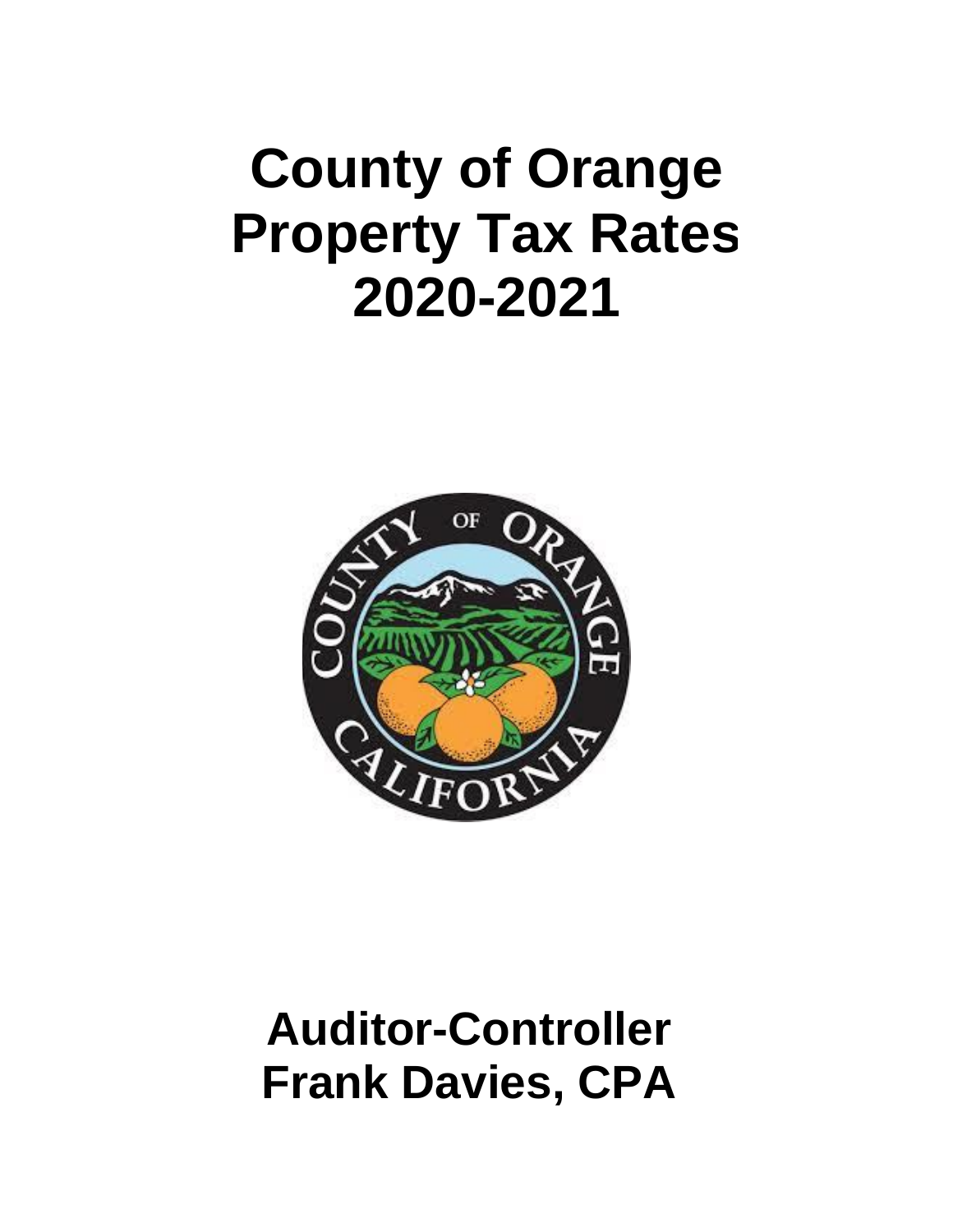COUNTY OF ORANGE TAX RATE BOOK<br>2020-2021 INDEX TO TAX RATE PRIME CODES

| TAX RATE AREA  |                                  | PAGE          |
|----------------|----------------------------------|---------------|
| IDENTIFICATION | CITIES                           | <b>NUMBER</b> |
|                |                                  |               |
| $00 - 000$     | STATE ASSESSED UNITARY           | 001           |
| $01 - 000$     | ANAHEIM CITY                     | 001           |
| $02 - 000$     | BREA CITY                        | 022           |
| $03 - 000$     | FULLERTON CITY                   | 027           |
| $04 - 000$     | HUNTINGTON BEACH CITY            | 035           |
| $05 - 000$     | LAGUNA BEACH CITY                | 040           |
| $06 - 000$     | LA HABRA CITY                    | 042           |
| $07 - 000$     | NEWPORT BEACH CITY               | 054           |
| $08 - 000$     | ORANGE CITY                      | 073           |
| $09 - 000$     | PLACENTIA CITY                   | 093           |
| $10 - 000$     | SAN CLEMENTE CITY                | 098           |
| $11 - 000$     | SANTA ANA CITY                   | 100           |
| $12 - 000$     | SEAL BEACH CITY                  | 112           |
| $13 - 000$     | TUSTIN CITY                      | 114           |
| $14 - 000$     | BUENA PARK CITY                  | 127           |
| $15 - 000$     | COSTA MESA CITY                  | 132           |
| $16 - 000$     | LA PALMA CITY                    | 156           |
| $17 - 000$     | STANTON CITY                     | 160           |
| $18 - 000$     | GARDEN GROVE CITY                | 171           |
| $19 - 000$     | CYPRESS CITY                     | 213           |
| $20 - 000$     | WESTMINSTER CITY                 | 216           |
| $21 - 000$     | FOUNTAIN VALLEY CITY             | 231           |
| $22 - 000$     | LOS ALAMITOS CITY                | 233           |
| $23 - 000$     | SAN JUAN CAPISTRANO CITY         | 235           |
| $24 - 000$     | VILLA PARK CITY                  | 239           |
| $25 - 000$     | YORBA LINDA CITY                 | 240           |
| $26 - 000$     | IRVINE CITY                      | 255           |
| $27 - 000$     | MISSION VIEJO CITY               | 274           |
| $28 - 000$     | DANA POINT CITY                  | 279           |
| $29 - 000$     | LAGUNA NIGUEL CITY               | 284           |
| $30 - 000$     | LAKE FOREST CITY                 | 288           |
| $31 - 000$     | LAGUNA HILLS CITY                | 300           |
| $32 - 000$     | LAGUNA WOODS CITY                | 306           |
| $33 - 000$     | RANCHO SANTA MARGARITA CITY      | 306           |
| $34 - 000$     | ALISO VIEJO CITY                 | 309           |
|                | SCHOOLS (OUTSIDE CITIES)         |               |
| $53 - 000$     | BREA-OLINDA UNIFIED              | 311           |
| $54 - 000$     | BUENA PARK, FULLERTON UNION HIGH | 311           |
| $55 - 000$     | NEWPORT-MESA UNIFIED             | 311           |
| 60-000         | FOUNTAIN VALLEY, HB UNION HIGH   | 313           |
| $62 - 000$     | GARDEN GROVE UNIFIED             | 314           |
| 64-000         | HUNTINGTON BEACH                 | 315           |
| 66-000         | LAGUNA BEACH UNIFIED             | 315           |
| 68-000         | LOS ALAMITOS UNIFIED             | 316           |
| $71 - 000$     | MAGNOLIA, ANAHEIM UNION HIGH     | 317           |
| $73 - 000$     | OCEAN VIEW, HB UNION HIGH        | 318           |
| $76 - 000$     | ORANGE UNIFIED                   | 319           |
| $80 - 000$     | PLACENTIA-YORBA LINDA UNIFIED    | 328           |
| $81 - 000$     | IRVINE UNIFIED                   | 332           |
| $82 - 000$     | CAPISTRANO UNIFIED               | 332           |
| $83 - 000$     | SANTA ANA UNIFIED                | 336           |
| $88 - 000$     | SADDLEBACK VALLEY UNIFIED        | 338           |
| $89 - 000$     | TUSTIN UNIFIED                   | 340           |
| $91 - 000$     |                                  | 350           |
|                | WESTMINSTER, HB UNION HIGH       |               |
| $93 - 000$     | CENTRALIA, ANAHEIM UNION HIGH    | 352           |

- A -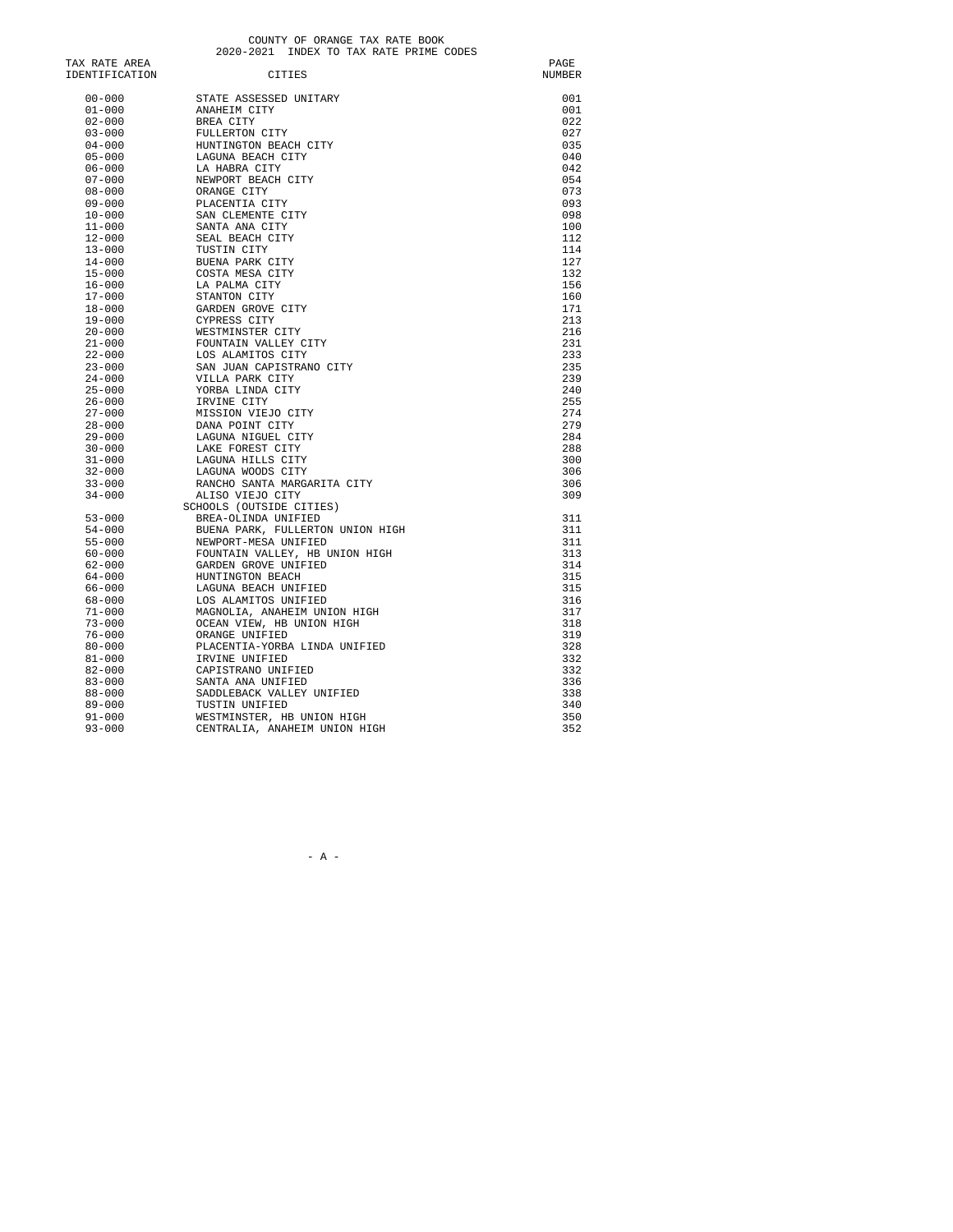\* \* \* \* \* \* \* \* \* \* \* \* \* \* \* \* \* \* \* \* \* \* \* \* \* \* \* \* TAX RATES ARE FIXED BY THE GOVERNING BODY OF EACH CITY AND SPECIAL DISTRICT. THEY ARE GROUPED WITH TAX RATES FIXED BY THE COUNTY BOARD OF SUPERVISORS TO DETERMINE THE TOTAL RATE APPLICABLE TO PROPERTY WITHIN A SPECIFIED AREA. EACH AREA IS ASSIGNED A NUMBER HEREIN. THIS IS CALLED A "TAX RATE AREA". \* \* \* \* \* \* \* \* \* \* \* \* \* \* \* \* \* \* \* \* \* \* \* \* \* \* \* \*

- 
- 
- A2 TAX ON LAND AND IMPROVEMENTS<br>A3 TAX ON LAND AND IMPROVEMENTS EXCLUDING MINERAL RIGHTS<br>A4 TAX ON LAND EXCLUDING MINERAL RIGHTS<br>A5 TAX ON LAND EXCLUDING MINERAL RIGHTS
- A1 TAX ON ALL PROPERTY A2 TAX ON LAND AND IMPERTY TAX ON LAND ADD IMPERTY AS TAX ON LAND ONLY A5 TAX ON LAND EXCLUDIN

- B -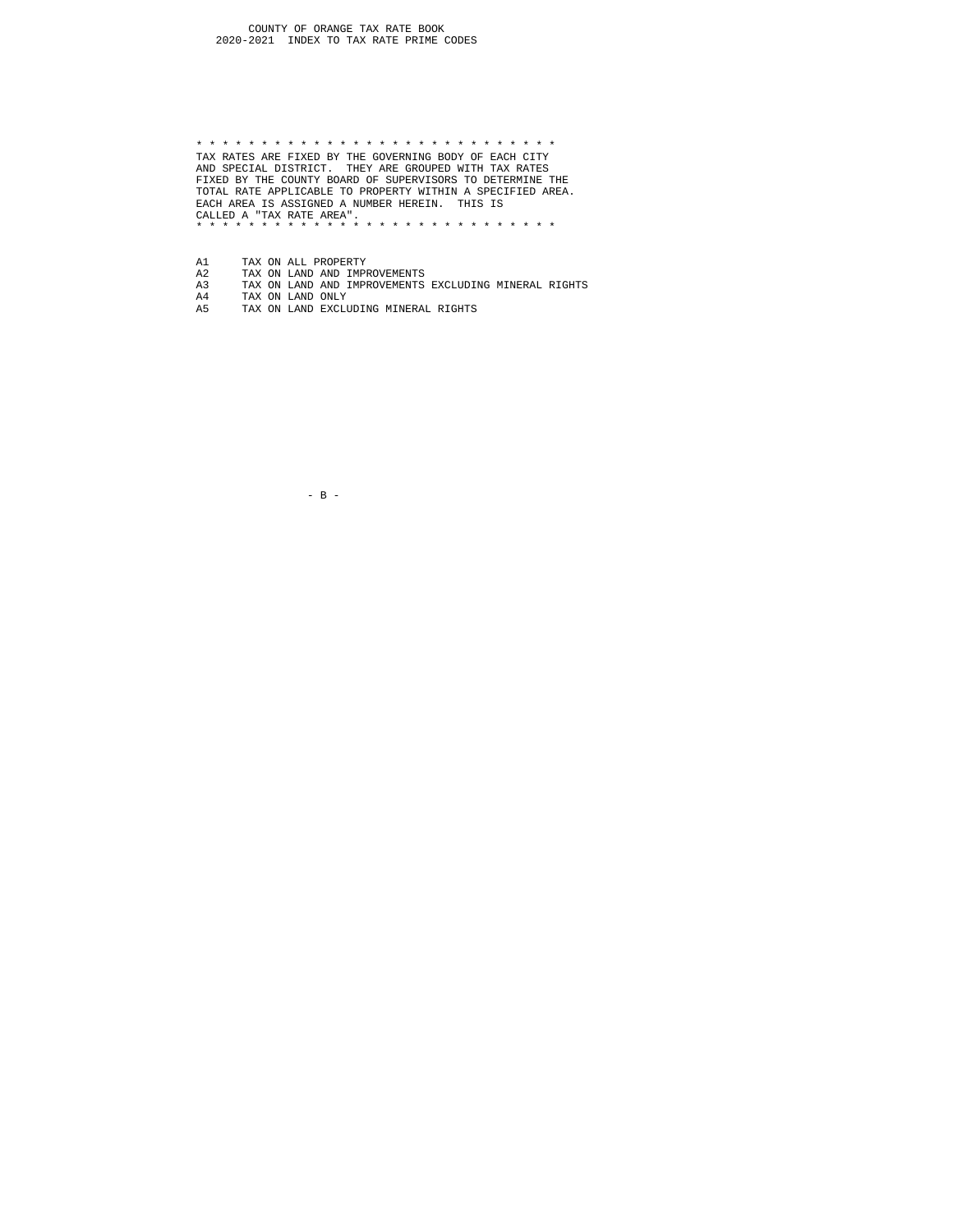COUNTY OF ORANGE TAX RATE BOOK<br>2020-2021 INDEX TO TAX RATE BY CITIES/DISTRICT<br>ALPHABETIC LIST OF CITIES AND DISTRICTS<br>CONTAINED IN TAX RATE AREA LISTINGS OF THIS BOOK

TYPE<br>OF TAX

| ----<br>OF TAX |                                                                            | TAX RATE PER \$100 |
|----------------|----------------------------------------------------------------------------|--------------------|
|                |                                                                            | FULL VALUE         |
|                |                                                                            |                    |
|                |                                                                            |                    |
|                |                                                                            |                    |
|                |                                                                            |                    |
|                |                                                                            |                    |
|                |                                                                            |                    |
|                |                                                                            |                    |
|                |                                                                            |                    |
|                |                                                                            |                    |
|                |                                                                            |                    |
|                |                                                                            |                    |
|                |                                                                            |                    |
|                |                                                                            |                    |
|                |                                                                            |                    |
|                |                                                                            |                    |
|                |                                                                            |                    |
|                |                                                                            |                    |
|                |                                                                            |                    |
|                |                                                                            |                    |
|                |                                                                            |                    |
|                |                                                                            |                    |
|                |                                                                            |                    |
|                |                                                                            |                    |
|                |                                                                            |                    |
|                |                                                                            |                    |
|                |                                                                            |                    |
|                |                                                                            |                    |
|                |                                                                            |                    |
|                |                                                                            |                    |
|                |                                                                            |                    |
|                |                                                                            |                    |
|                |                                                                            |                    |
|                |                                                                            |                    |
|                |                                                                            |                    |
|                |                                                                            |                    |
|                |                                                                            |                    |
|                |                                                                            |                    |
|                |                                                                            |                    |
|                |                                                                            |                    |
|                |                                                                            |                    |
|                |                                                                            |                    |
|                |                                                                            |                    |
|                |                                                                            |                    |
|                |                                                                            |                    |
|                |                                                                            |                    |
|                |                                                                            |                    |
|                |                                                                            |                    |
|                |                                                                            |                    |
|                |                                                                            |                    |
|                |                                                                            |                    |
|                |                                                                            |                    |
| A1             | HUNT BEACH HIGH SCH 2004 BOND#2005                                         | .00001             |
| A1<br>A1       | HUNTINGTON BCH EL 2002 BOND #2002A<br>HUNTINGTON BCH EL 2002 BOND #2003A   | .00001<br>.00001   |
| A1             | HUNTINGTON BCH EL 2002 2014A & 2015A REFUNDING                             | .00163             |
| A1             | HUNTINGTON BEACH SD 2016, SR 2017A                                         | .00743             |
| A1             | HUNTINGTON BEACH SD 2016, SR 2018B                                         | .00668             |
| A1             | HUNTINGTON BEACH SD 2016, SR 2020C                                         | .00875             |
| A1             | IRVINE UNIF SFID #1, 2016, SR 2016A                                        | .01777             |
| A1             | IRVINE UNIF SFID #1, 2016, SR 2018B                                        | .01025             |
| A1<br>A1       | LA HABRA CITY SCH, EL 2012, SR A<br>LA HABRA CITY SD 2012, SR 2017C        | .00473             |
| A1             | LA HABRA CITY SD 2012, SR 2018D                                            | .00877<br>.00299   |
| A1             | LA HABRA CITY SD, EL 2012, SR 2015B                                        | .00202             |
| A1             | LA HABRA EL SCH -2000 BOND SR#2000A                                        | .01037             |
| A1             | LA HABRA EL SCH -2000 BOND SR#2000A<br>LA HABRA EL SCH -2000 BOND SR#2001A | .00295             |
| A1             | LA HABRA EL SCH -2000 BOND SR#2002A                                        | .00434             |
| A1             | LAGUNA BEACH USD 2010 GO REFUNDING BOND                                    | .01012             |
| A1             | LOS ALAMITOS SFID #1 2008 SR F                                             | .00705             |

 $-$  C  $-$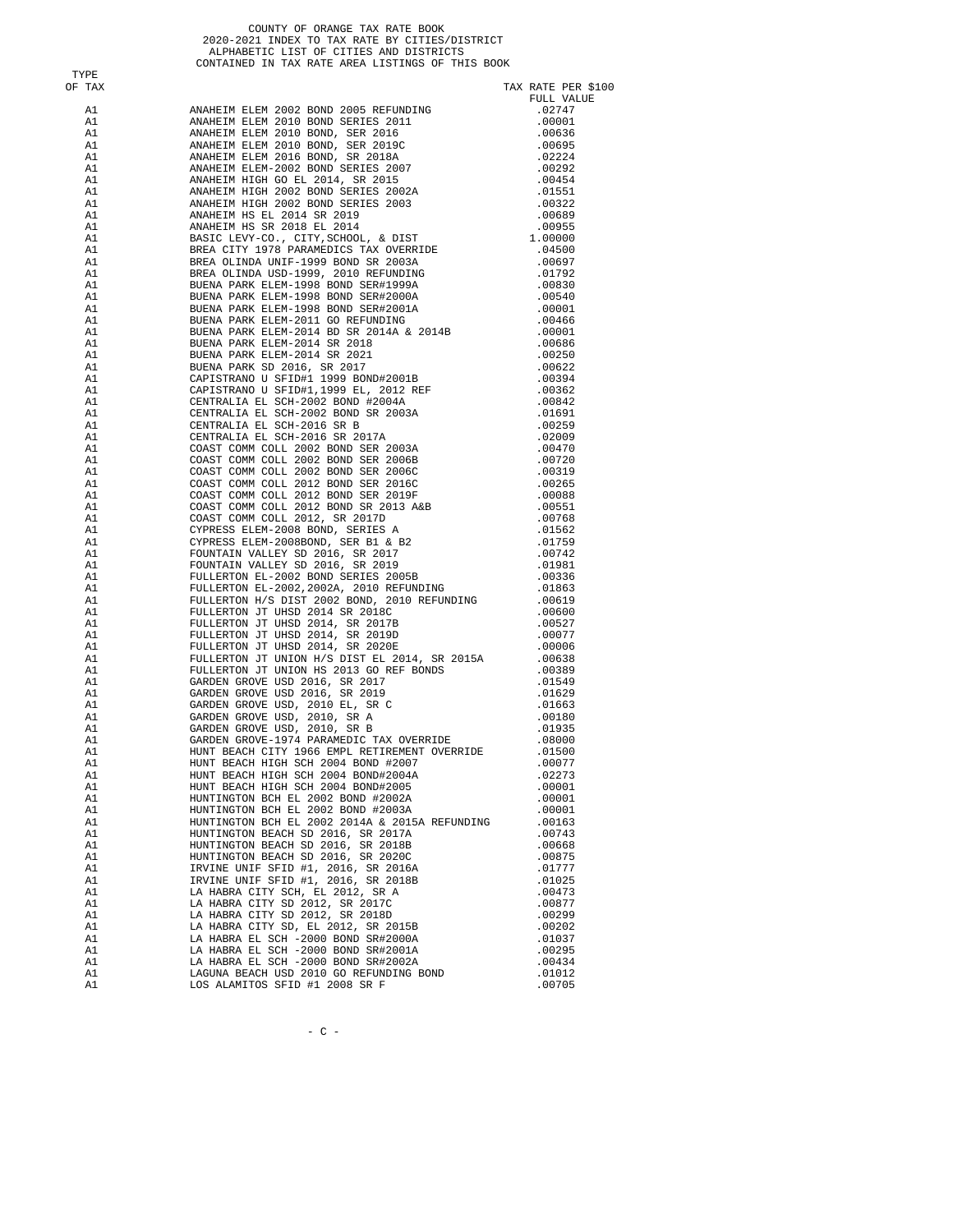|          | ALPHABETIC LIST OF CITIES AND DISTRICTS<br>CONTAINED IN TAX RATE AREA LISTINGS OF THIS BOOK                                                                                                                                                   |                    |
|----------|-----------------------------------------------------------------------------------------------------------------------------------------------------------------------------------------------------------------------------------------------|--------------------|
| TYPE     | CONTRIBUE IN TAX RATE AREA LESTINGS OF THE SOME PART AND 1990 CONTRIBUE AND 1990 CONTROL WAS RELEVELY (1990 CONTROL WAS ARRESPEND (1990 CONTROL) 2013 2013<br>AN 1990 ALAMITYON STED #1 2008 SR 2010 CONTROL (1990 CONTROL) (19               |                    |
| OF TAX   |                                                                                                                                                                                                                                               | TAX RATE PER \$100 |
|          |                                                                                                                                                                                                                                               | FULL VALUE         |
|          |                                                                                                                                                                                                                                               |                    |
|          |                                                                                                                                                                                                                                               |                    |
|          |                                                                                                                                                                                                                                               |                    |
|          |                                                                                                                                                                                                                                               |                    |
|          |                                                                                                                                                                                                                                               |                    |
|          |                                                                                                                                                                                                                                               |                    |
|          |                                                                                                                                                                                                                                               |                    |
|          |                                                                                                                                                                                                                                               |                    |
|          |                                                                                                                                                                                                                                               |                    |
|          |                                                                                                                                                                                                                                               |                    |
|          |                                                                                                                                                                                                                                               |                    |
|          |                                                                                                                                                                                                                                               |                    |
|          |                                                                                                                                                                                                                                               |                    |
|          |                                                                                                                                                                                                                                               |                    |
|          |                                                                                                                                                                                                                                               |                    |
|          |                                                                                                                                                                                                                                               |                    |
|          |                                                                                                                                                                                                                                               |                    |
|          |                                                                                                                                                                                                                                               |                    |
|          |                                                                                                                                                                                                                                               |                    |
|          |                                                                                                                                                                                                                                               |                    |
|          |                                                                                                                                                                                                                                               |                    |
|          |                                                                                                                                                                                                                                               |                    |
|          |                                                                                                                                                                                                                                               |                    |
|          |                                                                                                                                                                                                                                               |                    |
|          |                                                                                                                                                                                                                                               |                    |
|          |                                                                                                                                                                                                                                               |                    |
|          |                                                                                                                                                                                                                                               |                    |
|          |                                                                                                                                                                                                                                               |                    |
|          |                                                                                                                                                                                                                                               |                    |
|          |                                                                                                                                                                                                                                               |                    |
|          |                                                                                                                                                                                                                                               |                    |
|          |                                                                                                                                                                                                                                               |                    |
|          |                                                                                                                                                                                                                                               |                    |
|          |                                                                                                                                                                                                                                               |                    |
|          |                                                                                                                                                                                                                                               |                    |
|          |                                                                                                                                                                                                                                               |                    |
|          |                                                                                                                                                                                                                                               |                    |
|          |                                                                                                                                                                                                                                               |                    |
|          |                                                                                                                                                                                                                                               |                    |
|          |                                                                                                                                                                                                                                               |                    |
|          |                                                                                                                                                                                                                                               |                    |
|          |                                                                                                                                                                                                                                               |                    |
|          |                                                                                                                                                                                                                                               |                    |
|          |                                                                                                                                                                                                                                               |                    |
|          |                                                                                                                                                                                                                                               |                    |
| A1<br>A1 |                                                                                                                                                                                                                                               | .29771<br>.01317   |
| A1       |                                                                                                                                                                                                                                               | .01391             |
| A1       |                                                                                                                                                                                                                                               | .00557             |
| A1<br>A1 | RANCHO SANTIAGO CCD 2012 GO REF BOND<br>REG RAILROAD BASIC LEVY-CO, CITY, SCHOOL, & DIST<br>REG RAILROAD DEBT SERV. TAX RATE<br>ROWLAND USD D.S. 2012, SR A<br>SADDLEBACK VALLEY USD 2004 BOND#2004A<br>SADDLEBACK VALLEY USD 2004 BOND#2004A | .00671<br>.00984   |
| A1       |                                                                                                                                                                                                                                               | .00124             |
| A1       |                                                                                                                                                                                                                                               | .02126             |
| A1       |                                                                                                                                                                                                                                               |                    |
| A1       |                                                                                                                                                                                                                                               |                    |
| A1<br>A1 |                                                                                                                                                                                                                                               |                    |
| A1       |                                                                                                                                                                                                                                               |                    |
| A1       |                                                                                                                                                                                                                                               |                    |
| A1       |                                                                                                                                                                                                                                               |                    |
| A1<br>A1 |                                                                                                                                                                                                                                               |                    |
| A1       |                                                                                                                                                                                                                                               |                    |
| A1       |                                                                                                                                                                                                                                               |                    |
| A1       |                                                                                                                                                                                                                                               |                    |
| A1<br>A1 |                                                                                                                                                                                                                                               |                    |
| A1       |                                                                                                                                                                                                                                               |                    |
| A1       |                                                                                                                                                                                                                                               |                    |
| A1       |                                                                                                                                                                                                                                               |                    |
| A1       |                                                                                                                                                                                                                                               |                    |
| A1<br>A1 |                                                                                                                                                                                                                                               |                    |
| A1       | TUSTIN USD SFID 2012-1, 2012 EL, SER A                                                                                                                                                                                                        | .00465             |
|          | $-$ D $-$                                                                                                                                                                                                                                     |                    |

COUNTY OF ORANGE TAX RATE BOOK<br>2020-2021 INDEX TO TAX RATE BY CITIES/DISTRICT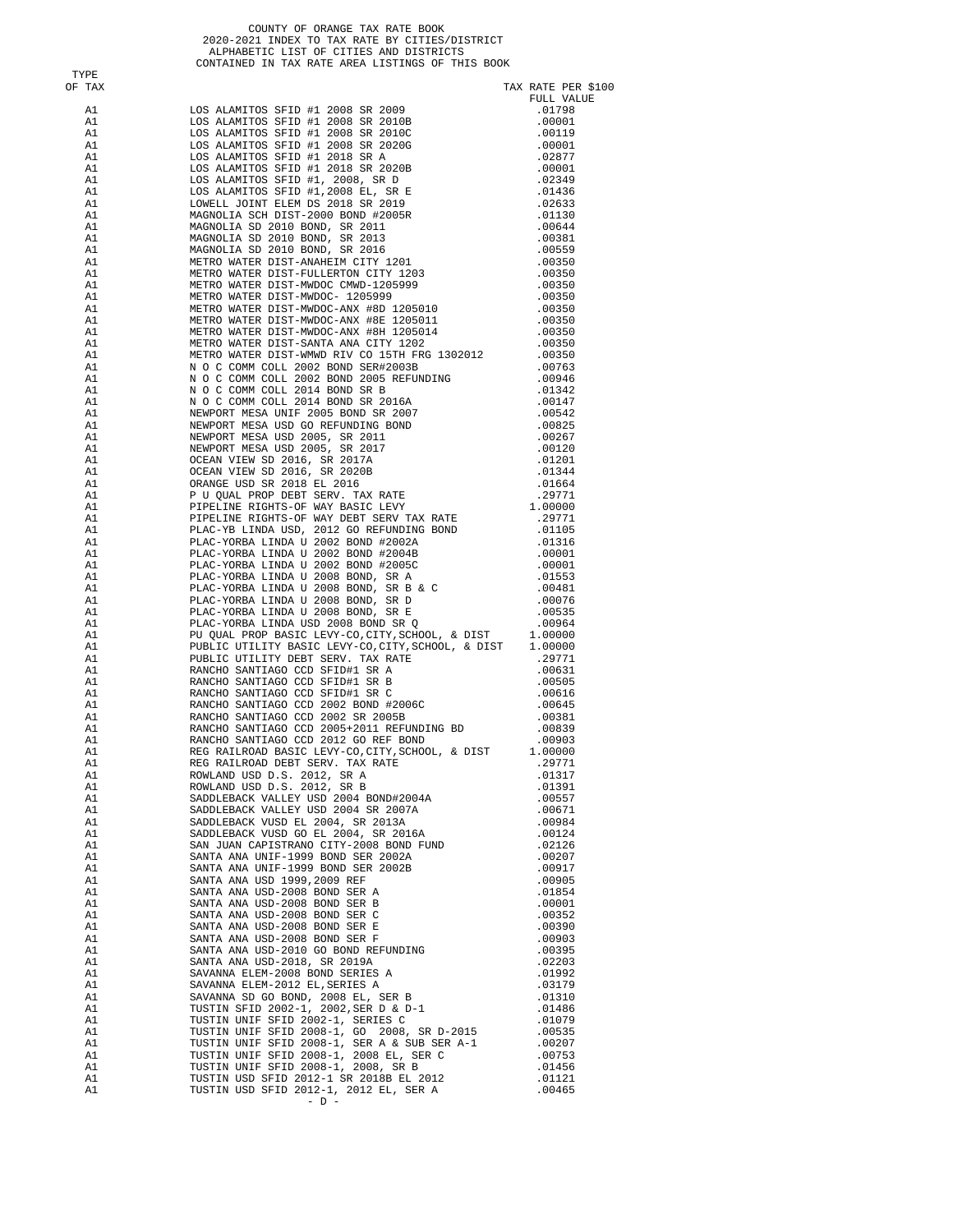|             | COUNTY OF ORANGE TAX RATE BOOK                                                                                                                                                                                                                                                      |                    |
|-------------|-------------------------------------------------------------------------------------------------------------------------------------------------------------------------------------------------------------------------------------------------------------------------------------|--------------------|
|             | 2020-2021 INDEX TO TAX RATE BY CITIES/DISTRICT                                                                                                                                                                                                                                      |                    |
|             | ALPHABETIC LIST OF CITIES AND DISTRICTS                                                                                                                                                                                                                                             |                    |
|             | CONTAINED IN TAX RATE AREA LISTINGS OF THIS BOOK                                                                                                                                                                                                                                    |                    |
| <b>TYPE</b> |                                                                                                                                                                                                                                                                                     |                    |
| OF TAX      |                                                                                                                                                                                                                                                                                     | TAX RATE PER \$100 |
|             |                                                                                                                                                                                                                                                                                     | FULL VALUE         |
| A1          | WESTMINSTER ELEM-2008 BOND SR 2009                                                                                                                                                                                                                                                  | .02204             |
| A1          | WESTMINSTER ELEM-2008 BOND SR 2013                                                                                                                                                                                                                                                  | .00001             |
| A1          | WESTMINSTER ELEM-2008 BOND SR 2013B                                                                                                                                                                                                                                                 | .00001             |
| A1          | WESTMINSTER ELEM-2016 BOND SR 2018B                                                                                                                                                                                                                                                 | .00448             |
| A1          |                                                                                                                                                                                                                                                                                     | .01137             |
| A4          |                                                                                                                                                                                                                                                                                     | .01300             |
| A4          |                                                                                                                                                                                                                                                                                     | .00810             |
| A4          |                                                                                                                                                                                                                                                                                     | .01500             |
| A4          |                                                                                                                                                                                                                                                                                     | .01370             |
| A4          |                                                                                                                                                                                                                                                                                     | .01560             |
| A4          |                                                                                                                                                                                                                                                                                     | .00900             |
| A4          | WESTMINSTER ELEM-2016 BOND SR 2018B<br>WESTMINSTER SD 2016, SR 2017A<br>IRVINE RANCH WATER DIST ID # 125<br>IRVINE RANCH WATER DIST ID # 125<br>IRVINE RANCH WATER DIST ID # 225<br>IRVINE RANCH WATER DIST ID #125<br>IRVINE RANCH WATER DIST-I<br>IRVINE RANCH WATER DIST-ID #212 | .04860             |
| A4          | IRVINE RANCH WATER DIST-ID #253                                                                                                                                                                                                                                                     | .01300             |
| A4          |                                                                                                                                                                                                                                                                                     | .00850             |
| A4          | IRVINE RANCH WATER ID #240 BOND FUND                                                                                                                                                                                                                                                | .01500             |
| A4          | IRVINE RANCH WATER ID#113-1989 BOND                                                                                                                                                                                                                                                 | .04000             |
| A4          | IRVINE RANCH WATER ID#188-1989 BOND                                                                                                                                                                                                                                                 | .03090             |
| A4          | IRVINE RANCH WATER ID#213-1989 BOND                                                                                                                                                                                                                                                 | .05900             |
| A4          | IRVINE RANCH WATER ID#252-1989 BOND                                                                                                                                                                                                                                                 | .00001             |
| A4          | SANTA MARGARITA WATER ID#2-1968 BOND                                                                                                                                                                                                                                                | .01100             |
| A4          | SANTA MARGARITA WATER ID#3 1978 BOND                                                                                                                                                                                                                                                | 02630              |
| A4          | SANTA MARGARITA WATER ID#4A 1984 BOND                                                                                                                                                                                                                                               | .02730             |
| A4          | SANTA MARGARITA WATER ID#4B 1984 BOND                                                                                                                                                                                                                                               | .02150             |
| A4          | SANTA MARGARITA WATER ID#4C 1984 BOND                                                                                                                                                                                                                                               | .01880             |
| A4          | SANTA MARGARITA WATER ID#4D 1984 BOND                                                                                                                                                                                                                                               | .04070             |
| A4          | SANTA MARGARITA WATER ID#4E 1984 BOND                                                                                                                                                                                                                                               | .04600             |
|             |                                                                                                                                                                                                                                                                                     |                    |

 $-$  E  $-$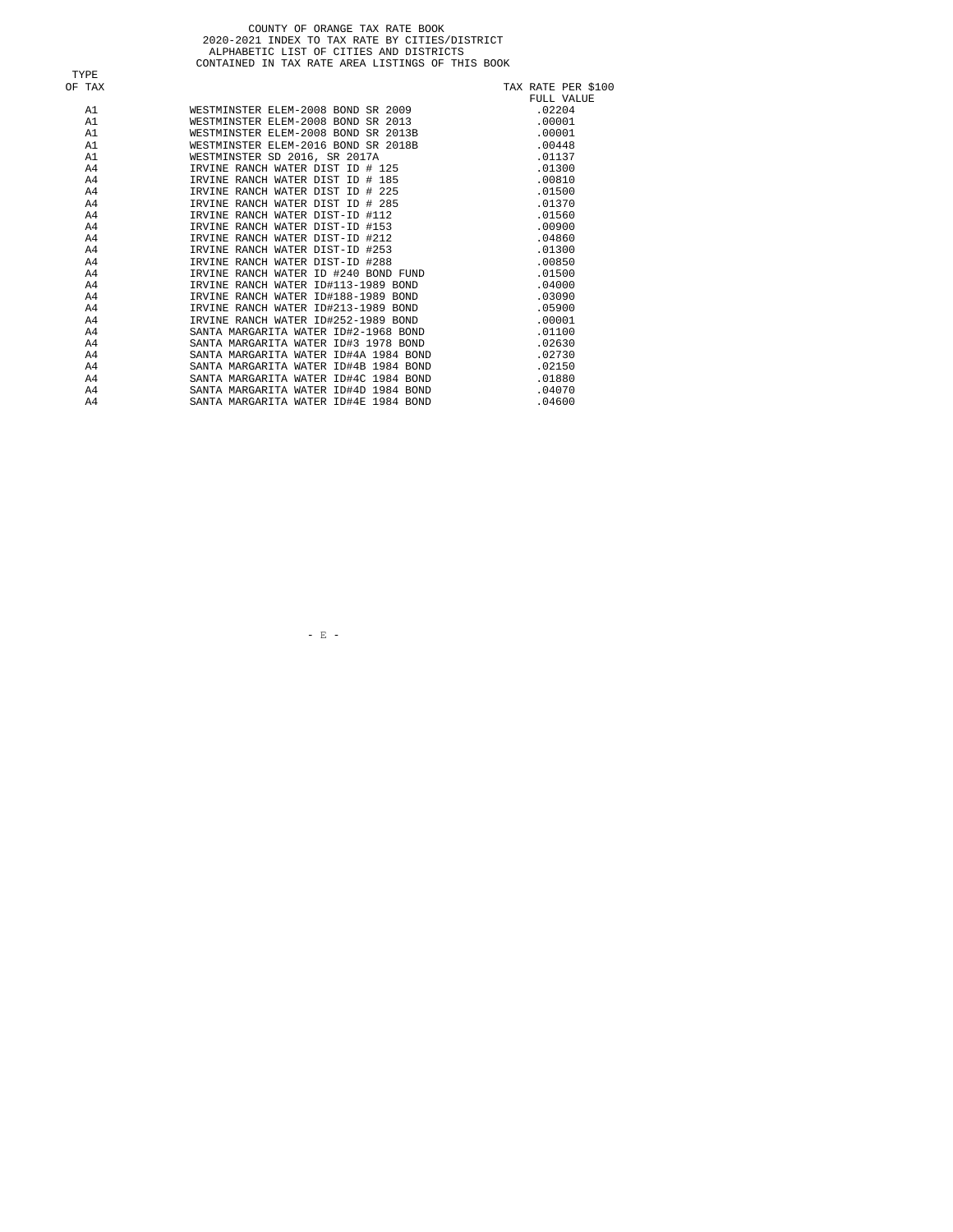| 2020-2021 TRA TAX RATES<br>DISTRICT | TAX RATE | DISTRICT<br>01-005<br>Fig. | TAX RATE |
|-------------------------------------|----------|----------------------------|----------|
| $00 - 001$                          |          |                            |          |
|                                     |          |                            |          |
|                                     |          |                            |          |
|                                     |          |                            |          |
|                                     |          |                            |          |
|                                     |          |                            |          |
|                                     |          |                            |          |
|                                     |          |                            |          |
|                                     |          |                            |          |
|                                     |          |                            |          |
|                                     |          |                            |          |
|                                     |          |                            |          |
|                                     |          |                            |          |
|                                     |          |                            |          |
|                                     |          |                            |          |
|                                     |          |                            |          |
|                                     |          |                            |          |
|                                     |          |                            |          |
|                                     |          |                            |          |
|                                     |          |                            |          |
|                                     |          |                            |          |
|                                     |          |                            |          |
|                                     |          |                            |          |
|                                     |          |                            |          |
|                                     |          |                            |          |
|                                     |          |                            |          |
|                                     |          |                            |          |
|                                     |          |                            |          |
|                                     |          |                            |          |
|                                     |          |                            |          |
|                                     |          |                            |          |
|                                     |          |                            |          |
|                                     |          |                            |          |
|                                     |          |                            |          |
|                                     |          |                            |          |
|                                     |          |                            |          |
|                                     |          |                            |          |
|                                     |          |                            |          |
|                                     |          |                            |          |
|                                     |          |                            |          |
|                                     |          |                            |          |
|                                     |          |                            |          |
|                                     |          |                            |          |
|                                     |          |                            |          |
|                                     |          |                            |          |
|                                     |          |                            |          |
|                                     |          |                            |          |
|                                     |          |                            |          |
|                                     |          |                            |          |
|                                     |          |                            |          |
|                                     |          |                            |          |
|                                     |          |                            |          |
|                                     |          |                            |          |
|                                     |          |                            |          |
|                                     |          |                            |          |
|                                     |          |                            |          |
|                                     |          |                            |          |
|                                     |          |                            |          |
|                                     |          |                            |          |
|                                     |          |                            |          |
|                                     |          |                            |          |
|                                     |          |                            |          |
|                                     |          |                            |          |
|                                     |          |                            |          |
|                                     |          |                            |          |
|                                     |          |                            |          |
|                                     |          |                            |          |
|                                     |          |                            |          |
|                                     |          |                            |          |
|                                     |          |                            |          |
|                                     |          |                            |          |
|                                     |          |                            |          |
|                                     |          |                            |          |
|                                     |          |                            |          |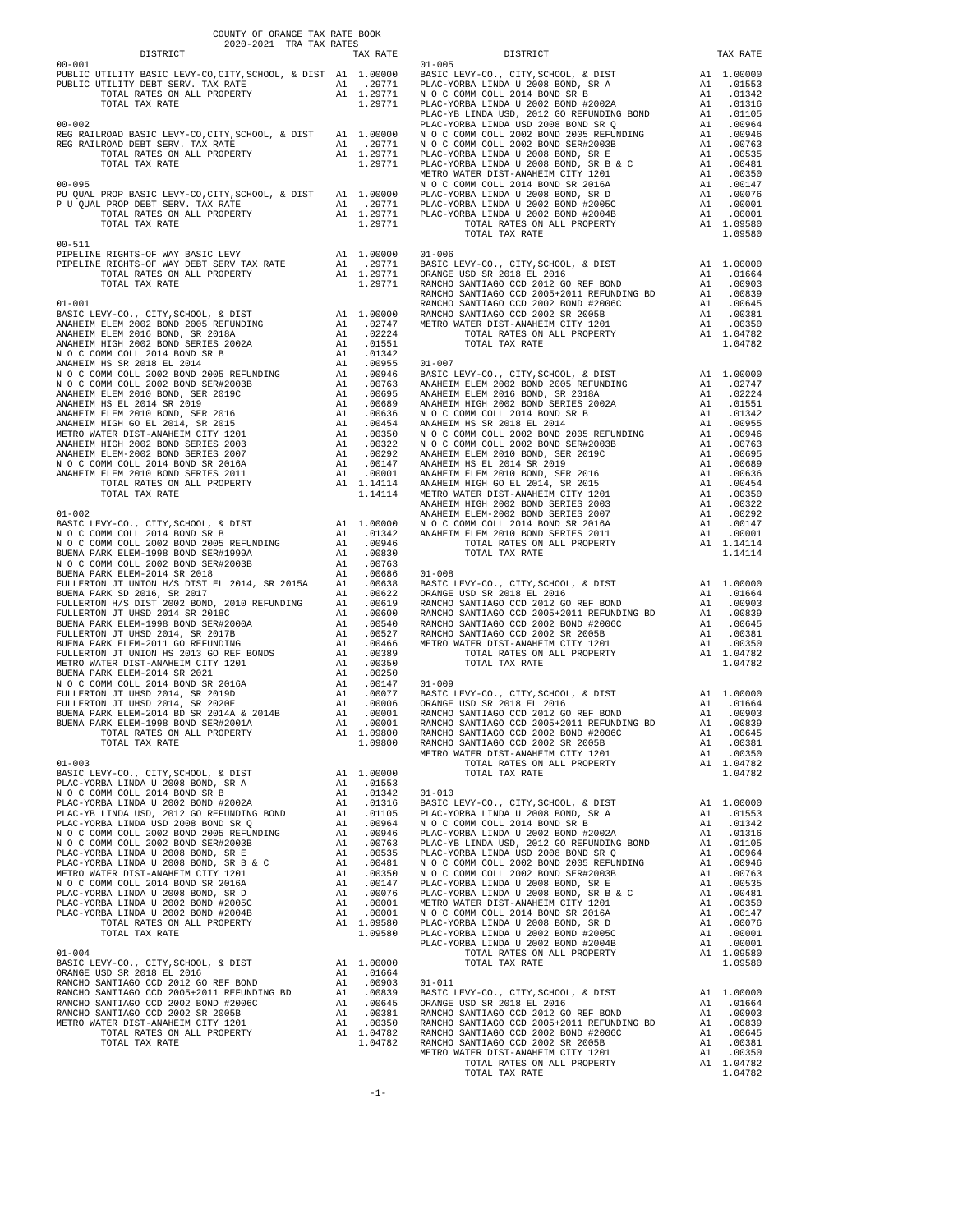| COUNTY OF ORANGE TAX RATE BOOK<br>2020-2021 TRA TAX RATES |          |            |          |
|-----------------------------------------------------------|----------|------------|----------|
| DISTRICT                                                  | TAX RATE | DISTRICT   | TAX RATE |
| $01 - 012$<br>$01 - 013$                                  |          | $01 - 019$ |          |
|                                                           |          |            |          |
|                                                           |          |            |          |
|                                                           |          |            |          |
|                                                           |          |            |          |
|                                                           |          |            |          |
| TOTAL TAX RATE                                            |          |            |          |

-2-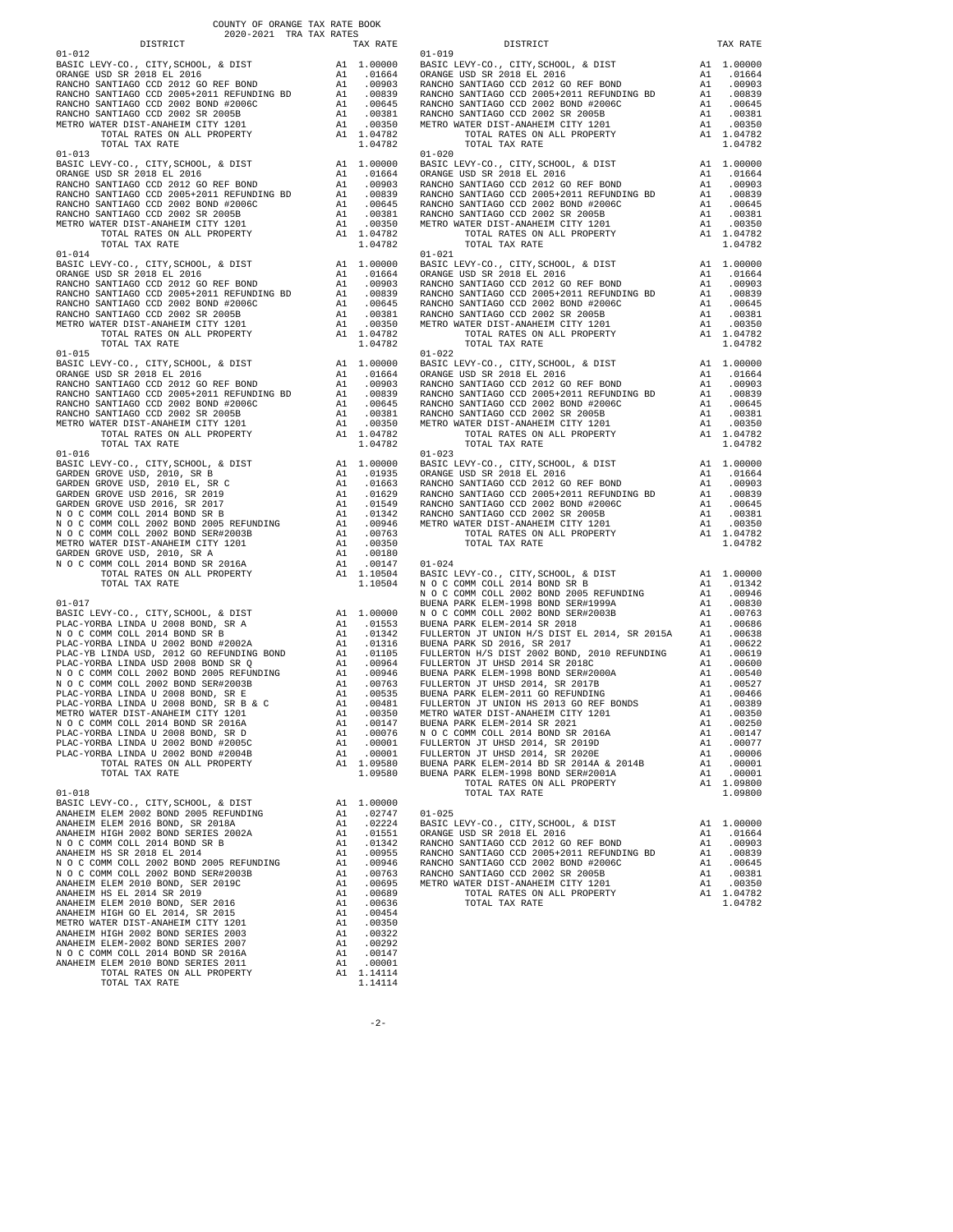| MEIRU WAIER DISITANAREIM UIII IZUI       | $H_{\pm}$                                                                                                                                                                                                                     | .          |
|------------------------------------------|-------------------------------------------------------------------------------------------------------------------------------------------------------------------------------------------------------------------------------|------------|
| ANAHEIM HIGH 2002 BOND SERIES 2003       | A1                                                                                                                                                                                                                            | .00322     |
| N O C COMM COLL 2014 BOND SR 2016A       |                                                                                                                                                                                                                               | A1 .00147  |
| TOTAL RATES ON ALL PROPERTY              |                                                                                                                                                                                                                               | A1 1.10233 |
| TOTAL TAX RATE                           |                                                                                                                                                                                                                               | 1,10233    |
|                                          |                                                                                                                                                                                                                               |            |
| $01 - 030$                               |                                                                                                                                                                                                                               |            |
| BASIC LEVY-CO., CITY, SCHOOL, & DIST     | A1                                                                                                                                                                                                                            | 1,00000    |
| ANAHEIM ELEM 2002 BOND 2005 REFUNDING    | A1                                                                                                                                                                                                                            | .02747     |
| ANAHEIM ELEM 2016 BOND, SR 2018A         | A1 and a set of the set of the set of the set of the set of the set of the set of the set of the set of the set of the set of the set of the set of the set of the set of the set of the set of the set of the set of the set | .02224     |
| ANAHEIM HIGH 2002 BOND SERIES 2002A      | A1                                                                                                                                                                                                                            | .01551     |
| N O C COMM COLL 2014 BOND SR B           | A1                                                                                                                                                                                                                            | .01342     |
| ANAHEIM HS SR 2018 EL 2014               | A1                                                                                                                                                                                                                            | .00955     |
| N O C COMM COLL 2002 BOND 2005 REFUNDING | A1                                                                                                                                                                                                                            | .00946     |
| N O C COMM COLL 2002 BOND SER#2003B      | A1                                                                                                                                                                                                                            | .00763     |
| ANAHEIM ELEM 2010 BOND, SER 2019C        | A1                                                                                                                                                                                                                            | .00695     |
| ANAHEIM HS EL 2014 SR 2019               | A1                                                                                                                                                                                                                            | .00689     |
| ANAHEIM ELEM 2010 BOND, SER 2016         | A1                                                                                                                                                                                                                            | .00636     |
| ANAHEIM HIGH GO EL 2014, SR 2015         | A1                                                                                                                                                                                                                            | .00454     |
| METRO WATER DIST-ANAHEIM CITY 1201       | A1                                                                                                                                                                                                                            | .00350     |
| ANAHEIM HIGH 2002 BOND SERIES 2003       | A1                                                                                                                                                                                                                            | .00322     |
| ANAHEIM ELEM-2002 BOND SERIES 2007       | A1                                                                                                                                                                                                                            | .00292     |
| N O C COMM COLL 2014 BOND SR 2016A       | A1                                                                                                                                                                                                                            | .00147     |
| ANAHEIM ELEM 2010 BOND SERIES 2011       | A1                                                                                                                                                                                                                            | .00001     |
| TOTAL RATES ON ALL PROPERTY              | A1                                                                                                                                                                                                                            | 1.14114    |
| TOTAL TAX RATE                           |                                                                                                                                                                                                                               | 1.14114    |
|                                          |                                                                                                                                                                                                                               |            |
|                                          |                                                                                                                                                                                                                               |            |

-3-

## DISTRICT TAX RATE DISTRICT TAX RATE

COUNTY OF ORANGE TAX RATE BOOK 2020-2021 TRA TAX RATES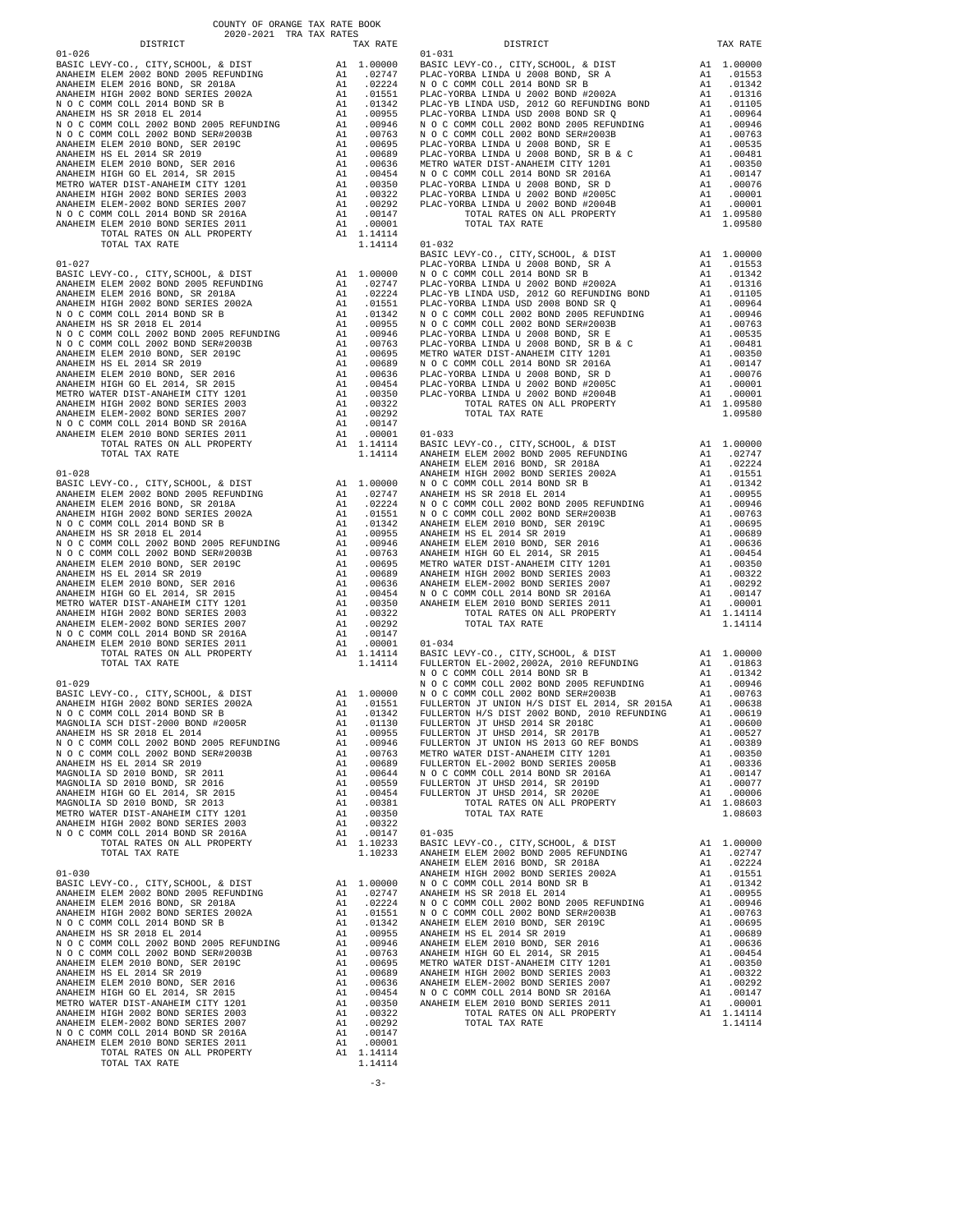| $\begin{tabular}{l c c c c c} \multicolumn{1}{c}{\textbf{MAGROLLA SCH LUSH}} & \multicolumn{1}{c}{\textbf{MAGROLLA SCH LUSH}} & \multicolumn{1}{c}{\textbf{A1}} & \multicolumn{1}{c}{.00955} & \multicolumn{1}{c}{\textbf{N O C COMM COLL 2002 BOND 2005 REFUNDING}} \\ \multicolumn{1}{c}{\textbf{A1}} & \multicolumn{1}{c}{.00955} & \multicolumn{1}{c}{\textbf{N O C COMM COLL 2002 BOND 2005 REFUNDING}} & \multicolumn{1}{c}{\$ |          |                  |                    |
|--------------------------------------------------------------------------------------------------------------------------------------------------------------------------------------------------------------------------------------------------------------------------------------------------------------------------------------------------------------------------------------------------------------------------------------|----------|------------------|--------------------|
|                                                                                                                                                                                                                                                                                                                                                                                                                                      |          |                  |                    |
|                                                                                                                                                                                                                                                                                                                                                                                                                                      |          |                  |                    |
|                                                                                                                                                                                                                                                                                                                                                                                                                                      |          |                  |                    |
|                                                                                                                                                                                                                                                                                                                                                                                                                                      |          |                  |                    |
|                                                                                                                                                                                                                                                                                                                                                                                                                                      |          |                  |                    |
|                                                                                                                                                                                                                                                                                                                                                                                                                                      |          |                  |                    |
|                                                                                                                                                                                                                                                                                                                                                                                                                                      |          |                  |                    |
|                                                                                                                                                                                                                                                                                                                                                                                                                                      |          |                  |                    |
|                                                                                                                                                                                                                                                                                                                                                                                                                                      |          |                  |                    |
|                                                                                                                                                                                                                                                                                                                                                                                                                                      |          |                  |                    |
|                                                                                                                                                                                                                                                                                                                                                                                                                                      |          |                  |                    |
|                                                                                                                                                                                                                                                                                                                                                                                                                                      |          |                  |                    |
|                                                                                                                                                                                                                                                                                                                                                                                                                                      |          |                  |                    |
|                                                                                                                                                                                                                                                                                                                                                                                                                                      |          |                  |                    |
|                                                                                                                                                                                                                                                                                                                                                                                                                                      |          |                  |                    |
|                                                                                                                                                                                                                                                                                                                                                                                                                                      |          |                  |                    |
|                                                                                                                                                                                                                                                                                                                                                                                                                                      |          |                  |                    |
|                                                                                                                                                                                                                                                                                                                                                                                                                                      |          |                  |                    |
|                                                                                                                                                                                                                                                                                                                                                                                                                                      |          |                  |                    |
|                                                                                                                                                                                                                                                                                                                                                                                                                                      |          |                  |                    |
|                                                                                                                                                                                                                                                                                                                                                                                                                                      |          |                  |                    |
|                                                                                                                                                                                                                                                                                                                                                                                                                                      |          |                  |                    |
|                                                                                                                                                                                                                                                                                                                                                                                                                                      |          |                  |                    |
|                                                                                                                                                                                                                                                                                                                                                                                                                                      |          |                  |                    |
|                                                                                                                                                                                                                                                                                                                                                                                                                                      |          |                  |                    |
| $01 - 039$                                                                                                                                                                                                                                                                                                                                                                                                                           |          |                  | CENTRAL<br>NOCC    |
|                                                                                                                                                                                                                                                                                                                                                                                                                                      |          |                  |                    |
|                                                                                                                                                                                                                                                                                                                                                                                                                                      |          |                  |                    |
|                                                                                                                                                                                                                                                                                                                                                                                                                                      |          |                  |                    |
|                                                                                                                                                                                                                                                                                                                                                                                                                                      |          |                  |                    |
|                                                                                                                                                                                                                                                                                                                                                                                                                                      |          |                  |                    |
|                                                                                                                                                                                                                                                                                                                                                                                                                                      |          |                  |                    |
|                                                                                                                                                                                                                                                                                                                                                                                                                                      |          |                  |                    |
|                                                                                                                                                                                                                                                                                                                                                                                                                                      |          |                  |                    |
|                                                                                                                                                                                                                                                                                                                                                                                                                                      |          |                  |                    |
|                                                                                                                                                                                                                                                                                                                                                                                                                                      |          |                  |                    |
|                                                                                                                                                                                                                                                                                                                                                                                                                                      |          |                  |                    |
|                                                                                                                                                                                                                                                                                                                                                                                                                                      |          |                  |                    |
|                                                                                                                                                                                                                                                                                                                                                                                                                                      |          |                  |                    |
|                                                                                                                                                                                                                                                                                                                                                                                                                                      |          |                  |                    |
|                                                                                                                                                                                                                                                                                                                                                                                                                                      |          |                  | NOCC               |
|                                                                                                                                                                                                                                                                                                                                                                                                                                      |          |                  |                    |
|                                                                                                                                                                                                                                                                                                                                                                                                                                      |          |                  |                    |
|                                                                                                                                                                                                                                                                                                                                                                                                                                      |          |                  |                    |
|                                                                                                                                                                                                                                                                                                                                                                                                                                      |          |                  |                    |
|                                                                                                                                                                                                                                                                                                                                                                                                                                      |          |                  |                    |
|                                                                                                                                                                                                                                                                                                                                                                                                                                      |          | .00955           |                    |
| N O C COMM COLL 2002 BOND 2005 REFUNDING<br>N O C COMM COLL 2002 BOND SER#2003B                                                                                                                                                                                                                                                                                                                                                      | A1<br>A1 | .00946           |                    |
| ANAHEIM ELEM 2010 BOND, SER 2019C                                                                                                                                                                                                                                                                                                                                                                                                    | A1       | .00763<br>.00695 |                    |
| ANAHEIM HS EL 2014 SR 2019                                                                                                                                                                                                                                                                                                                                                                                                           | A1       | .00689           | $01 - 045$         |
| ANAHEIM ELEM 2010 BOND, SER 2016                                                                                                                                                                                                                                                                                                                                                                                                     | A1       | .00636           | BASIC L            |
| ANAHEIM HIGH GO EL 2014, SR 2015                                                                                                                                                                                                                                                                                                                                                                                                     | A1       | .00454           | <b>ANAHEIM</b>     |
| METRO WATER DIST-ANAHEIM CITY 1201<br>ANAHEIM HIGH 2002 BOND SERIES 2003                                                                                                                                                                                                                                                                                                                                                             | A1<br>A1 | .00350<br>.00322 | N O C C<br>MAGNOLI |
| ANAHEIM ELEM-2002 BOND SERIES 2007                                                                                                                                                                                                                                                                                                                                                                                                   | A1       | .00292           | ANAHEIM            |
| N O C COMM COLL 2014 BOND SR 2016A                                                                                                                                                                                                                                                                                                                                                                                                   | A1       | .00147           | NOCC               |
| ANAHEIM ELEM 2010 BOND SERIES 2011                                                                                                                                                                                                                                                                                                                                                                                                   | A1       | .00001           | NOCC               |
| TOTAL RATES ON ALL PROPERTY                                                                                                                                                                                                                                                                                                                                                                                                          |          | A1 1.14114       | ANAHEIM            |
| TOTAL TAX RATE                                                                                                                                                                                                                                                                                                                                                                                                                       |          | 1.14114          | MAGNOLI            |

| COUNTY OF ORANGE TAX RATE BOOK<br>2020-2021 TRA TAX RATES<br>$\begin{minipage}{.4\linewidth} \begin{tabular}{lcccc} \textbf{1-AX RATE} & \textbf{1-X} & \textbf{1-X} & \textbf{RATE} & \textbf{1-X} & \textbf{1-X} & \textbf{1-X} & \textbf{1-X} & \textbf{1-X} & \textbf{1-X} & \textbf{1-X} & \textbf{1-X} & \textbf{1-X} & \textbf{1-X} & \textbf{1-X} & \textbf{1-X} & \textbf{1-X} & \textbf{1-X} & \textbf{1-X} & \textbf{1-X} & \textbf{1-X} & \textbf{1-X} & \textbf{1-X} & \textbf{1-X} & \textbf{$ |          |          |          |
|--------------------------------------------------------------------------------------------------------------------------------------------------------------------------------------------------------------------------------------------------------------------------------------------------------------------------------------------------------------------------------------------------------------------------------------------------------------------------------------------------------------|----------|----------|----------|
|                                                                                                                                                                                                                                                                                                                                                                                                                                                                                                              | TAX RATE | DISTRICT | TAX RATE |
|                                                                                                                                                                                                                                                                                                                                                                                                                                                                                                              |          |          |          |
|                                                                                                                                                                                                                                                                                                                                                                                                                                                                                                              |          |          |          |
|                                                                                                                                                                                                                                                                                                                                                                                                                                                                                                              |          |          |          |
|                                                                                                                                                                                                                                                                                                                                                                                                                                                                                                              |          |          |          |
|                                                                                                                                                                                                                                                                                                                                                                                                                                                                                                              |          |          |          |
|                                                                                                                                                                                                                                                                                                                                                                                                                                                                                                              |          |          |          |
|                                                                                                                                                                                                                                                                                                                                                                                                                                                                                                              |          |          |          |
|                                                                                                                                                                                                                                                                                                                                                                                                                                                                                                              |          |          |          |
|                                                                                                                                                                                                                                                                                                                                                                                                                                                                                                              |          |          |          |
|                                                                                                                                                                                                                                                                                                                                                                                                                                                                                                              |          |          |          |
|                                                                                                                                                                                                                                                                                                                                                                                                                                                                                                              |          |          |          |
|                                                                                                                                                                                                                                                                                                                                                                                                                                                                                                              |          |          |          |
|                                                                                                                                                                                                                                                                                                                                                                                                                                                                                                              |          |          |          |
|                                                                                                                                                                                                                                                                                                                                                                                                                                                                                                              |          |          |          |
|                                                                                                                                                                                                                                                                                                                                                                                                                                                                                                              |          |          |          |
|                                                                                                                                                                                                                                                                                                                                                                                                                                                                                                              |          |          |          |
|                                                                                                                                                                                                                                                                                                                                                                                                                                                                                                              |          |          |          |
|                                                                                                                                                                                                                                                                                                                                                                                                                                                                                                              |          |          |          |
|                                                                                                                                                                                                                                                                                                                                                                                                                                                                                                              |          |          |          |
|                                                                                                                                                                                                                                                                                                                                                                                                                                                                                                              |          |          |          |
|                                                                                                                                                                                                                                                                                                                                                                                                                                                                                                              |          |          |          |
|                                                                                                                                                                                                                                                                                                                                                                                                                                                                                                              |          |          |          |
|                                                                                                                                                                                                                                                                                                                                                                                                                                                                                                              |          |          |          |
|                                                                                                                                                                                                                                                                                                                                                                                                                                                                                                              |          |          |          |
|                                                                                                                                                                                                                                                                                                                                                                                                                                                                                                              |          |          |          |
|                                                                                                                                                                                                                                                                                                                                                                                                                                                                                                              |          |          |          |
|                                                                                                                                                                                                                                                                                                                                                                                                                                                                                                              |          |          |          |
|                                                                                                                                                                                                                                                                                                                                                                                                                                                                                                              |          |          |          |
|                                                                                                                                                                                                                                                                                                                                                                                                                                                                                                              |          |          |          |
|                                                                                                                                                                                                                                                                                                                                                                                                                                                                                                              |          |          |          |
|                                                                                                                                                                                                                                                                                                                                                                                                                                                                                                              |          |          |          |
|                                                                                                                                                                                                                                                                                                                                                                                                                                                                                                              |          |          |          |
|                                                                                                                                                                                                                                                                                                                                                                                                                                                                                                              |          |          |          |
|                                                                                                                                                                                                                                                                                                                                                                                                                                                                                                              |          |          |          |
|                                                                                                                                                                                                                                                                                                                                                                                                                                                                                                              |          |          |          |
|                                                                                                                                                                                                                                                                                                                                                                                                                                                                                                              |          |          |          |
|                                                                                                                                                                                                                                                                                                                                                                                                                                                                                                              |          |          |          |
|                                                                                                                                                                                                                                                                                                                                                                                                                                                                                                              |          |          |          |
|                                                                                                                                                                                                                                                                                                                                                                                                                                                                                                              |          |          |          |
|                                                                                                                                                                                                                                                                                                                                                                                                                                                                                                              |          |          |          |
|                                                                                                                                                                                                                                                                                                                                                                                                                                                                                                              |          |          |          |
|                                                                                                                                                                                                                                                                                                                                                                                                                                                                                                              |          |          |          |
|                                                                                                                                                                                                                                                                                                                                                                                                                                                                                                              |          |          |          |
|                                                                                                                                                                                                                                                                                                                                                                                                                                                                                                              |          |          |          |
|                                                                                                                                                                                                                                                                                                                                                                                                                                                                                                              |          |          |          |
|                                                                                                                                                                                                                                                                                                                                                                                                                                                                                                              |          |          |          |
|                                                                                                                                                                                                                                                                                                                                                                                                                                                                                                              |          |          |          |
|                                                                                                                                                                                                                                                                                                                                                                                                                                                                                                              |          |          |          |
|                                                                                                                                                                                                                                                                                                                                                                                                                                                                                                              |          |          |          |
|                                                                                                                                                                                                                                                                                                                                                                                                                                                                                                              |          |          |          |
|                                                                                                                                                                                                                                                                                                                                                                                                                                                                                                              |          |          |          |
|                                                                                                                                                                                                                                                                                                                                                                                                                                                                                                              |          |          |          |
|                                                                                                                                                                                                                                                                                                                                                                                                                                                                                                              |          |          |          |
|                                                                                                                                                                                                                                                                                                                                                                                                                                                                                                              |          |          |          |
|                                                                                                                                                                                                                                                                                                                                                                                                                                                                                                              |          |          |          |
|                                                                                                                                                                                                                                                                                                                                                                                                                                                                                                              |          |          |          |
|                                                                                                                                                                                                                                                                                                                                                                                                                                                                                                              |          |          |          |
|                                                                                                                                                                                                                                                                                                                                                                                                                                                                                                              |          |          |          |
|                                                                                                                                                                                                                                                                                                                                                                                                                                                                                                              |          |          |          |
|                                                                                                                                                                                                                                                                                                                                                                                                                                                                                                              |          |          |          |
|                                                                                                                                                                                                                                                                                                                                                                                                                                                                                                              |          |          |          |
|                                                                                                                                                                                                                                                                                                                                                                                                                                                                                                              |          |          |          |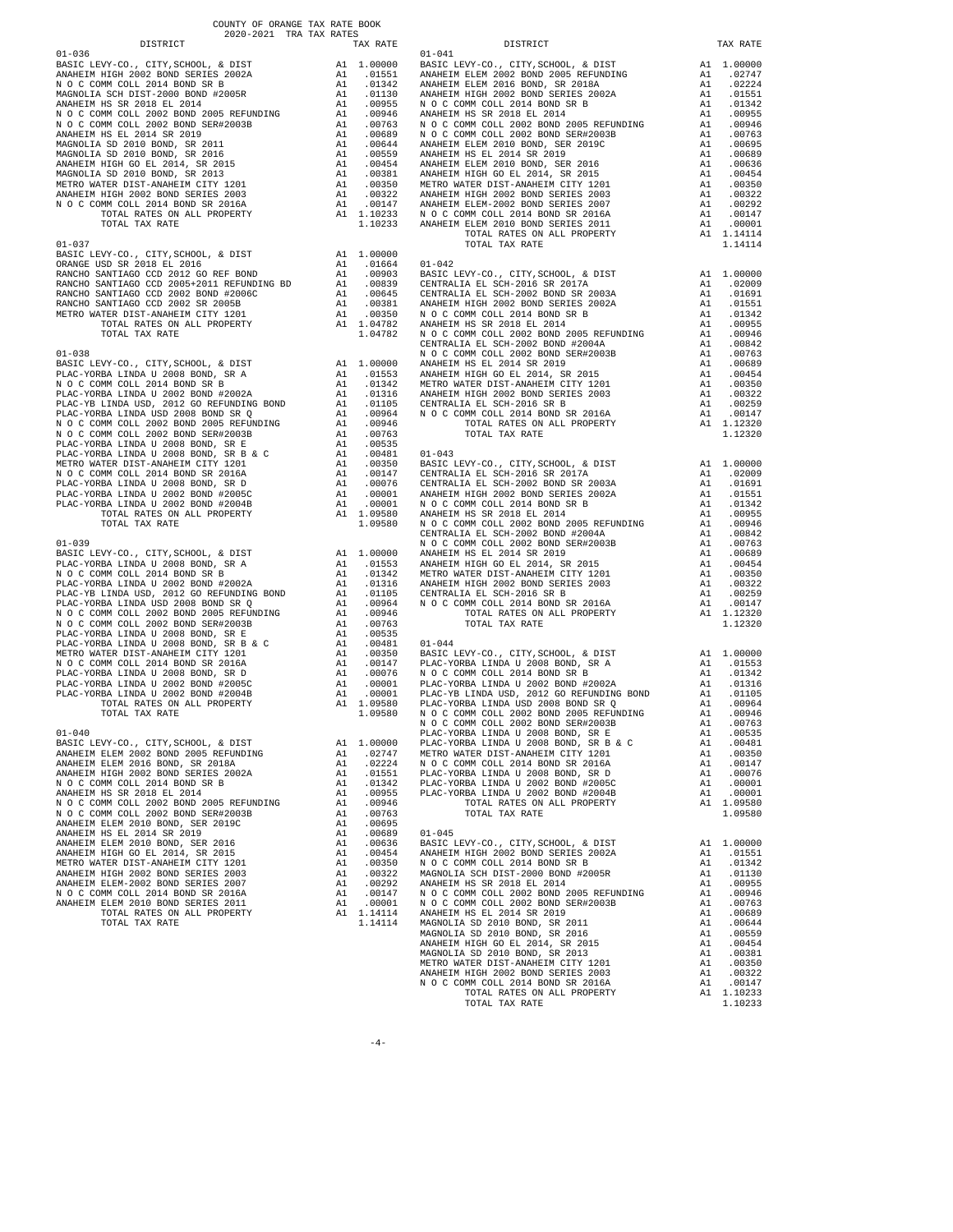| TOTAL TAX RATE                                                                |          | 1.14000                                                                                                |         |
|-------------------------------------------------------------------------------|----------|--------------------------------------------------------------------------------------------------------|---------|
|                                                                               |          |                                                                                                        |         |
|                                                                               |          |                                                                                                        |         |
|                                                                               |          |                                                                                                        |         |
|                                                                               |          |                                                                                                        |         |
|                                                                               |          |                                                                                                        |         |
|                                                                               |          |                                                                                                        |         |
|                                                                               |          |                                                                                                        |         |
|                                                                               |          |                                                                                                        |         |
|                                                                               |          |                                                                                                        |         |
|                                                                               |          |                                                                                                        |         |
|                                                                               |          |                                                                                                        |         |
|                                                                               |          |                                                                                                        |         |
|                                                                               |          |                                                                                                        |         |
|                                                                               |          |                                                                                                        |         |
|                                                                               |          |                                                                                                        |         |
|                                                                               |          |                                                                                                        | N O C C |
|                                                                               |          |                                                                                                        |         |
|                                                                               |          |                                                                                                        |         |
|                                                                               |          |                                                                                                        |         |
|                                                                               |          |                                                                                                        |         |
|                                                                               |          |                                                                                                        |         |
|                                                                               |          |                                                                                                        |         |
|                                                                               |          |                                                                                                        |         |
|                                                                               |          |                                                                                                        |         |
|                                                                               |          |                                                                                                        |         |
|                                                                               |          |                                                                                                        |         |
|                                                                               |          |                                                                                                        |         |
|                                                                               |          |                                                                                                        | BASIC L |
|                                                                               |          |                                                                                                        |         |
|                                                                               |          |                                                                                                        |         |
|                                                                               |          |                                                                                                        |         |
|                                                                               |          |                                                                                                        |         |
|                                                                               |          |                                                                                                        |         |
|                                                                               |          |                                                                                                        |         |
|                                                                               |          |                                                                                                        |         |
|                                                                               |          |                                                                                                        |         |
|                                                                               |          |                                                                                                        |         |
|                                                                               |          |                                                                                                        |         |
|                                                                               |          |                                                                                                        |         |
|                                                                               |          |                                                                                                        |         |
|                                                                               |          |                                                                                                        |         |
|                                                                               |          |                                                                                                        |         |
|                                                                               |          |                                                                                                        |         |
|                                                                               |          |                                                                                                        |         |
|                                                                               |          |                                                                                                        |         |
|                                                                               |          |                                                                                                        |         |
|                                                                               |          |                                                                                                        |         |
|                                                                               |          |                                                                                                        |         |
|                                                                               |          |                                                                                                        |         |
| TOTAL TAX RATE                                                                |          | 1.04782                                                                                                | ANAHEIM |
|                                                                               |          |                                                                                                        | ANAHEIM |
| $01 - 051$                                                                    |          |                                                                                                        | ANAHEIM |
| BASIC LEVY-CO., CITY, SCHOOL, & DIST                                          |          |                                                                                                        |         |
| CENTRALIA EL SCH-2016 SR 2017A<br>CENTRALIA EL SCH-2002 BOND SR 2003A         |          |                                                                                                        |         |
| ANAHEIM HIGH 2002 BOND SERIES 2002A                                           |          | A1 1.00000 METRO W<br>A1 .02009 ANAHEIM<br>A1 .01691 ANAHEIM<br>A1 .01551 N O C C<br>A1 .01342 ANAHEIM |         |
| N O C COMM COLL 2014 BOND SR B                                                |          |                                                                                                        |         |
| ANAHEIM HS SR 2018 EL 2014                                                    | A1       | .00955                                                                                                 |         |
| N O C COMM COLL 2002 BOND 2005 REFUNDING<br>CENTRALIA EL SCH-2002 BOND #2004A |          | A1 .00946<br>A1 .00842                                                                                 |         |
| N O C COMM COLL 2002 BOND SER#2003B                                           |          | A1 .00763                                                                                              |         |
| ANAHEIM HS EL 2014 SR 2019                                                    |          | A1 .00689                                                                                              |         |
| ANAHEIM HIGH GO EL 2014, SR 2015                                              | A1       | .00454                                                                                                 |         |
| METRO WATER DIST-ANAHEIM CITY 1201<br>ANAHEIM HIGH 2002 BOND SERIES 2003      | A1<br>A1 | .00350<br>.00322                                                                                       |         |
| CENTRALIA EL SCH-2016 SR B                                                    | A1       | .00259                                                                                                 |         |
| N O C COMM COLL 2014 BOND SR 2016A                                            | A1       | .00147                                                                                                 |         |
| TOTAL RATES ON ALL PROPERTY                                                   |          | A1 1.12320                                                                                             |         |
| TOTAL TAX RATE                                                                |          | 1.12320                                                                                                |         |

| COUNTY OF ORANGE TAX RATE BOOK                                                                                                                                                                                                                                                                                                                                                                                                                   |          |            |          |
|--------------------------------------------------------------------------------------------------------------------------------------------------------------------------------------------------------------------------------------------------------------------------------------------------------------------------------------------------------------------------------------------------------------------------------------------------|----------|------------|----------|
| $\begin{minipage}{.4\linewidth} \begin{tabular}{lcccccc} \textbf{1-AX RATE} & \textbf{1-X} & \textbf{1-X} & \textbf{RATE} & \textbf{1-X} & \textbf{1-X} & \textbf{1-X} & \textbf{1-X} & \textbf{1-X} & \textbf{1-X} & \textbf{1-X} & \textbf{1-X} & \textbf{1-X} & \textbf{1-X} & \textbf{1-X} & \textbf{1-X} & \textbf{1-X} & \textbf{1-X} & \textbf{1-X} & \textbf{1-X} & \textbf{1-X} & \textbf{1-X} & \textbf{1-X} & \textbf{1-X} & \textbf$ | TAX RATE | DISTRICT   | TAX RATE |
| $01 - 046$                                                                                                                                                                                                                                                                                                                                                                                                                                       |          | $01 - 052$ |          |
|                                                                                                                                                                                                                                                                                                                                                                                                                                                  |          |            |          |
|                                                                                                                                                                                                                                                                                                                                                                                                                                                  |          |            |          |
|                                                                                                                                                                                                                                                                                                                                                                                                                                                  |          |            |          |
| TOTAL TAX RATE                                                                                                                                                                                                                                                                                                                                                                                                                                   | 1.14000  |            |          |
|                                                                                                                                                                                                                                                                                                                                                                                                                                                  |          | $01 - 056$ |          |
|                                                                                                                                                                                                                                                                                                                                                                                                                                                  |          |            |          |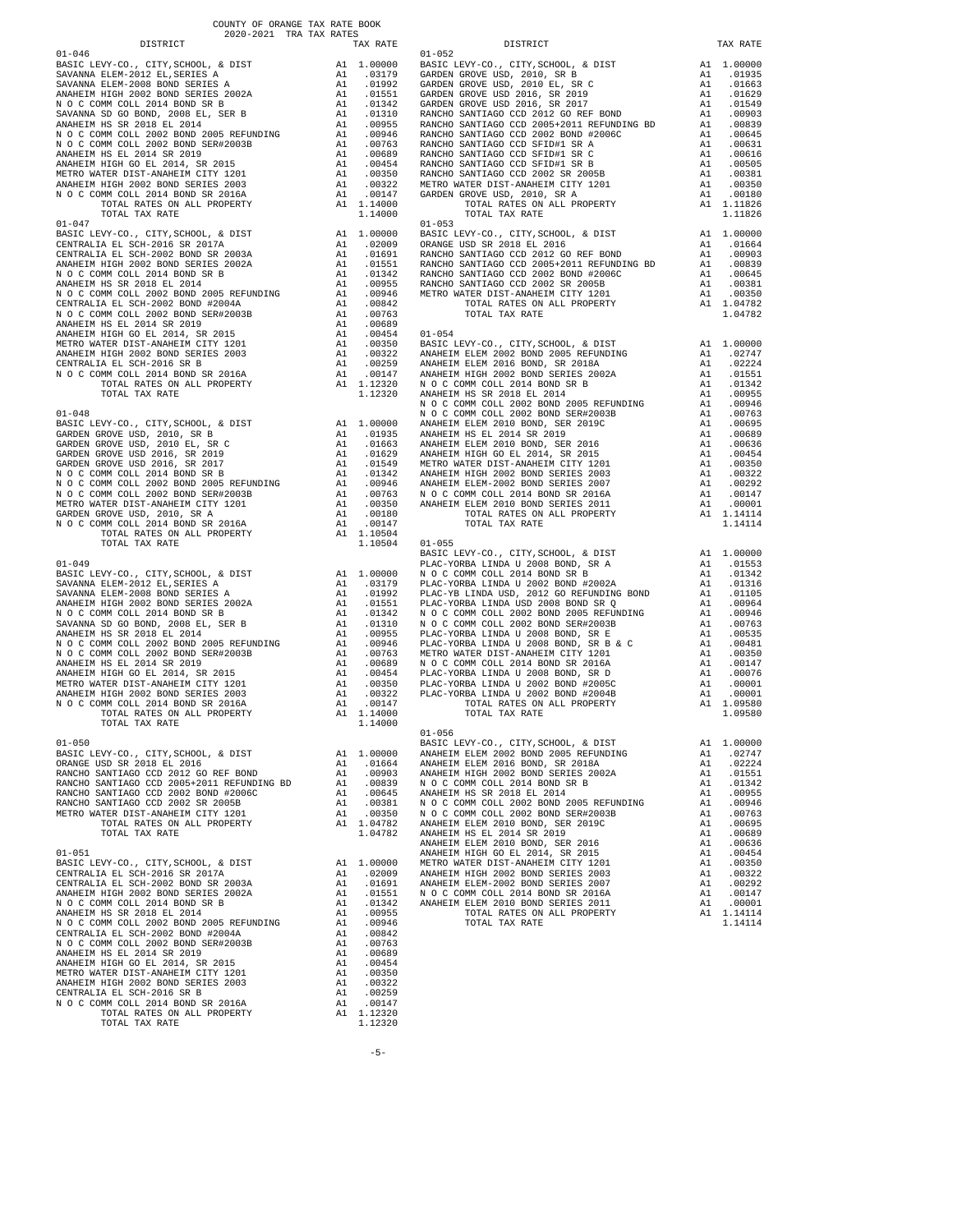| COUNTY OF ORANGE TAX RATE BOOK<br>2020-2021 TRA TAX RATES |                                      |                    |
|-----------------------------------------------------------|--------------------------------------|--------------------|
| DISTRICT                                                  | TAX RATE                             |                    |
| $01 - 057$                                                |                                      | $01 - 063$         |
|                                                           |                                      |                    |
|                                                           |                                      |                    |
|                                                           |                                      |                    |
|                                                           |                                      |                    |
|                                                           |                                      |                    |
|                                                           |                                      |                    |
|                                                           |                                      |                    |
|                                                           |                                      |                    |
|                                                           |                                      |                    |
|                                                           |                                      |                    |
|                                                           |                                      |                    |
|                                                           |                                      |                    |
|                                                           |                                      |                    |
|                                                           |                                      |                    |
|                                                           |                                      | PLAC-YO            |
| $01 - 058$                                                |                                      | PLAC-YO            |
|                                                           |                                      |                    |
|                                                           |                                      |                    |
|                                                           |                                      |                    |
|                                                           |                                      |                    |
|                                                           |                                      |                    |
|                                                           |                                      |                    |
| TOTAL TAX RATE                                            | 1.04782 01-065                       |                    |
|                                                           |                                      | BASIC L            |
| $01 - 059$                                                |                                      | ORANGE             |
|                                                           |                                      |                    |
|                                                           |                                      |                    |
|                                                           |                                      |                    |
|                                                           |                                      |                    |
|                                                           |                                      |                    |
|                                                           |                                      |                    |
|                                                           |                                      |                    |
|                                                           |                                      |                    |
|                                                           |                                      |                    |
|                                                           |                                      |                    |
|                                                           |                                      |                    |
|                                                           |                                      |                    |
|                                                           |                                      |                    |
|                                                           |                                      | MAGNOLI            |
| $01 - 060$                                                |                                      | MAGNOLI            |
|                                                           |                                      |                    |
|                                                           |                                      |                    |
|                                                           |                                      |                    |
|                                                           |                                      |                    |
|                                                           |                                      |                    |
|                                                           |                                      |                    |
|                                                           |                                      |                    |
|                                                           |                                      |                    |
|                                                           |                                      |                    |
|                                                           |                                      |                    |
|                                                           |                                      |                    |
|                                                           |                                      |                    |
| TOTAL TAX RATE                                            | 1.11826                              | RANCHO             |
| $01 - 061$                                                |                                      | RANCHO<br>RANCHO   |
|                                                           |                                      |                    |
|                                                           |                                      |                    |
|                                                           |                                      |                    |
| RANCHO SANTIAGO CCD 2002 BOND #2006C                      |                                      |                    |
| RANCHO SANTIAGO CCD 2002 SR 2005B                         |                                      |                    |
| METRO WATER DIST-ANAHEIM CITY 1201                        | A1 .00381<br>A1 .00350<br>A1 1.04782 |                    |
| TOTAL RATES ON ALL PROPERTY                               |                                      |                    |
| TOTAL TAX RATE                                            | 1.04782 01-068                       |                    |
| $01 - 062$                                                |                                      | BASIC L<br>ANAHEIM |
|                                                           |                                      |                    |
|                                                           |                                      |                    |
|                                                           |                                      |                    |
|                                                           |                                      |                    |
|                                                           |                                      |                    |
|                                                           |                                      |                    |
|                                                           |                                      |                    |
|                                                           |                                      |                    |
|                                                           |                                      |                    |
|                                                           |                                      |                    |
|                                                           |                                      |                    |
|                                                           |                                      |                    |
|                                                           |                                      |                    |

| TAX RATE<br>DISTRICT                                                                                                                                                                                                                                                                                                                                                                                                                                                                                                                                                                                                                                                                                                                                               |                | DISTRICT | TAX RATE |
|--------------------------------------------------------------------------------------------------------------------------------------------------------------------------------------------------------------------------------------------------------------------------------------------------------------------------------------------------------------------------------------------------------------------------------------------------------------------------------------------------------------------------------------------------------------------------------------------------------------------------------------------------------------------------------------------------------------------------------------------------------------------|----------------|----------|----------|
|                                                                                                                                                                                                                                                                                                                                                                                                                                                                                                                                                                                                                                                                                                                                                                    |                |          |          |
|                                                                                                                                                                                                                                                                                                                                                                                                                                                                                                                                                                                                                                                                                                                                                                    |                |          |          |
|                                                                                                                                                                                                                                                                                                                                                                                                                                                                                                                                                                                                                                                                                                                                                                    |                |          |          |
|                                                                                                                                                                                                                                                                                                                                                                                                                                                                                                                                                                                                                                                                                                                                                                    |                |          |          |
|                                                                                                                                                                                                                                                                                                                                                                                                                                                                                                                                                                                                                                                                                                                                                                    |                |          |          |
|                                                                                                                                                                                                                                                                                                                                                                                                                                                                                                                                                                                                                                                                                                                                                                    |                |          |          |
|                                                                                                                                                                                                                                                                                                                                                                                                                                                                                                                                                                                                                                                                                                                                                                    |                |          |          |
|                                                                                                                                                                                                                                                                                                                                                                                                                                                                                                                                                                                                                                                                                                                                                                    |                |          |          |
|                                                                                                                                                                                                                                                                                                                                                                                                                                                                                                                                                                                                                                                                                                                                                                    |                |          |          |
|                                                                                                                                                                                                                                                                                                                                                                                                                                                                                                                                                                                                                                                                                                                                                                    |                |          |          |
|                                                                                                                                                                                                                                                                                                                                                                                                                                                                                                                                                                                                                                                                                                                                                                    |                |          |          |
|                                                                                                                                                                                                                                                                                                                                                                                                                                                                                                                                                                                                                                                                                                                                                                    |                |          |          |
|                                                                                                                                                                                                                                                                                                                                                                                                                                                                                                                                                                                                                                                                                                                                                                    |                |          |          |
|                                                                                                                                                                                                                                                                                                                                                                                                                                                                                                                                                                                                                                                                                                                                                                    |                |          |          |
|                                                                                                                                                                                                                                                                                                                                                                                                                                                                                                                                                                                                                                                                                                                                                                    |                |          |          |
|                                                                                                                                                                                                                                                                                                                                                                                                                                                                                                                                                                                                                                                                                                                                                                    |                |          |          |
|                                                                                                                                                                                                                                                                                                                                                                                                                                                                                                                                                                                                                                                                                                                                                                    |                |          |          |
|                                                                                                                                                                                                                                                                                                                                                                                                                                                                                                                                                                                                                                                                                                                                                                    |                |          |          |
|                                                                                                                                                                                                                                                                                                                                                                                                                                                                                                                                                                                                                                                                                                                                                                    |                |          |          |
|                                                                                                                                                                                                                                                                                                                                                                                                                                                                                                                                                                                                                                                                                                                                                                    |                |          |          |
|                                                                                                                                                                                                                                                                                                                                                                                                                                                                                                                                                                                                                                                                                                                                                                    |                |          |          |
|                                                                                                                                                                                                                                                                                                                                                                                                                                                                                                                                                                                                                                                                                                                                                                    |                |          |          |
|                                                                                                                                                                                                                                                                                                                                                                                                                                                                                                                                                                                                                                                                                                                                                                    |                |          |          |
|                                                                                                                                                                                                                                                                                                                                                                                                                                                                                                                                                                                                                                                                                                                                                                    |                |          |          |
|                                                                                                                                                                                                                                                                                                                                                                                                                                                                                                                                                                                                                                                                                                                                                                    |                |          |          |
|                                                                                                                                                                                                                                                                                                                                                                                                                                                                                                                                                                                                                                                                                                                                                                    |                |          |          |
|                                                                                                                                                                                                                                                                                                                                                                                                                                                                                                                                                                                                                                                                                                                                                                    |                |          |          |
|                                                                                                                                                                                                                                                                                                                                                                                                                                                                                                                                                                                                                                                                                                                                                                    | 1.04782 01-065 |          |          |
| $\begin{array}{cccccccc} 0.127 & 0.127 & 0.127 & 0.127 & 0.127 & 0.127 & 0.127 & 0.127 & 0.127 & 0.127 & 0.127 & 0.127 & 0.127 & 0.127 & 0.127 & 0.127 & 0.127 & 0.127 & 0.127 & 0.127 & 0.127 & 0.127 & 0.127 & 0.127 & 0.127 & 0.127 & 0.127 & 0.127 & 0.127 & 0.127 & 0$<br><b>When <math>\frac{1}{2}</math> and <math>\frac{1}{2}</math> and <math>\frac{1}{2}</math> and <math>\frac{1}{2}</math> and <math>\frac{1}{2}</math> and <math>\frac{1}{2}</math> and <math>\frac{1}{2}</math> and <math>\frac{1}{2}</math> and <math>\frac{1}{2}</math> and <math>\frac{1}{2}</math> and <math>\frac{1}{2}</math> and <math>\frac{1}{2}</math> and <math>\frac{1}{2}</math> and <math>\frac{1}{2}</math> and <math>\frac{1}{2}</math> and <math>\frac{1</math></b> |                |          |          |
|                                                                                                                                                                                                                                                                                                                                                                                                                                                                                                                                                                                                                                                                                                                                                                    |                |          |          |
|                                                                                                                                                                                                                                                                                                                                                                                                                                                                                                                                                                                                                                                                                                                                                                    |                |          |          |
|                                                                                                                                                                                                                                                                                                                                                                                                                                                                                                                                                                                                                                                                                                                                                                    |                |          |          |
|                                                                                                                                                                                                                                                                                                                                                                                                                                                                                                                                                                                                                                                                                                                                                                    |                |          |          |
|                                                                                                                                                                                                                                                                                                                                                                                                                                                                                                                                                                                                                                                                                                                                                                    |                |          |          |
|                                                                                                                                                                                                                                                                                                                                                                                                                                                                                                                                                                                                                                                                                                                                                                    |                |          |          |
|                                                                                                                                                                                                                                                                                                                                                                                                                                                                                                                                                                                                                                                                                                                                                                    |                |          |          |
|                                                                                                                                                                                                                                                                                                                                                                                                                                                                                                                                                                                                                                                                                                                                                                    |                |          |          |
|                                                                                                                                                                                                                                                                                                                                                                                                                                                                                                                                                                                                                                                                                                                                                                    |                |          |          |
|                                                                                                                                                                                                                                                                                                                                                                                                                                                                                                                                                                                                                                                                                                                                                                    |                |          |          |
|                                                                                                                                                                                                                                                                                                                                                                                                                                                                                                                                                                                                                                                                                                                                                                    |                |          |          |
|                                                                                                                                                                                                                                                                                                                                                                                                                                                                                                                                                                                                                                                                                                                                                                    |                |          |          |
|                                                                                                                                                                                                                                                                                                                                                                                                                                                                                                                                                                                                                                                                                                                                                                    |                |          |          |
|                                                                                                                                                                                                                                                                                                                                                                                                                                                                                                                                                                                                                                                                                                                                                                    |                |          |          |
|                                                                                                                                                                                                                                                                                                                                                                                                                                                                                                                                                                                                                                                                                                                                                                    |                |          |          |
|                                                                                                                                                                                                                                                                                                                                                                                                                                                                                                                                                                                                                                                                                                                                                                    |                |          |          |
|                                                                                                                                                                                                                                                                                                                                                                                                                                                                                                                                                                                                                                                                                                                                                                    |                |          |          |
|                                                                                                                                                                                                                                                                                                                                                                                                                                                                                                                                                                                                                                                                                                                                                                    |                |          |          |
|                                                                                                                                                                                                                                                                                                                                                                                                                                                                                                                                                                                                                                                                                                                                                                    |                |          |          |
|                                                                                                                                                                                                                                                                                                                                                                                                                                                                                                                                                                                                                                                                                                                                                                    |                |          |          |
|                                                                                                                                                                                                                                                                                                                                                                                                                                                                                                                                                                                                                                                                                                                                                                    |                |          |          |
|                                                                                                                                                                                                                                                                                                                                                                                                                                                                                                                                                                                                                                                                                                                                                                    |                |          |          |
|                                                                                                                                                                                                                                                                                                                                                                                                                                                                                                                                                                                                                                                                                                                                                                    |                |          |          |
|                                                                                                                                                                                                                                                                                                                                                                                                                                                                                                                                                                                                                                                                                                                                                                    |                |          |          |
|                                                                                                                                                                                                                                                                                                                                                                                                                                                                                                                                                                                                                                                                                                                                                                    |                |          |          |
|                                                                                                                                                                                                                                                                                                                                                                                                                                                                                                                                                                                                                                                                                                                                                                    |                |          |          |
|                                                                                                                                                                                                                                                                                                                                                                                                                                                                                                                                                                                                                                                                                                                                                                    |                |          |          |
|                                                                                                                                                                                                                                                                                                                                                                                                                                                                                                                                                                                                                                                                                                                                                                    |                |          |          |
|                                                                                                                                                                                                                                                                                                                                                                                                                                                                                                                                                                                                                                                                                                                                                                    |                |          |          |
|                                                                                                                                                                                                                                                                                                                                                                                                                                                                                                                                                                                                                                                                                                                                                                    |                |          |          |
|                                                                                                                                                                                                                                                                                                                                                                                                                                                                                                                                                                                                                                                                                                                                                                    |                |          |          |
|                                                                                                                                                                                                                                                                                                                                                                                                                                                                                                                                                                                                                                                                                                                                                                    |                |          |          |
|                                                                                                                                                                                                                                                                                                                                                                                                                                                                                                                                                                                                                                                                                                                                                                    |                |          |          |
|                                                                                                                                                                                                                                                                                                                                                                                                                                                                                                                                                                                                                                                                                                                                                                    |                |          |          |
|                                                                                                                                                                                                                                                                                                                                                                                                                                                                                                                                                                                                                                                                                                                                                                    |                |          |          |
|                                                                                                                                                                                                                                                                                                                                                                                                                                                                                                                                                                                                                                                                                                                                                                    |                |          |          |
|                                                                                                                                                                                                                                                                                                                                                                                                                                                                                                                                                                                                                                                                                                                                                                    |                |          |          |
|                                                                                                                                                                                                                                                                                                                                                                                                                                                                                                                                                                                                                                                                                                                                                                    |                |          |          |
|                                                                                                                                                                                                                                                                                                                                                                                                                                                                                                                                                                                                                                                                                                                                                                    |                |          |          |
|                                                                                                                                                                                                                                                                                                                                                                                                                                                                                                                                                                                                                                                                                                                                                                    |                |          |          |
|                                                                                                                                                                                                                                                                                                                                                                                                                                                                                                                                                                                                                                                                                                                                                                    |                |          |          |
|                                                                                                                                                                                                                                                                                                                                                                                                                                                                                                                                                                                                                                                                                                                                                                    |                |          |          |
|                                                                                                                                                                                                                                                                                                                                                                                                                                                                                                                                                                                                                                                                                                                                                                    |                |          |          |
|                                                                                                                                                                                                                                                                                                                                                                                                                                                                                                                                                                                                                                                                                                                                                                    |                |          |          |
|                                                                                                                                                                                                                                                                                                                                                                                                                                                                                                                                                                                                                                                                                                                                                                    |                |          |          |
|                                                                                                                                                                                                                                                                                                                                                                                                                                                                                                                                                                                                                                                                                                                                                                    |                |          |          |
|                                                                                                                                                                                                                                                                                                                                                                                                                                                                                                                                                                                                                                                                                                                                                                    |                |          |          |
|                                                                                                                                                                                                                                                                                                                                                                                                                                                                                                                                                                                                                                                                                                                                                                    |                |          |          |
|                                                                                                                                                                                                                                                                                                                                                                                                                                                                                                                                                                                                                                                                                                                                                                    |                |          |          |
|                                                                                                                                                                                                                                                                                                                                                                                                                                                                                                                                                                                                                                                                                                                                                                    |                |          |          |
|                                                                                                                                                                                                                                                                                                                                                                                                                                                                                                                                                                                                                                                                                                                                                                    |                |          |          |
|                                                                                                                                                                                                                                                                                                                                                                                                                                                                                                                                                                                                                                                                                                                                                                    |                |          |          |
|                                                                                                                                                                                                                                                                                                                                                                                                                                                                                                                                                                                                                                                                                                                                                                    |                |          |          |
|                                                                                                                                                                                                                                                                                                                                                                                                                                                                                                                                                                                                                                                                                                                                                                    |                |          |          |
|                                                                                                                                                                                                                                                                                                                                                                                                                                                                                                                                                                                                                                                                                                                                                                    |                |          |          |
|                                                                                                                                                                                                                                                                                                                                                                                                                                                                                                                                                                                                                                                                                                                                                                    |                |          |          |
|                                                                                                                                                                                                                                                                                                                                                                                                                                                                                                                                                                                                                                                                                                                                                                    |                |          |          |
|                                                                                                                                                                                                                                                                                                                                                                                                                                                                                                                                                                                                                                                                                                                                                                    |                |          |          |
|                                                                                                                                                                                                                                                                                                                                                                                                                                                                                                                                                                                                                                                                                                                                                                    |                |          |          |
|                                                                                                                                                                                                                                                                                                                                                                                                                                                                                                                                                                                                                                                                                                                                                                    |                |          |          |
|                                                                                                                                                                                                                                                                                                                                                                                                                                                                                                                                                                                                                                                                                                                                                                    |                |          |          |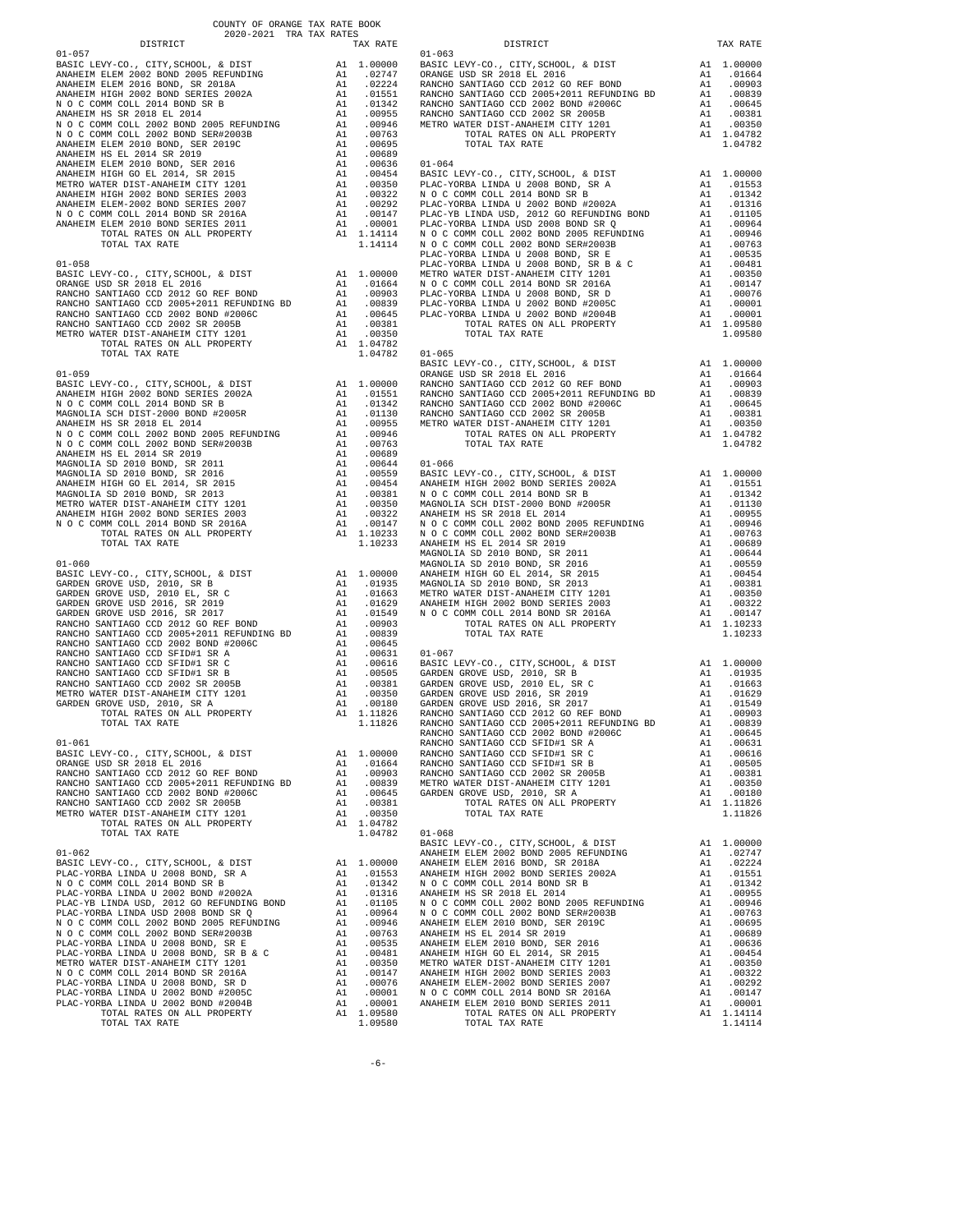|                                                                                                                                                                                                                                                                                                                                                                                                                    |    |                                                                                       | ANAHEIM            |
|--------------------------------------------------------------------------------------------------------------------------------------------------------------------------------------------------------------------------------------------------------------------------------------------------------------------------------------------------------------------------------------------------------------------|----|---------------------------------------------------------------------------------------|--------------------|
|                                                                                                                                                                                                                                                                                                                                                                                                                    |    |                                                                                       |                    |
|                                                                                                                                                                                                                                                                                                                                                                                                                    |    |                                                                                       |                    |
|                                                                                                                                                                                                                                                                                                                                                                                                                    |    |                                                                                       |                    |
|                                                                                                                                                                                                                                                                                                                                                                                                                    |    |                                                                                       |                    |
|                                                                                                                                                                                                                                                                                                                                                                                                                    |    |                                                                                       |                    |
|                                                                                                                                                                                                                                                                                                                                                                                                                    |    |                                                                                       |                    |
|                                                                                                                                                                                                                                                                                                                                                                                                                    |    |                                                                                       |                    |
|                                                                                                                                                                                                                                                                                                                                                                                                                    |    |                                                                                       |                    |
|                                                                                                                                                                                                                                                                                                                                                                                                                    |    |                                                                                       |                    |
|                                                                                                                                                                                                                                                                                                                                                                                                                    |    |                                                                                       | PLAC-YO            |
| $01 - 071$                                                                                                                                                                                                                                                                                                                                                                                                         |    |                                                                                       | METRO W            |
|                                                                                                                                                                                                                                                                                                                                                                                                                    |    |                                                                                       |                    |
|                                                                                                                                                                                                                                                                                                                                                                                                                    |    |                                                                                       |                    |
|                                                                                                                                                                                                                                                                                                                                                                                                                    |    |                                                                                       |                    |
|                                                                                                                                                                                                                                                                                                                                                                                                                    |    |                                                                                       |                    |
|                                                                                                                                                                                                                                                                                                                                                                                                                    |    |                                                                                       |                    |
|                                                                                                                                                                                                                                                                                                                                                                                                                    |    |                                                                                       |                    |
|                                                                                                                                                                                                                                                                                                                                                                                                                    |    |                                                                                       |                    |
|                                                                                                                                                                                                                                                                                                                                                                                                                    |    |                                                                                       |                    |
|                                                                                                                                                                                                                                                                                                                                                                                                                    |    |                                                                                       |                    |
| $01 - 072$                                                                                                                                                                                                                                                                                                                                                                                                         |    |                                                                                       | RANCHO<br>METRO W  |
|                                                                                                                                                                                                                                                                                                                                                                                                                    |    |                                                                                       |                    |
|                                                                                                                                                                                                                                                                                                                                                                                                                    |    |                                                                                       |                    |
|                                                                                                                                                                                                                                                                                                                                                                                                                    |    |                                                                                       |                    |
|                                                                                                                                                                                                                                                                                                                                                                                                                    |    |                                                                                       |                    |
|                                                                                                                                                                                                                                                                                                                                                                                                                    |    |                                                                                       |                    |
|                                                                                                                                                                                                                                                                                                                                                                                                                    |    |                                                                                       |                    |
|                                                                                                                                                                                                                                                                                                                                                                                                                    |    |                                                                                       |                    |
|                                                                                                                                                                                                                                                                                                                                                                                                                    |    |                                                                                       |                    |
|                                                                                                                                                                                                                                                                                                                                                                                                                    |    |                                                                                       |                    |
|                                                                                                                                                                                                                                                                                                                                                                                                                    |    |                                                                                       |                    |
|                                                                                                                                                                                                                                                                                                                                                                                                                    |    |                                                                                       |                    |
|                                                                                                                                                                                                                                                                                                                                                                                                                    |    |                                                                                       |                    |
|                                                                                                                                                                                                                                                                                                                                                                                                                    |    |                                                                                       |                    |
|                                                                                                                                                                                                                                                                                                                                                                                                                    |    |                                                                                       |                    |
|                                                                                                                                                                                                                                                                                                                                                                                                                    |    |                                                                                       | ANAHEIM            |
| $01 - 073$<br>BASIC LEVY-CO., CITY, SCHOOL, & DIST                                                                                                                                                                                                                                                                                                                                                                 |    | MOCC<br>A1 1.00000 NOCC<br>A1 .01935 ANAHEM<br>A1 .01663 MAGNOLI<br>A1 .01629 MAGNOLI |                    |
|                                                                                                                                                                                                                                                                                                                                                                                                                    |    |                                                                                       |                    |
| GARDEN GROVE USD 2016, SR 2019                                                                                                                                                                                                                                                                                                                                                                                     |    |                                                                                       |                    |
|                                                                                                                                                                                                                                                                                                                                                                                                                    |    |                                                                                       |                    |
|                                                                                                                                                                                                                                                                                                                                                                                                                    |    |                                                                                       |                    |
|                                                                                                                                                                                                                                                                                                                                                                                                                    |    |                                                                                       |                    |
|                                                                                                                                                                                                                                                                                                                                                                                                                    |    |                                                                                       |                    |
| RANCHO SANTIAGO CCD SFID#1 SR C                                                                                                                                                                                                                                                                                                                                                                                    |    | A1 .00616                                                                             |                    |
| RANCHO SANTIAGO CCD SFID#1 SR B<br>RANCHO SANTIAGO CCD 2002 SR 2005B                                                                                                                                                                                                                                                                                                                                               |    | A1.00505<br>A1.00381                                                                  |                    |
| METRO WATER DIST-ANAHEIM CITY 1201                                                                                                                                                                                                                                                                                                                                                                                 |    | A1.00350                                                                              | $01 - 080$         |
| GARDEN GROVE USD, 2010, SR A<br>TOTAL RATES ON ALL PROPERTY                                                                                                                                                                                                                                                                                                                                                        | A1 | .00180<br>A1 1.11826                                                                  | BASIC L<br>PLAC-YO |
| TOTAL TAX RATE                                                                                                                                                                                                                                                                                                                                                                                                     |    | 1.11826                                                                               | NOCC               |
|                                                                                                                                                                                                                                                                                                                                                                                                                    |    |                                                                                       | PLAC-YO            |
|                                                                                                                                                                                                                                                                                                                                                                                                                    |    |                                                                                       |                    |
|                                                                                                                                                                                                                                                                                                                                                                                                                    |    |                                                                                       |                    |
| $\begin{tabular}{l c c c c} \multicolumn{1}{c}{\textbf{PLAC}-YORBA LINDA U 2008 BOND, SR A} & \multicolumn{1}{c}{\textbf{PLAC}-YORBA LINDA U 2008 BOND, SR A} & \multicolumn{1}{c}{\textbf{PLAC}-YORBA LINDA U 2008 BOND, SR A} & \multicolumn{1}{c}{\textbf{AL 0.0000}} & \multicolumn{1}{c}{\textbf{PLAC}-YORBA LINDA U 2008 BOND} & \multicolumn{1}{c}{\textbf{AL 0.01053}} & \multicolumn{1}{c}{\textbf{NL 0.$ |    |                                                                                       |                    |
|                                                                                                                                                                                                                                                                                                                                                                                                                    |    |                                                                                       |                    |
|                                                                                                                                                                                                                                                                                                                                                                                                                    |    |                                                                                       |                    |
|                                                                                                                                                                                                                                                                                                                                                                                                                    |    |                                                                                       |                    |
|                                                                                                                                                                                                                                                                                                                                                                                                                    |    |                                                                                       |                    |
|                                                                                                                                                                                                                                                                                                                                                                                                                    |    |                                                                                       |                    |
|                                                                                                                                                                                                                                                                                                                                                                                                                    |    |                                                                                       |                    |
| PLAC-YORBA LINDA U 2008 BOND, SR D                                                                                                                                                                                                                                                                                                                                                                                 | A1 | .00076                                                                                |                    |
| PLAC-YORBA LINDA U 2002 BOND #2005C<br>PLAC-YORBA LINDA U 2002 BOND #2004B                                                                                                                                                                                                                                                                                                                                         | A1 | A1 .00001<br>.00001                                                                   |                    |
| TOTAL RATES ON ALL PROPERTY                                                                                                                                                                                                                                                                                                                                                                                        |    | A1 1.09580                                                                            |                    |
| TOTAL TAX RATE                                                                                                                                                                                                                                                                                                                                                                                                     |    | 1.09580                                                                               |                    |

-7-

| 2020 2021 IM IMM WILBO<br>DISTRICT | TAX RATE | DISTRICT   | TAX RATE |
|------------------------------------|----------|------------|----------|
|                                    |          | $01 - 075$ |          |
|                                    |          |            |          |
|                                    |          |            |          |
|                                    |          |            |          |
|                                    |          |            |          |
|                                    |          |            |          |
|                                    |          |            |          |
|                                    |          |            |          |
|                                    |          |            |          |
|                                    |          |            |          |
|                                    |          |            |          |
|                                    |          |            |          |
|                                    |          |            |          |
|                                    |          |            |          |
|                                    |          |            |          |
|                                    |          |            |          |
|                                    |          |            |          |
|                                    |          |            |          |
|                                    |          |            |          |
|                                    |          |            |          |
|                                    |          |            |          |
|                                    |          |            |          |
|                                    |          |            |          |
|                                    |          |            |          |
|                                    |          |            |          |
|                                    |          |            |          |
|                                    |          |            |          |
|                                    |          |            |          |
|                                    |          |            |          |
|                                    |          |            |          |
|                                    |          |            |          |
|                                    |          |            |          |
|                                    |          |            |          |
|                                    |          |            |          |
|                                    |          |            |          |
|                                    |          |            |          |
|                                    |          |            |          |
|                                    |          |            |          |
|                                    |          |            |          |
|                                    |          |            |          |
|                                    |          |            |          |
|                                    |          |            |          |
|                                    |          |            |          |
|                                    |          |            |          |
|                                    |          |            |          |
|                                    |          |            |          |
|                                    |          |            |          |
|                                    |          |            |          |
|                                    |          |            |          |
|                                    |          |            |          |
|                                    |          |            |          |
|                                    |          |            |          |
|                                    |          |            |          |
|                                    |          |            |          |
|                                    |          |            |          |
|                                    |          |            |          |
|                                    |          |            |          |
|                                    |          |            |          |
|                                    |          |            |          |
|                                    |          |            |          |
|                                    |          |            |          |
|                                    |          |            |          |
|                                    |          |            |          |
|                                    |          |            |          |
|                                    |          |            |          |
|                                    |          |            |          |
|                                    |          |            |          |
|                                    |          |            |          |
|                                    |          |            |          |
|                                    |          |            |          |
|                                    |          |            |          |
|                                    |          |            |          |
|                                    |          |            |          |
|                                    |          |            |          |
|                                    |          |            |          |
|                                    |          |            |          |
|                                    |          |            |          |
|                                    |          |            |          |
|                                    |          |            |          |
|                                    |          |            |          |
|                                    |          |            |          |

COUNTY OF ORANGE TAX RATE BOOK 2020-2021 TRA TAX RATES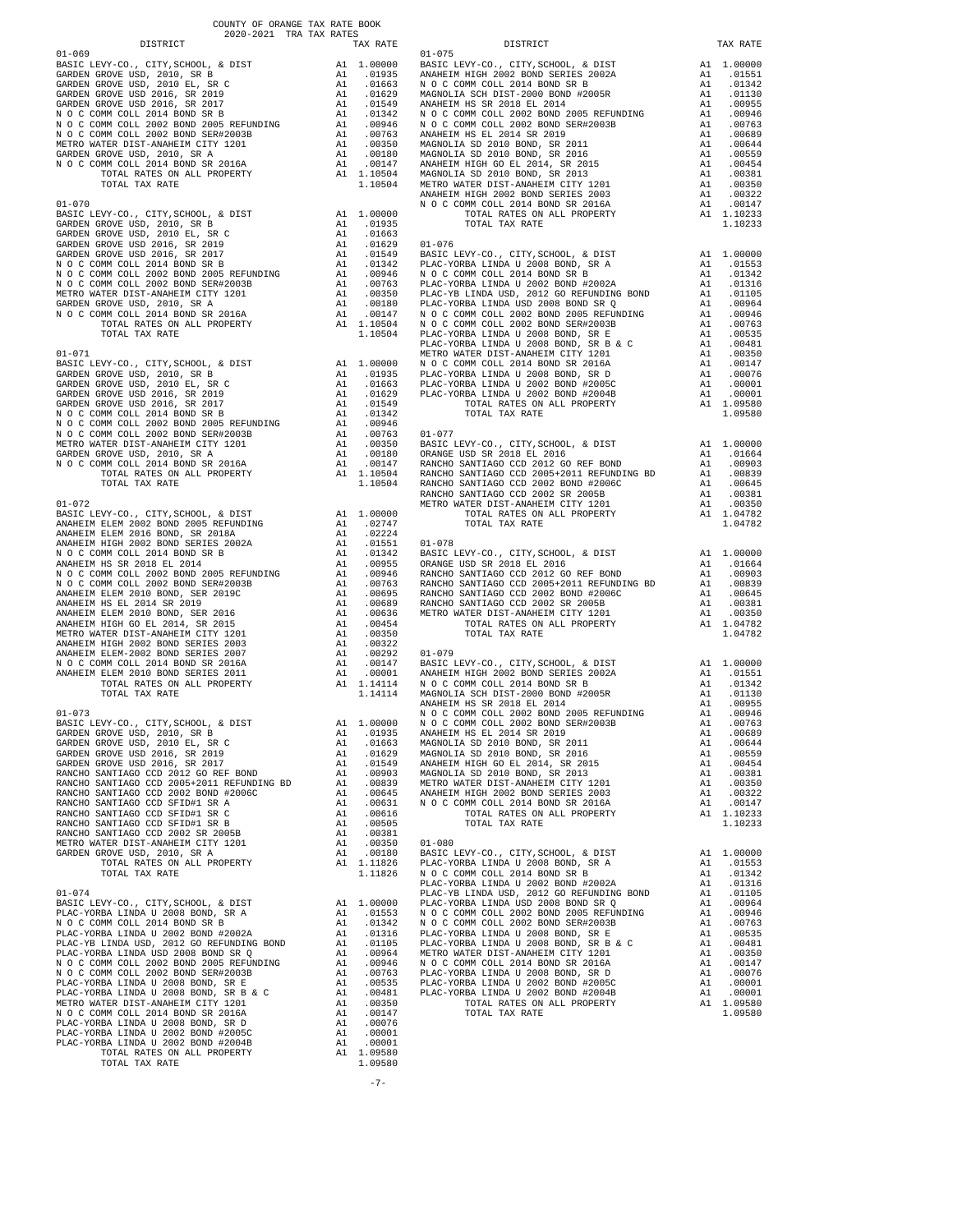| COUNTY OF ORANGE TAX RATE BOOK<br>2020-2021 TRA TAX RATES |          |                                                                                                                                                                                                                                            |          |
|-----------------------------------------------------------|----------|--------------------------------------------------------------------------------------------------------------------------------------------------------------------------------------------------------------------------------------------|----------|
| DISTRICT                                                  | TAX RATE | DISTRICT                                                                                                                                                                                                                                   | TAX RATE |
| $01 - 081$                                                |          | $01 - 086$                                                                                                                                                                                                                                 |          |
|                                                           |          |                                                                                                                                                                                                                                            |          |
|                                                           |          |                                                                                                                                                                                                                                            |          |
|                                                           |          |                                                                                                                                                                                                                                            |          |
|                                                           |          |                                                                                                                                                                                                                                            |          |
|                                                           |          |                                                                                                                                                                                                                                            |          |
|                                                           |          |                                                                                                                                                                                                                                            |          |
|                                                           |          |                                                                                                                                                                                                                                            |          |
|                                                           |          |                                                                                                                                                                                                                                            |          |
|                                                           |          |                                                                                                                                                                                                                                            |          |
|                                                           |          |                                                                                                                                                                                                                                            |          |
|                                                           |          |                                                                                                                                                                                                                                            |          |
|                                                           |          |                                                                                                                                                                                                                                            |          |
|                                                           |          |                                                                                                                                                                                                                                            |          |
| $01 - 082$                                                |          |                                                                                                                                                                                                                                            |          |
|                                                           |          |                                                                                                                                                                                                                                            |          |
|                                                           |          |                                                                                                                                                                                                                                            |          |
|                                                           |          |                                                                                                                                                                                                                                            |          |
|                                                           |          |                                                                                                                                                                                                                                            |          |
|                                                           |          |                                                                                                                                                                                                                                            |          |
|                                                           |          |                                                                                                                                                                                                                                            |          |
|                                                           |          |                                                                                                                                                                                                                                            |          |
|                                                           |          |                                                                                                                                                                                                                                            |          |
|                                                           |          |                                                                                                                                                                                                                                            |          |
|                                                           |          |                                                                                                                                                                                                                                            |          |
|                                                           |          |                                                                                                                                                                                                                                            |          |
|                                                           |          |                                                                                                                                                                                                                                            |          |
|                                                           |          |                                                                                                                                                                                                                                            |          |
|                                                           |          |                                                                                                                                                                                                                                            |          |
|                                                           |          |                                                                                                                                                                                                                                            |          |
|                                                           |          |                                                                                                                                                                                                                                            |          |
|                                                           |          |                                                                                                                                                                                                                                            |          |
|                                                           |          |                                                                                                                                                                                                                                            |          |
|                                                           |          |                                                                                                                                                                                                                                            |          |
|                                                           |          |                                                                                                                                                                                                                                            |          |
|                                                           |          |                                                                                                                                                                                                                                            |          |
|                                                           |          |                                                                                                                                                                                                                                            |          |
|                                                           |          |                                                                                                                                                                                                                                            |          |
|                                                           |          |                                                                                                                                                                                                                                            |          |
|                                                           |          |                                                                                                                                                                                                                                            |          |
|                                                           |          |                                                                                                                                                                                                                                            |          |
|                                                           |          |                                                                                                                                                                                                                                            |          |
|                                                           |          |                                                                                                                                                                                                                                            |          |
|                                                           |          |                                                                                                                                                                                                                                            |          |
|                                                           |          |                                                                                                                                                                                                                                            |          |
|                                                           |          |                                                                                                                                                                                                                                            |          |
|                                                           |          |                                                                                                                                                                                                                                            |          |
|                                                           |          |                                                                                                                                                                                                                                            |          |
|                                                           |          |                                                                                                                                                                                                                                            |          |
|                                                           |          |                                                                                                                                                                                                                                            |          |
|                                                           |          |                                                                                                                                                                                                                                            |          |
|                                                           |          |                                                                                                                                                                                                                                            |          |
|                                                           |          |                                                                                                                                                                                                                                            |          |
|                                                           |          | ARICHO SANTIAGO COD 2002 SR 2005B<br>PLAC-YORBA LINDA U 2008 BOND, SR D<br>PLAC-YORBA LINDA U 2008 BOND, SR D<br>PLAC-YORBA LINDA U 2008 BOND, SR D<br>PLAC-YORBA LINDA U 2002 BOND #2005E<br>PLAC-YORBA LINDA U 2002 BOND #2005E<br>PLAC- |          |
|                                                           |          |                                                                                                                                                                                                                                            |          |
|                                                           |          |                                                                                                                                                                                                                                            |          |
|                                                           |          |                                                                                                                                                                                                                                            |          |
|                                                           |          |                                                                                                                                                                                                                                            |          |
|                                                           |          |                                                                                                                                                                                                                                            |          |
|                                                           |          |                                                                                                                                                                                                                                            |          |
|                                                           |          |                                                                                                                                                                                                                                            |          |
|                                                           |          |                                                                                                                                                                                                                                            |          |
|                                                           |          |                                                                                                                                                                                                                                            |          |
|                                                           |          |                                                                                                                                                                                                                                            |          |
|                                                           |          |                                                                                                                                                                                                                                            |          |
|                                                           |          |                                                                                                                                                                                                                                            |          |
|                                                           |          |                                                                                                                                                                                                                                            |          |
|                                                           |          |                                                                                                                                                                                                                                            |          |
|                                                           |          |                                                                                                                                                                                                                                            |          |
|                                                           |          |                                                                                                                                                                                                                                            |          |
|                                                           |          |                                                                                                                                                                                                                                            |          |
|                                                           |          |                                                                                                                                                                                                                                            |          |
|                                                           |          |                                                                                                                                                                                                                                            |          |
|                                                           |          |                                                                                                                                                                                                                                            |          |
|                                                           |          |                                                                                                                                                                                                                                            |          |
|                                                           |          |                                                                                                                                                                                                                                            |          |
|                                                           |          |                                                                                                                                                                                                                                            |          |
|                                                           |          |                                                                                                                                                                                                                                            |          |
|                                                           |          |                                                                                                                                                                                                                                            |          |
|                                                           |          |                                                                                                                                                                                                                                            |          |

-8-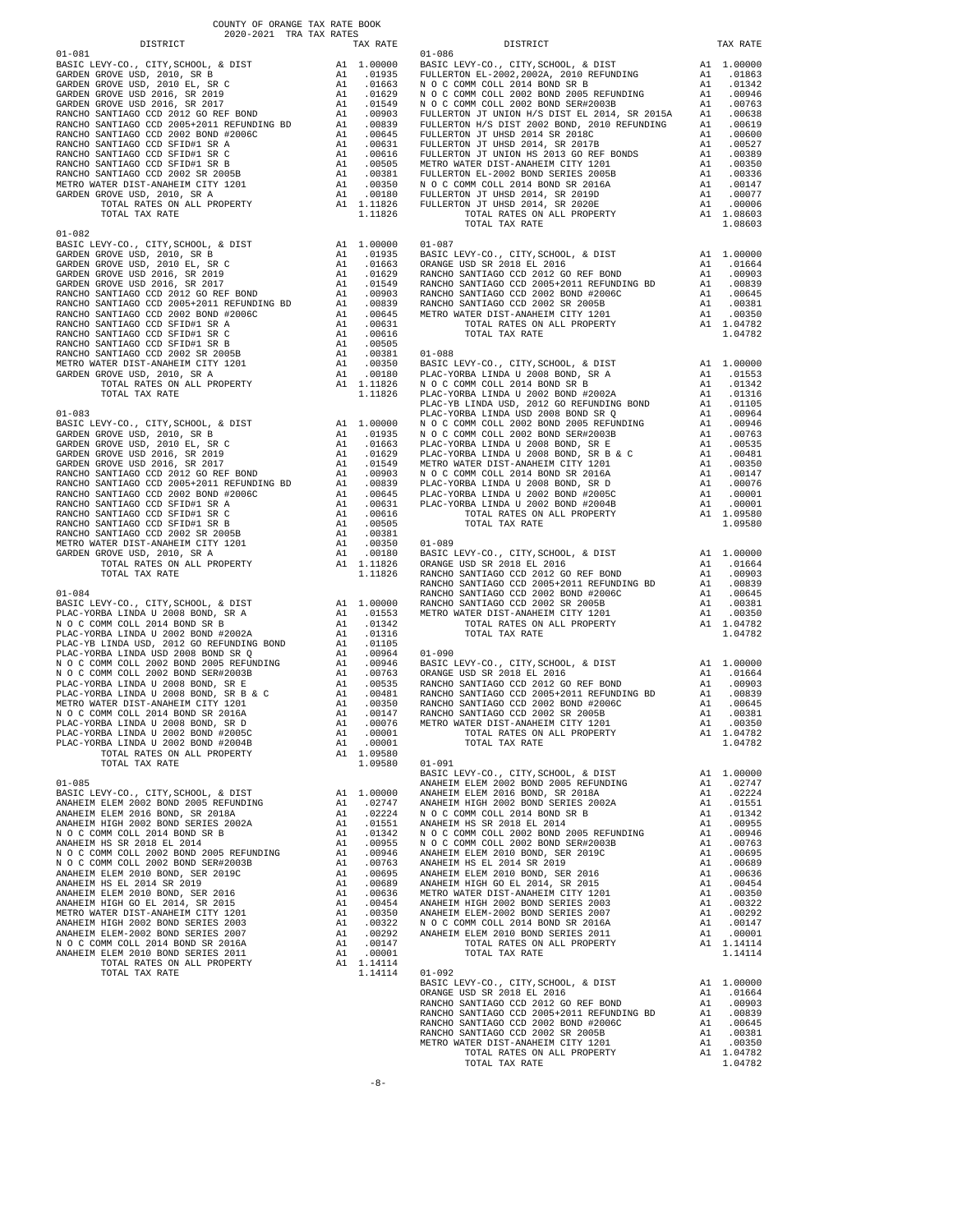| TOTAL TAX RATE                                                                  |    | 1.09580                                                                                                        |         |
|---------------------------------------------------------------------------------|----|----------------------------------------------------------------------------------------------------------------|---------|
|                                                                                 |    |                                                                                                                |         |
|                                                                                 |    |                                                                                                                |         |
|                                                                                 |    |                                                                                                                |         |
|                                                                                 |    |                                                                                                                |         |
|                                                                                 |    |                                                                                                                |         |
|                                                                                 |    |                                                                                                                |         |
|                                                                                 |    |                                                                                                                |         |
|                                                                                 |    |                                                                                                                |         |
|                                                                                 |    |                                                                                                                |         |
|                                                                                 |    |                                                                                                                |         |
|                                                                                 |    |                                                                                                                |         |
|                                                                                 |    |                                                                                                                |         |
|                                                                                 |    |                                                                                                                |         |
|                                                                                 |    |                                                                                                                |         |
|                                                                                 |    |                                                                                                                |         |
|                                                                                 |    |                                                                                                                |         |
|                                                                                 |    |                                                                                                                |         |
|                                                                                 |    |                                                                                                                |         |
|                                                                                 |    |                                                                                                                |         |
|                                                                                 |    |                                                                                                                |         |
|                                                                                 |    |                                                                                                                |         |
|                                                                                 |    |                                                                                                                |         |
|                                                                                 |    |                                                                                                                |         |
|                                                                                 |    |                                                                                                                |         |
|                                                                                 |    |                                                                                                                |         |
|                                                                                 |    |                                                                                                                |         |
|                                                                                 |    |                                                                                                                |         |
|                                                                                 |    |                                                                                                                |         |
|                                                                                 |    |                                                                                                                | RANCHO  |
| $01 - 096$                                                                      |    |                                                                                                                | METRO W |
|                                                                                 |    |                                                                                                                |         |
|                                                                                 |    |                                                                                                                |         |
|                                                                                 |    |                                                                                                                |         |
|                                                                                 |    |                                                                                                                |         |
|                                                                                 |    |                                                                                                                |         |
|                                                                                 |    |                                                                                                                |         |
|                                                                                 |    |                                                                                                                |         |
|                                                                                 |    |                                                                                                                |         |
|                                                                                 |    |                                                                                                                |         |
|                                                                                 |    |                                                                                                                |         |
|                                                                                 |    |                                                                                                                |         |
| TOTAL RATES ON ALL PROPERTY                                                     |    | A1 1.09580                                                                                                     | BASIC L |
| TOTAL TAX RATE                                                                  |    | 1.09580                                                                                                        | ORANGE  |
|                                                                                 |    |                                                                                                                | RANCHO  |
| $01 - 097$                                                                      |    |                                                                                                                | RANCHO  |
| BASIC LEVY-CO., CITY, SCHOOL, & DIST<br>PLAC-YORBA LINDA U 2008 BOND, SR A      |    | A1 1.00000 RANCHO<br>A1 .01553 RANCHO<br>A1 .01342 METROW                                                      |         |
| N O C COMM COLL 2014 BOND SR B                                                  |    |                                                                                                                |         |
| PLAC-YORBA LINDA U 2002 BOND #2002A                                             | A1 | .01316                                                                                                         |         |
| PLAC-YB LINDA USD, 2012 GO REFUNDING BOND                                       | A1 | .01105                                                                                                         |         |
| PLAC-YORBA LINDA USD 2008 BOND SR Q<br>N O C COMM COLL 2002 BOND 2005 REFUNDING | A1 | .00964                                                                                                         |         |
| N O C COMM COLL 2002 BOND SER#2003B                                             |    | A1 .00946 01-104<br>A1 .00763 BASIC L                                                                          |         |
| PLAC-YORBA LINDA U 2008 BOND, SR E                                              |    | A1.00535                                                                                                       | ORANGE  |
| PLAC-YORBA LINDA U 2008 BOND, SR B & C                                          |    |                                                                                                                |         |
| METRO WATER DIST-ANAHEIM CITY 1201<br>N O C COMM COLL 2014 BOND SR 2016A        |    |                                                                                                                |         |
| PLAC-YORBA LINDA U 2008 BOND, SR D                                              |    | A1 .00355<br>A1 .00481 RANCHO<br>A1 .00147 RANCHO<br>A1 .00076 RANCHO<br>A1 .00076 RANCHO<br>A1 .00001 METRO W |         |
| PLAC-YORBA LINDA U 2002 BOND #2005C                                             |    |                                                                                                                |         |
| PLAC-YORBA LINDA U 2002 BOND #2004B                                             |    | A1 .00001                                                                                                      |         |
| TOTAL RATES ON ALL PROPERTY                                                     |    | A1 1.09580                                                                                                     |         |
| TOTAL TAX RATE                                                                  |    | 1.09580                                                                                                        |         |

| COUNTY OF ORANGE TAX RATE BOOK<br>2020-2021 TRA TAX RATES |          |                                                                                                                                                                                                                                                                                                                                                                                                                     |          |
|-----------------------------------------------------------|----------|---------------------------------------------------------------------------------------------------------------------------------------------------------------------------------------------------------------------------------------------------------------------------------------------------------------------------------------------------------------------------------------------------------------------|----------|
| DISTRICT                                                  | TAX RATE | DISTRICT                                                                                                                                                                                                                                                                                                                                                                                                            | TAX RATE |
|                                                           |          | $01 - 098$                                                                                                                                                                                                                                                                                                                                                                                                          |          |
|                                                           |          |                                                                                                                                                                                                                                                                                                                                                                                                                     |          |
|                                                           |          |                                                                                                                                                                                                                                                                                                                                                                                                                     |          |
|                                                           |          |                                                                                                                                                                                                                                                                                                                                                                                                                     |          |
|                                                           |          |                                                                                                                                                                                                                                                                                                                                                                                                                     |          |
|                                                           |          |                                                                                                                                                                                                                                                                                                                                                                                                                     |          |
|                                                           |          |                                                                                                                                                                                                                                                                                                                                                                                                                     |          |
|                                                           |          |                                                                                                                                                                                                                                                                                                                                                                                                                     |          |
|                                                           |          |                                                                                                                                                                                                                                                                                                                                                                                                                     |          |
|                                                           |          |                                                                                                                                                                                                                                                                                                                                                                                                                     |          |
|                                                           |          |                                                                                                                                                                                                                                                                                                                                                                                                                     |          |
|                                                           |          |                                                                                                                                                                                                                                                                                                                                                                                                                     |          |
|                                                           |          |                                                                                                                                                                                                                                                                                                                                                                                                                     |          |
|                                                           |          |                                                                                                                                                                                                                                                                                                                                                                                                                     |          |
|                                                           |          |                                                                                                                                                                                                                                                                                                                                                                                                                     |          |
|                                                           |          |                                                                                                                                                                                                                                                                                                                                                                                                                     |          |
|                                                           |          |                                                                                                                                                                                                                                                                                                                                                                                                                     |          |
|                                                           |          |                                                                                                                                                                                                                                                                                                                                                                                                                     |          |
|                                                           |          |                                                                                                                                                                                                                                                                                                                                                                                                                     |          |
|                                                           |          |                                                                                                                                                                                                                                                                                                                                                                                                                     |          |
|                                                           |          |                                                                                                                                                                                                                                                                                                                                                                                                                     |          |
|                                                           |          |                                                                                                                                                                                                                                                                                                                                                                                                                     |          |
|                                                           |          |                                                                                                                                                                                                                                                                                                                                                                                                                     |          |
|                                                           |          |                                                                                                                                                                                                                                                                                                                                                                                                                     |          |
|                                                           |          |                                                                                                                                                                                                                                                                                                                                                                                                                     |          |
|                                                           |          |                                                                                                                                                                                                                                                                                                                                                                                                                     |          |
|                                                           |          |                                                                                                                                                                                                                                                                                                                                                                                                                     |          |
|                                                           |          |                                                                                                                                                                                                                                                                                                                                                                                                                     |          |
|                                                           |          |                                                                                                                                                                                                                                                                                                                                                                                                                     |          |
|                                                           |          |                                                                                                                                                                                                                                                                                                                                                                                                                     |          |
|                                                           |          |                                                                                                                                                                                                                                                                                                                                                                                                                     |          |
|                                                           |          |                                                                                                                                                                                                                                                                                                                                                                                                                     |          |
|                                                           |          |                                                                                                                                                                                                                                                                                                                                                                                                                     |          |
|                                                           |          |                                                                                                                                                                                                                                                                                                                                                                                                                     |          |
|                                                           |          |                                                                                                                                                                                                                                                                                                                                                                                                                     |          |
|                                                           |          |                                                                                                                                                                                                                                                                                                                                                                                                                     |          |
|                                                           |          |                                                                                                                                                                                                                                                                                                                                                                                                                     |          |
|                                                           |          |                                                                                                                                                                                                                                                                                                                                                                                                                     |          |
|                                                           |          |                                                                                                                                                                                                                                                                                                                                                                                                                     |          |
|                                                           |          |                                                                                                                                                                                                                                                                                                                                                                                                                     |          |
|                                                           |          |                                                                                                                                                                                                                                                                                                                                                                                                                     |          |
|                                                           |          |                                                                                                                                                                                                                                                                                                                                                                                                                     |          |
|                                                           |          |                                                                                                                                                                                                                                                                                                                                                                                                                     |          |
|                                                           |          |                                                                                                                                                                                                                                                                                                                                                                                                                     |          |
|                                                           |          | $\begin{array}{ccccccccc} \texttt{M-TE} & \texttt{M-TE} & \texttt{M-NE} & \texttt{M-TE} & \texttt{M-NE} & \texttt{M-TE} & \texttt{M-NE} & \texttt{M-TE} & \texttt{M-NE} & \texttt{M-TE} & \texttt{M-NE} & \texttt{M-TE} & \texttt{M-NE} & \texttt{M-NE} & \texttt{M-NE} & \texttt{M-NE} & \texttt{M-NE} & \texttt{M-NE} & \texttt{M-NE} & \texttt{M-NE} & \texttt{M-NE} & \texttt{M-NE} & \texttt{M-NE} & \texttt{$ |          |
|                                                           |          |                                                                                                                                                                                                                                                                                                                                                                                                                     |          |
|                                                           |          |                                                                                                                                                                                                                                                                                                                                                                                                                     |          |
|                                                           |          |                                                                                                                                                                                                                                                                                                                                                                                                                     |          |
|                                                           |          |                                                                                                                                                                                                                                                                                                                                                                                                                     |          |
|                                                           |          |                                                                                                                                                                                                                                                                                                                                                                                                                     |          |
|                                                           |          |                                                                                                                                                                                                                                                                                                                                                                                                                     |          |
|                                                           |          |                                                                                                                                                                                                                                                                                                                                                                                                                     |          |
|                                                           |          |                                                                                                                                                                                                                                                                                                                                                                                                                     |          |
|                                                           |          |                                                                                                                                                                                                                                                                                                                                                                                                                     |          |
|                                                           |          |                                                                                                                                                                                                                                                                                                                                                                                                                     |          |
|                                                           |          |                                                                                                                                                                                                                                                                                                                                                                                                                     |          |
|                                                           |          |                                                                                                                                                                                                                                                                                                                                                                                                                     |          |
|                                                           |          |                                                                                                                                                                                                                                                                                                                                                                                                                     |          |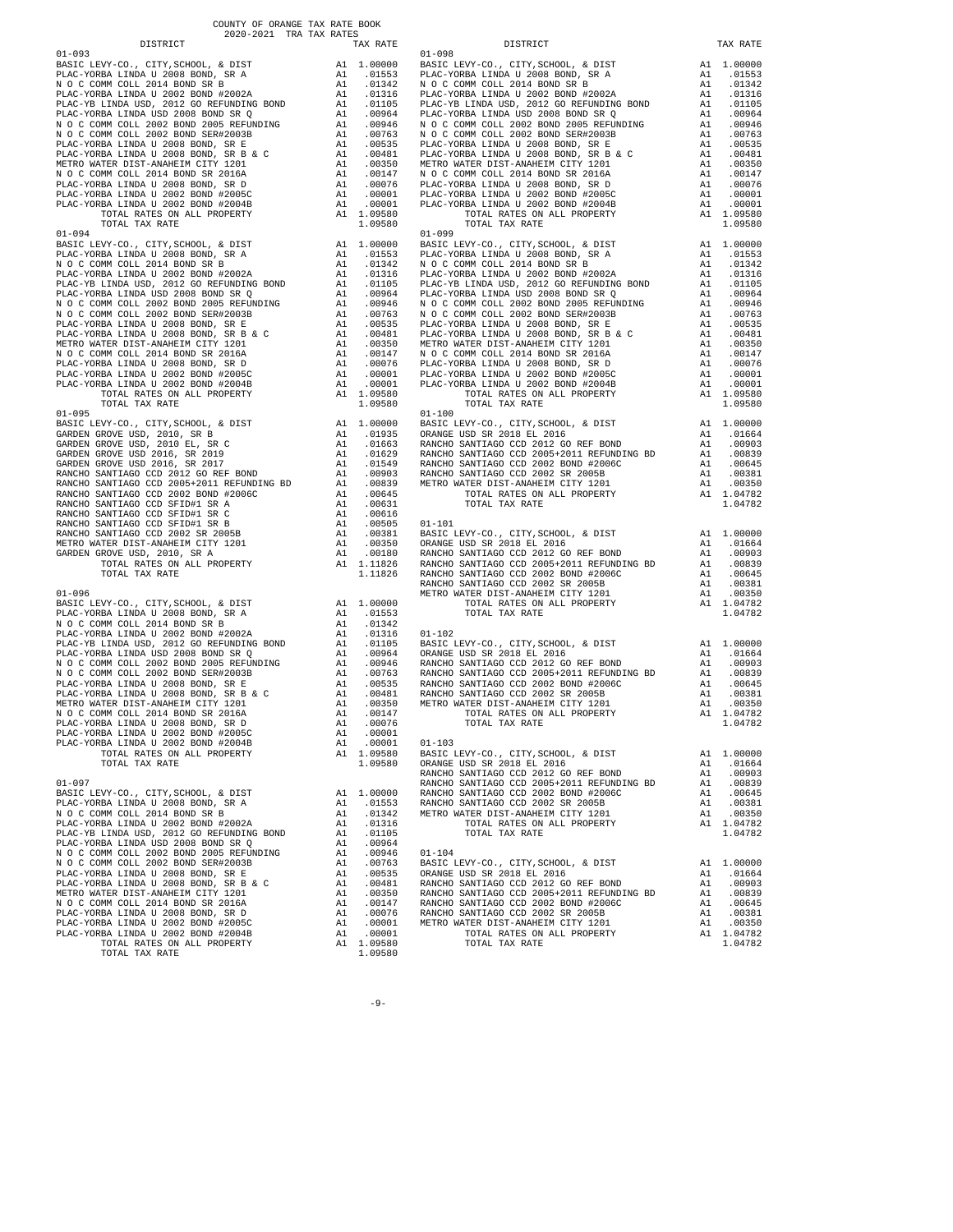| 2020-2021 TRA TAX RATES<br>DISTRICT | TAX RATE | DISTRICT                                                                                                                                                                                                                                                                         | TAX RATE |
|-------------------------------------|----------|----------------------------------------------------------------------------------------------------------------------------------------------------------------------------------------------------------------------------------------------------------------------------------|----------|
| $01 - 105$                          |          | $01 - 111$                                                                                                                                                                                                                                                                       |          |
|                                     |          |                                                                                                                                                                                                                                                                                  |          |
|                                     |          |                                                                                                                                                                                                                                                                                  |          |
|                                     |          |                                                                                                                                                                                                                                                                                  |          |
|                                     |          |                                                                                                                                                                                                                                                                                  |          |
|                                     |          |                                                                                                                                                                                                                                                                                  |          |
|                                     |          |                                                                                                                                                                                                                                                                                  |          |
|                                     |          |                                                                                                                                                                                                                                                                                  |          |
|                                     |          |                                                                                                                                                                                                                                                                                  |          |
|                                     |          |                                                                                                                                                                                                                                                                                  |          |
|                                     |          |                                                                                                                                                                                                                                                                                  |          |
|                                     |          |                                                                                                                                                                                                                                                                                  |          |
|                                     |          |                                                                                                                                                                                                                                                                                  |          |
|                                     |          |                                                                                                                                                                                                                                                                                  |          |
| $01 - 106$                          |          | $01 - 112$<br>$[0.106 \, \, 10704. \, 2044 \, \, 10704. \, 2044 \, \, 10704. \, 2044 \, \, 10704. \, 2044 \, \, 10704. \, 2044 \, \, 10704. \, 2044 \, \, 10704. \, 2044 \, \, 10704. \, 2044 \, \, 10704. \, 2044 \, \, 10704. \, 2044 \, \, 10704. \, 2044 \, \, 10704. \, 20$ |          |
|                                     |          |                                                                                                                                                                                                                                                                                  |          |
|                                     |          |                                                                                                                                                                                                                                                                                  |          |
|                                     |          |                                                                                                                                                                                                                                                                                  |          |
|                                     |          |                                                                                                                                                                                                                                                                                  |          |
|                                     |          |                                                                                                                                                                                                                                                                                  |          |
|                                     |          |                                                                                                                                                                                                                                                                                  |          |
|                                     |          |                                                                                                                                                                                                                                                                                  |          |
|                                     |          |                                                                                                                                                                                                                                                                                  |          |
|                                     |          |                                                                                                                                                                                                                                                                                  |          |
|                                     |          |                                                                                                                                                                                                                                                                                  |          |
|                                     |          |                                                                                                                                                                                                                                                                                  |          |
|                                     |          |                                                                                                                                                                                                                                                                                  |          |
|                                     |          |                                                                                                                                                                                                                                                                                  |          |
|                                     |          |                                                                                                                                                                                                                                                                                  |          |
|                                     |          |                                                                                                                                                                                                                                                                                  |          |
|                                     |          |                                                                                                                                                                                                                                                                                  |          |
|                                     |          |                                                                                                                                                                                                                                                                                  |          |
|                                     |          |                                                                                                                                                                                                                                                                                  |          |
|                                     |          |                                                                                                                                                                                                                                                                                  |          |
|                                     |          |                                                                                                                                                                                                                                                                                  |          |
|                                     |          |                                                                                                                                                                                                                                                                                  |          |
|                                     |          |                                                                                                                                                                                                                                                                                  |          |
|                                     |          |                                                                                                                                                                                                                                                                                  |          |
|                                     |          |                                                                                                                                                                                                                                                                                  |          |
|                                     |          |                                                                                                                                                                                                                                                                                  |          |
|                                     |          |                                                                                                                                                                                                                                                                                  |          |
|                                     |          |                                                                                                                                                                                                                                                                                  |          |
|                                     |          |                                                                                                                                                                                                                                                                                  |          |
|                                     |          |                                                                                                                                                                                                                                                                                  |          |
|                                     |          |                                                                                                                                                                                                                                                                                  |          |
|                                     |          |                                                                                                                                                                                                                                                                                  |          |
|                                     |          |                                                                                                                                                                                                                                                                                  |          |
|                                     |          |                                                                                                                                                                                                                                                                                  |          |
|                                     |          |                                                                                                                                                                                                                                                                                  |          |
|                                     |          |                                                                                                                                                                                                                                                                                  |          |
|                                     |          |                                                                                                                                                                                                                                                                                  |          |
|                                     |          |                                                                                                                                                                                                                                                                                  |          |
|                                     |          |                                                                                                                                                                                                                                                                                  |          |
|                                     |          |                                                                                                                                                                                                                                                                                  |          |
|                                     |          |                                                                                                                                                                                                                                                                                  |          |
|                                     |          |                                                                                                                                                                                                                                                                                  |          |
|                                     |          | $01 - 115$                                                                                                                                                                                                                                                                       |          |
|                                     |          |                                                                                                                                                                                                                                                                                  |          |
|                                     |          |                                                                                                                                                                                                                                                                                  |          |
|                                     |          |                                                                                                                                                                                                                                                                                  |          |
|                                     |          |                                                                                                                                                                                                                                                                                  |          |
|                                     |          |                                                                                                                                                                                                                                                                                  |          |
|                                     |          |                                                                                                                                                                                                                                                                                  |          |
|                                     |          |                                                                                                                                                                                                                                                                                  |          |
|                                     |          |                                                                                                                                                                                                                                                                                  |          |
|                                     |          |                                                                                                                                                                                                                                                                                  |          |
|                                     |          |                                                                                                                                                                                                                                                                                  |          |
|                                     |          |                                                                                                                                                                                                                                                                                  |          |
|                                     |          |                                                                                                                                                                                                                                                                                  |          |
|                                     |          |                                                                                                                                                                                                                                                                                  |          |
|                                     |          |                                                                                                                                                                                                                                                                                  |          |
|                                     |          |                                                                                                                                                                                                                                                                                  |          |
|                                     |          |                                                                                                                                                                                                                                                                                  |          |
|                                     |          |                                                                                                                                                                                                                                                                                  |          |
|                                     |          |                                                                                                                                                                                                                                                                                  |          |
|                                     |          |                                                                                                                                                                                                                                                                                  |          |
|                                     |          |                                                                                                                                                                                                                                                                                  |          |
|                                     |          |                                                                                                                                                                                                                                                                                  |          |
|                                     |          |                                                                                                                                                                                                                                                                                  |          |
|                                     |          |                                                                                                                                                                                                                                                                                  |          |
|                                     |          |                                                                                                                                                                                                                                                                                  |          |
|                                     |          |                                                                                                                                                                                                                                                                                  |          |
|                                     |          |                                                                                                                                                                                                                                                                                  |          |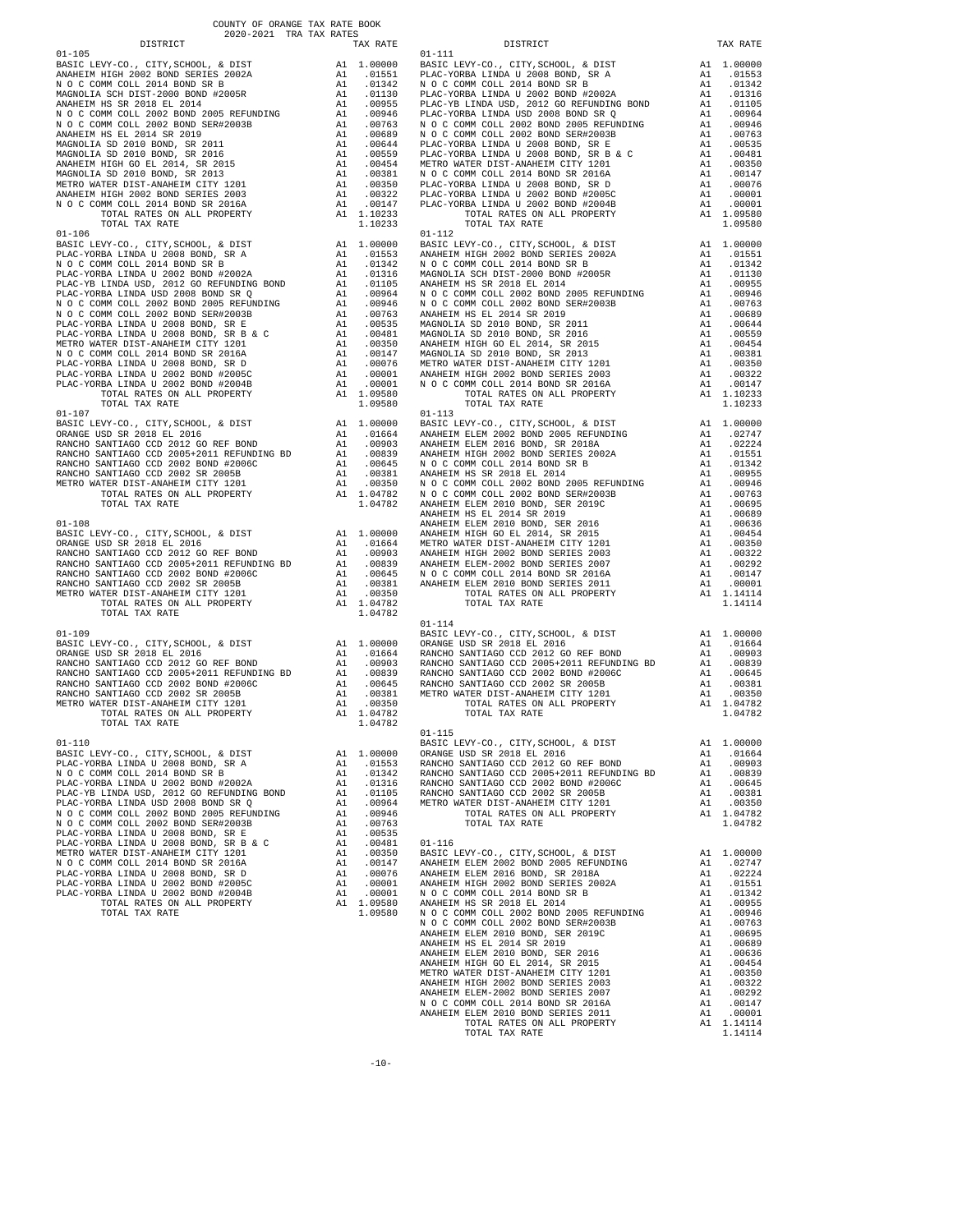| COUNTY OF ORANGE TAX RATE BOOK<br>$2020-2021 \quad \text{TRA RATES}$ DISTRICT $\hspace{2.5cm}$ |          |          |          |
|------------------------------------------------------------------------------------------------|----------|----------|----------|
|                                                                                                | TAX RATE | DISTRICT | TAX RATE |
|                                                                                                |          |          |          |
|                                                                                                |          |          |          |
|                                                                                                |          |          |          |
|                                                                                                |          |          |          |
|                                                                                                |          |          |          |
|                                                                                                |          |          |          |
|                                                                                                |          |          |          |
|                                                                                                |          |          |          |
|                                                                                                |          |          |          |
|                                                                                                |          |          |          |
|                                                                                                |          |          |          |
|                                                                                                |          |          |          |
|                                                                                                |          |          |          |
|                                                                                                |          |          |          |
|                                                                                                |          |          |          |
|                                                                                                |          |          |          |
|                                                                                                |          |          |          |
|                                                                                                |          |          |          |
|                                                                                                |          |          |          |
|                                                                                                |          |          |          |
|                                                                                                |          |          |          |
|                                                                                                |          |          |          |
|                                                                                                |          |          |          |
|                                                                                                |          |          |          |
|                                                                                                |          |          |          |
|                                                                                                |          |          |          |
|                                                                                                |          |          |          |
|                                                                                                |          |          |          |
|                                                                                                |          |          |          |
|                                                                                                |          |          |          |
|                                                                                                |          |          |          |
|                                                                                                |          |          |          |
|                                                                                                |          |          |          |
|                                                                                                |          |          |          |
|                                                                                                |          |          |          |
|                                                                                                |          |          |          |
|                                                                                                |          |          |          |
|                                                                                                |          |          |          |
|                                                                                                |          |          |          |
|                                                                                                |          |          |          |
|                                                                                                |          |          |          |
|                                                                                                |          |          |          |
|                                                                                                |          |          |          |
|                                                                                                |          |          |          |
|                                                                                                |          |          |          |
|                                                                                                |          |          |          |
|                                                                                                |          |          |          |
|                                                                                                |          |          |          |
|                                                                                                |          |          |          |
|                                                                                                |          |          |          |
|                                                                                                |          |          |          |
|                                                                                                |          |          |          |
|                                                                                                |          |          |          |
|                                                                                                |          |          |          |
|                                                                                                |          |          |          |
|                                                                                                |          |          |          |
|                                                                                                |          |          |          |
|                                                                                                |          |          |          |
|                                                                                                |          |          |          |
|                                                                                                |          |          |          |
|                                                                                                |          |          |          |
|                                                                                                |          |          |          |
|                                                                                                |          |          |          |
|                                                                                                |          |          |          |
|                                                                                                |          |          |          |
|                                                                                                |          |          |          |
|                                                                                                |          |          |          |
|                                                                                                |          |          |          |
|                                                                                                |          |          |          |
|                                                                                                |          |          |          |
|                                                                                                |          |          |          |
|                                                                                                |          |          |          |
|                                                                                                |          |          |          |
|                                                                                                |          |          |          |
|                                                                                                |          |          |          |
|                                                                                                |          |          |          |
|                                                                                                |          |          |          |
|                                                                                                |          |          |          |

-11-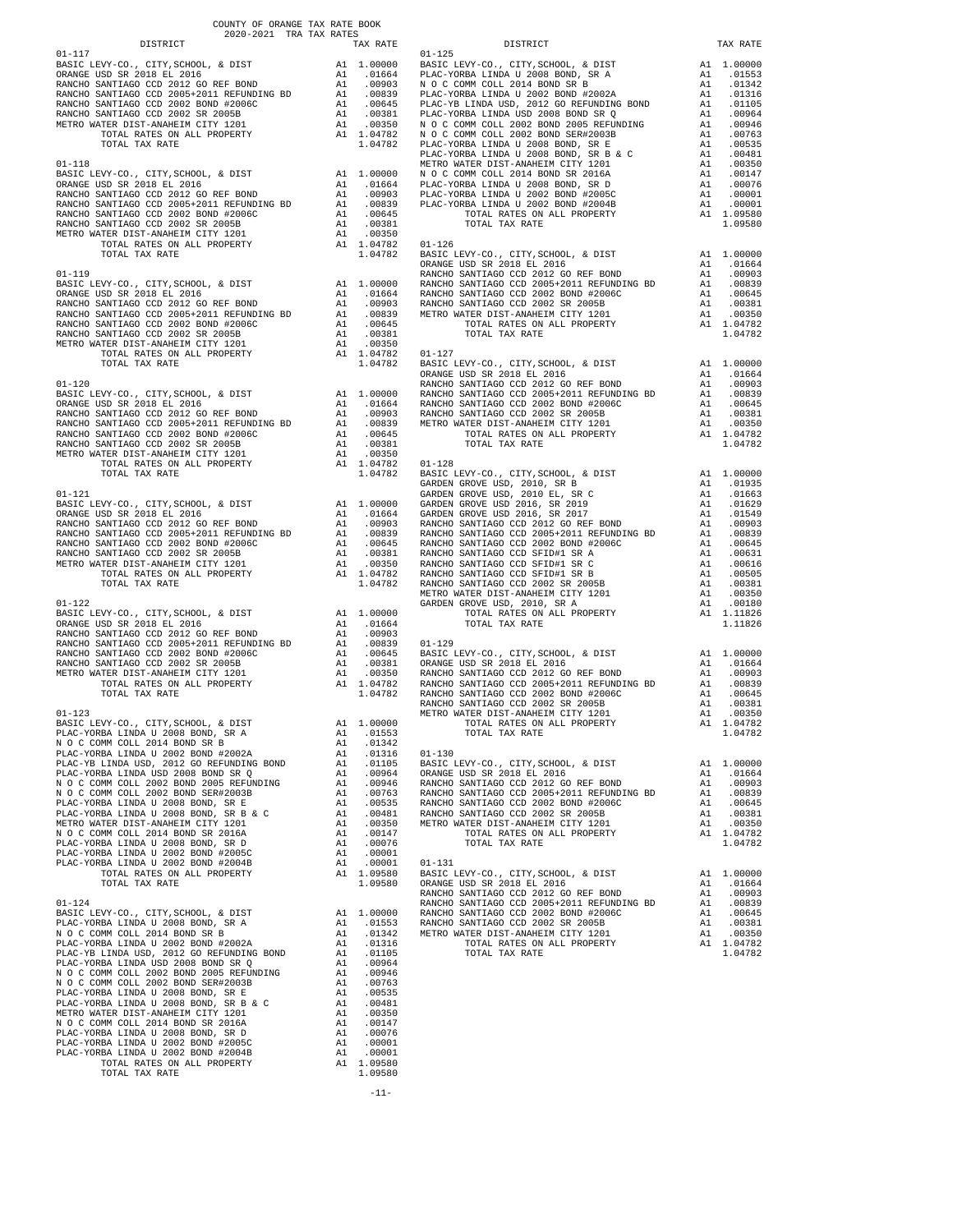| $01 - 132$<br>$01 - 137$<br>$\begin{tabular}{cccccccc} {\bf 1111} & {\bf 1211} & {\bf 1311} & {\bf 1411} & {\bf 11111} & {\bf 11111} & {\bf 11111} & {\bf 11111} & {\bf 11111} & {\bf 11111} & {\bf 11111} & {\bf 11111} & {\bf 11111} & {\bf 11111} & {\bf 11111} & {\bf 11111} & {\bf 11111} & {\bf 11111} & {\bf 11111} & {\bf 11111} & {\bf 11111} & {\bf 11$<br>TOTAL TAX RATE |
|-------------------------------------------------------------------------------------------------------------------------------------------------------------------------------------------------------------------------------------------------------------------------------------------------------------------------------------------------------------------------------------|
|                                                                                                                                                                                                                                                                                                                                                                                     |
|                                                                                                                                                                                                                                                                                                                                                                                     |
|                                                                                                                                                                                                                                                                                                                                                                                     |
|                                                                                                                                                                                                                                                                                                                                                                                     |
|                                                                                                                                                                                                                                                                                                                                                                                     |
|                                                                                                                                                                                                                                                                                                                                                                                     |
|                                                                                                                                                                                                                                                                                                                                                                                     |
|                                                                                                                                                                                                                                                                                                                                                                                     |
|                                                                                                                                                                                                                                                                                                                                                                                     |
|                                                                                                                                                                                                                                                                                                                                                                                     |
|                                                                                                                                                                                                                                                                                                                                                                                     |
|                                                                                                                                                                                                                                                                                                                                                                                     |
|                                                                                                                                                                                                                                                                                                                                                                                     |
|                                                                                                                                                                                                                                                                                                                                                                                     |
|                                                                                                                                                                                                                                                                                                                                                                                     |
|                                                                                                                                                                                                                                                                                                                                                                                     |
|                                                                                                                                                                                                                                                                                                                                                                                     |
|                                                                                                                                                                                                                                                                                                                                                                                     |
|                                                                                                                                                                                                                                                                                                                                                                                     |
|                                                                                                                                                                                                                                                                                                                                                                                     |
|                                                                                                                                                                                                                                                                                                                                                                                     |
|                                                                                                                                                                                                                                                                                                                                                                                     |
|                                                                                                                                                                                                                                                                                                                                                                                     |
|                                                                                                                                                                                                                                                                                                                                                                                     |
|                                                                                                                                                                                                                                                                                                                                                                                     |
|                                                                                                                                                                                                                                                                                                                                                                                     |
|                                                                                                                                                                                                                                                                                                                                                                                     |
|                                                                                                                                                                                                                                                                                                                                                                                     |
|                                                                                                                                                                                                                                                                                                                                                                                     |
|                                                                                                                                                                                                                                                                                                                                                                                     |
|                                                                                                                                                                                                                                                                                                                                                                                     |
|                                                                                                                                                                                                                                                                                                                                                                                     |
|                                                                                                                                                                                                                                                                                                                                                                                     |
|                                                                                                                                                                                                                                                                                                                                                                                     |
|                                                                                                                                                                                                                                                                                                                                                                                     |
|                                                                                                                                                                                                                                                                                                                                                                                     |
|                                                                                                                                                                                                                                                                                                                                                                                     |
|                                                                                                                                                                                                                                                                                                                                                                                     |
|                                                                                                                                                                                                                                                                                                                                                                                     |
|                                                                                                                                                                                                                                                                                                                                                                                     |
|                                                                                                                                                                                                                                                                                                                                                                                     |
|                                                                                                                                                                                                                                                                                                                                                                                     |
|                                                                                                                                                                                                                                                                                                                                                                                     |
|                                                                                                                                                                                                                                                                                                                                                                                     |
|                                                                                                                                                                                                                                                                                                                                                                                     |
|                                                                                                                                                                                                                                                                                                                                                                                     |
|                                                                                                                                                                                                                                                                                                                                                                                     |
|                                                                                                                                                                                                                                                                                                                                                                                     |
|                                                                                                                                                                                                                                                                                                                                                                                     |
|                                                                                                                                                                                                                                                                                                                                                                                     |
|                                                                                                                                                                                                                                                                                                                                                                                     |
|                                                                                                                                                                                                                                                                                                                                                                                     |
|                                                                                                                                                                                                                                                                                                                                                                                     |
|                                                                                                                                                                                                                                                                                                                                                                                     |
|                                                                                                                                                                                                                                                                                                                                                                                     |
|                                                                                                                                                                                                                                                                                                                                                                                     |
|                                                                                                                                                                                                                                                                                                                                                                                     |
|                                                                                                                                                                                                                                                                                                                                                                                     |
|                                                                                                                                                                                                                                                                                                                                                                                     |
|                                                                                                                                                                                                                                                                                                                                                                                     |
|                                                                                                                                                                                                                                                                                                                                                                                     |
|                                                                                                                                                                                                                                                                                                                                                                                     |
|                                                                                                                                                                                                                                                                                                                                                                                     |
|                                                                                                                                                                                                                                                                                                                                                                                     |
|                                                                                                                                                                                                                                                                                                                                                                                     |
|                                                                                                                                                                                                                                                                                                                                                                                     |
|                                                                                                                                                                                                                                                                                                                                                                                     |
|                                                                                                                                                                                                                                                                                                                                                                                     |
|                                                                                                                                                                                                                                                                                                                                                                                     |
|                                                                                                                                                                                                                                                                                                                                                                                     |
|                                                                                                                                                                                                                                                                                                                                                                                     |
|                                                                                                                                                                                                                                                                                                                                                                                     |
|                                                                                                                                                                                                                                                                                                                                                                                     |
|                                                                                                                                                                                                                                                                                                                                                                                     |
|                                                                                                                                                                                                                                                                                                                                                                                     |
|                                                                                                                                                                                                                                                                                                                                                                                     |
|                                                                                                                                                                                                                                                                                                                                                                                     |
|                                                                                                                                                                                                                                                                                                                                                                                     |
|                                                                                                                                                                                                                                                                                                                                                                                     |
|                                                                                                                                                                                                                                                                                                                                                                                     |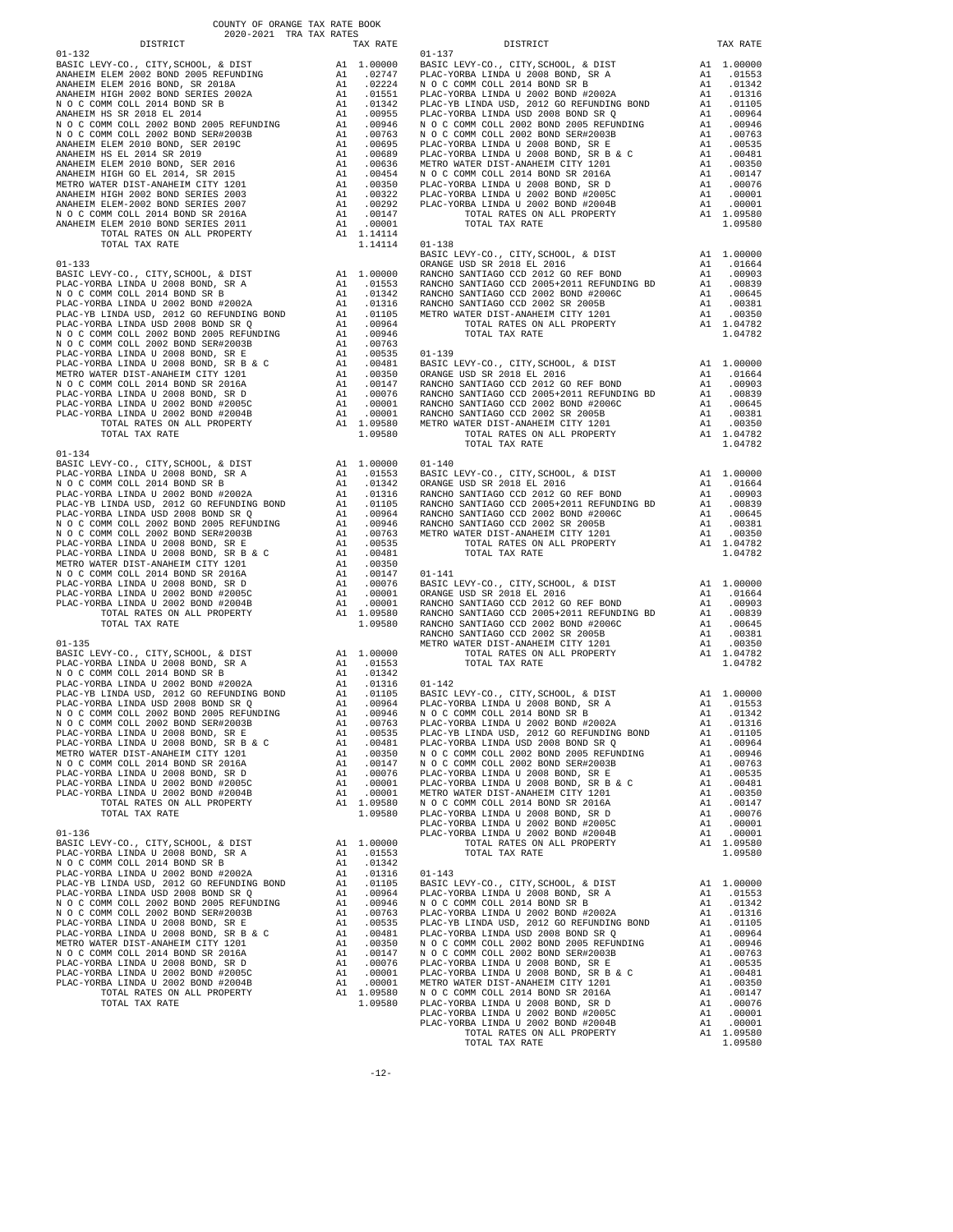| COUNTY OF ORANGE TAX RATE BOOK                                                                                                                                                                                                |          |                                                                                                                                                                                                                                                                                                                               |          |
|-------------------------------------------------------------------------------------------------------------------------------------------------------------------------------------------------------------------------------|----------|-------------------------------------------------------------------------------------------------------------------------------------------------------------------------------------------------------------------------------------------------------------------------------------------------------------------------------|----------|
| 2020-2021 TRA TAX RATES<br>DISTRICT                                                                                                                                                                                           | TAX RATE | DISTRICT                                                                                                                                                                                                                                                                                                                      | TAX RATE |
| $01 - 144$                                                                                                                                                                                                                    |          | $01 - 150$                                                                                                                                                                                                                                                                                                                    |          |
|                                                                                                                                                                                                                               |          |                                                                                                                                                                                                                                                                                                                               |          |
|                                                                                                                                                                                                                               |          |                                                                                                                                                                                                                                                                                                                               |          |
|                                                                                                                                                                                                                               |          |                                                                                                                                                                                                                                                                                                                               |          |
|                                                                                                                                                                                                                               |          |                                                                                                                                                                                                                                                                                                                               |          |
|                                                                                                                                                                                                                               |          |                                                                                                                                                                                                                                                                                                                               |          |
|                                                                                                                                                                                                                               |          |                                                                                                                                                                                                                                                                                                                               |          |
|                                                                                                                                                                                                                               |          |                                                                                                                                                                                                                                                                                                                               |          |
|                                                                                                                                                                                                                               |          |                                                                                                                                                                                                                                                                                                                               |          |
|                                                                                                                                                                                                                               |          |                                                                                                                                                                                                                                                                                                                               |          |
|                                                                                                                                                                                                                               |          |                                                                                                                                                                                                                                                                                                                               |          |
|                                                                                                                                                                                                                               |          |                                                                                                                                                                                                                                                                                                                               |          |
|                                                                                                                                                                                                                               |          |                                                                                                                                                                                                                                                                                                                               |          |
|                                                                                                                                                                                                                               |          |                                                                                                                                                                                                                                                                                                                               |          |
|                                                                                                                                                                                                                               |          |                                                                                                                                                                                                                                                                                                                               |          |
|                                                                                                                                                                                                                               |          |                                                                                                                                                                                                                                                                                                                               |          |
|                                                                                                                                                                                                                               |          |                                                                                                                                                                                                                                                                                                                               |          |
|                                                                                                                                                                                                                               |          |                                                                                                                                                                                                                                                                                                                               |          |
|                                                                                                                                                                                                                               |          |                                                                                                                                                                                                                                                                                                                               |          |
|                                                                                                                                                                                                                               |          |                                                                                                                                                                                                                                                                                                                               |          |
|                                                                                                                                                                                                                               |          |                                                                                                                                                                                                                                                                                                                               |          |
|                                                                                                                                                                                                                               |          | TOTAL TAX RATE                                                                                                                                                                                                                                                                                                                |          |
|                                                                                                                                                                                                                               |          |                                                                                                                                                                                                                                                                                                                               |          |
|                                                                                                                                                                                                                               |          |                                                                                                                                                                                                                                                                                                                               |          |
|                                                                                                                                                                                                                               |          |                                                                                                                                                                                                                                                                                                                               |          |
|                                                                                                                                                                                                                               |          |                                                                                                                                                                                                                                                                                                                               |          |
|                                                                                                                                                                                                                               |          |                                                                                                                                                                                                                                                                                                                               |          |
|                                                                                                                                                                                                                               |          |                                                                                                                                                                                                                                                                                                                               |          |
|                                                                                                                                                                                                                               |          |                                                                                                                                                                                                                                                                                                                               |          |
| $01 - 147$                                                                                                                                                                                                                    |          | TOTAL TAX RATE                                                                                                                                                                                                                                                                                                                | 1.04782  |
|                                                                                                                                                                                                                               |          |                                                                                                                                                                                                                                                                                                                               |          |
|                                                                                                                                                                                                                               |          |                                                                                                                                                                                                                                                                                                                               |          |
|                                                                                                                                                                                                                               |          |                                                                                                                                                                                                                                                                                                                               |          |
|                                                                                                                                                                                                                               |          |                                                                                                                                                                                                                                                                                                                               |          |
|                                                                                                                                                                                                                               |          |                                                                                                                                                                                                                                                                                                                               |          |
|                                                                                                                                                                                                                               |          |                                                                                                                                                                                                                                                                                                                               |          |
|                                                                                                                                                                                                                               |          |                                                                                                                                                                                                                                                                                                                               |          |
|                                                                                                                                                                                                                               |          |                                                                                                                                                                                                                                                                                                                               |          |
|                                                                                                                                                                                                                               |          |                                                                                                                                                                                                                                                                                                                               |          |
|                                                                                                                                                                                                                               |          |                                                                                                                                                                                                                                                                                                                               |          |
|                                                                                                                                                                                                                               |          |                                                                                                                                                                                                                                                                                                                               |          |
|                                                                                                                                                                                                                               |          |                                                                                                                                                                                                                                                                                                                               |          |
|                                                                                                                                                                                                                               |          |                                                                                                                                                                                                                                                                                                                               |          |
|                                                                                                                                                                                                                               |          |                                                                                                                                                                                                                                                                                                                               |          |
|                                                                                                                                                                                                                               |          |                                                                                                                                                                                                                                                                                                                               |          |
|                                                                                                                                                                                                                               |          |                                                                                                                                                                                                                                                                                                                               |          |
|                                                                                                                                                                                                                               |          |                                                                                                                                                                                                                                                                                                                               |          |
|                                                                                                                                                                                                                               |          |                                                                                                                                                                                                                                                                                                                               |          |
|                                                                                                                                                                                                                               |          |                                                                                                                                                                                                                                                                                                                               |          |
|                                                                                                                                                                                                                               |          |                                                                                                                                                                                                                                                                                                                               |          |
|                                                                                                                                                                                                                               |          |                                                                                                                                                                                                                                                                                                                               |          |
|                                                                                                                                                                                                                               |          |                                                                                                                                                                                                                                                                                                                               |          |
|                                                                                                                                                                                                                               |          |                                                                                                                                                                                                                                                                                                                               |          |
|                                                                                                                                                                                                                               |          |                                                                                                                                                                                                                                                                                                                               |          |
|                                                                                                                                                                                                                               |          |                                                                                                                                                                                                                                                                                                                               |          |
|                                                                                                                                                                                                                               |          |                                                                                                                                                                                                                                                                                                                               |          |
|                                                                                                                                                                                                                               |          |                                                                                                                                                                                                                                                                                                                               |          |
|                                                                                                                                                                                                                               |          |                                                                                                                                                                                                                                                                                                                               |          |
|                                                                                                                                                                                                                               |          | $\begin{tabular}{l cccc} $N$ O C COMM COLL 2014 BOND 5R150 A & 0.1142 & 01-155 \\ \hline \texttt{PLAC-YOB R1 LINDA U 2002 BOND 5R150 A} & 0.11142 & 01-155 \\ \texttt{PLAC-YOB R1 LINDA U 2012 BOND 5R150 A} & 0.11116 & 0.11165 & 0.11165 & 0.11165 \\ \texttt{PLAC-YB LINDA U 2012 BUND 5R150 A} & 0.11165 & 0.11165 & 0.1$ |          |
|                                                                                                                                                                                                                               |          |                                                                                                                                                                                                                                                                                                                               |          |
|                                                                                                                                                                                                                               |          |                                                                                                                                                                                                                                                                                                                               |          |
|                                                                                                                                                                                                                               |          |                                                                                                                                                                                                                                                                                                                               |          |
|                                                                                                                                                                                                                               |          |                                                                                                                                                                                                                                                                                                                               |          |
|                                                                                                                                                                                                                               |          |                                                                                                                                                                                                                                                                                                                               |          |
|                                                                                                                                                                                                                               |          |                                                                                                                                                                                                                                                                                                                               |          |
|                                                                                                                                                                                                                               |          |                                                                                                                                                                                                                                                                                                                               |          |
|                                                                                                                                                                                                                               |          |                                                                                                                                                                                                                                                                                                                               |          |
|                                                                                                                                                                                                                               |          |                                                                                                                                                                                                                                                                                                                               |          |
|                                                                                                                                                                                                                               |          |                                                                                                                                                                                                                                                                                                                               |          |
|                                                                                                                                                                                                                               |          |                                                                                                                                                                                                                                                                                                                               |          |
|                                                                                                                                                                                                                               |          |                                                                                                                                                                                                                                                                                                                               |          |
| TOTAL TAX RATE (1997 - 1991), SERIC LEVY-CO, CITY, SCHOOL, & DIST (1991), SERIC LEVY-CO, CITY, SCHOOL, & DIST (1990) BOND SERIC LEVY-CO, CITY, SCHOOL, & DIST (1990) BOND SERIC LEVY-CO, CITY, SCHOOL, & DIST (1990) BOND AND |          |                                                                                                                                                                                                                                                                                                                               |          |

-13-

TOTAL TAX RATE THAT A RATE TO PAIN AND RESERVE TO A LOGAL CONTROL OF A LOGAL CONTROL OF A LOGAL CONTROL OF A LOGAL CONTROL OF A LOGAL CONTROL OF A LOGAL CONTROL OF A LOGAL CONTROL OF A LOGAL CONTROL OF A LOGAL CONTROL OF A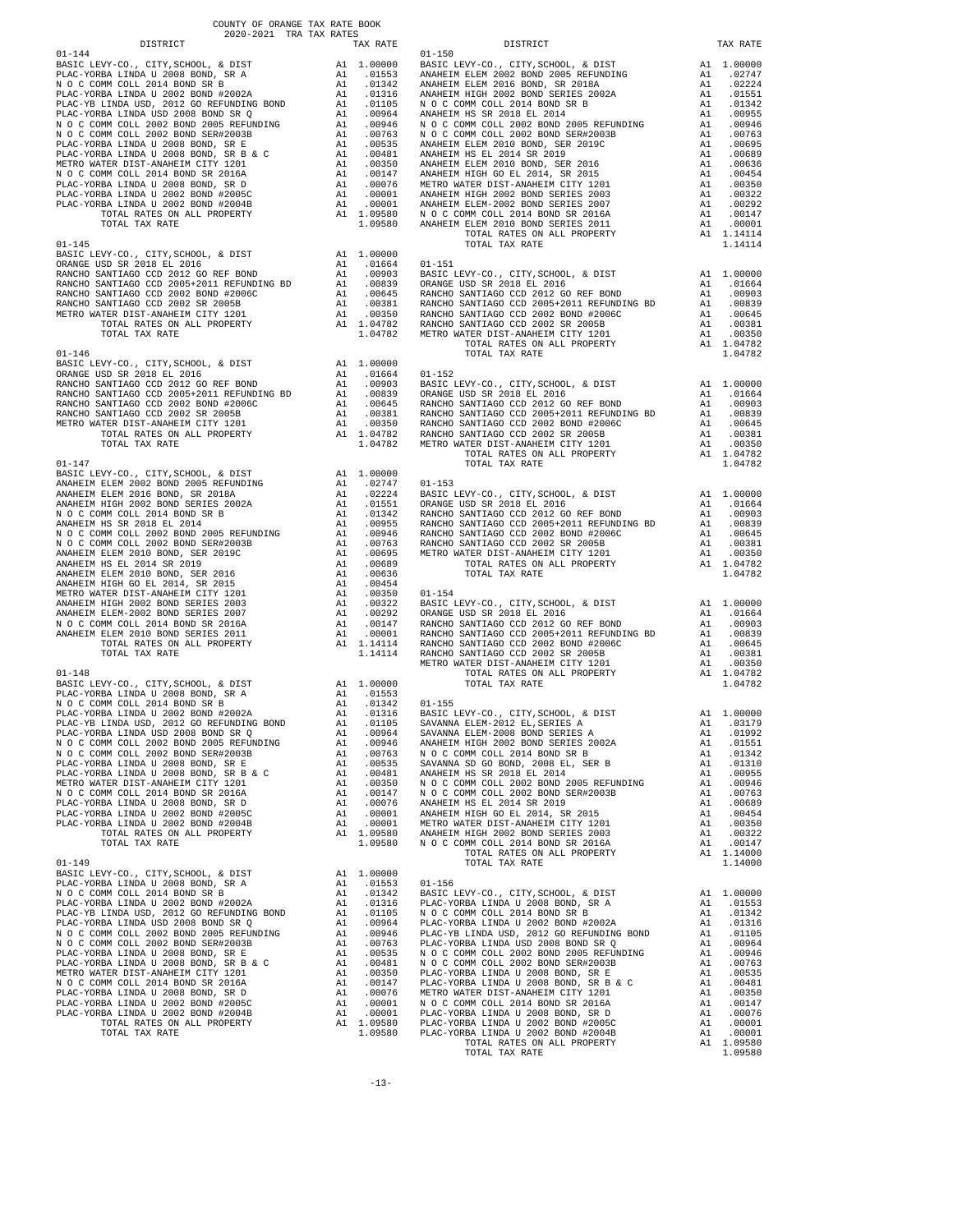| DISTRICT | TAX RATE | DISTRICT                                                                                                                                                                                                                      | TAX RATE |
|----------|----------|-------------------------------------------------------------------------------------------------------------------------------------------------------------------------------------------------------------------------------|----------|
|          |          |                                                                                                                                                                                                                               |          |
|          |          |                                                                                                                                                                                                                               |          |
|          |          |                                                                                                                                                                                                                               |          |
|          |          |                                                                                                                                                                                                                               |          |
|          |          |                                                                                                                                                                                                                               |          |
|          |          |                                                                                                                                                                                                                               |          |
|          |          |                                                                                                                                                                                                                               |          |
|          |          |                                                                                                                                                                                                                               |          |
|          |          |                                                                                                                                                                                                                               |          |
|          |          |                                                                                                                                                                                                                               |          |
|          |          |                                                                                                                                                                                                                               |          |
|          |          |                                                                                                                                                                                                                               |          |
|          |          |                                                                                                                                                                                                                               |          |
|          |          |                                                                                                                                                                                                                               |          |
|          |          |                                                                                                                                                                                                                               |          |
|          |          |                                                                                                                                                                                                                               |          |
|          |          |                                                                                                                                                                                                                               |          |
|          |          |                                                                                                                                                                                                                               |          |
|          |          |                                                                                                                                                                                                                               |          |
|          |          |                                                                                                                                                                                                                               |          |
|          |          |                                                                                                                                                                                                                               |          |
|          |          |                                                                                                                                                                                                                               |          |
|          |          |                                                                                                                                                                                                                               |          |
|          |          |                                                                                                                                                                                                                               |          |
|          |          |                                                                                                                                                                                                                               |          |
|          |          |                                                                                                                                                                                                                               |          |
|          |          |                                                                                                                                                                                                                               |          |
|          |          |                                                                                                                                                                                                                               |          |
|          |          |                                                                                                                                                                                                                               |          |
|          |          |                                                                                                                                                                                                                               |          |
|          |          |                                                                                                                                                                                                                               |          |
|          |          |                                                                                                                                                                                                                               |          |
|          |          |                                                                                                                                                                                                                               |          |
|          |          |                                                                                                                                                                                                                               |          |
|          |          |                                                                                                                                                                                                                               |          |
|          |          |                                                                                                                                                                                                                               |          |
|          |          |                                                                                                                                                                                                                               |          |
|          |          |                                                                                                                                                                                                                               |          |
|          |          |                                                                                                                                                                                                                               |          |
|          |          |                                                                                                                                                                                                                               |          |
|          |          |                                                                                                                                                                                                                               |          |
|          |          |                                                                                                                                                                                                                               |          |
|          |          |                                                                                                                                                                                                                               |          |
|          |          |                                                                                                                                                                                                                               |          |
|          |          |                                                                                                                                                                                                                               |          |
|          |          |                                                                                                                                                                                                                               |          |
|          |          |                                                                                                                                                                                                                               |          |
|          |          |                                                                                                                                                                                                                               |          |
|          |          |                                                                                                                                                                                                                               |          |
|          |          |                                                                                                                                                                                                                               |          |
|          |          |                                                                                                                                                                                                                               |          |
|          |          |                                                                                                                                                                                                                               |          |
|          |          |                                                                                                                                                                                                                               |          |
|          |          |                                                                                                                                                                                                                               |          |
|          |          |                                                                                                                                                                                                                               |          |
|          |          |                                                                                                                                                                                                                               |          |
|          |          |                                                                                                                                                                                                                               |          |
|          |          |                                                                                                                                                                                                                               |          |
|          |          |                                                                                                                                                                                                                               |          |
|          |          |                                                                                                                                                                                                                               |          |
|          |          |                                                                                                                                                                                                                               |          |
|          |          |                                                                                                                                                                                                                               |          |
|          |          |                                                                                                                                                                                                                               |          |
|          |          |                                                                                                                                                                                                                               |          |
|          |          |                                                                                                                                                                                                                               |          |
|          |          |                                                                                                                                                                                                                               |          |
|          |          |                                                                                                                                                                                                                               |          |
|          |          |                                                                                                                                                                                                                               |          |
|          |          |                                                                                                                                                                                                                               |          |
|          |          |                                                                                                                                                                                                                               |          |
|          |          |                                                                                                                                                                                                                               |          |
|          |          |                                                                                                                                                                                                                               |          |
|          |          |                                                                                                                                                                                                                               |          |
|          |          |                                                                                                                                                                                                                               |          |
|          |          |                                                                                                                                                                                                                               |          |
|          |          |                                                                                                                                                                                                                               |          |
|          |          |                                                                                                                                                                                                                               |          |
|          |          |                                                                                                                                                                                                                               |          |
|          |          |                                                                                                                                                                                                                               |          |
|          |          |                                                                                                                                                                                                                               |          |
|          |          | METRO MITE DISPUTED CITY, COLOR 1991 11, 00150 0 0014028 (201) 2011 11, 00120 0 002 201) 2011 11, 00120 0 002 2011 11, 00130 0 002 2011 11, 00130 0 002 2011 11, 00130 0 002 2011 11, 00130 0 002 2011 11, 00130 0 002 2011 1 |          |
|          |          |                                                                                                                                                                                                                               |          |
|          |          |                                                                                                                                                                                                                               |          |
|          |          |                                                                                                                                                                                                                               |          |
|          |          |                                                                                                                                                                                                                               |          |
|          |          |                                                                                                                                                                                                                               |          |
|          |          |                                                                                                                                                                                                                               |          |
|          |          |                                                                                                                                                                                                                               |          |
|          |          |                                                                                                                                                                                                                               |          |
|          |          |                                                                                                                                                                                                                               |          |
|          |          |                                                                                                                                                                                                                               |          |
|          |          |                                                                                                                                                                                                                               |          |

COUNTY OF ORANGE TAX RATE BOOK 2020-2021 TRA TAX RATES

-14-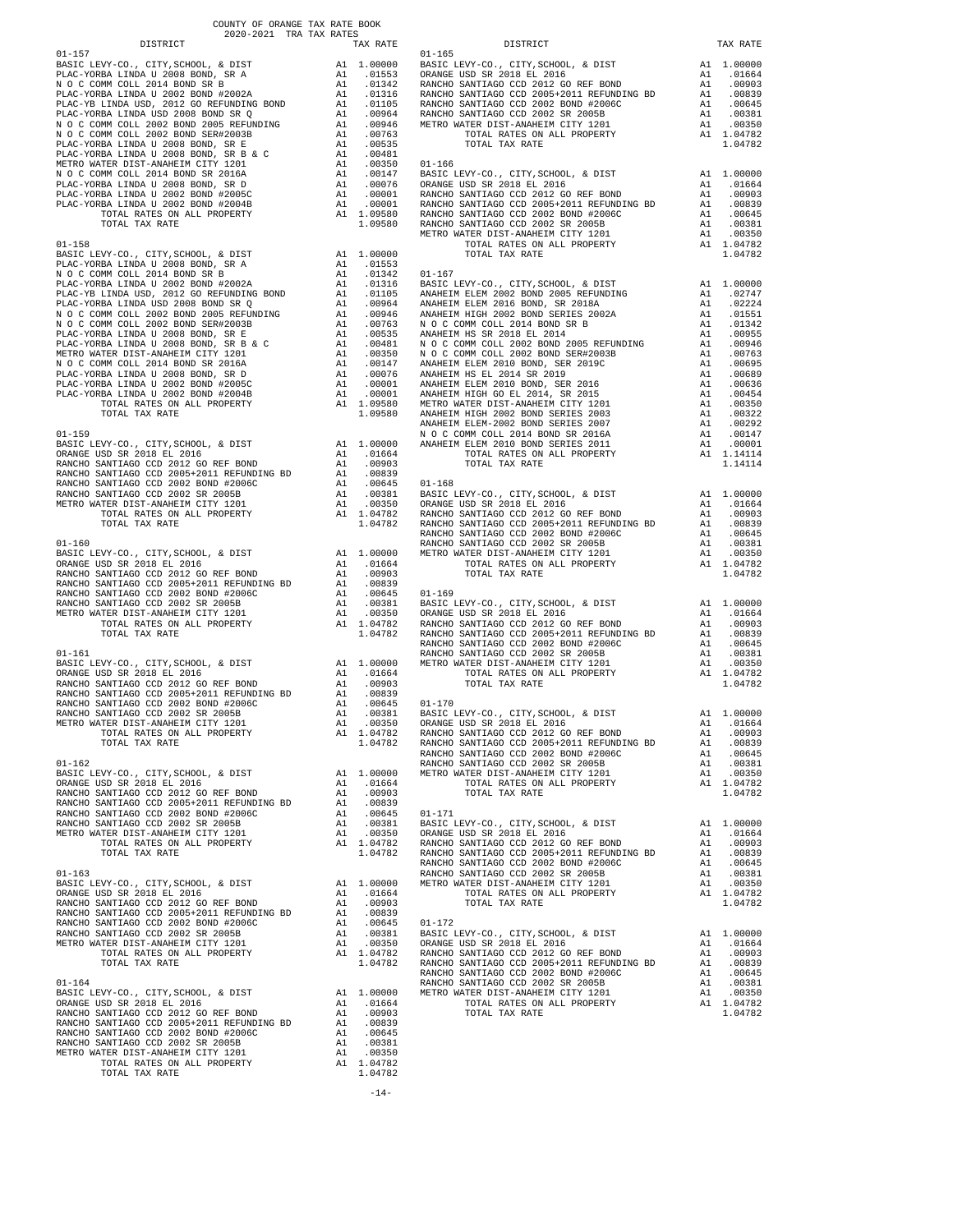| COUNTY OF ORANGE TAX RATE BOOK                                                                                                                                                                                                                                                                                                                                                                                                         |          |            |          |
|----------------------------------------------------------------------------------------------------------------------------------------------------------------------------------------------------------------------------------------------------------------------------------------------------------------------------------------------------------------------------------------------------------------------------------------|----------|------------|----------|
| $\begin{minipage}{0.5\textwidth} \begin{tabular}{lcccccc} \textbf{1} & \textbf{1} & \textbf{1} & \textbf{1} & \textbf{1} & \textbf{1} & \textbf{1} & \textbf{1} & \textbf{1} & \textbf{1} & \textbf{1} & \textbf{1} & \textbf{1} & \textbf{1} & \textbf{1} & \textbf{1} & \textbf{1} & \textbf{1} & \textbf{1} & \textbf{1} & \textbf{1} & \textbf{1} & \textbf{1} & \textbf{1} & \textbf{1} & \textbf{1} & \textbf{1} & \textbf{1} &$ | TAX RATE | DISTRICT   | TAX RATE |
| $01 - 173$                                                                                                                                                                                                                                                                                                                                                                                                                             |          | $01 - 179$ |          |
|                                                                                                                                                                                                                                                                                                                                                                                                                                        |          |            |          |
|                                                                                                                                                                                                                                                                                                                                                                                                                                        |          |            |          |
|                                                                                                                                                                                                                                                                                                                                                                                                                                        |          |            |          |
|                                                                                                                                                                                                                                                                                                                                                                                                                                        |          |            |          |
|                                                                                                                                                                                                                                                                                                                                                                                                                                        |          |            |          |
|                                                                                                                                                                                                                                                                                                                                                                                                                                        |          |            |          |
|                                                                                                                                                                                                                                                                                                                                                                                                                                        |          |            |          |
|                                                                                                                                                                                                                                                                                                                                                                                                                                        |          |            |          |
|                                                                                                                                                                                                                                                                                                                                                                                                                                        |          |            |          |
|                                                                                                                                                                                                                                                                                                                                                                                                                                        |          |            |          |
|                                                                                                                                                                                                                                                                                                                                                                                                                                        |          |            |          |
|                                                                                                                                                                                                                                                                                                                                                                                                                                        |          |            |          |
|                                                                                                                                                                                                                                                                                                                                                                                                                                        |          |            |          |
|                                                                                                                                                                                                                                                                                                                                                                                                                                        |          |            |          |
|                                                                                                                                                                                                                                                                                                                                                                                                                                        |          |            |          |
|                                                                                                                                                                                                                                                                                                                                                                                                                                        |          |            |          |
|                                                                                                                                                                                                                                                                                                                                                                                                                                        |          |            |          |
|                                                                                                                                                                                                                                                                                                                                                                                                                                        |          |            |          |
|                                                                                                                                                                                                                                                                                                                                                                                                                                        |          |            |          |
|                                                                                                                                                                                                                                                                                                                                                                                                                                        |          |            |          |
|                                                                                                                                                                                                                                                                                                                                                                                                                                        |          |            |          |
|                                                                                                                                                                                                                                                                                                                                                                                                                                        |          |            |          |
|                                                                                                                                                                                                                                                                                                                                                                                                                                        |          |            |          |
|                                                                                                                                                                                                                                                                                                                                                                                                                                        |          |            |          |
|                                                                                                                                                                                                                                                                                                                                                                                                                                        |          |            |          |
|                                                                                                                                                                                                                                                                                                                                                                                                                                        |          |            |          |
|                                                                                                                                                                                                                                                                                                                                                                                                                                        |          |            |          |
|                                                                                                                                                                                                                                                                                                                                                                                                                                        |          |            |          |
|                                                                                                                                                                                                                                                                                                                                                                                                                                        |          |            |          |
|                                                                                                                                                                                                                                                                                                                                                                                                                                        |          |            |          |
|                                                                                                                                                                                                                                                                                                                                                                                                                                        |          |            |          |
|                                                                                                                                                                                                                                                                                                                                                                                                                                        |          |            |          |
|                                                                                                                                                                                                                                                                                                                                                                                                                                        |          |            |          |
|                                                                                                                                                                                                                                                                                                                                                                                                                                        |          |            |          |
|                                                                                                                                                                                                                                                                                                                                                                                                                                        |          |            |          |
|                                                                                                                                                                                                                                                                                                                                                                                                                                        |          |            |          |
|                                                                                                                                                                                                                                                                                                                                                                                                                                        |          |            |          |
|                                                                                                                                                                                                                                                                                                                                                                                                                                        |          |            |          |
|                                                                                                                                                                                                                                                                                                                                                                                                                                        |          |            |          |
|                                                                                                                                                                                                                                                                                                                                                                                                                                        |          |            |          |
|                                                                                                                                                                                                                                                                                                                                                                                                                                        |          |            |          |
|                                                                                                                                                                                                                                                                                                                                                                                                                                        |          |            |          |
|                                                                                                                                                                                                                                                                                                                                                                                                                                        |          |            |          |
|                                                                                                                                                                                                                                                                                                                                                                                                                                        |          |            |          |
|                                                                                                                                                                                                                                                                                                                                                                                                                                        |          |            |          |
|                                                                                                                                                                                                                                                                                                                                                                                                                                        |          |            |          |
|                                                                                                                                                                                                                                                                                                                                                                                                                                        |          |            |          |
|                                                                                                                                                                                                                                                                                                                                                                                                                                        |          |            |          |
|                                                                                                                                                                                                                                                                                                                                                                                                                                        |          |            |          |
|                                                                                                                                                                                                                                                                                                                                                                                                                                        |          |            |          |
|                                                                                                                                                                                                                                                                                                                                                                                                                                        |          |            |          |
|                                                                                                                                                                                                                                                                                                                                                                                                                                        |          |            |          |
|                                                                                                                                                                                                                                                                                                                                                                                                                                        |          |            |          |
|                                                                                                                                                                                                                                                                                                                                                                                                                                        |          |            |          |
|                                                                                                                                                                                                                                                                                                                                                                                                                                        |          |            |          |
|                                                                                                                                                                                                                                                                                                                                                                                                                                        |          |            |          |
|                                                                                                                                                                                                                                                                                                                                                                                                                                        |          |            |          |
|                                                                                                                                                                                                                                                                                                                                                                                                                                        |          |            |          |
|                                                                                                                                                                                                                                                                                                                                                                                                                                        |          |            |          |
|                                                                                                                                                                                                                                                                                                                                                                                                                                        |          |            |          |
|                                                                                                                                                                                                                                                                                                                                                                                                                                        |          |            |          |
|                                                                                                                                                                                                                                                                                                                                                                                                                                        |          |            |          |
|                                                                                                                                                                                                                                                                                                                                                                                                                                        |          |            |          |
|                                                                                                                                                                                                                                                                                                                                                                                                                                        |          |            |          |
|                                                                                                                                                                                                                                                                                                                                                                                                                                        |          |            |          |
|                                                                                                                                                                                                                                                                                                                                                                                                                                        |          |            |          |
|                                                                                                                                                                                                                                                                                                                                                                                                                                        |          |            |          |
|                                                                                                                                                                                                                                                                                                                                                                                                                                        |          |            |          |
|                                                                                                                                                                                                                                                                                                                                                                                                                                        |          |            |          |
|                                                                                                                                                                                                                                                                                                                                                                                                                                        |          |            |          |
|                                                                                                                                                                                                                                                                                                                                                                                                                                        |          |            |          |
|                                                                                                                                                                                                                                                                                                                                                                                                                                        |          |            |          |
|                                                                                                                                                                                                                                                                                                                                                                                                                                        |          |            |          |
|                                                                                                                                                                                                                                                                                                                                                                                                                                        |          |            |          |
|                                                                                                                                                                                                                                                                                                                                                                                                                                        |          |            |          |
|                                                                                                                                                                                                                                                                                                                                                                                                                                        |          |            |          |
|                                                                                                                                                                                                                                                                                                                                                                                                                                        |          |            |          |
|                                                                                                                                                                                                                                                                                                                                                                                                                                        |          |            |          |
|                                                                                                                                                                                                                                                                                                                                                                                                                                        |          |            |          |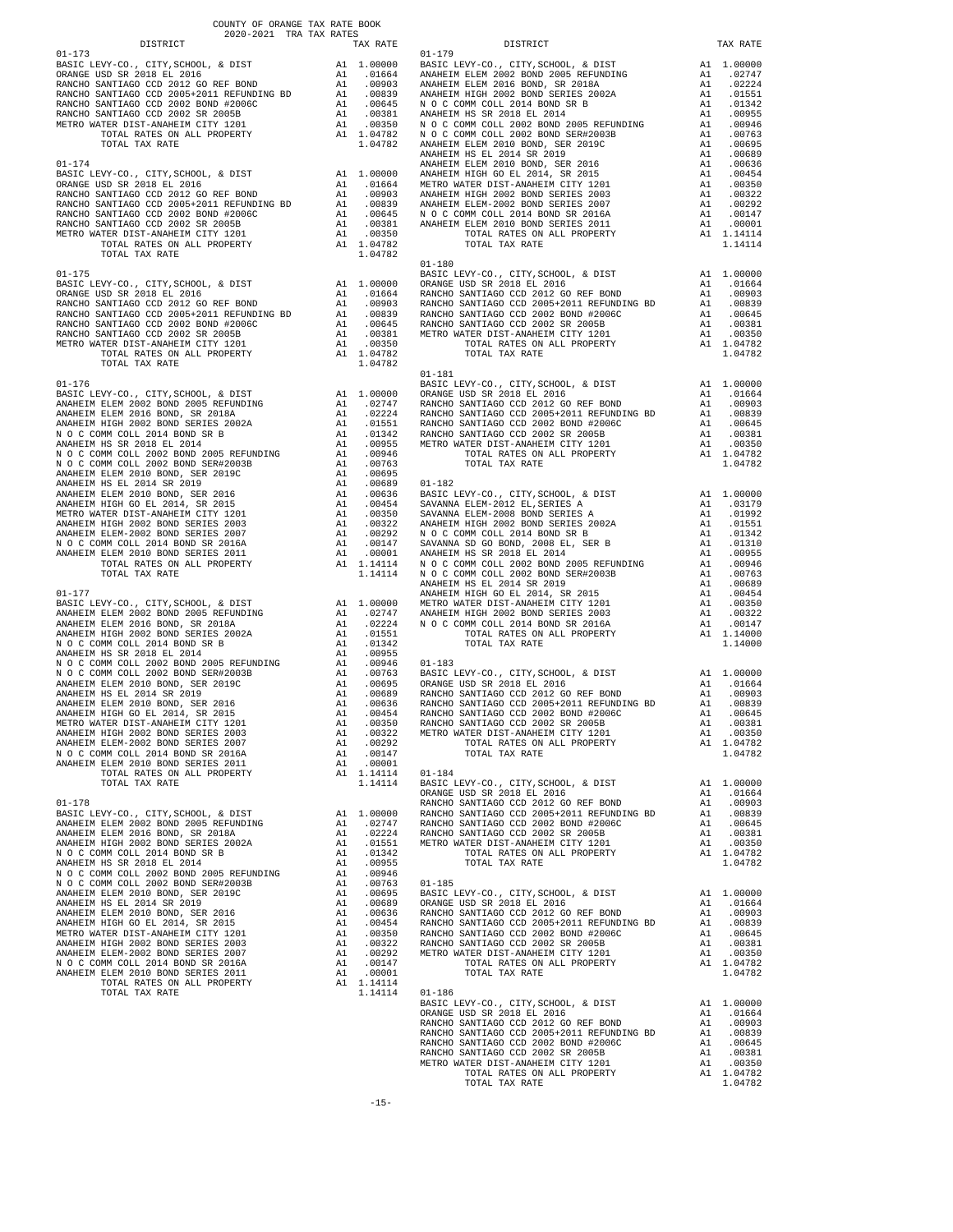| COUNTY OF ORANGE TAX RATE BOOK<br>$2020-2021 \quad \text{TRA RATE B}$ DISTRICT 2020–2021 TRA TAX RATES |          |                                                                                                                                                                                                                                                                                                                                                                                                                                                                                                                     |          |
|--------------------------------------------------------------------------------------------------------|----------|---------------------------------------------------------------------------------------------------------------------------------------------------------------------------------------------------------------------------------------------------------------------------------------------------------------------------------------------------------------------------------------------------------------------------------------------------------------------------------------------------------------------|----------|
|                                                                                                        | TAX RATE | DISTRICT                                                                                                                                                                                                                                                                                                                                                                                                                                                                                                            | TAX RATE |
|                                                                                                        |          |                                                                                                                                                                                                                                                                                                                                                                                                                                                                                                                     |          |
|                                                                                                        |          |                                                                                                                                                                                                                                                                                                                                                                                                                                                                                                                     |          |
|                                                                                                        |          |                                                                                                                                                                                                                                                                                                                                                                                                                                                                                                                     |          |
|                                                                                                        |          |                                                                                                                                                                                                                                                                                                                                                                                                                                                                                                                     |          |
|                                                                                                        |          |                                                                                                                                                                                                                                                                                                                                                                                                                                                                                                                     |          |
|                                                                                                        |          |                                                                                                                                                                                                                                                                                                                                                                                                                                                                                                                     |          |
|                                                                                                        |          |                                                                                                                                                                                                                                                                                                                                                                                                                                                                                                                     |          |
|                                                                                                        |          |                                                                                                                                                                                                                                                                                                                                                                                                                                                                                                                     |          |
|                                                                                                        |          |                                                                                                                                                                                                                                                                                                                                                                                                                                                                                                                     |          |
|                                                                                                        |          |                                                                                                                                                                                                                                                                                                                                                                                                                                                                                                                     |          |
|                                                                                                        |          |                                                                                                                                                                                                                                                                                                                                                                                                                                                                                                                     |          |
|                                                                                                        |          |                                                                                                                                                                                                                                                                                                                                                                                                                                                                                                                     |          |
|                                                                                                        |          |                                                                                                                                                                                                                                                                                                                                                                                                                                                                                                                     |          |
|                                                                                                        |          |                                                                                                                                                                                                                                                                                                                                                                                                                                                                                                                     |          |
|                                                                                                        |          |                                                                                                                                                                                                                                                                                                                                                                                                                                                                                                                     |          |
|                                                                                                        |          |                                                                                                                                                                                                                                                                                                                                                                                                                                                                                                                     |          |
|                                                                                                        |          |                                                                                                                                                                                                                                                                                                                                                                                                                                                                                                                     |          |
|                                                                                                        |          |                                                                                                                                                                                                                                                                                                                                                                                                                                                                                                                     |          |
|                                                                                                        |          |                                                                                                                                                                                                                                                                                                                                                                                                                                                                                                                     |          |
|                                                                                                        |          |                                                                                                                                                                                                                                                                                                                                                                                                                                                                                                                     |          |
|                                                                                                        |          |                                                                                                                                                                                                                                                                                                                                                                                                                                                                                                                     |          |
|                                                                                                        |          |                                                                                                                                                                                                                                                                                                                                                                                                                                                                                                                     |          |
|                                                                                                        |          |                                                                                                                                                                                                                                                                                                                                                                                                                                                                                                                     |          |
|                                                                                                        |          |                                                                                                                                                                                                                                                                                                                                                                                                                                                                                                                     |          |
|                                                                                                        |          |                                                                                                                                                                                                                                                                                                                                                                                                                                                                                                                     |          |
|                                                                                                        |          |                                                                                                                                                                                                                                                                                                                                                                                                                                                                                                                     |          |
|                                                                                                        |          |                                                                                                                                                                                                                                                                                                                                                                                                                                                                                                                     |          |
|                                                                                                        |          |                                                                                                                                                                                                                                                                                                                                                                                                                                                                                                                     |          |
|                                                                                                        |          |                                                                                                                                                                                                                                                                                                                                                                                                                                                                                                                     |          |
|                                                                                                        |          |                                                                                                                                                                                                                                                                                                                                                                                                                                                                                                                     |          |
|                                                                                                        |          |                                                                                                                                                                                                                                                                                                                                                                                                                                                                                                                     |          |
|                                                                                                        |          |                                                                                                                                                                                                                                                                                                                                                                                                                                                                                                                     |          |
|                                                                                                        |          |                                                                                                                                                                                                                                                                                                                                                                                                                                                                                                                     |          |
|                                                                                                        |          |                                                                                                                                                                                                                                                                                                                                                                                                                                                                                                                     |          |
|                                                                                                        |          |                                                                                                                                                                                                                                                                                                                                                                                                                                                                                                                     |          |
|                                                                                                        |          |                                                                                                                                                                                                                                                                                                                                                                                                                                                                                                                     |          |
|                                                                                                        |          |                                                                                                                                                                                                                                                                                                                                                                                                                                                                                                                     |          |
|                                                                                                        |          |                                                                                                                                                                                                                                                                                                                                                                                                                                                                                                                     |          |
|                                                                                                        |          |                                                                                                                                                                                                                                                                                                                                                                                                                                                                                                                     |          |
|                                                                                                        |          |                                                                                                                                                                                                                                                                                                                                                                                                                                                                                                                     |          |
|                                                                                                        |          |                                                                                                                                                                                                                                                                                                                                                                                                                                                                                                                     |          |
|                                                                                                        |          |                                                                                                                                                                                                                                                                                                                                                                                                                                                                                                                     |          |
|                                                                                                        |          |                                                                                                                                                                                                                                                                                                                                                                                                                                                                                                                     |          |
|                                                                                                        |          |                                                                                                                                                                                                                                                                                                                                                                                                                                                                                                                     |          |
|                                                                                                        |          |                                                                                                                                                                                                                                                                                                                                                                                                                                                                                                                     |          |
|                                                                                                        |          |                                                                                                                                                                                                                                                                                                                                                                                                                                                                                                                     |          |
|                                                                                                        |          |                                                                                                                                                                                                                                                                                                                                                                                                                                                                                                                     |          |
|                                                                                                        |          |                                                                                                                                                                                                                                                                                                                                                                                                                                                                                                                     |          |
|                                                                                                        |          |                                                                                                                                                                                                                                                                                                                                                                                                                                                                                                                     |          |
|                                                                                                        |          |                                                                                                                                                                                                                                                                                                                                                                                                                                                                                                                     |          |
|                                                                                                        |          |                                                                                                                                                                                                                                                                                                                                                                                                                                                                                                                     |          |
|                                                                                                        |          |                                                                                                                                                                                                                                                                                                                                                                                                                                                                                                                     |          |
|                                                                                                        |          |                                                                                                                                                                                                                                                                                                                                                                                                                                                                                                                     |          |
|                                                                                                        |          |                                                                                                                                                                                                                                                                                                                                                                                                                                                                                                                     |          |
|                                                                                                        |          | $\begin{tabular}{cccccccc} $01-191$ & $109560$ & $101-198$ & $109580$ & $101-198$ & $101-198$ & $101-198$ & $101-198$ & $101-198$ & $101-198$ & $101-198$ & $101-198$ & $101-198$ & $101-198$ & $101-198$ & $101-198$ & $101-198$ & $101-198$ & $101-198$ & $101-198$ & $101-198$ & $101$                                                                                                                                                                                                                           |          |
|                                                                                                        |          |                                                                                                                                                                                                                                                                                                                                                                                                                                                                                                                     |          |
|                                                                                                        |          |                                                                                                                                                                                                                                                                                                                                                                                                                                                                                                                     |          |
|                                                                                                        |          |                                                                                                                                                                                                                                                                                                                                                                                                                                                                                                                     |          |
|                                                                                                        |          |                                                                                                                                                                                                                                                                                                                                                                                                                                                                                                                     |          |
|                                                                                                        |          |                                                                                                                                                                                                                                                                                                                                                                                                                                                                                                                     |          |
|                                                                                                        |          |                                                                                                                                                                                                                                                                                                                                                                                                                                                                                                                     |          |
|                                                                                                        |          |                                                                                                                                                                                                                                                                                                                                                                                                                                                                                                                     |          |
|                                                                                                        |          |                                                                                                                                                                                                                                                                                                                                                                                                                                                                                                                     |          |
|                                                                                                        |          |                                                                                                                                                                                                                                                                                                                                                                                                                                                                                                                     |          |
|                                                                                                        |          |                                                                                                                                                                                                                                                                                                                                                                                                                                                                                                                     |          |
|                                                                                                        |          |                                                                                                                                                                                                                                                                                                                                                                                                                                                                                                                     |          |
|                                                                                                        |          |                                                                                                                                                                                                                                                                                                                                                                                                                                                                                                                     |          |
|                                                                                                        |          |                                                                                                                                                                                                                                                                                                                                                                                                                                                                                                                     |          |
|                                                                                                        |          |                                                                                                                                                                                                                                                                                                                                                                                                                                                                                                                     |          |
|                                                                                                        |          | $\begin{tabular}{cccccccc} \textbf{1.13}\footnotesize & \textbf{1.14}\footnotesize & \textbf{1.14}\footnotesize & \textbf{1.14}\footnotesize & \textbf{1.14}\footnotesize & \textbf{1.14}\footnotesize & \textbf{1.14}\footnotesize & \textbf{1.14}\footnotesize & \textbf{1.14}\footnotesize & \textbf{1.14}\footnotesize & \textbf{1.14}\footnotesize & \textbf{1.14}\footnotesize & \textbf{1.14}\footnotesize & \textbf{1.14}\footnotesize & \textbf{1.14}\footnotesize & \textbf{1.14}\footnotesize & \textbf$ |          |
| $01 - 194$                                                                                             |          |                                                                                                                                                                                                                                                                                                                                                                                                                                                                                                                     |          |
|                                                                                                        |          |                                                                                                                                                                                                                                                                                                                                                                                                                                                                                                                     |          |
|                                                                                                        |          |                                                                                                                                                                                                                                                                                                                                                                                                                                                                                                                     |          |
|                                                                                                        |          |                                                                                                                                                                                                                                                                                                                                                                                                                                                                                                                     |          |
|                                                                                                        |          |                                                                                                                                                                                                                                                                                                                                                                                                                                                                                                                     |          |
|                                                                                                        |          |                                                                                                                                                                                                                                                                                                                                                                                                                                                                                                                     |          |
|                                                                                                        |          |                                                                                                                                                                                                                                                                                                                                                                                                                                                                                                                     |          |
|                                                                                                        |          |                                                                                                                                                                                                                                                                                                                                                                                                                                                                                                                     |          |

-16-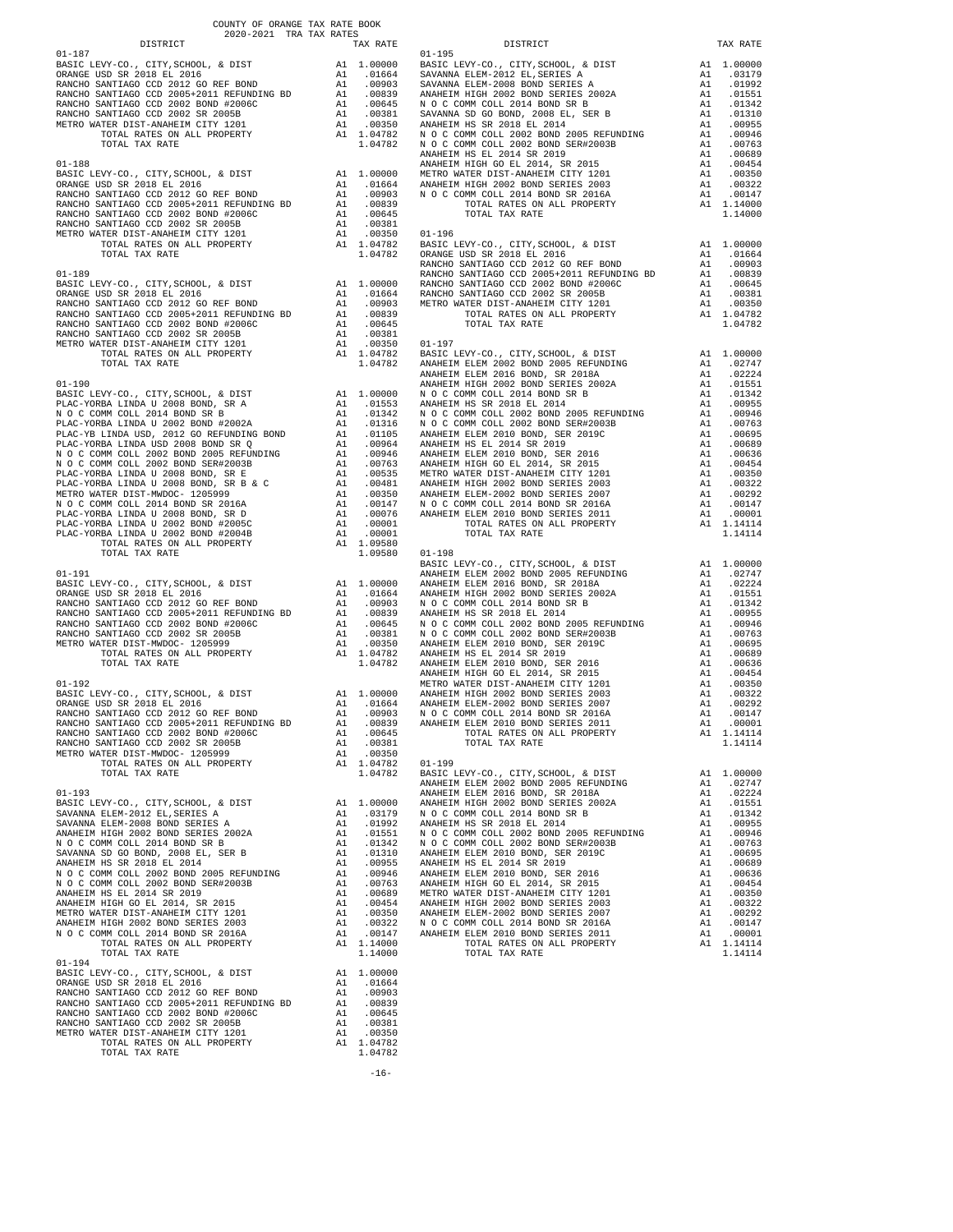| $01 - 200$                                                               |    |                        | $01 - 207$                |
|--------------------------------------------------------------------------|----|------------------------|---------------------------|
|                                                                          |    |                        |                           |
|                                                                          |    |                        |                           |
|                                                                          |    |                        |                           |
|                                                                          |    |                        |                           |
|                                                                          |    |                        |                           |
|                                                                          |    |                        |                           |
|                                                                          |    |                        |                           |
|                                                                          |    |                        |                           |
|                                                                          |    |                        |                           |
|                                                                          |    |                        |                           |
|                                                                          |    |                        |                           |
|                                                                          |    |                        |                           |
|                                                                          |    |                        |                           |
| TOTAL TAX RATE                                                           |    | 1.14114                | $01 - 208$                |
|                                                                          |    |                        | BASIC L                   |
| $01 - 201$                                                               |    |                        | ANAHEIM                   |
|                                                                          |    |                        |                           |
|                                                                          |    |                        |                           |
|                                                                          |    |                        |                           |
|                                                                          |    |                        |                           |
|                                                                          |    |                        |                           |
|                                                                          |    |                        |                           |
|                                                                          |    |                        | ANAHEIM                   |
| $01 - 203$                                                               |    |                        | METRO W                   |
|                                                                          |    |                        |                           |
|                                                                          |    |                        |                           |
|                                                                          |    |                        |                           |
|                                                                          |    |                        |                           |
|                                                                          |    |                        |                           |
|                                                                          |    |                        |                           |
|                                                                          |    |                        |                           |
|                                                                          |    |                        |                           |
|                                                                          |    |                        |                           |
|                                                                          |    |                        |                           |
|                                                                          |    |                        |                           |
|                                                                          |    |                        |                           |
|                                                                          |    |                        |                           |
|                                                                          |    |                        | MAGNOLI                   |
| $01 - 204$                                                               |    |                        | ANAHEIM                   |
|                                                                          |    |                        |                           |
|                                                                          |    |                        |                           |
|                                                                          |    |                        |                           |
|                                                                          |    |                        |                           |
|                                                                          |    |                        |                           |
|                                                                          |    |                        |                           |
| TOTAL TAX RATE                                                           |    | 1.04782                | BASIC L<br><b>ANAHEIM</b> |
| $01 - 205$                                                               |    |                        | ANAHEIM                   |
|                                                                          |    |                        |                           |
|                                                                          |    |                        |                           |
|                                                                          |    |                        |                           |
|                                                                          |    |                        |                           |
|                                                                          |    |                        |                           |
| TOTAL RATES ON ALL PROPERTY                                              | A1 |                        | 1.04782 ANAHEIM           |
| TOTAL TAX RATE                                                           |    | 1.04782                | ANAHEIM                   |
|                                                                          |    |                        | METRO W                   |
| $01 - 206$<br>BASIC LEVY-CO., CITY, SCHOOL, & DIST                       |    | A1 1.00000             | ANAHEIM                   |
| ANAHEIM ELEM 2002 BOND 2005 REFUNDING                                    |    | A1.02747               | ANAHEIM<br>N O C C        |
| ANAHEIM ELEM 2016 BOND, SR 2018A                                         | A1 | .02224                 | ANAHEIM                   |
| ANAHEIM HIGH 2002 BOND SERIES 2002A                                      | A1 | .01551                 |                           |
| N O C COMM COLL 2014 BOND SR B<br>ANAHEIM HS SR 2018 EL 2014             |    | A1 .01342<br>A1 .00955 |                           |
| N O C COMM COLL 2002 BOND 2005 REFUNDING                                 |    |                        |                           |
| N O C COMM COLL 2002 BOND SER#2003B                                      |    |                        |                           |
| ANAHEIM ELEM 2010 BOND, SER 2019C<br>ANAHEIM HS EL 2014 SR 2019          |    |                        |                           |
| ANAHEIM ELEM 2010 BOND, SER 2016                                         |    |                        |                           |
| ANAHEIM HIGH GO EL 2014, SR 2015                                         |    |                        |                           |
| METRO WATER DIST-ANAHEIM CITY 1201                                       |    |                        |                           |
| ANAHEIM HIGH 2002 BOND SERIES 2003<br>ANAHEIM ELEM-2002 BOND SERIES 2007 |    |                        |                           |
| N O C COMM COLL 2014 BOND SR 2016A                                       |    |                        |                           |
| ANAHEIM ELEM 2010 BOND SERIES 2011                                       |    |                        |                           |
| TOTAL RATES ON ALL PROPERTY                                              |    |                        |                           |
| TOTAL TAX RATE                                                           |    |                        |                           |

| COUNTY OF ORANGE TAX RATE BOOK<br>2020–2021 הסד מחד במס<br>$\begin{minipage}{.03\textwidth} \begin{tabular}{l} \multicolumn{2}{c}{\textwidth} \end{tabular} \begin{tabular}{l} \multicolumn{2}{c}{\textwidth} \end{tabular} \begin{tabular}{l} \multicolumn{2}{c}{\textwidth} \end{tabular} \begin{tabular}{l} \multicolumn{2}{c}{\textwidth} \end{tabular} \begin{tabular}{l} \multicolumn{2}{c}{\textwidth} \end{tabular} \begin{tabular}{l} \multicolumn{2}{c}{\textwidth} \end{tabular} \begin{tabular}{l} \multicolumn{2}{c}{\textwidth} \end{tabular} \begin{tabular}{l} \multicolumn{2}{c}{$ |          |          |          |
|-----------------------------------------------------------------------------------------------------------------------------------------------------------------------------------------------------------------------------------------------------------------------------------------------------------------------------------------------------------------------------------------------------------------------------------------------------------------------------------------------------------------------------------------------------------------------------------------------------|----------|----------|----------|
|                                                                                                                                                                                                                                                                                                                                                                                                                                                                                                                                                                                                     | TAX RATE | DISTRICT | TAX RATE |
|                                                                                                                                                                                                                                                                                                                                                                                                                                                                                                                                                                                                     |          |          |          |
|                                                                                                                                                                                                                                                                                                                                                                                                                                                                                                                                                                                                     |          |          |          |
|                                                                                                                                                                                                                                                                                                                                                                                                                                                                                                                                                                                                     |          |          |          |
|                                                                                                                                                                                                                                                                                                                                                                                                                                                                                                                                                                                                     |          |          |          |
|                                                                                                                                                                                                                                                                                                                                                                                                                                                                                                                                                                                                     |          |          |          |
|                                                                                                                                                                                                                                                                                                                                                                                                                                                                                                                                                                                                     |          |          |          |
|                                                                                                                                                                                                                                                                                                                                                                                                                                                                                                                                                                                                     |          |          |          |
|                                                                                                                                                                                                                                                                                                                                                                                                                                                                                                                                                                                                     |          |          |          |
|                                                                                                                                                                                                                                                                                                                                                                                                                                                                                                                                                                                                     |          |          |          |
|                                                                                                                                                                                                                                                                                                                                                                                                                                                                                                                                                                                                     |          |          |          |
|                                                                                                                                                                                                                                                                                                                                                                                                                                                                                                                                                                                                     |          |          |          |
|                                                                                                                                                                                                                                                                                                                                                                                                                                                                                                                                                                                                     |          |          |          |
|                                                                                                                                                                                                                                                                                                                                                                                                                                                                                                                                                                                                     |          |          |          |
|                                                                                                                                                                                                                                                                                                                                                                                                                                                                                                                                                                                                     |          |          |          |
|                                                                                                                                                                                                                                                                                                                                                                                                                                                                                                                                                                                                     |          |          |          |
|                                                                                                                                                                                                                                                                                                                                                                                                                                                                                                                                                                                                     |          |          |          |
|                                                                                                                                                                                                                                                                                                                                                                                                                                                                                                                                                                                                     |          |          |          |
|                                                                                                                                                                                                                                                                                                                                                                                                                                                                                                                                                                                                     |          |          |          |
|                                                                                                                                                                                                                                                                                                                                                                                                                                                                                                                                                                                                     |          |          |          |
|                                                                                                                                                                                                                                                                                                                                                                                                                                                                                                                                                                                                     |          |          |          |
|                                                                                                                                                                                                                                                                                                                                                                                                                                                                                                                                                                                                     |          |          |          |
|                                                                                                                                                                                                                                                                                                                                                                                                                                                                                                                                                                                                     |          |          |          |
|                                                                                                                                                                                                                                                                                                                                                                                                                                                                                                                                                                                                     |          |          |          |
|                                                                                                                                                                                                                                                                                                                                                                                                                                                                                                                                                                                                     |          |          |          |
|                                                                                                                                                                                                                                                                                                                                                                                                                                                                                                                                                                                                     |          |          |          |
|                                                                                                                                                                                                                                                                                                                                                                                                                                                                                                                                                                                                     |          |          |          |
|                                                                                                                                                                                                                                                                                                                                                                                                                                                                                                                                                                                                     |          |          |          |
|                                                                                                                                                                                                                                                                                                                                                                                                                                                                                                                                                                                                     |          |          |          |
|                                                                                                                                                                                                                                                                                                                                                                                                                                                                                                                                                                                                     |          |          |          |
|                                                                                                                                                                                                                                                                                                                                                                                                                                                                                                                                                                                                     |          |          |          |
|                                                                                                                                                                                                                                                                                                                                                                                                                                                                                                                                                                                                     |          |          |          |
|                                                                                                                                                                                                                                                                                                                                                                                                                                                                                                                                                                                                     |          |          |          |
|                                                                                                                                                                                                                                                                                                                                                                                                                                                                                                                                                                                                     |          |          |          |
|                                                                                                                                                                                                                                                                                                                                                                                                                                                                                                                                                                                                     |          |          |          |
|                                                                                                                                                                                                                                                                                                                                                                                                                                                                                                                                                                                                     |          |          |          |
|                                                                                                                                                                                                                                                                                                                                                                                                                                                                                                                                                                                                     |          |          |          |
|                                                                                                                                                                                                                                                                                                                                                                                                                                                                                                                                                                                                     |          |          |          |
|                                                                                                                                                                                                                                                                                                                                                                                                                                                                                                                                                                                                     |          |          |          |
| $\begin{tabular}{c cccc} \multicolumn{4}{c}{\textbf{1.04762}} & \multicolumn{4}{c}{\textbf{1.04762}} & \multicolumn{4}{c}{\textbf{1.04762}} & \multicolumn{4}{c}{\textbf{1.04762}} & \multicolumn{4}{c}{\textbf{1.04762}} & \multicolumn{4}{c}{\textbf{1.04782}} & \multicolumn{4}{c}{\textbf{1.04782}} & \multicolumn{4}{c}{\textbf{1.04782}} & \multicolumn{4}{c}{\textbf{1.04782}} & \multicolumn{4}{c}{\textbf$                                                                                                                                                                                 |          |          |          |
|                                                                                                                                                                                                                                                                                                                                                                                                                                                                                                                                                                                                     |          |          |          |
|                                                                                                                                                                                                                                                                                                                                                                                                                                                                                                                                                                                                     |          |          |          |
|                                                                                                                                                                                                                                                                                                                                                                                                                                                                                                                                                                                                     |          |          |          |
|                                                                                                                                                                                                                                                                                                                                                                                                                                                                                                                                                                                                     |          |          |          |
|                                                                                                                                                                                                                                                                                                                                                                                                                                                                                                                                                                                                     |          |          |          |
|                                                                                                                                                                                                                                                                                                                                                                                                                                                                                                                                                                                                     |          |          |          |
|                                                                                                                                                                                                                                                                                                                                                                                                                                                                                                                                                                                                     |          |          |          |
|                                                                                                                                                                                                                                                                                                                                                                                                                                                                                                                                                                                                     |          |          |          |
|                                                                                                                                                                                                                                                                                                                                                                                                                                                                                                                                                                                                     |          |          |          |
|                                                                                                                                                                                                                                                                                                                                                                                                                                                                                                                                                                                                     |          |          |          |
|                                                                                                                                                                                                                                                                                                                                                                                                                                                                                                                                                                                                     |          |          |          |
|                                                                                                                                                                                                                                                                                                                                                                                                                                                                                                                                                                                                     |          |          |          |
|                                                                                                                                                                                                                                                                                                                                                                                                                                                                                                                                                                                                     |          |          |          |
|                                                                                                                                                                                                                                                                                                                                                                                                                                                                                                                                                                                                     |          |          |          |
|                                                                                                                                                                                                                                                                                                                                                                                                                                                                                                                                                                                                     |          |          |          |
|                                                                                                                                                                                                                                                                                                                                                                                                                                                                                                                                                                                                     |          |          |          |
|                                                                                                                                                                                                                                                                                                                                                                                                                                                                                                                                                                                                     |          |          |          |
|                                                                                                                                                                                                                                                                                                                                                                                                                                                                                                                                                                                                     |          |          |          |
|                                                                                                                                                                                                                                                                                                                                                                                                                                                                                                                                                                                                     |          |          |          |
|                                                                                                                                                                                                                                                                                                                                                                                                                                                                                                                                                                                                     |          |          |          |
|                                                                                                                                                                                                                                                                                                                                                                                                                                                                                                                                                                                                     |          |          |          |
|                                                                                                                                                                                                                                                                                                                                                                                                                                                                                                                                                                                                     |          |          |          |
|                                                                                                                                                                                                                                                                                                                                                                                                                                                                                                                                                                                                     |          |          |          |
| $\begin{tabular}{cccccccc} \textbf{RAMSEID} & \textbf{RAMSEID} & \textbf{MAMSEID} & \textbf{MAMSEID} & \textbf{MAMSEID} & \textbf{MAMSEID} & \textbf{MAMSEID} & \textbf{MAMSEID} & \textbf{MAMSEID} & \textbf{MAMSEID} & \textbf{MAMSEID} & \textbf{MAMSEID} & \textbf{MAMSEID} & \textbf{MAMSEID} & \textbf{MAMSEID} & \textbf{MAMSEID} & \textbf{MAMSEID} & \textbf{MAMSEID} & \textbf{MAMSEID} & \textbf{MAMSEID} & \textbf{MAMSEID} & \$                                                                                                                                                        |          |          | 1.10233  |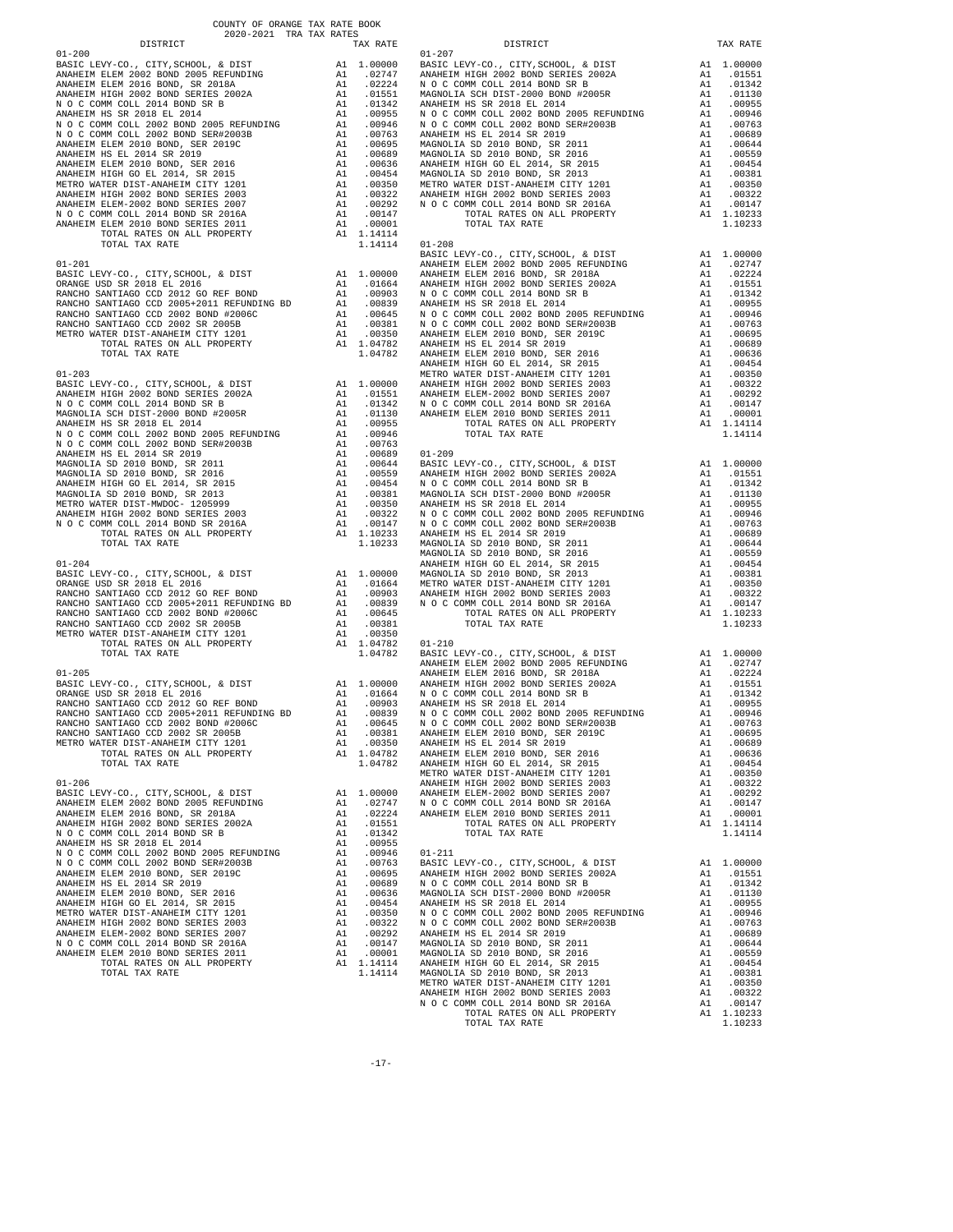| COUNTY OF ORANGE TAX RATE BOOK<br>$2020-2021 \quad \text{TRA RATE} \label{eq:1}$ DISTRICT 2020–2021 TRA TAX RATES |          |            |          |
|-------------------------------------------------------------------------------------------------------------------|----------|------------|----------|
|                                                                                                                   | TAX RATE | DISTRICT   | TAX RATE |
|                                                                                                                   |          | $01 - 217$ |          |
|                                                                                                                   |          |            |          |
|                                                                                                                   |          |            |          |
|                                                                                                                   |          |            |          |
|                                                                                                                   |          |            |          |
|                                                                                                                   |          |            |          |
|                                                                                                                   |          |            |          |
|                                                                                                                   |          |            |          |
|                                                                                                                   |          |            |          |
|                                                                                                                   |          |            |          |
|                                                                                                                   |          |            |          |
|                                                                                                                   |          |            |          |
|                                                                                                                   |          |            |          |
|                                                                                                                   |          |            |          |
|                                                                                                                   |          |            |          |
|                                                                                                                   |          |            |          |
|                                                                                                                   |          |            |          |
|                                                                                                                   |          |            |          |
|                                                                                                                   |          |            |          |
|                                                                                                                   |          |            |          |
|                                                                                                                   |          |            |          |
|                                                                                                                   |          |            |          |
|                                                                                                                   |          |            |          |
|                                                                                                                   |          |            |          |
|                                                                                                                   |          |            |          |
|                                                                                                                   |          |            |          |
|                                                                                                                   |          |            |          |
|                                                                                                                   |          |            |          |
|                                                                                                                   |          |            |          |
|                                                                                                                   |          |            |          |
|                                                                                                                   |          |            |          |
|                                                                                                                   |          |            |          |
|                                                                                                                   |          |            |          |
|                                                                                                                   |          |            |          |
|                                                                                                                   |          |            |          |
|                                                                                                                   |          |            |          |
|                                                                                                                   |          |            |          |
|                                                                                                                   |          |            |          |
|                                                                                                                   |          |            |          |
|                                                                                                                   |          |            |          |
|                                                                                                                   |          |            |          |
|                                                                                                                   |          |            |          |
|                                                                                                                   |          |            |          |
|                                                                                                                   |          |            |          |
|                                                                                                                   |          |            |          |
|                                                                                                                   |          |            |          |
|                                                                                                                   |          |            |          |
|                                                                                                                   |          |            |          |
| $01 - 215$                                                                                                        |          |            |          |
|                                                                                                                   |          |            |          |
|                                                                                                                   |          |            |          |
|                                                                                                                   |          |            |          |
|                                                                                                                   |          |            |          |
|                                                                                                                   |          |            |          |
|                                                                                                                   |          |            |          |
|                                                                                                                   |          |            |          |
|                                                                                                                   |          |            |          |
|                                                                                                                   |          |            |          |
|                                                                                                                   |          |            |          |
|                                                                                                                   |          |            |          |
|                                                                                                                   |          |            |          |
|                                                                                                                   |          |            |          |
|                                                                                                                   |          |            |          |
|                                                                                                                   |          | $01 - 222$ |          |
|                                                                                                                   |          |            |          |
|                                                                                                                   |          |            |          |
|                                                                                                                   |          |            |          |
|                                                                                                                   |          |            |          |
|                                                                                                                   |          |            |          |
|                                                                                                                   |          |            |          |
|                                                                                                                   |          |            |          |
|                                                                                                                   |          |            |          |
|                                                                                                                   |          |            |          |
|                                                                                                                   |          |            |          |
|                                                                                                                   |          |            |          |
|                                                                                                                   |          |            |          |
|                                                                                                                   |          |            |          |
|                                                                                                                   |          |            |          |
|                                                                                                                   |          |            |          |
|                                                                                                                   |          |            |          |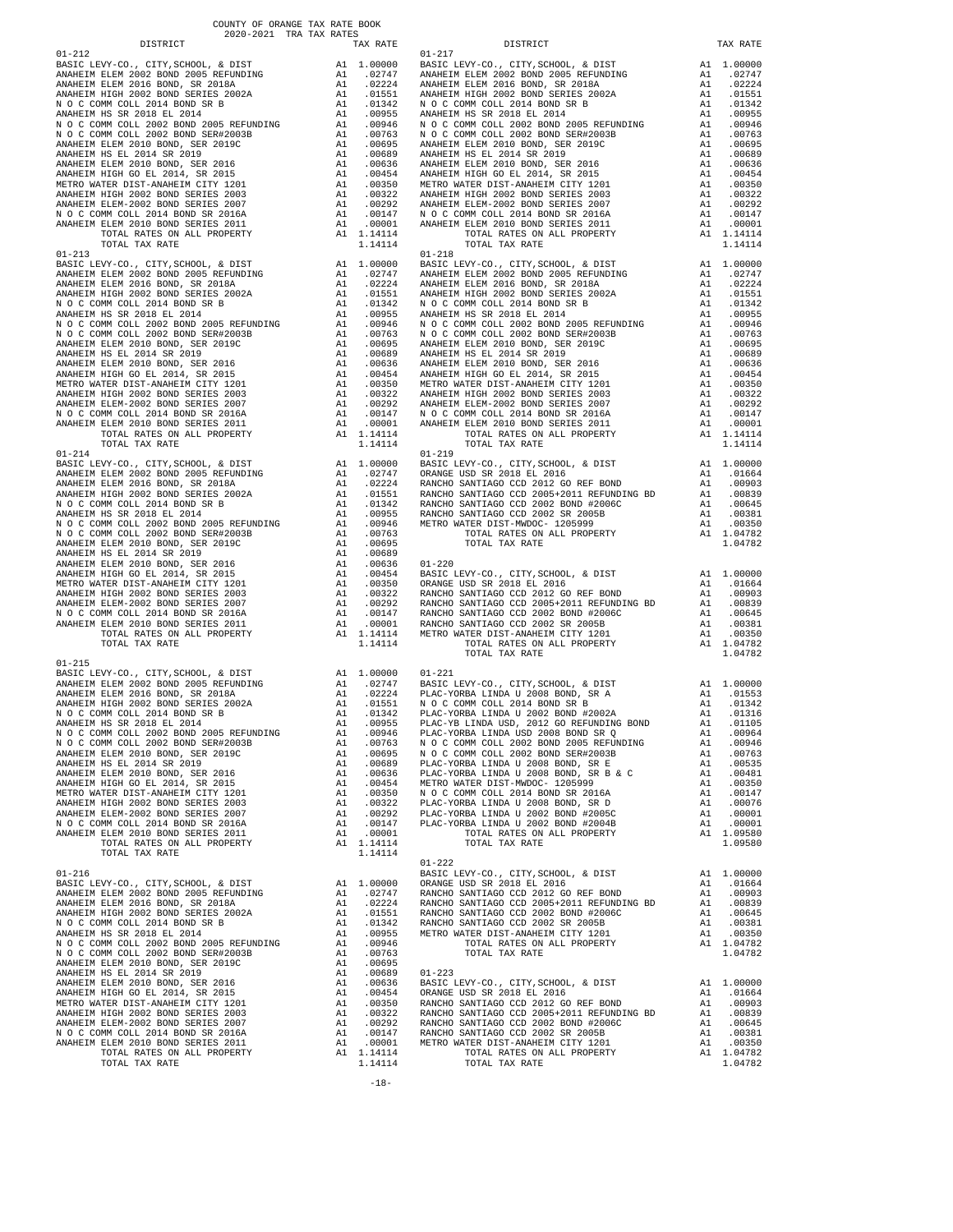| CULUPANG IRA INA RAILO<br>DISTRICT | TAX RATE | DISTRICT | TAX RATE |
|------------------------------------|----------|----------|----------|
|                                    |          |          |          |
|                                    |          |          |          |
|                                    |          |          |          |
|                                    |          |          |          |
|                                    |          |          |          |
|                                    |          |          |          |
|                                    |          |          |          |
|                                    |          |          |          |
|                                    |          |          |          |
|                                    |          |          |          |
|                                    |          |          |          |
|                                    |          |          |          |
|                                    |          |          |          |
|                                    |          |          |          |
|                                    |          |          |          |
|                                    |          |          |          |
|                                    |          |          |          |
|                                    |          |          |          |
|                                    |          |          |          |
|                                    |          |          |          |
|                                    |          |          |          |
|                                    |          |          |          |
|                                    |          |          |          |
|                                    |          |          |          |
|                                    |          |          |          |
|                                    |          |          |          |
|                                    |          |          |          |
|                                    |          |          |          |
|                                    |          |          |          |
|                                    |          |          |          |
|                                    |          |          |          |
|                                    |          |          |          |
|                                    |          |          |          |
|                                    |          |          |          |
|                                    |          |          |          |
|                                    |          |          |          |
|                                    |          |          |          |
|                                    |          |          |          |
|                                    |          |          |          |
|                                    |          |          |          |
|                                    |          |          |          |
|                                    |          |          |          |
|                                    |          |          |          |
|                                    |          |          |          |
|                                    |          |          |          |
|                                    |          |          |          |
|                                    |          |          |          |
|                                    |          |          |          |
|                                    |          |          |          |
|                                    |          |          |          |
|                                    |          |          |          |
|                                    |          |          |          |
|                                    |          |          |          |
|                                    |          |          |          |
|                                    |          |          |          |
|                                    |          |          |          |
|                                    |          |          |          |
|                                    |          |          |          |
|                                    |          |          |          |
|                                    |          |          |          |
|                                    |          |          |          |
|                                    |          |          |          |
|                                    |          |          |          |
|                                    |          |          |          |
|                                    |          |          |          |
|                                    |          |          |          |
|                                    |          |          |          |
|                                    |          |          |          |
|                                    |          |          |          |
|                                    |          |          |          |
|                                    |          |          |          |
|                                    |          |          |          |
|                                    |          |          |          |
|                                    |          |          |          |
|                                    |          |          |          |
|                                    |          |          |          |
|                                    |          |          |          |

## COUNTY OF ORANGE TAX RATE BOOK 2020-2021 TRA TAX RATES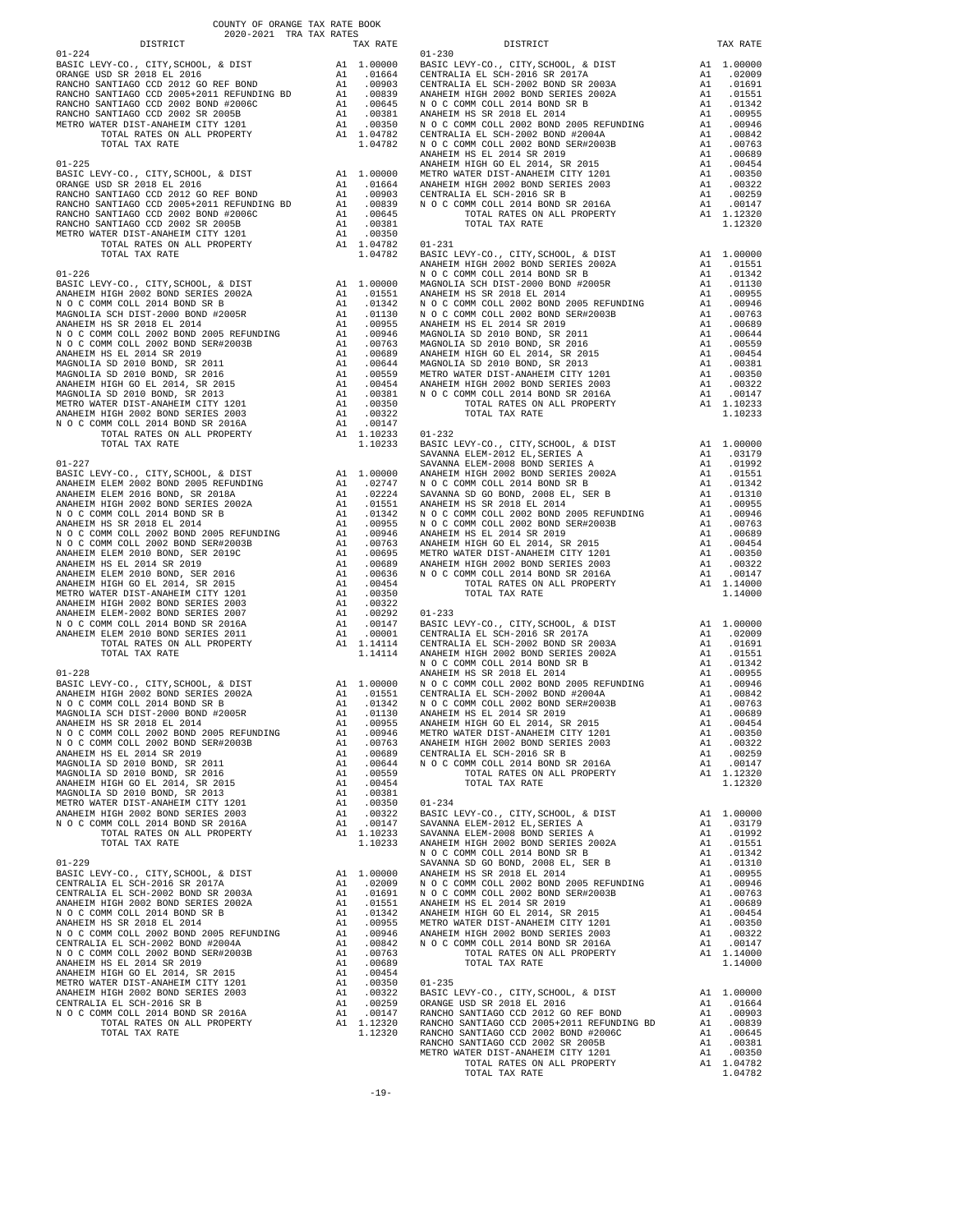| $\begin{minipage}{.4\linewidth} \begin{tabular}{lcccccc} \textbf{1-A} & \textbf{1-A} & \textbf{RATE} & \textbf{B} \\ \textbf{2020-2021} & \textbf{TRA} & \textbf{TAX RATES} \\ \end{tabular} \end{minipage}$                                                                                                                              | TAX RATE | DISTRICT   | TAX RATE |
|-------------------------------------------------------------------------------------------------------------------------------------------------------------------------------------------------------------------------------------------------------------------------------------------------------------------------------------------|----------|------------|----------|
| $01 - 236$                                                                                                                                                                                                                                                                                                                                |          | $01 - 244$ |          |
|                                                                                                                                                                                                                                                                                                                                           |          |            |          |
|                                                                                                                                                                                                                                                                                                                                           |          |            |          |
|                                                                                                                                                                                                                                                                                                                                           |          |            |          |
|                                                                                                                                                                                                                                                                                                                                           |          |            |          |
|                                                                                                                                                                                                                                                                                                                                           |          |            |          |
|                                                                                                                                                                                                                                                                                                                                           |          |            |          |
|                                                                                                                                                                                                                                                                                                                                           |          |            |          |
|                                                                                                                                                                                                                                                                                                                                           |          |            |          |
|                                                                                                                                                                                                                                                                                                                                           |          |            |          |
|                                                                                                                                                                                                                                                                                                                                           |          |            |          |
|                                                                                                                                                                                                                                                                                                                                           |          |            |          |
|                                                                                                                                                                                                                                                                                                                                           |          |            |          |
|                                                                                                                                                                                                                                                                                                                                           |          |            |          |
|                                                                                                                                                                                                                                                                                                                                           |          |            |          |
|                                                                                                                                                                                                                                                                                                                                           |          |            |          |
|                                                                                                                                                                                                                                                                                                                                           |          |            |          |
|                                                                                                                                                                                                                                                                                                                                           |          |            |          |
|                                                                                                                                                                                                                                                                                                                                           |          |            |          |
|                                                                                                                                                                                                                                                                                                                                           |          |            |          |
|                                                                                                                                                                                                                                                                                                                                           |          |            |          |
|                                                                                                                                                                                                                                                                                                                                           |          |            |          |
|                                                                                                                                                                                                                                                                                                                                           |          |            |          |
|                                                                                                                                                                                                                                                                                                                                           |          |            |          |
|                                                                                                                                                                                                                                                                                                                                           |          |            |          |
|                                                                                                                                                                                                                                                                                                                                           |          |            |          |
|                                                                                                                                                                                                                                                                                                                                           |          |            |          |
|                                                                                                                                                                                                                                                                                                                                           |          |            |          |
|                                                                                                                                                                                                                                                                                                                                           |          |            |          |
|                                                                                                                                                                                                                                                                                                                                           |          |            |          |
|                                                                                                                                                                                                                                                                                                                                           |          |            |          |
|                                                                                                                                                                                                                                                                                                                                           |          |            |          |
|                                                                                                                                                                                                                                                                                                                                           |          |            |          |
|                                                                                                                                                                                                                                                                                                                                           |          |            |          |
|                                                                                                                                                                                                                                                                                                                                           |          |            |          |
|                                                                                                                                                                                                                                                                                                                                           |          |            |          |
|                                                                                                                                                                                                                                                                                                                                           |          |            |          |
|                                                                                                                                                                                                                                                                                                                                           |          |            |          |
|                                                                                                                                                                                                                                                                                                                                           |          |            |          |
|                                                                                                                                                                                                                                                                                                                                           |          |            |          |
|                                                                                                                                                                                                                                                                                                                                           |          |            |          |
|                                                                                                                                                                                                                                                                                                                                           |          |            |          |
|                                                                                                                                                                                                                                                                                                                                           |          |            |          |
|                                                                                                                                                                                                                                                                                                                                           |          |            |          |
|                                                                                                                                                                                                                                                                                                                                           |          |            |          |
|                                                                                                                                                                                                                                                                                                                                           |          |            |          |
|                                                                                                                                                                                                                                                                                                                                           |          |            |          |
|                                                                                                                                                                                                                                                                                                                                           |          |            |          |
|                                                                                                                                                                                                                                                                                                                                           |          |            |          |
|                                                                                                                                                                                                                                                                                                                                           |          |            |          |
|                                                                                                                                                                                                                                                                                                                                           |          |            |          |
|                                                                                                                                                                                                                                                                                                                                           |          |            |          |
|                                                                                                                                                                                                                                                                                                                                           |          |            |          |
|                                                                                                                                                                                                                                                                                                                                           |          |            |          |
|                                                                                                                                                                                                                                                                                                                                           |          |            |          |
|                                                                                                                                                                                                                                                                                                                                           |          |            |          |
|                                                                                                                                                                                                                                                                                                                                           |          |            |          |
|                                                                                                                                                                                                                                                                                                                                           |          |            |          |
|                                                                                                                                                                                                                                                                                                                                           |          |            |          |
|                                                                                                                                                                                                                                                                                                                                           |          |            |          |
|                                                                                                                                                                                                                                                                                                                                           |          |            |          |
|                                                                                                                                                                                                                                                                                                                                           |          |            |          |
|                                                                                                                                                                                                                                                                                                                                           |          |            |          |
|                                                                                                                                                                                                                                                                                                                                           |          |            |          |
|                                                                                                                                                                                                                                                                                                                                           |          |            |          |
|                                                                                                                                                                                                                                                                                                                                           |          |            |          |
|                                                                                                                                                                                                                                                                                                                                           |          |            |          |
|                                                                                                                                                                                                                                                                                                                                           |          |            |          |
|                                                                                                                                                                                                                                                                                                                                           |          |            |          |
|                                                                                                                                                                                                                                                                                                                                           |          |            |          |
|                                                                                                                                                                                                                                                                                                                                           |          |            |          |
|                                                                                                                                                                                                                                                                                                                                           |          |            |          |
| $\begin{array}{cccc} 01-241 \mbox{RMS} & 00000 \mbox{S/NMS} \\ 000000 \mbox{S/NMS} & 00000 \mbox{S/NMS} \\ 000000 \mbox{S/NMS} \\ 00000 \mbox{S/NMS} \\ 00000 \mbox{S/NMS} \\ 00000 \mbox{S/NMS} \\ 00000 \mbox{S/NMS} \\ 00000 \mbox{S/NMS} \\ 00000 \mbox{S/NMS} \\ 00000 \mbox{S/NMS} \\ 00000 \mbox{S/NMS} \\ 00000 \mbox{S/NMS} \\ $ |          |            |          |

-20-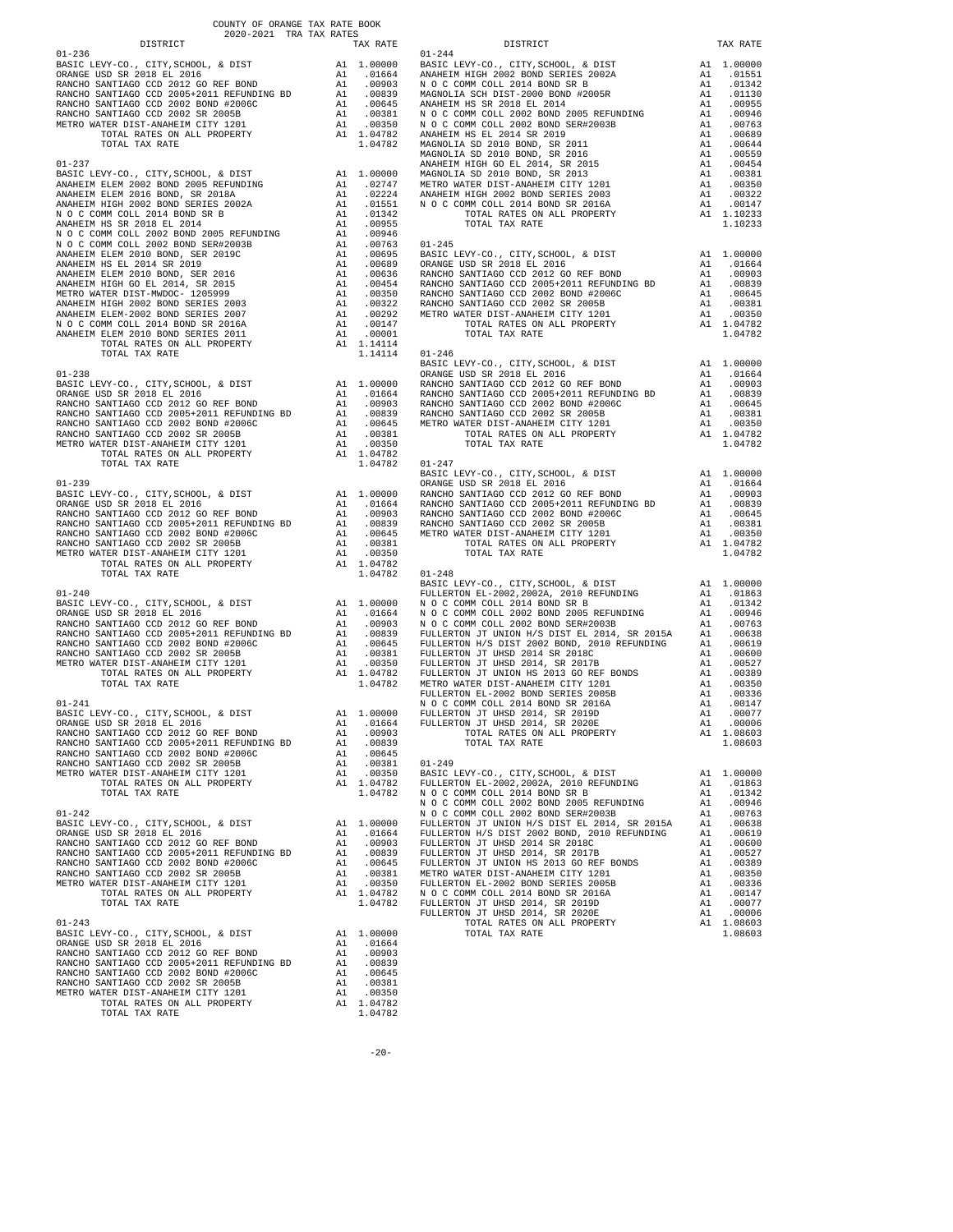| COUNTY OF ORANGE TAX RATE BOOK<br>2020-2021 TRA TAX RATES                                                                                                                                                                                                                                                                                                                                                                                                                                                 |          |                                                                                                                                                          |                                                    |
|-----------------------------------------------------------------------------------------------------------------------------------------------------------------------------------------------------------------------------------------------------------------------------------------------------------------------------------------------------------------------------------------------------------------------------------------------------------------------------------------------------------|----------|----------------------------------------------------------------------------------------------------------------------------------------------------------|----------------------------------------------------|
| DISTRICT                                                                                                                                                                                                                                                                                                                                                                                                                                                                                                  |          | TAX RATE                                                                                                                                                 |                                                    |
|                                                                                                                                                                                                                                                                                                                                                                                                                                                                                                           |          |                                                                                                                                                          |                                                    |
|                                                                                                                                                                                                                                                                                                                                                                                                                                                                                                           |          |                                                                                                                                                          |                                                    |
|                                                                                                                                                                                                                                                                                                                                                                                                                                                                                                           |          |                                                                                                                                                          |                                                    |
|                                                                                                                                                                                                                                                                                                                                                                                                                                                                                                           |          |                                                                                                                                                          |                                                    |
|                                                                                                                                                                                                                                                                                                                                                                                                                                                                                                           |          |                                                                                                                                                          |                                                    |
|                                                                                                                                                                                                                                                                                                                                                                                                                                                                                                           |          |                                                                                                                                                          |                                                    |
|                                                                                                                                                                                                                                                                                                                                                                                                                                                                                                           |          |                                                                                                                                                          |                                                    |
|                                                                                                                                                                                                                                                                                                                                                                                                                                                                                                           |          |                                                                                                                                                          |                                                    |
|                                                                                                                                                                                                                                                                                                                                                                                                                                                                                                           |          |                                                                                                                                                          |                                                    |
|                                                                                                                                                                                                                                                                                                                                                                                                                                                                                                           |          |                                                                                                                                                          |                                                    |
|                                                                                                                                                                                                                                                                                                                                                                                                                                                                                                           |          |                                                                                                                                                          |                                                    |
|                                                                                                                                                                                                                                                                                                                                                                                                                                                                                                           |          |                                                                                                                                                          |                                                    |
|                                                                                                                                                                                                                                                                                                                                                                                                                                                                                                           |          |                                                                                                                                                          |                                                    |
|                                                                                                                                                                                                                                                                                                                                                                                                                                                                                                           |          |                                                                                                                                                          |                                                    |
|                                                                                                                                                                                                                                                                                                                                                                                                                                                                                                           |          |                                                                                                                                                          |                                                    |
| $01 - 251$                                                                                                                                                                                                                                                                                                                                                                                                                                                                                                |          |                                                                                                                                                          |                                                    |
|                                                                                                                                                                                                                                                                                                                                                                                                                                                                                                           |          |                                                                                                                                                          |                                                    |
|                                                                                                                                                                                                                                                                                                                                                                                                                                                                                                           |          |                                                                                                                                                          |                                                    |
|                                                                                                                                                                                                                                                                                                                                                                                                                                                                                                           |          |                                                                                                                                                          |                                                    |
|                                                                                                                                                                                                                                                                                                                                                                                                                                                                                                           |          |                                                                                                                                                          |                                                    |
|                                                                                                                                                                                                                                                                                                                                                                                                                                                                                                           |          |                                                                                                                                                          |                                                    |
|                                                                                                                                                                                                                                                                                                                                                                                                                                                                                                           |          |                                                                                                                                                          |                                                    |
|                                                                                                                                                                                                                                                                                                                                                                                                                                                                                                           |          |                                                                                                                                                          |                                                    |
|                                                                                                                                                                                                                                                                                                                                                                                                                                                                                                           |          |                                                                                                                                                          |                                                    |
|                                                                                                                                                                                                                                                                                                                                                                                                                                                                                                           |          |                                                                                                                                                          |                                                    |
|                                                                                                                                                                                                                                                                                                                                                                                                                                                                                                           |          |                                                                                                                                                          |                                                    |
|                                                                                                                                                                                                                                                                                                                                                                                                                                                                                                           |          |                                                                                                                                                          |                                                    |
|                                                                                                                                                                                                                                                                                                                                                                                                                                                                                                           |          |                                                                                                                                                          |                                                    |
|                                                                                                                                                                                                                                                                                                                                                                                                                                                                                                           |          |                                                                                                                                                          |                                                    |
|                                                                                                                                                                                                                                                                                                                                                                                                                                                                                                           |          |                                                                                                                                                          |                                                    |
| $01 - 252$                                                                                                                                                                                                                                                                                                                                                                                                                                                                                                |          |                                                                                                                                                          | RANCHO                                             |
| $\begin{tabular}{lllllllllllll} \multicolumn{4}{c}{\textbf{LADCL}} & $\textbf{LU} = \textbf{V} \times \textbf{V} \times \textbf{V} \times \textbf{V} \times \textbf{V} \times \textbf{V} \times \textbf{V} \times \textbf{V} \times \textbf{V} \times \textbf{V} \times \textbf{V} \times \textbf{V} \times \textbf{V} \times \textbf{V} \times \textbf{V} \times \textbf{V} \times \textbf{V} \times \textbf{V} \times \textbf{V} \times \textbf{V} \times \textbf{V} \times \textbf{V} \times \textbf{$ |          |                                                                                                                                                          |                                                    |
|                                                                                                                                                                                                                                                                                                                                                                                                                                                                                                           |          |                                                                                                                                                          |                                                    |
|                                                                                                                                                                                                                                                                                                                                                                                                                                                                                                           |          |                                                                                                                                                          |                                                    |
|                                                                                                                                                                                                                                                                                                                                                                                                                                                                                                           |          |                                                                                                                                                          |                                                    |
|                                                                                                                                                                                                                                                                                                                                                                                                                                                                                                           |          |                                                                                                                                                          |                                                    |
|                                                                                                                                                                                                                                                                                                                                                                                                                                                                                                           |          |                                                                                                                                                          |                                                    |
|                                                                                                                                                                                                                                                                                                                                                                                                                                                                                                           |          |                                                                                                                                                          |                                                    |
|                                                                                                                                                                                                                                                                                                                                                                                                                                                                                                           |          |                                                                                                                                                          |                                                    |
|                                                                                                                                                                                                                                                                                                                                                                                                                                                                                                           |          |                                                                                                                                                          |                                                    |
|                                                                                                                                                                                                                                                                                                                                                                                                                                                                                                           |          |                                                                                                                                                          |                                                    |
|                                                                                                                                                                                                                                                                                                                                                                                                                                                                                                           |          |                                                                                                                                                          |                                                    |
|                                                                                                                                                                                                                                                                                                                                                                                                                                                                                                           |          |                                                                                                                                                          |                                                    |
|                                                                                                                                                                                                                                                                                                                                                                                                                                                                                                           |          |                                                                                                                                                          |                                                    |
|                                                                                                                                                                                                                                                                                                                                                                                                                                                                                                           |          |                                                                                                                                                          |                                                    |
|                                                                                                                                                                                                                                                                                                                                                                                                                                                                                                           |          |                                                                                                                                                          | ANAHEIM                                            |
|                                                                                                                                                                                                                                                                                                                                                                                                                                                                                                           |          |                                                                                                                                                          |                                                    |
|                                                                                                                                                                                                                                                                                                                                                                                                                                                                                                           |          |                                                                                                                                                          |                                                    |
|                                                                                                                                                                                                                                                                                                                                                                                                                                                                                                           |          |                                                                                                                                                          |                                                    |
|                                                                                                                                                                                                                                                                                                                                                                                                                                                                                                           |          |                                                                                                                                                          |                                                    |
|                                                                                                                                                                                                                                                                                                                                                                                                                                                                                                           |          |                                                                                                                                                          |                                                    |
|                                                                                                                                                                                                                                                                                                                                                                                                                                                                                                           |          |                                                                                                                                                          |                                                    |
|                                                                                                                                                                                                                                                                                                                                                                                                                                                                                                           |          |                                                                                                                                                          |                                                    |
|                                                                                                                                                                                                                                                                                                                                                                                                                                                                                                           |          |                                                                                                                                                          |                                                    |
|                                                                                                                                                                                                                                                                                                                                                                                                                                                                                                           |          |                                                                                                                                                          |                                                    |
| PLAC-YORBA LINDA U 2008 BOND, SR B & C                                                                                                                                                                                                                                                                                                                                                                                                                                                                    |          | A1 .00481                                                                                                                                                | ANAHEIM                                            |
| METRO WATER DIST-ANAHEIM CITY 1201<br>N O C COMM COLL 2014 BOND SR 2016A                                                                                                                                                                                                                                                                                                                                                                                                                                  |          |                                                                                                                                                          |                                                    |
| PLAC-YORBA LINDA U 2008 BOND, SR D                                                                                                                                                                                                                                                                                                                                                                                                                                                                        |          |                                                                                                                                                          |                                                    |
| PLAC-YORBA LINDA U 2002 BOND #2005C                                                                                                                                                                                                                                                                                                                                                                                                                                                                       |          |                                                                                                                                                          |                                                    |
| PLAC-YORBA LINDA U 2002 BOND #2004B                                                                                                                                                                                                                                                                                                                                                                                                                                                                       |          | A1 .00350 ANAHEIM<br>A1 .00147 N 0 C C<br>A1 .00076 ANAHEIM<br>A1 .00001 N 0 C C<br>A1 .00001 N 0 C C                                                    |                                                    |
| TOTAL RATES ON ALL PROPERTY                                                                                                                                                                                                                                                                                                                                                                                                                                                                               |          | A1 1.09580                                                                                                                                               | ANAHEIM                                            |
| TOTAL TAX RATE                                                                                                                                                                                                                                                                                                                                                                                                                                                                                            |          | 1.09580                                                                                                                                                  | <b>ANAHEIM</b>                                     |
| $01 - 254$                                                                                                                                                                                                                                                                                                                                                                                                                                                                                                |          |                                                                                                                                                          | ANAHEIM<br>ANAHEIM                                 |
| BASIC LEVY-CO., CITY, SCHOOL, & DIST                                                                                                                                                                                                                                                                                                                                                                                                                                                                      |          |                                                                                                                                                          |                                                    |
| ANAHEIM ELEM 2002 BOND 2005 REFUNDING                                                                                                                                                                                                                                                                                                                                                                                                                                                                     |          | A1 1.00000 ANAHEIM<br>A1 .02747 ANAHEIM<br>A1 .02224 NOCC<br>A1 .01551 ANAHEIM                                                                           |                                                    |
| ANAHEIM ELEM 2016 BOND, SR 2018A                                                                                                                                                                                                                                                                                                                                                                                                                                                                          |          |                                                                                                                                                          |                                                    |
| ANAHEIM HIGH 2002 BOND SERIES 2002A                                                                                                                                                                                                                                                                                                                                                                                                                                                                       |          |                                                                                                                                                          |                                                    |
| N O C COMM COLL 2014 BOND SR B<br>ANAHEIM HS SR 2018 EL 2014                                                                                                                                                                                                                                                                                                                                                                                                                                              | A1<br>A1 | .01342                                                                                                                                                   |                                                    |
| N O C COMM COLL 2002 BOND 2005 REFUNDING                                                                                                                                                                                                                                                                                                                                                                                                                                                                  |          | .00955<br>A1.00946                                                                                                                                       |                                                    |
| N O C COMM COLL 2002 BOND SER#2003B                                                                                                                                                                                                                                                                                                                                                                                                                                                                       |          | A1 .00763 01-903                                                                                                                                         |                                                    |
| ANAHEIM ELEM 2010 BOND, SER 2019C                                                                                                                                                                                                                                                                                                                                                                                                                                                                         |          | A1 .00695                                                                                                                                                | BASIC L                                            |
| ANAHEIM HS EL 2014 SR 2019                                                                                                                                                                                                                                                                                                                                                                                                                                                                                |          | A1.00689                                                                                                                                                 | .00689 ANAHEIM<br>.00636 ANAHEIM<br>.00454 ANAHEIM |
| ANAHEIM ELEM 2010 BOND, SER 2016                                                                                                                                                                                                                                                                                                                                                                                                                                                                          | A1       |                                                                                                                                                          |                                                    |
| ANAHEIM HIGH GO EL 2014, SR 2015<br>METRO WATER DIST-ANAHEIM CITY 1201                                                                                                                                                                                                                                                                                                                                                                                                                                    | A1       |                                                                                                                                                          |                                                    |
| ANAHEIM HIGH 2002 BOND SERIES 2003                                                                                                                                                                                                                                                                                                                                                                                                                                                                        |          |                                                                                                                                                          |                                                    |
| ANAHEIM ELEM-2002 BOND SERIES 2007                                                                                                                                                                                                                                                                                                                                                                                                                                                                        |          |                                                                                                                                                          |                                                    |
| N O C COMM COLL 2014 BOND SR 2016A                                                                                                                                                                                                                                                                                                                                                                                                                                                                        |          |                                                                                                                                                          |                                                    |
| ANAHEIM ELEM 2010 BOND SERIES 2011                                                                                                                                                                                                                                                                                                                                                                                                                                                                        |          |                                                                                                                                                          |                                                    |
| TOTAL RATES ON ALL PROPERTY                                                                                                                                                                                                                                                                                                                                                                                                                                                                               |          | A1 .00350 NOCCORRELATED NO CONTRETE<br>A1 .00322 NAHELM<br>A1 .00322 NOCCORRELATED<br>A1 .000147 NOCCORRELATED<br>A1 .00001 NAHELM<br>A1 1.14114 ANAHELM |                                                    |
| TOTAL TAX RATE                                                                                                                                                                                                                                                                                                                                                                                                                                                                                            |          |                                                                                                                                                          | ANAHEIM                                            |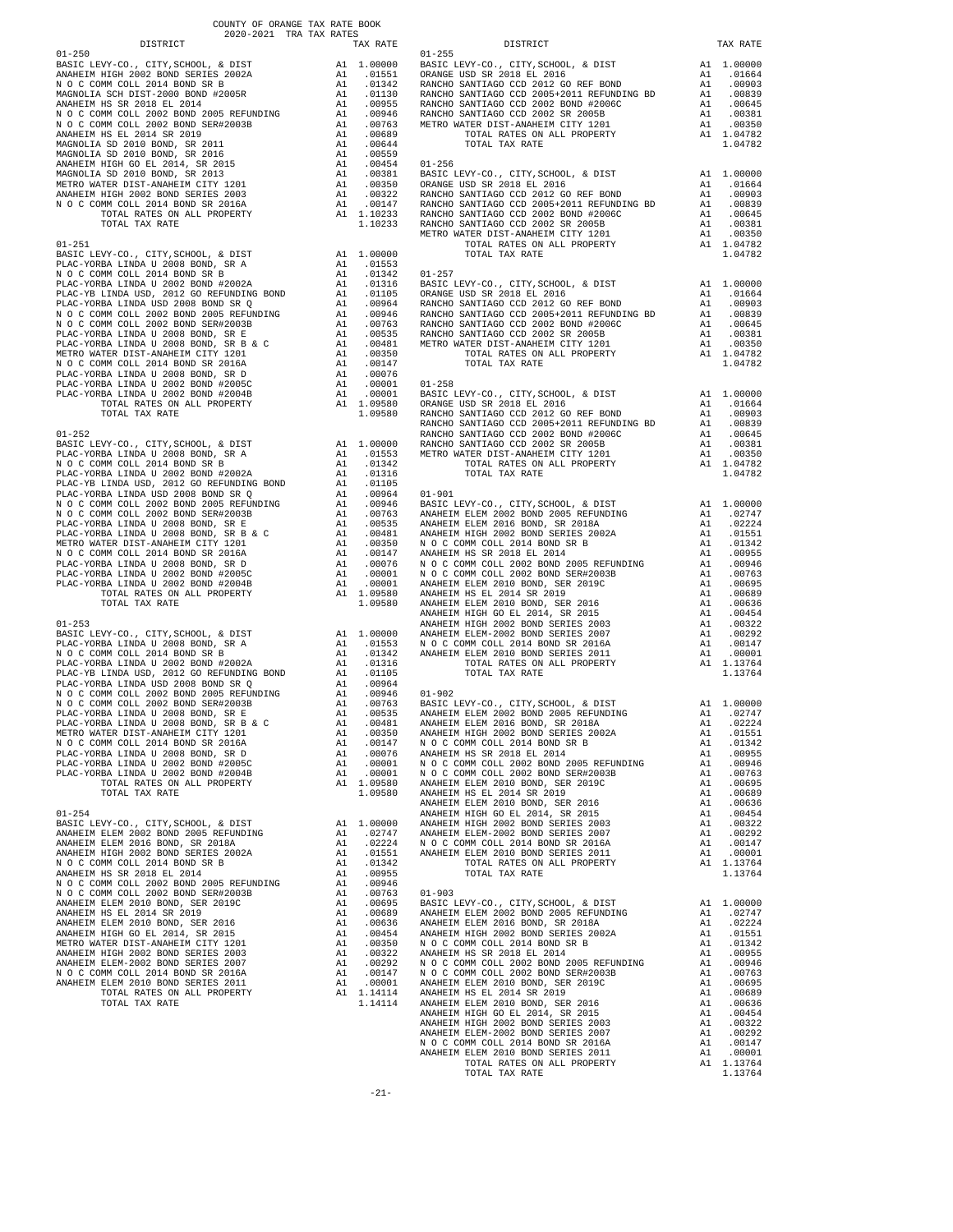| TOTAL TAX RATE                                                         |    | 1.09883                                                                                                                                                                           |                       |
|------------------------------------------------------------------------|----|-----------------------------------------------------------------------------------------------------------------------------------------------------------------------------------|-----------------------|
| $01 - 905$                                                             |    |                                                                                                                                                                                   | $01 - 910$            |
|                                                                        |    |                                                                                                                                                                                   |                       |
|                                                                        |    |                                                                                                                                                                                   |                       |
|                                                                        |    |                                                                                                                                                                                   |                       |
|                                                                        |    |                                                                                                                                                                                   |                       |
|                                                                        |    |                                                                                                                                                                                   |                       |
|                                                                        |    |                                                                                                                                                                                   |                       |
|                                                                        |    |                                                                                                                                                                                   |                       |
|                                                                        |    |                                                                                                                                                                                   |                       |
|                                                                        |    |                                                                                                                                                                                   |                       |
|                                                                        |    |                                                                                                                                                                                   |                       |
|                                                                        |    |                                                                                                                                                                                   |                       |
|                                                                        |    |                                                                                                                                                                                   |                       |
|                                                                        |    |                                                                                                                                                                                   |                       |
|                                                                        |    |                                                                                                                                                                                   |                       |
|                                                                        |    |                                                                                                                                                                                   | PLAC-YO               |
| $01 - 906$                                                             |    |                                                                                                                                                                                   | NOCC                  |
|                                                                        |    |                                                                                                                                                                                   |                       |
|                                                                        |    |                                                                                                                                                                                   |                       |
|                                                                        |    |                                                                                                                                                                                   |                       |
|                                                                        |    |                                                                                                                                                                                   |                       |
|                                                                        |    |                                                                                                                                                                                   |                       |
|                                                                        |    |                                                                                                                                                                                   |                       |
|                                                                        |    |                                                                                                                                                                                   |                       |
|                                                                        |    |                                                                                                                                                                                   |                       |
|                                                                        |    |                                                                                                                                                                                   |                       |
|                                                                        |    |                                                                                                                                                                                   |                       |
|                                                                        |    |                                                                                                                                                                                   |                       |
|                                                                        |    |                                                                                                                                                                                   |                       |
|                                                                        |    |                                                                                                                                                                                   |                       |
|                                                                        |    |                                                                                                                                                                                   |                       |
|                                                                        |    |                                                                                                                                                                                   |                       |
|                                                                        |    |                                                                                                                                                                                   |                       |
| $01 - 907$                                                             |    |                                                                                                                                                                                   | NOCC<br>N O C C       |
|                                                                        |    |                                                                                                                                                                                   |                       |
|                                                                        |    |                                                                                                                                                                                   |                       |
|                                                                        |    |                                                                                                                                                                                   |                       |
|                                                                        |    |                                                                                                                                                                                   |                       |
|                                                                        |    |                                                                                                                                                                                   |                       |
|                                                                        |    |                                                                                                                                                                                   |                       |
|                                                                        |    |                                                                                                                                                                                   |                       |
|                                                                        |    |                                                                                                                                                                                   |                       |
|                                                                        |    |                                                                                                                                                                                   |                       |
|                                                                        |    |                                                                                                                                                                                   |                       |
|                                                                        |    |                                                                                                                                                                                   |                       |
|                                                                        |    |                                                                                                                                                                                   |                       |
| PLAC-YORBA LINDA U 2002 BOND #2004B<br>TOTAL RATES ON ALL PROPERTY     |    | A1 .00001 NOCC<br>A1 1.09230                                                                                                                                                      | BREA OL               |
| TOTAL TAX RATE                                                         |    | 1.09230                                                                                                                                                                           | METRO W               |
|                                                                        |    |                                                                                                                                                                                   | NOCC                  |
| $01 - 908$                                                             | A1 | 1.00000                                                                                                                                                                           |                       |
| BASIC LEVY-CO., CITY, SCHOOL, & DIST<br>CENTRALIA EL SCH-2016 SR 2017A |    | A1 .02009                                                                                                                                                                         |                       |
| CENTRALIA EL SCH-2002 BOND SR 2003A                                    |    | A1.01691                                                                                                                                                                          | $02 - 002$            |
| ANAHEIM HIGH 2002 BOND SERIES 2002A                                    |    | A1 .01551 BASIC L<br>A1 .01551 BASIC L<br>A1 .01342 BREA CL<br>A1 .00946 NOCC<br>A1 .00842 NOCC<br>A1 .00689 BREA OL<br>A1 .00689 BREA OL<br>A1 .00454 METRON<br>A1 .00454 METRON | BASIC L               |
| N O C COMM COLL 2014 BOND SR B                                         |    |                                                                                                                                                                                   |                       |
| ANAHEIM HS SR 2018 EL 2014                                             |    |                                                                                                                                                                                   |                       |
| N O C COMM COLL 2002 BOND 2005 REFUNDING                               |    |                                                                                                                                                                                   |                       |
| CENTRALIA EL SCH-2002 BOND #2004A                                      |    |                                                                                                                                                                                   |                       |
| N O C COMM COLL 2002 BOND SER#2003B<br>ANAHEIM HS EL 2014 SR 2019      |    |                                                                                                                                                                                   |                       |
| ANAHEIM HIGH GO EL 2014, SR 2015                                       |    |                                                                                                                                                                                   |                       |
| ANAHEIM HIGH 2002 BOND SERIES 2003                                     | A1 | .00322                                                                                                                                                                            | N O C C               |
| CENTRALIA EL SCH-2016 SR B                                             | A1 | .00259                                                                                                                                                                            |                       |
| N O C COMM COLL 2014 BOND SR 2016A                                     | A1 | .00147                                                                                                                                                                            |                       |
| TOTAL RATES ON ALL PROPERTY                                            |    | A1 1.11970                                                                                                                                                                        |                       |
| TOTAL TAX RATE                                                         |    | 1.11970                                                                                                                                                                           | $02 - 003$<br>BASIC L |
|                                                                        |    |                                                                                                                                                                                   | RPFA CT               |

| $\begin{minipage}{0.5\textwidth} \begin{tabular}{lcccccc} \textbf{1} & \textbf{1} & \textbf{1} & \textbf{1} & \textbf{1} & \textbf{1} & \textbf{1} & \textbf{1} & \textbf{1} & \textbf{1} & \textbf{1} & \textbf{1} & \textbf{1} & \textbf{1} & \textbf{1} & \textbf{1} & \textbf{1} & \textbf{1} & \textbf{1} & \textbf{1} & \textbf{1} & \textbf{1} & \textbf{1} & \textbf{1} & \textbf{1} & \textbf{1} & \textbf{1} & \textbf{1} &$<br>DISTRICT<br>TAX RATE<br>TAX RATE<br>$01 - 909$ |
|------------------------------------------------------------------------------------------------------------------------------------------------------------------------------------------------------------------------------------------------------------------------------------------------------------------------------------------------------------------------------------------------------------------------------------------------------------------------------------------|
|                                                                                                                                                                                                                                                                                                                                                                                                                                                                                          |
|                                                                                                                                                                                                                                                                                                                                                                                                                                                                                          |
|                                                                                                                                                                                                                                                                                                                                                                                                                                                                                          |
|                                                                                                                                                                                                                                                                                                                                                                                                                                                                                          |
|                                                                                                                                                                                                                                                                                                                                                                                                                                                                                          |
|                                                                                                                                                                                                                                                                                                                                                                                                                                                                                          |
|                                                                                                                                                                                                                                                                                                                                                                                                                                                                                          |
|                                                                                                                                                                                                                                                                                                                                                                                                                                                                                          |
|                                                                                                                                                                                                                                                                                                                                                                                                                                                                                          |
|                                                                                                                                                                                                                                                                                                                                                                                                                                                                                          |
|                                                                                                                                                                                                                                                                                                                                                                                                                                                                                          |
|                                                                                                                                                                                                                                                                                                                                                                                                                                                                                          |
|                                                                                                                                                                                                                                                                                                                                                                                                                                                                                          |
|                                                                                                                                                                                                                                                                                                                                                                                                                                                                                          |
|                                                                                                                                                                                                                                                                                                                                                                                                                                                                                          |
|                                                                                                                                                                                                                                                                                                                                                                                                                                                                                          |
|                                                                                                                                                                                                                                                                                                                                                                                                                                                                                          |
|                                                                                                                                                                                                                                                                                                                                                                                                                                                                                          |
|                                                                                                                                                                                                                                                                                                                                                                                                                                                                                          |
|                                                                                                                                                                                                                                                                                                                                                                                                                                                                                          |
|                                                                                                                                                                                                                                                                                                                                                                                                                                                                                          |
|                                                                                                                                                                                                                                                                                                                                                                                                                                                                                          |
|                                                                                                                                                                                                                                                                                                                                                                                                                                                                                          |
|                                                                                                                                                                                                                                                                                                                                                                                                                                                                                          |
|                                                                                                                                                                                                                                                                                                                                                                                                                                                                                          |
|                                                                                                                                                                                                                                                                                                                                                                                                                                                                                          |
|                                                                                                                                                                                                                                                                                                                                                                                                                                                                                          |
|                                                                                                                                                                                                                                                                                                                                                                                                                                                                                          |
|                                                                                                                                                                                                                                                                                                                                                                                                                                                                                          |
|                                                                                                                                                                                                                                                                                                                                                                                                                                                                                          |
|                                                                                                                                                                                                                                                                                                                                                                                                                                                                                          |
|                                                                                                                                                                                                                                                                                                                                                                                                                                                                                          |
|                                                                                                                                                                                                                                                                                                                                                                                                                                                                                          |
|                                                                                                                                                                                                                                                                                                                                                                                                                                                                                          |
|                                                                                                                                                                                                                                                                                                                                                                                                                                                                                          |
|                                                                                                                                                                                                                                                                                                                                                                                                                                                                                          |
|                                                                                                                                                                                                                                                                                                                                                                                                                                                                                          |
|                                                                                                                                                                                                                                                                                                                                                                                                                                                                                          |
|                                                                                                                                                                                                                                                                                                                                                                                                                                                                                          |
|                                                                                                                                                                                                                                                                                                                                                                                                                                                                                          |
|                                                                                                                                                                                                                                                                                                                                                                                                                                                                                          |
|                                                                                                                                                                                                                                                                                                                                                                                                                                                                                          |
|                                                                                                                                                                                                                                                                                                                                                                                                                                                                                          |
|                                                                                                                                                                                                                                                                                                                                                                                                                                                                                          |
|                                                                                                                                                                                                                                                                                                                                                                                                                                                                                          |
|                                                                                                                                                                                                                                                                                                                                                                                                                                                                                          |
|                                                                                                                                                                                                                                                                                                                                                                                                                                                                                          |
|                                                                                                                                                                                                                                                                                                                                                                                                                                                                                          |
|                                                                                                                                                                                                                                                                                                                                                                                                                                                                                          |
|                                                                                                                                                                                                                                                                                                                                                                                                                                                                                          |
|                                                                                                                                                                                                                                                                                                                                                                                                                                                                                          |
|                                                                                                                                                                                                                                                                                                                                                                                                                                                                                          |
|                                                                                                                                                                                                                                                                                                                                                                                                                                                                                          |
|                                                                                                                                                                                                                                                                                                                                                                                                                                                                                          |
|                                                                                                                                                                                                                                                                                                                                                                                                                                                                                          |
|                                                                                                                                                                                                                                                                                                                                                                                                                                                                                          |
|                                                                                                                                                                                                                                                                                                                                                                                                                                                                                          |
| $[1.00000 \times 10000 \times 10000] \times \text{R} \cdot \text{B} \cdot \text{R} \cdot \text{C} \cdot \text{C} \cdot \text{C} \cdot \text{C} \cdot \text{C} \cdot \text{C} \cdot \text{C} \cdot \text{C} \cdot \text{C} \cdot \text{C} \cdot \text{C} \cdot \text{C} \cdot \text{C} \cdot \text{C} \cdot \text{C} \cdot \text{C} \cdot \text{C} \cdot \text{D} \cdot \text{D} \cdot \text{D} \cdot \text{D} \cdot \text{D} \cdot \text{D} \cdot \text{D} \cdot \text{D$                |
|                                                                                                                                                                                                                                                                                                                                                                                                                                                                                          |
|                                                                                                                                                                                                                                                                                                                                                                                                                                                                                          |
|                                                                                                                                                                                                                                                                                                                                                                                                                                                                                          |
|                                                                                                                                                                                                                                                                                                                                                                                                                                                                                          |
|                                                                                                                                                                                                                                                                                                                                                                                                                                                                                          |
|                                                                                                                                                                                                                                                                                                                                                                                                                                                                                          |
|                                                                                                                                                                                                                                                                                                                                                                                                                                                                                          |
|                                                                                                                                                                                                                                                                                                                                                                                                                                                                                          |
|                                                                                                                                                                                                                                                                                                                                                                                                                                                                                          |
|                                                                                                                                                                                                                                                                                                                                                                                                                                                                                          |
|                                                                                                                                                                                                                                                                                                                                                                                                                                                                                          |
|                                                                                                                                                                                                                                                                                                                                                                                                                                                                                          |
|                                                                                                                                                                                                                                                                                                                                                                                                                                                                                          |
|                                                                                                                                                                                                                                                                                                                                                                                                                                                                                          |
|                                                                                                                                                                                                                                                                                                                                                                                                                                                                                          |
|                                                                                                                                                                                                                                                                                                                                                                                                                                                                                          |
|                                                                                                                                                                                                                                                                                                                                                                                                                                                                                          |
|                                                                                                                                                                                                                                                                                                                                                                                                                                                                                          |
|                                                                                                                                                                                                                                                                                                                                                                                                                                                                                          |
|                                                                                                                                                                                                                                                                                                                                                                                                                                                                                          |
|                                                                                                                                                                                                                                                                                                                                                                                                                                                                                          |
|                                                                                                                                                                                                                                                                                                                                                                                                                                                                                          |
|                                                                                                                                                                                                                                                                                                                                                                                                                                                                                          |
|                                                                                                                                                                                                                                                                                                                                                                                                                                                                                          |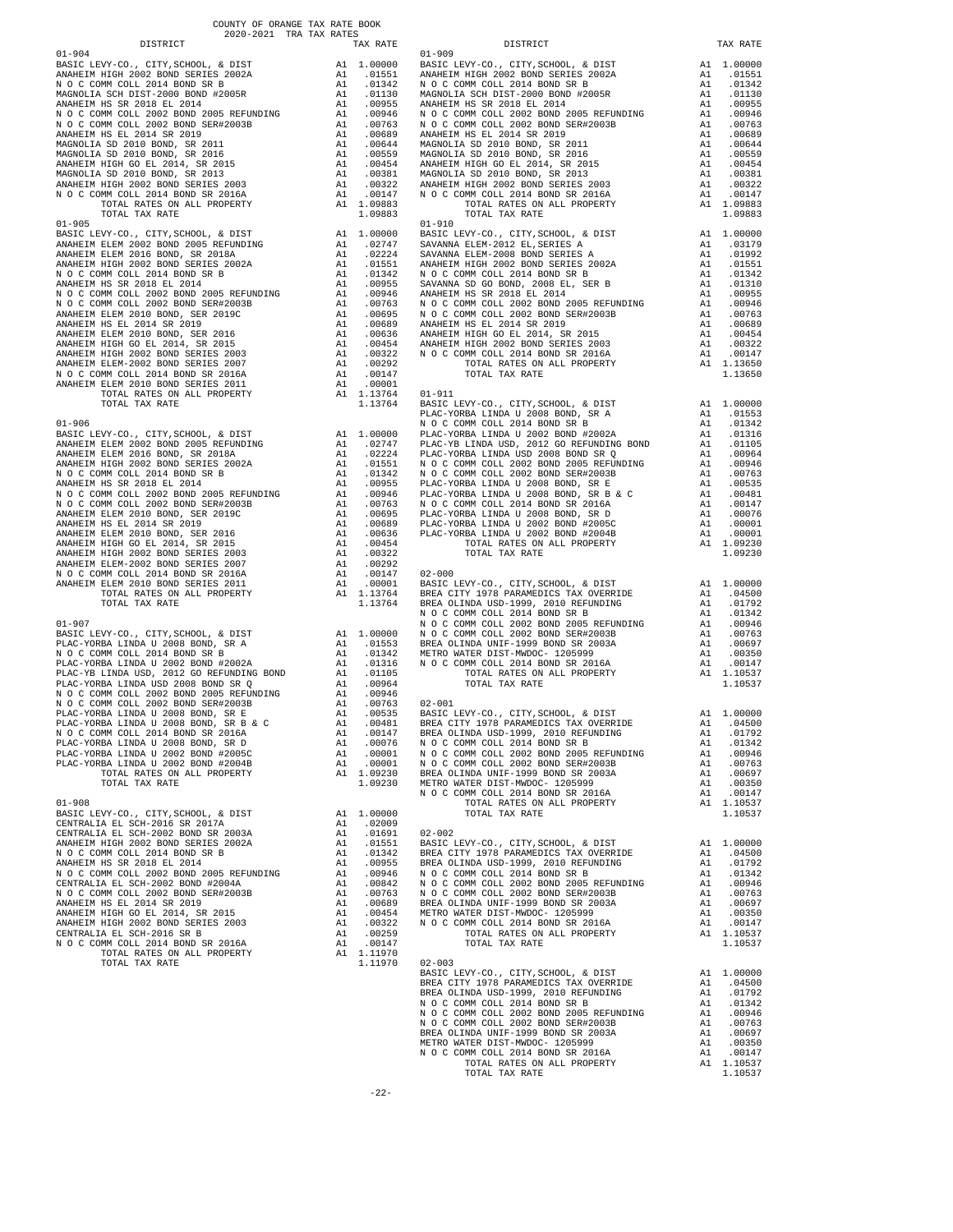| $02 - 004$                                                             |    |                                       | $02 - 010$      |
|------------------------------------------------------------------------|----|---------------------------------------|-----------------|
|                                                                        |    |                                       |                 |
|                                                                        |    |                                       |                 |
|                                                                        |    |                                       |                 |
|                                                                        |    |                                       |                 |
|                                                                        |    |                                       |                 |
|                                                                        |    |                                       |                 |
|                                                                        |    |                                       |                 |
| TOTAL TAX RATE                                                         |    | 1.10537                               |                 |
|                                                                        |    |                                       |                 |
|                                                                        |    |                                       |                 |
|                                                                        |    |                                       |                 |
|                                                                        |    |                                       |                 |
|                                                                        |    |                                       |                 |
|                                                                        |    |                                       |                 |
|                                                                        |    |                                       |                 |
|                                                                        |    |                                       |                 |
|                                                                        |    |                                       |                 |
|                                                                        |    |                                       | METRO W         |
|                                                                        |    |                                       |                 |
|                                                                        |    |                                       |                 |
|                                                                        |    |                                       |                 |
|                                                                        |    |                                       |                 |
|                                                                        |    |                                       |                 |
|                                                                        |    |                                       |                 |
|                                                                        |    |                                       |                 |
|                                                                        |    |                                       |                 |
|                                                                        |    |                                       |                 |
|                                                                        |    |                                       |                 |
|                                                                        |    |                                       | NOCC            |
|                                                                        |    |                                       |                 |
|                                                                        |    |                                       |                 |
|                                                                        |    |                                       |                 |
|                                                                        |    |                                       |                 |
|                                                                        |    |                                       |                 |
|                                                                        |    |                                       |                 |
|                                                                        |    |                                       |                 |
|                                                                        |    |                                       |                 |
|                                                                        |    |                                       |                 |
|                                                                        |    |                                       |                 |
|                                                                        |    |                                       |                 |
|                                                                        |    |                                       |                 |
|                                                                        |    |                                       |                 |
|                                                                        |    |                                       |                 |
|                                                                        |    |                                       |                 |
|                                                                        |    |                                       |                 |
|                                                                        |    |                                       |                 |
|                                                                        |    |                                       |                 |
|                                                                        |    |                                       |                 |
|                                                                        |    |                                       |                 |
| $02 - 008$                                                             |    |                                       | N O C C<br>NOCC |
|                                                                        |    |                                       |                 |
|                                                                        |    |                                       |                 |
|                                                                        |    |                                       |                 |
|                                                                        |    |                                       |                 |
|                                                                        |    |                                       |                 |
| BREA OLINDA UNIF-1999 BOND SR 2003A                                    |    | A1 .00697 METRO W                     |                 |
| METRO WATER DIST-MWDOC- 1205999                                        | A1 | .00350                                | FULLERT         |
| N O C COMM COLL 2014 BOND SR 2016A                                     | A1 | .00147                                | NOCC            |
| TOTAL RATES ON ALL PROPERTY<br>TOTAL TAX RATE                          |    | A1 1.10537 FULLERT<br>1.10537 FULLERT |                 |
|                                                                        |    |                                       |                 |
| $02 - 009$                                                             |    |                                       |                 |
|                                                                        |    |                                       |                 |
|                                                                        |    |                                       |                 |
|                                                                        |    |                                       |                 |
|                                                                        |    |                                       |                 |
|                                                                        |    |                                       |                 |
|                                                                        |    |                                       |                 |
|                                                                        |    |                                       |                 |
|                                                                        |    |                                       |                 |
|                                                                        |    |                                       |                 |
|                                                                        |    |                                       |                 |
| FULLERTON EL-2002 BOND SERIES 2005B                                    |    | A1 .00336                             |                 |
| N O C COMM COLL 2014 BOND SR 2016A<br>FULLERTON JT UHSD 2014, SR 2019D |    | A1 .00147<br>A1 .00077                |                 |
| FULLERTON JT UHSD 2014, SR 2020E                                       |    | A1 .00006                             |                 |
| TOTAL RATES ON ALL PROPERTY                                            |    | A1 1.13103                            |                 |
| TOTAL TAX RATE                                                         |    | 1.13103                               |                 |

-23-

| COUNTY OF ORANGE TAX RATE BOOK<br>2020-2021 TRA TAX RATES<br>$\begin{minipage}{0.5\textwidth} \begin{tabular}{lcccccc} \textbf{1} & \textbf{1} & \textbf{1} & \textbf{1} & \textbf{1} & \textbf{1} & \textbf{1} & \textbf{1} & \textbf{1} & \textbf{1} & \textbf{1} & \textbf{1} & \textbf{1} & \textbf{1} & \textbf{1} & \textbf{1} & \textbf{1} & \textbf{1} & \textbf{1} & \textbf{1} & \textbf{1} & \textbf{1} & \textbf{1} & \textbf{1} & \textbf{1} & \textbf{1} & \textbf{1} & \textbf{1} &$ |                                                  |                                                                                                                                                                                                                                                                                                                                                                                                     |          |
|-----------------------------------------------------------------------------------------------------------------------------------------------------------------------------------------------------------------------------------------------------------------------------------------------------------------------------------------------------------------------------------------------------------------------------------------------------------------------------------------------------|--------------------------------------------------|-----------------------------------------------------------------------------------------------------------------------------------------------------------------------------------------------------------------------------------------------------------------------------------------------------------------------------------------------------------------------------------------------------|----------|
|                                                                                                                                                                                                                                                                                                                                                                                                                                                                                                     | TAX RATE                                         | DISTRICT                                                                                                                                                                                                                                                                                                                                                                                            | TAX RATE |
| $02 - 004$                                                                                                                                                                                                                                                                                                                                                                                                                                                                                          |                                                  | $02 - 010$                                                                                                                                                                                                                                                                                                                                                                                          |          |
|                                                                                                                                                                                                                                                                                                                                                                                                                                                                                                     |                                                  |                                                                                                                                                                                                                                                                                                                                                                                                     |          |
|                                                                                                                                                                                                                                                                                                                                                                                                                                                                                                     |                                                  |                                                                                                                                                                                                                                                                                                                                                                                                     |          |
|                                                                                                                                                                                                                                                                                                                                                                                                                                                                                                     |                                                  |                                                                                                                                                                                                                                                                                                                                                                                                     |          |
|                                                                                                                                                                                                                                                                                                                                                                                                                                                                                                     |                                                  |                                                                                                                                                                                                                                                                                                                                                                                                     |          |
|                                                                                                                                                                                                                                                                                                                                                                                                                                                                                                     |                                                  |                                                                                                                                                                                                                                                                                                                                                                                                     |          |
|                                                                                                                                                                                                                                                                                                                                                                                                                                                                                                     |                                                  |                                                                                                                                                                                                                                                                                                                                                                                                     |          |
|                                                                                                                                                                                                                                                                                                                                                                                                                                                                                                     |                                                  |                                                                                                                                                                                                                                                                                                                                                                                                     |          |
|                                                                                                                                                                                                                                                                                                                                                                                                                                                                                                     |                                                  |                                                                                                                                                                                                                                                                                                                                                                                                     |          |
|                                                                                                                                                                                                                                                                                                                                                                                                                                                                                                     |                                                  |                                                                                                                                                                                                                                                                                                                                                                                                     |          |
|                                                                                                                                                                                                                                                                                                                                                                                                                                                                                                     |                                                  |                                                                                                                                                                                                                                                                                                                                                                                                     |          |
|                                                                                                                                                                                                                                                                                                                                                                                                                                                                                                     |                                                  |                                                                                                                                                                                                                                                                                                                                                                                                     |          |
|                                                                                                                                                                                                                                                                                                                                                                                                                                                                                                     |                                                  |                                                                                                                                                                                                                                                                                                                                                                                                     |          |
|                                                                                                                                                                                                                                                                                                                                                                                                                                                                                                     |                                                  |                                                                                                                                                                                                                                                                                                                                                                                                     |          |
|                                                                                                                                                                                                                                                                                                                                                                                                                                                                                                     |                                                  |                                                                                                                                                                                                                                                                                                                                                                                                     |          |
|                                                                                                                                                                                                                                                                                                                                                                                                                                                                                                     |                                                  |                                                                                                                                                                                                                                                                                                                                                                                                     |          |
|                                                                                                                                                                                                                                                                                                                                                                                                                                                                                                     |                                                  |                                                                                                                                                                                                                                                                                                                                                                                                     |          |
|                                                                                                                                                                                                                                                                                                                                                                                                                                                                                                     |                                                  |                                                                                                                                                                                                                                                                                                                                                                                                     |          |
|                                                                                                                                                                                                                                                                                                                                                                                                                                                                                                     |                                                  |                                                                                                                                                                                                                                                                                                                                                                                                     |          |
|                                                                                                                                                                                                                                                                                                                                                                                                                                                                                                     |                                                  |                                                                                                                                                                                                                                                                                                                                                                                                     |          |
|                                                                                                                                                                                                                                                                                                                                                                                                                                                                                                     |                                                  |                                                                                                                                                                                                                                                                                                                                                                                                     |          |
|                                                                                                                                                                                                                                                                                                                                                                                                                                                                                                     |                                                  |                                                                                                                                                                                                                                                                                                                                                                                                     |          |
|                                                                                                                                                                                                                                                                                                                                                                                                                                                                                                     |                                                  |                                                                                                                                                                                                                                                                                                                                                                                                     |          |
|                                                                                                                                                                                                                                                                                                                                                                                                                                                                                                     |                                                  |                                                                                                                                                                                                                                                                                                                                                                                                     |          |
|                                                                                                                                                                                                                                                                                                                                                                                                                                                                                                     |                                                  |                                                                                                                                                                                                                                                                                                                                                                                                     |          |
|                                                                                                                                                                                                                                                                                                                                                                                                                                                                                                     |                                                  |                                                                                                                                                                                                                                                                                                                                                                                                     |          |
|                                                                                                                                                                                                                                                                                                                                                                                                                                                                                                     |                                                  |                                                                                                                                                                                                                                                                                                                                                                                                     |          |
|                                                                                                                                                                                                                                                                                                                                                                                                                                                                                                     |                                                  |                                                                                                                                                                                                                                                                                                                                                                                                     |          |
|                                                                                                                                                                                                                                                                                                                                                                                                                                                                                                     |                                                  |                                                                                                                                                                                                                                                                                                                                                                                                     |          |
|                                                                                                                                                                                                                                                                                                                                                                                                                                                                                                     |                                                  |                                                                                                                                                                                                                                                                                                                                                                                                     |          |
|                                                                                                                                                                                                                                                                                                                                                                                                                                                                                                     |                                                  |                                                                                                                                                                                                                                                                                                                                                                                                     |          |
|                                                                                                                                                                                                                                                                                                                                                                                                                                                                                                     |                                                  |                                                                                                                                                                                                                                                                                                                                                                                                     |          |
|                                                                                                                                                                                                                                                                                                                                                                                                                                                                                                     |                                                  |                                                                                                                                                                                                                                                                                                                                                                                                     |          |
|                                                                                                                                                                                                                                                                                                                                                                                                                                                                                                     |                                                  |                                                                                                                                                                                                                                                                                                                                                                                                     |          |
|                                                                                                                                                                                                                                                                                                                                                                                                                                                                                                     |                                                  |                                                                                                                                                                                                                                                                                                                                                                                                     |          |
|                                                                                                                                                                                                                                                                                                                                                                                                                                                                                                     |                                                  |                                                                                                                                                                                                                                                                                                                                                                                                     |          |
|                                                                                                                                                                                                                                                                                                                                                                                                                                                                                                     |                                                  |                                                                                                                                                                                                                                                                                                                                                                                                     |          |
|                                                                                                                                                                                                                                                                                                                                                                                                                                                                                                     |                                                  |                                                                                                                                                                                                                                                                                                                                                                                                     |          |
|                                                                                                                                                                                                                                                                                                                                                                                                                                                                                                     |                                                  | $\begin{tabular}{l c c c c c c} \multicolumn{4}{c c c c} \multicolumn{4}{c c c} \multicolumn{4}{c c c} \multicolumn{4}{c c c} \multicolumn{4}{c c c} \multicolumn{4}{c c c} \multicolumn{4}{c c c} \multicolumn{4}{c c c} \multicolumn{4}{c c c} \multicolumn{4}{c c c} \multicolumn{4}{c c c} \multicolumn{4}{c c c} \multicolumn{4}{c c c} \multicolumn{4}{c c c} \multicolumn{4}{c c c} \multic$ |          |
|                                                                                                                                                                                                                                                                                                                                                                                                                                                                                                     |                                                  |                                                                                                                                                                                                                                                                                                                                                                                                     |          |
|                                                                                                                                                                                                                                                                                                                                                                                                                                                                                                     |                                                  | $02 - 015$                                                                                                                                                                                                                                                                                                                                                                                          |          |
|                                                                                                                                                                                                                                                                                                                                                                                                                                                                                                     |                                                  |                                                                                                                                                                                                                                                                                                                                                                                                     |          |
|                                                                                                                                                                                                                                                                                                                                                                                                                                                                                                     |                                                  | ${\tt FULLERTON\ E1-2002, 2002A, 2010\ {\tt REFWIDING\ FULLERTON\ E1-2002, 2002A, 2010\ {\tt REFWIDING\ FULLERTON\ E2-2002, 2002A, 2010\ {\tt REFWIDING\ FULLERTON\ E1-2002, 2002BOND\ SERFUNDING\ A1\ 01342\ 0148\ {\tt N}O\ C\ {\tt COMM\ COLL\ 2012\ BOND\ 2002\ 0001\ 014\ 01046\ 01046\ 01046\ 01046\ $                                                                                        |          |
|                                                                                                                                                                                                                                                                                                                                                                                                                                                                                                     |                                                  |                                                                                                                                                                                                                                                                                                                                                                                                     |          |
|                                                                                                                                                                                                                                                                                                                                                                                                                                                                                                     |                                                  |                                                                                                                                                                                                                                                                                                                                                                                                     |          |
| FULLERTON EL-2002 BOND SERIES 2005B                                                                                                                                                                                                                                                                                                                                                                                                                                                                 |                                                  | TOTAL TAX RATE                                                                                                                                                                                                                                                                                                                                                                                      | 1.10537  |
| N O C COMM COLL 2014 BOND SR 2016A                                                                                                                                                                                                                                                                                                                                                                                                                                                                  | A1 .00350<br>A1 .00336<br>A1 .00147<br>A1 .00077 |                                                                                                                                                                                                                                                                                                                                                                                                     |          |
| FULLERTON JT UHSD 2014, SR 2019D                                                                                                                                                                                                                                                                                                                                                                                                                                                                    |                                                  |                                                                                                                                                                                                                                                                                                                                                                                                     |          |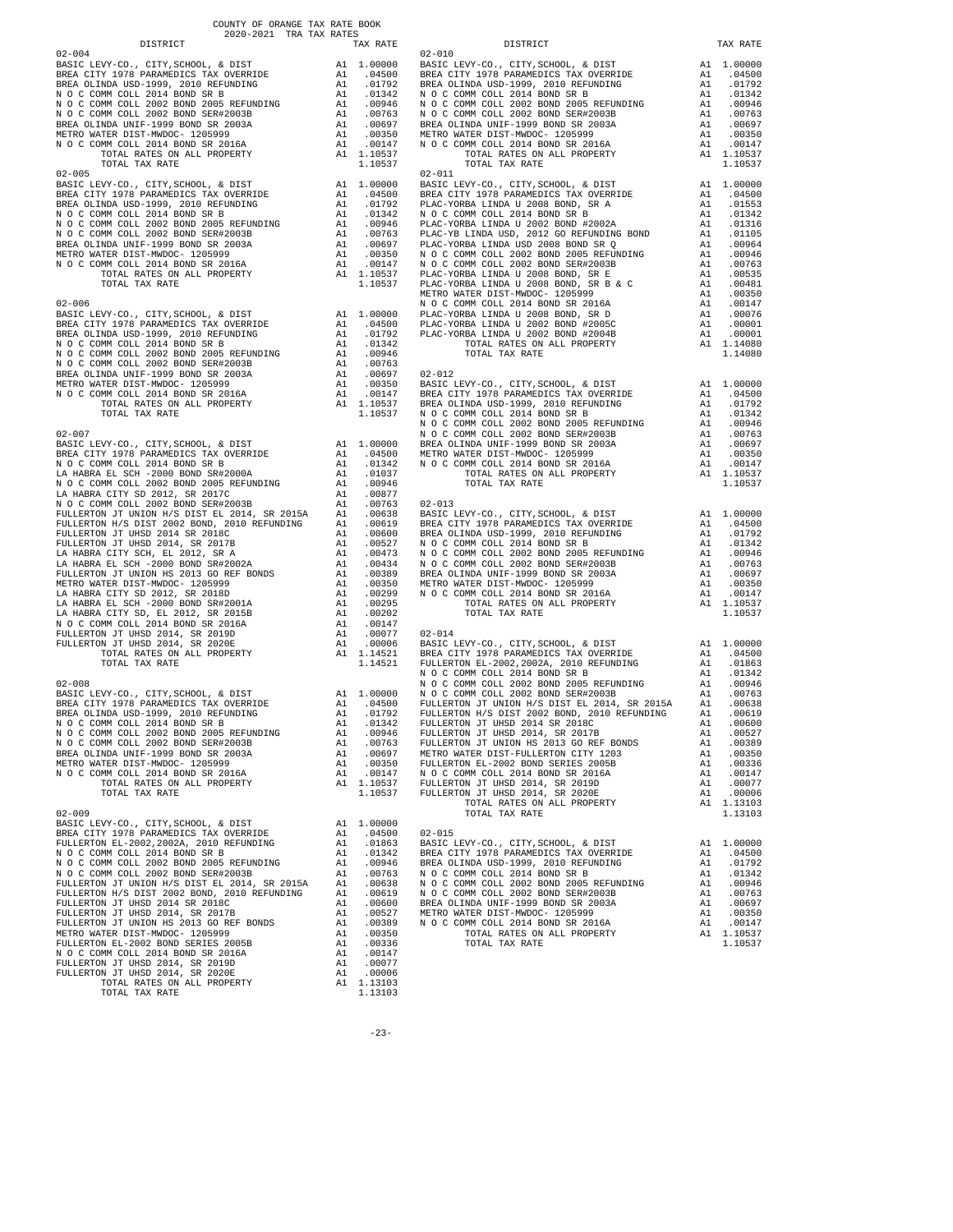| $02 - 017$                                                                     |          |                  | FULLERT        |
|--------------------------------------------------------------------------------|----------|------------------|----------------|
|                                                                                |          |                  |                |
|                                                                                |          |                  |                |
|                                                                                |          |                  |                |
|                                                                                |          |                  |                |
|                                                                                |          |                  |                |
|                                                                                |          |                  |                |
|                                                                                |          |                  |                |
|                                                                                |          |                  |                |
|                                                                                |          |                  |                |
|                                                                                |          |                  |                |
|                                                                                |          |                  | BREA OL        |
|                                                                                |          |                  |                |
|                                                                                |          |                  |                |
|                                                                                |          |                  |                |
|                                                                                |          |                  |                |
|                                                                                |          |                  |                |
|                                                                                |          |                  |                |
|                                                                                |          |                  |                |
|                                                                                |          |                  |                |
|                                                                                |          |                  |                |
|                                                                                |          |                  |                |
|                                                                                |          |                  |                |
|                                                                                |          |                  |                |
|                                                                                |          |                  |                |
|                                                                                |          |                  |                |
|                                                                                |          |                  |                |
|                                                                                |          |                  |                |
|                                                                                |          |                  |                |
|                                                                                |          | 1.14080 02-024   |                |
|                                                                                |          |                  | BASIC L        |
|                                                                                |          |                  |                |
|                                                                                |          |                  |                |
|                                                                                |          |                  |                |
|                                                                                |          |                  |                |
|                                                                                |          |                  |                |
|                                                                                |          |                  |                |
|                                                                                |          |                  |                |
|                                                                                |          |                  |                |
|                                                                                |          |                  |                |
|                                                                                |          |                  |                |
|                                                                                |          |                  |                |
|                                                                                |          |                  |                |
|                                                                                |          |                  |                |
|                                                                                |          |                  |                |
|                                                                                |          |                  |                |
|                                                                                |          |                  |                |
|                                                                                |          |                  |                |
|                                                                                |          |                  |                |
|                                                                                |          |                  | BASIC L        |
| $02 - 020$                                                                     |          | A1 1.00000       | BREA CI        |
| BASIC LEVY-CO., CITY, SCHOOL, & DIST<br>BREA CITY 1978 PARAMEDICS TAX OVERRIDE | A1       |                  | BREA OL        |
| BREA OLINDA USD-1999, 2010 REFUNDING                                           |          | .04500           | NOCC           |
|                                                                                | A1       | .01792<br>.01342 | NOCC<br>NOCC   |
| N O C COMM COLL 2014 BOND SR B<br>N O C COMM COLL 2002 BOND 2005 REFUNDING     | A1<br>A1 | .00946           | BREA OL        |
| N O C COMM COLL 2002 BOND SER#2003B                                            | A1       | .00763           | METRO W        |
| BREA OLINDA UNIF-1999 BOND SR 2003A                                            | A1       | .00697           | N O C C        |
| METRO WATER DIST-MWDOC- 1205999                                                | A1       | .00350           |                |
| N O C COMM COLL 2014 BOND SR 2016A                                             | A1       | .00147           |                |
| TOTAL RATES ON ALL PROPERTY                                                    | A1       | 1.10537          |                |
| TOTAL TAX RATE                                                                 |          |                  | 1.10537 02-026 |
|                                                                                |          |                  |                |

| COUNTY OF ORANGE TAX RATE BOOK<br>$\begin{minipage}{.03\textwidth} \begin{tabular}{l} \multicolumn{2}{c}{\textwidth} \end{tabular} \begin{tabular}{l} \multicolumn{2}{c}{\textwidth} \end{tabular} \begin{tabular}{l} \multicolumn{2}{c}{\textwidth} \end{tabular} \begin{tabular}{l} \multicolumn{2}{c}{\textwidth} \end{tabular} \begin{tabular}{l} \multicolumn{2}{c}{\textwidth} \end{tabular} \begin{tabular}{l} \multicolumn{2}{c}{\textwidth} \end{tabular} \begin{tabular}{l} \multicolumn{2}{c}{\textwidth} \end{tabular} \begin{tabular}{l} \multicolumn{2}{c}{$ |          |                |          |
|----------------------------------------------------------------------------------------------------------------------------------------------------------------------------------------------------------------------------------------------------------------------------------------------------------------------------------------------------------------------------------------------------------------------------------------------------------------------------------------------------------------------------------------------------------------------------|----------|----------------|----------|
|                                                                                                                                                                                                                                                                                                                                                                                                                                                                                                                                                                            | TAX RATE | DISTRICT       | TAX RATE |
|                                                                                                                                                                                                                                                                                                                                                                                                                                                                                                                                                                            |          |                |          |
|                                                                                                                                                                                                                                                                                                                                                                                                                                                                                                                                                                            |          |                |          |
|                                                                                                                                                                                                                                                                                                                                                                                                                                                                                                                                                                            |          |                |          |
|                                                                                                                                                                                                                                                                                                                                                                                                                                                                                                                                                                            |          |                |          |
|                                                                                                                                                                                                                                                                                                                                                                                                                                                                                                                                                                            |          |                |          |
|                                                                                                                                                                                                                                                                                                                                                                                                                                                                                                                                                                            |          |                |          |
|                                                                                                                                                                                                                                                                                                                                                                                                                                                                                                                                                                            |          |                |          |
|                                                                                                                                                                                                                                                                                                                                                                                                                                                                                                                                                                            |          |                |          |
|                                                                                                                                                                                                                                                                                                                                                                                                                                                                                                                                                                            |          |                |          |
|                                                                                                                                                                                                                                                                                                                                                                                                                                                                                                                                                                            |          |                |          |
|                                                                                                                                                                                                                                                                                                                                                                                                                                                                                                                                                                            |          |                |          |
|                                                                                                                                                                                                                                                                                                                                                                                                                                                                                                                                                                            |          |                |          |
|                                                                                                                                                                                                                                                                                                                                                                                                                                                                                                                                                                            |          |                |          |
|                                                                                                                                                                                                                                                                                                                                                                                                                                                                                                                                                                            |          |                |          |
|                                                                                                                                                                                                                                                                                                                                                                                                                                                                                                                                                                            |          |                |          |
|                                                                                                                                                                                                                                                                                                                                                                                                                                                                                                                                                                            |          |                |          |
|                                                                                                                                                                                                                                                                                                                                                                                                                                                                                                                                                                            |          |                |          |
|                                                                                                                                                                                                                                                                                                                                                                                                                                                                                                                                                                            |          |                |          |
|                                                                                                                                                                                                                                                                                                                                                                                                                                                                                                                                                                            |          |                |          |
|                                                                                                                                                                                                                                                                                                                                                                                                                                                                                                                                                                            |          |                |          |
|                                                                                                                                                                                                                                                                                                                                                                                                                                                                                                                                                                            |          |                |          |
|                                                                                                                                                                                                                                                                                                                                                                                                                                                                                                                                                                            |          |                |          |
|                                                                                                                                                                                                                                                                                                                                                                                                                                                                                                                                                                            |          |                |          |
|                                                                                                                                                                                                                                                                                                                                                                                                                                                                                                                                                                            |          |                |          |
|                                                                                                                                                                                                                                                                                                                                                                                                                                                                                                                                                                            |          |                |          |
|                                                                                                                                                                                                                                                                                                                                                                                                                                                                                                                                                                            |          |                |          |
|                                                                                                                                                                                                                                                                                                                                                                                                                                                                                                                                                                            |          |                |          |
|                                                                                                                                                                                                                                                                                                                                                                                                                                                                                                                                                                            |          |                |          |
|                                                                                                                                                                                                                                                                                                                                                                                                                                                                                                                                                                            |          |                |          |
|                                                                                                                                                                                                                                                                                                                                                                                                                                                                                                                                                                            |          |                |          |
|                                                                                                                                                                                                                                                                                                                                                                                                                                                                                                                                                                            |          |                |          |
|                                                                                                                                                                                                                                                                                                                                                                                                                                                                                                                                                                            |          |                |          |
|                                                                                                                                                                                                                                                                                                                                                                                                                                                                                                                                                                            |          |                |          |
|                                                                                                                                                                                                                                                                                                                                                                                                                                                                                                                                                                            |          |                |          |
|                                                                                                                                                                                                                                                                                                                                                                                                                                                                                                                                                                            |          |                |          |
|                                                                                                                                                                                                                                                                                                                                                                                                                                                                                                                                                                            |          |                |          |
|                                                                                                                                                                                                                                                                                                                                                                                                                                                                                                                                                                            |          |                |          |
|                                                                                                                                                                                                                                                                                                                                                                                                                                                                                                                                                                            |          |                |          |
|                                                                                                                                                                                                                                                                                                                                                                                                                                                                                                                                                                            |          |                |          |
|                                                                                                                                                                                                                                                                                                                                                                                                                                                                                                                                                                            |          |                |          |
|                                                                                                                                                                                                                                                                                                                                                                                                                                                                                                                                                                            |          |                |          |
|                                                                                                                                                                                                                                                                                                                                                                                                                                                                                                                                                                            |          |                |          |
|                                                                                                                                                                                                                                                                                                                                                                                                                                                                                                                                                                            |          |                |          |
|                                                                                                                                                                                                                                                                                                                                                                                                                                                                                                                                                                            |          |                |          |
|                                                                                                                                                                                                                                                                                                                                                                                                                                                                                                                                                                            |          |                |          |
|                                                                                                                                                                                                                                                                                                                                                                                                                                                                                                                                                                            |          |                |          |
|                                                                                                                                                                                                                                                                                                                                                                                                                                                                                                                                                                            |          |                |          |
|                                                                                                                                                                                                                                                                                                                                                                                                                                                                                                                                                                            |          |                |          |
|                                                                                                                                                                                                                                                                                                                                                                                                                                                                                                                                                                            |          |                |          |
|                                                                                                                                                                                                                                                                                                                                                                                                                                                                                                                                                                            |          |                |          |
|                                                                                                                                                                                                                                                                                                                                                                                                                                                                                                                                                                            |          |                |          |
|                                                                                                                                                                                                                                                                                                                                                                                                                                                                                                                                                                            |          |                |          |
|                                                                                                                                                                                                                                                                                                                                                                                                                                                                                                                                                                            |          |                |          |
|                                                                                                                                                                                                                                                                                                                                                                                                                                                                                                                                                                            |          |                |          |
|                                                                                                                                                                                                                                                                                                                                                                                                                                                                                                                                                                            |          |                |          |
|                                                                                                                                                                                                                                                                                                                                                                                                                                                                                                                                                                            |          |                |          |
|                                                                                                                                                                                                                                                                                                                                                                                                                                                                                                                                                                            |          |                |          |
|                                                                                                                                                                                                                                                                                                                                                                                                                                                                                                                                                                            |          |                |          |
|                                                                                                                                                                                                                                                                                                                                                                                                                                                                                                                                                                            |          |                |          |
|                                                                                                                                                                                                                                                                                                                                                                                                                                                                                                                                                                            |          | TOTAL TAX RATE | 1.10537  |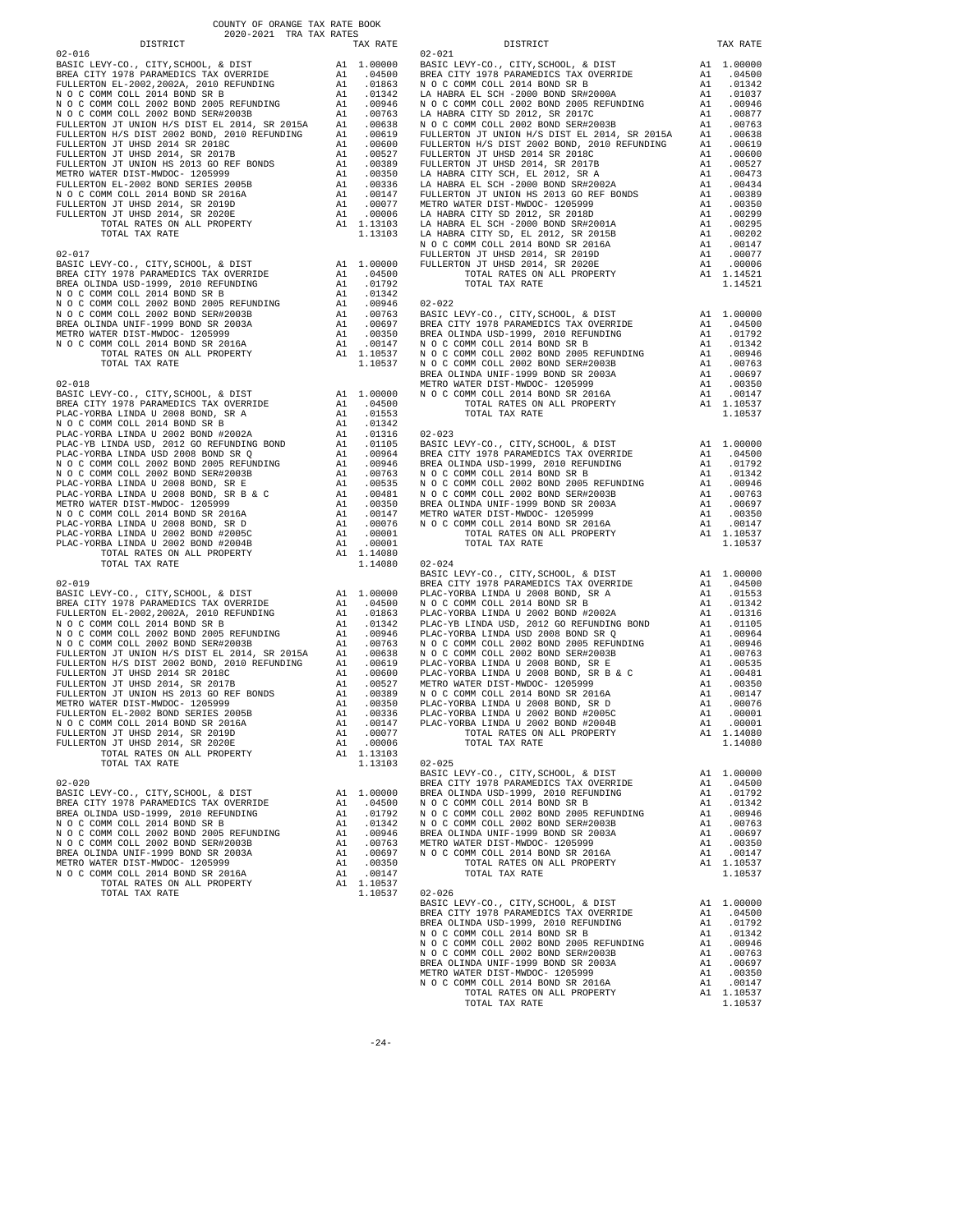| $02 - 027$                                                                                  |          |                                                                                     |                       |
|---------------------------------------------------------------------------------------------|----------|-------------------------------------------------------------------------------------|-----------------------|
|                                                                                             |          |                                                                                     |                       |
|                                                                                             |          |                                                                                     |                       |
|                                                                                             |          |                                                                                     |                       |
|                                                                                             |          |                                                                                     |                       |
|                                                                                             |          |                                                                                     |                       |
| TOTAL TAX RATE                                                                              |          | 1.10537                                                                             |                       |
| $02 - 028$                                                                                  |          |                                                                                     | $02 - 035$            |
|                                                                                             |          |                                                                                     |                       |
|                                                                                             |          |                                                                                     |                       |
|                                                                                             |          |                                                                                     |                       |
|                                                                                             |          |                                                                                     |                       |
|                                                                                             |          |                                                                                     |                       |
|                                                                                             |          |                                                                                     |                       |
|                                                                                             |          |                                                                                     |                       |
|                                                                                             |          |                                                                                     | LA HABR               |
| $02 - 029$                                                                                  |          |                                                                                     | LA HABR               |
|                                                                                             |          |                                                                                     |                       |
|                                                                                             |          |                                                                                     |                       |
|                                                                                             |          |                                                                                     |                       |
|                                                                                             |          |                                                                                     |                       |
|                                                                                             |          |                                                                                     |                       |
|                                                                                             |          |                                                                                     |                       |
|                                                                                             |          |                                                                                     |                       |
|                                                                                             |          |                                                                                     |                       |
|                                                                                             |          |                                                                                     |                       |
|                                                                                             |          |                                                                                     |                       |
|                                                                                             |          |                                                                                     |                       |
|                                                                                             |          |                                                                                     |                       |
|                                                                                             |          |                                                                                     | BREA OL               |
|                                                                                             |          |                                                                                     |                       |
|                                                                                             |          |                                                                                     |                       |
|                                                                                             |          |                                                                                     |                       |
|                                                                                             |          |                                                                                     |                       |
|                                                                                             |          |                                                                                     |                       |
|                                                                                             |          |                                                                                     |                       |
|                                                                                             |          |                                                                                     |                       |
|                                                                                             |          |                                                                                     |                       |
|                                                                                             |          |                                                                                     |                       |
|                                                                                             |          |                                                                                     |                       |
|                                                                                             |          |                                                                                     |                       |
|                                                                                             |          |                                                                                     |                       |
|                                                                                             |          |                                                                                     |                       |
|                                                                                             |          |                                                                                     |                       |
|                                                                                             |          |                                                                                     |                       |
|                                                                                             |          |                                                                                     |                       |
|                                                                                             |          |                                                                                     |                       |
|                                                                                             |          |                                                                                     | BREA OL               |
| $02 - 032$                                                                                  |          |                                                                                     | METRO W               |
| BASIC LEVY-CO., CITY, SCHOOL, & DIST<br>BREA CITY 1978 PARAMEDICS TAX OVERRIDE              |          | A1 1.00000                                                                          | N O C C               |
| BREA OLINDA USD-1999, 2010 REFUNDING                                                        | A1       | A1 .04500<br>.01792                                                                 |                       |
| N O C COMM COLL 2014 BOND SR B                                                              |          | A1 .01342                                                                           |                       |
| N O C COMM COLL 2002 BOND 2005 REFUNDING<br>N O C COMM COLL 2002 BOND SER#2003B             | A1<br>A1 | .00946<br>.00763                                                                    | $02 - 039$<br>BASIC L |
| BREA OLINDA UNIF-1999 BOND SR 2003A                                                         | A1       | .00697                                                                              | BREA CI               |
| METRO WATER DIST-MWDOC- 1205999<br>N O C COMM COLL 2014 BOND SR 2016A                       |          |                                                                                     |                       |
| TOTAL RATES ON ALL PROPERTY                                                                 |          | A1 .00350<br>A1 .00350 BREA OL<br>A1 .00147 NOCC<br>A1 1.10537 NOCC<br>1.10537 NOCC |                       |
| TOTAL TAX RATE                                                                              |          |                                                                                     | BREA OL               |
| $02 - 033$                                                                                  |          | OL METRO W<br>METRO W<br>A1 .04500 N O C C<br>A1 .04500                             |                       |
| BASIC LEVY-CO., CITY, SCHOOL, & DIST<br>BREA CITY 1978 PARAMEDICS TAX OVERRIDE              |          |                                                                                     |                       |
| BREA OLINDA USD-1999, 2010 REFUNDING                                                        |          |                                                                                     |                       |
| N O C COMM COLL 2014 BOND SR B<br>N O C COMM COLL 2002 BOND 2005 REFUNDING A1 .00946 02-040 |          | A1 .01342                                                                           |                       |
| N O C COMM COLL 2002 BOND SER#2003B<br>N O C COMM COLL 2002 BOND SER#2003B                  |          | A1.00763                                                                            | BASIC L               |
|                                                                                             | A1       | .00697                                                                              | BREA CI               |
| METRO WATER DIST-MWDOC- 1205999<br>N O C COMM COLL 2014 BOND SR 2016A                       |          | A1 .00350 BREA OL<br>A1 .00147 NOCC<br>A1 1.10537 NOCC<br>1.10537 NOCC              |                       |
| TOTAL RATES ON ALL PROPERTY                                                                 |          |                                                                                     |                       |
| TOTAL TAX RATE                                                                              |          |                                                                                     |                       |

| COUNTY OF ORANGE TAX RATE BOOK<br>2020-2021 TRA TAX RATES<br>$2020-2021 \quad \text{TRA TAX RATES}$ DISTRICT $\hspace{2.5cm}$ | TAX RATE | DISTRICT   | TAX RATE |
|-------------------------------------------------------------------------------------------------------------------------------|----------|------------|----------|
| $02 - 027$                                                                                                                    |          | $02 - 034$ |          |
|                                                                                                                               |          |            |          |
|                                                                                                                               |          |            |          |
|                                                                                                                               |          |            |          |
|                                                                                                                               |          |            |          |
|                                                                                                                               |          |            |          |
|                                                                                                                               |          |            |          |
|                                                                                                                               |          |            |          |
|                                                                                                                               |          |            |          |
|                                                                                                                               |          |            |          |
|                                                                                                                               |          |            |          |
|                                                                                                                               |          |            |          |
|                                                                                                                               |          |            |          |
|                                                                                                                               |          |            |          |
|                                                                                                                               |          |            |          |
|                                                                                                                               |          |            |          |
|                                                                                                                               |          |            |          |
|                                                                                                                               |          |            |          |
|                                                                                                                               |          |            |          |
|                                                                                                                               |          |            |          |
|                                                                                                                               |          |            |          |
|                                                                                                                               |          |            |          |
|                                                                                                                               |          |            |          |
|                                                                                                                               |          |            |          |
|                                                                                                                               |          |            |          |
|                                                                                                                               |          |            |          |
|                                                                                                                               |          |            |          |
|                                                                                                                               |          |            |          |
|                                                                                                                               |          |            |          |
|                                                                                                                               |          |            |          |
|                                                                                                                               |          |            |          |
|                                                                                                                               |          |            |          |
|                                                                                                                               |          |            |          |
|                                                                                                                               |          |            |          |
|                                                                                                                               |          |            |          |
|                                                                                                                               |          |            |          |
|                                                                                                                               |          |            |          |
|                                                                                                                               |          |            |          |
|                                                                                                                               |          |            |          |
|                                                                                                                               |          |            |          |
|                                                                                                                               |          |            |          |
|                                                                                                                               |          |            |          |
|                                                                                                                               |          |            |          |
|                                                                                                                               |          |            |          |
|                                                                                                                               |          |            |          |
|                                                                                                                               |          |            |          |
|                                                                                                                               |          |            |          |
|                                                                                                                               |          |            |          |
|                                                                                                                               |          |            |          |
|                                                                                                                               |          |            |          |
|                                                                                                                               |          |            |          |
|                                                                                                                               |          |            |          |
|                                                                                                                               |          |            |          |
|                                                                                                                               |          |            |          |
|                                                                                                                               |          |            |          |
|                                                                                                                               |          |            |          |
|                                                                                                                               |          |            |          |
|                                                                                                                               |          |            |          |
|                                                                                                                               |          |            |          |
|                                                                                                                               |          |            |          |
|                                                                                                                               |          |            |          |
|                                                                                                                               |          |            |          |
|                                                                                                                               |          |            |          |
|                                                                                                                               |          |            |          |
|                                                                                                                               |          |            |          |
|                                                                                                                               |          |            |          |
|                                                                                                                               |          |            |          |
|                                                                                                                               |          |            |          |
|                                                                                                                               |          |            |          |
|                                                                                                                               |          |            |          |
|                                                                                                                               |          |            |          |
|                                                                                                                               |          |            |          |
|                                                                                                                               |          |            |          |
|                                                                                                                               |          |            |          |
|                                                                                                                               |          |            |          |
|                                                                                                                               |          |            |          |
|                                                                                                                               |          |            |          |
|                                                                                                                               |          |            |          |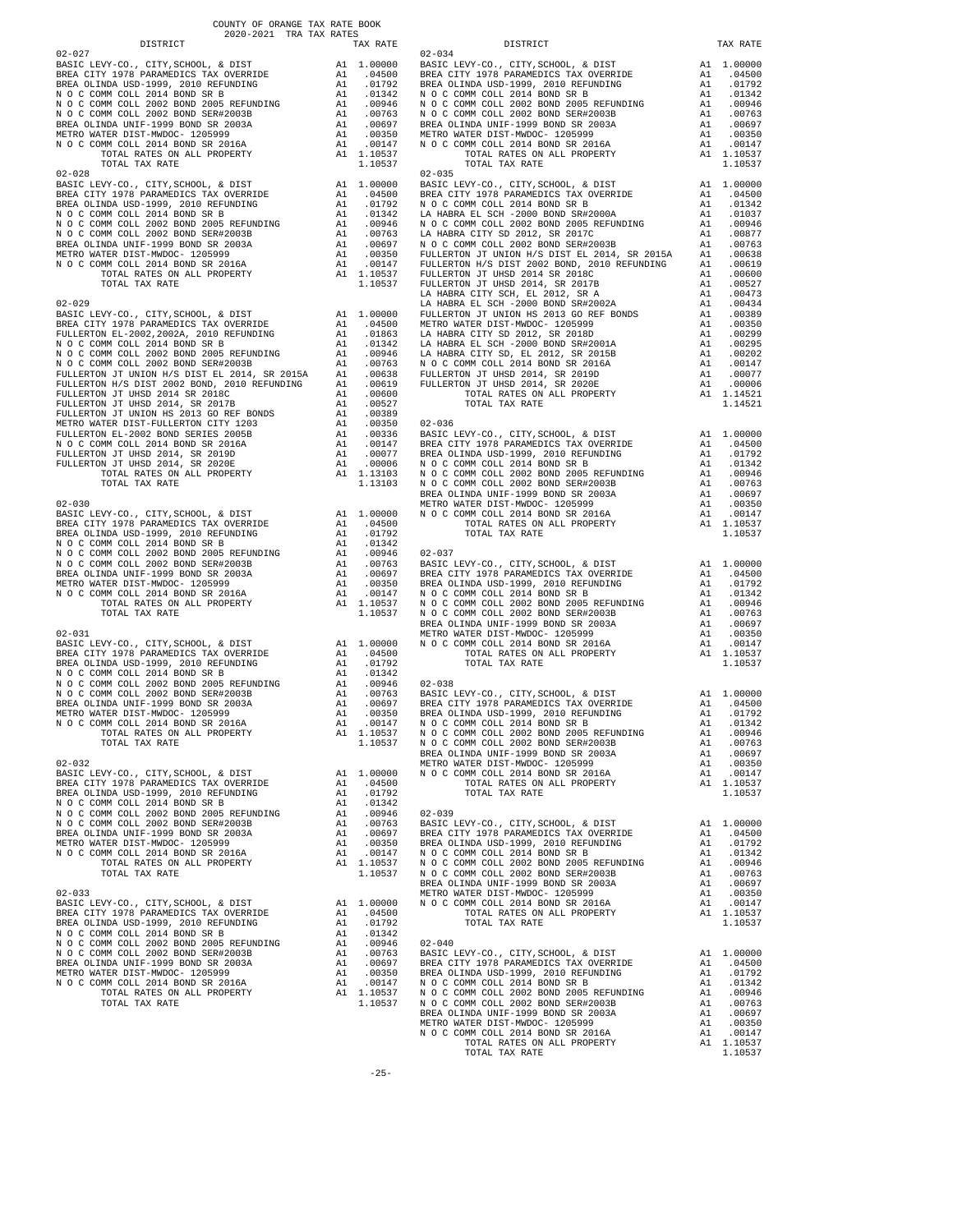| 2020-2021 TRA TAX RATES<br>DISTRICT | TAX RATE | TE DISTRICT                                                                                                                                                                                                                               | TAX RATE |
|-------------------------------------|----------|-------------------------------------------------------------------------------------------------------------------------------------------------------------------------------------------------------------------------------------------|----------|
|                                     |          |                                                                                                                                                                                                                                           |          |
|                                     |          |                                                                                                                                                                                                                                           |          |
|                                     |          |                                                                                                                                                                                                                                           |          |
|                                     |          |                                                                                                                                                                                                                                           |          |
|                                     |          |                                                                                                                                                                                                                                           |          |
|                                     |          |                                                                                                                                                                                                                                           |          |
|                                     |          |                                                                                                                                                                                                                                           |          |
|                                     |          |                                                                                                                                                                                                                                           |          |
|                                     |          |                                                                                                                                                                                                                                           |          |
|                                     |          |                                                                                                                                                                                                                                           |          |
|                                     |          |                                                                                                                                                                                                                                           |          |
|                                     |          |                                                                                                                                                                                                                                           |          |
|                                     |          |                                                                                                                                                                                                                                           |          |
|                                     |          |                                                                                                                                                                                                                                           |          |
|                                     |          |                                                                                                                                                                                                                                           |          |
|                                     |          |                                                                                                                                                                                                                                           |          |
|                                     |          |                                                                                                                                                                                                                                           |          |
|                                     |          |                                                                                                                                                                                                                                           |          |
|                                     |          |                                                                                                                                                                                                                                           |          |
|                                     |          |                                                                                                                                                                                                                                           |          |
|                                     |          |                                                                                                                                                                                                                                           |          |
|                                     |          |                                                                                                                                                                                                                                           |          |
|                                     |          |                                                                                                                                                                                                                                           |          |
|                                     |          |                                                                                                                                                                                                                                           |          |
|                                     |          |                                                                                                                                                                                                                                           |          |
|                                     |          |                                                                                                                                                                                                                                           |          |
|                                     |          |                                                                                                                                                                                                                                           |          |
|                                     |          |                                                                                                                                                                                                                                           |          |
|                                     |          |                                                                                                                                                                                                                                           |          |
|                                     |          |                                                                                                                                                                                                                                           |          |
|                                     |          |                                                                                                                                                                                                                                           |          |
|                                     |          |                                                                                                                                                                                                                                           |          |
|                                     |          |                                                                                                                                                                                                                                           |          |
|                                     |          |                                                                                                                                                                                                                                           |          |
|                                     |          |                                                                                                                                                                                                                                           |          |
|                                     |          |                                                                                                                                                                                                                                           |          |
|                                     |          |                                                                                                                                                                                                                                           |          |
|                                     |          |                                                                                                                                                                                                                                           |          |
|                                     |          |                                                                                                                                                                                                                                           |          |
|                                     |          |                                                                                                                                                                                                                                           |          |
|                                     |          |                                                                                                                                                                                                                                           |          |
|                                     |          |                                                                                                                                                                                                                                           |          |
|                                     |          |                                                                                                                                                                                                                                           |          |
|                                     |          |                                                                                                                                                                                                                                           |          |
|                                     |          |                                                                                                                                                                                                                                           |          |
|                                     |          |                                                                                                                                                                                                                                           |          |
|                                     |          |                                                                                                                                                                                                                                           |          |
|                                     |          |                                                                                                                                                                                                                                           |          |
|                                     |          |                                                                                                                                                                                                                                           |          |
|                                     |          |                                                                                                                                                                                                                                           |          |
|                                     |          |                                                                                                                                                                                                                                           |          |
|                                     |          |                                                                                                                                                                                                                                           |          |
|                                     |          |                                                                                                                                                                                                                                           |          |
|                                     |          |                                                                                                                                                                                                                                           |          |
|                                     |          |                                                                                                                                                                                                                                           |          |
|                                     |          |                                                                                                                                                                                                                                           |          |
|                                     |          |                                                                                                                                                                                                                                           |          |
|                                     |          |                                                                                                                                                                                                                                           |          |
|                                     |          |                                                                                                                                                                                                                                           |          |
|                                     |          |                                                                                                                                                                                                                                           |          |
|                                     |          |                                                                                                                                                                                                                                           |          |
|                                     |          |                                                                                                                                                                                                                                           |          |
|                                     |          |                                                                                                                                                                                                                                           |          |
|                                     |          |                                                                                                                                                                                                                                           |          |
|                                     |          |                                                                                                                                                                                                                                           |          |
|                                     |          |                                                                                                                                                                                                                                           |          |
|                                     |          |                                                                                                                                                                                                                                           |          |
|                                     |          | ROWLAND USD D.S. 2012, SR B<br>NO C COMM COLL 2014 BOND BR B<br>NO C COMM COLL 2014 BOND BR B<br>NO C COMM COLL 2002 BOND 2005 REFUNDING<br>NO C COMM COLL 2002 BOND BR B<br>NO C COMM COLL 2002 BOND BR B<br>NO C COMM COLL 2002 BOND SR |          |
|                                     |          | $02 - 901$                                                                                                                                                                                                                                |          |
|                                     |          |                                                                                                                                                                                                                                           |          |
|                                     |          |                                                                                                                                                                                                                                           |          |
|                                     |          |                                                                                                                                                                                                                                           |          |
|                                     |          |                                                                                                                                                                                                                                           |          |
|                                     |          |                                                                                                                                                                                                                                           |          |
|                                     |          |                                                                                                                                                                                                                                           |          |
|                                     |          |                                                                                                                                                                                                                                           |          |
|                                     |          |                                                                                                                                                                                                                                           |          |
|                                     |          |                                                                                                                                                                                                                                           |          |
|                                     |          |                                                                                                                                                                                                                                           |          |
|                                     |          |                                                                                                                                                                                                                                           |          |
|                                     |          |                                                                                                                                                                                                                                           |          |
|                                     |          |                                                                                                                                                                                                                                           |          |
|                                     |          |                                                                                                                                                                                                                                           |          |
|                                     |          |                                                                                                                                                                                                                                           |          |
|                                     |          |                                                                                                                                                                                                                                           |          |
|                                     |          |                                                                                                                                                                                                                                           |          |
|                                     |          |                                                                                                                                                                                                                                           |          |
|                                     |          |                                                                                                                                                                                                                                           |          |
|                                     |          |                                                                                                                                                                                                                                           |          |
|                                     |          |                                                                                                                                                                                                                                           |          |
|                                     |          |                                                                                                                                                                                                                                           |          |

-26-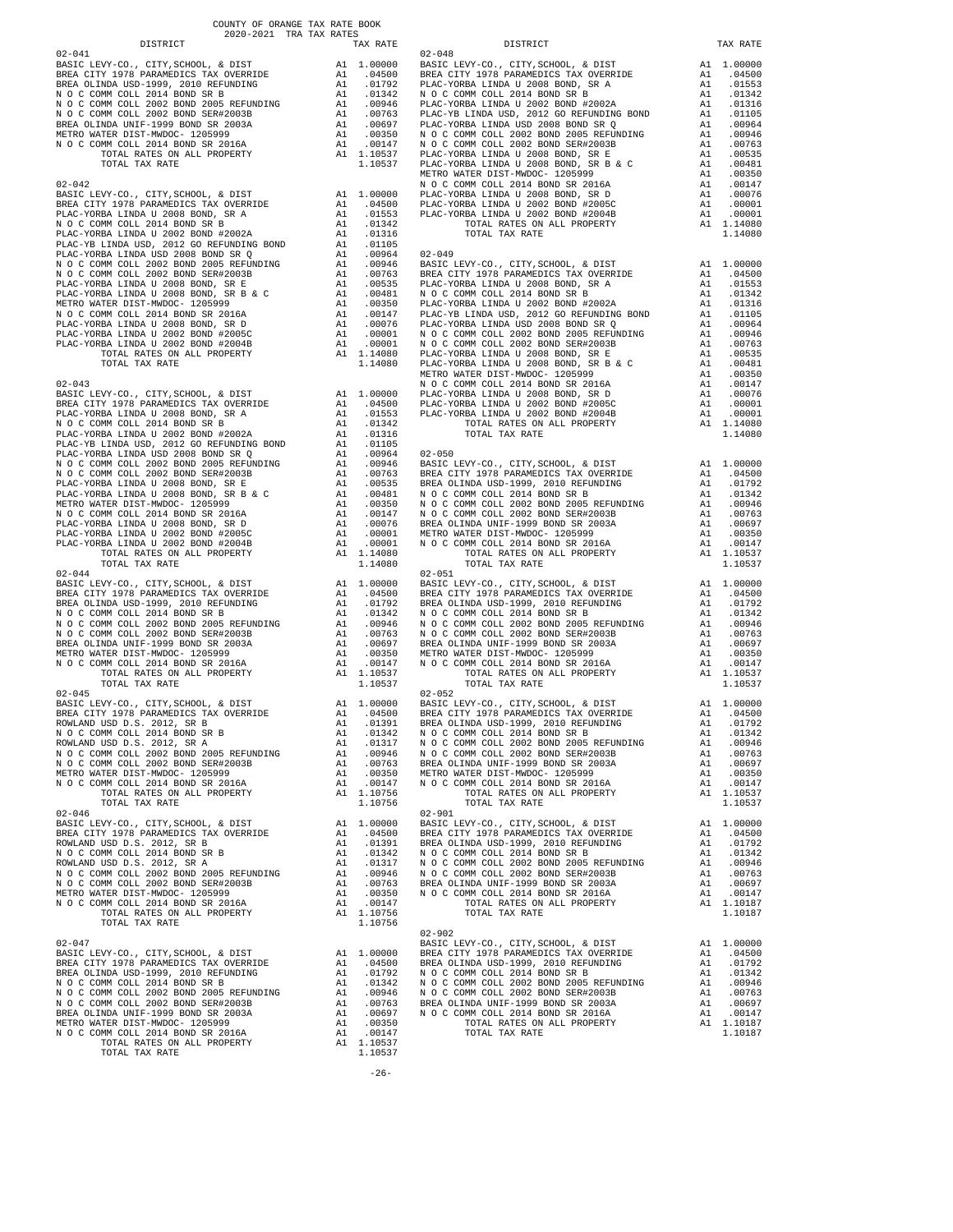|                                      |                                                                                  | 2020-2021 TRA TAX RATES |          |                  |                    |
|--------------------------------------|----------------------------------------------------------------------------------|-------------------------|----------|------------------|--------------------|
|                                      | DISTRICT                                                                         |                         |          | TAX RATE         |                    |
|                                      |                                                                                  |                         |          |                  |                    |
|                                      |                                                                                  |                         |          |                  |                    |
|                                      |                                                                                  |                         |          |                  |                    |
|                                      |                                                                                  |                         |          |                  |                    |
|                                      |                                                                                  |                         |          |                  |                    |
|                                      |                                                                                  |                         |          |                  |                    |
|                                      |                                                                                  |                         |          |                  |                    |
|                                      |                                                                                  |                         |          |                  |                    |
|                                      |                                                                                  |                         |          |                  |                    |
|                                      |                                                                                  |                         |          |                  |                    |
| $02 - 904$                           |                                                                                  |                         |          |                  | FULLERT            |
|                                      |                                                                                  |                         |          |                  |                    |
|                                      |                                                                                  |                         |          |                  |                    |
|                                      |                                                                                  |                         |          |                  |                    |
|                                      |                                                                                  |                         |          |                  |                    |
|                                      |                                                                                  |                         |          |                  |                    |
|                                      |                                                                                  |                         |          |                  |                    |
|                                      |                                                                                  |                         |          |                  |                    |
|                                      |                                                                                  |                         |          |                  |                    |
|                                      |                                                                                  |                         |          |                  |                    |
|                                      |                                                                                  |                         |          |                  |                    |
|                                      |                                                                                  |                         |          |                  |                    |
|                                      |                                                                                  |                         |          |                  |                    |
|                                      |                                                                                  |                         |          |                  |                    |
|                                      |                                                                                  |                         |          |                  |                    |
|                                      |                                                                                  |                         |          |                  |                    |
|                                      |                                                                                  |                         |          |                  |                    |
|                                      |                                                                                  |                         |          |                  |                    |
|                                      |                                                                                  |                         |          |                  |                    |
|                                      |                                                                                  |                         |          |                  |                    |
|                                      |                                                                                  |                         |          |                  |                    |
| $02 - 905$                           |                                                                                  |                         |          |                  | METRO W            |
|                                      |                                                                                  |                         |          |                  |                    |
|                                      |                                                                                  |                         |          |                  |                    |
|                                      |                                                                                  |                         |          |                  |                    |
|                                      |                                                                                  |                         |          |                  |                    |
|                                      |                                                                                  |                         |          |                  |                    |
|                                      |                                                                                  |                         |          |                  |                    |
|                                      |                                                                                  |                         |          |                  |                    |
|                                      |                                                                                  |                         |          |                  |                    |
|                                      |                                                                                  |                         |          |                  |                    |
|                                      |                                                                                  |                         |          |                  | N O C C            |
|                                      |                                                                                  |                         |          |                  |                    |
|                                      |                                                                                  |                         |          |                  |                    |
|                                      |                                                                                  |                         |          |                  |                    |
|                                      |                                                                                  |                         |          |                  |                    |
|                                      |                                                                                  |                         |          |                  |                    |
|                                      |                                                                                  |                         |          |                  |                    |
|                                      |                                                                                  |                         |          |                  |                    |
|                                      |                                                                                  |                         |          |                  |                    |
|                                      |                                                                                  |                         |          |                  |                    |
|                                      |                                                                                  |                         |          |                  |                    |
|                                      |                                                                                  |                         |          |                  |                    |
|                                      |                                                                                  |                         |          |                  |                    |
|                                      |                                                                                  |                         |          |                  |                    |
|                                      |                                                                                  |                         |          |                  |                    |
|                                      |                                                                                  |                         |          |                  |                    |
|                                      |                                                                                  |                         |          |                  |                    |
|                                      |                                                                                  |                         |          |                  |                    |
| $03 - 001$                           |                                                                                  |                         |          |                  | NOCC               |
|                                      | BASIC LEVY-CO., CITY, SCHOOL, & DIST<br>FULLERTON EL-2002, 2002A, 2010 REFUNDING |                         | A1       | 1.00000          | NOCC               |
|                                      | N O C COMM COLL 2014 BOND SR B                                                   |                         | A1<br>A1 | .01863<br>.01342 | BREA OL<br>METRO W |
|                                      | N O C COMM COLL 2002 BOND 2005 REFUNDING                                         |                         | A1       | .00946           | NOCC               |
|                                      | N O C COMM COLL 2002 BOND SER#2003B                                              |                         | A1       | .00763           |                    |
|                                      | FULLERTON JT UNION H/S DIST EL 2014, SR 2015A                                    |                         |          | A1.00638         |                    |
|                                      | FULLERTON H/S DIST 2002 BOND, 2010 REFUNDING                                     |                         | A1       | .00619           |                    |
| FULLERTON JT UHSD 2014 SR 2018C      |                                                                                  |                         | A1       | .00600           | $03 - 006$         |
| FULLERTON JT UHSD 2014, SR 2017B     |                                                                                  |                         | A1       | .00527           | BASIC L            |
| METRO WATER DIST-FULLERTON CITY 1203 | FULLERTON JT UNION HS 2013 GO REF BONDS                                          |                         | A1       | .00389           | FULLERT            |
|                                      | FULLERTON EL-2002 BOND SERIES 2005B                                              |                         | A1<br>A1 | .00350<br>.00336 |                    |
| N O C COMM COLL 2014 BOND SR 2016A   |                                                                                  |                         | A1       | .00147           | N O C C            |
|                                      | FULLERTON JT UHSD 2014, SR 2019D                                                 |                         | A1       | .00077           | FULLERT            |
|                                      | FULLERTON JT UHSD 2014, SR 2020E                                                 |                         | A1       | .00006           | FULLERT            |
|                                      | TOTAL RATES ON ALL PROPERTY                                                      |                         |          | A1 1.08603       | FULLERT            |
|                                      | TOTAL TAX RATE                                                                   |                         |          | 1.08603          | FULLERT            |
|                                      |                                                                                  |                         |          |                  | FULLERT<br>METRO W |

| 2020-2021 TRA TAX RATES<br>DISTRICT | TAX RATE | ATE<br>DISTRICT                                                                                                                                                                                                                                                                                                                                    | TAX RATE |
|-------------------------------------|----------|----------------------------------------------------------------------------------------------------------------------------------------------------------------------------------------------------------------------------------------------------------------------------------------------------------------------------------------------------|----------|
|                                     |          | $03 - 002$                                                                                                                                                                                                                                                                                                                                         |          |
|                                     |          |                                                                                                                                                                                                                                                                                                                                                    |          |
|                                     |          |                                                                                                                                                                                                                                                                                                                                                    |          |
|                                     |          |                                                                                                                                                                                                                                                                                                                                                    |          |
|                                     |          |                                                                                                                                                                                                                                                                                                                                                    |          |
|                                     |          |                                                                                                                                                                                                                                                                                                                                                    |          |
|                                     |          |                                                                                                                                                                                                                                                                                                                                                    |          |
|                                     |          |                                                                                                                                                                                                                                                                                                                                                    |          |
|                                     |          |                                                                                                                                                                                                                                                                                                                                                    |          |
|                                     |          |                                                                                                                                                                                                                                                                                                                                                    |          |
|                                     |          |                                                                                                                                                                                                                                                                                                                                                    |          |
|                                     |          |                                                                                                                                                                                                                                                                                                                                                    |          |
|                                     |          |                                                                                                                                                                                                                                                                                                                                                    |          |
|                                     |          |                                                                                                                                                                                                                                                                                                                                                    |          |
|                                     |          |                                                                                                                                                                                                                                                                                                                                                    |          |
|                                     |          |                                                                                                                                                                                                                                                                                                                                                    |          |
|                                     |          |                                                                                                                                                                                                                                                                                                                                                    |          |
|                                     |          |                                                                                                                                                                                                                                                                                                                                                    |          |
|                                     |          |                                                                                                                                                                                                                                                                                                                                                    |          |
|                                     |          |                                                                                                                                                                                                                                                                                                                                                    |          |
|                                     |          |                                                                                                                                                                                                                                                                                                                                                    |          |
|                                     |          |                                                                                                                                                                                                                                                                                                                                                    |          |
|                                     |          |                                                                                                                                                                                                                                                                                                                                                    |          |
|                                     |          |                                                                                                                                                                                                                                                                                                                                                    |          |
|                                     |          |                                                                                                                                                                                                                                                                                                                                                    |          |
|                                     |          |                                                                                                                                                                                                                                                                                                                                                    |          |
|                                     |          |                                                                                                                                                                                                                                                                                                                                                    |          |
|                                     |          |                                                                                                                                                                                                                                                                                                                                                    |          |
|                                     |          |                                                                                                                                                                                                                                                                                                                                                    |          |
|                                     |          |                                                                                                                                                                                                                                                                                                                                                    |          |
|                                     |          |                                                                                                                                                                                                                                                                                                                                                    |          |
|                                     |          |                                                                                                                                                                                                                                                                                                                                                    |          |
|                                     |          |                                                                                                                                                                                                                                                                                                                                                    |          |
|                                     |          |                                                                                                                                                                                                                                                                                                                                                    |          |
|                                     |          |                                                                                                                                                                                                                                                                                                                                                    |          |
|                                     |          |                                                                                                                                                                                                                                                                                                                                                    |          |
|                                     |          |                                                                                                                                                                                                                                                                                                                                                    |          |
|                                     |          |                                                                                                                                                                                                                                                                                                                                                    |          |
|                                     |          |                                                                                                                                                                                                                                                                                                                                                    |          |
|                                     |          |                                                                                                                                                                                                                                                                                                                                                    |          |
|                                     |          |                                                                                                                                                                                                                                                                                                                                                    |          |
|                                     |          |                                                                                                                                                                                                                                                                                                                                                    |          |
|                                     |          |                                                                                                                                                                                                                                                                                                                                                    |          |
|                                     |          |                                                                                                                                                                                                                                                                                                                                                    |          |
|                                     |          |                                                                                                                                                                                                                                                                                                                                                    |          |
|                                     |          |                                                                                                                                                                                                                                                                                                                                                    |          |
|                                     |          |                                                                                                                                                                                                                                                                                                                                                    |          |
|                                     |          |                                                                                                                                                                                                                                                                                                                                                    |          |
|                                     |          |                                                                                                                                                                                                                                                                                                                                                    |          |
|                                     |          |                                                                                                                                                                                                                                                                                                                                                    |          |
|                                     |          |                                                                                                                                                                                                                                                                                                                                                    |          |
|                                     |          |                                                                                                                                                                                                                                                                                                                                                    |          |
|                                     |          |                                                                                                                                                                                                                                                                                                                                                    |          |
|                                     |          |                                                                                                                                                                                                                                                                                                                                                    |          |
|                                     |          |                                                                                                                                                                                                                                                                                                                                                    |          |
|                                     |          |                                                                                                                                                                                                                                                                                                                                                    |          |
|                                     |          |                                                                                                                                                                                                                                                                                                                                                    |          |
|                                     |          |                                                                                                                                                                                                                                                                                                                                                    |          |
|                                     |          |                                                                                                                                                                                                                                                                                                                                                    |          |
|                                     |          |                                                                                                                                                                                                                                                                                                                                                    |          |
|                                     |          |                                                                                                                                                                                                                                                                                                                                                    |          |
|                                     |          |                                                                                                                                                                                                                                                                                                                                                    |          |
|                                     |          |                                                                                                                                                                                                                                                                                                                                                    |          |
|                                     |          |                                                                                                                                                                                                                                                                                                                                                    |          |
|                                     |          |                                                                                                                                                                                                                                                                                                                                                    |          |
|                                     |          |                                                                                                                                                                                                                                                                                                                                                    |          |
|                                     |          |                                                                                                                                                                                                                                                                                                                                                    |          |
|                                     |          |                                                                                                                                                                                                                                                                                                                                                    |          |
|                                     |          |                                                                                                                                                                                                                                                                                                                                                    |          |
|                                     |          |                                                                                                                                                                                                                                                                                                                                                    |          |
|                                     |          |                                                                                                                                                                                                                                                                                                                                                    |          |
|                                     |          |                                                                                                                                                                                                                                                                                                                                                    |          |
|                                     |          |                                                                                                                                                                                                                                                                                                                                                    |          |
|                                     |          |                                                                                                                                                                                                                                                                                                                                                    |          |
|                                     |          |                                                                                                                                                                                                                                                                                                                                                    |          |
|                                     |          | ${\rm FULLERTON~JT~UBD~2014},~{\rm SR~2017B}~~{\rm Al}~~.00527\\ {\rm FULLERTON~JT~UBTON~HS~2013~GO~REF~BONDS}~~{\rm Al}~~.00389\\ {\rm METRO~WATER~DIST-FULLERTON~CTTY~1203}~~{\rm Al}~~.00336\\ {\rm FULLERTON~EL-2002~BOND~SER~2016A}~~{\rm Al}~~.00336\\ {\rm N~O~COMM~COLL~2014~BOND~SR~2016A}~~{\rm Al}~~.00147\\ {\rm FULLERTON~JT~UBD~201$ |          |
|                                     |          | TOTAL TAX RATE                                                                                                                                                                                                                                                                                                                                     | 1.08603  |
|                                     |          |                                                                                                                                                                                                                                                                                                                                                    |          |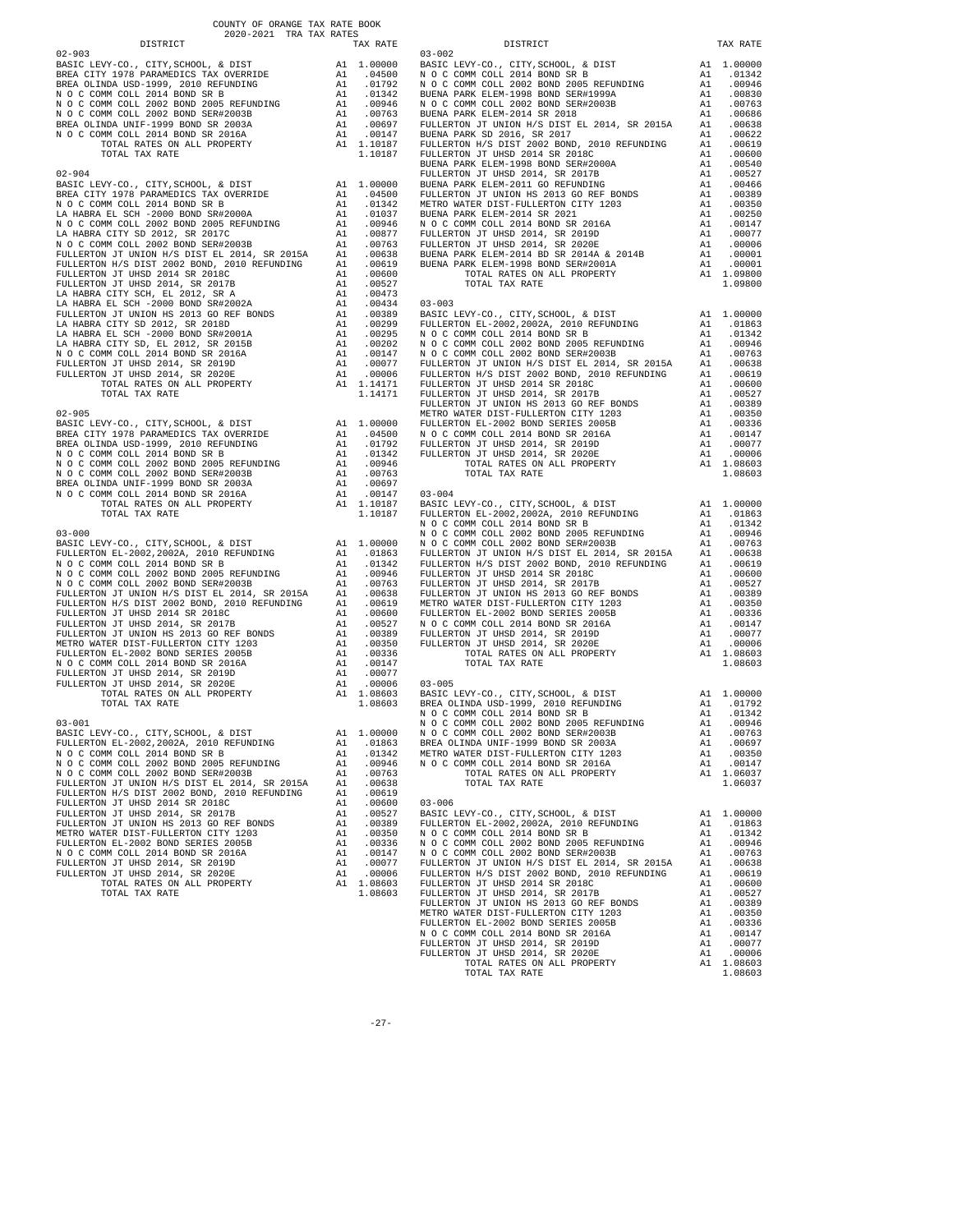03-010 03-015 N O C COMM COLL 2014 BOND SR 2016A A1 .00147 A U COMM COMM DOUTHED 2014, SR 2019D A1 .00077 03-016<br>
FULLERTON JT UHSD 2014, SR 2020E A1 .00006 BASIC I<br>
TOTAL RATES ON ALL PROPERTY A1 1.10021 ANAHEIN

NA BABRA CITT 50, BE 2012, SR 2015<br>N O C COMM COLL 2014 BOND SR 2016A A1 .00147<br>FULLERTON JT UHSD 2014, SR 2019D A1 .00077 FULLERTON JT UHSD 2014, SR 2019D A1 .00077 FULLERTON JT UHSD 2014, SR 2020E A1 .00006 TOTAL RATES ON ALL PROPERTY A1 1.10021 TOTAL TAX RATE 1.10021

 $\begin{tabular}{lllllllllllllllllll} &\mbox{DISTRICT} &\mbox{TAX RATE} &\mbox{DISTRICT} &\mbox{TAX RATE} \\[0.3-007 &0.7-0.07 &0.7-0.02 &0.024 &0.020 &0.020 &0.020 &0.020 &0.020 &0.020 &0.020 \\[0.3-0.025cm] &\mbox{BASIC LEVY-CO.} &\mbox{CITY}, \mbox{SCHOOL} &\mbox{A1} & 1.00000 &\mbox{BASIC LEVY-CO.} &\mbox{CITY}, \mbox$  N O C COMM COLL 2002 BOND SER#2003B A1 .00763 N O C COMM COLL 2002 BOND SER#2003B A1 .00763 FULLERTON JT UNION H/S DIST EL 2014, SR 2015A A1 .00638 FULLERTON JT UNION H/S DIST EL 2014, SR 2015A A1 .00638 FULLERTON H/S DIST 2002 BOND, 2010 REFUNDING A1 .00619 FULLERTON H/S DIST 2002 BOND, 2010 REFUNDING A1 .00619 FULLERTON JT UHSD 2014 SR 2018C A1 .00600 FULLERTON JT UHSD 2014 SR 2018C A1 .00600 FULLERTON JT UHSD 2014, SR 2017B A1 .00527 FULLERTON JT UHSD 2014, SR 2017B A1 .00527 FULLERTON JT UNION HS 2013 GO REF BONDS A1 .00389 FULLERTON JT UNION HS 2013 GO REF BONDS A1 .00389 METRO WATER DIST-FULLERTON CITY 1203 A1 .00350 METRO WATER DIST-FULLERTON CITY 1203 A1 .00350 FULLERTON EL-2002 BOND SERIES 2005B A1 .00336 FULLERTON EL-2002 BOND SERIES 2005B A1 .00336 N O C COMM COLL 2014 BOND SR 2016A A1 .00147 N O C COMM COLL 2014 BOND SR 2016A A1 .00147 FULLERTON JT UHSD 2014, SR 2019D A1 .00077 FULLERTON JT UHSD 2014, SR 2019D A1 .00077 FULLERTON JT UHSD 2014, SR 2020E A1 .00006 FULLERTON JT UHSD 2014, SR 2020E A1 .00006 TOTAL RATES ON ALL PROPERTY A1 1.08603 TOTAL RATES ON ALL PROPERTY A1 1.08603 TOTAL TAX RATE 1.08603 TOTAL TAX RATE 1.08603 03-008 03-013 BASIC LEVY-CO., CITY,SCHOOL, & DIST A1 1.00000 BASIC LEVY-CO., CITY,SCHOOL, & DIST A1 1.00000 FULLERTON EL-2002,2002A, 2010 REFUNDING A1 .01863 PLAC-YORBA LINDA U 2008 BOND, SR A A1 .01553 N O C COMM COLL 2014 BOND SR B A1 .01342 N O C COMM COLL 2014 BOND SR B A1 .01342 N O C COMM COLL 2002 BOND 2005 REFUNDING A1 .00946 PLAC-YORBA LINDA U 2002 BOND #2002A A1 .01316 N O C COMM COLL 2002 BOND SER#2003B A1 .00763 PLAC-YB LINDA USD, 2012 GO REFUNDING BOND A1 .01105 FULLERTON JT UNION H/S DIST EL 2014, SR 2015A A1 .00638 PLAC-YORBA LINDA USD 2008 BOND SR Q A1 .00964 FULLERTON H/S DIST 2002 BOND, 2010 REFUNDING A1 .00619 N O C COMM COLL 2002 BOND 2005 REFUNDING A1 .00946 FULLERTON JT UHSD 2014 SR 2018C A1 .00600 N O C COMM COLL 2002 BOND SER#2003B A1 .00763 FULLERTON JT UHSD 2014, SR 2017B A1 .00527 PLAC-YORBA LINDA U 2008 BOND, SR E A1 .00535 FULLERTON JT UNION HS 2013 GO REF BONDS A1 .00389 PLAC-YORBA LINDA U 2008 BOND, SR B & C A1 .00481 METRO WATER DIST-FULLERTON CITY 1203 A1 .00350 METRO WATER DIST-FULLERTON CITY 1203 A1 .00350 FULLERTON EL-2002 BOND SERIES 2005B A1 .00336 N O C COMM COLL 2014 BOND SR 2016A A1 .00147 N O C COMM COLL 2014 BOND SR 2016A A1 .00147 PLAC-YORBA LINDA U 2008 BOND, SR D A1 .00076 FULLERTON JT UHSD 2014, SR 2019D A1 .00077 PLAC-YORBA LINDA U 2002 BOND #2005C A1 .00001 FULLERTON JT UHSD 2014, SR 2020E A1 .00006 PLAC-YORBA LINDA U 2002 BOND #2004B A1 .00001 TOTAL RATES ON ALL PROPERTY A1 1.08603 TOTAL RATES ON ALL PROPERTY A1 1.09580 TOTAL TAX RATE 1.08603 TOTAL TAX RATE 1.09580 03-009 03-014 BASIC LEVY-CO., CITY,SCHOOL, & DIST A1 1.00000 BASIC LEVY-CO., CITY,SCHOOL, & DIST A1 1.00000 FULLERTON EL-2002,2002A, 2010 REFUNDING A1 .01863 FULLERTON EL-2002,2002A, 2010 REFUNDING A1 .01863 N O C COMM COLL 2014 BOND SR B A1 .01342 N O C COMM COLL 2014 BOND SR B A1 .01342 N O C COMM COLL 2002 BOND 2005 REFUNDING A1 .00946 N O C COMM COLL 2002 BOND 2005 REFUNDING A1 .00946 N O C COMM COLL 2002 BOND SER#2003B A1 .00763 N O C COMM COLL 2002 BOND SER#2003B A1 .00763 FULLERTON JT UNION H/S DIST EL 2014, SR 2015A A1 .00638 FULLERTON JT UNION H/S DIST EL 2014, SR 2015A A1 .00638 FULLERTON H/S DIST 2002 BOND, 2010 REFUNDING A1 .00619 FULLERTON H/S DIST 2002 BOND, 2010 REFUNDING A1 .00619 FULLERTON JT UHSD 2014 SR 2018C A1 .00600 FULLERTON JT UHSD 2014 SR 2018C A1 .00600 FULLERTON JT UHSD 2014, SR 2017B A1 .00527 FULLERTON JT UHSD 2014, SR 2017B A1 .00527 FULLERTON JT UNION HS 2013 GO REF BONDS A1 .00389 FULLERTON JT UNION HS 2013 GO REF BONDS A1 .00389 METRO WATER DIST-FULLERTON CITY 1203 A1 .00350 METRO WATER DIST-FULLERTON CITY 1203 A1 .00350 FULLERTON EL-2002 BOND SERIES 2005B A1 .00336 FULLERTON EL-2002 BOND SERIES 2005B A1 .00336 FULLERTON EL-2002 BOND SERIES 2005B A1 .00336 FULLERTON TO CLOMM COLL 2014 BOND SR 2019D A1 .00147 N O COMM COLL 2014 SR 2019D A1 BASIC LEVY-CO., CITY,SCHOOL, & DIST A1 1.00000 BASIC LEVY-CO., CITY,SCHOOL, & DIST A1 1.00000 N O C COMM COLL 2014 BOND SR B A1 .01342 FULLERTON EL-2002,2002A, 2010 REFUNDING A1 .01863 LA HABRA EL SCH -2000 BOND SR#2000A A1 .01037 N O C COMM COLL 2014 BOND SR B A1 .01342 N O C COMM COLL 2002 BOND 2005 REFUNDING A1 .00946 N O C COMM COLL 2002 BOND 2005 REFUNDING A1 .00946 LA HABRA CITY SD 2012, SR 2017C A1 .00877 N O C COMM COLL 2002 BOND SER#2003B A1 .00763 N O C COMM COLL 2002 BOND SER#2003B A1 .00763 FULLERTON JT UNION H/S DIST EL 2014, SR 2015A A1 .00638 FULLERTON JT UNION H/S DIST EL 2014, SR 2015A A1 .00638 FULLERTON H/S DIST 2002 BOND, 2010 REFUNDING A1 .00619 FULLERTON JT UNION H/S DIST EL 2014, SR 2015A A1 .00638 FULLERTON H/S DIST 2002 BOND, 2010 REFUNDING A1 .00619<br>FULLERTON H/S DIST 2002 BOND, 2010 REFUNDING A1 .00600 FULLERTON JT UHSD 2014 SR 2018C A1 .006000 FULLERTON JT FULLERTON JT UHSD 2014 SR 2018C A1 .00600 FULLERTON JT UHSD 2014, SR 2017B A1 .00527  $\begin{tabular}{l|c|c|c|c|c|c|c|c} FULLERTON T UNICD 2014, SR 2017B 2013 B0 R39 & \text{A1} & .00589 \\ \text{LA HABRA EL SCH } -2000\text{ BOND S } R41 & .00547 & \text{WETRO WATE DIST- FULLERTON CITY 1203 \\ \text{LA HABRA EL SCH } -2000\text{ BOND S } R42002A & \text{A1} & .00434 & \text{FULLERTON EL} -2002\text{ BOND S } R11 & .00350 \\ \text{FULLERTON T UNICN HUS$  FULLERTON JT UHSD 2014, SR 2020E A1 .00006 BASIC LEVY-CO., CITY,SCHOOL, & DIST A1 1.00000 TOTAL RATES ON ALL PROPERTY A1 1.10021 ANAHEIM ELEM 2002 BOND 2005 REFUNDING A1 .02747 TOTAL TAX RATE 1.10021 ANAHEIM ELEM 2016 BOND, SR 2018A A1 .02224 ANAHEIM HIGH 2002 BOND SERIES 2002A A1 .01551 03-011 N O C COMM COLL 2014 BOND SR B A1 .01342<br>BASIC LEVY-CO., CITY, SCHOOL, & DIST A1 1.00000 ANAHEIM HS SR 2018 EL 2014 A1 .00955 BASIC LEVY-CO., CITY,SCHOOL, & DIST A1 1.00000 ANAHEIM HS SR 2018 EL 2014 A1 .00955 0 C COMM COLL 2014 BOND SR B A1 .01342 N O C COMM COLL 2002 BOND 2005 REFUNDING A1<br>10163 AI RABRA EL SCH -2000 BOND SR#2000A A1 .01037 N O C COMM COLL 2002 BOND SER#2003B 00695. NO COOMMOOLL 2002 BOND 2005 REFUNDING A1 00946 ANAHEIM ELEM 2010 BOND, SER 2019C A1 00695<br>LA HABRA CITY SD 2012, SR 2017 ANAHEIM AS ANAHEIM HS EL 2014 SR 2019<br>NO COOMMOOLL 2002 BOND SER#2003B A1 00763 ANAHEIM ELEM 2 FULLERTON JT UNION H/S DIST EL 2014, SR 2015A A1 .00638 ANAHEIM HIGH GO EL 2014, SR 2015 A1 .00454 FULLERTON H/S DIST 2002 BOND, 2010 REFUNDING A1 .00619 METRO WATER DIST-FULLERTON CITY 1203 A1 .00350 FULLERTON JT UHSD 2014 SR 2018C A1 .00600 ANAHEIM HIGH 2002 BOND SERIES 2003 A1 .00322 FULLERTON JT UHSD 2014, SR 2017B A1 .00527 ANAHEIM ELEM-2002 BOND SERIES 2007 A1 .00292 100147 (1981) LA HABRA CITY SCH, EL 2012, SR A MARIA A1 100473 NO COOMM COLL 2014 BOND SR 2016A A1<br>10001 MABRA EL SCH –2000 DENHERA AND SRHAM SOLO BOOT A1 10000 ASRIEIM ELEM DOOT AN HABRA EL SOCOOT BOOT A1 00<br>1114114 FULLE METRO WATER DIST-FULLERTON CURLERTON CITY 1203 A1 .00350 TOTAL TAX RATE 1.14114 (1.14114) AND REAR OUT ALLERTON CITY 1203 A1 .00350 TOTAL TAX RATE 1.14114 (1.14114) AN ALLERTON CITY 1203 A1 .00350 TOTAL TAX RATE 1.14114 LA HABRA CITY SD 2012, SR 2018D A1 .00299 LA HABRA EL SCH -2000 BOND SR#2001A A1 .00295 LA HABRA CITY SD, EL 2012, SR 2015B A1 .00202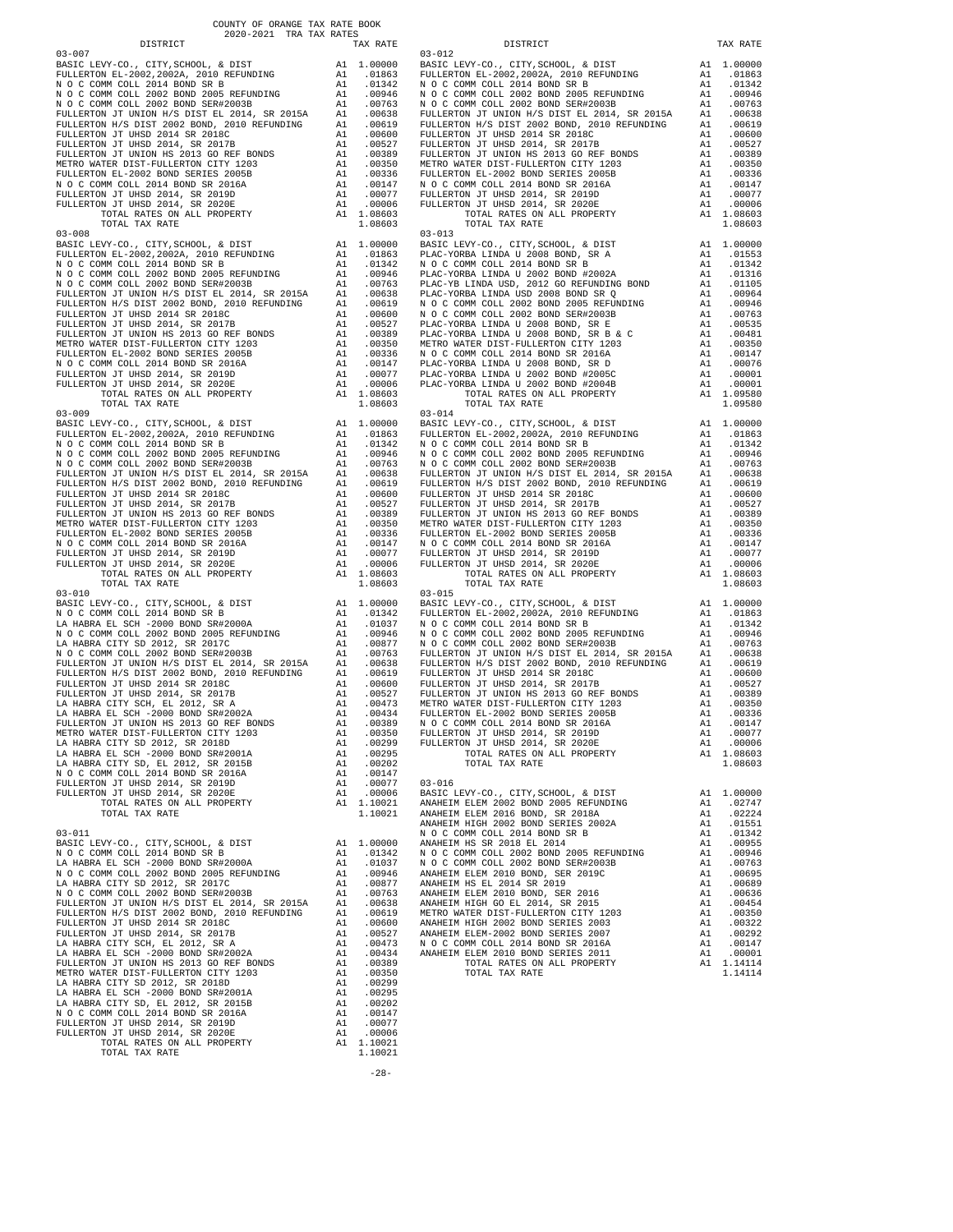| COUNTY OF ORANGE TAX RATE BOOK<br>2020-2021 TRA TAX RATES                                                                                                                                                                               |  |                                |          |
|-----------------------------------------------------------------------------------------------------------------------------------------------------------------------------------------------------------------------------------------|--|--------------------------------|----------|
| DISTRICT                                                                                                                                                                                                                                |  | TAX RATE<br>03-023<br>DISTRICT | TAX RATE |
| $03 - 017$                                                                                                                                                                                                                              |  |                                |          |
|                                                                                                                                                                                                                                         |  |                                |          |
|                                                                                                                                                                                                                                         |  |                                |          |
|                                                                                                                                                                                                                                         |  |                                |          |
|                                                                                                                                                                                                                                         |  |                                |          |
|                                                                                                                                                                                                                                         |  |                                |          |
|                                                                                                                                                                                                                                         |  |                                |          |
|                                                                                                                                                                                                                                         |  |                                |          |
|                                                                                                                                                                                                                                         |  |                                |          |
|                                                                                                                                                                                                                                         |  |                                |          |
|                                                                                                                                                                                                                                         |  |                                |          |
|                                                                                                                                                                                                                                         |  |                                |          |
|                                                                                                                                                                                                                                         |  |                                |          |
|                                                                                                                                                                                                                                         |  |                                |          |
|                                                                                                                                                                                                                                         |  |                                |          |
|                                                                                                                                                                                                                                         |  |                                |          |
|                                                                                                                                                                                                                                         |  |                                |          |
|                                                                                                                                                                                                                                         |  |                                |          |
|                                                                                                                                                                                                                                         |  |                                |          |
|                                                                                                                                                                                                                                         |  |                                |          |
|                                                                                                                                                                                                                                         |  |                                |          |
|                                                                                                                                                                                                                                         |  |                                |          |
|                                                                                                                                                                                                                                         |  |                                |          |
|                                                                                                                                                                                                                                         |  |                                |          |
|                                                                                                                                                                                                                                         |  |                                |          |
|                                                                                                                                                                                                                                         |  |                                |          |
|                                                                                                                                                                                                                                         |  |                                |          |
|                                                                                                                                                                                                                                         |  |                                |          |
|                                                                                                                                                                                                                                         |  |                                |          |
|                                                                                                                                                                                                                                         |  |                                |          |
|                                                                                                                                                                                                                                         |  |                                |          |
|                                                                                                                                                                                                                                         |  |                                |          |
|                                                                                                                                                                                                                                         |  |                                |          |
|                                                                                                                                                                                                                                         |  |                                |          |
|                                                                                                                                                                                                                                         |  |                                |          |
|                                                                                                                                                                                                                                         |  |                                |          |
|                                                                                                                                                                                                                                         |  |                                |          |
|                                                                                                                                                                                                                                         |  |                                |          |
|                                                                                                                                                                                                                                         |  |                                |          |
|                                                                                                                                                                                                                                         |  |                                |          |
| $103-022$ TOTAL TAX RATE<br>NAREZIM ELEM 2002 BORD SERVIKOLO, & DIST<br>NAREZIM ELEM 2002 BORD SERVIKOLO, & DIST<br>NAREZIM ELEM 2002 BORD SERVIKOLO, & DIST<br>NAREZIM ELEM 2002 BORD SERVIKOLO EN DE SERVIKOLO EN 100000<br>NAREZIM E |  |                                |          |
|                                                                                                                                                                                                                                         |  |                                |          |
|                                                                                                                                                                                                                                         |  |                                |          |
|                                                                                                                                                                                                                                         |  |                                |          |
|                                                                                                                                                                                                                                         |  |                                |          |
|                                                                                                                                                                                                                                         |  |                                |          |
|                                                                                                                                                                                                                                         |  |                                |          |
|                                                                                                                                                                                                                                         |  |                                |          |
|                                                                                                                                                                                                                                         |  |                                |          |
|                                                                                                                                                                                                                                         |  |                                |          |
|                                                                                                                                                                                                                                         |  |                                |          |
|                                                                                                                                                                                                                                         |  |                                |          |
|                                                                                                                                                                                                                                         |  |                                |          |
|                                                                                                                                                                                                                                         |  |                                |          |
|                                                                                                                                                                                                                                         |  |                                |          |
|                                                                                                                                                                                                                                         |  |                                |          |

| A <sub>1</sub> | .01342 |
|----------------|--------|
| A1             | .01316 |
| A1             | .01105 |
| A <sub>1</sub> | .00964 |
| 7.1            | 00000  |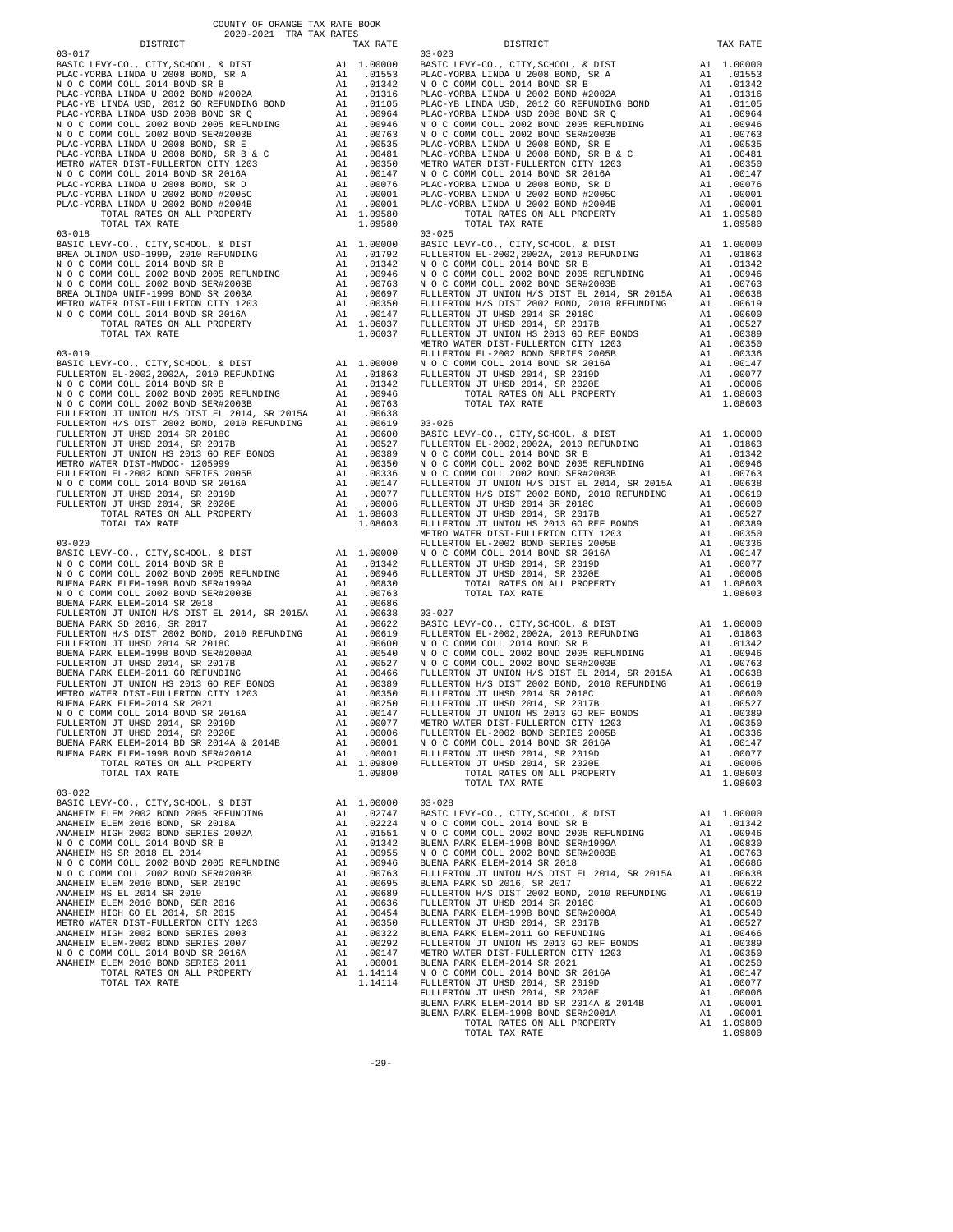| COUNTY OF ORANGE TAX RATE BOOK      |          |                 |
|-------------------------------------|----------|-----------------|
| 2020-2021 TRA TAX RATES<br>DISTRICT | TAX RATE |                 |
| $03 - 029$                          |          | $03 - 040$      |
|                                     |          |                 |
|                                     |          |                 |
|                                     |          |                 |
|                                     |          |                 |
|                                     |          |                 |
|                                     |          |                 |
|                                     |          |                 |
|                                     |          |                 |
|                                     |          |                 |
|                                     |          |                 |
|                                     |          |                 |
|                                     |          |                 |
|                                     |          |                 |
|                                     |          |                 |
|                                     |          |                 |
|                                     |          |                 |
| $03 - 032$                          |          | $03 - 041$      |
|                                     |          |                 |
|                                     |          |                 |
|                                     |          |                 |
|                                     |          |                 |
|                                     |          |                 |
|                                     |          |                 |
|                                     |          |                 |
|                                     |          |                 |
|                                     |          |                 |
|                                     |          |                 |
|                                     |          |                 |
|                                     |          |                 |
|                                     |          |                 |
|                                     |          |                 |
|                                     |          |                 |
|                                     |          |                 |
|                                     |          |                 |
|                                     |          |                 |
|                                     |          |                 |
|                                     |          |                 |
|                                     |          |                 |
|                                     |          |                 |
| $03 - 033$                          |          | BUENA P<br>NOCC |
|                                     |          |                 |
|                                     |          |                 |
|                                     |          |                 |
|                                     |          |                 |
|                                     |          |                 |
|                                     |          |                 |
|                                     |          |                 |
|                                     |          |                 |
|                                     |          |                 |
|                                     |          |                 |
|                                     |          |                 |
|                                     |          |                 |
|                                     |          |                 |
|                                     |          |                 |
|                                     |          |                 |
|                                     |          |                 |
| TOTAL TAX RATE                      | 1.08603  |                 |
|                                     |          |                 |
| $03 - 037$                          |          |                 |
|                                     |          |                 |
|                                     |          |                 |
|                                     |          |                 |
|                                     |          |                 |
|                                     |          |                 |
|                                     |          |                 |
|                                     |          |                 |
|                                     |          |                 |
|                                     |          |                 |
|                                     |          |                 |
|                                     |          |                 |

|                                                                                                                                                                                                                                                                                                                                                                                                             | TAX RATE | DISTRICT       | TAX RATE |
|-------------------------------------------------------------------------------------------------------------------------------------------------------------------------------------------------------------------------------------------------------------------------------------------------------------------------------------------------------------------------------------------------------------|----------|----------------|----------|
|                                                                                                                                                                                                                                                                                                                                                                                                             |          |                |          |
|                                                                                                                                                                                                                                                                                                                                                                                                             |          |                |          |
|                                                                                                                                                                                                                                                                                                                                                                                                             |          |                |          |
|                                                                                                                                                                                                                                                                                                                                                                                                             |          |                |          |
|                                                                                                                                                                                                                                                                                                                                                                                                             |          |                |          |
|                                                                                                                                                                                                                                                                                                                                                                                                             |          |                |          |
|                                                                                                                                                                                                                                                                                                                                                                                                             |          |                |          |
|                                                                                                                                                                                                                                                                                                                                                                                                             |          |                |          |
|                                                                                                                                                                                                                                                                                                                                                                                                             |          |                |          |
|                                                                                                                                                                                                                                                                                                                                                                                                             |          |                |          |
|                                                                                                                                                                                                                                                                                                                                                                                                             |          |                |          |
|                                                                                                                                                                                                                                                                                                                                                                                                             |          |                |          |
|                                                                                                                                                                                                                                                                                                                                                                                                             |          |                |          |
|                                                                                                                                                                                                                                                                                                                                                                                                             |          |                |          |
|                                                                                                                                                                                                                                                                                                                                                                                                             |          |                |          |
|                                                                                                                                                                                                                                                                                                                                                                                                             |          |                |          |
|                                                                                                                                                                                                                                                                                                                                                                                                             |          |                |          |
|                                                                                                                                                                                                                                                                                                                                                                                                             |          |                |          |
|                                                                                                                                                                                                                                                                                                                                                                                                             |          |                |          |
|                                                                                                                                                                                                                                                                                                                                                                                                             |          |                |          |
|                                                                                                                                                                                                                                                                                                                                                                                                             |          |                |          |
|                                                                                                                                                                                                                                                                                                                                                                                                             |          |                |          |
|                                                                                                                                                                                                                                                                                                                                                                                                             |          |                |          |
|                                                                                                                                                                                                                                                                                                                                                                                                             |          |                |          |
|                                                                                                                                                                                                                                                                                                                                                                                                             |          |                |          |
|                                                                                                                                                                                                                                                                                                                                                                                                             |          |                |          |
|                                                                                                                                                                                                                                                                                                                                                                                                             |          |                |          |
|                                                                                                                                                                                                                                                                                                                                                                                                             |          |                |          |
|                                                                                                                                                                                                                                                                                                                                                                                                             |          |                |          |
|                                                                                                                                                                                                                                                                                                                                                                                                             |          |                |          |
|                                                                                                                                                                                                                                                                                                                                                                                                             |          |                |          |
|                                                                                                                                                                                                                                                                                                                                                                                                             |          |                |          |
|                                                                                                                                                                                                                                                                                                                                                                                                             |          |                |          |
|                                                                                                                                                                                                                                                                                                                                                                                                             |          |                |          |
|                                                                                                                                                                                                                                                                                                                                                                                                             |          |                |          |
|                                                                                                                                                                                                                                                                                                                                                                                                             |          |                |          |
|                                                                                                                                                                                                                                                                                                                                                                                                             |          |                |          |
|                                                                                                                                                                                                                                                                                                                                                                                                             |          |                |          |
|                                                                                                                                                                                                                                                                                                                                                                                                             |          |                |          |
|                                                                                                                                                                                                                                                                                                                                                                                                             |          |                |          |
|                                                                                                                                                                                                                                                                                                                                                                                                             |          |                |          |
|                                                                                                                                                                                                                                                                                                                                                                                                             |          |                |          |
|                                                                                                                                                                                                                                                                                                                                                                                                             |          |                |          |
|                                                                                                                                                                                                                                                                                                                                                                                                             |          |                |          |
|                                                                                                                                                                                                                                                                                                                                                                                                             |          |                |          |
|                                                                                                                                                                                                                                                                                                                                                                                                             |          |                |          |
|                                                                                                                                                                                                                                                                                                                                                                                                             |          |                |          |
|                                                                                                                                                                                                                                                                                                                                                                                                             |          |                |          |
|                                                                                                                                                                                                                                                                                                                                                                                                             |          |                |          |
|                                                                                                                                                                                                                                                                                                                                                                                                             |          |                |          |
|                                                                                                                                                                                                                                                                                                                                                                                                             |          |                |          |
|                                                                                                                                                                                                                                                                                                                                                                                                             |          |                |          |
|                                                                                                                                                                                                                                                                                                                                                                                                             |          |                |          |
|                                                                                                                                                                                                                                                                                                                                                                                                             |          |                |          |
|                                                                                                                                                                                                                                                                                                                                                                                                             |          |                |          |
|                                                                                                                                                                                                                                                                                                                                                                                                             |          |                |          |
|                                                                                                                                                                                                                                                                                                                                                                                                             |          |                |          |
|                                                                                                                                                                                                                                                                                                                                                                                                             |          |                |          |
|                                                                                                                                                                                                                                                                                                                                                                                                             |          |                |          |
|                                                                                                                                                                                                                                                                                                                                                                                                             |          |                |          |
|                                                                                                                                                                                                                                                                                                                                                                                                             |          |                |          |
|                                                                                                                                                                                                                                                                                                                                                                                                             |          | TOTAL TAX RATE | 1.09800  |
|                                                                                                                                                                                                                                                                                                                                                                                                             |          |                |          |
|                                                                                                                                                                                                                                                                                                                                                                                                             |          |                |          |
|                                                                                                                                                                                                                                                                                                                                                                                                             |          |                |          |
|                                                                                                                                                                                                                                                                                                                                                                                                             |          |                |          |
|                                                                                                                                                                                                                                                                                                                                                                                                             |          |                |          |
|                                                                                                                                                                                                                                                                                                                                                                                                             |          |                |          |
|                                                                                                                                                                                                                                                                                                                                                                                                             |          |                |          |
|                                                                                                                                                                                                                                                                                                                                                                                                             |          |                |          |
|                                                                                                                                                                                                                                                                                                                                                                                                             |          |                |          |
|                                                                                                                                                                                                                                                                                                                                                                                                             |          |                |          |
|                                                                                                                                                                                                                                                                                                                                                                                                             |          |                |          |
|                                                                                                                                                                                                                                                                                                                                                                                                             |          |                |          |
|                                                                                                                                                                                                                                                                                                                                                                                                             |          |                |          |
|                                                                                                                                                                                                                                                                                                                                                                                                             |          |                |          |
|                                                                                                                                                                                                                                                                                                                                                                                                             |          |                |          |
|                                                                                                                                                                                                                                                                                                                                                                                                             |          |                |          |
|                                                                                                                                                                                                                                                                                                                                                                                                             |          |                |          |
|                                                                                                                                                                                                                                                                                                                                                                                                             |          |                |          |
|                                                                                                                                                                                                                                                                                                                                                                                                             |          |                |          |
|                                                                                                                                                                                                                                                                                                                                                                                                             |          |                |          |
|                                                                                                                                                                                                                                                                                                                                                                                                             |          |                |          |
|                                                                                                                                                                                                                                                                                                                                                                                                             |          |                |          |
|                                                                                                                                                                                                                                                                                                                                                                                                             |          |                |          |
|                                                                                                                                                                                                                                                                                                                                                                                                             |          |                |          |
|                                                                                                                                                                                                                                                                                                                                                                                                             |          |                |          |
|                                                                                                                                                                                                                                                                                                                                                                                                             |          |                |          |
|                                                                                                                                                                                                                                                                                                                                                                                                             |          |                |          |
|                                                                                                                                                                                                                                                                                                                                                                                                             |          |                |          |
|                                                                                                                                                                                                                                                                                                                                                                                                             |          |                |          |
|                                                                                                                                                                                                                                                                                                                                                                                                             |          |                |          |
|                                                                                                                                                                                                                                                                                                                                                                                                             |          |                |          |
|                                                                                                                                                                                                                                                                                                                                                                                                             |          |                |          |
|                                                                                                                                                                                                                                                                                                                                                                                                             |          |                |          |
|                                                                                                                                                                                                                                                                                                                                                                                                             |          |                |          |
|                                                                                                                                                                                                                                                                                                                                                                                                             |          |                |          |
|                                                                                                                                                                                                                                                                                                                                                                                                             |          |                |          |
|                                                                                                                                                                                                                                                                                                                                                                                                             |          |                |          |
| $\begin{tabular}{cccc} 0.3-0.8 \\ 0.4-0.8 \\ \hline \textbf{MAMEN IN ELM} & 20.02 \\ \hline \textbf{MAMEN IN ELM} & 20.02 \\ \hline \textbf{MAMEN IN ELM} & 20.02 \\ \hline \textbf{MAMEN IN ELM} & 20.02 \\ \hline \textbf{MAMEN IN ELM} & 20.02 \\ \hline \textbf{MAMEN IN ELM} & 20.02 \\ \hline \textbf{MOM} & 20.02 \\ \hline \textbf{MOM} & 20.02 \\ \hline \textbf{MOM} & 20.02 \\ \hline \textbf{M$ |          |                |          |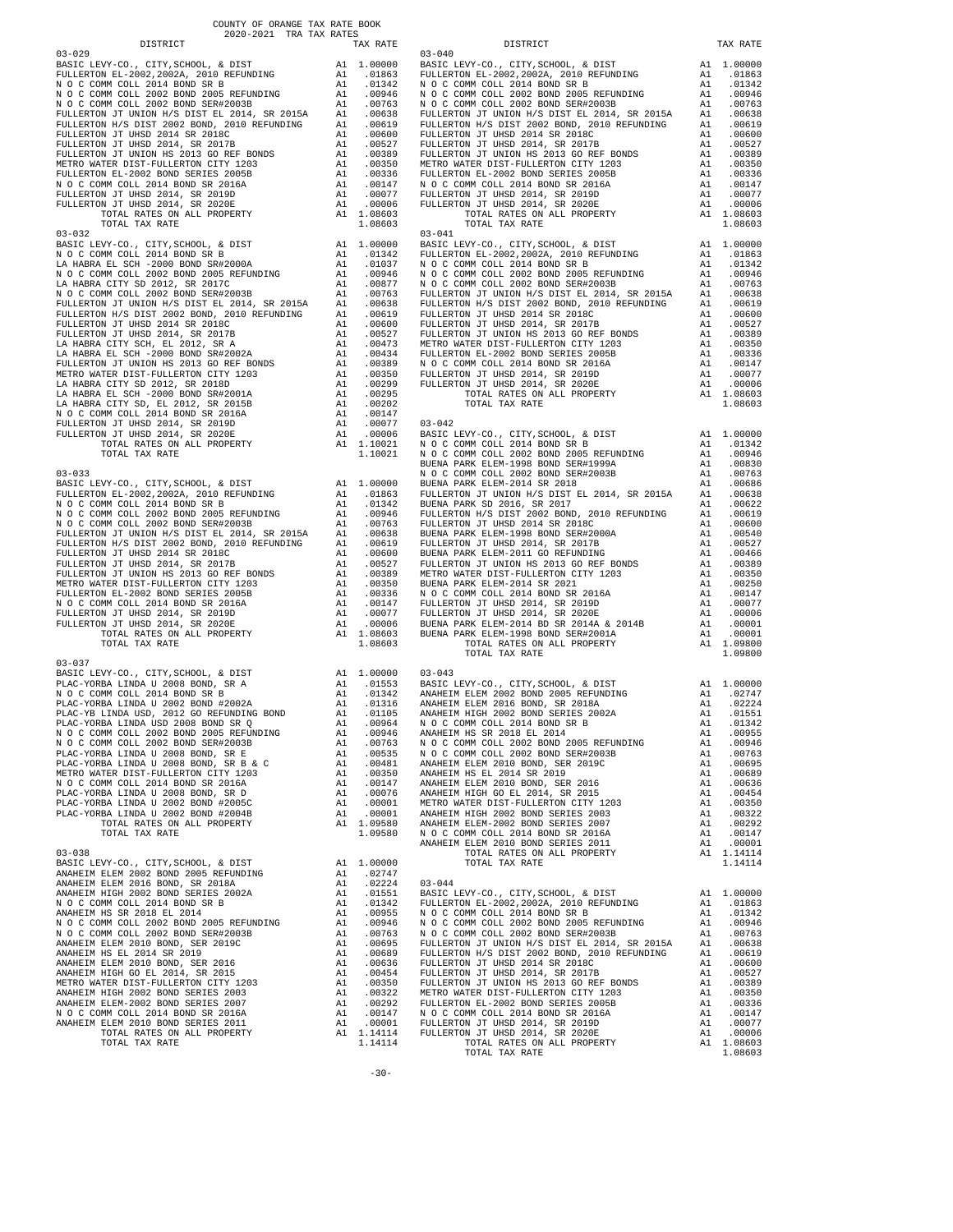| COUNTY OF ORANGE TAX RATE BOOK<br>2020-2021 TRA TAX RATES |          |                                                                                                                                                                                                                                                                                                                                                                                                                       |          |
|-----------------------------------------------------------|----------|-----------------------------------------------------------------------------------------------------------------------------------------------------------------------------------------------------------------------------------------------------------------------------------------------------------------------------------------------------------------------------------------------------------------------|----------|
| DISTRICT<br>$03 - 045$                                    | TAX RATE | $03 - 055$<br>DISTRICT                                                                                                                                                                                                                                                                                                                                                                                                | TAX RATE |
|                                                           |          |                                                                                                                                                                                                                                                                                                                                                                                                                       |          |
|                                                           |          | $03 - 057$<br>$\frac{32-97}{10-27} \times 70\% \text{ A. } \frac{3}{2} \times 70\% \text{ A. } \frac{3}{2} \times 70\% \text{ A. } \frac{3}{2} \times 70\% \text{ A. } \frac{3}{2} \times 70\% \text{ A. } \frac{3}{2} \times 70\% \text{ A. } \frac{3}{2} \times 70\% \text{ A. } \frac{3}{2} \times 70\% \text{ A. } \frac{3}{2} \times 70\% \text{ A. } \frac{3}{2} \times 70\% \text{ A. } \frac{3}{2} \times 70$ |          |
|                                                           |          |                                                                                                                                                                                                                                                                                                                                                                                                                       |          |
|                                                           |          |                                                                                                                                                                                                                                                                                                                                                                                                                       |          |
|                                                           |          |                                                                                                                                                                                                                                                                                                                                                                                                                       |          |
| $03 - 051$                                                |          | $\begin{tabular}{cccccccc} {\bf 1.10021} & {\bf 1.10021} & {\bf 1.100221} & {\bf 1.100221} & {\bf 1.10021} & {\bf 1.100221} & {\bf 1.100221} & {\bf 1.10021} & {\bf 1.100221} & {\bf 1.10021} & {\bf 1.100221} & {\bf 1.100221} & {\bf 1.100221} & {\bf 1.100221} & {\bf 1.100221} & {\bf 1.100221} & {\bf 1.100$                                                                                                     |          |
|                                                           | $-31-$   |                                                                                                                                                                                                                                                                                                                                                                                                                       |          |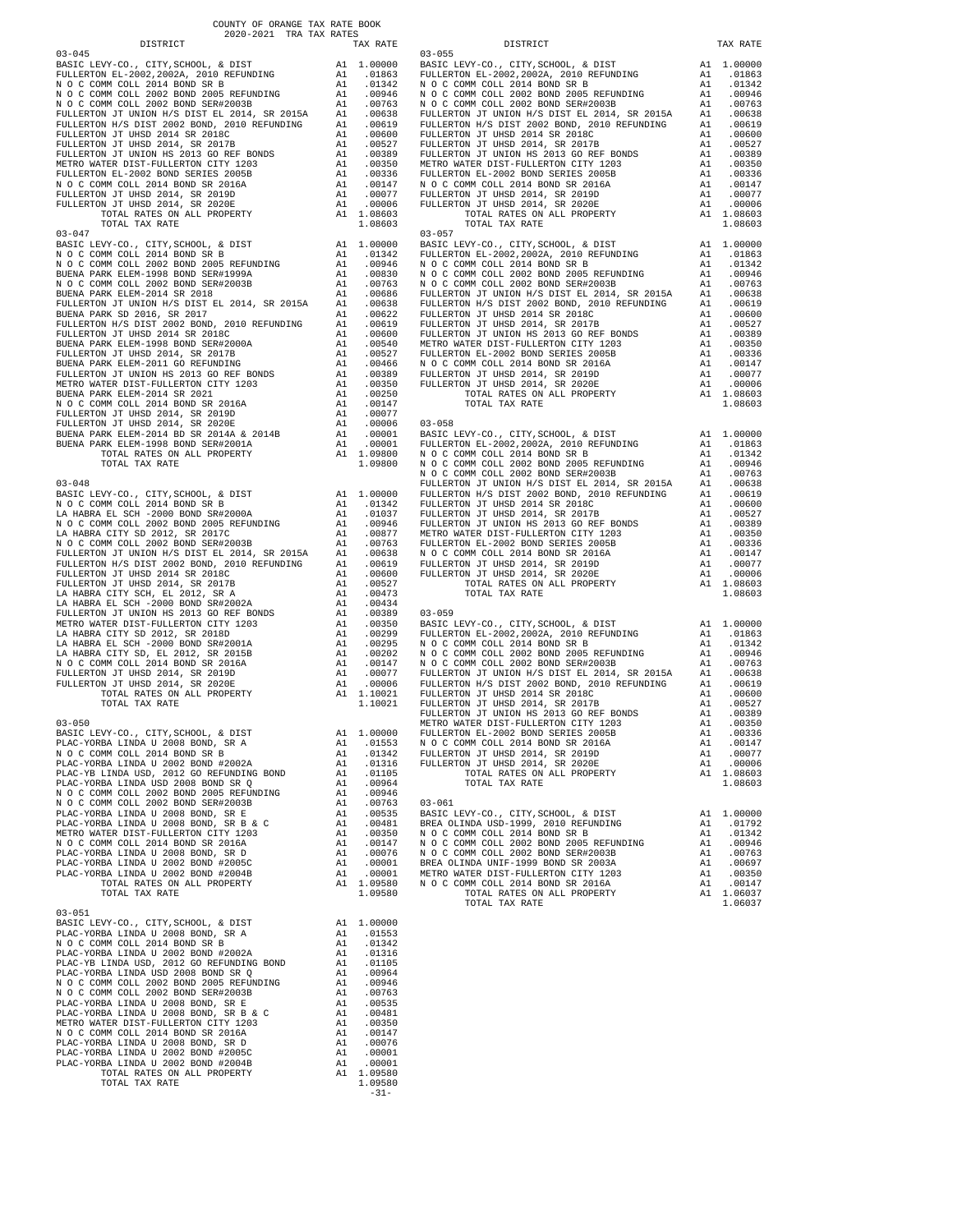| COUNTY OF ORANGE TAX RATE BOOK      |  |                                        |          |
|-------------------------------------|--|----------------------------------------|----------|
| 2020-2021 TRA TAX RATES<br>DISTRICT |  | RATES<br>TAX RATE $03-071$<br>$03-071$ | TAX RATE |
| $03 - 064$                          |  |                                        |          |
|                                     |  |                                        |          |
|                                     |  |                                        |          |
|                                     |  |                                        |          |
|                                     |  |                                        |          |
|                                     |  |                                        |          |
|                                     |  |                                        |          |
|                                     |  |                                        |          |
|                                     |  |                                        |          |
|                                     |  |                                        |          |
|                                     |  |                                        |          |
|                                     |  |                                        |          |
|                                     |  |                                        |          |
|                                     |  |                                        |          |
|                                     |  |                                        |          |
|                                     |  |                                        |          |
|                                     |  |                                        |          |
|                                     |  |                                        |          |
|                                     |  |                                        |          |
|                                     |  |                                        |          |
|                                     |  |                                        |          |
|                                     |  |                                        |          |
|                                     |  |                                        |          |
|                                     |  |                                        |          |
|                                     |  |                                        |          |
|                                     |  |                                        |          |
|                                     |  |                                        |          |
|                                     |  |                                        |          |
|                                     |  |                                        |          |
|                                     |  |                                        |          |
|                                     |  |                                        |          |
|                                     |  |                                        |          |
|                                     |  |                                        |          |
|                                     |  |                                        |          |
|                                     |  |                                        |          |
|                                     |  |                                        |          |
|                                     |  |                                        |          |
|                                     |  |                                        |          |
|                                     |  |                                        |          |
|                                     |  |                                        |          |
|                                     |  |                                        |          |
|                                     |  |                                        |          |
|                                     |  |                                        |          |
|                                     |  |                                        |          |
|                                     |  |                                        |          |
|                                     |  |                                        |          |
|                                     |  |                                        |          |
|                                     |  |                                        |          |
|                                     |  |                                        |          |
|                                     |  |                                        |          |
|                                     |  |                                        |          |
|                                     |  |                                        |          |
|                                     |  |                                        |          |
|                                     |  |                                        |          |
|                                     |  |                                        |          |
|                                     |  |                                        |          |
|                                     |  |                                        |          |
|                                     |  |                                        |          |
|                                     |  |                                        |          |
|                                     |  |                                        |          |
|                                     |  |                                        |          |
|                                     |  |                                        |          |
|                                     |  |                                        |          |
|                                     |  |                                        |          |
|                                     |  |                                        |          |
|                                     |  |                                        |          |
|                                     |  |                                        |          |
|                                     |  |                                        |          |
|                                     |  |                                        |          |
|                                     |  |                                        |          |
|                                     |  |                                        |          |
|                                     |  |                                        |          |
|                                     |  |                                        |          |
|                                     |  |                                        |          |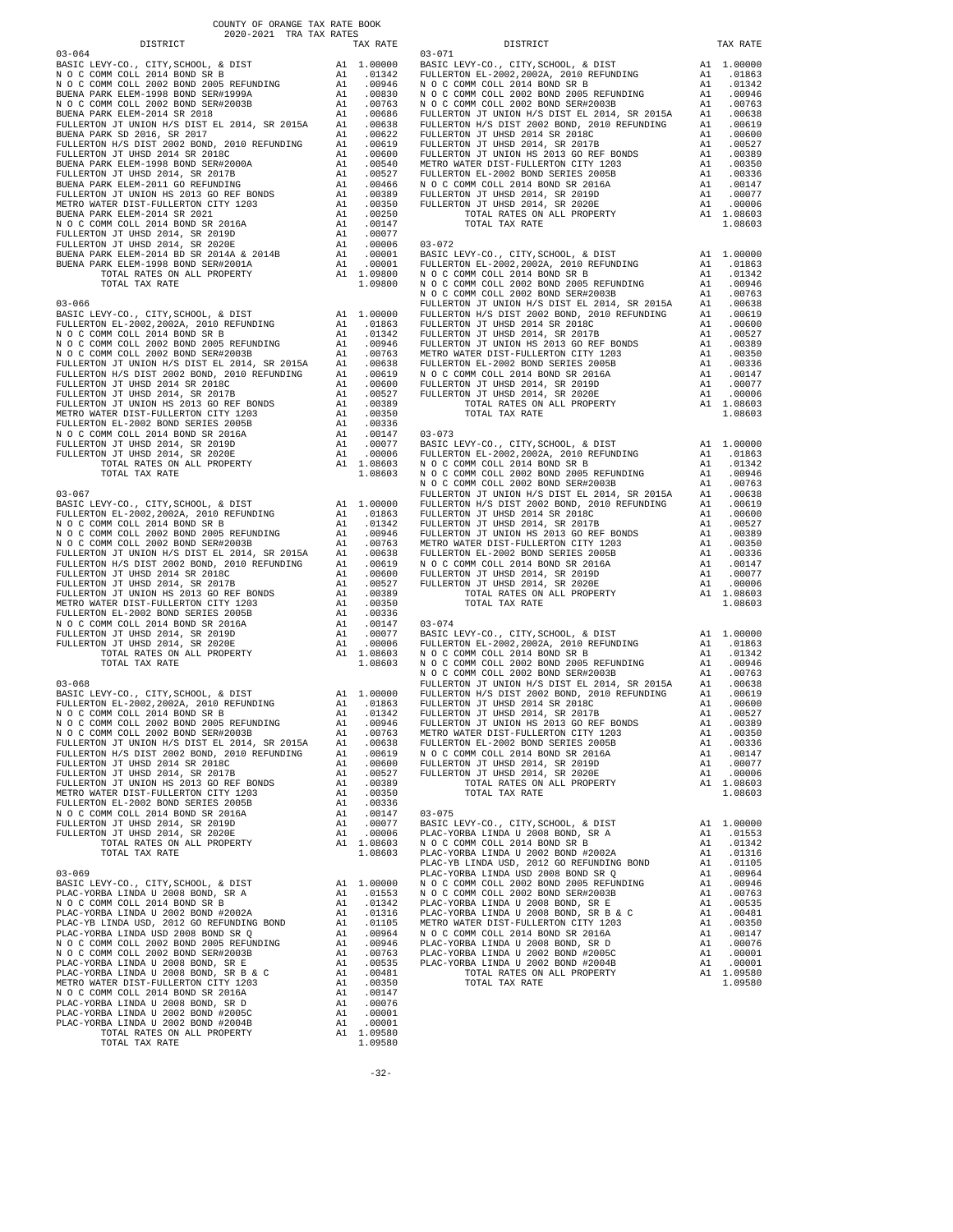| DISTRICT       | TAX RATE |         |
|----------------|----------|---------|
|                |          |         |
|                |          |         |
|                |          |         |
|                |          |         |
|                |          |         |
|                |          |         |
|                |          |         |
|                |          |         |
|                |          |         |
|                |          |         |
|                |          |         |
|                |          |         |
|                |          |         |
|                |          |         |
|                |          |         |
|                |          |         |
|                |          |         |
|                |          |         |
|                |          |         |
|                |          |         |
|                |          |         |
|                |          |         |
|                |          |         |
|                |          |         |
|                |          |         |
|                |          |         |
|                |          |         |
|                |          |         |
|                |          |         |
|                |          |         |
|                |          |         |
|                |          |         |
|                |          |         |
|                |          |         |
|                |          |         |
|                |          | FULLERT |
| $03 - 080$     |          | FULLERT |
|                |          |         |
|                |          |         |
|                |          |         |
|                |          |         |
|                |          |         |
|                |          |         |
|                |          |         |
|                |          |         |
|                |          |         |
|                |          |         |
|                |          |         |
|                |          |         |
|                |          |         |
|                |          |         |
|                |          |         |
|                |          |         |
|                |          |         |
|                |          |         |
|                |          |         |
|                |          |         |
|                |          |         |
|                |          |         |
|                |          |         |
|                |          | FULLERT |
|                |          |         |
|                |          |         |
|                |          |         |
|                |          |         |
|                |          |         |
|                |          |         |
|                |          |         |
|                |          |         |
|                |          |         |
|                |          |         |
|                |          |         |
|                |          |         |
|                |          |         |
|                |          |         |
|                |          |         |
|                |          |         |
|                |          |         |
|                |          |         |
|                |          | FULLERT |
| $03 - 082$     |          | NOCC    |
|                |          |         |
|                |          |         |
|                |          |         |
|                |          |         |
|                |          |         |
|                |          |         |
|                |          |         |
|                |          |         |
|                |          |         |
|                |          |         |
|                |          |         |
|                |          |         |
|                |          |         |
|                |          |         |
|                |          |         |
|                |          |         |
|                |          |         |
|                |          |         |
|                |          |         |
|                |          |         |
|                |          |         |
| TOTAL TAX RATE | 1.09800  |         |
|                |          |         |

| TAX RATE<br>DISTRICT |        | DISTRICT   | TAX RATE |
|----------------------|--------|------------|----------|
| $03 - 078$           |        | $03 - 083$ |          |
|                      |        |            |          |
|                      |        |            |          |
|                      |        |            |          |
|                      |        |            |          |
|                      |        |            |          |
|                      |        |            |          |
|                      |        |            |          |
|                      |        |            |          |
|                      |        |            |          |
|                      |        |            |          |
|                      |        |            |          |
|                      |        |            |          |
|                      |        |            |          |
|                      |        |            |          |
|                      |        |            |          |
|                      |        |            |          |
|                      |        |            |          |
|                      |        |            |          |
|                      |        |            |          |
|                      |        |            |          |
|                      |        |            |          |
|                      |        |            |          |
|                      |        |            |          |
|                      |        |            |          |
|                      |        |            |          |
|                      |        |            |          |
|                      |        |            |          |
|                      |        |            |          |
|                      |        |            |          |
|                      |        |            |          |
|                      |        |            |          |
|                      |        |            |          |
|                      |        |            |          |
|                      |        |            |          |
|                      |        |            |          |
|                      |        |            |          |
|                      |        |            |          |
|                      |        |            |          |
|                      |        |            |          |
|                      |        |            |          |
|                      |        |            |          |
|                      |        |            |          |
|                      |        |            |          |
|                      |        |            |          |
|                      |        |            |          |
|                      |        |            |          |
|                      |        |            |          |
|                      |        |            |          |
|                      |        |            |          |
|                      |        |            |          |
|                      |        |            |          |
|                      |        |            |          |
|                      |        |            |          |
|                      |        |            |          |
|                      |        |            |          |
|                      |        |            |          |
|                      |        |            |          |
|                      |        |            |          |
|                      |        |            |          |
|                      |        |            |          |
|                      |        |            |          |
|                      |        |            |          |
|                      |        |            |          |
|                      |        |            |          |
|                      |        |            |          |
|                      |        |            |          |
|                      |        |            |          |
|                      |        |            |          |
|                      |        |            |          |
|                      |        |            |          |
|                      |        |            |          |
|                      |        |            |          |
|                      |        |            |          |
|                      |        |            |          |
|                      |        |            |          |
|                      |        |            |          |
|                      |        |            |          |
|                      |        |            |          |
|                      |        |            |          |
|                      |        |            |          |
|                      |        |            |          |
|                      |        |            |          |
|                      |        |            |          |
|                      |        |            |          |
|                      |        |            |          |
|                      |        |            |          |
|                      |        |            |          |
|                      |        |            |          |
|                      |        |            |          |
|                      |        |            |          |
|                      |        |            |          |
|                      |        |            |          |
|                      |        |            |          |
|                      |        |            |          |
|                      |        |            |          |
|                      |        |            |          |
|                      |        |            |          |
|                      |        |            |          |
|                      |        |            |          |
|                      |        |            |          |
|                      |        |            |          |
|                      |        |            |          |
|                      | $-33-$ |            |          |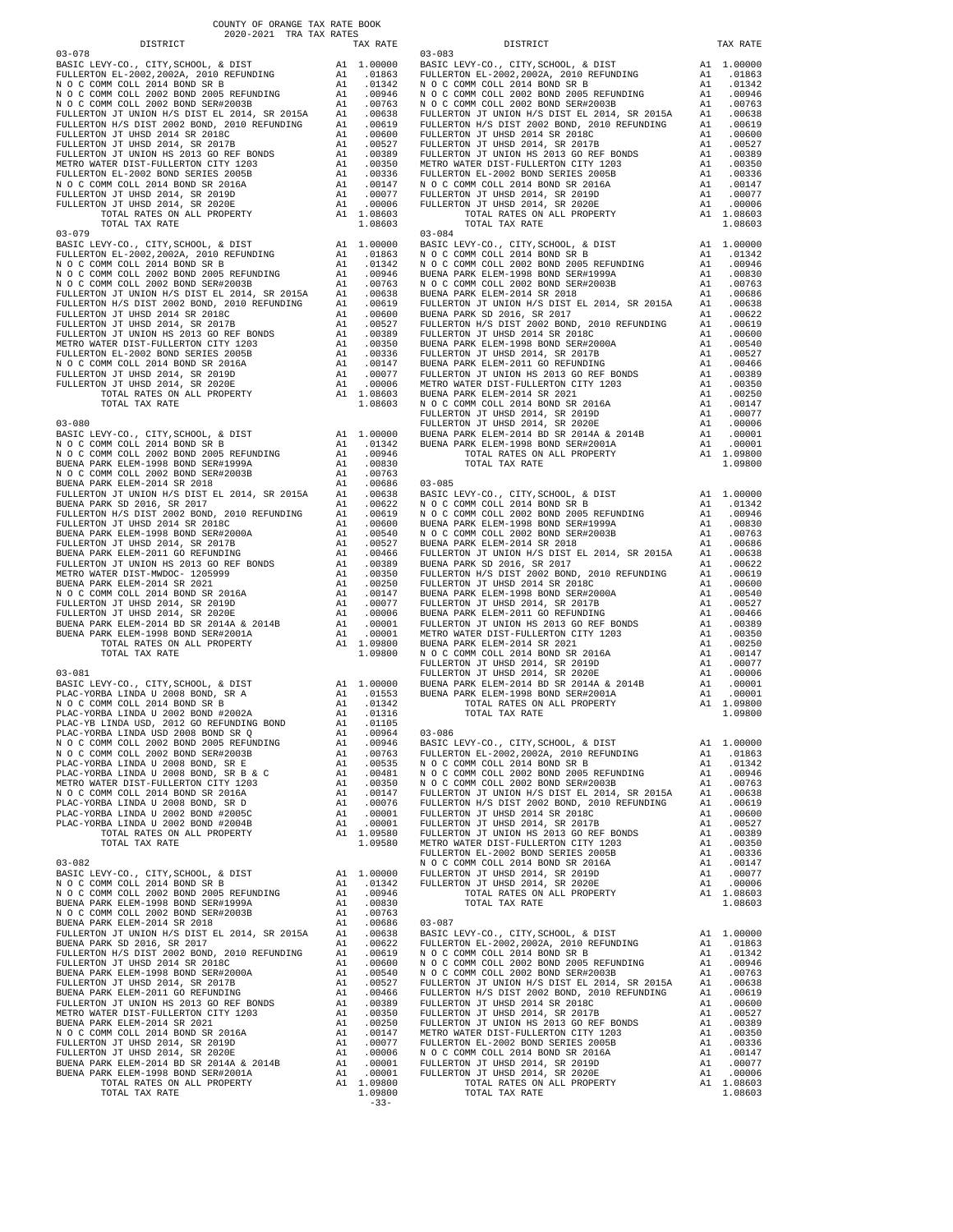| COUNTY OF ORANGE TAX RATE BOOK<br>2020-2021 TRA TAX RATES                                 |    |                                                                                                                                                                                                                              |                 |
|-------------------------------------------------------------------------------------------|----|------------------------------------------------------------------------------------------------------------------------------------------------------------------------------------------------------------------------------|-----------------|
| DISTRICT                                                                                  |    | TAX RATE                                                                                                                                                                                                                     |                 |
|                                                                                           |    |                                                                                                                                                                                                                              |                 |
|                                                                                           |    |                                                                                                                                                                                                                              |                 |
|                                                                                           |    |                                                                                                                                                                                                                              |                 |
|                                                                                           |    |                                                                                                                                                                                                                              |                 |
|                                                                                           |    |                                                                                                                                                                                                                              |                 |
|                                                                                           |    |                                                                                                                                                                                                                              |                 |
|                                                                                           |    |                                                                                                                                                                                                                              |                 |
|                                                                                           |    |                                                                                                                                                                                                                              |                 |
|                                                                                           |    |                                                                                                                                                                                                                              |                 |
|                                                                                           |    |                                                                                                                                                                                                                              |                 |
|                                                                                           |    |                                                                                                                                                                                                                              |                 |
|                                                                                           |    |                                                                                                                                                                                                                              |                 |
|                                                                                           |    |                                                                                                                                                                                                                              |                 |
|                                                                                           |    |                                                                                                                                                                                                                              |                 |
|                                                                                           |    |                                                                                                                                                                                                                              |                 |
|                                                                                           |    |                                                                                                                                                                                                                              |                 |
|                                                                                           |    |                                                                                                                                                                                                                              |                 |
|                                                                                           |    |                                                                                                                                                                                                                              |                 |
|                                                                                           |    |                                                                                                                                                                                                                              |                 |
|                                                                                           |    |                                                                                                                                                                                                                              |                 |
|                                                                                           |    |                                                                                                                                                                                                                              |                 |
|                                                                                           |    |                                                                                                                                                                                                                              |                 |
|                                                                                           |    |                                                                                                                                                                                                                              |                 |
|                                                                                           |    |                                                                                                                                                                                                                              |                 |
|                                                                                           |    |                                                                                                                                                                                                                              |                 |
|                                                                                           |    |                                                                                                                                                                                                                              |                 |
|                                                                                           |    |                                                                                                                                                                                                                              |                 |
|                                                                                           |    |                                                                                                                                                                                                                              |                 |
|                                                                                           |    |                                                                                                                                                                                                                              |                 |
|                                                                                           |    |                                                                                                                                                                                                                              |                 |
|                                                                                           |    |                                                                                                                                                                                                                              |                 |
|                                                                                           |    |                                                                                                                                                                                                                              |                 |
|                                                                                           |    |                                                                                                                                                                                                                              |                 |
| $03 - 090$                                                                                |    |                                                                                                                                                                                                                              | NOCC            |
|                                                                                           |    |                                                                                                                                                                                                                              |                 |
|                                                                                           |    |                                                                                                                                                                                                                              |                 |
|                                                                                           |    |                                                                                                                                                                                                                              |                 |
|                                                                                           |    |                                                                                                                                                                                                                              |                 |
|                                                                                           |    |                                                                                                                                                                                                                              |                 |
|                                                                                           |    |                                                                                                                                                                                                                              |                 |
|                                                                                           |    |                                                                                                                                                                                                                              |                 |
|                                                                                           |    |                                                                                                                                                                                                                              |                 |
|                                                                                           |    |                                                                                                                                                                                                                              |                 |
|                                                                                           |    |                                                                                                                                                                                                                              |                 |
|                                                                                           |    |                                                                                                                                                                                                                              |                 |
|                                                                                           |    |                                                                                                                                                                                                                              |                 |
|                                                                                           |    |                                                                                                                                                                                                                              |                 |
|                                                                                           |    |                                                                                                                                                                                                                              |                 |
|                                                                                           |    |                                                                                                                                                                                                                              |                 |
|                                                                                           |    |                                                                                                                                                                                                                              | FULLERT         |
| $03 - 091$                                                                                |    |                                                                                                                                                                                                                              | METRO W         |
|                                                                                           |    |                                                                                                                                                                                                                              |                 |
|                                                                                           |    |                                                                                                                                                                                                                              |                 |
|                                                                                           |    |                                                                                                                                                                                                                              |                 |
|                                                                                           |    |                                                                                                                                                                                                                              |                 |
|                                                                                           |    |                                                                                                                                                                                                                              |                 |
|                                                                                           |    |                                                                                                                                                                                                                              |                 |
|                                                                                           |    |                                                                                                                                                                                                                              |                 |
|                                                                                           |    |                                                                                                                                                                                                                              |                 |
| ANAHEIM HS EL 2014 SR 2019                                                                |    |                                                                                                                                                                                                                              |                 |
| ANAHEIM ELEM 2010 BOND, SER 2016                                                          |    | A1 .00689<br>A1 .00636 NOCC<br>A1 .00636 NOCC<br>A1 .00350 NOCC<br>A1 .00322 FULLERT                                                                                                                                         |                 |
| ANAHEIM HIGH GO EL 2014, SR 2015                                                          |    |                                                                                                                                                                                                                              |                 |
| METRO WATER DIST-FULLERTON CITY 1203                                                      |    |                                                                                                                                                                                                                              |                 |
| ANAHEIM HIGH 2002 BOND SERIES 2003<br>ANAHEIM ELEM-2002 BOND SERIES 2007                  |    | A1.00292                                                                                                                                                                                                                     | FULLERT         |
| N O C COMM COLL 2014 BOND SR 2016A                                                        | A1 | .00147                                                                                                                                                                                                                       | FULLERT         |
| ANAHEIM ELEM 2010 BOND SERIES 2011                                                        | A1 | .00001                                                                                                                                                                                                                       | FULLERT         |
| TOTAL RATES ON ALL PROPERTY                                                               |    |                                                                                                                                                                                                                              |                 |
| TOTAL TAX RATE                                                                            |    | A1 1.14114 FULLERT<br>1.14114 METRO W                                                                                                                                                                                        |                 |
|                                                                                           |    |                                                                                                                                                                                                                              | FULLERT         |
| $03 - 092$<br>BASIC LEVY-CO., CITY, SCHOOL, & DIST                                        | A1 |                                                                                                                                                                                                                              | NOCC<br>FULLERT |
| PLAC-YORBA LINDA U 2008 BOND, SR A                                                        |    | A1 1.00000<br>A1 .01553                                                                                                                                                                                                      | FULLERT         |
| N O C COMM COLL 2014 BOND SR B                                                            | A1 | .01342                                                                                                                                                                                                                       |                 |
| PLAC-YORBA LINDA U 2002 BOND #2002A                                                       | A1 | .01316                                                                                                                                                                                                                       |                 |
| PLAC-YB LINDA USD, 2012 GO REFUNDING BOND A1                                              |    | .01105                                                                                                                                                                                                                       |                 |
| PLAC-YORBA LINDA USD 2008 BOND SR O                                                       |    | A1 .00964 03-901                                                                                                                                                                                                             |                 |
| PLAC-YORBA LINDA USD 2008 BOND SK Q<br>N 0 C COMM COLL 2002 BOND 2005 REFUNDING A1 .00946 |    |                                                                                                                                                                                                                              | BASIC L         |
| N O C COMM COLL 2002 BOND SER#2003B<br>PLAC-YORBA LINDA U 2008 BOND, SR E                 |    |                                                                                                                                                                                                                              |                 |
| PLAC-YORBA LINDA U 2008 BOND, SR B & C                                                    |    |                                                                                                                                                                                                                              |                 |
| METRO WATER DIST-FULLERTON CITY 1203                                                      |    |                                                                                                                                                                                                                              |                 |
| N O C COMM COLL 2014 BOND SR 2016A                                                        |    |                                                                                                                                                                                                                              |                 |
| PLAC-YORBA LINDA U 2008 BOND, SR D                                                        |    |                                                                                                                                                                                                                              |                 |
| PLAC-YORBA LINDA U 2002 BOND #2005C                                                       |    |                                                                                                                                                                                                                              |                 |
| PLAC-YORBA LINDA U 2002 BOND #2004B                                                       |    | AL 00763 FULLERT<br>Al 00763 FULLERT<br>Al 00535 N O C C<br>Al 00481 N O C C<br>Al 00350 N O C C<br>Al 00076 FULLERT<br>Al 00001 FULLERT<br>Al 00001 FULLERT<br>Al 00001 FULLERT<br>Al 1.09580 FULLERT<br>Al 1.09580 FULLERT |                 |
| TOTAL RATES ON ALL PROPERTY                                                               |    |                                                                                                                                                                                                                              |                 |
| TOTAL TAX RATE                                                                            |    |                                                                                                                                                                                                                              | 1.09580 FULLERT |

|  |  | TOTAL TAX RATE |         |
|--|--|----------------|---------|
|  |  |                |         |
|  |  |                |         |
|  |  |                |         |
|  |  |                |         |
|  |  |                |         |
|  |  |                |         |
|  |  |                |         |
|  |  |                |         |
|  |  |                |         |
|  |  |                |         |
|  |  |                |         |
|  |  |                |         |
|  |  |                |         |
|  |  |                |         |
|  |  |                |         |
|  |  |                |         |
|  |  |                |         |
|  |  |                |         |
|  |  |                |         |
|  |  |                |         |
|  |  |                |         |
|  |  |                |         |
|  |  |                |         |
|  |  |                |         |
|  |  |                |         |
|  |  |                |         |
|  |  |                |         |
|  |  |                |         |
|  |  |                |         |
|  |  |                |         |
|  |  |                |         |
|  |  |                |         |
|  |  |                |         |
|  |  |                |         |
|  |  |                |         |
|  |  |                |         |
|  |  |                |         |
|  |  |                |         |
|  |  |                |         |
|  |  |                |         |
|  |  |                |         |
|  |  |                |         |
|  |  |                |         |
|  |  |                |         |
|  |  |                |         |
|  |  |                |         |
|  |  |                |         |
|  |  |                |         |
|  |  |                |         |
|  |  |                |         |
|  |  |                |         |
|  |  |                |         |
|  |  |                |         |
|  |  |                |         |
|  |  |                |         |
|  |  |                |         |
|  |  |                |         |
|  |  |                |         |
|  |  |                |         |
|  |  |                |         |
|  |  | TOTAL TAX RATE | 1.08253 |
|  |  |                |         |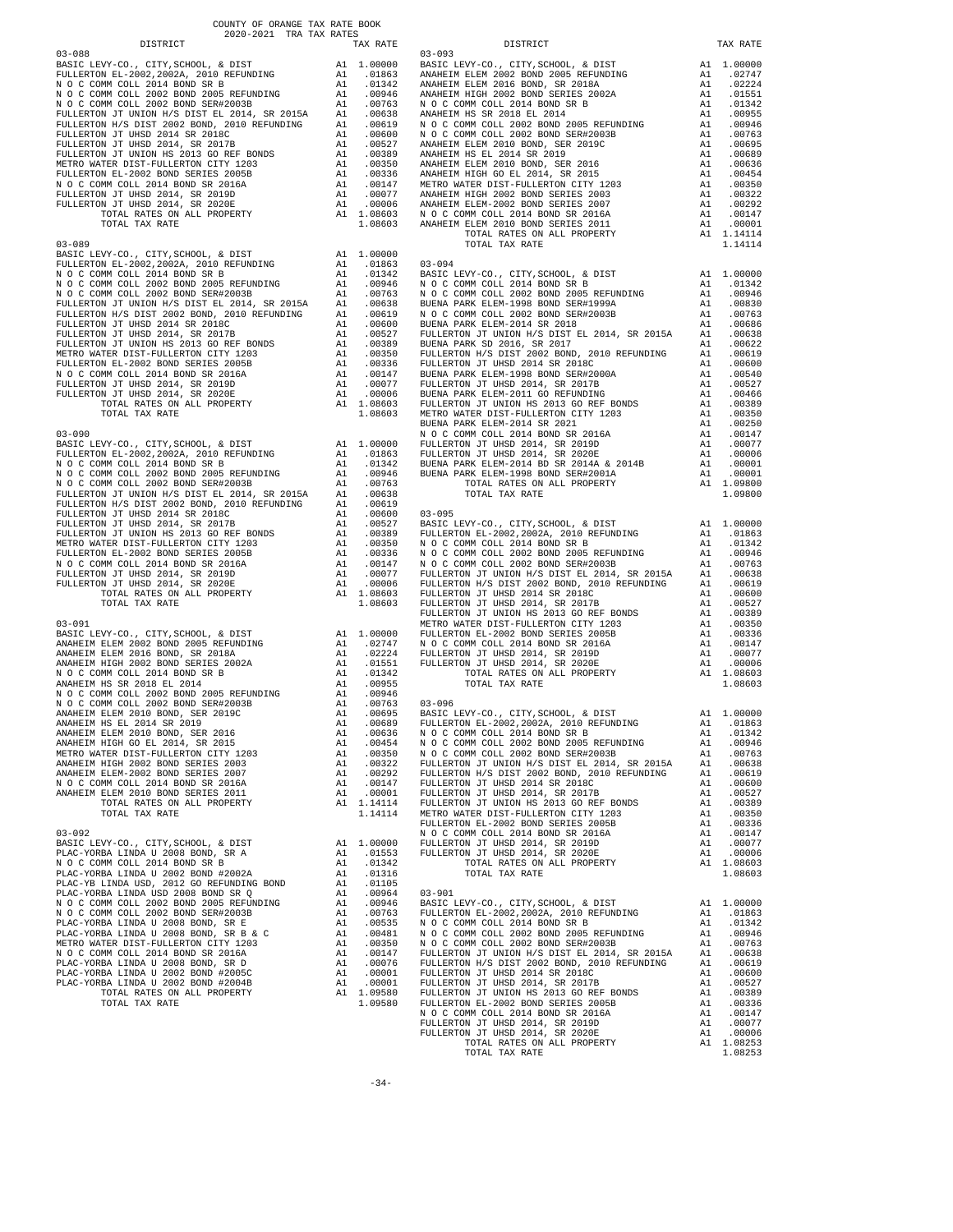| COUNTY OF ORANGE TAX RATE BOOK<br>$2020-2021 \quad \text{TRA TAX RATES}$ DISTRICT $\hspace{2.5cm}$                                                                                                                                                                                                                                                         |          |                |          |
|------------------------------------------------------------------------------------------------------------------------------------------------------------------------------------------------------------------------------------------------------------------------------------------------------------------------------------------------------------|----------|----------------|----------|
|                                                                                                                                                                                                                                                                                                                                                            | TAX RATE | DISTRICT       | TAX RATE |
| $03 - 902$<br>$\begin{tabular}{cccccc} 03-902 & \mbox{\sc b}16.10000 & \mbox{\sc b}16.10000 & \mbox{\sc b}16.10000 & \mbox{\sc b}16.10000 \\ \mbox{\sc b}16.100000 & \mbox{\sc b}16.10000 \\ \mbox{\sc b}16.100000 & \mbox{\sc b}16.10000 \\ \mbox{\sc b}16.100000 & \mbox{\sc b}16.10000 \\ \mbox{\sc b}16.100000 & \mbox{\sc b}16.10000 \\ \mbox{\sc b}$ |          | $04 - 002$     |          |
|                                                                                                                                                                                                                                                                                                                                                            |          |                |          |
|                                                                                                                                                                                                                                                                                                                                                            |          |                |          |
|                                                                                                                                                                                                                                                                                                                                                            |          |                |          |
|                                                                                                                                                                                                                                                                                                                                                            |          |                |          |
|                                                                                                                                                                                                                                                                                                                                                            |          |                |          |
|                                                                                                                                                                                                                                                                                                                                                            |          |                |          |
|                                                                                                                                                                                                                                                                                                                                                            |          |                |          |
|                                                                                                                                                                                                                                                                                                                                                            |          |                |          |
|                                                                                                                                                                                                                                                                                                                                                            |          |                |          |
|                                                                                                                                                                                                                                                                                                                                                            |          |                |          |
|                                                                                                                                                                                                                                                                                                                                                            |          |                |          |
|                                                                                                                                                                                                                                                                                                                                                            |          |                |          |
|                                                                                                                                                                                                                                                                                                                                                            |          | TOTAL TAX RATE | 1.09927  |
|                                                                                                                                                                                                                                                                                                                                                            |          |                |          |
|                                                                                                                                                                                                                                                                                                                                                            |          |                |          |
|                                                                                                                                                                                                                                                                                                                                                            |          |                |          |
|                                                                                                                                                                                                                                                                                                                                                            |          |                |          |
|                                                                                                                                                                                                                                                                                                                                                            |          |                |          |
|                                                                                                                                                                                                                                                                                                                                                            |          |                |          |
|                                                                                                                                                                                                                                                                                                                                                            |          |                |          |
|                                                                                                                                                                                                                                                                                                                                                            |          |                |          |
|                                                                                                                                                                                                                                                                                                                                                            |          |                |          |
|                                                                                                                                                                                                                                                                                                                                                            |          |                |          |
|                                                                                                                                                                                                                                                                                                                                                            |          |                |          |
|                                                                                                                                                                                                                                                                                                                                                            |          |                |          |
|                                                                                                                                                                                                                                                                                                                                                            |          |                |          |
|                                                                                                                                                                                                                                                                                                                                                            |          | TOTAL TAX RATE |          |
|                                                                                                                                                                                                                                                                                                                                                            |          |                |          |
|                                                                                                                                                                                                                                                                                                                                                            |          |                |          |
|                                                                                                                                                                                                                                                                                                                                                            |          |                |          |
|                                                                                                                                                                                                                                                                                                                                                            |          |                |          |
|                                                                                                                                                                                                                                                                                                                                                            |          |                |          |
|                                                                                                                                                                                                                                                                                                                                                            |          |                |          |
|                                                                                                                                                                                                                                                                                                                                                            |          |                |          |
|                                                                                                                                                                                                                                                                                                                                                            |          |                |          |
|                                                                                                                                                                                                                                                                                                                                                            |          |                |          |
|                                                                                                                                                                                                                                                                                                                                                            |          |                |          |
|                                                                                                                                                                                                                                                                                                                                                            |          |                |          |
|                                                                                                                                                                                                                                                                                                                                                            |          |                |          |
|                                                                                                                                                                                                                                                                                                                                                            |          |                |          |
|                                                                                                                                                                                                                                                                                                                                                            |          |                |          |
|                                                                                                                                                                                                                                                                                                                                                            |          |                |          |
|                                                                                                                                                                                                                                                                                                                                                            |          |                |          |
|                                                                                                                                                                                                                                                                                                                                                            |          |                |          |
|                                                                                                                                                                                                                                                                                                                                                            |          |                |          |
|                                                                                                                                                                                                                                                                                                                                                            |          |                |          |
|                                                                                                                                                                                                                                                                                                                                                            |          |                |          |
|                                                                                                                                                                                                                                                                                                                                                            |          |                |          |
|                                                                                                                                                                                                                                                                                                                                                            |          |                |          |
|                                                                                                                                                                                                                                                                                                                                                            |          |                |          |
|                                                                                                                                                                                                                                                                                                                                                            |          |                |          |
|                                                                                                                                                                                                                                                                                                                                                            |          |                |          |
|                                                                                                                                                                                                                                                                                                                                                            |          |                |          |
|                                                                                                                                                                                                                                                                                                                                                            |          |                |          |
|                                                                                                                                                                                                                                                                                                                                                            |          |                |          |
|                                                                                                                                                                                                                                                                                                                                                            |          |                |          |
|                                                                                                                                                                                                                                                                                                                                                            |          |                |          |
|                                                                                                                                                                                                                                                                                                                                                            |          |                |          |
|                                                                                                                                                                                                                                                                                                                                                            |          |                |          |
|                                                                                                                                                                                                                                                                                                                                                            |          |                |          |
|                                                                                                                                                                                                                                                                                                                                                            |          |                |          |
|                                                                                                                                                                                                                                                                                                                                                            |          |                |          |
|                                                                                                                                                                                                                                                                                                                                                            |          |                |          |
|                                                                                                                                                                                                                                                                                                                                                            |          |                |          |
|                                                                                                                                                                                                                                                                                                                                                            |          |                |          |
|                                                                                                                                                                                                                                                                                                                                                            |          |                |          |
|                                                                                                                                                                                                                                                                                                                                                            |          |                |          |
|                                                                                                                                                                                                                                                                                                                                                            |          |                |          |
|                                                                                                                                                                                                                                                                                                                                                            |          |                |          |
|                                                                                                                                                                                                                                                                                                                                                            |          |                |          |
|                                                                                                                                                                                                                                                                                                                                                            |          |                |          |
|                                                                                                                                                                                                                                                                                                                                                            |          |                |          |
|                                                                                                                                                                                                                                                                                                                                                            |          |                |          |
|                                                                                                                                                                                                                                                                                                                                                            |          |                |          |
|                                                                                                                                                                                                                                                                                                                                                            |          |                |          |
|                                                                                                                                                                                                                                                                                                                                                            |          |                |          |
|                                                                                                                                                                                                                                                                                                                                                            |          |                |          |
|                                                                                                                                                                                                                                                                                                                                                            |          |                |          |
|                                                                                                                                                                                                                                                                                                                                                            |          |                |          |

 $1.09833$ <br>-35-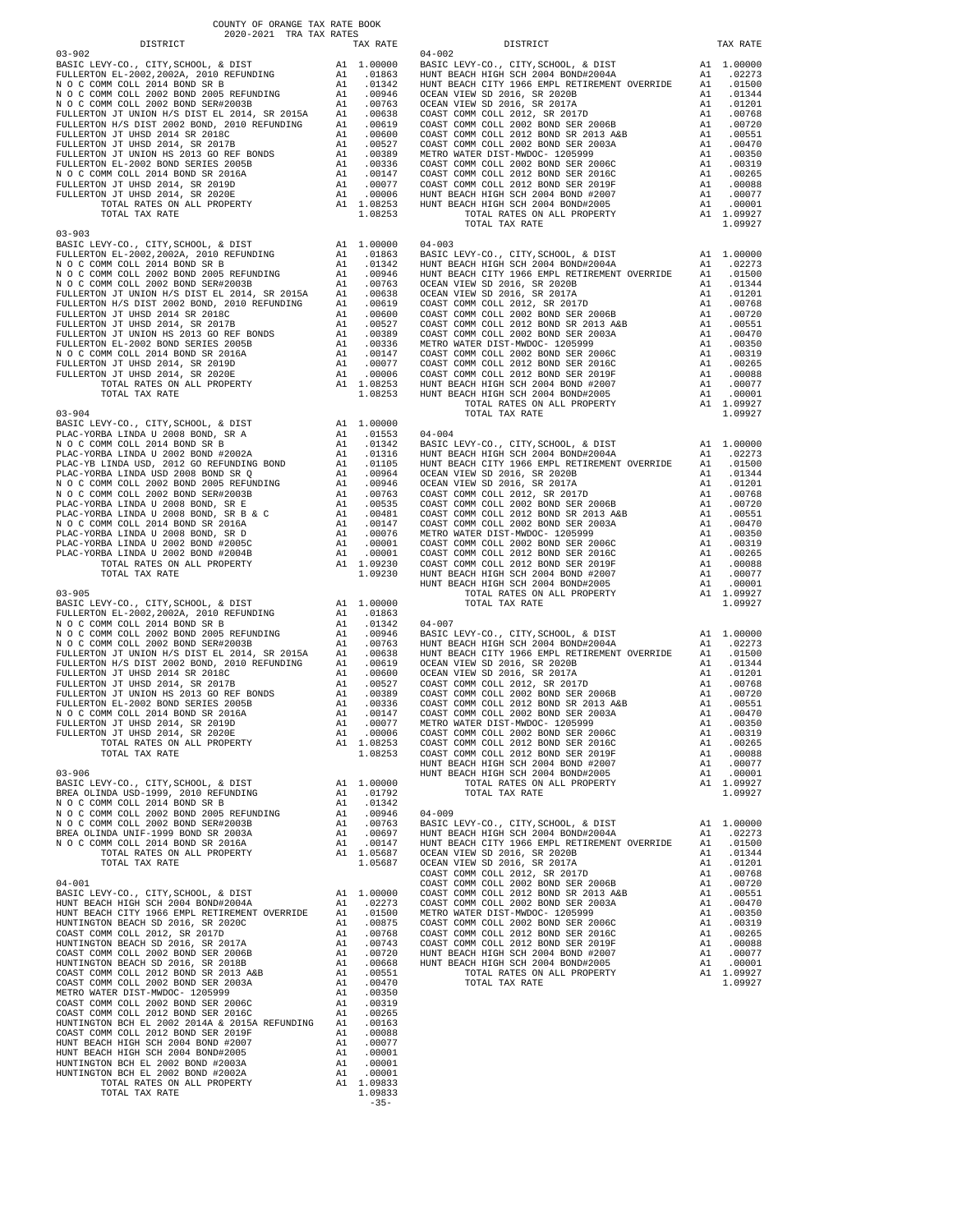| COUNTY OF ORANGE TAX RATE BOOK<br>2020-2021 TRA TAX RATES                                                                                                                                                                                                                                                                       |          |            |          |
|---------------------------------------------------------------------------------------------------------------------------------------------------------------------------------------------------------------------------------------------------------------------------------------------------------------------------------|----------|------------|----------|
| DISTRICT<br>$\begin{tabular}{cccccccc} $64-010$ & $108$ & $108$ & $108$ & $108$ & $108$ & $108$ & $108$ & $108$ & $108$ & $108$ & $108$ & $108$ & $108$ & $108$ & $108$ & $108$ & $108$ & $108$ & $108$ & $108$ & $108$ & $108$ & $108$ & $108$ & $108$ & $108$ & $108$ & $108$ & $108$ & $108$ & $108$ & $108$ & $108$ & $108$ | TAX RATE | DISTRICT   | TAX RATE |
| $04 - 010$                                                                                                                                                                                                                                                                                                                      |          | $04 - 016$ |          |
|                                                                                                                                                                                                                                                                                                                                 |          |            |          |
|                                                                                                                                                                                                                                                                                                                                 |          |            |          |
|                                                                                                                                                                                                                                                                                                                                 |          |            |          |
|                                                                                                                                                                                                                                                                                                                                 |          |            |          |
|                                                                                                                                                                                                                                                                                                                                 |          |            |          |
|                                                                                                                                                                                                                                                                                                                                 |          |            |          |
|                                                                                                                                                                                                                                                                                                                                 |          |            |          |
|                                                                                                                                                                                                                                                                                                                                 |          |            |          |
|                                                                                                                                                                                                                                                                                                                                 |          |            |          |
|                                                                                                                                                                                                                                                                                                                                 |          |            |          |
|                                                                                                                                                                                                                                                                                                                                 |          |            |          |
|                                                                                                                                                                                                                                                                                                                                 |          |            |          |
|                                                                                                                                                                                                                                                                                                                                 |          |            |          |
|                                                                                                                                                                                                                                                                                                                                 |          |            |          |
|                                                                                                                                                                                                                                                                                                                                 |          |            |          |
|                                                                                                                                                                                                                                                                                                                                 |          |            |          |
|                                                                                                                                                                                                                                                                                                                                 |          |            |          |
|                                                                                                                                                                                                                                                                                                                                 |          |            |          |
|                                                                                                                                                                                                                                                                                                                                 |          |            |          |
|                                                                                                                                                                                                                                                                                                                                 |          |            |          |
|                                                                                                                                                                                                                                                                                                                                 |          |            |          |
|                                                                                                                                                                                                                                                                                                                                 |          |            |          |
|                                                                                                                                                                                                                                                                                                                                 |          |            |          |
|                                                                                                                                                                                                                                                                                                                                 |          |            |          |
|                                                                                                                                                                                                                                                                                                                                 |          |            |          |
|                                                                                                                                                                                                                                                                                                                                 |          |            |          |
|                                                                                                                                                                                                                                                                                                                                 |          |            |          |
|                                                                                                                                                                                                                                                                                                                                 |          |            |          |
|                                                                                                                                                                                                                                                                                                                                 |          |            |          |
|                                                                                                                                                                                                                                                                                                                                 |          |            |          |
|                                                                                                                                                                                                                                                                                                                                 |          |            |          |
|                                                                                                                                                                                                                                                                                                                                 |          |            |          |
|                                                                                                                                                                                                                                                                                                                                 |          |            |          |
|                                                                                                                                                                                                                                                                                                                                 |          |            |          |
|                                                                                                                                                                                                                                                                                                                                 |          |            |          |
|                                                                                                                                                                                                                                                                                                                                 |          |            |          |
|                                                                                                                                                                                                                                                                                                                                 |          |            |          |
|                                                                                                                                                                                                                                                                                                                                 |          |            |          |
|                                                                                                                                                                                                                                                                                                                                 |          |            |          |
|                                                                                                                                                                                                                                                                                                                                 |          |            |          |
|                                                                                                                                                                                                                                                                                                                                 |          |            |          |
|                                                                                                                                                                                                                                                                                                                                 |          |            |          |
|                                                                                                                                                                                                                                                                                                                                 |          |            |          |
| $\begin{array}{cccccccc} 0.4-0.1 & 0.014 & 0.4-0.1 & 0.0000 & 0.4-0.1 & 0.0000 & 0.4-0.1 & 0.00000 & 0.4-0.1 & 0.00000 & 0.4-0.1 & 0.00000 & 0.4-0.1 & 0.00000 & 0.4-0.1 & 0.00000 & 0.4-0.1 & 0.00000 & 0.4-0.1 & 0.00000 & 0.4-0.1 & 0.00000 & 0.4-0.1 & 0.00000 &$                                                           |          |            |          |
| $04 - 014$                                                                                                                                                                                                                                                                                                                      |          | $04 - 019$ |          |
|                                                                                                                                                                                                                                                                                                                                 |          |            |          |
|                                                                                                                                                                                                                                                                                                                                 |          |            |          |
|                                                                                                                                                                                                                                                                                                                                 |          |            |          |
|                                                                                                                                                                                                                                                                                                                                 |          |            |          |
|                                                                                                                                                                                                                                                                                                                                 |          |            |          |
|                                                                                                                                                                                                                                                                                                                                 |          |            |          |
|                                                                                                                                                                                                                                                                                                                                 |          |            |          |
|                                                                                                                                                                                                                                                                                                                                 |          |            |          |
|                                                                                                                                                                                                                                                                                                                                 |          |            |          |
|                                                                                                                                                                                                                                                                                                                                 |          |            |          |
|                                                                                                                                                                                                                                                                                                                                 |          |            |          |
|                                                                                                                                                                                                                                                                                                                                 |          |            |          |
|                                                                                                                                                                                                                                                                                                                                 |          |            |          |
|                                                                                                                                                                                                                                                                                                                                 |          |            |          |
|                                                                                                                                                                                                                                                                                                                                 |          |            |          |
| TOTAL TAX RATE                                                                                                                                                                                                                                                                                                                  | 1.09833  |            |          |
|                                                                                                                                                                                                                                                                                                                                 |          |            |          |
|                                                                                                                                                                                                                                                                                                                                 |          |            |          |
|                                                                                                                                                                                                                                                                                                                                 |          |            |          |
|                                                                                                                                                                                                                                                                                                                                 |          |            |          |
|                                                                                                                                                                                                                                                                                                                                 |          |            |          |
|                                                                                                                                                                                                                                                                                                                                 |          |            |          |
|                                                                                                                                                                                                                                                                                                                                 |          |            |          |
|                                                                                                                                                                                                                                                                                                                                 |          |            |          |
|                                                                                                                                                                                                                                                                                                                                 |          |            |          |
|                                                                                                                                                                                                                                                                                                                                 |          |            |          |
|                                                                                                                                                                                                                                                                                                                                 |          |            |          |
|                                                                                                                                                                                                                                                                                                                                 |          |            |          |
|                                                                                                                                                                                                                                                                                                                                 |          |            |          |
|                                                                                                                                                                                                                                                                                                                                 |          |            |          |
|                                                                                                                                                                                                                                                                                                                                 |          |            |          |
|                                                                                                                                                                                                                                                                                                                                 |          |            |          |
| $\begin{tabular}{cccccccc} $04-015$ & $14-015$ & $14-015$ & $14-015$ & $14-015$ & $14-015$ & $14-015$ & $14-015$ & $14-015$ & $14-01000 & $140000 & $140000 & $1400000 & $1400000 & $14000000 & $140000000 & $140000000 & $140000000 & $140000000 & $1400000000 & $1400000000 & $1400000$                                       |          |            |          |
|                                                                                                                                                                                                                                                                                                                                 | $-36-$   |            |          |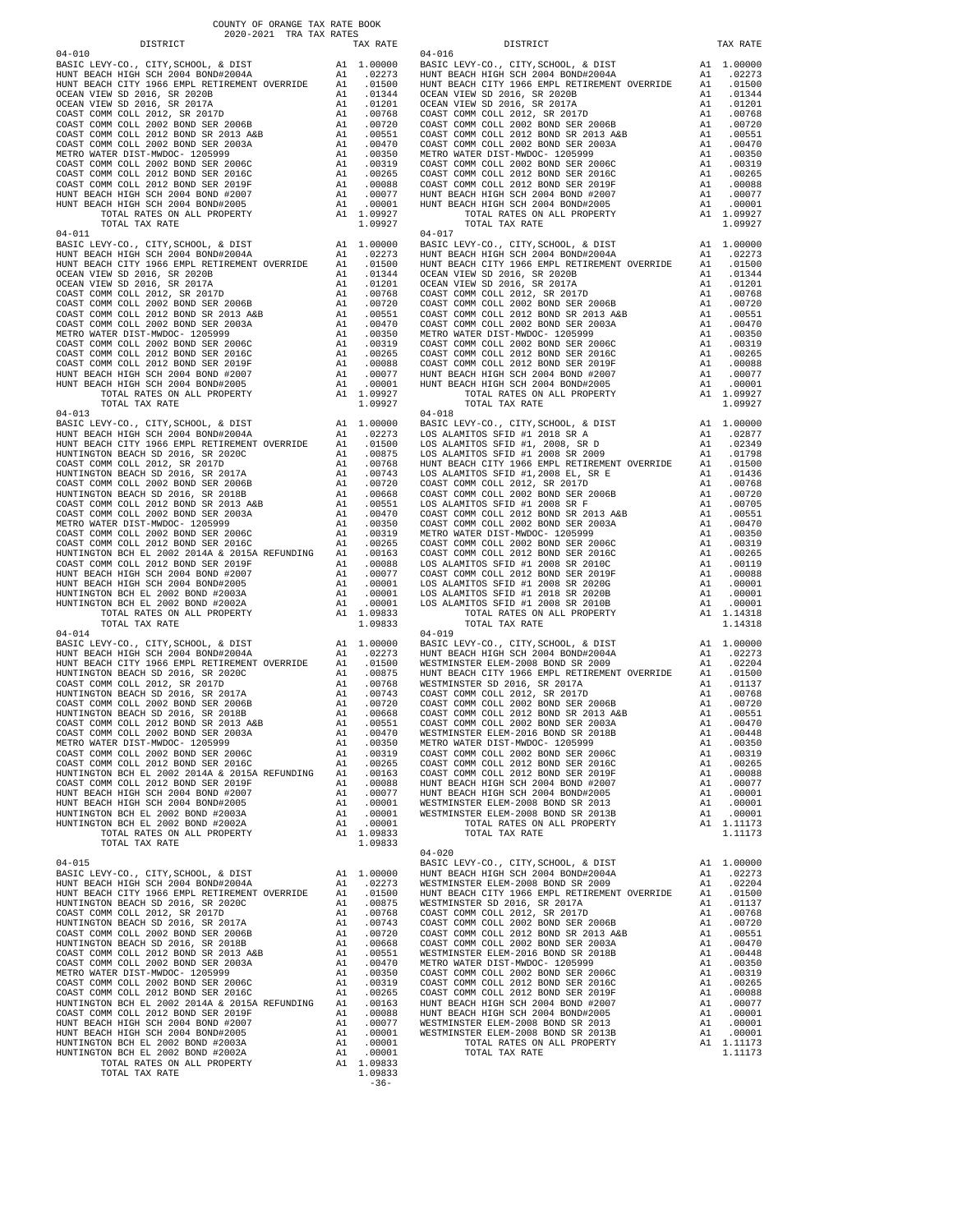| COUNTY OF ORANGE TAX RATE BOOK<br>2020-2021 TRA TAX RATES<br>$2020-2021 \quad \text{TRA RATE B}$ DISTRICT 2020–2021 TRA TAX RATES |          |                                                                                                                                                                                                                                                                                     |          |
|-----------------------------------------------------------------------------------------------------------------------------------|----------|-------------------------------------------------------------------------------------------------------------------------------------------------------------------------------------------------------------------------------------------------------------------------------------|----------|
|                                                                                                                                   | TAX RATE | DISTRICT                                                                                                                                                                                                                                                                            | TAX RATE |
| $04 - 021$                                                                                                                        |          | $04 - 027$<br>$\begin{tabular}{cccccccc} 04-021 & 018787167 & 018787167 & 018777 & 0187716 & 01877 & 0187716 & 0187716 & 0187716 & 0187716 & 0187716 & 0187716 & 0187716 & 0187716 & 0187716 & 0187716 & 0187716 & 0187716 & 0187716 & 0187716 & 0187716 & 0187716 & 0187716 & 018$ |          |
|                                                                                                                                   |          |                                                                                                                                                                                                                                                                                     |          |
|                                                                                                                                   |          |                                                                                                                                                                                                                                                                                     |          |
|                                                                                                                                   |          |                                                                                                                                                                                                                                                                                     |          |
|                                                                                                                                   |          |                                                                                                                                                                                                                                                                                     |          |
|                                                                                                                                   |          |                                                                                                                                                                                                                                                                                     |          |
|                                                                                                                                   |          |                                                                                                                                                                                                                                                                                     |          |
|                                                                                                                                   |          |                                                                                                                                                                                                                                                                                     |          |
|                                                                                                                                   |          |                                                                                                                                                                                                                                                                                     |          |
|                                                                                                                                   |          |                                                                                                                                                                                                                                                                                     |          |
|                                                                                                                                   |          |                                                                                                                                                                                                                                                                                     |          |
|                                                                                                                                   |          |                                                                                                                                                                                                                                                                                     |          |
|                                                                                                                                   |          |                                                                                                                                                                                                                                                                                     |          |
|                                                                                                                                   |          |                                                                                                                                                                                                                                                                                     |          |
|                                                                                                                                   |          |                                                                                                                                                                                                                                                                                     |          |
|                                                                                                                                   |          |                                                                                                                                                                                                                                                                                     |          |
|                                                                                                                                   |          |                                                                                                                                                                                                                                                                                     |          |
|                                                                                                                                   |          |                                                                                                                                                                                                                                                                                     |          |
|                                                                                                                                   |          | $04 - 028$                                                                                                                                                                                                                                                                          |          |
|                                                                                                                                   |          |                                                                                                                                                                                                                                                                                     |          |
|                                                                                                                                   |          |                                                                                                                                                                                                                                                                                     |          |
|                                                                                                                                   |          |                                                                                                                                                                                                                                                                                     |          |
|                                                                                                                                   |          |                                                                                                                                                                                                                                                                                     |          |
|                                                                                                                                   |          |                                                                                                                                                                                                                                                                                     |          |
|                                                                                                                                   |          |                                                                                                                                                                                                                                                                                     |          |
|                                                                                                                                   |          |                                                                                                                                                                                                                                                                                     |          |
|                                                                                                                                   |          |                                                                                                                                                                                                                                                                                     |          |
|                                                                                                                                   |          |                                                                                                                                                                                                                                                                                     |          |
|                                                                                                                                   |          |                                                                                                                                                                                                                                                                                     |          |
|                                                                                                                                   |          | $\begin{tabular}{cccc} 0.4-0.22 & 0.4-0.4 & 0.4-0.22 & 0.4-0.4 & 0.4-0.22 & 0.4-0.4 & 0.4-0.22 & 0.4-0.4 & 0.4-0.2 & 0.4-0.2 & 0.4-0.2 & 0.4-0.2 & 0.4-0.2 & 0.4-0.2 & 0.4-0.2 & 0.4-0.2 & 0.4-0.2 & 0.4-0.2 & 0.4-0.2 & 0.4-0.2 & 0.4-0.2 & 0.4-0.2 & 0.4-0.2 & $                  |          |
|                                                                                                                                   |          |                                                                                                                                                                                                                                                                                     |          |
|                                                                                                                                   |          |                                                                                                                                                                                                                                                                                     |          |
|                                                                                                                                   |          |                                                                                                                                                                                                                                                                                     |          |
|                                                                                                                                   |          |                                                                                                                                                                                                                                                                                     |          |
|                                                                                                                                   |          |                                                                                                                                                                                                                                                                                     |          |
|                                                                                                                                   |          |                                                                                                                                                                                                                                                                                     |          |
|                                                                                                                                   |          |                                                                                                                                                                                                                                                                                     |          |
|                                                                                                                                   |          |                                                                                                                                                                                                                                                                                     |          |
|                                                                                                                                   |          |                                                                                                                                                                                                                                                                                     |          |
|                                                                                                                                   |          |                                                                                                                                                                                                                                                                                     |          |
|                                                                                                                                   |          |                                                                                                                                                                                                                                                                                     |          |
|                                                                                                                                   |          |                                                                                                                                                                                                                                                                                     |          |
|                                                                                                                                   |          |                                                                                                                                                                                                                                                                                     |          |
|                                                                                                                                   |          |                                                                                                                                                                                                                                                                                     |          |
|                                                                                                                                   |          |                                                                                                                                                                                                                                                                                     |          |
|                                                                                                                                   |          |                                                                                                                                                                                                                                                                                     |          |
|                                                                                                                                   |          |                                                                                                                                                                                                                                                                                     |          |
|                                                                                                                                   |          |                                                                                                                                                                                                                                                                                     |          |
|                                                                                                                                   |          |                                                                                                                                                                                                                                                                                     |          |
|                                                                                                                                   |          |                                                                                                                                                                                                                                                                                     |          |
|                                                                                                                                   |          |                                                                                                                                                                                                                                                                                     |          |
|                                                                                                                                   |          |                                                                                                                                                                                                                                                                                     |          |
|                                                                                                                                   |          |                                                                                                                                                                                                                                                                                     |          |
|                                                                                                                                   |          |                                                                                                                                                                                                                                                                                     |          |
|                                                                                                                                   |          | AI 1.11/3 04-030<br>1.11173 BASIC LEVY-CO., CITY, SCHOOL, & DIST A1 1.00000<br>HUNT BEACH HIGH SCH 2004 BOND#2004A A1 .02273<br>HUNT BEACH CITY 1966 EMPL RETIREMENT OVERRIDE A1 .01500                                                                                             |          |
|                                                                                                                                   |          |                                                                                                                                                                                                                                                                                     |          |
|                                                                                                                                   |          |                                                                                                                                                                                                                                                                                     |          |
|                                                                                                                                   |          |                                                                                                                                                                                                                                                                                     |          |
|                                                                                                                                   |          |                                                                                                                                                                                                                                                                                     |          |
|                                                                                                                                   |          |                                                                                                                                                                                                                                                                                     |          |
|                                                                                                                                   |          |                                                                                                                                                                                                                                                                                     |          |
|                                                                                                                                   |          |                                                                                                                                                                                                                                                                                     |          |
|                                                                                                                                   |          |                                                                                                                                                                                                                                                                                     |          |
|                                                                                                                                   |          |                                                                                                                                                                                                                                                                                     |          |
|                                                                                                                                   |          |                                                                                                                                                                                                                                                                                     |          |
|                                                                                                                                   |          |                                                                                                                                                                                                                                                                                     |          |
|                                                                                                                                   |          |                                                                                                                                                                                                                                                                                     |          |
|                                                                                                                                   |          |                                                                                                                                                                                                                                                                                     |          |
|                                                                                                                                   |          |                                                                                                                                                                                                                                                                                     |          |
|                                                                                                                                   |          |                                                                                                                                                                                                                                                                                     |          |
| $04 - 026$                                                                                                                        |          |                                                                                                                                                                                                                                                                                     |          |
|                                                                                                                                   |          |                                                                                                                                                                                                                                                                                     |          |
|                                                                                                                                   |          |                                                                                                                                                                                                                                                                                     |          |
|                                                                                                                                   |          |                                                                                                                                                                                                                                                                                     |          |
|                                                                                                                                   |          |                                                                                                                                                                                                                                                                                     |          |
|                                                                                                                                   |          |                                                                                                                                                                                                                                                                                     |          |
|                                                                                                                                   |          |                                                                                                                                                                                                                                                                                     |          |
|                                                                                                                                   |          |                                                                                                                                                                                                                                                                                     |          |
|                                                                                                                                   |          |                                                                                                                                                                                                                                                                                     |          |
|                                                                                                                                   |          |                                                                                                                                                                                                                                                                                     |          |
|                                                                                                                                   |          |                                                                                                                                                                                                                                                                                     |          |
|                                                                                                                                   |          |                                                                                                                                                                                                                                                                                     |          |
|                                                                                                                                   |          |                                                                                                                                                                                                                                                                                     |          |
|                                                                                                                                   |          |                                                                                                                                                                                                                                                                                     |          |
|                                                                                                                                   |          |                                                                                                                                                                                                                                                                                     |          |

-37-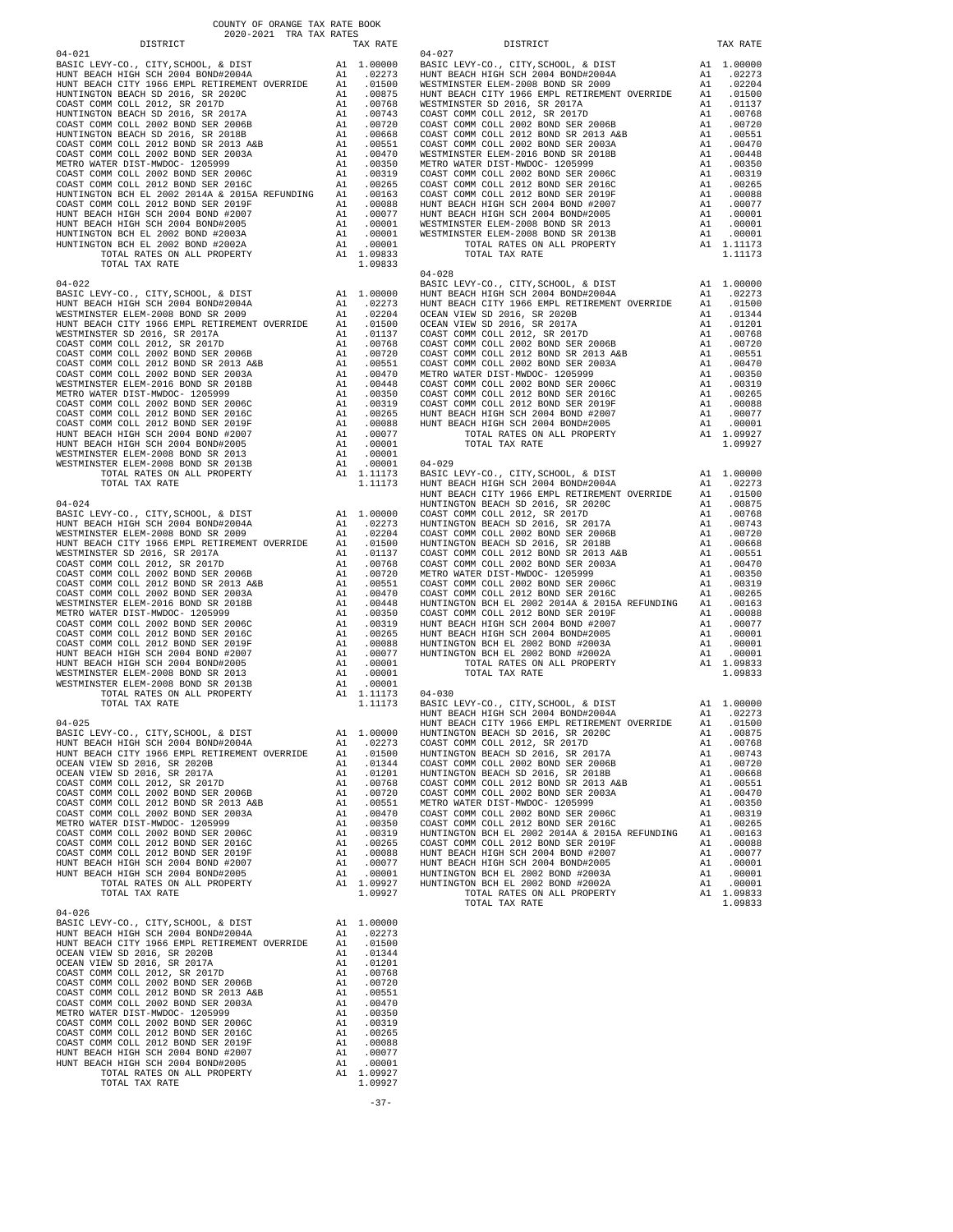| COUNTY OF ORANGE TAX RATE BOOK<br>$\begin{minipage}{.4\linewidth} \begin{tabular}{lcccccc} \multicolumn{2}{c}{\textbf{1.41}\textbf{1.42}} & \multicolumn{2}{c}{\textbf{1.42}\textbf{1.43}} & \multicolumn{2}{c}{\textbf{1.43}\textbf{1.44}} & \multicolumn{2}{c}{\textbf{1.45}\textbf{1.45}} & \multicolumn{2}{c}{\textbf{1.46}\textbf{1.45}} & \multicolumn{2}{c}{\textbf{1.47}\textbf{1.45}} & \multicolumn{2}{c}{\textbf{1.47}\textbf{1.45}} & \multicolumn{2}{c}{$ |          |                                                                                                                                                                                                                                                                                                                   |          |
|------------------------------------------------------------------------------------------------------------------------------------------------------------------------------------------------------------------------------------------------------------------------------------------------------------------------------------------------------------------------------------------------------------------------------------------------------------------------|----------|-------------------------------------------------------------------------------------------------------------------------------------------------------------------------------------------------------------------------------------------------------------------------------------------------------------------|----------|
|                                                                                                                                                                                                                                                                                                                                                                                                                                                                        | TAX RATE | DISTRICT                                                                                                                                                                                                                                                                                                          | TAX RATE |
| $04 - 031$                                                                                                                                                                                                                                                                                                                                                                                                                                                             |          | $04 - 035$<br>$\begin{tabular}{ c c c c c c c c c c c c c c c} & $\mu_{10010}$ & $\mu_{110000}$ & $\mu_{12011}$ & $1.0000$ & $1.0000$ & $1.0000$ & $1.0000$ & $1.0000$ & $1.0000$ & $1.0000$ \\ \hline & {\tt R00T} & {\tt BEC1E1} & 20014 & 20015 & 20114 & 20121 & 20114 & 20121 & 20121 & 20121 & 20121 & 201$ |          |
|                                                                                                                                                                                                                                                                                                                                                                                                                                                                        |          |                                                                                                                                                                                                                                                                                                                   |          |
|                                                                                                                                                                                                                                                                                                                                                                                                                                                                        |          |                                                                                                                                                                                                                                                                                                                   |          |
|                                                                                                                                                                                                                                                                                                                                                                                                                                                                        |          |                                                                                                                                                                                                                                                                                                                   |          |
|                                                                                                                                                                                                                                                                                                                                                                                                                                                                        |          |                                                                                                                                                                                                                                                                                                                   |          |
|                                                                                                                                                                                                                                                                                                                                                                                                                                                                        |          |                                                                                                                                                                                                                                                                                                                   |          |
|                                                                                                                                                                                                                                                                                                                                                                                                                                                                        |          |                                                                                                                                                                                                                                                                                                                   |          |
|                                                                                                                                                                                                                                                                                                                                                                                                                                                                        |          |                                                                                                                                                                                                                                                                                                                   |          |
|                                                                                                                                                                                                                                                                                                                                                                                                                                                                        |          |                                                                                                                                                                                                                                                                                                                   |          |
|                                                                                                                                                                                                                                                                                                                                                                                                                                                                        |          |                                                                                                                                                                                                                                                                                                                   |          |
|                                                                                                                                                                                                                                                                                                                                                                                                                                                                        |          |                                                                                                                                                                                                                                                                                                                   |          |
|                                                                                                                                                                                                                                                                                                                                                                                                                                                                        |          |                                                                                                                                                                                                                                                                                                                   |          |
|                                                                                                                                                                                                                                                                                                                                                                                                                                                                        |          |                                                                                                                                                                                                                                                                                                                   |          |
|                                                                                                                                                                                                                                                                                                                                                                                                                                                                        |          |                                                                                                                                                                                                                                                                                                                   |          |
|                                                                                                                                                                                                                                                                                                                                                                                                                                                                        |          |                                                                                                                                                                                                                                                                                                                   |          |
|                                                                                                                                                                                                                                                                                                                                                                                                                                                                        |          |                                                                                                                                                                                                                                                                                                                   |          |
|                                                                                                                                                                                                                                                                                                                                                                                                                                                                        |          |                                                                                                                                                                                                                                                                                                                   |          |
|                                                                                                                                                                                                                                                                                                                                                                                                                                                                        |          |                                                                                                                                                                                                                                                                                                                   |          |
|                                                                                                                                                                                                                                                                                                                                                                                                                                                                        |          |                                                                                                                                                                                                                                                                                                                   |          |
|                                                                                                                                                                                                                                                                                                                                                                                                                                                                        |          |                                                                                                                                                                                                                                                                                                                   |          |
|                                                                                                                                                                                                                                                                                                                                                                                                                                                                        |          |                                                                                                                                                                                                                                                                                                                   |          |
|                                                                                                                                                                                                                                                                                                                                                                                                                                                                        |          |                                                                                                                                                                                                                                                                                                                   |          |
|                                                                                                                                                                                                                                                                                                                                                                                                                                                                        |          |                                                                                                                                                                                                                                                                                                                   |          |
|                                                                                                                                                                                                                                                                                                                                                                                                                                                                        |          |                                                                                                                                                                                                                                                                                                                   |          |
|                                                                                                                                                                                                                                                                                                                                                                                                                                                                        |          |                                                                                                                                                                                                                                                                                                                   |          |
|                                                                                                                                                                                                                                                                                                                                                                                                                                                                        |          |                                                                                                                                                                                                                                                                                                                   |          |
|                                                                                                                                                                                                                                                                                                                                                                                                                                                                        |          |                                                                                                                                                                                                                                                                                                                   |          |
|                                                                                                                                                                                                                                                                                                                                                                                                                                                                        |          |                                                                                                                                                                                                                                                                                                                   |          |
|                                                                                                                                                                                                                                                                                                                                                                                                                                                                        |          |                                                                                                                                                                                                                                                                                                                   |          |
|                                                                                                                                                                                                                                                                                                                                                                                                                                                                        |          |                                                                                                                                                                                                                                                                                                                   |          |
|                                                                                                                                                                                                                                                                                                                                                                                                                                                                        |          |                                                                                                                                                                                                                                                                                                                   |          |
|                                                                                                                                                                                                                                                                                                                                                                                                                                                                        |          |                                                                                                                                                                                                                                                                                                                   |          |
|                                                                                                                                                                                                                                                                                                                                                                                                                                                                        |          |                                                                                                                                                                                                                                                                                                                   |          |
|                                                                                                                                                                                                                                                                                                                                                                                                                                                                        |          |                                                                                                                                                                                                                                                                                                                   |          |
|                                                                                                                                                                                                                                                                                                                                                                                                                                                                        |          |                                                                                                                                                                                                                                                                                                                   |          |
|                                                                                                                                                                                                                                                                                                                                                                                                                                                                        |          |                                                                                                                                                                                                                                                                                                                   |          |
|                                                                                                                                                                                                                                                                                                                                                                                                                                                                        |          |                                                                                                                                                                                                                                                                                                                   |          |
|                                                                                                                                                                                                                                                                                                                                                                                                                                                                        |          |                                                                                                                                                                                                                                                                                                                   |          |
|                                                                                                                                                                                                                                                                                                                                                                                                                                                                        |          |                                                                                                                                                                                                                                                                                                                   |          |
|                                                                                                                                                                                                                                                                                                                                                                                                                                                                        |          |                                                                                                                                                                                                                                                                                                                   |          |
|                                                                                                                                                                                                                                                                                                                                                                                                                                                                        |          |                                                                                                                                                                                                                                                                                                                   |          |
|                                                                                                                                                                                                                                                                                                                                                                                                                                                                        |          |                                                                                                                                                                                                                                                                                                                   |          |
|                                                                                                                                                                                                                                                                                                                                                                                                                                                                        |          |                                                                                                                                                                                                                                                                                                                   |          |
|                                                                                                                                                                                                                                                                                                                                                                                                                                                                        |          |                                                                                                                                                                                                                                                                                                                   |          |
|                                                                                                                                                                                                                                                                                                                                                                                                                                                                        |          |                                                                                                                                                                                                                                                                                                                   |          |
|                                                                                                                                                                                                                                                                                                                                                                                                                                                                        |          |                                                                                                                                                                                                                                                                                                                   |          |
|                                                                                                                                                                                                                                                                                                                                                                                                                                                                        |          |                                                                                                                                                                                                                                                                                                                   |          |
|                                                                                                                                                                                                                                                                                                                                                                                                                                                                        |          |                                                                                                                                                                                                                                                                                                                   |          |
|                                                                                                                                                                                                                                                                                                                                                                                                                                                                        |          |                                                                                                                                                                                                                                                                                                                   |          |
|                                                                                                                                                                                                                                                                                                                                                                                                                                                                        |          |                                                                                                                                                                                                                                                                                                                   |          |
|                                                                                                                                                                                                                                                                                                                                                                                                                                                                        |          |                                                                                                                                                                                                                                                                                                                   |          |
|                                                                                                                                                                                                                                                                                                                                                                                                                                                                        |          |                                                                                                                                                                                                                                                                                                                   |          |
|                                                                                                                                                                                                                                                                                                                                                                                                                                                                        |          |                                                                                                                                                                                                                                                                                                                   |          |
|                                                                                                                                                                                                                                                                                                                                                                                                                                                                        |          |                                                                                                                                                                                                                                                                                                                   |          |
|                                                                                                                                                                                                                                                                                                                                                                                                                                                                        |          |                                                                                                                                                                                                                                                                                                                   |          |
|                                                                                                                                                                                                                                                                                                                                                                                                                                                                        |          |                                                                                                                                                                                                                                                                                                                   |          |
|                                                                                                                                                                                                                                                                                                                                                                                                                                                                        |          |                                                                                                                                                                                                                                                                                                                   |          |
|                                                                                                                                                                                                                                                                                                                                                                                                                                                                        |          |                                                                                                                                                                                                                                                                                                                   |          |
|                                                                                                                                                                                                                                                                                                                                                                                                                                                                        |          |                                                                                                                                                                                                                                                                                                                   |          |
|                                                                                                                                                                                                                                                                                                                                                                                                                                                                        |          |                                                                                                                                                                                                                                                                                                                   |          |
|                                                                                                                                                                                                                                                                                                                                                                                                                                                                        |          |                                                                                                                                                                                                                                                                                                                   |          |
|                                                                                                                                                                                                                                                                                                                                                                                                                                                                        |          |                                                                                                                                                                                                                                                                                                                   |          |
|                                                                                                                                                                                                                                                                                                                                                                                                                                                                        |          |                                                                                                                                                                                                                                                                                                                   |          |
|                                                                                                                                                                                                                                                                                                                                                                                                                                                                        |          |                                                                                                                                                                                                                                                                                                                   |          |
|                                                                                                                                                                                                                                                                                                                                                                                                                                                                        |          |                                                                                                                                                                                                                                                                                                                   |          |
|                                                                                                                                                                                                                                                                                                                                                                                                                                                                        |          |                                                                                                                                                                                                                                                                                                                   |          |
|                                                                                                                                                                                                                                                                                                                                                                                                                                                                        |          |                                                                                                                                                                                                                                                                                                                   |          |
|                                                                                                                                                                                                                                                                                                                                                                                                                                                                        |          |                                                                                                                                                                                                                                                                                                                   |          |
|                                                                                                                                                                                                                                                                                                                                                                                                                                                                        |          |                                                                                                                                                                                                                                                                                                                   |          |
|                                                                                                                                                                                                                                                                                                                                                                                                                                                                        |          |                                                                                                                                                                                                                                                                                                                   |          |
|                                                                                                                                                                                                                                                                                                                                                                                                                                                                        |          |                                                                                                                                                                                                                                                                                                                   |          |
|                                                                                                                                                                                                                                                                                                                                                                                                                                                                        |          |                                                                                                                                                                                                                                                                                                                   |          |
|                                                                                                                                                                                                                                                                                                                                                                                                                                                                        |          |                                                                                                                                                                                                                                                                                                                   |          |
|                                                                                                                                                                                                                                                                                                                                                                                                                                                                        |          |                                                                                                                                                                                                                                                                                                                   |          |
|                                                                                                                                                                                                                                                                                                                                                                                                                                                                        |          |                                                                                                                                                                                                                                                                                                                   |          |
|                                                                                                                                                                                                                                                                                                                                                                                                                                                                        |          |                                                                                                                                                                                                                                                                                                                   |          |
|                                                                                                                                                                                                                                                                                                                                                                                                                                                                        |          |                                                                                                                                                                                                                                                                                                                   |          |
|                                                                                                                                                                                                                                                                                                                                                                                                                                                                        |          |                                                                                                                                                                                                                                                                                                                   |          |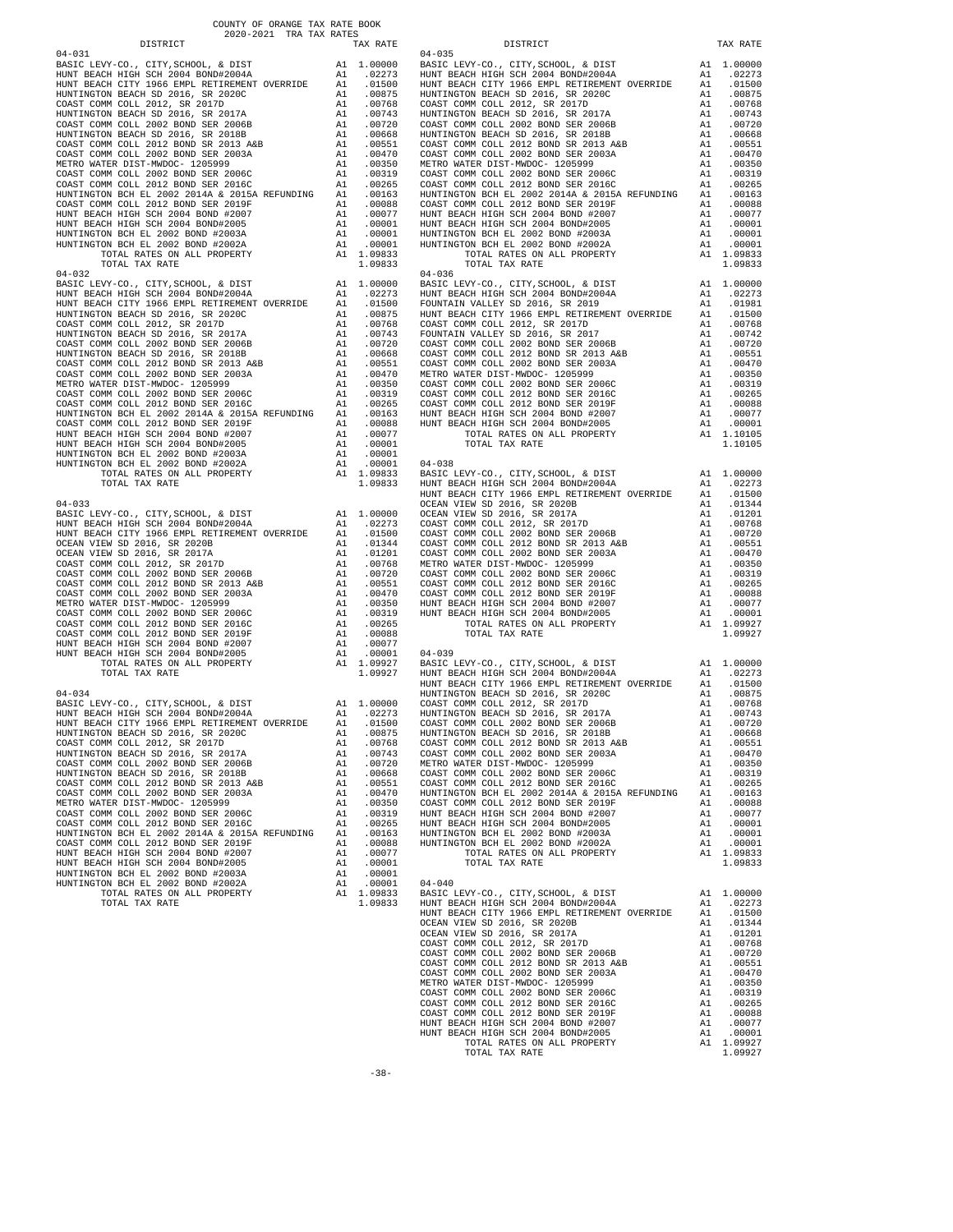| DISTRICT                                                                                                              | TAX RATE | DISTRICT                                                                                                                                                                                                                                                                                    | TAX RATE |
|-----------------------------------------------------------------------------------------------------------------------|----------|---------------------------------------------------------------------------------------------------------------------------------------------------------------------------------------------------------------------------------------------------------------------------------------------|----------|
| $04 - 041$                                                                                                            |          |                                                                                                                                                                                                                                                                                             |          |
|                                                                                                                       |          |                                                                                                                                                                                                                                                                                             |          |
|                                                                                                                       |          |                                                                                                                                                                                                                                                                                             |          |
|                                                                                                                       |          |                                                                                                                                                                                                                                                                                             |          |
|                                                                                                                       |          |                                                                                                                                                                                                                                                                                             |          |
|                                                                                                                       |          |                                                                                                                                                                                                                                                                                             |          |
|                                                                                                                       |          |                                                                                                                                                                                                                                                                                             |          |
|                                                                                                                       |          |                                                                                                                                                                                                                                                                                             |          |
|                                                                                                                       |          |                                                                                                                                                                                                                                                                                             |          |
|                                                                                                                       |          |                                                                                                                                                                                                                                                                                             |          |
|                                                                                                                       |          |                                                                                                                                                                                                                                                                                             |          |
|                                                                                                                       |          |                                                                                                                                                                                                                                                                                             |          |
|                                                                                                                       |          |                                                                                                                                                                                                                                                                                             |          |
|                                                                                                                       |          |                                                                                                                                                                                                                                                                                             |          |
|                                                                                                                       |          |                                                                                                                                                                                                                                                                                             |          |
|                                                                                                                       |          |                                                                                                                                                                                                                                                                                             |          |
|                                                                                                                       |          |                                                                                                                                                                                                                                                                                             |          |
|                                                                                                                       |          |                                                                                                                                                                                                                                                                                             |          |
|                                                                                                                       |          |                                                                                                                                                                                                                                                                                             |          |
|                                                                                                                       |          |                                                                                                                                                                                                                                                                                             |          |
|                                                                                                                       |          |                                                                                                                                                                                                                                                                                             |          |
|                                                                                                                       |          |                                                                                                                                                                                                                                                                                             |          |
|                                                                                                                       |          |                                                                                                                                                                                                                                                                                             |          |
|                                                                                                                       |          |                                                                                                                                                                                                                                                                                             |          |
|                                                                                                                       |          |                                                                                                                                                                                                                                                                                             |          |
|                                                                                                                       |          |                                                                                                                                                                                                                                                                                             |          |
|                                                                                                                       |          |                                                                                                                                                                                                                                                                                             |          |
|                                                                                                                       |          |                                                                                                                                                                                                                                                                                             |          |
|                                                                                                                       |          |                                                                                                                                                                                                                                                                                             |          |
|                                                                                                                       |          |                                                                                                                                                                                                                                                                                             |          |
|                                                                                                                       |          |                                                                                                                                                                                                                                                                                             |          |
|                                                                                                                       |          |                                                                                                                                                                                                                                                                                             |          |
|                                                                                                                       |          |                                                                                                                                                                                                                                                                                             |          |
|                                                                                                                       |          |                                                                                                                                                                                                                                                                                             |          |
|                                                                                                                       |          |                                                                                                                                                                                                                                                                                             |          |
|                                                                                                                       |          |                                                                                                                                                                                                                                                                                             |          |
|                                                                                                                       |          |                                                                                                                                                                                                                                                                                             |          |
|                                                                                                                       |          |                                                                                                                                                                                                                                                                                             |          |
|                                                                                                                       |          |                                                                                                                                                                                                                                                                                             |          |
|                                                                                                                       |          |                                                                                                                                                                                                                                                                                             |          |
|                                                                                                                       |          |                                                                                                                                                                                                                                                                                             |          |
|                                                                                                                       |          |                                                                                                                                                                                                                                                                                             |          |
|                                                                                                                       |          |                                                                                                                                                                                                                                                                                             |          |
|                                                                                                                       |          |                                                                                                                                                                                                                                                                                             |          |
|                                                                                                                       |          |                                                                                                                                                                                                                                                                                             |          |
|                                                                                                                       |          |                                                                                                                                                                                                                                                                                             |          |
|                                                                                                                       |          |                                                                                                                                                                                                                                                                                             |          |
|                                                                                                                       |          |                                                                                                                                                                                                                                                                                             |          |
|                                                                                                                       |          |                                                                                                                                                                                                                                                                                             |          |
|                                                                                                                       |          |                                                                                                                                                                                                                                                                                             |          |
|                                                                                                                       |          |                                                                                                                                                                                                                                                                                             |          |
|                                                                                                                       |          |                                                                                                                                                                                                                                                                                             |          |
|                                                                                                                       |          |                                                                                                                                                                                                                                                                                             |          |
|                                                                                                                       |          |                                                                                                                                                                                                                                                                                             |          |
|                                                                                                                       |          |                                                                                                                                                                                                                                                                                             |          |
|                                                                                                                       |          |                                                                                                                                                                                                                                                                                             |          |
|                                                                                                                       |          |                                                                                                                                                                                                                                                                                             |          |
|                                                                                                                       |          |                                                                                                                                                                                                                                                                                             |          |
|                                                                                                                       |          |                                                                                                                                                                                                                                                                                             |          |
|                                                                                                                       |          |                                                                                                                                                                                                                                                                                             |          |
|                                                                                                                       |          |                                                                                                                                                                                                                                                                                             |          |
|                                                                                                                       |          |                                                                                                                                                                                                                                                                                             |          |
|                                                                                                                       |          |                                                                                                                                                                                                                                                                                             |          |
|                                                                                                                       |          |                                                                                                                                                                                                                                                                                             |          |
|                                                                                                                       |          |                                                                                                                                                                                                                                                                                             |          |
|                                                                                                                       |          |                                                                                                                                                                                                                                                                                             |          |
|                                                                                                                       |          |                                                                                                                                                                                                                                                                                             |          |
|                                                                                                                       |          |                                                                                                                                                                                                                                                                                             |          |
|                                                                                                                       |          |                                                                                                                                                                                                                                                                                             |          |
|                                                                                                                       |          |                                                                                                                                                                                                                                                                                             |          |
|                                                                                                                       |          |                                                                                                                                                                                                                                                                                             |          |
|                                                                                                                       |          |                                                                                                                                                                                                                                                                                             |          |
|                                                                                                                       |          |                                                                                                                                                                                                                                                                                             |          |
|                                                                                                                       |          |                                                                                                                                                                                                                                                                                             |          |
|                                                                                                                       |          |                                                                                                                                                                                                                                                                                             |          |
|                                                                                                                       |          |                                                                                                                                                                                                                                                                                             |          |
| $04 - 044$                                                                                                            |          | OCEAN VIEW SD 2016, SR 2020B                                                                                                                                                                                                                                                                |          |
| $04-044$ OCEAN VIEW SD 2016, SR 2020B<br>BASIC LEVY-CO., CITY, SCHOOL, & DIST A1 1.00000 OCEAN VIEW SD 2016, SR 2017A |          | TOTAL RATES ON ALL PROPERTY<br>109833<br>1078. ARTES ON ALL PROPERTY<br>109833<br>1078. ARTES ON ALL PROPERTY<br>109833<br>109933<br>109933<br>109933<br>109933<br>10993<br>10993<br>10993<br>10993<br>10993<br>10993<br>10993<br>10993<br>10993<br>10993<br>10993<br>1<br>01344<br>A101201 |          |
|                                                                                                                       |          |                                                                                                                                                                                                                                                                                             |          |
|                                                                                                                       |          |                                                                                                                                                                                                                                                                                             |          |
|                                                                                                                       |          |                                                                                                                                                                                                                                                                                             |          |
|                                                                                                                       |          |                                                                                                                                                                                                                                                                                             |          |
|                                                                                                                       |          |                                                                                                                                                                                                                                                                                             |          |
|                                                                                                                       |          |                                                                                                                                                                                                                                                                                             |          |
|                                                                                                                       |          |                                                                                                                                                                                                                                                                                             |          |
|                                                                                                                       |          |                                                                                                                                                                                                                                                                                             |          |
|                                                                                                                       |          |                                                                                                                                                                                                                                                                                             |          |
|                                                                                                                       |          |                                                                                                                                                                                                                                                                                             |          |
|                                                                                                                       |          |                                                                                                                                                                                                                                                                                             |          |
|                                                                                                                       |          |                                                                                                                                                                                                                                                                                             |          |
|                                                                                                                       |          |                                                                                                                                                                                                                                                                                             |          |
|                                                                                                                       |          |                                                                                                                                                                                                                                                                                             |          |
|                                                                                                                       |          |                                                                                                                                                                                                                                                                                             |          |
|                                                                                                                       |          |                                                                                                                                                                                                                                                                                             |          |
|                                                                                                                       |          |                                                                                                                                                                                                                                                                                             |          |
|                                                                                                                       |          |                                                                                                                                                                                                                                                                                             |          |
|                                                                                                                       |          |                                                                                                                                                                                                                                                                                             |          |
|                                                                                                                       |          |                                                                                                                                                                                                                                                                                             |          |
|                                                                                                                       |          |                                                                                                                                                                                                                                                                                             |          |
|                                                                                                                       |          |                                                                                                                                                                                                                                                                                             |          |
|                                                                                                                       |          |                                                                                                                                                                                                                                                                                             |          |
|                                                                                                                       |          |                                                                                                                                                                                                                                                                                             |          |
|                                                                                                                       |          |                                                                                                                                                                                                                                                                                             |          |
|                                                                                                                       |          |                                                                                                                                                                                                                                                                                             |          |
|                                                                                                                       |          |                                                                                                                                                                                                                                                                                             |          |
|                                                                                                                       |          |                                                                                                                                                                                                                                                                                             |          |
|                                                                                                                       |          |                                                                                                                                                                                                                                                                                             |          |
|                                                                                                                       |          |                                                                                                                                                                                                                                                                                             |          |
|                                                                                                                       |          |                                                                                                                                                                                                                                                                                             |          |
|                                                                                                                       |          |                                                                                                                                                                                                                                                                                             |          |
|                                                                                                                       |          |                                                                                                                                                                                                                                                                                             |          |
|                                                                                                                       |          |                                                                                                                                                                                                                                                                                             |          |
|                                                                                                                       |          |                                                                                                                                                                                                                                                                                             |          |
|                                                                                                                       |          |                                                                                                                                                                                                                                                                                             |          |
|                                                                                                                       |          |                                                                                                                                                                                                                                                                                             |          |
|                                                                                                                       |          |                                                                                                                                                                                                                                                                                             |          |
|                                                                                                                       |          |                                                                                                                                                                                                                                                                                             |          |
|                                                                                                                       |          |                                                                                                                                                                                                                                                                                             |          |

COUNTY OF ORANGE TAX RATE BOOK 2020-2021 TRA TAX RATES

-39-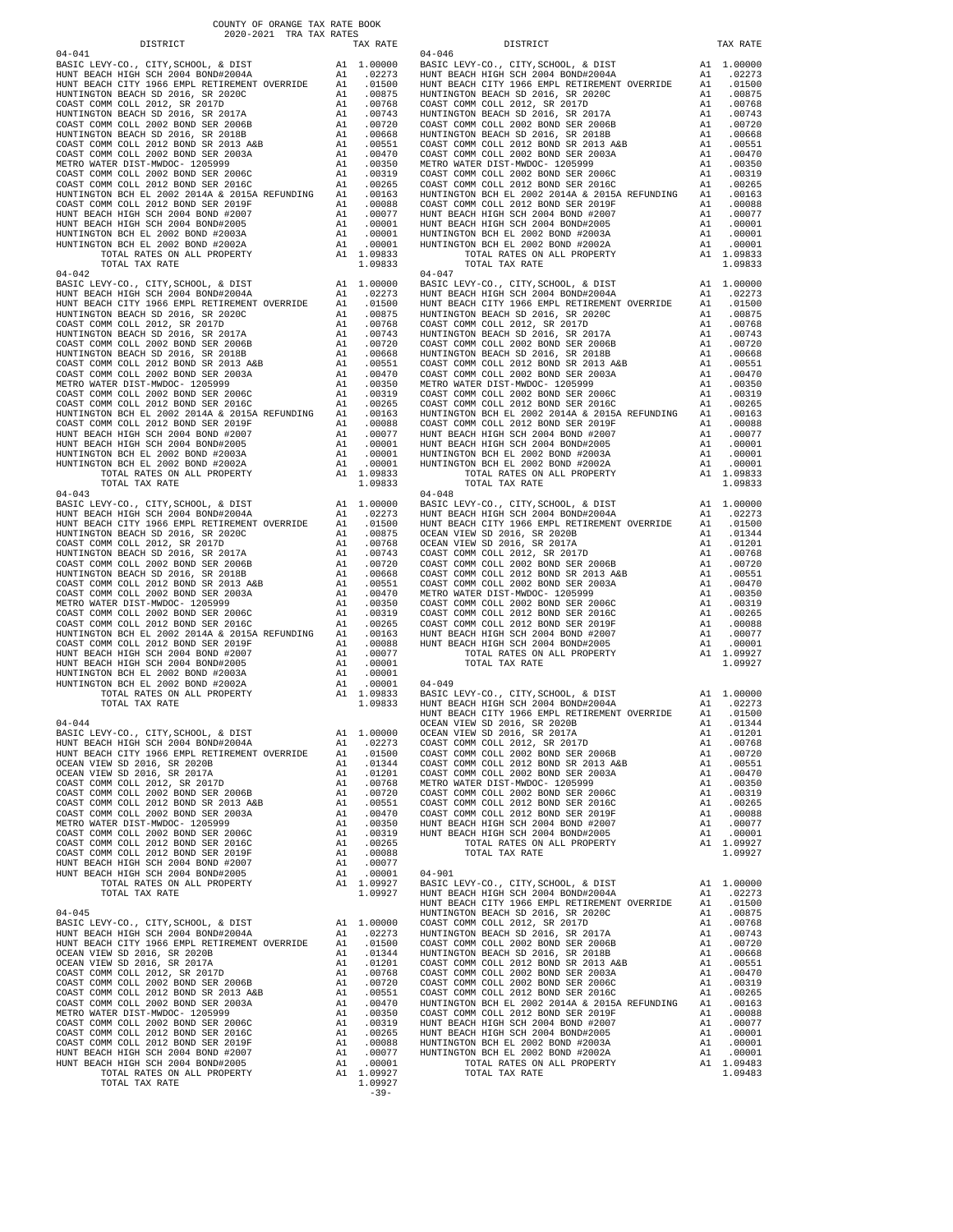| COUNTY OF ORANGE TAX RATE BOOK<br>2020-2021 TRA TAX RATES<br>rax RATE B المحتملات<br>DISTRICT 2020-2021 TRA TAX RATES |          |          |          |
|-----------------------------------------------------------------------------------------------------------------------|----------|----------|----------|
|                                                                                                                       | TAX RATE | DISTRICT | TAX RATE |
|                                                                                                                       |          |          |          |
|                                                                                                                       |          |          |          |
|                                                                                                                       |          |          |          |
|                                                                                                                       |          |          |          |
|                                                                                                                       |          |          |          |
|                                                                                                                       |          |          |          |
|                                                                                                                       |          |          |          |
|                                                                                                                       |          |          |          |
|                                                                                                                       |          |          |          |
|                                                                                                                       |          |          |          |
|                                                                                                                       |          |          |          |
|                                                                                                                       |          |          |          |
|                                                                                                                       |          |          |          |
|                                                                                                                       |          |          |          |
|                                                                                                                       |          |          |          |
|                                                                                                                       |          |          |          |
|                                                                                                                       |          |          |          |
|                                                                                                                       |          |          |          |
|                                                                                                                       |          |          |          |
|                                                                                                                       |          |          |          |
|                                                                                                                       |          |          |          |
|                                                                                                                       |          |          |          |
|                                                                                                                       |          |          |          |
|                                                                                                                       |          |          |          |
|                                                                                                                       |          |          |          |
|                                                                                                                       |          |          |          |
|                                                                                                                       |          |          |          |
|                                                                                                                       |          |          |          |
|                                                                                                                       |          |          |          |
|                                                                                                                       |          |          |          |
|                                                                                                                       |          |          |          |
|                                                                                                                       |          |          |          |
|                                                                                                                       |          |          |          |
|                                                                                                                       |          |          |          |
|                                                                                                                       |          |          |          |
|                                                                                                                       |          |          |          |
|                                                                                                                       |          |          |          |
|                                                                                                                       |          |          |          |
|                                                                                                                       |          |          |          |
|                                                                                                                       |          |          |          |
|                                                                                                                       |          |          |          |
|                                                                                                                       |          |          |          |
|                                                                                                                       |          |          |          |
|                                                                                                                       |          |          |          |
|                                                                                                                       |          |          |          |
|                                                                                                                       |          |          |          |
|                                                                                                                       |          |          |          |
|                                                                                                                       |          |          |          |
|                                                                                                                       |          |          |          |
|                                                                                                                       |          |          |          |
|                                                                                                                       |          |          |          |
|                                                                                                                       |          |          |          |
|                                                                                                                       |          |          |          |
|                                                                                                                       |          |          |          |
|                                                                                                                       |          |          |          |
|                                                                                                                       |          |          |          |
|                                                                                                                       |          |          |          |
|                                                                                                                       |          |          |          |
|                                                                                                                       |          |          |          |
|                                                                                                                       |          |          |          |
|                                                                                                                       |          |          |          |
|                                                                                                                       |          |          |          |
|                                                                                                                       |          |          |          |
|                                                                                                                       |          |          |          |
|                                                                                                                       |          |          |          |
|                                                                                                                       |          |          |          |
|                                                                                                                       |          |          |          |
|                                                                                                                       |          |          |          |
|                                                                                                                       |          |          |          |
|                                                                                                                       |          |          |          |
|                                                                                                                       |          |          |          |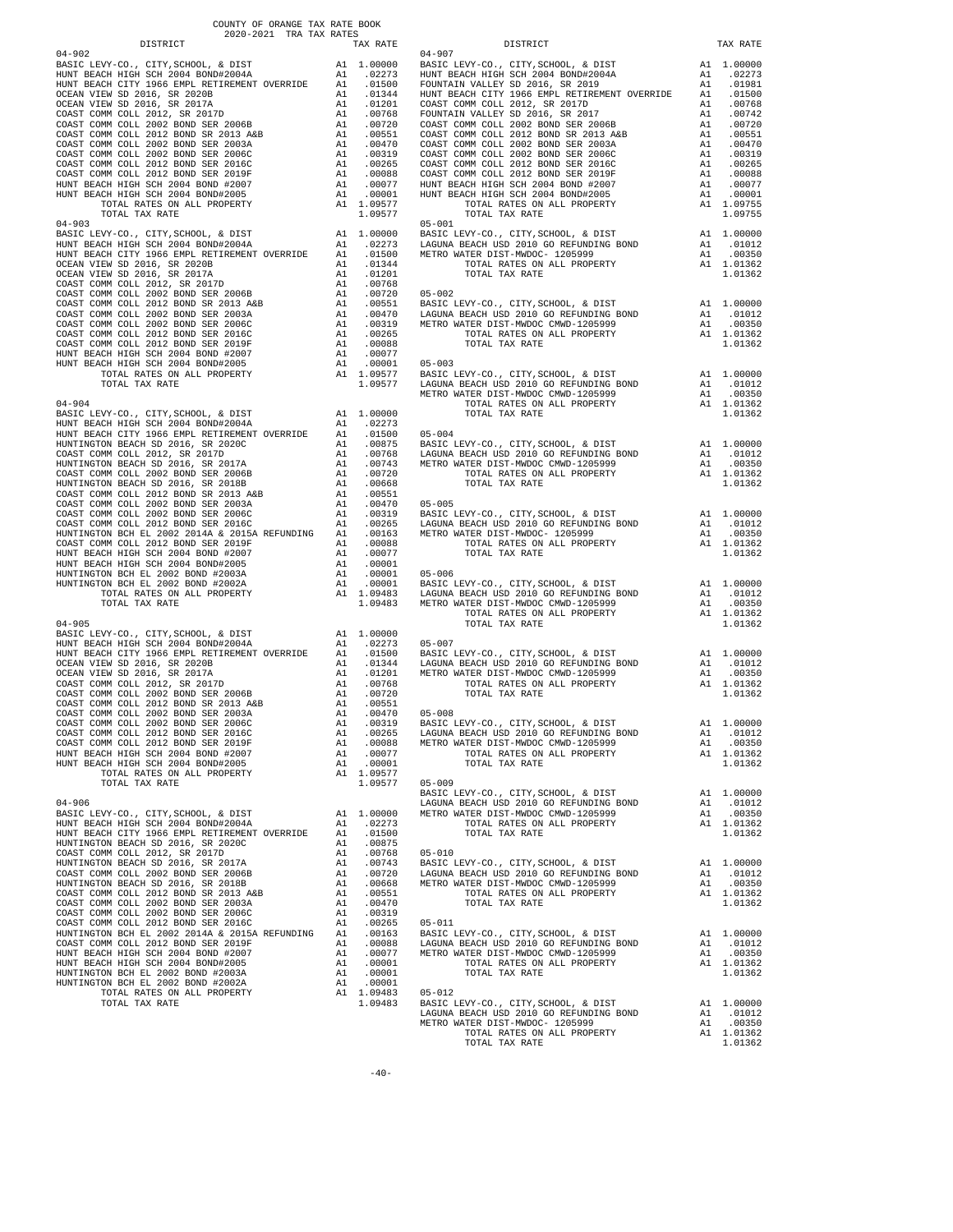| $\begin{minipage}{0.03\textwidth} \begin{tabular}{c} \textbf{0.03}\textbf{0.04}\textbf{0.05}\end{tabular} \end{minipage}$<br>DISTRICT $\begin{tabular}{c} \textbf{0.04}\textbf{0.06}\end{tabular}$ |                         | TAX RATE DISTRICT                                                                                                                                                                                                                                                                                                                                                                                                    | TAX RATE |
|----------------------------------------------------------------------------------------------------------------------------------------------------------------------------------------------------|-------------------------|----------------------------------------------------------------------------------------------------------------------------------------------------------------------------------------------------------------------------------------------------------------------------------------------------------------------------------------------------------------------------------------------------------------------|----------|
|                                                                                                                                                                                                    |                         |                                                                                                                                                                                                                                                                                                                                                                                                                      |          |
|                                                                                                                                                                                                    |                         |                                                                                                                                                                                                                                                                                                                                                                                                                      |          |
|                                                                                                                                                                                                    |                         |                                                                                                                                                                                                                                                                                                                                                                                                                      |          |
|                                                                                                                                                                                                    |                         |                                                                                                                                                                                                                                                                                                                                                                                                                      |          |
|                                                                                                                                                                                                    |                         |                                                                                                                                                                                                                                                                                                                                                                                                                      |          |
|                                                                                                                                                                                                    |                         |                                                                                                                                                                                                                                                                                                                                                                                                                      |          |
|                                                                                                                                                                                                    |                         |                                                                                                                                                                                                                                                                                                                                                                                                                      |          |
|                                                                                                                                                                                                    |                         |                                                                                                                                                                                                                                                                                                                                                                                                                      |          |
|                                                                                                                                                                                                    |                         |                                                                                                                                                                                                                                                                                                                                                                                                                      |          |
|                                                                                                                                                                                                    |                         |                                                                                                                                                                                                                                                                                                                                                                                                                      |          |
|                                                                                                                                                                                                    |                         |                                                                                                                                                                                                                                                                                                                                                                                                                      |          |
|                                                                                                                                                                                                    |                         |                                                                                                                                                                                                                                                                                                                                                                                                                      |          |
|                                                                                                                                                                                                    |                         |                                                                                                                                                                                                                                                                                                                                                                                                                      |          |
|                                                                                                                                                                                                    |                         |                                                                                                                                                                                                                                                                                                                                                                                                                      |          |
|                                                                                                                                                                                                    |                         |                                                                                                                                                                                                                                                                                                                                                                                                                      |          |
|                                                                                                                                                                                                    |                         |                                                                                                                                                                                                                                                                                                                                                                                                                      |          |
|                                                                                                                                                                                                    |                         |                                                                                                                                                                                                                                                                                                                                                                                                                      |          |
|                                                                                                                                                                                                    |                         |                                                                                                                                                                                                                                                                                                                                                                                                                      |          |
|                                                                                                                                                                                                    |                         |                                                                                                                                                                                                                                                                                                                                                                                                                      |          |
|                                                                                                                                                                                                    |                         |                                                                                                                                                                                                                                                                                                                                                                                                                      |          |
|                                                                                                                                                                                                    |                         |                                                                                                                                                                                                                                                                                                                                                                                                                      |          |
|                                                                                                                                                                                                    |                         |                                                                                                                                                                                                                                                                                                                                                                                                                      |          |
|                                                                                                                                                                                                    |                         |                                                                                                                                                                                                                                                                                                                                                                                                                      |          |
|                                                                                                                                                                                                    |                         |                                                                                                                                                                                                                                                                                                                                                                                                                      |          |
|                                                                                                                                                                                                    |                         |                                                                                                                                                                                                                                                                                                                                                                                                                      |          |
|                                                                                                                                                                                                    |                         |                                                                                                                                                                                                                                                                                                                                                                                                                      |          |
|                                                                                                                                                                                                    |                         |                                                                                                                                                                                                                                                                                                                                                                                                                      |          |
|                                                                                                                                                                                                    |                         |                                                                                                                                                                                                                                                                                                                                                                                                                      |          |
|                                                                                                                                                                                                    |                         |                                                                                                                                                                                                                                                                                                                                                                                                                      |          |
|                                                                                                                                                                                                    |                         |                                                                                                                                                                                                                                                                                                                                                                                                                      |          |
|                                                                                                                                                                                                    |                         |                                                                                                                                                                                                                                                                                                                                                                                                                      |          |
|                                                                                                                                                                                                    |                         |                                                                                                                                                                                                                                                                                                                                                                                                                      |          |
|                                                                                                                                                                                                    |                         |                                                                                                                                                                                                                                                                                                                                                                                                                      |          |
|                                                                                                                                                                                                    |                         |                                                                                                                                                                                                                                                                                                                                                                                                                      |          |
|                                                                                                                                                                                                    |                         |                                                                                                                                                                                                                                                                                                                                                                                                                      |          |
|                                                                                                                                                                                                    |                         |                                                                                                                                                                                                                                                                                                                                                                                                                      |          |
|                                                                                                                                                                                                    |                         |                                                                                                                                                                                                                                                                                                                                                                                                                      |          |
|                                                                                                                                                                                                    |                         |                                                                                                                                                                                                                                                                                                                                                                                                                      |          |
|                                                                                                                                                                                                    |                         |                                                                                                                                                                                                                                                                                                                                                                                                                      |          |
|                                                                                                                                                                                                    |                         |                                                                                                                                                                                                                                                                                                                                                                                                                      |          |
|                                                                                                                                                                                                    |                         |                                                                                                                                                                                                                                                                                                                                                                                                                      |          |
|                                                                                                                                                                                                    |                         |                                                                                                                                                                                                                                                                                                                                                                                                                      |          |
|                                                                                                                                                                                                    |                         |                                                                                                                                                                                                                                                                                                                                                                                                                      |          |
|                                                                                                                                                                                                    |                         |                                                                                                                                                                                                                                                                                                                                                                                                                      |          |
|                                                                                                                                                                                                    |                         |                                                                                                                                                                                                                                                                                                                                                                                                                      |          |
|                                                                                                                                                                                                    |                         |                                                                                                                                                                                                                                                                                                                                                                                                                      |          |
|                                                                                                                                                                                                    |                         |                                                                                                                                                                                                                                                                                                                                                                                                                      |          |
|                                                                                                                                                                                                    |                         |                                                                                                                                                                                                                                                                                                                                                                                                                      |          |
|                                                                                                                                                                                                    |                         |                                                                                                                                                                                                                                                                                                                                                                                                                      |          |
|                                                                                                                                                                                                    |                         |                                                                                                                                                                                                                                                                                                                                                                                                                      |          |
|                                                                                                                                                                                                    |                         |                                                                                                                                                                                                                                                                                                                                                                                                                      |          |
|                                                                                                                                                                                                    |                         | 05-024<br>BASIC LEVY-CO., CITY, SCHOOL, & DIST<br>LAGUNA BEACH USD 2010 GO REFUNDING BOND<br>METRO WATER DIST-MWDOC CMWD-1205999<br>TOTAL RATES ON ALL PROPERTY A1 1.01362<br>TOTAL RATES ON ALL PROPERTY A1 1.01362<br>TOTAL RATES ON ALL                                                                                                                                                                           |          |
|                                                                                                                                                                                                    |                         |                                                                                                                                                                                                                                                                                                                                                                                                                      |          |
|                                                                                                                                                                                                    |                         |                                                                                                                                                                                                                                                                                                                                                                                                                      |          |
|                                                                                                                                                                                                    |                         |                                                                                                                                                                                                                                                                                                                                                                                                                      |          |
|                                                                                                                                                                                                    |                         | $\begin{tabular}{lllllllllllllllllllll} \multicolumn{4}{c}{\textbf{0.6-025}} & \multicolumn{4}{c}{\textbf{0.7-025}} & \multicolumn{4}{c}{\textbf{0.8-025}} & \multicolumn{4}{c}{\textbf{0.8-025}} & \multicolumn{4}{c}{\textbf{0.8-025}} & \multicolumn{4}{c}{\textbf{0.8-025}} & \multicolumn{4}{c}{\textbf{0.8-025}} & \multicolumn{4}{c}{\textbf{0.8-025}} & \multicolumn{4}{c}{\textbf{0.8-025}} & \multicolumn$ |          |
|                                                                                                                                                                                                    |                         |                                                                                                                                                                                                                                                                                                                                                                                                                      |          |
|                                                                                                                                                                                                    |                         |                                                                                                                                                                                                                                                                                                                                                                                                                      |          |
|                                                                                                                                                                                                    |                         |                                                                                                                                                                                                                                                                                                                                                                                                                      |          |
|                                                                                                                                                                                                    |                         |                                                                                                                                                                                                                                                                                                                                                                                                                      |          |
|                                                                                                                                                                                                    |                         |                                                                                                                                                                                                                                                                                                                                                                                                                      |          |
|                                                                                                                                                                                                    |                         |                                                                                                                                                                                                                                                                                                                                                                                                                      |          |
|                                                                                                                                                                                                    |                         |                                                                                                                                                                                                                                                                                                                                                                                                                      |          |
|                                                                                                                                                                                                    |                         | $05 - 041$                                                                                                                                                                                                                                                                                                                                                                                                           |          |
| TOTAL RATES ON ALL PROPERTY                                                                                                                                                                        |                         |                                                                                                                                                                                                                                                                                                                                                                                                                      |          |
| TOTAL TAX RATE                                                                                                                                                                                     |                         | A1 .00350 BASIC LEVY-CO., CITY, SCHOOL, & DIST A1 1.00000<br>A1 1.01362 CAPISTRANO U SFID#1 1999 BOND#2001B A1 .00350<br>1.01362 CAPISTRANO U SFID#1,1999 BL, 2012 REF A1 .00350<br>METRO WATER DIST-MWDOC CMWD-1205999 A1 .00350<br>M                                                                                                                                                                               |          |
|                                                                                                                                                                                                    |                         |                                                                                                                                                                                                                                                                                                                                                                                                                      |          |
| $05 - 027$                                                                                                                                                                                         |                         | TOTAL TAX RATE                                                                                                                                                                                                                                                                                                                                                                                                       | 1.01106  |
| BASIC LEVY-CO., CITY, SCHOOL, & DIST A1 1.00000<br>LAGUNA BEACH USD 2010 GO REFUNDING BOND A1 .01012<br>METRO WATER DIST-MWDOC CMWD-1205999 A1 .00350                                              |                         |                                                                                                                                                                                                                                                                                                                                                                                                                      |          |
|                                                                                                                                                                                                    |                         |                                                                                                                                                                                                                                                                                                                                                                                                                      |          |
| TOTAL RATES ON ALL PROPERTY<br>TOTAL TAX RATE                                                                                                                                                      | $A1$ 1.01362<br>1 01362 |                                                                                                                                                                                                                                                                                                                                                                                                                      |          |

-41-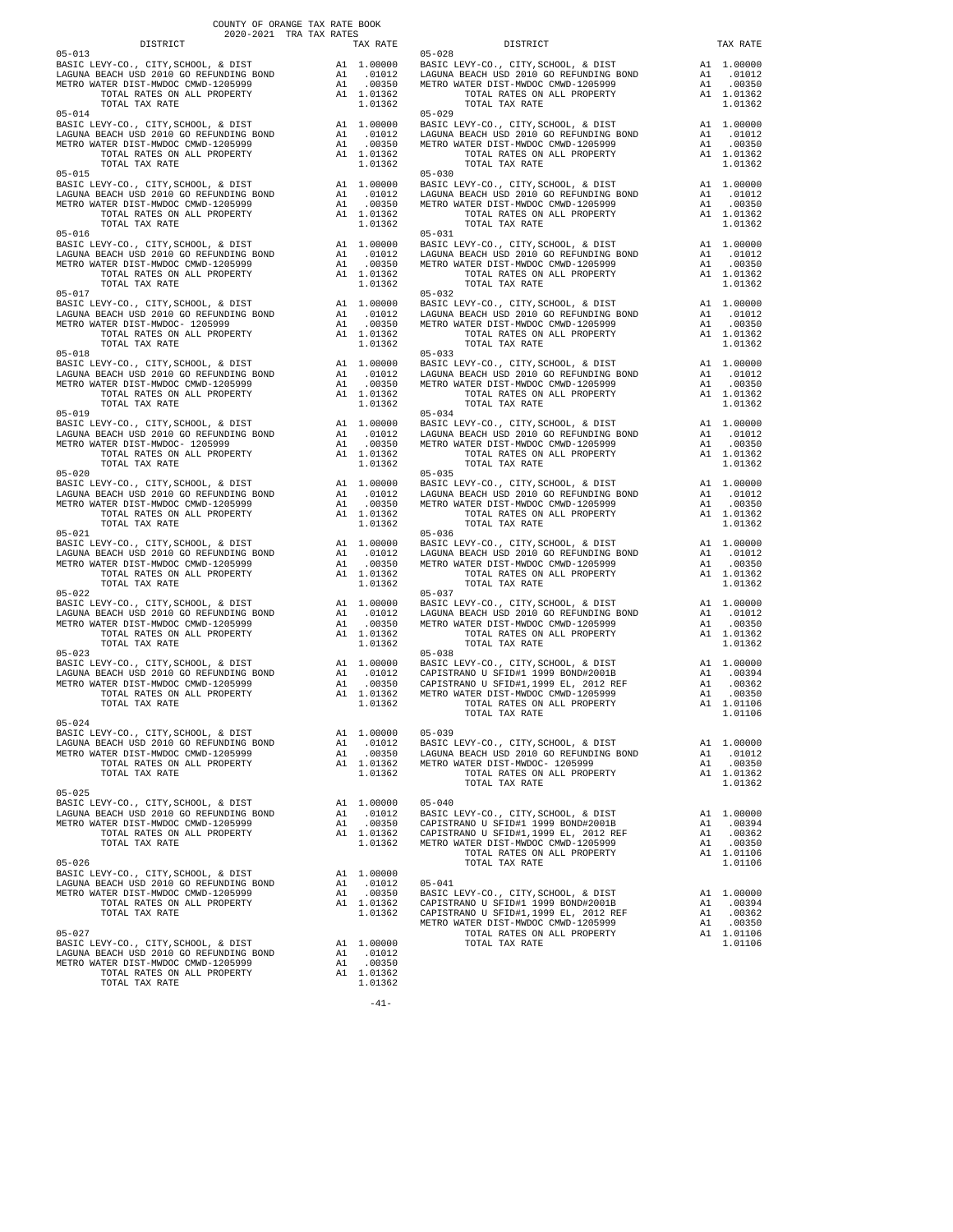| COUNTY OF ORANGE TAX RATE BOOK<br>DISTRICT |  | 2020-2021 TRA TAX RATES<br>TAX RATE 75 DISTRICT 06-002                                                                                                                                                                                                                                                                                |          |
|--------------------------------------------|--|---------------------------------------------------------------------------------------------------------------------------------------------------------------------------------------------------------------------------------------------------------------------------------------------------------------------------------------|----------|
|                                            |  |                                                                                                                                                                                                                                                                                                                                       | TAX RATE |
|                                            |  |                                                                                                                                                                                                                                                                                                                                       |          |
|                                            |  |                                                                                                                                                                                                                                                                                                                                       |          |
|                                            |  |                                                                                                                                                                                                                                                                                                                                       |          |
|                                            |  |                                                                                                                                                                                                                                                                                                                                       |          |
|                                            |  |                                                                                                                                                                                                                                                                                                                                       |          |
|                                            |  |                                                                                                                                                                                                                                                                                                                                       |          |
|                                            |  |                                                                                                                                                                                                                                                                                                                                       |          |
|                                            |  |                                                                                                                                                                                                                                                                                                                                       |          |
|                                            |  |                                                                                                                                                                                                                                                                                                                                       |          |
|                                            |  |                                                                                                                                                                                                                                                                                                                                       |          |
|                                            |  |                                                                                                                                                                                                                                                                                                                                       |          |
|                                            |  |                                                                                                                                                                                                                                                                                                                                       |          |
|                                            |  |                                                                                                                                                                                                                                                                                                                                       |          |
|                                            |  |                                                                                                                                                                                                                                                                                                                                       |          |
|                                            |  |                                                                                                                                                                                                                                                                                                                                       |          |
|                                            |  |                                                                                                                                                                                                                                                                                                                                       |          |
|                                            |  |                                                                                                                                                                                                                                                                                                                                       |          |
|                                            |  |                                                                                                                                                                                                                                                                                                                                       |          |
|                                            |  |                                                                                                                                                                                                                                                                                                                                       |          |
|                                            |  |                                                                                                                                                                                                                                                                                                                                       |          |
|                                            |  |                                                                                                                                                                                                                                                                                                                                       |          |
|                                            |  |                                                                                                                                                                                                                                                                                                                                       |          |
|                                            |  |                                                                                                                                                                                                                                                                                                                                       |          |
|                                            |  |                                                                                                                                                                                                                                                                                                                                       |          |
|                                            |  |                                                                                                                                                                                                                                                                                                                                       |          |
|                                            |  |                                                                                                                                                                                                                                                                                                                                       |          |
|                                            |  |                                                                                                                                                                                                                                                                                                                                       |          |
|                                            |  |                                                                                                                                                                                                                                                                                                                                       |          |
|                                            |  |                                                                                                                                                                                                                                                                                                                                       |          |
|                                            |  |                                                                                                                                                                                                                                                                                                                                       |          |
|                                            |  |                                                                                                                                                                                                                                                                                                                                       |          |
|                                            |  |                                                                                                                                                                                                                                                                                                                                       |          |
|                                            |  |                                                                                                                                                                                                                                                                                                                                       |          |
|                                            |  |                                                                                                                                                                                                                                                                                                                                       |          |
|                                            |  |                                                                                                                                                                                                                                                                                                                                       |          |
|                                            |  |                                                                                                                                                                                                                                                                                                                                       |          |
|                                            |  |                                                                                                                                                                                                                                                                                                                                       |          |
|                                            |  |                                                                                                                                                                                                                                                                                                                                       |          |
|                                            |  |                                                                                                                                                                                                                                                                                                                                       |          |
|                                            |  |                                                                                                                                                                                                                                                                                                                                       |          |
|                                            |  |                                                                                                                                                                                                                                                                                                                                       |          |
|                                            |  |                                                                                                                                                                                                                                                                                                                                       |          |
|                                            |  |                                                                                                                                                                                                                                                                                                                                       |          |
|                                            |  |                                                                                                                                                                                                                                                                                                                                       |          |
|                                            |  |                                                                                                                                                                                                                                                                                                                                       |          |
|                                            |  |                                                                                                                                                                                                                                                                                                                                       |          |
|                                            |  |                                                                                                                                                                                                                                                                                                                                       |          |
|                                            |  |                                                                                                                                                                                                                                                                                                                                       |          |
|                                            |  |                                                                                                                                                                                                                                                                                                                                       |          |
|                                            |  |                                                                                                                                                                                                                                                                                                                                       |          |
|                                            |  |                                                                                                                                                                                                                                                                                                                                       |          |
|                                            |  |                                                                                                                                                                                                                                                                                                                                       |          |
|                                            |  |                                                                                                                                                                                                                                                                                                                                       |          |
|                                            |  |                                                                                                                                                                                                                                                                                                                                       |          |
|                                            |  | $\begin{tabular}{cccccccc} {\bf 10011} & {\bf 101012} & {\bf 10012} & {\bf 10012} & {\bf 10012} & {\bf 10002} & {\bf 10000} & {\bf 10112} & {\bf 10000} & {\bf 10112} & {\bf 10000} & {\bf 1012} & {\bf 10000} & {\bf 1012} & {\bf 10000} & {\bf 1012} & {\bf 10000} & {\bf 1012} & {\bf 10000} & {\bf 1012} & {\bf 10000} & {\bf 10$ |          |
|                                            |  |                                                                                                                                                                                                                                                                                                                                       |          |
|                                            |  |                                                                                                                                                                                                                                                                                                                                       |          |
|                                            |  |                                                                                                                                                                                                                                                                                                                                       |          |
|                                            |  |                                                                                                                                                                                                                                                                                                                                       |          |
|                                            |  |                                                                                                                                                                                                                                                                                                                                       |          |
|                                            |  |                                                                                                                                                                                                                                                                                                                                       |          |
|                                            |  |                                                                                                                                                                                                                                                                                                                                       |          |
|                                            |  |                                                                                                                                                                                                                                                                                                                                       |          |
|                                            |  |                                                                                                                                                                                                                                                                                                                                       |          |
|                                            |  |                                                                                                                                                                                                                                                                                                                                       |          |
|                                            |  |                                                                                                                                                                                                                                                                                                                                       |          |
|                                            |  |                                                                                                                                                                                                                                                                                                                                       |          |
|                                            |  |                                                                                                                                                                                                                                                                                                                                       |          |
|                                            |  |                                                                                                                                                                                                                                                                                                                                       |          |
|                                            |  |                                                                                                                                                                                                                                                                                                                                       |          |
|                                            |  |                                                                                                                                                                                                                                                                                                                                       |          |
|                                            |  |                                                                                                                                                                                                                                                                                                                                       |          |
|                                            |  |                                                                                                                                                                                                                                                                                                                                       |          |
|                                            |  |                                                                                                                                                                                                                                                                                                                                       |          |
|                                            |  |                                                                                                                                                                                                                                                                                                                                       |          |
|                                            |  |                                                                                                                                                                                                                                                                                                                                       |          |
|                                            |  |                                                                                                                                                                                                                                                                                                                                       |          |
|                                            |  |                                                                                                                                                                                                                                                                                                                                       |          |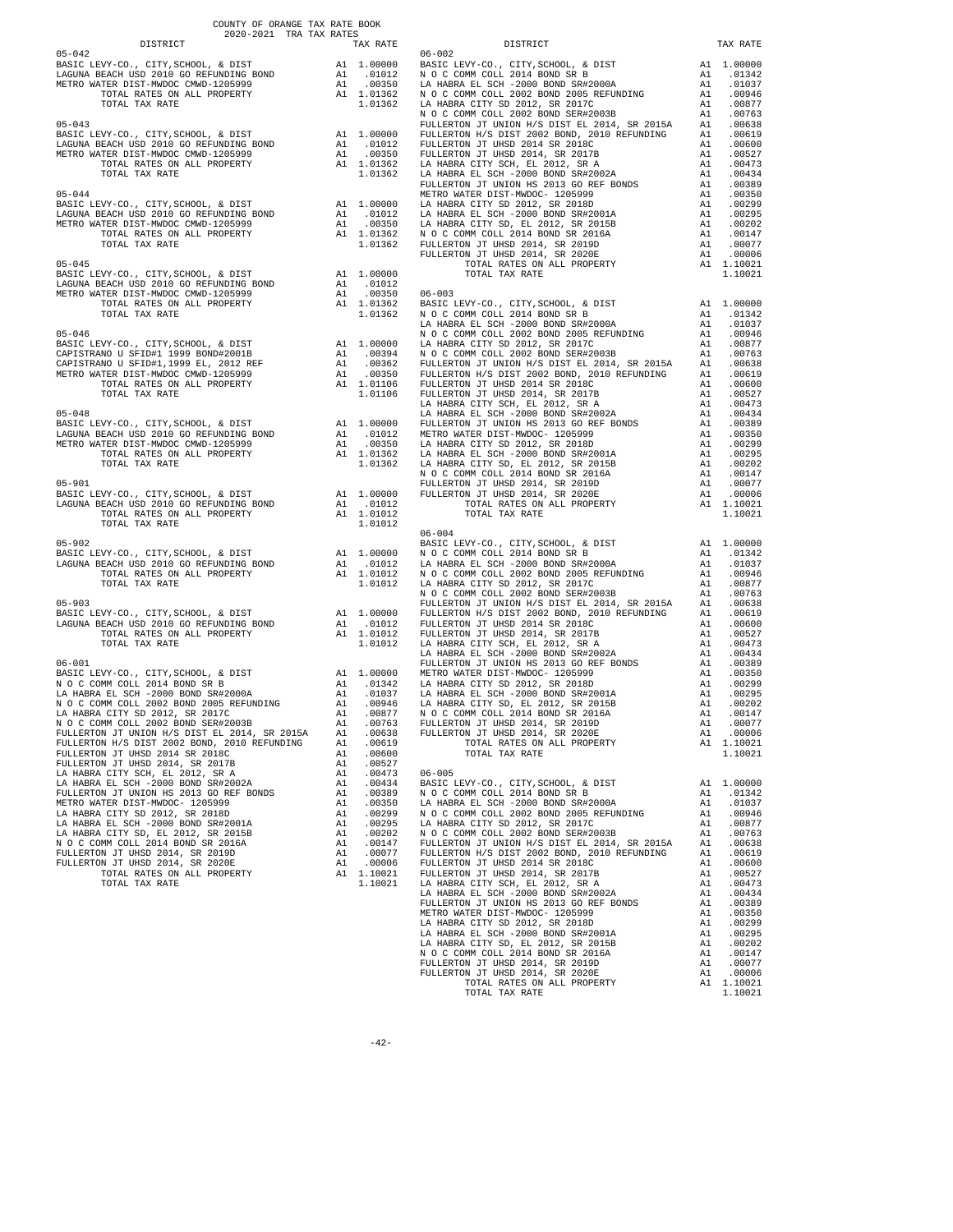| COUNTY OF ORANGE TAX RATE BOOK<br>$\begin{minipage}{.03\linewidth} \begin{tabular}{lcccccc} \multicolumn{2}{c}{\textbf{1.64} \textbf{1.64} \textbf{1.65} \textbf{1.67} \textbf{1.68} \textbf{1.68} \textbf{1.69} \textbf{1.69} \textbf{1.60} \textbf{1.60} \textbf{1.60} \textbf{1.60} \textbf{1.60} \textbf{1.60} \textbf{1.60} \textbf{1.60} \textbf{1.60} \textbf{1.60} \textbf{1.60} \textbf{1.60} \textbf{1.60$ |          |                                                                                                                                                                                                                                                                                             |          |
|----------------------------------------------------------------------------------------------------------------------------------------------------------------------------------------------------------------------------------------------------------------------------------------------------------------------------------------------------------------------------------------------------------------------|----------|---------------------------------------------------------------------------------------------------------------------------------------------------------------------------------------------------------------------------------------------------------------------------------------------|----------|
|                                                                                                                                                                                                                                                                                                                                                                                                                      | TAX RATE | DISTRICT<br>$06 - 010$                                                                                                                                                                                                                                                                      | TAX RATE |
| $06 - 006$                                                                                                                                                                                                                                                                                                                                                                                                           |          |                                                                                                                                                                                                                                                                                             |          |
|                                                                                                                                                                                                                                                                                                                                                                                                                      |          |                                                                                                                                                                                                                                                                                             |          |
|                                                                                                                                                                                                                                                                                                                                                                                                                      |          |                                                                                                                                                                                                                                                                                             |          |
|                                                                                                                                                                                                                                                                                                                                                                                                                      |          |                                                                                                                                                                                                                                                                                             |          |
|                                                                                                                                                                                                                                                                                                                                                                                                                      |          |                                                                                                                                                                                                                                                                                             |          |
|                                                                                                                                                                                                                                                                                                                                                                                                                      |          |                                                                                                                                                                                                                                                                                             |          |
|                                                                                                                                                                                                                                                                                                                                                                                                                      |          |                                                                                                                                                                                                                                                                                             |          |
|                                                                                                                                                                                                                                                                                                                                                                                                                      |          |                                                                                                                                                                                                                                                                                             |          |
|                                                                                                                                                                                                                                                                                                                                                                                                                      |          |                                                                                                                                                                                                                                                                                             |          |
|                                                                                                                                                                                                                                                                                                                                                                                                                      |          |                                                                                                                                                                                                                                                                                             |          |
|                                                                                                                                                                                                                                                                                                                                                                                                                      |          |                                                                                                                                                                                                                                                                                             |          |
|                                                                                                                                                                                                                                                                                                                                                                                                                      |          |                                                                                                                                                                                                                                                                                             |          |
|                                                                                                                                                                                                                                                                                                                                                                                                                      |          |                                                                                                                                                                                                                                                                                             |          |
|                                                                                                                                                                                                                                                                                                                                                                                                                      |          |                                                                                                                                                                                                                                                                                             |          |
|                                                                                                                                                                                                                                                                                                                                                                                                                      |          |                                                                                                                                                                                                                                                                                             |          |
|                                                                                                                                                                                                                                                                                                                                                                                                                      |          |                                                                                                                                                                                                                                                                                             |          |
|                                                                                                                                                                                                                                                                                                                                                                                                                      |          |                                                                                                                                                                                                                                                                                             |          |
|                                                                                                                                                                                                                                                                                                                                                                                                                      |          |                                                                                                                                                                                                                                                                                             |          |
|                                                                                                                                                                                                                                                                                                                                                                                                                      |          |                                                                                                                                                                                                                                                                                             |          |
|                                                                                                                                                                                                                                                                                                                                                                                                                      |          |                                                                                                                                                                                                                                                                                             |          |
|                                                                                                                                                                                                                                                                                                                                                                                                                      |          |                                                                                                                                                                                                                                                                                             |          |
|                                                                                                                                                                                                                                                                                                                                                                                                                      |          |                                                                                                                                                                                                                                                                                             |          |
|                                                                                                                                                                                                                                                                                                                                                                                                                      |          |                                                                                                                                                                                                                                                                                             |          |
|                                                                                                                                                                                                                                                                                                                                                                                                                      |          |                                                                                                                                                                                                                                                                                             |          |
|                                                                                                                                                                                                                                                                                                                                                                                                                      |          |                                                                                                                                                                                                                                                                                             |          |
|                                                                                                                                                                                                                                                                                                                                                                                                                      |          |                                                                                                                                                                                                                                                                                             |          |
|                                                                                                                                                                                                                                                                                                                                                                                                                      |          |                                                                                                                                                                                                                                                                                             |          |
|                                                                                                                                                                                                                                                                                                                                                                                                                      |          |                                                                                                                                                                                                                                                                                             |          |
|                                                                                                                                                                                                                                                                                                                                                                                                                      |          |                                                                                                                                                                                                                                                                                             |          |
|                                                                                                                                                                                                                                                                                                                                                                                                                      |          |                                                                                                                                                                                                                                                                                             |          |
|                                                                                                                                                                                                                                                                                                                                                                                                                      |          |                                                                                                                                                                                                                                                                                             |          |
|                                                                                                                                                                                                                                                                                                                                                                                                                      |          |                                                                                                                                                                                                                                                                                             |          |
|                                                                                                                                                                                                                                                                                                                                                                                                                      |          |                                                                                                                                                                                                                                                                                             |          |
|                                                                                                                                                                                                                                                                                                                                                                                                                      |          |                                                                                                                                                                                                                                                                                             |          |
|                                                                                                                                                                                                                                                                                                                                                                                                                      |          |                                                                                                                                                                                                                                                                                             |          |
|                                                                                                                                                                                                                                                                                                                                                                                                                      |          |                                                                                                                                                                                                                                                                                             |          |
|                                                                                                                                                                                                                                                                                                                                                                                                                      |          |                                                                                                                                                                                                                                                                                             |          |
|                                                                                                                                                                                                                                                                                                                                                                                                                      |          |                                                                                                                                                                                                                                                                                             |          |
|                                                                                                                                                                                                                                                                                                                                                                                                                      |          |                                                                                                                                                                                                                                                                                             |          |
|                                                                                                                                                                                                                                                                                                                                                                                                                      |          |                                                                                                                                                                                                                                                                                             |          |
|                                                                                                                                                                                                                                                                                                                                                                                                                      |          |                                                                                                                                                                                                                                                                                             |          |
|                                                                                                                                                                                                                                                                                                                                                                                                                      |          |                                                                                                                                                                                                                                                                                             |          |
|                                                                                                                                                                                                                                                                                                                                                                                                                      |          |                                                                                                                                                                                                                                                                                             |          |
|                                                                                                                                                                                                                                                                                                                                                                                                                      |          |                                                                                                                                                                                                                                                                                             |          |
|                                                                                                                                                                                                                                                                                                                                                                                                                      |          |                                                                                                                                                                                                                                                                                             |          |
|                                                                                                                                                                                                                                                                                                                                                                                                                      |          |                                                                                                                                                                                                                                                                                             |          |
|                                                                                                                                                                                                                                                                                                                                                                                                                      |          |                                                                                                                                                                                                                                                                                             |          |
|                                                                                                                                                                                                                                                                                                                                                                                                                      |          |                                                                                                                                                                                                                                                                                             |          |
|                                                                                                                                                                                                                                                                                                                                                                                                                      |          |                                                                                                                                                                                                                                                                                             |          |
| ${\tt FULLERTON\ H/S\ DIST\ 2002\ BOND,\ 2010\ REFUNDING\qquad\quad {\tt Al}\qquad .00619 }$                                                                                                                                                                                                                                                                                                                         |          | FULLERTON JT UHSD 2014, SR 2020E<br>FULLERTON JT UHSD 2014, SR 2020E A1 .00006<br>TOTAL RATES ON ALL PROPERTY A1 1.10021<br>TOTAL TAX RATE 1.10021                                                                                                                                          |          |
|                                                                                                                                                                                                                                                                                                                                                                                                                      |          |                                                                                                                                                                                                                                                                                             |          |
|                                                                                                                                                                                                                                                                                                                                                                                                                      |          |                                                                                                                                                                                                                                                                                             |          |
|                                                                                                                                                                                                                                                                                                                                                                                                                      |          |                                                                                                                                                                                                                                                                                             |          |
|                                                                                                                                                                                                                                                                                                                                                                                                                      |          |                                                                                                                                                                                                                                                                                             |          |
|                                                                                                                                                                                                                                                                                                                                                                                                                      |          |                                                                                                                                                                                                                                                                                             |          |
|                                                                                                                                                                                                                                                                                                                                                                                                                      |          |                                                                                                                                                                                                                                                                                             |          |
|                                                                                                                                                                                                                                                                                                                                                                                                                      |          |                                                                                                                                                                                                                                                                                             |          |
|                                                                                                                                                                                                                                                                                                                                                                                                                      |          |                                                                                                                                                                                                                                                                                             |          |
|                                                                                                                                                                                                                                                                                                                                                                                                                      |          |                                                                                                                                                                                                                                                                                             |          |
|                                                                                                                                                                                                                                                                                                                                                                                                                      |          |                                                                                                                                                                                                                                                                                             |          |
|                                                                                                                                                                                                                                                                                                                                                                                                                      |          |                                                                                                                                                                                                                                                                                             |          |
|                                                                                                                                                                                                                                                                                                                                                                                                                      |          |                                                                                                                                                                                                                                                                                             |          |
|                                                                                                                                                                                                                                                                                                                                                                                                                      |          |                                                                                                                                                                                                                                                                                             |          |
|                                                                                                                                                                                                                                                                                                                                                                                                                      |          |                                                                                                                                                                                                                                                                                             |          |
|                                                                                                                                                                                                                                                                                                                                                                                                                      |          |                                                                                                                                                                                                                                                                                             |          |
|                                                                                                                                                                                                                                                                                                                                                                                                                      |          |                                                                                                                                                                                                                                                                                             |          |
|                                                                                                                                                                                                                                                                                                                                                                                                                      |          |                                                                                                                                                                                                                                                                                             |          |
|                                                                                                                                                                                                                                                                                                                                                                                                                      |          | $\begin{tabular}{l c c c c} FQULEERON AT UNICM H/S DIST 2002 BAND 2014, SP. 1014, SP. 1014, SP. 1014, SP. 1014, SP. 1014, SP. 1014, SP. 1014, SP. 1014, SP. 1014, SP. 1014, P. 1014, P. 1014, P. 1014, P. 1014, P. 1014, P. 1014, P. 1014, P. 1014, P. 1014, P. 1014, P. 1014, P. 1014, P.$ |          |
|                                                                                                                                                                                                                                                                                                                                                                                                                      |          |                                                                                                                                                                                                                                                                                             |          |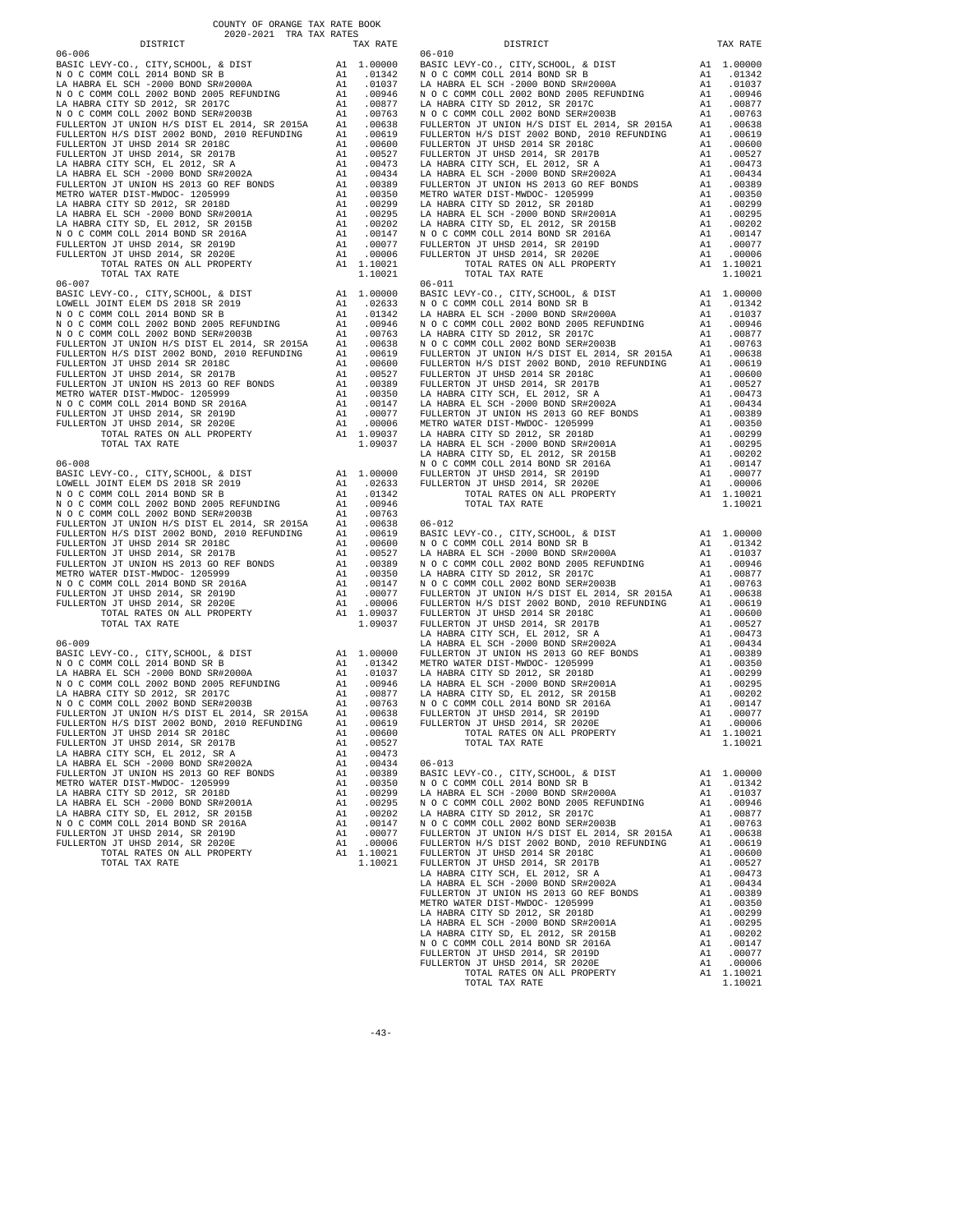| $2020-2021 \quad \text{TRA RATE} \label{eq:Q020}$ DISTRICT $2020-2021 \quad \text{TRA TAX RATES}$<br>DISTRICT<br>TAX RATE<br>$06 - 018$<br>$06 - 020$ | TAX RATE |
|-------------------------------------------------------------------------------------------------------------------------------------------------------|----------|
|                                                                                                                                                       |          |
|                                                                                                                                                       |          |
|                                                                                                                                                       |          |
|                                                                                                                                                       |          |
|                                                                                                                                                       |          |
|                                                                                                                                                       |          |
|                                                                                                                                                       |          |
|                                                                                                                                                       |          |
|                                                                                                                                                       |          |
|                                                                                                                                                       |          |
|                                                                                                                                                       |          |
|                                                                                                                                                       |          |
|                                                                                                                                                       |          |
|                                                                                                                                                       |          |
|                                                                                                                                                       |          |
|                                                                                                                                                       |          |
|                                                                                                                                                       |          |
|                                                                                                                                                       |          |
|                                                                                                                                                       |          |
|                                                                                                                                                       |          |
|                                                                                                                                                       |          |
|                                                                                                                                                       |          |
|                                                                                                                                                       |          |
|                                                                                                                                                       |          |
|                                                                                                                                                       |          |
|                                                                                                                                                       |          |
|                                                                                                                                                       |          |
|                                                                                                                                                       |          |
|                                                                                                                                                       |          |
|                                                                                                                                                       |          |
|                                                                                                                                                       |          |
| $06 - 017$<br>$06 - 021$                                                                                                                              |          |
|                                                                                                                                                       |          |
|                                                                                                                                                       |          |
|                                                                                                                                                       |          |
|                                                                                                                                                       |          |
|                                                                                                                                                       |          |
|                                                                                                                                                       |          |
|                                                                                                                                                       |          |
|                                                                                                                                                       |          |
|                                                                                                                                                       |          |
|                                                                                                                                                       |          |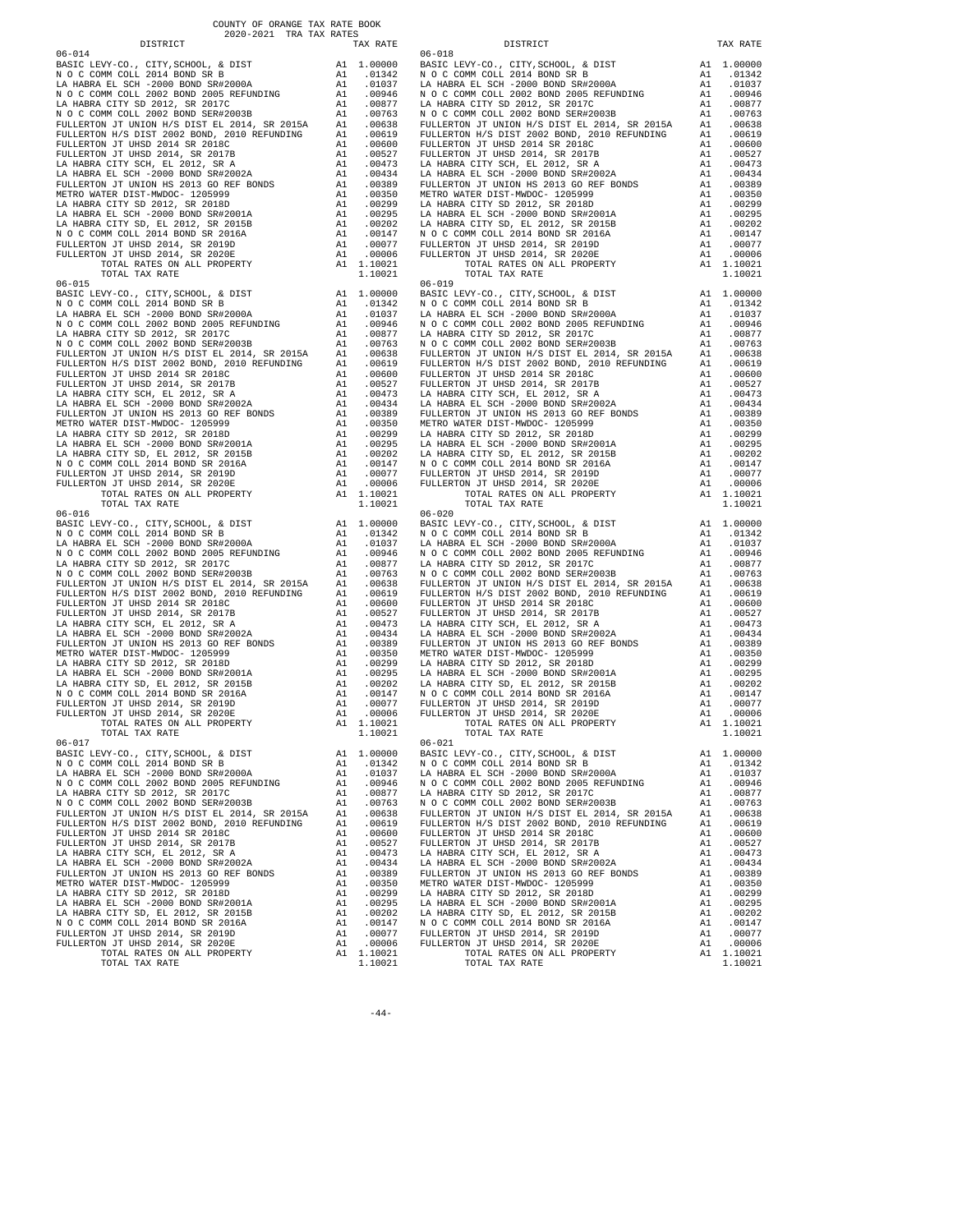| COUNTY OF ORANGE TAX RATE BOOK<br>$2020-2021 \quad \text{TRA RATE} \label{eq:Q020}$ DISTRICT $2020-2021 \quad \text{TRA TAX RATES}$ |          |                        |          |
|-------------------------------------------------------------------------------------------------------------------------------------|----------|------------------------|----------|
| $06 - 022$                                                                                                                          | TAX RATE | DISTRICT<br>$06 - 026$ | TAX RATE |
|                                                                                                                                     |          |                        |          |
|                                                                                                                                     |          | $06 - 028$             |          |
| $06 - 025$                                                                                                                          |          | $06 - 029$             |          |
|                                                                                                                                     |          |                        |          |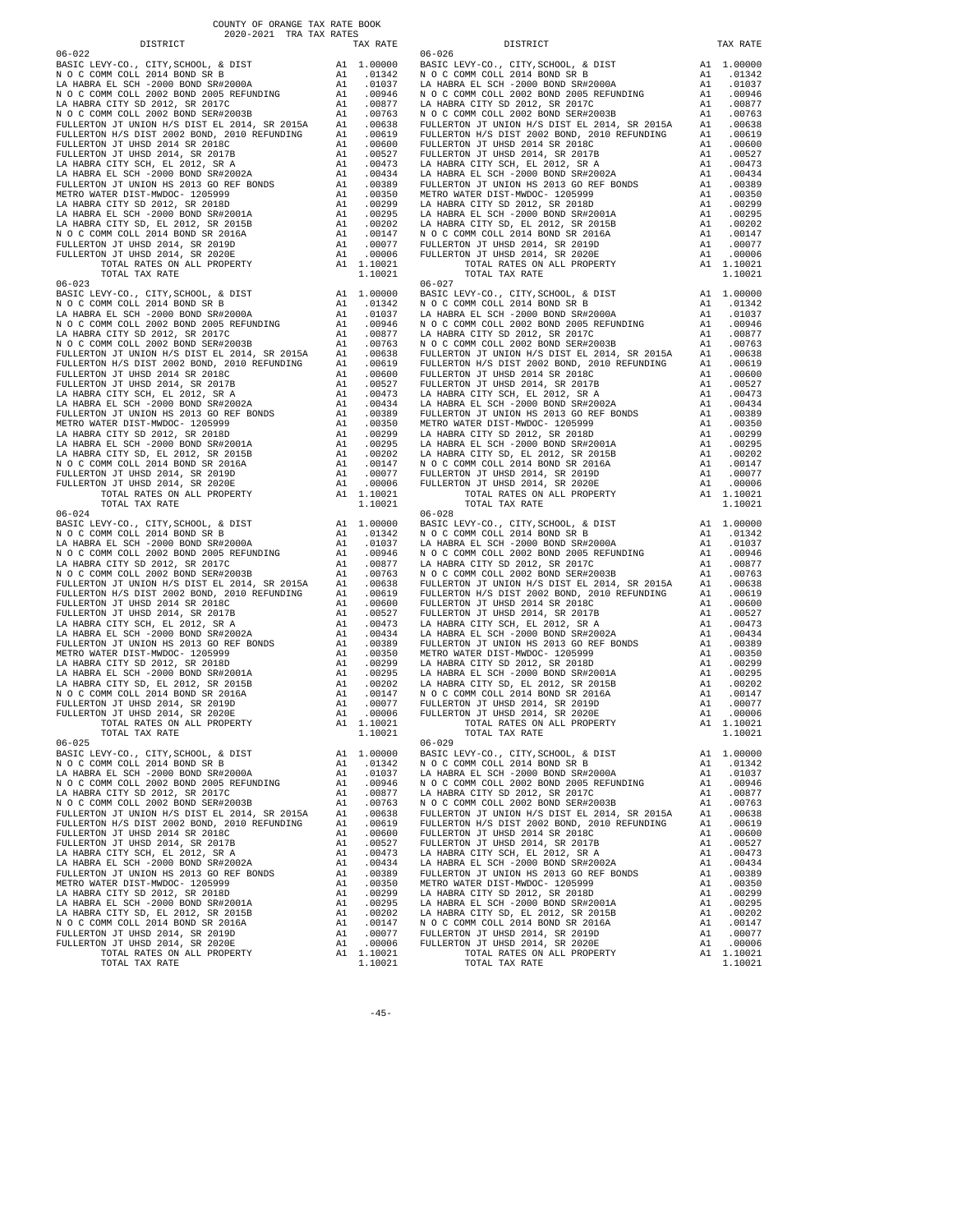| COUNTY OF ORANGE TAX RATE BOOK<br>$2020-2021 \quad \text{TRA TAX RATES}$ DISTRICT $\hspace{0.5cm}$ |  |                               |          |
|----------------------------------------------------------------------------------------------------|--|-------------------------------|----------|
|                                                                                                    |  | $TAX RATE$<br>06-034 DISTRICT | TAX RATE |
|                                                                                                    |  |                               |          |
|                                                                                                    |  |                               |          |
|                                                                                                    |  |                               |          |
|                                                                                                    |  |                               |          |
|                                                                                                    |  |                               |          |
|                                                                                                    |  |                               |          |
|                                                                                                    |  |                               |          |
|                                                                                                    |  |                               |          |
|                                                                                                    |  |                               |          |
|                                                                                                    |  |                               |          |
|                                                                                                    |  |                               |          |
|                                                                                                    |  |                               |          |
|                                                                                                    |  |                               |          |
|                                                                                                    |  |                               |          |
|                                                                                                    |  |                               |          |
|                                                                                                    |  |                               |          |
|                                                                                                    |  |                               |          |
|                                                                                                    |  |                               |          |
|                                                                                                    |  |                               |          |
|                                                                                                    |  |                               |          |
|                                                                                                    |  |                               |          |
|                                                                                                    |  |                               |          |
|                                                                                                    |  |                               |          |
|                                                                                                    |  |                               |          |
|                                                                                                    |  |                               |          |
|                                                                                                    |  |                               |          |
|                                                                                                    |  |                               |          |
|                                                                                                    |  |                               |          |
|                                                                                                    |  |                               |          |
|                                                                                                    |  |                               |          |
|                                                                                                    |  |                               |          |
|                                                                                                    |  |                               |          |
|                                                                                                    |  |                               |          |
|                                                                                                    |  |                               |          |
|                                                                                                    |  |                               |          |
|                                                                                                    |  |                               |          |
|                                                                                                    |  |                               |          |
|                                                                                                    |  |                               |          |
|                                                                                                    |  |                               |          |
|                                                                                                    |  |                               |          |
|                                                                                                    |  |                               |          |
|                                                                                                    |  |                               |          |
|                                                                                                    |  |                               |          |
|                                                                                                    |  |                               |          |
|                                                                                                    |  |                               |          |
|                                                                                                    |  |                               |          |
|                                                                                                    |  |                               |          |
|                                                                                                    |  |                               |          |
|                                                                                                    |  |                               |          |
|                                                                                                    |  |                               |          |
|                                                                                                    |  |                               |          |
|                                                                                                    |  |                               |          |
|                                                                                                    |  |                               |          |
|                                                                                                    |  |                               |          |
|                                                                                                    |  |                               |          |
|                                                                                                    |  |                               |          |
|                                                                                                    |  |                               |          |
|                                                                                                    |  |                               |          |
|                                                                                                    |  |                               |          |
|                                                                                                    |  |                               |          |
|                                                                                                    |  |                               |          |
|                                                                                                    |  |                               |          |
|                                                                                                    |  |                               |          |
|                                                                                                    |  |                               |          |
|                                                                                                    |  |                               |          |
|                                                                                                    |  |                               |          |
|                                                                                                    |  |                               |          |
|                                                                                                    |  |                               |          |
|                                                                                                    |  |                               |          |
|                                                                                                    |  |                               |          |
|                                                                                                    |  |                               |          |
|                                                                                                    |  |                               |          |
|                                                                                                    |  |                               |          |
|                                                                                                    |  |                               |          |
|                                                                                                    |  |                               |          |
|                                                                                                    |  |                               |          |
|                                                                                                    |  |                               |          |

 $-46-$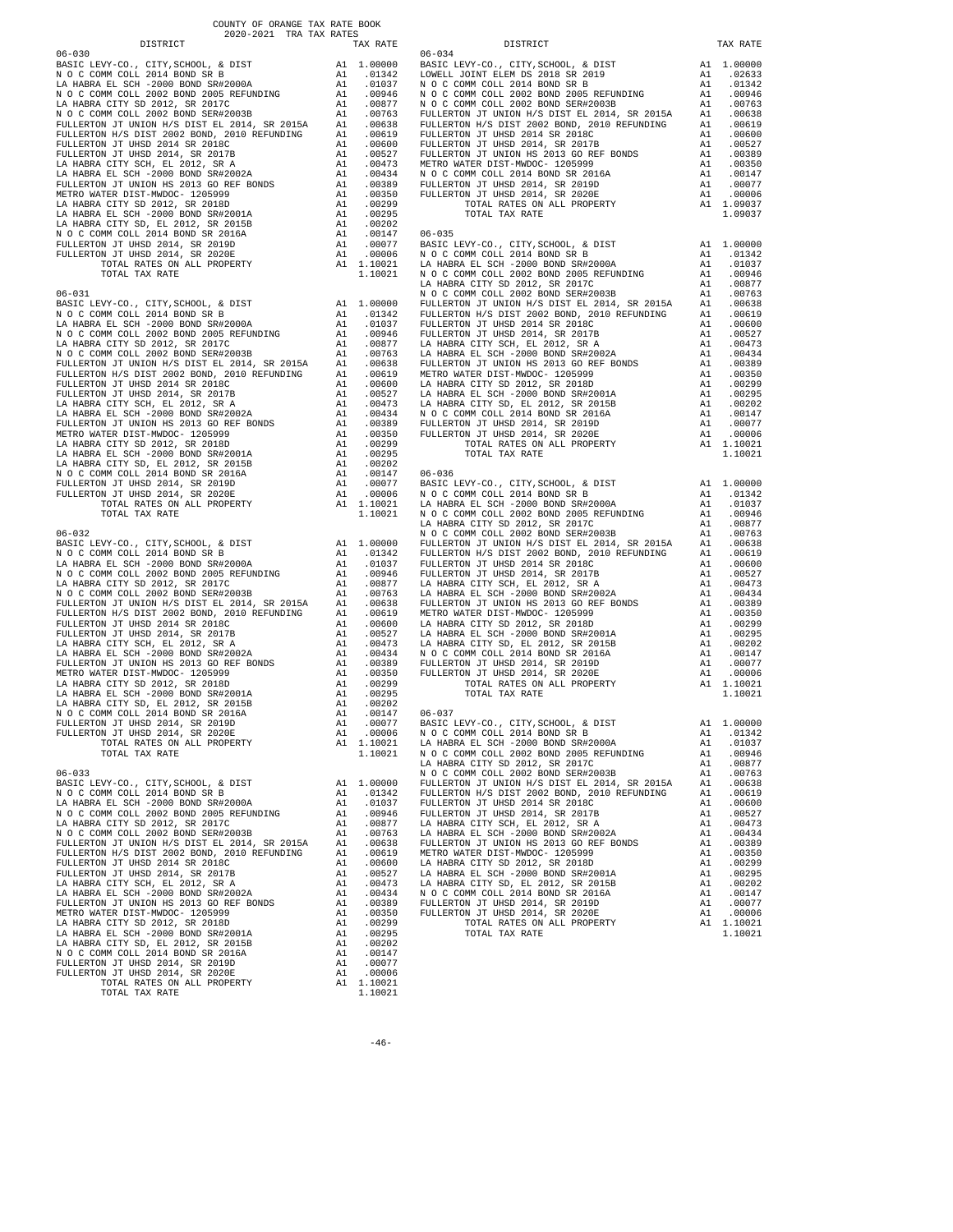| 2020-2021 TRA TAX RATES                                                                                  |          |                      |                    |
|----------------------------------------------------------------------------------------------------------|----------|----------------------|--------------------|
| DISTRICT                                                                                                 |          | TAX RATE             |                    |
|                                                                                                          |          |                      |                    |
|                                                                                                          |          |                      |                    |
|                                                                                                          |          |                      |                    |
|                                                                                                          |          |                      |                    |
|                                                                                                          |          |                      |                    |
|                                                                                                          |          |                      |                    |
|                                                                                                          |          |                      |                    |
|                                                                                                          |          |                      |                    |
|                                                                                                          |          |                      |                    |
|                                                                                                          |          |                      |                    |
|                                                                                                          |          |                      |                    |
|                                                                                                          |          |                      |                    |
|                                                                                                          |          |                      |                    |
|                                                                                                          |          |                      |                    |
|                                                                                                          |          |                      |                    |
|                                                                                                          |          |                      |                    |
|                                                                                                          |          |                      |                    |
|                                                                                                          |          |                      |                    |
|                                                                                                          |          |                      |                    |
|                                                                                                          |          |                      |                    |
|                                                                                                          |          |                      |                    |
|                                                                                                          |          |                      |                    |
|                                                                                                          |          |                      |                    |
|                                                                                                          |          |                      |                    |
|                                                                                                          |          |                      |                    |
|                                                                                                          |          |                      |                    |
|                                                                                                          |          |                      |                    |
|                                                                                                          |          |                      |                    |
|                                                                                                          |          |                      |                    |
|                                                                                                          |          |                      |                    |
|                                                                                                          |          |                      |                    |
|                                                                                                          |          |                      |                    |
|                                                                                                          |          |                      |                    |
|                                                                                                          |          |                      |                    |
|                                                                                                          |          |                      |                    |
|                                                                                                          |          |                      |                    |
|                                                                                                          |          |                      | LA HABR            |
| $06 - 040$                                                                                               |          |                      | NOCC               |
|                                                                                                          |          |                      |                    |
|                                                                                                          |          |                      |                    |
|                                                                                                          |          |                      |                    |
|                                                                                                          |          |                      |                    |
|                                                                                                          |          |                      |                    |
|                                                                                                          |          |                      |                    |
|                                                                                                          |          |                      |                    |
|                                                                                                          |          |                      |                    |
|                                                                                                          |          |                      |                    |
|                                                                                                          |          |                      |                    |
|                                                                                                          |          |                      |                    |
|                                                                                                          |          |                      |                    |
|                                                                                                          |          |                      |                    |
|                                                                                                          |          |                      |                    |
|                                                                                                          |          |                      |                    |
|                                                                                                          |          |                      |                    |
|                                                                                                          |          |                      |                    |
|                                                                                                          |          |                      |                    |
|                                                                                                          |          |                      |                    |
|                                                                                                          |          |                      |                    |
|                                                                                                          |          |                      |                    |
|                                                                                                          |          |                      | LA HABR            |
| $06 - 041$                                                                                               |          |                      | NOCC               |
| BASIC LEVY-CO., CITY, SCHOOL, & DIST A1 1.00000 FULLERT N O C COMM COLL 2014 BOND SR B A1 .01342 FULLERT |          |                      |                    |
| LA HABRA EL SCH -2000 BOND SR#2000A                                                                      |          |                      |                    |
|                                                                                                          | A1       | .01037               |                    |
| N O C COMM COLL 2002 BOND 2005 REFUNDING<br>LA HABRA CITY SD 2012, SR 2017C                              | A1<br>A1 | .00946<br>.00877     |                    |
| N O C COMM COLL 2002 BOND SER#2003B                                                                      | A1       | .00763               | $06 - 045$         |
| FULLERTON JT UNION H/S DIST EL 2014, SR 2015A                                                            |          | A1.00638             | BASIC L            |
| FULLERTON H/S DIST 2002 BOND, 2010 REFUNDING                                                             |          | A1.00619             | N O C C            |
| FULLERTON JT UHSD 2014 SR 2018C                                                                          | A1       | .00600               | LA HABR            |
| FULLERTON JT UHSD 2014, SR 2017B                                                                         | A1       | .00527               | NOCC               |
| LA HABRA CITY SCH, EL 2012, SR A                                                                         | A1       | .00473               | LA HABR            |
| LA HABRA EL SCH -2000 BOND SR#2002A                                                                      | A1       | .00434               | NOCC               |
| FULLERTON JT UNION HS 2013 GO REF BONDS                                                                  | A1       | .00389               | FULLERT            |
| METRO WATER DIST-MWDOC- 1205999                                                                          | A1       | .00350               | FULLERT            |
| LA HABRA CITY SD 2012, SR 2018D                                                                          | A1       | .00299               | FULLERT            |
| LA HABRA EL SCH -2000 BOND SR#2001A                                                                      | A1       | .00295               | FULLERT            |
| LA HABRA CITY SD, EL 2012, SR 2015B                                                                      | A1       | .00202               | LA HABR            |
| N O C COMM COLL 2014 BOND SR 2016A                                                                       | A1       | .00147               | LA HABR            |
| FULLERTON JT UHSD 2014, SR 2019D                                                                         | A1       | .00077               | FULLERT            |
| FULLERTON JT UHSD 2014, SR 2020E                                                                         | A1       | .00006<br>A1 1.10021 | METRO W            |
| TOTAL RATES ON ALL PROPERTY<br>TOTAL TAX RATE                                                            |          | 1.10021              | LA HABR<br>LA HABR |
|                                                                                                          |          |                      | LA HABR            |

| COUNTY OF ORANGE TAX RATE BOOK<br>2020-2021 TRA TAX RATES |  |                |          |
|-----------------------------------------------------------|--|----------------|----------|
| DISTRICT<br>$06 - 038$                                    |  | $06 - 042$     | TAX RATE |
|                                                           |  |                |          |
|                                                           |  |                |          |
|                                                           |  |                |          |
|                                                           |  |                |          |
|                                                           |  |                |          |
|                                                           |  |                |          |
|                                                           |  |                |          |
|                                                           |  |                |          |
|                                                           |  |                |          |
|                                                           |  |                |          |
|                                                           |  |                |          |
|                                                           |  |                |          |
|                                                           |  |                |          |
|                                                           |  |                |          |
|                                                           |  |                |          |
|                                                           |  |                |          |
|                                                           |  |                |          |
|                                                           |  |                |          |
|                                                           |  |                |          |
|                                                           |  |                |          |
|                                                           |  |                |          |
|                                                           |  |                |          |
|                                                           |  |                |          |
|                                                           |  |                |          |
|                                                           |  |                |          |
|                                                           |  |                |          |
|                                                           |  |                |          |
|                                                           |  |                |          |
|                                                           |  |                |          |
|                                                           |  |                |          |
|                                                           |  |                |          |
|                                                           |  |                |          |
|                                                           |  |                |          |
|                                                           |  |                |          |
|                                                           |  |                |          |
|                                                           |  |                |          |
|                                                           |  |                |          |
|                                                           |  |                |          |
|                                                           |  |                |          |
|                                                           |  |                |          |
|                                                           |  |                |          |
|                                                           |  |                |          |
|                                                           |  |                |          |
|                                                           |  |                |          |
|                                                           |  |                |          |
|                                                           |  |                |          |
|                                                           |  |                |          |
|                                                           |  |                |          |
|                                                           |  |                |          |
|                                                           |  |                |          |
|                                                           |  |                |          |
|                                                           |  |                |          |
|                                                           |  |                |          |
|                                                           |  |                |          |
|                                                           |  |                |          |
|                                                           |  |                |          |
|                                                           |  |                |          |
|                                                           |  |                |          |
|                                                           |  |                |          |
|                                                           |  |                |          |
|                                                           |  |                |          |
|                                                           |  |                |          |
|                                                           |  |                |          |
|                                                           |  |                |          |
|                                                           |  |                |          |
|                                                           |  |                |          |
|                                                           |  |                |          |
|                                                           |  |                |          |
|                                                           |  |                |          |
|                                                           |  |                |          |
|                                                           |  |                |          |
|                                                           |  |                |          |
|                                                           |  |                |          |
|                                                           |  |                |          |
|                                                           |  | TOTAL TAX RATE |          |
|                                                           |  |                |          |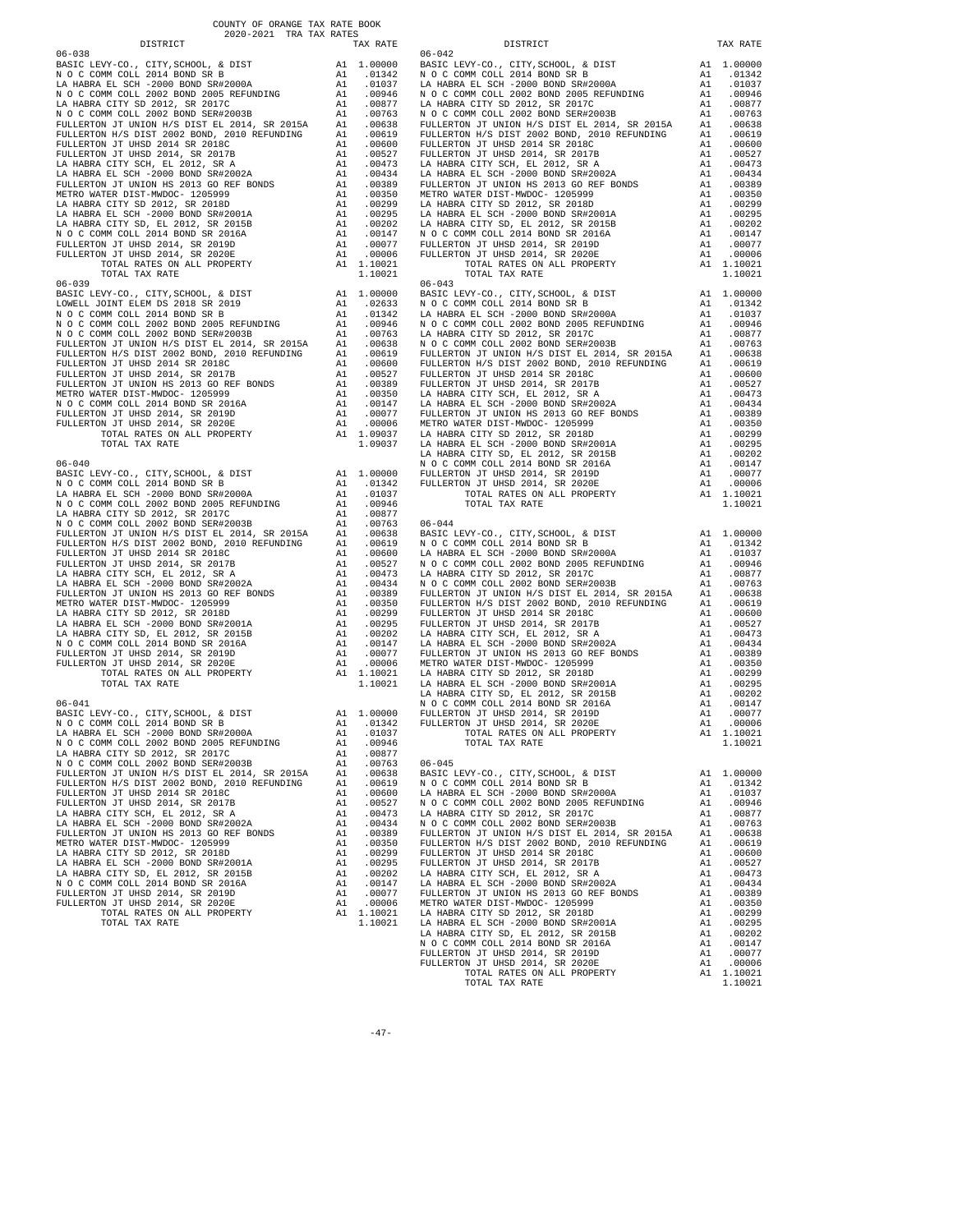| COUNTY OF ORANGE TAX RATE BOOK<br>$2020-2021 \quad \text{TRA RATE B}$ DISTRICT 2020–2021 TRA TAX RATES                                                                                                                                                                                                                                                                                              |  |                                 |          |
|-----------------------------------------------------------------------------------------------------------------------------------------------------------------------------------------------------------------------------------------------------------------------------------------------------------------------------------------------------------------------------------------------------|--|---------------------------------|----------|
|                                                                                                                                                                                                                                                                                                                                                                                                     |  | IRA IAA NATES TAX RATE DISTRICT | TAX RATE |
|                                                                                                                                                                                                                                                                                                                                                                                                     |  |                                 |          |
|                                                                                                                                                                                                                                                                                                                                                                                                     |  |                                 |          |
|                                                                                                                                                                                                                                                                                                                                                                                                     |  |                                 |          |
|                                                                                                                                                                                                                                                                                                                                                                                                     |  |                                 |          |
|                                                                                                                                                                                                                                                                                                                                                                                                     |  |                                 |          |
|                                                                                                                                                                                                                                                                                                                                                                                                     |  |                                 |          |
|                                                                                                                                                                                                                                                                                                                                                                                                     |  |                                 |          |
|                                                                                                                                                                                                                                                                                                                                                                                                     |  |                                 |          |
|                                                                                                                                                                                                                                                                                                                                                                                                     |  |                                 |          |
|                                                                                                                                                                                                                                                                                                                                                                                                     |  |                                 |          |
|                                                                                                                                                                                                                                                                                                                                                                                                     |  |                                 |          |
|                                                                                                                                                                                                                                                                                                                                                                                                     |  |                                 |          |
|                                                                                                                                                                                                                                                                                                                                                                                                     |  |                                 |          |
|                                                                                                                                                                                                                                                                                                                                                                                                     |  |                                 |          |
|                                                                                                                                                                                                                                                                                                                                                                                                     |  |                                 |          |
|                                                                                                                                                                                                                                                                                                                                                                                                     |  |                                 |          |
|                                                                                                                                                                                                                                                                                                                                                                                                     |  |                                 |          |
|                                                                                                                                                                                                                                                                                                                                                                                                     |  |                                 |          |
|                                                                                                                                                                                                                                                                                                                                                                                                     |  |                                 |          |
|                                                                                                                                                                                                                                                                                                                                                                                                     |  |                                 |          |
|                                                                                                                                                                                                                                                                                                                                                                                                     |  |                                 |          |
|                                                                                                                                                                                                                                                                                                                                                                                                     |  |                                 |          |
|                                                                                                                                                                                                                                                                                                                                                                                                     |  |                                 |          |
|                                                                                                                                                                                                                                                                                                                                                                                                     |  |                                 |          |
|                                                                                                                                                                                                                                                                                                                                                                                                     |  |                                 |          |
|                                                                                                                                                                                                                                                                                                                                                                                                     |  |                                 |          |
|                                                                                                                                                                                                                                                                                                                                                                                                     |  |                                 |          |
|                                                                                                                                                                                                                                                                                                                                                                                                     |  |                                 |          |
|                                                                                                                                                                                                                                                                                                                                                                                                     |  |                                 |          |
|                                                                                                                                                                                                                                                                                                                                                                                                     |  |                                 |          |
|                                                                                                                                                                                                                                                                                                                                                                                                     |  |                                 |          |
|                                                                                                                                                                                                                                                                                                                                                                                                     |  |                                 |          |
|                                                                                                                                                                                                                                                                                                                                                                                                     |  |                                 |          |
|                                                                                                                                                                                                                                                                                                                                                                                                     |  |                                 |          |
|                                                                                                                                                                                                                                                                                                                                                                                                     |  |                                 |          |
|                                                                                                                                                                                                                                                                                                                                                                                                     |  |                                 |          |
|                                                                                                                                                                                                                                                                                                                                                                                                     |  |                                 |          |
|                                                                                                                                                                                                                                                                                                                                                                                                     |  |                                 |          |
|                                                                                                                                                                                                                                                                                                                                                                                                     |  |                                 |          |
|                                                                                                                                                                                                                                                                                                                                                                                                     |  |                                 |          |
|                                                                                                                                                                                                                                                                                                                                                                                                     |  |                                 |          |
|                                                                                                                                                                                                                                                                                                                                                                                                     |  |                                 |          |
|                                                                                                                                                                                                                                                                                                                                                                                                     |  |                                 |          |
|                                                                                                                                                                                                                                                                                                                                                                                                     |  |                                 |          |
|                                                                                                                                                                                                                                                                                                                                                                                                     |  |                                 |          |
|                                                                                                                                                                                                                                                                                                                                                                                                     |  |                                 |          |
|                                                                                                                                                                                                                                                                                                                                                                                                     |  |                                 |          |
|                                                                                                                                                                                                                                                                                                                                                                                                     |  |                                 |          |
|                                                                                                                                                                                                                                                                                                                                                                                                     |  |                                 |          |
|                                                                                                                                                                                                                                                                                                                                                                                                     |  |                                 |          |
|                                                                                                                                                                                                                                                                                                                                                                                                     |  |                                 |          |
|                                                                                                                                                                                                                                                                                                                                                                                                     |  |                                 |          |
|                                                                                                                                                                                                                                                                                                                                                                                                     |  |                                 |          |
|                                                                                                                                                                                                                                                                                                                                                                                                     |  |                                 |          |
|                                                                                                                                                                                                                                                                                                                                                                                                     |  |                                 |          |
|                                                                                                                                                                                                                                                                                                                                                                                                     |  |                                 |          |
|                                                                                                                                                                                                                                                                                                                                                                                                     |  |                                 |          |
|                                                                                                                                                                                                                                                                                                                                                                                                     |  |                                 |          |
|                                                                                                                                                                                                                                                                                                                                                                                                     |  |                                 |          |
|                                                                                                                                                                                                                                                                                                                                                                                                     |  |                                 |          |
|                                                                                                                                                                                                                                                                                                                                                                                                     |  |                                 |          |
|                                                                                                                                                                                                                                                                                                                                                                                                     |  |                                 |          |
|                                                                                                                                                                                                                                                                                                                                                                                                     |  |                                 |          |
|                                                                                                                                                                                                                                                                                                                                                                                                     |  |                                 |          |
|                                                                                                                                                                                                                                                                                                                                                                                                     |  |                                 |          |
|                                                                                                                                                                                                                                                                                                                                                                                                     |  |                                 |          |
|                                                                                                                                                                                                                                                                                                                                                                                                     |  |                                 |          |
|                                                                                                                                                                                                                                                                                                                                                                                                     |  |                                 |          |
| ${\small \begin{tabular}{lcccc} \textbf{FULLERTON} & \textbf{FUUD} & \textbf{SUD} & \textbf{SUD} & \textbf{SUD} & \textbf{SUD} & \textbf{A1} & 0.0619 \\ \textbf{FULLERTON} & \textbf{FUUBD} & 2014 & \textbf{S}\text{R} & 2017 \textbf{B} & \textbf{A1} & 0.0600 \\ \textbf{FULLERTON} & \textbf{TUHSD} & 2014 & \textbf{S}\text{R} & 2017 \textbf{B} & \textbf{A1} & 0.0527 \\ \textbf{FULLERTON$ |  |                                 |          |
|                                                                                                                                                                                                                                                                                                                                                                                                     |  |                                 |          |
|                                                                                                                                                                                                                                                                                                                                                                                                     |  |                                 |          |
|                                                                                                                                                                                                                                                                                                                                                                                                     |  |                                 |          |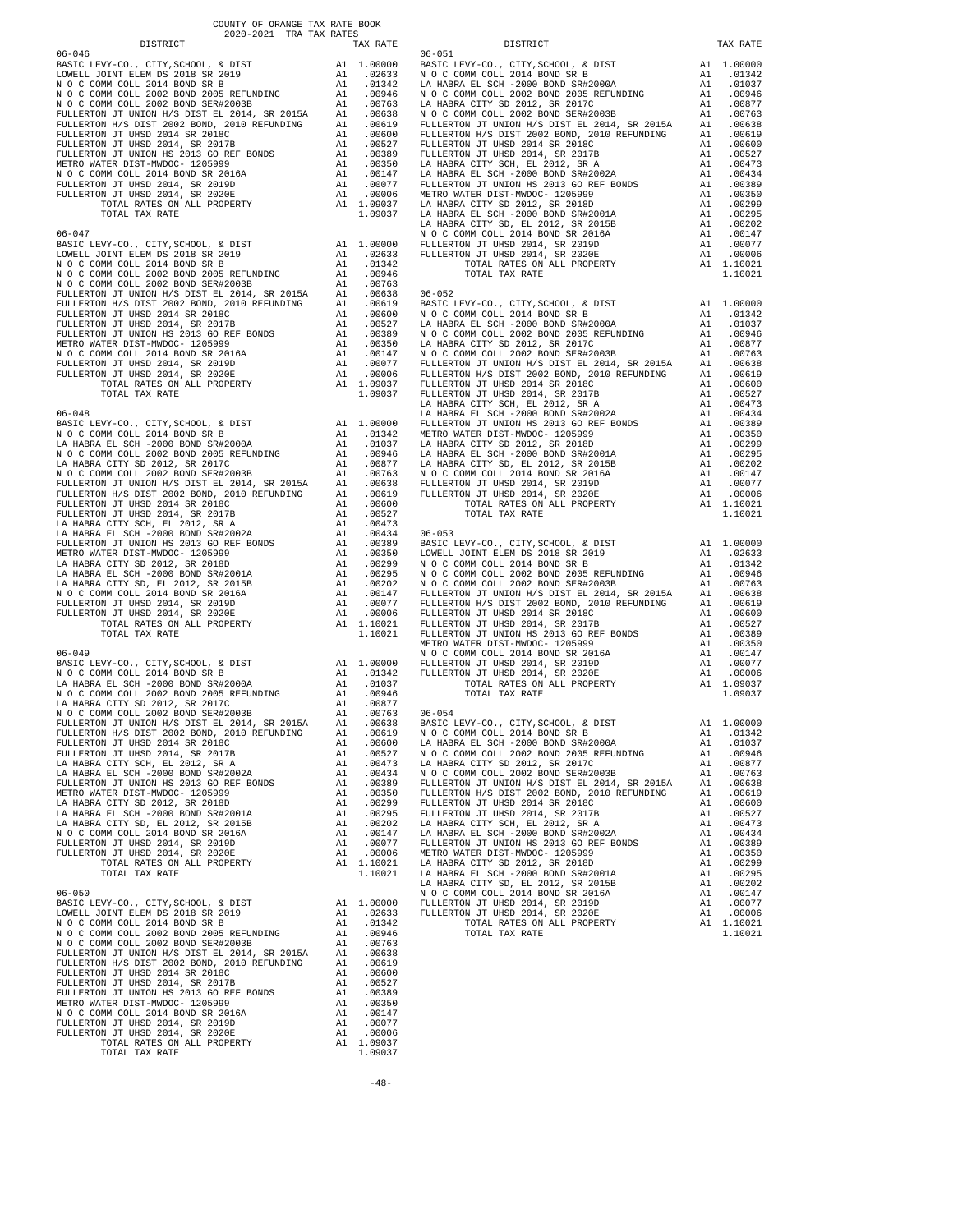| TAX RATE<br>DISTRICT |  | DISTRICT   | TAX RATE |
|----------------------|--|------------|----------|
| $06 - 055$           |  | $06 - 060$ |          |
|                      |  |            |          |
|                      |  |            |          |
|                      |  |            |          |
|                      |  |            |          |
|                      |  |            |          |
|                      |  |            |          |
|                      |  |            |          |
|                      |  |            |          |
|                      |  |            |          |
|                      |  |            |          |
|                      |  |            |          |
|                      |  |            |          |
|                      |  |            |          |
|                      |  |            |          |
|                      |  |            |          |
|                      |  |            |          |
|                      |  |            |          |
|                      |  |            |          |
|                      |  |            |          |
|                      |  |            |          |
|                      |  |            |          |
|                      |  |            |          |
|                      |  |            |          |
|                      |  |            |          |
|                      |  |            |          |
|                      |  |            |          |
|                      |  |            |          |
|                      |  |            |          |
|                      |  |            |          |
|                      |  |            |          |
|                      |  |            |          |
|                      |  |            |          |
|                      |  |            |          |
|                      |  |            |          |
|                      |  |            |          |
|                      |  |            |          |
|                      |  |            |          |
|                      |  |            |          |
|                      |  |            |          |
|                      |  |            |          |
|                      |  |            |          |
|                      |  |            |          |
|                      |  |            |          |
|                      |  |            |          |
|                      |  |            |          |
|                      |  |            |          |
|                      |  |            |          |
|                      |  |            |          |
|                      |  |            |          |
|                      |  |            |          |
|                      |  |            |          |
|                      |  |            |          |
|                      |  |            |          |
|                      |  |            |          |
|                      |  |            |          |
|                      |  |            |          |
|                      |  |            |          |
|                      |  |            |          |
|                      |  |            |          |
|                      |  |            |          |
|                      |  |            |          |
|                      |  |            |          |
|                      |  |            |          |
|                      |  |            |          |
|                      |  |            |          |
|                      |  |            |          |
|                      |  |            |          |
|                      |  |            |          |
|                      |  |            |          |
|                      |  |            |          |
|                      |  |            |          |
|                      |  |            |          |
|                      |  |            |          |
|                      |  |            |          |
|                      |  |            |          |
|                      |  |            |          |
|                      |  |            |          |
|                      |  |            |          |
|                      |  |            |          |
|                      |  |            |          |
|                      |  |            |          |
|                      |  |            |          |
|                      |  |            |          |
|                      |  |            |          |
|                      |  |            |          |
|                      |  |            |          |
|                      |  |            |          |
|                      |  |            |          |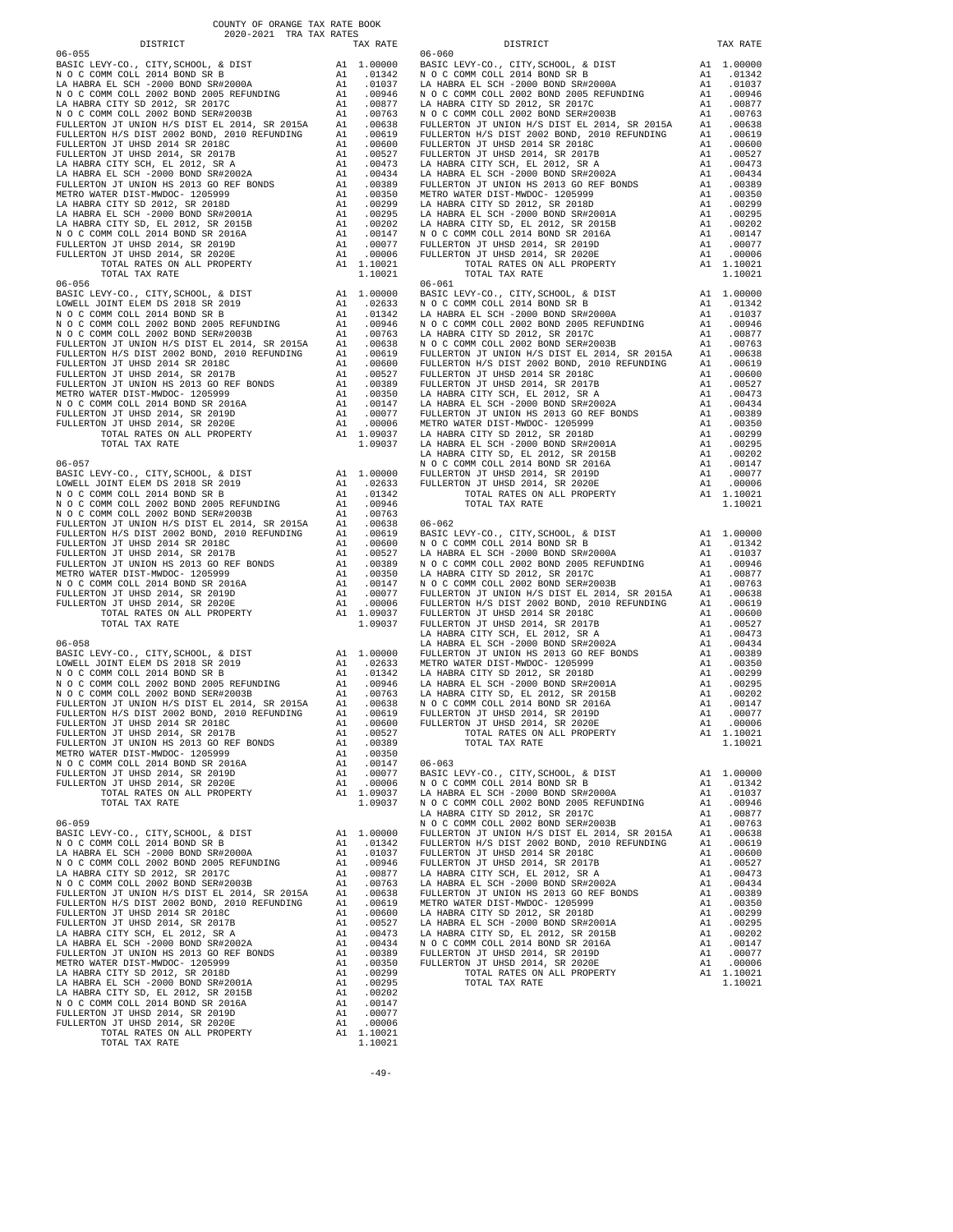| COUNTY OF ORANGE TAX RATE BOOK<br>2020-2021 TRA TAX RATES<br>$2020-2021 \quad \text{TRA} \quad \text{TARATE}$ DISTRICT |                      |                                                                                                                                                                                                                                |            |
|------------------------------------------------------------------------------------------------------------------------|----------------------|--------------------------------------------------------------------------------------------------------------------------------------------------------------------------------------------------------------------------------|------------|
|                                                                                                                        |                      | TAX RATE DISTRICT                                                                                                                                                                                                              | TAX RATE   |
|                                                                                                                        |                      |                                                                                                                                                                                                                                |            |
|                                                                                                                        |                      |                                                                                                                                                                                                                                |            |
|                                                                                                                        |                      |                                                                                                                                                                                                                                |            |
|                                                                                                                        |                      |                                                                                                                                                                                                                                |            |
|                                                                                                                        |                      |                                                                                                                                                                                                                                |            |
|                                                                                                                        |                      |                                                                                                                                                                                                                                |            |
|                                                                                                                        |                      |                                                                                                                                                                                                                                |            |
|                                                                                                                        |                      |                                                                                                                                                                                                                                |            |
|                                                                                                                        |                      |                                                                                                                                                                                                                                |            |
|                                                                                                                        |                      |                                                                                                                                                                                                                                |            |
|                                                                                                                        |                      |                                                                                                                                                                                                                                |            |
|                                                                                                                        |                      |                                                                                                                                                                                                                                |            |
|                                                                                                                        |                      |                                                                                                                                                                                                                                |            |
|                                                                                                                        |                      |                                                                                                                                                                                                                                |            |
|                                                                                                                        |                      |                                                                                                                                                                                                                                |            |
|                                                                                                                        |                      |                                                                                                                                                                                                                                |            |
|                                                                                                                        |                      |                                                                                                                                                                                                                                |            |
|                                                                                                                        |                      |                                                                                                                                                                                                                                |            |
|                                                                                                                        |                      |                                                                                                                                                                                                                                |            |
|                                                                                                                        |                      |                                                                                                                                                                                                                                |            |
|                                                                                                                        |                      |                                                                                                                                                                                                                                |            |
|                                                                                                                        |                      |                                                                                                                                                                                                                                |            |
|                                                                                                                        |                      |                                                                                                                                                                                                                                |            |
|                                                                                                                        |                      |                                                                                                                                                                                                                                |            |
|                                                                                                                        |                      |                                                                                                                                                                                                                                |            |
|                                                                                                                        |                      |                                                                                                                                                                                                                                |            |
|                                                                                                                        |                      |                                                                                                                                                                                                                                |            |
|                                                                                                                        |                      |                                                                                                                                                                                                                                |            |
|                                                                                                                        |                      |                                                                                                                                                                                                                                |            |
|                                                                                                                        |                      |                                                                                                                                                                                                                                |            |
|                                                                                                                        |                      |                                                                                                                                                                                                                                |            |
|                                                                                                                        |                      |                                                                                                                                                                                                                                |            |
|                                                                                                                        |                      |                                                                                                                                                                                                                                |            |
|                                                                                                                        |                      |                                                                                                                                                                                                                                |            |
|                                                                                                                        |                      |                                                                                                                                                                                                                                |            |
|                                                                                                                        |                      |                                                                                                                                                                                                                                |            |
|                                                                                                                        |                      |                                                                                                                                                                                                                                |            |
|                                                                                                                        |                      |                                                                                                                                                                                                                                |            |
|                                                                                                                        |                      |                                                                                                                                                                                                                                |            |
|                                                                                                                        |                      |                                                                                                                                                                                                                                |            |
|                                                                                                                        |                      |                                                                                                                                                                                                                                |            |
|                                                                                                                        |                      |                                                                                                                                                                                                                                |            |
|                                                                                                                        |                      |                                                                                                                                                                                                                                |            |
|                                                                                                                        |                      |                                                                                                                                                                                                                                |            |
|                                                                                                                        |                      |                                                                                                                                                                                                                                |            |
|                                                                                                                        |                      |                                                                                                                                                                                                                                |            |
|                                                                                                                        |                      |                                                                                                                                                                                                                                |            |
|                                                                                                                        |                      |                                                                                                                                                                                                                                |            |
|                                                                                                                        |                      |                                                                                                                                                                                                                                |            |
|                                                                                                                        |                      |                                                                                                                                                                                                                                |            |
|                                                                                                                        |                      |                                                                                                                                                                                                                                |            |
|                                                                                                                        |                      |                                                                                                                                                                                                                                |            |
|                                                                                                                        |                      | BASIC LEVY-CO., CITY, SCHOOL, & DIST A1 1.00000 BASIC LEVY-CO., CITY, SCHOOL, & DIST                                                                                                                                           | A1 1,00000 |
|                                                                                                                        |                      |                                                                                                                                                                                                                                |            |
|                                                                                                                        | 11.01037<br>11.00946 |                                                                                                                                                                                                                                |            |
| N O C COMM COLL 2002 BOND 2005 REFUNDING                                                                               |                      |                                                                                                                                                                                                                                |            |
| LA HABRA CITY SD 2012, SR 2017C<br>N O C COMM COLL 2002 BOND SER#2003B A1 .00763                                       |                      |                                                                                                                                                                                                                                |            |
| FULLERTON JT UNION H/S DIST EL 2014, SR 2015A A1 .00638                                                                |                      | FULLERTON JT UNION H/S DIST EL 2014, SR 2015A A1 .00638                                                                                                                                                                        |            |
|                                                                                                                        |                      |                                                                                                                                                                                                                                |            |
|                                                                                                                        |                      |                                                                                                                                                                                                                                |            |
|                                                                                                                        |                      | FULLERTON H/S DIST 2002 BOND, 2010 REFUNDING A1 .00619 FULLERTON H/S DIST 2002 BOND, 2010 REFUNDING A1 .00619 PULLERTON H/S DIST 2002 BOND, 2010 REFUNDING A1 .00619 PULLERTON JT UHSD 2014 SR 2013E A1 .00619 PULLERTON JT UH |            |
|                                                                                                                        |                      |                                                                                                                                                                                                                                |            |
|                                                                                                                        |                      |                                                                                                                                                                                                                                |            |
|                                                                                                                        |                      |                                                                                                                                                                                                                                |            |
|                                                                                                                        |                      |                                                                                                                                                                                                                                |            |
|                                                                                                                        |                      |                                                                                                                                                                                                                                |            |
|                                                                                                                        |                      |                                                                                                                                                                                                                                |            |
|                                                                                                                        |                      |                                                                                                                                                                                                                                |            |
|                                                                                                                        |                      |                                                                                                                                                                                                                                |            |
| TOTAL TAX RATE                                                                                                         | 1.10021              | TOTAL TAX RATE                                                                                                                                                                                                                 | 1.10021    |
|                                                                                                                        |                      |                                                                                                                                                                                                                                |            |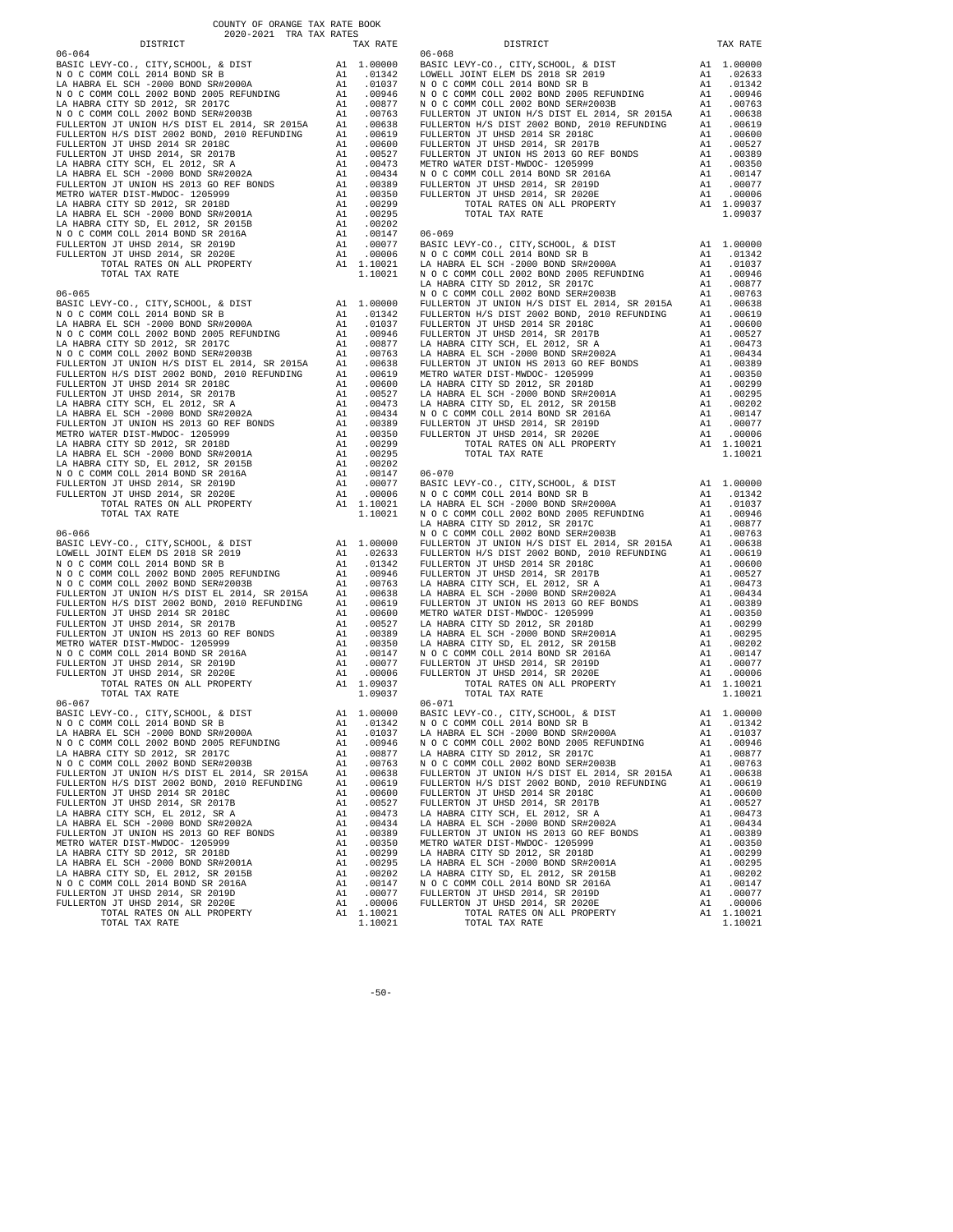| COUNTY OF ORANGE TAX RATE BOOK<br>2020-2021 TRA TAX RATES              |          |                                                                                                     |                               |
|------------------------------------------------------------------------|----------|-----------------------------------------------------------------------------------------------------|-------------------------------|
| DISTRICT                                                               |          | TAX RATE                                                                                            |                               |
|                                                                        |          |                                                                                                     |                               |
|                                                                        |          |                                                                                                     |                               |
|                                                                        |          |                                                                                                     |                               |
|                                                                        |          |                                                                                                     |                               |
|                                                                        |          |                                                                                                     |                               |
|                                                                        |          |                                                                                                     |                               |
|                                                                        |          |                                                                                                     |                               |
|                                                                        |          |                                                                                                     |                               |
|                                                                        |          |                                                                                                     |                               |
|                                                                        |          |                                                                                                     |                               |
|                                                                        |          |                                                                                                     |                               |
|                                                                        |          |                                                                                                     |                               |
|                                                                        |          |                                                                                                     |                               |
|                                                                        |          |                                                                                                     |                               |
|                                                                        |          |                                                                                                     |                               |
|                                                                        |          |                                                                                                     |                               |
|                                                                        |          |                                                                                                     |                               |
|                                                                        |          |                                                                                                     |                               |
|                                                                        |          |                                                                                                     |                               |
|                                                                        |          |                                                                                                     |                               |
|                                                                        |          |                                                                                                     |                               |
|                                                                        |          |                                                                                                     |                               |
|                                                                        |          |                                                                                                     |                               |
|                                                                        |          |                                                                                                     |                               |
|                                                                        |          |                                                                                                     |                               |
|                                                                        |          |                                                                                                     |                               |
|                                                                        |          |                                                                                                     |                               |
| $06 - 074$                                                             |          |                                                                                                     | $06 - 079$                    |
|                                                                        |          |                                                                                                     |                               |
|                                                                        |          |                                                                                                     |                               |
|                                                                        |          |                                                                                                     |                               |
|                                                                        |          |                                                                                                     |                               |
|                                                                        |          |                                                                                                     |                               |
|                                                                        |          |                                                                                                     |                               |
|                                                                        |          |                                                                                                     |                               |
|                                                                        |          |                                                                                                     |                               |
|                                                                        |          |                                                                                                     |                               |
|                                                                        |          |                                                                                                     |                               |
|                                                                        |          |                                                                                                     |                               |
|                                                                        |          |                                                                                                     |                               |
|                                                                        |          |                                                                                                     |                               |
|                                                                        |          |                                                                                                     |                               |
|                                                                        |          |                                                                                                     |                               |
|                                                                        |          |                                                                                                     |                               |
|                                                                        |          |                                                                                                     |                               |
| TOTAL TAX RATE                                                         |          | 1.10021                                                                                             |                               |
|                                                                        |          |                                                                                                     |                               |
|                                                                        |          |                                                                                                     |                               |
|                                                                        |          |                                                                                                     |                               |
|                                                                        |          |                                                                                                     |                               |
|                                                                        |          |                                                                                                     |                               |
|                                                                        |          |                                                                                                     |                               |
|                                                                        |          |                                                                                                     |                               |
|                                                                        |          |                                                                                                     |                               |
|                                                                        |          |                                                                                                     | FULLERT                       |
|                                                                        |          |                                                                                                     | LA HABR                       |
|                                                                        |          |                                                                                                     | LA HABR                       |
| METRO WATER DIST-MWDOC- 1205999                                        |          | A1.00350                                                                                            | FULLERT<br>METRO W<br>LA HABR |
| LA HABRA CITY SD 2012, SR 2018D                                        |          | A1.00299                                                                                            |                               |
| LA HABRA EL SCH -2000 BOND SR#2001A                                    |          | A1.00295                                                                                            | LA HABR                       |
| LA HABRA CITY SD, EL 2012, SR 2015B                                    |          | A1 .00295 LA HABR<br>A1 .00202 LA HABR<br>A1 .00147 N O C<br>A1 .00077 FULLERT<br>A1 .00006 FULLERT |                               |
| N O C COMM COLL 2014 BOND SR 2016A                                     |          |                                                                                                     |                               |
| FULLERTON JT UHSD 2014, SR 2019D<br>FULLERTON JT UHSD 2014, SR 2020E   |          |                                                                                                     |                               |
| TOTAL RATES ON ALL PROPERTY                                            |          | A1 1.10021                                                                                          |                               |
| TOTAL TAX RATE                                                         |          | 1.10021                                                                                             |                               |
| $06 - 076$<br>BASIC LEVY-CO., CITY, SCHOOL, & DIST                     | A1       | 1.00000                                                                                             |                               |
| LOWELL JOINT ELEM DS 2018 SR 2019                                      |          | A1 .02633                                                                                           |                               |
| N O C COMM COLL 2014 BOND SR B                                         | A1       | .01342                                                                                              |                               |
| N O C COMM COLL 2002 BOND 2005 REFUNDING A1 .00946                     |          |                                                                                                     |                               |
| N O C COMM COLL 2002 BOND SER#2003B                                    |          | A1 .00763                                                                                           |                               |
|                                                                        |          |                                                                                                     |                               |
|                                                                        |          |                                                                                                     |                               |
|                                                                        |          |                                                                                                     |                               |
|                                                                        |          |                                                                                                     |                               |
| METRO WATER DIST-MWDOC- 1205999                                        | A1       | .00350                                                                                              |                               |
| N O C COMM COLL 2014 BOND SR 2016A<br>FULLERTON JT UHSD 2014, SR 2019D | A1<br>A1 | .00147<br>.00077                                                                                    |                               |
| FULLERTON JT UHSD 2014, SR 2020E                                       | A1       | .00006                                                                                              |                               |
| TOTAL RATES ON ALL PROPERTY                                            |          | A1 1.09037                                                                                          |                               |
| TOTAL TAX RATE                                                         |          | 1.09037                                                                                             |                               |

| DISTRICT                                                                                                                                                                                                                                                                                                                                                                                                            |     | TAX RATE           | <b>DISTRICT</b>                         |    | TAX RATE   |
|---------------------------------------------------------------------------------------------------------------------------------------------------------------------------------------------------------------------------------------------------------------------------------------------------------------------------------------------------------------------------------------------------------------------|-----|--------------------|-----------------------------------------|----|------------|
|                                                                                                                                                                                                                                                                                                                                                                                                                     |     |                    | $06 - 077$                              |    |            |
|                                                                                                                                                                                                                                                                                                                                                                                                                     |     |                    |                                         |    |            |
|                                                                                                                                                                                                                                                                                                                                                                                                                     |     |                    |                                         |    |            |
|                                                                                                                                                                                                                                                                                                                                                                                                                     |     |                    |                                         |    |            |
|                                                                                                                                                                                                                                                                                                                                                                                                                     |     |                    |                                         |    |            |
|                                                                                                                                                                                                                                                                                                                                                                                                                     |     |                    |                                         |    |            |
|                                                                                                                                                                                                                                                                                                                                                                                                                     |     |                    |                                         |    |            |
|                                                                                                                                                                                                                                                                                                                                                                                                                     |     |                    |                                         |    |            |
|                                                                                                                                                                                                                                                                                                                                                                                                                     |     |                    |                                         |    |            |
|                                                                                                                                                                                                                                                                                                                                                                                                                     |     |                    |                                         |    |            |
|                                                                                                                                                                                                                                                                                                                                                                                                                     |     |                    |                                         |    |            |
|                                                                                                                                                                                                                                                                                                                                                                                                                     |     |                    |                                         |    |            |
|                                                                                                                                                                                                                                                                                                                                                                                                                     |     |                    |                                         |    |            |
|                                                                                                                                                                                                                                                                                                                                                                                                                     |     |                    |                                         |    |            |
|                                                                                                                                                                                                                                                                                                                                                                                                                     |     |                    |                                         |    |            |
|                                                                                                                                                                                                                                                                                                                                                                                                                     |     |                    |                                         |    |            |
|                                                                                                                                                                                                                                                                                                                                                                                                                     |     |                    |                                         |    |            |
|                                                                                                                                                                                                                                                                                                                                                                                                                     |     |                    |                                         |    |            |
|                                                                                                                                                                                                                                                                                                                                                                                                                     |     |                    |                                         |    |            |
|                                                                                                                                                                                                                                                                                                                                                                                                                     |     |                    |                                         |    |            |
|                                                                                                                                                                                                                                                                                                                                                                                                                     |     |                    |                                         |    |            |
|                                                                                                                                                                                                                                                                                                                                                                                                                     |     |                    |                                         |    |            |
|                                                                                                                                                                                                                                                                                                                                                                                                                     |     |                    |                                         |    |            |
|                                                                                                                                                                                                                                                                                                                                                                                                                     |     |                    |                                         |    |            |
|                                                                                                                                                                                                                                                                                                                                                                                                                     |     |                    |                                         |    |            |
|                                                                                                                                                                                                                                                                                                                                                                                                                     |     |                    |                                         |    |            |
|                                                                                                                                                                                                                                                                                                                                                                                                                     |     |                    |                                         |    |            |
|                                                                                                                                                                                                                                                                                                                                                                                                                     |     |                    |                                         |    |            |
|                                                                                                                                                                                                                                                                                                                                                                                                                     |     |                    |                                         |    |            |
|                                                                                                                                                                                                                                                                                                                                                                                                                     |     |                    |                                         |    |            |
|                                                                                                                                                                                                                                                                                                                                                                                                                     |     |                    |                                         |    |            |
|                                                                                                                                                                                                                                                                                                                                                                                                                     |     |                    |                                         |    |            |
|                                                                                                                                                                                                                                                                                                                                                                                                                     |     |                    |                                         |    |            |
| $06 - 074$                                                                                                                                                                                                                                                                                                                                                                                                          |     |                    | $06 - 079$                              |    |            |
|                                                                                                                                                                                                                                                                                                                                                                                                                     |     |                    |                                         |    |            |
|                                                                                                                                                                                                                                                                                                                                                                                                                     |     |                    |                                         |    |            |
|                                                                                                                                                                                                                                                                                                                                                                                                                     |     |                    |                                         |    |            |
|                                                                                                                                                                                                                                                                                                                                                                                                                     |     |                    |                                         |    |            |
|                                                                                                                                                                                                                                                                                                                                                                                                                     |     |                    |                                         |    |            |
|                                                                                                                                                                                                                                                                                                                                                                                                                     |     |                    |                                         |    |            |
|                                                                                                                                                                                                                                                                                                                                                                                                                     |     |                    |                                         |    |            |
|                                                                                                                                                                                                                                                                                                                                                                                                                     |     |                    |                                         |    |            |
|                                                                                                                                                                                                                                                                                                                                                                                                                     |     |                    |                                         |    |            |
|                                                                                                                                                                                                                                                                                                                                                                                                                     |     |                    |                                         |    |            |
|                                                                                                                                                                                                                                                                                                                                                                                                                     |     |                    |                                         |    |            |
|                                                                                                                                                                                                                                                                                                                                                                                                                     |     |                    |                                         |    |            |
|                                                                                                                                                                                                                                                                                                                                                                                                                     |     |                    |                                         |    |            |
|                                                                                                                                                                                                                                                                                                                                                                                                                     |     |                    |                                         |    |            |
|                                                                                                                                                                                                                                                                                                                                                                                                                     |     |                    |                                         |    |            |
|                                                                                                                                                                                                                                                                                                                                                                                                                     |     |                    |                                         |    |            |
|                                                                                                                                                                                                                                                                                                                                                                                                                     |     |                    |                                         |    |            |
|                                                                                                                                                                                                                                                                                                                                                                                                                     |     |                    |                                         |    |            |
|                                                                                                                                                                                                                                                                                                                                                                                                                     |     |                    |                                         |    |            |
|                                                                                                                                                                                                                                                                                                                                                                                                                     |     |                    |                                         |    |            |
|                                                                                                                                                                                                                                                                                                                                                                                                                     |     |                    |                                         |    |            |
| $06 - 075$                                                                                                                                                                                                                                                                                                                                                                                                          |     |                    | $06 - 080$                              |    |            |
|                                                                                                                                                                                                                                                                                                                                                                                                                     |     |                    |                                         |    |            |
|                                                                                                                                                                                                                                                                                                                                                                                                                     |     |                    |                                         |    |            |
|                                                                                                                                                                                                                                                                                                                                                                                                                     |     |                    |                                         |    |            |
|                                                                                                                                                                                                                                                                                                                                                                                                                     |     |                    |                                         |    |            |
|                                                                                                                                                                                                                                                                                                                                                                                                                     |     |                    |                                         |    |            |
|                                                                                                                                                                                                                                                                                                                                                                                                                     |     |                    |                                         |    |            |
|                                                                                                                                                                                                                                                                                                                                                                                                                     |     |                    |                                         |    |            |
|                                                                                                                                                                                                                                                                                                                                                                                                                     |     |                    |                                         |    |            |
|                                                                                                                                                                                                                                                                                                                                                                                                                     |     |                    |                                         |    |            |
|                                                                                                                                                                                                                                                                                                                                                                                                                     |     |                    |                                         |    |            |
| LA HABRA EL SCH -2000 BOND SR#2002A                                                                                                                                                                                                                                                                                                                                                                                 | A1  | .00434             | LA HABRA EL SCH -2000 BOND SR#2002A     | A1 | .00434     |
| FULLERTON JT UNION HS 2013 GO REF BONDS                                                                                                                                                                                                                                                                                                                                                                             |     | A1 .00389          | FULLERTON JT UNION HS 2013 GO REF BONDS |    | A1 .00389  |
| METRO WATER DIST-MWDOC- 1205999                                                                                                                                                                                                                                                                                                                                                                                     |     | A1 .00350          | METRO WATER DIST-MWDOC- 1205999         |    | A1 .00350  |
| LA HABRA CITY SD 2012, SR 2018D                                                                                                                                                                                                                                                                                                                                                                                     |     | A1 .00299          | LA HABRA CITY SD 2012, SR 2018D         |    | A1 .00299  |
| LA HABRA EL SCH -2000 BOND SR#2001A                                                                                                                                                                                                                                                                                                                                                                                 | A1  | .00295             | LA HABRA EL SCH -2000 BOND SR#2001A     | A1 | .00295     |
| LA HABRA CITY SD, EL 2012, SR 2015B                                                                                                                                                                                                                                                                                                                                                                                 |     | A1 .00202          | LA HABRA CITY SD, EL 2012, SR 2015B     | A1 | .00202     |
| N O C COMM COLL 2014 BOND SR 2016A                                                                                                                                                                                                                                                                                                                                                                                  |     | A1 .00147          | N O C COMM COLL 2014 BOND SR 2016A      | A1 | .00147     |
| FULLERTON JT UHSD 2014. SR 2019D                                                                                                                                                                                                                                                                                                                                                                                    |     | A1 .00077          | FULLERTON JT UHSD 2014, SR 2019D        |    | A1 .00077  |
| FULLERTON JT UHSD 2014, SR 2020E                                                                                                                                                                                                                                                                                                                                                                                    |     | A1 .00006          | FULLERTON JT UHSD 2014, SR 2020E        |    | A1 .00006  |
| TOTAL RATES ON ALL PROPERTY                                                                                                                                                                                                                                                                                                                                                                                         |     | A1 1.10021         | TOTAL RATES ON ALL PROPERTY             |    | A1 1.10021 |
| TOTAL TAX RATE                                                                                                                                                                                                                                                                                                                                                                                                      |     | 1.10021            | TOTAL TAX RATE                          |    | 1.10021    |
| $06 - 076$                                                                                                                                                                                                                                                                                                                                                                                                          |     |                    |                                         |    |            |
| BASIC LEVY-CO., CITY, SCHOOL, & DIST                                                                                                                                                                                                                                                                                                                                                                                |     | A1 1.00000         |                                         |    |            |
| LOWELL JOINT ELEM DS 2018 SR 2019<br>$\overline{M}$ $\cap$ $\overline{M}$ $\overline{M}$ $\overline{M}$ $\overline{M}$ $\overline{M}$ $\overline{M}$ $\overline{M}$ $\overline{M}$ $\overline{M}$ $\overline{M}$ $\overline{M}$ $\overline{M}$ $\overline{M}$ $\overline{M}$ $\overline{M}$ $\overline{M}$ $\overline{M}$ $\overline{M}$ $\overline{M}$ $\overline{M}$ $\overline{M}$ $\overline{M}$ $\overline{M}$ | 2.1 | A1 .02633<br>01240 |                                         |    |            |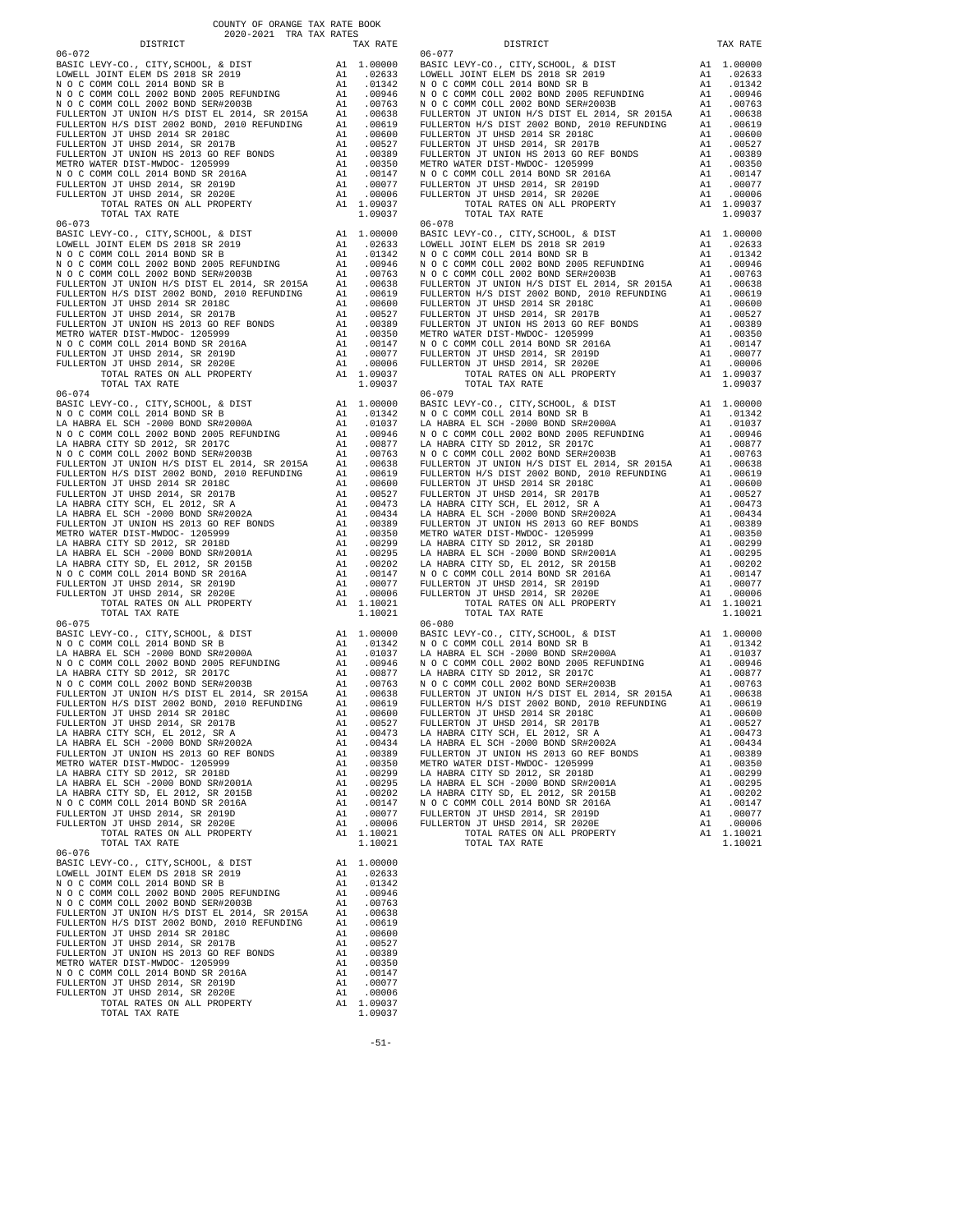| DISTRICT.                           |                                    | TAX RATE                                                   |            |
|-------------------------------------|------------------------------------|------------------------------------------------------------|------------|
| $06 - 081$                          |                                    |                                                            | $06 - 086$ |
|                                     |                                    |                                                            |            |
|                                     |                                    |                                                            |            |
|                                     |                                    |                                                            |            |
|                                     |                                    |                                                            |            |
|                                     |                                    |                                                            |            |
|                                     |                                    |                                                            |            |
|                                     |                                    |                                                            |            |
|                                     |                                    |                                                            |            |
|                                     |                                    |                                                            |            |
|                                     |                                    |                                                            |            |
|                                     |                                    |                                                            |            |
|                                     |                                    |                                                            |            |
|                                     |                                    |                                                            |            |
|                                     |                                    |                                                            |            |
|                                     |                                    |                                                            |            |
|                                     |                                    |                                                            |            |
|                                     |                                    |                                                            |            |
|                                     |                                    |                                                            |            |
|                                     |                                    |                                                            |            |
| TOTAL TAX RATE                      |                                    | 1.10021                                                    |            |
|                                     |                                    |                                                            |            |
|                                     |                                    |                                                            |            |
|                                     |                                    |                                                            |            |
|                                     |                                    |                                                            |            |
|                                     |                                    |                                                            |            |
|                                     |                                    |                                                            |            |
|                                     |                                    |                                                            |            |
|                                     |                                    |                                                            |            |
|                                     |                                    |                                                            |            |
|                                     |                                    |                                                            |            |
|                                     |                                    |                                                            |            |
|                                     |                                    |                                                            |            |
|                                     |                                    |                                                            |            |
|                                     |                                    |                                                            |            |
|                                     |                                    |                                                            |            |
|                                     |                                    |                                                            |            |
|                                     |                                    |                                                            |            |
|                                     |                                    |                                                            |            |
|                                     |                                    |                                                            |            |
|                                     |                                    |                                                            |            |
|                                     |                                    |                                                            |            |
|                                     |                                    |                                                            |            |
|                                     |                                    |                                                            |            |
|                                     |                                    |                                                            |            |
|                                     |                                    |                                                            |            |
|                                     |                                    |                                                            |            |
|                                     |                                    |                                                            |            |
|                                     |                                    |                                                            |            |
|                                     |                                    |                                                            |            |
|                                     |                                    |                                                            |            |
|                                     |                                    |                                                            |            |
|                                     |                                    |                                                            | LA HABR    |
| $06 - 084$                          |                                    |                                                            | NOCC       |
|                                     |                                    |                                                            |            |
|                                     |                                    |                                                            |            |
|                                     |                                    |                                                            |            |
|                                     |                                    |                                                            |            |
|                                     |                                    |                                                            |            |
|                                     |                                    |                                                            |            |
|                                     |                                    |                                                            |            |
|                                     |                                    |                                                            |            |
|                                     |                                    |                                                            |            |
| METRO WATER DIST-MWDOC- 1205999     |                                    |                                                            |            |
| N O C COMM COLL 2014 BOND SR 2016A  |                                    | A1 .00350 LA HABR<br>A1 .00147 NOCC<br>A1 .00077 FULLERT   |            |
| FULLERTON JT UHSD 2014, SR 2019D    |                                    |                                                            |            |
| FULLERTON JT UHSD 2014, SR 2020E    |                                    |                                                            |            |
| TOTAL RATES ON ALL PROPERTY         |                                    |                                                            |            |
| TOTAL TAX RATE                      |                                    | A1 .00006 FULLERT<br>A1 1.09037 FULLERT<br>1.09037 FULLERT |            |
|                                     |                                    |                                                            | LA HABR    |
| $06 - 085$                          |                                    |                                                            | LA HABR    |
|                                     |                                    |                                                            |            |
|                                     |                                    |                                                            |            |
|                                     |                                    |                                                            |            |
|                                     |                                    |                                                            |            |
|                                     |                                    |                                                            |            |
|                                     |                                    |                                                            |            |
|                                     |                                    |                                                            |            |
|                                     |                                    |                                                            |            |
| FULLERTON JT UHSD 2014, SR 2017B    |                                    | A1 .00600                                                  |            |
|                                     |                                    | A1 .00527                                                  |            |
|                                     |                                    |                                                            |            |
|                                     |                                    |                                                            |            |
|                                     |                                    |                                                            |            |
| LA HABRA CITY SD 2012, SR 2018D     |                                    | A1.00299                                                   |            |
| LA HABRA EL SCH -2000 BOND SR#2001A |                                    | A1 .00295                                                  |            |
| LA HABRA CITY SD, EL 2012, SR 2015B |                                    | .00202                                                     |            |
| N O C COMM COLL 2014 BOND SR 2016A  | $\overline{A1}$<br>$\overline{A1}$ | .00147                                                     |            |
| FULLERTON JT UHSD 2014, SR 2019D    | A1                                 | .00077                                                     |            |
| FULLERTON JT UHSD 2014, SR 2020E    | A1                                 | .00006                                                     |            |
| TOTAL RATES ON ALL PROPERTY         |                                    | A1 1.10021                                                 |            |
| TOTAL TAX RATE                      |                                    | 1.10021                                                    |            |

| COUNTY OF ORANGE TAX RATE BOOK                                                                                                                                                                                                                                                                                                                                                               |  |          |                                                                                                                                                                                                                                                                                                                                                                                                                                                                                                                            |    |                        |  |  |
|----------------------------------------------------------------------------------------------------------------------------------------------------------------------------------------------------------------------------------------------------------------------------------------------------------------------------------------------------------------------------------------------|--|----------|----------------------------------------------------------------------------------------------------------------------------------------------------------------------------------------------------------------------------------------------------------------------------------------------------------------------------------------------------------------------------------------------------------------------------------------------------------------------------------------------------------------------------|----|------------------------|--|--|
|                                                                                                                                                                                                                                                                                                                                                                                              |  | TAX RATE | DISTRICT<br>$06 - 086$                                                                                                                                                                                                                                                                                                                                                                                                                                                                                                     |    | TAX RATE               |  |  |
|                                                                                                                                                                                                                                                                                                                                                                                              |  |          |                                                                                                                                                                                                                                                                                                                                                                                                                                                                                                                            |    |                        |  |  |
|                                                                                                                                                                                                                                                                                                                                                                                              |  |          |                                                                                                                                                                                                                                                                                                                                                                                                                                                                                                                            |    |                        |  |  |
|                                                                                                                                                                                                                                                                                                                                                                                              |  |          |                                                                                                                                                                                                                                                                                                                                                                                                                                                                                                                            |    |                        |  |  |
|                                                                                                                                                                                                                                                                                                                                                                                              |  |          |                                                                                                                                                                                                                                                                                                                                                                                                                                                                                                                            |    |                        |  |  |
|                                                                                                                                                                                                                                                                                                                                                                                              |  |          | $\begin{tabular}{l c c c c c c c c} \multicolumn{4}{c}{\textbf{FULERTON}}&\textbf{JT} &\textbf{UNDOS} & \textbf{M} & \textbf{.0037} & \textbf{AA} & \textbf{.0022} & \textbf{LA HABRA} & \textbf{EL} & \textbf{SCH} & -2000 & \textbf{BOND} & \textbf{SR} \#2000 \textbf{A} & \textbf{A1} & \textbf{.0037} \\ \multicolumn{4}{c}{\textbf{METRO WATER DIST-MWBOC-1205999}} & \textbf{A1} & \textbf{$<br>1.09037 FULLERTON JT UHSD 2014, SR 2017B<br>LA HABRA CITY SCH, EL 2012, SR A<br>LA HABRA EL SCH -2000 BOND SR#2002A |    | A1 .00527<br>A1 .00473 |  |  |
| $06 - 085$<br>${\small \begin{tabular}{l} \textbf{FULLERTON JT UHSD 2014 SR 20180} & \textbf{A1} & 0.06600 \\ \textbf{FULLERTON JT UHSD 2014, SR 2017B} & \textbf{A1} & 0.0600 \\ \textbf{LA HABRA CITY SCH, EL 2012, SR A} & \textbf{A1} & 0.0473 \\ \textbf{LA HABRA EL SCH -2000 BOND SR#2002A} & \textbf{A1} & 0.0473 \\ \textbf{FULLERTON JT UNTOH IS 2013 GO RRF 0} & \textbf{A1} & 0$ |  |          |                                                                                                                                                                                                                                                                                                                                                                                                                                                                                                                            | A1 | .00434                 |  |  |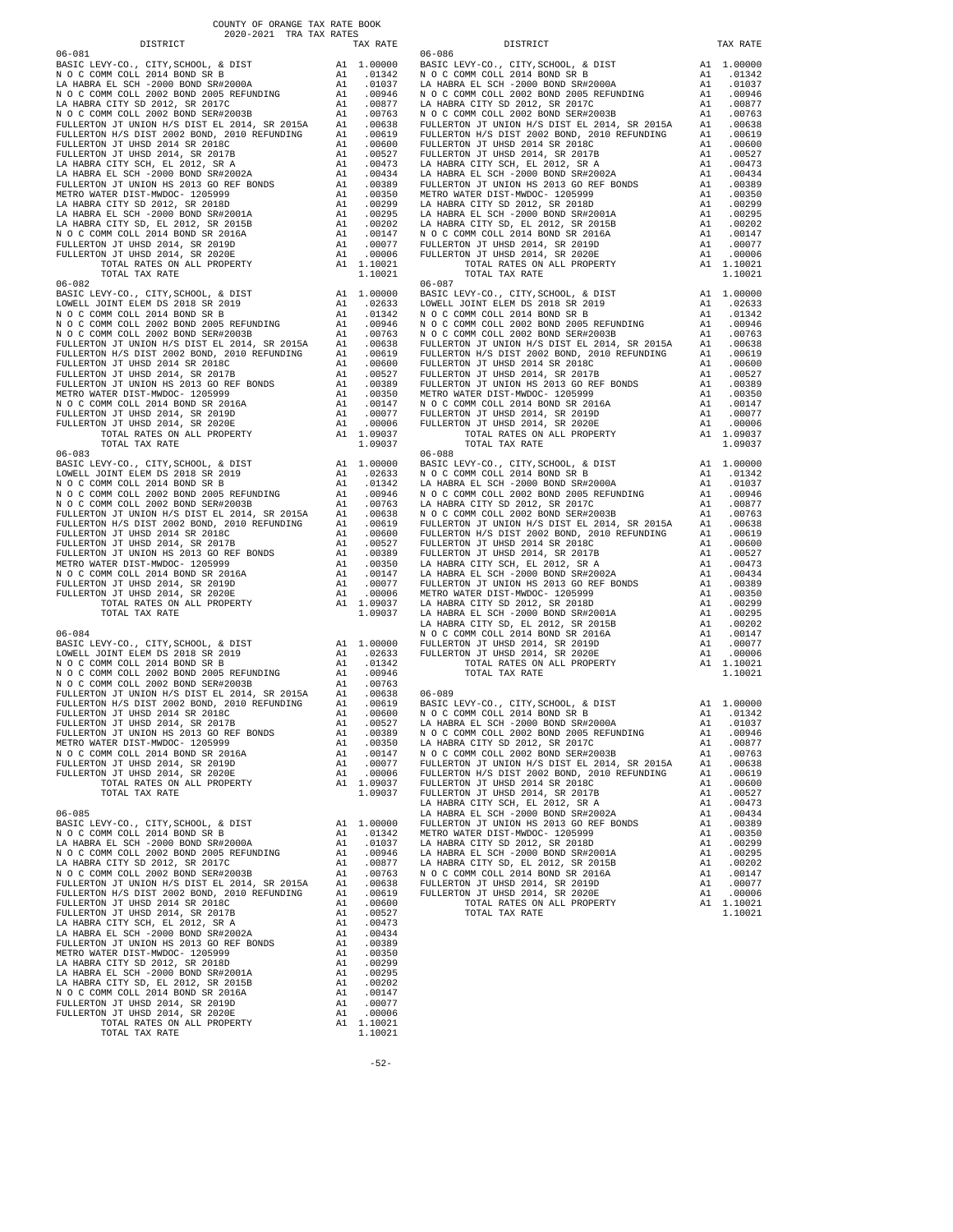| COUNTY OF ORANGE TAX RATE BOOK<br>2020-2021 TRA TAX RATES<br>$2020-2021\quad\text{TRA} \text{ TAX RATE}$ DISTRICT $$\tt 2020-2021$$ |  |                   |          |
|-------------------------------------------------------------------------------------------------------------------------------------|--|-------------------|----------|
|                                                                                                                                     |  | TAX RATE DISTRICT | TAX RATE |
|                                                                                                                                     |  |                   |          |
|                                                                                                                                     |  |                   |          |
|                                                                                                                                     |  |                   |          |
|                                                                                                                                     |  |                   |          |
|                                                                                                                                     |  |                   |          |
|                                                                                                                                     |  |                   |          |
|                                                                                                                                     |  |                   |          |
|                                                                                                                                     |  |                   |          |
|                                                                                                                                     |  |                   |          |
|                                                                                                                                     |  |                   |          |
|                                                                                                                                     |  |                   |          |
|                                                                                                                                     |  |                   |          |
|                                                                                                                                     |  |                   |          |
|                                                                                                                                     |  |                   |          |
|                                                                                                                                     |  |                   |          |
|                                                                                                                                     |  |                   |          |
|                                                                                                                                     |  |                   |          |
|                                                                                                                                     |  |                   |          |
|                                                                                                                                     |  |                   |          |
|                                                                                                                                     |  |                   |          |
|                                                                                                                                     |  |                   |          |
|                                                                                                                                     |  |                   |          |
|                                                                                                                                     |  |                   |          |
|                                                                                                                                     |  |                   |          |
|                                                                                                                                     |  |                   |          |
|                                                                                                                                     |  |                   |          |
|                                                                                                                                     |  |                   |          |
|                                                                                                                                     |  |                   |          |
|                                                                                                                                     |  |                   |          |
|                                                                                                                                     |  |                   |          |
|                                                                                                                                     |  |                   |          |
|                                                                                                                                     |  |                   |          |
|                                                                                                                                     |  |                   |          |
|                                                                                                                                     |  |                   |          |
|                                                                                                                                     |  |                   |          |
|                                                                                                                                     |  |                   |          |
|                                                                                                                                     |  |                   |          |
|                                                                                                                                     |  |                   |          |
|                                                                                                                                     |  |                   |          |
|                                                                                                                                     |  |                   |          |
|                                                                                                                                     |  |                   |          |
|                                                                                                                                     |  |                   |          |
|                                                                                                                                     |  |                   |          |
|                                                                                                                                     |  |                   |          |
|                                                                                                                                     |  |                   |          |
|                                                                                                                                     |  |                   |          |
|                                                                                                                                     |  |                   |          |
|                                                                                                                                     |  |                   |          |
|                                                                                                                                     |  |                   |          |
|                                                                                                                                     |  |                   |          |
|                                                                                                                                     |  |                   |          |
|                                                                                                                                     |  |                   |          |
|                                                                                                                                     |  |                   |          |
|                                                                                                                                     |  |                   |          |
|                                                                                                                                     |  |                   |          |
|                                                                                                                                     |  |                   |          |
|                                                                                                                                     |  |                   |          |
|                                                                                                                                     |  |                   |          |
|                                                                                                                                     |  |                   |          |
|                                                                                                                                     |  |                   |          |
|                                                                                                                                     |  |                   |          |
|                                                                                                                                     |  |                   |          |
|                                                                                                                                     |  |                   |          |
|                                                                                                                                     |  |                   |          |
|                                                                                                                                     |  |                   |          |
|                                                                                                                                     |  |                   |          |
|                                                                                                                                     |  |                   |          |
|                                                                                                                                     |  |                   |          |
|                                                                                                                                     |  |                   |          |
|                                                                                                                                     |  |                   |          |
|                                                                                                                                     |  | TOTAL TAX RATE    |          |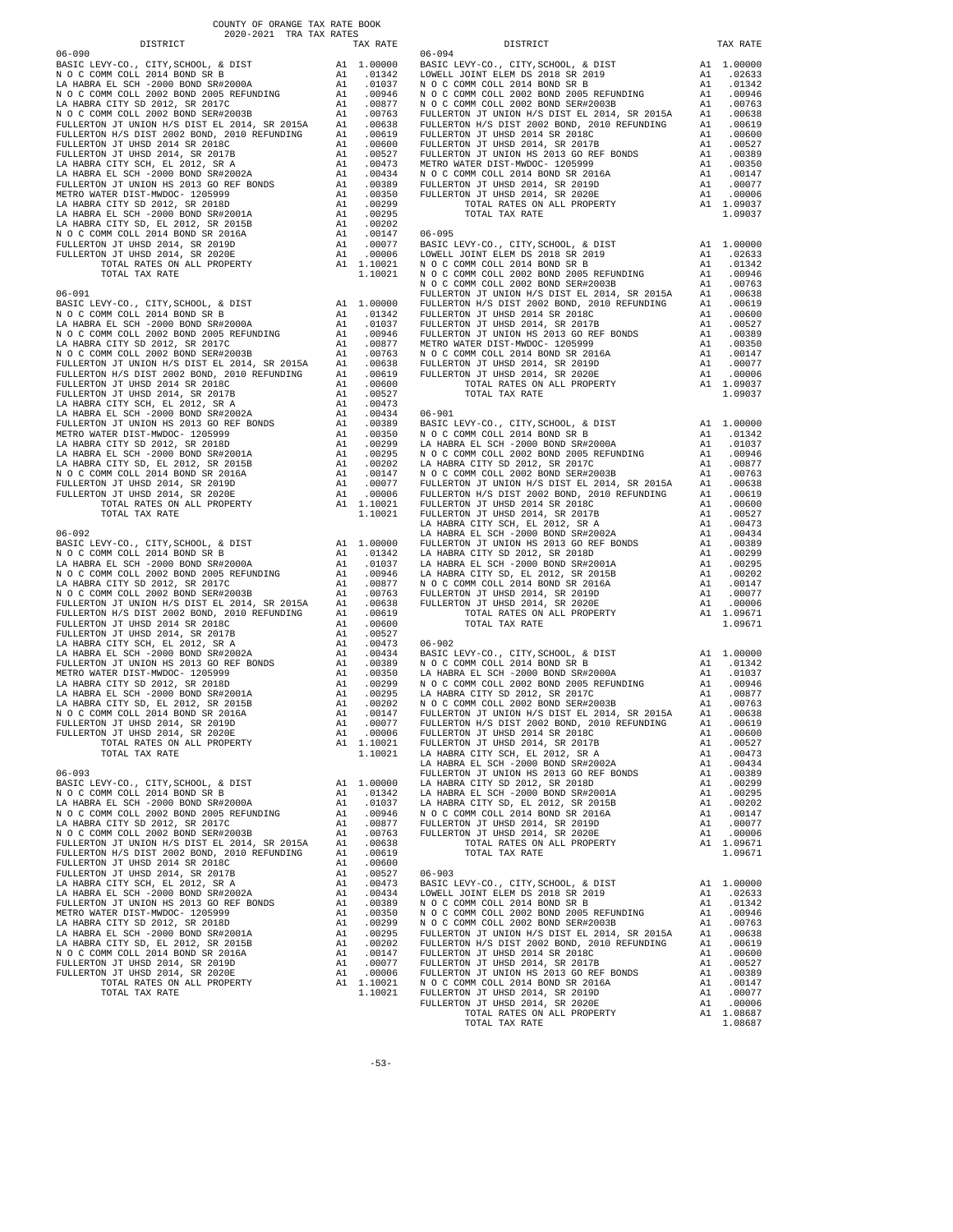| $07 - 001$                                                                                                                                  |                                                                                                                                                                                                                                                                                                                                                                                                      |                       | $07 - 007$         |
|---------------------------------------------------------------------------------------------------------------------------------------------|------------------------------------------------------------------------------------------------------------------------------------------------------------------------------------------------------------------------------------------------------------------------------------------------------------------------------------------------------------------------------------------------------|-----------------------|--------------------|
|                                                                                                                                             |                                                                                                                                                                                                                                                                                                                                                                                                      |                       |                    |
|                                                                                                                                             |                                                                                                                                                                                                                                                                                                                                                                                                      |                       |                    |
|                                                                                                                                             |                                                                                                                                                                                                                                                                                                                                                                                                      |                       |                    |
|                                                                                                                                             |                                                                                                                                                                                                                                                                                                                                                                                                      |                       |                    |
|                                                                                                                                             |                                                                                                                                                                                                                                                                                                                                                                                                      |                       |                    |
|                                                                                                                                             |                                                                                                                                                                                                                                                                                                                                                                                                      |                       |                    |
|                                                                                                                                             |                                                                                                                                                                                                                                                                                                                                                                                                      |                       |                    |
|                                                                                                                                             |                                                                                                                                                                                                                                                                                                                                                                                                      |                       |                    |
|                                                                                                                                             |                                                                                                                                                                                                                                                                                                                                                                                                      |                       |                    |
|                                                                                                                                             |                                                                                                                                                                                                                                                                                                                                                                                                      |                       |                    |
| TOTAL RATES ON ALL PROPERTY                                                                                                                 |                                                                                                                                                                                                                                                                                                                                                                                                      | A1 1.05285            |                    |
| TOTAL TAX RATE                                                                                                                              |                                                                                                                                                                                                                                                                                                                                                                                                      | 1.05285               |                    |
| $07 - 002$<br>BASIC LEVY-CO., CITY, SCHOOL, & DIST                                                                                          |                                                                                                                                                                                                                                                                                                                                                                                                      |                       | $07 - 008$         |
| NEWPORT MESA USD GO REFUNDING BOND                                                                                                          |                                                                                                                                                                                                                                                                                                                                                                                                      |                       |                    |
| COAST COMM COLL 2012, SR 2017D                                                                                                              |                                                                                                                                                                                                                                                                                                                                                                                                      |                       |                    |
| COAST COMM COLL 2002 BOND SER 2006B                                                                                                         |                                                                                                                                                                                                                                                                                                                                                                                                      |                       |                    |
| COAST COMM COLL 2012 BOND SR 2013 A&B                                                                                                       |                                                                                                                                                                                                                                                                                                                                                                                                      |                       |                    |
| NEWPORT MESA UNIF 2005 BOND SR 2007<br>COAST COMM COLL 2002 BOND SER 2003A                                                                  |                                                                                                                                                                                                                                                                                                                                                                                                      |                       |                    |
| METRO WATER DIST-MWDOC CMWD-1205999                                                                                                         |                                                                                                                                                                                                                                                                                                                                                                                                      |                       |                    |
| COAST COMM COLL 2002 BOND SER 2006C                                                                                                         |                                                                                                                                                                                                                                                                                                                                                                                                      |                       |                    |
| NEWPORT MESA USD 2005, SR 2011                                                                                                              |                                                                                                                                                                                                                                                                                                                                                                                                      |                       |                    |
| COAST COMM COLL 2012 BOND SER 2016C                                                                                                         |                                                                                                                                                                                                                                                                                                                                                                                                      |                       |                    |
| NEWPORT MESA USD 2005, SR 2017                                                                                                              |                                                                                                                                                                                                                                                                                                                                                                                                      |                       |                    |
| COAST COMM COLL 2012 BOND SER 2019F<br>TOTAL RATES ON ALL PROPERTY                                                                          |                                                                                                                                                                                                                                                                                                                                                                                                      |                       |                    |
| TOTAL TAX RATE                                                                                                                              | $\begin{tabular}{cc} & 07-008 \\ \text{A1} & 1.00000 \\ \text{A1} & .00825 \\ \text{A1} & .00825 \\ \text{A1} & .00768 \\ \text{A1} & .00768 \\ \text{A1} & .00768 \\ \text{A1} & .00551 \\ \text{A2} & .00551 \\ \text{A3} & .00542 \\ \text{A1} & .00470 \\ \text{A1} & .00350 \\ \text{A1} & .00350 \\ \text{A2} & .00357 \\ \text{A1} & .00319 \\ \text{A2$                                      | 1.05285               |                    |
| $07 - 003$                                                                                                                                  |                                                                                                                                                                                                                                                                                                                                                                                                      |                       |                    |
| BASIC LEVY-CO., CITY, SCHOOL, & DIST<br>NEWPORT MESA USD GO REFUNDING BOND                                                                  |                                                                                                                                                                                                                                                                                                                                                                                                      |                       |                    |
| COAST COMM COLL 2012, SR 2017D                                                                                                              |                                                                                                                                                                                                                                                                                                                                                                                                      |                       |                    |
| COAST COMM COLL 2002 BOND SER 2006B                                                                                                         |                                                                                                                                                                                                                                                                                                                                                                                                      |                       |                    |
|                                                                                                                                             |                                                                                                                                                                                                                                                                                                                                                                                                      |                       |                    |
|                                                                                                                                             |                                                                                                                                                                                                                                                                                                                                                                                                      |                       |                    |
|                                                                                                                                             |                                                                                                                                                                                                                                                                                                                                                                                                      |                       |                    |
| METRO WATER DIST-MWDOC- 1205999<br>COAST COMM COLL 2002 BOND SER 2006C                                                                      |                                                                                                                                                                                                                                                                                                                                                                                                      |                       |                    |
| NEWPORT MESA USD 2005, SR 2011                                                                                                              |                                                                                                                                                                                                                                                                                                                                                                                                      |                       |                    |
| COAST COMM COLL 2012 BOND SER 2016C                                                                                                         |                                                                                                                                                                                                                                                                                                                                                                                                      |                       |                    |
| NEWPORT MESA USD 2005, SR 2017                                                                                                              |                                                                                                                                                                                                                                                                                                                                                                                                      |                       |                    |
| COAST COMM COLL 2012 BOND SER 2019F                                                                                                         |                                                                                                                                                                                                                                                                                                                                                                                                      |                       |                    |
| TOTAL RATES ON ALL PROPERTY<br>TOTAL TAX RATE                                                                                               |                                                                                                                                                                                                                                                                                                                                                                                                      | A1 1.05285<br>1.05285 |                    |
| $07 - 004$                                                                                                                                  | $\begin{tabular}{cc} $07$-010$ & $07$-010$ \\ \texttt{A1} & .00000 & \texttt{BASIC L} \\ \texttt{A1} & .00825 & \texttt{NEWPORT C} \\ \texttt{A1} & .00768 & \texttt{COAST C} \\ \texttt{A1} & .00720 & \texttt{COAST C} \\ \texttt{A1} & .00551 & \texttt{COAST C} \\ \texttt{A1} & .00470 & \texttt{COAST C} \\ \texttt{A1} & .00470 & \texttt{COAST C} \\ \texttt{A1} & .00350 & \texttt{METRO W$ |                       | $07 - 010$         |
| BASIC LEVY-CO., CITY, SCHOOL, & DIST                                                                                                        |                                                                                                                                                                                                                                                                                                                                                                                                      |                       |                    |
| NEWPORT MESA USD GO REFUNDING BOND                                                                                                          |                                                                                                                                                                                                                                                                                                                                                                                                      |                       |                    |
| COAST COMM COLL 2012, SR 2017D<br>COAST COMM COLL 2002 BOND SER 2006B                                                                       |                                                                                                                                                                                                                                                                                                                                                                                                      |                       |                    |
| COAST COMM COLL 2012 BOND SR 2013 A&B                                                                                                       |                                                                                                                                                                                                                                                                                                                                                                                                      |                       |                    |
| NEWPORT MESA UNIF 2005 BOND SR 2007                                                                                                         |                                                                                                                                                                                                                                                                                                                                                                                                      |                       |                    |
| COAST COMM COLL 2002 CMWD-1205999<br>COAST COMM COLL 2002 BOND SER 2006C<br>NEWPORT MESA USD 2005, SR 2011<br>COAST COMM COLL 2005, SR 2011 |                                                                                                                                                                                                                                                                                                                                                                                                      |                       |                    |
|                                                                                                                                             |                                                                                                                                                                                                                                                                                                                                                                                                      |                       |                    |
|                                                                                                                                             |                                                                                                                                                                                                                                                                                                                                                                                                      |                       |                    |
| COAST COMM COLL 2012 BOND SER 2016C                                                                                                         |                                                                                                                                                                                                                                                                                                                                                                                                      |                       |                    |
| NEWPORT MESA USD 2005, SR 2017                                                                                                              |                                                                                                                                                                                                                                                                                                                                                                                                      |                       |                    |
| COAST COMM COLL 2012 BOND SER 2019F                                                                                                         |                                                                                                                                                                                                                                                                                                                                                                                                      |                       |                    |
| TOTAL RATES ON ALL PROPERTY                                                                                                                 |                                                                                                                                                                                                                                                                                                                                                                                                      |                       |                    |
| TOTAL TAX RATE<br>$07 - 005$                                                                                                                |                                                                                                                                                                                                                                                                                                                                                                                                      | 1.05285               |                    |
| BASIC LEVY-CO., CITY, SCHOOL, & DIST                                                                                                        | 07-011<br>A1 1.00000 BASIC L<br>A1 .00855 NEWPORT<br>A1 .00542 COAST C<br>A1 .00350 COAST C<br>A1 .00267 COAST C                                                                                                                                                                                                                                                                                     |                       |                    |
| NEWPORT MESA USD GO REFUNDING BOND                                                                                                          |                                                                                                                                                                                                                                                                                                                                                                                                      |                       |                    |
| NEWPORT MESA UNIF 2005 BOND SR 2007                                                                                                         |                                                                                                                                                                                                                                                                                                                                                                                                      |                       |                    |
| METRO WATER DIST-MWDOC CMWD-1205999                                                                                                         |                                                                                                                                                                                                                                                                                                                                                                                                      |                       |                    |
| NEWPORT MESA USD 2005, SR 2011                                                                                                              |                                                                                                                                                                                                                                                                                                                                                                                                      | A1 .00120             |                    |
| NEWPORT MESA USD 2005, SR 2017<br>TOTAL RATES ON ALL PROPERTY                                                                               | A1                                                                                                                                                                                                                                                                                                                                                                                                   | 1.02104               | NEWPORT<br>COAST C |
| TOTAL TAX RATE                                                                                                                              |                                                                                                                                                                                                                                                                                                                                                                                                      | 1.02104               | METRO W            |
|                                                                                                                                             |                                                                                                                                                                                                                                                                                                                                                                                                      |                       | COAST C            |
| $07 - 006$                                                                                                                                  |                                                                                                                                                                                                                                                                                                                                                                                                      | 1.00000               | NEWPORT<br>COAST C |
| BASIC LEVY-CO., CITY, SCHOOL, & DIST<br>NEWPORT MESA USD GO REFUNDING BOND                                                                  | A1                                                                                                                                                                                                                                                                                                                                                                                                   | A1 .00825             | NEWPORT            |
| COAST COMM COLL 2012, SR 2017D                                                                                                              | A1                                                                                                                                                                                                                                                                                                                                                                                                   | .00768                | COAST C            |
| COAST COMM COLL 2002 BOND SER 2006B                                                                                                         | A1                                                                                                                                                                                                                                                                                                                                                                                                   | .00720                |                    |
| COAST COMM COLL 2012 BOND SR 2013 A&B                                                                                                       | A1                                                                                                                                                                                                                                                                                                                                                                                                   | .00551                |                    |
| NEWPORT MESA UNIF 2005 BOND SR 2007<br>COAST COMM COLL 2002 BOND SER 2003A                                                                  | A1                                                                                                                                                                                                                                                                                                                                                                                                   | .00542<br>.00470      |                    |
| METRO WATER DIST-MWDOC- 1205999                                                                                                             | A1<br>A1                                                                                                                                                                                                                                                                                                                                                                                             | .00350                |                    |
| COAST COMM COLL 2002 BOND SER 2006C                                                                                                         | A1                                                                                                                                                                                                                                                                                                                                                                                                   | .00319                |                    |
| NEWPORT MESA USD 2005, SR 2011                                                                                                              | A1                                                                                                                                                                                                                                                                                                                                                                                                   | .00267                |                    |
| COAST COMM COLL 2012 BOND SER 2016C                                                                                                         | A1                                                                                                                                                                                                                                                                                                                                                                                                   | .00265                |                    |
| NEWPORT MESA USD 2005, SR 2017<br>COAST COMM COLL 2012 BOND SER 2019F                                                                       | A1<br>A1                                                                                                                                                                                                                                                                                                                                                                                             | .00120                |                    |
| TOTAL RATES ON ALL PROPERTY                                                                                                                 |                                                                                                                                                                                                                                                                                                                                                                                                      | .00088<br>A1 1.05285  |                    |
|                                                                                                                                             |                                                                                                                                                                                                                                                                                                                                                                                                      |                       |                    |

| TOTAL RATES ON ALL PROPERTY | A1 1.05285 |
|-----------------------------|------------|
| TOTAL TAX RATE              | 1.05285    |
|                             |            |

 COUNTY OF ORANGE TAX RATE BOOK 2020-2021 TRA TAX RATES DISTRICT TAX RATE DISTRICT TAX RATE BASIC LEVY-CO., CITY,SCHOOL, & DIST A1 1.00000 BASIC LEVY-CO., CITY,SCHOOL, & DIST A1 1.00000 NEWPORT MESA USD GO REFUNDING BOND A1 .00825 NEWPORT MESA USD GO REFUNDING BOND A1 .00825 COAST COMM COLL 2012, SR 2017D A1 .00768 COAST COMM COLL 2012, SR 2017D A1 .00768 COAST COMM COLL 2002 BOND SER 2006B A1 .00720 COAST COMM COLL 2002 BOND SER 2006B A1 .00720 COAST COMM COLL 2012 BOND SR 2013 A&B A1 .00551 COAST COMM COLL 2012 BOND SR 2013 A&B A1 .00551 NEWPORT MESA UNIF 2005 BOND SR 2007 A1 .00542 NEWPORT MESA UNIF 2005 BOND SR 2007 A1 .00542 COAST COMM COLL 2002 BOND SER 2003A A1 .00470 COAST COMM COLL 2002 BOND SER 2003A A1 .00470 METRO WATER DIST-MWDOC CMWD-1205999 A1 .00350 METRO WATER DIST-MWDOC CMWD-1205999 A1 .00350<br>COAST COMM COLL 2002 BOND SER 2006C A1 .00319 COAST COMM COLL 2002 BOND SER 2006C NEWPORT MESA USD 2005, SR 2011 A1 .00267 NEWPORT MESA USD 2005, SR 2011 A1 .00267 COAST COMM COLL 2012 BOND SER 2016C A1 .00265 COAST COMM COLL 2012 BOND SER 2016C A1 .00265 00120 NEWPORT MESA USD 2005, SR 2017 – 11 00120 NEWPORT MESA USD 2005, SR 2017<br>COAST COMM COLL 2012 BORD SR 2019F – 12 00088 COAST COMM COLL 2012 BORD SER 2019F – 12 00088<br>A1 1.05285 – TOTAL RATES ON ALL PROPERTY – 11 0528  $1.05285 \hspace{1.5cm} \text{CVA} \hspace{1.5cm} \text{CVA} \hspace{1.5cm} \text{CVA} \hspace{1.5cm} \text{CVA} \hspace{1.5cm} \text{RATE} \hspace{1.5cm} \text{ON} \hspace{1.5cm} \text{ALL} \hspace{1.5cm} \text{PROPERTY} \hspace{1.5cm} \text{A1} \hspace{1.5cm} 1.05285 \hspace{1.5cm} 1.05285 \hspace{1.5cm} 1.05285 \hspace{1.5cm} 1.05285 \hspace{1.5cm}$  $\begin{tabular}{lcccc} BASIC LEVY-CO., CITY, SCHOOL, & DIST & A1 & 1.00000 & BASIC LEVY-CO., CITY, SCHOOL, & DIST & A1 & 1.00000 \\ NEWOPORT MEMSO AUS CO AESFWDING BOND & BOND & A1 & .00825 & NEWPORT MESA USO GORETWDING BOND & A1 & .00825 & .00877 COMM COLL & 2002 & .00877 COMM COLL & 2002 & .00877 COMM COLL & 2002 & .00877 COMM COLL & 2002 & .00877 COMM COLL & 2002 & .00$  NEWPORT MESA UNIF 2005 BOND SR 2007 A1 .00542 NEWPORT MESA UNIF 2005 BOND SR 2007 A1 .00542 COAST COMM COLL 2002 BOND SER 2003A A1 .00470 COAST COMM COLL 2002 BOND SER 2003A A1 .00470 METRO WATER DIST-MWDOC CMWD-1205999 A1 .00350 METRO WATER DIST-MWDOC- 1205999 A1 .00350 COAST COMM COLL 2002 BOND SER 2006C A1 .00319 COAST COMM COLL 2002 BOND SER 2006C A1 .00319 00267 NEWPORT MESAUSD 2005, SR 2011 (10267 A1 .00267 NEWPORT MESAUSD 2005, SR 2011 (10267 NEWPORT MESAUSD 2005<br>COAST COMM COLL 2015 AND SER 2016C A1 .10265 COAST COMM COLL 2012 ASRD SER 2016C A1 .00265<br>NEWPORT MESAUSD 2005 COAST COMM COLL 2012 BOND SER 2019F A1 .00088 COAST COMM COLL 2012 BOND SER 2019F A1 .00088<br>TOTAL RATES ON ALL PROPERTY A1 1.05285 TOTAL TAX RATES ON ALL PROPERTY 1.05285<br>1.05285 1.05285 TOTAL TAX RATE  $\begin{tabular}{lcccc} BASIC LEVY-CO., CITY, SCHOOL, & DIST & A1 & 1.00000 & BASIC LEVY-CO., CITY, SCHOOL, & DIST & A1 & 1.00000 \\ NEWOPORT MEMSO AUS CO AESFWDING BOND & BOND & A1 & .00825 & NEWPORT MESA USO GORETWDING BOND & A1 & .00825 & .00877 COMM COLL & 2002 & .00877 COMM COLL & 2002 & .00877 COMM COLL & 2002 & .00877 COMM COLL & 2002 & .00877 COMM COLL & 2002 & .00$  NEWPORT MESA UNIF 2005 BOND SR 2007 A1 .00542 NEWPORT MESA UNIF 2005 BOND SR 2007 A1 .00542 COAST COMM COLL 2002 BOND SER 2003A A1 .00470 COAST COMM COLL 2002 BOND SER 2003A A1 .00470 METRO WATER DIST-MWDOC- 1205999 A1 .00350 METRO WATER DIST-MWDOC CMWD-1205999 A1 .00350 COAST COMM COLL 2002 BOND SER 2006C A1 .00319 COAST COMM COLL 2002 BOND SER 2006C A1 .00319 NEW ORTER DIST-MADOC CMAD-1205999 A1 .00350<br>
NEW ORDER 2005 NEWPORT MESA USD 2005, SR 2006C A1 .00219<br>
NEWPORT MESA USD 2005, SR 2011 A1 .00265<br>
NEWPORT COMM COLL 2012 ROND SER 2016C A1 .00265 00265 . 00265 . 00265 . 00265 . 00265 . 00265 . 00265 . 00265 . 00267 . 00265 . 00267 . 00265 . 00265 . 00265<br>NEWPORT MESA USD 2005, SR 2017 . 00120 . 11 . 00120 . 11 . 0028 . 00120 . 00120 . 00212 . 00120 . 00120 . 001<br>CO TOTAL RATES ON ALL PROPERTY A1 1.05285 TOTAL RATES ON ALL PROPERTY A1 1.05285 TOTAL TAX RATE  $1.05285$ TOTAL TAX RATE  $07-010$  BASIC LEVY-CO., CITY,SCHOOL, & DIST A1 1.00000 BASIC LEVY-CO., CITY,SCHOOL, & DIST A1 1.00000 NEWPORT MESAUSD GO REFUNDING BOND (10825 NEWPORT MESAUSD GO REFUNDING BOND (10825 NEWPORT MESAUSD GO REFUNDING<br>COAST COMM COLL 2002 SOND SER 2006B (10.0768 COAST COMM COLL 2012 SR 2017D (2002 TOMM COLL 2002 BOND SER 2006B<br> NEWPORT MESA UNIF 2005 BOND SR 2007 A1 .00542 NEWPORT MESA UNIF 2005 BOND SR 2007 A1 .00542 COAST COMM COLL 2002 BOND SER 2003A A1 .00470 COAST COMM COLL 2002 BOND SER 2003A A1 .00470 METRO WATER DIST-MWDOC CMWD-1205999 A1 .00350 METRO WATER DIST-MWDOC CMWD-1205999 A1 .00319 COAST COMM COLL 2002 BOND SER 2006C<br>
NEWPORT MESA USD 2005, SR 2011 00319<br>
NEWPORT MESA USD 2005, SR 2016C<br>
COAST COMM COLL 2012 BOND SER 2016C<br>
NEWPORT MESA USD 2005, SR 2017 A1 .00265<br>
NEWPORT MESA USD 2005, SR 2017 A1 . TOTAL RATES ON ALL PROPERTY A1 1.05285<br>1.05285 TOTAL RATES ON ALL PROPERTY A1 1.05285<br>1.05285 1.05285 TOTAL TAX RATE TOTAL TAX RATE 1.05285 TOTAL TAX RATE 1.05285 BASIC LEVY-CO., CITY,SCHOOL, & DIST A1 1.00000 BASIC LEVY-CO., CITY,SCHOOL, & DIST A1 1.00000 00825 NEWPORT MESA USD GO REFUNDING BOND MENING A1 .00825 NEWPORT MESA USD GO REFUNDING BOND A1 .00825<br>NEWPORT MESA UNIF 2005 BOND SR 20076 20076 A1 .00542 COAST COMM COLL 2010, SR 2017D D ANNORT MESA UNIF 200768<br>METRO WAT NEWPORT MESA USD 2005, SR 2011 A1 .00267 COAST COMM COLL 2012 BOND SR 2013 A&B A1 .00551 NEWPORT MESA USD 2005, SR 2017 A1 .00120 NEWPORT MESA UNIF 2005 BOND SR 2007 A1 .00542 TOTAL RATES ON ALL PROPERTY AND TOTAL RATES ON ALL PROPERTY AND RESEARCH AT A 1.02104 COAST COMM COLL 2002 BOND SER 2003A A1 .00350 METRO WATER DIST-MWDOC CMWD-1205999 A1 .00350<br>COAST COMM COLL 2002 BOND SER 2006C A1 .00319 COAST COMM COLL 2002 BOND SER 2006C A1 .00319 07-006 NEWPORT MESA USD 2005, SR 2011 A1 .00267 BASIC LEVY-COMM COLL 2012 BOND SER 2016C A1 .00265 A1 .00265 A1 .00265 A1 .00265 A1 .00265 NEWPORT MESA USD GO REFUNDING BOND A1 .00825 NEWPORT MESA USD 2005, SR 2017 A1 .00120 COAST COMM COLL 2012, SR 2017D A1 .00768 COAST COMM COLL 2012 BOND SER 2019F A1 .00088 A1 .00720 TOTAL RATES ON ALL PROPERTY A1 .05285<br>A1 .00551 TOTAL RATES ON ALL PROPERTY A1 1.05285 COAST COMM COLL 2012 BOND SR 2013 A&B A1 .00551 TOTAL TAX RATE 1.05285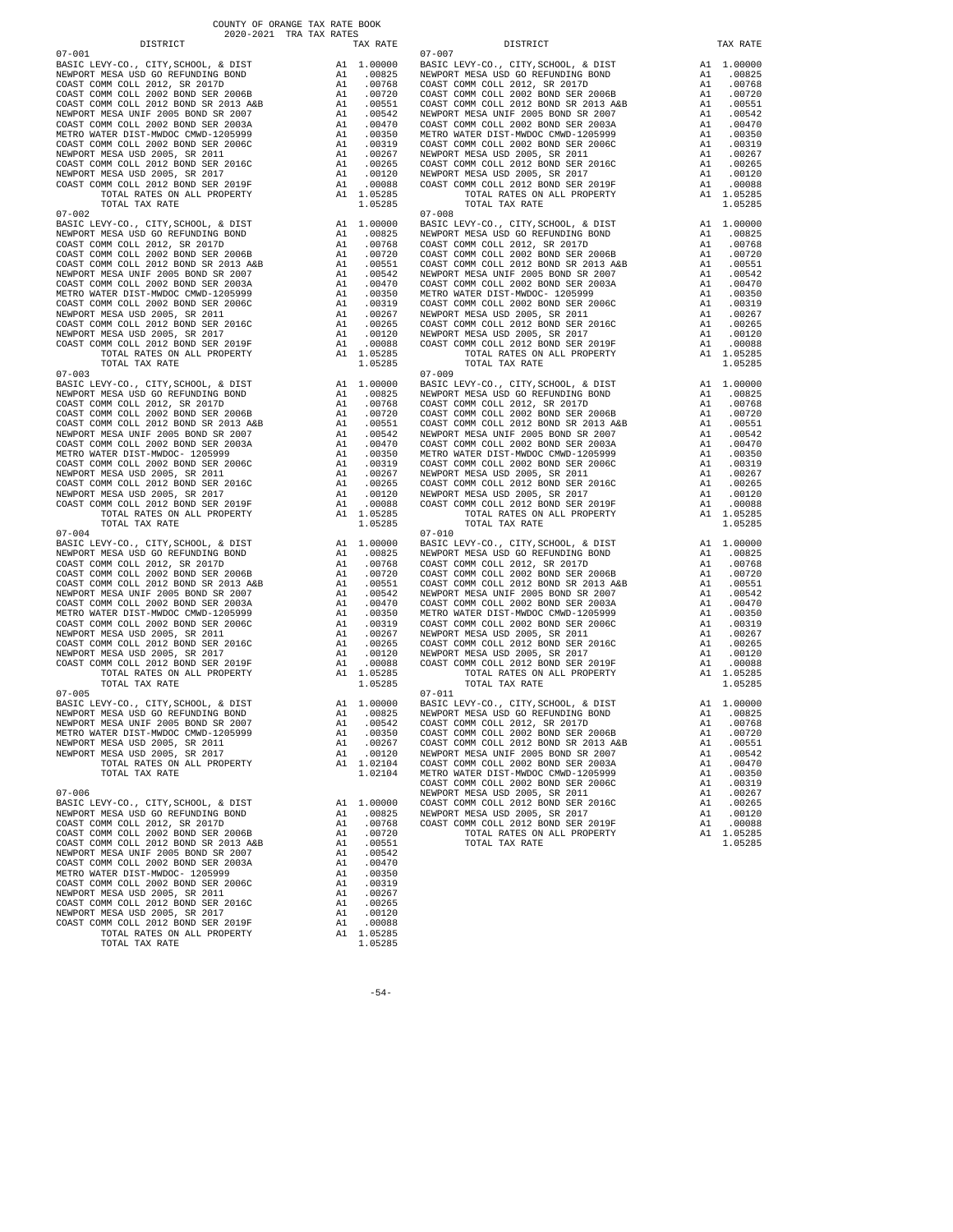| METRO WATER DIST-MWDOC CMWD-1205999                                                                            | A1 .00350 COAST C<br>A1 .00267 METRO N<br>A1 .00120 COAST C<br>A1 1.02104 NEWPORT<br>1.02104 COAST C                                                                                                       |                         |                    |
|----------------------------------------------------------------------------------------------------------------|------------------------------------------------------------------------------------------------------------------------------------------------------------------------------------------------------------|-------------------------|--------------------|
| NEWPORT MESA USD 2005, SR 2011                                                                                 |                                                                                                                                                                                                            |                         |                    |
| NEWPORT MESA USD 2005, SR 2017<br>TOTAL RATES ON ALL PROPERTY                                                  |                                                                                                                                                                                                            |                         |                    |
| TOTAL TAX RATE                                                                                                 |                                                                                                                                                                                                            |                         |                    |
|                                                                                                                |                                                                                                                                                                                                            |                         | NEWPORT            |
| $07 - 014$                                                                                                     |                                                                                                                                                                                                            |                         | COAST C            |
| BASIC LEVY-CO., CITY, SCHOOL, & DIST                                                                           |                                                                                                                                                                                                            | A1 1.00000              |                    |
| NEWPORT MESA USD GO REFUNDING BOND<br>COAST COMM COLL 2012, SR 2017D                                           |                                                                                                                                                                                                            |                         |                    |
| COAST COMM COLL 2012, SR 2017D                                                                                 |                                                                                                                                                                                                            |                         |                    |
| COAST COMM COLL 2002 BOND SER 2006B                                                                            |                                                                                                                                                                                                            |                         |                    |
| COAST COMM COLL 2012 BOND SR 2013 A&B<br>COAST COMM COLL 2012 BOND SR 2013 A&B                                 | A1 .00025<br>A1 .00768<br>A1 .00750 07-020<br>A1 .00551 BASIC L<br>A1 .00551 BASIC L<br>A1 .00542 NEWPORT<br>A1 .00350 METRO W<br>A1 .00350 NEWPORT<br>A1 .00267 NEWPORT<br>A1 .00267 NEWPORT<br>A1 .00267 |                         |                    |
| NEWPORT MESA UNIF 2005 BOND SR 2007                                                                            |                                                                                                                                                                                                            |                         |                    |
| COAST COMM COLL 2002 BOND SER 2003A<br>METRO WATER DIST-MWDOC CMWD-1205999                                     |                                                                                                                                                                                                            |                         |                    |
| COAST COMM COLL 2002 BOND SER 2006C                                                                            |                                                                                                                                                                                                            |                         |                    |
| NEWPORT MESA USD 2005, SR 2011                                                                                 |                                                                                                                                                                                                            |                         |                    |
| COAST COMM COLL 2012 BOND SER 2016C                                                                            |                                                                                                                                                                                                            |                         |                    |
| NEWPORT MESA USD 2005, SR 2017                                                                                 | A1 .00120<br>A1 .00088<br>A1 1.05285                                                                                                                                                                       |                         |                    |
| COAST COMM COLL 2012 BOND SER 2019F                                                                            |                                                                                                                                                                                                            |                         |                    |
| TOTAL RATES ON ALL PROPERTY                                                                                    |                                                                                                                                                                                                            |                         | $07 - 021$         |
| TOTAL TAX RATE                                                                                                 |                                                                                                                                                                                                            | 1.05285                 | BASIC L            |
|                                                                                                                |                                                                                                                                                                                                            |                         | NEWPORT            |
| $07 - 015$                                                                                                     |                                                                                                                                                                                                            |                         | COAST C            |
|                                                                                                                |                                                                                                                                                                                                            |                         |                    |
|                                                                                                                |                                                                                                                                                                                                            |                         |                    |
|                                                                                                                |                                                                                                                                                                                                            |                         |                    |
|                                                                                                                |                                                                                                                                                                                                            |                         |                    |
|                                                                                                                |                                                                                                                                                                                                            |                         |                    |
|                                                                                                                |                                                                                                                                                                                                            |                         |                    |
|                                                                                                                |                                                                                                                                                                                                            |                         |                    |
|                                                                                                                |                                                                                                                                                                                                            |                         |                    |
|                                                                                                                |                                                                                                                                                                                                            |                         |                    |
|                                                                                                                |                                                                                                                                                                                                            |                         |                    |
|                                                                                                                |                                                                                                                                                                                                            |                         |                    |
|                                                                                                                |                                                                                                                                                                                                            |                         |                    |
|                                                                                                                |                                                                                                                                                                                                            |                         |                    |
| TOTAL TAX RATE                                                                                                 |                                                                                                                                                                                                            | 1.05285                 | BASIC L            |
|                                                                                                                |                                                                                                                                                                                                            |                         | NEWPORT            |
| $07 - 016$                                                                                                     |                                                                                                                                                                                                            |                         | COAST C            |
|                                                                                                                |                                                                                                                                                                                                            |                         |                    |
|                                                                                                                |                                                                                                                                                                                                            |                         |                    |
|                                                                                                                |                                                                                                                                                                                                            |                         |                    |
|                                                                                                                |                                                                                                                                                                                                            |                         |                    |
|                                                                                                                |                                                                                                                                                                                                            |                         |                    |
|                                                                                                                |                                                                                                                                                                                                            |                         |                    |
|                                                                                                                |                                                                                                                                                                                                            |                         |                    |
|                                                                                                                |                                                                                                                                                                                                            |                         |                    |
|                                                                                                                |                                                                                                                                                                                                            |                         |                    |
|                                                                                                                |                                                                                                                                                                                                            |                         |                    |
|                                                                                                                |                                                                                                                                                                                                            |                         |                    |
|                                                                                                                |                                                                                                                                                                                                            |                         |                    |
|                                                                                                                |                                                                                                                                                                                                            |                         |                    |
|                                                                                                                |                                                                                                                                                                                                            |                         |                    |
|                                                                                                                |                                                                                                                                                                                                            |                         |                    |
|                                                                                                                |                                                                                                                                                                                                            |                         |                    |
|                                                                                                                |                                                                                                                                                                                                            |                         |                    |
|                                                                                                                |                                                                                                                                                                                                            |                         |                    |
| $07 - 017$                                                                                                     |                                                                                                                                                                                                            |                         | COAST C<br>NEWPORT |
|                                                                                                                |                                                                                                                                                                                                            |                         |                    |
| BASIC LEVY-CO., CITY, SCHOOL, & DIST<br>NEWPORT MESA USD GO REFUNDING BOND                                     |                                                                                                                                                                                                            |                         |                    |
|                                                                                                                |                                                                                                                                                                                                            |                         |                    |
| COAST COMM COLL 2012, SR 2017D<br>COAST COMM COLL 2002 BOND SER 2006B<br>COAST COMM COLL 2012 BOND SR 2013 A&B |                                                                                                                                                                                                            |                         |                    |
|                                                                                                                |                                                                                                                                                                                                            |                         |                    |
| NEWPORT MESA UNIF 2005 BOND SR 2007                                                                            |                                                                                                                                                                                                            |                         |                    |
| COAST COMM COLL 2002 BOND SER 2003A                                                                            | A1 1.00000 NEWPORT<br>A1 .00825 METRO W<br>A1 .00758 COAST C<br>A1 .00758 COAST C<br>A1 .00750 NEWPORT<br>A1 .00551 COAST C<br>A1 .00319<br>A1 .00319                                                      |                         |                    |
| METRO WATER DIST-MWDOC CMWD-1205999                                                                            |                                                                                                                                                                                                            |                         |                    |
| COAST COMM COLL 2002 BOND SER 2006C                                                                            |                                                                                                                                                                                                            | A1.00319<br>A1.00319    |                    |
| NEWPORT MESA USD 2005, SR 2011                                                                                 |                                                                                                                                                                                                            | A1 .00267               |                    |
| COAST COMM COLL 2012 BOND SER 2016C                                                                            | A1                                                                                                                                                                                                         | .00265                  |                    |
| NEWPORT MESA USD 2005, SR 2017                                                                                 |                                                                                                                                                                                                            | A1 .00120               |                    |
| COAST COMM COLL 2012 BOND SER 2019F                                                                            |                                                                                                                                                                                                            | A1 .00088<br>A1 1.05285 |                    |
| TOTAL RATES ON ALL PROPERTY                                                                                    |                                                                                                                                                                                                            |                         |                    |
| TOTAL TAX RATE                                                                                                 |                                                                                                                                                                                                            | 1.05285                 |                    |
|                                                                                                                |                                                                                                                                                                                                            |                         |                    |
|                                                                                                                |                                                                                                                                                                                                            | $-55-$                  |                    |

| $\begin{smallmatrix} 0.11 & 0.12 & 0.12 & 0.12 & 0.12 & 0.12 & 0.12 & 0.12 & 0.12 & 0.12 & 0.12 & 0.12 & 0.12 & 0.12 & 0.12 & 0.12 & 0.12 & 0.12 & 0.12 & 0.12 & 0.12 & 0.12 & 0.12 & 0.12 & 0.12 & 0.12 & 0.12 & 0.12 & 0.12 & 0.12 & 0.12 & 0.12 & 0.12 & 0.12 & 0.12 & 0.1$ |  |  |  |
|--------------------------------------------------------------------------------------------------------------------------------------------------------------------------------------------------------------------------------------------------------------------------------|--|--|--|
|                                                                                                                                                                                                                                                                                |  |  |  |
|                                                                                                                                                                                                                                                                                |  |  |  |
|                                                                                                                                                                                                                                                                                |  |  |  |
|                                                                                                                                                                                                                                                                                |  |  |  |
|                                                                                                                                                                                                                                                                                |  |  |  |
|                                                                                                                                                                                                                                                                                |  |  |  |
|                                                                                                                                                                                                                                                                                |  |  |  |
|                                                                                                                                                                                                                                                                                |  |  |  |
|                                                                                                                                                                                                                                                                                |  |  |  |
|                                                                                                                                                                                                                                                                                |  |  |  |
|                                                                                                                                                                                                                                                                                |  |  |  |
|                                                                                                                                                                                                                                                                                |  |  |  |
|                                                                                                                                                                                                                                                                                |  |  |  |
|                                                                                                                                                                                                                                                                                |  |  |  |
|                                                                                                                                                                                                                                                                                |  |  |  |
|                                                                                                                                                                                                                                                                                |  |  |  |
|                                                                                                                                                                                                                                                                                |  |  |  |
|                                                                                                                                                                                                                                                                                |  |  |  |
|                                                                                                                                                                                                                                                                                |  |  |  |
|                                                                                                                                                                                                                                                                                |  |  |  |
|                                                                                                                                                                                                                                                                                |  |  |  |
|                                                                                                                                                                                                                                                                                |  |  |  |
|                                                                                                                                                                                                                                                                                |  |  |  |
|                                                                                                                                                                                                                                                                                |  |  |  |
|                                                                                                                                                                                                                                                                                |  |  |  |
|                                                                                                                                                                                                                                                                                |  |  |  |
|                                                                                                                                                                                                                                                                                |  |  |  |
|                                                                                                                                                                                                                                                                                |  |  |  |
|                                                                                                                                                                                                                                                                                |  |  |  |
|                                                                                                                                                                                                                                                                                |  |  |  |
|                                                                                                                                                                                                                                                                                |  |  |  |
|                                                                                                                                                                                                                                                                                |  |  |  |
|                                                                                                                                                                                                                                                                                |  |  |  |
|                                                                                                                                                                                                                                                                                |  |  |  |
|                                                                                                                                                                                                                                                                                |  |  |  |
|                                                                                                                                                                                                                                                                                |  |  |  |
|                                                                                                                                                                                                                                                                                |  |  |  |
|                                                                                                                                                                                                                                                                                |  |  |  |
|                                                                                                                                                                                                                                                                                |  |  |  |
|                                                                                                                                                                                                                                                                                |  |  |  |
|                                                                                                                                                                                                                                                                                |  |  |  |
|                                                                                                                                                                                                                                                                                |  |  |  |
|                                                                                                                                                                                                                                                                                |  |  |  |
|                                                                                                                                                                                                                                                                                |  |  |  |
|                                                                                                                                                                                                                                                                                |  |  |  |
|                                                                                                                                                                                                                                                                                |  |  |  |
|                                                                                                                                                                                                                                                                                |  |  |  |
|                                                                                                                                                                                                                                                                                |  |  |  |
|                                                                                                                                                                                                                                                                                |  |  |  |
|                                                                                                                                                                                                                                                                                |  |  |  |
|                                                                                                                                                                                                                                                                                |  |  |  |
|                                                                                                                                                                                                                                                                                |  |  |  |
|                                                                                                                                                                                                                                                                                |  |  |  |
|                                                                                                                                                                                                                                                                                |  |  |  |
|                                                                                                                                                                                                                                                                                |  |  |  |
|                                                                                                                                                                                                                                                                                |  |  |  |
|                                                                                                                                                                                                                                                                                |  |  |  |
|                                                                                                                                                                                                                                                                                |  |  |  |
|                                                                                                                                                                                                                                                                                |  |  |  |
|                                                                                                                                                                                                                                                                                |  |  |  |
|                                                                                                                                                                                                                                                                                |  |  |  |
|                                                                                                                                                                                                                                                                                |  |  |  |
|                                                                                                                                                                                                                                                                                |  |  |  |
|                                                                                                                                                                                                                                                                                |  |  |  |
|                                                                                                                                                                                                                                                                                |  |  |  |
|                                                                                                                                                                                                                                                                                |  |  |  |
|                                                                                                                                                                                                                                                                                |  |  |  |
|                                                                                                                                                                                                                                                                                |  |  |  |
|                                                                                                                                                                                                                                                                                |  |  |  |
|                                                                                                                                                                                                                                                                                |  |  |  |
|                                                                                                                                                                                                                                                                                |  |  |  |
|                                                                                                                                                                                                                                                                                |  |  |  |
|                                                                                                                                                                                                                                                                                |  |  |  |
|                                                                                                                                                                                                                                                                                |  |  |  |
|                                                                                                                                                                                                                                                                                |  |  |  |
|                                                                                                                                                                                                                                                                                |  |  |  |
|                                                                                                                                                                                                                                                                                |  |  |  |
|                                                                                                                                                                                                                                                                                |  |  |  |
|                                                                                                                                                                                                                                                                                |  |  |  |
|                                                                                                                                                                                                                                                                                |  |  |  |
|                                                                                                                                                                                                                                                                                |  |  |  |
|                                                                                                                                                                                                                                                                                |  |  |  |
|                                                                                                                                                                                                                                                                                |  |  |  |
|                                                                                                                                                                                                                                                                                |  |  |  |
|                                                                                                                                                                                                                                                                                |  |  |  |
|                                                                                                                                                                                                                                                                                |  |  |  |
|                                                                                                                                                                                                                                                                                |  |  |  |
|                                                                                                                                                                                                                                                                                |  |  |  |

 COUNTY OF ORANGE TAX RATE BOOK 2020-2021 TRA TAX RATES DISTRICT TAX RATE DISTRICT TAX RATE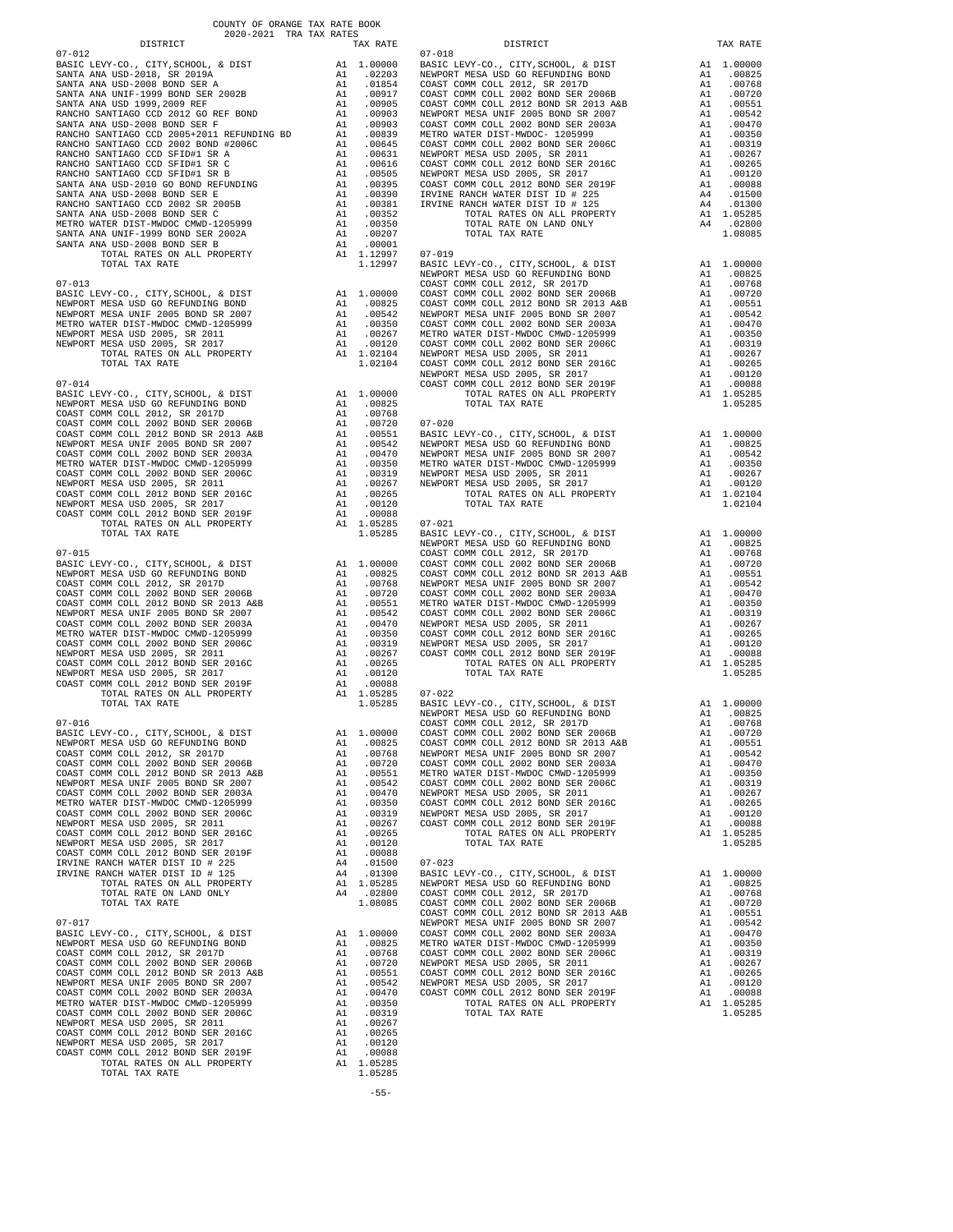MASIC LEVY-CO., CITY, SCHOOL, & DIST Al 1.00000 AL DIST ALL 1.00000 AL CHORE AND REFUNDING BOND 07-028 BASIC LEVY-CO., CITY,SCHOOL, & DIST A1 1.00000 07-034 07-029 BASIC LEVY-CO., CITY, SCHOOL, & DIST A1 1.00000<br>NEWPORT MESA USD GO REFUNDING BOND A1 .00825

 DISTRICT TAX RATE DISTRICT TAX RATE 07-024 07-030 BASIC LEVY-CO., CITY,SCHOOL, & DIST A1 1.00000 BASIC LEVY-CO., CITY,SCHOOL, & DIST A1 1.00000 NEWPORT MESA USD GO REFUNDING BOND A1 .00825 NEWPORT MESA USD GO REFUNDING BOND A1 .00825 COAST COMM COLL 2012, SR 2017D A1 .00768 COAST COMM COLL 2012, SR 2017D A1 .00768 COAST COMM COLL 2002 BOND SER 2006B A1 .00720 COAST COMM COLL 2002 BOND SER 2006B A1 .00720 COAST COMM COLL 2012 BOND SR 2013 A&B A1 .00551 COAST COMM COLL 2012 BOND SR 2013 A&B A1 .00551 NEWPORT MESA UNIF 2005 BOND SR 2007 A1 .00542 NEWPORT MESA UNIF 2005 BOND SR 2007 A1 .00542 COAST COMM COLL 2002 BOND SER 2003A A1 .00470 COAST COMM COLL 2002 BOND SER 2003A A1 .00470 METRO WATER DIST-MWDOC CMWD-1205999 A1 .00350 METRO WATER DIST-MWDOC- 1205999 A1 .00350 COAST COMM COLL 2002 BOND SER 2006C A1 .00319 COAST COMM COLL 2002 BOND SER 2006C A1 .00319 NEWPORT MESA USD 2005, SR 2011 A1 .00267 NEWPORT MESA USD 2005, SR 2011 A1 .00267 COAST COMM COLL 2012 BOND SER 2016C A1 .00265 COAST COMM COLL 2012 BOND SER 2016C A1 .00265 00120 NEWPORT MESA USD 2005, SR 2017 – 11 00120 NEWPORT MESA USD 2005, SR 2017<br>COAST COMM COLL 2012 BORD SR 2019F – 12 00088 COAST COMM COLL 2012 BORD SER 2019F – 12 00088<br>A1 1.05285 – TOTAL RATES ON ALL PROPERTY – 11 0528 TORL TAX RATE 1.05285 TORL TAX RATE 1.05285 TORL TAX RATE 1.05285 TORL TAX RATE 1.05285 TORL TAX RATE 1.05285 TORL TAX RATE 1.05285 TORL TAX RATE 1.05285 TORL TAX RATE 1.05285 TORL TAX RATE 1.05285 TORL TAX RATE 1.05285 TO  $\begin{tabular}{lcccc} BASIC LEVY-CO., CITY, SCHOOL, & DIST & A1 & 1.00000 & BASIC LEVY-CO., CITY, SCHOOL, & DIST & A1 & 1.00000 \\ NEWOPORT MEMSO AUS CO AESFWDING BOND & BOND & A1 & .00825 & NEWPORT MESA USO GORETWDING BOND & A1 & .00825 & .00877 COMM COLL & 2002 & .00877 COMM COLL & 2002 & .00877 COMM COLL & 2002 & .00877 COMM COLL & 2002 & .00877 COMM COLL & 2002 & .00$  NEWPORT MESA UNIF 2005 BOND SR 2007 A1 .00542 NEWPORT MESA UNIF 2005 BOND SR 2007 A1 .00542 COAST COMM COLL 2002 BOND SER 2003A A1 .00470 COAST COMM COLL 2002 BOND SER 2003A A1 .00470 METRO WATER DIST-MWDOC- 1205999 A1 .00350 METRO WATER DIST-MWDOC CMWD-1205999 A1 .00350 COAST COMM COLL 2002 BOND SER 2006C A1 .00319 COAST COMM COLL 2002 BOND SER 2006C A1 .00319 00267 NEWPORT MESAUSD 2005, SR 2011 (10267 A1 .00267 NEWPORT MESAUSD 2005, SR 2011 (10267 NEWPORT MESAUSD 2005<br>COAST COMM COLL 2015 AND SER 2016C A1 .10265 COAST COMM COLL 2012 ASRD SER 2016C A1 .00265<br>NEWPORT MESAUSD 2005 COAST COMM COLL 2012 BOND SER 2019F A1 .00088 COAST COMM COLL 2012 BOND SER 2019F A1 .00088<br>TOTAL RATES ON ALL PROPERTY A1 1.05285 TOTAL TAX RATES ON ALL PROPERTY 1.05285<br>1.05285 1.05285 TOTAL TAX RATE  $\begin{array}{cccc} 07-026\\ {\small\textbf{BAST C EW-CO. , CITY, SCHOOL, & E DIST} & \small\textbf{A1} & 1.00000\\ {\small\textbf{BAST C EW-CO. , CITY, SCHOOL, & E DIST} & \small\textbf{A1} & 1.00000\\ {\small\textbf{SANTC AND}}-2018\text{ , SR 2019A} & \small\textbf{A1} & 0.02203\\ {\small\textbf{SANTC AND}}-2008\text{ BOND SER A} & \small\textbf{A1} & 0.01854\\ {\small\textbf{SANTC AND}}-2008\text{ BOND$  $\begin{tabular}{l|c|c|c|c|c|c|c} \multicolumn{4}{c}{\textbf{RANCHO}} \multicolumn{4}{c}{\textbf{SANTIAGO}} \multicolumn{4}{c}{\textbf{CDD}} \multicolumn{4}{c}{\textbf{RANCHO}} \multicolumn{4}{c}{\textbf{RANCHO}} \multicolumn{4}{c}{\textbf{RANCHO}} \multicolumn{4}{c}{\textbf{RANCHO}} \multicolumn{4}{c}{\textbf{RANT ANIC}} \multicolumn{4}{c}{\textbf{COD}} \multicolumn{4}{c}{\textbf{COD}} \multicolumn{4}{c}{\textbf{RANT ANIC}} \multicolumn{4}{c}{\text$ 00120 RANCHO SANTIAGO CCD SFID#1 SR B REAR ON A1 00505 NEWPORT MESA USD 2005, SR 2017<br>SANTA ANA USD-2010 GO BOND REFUNDING AN A1 00395 COAST COMM COLL 2012 BORD SER 2019F A1 00088<br>SANTA ANA USD-2008 BOND SER E B REAR A1 00 RANCHO SANTIAGO CCD 2002 SR 2005B A1 .00381 TOTAL TAX RATE 1.05285 SANTA ANA USD-2008 BOND SER C A1 .00352 METRO WATER DIST-MWDOC CMWD-1205999 A1 .00350 07-033 SANTA ANA UNIF-1999 BOND SER 2002A A1 .00207 BASIC LEVY-CO., CITY,SCHOOL, & DIST A1 1.00000 SANTA ANA USD-2008 BOND SER B A1 .00001 NEWPORT MESA USD GO REFUNDING BOND A1 .00825 TOTAL RATES ON ALL PROPERTY A1 1.12997 COAST COMM COLL 2012, SR 2017D A1 .00768 TOTAL TAX RATE 1.12997 COAST COMM COLL 2002 BOND SER 2006B A1 .00720 OOAST COMM COLL 2012 BOND SR 2013 A&B A1 .00551<br>D7-027 . A1 .00542 NEW SAL UNIFORT MESA UNIF 2005 BOND SR 2007<br>00470 0.0470 0.0470 .00470 A1 .00000 0OAST COMM COLL 2002 BOND SER 2003A NEWPORT MESAUSD GO REFUNDING BOND<br>NEWPORT MESAUNIF 2005 DOND SR 2007 METRO WATER DIST-MWDOC CMWD-1205999 METRO WATER DIST A1 .00350<br>METRO WATER DIST-MWDOC CMWD-1205999 MB 1.00542 A1 .00350 NEWPORT MESAUSD 2005, SR 2016C A1 NEWPORT MESA USD 2005, SR 2017 A1 .00120 NEWPORT MESA USD 2005, SR 2017 A1 .00120 TOTAL RATES ON ALL PROPERTY A1 1.02104 COAST COMM COLL 2012 BOND SER 2019F A1 .00088 TOTAL TAX RATE 1.02104 TOTAL RATES ON ALL PROPERTY A1 1.05285 TOTAL TAX RATE 1.05285 NEW 1.00000 07-034<br>NEW 100825 BASIC LEVY-CO., CITY,SCHOOL, & DIST A1 1.00000<br>NEW 200768 NEWPORT MESAUSD GO REFUNDING BOND A1 .00825 COAST COMM COLL 2012, SR 2017D A1 .00768 NEWPORT MESA USD GO REFUNDING BOND A1 .00825 COAST COMM COLL 2002 BOND SER 2006B A1 .00720 COAST COMM COLL 2012, SR 2017D A1 .00768 COAST COMM COLL 2012 BOND SR 2013 A&B A1 .00551 COAST COMM COLL 2002 BOND SER 2006B A1 .00720 NEWPORT MESA UNIF 2005 BOND SR 2007 A1 .00542 COAST COMM COLL 2012 BOND SR 2013 A&B A1 .00551<br>COAST COMM COLL 2002 BOND SR 2003A A1 .00470 NEWPORT MESA UNIF 2005 BOND SR 2007 A1 .00542 COAST COMM COLL 2002 BOND SER 2003A A1 .00470 NEWPORT MESA UNIF 2005 BOND SR 2007 A1 .00542 METRO WATER DIST-MWDOC CMWD-1205999 A1 .00350 COAST COMM COLL 2002 BOND SER 2003A A1 .00470 COAST COMM COLL 2002 BOND SER 2006C A1 .00319 METRO WATER DIST-MWDOC CMWD-1205999 A1 .00350 NEWPORT MESA USD 2005, SR 2011 A1 .00267 COAST COMM COLL 2002 BOND SER 2006C A1 .00319 EL 20207 COAST COMM COLL 2002 BOND SER 2006C AT . 00267<br>A1 .00265 NEWPORT MESA USD 2005, SR 2011 00265<br>A1 .00265 A1 .00267 COMM COLL 2012 BOND SER 2016C NEWPORT MESA USD 2005, SR 2017 A1 .00120 COAST COMM COLL 2012 BOND SER 2016C A1 .00265 00120. COAST COMM COLL 2012 BOND SER 2019F A1 .00088 NEWPORT MESA USD 2005, SR 2017 A1 .00120<br>TOTAL RATES ON ALL PROPERTY A1 1.05285 COAST COMM COLL 2019 RATES ON ALL PROPERTY A1 1.05285<br>TOTAL TAX RATE 1.05285 1.05285 TOTA NEWPORT MESA USD GO REFUNDING BOND A1 .00825 BASIC LEVY-CO., CITY,SCHOOL, & DIST A1 1.00000 COAST COMM COLL 2012, SR 2017D A1 .00768 NEWPORT MESA USD GO REFUNDING BOND A1 .00825 COAST COMM COLL 2002 BOND SER 2006B A1 .00720 COAST COMM COLL 2012, SR 2017D A1 .00768 COAST COMM COLL 2012 BOND SR 2013 A&B A1 .00551 COAST COMM COLL 2002 BOND SER 2006B A1 .00720 NEWPORT MESA UNIF 2005 BOND SR 2007 A1 .00542 COAST COMM COLL 2012 BOND SR 2013 A&B A1 .00551 00AST COMM COLL 2002 BOND SER 2003A A1 .00470 NEWPORT MESA UNIF 2005 BOND SR 2007 A1 .00542<br>METRO WATER DIST-MWDOC CMWD-1205999 A1 .00350 COAST COMM COLL 2002 BOND SER 2003A A1 .00470 NEWPORT MESA UNIF 2005 BOND SR 2007 <br>
COAST COMM COLL 2012 BOND SR 2013 A&B A1 .00551<br>
COAST COMM COLL 2002 BOND SER 2007 NEWPORT MESA UNIF 2005 BOND SR 2007 A1 .00470<br>
NEWPORT MESA USD 2002 BOND SER 2006C <br>
METRO WATER DI NEW 120025 COAST COMM COLL 2002 BOND SER 2006C A1 .00319<br>100267 COAST COMM COLL 2002 BOND SER 2006C A1 .00319<br>100265 NEWPORT MESA USD 2005, SR 2011 A1 .00267 COAST COMM COLL 2012 BOND SER 2016C A1 .00265 NEWPORT MESA USD 2005, SR 2011 A1 .00267 NEWPORT MESA USD 2005, SR 2017 A1 .00120 COAST COMM COLL 2012 BOND SER 2016C A1 .00265 COAST COMM COLL 2012 BOND SER 2019F A1 .00088 NEWPORT MESA USD 2005, SR 2017 A1 .00120 IRVINE RANCH WATER DIST ID # 225 A4 .01500 COAST COMM COLL 2012 BOND SER 2019F A1 .00088 IRVINE RANCH WATER DIST ID # 125 A4 .01300 IRVINE RANCH WATER DIST ID # 225 A4 .01500 TOTAL RATES ON ALL PROPERTY A1 1.05285 IRVINE RANCH WATER DIST ID # 125 A4 .01300 TOTAL RATE ON LAND ONLY A4 .02800 TOTAL RATES ON ALL PROPERTY A1 1.05285 TOTAL TAX RATE 1.08085 TOTAL RATE ON LAND ONLY A4 .02800 TOTAL TAX RATE 1.08085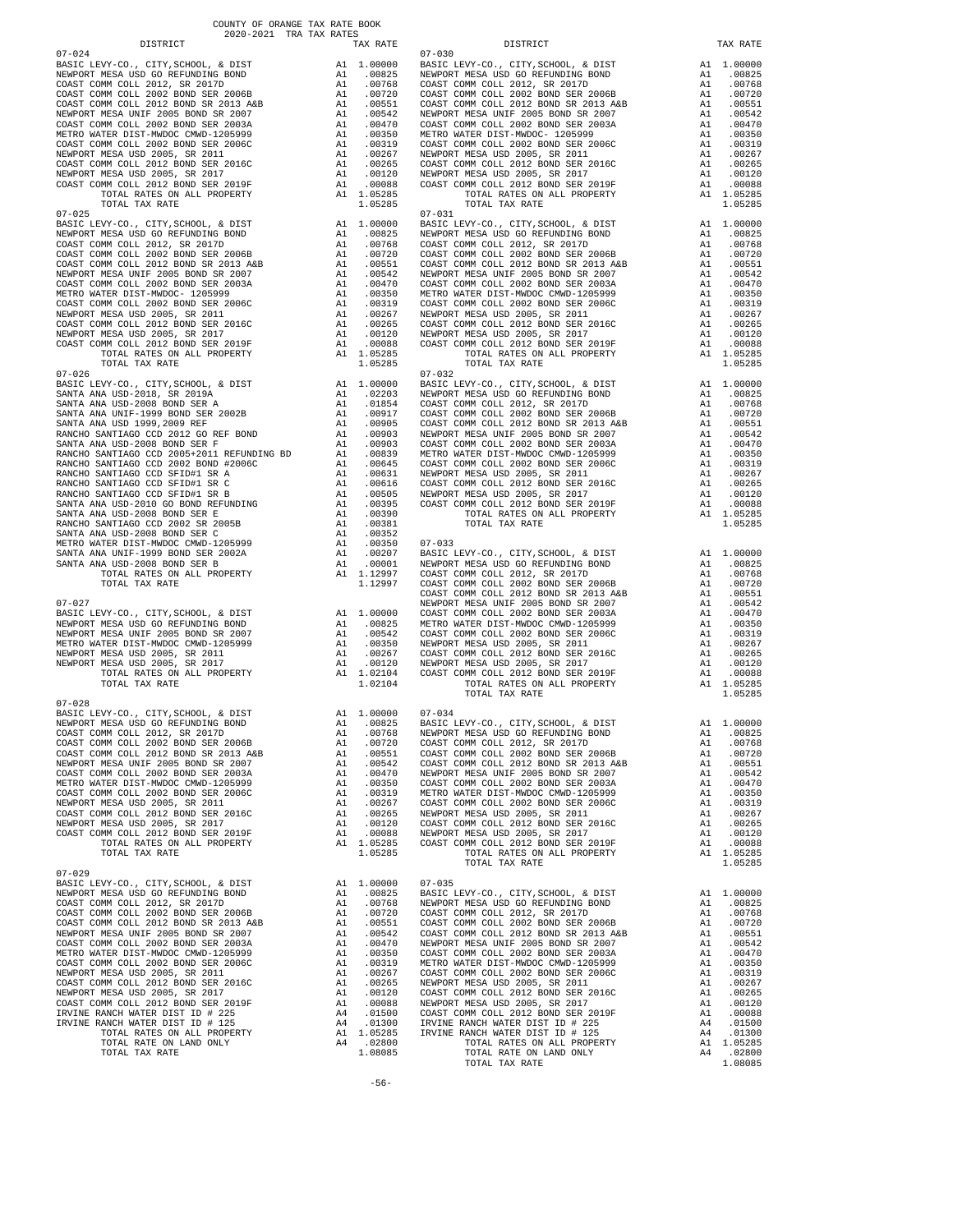| $\begin{tabular}{l c c c c c c} \multicolumn{2}{c}{\textbf{MUM-COLL 2012 SODND SER 2007}} & \multicolumn{2}{c}{\textbf{A1}} & .00542 & \multicolumn{2}{c}{\textbf{NEWDCT MESA UNIF 2005 BODD SE 2007}} & \multicolumn{2}{c}{\textbf{A1}} & .00542 & \multicolumn{2}{c}{\textbf{NEWDCT C}} \\ \multicolumn{2}{c}{\textbf{COST COMM COLL 2002 BODD SER 2003A}} & \multicolumn{2}{c}{\textbf{A1}} & .00470$ |                                                                                                                                                                                                            |                                                                                                                                                  |                    |
|----------------------------------------------------------------------------------------------------------------------------------------------------------------------------------------------------------------------------------------------------------------------------------------------------------------------------------------------------------------------------------------------------------|------------------------------------------------------------------------------------------------------------------------------------------------------------------------------------------------------------|--------------------------------------------------------------------------------------------------------------------------------------------------|--------------------|
|                                                                                                                                                                                                                                                                                                                                                                                                          |                                                                                                                                                                                                            |                                                                                                                                                  |                    |
|                                                                                                                                                                                                                                                                                                                                                                                                          |                                                                                                                                                                                                            |                                                                                                                                                  |                    |
|                                                                                                                                                                                                                                                                                                                                                                                                          |                                                                                                                                                                                                            |                                                                                                                                                  |                    |
|                                                                                                                                                                                                                                                                                                                                                                                                          |                                                                                                                                                                                                            |                                                                                                                                                  |                    |
|                                                                                                                                                                                                                                                                                                                                                                                                          |                                                                                                                                                                                                            |                                                                                                                                                  |                    |
|                                                                                                                                                                                                                                                                                                                                                                                                          |                                                                                                                                                                                                            |                                                                                                                                                  |                    |
|                                                                                                                                                                                                                                                                                                                                                                                                          |                                                                                                                                                                                                            |                                                                                                                                                  |                    |
| TOTAL TAX RATE<br>$07 - 037$                                                                                                                                                                                                                                                                                                                                                                             |                                                                                                                                                                                                            | 1.05285                                                                                                                                          | $07 - 044$         |
| BASIC LEVY-CO., CITY, SCHOOL, & DIST                                                                                                                                                                                                                                                                                                                                                                     | A1 1.00000 BASIC L<br>A1 .00825 NEWPORT<br>A1 .00825 COAST C<br>A1 .00350 COAST C<br>A1 .00267 COAST C<br>A1 .00267 COAST C<br>A1 .0010 NEWPORT<br>A1 1.02104 COAST C<br>1.02104 METRO N                   |                                                                                                                                                  |                    |
| NEWPORT MESA USD GO REFUNDING BOND                                                                                                                                                                                                                                                                                                                                                                       |                                                                                                                                                                                                            |                                                                                                                                                  |                    |
| NEWPORT MESA UNIF 2005 BOND SR 2007                                                                                                                                                                                                                                                                                                                                                                      |                                                                                                                                                                                                            |                                                                                                                                                  |                    |
| NETRO WATER DIST-MWDOC CMWD-1205999<br>NEWPORT MESA USD 2005 90 2011                                                                                                                                                                                                                                                                                                                                     |                                                                                                                                                                                                            |                                                                                                                                                  |                    |
|                                                                                                                                                                                                                                                                                                                                                                                                          |                                                                                                                                                                                                            |                                                                                                                                                  |                    |
| NEWPORT MESA USD 2005, SR 2017<br>TOTAL RATES ON ALL PROPERTY                                                                                                                                                                                                                                                                                                                                            |                                                                                                                                                                                                            |                                                                                                                                                  |                    |
| TOTAL TAX RATE                                                                                                                                                                                                                                                                                                                                                                                           |                                                                                                                                                                                                            |                                                                                                                                                  |                    |
|                                                                                                                                                                                                                                                                                                                                                                                                          |                                                                                                                                                                                                            |                                                                                                                                                  | COAST C            |
| $07 - 038$                                                                                                                                                                                                                                                                                                                                                                                               |                                                                                                                                                                                                            | NEWPORT<br>A1 1.00000 COAST C<br>A1 .00825 NEWPORT<br>A1 .00542 COAST C<br>A1 .00350                                                             |                    |
| BASIC LEVY-CO., CITY, SCHOOL, & DIST                                                                                                                                                                                                                                                                                                                                                                     |                                                                                                                                                                                                            |                                                                                                                                                  |                    |
| NEWPORT MESA USD GO REFUNDING BOND                                                                                                                                                                                                                                                                                                                                                                       |                                                                                                                                                                                                            |                                                                                                                                                  |                    |
| NEWPORT MESA UNIF 2005 BOND SR 2007<br>METRO WATER DIST-MWDOC CMWD-1205999                                                                                                                                                                                                                                                                                                                               |                                                                                                                                                                                                            |                                                                                                                                                  |                    |
| NEWPORT MESA USD 2005, SR 2011                                                                                                                                                                                                                                                                                                                                                                           |                                                                                                                                                                                                            |                                                                                                                                                  |                    |
| NEWPORT MESA USD 2005, SR 2017                                                                                                                                                                                                                                                                                                                                                                           |                                                                                                                                                                                                            | A1 .00267<br>A1 .00120<br>A1 .00120<br>A1 1.02104 07-045<br>1.02104 BASIC L                                                                      |                    |
| ---- VIV 2003, SR 2017<br>TOTAL RATES ON ALL PROPERTY<br>TOTAL TIME -                                                                                                                                                                                                                                                                                                                                    |                                                                                                                                                                                                            |                                                                                                                                                  |                    |
| TOTAL TAX RATE                                                                                                                                                                                                                                                                                                                                                                                           |                                                                                                                                                                                                            |                                                                                                                                                  |                    |
| $07 - 039$                                                                                                                                                                                                                                                                                                                                                                                               |                                                                                                                                                                                                            |                                                                                                                                                  | NEWPORT<br>COAST C |
|                                                                                                                                                                                                                                                                                                                                                                                                          |                                                                                                                                                                                                            |                                                                                                                                                  |                    |
|                                                                                                                                                                                                                                                                                                                                                                                                          |                                                                                                                                                                                                            |                                                                                                                                                  |                    |
|                                                                                                                                                                                                                                                                                                                                                                                                          |                                                                                                                                                                                                            |                                                                                                                                                  |                    |
|                                                                                                                                                                                                                                                                                                                                                                                                          |                                                                                                                                                                                                            |                                                                                                                                                  |                    |
|                                                                                                                                                                                                                                                                                                                                                                                                          |                                                                                                                                                                                                            |                                                                                                                                                  |                    |
|                                                                                                                                                                                                                                                                                                                                                                                                          |                                                                                                                                                                                                            |                                                                                                                                                  |                    |
|                                                                                                                                                                                                                                                                                                                                                                                                          |                                                                                                                                                                                                            |                                                                                                                                                  |                    |
|                                                                                                                                                                                                                                                                                                                                                                                                          |                                                                                                                                                                                                            |                                                                                                                                                  |                    |
|                                                                                                                                                                                                                                                                                                                                                                                                          |                                                                                                                                                                                                            |                                                                                                                                                  |                    |
|                                                                                                                                                                                                                                                                                                                                                                                                          |                                                                                                                                                                                                            |                                                                                                                                                  |                    |
|                                                                                                                                                                                                                                                                                                                                                                                                          |                                                                                                                                                                                                            |                                                                                                                                                  |                    |
|                                                                                                                                                                                                                                                                                                                                                                                                          |                                                                                                                                                                                                            |                                                                                                                                                  |                    |
|                                                                                                                                                                                                                                                                                                                                                                                                          |                                                                                                                                                                                                            |                                                                                                                                                  |                    |
|                                                                                                                                                                                                                                                                                                                                                                                                          |                                                                                                                                                                                                            |                                                                                                                                                  | NEWPORT            |
| $07 - 040$                                                                                                                                                                                                                                                                                                                                                                                               | NEWPORT<br>20087 COAST COAST<br>21 .000825 COAST C<br>21 .000825 NEWPORT<br>21 .00350 COAST C<br>21 .00350 METRO M<br>21 .00267 METRO METRON<br>21 .00120 COAST C<br>21 1.02104 NEWPORT<br>1.02104 NEWPORT |                                                                                                                                                  |                    |
| BASIC LEVY-CO., CITY, SCHOOL, & DIST                                                                                                                                                                                                                                                                                                                                                                     |                                                                                                                                                                                                            |                                                                                                                                                  |                    |
| NEWPORT MESA USD GO REFUNDING BOND                                                                                                                                                                                                                                                                                                                                                                       |                                                                                                                                                                                                            |                                                                                                                                                  |                    |
| NEWPORT MESA UNIF 2005 BOND SR 2007<br>METRO WATER DIST-MWDOC CMWD-1205999                                                                                                                                                                                                                                                                                                                               |                                                                                                                                                                                                            |                                                                                                                                                  |                    |
| NEWPORT MESA USD 2005, SR 2011                                                                                                                                                                                                                                                                                                                                                                           |                                                                                                                                                                                                            |                                                                                                                                                  |                    |
| NEWPORT MESA USD 2005, SR 2017                                                                                                                                                                                                                                                                                                                                                                           |                                                                                                                                                                                                            |                                                                                                                                                  |                    |
| TOTAL RATES ON ALL PROPERTY                                                                                                                                                                                                                                                                                                                                                                              |                                                                                                                                                                                                            |                                                                                                                                                  |                    |
| TOTAL TAX RATE                                                                                                                                                                                                                                                                                                                                                                                           |                                                                                                                                                                                                            |                                                                                                                                                  |                    |
|                                                                                                                                                                                                                                                                                                                                                                                                          |                                                                                                                                                                                                            |                                                                                                                                                  | NEWPORT            |
| $07 - 041$<br>BASIC LEVY-CO., CITY, SCHOOL, & DIST                                                                                                                                                                                                                                                                                                                                                       | A1 1.00000<br>A1 .00825<br>A1 00760                                                                                                                                                                        |                                                                                                                                                  | COAST C            |
| NEWPORT MESA USD GO REFUNDING BOND                                                                                                                                                                                                                                                                                                                                                                       |                                                                                                                                                                                                            |                                                                                                                                                  |                    |
|                                                                                                                                                                                                                                                                                                                                                                                                          |                                                                                                                                                                                                            |                                                                                                                                                  |                    |
|                                                                                                                                                                                                                                                                                                                                                                                                          |                                                                                                                                                                                                            |                                                                                                                                                  |                    |
|                                                                                                                                                                                                                                                                                                                                                                                                          |                                                                                                                                                                                                            |                                                                                                                                                  |                    |
|                                                                                                                                                                                                                                                                                                                                                                                                          |                                                                                                                                                                                                            |                                                                                                                                                  |                    |
|                                                                                                                                                                                                                                                                                                                                                                                                          |                                                                                                                                                                                                            |                                                                                                                                                  |                    |
|                                                                                                                                                                                                                                                                                                                                                                                                          |                                                                                                                                                                                                            |                                                                                                                                                  |                    |
|                                                                                                                                                                                                                                                                                                                                                                                                          |                                                                                                                                                                                                            |                                                                                                                                                  |                    |
|                                                                                                                                                                                                                                                                                                                                                                                                          |                                                                                                                                                                                                            |                                                                                                                                                  |                    |
| NEWPORT MESA USD 2005, SR 2017                                                                                                                                                                                                                                                                                                                                                                           |                                                                                                                                                                                                            | A1 .00120<br>A1 .00088                                                                                                                           |                    |
| COAST COMM COLL 2012 BOND SER 2019F                                                                                                                                                                                                                                                                                                                                                                      |                                                                                                                                                                                                            | A1 .00120 METRO W<br>A1 .00088 COAST C<br>A1 1.05285 NEWPORT                                                                                     |                    |
| TOTAL RATES ON ALL PROPERTY<br>TOTAL TAX RATE                                                                                                                                                                                                                                                                                                                                                            |                                                                                                                                                                                                            | 1.05285                                                                                                                                          | COAST C            |
|                                                                                                                                                                                                                                                                                                                                                                                                          |                                                                                                                                                                                                            |                                                                                                                                                  | NEWPORT            |
| $07 - 042$                                                                                                                                                                                                                                                                                                                                                                                               |                                                                                                                                                                                                            |                                                                                                                                                  | COAST C            |
| BASIC LEVY-CO., CITY, SCHOOL, & DIST                                                                                                                                                                                                                                                                                                                                                                     | A1                                                                                                                                                                                                         | 1.00000                                                                                                                                          |                    |
| NEWPORT MESA USD GO REFUNDING BOND                                                                                                                                                                                                                                                                                                                                                                       | A1                                                                                                                                                                                                         | .00825                                                                                                                                           |                    |
| COAST COMM COLL 2012, SR 2017D                                                                                                                                                                                                                                                                                                                                                                           | A1                                                                                                                                                                                                         | .00768                                                                                                                                           |                    |
| COAST COMM COLL 2002 BOND SER 2006B                                                                                                                                                                                                                                                                                                                                                                      |                                                                                                                                                                                                            | A1 .00720                                                                                                                                        | $07 - 048$         |
| COAST COMM COLL 2012 BOND SR 2013 A&B<br>NEWPORT MESA UNIF 2005 BOND SR 2007                                                                                                                                                                                                                                                                                                                             | A1                                                                                                                                                                                                         | A1.00551<br>.00542                                                                                                                               | BASIC L<br>NEWPORT |
| COAST COMM COLL 2002 BOND SER 2003A                                                                                                                                                                                                                                                                                                                                                                      | A1                                                                                                                                                                                                         | .00470                                                                                                                                           | COAST C            |
| METRO WATER DIST-MWDOC CMWD-1205999                                                                                                                                                                                                                                                                                                                                                                      | A1                                                                                                                                                                                                         | .00350                                                                                                                                           | COAST C            |
| COAST COMM COLL 2002 BOND SER 2006C                                                                                                                                                                                                                                                                                                                                                                      |                                                                                                                                                                                                            | A1 .00359 COAST C<br>A1 .00319 COAST C<br>A1 .00265 COAST C<br>A1 .00265 COAST C<br>A1 .00120 METRO M<br>A1 .00088 COAST C<br>A1 1.05285 NEWPORT |                    |
| NEWPORT MESA USD 2005, SR 2011                                                                                                                                                                                                                                                                                                                                                                           |                                                                                                                                                                                                            |                                                                                                                                                  |                    |
| COAST COMM COLL 2012 BOND SER 2016C                                                                                                                                                                                                                                                                                                                                                                      |                                                                                                                                                                                                            |                                                                                                                                                  |                    |
| NEWPORT MESA USD 2005, SR 2017                                                                                                                                                                                                                                                                                                                                                                           |                                                                                                                                                                                                            |                                                                                                                                                  |                    |
| COAST COMM COLL 2012 BOND SER 2019F<br>TOTAL RATES ON ALL PROPERTY                                                                                                                                                                                                                                                                                                                                       |                                                                                                                                                                                                            |                                                                                                                                                  |                    |
| TOTAL TAX RATE                                                                                                                                                                                                                                                                                                                                                                                           |                                                                                                                                                                                                            | 1 05285 COAST C                                                                                                                                  |                    |

| COUNTY OF ORANGE TAX RATE BOOK<br>2020-2021 TRA TAX RATES<br>$2020-2021 \quad \text{TRA RATE B}$ DISTRICT 2020–2021 TRA TAX RATES |          |                                                                                                                                                                                                                                                                                |          |
|-----------------------------------------------------------------------------------------------------------------------------------|----------|--------------------------------------------------------------------------------------------------------------------------------------------------------------------------------------------------------------------------------------------------------------------------------|----------|
| $07 - 036$                                                                                                                        | TAX RATE | DISTRICT<br>$07 - 043$                                                                                                                                                                                                                                                         | TAX RATE |
|                                                                                                                                   |          |                                                                                                                                                                                                                                                                                |          |
|                                                                                                                                   |          |                                                                                                                                                                                                                                                                                |          |
|                                                                                                                                   |          |                                                                                                                                                                                                                                                                                |          |
|                                                                                                                                   |          |                                                                                                                                                                                                                                                                                |          |
|                                                                                                                                   |          |                                                                                                                                                                                                                                                                                |          |
|                                                                                                                                   |          |                                                                                                                                                                                                                                                                                |          |
|                                                                                                                                   |          |                                                                                                                                                                                                                                                                                |          |
|                                                                                                                                   |          |                                                                                                                                                                                                                                                                                |          |
|                                                                                                                                   |          |                                                                                                                                                                                                                                                                                |          |
|                                                                                                                                   |          |                                                                                                                                                                                                                                                                                |          |
|                                                                                                                                   |          |                                                                                                                                                                                                                                                                                |          |
|                                                                                                                                   |          |                                                                                                                                                                                                                                                                                |          |
|                                                                                                                                   |          | $07 - 044$                                                                                                                                                                                                                                                                     |          |
|                                                                                                                                   |          |                                                                                                                                                                                                                                                                                |          |
|                                                                                                                                   |          |                                                                                                                                                                                                                                                                                |          |
|                                                                                                                                   |          |                                                                                                                                                                                                                                                                                |          |
|                                                                                                                                   |          |                                                                                                                                                                                                                                                                                |          |
|                                                                                                                                   |          |                                                                                                                                                                                                                                                                                |          |
|                                                                                                                                   |          |                                                                                                                                                                                                                                                                                |          |
|                                                                                                                                   |          |                                                                                                                                                                                                                                                                                |          |
|                                                                                                                                   |          |                                                                                                                                                                                                                                                                                |          |
|                                                                                                                                   |          |                                                                                                                                                                                                                                                                                |          |
|                                                                                                                                   |          |                                                                                                                                                                                                                                                                                |          |
|                                                                                                                                   |          |                                                                                                                                                                                                                                                                                |          |
|                                                                                                                                   |          |                                                                                                                                                                                                                                                                                |          |
|                                                                                                                                   |          |                                                                                                                                                                                                                                                                                |          |
|                                                                                                                                   |          |                                                                                                                                                                                                                                                                                |          |
|                                                                                                                                   |          | $\begin{smallmatrix} 1.74 & 0.74 & 0.74 & 0.74 & 0.74 & 0.74 & 0.74 & 0.74 & 0.74 & 0.74 & 0.74 & 0.74 & 0.74 & 0.74 & 0.74 & 0.74 & 0.74 & 0.74 & 0.74 & 0.74 & 0.74 & 0.74 & 0.74 & 0.74 & 0.74 & 0.74 & 0.74 & 0.74 & 0.74 & 0.74 & 0.74 & 0.74 & 0.74 & 0.74 & 0.74 & 0.7$ |          |
|                                                                                                                                   |          |                                                                                                                                                                                                                                                                                |          |
|                                                                                                                                   |          |                                                                                                                                                                                                                                                                                |          |
|                                                                                                                                   |          |                                                                                                                                                                                                                                                                                |          |
|                                                                                                                                   |          |                                                                                                                                                                                                                                                                                |          |
|                                                                                                                                   |          |                                                                                                                                                                                                                                                                                |          |
|                                                                                                                                   |          |                                                                                                                                                                                                                                                                                |          |
|                                                                                                                                   |          |                                                                                                                                                                                                                                                                                |          |
|                                                                                                                                   |          |                                                                                                                                                                                                                                                                                |          |
|                                                                                                                                   |          |                                                                                                                                                                                                                                                                                |          |
|                                                                                                                                   |          |                                                                                                                                                                                                                                                                                |          |
|                                                                                                                                   |          |                                                                                                                                                                                                                                                                                |          |
|                                                                                                                                   |          |                                                                                                                                                                                                                                                                                |          |
|                                                                                                                                   |          |                                                                                                                                                                                                                                                                                |          |
|                                                                                                                                   |          |                                                                                                                                                                                                                                                                                |          |
|                                                                                                                                   |          |                                                                                                                                                                                                                                                                                |          |
|                                                                                                                                   |          |                                                                                                                                                                                                                                                                                |          |
|                                                                                                                                   |          |                                                                                                                                                                                                                                                                                |          |
|                                                                                                                                   |          |                                                                                                                                                                                                                                                                                |          |
|                                                                                                                                   |          |                                                                                                                                                                                                                                                                                |          |
|                                                                                                                                   |          |                                                                                                                                                                                                                                                                                |          |
|                                                                                                                                   |          |                                                                                                                                                                                                                                                                                |          |
|                                                                                                                                   |          |                                                                                                                                                                                                                                                                                |          |
|                                                                                                                                   |          |                                                                                                                                                                                                                                                                                |          |
|                                                                                                                                   |          |                                                                                                                                                                                                                                                                                |          |
|                                                                                                                                   |          |                                                                                                                                                                                                                                                                                |          |
|                                                                                                                                   |          |                                                                                                                                                                                                                                                                                |          |
|                                                                                                                                   |          |                                                                                                                                                                                                                                                                                |          |
|                                                                                                                                   |          |                                                                                                                                                                                                                                                                                |          |
|                                                                                                                                   |          |                                                                                                                                                                                                                                                                                |          |
|                                                                                                                                   |          |                                                                                                                                                                                                                                                                                |          |
|                                                                                                                                   |          |                                                                                                                                                                                                                                                                                |          |
|                                                                                                                                   |          |                                                                                                                                                                                                                                                                                |          |
|                                                                                                                                   |          |                                                                                                                                                                                                                                                                                |          |
|                                                                                                                                   |          |                                                                                                                                                                                                                                                                                |          |
|                                                                                                                                   |          |                                                                                                                                                                                                                                                                                |          |
|                                                                                                                                   |          |                                                                                                                                                                                                                                                                                |          |
|                                                                                                                                   |          |                                                                                                                                                                                                                                                                                |          |
|                                                                                                                                   |          |                                                                                                                                                                                                                                                                                |          |
|                                                                                                                                   |          |                                                                                                                                                                                                                                                                                |          |
|                                                                                                                                   |          |                                                                                                                                                                                                                                                                                |          |
|                                                                                                                                   |          |                                                                                                                                                                                                                                                                                |          |
|                                                                                                                                   |          |                                                                                                                                                                                                                                                                                |          |
|                                                                                                                                   |          |                                                                                                                                                                                                                                                                                |          |
|                                                                                                                                   |          |                                                                                                                                                                                                                                                                                |          |
|                                                                                                                                   |          |                                                                                                                                                                                                                                                                                |          |
|                                                                                                                                   |          |                                                                                                                                                                                                                                                                                |          |
|                                                                                                                                   |          |                                                                                                                                                                                                                                                                                |          |
|                                                                                                                                   |          |                                                                                                                                                                                                                                                                                |          |
|                                                                                                                                   |          |                                                                                                                                                                                                                                                                                |          |
|                                                                                                                                   |          |                                                                                                                                                                                                                                                                                |          |
|                                                                                                                                   |          |                                                                                                                                                                                                                                                                                |          |
|                                                                                                                                   |          |                                                                                                                                                                                                                                                                                |          |
|                                                                                                                                   |          |                                                                                                                                                                                                                                                                                |          |
|                                                                                                                                   |          |                                                                                                                                                                                                                                                                                |          |
|                                                                                                                                   |          |                                                                                                                                                                                                                                                                                |          |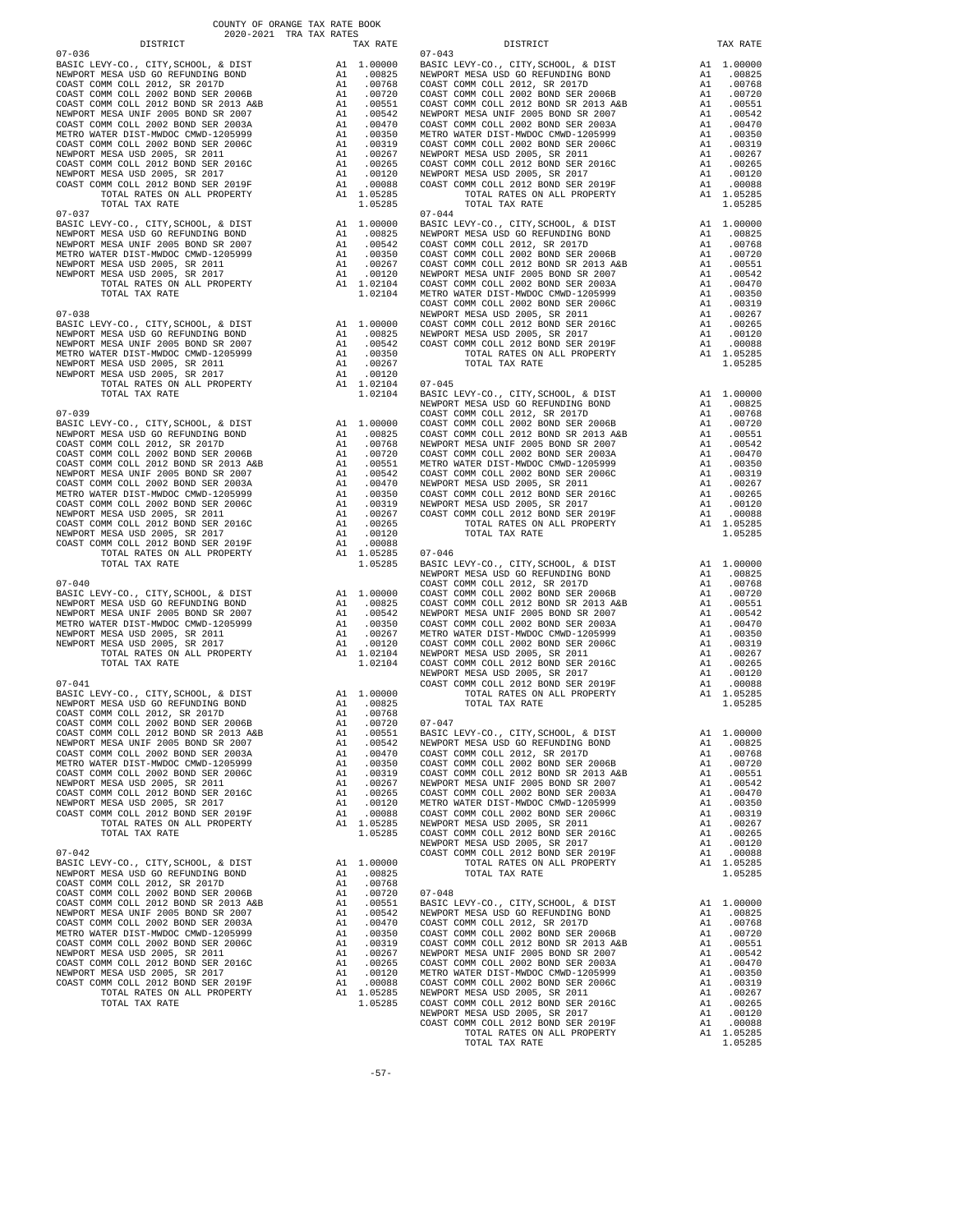| DISTRICT                                                                   |                                                                                                                                                                                                                                                                                                                                                                                                                          | TAX RATE               |            |
|----------------------------------------------------------------------------|--------------------------------------------------------------------------------------------------------------------------------------------------------------------------------------------------------------------------------------------------------------------------------------------------------------------------------------------------------------------------------------------------------------------------|------------------------|------------|
| $07 - 049$                                                                 |                                                                                                                                                                                                                                                                                                                                                                                                                          |                        | $07 - 057$ |
|                                                                            |                                                                                                                                                                                                                                                                                                                                                                                                                          |                        |            |
|                                                                            |                                                                                                                                                                                                                                                                                                                                                                                                                          |                        |            |
|                                                                            |                                                                                                                                                                                                                                                                                                                                                                                                                          |                        |            |
|                                                                            |                                                                                                                                                                                                                                                                                                                                                                                                                          |                        |            |
|                                                                            |                                                                                                                                                                                                                                                                                                                                                                                                                          |                        |            |
|                                                                            |                                                                                                                                                                                                                                                                                                                                                                                                                          |                        |            |
|                                                                            |                                                                                                                                                                                                                                                                                                                                                                                                                          |                        |            |
|                                                                            |                                                                                                                                                                                                                                                                                                                                                                                                                          |                        |            |
|                                                                            |                                                                                                                                                                                                                                                                                                                                                                                                                          |                        |            |
|                                                                            |                                                                                                                                                                                                                                                                                                                                                                                                                          |                        |            |
|                                                                            |                                                                                                                                                                                                                                                                                                                                                                                                                          |                        |            |
|                                                                            |                                                                                                                                                                                                                                                                                                                                                                                                                          |                        |            |
|                                                                            |                                                                                                                                                                                                                                                                                                                                                                                                                          |                        |            |
|                                                                            |                                                                                                                                                                                                                                                                                                                                                                                                                          |                        |            |
| $07 - 050$                                                                 |                                                                                                                                                                                                                                                                                                                                                                                                                          |                        | $07 - 058$ |
|                                                                            |                                                                                                                                                                                                                                                                                                                                                                                                                          |                        |            |
|                                                                            |                                                                                                                                                                                                                                                                                                                                                                                                                          |                        |            |
|                                                                            |                                                                                                                                                                                                                                                                                                                                                                                                                          |                        |            |
|                                                                            |                                                                                                                                                                                                                                                                                                                                                                                                                          |                        |            |
|                                                                            |                                                                                                                                                                                                                                                                                                                                                                                                                          |                        |            |
|                                                                            |                                                                                                                                                                                                                                                                                                                                                                                                                          |                        |            |
|                                                                            | TOTAL RATES ON ALL PROPERTY                                                                                                                                                                                                                                                                                                                                                                                              | A1.00120<br>A1 1.02104 |            |
| TOTAL TAX RATE                                                             |                                                                                                                                                                                                                                                                                                                                                                                                                          | 1.02104                |            |
| $07 - 051$                                                                 |                                                                                                                                                                                                                                                                                                                                                                                                                          |                        | $07 - 059$ |
|                                                                            |                                                                                                                                                                                                                                                                                                                                                                                                                          |                        |            |
|                                                                            |                                                                                                                                                                                                                                                                                                                                                                                                                          |                        |            |
|                                                                            |                                                                                                                                                                                                                                                                                                                                                                                                                          |                        |            |
|                                                                            |                                                                                                                                                                                                                                                                                                                                                                                                                          |                        |            |
|                                                                            |                                                                                                                                                                                                                                                                                                                                                                                                                          |                        |            |
|                                                                            |                                                                                                                                                                                                                                                                                                                                                                                                                          |                        |            |
|                                                                            |                                                                                                                                                                                                                                                                                                                                                                                                                          |                        |            |
|                                                                            |                                                                                                                                                                                                                                                                                                                                                                                                                          |                        |            |
|                                                                            |                                                                                                                                                                                                                                                                                                                                                                                                                          |                        | COAST C    |
| $07 - 052$                                                                 |                                                                                                                                                                                                                                                                                                                                                                                                                          |                        | NEWPORT    |
|                                                                            |                                                                                                                                                                                                                                                                                                                                                                                                                          |                        |            |
|                                                                            |                                                                                                                                                                                                                                                                                                                                                                                                                          |                        |            |
|                                                                            |                                                                                                                                                                                                                                                                                                                                                                                                                          |                        |            |
|                                                                            |                                                                                                                                                                                                                                                                                                                                                                                                                          |                        |            |
|                                                                            |                                                                                                                                                                                                                                                                                                                                                                                                                          |                        |            |
|                                                                            |                                                                                                                                                                                                                                                                                                                                                                                                                          |                        |            |
|                                                                            |                                                                                                                                                                                                                                                                                                                                                                                                                          |                        |            |
|                                                                            |                                                                                                                                                                                                                                                                                                                                                                                                                          |                        |            |
|                                                                            |                                                                                                                                                                                                                                                                                                                                                                                                                          |                        |            |
|                                                                            |                                                                                                                                                                                                                                                                                                                                                                                                                          |                        |            |
|                                                                            |                                                                                                                                                                                                                                                                                                                                                                                                                          |                        |            |
|                                                                            |                                                                                                                                                                                                                                                                                                                                                                                                                          |                        |            |
|                                                                            |                                                                                                                                                                                                                                                                                                                                                                                                                          |                        |            |
|                                                                            |                                                                                                                                                                                                                                                                                                                                                                                                                          |                        |            |
|                                                                            |                                                                                                                                                                                                                                                                                                                                                                                                                          |                        |            |
|                                                                            | $\begin{tabular}{l c c c} 07-052 & \multicolumn{2}{c}{\textbf{MSEIC }} \textbf{LEVY-C0.}, & \textbf{CITY}, & \textbf{SCHOOL}, & \textbf{a} & \textbf{DIST} & \textbf{NEWD-CT} \\ \textbf{NENPORT} & \textbf{MESV}-\textbf{C0.}, & \textbf{CITY}, & \textbf{SCHOOL}, & \textbf{a} & \textbf{DIST} & \textbf{A1} & 1.00000 & \textbf{COAST C} \\ \textbf{NENPORT} & \textbf{MESA} & \textbf{USD} & \textbf{GO} & \textbf{$ |                        | RANCHO     |
| $07 - 053$                                                                 |                                                                                                                                                                                                                                                                                                                                                                                                                          |                        | RANCHO     |
|                                                                            |                                                                                                                                                                                                                                                                                                                                                                                                                          |                        |            |
|                                                                            |                                                                                                                                                                                                                                                                                                                                                                                                                          |                        |            |
|                                                                            |                                                                                                                                                                                                                                                                                                                                                                                                                          |                        |            |
|                                                                            |                                                                                                                                                                                                                                                                                                                                                                                                                          |                        |            |
|                                                                            |                                                                                                                                                                                                                                                                                                                                                                                                                          |                        |            |
|                                                                            |                                                                                                                                                                                                                                                                                                                                                                                                                          |                        |            |
|                                                                            |                                                                                                                                                                                                                                                                                                                                                                                                                          |                        |            |
|                                                                            |                                                                                                                                                                                                                                                                                                                                                                                                                          |                        |            |
|                                                                            |                                                                                                                                                                                                                                                                                                                                                                                                                          |                        |            |
| COAST COMM COLL 2012 BOND SER 2016C                                        |                                                                                                                                                                                                                                                                                                                                                                                                                          |                        |            |
|                                                                            | A1 .00205<br>A1 .00120<br>A1 .00088 07-061<br>A1 1.05285 BASIC L<br>1.05285 SANTA A<br>SANTA A                                                                                                                                                                                                                                                                                                                           |                        |            |
| NEWPORT MESA USD 2005, SR 2017<br>COAST COMM COLL 2012 BOND SER 2019F      |                                                                                                                                                                                                                                                                                                                                                                                                                          |                        |            |
|                                                                            |                                                                                                                                                                                                                                                                                                                                                                                                                          |                        |            |
| TOTAL RATES ON ALL PROPERTY                                                |                                                                                                                                                                                                                                                                                                                                                                                                                          |                        |            |
| TOTAL TAX RATE                                                             |                                                                                                                                                                                                                                                                                                                                                                                                                          |                        |            |
|                                                                            |                                                                                                                                                                                                                                                                                                                                                                                                                          |                        |            |
| $07 - 055$                                                                 |                                                                                                                                                                                                                                                                                                                                                                                                                          | 1,00000                | SANTA A    |
| BASIC LEVY-CO., CITY, SCHOOL, & DIST<br>NEWPORT MESA USD GO REFUNDING BOND | A1                                                                                                                                                                                                                                                                                                                                                                                                                       |                        | SANTA A    |
| COAST COMM COLL 2012, SR 2017D                                             |                                                                                                                                                                                                                                                                                                                                                                                                                          |                        |            |
| COAST COMM COLL 2002 BOND SER 2006B                                        |                                                                                                                                                                                                                                                                                                                                                                                                                          |                        |            |
| COAST COMM COLL 2012 BOND SR 2013 A&B                                      |                                                                                                                                                                                                                                                                                                                                                                                                                          |                        |            |
| NEWPORT MESA UNIF 2005 BOND SR 2007                                        |                                                                                                                                                                                                                                                                                                                                                                                                                          |                        |            |
| COAST COMM COLL 2002 BOND SER 2003A                                        |                                                                                                                                                                                                                                                                                                                                                                                                                          |                        |            |
| METRO WATER DIST-MWDOC CMWD-1205999                                        |                                                                                                                                                                                                                                                                                                                                                                                                                          |                        |            |
| COAST COMM COLL 2002 BOND SER 2006C                                        |                                                                                                                                                                                                                                                                                                                                                                                                                          |                        |            |
| NEWPORT MESA USD 2005, SR 2011                                             |                                                                                                                                                                                                                                                                                                                                                                                                                          |                        |            |
| COAST COMM COLL 2012 BOND SER 2016C                                        |                                                                                                                                                                                                                                                                                                                                                                                                                          |                        |            |
| NEWPORT MESA USD 2005, SR 2017                                             |                                                                                                                                                                                                                                                                                                                                                                                                                          |                        |            |
| COAST COMM COLL 2012 BOND SER 2019F                                        |                                                                                                                                                                                                                                                                                                                                                                                                                          |                        |            |
| TOTAL RATES ON ALL PROPERTY                                                |                                                                                                                                                                                                                                                                                                                                                                                                                          |                        |            |
| TOTAL TAX RATE                                                             |                                                                                                                                                                                                                                                                                                                                                                                                                          |                        |            |
|                                                                            |                                                                                                                                                                                                                                                                                                                                                                                                                          |                        |            |
| $07 - 056$                                                                 |                                                                                                                                                                                                                                                                                                                                                                                                                          |                        |            |
| BASIC LEVY-CO., CITY, SCHOOL, & DIST                                       | A1                                                                                                                                                                                                                                                                                                                                                                                                                       | 1.00000                |            |
| NEWPORT MESA USD GO REFUNDING BOND                                         |                                                                                                                                                                                                                                                                                                                                                                                                                          |                        |            |
| COAST COMM COLL 2012, SR 2017D                                             |                                                                                                                                                                                                                                                                                                                                                                                                                          |                        |            |
| COAST COMM COLL 2002 BOND SER 2006B                                        |                                                                                                                                                                                                                                                                                                                                                                                                                          |                        |            |
| COAST COMM COLL 2012 BOND SR 2013 A&B                                      |                                                                                                                                                                                                                                                                                                                                                                                                                          |                        |            |
| NEWPORT MESA UNIF 2005 BOND SR 2007                                        |                                                                                                                                                                                                                                                                                                                                                                                                                          |                        |            |
| COAST COMM COLL 2002 BOND SER 2003A                                        |                                                                                                                                                                                                                                                                                                                                                                                                                          |                        |            |
| METRO WATER DIST-MWDOC- 1205999                                            |                                                                                                                                                                                                                                                                                                                                                                                                                          |                        |            |
| COAST COMM COLL 2002 BOND SER 2006C                                        |                                                                                                                                                                                                                                                                                                                                                                                                                          |                        |            |
| NEWPORT MESA USD 2005, SR 2011                                             |                                                                                                                                                                                                                                                                                                                                                                                                                          |                        |            |
| COAST COMM COLL 2012 BOND SER 2016C                                        |                                                                                                                                                                                                                                                                                                                                                                                                                          |                        |            |
| NEWPORT MESA USD 2005, SR 2017                                             |                                                                                                                                                                                                                                                                                                                                                                                                                          |                        |            |
| COAST COMM COLL 2012 BOND SER 2019F                                        |                                                                                                                                                                                                                                                                                                                                                                                                                          |                        |            |
| TOTAL RATES ON ALL PROPERTY                                                |                                                                                                                                                                                                                                                                                                                                                                                                                          |                        |            |
| TOTAL TAX RATE                                                             |                                                                                                                                                                                                                                                                                                                                                                                                                          |                        |            |
|                                                                            |                                                                                                                                                                                                                                                                                                                                                                                                                          |                        |            |

| DISTRICT   | 2020-2021 TRA TAX RATES | TAX RATE | DISTRICT       | TAX RATE |
|------------|-------------------------|----------|----------------|----------|
| $07 - 049$ |                         |          | $07 - 057$     |          |
|            |                         |          |                |          |
|            |                         |          |                |          |
|            |                         |          |                |          |
|            |                         |          |                |          |
|            |                         |          |                |          |
|            |                         |          |                |          |
|            |                         |          |                |          |
|            |                         |          |                |          |
|            |                         |          |                |          |
|            |                         |          |                |          |
|            |                         |          |                |          |
|            |                         |          |                |          |
|            |                         |          |                |          |
|            |                         |          |                |          |
|            |                         |          |                |          |
|            |                         |          |                |          |
|            |                         |          |                |          |
|            |                         |          |                |          |
|            |                         |          |                |          |
|            |                         |          |                |          |
|            |                         |          |                |          |
|            |                         |          |                |          |
|            |                         |          |                |          |
|            |                         |          |                |          |
|            |                         |          |                |          |
|            |                         |          |                |          |
|            |                         |          |                |          |
|            |                         |          |                |          |
|            |                         |          |                |          |
|            |                         |          |                |          |
|            |                         |          |                |          |
|            |                         |          |                |          |
|            |                         |          |                |          |
|            |                         |          |                |          |
|            |                         |          |                |          |
|            |                         |          |                |          |
|            |                         |          |                |          |
|            |                         |          |                |          |
|            |                         |          |                |          |
|            |                         |          |                |          |
|            |                         |          |                |          |
|            |                         |          |                |          |
|            |                         |          |                |          |
|            |                         |          |                |          |
|            |                         |          |                |          |
|            |                         |          |                |          |
|            |                         |          |                |          |
|            |                         |          |                |          |
|            |                         |          |                |          |
|            |                         |          |                |          |
|            |                         |          |                |          |
|            |                         |          |                |          |
|            |                         |          |                |          |
|            |                         |          |                |          |
|            |                         |          |                |          |
|            |                         |          |                |          |
|            |                         |          |                |          |
|            |                         |          |                |          |
|            |                         |          |                |          |
|            |                         |          |                |          |
|            |                         |          |                |          |
|            |                         |          |                |          |
|            |                         |          |                |          |
|            |                         |          |                |          |
|            |                         |          |                |          |
|            |                         |          |                |          |
|            |                         |          |                |          |
|            |                         |          |                |          |
|            |                         |          |                |          |
|            |                         |          |                |          |
|            |                         |          | TOTAL TAX RATE | 1.05285  |
|            |                         | $-58-$   |                |          |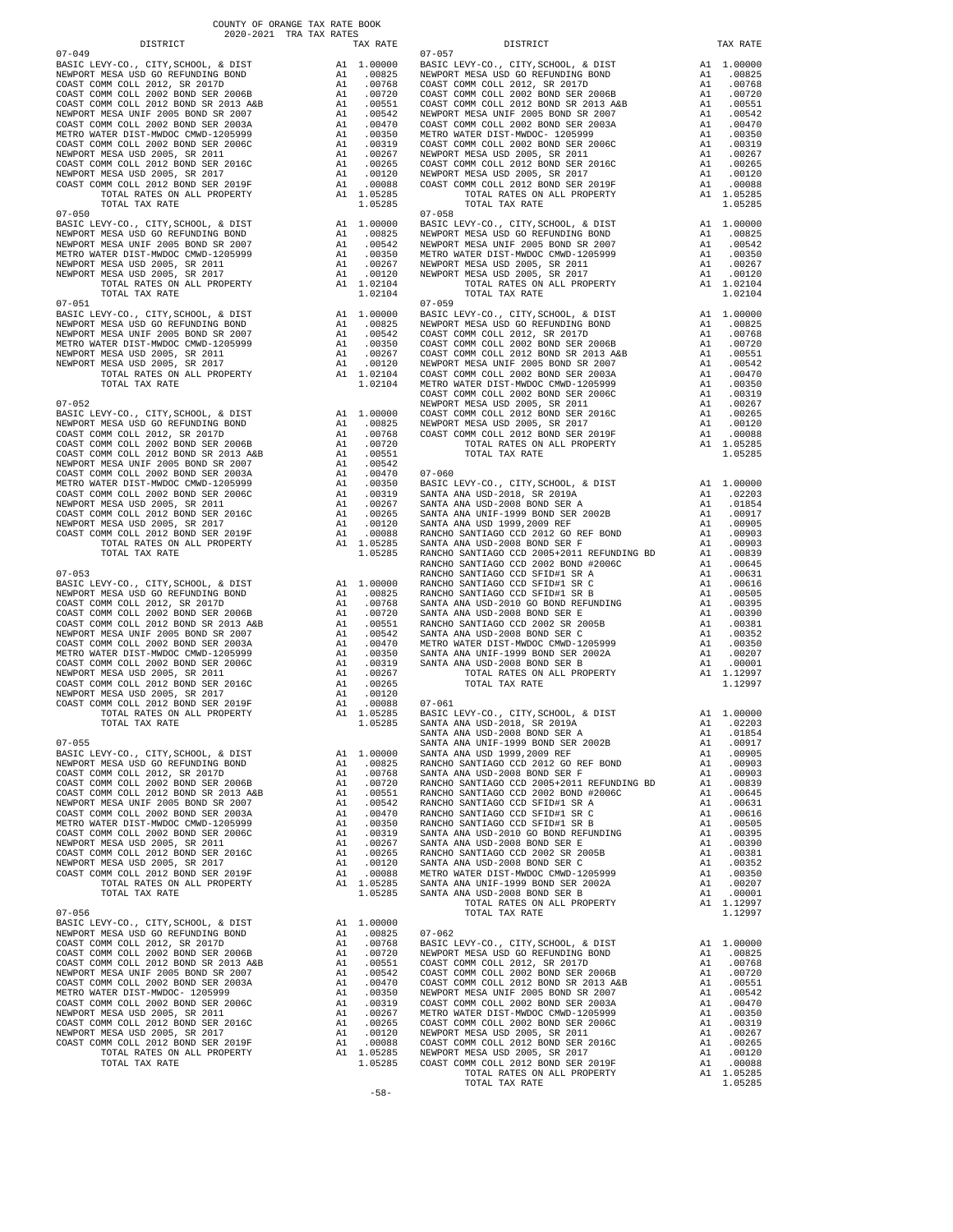COAST COMM COLL 2012 BOND SER 2016C<br>
NEWPORT MESA USD 2005, SR 2017 A1 .00120<br>
COAST COMM COLL 2012 BOND SER 2019F A1 .00120<br>
COAST COMM COLL 2012 BOND SER 2019F A1 .00088<br>
TOTAL RATES ON ALL PROPERTY A1 1.05285 TOTAL RATES ON ALL PROPERTY A1 1.05285 TOTAL TAX RATE 1.05285

% OLD 2012 DOLD DER PROPERTY A1 1.05285 07-075<br>TOTAL RATES ON ALL PROPERTY A1 1.05285 BASIC I

 07-065 07-072 TOTAL TAX RATE  $07-066$   $07-073$ 

MONTO ERVY-CO., CITY, SCHOOL, & DIST Al 1.00000 ALL 1.00000 NEWPORT MESA USD GO REFUNDING BOND A1 .00825

07-063 07-070

 DISTRICT TAX RATE DISTRICT TAX RATE BASIC LEVY-CO., CITY,SCHOOL, & DIST A1 1.00000 BASIC LEVY-CO., CITY,SCHOOL, & DIST A1 1.00000 NEWPORT MESA USD GO REFUNDING BOND A1 .00825 NEWPORT MESA USD GO REFUNDING BOND A1 .00825 COAST COMM COLL 2012, SR 2017D A1 .00768 COAST COMM COLL 2012, SR 2017D A1 .00768 COAST COMM COLL 2002 BOND SER 2006B A1 .00720 COAST COMM COLL 2002 BOND SER 2006B A1 .00720 COAST COMM COLL 2012 BOND SR 2013 A&B A1 .00551 COAST COMM COLL 2012 BOND SR 2013 A&B A1 .00551 NEWPORT MESA UNIF 2005 BOND SR 2007 A1 .00542 NEWPORT MESA UNIF 2005 BOND SR 2007 A1 .00542 COAST COMM COLL 2002 BOND SER 2003A A1 .00470 COAST COMM COLL 2002 BOND SER 2003A A1 .00470 METRO WATER DIST-MWDOC CMWD-1205999 A1 .00350 METRO WATER DIST-MWDOC CMWD-1205999 A1 .00350<br>COAST COMM COLL 2002 BOND SER 2006C A1 .00319 COAST COMM COLL 2002 BOND SER 2006C NEWPORT MESA USD 2005, SR 2011 A1 .00267 NEWPORT MESA USD 2005, SR 2011 A1 .00267 COAST COMM COLL 2012 BOND SER 2016C A1 .00265 COAST COMM COLL 2012 BOND SER 2016C A1 .00265 00120 NEWPORT MESA USD 2005, SR 2017 – 11 00120 NEWPORT MESA USD 2005, SR 2017<br>COAST COMM COLL 2012 BORD SR 2019F – 12 00088 COAST COMM COLL 2012 BORD SER 2019F – 12 00088<br>A1 1.05285 – TOTAL RATES ON ALL PROPERTY – 11 0528 TORL TAX RATE 1.05285 TOM COLL 2012 BOND SER 2017<br>
TORL TAX RATE 1.05285 TOMM COLL 2012 BOND SER 2017<br>
TOTAL RATES ON ALL PROPERTY AT 1.05285 TOMM COLL 2012 BOND SER 2019<br>
TOTAL TAX RATE 1.05285 TOTAL TAX RATE 1.05285 TOTA  $\begin{tabular}{lcccc} BASIC LEVY-CO., CITY, SCHOOL, & DIST & A1 & 1.00000 & BASIC LEVY-CO., CITY, SCHOOL, & DIST & A1 & 1.00000 \\ NEWOPORT MEMSO AUS CO AESFWDING BOND & BOND & A1 & .00825 & NEWPORT MESA USO GORETWDING BOND & A1 & .00825 & .00877 COMM COLL & 2002 & .00877 COMM COLL & 2002 & .00877 COMM COLL & 2002 & .00877 COMM COLL & 2002 & .00877 COMM COLL & 2002 & .00$  NEWPORT MESA UNIF 2005 BOND SR 2007 A1 .00542 NEWPORT MESA UNIF 2005 BOND SR 2007 A1 .00542 COAST COMM COLL 2002 BOND SER 2003A A1 .00470 COAST COMM COLL 2002 BOND SER 2003A A1 .00470 METRO WATER DIST-MWDOC CMWD-1205999 A1 .00350 METRO WATER DIST-MWDOC CMWD-1205999 A1 .00350<br>COAST COMM COLL 2002 BOND SER 2006C A1 .00319 COAST COMM COLL 2002 BOND SER 2006C 00267 NEWPORT MESAUSD 2005, SR 2011 (10267 A1 .00267 NEWPORT MESAUSD 2005, SR 2011 (10267 NEWPORT MESAUSD 2005<br>COAST COMM COLL 2015 AND SER 2016C A1 .10265 COAST COMM COLL 2012 ASRD SER 2016C A1 .00265<br>NEWPORT MESAUSD 2005 COAST COMM COLL 2012 BOND SER 2019F A1 .00088 COAST COMM COLL 2012 BOND SER 2019F A1 .00088<br>TOTAL RATES ON ALL PROPERTY A1 1.05285 TOTAL TAX RATES ON ALL PROPERTY 1.05285<br>1.05285 1.05285 TOTAL TAX RATE  $\begin{tabular}{lcccc} BASIC LEVY-CO., CITY, SCHOOL, & DIST & A1 & 1.00000 & BASIC LEVY-CO., CITY, SCHOOL, & DIST & A1 & 1.00000 \\ NEWOPORT MEMSO AUS CO AESFWDING BOND & BOND & A1 & .00825 & NEWPORT MESA USO GORETWDING BOND & A1 & .00825 & .00877 COMM COLL & 2002 & .00877 COMM COLL & 2002 & .00877 COMM COLL & 2002 & .00877 COMM COLL & 2002 & .00877 COMM COLL & 2002 & .00$  NEWPORT MESA UNIF 2005 BOND SR 2007 A1 .00542 NEWPORT MESA UNIF 2005 BOND SR 2007 A1 .00542 COAST COMM COLL 2002 BOND SER 2003A A1 .00470 COAST COMM COLL 2002 BOND SER 2003A A1 .00470 METRO WATER DIST-MWDOC- 1205999 A1 .00350 METRO WATER DIST-MWDOC CMWD-1205999 A1 .00350 COAST COMM COLL 2002 BOND SER 2006C A1 .00319 COAST COMM COLL 2002 BOND SER 2006C A1 .00319 NEWPORT MESAUSD 2005, SR 2011 (0267 NEWPORT MESAUSD 2005, SR 2011 (0267 NEWPORT MESAUSD 2005, SR 2011 (0267 NEWPORT MESAUSD 2005, SR 2016C<br>COAST COM COLL 2012 ERR 2016C 2016C 2011 (02065 2017 21) 2012 NEWPORT MESAUSD 2005, ALL COLL COLL CONDUCTS ON ALL PROPERTY AT 1.05285 TOTAL RATES ON ALL PROPERTY ALL 1.05285 TOTAL RATES ON ALL PROPERTY A1 1.05285 TOTAL RATES ON ALL PROPERTY A1 1.05285 07-066 07-073 BASIC LEVY-CO., CITY,SCHOOL, & DIST A1 1.00000 BASIC LEVY-CO., CITY,SCHOOL, & DIST A1 1.00000 NEWPORT MESAUSD GO REFUNDING BOND (10825 NEWPORT MESAUSD GO REFUNDING BOND (10825 NEWPORT MESAUSD GO REFUNDING<br>COAST COMM COLL 2002 SOND SER 2006B (10.0768 COAST COMM COLL 2012 SR 2017D (2002 TOMM COLL 2002 BOND SER 2006B<br> NEWPORT MESA UNIF 2005 BOND SR 2007 A1 .00542 NEWPORT MESA UNIF 2005 BOND SR 2007 A1 .00542 COAST COMM COLL 2002 BOND SER 2003A A1 .00470 COAST COMM COLL 2002 BOND SER 2003A A1 .00470 METRO WATER DIST-MWDOC CMWD-1205999 A1 .00350 METRO WATER DIST-MWDOC CMWD-1205999 A1 .00350 METRO WATER DIST-MWDOC CMWD-1205999 A1 .00350 COAST COMM COLL 2012 BOND SER 2006C ARE 2006C AND SER 2006C AT ALL AND COLL AT A COL IRVINE RANCH WATER ID #240 BOND FUND A4 .01500 TOTAL RATES ON ALL PROPERTY A1 1.05285 IRVINE RANCH WATER DIST ID # 125 A4 .01300 TOTAL TAX RATE <br>
TOTAL RATES ON ALL PROPERTY A1 1.05285<br>
TOTAL RATE ON LAND ONLY A4 .02800 07-074 TOTAL TAX RATE 1.08085 BASIC LEVY-CO., CITY, SCHOOL, & DIST 1.00000<br>10825 1.00825 NEWPORT MESA USD GO REFUNDING BOND 07-067 COAST COMM COLL 2012, SR 2017D A1 .00768 BASIC LEVY-CO., CITY,SCHOOL, & DIST A1 1.00000 COAST COMM COLL 2002 BOND SER 2006B A1 .00720 NEWPORT MESA USD GO REFUNDING BOND A1 .00825 COAST COMM COLL 2012 BOND SR 2013 A&B A1 .00551 COAST COMM COLL 2012, SR 2017D A1 .00768 NEWPORT MESA UNIF 2005 BOND SR 2007 A1 .00542 COAST COMM COLL 2002 BOND SER 2006B A1 .00720 COAST COMM COLL 2002 BOND SER 2003A A1 .00470 COAST COMM COLL 2012 BOND SR 2013 A&B A1 .00551 METRO WATER DIST-MWDOC CMWD-1205999 A1 .00350 NEWPORT MESA UNIF 2005 BOND SR 2007 A1 .00542 COAST COMM COLL 2002 BOND SER 2006C A1 .00319 COAST COMM COLL 2002 BOND SER 2003A A1 .00470 NEWPORT MESA USD 2005, SR 2011 A1 .00267 METRO WATER DIST-MWDOC CMWD-1205999 A1 .00350 COAST COMM COLL 2012 BOND SER 2016C A1 .00265 COAST COMM COLL 2002 BOND SER 2006C A1 .00319 NEWPORT MESA USD 2005, SR 2017 A1 .00120 NEWPORT MESA USD 2005, SR 2011 A1 .00267 COAST COMM COLL 2012 BOND SER 2019F A1 .00088 COAST COMM COLL 2012 BOND SER 2016C A1 .00265 TOTAL RATES ON ALL PROPERTY A1 1.05285 NEWPORT MESA USD 2005, SR 2017 A1 .00120 TOTAL TAX RATE 1.05285 COAST COMM COLL 2012 BOND SER 2019F A1 .00088 RASIC LEVY-CO., CITY, SCHOOL, & DIST A1 1.00000<br>NEWPORT MESA USD GO REFUNDING BOND A1 .00825 0825 (0825). NEWPORT MESA USD GO REFUNDING BOND A1<br>COAST COMM COLL 2012, SR 2017D<br>BASIC LEVY-CO., CITY,SCHOOL, & DIST A1 1.00000 COAST COMM COLL 2002 BOND SER 2006B A1 00720 07-068 COAST COMM COLL 2012, SR 2017D A1 .00768 BASIC LEVY-CO., CITY,SCHOOL, & DIST A1 1.00000 COAST COMM COLL 2002 BOND SER 2006B A1 .00720 NEWPORT MESA USD GO REFUNDING BOND A1 .00825 COAST COMM COLL 2012 BOND SR 2013 A&B A1 .00551<br>COAST COMM COLL 2002 BOND SER 2006B A1 .00768 NEWPORT MESA UNIF 2005 BOND SR 2007 A1 .00542<br>COAST COMM COLL 2002 BOND SER 2006B A  $\begin{array}{cccccccccccccccc} \texttt{MENPORT} & \texttt{MESA} & \texttt{USD} & \texttt{GORST COMM} & \texttt{COL} & \texttt{CORST COMM} & \texttt{COLL} & \texttt{2012 BOND SR 2013} & \texttt{AED} & \texttt{AED} & \texttt{AED} & \texttt{AED} & \texttt{AED} & \texttt{AED} & \texttt{AED} & \texttt{AED} & \texttt{AED} & \texttt{AED} & \texttt{AED} & \texttt{AED} & \texttt{AED} & \texttt{AED} & \texttt{AED} & \texttt{AED} & \$  COAST COMM COLL 2002 BOND SER 2003A A1 .00470 NEWPORT MESA USD 2005, SR 2011 A1 .00267 METRO WATER DIST-MWDOC CMWD-1205999 A1 .00350 COAST COMM COLL 2012 BOND SER 2016C A1 .00265 COAST COMM COLL 2002 BOND SER 2006C A1 .00319 NEWPORT MESA USD 2005, SR 2017 A1 .00120 NEWPORT MESA USD 2005, SR 2011 A1 .00267 COAST COMM COLL 2012 BOND SER 2019F A1 .00088 COAST COMM COLL 2012 BOND SER 2016C A1 .00265 TOTAL RATES ON ALL PROPERTY A1 1.05285 NEWPORT MESA USD 2005, SR 2017 A1 .00120 TOTAL TAX RATE 1.05285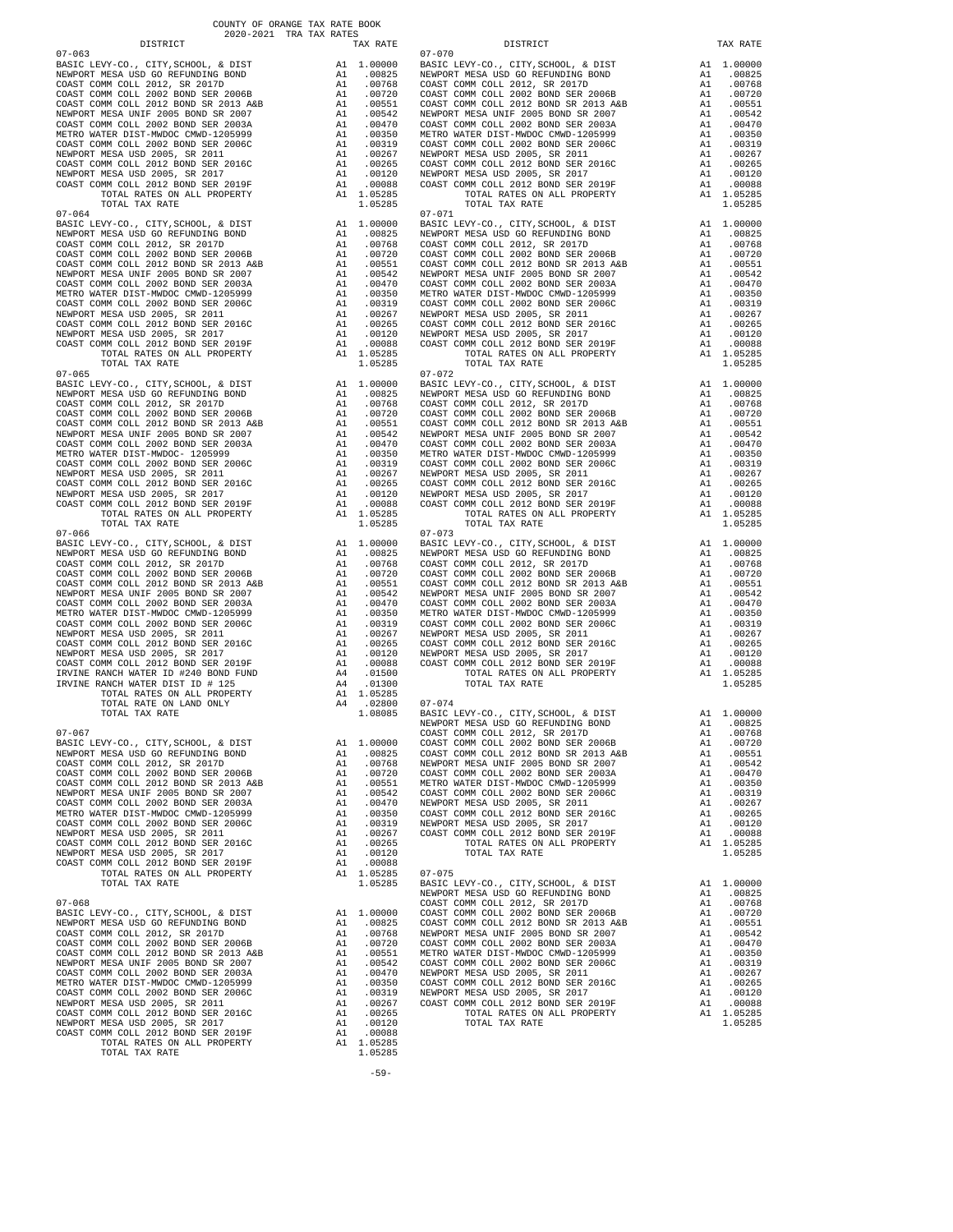07-080 07-081 BASIC LEVY-CO., CITY,SCHOOL, & DIST A1 1.00000 07-088

BASIC LEVY-CO., CITY, SCHOOL, & DIST A1 1.00000 NEWPORT MESA USD 2005, SR 2011 A1 .00267 TOTAL TAX RATE 1.03604 COAST COMM COLL 2012 BOND SER 2016C A1 .00265 NEWPORT MESA USING DIE 2012 BOND SER 2010C<br>NEWPORT MESA USD 2005, SR 2017 CORST COMMIC DOLL 2012 007-085<br>COAST COMM COLL 2012 BOND SER 2019F A1 .00088 BASIC I COAST COMM COLL 2002 BOND SER 2003A A1 .00470

 DISTRICT TAX RATE DISTRICT TAX RATE 07-076 07-082 BASIC LEVY-CO., CITY,SCHOOL, & DIST A1 1.00000 BASIC LEVY-CO., CITY,SCHOOL, & DIST A1 1.00000 NEWPORT MESA USD GO REFUNDING BOND A1 .00825 NEWPORT MESA USD GO REFUNDING BOND A1 .00825 COAST COMM COLL 2012, SR 2017D A1 .00768 COAST COMM COLL 2012, SR 2017D A1 .00768 COAST COMM COLL 2002 BOND SER 2006B A1 .00720 COAST COMM COLL 2002 BOND SER 2006B A1 .00720 COAST COMM COLL 2012 BOND SR 2013 A&B A1 .00551 COAST COMM COLL 2012 BOND SR 2013 A&B A1 .00551 NEWPORT MESA UNIF 2005 BOND SR 2007 A1 .00542 NEWPORT MESA UNIF 2005 BOND SR 2007 A1 .00542 COAST COMM COLL 2002 BOND SER 2003A A1 .00470 COAST COMM COLL 2002 BOND SER 2003A A1 .00470 METRO WATER DIST-MWDOC CMWD-1205999 A1 .00350 METRO WATER DIST-MWDOC CMWD-1205999 A1 .00350<br>COAST COMM COLL 2002 BOND SER 2006C A1 .00319 COAST COMM COLL 2002 BOND SER 2006C NEWPORT MESA USD 2005, SR 2011 A1 .00267 NEWPORT MESA USD 2005, SR 2011 A1 .00267 COAST COMM COLL 2012 BOND SER 2016C A1 .00265 COAST COMM COLL 2012 BOND SER 2016C A1 .00265 00120 NEWPORT MESA USD 2005, SR 2017 – 11 00120 NEWPORT MESA USD 2005, SR 2017<br>COAST COMM COLL 2012 BORD SR 2019F – 12 00088 COAST COMM COLL 2010 ESR 2019F – 12 00088<br>A1 1.05285 – TOTAL RATES ON ALL PROPERTY – 11 05285 – T TOMM COLL 2012 BOND SER 2016<br>
TATEM COLL 2012 BOND SER 2010<br>
TORSET COMM COLL 2012 BOND SER 2010<br>
TORSET COMM COLL 2012 BOND SER 2010<br>
TORSET COMM COLL 2012 BOND SER 2010<br>
NEWPORT MESA USD 2005, SR 2011<br>
A1 .00265 COAST CO  $\begin{tabular}{lcccc} BASIC LEVY-CO., CITY, SCHOOL, & DIST & A1 & 1.00000 & BASIC LEVY-CO., CITY, SCHOOL, & DIST & A1 & 1.00000 \\ NEWOPORT MEMSO AUS CO AESFWDING BOND & BOND & A1 & .00825 & NEWPORT MESA USO GORETWDING BOND & A1 & .00825 & .00827 & .00827 & .00827 & .00827 & .00827 & .00827 & .00827 & .00827 & .00827 & .00827 & .00827 & .00827 & .00827 & .0$  NEWPORT MESA UNIF 2005 BOND SR 2007 A1 .00542 NEWPORT MESA UNIF 2005 BOND SR 2007 A1 .00542 COAST COMM COLL 2002 BOND SER 2003A A1 .00470 COAST COMM COLL 2002 BOND SER 2003A A1 .00470 METRO WATER DIST-MWDOC CMWD-1205999 A1 .00350 METRO WATER DIST-MWDOC CMWD-1205999 A1 .00350<br>COAST COMM COLL 2002 BOND SER 2006C A1 .00319 COAST COMM COLL 2002 BOND SER 2006C 00267 NEWPORT MESAUSD 2005, SR 2011 (10267 A1 .00267 NEWPORT MESAUSD 2005, SR 2011 (10267 A1 .00267<br>COAST COMM COLL 2010 SR 2016C (2005 A1 .00265 COAST COAST COMM COLL 2012 A1 .00265 A1 .00265<br>NEWPORT MESAUSD 2005, SR 2017 COAST COMM COLL 2012 BOND SER 2019F A1 .00088 COAST COMM COLL 2012 BOND SER 2019F A1 .00088<br>TOTAL RATES ON ALL PROPERTY A1 1.05285 TOTAL TAX RATES ON ALL PROPERTY 1.05285<br>1.05285 1.05285 TOTAL TAX RATE  $\begin{array}{cccc} 07-078 \\ \text{BASIC LEVY-CO.}\end{array}, \quad \begin{array}{cccc} 07-0784 \\ \text{BASIC LEVY-CO.}\end{array}, \quad \begin{array}{cccc} 07-084 \\ \text{BASIC LEVY-CO.}\end{array}, \quad \begin{array}{cccc} 07-084 \\ \text{BASIC LEVY-CO.}\end{array}, \quad \begin{array}{cccc} 07-084 \\ \text{RIST LEVY-CO.}\end{array}, \quad \begin{array}{cccc} 07-084 \\ \text{RIST LEVY-CO.}\end{array}, \quad \begin{array}{cccc} 07-084 \\ \text$  NEWPORT MESA UNIF 2005 BOND SR 2007 A1 .00542 NEWPORT MESA USD 2005, SR 2017 A1 .00120 COAST COMM COLL 2002 BOND SER 2003A A1 .00470 IRVINE RANCH WATER DIST ID # 225 A4 .01500 METRO WATER DIST-MWDOC CMWD-1205999 A1 .00350 A1 .00350 TOTAL RATES ON ALL PROPERTY A1 1.02104<br>COAST COMM COLL 2002 BOND SER 2006C A1 .00319 TOTAL RATE ON LAND ONLY A4 .01500 COAST COMM COLL 2002 BOND SER 2006C A1 .00319 TOTAL RATE ON LAND ONLY A4 .01500 COAST COMM COLL 2012 BOND SER 2019F A1 .00088 BASIC LEVY-CO., CITY,SCHOOL, & DIST A1 1.00000<br>TOTAL RATES ON ALL PROPERTY A1 1.05285 NEWPORT MESA USD GO REFUNDING BOND A1 .00825 TOTAL TAX RATE 1.05285 NEWPORT MESA UNIF 2005 BOND SR 2007 A1 .00542 METRO WATER DIST-MWDOC- 1205999 A1 .00350 07-079 NEWPORT MESA USD 2005, SR 2011 A1 .00267 BASIC LEVY-CO., CITY,SCHOOL, & DIST A1 1.00000 NEWPORT MESA USD 2005, SR 2017 A1 .00120 NEWPORT MESA USD GO REFUNDING BOND A1 .00825 IRVINE RANCH WATER DIST ID # 225 A4 .01500 COAST COMM COLL 2012, SR 2017D A1 .00768 IRVINE RANCH WATER DIST ID # 125 A4 .01300 COAST COMM COLL 2002 BOND SER 2006B A1 .00720 TOTAL RATES ON ALL PROPERTY A1 1.02104 COAST COMM COLL 2012 BOND SR 2013 A&B A1 .00551 TOTAL RATE ON LAND ONLY A4 .02800<br>NEWPORT MESA UNIF 2005 BOND SR 2007 A1 .00542 TOTAL TAX RATE 1.04904 METRO WATER DIST-MWDOC CMWD-1205999 A1 00350 07-086<br>COAST COMM COLL 2005 RER 2006C A1 00319 BASIC LEVY-CO., CITY, SCHOOL, & DIST A1 1.00000<br>NEWPORT MESAUSD 2005, SR 2011 (10026 A1 00267 NEWPORT MESAUSD GO REFUNDING BOND A1 NEWPORT MESA USD 2005, SR 2017 A1 .00120 METRO WATER DIST-MWDOC CMWD-1205999 A1 .00350 MESA USD 2005, SR 2017<br>
COMM COLL 2012 BOND SER 2019F A1 .00088 NEWPORT MESA USD 2005, SR 2011<br>
TOTAL RATES ON ALL PROPERTY A1 .00268 NEWPORT MESA USD 2005, SR 2011<br>
TOTAL TAX RATE A1 .0.1204 TOTAL RATES ON ALL PROPERTY A1 1.05285 NEWPORT MESA USD 2005, SR 2017 A1 .00120 TOTAL TAX RATE 1.05285 TOTAL RATES ON ALL PROPERTY A1 1.02104 TOTAL TAX RATE 1.02104 BASIC LEVY-CO., CITY, SCHOOL, & DIST<br>
NEWPORT MESA USD GO REFUNDING BOND 0.0825 A1 0.0825 ASIC LEVY-CO., CITY, SCHOOL, & DIST NEWPORT MESA USD GO REFUNDING BOND A1 .00825 BASIC LEVY-CO., CITY,SCHOOL, & DIST A1 1.00000 NEWPORT MESIC LEVIT CO., CITI,SCROOL, WAS ALLED AND COST AND COST AND COST AND COST AND COST AND COST AND COST<br>A1 .00542 NEWPORT MESA UNIF 2005 BOND SR 2007 A1 .00825 METRO WATER DIST-MWDOC CMWD-1205999 A1 .00350 NEWPORT MESA UNIF 2005 BOND SR 2007 A1 .00542 NEWPORT MESA USD 2005, SR 2011 A1 .00267 METRO WATER DIST-MWDOC CMWD-1205999 A1 .00350  $\begin{tabular}{l|c|c|c|c|c} {\bf NEWPORT} {\bf MESA} {\bf USB} {\bf SDD} {\bf 2005, SR2017 & \bf AI & .00267\\ \hline {\bf IRVINE RATE} {\bf DATER} {\bf DSES} {\bf SRE} {\bf 2017 & \bf A1 & .00267\\ \hline {\bf TQTAL} {\bf RATED} {\bf SER} {\bf 2017 & \bf A1 & .01500\\ \hline {\bf TQTAL} {\bf RATES} {\bf ON ALL} {\bf PROPERTY} {\bf SDES} {\bf A1 & .01500\\ \hline {\bf TQTAL} {\bf RATES} {\bf ON AL$  SANTA ANA USD-2018, SR 2019A A1 .02203 BASIC LEVY-CO., CITY,SCHOOL, & DIST A1 1.00000 SANTA ANA USD-2008 BOND SER A A1 .01854 SANTA ANA USD-2018, SR 2019A A1 .02203 SANTA ANA UNIF-1999 BOND SER 2002B A1 .00917 SANTA ANA USD-2008 BOND SER A A1 .01854 SANTA ANA USD 1999, SUND USD 1999, DUN USD 1999, DUN USD 1999, DUN USD 1999, DUN AT . 00917<br>SANTA ANA USD 1999 BOND 10905 SANTA ANA UNIF-1999 BOND 10905<br>RANCHO SANTIAGO CCD 2012 GO REF BOND 10905 A1 . 00903 SANTA ANA USD 1  $\begin{tabular}{l|c|c|c|c|c|c} \multicolumn{4}{c}{\textbf{RANCHO}} \multicolumn{4}{c}{\textbf{SANTIAGO}} \multicolumn{4}{c}{\textbf{CCD}} \multicolumn{4}{c}{\textbf{CCD}} \multicolumn{4}{c}{\textbf{CCD}} \multicolumn{4}{c}{\textbf{CCD}} \multicolumn{4}{c}{\textbf{CCD}} \multicolumn{4}{c}{\textbf{CCD}} \multicolumn{4}{c}{\textbf{CCD}} \multicolumn{4}{c}{\textbf{RANTA}} \multicolumn{4}{c}{\textbf{NLO}} \multicolumn{4}{c}{\textbf{RANTA}} \mult$  RANCHO SANTIAGO CCD SFID#1 SR B A1 .00505 RANCHO SANTIAGO CCD SFID#1 SR C A1 .00616 SANTA ANA USD-2010 GO BOND REFUNDING A1 .00395 RANCHO SANTIAGO CCD SFID#1 SR B A1 .00505 SANTA ANA USD-2008 BOND SER E A1 .00390 SANTA ANA USD-2010 GO BOND REFUNDING A1 .00395 RANCHO SANTIAGO CCD 2002 SR 2005B A1 .00381 SANTA ANA USD-2008 BOND SER E A1 .00390 SANTA ANA USD-2008 BOND SER C A1 .00352 RANCHO SANTIAGO CCD 2002 SR 2005B A1 .00381 METRO WATER DIST-MWDOC CMWD-1205999 A1 .00350 SANTA ANA USD-2008 BOND SER C A1 .00352 SANTA ANA UNIF-1999 BOND SER 2002A A1 .00207 METRO WATER DIST-MWDOC CMWD-1205999 A1 .00350 SANTA ANA USD-2008 BOND SER B A1 .00001 SANTA ANA UNIF-1999 BOND SER 2002A A1 .00207 TOTAL RATES ON ALL PROPERTY A1 1.12997 SANTA ANA USD-2008 BOND SER B A1 .00001 TOTAL TAX RATE 1.12997 TOTAL RATES ON ALL PROPERTY A1 1.12997 TOTAL TAX RATE 1.12997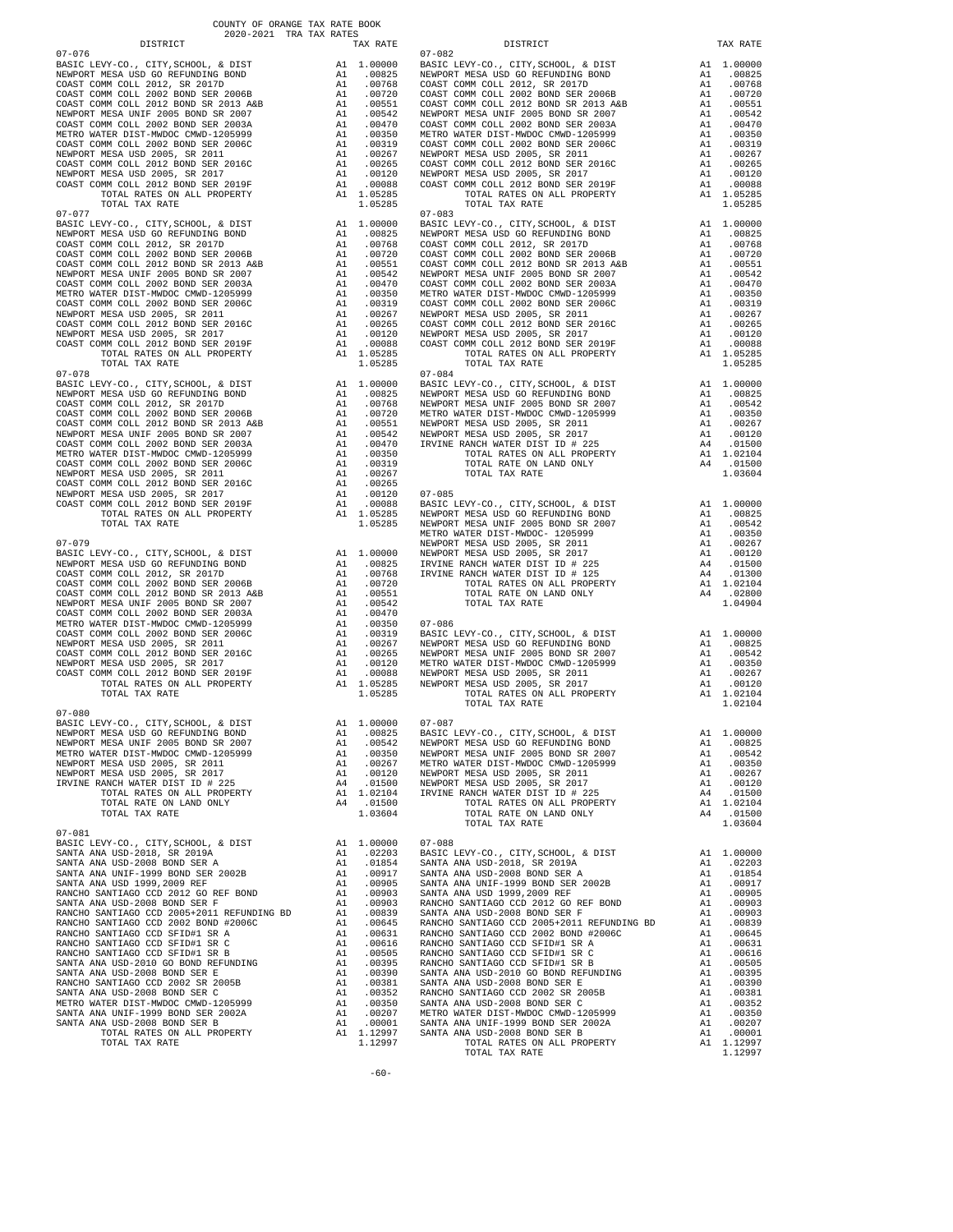| DISTRICT                              |    | TAX RATE                                                                                                                                                                                                                                                                                         |                                  |
|---------------------------------------|----|--------------------------------------------------------------------------------------------------------------------------------------------------------------------------------------------------------------------------------------------------------------------------------------------------|----------------------------------|
| $07 - 089$                            |    |                                                                                                                                                                                                                                                                                                  | $07 - 094$                       |
|                                       |    |                                                                                                                                                                                                                                                                                                  |                                  |
|                                       |    |                                                                                                                                                                                                                                                                                                  |                                  |
|                                       |    |                                                                                                                                                                                                                                                                                                  |                                  |
|                                       |    |                                                                                                                                                                                                                                                                                                  |                                  |
|                                       |    |                                                                                                                                                                                                                                                                                                  |                                  |
|                                       |    |                                                                                                                                                                                                                                                                                                  |                                  |
|                                       |    |                                                                                                                                                                                                                                                                                                  |                                  |
|                                       |    |                                                                                                                                                                                                                                                                                                  |                                  |
|                                       |    |                                                                                                                                                                                                                                                                                                  |                                  |
|                                       |    |                                                                                                                                                                                                                                                                                                  |                                  |
|                                       |    |                                                                                                                                                                                                                                                                                                  |                                  |
|                                       |    |                                                                                                                                                                                                                                                                                                  |                                  |
|                                       |    |                                                                                                                                                                                                                                                                                                  |                                  |
|                                       |    |                                                                                                                                                                                                                                                                                                  |                                  |
|                                       |    |                                                                                                                                                                                                                                                                                                  |                                  |
|                                       |    |                                                                                                                                                                                                                                                                                                  |                                  |
|                                       |    |                                                                                                                                                                                                                                                                                                  |                                  |
|                                       |    |                                                                                                                                                                                                                                                                                                  |                                  |
|                                       |    |                                                                                                                                                                                                                                                                                                  |                                  |
|                                       |    |                                                                                                                                                                                                                                                                                                  |                                  |
|                                       |    |                                                                                                                                                                                                                                                                                                  |                                  |
|                                       |    |                                                                                                                                                                                                                                                                                                  |                                  |
|                                       |    |                                                                                                                                                                                                                                                                                                  | COAST C                          |
|                                       |    |                                                                                                                                                                                                                                                                                                  |                                  |
|                                       |    |                                                                                                                                                                                                                                                                                                  |                                  |
|                                       |    |                                                                                                                                                                                                                                                                                                  |                                  |
|                                       |    |                                                                                                                                                                                                                                                                                                  |                                  |
|                                       |    |                                                                                                                                                                                                                                                                                                  |                                  |
|                                       |    |                                                                                                                                                                                                                                                                                                  |                                  |
|                                       |    |                                                                                                                                                                                                                                                                                                  |                                  |
|                                       |    |                                                                                                                                                                                                                                                                                                  |                                  |
|                                       |    |                                                                                                                                                                                                                                                                                                  |                                  |
|                                       |    |                                                                                                                                                                                                                                                                                                  |                                  |
|                                       |    |                                                                                                                                                                                                                                                                                                  |                                  |
|                                       |    |                                                                                                                                                                                                                                                                                                  |                                  |
|                                       |    |                                                                                                                                                                                                                                                                                                  |                                  |
|                                       |    |                                                                                                                                                                                                                                                                                                  |                                  |
|                                       |    |                                                                                                                                                                                                                                                                                                  |                                  |
|                                       |    |                                                                                                                                                                                                                                                                                                  |                                  |
|                                       |    |                                                                                                                                                                                                                                                                                                  |                                  |
|                                       |    |                                                                                                                                                                                                                                                                                                  |                                  |
| $07 - 091$                            |    |                                                                                                                                                                                                                                                                                                  | NEWPORT                          |
|                                       |    |                                                                                                                                                                                                                                                                                                  |                                  |
|                                       |    |                                                                                                                                                                                                                                                                                                  |                                  |
|                                       |    |                                                                                                                                                                                                                                                                                                  |                                  |
|                                       |    |                                                                                                                                                                                                                                                                                                  |                                  |
|                                       |    |                                                                                                                                                                                                                                                                                                  |                                  |
|                                       |    |                                                                                                                                                                                                                                                                                                  |                                  |
|                                       |    |                                                                                                                                                                                                                                                                                                  |                                  |
|                                       |    |                                                                                                                                                                                                                                                                                                  |                                  |
|                                       |    |                                                                                                                                                                                                                                                                                                  |                                  |
|                                       |    |                                                                                                                                                                                                                                                                                                  |                                  |
| NEWPORT MESA USD 2005, SR 2011        |    | A1 .00267                                                                                                                                                                                                                                                                                        |                                  |
| COAST COMM COLL 2012 BOND SER 2016C   |    |                                                                                                                                                                                                                                                                                                  |                                  |
| NEWPORT MESA USD 2005, SR 2017        |    | A1 .00265 07-097<br>A1 .00265 07-097<br>A1 .00088 NEWPORT<br>A1 .00088 NEWPORT<br>A1 1.05285 COAST C<br>1.05285 COAST C                                                                                                                                                                          |                                  |
| COAST COMM COLL 2012 BOND SER 2019F   |    |                                                                                                                                                                                                                                                                                                  |                                  |
| TOTAL RATES ON ALL PROPERTY           |    |                                                                                                                                                                                                                                                                                                  |                                  |
| TOTAL TAX RATE                        |    |                                                                                                                                                                                                                                                                                                  |                                  |
|                                       |    |                                                                                                                                                                                                                                                                                                  | COAST C                          |
| $07 - 092$                            |    |                                                                                                                                                                                                                                                                                                  | NEWPORT                          |
|                                       |    |                                                                                                                                                                                                                                                                                                  |                                  |
|                                       |    |                                                                                                                                                                                                                                                                                                  |                                  |
|                                       |    |                                                                                                                                                                                                                                                                                                  |                                  |
|                                       |    |                                                                                                                                                                                                                                                                                                  |                                  |
|                                       |    |                                                                                                                                                                                                                                                                                                  |                                  |
|                                       |    |                                                                                                                                                                                                                                                                                                  |                                  |
|                                       |    |                                                                                                                                                                                                                                                                                                  |                                  |
|                                       |    |                                                                                                                                                                                                                                                                                                  |                                  |
|                                       |    |                                                                                                                                                                                                                                                                                                  |                                  |
|                                       |    |                                                                                                                                                                                                                                                                                                  |                                  |
|                                       |    |                                                                                                                                                                                                                                                                                                  |                                  |
|                                       |    |                                                                                                                                                                                                                                                                                                  |                                  |
| NEWPORT MESA USD 2005, SR 2017        |    | A1 .00120 BASIC L<br>A1 .00088 NEWPORT<br>A1 1.05285 COAST C                                                                                                                                                                                                                                     |                                  |
| COAST COMM COLL 2012 BOND SER 2019F   |    |                                                                                                                                                                                                                                                                                                  |                                  |
| TOTAL RATES ON ALL PROPERTY           |    |                                                                                                                                                                                                                                                                                                  |                                  |
| TOTAL TAX RATE                        |    | 1.05285                                                                                                                                                                                                                                                                                          | COAST C                          |
|                                       |    |                                                                                                                                                                                                                                                                                                  | COAST C                          |
| $07 - 093$                            |    |                                                                                                                                                                                                                                                                                                  | NEWPORT                          |
| BASIC LEVY-CO., CITY, SCHOOL, & DIST  |    |                                                                                                                                                                                                                                                                                                  |                                  |
| NEWPORT MESA USD GO REFUNDING BOND    |    |                                                                                                                                                                                                                                                                                                  |                                  |
| COAST COMM COLL 2012, SR 2017D        |    |                                                                                                                                                                                                                                                                                                  |                                  |
| COAST COMM COLL 2002 BOND SER 2006B   |    |                                                                                                                                                                                                                                                                                                  |                                  |
| COAST COMM COLL 2012 BOND SR 2013 A&B |    | $\begin{tabular}{llllll} \texttt{A1} & 1.00000 & \texttt{N} & \texttt{N} & \texttt{N} & \texttt{N} \\ \texttt{A1} & .00825 & \texttt{METRO W} \\ \texttt{A1} & .00768 & \texttt{COAST C} \\ \texttt{A1} & .00720 & \texttt{NEWPORT} \\ \texttt{A1} & .00551 & \texttt{COAST C} \\ \end{tabular}$ |                                  |
| NEWPORT MESA UNIF 2005 BOND SR 2007   | A1 |                                                                                                                                                                                                                                                                                                  |                                  |
|                                       |    |                                                                                                                                                                                                                                                                                                  | .00542 NEWPORT<br>.00470 COAST C |
| COAST COMM COLL 2002 BOND SER 2003A   | A1 |                                                                                                                                                                                                                                                                                                  |                                  |
| METRO WATER DIST-MWDOC CMWD-1205999   |    | A1 .00350                                                                                                                                                                                                                                                                                        |                                  |
| COAST COMM COLL 2002 BOND SER 2006C   |    | A1 .00319                                                                                                                                                                                                                                                                                        |                                  |
| NEWPORT MESA USD 2005, SR 2011        |    | A1 .00267                                                                                                                                                                                                                                                                                        |                                  |
| COAST COMM COLL 2012 BOND SER 2016C   |    | A1.00265                                                                                                                                                                                                                                                                                         | $07 - 099$                       |
| NEWPORT MESA USD 2005, SR 2017        |    | A1 .00265 07-099<br>A1 .00120 BASIC L<br>A1 .0008 MEWPORT<br>A1 1.05285 COAST C                                                                                                                                                                                                                  |                                  |
| COAST COMM COLL 2012 BOND SER 2019F   | A1 |                                                                                                                                                                                                                                                                                                  |                                  |
| TOTAL RATES ON ALL PROPERTY           |    |                                                                                                                                                                                                                                                                                                  |                                  |
| TOTAL TAX RATE                        |    |                                                                                                                                                                                                                                                                                                  |                                  |

| COUNTY OF ORANGE TAX RATE BOOK<br>$2020-2021 \quad \text{TRA RATE} \label{eq:1}$ DISTRICT 2020–2021 TRA TAX RATES                                                                                                            |          |          |          |
|------------------------------------------------------------------------------------------------------------------------------------------------------------------------------------------------------------------------------|----------|----------|----------|
|                                                                                                                                                                                                                              | TAX RATE | DISTRICT | TAX RATE |
|                                                                                                                                                                                                                              |          |          |          |
|                                                                                                                                                                                                                              |          |          |          |
|                                                                                                                                                                                                                              |          |          |          |
|                                                                                                                                                                                                                              |          |          |          |
|                                                                                                                                                                                                                              |          |          |          |
|                                                                                                                                                                                                                              |          |          |          |
|                                                                                                                                                                                                                              |          |          |          |
|                                                                                                                                                                                                                              |          |          |          |
|                                                                                                                                                                                                                              |          |          |          |
|                                                                                                                                                                                                                              |          |          |          |
|                                                                                                                                                                                                                              |          |          |          |
|                                                                                                                                                                                                                              |          |          |          |
|                                                                                                                                                                                                                              |          |          |          |
|                                                                                                                                                                                                                              |          |          |          |
|                                                                                                                                                                                                                              |          |          |          |
|                                                                                                                                                                                                                              |          |          |          |
|                                                                                                                                                                                                                              |          |          |          |
|                                                                                                                                                                                                                              |          |          |          |
|                                                                                                                                                                                                                              |          |          |          |
|                                                                                                                                                                                                                              |          |          |          |
|                                                                                                                                                                                                                              |          |          |          |
|                                                                                                                                                                                                                              |          |          |          |
|                                                                                                                                                                                                                              |          |          |          |
|                                                                                                                                                                                                                              |          |          |          |
|                                                                                                                                                                                                                              |          |          |          |
|                                                                                                                                                                                                                              |          |          |          |
|                                                                                                                                                                                                                              |          |          |          |
|                                                                                                                                                                                                                              |          |          |          |
|                                                                                                                                                                                                                              |          |          |          |
|                                                                                                                                                                                                                              |          |          |          |
|                                                                                                                                                                                                                              |          |          |          |
|                                                                                                                                                                                                                              |          |          |          |
|                                                                                                                                                                                                                              |          |          |          |
|                                                                                                                                                                                                                              |          |          |          |
|                                                                                                                                                                                                                              |          |          |          |
|                                                                                                                                                                                                                              |          |          |          |
|                                                                                                                                                                                                                              |          |          |          |
|                                                                                                                                                                                                                              |          |          |          |
|                                                                                                                                                                                                                              |          |          |          |
|                                                                                                                                                                                                                              |          |          |          |
|                                                                                                                                                                                                                              |          |          |          |
|                                                                                                                                                                                                                              |          |          |          |
|                                                                                                                                                                                                                              |          |          |          |
|                                                                                                                                                                                                                              |          |          |          |
|                                                                                                                                                                                                                              |          |          |          |
|                                                                                                                                                                                                                              |          |          |          |
|                                                                                                                                                                                                                              |          |          |          |
|                                                                                                                                                                                                                              |          |          |          |
|                                                                                                                                                                                                                              |          |          |          |
|                                                                                                                                                                                                                              |          |          |          |
|                                                                                                                                                                                                                              |          |          |          |
|                                                                                                                                                                                                                              |          |          |          |
|                                                                                                                                                                                                                              |          |          |          |
|                                                                                                                                                                                                                              |          |          |          |
|                                                                                                                                                                                                                              |          |          |          |
|                                                                                                                                                                                                                              |          |          |          |
|                                                                                                                                                                                                                              |          |          |          |
|                                                                                                                                                                                                                              |          |          |          |
|                                                                                                                                                                                                                              |          |          |          |
|                                                                                                                                                                                                                              |          |          |          |
|                                                                                                                                                                                                                              |          |          |          |
|                                                                                                                                                                                                                              |          |          |          |
|                                                                                                                                                                                                                              |          |          |          |
|                                                                                                                                                                                                                              |          |          |          |
|                                                                                                                                                                                                                              |          |          |          |
|                                                                                                                                                                                                                              |          |          |          |
|                                                                                                                                                                                                                              |          |          |          |
|                                                                                                                                                                                                                              |          |          |          |
|                                                                                                                                                                                                                              |          |          |          |
|                                                                                                                                                                                                                              |          |          |          |
|                                                                                                                                                                                                                              |          |          |          |
|                                                                                                                                                                                                                              |          |          |          |
|                                                                                                                                                                                                                              |          |          |          |
|                                                                                                                                                                                                                              |          |          |          |
|                                                                                                                                                                                                                              |          |          |          |
| COAST COME COLL 2010 ARTIS 2013 ART 2013 ART 2013 ART 2013 ART 2013 ART 2013 ART 2013 ART 2013 ART 2013 ART 2013 ART 2013 ART 2013 ART 2013 ART 2013 ART 2013 ART 2013 ART 2013 ART 2013 ART 2013 ART 2013 ART 2013 ART 2013 |          |          |          |
|                                                                                                                                                                                                                              |          |          |          |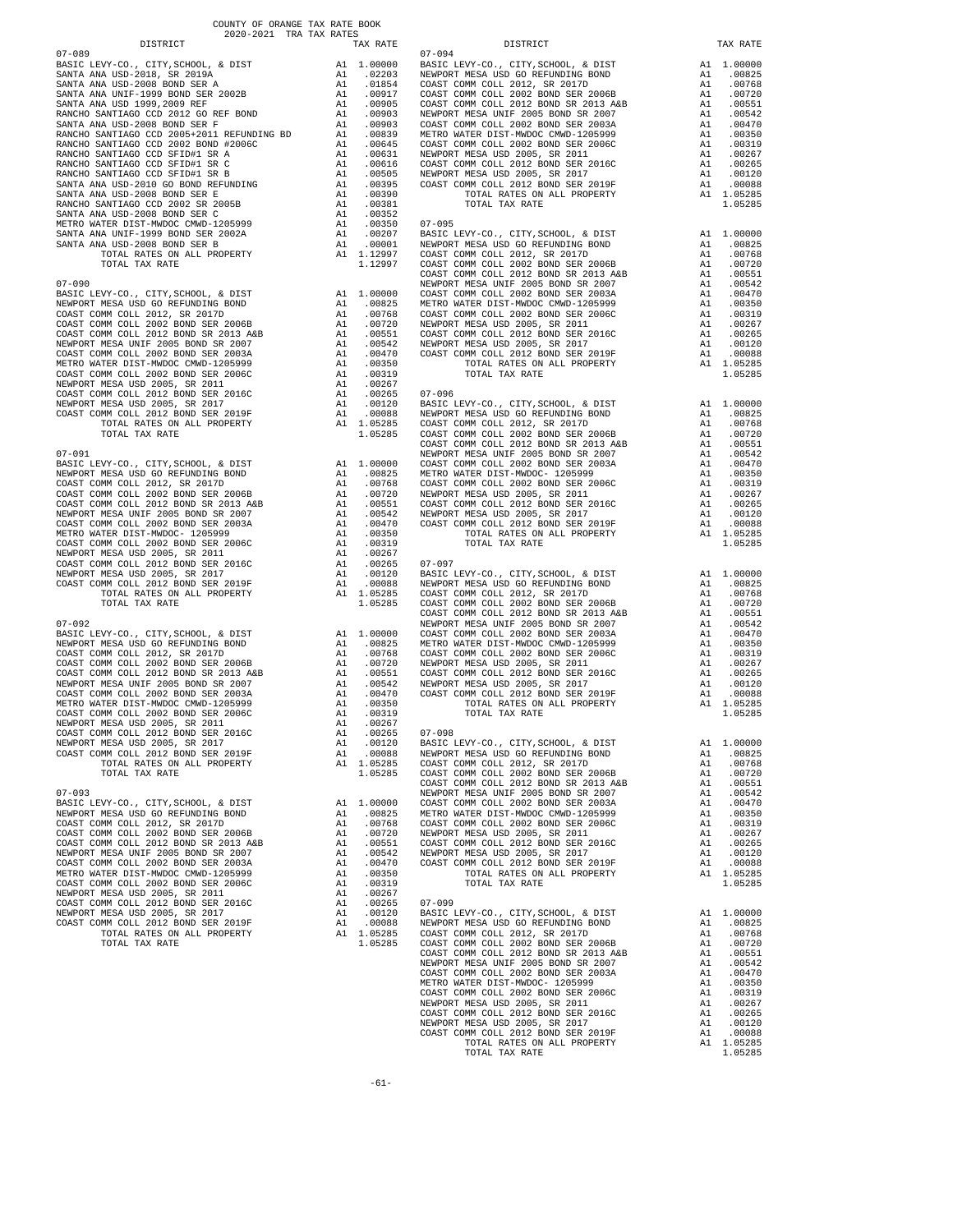IRVINE RANCH WATER DIST ID # 125 A4 .01300<br>TOTAL RATES ON ALL PROPERTY A1 105285<br>2020 A4 .02800 TOTAL TAX RATE 1.08085

| DISTRICT   | 2020-2021 TRA TAX RATES<br>TAX RATE | DISTRICT                                                                                                                                                                                                                                                                    | TAX RATE |
|------------|-------------------------------------|-----------------------------------------------------------------------------------------------------------------------------------------------------------------------------------------------------------------------------------------------------------------------------|----------|
| $07 - 100$ |                                     | $07 - 106$                                                                                                                                                                                                                                                                  |          |
|            |                                     |                                                                                                                                                                                                                                                                             |          |
|            |                                     |                                                                                                                                                                                                                                                                             |          |
|            |                                     |                                                                                                                                                                                                                                                                             |          |
|            |                                     |                                                                                                                                                                                                                                                                             |          |
|            |                                     |                                                                                                                                                                                                                                                                             |          |
|            |                                     |                                                                                                                                                                                                                                                                             |          |
|            |                                     |                                                                                                                                                                                                                                                                             |          |
|            |                                     |                                                                                                                                                                                                                                                                             |          |
|            |                                     |                                                                                                                                                                                                                                                                             |          |
|            |                                     |                                                                                                                                                                                                                                                                             |          |
|            |                                     |                                                                                                                                                                                                                                                                             |          |
|            |                                     |                                                                                                                                                                                                                                                                             |          |
|            |                                     |                                                                                                                                                                                                                                                                             |          |
|            |                                     |                                                                                                                                                                                                                                                                             |          |
|            |                                     |                                                                                                                                                                                                                                                                             |          |
|            |                                     |                                                                                                                                                                                                                                                                             |          |
|            |                                     |                                                                                                                                                                                                                                                                             |          |
|            |                                     |                                                                                                                                                                                                                                                                             |          |
|            |                                     |                                                                                                                                                                                                                                                                             |          |
|            |                                     |                                                                                                                                                                                                                                                                             |          |
|            |                                     |                                                                                                                                                                                                                                                                             |          |
|            |                                     |                                                                                                                                                                                                                                                                             |          |
|            |                                     |                                                                                                                                                                                                                                                                             |          |
|            |                                     |                                                                                                                                                                                                                                                                             |          |
|            |                                     |                                                                                                                                                                                                                                                                             |          |
|            |                                     |                                                                                                                                                                                                                                                                             |          |
|            |                                     |                                                                                                                                                                                                                                                                             |          |
|            |                                     |                                                                                                                                                                                                                                                                             |          |
|            |                                     |                                                                                                                                                                                                                                                                             |          |
|            |                                     |                                                                                                                                                                                                                                                                             |          |
|            |                                     |                                                                                                                                                                                                                                                                             |          |
|            |                                     |                                                                                                                                                                                                                                                                             |          |
|            |                                     |                                                                                                                                                                                                                                                                             |          |
|            |                                     |                                                                                                                                                                                                                                                                             |          |
|            |                                     |                                                                                                                                                                                                                                                                             |          |
|            |                                     |                                                                                                                                                                                                                                                                             |          |
|            |                                     |                                                                                                                                                                                                                                                                             |          |
|            |                                     |                                                                                                                                                                                                                                                                             |          |
|            |                                     |                                                                                                                                                                                                                                                                             |          |
|            |                                     |                                                                                                                                                                                                                                                                             |          |
|            |                                     |                                                                                                                                                                                                                                                                             |          |
|            |                                     |                                                                                                                                                                                                                                                                             |          |
|            |                                     |                                                                                                                                                                                                                                                                             |          |
|            |                                     |                                                                                                                                                                                                                                                                             |          |
|            |                                     |                                                                                                                                                                                                                                                                             |          |
|            |                                     | $\begin{tabular}{cccccccc} 17-103 & 1.05264 & 07-109 & 1.05265 & 0 & 07-109 & 1.05265 \\ 17-103 & 1.00000 & 0.047 & 0.00000 & 0.047 & 0.00000 \\ 17-103 & 1.00000 & 0.047 & 0.00000 & 0.047 & 0.00000 \\ 17-104 & 0.00000 & 0.00000 & 0.00000 & 0.00000 & 0.00000 \\ 17-10$ |          |
|            |                                     |                                                                                                                                                                                                                                                                             |          |
|            |                                     |                                                                                                                                                                                                                                                                             |          |
|            |                                     |                                                                                                                                                                                                                                                                             |          |
|            |                                     |                                                                                                                                                                                                                                                                             |          |
|            |                                     |                                                                                                                                                                                                                                                                             |          |
|            |                                     |                                                                                                                                                                                                                                                                             |          |
|            |                                     |                                                                                                                                                                                                                                                                             |          |
|            |                                     |                                                                                                                                                                                                                                                                             |          |
|            |                                     |                                                                                                                                                                                                                                                                             |          |
|            |                                     |                                                                                                                                                                                                                                                                             |          |
|            |                                     |                                                                                                                                                                                                                                                                             |          |
|            |                                     |                                                                                                                                                                                                                                                                             |          |
|            |                                     |                                                                                                                                                                                                                                                                             |          |
|            |                                     |                                                                                                                                                                                                                                                                             |          |
|            |                                     |                                                                                                                                                                                                                                                                             |          |
|            |                                     |                                                                                                                                                                                                                                                                             |          |
|            |                                     |                                                                                                                                                                                                                                                                             |          |
|            |                                     |                                                                                                                                                                                                                                                                             |          |
|            |                                     |                                                                                                                                                                                                                                                                             |          |
|            |                                     |                                                                                                                                                                                                                                                                             |          |
|            |                                     |                                                                                                                                                                                                                                                                             |          |
|            |                                     |                                                                                                                                                                                                                                                                             |          |
|            |                                     |                                                                                                                                                                                                                                                                             |          |
|            |                                     |                                                                                                                                                                                                                                                                             |          |
|            |                                     |                                                                                                                                                                                                                                                                             |          |
|            |                                     |                                                                                                                                                                                                                                                                             |          |
|            |                                     |                                                                                                                                                                                                                                                                             |          |
|            |                                     |                                                                                                                                                                                                                                                                             |          |
|            |                                     |                                                                                                                                                                                                                                                                             |          |
|            |                                     |                                                                                                                                                                                                                                                                             |          |
|            |                                     |                                                                                                                                                                                                                                                                             |          |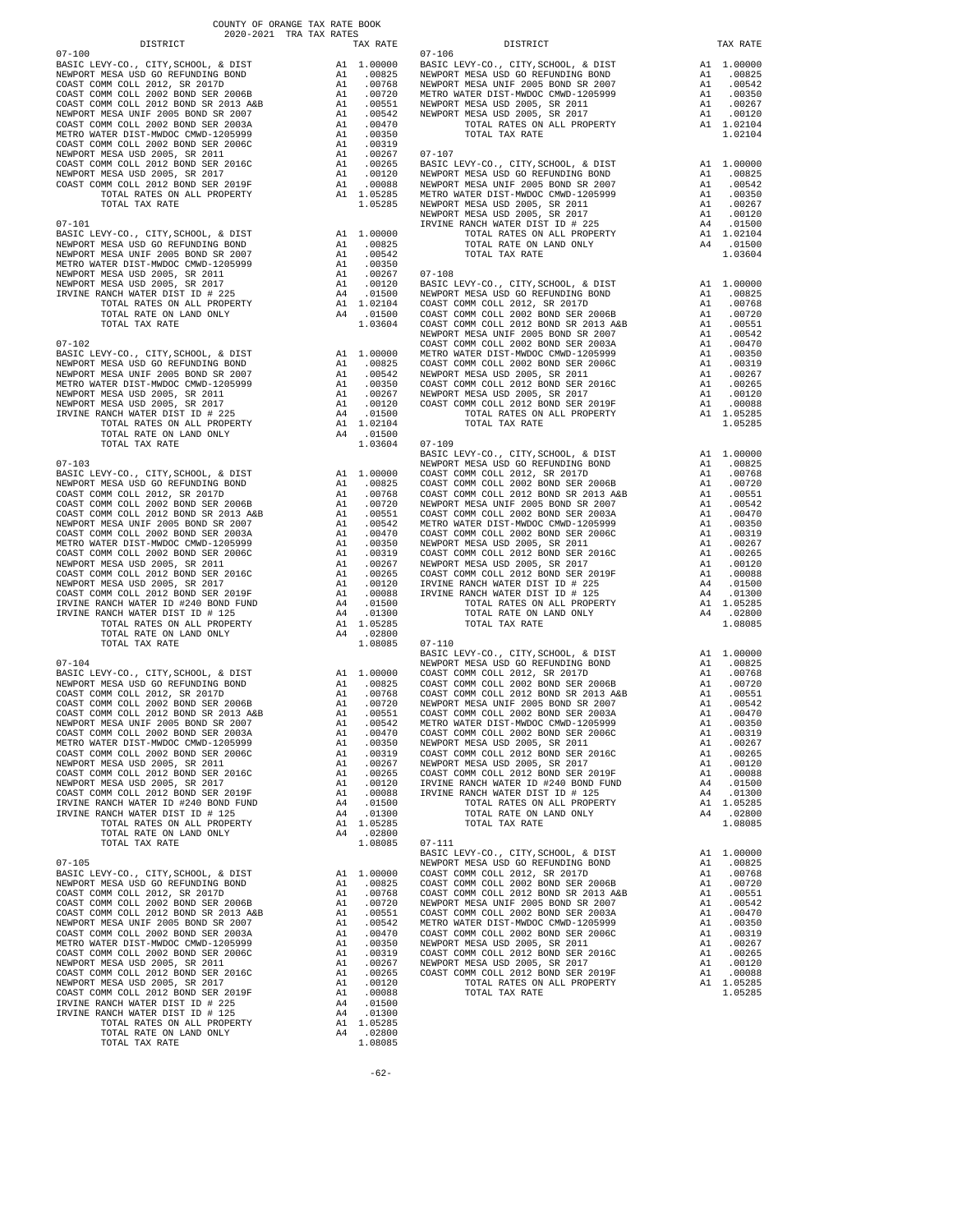| COUNTY OF ORANGE TAX RATE BOOK<br>$2020-2021 \quad \text{TRA RATES}$ DISTRICT 2020–2021 TRA TAX RATES |          |          |          |
|-------------------------------------------------------------------------------------------------------|----------|----------|----------|
|                                                                                                       | TAX RATE | DISTRICT | TAX RATE |
|                                                                                                       |          |          |          |
|                                                                                                       |          |          |          |
|                                                                                                       |          |          |          |
|                                                                                                       |          |          |          |
|                                                                                                       |          |          |          |
|                                                                                                       |          |          |          |
|                                                                                                       |          |          |          |
|                                                                                                       |          |          |          |
|                                                                                                       |          |          |          |
|                                                                                                       |          |          |          |
|                                                                                                       |          |          |          |
|                                                                                                       |          |          |          |
|                                                                                                       |          |          |          |
|                                                                                                       |          |          |          |
|                                                                                                       |          |          |          |
|                                                                                                       |          |          |          |
|                                                                                                       |          |          |          |
|                                                                                                       |          |          |          |
|                                                                                                       |          |          |          |
|                                                                                                       |          |          |          |
|                                                                                                       |          |          |          |
|                                                                                                       |          |          |          |
|                                                                                                       |          |          |          |
|                                                                                                       |          |          |          |
|                                                                                                       |          |          |          |
|                                                                                                       |          |          |          |
|                                                                                                       |          |          |          |
|                                                                                                       |          |          |          |
|                                                                                                       |          |          |          |
|                                                                                                       |          |          |          |
|                                                                                                       |          |          |          |
|                                                                                                       |          |          |          |
|                                                                                                       |          |          |          |
|                                                                                                       |          |          |          |
|                                                                                                       |          |          |          |
|                                                                                                       |          |          |          |
|                                                                                                       |          |          |          |
|                                                                                                       |          |          |          |
|                                                                                                       |          |          |          |
|                                                                                                       |          |          |          |
|                                                                                                       |          |          |          |
|                                                                                                       |          |          |          |
|                                                                                                       |          |          |          |
|                                                                                                       |          |          |          |
|                                                                                                       |          |          |          |
|                                                                                                       |          |          |          |
|                                                                                                       |          |          |          |
|                                                                                                       |          |          |          |
|                                                                                                       |          |          |          |
|                                                                                                       |          |          |          |
|                                                                                                       |          |          |          |
|                                                                                                       |          |          |          |
|                                                                                                       |          |          |          |
|                                                                                                       |          |          |          |
|                                                                                                       |          |          |          |
|                                                                                                       |          |          |          |
|                                                                                                       |          |          |          |
|                                                                                                       |          |          |          |
|                                                                                                       |          |          |          |
|                                                                                                       |          |          |          |
|                                                                                                       |          |          |          |
|                                                                                                       |          |          |          |
|                                                                                                       |          |          |          |
|                                                                                                       |          |          |          |
|                                                                                                       |          |          |          |
|                                                                                                       |          |          |          |
|                                                                                                       |          |          |          |
|                                                                                                       |          |          |          |
|                                                                                                       |          |          |          |
|                                                                                                       |          |          |          |
|                                                                                                       |          |          |          |
|                                                                                                       |          |          |          |
|                                                                                                       |          |          |          |
|                                                                                                       |          |          |          |
|                                                                                                       |          |          |          |
|                                                                                                       |          |          |          |
|                                                                                                       |          |          |          |
|                                                                                                       |          |          |          |
|                                                                                                       |          |          |          |
|                                                                                                       |          |          |          |
|                                                                                                       |          |          |          |
|                                                                                                       |          |          |          |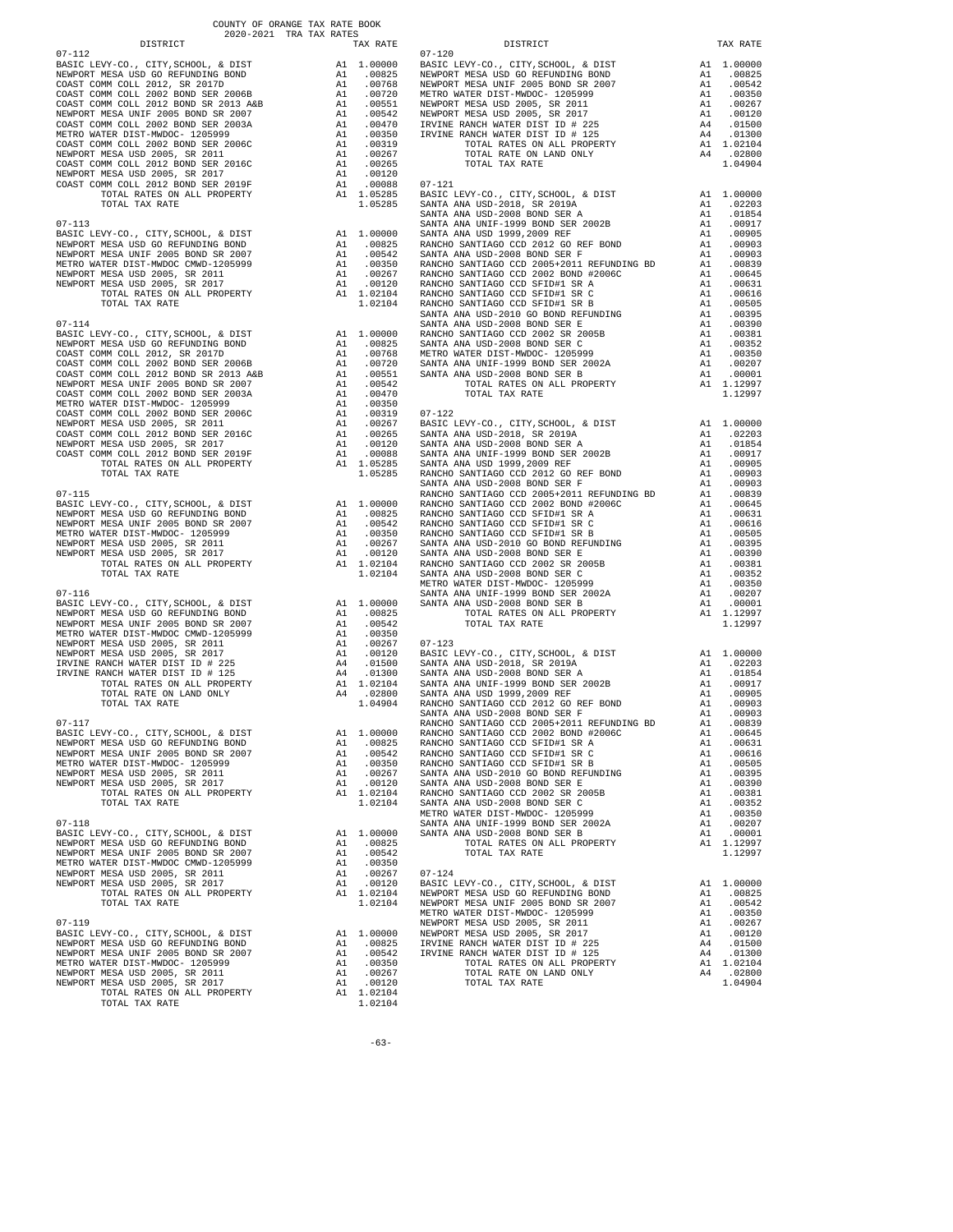| COUNTY OF ORANGE TAX RATE BOOK<br>2020-2021 TRA TAX RATES |                |                        |          |
|-----------------------------------------------------------|----------------|------------------------|----------|
| DISTRICT                                                  | TAX RATE       | $07 - 132$<br>DISTRICT | TAX RATE |
| $07 - 125$                                                |                |                        |          |
|                                                           |                |                        |          |
|                                                           |                |                        |          |
|                                                           |                |                        |          |
|                                                           |                |                        |          |
|                                                           |                |                        |          |
|                                                           |                |                        |          |
|                                                           |                |                        |          |
|                                                           |                |                        |          |
|                                                           |                |                        |          |
|                                                           |                |                        |          |
|                                                           |                |                        |          |
|                                                           |                |                        |          |
|                                                           |                |                        |          |
|                                                           |                |                        |          |
|                                                           |                |                        |          |
|                                                           |                |                        |          |
|                                                           |                |                        |          |
|                                                           |                |                        |          |
|                                                           |                |                        |          |
|                                                           |                |                        |          |
|                                                           |                |                        |          |
|                                                           |                |                        |          |
|                                                           |                |                        |          |
|                                                           |                |                        |          |
|                                                           |                |                        |          |
|                                                           |                |                        |          |
|                                                           |                |                        |          |
|                                                           |                |                        |          |
|                                                           |                |                        |          |
|                                                           |                |                        |          |
|                                                           |                |                        |          |
|                                                           |                |                        |          |
|                                                           |                |                        |          |
|                                                           |                |                        |          |
|                                                           |                |                        |          |
|                                                           |                |                        |          |
|                                                           |                |                        |          |
|                                                           |                |                        |          |
|                                                           |                |                        |          |
|                                                           |                |                        |          |
|                                                           |                |                        |          |
|                                                           |                |                        |          |
|                                                           |                |                        |          |
|                                                           |                |                        |          |
|                                                           |                |                        |          |
|                                                           |                |                        |          |
|                                                           |                |                        |          |
|                                                           |                |                        |          |
|                                                           |                |                        |          |
|                                                           |                |                        |          |
|                                                           |                |                        |          |
|                                                           |                |                        |          |
|                                                           |                |                        |          |
|                                                           |                |                        |          |
|                                                           |                |                        |          |
|                                                           |                |                        |          |
|                                                           |                |                        |          |
|                                                           |                |                        |          |
|                                                           |                |                        |          |
|                                                           |                |                        |          |
|                                                           |                |                        |          |
|                                                           |                |                        |          |
|                                                           |                |                        |          |
|                                                           |                |                        |          |
|                                                           |                |                        |          |
|                                                           |                |                        |          |
|                                                           |                |                        |          |
|                                                           |                |                        |          |
|                                                           |                |                        |          |
|                                                           |                |                        |          |
|                                                           |                |                        |          |
|                                                           |                |                        |          |
|                                                           |                |                        |          |
|                                                           |                |                        |          |
|                                                           |                |                        |          |
|                                                           |                |                        |          |
|                                                           |                |                        |          |
|                                                           | $1.02104 -64-$ |                        |          |

-64-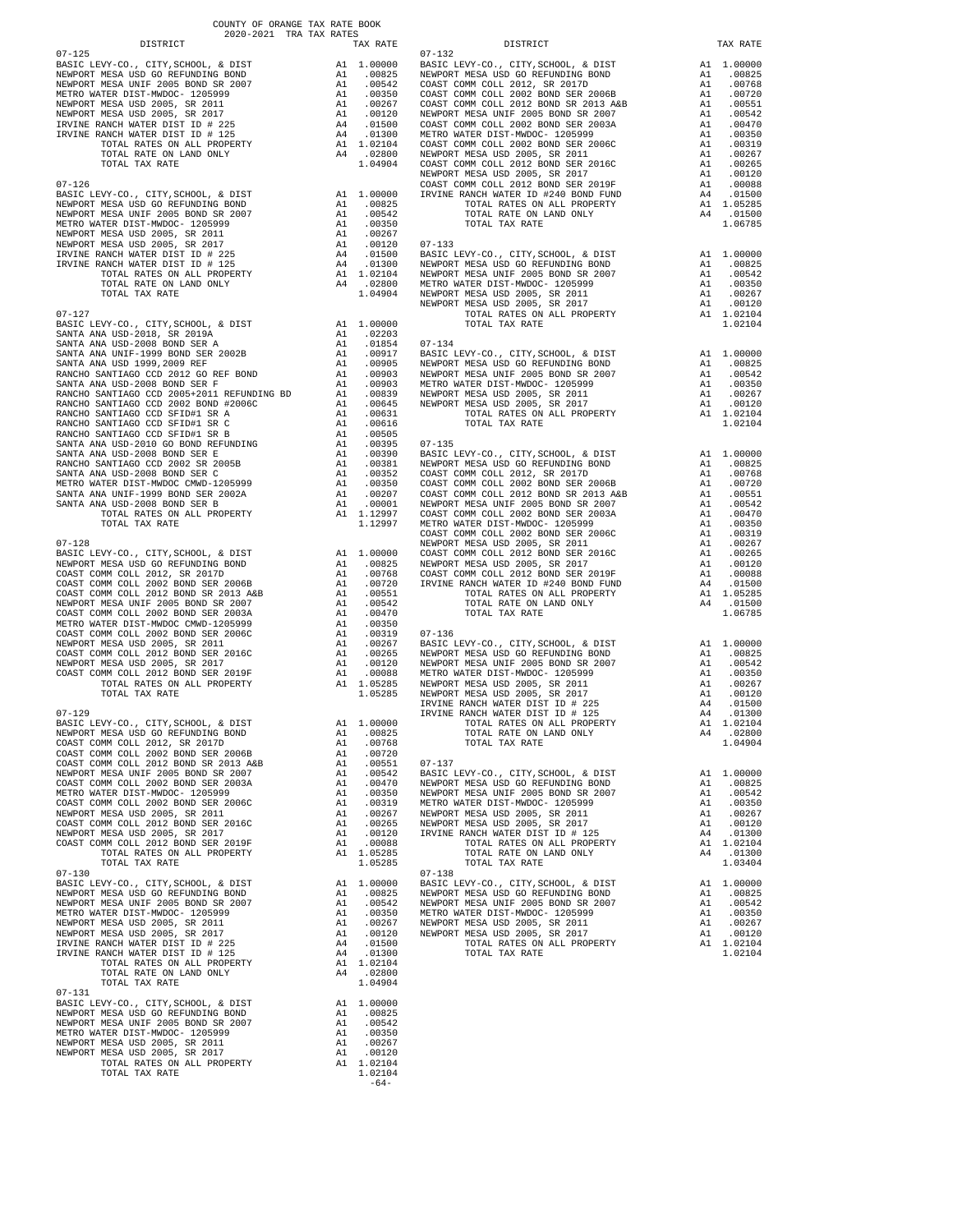| $07 - 140$                                                                                                                                                                                                                                                                                                                                                                          |                             |                                                          |                    |
|-------------------------------------------------------------------------------------------------------------------------------------------------------------------------------------------------------------------------------------------------------------------------------------------------------------------------------------------------------------------------------------|-----------------------------|----------------------------------------------------------|--------------------|
|                                                                                                                                                                                                                                                                                                                                                                                     |                             |                                                          |                    |
|                                                                                                                                                                                                                                                                                                                                                                                     |                             |                                                          |                    |
|                                                                                                                                                                                                                                                                                                                                                                                     |                             |                                                          |                    |
|                                                                                                                                                                                                                                                                                                                                                                                     |                             |                                                          |                    |
|                                                                                                                                                                                                                                                                                                                                                                                     |                             |                                                          |                    |
|                                                                                                                                                                                                                                                                                                                                                                                     |                             |                                                          |                    |
|                                                                                                                                                                                                                                                                                                                                                                                     |                             |                                                          |                    |
|                                                                                                                                                                                                                                                                                                                                                                                     |                             |                                                          |                    |
|                                                                                                                                                                                                                                                                                                                                                                                     |                             |                                                          |                    |
| IRVINE RANCH WATER ID #240 BOND FUND                                                                                                                                                                                                                                                                                                                                                |                             |                                                          |                    |
| IRVINE RANCH WATER DIST ID # 125                                                                                                                                                                                                                                                                                                                                                    |                             |                                                          |                    |
|                                                                                                                                                                                                                                                                                                                                                                                     |                             |                                                          |                    |
|                                                                                                                                                                                                                                                                                                                                                                                     |                             |                                                          |                    |
| $07 - 141$                                                                                                                                                                                                                                                                                                                                                                          |                             |                                                          | METRO W            |
| $\begin{tabular}{l c c c} 07-141 & \mbox{METRO} & \mbox{METRO} \\ \hline BASE C LEVY-CO., CITY, SCHOOL, & DIST & \mbox{A1} & 1.00000 & \mbox{NEWPORT} \\ \hline COAST COMM COLL 2012, SR 2017D & \mbox{A1} & .00825 & \mbox{NEWPORT} \\ \hline COAST COMM COLL 2012, SR 2017D & \mbox{A1} & .00768 \\ \hline COAST COMM COLL 2012, SDR D SR 2005 & \mbox{A1} & .00720 \\ \hline CO$ |                             |                                                          |                    |
|                                                                                                                                                                                                                                                                                                                                                                                     |                             |                                                          |                    |
|                                                                                                                                                                                                                                                                                                                                                                                     |                             |                                                          |                    |
|                                                                                                                                                                                                                                                                                                                                                                                     |                             |                                                          |                    |
|                                                                                                                                                                                                                                                                                                                                                                                     |                             |                                                          |                    |
|                                                                                                                                                                                                                                                                                                                                                                                     |                             |                                                          |                    |
|                                                                                                                                                                                                                                                                                                                                                                                     |                             |                                                          |                    |
|                                                                                                                                                                                                                                                                                                                                                                                     |                             |                                                          |                    |
|                                                                                                                                                                                                                                                                                                                                                                                     |                             |                                                          |                    |
|                                                                                                                                                                                                                                                                                                                                                                                     |                             |                                                          |                    |
|                                                                                                                                                                                                                                                                                                                                                                                     |                             |                                                          |                    |
|                                                                                                                                                                                                                                                                                                                                                                                     |                             |                                                          |                    |
|                                                                                                                                                                                                                                                                                                                                                                                     |                             |                                                          |                    |
|                                                                                                                                                                                                                                                                                                                                                                                     |                             |                                                          |                    |
| $07 - 142$                                                                                                                                                                                                                                                                                                                                                                          |                             |                                                          | COAST C            |
| BASIC LEVY-CO., CITY, SCHOOL, & DIST                                                                                                                                                                                                                                                                                                                                                | IRVINE<br>Al 1.00000 IRVINE |                                                          |                    |
| NEWPORT MESA USD GO REFUNDING BOND                                                                                                                                                                                                                                                                                                                                                  | A1                          | A1 .00825                                                |                    |
| COAST COMM COLL 2012, SR 2017D<br>COAST COMM COLL 2002 BOND SER 2006B                                                                                                                                                                                                                                                                                                               | A1                          | .00768<br>.00720                                         |                    |
|                                                                                                                                                                                                                                                                                                                                                                                     |                             |                                                          |                    |
|                                                                                                                                                                                                                                                                                                                                                                                     |                             |                                                          |                    |
|                                                                                                                                                                                                                                                                                                                                                                                     |                             |                                                          |                    |
|                                                                                                                                                                                                                                                                                                                                                                                     |                             |                                                          |                    |
|                                                                                                                                                                                                                                                                                                                                                                                     |                             |                                                          |                    |
|                                                                                                                                                                                                                                                                                                                                                                                     |                             |                                                          |                    |
|                                                                                                                                                                                                                                                                                                                                                                                     |                             |                                                          |                    |
|                                                                                                                                                                                                                                                                                                                                                                                     |                             |                                                          |                    |
| TOTAL RATES ON ALL PROPERTY                                                                                                                                                                                                                                                                                                                                                         | A1 1.05285 NEWPORT          |                                                          |                    |
| TOTAL RATE ON LAND ONLY                                                                                                                                                                                                                                                                                                                                                             |                             | A4 .02800                                                | COAST C            |
| TOTAL TAX RATE                                                                                                                                                                                                                                                                                                                                                                      |                             | 1.08085                                                  | NEWPORT<br>COAST C |
| $07 - 143$                                                                                                                                                                                                                                                                                                                                                                          |                             |                                                          | IRVINE             |
| BASIC LEVY-CO., CITY, SCHOOL, & DIST<br>NEWPORT MESA USD GO REFUNDING BOND                                                                                                                                                                                                                                                                                                          | A1                          | A1 1.00000<br>.00825                                     | IRVINE             |
| COAST COMM COLL 2012, SR 2017D                                                                                                                                                                                                                                                                                                                                                      | A1                          | .00768                                                   |                    |
| COAST COMM COLL 2002 BOND SER 2006B                                                                                                                                                                                                                                                                                                                                                 | A1                          | .00720                                                   |                    |
| COAST COMM COLL 2012 BOND SR 2013 A&B<br>NEWPORT MESA UNIF 2005 BOND SR 2007                                                                                                                                                                                                                                                                                                        | A1<br>A1                    | .00551<br>.00542                                         | $07 - 149$         |
| COAST COMM COLL 2002 BOND SER 2003A                                                                                                                                                                                                                                                                                                                                                 |                             | A1 .00470                                                | BASIC L            |
| METRO WATER DIST-MWDOC CMWD-1205999                                                                                                                                                                                                                                                                                                                                                 | A1                          | .00350                                                   | NEWPORT            |
| COAST COMM COLL 2002 BOND SER 2006C<br>NEWPORT MESA USD 2005, SR 2011                                                                                                                                                                                                                                                                                                               |                             | A1 .00319<br>A1 .00267                                   | NEWPORT<br>METRO W |
| COAST COMM COLL 2012 BOND SER 2016C                                                                                                                                                                                                                                                                                                                                                 |                             | A1.00265                                                 | NEWPORT            |
| NEWPORT MESA USD 2005, SR 2017<br>COAST COMM COLL 2012 BOND SER 2019F                                                                                                                                                                                                                                                                                                               | A1                          | $\begin{array}{cc}\n & 0.0120 \\  & 0.0120\n\end{array}$ | NEWPORT            |
|                                                                                                                                                                                                                                                                                                                                                                                     |                             |                                                          |                    |

 TOTAL RATES ON ALL PROPERTY A1 1.05285 TOTAL RATE ON LAND ONLY A4 .01300 TOTAL TAX RATE 1.06585

 DISTRICT TAX RATE DISTRICT TAX RATE 07-139 07-144 A1 1.00000 BASIC LEVY-CO., CITY,SCHOOL, & DIST A1 1.00000<br>BA1 .00825 NEWPORT MESAUSD GOREFUNDING BOND A1 .00768 COAST COMM COLL 2012, SR 2017D NEWPORT MESA USD GO REFUNDING BOND A1 .00825 NEWPORT MESA USD GO REFUNDING BOND A1 .00825 COAST COMM COLL 2012, SR 2017D A1 .00768 COAST COMM COLL 2012, SR 2017D A1 .00768 COAST COMM COLL 2002 BOND SER 2006B A1 .00720 COAST COMM COLL 2002 BOND SER 2006B A1 .00720 COAST COMM COLL 2012 BOND SR 2013 A&B A1 .00551 COAST COMM COLL 2012 BOND SR 2013 A&B A1 .00551 NEWPORT MESA UNIF 2005 BOND SR 2007 A1 .00542 NEWPORT MESA UNIF 2005 BOND SR 2007 A1 .00542 COAST COMM COLL 2002 BOND SER 2003A A1 .00470 COAST COMM COLL 2002 BOND SER 2003A A1 .00470 METRO WATER DIST-MWDOC CMWD-1205999 A1 .00350 METRO WATER DIST-MWDOC CMWD-1205999 A1 .00350<br>COAST COMM COLL 2002 BOND SER 2006C A1 .00319 COAST COMM COLL 2002 BOND SER 2006C NEWPORT MESA USD 2005, SR 2011 A1 .00267 NEWPORT MESA USD 2005, SR 2011 A1 .00267 COAST COMM COLL 2012 BOND SER 2016C A1 .00265 COAST COMM COLL 2012 BOND SER 2016C A1 .00265 00120 NEWPORT MESAUSD 2005, SR 2017 – 11 00120 NEWPORT MESAUSD 2005, SR 2017<br>1008T COMM COLL 2012 BORD 10088 COAST COMM COLL 2019 EXASS COMM COLL 2012 BORD SER 2019F<br>10.1500 A4 101500 ALL PROPERTY – A1 1.05285 IRVINE RANCH 01300. TOTAL TAX RATE 1.05285 IRVINE RANCH WATER DIST ID # 125 A4 .01300<br>TOTAL RATES ON ALL PROPERTY A1 1.05285 07-140 (12800). 07-140 (12800) ONLY TOTAL RATE ON LAND ONLY A4 .02800<br>108085 1.08085 BASIC LEVY-CO., CITY,SCHOOL, & DIST 21 .00768 07–145<br>21 .00768 07–145 A1 .00000 BASIC LEVY-CO., CITY, SCHOOL, & DIST A1 1.00000<br>21 .00551 NEWPORT MESAUNIF 2005 BOND SR 2007 A1 .00542<br>2007 A1 .00542 NEWPORT MESAUNIF 2005 BOND SR 2007 COAST COMM COLL 2012 BOND SR 2013 A&B A1 .00551 NEWPORT MESA USD GO REFUNDING BOND A1 .00825 NEWPORT MESA UNIF 2005 BOND SR 2007 A1 .00542 NEWPORT MESA UNIF 2005 BOND SR 2007 A1 .00542 COAST COMM COLL 2002 BOND SER 2003A A1 .00470 METRO WATER DIST-MWDOC- 1205999 A1 .00350 METRO WATER DIST-MWDOC- 1205999 A1 .00350 NEWPORT MESA USD 2005, SR 2011 A1 .00267 00120 0011 00120 0087 0011 00119 00319 NEWPORT MESAUSD 2005, SR 2017 11<br>NEWPORT MESAUSD 2005, SR 2011 2002 00267 1RVINE RANCH WATER ID #240 BOND FUND 10 101500<br>1010. COAST COMM COLL 2012 BOND SER 2016C 41 .00265 IRVINE RAN NEWPORT MESA USD 2005, SR 2017 A1 .00120 TOTAL RATES ON ALL PROPERTY A1 1.02104 COAST COMM COLL 2012 BOND SER 2019F A1 .00088 TOTAL RATE ON LAND ONLY A4 .02800 1.04904 IRVINE RANCH WATER ID #240 BOND FUND A4 .01500 TOTAL TAX RATE 1.04904 A1 1.05285 07-146<br>
A4 .02800 BASIC LEVY-CO., CITY,SCHOOL, & DIST A1 1.00000<br>
1.08085 REWPORT MESAUSD GO REFUNDING BOND A1 .00825 OTAL TAX RATE 1.08085 NEWPORT MESA USD GO REFUNDING BOND A1<br>1.0892 A1 .00826 NEW AND DRIVER MESA UNIF 2005 BOND AN USH ON ATER 2007<br>120599 07-141 A1 .00350 A1 .00350 NETRO WATER DIST-MWDOC- 1205999 BASIC LEVY-CO., CITY,SCHOOL, & DIST A1 1.00000 NEWPORT MESA USD 2005, SR 2011 A1 .00267 NEWPORT MESA USD GO REFUNDING BOND A1 .00825 NEWPORT MESA USD 2005, SR 2017 A1 .00120 COAST COMM COLL 2012, SR 2017D A1 .00768 TOTAL RATES ON ALL PROPERTY A1 1.02104 COAST COMM COLL 2002 BOND SER 2006B A1 .00720 TOTAL TAX RATE 1.02104 COAST COMM COLL 2002 BOND SER 2003A A1 .00470 BASIC LEVY-CO., CITY,SCHOOL, & DIST A1 1.00000 METRO WATER DIST-MWDOC CMWD-1205999 A1 .00350 NEWPORT MESA USD GO REFUNDING BOND A1 .00825<br>COAST COMM COLL 2002 BOND SER 2006C A1 .00319 COAST COMM COLL 2012, SR 2017D NEWPORT MESA USD 2005, SR 2011 A1 .00267 COAST COMM COLL 2002 BOND SER 2006B A1 .00720 COAST COMM COLL 2012 BOND SER 2016C A1 .00265 COAST COMM COLL 2012 BOND SR 2013 A&B A1 .00551 NEWPORT MESA UNIF 2005 BOND SR 2007 A1 .00542<br>A1 .00088 COAST COMM COLL 2002 BOND SER 2003A A1 .00470 00457 COMM COLL 2012 BOND SER 2019F A1 .00088 COAST COMM COLL 2002 BOND SER 2003A A1 .00470<br>IRVINE RANCH WATER ID #24 .01500 METRO METRO METRIOR AT AN OLL 2002 BOND SER 2003A A1 .0050<br>IRVINE RANCH WATER DIST ID #125 A1 .01 TOTAL RATE ON LAND ONLY A4 .02800 COAST COMM COLL 2012 BOND SER 2016C A1 .00265 TOTAL TAX RATE 1.08085 NEWPORT MESA USD 2005, SR 2017 A1 .00120 COAST COMM COLL 2012 BOND SER 2019F A1 .00088 07-142 IRVINE RANCH WATER ID #240 BOND FUND A4 .01500 BASIC LEVY-CO., CITY,SCHOOL, & DIST A1 1.00000 IRVINE RANCH WATER DIST ID # 125 A4 .01300 NEWPORT MESA USD GO REFUNDING BOND A1 .00825 TOTAL RATES ON ALL PROPERTY A1 1.05285 COAST COMM COLL 2012, SR 2017D A1 .00768 TOTAL RATE ON LAND ONLY A4 .02800 COAST COMM COLL 2002 BOND SER 2006B A1 .00720 TOTAL TAX RATE 1.08085 COAST COMM COLL 2002 BOND SER 2003A A1 .00470 BASIC LEVY-CO., CITY,SCHOOL, & DIST A1 1.00000 METRO WATER DIST-MWDOC- 1205999 A1 .00350 NEWPORT MESA USD GO REFUNDING BOND A1 .00825 00768 COAST COMM COLL 2002 BOND SER 2006C A1 .00319 COAST COMM COLL 2012, SR 2017D<br>NEWPORT MESA USD SOME COAST COAST COAST COAST COAST COAST ON COLL 2012 BOND SER 2006B A1<br>C NEWPORT MESA USD 2005, SR 2017 A1 .00120 NEWPORT MESA UNIF 2005 BOND SR 2007 A1 .00542 COAST COMM COLL 2012 BOND SER 2019F A1 .00088 COAST COMM COLL 2002 BOND SER 2003A A1 .00470 IRVINE RANCH WATER DIST-MWDOC CMWD-1205999 A1 .01500 METRO WATER DIST-MWDOC CMWD-1205999<br>A4 .01300 COAST COMM COLL 2002 BOND SER 2006C A1 .00319 10319. IRVINE RANCH WATER DIST ID #125 (008 A4 .01300 COAST COMM COLL 2002 BOND SER 2006C<br>10.0587 107AL PROBERTY 1205, SR 2011 11 20527 11 11.05285 101 A1 DROBERTY<br>10265 1.1 TOTAL RATE ON LAND ONLY DIEX 104 .02800 COAST CO TOTAL TAX RATE 1.08085 NEWPORT MESA USD 2005, SR 2017 A1 .00120 COAST COMM COLL 2012 BOND SER 2019F A1 .00088 07-143 IRVINE RANCH WATER ID #240 BOND FUND A4 .01500 BASIC LEVY-CO., CITY,SCHOOL, & DIST A1 1.00000 IRVINE RANCH WATER DIST ID # 125 A4 .01300 NEWPORT MESAUSD GO REFUNDING BOND (A1 00825 TOTAL RATES ON ALL PROPERTY (A1 1.05285 )<br>COAST COMM COLL 2012, SR 2017D (A1 1.0768 ) (O0768 ) TOTAL RATE ON LAND ONLY (A4 102800)<br>COAST COMM COLL 2002 BOND SER 2006B (A1 1.00720 A1 .00551<br>
A1 .00551<br>
A1 .00470 BASIC LEVY-CO., CITY, SCHOOL, & DIST A1 1.00000<br>
A1 .00350 NEWPORT MESA USD GO REFUNDING BOND A1 .00825<br>
A1 .00350 NEWPORT MESA UNIF 2005 BOND SR 2007 A1 .00542 METRO WATER DISTRICT AND THE SAN USD GO REFUNDING BOND AND ALL 1.00825<br>-00350 NEWPORT MESA USD GO REFUNDING BOND A1 .00825<br>-00542 A1 .00542 COAST COMM COLL 2002 BOND SER 2006C A1 .00319 NEWPORT MESA UNIF 2005 BOND SR 2007 A1 .00542 NEWPORT MESA USD 2005, SR 2011 A1 .00267 METRO WATER DIST-MWDOC- 1205999 A1 .00350 COAST COMM COLL 2012 BOND SER 2016C A1 .00265 NEWPORT MESA USD 2005, SR 2011 A1 .00267 NEWPORT MESA USD 2005, SR 2017 A1 .00120 NEWPORT MESA USD 2005, SR 2017 A1 .00120 COAST COMM COLL 2012 BOND SER 2019F A1 .00088 TOTAL RATES ON ALL PROPERTY A1 1.02104 IRVINE RANCH WATER DIST ID # 125 A4 .01300 TOTAL TAX RATE 1.02104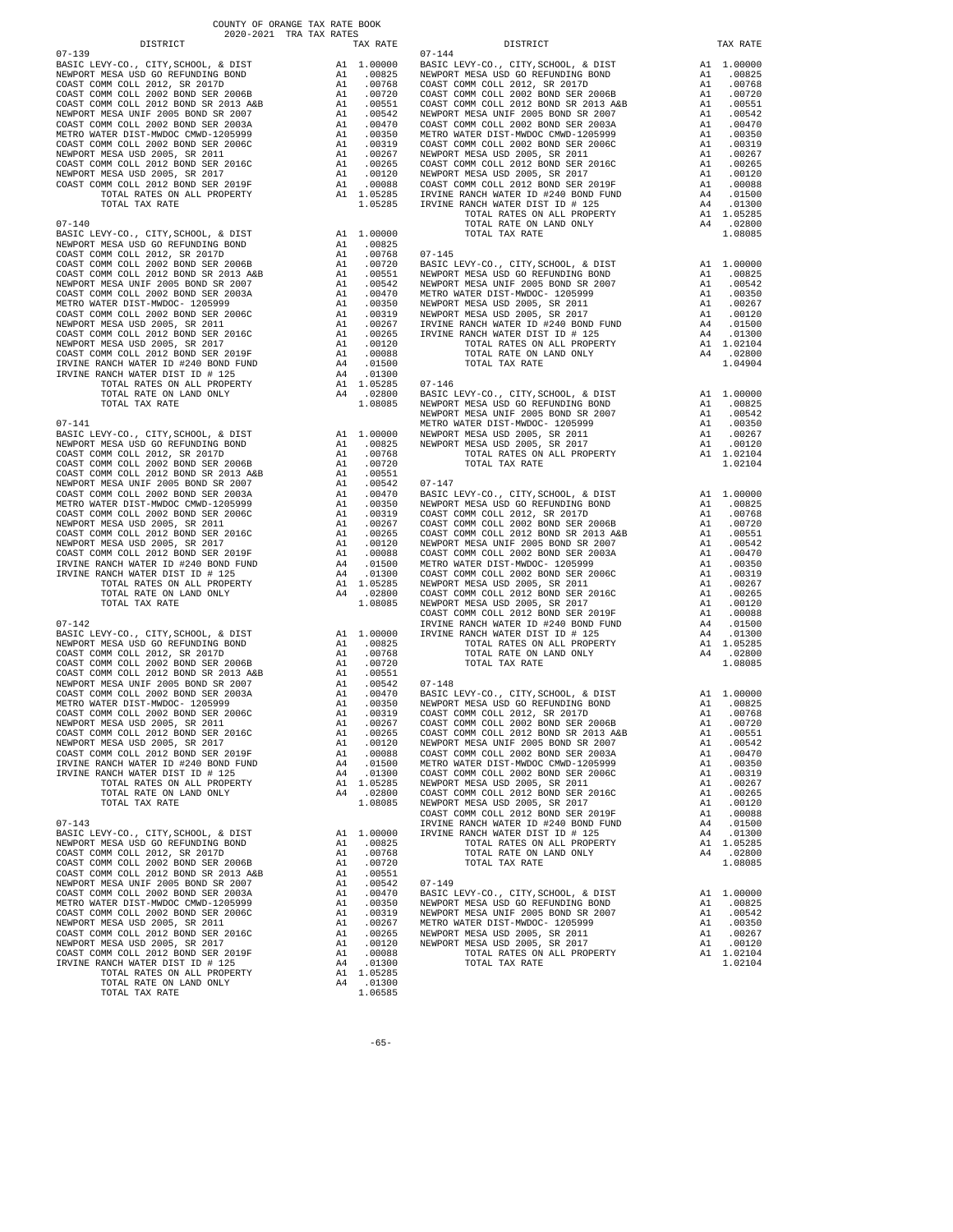| DISTRICT                                                                                                                                                                                                                                                                                                                                                                                                                |                                                                                                                                 | TAX RATE                                                                                                                                                          |            |
|-------------------------------------------------------------------------------------------------------------------------------------------------------------------------------------------------------------------------------------------------------------------------------------------------------------------------------------------------------------------------------------------------------------------------|---------------------------------------------------------------------------------------------------------------------------------|-------------------------------------------------------------------------------------------------------------------------------------------------------------------|------------|
| $07 - 150$                                                                                                                                                                                                                                                                                                                                                                                                              |                                                                                                                                 |                                                                                                                                                                   | $07 - 157$ |
|                                                                                                                                                                                                                                                                                                                                                                                                                         |                                                                                                                                 |                                                                                                                                                                   |            |
|                                                                                                                                                                                                                                                                                                                                                                                                                         |                                                                                                                                 |                                                                                                                                                                   |            |
|                                                                                                                                                                                                                                                                                                                                                                                                                         |                                                                                                                                 |                                                                                                                                                                   |            |
|                                                                                                                                                                                                                                                                                                                                                                                                                         |                                                                                                                                 |                                                                                                                                                                   |            |
|                                                                                                                                                                                                                                                                                                                                                                                                                         |                                                                                                                                 |                                                                                                                                                                   |            |
|                                                                                                                                                                                                                                                                                                                                                                                                                         |                                                                                                                                 |                                                                                                                                                                   |            |
|                                                                                                                                                                                                                                                                                                                                                                                                                         |                                                                                                                                 |                                                                                                                                                                   |            |
|                                                                                                                                                                                                                                                                                                                                                                                                                         |                                                                                                                                 |                                                                                                                                                                   |            |
|                                                                                                                                                                                                                                                                                                                                                                                                                         |                                                                                                                                 |                                                                                                                                                                   |            |
|                                                                                                                                                                                                                                                                                                                                                                                                                         |                                                                                                                                 |                                                                                                                                                                   |            |
|                                                                                                                                                                                                                                                                                                                                                                                                                         |                                                                                                                                 |                                                                                                                                                                   |            |
|                                                                                                                                                                                                                                                                                                                                                                                                                         |                                                                                                                                 |                                                                                                                                                                   |            |
|                                                                                                                                                                                                                                                                                                                                                                                                                         |                                                                                                                                 |                                                                                                                                                                   |            |
| $07 - 151$                                                                                                                                                                                                                                                                                                                                                                                                              |                                                                                                                                 |                                                                                                                                                                   |            |
|                                                                                                                                                                                                                                                                                                                                                                                                                         | $A1 \quad 1.00000$                                                                                                              |                                                                                                                                                                   |            |
|                                                                                                                                                                                                                                                                                                                                                                                                                         |                                                                                                                                 | A1 .00825                                                                                                                                                         |            |
|                                                                                                                                                                                                                                                                                                                                                                                                                         |                                                                                                                                 |                                                                                                                                                                   |            |
|                                                                                                                                                                                                                                                                                                                                                                                                                         |                                                                                                                                 |                                                                                                                                                                   |            |
|                                                                                                                                                                                                                                                                                                                                                                                                                         |                                                                                                                                 |                                                                                                                                                                   |            |
|                                                                                                                                                                                                                                                                                                                                                                                                                         |                                                                                                                                 |                                                                                                                                                                   |            |
|                                                                                                                                                                                                                                                                                                                                                                                                                         |                                                                                                                                 |                                                                                                                                                                   |            |
|                                                                                                                                                                                                                                                                                                                                                                                                                         |                                                                                                                                 |                                                                                                                                                                   |            |
|                                                                                                                                                                                                                                                                                                                                                                                                                         |                                                                                                                                 |                                                                                                                                                                   |            |
|                                                                                                                                                                                                                                                                                                                                                                                                                         |                                                                                                                                 |                                                                                                                                                                   |            |
|                                                                                                                                                                                                                                                                                                                                                                                                                         |                                                                                                                                 |                                                                                                                                                                   |            |
|                                                                                                                                                                                                                                                                                                                                                                                                                         |                                                                                                                                 |                                                                                                                                                                   |            |
| $\begin{tabular}{l c c c c} \multicolumn{1}{c}{\textbf{MSEVDDT MESA US DO RETUNDING BOND}} & $\mathsf{SODF}$ & $\mathsf{A1}$ & .00825 \\ \multicolumn{1}{c}{\textbf{COST COMM COLL 2012, SR 2017D}} & $\mathsf{A1}$ & .00825 \\ \multicolumn{1}{c}{\textbf{COST COMM COLL 2012 BOND SR 2015} } & $\mathsf{A1}$ & .00768 & $\mathsf{07$--158} \\ \multicolumn{1}{c}{\textbf{COST COMM COLL 2012 BOND SR 2013 A&B}} & $\$ |                                                                                                                                 |                                                                                                                                                                   | COAST C    |
| $07 - 152$                                                                                                                                                                                                                                                                                                                                                                                                              |                                                                                                                                 |                                                                                                                                                                   | IRVINE     |
| BASIC LEVY-CO., CITY, SCHOOL, & DIST                                                                                                                                                                                                                                                                                                                                                                                    | A1 1.00000<br>A1 .00825<br>A1 .00542                                                                                            |                                                                                                                                                                   |            |
| NEWPORT MESA USD GO REFUNDING BOND                                                                                                                                                                                                                                                                                                                                                                                      |                                                                                                                                 |                                                                                                                                                                   |            |
| NEWPORT MESA UNIF 2005 BOND SR 2007<br>METRO WATER DIST-MWDOC- 1205999                                                                                                                                                                                                                                                                                                                                                  | A1                                                                                                                              |                                                                                                                                                                   |            |
| NEWPORT MESA USD 2005, SR 2011                                                                                                                                                                                                                                                                                                                                                                                          |                                                                                                                                 | .00350                                                                                                                                                            |            |
| MESA USD 2005, SR 2011<br>MESA USD 2005, SR 2017<br>MESA USD 2005, SR 2017<br>TOTAL RATES ON ALL PROPERTY<br>ME A1 1.02104 COAST C<br>TOTAL TAX RATE<br>TOTAL TAX RATE<br>TOTAL TAX RATE<br>COAST C<br>COAST C<br>NEWPORT MESA USD 2005, SR 2017                                                                                                                                                                        |                                                                                                                                 |                                                                                                                                                                   |            |
|                                                                                                                                                                                                                                                                                                                                                                                                                         |                                                                                                                                 |                                                                                                                                                                   |            |
|                                                                                                                                                                                                                                                                                                                                                                                                                         |                                                                                                                                 |                                                                                                                                                                   |            |
|                                                                                                                                                                                                                                                                                                                                                                                                                         |                                                                                                                                 |                                                                                                                                                                   | COAST C    |
| $07 - 153$                                                                                                                                                                                                                                                                                                                                                                                                              |                                                                                                                                 |                                                                                                                                                                   | COAST C    |
|                                                                                                                                                                                                                                                                                                                                                                                                                         |                                                                                                                                 |                                                                                                                                                                   |            |
|                                                                                                                                                                                                                                                                                                                                                                                                                         |                                                                                                                                 |                                                                                                                                                                   |            |
|                                                                                                                                                                                                                                                                                                                                                                                                                         |                                                                                                                                 |                                                                                                                                                                   |            |
|                                                                                                                                                                                                                                                                                                                                                                                                                         |                                                                                                                                 |                                                                                                                                                                   |            |
|                                                                                                                                                                                                                                                                                                                                                                                                                         |                                                                                                                                 |                                                                                                                                                                   |            |
|                                                                                                                                                                                                                                                                                                                                                                                                                         |                                                                                                                                 |                                                                                                                                                                   |            |
|                                                                                                                                                                                                                                                                                                                                                                                                                         |                                                                                                                                 |                                                                                                                                                                   |            |
|                                                                                                                                                                                                                                                                                                                                                                                                                         |                                                                                                                                 |                                                                                                                                                                   |            |
|                                                                                                                                                                                                                                                                                                                                                                                                                         |                                                                                                                                 |                                                                                                                                                                   |            |
|                                                                                                                                                                                                                                                                                                                                                                                                                         |                                                                                                                                 |                                                                                                                                                                   |            |
|                                                                                                                                                                                                                                                                                                                                                                                                                         |                                                                                                                                 |                                                                                                                                                                   |            |
|                                                                                                                                                                                                                                                                                                                                                                                                                         |                                                                                                                                 |                                                                                                                                                                   |            |
|                                                                                                                                                                                                                                                                                                                                                                                                                         |                                                                                                                                 |                                                                                                                                                                   |            |
|                                                                                                                                                                                                                                                                                                                                                                                                                         |                                                                                                                                 |                                                                                                                                                                   |            |
|                                                                                                                                                                                                                                                                                                                                                                                                                         |                                                                                                                                 |                                                                                                                                                                   | NEWPORT    |
| $07 - 154$<br>BASIC LEVY-CO., CITY, SCHOOL, & DIST                                                                                                                                                                                                                                                                                                                                                                      |                                                                                                                                 |                                                                                                                                                                   |            |
| NEWPORT MESA USD GO REFUNDING BOND                                                                                                                                                                                                                                                                                                                                                                                      |                                                                                                                                 |                                                                                                                                                                   |            |
| COAST COMM COLL 2012, SR 2017D                                                                                                                                                                                                                                                                                                                                                                                          |                                                                                                                                 |                                                                                                                                                                   |            |
| COAST COMM COLL 2002 BOND SER 2006B                                                                                                                                                                                                                                                                                                                                                                                     | NETRO N<br>METRO N<br>A1 1.00000 NEWPORT<br>A1 .00825 NEWPORT<br>A1 .00768 IRVINE<br>A1 .00750 IRVINE<br>A1 .00551<br>A1 .0054. |                                                                                                                                                                   |            |
| COAST COMM COLL 2012 BOND SR 2013 A&B                                                                                                                                                                                                                                                                                                                                                                                   |                                                                                                                                 |                                                                                                                                                                   |            |
| NEWPORT MESA UNIF 2005 BOND SR 2007<br>COAST COMM COLL 2002 BOND SER 2003A                                                                                                                                                                                                                                                                                                                                              |                                                                                                                                 | A1 .00542<br>A1 .00470                                                                                                                                            |            |
| METRO WATER DIST-MWDOC CMWD-1205999                                                                                                                                                                                                                                                                                                                                                                                     |                                                                                                                                 | A1.00350                                                                                                                                                          |            |
| COAST COMM COLL 2002 BOND SER 2006C                                                                                                                                                                                                                                                                                                                                                                                     |                                                                                                                                 | A1 .00319 07-161<br>A1 .00319 07-161<br>A1 .00265 NEWPORT<br>A1 .00265 NEWPORT<br>A1 .00120 COAST C<br>A1 .00088 COAST C<br>A1 1.05285 COAST C<br>1.05285 NEWPORT |            |
| NEWPORT MESA USD 2005, SR 2011                                                                                                                                                                                                                                                                                                                                                                                          |                                                                                                                                 |                                                                                                                                                                   |            |
| COAST COMM COLL 2012 BOND SER 2016C                                                                                                                                                                                                                                                                                                                                                                                     |                                                                                                                                 |                                                                                                                                                                   |            |
| NEWPORT MESA USD 2005, SR 2017<br>COAST COMM COLL 2012 BOND SER 2019F                                                                                                                                                                                                                                                                                                                                                   |                                                                                                                                 |                                                                                                                                                                   |            |
| TOTAL RATES ON ALL PROPERTY                                                                                                                                                                                                                                                                                                                                                                                             |                                                                                                                                 |                                                                                                                                                                   |            |
| TOTAL TAX RATE                                                                                                                                                                                                                                                                                                                                                                                                          |                                                                                                                                 |                                                                                                                                                                   |            |
|                                                                                                                                                                                                                                                                                                                                                                                                                         |                                                                                                                                 |                                                                                                                                                                   | COAST C    |
| $07 - 155$                                                                                                                                                                                                                                                                                                                                                                                                              |                                                                                                                                 |                                                                                                                                                                   | METRO W    |
| BASIC LEVY-CO., CITY, SCHOOL, & DIST<br>NEWPORT MESA USD GO REFUNDING BOND                                                                                                                                                                                                                                                                                                                                              |                                                                                                                                 |                                                                                                                                                                   |            |
| NEWPORT MESA UNIF 2005 BOND SR 2007                                                                                                                                                                                                                                                                                                                                                                                     |                                                                                                                                 |                                                                                                                                                                   |            |
| METRO WATER DIST-MWDOC- 1205999                                                                                                                                                                                                                                                                                                                                                                                         |                                                                                                                                 |                                                                                                                                                                   |            |
| NEWPORT MESA USD 2005, SR 2011                                                                                                                                                                                                                                                                                                                                                                                          |                                                                                                                                 |                                                                                                                                                                   |            |
| NEWPORT MESA USD 2005, SR 2017                                                                                                                                                                                                                                                                                                                                                                                          |                                                                                                                                 | A1 1.00000 PALINOW<br>A1 .00825 NEWPORT<br>A1 .00832 COAST C<br>A1 .00350 NEWPORT<br>A1 .00267 COAST<br>A1 .0020 IRVINE<br>A4 .01500 IRVINE<br>A4 .01500 IRVINE   |            |
| IRVINE RANCH WATER ID #240 BOND FUND<br>IRVINE RANCH WATER DIST ID # 125                                                                                                                                                                                                                                                                                                                                                | A4                                                                                                                              |                                                                                                                                                                   |            |
| TOTAL RATES ON ALL PROPERTY                                                                                                                                                                                                                                                                                                                                                                                             |                                                                                                                                 | .01300<br>$A1 \quad 1.02104$                                                                                                                                      |            |
| TOTAL RATE ON LAND ONLY                                                                                                                                                                                                                                                                                                                                                                                                 |                                                                                                                                 | A4 .02800                                                                                                                                                         |            |
| TOTAL TAX RATE                                                                                                                                                                                                                                                                                                                                                                                                          |                                                                                                                                 | 1.04904                                                                                                                                                           |            |
| $07 - 156$                                                                                                                                                                                                                                                                                                                                                                                                              |                                                                                                                                 |                                                                                                                                                                   |            |
| BASIC LEVY-CO., CITY, SCHOOL, & DIST                                                                                                                                                                                                                                                                                                                                                                                    |                                                                                                                                 | A1 1.00000                                                                                                                                                        |            |
| NEWPORT MESA USD GO REFUNDING BOND<br>NEWPORT MESA UNIF 2005 BOND SR 2007                                                                                                                                                                                                                                                                                                                                               | A1                                                                                                                              | A1 .00825<br>.00542                                                                                                                                               |            |
| METRO WATER DIST-MWDOC- 1205999                                                                                                                                                                                                                                                                                                                                                                                         | A1                                                                                                                              | .00350                                                                                                                                                            |            |
| NEWPORT MESA USD 2005, SR 2011                                                                                                                                                                                                                                                                                                                                                                                          | A1                                                                                                                              | .00267                                                                                                                                                            |            |
| NEWPORT MESA USD 2005, SR 2017                                                                                                                                                                                                                                                                                                                                                                                          |                                                                                                                                 | A1 .00120                                                                                                                                                         |            |
| IRVINE RANCH WATER ID #240 BOND FUND                                                                                                                                                                                                                                                                                                                                                                                    |                                                                                                                                 | A4 .01500                                                                                                                                                         |            |
| TOTAL RATES ON ALL PROPERTY                                                                                                                                                                                                                                                                                                                                                                                             |                                                                                                                                 | A1 1.02104                                                                                                                                                        |            |
| TOTAL RATE ON LAND ONLY<br>TOTAL TAX RATE                                                                                                                                                                                                                                                                                                                                                                               |                                                                                                                                 | A4 .01500<br>1.03604                                                                                                                                              |            |
|                                                                                                                                                                                                                                                                                                                                                                                                                         |                                                                                                                                 |                                                                                                                                                                   |            |

-66-

| DISTRICT   | CALIMA ANI LAN LAVITUDU | TAX RATE | DISTRICT   | TAX RATE |
|------------|-------------------------|----------|------------|----------|
| $07 - 150$ |                         |          | $07 - 157$ |          |
|            |                         |          |            |          |
|            |                         |          |            |          |
|            |                         |          |            |          |
|            |                         |          |            |          |
|            |                         |          |            |          |
|            |                         |          |            |          |
|            |                         |          |            |          |
|            |                         |          |            |          |
|            |                         |          |            |          |
|            |                         |          |            |          |
|            |                         |          |            |          |
|            |                         |          |            |          |
|            |                         |          |            |          |
|            |                         |          |            |          |
|            |                         |          |            |          |
|            |                         |          |            |          |
|            |                         |          |            |          |
|            |                         |          |            |          |
|            |                         |          |            |          |
|            |                         |          |            |          |
|            |                         |          |            |          |
|            |                         |          |            |          |
|            |                         |          |            |          |
|            |                         |          |            |          |
|            |                         |          |            |          |
|            |                         |          |            |          |
|            |                         |          |            |          |
|            |                         |          |            |          |
|            |                         |          |            |          |
|            |                         |          |            |          |
|            |                         |          |            |          |
|            |                         |          |            |          |
|            |                         |          |            |          |
|            |                         |          |            |          |
|            |                         |          |            |          |
|            |                         |          |            |          |
|            |                         |          |            |          |
|            |                         |          |            |          |
|            |                         |          |            |          |
|            |                         |          |            |          |
|            |                         |          |            |          |
|            |                         |          |            |          |
|            |                         |          |            |          |
|            |                         |          |            |          |
|            |                         |          |            |          |
|            |                         |          |            |          |
|            |                         |          |            |          |
|            |                         |          |            |          |
|            |                         |          |            |          |
|            |                         |          |            |          |
|            |                         |          |            |          |
|            |                         |          |            |          |
|            |                         |          |            |          |
|            |                         |          |            |          |
|            |                         |          |            |          |
|            |                         |          |            |          |
|            |                         |          |            |          |
|            |                         |          |            |          |
|            |                         |          |            |          |
|            |                         |          |            |          |
|            |                         |          |            |          |
|            |                         |          |            |          |
|            |                         |          |            |          |
|            |                         |          |            |          |
|            |                         |          |            |          |
|            |                         |          |            |          |
|            |                         |          |            |          |
|            |                         |          |            |          |
|            |                         |          |            |          |
|            |                         |          |            |          |
| $07 - 156$ |                         |          |            |          |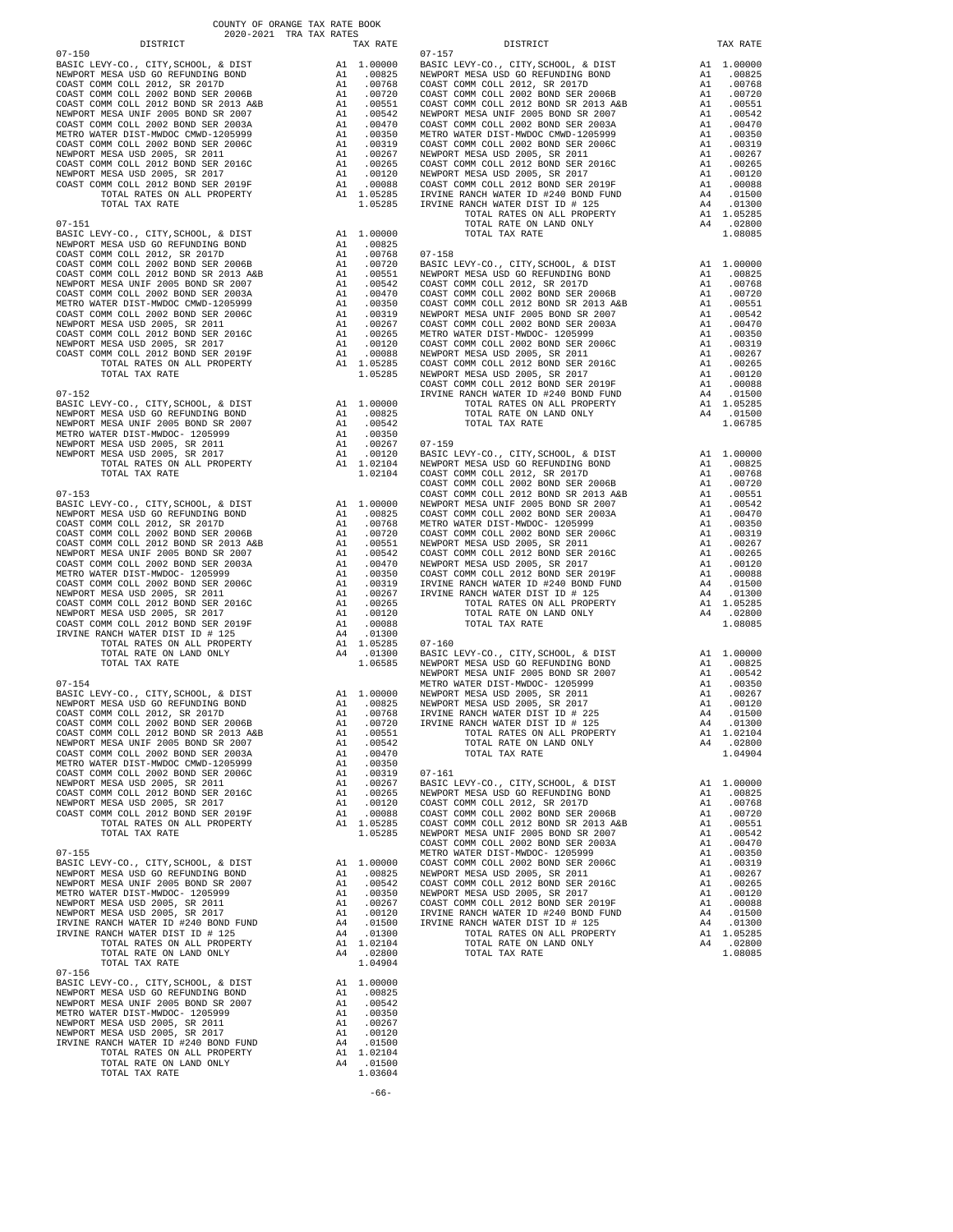| COUNTY OF ORANGE TAX RATE BOOK<br>2020-2021 TRA TAX RATES                  |    |                                                    |            |
|----------------------------------------------------------------------------|----|----------------------------------------------------|------------|
| DISTRICT                                                                   |    | TAX RATE                                           |            |
|                                                                            |    |                                                    |            |
|                                                                            |    |                                                    |            |
|                                                                            |    |                                                    |            |
|                                                                            |    |                                                    |            |
|                                                                            |    |                                                    |            |
|                                                                            |    |                                                    |            |
|                                                                            |    |                                                    |            |
|                                                                            |    |                                                    |            |
|                                                                            |    |                                                    |            |
|                                                                            |    |                                                    |            |
|                                                                            |    |                                                    |            |
|                                                                            |    |                                                    |            |
|                                                                            |    |                                                    |            |
|                                                                            |    |                                                    |            |
|                                                                            |    |                                                    |            |
|                                                                            |    |                                                    |            |
|                                                                            |    |                                                    | NEWPORT    |
|                                                                            |    |                                                    |            |
|                                                                            |    |                                                    |            |
|                                                                            |    |                                                    |            |
|                                                                            |    |                                                    |            |
|                                                                            |    |                                                    |            |
|                                                                            |    |                                                    |            |
|                                                                            |    |                                                    |            |
|                                                                            |    |                                                    |            |
|                                                                            |    |                                                    |            |
|                                                                            |    |                                                    |            |
|                                                                            |    |                                                    |            |
|                                                                            |    |                                                    |            |
|                                                                            |    |                                                    |            |
|                                                                            |    |                                                    |            |
|                                                                            |    |                                                    |            |
|                                                                            |    |                                                    |            |
|                                                                            |    |                                                    |            |
|                                                                            |    |                                                    |            |
|                                                                            |    |                                                    |            |
|                                                                            |    |                                                    |            |
|                                                                            |    |                                                    |            |
|                                                                            |    |                                                    |            |
|                                                                            |    |                                                    | LAGUNA     |
| $07 - 166$                                                                 |    |                                                    | METRO W    |
|                                                                            |    |                                                    |            |
|                                                                            |    |                                                    |            |
|                                                                            |    |                                                    |            |
|                                                                            |    |                                                    |            |
|                                                                            |    |                                                    |            |
|                                                                            |    |                                                    |            |
|                                                                            |    |                                                    |            |
|                                                                            |    |                                                    |            |
|                                                                            |    |                                                    |            |
| TOTAL TAX RATE                                                             |    | 1.04904                                            |            |
|                                                                            |    |                                                    |            |
| $07 - 167$                                                                 |    |                                                    |            |
|                                                                            |    |                                                    |            |
|                                                                            |    |                                                    |            |
|                                                                            |    |                                                    |            |
|                                                                            |    |                                                    |            |
|                                                                            |    |                                                    |            |
|                                                                            |    |                                                    |            |
| IRVINE RANCH WATER DIST ID # 125<br>TOTAL RATES ON ALL PROPERTY            |    | A4 .01300                                          | $07 - 177$ |
| TOTAL RATE ON LAND ONLY                                                    | A4 | A1 1.02104                                         |            |
| TOTAL TAX RATE                                                             |    | 1.02104 BASIC L<br>.02800 LAGUNA<br>1.04904 METROW |            |
|                                                                            |    |                                                    |            |
| $07 - 168$                                                                 |    |                                                    |            |
| BASIC LEVY-CO., CITY, SCHOOL, & DIST                                       |    | A1 1.00000                                         |            |
| NEWPORT MESA USD GO REFUNDING BOND                                         |    | A1 .00825                                          | $07 - 178$ |
| NEWPORT MESA UNIF 2005 BOND SR 2007<br>METRO WATER DIST-MWDOC- 1205999     | A1 | .00542                                             | BASIC L    |
| NEWPORT MESA USD 2005, SR 2011                                             |    | A1 .00350 LAGUNA<br>A1 .00267 METROW               |            |
| NEWPORT MESA USD 2005, SR 2017                                             |    | A1 .00120                                          |            |
| IRVINE RANCH WATER DIST ID # 225                                           |    | A4 .01500                                          |            |
| IRVINE RANCH WATER DIST ID # 125                                           | A4 | .01300                                             |            |
| TOTAL RATES ON ALL PROPERTY                                                |    | A1 1.02104                                         | $07 - 180$ |
| TOTAL RATE ON LAND ONLY                                                    |    | A4 .02800                                          | BASIC L    |
| TOTAL TAX RATE                                                             |    | 1.04904                                            | LAGUNA     |
|                                                                            |    |                                                    | METRO W    |
| $07 - 169$                                                                 |    |                                                    | IRVINE     |
| BASIC LEVY-CO., CITY, SCHOOL, & DIST<br>NEWPORT MESA USD GO REFUNDING BOND |    | A1 1.00000<br>A1 .00825                            |            |
| NEWPORT MESA UNIF 2005 BOND SR 2007                                        | A1 | .00542                                             |            |
| METRO WATER DIST-MWDOC CMWD-1205999                                        | A1 | .00350                                             |            |
| NEWPORT MESA USD 2005, SR 2011                                             | A1 | .00267                                             | $07 - 181$ |
| NEWPORT MESA USD 2005, SR 2017                                             | A1 | .00120                                             | BASIC L    |
| TOTAL RATES ON ALL PROPERTY                                                |    | A1 1.02104                                         | LAGUNA     |
| TOTAL TAX RATE                                                             |    | 1.02104                                            | METRO W    |

| COUNTI OF ORNHOLD THIS RESID BOOK<br>2020-2021 TRA TAX RATES<br>DISTRICT |  | DISTRICT                                                                                                                                                                                                                                                                                                                                                                                                                                     | TAX RATE |
|--------------------------------------------------------------------------|--|----------------------------------------------------------------------------------------------------------------------------------------------------------------------------------------------------------------------------------------------------------------------------------------------------------------------------------------------------------------------------------------------------------------------------------------------|----------|
| $07 - 163$                                                               |  | TAX RATE $07-170$                                                                                                                                                                                                                                                                                                                                                                                                                            |          |
|                                                                          |  |                                                                                                                                                                                                                                                                                                                                                                                                                                              |          |
|                                                                          |  |                                                                                                                                                                                                                                                                                                                                                                                                                                              |          |
|                                                                          |  |                                                                                                                                                                                                                                                                                                                                                                                                                                              |          |
|                                                                          |  |                                                                                                                                                                                                                                                                                                                                                                                                                                              |          |
|                                                                          |  |                                                                                                                                                                                                                                                                                                                                                                                                                                              |          |
|                                                                          |  |                                                                                                                                                                                                                                                                                                                                                                                                                                              |          |
|                                                                          |  |                                                                                                                                                                                                                                                                                                                                                                                                                                              |          |
|                                                                          |  |                                                                                                                                                                                                                                                                                                                                                                                                                                              |          |
|                                                                          |  |                                                                                                                                                                                                                                                                                                                                                                                                                                              |          |
|                                                                          |  |                                                                                                                                                                                                                                                                                                                                                                                                                                              |          |
|                                                                          |  |                                                                                                                                                                                                                                                                                                                                                                                                                                              |          |
|                                                                          |  |                                                                                                                                                                                                                                                                                                                                                                                                                                              |          |
|                                                                          |  |                                                                                                                                                                                                                                                                                                                                                                                                                                              |          |
|                                                                          |  |                                                                                                                                                                                                                                                                                                                                                                                                                                              |          |
|                                                                          |  |                                                                                                                                                                                                                                                                                                                                                                                                                                              |          |
|                                                                          |  |                                                                                                                                                                                                                                                                                                                                                                                                                                              |          |
|                                                                          |  |                                                                                                                                                                                                                                                                                                                                                                                                                                              |          |
|                                                                          |  |                                                                                                                                                                                                                                                                                                                                                                                                                                              |          |
|                                                                          |  |                                                                                                                                                                                                                                                                                                                                                                                                                                              |          |
|                                                                          |  |                                                                                                                                                                                                                                                                                                                                                                                                                                              |          |
|                                                                          |  |                                                                                                                                                                                                                                                                                                                                                                                                                                              |          |
|                                                                          |  |                                                                                                                                                                                                                                                                                                                                                                                                                                              |          |
|                                                                          |  |                                                                                                                                                                                                                                                                                                                                                                                                                                              |          |
|                                                                          |  |                                                                                                                                                                                                                                                                                                                                                                                                                                              |          |
|                                                                          |  |                                                                                                                                                                                                                                                                                                                                                                                                                                              |          |
|                                                                          |  |                                                                                                                                                                                                                                                                                                                                                                                                                                              |          |
|                                                                          |  |                                                                                                                                                                                                                                                                                                                                                                                                                                              |          |
|                                                                          |  |                                                                                                                                                                                                                                                                                                                                                                                                                                              |          |
|                                                                          |  |                                                                                                                                                                                                                                                                                                                                                                                                                                              |          |
|                                                                          |  |                                                                                                                                                                                                                                                                                                                                                                                                                                              |          |
|                                                                          |  |                                                                                                                                                                                                                                                                                                                                                                                                                                              |          |
|                                                                          |  |                                                                                                                                                                                                                                                                                                                                                                                                                                              |          |
|                                                                          |  |                                                                                                                                                                                                                                                                                                                                                                                                                                              |          |
|                                                                          |  |                                                                                                                                                                                                                                                                                                                                                                                                                                              |          |
|                                                                          |  |                                                                                                                                                                                                                                                                                                                                                                                                                                              |          |
|                                                                          |  |                                                                                                                                                                                                                                                                                                                                                                                                                                              |          |
|                                                                          |  |                                                                                                                                                                                                                                                                                                                                                                                                                                              |          |
|                                                                          |  |                                                                                                                                                                                                                                                                                                                                                                                                                                              |          |
|                                                                          |  |                                                                                                                                                                                                                                                                                                                                                                                                                                              |          |
|                                                                          |  |                                                                                                                                                                                                                                                                                                                                                                                                                                              |          |
|                                                                          |  |                                                                                                                                                                                                                                                                                                                                                                                                                                              |          |
|                                                                          |  |                                                                                                                                                                                                                                                                                                                                                                                                                                              |          |
|                                                                          |  |                                                                                                                                                                                                                                                                                                                                                                                                                                              |          |
|                                                                          |  |                                                                                                                                                                                                                                                                                                                                                                                                                                              |          |
|                                                                          |  |                                                                                                                                                                                                                                                                                                                                                                                                                                              |          |
| $07 - 167$                                                               |  |                                                                                                                                                                                                                                                                                                                                                                                                                                              |          |
|                                                                          |  | $\begin{tabular}{l c c c c c c} \multicolumn{4}{c}{\textbf{BASTC LEVY-C0.}} & CITY, SCHOOL, & & DIST & & & \\ \multicolumn{4}{c}{\textbf{ABSTC LEVY-C0.}} & CITY, SCHOOL, & & DIST & & \\ \multicolumn{4}{c}{\textbf{NEWPORT MESA USD GO RFEVUMDING BOND}} & & & & & \\ \multicolumn{4}{c}{\textbf{NEWPORT MESA USD BONDORT MESA USD GO NND TMSA USD SOD}} & & & & \\ \multicolumn{4}{c}{\textbf{NEWPORT MESA UST MESO NOTR MESA UST MESO}}$ |          |
|                                                                          |  |                                                                                                                                                                                                                                                                                                                                                                                                                                              |          |
|                                                                          |  |                                                                                                                                                                                                                                                                                                                                                                                                                                              |          |
|                                                                          |  |                                                                                                                                                                                                                                                                                                                                                                                                                                              |          |
|                                                                          |  |                                                                                                                                                                                                                                                                                                                                                                                                                                              |          |
|                                                                          |  |                                                                                                                                                                                                                                                                                                                                                                                                                                              |          |
| IRVINE RANCH WATER DIST ID # 125 A4 .01300 07-177                        |  |                                                                                                                                                                                                                                                                                                                                                                                                                                              |          |
|                                                                          |  |                                                                                                                                                                                                                                                                                                                                                                                                                                              |          |
|                                                                          |  | $\begin{array}{cccccccc} \text{IE RATE} & \text{DIST} & \text{A1} & 1.01000 \\ \text{TOTAL RATE} & \text{DIST} & \text{DIT} & \text{A1} & 0.1010 \\ \text{TOTAL RATE} & \text{ON LAD} & \text{ONLY} & \text{A1} & 1.02104 \\ \text{TOTAL RATE} & \text{ON LAND} & \text{ONLY} & \text{A1} & 1.02104 \\ \text{TOTAL RATE} & \text{ON LAND} & \text{ONLY} & \text{A2} & 1.04904 \\ \text{TOTAL TAX RATE} & \text{NATE} &$                      |          |
|                                                                          |  |                                                                                                                                                                                                                                                                                                                                                                                                                                              |          |
| $07 - 168$                                                               |  |                                                                                                                                                                                                                                                                                                                                                                                                                                              |          |
|                                                                          |  |                                                                                                                                                                                                                                                                                                                                                                                                                                              |          |
|                                                                          |  | $\begin{tabular}{@{}c@{}}\hline\textbf{07--168} & $\textbf{07--168}$\\ \hline \textbf{RSEIC LEVY-CO., CITY, SCHOOL, & $DIST$}\\ \hline \textbf{RSEPOLWENERS ADI} & $\textbf{0.0000}$ & $D1111100000$ & $D11210000$ & $D11210000$\\ \hline \textbf{RSEPOLWENERS ADI} & $\textbf{0.0000}$ & $\textbf{0.0000}$ & $D112100000$ & $D112100000$ & $D112100000$\\ \$                                                                                |          |
|                                                                          |  |                                                                                                                                                                                                                                                                                                                                                                                                                                              |          |
|                                                                          |  |                                                                                                                                                                                                                                                                                                                                                                                                                                              |          |
|                                                                          |  |                                                                                                                                                                                                                                                                                                                                                                                                                                              |          |
|                                                                          |  |                                                                                                                                                                                                                                                                                                                                                                                                                                              |          |
|                                                                          |  |                                                                                                                                                                                                                                                                                                                                                                                                                                              |          |
|                                                                          |  |                                                                                                                                                                                                                                                                                                                                                                                                                                              |          |
|                                                                          |  |                                                                                                                                                                                                                                                                                                                                                                                                                                              |          |
|                                                                          |  |                                                                                                                                                                                                                                                                                                                                                                                                                                              |          |
|                                                                          |  |                                                                                                                                                                                                                                                                                                                                                                                                                                              |          |
|                                                                          |  |                                                                                                                                                                                                                                                                                                                                                                                                                                              |          |
|                                                                          |  |                                                                                                                                                                                                                                                                                                                                                                                                                                              |          |
|                                                                          |  |                                                                                                                                                                                                                                                                                                                                                                                                                                              |          |
|                                                                          |  |                                                                                                                                                                                                                                                                                                                                                                                                                                              |          |
|                                                                          |  |                                                                                                                                                                                                                                                                                                                                                                                                                                              |          |
|                                                                          |  |                                                                                                                                                                                                                                                                                                                                                                                                                                              |          |
|                                                                          |  |                                                                                                                                                                                                                                                                                                                                                                                                                                              |          |
|                                                                          |  |                                                                                                                                                                                                                                                                                                                                                                                                                                              |          |
|                                                                          |  |                                                                                                                                                                                                                                                                                                                                                                                                                                              |          |
|                                                                          |  |                                                                                                                                                                                                                                                                                                                                                                                                                                              |          |
|                                                                          |  |                                                                                                                                                                                                                                                                                                                                                                                                                                              |          |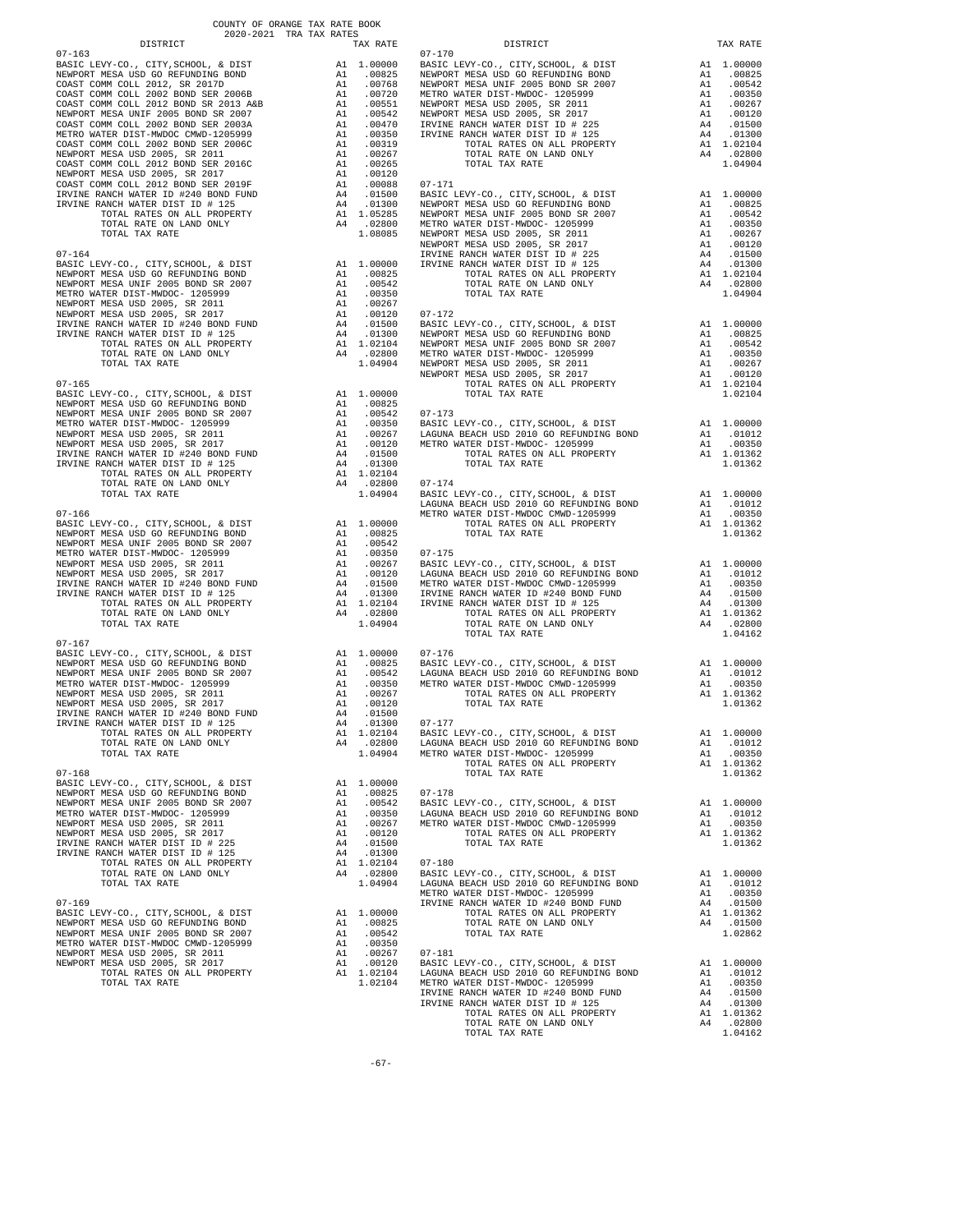| DISTRICT | TAX RATE | DISTRICT | TAX RATE |
|----------|----------|----------|----------|
|          |          |          |          |
|          |          |          |          |
|          |          |          |          |
|          |          |          |          |
|          |          |          |          |
|          |          |          |          |
|          |          |          |          |
|          |          |          |          |
|          |          |          |          |
|          |          |          |          |
|          |          |          |          |
|          |          |          |          |
|          |          |          |          |
|          |          |          |          |
|          |          |          |          |
|          |          |          |          |
|          |          |          |          |
|          |          |          |          |
|          |          |          |          |
|          |          |          |          |
|          |          |          |          |
|          |          |          |          |
|          |          |          |          |
|          |          |          |          |
|          |          |          |          |
|          |          |          |          |
|          |          |          |          |
|          |          |          |          |
|          |          |          |          |
|          |          |          |          |
|          |          |          |          |
|          |          |          |          |
|          |          |          |          |
|          |          |          |          |
|          |          |          |          |
|          |          |          |          |
|          |          |          |          |
|          |          |          |          |
|          |          |          |          |
|          |          |          |          |
|          |          |          |          |
|          |          |          |          |
|          |          |          |          |
|          |          |          |          |
|          |          |          |          |
|          |          |          |          |
|          |          |          |          |
|          |          |          |          |
|          |          |          |          |
|          |          |          |          |
|          |          |          |          |
|          |          |          |          |
|          |          |          |          |
|          |          |          |          |
|          |          |          |          |
|          |          |          |          |
|          |          |          |          |
|          |          |          |          |
|          |          |          |          |
|          |          |          |          |
|          |          |          |          |
|          |          |          |          |
|          |          |          |          |
|          |          |          |          |
|          |          |          |          |
|          |          |          |          |
|          |          |          |          |
|          |          |          |          |
|          |          |          |          |
|          |          |          |          |
|          |          |          |          |
|          |          |          |          |
|          |          |          |          |
|          |          |          |          |
|          |          |          |          |
|          |          |          |          |
|          |          |          |          |
|          |          |          |          |
|          |          |          |          |
|          |          |          |          |
|          |          |          |          |
|          |          |          |          |
|          |          |          |          |
|          |          |          |          |
|          |          |          | 1.05285  |
|          |          |          |          |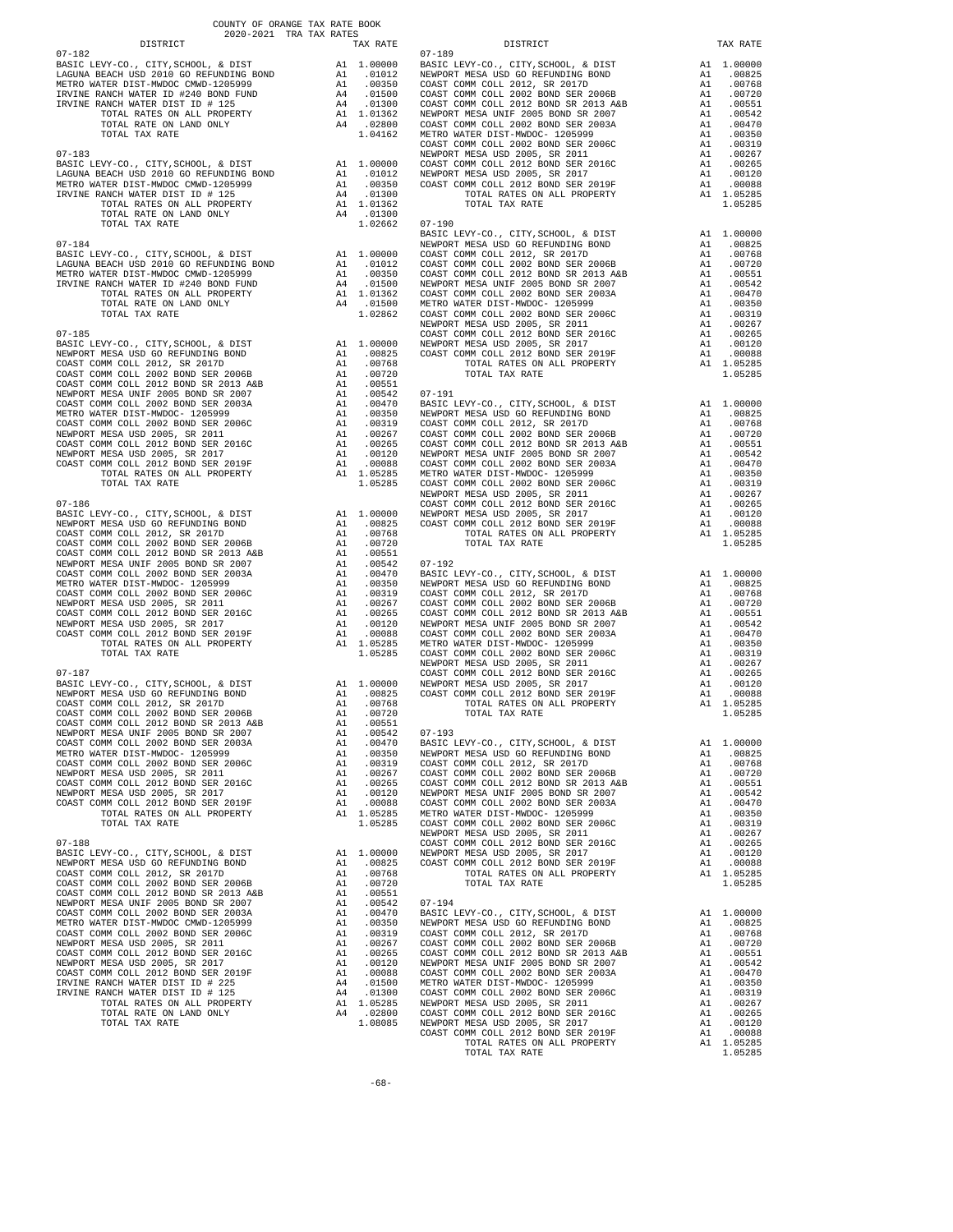MASIC LEVY-CO., CITY, SCHOOL, & DIST Al 1.00000<br>NEWPORT MESA USD GO REFUNDING BOND A1 .00825 07-197 07-202 TOTAL TAX RATE 1.05285 TOTAL TAX RATE 1.05285

 COUNTY OF ORANGE TAX RATE BOOK 2020-2021 TRA TAX RATES DISTRICT TAX RATE DISTRICT TAX RATE 07-195<br>
07-200<br>
BASIC LEVY-CO., CITY, SCHOOL, & DIST<br>
NEWPORT MESA USD GO REFUNDING BOND<br>
NEWPORT MESA USD GO REFUNDING BOND<br>
MEWPORT MESA USD GO REFUNDING BOND  $\begin{tabular}{l|c|c|c|c|c|c|c} \textbf{BAST CDFV-CO, C, CITY, SCIOOL, & 6 DIST} & \textbf{A1} & 1.00000 & \textbf{RAST CDFV}, & 6 DIST} & \textbf{A1} & 1.00000 \\ \textbf{RIST COMM COLL 2012, SR 2017D} & \textbf{A1} & 0.000000 & \textbf{RIST COMM COLL 2012, SR 2017D} & \textbf{A1} & 0.00000 \\ \textbf{COAST COMM OCLL 2012, SR 2017D} & \textbf{A1} &$ TOTAL TAX RATE 1.05285 TOTAL TAX RATE 1.05285 TOTAL TAX RATE 1.05285 TOTAL TAX RATE 1.05285 TOTAL TAX RATE 1.05285 TOTAL TAX RATE 1.05285 TOTAL TAX RATE 1.05285 TOTAL TAX RATE 1.05285 TOTAL PROPERTY PASA USE 2019 TOTAL RAT BASIC LEVY-CO., CITY,SCHOOL, & DIST A1 1.00000 BASIC LEVY-CO., CITY,SCHOOL, & DIST A1 1.00000 NEWPORT MESA USD GO REFUNDING BOND A1 .00825 NEWPORT MESA USD GO REFUNDING BOND A1 .00825 COAST COMM COLL 2012, SR 2017D A1 .00768 COAST COMM COLL 2012, SR 2017D A1 .00768 COAST COMM COLL 2002 BOND SER 2006B A1 .00720 COAST COMM COLL 2002 BOND SER 2006B A1 .00720 COAST COMM COLL 2012 BOND SR 2013 A&B A1 .00551 COAST COMM COLL 2012 BOND SR 2013 A&B A1 .00551 NEWPORT MESA UNIF 2005 BOND SR 2007 A1 .00542 NEWPORT MESA UNIF 2005 BOND SR 2007 A1 .00542 COAST COMM COLL 2002 BOND SER 2003A A1 .00470 COAST COMM COLL 2002 BOND SER 2003A A1 .00470 METRO WATER DIST-MWDOC- 1205999 A1 .00350 METRO WATER DIST-MWDOC CMWD-1205999 A1 .00350 COAST COMM COLL 2002 BOND SER 2006C A1 .00319 COAST COMM COLL 2002 BOND SER 2006C A1 .00319 00267 NEWPORT MESAUSD 2005, SR 2011 (10267 A1 .00267 NEWPORT MESAUSD 2005, SR 2011 (10267 NEWPORT MESAUSD 2005<br>COAST COMM COLL 2015 AND SER 2016C A1 .10265 COAST COMM COLL 2012 ASRD SER 2016C A1 .00265<br>NEWPORT MESAUSD 2005 COAST COMM COLL 2012 BOND SER 2019F A1 .00088 COAST COMM COLL 2012 BOND SER 2019F A1 .00088<br>TOTAL RATES ON ALL PROPERTY A1 1.05285 TOTAL TAX RATES ON ALL PROPERTY 1.05285<br>1.05285 1.05285 TOTAL TAX RATE  $\begin{tabular}{lcccc} BASIC LEVY-CO., CITY, SCHOOL, & DIST & A1 & 1.00000 & BASIC LEVY-CO., CITY, SCHOOL, & DIST & A1 & 1.00000 \\ NEWOPORT MEMSO AUS CO AESFWDING BOND & BOND & A1 & .00825 & NEWPORT MESA USO GORETWDING BOND & A1 & .00825 & .00877 COMM COLL & 2002 & .00877 COMM COLL & 2002 & .00877 COMM COLL & 2002 & .00877 COMM COLL & 2002 & .00877 COMM COLL & 2002 & .00$  NEWPORT MESA UNIF 2005 BOND SR 2007 A1 .00542 NEWPORT MESA UNIF 2005 BOND SR 2007 A1 .00542 COAST COMM COLL 2002 BOND SER 2003A A1 .00470 COAST COMM COLL 2002 BOND SER 2003A A1 .00470 METRO WATER DIST-MWDOC- 1205999 A1 .00350 METRO WATER DIST-MWDOC- 1205999 A1 .00350 COAST COMM COLL 2002 BOND SER 2006C A1 .00319 COAST COMM COLL 2002 BOND SER 2006C A1 .00319 NEWPORT MESAUSD 2005, SR 2011 (0267 NEWPORT MESAUSD 2005, SR 2011 (0267 NEWPORT MESAUSD 2005, SR 2011 (0267 NEWPORT MESAUSD 2005, SR 2016C<br>COAST COM COLL 2012 ERR 2016C 2016C 2011 (02065 2017 21) 2012 NEWPORT MESAUSD 2005, TOTAL RATES ON ALL PROPERTY A1 1.05285 TOTAL RATES ON ALL PROPERTY A1 1.05285 07-198 07-203 BASIC LEVY-CO., CITY,SCHOOL, & DIST A1 1.00000 BASIC LEVY-CO., CITY,SCHOOL, & DIST A1 1.00000 SANTA ANA USD-2018, SR 2019A A1 .02203 NEWPORT MESA USD GO REFUNDING BOND A1 .00825 SANTA ANA USD-2008 BOND SER A A1 .01854 COAST COMM COLL 2012, SR 2017D A1 .00768 SANTA ANA UNIF-1999 BOND SER 2002B A1 .00917 COAST COMM COLL 2002 BOND SER 2006B A1 .00720 SANTA ANA USD 1999,2009 REF A1 .00905 COAST COMM COLL 2012 BOND SR 2013 A&B A1 .00551  $\begin{tabular}{l|c|c|c|c|c|c|c} \multicolumn{4}{c}{\textbf{RANCHO}} \multicolumn{4}{c}{\textbf{SANTIAGO}} \multicolumn{4}{c}{\textbf{CCD}} \multicolumn{4}{c}{\textbf{COD}} \multicolumn{4}{c}{\textbf{RANCHO}} \multicolumn{4}{c}{\textbf{RANCHO}} \multicolumn{4}{c}{\textbf{RANCHO}} \multicolumn{4}{c}{\textbf{RANTARA}} \multicolumn{4}{c}{\textbf{COD}} \multicolumn{4}{c}{\textbf{COD}} \multicolumn{4}{c}{\textbf{RANTARA}} \multicolumn{4}{c}{\text$  RANCHO SANTIAGO CCD SFID#1 SR B A1 .00505 NEWPORT MESA USD 2005, SR 2017 A1 .00120 SANTA ANA USD-2010 GO BOND REFUNDING A1 .00395 COAST COMM COLL 2012 BOND SER 2019F A1 .00088 SANTA ANA USD-2008 BOND SER E A1 .00390 TOTAL RATES ON ALL PROPERTY A1 1.05285 RANCHO SANTIAGO CCD 2002 SR 2005B A1 .00381 TOTAL TAX RATE 1.05285 SANTA ANA USD-2008 BOND SER C A1 .00352 METRO WATER DIST-MWDOC CMWD-1205999 A1 .00350 07-204 SANTA ANA UNIF-1999 BOND SER 2002A A1 .00207 BASIC LEVY-CO., CITY,SCHOOL, & DIST A1 1.00000 SANTA ANA USD-2008 BOND SER B A1 .00001 NEWPORT MESA USD GO REFUNDING BOND A1 .00825 TOTAL RATES ON ALL PROPERTY A1 1.12997 COAST COMM COLL 2012, SR 2017D A1 .00768 TOTAL TAX RATE 1.12997 COAST COMM COLL 2002 BOND SER 2006B A1 .00720 COAST COMM COLL 2012 BOND SER 2017D<br>TOTAL RATES ON ALL PROPERTY AT 1.12997 COAST COMM COLL 2012 BOND SER 2015D<br>COAST COMM COLL 2012 BOND SER 2015B<br>COAST COMM COLL 2012 BOND SR 2013 A&B<br>COAST COMM COLL 2012 BOND SR 2017 A1 07-199 NEWPORT MESA UNIF 2005 BOND SR 2007<br>BASIC LEVY-CO., CITY, SCHOOL, & DIST A1 1.00000 COAST COMM COLL 2002 BOND SER 2003A A1 .00470 BASIC LEVY-CO., CITY,SCHOOL, & DIST A1 1.00000 COAST COMM COLL 2002 BOND SER 2003A A1 .00470 NEWPORT MESA USD GO REFUNDING BOND A1 .00825 METRO WATER DIST-MWDOC- 1205999 A1 .00350 COAST COMM COLL 2012, SR 2017D A1 .00768 COAST COMM COLL 2002 BOND SER 2006C A1 .00319 COAST COMM COLL 2002 BOND SER 2006B A1 .00720 NEWPORT MESA USD 2005, SR 2011 A1 .00267 OOAST COMM COMM COMM COLL 2012 BOND COMM CONTROLL 2012 BOND COAST COMM COLL 2012 COAST COMM COLL 2012 AT AND CO<br>COAST COMM COLL 2012 BOND SR 2013 A&B A1 .00551 COAST COMM COLL 2012 BOND SER 2016C A1 .00265<br>MEWPORT MESA UN NEWPORT MESA UNIF 2005 BOND SR 2007 A1 .00542 NEWPORT MESA USD 2005, SR 2017 A1 .00120 COAST COMM COLL 2002 BOND SER 2003A A1 .00470 COAST COMM COLL 2012 BOND SER 2019F A1 .00088 METRO WATER DIST-MWDOC-1205999 MM A1 .00350 TOTAL RATES ON ALL PROPERTY A1 1.05285<br>COAST COMM COLL 2005 OOD 2006 MM A1 .00319 TOTAL TAX RATE TOTAL MESS ON ALL PROPERTY A1 1.05285<br>NEWPORT MESA USD 2005, SR 2011 MM A1 .00267 NEWPORT MESA USD 2005, SR 2017 A1 .00120 BASIC LEVY-CO., CITY,SCHOOL, & DIST A1 1.00000 COAST COMM COLL 2012 BOND SER 2019F A1 .00088 NEWPORT MESA USD GO REFUNDING BOND A1 .00825 TOTAL RATES ON ALL PROPERTY A1 1.05285 COAST COMM COLL 2012, SR 2017D<br>TOTAL RATES ON ALL PROPERTY A1 1.05285 COAST COMM COLL 2002 BOND SER 2006B A1 .00768 TOTAL TAX RATE 1.05285 COAST COMM COLL 2002 BOND SER 2006B A1 .00720 COAST COMM COLL 2012 BOND SR 2013 A&B A1 .00551 NEWPORT MESA UNIF 2005 BOND SR 2007 A1 .00542 COAST COMM COLL 2002 BOND SER 2003A A1 .00470 METRO WATER DIST-MWDOC- 1205999 A1 .00350 COAST COMM COLL 2002 BOND SER 2006C A1 .00319 NEWPORT MESA USD 2005, SR 2011 A1 .00267 COAST COMM COLL 2012 BOND SER 2016C A1 .00265 NEWPORT MESA USD 2005, SR 2017 A1 .00120 COAST COMM COLL 2012 BOND SER 2019F A1 .00088 TOTAL RATES ON ALL PROPERTY A1 1.05285<br>TOTAL TAX RATE 1.05285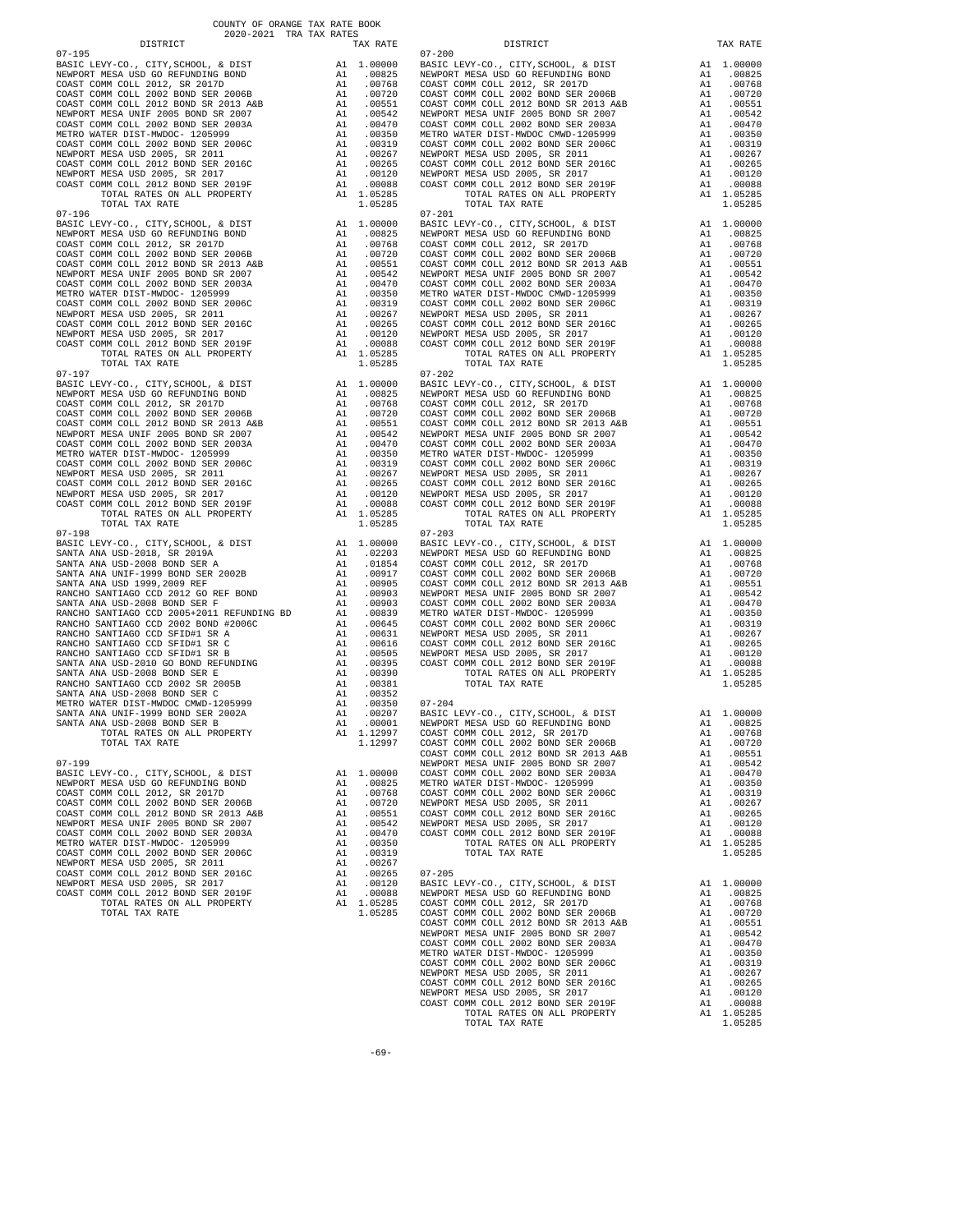| $\begin{tabular}{l c c c c c} \multicolumn{1}{c}{\textbf{NEWPORT} MESA UNIF 2005 BOND SR 2007} & \multicolumn{1}{c}{\textbf{A1}} & .00542 & \multicolumn{1}{c}{\textbf{NEWPORT} COM COL 2002 BOND SR 2013A} \\ \multicolumn{1}{c}{\textbf{METRO} MCOL 2002 BOND SR 2003A} & \multicolumn{1}{c}{\textbf{A1}} & .00470 & COAST COM COL 202 BOND SR 2006 \\ \multicolumn{1}{c}{\textbf{NEWPORT} MESA USD 2005, SR 2$ |                                                                                                                                                                                                                                                                                                                                                                                  |                                                             |            |
|-------------------------------------------------------------------------------------------------------------------------------------------------------------------------------------------------------------------------------------------------------------------------------------------------------------------------------------------------------------------------------------------------------------------|----------------------------------------------------------------------------------------------------------------------------------------------------------------------------------------------------------------------------------------------------------------------------------------------------------------------------------------------------------------------------------|-------------------------------------------------------------|------------|
|                                                                                                                                                                                                                                                                                                                                                                                                                   |                                                                                                                                                                                                                                                                                                                                                                                  |                                                             |            |
|                                                                                                                                                                                                                                                                                                                                                                                                                   |                                                                                                                                                                                                                                                                                                                                                                                  |                                                             |            |
|                                                                                                                                                                                                                                                                                                                                                                                                                   |                                                                                                                                                                                                                                                                                                                                                                                  |                                                             |            |
|                                                                                                                                                                                                                                                                                                                                                                                                                   |                                                                                                                                                                                                                                                                                                                                                                                  |                                                             |            |
|                                                                                                                                                                                                                                                                                                                                                                                                                   |                                                                                                                                                                                                                                                                                                                                                                                  |                                                             |            |
|                                                                                                                                                                                                                                                                                                                                                                                                                   |                                                                                                                                                                                                                                                                                                                                                                                  |                                                             |            |
| TOTAL TAX RATE                                                                                                                                                                                                                                                                                                                                                                                                    |                                                                                                                                                                                                                                                                                                                                                                                  | 1.05285                                                     |            |
| $07 - 207$                                                                                                                                                                                                                                                                                                                                                                                                        | $\begin{tabular}{cc} & 07-213 \\ \text{A1} & 1.00000 & \text{BASIC L} \\ \text{A1} & 0.0825 & \text{NEWPORT C} \\ \text{A1} & 0.0768 & \text{COAST C} \\ \text{A1} & 0.0720 & \text{COAST C} \\ \text{A1} & 0.00551 & \text{COAST C} \\ \text{A1} & 0.00542 & \text{NEWPORT C} \\ \text{A1} & 0.00470 & \text{COAST C} \\ \text{A1} & 0.0350 & \text{METRO W} \\ \text{A1} & 0.$ |                                                             | $07 - 213$ |
| BASIC LEVY-CO., CITY, SCHOOL, & DIST                                                                                                                                                                                                                                                                                                                                                                              |                                                                                                                                                                                                                                                                                                                                                                                  |                                                             |            |
| NEWPORT MESA USD GO REFUNDING BOND                                                                                                                                                                                                                                                                                                                                                                                |                                                                                                                                                                                                                                                                                                                                                                                  |                                                             |            |
| COAST COMM COLL 2012, SR 2017D<br>COAST COMM COLL 2002 BOND SER 2006B                                                                                                                                                                                                                                                                                                                                             |                                                                                                                                                                                                                                                                                                                                                                                  |                                                             |            |
| COAST COMM COLL 2012 BOND SR 2013 A&B                                                                                                                                                                                                                                                                                                                                                                             |                                                                                                                                                                                                                                                                                                                                                                                  |                                                             |            |
| NEWPORT MESA UNIF 2005 BOND SR 2007                                                                                                                                                                                                                                                                                                                                                                               |                                                                                                                                                                                                                                                                                                                                                                                  |                                                             |            |
| COAST COMM COLL 2002 BOND SER 2003A                                                                                                                                                                                                                                                                                                                                                                               |                                                                                                                                                                                                                                                                                                                                                                                  |                                                             |            |
| METRO WATER DIST-MWDOC- 1205999                                                                                                                                                                                                                                                                                                                                                                                   |                                                                                                                                                                                                                                                                                                                                                                                  |                                                             |            |
| COAST COMM COLL 2002 BOND SER 2006C<br>NEWPORT MESA USD 2005, SR 2011                                                                                                                                                                                                                                                                                                                                             |                                                                                                                                                                                                                                                                                                                                                                                  |                                                             |            |
| COAST COMM COLL 2012 BOND SER 2016C                                                                                                                                                                                                                                                                                                                                                                               |                                                                                                                                                                                                                                                                                                                                                                                  |                                                             |            |
| NEWPORT MESA USD 2005, SR 2017                                                                                                                                                                                                                                                                                                                                                                                    |                                                                                                                                                                                                                                                                                                                                                                                  |                                                             |            |
| COAST COMM COLL 2012 BOND SER 2019F                                                                                                                                                                                                                                                                                                                                                                               |                                                                                                                                                                                                                                                                                                                                                                                  |                                                             |            |
| TOTAL RATES ON ALL PROPERTY                                                                                                                                                                                                                                                                                                                                                                                       |                                                                                                                                                                                                                                                                                                                                                                                  |                                                             |            |
| TOTAL TAX RATE<br>$07 - 208$                                                                                                                                                                                                                                                                                                                                                                                      |                                                                                                                                                                                                                                                                                                                                                                                  | 1.05285                                                     | $07 - 214$ |
| BASIC LEVY-CO., CITY, SCHOOL, & DIST                                                                                                                                                                                                                                                                                                                                                                              |                                                                                                                                                                                                                                                                                                                                                                                  |                                                             |            |
| NEWPORT MESA USD GO REFUNDING BOND<br>COAST COMM COLL 2012 SP 2017D                                                                                                                                                                                                                                                                                                                                               |                                                                                                                                                                                                                                                                                                                                                                                  |                                                             |            |
| COAST COMM COLL 2012, SR 2017D                                                                                                                                                                                                                                                                                                                                                                                    |                                                                                                                                                                                                                                                                                                                                                                                  |                                                             |            |
|                                                                                                                                                                                                                                                                                                                                                                                                                   |                                                                                                                                                                                                                                                                                                                                                                                  |                                                             |            |
|                                                                                                                                                                                                                                                                                                                                                                                                                   |                                                                                                                                                                                                                                                                                                                                                                                  |                                                             |            |
| COAST COMM COLL 2002 BOND SR 2013 A&B<br>COAST COMM COLL 2012 BOND SR 2013 A&B<br>NEWPORT MESA UNIF 2005 BOND SR 2003<br>COAST COMM COLL 2002 BOND SER 2003<br>NETRO WATER DIST-MWDOC CMWD-1205999<br>NETRO WATER DIST -MWDOC CMWD-1205999<br>NE                                                                                                                                                                  |                                                                                                                                                                                                                                                                                                                                                                                  |                                                             |            |
|                                                                                                                                                                                                                                                                                                                                                                                                                   |                                                                                                                                                                                                                                                                                                                                                                                  |                                                             |            |
|                                                                                                                                                                                                                                                                                                                                                                                                                   |                                                                                                                                                                                                                                                                                                                                                                                  |                                                             |            |
|                                                                                                                                                                                                                                                                                                                                                                                                                   |                                                                                                                                                                                                                                                                                                                                                                                  |                                                             |            |
|                                                                                                                                                                                                                                                                                                                                                                                                                   |                                                                                                                                                                                                                                                                                                                                                                                  |                                                             |            |
|                                                                                                                                                                                                                                                                                                                                                                                                                   |                                                                                                                                                                                                                                                                                                                                                                                  |                                                             |            |
|                                                                                                                                                                                                                                                                                                                                                                                                                   |                                                                                                                                                                                                                                                                                                                                                                                  | A1 1.05285                                                  |            |
| TOTAL TAX RATE                                                                                                                                                                                                                                                                                                                                                                                                    |                                                                                                                                                                                                                                                                                                                                                                                  | 1.05285                                                     |            |
| $07 - 209$                                                                                                                                                                                                                                                                                                                                                                                                        |                                                                                                                                                                                                                                                                                                                                                                                  |                                                             | $07 - 215$ |
|                                                                                                                                                                                                                                                                                                                                                                                                                   |                                                                                                                                                                                                                                                                                                                                                                                  |                                                             |            |
|                                                                                                                                                                                                                                                                                                                                                                                                                   |                                                                                                                                                                                                                                                                                                                                                                                  |                                                             |            |
|                                                                                                                                                                                                                                                                                                                                                                                                                   |                                                                                                                                                                                                                                                                                                                                                                                  |                                                             |            |
|                                                                                                                                                                                                                                                                                                                                                                                                                   |                                                                                                                                                                                                                                                                                                                                                                                  |                                                             |            |
|                                                                                                                                                                                                                                                                                                                                                                                                                   |                                                                                                                                                                                                                                                                                                                                                                                  |                                                             |            |
|                                                                                                                                                                                                                                                                                                                                                                                                                   |                                                                                                                                                                                                                                                                                                                                                                                  |                                                             |            |
|                                                                                                                                                                                                                                                                                                                                                                                                                   |                                                                                                                                                                                                                                                                                                                                                                                  |                                                             |            |
|                                                                                                                                                                                                                                                                                                                                                                                                                   |                                                                                                                                                                                                                                                                                                                                                                                  |                                                             |            |
|                                                                                                                                                                                                                                                                                                                                                                                                                   |                                                                                                                                                                                                                                                                                                                                                                                  |                                                             |            |
|                                                                                                                                                                                                                                                                                                                                                                                                                   |                                                                                                                                                                                                                                                                                                                                                                                  |                                                             |            |
|                                                                                                                                                                                                                                                                                                                                                                                                                   |                                                                                                                                                                                                                                                                                                                                                                                  |                                                             |            |
|                                                                                                                                                                                                                                                                                                                                                                                                                   |                                                                                                                                                                                                                                                                                                                                                                                  |                                                             |            |
|                                                                                                                                                                                                                                                                                                                                                                                                                   |                                                                                                                                                                                                                                                                                                                                                                                  |                                                             |            |
|                                                                                                                                                                                                                                                                                                                                                                                                                   |                                                                                                                                                                                                                                                                                                                                                                                  |                                                             | NEWPORT    |
|                                                                                                                                                                                                                                                                                                                                                                                                                   |                                                                                                                                                                                                                                                                                                                                                                                  |                                                             |            |
|                                                                                                                                                                                                                                                                                                                                                                                                                   |                                                                                                                                                                                                                                                                                                                                                                                  |                                                             |            |
|                                                                                                                                                                                                                                                                                                                                                                                                                   |                                                                                                                                                                                                                                                                                                                                                                                  |                                                             |            |
|                                                                                                                                                                                                                                                                                                                                                                                                                   |                                                                                                                                                                                                                                                                                                                                                                                  |                                                             |            |
|                                                                                                                                                                                                                                                                                                                                                                                                                   |                                                                                                                                                                                                                                                                                                                                                                                  |                                                             |            |
|                                                                                                                                                                                                                                                                                                                                                                                                                   |                                                                                                                                                                                                                                                                                                                                                                                  |                                                             |            |
|                                                                                                                                                                                                                                                                                                                                                                                                                   |                                                                                                                                                                                                                                                                                                                                                                                  |                                                             |            |
|                                                                                                                                                                                                                                                                                                                                                                                                                   |                                                                                                                                                                                                                                                                                                                                                                                  |                                                             |            |
|                                                                                                                                                                                                                                                                                                                                                                                                                   |                                                                                                                                                                                                                                                                                                                                                                                  |                                                             |            |
| COAST COMM COLL 2012 BOND SER 2016C                                                                                                                                                                                                                                                                                                                                                                               | A1                                                                                                                                                                                                                                                                                                                                                                               | .00265                                                      | NEWPORT    |
| NEWPORT MESA USD 2005, SR 2017                                                                                                                                                                                                                                                                                                                                                                                    | A1                                                                                                                                                                                                                                                                                                                                                                               | .00120                                                      | NEWPORT    |
| COAST COMM COLL 2012 BOND SER 2019F                                                                                                                                                                                                                                                                                                                                                                               | A1                                                                                                                                                                                                                                                                                                                                                                               | .00088                                                      | METRO W    |
| TOTAL RATES ON ALL PROPERTY                                                                                                                                                                                                                                                                                                                                                                                       |                                                                                                                                                                                                                                                                                                                                                                                  | A1 1.05285                                                  | NEWPORT    |
| TOTAL TAX RATE                                                                                                                                                                                                                                                                                                                                                                                                    |                                                                                                                                                                                                                                                                                                                                                                                  | 1.05285                                                     | NEWPORT    |
| $07 - 211$                                                                                                                                                                                                                                                                                                                                                                                                        |                                                                                                                                                                                                                                                                                                                                                                                  |                                                             | IRVINE     |
| BASIC LEVY-CO., CITY, SCHOOL, & DIST                                                                                                                                                                                                                                                                                                                                                                              | A1                                                                                                                                                                                                                                                                                                                                                                               | 1.00000                                                     | IRVINE     |
| NEWPORT MESA USD GO REFUNDING BOND                                                                                                                                                                                                                                                                                                                                                                                | A1                                                                                                                                                                                                                                                                                                                                                                               | .00825                                                      |            |
| COAST COMM COLL 2012, SR 2017D                                                                                                                                                                                                                                                                                                                                                                                    | A1                                                                                                                                                                                                                                                                                                                                                                               | .00768                                                      |            |
| COAST COMM COLL 2002 BOND SER 2006B                                                                                                                                                                                                                                                                                                                                                                               | A1                                                                                                                                                                                                                                                                                                                                                                               | .00720                                                      |            |
| COAST COMM COLL 2012 BOND SR 2013 A&B                                                                                                                                                                                                                                                                                                                                                                             | A1                                                                                                                                                                                                                                                                                                                                                                               | .00551                                                      | $07 - 219$ |
| NEWPORT MESA UNIF 2005 BOND SR 2007                                                                                                                                                                                                                                                                                                                                                                               | A1                                                                                                                                                                                                                                                                                                                                                                               | .00542                                                      | BASIC L    |
| COAST COMM COLL 2002 BOND SER 2003A<br>METRO WATER DIST-MWDOC- 1205999                                                                                                                                                                                                                                                                                                                                            | A1                                                                                                                                                                                                                                                                                                                                                                               | .00470                                                      | NEWPORT    |
| COAST COMM COLL 2002 BOND SER 2006C                                                                                                                                                                                                                                                                                                                                                                               |                                                                                                                                                                                                                                                                                                                                                                                  | A1 .00470 NEWPORT<br>A1 .00319 METRO W<br>A1 .00267 NEWPORT |            |
| NEWPORT MESA USD 2005, SR 2011                                                                                                                                                                                                                                                                                                                                                                                    |                                                                                                                                                                                                                                                                                                                                                                                  |                                                             |            |
| COAST COMM COLL 2012 BOND SER 2016C                                                                                                                                                                                                                                                                                                                                                                               |                                                                                                                                                                                                                                                                                                                                                                                  | A1 .00265                                                   | NEWPORT    |
| NEWPORT MESA USD 2005, SR 2017                                                                                                                                                                                                                                                                                                                                                                                    | A1                                                                                                                                                                                                                                                                                                                                                                               | .00120                                                      | IRVINE     |
| COAST COMM COLL 2012 BOND SER 2019F                                                                                                                                                                                                                                                                                                                                                                               | A1                                                                                                                                                                                                                                                                                                                                                                               | .00088                                                      | IRVINE     |
| TOTAL RATES ON ALL PROPERTY<br>TOTAL TAY RATE                                                                                                                                                                                                                                                                                                                                                                     |                                                                                                                                                                                                                                                                                                                                                                                  | A1 1.05285<br>1 05285                                       |            |
|                                                                                                                                                                                                                                                                                                                                                                                                                   |                                                                                                                                                                                                                                                                                                                                                                                  |                                                             |            |

| 2020-2021 TRA TAX RATES<br>DISTRICT | TAX RATE | DISTRICT   | TAX RATE |
|-------------------------------------|----------|------------|----------|
| $07 - 206$                          |          | $07 - 212$ |          |
|                                     |          |            |          |
|                                     |          |            |          |
|                                     |          |            |          |
|                                     |          |            |          |
|                                     |          |            |          |
|                                     |          |            |          |
|                                     |          |            |          |
|                                     |          |            |          |
|                                     |          |            |          |
|                                     |          |            |          |
|                                     |          |            |          |
| $07 - 207$                          |          | $07 - 213$ |          |
|                                     |          |            |          |
|                                     |          |            |          |
|                                     |          |            |          |
|                                     |          |            |          |
|                                     |          |            |          |
|                                     |          |            |          |
|                                     |          |            |          |
|                                     |          |            |          |
|                                     |          |            |          |
|                                     |          |            |          |
|                                     |          |            |          |
|                                     |          |            |          |
|                                     |          |            |          |
|                                     |          |            |          |
|                                     |          |            |          |
|                                     |          |            |          |
|                                     |          |            |          |
|                                     |          |            |          |
|                                     |          |            |          |
|                                     |          |            |          |
|                                     |          |            |          |
|                                     |          |            |          |
|                                     |          |            |          |
|                                     |          |            |          |
|                                     |          |            |          |
|                                     |          |            |          |
|                                     |          |            |          |
|                                     |          |            |          |
|                                     |          |            |          |
|                                     |          |            |          |
|                                     |          |            |          |
|                                     |          |            |          |
|                                     |          |            |          |
|                                     |          |            |          |
|                                     |          |            |          |
|                                     |          |            |          |
|                                     |          |            |          |
|                                     |          |            |          |
|                                     |          |            |          |
|                                     |          |            |          |
|                                     |          |            |          |
|                                     |          |            |          |
|                                     |          |            |          |
|                                     |          |            |          |
|                                     |          |            |          |
|                                     |          |            |          |
|                                     |          |            |          |
|                                     |          |            |          |
|                                     |          |            |          |
|                                     |          |            |          |
|                                     |          |            |          |
|                                     |          |            |          |
|                                     |          |            |          |
|                                     |          |            |          |
|                                     |          |            |          |
|                                     |          |            |          |
|                                     |          |            |          |
|                                     |          |            |          |
|                                     |          |            |          |
|                                     |          |            |          |
|                                     |          |            |          |
|                                     |          |            |          |
|                                     |          |            |          |
|                                     |          |            |          |
|                                     |          |            |          |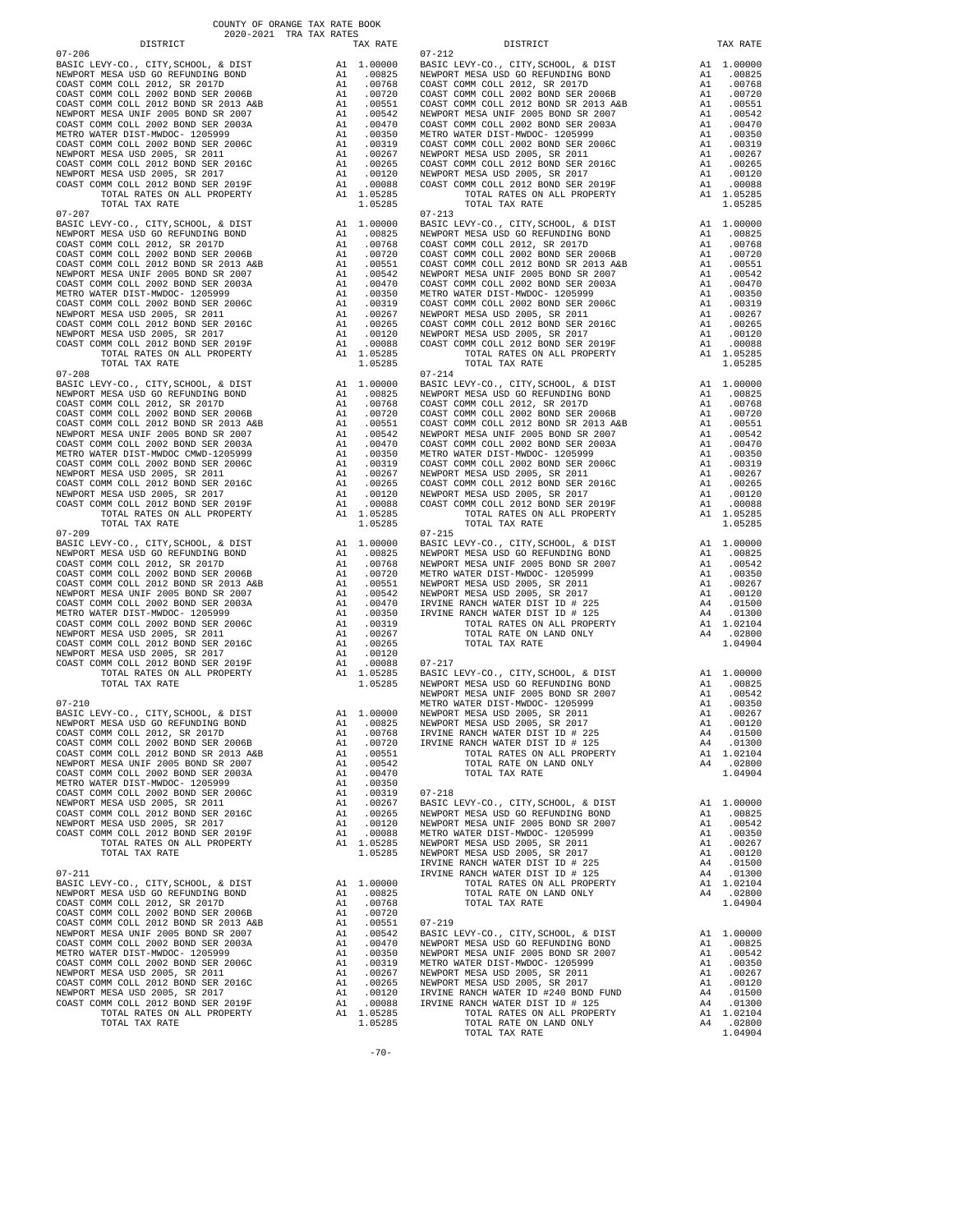| $2020-2021 \quad \text{TRA TAX RATES}$ DISTRICT<br>$07 - 220$ | TAX RATE | DISTRICT<br>$07 - 227$                                                                                                                                                                                                                               | TAX RATE |
|---------------------------------------------------------------|----------|------------------------------------------------------------------------------------------------------------------------------------------------------------------------------------------------------------------------------------------------------|----------|
|                                                               |          |                                                                                                                                                                                                                                                      |          |
|                                                               |          |                                                                                                                                                                                                                                                      |          |
|                                                               |          |                                                                                                                                                                                                                                                      |          |
|                                                               |          |                                                                                                                                                                                                                                                      |          |
|                                                               |          |                                                                                                                                                                                                                                                      |          |
|                                                               |          |                                                                                                                                                                                                                                                      |          |
|                                                               |          |                                                                                                                                                                                                                                                      |          |
|                                                               |          |                                                                                                                                                                                                                                                      |          |
|                                                               |          |                                                                                                                                                                                                                                                      |          |
|                                                               |          |                                                                                                                                                                                                                                                      |          |
|                                                               |          |                                                                                                                                                                                                                                                      |          |
|                                                               |          |                                                                                                                                                                                                                                                      |          |
|                                                               |          |                                                                                                                                                                                                                                                      |          |
|                                                               |          |                                                                                                                                                                                                                                                      |          |
|                                                               |          |                                                                                                                                                                                                                                                      |          |
|                                                               |          |                                                                                                                                                                                                                                                      |          |
|                                                               |          |                                                                                                                                                                                                                                                      |          |
|                                                               |          |                                                                                                                                                                                                                                                      |          |
|                                                               |          |                                                                                                                                                                                                                                                      |          |
|                                                               |          |                                                                                                                                                                                                                                                      |          |
|                                                               |          |                                                                                                                                                                                                                                                      |          |
|                                                               |          |                                                                                                                                                                                                                                                      |          |
|                                                               |          |                                                                                                                                                                                                                                                      |          |
|                                                               |          |                                                                                                                                                                                                                                                      |          |
|                                                               |          |                                                                                                                                                                                                                                                      |          |
|                                                               |          |                                                                                                                                                                                                                                                      |          |
|                                                               |          |                                                                                                                                                                                                                                                      |          |
|                                                               |          |                                                                                                                                                                                                                                                      |          |
| $07 - 222$                                                    |          |                                                                                                                                                                                                                                                      |          |
|                                                               |          |                                                                                                                                                                                                                                                      |          |
|                                                               |          |                                                                                                                                                                                                                                                      |          |
|                                                               |          |                                                                                                                                                                                                                                                      |          |
|                                                               |          |                                                                                                                                                                                                                                                      |          |
|                                                               |          |                                                                                                                                                                                                                                                      |          |
|                                                               |          |                                                                                                                                                                                                                                                      |          |
|                                                               |          |                                                                                                                                                                                                                                                      |          |
|                                                               |          |                                                                                                                                                                                                                                                      |          |
|                                                               |          |                                                                                                                                                                                                                                                      |          |
|                                                               |          |                                                                                                                                                                                                                                                      |          |
|                                                               |          |                                                                                                                                                                                                                                                      |          |
|                                                               |          |                                                                                                                                                                                                                                                      |          |
|                                                               |          |                                                                                                                                                                                                                                                      |          |
|                                                               |          |                                                                                                                                                                                                                                                      |          |
|                                                               |          |                                                                                                                                                                                                                                                      |          |
|                                                               |          |                                                                                                                                                                                                                                                      |          |
|                                                               |          |                                                                                                                                                                                                                                                      |          |
|                                                               |          |                                                                                                                                                                                                                                                      |          |
|                                                               |          |                                                                                                                                                                                                                                                      |          |
|                                                               |          |                                                                                                                                                                                                                                                      |          |
|                                                               |          |                                                                                                                                                                                                                                                      |          |
|                                                               |          |                                                                                                                                                                                                                                                      |          |
|                                                               |          |                                                                                                                                                                                                                                                      |          |
|                                                               |          |                                                                                                                                                                                                                                                      |          |
|                                                               |          |                                                                                                                                                                                                                                                      |          |
|                                                               |          |                                                                                                                                                                                                                                                      |          |
|                                                               |          |                                                                                                                                                                                                                                                      |          |
|                                                               |          | TOTAL TAX RATE                                                                                                                                                                                                                                       | 1.04904  |
|                                                               |          | 179741. ΤΑΧ ΚΑΤΕ<br>179741. ΤΑΧ ΚΑΤΕ<br>179741. ΤΑΧ ΚΑΤΕ<br>179742. ΤΑΧ ΚΑΤΕ<br>179742. ΤΑΧ ΚΑΤΕ<br>179742. ΤΑΧ ΚΑΤΕ<br>179742. ΤΑΧ ΚΑΤΕ<br>179742. ΤΑΧ ΚΑΤΕ<br>179742. ΤΑΧ ΚΑΤΕ<br>179742. ΤΑΧ ΚΑΤΕ<br>179742. ΤΑΧ ΚΑΤΕ<br>179742. ΤΑΧ ΚΑΤΕ<br>1797 |          |
|                                                               |          |                                                                                                                                                                                                                                                      |          |
|                                                               |          |                                                                                                                                                                                                                                                      |          |
|                                                               |          |                                                                                                                                                                                                                                                      |          |
|                                                               |          |                                                                                                                                                                                                                                                      |          |
|                                                               |          |                                                                                                                                                                                                                                                      |          |
|                                                               |          |                                                                                                                                                                                                                                                      |          |
|                                                               |          |                                                                                                                                                                                                                                                      |          |
|                                                               |          |                                                                                                                                                                                                                                                      |          |
|                                                               |          |                                                                                                                                                                                                                                                      |          |
|                                                               |          |                                                                                                                                                                                                                                                      |          |
|                                                               |          |                                                                                                                                                                                                                                                      |          |
|                                                               |          |                                                                                                                                                                                                                                                      |          |
|                                                               |          |                                                                                                                                                                                                                                                      |          |
|                                                               |          |                                                                                                                                                                                                                                                      |          |
|                                                               |          |                                                                                                                                                                                                                                                      |          |
|                                                               |          |                                                                                                                                                                                                                                                      |          |
|                                                               |          |                                                                                                                                                                                                                                                      |          |
|                                                               |          |                                                                                                                                                                                                                                                      |          |
|                                                               |          |                                                                                                                                                                                                                                                      |          |
|                                                               |          |                                                                                                                                                                                                                                                      |          |
|                                                               |          |                                                                                                                                                                                                                                                      |          |
|                                                               |          |                                                                                                                                                                                                                                                      |          |
|                                                               |          |                                                                                                                                                                                                                                                      |          |
|                                                               |          |                                                                                                                                                                                                                                                      |          |
|                                                               |          |                                                                                                                                                                                                                                                      |          |
|                                                               |          |                                                                                                                                                                                                                                                      |          |
|                                                               |          |                                                                                                                                                                                                                                                      |          |
|                                                               |          |                                                                                                                                                                                                                                                      |          |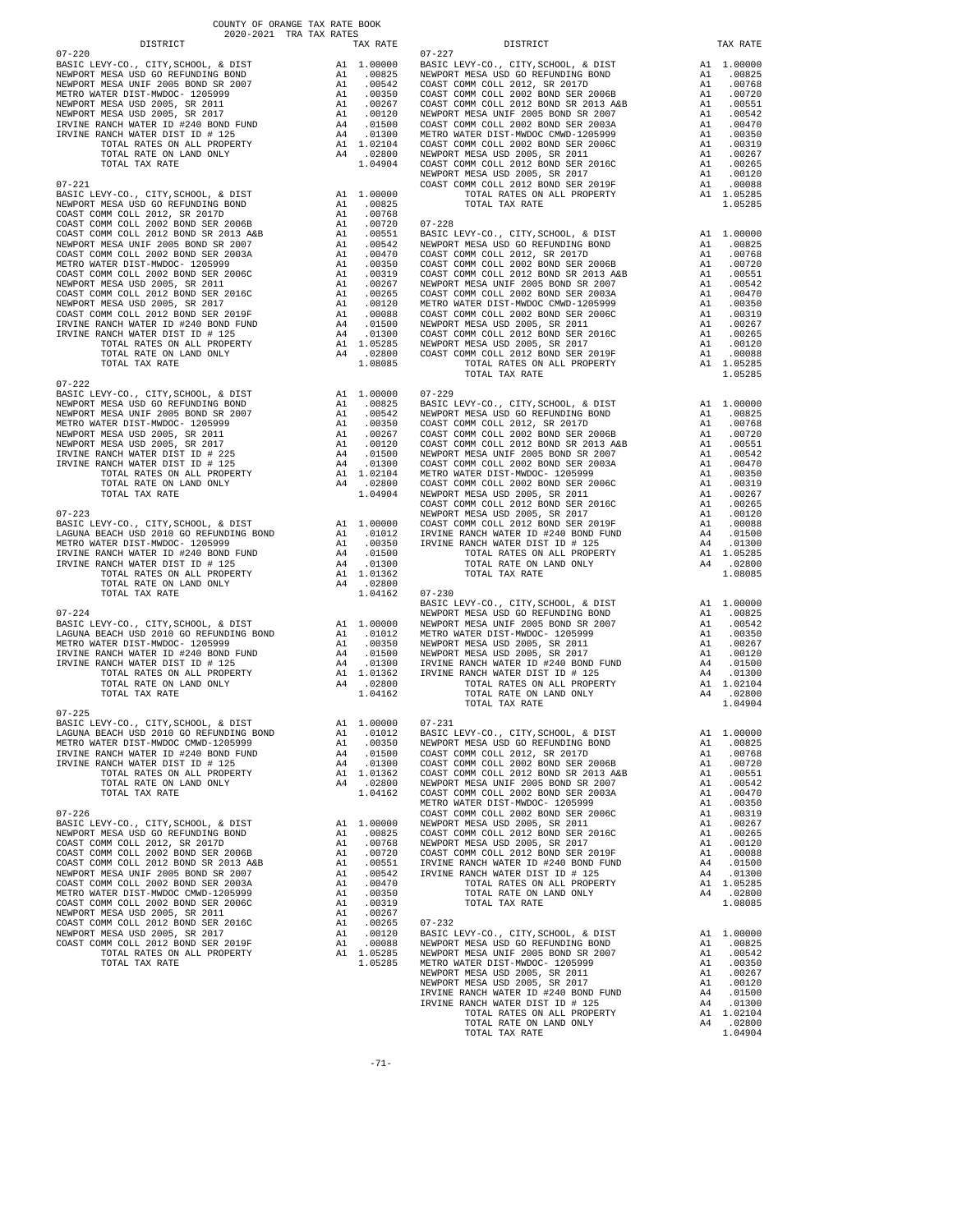| ----------<br>$07 - 233$                                                                     |                                                                                                                                                                                                                                | tuv vute                                                                                                                                        | $07 - 239$              |
|----------------------------------------------------------------------------------------------|--------------------------------------------------------------------------------------------------------------------------------------------------------------------------------------------------------------------------------|-------------------------------------------------------------------------------------------------------------------------------------------------|-------------------------|
| BASIC LEVY-CO., CITY, SCHOOL, & DIST                                                         | A1 1.00000 DASIC L<br>A1 .00825 NEWPORT<br>A1 .00824 NEWPORT<br>A1 .00350 NETRO W<br>A1 .00350 NETRO W<br>A1 .00267 NEWPORT<br>A1 .00120 NEWPORT<br>A4 .01500 IRVINE<br>A4 .01500 IRVINE<br>A4 .01300 IRVINE                   |                                                                                                                                                 |                         |
| NEWPORT MESA USD GO REFUNDING BOND<br>NEWPORT MESA UNIF 2005 BOND SR 2007                    |                                                                                                                                                                                                                                |                                                                                                                                                 |                         |
| METRO WATER DIST-MWDOC- 1205999                                                              |                                                                                                                                                                                                                                |                                                                                                                                                 |                         |
| NEWPORT MESA USD 2005, SR 2011                                                               |                                                                                                                                                                                                                                |                                                                                                                                                 |                         |
| NEWPORT MESA USD 2005, SR 2017<br>IRVINE RANCH WATER DIST ID # 225                           |                                                                                                                                                                                                                                |                                                                                                                                                 |                         |
| IRVINE RANCH WATER DIST ID # 125                                                             |                                                                                                                                                                                                                                |                                                                                                                                                 |                         |
| TOTAL RATES ON ALL PROPERTY                                                                  |                                                                                                                                                                                                                                | $A1 \t1.02104$                                                                                                                                  |                         |
| TOTAL RATE ON LAND ONLY                                                                      |                                                                                                                                                                                                                                | A4.02800                                                                                                                                        |                         |
| TOTAL TAX RATE<br>$07 - 234$                                                                 |                                                                                                                                                                                                                                | 1.04904                                                                                                                                         | $07 - 240$              |
| BASIC LEVY-CO., CITY, SCHOOL, & DIST                                                         | 07-240<br>A1 1.00000 BASIC L<br>A1 .00825 NEWPORT<br>A1 .00362 NEWPORT<br>A1 .00360 METRO W<br>A1 .00267 NEWPORT<br>A1 .00120 NEWPORT<br>A4 .01300 NEWPORT<br>A4 .01300<br>A4 1.02104<br>A4 .01300                             |                                                                                                                                                 |                         |
| NEWPORT MESA USD GO REFUNDING BOND                                                           |                                                                                                                                                                                                                                |                                                                                                                                                 |                         |
| NEWPORT MESA UNIF 2005 BOND SR 2007<br>METRO WATER DIST-MWDOC- 1205999                       |                                                                                                                                                                                                                                |                                                                                                                                                 |                         |
| NEWPORT MESA USD 2005, SR 2011                                                               |                                                                                                                                                                                                                                |                                                                                                                                                 |                         |
| NEWPORT MESA USD 2005, SR 2017                                                               |                                                                                                                                                                                                                                |                                                                                                                                                 |                         |
| IRVINE RANCH WATER DIST ID # 125<br>RANCH WATER DIST ID # 125<br>TOTAL RATES ON ALL PROPERTY |                                                                                                                                                                                                                                |                                                                                                                                                 |                         |
| TOTAL RATE ON LAND ONLY                                                                      |                                                                                                                                                                                                                                |                                                                                                                                                 |                         |
| TOTAL TAX RATE                                                                               |                                                                                                                                                                                                                                | 1.03404 07-241                                                                                                                                  |                         |
|                                                                                              |                                                                                                                                                                                                                                |                                                                                                                                                 | BASIC L                 |
| $07 - 235$<br>BASIC LEVY-CO., CITY, SCHOOL, & DIST                                           | NEWPORT AND 1.00000 NEWPORT AN 1.00000 NEWPORT AN 1.00768 NEWPORT AN 1.00768 NEWPORT AN 1.00760 NEWPORT AN 1.00542 AN 1.00350 AN 1.00350 AN 1.00267 07-242 AN 1.00265 BASIC LAN 1.00265 BASIC LAN 1.00265 BASIC LAN 1.000265 B |                                                                                                                                                 | NEWPORT                 |
| NEWPORT MESA USD GO REFUNDING BOND                                                           |                                                                                                                                                                                                                                |                                                                                                                                                 |                         |
| COAST COMM COLL 2012, SR 2017D                                                               |                                                                                                                                                                                                                                |                                                                                                                                                 |                         |
| COAST COMM COLL 2002 BOND SER 2006B<br>COAST COMM COLL 2012 BOND SR 2013 A&B                 |                                                                                                                                                                                                                                |                                                                                                                                                 |                         |
| NEWPORT MESA UNIF 2005 BOND SR 2007                                                          |                                                                                                                                                                                                                                |                                                                                                                                                 |                         |
| COAST COMM COLL 2002 BOND SER 2003A                                                          |                                                                                                                                                                                                                                |                                                                                                                                                 |                         |
| METRO WATER DIST-MWDOC CMWD-1205999<br>COAST COMM COLL 2002 BOND SER 2006C                   |                                                                                                                                                                                                                                |                                                                                                                                                 |                         |
| NEWPORT MESA USD 2005, SR 2011                                                               |                                                                                                                                                                                                                                |                                                                                                                                                 |                         |
| COAST COMM COLL 2012 BOND SER 2016C                                                          |                                                                                                                                                                                                                                |                                                                                                                                                 |                         |
| NEWPORT MESA USD 2005, SR 2017                                                               |                                                                                                                                                                                                                                |                                                                                                                                                 |                         |
| COAST COMM COLL 2012 BOND SER 2019F<br>TOTAL RATES ON ALL PROPERTY                           |                                                                                                                                                                                                                                |                                                                                                                                                 |                         |
| TOTAL TAX RATE                                                                               |                                                                                                                                                                                                                                |                                                                                                                                                 |                         |
|                                                                                              |                                                                                                                                                                                                                                |                                                                                                                                                 | NEWPORT                 |
| $07 - 236$                                                                                   |                                                                                                                                                                                                                                |                                                                                                                                                 |                         |
|                                                                                              |                                                                                                                                                                                                                                |                                                                                                                                                 |                         |
|                                                                                              |                                                                                                                                                                                                                                |                                                                                                                                                 |                         |
|                                                                                              |                                                                                                                                                                                                                                |                                                                                                                                                 |                         |
|                                                                                              |                                                                                                                                                                                                                                |                                                                                                                                                 |                         |
|                                                                                              |                                                                                                                                                                                                                                |                                                                                                                                                 |                         |
|                                                                                              |                                                                                                                                                                                                                                |                                                                                                                                                 |                         |
|                                                                                              |                                                                                                                                                                                                                                |                                                                                                                                                 |                         |
|                                                                                              |                                                                                                                                                                                                                                |                                                                                                                                                 |                         |
|                                                                                              |                                                                                                                                                                                                                                |                                                                                                                                                 |                         |
| COAST COMM COLL 2012 BOND SER 2019F<br>IRVINE RANCH WATER DIST ID # 225                      |                                                                                                                                                                                                                                |                                                                                                                                                 |                         |
| IRVINE RANCH WATER DIST ID # 125                                                             |                                                                                                                                                                                                                                |                                                                                                                                                 |                         |
| TOTAL RATES ON ALL PROPERTY                                                                  | A1 .00088 07-244<br>A4 .01500 BASIC L<br>A4 .01500 BASIC L<br>A4 .01300 NEWPORT<br>A1 1.05285 NEWPORT<br>A4 .02800 METROW<br>1.08085 NEWPORT                                                                                   |                                                                                                                                                 |                         |
| TOTAL RATE ON LAND ONLY                                                                      |                                                                                                                                                                                                                                |                                                                                                                                                 |                         |
| TOTAL TAX RATE                                                                               |                                                                                                                                                                                                                                |                                                                                                                                                 | NEWPORT                 |
| $07 - 237$                                                                                   |                                                                                                                                                                                                                                |                                                                                                                                                 | IRVINE                  |
| BASIC LEVY-CO., CITY, SCHOOL, & DIST                                                         | IKVINE<br>A1 1.00000 IRVINE<br>A1 .00825<br>A1 .00768                                                                                                                                                                          |                                                                                                                                                 |                         |
| NEWPORT MESA USD GO REFUNDING BOND<br>COAST COMM COLL, 2012 SP 2017D                         |                                                                                                                                                                                                                                |                                                                                                                                                 |                         |
|                                                                                              |                                                                                                                                                                                                                                |                                                                                                                                                 |                         |
|                                                                                              |                                                                                                                                                                                                                                |                                                                                                                                                 |                         |
|                                                                                              |                                                                                                                                                                                                                                |                                                                                                                                                 |                         |
|                                                                                              |                                                                                                                                                                                                                                |                                                                                                                                                 |                         |
| COAST COMM COLL 2002 BOND SER 2006C                                                          | A1                                                                                                                                                                                                                             | .00319                                                                                                                                          | METRO W                 |
| NEWPORT MESA USD 2005, SR 2011<br>COAST COMM COLL 2012 BOND SER 2016C                        | A1<br>A1                                                                                                                                                                                                                       | .00267<br>.00265                                                                                                                                | IRVINE<br>IRVINE<br>IPV |
| NEWPORT MESA USD 2005, SR 2017                                                               |                                                                                                                                                                                                                                | A1 .00120                                                                                                                                       |                         |
| COAST COMM COLL 2012 BOND SER 2019F                                                          |                                                                                                                                                                                                                                | A1.00088                                                                                                                                        |                         |
| TOTAL RATES ON ALL PROPERTY                                                                  |                                                                                                                                                                                                                                | A1 1.05285                                                                                                                                      |                         |
| TOTAL TAX RATE                                                                               |                                                                                                                                                                                                                                | 1.05285                                                                                                                                         | $07 - 901$              |
| $07 - 238$                                                                                   |                                                                                                                                                                                                                                |                                                                                                                                                 | BASIC L                 |
| BASIC LEVY-CO., CITY, SCHOOL, & DIST                                                         | A1                                                                                                                                                                                                                             | 1.00000 NEWPORT<br>.00825 COAST C                                                                                                               |                         |
| NEWPORT MESA USD GO REFUNDING BOND<br>COAST COMM COLL 2012, SR 2017D                         | A1                                                                                                                                                                                                                             | A1.00825<br>.00768                                                                                                                              |                         |
| COAST COMM COLL 2002 BOND SER 2006B                                                          | A1                                                                                                                                                                                                                             | .00720                                                                                                                                          | COAST C<br>COAST C      |
| COAST COMM COLL 2012 BOND SR 2013 A&B                                                        | A1                                                                                                                                                                                                                             | .00551                                                                                                                                          | NEWPORT                 |
| NEWPORT MESA UNIF 2005 BOND SR 2007<br>COAST COMM COLL 2002 BOND SER 2003A                   |                                                                                                                                                                                                                                | A1 .00551 NEWPORT<br>A1 .00542 COAST C<br>A1 .00470 COAST C<br>A1 .00350 NEWPORT<br>A1 .00265 NEWPORT<br>A1 .00265 COAST C<br>A1 .00265 COAST C |                         |
| METRO WATER DIST-MWDOC CMWD-1205999                                                          |                                                                                                                                                                                                                                |                                                                                                                                                 |                         |
| COAST COMM COLL 2002 BOND SER 2006C                                                          |                                                                                                                                                                                                                                |                                                                                                                                                 |                         |
| NEWPORT MESA USD 2005, SR 2011                                                               |                                                                                                                                                                                                                                |                                                                                                                                                 |                         |
| COAST COMM COLL 2012 BOND SER 2016C<br>NEWPORT MESA USD 2005, SR 2017                        |                                                                                                                                                                                                                                | A1 .00120                                                                                                                                       |                         |
| COAST COMM COLL 2012 BOND SER 2019F                                                          | A1                                                                                                                                                                                                                             | .00088                                                                                                                                          |                         |
| IRVINE RANCH WATER DIST ID # 225                                                             | A4                                                                                                                                                                                                                             | .01500                                                                                                                                          |                         |
| IRVINE RANCH WATER DIST ID # 125<br>TOTAL RATES ON ALL PROPERTY                              |                                                                                                                                                                                                                                | A4 .01300                                                                                                                                       |                         |
| TOTAL RATE ON LAND ONLY                                                                      |                                                                                                                                                                                                                                | A1 1.05285<br>A4 .02800                                                                                                                         |                         |
| TOTAL TAX RATE                                                                               |                                                                                                                                                                                                                                | 1.08085                                                                                                                                         |                         |

| COUNTY OF ORANGE TAX RATE BOOK<br>2020-2021 TRA TAX RATES<br>$2020-2021 \quad \text{TRA TAX RATES}$ DISTRICT $\hspace{2.5cm}$                                                                                                                                                       |          |            |          |
|-------------------------------------------------------------------------------------------------------------------------------------------------------------------------------------------------------------------------------------------------------------------------------------|----------|------------|----------|
|                                                                                                                                                                                                                                                                                     | TAX RATE | DISTRICT   | TAX RATE |
| $07 - 233$<br>$\begin{array}{ccccccccc} 07-233 & 015 & 01871117 & 01000 & 07-239 & 0157812 & 0157812 & 0157812 & 0157812 & 0157812 & 0157812 & 0157812 & 0157812 & 0157812 & 0157812 & 0157812 & 0157812 & 0157812 & 0157812 & 0157812 & 0157812 & 0157812 & 0157812 & 0157812 & 0$ |          | $07 - 239$ |          |
|                                                                                                                                                                                                                                                                                     |          |            |          |
|                                                                                                                                                                                                                                                                                     |          |            |          |
|                                                                                                                                                                                                                                                                                     |          |            |          |
|                                                                                                                                                                                                                                                                                     |          |            |          |
|                                                                                                                                                                                                                                                                                     |          |            |          |
|                                                                                                                                                                                                                                                                                     |          |            |          |
|                                                                                                                                                                                                                                                                                     |          |            |          |
|                                                                                                                                                                                                                                                                                     |          |            |          |
|                                                                                                                                                                                                                                                                                     |          |            |          |
|                                                                                                                                                                                                                                                                                     |          |            |          |
|                                                                                                                                                                                                                                                                                     |          |            |          |
|                                                                                                                                                                                                                                                                                     |          |            |          |
|                                                                                                                                                                                                                                                                                     |          |            |          |
|                                                                                                                                                                                                                                                                                     |          |            |          |
|                                                                                                                                                                                                                                                                                     |          |            |          |
|                                                                                                                                                                                                                                                                                     |          |            |          |
|                                                                                                                                                                                                                                                                                     |          |            |          |
|                                                                                                                                                                                                                                                                                     |          |            |          |
|                                                                                                                                                                                                                                                                                     |          |            |          |
|                                                                                                                                                                                                                                                                                     |          |            |          |
|                                                                                                                                                                                                                                                                                     |          |            |          |
|                                                                                                                                                                                                                                                                                     |          |            |          |
|                                                                                                                                                                                                                                                                                     |          |            |          |
|                                                                                                                                                                                                                                                                                     |          |            |          |
|                                                                                                                                                                                                                                                                                     |          |            |          |
|                                                                                                                                                                                                                                                                                     |          |            |          |
|                                                                                                                                                                                                                                                                                     |          |            |          |
|                                                                                                                                                                                                                                                                                     |          |            |          |
| 77734. APPEND WAS CONFERENT AT 1.02018 17742. AND 1.02013 17742. AND 2.02012 17742. AND 2.02012 17742. AND 2.02012 17742. AND 2.02012 17742. AND 2.02012 17842. AND 2.02012 17842. AND 2.02012 17842. AND 2.02012 17842. AND                                                        |          |            |          |
|                                                                                                                                                                                                                                                                                     |          |            |          |
|                                                                                                                                                                                                                                                                                     |          |            |          |
|                                                                                                                                                                                                                                                                                     |          |            |          |
|                                                                                                                                                                                                                                                                                     |          |            |          |
|                                                                                                                                                                                                                                                                                     |          |            |          |
|                                                                                                                                                                                                                                                                                     |          |            |          |
|                                                                                                                                                                                                                                                                                     |          |            |          |
|                                                                                                                                                                                                                                                                                     |          |            |          |
|                                                                                                                                                                                                                                                                                     |          |            |          |
|                                                                                                                                                                                                                                                                                     |          |            |          |
|                                                                                                                                                                                                                                                                                     |          | $07 - 901$ |          |
|                                                                                                                                                                                                                                                                                     |          |            |          |
|                                                                                                                                                                                                                                                                                     |          |            |          |
|                                                                                                                                                                                                                                                                                     |          |            |          |
|                                                                                                                                                                                                                                                                                     |          |            |          |
|                                                                                                                                                                                                                                                                                     |          |            |          |
|                                                                                                                                                                                                                                                                                     |          |            |          |
|                                                                                                                                                                                                                                                                                     |          |            |          |
|                                                                                                                                                                                                                                                                                     |          |            |          |
|                                                                                                                                                                                                                                                                                     |          |            |          |
|                                                                                                                                                                                                                                                                                     |          |            |          |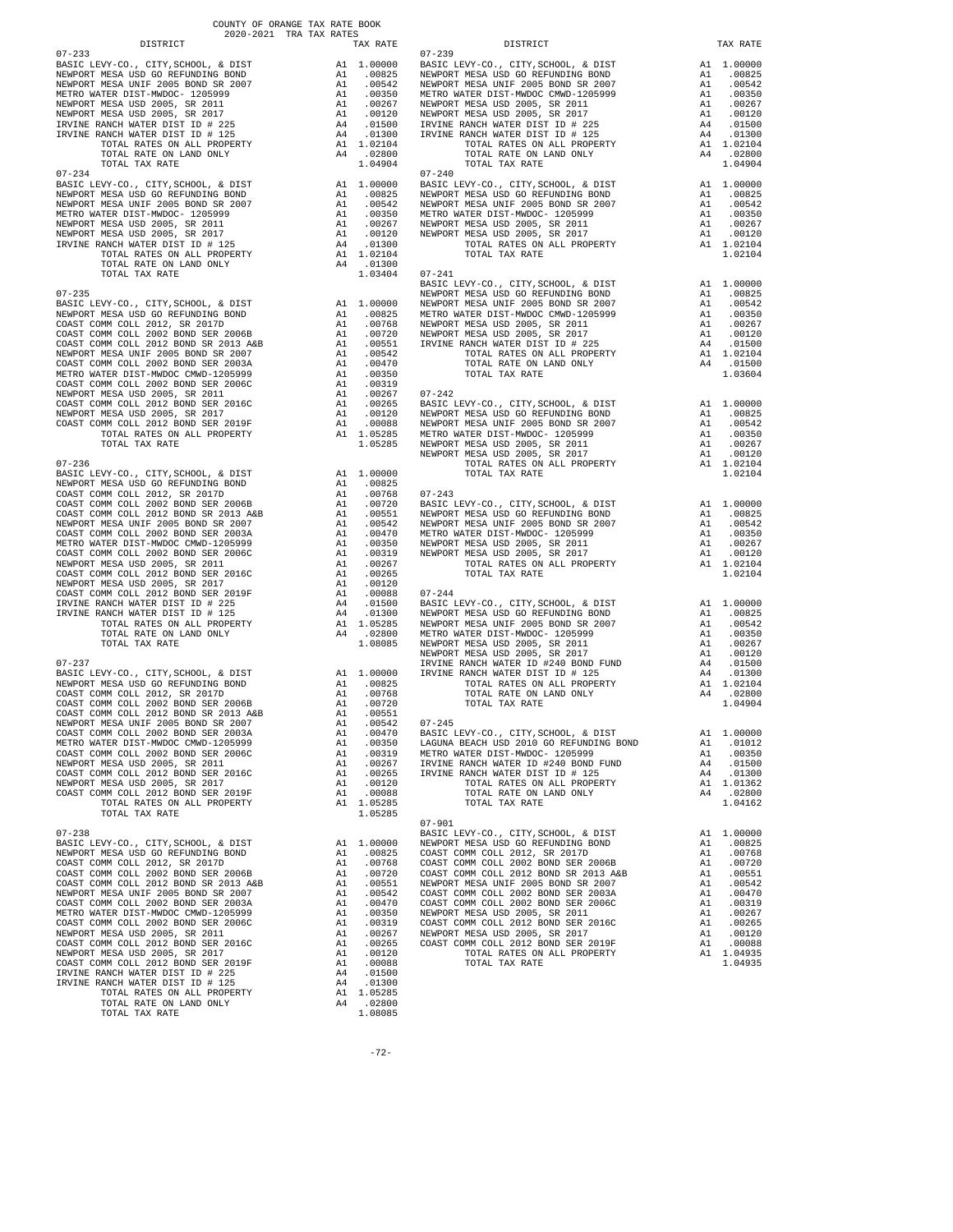| $07 - 902$                                                                |          |                                                           | $08 - 006$                 |
|---------------------------------------------------------------------------|----------|-----------------------------------------------------------|----------------------------|
|                                                                           |          |                                                           |                            |
|                                                                           |          |                                                           |                            |
|                                                                           |          |                                                           |                            |
|                                                                           |          |                                                           |                            |
|                                                                           |          |                                                           |                            |
|                                                                           |          |                                                           |                            |
|                                                                           |          |                                                           |                            |
|                                                                           |          |                                                           |                            |
|                                                                           |          |                                                           |                            |
|                                                                           |          |                                                           |                            |
|                                                                           |          |                                                           | GARDEN                     |
| $07 - 903$                                                                |          |                                                           | GARDEN                     |
|                                                                           |          |                                                           |                            |
|                                                                           |          |                                                           |                            |
|                                                                           |          |                                                           |                            |
|                                                                           |          |                                                           |                            |
|                                                                           |          |                                                           |                            |
|                                                                           |          |                                                           |                            |
|                                                                           |          |                                                           |                            |
|                                                                           |          |                                                           |                            |
|                                                                           |          |                                                           |                            |
|                                                                           |          |                                                           |                            |
|                                                                           |          |                                                           | ORANGE                     |
| $08 - 001$                                                                |          |                                                           | RANCHO                     |
|                                                                           |          |                                                           |                            |
|                                                                           |          |                                                           |                            |
|                                                                           |          |                                                           |                            |
|                                                                           |          |                                                           |                            |
|                                                                           |          |                                                           |                            |
|                                                                           |          |                                                           |                            |
|                                                                           |          |                                                           | ORANGE                     |
|                                                                           |          |                                                           |                            |
|                                                                           |          |                                                           |                            |
|                                                                           |          |                                                           |                            |
|                                                                           |          |                                                           |                            |
|                                                                           |          |                                                           |                            |
|                                                                           |          |                                                           |                            |
|                                                                           |          |                                                           |                            |
|                                                                           |          |                                                           |                            |
|                                                                           |          |                                                           |                            |
|                                                                           |          |                                                           |                            |
|                                                                           |          |                                                           |                            |
|                                                                           |          |                                                           |                            |
|                                                                           |          |                                                           |                            |
|                                                                           |          |                                                           |                            |
|                                                                           |          |                                                           |                            |
|                                                                           |          |                                                           |                            |
|                                                                           |          |                                                           |                            |
| $08 - 004$                                                                |          |                                                           | ANAHEIM                    |
|                                                                           |          |                                                           |                            |
|                                                                           |          |                                                           |                            |
|                                                                           |          |                                                           |                            |
| RANCHO SANTIAGO CCD 2002 BOND #2006C<br>RANCHO SANTIAGO CCD 2002 SR 2005B | A1       | A1 .00645 NOCC<br>.00381                                  | ANAHEIM                    |
| METRO WATER DIST-MWDOC- 1205999                                           | A1       | .00350                                                    | ANAHEIM                    |
| TOTAL RATES ON ALL PROPERTY                                               |          | A1 1.04782                                                | ANAHEIM                    |
| TOTAL TAX RATE                                                            |          | 1.04782                                                   | ANAHEIM<br>METRO W         |
| $08 - 005$                                                                |          |                                                           | ANAHEIM                    |
| BASIC LEVY-CO., CITY, SCHOOL, & DIST                                      |          | A1 1.00000 ANAHEIM<br>A1 .02747 NOCC<br>A1 .02224 ANAHEIM |                            |
| ANAHEIM ELEM 2002 BOND 2005 REFUNDING<br>ANAHEIM ELEM 2016 BOND. SR 2018A |          |                                                           |                            |
| ANAHEIM HIGH 2002 BOND SERIES 2002A                                       | A1       | .01551                                                    |                            |
| N O C COMM COLL 2014 BOND SR B                                            | A1       | .01342                                                    |                            |
| ANAHEIM HS SR 2018 EL 2014<br>N O C COMM COLL 2002 BOND 2005 REFUNDING    |          | A1 .00955                                                 |                            |
| N O C COMM COLL 2002 BOND SER#2003B                                       |          | A1 .00946 08-012<br>A1.00763                              | BASIC L                    |
| ANAHEIM ELEM 2010 BOND, SER 2019C                                         |          | A1.00695                                                  |                            |
| ANAHEIM HS EL 2014 SR 2019<br>ANAHEIM ELEM 2010 BOND, SER 2016            | A1<br>A1 | .00689<br>.00636                                          | ORANGE<br>RANCHO<br>RANCHO |
| ANAHEIM HIGH GO EL 2014, SR 2015                                          | A1       |                                                           |                            |
| METRO WATER DIST-MWDOC- 1205999                                           |          | A1 .00454 RANCHO<br>A1 .00350 RANCHO<br>A1 .00322 METROW  |                            |
| ANAHEIM HIGH 2002 BOND SERIES 2003<br>ANAHEIM ELEM-2002 BOND SERIES 2007  |          | A1.00292                                                  |                            |
| N O C COMM COLL 2014 BOND SR 2016A                                        | A1       | .00147                                                    |                            |
| ANAHEIM ELEM 2010 BOND SERIES 2011                                        |          | A1 .00001                                                 | 000022                     |

| DISTRICT | TAX RATE | DISTRICT       | TAX RATE |
|----------|----------|----------------|----------|
|          |          |                |          |
|          |          |                |          |
|          |          |                |          |
|          |          |                |          |
|          |          |                |          |
|          |          |                |          |
|          |          |                |          |
|          |          |                |          |
|          |          |                |          |
|          |          |                |          |
|          |          |                |          |
|          |          |                |          |
|          |          |                |          |
|          |          |                |          |
|          |          |                |          |
|          |          |                |          |
|          |          |                |          |
|          |          |                |          |
|          |          |                |          |
|          |          |                |          |
|          |          |                |          |
|          |          |                |          |
|          |          |                |          |
|          |          |                |          |
|          |          |                |          |
|          |          |                |          |
|          |          |                |          |
|          |          |                |          |
|          |          |                |          |
|          |          |                |          |
|          |          |                |          |
|          |          |                |          |
|          |          |                |          |
|          |          |                |          |
|          |          |                |          |
|          |          |                |          |
|          |          |                |          |
|          |          |                |          |
|          |          |                |          |
|          |          |                |          |
|          |          |                |          |
|          |          |                |          |
|          |          |                |          |
|          |          |                |          |
|          |          |                |          |
|          |          |                |          |
|          |          |                |          |
|          |          |                |          |
|          |          |                |          |
|          |          |                |          |
|          |          |                |          |
|          |          |                |          |
|          |          |                |          |
|          |          |                |          |
|          |          |                |          |
|          |          |                |          |
|          |          |                |          |
|          |          |                |          |
|          |          |                |          |
|          |          |                |          |
|          |          |                |          |
|          |          |                |          |
|          |          |                |          |
|          |          |                |          |
|          |          |                |          |
|          |          |                |          |
|          |          |                |          |
|          |          |                |          |
|          |          |                |          |
|          |          |                |          |
|          |          |                |          |
|          |          |                |          |
|          |          |                |          |
|          |          |                |          |
|          |          |                |          |
|          |          |                |          |
|          |          |                |          |
|          |          |                |          |
|          |          |                |          |
|          |          |                |          |
|          |          |                |          |
|          |          |                |          |
|          |          |                |          |
|          |          |                |          |
|          |          |                |          |
|          |          |                |          |
|          |          |                |          |
|          |          |                |          |
|          |          |                |          |
|          |          |                |          |
|          |          |                |          |
|          |          |                |          |
|          |          |                |          |
|          |          |                |          |
|          |          |                |          |
|          |          |                |          |
|          |          |                |          |
|          |          |                |          |
|          |          |                |          |
|          |          |                |          |
|          |          |                |          |
|          |          |                |          |
|          |          |                |          |
|          |          | TOTAL TAX RATE | 1.04782  |
|          |          |                |          |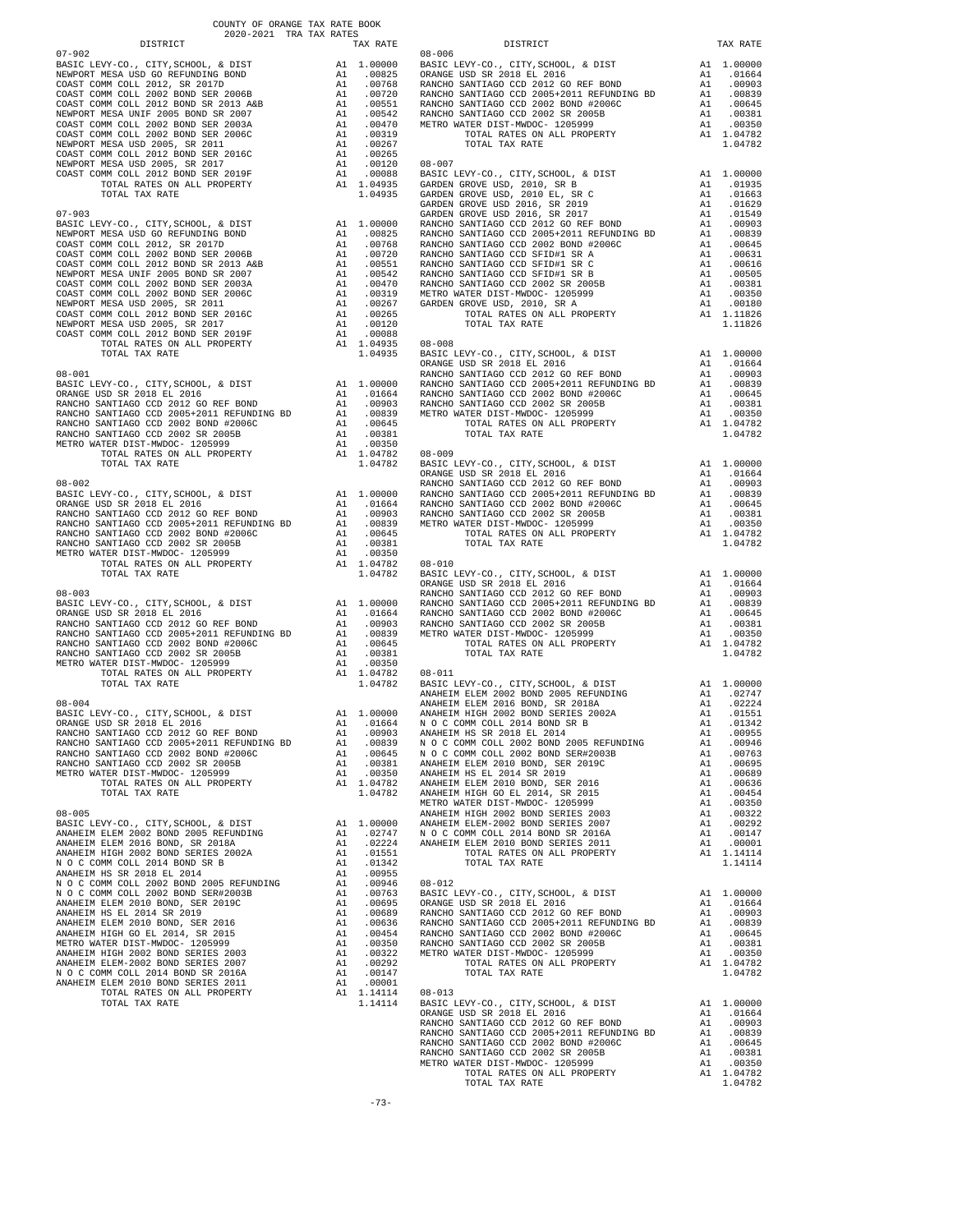|                                                                                                                                             | COUNTY OF ORANGE TAX RATE BOOK<br>2020-2021 TRA TAX RATES |               |                                      |                  |
|---------------------------------------------------------------------------------------------------------------------------------------------|-----------------------------------------------------------|---------------|--------------------------------------|------------------|
| DISTRICT                                                                                                                                    |                                                           |               | TAX RATE                             |                  |
| $08 - 014$                                                                                                                                  |                                                           |               |                                      | $08 - 022$       |
|                                                                                                                                             |                                                           |               |                                      |                  |
|                                                                                                                                             |                                                           |               | 1.04782                              |                  |
|                                                                                                                                             |                                                           |               |                                      |                  |
|                                                                                                                                             |                                                           |               |                                      |                  |
|                                                                                                                                             |                                                           |               |                                      |                  |
|                                                                                                                                             |                                                           |               |                                      |                  |
|                                                                                                                                             |                                                           |               |                                      |                  |
|                                                                                                                                             |                                                           |               |                                      |                  |
|                                                                                                                                             |                                                           |               |                                      |                  |
|                                                                                                                                             |                                                           |               |                                      |                  |
|                                                                                                                                             |                                                           |               |                                      |                  |
|                                                                                                                                             |                                                           |               |                                      |                  |
|                                                                                                                                             |                                                           |               |                                      |                  |
|                                                                                                                                             |                                                           |               |                                      |                  |
| $08 - 018$                                                                                                                                  |                                                           |               |                                      | RANCHO           |
|                                                                                                                                             |                                                           |               |                                      |                  |
|                                                                                                                                             |                                                           |               |                                      |                  |
|                                                                                                                                             |                                                           |               |                                      |                  |
|                                                                                                                                             |                                                           |               |                                      |                  |
| $08 - 019$                                                                                                                                  |                                                           |               |                                      | RANCHO<br>RANCHO |
|                                                                                                                                             |                                                           |               |                                      |                  |
|                                                                                                                                             |                                                           |               |                                      |                  |
|                                                                                                                                             |                                                           |               |                                      |                  |
|                                                                                                                                             |                                                           |               |                                      |                  |
|                                                                                                                                             |                                                           |               |                                      |                  |
|                                                                                                                                             |                                                           |               |                                      |                  |
| ANAHEIM HIGH 2002 BOND SERIES 2003 A1                                                                                                       |                                                           |               |                                      | .00322 METRO W   |
| ANAHEIM ELEM-2002 BOND SERIES 2007<br>N O C COMM COLL 2014 BOND SR 2016A                                                                    |                                                           | $\mathtt{Al}$ | .00292                               |                  |
| ANAHEIM ELEM 2010 BOND SERIES 2011<br>TOTAL RATES ON ALL PROPERTY                                                                           |                                                           |               | A1 .00147<br>A1 .00001<br>A1 1.14114 |                  |
| TOTAL TAX RATE<br>$08 - 020$                                                                                                                |                                                           |               | 1.14114  08-028<br>1.14114  BASIC L  | ORANGE<br>RANCHO |
|                                                                                                                                             |                                                           |               |                                      |                  |
|                                                                                                                                             |                                                           |               |                                      |                  |
| NANCHO SANTIAGO CCD 2002 BOND #2006C<br>RANCHO SANTIAGO CCD 2002 SR 2005B<br>METRO WATER DIST-MWDOC- 1205999<br>TOTAL RATES ON ALL PROPERTY |                                                           |               | A1 .00645                            |                  |
| TOTAL RATES ON ALL PROPERTY                                                                                                                 |                                                           |               | A1 .00381<br>A1 .00350<br>A1 1.04782 | $08 - 029$       |
| TOTAL TAX RATE                                                                                                                              |                                                           |               | 1.04782 BASIC L                      |                  |
| $08 - 021$                                                                                                                                  |                                                           |               |                                      | ORANGE<br>RANCHO |
|                                                                                                                                             |                                                           |               |                                      |                  |
|                                                                                                                                             |                                                           |               |                                      |                  |
|                                                                                                                                             |                                                           |               |                                      |                  |
| TOTAL RATES ON ALL PROPERTY                                                                                                                 |                                                           |               | A1 1.04782 08-030<br>1.04782 BASIC L |                  |
| TOTAL TAX RATE                                                                                                                              |                                                           |               |                                      |                  |

| 2020-2021 TRA TAX RATES<br>DISTRICT | TAX RATE | DISTRICT                  | TAX RATE |
|-------------------------------------|----------|---------------------------|----------|
| $08 - 014$                          |          | $08 - 022$                |          |
|                                     |          |                           |          |
|                                     |          |                           |          |
|                                     |          |                           |          |
|                                     |          |                           |          |
|                                     |          |                           |          |
|                                     |          |                           |          |
| $08 - 015$                          |          | $08 - 023$                |          |
|                                     |          |                           |          |
|                                     |          |                           |          |
|                                     |          |                           |          |
|                                     |          |                           |          |
|                                     |          |                           |          |
|                                     |          |                           |          |
|                                     |          |                           |          |
|                                     |          |                           |          |
|                                     |          |                           |          |
|                                     |          |                           |          |
|                                     |          |                           |          |
|                                     |          |                           |          |
|                                     |          |                           |          |
|                                     |          |                           |          |
| $08 - 017$                          |          | $08 - 025$                |          |
|                                     |          |                           |          |
|                                     |          |                           |          |
|                                     |          |                           |          |
|                                     |          |                           |          |
|                                     |          |                           |          |
|                                     |          |                           |          |
|                                     |          |                           |          |
|                                     |          |                           |          |
|                                     |          |                           |          |
|                                     |          |                           |          |
|                                     |          |                           |          |
|                                     |          |                           |          |
|                                     |          |                           |          |
|                                     |          |                           |          |
|                                     |          |                           |          |
|                                     |          |                           |          |
|                                     |          |                           |          |
|                                     |          |                           |          |
|                                     |          |                           |          |
|                                     |          |                           |          |
|                                     |          |                           |          |
|                                     |          |                           |          |
|                                     |          |                           |          |
|                                     |          |                           |          |
|                                     |          |                           |          |
|                                     |          |                           |          |
|                                     |          |                           |          |
|                                     |          |                           |          |
|                                     |          |                           |          |
|                                     |          |                           |          |
|                                     |          |                           |          |
|                                     |          |                           |          |
|                                     |          |                           |          |
|                                     |          |                           |          |
|                                     |          |                           |          |
|                                     |          |                           |          |
|                                     |          |                           |          |
|                                     |          |                           |          |
|                                     |          |                           |          |
|                                     |          |                           |          |
|                                     |          |                           |          |
|                                     |          |                           |          |
|                                     |          |                           |          |
|                                     |          |                           |          |
|                                     |          |                           |          |
|                                     |          |                           |          |
|                                     |          |                           |          |
|                                     |          |                           |          |
|                                     |          |                           |          |
|                                     |          |                           |          |
|                                     |          |                           |          |
|                                     |          |                           |          |
|                                     |          |                           |          |
|                                     |          |                           |          |
|                                     |          | TOTAL TAX RATE<br>1.04782 |          |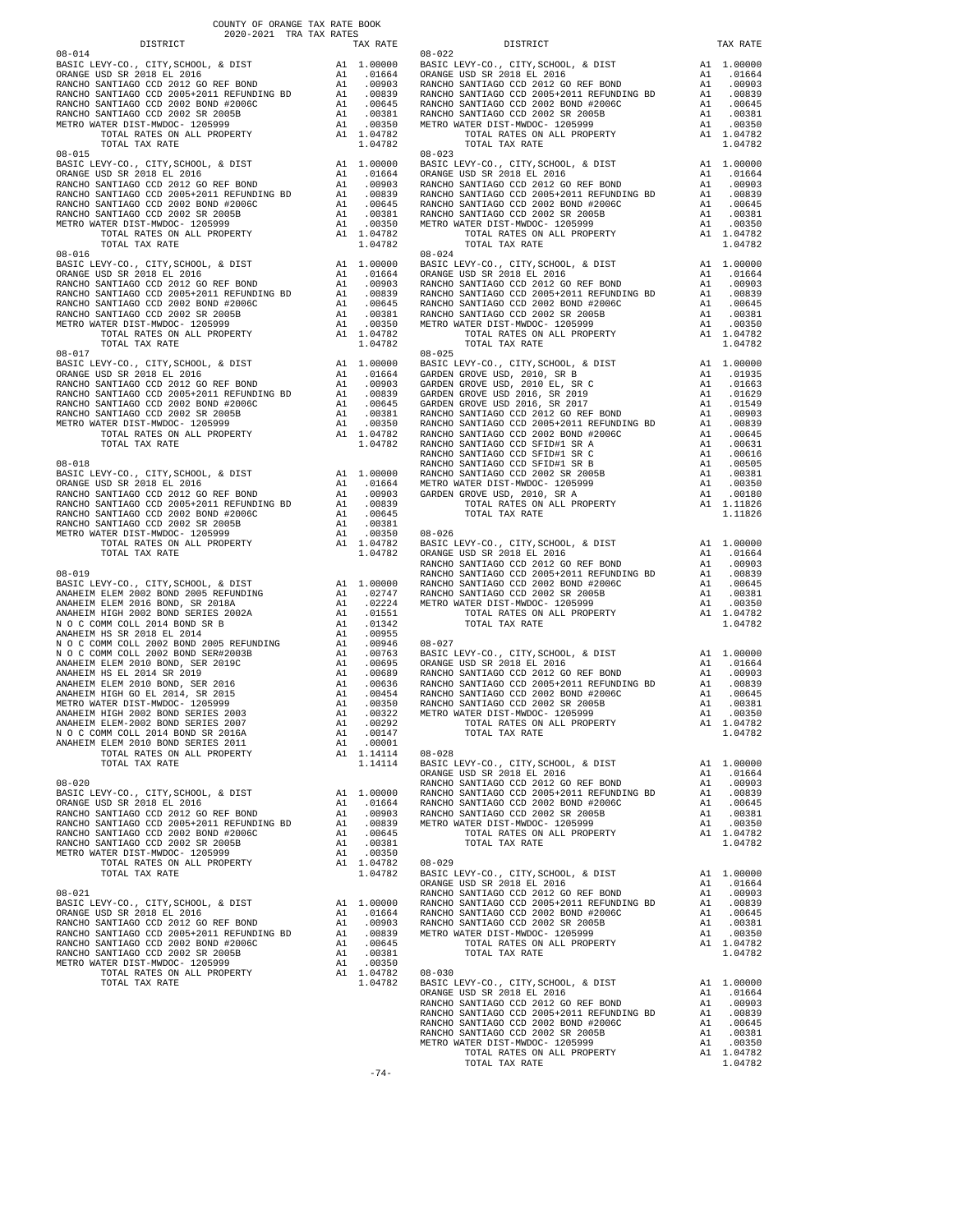| DISTRICT   | 2020-2021 TRA TAX RATES | TAX RATE | DISTRICT                                                                                                                                                                                                                                                                                                                                                                                                                                                                                          | TAX RATE |
|------------|-------------------------|----------|---------------------------------------------------------------------------------------------------------------------------------------------------------------------------------------------------------------------------------------------------------------------------------------------------------------------------------------------------------------------------------------------------------------------------------------------------------------------------------------------------|----------|
| $08 - 031$ |                         |          | $08 - 040$                                                                                                                                                                                                                                                                                                                                                                                                                                                                                        |          |
| $08 - 032$ |                         |          | $08 - 041$                                                                                                                                                                                                                                                                                                                                                                                                                                                                                        |          |
| $08 - 034$ |                         |          | $\begin{tabular}{0.85-023 $0$-0101 $00000 $101$ $100000$ $1011$ $100000$ $1011$ $100000$ $1011$ $100000$ $1011$ $10000$ $1011$ $10000$ $1011$ $10000$ $1011$ $10000$ $1011$ $10000$ $10000$ $1011$ $10000$ $10000$ $1011$ $10000$ $10000$ $1011$ $10000$ $10000$ $1011$<br>$08 - 043$                                                                                                                                                                                                             |          |
|            |                         |          |                                                                                                                                                                                                                                                                                                                                                                                                                                                                                                   |          |
|            |                         |          |                                                                                                                                                                                                                                                                                                                                                                                                                                                                                                   |          |
|            |                         |          |                                                                                                                                                                                                                                                                                                                                                                                                                                                                                                   |          |
| $08 - 037$ |                         |          | $08 - 046$<br>$\begin{tabular}{lllllllllllll} \multicolumn{2}{c }{\multicolumn{2}{c }{\multicolumn{2}{c}{\multicolumn{2}{c}{\multicolumn{2}{c}{\multicolumn{2}{c}{\multicolumn{2}{c}{\multicolumn{2}{c}{\multicolumn{2}{c}{\multicolumn{2}{c}{\multicolumn{2}{c}{\multicolumn{2}{c}{\multicolumn{2}{c}{\multicolumn{2}{c}{\multicolumn{2}{c}{\multicolumn{2}{c}{\multicolumn{2}{c}{\multicolumn{2}{c}{\multicolumn{2}{c}{\multicolumn{2}{c}{\multicolumn{2}{c}{\multicolumn{2}{c}{\multicolumn{2$ |          |
| $08 - 038$ |                         |          |                                                                                                                                                                                                                                                                                                                                                                                                                                                                                                   |          |
|            |                         |          |                                                                                                                                                                                                                                                                                                                                                                                                                                                                                                   |          |

-75-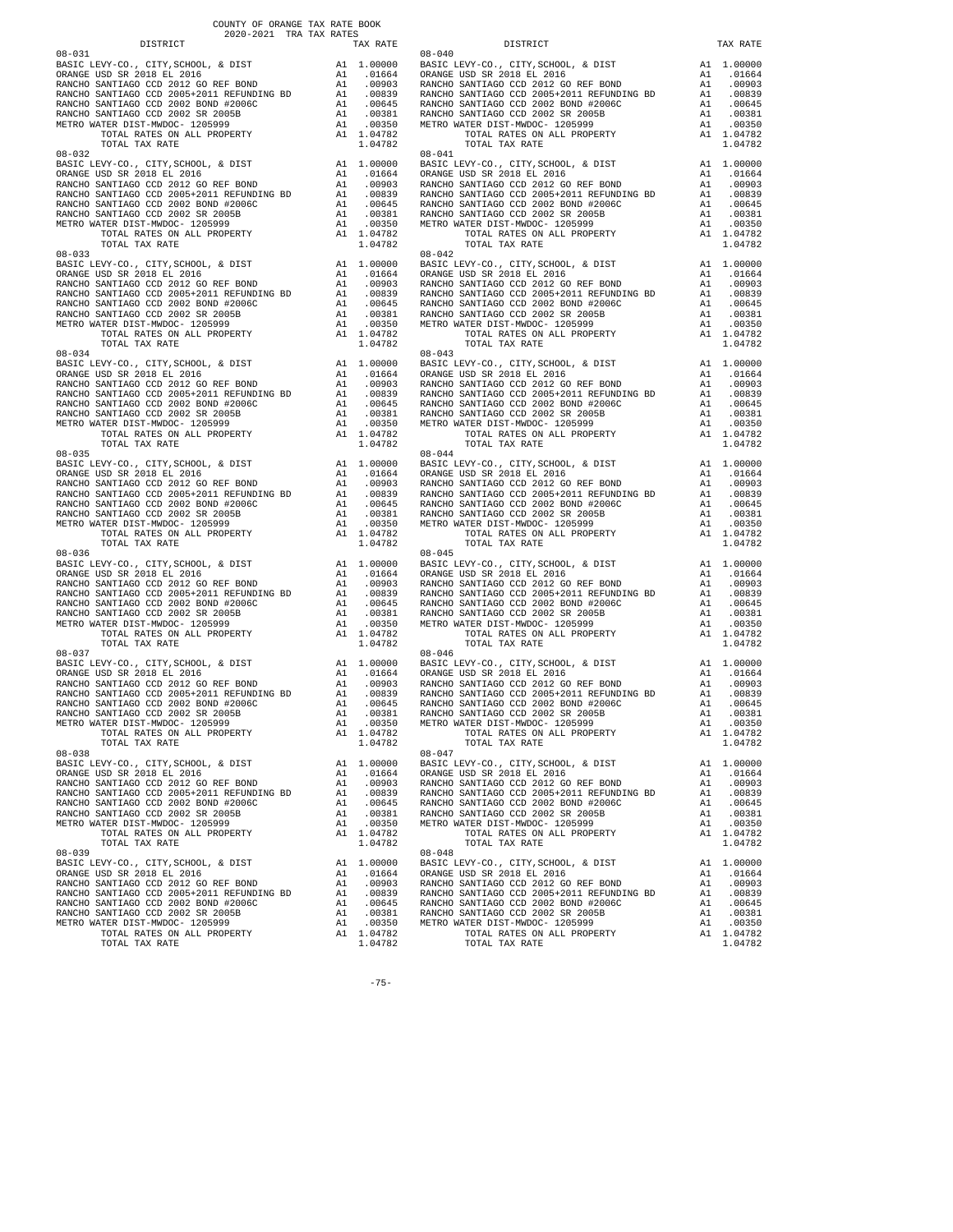| COUNTY OF ORANGE TAX RATE BOOK<br>2020-2021 TRA TAX RATES |          |                        |          |
|-----------------------------------------------------------|----------|------------------------|----------|
| DISTRICT<br>$08 - 049$                                    | TAX RATE | DISTRICT<br>$08 - 058$ | TAX RATE |
|                                                           |          |                        |          |
| $08 - 050$                                                |          |                        |          |
|                                                           |          |                        |          |
|                                                           |          |                        |          |
|                                                           |          |                        |          |
|                                                           |          |                        |          |
|                                                           |          |                        |          |
|                                                           |          |                        |          |
|                                                           |          |                        |          |
|                                                           |          |                        |          |
|                                                           |          |                        |          |
|                                                           |          |                        |          |
|                                                           |          |                        |          |
|                                                           |          |                        |          |
|                                                           |          |                        |          |
|                                                           |          |                        |          |
|                                                           |          |                        |          |
|                                                           |          |                        |          |
|                                                           |          |                        |          |
|                                                           |          |                        |          |
|                                                           |          |                        |          |
|                                                           |          |                        |          |
|                                                           |          |                        |          |
|                                                           |          |                        |          |
|                                                           |          |                        |          |
|                                                           |          |                        |          |
|                                                           |          |                        |          |
|                                                           |          |                        |          |

-76-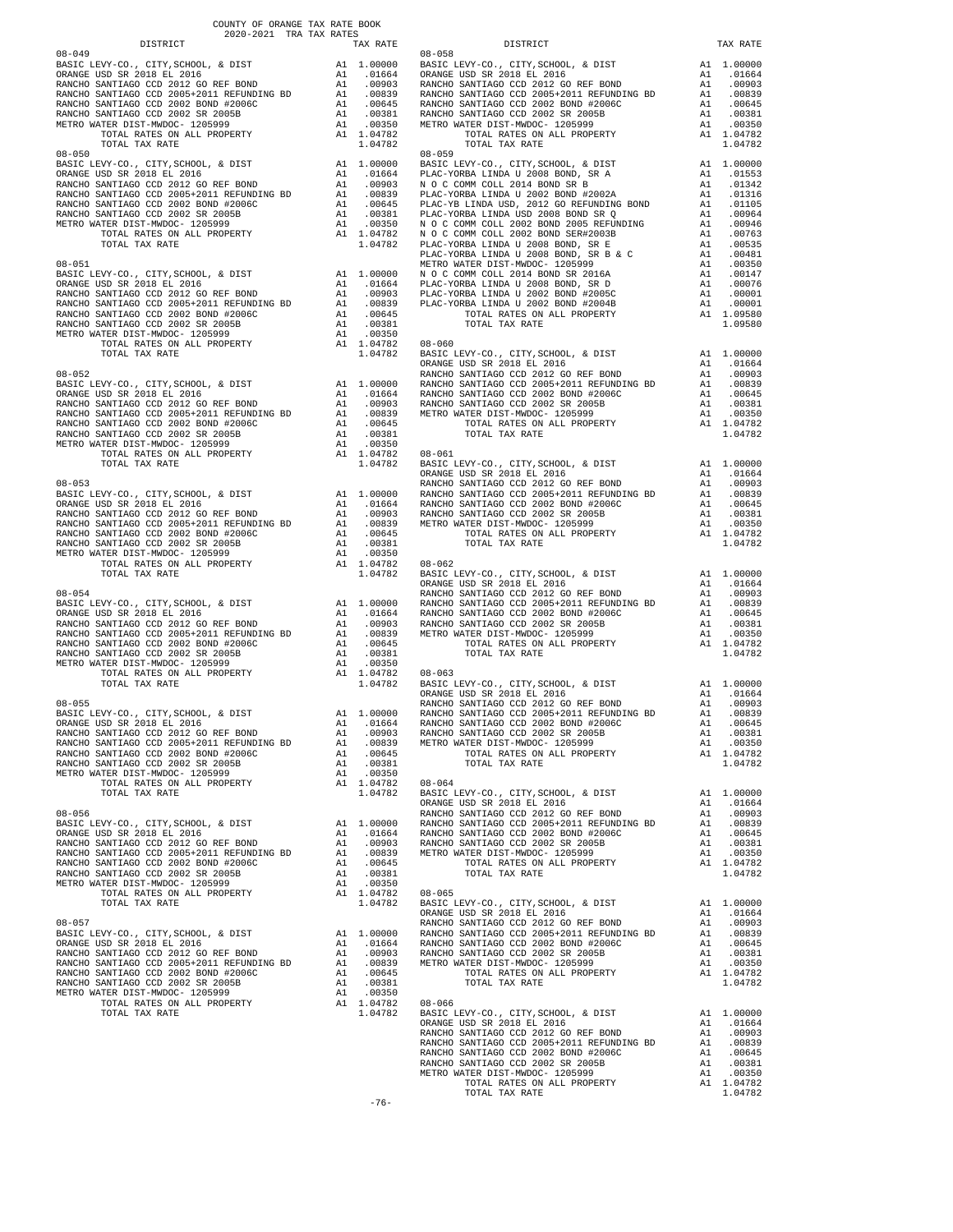| DISTRICT                 | 2020-2021 TRA TAX RATES | TAX RATE | DISTRICT                                                                                                                                                                                                                                                                                                                                                                                                                                                                                          | TAX RATE |
|--------------------------|-------------------------|----------|---------------------------------------------------------------------------------------------------------------------------------------------------------------------------------------------------------------------------------------------------------------------------------------------------------------------------------------------------------------------------------------------------------------------------------------------------------------------------------------------------|----------|
| $08 - 067$<br>$08 - 068$ |                         |          | $08 - 076$<br>$08 - 077$                                                                                                                                                                                                                                                                                                                                                                                                                                                                          |          |
|                          |                         |          |                                                                                                                                                                                                                                                                                                                                                                                                                                                                                                   |          |
| $08 - 070$               |                         |          | $08 - 079$                                                                                                                                                                                                                                                                                                                                                                                                                                                                                        |          |
|                          |                         |          |                                                                                                                                                                                                                                                                                                                                                                                                                                                                                                   |          |
|                          |                         |          |                                                                                                                                                                                                                                                                                                                                                                                                                                                                                                   |          |
|                          |                         |          |                                                                                                                                                                                                                                                                                                                                                                                                                                                                                                   |          |
| $08 - 073$<br>$08 - 074$ |                         |          | $08 - 082$<br>$\begin{tabular}{lllllllllllll} \multicolumn{2}{c }{\multicolumn{2}{c }{\multicolumn{2}{c}{\multicolumn{2}{c}{\multicolumn{2}{c}{\multicolumn{2}{c}{\multicolumn{2}{c}{\multicolumn{2}{c}{\multicolumn{2}{c}{\multicolumn{2}{c}{\multicolumn{2}{c}{\multicolumn{2}{c}{\multicolumn{2}{c}{\multicolumn{2}{c}{\multicolumn{2}{c}{\multicolumn{2}{c}{\multicolumn{2}{c}{\multicolumn{2}{c}{\multicolumn{2}{c}{\multicolumn{2}{c}{\multicolumn{2}{c}{\multicolumn{2}{c}{\multicolumn{2$ |          |
|                          |                         |          |                                                                                                                                                                                                                                                                                                                                                                                                                                                                                                   |          |
|                          |                         |          | $\begin{tabular}{cccccc} 08-075 & 1014L& 14A RALE & 1014L& 14A RALE & 1014L& 14A RALE & 1014L& 14A RALE & 1014L& 14A RALE & 1014L& 14A RALE & 1014L& 14A RALE & 1014L& 14A RALE & 1014L& 14A RALE & 1014L& 14A RALE & 1014L& 14A RALE & 1014L& 14A RALE & 1014L& 14A RALE & 1014L& 14A RALE & 1014L&$                                                                                                                                                                                             |          |

-77-

COUNTY OF ORANGE TAX RATE BOOK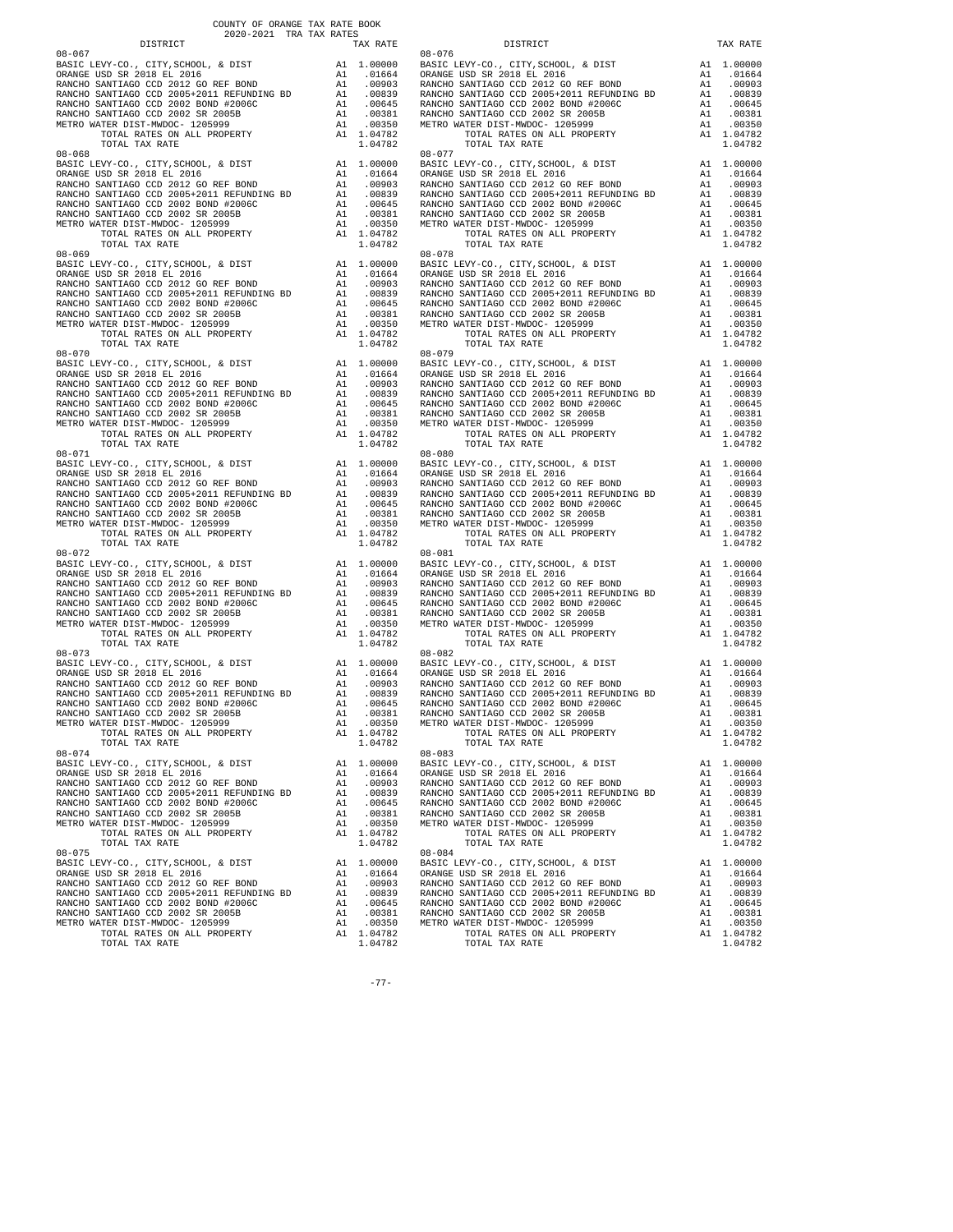| DISTRICT                 | 2020-2021 TRA TAX RATES |  | TAX RATE | DISTRICT                 | TAX RATE |
|--------------------------|-------------------------|--|----------|--------------------------|----------|
| $08 - 085$<br>$08 - 086$ |                         |  |          | $08 - 094$<br>$08 - 095$ |          |
|                          |                         |  |          |                          |          |
| $08 - 088$               |                         |  |          | $08 - 097$               |          |
|                          |                         |  |          |                          |          |
|                          |                         |  |          |                          |          |
|                          |                         |  |          |                          |          |
| $08 - 091$<br>$08 - 092$ |                         |  |          | $08 - 100$<br>$08 - 101$ |          |
|                          |                         |  |          |                          |          |
|                          |                         |  |          |                          |          |

-78-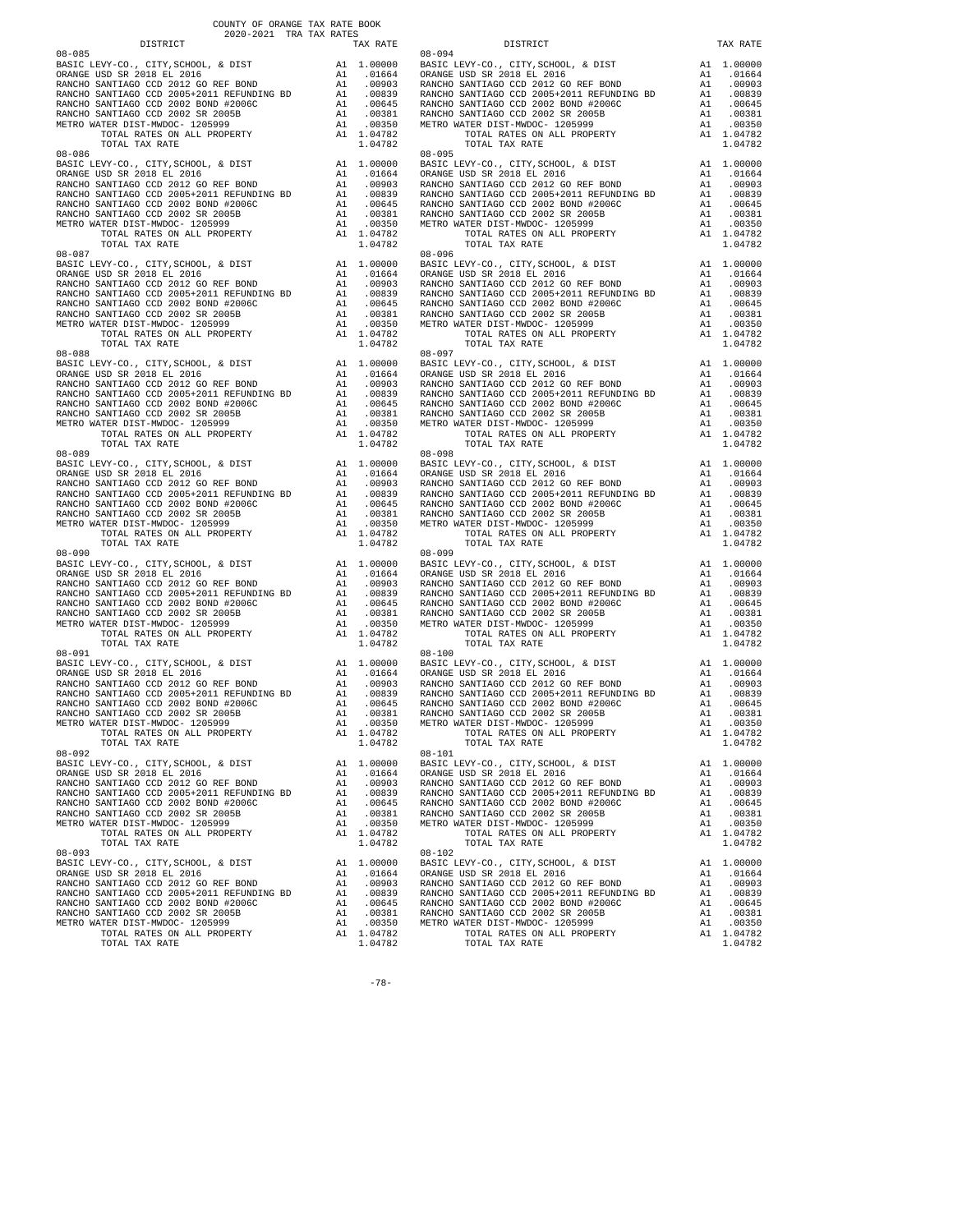| COUNTY OF ORANGE TAX RATE BOOK<br>2020-2021 TRA TAX RATES            |          |          |          |
|----------------------------------------------------------------------|----------|----------|----------|
| $2020-2021 \quad \text{TRA RATE B}$ DISTRICT 2020–2021 TRA TAX RATES | TAX RATE | DISTRICT | TAX RATE |
|                                                                      |          |          |          |
|                                                                      |          |          |          |
|                                                                      |          |          |          |
|                                                                      |          |          |          |
|                                                                      |          |          |          |
|                                                                      |          |          |          |
|                                                                      |          |          |          |
|                                                                      |          |          |          |
|                                                                      |          |          |          |
|                                                                      |          |          |          |
|                                                                      |          |          |          |
|                                                                      |          |          |          |
|                                                                      |          |          |          |
|                                                                      |          |          |          |
|                                                                      |          |          |          |
|                                                                      |          |          |          |
|                                                                      |          |          |          |
|                                                                      |          |          |          |
|                                                                      |          |          |          |
|                                                                      |          |          |          |
|                                                                      |          |          |          |
|                                                                      |          |          |          |
|                                                                      |          |          |          |
|                                                                      |          |          |          |
|                                                                      |          |          |          |
|                                                                      |          |          |          |
|                                                                      |          |          |          |
|                                                                      |          |          |          |
|                                                                      |          |          |          |
|                                                                      |          |          |          |
|                                                                      |          |          |          |
|                                                                      |          |          |          |
|                                                                      |          |          |          |
|                                                                      |          |          |          |
|                                                                      |          |          |          |
|                                                                      |          |          |          |
|                                                                      |          |          |          |
|                                                                      |          |          |          |
|                                                                      |          |          |          |
|                                                                      |          |          |          |
|                                                                      |          |          |          |
|                                                                      |          |          |          |
|                                                                      |          |          |          |
|                                                                      |          |          |          |
|                                                                      |          |          |          |
|                                                                      |          |          |          |
|                                                                      |          |          |          |
|                                                                      |          |          |          |
|                                                                      |          |          |          |
|                                                                      |          |          |          |
|                                                                      |          |          |          |
|                                                                      |          |          |          |
|                                                                      |          |          |          |
|                                                                      |          |          |          |
|                                                                      |          |          |          |
|                                                                      |          |          |          |
|                                                                      |          |          |          |
|                                                                      |          |          |          |
|                                                                      |          |          |          |
|                                                                      |          |          |          |
|                                                                      |          |          |          |
|                                                                      |          |          |          |
|                                                                      |          |          |          |
|                                                                      |          |          |          |
|                                                                      |          |          |          |
|                                                                      |          |          |          |
|                                                                      |          |          |          |
|                                                                      |          |          |          |
|                                                                      |          |          |          |
|                                                                      |          |          |          |
|                                                                      |          |          |          |
|                                                                      |          |          |          |
|                                                                      |          |          |          |
|                                                                      |          |          |          |
|                                                                      |          |          |          |
|                                                                      |          |          |          |
|                                                                      |          |          |          |
|                                                                      |          |          |          |
|                                                                      |          |          |          |
|                                                                      |          |          |          |
|                                                                      |          |          |          |
|                                                                      |          |          |          |
|                                                                      |          |          |          |
|                                                                      |          |          |          |
|                                                                      |          |          |          |
|                                                                      |          |          |          |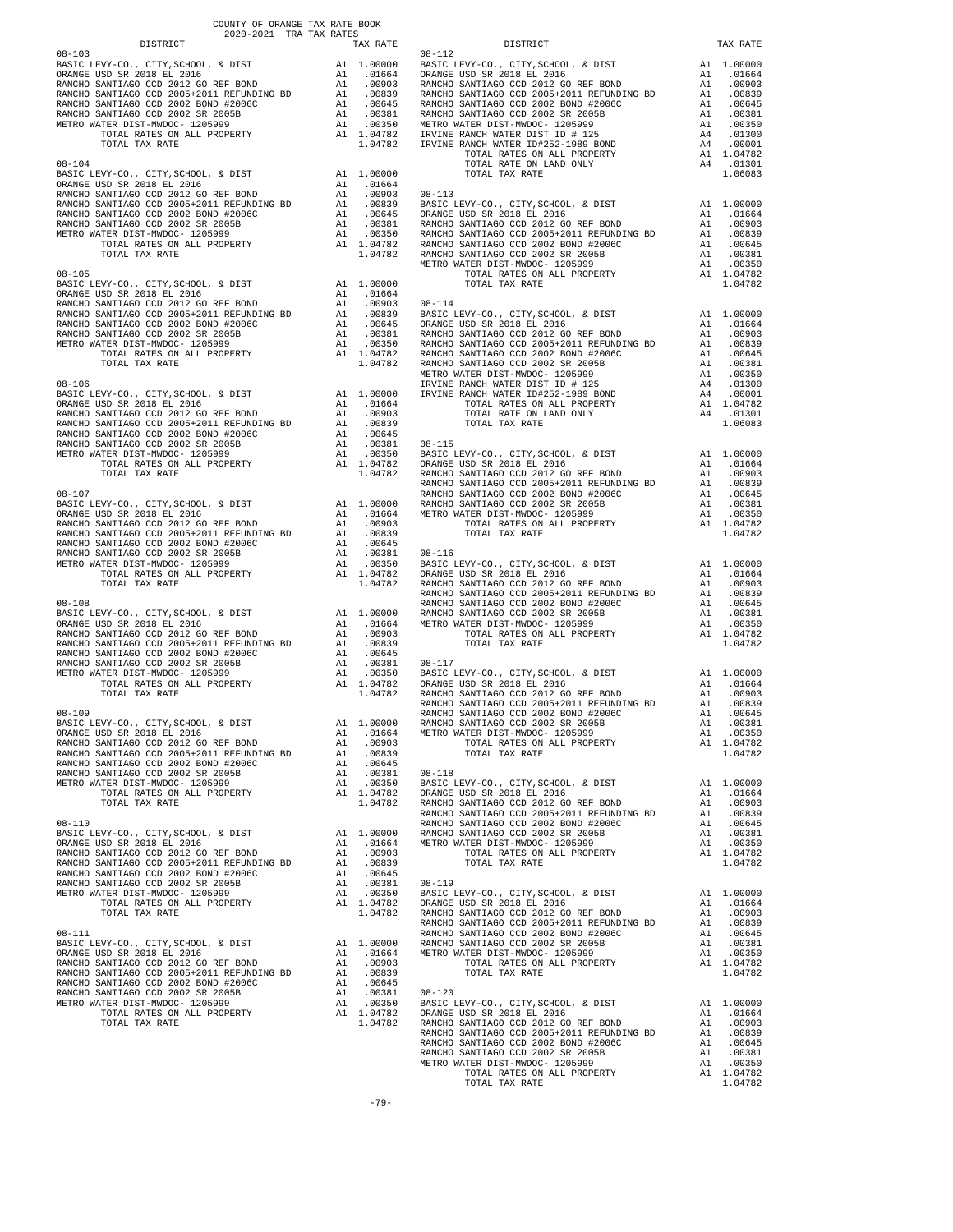| COUNTY OF ORANGE TAX RATE BOOK<br>2020-2021 TRA TAX RATES<br>$2020-2021 \quad \text{TRA RATES}$ DISTRICT $$\tt 2020-2021$$ |          |                                                                                                                                                                                           |          |
|----------------------------------------------------------------------------------------------------------------------------|----------|-------------------------------------------------------------------------------------------------------------------------------------------------------------------------------------------|----------|
| $08 - 121$                                                                                                                 | TAX RATE | DISTRICT<br>$08 - 130$                                                                                                                                                                    | TAX RATE |
|                                                                                                                            |          |                                                                                                                                                                                           |          |
|                                                                                                                            |          |                                                                                                                                                                                           |          |
|                                                                                                                            |          |                                                                                                                                                                                           |          |
|                                                                                                                            |          |                                                                                                                                                                                           |          |
|                                                                                                                            |          |                                                                                                                                                                                           |          |
|                                                                                                                            |          |                                                                                                                                                                                           |          |
|                                                                                                                            |          |                                                                                                                                                                                           |          |
|                                                                                                                            |          |                                                                                                                                                                                           |          |
|                                                                                                                            |          |                                                                                                                                                                                           |          |
|                                                                                                                            |          |                                                                                                                                                                                           |          |
|                                                                                                                            |          |                                                                                                                                                                                           |          |
|                                                                                                                            |          |                                                                                                                                                                                           |          |
|                                                                                                                            |          |                                                                                                                                                                                           |          |
|                                                                                                                            |          |                                                                                                                                                                                           |          |
|                                                                                                                            |          |                                                                                                                                                                                           |          |
|                                                                                                                            |          |                                                                                                                                                                                           |          |
|                                                                                                                            |          |                                                                                                                                                                                           |          |
|                                                                                                                            |          |                                                                                                                                                                                           |          |
|                                                                                                                            |          |                                                                                                                                                                                           |          |
|                                                                                                                            |          |                                                                                                                                                                                           |          |
|                                                                                                                            |          |                                                                                                                                                                                           |          |
|                                                                                                                            |          |                                                                                                                                                                                           |          |
|                                                                                                                            |          |                                                                                                                                                                                           |          |
|                                                                                                                            |          |                                                                                                                                                                                           |          |
|                                                                                                                            |          |                                                                                                                                                                                           |          |
|                                                                                                                            |          |                                                                                                                                                                                           |          |
|                                                                                                                            |          |                                                                                                                                                                                           |          |
|                                                                                                                            |          |                                                                                                                                                                                           |          |
|                                                                                                                            |          |                                                                                                                                                                                           |          |
|                                                                                                                            |          |                                                                                                                                                                                           |          |
|                                                                                                                            |          |                                                                                                                                                                                           |          |
|                                                                                                                            |          |                                                                                                                                                                                           |          |
|                                                                                                                            |          |                                                                                                                                                                                           |          |
|                                                                                                                            |          |                                                                                                                                                                                           |          |
|                                                                                                                            |          |                                                                                                                                                                                           |          |
|                                                                                                                            |          |                                                                                                                                                                                           |          |
|                                                                                                                            |          |                                                                                                                                                                                           |          |
|                                                                                                                            |          |                                                                                                                                                                                           |          |
|                                                                                                                            |          |                                                                                                                                                                                           |          |
|                                                                                                                            |          |                                                                                                                                                                                           |          |
|                                                                                                                            |          |                                                                                                                                                                                           |          |
|                                                                                                                            |          |                                                                                                                                                                                           |          |
|                                                                                                                            |          |                                                                                                                                                                                           |          |
|                                                                                                                            |          |                                                                                                                                                                                           |          |
|                                                                                                                            |          |                                                                                                                                                                                           |          |
|                                                                                                                            |          |                                                                                                                                                                                           |          |
|                                                                                                                            |          | 2010.1 2011<br>BASIC LEVY-CO., CITY, SCHOOL, & DIST 2016<br>BASIC LEVY-CO., CITY, SCHOOL, & DIST 2016<br>BASIC LEVY-CO., CITY, SCHOOL, & DIST 2012 GO REF BOND 2012 GO REF BOND 2010.1664 |          |
|                                                                                                                            |          |                                                                                                                                                                                           |          |
|                                                                                                                            |          |                                                                                                                                                                                           |          |
|                                                                                                                            |          |                                                                                                                                                                                           |          |
|                                                                                                                            |          |                                                                                                                                                                                           |          |
|                                                                                                                            |          |                                                                                                                                                                                           |          |
|                                                                                                                            |          |                                                                                                                                                                                           |          |
|                                                                                                                            |          |                                                                                                                                                                                           |          |
|                                                                                                                            |          |                                                                                                                                                                                           |          |
|                                                                                                                            |          |                                                                                                                                                                                           |          |
|                                                                                                                            |          |                                                                                                                                                                                           |          |
|                                                                                                                            |          |                                                                                                                                                                                           |          |
|                                                                                                                            |          |                                                                                                                                                                                           |          |
|                                                                                                                            |          |                                                                                                                                                                                           |          |
|                                                                                                                            |          |                                                                                                                                                                                           |          |
|                                                                                                                            |          |                                                                                                                                                                                           |          |
|                                                                                                                            |          |                                                                                                                                                                                           |          |
|                                                                                                                            |          |                                                                                                                                                                                           |          |
|                                                                                                                            |          |                                                                                                                                                                                           |          |
|                                                                                                                            |          |                                                                                                                                                                                           |          |
|                                                                                                                            |          |                                                                                                                                                                                           |          |
|                                                                                                                            |          |                                                                                                                                                                                           |          |
|                                                                                                                            |          |                                                                                                                                                                                           |          |
|                                                                                                                            |          |                                                                                                                                                                                           |          |
|                                                                                                                            |          |                                                                                                                                                                                           |          |
|                                                                                                                            |          |                                                                                                                                                                                           |          |
|                                                                                                                            |          |                                                                                                                                                                                           |          |
|                                                                                                                            |          |                                                                                                                                                                                           |          |
|                                                                                                                            |          |                                                                                                                                                                                           |          |
|                                                                                                                            |          |                                                                                                                                                                                           |          |

-80-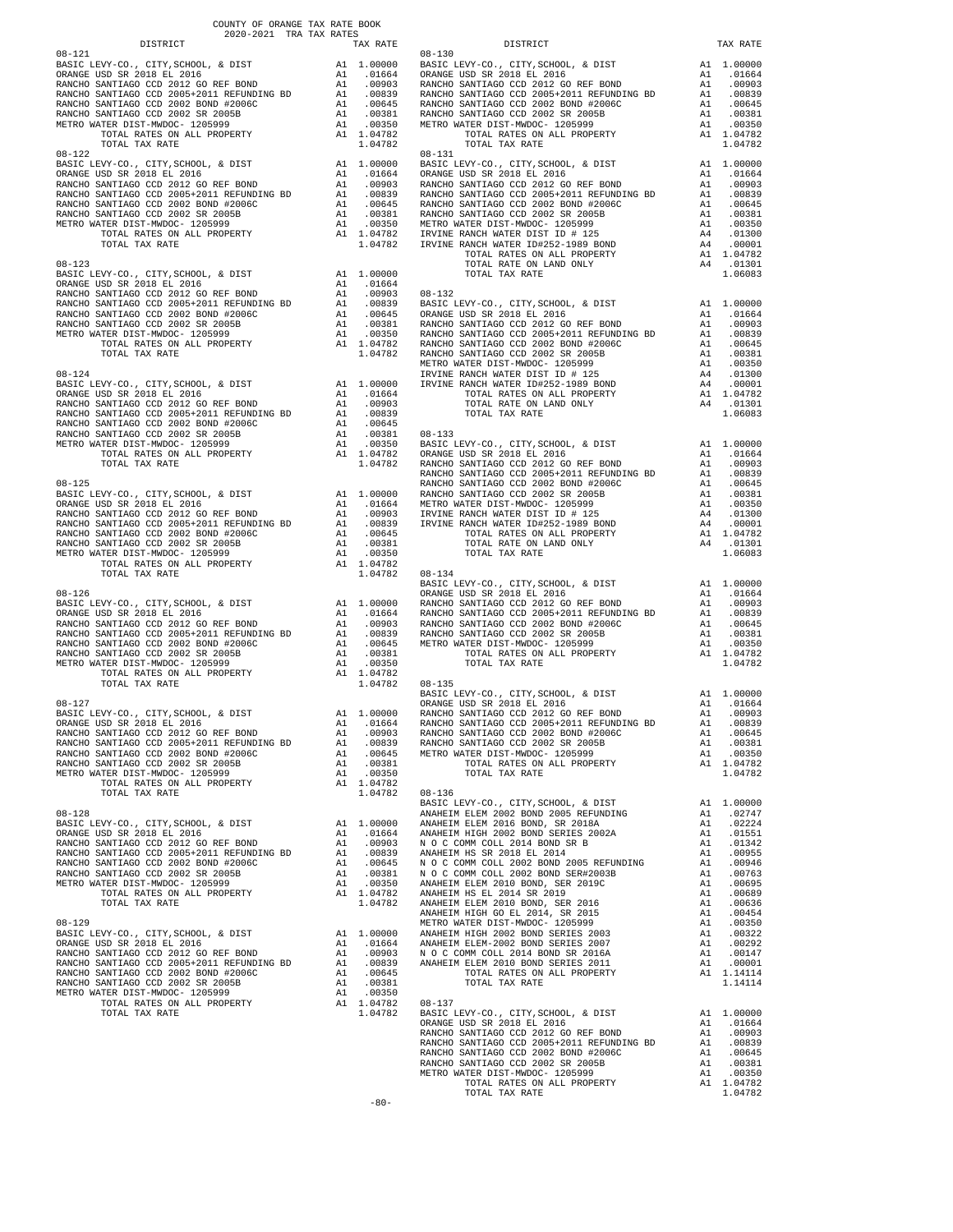| COUNTY OF ORANGE TAX RATE BOOK<br>2020-2021 TRA TAX RATES |                                                                                                                                                                                                                                                                                                                                                                                                                |                                                                                                                                                                                                                                                                                                                                                                                                                                                  |          |
|-----------------------------------------------------------|----------------------------------------------------------------------------------------------------------------------------------------------------------------------------------------------------------------------------------------------------------------------------------------------------------------------------------------------------------------------------------------------------------------|--------------------------------------------------------------------------------------------------------------------------------------------------------------------------------------------------------------------------------------------------------------------------------------------------------------------------------------------------------------------------------------------------------------------------------------------------|----------|
| DISTRICT                                                  | $\begin{array}{r@{\hspace{1em}}c@{\hspace{1em}}c@{\hspace{1em}}c@{\hspace{1em}}c@{\hspace{1em}}c@{\hspace{1em}}c@{\hspace{1em}}c@{\hspace{1em}}c@{\hspace{1em}}c@{\hspace{1em}}c@{\hspace{1em}}c@{\hspace{1em}}c@{\hspace{1em}}c@{\hspace{1em}}c@{\hspace{1em}}c@{\hspace{1em}}c@{\hspace{1em}}c@{\hspace{1em}}c@{\hspace{1em}}c@{\hspace{1em}}c@{\hspace{1em}}c@{\hspace{1em}}c@{\hspace{1em}}c@{\hspace{1em$ | DISTRICT                                                                                                                                                                                                                                                                                                                                                                                                                                         | TAX RATE |
| $08 - 138$                                                |                                                                                                                                                                                                                                                                                                                                                                                                                |                                                                                                                                                                                                                                                                                                                                                                                                                                                  |          |
|                                                           |                                                                                                                                                                                                                                                                                                                                                                                                                |                                                                                                                                                                                                                                                                                                                                                                                                                                                  |          |
|                                                           |                                                                                                                                                                                                                                                                                                                                                                                                                |                                                                                                                                                                                                                                                                                                                                                                                                                                                  |          |
|                                                           |                                                                                                                                                                                                                                                                                                                                                                                                                |                                                                                                                                                                                                                                                                                                                                                                                                                                                  |          |
|                                                           |                                                                                                                                                                                                                                                                                                                                                                                                                |                                                                                                                                                                                                                                                                                                                                                                                                                                                  |          |
|                                                           |                                                                                                                                                                                                                                                                                                                                                                                                                |                                                                                                                                                                                                                                                                                                                                                                                                                                                  |          |
|                                                           |                                                                                                                                                                                                                                                                                                                                                                                                                | $\begin{tabular}{l c c c c c c c} \multicolumn{1}{c}{\textbf{RAMCH6}} & \multicolumn{1}{c}{\textbf{RAMCH6}} & \multicolumn{1}{c}{\textbf{RAMCH6}} & \multicolumn{1}{c}{\textbf{RAMCH6}} & \multicolumn{1}{c}{\textbf{RAMCH6}} & \multicolumn{1}{c}{\textbf{RAMCH6}} & \multicolumn{1}{c}{\textbf{RAMCH6}} & \multicolumn{1}{c}{\textbf{RAMCH6}} & \multicolumn{1}{c}{\textbf{RAMCH6}} & \multicolumn{1}{c}{\textbf{RAMCH6}} & \multicolumn{1}{c$ |          |
| $08 - 144$                                                |                                                                                                                                                                                                                                                                                                                                                                                                                | $08 - 152$<br>$\begin{tabular}{cccc} 08-14 & 707 \text{h} & 1047 \text{h} & 1.047 \text{h} & 1.047 \text{h} & 1.047 \text{h} \\ 08-15 & 207 \text{h} & 1.047 \text{h} & 1.047 \text{h} \\ 08-15 & 207 \text{h} & 1.00000 & 8 \text{h} \\ 08-15 & 207 \text{h} & 1.00000 & 8 \text{h} \\ 08-15 & 207 \text{h} & 1.00000 & 8 \text{h} \\ 08-1$                                                                                                     |          |
|                                                           |                                                                                                                                                                                                                                                                                                                                                                                                                |                                                                                                                                                                                                                                                                                                                                                                                                                                                  |          |

-81-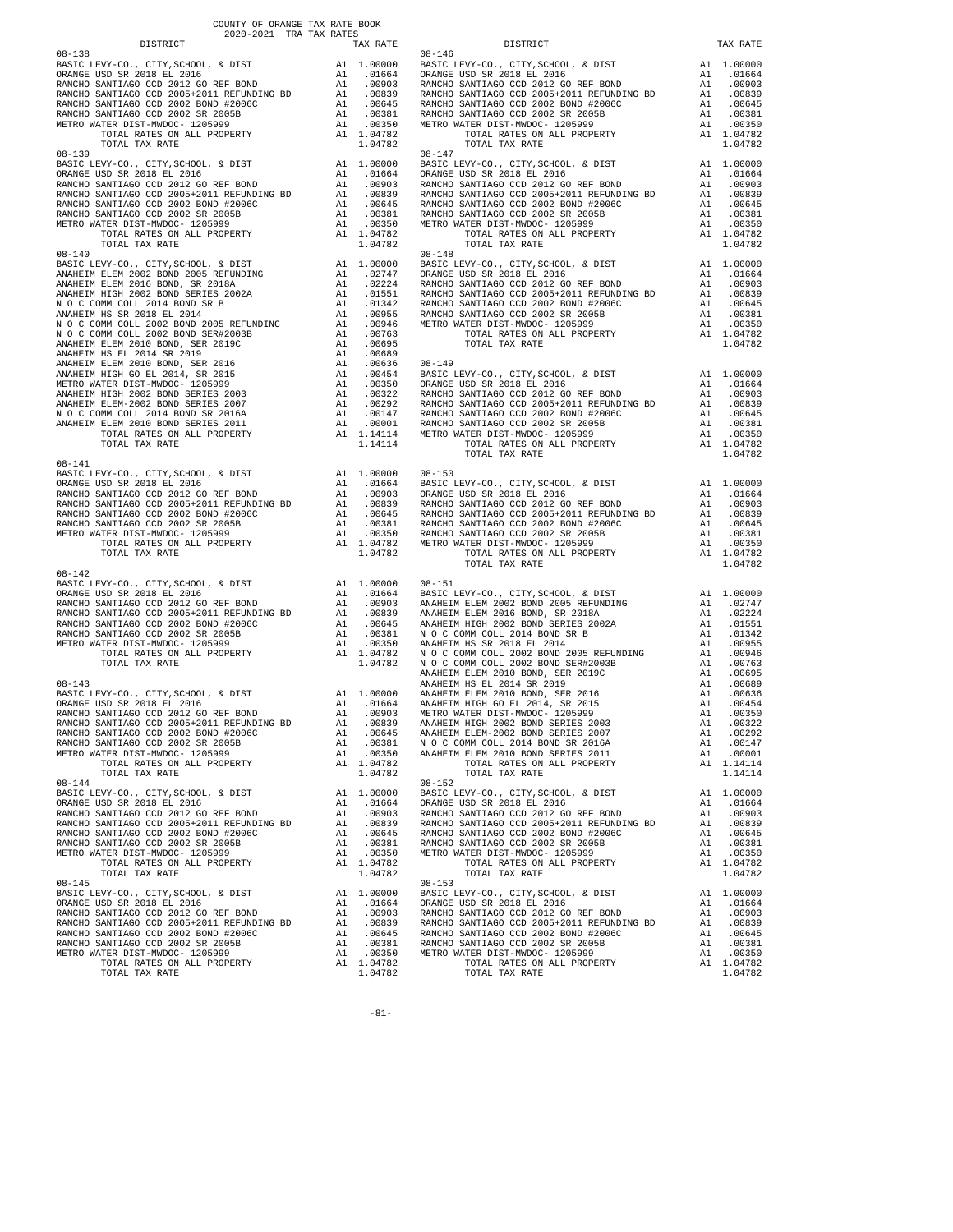| COUNTY OF ORANGE TAX RATE BOOK<br>$2020-2021 \quad \text{TRA RATES}$ DISTRICT $$\tt 2020-2021$$ |          |                                                                                                                                                                                                                                                                                                                                                                    |          |
|-------------------------------------------------------------------------------------------------|----------|--------------------------------------------------------------------------------------------------------------------------------------------------------------------------------------------------------------------------------------------------------------------------------------------------------------------------------------------------------------------|----------|
| $08 - 154$                                                                                      | TAX RATE | DISTRICT<br>$08 - 163$                                                                                                                                                                                                                                                                                                                                             | TAX RATE |
|                                                                                                 |          |                                                                                                                                                                                                                                                                                                                                                                    |          |
|                                                                                                 |          |                                                                                                                                                                                                                                                                                                                                                                    |          |
|                                                                                                 |          |                                                                                                                                                                                                                                                                                                                                                                    |          |
|                                                                                                 |          |                                                                                                                                                                                                                                                                                                                                                                    |          |
|                                                                                                 |          |                                                                                                                                                                                                                                                                                                                                                                    |          |
|                                                                                                 |          |                                                                                                                                                                                                                                                                                                                                                                    |          |
|                                                                                                 |          |                                                                                                                                                                                                                                                                                                                                                                    |          |
|                                                                                                 |          |                                                                                                                                                                                                                                                                                                                                                                    |          |
|                                                                                                 |          |                                                                                                                                                                                                                                                                                                                                                                    |          |
|                                                                                                 |          |                                                                                                                                                                                                                                                                                                                                                                    |          |
|                                                                                                 |          |                                                                                                                                                                                                                                                                                                                                                                    |          |
|                                                                                                 |          |                                                                                                                                                                                                                                                                                                                                                                    |          |
|                                                                                                 |          |                                                                                                                                                                                                                                                                                                                                                                    |          |
|                                                                                                 |          |                                                                                                                                                                                                                                                                                                                                                                    |          |
|                                                                                                 |          |                                                                                                                                                                                                                                                                                                                                                                    |          |
|                                                                                                 |          |                                                                                                                                                                                                                                                                                                                                                                    |          |
|                                                                                                 |          |                                                                                                                                                                                                                                                                                                                                                                    |          |
|                                                                                                 |          |                                                                                                                                                                                                                                                                                                                                                                    |          |
|                                                                                                 |          |                                                                                                                                                                                                                                                                                                                                                                    |          |
|                                                                                                 |          |                                                                                                                                                                                                                                                                                                                                                                    |          |
|                                                                                                 |          |                                                                                                                                                                                                                                                                                                                                                                    |          |
|                                                                                                 |          |                                                                                                                                                                                                                                                                                                                                                                    |          |
|                                                                                                 |          |                                                                                                                                                                                                                                                                                                                                                                    |          |
|                                                                                                 |          |                                                                                                                                                                                                                                                                                                                                                                    |          |
|                                                                                                 |          |                                                                                                                                                                                                                                                                                                                                                                    |          |
|                                                                                                 |          |                                                                                                                                                                                                                                                                                                                                                                    |          |
|                                                                                                 |          |                                                                                                                                                                                                                                                                                                                                                                    |          |
|                                                                                                 |          |                                                                                                                                                                                                                                                                                                                                                                    |          |
|                                                                                                 |          |                                                                                                                                                                                                                                                                                                                                                                    |          |
|                                                                                                 |          |                                                                                                                                                                                                                                                                                                                                                                    |          |
|                                                                                                 |          |                                                                                                                                                                                                                                                                                                                                                                    |          |
|                                                                                                 |          |                                                                                                                                                                                                                                                                                                                                                                    |          |
|                                                                                                 |          | $\begin{tabular}{l cccc} {\bf 107ML TAX RATE} & \multicolumn{1}{c }{\bf 11.19997} & 08-164 & \multicolumn{1}{c }{\bf 11.19997} & 08-164 & \multicolumn{1}{c }{\bf 11.19997} & 08-164 & \multicolumn{1}{c }{\bf 11.19997} & 08-164 & \multicolumn{1}{c }{\bf 11.19997} & 08-164 & \multicolumn{1}{c }{\bf 11.19997} & 08-164 & \multicolumn{1}{c }{\$<br>$08 - 165$ |          |
|                                                                                                 |          |                                                                                                                                                                                                                                                                                                                                                                    |          |
|                                                                                                 |          |                                                                                                                                                                                                                                                                                                                                                                    |          |
|                                                                                                 |          |                                                                                                                                                                                                                                                                                                                                                                    |          |
|                                                                                                 |          |                                                                                                                                                                                                                                                                                                                                                                    |          |
|                                                                                                 |          |                                                                                                                                                                                                                                                                                                                                                                    |          |
|                                                                                                 |          |                                                                                                                                                                                                                                                                                                                                                                    |          |
|                                                                                                 |          |                                                                                                                                                                                                                                                                                                                                                                    |          |
|                                                                                                 |          |                                                                                                                                                                                                                                                                                                                                                                    |          |
|                                                                                                 |          |                                                                                                                                                                                                                                                                                                                                                                    |          |
|                                                                                                 |          |                                                                                                                                                                                                                                                                                                                                                                    |          |
|                                                                                                 |          |                                                                                                                                                                                                                                                                                                                                                                    |          |
|                                                                                                 |          |                                                                                                                                                                                                                                                                                                                                                                    |          |
|                                                                                                 |          |                                                                                                                                                                                                                                                                                                                                                                    |          |
|                                                                                                 |          |                                                                                                                                                                                                                                                                                                                                                                    |          |
|                                                                                                 |          |                                                                                                                                                                                                                                                                                                                                                                    |          |
|                                                                                                 |          |                                                                                                                                                                                                                                                                                                                                                                    |          |
|                                                                                                 |          |                                                                                                                                                                                                                                                                                                                                                                    |          |
|                                                                                                 |          |                                                                                                                                                                                                                                                                                                                                                                    |          |
|                                                                                                 |          |                                                                                                                                                                                                                                                                                                                                                                    |          |
|                                                                                                 |          |                                                                                                                                                                                                                                                                                                                                                                    |          |
|                                                                                                 |          |                                                                                                                                                                                                                                                                                                                                                                    |          |
|                                                                                                 |          |                                                                                                                                                                                                                                                                                                                                                                    |          |
|                                                                                                 |          |                                                                                                                                                                                                                                                                                                                                                                    |          |
|                                                                                                 |          |                                                                                                                                                                                                                                                                                                                                                                    |          |
|                                                                                                 |          |                                                                                                                                                                                                                                                                                                                                                                    |          |
|                                                                                                 |          |                                                                                                                                                                                                                                                                                                                                                                    |          |
|                                                                                                 |          |                                                                                                                                                                                                                                                                                                                                                                    |          |
|                                                                                                 |          |                                                                                                                                                                                                                                                                                                                                                                    |          |
|                                                                                                 |          |                                                                                                                                                                                                                                                                                                                                                                    |          |
|                                                                                                 |          |                                                                                                                                                                                                                                                                                                                                                                    |          |
|                                                                                                 |          |                                                                                                                                                                                                                                                                                                                                                                    |          |
|                                                                                                 |          |                                                                                                                                                                                                                                                                                                                                                                    |          |
|                                                                                                 |          |                                                                                                                                                                                                                                                                                                                                                                    |          |
|                                                                                                 |          |                                                                                                                                                                                                                                                                                                                                                                    |          |
|                                                                                                 |          |                                                                                                                                                                                                                                                                                                                                                                    |          |
|                                                                                                 |          |                                                                                                                                                                                                                                                                                                                                                                    |          |
|                                                                                                 |          |                                                                                                                                                                                                                                                                                                                                                                    |          |
|                                                                                                 |          |                                                                                                                                                                                                                                                                                                                                                                    |          |
|                                                                                                 |          |                                                                                                                                                                                                                                                                                                                                                                    |          |
|                                                                                                 |          |                                                                                                                                                                                                                                                                                                                                                                    |          |
|                                                                                                 |          |                                                                                                                                                                                                                                                                                                                                                                    |          |
|                                                                                                 |          |                                                                                                                                                                                                                                                                                                                                                                    |          |
|                                                                                                 |          |                                                                                                                                                                                                                                                                                                                                                                    |          |
|                                                                                                 |          |                                                                                                                                                                                                                                                                                                                                                                    |          |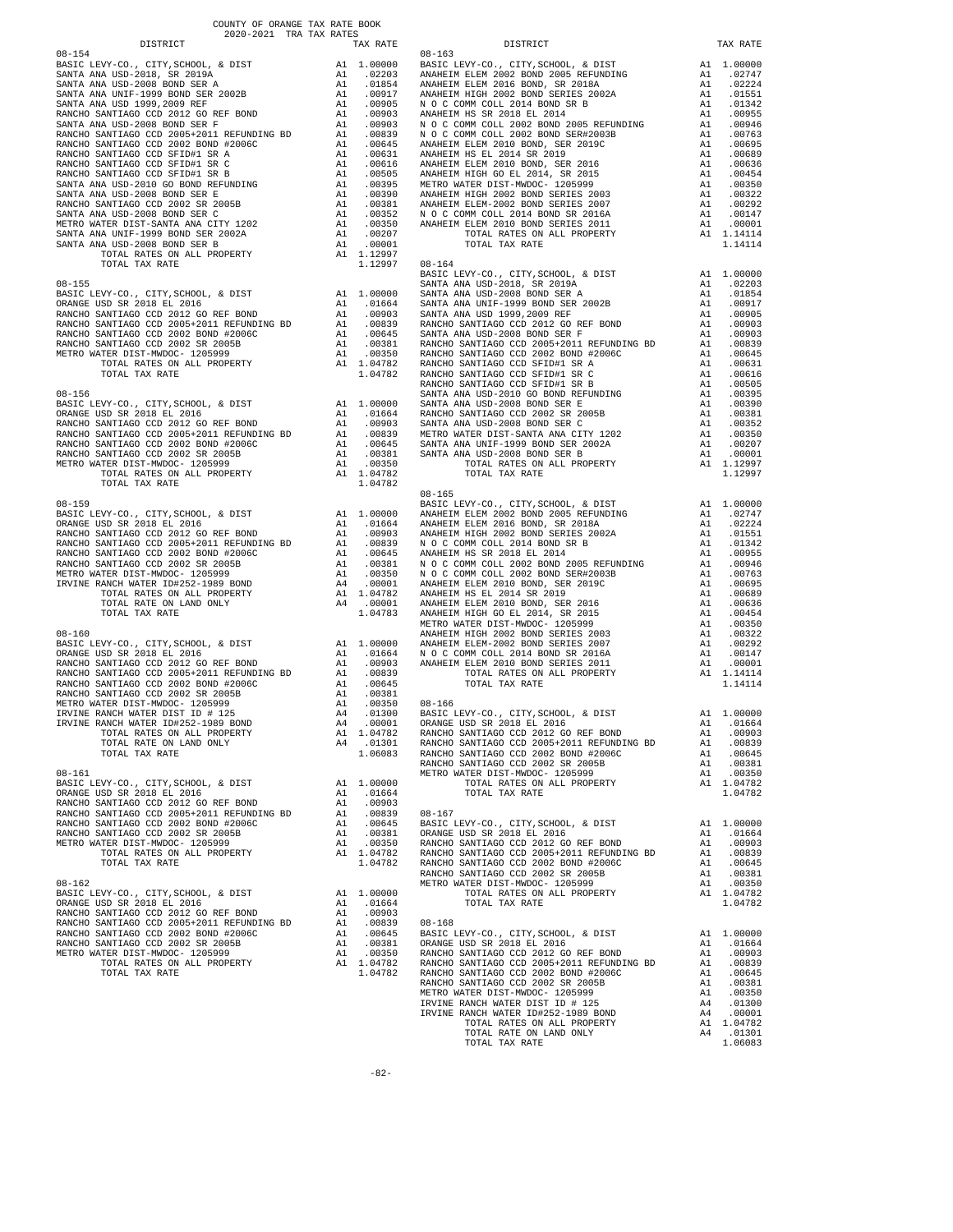| DISTRICT | TAX RATE | DISTRICT                                                                                                                                                                                                                      | TAX RATE |
|----------|----------|-------------------------------------------------------------------------------------------------------------------------------------------------------------------------------------------------------------------------------|----------|
|          |          |                                                                                                                                                                                                                               |          |
|          |          |                                                                                                                                                                                                                               |          |
|          |          |                                                                                                                                                                                                                               |          |
|          |          |                                                                                                                                                                                                                               |          |
|          |          |                                                                                                                                                                                                                               |          |
|          |          |                                                                                                                                                                                                                               |          |
|          |          |                                                                                                                                                                                                                               |          |
|          |          |                                                                                                                                                                                                                               |          |
|          |          |                                                                                                                                                                                                                               |          |
|          |          |                                                                                                                                                                                                                               |          |
|          |          |                                                                                                                                                                                                                               |          |
|          |          |                                                                                                                                                                                                                               |          |
|          |          |                                                                                                                                                                                                                               |          |
|          |          |                                                                                                                                                                                                                               |          |
|          |          |                                                                                                                                                                                                                               |          |
|          |          |                                                                                                                                                                                                                               |          |
|          |          |                                                                                                                                                                                                                               |          |
|          |          |                                                                                                                                                                                                                               |          |
|          |          |                                                                                                                                                                                                                               |          |
|          |          |                                                                                                                                                                                                                               |          |
|          |          |                                                                                                                                                                                                                               |          |
|          |          |                                                                                                                                                                                                                               |          |
|          |          |                                                                                                                                                                                                                               |          |
|          |          |                                                                                                                                                                                                                               |          |
|          |          |                                                                                                                                                                                                                               |          |
|          |          |                                                                                                                                                                                                                               |          |
|          |          |                                                                                                                                                                                                                               |          |
|          |          |                                                                                                                                                                                                                               |          |
|          |          |                                                                                                                                                                                                                               |          |
|          |          |                                                                                                                                                                                                                               |          |
|          |          |                                                                                                                                                                                                                               |          |
|          |          |                                                                                                                                                                                                                               |          |
|          |          |                                                                                                                                                                                                                               |          |
|          |          |                                                                                                                                                                                                                               |          |
|          |          |                                                                                                                                                                                                                               |          |
|          |          |                                                                                                                                                                                                                               |          |
|          |          |                                                                                                                                                                                                                               |          |
|          |          |                                                                                                                                                                                                                               |          |
|          |          | 02.109 DERMICH (1997) 2003 (1997) 2003 (1997) 2003 (1997) 2003 (1997) 2003 (1997) 2003 (1997) 2003 (1997) 2003 (1997) 2003 (1997) 2003 (1997) 2003 (1997) 2003 (1997) 2003 (1997) 2003 (1997) 2003 (1997) 2003 (1997) 2003 (1 |          |
|          |          |                                                                                                                                                                                                                               |          |
|          |          |                                                                                                                                                                                                                               |          |
|          |          |                                                                                                                                                                                                                               |          |
|          |          |                                                                                                                                                                                                                               |          |
|          |          |                                                                                                                                                                                                                               |          |
|          |          |                                                                                                                                                                                                                               |          |
|          |          |                                                                                                                                                                                                                               |          |
|          |          |                                                                                                                                                                                                                               |          |
|          |          |                                                                                                                                                                                                                               |          |
|          |          |                                                                                                                                                                                                                               |          |
|          |          |                                                                                                                                                                                                                               |          |
|          |          |                                                                                                                                                                                                                               |          |
|          |          |                                                                                                                                                                                                                               |          |
|          |          |                                                                                                                                                                                                                               |          |
|          |          |                                                                                                                                                                                                                               |          |
|          |          |                                                                                                                                                                                                                               |          |
|          |          |                                                                                                                                                                                                                               |          |
|          |          |                                                                                                                                                                                                                               |          |
|          |          |                                                                                                                                                                                                                               |          |
|          | 1.04782  |                                                                                                                                                                                                                               |          |
|          |          |                                                                                                                                                                                                                               |          |
|          |          |                                                                                                                                                                                                                               |          |
|          |          |                                                                                                                                                                                                                               |          |
|          |          |                                                                                                                                                                                                                               |          |
|          |          |                                                                                                                                                                                                                               |          |
|          |          |                                                                                                                                                                                                                               |          |
|          |          |                                                                                                                                                                                                                               |          |
|          |          |                                                                                                                                                                                                                               |          |
|          |          |                                                                                                                                                                                                                               |          |
|          |          |                                                                                                                                                                                                                               |          |
|          |          |                                                                                                                                                                                                                               |          |
|          |          |                                                                                                                                                                                                                               |          |
|          |          |                                                                                                                                                                                                                               |          |
|          |          |                                                                                                                                                                                                                               |          |
|          |          |                                                                                                                                                                                                                               |          |
|          |          |                                                                                                                                                                                                                               |          |
|          |          |                                                                                                                                                                                                                               |          |
|          |          |                                                                                                                                                                                                                               |          |
|          |          |                                                                                                                                                                                                                               |          |
|          |          |                                                                                                                                                                                                                               |          |
|          |          | $08 - 186$                                                                                                                                                                                                                    |          |
|          |          |                                                                                                                                                                                                                               |          |
|          |          |                                                                                                                                                                                                                               |          |
|          |          |                                                                                                                                                                                                                               |          |
|          |          |                                                                                                                                                                                                                               |          |
|          |          |                                                                                                                                                                                                                               |          |
|          |          |                                                                                                                                                                                                                               |          |
|          |          |                                                                                                                                                                                                                               |          |
|          |          |                                                                                                                                                                                                                               |          |
|          |          |                                                                                                                                                                                                                               |          |
|          |          |                                                                                                                                                                                                                               |          |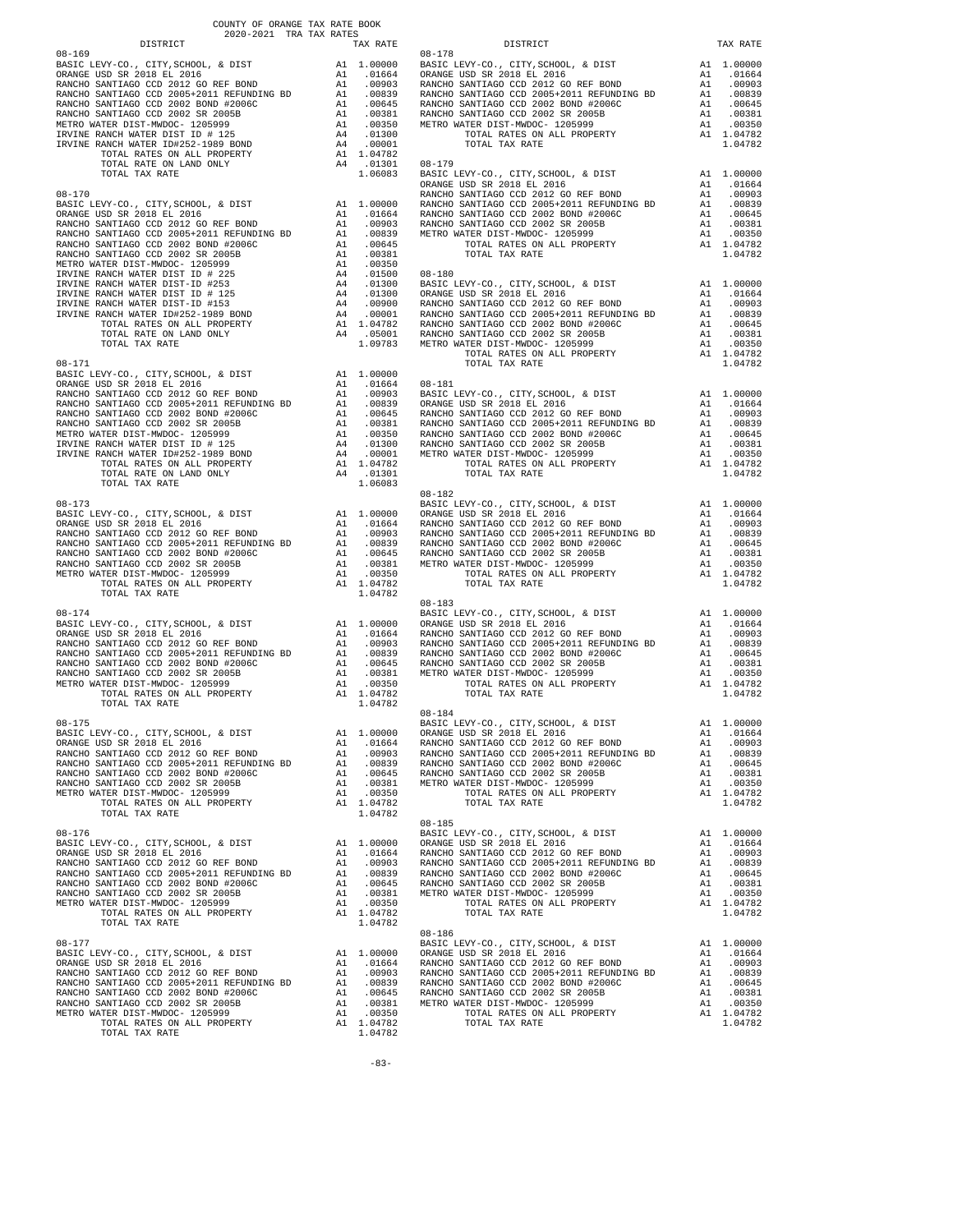| DISTRICT                                                                     |          | TAX RATE                                                                        |                  |
|------------------------------------------------------------------------------|----------|---------------------------------------------------------------------------------|------------------|
| $08 - 187$                                                                   |          |                                                                                 | $08 - 193$       |
|                                                                              |          |                                                                                 |                  |
|                                                                              |          |                                                                                 |                  |
|                                                                              |          |                                                                                 |                  |
|                                                                              |          |                                                                                 |                  |
|                                                                              |          |                                                                                 |                  |
|                                                                              |          |                                                                                 |                  |
|                                                                              |          |                                                                                 |                  |
|                                                                              |          |                                                                                 |                  |
|                                                                              |          |                                                                                 |                  |
|                                                                              |          |                                                                                 |                  |
|                                                                              |          |                                                                                 |                  |
|                                                                              |          |                                                                                 |                  |
|                                                                              |          |                                                                                 |                  |
| $08 - 188$                                                                   |          |                                                                                 | RANCHO           |
|                                                                              |          |                                                                                 |                  |
|                                                                              |          |                                                                                 |                  |
|                                                                              |          |                                                                                 |                  |
|                                                                              |          |                                                                                 |                  |
|                                                                              |          |                                                                                 |                  |
|                                                                              |          |                                                                                 |                  |
|                                                                              |          |                                                                                 |                  |
|                                                                              |          |                                                                                 |                  |
|                                                                              |          |                                                                                 |                  |
|                                                                              |          |                                                                                 |                  |
|                                                                              |          |                                                                                 |                  |
|                                                                              |          |                                                                                 |                  |
|                                                                              |          |                                                                                 |                  |
|                                                                              |          |                                                                                 |                  |
|                                                                              |          |                                                                                 | 08-196           |
|                                                                              |          |                                                                                 |                  |
|                                                                              |          |                                                                                 |                  |
|                                                                              |          |                                                                                 |                  |
|                                                                              |          |                                                                                 |                  |
|                                                                              |          |                                                                                 |                  |
|                                                                              |          |                                                                                 |                  |
|                                                                              |          |                                                                                 |                  |
|                                                                              |          |                                                                                 |                  |
|                                                                              |          |                                                                                 |                  |
|                                                                              |          |                                                                                 |                  |
|                                                                              |          |                                                                                 |                  |
|                                                                              |          |                                                                                 |                  |
|                                                                              |          |                                                                                 |                  |
|                                                                              |          |                                                                                 | TUSTIN           |
|                                                                              |          |                                                                                 | TUSTIN           |
|                                                                              |          |                                                                                 |                  |
|                                                                              |          |                                                                                 |                  |
|                                                                              |          |                                                                                 |                  |
|                                                                              |          |                                                                                 |                  |
|                                                                              |          |                                                                                 |                  |
|                                                                              |          |                                                                                 |                  |
|                                                                              |          |                                                                                 |                  |
|                                                                              |          |                                                                                 |                  |
| ANAHEIM HIGH GO EL 2014, SR 2015                                             |          |                                                                                 |                  |
| METRO WATER DIST-MWDOC- 1205999                                              | A1       | .00350                                                                          | $08 - 198$       |
| ANAHEIM HIGH 2002 BOND SERIES 2003                                           | A1       | .00322                                                                          | BASIC L          |
| ANAHEIM ELEM-2002 BOND SERIES 2007<br>N O C COMM COLL 2014 BOND SR 2016A     | A1<br>A1 | .00292<br>.00147                                                                | TUSTIN<br>TUSTIN |
| ANAHEIM ELEM 2010 BOND SERIES 2011                                           |          | A1 .0013, TUSTIN<br>A1 .00001 TUSTIN<br>A1 1.14114 TUSTIN<br>1.14114 TUSTIN     |                  |
| TOTAL RATES ON ALL PROPERTY                                                  |          |                                                                                 |                  |
| TOTAL TAX RATE                                                               |          |                                                                                 | TUSTIN           |
| $08 - 191$                                                                   |          |                                                                                 | TUSTIN           |
|                                                                              |          |                                                                                 |                  |
|                                                                              |          |                                                                                 |                  |
|                                                                              |          |                                                                                 |                  |
| RANCHO SANTIAGO CCD 2002 BOND #2006C<br>RANCHO SANTIAGO CCD 2002 BOND #2006C |          | A1.00645                                                                        |                  |
| RANCHO SANTIAGO CCD 2002 SR 2005B                                            |          | A1 .00381 08-199                                                                |                  |
| METRO WATER DIST-MWDOC- 1205999                                              | A4       | A1.00350                                                                        | BASIC L          |
| IRVINE RANCH WATER ID#252-1989 BOND<br>TOTAL RATES ON ALL PROPERTY           |          | .00001<br>A4 . 00001<br>A1 1.04782 RANCHO<br>A4 .00001 RANCHO<br>1.04783 RANCHO | ORANGE           |
| TOTAL RATE ON LAND ONLY                                                      |          |                                                                                 |                  |
| TOTAL TAX RATE                                                               |          |                                                                                 |                  |
|                                                                              |          |                                                                                 | RANCHO           |
| $08 - 192$<br>BASIC LEVY-CO., CITY, SCHOOL, & DIST                           |          | METRO M<br>METRO W<br>A1 .01664<br>A1 .01664                                    |                  |
| ORANGE USD SR 2018 EL 2016                                                   |          |                                                                                 |                  |
|                                                                              |          |                                                                                 |                  |
|                                                                              |          |                                                                                 |                  |
|                                                                              |          |                                                                                 |                  |
|                                                                              |          |                                                                                 |                  |
|                                                                              |          |                                                                                 |                  |
| TOTAL TAX RATE                                                               |          | 1.04782                                                                         |                  |

| COUNTY OF ORANGE TAX RATE BOOK<br>2020-2021 TRA TAX RATES |          |                                                                                                                                                                                                                                         |          |
|-----------------------------------------------------------|----------|-----------------------------------------------------------------------------------------------------------------------------------------------------------------------------------------------------------------------------------------|----------|
| DISTRICT                                                  | TAX RATE | DISTRICT                                                                                                                                                                                                                                | TAX RATE |
| $08 - 187$                                                |          | $08 - 193$                                                                                                                                                                                                                              |          |
|                                                           |          |                                                                                                                                                                                                                                         |          |
|                                                           |          |                                                                                                                                                                                                                                         |          |
|                                                           |          |                                                                                                                                                                                                                                         |          |
|                                                           |          |                                                                                                                                                                                                                                         |          |
|                                                           |          |                                                                                                                                                                                                                                         |          |
|                                                           |          |                                                                                                                                                                                                                                         |          |
|                                                           |          |                                                                                                                                                                                                                                         |          |
|                                                           |          |                                                                                                                                                                                                                                         |          |
|                                                           |          |                                                                                                                                                                                                                                         |          |
|                                                           |          |                                                                                                                                                                                                                                         |          |
|                                                           |          |                                                                                                                                                                                                                                         |          |
|                                                           |          |                                                                                                                                                                                                                                         |          |
|                                                           |          |                                                                                                                                                                                                                                         |          |
|                                                           |          |                                                                                                                                                                                                                                         |          |
|                                                           |          |                                                                                                                                                                                                                                         |          |
|                                                           |          |                                                                                                                                                                                                                                         |          |
|                                                           |          |                                                                                                                                                                                                                                         |          |
|                                                           |          |                                                                                                                                                                                                                                         |          |
|                                                           |          |                                                                                                                                                                                                                                         |          |
|                                                           |          |                                                                                                                                                                                                                                         |          |
|                                                           |          |                                                                                                                                                                                                                                         |          |
|                                                           |          |                                                                                                                                                                                                                                         |          |
|                                                           |          |                                                                                                                                                                                                                                         |          |
|                                                           |          |                                                                                                                                                                                                                                         |          |
|                                                           |          |                                                                                                                                                                                                                                         |          |
|                                                           |          |                                                                                                                                                                                                                                         |          |
|                                                           |          |                                                                                                                                                                                                                                         |          |
|                                                           |          |                                                                                                                                                                                                                                         |          |
|                                                           |          |                                                                                                                                                                                                                                         |          |
|                                                           |          |                                                                                                                                                                                                                                         |          |
|                                                           |          | $08 - 196$                                                                                                                                                                                                                              |          |
|                                                           |          |                                                                                                                                                                                                                                         |          |
|                                                           |          |                                                                                                                                                                                                                                         |          |
|                                                           |          |                                                                                                                                                                                                                                         |          |
|                                                           |          |                                                                                                                                                                                                                                         |          |
|                                                           |          |                                                                                                                                                                                                                                         |          |
|                                                           |          |                                                                                                                                                                                                                                         |          |
|                                                           |          |                                                                                                                                                                                                                                         |          |
|                                                           |          |                                                                                                                                                                                                                                         |          |
|                                                           |          |                                                                                                                                                                                                                                         |          |
|                                                           |          |                                                                                                                                                                                                                                         |          |
|                                                           |          |                                                                                                                                                                                                                                         |          |
|                                                           |          |                                                                                                                                                                                                                                         |          |
|                                                           |          |                                                                                                                                                                                                                                         |          |
|                                                           |          |                                                                                                                                                                                                                                         |          |
|                                                           |          |                                                                                                                                                                                                                                         |          |
|                                                           |          |                                                                                                                                                                                                                                         |          |
|                                                           |          |                                                                                                                                                                                                                                         |          |
|                                                           |          |                                                                                                                                                                                                                                         |          |
|                                                           |          |                                                                                                                                                                                                                                         |          |
|                                                           |          |                                                                                                                                                                                                                                         |          |
|                                                           |          |                                                                                                                                                                                                                                         |          |
|                                                           |          |                                                                                                                                                                                                                                         |          |
|                                                           |          |                                                                                                                                                                                                                                         |          |
|                                                           |          |                                                                                                                                                                                                                                         |          |
|                                                           |          |                                                                                                                                                                                                                                         |          |
|                                                           |          |                                                                                                                                                                                                                                         |          |
|                                                           |          |                                                                                                                                                                                                                                         |          |
|                                                           |          |                                                                                                                                                                                                                                         |          |
|                                                           |          |                                                                                                                                                                                                                                         |          |
|                                                           |          |                                                                                                                                                                                                                                         |          |
|                                                           |          |                                                                                                                                                                                                                                         |          |
|                                                           |          |                                                                                                                                                                                                                                         |          |
|                                                           |          |                                                                                                                                                                                                                                         |          |
|                                                           |          |                                                                                                                                                                                                                                         |          |
|                                                           |          |                                                                                                                                                                                                                                         |          |
|                                                           |          |                                                                                                                                                                                                                                         |          |
|                                                           |          |                                                                                                                                                                                                                                         |          |
|                                                           |          |                                                                                                                                                                                                                                         |          |
|                                                           |          |                                                                                                                                                                                                                                         |          |
|                                                           |          | NEWHERE REPAIRS 2010 2000 DESIRE 2012<br>ARMEIN RELEA 2010 2000, DESIRE 2019<br>ARMEIN RELEA 2010 2000, DESIRE 2019<br>ARMEIN RELEA 2010 4000, DESIRE 2019<br>ARMEIN RELEA 2010 4000, DESIRE 2019<br>ARMEIN RELEA 2010 4000, DESIRE 201 |          |
|                                                           |          |                                                                                                                                                                                                                                         |          |
|                                                           |          |                                                                                                                                                                                                                                         |          |
|                                                           |          |                                                                                                                                                                                                                                         |          |
|                                                           |          |                                                                                                                                                                                                                                         |          |
|                                                           |          |                                                                                                                                                                                                                                         |          |
|                                                           |          |                                                                                                                                                                                                                                         |          |
|                                                           |          |                                                                                                                                                                                                                                         |          |
|                                                           |          |                                                                                                                                                                                                                                         |          |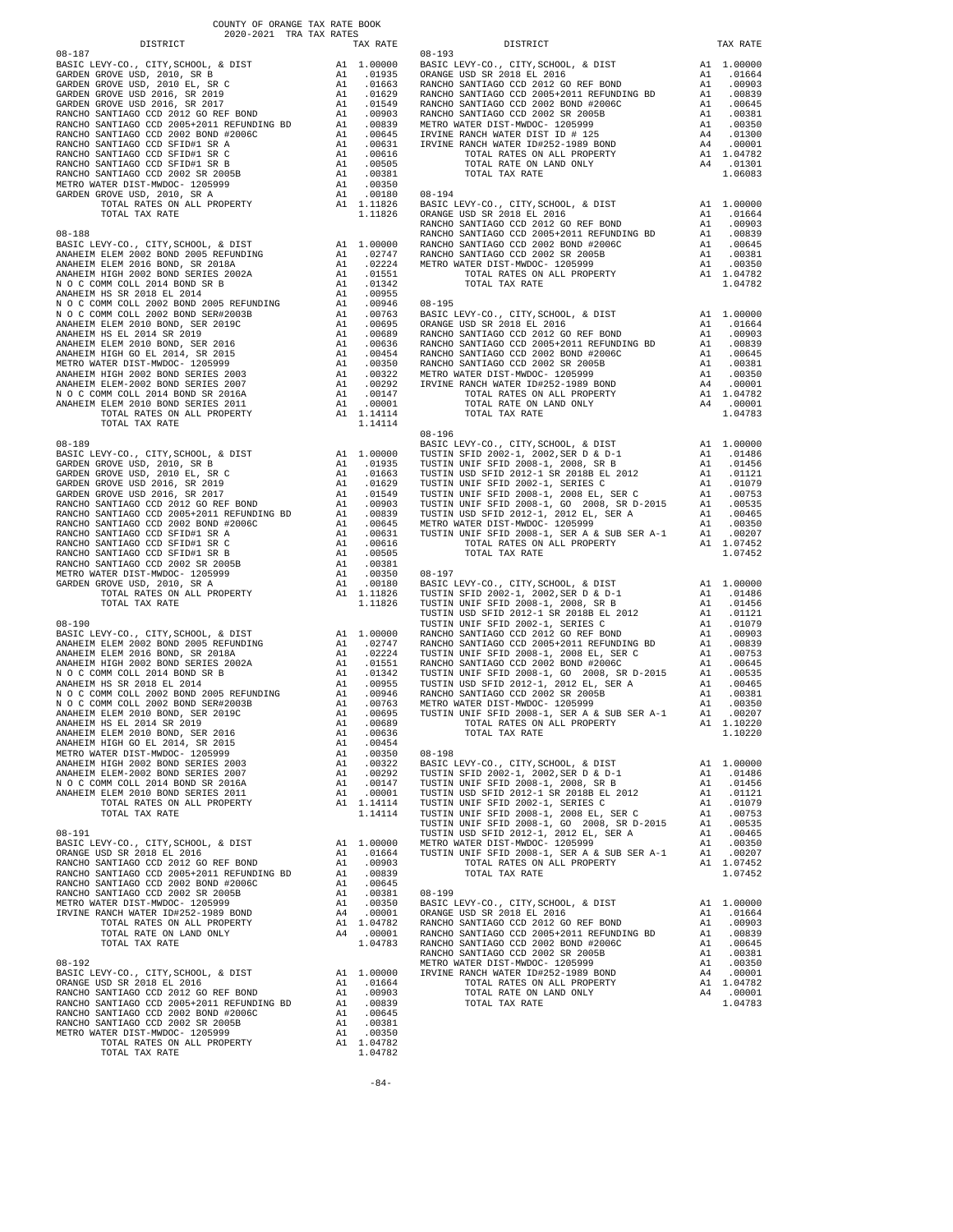| DISTRICT | TAX RATE | DISTRICT | TAX RATE |
|----------|----------|----------|----------|
|          |          |          |          |
|          |          |          |          |
|          |          |          |          |
|          |          |          |          |
|          |          |          |          |
|          |          |          |          |
|          |          |          |          |
|          |          |          |          |
|          |          |          |          |
|          |          |          |          |
|          |          |          |          |
|          |          |          |          |
|          |          |          |          |
|          |          |          |          |
|          |          |          |          |
|          |          |          |          |
|          |          |          |          |
|          |          |          |          |
|          |          |          |          |
|          |          |          |          |
|          |          |          |          |
|          |          |          |          |
|          |          |          |          |
|          |          |          |          |
|          |          |          |          |
|          |          |          |          |
|          |          |          |          |
|          |          |          |          |
|          |          |          |          |
|          |          |          |          |
|          |          |          |          |
|          |          |          |          |
|          |          |          |          |
|          |          |          |          |
|          |          |          |          |
|          |          |          |          |
|          |          |          |          |
|          |          |          |          |
|          |          |          |          |
|          |          |          |          |
|          |          |          |          |
|          |          |          |          |
|          |          |          |          |
|          |          |          |          |
|          |          |          |          |
|          |          |          |          |
|          |          |          |          |
|          |          |          |          |
|          |          |          |          |
|          |          |          |          |
|          |          |          |          |
|          |          |          |          |
|          |          |          |          |
|          |          |          |          |
|          |          |          |          |
|          |          |          |          |
|          |          |          |          |
|          |          |          |          |
|          |          |          |          |
|          |          |          |          |
|          |          |          |          |
|          |          |          |          |
|          |          |          |          |
|          |          |          |          |
|          |          |          |          |
|          |          |          |          |
|          |          |          |          |
|          |          |          |          |
|          |          |          |          |
|          |          |          |          |
|          |          |          |          |
|          |          |          |          |
|          |          |          |          |
|          |          |          |          |
|          |          |          |          |
|          |          |          |          |
|          |          |          |          |
|          |          |          |          |
|          |          |          |          |
|          |          |          |          |
|          |          |          |          |
|          |          |          |          |
|          |          |          |          |
|          |          |          |          |
|          |          |          |          |
|          |          |          |          |
|          |          |          |          |
|          |          |          |          |
|          |          |          |          |
|          |          |          |          |
|          |          |          |          |
|          |          |          |          |
|          |          |          |          |
|          |          |          |          |
|          |          |          |          |
|          |          |          |          |
|          |          |          |          |
|          |          |          |          |
|          |          |          |          |
|          |          |          |          |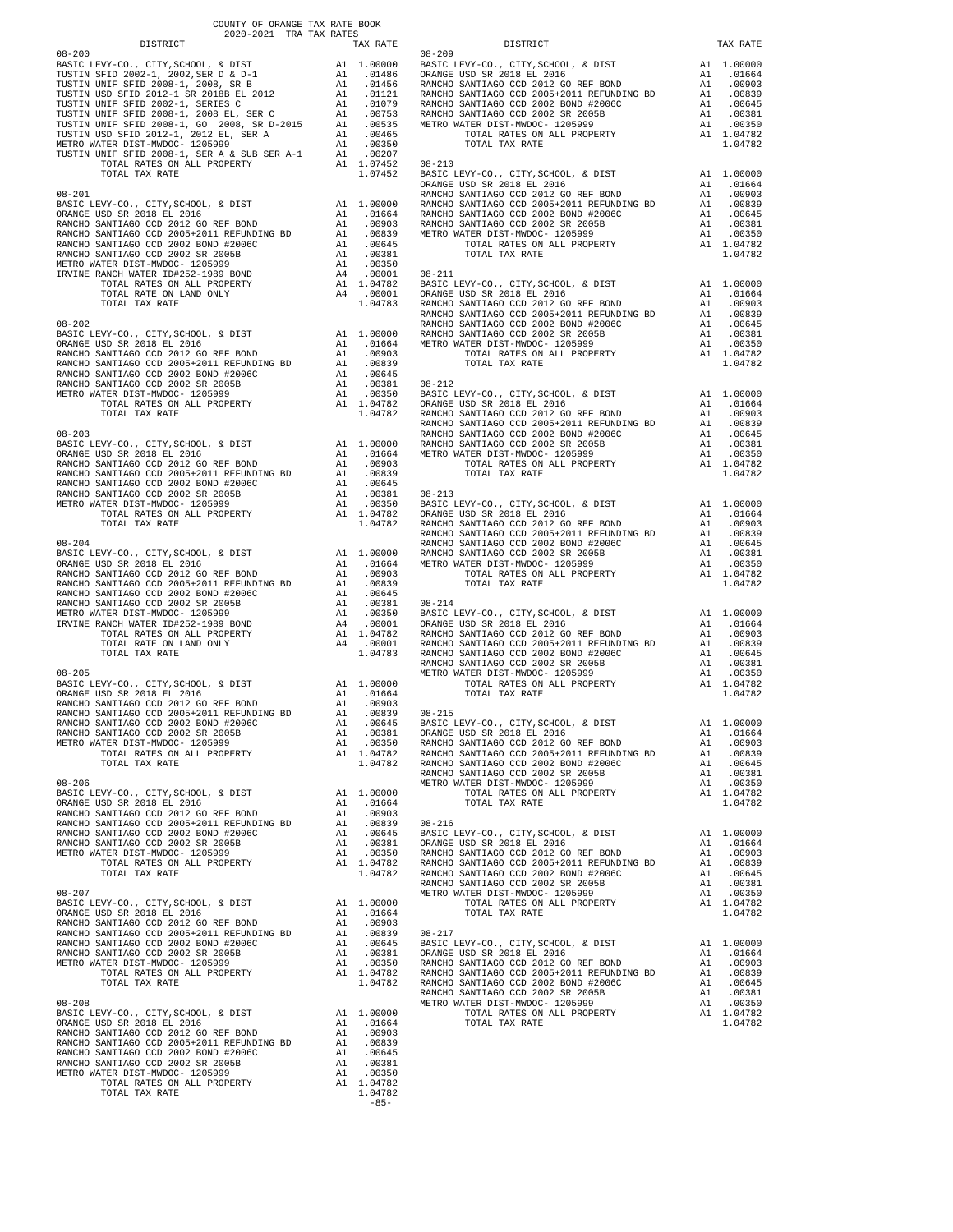| DISTRICT                 | 2020-2021 TRA TAX RATES | TAX RATE | DISTRICT                 | TAX RATE |
|--------------------------|-------------------------|----------|--------------------------|----------|
| $08 - 218$<br>$08 - 219$ |                         |          | $08 - 227$<br>$08 - 228$ |          |
|                          |                         |          |                          |          |
| $08 - 221$               |                         |          | $08 - 230$               |          |
|                          |                         |          |                          |          |
|                          |                         |          |                          |          |
|                          |                         |          |                          |          |
| $08 - 224$<br>$08 - 225$ |                         |          | $08 - 233$<br>$08 - 234$ |          |
|                          |                         |          |                          |          |
|                          |                         |          |                          |          |

-86-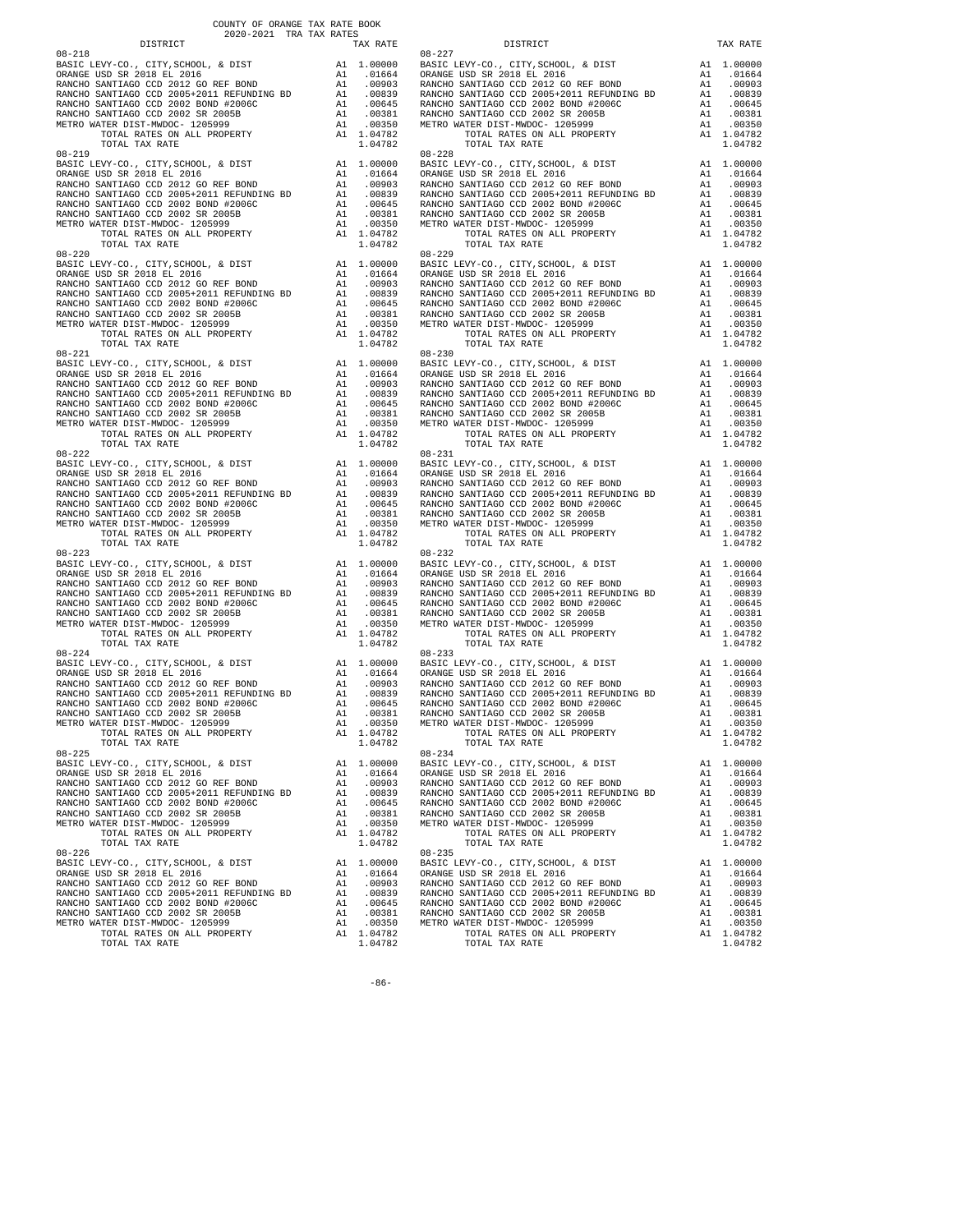| DISTRICT                 | 2020-2021 TRA TAX RATES | TAX RATE | DISTRICT                                                                                                                                                                                                                                                                                                                                                                                                                                                                                          | TAX RATE |
|--------------------------|-------------------------|----------|---------------------------------------------------------------------------------------------------------------------------------------------------------------------------------------------------------------------------------------------------------------------------------------------------------------------------------------------------------------------------------------------------------------------------------------------------------------------------------------------------|----------|
| $08 - 236$<br>$08 - 237$ |                         |          | $08 - 246$<br>$08 - 247$                                                                                                                                                                                                                                                                                                                                                                                                                                                                          |          |
|                          |                         |          |                                                                                                                                                                                                                                                                                                                                                                                                                                                                                                   |          |
| $08 - 239$               |                         |          | $08 - 249$                                                                                                                                                                                                                                                                                                                                                                                                                                                                                        |          |
|                          |                         |          |                                                                                                                                                                                                                                                                                                                                                                                                                                                                                                   |          |
|                          |                         |          |                                                                                                                                                                                                                                                                                                                                                                                                                                                                                                   |          |
|                          |                         |          |                                                                                                                                                                                                                                                                                                                                                                                                                                                                                                   |          |
| $08 - 242$<br>$08 - 243$ |                         |          | $08 - 252$<br>$\begin{tabular}{lllllllllllll} \multicolumn{2}{c }{\multicolumn{2}{c }{\multicolumn{2}{c}{\multicolumn{2}{c}{\multicolumn{2}{c}{\multicolumn{2}{c}{\multicolumn{2}{c}{\multicolumn{2}{c}{\multicolumn{2}{c}{\multicolumn{2}{c}{\multicolumn{2}{c}{\multicolumn{2}{c}{\multicolumn{2}{c}{\multicolumn{2}{c}{\multicolumn{2}{c}{\multicolumn{2}{c}{\multicolumn{2}{c}{\multicolumn{2}{c}{\multicolumn{2}{c}{\multicolumn{2}{c}{\multicolumn{2}{c}{\multicolumn{2}{c}{\multicolumn{2$ |          |
|                          |                         |          |                                                                                                                                                                                                                                                                                                                                                                                                                                                                                                   |          |
|                          |                         |          |                                                                                                                                                                                                                                                                                                                                                                                                                                                                                                   |          |

-87-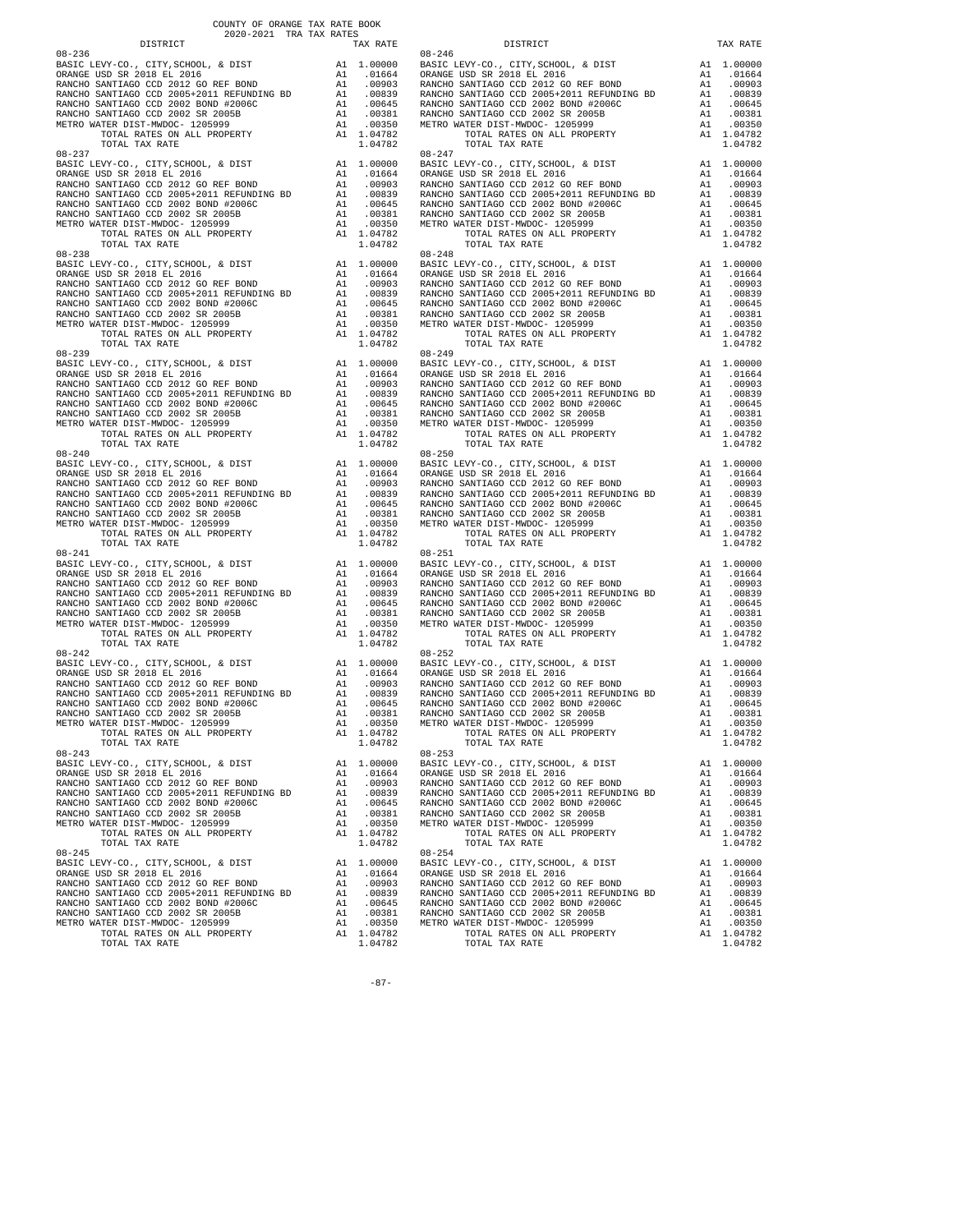| DISTRICT                 | 2020-2021 TRA TAX RATES | TAX RATE | DISTRICT                 | TAX RATE |
|--------------------------|-------------------------|----------|--------------------------|----------|
| $08 - 255$               |                         |          | $08 - 264$               |          |
| $08 - 256$               |                         |          | $08 - 265$               |          |
| $08 - 258$               |                         |          | $08 - 267$               |          |
|                          |                         |          |                          |          |
|                          |                         |          |                          |          |
|                          |                         |          |                          |          |
| $08 - 261$<br>$08 - 262$ |                         |          | $08 - 270$<br>$08 - 271$ |          |
|                          |                         |          |                          |          |
|                          |                         |          |                          |          |

-88-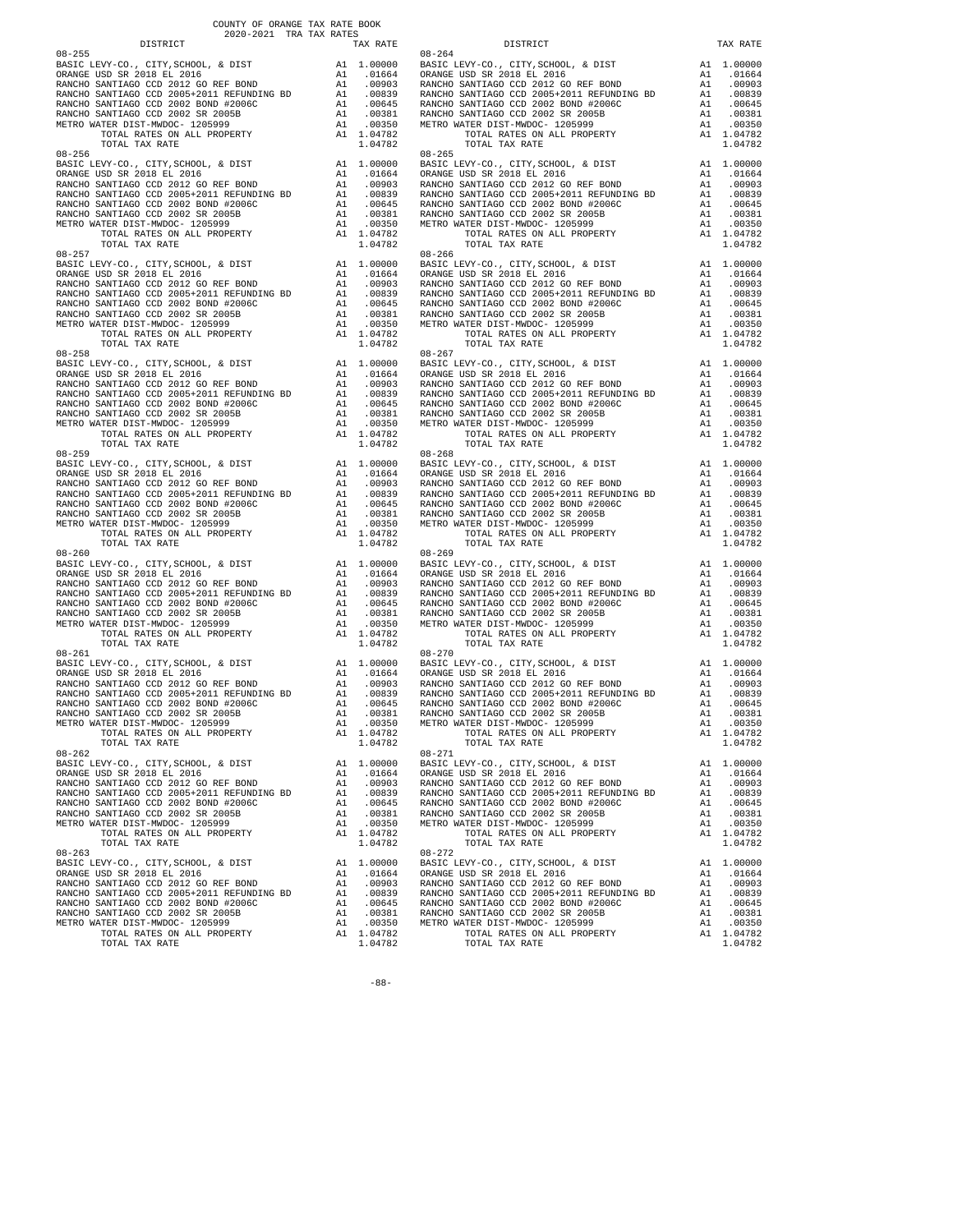| DISTRICT   | 2020-2021 TRA TAX RATES | TAX RATE | DISTRICT                 | TAX RATE |
|------------|-------------------------|----------|--------------------------|----------|
| $08 - 273$ |                         |          | $08 - 282$               |          |
| $08 - 274$ |                         |          | $08 - 283$               |          |
| $08 - 276$ |                         |          | $08 - 285$               |          |
|            |                         |          |                          |          |
|            |                         |          |                          |          |
|            |                         |          |                          |          |
| $08 - 279$ |                         |          | $08 - 288$<br>$08 - 289$ |          |
| $08 - 280$ |                         |          |                          |          |
|            |                         |          |                          |          |

-89-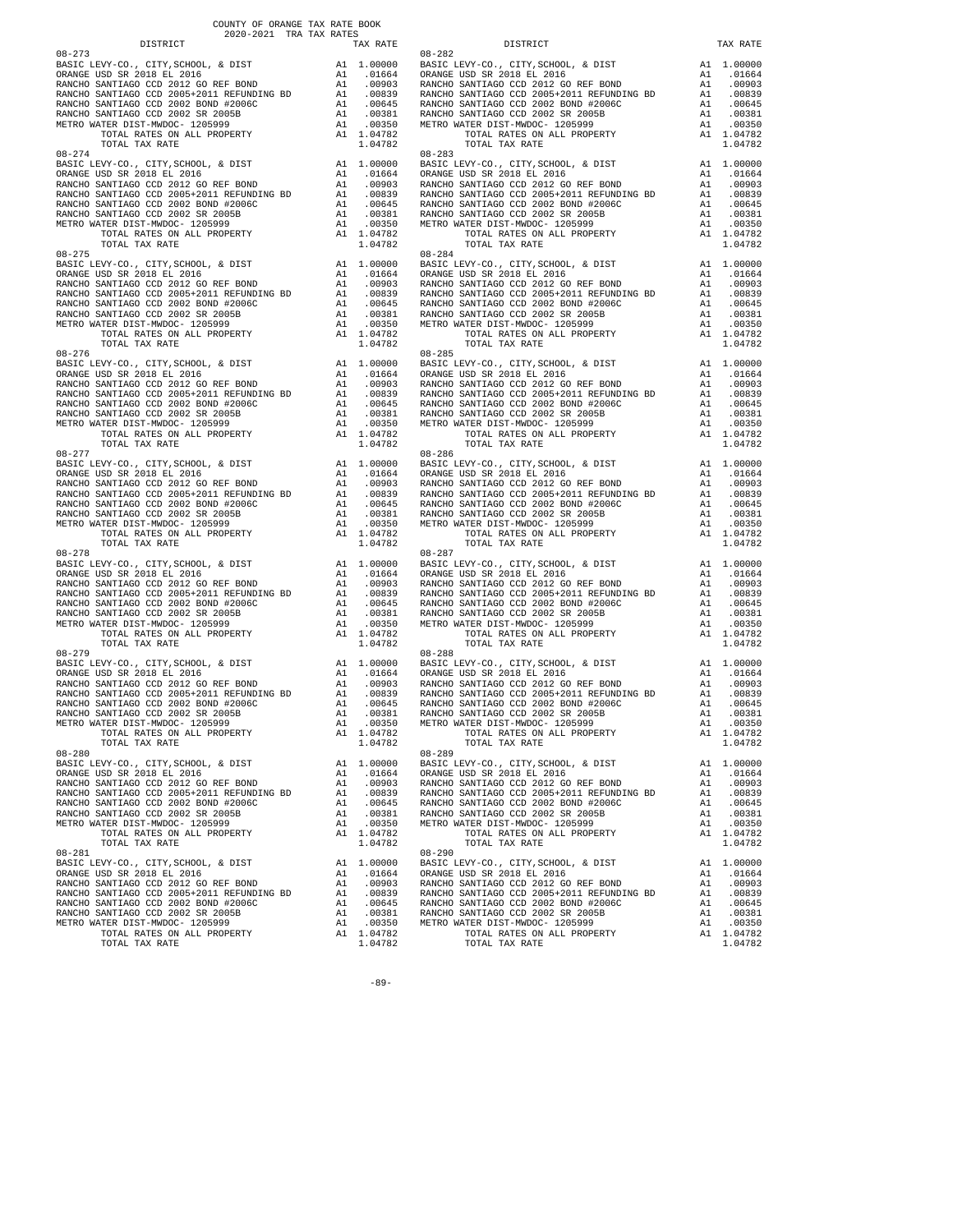| COUNTY OF ORANGE TAX RATE BOOK<br>2020-2021 TRA TAX RATES<br>DISTRICT | TAX RATE | DISTRICT<br>08-291<br>1942-291<br>1942-291<br>1942-291<br>1942-291<br>1942-291<br>1942-291<br>1942-291<br>1942-291<br>1942-291<br>1942-291<br>1942-201 (1942-201), 6 1917<br>1942-201 (1942-201), 6 1917<br>1942-201 (1942-201), 6 1917<br>1942-201 (1942-201), 6 191                       | TAX RATE |
|-----------------------------------------------------------------------|----------|---------------------------------------------------------------------------------------------------------------------------------------------------------------------------------------------------------------------------------------------------------------------------------------------|----------|
|                                                                       |          |                                                                                                                                                                                                                                                                                             |          |
|                                                                       |          |                                                                                                                                                                                                                                                                                             |          |
|                                                                       |          |                                                                                                                                                                                                                                                                                             |          |
|                                                                       |          |                                                                                                                                                                                                                                                                                             |          |
|                                                                       |          |                                                                                                                                                                                                                                                                                             |          |
|                                                                       |          |                                                                                                                                                                                                                                                                                             |          |
|                                                                       |          |                                                                                                                                                                                                                                                                                             |          |
|                                                                       |          |                                                                                                                                                                                                                                                                                             |          |
|                                                                       |          |                                                                                                                                                                                                                                                                                             |          |
|                                                                       |          |                                                                                                                                                                                                                                                                                             |          |
|                                                                       |          |                                                                                                                                                                                                                                                                                             |          |
|                                                                       |          |                                                                                                                                                                                                                                                                                             |          |
|                                                                       |          |                                                                                                                                                                                                                                                                                             |          |
|                                                                       |          |                                                                                                                                                                                                                                                                                             |          |
|                                                                       |          |                                                                                                                                                                                                                                                                                             |          |
|                                                                       |          |                                                                                                                                                                                                                                                                                             |          |
|                                                                       |          |                                                                                                                                                                                                                                                                                             |          |
|                                                                       |          |                                                                                                                                                                                                                                                                                             |          |
|                                                                       |          |                                                                                                                                                                                                                                                                                             |          |
|                                                                       |          |                                                                                                                                                                                                                                                                                             |          |
|                                                                       |          |                                                                                                                                                                                                                                                                                             |          |
|                                                                       |          |                                                                                                                                                                                                                                                                                             |          |
|                                                                       |          |                                                                                                                                                                                                                                                                                             |          |
|                                                                       |          |                                                                                                                                                                                                                                                                                             |          |
|                                                                       |          |                                                                                                                                                                                                                                                                                             |          |
|                                                                       |          |                                                                                                                                                                                                                                                                                             |          |
|                                                                       |          |                                                                                                                                                                                                                                                                                             |          |
|                                                                       |          |                                                                                                                                                                                                                                                                                             |          |
|                                                                       |          |                                                                                                                                                                                                                                                                                             |          |
|                                                                       |          |                                                                                                                                                                                                                                                                                             |          |
|                                                                       |          |                                                                                                                                                                                                                                                                                             |          |
|                                                                       |          |                                                                                                                                                                                                                                                                                             |          |
|                                                                       |          |                                                                                                                                                                                                                                                                                             |          |
|                                                                       |          |                                                                                                                                                                                                                                                                                             |          |
|                                                                       |          |                                                                                                                                                                                                                                                                                             |          |
|                                                                       |          |                                                                                                                                                                                                                                                                                             |          |
|                                                                       |          |                                                                                                                                                                                                                                                                                             |          |
|                                                                       |          |                                                                                                                                                                                                                                                                                             |          |
|                                                                       |          |                                                                                                                                                                                                                                                                                             |          |
|                                                                       |          |                                                                                                                                                                                                                                                                                             |          |
|                                                                       |          |                                                                                                                                                                                                                                                                                             |          |
|                                                                       |          |                                                                                                                                                                                                                                                                                             |          |
|                                                                       |          |                                                                                                                                                                                                                                                                                             |          |
|                                                                       |          |                                                                                                                                                                                                                                                                                             |          |
|                                                                       |          |                                                                                                                                                                                                                                                                                             |          |
|                                                                       |          |                                                                                                                                                                                                                                                                                             |          |
|                                                                       |          |                                                                                                                                                                                                                                                                                             |          |
|                                                                       |          |                                                                                                                                                                                                                                                                                             |          |
|                                                                       |          |                                                                                                                                                                                                                                                                                             |          |
|                                                                       |          |                                                                                                                                                                                                                                                                                             |          |
|                                                                       |          |                                                                                                                                                                                                                                                                                             |          |
|                                                                       |          |                                                                                                                                                                                                                                                                                             |          |
|                                                                       |          | $\begin{tabular}{l c c c c c c c c} \multicolumn{4}{c}{\textbf{RMCB}}\textbf{CCD} & 20018 & 2018 & 2018 & 2018 & 2018 & 2018 & 2018 & 2018 & 2018 & 2018 & 2018 & 2018 & 2018 & 2018 & 2018 & 2018 & 2018 & 2018 & 2018 & 2018 & 2018 & 2018 & 2018 & 2018 & 2018 & 2018 & 2018 & 2018 & 2$ |          |
|                                                                       |          |                                                                                                                                                                                                                                                                                             |          |
|                                                                       |          |                                                                                                                                                                                                                                                                                             |          |
|                                                                       |          |                                                                                                                                                                                                                                                                                             |          |
|                                                                       |          |                                                                                                                                                                                                                                                                                             |          |
|                                                                       |          |                                                                                                                                                                                                                                                                                             |          |
|                                                                       |          |                                                                                                                                                                                                                                                                                             |          |
|                                                                       |          |                                                                                                                                                                                                                                                                                             |          |
|                                                                       |          |                                                                                                                                                                                                                                                                                             |          |
|                                                                       |          |                                                                                                                                                                                                                                                                                             |          |
|                                                                       |          |                                                                                                                                                                                                                                                                                             |          |
|                                                                       |          |                                                                                                                                                                                                                                                                                             |          |
|                                                                       |          |                                                                                                                                                                                                                                                                                             |          |
|                                                                       |          |                                                                                                                                                                                                                                                                                             |          |
|                                                                       |          |                                                                                                                                                                                                                                                                                             |          |
|                                                                       |          |                                                                                                                                                                                                                                                                                             |          |
|                                                                       |          |                                                                                                                                                                                                                                                                                             |          |
|                                                                       |          |                                                                                                                                                                                                                                                                                             |          |
|                                                                       |          |                                                                                                                                                                                                                                                                                             |          |
|                                                                       |          |                                                                                                                                                                                                                                                                                             |          |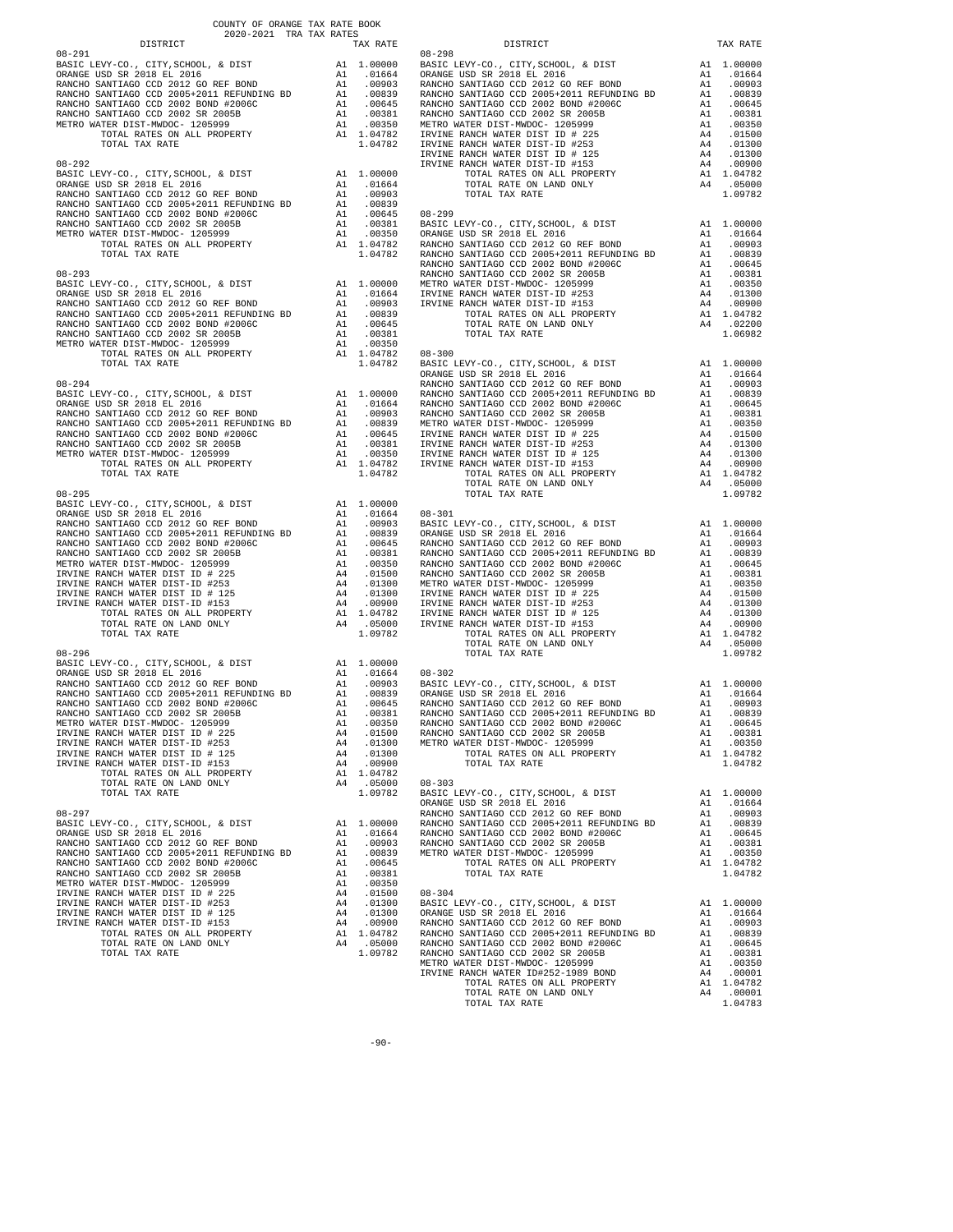| COUNTY OF ORANGE TAX RATE BOOK<br>2020-2021 TRA TAX RATES<br>$2020-2021 \quad \text{TRA RATES}$ DISTRICT $\hspace{0.5cm}$ |          |          |          |
|---------------------------------------------------------------------------------------------------------------------------|----------|----------|----------|
|                                                                                                                           | TAX RATE | DISTRICT | TAX RATE |
|                                                                                                                           |          |          |          |
|                                                                                                                           |          |          |          |
|                                                                                                                           |          |          |          |
|                                                                                                                           |          |          |          |
|                                                                                                                           |          |          |          |
|                                                                                                                           |          |          |          |
|                                                                                                                           |          |          |          |
|                                                                                                                           |          |          |          |
|                                                                                                                           |          |          |          |
|                                                                                                                           |          |          |          |
|                                                                                                                           |          |          |          |
|                                                                                                                           |          |          |          |
|                                                                                                                           |          |          |          |
|                                                                                                                           |          |          |          |
|                                                                                                                           |          |          |          |
|                                                                                                                           |          |          |          |
|                                                                                                                           |          |          |          |
|                                                                                                                           |          |          |          |
|                                                                                                                           |          |          |          |
|                                                                                                                           |          |          |          |
|                                                                                                                           |          |          |          |
|                                                                                                                           |          |          |          |
|                                                                                                                           |          |          |          |
|                                                                                                                           |          |          |          |
|                                                                                                                           |          |          |          |
|                                                                                                                           |          |          |          |
|                                                                                                                           |          |          |          |
|                                                                                                                           |          |          |          |
|                                                                                                                           |          |          |          |
|                                                                                                                           |          |          |          |
|                                                                                                                           |          |          |          |
|                                                                                                                           |          |          |          |
|                                                                                                                           |          |          |          |
|                                                                                                                           |          |          |          |
|                                                                                                                           |          |          |          |
|                                                                                                                           |          |          |          |
|                                                                                                                           |          |          |          |
|                                                                                                                           |          |          |          |
|                                                                                                                           |          |          |          |
|                                                                                                                           |          |          |          |
|                                                                                                                           |          |          |          |
|                                                                                                                           |          |          |          |
|                                                                                                                           |          |          |          |
|                                                                                                                           |          |          |          |
|                                                                                                                           |          |          |          |
|                                                                                                                           |          |          |          |
|                                                                                                                           |          |          |          |
|                                                                                                                           |          |          |          |
|                                                                                                                           |          |          |          |
|                                                                                                                           |          |          |          |
|                                                                                                                           |          |          |          |
|                                                                                                                           |          |          |          |
|                                                                                                                           |          |          |          |
|                                                                                                                           |          |          |          |
|                                                                                                                           |          |          |          |
|                                                                                                                           |          |          |          |
|                                                                                                                           |          |          |          |
|                                                                                                                           |          |          |          |
|                                                                                                                           |          |          |          |
|                                                                                                                           |          |          |          |
|                                                                                                                           |          |          |          |
|                                                                                                                           |          |          |          |
|                                                                                                                           |          |          |          |
|                                                                                                                           |          |          |          |
|                                                                                                                           |          |          |          |
|                                                                                                                           |          |          |          |
|                                                                                                                           |          |          |          |
|                                                                                                                           |          |          |          |
|                                                                                                                           |          |          |          |
|                                                                                                                           |          |          |          |
|                                                                                                                           |          |          |          |
|                                                                                                                           |          |          |          |
|                                                                                                                           |          |          |          |
|                                                                                                                           |          |          |          |
|                                                                                                                           |          |          |          |
|                                                                                                                           |          |          |          |
|                                                                                                                           |          |          |          |
|                                                                                                                           |          |          |          |
|                                                                                                                           |          |          |          |
|                                                                                                                           |          |          |          |
|                                                                                                                           |          |          |          |
|                                                                                                                           |          |          |          |
|                                                                                                                           |          |          |          |
|                                                                                                                           |          |          |          |
|                                                                                                                           |          |          |          |
|                                                                                                                           |          |          |          |
|                                                                                                                           |          |          |          |
|                                                                                                                           |          |          |          |
|                                                                                                                           |          |          |          |

TOTAL TAX RATE 1.04782

-91-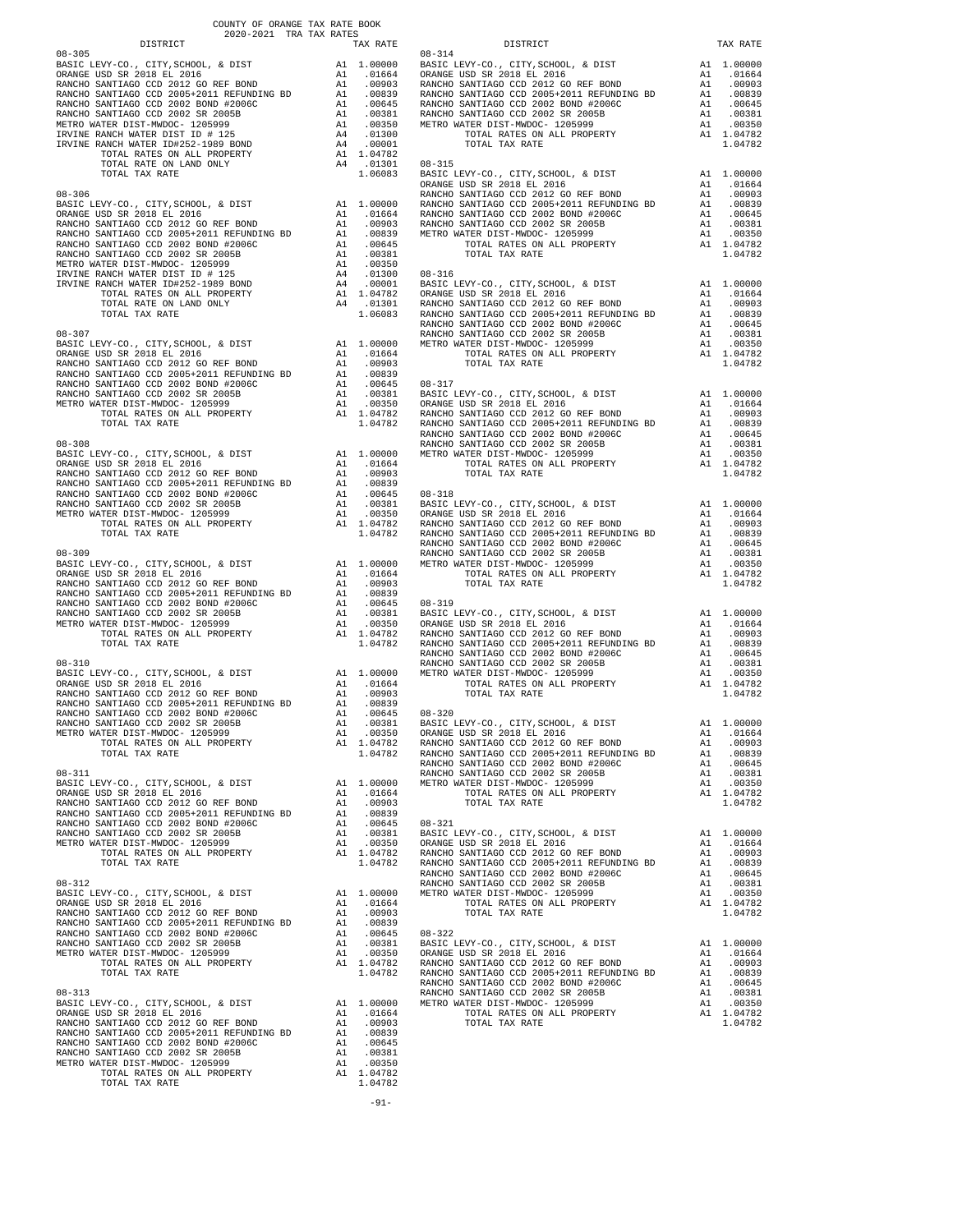| COUNTY OF ORANGE TAX RATE BOOK<br>$2020-2021 \quad \text{TRA TAX RATES}$ DISTRICT $$\tt 2020-2021$$ |          |                                                                                                                                                                                                                                                                                            |          |
|-----------------------------------------------------------------------------------------------------|----------|--------------------------------------------------------------------------------------------------------------------------------------------------------------------------------------------------------------------------------------------------------------------------------------------|----------|
| $08 - 323$                                                                                          | TAX RATE | DISTRICT<br>$08 - 332$                                                                                                                                                                                                                                                                     | TAX RATE |
|                                                                                                     |          |                                                                                                                                                                                                                                                                                            |          |
|                                                                                                     |          |                                                                                                                                                                                                                                                                                            |          |
|                                                                                                     |          |                                                                                                                                                                                                                                                                                            |          |
|                                                                                                     |          |                                                                                                                                                                                                                                                                                            |          |
|                                                                                                     |          |                                                                                                                                                                                                                                                                                            |          |
|                                                                                                     |          |                                                                                                                                                                                                                                                                                            |          |
|                                                                                                     |          |                                                                                                                                                                                                                                                                                            |          |
|                                                                                                     |          |                                                                                                                                                                                                                                                                                            |          |
|                                                                                                     |          |                                                                                                                                                                                                                                                                                            |          |
|                                                                                                     |          |                                                                                                                                                                                                                                                                                            |          |
|                                                                                                     |          |                                                                                                                                                                                                                                                                                            |          |
|                                                                                                     |          |                                                                                                                                                                                                                                                                                            |          |
|                                                                                                     |          |                                                                                                                                                                                                                                                                                            |          |
|                                                                                                     |          |                                                                                                                                                                                                                                                                                            |          |
|                                                                                                     |          |                                                                                                                                                                                                                                                                                            |          |
|                                                                                                     |          |                                                                                                                                                                                                                                                                                            |          |
|                                                                                                     |          |                                                                                                                                                                                                                                                                                            |          |
|                                                                                                     |          |                                                                                                                                                                                                                                                                                            |          |
|                                                                                                     |          |                                                                                                                                                                                                                                                                                            |          |
|                                                                                                     |          |                                                                                                                                                                                                                                                                                            |          |
|                                                                                                     |          |                                                                                                                                                                                                                                                                                            |          |
|                                                                                                     |          |                                                                                                                                                                                                                                                                                            |          |
|                                                                                                     |          |                                                                                                                                                                                                                                                                                            |          |
| $08 - 326$                                                                                          |          | $\begin{tabular}{cccc} $08-326$ & $108-36$ & $108-36$ & $108-36$ & $108-36$ & $108-36$ & $108-36$ & $108-36$ & $108-36$ & $108-36$ & $108-36$ & $108-36$ & $108-36$ & $108-36$ & $108-36$ & $108-36$ & $108-36$ & $108-36$ & $108-36$ & $108-36$ & $108-36$ & $108-36$ & $108-36$ & $108-$ |          |
|                                                                                                     |          |                                                                                                                                                                                                                                                                                            |          |
|                                                                                                     |          |                                                                                                                                                                                                                                                                                            |          |
|                                                                                                     |          |                                                                                                                                                                                                                                                                                            |          |
|                                                                                                     |          |                                                                                                                                                                                                                                                                                            |          |
|                                                                                                     |          |                                                                                                                                                                                                                                                                                            |          |
|                                                                                                     |          |                                                                                                                                                                                                                                                                                            |          |
|                                                                                                     |          |                                                                                                                                                                                                                                                                                            |          |
|                                                                                                     |          |                                                                                                                                                                                                                                                                                            |          |
|                                                                                                     |          |                                                                                                                                                                                                                                                                                            |          |
|                                                                                                     |          |                                                                                                                                                                                                                                                                                            |          |
|                                                                                                     |          |                                                                                                                                                                                                                                                                                            |          |
|                                                                                                     |          |                                                                                                                                                                                                                                                                                            |          |
|                                                                                                     |          |                                                                                                                                                                                                                                                                                            |          |
|                                                                                                     |          |                                                                                                                                                                                                                                                                                            |          |
|                                                                                                     |          |                                                                                                                                                                                                                                                                                            |          |
|                                                                                                     |          |                                                                                                                                                                                                                                                                                            |          |
|                                                                                                     |          |                                                                                                                                                                                                                                                                                            |          |
|                                                                                                     |          |                                                                                                                                                                                                                                                                                            |          |
|                                                                                                     |          |                                                                                                                                                                                                                                                                                            |          |
|                                                                                                     |          |                                                                                                                                                                                                                                                                                            |          |
|                                                                                                     |          |                                                                                                                                                                                                                                                                                            |          |
|                                                                                                     |          |                                                                                                                                                                                                                                                                                            |          |
|                                                                                                     |          |                                                                                                                                                                                                                                                                                            |          |
|                                                                                                     |          |                                                                                                                                                                                                                                                                                            |          |
|                                                                                                     |          |                                                                                                                                                                                                                                                                                            |          |
|                                                                                                     |          |                                                                                                                                                                                                                                                                                            |          |
|                                                                                                     |          |                                                                                                                                                                                                                                                                                            |          |
|                                                                                                     |          |                                                                                                                                                                                                                                                                                            |          |
|                                                                                                     |          |                                                                                                                                                                                                                                                                                            |          |
|                                                                                                     |          |                                                                                                                                                                                                                                                                                            |          |
|                                                                                                     |          |                                                                                                                                                                                                                                                                                            |          |
|                                                                                                     |          |                                                                                                                                                                                                                                                                                            |          |
|                                                                                                     |          |                                                                                                                                                                                                                                                                                            |          |
|                                                                                                     |          |                                                                                                                                                                                                                                                                                            |          |
|                                                                                                     |          |                                                                                                                                                                                                                                                                                            |          |
|                                                                                                     |          |                                                                                                                                                                                                                                                                                            |          |
|                                                                                                     |          |                                                                                                                                                                                                                                                                                            |          |
|                                                                                                     |          |                                                                                                                                                                                                                                                                                            |          |
|                                                                                                     |          |                                                                                                                                                                                                                                                                                            |          |
|                                                                                                     |          |                                                                                                                                                                                                                                                                                            |          |
|                                                                                                     |          |                                                                                                                                                                                                                                                                                            |          |
|                                                                                                     |          |                                                                                                                                                                                                                                                                                            |          |
|                                                                                                     |          |                                                                                                                                                                                                                                                                                            |          |
|                                                                                                     |          |                                                                                                                                                                                                                                                                                            |          |
|                                                                                                     |          |                                                                                                                                                                                                                                                                                            |          |
|                                                                                                     |          |                                                                                                                                                                                                                                                                                            |          |
|                                                                                                     |          |                                                                                                                                                                                                                                                                                            |          |
|                                                                                                     |          |                                                                                                                                                                                                                                                                                            |          |
|                                                                                                     |          |                                                                                                                                                                                                                                                                                            |          |
|                                                                                                     |          |                                                                                                                                                                                                                                                                                            |          |
|                                                                                                     | $-92-$   |                                                                                                                                                                                                                                                                                            |          |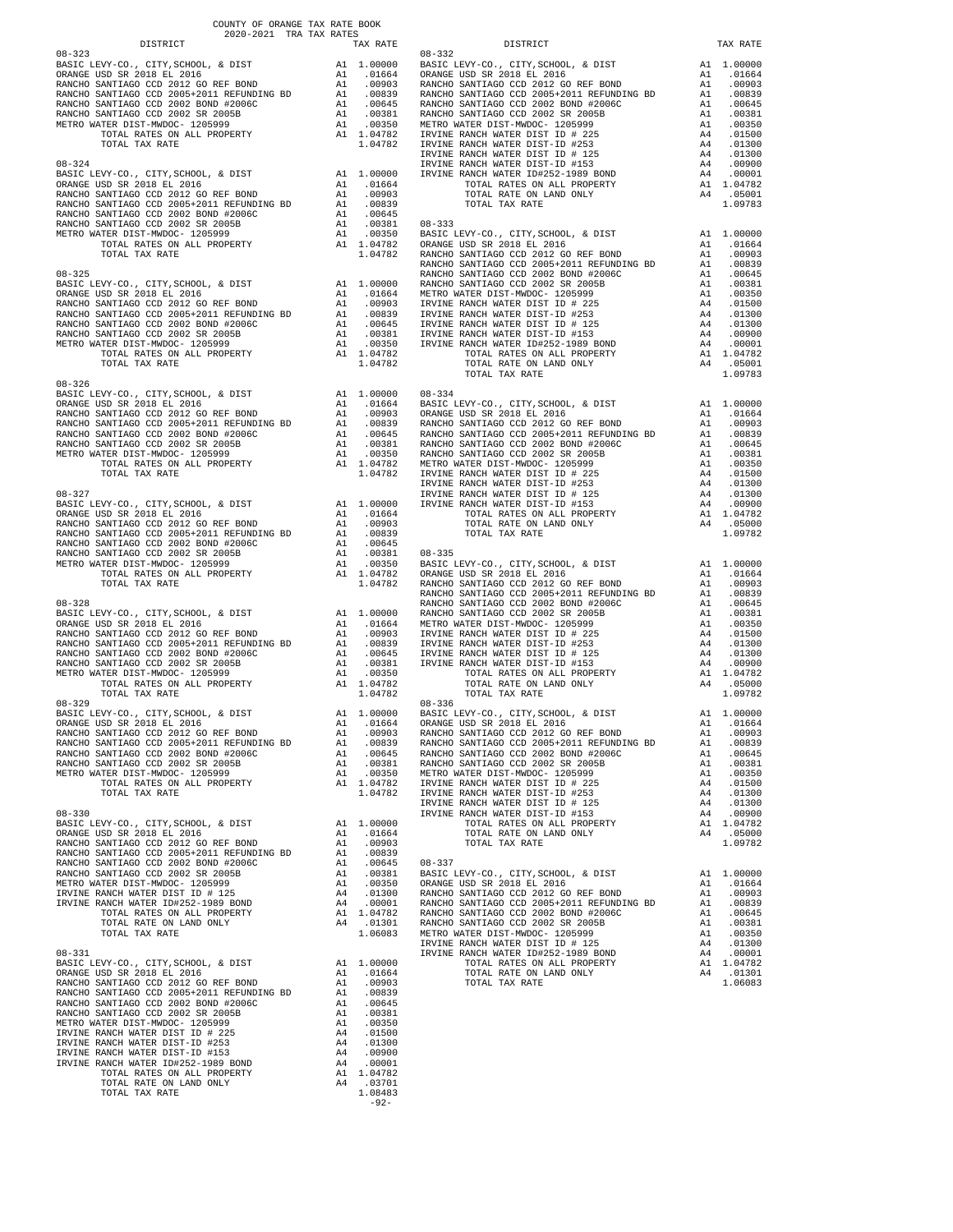| COUNTY OF ORANGE TAX RATE BOOK<br>2020-2021 TRA TAX RATES<br>$2020-2021 \quad \text{TRA TAX RATES}$<br>DISTRICT $\hspace{0.5cm}$ |          |                                                                                                                                                                                                                                                                                                |          |
|----------------------------------------------------------------------------------------------------------------------------------|----------|------------------------------------------------------------------------------------------------------------------------------------------------------------------------------------------------------------------------------------------------------------------------------------------------|----------|
|                                                                                                                                  | TAX RATE | DISTRICT<br>$\begin{array}{cccccccccccc} 08-318 & 0.07 & 0.08 & 0.07 & 0.07 & 0.08 & 0.07 & 0.07 & 0.07 & 0.07 & 0.07 & 0.07 & 0.07 & 0.07 & 0.07 & 0.07 & 0.07 & 0.07 & 0.07 & 0.07 & 0.07 & 0.07 & 0.07 & 0.07 & 0.07 & 0.07 & 0.07 & 0.07 & 0.07 & 0.07 & 0.07 & 0.07 & 0.07 & 0.07 & 0.07$ | TAX RATE |
|                                                                                                                                  |          | $09 - 002$                                                                                                                                                                                                                                                                                     |          |
|                                                                                                                                  |          |                                                                                                                                                                                                                                                                                                |          |
|                                                                                                                                  |          |                                                                                                                                                                                                                                                                                                |          |
|                                                                                                                                  |          |                                                                                                                                                                                                                                                                                                |          |
|                                                                                                                                  |          |                                                                                                                                                                                                                                                                                                |          |
|                                                                                                                                  |          |                                                                                                                                                                                                                                                                                                |          |
|                                                                                                                                  |          |                                                                                                                                                                                                                                                                                                |          |
|                                                                                                                                  |          |                                                                                                                                                                                                                                                                                                |          |
|                                                                                                                                  |          |                                                                                                                                                                                                                                                                                                |          |
|                                                                                                                                  |          |                                                                                                                                                                                                                                                                                                |          |
|                                                                                                                                  |          |                                                                                                                                                                                                                                                                                                |          |
|                                                                                                                                  |          |                                                                                                                                                                                                                                                                                                |          |
|                                                                                                                                  |          |                                                                                                                                                                                                                                                                                                |          |
|                                                                                                                                  |          |                                                                                                                                                                                                                                                                                                |          |
|                                                                                                                                  |          |                                                                                                                                                                                                                                                                                                |          |
|                                                                                                                                  |          |                                                                                                                                                                                                                                                                                                |          |
|                                                                                                                                  |          |                                                                                                                                                                                                                                                                                                |          |
|                                                                                                                                  |          |                                                                                                                                                                                                                                                                                                |          |
|                                                                                                                                  |          |                                                                                                                                                                                                                                                                                                |          |
|                                                                                                                                  |          |                                                                                                                                                                                                                                                                                                |          |
|                                                                                                                                  |          |                                                                                                                                                                                                                                                                                                |          |
|                                                                                                                                  |          |                                                                                                                                                                                                                                                                                                |          |
|                                                                                                                                  |          |                                                                                                                                                                                                                                                                                                |          |
|                                                                                                                                  |          |                                                                                                                                                                                                                                                                                                |          |
|                                                                                                                                  |          |                                                                                                                                                                                                                                                                                                |          |
|                                                                                                                                  |          |                                                                                                                                                                                                                                                                                                |          |
|                                                                                                                                  |          |                                                                                                                                                                                                                                                                                                |          |
|                                                                                                                                  |          |                                                                                                                                                                                                                                                                                                |          |
|                                                                                                                                  |          |                                                                                                                                                                                                                                                                                                |          |
|                                                                                                                                  |          |                                                                                                                                                                                                                                                                                                |          |
|                                                                                                                                  |          |                                                                                                                                                                                                                                                                                                |          |
|                                                                                                                                  |          |                                                                                                                                                                                                                                                                                                |          |
|                                                                                                                                  |          |                                                                                                                                                                                                                                                                                                |          |
|                                                                                                                                  |          |                                                                                                                                                                                                                                                                                                |          |
|                                                                                                                                  |          |                                                                                                                                                                                                                                                                                                |          |
|                                                                                                                                  |          |                                                                                                                                                                                                                                                                                                |          |
|                                                                                                                                  |          |                                                                                                                                                                                                                                                                                                |          |
|                                                                                                                                  |          |                                                                                                                                                                                                                                                                                                |          |
|                                                                                                                                  |          |                                                                                                                                                                                                                                                                                                |          |
|                                                                                                                                  |          |                                                                                                                                                                                                                                                                                                |          |
|                                                                                                                                  |          |                                                                                                                                                                                                                                                                                                |          |
|                                                                                                                                  |          |                                                                                                                                                                                                                                                                                                |          |
|                                                                                                                                  | 1.04432  | $09 - 005$                                                                                                                                                                                                                                                                                     |          |
|                                                                                                                                  |          |                                                                                                                                                                                                                                                                                                |          |
|                                                                                                                                  |          |                                                                                                                                                                                                                                                                                                |          |
|                                                                                                                                  |          |                                                                                                                                                                                                                                                                                                |          |
|                                                                                                                                  |          |                                                                                                                                                                                                                                                                                                |          |
|                                                                                                                                  |          |                                                                                                                                                                                                                                                                                                |          |
|                                                                                                                                  |          |                                                                                                                                                                                                                                                                                                |          |
|                                                                                                                                  |          |                                                                                                                                                                                                                                                                                                |          |
|                                                                                                                                  |          |                                                                                                                                                                                                                                                                                                |          |
|                                                                                                                                  |          |                                                                                                                                                                                                                                                                                                |          |
|                                                                                                                                  |          |                                                                                                                                                                                                                                                                                                |          |
|                                                                                                                                  |          |                                                                                                                                                                                                                                                                                                |          |
|                                                                                                                                  |          |                                                                                                                                                                                                                                                                                                |          |
|                                                                                                                                  |          |                                                                                                                                                                                                                                                                                                |          |
|                                                                                                                                  |          |                                                                                                                                                                                                                                                                                                |          |
|                                                                                                                                  |          |                                                                                                                                                                                                                                                                                                |          |
|                                                                                                                                  |          |                                                                                                                                                                                                                                                                                                |          |
|                                                                                                                                  |          |                                                                                                                                                                                                                                                                                                |          |
|                                                                                                                                  |          |                                                                                                                                                                                                                                                                                                |          |
|                                                                                                                                  |          |                                                                                                                                                                                                                                                                                                |          |
|                                                                                                                                  |          |                                                                                                                                                                                                                                                                                                |          |
|                                                                                                                                  |          |                                                                                                                                                                                                                                                                                                |          |
|                                                                                                                                  |          |                                                                                                                                                                                                                                                                                                |          |
|                                                                                                                                  |          |                                                                                                                                                                                                                                                                                                |          |
|                                                                                                                                  |          |                                                                                                                                                                                                                                                                                                |          |
|                                                                                                                                  |          |                                                                                                                                                                                                                                                                                                |          |
|                                                                                                                                  |          |                                                                                                                                                                                                                                                                                                |          |
|                                                                                                                                  |          |                                                                                                                                                                                                                                                                                                |          |
|                                                                                                                                  |          |                                                                                                                                                                                                                                                                                                |          |
|                                                                                                                                  |          |                                                                                                                                                                                                                                                                                                |          |
|                                                                                                                                  |          |                                                                                                                                                                                                                                                                                                |          |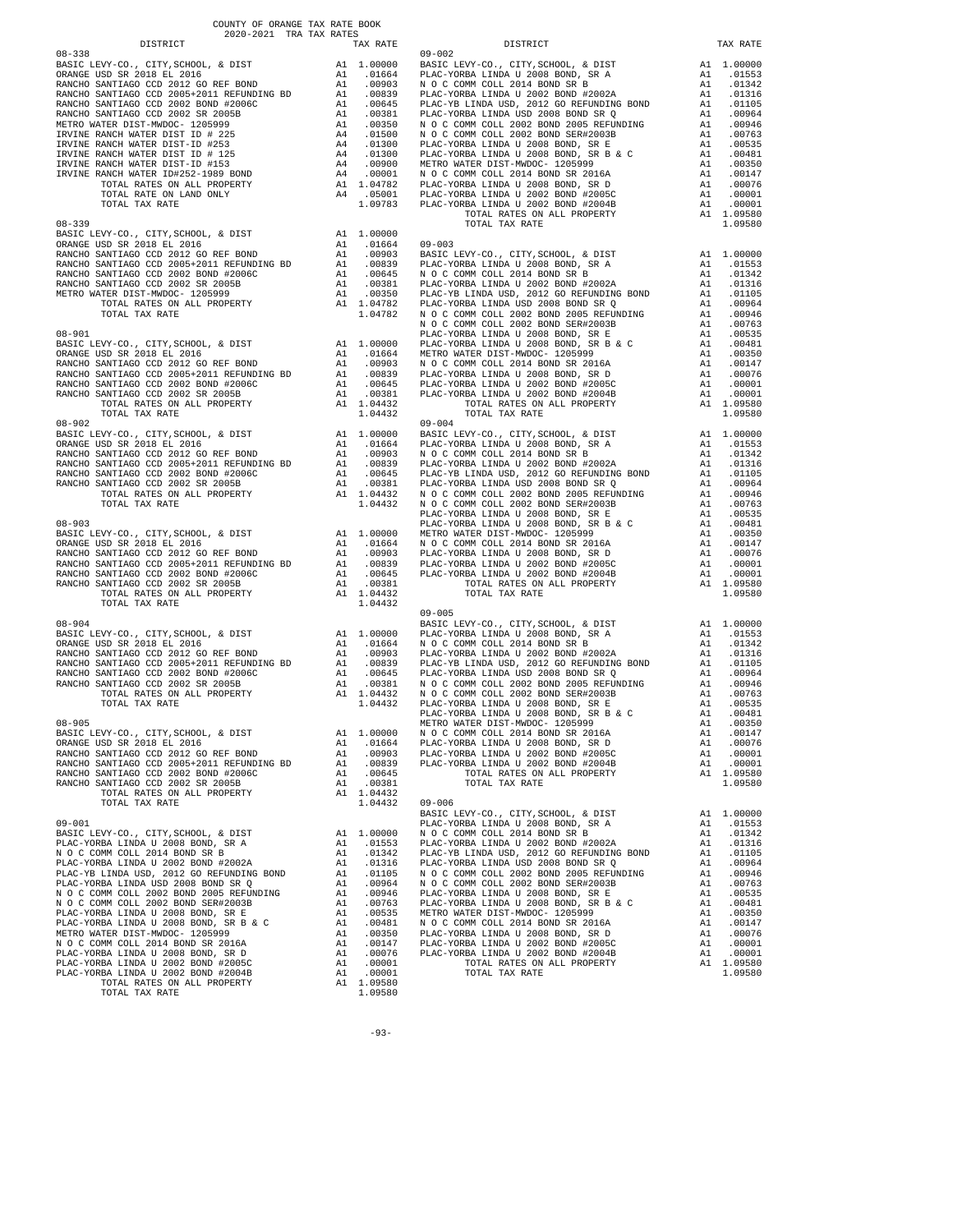| $09 - 007$                                                                      |          |                                                    | 09-013                       |
|---------------------------------------------------------------------------------|----------|----------------------------------------------------|------------------------------|
|                                                                                 |          |                                                    |                              |
|                                                                                 |          |                                                    |                              |
|                                                                                 |          |                                                    |                              |
|                                                                                 |          |                                                    |                              |
|                                                                                 |          |                                                    |                              |
|                                                                                 |          |                                                    |                              |
|                                                                                 |          |                                                    |                              |
|                                                                                 |          |                                                    |                              |
|                                                                                 |          |                                                    |                              |
|                                                                                 |          |                                                    |                              |
|                                                                                 |          |                                                    |                              |
|                                                                                 |          |                                                    |                              |
|                                                                                 |          |                                                    |                              |
|                                                                                 |          |                                                    |                              |
|                                                                                 |          |                                                    |                              |
|                                                                                 |          |                                                    |                              |
|                                                                                 |          |                                                    |                              |
|                                                                                 |          |                                                    |                              |
|                                                                                 |          |                                                    |                              |
|                                                                                 |          |                                                    |                              |
|                                                                                 |          |                                                    |                              |
|                                                                                 |          |                                                    |                              |
|                                                                                 |          |                                                    |                              |
|                                                                                 |          |                                                    |                              |
|                                                                                 |          |                                                    |                              |
|                                                                                 |          |                                                    |                              |
|                                                                                 |          |                                                    |                              |
|                                                                                 |          |                                                    |                              |
|                                                                                 |          |                                                    |                              |
|                                                                                 |          |                                                    |                              |
|                                                                                 |          |                                                    |                              |
|                                                                                 |          |                                                    |                              |
|                                                                                 |          |                                                    |                              |
|                                                                                 |          |                                                    |                              |
|                                                                                 |          |                                                    |                              |
|                                                                                 |          |                                                    |                              |
|                                                                                 |          |                                                    |                              |
|                                                                                 |          |                                                    |                              |
|                                                                                 |          |                                                    |                              |
|                                                                                 |          |                                                    |                              |
|                                                                                 |          |                                                    |                              |
|                                                                                 |          |                                                    |                              |
|                                                                                 |          |                                                    |                              |
|                                                                                 |          |                                                    |                              |
| $09 - 011$                                                                      |          |                                                    | $09 - 016$                   |
|                                                                                 |          |                                                    |                              |
|                                                                                 |          |                                                    |                              |
|                                                                                 |          |                                                    |                              |
|                                                                                 |          |                                                    |                              |
|                                                                                 |          |                                                    |                              |
|                                                                                 |          |                                                    |                              |
|                                                                                 |          |                                                    |                              |
|                                                                                 |          |                                                    |                              |
|                                                                                 |          |                                                    |                              |
|                                                                                 |          |                                                    |                              |
|                                                                                 |          |                                                    |                              |
|                                                                                 |          |                                                    |                              |
| TOTAL RATES ON ALL PROPERTY                                                     |          | A1 1.09580                                         |                              |
| TOTAL TAX RATE                                                                  |          | 1.09580                                            |                              |
| $09 - 012$<br>BASIC LEVY-CO., CITY, SCHOOL, & DIST                              | A1       | 1.00000                                            | $09 - 017$<br>BASIC L        |
| PLAC-YORBA LINDA U 2008 BOND, SR A                                              |          | A1 .01553                                          | PLAC-YO                      |
| N O C COMM COLL 2014 BOND SR B                                                  | A1       | .01342                                             | NOCC                         |
| PLAC-YORBA LINDA U 2002 BOND #2002A                                             | A1       | .01316                                             | PLAC-YO                      |
| PLAC-YB LINDA USD, 2012 GO REFUNDING BOND                                       | A1       | .01105                                             | PLAC-YB                      |
| PLAC-YORBA LINDA USD 2008 BOND SR Q<br>N O C COMM COLL 2002 BOND 2005 REFUNDING | A1<br>A1 | .00964<br>.00946                                   | PLAC-YO<br>NOCC              |
| N O C COMM COLL 2002 BOND SER#2003B                                             |          | A1.00946 NOCC<br>A1.00763 NOCC<br>A1.00535 PLAC-YO |                              |
| PLAC-YORBA LINDA U 2008 BOND, SR E                                              |          |                                                    |                              |
| PLAC-YORBA LINDA U 2008 BOND, SR B & C                                          | A1       | .00481                                             | PLAC-YO                      |
| METRO WATER DIST-MWDOC- 1205999                                                 | A1       |                                                    | .00350 METROW<br>.00147 NOCC |
| N O C COMM COLL 2014 BOND SR 2016A<br>PLAC-YORBA LINDA U 2008 BOND, SR D        | A1<br>A1 | .00076                                             | PLAC-YO                      |
| PLAC-YORBA LINDA U 2002 BOND #2005C                                             | A1       | .00001                                             | PLAC-YO                      |
| PLAC-YORBA LINDA U 2002 BOND #2004B                                             | A1       | .00001                                             | PLAC-YO                      |
| TOTAL RATES ON ALL PROPERTY                                                     |          | A1 1.09580                                         |                              |
| may pam                                                                         |          |                                                    |                              |

|            | TAX RATE<br>DISTRICT |         | DISTRICT<br>$\begin{tabular}{cccccc} \textbf{D=007} & \textbf{DISTRICT} & \textbf{DISTRICT} & \textbf{TAX RATE} & \textbf{DISTRICT} & \textbf{TAX RATE} \\ \textbf{BAC–YORBA LITNDA 12.014 BOND SR B 12.0308\nRAC–YORBA LITNDA 12.049 BOND SR B 140020\nRAC–YORBA LITNDA 12.049 BOND SR D 2001\nRAC–YORBA LITNDA 12.049 BOND SR D 301\nRAC–YORBA LITNDA 12.049\nRAC$                                        | TAX RATE |
|------------|----------------------|---------|-------------------------------------------------------------------------------------------------------------------------------------------------------------------------------------------------------------------------------------------------------------------------------------------------------------------------------------------------------------------------------------------------------------|----------|
|            |                      |         |                                                                                                                                                                                                                                                                                                                                                                                                             |          |
|            |                      |         |                                                                                                                                                                                                                                                                                                                                                                                                             |          |
|            |                      |         |                                                                                                                                                                                                                                                                                                                                                                                                             |          |
|            |                      |         |                                                                                                                                                                                                                                                                                                                                                                                                             |          |
|            |                      |         |                                                                                                                                                                                                                                                                                                                                                                                                             |          |
|            |                      |         |                                                                                                                                                                                                                                                                                                                                                                                                             |          |
|            |                      |         |                                                                                                                                                                                                                                                                                                                                                                                                             |          |
|            |                      |         |                                                                                                                                                                                                                                                                                                                                                                                                             |          |
|            |                      |         |                                                                                                                                                                                                                                                                                                                                                                                                             |          |
|            |                      |         |                                                                                                                                                                                                                                                                                                                                                                                                             |          |
|            |                      |         |                                                                                                                                                                                                                                                                                                                                                                                                             |          |
|            |                      |         |                                                                                                                                                                                                                                                                                                                                                                                                             |          |
|            |                      |         |                                                                                                                                                                                                                                                                                                                                                                                                             |          |
|            |                      |         |                                                                                                                                                                                                                                                                                                                                                                                                             |          |
|            |                      |         |                                                                                                                                                                                                                                                                                                                                                                                                             |          |
|            |                      |         |                                                                                                                                                                                                                                                                                                                                                                                                             |          |
|            |                      |         |                                                                                                                                                                                                                                                                                                                                                                                                             |          |
|            |                      |         |                                                                                                                                                                                                                                                                                                                                                                                                             |          |
|            |                      |         |                                                                                                                                                                                                                                                                                                                                                                                                             |          |
|            |                      |         |                                                                                                                                                                                                                                                                                                                                                                                                             |          |
|            |                      |         |                                                                                                                                                                                                                                                                                                                                                                                                             |          |
|            |                      |         |                                                                                                                                                                                                                                                                                                                                                                                                             |          |
|            |                      |         |                                                                                                                                                                                                                                                                                                                                                                                                             |          |
|            |                      |         |                                                                                                                                                                                                                                                                                                                                                                                                             |          |
|            |                      |         |                                                                                                                                                                                                                                                                                                                                                                                                             |          |
|            |                      |         |                                                                                                                                                                                                                                                                                                                                                                                                             |          |
|            |                      |         |                                                                                                                                                                                                                                                                                                                                                                                                             |          |
|            |                      |         |                                                                                                                                                                                                                                                                                                                                                                                                             |          |
|            |                      |         |                                                                                                                                                                                                                                                                                                                                                                                                             |          |
|            |                      |         |                                                                                                                                                                                                                                                                                                                                                                                                             |          |
|            |                      |         |                                                                                                                                                                                                                                                                                                                                                                                                             |          |
|            |                      |         |                                                                                                                                                                                                                                                                                                                                                                                                             |          |
|            |                      |         |                                                                                                                                                                                                                                                                                                                                                                                                             |          |
|            |                      |         |                                                                                                                                                                                                                                                                                                                                                                                                             |          |
|            |                      |         |                                                                                                                                                                                                                                                                                                                                                                                                             |          |
|            |                      |         |                                                                                                                                                                                                                                                                                                                                                                                                             |          |
|            |                      |         |                                                                                                                                                                                                                                                                                                                                                                                                             |          |
|            |                      |         |                                                                                                                                                                                                                                                                                                                                                                                                             |          |
|            |                      |         |                                                                                                                                                                                                                                                                                                                                                                                                             |          |
|            |                      |         |                                                                                                                                                                                                                                                                                                                                                                                                             |          |
|            |                      |         |                                                                                                                                                                                                                                                                                                                                                                                                             |          |
|            |                      |         |                                                                                                                                                                                                                                                                                                                                                                                                             |          |
|            |                      |         |                                                                                                                                                                                                                                                                                                                                                                                                             |          |
|            |                      |         |                                                                                                                                                                                                                                                                                                                                                                                                             |          |
|            |                      |         |                                                                                                                                                                                                                                                                                                                                                                                                             |          |
|            |                      |         |                                                                                                                                                                                                                                                                                                                                                                                                             |          |
|            |                      |         |                                                                                                                                                                                                                                                                                                                                                                                                             |          |
|            |                      |         |                                                                                                                                                                                                                                                                                                                                                                                                             |          |
|            |                      |         |                                                                                                                                                                                                                                                                                                                                                                                                             |          |
|            |                      |         |                                                                                                                                                                                                                                                                                                                                                                                                             |          |
|            |                      |         |                                                                                                                                                                                                                                                                                                                                                                                                             |          |
|            |                      |         |                                                                                                                                                                                                                                                                                                                                                                                                             |          |
|            |                      |         |                                                                                                                                                                                                                                                                                                                                                                                                             |          |
|            |                      |         |                                                                                                                                                                                                                                                                                                                                                                                                             |          |
|            |                      |         |                                                                                                                                                                                                                                                                                                                                                                                                             |          |
|            |                      |         |                                                                                                                                                                                                                                                                                                                                                                                                             |          |
|            |                      |         |                                                                                                                                                                                                                                                                                                                                                                                                             |          |
|            |                      |         |                                                                                                                                                                                                                                                                                                                                                                                                             |          |
|            |                      |         |                                                                                                                                                                                                                                                                                                                                                                                                             |          |
|            |                      |         |                                                                                                                                                                                                                                                                                                                                                                                                             |          |
|            |                      |         |                                                                                                                                                                                                                                                                                                                                                                                                             |          |
|            |                      |         |                                                                                                                                                                                                                                                                                                                                                                                                             |          |
|            |                      |         |                                                                                                                                                                                                                                                                                                                                                                                                             |          |
|            |                      |         |                                                                                                                                                                                                                                                                                                                                                                                                             |          |
|            |                      |         |                                                                                                                                                                                                                                                                                                                                                                                                             |          |
|            |                      |         |                                                                                                                                                                                                                                                                                                                                                                                                             |          |
|            |                      |         |                                                                                                                                                                                                                                                                                                                                                                                                             |          |
|            |                      |         |                                                                                                                                                                                                                                                                                                                                                                                                             |          |
|            |                      |         | $\begin{tabular}{cccccc} 09-011 & \mbox{\textbf{0.16}} & \mbox{\textbf{0.16}} & \mbox{\textbf{0.16}} & \mbox{\textbf{0.16}} & \mbox{\textbf{0.16}} & \mbox{\textbf{0.16}} & \mbox{\textbf{0.16}} & \mbox{\textbf{0.16}} & \mbox{\textbf{0.16}} & \mbox{\textbf{0.16}} & \mbox{\textbf{0.16}} & \mbox{\textbf{0.16}} & \mbox{\textbf{0.16}} & \mbox{\textbf{0.16}} & \mbox{\textbf{0.16}} & \mbox{\textbf{0$ |          |
|            |                      |         |                                                                                                                                                                                                                                                                                                                                                                                                             |          |
|            |                      |         |                                                                                                                                                                                                                                                                                                                                                                                                             |          |
|            |                      |         |                                                                                                                                                                                                                                                                                                                                                                                                             |          |
|            |                      |         |                                                                                                                                                                                                                                                                                                                                                                                                             |          |
|            |                      |         |                                                                                                                                                                                                                                                                                                                                                                                                             |          |
|            |                      |         |                                                                                                                                                                                                                                                                                                                                                                                                             |          |
|            |                      |         |                                                                                                                                                                                                                                                                                                                                                                                                             |          |
|            |                      |         |                                                                                                                                                                                                                                                                                                                                                                                                             |          |
|            |                      |         |                                                                                                                                                                                                                                                                                                                                                                                                             |          |
| $09 - 012$ |                      |         | $09 - 017$                                                                                                                                                                                                                                                                                                                                                                                                  |          |
|            |                      |         | UNITY ON THE SERVICE OF THE RASH CLEVY-CO., CITY, SCHOOL, & DIST ALL 1.00000 BASIC LEVY-CO., CITY, SCHOOL, & DIST ALL 1.00000 BASIC LEVY-CO., CITY, SCHOOL, & DIST ALL 1.00000 BASIC LEVY-CO., CITY, SCHOOL, & DIST ALL 1.0000                                                                                                                                                                              |          |
|            |                      |         |                                                                                                                                                                                                                                                                                                                                                                                                             |          |
|            |                      |         |                                                                                                                                                                                                                                                                                                                                                                                                             |          |
|            |                      |         |                                                                                                                                                                                                                                                                                                                                                                                                             |          |
|            |                      |         |                                                                                                                                                                                                                                                                                                                                                                                                             |          |
|            |                      |         |                                                                                                                                                                                                                                                                                                                                                                                                             |          |
|            |                      |         |                                                                                                                                                                                                                                                                                                                                                                                                             |          |
|            |                      |         |                                                                                                                                                                                                                                                                                                                                                                                                             |          |
|            |                      |         |                                                                                                                                                                                                                                                                                                                                                                                                             |          |
|            |                      |         |                                                                                                                                                                                                                                                                                                                                                                                                             |          |
|            |                      |         |                                                                                                                                                                                                                                                                                                                                                                                                             |          |
|            |                      |         |                                                                                                                                                                                                                                                                                                                                                                                                             |          |
|            |                      |         |                                                                                                                                                                                                                                                                                                                                                                                                             |          |
|            |                      |         |                                                                                                                                                                                                                                                                                                                                                                                                             |          |
|            |                      |         |                                                                                                                                                                                                                                                                                                                                                                                                             |          |
|            |                      |         |                                                                                                                                                                                                                                                                                                                                                                                                             |          |
|            |                      |         |                                                                                                                                                                                                                                                                                                                                                                                                             |          |
|            |                      |         |                                                                                                                                                                                                                                                                                                                                                                                                             |          |
|            | TOTAL TAX RATE       | 1.09580 | TOTAL TAX RATE                                                                                                                                                                                                                                                                                                                                                                                              | 1.09580  |
|            |                      |         |                                                                                                                                                                                                                                                                                                                                                                                                             |          |

 $-94-$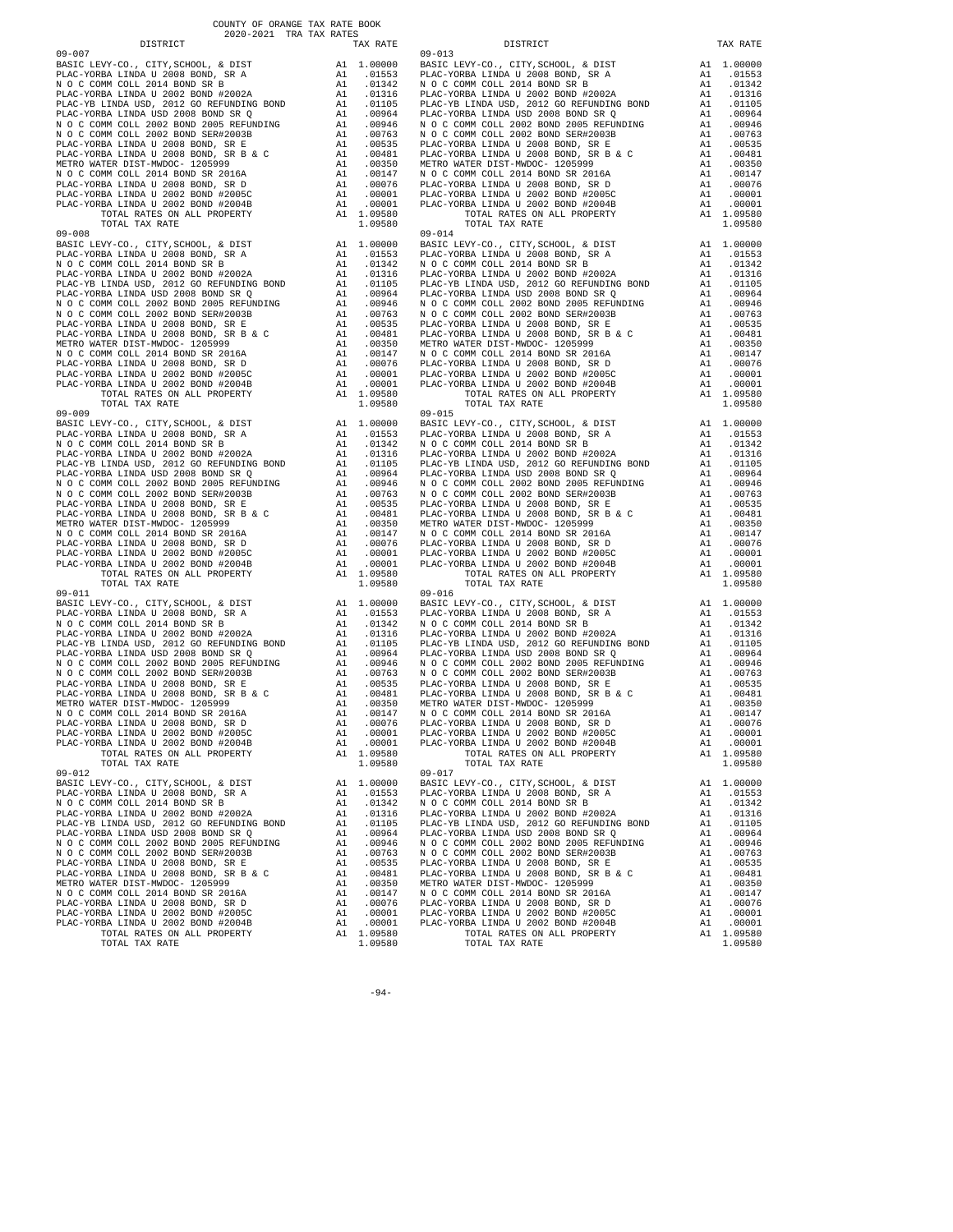| $09 - 018$                                                                       |          |                                                       | 09-023             |
|----------------------------------------------------------------------------------|----------|-------------------------------------------------------|--------------------|
|                                                                                  |          |                                                       |                    |
|                                                                                  |          |                                                       |                    |
|                                                                                  |          |                                                       |                    |
|                                                                                  |          |                                                       |                    |
|                                                                                  |          |                                                       |                    |
|                                                                                  |          |                                                       |                    |
|                                                                                  |          |                                                       |                    |
|                                                                                  |          |                                                       |                    |
|                                                                                  |          |                                                       |                    |
|                                                                                  |          |                                                       |                    |
|                                                                                  |          |                                                       |                    |
|                                                                                  |          |                                                       |                    |
|                                                                                  |          |                                                       |                    |
|                                                                                  |          |                                                       |                    |
|                                                                                  |          |                                                       |                    |
|                                                                                  |          |                                                       |                    |
|                                                                                  |          |                                                       |                    |
|                                                                                  |          |                                                       |                    |
|                                                                                  |          |                                                       |                    |
|                                                                                  |          |                                                       |                    |
|                                                                                  |          |                                                       |                    |
|                                                                                  |          |                                                       |                    |
|                                                                                  |          |                                                       |                    |
|                                                                                  |          |                                                       |                    |
|                                                                                  |          |                                                       |                    |
|                                                                                  |          |                                                       |                    |
|                                                                                  |          |                                                       |                    |
|                                                                                  |          |                                                       |                    |
|                                                                                  |          |                                                       |                    |
|                                                                                  |          |                                                       |                    |
|                                                                                  |          |                                                       |                    |
|                                                                                  |          |                                                       |                    |
|                                                                                  |          |                                                       |                    |
|                                                                                  |          |                                                       |                    |
|                                                                                  |          |                                                       |                    |
|                                                                                  |          |                                                       |                    |
|                                                                                  |          |                                                       |                    |
|                                                                                  |          |                                                       |                    |
|                                                                                  |          |                                                       |                    |
|                                                                                  |          |                                                       |                    |
|                                                                                  |          |                                                       |                    |
|                                                                                  |          |                                                       |                    |
|                                                                                  |          |                                                       |                    |
|                                                                                  |          |                                                       |                    |
|                                                                                  |          |                                                       |                    |
| $09 - 021$                                                                       |          |                                                       | $09 - 026$         |
|                                                                                  |          |                                                       |                    |
|                                                                                  |          |                                                       |                    |
|                                                                                  |          |                                                       |                    |
|                                                                                  |          |                                                       |                    |
|                                                                                  |          |                                                       |                    |
|                                                                                  |          |                                                       |                    |
|                                                                                  |          |                                                       |                    |
|                                                                                  |          |                                                       |                    |
|                                                                                  |          |                                                       |                    |
|                                                                                  |          |                                                       |                    |
|                                                                                  |          |                                                       |                    |
|                                                                                  |          |                                                       |                    |
|                                                                                  |          |                                                       |                    |
| TOTAL RATES ON ALL PROPERTY<br>TOTAL TAX RATE                                    |          | A1 1.09580<br>1.09580                                 |                    |
| $09 - 022$                                                                       |          |                                                       | $09 - 027$         |
| BASIC LEVY-CO., CITY, SCHOOL, & DIST                                             | A1       | 1.00000                                               | BASIC L            |
| PLAC-YORBA LINDA U 2008 BOND, SR A                                               |          | A1 .01553                                             | PLAC-YO            |
| N O C COMM COLL 2014 BOND SR B                                                   | A1       | .01342                                                | N O C C            |
| PLAC-YORBA LINDA U 2002 BOND #2002A                                              | A1       | .01316                                                | PLAC-YO            |
| PLAC-YB LINDA USD, 2012 GO REFUNDING BOND<br>PLAC-YORBA LINDA USD 2008 BOND SR Q | A1<br>A1 | .01105<br>.00964                                      | PLAC-YB<br>PLAC-YO |
| N O C COMM COLL 2002 BOND 2005 REFUNDING                                         |          |                                                       |                    |
| N O C COMM COLL 2002 BOND SER#2003B                                              |          | A1 .00946 NOCC<br>A1 .00763 NOCC<br>A1 .00535 PLAC-YO |                    |
| PLAC-YORBA LINDA U 2008 BOND, SR E                                               |          |                                                       |                    |
| PLAC-YORBA LINDA U 2008 BOND, SR B & C                                           |          | A1 .00481                                             | PLAC-YO            |
| METRO WATER DIST-MWDOC- 1205999                                                  |          | A1 .00350 METROW<br>A1 .00147 NOCC                    |                    |
| N O C COMM COLL 2014 BOND SR 2016A<br>PLAC-YORBA LINDA U 2008 BOND, SR D         | A1       |                                                       | PLAC-YO            |
| PLAC-YORBA LINDA U 2002 BOND #2005C                                              | A1       | .00076<br>.00001                                      | PLAC-YO            |
| PLAC-YORBA LINDA U 2002 BOND #2004B                                              | A1       | .00001                                                | PLAC-YO            |
| TOTAL RATES ON ALL PROPERTY                                                      |          | A1 1.09580                                            |                    |
| TOTAL TAX RATE                                                                   |          | 1.09580                                               |                    |

| TAX RATE<br>DISTRICT |         | DISTRICT                                                                                                                                                                                                                                                                                                                                                                                                                                                                                                        | TAX RATE |
|----------------------|---------|-----------------------------------------------------------------------------------------------------------------------------------------------------------------------------------------------------------------------------------------------------------------------------------------------------------------------------------------------------------------------------------------------------------------------------------------------------------------------------------------------------------------|----------|
|                      |         |                                                                                                                                                                                                                                                                                                                                                                                                                                                                                                                 |          |
|                      |         |                                                                                                                                                                                                                                                                                                                                                                                                                                                                                                                 |          |
|                      |         |                                                                                                                                                                                                                                                                                                                                                                                                                                                                                                                 |          |
|                      |         |                                                                                                                                                                                                                                                                                                                                                                                                                                                                                                                 |          |
|                      |         |                                                                                                                                                                                                                                                                                                                                                                                                                                                                                                                 |          |
|                      |         |                                                                                                                                                                                                                                                                                                                                                                                                                                                                                                                 |          |
|                      |         |                                                                                                                                                                                                                                                                                                                                                                                                                                                                                                                 |          |
|                      |         |                                                                                                                                                                                                                                                                                                                                                                                                                                                                                                                 |          |
|                      |         |                                                                                                                                                                                                                                                                                                                                                                                                                                                                                                                 |          |
|                      |         |                                                                                                                                                                                                                                                                                                                                                                                                                                                                                                                 |          |
|                      |         |                                                                                                                                                                                                                                                                                                                                                                                                                                                                                                                 |          |
|                      |         |                                                                                                                                                                                                                                                                                                                                                                                                                                                                                                                 |          |
|                      |         |                                                                                                                                                                                                                                                                                                                                                                                                                                                                                                                 |          |
|                      |         |                                                                                                                                                                                                                                                                                                                                                                                                                                                                                                                 |          |
|                      |         |                                                                                                                                                                                                                                                                                                                                                                                                                                                                                                                 |          |
|                      |         |                                                                                                                                                                                                                                                                                                                                                                                                                                                                                                                 |          |
|                      |         |                                                                                                                                                                                                                                                                                                                                                                                                                                                                                                                 |          |
|                      |         |                                                                                                                                                                                                                                                                                                                                                                                                                                                                                                                 |          |
|                      |         |                                                                                                                                                                                                                                                                                                                                                                                                                                                                                                                 |          |
|                      |         |                                                                                                                                                                                                                                                                                                                                                                                                                                                                                                                 |          |
|                      |         |                                                                                                                                                                                                                                                                                                                                                                                                                                                                                                                 |          |
|                      |         |                                                                                                                                                                                                                                                                                                                                                                                                                                                                                                                 |          |
|                      |         |                                                                                                                                                                                                                                                                                                                                                                                                                                                                                                                 |          |
|                      |         |                                                                                                                                                                                                                                                                                                                                                                                                                                                                                                                 |          |
|                      |         |                                                                                                                                                                                                                                                                                                                                                                                                                                                                                                                 |          |
|                      |         |                                                                                                                                                                                                                                                                                                                                                                                                                                                                                                                 |          |
|                      |         |                                                                                                                                                                                                                                                                                                                                                                                                                                                                                                                 |          |
|                      |         |                                                                                                                                                                                                                                                                                                                                                                                                                                                                                                                 |          |
|                      |         |                                                                                                                                                                                                                                                                                                                                                                                                                                                                                                                 |          |
|                      |         |                                                                                                                                                                                                                                                                                                                                                                                                                                                                                                                 |          |
|                      |         |                                                                                                                                                                                                                                                                                                                                                                                                                                                                                                                 |          |
|                      |         |                                                                                                                                                                                                                                                                                                                                                                                                                                                                                                                 |          |
|                      |         |                                                                                                                                                                                                                                                                                                                                                                                                                                                                                                                 |          |
|                      |         |                                                                                                                                                                                                                                                                                                                                                                                                                                                                                                                 |          |
|                      |         |                                                                                                                                                                                                                                                                                                                                                                                                                                                                                                                 |          |
| $09 - 020$           |         | $09 - 025$                                                                                                                                                                                                                                                                                                                                                                                                                                                                                                      |          |
|                      |         |                                                                                                                                                                                                                                                                                                                                                                                                                                                                                                                 |          |
|                      |         |                                                                                                                                                                                                                                                                                                                                                                                                                                                                                                                 |          |
|                      |         |                                                                                                                                                                                                                                                                                                                                                                                                                                                                                                                 |          |
|                      |         |                                                                                                                                                                                                                                                                                                                                                                                                                                                                                                                 |          |
|                      |         |                                                                                                                                                                                                                                                                                                                                                                                                                                                                                                                 |          |
|                      |         |                                                                                                                                                                                                                                                                                                                                                                                                                                                                                                                 |          |
|                      |         |                                                                                                                                                                                                                                                                                                                                                                                                                                                                                                                 |          |
|                      |         |                                                                                                                                                                                                                                                                                                                                                                                                                                                                                                                 |          |
|                      |         |                                                                                                                                                                                                                                                                                                                                                                                                                                                                                                                 |          |
|                      |         |                                                                                                                                                                                                                                                                                                                                                                                                                                                                                                                 |          |
|                      |         |                                                                                                                                                                                                                                                                                                                                                                                                                                                                                                                 |          |
|                      |         |                                                                                                                                                                                                                                                                                                                                                                                                                                                                                                                 |          |
|                      |         |                                                                                                                                                                                                                                                                                                                                                                                                                                                                                                                 |          |
|                      |         |                                                                                                                                                                                                                                                                                                                                                                                                                                                                                                                 |          |
|                      |         |                                                                                                                                                                                                                                                                                                                                                                                                                                                                                                                 |          |
|                      |         |                                                                                                                                                                                                                                                                                                                                                                                                                                                                                                                 |          |
| $09 - 021$           |         | $09 - 026$                                                                                                                                                                                                                                                                                                                                                                                                                                                                                                      |          |
|                      |         |                                                                                                                                                                                                                                                                                                                                                                                                                                                                                                                 |          |
|                      |         |                                                                                                                                                                                                                                                                                                                                                                                                                                                                                                                 |          |
|                      |         |                                                                                                                                                                                                                                                                                                                                                                                                                                                                                                                 |          |
|                      |         |                                                                                                                                                                                                                                                                                                                                                                                                                                                                                                                 |          |
|                      |         |                                                                                                                                                                                                                                                                                                                                                                                                                                                                                                                 |          |
|                      |         |                                                                                                                                                                                                                                                                                                                                                                                                                                                                                                                 |          |
|                      |         |                                                                                                                                                                                                                                                                                                                                                                                                                                                                                                                 |          |
|                      |         |                                                                                                                                                                                                                                                                                                                                                                                                                                                                                                                 |          |
|                      |         |                                                                                                                                                                                                                                                                                                                                                                                                                                                                                                                 |          |
|                      |         |                                                                                                                                                                                                                                                                                                                                                                                                                                                                                                                 |          |
|                      |         |                                                                                                                                                                                                                                                                                                                                                                                                                                                                                                                 |          |
|                      |         |                                                                                                                                                                                                                                                                                                                                                                                                                                                                                                                 |          |
|                      |         |                                                                                                                                                                                                                                                                                                                                                                                                                                                                                                                 |          |
|                      |         |                                                                                                                                                                                                                                                                                                                                                                                                                                                                                                                 |          |
|                      |         |                                                                                                                                                                                                                                                                                                                                                                                                                                                                                                                 |          |
|                      |         |                                                                                                                                                                                                                                                                                                                                                                                                                                                                                                                 |          |
| $09 - 022$           |         | $09 - 027$                                                                                                                                                                                                                                                                                                                                                                                                                                                                                                      |          |
|                      |         |                                                                                                                                                                                                                                                                                                                                                                                                                                                                                                                 |          |
|                      |         |                                                                                                                                                                                                                                                                                                                                                                                                                                                                                                                 |          |
|                      |         |                                                                                                                                                                                                                                                                                                                                                                                                                                                                                                                 |          |
|                      |         |                                                                                                                                                                                                                                                                                                                                                                                                                                                                                                                 |          |
|                      |         |                                                                                                                                                                                                                                                                                                                                                                                                                                                                                                                 |          |
|                      |         |                                                                                                                                                                                                                                                                                                                                                                                                                                                                                                                 |          |
|                      |         |                                                                                                                                                                                                                                                                                                                                                                                                                                                                                                                 |          |
|                      |         |                                                                                                                                                                                                                                                                                                                                                                                                                                                                                                                 |          |
|                      |         |                                                                                                                                                                                                                                                                                                                                                                                                                                                                                                                 |          |
|                      |         |                                                                                                                                                                                                                                                                                                                                                                                                                                                                                                                 |          |
|                      |         |                                                                                                                                                                                                                                                                                                                                                                                                                                                                                                                 |          |
|                      |         |                                                                                                                                                                                                                                                                                                                                                                                                                                                                                                                 |          |
|                      |         |                                                                                                                                                                                                                                                                                                                                                                                                                                                                                                                 |          |
|                      |         |                                                                                                                                                                                                                                                                                                                                                                                                                                                                                                                 |          |
|                      |         |                                                                                                                                                                                                                                                                                                                                                                                                                                                                                                                 |          |
| TOTAL TAX RATE       | 1.09580 | $\begin{tabular}{l c c c c c} \multicolumn{1}{c}{\textbf{N} & $\mathcal{O}$ & $\mathcal{C}$ & $\mathcal{O}$ & $\mathcal{S}$ & $\mathcal{O}$ \\ \multicolumn{1}{c}{\textbf{N} & $\mathcal{O}$ & $\mathcal{C}$ & $\mathcal{O}$ & $\mathcal{O}$ & $\mathcal{O}$ & $\mathcal{O}$ \\ \multicolumn{1}{c}{\textbf{N} & $\mathcal{O}$ & $\mathcal{C}$ & $\mathcal{O}$ & $\mathcal{O}$ & $\mathcal{O}$ \\ \multicolumn{1}{c}{\textbf{N} & $\mathcal{O}$ & $\mathcal{C}$ & $\mathcal{O}$ & $\mathcal{O$<br>TOTAL TAX RATE | 1.09580  |
|                      |         |                                                                                                                                                                                                                                                                                                                                                                                                                                                                                                                 |          |

-95-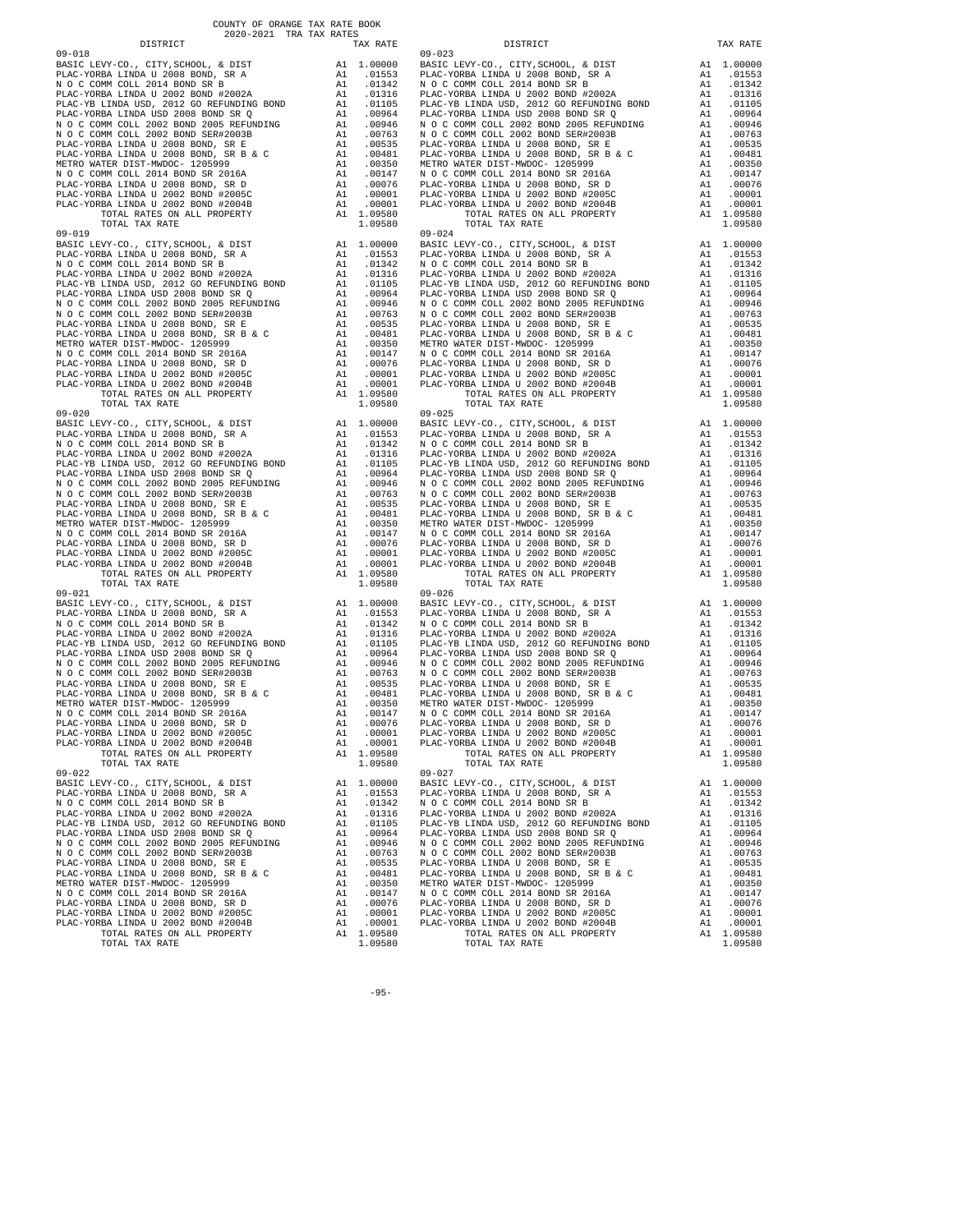| $09 - 028$                                                                       |          |                                                       | $09 - 033$         |
|----------------------------------------------------------------------------------|----------|-------------------------------------------------------|--------------------|
|                                                                                  |          |                                                       |                    |
|                                                                                  |          |                                                       |                    |
|                                                                                  |          |                                                       |                    |
|                                                                                  |          |                                                       |                    |
|                                                                                  |          |                                                       |                    |
|                                                                                  |          |                                                       |                    |
|                                                                                  |          |                                                       |                    |
|                                                                                  |          |                                                       |                    |
|                                                                                  |          |                                                       |                    |
|                                                                                  |          |                                                       |                    |
|                                                                                  |          |                                                       |                    |
|                                                                                  |          |                                                       |                    |
|                                                                                  |          |                                                       |                    |
|                                                                                  |          |                                                       |                    |
|                                                                                  |          |                                                       |                    |
|                                                                                  |          |                                                       |                    |
|                                                                                  |          |                                                       |                    |
|                                                                                  |          |                                                       |                    |
|                                                                                  |          |                                                       |                    |
|                                                                                  |          |                                                       |                    |
|                                                                                  |          |                                                       |                    |
|                                                                                  |          |                                                       |                    |
|                                                                                  |          |                                                       |                    |
|                                                                                  |          |                                                       |                    |
|                                                                                  |          |                                                       |                    |
|                                                                                  |          |                                                       |                    |
|                                                                                  |          |                                                       |                    |
|                                                                                  |          |                                                       |                    |
|                                                                                  |          |                                                       |                    |
|                                                                                  |          |                                                       |                    |
|                                                                                  |          |                                                       |                    |
|                                                                                  |          |                                                       |                    |
|                                                                                  |          |                                                       |                    |
|                                                                                  |          |                                                       |                    |
|                                                                                  |          |                                                       |                    |
|                                                                                  |          |                                                       |                    |
|                                                                                  |          |                                                       |                    |
|                                                                                  |          |                                                       |                    |
|                                                                                  |          |                                                       |                    |
|                                                                                  |          |                                                       |                    |
|                                                                                  |          |                                                       |                    |
|                                                                                  |          |                                                       |                    |
|                                                                                  |          |                                                       |                    |
|                                                                                  |          |                                                       |                    |
|                                                                                  |          |                                                       |                    |
| $09 - 031$                                                                       |          |                                                       | $09 - 036$         |
|                                                                                  |          |                                                       |                    |
|                                                                                  |          |                                                       |                    |
|                                                                                  |          |                                                       |                    |
|                                                                                  |          |                                                       |                    |
|                                                                                  |          |                                                       |                    |
|                                                                                  |          |                                                       |                    |
|                                                                                  |          |                                                       |                    |
|                                                                                  |          |                                                       |                    |
|                                                                                  |          |                                                       |                    |
|                                                                                  |          |                                                       |                    |
|                                                                                  |          |                                                       |                    |
|                                                                                  |          |                                                       |                    |
|                                                                                  |          |                                                       |                    |
| TOTAL RATES ON ALL PROPERTY<br>TOTAL TAX RATE                                    |          | A1 1.09580<br>1.09580                                 |                    |
| $09 - 032$                                                                       |          |                                                       | $09 - 037$         |
| BASIC LEVY-CO., CITY, SCHOOL, & DIST                                             | A1       | 1.00000                                               | BASIC L            |
| PLAC-YORBA LINDA U 2008 BOND, SR A                                               |          | A1 .01553                                             | PLAC-YO            |
| N O C COMM COLL 2014 BOND SR B                                                   | A1       | .01342                                                | N O C C            |
| PLAC-YORBA LINDA U 2002 BOND #2002A                                              | A1       | .01316                                                | PLAC-YO            |
| PLAC-YB LINDA USD, 2012 GO REFUNDING BOND<br>PLAC-YORBA LINDA USD 2008 BOND SR Q | A1<br>A1 | .01105<br>.00964                                      | PLAC-YB<br>PLAC-YO |
| N O C COMM COLL 2002 BOND 2005 REFUNDING                                         |          |                                                       |                    |
| N O C COMM COLL 2002 BOND SER#2003B                                              |          | A1 .00946 NOCC<br>A1 .00763 NOCC<br>A1 .00535 PLAC-YO |                    |
| PLAC-YORBA LINDA U 2008 BOND, SR E                                               |          |                                                       |                    |
| PLAC-YORBA LINDA U 2008 BOND, SR B & C                                           |          | A1 .00481                                             | PLAC-YO            |
| METRO WATER DIST-MWDOC- 1205999                                                  |          | A1 .00350 METROW<br>A1 .00147 NOCC                    |                    |
| N O C COMM COLL 2014 BOND SR 2016A<br>PLAC-YORBA LINDA U 2008 BOND, SR D         | A1       |                                                       | PLAC-YO            |
| PLAC-YORBA LINDA U 2002 BOND #2005C                                              | A1       | .00076<br>.00001                                      | PLAC-YO            |
| PLAC-YORBA LINDA U 2002 BOND #2004B                                              | A1       | .00001                                                | PLAC-YO            |
| TOTAL RATES ON ALL PROPERTY                                                      |          | A1 1.09580                                            |                    |
| TOTAL TAX RATE                                                                   |          | 1.09580                                               |                    |

| TAX RATE<br>DISTRICT                                                                                                                                                                                                                                                                                                                                                                                                   |         | DISTRICT                              | TAX RATE  |
|------------------------------------------------------------------------------------------------------------------------------------------------------------------------------------------------------------------------------------------------------------------------------------------------------------------------------------------------------------------------------------------------------------------------|---------|---------------------------------------|-----------|
|                                                                                                                                                                                                                                                                                                                                                                                                                        |         |                                       |           |
|                                                                                                                                                                                                                                                                                                                                                                                                                        |         |                                       |           |
|                                                                                                                                                                                                                                                                                                                                                                                                                        |         |                                       |           |
|                                                                                                                                                                                                                                                                                                                                                                                                                        |         |                                       |           |
|                                                                                                                                                                                                                                                                                                                                                                                                                        |         |                                       |           |
|                                                                                                                                                                                                                                                                                                                                                                                                                        |         |                                       |           |
|                                                                                                                                                                                                                                                                                                                                                                                                                        |         |                                       |           |
|                                                                                                                                                                                                                                                                                                                                                                                                                        |         |                                       |           |
|                                                                                                                                                                                                                                                                                                                                                                                                                        |         |                                       |           |
|                                                                                                                                                                                                                                                                                                                                                                                                                        |         |                                       |           |
|                                                                                                                                                                                                                                                                                                                                                                                                                        |         |                                       |           |
|                                                                                                                                                                                                                                                                                                                                                                                                                        |         |                                       |           |
|                                                                                                                                                                                                                                                                                                                                                                                                                        |         |                                       |           |
|                                                                                                                                                                                                                                                                                                                                                                                                                        |         |                                       |           |
|                                                                                                                                                                                                                                                                                                                                                                                                                        |         |                                       |           |
|                                                                                                                                                                                                                                                                                                                                                                                                                        |         |                                       |           |
|                                                                                                                                                                                                                                                                                                                                                                                                                        |         |                                       |           |
|                                                                                                                                                                                                                                                                                                                                                                                                                        |         |                                       |           |
|                                                                                                                                                                                                                                                                                                                                                                                                                        |         |                                       |           |
|                                                                                                                                                                                                                                                                                                                                                                                                                        |         |                                       |           |
|                                                                                                                                                                                                                                                                                                                                                                                                                        |         |                                       |           |
|                                                                                                                                                                                                                                                                                                                                                                                                                        |         |                                       |           |
|                                                                                                                                                                                                                                                                                                                                                                                                                        |         |                                       |           |
|                                                                                                                                                                                                                                                                                                                                                                                                                        |         |                                       |           |
|                                                                                                                                                                                                                                                                                                                                                                                                                        |         |                                       |           |
|                                                                                                                                                                                                                                                                                                                                                                                                                        |         |                                       |           |
|                                                                                                                                                                                                                                                                                                                                                                                                                        |         |                                       |           |
|                                                                                                                                                                                                                                                                                                                                                                                                                        |         |                                       |           |
|                                                                                                                                                                                                                                                                                                                                                                                                                        |         |                                       |           |
|                                                                                                                                                                                                                                                                                                                                                                                                                        |         |                                       |           |
|                                                                                                                                                                                                                                                                                                                                                                                                                        |         |                                       |           |
|                                                                                                                                                                                                                                                                                                                                                                                                                        |         |                                       |           |
|                                                                                                                                                                                                                                                                                                                                                                                                                        |         |                                       |           |
|                                                                                                                                                                                                                                                                                                                                                                                                                        |         |                                       |           |
|                                                                                                                                                                                                                                                                                                                                                                                                                        |         |                                       |           |
|                                                                                                                                                                                                                                                                                                                                                                                                                        |         |                                       |           |
|                                                                                                                                                                                                                                                                                                                                                                                                                        |         |                                       |           |
|                                                                                                                                                                                                                                                                                                                                                                                                                        |         |                                       |           |
| $\begin{array}{cccccc} 19 & 100 & 100000 & 100000 & 100000 & 1000000 & 1000000 & 10000000 & 10000000 & 10000000 & 10000000 & 10000000 & 10000000 & 10000000 & 10000000 & 10000000 & 10000000 & 1000000 & 1000000 & 1000000 & 1000000 & 1000000 & 1000000 & 100000$                                                                                                                                                     |         |                                       |           |
|                                                                                                                                                                                                                                                                                                                                                                                                                        |         |                                       |           |
|                                                                                                                                                                                                                                                                                                                                                                                                                        |         |                                       |           |
|                                                                                                                                                                                                                                                                                                                                                                                                                        |         |                                       |           |
|                                                                                                                                                                                                                                                                                                                                                                                                                        |         |                                       |           |
|                                                                                                                                                                                                                                                                                                                                                                                                                        |         |                                       |           |
|                                                                                                                                                                                                                                                                                                                                                                                                                        |         |                                       |           |
|                                                                                                                                                                                                                                                                                                                                                                                                                        |         |                                       |           |
|                                                                                                                                                                                                                                                                                                                                                                                                                        |         |                                       |           |
|                                                                                                                                                                                                                                                                                                                                                                                                                        |         |                                       |           |
|                                                                                                                                                                                                                                                                                                                                                                                                                        |         |                                       |           |
|                                                                                                                                                                                                                                                                                                                                                                                                                        |         |                                       |           |
|                                                                                                                                                                                                                                                                                                                                                                                                                        |         |                                       |           |
|                                                                                                                                                                                                                                                                                                                                                                                                                        |         |                                       |           |
|                                                                                                                                                                                                                                                                                                                                                                                                                        |         |                                       |           |
|                                                                                                                                                                                                                                                                                                                                                                                                                        |         |                                       |           |
|                                                                                                                                                                                                                                                                                                                                                                                                                        |         |                                       |           |
|                                                                                                                                                                                                                                                                                                                                                                                                                        |         |                                       |           |
|                                                                                                                                                                                                                                                                                                                                                                                                                        |         |                                       |           |
|                                                                                                                                                                                                                                                                                                                                                                                                                        |         |                                       |           |
|                                                                                                                                                                                                                                                                                                                                                                                                                        |         |                                       |           |
|                                                                                                                                                                                                                                                                                                                                                                                                                        |         |                                       |           |
|                                                                                                                                                                                                                                                                                                                                                                                                                        |         |                                       |           |
|                                                                                                                                                                                                                                                                                                                                                                                                                        |         |                                       |           |
|                                                                                                                                                                                                                                                                                                                                                                                                                        |         |                                       |           |
|                                                                                                                                                                                                                                                                                                                                                                                                                        |         |                                       |           |
|                                                                                                                                                                                                                                                                                                                                                                                                                        |         |                                       |           |
|                                                                                                                                                                                                                                                                                                                                                                                                                        |         |                                       |           |
|                                                                                                                                                                                                                                                                                                                                                                                                                        |         |                                       |           |
|                                                                                                                                                                                                                                                                                                                                                                                                                        |         |                                       |           |
|                                                                                                                                                                                                                                                                                                                                                                                                                        |         |                                       |           |
| $\begin{tabular}{cccccc} 09-031 & \mbox{\textbf{0.1}} & \mbox{\textbf{0.2}} & \mbox{\textbf{0.3}} & \mbox{\textbf{0.4}} & \mbox{\textbf{0.4}} & \mbox{\textbf{0.4}} & \mbox{\textbf{0.4}} & \mbox{\textbf{0.4}} & \mbox{\textbf{0.4}} & \mbox{\textbf{0.4}} & \mbox{\textbf{0.4}} & \mbox{\textbf{0.4}} & \mbox{\textbf{0.4}} & \mbox{\textbf{0.4}} & \mbox{\textbf{0.4}} & \mbox{\textbf{0.4}} & \mbox{\textbf{0.4}}$ |         |                                       |           |
|                                                                                                                                                                                                                                                                                                                                                                                                                        |         |                                       |           |
|                                                                                                                                                                                                                                                                                                                                                                                                                        |         |                                       |           |
|                                                                                                                                                                                                                                                                                                                                                                                                                        |         |                                       |           |
|                                                                                                                                                                                                                                                                                                                                                                                                                        |         |                                       |           |
|                                                                                                                                                                                                                                                                                                                                                                                                                        |         |                                       |           |
|                                                                                                                                                                                                                                                                                                                                                                                                                        |         |                                       |           |
|                                                                                                                                                                                                                                                                                                                                                                                                                        |         |                                       |           |
|                                                                                                                                                                                                                                                                                                                                                                                                                        |         | $09 - 037$                            |           |
| $09 - 032$                                                                                                                                                                                                                                                                                                                                                                                                             |         |                                       |           |
| BASIC LEVY-CO., CITY, SCHOOL, & DIST A1 1.00000 BASIC LEVY-CO., CITY, SCHOOL, & DIST A1 1.00000 BASIC LEVY-CO., CITY, SCHOOL, & DIST A1 1.00000 BASIC LEVY-CO., CITY, SCHOOL, & DIST A1 1.00000 BASIC LEVY-CO., CITY, SCHOOL,                                                                                                                                                                                          |         |                                       |           |
|                                                                                                                                                                                                                                                                                                                                                                                                                        |         |                                       |           |
| N O C COMM COLL 2014 BOND SR B                                                                                                                                                                                                                                                                                                                                                                                         |         | A1 .01342 NOCCOMM COLL 2014 BOND SR B | A1 .01342 |
| $\begin{tabular}{l c c c c c c c c c c c} \hline \texttt{PLAC-YORBA LINDA U 2002 BOND 42002A} & \texttt{A1} & .01316 & \texttt{PLAC-YORBA LINDA U 2002 A} \\ \hline \texttt{PLAC-YORBA LINDA U 2002 BOND 5R} & \texttt{A1} & .01316 & \texttt{PLAC-YORBA LINDA U 2002 BOND 2002A} \\ \hline \texttt{PLAC-YORBA LINDA U 2002 BOND 2008 BOND SRE Q} & \texttt{A1} & .010964 &$                                           |         |                                       | A1 .01316 |
|                                                                                                                                                                                                                                                                                                                                                                                                                        |         |                                       | A1 .01105 |
|                                                                                                                                                                                                                                                                                                                                                                                                                        |         |                                       | A1 .00964 |
|                                                                                                                                                                                                                                                                                                                                                                                                                        |         |                                       |           |
|                                                                                                                                                                                                                                                                                                                                                                                                                        |         |                                       |           |
|                                                                                                                                                                                                                                                                                                                                                                                                                        |         |                                       |           |
|                                                                                                                                                                                                                                                                                                                                                                                                                        |         |                                       |           |
|                                                                                                                                                                                                                                                                                                                                                                                                                        |         |                                       |           |
|                                                                                                                                                                                                                                                                                                                                                                                                                        |         |                                       |           |
|                                                                                                                                                                                                                                                                                                                                                                                                                        |         |                                       |           |
|                                                                                                                                                                                                                                                                                                                                                                                                                        |         |                                       |           |
|                                                                                                                                                                                                                                                                                                                                                                                                                        |         |                                       |           |
|                                                                                                                                                                                                                                                                                                                                                                                                                        |         |                                       |           |
|                                                                                                                                                                                                                                                                                                                                                                                                                        |         |                                       |           |
| TOTAL TAX RATE                                                                                                                                                                                                                                                                                                                                                                                                         | 1.09580 | TOTAL TAX RATE                        | 1.09580   |

-96-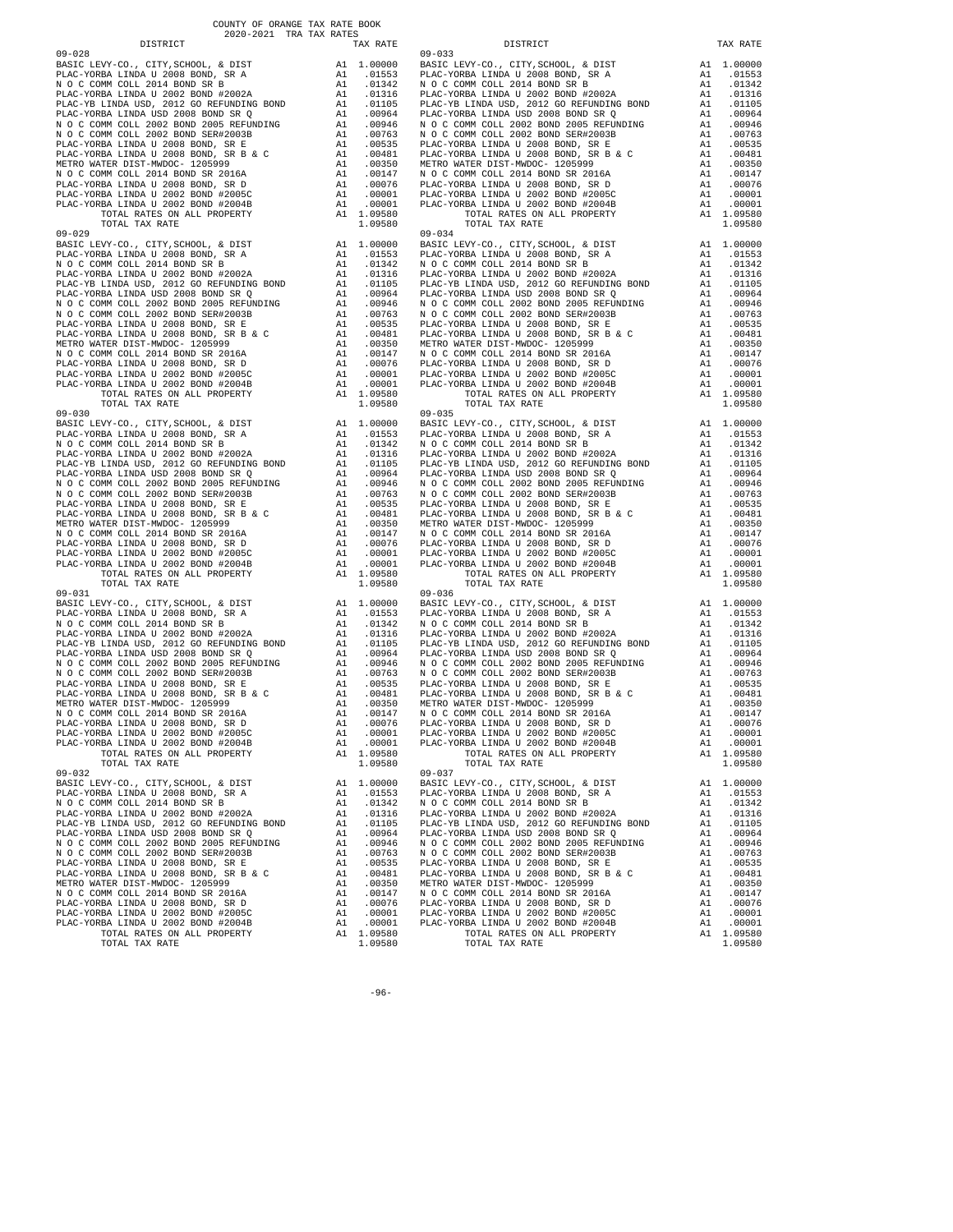| $09 - 038$                                                                       |          |                                                                      | $09 - 043$         |
|----------------------------------------------------------------------------------|----------|----------------------------------------------------------------------|--------------------|
|                                                                                  |          |                                                                      |                    |
|                                                                                  |          |                                                                      |                    |
|                                                                                  |          |                                                                      |                    |
|                                                                                  |          |                                                                      |                    |
|                                                                                  |          |                                                                      |                    |
|                                                                                  |          |                                                                      |                    |
|                                                                                  |          |                                                                      |                    |
|                                                                                  |          |                                                                      |                    |
|                                                                                  |          |                                                                      |                    |
|                                                                                  |          |                                                                      |                    |
|                                                                                  |          |                                                                      |                    |
|                                                                                  |          |                                                                      |                    |
|                                                                                  |          |                                                                      |                    |
|                                                                                  |          |                                                                      |                    |
|                                                                                  |          |                                                                      |                    |
|                                                                                  |          |                                                                      |                    |
|                                                                                  |          |                                                                      |                    |
|                                                                                  |          |                                                                      |                    |
|                                                                                  |          |                                                                      |                    |
|                                                                                  |          |                                                                      |                    |
|                                                                                  |          |                                                                      |                    |
|                                                                                  |          |                                                                      |                    |
|                                                                                  |          |                                                                      |                    |
|                                                                                  |          |                                                                      |                    |
|                                                                                  |          |                                                                      |                    |
|                                                                                  |          |                                                                      |                    |
|                                                                                  |          |                                                                      |                    |
|                                                                                  |          |                                                                      |                    |
|                                                                                  |          |                                                                      |                    |
|                                                                                  |          |                                                                      |                    |
|                                                                                  |          |                                                                      |                    |
|                                                                                  |          |                                                                      |                    |
|                                                                                  |          |                                                                      |                    |
|                                                                                  |          |                                                                      |                    |
|                                                                                  |          |                                                                      |                    |
|                                                                                  |          |                                                                      |                    |
|                                                                                  |          |                                                                      |                    |
|                                                                                  |          |                                                                      |                    |
|                                                                                  |          |                                                                      |                    |
|                                                                                  |          |                                                                      |                    |
|                                                                                  |          |                                                                      |                    |
|                                                                                  |          |                                                                      |                    |
|                                                                                  |          |                                                                      |                    |
|                                                                                  |          |                                                                      |                    |
|                                                                                  |          |                                                                      |                    |
| $09 - 041$                                                                       |          |                                                                      | $09 - 046$         |
|                                                                                  |          |                                                                      |                    |
|                                                                                  |          |                                                                      |                    |
|                                                                                  |          |                                                                      |                    |
|                                                                                  |          |                                                                      |                    |
|                                                                                  |          |                                                                      |                    |
|                                                                                  |          |                                                                      |                    |
|                                                                                  |          |                                                                      |                    |
|                                                                                  |          |                                                                      |                    |
|                                                                                  |          |                                                                      |                    |
|                                                                                  |          |                                                                      |                    |
|                                                                                  |          |                                                                      |                    |
|                                                                                  |          |                                                                      |                    |
|                                                                                  |          |                                                                      |                    |
| TOTAL RATES ON ALL PROPERTY<br>TOTAL TAX RATE                                    |          | A1 1.09580<br>1.09580                                                |                    |
| $09 - 042$                                                                       |          |                                                                      | $09 - 047$         |
| BASIC LEVY-CO., CITY, SCHOOL, & DIST                                             | A1       | 1.00000                                                              | BASIC L            |
| PLAC-YORBA LINDA U 2008 BOND, SR A                                               |          | A1 .01553                                                            | PLAC-YO            |
| N O C COMM COLL 2014 BOND SR B                                                   | A1       | .01342                                                               | N O C C            |
| PLAC-YORBA LINDA U 2002 BOND #2002A<br>PLAC-YB LINDA USD, 2012 GO REFUNDING BOND | A1       | .01316                                                               | PLAC-YO            |
| PLAC-YORBA LINDA USD 2008 BOND SR Q                                              | A1<br>A1 | .01105<br>.00964                                                     | PLAC-YB<br>PLAC-YO |
| N O C COMM COLL 2002 BOND 2005 REFUNDING                                         |          |                                                                      |                    |
| N O C COMM COLL 2002 BOND SER#2003B                                              |          | A1 .00946 NOCC<br>A1 .00763 NOCC<br>A1 .00535 PLAC-YO<br>A1 00401 -- |                    |
| PLAC-YORBA LINDA U 2008 BOND, SR E                                               |          |                                                                      |                    |
| PLAC-YORBA LINDA U 2008 BOND, SR B & C                                           |          | A1 .00481                                                            | PLAC-YO            |
| METRO WATER DIST-MWDOC- 1205999                                                  |          | A1 .00350 METROW<br>A1 .00147 NOCC                                   |                    |
| N O C COMM COLL 2014 BOND SR 2016A<br>PLAC-YORBA LINDA U 2008 BOND, SR D         | A1       |                                                                      | PLAC-YO            |
| PLAC-YORBA LINDA U 2002 BOND #2005C                                              | A1       | .00076<br>.00001                                                     | PLAC-YO            |
| PLAC-YORBA LINDA U 2002 BOND #2004B                                              | A1       | .00001                                                               | PLAC-YO            |
| TOTAL RATES ON ALL PROPERTY                                                      |          | A1 1.09580                                                           |                    |
| TOTAL TAX RATE                                                                   |          | 1.09580                                                              |                    |

|            | TAX RATE<br>DISTRICT                |                                      |         | DISTRICT                                                                                                                                                                                                                                                                                                                          |    | TAX RATE   |
|------------|-------------------------------------|--------------------------------------|---------|-----------------------------------------------------------------------------------------------------------------------------------------------------------------------------------------------------------------------------------------------------------------------------------------------------------------------------------|----|------------|
| $09 - 038$ |                                     |                                      |         | $09 - 043$                                                                                                                                                                                                                                                                                                                        |    |            |
|            |                                     |                                      |         |                                                                                                                                                                                                                                                                                                                                   |    |            |
|            |                                     |                                      |         |                                                                                                                                                                                                                                                                                                                                   |    |            |
|            |                                     |                                      |         |                                                                                                                                                                                                                                                                                                                                   |    |            |
|            |                                     |                                      |         |                                                                                                                                                                                                                                                                                                                                   |    |            |
|            |                                     |                                      |         |                                                                                                                                                                                                                                                                                                                                   |    |            |
|            |                                     |                                      |         |                                                                                                                                                                                                                                                                                                                                   |    |            |
|            |                                     |                                      |         |                                                                                                                                                                                                                                                                                                                                   |    |            |
|            |                                     |                                      |         |                                                                                                                                                                                                                                                                                                                                   |    |            |
|            |                                     |                                      |         |                                                                                                                                                                                                                                                                                                                                   |    |            |
|            |                                     |                                      |         |                                                                                                                                                                                                                                                                                                                                   |    |            |
|            |                                     |                                      |         |                                                                                                                                                                                                                                                                                                                                   |    |            |
|            |                                     |                                      |         |                                                                                                                                                                                                                                                                                                                                   |    |            |
|            |                                     |                                      |         |                                                                                                                                                                                                                                                                                                                                   |    |            |
|            |                                     |                                      |         |                                                                                                                                                                                                                                                                                                                                   |    |            |
|            |                                     |                                      |         |                                                                                                                                                                                                                                                                                                                                   |    |            |
|            |                                     |                                      |         |                                                                                                                                                                                                                                                                                                                                   |    |            |
|            |                                     |                                      |         |                                                                                                                                                                                                                                                                                                                                   |    |            |
|            |                                     |                                      |         | $09 - 044$                                                                                                                                                                                                                                                                                                                        |    |            |
|            |                                     |                                      |         |                                                                                                                                                                                                                                                                                                                                   |    |            |
|            |                                     |                                      |         |                                                                                                                                                                                                                                                                                                                                   |    |            |
|            |                                     |                                      |         |                                                                                                                                                                                                                                                                                                                                   |    |            |
|            |                                     |                                      |         |                                                                                                                                                                                                                                                                                                                                   |    |            |
|            |                                     |                                      |         |                                                                                                                                                                                                                                                                                                                                   |    |            |
|            |                                     |                                      |         |                                                                                                                                                                                                                                                                                                                                   |    |            |
|            |                                     |                                      |         |                                                                                                                                                                                                                                                                                                                                   |    |            |
|            |                                     |                                      |         |                                                                                                                                                                                                                                                                                                                                   |    |            |
|            |                                     |                                      |         |                                                                                                                                                                                                                                                                                                                                   |    |            |
|            |                                     |                                      |         |                                                                                                                                                                                                                                                                                                                                   |    |            |
|            |                                     |                                      |         |                                                                                                                                                                                                                                                                                                                                   |    |            |
|            |                                     |                                      |         |                                                                                                                                                                                                                                                                                                                                   |    |            |
|            |                                     |                                      |         |                                                                                                                                                                                                                                                                                                                                   |    |            |
|            |                                     |                                      |         |                                                                                                                                                                                                                                                                                                                                   |    |            |
|            |                                     |                                      |         |                                                                                                                                                                                                                                                                                                                                   |    |            |
|            |                                     |                                      |         |                                                                                                                                                                                                                                                                                                                                   |    |            |
|            |                                     |                                      |         |                                                                                                                                                                                                                                                                                                                                   |    |            |
|            |                                     |                                      |         |                                                                                                                                                                                                                                                                                                                                   |    |            |
|            |                                     |                                      |         |                                                                                                                                                                                                                                                                                                                                   |    |            |
|            |                                     |                                      |         |                                                                                                                                                                                                                                                                                                                                   |    |            |
|            |                                     |                                      |         |                                                                                                                                                                                                                                                                                                                                   |    |            |
|            |                                     |                                      |         |                                                                                                                                                                                                                                                                                                                                   |    |            |
|            |                                     |                                      |         |                                                                                                                                                                                                                                                                                                                                   |    |            |
|            |                                     |                                      |         |                                                                                                                                                                                                                                                                                                                                   |    |            |
|            |                                     |                                      |         |                                                                                                                                                                                                                                                                                                                                   |    |            |
|            |                                     |                                      |         |                                                                                                                                                                                                                                                                                                                                   |    |            |
|            |                                     |                                      |         |                                                                                                                                                                                                                                                                                                                                   |    |            |
|            |                                     |                                      |         |                                                                                                                                                                                                                                                                                                                                   |    |            |
|            |                                     |                                      |         |                                                                                                                                                                                                                                                                                                                                   |    |            |
|            |                                     |                                      |         |                                                                                                                                                                                                                                                                                                                                   |    |            |
|            |                                     |                                      |         |                                                                                                                                                                                                                                                                                                                                   |    |            |
|            |                                     |                                      |         |                                                                                                                                                                                                                                                                                                                                   |    |            |
|            |                                     |                                      |         |                                                                                                                                                                                                                                                                                                                                   |    |            |
|            |                                     |                                      |         |                                                                                                                                                                                                                                                                                                                                   |    |            |
|            |                                     |                                      |         |                                                                                                                                                                                                                                                                                                                                   |    |            |
|            |                                     |                                      |         |                                                                                                                                                                                                                                                                                                                                   |    |            |
| $09 - 041$ |                                     |                                      |         | $09 - 046$                                                                                                                                                                                                                                                                                                                        |    |            |
|            |                                     |                                      |         |                                                                                                                                                                                                                                                                                                                                   |    |            |
|            |                                     |                                      |         |                                                                                                                                                                                                                                                                                                                                   |    |            |
|            |                                     |                                      |         |                                                                                                                                                                                                                                                                                                                                   |    |            |
|            |                                     |                                      |         |                                                                                                                                                                                                                                                                                                                                   |    |            |
|            |                                     |                                      |         |                                                                                                                                                                                                                                                                                                                                   |    |            |
|            |                                     |                                      |         |                                                                                                                                                                                                                                                                                                                                   |    |            |
|            |                                     |                                      |         |                                                                                                                                                                                                                                                                                                                                   |    |            |
|            |                                     |                                      |         |                                                                                                                                                                                                                                                                                                                                   |    |            |
|            |                                     |                                      |         |                                                                                                                                                                                                                                                                                                                                   |    |            |
|            |                                     |                                      |         |                                                                                                                                                                                                                                                                                                                                   |    |            |
|            |                                     |                                      |         |                                                                                                                                                                                                                                                                                                                                   |    |            |
|            |                                     |                                      |         |                                                                                                                                                                                                                                                                                                                                   |    |            |
|            |                                     |                                      |         |                                                                                                                                                                                                                                                                                                                                   |    |            |
|            |                                     |                                      |         |                                                                                                                                                                                                                                                                                                                                   |    |            |
|            |                                     |                                      |         |                                                                                                                                                                                                                                                                                                                                   |    |            |
|            | PLAC-YORBA LINDA U 2002 BOND #2004B |                                      |         |                                                                                                                                                                                                                                                                                                                                   |    | A1 .00001  |
|            | TOTAL RATES ON ALL PROPERTY         | A1 .00001<br>A1 .00001<br>A1 1.09580 |         | PLAC-YORBA LINDA U 2002 BOND #2004B<br>TOTAL RATES ON ALL PROPERTY                                                                                                                                                                                                                                                                |    | A1 1.09580 |
|            | TOTAL TAX RATE                      |                                      | 1.09580 | TOTAL TAX RATE                                                                                                                                                                                                                                                                                                                    |    | 1.09580    |
| $09 - 042$ |                                     |                                      |         | $09 - 047$                                                                                                                                                                                                                                                                                                                        |    |            |
|            |                                     |                                      |         | BASIC LEVY-CO., CITY, SCHOOL, & DIST A1 1.00000 BASIC LEVY-CO., CITY, SCHOOL, & DIST A1 1.00000 BASIC LEVY-CO., CITY, SCHOOL, & DIST A1 1.00000 BASIC LEVY-CO., CITY, SCHOOL, & DIST A1 1.00000 BASIC LEVY-CO., CITY, SCHOOL,                                                                                                     |    |            |
|            |                                     |                                      |         |                                                                                                                                                                                                                                                                                                                                   |    |            |
|            | N O C COMM COLL 2014 BOND SR B      |                                      |         | A1 .01342 NOCCOMM COLL 2014 BOND SR B                                                                                                                                                                                                                                                                                             |    | A1 .01342  |
|            |                                     |                                      |         | PLAC-YORBA LINDA U 2002 BOND #2002A<br>PLAC-YB LINDA USD, 2012 GO REFUNDING BOND<br>PLAC-YB LINDA USD 2008 BOND SR O A1 01105 PLAC-YB LINDA USD, 2012 GO REFUNDING BOND<br>PLAC-YORBA LINDA USD 2008 BOND SR O A1 00964 PLAC-YORBA L                                                                                              |    | A1 .01316  |
|            |                                     |                                      |         |                                                                                                                                                                                                                                                                                                                                   | A1 |            |
|            |                                     |                                      |         |                                                                                                                                                                                                                                                                                                                                   |    |            |
|            |                                     |                                      |         |                                                                                                                                                                                                                                                                                                                                   |    |            |
|            |                                     |                                      |         |                                                                                                                                                                                                                                                                                                                                   |    |            |
|            |                                     |                                      |         |                                                                                                                                                                                                                                                                                                                                   |    |            |
|            |                                     |                                      |         |                                                                                                                                                                                                                                                                                                                                   |    |            |
|            |                                     |                                      |         |                                                                                                                                                                                                                                                                                                                                   |    |            |
|            |                                     |                                      |         |                                                                                                                                                                                                                                                                                                                                   |    |            |
|            |                                     |                                      |         |                                                                                                                                                                                                                                                                                                                                   |    |            |
|            |                                     |                                      |         |                                                                                                                                                                                                                                                                                                                                   |    |            |
|            |                                     |                                      |         |                                                                                                                                                                                                                                                                                                                                   |    |            |
|            |                                     |                                      |         |                                                                                                                                                                                                                                                                                                                                   |    |            |
|            | TOTAL TAX RATE                      |                                      | 1.09580 | $\begin{tabular}{l c c c c c c c c} \multicolumn{4}{c}{\textbf{N} & 0 & C & COMM & COLL & 2002 & BOND & 2005 & REFUNDING & 801D & 2002 & 2000 & 2005 & REFUNDING & 801D & 2002 & 2000 & 2000 & 2000 & 2000 & 2000 & 2000 & 2000 & 2000 & 2000 & 2000 & 2000 & 2000 & 2000 & 2000 & 2000 & 2000 & 2000 & 2000 &$<br>TOTAL TAX RATE |    | 1.09580    |
|            |                                     |                                      |         |                                                                                                                                                                                                                                                                                                                                   |    |            |

-97-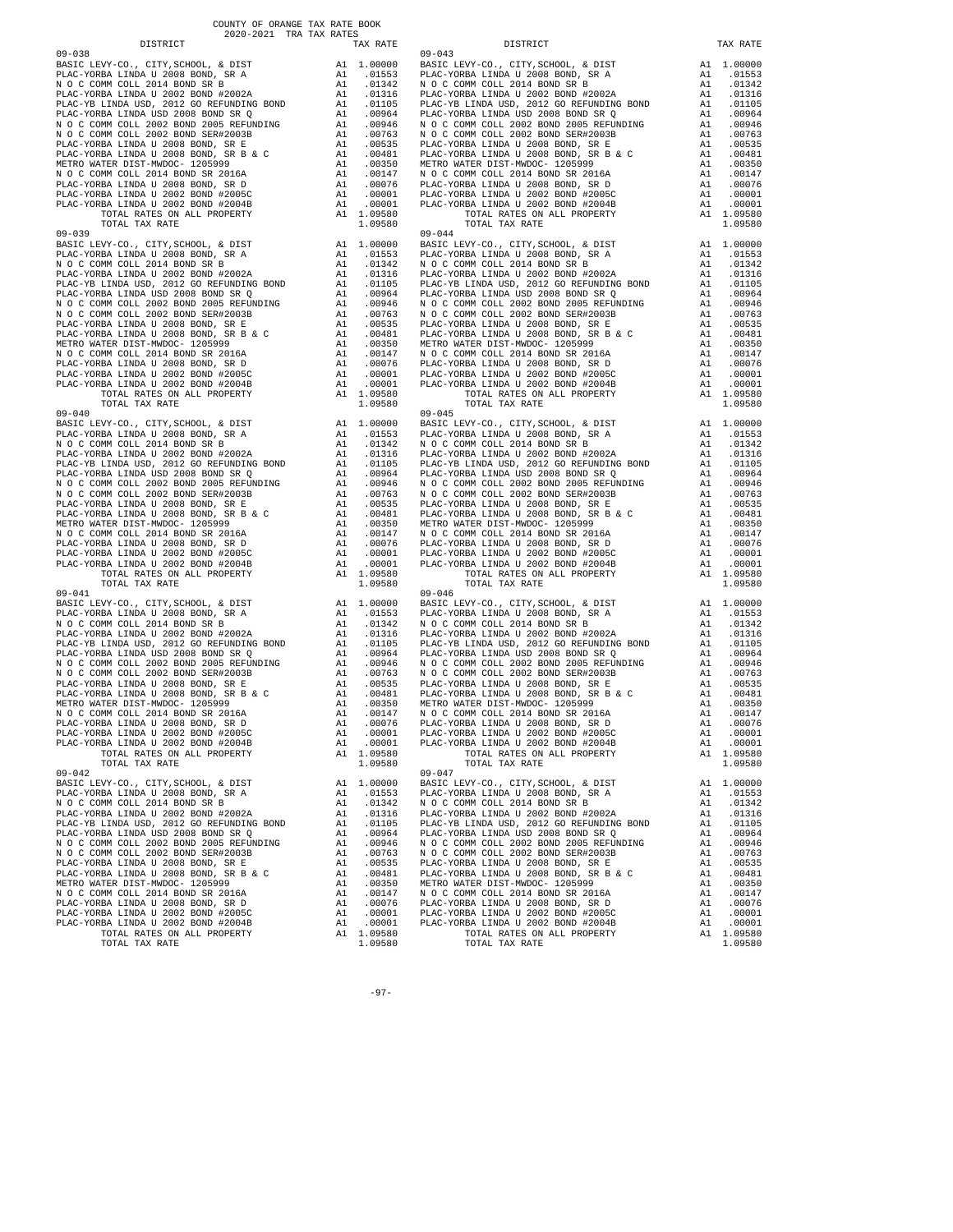| COUNTY OF ORANGE TAX RATE BOOK<br>2020-2021 TRA TAX RATES                                                                                                                                                    |               |                                                                                                    |         |
|--------------------------------------------------------------------------------------------------------------------------------------------------------------------------------------------------------------|---------------|----------------------------------------------------------------------------------------------------|---------|
| DISTRICT                                                                                                                                                                                                     |               | TAX RATE                                                                                           |         |
|                                                                                                                                                                                                              |               |                                                                                                    |         |
|                                                                                                                                                                                                              |               |                                                                                                    |         |
|                                                                                                                                                                                                              |               |                                                                                                    |         |
|                                                                                                                                                                                                              |               |                                                                                                    |         |
|                                                                                                                                                                                                              |               |                                                                                                    |         |
|                                                                                                                                                                                                              |               |                                                                                                    |         |
|                                                                                                                                                                                                              |               |                                                                                                    |         |
|                                                                                                                                                                                                              |               |                                                                                                    |         |
|                                                                                                                                                                                                              |               |                                                                                                    |         |
|                                                                                                                                                                                                              |               |                                                                                                    |         |
|                                                                                                                                                                                                              |               |                                                                                                    |         |
|                                                                                                                                                                                                              |               |                                                                                                    |         |
|                                                                                                                                                                                                              |               |                                                                                                    |         |
|                                                                                                                                                                                                              |               |                                                                                                    |         |
|                                                                                                                                                                                                              |               |                                                                                                    | BASIC L |
|                                                                                                                                                                                                              |               |                                                                                                    |         |
|                                                                                                                                                                                                              |               |                                                                                                    |         |
|                                                                                                                                                                                                              |               |                                                                                                    |         |
|                                                                                                                                                                                                              |               |                                                                                                    |         |
|                                                                                                                                                                                                              |               |                                                                                                    |         |
|                                                                                                                                                                                                              |               |                                                                                                    |         |
|                                                                                                                                                                                                              |               |                                                                                                    |         |
|                                                                                                                                                                                                              |               |                                                                                                    |         |
|                                                                                                                                                                                                              |               |                                                                                                    |         |
|                                                                                                                                                                                                              |               |                                                                                                    |         |
|                                                                                                                                                                                                              |               |                                                                                                    |         |
|                                                                                                                                                                                                              |               |                                                                                                    |         |
|                                                                                                                                                                                                              |               |                                                                                                    |         |
|                                                                                                                                                                                                              |               |                                                                                                    |         |
|                                                                                                                                                                                                              |               |                                                                                                    |         |
|                                                                                                                                                                                                              |               |                                                                                                    | CAPISTR |
| $09 - 903$                                                                                                                                                                                                   |               |                                                                                                    | METRO W |
|                                                                                                                                                                                                              |               |                                                                                                    |         |
|                                                                                                                                                                                                              |               |                                                                                                    |         |
|                                                                                                                                                                                                              |               |                                                                                                    |         |
|                                                                                                                                                                                                              |               |                                                                                                    |         |
|                                                                                                                                                                                                              |               |                                                                                                    |         |
|                                                                                                                                                                                                              |               |                                                                                                    |         |
|                                                                                                                                                                                                              |               |                                                                                                    |         |
|                                                                                                                                                                                                              |               |                                                                                                    |         |
|                                                                                                                                                                                                              |               |                                                                                                    |         |
|                                                                                                                                                                                                              |               |                                                                                                    |         |
|                                                                                                                                                                                                              |               |                                                                                                    |         |
|                                                                                                                                                                                                              |               |                                                                                                    |         |
|                                                                                                                                                                                                              |               |                                                                                                    |         |
|                                                                                                                                                                                                              |               |                                                                                                    |         |
| $10 - 000$                                                                                                                                                                                                   |               |                                                                                                    |         |
|                                                                                                                                                                                                              |               |                                                                                                    |         |
|                                                                                                                                                                                                              |               |                                                                                                    |         |
|                                                                                                                                                                                                              |               |                                                                                                    |         |
|                                                                                                                                                                                                              |               |                                                                                                    |         |
|                                                                                                                                                                                                              |               |                                                                                                    |         |
|                                                                                                                                                                                                              |               |                                                                                                    |         |
| $10 - 001$                                                                                                                                                                                                   |               |                                                                                                    |         |
|                                                                                                                                                                                                              |               |                                                                                                    |         |
|                                                                                                                                                                                                              |               |                                                                                                    |         |
| BASIC LEVY-CO., CITY, SCHOOL, & DIST<br>CAPISTRANO U SFID#1 1999 BOND#2001B<br>CAPISTRANO U SFID#1 1999 BLND#2001B<br>A1 .00394 10-014<br>METRO MATER NEROL CAMER 1205000<br>METRO MATER NEROL CAMER 1205000 |               |                                                                                                    |         |
| METRO WATER DIST-MWDOC CMWD-1205999                                                                                                                                                                          | $\mathbb{A}1$ | .00350<br>A1 1.01106 CAPISTR                                                                       | CAPISTR |
| TOTAL RATES ON ALL PROPERTY<br>TOTAL TAX RATE                                                                                                                                                                |               | 1.01106                                                                                            | METRO W |
|                                                                                                                                                                                                              |               |                                                                                                    |         |
| $10 - 002$                                                                                                                                                                                                   |               |                                                                                                    |         |
| BASIC LEVY-CO., CITY, SCHOOL, & DIST                                                                                                                                                                         |               | A1 1.00000                                                                                         |         |
| CAPISTRANO U SFID#1 1999 BOND#2001B                                                                                                                                                                          |               |                                                                                                    |         |
| CAPISTRANO U SFID#1,1999 EL, 2012 REF                                                                                                                                                                        |               |                                                                                                    |         |
| METRO WATER DIST-MWDOC CMWD-1205999<br>TOTAL RATES ON ALL PROPERTY                                                                                                                                           |               | A1 .00394 10-015<br>A1 .00362 BASIC L<br>A1 .00350 CAPISTR<br>A1 1.01106 CAPISTR<br>1.01106 METROW |         |
| TOTAL TAX RATE                                                                                                                                                                                               |               |                                                                                                    |         |
|                                                                                                                                                                                                              |               |                                                                                                    |         |
| $10 - 003$                                                                                                                                                                                                   |               |                                                                                                    |         |
| BASIC LEVY-CO., CITY, SCHOOL, & DIST                                                                                                                                                                         |               | A1 1.00000                                                                                         |         |
| CAPISTRANO U SFID#1 1999 BOND#2001B                                                                                                                                                                          |               | A1 .00394 10-016                                                                                   |         |
| CAPISTRANO U SFID#1,1999 EL, 2012 REF<br>METRO WATER DIST-MWDOC CMWD-1205999                                                                                                                                 |               | A1 .00362<br>A1 .00350                                                                             | BASIC L |
| TOTAL RATES ON ALL PROPERTY                                                                                                                                                                                  |               |                                                                                                    |         |
| TOTAL TAX RATE                                                                                                                                                                                               |               | A1 .00362 BASIC<br>A1 .00350 CAPISTR<br>A1 1.01106 CAPISTR<br>1.01106 METROW                       |         |
|                                                                                                                                                                                                              |               |                                                                                                    |         |
| $10 - 004$                                                                                                                                                                                                   |               |                                                                                                    |         |
| BASIC LEVY-CO., CITY, SCHOOL, & DIST                                                                                                                                                                         |               | A1 1.00000                                                                                         |         |
| CAPISTRANO U SFID#1 1999 BOND#2001B                                                                                                                                                                          |               |                                                                                                    |         |
| CAPISTRANO U SFID#1,1999 EL, 2012 REF<br>METRO WATER DIST-MWDOC CMWD-1205999                                                                                                                                 |               | A1 .00394 10-017<br>A1 .00394 10-017<br>A1 .00352 BASIC L<br>A1 1.01106 CAPISTR<br>1.01106 METROW  |         |
| TOTAL RATES ON ALL PROPERTY                                                                                                                                                                                  |               |                                                                                                    |         |
| TOTAL TAX RATE                                                                                                                                                                                               |               |                                                                                                    |         |
|                                                                                                                                                                                                              |               |                                                                                                    |         |
| $10 - 005$                                                                                                                                                                                                   |               |                                                                                                    |         |
| BASIC LEVY-CO., CITY, SCHOOL, & DIST                                                                                                                                                                         |               | A1 1.00000                                                                                         |         |
| CAPISTRANO U SFID#1 1999 BOND#2001B                                                                                                                                                                          |               | A1 .00394 10-018<br>A1 .00362 BASIC L<br>A1 .00350 CAPISTR<br>A1 1.01106 CAPISTR                   |         |
| CAPISTRANO U SFID#1,1999 EL, 2012 REF<br>METRO WATER DIST-MWDOC CMWD-1205999                                                                                                                                 |               |                                                                                                    |         |
| TOTAL RATES ON ALL PROPERTY                                                                                                                                                                                  |               |                                                                                                    |         |
| TOTAL TAX RATE                                                                                                                                                                                               |               | 1,01106 METRO W                                                                                    |         |

| 2020-2021 TRA TAX RATES<br>DISTRICT | TAX RATE | <b>DISTRICT</b>                                                                                                                      | TAX RATE |
|-------------------------------------|----------|--------------------------------------------------------------------------------------------------------------------------------------|----------|
|                                     |          |                                                                                                                                      |          |
|                                     |          |                                                                                                                                      |          |
|                                     |          |                                                                                                                                      |          |
|                                     |          |                                                                                                                                      |          |
|                                     |          |                                                                                                                                      |          |
|                                     |          |                                                                                                                                      |          |
|                                     |          |                                                                                                                                      |          |
|                                     |          |                                                                                                                                      |          |
|                                     |          |                                                                                                                                      |          |
|                                     |          |                                                                                                                                      |          |
|                                     |          |                                                                                                                                      |          |
|                                     |          |                                                                                                                                      |          |
|                                     |          |                                                                                                                                      |          |
|                                     |          |                                                                                                                                      |          |
|                                     |          |                                                                                                                                      |          |
|                                     |          |                                                                                                                                      |          |
|                                     |          |                                                                                                                                      |          |
|                                     |          |                                                                                                                                      |          |
|                                     |          |                                                                                                                                      |          |
|                                     |          |                                                                                                                                      |          |
|                                     |          |                                                                                                                                      |          |
|                                     |          |                                                                                                                                      |          |
|                                     |          |                                                                                                                                      |          |
|                                     |          |                                                                                                                                      |          |
|                                     |          |                                                                                                                                      |          |
|                                     |          |                                                                                                                                      |          |
|                                     |          |                                                                                                                                      |          |
|                                     |          |                                                                                                                                      |          |
|                                     |          |                                                                                                                                      |          |
|                                     |          |                                                                                                                                      |          |
|                                     |          |                                                                                                                                      |          |
|                                     |          |                                                                                                                                      |          |
|                                     |          |                                                                                                                                      |          |
|                                     |          |                                                                                                                                      |          |
|                                     |          |                                                                                                                                      |          |
|                                     |          |                                                                                                                                      |          |
|                                     |          |                                                                                                                                      |          |
|                                     |          |                                                                                                                                      |          |
|                                     |          |                                                                                                                                      |          |
|                                     |          |                                                                                                                                      |          |
|                                     |          |                                                                                                                                      |          |
|                                     |          |                                                                                                                                      |          |
|                                     |          |                                                                                                                                      |          |
|                                     |          |                                                                                                                                      |          |
|                                     |          |                                                                                                                                      |          |
|                                     |          |                                                                                                                                      |          |
|                                     |          |                                                                                                                                      |          |
|                                     |          |                                                                                                                                      |          |
|                                     |          |                                                                                                                                      |          |
|                                     |          |                                                                                                                                      |          |
|                                     |          |                                                                                                                                      |          |
|                                     |          | 1.01106 METRO WATER DIST-MWDOC- 1205999 and 0.03150 A1 .00360 METRO WATER DIST-MWDOC- 1205999 and 0.03150 and 1.01106 TOTAL TAX RATE |          |
|                                     |          |                                                                                                                                      |          |
|                                     |          |                                                                                                                                      |          |
|                                     |          |                                                                                                                                      |          |
|                                     |          |                                                                                                                                      |          |
|                                     |          |                                                                                                                                      |          |
|                                     |          |                                                                                                                                      |          |
|                                     |          |                                                                                                                                      |          |
|                                     |          |                                                                                                                                      |          |
|                                     |          |                                                                                                                                      |          |
|                                     |          |                                                                                                                                      |          |
|                                     |          |                                                                                                                                      |          |
|                                     |          |                                                                                                                                      |          |
|                                     |          |                                                                                                                                      |          |
|                                     |          |                                                                                                                                      |          |
|                                     |          |                                                                                                                                      |          |
|                                     |          |                                                                                                                                      |          |
|                                     |          |                                                                                                                                      |          |
|                                     |          |                                                                                                                                      |          |
|                                     |          |                                                                                                                                      |          |
|                                     |          |                                                                                                                                      |          |
|                                     |          |                                                                                                                                      |          |
|                                     |          |                                                                                                                                      |          |
|                                     |          |                                                                                                                                      |          |
|                                     |          |                                                                                                                                      |          |
|                                     |          |                                                                                                                                      |          |
|                                     |          |                                                                                                                                      |          |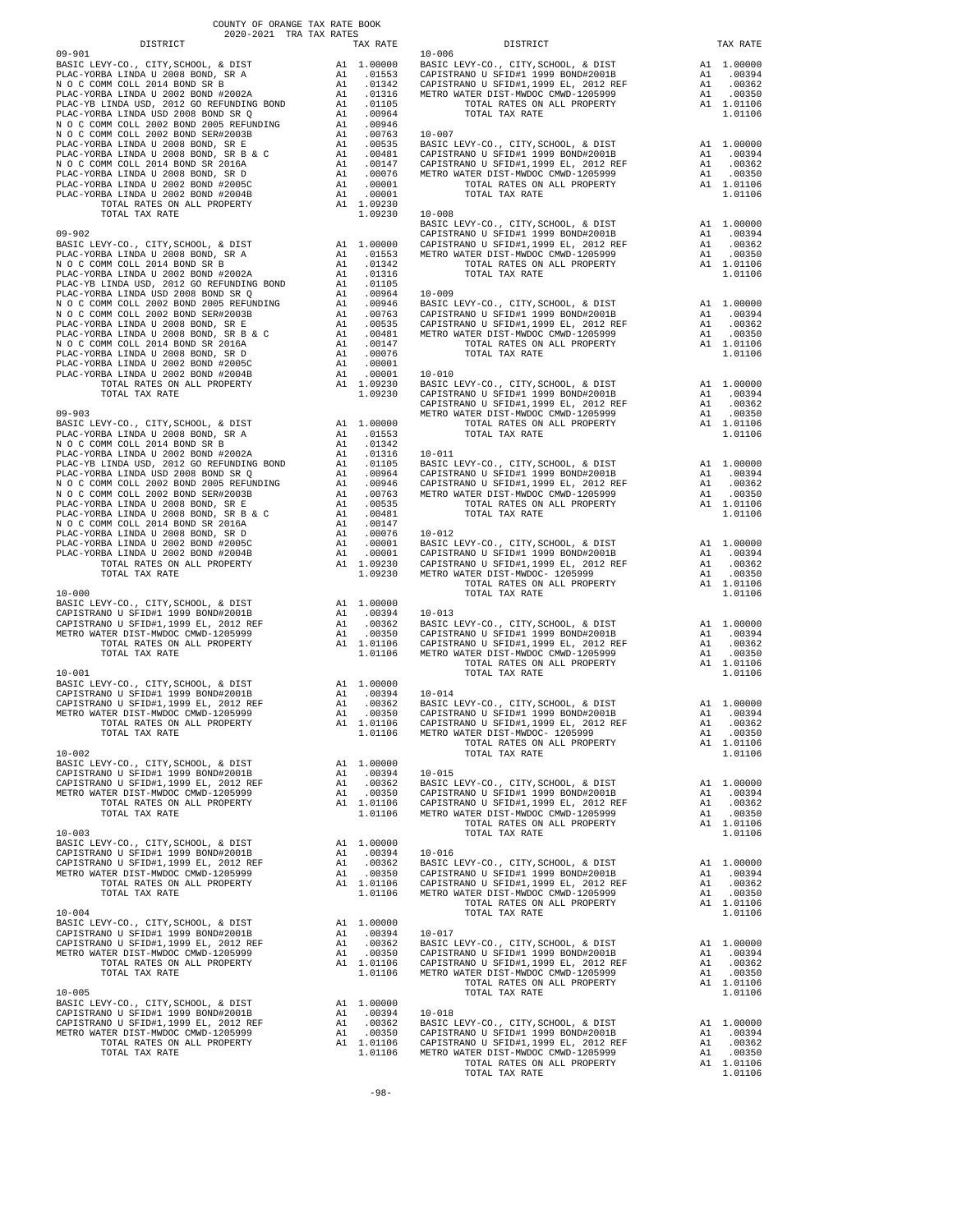|  | $\begin{tabular}{c c c c} \multicolumn{4}{c}{10-028} & 1.01106 & 10-045 & \multicolumn{4}{c}{\texttt{BASC LEVY-CO.}}, \ \texttt{CITY}, \texttt{SCHOOL}, & \texttt{DIST} & \texttt{A1 1.00000} \\ \texttt{BASE LEVY-CO.}, \ \texttt{CITY}, \texttt{SCHOOL}, & \texttt{DIST} & \texttt{A1 1.00000} & \texttt{METRO WETRO NATE DIST-MWDOC-120599} & \texttt{A1 1.00350} \\ \texttt{METRO WATER DIST-MW$                                                                                                              |  |
|--|-------------------------------------------------------------------------------------------------------------------------------------------------------------------------------------------------------------------------------------------------------------------------------------------------------------------------------------------------------------------------------------------------------------------------------------------------------------------------------------------------------------------|--|
|  |                                                                                                                                                                                                                                                                                                                                                                                                                                                                                                                   |  |
|  |                                                                                                                                                                                                                                                                                                                                                                                                                                                                                                                   |  |
|  | $\begin{tabular}{c c c c c c} \multicolumn{3}{c c c c} \multicolumn{3}{c c c} \multicolumn{3}{c c c} \multicolumn{3}{c c c} \multicolumn{3}{c c c} \multicolumn{3}{c c} \multicolumn{3}{c c} \multicolumn{3}{c c} \multicolumn{3}{c c} \multicolumn{3}{c c} \multicolumn{3}{c c} \multicolumn{3}{c c} \multicolumn{3}{c c} \multicolumn{3}{c c} \multicolumn{3}{c c} \multicolumn{3}{c c} \multicolumn{3}{c c} \multic$                                                                                           |  |
|  |                                                                                                                                                                                                                                                                                                                                                                                                                                                                                                                   |  |
|  |                                                                                                                                                                                                                                                                                                                                                                                                                                                                                                                   |  |
|  |                                                                                                                                                                                                                                                                                                                                                                                                                                                                                                                   |  |
|  |                                                                                                                                                                                                                                                                                                                                                                                                                                                                                                                   |  |
|  |                                                                                                                                                                                                                                                                                                                                                                                                                                                                                                                   |  |
|  |                                                                                                                                                                                                                                                                                                                                                                                                                                                                                                                   |  |
|  |                                                                                                                                                                                                                                                                                                                                                                                                                                                                                                                   |  |
|  |                                                                                                                                                                                                                                                                                                                                                                                                                                                                                                                   |  |
|  |                                                                                                                                                                                                                                                                                                                                                                                                                                                                                                                   |  |
|  |                                                                                                                                                                                                                                                                                                                                                                                                                                                                                                                   |  |
|  | $\begin{tabular}{ccccc} \multicolumn{4}{c}{\begin{tabular}{c} \multicolumn{4}{c}{\begin{tabular}{c} \multicolumn{4}{c}{\begin{tabular}{c} \multicolumn{4}{c}{\begin{tabular}{c} \multicolumn{4}{c}{\begin{tabular}{c} \multicolumn{4}{c}{\begin{tabular}{c} \multicolumn{4}{c}{\begin{tabular}{c} \multicolumn{4}{c}{\begin{tabular}{c} \multicolumn{4}{c}{\begin{tabular}{c} \multicolumn{4}{c}{\begin{tabular}{c} \multicolumn{4}{c}{\begin{tabular}{c} \multicolumn{4}{c}{\begin{tabular}{c} \multicolumn{4}{$ |  |
|  |                                                                                                                                                                                                                                                                                                                                                                                                                                                                                                                   |  |
|  |                                                                                                                                                                                                                                                                                                                                                                                                                                                                                                                   |  |
|  |                                                                                                                                                                                                                                                                                                                                                                                                                                                                                                                   |  |
|  | $\begin{tabular}{lllllllllllllllll} \multicolumn{4}{c }{\textbf{10-033}} & & & & & & & & & & & & & & \\ & & & & & & & & & & & & & & & & & \\ \hline \multicolumn{4}{c }{\textbf{10-038}} & & & & & & & & & & & & \\ \multicolumn{4}{c }{\textbf{10-038}} & & & & & & & & & & & \\ \multicolumn{4}{c }{\textbf{10-038}} & & & & & & & & & & \\ \multicolumn{4}{c }{\textbf{10-038}} & & & & & & & & & & \\ \multicolumn{4}{c }{\textbf{10$                                                                         |  |
|  |                                                                                                                                                                                                                                                                                                                                                                                                                                                                                                                   |  |
|  |                                                                                                                                                                                                                                                                                                                                                                                                                                                                                                                   |  |
|  |                                                                                                                                                                                                                                                                                                                                                                                                                                                                                                                   |  |
|  |                                                                                                                                                                                                                                                                                                                                                                                                                                                                                                                   |  |
|  |                                                                                                                                                                                                                                                                                                                                                                                                                                                                                                                   |  |
|  |                                                                                                                                                                                                                                                                                                                                                                                                                                                                                                                   |  |
|  |                                                                                                                                                                                                                                                                                                                                                                                                                                                                                                                   |  |

-99-

COUNTY OF ORANGE TAX RATE BOOK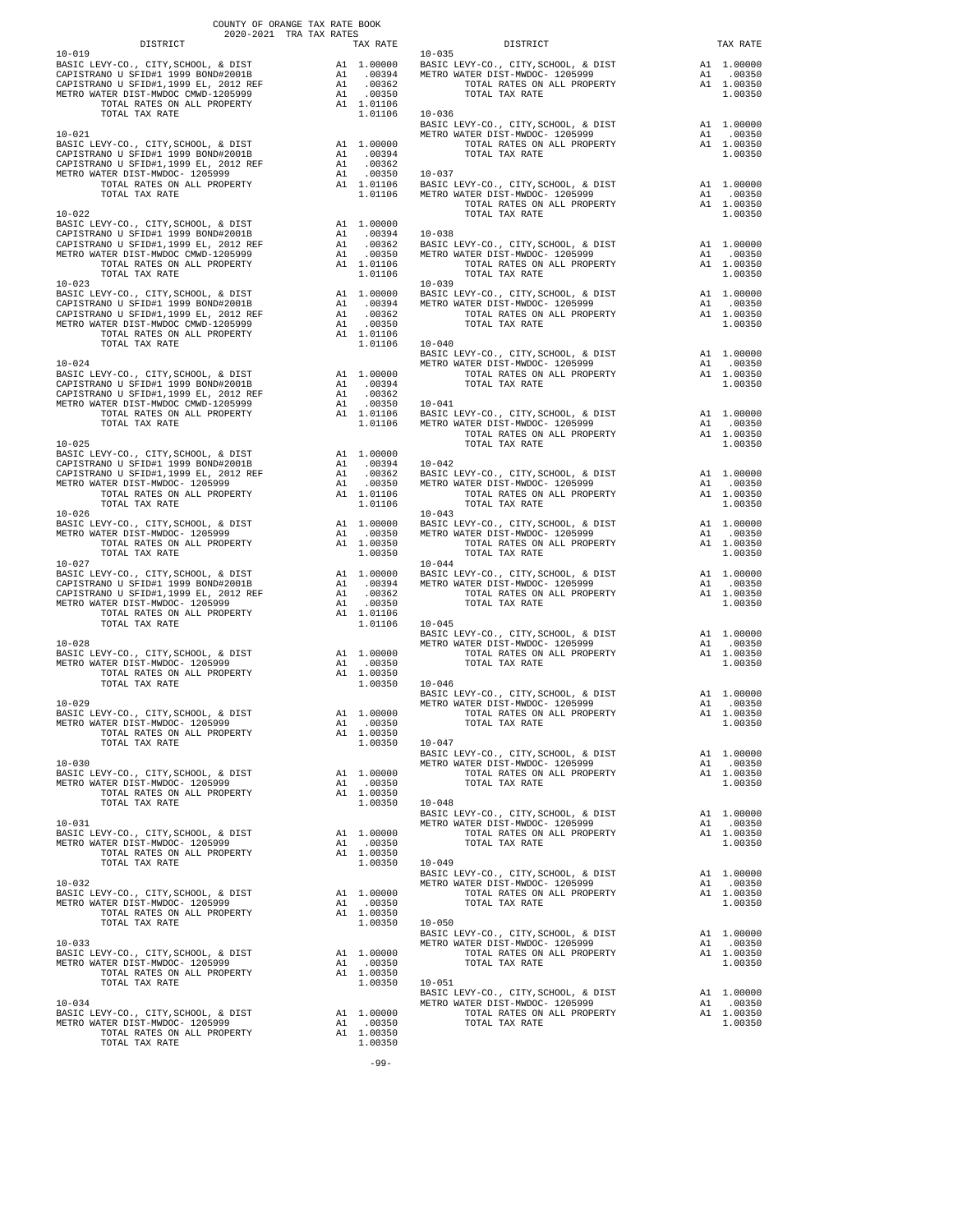| $\begin{minipage}{.4\linewidth} \begin{tabular}{lcccccc} \multicolumn{2}{c}{\textbf{0.1}} & \multicolumn{2}{c}{\textbf{0.1}} & \multicolumn{2}{c}{\textbf{0.1}} & \multicolumn{2}{c}{\textbf{0.1}} & \multicolumn{2}{c}{\textbf{0.1}} & \multicolumn{2}{c}{\textbf{0.1}} & \multicolumn{2}{c}{\textbf{0.1}} & \multicolumn{2}{c}{\textbf{0.1}} & \multicolumn{2}{c}{\textbf{0.1}} & \multicolumn{2}{c}{\textbf{0.1}} & \multicolumn{2}{c}{\textbf{0.1}} &$<br>$10 - 052$ |         | TRA TAX RATES $\begin{array}{ccccc}\n\texttt{TRA} & \texttt{RATES} & & & & \texttt{DISTRICT} \\ \texttt{TAX} & \texttt{RATE} & & & & \texttt{DISTRICT}\n\end{array}$<br>$10 - 902$                                                                                                                                                                                                                                  | TAX RATE |
|--------------------------------------------------------------------------------------------------------------------------------------------------------------------------------------------------------------------------------------------------------------------------------------------------------------------------------------------------------------------------------------------------------------------------------------------------------------------------|---------|---------------------------------------------------------------------------------------------------------------------------------------------------------------------------------------------------------------------------------------------------------------------------------------------------------------------------------------------------------------------------------------------------------------------|----------|
|                                                                                                                                                                                                                                                                                                                                                                                                                                                                          |         |                                                                                                                                                                                                                                                                                                                                                                                                                     |          |
|                                                                                                                                                                                                                                                                                                                                                                                                                                                                          |         |                                                                                                                                                                                                                                                                                                                                                                                                                     |          |
|                                                                                                                                                                                                                                                                                                                                                                                                                                                                          |         |                                                                                                                                                                                                                                                                                                                                                                                                                     |          |
| $10 - 053$                                                                                                                                                                                                                                                                                                                                                                                                                                                               |         | TOTAL TAX RATE<br>$\begin{tabular}{cccc} 10-051 & 100-085 \\ \hline \texttt{METRO WATER BIST-MHROO} & 100-08999 \\ \hline \texttt{METRO WATER BIST-MHROO} & 100-08999 \\ \hline \texttt{METRO WATER BIST-MHROO} & 100-080 \\ \hline \texttt{NETRO WATER BIST} & 100-080 \\ \hline \texttt{NCTAL R MTSS ON} & \texttt{ML} \texttt{ PROBERTY} & 100-080 \\ \hline \texttt{NCTAL R MTSS ON} & 100-080 \\ \hline \text$ | 1.00756  |
|                                                                                                                                                                                                                                                                                                                                                                                                                                                                          |         |                                                                                                                                                                                                                                                                                                                                                                                                                     |          |
|                                                                                                                                                                                                                                                                                                                                                                                                                                                                          |         |                                                                                                                                                                                                                                                                                                                                                                                                                     |          |
|                                                                                                                                                                                                                                                                                                                                                                                                                                                                          |         |                                                                                                                                                                                                                                                                                                                                                                                                                     |          |
|                                                                                                                                                                                                                                                                                                                                                                                                                                                                          |         |                                                                                                                                                                                                                                                                                                                                                                                                                     |          |
|                                                                                                                                                                                                                                                                                                                                                                                                                                                                          |         |                                                                                                                                                                                                                                                                                                                                                                                                                     |          |
|                                                                                                                                                                                                                                                                                                                                                                                                                                                                          |         |                                                                                                                                                                                                                                                                                                                                                                                                                     |          |
|                                                                                                                                                                                                                                                                                                                                                                                                                                                                          |         |                                                                                                                                                                                                                                                                                                                                                                                                                     |          |
|                                                                                                                                                                                                                                                                                                                                                                                                                                                                          |         |                                                                                                                                                                                                                                                                                                                                                                                                                     |          |
|                                                                                                                                                                                                                                                                                                                                                                                                                                                                          |         |                                                                                                                                                                                                                                                                                                                                                                                                                     |          |
|                                                                                                                                                                                                                                                                                                                                                                                                                                                                          |         |                                                                                                                                                                                                                                                                                                                                                                                                                     |          |
|                                                                                                                                                                                                                                                                                                                                                                                                                                                                          |         |                                                                                                                                                                                                                                                                                                                                                                                                                     |          |
|                                                                                                                                                                                                                                                                                                                                                                                                                                                                          |         |                                                                                                                                                                                                                                                                                                                                                                                                                     |          |
|                                                                                                                                                                                                                                                                                                                                                                                                                                                                          |         |                                                                                                                                                                                                                                                                                                                                                                                                                     |          |
|                                                                                                                                                                                                                                                                                                                                                                                                                                                                          |         |                                                                                                                                                                                                                                                                                                                                                                                                                     |          |
|                                                                                                                                                                                                                                                                                                                                                                                                                                                                          | 1.00350 |                                                                                                                                                                                                                                                                                                                                                                                                                     |          |
|                                                                                                                                                                                                                                                                                                                                                                                                                                                                          |         |                                                                                                                                                                                                                                                                                                                                                                                                                     |          |
|                                                                                                                                                                                                                                                                                                                                                                                                                                                                          |         | $\begin{tabular}{cccc} 10-059 & 1.04782 & 1.04782 & 1.04782 & 1.04782 & 1.04782 & 1.04782 & 1.04782 & 1.04782 & 1.04782 & 1.04782 & 1.04782 & 1.04782 & 1.04782 & 1.04782 & 1.04782 & 1.04782 & 1.04782 & 1.04782 & 1.04782 & 1.04782 & 1.04782 & 1.04782 & 1.047$                                                                                                                                                  |          |
|                                                                                                                                                                                                                                                                                                                                                                                                                                                                          |         |                                                                                                                                                                                                                                                                                                                                                                                                                     |          |
|                                                                                                                                                                                                                                                                                                                                                                                                                                                                          |         |                                                                                                                                                                                                                                                                                                                                                                                                                     |          |
|                                                                                                                                                                                                                                                                                                                                                                                                                                                                          |         |                                                                                                                                                                                                                                                                                                                                                                                                                     |          |
|                                                                                                                                                                                                                                                                                                                                                                                                                                                                          |         |                                                                                                                                                                                                                                                                                                                                                                                                                     |          |
|                                                                                                                                                                                                                                                                                                                                                                                                                                                                          |         |                                                                                                                                                                                                                                                                                                                                                                                                                     |          |
|                                                                                                                                                                                                                                                                                                                                                                                                                                                                          |         |                                                                                                                                                                                                                                                                                                                                                                                                                     |          |
|                                                                                                                                                                                                                                                                                                                                                                                                                                                                          |         |                                                                                                                                                                                                                                                                                                                                                                                                                     |          |
|                                                                                                                                                                                                                                                                                                                                                                                                                                                                          |         |                                                                                                                                                                                                                                                                                                                                                                                                                     |          |
|                                                                                                                                                                                                                                                                                                                                                                                                                                                                          |         |                                                                                                                                                                                                                                                                                                                                                                                                                     |          |
|                                                                                                                                                                                                                                                                                                                                                                                                                                                                          |         |                                                                                                                                                                                                                                                                                                                                                                                                                     |          |
|                                                                                                                                                                                                                                                                                                                                                                                                                                                                          |         |                                                                                                                                                                                                                                                                                                                                                                                                                     |          |
|                                                                                                                                                                                                                                                                                                                                                                                                                                                                          |         |                                                                                                                                                                                                                                                                                                                                                                                                                     |          |
|                                                                                                                                                                                                                                                                                                                                                                                                                                                                          |         |                                                                                                                                                                                                                                                                                                                                                                                                                     |          |
|                                                                                                                                                                                                                                                                                                                                                                                                                                                                          |         |                                                                                                                                                                                                                                                                                                                                                                                                                     |          |
|                                                                                                                                                                                                                                                                                                                                                                                                                                                                          |         |                                                                                                                                                                                                                                                                                                                                                                                                                     |          |
|                                                                                                                                                                                                                                                                                                                                                                                                                                                                          |         |                                                                                                                                                                                                                                                                                                                                                                                                                     |          |
|                                                                                                                                                                                                                                                                                                                                                                                                                                                                          |         |                                                                                                                                                                                                                                                                                                                                                                                                                     |          |
|                                                                                                                                                                                                                                                                                                                                                                                                                                                                          |         |                                                                                                                                                                                                                                                                                                                                                                                                                     |          |
|                                                                                                                                                                                                                                                                                                                                                                                                                                                                          |         |                                                                                                                                                                                                                                                                                                                                                                                                                     |          |
|                                                                                                                                                                                                                                                                                                                                                                                                                                                                          |         |                                                                                                                                                                                                                                                                                                                                                                                                                     |          |
|                                                                                                                                                                                                                                                                                                                                                                                                                                                                          |         |                                                                                                                                                                                                                                                                                                                                                                                                                     |          |
|                                                                                                                                                                                                                                                                                                                                                                                                                                                                          |         |                                                                                                                                                                                                                                                                                                                                                                                                                     |          |
|                                                                                                                                                                                                                                                                                                                                                                                                                                                                          |         |                                                                                                                                                                                                                                                                                                                                                                                                                     |          |
|                                                                                                                                                                                                                                                                                                                                                                                                                                                                          |         |                                                                                                                                                                                                                                                                                                                                                                                                                     |          |
|                                                                                                                                                                                                                                                                                                                                                                                                                                                                          |         |                                                                                                                                                                                                                                                                                                                                                                                                                     |          |
|                                                                                                                                                                                                                                                                                                                                                                                                                                                                          |         |                                                                                                                                                                                                                                                                                                                                                                                                                     |          |
|                                                                                                                                                                                                                                                                                                                                                                                                                                                                          |         |                                                                                                                                                                                                                                                                                                                                                                                                                     |          |
|                                                                                                                                                                                                                                                                                                                                                                                                                                                                          |         |                                                                                                                                                                                                                                                                                                                                                                                                                     |          |
|                                                                                                                                                                                                                                                                                                                                                                                                                                                                          |         |                                                                                                                                                                                                                                                                                                                                                                                                                     |          |
|                                                                                                                                                                                                                                                                                                                                                                                                                                                                          |         |                                                                                                                                                                                                                                                                                                                                                                                                                     |          |
|                                                                                                                                                                                                                                                                                                                                                                                                                                                                          |         |                                                                                                                                                                                                                                                                                                                                                                                                                     |          |
|                                                                                                                                                                                                                                                                                                                                                                                                                                                                          |         |                                                                                                                                                                                                                                                                                                                                                                                                                     |          |
|                                                                                                                                                                                                                                                                                                                                                                                                                                                                          |         |                                                                                                                                                                                                                                                                                                                                                                                                                     |          |
|                                                                                                                                                                                                                                                                                                                                                                                                                                                                          |         |                                                                                                                                                                                                                                                                                                                                                                                                                     |          |
|                                                                                                                                                                                                                                                                                                                                                                                                                                                                          |         |                                                                                                                                                                                                                                                                                                                                                                                                                     |          |
|                                                                                                                                                                                                                                                                                                                                                                                                                                                                          |         |                                                                                                                                                                                                                                                                                                                                                                                                                     |          |
|                                                                                                                                                                                                                                                                                                                                                                                                                                                                          |         |                                                                                                                                                                                                                                                                                                                                                                                                                     |          |
|                                                                                                                                                                                                                                                                                                                                                                                                                                                                          |         |                                                                                                                                                                                                                                                                                                                                                                                                                     |          |
|                                                                                                                                                                                                                                                                                                                                                                                                                                                                          |         |                                                                                                                                                                                                                                                                                                                                                                                                                     |          |
|                                                                                                                                                                                                                                                                                                                                                                                                                                                                          |         |                                                                                                                                                                                                                                                                                                                                                                                                                     |          |
|                                                                                                                                                                                                                                                                                                                                                                                                                                                                          |         |                                                                                                                                                                                                                                                                                                                                                                                                                     |          |
|                                                                                                                                                                                                                                                                                                                                                                                                                                                                          |         |                                                                                                                                                                                                                                                                                                                                                                                                                     |          |
|                                                                                                                                                                                                                                                                                                                                                                                                                                                                          |         |                                                                                                                                                                                                                                                                                                                                                                                                                     |          |
|                                                                                                                                                                                                                                                                                                                                                                                                                                                                          |         |                                                                                                                                                                                                                                                                                                                                                                                                                     |          |
|                                                                                                                                                                                                                                                                                                                                                                                                                                                                          |         |                                                                                                                                                                                                                                                                                                                                                                                                                     |          |
|                                                                                                                                                                                                                                                                                                                                                                                                                                                                          |         |                                                                                                                                                                                                                                                                                                                                                                                                                     |          |
|                                                                                                                                                                                                                                                                                                                                                                                                                                                                          |         |                                                                                                                                                                                                                                                                                                                                                                                                                     |          |
|                                                                                                                                                                                                                                                                                                                                                                                                                                                                          |         |                                                                                                                                                                                                                                                                                                                                                                                                                     |          |
| NO-901<br>BASIC LEVY-CO., CITY, SCHOOL, & DIST Al 1.00000<br>CAPISTRANO U SFID#1 1999 BOND#2001B Al .00394<br>CAPISTRANO U SFID#1,1999 EL, 2012 REF Al .00362<br>TOTAL RATES ON ALL PROPERTY Al 1.00756<br>TOTAL TAX RATE                                                                                                                                                                                                                                                |         |                                                                                                                                                                                                                                                                                                                                                                                                                     |          |
|                                                                                                                                                                                                                                                                                                                                                                                                                                                                          |         |                                                                                                                                                                                                                                                                                                                                                                                                                     |          |
|                                                                                                                                                                                                                                                                                                                                                                                                                                                                          |         |                                                                                                                                                                                                                                                                                                                                                                                                                     |          |

-100-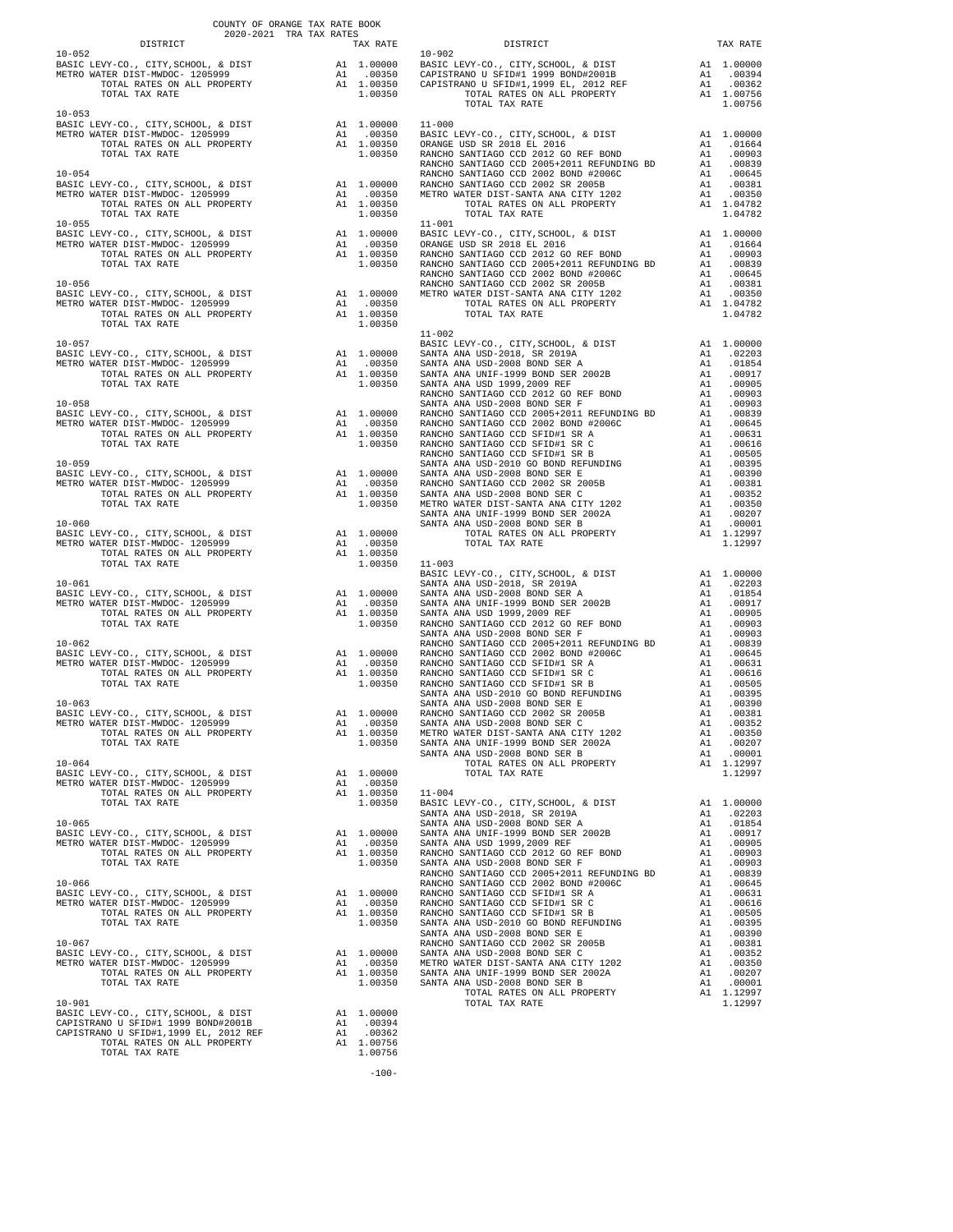|                                                                                                                                                                                                                                                                                                                                                                                                                                                     |          |                                                                                                                          | SANTA A            |
|-----------------------------------------------------------------------------------------------------------------------------------------------------------------------------------------------------------------------------------------------------------------------------------------------------------------------------------------------------------------------------------------------------------------------------------------------------|----------|--------------------------------------------------------------------------------------------------------------------------|--------------------|
| $11 - 006$                                                                                                                                                                                                                                                                                                                                                                                                                                          |          |                                                                                                                          | SANTA A            |
|                                                                                                                                                                                                                                                                                                                                                                                                                                                     |          |                                                                                                                          |                    |
|                                                                                                                                                                                                                                                                                                                                                                                                                                                     |          |                                                                                                                          |                    |
|                                                                                                                                                                                                                                                                                                                                                                                                                                                     |          |                                                                                                                          |                    |
|                                                                                                                                                                                                                                                                                                                                                                                                                                                     |          |                                                                                                                          |                    |
|                                                                                                                                                                                                                                                                                                                                                                                                                                                     |          |                                                                                                                          |                    |
|                                                                                                                                                                                                                                                                                                                                                                                                                                                     |          |                                                                                                                          |                    |
|                                                                                                                                                                                                                                                                                                                                                                                                                                                     |          |                                                                                                                          |                    |
|                                                                                                                                                                                                                                                                                                                                                                                                                                                     |          |                                                                                                                          |                    |
|                                                                                                                                                                                                                                                                                                                                                                                                                                                     |          |                                                                                                                          |                    |
|                                                                                                                                                                                                                                                                                                                                                                                                                                                     |          |                                                                                                                          |                    |
|                                                                                                                                                                                                                                                                                                                                                                                                                                                     |          |                                                                                                                          |                    |
| TOTAL TAX RATE                                                                                                                                                                                                                                                                                                                                                                                                                                      |          | 1.11826                                                                                                                  |                    |
|                                                                                                                                                                                                                                                                                                                                                                                                                                                     |          |                                                                                                                          |                    |
|                                                                                                                                                                                                                                                                                                                                                                                                                                                     |          |                                                                                                                          |                    |
|                                                                                                                                                                                                                                                                                                                                                                                                                                                     |          |                                                                                                                          |                    |
|                                                                                                                                                                                                                                                                                                                                                                                                                                                     |          |                                                                                                                          |                    |
|                                                                                                                                                                                                                                                                                                                                                                                                                                                     |          |                                                                                                                          |                    |
|                                                                                                                                                                                                                                                                                                                                                                                                                                                     |          |                                                                                                                          |                    |
|                                                                                                                                                                                                                                                                                                                                                                                                                                                     |          |                                                                                                                          |                    |
|                                                                                                                                                                                                                                                                                                                                                                                                                                                     |          |                                                                                                                          |                    |
|                                                                                                                                                                                                                                                                                                                                                                                                                                                     |          |                                                                                                                          |                    |
|                                                                                                                                                                                                                                                                                                                                                                                                                                                     |          |                                                                                                                          |                    |
|                                                                                                                                                                                                                                                                                                                                                                                                                                                     |          |                                                                                                                          |                    |
|                                                                                                                                                                                                                                                                                                                                                                                                                                                     |          |                                                                                                                          |                    |
|                                                                                                                                                                                                                                                                                                                                                                                                                                                     |          |                                                                                                                          |                    |
|                                                                                                                                                                                                                                                                                                                                                                                                                                                     |          |                                                                                                                          |                    |
|                                                                                                                                                                                                                                                                                                                                                                                                                                                     |          |                                                                                                                          |                    |
|                                                                                                                                                                                                                                                                                                                                                                                                                                                     |          |                                                                                                                          |                    |
|                                                                                                                                                                                                                                                                                                                                                                                                                                                     |          |                                                                                                                          | RANCHO             |
| $\begin{tabular}{l c c c c c} \multicolumn{1}{c}{\textbf{RANGEO}} & \multicolumn{1}{c}{\textbf{RANGEO}} & \multicolumn{1}{c}{\textbf{RANGEO}} \\ \multicolumn{1}{c}{\textbf{RANGEO}} & \multicolumn{1}{c}{\textbf{RANGEO}} \\ \multicolumn{1}{c}{\textbf{SANTA ANA USD-2018, SR 2019A}} & \multicolumn{1}{c}{\textbf{A1}} & \multicolumn{1}{c}{\textbf{.00200}} & \multicolumn{1}{c}{\textbf{RANGEO}} \\ \multicolumn{1}{c}{\textbf{SANTA ANA USD-$ |          |                                                                                                                          |                    |
|                                                                                                                                                                                                                                                                                                                                                                                                                                                     |          |                                                                                                                          |                    |
|                                                                                                                                                                                                                                                                                                                                                                                                                                                     |          |                                                                                                                          |                    |
|                                                                                                                                                                                                                                                                                                                                                                                                                                                     |          |                                                                                                                          |                    |
|                                                                                                                                                                                                                                                                                                                                                                                                                                                     |          |                                                                                                                          |                    |
|                                                                                                                                                                                                                                                                                                                                                                                                                                                     |          |                                                                                                                          |                    |
|                                                                                                                                                                                                                                                                                                                                                                                                                                                     |          |                                                                                                                          |                    |
| RANCHO SANTIAGO CCD SFID#1 SR A                                                                                                                                                                                                                                                                                                                                                                                                                     | A1       | .00631                                                                                                                   | SANTA A            |
| RANCHO SANTIAGO CCD SFID#1 SR C<br>RANCHO SANTIAGO CCD SFID#1 SR B                                                                                                                                                                                                                                                                                                                                                                                  |          | A1 .00616                                                                                                                |                    |
| SANTA ANA USD-2010 GO BOND REFUNDING                                                                                                                                                                                                                                                                                                                                                                                                                | A1       | A1 .00505<br>.00395                                                                                                      |                    |
| SANTA ANA USD-2008 BOND SER E                                                                                                                                                                                                                                                                                                                                                                                                                       | A1       | .00390                                                                                                                   | $11 - 014$         |
| RANCHO SANTIAGO CCD 2002 SR 2005B<br>SANTA ANA USD-2008 BOND SER C                                                                                                                                                                                                                                                                                                                                                                                  | A1<br>A1 | .00381<br>.00352                                                                                                         | BASIC L<br>SANTA A |
| METRO WATER DIST-SANTA ANA CITY 1202                                                                                                                                                                                                                                                                                                                                                                                                                |          |                                                                                                                          |                    |
| SANTA ANA UNIF-1999 BOND SER 2002A                                                                                                                                                                                                                                                                                                                                                                                                                  |          | A1 .00350 SANTA A<br>A1 .00207 SANTA A<br>A1 .00001 SANTA A<br>A1 .00001 SANTA A<br>A1 1.12997 RANCHO<br>1.12997 SANTA A |                    |
| SANTA ANA USD-2008 BOND SER B<br>TOTAL RATES ON ALL PROPERTY                                                                                                                                                                                                                                                                                                                                                                                        |          |                                                                                                                          |                    |
| TOTAL TAX RATE                                                                                                                                                                                                                                                                                                                                                                                                                                      |          |                                                                                                                          |                    |
|                                                                                                                                                                                                                                                                                                                                                                                                                                                     |          |                                                                                                                          | RANCHO             |
|                                                                                                                                                                                                                                                                                                                                                                                                                                                     |          |                                                                                                                          |                    |
|                                                                                                                                                                                                                                                                                                                                                                                                                                                     |          |                                                                                                                          |                    |
|                                                                                                                                                                                                                                                                                                                                                                                                                                                     |          |                                                                                                                          |                    |
|                                                                                                                                                                                                                                                                                                                                                                                                                                                     |          |                                                                                                                          |                    |
|                                                                                                                                                                                                                                                                                                                                                                                                                                                     |          |                                                                                                                          |                    |
|                                                                                                                                                                                                                                                                                                                                                                                                                                                     |          |                                                                                                                          |                    |
|                                                                                                                                                                                                                                                                                                                                                                                                                                                     |          |                                                                                                                          |                    |
|                                                                                                                                                                                                                                                                                                                                                                                                                                                     |          |                                                                                                                          |                    |
| TOTAL RATES ON ALL PROPERTY<br>סידוגם עגים זגים ח                                                                                                                                                                                                                                                                                                                                                                                                   |          | A1 1.07452<br>1.07452                                                                                                    |                    |

| DISTRICT                                                                                                                                                                                                                                                                       | TAX RATE | DISTRICT | TAX RATE |
|--------------------------------------------------------------------------------------------------------------------------------------------------------------------------------------------------------------------------------------------------------------------------------|----------|----------|----------|
|                                                                                                                                                                                                                                                                                |          |          |          |
|                                                                                                                                                                                                                                                                                |          |          |          |
|                                                                                                                                                                                                                                                                                |          |          |          |
|                                                                                                                                                                                                                                                                                |          |          |          |
|                                                                                                                                                                                                                                                                                |          |          |          |
|                                                                                                                                                                                                                                                                                |          |          |          |
|                                                                                                                                                                                                                                                                                |          |          |          |
|                                                                                                                                                                                                                                                                                |          |          |          |
|                                                                                                                                                                                                                                                                                |          |          |          |
|                                                                                                                                                                                                                                                                                |          |          |          |
|                                                                                                                                                                                                                                                                                |          |          |          |
|                                                                                                                                                                                                                                                                                |          |          |          |
|                                                                                                                                                                                                                                                                                |          |          |          |
|                                                                                                                                                                                                                                                                                |          |          |          |
|                                                                                                                                                                                                                                                                                |          |          |          |
|                                                                                                                                                                                                                                                                                |          |          |          |
|                                                                                                                                                                                                                                                                                |          |          |          |
|                                                                                                                                                                                                                                                                                |          |          |          |
|                                                                                                                                                                                                                                                                                |          |          |          |
|                                                                                                                                                                                                                                                                                |          |          |          |
|                                                                                                                                                                                                                                                                                |          |          |          |
|                                                                                                                                                                                                                                                                                |          |          |          |
|                                                                                                                                                                                                                                                                                |          |          |          |
|                                                                                                                                                                                                                                                                                |          |          |          |
|                                                                                                                                                                                                                                                                                |          |          |          |
|                                                                                                                                                                                                                                                                                |          |          |          |
|                                                                                                                                                                                                                                                                                |          |          |          |
|                                                                                                                                                                                                                                                                                |          |          |          |
|                                                                                                                                                                                                                                                                                |          |          |          |
|                                                                                                                                                                                                                                                                                |          |          |          |
|                                                                                                                                                                                                                                                                                |          |          |          |
|                                                                                                                                                                                                                                                                                |          |          |          |
|                                                                                                                                                                                                                                                                                |          |          |          |
|                                                                                                                                                                                                                                                                                |          |          |          |
|                                                                                                                                                                                                                                                                                |          |          |          |
|                                                                                                                                                                                                                                                                                |          |          |          |
|                                                                                                                                                                                                                                                                                |          |          |          |
|                                                                                                                                                                                                                                                                                |          |          |          |
|                                                                                                                                                                                                                                                                                |          |          |          |
|                                                                                                                                                                                                                                                                                |          |          |          |
|                                                                                                                                                                                                                                                                                |          |          |          |
|                                                                                                                                                                                                                                                                                |          |          |          |
|                                                                                                                                                                                                                                                                                |          |          |          |
|                                                                                                                                                                                                                                                                                |          |          |          |
|                                                                                                                                                                                                                                                                                |          |          |          |
|                                                                                                                                                                                                                                                                                |          |          |          |
|                                                                                                                                                                                                                                                                                |          |          |          |
|                                                                                                                                                                                                                                                                                |          |          |          |
|                                                                                                                                                                                                                                                                                |          |          |          |
|                                                                                                                                                                                                                                                                                |          |          |          |
|                                                                                                                                                                                                                                                                                |          |          |          |
|                                                                                                                                                                                                                                                                                |          |          |          |
|                                                                                                                                                                                                                                                                                |          |          |          |
|                                                                                                                                                                                                                                                                                |          |          |          |
|                                                                                                                                                                                                                                                                                |          |          |          |
|                                                                                                                                                                                                                                                                                |          |          |          |
|                                                                                                                                                                                                                                                                                |          |          |          |
|                                                                                                                                                                                                                                                                                |          |          |          |
|                                                                                                                                                                                                                                                                                |          |          |          |
|                                                                                                                                                                                                                                                                                |          |          |          |
|                                                                                                                                                                                                                                                                                |          |          |          |
|                                                                                                                                                                                                                                                                                |          |          |          |
|                                                                                                                                                                                                                                                                                |          |          |          |
|                                                                                                                                                                                                                                                                                |          |          |          |
|                                                                                                                                                                                                                                                                                |          |          |          |
|                                                                                                                                                                                                                                                                                |          |          |          |
|                                                                                                                                                                                                                                                                                |          |          |          |
|                                                                                                                                                                                                                                                                                |          |          |          |
|                                                                                                                                                                                                                                                                                |          |          |          |
|                                                                                                                                                                                                                                                                                |          |          |          |
|                                                                                                                                                                                                                                                                                |          |          |          |
|                                                                                                                                                                                                                                                                                |          |          |          |
|                                                                                                                                                                                                                                                                                |          |          |          |
|                                                                                                                                                                                                                                                                                |          |          |          |
|                                                                                                                                                                                                                                                                                |          |          |          |
|                                                                                                                                                                                                                                                                                |          |          |          |
|                                                                                                                                                                                                                                                                                |          |          |          |
|                                                                                                                                                                                                                                                                                |          |          |          |
|                                                                                                                                                                                                                                                                                |          |          |          |
|                                                                                                                                                                                                                                                                                |          |          |          |
|                                                                                                                                                                                                                                                                                |          |          |          |
|                                                                                                                                                                                                                                                                                |          |          |          |
|                                                                                                                                                                                                                                                                                |          |          |          |
|                                                                                                                                                                                                                                                                                |          |          |          |
|                                                                                                                                                                                                                                                                                |          |          |          |
| $\begin{smallmatrix} 1.11 & 0.11 & 0.11 & 0.11 & 0.11 & 0.11 & 0.11 & 0.11 & 0.11 & 0.11 & 0.11 & 0.11 & 0.11 & 0.11 & 0.11 & 0.11 & 0.11 & 0.11 & 0.11 & 0.11 & 0.11 & 0.11 & 0.11 & 0.11 & 0.11 & 0.11 & 0.11 & 0.11 & 0.11 & 0.11 & 0.11 & 0.11 & 0.11 & 0.11 & 0.11 & 0.1$ |          |          |          |
|                                                                                                                                                                                                                                                                                |          |          |          |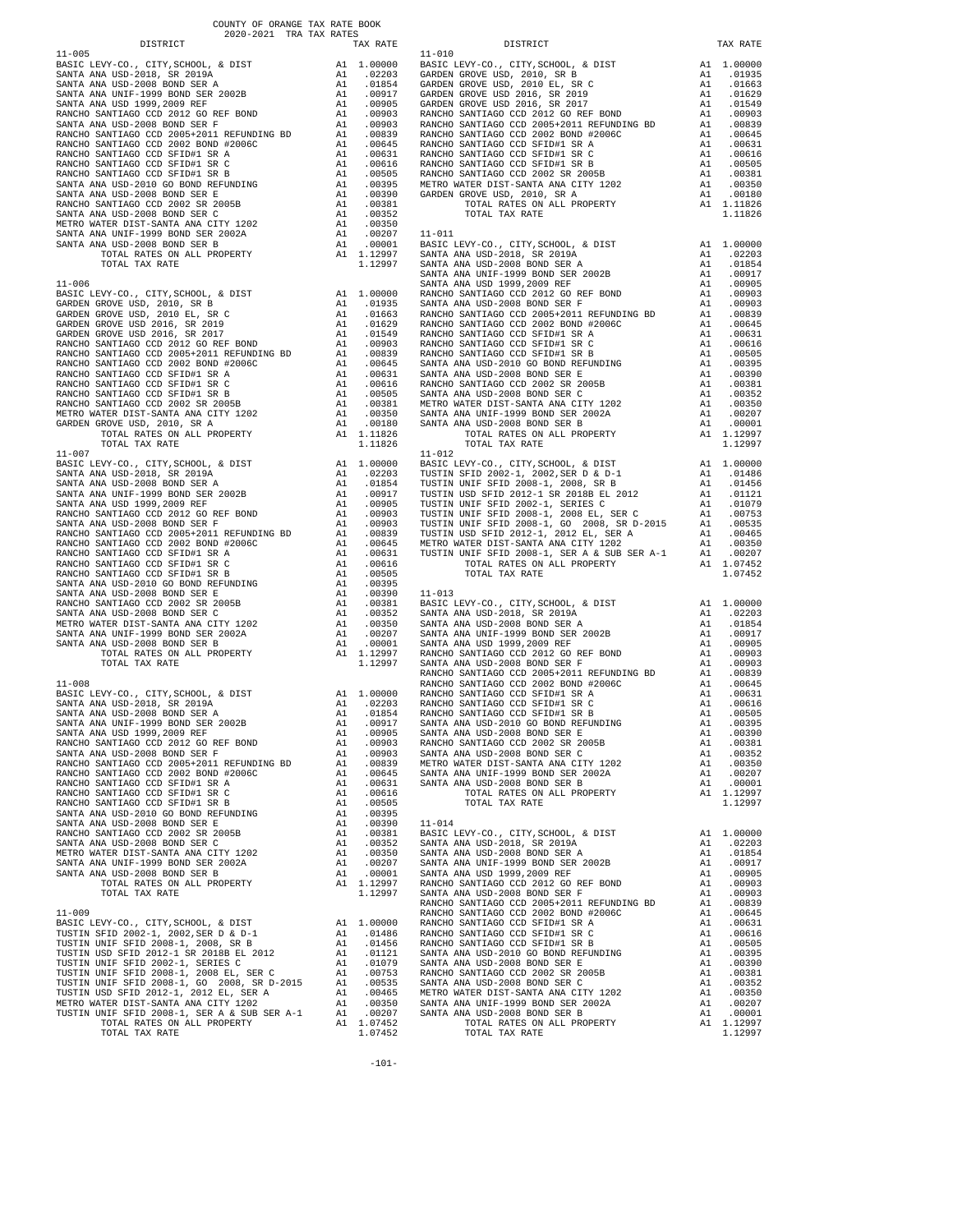| 2020-2021 TRA TAX RATES<br>DISTRICT | TAX RATE | DISTRICT   | TAX RATE |
|-------------------------------------|----------|------------|----------|
|                                     |          | $11 - 021$ |          |
|                                     |          |            |          |
|                                     |          |            |          |
|                                     |          |            |          |
|                                     |          |            |          |
|                                     |          |            |          |
|                                     |          |            |          |
|                                     |          |            |          |
|                                     |          |            |          |
|                                     |          |            |          |
|                                     |          |            |          |
|                                     |          |            |          |
|                                     |          |            |          |
|                                     |          |            |          |
|                                     |          |            |          |
|                                     |          |            |          |
|                                     |          |            |          |
|                                     |          |            |          |
|                                     |          |            |          |
|                                     |          |            |          |
|                                     |          |            |          |
|                                     |          |            |          |
|                                     |          |            |          |
|                                     |          |            |          |
|                                     |          |            |          |
|                                     |          |            |          |
|                                     |          |            |          |
|                                     |          |            |          |
|                                     |          |            |          |
|                                     |          |            |          |
|                                     |          |            |          |
|                                     |          |            |          |
|                                     |          |            |          |
|                                     |          |            |          |
|                                     |          |            |          |
|                                     |          |            |          |
|                                     |          |            |          |
|                                     |          |            |          |
|                                     |          |            |          |
|                                     |          |            |          |
|                                     |          |            |          |
|                                     |          |            |          |
|                                     |          |            |          |
|                                     |          |            |          |
|                                     |          |            |          |
|                                     |          |            |          |
|                                     |          |            |          |
|                                     |          |            |          |
|                                     |          |            |          |
|                                     |          |            |          |
|                                     |          |            |          |
|                                     |          |            |          |
|                                     |          |            |          |
|                                     |          |            |          |
|                                     |          |            |          |
|                                     |          |            |          |
|                                     |          |            |          |
|                                     |          |            |          |
|                                     |          |            |          |
|                                     |          |            |          |
|                                     |          |            |          |
|                                     |          |            |          |
|                                     |          |            |          |
|                                     |          |            |          |
|                                     |          |            |          |
|                                     |          |            |          |
|                                     |          |            |          |
|                                     |          |            |          |
|                                     |          |            |          |
|                                     |          |            |          |
|                                     |          |            |          |
|                                     |          |            |          |
|                                     |          |            |          |
|                                     |          |            |          |
|                                     |          |            |          |
|                                     |          |            |          |
|                                     |          |            |          |
|                                     |          |            |          |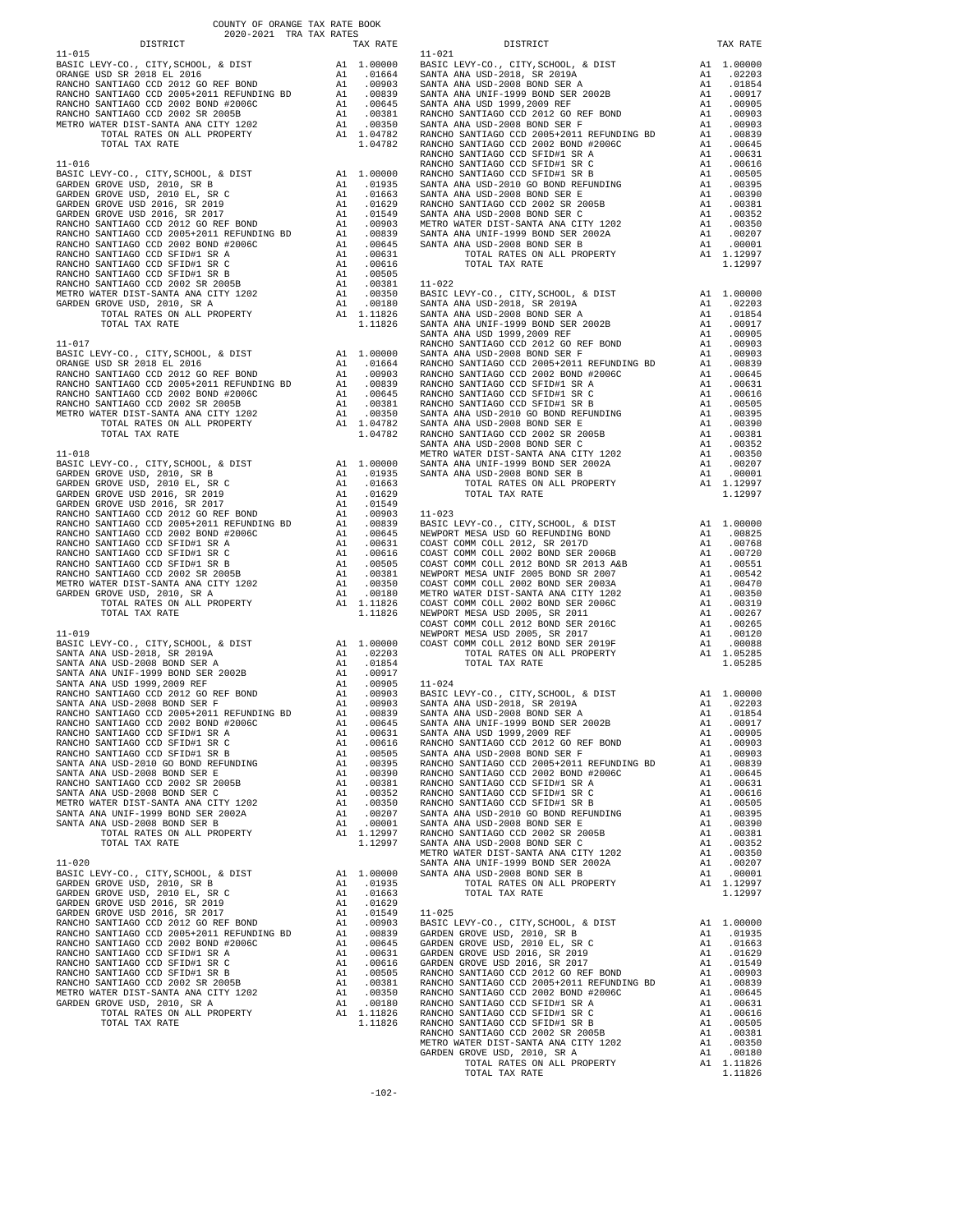| COUNTY OF ORANGE TAX RATE BOOK<br>2020-2021 TRA TAX RATES                   |          |                                                                                                                                                                                                                                                        |                         |
|-----------------------------------------------------------------------------|----------|--------------------------------------------------------------------------------------------------------------------------------------------------------------------------------------------------------------------------------------------------------|-------------------------|
| DISTRICT                                                                    |          | TAX RATE                                                                                                                                                                                                                                               |                         |
| $11 - 026$                                                                  |          |                                                                                                                                                                                                                                                        | $11 - 031$              |
|                                                                             |          |                                                                                                                                                                                                                                                        |                         |
|                                                                             |          |                                                                                                                                                                                                                                                        |                         |
|                                                                             |          |                                                                                                                                                                                                                                                        |                         |
|                                                                             |          |                                                                                                                                                                                                                                                        |                         |
|                                                                             |          |                                                                                                                                                                                                                                                        |                         |
|                                                                             |          |                                                                                                                                                                                                                                                        |                         |
|                                                                             |          |                                                                                                                                                                                                                                                        |                         |
| TOTAL TAX RATE                                                              |          | 1.11826                                                                                                                                                                                                                                                |                         |
| $11 - 027$                                                                  |          |                                                                                                                                                                                                                                                        | $11 - 032$              |
|                                                                             |          |                                                                                                                                                                                                                                                        |                         |
|                                                                             |          |                                                                                                                                                                                                                                                        |                         |
|                                                                             |          |                                                                                                                                                                                                                                                        |                         |
|                                                                             |          |                                                                                                                                                                                                                                                        |                         |
|                                                                             |          |                                                                                                                                                                                                                                                        |                         |
|                                                                             |          |                                                                                                                                                                                                                                                        |                         |
|                                                                             |          |                                                                                                                                                                                                                                                        |                         |
|                                                                             |          |                                                                                                                                                                                                                                                        |                         |
|                                                                             |          |                                                                                                                                                                                                                                                        |                         |
|                                                                             |          |                                                                                                                                                                                                                                                        |                         |
| $11 - 028$                                                                  |          |                                                                                                                                                                                                                                                        | METRO W<br>SANTA A      |
|                                                                             |          |                                                                                                                                                                                                                                                        |                         |
|                                                                             |          |                                                                                                                                                                                                                                                        |                         |
|                                                                             |          |                                                                                                                                                                                                                                                        |                         |
|                                                                             |          |                                                                                                                                                                                                                                                        |                         |
|                                                                             |          |                                                                                                                                                                                                                                                        |                         |
|                                                                             |          |                                                                                                                                                                                                                                                        |                         |
|                                                                             |          |                                                                                                                                                                                                                                                        |                         |
|                                                                             |          |                                                                                                                                                                                                                                                        |                         |
|                                                                             |          |                                                                                                                                                                                                                                                        |                         |
|                                                                             |          |                                                                                                                                                                                                                                                        |                         |
|                                                                             |          |                                                                                                                                                                                                                                                        |                         |
|                                                                             |          |                                                                                                                                                                                                                                                        |                         |
|                                                                             |          |                                                                                                                                                                                                                                                        |                         |
| TOTAL TAX RATE                                                              |          | 1.12997                                                                                                                                                                                                                                                |                         |
|                                                                             |          |                                                                                                                                                                                                                                                        |                         |
|                                                                             |          |                                                                                                                                                                                                                                                        |                         |
|                                                                             |          |                                                                                                                                                                                                                                                        |                         |
|                                                                             |          |                                                                                                                                                                                                                                                        |                         |
|                                                                             |          |                                                                                                                                                                                                                                                        |                         |
|                                                                             |          |                                                                                                                                                                                                                                                        |                         |
|                                                                             |          |                                                                                                                                                                                                                                                        |                         |
| TUSTIN UNIF SFID 2008-1, SER A & SUB SER A-1<br>TOTAL RATES ON ALL PROPERTY | A1       | A1 .00207<br>1.07452                                                                                                                                                                                                                                   | TUSTIN                  |
| TOTAL TAX RATE<br>$11 - 030$                                                |          | 1.07452                                                                                                                                                                                                                                                | $11 - 035$              |
| BASIC LEVY-CO., CITY, SCHOOL, & DIST                                        |          | A1 1.00000                                                                                                                                                                                                                                             | BASIC L                 |
| SANTA ANA USD-2018, SR 2019A<br>SANTA ANA USD-2008 BOND SER A               | A1       | A1 .02203<br>.01854                                                                                                                                                                                                                                    | GARDEN<br>GARDEN        |
| SANTA ANA UNIF-1999 BOND SER 2002B                                          | A1       | .00917                                                                                                                                                                                                                                                 | GARDEN                  |
| SANTA ANA USD 1999, 2009 REF                                                |          |                                                                                                                                                                                                                                                        |                         |
| RANCHO SANTIAGO CCD 2012 GO REF BOND<br>SANTA ANA USD-2008 BOND SER F       |          |                                                                                                                                                                                                                                                        |                         |
| RANCHO SANTIAGO CCD 2005+2011 REFUNDING BD                                  |          |                                                                                                                                                                                                                                                        |                         |
| RANCHO SANTIAGO CCD 2002 BOND #2006C<br>RANCHO SANTIAGO CCD SFID#1 SR A     |          | AL 0.0905 GARDEN<br>Al 0.0905 GARDEN<br>Al 0.0903 RANCHO<br>Al 0.0903 RANCHO<br>Al 0.0939 RANCHO<br>Al 0.0645 RANCHO<br>Al 0.0645 RANCHO<br>Al 0.0645 RANCHO<br>Al 0.0505 RANCHO<br>Al 0.0395 METRO W<br>Al 0.0395 METRO W<br>Al 0.0399 GARDEN<br>Al 0 |                         |
| RANCHO SANTIAGO CCD SFID#1 SR C                                             |          |                                                                                                                                                                                                                                                        |                         |
| RANCHO SANTIAGO CCD SFID#1 SR B<br>SANTA ANA USD-2010 GO BOND REFUNDING     |          |                                                                                                                                                                                                                                                        |                         |
| SANTA ANA USD-2008 BOND SER E                                               |          |                                                                                                                                                                                                                                                        |                         |
| RANCHO SANTIAGO CCD 2002 SR 2005B<br>SANTA ANA USD-2008 BOND SER C          | A1       | A1.00381<br>.00352                                                                                                                                                                                                                                     |                         |
| METRO WATER DIST-SANTA ANA CITY 1202                                        | A1       | .00350                                                                                                                                                                                                                                                 |                         |
| SANTA ANA UNIF-1999 BOND SER 2002A<br>SANTA ANA USD-2008 BOND SER B         | A1<br>A1 | .00207<br>.00001                                                                                                                                                                                                                                       | $11 - 036$<br>BASIC L   |
| TOTAL RATES ON ALL PROPERTY                                                 |          | A1 1.12997                                                                                                                                                                                                                                             | ORANGE                  |
| TOTAL TAX RATE                                                              |          | 1.12997                                                                                                                                                                                                                                                | RANCHO<br><b>DAMOUO</b> |

| 2020-2021 TRA TAX RATES<br>DISTRICT | TAX RATE | DISTRICT                                                                                                                                                                                                                       | TAX RATE |
|-------------------------------------|----------|--------------------------------------------------------------------------------------------------------------------------------------------------------------------------------------------------------------------------------|----------|
| $11 - 026$                          |          | $11 - 031$                                                                                                                                                                                                                     |          |
|                                     |          |                                                                                                                                                                                                                                |          |
|                                     |          |                                                                                                                                                                                                                                |          |
|                                     |          |                                                                                                                                                                                                                                |          |
|                                     |          |                                                                                                                                                                                                                                |          |
|                                     |          |                                                                                                                                                                                                                                |          |
|                                     |          |                                                                                                                                                                                                                                |          |
|                                     |          |                                                                                                                                                                                                                                |          |
|                                     |          |                                                                                                                                                                                                                                |          |
|                                     |          |                                                                                                                                                                                                                                |          |
|                                     |          |                                                                                                                                                                                                                                |          |
|                                     |          |                                                                                                                                                                                                                                |          |
|                                     |          |                                                                                                                                                                                                                                |          |
|                                     |          |                                                                                                                                                                                                                                |          |
|                                     |          |                                                                                                                                                                                                                                |          |
|                                     |          |                                                                                                                                                                                                                                |          |
|                                     |          |                                                                                                                                                                                                                                |          |
|                                     |          |                                                                                                                                                                                                                                |          |
|                                     |          |                                                                                                                                                                                                                                |          |
|                                     |          |                                                                                                                                                                                                                                |          |
|                                     |          |                                                                                                                                                                                                                                |          |
|                                     |          |                                                                                                                                                                                                                                |          |
|                                     |          |                                                                                                                                                                                                                                |          |
|                                     |          |                                                                                                                                                                                                                                |          |
|                                     |          |                                                                                                                                                                                                                                |          |
|                                     |          |                                                                                                                                                                                                                                |          |
|                                     |          |                                                                                                                                                                                                                                |          |
|                                     |          |                                                                                                                                                                                                                                |          |
|                                     |          |                                                                                                                                                                                                                                |          |
|                                     |          |                                                                                                                                                                                                                                |          |
|                                     |          |                                                                                                                                                                                                                                |          |
|                                     |          |                                                                                                                                                                                                                                |          |
|                                     |          |                                                                                                                                                                                                                                |          |
|                                     |          |                                                                                                                                                                                                                                |          |
|                                     |          |                                                                                                                                                                                                                                |          |
|                                     |          |                                                                                                                                                                                                                                |          |
|                                     |          |                                                                                                                                                                                                                                |          |
|                                     |          |                                                                                                                                                                                                                                |          |
|                                     |          |                                                                                                                                                                                                                                |          |
|                                     |          |                                                                                                                                                                                                                                |          |
|                                     |          |                                                                                                                                                                                                                                |          |
|                                     |          |                                                                                                                                                                                                                                |          |
|                                     |          |                                                                                                                                                                                                                                |          |
|                                     |          |                                                                                                                                                                                                                                |          |
|                                     |          | THE APPEAR AND RESIDENCE WANTED ON A 1.11826<br>1.1200 TYPIA DATA CHE AN ENGERENT A 1.11826<br>1.1200 TYPIA DATA CHE AN ENGERE LEVEN CON AN ENGERE LEVEN CON CHE AN ENGERE AN AN ENGERE AREA CHE AN ENGERE AN ENGERE AN ENGERE |          |
|                                     |          |                                                                                                                                                                                                                                |          |
|                                     |          |                                                                                                                                                                                                                                |          |
|                                     |          |                                                                                                                                                                                                                                |          |
|                                     |          |                                                                                                                                                                                                                                |          |
|                                     |          |                                                                                                                                                                                                                                |          |
|                                     |          |                                                                                                                                                                                                                                |          |
|                                     |          |                                                                                                                                                                                                                                |          |
|                                     |          |                                                                                                                                                                                                                                |          |
|                                     |          |                                                                                                                                                                                                                                |          |
|                                     |          |                                                                                                                                                                                                                                |          |
|                                     |          |                                                                                                                                                                                                                                |          |
|                                     |          |                                                                                                                                                                                                                                |          |
|                                     |          |                                                                                                                                                                                                                                |          |
|                                     |          |                                                                                                                                                                                                                                |          |
|                                     |          |                                                                                                                                                                                                                                |          |
|                                     |          |                                                                                                                                                                                                                                |          |
|                                     |          |                                                                                                                                                                                                                                |          |
|                                     |          |                                                                                                                                                                                                                                |          |
|                                     |          |                                                                                                                                                                                                                                |          |
|                                     |          |                                                                                                                                                                                                                                |          |
|                                     |          |                                                                                                                                                                                                                                |          |
|                                     |          |                                                                                                                                                                                                                                |          |
|                                     |          |                                                                                                                                                                                                                                |          |
|                                     |          |                                                                                                                                                                                                                                |          |
|                                     |          |                                                                                                                                                                                                                                |          |
|                                     |          |                                                                                                                                                                                                                                |          |
|                                     |          |                                                                                                                                                                                                                                |          |
|                                     |          |                                                                                                                                                                                                                                |          |
|                                     |          |                                                                                                                                                                                                                                |          |
|                                     |          |                                                                                                                                                                                                                                |          |
|                                     |          |                                                                                                                                                                                                                                |          |
|                                     |          |                                                                                                                                                                                                                                |          |
|                                     |          |                                                                                                                                                                                                                                |          |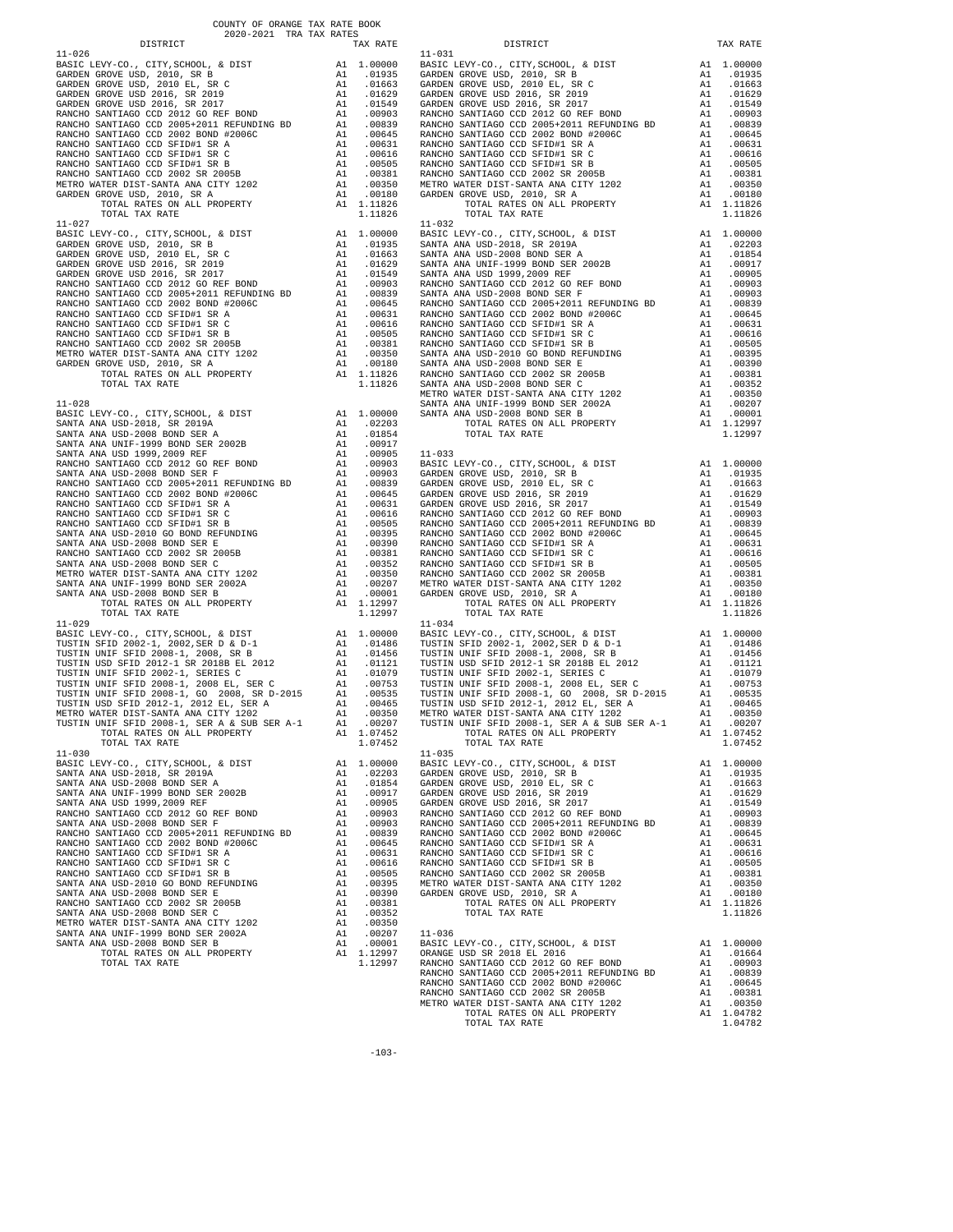| TAX RATE<br>DISTRICT |         | DISTRICT | TAX RATE |
|----------------------|---------|----------|----------|
|                      |         |          |          |
|                      |         |          |          |
|                      |         |          |          |
|                      |         |          |          |
|                      |         |          |          |
|                      |         |          |          |
|                      |         |          |          |
| TOTAL TAX RATE       | 1.07452 |          |          |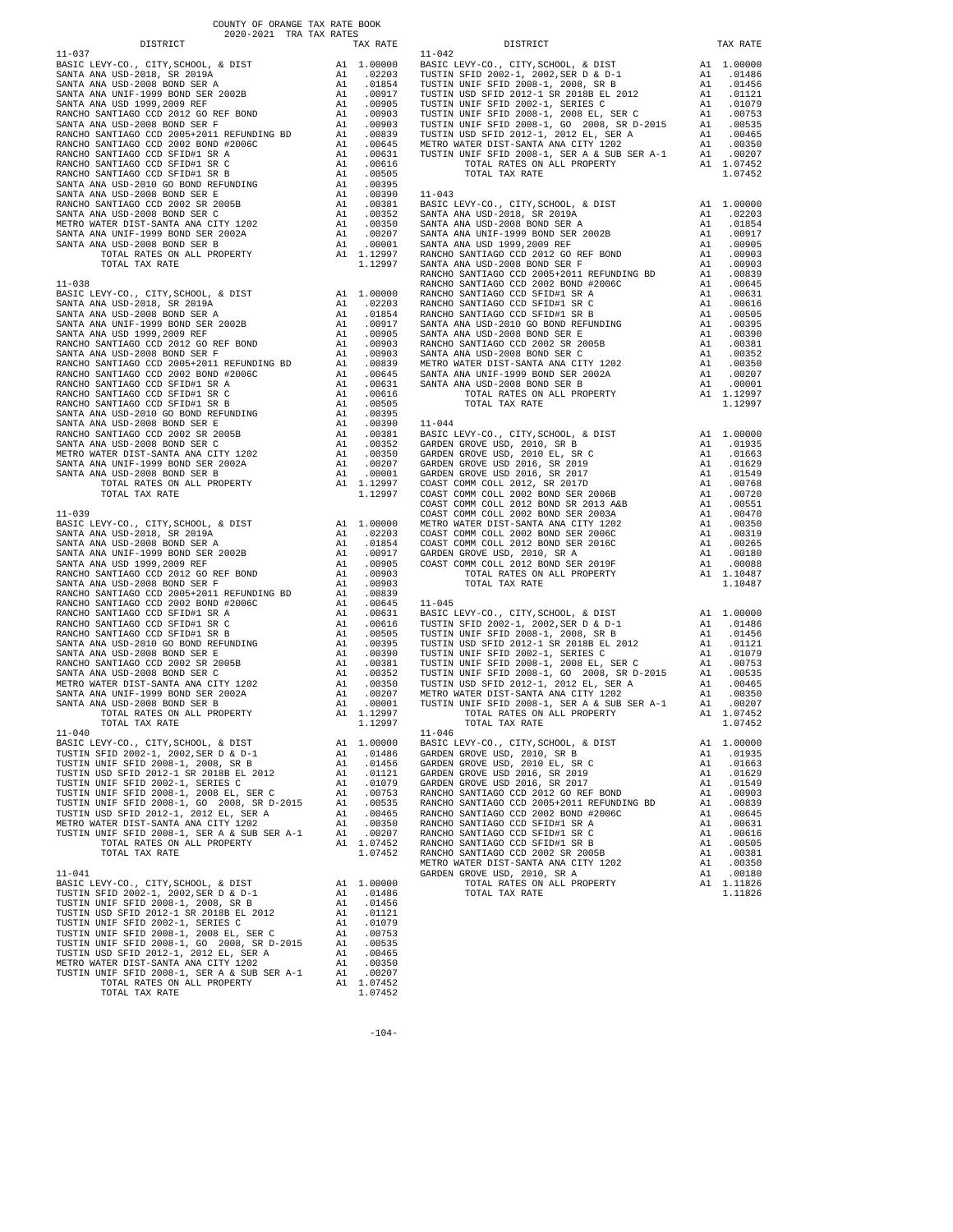| COUNTY OF ORANGE TAX RATE BOOK<br>$2020-2021 \quad \text{TRA RATE B}$ DISTRICT 2020–2021 TRA TAX RATES |          |                        |          |
|--------------------------------------------------------------------------------------------------------|----------|------------------------|----------|
| $11 - 047$                                                                                             | TAX RATE | DISTRICT<br>$11 - 052$ | TAX RATE |
|                                                                                                        |          |                        |          |
|                                                                                                        |          |                        |          |
|                                                                                                        |          |                        |          |
|                                                                                                        |          |                        |          |
|                                                                                                        |          |                        |          |
|                                                                                                        |          |                        |          |
|                                                                                                        |          |                        |          |
|                                                                                                        |          |                        |          |
|                                                                                                        |          |                        |          |
|                                                                                                        |          |                        |          |
|                                                                                                        |          |                        |          |
|                                                                                                        |          |                        |          |
|                                                                                                        |          |                        |          |
|                                                                                                        |          |                        |          |
|                                                                                                        |          |                        |          |
|                                                                                                        |          |                        |          |
|                                                                                                        |          |                        |          |
|                                                                                                        |          |                        |          |
|                                                                                                        |          |                        |          |
|                                                                                                        |          |                        |          |
|                                                                                                        |          |                        |          |
|                                                                                                        |          |                        |          |
|                                                                                                        |          |                        |          |
|                                                                                                        |          |                        |          |
|                                                                                                        |          |                        |          |
|                                                                                                        |          |                        |          |
|                                                                                                        |          |                        |          |
|                                                                                                        |          |                        |          |
|                                                                                                        |          |                        |          |
|                                                                                                        |          |                        |          |
|                                                                                                        |          |                        |          |
|                                                                                                        |          |                        |          |
|                                                                                                        |          |                        |          |
|                                                                                                        |          |                        |          |
|                                                                                                        |          |                        |          |
|                                                                                                        |          |                        |          |
|                                                                                                        |          |                        |          |
|                                                                                                        |          |                        |          |
|                                                                                                        |          |                        |          |
|                                                                                                        |          |                        |          |
|                                                                                                        |          |                        |          |
|                                                                                                        |          |                        |          |
|                                                                                                        |          |                        |          |
|                                                                                                        |          |                        |          |
|                                                                                                        |          |                        |          |
|                                                                                                        |          |                        |          |
|                                                                                                        |          |                        |          |
|                                                                                                        |          |                        |          |
|                                                                                                        |          |                        |          |
|                                                                                                        |          |                        |          |
|                                                                                                        |          |                        |          |
|                                                                                                        |          |                        |          |
|                                                                                                        |          |                        |          |
|                                                                                                        |          |                        |          |
|                                                                                                        |          |                        |          |
|                                                                                                        |          |                        |          |
|                                                                                                        |          |                        |          |
|                                                                                                        |          |                        |          |
|                                                                                                        |          |                        |          |
|                                                                                                        |          |                        |          |
|                                                                                                        |          |                        |          |
|                                                                                                        |          |                        |          |
|                                                                                                        |          |                        |          |
|                                                                                                        |          |                        |          |
|                                                                                                        |          |                        |          |
|                                                                                                        |          |                        |          |
|                                                                                                        |          |                        |          |
|                                                                                                        |          |                        |          |
|                                                                                                        |          |                        |          |
|                                                                                                        |          |                        |          |
|                                                                                                        |          |                        |          |
|                                                                                                        |          |                        |          |
|                                                                                                        |          |                        |          |
|                                                                                                        |          |                        |          |
|                                                                                                        |          |                        |          |
|                                                                                                        |          |                        |          |
|                                                                                                        |          |                        |          |
|                                                                                                        |          |                        |          |
|                                                                                                        |          |                        |          |
|                                                                                                        |          |                        |          |
|                                                                                                        |          |                        |          |
|                                                                                                        |          |                        |          |
|                                                                                                        |          |                        |          |

-105-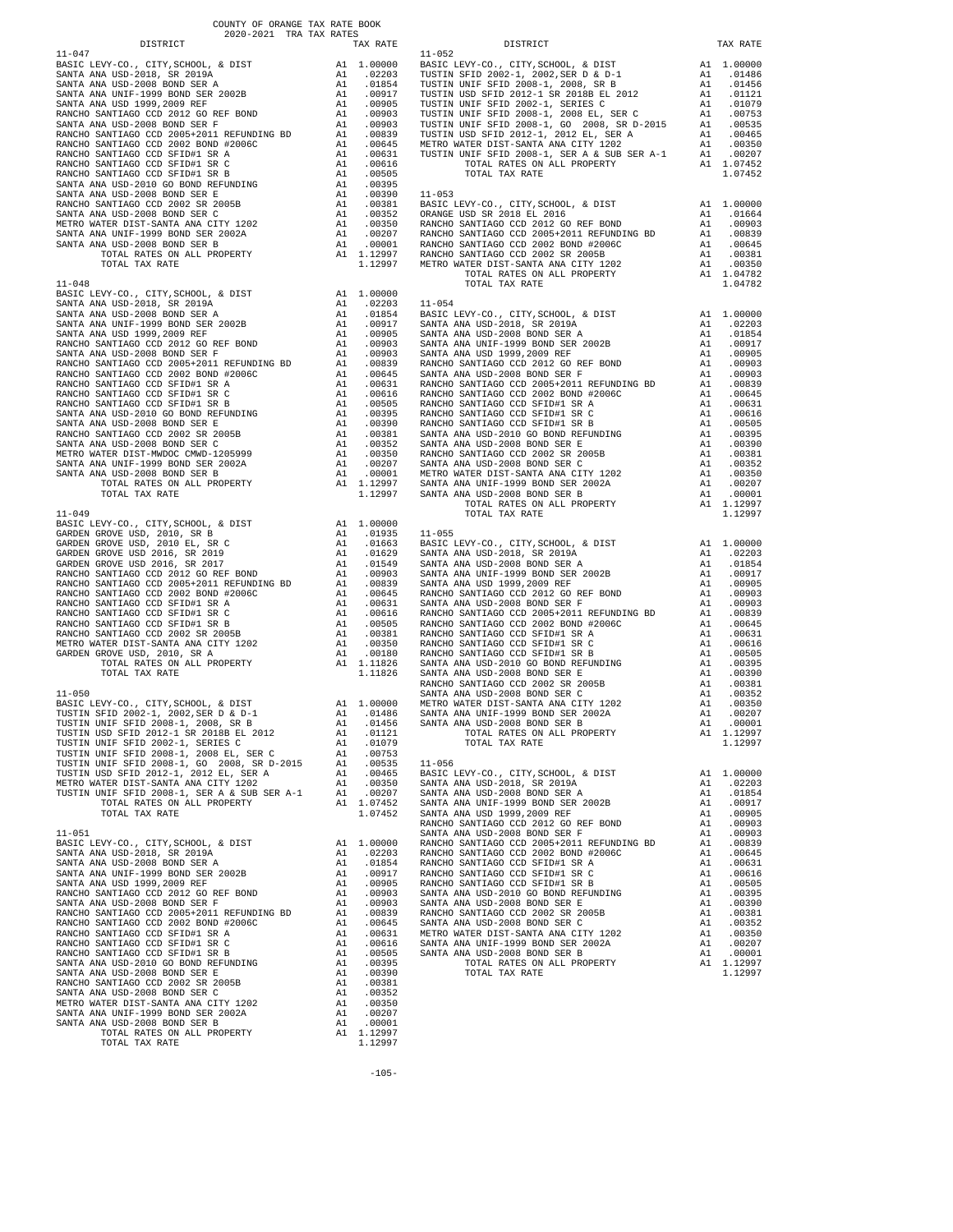|                                                                              | COUNTY OF ORANGE TAX RATE BOOK<br>2020-2021 TRA TAX RATES |                                                                                                                                                                                                                        |                                       |
|------------------------------------------------------------------------------|-----------------------------------------------------------|------------------------------------------------------------------------------------------------------------------------------------------------------------------------------------------------------------------------|---------------------------------------|
| DISTRICT                                                                     |                                                           | TAX RATE                                                                                                                                                                                                               |                                       |
| $11 - 057$                                                                   |                                                           |                                                                                                                                                                                                                        | $11 - 062$                            |
|                                                                              |                                                           |                                                                                                                                                                                                                        |                                       |
|                                                                              |                                                           |                                                                                                                                                                                                                        |                                       |
|                                                                              |                                                           |                                                                                                                                                                                                                        |                                       |
|                                                                              |                                                           |                                                                                                                                                                                                                        |                                       |
|                                                                              |                                                           |                                                                                                                                                                                                                        |                                       |
|                                                                              |                                                           |                                                                                                                                                                                                                        |                                       |
|                                                                              |                                                           |                                                                                                                                                                                                                        |                                       |
|                                                                              |                                                           |                                                                                                                                                                                                                        |                                       |
|                                                                              |                                                           |                                                                                                                                                                                                                        |                                       |
|                                                                              |                                                           |                                                                                                                                                                                                                        |                                       |
|                                                                              |                                                           |                                                                                                                                                                                                                        |                                       |
|                                                                              |                                                           |                                                                                                                                                                                                                        |                                       |
|                                                                              |                                                           |                                                                                                                                                                                                                        |                                       |
|                                                                              |                                                           |                                                                                                                                                                                                                        |                                       |
|                                                                              |                                                           |                                                                                                                                                                                                                        |                                       |
|                                                                              |                                                           |                                                                                                                                                                                                                        |                                       |
|                                                                              |                                                           |                                                                                                                                                                                                                        |                                       |
|                                                                              |                                                           |                                                                                                                                                                                                                        |                                       |
| $11 - 058$                                                                   |                                                           |                                                                                                                                                                                                                        | RANCHO                                |
|                                                                              |                                                           |                                                                                                                                                                                                                        |                                       |
|                                                                              |                                                           |                                                                                                                                                                                                                        |                                       |
|                                                                              |                                                           |                                                                                                                                                                                                                        |                                       |
|                                                                              |                                                           |                                                                                                                                                                                                                        |                                       |
|                                                                              |                                                           |                                                                                                                                                                                                                        |                                       |
|                                                                              |                                                           |                                                                                                                                                                                                                        |                                       |
|                                                                              |                                                           |                                                                                                                                                                                                                        |                                       |
|                                                                              |                                                           |                                                                                                                                                                                                                        |                                       |
|                                                                              |                                                           |                                                                                                                                                                                                                        |                                       |
|                                                                              |                                                           |                                                                                                                                                                                                                        |                                       |
|                                                                              |                                                           |                                                                                                                                                                                                                        |                                       |
|                                                                              |                                                           |                                                                                                                                                                                                                        |                                       |
|                                                                              |                                                           |                                                                                                                                                                                                                        |                                       |
|                                                                              |                                                           |                                                                                                                                                                                                                        | COAST C                               |
|                                                                              |                                                           |                                                                                                                                                                                                                        |                                       |
|                                                                              |                                                           |                                                                                                                                                                                                                        |                                       |
|                                                                              |                                                           |                                                                                                                                                                                                                        |                                       |
|                                                                              |                                                           |                                                                                                                                                                                                                        |                                       |
|                                                                              |                                                           |                                                                                                                                                                                                                        |                                       |
|                                                                              |                                                           |                                                                                                                                                                                                                        |                                       |
|                                                                              |                                                           |                                                                                                                                                                                                                        |                                       |
|                                                                              |                                                           |                                                                                                                                                                                                                        |                                       |
|                                                                              |                                                           |                                                                                                                                                                                                                        |                                       |
|                                                                              |                                                           |                                                                                                                                                                                                                        |                                       |
|                                                                              |                                                           |                                                                                                                                                                                                                        |                                       |
|                                                                              |                                                           |                                                                                                                                                                                                                        |                                       |
|                                                                              |                                                           |                                                                                                                                                                                                                        |                                       |
|                                                                              |                                                           |                                                                                                                                                                                                                        |                                       |
|                                                                              |                                                           |                                                                                                                                                                                                                        | RANCHO                                |
| $11 - 060$                                                                   |                                                           |                                                                                                                                                                                                                        | RANCHO                                |
|                                                                              |                                                           |                                                                                                                                                                                                                        |                                       |
|                                                                              |                                                           |                                                                                                                                                                                                                        |                                       |
|                                                                              |                                                           |                                                                                                                                                                                                                        |                                       |
|                                                                              |                                                           |                                                                                                                                                                                                                        |                                       |
|                                                                              |                                                           |                                                                                                                                                                                                                        |                                       |
| RANCHO SANTIAGO CCD 2002 BOND #2006C                                         |                                                           | A1 .00645 GARDEN                                                                                                                                                                                                       |                                       |
| RANCHO SANTIAGO CCD SFID#1 SR A                                              |                                                           |                                                                                                                                                                                                                        | GARDEN                                |
| RANCHO SANTIAGO CCD SFID#1 SR C                                              |                                                           |                                                                                                                                                                                                                        | ${\tt GARDEN}$                        |
| RANCHO SANTIAGO CCD SFID#1 SR B                                              |                                                           | A1 .00631<br>A1 .00616<br>A1 .00505<br>A1 .00505 GARDEN<br>A1 .00381 RANCHO<br>A1 .00381 RANCHO<br>A1 .00380 RANCHO<br>A1 1.11826 RANCHO                                                                               |                                       |
| RANCHO SANTIAGO CCD 2002 SR 2005B                                            |                                                           |                                                                                                                                                                                                                        |                                       |
| METRO WATER DIST-SANTA ANA CITY 1202<br>GARDEN GROVE USD, 2010, SR A         |                                                           |                                                                                                                                                                                                                        |                                       |
| TOTAL RATES ON ALL PROPERTY                                                  |                                                           |                                                                                                                                                                                                                        |                                       |
| TOTAL TAX RATE                                                               |                                                           | 1.11826 RANCHO                                                                                                                                                                                                         |                                       |
|                                                                              |                                                           |                                                                                                                                                                                                                        | RANCHO                                |
| $11 - 061$                                                                   |                                                           |                                                                                                                                                                                                                        | RANCHO                                |
| BASIC LEVY-CO., CITY, SCHOOL, & DIST<br>GARDEN GROVE USD, 2010, SR B         |                                                           |                                                                                                                                                                                                                        | A1 1.00000 METROW<br>A1 .01935 GARDEN |
| GARDEN GROVE USD, 2010 EL, SR C                                              |                                                           | A1 .01663                                                                                                                                                                                                              |                                       |
| GARDEN GROVE USD 2016, SR 2019                                               |                                                           |                                                                                                                                                                                                                        |                                       |
| GARDEN GROVE USD 2016, SR 2017                                               |                                                           | A1 .01629<br>A1 .01549                                                                                                                                                                                                 |                                       |
| COAST COMM COLL 2012, SR 2017D                                               |                                                           |                                                                                                                                                                                                                        |                                       |
| COAST COMM COLL 2002 BOND SER 2006B<br>COAST COMM COLL 2012 BOND SR 2013 A&B |                                                           |                                                                                                                                                                                                                        |                                       |
| COAST COMM COLL 2002 BOND SER 2003A                                          |                                                           |                                                                                                                                                                                                                        |                                       |
| METRO WATER DIST-SANTA ANA CITY 1202                                         |                                                           |                                                                                                                                                                                                                        |                                       |
| COAST COMM COLL 2002 BOND SER 2006C                                          |                                                           |                                                                                                                                                                                                                        |                                       |
| COAST COMM COLL 2012 BOND SER 2016C<br>GARDEN GROVE USD, 2010, SR A          |                                                           |                                                                                                                                                                                                                        |                                       |
| COAST COMM COLL 2012 BOND SER 2019F                                          |                                                           | A1 .01549<br>A1 .00768 11-067<br>A1 .00720 BASIC L<br>A1 .00551 GARDEN<br>A1 .00470 GARDEN<br>A1 .00350 GARDEN<br>A1 .00319 GARDEN<br>A1 .00365 COAST C<br>A1 .00180 COAST C<br>A1 .00180 COAST C<br>A1 .00180 COAST C |                                       |
|                                                                              |                                                           |                                                                                                                                                                                                                        |                                       |

|  |                |  | TOTAL RATES ON ALL PROPERTY |
|--|----------------|--|-----------------------------|
|  | TOTAL TAX RATE |  |                             |

| DISTRICT | TAX RATE | DISTRICT | TAX RATE |
|----------|----------|----------|----------|
|          |          |          |          |
|          |          |          |          |
|          |          |          |          |
|          |          |          |          |
|          |          |          |          |
|          |          |          |          |
|          |          |          |          |
|          |          |          |          |
|          |          |          |          |
|          |          |          |          |
|          |          |          |          |
|          |          |          |          |
|          |          |          |          |
|          |          |          |          |
|          |          |          |          |
|          |          |          |          |
|          |          |          |          |
|          |          |          |          |
|          |          |          |          |
|          |          |          |          |
|          |          |          |          |
|          |          |          |          |
|          |          |          |          |
|          |          |          |          |
|          |          |          |          |
|          |          |          |          |
|          |          |          |          |
|          |          |          |          |
|          |          |          |          |
|          |          |          |          |
|          |          |          |          |
|          |          |          |          |
|          |          |          |          |
|          |          |          |          |
|          |          |          |          |
|          |          |          |          |
|          |          |          |          |
|          |          |          |          |
|          |          |          |          |
|          |          |          |          |
|          |          |          |          |
|          |          |          |          |
|          |          |          |          |
|          |          |          |          |
|          |          |          |          |
|          |          |          |          |
|          |          |          |          |
|          |          |          |          |
|          |          |          |          |
|          |          |          |          |
|          |          |          |          |
|          |          |          |          |
|          |          |          |          |
|          |          |          |          |
|          |          |          |          |
|          |          |          |          |
|          |          |          |          |
|          |          |          |          |
|          |          |          |          |
|          |          |          |          |
|          |          |          |          |
|          |          |          |          |
|          |          |          |          |
|          |          |          |          |
|          |          |          |          |
|          |          |          |          |
|          |          |          |          |
|          |          |          |          |
|          |          |          |          |
|          |          |          |          |
|          |          |          |          |
|          |          |          |          |
|          |          |          |          |
|          |          |          |          |
|          |          |          |          |
|          |          |          |          |
|          |          |          |          |
|          |          |          |          |
|          |          |          |          |
|          |          |          |          |
|          |          |          |          |
|          |          |          |          |
|          |          |          |          |
|          |          |          |          |
|          |          |          |          |
|          |          |          |          |
|          |          |          |          |
|          |          |          |          |
|          |          |          |          |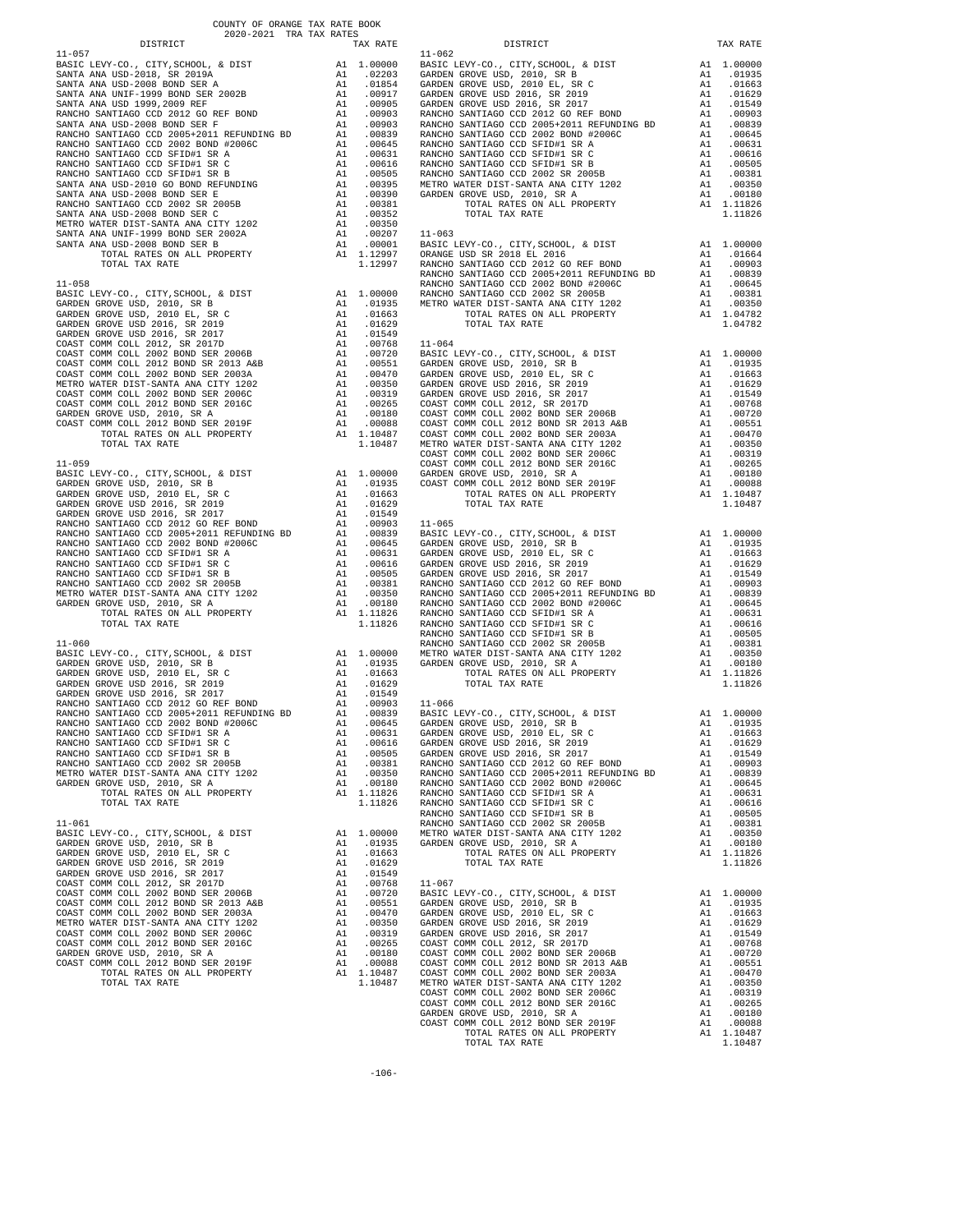| COUNTY OF ORANGE TAX RATE BOOK<br>2020-2021 TRA TAX RATES<br>DISTRICT                                                                                                                                                                                                                                                                                                                                                                  |          |                        |          |
|----------------------------------------------------------------------------------------------------------------------------------------------------------------------------------------------------------------------------------------------------------------------------------------------------------------------------------------------------------------------------------------------------------------------------------------|----------|------------------------|----------|
| $11 - 068$                                                                                                                                                                                                                                                                                                                                                                                                                             | TAX RATE | DISTRICT<br>$11 - 073$ | TAX RATE |
|                                                                                                                                                                                                                                                                                                                                                                                                                                        |          |                        |          |
|                                                                                                                                                                                                                                                                                                                                                                                                                                        |          |                        |          |
|                                                                                                                                                                                                                                                                                                                                                                                                                                        |          |                        |          |
|                                                                                                                                                                                                                                                                                                                                                                                                                                        |          |                        |          |
|                                                                                                                                                                                                                                                                                                                                                                                                                                        |          |                        |          |
|                                                                                                                                                                                                                                                                                                                                                                                                                                        |          |                        |          |
|                                                                                                                                                                                                                                                                                                                                                                                                                                        |          |                        |          |
|                                                                                                                                                                                                                                                                                                                                                                                                                                        |          |                        |          |
|                                                                                                                                                                                                                                                                                                                                                                                                                                        |          |                        |          |
|                                                                                                                                                                                                                                                                                                                                                                                                                                        |          |                        |          |
|                                                                                                                                                                                                                                                                                                                                                                                                                                        |          |                        |          |
|                                                                                                                                                                                                                                                                                                                                                                                                                                        |          |                        |          |
|                                                                                                                                                                                                                                                                                                                                                                                                                                        |          |                        |          |
|                                                                                                                                                                                                                                                                                                                                                                                                                                        |          |                        |          |
|                                                                                                                                                                                                                                                                                                                                                                                                                                        |          |                        |          |
|                                                                                                                                                                                                                                                                                                                                                                                                                                        |          |                        |          |
|                                                                                                                                                                                                                                                                                                                                                                                                                                        |          |                        |          |
|                                                                                                                                                                                                                                                                                                                                                                                                                                        |          |                        |          |
|                                                                                                                                                                                                                                                                                                                                                                                                                                        |          |                        |          |
|                                                                                                                                                                                                                                                                                                                                                                                                                                        |          |                        |          |
|                                                                                                                                                                                                                                                                                                                                                                                                                                        |          |                        |          |
|                                                                                                                                                                                                                                                                                                                                                                                                                                        |          |                        |          |
|                                                                                                                                                                                                                                                                                                                                                                                                                                        |          |                        |          |
|                                                                                                                                                                                                                                                                                                                                                                                                                                        |          |                        |          |
|                                                                                                                                                                                                                                                                                                                                                                                                                                        |          |                        |          |
|                                                                                                                                                                                                                                                                                                                                                                                                                                        |          |                        |          |
|                                                                                                                                                                                                                                                                                                                                                                                                                                        |          |                        |          |
|                                                                                                                                                                                                                                                                                                                                                                                                                                        |          |                        |          |
|                                                                                                                                                                                                                                                                                                                                                                                                                                        |          |                        |          |
|                                                                                                                                                                                                                                                                                                                                                                                                                                        |          |                        |          |
|                                                                                                                                                                                                                                                                                                                                                                                                                                        |          |                        |          |
|                                                                                                                                                                                                                                                                                                                                                                                                                                        |          |                        |          |
|                                                                                                                                                                                                                                                                                                                                                                                                                                        |          |                        |          |
|                                                                                                                                                                                                                                                                                                                                                                                                                                        |          |                        |          |
|                                                                                                                                                                                                                                                                                                                                                                                                                                        |          |                        |          |
|                                                                                                                                                                                                                                                                                                                                                                                                                                        |          |                        |          |
|                                                                                                                                                                                                                                                                                                                                                                                                                                        |          |                        |          |
|                                                                                                                                                                                                                                                                                                                                                                                                                                        |          |                        |          |
|                                                                                                                                                                                                                                                                                                                                                                                                                                        |          |                        |          |
|                                                                                                                                                                                                                                                                                                                                                                                                                                        |          |                        |          |
|                                                                                                                                                                                                                                                                                                                                                                                                                                        |          |                        |          |
|                                                                                                                                                                                                                                                                                                                                                                                                                                        |          |                        |          |
|                                                                                                                                                                                                                                                                                                                                                                                                                                        |          |                        |          |
|                                                                                                                                                                                                                                                                                                                                                                                                                                        |          |                        |          |
|                                                                                                                                                                                                                                                                                                                                                                                                                                        |          |                        |          |
|                                                                                                                                                                                                                                                                                                                                                                                                                                        |          |                        |          |
|                                                                                                                                                                                                                                                                                                                                                                                                                                        |          |                        |          |
|                                                                                                                                                                                                                                                                                                                                                                                                                                        |          |                        |          |
|                                                                                                                                                                                                                                                                                                                                                                                                                                        |          |                        |          |
|                                                                                                                                                                                                                                                                                                                                                                                                                                        |          |                        |          |
|                                                                                                                                                                                                                                                                                                                                                                                                                                        |          |                        |          |
|                                                                                                                                                                                                                                                                                                                                                                                                                                        |          |                        |          |
|                                                                                                                                                                                                                                                                                                                                                                                                                                        |          |                        |          |
|                                                                                                                                                                                                                                                                                                                                                                                                                                        |          |                        |          |
|                                                                                                                                                                                                                                                                                                                                                                                                                                        |          |                        |          |
|                                                                                                                                                                                                                                                                                                                                                                                                                                        |          |                        |          |
|                                                                                                                                                                                                                                                                                                                                                                                                                                        |          |                        |          |
|                                                                                                                                                                                                                                                                                                                                                                                                                                        |          |                        |          |
|                                                                                                                                                                                                                                                                                                                                                                                                                                        |          |                        |          |
|                                                                                                                                                                                                                                                                                                                                                                                                                                        |          |                        |          |
|                                                                                                                                                                                                                                                                                                                                                                                                                                        |          |                        |          |
|                                                                                                                                                                                                                                                                                                                                                                                                                                        |          |                        |          |
|                                                                                                                                                                                                                                                                                                                                                                                                                                        |          |                        |          |
|                                                                                                                                                                                                                                                                                                                                                                                                                                        |          |                        |          |
|                                                                                                                                                                                                                                                                                                                                                                                                                                        |          |                        |          |
|                                                                                                                                                                                                                                                                                                                                                                                                                                        |          |                        |          |
|                                                                                                                                                                                                                                                                                                                                                                                                                                        |          |                        |          |
|                                                                                                                                                                                                                                                                                                                                                                                                                                        |          |                        |          |
|                                                                                                                                                                                                                                                                                                                                                                                                                                        |          |                        |          |
|                                                                                                                                                                                                                                                                                                                                                                                                                                        |          |                        |          |
|                                                                                                                                                                                                                                                                                                                                                                                                                                        |          |                        |          |
|                                                                                                                                                                                                                                                                                                                                                                                                                                        |          |                        |          |
|                                                                                                                                                                                                                                                                                                                                                                                                                                        |          |                        |          |
|                                                                                                                                                                                                                                                                                                                                                                                                                                        |          |                        |          |
|                                                                                                                                                                                                                                                                                                                                                                                                                                        |          |                        |          |
|                                                                                                                                                                                                                                                                                                                                                                                                                                        |          |                        |          |
|                                                                                                                                                                                                                                                                                                                                                                                                                                        |          |                        |          |
| $\begin{tabular}{l ll} \textbf{RANCH} & \textbf{RANCH} & \textbf{RANCH} & \textbf{RANCH} & \textbf{RANCH} & \textbf{RANCH} & \textbf{RANCH} & \textbf{RANCH} & \textbf{RANCH} & \textbf{RANCH} & \textbf{RANCH} & \textbf{RANCH} & \textbf{RANCH} & \textbf{RANCH} & \textbf{RANCH} & \textbf{RANCH} & \textbf{RANCH} & \textbf{RANCH} & \textbf{RANCH} & \textbf{RANCH} & \textbf{RANCH} & \textbf{RANCH} & \textbf{RANCH} & \textbf$ |          |                        |          |

|  |  | $\begin{smallmatrix} 1.47 & 77776 & 76776 & 76776 & 76776 & 76776 & 1.1148 & 1.975 & 7766 & 7676 & 7676 & 7676 & 7676 & 7676 & 7676 & 7676 & 7676 & 7676 & 7676 & 7676 & 7676 & 7676 & 7676 & 7676 & 7676 & 7676 & 7676 & 7676 & 7676 & 7676 & 7676 & 7676 & 7676 & 7676 & 7$                                                 |  |
|--|--|-------------------------------------------------------------------------------------------------------------------------------------------------------------------------------------------------------------------------------------------------------------------------------------------------------------------------------|--|
|  |  |                                                                                                                                                                                                                                                                                                                               |  |
|  |  |                                                                                                                                                                                                                                                                                                                               |  |
|  |  |                                                                                                                                                                                                                                                                                                                               |  |
|  |  |                                                                                                                                                                                                                                                                                                                               |  |
|  |  |                                                                                                                                                                                                                                                                                                                               |  |
|  |  |                                                                                                                                                                                                                                                                                                                               |  |
|  |  |                                                                                                                                                                                                                                                                                                                               |  |
|  |  |                                                                                                                                                                                                                                                                                                                               |  |
|  |  |                                                                                                                                                                                                                                                                                                                               |  |
|  |  |                                                                                                                                                                                                                                                                                                                               |  |
|  |  |                                                                                                                                                                                                                                                                                                                               |  |
|  |  |                                                                                                                                                                                                                                                                                                                               |  |
|  |  |                                                                                                                                                                                                                                                                                                                               |  |
|  |  |                                                                                                                                                                                                                                                                                                                               |  |
|  |  |                                                                                                                                                                                                                                                                                                                               |  |
|  |  |                                                                                                                                                                                                                                                                                                                               |  |
|  |  |                                                                                                                                                                                                                                                                                                                               |  |
|  |  |                                                                                                                                                                                                                                                                                                                               |  |
|  |  |                                                                                                                                                                                                                                                                                                                               |  |
|  |  |                                                                                                                                                                                                                                                                                                                               |  |
|  |  |                                                                                                                                                                                                                                                                                                                               |  |
|  |  |                                                                                                                                                                                                                                                                                                                               |  |
|  |  |                                                                                                                                                                                                                                                                                                                               |  |
|  |  |                                                                                                                                                                                                                                                                                                                               |  |
|  |  | $\begin{tabular}{cccccccc} {\bf 11-47} & {\bf 12-972} & {\bf 13-972} & {\bf 13-972} & {\bf 14-972} & {\bf 15-972} & {\bf 16-972} & {\bf 17-972} & {\bf 18-972} & {\bf 18-972} & {\bf 19-972} & {\bf 19-972} & {\bf 10-972} & {\bf 11-972} & {\bf 12-972} & {\bf 13-972} & {\bf 14-972} & {\bf 15-972} & {\bf 16-972} & {\bf $ |  |
|  |  |                                                                                                                                                                                                                                                                                                                               |  |
|  |  |                                                                                                                                                                                                                                                                                                                               |  |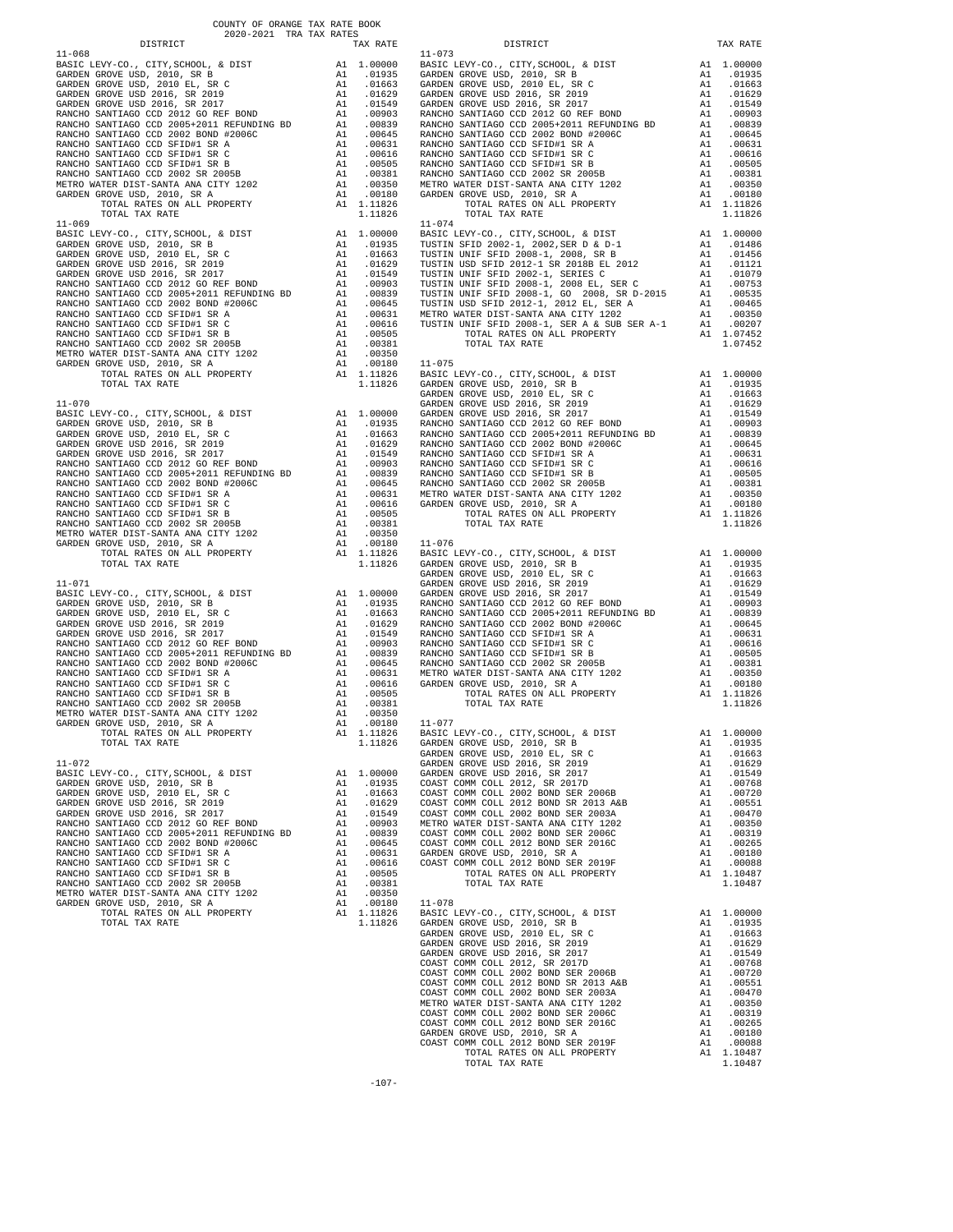| 2020-2021 TRA TAX RATES<br>DISTRICT | TAX RATE | DISTRICT<br>11–879<br>1997–1992 12222–2222 TARA KATER 2000, A DISTRA TAX KATER 2000, A CHE CANNON CONTROL 4 DISTRA AN INCORPORATION (1997–2012) TARA KATER 2000, A DISTRA AN INCORPORATION (1997–2012) A CHE CANNON CONTROL 4 DISTRA AN INC | TAX RATE |
|-------------------------------------|----------|---------------------------------------------------------------------------------------------------------------------------------------------------------------------------------------------------------------------------------------------|----------|
| $11 - 079$                          |          | $11 - 084$                                                                                                                                                                                                                                  |          |
|                                     |          |                                                                                                                                                                                                                                             |          |
|                                     |          |                                                                                                                                                                                                                                             |          |
|                                     |          |                                                                                                                                                                                                                                             |          |
|                                     |          |                                                                                                                                                                                                                                             |          |
|                                     |          |                                                                                                                                                                                                                                             |          |
|                                     |          |                                                                                                                                                                                                                                             |          |
|                                     |          |                                                                                                                                                                                                                                             |          |
|                                     |          |                                                                                                                                                                                                                                             |          |
|                                     |          |                                                                                                                                                                                                                                             |          |
|                                     |          |                                                                                                                                                                                                                                             |          |
|                                     |          |                                                                                                                                                                                                                                             |          |
|                                     |          |                                                                                                                                                                                                                                             |          |
|                                     |          |                                                                                                                                                                                                                                             |          |
|                                     |          |                                                                                                                                                                                                                                             |          |
|                                     |          |                                                                                                                                                                                                                                             |          |
|                                     |          |                                                                                                                                                                                                                                             |          |
|                                     |          |                                                                                                                                                                                                                                             |          |
|                                     |          |                                                                                                                                                                                                                                             |          |
|                                     |          |                                                                                                                                                                                                                                             |          |
|                                     |          |                                                                                                                                                                                                                                             |          |
|                                     |          |                                                                                                                                                                                                                                             |          |
|                                     |          |                                                                                                                                                                                                                                             |          |
|                                     |          |                                                                                                                                                                                                                                             |          |
|                                     |          |                                                                                                                                                                                                                                             |          |
|                                     |          |                                                                                                                                                                                                                                             |          |
|                                     |          |                                                                                                                                                                                                                                             |          |
|                                     |          |                                                                                                                                                                                                                                             |          |
|                                     |          |                                                                                                                                                                                                                                             |          |
|                                     |          |                                                                                                                                                                                                                                             |          |
|                                     |          |                                                                                                                                                                                                                                             |          |
|                                     |          |                                                                                                                                                                                                                                             |          |
|                                     |          |                                                                                                                                                                                                                                             |          |
|                                     |          |                                                                                                                                                                                                                                             |          |
|                                     |          |                                                                                                                                                                                                                                             |          |
|                                     |          |                                                                                                                                                                                                                                             |          |
|                                     |          |                                                                                                                                                                                                                                             |          |
|                                     |          |                                                                                                                                                                                                                                             |          |
|                                     |          |                                                                                                                                                                                                                                             |          |
|                                     |          |                                                                                                                                                                                                                                             |          |
|                                     |          |                                                                                                                                                                                                                                             |          |
|                                     |          |                                                                                                                                                                                                                                             |          |
|                                     |          |                                                                                                                                                                                                                                             |          |
|                                     |          |                                                                                                                                                                                                                                             |          |
|                                     |          |                                                                                                                                                                                                                                             |          |
|                                     |          |                                                                                                                                                                                                                                             |          |
|                                     |          |                                                                                                                                                                                                                                             |          |
|                                     |          |                                                                                                                                                                                                                                             |          |
|                                     |          |                                                                                                                                                                                                                                             |          |
|                                     |          |                                                                                                                                                                                                                                             |          |
|                                     |          |                                                                                                                                                                                                                                             |          |
|                                     |          |                                                                                                                                                                                                                                             |          |
|                                     |          |                                                                                                                                                                                                                                             |          |
|                                     |          |                                                                                                                                                                                                                                             |          |
|                                     |          |                                                                                                                                                                                                                                             |          |
|                                     |          |                                                                                                                                                                                                                                             |          |
|                                     |          |                                                                                                                                                                                                                                             |          |
|                                     |          |                                                                                                                                                                                                                                             |          |
|                                     |          |                                                                                                                                                                                                                                             |          |
|                                     |          |                                                                                                                                                                                                                                             |          |
|                                     |          |                                                                                                                                                                                                                                             |          |
|                                     |          |                                                                                                                                                                                                                                             |          |
|                                     |          |                                                                                                                                                                                                                                             |          |
|                                     |          |                                                                                                                                                                                                                                             |          |
|                                     |          |                                                                                                                                                                                                                                             |          |
|                                     |          |                                                                                                                                                                                                                                             |          |
|                                     |          |                                                                                                                                                                                                                                             |          |
|                                     |          |                                                                                                                                                                                                                                             |          |
|                                     |          |                                                                                                                                                                                                                                             |          |
|                                     |          |                                                                                                                                                                                                                                             |          |
|                                     |          |                                                                                                                                                                                                                                             |          |
|                                     |          |                                                                                                                                                                                                                                             |          |
|                                     |          |                                                                                                                                                                                                                                             |          |
|                                     |          |                                                                                                                                                                                                                                             |          |
|                                     |          |                                                                                                                                                                                                                                             |          |
|                                     |          |                                                                                                                                                                                                                                             |          |
|                                     |          |                                                                                                                                                                                                                                             |          |
|                                     |          |                                                                                                                                                                                                                                             |          |
|                                     |          |                                                                                                                                                                                                                                             |          |
|                                     |          |                                                                                                                                                                                                                                             |          |
|                                     |          | METO WITE DESTRIA ARICHY SINCE 100513 (AL. 200350 PARCHO SARTIZACO CONTERN 15 A 200511 (AL. 200515 PTAL RATE (TOTAL RATE ROPERTY AND 1.10326 PARCHO SARTIAGO CONTERN 15 A 200516 PTAL PARTS (THE SINCE ALL 200515 PTAL ARICHA               |          |
|                                     |          |                                                                                                                                                                                                                                             |          |
|                                     |          |                                                                                                                                                                                                                                             |          |

COUNTY OF ORANGE TAX RATE BOOK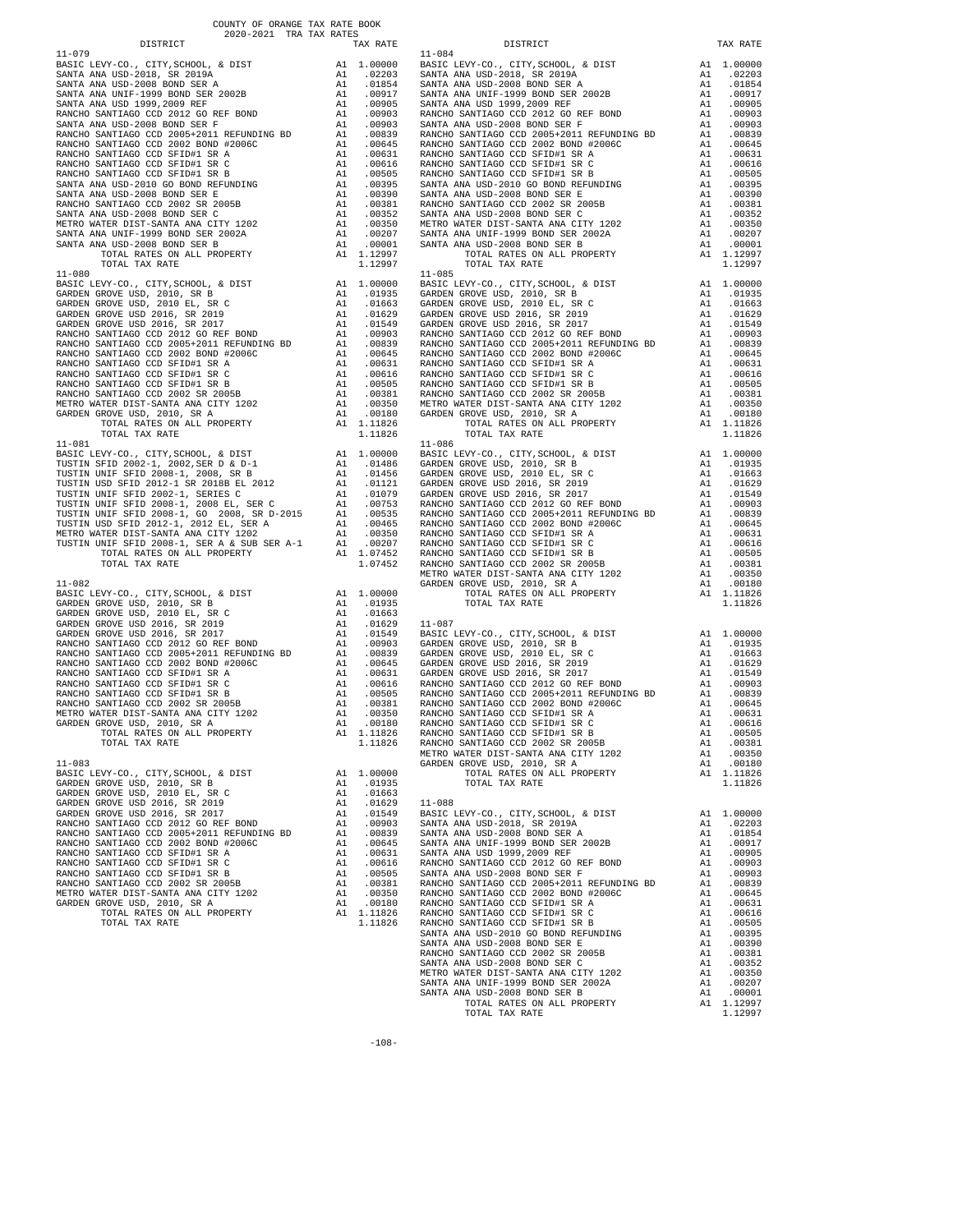| COUNTY OF ORANGE TAX RATE BOOK<br>2020-2021 TRA TAX RATES |          |          |          |
|-----------------------------------------------------------|----------|----------|----------|
| DISTRICT                                                  | TAX RATE | DISTRICT | TAX RATE |
|                                                           |          |          |          |
|                                                           |          |          |          |
|                                                           |          |          |          |
|                                                           |          |          |          |
|                                                           |          |          |          |
|                                                           |          |          |          |
|                                                           |          |          |          |
|                                                           |          |          |          |
|                                                           |          |          |          |
|                                                           |          |          |          |
|                                                           |          |          |          |
|                                                           |          |          |          |
|                                                           |          |          |          |
|                                                           |          |          |          |
|                                                           |          |          |          |
|                                                           |          |          |          |
|                                                           |          |          |          |
|                                                           |          |          |          |
|                                                           |          |          |          |
|                                                           |          |          |          |
|                                                           |          |          |          |
|                                                           |          |          |          |
|                                                           |          |          |          |
|                                                           |          |          |          |
|                                                           |          |          |          |
|                                                           |          |          |          |
|                                                           |          |          |          |
|                                                           |          |          |          |
|                                                           |          |          |          |
|                                                           |          |          |          |
|                                                           |          |          |          |
|                                                           |          |          |          |
|                                                           |          |          |          |
|                                                           |          |          |          |
|                                                           |          |          |          |
|                                                           |          |          |          |
|                                                           |          |          |          |
|                                                           |          |          |          |
|                                                           |          |          |          |
|                                                           |          |          |          |
|                                                           |          |          |          |
|                                                           |          |          |          |
|                                                           |          |          |          |
|                                                           |          |          |          |
|                                                           |          |          |          |
|                                                           |          |          |          |
|                                                           |          |          |          |
|                                                           |          |          |          |
|                                                           |          |          |          |
|                                                           |          |          |          |
|                                                           |          |          |          |
|                                                           |          |          |          |
|                                                           |          |          |          |
|                                                           |          |          |          |
|                                                           |          |          |          |
|                                                           |          |          |          |
|                                                           |          |          |          |
|                                                           |          |          |          |
|                                                           |          |          |          |
|                                                           |          |          |          |
|                                                           |          |          |          |
|                                                           |          |          |          |
|                                                           |          |          |          |
|                                                           |          |          |          |
|                                                           |          |          |          |
|                                                           |          |          |          |
|                                                           |          |          |          |
|                                                           |          |          |          |
|                                                           |          |          |          |
|                                                           |          |          |          |
|                                                           |          |          |          |
|                                                           |          |          |          |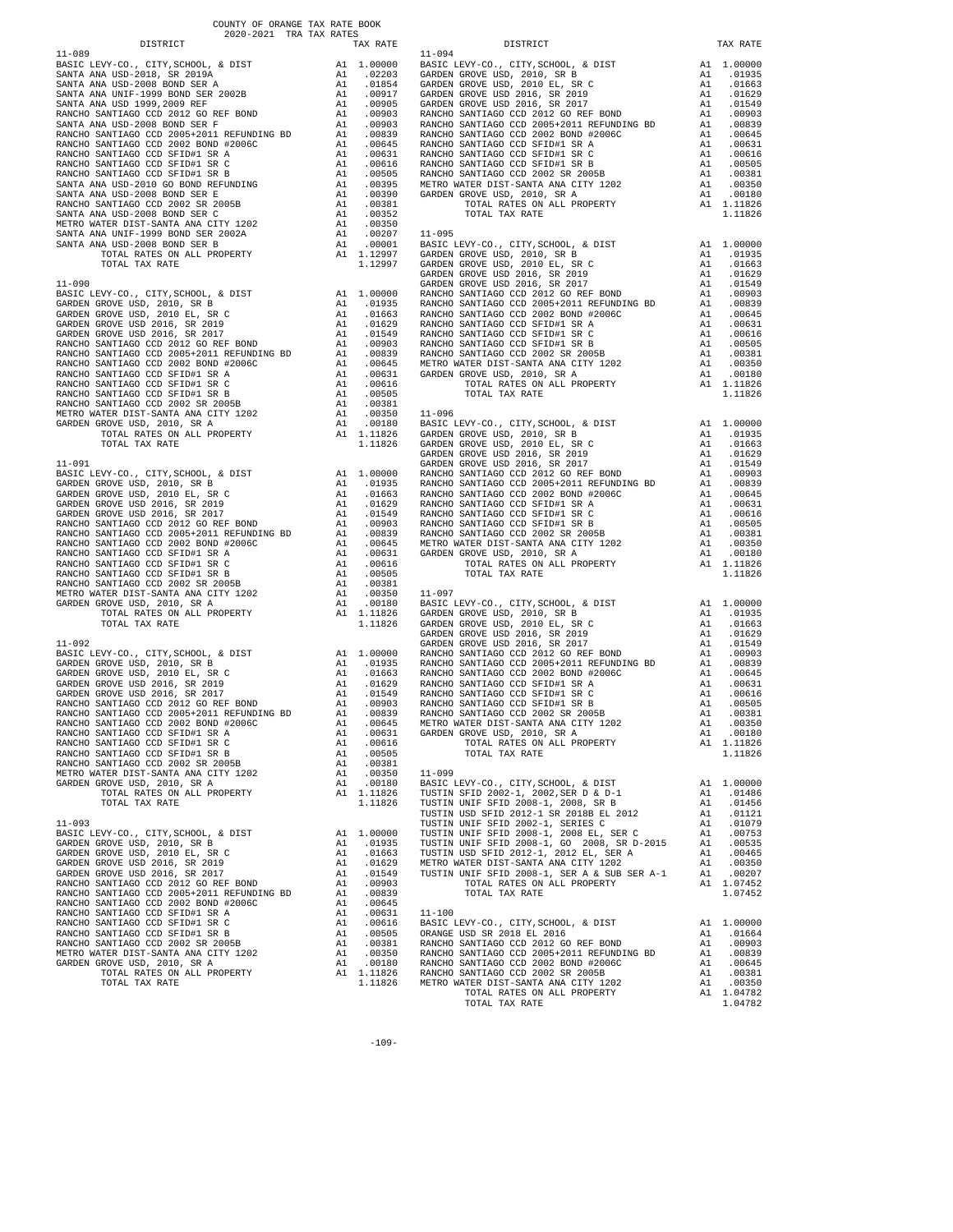| COUNTY OF ORANGE TAX RATE BOOK<br>2020-2021 TRA TAX RATES |          |          |          |
|-----------------------------------------------------------|----------|----------|----------|
| DISTRICT                                                  | TAX RATE | DISTRICT | TAX RATE |
|                                                           |          |          |          |
|                                                           |          |          |          |
|                                                           |          |          |          |
|                                                           |          |          |          |
|                                                           |          |          |          |
|                                                           |          |          |          |
|                                                           |          |          |          |
|                                                           |          |          |          |
|                                                           |          |          |          |
|                                                           |          |          |          |
|                                                           |          |          |          |
|                                                           |          |          |          |
|                                                           |          |          |          |
|                                                           |          |          |          |
|                                                           |          |          |          |
|                                                           |          |          |          |
|                                                           |          |          |          |
|                                                           |          |          |          |
|                                                           |          |          |          |
|                                                           |          |          |          |
|                                                           |          |          |          |
|                                                           |          |          |          |
|                                                           |          |          |          |
|                                                           |          |          |          |
|                                                           |          |          |          |
|                                                           |          |          |          |
|                                                           |          |          |          |
|                                                           |          |          |          |
|                                                           |          |          |          |
|                                                           |          |          |          |
|                                                           |          |          |          |
|                                                           |          |          |          |
|                                                           |          |          |          |
|                                                           |          |          |          |
|                                                           |          |          |          |
|                                                           |          |          |          |
|                                                           |          |          |          |
|                                                           |          |          |          |
|                                                           |          |          |          |
|                                                           |          |          |          |
|                                                           |          |          |          |
|                                                           |          |          |          |
|                                                           |          |          |          |
|                                                           |          |          |          |
|                                                           |          |          |          |
|                                                           |          |          |          |
|                                                           |          |          |          |
|                                                           |          |          |          |
|                                                           |          |          |          |
|                                                           |          |          |          |
|                                                           |          |          |          |
|                                                           |          |          |          |
|                                                           |          |          |          |
|                                                           |          |          |          |
|                                                           |          |          |          |
|                                                           |          |          |          |
|                                                           |          |          |          |
|                                                           |          |          |          |
|                                                           |          |          |          |
|                                                           |          |          |          |
|                                                           |          |          |          |
|                                                           |          |          |          |
|                                                           |          |          |          |
|                                                           |          |          |          |
|                                                           |          |          |          |
|                                                           |          |          |          |
|                                                           |          |          |          |
|                                                           |          |          |          |
|                                                           |          |          |          |
|                                                           |          |          |          |
|                                                           |          |          |          |
|                                                           |          |          |          |
|                                                           |          |          |          |
|                                                           |          |          |          |
|                                                           |          |          |          |
|                                                           |          |          |          |
|                                                           |          |          |          |
|                                                           |          |          |          |
|                                                           |          |          |          |
|                                                           |          |          |          |
|                                                           |          |          |          |
|                                                           |          |          |          |
|                                                           |          |          |          |
|                                                           |          |          |          |
|                                                           |          |          |          |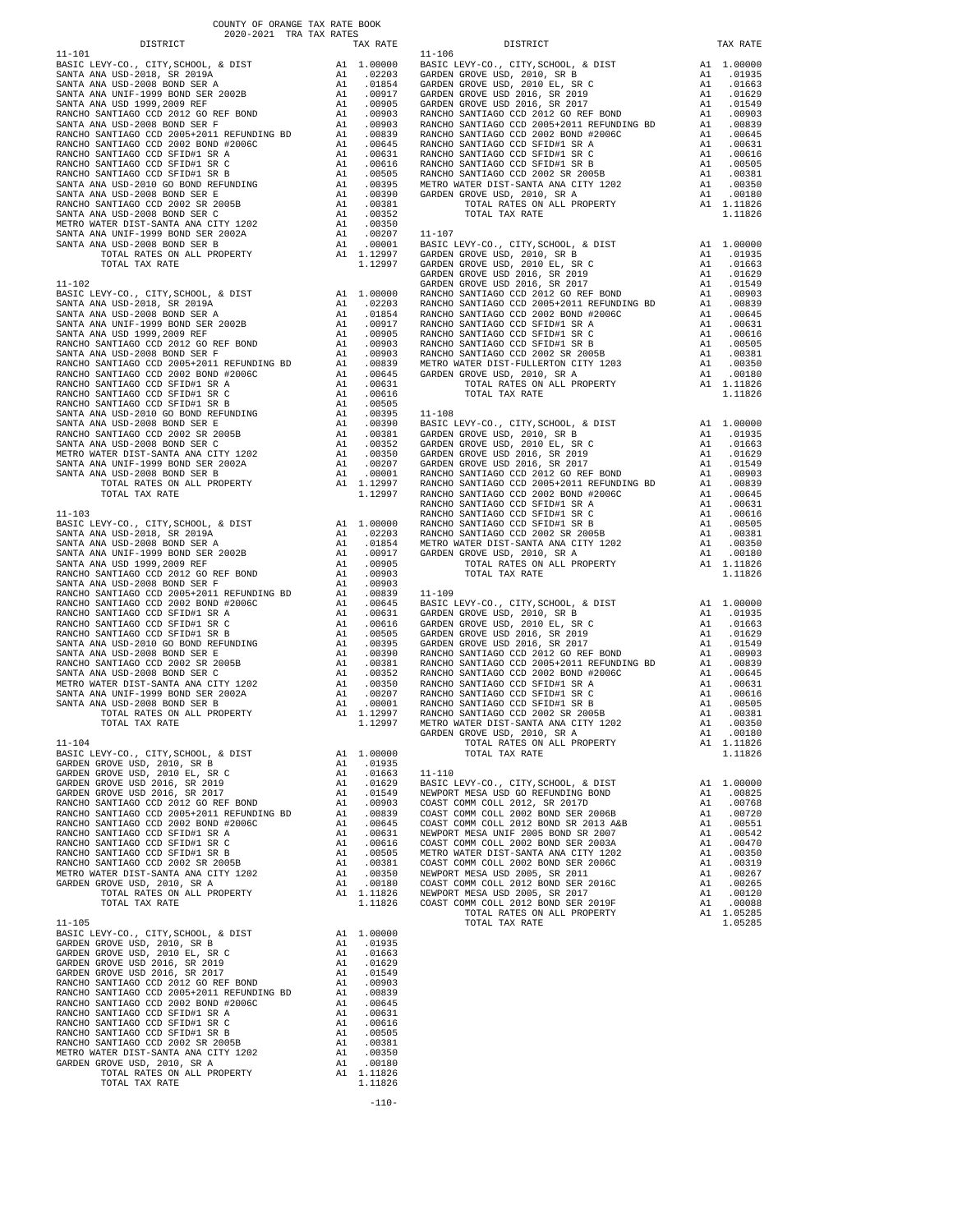| DISTRICT | TAX RATE | DISTRICT | TAX RATE |
|----------|----------|----------|----------|
|          |          |          |          |
|          |          |          |          |
|          |          |          |          |
|          |          |          |          |
|          |          |          |          |
|          |          |          |          |
|          |          |          |          |
|          |          |          |          |
|          |          |          |          |
|          |          |          |          |
|          |          |          |          |
|          |          |          |          |
|          |          |          |          |
|          |          |          |          |
|          |          |          |          |
|          |          |          |          |
|          |          |          |          |
|          |          |          |          |
|          |          |          |          |
|          |          |          |          |
|          |          |          |          |
|          |          |          |          |
|          |          |          |          |
|          |          |          |          |
|          |          |          |          |
|          |          |          |          |
|          |          |          |          |
|          |          |          |          |
|          |          |          |          |
|          |          |          |          |
|          |          |          |          |
|          |          |          |          |
|          |          |          |          |
|          |          |          |          |
|          |          |          |          |
|          |          |          |          |
|          |          |          |          |
|          |          |          |          |
|          |          |          |          |
|          |          |          |          |
|          |          |          |          |
|          |          |          |          |
|          |          |          |          |
|          |          |          |          |
|          |          |          |          |
|          |          |          |          |
|          |          |          |          |
|          |          |          |          |
|          |          |          |          |
|          |          |          |          |
|          |          |          |          |
|          |          |          |          |
|          |          |          |          |
|          |          |          |          |
|          |          |          |          |
|          |          |          |          |
|          |          |          |          |
|          |          |          |          |
|          |          |          |          |
|          |          |          |          |
|          |          |          |          |
|          |          |          |          |
|          |          |          |          |
|          |          |          |          |
|          |          |          |          |
|          |          |          |          |
|          |          |          |          |
|          |          |          |          |
|          |          |          |          |
|          |          |          |          |
|          |          |          |          |
|          |          |          |          |
|          |          |          |          |
|          |          |          |          |
|          |          |          |          |
|          |          |          |          |
|          |          |          |          |
|          |          |          |          |
|          |          |          |          |
|          |          |          |          |
|          |          |          |          |
|          |          |          |          |
|          |          |          |          |
|          |          |          |          |
|          |          |          |          |
|          |          |          |          |
|          |          |          |          |
|          |          |          |          |
|          |          |          |          |
|          |          |          |          |
|          |          |          |          |
|          |          |          |          |
|          |          |          |          |
|          |          |          |          |
|          |          |          |          |
|          |          |          |          |
|          |          |          |          |
|          |          |          |          |
|          |          |          |          |
|          |          |          |          |
|          |          |          |          |
|          |          |          |          |
|          |          |          |          |
|          |          |          |          |
|          |          |          |          |
|          |          |          |          |
|          |          |          |          |
|          |          |          |          |
|          |          |          |          |
|          |          |          |          |
|          |          |          |          |
|          |          |          |          |
|          |          |          |          |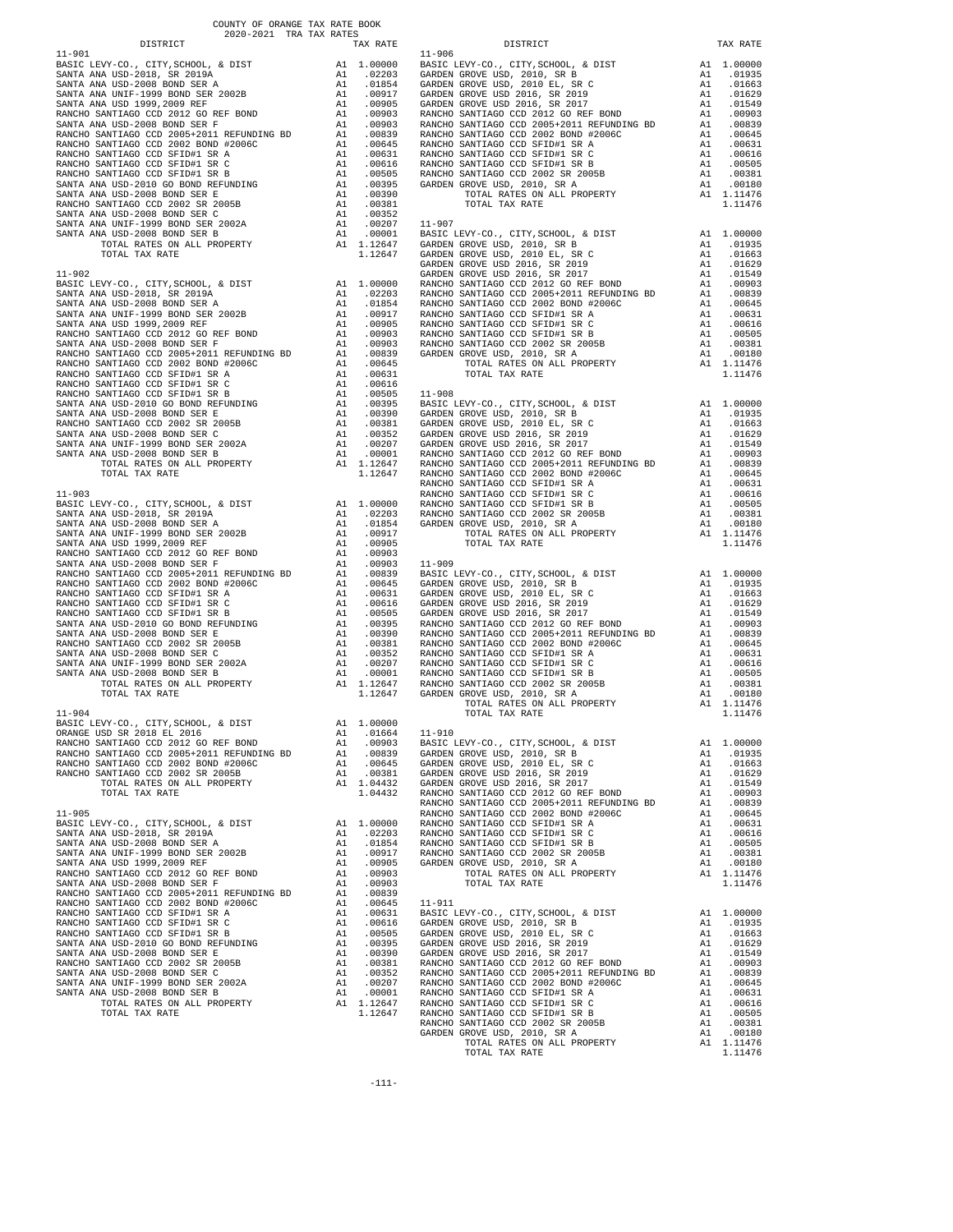| DOS ADAMIIOS SPID #1 2006 SR 2010C<br>COAST COMM COLL 2012 BOND SER 2019F                                                                            |                     | A1 .00088 LOS ALA<br>A1 .00088 LOS ALA<br>A1 .00001<br>A1 .00001<br>A1 1.12818 12-007<br>A1 1.12818 12-007 |                    |
|------------------------------------------------------------------------------------------------------------------------------------------------------|---------------------|------------------------------------------------------------------------------------------------------------|--------------------|
| COAST COMM CODE 2011 11 2008 SR 2020G<br>LOS ALAMITOS SFID #1 2008 SR 2020G                                                                          |                     |                                                                                                            |                    |
| LOS ALAMITOS SFID #1 2018 SR 2020B<br>LOS ALAMITOS SFID #1 2008 SR 2010B                                                                             |                     |                                                                                                            |                    |
| TOTAL RATES ON ALL PROPERTY                                                                                                                          |                     |                                                                                                            |                    |
| TOTAL TAX RATE                                                                                                                                       |                     | 1.12818                                                                                                    | 12-007<br>BASIC L  |
|                                                                                                                                                      |                     |                                                                                                            | COAST C            |
|                                                                                                                                                      |                     |                                                                                                            |                    |
|                                                                                                                                                      |                     |                                                                                                            |                    |
|                                                                                                                                                      |                     |                                                                                                            |                    |
|                                                                                                                                                      |                     |                                                                                                            |                    |
|                                                                                                                                                      |                     |                                                                                                            |                    |
|                                                                                                                                                      |                     |                                                                                                            |                    |
|                                                                                                                                                      |                     |                                                                                                            |                    |
|                                                                                                                                                      |                     |                                                                                                            |                    |
|                                                                                                                                                      |                     |                                                                                                            |                    |
|                                                                                                                                                      |                     |                                                                                                            |                    |
|                                                                                                                                                      |                     |                                                                                                            |                    |
|                                                                                                                                                      |                     |                                                                                                            |                    |
|                                                                                                                                                      |                     |                                                                                                            |                    |
|                                                                                                                                                      |                     |                                                                                                            |                    |
|                                                                                                                                                      |                     |                                                                                                            |                    |
|                                                                                                                                                      |                     |                                                                                                            |                    |
|                                                                                                                                                      |                     |                                                                                                            |                    |
|                                                                                                                                                      |                     |                                                                                                            |                    |
| $12 - 002$                                                                                                                                           |                     |                                                                                                            |                    |
| BASIC LEVY-CO., CITY, SCHOOL, & DIST                                                                                                                 |                     |                                                                                                            | COAST C            |
| HUNT BEACH HIGH SCH 2004 BOMD#2004A                                                                                                                  |                     |                                                                                                            |                    |
| OCEAN VIEW SD 2016, SR 2020B                                                                                                                         |                     |                                                                                                            |                    |
| OCEAN VIEW SD 2016, SR 2017A                                                                                                                         |                     |                                                                                                            |                    |
| COAST COMM COLL 2012, SR 2017D                                                                                                                       |                     |                                                                                                            |                    |
| COAST COMM COLL 2012, SR 2017D<br>COAST COMM COLL 2002 BOND SR 2006B<br>COAST COMM COLL 2012 BOND SR 2013 A&B<br>COAST COMM COLL 2002 BOND SER 2003A |                     |                                                                                                            |                    |
|                                                                                                                                                      |                     |                                                                                                            |                    |
| METRO WATER DIST-MWDOC- 1205999                                                                                                                      |                     |                                                                                                            |                    |
| COAST COMM COLL 2002 BOND SER 2006C                                                                                                                  |                     |                                                                                                            |                    |
| COAST COMM COLL 2012 BOND SER 2016C                                                                                                                  |                     |                                                                                                            |                    |
| COAST COMM COLL 2012 BOND SER 2019F                                                                                                                  |                     |                                                                                                            |                    |
| COAST COMM COLL 2012 BOND SER 2019F<br>HUNT BEACH HIGH SCH 2004 BOND #2007<br>HUNT BEACH HIGH SCH 2004 BOND#2005<br>TOTAL RATES ON ALL PROPERTY      |                     |                                                                                                            |                    |
|                                                                                                                                                      |                     |                                                                                                            |                    |
| TOTAL TAX RATE                                                                                                                                       |                     |                                                                                                            |                    |
|                                                                                                                                                      |                     |                                                                                                            | LOS ALA            |
| $12 - 003$                                                                                                                                           |                     |                                                                                                            | COAST C            |
|                                                                                                                                                      |                     |                                                                                                            |                    |
|                                                                                                                                                      |                     |                                                                                                            |                    |
|                                                                                                                                                      |                     |                                                                                                            |                    |
|                                                                                                                                                      |                     |                                                                                                            |                    |
|                                                                                                                                                      |                     |                                                                                                            |                    |
|                                                                                                                                                      |                     |                                                                                                            |                    |
|                                                                                                                                                      |                     |                                                                                                            |                    |
|                                                                                                                                                      |                     |                                                                                                            |                    |
|                                                                                                                                                      |                     |                                                                                                            |                    |
|                                                                                                                                                      |                     |                                                                                                            |                    |
|                                                                                                                                                      |                     |                                                                                                            |                    |
|                                                                                                                                                      |                     |                                                                                                            |                    |
|                                                                                                                                                      |                     |                                                                                                            |                    |
|                                                                                                                                                      |                     |                                                                                                            |                    |
|                                                                                                                                                      |                     |                                                                                                            |                    |
|                                                                                                                                                      |                     |                                                                                                            |                    |
|                                                                                                                                                      |                     |                                                                                                            |                    |
|                                                                                                                                                      |                     |                                                                                                            |                    |
| $12 - 005$                                                                                                                                           |                     |                                                                                                            | WESTMIN            |
| BASIC LEVY-CO., CITY, SCHOOL, & DIST                                                                                                                 | A1                  | 1.00000                                                                                                    | METRO W            |
| LOS ALAMITOS SFID #1 2018 SR A                                                                                                                       | A1                  | .02877                                                                                                     | COAST C            |
| LOS ALAMITOS SFID #1, 2008, SR D                                                                                                                     |                     | A1.02349                                                                                                   | COAST C            |
| LOS ALAMITOS SFID #1 2008 SR 2009                                                                                                                    |                     | A1.01798                                                                                                   | COAST C            |
| LOS ALAMITOS SFID #1,2008 EL, SR E                                                                                                                   | A1                  | .01436                                                                                                     | HUNT BE            |
| N O C COMM COLL 2014 BOND SR B<br>N O C COMM COLL 2002 BOND 2005 REFUNDING                                                                           | $\mathtt{Al}$<br>A1 | .01342<br>.00946                                                                                           | HUNT BE<br>WESTMIN |
| N O C COMM COLL 2002 BOND SER#2003B                                                                                                                  | A1                  | .00763                                                                                                     | WESTMIN            |
| LOS ALAMITOS SFID #1 2008 SR F                                                                                                                       |                     | A1 .00705                                                                                                  |                    |
| METRO WATER DIST-MWDOC- 1205999                                                                                                                      |                     | A1 .00350                                                                                                  |                    |
| N O C COMM COLL 2014 BOND SR 2016A                                                                                                                   | A1                  | .00147                                                                                                     |                    |
| LOS ALAMITOS SFID #1 2008 SR 2010C                                                                                                                   | A1                  | .00119                                                                                                     |                    |
| LOS ALAMITOS SFID #1 2008 SR 2020G<br>LOS ALAMITOS SFID #1 2018 SR 2020B                                                                             | A1                  | .00001                                                                                                     |                    |
| LOS ALAMITOS SFID #1 2008 SR 2010B                                                                                                                   | A1<br>A1            | .00001<br>.00001                                                                                           |                    |
| TOTAL RATES ON ALL PROPERTY                                                                                                                          |                     | A1 1.12835                                                                                                 |                    |
| TOTAL TAX RATE                                                                                                                                       |                     | 1.12835                                                                                                    |                    |
|                                                                                                                                                      |                     |                                                                                                            |                    |
|                                                                                                                                                      |                     | $-112-$                                                                                                    |                    |

| $12 - 000$ | $12 - 006$ |  |
|------------|------------|--|
|            |            |  |
|            |            |  |
|            |            |  |
|            |            |  |
|            |            |  |
|            |            |  |
|            |            |  |
|            |            |  |
|            |            |  |
|            |            |  |
|            |            |  |
|            |            |  |
|            |            |  |
|            |            |  |
|            |            |  |
|            |            |  |
|            |            |  |
|            |            |  |
|            |            |  |
|            |            |  |
|            |            |  |
|            |            |  |
|            |            |  |
|            |            |  |
|            |            |  |
|            |            |  |
|            |            |  |
|            |            |  |
|            |            |  |
|            |            |  |
|            |            |  |
|            |            |  |
|            |            |  |
|            |            |  |
|            |            |  |
|            |            |  |
|            |            |  |
|            |            |  |
|            |            |  |
|            |            |  |
|            |            |  |
|            |            |  |
|            |            |  |
|            |            |  |
|            |            |  |
|            |            |  |
|            |            |  |
|            |            |  |
|            |            |  |
|            |            |  |
|            |            |  |
|            |            |  |
|            |            |  |
|            |            |  |
|            |            |  |
|            |            |  |
|            |            |  |
|            |            |  |
|            |            |  |
|            |            |  |
|            |            |  |
|            |            |  |
|            |            |  |
|            |            |  |
|            |            |  |
|            |            |  |
|            |            |  |
|            |            |  |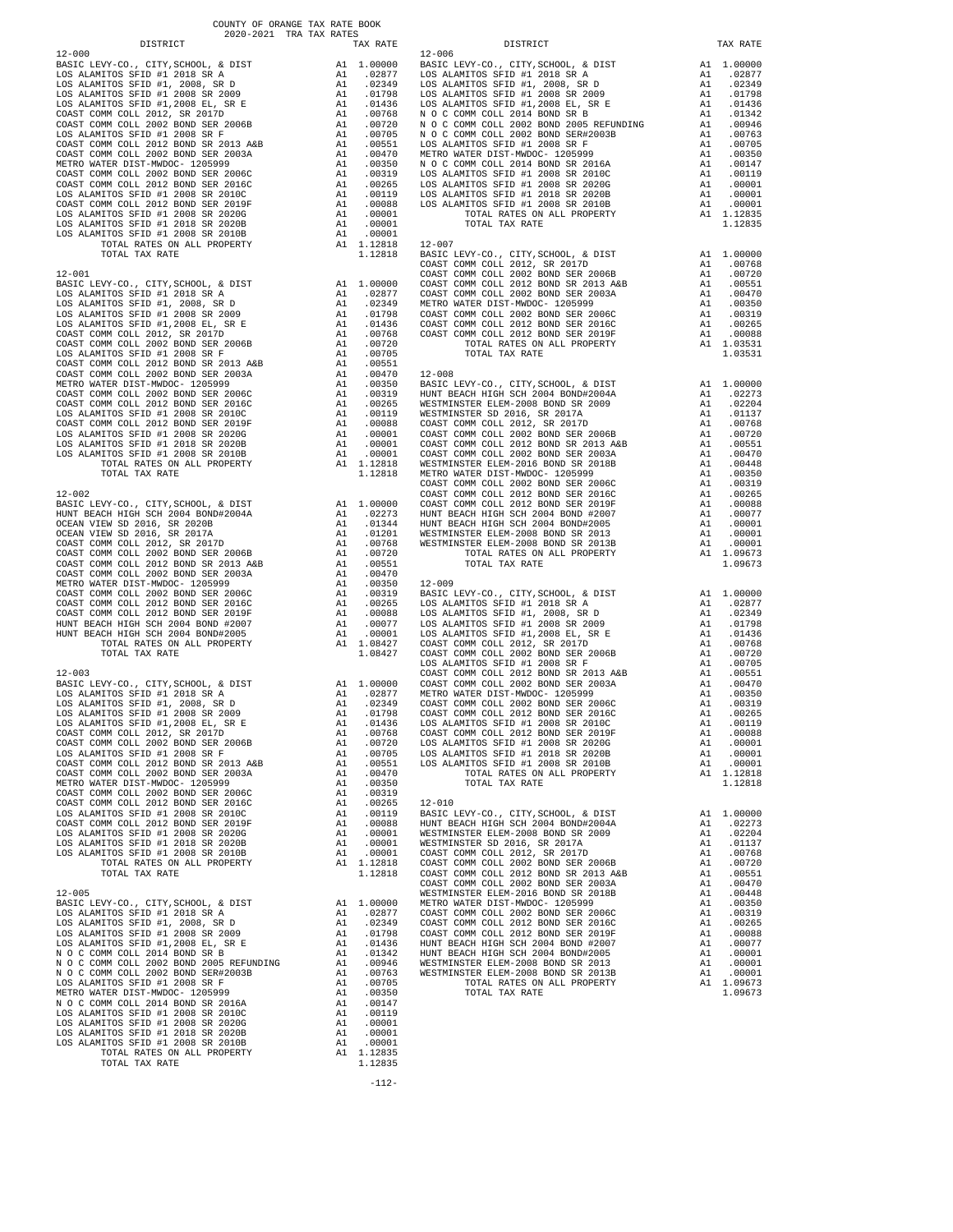| 12-011<br>$\begin{tabular}{ c  c  c c c} 12-011 & 12-018 \\ 12-011 & 12-018 \\ \hline ERS & EEV-CO, CITY, SCHOOL, & DIST & A1 & 1.00000 & BASIC L \\ \hline LOS ALAMITOS SFID #1, 2008 SR. 2009 & A1 & .02349 & LOS ALAMITOS SFID #1, 2008 SR. 2009 \\ \hline LOS ALAMITOS SFID #1, 2008 SE, 2009 & A1 & .02349 & LOS ALAMITOS SFID #1, 2008 EL, SR & A1 & .01436 & LOS ALAM$ |          |                                                                                                                                                                                                                | $12 - 018$         |
|-------------------------------------------------------------------------------------------------------------------------------------------------------------------------------------------------------------------------------------------------------------------------------------------------------------------------------------------------------------------------------|----------|----------------------------------------------------------------------------------------------------------------------------------------------------------------------------------------------------------------|--------------------|
|                                                                                                                                                                                                                                                                                                                                                                               |          |                                                                                                                                                                                                                |                    |
|                                                                                                                                                                                                                                                                                                                                                                               |          |                                                                                                                                                                                                                |                    |
|                                                                                                                                                                                                                                                                                                                                                                               |          |                                                                                                                                                                                                                |                    |
|                                                                                                                                                                                                                                                                                                                                                                               |          |                                                                                                                                                                                                                |                    |
|                                                                                                                                                                                                                                                                                                                                                                               |          |                                                                                                                                                                                                                |                    |
|                                                                                                                                                                                                                                                                                                                                                                               |          |                                                                                                                                                                                                                |                    |
|                                                                                                                                                                                                                                                                                                                                                                               |          |                                                                                                                                                                                                                |                    |
|                                                                                                                                                                                                                                                                                                                                                                               |          |                                                                                                                                                                                                                |                    |
|                                                                                                                                                                                                                                                                                                                                                                               |          |                                                                                                                                                                                                                |                    |
|                                                                                                                                                                                                                                                                                                                                                                               |          |                                                                                                                                                                                                                |                    |
|                                                                                                                                                                                                                                                                                                                                                                               |          |                                                                                                                                                                                                                |                    |
|                                                                                                                                                                                                                                                                                                                                                                               |          |                                                                                                                                                                                                                |                    |
|                                                                                                                                                                                                                                                                                                                                                                               |          |                                                                                                                                                                                                                |                    |
| TOTAL TAX RATE                                                                                                                                                                                                                                                                                                                                                                |          | 1.12818                                                                                                                                                                                                        |                    |
| $12 - 012$                                                                                                                                                                                                                                                                                                                                                                    |          |                                                                                                                                                                                                                | $12 - 019$         |
|                                                                                                                                                                                                                                                                                                                                                                               |          |                                                                                                                                                                                                                |                    |
|                                                                                                                                                                                                                                                                                                                                                                               |          |                                                                                                                                                                                                                |                    |
|                                                                                                                                                                                                                                                                                                                                                                               |          |                                                                                                                                                                                                                |                    |
|                                                                                                                                                                                                                                                                                                                                                                               |          |                                                                                                                                                                                                                |                    |
|                                                                                                                                                                                                                                                                                                                                                                               |          |                                                                                                                                                                                                                |                    |
|                                                                                                                                                                                                                                                                                                                                                                               |          |                                                                                                                                                                                                                |                    |
|                                                                                                                                                                                                                                                                                                                                                                               |          |                                                                                                                                                                                                                |                    |
|                                                                                                                                                                                                                                                                                                                                                                               |          |                                                                                                                                                                                                                |                    |
|                                                                                                                                                                                                                                                                                                                                                                               |          |                                                                                                                                                                                                                |                    |
|                                                                                                                                                                                                                                                                                                                                                                               |          |                                                                                                                                                                                                                |                    |
|                                                                                                                                                                                                                                                                                                                                                                               |          |                                                                                                                                                                                                                |                    |
|                                                                                                                                                                                                                                                                                                                                                                               |          |                                                                                                                                                                                                                |                    |
|                                                                                                                                                                                                                                                                                                                                                                               |          |                                                                                                                                                                                                                |                    |
|                                                                                                                                                                                                                                                                                                                                                                               |          |                                                                                                                                                                                                                |                    |
| TOTAL TAX RATE                                                                                                                                                                                                                                                                                                                                                                |          | 1.12818                                                                                                                                                                                                        |                    |
| $12 - 014$                                                                                                                                                                                                                                                                                                                                                                    |          |                                                                                                                                                                                                                | $12 - 020$         |
|                                                                                                                                                                                                                                                                                                                                                                               |          |                                                                                                                                                                                                                |                    |
|                                                                                                                                                                                                                                                                                                                                                                               |          |                                                                                                                                                                                                                |                    |
|                                                                                                                                                                                                                                                                                                                                                                               |          |                                                                                                                                                                                                                |                    |
|                                                                                                                                                                                                                                                                                                                                                                               |          |                                                                                                                                                                                                                |                    |
|                                                                                                                                                                                                                                                                                                                                                                               |          |                                                                                                                                                                                                                |                    |
|                                                                                                                                                                                                                                                                                                                                                                               |          |                                                                                                                                                                                                                |                    |
|                                                                                                                                                                                                                                                                                                                                                                               |          |                                                                                                                                                                                                                |                    |
|                                                                                                                                                                                                                                                                                                                                                                               |          |                                                                                                                                                                                                                |                    |
|                                                                                                                                                                                                                                                                                                                                                                               |          |                                                                                                                                                                                                                |                    |
|                                                                                                                                                                                                                                                                                                                                                                               |          |                                                                                                                                                                                                                |                    |
|                                                                                                                                                                                                                                                                                                                                                                               |          |                                                                                                                                                                                                                |                    |
|                                                                                                                                                                                                                                                                                                                                                                               |          |                                                                                                                                                                                                                |                    |
|                                                                                                                                                                                                                                                                                                                                                                               |          |                                                                                                                                                                                                                | LOS ALA            |
| $12 - 015$<br>BASIC LEVY-CO., CITY, SCHOOL, & DIST                                                                                                                                                                                                                                                                                                                            |          | A1 1.00000                                                                                                                                                                                                     |                    |
| LOS ALAMITOS SFID #1 2018 SR A                                                                                                                                                                                                                                                                                                                                                |          | A1.02877                                                                                                                                                                                                       |                    |
|                                                                                                                                                                                                                                                                                                                                                                               |          |                                                                                                                                                                                                                |                    |
|                                                                                                                                                                                                                                                                                                                                                                               |          |                                                                                                                                                                                                                |                    |
|                                                                                                                                                                                                                                                                                                                                                                               |          |                                                                                                                                                                                                                |                    |
|                                                                                                                                                                                                                                                                                                                                                                               |          |                                                                                                                                                                                                                |                    |
| LOS ALAMITOS SFID #1 2008 SR F                                                                                                                                                                                                                                                                                                                                                |          |                                                                                                                                                                                                                |                    |
| METRO WATER DIST-MWDOC- 1205999                                                                                                                                                                                                                                                                                                                                               |          |                                                                                                                                                                                                                |                    |
| N O C COMM COLL 2014 BOND SR 2016A                                                                                                                                                                                                                                                                                                                                            |          | A1 .00763 LOS ALA<br>A1 .00703 COAST C<br>A1 .00350 COAST C<br>A1 .00147 LOS ALA<br>A1 .00119 COAST C<br>A1 .00001 COAST C<br>A1 .00001 METRO W<br>A1 .00001 COAST C<br>A1 .00001 COAST C<br>A1 .00001 COAST C |                    |
| LOS ALAMITOS SFID #1 2008 SR 2010C<br>LOS ALAMITOS SFID #1 2008 SR 2020G                                                                                                                                                                                                                                                                                                      |          |                                                                                                                                                                                                                |                    |
| LOS ALAMITOS SFID #1 2018 SR 2020B                                                                                                                                                                                                                                                                                                                                            |          |                                                                                                                                                                                                                |                    |
| LOS ALAMITOS SFID #1 2008 SR 2010B                                                                                                                                                                                                                                                                                                                                            |          |                                                                                                                                                                                                                |                    |
| TOTAL RATES ON ALL PROPERTY<br>TOTAL TAX RATE                                                                                                                                                                                                                                                                                                                                 |          | A1 1.12835<br>1.12835                                                                                                                                                                                          | COAST C<br>LOS ALA |
|                                                                                                                                                                                                                                                                                                                                                                               |          |                                                                                                                                                                                                                | COAST C            |
| $12 - 017$<br>BASIC LEVY-CO., CITY, SCHOOL, & DIST                                                                                                                                                                                                                                                                                                                            |          |                                                                                                                                                                                                                | LOS ALA            |
| GARDEN GROVE USD, 2010, SR B                                                                                                                                                                                                                                                                                                                                                  |          | A1 1.00000 LOS ALA<br>A1 .01935 LOS ALA                                                                                                                                                                        |                    |
| GARDEN GROVE USD, 2010 EL, SR C                                                                                                                                                                                                                                                                                                                                               | A1       | .01663                                                                                                                                                                                                         |                    |
| GARDEN GROVE USD 2016, SR 2019<br>GARDEN GROVE USD 2016, SR 2017                                                                                                                                                                                                                                                                                                              | A1<br>A1 | .01629<br>.01549                                                                                                                                                                                               |                    |
| COAST COMM COLL 2012, SR 2017D                                                                                                                                                                                                                                                                                                                                                |          |                                                                                                                                                                                                                |                    |
| COAST COMM COLL 2002 BOND SER 2006B                                                                                                                                                                                                                                                                                                                                           |          | A1 .00768<br>A1 .00720                                                                                                                                                                                         |                    |
| COAST COMM COLL 2012 BOND SR 2013 A&B<br>COAST COMM COLL 2002 BOND SER 2003A                                                                                                                                                                                                                                                                                                  |          | A1 .00551<br>A1 .00470                                                                                                                                                                                         |                    |
| METRO WATER DIST-MWDOC- 1205999                                                                                                                                                                                                                                                                                                                                               |          | A1.00350                                                                                                                                                                                                       |                    |
| COAST COMM COLL 2002 BOND SER 2006C                                                                                                                                                                                                                                                                                                                                           | A1       | .00319                                                                                                                                                                                                         |                    |
| COAST COMM COLL 2012 BOND SER 2016C<br>GARDEN GROVE USD, 2010, SR A                                                                                                                                                                                                                                                                                                           | A1       | .00265<br>A1 .00180                                                                                                                                                                                            |                    |
| COAST COMM COLL 2012 BOND SER 2019F                                                                                                                                                                                                                                                                                                                                           | A1       | .00088                                                                                                                                                                                                         |                    |
| TOTAL RATES ON ALL PROPERTY                                                                                                                                                                                                                                                                                                                                                   |          | A1 1.10487                                                                                                                                                                                                     |                    |
| TOTAL TAX RATE                                                                                                                                                                                                                                                                                                                                                                |          | 1.10487                                                                                                                                                                                                        |                    |

-113-

| COUNTY OF ORANGE TAX RATE BOOK<br>2020-2021 TRA TAX RATES |          |            |          |
|-----------------------------------------------------------|----------|------------|----------|
| DISTRICT                                                  | TAX RATE | DISTRICT   | TAX RATE |
| $12 - 011$                                                |          | $12 - 018$ |          |
|                                                           |          |            |          |
|                                                           |          |            |          |
|                                                           |          |            |          |
|                                                           |          |            |          |
|                                                           |          |            |          |
|                                                           |          |            |          |
|                                                           |          |            |          |
|                                                           |          |            |          |
|                                                           |          |            |          |
|                                                           |          |            |          |
|                                                           |          |            |          |
|                                                           |          |            |          |
|                                                           |          |            |          |
|                                                           |          |            |          |
|                                                           |          |            |          |
|                                                           |          |            |          |
|                                                           |          |            |          |
|                                                           |          |            |          |
|                                                           |          |            |          |
|                                                           |          |            |          |
|                                                           |          |            |          |
|                                                           |          |            |          |
|                                                           |          |            |          |
|                                                           |          |            |          |
|                                                           |          |            |          |
|                                                           |          |            |          |
|                                                           |          |            |          |
|                                                           |          |            |          |
|                                                           |          |            |          |
|                                                           |          |            |          |
|                                                           |          |            |          |
|                                                           |          | $12 - 020$ |          |
|                                                           |          |            |          |
|                                                           |          |            |          |
|                                                           |          |            |          |
|                                                           |          |            |          |
|                                                           |          |            |          |
|                                                           |          |            |          |
|                                                           |          |            |          |
|                                                           |          |            |          |
|                                                           |          |            |          |
|                                                           |          |            |          |
|                                                           |          |            |          |
|                                                           |          |            |          |
|                                                           |          |            |          |
|                                                           |          |            |          |
|                                                           |          |            |          |
|                                                           |          |            |          |
|                                                           |          |            |          |
|                                                           |          |            |          |
|                                                           |          |            |          |
|                                                           |          |            |          |
|                                                           |          |            |          |
|                                                           |          |            |          |
|                                                           |          |            |          |
|                                                           |          |            |          |
|                                                           |          |            |          |
|                                                           |          |            |          |
|                                                           |          |            |          |
|                                                           |          |            |          |
|                                                           |          |            |          |
|                                                           |          |            |          |
|                                                           |          |            |          |
|                                                           |          |            |          |
|                                                           |          |            |          |
|                                                           |          |            |          |
|                                                           |          |            |          |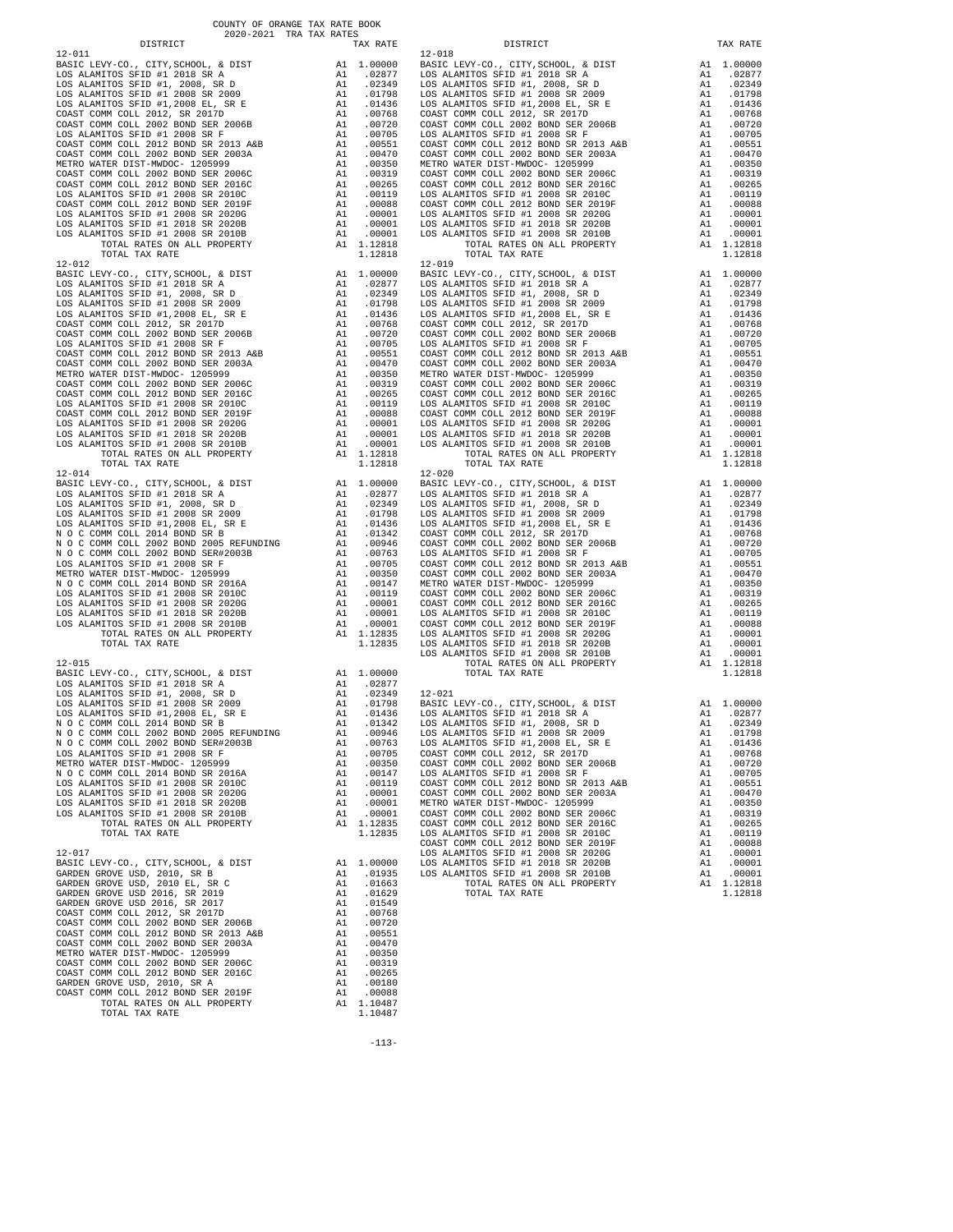-114-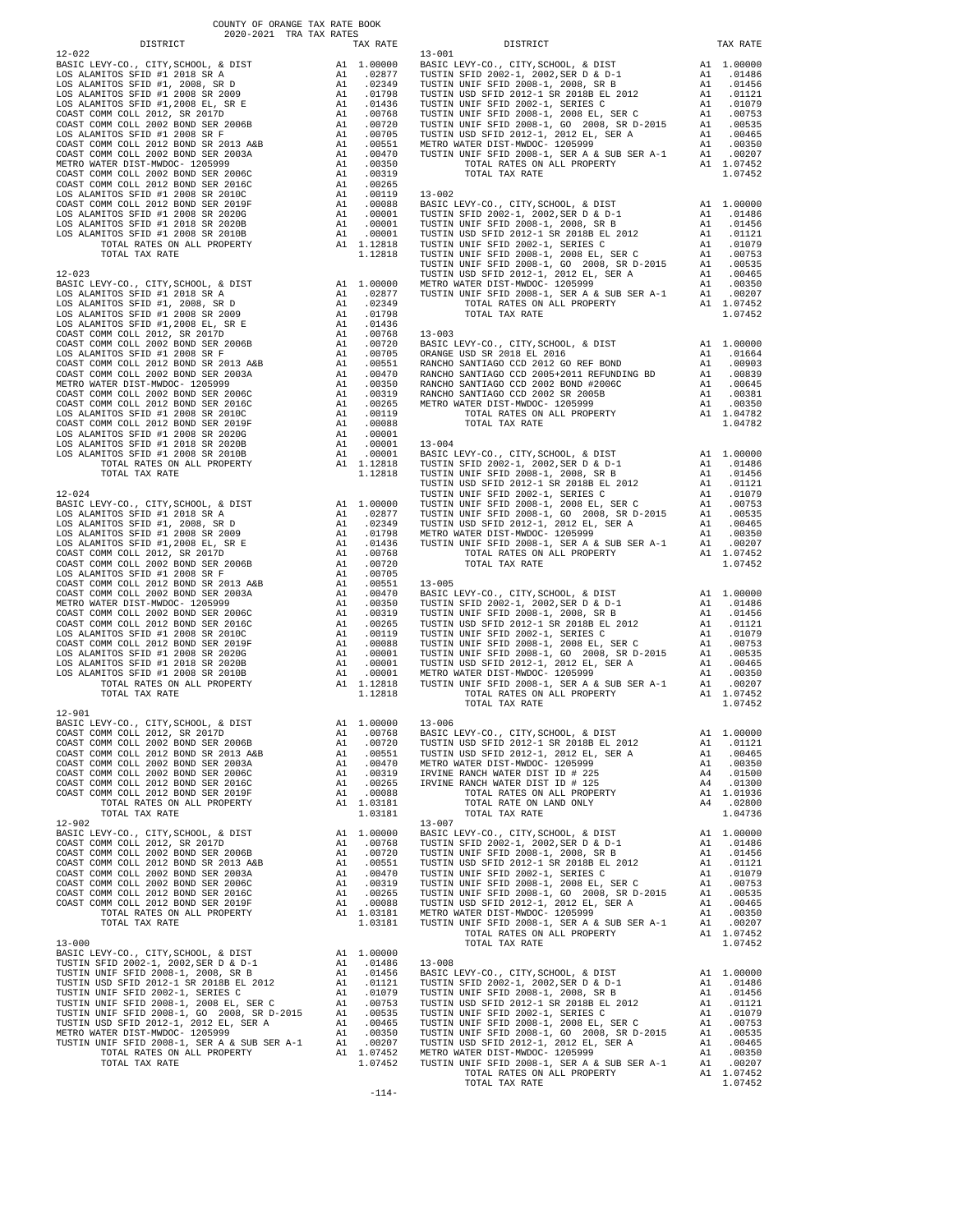| COUNTY OF ORANGE TAX RATE BOOK<br>2020-2021 TRA TAX RATES |          |                                                                                                                                                                                                                                                                                |          |
|-----------------------------------------------------------|----------|--------------------------------------------------------------------------------------------------------------------------------------------------------------------------------------------------------------------------------------------------------------------------------|----------|
| DISTRICT                                                  | TAX RATE | DISTRICT                                                                                                                                                                                                                                                                       | TAX RATE |
|                                                           |          |                                                                                                                                                                                                                                                                                |          |
|                                                           |          |                                                                                                                                                                                                                                                                                |          |
|                                                           |          |                                                                                                                                                                                                                                                                                |          |
|                                                           |          |                                                                                                                                                                                                                                                                                |          |
|                                                           |          |                                                                                                                                                                                                                                                                                |          |
|                                                           |          |                                                                                                                                                                                                                                                                                |          |
|                                                           |          |                                                                                                                                                                                                                                                                                |          |
|                                                           |          |                                                                                                                                                                                                                                                                                |          |
|                                                           |          |                                                                                                                                                                                                                                                                                |          |
|                                                           |          |                                                                                                                                                                                                                                                                                |          |
|                                                           |          |                                                                                                                                                                                                                                                                                |          |
|                                                           |          |                                                                                                                                                                                                                                                                                |          |
|                                                           |          |                                                                                                                                                                                                                                                                                |          |
|                                                           |          |                                                                                                                                                                                                                                                                                |          |
|                                                           |          |                                                                                                                                                                                                                                                                                |          |
|                                                           |          |                                                                                                                                                                                                                                                                                |          |
|                                                           |          |                                                                                                                                                                                                                                                                                |          |
|                                                           |          |                                                                                                                                                                                                                                                                                |          |
|                                                           |          |                                                                                                                                                                                                                                                                                |          |
|                                                           |          |                                                                                                                                                                                                                                                                                |          |
|                                                           |          |                                                                                                                                                                                                                                                                                |          |
|                                                           |          |                                                                                                                                                                                                                                                                                |          |
|                                                           |          |                                                                                                                                                                                                                                                                                |          |
|                                                           |          |                                                                                                                                                                                                                                                                                |          |
|                                                           |          |                                                                                                                                                                                                                                                                                |          |
|                                                           |          |                                                                                                                                                                                                                                                                                |          |
|                                                           |          |                                                                                                                                                                                                                                                                                |          |
|                                                           |          |                                                                                                                                                                                                                                                                                |          |
|                                                           |          |                                                                                                                                                                                                                                                                                |          |
|                                                           |          |                                                                                                                                                                                                                                                                                |          |
|                                                           |          |                                                                                                                                                                                                                                                                                |          |
|                                                           |          |                                                                                                                                                                                                                                                                                |          |
|                                                           |          |                                                                                                                                                                                                                                                                                |          |
|                                                           |          |                                                                                                                                                                                                                                                                                |          |
|                                                           |          |                                                                                                                                                                                                                                                                                |          |
|                                                           |          |                                                                                                                                                                                                                                                                                |          |
|                                                           |          |                                                                                                                                                                                                                                                                                |          |
|                                                           |          |                                                                                                                                                                                                                                                                                |          |
|                                                           |          |                                                                                                                                                                                                                                                                                |          |
|                                                           |          |                                                                                                                                                                                                                                                                                |          |
|                                                           |          |                                                                                                                                                                                                                                                                                |          |
|                                                           |          |                                                                                                                                                                                                                                                                                |          |
|                                                           |          |                                                                                                                                                                                                                                                                                |          |
|                                                           |          |                                                                                                                                                                                                                                                                                |          |
|                                                           |          |                                                                                                                                                                                                                                                                                |          |
|                                                           |          |                                                                                                                                                                                                                                                                                |          |
|                                                           |          |                                                                                                                                                                                                                                                                                |          |
|                                                           |          |                                                                                                                                                                                                                                                                                |          |
|                                                           |          |                                                                                                                                                                                                                                                                                |          |
|                                                           |          |                                                                                                                                                                                                                                                                                |          |
|                                                           |          |                                                                                                                                                                                                                                                                                |          |
|                                                           |          |                                                                                                                                                                                                                                                                                |          |
|                                                           |          |                                                                                                                                                                                                                                                                                |          |
|                                                           |          |                                                                                                                                                                                                                                                                                |          |
|                                                           |          |                                                                                                                                                                                                                                                                                |          |
|                                                           |          |                                                                                                                                                                                                                                                                                |          |
|                                                           |          |                                                                                                                                                                                                                                                                                |          |
|                                                           |          |                                                                                                                                                                                                                                                                                |          |
| $13 - 014$                                                |          | $13 - 021$                                                                                                                                                                                                                                                                     |          |
|                                                           |          |                                                                                                                                                                                                                                                                                |          |
|                                                           |          |                                                                                                                                                                                                                                                                                |          |
|                                                           |          |                                                                                                                                                                                                                                                                                |          |
|                                                           |          |                                                                                                                                                                                                                                                                                |          |
|                                                           |          |                                                                                                                                                                                                                                                                                |          |
|                                                           |          |                                                                                                                                                                                                                                                                                |          |
|                                                           |          |                                                                                                                                                                                                                                                                                |          |
|                                                           |          |                                                                                                                                                                                                                                                                                |          |
|                                                           |          |                                                                                                                                                                                                                                                                                |          |
|                                                           |          |                                                                                                                                                                                                                                                                                |          |
| $13 - 015$                                                |          | $13 - 022$                                                                                                                                                                                                                                                                     |          |
|                                                           |          |                                                                                                                                                                                                                                                                                |          |
|                                                           |          |                                                                                                                                                                                                                                                                                |          |
|                                                           |          |                                                                                                                                                                                                                                                                                |          |
|                                                           |          |                                                                                                                                                                                                                                                                                |          |
|                                                           |          |                                                                                                                                                                                                                                                                                |          |
|                                                           |          |                                                                                                                                                                                                                                                                                |          |
|                                                           |          |                                                                                                                                                                                                                                                                                |          |
|                                                           |          |                                                                                                                                                                                                                                                                                |          |
|                                                           |          | $\begin{tabular}{cccccc} 13-015 & 1040 & 1446 & 1040 & 1040 & 1040 & 1040 & 1040 & 1040 & 1040 & 1040 & 1040 & 1040 & 1040 & 1040 & 1040 & 1040 & 1040 & 1040 & 1040 & 1040 & 1040 & 1040 & 1040 & 1040 & 1040 & 1040 & 1040 & 1040 & 1040 & 1040 & 1040 & 1040 & 1040 & 1040$ |          |

| X KATE           | DISTRICT                                                                                                                                                                                                                                                                                                                                                                                                                                      |                            | TAX RATE                            |
|------------------|-----------------------------------------------------------------------------------------------------------------------------------------------------------------------------------------------------------------------------------------------------------------------------------------------------------------------------------------------------------------------------------------------------------------------------------------------|----------------------------|-------------------------------------|
|                  | $13 - 016$<br>$(0.0000\quad \  \  \, \mbox{BAIC LEVY-CO.}, \,\, \mbox{CITY}, \mbox{SCHOOL}, \,\, \& \,\, \mbox{DIST} \qquad \qquad \mbox{A1} \quad 1.00000 \\ \mbox{0.01486} \quad \, \mbox{TUSTIN SFD 2002-1}, \,\, \mbox{2002}, \mbox{SER D $\&$D$-1} \\ \mbox{0.11456} \quad \, \mbox{TUSTIN WIF SFD 2002-1}, \,\, \mbox{2008}, \,\, \mbox{SRE}\quad \, \mbox{A1} \qquad \, \$                                                             |                            |                                     |
|                  |                                                                                                                                                                                                                                                                                                                                                                                                                                               |                            |                                     |
|                  |                                                                                                                                                                                                                                                                                                                                                                                                                                               |                            |                                     |
|                  |                                                                                                                                                                                                                                                                                                                                                                                                                                               |                            |                                     |
|                  |                                                                                                                                                                                                                                                                                                                                                                                                                                               |                            |                                     |
|                  |                                                                                                                                                                                                                                                                                                                                                                                                                                               |                            |                                     |
|                  |                                                                                                                                                                                                                                                                                                                                                                                                                                               |                            |                                     |
|                  |                                                                                                                                                                                                                                                                                                                                                                                                                                               |                            |                                     |
|                  |                                                                                                                                                                                                                                                                                                                                                                                                                                               |                            |                                     |
| .07452           | TOTAL RATES ON ALL PROPERTY                                                                                                                                                                                                                                                                                                                                                                                                                   |                            | 1.07452                             |
| .07452           | TOTAL TAX RATE                                                                                                                                                                                                                                                                                                                                                                                                                                | $^\mathrm{AL}_\mathrm{Al}$ | 1.07452                             |
|                  | $13 - 017$                                                                                                                                                                                                                                                                                                                                                                                                                                    |                            |                                     |
|                  | $(0.0000\quad \  \  \, \mbox{BAST L} \, \, \mbox{EVI} \, \, \mbox{CEVY-CO.}, \,\, \mbox{CITY}, \mbox{SCHOOL}, \,\, \mbox{& DIST} \qquad \qquad \mbox{A1} \quad 1.00000 \quad \mbox{BAST L EVY-CO.}, \,\, \mbox{CITY}, \mbox{SCBOL}, \,\, \mbox{& D15T} \qquad \qquad \mbox{A1} \quad 1.00000 \quad \mbox{0.01486} \quad \mbox{TUSTIN WIP F SFD 2002-1, 2008, SR B} \qquad$                                                                    |                            |                                     |
|                  |                                                                                                                                                                                                                                                                                                                                                                                                                                               |                            |                                     |
|                  |                                                                                                                                                                                                                                                                                                                                                                                                                                               |                            |                                     |
|                  |                                                                                                                                                                                                                                                                                                                                                                                                                                               |                            |                                     |
|                  |                                                                                                                                                                                                                                                                                                                                                                                                                                               |                            |                                     |
|                  |                                                                                                                                                                                                                                                                                                                                                                                                                                               |                            |                                     |
|                  |                                                                                                                                                                                                                                                                                                                                                                                                                                               |                            |                                     |
|                  |                                                                                                                                                                                                                                                                                                                                                                                                                                               |                            | .00350                              |
|                  |                                                                                                                                                                                                                                                                                                                                                                                                                                               |                            |                                     |
| .07452           | TOTAL TAX RATE                                                                                                                                                                                                                                                                                                                                                                                                                                |                            | 1.07452                             |
|                  | $13 - 018$                                                                                                                                                                                                                                                                                                                                                                                                                                    |                            |                                     |
|                  |                                                                                                                                                                                                                                                                                                                                                                                                                                               |                            |                                     |
|                  |                                                                                                                                                                                                                                                                                                                                                                                                                                               |                            |                                     |
|                  |                                                                                                                                                                                                                                                                                                                                                                                                                                               |                            |                                     |
|                  |                                                                                                                                                                                                                                                                                                                                                                                                                                               |                            |                                     |
|                  |                                                                                                                                                                                                                                                                                                                                                                                                                                               |                            |                                     |
|                  | $(0.0000\quad \  \  \, \mbox{BAST L EVV-CO.}, \,\, \mbox{CITY}, \mbox{SCHOOL}, \,\, \mbox{& DIST} \qquad \qquad \mbox{A1} \quad 1.00000 \quad \mbox{BAST L EVV-CO.}, \,\, \mbox{CITY}, \mbox{SCHOOL}, \,\, \mbox{& DIST} \qquad \qquad \mbox{A1} \quad 1.00000 \quad \mbox{BAST L EVV-CO.}, \,\, \mbox{C008}, \,\, \mbox{SRE}\quad \qquad \mbox{A1} \qquad 0.11486 \qquad \qquad \mbox{7UST$                                                  |                            |                                     |
|                  |                                                                                                                                                                                                                                                                                                                                                                                                                                               |                            |                                     |
|                  |                                                                                                                                                                                                                                                                                                                                                                                                                                               |                            |                                     |
|                  |                                                                                                                                                                                                                                                                                                                                                                                                                                               |                            |                                     |
| .07452           | TOTAL TAX RATE                                                                                                                                                                                                                                                                                                                                                                                                                                |                            | 1.07452                             |
|                  | $13 - 019$                                                                                                                                                                                                                                                                                                                                                                                                                                    |                            |                                     |
|                  | $(0.0000\quad \  \  \, \mbox{BAIC LEVY-CO.}, \,\, \mbox{CITY}, \mbox{SCHOOL}, \,\, \& \,\, \mbox{DIST} \qquad \qquad \mbox{A1} \quad 1.00000 \\ \mbox{0.02203} \quad \, \mbox{TUSTIN SFD 2002-1}, \,\, \mbox{2002}, \mbox{SER D & D-1} \\ \mbox{0.1284} \quad \, \mbox{0.1486} \\ \mbox{0.0917} \quad \, \mbox{TUSTIN USP SF D 2002-1}, \,\, \mbox{SRE R 20$                                                                                  |                            |                                     |
|                  |                                                                                                                                                                                                                                                                                                                                                                                                                                               |                            |                                     |
|                  |                                                                                                                                                                                                                                                                                                                                                                                                                                               |                            |                                     |
|                  |                                                                                                                                                                                                                                                                                                                                                                                                                                               |                            |                                     |
|                  |                                                                                                                                                                                                                                                                                                                                                                                                                                               |                            |                                     |
|                  |                                                                                                                                                                                                                                                                                                                                                                                                                                               |                            |                                     |
|                  |                                                                                                                                                                                                                                                                                                                                                                                                                                               |                            |                                     |
|                  |                                                                                                                                                                                                                                                                                                                                                                                                                                               |                            |                                     |
|                  |                                                                                                                                                                                                                                                                                                                                                                                                                                               |                            |                                     |
| .00616           | TOTAL RATES ON ALL PROPERTY                                                                                                                                                                                                                                                                                                                                                                                                                   |                            | A1 1.07452                          |
| .00505<br>.00395 | TOTAL TAX RATE                                                                                                                                                                                                                                                                                                                                                                                                                                |                            | 1.07452                             |
|                  | .00399<br>.00390 13-020<br>.00381 BASIC LEVY-CO., CITY, SCHOOL, & DIST<br>.00352 SANTA ANA USD-2018, SR 2019A<br>.00350 SANTA ANA USD-2008 BOND SER A<br>.00201 SANTA ANA USD-2008 BOND SER 2002B<br>.00201 SANTA ANA USD 1999, 2009 REF<br>                                                                                                                                                                                                  |                            |                                     |
|                  |                                                                                                                                                                                                                                                                                                                                                                                                                                               | A1                         | 1.00000                             |
|                  |                                                                                                                                                                                                                                                                                                                                                                                                                                               | A1                         | .02203                              |
|                  |                                                                                                                                                                                                                                                                                                                                                                                                                                               | A1                         | .01854                              |
|                  |                                                                                                                                                                                                                                                                                                                                                                                                                                               |                            |                                     |
|                  |                                                                                                                                                                                                                                                                                                                                                                                                                                               |                            |                                     |
|                  |                                                                                                                                                                                                                                                                                                                                                                                                                                               |                            |                                     |
|                  |                                                                                                                                                                                                                                                                                                                                                                                                                                               |                            |                                     |
|                  |                                                                                                                                                                                                                                                                                                                                                                                                                                               |                            |                                     |
|                  |                                                                                                                                                                                                                                                                                                                                                                                                                                               |                            |                                     |
|                  |                                                                                                                                                                                                                                                                                                                                                                                                                                               | A1                         | .00616                              |
|                  |                                                                                                                                                                                                                                                                                                                                                                                                                                               | A1                         | .00505                              |
|                  | EMICIO SANTIAGO CCD 2002 BOND #2006C<br>RANCHO SANTIAGO CCD 2002 BOND #2006C<br>0.00000 RANCHO SANTIAGO CCD STIP#1 SR R<br>0.01456 RANCHO SANTIAGO CCD STIP#1 SR R<br>0.01456 RANCHO SANTIAGO CCD STIP#1 SR B<br>0.01421 SANTA ANA USD-2                                                                                                                                                                                                      |                            | A1 .00395<br>A1 .00390<br>A1 .00381 |
|                  |                                                                                                                                                                                                                                                                                                                                                                                                                                               |                            |                                     |
| .00535           | SANTA ANA USD-2008 BOND SER C                                                                                                                                                                                                                                                                                                                                                                                                                 | A1                         | .00352                              |
| .00465           | METRO WATER DIST-MWDOC- 1205999                                                                                                                                                                                                                                                                                                                                                                                                               | A1                         | .00350                              |
|                  | .00350 SANTA ANA UNIF-1999 BOND SER 2002A<br>00207 SANTA ANA UNIF-1999 BOND SER 2002A<br>00207 SANTA ANA USD-2008 BOND SER B                                                                                                                                                                                                                                                                                                                  | A1                         | .00207                              |
| .07452           | TOTAL RATES ON ALL PROPERTY                                                                                                                                                                                                                                                                                                                                                                                                                   | A1<br>A1                   | .00001<br>1.12997                   |
| .07452           | TOTAL TAX RATE                                                                                                                                                                                                                                                                                                                                                                                                                                |                            | 1.12997                             |
|                  | $13 - 021$                                                                                                                                                                                                                                                                                                                                                                                                                                    |                            |                                     |
|                  |                                                                                                                                                                                                                                                                                                                                                                                                                                               |                            | 1.00000                             |
|                  |                                                                                                                                                                                                                                                                                                                                                                                                                                               |                            | A1.01486                            |
|                  |                                                                                                                                                                                                                                                                                                                                                                                                                                               | A1                         | .01456                              |
|                  |                                                                                                                                                                                                                                                                                                                                                                                                                                               | A1<br>A1                   | .01121<br>.01079                    |
|                  |                                                                                                                                                                                                                                                                                                                                                                                                                                               |                            | .00753                              |
|                  |                                                                                                                                                                                                                                                                                                                                                                                                                                               |                            | .00535                              |
|                  |                                                                                                                                                                                                                                                                                                                                                                                                                                               | A1                         | .00465                              |
|                  | $\begin{tabular}{ c c c c c c c c} 13-021 & 13-021 & 14-021 & 14-021 & 14-021 & 14-021 & 14-021 & 14-021 & 14-021 & 14-021 & 14-021 & 14-021 & 14-021 & 14-021 & 14-021 & 14-021 & 14-021 & 14-021 & 14-021 & 14-021 & 14-021 & 14-021 & 14-021 & 14-021 & 14-021 & 14-0$                                                                                                                                                                     | A1                         | 00350.<br>00207.                    |
|                  | TUSTIN UNIF SFID 2008-1, SER A & SUB SER A-1<br>TOTAL RATES ON ALL DROPEDTY                                                                                                                                                                                                                                                                                                                                                                   | A1                         |                                     |
| .07452<br>.07452 | TOTAL RATES ON ALL PROPERTY<br>TOTAL TAX RATE                                                                                                                                                                                                                                                                                                                                                                                                 |                            | A1 1.07452<br>1.07452               |
|                  | $13 - 022$                                                                                                                                                                                                                                                                                                                                                                                                                                    |                            |                                     |
|                  |                                                                                                                                                                                                                                                                                                                                                                                                                                               |                            | 1.00000                             |
|                  |                                                                                                                                                                                                                                                                                                                                                                                                                                               |                            | .01486                              |
|                  |                                                                                                                                                                                                                                                                                                                                                                                                                                               |                            | .01456                              |
|                  |                                                                                                                                                                                                                                                                                                                                                                                                                                               |                            | .01121                              |
|                  |                                                                                                                                                                                                                                                                                                                                                                                                                                               |                            | .01079<br>.00753                    |
|                  |                                                                                                                                                                                                                                                                                                                                                                                                                                               |                            | .00535                              |
|                  |                                                                                                                                                                                                                                                                                                                                                                                                                                               |                            | .00465                              |
|                  |                                                                                                                                                                                                                                                                                                                                                                                                                                               |                            | .00350                              |
|                  |                                                                                                                                                                                                                                                                                                                                                                                                                                               |                            | .00207                              |
| .07452           | $\begin{tabular}{ c c c c c c c c} \multicolumn{1}{c}{\textbf{13--022}} & \multicolumn{1}{c}{\textbf{13--022}} & \multicolumn{1}{c}{\textbf{13--022}} & \multicolumn{1}{c}{\textbf{13--022}} & \multicolumn{1}{c}{\textbf{14--01486}} & \multicolumn{1}{c}{\textbf{15--01486}} & \multicolumn{1}{c}{\textbf{15--01486}} & \multicolumn{1}{c}{\textbf{15--01486}} & \multicolumn{1}{c}{\textbf{15--01486}} & \multicolumn{1$<br>TOTAL TAX RATE |                            | A1 1.07452<br>1.07452               |
|                  |                                                                                                                                                                                                                                                                                                                                                                                                                                               |                            |                                     |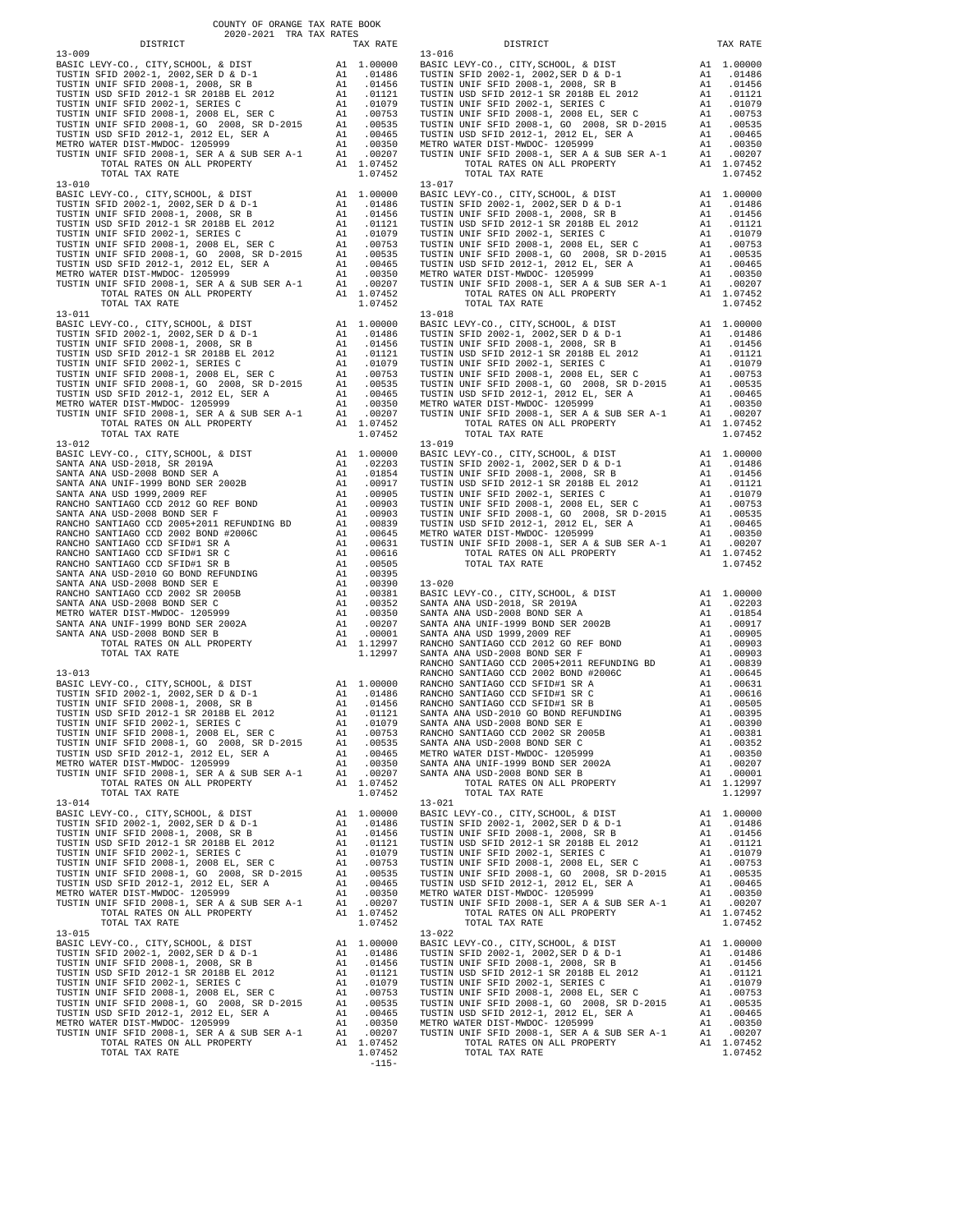| COUNTY OF ORANGE TAX RATE BOOK<br>2020-2021 TRA TAX RATES |          |                |          |
|-----------------------------------------------------------|----------|----------------|----------|
| <b>DISTRICT</b>                                           | TAX RATE | DISTRICT       | TAX RATE |
| $13 - 023$                                                |          | $13 - 030$     |          |
|                                                           |          |                |          |
|                                                           |          |                |          |
|                                                           |          |                |          |
|                                                           |          |                |          |
|                                                           |          |                |          |
|                                                           |          |                |          |
|                                                           |          |                |          |
|                                                           |          |                |          |
|                                                           |          |                |          |
|                                                           |          |                |          |
|                                                           |          |                |          |
|                                                           |          |                |          |
|                                                           |          |                |          |
|                                                           |          |                |          |
|                                                           |          |                |          |
|                                                           |          |                |          |
|                                                           |          |                |          |
|                                                           |          |                |          |
|                                                           |          |                |          |
|                                                           |          |                |          |
|                                                           |          |                |          |
|                                                           |          |                |          |
|                                                           |          |                |          |
|                                                           |          |                |          |
|                                                           |          |                |          |
|                                                           |          |                |          |
|                                                           |          |                |          |
|                                                           |          |                |          |
|                                                           |          |                |          |
|                                                           |          |                |          |
|                                                           |          |                |          |
|                                                           |          |                |          |
|                                                           |          |                |          |
|                                                           |          |                |          |
|                                                           |          |                |          |
|                                                           |          |                |          |
|                                                           |          |                |          |
|                                                           |          |                |          |
|                                                           |          |                |          |
|                                                           |          |                |          |
|                                                           |          |                |          |
|                                                           |          |                |          |
|                                                           |          |                |          |
|                                                           |          |                |          |
|                                                           |          |                |          |
|                                                           |          |                |          |
|                                                           |          |                |          |
|                                                           |          |                |          |
|                                                           |          |                |          |
|                                                           |          |                |          |
|                                                           |          |                |          |
|                                                           |          |                |          |
|                                                           |          |                |          |
|                                                           |          |                |          |
|                                                           |          |                |          |
|                                                           |          |                |          |
|                                                           |          |                |          |
|                                                           |          |                |          |
|                                                           |          |                |          |
|                                                           |          |                |          |
|                                                           |          |                |          |
|                                                           |          |                |          |
|                                                           |          |                |          |
|                                                           |          |                |          |
|                                                           |          |                |          |
|                                                           |          |                |          |
|                                                           |          |                |          |
|                                                           |          |                |          |
|                                                           |          |                |          |
|                                                           |          |                |          |
|                                                           |          |                |          |
|                                                           |          |                |          |
|                                                           |          |                |          |
|                                                           |          |                |          |
|                                                           |          | $13 - 037$     |          |
|                                                           |          |                |          |
|                                                           |          |                |          |
|                                                           |          |                |          |
|                                                           |          |                |          |
|                                                           |          |                |          |
|                                                           |          | TOTAL TAX RATE | 1.04652  |
|                                                           | $-116-$  |                |          |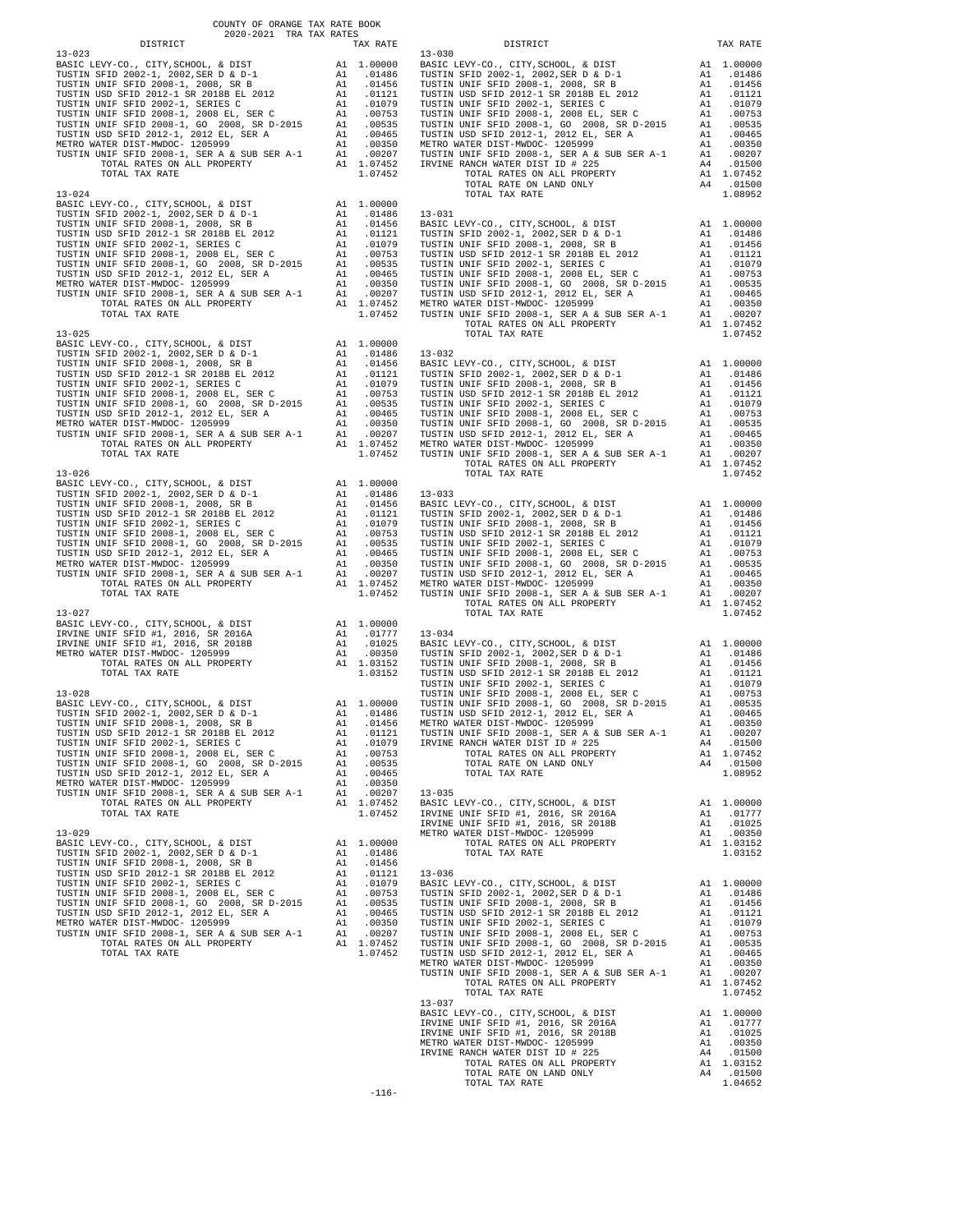| DISTRICT | TAX RATE | DISTRICT   | TAX RATE |  |
|----------|----------|------------|----------|--|
|          |          |            |          |  |
|          |          |            |          |  |
|          |          |            |          |  |
|          |          |            |          |  |
|          |          |            |          |  |
|          |          |            |          |  |
|          |          |            |          |  |
|          |          |            |          |  |
|          |          |            |          |  |
|          |          |            |          |  |
|          |          |            |          |  |
|          |          |            |          |  |
|          |          |            |          |  |
|          |          |            |          |  |
|          |          |            |          |  |
|          |          |            |          |  |
|          |          |            |          |  |
|          |          |            |          |  |
|          |          |            |          |  |
|          |          |            |          |  |
|          |          |            |          |  |
|          |          |            |          |  |
|          |          |            |          |  |
|          |          |            |          |  |
|          |          |            |          |  |
|          |          |            |          |  |
|          |          |            |          |  |
|          |          |            |          |  |
|          |          |            |          |  |
|          |          |            |          |  |
|          |          |            |          |  |
|          |          |            |          |  |
|          |          |            |          |  |
|          |          |            |          |  |
|          |          |            |          |  |
|          |          |            |          |  |
|          |          |            |          |  |
|          |          |            |          |  |
|          |          |            |          |  |
|          |          |            |          |  |
|          |          |            |          |  |
|          |          |            |          |  |
|          |          |            |          |  |
|          |          |            |          |  |
|          |          |            |          |  |
|          |          |            |          |  |
|          |          |            |          |  |
|          |          |            |          |  |
|          |          |            |          |  |
|          |          |            |          |  |
|          |          |            |          |  |
|          |          |            |          |  |
|          |          |            |          |  |
|          |          |            |          |  |
|          |          |            |          |  |
|          |          |            |          |  |
|          |          |            |          |  |
|          |          |            |          |  |
|          |          |            |          |  |
|          |          |            |          |  |
|          |          |            |          |  |
|          |          |            |          |  |
|          |          |            |          |  |
|          |          |            |          |  |
|          |          |            |          |  |
|          |          |            |          |  |
|          |          |            |          |  |
|          |          |            |          |  |
|          |          |            |          |  |
|          |          |            |          |  |
|          |          |            |          |  |
|          |          |            |          |  |
|          |          |            |          |  |
|          |          |            |          |  |
|          |          |            |          |  |
|          |          |            |          |  |
|          |          |            |          |  |
|          |          |            |          |  |
|          |          |            |          |  |
|          |          |            |          |  |
|          |          | $13 - 048$ |          |  |
|          |          |            |          |  |
|          |          |            |          |  |
|          |          |            |          |  |
|          |          |            |          |  |
|          |          |            |          |  |
|          |          |            |          |  |
|          |          |            |          |  |
|          |          |            |          |  |
|          |          |            |          |  |
|          |          |            |          |  |
|          |          |            |          |  |
|          |          |            |          |  |
|          |          |            |          |  |
|          |          |            |          |  |
|          |          |            |          |  |
|          |          |            |          |  |
|          |          |            |          |  |
|          |          |            |          |  |
|          |          |            |          |  |
|          |          |            |          |  |
|          |          |            |          |  |
|          |          |            |          |  |
|          |          |            |          |  |
|          |          |            |          |  |
|          |          |            |          |  |
|          |          |            |          |  |
|          |          |            |          |  |
|          |          |            |          |  |

-117-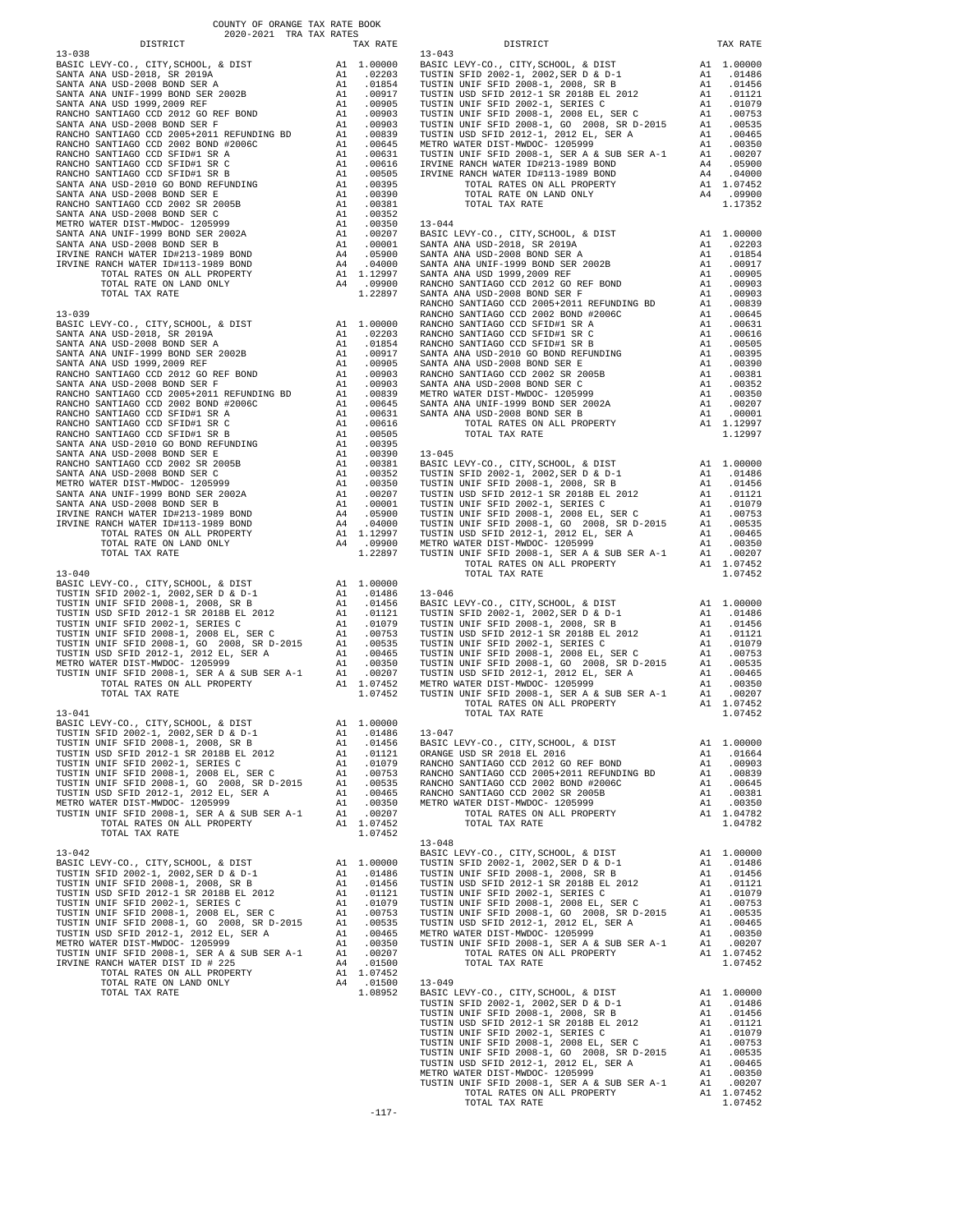| COUNTY OF ORANGE TAX RATE BOOK<br>$\begin{minipage}{.03\linewidth} \begin{tabular}{lcccccc} \multicolumn{2}{c}{\textbf{1.41}\textbf{1.62}} & \multicolumn{2}{c}{\textbf{1.62}\textbf{1}} & \multicolumn{2}{c}{\textbf{1.63}\textbf{1}} & \multicolumn{2}{c}{\textbf{1.64}\textbf{1}} & \multicolumn{2}{c}{\textbf{1.65}\textbf{1}} & \multicolumn{2}{c}{\textbf{1.66}\textbf{1}} & \multicolumn{2}{c}{\textbf{1.67}\textbf{1}} & \multicolumn{2}{c}{\textbf{1.67}\textbf{1}} & \mult$ |          |          |          |
|---------------------------------------------------------------------------------------------------------------------------------------------------------------------------------------------------------------------------------------------------------------------------------------------------------------------------------------------------------------------------------------------------------------------------------------------------------------------------------------|----------|----------|----------|
|                                                                                                                                                                                                                                                                                                                                                                                                                                                                                       | TAX RATE | DISTRICT | TAX RATE |
|                                                                                                                                                                                                                                                                                                                                                                                                                                                                                       |          |          |          |
|                                                                                                                                                                                                                                                                                                                                                                                                                                                                                       |          |          |          |
|                                                                                                                                                                                                                                                                                                                                                                                                                                                                                       |          |          |          |
|                                                                                                                                                                                                                                                                                                                                                                                                                                                                                       |          |          |          |
|                                                                                                                                                                                                                                                                                                                                                                                                                                                                                       |          |          |          |
|                                                                                                                                                                                                                                                                                                                                                                                                                                                                                       |          |          |          |
|                                                                                                                                                                                                                                                                                                                                                                                                                                                                                       |          |          |          |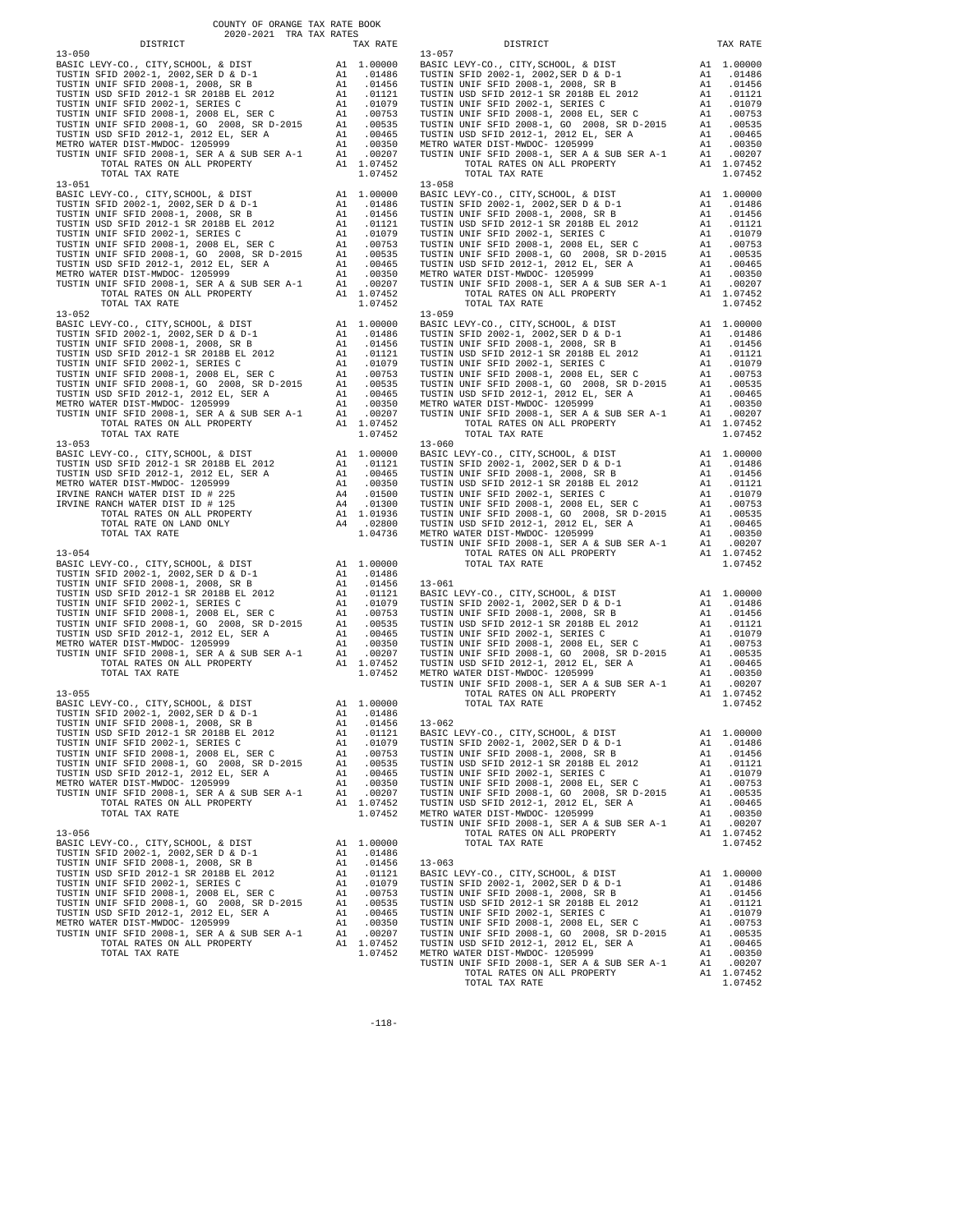|                                                                      | COUNTY OF ORANGE TAX RATE BOOK |                |          |
|----------------------------------------------------------------------|--------------------------------|----------------|----------|
| $2020-2021 \quad \text{TRA RATE B}$ DISTRICT 2020–2021 TRA TAX RATES | TAX RATE                       | DISTRICT       | TAX RATE |
| $13 - 064$                                                           |                                | $13 - 072$     |          |
|                                                                      |                                |                |          |
|                                                                      |                                |                |          |
|                                                                      |                                |                |          |
|                                                                      |                                |                |          |
|                                                                      |                                |                |          |
|                                                                      |                                |                |          |
|                                                                      |                                |                |          |
|                                                                      |                                |                |          |
|                                                                      |                                |                |          |
|                                                                      |                                |                |          |
|                                                                      |                                |                |          |
|                                                                      |                                |                |          |
|                                                                      |                                |                |          |
|                                                                      |                                |                |          |
|                                                                      |                                |                |          |
|                                                                      |                                | $13 - 075$     |          |
|                                                                      |                                |                |          |
|                                                                      |                                |                |          |
|                                                                      |                                |                |          |
|                                                                      |                                |                |          |
|                                                                      |                                |                |          |
|                                                                      |                                |                |          |
|                                                                      |                                |                |          |
|                                                                      |                                |                |          |
|                                                                      |                                |                |          |
|                                                                      |                                |                |          |
|                                                                      |                                |                |          |
|                                                                      |                                |                |          |
|                                                                      |                                |                |          |
|                                                                      |                                |                |          |
|                                                                      |                                |                |          |
|                                                                      |                                |                |          |
|                                                                      |                                |                |          |
|                                                                      |                                |                |          |
|                                                                      |                                |                |          |
|                                                                      |                                |                |          |
|                                                                      |                                |                |          |
|                                                                      |                                |                |          |
|                                                                      |                                |                |          |
|                                                                      |                                |                |          |
|                                                                      |                                |                |          |
| $13 - 069$                                                           |                                | TOTAL TAX RATE | 1.01936  |
|                                                                      |                                |                |          |
|                                                                      |                                |                |          |
|                                                                      |                                |                |          |
|                                                                      |                                |                |          |
|                                                                      |                                |                |          |
|                                                                      |                                |                |          |
|                                                                      |                                |                |          |
|                                                                      |                                |                |          |
| $13 - 070$                                                           |                                |                |          |
|                                                                      |                                |                |          |
|                                                                      |                                |                |          |
|                                                                      |                                |                |          |
|                                                                      |                                |                |          |
|                                                                      |                                |                |          |
|                                                                      |                                |                |          |
|                                                                      |                                |                |          |
|                                                                      |                                |                |          |
|                                                                      |                                |                |          |
|                                                                      |                                |                |          |
|                                                                      |                                |                |          |
|                                                                      | $-119-$                        |                |          |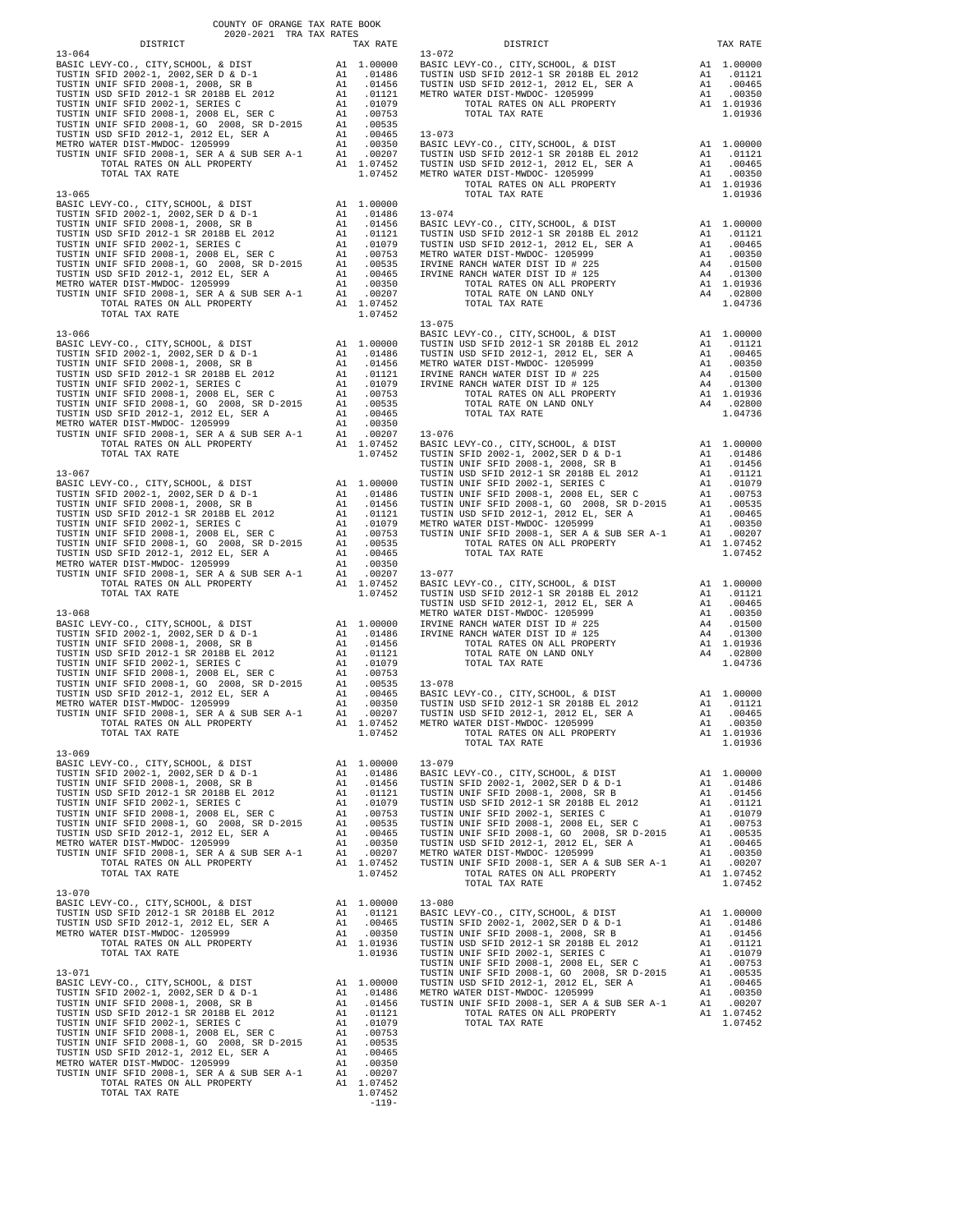| COUNTY OF ORANGE TAX RATE BOOK<br>$2020-2021 \quad \text{TRA TAX RATES}$ DISTRICT $\hspace{0.5cm}$ |         |                                                                                                                                                                                                                                                   |  |
|----------------------------------------------------------------------------------------------------|---------|---------------------------------------------------------------------------------------------------------------------------------------------------------------------------------------------------------------------------------------------------|--|
|                                                                                                    |         |                                                                                                                                                                                                                                                   |  |
|                                                                                                    |         |                                                                                                                                                                                                                                                   |  |
|                                                                                                    |         |                                                                                                                                                                                                                                                   |  |
|                                                                                                    |         |                                                                                                                                                                                                                                                   |  |
|                                                                                                    |         |                                                                                                                                                                                                                                                   |  |
|                                                                                                    |         |                                                                                                                                                                                                                                                   |  |
|                                                                                                    |         |                                                                                                                                                                                                                                                   |  |
|                                                                                                    |         |                                                                                                                                                                                                                                                   |  |
|                                                                                                    |         |                                                                                                                                                                                                                                                   |  |
|                                                                                                    |         |                                                                                                                                                                                                                                                   |  |
|                                                                                                    |         |                                                                                                                                                                                                                                                   |  |
|                                                                                                    |         |                                                                                                                                                                                                                                                   |  |
|                                                                                                    |         |                                                                                                                                                                                                                                                   |  |
|                                                                                                    |         |                                                                                                                                                                                                                                                   |  |
|                                                                                                    |         |                                                                                                                                                                                                                                                   |  |
|                                                                                                    |         |                                                                                                                                                                                                                                                   |  |
|                                                                                                    |         |                                                                                                                                                                                                                                                   |  |
|                                                                                                    |         |                                                                                                                                                                                                                                                   |  |
|                                                                                                    |         |                                                                                                                                                                                                                                                   |  |
|                                                                                                    |         |                                                                                                                                                                                                                                                   |  |
|                                                                                                    |         |                                                                                                                                                                                                                                                   |  |
|                                                                                                    |         | $13 - 092$<br><b>1997 - 1997 - 1997 - 1997 - 1997 - 1997 - 1997 - 1998 - 1998 - 1998 - 1998 - 1998 - 1998 - 1998 - 1998 - 1998 - 1998 - 1998 - 1998 - 1998 - 1998 - 1998 - 1998 - 1998 - 1998 - 1998 - 1998 - 1998 - 1998 - 1998 - 1998 - 199</b> |  |
|                                                                                                    |         |                                                                                                                                                                                                                                                   |  |
|                                                                                                    |         |                                                                                                                                                                                                                                                   |  |
|                                                                                                    |         |                                                                                                                                                                                                                                                   |  |
|                                                                                                    |         |                                                                                                                                                                                                                                                   |  |
|                                                                                                    |         |                                                                                                                                                                                                                                                   |  |
|                                                                                                    |         |                                                                                                                                                                                                                                                   |  |
|                                                                                                    |         |                                                                                                                                                                                                                                                   |  |
|                                                                                                    |         |                                                                                                                                                                                                                                                   |  |
|                                                                                                    |         |                                                                                                                                                                                                                                                   |  |
|                                                                                                    |         |                                                                                                                                                                                                                                                   |  |
|                                                                                                    |         |                                                                                                                                                                                                                                                   |  |
|                                                                                                    |         |                                                                                                                                                                                                                                                   |  |
|                                                                                                    |         |                                                                                                                                                                                                                                                   |  |
|                                                                                                    |         |                                                                                                                                                                                                                                                   |  |
|                                                                                                    |         |                                                                                                                                                                                                                                                   |  |
|                                                                                                    |         |                                                                                                                                                                                                                                                   |  |
|                                                                                                    |         |                                                                                                                                                                                                                                                   |  |
|                                                                                                    |         |                                                                                                                                                                                                                                                   |  |
|                                                                                                    |         |                                                                                                                                                                                                                                                   |  |
|                                                                                                    |         |                                                                                                                                                                                                                                                   |  |
|                                                                                                    |         |                                                                                                                                                                                                                                                   |  |
|                                                                                                    |         |                                                                                                                                                                                                                                                   |  |
|                                                                                                    |         |                                                                                                                                                                                                                                                   |  |
|                                                                                                    |         |                                                                                                                                                                                                                                                   |  |
|                                                                                                    |         |                                                                                                                                                                                                                                                   |  |
|                                                                                                    |         |                                                                                                                                                                                                                                                   |  |
|                                                                                                    |         |                                                                                                                                                                                                                                                   |  |
|                                                                                                    |         |                                                                                                                                                                                                                                                   |  |
|                                                                                                    |         |                                                                                                                                                                                                                                                   |  |
|                                                                                                    |         |                                                                                                                                                                                                                                                   |  |
|                                                                                                    |         |                                                                                                                                                                                                                                                   |  |
|                                                                                                    |         |                                                                                                                                                                                                                                                   |  |
|                                                                                                    |         |                                                                                                                                                                                                                                                   |  |
|                                                                                                    |         |                                                                                                                                                                                                                                                   |  |
|                                                                                                    |         |                                                                                                                                                                                                                                                   |  |
|                                                                                                    |         |                                                                                                                                                                                                                                                   |  |
|                                                                                                    |         |                                                                                                                                                                                                                                                   |  |
|                                                                                                    |         |                                                                                                                                                                                                                                                   |  |
|                                                                                                    |         |                                                                                                                                                                                                                                                   |  |
|                                                                                                    |         |                                                                                                                                                                                                                                                   |  |
|                                                                                                    |         |                                                                                                                                                                                                                                                   |  |
|                                                                                                    |         |                                                                                                                                                                                                                                                   |  |
|                                                                                                    |         |                                                                                                                                                                                                                                                   |  |
|                                                                                                    |         |                                                                                                                                                                                                                                                   |  |
|                                                                                                    |         |                                                                                                                                                                                                                                                   |  |
|                                                                                                    |         |                                                                                                                                                                                                                                                   |  |
|                                                                                                    |         |                                                                                                                                                                                                                                                   |  |
|                                                                                                    |         |                                                                                                                                                                                                                                                   |  |
|                                                                                                    |         |                                                                                                                                                                                                                                                   |  |
|                                                                                                    |         |                                                                                                                                                                                                                                                   |  |
|                                                                                                    |         |                                                                                                                                                                                                                                                   |  |
|                                                                                                    |         |                                                                                                                                                                                                                                                   |  |
|                                                                                                    |         |                                                                                                                                                                                                                                                   |  |
|                                                                                                    |         |                                                                                                                                                                                                                                                   |  |
|                                                                                                    |         |                                                                                                                                                                                                                                                   |  |
|                                                                                                    |         |                                                                                                                                                                                                                                                   |  |
|                                                                                                    |         |                                                                                                                                                                                                                                                   |  |
|                                                                                                    | $-120-$ | THERM SEE PRID 2005-1, 2003 BL, 2003 BL, 2004 1200711 (1912) 2004 1200721 (1912) 2004 1200721 (1912) 2004 1200721 (1912) 2004 1200721 (1912) 2004 1200721 (1912) 2004 1200721 (1912) 2004 1200721 (1912) 2004 1200721 (1912)                      |  |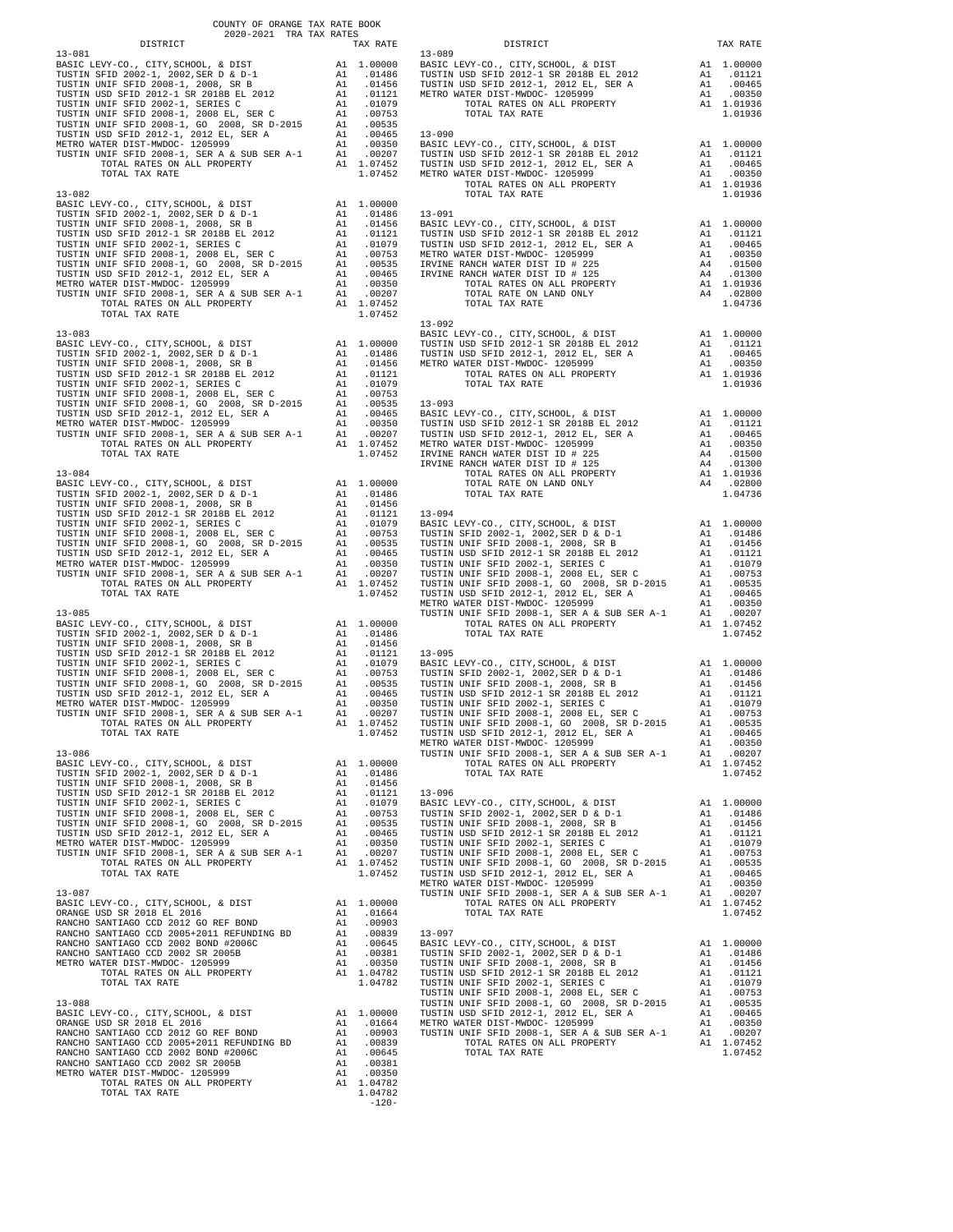| COUNTY OF ORANGE TAX RATE BOOK<br>2020-2021 TRA TAX RATES |          |            |          |
|-----------------------------------------------------------|----------|------------|----------|
| DISTRICT                                                  | TAX RATE | DISTRICT   | TAX RATE |
|                                                           |          | $13 - 105$ |          |
|                                                           |          |            |          |
|                                                           |          |            |          |
|                                                           |          |            |          |
|                                                           |          |            |          |
|                                                           |          |            |          |
|                                                           |          |            |          |
|                                                           |          |            |          |
|                                                           |          |            |          |
|                                                           |          |            |          |
|                                                           |          |            |          |
|                                                           |          |            |          |
|                                                           |          |            |          |
|                                                           |          |            |          |
|                                                           |          |            |          |
|                                                           |          |            |          |
|                                                           |          |            |          |
|                                                           |          |            |          |
|                                                           |          |            |          |
|                                                           |          |            |          |
|                                                           |          |            |          |
|                                                           |          |            |          |
|                                                           |          |            |          |
|                                                           |          |            |          |
|                                                           |          |            |          |
|                                                           |          |            |          |
|                                                           |          |            |          |
|                                                           |          |            |          |
|                                                           |          |            |          |
|                                                           |          |            |          |
|                                                           |          |            |          |
|                                                           |          |            |          |
|                                                           |          |            |          |
|                                                           |          |            |          |
|                                                           |          |            |          |
|                                                           |          |            |          |
|                                                           |          |            |          |
|                                                           |          |            |          |
|                                                           |          |            |          |
|                                                           |          |            |          |
|                                                           |          |            |          |
|                                                           |          |            |          |
|                                                           |          |            |          |
|                                                           |          |            |          |
|                                                           |          |            |          |
|                                                           |          |            |          |
|                                                           |          |            |          |
|                                                           |          |            |          |
|                                                           |          |            |          |
|                                                           |          |            |          |
|                                                           |          |            |          |
|                                                           |          |            |          |
|                                                           |          |            |          |
|                                                           |          |            |          |
|                                                           |          |            |          |
|                                                           |          |            |          |
|                                                           |          |            |          |
|                                                           |          |            |          |
|                                                           |          |            |          |
|                                                           |          |            |          |
|                                                           |          |            |          |
|                                                           |          |            |          |
|                                                           |          |            |          |
|                                                           |          |            |          |
|                                                           |          |            |          |
|                                                           |          |            |          |
|                                                           |          |            |          |
|                                                           |          |            |          |
|                                                           |          |            |          |
|                                                           |          |            |          |
|                                                           |          | 13-111     |          |
|                                                           |          |            |          |
|                                                           |          |            |          |
|                                                           |          |            |          |
|                                                           |          |            |          |
|                                                           |          |            |          |
|                                                           |          |            |          |
|                                                           |          |            |          |
|                                                           |          |            |          |
|                                                           |          |            |          |
|                                                           |          |            |          |
|                                                           |          |            |          |
|                                                           |          |            |          |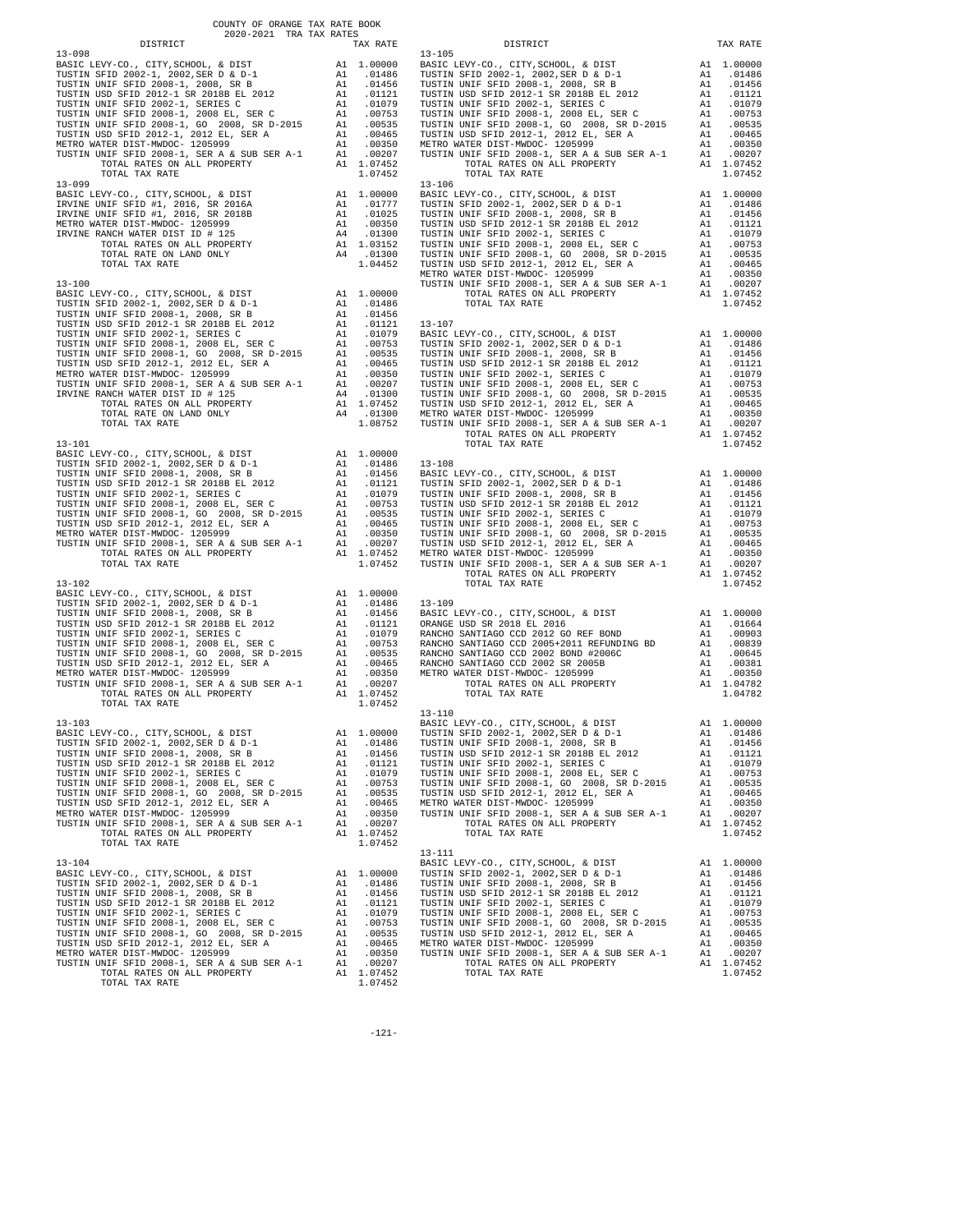| COUNTY OF ORANGE TAX RATE BOOK<br>$\begin{minipage}{.4\linewidth} \begin{tabular}{lcccccc} \multicolumn{2}{c}{\textbf{1.41}\textbf{1.42} & \textbf{1.43} & \textbf{RATE B}} \\ \multicolumn{2}{c}{\textbf{2.020-2021} & \textbf{TRA TAX RATES}} \\ \multicolumn{2}{c}{\textbf{DISTRICT}} & \multicolumn{2}{c}{\textbf{3.01}\textbf{1}} & \multicolumn{2}{c}{\textbf{5.02}\textbf{1}} & \multicolumn{2}{c}{\textbf{6.02}\textbf{1}} & \multicolumn{2}{c}{\textbf{6.03}\textbf{1}} \\$ |          |                                                                                                                                                                                                                               |          |  |  |  |
|--------------------------------------------------------------------------------------------------------------------------------------------------------------------------------------------------------------------------------------------------------------------------------------------------------------------------------------------------------------------------------------------------------------------------------------------------------------------------------------|----------|-------------------------------------------------------------------------------------------------------------------------------------------------------------------------------------------------------------------------------|----------|--|--|--|
|                                                                                                                                                                                                                                                                                                                                                                                                                                                                                      | TAX RATE | DISTRICT                                                                                                                                                                                                                      | TAX RATE |  |  |  |
|                                                                                                                                                                                                                                                                                                                                                                                                                                                                                      |          |                                                                                                                                                                                                                               |          |  |  |  |
|                                                                                                                                                                                                                                                                                                                                                                                                                                                                                      |          |                                                                                                                                                                                                                               |          |  |  |  |
|                                                                                                                                                                                                                                                                                                                                                                                                                                                                                      |          |                                                                                                                                                                                                                               |          |  |  |  |
|                                                                                                                                                                                                                                                                                                                                                                                                                                                                                      |          |                                                                                                                                                                                                                               |          |  |  |  |
|                                                                                                                                                                                                                                                                                                                                                                                                                                                                                      |          |                                                                                                                                                                                                                               |          |  |  |  |
|                                                                                                                                                                                                                                                                                                                                                                                                                                                                                      |          | n and the set of the set of the set of the set of the set of the set of the set of the set of the set of the set of the set of the set of the set of the set of the set of the set of the set of the set of the set of the se |          |  |  |  |
| $\begin{tabular}{c cccc} $10144$ & $100000$ & $10144$ & $100000$ & $10144$ & $100000$ \\ \hline TOTAL TAK RATE & 12002, 1, 2002, 5\&R D & 4 & 100000 & $10144$ & $101486$ \\ \hline TUSTIN WHF SET 1D 2002-1, 2002, 5\&R D & 4 & 101486 & 13-125 & 1002, 5\&R D & 51017 & 10179 & 10174 & 10179 & 101$                                                                                                                                                                               |          |                                                                                                                                                                                                                               |          |  |  |  |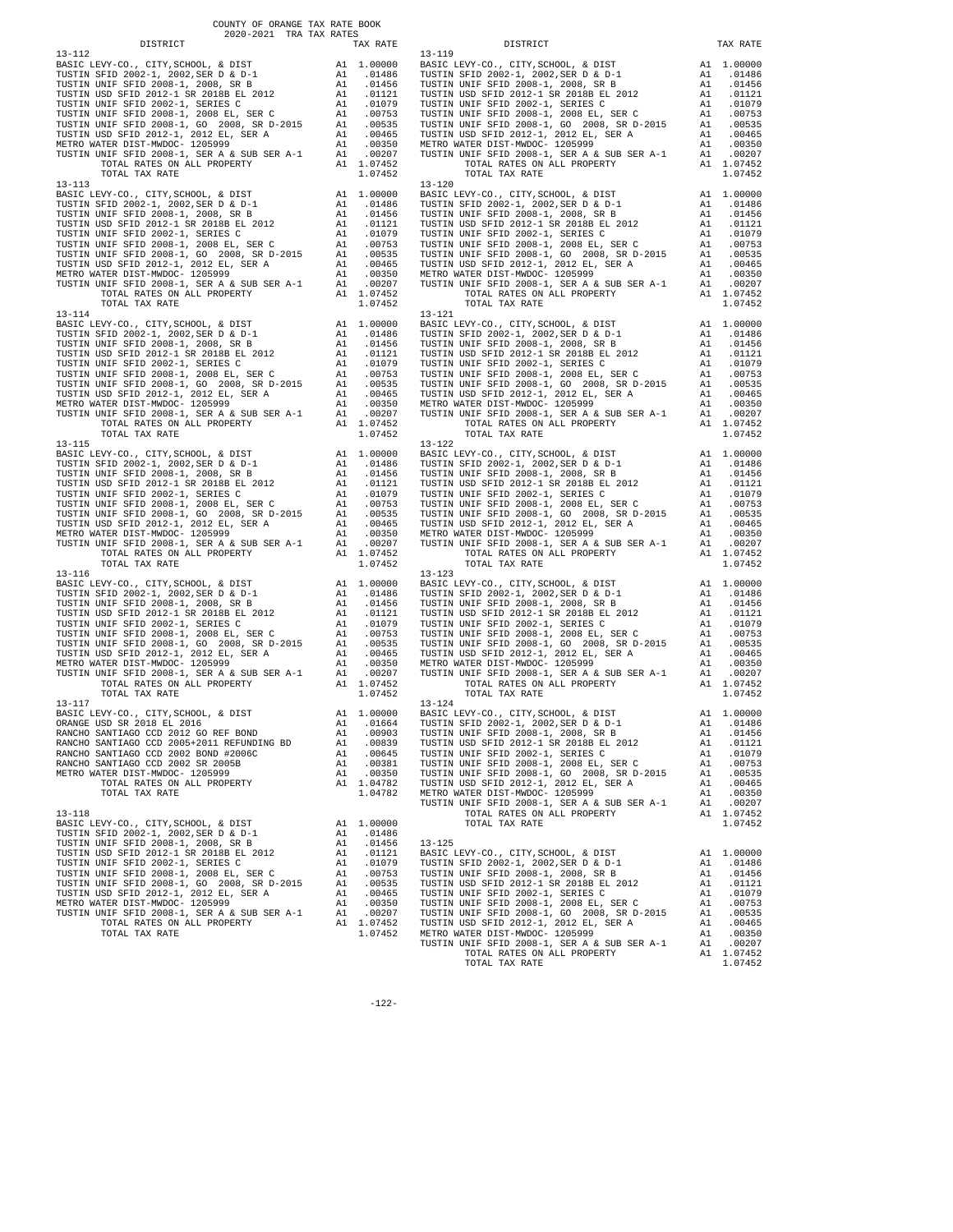| COUNTY OF ORANGE TAX RATE BOOK<br>2020-2021 TRA TAX RATES |          |          |          |
|-----------------------------------------------------------|----------|----------|----------|
| DISTRICT                                                  | TAX RATE | DISTRICT | TAX RATE |
|                                                           |          |          |          |
|                                                           |          |          |          |
|                                                           |          |          |          |
|                                                           |          |          |          |
|                                                           |          |          |          |
|                                                           |          |          |          |
|                                                           |          |          |          |
|                                                           |          |          |          |
|                                                           |          |          |          |
|                                                           |          |          |          |
|                                                           |          |          |          |
|                                                           |          |          |          |
|                                                           |          |          |          |
|                                                           |          |          |          |
|                                                           |          |          |          |
|                                                           |          |          |          |
|                                                           |          |          |          |
|                                                           |          |          |          |
|                                                           |          |          |          |
|                                                           |          |          |          |
|                                                           |          |          |          |
|                                                           |          |          |          |
|                                                           |          |          |          |
|                                                           |          |          |          |
|                                                           |          |          |          |
|                                                           |          |          |          |
|                                                           |          |          |          |
|                                                           |          |          |          |
|                                                           |          |          |          |
|                                                           |          |          |          |
|                                                           |          |          |          |
|                                                           |          |          |          |
|                                                           |          |          |          |
|                                                           |          |          |          |
|                                                           |          |          |          |
|                                                           |          |          |          |
|                                                           |          |          |          |
|                                                           |          |          |          |
|                                                           |          |          |          |
|                                                           |          |          |          |
|                                                           |          |          |          |
|                                                           |          |          |          |
|                                                           |          |          |          |
|                                                           |          |          |          |
|                                                           |          |          |          |
|                                                           |          |          |          |
|                                                           |          |          |          |
|                                                           |          |          |          |
|                                                           |          |          |          |
|                                                           |          |          |          |
|                                                           |          |          |          |
|                                                           |          |          |          |
|                                                           |          |          |          |
|                                                           |          |          |          |
|                                                           |          |          |          |
|                                                           |          |          |          |
|                                                           |          |          |          |
|                                                           |          |          |          |
|                                                           |          |          |          |
|                                                           |          |          |          |
|                                                           |          |          |          |
|                                                           |          |          |          |
|                                                           |          |          |          |
|                                                           |          |          |          |
|                                                           |          |          |          |
|                                                           |          |          |          |
|                                                           |          |          |          |

| RATE:                                                                                                             | DISTRICT<br>$13 - 133$                                                                                                                                                                                                                                                                                                                                                                                                                                                                                       | TAX RATE                                                                                                                                                                                  |
|-------------------------------------------------------------------------------------------------------------------|--------------------------------------------------------------------------------------------------------------------------------------------------------------------------------------------------------------------------------------------------------------------------------------------------------------------------------------------------------------------------------------------------------------------------------------------------------------------------------------------------------------|-------------------------------------------------------------------------------------------------------------------------------------------------------------------------------------------|
| 07452                                                                                                             | $\begin{tabular}{ c c c c c c c c} 13-133 & 13-133 \\ 0.0000 & BASIC & EVY-C0., CITY, SCHOOL, & & DIST \\ 0.1486 & TUSTIN STID 2002-1, & 2002, SER D & & D-1 \\ 0.1486 & TUSTIN UNIF SFID 2008-1, & 2008, SR B & & & & & 0.1456 \\ 0.1456 & TUSTIN UNIF SFID 2008-1, & 2008, SR B & & & & & 0.1121 \\ 0.1079 & TUSTIN UNIF SFID 2002-1, & SERIES C & & & &$<br>$13 - 134$<br>TOTAL TAX RATE                                                                                                                  | 1.07452                                                                                                                                                                                   |
|                                                                                                                   |                                                                                                                                                                                                                                                                                                                                                                                                                                                                                                              |                                                                                                                                                                                           |
|                                                                                                                   |                                                                                                                                                                                                                                                                                                                                                                                                                                                                                                              |                                                                                                                                                                                           |
| 00753<br>00535                                                                                                    | TOTAL TAX RATE                                                                                                                                                                                                                                                                                                                                                                                                                                                                                               | 1.03152                                                                                                                                                                                   |
| 00350                                                                                                             |                                                                                                                                                                                                                                                                                                                                                                                                                                                                                                              |                                                                                                                                                                                           |
| 01486<br>01456<br>01121<br>01079<br>00753<br>00535<br>00465<br>00350                                              | 00350<br>07452 BASIC LEVY-CO., CITY, SCHOOL, & DIST<br>07452 BASIC LEVY-CO., CITY, SCHOOL, 2002, SER D & D-1 A1 .00000<br>TUSTIN UNIF SFID 2002-1, 2008, SR B A1 .01486<br>TUSTIN USD SFID 2012-1 SR 2018B EL 2012 A1 .01121<br>----- E<br>TUSTIN UNIF SFID 2008-1, 2008 EL, SER C<br>TUSTIN UNIF SFID 2008-1, GO 2008, SR D-2015<br>TUSTIN USD SFID 2012-1, 2012 EL, SER A METRO WATER DIST-MWDOC- 1205999<br>TUSTIN UNIF SFID 2008-1, SER A & SUB SER A-1<br>TOTAL RATES ON ALL PROPERTY<br>TOTAL TAX RATE | A1<br>.00753<br>A1<br>.00535<br>A1<br>.00465<br>A1<br>.00350<br>A1<br>.00207<br>A1 1.07452<br>1.07452                                                                                     |
| 00207<br>07452<br>07452<br>00000<br>01486<br>01456<br>01121<br>01079<br>00753<br>00535<br>00465<br>00350<br>00207 | $13 - 139$<br>BASIC LEVY-CO., CITY, SCHOOL, & DIST<br>TUSTIN SFID 2002-1, 2002, SER D & D-1<br>TUSTIN UNIF SFID 2008-1, 2008, SR B<br>TUSTIN USD SFID 2012-1 SR 2018B EL 2012<br>TUSTIN UNIF SFID 2002-1, SERIES C<br>TUSTIN UNIF SFID 2008-1, 2008 EL, SER C<br>TUSTIN UNIF SFID 2008-1, GO 2008, SR D-2015<br>TUSTIN USD SFID 2012-1, 2012 EL, SER A METRO WATER DIST-MWDOC- 1205999<br>TUSTIN UNIF SFID 2008-1, SER A & SUB SER A-1<br>TOTAL RATES ON ALL PROPERTY<br>TOTAL TAX RATE                      | A1<br>1.00000<br>A1<br>.01486<br>A1<br>.01456<br>A1<br>.01121<br>A1<br>.01079<br>A1<br>.00753<br>A1<br>.00535<br>A1<br>.00465<br>A1<br>.00350<br>A1<br>.00207<br>A1<br>1.07452<br>1.07452 |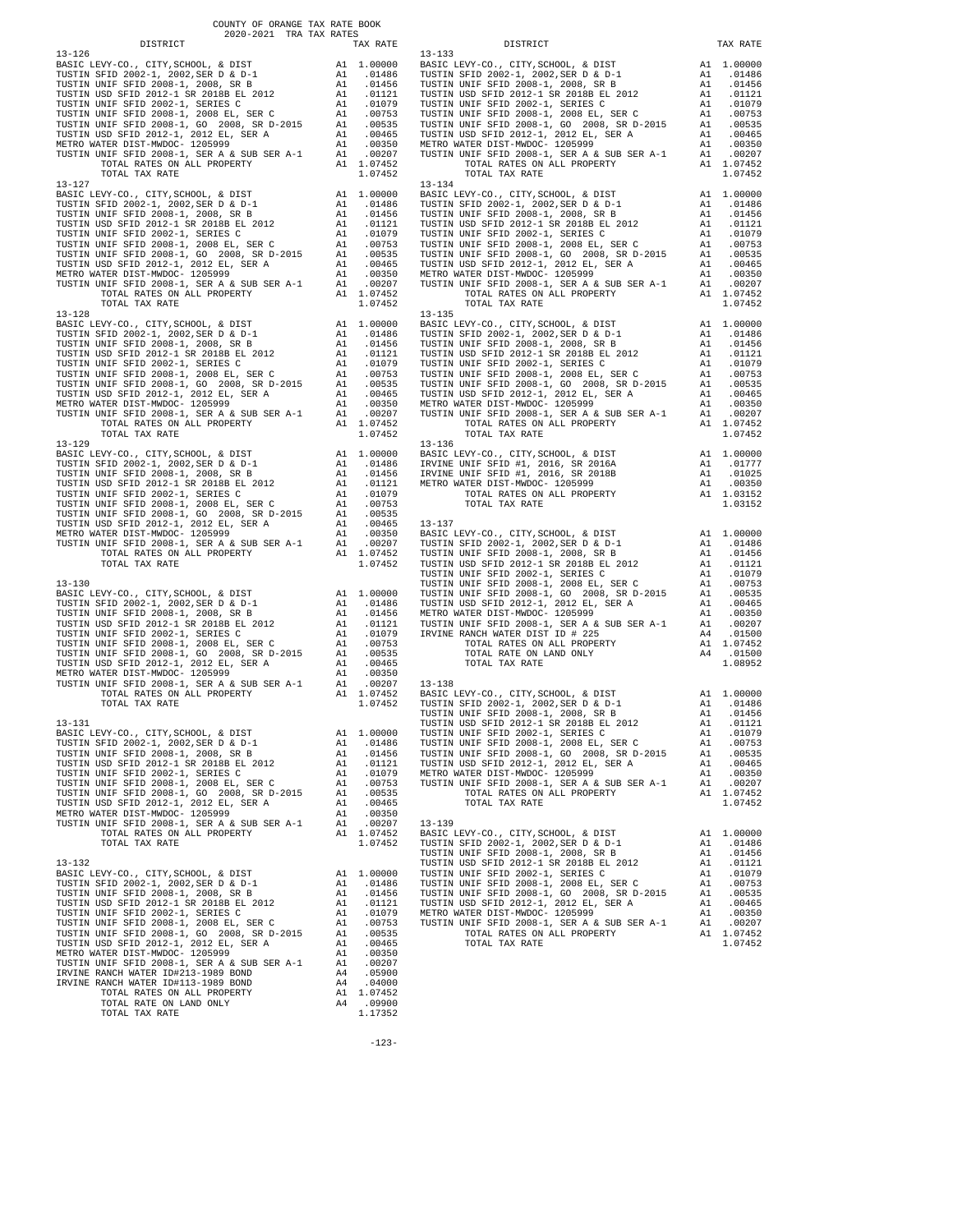| COUNTY OF ORANGE TAX RATE BOOK<br>2020-2021 TRA TAX RATES |          |          |          |
|-----------------------------------------------------------|----------|----------|----------|
| DISTRICT                                                  | TAX RATE | DISTRICT | TAX RATE |
|                                                           |          |          |          |
|                                                           |          |          |          |
|                                                           |          |          |          |
|                                                           |          |          |          |
|                                                           |          |          |          |
|                                                           |          |          |          |
|                                                           |          |          |          |
|                                                           |          |          |          |
|                                                           |          |          |          |
|                                                           |          |          |          |
|                                                           |          |          |          |
|                                                           |          |          |          |
|                                                           |          |          |          |
|                                                           |          |          |          |
|                                                           |          |          |          |
|                                                           |          |          |          |
|                                                           |          |          |          |
|                                                           |          |          |          |
|                                                           |          |          |          |
|                                                           |          |          |          |
|                                                           |          |          |          |
|                                                           |          |          |          |
|                                                           |          |          |          |
|                                                           |          |          |          |
|                                                           |          |          |          |
|                                                           |          |          |          |
|                                                           |          |          |          |
|                                                           |          |          |          |
|                                                           |          |          |          |
|                                                           |          |          |          |
|                                                           |          |          |          |
|                                                           |          |          |          |
|                                                           |          |          |          |
|                                                           |          |          |          |
|                                                           |          |          |          |
|                                                           |          |          |          |
|                                                           |          |          |          |
|                                                           |          |          |          |
|                                                           |          |          |          |
|                                                           |          |          |          |
|                                                           |          |          |          |
|                                                           |          |          |          |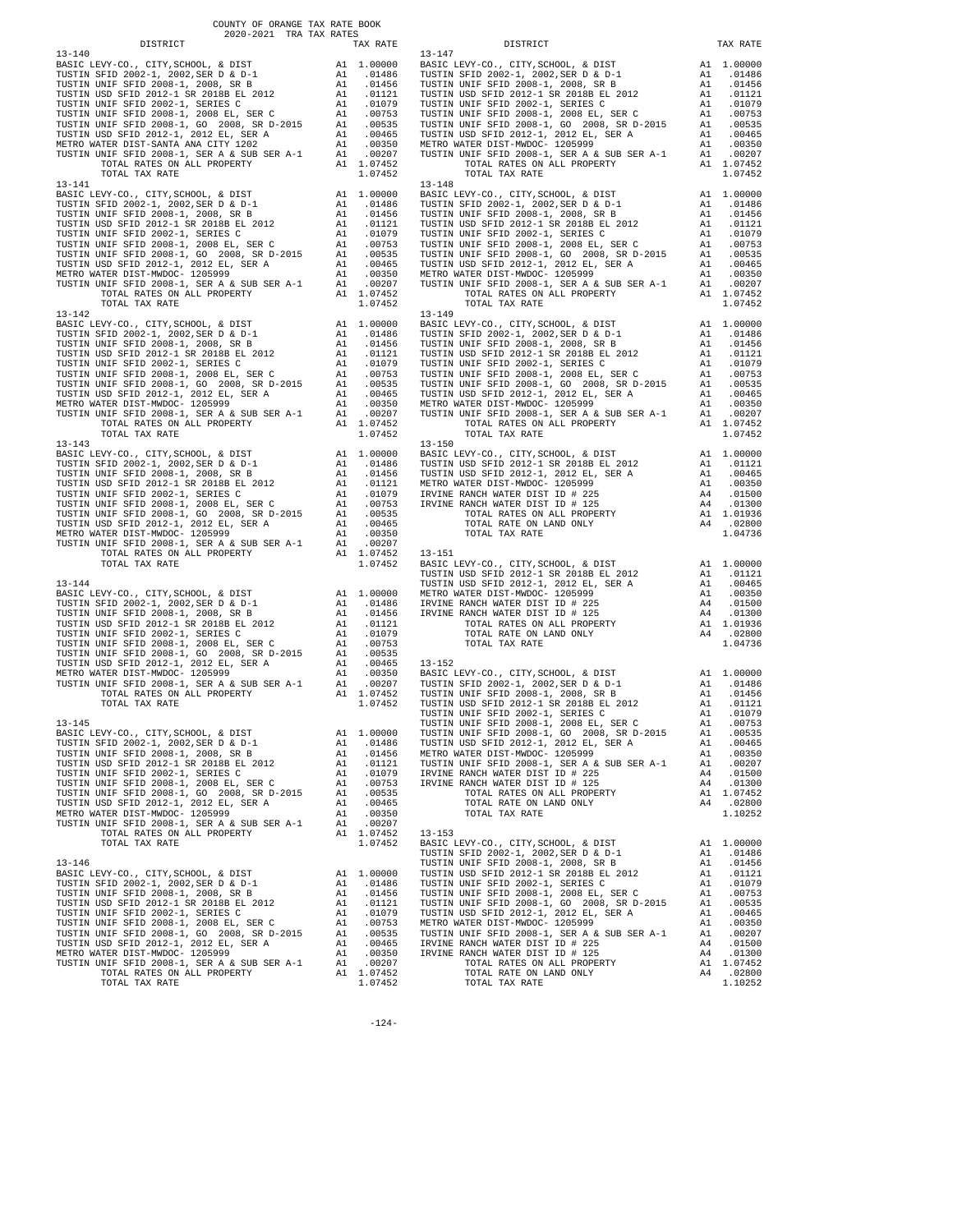| COUNTY OF ORANGE TAX RATE BOOK<br>2020-2021 TRA TAX RATES<br>$2020-2021 \quad \text{TRA TAX RATES}$ DISTRICT $\hspace{2.5cm}$                                                                                               |          |                                                                                                                                                                                                                                                                                  |          |
|-----------------------------------------------------------------------------------------------------------------------------------------------------------------------------------------------------------------------------|----------|----------------------------------------------------------------------------------------------------------------------------------------------------------------------------------------------------------------------------------------------------------------------------------|----------|
|                                                                                                                                                                                                                             | TAX RATE | DISTRICT                                                                                                                                                                                                                                                                         | TAX RATE |
| $13 - 154$                                                                                                                                                                                                                  |          | $13 - 161$                                                                                                                                                                                                                                                                       |          |
|                                                                                                                                                                                                                             |          |                                                                                                                                                                                                                                                                                  |          |
|                                                                                                                                                                                                                             |          |                                                                                                                                                                                                                                                                                  |          |
|                                                                                                                                                                                                                             |          |                                                                                                                                                                                                                                                                                  |          |
|                                                                                                                                                                                                                             |          |                                                                                                                                                                                                                                                                                  |          |
|                                                                                                                                                                                                                             |          |                                                                                                                                                                                                                                                                                  |          |
|                                                                                                                                                                                                                             |          |                                                                                                                                                                                                                                                                                  |          |
|                                                                                                                                                                                                                             |          |                                                                                                                                                                                                                                                                                  |          |
|                                                                                                                                                                                                                             |          |                                                                                                                                                                                                                                                                                  |          |
|                                                                                                                                                                                                                             |          |                                                                                                                                                                                                                                                                                  |          |
|                                                                                                                                                                                                                             |          |                                                                                                                                                                                                                                                                                  |          |
|                                                                                                                                                                                                                             |          |                                                                                                                                                                                                                                                                                  |          |
|                                                                                                                                                                                                                             |          |                                                                                                                                                                                                                                                                                  |          |
|                                                                                                                                                                                                                             |          |                                                                                                                                                                                                                                                                                  |          |
|                                                                                                                                                                                                                             |          |                                                                                                                                                                                                                                                                                  |          |
|                                                                                                                                                                                                                             |          |                                                                                                                                                                                                                                                                                  |          |
|                                                                                                                                                                                                                             |          |                                                                                                                                                                                                                                                                                  |          |
|                                                                                                                                                                                                                             |          |                                                                                                                                                                                                                                                                                  |          |
|                                                                                                                                                                                                                             |          |                                                                                                                                                                                                                                                                                  |          |
|                                                                                                                                                                                                                             |          |                                                                                                                                                                                                                                                                                  |          |
|                                                                                                                                                                                                                             |          |                                                                                                                                                                                                                                                                                  |          |
|                                                                                                                                                                                                                             |          |                                                                                                                                                                                                                                                                                  |          |
|                                                                                                                                                                                                                             |          |                                                                                                                                                                                                                                                                                  |          |
|                                                                                                                                                                                                                             |          |                                                                                                                                                                                                                                                                                  |          |
|                                                                                                                                                                                                                             |          |                                                                                                                                                                                                                                                                                  |          |
|                                                                                                                                                                                                                             |          |                                                                                                                                                                                                                                                                                  |          |
|                                                                                                                                                                                                                             |          |                                                                                                                                                                                                                                                                                  |          |
|                                                                                                                                                                                                                             |          |                                                                                                                                                                                                                                                                                  |          |
|                                                                                                                                                                                                                             |          |                                                                                                                                                                                                                                                                                  |          |
|                                                                                                                                                                                                                             |          |                                                                                                                                                                                                                                                                                  |          |
|                                                                                                                                                                                                                             |          |                                                                                                                                                                                                                                                                                  |          |
|                                                                                                                                                                                                                             |          |                                                                                                                                                                                                                                                                                  |          |
|                                                                                                                                                                                                                             |          |                                                                                                                                                                                                                                                                                  |          |
|                                                                                                                                                                                                                             |          |                                                                                                                                                                                                                                                                                  |          |
|                                                                                                                                                                                                                             |          |                                                                                                                                                                                                                                                                                  |          |
|                                                                                                                                                                                                                             |          |                                                                                                                                                                                                                                                                                  |          |
|                                                                                                                                                                                                                             |          |                                                                                                                                                                                                                                                                                  |          |
|                                                                                                                                                                                                                             |          |                                                                                                                                                                                                                                                                                  |          |
|                                                                                                                                                                                                                             |          | 2020. 2020. 2020. 2020. 2020. 2020. 2020. 2020. 2020. 2020. 2020. 2020. 2020. 2020. 2020. 2020. 2020. 2020. 2020. 2020. 2020. 2020. 2020. 2020. 2020. 2020. 2020. 2020. 2020. 2020. 2020. 2020. 2020. 2020. 2020. 2020. 2020                                                     |          |
| $13 - 157$                                                                                                                                                                                                                  |          |                                                                                                                                                                                                                                                                                  |          |
|                                                                                                                                                                                                                             |          |                                                                                                                                                                                                                                                                                  |          |
|                                                                                                                                                                                                                             |          |                                                                                                                                                                                                                                                                                  |          |
|                                                                                                                                                                                                                             |          |                                                                                                                                                                                                                                                                                  |          |
|                                                                                                                                                                                                                             |          |                                                                                                                                                                                                                                                                                  |          |
|                                                                                                                                                                                                                             |          |                                                                                                                                                                                                                                                                                  |          |
|                                                                                                                                                                                                                             |          |                                                                                                                                                                                                                                                                                  |          |
|                                                                                                                                                                                                                             |          |                                                                                                                                                                                                                                                                                  |          |
|                                                                                                                                                                                                                             |          |                                                                                                                                                                                                                                                                                  |          |
|                                                                                                                                                                                                                             |          |                                                                                                                                                                                                                                                                                  |          |
|                                                                                                                                                                                                                             |          |                                                                                                                                                                                                                                                                                  |          |
|                                                                                                                                                                                                                             |          |                                                                                                                                                                                                                                                                                  |          |
|                                                                                                                                                                                                                             |          | $\begin{tabular}{l c c c c} 1.3-157\\ 1.3-157\\ \hline RISTM WRIF SFD & 2002-1, 2008-5ER & D & D & D & D & D \\ \hline TUSTIM WRIF SFD & 2002-1, 2008-1, 2008-1, 2008-1, 2008-1, 2008-1, 2008-1, 2008-1, 2008-1, 2008-1, 2008-1, 2008-1, 2008-1, 2008-1, 2008-1, 2008-1, 2008-1$ |          |
|                                                                                                                                                                                                                             |          |                                                                                                                                                                                                                                                                                  |          |
|                                                                                                                                                                                                                             |          |                                                                                                                                                                                                                                                                                  |          |
|                                                                                                                                                                                                                             |          |                                                                                                                                                                                                                                                                                  |          |
|                                                                                                                                                                                                                             |          |                                                                                                                                                                                                                                                                                  |          |
|                                                                                                                                                                                                                             |          |                                                                                                                                                                                                                                                                                  |          |
|                                                                                                                                                                                                                             |          |                                                                                                                                                                                                                                                                                  |          |
|                                                                                                                                                                                                                             |          |                                                                                                                                                                                                                                                                                  |          |
|                                                                                                                                                                                                                             |          |                                                                                                                                                                                                                                                                                  |          |
|                                                                                                                                                                                                                             |          |                                                                                                                                                                                                                                                                                  |          |
|                                                                                                                                                                                                                             |          |                                                                                                                                                                                                                                                                                  |          |
|                                                                                                                                                                                                                             |          |                                                                                                                                                                                                                                                                                  |          |
|                                                                                                                                                                                                                             |          |                                                                                                                                                                                                                                                                                  |          |
|                                                                                                                                                                                                                             |          |                                                                                                                                                                                                                                                                                  |          |
|                                                                                                                                                                                                                             |          |                                                                                                                                                                                                                                                                                  |          |
|                                                                                                                                                                                                                             |          |                                                                                                                                                                                                                                                                                  |          |
|                                                                                                                                                                                                                             |          |                                                                                                                                                                                                                                                                                  |          |
|                                                                                                                                                                                                                             |          |                                                                                                                                                                                                                                                                                  |          |
|                                                                                                                                                                                                                             |          |                                                                                                                                                                                                                                                                                  |          |
|                                                                                                                                                                                                                             |          |                                                                                                                                                                                                                                                                                  |          |
|                                                                                                                                                                                                                             |          |                                                                                                                                                                                                                                                                                  |          |
|                                                                                                                                                                                                                             |          |                                                                                                                                                                                                                                                                                  |          |
|                                                                                                                                                                                                                             |          |                                                                                                                                                                                                                                                                                  |          |
|                                                                                                                                                                                                                             |          |                                                                                                                                                                                                                                                                                  |          |
|                                                                                                                                                                                                                             |          |                                                                                                                                                                                                                                                                                  |          |
|                                                                                                                                                                                                                             |          |                                                                                                                                                                                                                                                                                  |          |
|                                                                                                                                                                                                                             |          |                                                                                                                                                                                                                                                                                  |          |
| 1707A. PATT OR CAND ONLY  A . 0.9500<br>1973A. 2003 - 1973A. 2003 - 1974A. 2003 - 1974A. 2003 - 1974A. 2003 - 1974A. 2003 - 1974A. 2003 - 1974A. 2003 - 1974A. 2003 - 1974A. 2003 - 1974A. 2003 - 1974A. 2003 - 1974A. 2003 |          |                                                                                                                                                                                                                                                                                  |          |
|                                                                                                                                                                                                                             |          |                                                                                                                                                                                                                                                                                  |          |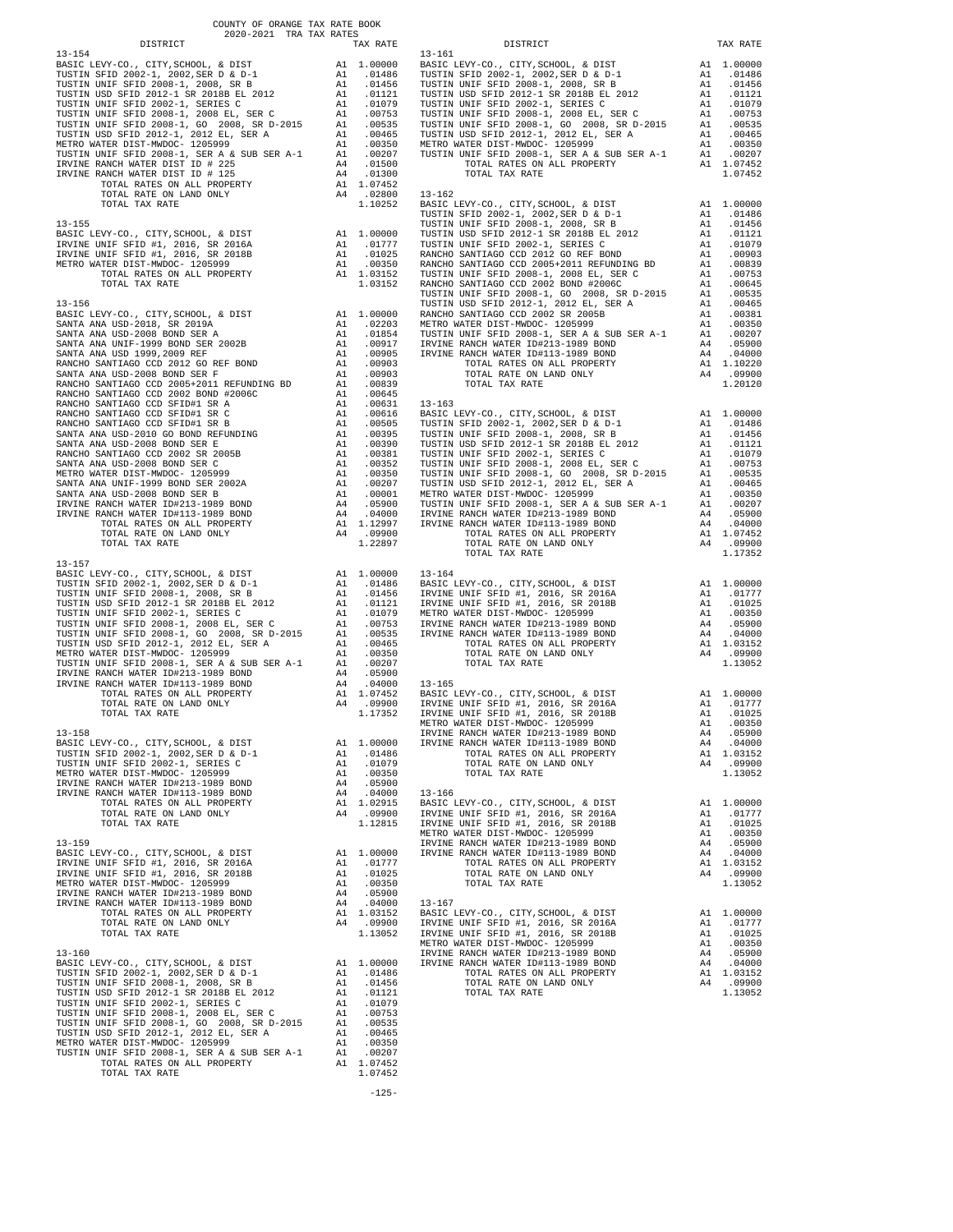| $2020-2021\quad\text{TRA TAX RATES}\label{eq:2020}$ DISTRICT<br>DISTRICT<br>TAX RATE<br>$\begin{smallmatrix} \textbf{1} & \textbf{0} & \textbf{0} & \textbf{0} & \textbf{0} & \textbf{0} & \textbf{0} & \textbf{0} & \textbf{0} & \textbf{0} & \textbf{0} & \textbf{0} & \textbf{0} & \textbf{0} & \textbf{0} & \textbf{0} & \textbf{0} & \textbf{0} & \textbf{0} & \textbf{0} & \textbf{0} & \textbf{0} & \textbf{0} & \textbf{0} & \textbf{0} & \textbf{0} & \textbf{0} & \textbf{0} & \textbf{0} & \textbf{0} & \textbf{$ | TAX RATE |
|------------------------------------------------------------------------------------------------------------------------------------------------------------------------------------------------------------------------------------------------------------------------------------------------------------------------------------------------------------------------------------------------------------------------------------------------------------------------------------------------------------------------------|----------|
|                                                                                                                                                                                                                                                                                                                                                                                                                                                                                                                              |          |
|                                                                                                                                                                                                                                                                                                                                                                                                                                                                                                                              |          |
|                                                                                                                                                                                                                                                                                                                                                                                                                                                                                                                              |          |
|                                                                                                                                                                                                                                                                                                                                                                                                                                                                                                                              |          |
|                                                                                                                                                                                                                                                                                                                                                                                                                                                                                                                              |          |
|                                                                                                                                                                                                                                                                                                                                                                                                                                                                                                                              |          |
|                                                                                                                                                                                                                                                                                                                                                                                                                                                                                                                              |          |
|                                                                                                                                                                                                                                                                                                                                                                                                                                                                                                                              |          |
|                                                                                                                                                                                                                                                                                                                                                                                                                                                                                                                              |          |
|                                                                                                                                                                                                                                                                                                                                                                                                                                                                                                                              |          |
|                                                                                                                                                                                                                                                                                                                                                                                                                                                                                                                              |          |
|                                                                                                                                                                                                                                                                                                                                                                                                                                                                                                                              |          |
|                                                                                                                                                                                                                                                                                                                                                                                                                                                                                                                              |          |
|                                                                                                                                                                                                                                                                                                                                                                                                                                                                                                                              |          |
|                                                                                                                                                                                                                                                                                                                                                                                                                                                                                                                              |          |
|                                                                                                                                                                                                                                                                                                                                                                                                                                                                                                                              |          |
|                                                                                                                                                                                                                                                                                                                                                                                                                                                                                                                              |          |
|                                                                                                                                                                                                                                                                                                                                                                                                                                                                                                                              |          |
|                                                                                                                                                                                                                                                                                                                                                                                                                                                                                                                              |          |
|                                                                                                                                                                                                                                                                                                                                                                                                                                                                                                                              |          |
|                                                                                                                                                                                                                                                                                                                                                                                                                                                                                                                              |          |
|                                                                                                                                                                                                                                                                                                                                                                                                                                                                                                                              |          |
|                                                                                                                                                                                                                                                                                                                                                                                                                                                                                                                              |          |
|                                                                                                                                                                                                                                                                                                                                                                                                                                                                                                                              |          |
|                                                                                                                                                                                                                                                                                                                                                                                                                                                                                                                              |          |
|                                                                                                                                                                                                                                                                                                                                                                                                                                                                                                                              |          |
|                                                                                                                                                                                                                                                                                                                                                                                                                                                                                                                              |          |
|                                                                                                                                                                                                                                                                                                                                                                                                                                                                                                                              |          |
|                                                                                                                                                                                                                                                                                                                                                                                                                                                                                                                              |          |
|                                                                                                                                                                                                                                                                                                                                                                                                                                                                                                                              |          |
|                                                                                                                                                                                                                                                                                                                                                                                                                                                                                                                              |          |
|                                                                                                                                                                                                                                                                                                                                                                                                                                                                                                                              |          |
|                                                                                                                                                                                                                                                                                                                                                                                                                                                                                                                              |          |
|                                                                                                                                                                                                                                                                                                                                                                                                                                                                                                                              |          |
|                                                                                                                                                                                                                                                                                                                                                                                                                                                                                                                              |          |
|                                                                                                                                                                                                                                                                                                                                                                                                                                                                                                                              |          |
|                                                                                                                                                                                                                                                                                                                                                                                                                                                                                                                              |          |
|                                                                                                                                                                                                                                                                                                                                                                                                                                                                                                                              |          |
|                                                                                                                                                                                                                                                                                                                                                                                                                                                                                                                              |          |
|                                                                                                                                                                                                                                                                                                                                                                                                                                                                                                                              |          |
|                                                                                                                                                                                                                                                                                                                                                                                                                                                                                                                              |          |
|                                                                                                                                                                                                                                                                                                                                                                                                                                                                                                                              |          |
|                                                                                                                                                                                                                                                                                                                                                                                                                                                                                                                              |          |
|                                                                                                                                                                                                                                                                                                                                                                                                                                                                                                                              |          |
|                                                                                                                                                                                                                                                                                                                                                                                                                                                                                                                              |          |
|                                                                                                                                                                                                                                                                                                                                                                                                                                                                                                                              |          |
|                                                                                                                                                                                                                                                                                                                                                                                                                                                                                                                              |          |
|                                                                                                                                                                                                                                                                                                                                                                                                                                                                                                                              |          |
|                                                                                                                                                                                                                                                                                                                                                                                                                                                                                                                              |          |
|                                                                                                                                                                                                                                                                                                                                                                                                                                                                                                                              |          |
|                                                                                                                                                                                                                                                                                                                                                                                                                                                                                                                              |          |
|                                                                                                                                                                                                                                                                                                                                                                                                                                                                                                                              |          |
|                                                                                                                                                                                                                                                                                                                                                                                                                                                                                                                              |          |
| 13-173                                                                                                                                                                                                                                                                                                                                                                                                                                                                                                                       |          |
|                                                                                                                                                                                                                                                                                                                                                                                                                                                                                                                              |          |
|                                                                                                                                                                                                                                                                                                                                                                                                                                                                                                                              |          |
|                                                                                                                                                                                                                                                                                                                                                                                                                                                                                                                              |          |
|                                                                                                                                                                                                                                                                                                                                                                                                                                                                                                                              |          |
|                                                                                                                                                                                                                                                                                                                                                                                                                                                                                                                              |          |
|                                                                                                                                                                                                                                                                                                                                                                                                                                                                                                                              |          |
|                                                                                                                                                                                                                                                                                                                                                                                                                                                                                                                              |          |
|                                                                                                                                                                                                                                                                                                                                                                                                                                                                                                                              |          |
|                                                                                                                                                                                                                                                                                                                                                                                                                                                                                                                              |          |
|                                                                                                                                                                                                                                                                                                                                                                                                                                                                                                                              |          |
|                                                                                                                                                                                                                                                                                                                                                                                                                                                                                                                              |          |
|                                                                                                                                                                                                                                                                                                                                                                                                                                                                                                                              |          |
|                                                                                                                                                                                                                                                                                                                                                                                                                                                                                                                              |          |
|                                                                                                                                                                                                                                                                                                                                                                                                                                                                                                                              |          |
|                                                                                                                                                                                                                                                                                                                                                                                                                                                                                                                              |          |
|                                                                                                                                                                                                                                                                                                                                                                                                                                                                                                                              |          |
|                                                                                                                                                                                                                                                                                                                                                                                                                                                                                                                              |          |
|                                                                                                                                                                                                                                                                                                                                                                                                                                                                                                                              |          |
|                                                                                                                                                                                                                                                                                                                                                                                                                                                                                                                              |          |
|                                                                                                                                                                                                                                                                                                                                                                                                                                                                                                                              |          |
|                                                                                                                                                                                                                                                                                                                                                                                                                                                                                                                              |          |
|                                                                                                                                                                                                                                                                                                                                                                                                                                                                                                                              |          |
|                                                                                                                                                                                                                                                                                                                                                                                                                                                                                                                              |          |
|                                                                                                                                                                                                                                                                                                                                                                                                                                                                                                                              |          |
|                                                                                                                                                                                                                                                                                                                                                                                                                                                                                                                              |          |
|                                                                                                                                                                                                                                                                                                                                                                                                                                                                                                                              |          |
|                                                                                                                                                                                                                                                                                                                                                                                                                                                                                                                              |          |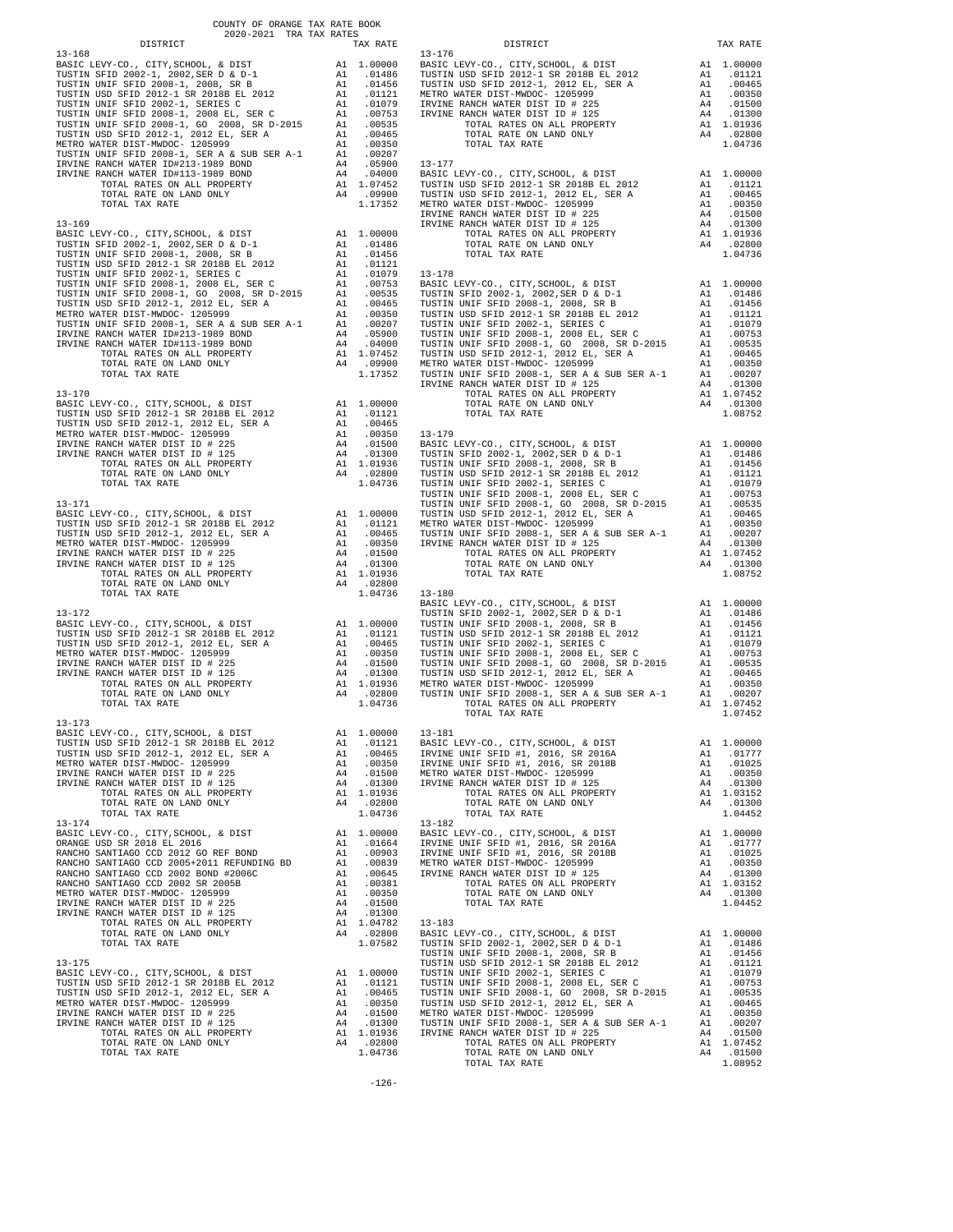| $2020-2021 \quad \text{TRA TAX RATES}$<br>DISTRICT |  | A TAX RATES<br>TAX RATE DISTRICT DISTRICT                                                                                                                                                                                                                                                                                                              | TAX RATE |
|----------------------------------------------------|--|--------------------------------------------------------------------------------------------------------------------------------------------------------------------------------------------------------------------------------------------------------------------------------------------------------------------------------------------------------|----------|
|                                                    |  |                                                                                                                                                                                                                                                                                                                                                        |          |
|                                                    |  |                                                                                                                                                                                                                                                                                                                                                        |          |
|                                                    |  |                                                                                                                                                                                                                                                                                                                                                        |          |
|                                                    |  |                                                                                                                                                                                                                                                                                                                                                        |          |
|                                                    |  |                                                                                                                                                                                                                                                                                                                                                        |          |
|                                                    |  |                                                                                                                                                                                                                                                                                                                                                        |          |
|                                                    |  |                                                                                                                                                                                                                                                                                                                                                        |          |
|                                                    |  |                                                                                                                                                                                                                                                                                                                                                        |          |
|                                                    |  |                                                                                                                                                                                                                                                                                                                                                        |          |
|                                                    |  |                                                                                                                                                                                                                                                                                                                                                        |          |
|                                                    |  |                                                                                                                                                                                                                                                                                                                                                        |          |
|                                                    |  |                                                                                                                                                                                                                                                                                                                                                        |          |
|                                                    |  |                                                                                                                                                                                                                                                                                                                                                        |          |
|                                                    |  |                                                                                                                                                                                                                                                                                                                                                        |          |
|                                                    |  |                                                                                                                                                                                                                                                                                                                                                        |          |
|                                                    |  |                                                                                                                                                                                                                                                                                                                                                        |          |
|                                                    |  |                                                                                                                                                                                                                                                                                                                                                        |          |
|                                                    |  |                                                                                                                                                                                                                                                                                                                                                        |          |
|                                                    |  |                                                                                                                                                                                                                                                                                                                                                        |          |
|                                                    |  |                                                                                                                                                                                                                                                                                                                                                        |          |
|                                                    |  |                                                                                                                                                                                                                                                                                                                                                        |          |
|                                                    |  |                                                                                                                                                                                                                                                                                                                                                        |          |
|                                                    |  |                                                                                                                                                                                                                                                                                                                                                        |          |
|                                                    |  |                                                                                                                                                                                                                                                                                                                                                        |          |
|                                                    |  |                                                                                                                                                                                                                                                                                                                                                        |          |
|                                                    |  |                                                                                                                                                                                                                                                                                                                                                        |          |
|                                                    |  |                                                                                                                                                                                                                                                                                                                                                        |          |
|                                                    |  |                                                                                                                                                                                                                                                                                                                                                        |          |
|                                                    |  |                                                                                                                                                                                                                                                                                                                                                        |          |
|                                                    |  |                                                                                                                                                                                                                                                                                                                                                        |          |
|                                                    |  |                                                                                                                                                                                                                                                                                                                                                        |          |
|                                                    |  |                                                                                                                                                                                                                                                                                                                                                        |          |
|                                                    |  |                                                                                                                                                                                                                                                                                                                                                        |          |
|                                                    |  |                                                                                                                                                                                                                                                                                                                                                        |          |
|                                                    |  |                                                                                                                                                                                                                                                                                                                                                        |          |
|                                                    |  |                                                                                                                                                                                                                                                                                                                                                        |          |
|                                                    |  |                                                                                                                                                                                                                                                                                                                                                        |          |
|                                                    |  |                                                                                                                                                                                                                                                                                                                                                        |          |
|                                                    |  |                                                                                                                                                                                                                                                                                                                                                        |          |
|                                                    |  |                                                                                                                                                                                                                                                                                                                                                        |          |
|                                                    |  |                                                                                                                                                                                                                                                                                                                                                        |          |
|                                                    |  |                                                                                                                                                                                                                                                                                                                                                        |          |
|                                                    |  |                                                                                                                                                                                                                                                                                                                                                        |          |
|                                                    |  |                                                                                                                                                                                                                                                                                                                                                        |          |
|                                                    |  |                                                                                                                                                                                                                                                                                                                                                        |          |
|                                                    |  |                                                                                                                                                                                                                                                                                                                                                        |          |
|                                                    |  |                                                                                                                                                                                                                                                                                                                                                        |          |
|                                                    |  |                                                                                                                                                                                                                                                                                                                                                        |          |
|                                                    |  |                                                                                                                                                                                                                                                                                                                                                        |          |
|                                                    |  |                                                                                                                                                                                                                                                                                                                                                        |          |
|                                                    |  |                                                                                                                                                                                                                                                                                                                                                        |          |
|                                                    |  |                                                                                                                                                                                                                                                                                                                                                        |          |
|                                                    |  | <b>THORM MATHEMATH MATHEMATH AT 1.9000 MM (1991)</b> The state and the state and the state and the state and the state and the state and the state and the state and the state and the state and the state and the state and the                                                                                                                       |          |
|                                                    |  |                                                                                                                                                                                                                                                                                                                                                        |          |
|                                                    |  |                                                                                                                                                                                                                                                                                                                                                        |          |
|                                                    |  | $\begin{tabular}{cccccccc} \texttt{1014L} & \texttt{14A RATE} & \texttt{1.09800} & \texttt{1.09800} & \texttt{1.09800} & \texttt{1.09800} & \texttt{1.09800} & \texttt{1.09800} & \texttt{1.09800} & \texttt{1.09800} & \texttt{1.09800} & \texttt{1.09800} & \texttt{1.09800} & \texttt{1.09800} & \texttt{1.09800} & \texttt{1.09800} & \texttt{1.0$ |          |
|                                                    |  |                                                                                                                                                                                                                                                                                                                                                        |          |
|                                                    |  |                                                                                                                                                                                                                                                                                                                                                        |          |
|                                                    |  |                                                                                                                                                                                                                                                                                                                                                        |          |
|                                                    |  |                                                                                                                                                                                                                                                                                                                                                        |          |
|                                                    |  |                                                                                                                                                                                                                                                                                                                                                        |          |
|                                                    |  |                                                                                                                                                                                                                                                                                                                                                        |          |
|                                                    |  |                                                                                                                                                                                                                                                                                                                                                        |          |
|                                                    |  |                                                                                                                                                                                                                                                                                                                                                        |          |
|                                                    |  |                                                                                                                                                                                                                                                                                                                                                        |          |
|                                                    |  |                                                                                                                                                                                                                                                                                                                                                        |          |
|                                                    |  |                                                                                                                                                                                                                                                                                                                                                        |          |
|                                                    |  |                                                                                                                                                                                                                                                                                                                                                        |          |
|                                                    |  |                                                                                                                                                                                                                                                                                                                                                        |          |
|                                                    |  |                                                                                                                                                                                                                                                                                                                                                        |          |
|                                                    |  |                                                                                                                                                                                                                                                                                                                                                        |          |
|                                                    |  |                                                                                                                                                                                                                                                                                                                                                        |          |
|                                                    |  |                                                                                                                                                                                                                                                                                                                                                        |          |
|                                                    |  |                                                                                                                                                                                                                                                                                                                                                        |          |
|                                                    |  |                                                                                                                                                                                                                                                                                                                                                        |          |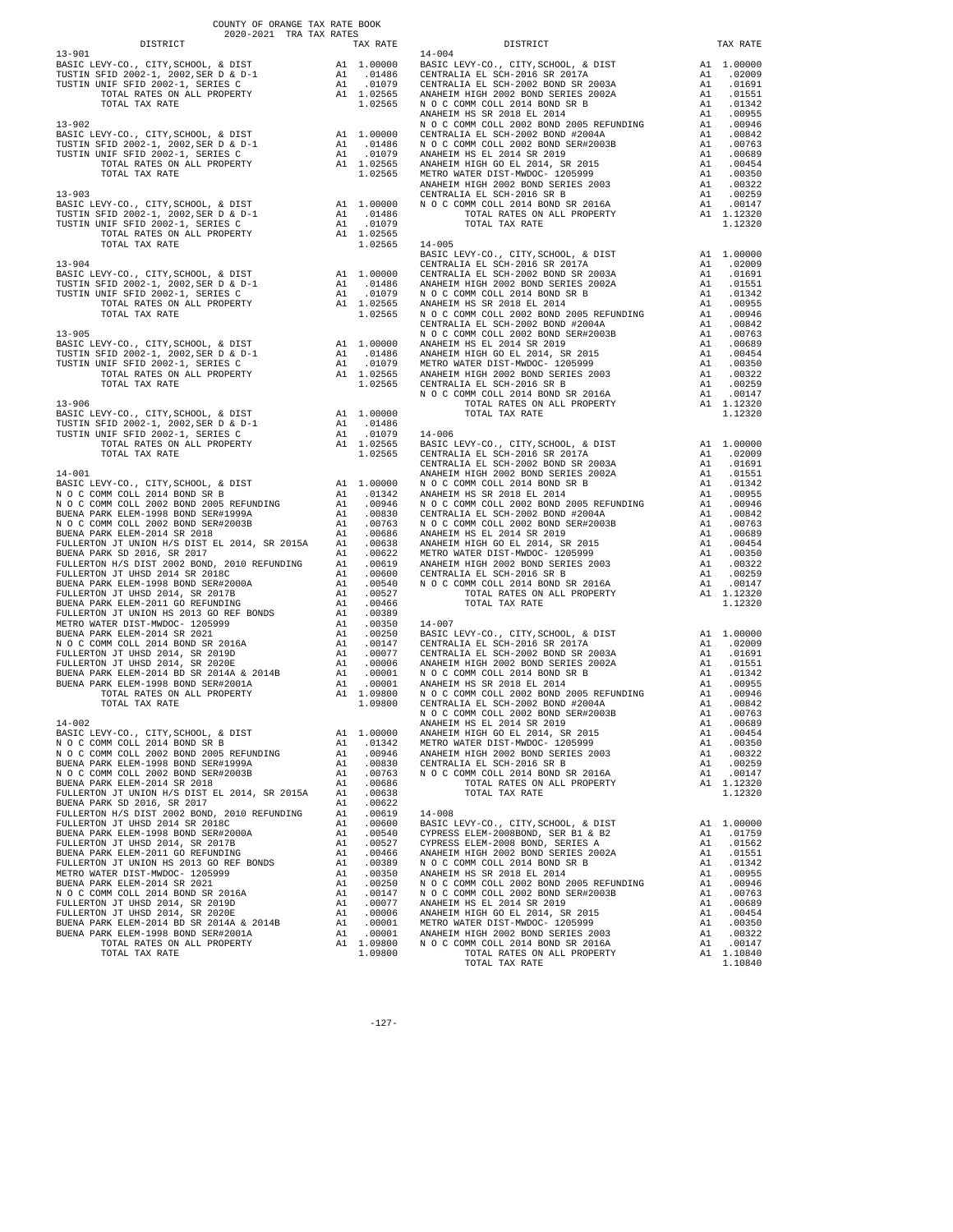| COUNTY OF ORANGE TAX RATE BOOK<br>2020-2021 TRA TAX RATES |          |          |          |
|-----------------------------------------------------------|----------|----------|----------|
|                                                           | TAX RATE | DISTRICT | TAX RATE |
|                                                           |          |          |          |
|                                                           |          |          |          |
|                                                           |          |          |          |
|                                                           |          |          |          |
|                                                           |          |          |          |
|                                                           |          |          |          |
|                                                           |          |          |          |
|                                                           |          |          |          |
|                                                           |          |          |          |
|                                                           |          |          |          |
|                                                           |          |          |          |
|                                                           |          |          |          |
|                                                           |          |          |          |
|                                                           |          |          |          |
|                                                           |          |          |          |
|                                                           |          |          |          |
|                                                           |          |          |          |
|                                                           |          |          |          |
|                                                           |          |          |          |
|                                                           |          |          |          |
|                                                           |          |          |          |
|                                                           |          |          |          |
|                                                           |          |          |          |
|                                                           |          |          |          |
|                                                           |          |          |          |
|                                                           |          |          |          |
|                                                           |          |          |          |
|                                                           |          |          |          |
|                                                           |          |          |          |
|                                                           |          |          |          |
|                                                           |          |          |          |
|                                                           |          |          |          |
|                                                           |          |          |          |
|                                                           |          |          |          |
|                                                           |          |          |          |
|                                                           |          |          |          |
|                                                           |          |          |          |
|                                                           |          |          |          |
|                                                           |          |          |          |
|                                                           |          |          |          |
|                                                           |          |          |          |
|                                                           |          |          |          |
|                                                           |          |          |          |
|                                                           |          |          |          |
|                                                           |          |          |          |
|                                                           |          |          |          |
|                                                           |          |          |          |
|                                                           |          |          |          |
|                                                           |          |          |          |
|                                                           |          |          |          |
|                                                           |          |          |          |
|                                                           |          |          |          |
|                                                           |          |          |          |
|                                                           |          |          |          |
|                                                           |          |          |          |
|                                                           |          |          |          |
|                                                           |          |          |          |
|                                                           |          |          |          |
|                                                           |          |          |          |
|                                                           |          |          |          |
|                                                           |          |          |          |
|                                                           |          |          |          |
|                                                           |          |          |          |
|                                                           |          |          |          |
|                                                           |          |          |          |
|                                                           |          |          |          |
|                                                           |          |          |          |
|                                                           |          |          |          |
|                                                           |          |          |          |
|                                                           |          |          |          |
|                                                           |          |          |          |
|                                                           |          |          |          |
|                                                           |          |          |          |
|                                                           |          |          |          |
|                                                           |          |          |          |
|                                                           |          |          |          |
|                                                           |          |          |          |
|                                                           |          |          |          |
|                                                           |          |          |          |
|                                                           |          |          |          |
|                                                           |          |          |          |
|                                                           | $-128-$  |          |          |

-128-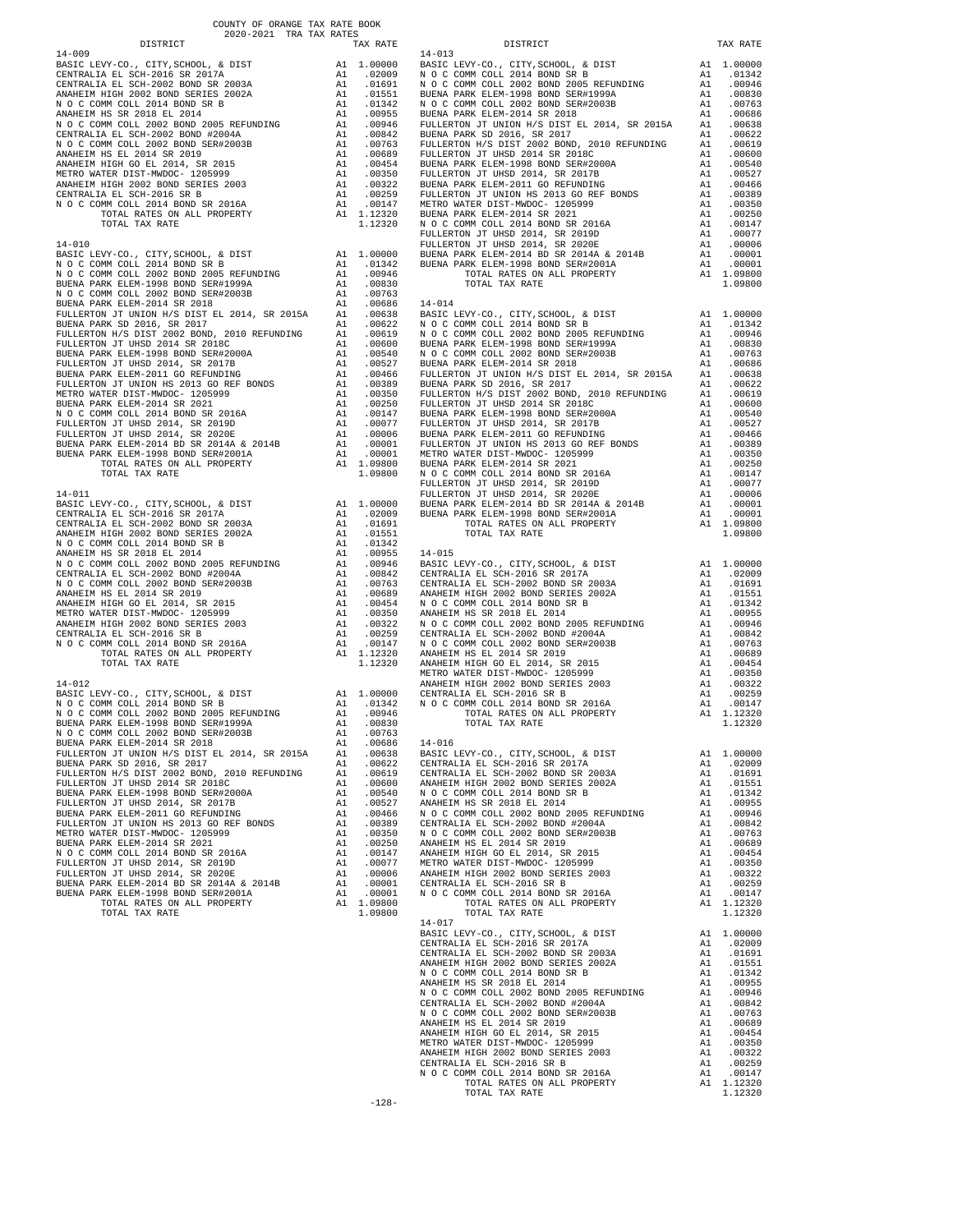| $\begin{tabular}{l c c c c c} \multicolumn{1}{c}{\textbf{CENTRALIA EL SCH-2002 BOND SER 2002A}} & \multicolumn{1}{c}{\textbf{A1}} & .01691 & {\textbf{FULLER}}\\ \multicolumn{1}{c}{\textbf{N.0 C COMM COLL 2014 BOND SER 2002A}} & \multicolumn{1}{c}{\textbf{A1}} & .01691 & {\textbf{FULLER}}\\ \multicolumn{1}{c}{\textbf{N.0 C COMM COLL 2014 BOND SER 2002A}} & \multicolumn{1}{c}{\textbf{A1}} & .01591$ |                    |  |
|-----------------------------------------------------------------------------------------------------------------------------------------------------------------------------------------------------------------------------------------------------------------------------------------------------------------------------------------------------------------------------------------------------------------|--------------------|--|
| $14 - 022$<br>TOTAL TAX RATE                                                                                                                                                                                                                                                                                                                                                                                    | 1.14000            |  |
| $14 - 023$<br>TOTAL TAX RATE                                                                                                                                                                                                                                                                                                                                                                                    | 1.09800<br>$-129-$ |  |

| BUENA PARK ELEM-1998 BOND SER#2000A                                                                                                                                                                                                                                                                        | Al | .00540                                                                                                                                                                                                                                                                                                                                                                               | ANAHEIM        |
|------------------------------------------------------------------------------------------------------------------------------------------------------------------------------------------------------------------------------------------------------------------------------------------------------------|----|--------------------------------------------------------------------------------------------------------------------------------------------------------------------------------------------------------------------------------------------------------------------------------------------------------------------------------------------------------------------------------------|----------------|
| FULLERTON JT UHSD 2014, SR 2017B                                                                                                                                                                                                                                                                           | A1 | .00527                                                                                                                                                                                                                                                                                                                                                                               | METRO W        |
| BUENA PARK ELEM-2011 GO REFUNDING                                                                                                                                                                                                                                                                          | A1 | .00466                                                                                                                                                                                                                                                                                                                                                                               | <b>ANAHEIM</b> |
| FULLERTON JT UNION HS 2013 GO REF BONDS A1                                                                                                                                                                                                                                                                 |    | .00389                                                                                                                                                                                                                                                                                                                                                                               | CENTRAL        |
| METRO WATER DIST-MWDOC- 1205999                                                                                                                                                                                                                                                                            | A1 | .00350                                                                                                                                                                                                                                                                                                                                                                               | NOCC           |
| BUENA PARK ELEM-2014 SR 2021                                                                                                                                                                                                                                                                               | A1 | .00250                                                                                                                                                                                                                                                                                                                                                                               |                |
| N O C COMM COLL 2014 BOND SR 2016A                                                                                                                                                                                                                                                                         |    | A1 .00147                                                                                                                                                                                                                                                                                                                                                                            |                |
| FULLERTON JT UHSD 2014, SR 2019D                                                                                                                                                                                                                                                                           | A1 | .00077                                                                                                                                                                                                                                                                                                                                                                               |                |
| FULLERTON JT UHSD 2014. SR 2020E                                                                                                                                                                                                                                                                           |    | A1 .00006                                                                                                                                                                                                                                                                                                                                                                            | $14 - 025$     |
| BUENA PARK ELEM-2014 BD SR 2014A & 2014B A1 .00001                                                                                                                                                                                                                                                         |    |                                                                                                                                                                                                                                                                                                                                                                                      | <b>BASIC L</b> |
| BUENA PARK ELEM-1998 BOND SER#2001A                                                                                                                                                                                                                                                                        |    | A1 .00001                                                                                                                                                                                                                                                                                                                                                                            | <b>ANAHEIM</b> |
| TOTAL RATES ON ALL PROPERTY                                                                                                                                                                                                                                                                                |    | A1 1.09800                                                                                                                                                                                                                                                                                                                                                                           | <b>ANAHEIM</b> |
| TOTAL TAX RATE                                                                                                                                                                                                                                                                                             |    | 1.09800                                                                                                                                                                                                                                                                                                                                                                              | <b>ANAHEIM</b> |
|                                                                                                                                                                                                                                                                                                            |    |                                                                                                                                                                                                                                                                                                                                                                                      | NOCC           |
| $14 - 020$                                                                                                                                                                                                                                                                                                 |    |                                                                                                                                                                                                                                                                                                                                                                                      | <b>ANAHEIM</b> |
|                                                                                                                                                                                                                                                                                                            |    |                                                                                                                                                                                                                                                                                                                                                                                      | NOCC           |
|                                                                                                                                                                                                                                                                                                            |    |                                                                                                                                                                                                                                                                                                                                                                                      | NOCC           |
|                                                                                                                                                                                                                                                                                                            |    |                                                                                                                                                                                                                                                                                                                                                                                      | <b>ANAHEIM</b> |
| ANAHEIM HIGH 2002 BOND SERIES 2002A A1 .01551                                                                                                                                                                                                                                                              |    |                                                                                                                                                                                                                                                                                                                                                                                      | <b>ANAHEIM</b> |
| N O C COMM COLL 2014 BOND SR B                                                                                                                                                                                                                                                                             |    | A1 .01342                                                                                                                                                                                                                                                                                                                                                                            | <b>ANAHEIM</b> |
| ANAHEIM HS SR 2018 EL 2014                                                                                                                                                                                                                                                                                 |    | A1 .00955                                                                                                                                                                                                                                                                                                                                                                            | <b>ANAHEIM</b> |
| N O C COMM COLL 2002 BOND 2005 REFUNDING A1 .00946                                                                                                                                                                                                                                                         |    |                                                                                                                                                                                                                                                                                                                                                                                      | METRO W        |
| CENTRALIA EL SCH-2002 BOND #2004A                                                                                                                                                                                                                                                                          | A1 | .00842                                                                                                                                                                                                                                                                                                                                                                               | <b>ANAHEIM</b> |
| N O C COMM COLL 2002 BOND SER#2003B                                                                                                                                                                                                                                                                        | A1 | .00763                                                                                                                                                                                                                                                                                                                                                                               | <b>ANAHEIM</b> |
| ANAHEIM HS EL 2014 SR 2019                                                                                                                                                                                                                                                                                 | A1 | .00689                                                                                                                                                                                                                                                                                                                                                                               | NOCC           |
| ANAHEIM HIGH GO EL 2014, SR 2015                                                                                                                                                                                                                                                                           | A1 | .00454                                                                                                                                                                                                                                                                                                                                                                               | <b>ANAHEIM</b> |
| METRO WATER DIST-MWDOC- 1205999                                                                                                                                                                                                                                                                            | A1 | .00350                                                                                                                                                                                                                                                                                                                                                                               |                |
| ANAHEIM HIGH 2002 BOND SERIES 2003                                                                                                                                                                                                                                                                         | A1 | .00322                                                                                                                                                                                                                                                                                                                                                                               |                |
| CENTRALIA EL SCH-2016 SR B                                                                                                                                                                                                                                                                                 | A1 | .00259                                                                                                                                                                                                                                                                                                                                                                               |                |
| N O C COMM COLL 2014 BOND SR 2016A A1 .00147                                                                                                                                                                                                                                                               |    |                                                                                                                                                                                                                                                                                                                                                                                      | $14 - 026$     |
| TOTAL RATES ON ALL PROPERTY A1 1.12320                                                                                                                                                                                                                                                                     |    |                                                                                                                                                                                                                                                                                                                                                                                      | <b>BASIC L</b> |
| TOTAL TAX RATE                                                                                                                                                                                                                                                                                             |    | 1.12320                                                                                                                                                                                                                                                                                                                                                                              | NOCC           |
|                                                                                                                                                                                                                                                                                                            |    |                                                                                                                                                                                                                                                                                                                                                                                      | NOCC           |
| $14 - 021$                                                                                                                                                                                                                                                                                                 |    |                                                                                                                                                                                                                                                                                                                                                                                      | BUENA P        |
| BASIC LEVY-CO., CITY, SCHOOL, & DIST $\begin{bmatrix} 1 & 1 & 0 & 0 & 0 & 0 \\ 0 & 0 & 1 & 1 & 0 & 0 & 0 \\ 0 & 0 & 0 & 0 & 0 & 0 & 0 \\ 0 & 0 & 0 & 0 & 0 & 0 & 0 \\ 0 & 0 & 0 & 0 & 0 & 0 & 0 \\ 0 & 0 & 0 & 0 & 0 & 0 & 0 \\ 0 & 0 & 0 & 0 & 0 & 0 & 0 \\ 0 & 0 & 0 & 0 & 0 & 0 & 0 \\ 0 & 0 & 0 & 0 &$ |    |                                                                                                                                                                                                                                                                                                                                                                                      | NOCC           |
| CENTRALIA EL SCH-2016 SR 2017A                                                                                                                                                                                                                                                                             |    | A1 .02009                                                                                                                                                                                                                                                                                                                                                                            | BUENA P        |
| CUNTERALLY BL COULOGGO BOND OR 20023                                                                                                                                                                                                                                                                       |    | $\overline{1}$ $\overline{1}$ $\overline{1}$ $\overline{1}$ $\overline{1}$ $\overline{1}$ $\overline{1}$ $\overline{1}$ $\overline{1}$ $\overline{1}$ $\overline{1}$ $\overline{1}$ $\overline{1}$ $\overline{1}$ $\overline{1}$ $\overline{1}$ $\overline{1}$ $\overline{1}$ $\overline{1}$ $\overline{1}$ $\overline{1}$ $\overline{1}$ $\overline{1}$ $\overline{1}$ $\overline{$ | DITT T. DD.O   |

## FULLERTON JT UHSD 2014, SR 2019D A1 .00077 FULLERTON JT UHSD 2014, SR 2020E A1 .00006 14-025

| COUNTY OF ORANGE TAX RATE BOOK<br>$\begin{minipage}{0.5\textwidth} \begin{tabular}{lcccccc} \textbf{1} & \textbf{1} & \textbf{1} & \textbf{1} & \textbf{1} & \textbf{1} & \textbf{1} & \textbf{1} & \textbf{1} & \textbf{1} & \textbf{1} & \textbf{1} & \textbf{1} & \textbf{1} & \textbf{1} & \textbf{1} & \textbf{1} & \textbf{1} & \textbf{1} & \textbf{1} & \textbf{1} & \textbf{1} & \textbf{1} & \textbf{1} & \textbf{1} & \textbf{1} & \textbf{1} & \textbf{1} &$ |          |                                                                                                                                                                                                                                                                                                                                                                                                         |            |
|--------------------------------------------------------------------------------------------------------------------------------------------------------------------------------------------------------------------------------------------------------------------------------------------------------------------------------------------------------------------------------------------------------------------------------------------------------------------------|----------|---------------------------------------------------------------------------------------------------------------------------------------------------------------------------------------------------------------------------------------------------------------------------------------------------------------------------------------------------------------------------------------------------------|------------|
|                                                                                                                                                                                                                                                                                                                                                                                                                                                                          | TAX RATE | DISTRICT                                                                                                                                                                                                                                                                                                                                                                                                | TAX RATE   |
|                                                                                                                                                                                                                                                                                                                                                                                                                                                                          |          |                                                                                                                                                                                                                                                                                                                                                                                                         |            |
|                                                                                                                                                                                                                                                                                                                                                                                                                                                                          |          |                                                                                                                                                                                                                                                                                                                                                                                                         |            |
|                                                                                                                                                                                                                                                                                                                                                                                                                                                                          |          |                                                                                                                                                                                                                                                                                                                                                                                                         |            |
|                                                                                                                                                                                                                                                                                                                                                                                                                                                                          |          |                                                                                                                                                                                                                                                                                                                                                                                                         |            |
|                                                                                                                                                                                                                                                                                                                                                                                                                                                                          |          |                                                                                                                                                                                                                                                                                                                                                                                                         |            |
|                                                                                                                                                                                                                                                                                                                                                                                                                                                                          |          |                                                                                                                                                                                                                                                                                                                                                                                                         |            |
|                                                                                                                                                                                                                                                                                                                                                                                                                                                                          |          |                                                                                                                                                                                                                                                                                                                                                                                                         |            |
|                                                                                                                                                                                                                                                                                                                                                                                                                                                                          |          |                                                                                                                                                                                                                                                                                                                                                                                                         |            |
|                                                                                                                                                                                                                                                                                                                                                                                                                                                                          |          |                                                                                                                                                                                                                                                                                                                                                                                                         |            |
|                                                                                                                                                                                                                                                                                                                                                                                                                                                                          |          |                                                                                                                                                                                                                                                                                                                                                                                                         |            |
|                                                                                                                                                                                                                                                                                                                                                                                                                                                                          |          |                                                                                                                                                                                                                                                                                                                                                                                                         |            |
|                                                                                                                                                                                                                                                                                                                                                                                                                                                                          |          |                                                                                                                                                                                                                                                                                                                                                                                                         |            |
|                                                                                                                                                                                                                                                                                                                                                                                                                                                                          |          |                                                                                                                                                                                                                                                                                                                                                                                                         |            |
|                                                                                                                                                                                                                                                                                                                                                                                                                                                                          |          |                                                                                                                                                                                                                                                                                                                                                                                                         |            |
|                                                                                                                                                                                                                                                                                                                                                                                                                                                                          |          |                                                                                                                                                                                                                                                                                                                                                                                                         |            |
|                                                                                                                                                                                                                                                                                                                                                                                                                                                                          |          |                                                                                                                                                                                                                                                                                                                                                                                                         |            |
|                                                                                                                                                                                                                                                                                                                                                                                                                                                                          |          |                                                                                                                                                                                                                                                                                                                                                                                                         |            |
|                                                                                                                                                                                                                                                                                                                                                                                                                                                                          |          |                                                                                                                                                                                                                                                                                                                                                                                                         |            |
|                                                                                                                                                                                                                                                                                                                                                                                                                                                                          |          |                                                                                                                                                                                                                                                                                                                                                                                                         |            |
|                                                                                                                                                                                                                                                                                                                                                                                                                                                                          |          |                                                                                                                                                                                                                                                                                                                                                                                                         |            |
|                                                                                                                                                                                                                                                                                                                                                                                                                                                                          |          |                                                                                                                                                                                                                                                                                                                                                                                                         |            |
|                                                                                                                                                                                                                                                                                                                                                                                                                                                                          |          |                                                                                                                                                                                                                                                                                                                                                                                                         |            |
|                                                                                                                                                                                                                                                                                                                                                                                                                                                                          |          |                                                                                                                                                                                                                                                                                                                                                                                                         |            |
|                                                                                                                                                                                                                                                                                                                                                                                                                                                                          |          |                                                                                                                                                                                                                                                                                                                                                                                                         |            |
|                                                                                                                                                                                                                                                                                                                                                                                                                                                                          |          |                                                                                                                                                                                                                                                                                                                                                                                                         |            |
|                                                                                                                                                                                                                                                                                                                                                                                                                                                                          |          |                                                                                                                                                                                                                                                                                                                                                                                                         |            |
|                                                                                                                                                                                                                                                                                                                                                                                                                                                                          |          |                                                                                                                                                                                                                                                                                                                                                                                                         |            |
|                                                                                                                                                                                                                                                                                                                                                                                                                                                                          |          |                                                                                                                                                                                                                                                                                                                                                                                                         |            |
|                                                                                                                                                                                                                                                                                                                                                                                                                                                                          |          |                                                                                                                                                                                                                                                                                                                                                                                                         |            |
|                                                                                                                                                                                                                                                                                                                                                                                                                                                                          |          |                                                                                                                                                                                                                                                                                                                                                                                                         |            |
|                                                                                                                                                                                                                                                                                                                                                                                                                                                                          |          |                                                                                                                                                                                                                                                                                                                                                                                                         |            |
|                                                                                                                                                                                                                                                                                                                                                                                                                                                                          |          |                                                                                                                                                                                                                                                                                                                                                                                                         |            |
|                                                                                                                                                                                                                                                                                                                                                                                                                                                                          |          |                                                                                                                                                                                                                                                                                                                                                                                                         |            |
|                                                                                                                                                                                                                                                                                                                                                                                                                                                                          |          |                                                                                                                                                                                                                                                                                                                                                                                                         |            |
|                                                                                                                                                                                                                                                                                                                                                                                                                                                                          |          |                                                                                                                                                                                                                                                                                                                                                                                                         |            |
|                                                                                                                                                                                                                                                                                                                                                                                                                                                                          |          |                                                                                                                                                                                                                                                                                                                                                                                                         |            |
|                                                                                                                                                                                                                                                                                                                                                                                                                                                                          |          |                                                                                                                                                                                                                                                                                                                                                                                                         |            |
|                                                                                                                                                                                                                                                                                                                                                                                                                                                                          |          |                                                                                                                                                                                                                                                                                                                                                                                                         |            |
|                                                                                                                                                                                                                                                                                                                                                                                                                                                                          |          |                                                                                                                                                                                                                                                                                                                                                                                                         |            |
|                                                                                                                                                                                                                                                                                                                                                                                                                                                                          |          |                                                                                                                                                                                                                                                                                                                                                                                                         |            |
|                                                                                                                                                                                                                                                                                                                                                                                                                                                                          |          |                                                                                                                                                                                                                                                                                                                                                                                                         |            |
|                                                                                                                                                                                                                                                                                                                                                                                                                                                                          |          |                                                                                                                                                                                                                                                                                                                                                                                                         |            |
|                                                                                                                                                                                                                                                                                                                                                                                                                                                                          |          |                                                                                                                                                                                                                                                                                                                                                                                                         |            |
|                                                                                                                                                                                                                                                                                                                                                                                                                                                                          |          |                                                                                                                                                                                                                                                                                                                                                                                                         |            |
|                                                                                                                                                                                                                                                                                                                                                                                                                                                                          |          |                                                                                                                                                                                                                                                                                                                                                                                                         |            |
|                                                                                                                                                                                                                                                                                                                                                                                                                                                                          |          |                                                                                                                                                                                                                                                                                                                                                                                                         |            |
|                                                                                                                                                                                                                                                                                                                                                                                                                                                                          |          |                                                                                                                                                                                                                                                                                                                                                                                                         |            |
|                                                                                                                                                                                                                                                                                                                                                                                                                                                                          |          |                                                                                                                                                                                                                                                                                                                                                                                                         |            |
|                                                                                                                                                                                                                                                                                                                                                                                                                                                                          |          |                                                                                                                                                                                                                                                                                                                                                                                                         |            |
|                                                                                                                                                                                                                                                                                                                                                                                                                                                                          |          |                                                                                                                                                                                                                                                                                                                                                                                                         |            |
|                                                                                                                                                                                                                                                                                                                                                                                                                                                                          |          |                                                                                                                                                                                                                                                                                                                                                                                                         |            |
|                                                                                                                                                                                                                                                                                                                                                                                                                                                                          |          |                                                                                                                                                                                                                                                                                                                                                                                                         |            |
|                                                                                                                                                                                                                                                                                                                                                                                                                                                                          |          |                                                                                                                                                                                                                                                                                                                                                                                                         |            |
|                                                                                                                                                                                                                                                                                                                                                                                                                                                                          |          |                                                                                                                                                                                                                                                                                                                                                                                                         |            |
|                                                                                                                                                                                                                                                                                                                                                                                                                                                                          |          |                                                                                                                                                                                                                                                                                                                                                                                                         |            |
|                                                                                                                                                                                                                                                                                                                                                                                                                                                                          |          | $\begin{array}{lllllllllllllllllllll} \texttt{H-1ZZ} & \texttt{M1} & \texttt{M1} & \texttt{M1} & \texttt{M1} & \texttt{M1} & \texttt{M1} & \texttt{M1} & \texttt{M1} & \texttt{M1} & \texttt{M1} & \texttt{M1} & \texttt{M1} & \texttt{M1} & \texttt{M1} & \texttt{M1} & \texttt{M1} & \texttt{M1} & \texttt{M1} & \texttt{M1} & \texttt{M1} & \texttt{M1} & \texttt{M1} & \texttt{M1} & \texttt{M1} &$ | A1 1.00000 |
|                                                                                                                                                                                                                                                                                                                                                                                                                                                                          |          |                                                                                                                                                                                                                                                                                                                                                                                                         |            |
|                                                                                                                                                                                                                                                                                                                                                                                                                                                                          |          |                                                                                                                                                                                                                                                                                                                                                                                                         |            |
|                                                                                                                                                                                                                                                                                                                                                                                                                                                                          |          |                                                                                                                                                                                                                                                                                                                                                                                                         |            |
|                                                                                                                                                                                                                                                                                                                                                                                                                                                                          |          |                                                                                                                                                                                                                                                                                                                                                                                                         |            |
|                                                                                                                                                                                                                                                                                                                                                                                                                                                                          |          |                                                                                                                                                                                                                                                                                                                                                                                                         |            |
|                                                                                                                                                                                                                                                                                                                                                                                                                                                                          |          |                                                                                                                                                                                                                                                                                                                                                                                                         |            |
|                                                                                                                                                                                                                                                                                                                                                                                                                                                                          |          |                                                                                                                                                                                                                                                                                                                                                                                                         |            |
|                                                                                                                                                                                                                                                                                                                                                                                                                                                                          |          |                                                                                                                                                                                                                                                                                                                                                                                                         |            |
|                                                                                                                                                                                                                                                                                                                                                                                                                                                                          |          |                                                                                                                                                                                                                                                                                                                                                                                                         |            |
|                                                                                                                                                                                                                                                                                                                                                                                                                                                                          |          |                                                                                                                                                                                                                                                                                                                                                                                                         |            |
|                                                                                                                                                                                                                                                                                                                                                                                                                                                                          |          |                                                                                                                                                                                                                                                                                                                                                                                                         |            |
| $14 - 023$                                                                                                                                                                                                                                                                                                                                                                                                                                                               |          |                                                                                                                                                                                                                                                                                                                                                                                                         |            |
|                                                                                                                                                                                                                                                                                                                                                                                                                                                                          |          |                                                                                                                                                                                                                                                                                                                                                                                                         |            |
|                                                                                                                                                                                                                                                                                                                                                                                                                                                                          |          |                                                                                                                                                                                                                                                                                                                                                                                                         |            |
|                                                                                                                                                                                                                                                                                                                                                                                                                                                                          |          |                                                                                                                                                                                                                                                                                                                                                                                                         |            |
|                                                                                                                                                                                                                                                                                                                                                                                                                                                                          |          |                                                                                                                                                                                                                                                                                                                                                                                                         |            |
|                                                                                                                                                                                                                                                                                                                                                                                                                                                                          |          |                                                                                                                                                                                                                                                                                                                                                                                                         |            |
|                                                                                                                                                                                                                                                                                                                                                                                                                                                                          |          |                                                                                                                                                                                                                                                                                                                                                                                                         |            |
|                                                                                                                                                                                                                                                                                                                                                                                                                                                                          |          |                                                                                                                                                                                                                                                                                                                                                                                                         |            |
|                                                                                                                                                                                                                                                                                                                                                                                                                                                                          |          |                                                                                                                                                                                                                                                                                                                                                                                                         |            |
|                                                                                                                                                                                                                                                                                                                                                                                                                                                                          |          |                                                                                                                                                                                                                                                                                                                                                                                                         |            |
|                                                                                                                                                                                                                                                                                                                                                                                                                                                                          |          |                                                                                                                                                                                                                                                                                                                                                                                                         |            |
|                                                                                                                                                                                                                                                                                                                                                                                                                                                                          |          |                                                                                                                                                                                                                                                                                                                                                                                                         |            |
|                                                                                                                                                                                                                                                                                                                                                                                                                                                                          |          |                                                                                                                                                                                                                                                                                                                                                                                                         |            |
|                                                                                                                                                                                                                                                                                                                                                                                                                                                                          |          |                                                                                                                                                                                                                                                                                                                                                                                                         |            |
|                                                                                                                                                                                                                                                                                                                                                                                                                                                                          |          |                                                                                                                                                                                                                                                                                                                                                                                                         |            |
|                                                                                                                                                                                                                                                                                                                                                                                                                                                                          |          |                                                                                                                                                                                                                                                                                                                                                                                                         |            |
|                                                                                                                                                                                                                                                                                                                                                                                                                                                                          |          |                                                                                                                                                                                                                                                                                                                                                                                                         |            |
|                                                                                                                                                                                                                                                                                                                                                                                                                                                                          |          |                                                                                                                                                                                                                                                                                                                                                                                                         |            |
|                                                                                                                                                                                                                                                                                                                                                                                                                                                                          |          |                                                                                                                                                                                                                                                                                                                                                                                                         |            |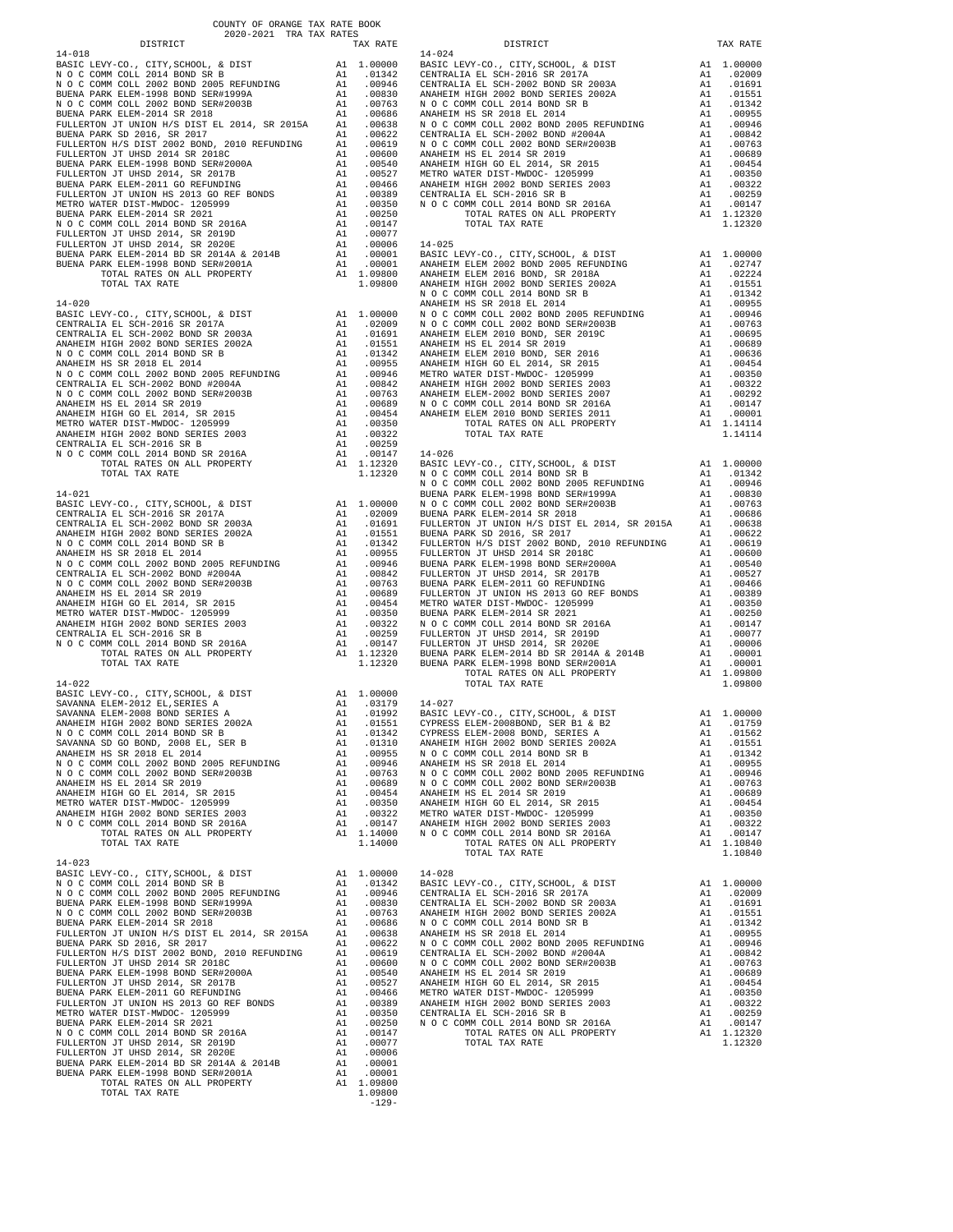| $\begin{tabular}{l c c c c} \multicolumn{1}{c}{AMAFELIM HIGH 2002 BOND SEREES 2002A} & \multicolumn{1}{c}{A1} & .01551 & MQUC & 10044 & 00000\\ \multicolumn{1}{c}{N00} & 000000 & 0001. & 2014 & 800000\\ \multicolumn{1}{c}{N0} & 000000 & 001. & 2014 & 800000\\ \multicolumn{1}{c}{A1} & .01342 & 014 & 01342 & 0144 & 01342 & 01$                                                                                                       |         |            |
|----------------------------------------------------------------------------------------------------------------------------------------------------------------------------------------------------------------------------------------------------------------------------------------------------------------------------------------------------------------------------------------------------------------------------------------------|---------|------------|
|                                                                                                                                                                                                                                                                                                                                                                                                                                              |         |            |
|                                                                                                                                                                                                                                                                                                                                                                                                                                              |         |            |
|                                                                                                                                                                                                                                                                                                                                                                                                                                              |         |            |
|                                                                                                                                                                                                                                                                                                                                                                                                                                              |         |            |
|                                                                                                                                                                                                                                                                                                                                                                                                                                              |         |            |
|                                                                                                                                                                                                                                                                                                                                                                                                                                              |         |            |
|                                                                                                                                                                                                                                                                                                                                                                                                                                              |         |            |
|                                                                                                                                                                                                                                                                                                                                                                                                                                              |         |            |
|                                                                                                                                                                                                                                                                                                                                                                                                                                              |         |            |
|                                                                                                                                                                                                                                                                                                                                                                                                                                              |         |            |
|                                                                                                                                                                                                                                                                                                                                                                                                                                              |         |            |
| TOTAL TAX RATE                                                                                                                                                                                                                                                                                                                                                                                                                               | 1.12320 |            |
| $14 - 030$<br>$\begin{tabular}{l c c c c} \multicolumn{1}{c}{\textbf{14-030}} & \multicolumn{1}{c}{\textbf{14-030}} & \multicolumn{1}{c}{\textbf{14-030}} \\ \multicolumn{1}{c}{\textbf{BASTC EL EVY-C0.~, CITY, SCHOOL, & E DIST} & \multicolumn{1}{c}{\textbf{14-035}} \\ \multicolumn{1}{c}{\textbf{CENTRALIA EL SCH-2016 SR 2017A}} & \multicolumn{1}{c}{\textbf{All}} & \multicolumn{1}{c}{\textbf{0.0000}} & \multicolumn{1}{c}{\text$ |         | $14 - 035$ |
|                                                                                                                                                                                                                                                                                                                                                                                                                                              |         |            |
|                                                                                                                                                                                                                                                                                                                                                                                                                                              |         |            |
|                                                                                                                                                                                                                                                                                                                                                                                                                                              |         |            |
|                                                                                                                                                                                                                                                                                                                                                                                                                                              |         |            |
|                                                                                                                                                                                                                                                                                                                                                                                                                                              |         |            |
|                                                                                                                                                                                                                                                                                                                                                                                                                                              |         |            |
|                                                                                                                                                                                                                                                                                                                                                                                                                                              |         |            |
|                                                                                                                                                                                                                                                                                                                                                                                                                                              |         |            |
|                                                                                                                                                                                                                                                                                                                                                                                                                                              |         |            |
|                                                                                                                                                                                                                                                                                                                                                                                                                                              |         |            |
|                                                                                                                                                                                                                                                                                                                                                                                                                                              |         |            |
|                                                                                                                                                                                                                                                                                                                                                                                                                                              |         |            |
|                                                                                                                                                                                                                                                                                                                                                                                                                                              |         |            |
|                                                                                                                                                                                                                                                                                                                                                                                                                                              |         |            |
|                                                                                                                                                                                                                                                                                                                                                                                                                                              |         |            |
|                                                                                                                                                                                                                                                                                                                                                                                                                                              |         |            |
|                                                                                                                                                                                                                                                                                                                                                                                                                                              |         |            |
| $14 - 031$                                                                                                                                                                                                                                                                                                                                                                                                                                   |         | $14 - 036$ |
|                                                                                                                                                                                                                                                                                                                                                                                                                                              |         |            |
|                                                                                                                                                                                                                                                                                                                                                                                                                                              |         |            |
|                                                                                                                                                                                                                                                                                                                                                                                                                                              |         |            |
|                                                                                                                                                                                                                                                                                                                                                                                                                                              |         |            |
|                                                                                                                                                                                                                                                                                                                                                                                                                                              |         |            |
|                                                                                                                                                                                                                                                                                                                                                                                                                                              |         |            |
|                                                                                                                                                                                                                                                                                                                                                                                                                                              |         |            |
|                                                                                                                                                                                                                                                                                                                                                                                                                                              |         |            |
|                                                                                                                                                                                                                                                                                                                                                                                                                                              |         |            |
|                                                                                                                                                                                                                                                                                                                                                                                                                                              |         |            |
|                                                                                                                                                                                                                                                                                                                                                                                                                                              |         |            |
|                                                                                                                                                                                                                                                                                                                                                                                                                                              |         |            |
|                                                                                                                                                                                                                                                                                                                                                                                                                                              |         |            |
|                                                                                                                                                                                                                                                                                                                                                                                                                                              |         |            |
|                                                                                                                                                                                                                                                                                                                                                                                                                                              |         |            |
| TOTAL TAX RATE                                                                                                                                                                                                                                                                                                                                                                                                                               | 1.14000 |            |
|                                                                                                                                                                                                                                                                                                                                                                                                                                              |         |            |
| $14 - 032$                                                                                                                                                                                                                                                                                                                                                                                                                                   |         |            |
|                                                                                                                                                                                                                                                                                                                                                                                                                                              |         |            |
|                                                                                                                                                                                                                                                                                                                                                                                                                                              |         |            |
|                                                                                                                                                                                                                                                                                                                                                                                                                                              |         |            |
|                                                                                                                                                                                                                                                                                                                                                                                                                                              |         |            |
|                                                                                                                                                                                                                                                                                                                                                                                                                                              |         |            |
|                                                                                                                                                                                                                                                                                                                                                                                                                                              |         |            |
|                                                                                                                                                                                                                                                                                                                                                                                                                                              |         |            |
|                                                                                                                                                                                                                                                                                                                                                                                                                                              |         |            |
|                                                                                                                                                                                                                                                                                                                                                                                                                                              |         |            |
|                                                                                                                                                                                                                                                                                                                                                                                                                                              |         |            |
|                                                                                                                                                                                                                                                                                                                                                                                                                                              |         |            |
|                                                                                                                                                                                                                                                                                                                                                                                                                                              |         |            |
|                                                                                                                                                                                                                                                                                                                                                                                                                                              |         |            |
|                                                                                                                                                                                                                                                                                                                                                                                                                                              |         |            |
|                                                                                                                                                                                                                                                                                                                                                                                                                                              |         |            |
|                                                                                                                                                                                                                                                                                                                                                                                                                                              |         |            |
|                                                                                                                                                                                                                                                                                                                                                                                                                                              |         |            |
|                                                                                                                                                                                                                                                                                                                                                                                                                                              |         | ANAHEIM    |
| $14 - 033$                                                                                                                                                                                                                                                                                                                                                                                                                                   |         |            |
|                                                                                                                                                                                                                                                                                                                                                                                                                                              |         |            |
|                                                                                                                                                                                                                                                                                                                                                                                                                                              |         |            |
|                                                                                                                                                                                                                                                                                                                                                                                                                                              |         |            |
|                                                                                                                                                                                                                                                                                                                                                                                                                                              |         |            |
|                                                                                                                                                                                                                                                                                                                                                                                                                                              |         |            |
|                                                                                                                                                                                                                                                                                                                                                                                                                                              |         |            |
|                                                                                                                                                                                                                                                                                                                                                                                                                                              |         |            |
|                                                                                                                                                                                                                                                                                                                                                                                                                                              |         |            |

| TAX RATE<br>DISTRICT                                                                                                                                                                                                                                                                                                                                                                   |  | DISTRICT                                                                                                                                                                                                                                                                                                                                                                                               | TAX RATE |
|----------------------------------------------------------------------------------------------------------------------------------------------------------------------------------------------------------------------------------------------------------------------------------------------------------------------------------------------------------------------------------------|--|--------------------------------------------------------------------------------------------------------------------------------------------------------------------------------------------------------------------------------------------------------------------------------------------------------------------------------------------------------------------------------------------------------|----------|
| $14 - 029$<br>$\begin{tabular}{l ll} 14-0.29 & \mbox{\sc D187R1CT}& \mbox{\sc D187R1CT}& \mbox{\sc D187R1CT}& \mbox{\sc D187R1CT}& \mbox{\sc D187R1CT}& \mbox{\sc D187R1CT}& \mbox{\sc D187R1CT}& \mbox{\sc D187R1CT}& \mbox{\sc D187R1CT}& \mbox{\sc D187R1CT}& \mbox{\sc D187R1CT}& \mbox{\sc D187R1CT}& \mbox{\sc D187R1CT}& \mbox{\sc D187R1CT}& \mbox{\sc D187R1CT}& \mbox{\sc D$ |  | $14 - 034$                                                                                                                                                                                                                                                                                                                                                                                             |          |
|                                                                                                                                                                                                                                                                                                                                                                                        |  |                                                                                                                                                                                                                                                                                                                                                                                                        |          |
|                                                                                                                                                                                                                                                                                                                                                                                        |  |                                                                                                                                                                                                                                                                                                                                                                                                        |          |
|                                                                                                                                                                                                                                                                                                                                                                                        |  |                                                                                                                                                                                                                                                                                                                                                                                                        |          |
|                                                                                                                                                                                                                                                                                                                                                                                        |  |                                                                                                                                                                                                                                                                                                                                                                                                        |          |
|                                                                                                                                                                                                                                                                                                                                                                                        |  |                                                                                                                                                                                                                                                                                                                                                                                                        |          |
|                                                                                                                                                                                                                                                                                                                                                                                        |  |                                                                                                                                                                                                                                                                                                                                                                                                        |          |
|                                                                                                                                                                                                                                                                                                                                                                                        |  |                                                                                                                                                                                                                                                                                                                                                                                                        |          |
|                                                                                                                                                                                                                                                                                                                                                                                        |  |                                                                                                                                                                                                                                                                                                                                                                                                        |          |
|                                                                                                                                                                                                                                                                                                                                                                                        |  |                                                                                                                                                                                                                                                                                                                                                                                                        |          |
|                                                                                                                                                                                                                                                                                                                                                                                        |  |                                                                                                                                                                                                                                                                                                                                                                                                        |          |
|                                                                                                                                                                                                                                                                                                                                                                                        |  |                                                                                                                                                                                                                                                                                                                                                                                                        |          |
|                                                                                                                                                                                                                                                                                                                                                                                        |  |                                                                                                                                                                                                                                                                                                                                                                                                        |          |
|                                                                                                                                                                                                                                                                                                                                                                                        |  |                                                                                                                                                                                                                                                                                                                                                                                                        |          |
|                                                                                                                                                                                                                                                                                                                                                                                        |  |                                                                                                                                                                                                                                                                                                                                                                                                        |          |
|                                                                                                                                                                                                                                                                                                                                                                                        |  |                                                                                                                                                                                                                                                                                                                                                                                                        |          |
|                                                                                                                                                                                                                                                                                                                                                                                        |  |                                                                                                                                                                                                                                                                                                                                                                                                        |          |
|                                                                                                                                                                                                                                                                                                                                                                                        |  |                                                                                                                                                                                                                                                                                                                                                                                                        |          |
|                                                                                                                                                                                                                                                                                                                                                                                        |  |                                                                                                                                                                                                                                                                                                                                                                                                        |          |
|                                                                                                                                                                                                                                                                                                                                                                                        |  |                                                                                                                                                                                                                                                                                                                                                                                                        |          |
|                                                                                                                                                                                                                                                                                                                                                                                        |  |                                                                                                                                                                                                                                                                                                                                                                                                        |          |
|                                                                                                                                                                                                                                                                                                                                                                                        |  |                                                                                                                                                                                                                                                                                                                                                                                                        |          |
|                                                                                                                                                                                                                                                                                                                                                                                        |  |                                                                                                                                                                                                                                                                                                                                                                                                        |          |
|                                                                                                                                                                                                                                                                                                                                                                                        |  |                                                                                                                                                                                                                                                                                                                                                                                                        |          |
|                                                                                                                                                                                                                                                                                                                                                                                        |  |                                                                                                                                                                                                                                                                                                                                                                                                        |          |
|                                                                                                                                                                                                                                                                                                                                                                                        |  |                                                                                                                                                                                                                                                                                                                                                                                                        |          |
|                                                                                                                                                                                                                                                                                                                                                                                        |  |                                                                                                                                                                                                                                                                                                                                                                                                        |          |
|                                                                                                                                                                                                                                                                                                                                                                                        |  |                                                                                                                                                                                                                                                                                                                                                                                                        |          |
|                                                                                                                                                                                                                                                                                                                                                                                        |  |                                                                                                                                                                                                                                                                                                                                                                                                        |          |
|                                                                                                                                                                                                                                                                                                                                                                                        |  |                                                                                                                                                                                                                                                                                                                                                                                                        |          |
|                                                                                                                                                                                                                                                                                                                                                                                        |  |                                                                                                                                                                                                                                                                                                                                                                                                        |          |
|                                                                                                                                                                                                                                                                                                                                                                                        |  |                                                                                                                                                                                                                                                                                                                                                                                                        |          |
|                                                                                                                                                                                                                                                                                                                                                                                        |  |                                                                                                                                                                                                                                                                                                                                                                                                        |          |
|                                                                                                                                                                                                                                                                                                                                                                                        |  |                                                                                                                                                                                                                                                                                                                                                                                                        |          |
|                                                                                                                                                                                                                                                                                                                                                                                        |  |                                                                                                                                                                                                                                                                                                                                                                                                        |          |
|                                                                                                                                                                                                                                                                                                                                                                                        |  |                                                                                                                                                                                                                                                                                                                                                                                                        |          |
|                                                                                                                                                                                                                                                                                                                                                                                        |  |                                                                                                                                                                                                                                                                                                                                                                                                        |          |
|                                                                                                                                                                                                                                                                                                                                                                                        |  |                                                                                                                                                                                                                                                                                                                                                                                                        |          |
|                                                                                                                                                                                                                                                                                                                                                                                        |  |                                                                                                                                                                                                                                                                                                                                                                                                        |          |
|                                                                                                                                                                                                                                                                                                                                                                                        |  |                                                                                                                                                                                                                                                                                                                                                                                                        |          |
|                                                                                                                                                                                                                                                                                                                                                                                        |  |                                                                                                                                                                                                                                                                                                                                                                                                        |          |
|                                                                                                                                                                                                                                                                                                                                                                                        |  |                                                                                                                                                                                                                                                                                                                                                                                                        |          |
|                                                                                                                                                                                                                                                                                                                                                                                        |  |                                                                                                                                                                                                                                                                                                                                                                                                        |          |
|                                                                                                                                                                                                                                                                                                                                                                                        |  |                                                                                                                                                                                                                                                                                                                                                                                                        |          |
|                                                                                                                                                                                                                                                                                                                                                                                        |  |                                                                                                                                                                                                                                                                                                                                                                                                        |          |
|                                                                                                                                                                                                                                                                                                                                                                                        |  |                                                                                                                                                                                                                                                                                                                                                                                                        |          |
|                                                                                                                                                                                                                                                                                                                                                                                        |  |                                                                                                                                                                                                                                                                                                                                                                                                        |          |
|                                                                                                                                                                                                                                                                                                                                                                                        |  |                                                                                                                                                                                                                                                                                                                                                                                                        |          |
|                                                                                                                                                                                                                                                                                                                                                                                        |  |                                                                                                                                                                                                                                                                                                                                                                                                        |          |
|                                                                                                                                                                                                                                                                                                                                                                                        |  |                                                                                                                                                                                                                                                                                                                                                                                                        |          |
|                                                                                                                                                                                                                                                                                                                                                                                        |  |                                                                                                                                                                                                                                                                                                                                                                                                        |          |
|                                                                                                                                                                                                                                                                                                                                                                                        |  |                                                                                                                                                                                                                                                                                                                                                                                                        |          |
|                                                                                                                                                                                                                                                                                                                                                                                        |  |                                                                                                                                                                                                                                                                                                                                                                                                        |          |
|                                                                                                                                                                                                                                                                                                                                                                                        |  |                                                                                                                                                                                                                                                                                                                                                                                                        |          |
|                                                                                                                                                                                                                                                                                                                                                                                        |  |                                                                                                                                                                                                                                                                                                                                                                                                        |          |
|                                                                                                                                                                                                                                                                                                                                                                                        |  |                                                                                                                                                                                                                                                                                                                                                                                                        |          |
|                                                                                                                                                                                                                                                                                                                                                                                        |  |                                                                                                                                                                                                                                                                                                                                                                                                        |          |
|                                                                                                                                                                                                                                                                                                                                                                                        |  |                                                                                                                                                                                                                                                                                                                                                                                                        |          |
|                                                                                                                                                                                                                                                                                                                                                                                        |  |                                                                                                                                                                                                                                                                                                                                                                                                        |          |
|                                                                                                                                                                                                                                                                                                                                                                                        |  |                                                                                                                                                                                                                                                                                                                                                                                                        |          |
|                                                                                                                                                                                                                                                                                                                                                                                        |  |                                                                                                                                                                                                                                                                                                                                                                                                        |          |
|                                                                                                                                                                                                                                                                                                                                                                                        |  |                                                                                                                                                                                                                                                                                                                                                                                                        |          |
|                                                                                                                                                                                                                                                                                                                                                                                        |  |                                                                                                                                                                                                                                                                                                                                                                                                        |          |
|                                                                                                                                                                                                                                                                                                                                                                                        |  |                                                                                                                                                                                                                                                                                                                                                                                                        |          |
|                                                                                                                                                                                                                                                                                                                                                                                        |  |                                                                                                                                                                                                                                                                                                                                                                                                        |          |
|                                                                                                                                                                                                                                                                                                                                                                                        |  |                                                                                                                                                                                                                                                                                                                                                                                                        |          |
|                                                                                                                                                                                                                                                                                                                                                                                        |  |                                                                                                                                                                                                                                                                                                                                                                                                        |          |
|                                                                                                                                                                                                                                                                                                                                                                                        |  |                                                                                                                                                                                                                                                                                                                                                                                                        |          |
|                                                                                                                                                                                                                                                                                                                                                                                        |  |                                                                                                                                                                                                                                                                                                                                                                                                        |          |
|                                                                                                                                                                                                                                                                                                                                                                                        |  |                                                                                                                                                                                                                                                                                                                                                                                                        |          |
|                                                                                                                                                                                                                                                                                                                                                                                        |  |                                                                                                                                                                                                                                                                                                                                                                                                        |          |
|                                                                                                                                                                                                                                                                                                                                                                                        |  |                                                                                                                                                                                                                                                                                                                                                                                                        |          |
|                                                                                                                                                                                                                                                                                                                                                                                        |  |                                                                                                                                                                                                                                                                                                                                                                                                        |          |
|                                                                                                                                                                                                                                                                                                                                                                                        |  |                                                                                                                                                                                                                                                                                                                                                                                                        |          |
|                                                                                                                                                                                                                                                                                                                                                                                        |  |                                                                                                                                                                                                                                                                                                                                                                                                        |          |
|                                                                                                                                                                                                                                                                                                                                                                                        |  |                                                                                                                                                                                                                                                                                                                                                                                                        |          |
|                                                                                                                                                                                                                                                                                                                                                                                        |  |                                                                                                                                                                                                                                                                                                                                                                                                        |          |
|                                                                                                                                                                                                                                                                                                                                                                                        |  |                                                                                                                                                                                                                                                                                                                                                                                                        |          |
|                                                                                                                                                                                                                                                                                                                                                                                        |  |                                                                                                                                                                                                                                                                                                                                                                                                        |          |
|                                                                                                                                                                                                                                                                                                                                                                                        |  |                                                                                                                                                                                                                                                                                                                                                                                                        |          |
|                                                                                                                                                                                                                                                                                                                                                                                        |  |                                                                                                                                                                                                                                                                                                                                                                                                        |          |
|                                                                                                                                                                                                                                                                                                                                                                                        |  |                                                                                                                                                                                                                                                                                                                                                                                                        |          |
|                                                                                                                                                                                                                                                                                                                                                                                        |  |                                                                                                                                                                                                                                                                                                                                                                                                        |          |
|                                                                                                                                                                                                                                                                                                                                                                                        |  |                                                                                                                                                                                                                                                                                                                                                                                                        |          |
|                                                                                                                                                                                                                                                                                                                                                                                        |  |                                                                                                                                                                                                                                                                                                                                                                                                        |          |
|                                                                                                                                                                                                                                                                                                                                                                                        |  |                                                                                                                                                                                                                                                                                                                                                                                                        |          |
|                                                                                                                                                                                                                                                                                                                                                                                        |  |                                                                                                                                                                                                                                                                                                                                                                                                        |          |
|                                                                                                                                                                                                                                                                                                                                                                                        |  |                                                                                                                                                                                                                                                                                                                                                                                                        |          |
|                                                                                                                                                                                                                                                                                                                                                                                        |  |                                                                                                                                                                                                                                                                                                                                                                                                        |          |
|                                                                                                                                                                                                                                                                                                                                                                                        |  |                                                                                                                                                                                                                                                                                                                                                                                                        |          |
|                                                                                                                                                                                                                                                                                                                                                                                        |  |                                                                                                                                                                                                                                                                                                                                                                                                        |          |
|                                                                                                                                                                                                                                                                                                                                                                                        |  |                                                                                                                                                                                                                                                                                                                                                                                                        |          |
|                                                                                                                                                                                                                                                                                                                                                                                        |  |                                                                                                                                                                                                                                                                                                                                                                                                        |          |
|                                                                                                                                                                                                                                                                                                                                                                                        |  |                                                                                                                                                                                                                                                                                                                                                                                                        |          |
|                                                                                                                                                                                                                                                                                                                                                                                        |  |                                                                                                                                                                                                                                                                                                                                                                                                        |          |
|                                                                                                                                                                                                                                                                                                                                                                                        |  |                                                                                                                                                                                                                                                                                                                                                                                                        |          |
|                                                                                                                                                                                                                                                                                                                                                                                        |  | $\begin{tabular}{cccccc} $^{\text{P}}$ & $^{\text{P}}$ & $^{\text{P}}$ & $^{\text{P}}$ & $^{\text{P}}$ & $^{\text{P}}$ & $^{\text{P}}$ & $^{\text{P}}$ & $^{\text{P}}$ & $^{\text{P}}$ & $^{\text{P}}$ & $^{\text{P}}$ & $^{\text{P}}$ \\ \end{tabular} \begin{tabular}{cccccc} 107k1. PAN RATE & 08 & 040 & 0010 & 0010 & 0010 & 0010 & 0010 & 0010 & 00100 \\ \end{tabular} \begin{tabular}{cccccc}$ |          |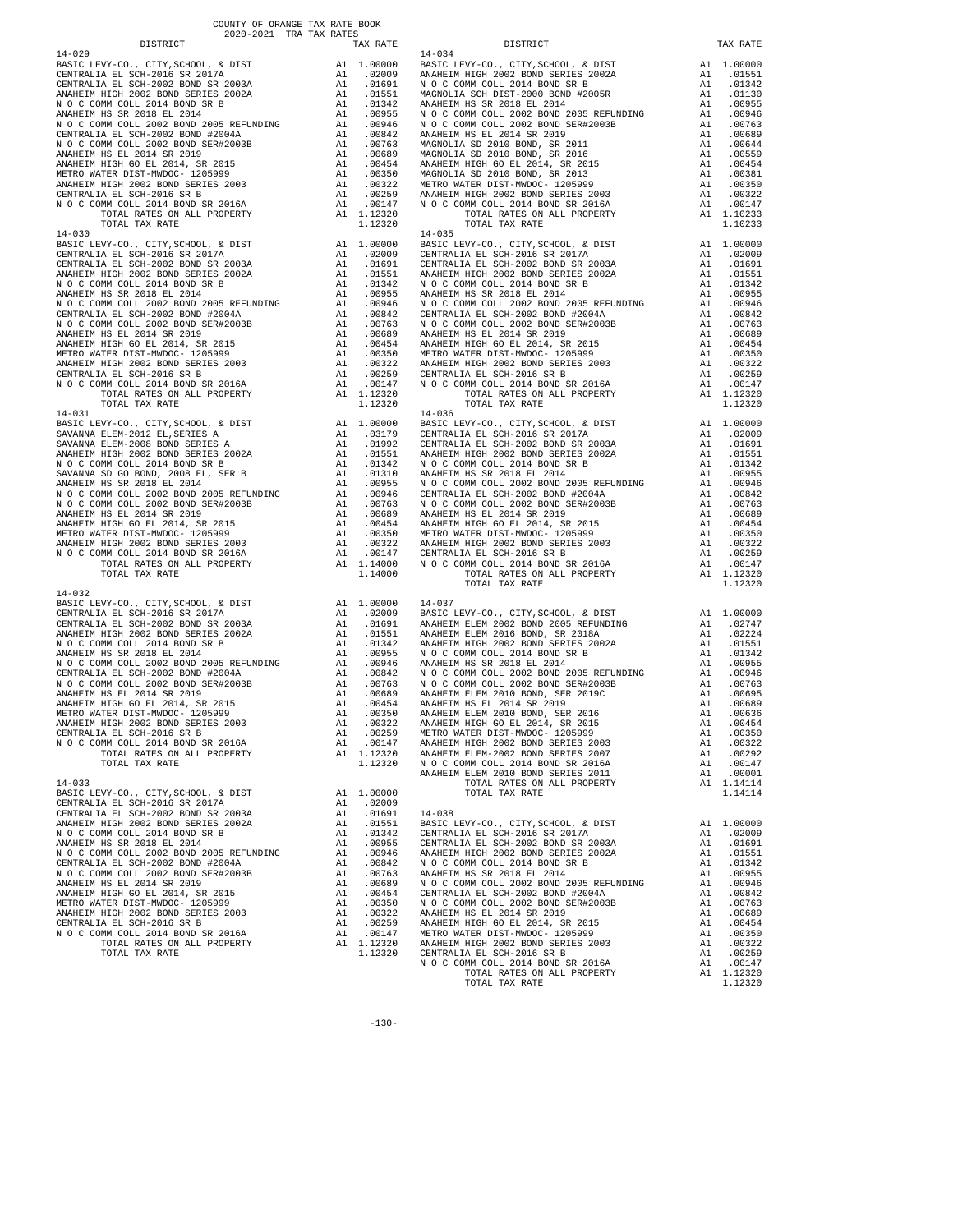| TOTAL TAX RATE                                                   | 1.14000                                                                                                                                          |                       |
|------------------------------------------------------------------|--------------------------------------------------------------------------------------------------------------------------------------------------|-----------------------|
| $14 - 046$                                                       |                                                                                                                                                  | $14 - 067$<br>BASIC L |
|                                                                  |                                                                                                                                                  |                       |
|                                                                  |                                                                                                                                                  |                       |
|                                                                  |                                                                                                                                                  |                       |
|                                                                  |                                                                                                                                                  |                       |
|                                                                  |                                                                                                                                                  |                       |
|                                                                  |                                                                                                                                                  |                       |
|                                                                  |                                                                                                                                                  |                       |
|                                                                  |                                                                                                                                                  |                       |
|                                                                  |                                                                                                                                                  |                       |
|                                                                  |                                                                                                                                                  |                       |
|                                                                  |                                                                                                                                                  |                       |
|                                                                  |                                                                                                                                                  |                       |
|                                                                  |                                                                                                                                                  |                       |
|                                                                  |                                                                                                                                                  | FULLERT               |
|                                                                  |                                                                                                                                                  |                       |
|                                                                  |                                                                                                                                                  |                       |
|                                                                  |                                                                                                                                                  |                       |
|                                                                  |                                                                                                                                                  |                       |
|                                                                  |                                                                                                                                                  |                       |
|                                                                  |                                                                                                                                                  |                       |
|                                                                  |                                                                                                                                                  |                       |
|                                                                  |                                                                                                                                                  |                       |
|                                                                  |                                                                                                                                                  |                       |
|                                                                  |                                                                                                                                                  |                       |
|                                                                  |                                                                                                                                                  |                       |
|                                                                  |                                                                                                                                                  |                       |
|                                                                  |                                                                                                                                                  |                       |
|                                                                  |                                                                                                                                                  |                       |
|                                                                  |                                                                                                                                                  |                       |
|                                                                  |                                                                                                                                                  |                       |
|                                                                  |                                                                                                                                                  |                       |
|                                                                  |                                                                                                                                                  |                       |
|                                                                  |                                                                                                                                                  | $14 - 069$            |
| $14 - 062$                                                       |                                                                                                                                                  | BASIC L               |
|                                                                  |                                                                                                                                                  |                       |
|                                                                  |                                                                                                                                                  |                       |
|                                                                  |                                                                                                                                                  |                       |
|                                                                  |                                                                                                                                                  |                       |
|                                                                  |                                                                                                                                                  |                       |
|                                                                  |                                                                                                                                                  |                       |
|                                                                  |                                                                                                                                                  |                       |
| ANAHEIM HIGH GO EL 2014, SR 2015                                 |                                                                                                                                                  |                       |
| METRO WATER DIST-MWDOC- 1205999                                  | A1 .00454 ANAHELM<br>A1 .00350 METRO W<br>A1 .00352 ANAHELM<br>A1 .00322 ANAHELM<br>A1 .00259 ANAHELM<br>A1 .00147 N O C C<br>A1 1.12320 ANAHELM |                       |
| ANAHEIM HIGH 2002 BOND SERIES 2003                               |                                                                                                                                                  |                       |
| CENTRALIA EL SCH-2016 SR B<br>N O C COMM COLL 2014 BOND SR 2016A |                                                                                                                                                  |                       |
| TOTAL RATES ON ALL PROPERTY                                      |                                                                                                                                                  |                       |
| TOTAL TAX RATE                                                   | 1.12320                                                                                                                                          |                       |
| $14 - 064$                                                       |                                                                                                                                                  |                       |
| BASIC LEVY-CO., CITY, SCHOOL, & DIST                             | A1 1.00000 14-070                                                                                                                                |                       |
|                                                                  |                                                                                                                                                  |                       |
|                                                                  |                                                                                                                                                  |                       |
|                                                                  |                                                                                                                                                  |                       |
|                                                                  |                                                                                                                                                  |                       |
|                                                                  |                                                                                                                                                  |                       |
|                                                                  |                                                                                                                                                  |                       |
|                                                                  |                                                                                                                                                  |                       |
|                                                                  |                                                                                                                                                  |                       |
|                                                                  |                                                                                                                                                  |                       |
|                                                                  |                                                                                                                                                  |                       |
|                                                                  |                                                                                                                                                  |                       |
|                                                                  |                                                                                                                                                  |                       |
|                                                                  |                                                                                                                                                  |                       |
|                                                                  |                                                                                                                                                  |                       |
|                                                                  |                                                                                                                                                  |                       |
| TOTAL RATES ON ALL PROPERTY                                      | A1 1.09800                                                                                                                                       |                       |
| TOTAL TAX RATE                                                   | 1.09800<br>$-131-$                                                                                                                               |                       |
|                                                                  |                                                                                                                                                  |                       |

| TAX RATE<br>DISTRICT                                                                                                                                                                                                                  |  | DISTRICT | TAX RATE |
|---------------------------------------------------------------------------------------------------------------------------------------------------------------------------------------------------------------------------------------|--|----------|----------|
|                                                                                                                                                                                                                                       |  |          |          |
|                                                                                                                                                                                                                                       |  |          |          |
|                                                                                                                                                                                                                                       |  |          |          |
|                                                                                                                                                                                                                                       |  |          |          |
|                                                                                                                                                                                                                                       |  |          |          |
|                                                                                                                                                                                                                                       |  |          |          |
|                                                                                                                                                                                                                                       |  |          |          |
|                                                                                                                                                                                                                                       |  |          |          |
|                                                                                                                                                                                                                                       |  |          |          |
|                                                                                                                                                                                                                                       |  |          |          |
|                                                                                                                                                                                                                                       |  |          |          |
|                                                                                                                                                                                                                                       |  |          |          |
|                                                                                                                                                                                                                                       |  |          |          |
|                                                                                                                                                                                                                                       |  |          |          |
|                                                                                                                                                                                                                                       |  |          |          |
|                                                                                                                                                                                                                                       |  |          |          |
|                                                                                                                                                                                                                                       |  |          |          |
|                                                                                                                                                                                                                                       |  |          |          |
|                                                                                                                                                                                                                                       |  |          |          |
|                                                                                                                                                                                                                                       |  |          |          |
|                                                                                                                                                                                                                                       |  |          |          |
|                                                                                                                                                                                                                                       |  |          |          |
|                                                                                                                                                                                                                                       |  |          |          |
|                                                                                                                                                                                                                                       |  |          |          |
|                                                                                                                                                                                                                                       |  |          |          |
|                                                                                                                                                                                                                                       |  |          |          |
|                                                                                                                                                                                                                                       |  |          |          |
|                                                                                                                                                                                                                                       |  |          |          |
|                                                                                                                                                                                                                                       |  |          |          |
|                                                                                                                                                                                                                                       |  |          |          |
|                                                                                                                                                                                                                                       |  |          |          |
|                                                                                                                                                                                                                                       |  |          |          |
|                                                                                                                                                                                                                                       |  |          |          |
|                                                                                                                                                                                                                                       |  |          |          |
|                                                                                                                                                                                                                                       |  |          |          |
|                                                                                                                                                                                                                                       |  |          |          |
|                                                                                                                                                                                                                                       |  |          |          |
|                                                                                                                                                                                                                                       |  |          |          |
|                                                                                                                                                                                                                                       |  |          |          |
|                                                                                                                                                                                                                                       |  |          |          |
|                                                                                                                                                                                                                                       |  |          |          |
|                                                                                                                                                                                                                                       |  |          |          |
|                                                                                                                                                                                                                                       |  |          |          |
|                                                                                                                                                                                                                                       |  |          |          |
|                                                                                                                                                                                                                                       |  |          |          |
|                                                                                                                                                                                                                                       |  |          |          |
|                                                                                                                                                                                                                                       |  |          |          |
|                                                                                                                                                                                                                                       |  |          |          |
|                                                                                                                                                                                                                                       |  |          |          |
|                                                                                                                                                                                                                                       |  |          |          |
|                                                                                                                                                                                                                                       |  |          |          |
|                                                                                                                                                                                                                                       |  |          |          |
|                                                                                                                                                                                                                                       |  |          |          |
|                                                                                                                                                                                                                                       |  |          |          |
|                                                                                                                                                                                                                                       |  |          |          |
|                                                                                                                                                                                                                                       |  |          |          |
|                                                                                                                                                                                                                                       |  |          |          |
|                                                                                                                                                                                                                                       |  |          |          |
|                                                                                                                                                                                                                                       |  |          |          |
|                                                                                                                                                                                                                                       |  |          |          |
|                                                                                                                                                                                                                                       |  |          |          |
| TOTAL RATES ON ALL PROPERTY ALL 1.09000<br>TOTAL TAX RATES (MLL PROPERTY ALL 1.00000 PANAHEM ELGY CO, CITY, SCHOOL, & DIST<br>RASIC LEVY-CO, CITY, SCHOOL, & DIST<br>RASIC LEVY-CO, CITY, SCHOOL, & DIST<br>CENTRALLA EL. SCH-2016 BR |  |          |          |
|                                                                                                                                                                                                                                       |  |          |          |
|                                                                                                                                                                                                                                       |  |          |          |
|                                                                                                                                                                                                                                       |  |          |          |
|                                                                                                                                                                                                                                       |  |          |          |
|                                                                                                                                                                                                                                       |  |          |          |
| $14 - 064$                                                                                                                                                                                                                            |  |          |          |
|                                                                                                                                                                                                                                       |  |          |          |
|                                                                                                                                                                                                                                       |  |          |          |
|                                                                                                                                                                                                                                       |  |          |          |
|                                                                                                                                                                                                                                       |  |          |          |
|                                                                                                                                                                                                                                       |  |          |          |
|                                                                                                                                                                                                                                       |  |          |          |
|                                                                                                                                                                                                                                       |  |          |          |
|                                                                                                                                                                                                                                       |  |          |          |
|                                                                                                                                                                                                                                       |  |          |          |
|                                                                                                                                                                                                                                       |  |          |          |
|                                                                                                                                                                                                                                       |  |          |          |
|                                                                                                                                                                                                                                       |  |          |          |
|                                                                                                                                                                                                                                       |  |          |          |
|                                                                                                                                                                                                                                       |  |          |          |
|                                                                                                                                                                                                                                       |  |          |          |
|                                                                                                                                                                                                                                       |  |          |          |
|                                                                                                                                                                                                                                       |  |          |          |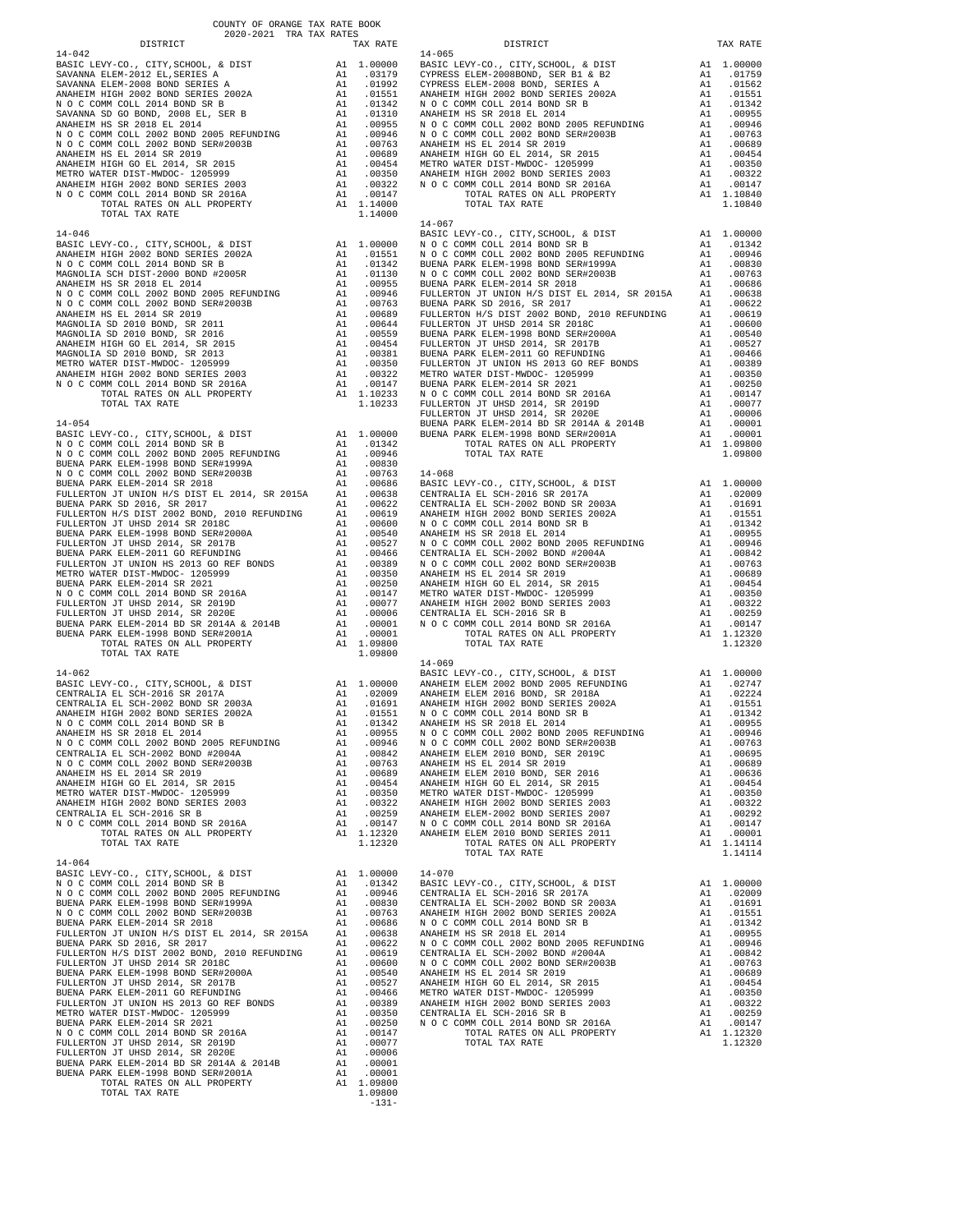|                                                                     |     |                                        | FULLERT    |
|---------------------------------------------------------------------|-----|----------------------------------------|------------|
| $14 - 072$                                                          |     |                                        | BUENA P    |
|                                                                     |     |                                        |            |
|                                                                     |     |                                        |            |
|                                                                     |     |                                        |            |
|                                                                     |     |                                        |            |
|                                                                     |     |                                        |            |
|                                                                     |     |                                        |            |
|                                                                     |     |                                        |            |
|                                                                     |     |                                        |            |
|                                                                     |     |                                        |            |
|                                                                     |     |                                        |            |
|                                                                     |     |                                        |            |
|                                                                     |     |                                        |            |
|                                                                     |     |                                        |            |
|                                                                     |     |                                        |            |
|                                                                     |     |                                        |            |
|                                                                     |     |                                        |            |
|                                                                     |     |                                        |            |
|                                                                     |     |                                        |            |
|                                                                     |     |                                        |            |
| $14 - 073$                                                          |     |                                        |            |
|                                                                     |     |                                        |            |
|                                                                     |     |                                        |            |
|                                                                     |     |                                        |            |
|                                                                     |     |                                        |            |
|                                                                     |     |                                        |            |
|                                                                     |     |                                        |            |
|                                                                     |     |                                        |            |
|                                                                     |     |                                        |            |
|                                                                     |     |                                        |            |
|                                                                     |     |                                        |            |
|                                                                     |     |                                        |            |
|                                                                     |     |                                        |            |
|                                                                     |     |                                        |            |
|                                                                     |     |                                        |            |
|                                                                     |     |                                        | BUENA P    |
|                                                                     |     |                                        |            |
|                                                                     |     |                                        |            |
|                                                                     |     |                                        |            |
|                                                                     |     |                                        |            |
|                                                                     |     |                                        |            |
|                                                                     |     |                                        |            |
|                                                                     |     |                                        |            |
|                                                                     |     |                                        |            |
|                                                                     |     |                                        |            |
|                                                                     |     |                                        |            |
|                                                                     |     |                                        |            |
|                                                                     |     |                                        |            |
|                                                                     |     |                                        |            |
| ANAHEIM HIGH 2002 BOND SERIES 2003                                  | A1  | .00322                                 | ANAHEIM    |
| N O C COMM COLL 2014 BOND SR 2016A                                  | A1  | .00147                                 | NOCC       |
| TOTAL RATES ON ALL PROPERTY                                         |     | A1 1.10233                             | CENTRAL    |
| TOTAL TAX RATE                                                      |     | 1.10233                                | NOCC       |
|                                                                     |     |                                        | ANAHEIM    |
| $14 - 075$                                                          |     |                                        | ANAHEIM    |
| BASIC LEVY-CO., CITY, SCHOOL, & DIST                                | A1  | 1.00000                                | ANAHEIM    |
| CENTRALIA EL SCH-2016 SR 2017A                                      | A1  | .02009                                 | CENTRAL    |
| CENTRALIA EL SCH-2002 BOND SR 2003A                                 | A1  | .01691                                 | NOCC       |
| ANAHEIM HIGH 2002 BOND SERIES 2002A                                 | A1  | .01551                                 |            |
| N O C COMM COLL 2014 BOND SR B                                      | A1  | .01342                                 |            |
| ANAHEIM HS SR 2018 EL 2014                                          | A1  | .00955                                 |            |
| N O C COMM COLL 2002 BOND 2005 REFUNDING                            | A1  | .00946                                 | $15 - 001$ |
| CENTRALIA EL SCH-2002 BOND #2004A                                   | A1  | .00842                                 | BASIC L    |
| N O C COMM COLL 2002 BOND SER#2003B                                 | A1  | .00763                                 | NEWPORT    |
| ANAHEIM HS EL 2014 SR 2019                                          | A1  | .00689                                 | COAST C    |
| ANAHEIM HIGH GO EL 2014, SR 2015<br>METRO WATER DIST-MWDOC- 1205999 |     | A1 .00454 COAST C<br>A1 .00350 COAST C |            |
| ANAUPTM UTCU 2002 DOND CPDTPC 2002                                  | 7.1 | ידים∩מושיםדו לכ? ∩∩                    |            |

| $\begin{minipage}{0.5\textwidth} \begin{tabular}{lcccccc} \textbf{1} & \textbf{1} & \textbf{1} & \textbf{1} & \textbf{1} & \textbf{1} & \textbf{1} & \textbf{1} & \textbf{1} & \textbf{1} & \textbf{1} & \textbf{1} & \textbf{1} & \textbf{1} & \textbf{1} & \textbf{1} & \textbf{1} & \textbf{1} & \textbf{1} & \textbf{1} & \textbf{1} & \textbf{1} & \textbf{1} & \textbf{1} & \textbf{1} & \textbf{1} & \textbf{1} & \textbf{1} &$ |  |                   |          |
|----------------------------------------------------------------------------------------------------------------------------------------------------------------------------------------------------------------------------------------------------------------------------------------------------------------------------------------------------------------------------------------------------------------------------------------|--|-------------------|----------|
|                                                                                                                                                                                                                                                                                                                                                                                                                                        |  | TAX RATE DISTRICT | TAX RATE |
|                                                                                                                                                                                                                                                                                                                                                                                                                                        |  |                   |          |
|                                                                                                                                                                                                                                                                                                                                                                                                                                        |  |                   |          |
|                                                                                                                                                                                                                                                                                                                                                                                                                                        |  |                   |          |
|                                                                                                                                                                                                                                                                                                                                                                                                                                        |  |                   |          |
|                                                                                                                                                                                                                                                                                                                                                                                                                                        |  |                   |          |
|                                                                                                                                                                                                                                                                                                                                                                                                                                        |  |                   |          |
|                                                                                                                                                                                                                                                                                                                                                                                                                                        |  |                   |          |
|                                                                                                                                                                                                                                                                                                                                                                                                                                        |  |                   |          |
|                                                                                                                                                                                                                                                                                                                                                                                                                                        |  |                   |          |
|                                                                                                                                                                                                                                                                                                                                                                                                                                        |  |                   |          |
|                                                                                                                                                                                                                                                                                                                                                                                                                                        |  |                   |          |
|                                                                                                                                                                                                                                                                                                                                                                                                                                        |  |                   |          |
|                                                                                                                                                                                                                                                                                                                                                                                                                                        |  |                   |          |
|                                                                                                                                                                                                                                                                                                                                                                                                                                        |  |                   |          |
|                                                                                                                                                                                                                                                                                                                                                                                                                                        |  |                   |          |
|                                                                                                                                                                                                                                                                                                                                                                                                                                        |  |                   |          |
|                                                                                                                                                                                                                                                                                                                                                                                                                                        |  |                   |          |
|                                                                                                                                                                                                                                                                                                                                                                                                                                        |  |                   |          |
|                                                                                                                                                                                                                                                                                                                                                                                                                                        |  |                   |          |
|                                                                                                                                                                                                                                                                                                                                                                                                                                        |  |                   |          |
|                                                                                                                                                                                                                                                                                                                                                                                                                                        |  |                   |          |
|                                                                                                                                                                                                                                                                                                                                                                                                                                        |  |                   |          |
|                                                                                                                                                                                                                                                                                                                                                                                                                                        |  |                   |          |
|                                                                                                                                                                                                                                                                                                                                                                                                                                        |  |                   |          |
|                                                                                                                                                                                                                                                                                                                                                                                                                                        |  |                   |          |
|                                                                                                                                                                                                                                                                                                                                                                                                                                        |  |                   |          |
|                                                                                                                                                                                                                                                                                                                                                                                                                                        |  |                   |          |
|                                                                                                                                                                                                                                                                                                                                                                                                                                        |  |                   |          |
|                                                                                                                                                                                                                                                                                                                                                                                                                                        |  |                   |          |
|                                                                                                                                                                                                                                                                                                                                                                                                                                        |  |                   |          |
|                                                                                                                                                                                                                                                                                                                                                                                                                                        |  |                   |          |
|                                                                                                                                                                                                                                                                                                                                                                                                                                        |  |                   |          |
|                                                                                                                                                                                                                                                                                                                                                                                                                                        |  |                   |          |
|                                                                                                                                                                                                                                                                                                                                                                                                                                        |  |                   |          |
|                                                                                                                                                                                                                                                                                                                                                                                                                                        |  |                   |          |
|                                                                                                                                                                                                                                                                                                                                                                                                                                        |  |                   |          |
|                                                                                                                                                                                                                                                                                                                                                                                                                                        |  |                   |          |
|                                                                                                                                                                                                                                                                                                                                                                                                                                        |  |                   |          |
|                                                                                                                                                                                                                                                                                                                                                                                                                                        |  |                   |          |
|                                                                                                                                                                                                                                                                                                                                                                                                                                        |  |                   |          |
|                                                                                                                                                                                                                                                                                                                                                                                                                                        |  |                   |          |
|                                                                                                                                                                                                                                                                                                                                                                                                                                        |  |                   |          |
|                                                                                                                                                                                                                                                                                                                                                                                                                                        |  |                   |          |
|                                                                                                                                                                                                                                                                                                                                                                                                                                        |  |                   |          |
|                                                                                                                                                                                                                                                                                                                                                                                                                                        |  |                   |          |
|                                                                                                                                                                                                                                                                                                                                                                                                                                        |  |                   |          |
|                                                                                                                                                                                                                                                                                                                                                                                                                                        |  |                   |          |
|                                                                                                                                                                                                                                                                                                                                                                                                                                        |  |                   |          |
|                                                                                                                                                                                                                                                                                                                                                                                                                                        |  |                   |          |
|                                                                                                                                                                                                                                                                                                                                                                                                                                        |  |                   |          |
|                                                                                                                                                                                                                                                                                                                                                                                                                                        |  |                   |          |
|                                                                                                                                                                                                                                                                                                                                                                                                                                        |  |                   |          |
|                                                                                                                                                                                                                                                                                                                                                                                                                                        |  |                   |          |
|                                                                                                                                                                                                                                                                                                                                                                                                                                        |  |                   |          |
|                                                                                                                                                                                                                                                                                                                                                                                                                                        |  |                   |          |
|                                                                                                                                                                                                                                                                                                                                                                                                                                        |  |                   |          |
|                                                                                                                                                                                                                                                                                                                                                                                                                                        |  |                   |          |
|                                                                                                                                                                                                                                                                                                                                                                                                                                        |  |                   |          |
|                                                                                                                                                                                                                                                                                                                                                                                                                                        |  |                   |          |
|                                                                                                                                                                                                                                                                                                                                                                                                                                        |  |                   |          |
|                                                                                                                                                                                                                                                                                                                                                                                                                                        |  |                   |          |
|                                                                                                                                                                                                                                                                                                                                                                                                                                        |  |                   |          |
|                                                                                                                                                                                                                                                                                                                                                                                                                                        |  |                   |          |
|                                                                                                                                                                                                                                                                                                                                                                                                                                        |  |                   |          |
|                                                                                                                                                                                                                                                                                                                                                                                                                                        |  |                   |          |
|                                                                                                                                                                                                                                                                                                                                                                                                                                        |  |                   |          |
|                                                                                                                                                                                                                                                                                                                                                                                                                                        |  |                   |          |
|                                                                                                                                                                                                                                                                                                                                                                                                                                        |  |                   |          |
|                                                                                                                                                                                                                                                                                                                                                                                                                                        |  |                   |          |
|                                                                                                                                                                                                                                                                                                                                                                                                                                        |  |                   |          |
|                                                                                                                                                                                                                                                                                                                                                                                                                                        |  |                   |          |
|                                                                                                                                                                                                                                                                                                                                                                                                                                        |  |                   |          |
|                                                                                                                                                                                                                                                                                                                                                                                                                                        |  |                   |          |
|                                                                                                                                                                                                                                                                                                                                                                                                                                        |  |                   |          |
|                                                                                                                                                                                                                                                                                                                                                                                                                                        |  |                   |          |
|                                                                                                                                                                                                                                                                                                                                                                                                                                        |  |                   |          |
|                                                                                                                                                                                                                                                                                                                                                                                                                                        |  |                   |          |
|                                                                                                                                                                                                                                                                                                                                                                                                                                        |  |                   |          |
|                                                                                                                                                                                                                                                                                                                                                                                                                                        |  |                   |          |
| $\begin{smallmatrix} \mathbf{1}_{111} \oplus \mathbf{0}_{111} \oplus \mathbf{0}_{111} \oplus \mathbf{0}_{111} \oplus \mathbf{0}_{111} \oplus \mathbf{0}_{111} \oplus \mathbf{0}_{111} \oplus \mathbf{0}_{111} \oplus \mathbf{0}_{111} \oplus \mathbf{0}_{111} \oplus \mathbf{0}_{111} \oplus \mathbf{0}_{111} \oplus \mathbf{0}_{111} \oplus \mathbf{0}_{111} \oplus \mathbf{0}_{111} \oplus \mathbf{0}_{111} \oplus \mathbf{0}_{$     |  |                   |          |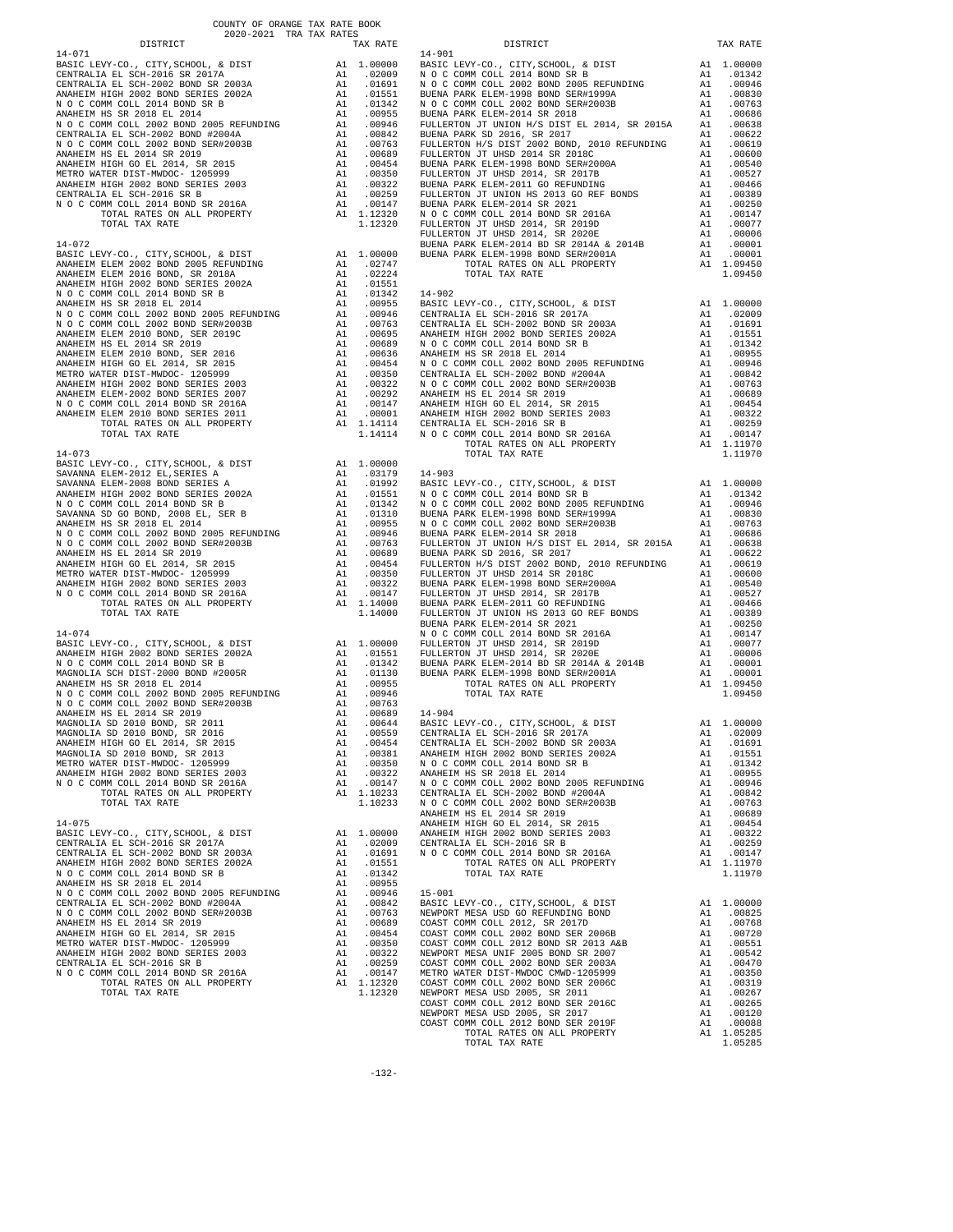| TOTAL TAX RATE                                                                                                       |                                                                                                                                                                                                                                                        | 1.05285                                                                                                                                                                                                                                                |                           |
|----------------------------------------------------------------------------------------------------------------------|--------------------------------------------------------------------------------------------------------------------------------------------------------------------------------------------------------------------------------------------------------|--------------------------------------------------------------------------------------------------------------------------------------------------------------------------------------------------------------------------------------------------------|---------------------------|
| $15 - 003$                                                                                                           |                                                                                                                                                                                                                                                        | 15-009<br>A1 1.00000 BASIC L<br>A1 .00825 NEWPORT<br>A1 .00768 COAST C<br>A1 .00760 COAST C<br>A1 .00760 COAST C<br>A1 .00551 NEWPORT<br>A1 .00470 COAST C<br>A1 .00350 METRO N<br>A1 .00350 METRO N<br>A1 .00267 NEWPORT<br>A1 .00265 COAST C<br>A1 . | $15 - 009$                |
| BASIC LEVY-CO., CITY, SCHOOL, & DIST<br>NEWPORT MESA USD GO REFUNDING BOND                                           |                                                                                                                                                                                                                                                        |                                                                                                                                                                                                                                                        |                           |
| COAST COMM COLL 2012, SR 2017D                                                                                       |                                                                                                                                                                                                                                                        |                                                                                                                                                                                                                                                        |                           |
| COAST COMM COLL 2002 BOND SER 2006B                                                                                  |                                                                                                                                                                                                                                                        |                                                                                                                                                                                                                                                        |                           |
| COAST COMM COLL 2012 BOND SR 2013 A&B                                                                                |                                                                                                                                                                                                                                                        |                                                                                                                                                                                                                                                        |                           |
| NEWPORT MESA UNIF 2005 BOND SR 2007<br>COAST COMM COLL 2002 BOND SER 2003A                                           |                                                                                                                                                                                                                                                        |                                                                                                                                                                                                                                                        |                           |
| METRO WATER DIST-MWDOC CMWD-1205999                                                                                  |                                                                                                                                                                                                                                                        |                                                                                                                                                                                                                                                        |                           |
| COAST COMM COLL 2002 BOND SER 2006C                                                                                  |                                                                                                                                                                                                                                                        |                                                                                                                                                                                                                                                        |                           |
| NEWPORT MESA USD 2005, SR 2011                                                                                       |                                                                                                                                                                                                                                                        |                                                                                                                                                                                                                                                        |                           |
| COAST COMM COLL 2012 BOND SER 2016C                                                                                  |                                                                                                                                                                                                                                                        |                                                                                                                                                                                                                                                        |                           |
| NEWPORT MESA USD 2005, SR 2017<br>COAST COMM COLL 2012 BOND SER 2019F                                                |                                                                                                                                                                                                                                                        |                                                                                                                                                                                                                                                        |                           |
| TOTAL RATES ON ALL PROPERTY                                                                                          |                                                                                                                                                                                                                                                        |                                                                                                                                                                                                                                                        |                           |
| TOTAL TAX RATE                                                                                                       |                                                                                                                                                                                                                                                        | 1.05285                                                                                                                                                                                                                                                |                           |
| $15 - 004$                                                                                                           | 15-010<br>A1 1.00000 BASIC L<br>A1 .00825 NEWPORT<br>A1 .00730 COAST C<br>A1 .00730 COAST C<br>A1 .00551 COAST C<br>A1 .00551 NEWPORT<br>A1 .00470 COAST C<br>A1 .00319 COAST C<br>A1 .00267 NEWPORT<br>A1 .00267 NEWPORT<br>A1 .00265 NEWPORT<br>A1 . |                                                                                                                                                                                                                                                        | $15 - 010$                |
| BASIC LEVY-CO., CITY, SCHOOL, & DIST<br>NEWPORT MESA USD GO REFUNDING BOND                                           |                                                                                                                                                                                                                                                        |                                                                                                                                                                                                                                                        |                           |
| COAST COMM COLL 2012, SR 2017D                                                                                       |                                                                                                                                                                                                                                                        |                                                                                                                                                                                                                                                        |                           |
| COAST COMM COLL 2002 BOND SER 2006B                                                                                  |                                                                                                                                                                                                                                                        |                                                                                                                                                                                                                                                        |                           |
| COAST COMM COLL 2012 BOND SR 2013 A&B                                                                                |                                                                                                                                                                                                                                                        |                                                                                                                                                                                                                                                        |                           |
| NEWPORT MESA UNIF 2005 BOND SR 2007<br>COAST COMM COLL 2002 BOND SER 2003A                                           |                                                                                                                                                                                                                                                        |                                                                                                                                                                                                                                                        |                           |
| METRO WATER DIST-MWDOC CMWD-1205999                                                                                  |                                                                                                                                                                                                                                                        |                                                                                                                                                                                                                                                        |                           |
| COAST COMM COLL 2002 BOND SER 2006C                                                                                  |                                                                                                                                                                                                                                                        |                                                                                                                                                                                                                                                        |                           |
| NEWPORT MESA USD 2005, SR 2011                                                                                       |                                                                                                                                                                                                                                                        |                                                                                                                                                                                                                                                        |                           |
| COAST COMM COLL 2012 BOND SER 2016C<br>NEWPORT MESA USD 2005, SR 2017                                                |                                                                                                                                                                                                                                                        |                                                                                                                                                                                                                                                        |                           |
| COAST COMM COLL 2012 BOND SER 2019F                                                                                  |                                                                                                                                                                                                                                                        |                                                                                                                                                                                                                                                        |                           |
| TOTAL RATES ON ALL PROPERTY                                                                                          |                                                                                                                                                                                                                                                        |                                                                                                                                                                                                                                                        |                           |
| TOTAL TAX RATE<br>$15 - 005$                                                                                         |                                                                                                                                                                                                                                                        | 1.05285                                                                                                                                                                                                                                                |                           |
| BASIC LEVY-CO., CITY, SCHOOL, & DIST                                                                                 |                                                                                                                                                                                                                                                        | 15-011<br>A1 1.00000 BASIC L<br>A1 .00825 NEWPORT<br>A1 .00768 COAST C<br>A1 .00768 COAST C<br>A1 .00768 COAST C<br>A1 .00551 COAST C<br>A1 .00542 NEWPORT<br>A1 .00319 COAST C<br>A1 .00319 COAST C<br>A1 .00319 COAST C<br>A1 .00265 NEWPORT<br>A1 . | $15 - 011$                |
| NEWPORT MESA USD GO REFUNDING BOND                                                                                   |                                                                                                                                                                                                                                                        |                                                                                                                                                                                                                                                        |                           |
| COAST COMM COLL 2012, SR 2017D                                                                                       |                                                                                                                                                                                                                                                        |                                                                                                                                                                                                                                                        |                           |
| COAST COMM COLL 2002 BOND SER 2006B<br>COAST COMM COLL 2012 BOND SR 2013 A&B                                         |                                                                                                                                                                                                                                                        |                                                                                                                                                                                                                                                        |                           |
| NEWPORT MESA UNIF 2005 BOND SR 2007                                                                                  |                                                                                                                                                                                                                                                        |                                                                                                                                                                                                                                                        |                           |
| COAST COMM COLL 2002 BOND SER 2003A                                                                                  |                                                                                                                                                                                                                                                        |                                                                                                                                                                                                                                                        |                           |
| METRO WATER DIST-MWDOC- 1205999                                                                                      |                                                                                                                                                                                                                                                        |                                                                                                                                                                                                                                                        |                           |
| COAST COMM COLL 2002 BOND SER 2006C<br>NEWPORT MESA USD 2005, SR 2011                                                |                                                                                                                                                                                                                                                        |                                                                                                                                                                                                                                                        |                           |
| COAST COMM COLL 2012 BOND SER 2016C                                                                                  |                                                                                                                                                                                                                                                        |                                                                                                                                                                                                                                                        |                           |
| NEWPORT MESA USD 2005, SR 2017                                                                                       |                                                                                                                                                                                                                                                        |                                                                                                                                                                                                                                                        |                           |
| COAST COMM COLL 2012 BOND SER 2019F                                                                                  |                                                                                                                                                                                                                                                        |                                                                                                                                                                                                                                                        |                           |
| TOTAL RATES ON ALL PROPERTY<br>TOTAL TAX RATE                                                                        |                                                                                                                                                                                                                                                        | A1 1.05285<br>1.05285                                                                                                                                                                                                                                  |                           |
| $15 - 006$                                                                                                           |                                                                                                                                                                                                                                                        |                                                                                                                                                                                                                                                        | $15 - 012$                |
| BASIC LEVY-CO., CITY, SCHOOL, & DIST                                                                                 | 15-012<br>A1 1.00000 BASIC L<br>A1 .00825 NEWPORT<br>A1 .00768 COAST C<br>A1 .00760 COAST C<br>A1 .00551 COAST C<br>A1 .00470 COAST C<br>A1 .00470 COAST C<br>A1 .00319 COAST C<br>A1 .00319 COAST C                                                   |                                                                                                                                                                                                                                                        |                           |
| NEWPORT MESA USD GO REFUNDING BOND                                                                                   |                                                                                                                                                                                                                                                        |                                                                                                                                                                                                                                                        |                           |
| COAST COMM COLL 2012, SR 2017D<br>COAST COMM COLL 2002 BOND SER 2006B                                                |                                                                                                                                                                                                                                                        |                                                                                                                                                                                                                                                        |                           |
| COAST COMM COLL 2012 BOND SR 2000B<br>NEWPORT MESA UNIF 2002 BOND SR 2013 A&B<br>NEWPORT MESA UNIF 2005 BOND SR 2007 |                                                                                                                                                                                                                                                        |                                                                                                                                                                                                                                                        |                           |
| NEWPORT MESA UNIF 2005 BOND SR 2007                                                                                  |                                                                                                                                                                                                                                                        |                                                                                                                                                                                                                                                        |                           |
| COAST COMM COLL 2002 BOND SER 2003A                                                                                  |                                                                                                                                                                                                                                                        |                                                                                                                                                                                                                                                        |                           |
| METRO WATER DIST-MWDOC CMWD-1205999<br>COAST COMM COLL 2002 BOND SER 2006C                                           |                                                                                                                                                                                                                                                        |                                                                                                                                                                                                                                                        |                           |
| NEWPORT MESA USD 2005, SR 2011                                                                                       | A1<br>A1                                                                                                                                                                                                                                               | .00267                                                                                                                                                                                                                                                 | .00319 COAST C<br>NEWPORT |
| COAST COMM COLL 2012 BOND SER 2016C                                                                                  | A1                                                                                                                                                                                                                                                     | .00265                                                                                                                                                                                                                                                 | COAST C                   |
| NEWPORT MESA USD 2005, SR 2017                                                                                       | A1                                                                                                                                                                                                                                                     | .00120                                                                                                                                                                                                                                                 | NEWPORT                   |
| COAST COMM COLL 2012 BOND SER 2019F                                                                                  | A1                                                                                                                                                                                                                                                     | .00088                                                                                                                                                                                                                                                 | COAST C                   |
| TOTAL RATES ON ALL PROPERTY<br>TOTAL TAX RATE                                                                        |                                                                                                                                                                                                                                                        | A1 1.05285<br>1.05285                                                                                                                                                                                                                                  |                           |
| $15 - 007$                                                                                                           |                                                                                                                                                                                                                                                        |                                                                                                                                                                                                                                                        | $15 - 013$                |
| BASIC LEVY-CO., CITY, SCHOOL, & DIST<br>NEWPORT MESA USD GO REFUNDING BOND                                           | A1                                                                                                                                                                                                                                                     | 1.00000                                                                                                                                                                                                                                                | BASIC L                   |
| COAST COMM COLL 2012, SR 2017D                                                                                       | A1<br>A1                                                                                                                                                                                                                                               | .00825<br>.00768                                                                                                                                                                                                                                       | NEWPORT<br>COAST C        |
| COAST COMM COLL 2002 BOND SER 2006B                                                                                  | A1                                                                                                                                                                                                                                                     | .00720                                                                                                                                                                                                                                                 | COAST C                   |
| COAST COMM COLL 2012 BOND SR 2013 A&B                                                                                | A1                                                                                                                                                                                                                                                     | .00551                                                                                                                                                                                                                                                 | COAST C                   |
| NEWPORT MESA UNIF 2005 BOND SR 2007                                                                                  | A1                                                                                                                                                                                                                                                     | .00542                                                                                                                                                                                                                                                 | NEWPORT                   |
| COAST COMM COLL 2002 BOND SER 2003A<br>METRO WATER DIST-MWDOC CMWD-1205999                                           | A1<br>A1                                                                                                                                                                                                                                               | .00470<br>.00350                                                                                                                                                                                                                                       | COAST C<br>METRO W        |
| COAST COMM COLL 2002 BOND SER 2006C                                                                                  | A1                                                                                                                                                                                                                                                     |                                                                                                                                                                                                                                                        |                           |
| NEWPORT MESA USD 2005, SR 2011                                                                                       | A1                                                                                                                                                                                                                                                     | .00319 COAST C<br>.00267 NEWPORT .00265 COAST C<br>.00120 NEWPORT                                                                                                                                                                                      |                           |
| COAST COMM COLL 2012 BOND SER 2016C                                                                                  | A1                                                                                                                                                                                                                                                     |                                                                                                                                                                                                                                                        |                           |
| NEWPORT MESA USD 2005, SR 2017                                                                                       | A1                                                                                                                                                                                                                                                     |                                                                                                                                                                                                                                                        | .00088 COAST C            |
| COAST COMM COLL 2012 BOND SER 2019F                                                                                  | A1                                                                                                                                                                                                                                                     |                                                                                                                                                                                                                                                        |                           |

| DISTRICT       | TAX RATE | DISTRICT<br>$\begin{tabular}{cccccccc} \texttt{15--021} & \texttt{D15--032} & \texttt{D15--032} & \texttt{D15--032} & \texttt{D15--032} & \texttt{D15--032} & \texttt{D15--032} & \texttt{D15--032} & \texttt{D15--032} & \texttt{D15--032} & \texttt{D15--032} & \texttt{D15--032} & \texttt{D15--032} & \texttt{D15--032} & \texttt{D15--032} & \texttt{D15--032} & \texttt{$ | TAX RATE |
|----------------|----------|---------------------------------------------------------------------------------------------------------------------------------------------------------------------------------------------------------------------------------------------------------------------------------------------------------------------------------------------------------------------------------|----------|
| $15 - 002$     |          | $15 - 008$                                                                                                                                                                                                                                                                                                                                                                      |          |
|                |          |                                                                                                                                                                                                                                                                                                                                                                                 |          |
|                |          |                                                                                                                                                                                                                                                                                                                                                                                 |          |
|                |          |                                                                                                                                                                                                                                                                                                                                                                                 |          |
|                |          |                                                                                                                                                                                                                                                                                                                                                                                 |          |
|                |          |                                                                                                                                                                                                                                                                                                                                                                                 |          |
|                |          |                                                                                                                                                                                                                                                                                                                                                                                 |          |
|                |          |                                                                                                                                                                                                                                                                                                                                                                                 |          |
|                |          |                                                                                                                                                                                                                                                                                                                                                                                 |          |
|                |          |                                                                                                                                                                                                                                                                                                                                                                                 |          |
|                |          |                                                                                                                                                                                                                                                                                                                                                                                 |          |
|                |          |                                                                                                                                                                                                                                                                                                                                                                                 |          |
|                |          |                                                                                                                                                                                                                                                                                                                                                                                 |          |
|                |          |                                                                                                                                                                                                                                                                                                                                                                                 |          |
|                |          |                                                                                                                                                                                                                                                                                                                                                                                 |          |
|                |          |                                                                                                                                                                                                                                                                                                                                                                                 |          |
|                |          |                                                                                                                                                                                                                                                                                                                                                                                 |          |
|                |          |                                                                                                                                                                                                                                                                                                                                                                                 |          |
|                |          |                                                                                                                                                                                                                                                                                                                                                                                 |          |
|                |          |                                                                                                                                                                                                                                                                                                                                                                                 |          |
|                |          |                                                                                                                                                                                                                                                                                                                                                                                 |          |
|                |          |                                                                                                                                                                                                                                                                                                                                                                                 |          |
|                |          |                                                                                                                                                                                                                                                                                                                                                                                 |          |
|                |          |                                                                                                                                                                                                                                                                                                                                                                                 |          |
|                |          |                                                                                                                                                                                                                                                                                                                                                                                 |          |
|                |          |                                                                                                                                                                                                                                                                                                                                                                                 |          |
|                |          |                                                                                                                                                                                                                                                                                                                                                                                 |          |
|                |          |                                                                                                                                                                                                                                                                                                                                                                                 |          |
|                |          |                                                                                                                                                                                                                                                                                                                                                                                 |          |
|                |          |                                                                                                                                                                                                                                                                                                                                                                                 |          |
|                |          |                                                                                                                                                                                                                                                                                                                                                                                 |          |
|                |          |                                                                                                                                                                                                                                                                                                                                                                                 |          |
|                |          |                                                                                                                                                                                                                                                                                                                                                                                 |          |
|                |          |                                                                                                                                                                                                                                                                                                                                                                                 |          |
|                |          |                                                                                                                                                                                                                                                                                                                                                                                 |          |
|                |          |                                                                                                                                                                                                                                                                                                                                                                                 |          |
|                |          |                                                                                                                                                                                                                                                                                                                                                                                 |          |
|                |          |                                                                                                                                                                                                                                                                                                                                                                                 |          |
|                |          |                                                                                                                                                                                                                                                                                                                                                                                 |          |
|                |          |                                                                                                                                                                                                                                                                                                                                                                                 |          |
|                |          |                                                                                                                                                                                                                                                                                                                                                                                 |          |
|                |          |                                                                                                                                                                                                                                                                                                                                                                                 |          |
|                |          |                                                                                                                                                                                                                                                                                                                                                                                 |          |
|                |          |                                                                                                                                                                                                                                                                                                                                                                                 |          |
|                |          |                                                                                                                                                                                                                                                                                                                                                                                 |          |
|                |          |                                                                                                                                                                                                                                                                                                                                                                                 |          |
|                |          |                                                                                                                                                                                                                                                                                                                                                                                 |          |
|                |          |                                                                                                                                                                                                                                                                                                                                                                                 |          |
|                |          |                                                                                                                                                                                                                                                                                                                                                                                 |          |
|                |          |                                                                                                                                                                                                                                                                                                                                                                                 |          |
|                |          |                                                                                                                                                                                                                                                                                                                                                                                 |          |
|                |          |                                                                                                                                                                                                                                                                                                                                                                                 |          |
|                |          |                                                                                                                                                                                                                                                                                                                                                                                 |          |
|                |          |                                                                                                                                                                                                                                                                                                                                                                                 |          |
|                |          |                                                                                                                                                                                                                                                                                                                                                                                 |          |
|                |          |                                                                                                                                                                                                                                                                                                                                                                                 |          |
|                |          |                                                                                                                                                                                                                                                                                                                                                                                 |          |
|                |          |                                                                                                                                                                                                                                                                                                                                                                                 |          |
| $15 - 006$     |          | $15 - 012$                                                                                                                                                                                                                                                                                                                                                                      |          |
|                |          | A 1.00000 BASIC LEVY-CO., CITY, SCHOOL, & DIST A 1.00000 BASIC LEVY-CO., CITY, SCHOOL, & DIST A 1.00000 BASIC LEVY-CO., CITY, SCHOOL, & DIST A 1.00000 BASIC LEVY-CO., CITY, SCHOOL, & DIST A 1.00000 A 25 ASIC LEVY-CO., CITY                                                                                                                                                  |          |
|                |          |                                                                                                                                                                                                                                                                                                                                                                                 |          |
|                |          |                                                                                                                                                                                                                                                                                                                                                                                 |          |
|                |          | 00720 COAST COMM COLL 2006B A1 .00720 COAST COMM COLL 2002 BOND SER 2006B A1 .00720                                                                                                                                                                                                                                                                                             |          |
|                |          |                                                                                                                                                                                                                                                                                                                                                                                 |          |
|                |          |                                                                                                                                                                                                                                                                                                                                                                                 |          |
|                |          |                                                                                                                                                                                                                                                                                                                                                                                 |          |
|                |          |                                                                                                                                                                                                                                                                                                                                                                                 |          |
|                |          |                                                                                                                                                                                                                                                                                                                                                                                 |          |
|                |          |                                                                                                                                                                                                                                                                                                                                                                                 |          |
|                |          |                                                                                                                                                                                                                                                                                                                                                                                 |          |
|                |          |                                                                                                                                                                                                                                                                                                                                                                                 |          |
|                |          |                                                                                                                                                                                                                                                                                                                                                                                 |          |
|                |          |                                                                                                                                                                                                                                                                                                                                                                                 |          |
|                |          |                                                                                                                                                                                                                                                                                                                                                                                 |          |
|                |          |                                                                                                                                                                                                                                                                                                                                                                                 |          |
|                |          |                                                                                                                                                                                                                                                                                                                                                                                 |          |
|                |          |                                                                                                                                                                                                                                                                                                                                                                                 |          |
|                |          |                                                                                                                                                                                                                                                                                                                                                                                 |          |
|                |          |                                                                                                                                                                                                                                                                                                                                                                                 |          |
|                |          |                                                                                                                                                                                                                                                                                                                                                                                 |          |
|                |          |                                                                                                                                                                                                                                                                                                                                                                                 |          |
|                |          |                                                                                                                                                                                                                                                                                                                                                                                 |          |
|                |          |                                                                                                                                                                                                                                                                                                                                                                                 |          |
|                |          |                                                                                                                                                                                                                                                                                                                                                                                 |          |
|                |          |                                                                                                                                                                                                                                                                                                                                                                                 |          |
|                |          |                                                                                                                                                                                                                                                                                                                                                                                 |          |
| TOTAL TAX RATE |          |                                                                                                                                                                                                                                                                                                                                                                                 | 1.05285  |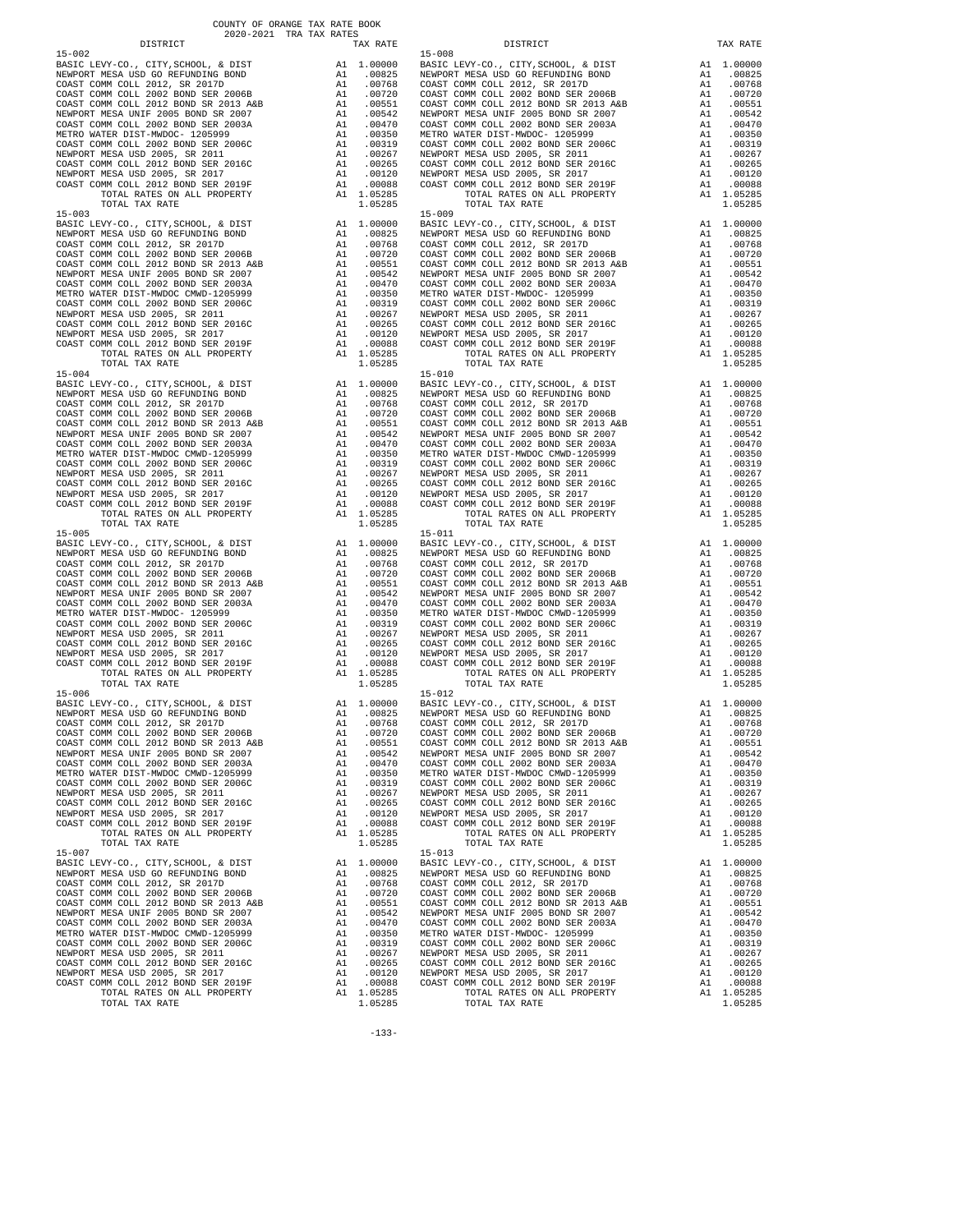NEWPORT MESA UNIF 2005 BOND SR 2007 A1 .00542<br>COAST COMM COLL 2002 BOND SER 2003A A1 .00470<br>METRO WATER DIST-MWDOC- 1205999 A1 .00350<br>COAST COMM COLL 2002 BOND SER 2006C A1 .00319 COAST COMM COLL 2002 BOND SER 2003A A1 .00470 METRO WATER DIST-MWDOC- 1205999 A1 .00350 COAST COMM COLL 2002 BOND SER 2006C A1 .00319 NEWPORT MESA USD 2005, SR 2011 A1 .00267 COAST COMM COLL 2012 BOND SER 2016C A1 .00265 NEWPORT MESA USD 2005, SR 2017 A1 .00120 COAST COMM COLL 2012 BOND SER 2019F A1 .00088 TOTAL RATES ON ALL PROPERTY A1 1.05285 TOTAL TAX RATE 1.05285

-134-

 15-016 15-022 TOTAL TAX RATE  $1.05285$   $1.05285$   $15-017$   $15-023$  TOTAL TAX RATE 1.05285 TOTAL TAX RATE 1.05285 BASIC LEVY-CO., CITY, SCHOOL, & DIST A1 1.00000

 DISTRICT TAX RATE DISTRICT TAX RATE 15-014 15-020 BASIC LEVY-CO., CITY,SCHOOL, & DIST A1 1.00000 BASIC LEVY-CO., CITY,SCHOOL, & DIST A1 1.00000 NEWPORT MESA USD GO REFUNDING BOND A1 .00825 NEWPORT MESA USD GO REFUNDING BOND A1 .00825 COAST COMM COLL 2012, SR 2017D A1 .00768 COAST COMM COLL 2012, SR 2017D A1 .00768 COAST COMM COLL 2002 BOND SER 2006B A1 .00720 COAST COMM COLL 2002 BOND SER 2006B A1 .00720 COAST COMM COLL 2012 BOND SR 2013 A&B A1 .00551 COAST COMM COLL 2012 BOND SR 2013 A&B A1 .00551 NEWPORT MESA UNIF 2005 BOND SR 2007 A1 .00542 NEWPORT MESA UNIF 2005 BOND SR 2007 A1 .00542 COAST COMM COLL 2002 BOND SER 2003A A1 .00470 COAST COMM COLL 2002 BOND SER 2003A A1 .00470 METRO WATER DIST-MWDOC- 1205999 A1 .00350 METRO WATER DIST-MWDOC- 1205999 A1 .00350<br>COAST COMM COLL 2002 BOND SER 2006C A1 .00319 COAST COMM COLL 2002 BOND SER 2006C A1 .0031 NEWPORT MESA USD 2005, SR 2011 A1 .00267 NEWPORT MESA USD 2005, SR 2011 A1 .00267 COAST COMM COLL 2012 BOND SER 2016C A1 .00265 COAST COMM COLL 2012 BOND SER 2016C A1 .00265 00120 NEWPORT MESA USD 2005, SR 2017 – 11 00120 NEWPORT MESA USD 2005, SR 2017<br>COAST COMM COLL 2012 BORD SR 2019F – 12 00088 COAST COMM COLL 2012 BORD SER 2019F – 12 00088<br>A1 1.05285 – TOTAL RATES ON ALL PROPERTY – 11 0528 TORAL TAX RATE 1.05285 TOTAL TAX RATE 1.05285 TOTAL TAX RATE 1.05285 TOTAL TAX RATE 1.05285 TOTAL TAX RATE 1.05285 TOTAL TAX RATE 1.05285 TOTAL TAX RATE 1.05285 TOTAL TAX RATE 1.05285 TOTAL PROPERTY PASS ON ALL PROPERTY AT HASIC LEVY-CO., CITY, SCHOOL, & DIST Al 1.00000<br>NEWPORT MESA USD GO REFUNDING BOND A1 .00825  $\begin{tabular}{lcccc} BASIC LEVY-CO., CITY, SCHOOL, & DIST & A1 & 1.00000 & BASIC LEVY-CO., CITY, SCHOOL, & DIST & A1 & 1.00000 \\ NEWOPORT MEMSO AUS CO AESFWDING BOND & BOND & A1 & .00825 & NEWPORT MESA USO GORETWDING BOND & A1 & .00825 & .00877 COMM COLL & 2002 & .00877 COMM COLL & 2002 & .00877 COMM COLL & 2002 & .00877 COMM COLL & 2002 & .00877 COMM COLL & 2002 & .00$  NEWPORT MESA UNIF 2005 BOND SR 2007 A1 .00542 NEWPORT MESA UNIF 2005 BOND SR 2007 A1 .00542 COAST COMM COLL 2002 BOND SER 2003A A1 .00470 COAST COMM COLL 2002 BOND SER 2003A A1 .00470 METRO WATER DIST-MWDOC CMWD-1205999 A1 .00350 METRO WATER DIST-MWDOC- 1205999 A1 .00350 A1 .00350 METRO WATER DIST-MWDOC- 1205999 A1 .00319 COAST COMM COLL 2002 BOND SER 2006C A1 .00319 COAST COMM COLL 2002 BOND SER 2006C A1 .00319 COAST COMM COLL 2002 BOND SER 2006C A1 .00319 NEWPORT MESA USD 2005, SR 2011 A1 .00267 NEWPORT MESA USD 2005, SR 2011 A1 .00267 COAST COMM COLL 2012 BOND SER 2016C A1 .00265 COAST COMM COLL 2012 BOND SER 2016C A1 .00265 NEWPORT MESA USD 2005, SR 2017 A1 .00120 NEWPORT MESA USD 2005, SR 2017 A1 .00120 COAST COMM COLL 2012 BOND SER 2019F A1 .00088 COAST COMM COLL 2012 BOND SER 2019F A1 .00088 TOTAL RATES ON ALL PROPERTY A1 1.05285 TOTAL RATES ON ALL PROPERTY A1 1.05285 NAFFORM COLL 2012 BOND SER 2019F AT 1.00088 COAST COMM COLL 2012 BOND SER 2019F AT 2012 BOND SER 2019F AT 2012<br>TOTAL RATES ON ALL PROPERTY AT 1.05285 TOTAL TAX RATE 1.05285 TOTAL TAX RATE 1.05285 TOTAL TAX RATE 1.05285 TOT  $\begin{tabular}{lcccc} BASIC LEVY-CO., CITY, SCHOOL, & DIST & A1 & 1.00000 & BASIC LEVY-CO., CITY, SCHOOL, & DIST & A1 & 1.00000 \\ NEWOPORT MEMSO AUS CO AESFWDING BOND & BOND & A1 & .00825 & NEWPORT MESA USO GORETWDING BOND & A1 & .00825 & .00877 COMM COLL & 2002 & .00877 COMM COLL & 2002 & .00877 COMM COLL & 2002 & .00877 COMM COLL & 2002 & .00877 COMM COLL & 2002 & .00$  NEWPORT MESA UNIF 2005 BOND SR 2007 A1 .00542 NEWPORT MESA UNIF 2005 BOND SR 2007 A1 .00542 COAST COMM COLL 2002 BOND SER 2003A A1 .00470 COAST COMM COLL 2002 BOND SER 2003A A1 .00470 METRO WATER DIST-MWDOC- 1205999 A1 .00350 METRO WATER DIST-MWDOC- 1205999 A1 .00350 COAST COMM COLL 2002 BOND SER 2006C A1 .00319 COAST COMM COLL 2002 BOND SER 2006C A1 .00319 NEWPORT MESAUSD 2005, SR 2011 (0267 NEWPORT MESAUSD 2005, SR 2011 (0267 NEWPORT MESAUSD 2005, SR 2011 (0267 NEWPORT MESAUSD 2005, SR 2016C<br>COAST COM COLL 2012 ERR 2016C 2016C 2011 (02065 2017 21) 2012 NEWPORT MESAUSD 2005, ALL COLL COLL CONDUCTS ON ALL PROPERTY AT 1.05285 TOTAL RATES ON ALL PROPERTY ALL 1.05285 TOTAL RATES ON ALL PROPERTY A1 1.05285 TOTAL RATES ON ALL PROPERTY A1 1.05285 15-017 15-023 BASIC LEVY-CO., CITY,SCHOOL, & DIST A1 1.00000 BASIC LEVY-CO., CITY,SCHOOL, & DIST A1 1.00000 NEWPORT MESAUSD GO REFUNDING BOND (10825 NEWPORT MESAUSD GO REFUNDING BOND (10825 NEWPORT MESAUSD GO REFUNDING<br>COAST COMM COLL 2002 SOND SER 2006B (10.0768 COAST COMM COLL 2012 SR 2017D (2002 TOMM COLL 2002 BOND SER 2006B<br> NEWPORT MESA UNIF 2005 BOND SR 2007 A1 .00542 NEWPORT MESA UNIF 2005 BOND SR 2007 A1 .00542 COAST COMM COLL 2002 BOND SER 2003A A1 .00470 COAST COMM COLL 2002 BOND SER 2003A A1 .00470 METRO WATER DIST-MWDOC CMWD-1205999<br>
COAST COM COLL 2010 EON SER 2006C (ALL 200350 METRO WATER DIST-MWDOC-1205999 (ALL 200350 COAST COM COLL 2012<br>
NEWPORT MESA USD 2005, SR 2011 (00267 MEWPORT MESA USD 2005, SR 2011 (00319 TOTAL RATES ON ALL PROPERTY A1 1.05285 TOTAL RATES ON ALL PROPERTY A1 1.05285 TOTAL RATES ON ALL PROPERTY A1 1.05285 BASIC LEVY-CO., CITY,SCHOOL, & DIST A1 1.00000 BASIC LEVY-CO., CITY,SCHOOL, & DIST A1 1.00000 NEWPORT MESA USD GO REFUNDING BOND A1 .00825 SANTA ANA USD-2018, SR 2019A A1 .02203 COAST COMM COLL 2012, SR 2017D A1 .00768 SANTA ANA USD-2008 BOND SER A A1 .01854 COAST COMM COLL 2012 BOND SER 2006B AN 200720 SANTA ANA USD-2018, SR 2019A A1 .00720 COAST COMM COLL 2012, SR 2017D and 200720 COAST COMM COLL 2002 BOND SER 2006B AN 200720 SANTA ANA USD-2008 BOND SER A<br>
COAST COMM COLL 20 COAST COMM COLL 2012 BOND SR 2013 A&B A1 .00551 SANTA ANA USD 1999,2009 REF A1 .00905 NEWPORT MESA UNIF 2005 BOND SR 2007 A1 .00542 RANCHO SANTIAGO CCD 2012 GO REF BOND A1 .00903 COAST COMM COLL 2002 BOND SER 20054 0 AL 00470 SANTIA ANA USD-2008 BOND SER P<br>METRO WATER DIST -MWDC CMWD-1205999 Al 00319 RANCHO SANTIAGO CCD 2005+2011 REFUNDING BD Al 00839<br>COAST COMM COLL 2002 BOND SER 2006C Al 00319 RA NEW AT 200200 AND 20020 AND 20020 AND 20020 AND 20020 AND 20020 AND 20020 AND 20020 AND 20020 AND 20050 AND 20<br>NEWPORT WESA USD 2005, SR 2019 AN 20020 A1 .00120 RANCHO SANTIAGO CCD SFID#1 SR B AN 200505 SANTIAGO CCD SENT<br> COAST COMM COLL 2012 BOND SER 2019F A1 .00088 SANTA ANA USD-2010 GO BOND REFUNDING A1 .00395 TOTAL RATES ON ALL PROPERTY A1 1.05285 SANTA ANA USD-2008 BOND SER E A1 .00390 TOTAL TAX RATE 1.05285 RANCHO SANTIAGO CCD 2002 SR 2005B A1 .00381 0552 .001.<br>METRO MATER DIST-MOOR (12052999 A1 .00352 .00352 MATERO WATER OND SER 200999 A1 .00352<br>00207 0.1 A1 1.00000 SANTA ANA UNIF-1999 BOND SER 2002A A1 .00000 ASSR 2002A NEWPORT MESA USD GO REFUNDING BOND A1 .00825 SANTA ANA USD-2008 BOND SER B A1 .00001 COAST COMM COLL 2012, SR 2017D A1 .00768 TOTAL RATES ON ALL PROPERTY A1 1.12997 COAST COMM COLL 2002 BOND SER 2006B A1 .00720 TOTAL TAX RATE <br>COAST COMM COLL 2012 BOND SR 2013 A&B A1 .00551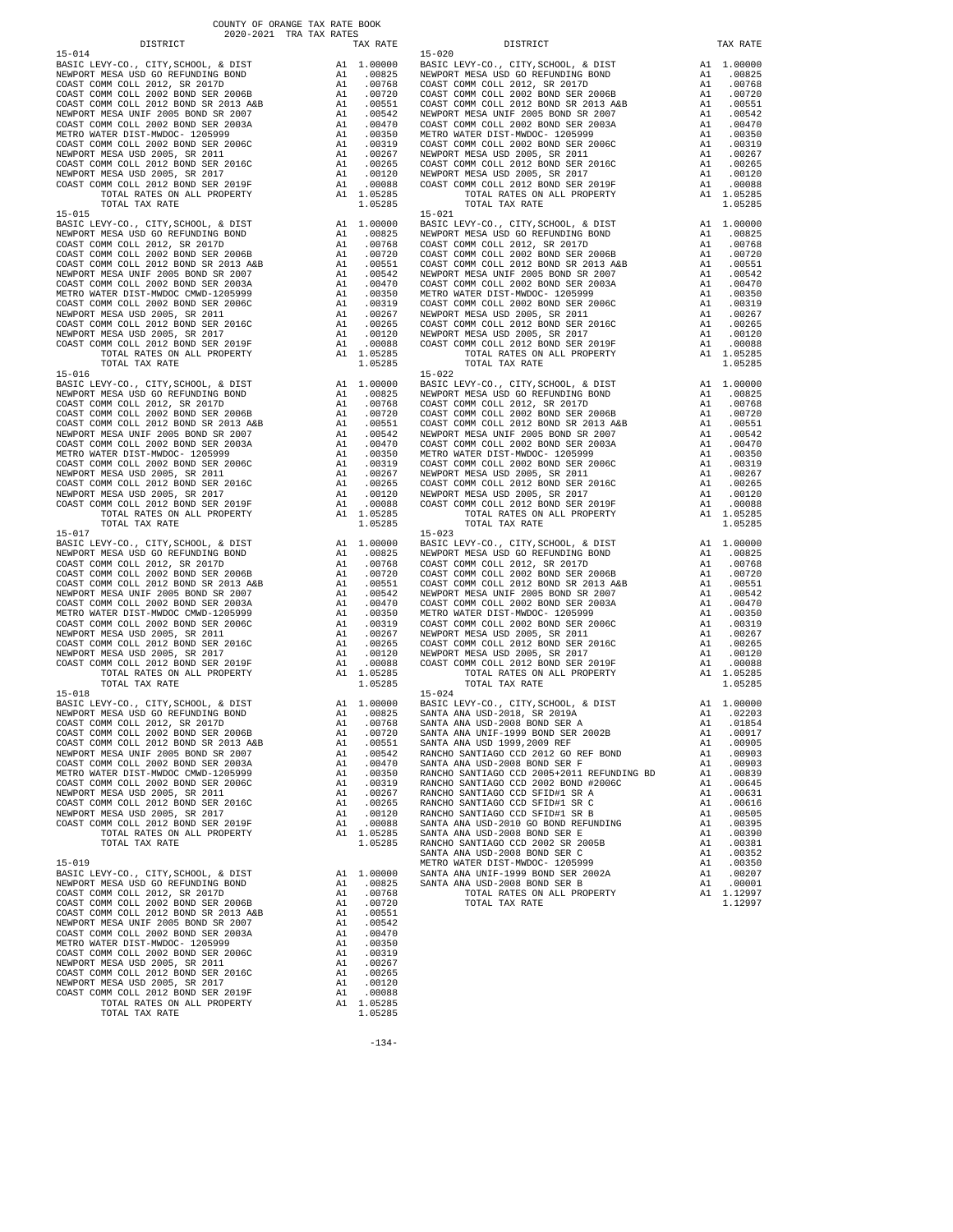| DISTRICT                                                                                                                                                                                                                                                                   | TAX RATE | DISTRICT   | TAX RATE |
|----------------------------------------------------------------------------------------------------------------------------------------------------------------------------------------------------------------------------------------------------------------------------|----------|------------|----------|
|                                                                                                                                                                                                                                                                            |          |            |          |
|                                                                                                                                                                                                                                                                            |          |            |          |
|                                                                                                                                                                                                                                                                            |          |            |          |
|                                                                                                                                                                                                                                                                            |          |            |          |
|                                                                                                                                                                                                                                                                            |          |            |          |
|                                                                                                                                                                                                                                                                            |          |            |          |
|                                                                                                                                                                                                                                                                            |          |            |          |
|                                                                                                                                                                                                                                                                            |          |            |          |
|                                                                                                                                                                                                                                                                            |          |            |          |
|                                                                                                                                                                                                                                                                            |          |            |          |
|                                                                                                                                                                                                                                                                            |          |            |          |
|                                                                                                                                                                                                                                                                            |          |            |          |
|                                                                                                                                                                                                                                                                            |          |            |          |
|                                                                                                                                                                                                                                                                            |          |            |          |
|                                                                                                                                                                                                                                                                            |          |            |          |
|                                                                                                                                                                                                                                                                            |          |            |          |
| $15 - 026$                                                                                                                                                                                                                                                                 |          | $15 - 031$ |          |
|                                                                                                                                                                                                                                                                            |          |            |          |
|                                                                                                                                                                                                                                                                            |          |            |          |
|                                                                                                                                                                                                                                                                            |          |            |          |
|                                                                                                                                                                                                                                                                            |          |            |          |
|                                                                                                                                                                                                                                                                            |          |            |          |
|                                                                                                                                                                                                                                                                            |          |            |          |
|                                                                                                                                                                                                                                                                            |          |            |          |
|                                                                                                                                                                                                                                                                            |          |            |          |
|                                                                                                                                                                                                                                                                            |          |            |          |
|                                                                                                                                                                                                                                                                            |          |            |          |
|                                                                                                                                                                                                                                                                            |          |            |          |
|                                                                                                                                                                                                                                                                            |          |            |          |
|                                                                                                                                                                                                                                                                            |          |            |          |
|                                                                                                                                                                                                                                                                            |          |            |          |
|                                                                                                                                                                                                                                                                            |          |            |          |
|                                                                                                                                                                                                                                                                            |          |            |          |
|                                                                                                                                                                                                                                                                            |          |            |          |
|                                                                                                                                                                                                                                                                            |          |            |          |
|                                                                                                                                                                                                                                                                            |          |            |          |
|                                                                                                                                                                                                                                                                            |          |            |          |
|                                                                                                                                                                                                                                                                            |          |            |          |
|                                                                                                                                                                                                                                                                            |          |            |          |
|                                                                                                                                                                                                                                                                            |          |            |          |
|                                                                                                                                                                                                                                                                            |          |            |          |
|                                                                                                                                                                                                                                                                            |          |            |          |
|                                                                                                                                                                                                                                                                            |          |            |          |
|                                                                                                                                                                                                                                                                            |          |            |          |
|                                                                                                                                                                                                                                                                            |          |            |          |
|                                                                                                                                                                                                                                                                            |          |            |          |
|                                                                                                                                                                                                                                                                            |          |            |          |
|                                                                                                                                                                                                                                                                            |          |            |          |
|                                                                                                                                                                                                                                                                            |          |            |          |
|                                                                                                                                                                                                                                                                            |          |            |          |
|                                                                                                                                                                                                                                                                            |          |            |          |
|                                                                                                                                                                                                                                                                            |          |            |          |
|                                                                                                                                                                                                                                                                            |          |            |          |
|                                                                                                                                                                                                                                                                            |          |            |          |
|                                                                                                                                                                                                                                                                            |          |            |          |
|                                                                                                                                                                                                                                                                            |          |            |          |
|                                                                                                                                                                                                                                                                            |          |            |          |
|                                                                                                                                                                                                                                                                            |          |            |          |
|                                                                                                                                                                                                                                                                            |          |            |          |
|                                                                                                                                                                                                                                                                            |          |            |          |
|                                                                                                                                                                                                                                                                            |          |            |          |
| $\begin{bmatrix} 1.4 & 0.01 & 0.01 & 0.01 & 0.01 & 0.01 & 0.01 & 0.01 & 0.01 & 0.01 & 0.01 & 0.01 & 0.01 & 0.01 & 0.01 & 0.01 & 0.01 & 0.01 & 0.01 & 0.01 & 0.01 & 0.01 & 0.01 & 0.01 & 0.01 & 0.01 & 0.01 & 0.01 & 0.01 & 0.01 & 0.01 & 0.01 & 0.01 & 0.01 & 0.01 & 0.01$ |          |            |          |
|                                                                                                                                                                                                                                                                            |          |            |          |
|                                                                                                                                                                                                                                                                            |          |            |          |
|                                                                                                                                                                                                                                                                            |          |            |          |
|                                                                                                                                                                                                                                                                            |          |            |          |
|                                                                                                                                                                                                                                                                            |          |            |          |
|                                                                                                                                                                                                                                                                            |          |            |          |
|                                                                                                                                                                                                                                                                            |          |            |          |
|                                                                                                                                                                                                                                                                            |          |            |          |
|                                                                                                                                                                                                                                                                            |          |            |          |
|                                                                                                                                                                                                                                                                            |          |            |          |
| ON BCH EL 2002 BOND #2002A<br>TOTAL RATES ON ALL PROPERTY A1 1.08333                                                                                                                                                                                                       |          |            |          |
|                                                                                                                                                                                                                                                                            |          |            |          |
|                                                                                                                                                                                                                                                                            |          |            |          |
|                                                                                                                                                                                                                                                                            |          |            |          |
|                                                                                                                                                                                                                                                                            |          |            |          |
|                                                                                                                                                                                                                                                                            |          |            |          |
|                                                                                                                                                                                                                                                                            |          |            |          |
|                                                                                                                                                                                                                                                                            |          |            |          |
|                                                                                                                                                                                                                                                                            |          |            |          |
|                                                                                                                                                                                                                                                                            |          |            |          |
|                                                                                                                                                                                                                                                                            |          |            |          |
|                                                                                                                                                                                                                                                                            |          |            |          |
|                                                                                                                                                                                                                                                                            |          |            |          |
|                                                                                                                                                                                                                                                                            |          |            |          |
|                                                                                                                                                                                                                                                                            |          |            |          |
|                                                                                                                                                                                                                                                                            |          |            |          |
|                                                                                                                                                                                                                                                                            |          |            |          |
|                                                                                                                                                                                                                                                                            |          |            |          |
|                                                                                                                                                                                                                                                                            |          |            |          |
|                                                                                                                                                                                                                                                                            |          |            |          |
|                                                                                                                                                                                                                                                                            |          |            |          |
|                                                                                                                                                                                                                                                                            |          |            |          |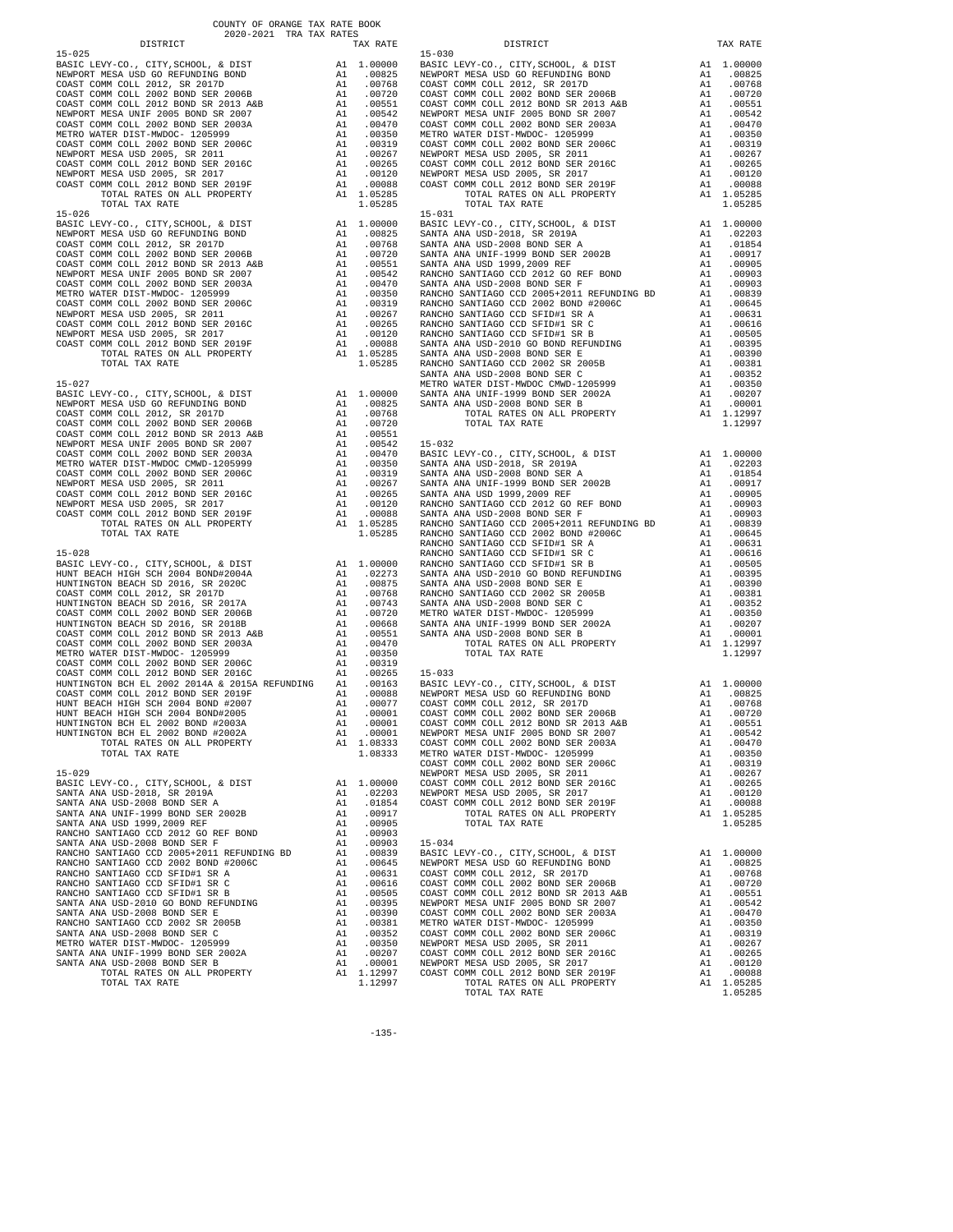|                                                                                                              |    |                                                                                                                                                                                                                                                       | COAST C |
|--------------------------------------------------------------------------------------------------------------|----|-------------------------------------------------------------------------------------------------------------------------------------------------------------------------------------------------------------------------------------------------------|---------|
|                                                                                                              |    |                                                                                                                                                                                                                                                       |         |
|                                                                                                              |    |                                                                                                                                                                                                                                                       |         |
|                                                                                                              |    |                                                                                                                                                                                                                                                       |         |
|                                                                                                              |    |                                                                                                                                                                                                                                                       |         |
|                                                                                                              |    |                                                                                                                                                                                                                                                       |         |
|                                                                                                              |    |                                                                                                                                                                                                                                                       |         |
|                                                                                                              |    |                                                                                                                                                                                                                                                       |         |
|                                                                                                              |    |                                                                                                                                                                                                                                                       |         |
|                                                                                                              |    |                                                                                                                                                                                                                                                       |         |
|                                                                                                              |    |                                                                                                                                                                                                                                                       |         |
|                                                                                                              |    |                                                                                                                                                                                                                                                       |         |
|                                                                                                              |    |                                                                                                                                                                                                                                                       |         |
|                                                                                                              |    |                                                                                                                                                                                                                                                       |         |
|                                                                                                              |    |                                                                                                                                                                                                                                                       |         |
|                                                                                                              |    |                                                                                                                                                                                                                                                       |         |
|                                                                                                              |    |                                                                                                                                                                                                                                                       | SANTA A |
| $15 - 037$                                                                                                   |    |                                                                                                                                                                                                                                                       | RANCHO  |
|                                                                                                              |    |                                                                                                                                                                                                                                                       |         |
|                                                                                                              |    |                                                                                                                                                                                                                                                       |         |
|                                                                                                              |    |                                                                                                                                                                                                                                                       |         |
|                                                                                                              |    |                                                                                                                                                                                                                                                       |         |
|                                                                                                              |    |                                                                                                                                                                                                                                                       |         |
|                                                                                                              |    |                                                                                                                                                                                                                                                       |         |
|                                                                                                              |    |                                                                                                                                                                                                                                                       |         |
|                                                                                                              |    |                                                                                                                                                                                                                                                       |         |
|                                                                                                              |    |                                                                                                                                                                                                                                                       |         |
|                                                                                                              |    |                                                                                                                                                                                                                                                       |         |
|                                                                                                              |    |                                                                                                                                                                                                                                                       |         |
|                                                                                                              |    |                                                                                                                                                                                                                                                       |         |
|                                                                                                              |    |                                                                                                                                                                                                                                                       |         |
|                                                                                                              |    |                                                                                                                                                                                                                                                       |         |
|                                                                                                              |    |                                                                                                                                                                                                                                                       |         |
|                                                                                                              |    |                                                                                                                                                                                                                                                       |         |
|                                                                                                              |    |                                                                                                                                                                                                                                                       |         |
|                                                                                                              |    |                                                                                                                                                                                                                                                       |         |
|                                                                                                              |    |                                                                                                                                                                                                                                                       |         |
|                                                                                                              |    |                                                                                                                                                                                                                                                       |         |
|                                                                                                              |    |                                                                                                                                                                                                                                                       |         |
|                                                                                                              |    |                                                                                                                                                                                                                                                       | COAST C |
| $15 - 038$                                                                                                   |    |                                                                                                                                                                                                                                                       | NEWPORT |
|                                                                                                              |    |                                                                                                                                                                                                                                                       |         |
|                                                                                                              |    |                                                                                                                                                                                                                                                       |         |
|                                                                                                              |    |                                                                                                                                                                                                                                                       |         |
|                                                                                                              |    |                                                                                                                                                                                                                                                       |         |
|                                                                                                              |    |                                                                                                                                                                                                                                                       |         |
|                                                                                                              |    |                                                                                                                                                                                                                                                       |         |
|                                                                                                              |    |                                                                                                                                                                                                                                                       |         |
|                                                                                                              |    |                                                                                                                                                                                                                                                       |         |
|                                                                                                              |    |                                                                                                                                                                                                                                                       |         |
|                                                                                                              |    |                                                                                                                                                                                                                                                       |         |
|                                                                                                              |    |                                                                                                                                                                                                                                                       |         |
| RANCHO SANTIAGO CCD SFID#1 SR C                                                                              |    |                                                                                                                                                                                                                                                       |         |
| RANCHO SANTIAGO CCD SFID#1 SR B                                                                              |    |                                                                                                                                                                                                                                                       |         |
| SANTA ANA USD-2010 GO BOND REFUNDING                                                                         |    |                                                                                                                                                                                                                                                       |         |
| SANTA ANA USD-2008 BOND SER E                                                                                |    |                                                                                                                                                                                                                                                       |         |
| RANCHO SANTIAGO CCD 2002 SR 2005B                                                                            |    |                                                                                                                                                                                                                                                       |         |
| SANTA ANA USD-2008 BOND SER C                                                                                |    |                                                                                                                                                                                                                                                       |         |
| METRO WATER DIST-MWDOC- 1205999                                                                              |    |                                                                                                                                                                                                                                                       |         |
| SANTA ANA UNIF-1999 BOND SER 2002A<br>SANTA ANA USD-2008 BOND SER B                                          |    |                                                                                                                                                                                                                                                       |         |
| TOTAL RATES ON ALL PROPERTY                                                                                  |    |                                                                                                                                                                                                                                                       |         |
| TOTAL TAX RATE                                                                                               |    |                                                                                                                                                                                                                                                       |         |
|                                                                                                              |    | A1 .00616 15-044<br>A1 .00616 15-044<br>A1 .00505 BASIC L<br>A1 .00395 NEWPORT<br>A1 .00390 COAST C<br>A1 .00351 COAST C<br>A1 .00350 NEWPORT<br>A1 .00350 NEWPORT<br>A1 .00207 COAST C<br>A1 .00001 METRO W<br>A1 1.12997 COAST C<br>1.12997 NEWPORT | COAST C |
| $15 - 039$                                                                                                   |    |                                                                                                                                                                                                                                                       | NEWPORT |
|                                                                                                              |    | A1 1.00000                                                                                                                                                                                                                                            | COAST C |
|                                                                                                              |    | A1 .00825                                                                                                                                                                                                                                             |         |
| BASIC LEVY-CO., CITY, SCHOOL, & DIST<br>NEWPORT MESA USD GO REFUNDING BOND<br>COAST COMM COLL 2012, SR 2017D |    | A1.00768                                                                                                                                                                                                                                              |         |
| COAST COMM COLL 2002 BOND SER 2006B                                                                          |    | A1 .00720                                                                                                                                                                                                                                             |         |
| COAST COMM COLL 2012 BOND SR 2013 A&B                                                                        |    |                                                                                                                                                                                                                                                       |         |
| NEWPORT MESA UNIF 2005 BOND SR 2007                                                                          |    |                                                                                                                                                                                                                                                       |         |
| COAST COMM COLL 2002 BOND SER 2003A                                                                          |    |                                                                                                                                                                                                                                                       |         |
| METRO WATER DIST-MWDOC CMWD-1205999                                                                          |    |                                                                                                                                                                                                                                                       |         |
| COAST COMM COLL 2002 BOND SER 2006C                                                                          |    |                                                                                                                                                                                                                                                       |         |
| A1 .00551<br>A1 .00551<br>A1 .00542<br>A1 .00370<br>A1 .00330<br>A1 .00319<br>NEWPORT MESA USD 2005, SR 2011 |    | A1.00267                                                                                                                                                                                                                                              |         |
| NEWPORT MESA USD 2005, SR 2011<br>COAST COMM COLL 2012 BOND SER 2016C                                        | A1 | .00265                                                                                                                                                                                                                                                |         |
| NEWPORT MESA USD 2005, SR 2017                                                                               | A1 | .00120                                                                                                                                                                                                                                                |         |
| COAST COMM COLL 2012 BOND SER 2019F                                                                          | A1 | .00088                                                                                                                                                                                                                                                |         |
| TOTAL RATES ON ALL PROPERTY                                                                                  |    | A1 1.05285                                                                                                                                                                                                                                            |         |
| TOTAL TAX RATE                                                                                               |    | 1.05285                                                                                                                                                                                                                                               |         |

-136-

| CULUPANG IRA INA RAILO<br>DISTRICT | TAX RATE | DISTRICT   | TAX RATE |
|------------------------------------|----------|------------|----------|
| $15 - 035$                         |          | $15 - 040$ |          |
|                                    |          |            |          |
|                                    |          |            |          |
|                                    |          |            |          |
|                                    |          |            |          |
|                                    |          |            |          |
|                                    |          |            |          |
|                                    |          |            |          |
|                                    |          |            |          |
|                                    |          |            |          |
|                                    |          |            |          |
|                                    |          |            |          |
|                                    |          |            |          |
|                                    |          |            |          |
|                                    |          |            |          |
|                                    |          |            |          |
|                                    |          |            |          |
|                                    |          |            |          |
|                                    |          |            |          |
|                                    |          |            |          |
|                                    |          |            |          |
|                                    |          |            |          |
|                                    |          |            |          |
|                                    |          |            |          |
|                                    |          |            |          |
|                                    |          |            |          |
|                                    |          |            |          |
|                                    |          |            |          |
|                                    |          |            |          |
|                                    |          |            |          |
|                                    |          |            |          |
|                                    |          |            |          |
|                                    |          |            |          |
|                                    |          |            |          |
|                                    |          |            |          |
|                                    |          |            |          |
|                                    |          |            |          |
|                                    |          |            |          |
|                                    |          |            |          |
|                                    |          |            |          |
|                                    |          |            |          |
|                                    |          |            |          |
|                                    |          |            |          |
|                                    |          |            |          |
|                                    |          |            |          |
|                                    |          |            |          |
|                                    |          |            |          |
|                                    |          |            |          |
|                                    |          |            |          |
|                                    |          |            |          |
|                                    |          |            |          |
|                                    |          |            |          |
|                                    |          |            |          |
|                                    |          |            |          |
|                                    |          |            |          |
|                                    |          |            |          |
|                                    |          |            |          |
|                                    |          |            |          |
|                                    |          |            |          |
|                                    |          |            |          |
|                                    |          |            |          |
|                                    |          |            |          |
|                                    |          |            |          |
|                                    |          |            |          |
|                                    |          |            |          |
|                                    |          |            |          |
|                                    |          |            |          |
|                                    |          |            |          |
|                                    |          |            |          |
|                                    |          |            |          |
|                                    |          |            |          |
|                                    |          |            |          |
|                                    |          |            |          |
|                                    |          |            |          |
|                                    |          |            |          |
|                                    |          |            |          |
|                                    |          |            |          |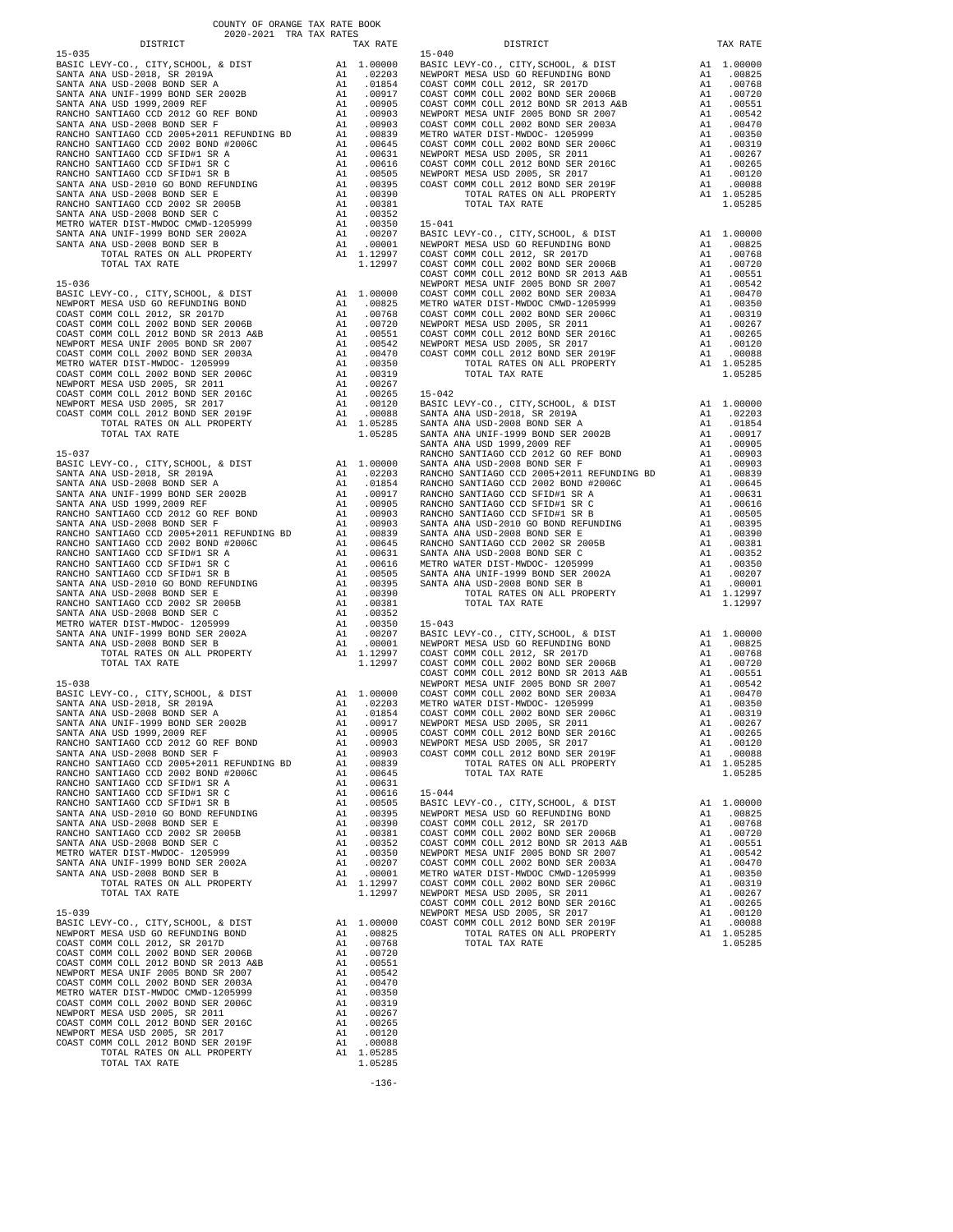| $15 - 050$<br>$15 - 045$<br>SANTA A<br>$15 - 046$<br>METRO W<br>A1 1.00000 SANTA A<br>A1 .02203 SANTA A<br>BASIC LEVY-CO., CITY, SCHOOL, & DIST<br>SANTA A<br>$15 - 047$<br>METRO W<br>$\begin{tabular}{l c c c c} \hline 15-047 & METRO & METRO & METRO\\ \hline BASIC & LEVY-CO., CITY, SCHOOL, & DIST & A1 & 1.00000 & SANTRA \\ \hline CONENT MESA USD GO REENDIDING BOND & A1 & .00825 & SANTRA \\ \hline COAST COMM COLL 2012, SR 2017D & A1 & .00768 \\ \hline COAST COMM COLL 2002 BOND SR 2013 A&B & A1 & .00720 \\ \hline COAST COMM COLL 2012 BOND SR 2013 A&B & A1 & .0051 \\ \hline NENDOPAT MESA UN$<br>NEWPORT<br>$15 - 048$<br>COAST C<br>COAST COMM COLL 2012, SR 2017D<br>A1 .00768<br>NEWPORT MESA USD 2005, SR 2017<br>NEWPORT<br>COAST C<br>COAST COMM COLL 2012 BOND SER 2019F<br>METRO W<br>A1 1.05285<br>TOTAL RATES ON ALL PROPERTY<br>COAST C<br>TOTAL TAX RATE<br>1.05285<br>NEWPORT<br>$15 - 049$<br>COAST C<br>BASIC LEVY-CO., CITY, SCHOOL, & DIST<br>1.00000 NEWPORT<br>A1<br>NEWPORT MESA USD GO REFUNDING BOND<br>COAST C<br>A1.00825<br>COAST COMM COLL 2012, SR 2017D<br>A1<br>.00768<br>COAST COMM COLL 2002 BOND SER 2006B<br>A1<br>.00720<br>COAST COMM COLL 2012 BOND SR 2013 A&B<br>A1<br>.00551<br>NEWPORT MESA UNIF 2005 BOND SR 2007<br>.00542<br>$15 - 054$<br>A1<br>A1 .00542 15-054<br>A1 .00470 BASIC L<br>COAST COMM COLL 2002 BOND SER 2003A<br>METRO WATER DIST-MWDOC- 1205999<br>A1 .00350<br>NEWPORT<br>COAST COMM COLL 2002 BOND SER 2006C<br>A1 .00319 COAST C<br>A1 .00267 COAST C<br>A1 .00265 COAST C<br>A1 .00265 COAST C<br>A1 .00120 NEWPORT<br>A1 .00188 COAST C<br>A1 1.05285 METRO M<br>NEWPORT MESA USD 2005, SR 2011<br>COAST COMM COLL 2012 BOND SER 2016C<br>NEWPORT MESA USD 2005, SR 2017<br>COAST COMM COLL 2012 BOND SER 2019F<br>TOTAL RATES ON ALL PROPERTY | DISTRICT | TAX RATE |  |
|--------------------------------------------------------------------------------------------------------------------------------------------------------------------------------------------------------------------------------------------------------------------------------------------------------------------------------------------------------------------------------------------------------------------------------------------------------------------------------------------------------------------------------------------------------------------------------------------------------------------------------------------------------------------------------------------------------------------------------------------------------------------------------------------------------------------------------------------------------------------------------------------------------------------------------------------------------------------------------------------------------------------------------------------------------------------------------------------------------------------------------------------------------------------------------------------------------------------------------------------------------------------------------------------------------------------------------------------------------------------------------------------------------------------------------------------------------------------------------------------------------------------------------------------------------------------------------------------------------------------------------------------------------------------------------------------------------------------------------------------------------------------------------------------------------------------------------------|----------|----------|--|
|                                                                                                                                                                                                                                                                                                                                                                                                                                                                                                                                                                                                                                                                                                                                                                                                                                                                                                                                                                                                                                                                                                                                                                                                                                                                                                                                                                                                                                                                                                                                                                                                                                                                                                                                                                                                                                      |          |          |  |
|                                                                                                                                                                                                                                                                                                                                                                                                                                                                                                                                                                                                                                                                                                                                                                                                                                                                                                                                                                                                                                                                                                                                                                                                                                                                                                                                                                                                                                                                                                                                                                                                                                                                                                                                                                                                                                      |          |          |  |
|                                                                                                                                                                                                                                                                                                                                                                                                                                                                                                                                                                                                                                                                                                                                                                                                                                                                                                                                                                                                                                                                                                                                                                                                                                                                                                                                                                                                                                                                                                                                                                                                                                                                                                                                                                                                                                      |          |          |  |
|                                                                                                                                                                                                                                                                                                                                                                                                                                                                                                                                                                                                                                                                                                                                                                                                                                                                                                                                                                                                                                                                                                                                                                                                                                                                                                                                                                                                                                                                                                                                                                                                                                                                                                                                                                                                                                      |          |          |  |
|                                                                                                                                                                                                                                                                                                                                                                                                                                                                                                                                                                                                                                                                                                                                                                                                                                                                                                                                                                                                                                                                                                                                                                                                                                                                                                                                                                                                                                                                                                                                                                                                                                                                                                                                                                                                                                      |          |          |  |
|                                                                                                                                                                                                                                                                                                                                                                                                                                                                                                                                                                                                                                                                                                                                                                                                                                                                                                                                                                                                                                                                                                                                                                                                                                                                                                                                                                                                                                                                                                                                                                                                                                                                                                                                                                                                                                      |          |          |  |
|                                                                                                                                                                                                                                                                                                                                                                                                                                                                                                                                                                                                                                                                                                                                                                                                                                                                                                                                                                                                                                                                                                                                                                                                                                                                                                                                                                                                                                                                                                                                                                                                                                                                                                                                                                                                                                      |          |          |  |
|                                                                                                                                                                                                                                                                                                                                                                                                                                                                                                                                                                                                                                                                                                                                                                                                                                                                                                                                                                                                                                                                                                                                                                                                                                                                                                                                                                                                                                                                                                                                                                                                                                                                                                                                                                                                                                      |          |          |  |
|                                                                                                                                                                                                                                                                                                                                                                                                                                                                                                                                                                                                                                                                                                                                                                                                                                                                                                                                                                                                                                                                                                                                                                                                                                                                                                                                                                                                                                                                                                                                                                                                                                                                                                                                                                                                                                      |          |          |  |
|                                                                                                                                                                                                                                                                                                                                                                                                                                                                                                                                                                                                                                                                                                                                                                                                                                                                                                                                                                                                                                                                                                                                                                                                                                                                                                                                                                                                                                                                                                                                                                                                                                                                                                                                                                                                                                      |          |          |  |
|                                                                                                                                                                                                                                                                                                                                                                                                                                                                                                                                                                                                                                                                                                                                                                                                                                                                                                                                                                                                                                                                                                                                                                                                                                                                                                                                                                                                                                                                                                                                                                                                                                                                                                                                                                                                                                      |          |          |  |
|                                                                                                                                                                                                                                                                                                                                                                                                                                                                                                                                                                                                                                                                                                                                                                                                                                                                                                                                                                                                                                                                                                                                                                                                                                                                                                                                                                                                                                                                                                                                                                                                                                                                                                                                                                                                                                      |          |          |  |
|                                                                                                                                                                                                                                                                                                                                                                                                                                                                                                                                                                                                                                                                                                                                                                                                                                                                                                                                                                                                                                                                                                                                                                                                                                                                                                                                                                                                                                                                                                                                                                                                                                                                                                                                                                                                                                      |          |          |  |
|                                                                                                                                                                                                                                                                                                                                                                                                                                                                                                                                                                                                                                                                                                                                                                                                                                                                                                                                                                                                                                                                                                                                                                                                                                                                                                                                                                                                                                                                                                                                                                                                                                                                                                                                                                                                                                      |          |          |  |
|                                                                                                                                                                                                                                                                                                                                                                                                                                                                                                                                                                                                                                                                                                                                                                                                                                                                                                                                                                                                                                                                                                                                                                                                                                                                                                                                                                                                                                                                                                                                                                                                                                                                                                                                                                                                                                      |          |          |  |
|                                                                                                                                                                                                                                                                                                                                                                                                                                                                                                                                                                                                                                                                                                                                                                                                                                                                                                                                                                                                                                                                                                                                                                                                                                                                                                                                                                                                                                                                                                                                                                                                                                                                                                                                                                                                                                      |          |          |  |
|                                                                                                                                                                                                                                                                                                                                                                                                                                                                                                                                                                                                                                                                                                                                                                                                                                                                                                                                                                                                                                                                                                                                                                                                                                                                                                                                                                                                                                                                                                                                                                                                                                                                                                                                                                                                                                      |          |          |  |
|                                                                                                                                                                                                                                                                                                                                                                                                                                                                                                                                                                                                                                                                                                                                                                                                                                                                                                                                                                                                                                                                                                                                                                                                                                                                                                                                                                                                                                                                                                                                                                                                                                                                                                                                                                                                                                      |          |          |  |
|                                                                                                                                                                                                                                                                                                                                                                                                                                                                                                                                                                                                                                                                                                                                                                                                                                                                                                                                                                                                                                                                                                                                                                                                                                                                                                                                                                                                                                                                                                                                                                                                                                                                                                                                                                                                                                      |          |          |  |
|                                                                                                                                                                                                                                                                                                                                                                                                                                                                                                                                                                                                                                                                                                                                                                                                                                                                                                                                                                                                                                                                                                                                                                                                                                                                                                                                                                                                                                                                                                                                                                                                                                                                                                                                                                                                                                      |          |          |  |
|                                                                                                                                                                                                                                                                                                                                                                                                                                                                                                                                                                                                                                                                                                                                                                                                                                                                                                                                                                                                                                                                                                                                                                                                                                                                                                                                                                                                                                                                                                                                                                                                                                                                                                                                                                                                                                      |          |          |  |
|                                                                                                                                                                                                                                                                                                                                                                                                                                                                                                                                                                                                                                                                                                                                                                                                                                                                                                                                                                                                                                                                                                                                                                                                                                                                                                                                                                                                                                                                                                                                                                                                                                                                                                                                                                                                                                      |          |          |  |
|                                                                                                                                                                                                                                                                                                                                                                                                                                                                                                                                                                                                                                                                                                                                                                                                                                                                                                                                                                                                                                                                                                                                                                                                                                                                                                                                                                                                                                                                                                                                                                                                                                                                                                                                                                                                                                      |          |          |  |
|                                                                                                                                                                                                                                                                                                                                                                                                                                                                                                                                                                                                                                                                                                                                                                                                                                                                                                                                                                                                                                                                                                                                                                                                                                                                                                                                                                                                                                                                                                                                                                                                                                                                                                                                                                                                                                      |          |          |  |
|                                                                                                                                                                                                                                                                                                                                                                                                                                                                                                                                                                                                                                                                                                                                                                                                                                                                                                                                                                                                                                                                                                                                                                                                                                                                                                                                                                                                                                                                                                                                                                                                                                                                                                                                                                                                                                      |          |          |  |
|                                                                                                                                                                                                                                                                                                                                                                                                                                                                                                                                                                                                                                                                                                                                                                                                                                                                                                                                                                                                                                                                                                                                                                                                                                                                                                                                                                                                                                                                                                                                                                                                                                                                                                                                                                                                                                      |          |          |  |
|                                                                                                                                                                                                                                                                                                                                                                                                                                                                                                                                                                                                                                                                                                                                                                                                                                                                                                                                                                                                                                                                                                                                                                                                                                                                                                                                                                                                                                                                                                                                                                                                                                                                                                                                                                                                                                      |          |          |  |
|                                                                                                                                                                                                                                                                                                                                                                                                                                                                                                                                                                                                                                                                                                                                                                                                                                                                                                                                                                                                                                                                                                                                                                                                                                                                                                                                                                                                                                                                                                                                                                                                                                                                                                                                                                                                                                      |          |          |  |
|                                                                                                                                                                                                                                                                                                                                                                                                                                                                                                                                                                                                                                                                                                                                                                                                                                                                                                                                                                                                                                                                                                                                                                                                                                                                                                                                                                                                                                                                                                                                                                                                                                                                                                                                                                                                                                      |          |          |  |
|                                                                                                                                                                                                                                                                                                                                                                                                                                                                                                                                                                                                                                                                                                                                                                                                                                                                                                                                                                                                                                                                                                                                                                                                                                                                                                                                                                                                                                                                                                                                                                                                                                                                                                                                                                                                                                      |          |          |  |
|                                                                                                                                                                                                                                                                                                                                                                                                                                                                                                                                                                                                                                                                                                                                                                                                                                                                                                                                                                                                                                                                                                                                                                                                                                                                                                                                                                                                                                                                                                                                                                                                                                                                                                                                                                                                                                      |          |          |  |
|                                                                                                                                                                                                                                                                                                                                                                                                                                                                                                                                                                                                                                                                                                                                                                                                                                                                                                                                                                                                                                                                                                                                                                                                                                                                                                                                                                                                                                                                                                                                                                                                                                                                                                                                                                                                                                      |          |          |  |
|                                                                                                                                                                                                                                                                                                                                                                                                                                                                                                                                                                                                                                                                                                                                                                                                                                                                                                                                                                                                                                                                                                                                                                                                                                                                                                                                                                                                                                                                                                                                                                                                                                                                                                                                                                                                                                      |          |          |  |
|                                                                                                                                                                                                                                                                                                                                                                                                                                                                                                                                                                                                                                                                                                                                                                                                                                                                                                                                                                                                                                                                                                                                                                                                                                                                                                                                                                                                                                                                                                                                                                                                                                                                                                                                                                                                                                      |          |          |  |
|                                                                                                                                                                                                                                                                                                                                                                                                                                                                                                                                                                                                                                                                                                                                                                                                                                                                                                                                                                                                                                                                                                                                                                                                                                                                                                                                                                                                                                                                                                                                                                                                                                                                                                                                                                                                                                      |          |          |  |
|                                                                                                                                                                                                                                                                                                                                                                                                                                                                                                                                                                                                                                                                                                                                                                                                                                                                                                                                                                                                                                                                                                                                                                                                                                                                                                                                                                                                                                                                                                                                                                                                                                                                                                                                                                                                                                      |          |          |  |
|                                                                                                                                                                                                                                                                                                                                                                                                                                                                                                                                                                                                                                                                                                                                                                                                                                                                                                                                                                                                                                                                                                                                                                                                                                                                                                                                                                                                                                                                                                                                                                                                                                                                                                                                                                                                                                      |          |          |  |
|                                                                                                                                                                                                                                                                                                                                                                                                                                                                                                                                                                                                                                                                                                                                                                                                                                                                                                                                                                                                                                                                                                                                                                                                                                                                                                                                                                                                                                                                                                                                                                                                                                                                                                                                                                                                                                      |          |          |  |
|                                                                                                                                                                                                                                                                                                                                                                                                                                                                                                                                                                                                                                                                                                                                                                                                                                                                                                                                                                                                                                                                                                                                                                                                                                                                                                                                                                                                                                                                                                                                                                                                                                                                                                                                                                                                                                      |          |          |  |
|                                                                                                                                                                                                                                                                                                                                                                                                                                                                                                                                                                                                                                                                                                                                                                                                                                                                                                                                                                                                                                                                                                                                                                                                                                                                                                                                                                                                                                                                                                                                                                                                                                                                                                                                                                                                                                      |          |          |  |
|                                                                                                                                                                                                                                                                                                                                                                                                                                                                                                                                                                                                                                                                                                                                                                                                                                                                                                                                                                                                                                                                                                                                                                                                                                                                                                                                                                                                                                                                                                                                                                                                                                                                                                                                                                                                                                      |          |          |  |
|                                                                                                                                                                                                                                                                                                                                                                                                                                                                                                                                                                                                                                                                                                                                                                                                                                                                                                                                                                                                                                                                                                                                                                                                                                                                                                                                                                                                                                                                                                                                                                                                                                                                                                                                                                                                                                      |          |          |  |
|                                                                                                                                                                                                                                                                                                                                                                                                                                                                                                                                                                                                                                                                                                                                                                                                                                                                                                                                                                                                                                                                                                                                                                                                                                                                                                                                                                                                                                                                                                                                                                                                                                                                                                                                                                                                                                      |          |          |  |
|                                                                                                                                                                                                                                                                                                                                                                                                                                                                                                                                                                                                                                                                                                                                                                                                                                                                                                                                                                                                                                                                                                                                                                                                                                                                                                                                                                                                                                                                                                                                                                                                                                                                                                                                                                                                                                      |          |          |  |
|                                                                                                                                                                                                                                                                                                                                                                                                                                                                                                                                                                                                                                                                                                                                                                                                                                                                                                                                                                                                                                                                                                                                                                                                                                                                                                                                                                                                                                                                                                                                                                                                                                                                                                                                                                                                                                      |          |          |  |
|                                                                                                                                                                                                                                                                                                                                                                                                                                                                                                                                                                                                                                                                                                                                                                                                                                                                                                                                                                                                                                                                                                                                                                                                                                                                                                                                                                                                                                                                                                                                                                                                                                                                                                                                                                                                                                      |          |          |  |
|                                                                                                                                                                                                                                                                                                                                                                                                                                                                                                                                                                                                                                                                                                                                                                                                                                                                                                                                                                                                                                                                                                                                                                                                                                                                                                                                                                                                                                                                                                                                                                                                                                                                                                                                                                                                                                      |          |          |  |
|                                                                                                                                                                                                                                                                                                                                                                                                                                                                                                                                                                                                                                                                                                                                                                                                                                                                                                                                                                                                                                                                                                                                                                                                                                                                                                                                                                                                                                                                                                                                                                                                                                                                                                                                                                                                                                      |          |          |  |
|                                                                                                                                                                                                                                                                                                                                                                                                                                                                                                                                                                                                                                                                                                                                                                                                                                                                                                                                                                                                                                                                                                                                                                                                                                                                                                                                                                                                                                                                                                                                                                                                                                                                                                                                                                                                                                      |          |          |  |
|                                                                                                                                                                                                                                                                                                                                                                                                                                                                                                                                                                                                                                                                                                                                                                                                                                                                                                                                                                                                                                                                                                                                                                                                                                                                                                                                                                                                                                                                                                                                                                                                                                                                                                                                                                                                                                      |          |          |  |
|                                                                                                                                                                                                                                                                                                                                                                                                                                                                                                                                                                                                                                                                                                                                                                                                                                                                                                                                                                                                                                                                                                                                                                                                                                                                                                                                                                                                                                                                                                                                                                                                                                                                                                                                                                                                                                      |          |          |  |
|                                                                                                                                                                                                                                                                                                                                                                                                                                                                                                                                                                                                                                                                                                                                                                                                                                                                                                                                                                                                                                                                                                                                                                                                                                                                                                                                                                                                                                                                                                                                                                                                                                                                                                                                                                                                                                      |          |          |  |
|                                                                                                                                                                                                                                                                                                                                                                                                                                                                                                                                                                                                                                                                                                                                                                                                                                                                                                                                                                                                                                                                                                                                                                                                                                                                                                                                                                                                                                                                                                                                                                                                                                                                                                                                                                                                                                      |          |          |  |
|                                                                                                                                                                                                                                                                                                                                                                                                                                                                                                                                                                                                                                                                                                                                                                                                                                                                                                                                                                                                                                                                                                                                                                                                                                                                                                                                                                                                                                                                                                                                                                                                                                                                                                                                                                                                                                      |          |          |  |
|                                                                                                                                                                                                                                                                                                                                                                                                                                                                                                                                                                                                                                                                                                                                                                                                                                                                                                                                                                                                                                                                                                                                                                                                                                                                                                                                                                                                                                                                                                                                                                                                                                                                                                                                                                                                                                      |          |          |  |
|                                                                                                                                                                                                                                                                                                                                                                                                                                                                                                                                                                                                                                                                                                                                                                                                                                                                                                                                                                                                                                                                                                                                                                                                                                                                                                                                                                                                                                                                                                                                                                                                                                                                                                                                                                                                                                      |          |          |  |
|                                                                                                                                                                                                                                                                                                                                                                                                                                                                                                                                                                                                                                                                                                                                                                                                                                                                                                                                                                                                                                                                                                                                                                                                                                                                                                                                                                                                                                                                                                                                                                                                                                                                                                                                                                                                                                      |          |          |  |
|                                                                                                                                                                                                                                                                                                                                                                                                                                                                                                                                                                                                                                                                                                                                                                                                                                                                                                                                                                                                                                                                                                                                                                                                                                                                                                                                                                                                                                                                                                                                                                                                                                                                                                                                                                                                                                      |          |          |  |
|                                                                                                                                                                                                                                                                                                                                                                                                                                                                                                                                                                                                                                                                                                                                                                                                                                                                                                                                                                                                                                                                                                                                                                                                                                                                                                                                                                                                                                                                                                                                                                                                                                                                                                                                                                                                                                      |          |          |  |
|                                                                                                                                                                                                                                                                                                                                                                                                                                                                                                                                                                                                                                                                                                                                                                                                                                                                                                                                                                                                                                                                                                                                                                                                                                                                                                                                                                                                                                                                                                                                                                                                                                                                                                                                                                                                                                      |          |          |  |
|                                                                                                                                                                                                                                                                                                                                                                                                                                                                                                                                                                                                                                                                                                                                                                                                                                                                                                                                                                                                                                                                                                                                                                                                                                                                                                                                                                                                                                                                                                                                                                                                                                                                                                                                                                                                                                      |          |          |  |
|                                                                                                                                                                                                                                                                                                                                                                                                                                                                                                                                                                                                                                                                                                                                                                                                                                                                                                                                                                                                                                                                                                                                                                                                                                                                                                                                                                                                                                                                                                                                                                                                                                                                                                                                                                                                                                      |          |          |  |
|                                                                                                                                                                                                                                                                                                                                                                                                                                                                                                                                                                                                                                                                                                                                                                                                                                                                                                                                                                                                                                                                                                                                                                                                                                                                                                                                                                                                                                                                                                                                                                                                                                                                                                                                                                                                                                      |          |          |  |
|                                                                                                                                                                                                                                                                                                                                                                                                                                                                                                                                                                                                                                                                                                                                                                                                                                                                                                                                                                                                                                                                                                                                                                                                                                                                                                                                                                                                                                                                                                                                                                                                                                                                                                                                                                                                                                      |          |          |  |
|                                                                                                                                                                                                                                                                                                                                                                                                                                                                                                                                                                                                                                                                                                                                                                                                                                                                                                                                                                                                                                                                                                                                                                                                                                                                                                                                                                                                                                                                                                                                                                                                                                                                                                                                                                                                                                      |          |          |  |
|                                                                                                                                                                                                                                                                                                                                                                                                                                                                                                                                                                                                                                                                                                                                                                                                                                                                                                                                                                                                                                                                                                                                                                                                                                                                                                                                                                                                                                                                                                                                                                                                                                                                                                                                                                                                                                      |          |          |  |
|                                                                                                                                                                                                                                                                                                                                                                                                                                                                                                                                                                                                                                                                                                                                                                                                                                                                                                                                                                                                                                                                                                                                                                                                                                                                                                                                                                                                                                                                                                                                                                                                                                                                                                                                                                                                                                      |          |          |  |
|                                                                                                                                                                                                                                                                                                                                                                                                                                                                                                                                                                                                                                                                                                                                                                                                                                                                                                                                                                                                                                                                                                                                                                                                                                                                                                                                                                                                                                                                                                                                                                                                                                                                                                                                                                                                                                      |          |          |  |
|                                                                                                                                                                                                                                                                                                                                                                                                                                                                                                                                                                                                                                                                                                                                                                                                                                                                                                                                                                                                                                                                                                                                                                                                                                                                                                                                                                                                                                                                                                                                                                                                                                                                                                                                                                                                                                      |          |          |  |
|                                                                                                                                                                                                                                                                                                                                                                                                                                                                                                                                                                                                                                                                                                                                                                                                                                                                                                                                                                                                                                                                                                                                                                                                                                                                                                                                                                                                                                                                                                                                                                                                                                                                                                                                                                                                                                      |          |          |  |
|                                                                                                                                                                                                                                                                                                                                                                                                                                                                                                                                                                                                                                                                                                                                                                                                                                                                                                                                                                                                                                                                                                                                                                                                                                                                                                                                                                                                                                                                                                                                                                                                                                                                                                                                                                                                                                      |          |          |  |
|                                                                                                                                                                                                                                                                                                                                                                                                                                                                                                                                                                                                                                                                                                                                                                                                                                                                                                                                                                                                                                                                                                                                                                                                                                                                                                                                                                                                                                                                                                                                                                                                                                                                                                                                                                                                                                      |          |          |  |
|                                                                                                                                                                                                                                                                                                                                                                                                                                                                                                                                                                                                                                                                                                                                                                                                                                                                                                                                                                                                                                                                                                                                                                                                                                                                                                                                                                                                                                                                                                                                                                                                                                                                                                                                                                                                                                      |          |          |  |
|                                                                                                                                                                                                                                                                                                                                                                                                                                                                                                                                                                                                                                                                                                                                                                                                                                                                                                                                                                                                                                                                                                                                                                                                                                                                                                                                                                                                                                                                                                                                                                                                                                                                                                                                                                                                                                      |          |          |  |
|                                                                                                                                                                                                                                                                                                                                                                                                                                                                                                                                                                                                                                                                                                                                                                                                                                                                                                                                                                                                                                                                                                                                                                                                                                                                                                                                                                                                                                                                                                                                                                                                                                                                                                                                                                                                                                      |          |          |  |
|                                                                                                                                                                                                                                                                                                                                                                                                                                                                                                                                                                                                                                                                                                                                                                                                                                                                                                                                                                                                                                                                                                                                                                                                                                                                                                                                                                                                                                                                                                                                                                                                                                                                                                                                                                                                                                      |          |          |  |
|                                                                                                                                                                                                                                                                                                                                                                                                                                                                                                                                                                                                                                                                                                                                                                                                                                                                                                                                                                                                                                                                                                                                                                                                                                                                                                                                                                                                                                                                                                                                                                                                                                                                                                                                                                                                                                      |          |          |  |
|                                                                                                                                                                                                                                                                                                                                                                                                                                                                                                                                                                                                                                                                                                                                                                                                                                                                                                                                                                                                                                                                                                                                                                                                                                                                                                                                                                                                                                                                                                                                                                                                                                                                                                                                                                                                                                      |          |          |  |
|                                                                                                                                                                                                                                                                                                                                                                                                                                                                                                                                                                                                                                                                                                                                                                                                                                                                                                                                                                                                                                                                                                                                                                                                                                                                                                                                                                                                                                                                                                                                                                                                                                                                                                                                                                                                                                      |          |          |  |
|                                                                                                                                                                                                                                                                                                                                                                                                                                                                                                                                                                                                                                                                                                                                                                                                                                                                                                                                                                                                                                                                                                                                                                                                                                                                                                                                                                                                                                                                                                                                                                                                                                                                                                                                                                                                                                      |          |          |  |
|                                                                                                                                                                                                                                                                                                                                                                                                                                                                                                                                                                                                                                                                                                                                                                                                                                                                                                                                                                                                                                                                                                                                                                                                                                                                                                                                                                                                                                                                                                                                                                                                                                                                                                                                                                                                                                      |          |          |  |
|                                                                                                                                                                                                                                                                                                                                                                                                                                                                                                                                                                                                                                                                                                                                                                                                                                                                                                                                                                                                                                                                                                                                                                                                                                                                                                                                                                                                                                                                                                                                                                                                                                                                                                                                                                                                                                      |          |          |  |
|                                                                                                                                                                                                                                                                                                                                                                                                                                                                                                                                                                                                                                                                                                                                                                                                                                                                                                                                                                                                                                                                                                                                                                                                                                                                                                                                                                                                                                                                                                                                                                                                                                                                                                                                                                                                                                      |          |          |  |
|                                                                                                                                                                                                                                                                                                                                                                                                                                                                                                                                                                                                                                                                                                                                                                                                                                                                                                                                                                                                                                                                                                                                                                                                                                                                                                                                                                                                                                                                                                                                                                                                                                                                                                                                                                                                                                      |          |          |  |
|                                                                                                                                                                                                                                                                                                                                                                                                                                                                                                                                                                                                                                                                                                                                                                                                                                                                                                                                                                                                                                                                                                                                                                                                                                                                                                                                                                                                                                                                                                                                                                                                                                                                                                                                                                                                                                      |          |          |  |
|                                                                                                                                                                                                                                                                                                                                                                                                                                                                                                                                                                                                                                                                                                                                                                                                                                                                                                                                                                                                                                                                                                                                                                                                                                                                                                                                                                                                                                                                                                                                                                                                                                                                                                                                                                                                                                      |          |          |  |
|                                                                                                                                                                                                                                                                                                                                                                                                                                                                                                                                                                                                                                                                                                                                                                                                                                                                                                                                                                                                                                                                                                                                                                                                                                                                                                                                                                                                                                                                                                                                                                                                                                                                                                                                                                                                                                      |          |          |  |
|                                                                                                                                                                                                                                                                                                                                                                                                                                                                                                                                                                                                                                                                                                                                                                                                                                                                                                                                                                                                                                                                                                                                                                                                                                                                                                                                                                                                                                                                                                                                                                                                                                                                                                                                                                                                                                      |          |          |  |
|                                                                                                                                                                                                                                                                                                                                                                                                                                                                                                                                                                                                                                                                                                                                                                                                                                                                                                                                                                                                                                                                                                                                                                                                                                                                                                                                                                                                                                                                                                                                                                                                                                                                                                                                                                                                                                      |          |          |  |
|                                                                                                                                                                                                                                                                                                                                                                                                                                                                                                                                                                                                                                                                                                                                                                                                                                                                                                                                                                                                                                                                                                                                                                                                                                                                                                                                                                                                                                                                                                                                                                                                                                                                                                                                                                                                                                      |          |          |  |
|                                                                                                                                                                                                                                                                                                                                                                                                                                                                                                                                                                                                                                                                                                                                                                                                                                                                                                                                                                                                                                                                                                                                                                                                                                                                                                                                                                                                                                                                                                                                                                                                                                                                                                                                                                                                                                      |          |          |  |
|                                                                                                                                                                                                                                                                                                                                                                                                                                                                                                                                                                                                                                                                                                                                                                                                                                                                                                                                                                                                                                                                                                                                                                                                                                                                                                                                                                                                                                                                                                                                                                                                                                                                                                                                                                                                                                      |          |          |  |
|                                                                                                                                                                                                                                                                                                                                                                                                                                                                                                                                                                                                                                                                                                                                                                                                                                                                                                                                                                                                                                                                                                                                                                                                                                                                                                                                                                                                                                                                                                                                                                                                                                                                                                                                                                                                                                      |          |          |  |

| COUNTY OF ORANGE TAX RATE BOOK<br>$2020-2021 \quad \text{TRA TAX RATES}$ DISTRICT $\hspace{2.5cm}$ |  |          |                |  |          |  |  |
|----------------------------------------------------------------------------------------------------|--|----------|----------------|--|----------|--|--|
|                                                                                                    |  | TAX RATE | DISTRICT       |  | TAX RATE |  |  |
|                                                                                                    |  |          |                |  |          |  |  |
|                                                                                                    |  |          |                |  |          |  |  |
|                                                                                                    |  |          |                |  |          |  |  |
|                                                                                                    |  |          |                |  |          |  |  |
|                                                                                                    |  |          |                |  |          |  |  |
|                                                                                                    |  |          |                |  |          |  |  |
|                                                                                                    |  |          |                |  |          |  |  |
|                                                                                                    |  |          |                |  |          |  |  |
|                                                                                                    |  |          |                |  |          |  |  |
|                                                                                                    |  |          |                |  |          |  |  |
|                                                                                                    |  |          |                |  |          |  |  |
|                                                                                                    |  |          |                |  |          |  |  |
|                                                                                                    |  |          |                |  |          |  |  |
|                                                                                                    |  |          |                |  |          |  |  |
|                                                                                                    |  |          |                |  |          |  |  |
|                                                                                                    |  |          |                |  |          |  |  |
|                                                                                                    |  |          |                |  |          |  |  |
|                                                                                                    |  |          |                |  |          |  |  |
|                                                                                                    |  |          |                |  |          |  |  |
|                                                                                                    |  |          |                |  |          |  |  |
|                                                                                                    |  |          |                |  |          |  |  |
|                                                                                                    |  |          |                |  |          |  |  |
|                                                                                                    |  |          |                |  |          |  |  |
|                                                                                                    |  |          |                |  |          |  |  |
|                                                                                                    |  |          |                |  |          |  |  |
|                                                                                                    |  |          |                |  |          |  |  |
|                                                                                                    |  |          |                |  |          |  |  |
|                                                                                                    |  |          |                |  |          |  |  |
|                                                                                                    |  |          |                |  |          |  |  |
|                                                                                                    |  |          |                |  |          |  |  |
|                                                                                                    |  |          |                |  |          |  |  |
|                                                                                                    |  |          |                |  |          |  |  |
|                                                                                                    |  |          |                |  |          |  |  |
|                                                                                                    |  |          |                |  |          |  |  |
|                                                                                                    |  |          |                |  |          |  |  |
|                                                                                                    |  |          |                |  |          |  |  |
|                                                                                                    |  |          |                |  |          |  |  |
|                                                                                                    |  |          |                |  |          |  |  |
|                                                                                                    |  |          |                |  |          |  |  |
|                                                                                                    |  |          |                |  |          |  |  |
|                                                                                                    |  |          |                |  |          |  |  |
|                                                                                                    |  |          |                |  |          |  |  |
|                                                                                                    |  |          |                |  |          |  |  |
|                                                                                                    |  |          |                |  |          |  |  |
|                                                                                                    |  |          |                |  |          |  |  |
|                                                                                                    |  |          |                |  |          |  |  |
|                                                                                                    |  |          |                |  |          |  |  |
|                                                                                                    |  |          |                |  |          |  |  |
|                                                                                                    |  |          |                |  |          |  |  |
|                                                                                                    |  |          |                |  |          |  |  |
|                                                                                                    |  |          |                |  |          |  |  |
|                                                                                                    |  |          |                |  |          |  |  |
|                                                                                                    |  |          |                |  |          |  |  |
|                                                                                                    |  |          |                |  |          |  |  |
|                                                                                                    |  |          |                |  |          |  |  |
|                                                                                                    |  |          |                |  |          |  |  |
|                                                                                                    |  |          |                |  |          |  |  |
|                                                                                                    |  |          |                |  |          |  |  |
|                                                                                                    |  |          |                |  |          |  |  |
|                                                                                                    |  |          |                |  |          |  |  |
|                                                                                                    |  |          |                |  |          |  |  |
|                                                                                                    |  |          |                |  |          |  |  |
|                                                                                                    |  |          |                |  |          |  |  |
|                                                                                                    |  |          |                |  |          |  |  |
|                                                                                                    |  |          |                |  |          |  |  |
|                                                                                                    |  |          |                |  |          |  |  |
|                                                                                                    |  |          |                |  |          |  |  |
|                                                                                                    |  |          |                |  |          |  |  |
|                                                                                                    |  |          |                |  |          |  |  |
|                                                                                                    |  |          |                |  |          |  |  |
|                                                                                                    |  |          | TOTAL TAX RATE |  |          |  |  |
|                                                                                                    |  |          |                |  |          |  |  |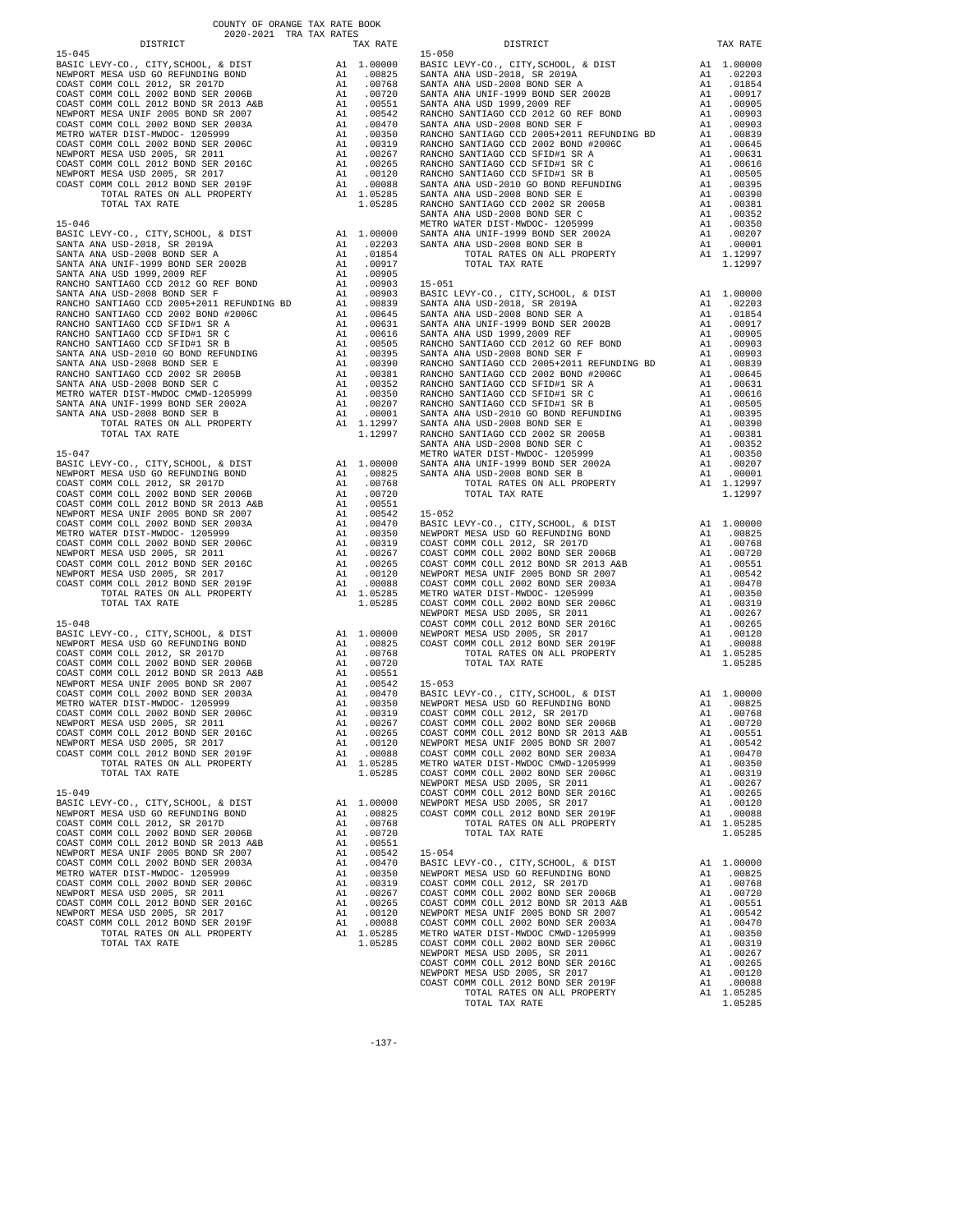| TOTAL TAX RATE                                                                |                                                                                                                                                                                                                                                                                                                                                    | 1.05285               |                    |
|-------------------------------------------------------------------------------|----------------------------------------------------------------------------------------------------------------------------------------------------------------------------------------------------------------------------------------------------------------------------------------------------------------------------------------------------|-----------------------|--------------------|
| $15 - 056$                                                                    |                                                                                                                                                                                                                                                                                                                                                    |                       | $15 - 062$         |
|                                                                               |                                                                                                                                                                                                                                                                                                                                                    |                       |                    |
|                                                                               |                                                                                                                                                                                                                                                                                                                                                    |                       |                    |
|                                                                               |                                                                                                                                                                                                                                                                                                                                                    |                       |                    |
|                                                                               |                                                                                                                                                                                                                                                                                                                                                    |                       |                    |
|                                                                               |                                                                                                                                                                                                                                                                                                                                                    |                       |                    |
|                                                                               |                                                                                                                                                                                                                                                                                                                                                    |                       |                    |
|                                                                               |                                                                                                                                                                                                                                                                                                                                                    |                       |                    |
|                                                                               |                                                                                                                                                                                                                                                                                                                                                    |                       |                    |
|                                                                               |                                                                                                                                                                                                                                                                                                                                                    |                       |                    |
|                                                                               |                                                                                                                                                                                                                                                                                                                                                    |                       |                    |
|                                                                               |                                                                                                                                                                                                                                                                                                                                                    |                       |                    |
| TOTAL TAX RATE<br>$15 - 057$                                                  |                                                                                                                                                                                                                                                                                                                                                    | 1.05285               | $15 - 063$         |
| BASIC LEVY-CO., CITY, SCHOOL, & DIST                                          | $\begin{tabular}{cc} 15-063 \\ \text{A1} & 1.00000 \\ \text{A1} & 0.0825 \\ \text{A1} & 0.0768 \\ \text{A1} & 0.0768 \\ \text{A1} & 0.0768 \\ \text{A1} & 0.0762 \\ \text{A1} & 0.0551 \\ \text{A1} & 0.0551 \\ \text{A2} & 0.0847 \\ \text{A1} & 0.0947 \\ \text{A1} & 0.0319 \\ \text{A1} & 0.0319 \\ \text{A2} & 0.0319 \\ \text{A3} & $        |                       |                    |
| NEWPORT MESA USD GO REFUNDING BOND<br>COAST COMM COT 1 2012 GO REFUNDING BOND |                                                                                                                                                                                                                                                                                                                                                    |                       |                    |
| COAST COMM COLL 2012, SR 2017D<br>COAST COMM COLL 2002 BOND SER 2006B         |                                                                                                                                                                                                                                                                                                                                                    |                       |                    |
| COAST COMM COLL 2012 BOND SR 2013 A&B                                         |                                                                                                                                                                                                                                                                                                                                                    |                       |                    |
| NEWPORT MESA UNIF 2005 BOND SR 2007                                           |                                                                                                                                                                                                                                                                                                                                                    |                       |                    |
| COAST COMM COLL 2002 BOND SER 2003A                                           |                                                                                                                                                                                                                                                                                                                                                    |                       |                    |
| METRO WATER DIST-MWDOC- 1205999<br>COAST COMM COLL 2002 BOND SER 2006C        |                                                                                                                                                                                                                                                                                                                                                    |                       |                    |
| NEWPORT MESA USD 2005, SR 2011                                                |                                                                                                                                                                                                                                                                                                                                                    |                       |                    |
| COAST COMM COLL 2012 BOND SER 2016C                                           |                                                                                                                                                                                                                                                                                                                                                    |                       |                    |
| NEWPORT MESA USD 2005, SR 2017                                                |                                                                                                                                                                                                                                                                                                                                                    |                       |                    |
| COAST COMM COLL 2012 BOND SER 2019F<br>TOTAL RATES ON ALL PROPERTY            |                                                                                                                                                                                                                                                                                                                                                    | A1 1.05285            |                    |
| TOTAL TAX RATE                                                                |                                                                                                                                                                                                                                                                                                                                                    | 1.05285               |                    |
| $15 - 058$                                                                    | $\begin{tabular}{cc} & 15-064 \\ \text{A1} & 1.00000 \\ \text{A1} & 00825 \\ \text{A1} & 00768 \\ \text{A1} & 00768 \\ \text{A1} & 00768 \\ \text{A1} & 00720 \\ \text{A1} & 00551 \\ \text{A1} & 00551 \\ \text{A1} & 00542 \\ \text{A1} & 00470 \\ \text{A1} & 00350 \\ \text{A1} & 00350 \\ \text{A1} & 00350 \\ \text{A1} & 00350 \\ \text{A1$ |                       | $15 - 064$         |
| BASIC LEVY-CO., CITY, SCHOOL, & DIST<br>NEWPORT MESA USD GO REFUNDING BOND    |                                                                                                                                                                                                                                                                                                                                                    |                       |                    |
| COAST COMM COLL 2012, SR 2017D                                                |                                                                                                                                                                                                                                                                                                                                                    |                       |                    |
| COAST COMM COLL 2002 BOND SER 2006B                                           |                                                                                                                                                                                                                                                                                                                                                    |                       |                    |
| COAST COMM COLL 2012 BOND SR 2013 A&B                                         |                                                                                                                                                                                                                                                                                                                                                    |                       |                    |
| NEWPORT MESA UNIF 2005 BOND SR 2007<br>COAST COMM COLL 2002 BOND SER 2003A    |                                                                                                                                                                                                                                                                                                                                                    |                       |                    |
| METRO WATER DIST-MWDOC CMWD-1205999                                           |                                                                                                                                                                                                                                                                                                                                                    |                       |                    |
| COAST COMM COLL 2002 BOND SER 2006C                                           |                                                                                                                                                                                                                                                                                                                                                    |                       |                    |
| NEWPORT MESA USD 2005, SR 2011<br>COAST COMM COLL 2012 BOND SER 2016C         |                                                                                                                                                                                                                                                                                                                                                    |                       |                    |
| NEWPORT MESA USD 2005, SR 2017                                                |                                                                                                                                                                                                                                                                                                                                                    |                       |                    |
| COAST COMM COLL 2012 BOND SER 2019F                                           |                                                                                                                                                                                                                                                                                                                                                    |                       |                    |
| TOTAL RATES ON ALL PROPERTY<br>TOTAL TAX RATE                                 |                                                                                                                                                                                                                                                                                                                                                    | 1.05285               |                    |
| $15 - 059$                                                                    |                                                                                                                                                                                                                                                                                                                                                    |                       | $15 - 065$         |
| BASIC LEVY-CO., CITY, SCHOOL, & DIST                                          | 15-065<br>A1 1.00000 BASIC L<br>A1 .00825 NEWPORT<br>A1 .00768 COAST C<br>A1 .00720 COAST C<br>A1 .00542 NEWPORT<br>A1 .00542 NEWPORT<br>A1 .00470 COAST C                                                                                                                                                                                         |                       |                    |
| NEWPORT MESA USD GO REFUNDING BOND                                            |                                                                                                                                                                                                                                                                                                                                                    |                       |                    |
| COAST COMM COLL 2012, SR 2017D<br>COAST COMM COLL 2002 BOND SER 2006B         |                                                                                                                                                                                                                                                                                                                                                    |                       |                    |
| COAST COMM COLL 2012 BOND SR 2013 A&B                                         |                                                                                                                                                                                                                                                                                                                                                    |                       |                    |
| NEWPORT MESA UNIF 2005 BOND SR 2007                                           |                                                                                                                                                                                                                                                                                                                                                    |                       |                    |
| COAST COMM COLL 2002 BOND SER 2003A<br>METRO WATER DIST-MWDOC- 1205999        | $\overline{A1}$                                                                                                                                                                                                                                                                                                                                    | .00350                | METRO W            |
| COAST COMM COLL 2002 BOND SER 2006C                                           |                                                                                                                                                                                                                                                                                                                                                    | .00319                | COAST C            |
| NEWPORT MESA USD 2005, SR 2011                                                | A1<br>A1                                                                                                                                                                                                                                                                                                                                           | .00267                | NEWPORT            |
| COAST COMM COLL 2012 BOND SER 2016C                                           | A1                                                                                                                                                                                                                                                                                                                                                 | .00265                | COAST C<br>NEWPORT |
| NEWPORT MESA USD 2005, SR 2017<br>COAST COMM COLL 2012 BOND SER 2019F         | A1                                                                                                                                                                                                                                                                                                                                                 | A1 .00120<br>.00088   | COAST C            |
| TOTAL RATES ON ALL PROPERTY                                                   |                                                                                                                                                                                                                                                                                                                                                    | A1 1.05285            |                    |
| TOTAL TAX RATE                                                                |                                                                                                                                                                                                                                                                                                                                                    | 1.05285               |                    |
| $15 - 060$<br>BASIC LEVY-CO., CITY, SCHOOL, & DIST                            |                                                                                                                                                                                                                                                                                                                                                    | A1 1.00000            |                    |
| NEWPORT MESA USD GO REFUNDING BOND                                            | A1                                                                                                                                                                                                                                                                                                                                                 | .00825                |                    |
| COAST COMM COLL 2012, SR 2017D                                                | A1                                                                                                                                                                                                                                                                                                                                                 | .00768                |                    |
| COAST COMM COLL 2002 BOND SER 2006B<br>COAST COMM COLL 2012 BOND SR 2013 A&B  | A1<br>A1                                                                                                                                                                                                                                                                                                                                           | .00720                |                    |
| NEWPORT MESA UNIF 2005 BOND SR 2007                                           | A1                                                                                                                                                                                                                                                                                                                                                 | .00551<br>.00542      |                    |
| COAST COMM COLL 2002 BOND SER 2003A                                           | A1                                                                                                                                                                                                                                                                                                                                                 | .00470                |                    |
| METRO WATER DIST-MWDOC- 1205999                                               | A1                                                                                                                                                                                                                                                                                                                                                 | .00350                |                    |
| COAST COMM COLL 2002 BOND SER 2006C<br>NEWPORT MESA USD 2005, SR 2011         | A1                                                                                                                                                                                                                                                                                                                                                 | A1 .00319<br>.00267   |                    |
| COAST COMM COLL 2012 BOND SER 2016C                                           |                                                                                                                                                                                                                                                                                                                                                    | A1 .00265             |                    |
| NEWPORT MESA USD 2005, SR 2017                                                |                                                                                                                                                                                                                                                                                                                                                    | A1 .00120             |                    |
| COAST COMM COLL 2012 BOND SER 2019F                                           | A1                                                                                                                                                                                                                                                                                                                                                 | .00088                |                    |
| TOTAL RATES ON ALL PROPERTY<br>TOTAL TAX RATE                                 |                                                                                                                                                                                                                                                                                                                                                    | A1 1.05285<br>1.05285 |                    |
|                                                                               |                                                                                                                                                                                                                                                                                                                                                    |                       |                    |

| DISTRICT                                                              |    | TAX RATE           | DISTRICT                                                                                          |          | TAX RATE               |
|-----------------------------------------------------------------------|----|--------------------|---------------------------------------------------------------------------------------------------|----------|------------------------|
|                                                                       |    |                    | $15 - 061$                                                                                        |          |                        |
|                                                                       |    |                    |                                                                                                   |          |                        |
|                                                                       |    |                    |                                                                                                   |          |                        |
|                                                                       |    |                    |                                                                                                   |          |                        |
|                                                                       |    |                    |                                                                                                   |          |                        |
|                                                                       |    |                    |                                                                                                   |          |                        |
|                                                                       |    |                    |                                                                                                   |          |                        |
|                                                                       |    |                    |                                                                                                   |          |                        |
|                                                                       |    |                    |                                                                                                   |          |                        |
|                                                                       |    |                    |                                                                                                   |          |                        |
|                                                                       |    |                    |                                                                                                   |          |                        |
|                                                                       |    |                    |                                                                                                   |          |                        |
|                                                                       |    |                    |                                                                                                   |          |                        |
|                                                                       |    |                    |                                                                                                   |          |                        |
|                                                                       |    |                    |                                                                                                   |          |                        |
|                                                                       |    |                    |                                                                                                   |          |                        |
|                                                                       |    |                    |                                                                                                   |          |                        |
|                                                                       |    |                    |                                                                                                   |          |                        |
|                                                                       |    |                    |                                                                                                   |          |                        |
|                                                                       |    |                    |                                                                                                   |          |                        |
|                                                                       |    |                    |                                                                                                   |          |                        |
|                                                                       |    |                    |                                                                                                   |          |                        |
|                                                                       |    |                    |                                                                                                   |          |                        |
|                                                                       |    |                    |                                                                                                   |          |                        |
|                                                                       |    |                    |                                                                                                   |          |                        |
|                                                                       |    |                    |                                                                                                   |          |                        |
|                                                                       |    |                    |                                                                                                   |          |                        |
|                                                                       |    |                    |                                                                                                   |          |                        |
|                                                                       |    |                    |                                                                                                   |          |                        |
|                                                                       |    |                    |                                                                                                   |          |                        |
|                                                                       |    |                    |                                                                                                   |          |                        |
|                                                                       |    |                    |                                                                                                   |          |                        |
|                                                                       |    |                    |                                                                                                   |          |                        |
|                                                                       |    |                    |                                                                                                   |          |                        |
|                                                                       |    |                    |                                                                                                   |          |                        |
|                                                                       |    |                    |                                                                                                   |          |                        |
|                                                                       |    |                    |                                                                                                   |          |                        |
|                                                                       |    |                    |                                                                                                   |          |                        |
|                                                                       |    |                    |                                                                                                   |          |                        |
|                                                                       |    |                    |                                                                                                   |          |                        |
|                                                                       |    |                    |                                                                                                   |          |                        |
|                                                                       |    |                    |                                                                                                   |          |                        |
|                                                                       |    |                    |                                                                                                   |          |                        |
|                                                                       |    |                    |                                                                                                   |          |                        |
|                                                                       |    |                    |                                                                                                   |          |                        |
|                                                                       |    |                    |                                                                                                   |          |                        |
|                                                                       |    |                    |                                                                                                   |          |                        |
|                                                                       |    |                    |                                                                                                   |          |                        |
|                                                                       |    |                    |                                                                                                   |          |                        |
|                                                                       |    |                    |                                                                                                   |          |                        |
|                                                                       |    |                    |                                                                                                   |          |                        |
|                                                                       |    |                    |                                                                                                   |          |                        |
|                                                                       |    |                    |                                                                                                   |          |                        |
|                                                                       |    |                    |                                                                                                   |          |                        |
|                                                                       |    |                    |                                                                                                   |          |                        |
|                                                                       |    |                    |                                                                                                   |          |                        |
|                                                                       |    |                    |                                                                                                   |          |                        |
|                                                                       |    |                    |                                                                                                   |          |                        |
|                                                                       |    |                    |                                                                                                   |          |                        |
|                                                                       |    |                    |                                                                                                   |          |                        |
|                                                                       |    |                    |                                                                                                   |          |                        |
|                                                                       |    |                    |                                                                                                   |          |                        |
|                                                                       |    |                    |                                                                                                   |          |                        |
| $15 - 059$                                                            |    |                    | $15 - 065$                                                                                        |          |                        |
|                                                                       |    |                    |                                                                                                   |          |                        |
|                                                                       |    |                    |                                                                                                   |          |                        |
|                                                                       |    |                    |                                                                                                   |          |                        |
|                                                                       |    |                    | 00720 COAST COMM COLL 2002 BOND SER 2006B A1 .00720 COAST COMM COLL 2002 BOND SER 2006B A1 .00720 |          |                        |
| COAST COMM COLL 2012 BOND SR 2013 A&B                                 | A1 | .00551             | COAST COMM COLL 2012 BOND SR 2013 A&B                                                             | A1       | .00551                 |
| NEWPORT MESA UNIF 2005 BOND SR 2007                                   |    | A1 .00542          | NEWPORT MESA UNIF 2005 BOND SR 2007                                                               | A1       | .00542                 |
| COAST COMM COLL 2002 BOND SER 2003A                                   |    | A1.00470           | COAST COMM COLL 2002 BOND SER 2003A                                                               |          | A1 .00470              |
| METRO WATER DIST-MWDOC- 1205999                                       |    | A1.00350           | METRO WATER DIST-MWDOC- 1205999                                                                   |          | A1 .00350              |
| COAST COMM COLL 2002 BOND SER 2006C                                   | A1 | A1.00319<br>.00267 | COAST COMM COLL 2002 BOND SER 2006C                                                               | A1<br>A1 | .00319<br>.00267       |
| NEWPORT MESA USD 2005, SR 2011<br>COAST COMM COLL 2012 BOND SER 2016C |    | A1 .00265          | NEWPORT MESA USD 2005, SR 2011<br>COAST COMM COLL 2012 BOND SER 2016C                             |          | .00265                 |
|                                                                       |    | A1 .00120          |                                                                                                   | A1       |                        |
| NEWPORT MESA USD 2005, SR 2017<br>COAST COMM COLL 2012 BOND SER 2019F |    | A1 .00088          | NEWPORT MESA USD 2005, SR 2017<br>COAST COMM COLL 2012 BOND SER 2019F                             |          | A1 .00120<br>A1 .00088 |
| TOTAL RATES ON ALL PROPERTY                                           |    | A1 1.05285         | TOTAL RATES ON ALL PROPERTY                                                                       |          | A1 1.05285             |
| TOTAL TAX RATE                                                        |    | 1.05285            | TOTAL TAX RATE                                                                                    |          | 1.05285                |
| $15 - 060$                                                            |    |                    |                                                                                                   |          |                        |
| BASIC LEVY-CO., CITY, SCHOOL, & DIST                                  |    | A1 1.00000         |                                                                                                   |          |                        |
| NEWPORT MESA USD GO REFUNDING BOND                                    | A1 | .00825             |                                                                                                   |          |                        |
| COAST COMM COLL 2012, SR 2017D                                        | A1 | .00768             |                                                                                                   |          |                        |
|                                                                       |    |                    |                                                                                                   |          |                        |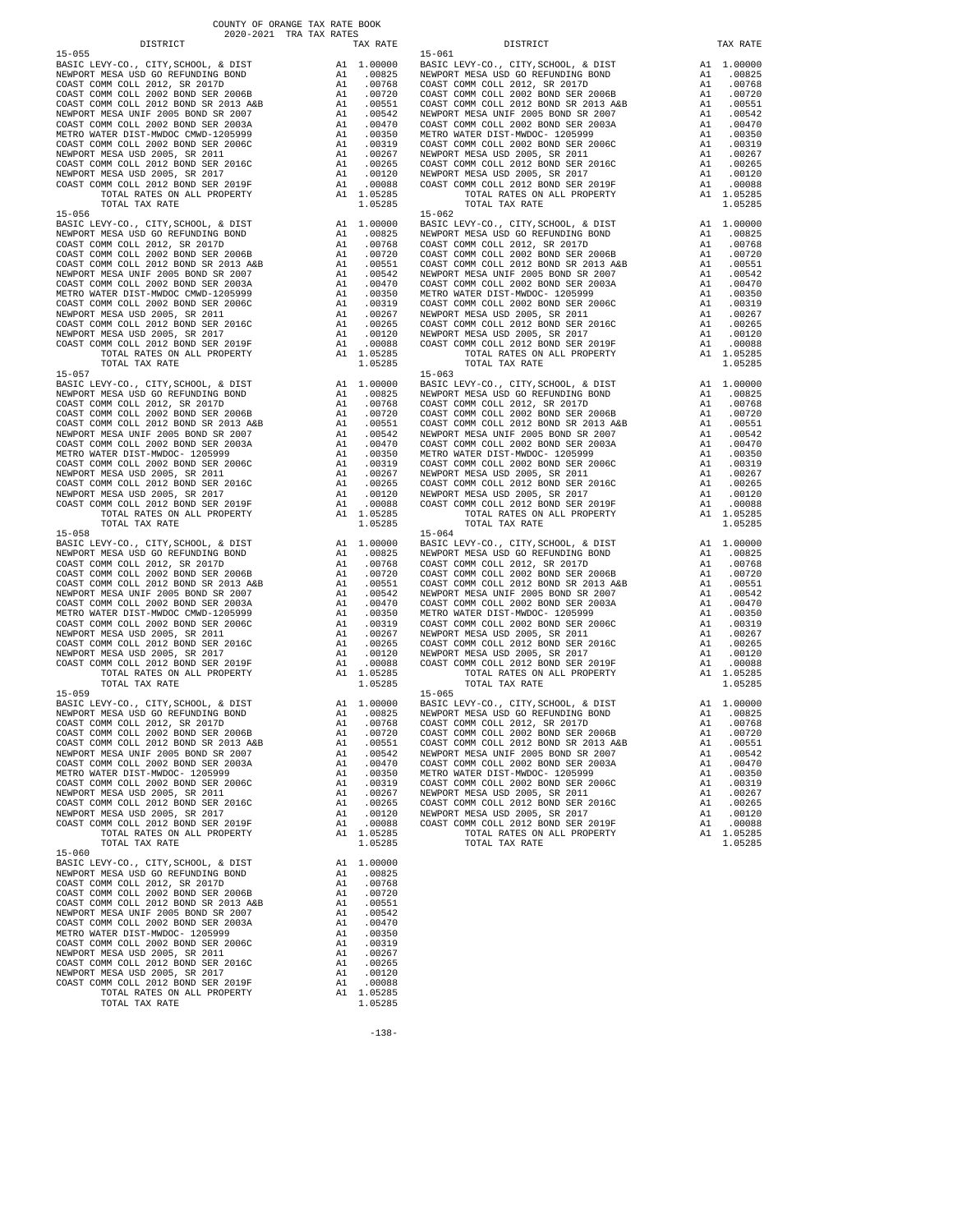| RANCHO SANTIAGO CCD 2002 SR 2005B                                                                               |                                                                                                                                                                                                                                | A1 .00381                                                                                                                                                                                                                                                                       |                    |
|-----------------------------------------------------------------------------------------------------------------|--------------------------------------------------------------------------------------------------------------------------------------------------------------------------------------------------------------------------------|---------------------------------------------------------------------------------------------------------------------------------------------------------------------------------------------------------------------------------------------------------------------------------|--------------------|
| SANTA ANA USD-2008 BOND SER C                                                                                   |                                                                                                                                                                                                                                | A1 .00352                                                                                                                                                                                                                                                                       |                    |
| METRO WATER DIST-MWDOC CMWD-1205999                                                                             |                                                                                                                                                                                                                                |                                                                                                                                                                                                                                                                                 |                    |
| SANTA ANA UNIF-1999 BOND SER 2002A                                                                              |                                                                                                                                                                                                                                |                                                                                                                                                                                                                                                                                 |                    |
| SANTA ANA USD-2008 BOND SER B                                                                                   |                                                                                                                                                                                                                                | A1 .00352<br>A1 .00350 15-072<br>A1 .00207 BASIC L<br>A1 .00001 NEWPORT<br>A1 1.12997 COAST C<br>1.12997 COAST C<br>COAST C                                                                                                                                                     |                    |
| TOTAL RATES ON ALL PROPERTY                                                                                     |                                                                                                                                                                                                                                |                                                                                                                                                                                                                                                                                 |                    |
| TOTAL TAX RATE                                                                                                  |                                                                                                                                                                                                                                |                                                                                                                                                                                                                                                                                 |                    |
|                                                                                                                 |                                                                                                                                                                                                                                |                                                                                                                                                                                                                                                                                 | COAST C            |
| $15 - 067$                                                                                                      |                                                                                                                                                                                                                                |                                                                                                                                                                                                                                                                                 | NEWPORT            |
| BASIC LEVY-CO., CITY, SCHOOL, & DIST                                                                            |                                                                                                                                                                                                                                |                                                                                                                                                                                                                                                                                 |                    |
| NEWPORT MESA USD GO REFUNDING BOND                                                                              |                                                                                                                                                                                                                                | NEWPORT<br>A1 1.00000 COAST C<br>A1 .00825 METRO W<br>A1 .00768 COAST C<br>A1 .00760 NEWPORT<br>A1 .00551 COAST C<br>A1 .00542 NEWPORT<br>A1 .00542 NEWPORT<br>A1 .00470 COAST C                                                                                                |                    |
| COAST COMM COLL 2012, SR 2017D<br>COAST COMM COLL 2002 BOND SER 2006B                                           |                                                                                                                                                                                                                                |                                                                                                                                                                                                                                                                                 |                    |
|                                                                                                                 |                                                                                                                                                                                                                                |                                                                                                                                                                                                                                                                                 |                    |
| COAST COMM COLL 2012 BOND SR 2013 A&B                                                                           |                                                                                                                                                                                                                                |                                                                                                                                                                                                                                                                                 |                    |
| NEWPORT MESA UNIF 2005 BOND SR 2007                                                                             |                                                                                                                                                                                                                                |                                                                                                                                                                                                                                                                                 |                    |
| COAST COMM COLL 2002 BOND SER 2003A                                                                             |                                                                                                                                                                                                                                |                                                                                                                                                                                                                                                                                 |                    |
| METRO WATER DIST-MWDOC- 1205999                                                                                 |                                                                                                                                                                                                                                |                                                                                                                                                                                                                                                                                 |                    |
| COAST COMM COLL 2002 BOND SER 2006C                                                                             |                                                                                                                                                                                                                                | A1 .00350<br>A1 .00319<br>A1 .00313<br>A1 .00267<br>A1 .00265 15-073<br>A1 .00120 BASIC L<br>A1 .00088 NEWPORT<br>A1 1.05285 COAST C<br>1.05285 COAST C<br>COAST C                                                                                                              |                    |
| NEWPORT MESA USD 2005, SR 2011                                                                                  |                                                                                                                                                                                                                                |                                                                                                                                                                                                                                                                                 |                    |
| COAST COMM COLL 2012 BOND SER 2016C                                                                             |                                                                                                                                                                                                                                |                                                                                                                                                                                                                                                                                 |                    |
| NEWPORT MESA USD 2005, SR 2017                                                                                  |                                                                                                                                                                                                                                |                                                                                                                                                                                                                                                                                 |                    |
| COAST COMM COLL 2012 BOND SER 2019F                                                                             |                                                                                                                                                                                                                                |                                                                                                                                                                                                                                                                                 |                    |
| TOTAL RATES ON ALL PROPERTY                                                                                     |                                                                                                                                                                                                                                |                                                                                                                                                                                                                                                                                 |                    |
| TOTAL TAX RATE                                                                                                  |                                                                                                                                                                                                                                |                                                                                                                                                                                                                                                                                 |                    |
|                                                                                                                 |                                                                                                                                                                                                                                |                                                                                                                                                                                                                                                                                 | COAST C            |
| $15 - 068$                                                                                                      |                                                                                                                                                                                                                                |                                                                                                                                                                                                                                                                                 |                    |
| BASIC LEVY-CO., CITY, SCHOOL, & DIST                                                                            |                                                                                                                                                                                                                                | COAST C<br>MEWPORT C<br>A1 .00825 METRO W<br>A1 .00825 METRO W<br>A1 .00768 COAST C<br>A1 .00760 NEWPORT<br>A1 .00551 COAST C<br>A1 .00561 NEWPORT<br>A1 .00319<br>A1 .00319<br>A1 .00319                                                                                       |                    |
| NEWPORT MESA USD GO REFUNDING BOND<br>COAST COMM COLL 2012. SR 2017D                                            |                                                                                                                                                                                                                                |                                                                                                                                                                                                                                                                                 |                    |
|                                                                                                                 |                                                                                                                                                                                                                                |                                                                                                                                                                                                                                                                                 |                    |
| COAST COMM COLL 2002 BOND SER 2006B                                                                             |                                                                                                                                                                                                                                |                                                                                                                                                                                                                                                                                 |                    |
| COAST COMM COLL 2012 BOND SR 2013 A&B                                                                           |                                                                                                                                                                                                                                |                                                                                                                                                                                                                                                                                 |                    |
| NEWPORT MESA UNIF 2005 BOND SR 2007                                                                             |                                                                                                                                                                                                                                |                                                                                                                                                                                                                                                                                 |                    |
| COAST COMM COLL 2002 BOND SER 2003A                                                                             |                                                                                                                                                                                                                                |                                                                                                                                                                                                                                                                                 |                    |
| METRO WATER DIST-MWDOC- 1205999                                                                                 |                                                                                                                                                                                                                                |                                                                                                                                                                                                                                                                                 |                    |
| COAST COMM COLL 2002 BOND SER 2006C                                                                             |                                                                                                                                                                                                                                |                                                                                                                                                                                                                                                                                 |                    |
| NEWPORT MESA USD 2005, SR 2011                                                                                  |                                                                                                                                                                                                                                | A1 .00470<br>A1 .00350<br>A1 .00319<br>A1 .00319<br>A1 .00265<br>A1 .00265<br>A1 .00120<br>BASIC L<br>A1 .00088<br>NEW-DRT C<br>A1 .005285<br>COAST C<br>COAST COAST<br>COAST C<br>COAST C<br>COAST<br>COAST<br>COAST<br>COAST<br>COAST<br>COAST<br>COAST<br>COAST<br>COAST<br> |                    |
| COAST COMM COLL 2012 BOND SER 2016C                                                                             |                                                                                                                                                                                                                                |                                                                                                                                                                                                                                                                                 |                    |
| NEWPORT MESA USD 2005, SR 2017                                                                                  |                                                                                                                                                                                                                                |                                                                                                                                                                                                                                                                                 |                    |
| COAST COMM COLL 2012 BOND SER 2019F                                                                             |                                                                                                                                                                                                                                |                                                                                                                                                                                                                                                                                 |                    |
| TOTAL RATES ON ALL PROPERTY                                                                                     |                                                                                                                                                                                                                                |                                                                                                                                                                                                                                                                                 |                    |
| TOTAL TAX RATE                                                                                                  |                                                                                                                                                                                                                                |                                                                                                                                                                                                                                                                                 |                    |
|                                                                                                                 |                                                                                                                                                                                                                                |                                                                                                                                                                                                                                                                                 | COAST C<br>COAST C |
| $15 - 069$                                                                                                      |                                                                                                                                                                                                                                |                                                                                                                                                                                                                                                                                 | NEWPORT            |
|                                                                                                                 |                                                                                                                                                                                                                                |                                                                                                                                                                                                                                                                                 |                    |
|                                                                                                                 |                                                                                                                                                                                                                                |                                                                                                                                                                                                                                                                                 |                    |
|                                                                                                                 |                                                                                                                                                                                                                                |                                                                                                                                                                                                                                                                                 |                    |
|                                                                                                                 |                                                                                                                                                                                                                                |                                                                                                                                                                                                                                                                                 |                    |
|                                                                                                                 |                                                                                                                                                                                                                                |                                                                                                                                                                                                                                                                                 |                    |
|                                                                                                                 |                                                                                                                                                                                                                                |                                                                                                                                                                                                                                                                                 |                    |
|                                                                                                                 |                                                                                                                                                                                                                                |                                                                                                                                                                                                                                                                                 |                    |
|                                                                                                                 |                                                                                                                                                                                                                                |                                                                                                                                                                                                                                                                                 |                    |
|                                                                                                                 |                                                                                                                                                                                                                                |                                                                                                                                                                                                                                                                                 |                    |
| RANCHO SANTIAGO CCD SFID#1 SR A                                                                                 |                                                                                                                                                                                                                                | A1 .00631                                                                                                                                                                                                                                                                       |                    |
| RANCHO SANTIAGO CCD SFID#1 SR C                                                                                 |                                                                                                                                                                                                                                |                                                                                                                                                                                                                                                                                 |                    |
| RANCHO SANTIAGO CCD SFID#1 SR B                                                                                 |                                                                                                                                                                                                                                |                                                                                                                                                                                                                                                                                 |                    |
| RANCHO SANTIAGO CCD SFID#I SR B<br>SANTA ANA USD-2010 GO BOND REFUNDING                                         |                                                                                                                                                                                                                                |                                                                                                                                                                                                                                                                                 |                    |
| SANTA ANA USD-2008 BOND SER E                                                                                   |                                                                                                                                                                                                                                |                                                                                                                                                                                                                                                                                 |                    |
| RANCHO SANTIAGO CCD 2002 SR 2005B                                                                               |                                                                                                                                                                                                                                | A1 .00631<br>A1 .00616 15-075<br>A1 .00505 BASIC L<br>A1 .00505 BANTA A<br>A1 .00395 SANTA A<br>A1 .00391 SANTA A<br>A1 .00361 SANTA A<br>A1 .00352 SANTA A<br>A1 .00207 SANTA A<br>A1 .00207 SANTA A<br>A1 .00207 RANCHO<br>A1 .00207 RANCHO<br>A1 .0                          |                    |
| SANTA ANA USD-2008 BOND SER C                                                                                   |                                                                                                                                                                                                                                |                                                                                                                                                                                                                                                                                 |                    |
| METRO WATER DIST-MWDOC CMWD-1205999                                                                             |                                                                                                                                                                                                                                |                                                                                                                                                                                                                                                                                 |                    |
| SANTA ANA UNIF-1999 BOND SER 2002A                                                                              |                                                                                                                                                                                                                                |                                                                                                                                                                                                                                                                                 |                    |
| SANTA ANA USD-2008 BOND SER B                                                                                   |                                                                                                                                                                                                                                |                                                                                                                                                                                                                                                                                 |                    |
|                                                                                                                 |                                                                                                                                                                                                                                |                                                                                                                                                                                                                                                                                 |                    |
| TOTAL RATES ON ALL PROPERTY                                                                                     |                                                                                                                                                                                                                                |                                                                                                                                                                                                                                                                                 |                    |
| TOTAL TAX RATE                                                                                                  |                                                                                                                                                                                                                                |                                                                                                                                                                                                                                                                                 |                    |
| $15 - 070$                                                                                                      |                                                                                                                                                                                                                                |                                                                                                                                                                                                                                                                                 | RANCHO<br>RANCHO   |
|                                                                                                                 |                                                                                                                                                                                                                                |                                                                                                                                                                                                                                                                                 |                    |
|                                                                                                                 |                                                                                                                                                                                                                                |                                                                                                                                                                                                                                                                                 |                    |
| PASIC LEVY-CO., CITY, SCHOOL, & DIST A1 1.00000 SANTA A BASIC LEVY-CO., CITY, SCHOOL, & DIST A 1 .00025 SANTA A |                                                                                                                                                                                                                                |                                                                                                                                                                                                                                                                                 |                    |
| COAST COMM COLL 2012, SR 2017D                                                                                  | and the state and the state and the state and the state of the state of the state of the state of the state of the state of the state of the state of the state of the state of the state of the state of the state of the sta |                                                                                                                                                                                                                                                                                 | .00768 RANCHO      |

 NEWPORT MESA USD 2005, SR 2017 A1 .00120 COAST COMM COLL 2012 BOND SER 2019F A1 .00088 TOTAL RATES ON ALL PROPERTY A1 1.05285 TOTAL TAX RATE 1.05285

 COUNTY OF ORANGE TAX RATE BOOK 2020-2021 TRA TAX RATES DISTRICT TAX RATE DISTRICT TAX RATE 15-066 15-071 BASIC LEVY-CO., CITY, SCHOOL, & DIST A1 1.00000 BASIC LEVY-CO., CITY, SCHOOL, & DIST A1 1.00000 SANTA ANA USD-2018, SR 2019A A1 .02203 NEWPORT MESA USD GO REFUNDING BOND A1 .00825 82010. SANTA ANA USD-2008 BOND SER A Almostration (1984 COAST COMM COLL 2012, SR 2017D) Almostration (1986 Alm<br>10720 SANTA ANA UNIF-1999 BOND SER 2002B Almostration (2002 Almostration COLL 2012 BOND SER 2006B ANT ALMOSTRA<br> RANCHO SANTIAGO CCD 2012 GO REF BOND A1 .00903 NEWPORT MESA UNIF 2005 BOND SR 2007 A1 .00542 SANTA ANA USD-2008 BOND SER F A1 .00903 COAST COMM COLL 2002 BOND SER 2003A A1 .00470 RANCHO SANTIAGO CCD 2005+2011 REFUNDING BD A1 .00839 METRO WATER DIST-MWDOC- 1205999 A1 .00350 RANCHO SANTIAGO CCD 2002 BOND #2006C A1 .00645 COAST COMM COLL 2002 BOND SER 2006C A1 .00319 RANCHO SANTIAGO CCD SFID#1 SR A Ann an Logard ann ann ann ann an 1026 ann an 1026 ann an 1026 ann an 1026 ann<br>RANCHO SANTIAGO CCD SFID#1 SR Christian ann an Logard ann an Colla Coast Comm coll 2012 BOND SER 2016Christian 00120 RANCHO SANTIAGO CCD SFID#1 SR B REAR ON A1 00505 NEWPORT MESA USD 2005, SR 2017<br>SANTA ANA USD-2010 GO BOND REFUNDING AN A1 00395 COAST COMM COLL 2012 BORD SER 2019F A1 00088<br>SANTA ANA USD-2008 BOND SER E B REAR A1 00 RANCHO SANTIAGO COME ANNUAL COME ANNO 1.05285 ANNO 1.05285 ANNO 1.05285 2002 1.05285 2002 1.05285 2002 1.05285 ANNO 1.05285 200381 ANNO 1.05285 200381 ANNO 1.05285 200381 ANNO 1.05285 200381 ANNO 1.05285 200381 ANNO 1.0528 ANA 1.00350 15-072<br>ANA 1.00207 BASIC LEVY-CO., CITY,SCHOOL, & DIST A1 1.00000<br>A1 .00001 NEWPORT MESAUSD GO REFUNDING BOND A1 .00825 SANTA ANA USD-2008 BOND SANTA ANA USD-2008 BOND ANA USD-2008 BOND ANA LOOS AT A LOOS AND ANA USD GO A SER BOND AT LOOS AND ANALLO ASSESSMENT AND ANALLO ASSESSMENT AND ANNU AND ANNU AND ANNU ANNU ANN ANN ANN ANN ANN ANN ANN TOTAL RATES ON ALL PROPERTY A1 1.12997 COAST COMM COLL 2012, SR 2017D A1 .00768 TOTAL TAX RATE 1.12997 COAST COMM COLL 2002 BOND SER 2006B A1 .00720 COAST COMM COLL 2012 BOND SR 2013 A&B A1 .00551 15-067 NEWPORT MESA UNIF 2005 BOND SR 2007 A1 .00542 BASIC LEVY-CO., CITY,SCHOOL, & DIST A1 1.00000 COAST COMM COLL 2002 BOND SER 2003A A1 .00470 NEWPORT MESA USD GO REFUNDING BOND A1 .00825 METRO WATER DIST-MWDOC- 1205999 A1 .00350 COAST COMM COLL 2012, SR 2017D A1 .00768 COAST COMM COLL 2002 BOND SER 2006C A1 .00319 COAST COMM COLL 2002 BOND SER 2006B A1 .00720 NEWPORT MESA USD 2005, SR 2011 A1 .00267 COAST COMM COLL 2012 BOND SR 2013 A&B A1 .00551 COAST COMM COLL 2012 BOND SER 2016C A1 .00265 NEWPORT MESA UNIF 2005 BOND SR 2007 A1 .00542 NEWPORT MESA USD 2005, SR 2017 A1 .00120 COAST COMM COLL 2002 BOND SER 2003A A1 .00470 COAST COMM COLL 2012 BOND SER 2019F A1 .00088 METRO WATER DIST-MWDOC- 1205999 A1 .00350 TOTAL RATES ON ALL PROPERTY A1 1.05285 COAST COMM COLL 2002 BOND SER 2006C A1 .00319 TOTAL TAX RATE 1.05285 NEW 100120 BASIC LEVY-CO., CITY, SCHOOL, & DIST A1 1.00000<br>
NEW 100088 NEWPORT MESA USD GO REFUNDING BOND A1 .00828 COAST COMM COLL 2012, SR 2017D OOAST COMM COLL 2012 BOND SER 2019F A1 .00088 NEWPORT MESA USD GO REFUNDING BOND A1 .00825<br>TOTAL RATES ON ALL PROPERTY A1 1.05285 COAST COMM COLL 2012, SR 2017D A1 .00768 OTAL TAX RATE 1.05285 COAST COMM COLL 2002 BOND SER 2006B A1 .00720<br>COAST COMM COLL 2012 BOND SR 2013 A&B A1 .00551 15-068 NEWPORT MESA UNIF 2005 BOND SR 2007<br>BASIC LEVY-CO., CITY,SCHOOL, & DIST A1 1.00000 COAST COMM COLL 2002 BOND SER 2003A NEW 19925 METRO WATER DIST-MWDOC- 1205999 A1 .00350<br>A1 .00768 COAST COMM COLL 2002 BOND SER 2006C A1 .00319 10319, COAST COMM COLL 2012, SR 2017D<br>COAST COMM COLL 2002 BOND SR 2006B REAR OUTLON DES ANNE COAST OONS, SR 2010C<br>COAST COMM COLL 2012 BOND SR 2013 A&B A1 .00751 COAST COMM COLL 2012 BOND SER 2016C A1 .00267<br>COAST COMM CO NEWPORT MESA USD 2005, SR 2017 A1 .00542 NEWPORT MESA USD 2005, SR 2017 A1 .00120<br>A1 .00470 COAST COMM COLL 2012 BOND SER 2019F A1 .00088<br>A1 .00350 TOTAL RATES ON ALL PROPERTY A1 1.05285 OOAST COMM COLL 2002 BOND SER 2003A A1 .00470 COAST COMM COLL 2012 BOND SER 2019F A1 .00088<br>METRO WATER DIST-MWDOC-1205999 A1 .00350 TOTAL RATES ON ALL PROPERTY A1 1.05285 COAST COMM COLL 2002 BOND SER 2006C A1 .00319 TOTAL TAX RATE 1.05285  $\begin{minipage}[c]{.00265 \quad $15-074$ \quad $0.0265$ \quad $15-074$ \quad $0.0000$ \quad $0.0120$ \quad $0.0265$ \quad $10.00008$ \quad $0.00825$ \quad $0.00825$ \quad $0.00825$ \quad $0.00083$ \quad $0.00083$ \quad $0.00083$ \quad $10.00008$ \quad $10.00083$ \quad $10.00083$ \quad $10.00083$ \quad $10.00083$ \quad $10.0$ A1 .00088 NEWPORT MESA USD GO REFUNDING BOND A1 .00088 NEWPORT MESA USD GO REFUNDING BOND A1 .00025<br>A1 .05285 COAST COMM COLL 2012, SR 2017D A1 .00768<br>1.05285 COAST COMM COLL 2012 BOND SER 2006B TOTAL RATES ON ALL PROPERTY A1 1.05285 COAST COMM COLL 2012, SR 2017D A1 .00768 TOTAL TAX RATE 1.05285 COAST COMM COLL 2002 BOND SER 2006B A1 .00720 OOAST COMM COLL 2012 BOND SR 2013 A&B A1 .00551<br>DOSA2 A1 .00542 NEW SOND SR 2007 DENVER MESA UNIF DORT MESA UNIF 2007 SR 2007<br>100470 0.0470 A1 1.00000 COAST COMM COLL 2002 BOND SER 2003A SANTA ANA USD-2018, SR 2019A A1 .02203 METRO WATER DIST-MWDOC- 1205999 A1 .00350 SANTA ANA USANG ANA USANG COAST COMM COLL 2002 BOND SER 2006C A1 .00319<br>-00917 WEWPORT MESA USD 2005. SR 2011 A1 .00267 SANTA ANA UNIF-1999 BOND SER 2002B A1 .00917 NEWPORT MESA USD 2005, SR 2011 A1 .00267 SANTA ANA USD 1999,2009 REF A1 .00905 COAST COMM COLL 2012 BOND SER 2016C A1 .00265 RANCHO SANTIAGO CCD 2012 GO REF BOND A1 .00903 NEWPORT MESA USD 2005, SR 2017 A1 .00120 SANTA ANA USD-2008 BOND SER F A1 .00903 COAST COMM COLL 2012 BOND SER 2019F A1 .00088 RANCHO SANTIAGO CCD 2005+2011 REFUNDING BD A1 .00839 TOTAL RATES ON ALL PROPERTY A1 1.05285 RANCHO SANTIAGO CCD 2002 BOND #2006C A1 .00645 TOTAL TAX RATE 1.05285 RANCHO SANTIAGO CCD SFID#1 SR B (A1 00505 BASIC LEVY-CO., CITY,SCHOOL, & DIST (A1 1.00000<br>SANTA ANA USD-2010 GO BOND REFUNDING (A1 .00395 SANTA ANA USD-2018, SR 2019A) (A1 02203)<br>SANTA ANA USD-2008 BOND SER E DIBS4 (A1 .00 RANCHO SANTA ANA USD-2008 BOND SER ANA USD-2008 AND SER ANA USD-2008 AND SER 2002B A1 .00391 A1 .00905<br>A1 .00381 SANTA ANA USD 1999 BOND SER 2002B A1 .00905<br>A1 .00905 SANTA ANA USD-2008 BOND SER C A1 .00352 SANTA ANA USD 1999,2009 REF A1 .00905 METRO WATER DIST-MWDOC CMWD-1205999 A1 .00350 RANCHO SANTIAGO CCD 2012 GO REF BOND A1 .00903 SANTA ANA UNIF-1999 BOND SER 2002A A1 .00207 SANTA ANA USD-2008 BOND SER F A1 .00903 SANTA ANA USD-2008 BOND SER B A1 .00001 RANCHO SANTIAGO CCD 2005+2011 REFUNDING BD A1 .00839 TOTAL RATES ON ALL PROPERTY A1 1.12997 RANCHO SANTIAGO CCD 2002 BOND #2006C A1 .00645 TOTAL TAX RATE 1.12997 RANCHO SANTIAGO CCD SFID#1 SR A<br>RANCHO SANTIAGO CCD SFID#1 SR A A1 .00631 RANCHO SANTIAGO CCD SFID#1 SR C A1 .00616 RANCHO SANTIAGO CCD SFID#1 SR C A1 .00616 15-070 RANCHO SANTIAGO CCD SFID#1 SR B A1 .00505 BASIC LEVY-CO., CITY,SCHOOL, & DIST A1 1.00000 SANTA ANA USD-2010 GO BOND REFUNDING A1 .00395 NEWPORT MESA USD GO REFUNDING BOND A1 .00825 SANTA ANA USD-2008 BOND SER E A1 .00390 00330. In the corresponding the corresponding to the corresponding to the consequence of the consequence of the<br>COAST COMM COLL 2002, SOND SER 2006B A1 .00768 RANCHO SANTIAGO CCD 2002 SR 2005B COAST COMM COLL 2002 SOND S COAST COMM COLL 2002 BOND SER 2006B A1 .00720 SANTA ANA USD-2008 BOND SER C A1 .00352 COAST COMM COLL 2012 BOND SR 2003<br>COAST COMM COLL 2012 BOND SR 2003<br>NEWPORT MESA UNIF 2005 BOND SR 2007 A1 .00551 METRO WATER DIST-MWDOC- 1205999 A1 .00350 NEWPORT MESA UNIF 2005 BOND SR 2007 A1 .00542 SANTA ANA UNIF-1999 BOND SER 2002A A1 .00207 COAST COMM COLL 2002 BOND SER 2003A A1 .00470 SANTA ANA USD-2008 BOND SER B A1 .00001 METRO METRO WAT TOTAL RATES ON ALL PROPERTY AND ALL 1.12997 AND 1.12997 AND TOTAL RATE COAST COMM COLL 2002 BOND SER 2006C A1 .00319 TOTAL TAX RATE 1.12997 NEWPORT MESA USD 2005, SR 2011 A1 .00267 COAST COMM COLL 2012 BOND SER 2016C A1 .00265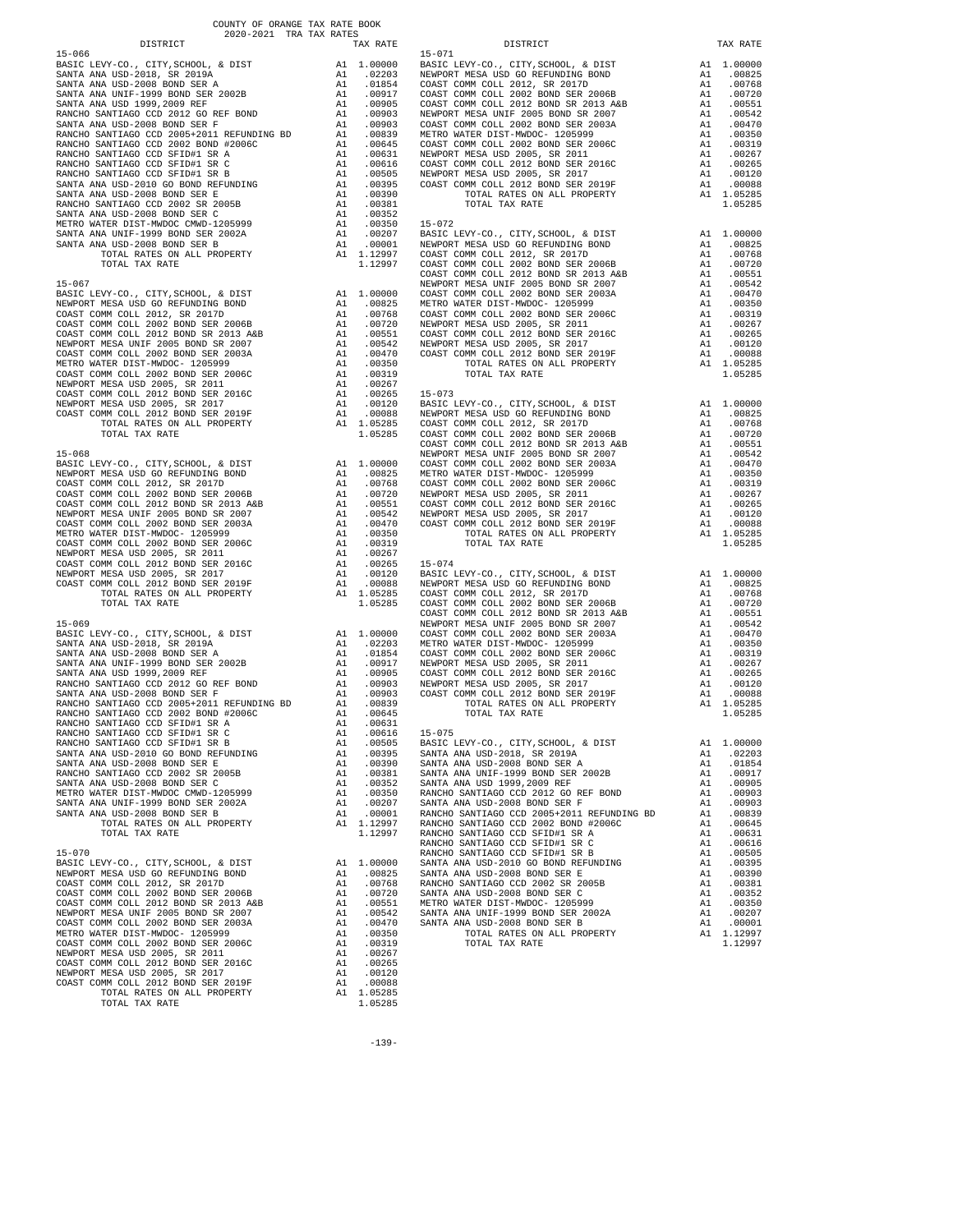| SANTA ANA USD-2008 BOND SER B |         |            |
|-------------------------------|---------|------------|
| TOTAL TAX RATE                | 1.12997 |            |
| $15 - 077$                    |         | $15 - 081$ |
|                               |         |            |
|                               |         |            |
|                               |         |            |
|                               |         |            |
|                               |         |            |
|                               |         |            |
|                               |         |            |
|                               |         |            |
|                               |         |            |
|                               |         |            |
|                               |         |            |
|                               |         |            |
|                               |         |            |
|                               |         |            |
|                               |         |            |
|                               |         |            |
|                               |         |            |
|                               |         | COAST C    |
| $15 - 078$                    |         | NEWPORT    |
|                               |         |            |
|                               |         |            |
|                               |         |            |
|                               |         |            |
|                               |         |            |
|                               |         |            |
|                               |         |            |
|                               |         |            |
|                               |         |            |
|                               |         |            |
|                               |         |            |
|                               |         |            |
|                               |         |            |
|                               |         |            |
|                               |         |            |
|                               |         |            |
|                               |         |            |
|                               |         | COAST C    |
| $15 - 079$                    |         | NEWPORT    |
|                               |         |            |
|                               |         |            |
|                               |         |            |
|                               |         |            |
|                               |         |            |
|                               |         |            |
|                               |         |            |
|                               |         |            |
|                               |         |            |
|                               |         |            |
|                               |         |            |
|                               |         |            |
|                               |         |            |
|                               |         |            |
|                               |         |            |
|                               |         |            |
|                               |         |            |
| TOTAL TAX RATE                | 1.12997 |            |
|                               |         |            |

| COUNTY OF ORANGE TAX RATE BOOK<br>$2020-2021 \quad \text{TRA RATE}$ DISTRICT |          |                                                                                                                                                                                                                                                                                                 |          |
|------------------------------------------------------------------------------|----------|-------------------------------------------------------------------------------------------------------------------------------------------------------------------------------------------------------------------------------------------------------------------------------------------------|----------|
|                                                                              | TAX RATE | DISTRICT                                                                                                                                                                                                                                                                                        | TAX RATE |
| $15 - 076$                                                                   |          | $15 - 080$                                                                                                                                                                                                                                                                                      |          |
|                                                                              |          |                                                                                                                                                                                                                                                                                                 |          |
|                                                                              |          |                                                                                                                                                                                                                                                                                                 |          |
|                                                                              |          |                                                                                                                                                                                                                                                                                                 |          |
|                                                                              |          |                                                                                                                                                                                                                                                                                                 |          |
|                                                                              |          |                                                                                                                                                                                                                                                                                                 |          |
|                                                                              |          |                                                                                                                                                                                                                                                                                                 |          |
|                                                                              |          |                                                                                                                                                                                                                                                                                                 |          |
|                                                                              |          |                                                                                                                                                                                                                                                                                                 |          |
|                                                                              |          |                                                                                                                                                                                                                                                                                                 |          |
|                                                                              |          |                                                                                                                                                                                                                                                                                                 |          |
|                                                                              |          |                                                                                                                                                                                                                                                                                                 |          |
|                                                                              |          |                                                                                                                                                                                                                                                                                                 |          |
|                                                                              |          |                                                                                                                                                                                                                                                                                                 |          |
|                                                                              |          |                                                                                                                                                                                                                                                                                                 |          |
|                                                                              |          |                                                                                                                                                                                                                                                                                                 |          |
|                                                                              |          |                                                                                                                                                                                                                                                                                                 |          |
|                                                                              |          |                                                                                                                                                                                                                                                                                                 |          |
|                                                                              |          |                                                                                                                                                                                                                                                                                                 |          |
|                                                                              |          |                                                                                                                                                                                                                                                                                                 |          |
|                                                                              |          |                                                                                                                                                                                                                                                                                                 |          |
|                                                                              |          |                                                                                                                                                                                                                                                                                                 |          |
|                                                                              |          |                                                                                                                                                                                                                                                                                                 |          |
|                                                                              |          |                                                                                                                                                                                                                                                                                                 |          |
|                                                                              |          |                                                                                                                                                                                                                                                                                                 |          |
|                                                                              |          |                                                                                                                                                                                                                                                                                                 |          |
|                                                                              |          |                                                                                                                                                                                                                                                                                                 |          |
|                                                                              |          |                                                                                                                                                                                                                                                                                                 |          |
|                                                                              |          |                                                                                                                                                                                                                                                                                                 |          |
|                                                                              |          |                                                                                                                                                                                                                                                                                                 |          |
|                                                                              |          |                                                                                                                                                                                                                                                                                                 |          |
|                                                                              |          |                                                                                                                                                                                                                                                                                                 |          |
|                                                                              |          |                                                                                                                                                                                                                                                                                                 |          |
|                                                                              |          |                                                                                                                                                                                                                                                                                                 |          |
|                                                                              |          |                                                                                                                                                                                                                                                                                                 |          |
|                                                                              |          |                                                                                                                                                                                                                                                                                                 |          |
|                                                                              |          |                                                                                                                                                                                                                                                                                                 |          |
|                                                                              |          |                                                                                                                                                                                                                                                                                                 |          |
|                                                                              |          |                                                                                                                                                                                                                                                                                                 |          |
|                                                                              |          |                                                                                                                                                                                                                                                                                                 |          |
|                                                                              |          |                                                                                                                                                                                                                                                                                                 |          |
|                                                                              |          |                                                                                                                                                                                                                                                                                                 |          |
|                                                                              |          |                                                                                                                                                                                                                                                                                                 |          |
|                                                                              |          |                                                                                                                                                                                                                                                                                                 |          |
|                                                                              |          |                                                                                                                                                                                                                                                                                                 |          |
|                                                                              |          |                                                                                                                                                                                                                                                                                                 |          |
|                                                                              |          |                                                                                                                                                                                                                                                                                                 |          |
|                                                                              |          |                                                                                                                                                                                                                                                                                                 |          |
|                                                                              |          |                                                                                                                                                                                                                                                                                                 |          |
|                                                                              |          |                                                                                                                                                                                                                                                                                                 |          |
|                                                                              |          |                                                                                                                                                                                                                                                                                                 |          |
|                                                                              |          |                                                                                                                                                                                                                                                                                                 |          |
|                                                                              |          |                                                                                                                                                                                                                                                                                                 |          |
|                                                                              |          |                                                                                                                                                                                                                                                                                                 |          |
|                                                                              |          |                                                                                                                                                                                                                                                                                                 |          |
|                                                                              |          |                                                                                                                                                                                                                                                                                                 |          |
|                                                                              |          |                                                                                                                                                                                                                                                                                                 |          |
|                                                                              |          |                                                                                                                                                                                                                                                                                                 |          |
|                                                                              |          |                                                                                                                                                                                                                                                                                                 |          |
|                                                                              |          |                                                                                                                                                                                                                                                                                                 |          |
|                                                                              |          |                                                                                                                                                                                                                                                                                                 |          |
|                                                                              |          |                                                                                                                                                                                                                                                                                                 |          |
|                                                                              |          | $\begin{tabular}{cccccccc} $1.5-070 & $1.0019 & $1.0001 & $1.0000 & $1.0001 & $1.0000 & $1.0001 & $1.00000 & $1.0001 & $1.00000 & $1.00000 & $1.00000 & $1.00000 & $1.00000 & $1.00000 & $1.00000 & $1.00000 & $1.00000 & $1.00000 & $1.00000 & $1.00000 & $1.00000 & $1.00000 & $1.00000 & $1$ |          |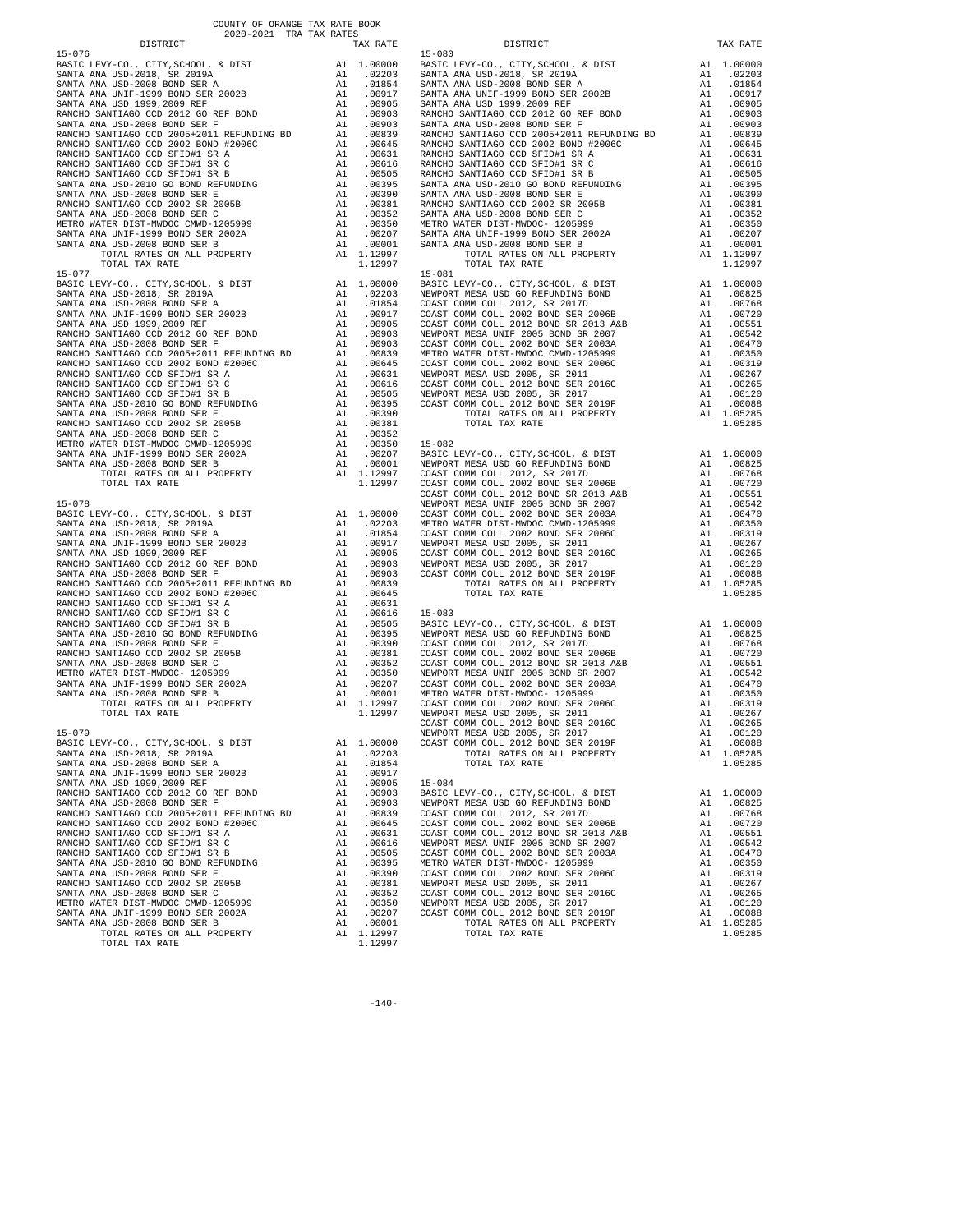|            | DISTRICT | AUAU-AUAI INA IAA NAIBO | TAX RATE | DISTRICT                                                                                                                                                                                                                                                                                                                                                                                                                                   | TAX RATE |
|------------|----------|-------------------------|----------|--------------------------------------------------------------------------------------------------------------------------------------------------------------------------------------------------------------------------------------------------------------------------------------------------------------------------------------------------------------------------------------------------------------------------------------------|----------|
| $15 - 085$ |          |                         |          | $15 - 090$                                                                                                                                                                                                                                                                                                                                                                                                                                 |          |
|            |          |                         |          |                                                                                                                                                                                                                                                                                                                                                                                                                                            |          |
|            |          |                         |          |                                                                                                                                                                                                                                                                                                                                                                                                                                            |          |
|            |          |                         |          |                                                                                                                                                                                                                                                                                                                                                                                                                                            |          |
|            |          |                         |          |                                                                                                                                                                                                                                                                                                                                                                                                                                            |          |
|            |          |                         |          |                                                                                                                                                                                                                                                                                                                                                                                                                                            |          |
|            |          |                         |          |                                                                                                                                                                                                                                                                                                                                                                                                                                            |          |
|            |          |                         |          |                                                                                                                                                                                                                                                                                                                                                                                                                                            |          |
|            |          |                         |          |                                                                                                                                                                                                                                                                                                                                                                                                                                            |          |
|            |          |                         |          |                                                                                                                                                                                                                                                                                                                                                                                                                                            |          |
|            |          |                         |          |                                                                                                                                                                                                                                                                                                                                                                                                                                            |          |
|            |          |                         |          |                                                                                                                                                                                                                                                                                                                                                                                                                                            |          |
|            |          |                         |          |                                                                                                                                                                                                                                                                                                                                                                                                                                            |          |
|            |          |                         |          |                                                                                                                                                                                                                                                                                                                                                                                                                                            |          |
|            |          |                         |          |                                                                                                                                                                                                                                                                                                                                                                                                                                            |          |
|            |          |                         |          |                                                                                                                                                                                                                                                                                                                                                                                                                                            |          |
|            |          |                         |          |                                                                                                                                                                                                                                                                                                                                                                                                                                            |          |
|            |          |                         |          |                                                                                                                                                                                                                                                                                                                                                                                                                                            |          |
|            |          |                         |          |                                                                                                                                                                                                                                                                                                                                                                                                                                            |          |
|            |          |                         |          |                                                                                                                                                                                                                                                                                                                                                                                                                                            |          |
|            |          |                         |          |                                                                                                                                                                                                                                                                                                                                                                                                                                            |          |
|            |          |                         |          |                                                                                                                                                                                                                                                                                                                                                                                                                                            |          |
|            |          |                         |          |                                                                                                                                                                                                                                                                                                                                                                                                                                            |          |
|            |          |                         |          |                                                                                                                                                                                                                                                                                                                                                                                                                                            |          |
|            |          |                         |          |                                                                                                                                                                                                                                                                                                                                                                                                                                            |          |
|            |          |                         |          |                                                                                                                                                                                                                                                                                                                                                                                                                                            |          |
|            |          |                         |          |                                                                                                                                                                                                                                                                                                                                                                                                                                            |          |
|            |          |                         |          |                                                                                                                                                                                                                                                                                                                                                                                                                                            |          |
|            |          |                         |          |                                                                                                                                                                                                                                                                                                                                                                                                                                            |          |
|            |          |                         |          |                                                                                                                                                                                                                                                                                                                                                                                                                                            |          |
|            |          |                         |          |                                                                                                                                                                                                                                                                                                                                                                                                                                            |          |
|            |          |                         |          |                                                                                                                                                                                                                                                                                                                                                                                                                                            |          |
|            |          |                         |          |                                                                                                                                                                                                                                                                                                                                                                                                                                            |          |
|            |          |                         |          |                                                                                                                                                                                                                                                                                                                                                                                                                                            |          |
|            |          |                         |          |                                                                                                                                                                                                                                                                                                                                                                                                                                            |          |
|            |          |                         |          |                                                                                                                                                                                                                                                                                                                                                                                                                                            |          |
|            |          |                         |          |                                                                                                                                                                                                                                                                                                                                                                                                                                            |          |
|            |          |                         |          |                                                                                                                                                                                                                                                                                                                                                                                                                                            |          |
|            |          |                         |          |                                                                                                                                                                                                                                                                                                                                                                                                                                            |          |
|            |          |                         |          |                                                                                                                                                                                                                                                                                                                                                                                                                                            |          |
|            |          |                         |          |                                                                                                                                                                                                                                                                                                                                                                                                                                            |          |
|            |          |                         |          |                                                                                                                                                                                                                                                                                                                                                                                                                                            |          |
|            |          |                         |          |                                                                                                                                                                                                                                                                                                                                                                                                                                            |          |
|            |          |                         |          |                                                                                                                                                                                                                                                                                                                                                                                                                                            |          |
|            |          |                         |          |                                                                                                                                                                                                                                                                                                                                                                                                                                            |          |
|            |          |                         |          |                                                                                                                                                                                                                                                                                                                                                                                                                                            |          |
|            |          |                         |          |                                                                                                                                                                                                                                                                                                                                                                                                                                            |          |
|            |          |                         |          |                                                                                                                                                                                                                                                                                                                                                                                                                                            |          |
|            |          |                         |          |                                                                                                                                                                                                                                                                                                                                                                                                                                            |          |
|            |          |                         |          |                                                                                                                                                                                                                                                                                                                                                                                                                                            |          |
|            |          |                         |          |                                                                                                                                                                                                                                                                                                                                                                                                                                            |          |
|            |          |                         |          |                                                                                                                                                                                                                                                                                                                                                                                                                                            |          |
|            |          |                         |          |                                                                                                                                                                                                                                                                                                                                                                                                                                            |          |
|            |          |                         |          |                                                                                                                                                                                                                                                                                                                                                                                                                                            |          |
|            |          |                         |          |                                                                                                                                                                                                                                                                                                                                                                                                                                            |          |
|            |          |                         |          |                                                                                                                                                                                                                                                                                                                                                                                                                                            |          |
|            |          |                         |          |                                                                                                                                                                                                                                                                                                                                                                                                                                            |          |
|            |          |                         |          |                                                                                                                                                                                                                                                                                                                                                                                                                                            |          |
|            |          |                         |          |                                                                                                                                                                                                                                                                                                                                                                                                                                            |          |
|            |          |                         |          |                                                                                                                                                                                                                                                                                                                                                                                                                                            |          |
|            |          |                         |          |                                                                                                                                                                                                                                                                                                                                                                                                                                            |          |
|            |          |                         |          |                                                                                                                                                                                                                                                                                                                                                                                                                                            |          |
|            |          |                         |          |                                                                                                                                                                                                                                                                                                                                                                                                                                            |          |
|            |          |                         |          |                                                                                                                                                                                                                                                                                                                                                                                                                                            |          |
|            |          |                         |          |                                                                                                                                                                                                                                                                                                                                                                                                                                            |          |
|            |          |                         |          |                                                                                                                                                                                                                                                                                                                                                                                                                                            |          |
|            |          |                         |          |                                                                                                                                                                                                                                                                                                                                                                                                                                            |          |
|            |          |                         |          |                                                                                                                                                                                                                                                                                                                                                                                                                                            |          |
|            |          |                         |          |                                                                                                                                                                                                                                                                                                                                                                                                                                            |          |
|            |          |                         |          |                                                                                                                                                                                                                                                                                                                                                                                                                                            |          |
|            |          |                         |          |                                                                                                                                                                                                                                                                                                                                                                                                                                            |          |
|            |          |                         |          |                                                                                                                                                                                                                                                                                                                                                                                                                                            |          |
|            |          |                         |          |                                                                                                                                                                                                                                                                                                                                                                                                                                            |          |
|            |          |                         |          |                                                                                                                                                                                                                                                                                                                                                                                                                                            |          |
|            |          |                         |          |                                                                                                                                                                                                                                                                                                                                                                                                                                            |          |
|            |          |                         |          |                                                                                                                                                                                                                                                                                                                                                                                                                                            |          |
|            |          |                         |          |                                                                                                                                                                                                                                                                                                                                                                                                                                            |          |
|            |          |                         |          |                                                                                                                                                                                                                                                                                                                                                                                                                                            |          |
|            |          |                         |          | $\begin{tabular}{l c c c c} \hline \text{$\mathcal{R}$ & $m$-cm}, $\mathcal{R}$ & $m$-cm}, $\mathcal{R}$ & $m$-cm}, $\mathcal{R}$ & $m$-cm}, $\mathcal{R}$ & $m$-cm}, $\mathcal{R}$ & $m$-cm}, $\mathcal{R}$ & $m$-cm}, $\mathcal{R}$ & $m$-cm}, $\mathcal{R}$ & $m$-cm}, $\mathcal{R}$ & $m$-cm}, $\mathcal{R}$ & $m$-cm}, $\mathcal{R}$ & $m$-cm}, $\mathcal{R}$ & $m$-cm}, $\mathcal{R}$ & $m$-cm}, $\mathcal{R}$ & $m$-cm}, $\mathcal$ |          |
|            |          |                         |          |                                                                                                                                                                                                                                                                                                                                                                                                                                            |          |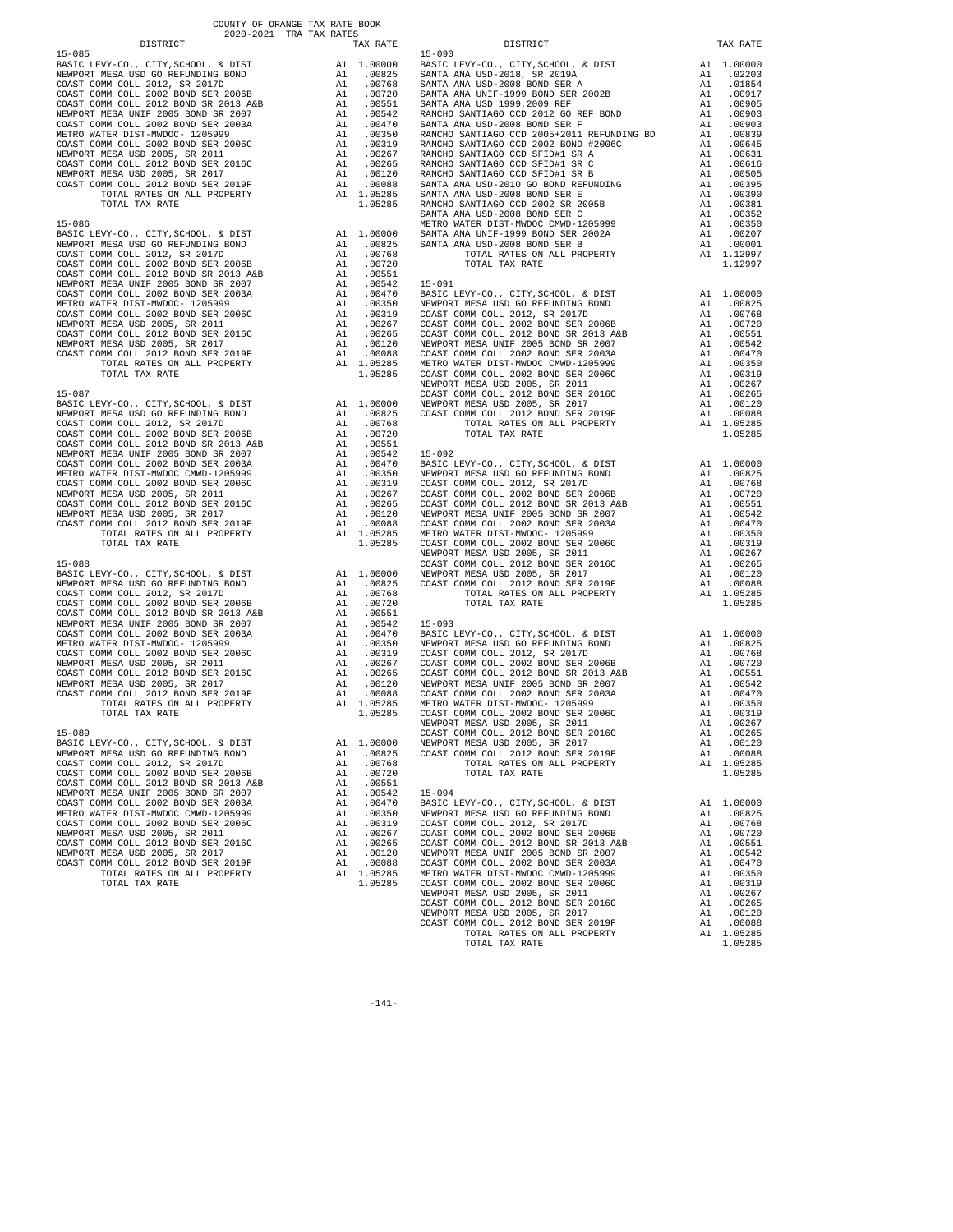|                                                                                                                                                                                                                                                                                                                                                                                                                                             |  | RANCHO  |
|---------------------------------------------------------------------------------------------------------------------------------------------------------------------------------------------------------------------------------------------------------------------------------------------------------------------------------------------------------------------------------------------------------------------------------------------|--|---------|
| $15 - 097$                                                                                                                                                                                                                                                                                                                                                                                                                                  |  |         |
|                                                                                                                                                                                                                                                                                                                                                                                                                                             |  |         |
|                                                                                                                                                                                                                                                                                                                                                                                                                                             |  |         |
|                                                                                                                                                                                                                                                                                                                                                                                                                                             |  |         |
|                                                                                                                                                                                                                                                                                                                                                                                                                                             |  |         |
|                                                                                                                                                                                                                                                                                                                                                                                                                                             |  |         |
|                                                                                                                                                                                                                                                                                                                                                                                                                                             |  |         |
|                                                                                                                                                                                                                                                                                                                                                                                                                                             |  |         |
|                                                                                                                                                                                                                                                                                                                                                                                                                                             |  |         |
|                                                                                                                                                                                                                                                                                                                                                                                                                                             |  |         |
|                                                                                                                                                                                                                                                                                                                                                                                                                                             |  |         |
|                                                                                                                                                                                                                                                                                                                                                                                                                                             |  |         |
|                                                                                                                                                                                                                                                                                                                                                                                                                                             |  |         |
|                                                                                                                                                                                                                                                                                                                                                                                                                                             |  |         |
|                                                                                                                                                                                                                                                                                                                                                                                                                                             |  |         |
|                                                                                                                                                                                                                                                                                                                                                                                                                                             |  |         |
|                                                                                                                                                                                                                                                                                                                                                                                                                                             |  |         |
|                                                                                                                                                                                                                                                                                                                                                                                                                                             |  | SANTA A |
|                                                                                                                                                                                                                                                                                                                                                                                                                                             |  |         |
|                                                                                                                                                                                                                                                                                                                                                                                                                                             |  |         |
|                                                                                                                                                                                                                                                                                                                                                                                                                                             |  |         |
|                                                                                                                                                                                                                                                                                                                                                                                                                                             |  |         |
|                                                                                                                                                                                                                                                                                                                                                                                                                                             |  |         |
|                                                                                                                                                                                                                                                                                                                                                                                                                                             |  |         |
|                                                                                                                                                                                                                                                                                                                                                                                                                                             |  |         |
|                                                                                                                                                                                                                                                                                                                                                                                                                                             |  |         |
|                                                                                                                                                                                                                                                                                                                                                                                                                                             |  |         |
|                                                                                                                                                                                                                                                                                                                                                                                                                                             |  |         |
|                                                                                                                                                                                                                                                                                                                                                                                                                                             |  |         |
|                                                                                                                                                                                                                                                                                                                                                                                                                                             |  |         |
|                                                                                                                                                                                                                                                                                                                                                                                                                                             |  |         |
|                                                                                                                                                                                                                                                                                                                                                                                                                                             |  |         |
|                                                                                                                                                                                                                                                                                                                                                                                                                                             |  |         |
|                                                                                                                                                                                                                                                                                                                                                                                                                                             |  |         |
| $\begin{tabular}{ l c c c} \multicolumn{1}{c}{\textbf{BASIC LEVY-CO., CITY, SCHOOL, $\&$ DIST$} & $\dots$\\ \hline \multicolumn{1}{c}{\textbf{BANTA A}} & $\textbf{SANTA A} \\\hline \multicolumn{1}{c}{\textbf{RANCHOR}} & $\textbf{M.B.} \\\hline \multicolumn{1}{c}{\textbf{NENPORT MESA USDI}} & $\textbf{M1}$ & $1.00000$ & $\textbf{SANTA A} \\ \multicolumn{1}{c}{\textbf{COSAT COMM COLL 2012, SR O1TD}} & $\textbf{A1}$ & $1.0000$ |  |         |
|                                                                                                                                                                                                                                                                                                                                                                                                                                             |  |         |
|                                                                                                                                                                                                                                                                                                                                                                                                                                             |  |         |
|                                                                                                                                                                                                                                                                                                                                                                                                                                             |  |         |
|                                                                                                                                                                                                                                                                                                                                                                                                                                             |  |         |
|                                                                                                                                                                                                                                                                                                                                                                                                                                             |  |         |
|                                                                                                                                                                                                                                                                                                                                                                                                                                             |  |         |
|                                                                                                                                                                                                                                                                                                                                                                                                                                             |  |         |
|                                                                                                                                                                                                                                                                                                                                                                                                                                             |  |         |
|                                                                                                                                                                                                                                                                                                                                                                                                                                             |  |         |
|                                                                                                                                                                                                                                                                                                                                                                                                                                             |  |         |
|                                                                                                                                                                                                                                                                                                                                                                                                                                             |  |         |
|                                                                                                                                                                                                                                                                                                                                                                                                                                             |  |         |
| COAST COMM COLL 2012 BOND SER 2019F A1 .00088 SANTA A                                                                                                                                                                                                                                                                                                                                                                                       |  |         |
|                                                                                                                                                                                                                                                                                                                                                                                                                                             |  |         |

| DISTRICT | TAX RATE | DISTRICT | TAX RATE |
|----------|----------|----------|----------|
|          |          |          |          |
|          |          |          |          |
|          |          |          |          |
|          |          |          |          |
|          |          |          |          |
|          |          |          |          |
|          |          |          |          |
|          |          |          |          |
|          |          |          |          |
|          |          |          |          |
|          |          |          |          |
|          |          |          |          |
|          |          |          |          |
|          |          |          |          |
|          |          |          |          |
|          |          |          |          |
|          |          |          |          |
|          |          |          |          |
|          |          |          |          |
|          |          |          |          |
|          |          |          |          |
|          |          |          |          |
|          |          |          |          |
|          |          |          |          |
|          |          |          |          |
|          |          |          |          |
|          |          |          |          |
|          |          |          |          |
|          |          |          |          |
|          |          |          |          |
|          |          |          |          |
|          |          |          |          |
|          |          |          |          |
|          |          |          |          |
|          |          |          |          |
|          |          |          |          |
|          |          |          |          |
|          |          |          |          |
|          |          |          |          |
|          |          |          |          |
|          |          |          |          |
|          |          |          |          |
|          |          |          |          |
|          |          |          |          |
|          |          |          |          |
|          |          |          |          |
|          |          |          |          |
|          |          |          |          |
|          |          |          |          |
|          |          |          |          |
|          |          |          |          |
|          |          |          |          |
|          |          |          |          |
|          |          |          |          |
|          |          |          |          |
|          |          |          |          |
|          |          |          |          |
|          |          |          |          |
|          |          |          |          |
|          |          |          |          |
|          |          |          |          |
|          |          |          |          |
|          |          |          |          |
|          |          |          |          |
|          |          |          |          |
|          |          |          |          |
|          |          |          |          |
|          |          |          |          |
|          |          |          |          |
|          |          |          |          |
|          |          |          |          |
|          |          |          |          |
|          |          |          |          |
|          |          |          |          |
|          |          |          |          |
|          |          |          |          |
|          |          |          |          |
|          |          |          |          |
|          |          |          |          |
|          |          |          |          |
|          |          |          |          |
|          |          |          |          |
|          |          |          |          |
|          |          |          |          |
|          |          |          |          |
|          |          |          |          |
|          |          |          |          |
|          |          |          |          |
|          |          |          |          |
|          |          |          |          |
|          |          |          |          |
|          |          |          |          |

-142-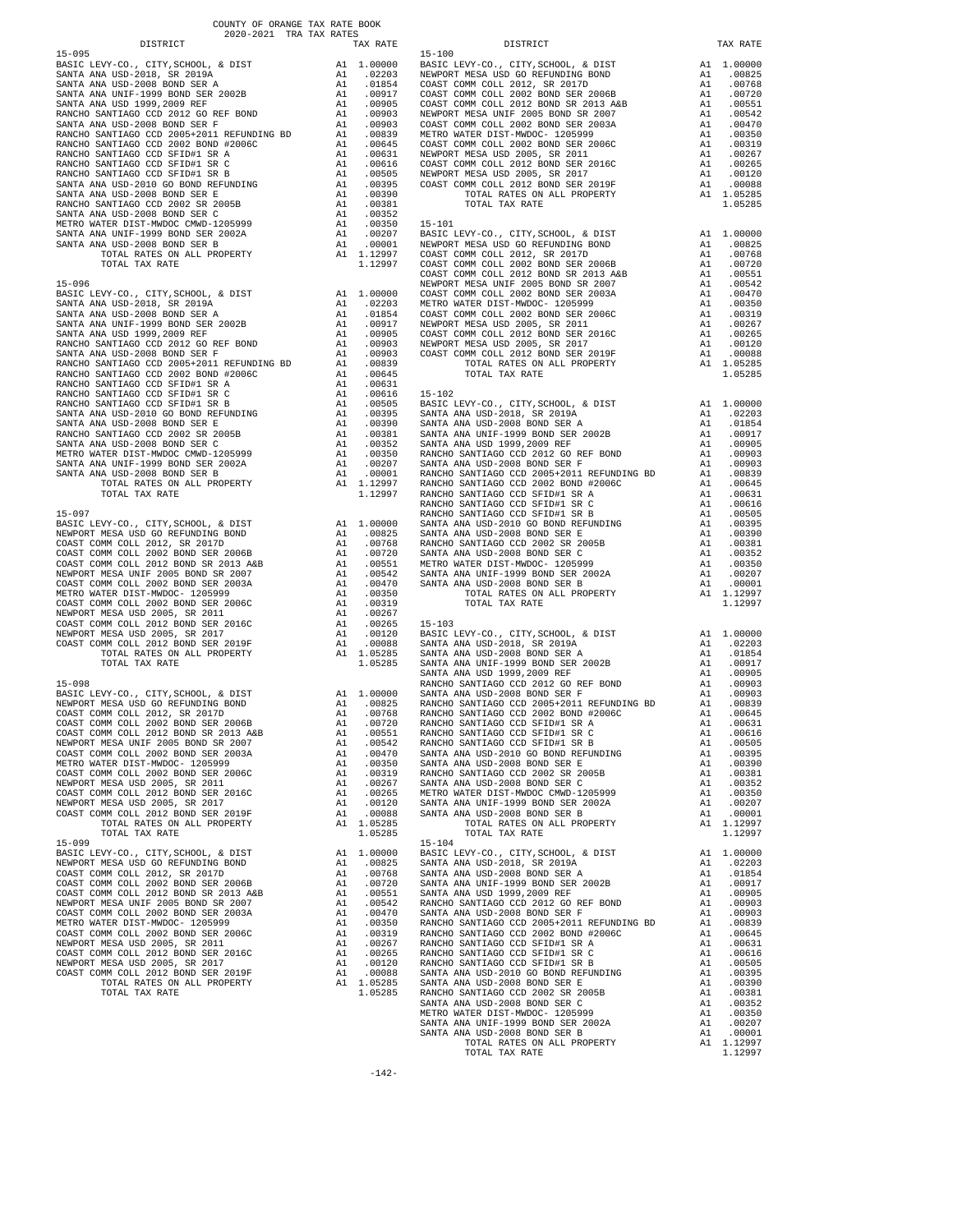| 2020-2021 IRA IAA RAILS<br>DISTRICT | TAX RATE | DISTRICT                                                                                                                                                                                                                            | TAX RATE |
|-------------------------------------|----------|-------------------------------------------------------------------------------------------------------------------------------------------------------------------------------------------------------------------------------------|----------|
| $15 - 105$                          |          | $15 - 110$                                                                                                                                                                                                                          |          |
|                                     |          |                                                                                                                                                                                                                                     |          |
|                                     |          |                                                                                                                                                                                                                                     |          |
|                                     |          |                                                                                                                                                                                                                                     |          |
|                                     |          |                                                                                                                                                                                                                                     |          |
|                                     |          |                                                                                                                                                                                                                                     |          |
|                                     |          |                                                                                                                                                                                                                                     |          |
|                                     |          |                                                                                                                                                                                                                                     |          |
|                                     |          |                                                                                                                                                                                                                                     |          |
|                                     |          |                                                                                                                                                                                                                                     |          |
|                                     |          |                                                                                                                                                                                                                                     |          |
|                                     |          |                                                                                                                                                                                                                                     |          |
|                                     |          |                                                                                                                                                                                                                                     |          |
|                                     |          |                                                                                                                                                                                                                                     |          |
|                                     |          |                                                                                                                                                                                                                                     |          |
|                                     |          |                                                                                                                                                                                                                                     |          |
|                                     |          |                                                                                                                                                                                                                                     |          |
|                                     |          |                                                                                                                                                                                                                                     |          |
|                                     |          |                                                                                                                                                                                                                                     |          |
|                                     |          |                                                                                                                                                                                                                                     |          |
|                                     |          |                                                                                                                                                                                                                                     |          |
|                                     |          |                                                                                                                                                                                                                                     |          |
|                                     |          |                                                                                                                                                                                                                                     |          |
|                                     |          |                                                                                                                                                                                                                                     |          |
|                                     |          |                                                                                                                                                                                                                                     |          |
|                                     |          |                                                                                                                                                                                                                                     |          |
|                                     |          |                                                                                                                                                                                                                                     |          |
|                                     |          |                                                                                                                                                                                                                                     |          |
|                                     |          |                                                                                                                                                                                                                                     |          |
|                                     |          |                                                                                                                                                                                                                                     |          |
|                                     |          |                                                                                                                                                                                                                                     |          |
|                                     |          |                                                                                                                                                                                                                                     |          |
|                                     |          |                                                                                                                                                                                                                                     |          |
|                                     |          |                                                                                                                                                                                                                                     |          |
|                                     |          |                                                                                                                                                                                                                                     |          |
|                                     |          |                                                                                                                                                                                                                                     |          |
|                                     |          |                                                                                                                                                                                                                                     |          |
|                                     |          |                                                                                                                                                                                                                                     |          |
|                                     |          |                                                                                                                                                                                                                                     |          |
|                                     |          |                                                                                                                                                                                                                                     |          |
|                                     |          |                                                                                                                                                                                                                                     |          |
|                                     |          |                                                                                                                                                                                                                                     |          |
|                                     |          |                                                                                                                                                                                                                                     |          |
|                                     |          |                                                                                                                                                                                                                                     |          |
|                                     |          |                                                                                                                                                                                                                                     |          |
|                                     |          |                                                                                                                                                                                                                                     |          |
|                                     |          |                                                                                                                                                                                                                                     |          |
|                                     |          |                                                                                                                                                                                                                                     |          |
|                                     |          |                                                                                                                                                                                                                                     |          |
|                                     |          |                                                                                                                                                                                                                                     |          |
|                                     |          |                                                                                                                                                                                                                                     |          |
|                                     |          |                                                                                                                                                                                                                                     |          |
|                                     |          |                                                                                                                                                                                                                                     |          |
|                                     |          |                                                                                                                                                                                                                                     |          |
|                                     |          |                                                                                                                                                                                                                                     |          |
|                                     |          |                                                                                                                                                                                                                                     |          |
|                                     |          |                                                                                                                                                                                                                                     |          |
|                                     |          |                                                                                                                                                                                                                                     |          |
|                                     |          |                                                                                                                                                                                                                                     |          |
|                                     |          |                                                                                                                                                                                                                                     |          |
|                                     |          |                                                                                                                                                                                                                                     |          |
|                                     |          |                                                                                                                                                                                                                                     |          |
|                                     |          |                                                                                                                                                                                                                                     |          |
|                                     |          |                                                                                                                                                                                                                                     |          |
|                                     |          |                                                                                                                                                                                                                                     |          |
|                                     |          |                                                                                                                                                                                                                                     |          |
|                                     |          |                                                                                                                                                                                                                                     |          |
|                                     |          |                                                                                                                                                                                                                                     |          |
|                                     |          |                                                                                                                                                                                                                                     |          |
|                                     |          |                                                                                                                                                                                                                                     |          |
|                                     |          |                                                                                                                                                                                                                                     |          |
|                                     |          |                                                                                                                                                                                                                                     |          |
|                                     |          |                                                                                                                                                                                                                                     |          |
|                                     |          |                                                                                                                                                                                                                                     |          |
|                                     |          |                                                                                                                                                                                                                                     |          |
|                                     |          |                                                                                                                                                                                                                                     |          |
|                                     |          |                                                                                                                                                                                                                                     |          |
|                                     |          |                                                                                                                                                                                                                                     |          |
|                                     |          |                                                                                                                                                                                                                                     |          |
|                                     |          |                                                                                                                                                                                                                                     |          |
|                                     |          |                                                                                                                                                                                                                                     |          |
|                                     |          |                                                                                                                                                                                                                                     |          |
|                                     |          |                                                                                                                                                                                                                                     |          |
|                                     |          | RANCHO SARTIAGO CCD STIDHI SR $\,$ COAST COMO SARTIAGO COD STIDHI SR $\,$ COAST COMO SARTIAGO CCD STIDHI SR $\,$ COAST COMO SARTIAGO CCD STIDHI SR 2005 (1.2012 SOND SR 2013 (2.30 NEW CORO SARTIAGO CCD STIDHI SR 2005 (1.2012 SON |          |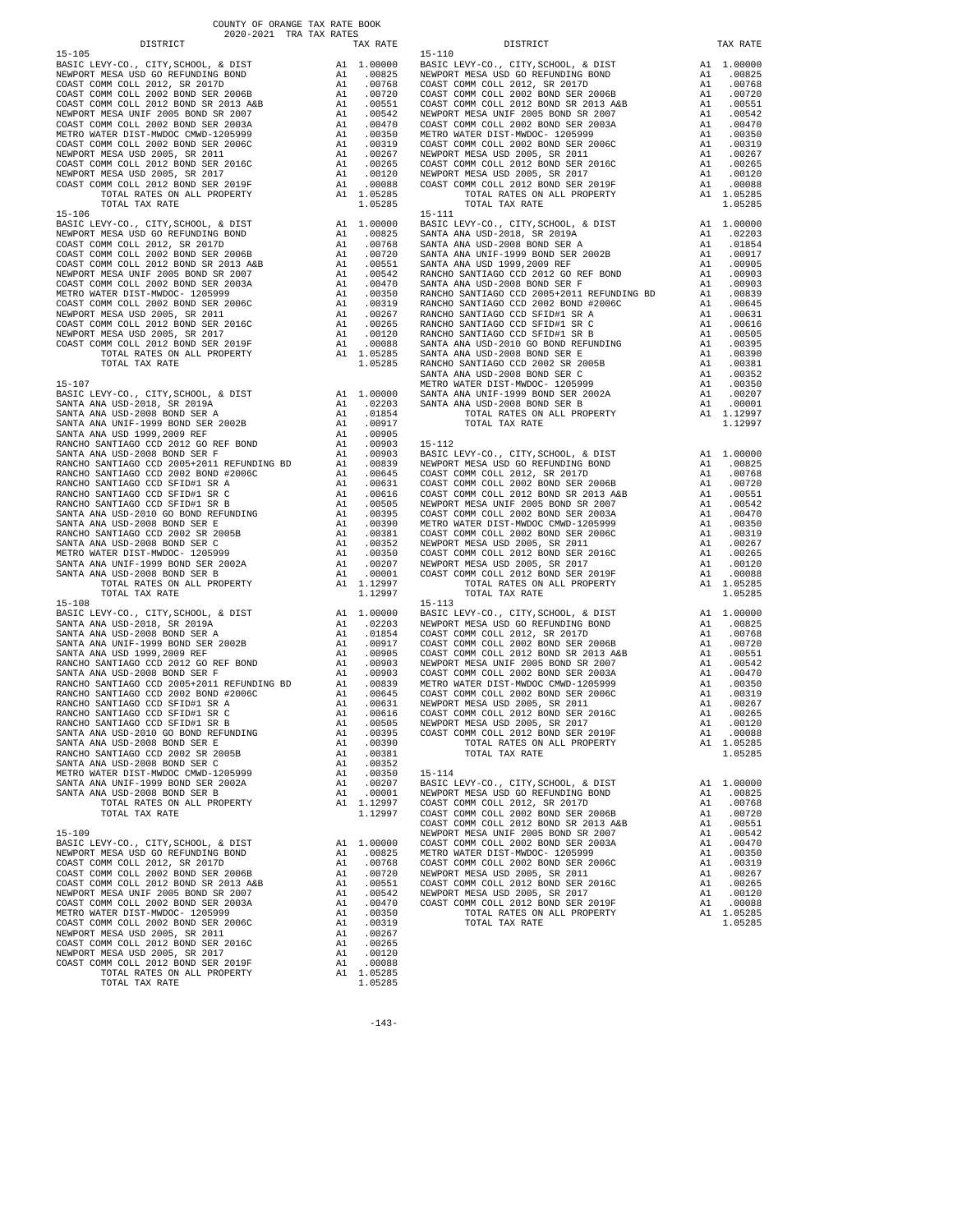$\begin{tabular}{lllllllllllllllllllll} \texttt{BASTC} & LEVY-CO. & CITY, SCHOOL, & \& DIST & \texttt{A1} & 1.00000 \\ \texttt{NEWPORT MESA USD GO} & REFUNCTIOND & BOND & \texttt{A1} & .00825 \\ \end{tabular}$  15-117 15-123 TOTAL TAX RATE 15–118 TOTAL TAX RATE 15–124  $1.05285$  TOTAL TAX RATE  ${\tt BASIC~LEVY-CO.} \hbox{, CITY, SCHOOL, & \tt DIST} \hbox{A1 } 1.00000$ 15-119<br>
BASIC LEVY-CO., CITY, SCHOOL, & DIST Al 1.00000 BASIC L 15-120<br>BASIC LEVY-CO., CITY, SCHOOL, & DIST Al 1.00000 BASIC L

 $-144-$ 

 DISTRICT TAX RATE DISTRICT TAX RATE 15-115<br>
15-121<br>
BASIC LEVY-CO., CITY, SCHOOL, & DIST<br>
NEWPORT MESA USD GO REFUNDING BOND 100825 NEWPORT MESA USD GO REFUNDING BOND 100825 NEWPORT BASIC LEVY-CO., CITY,SCHOOL, & DIST A1 1.00000 BASIC LEVY-CO., CITY,SCHOOL, & DIST A1 1.00000 NEWPORT MESA USD GO REFUNDING BOND A1 .00825 NEWPORT MESA USD GO REFUNDING BOND A1 .00825 COAST COMM COLL 2012, SR 2017D A1 .00768 COAST COMM COLL 2012, SR 2017D A1 .00768 COAST COMM COLL 2002 BOND SER 2006B A1 .00720 COAST COMM COLL 2002 BOND SER 2006B A1 .00720 COAST COMM COLL 2012 BOND SR 2013 A&B A1 .00551 COAST COMM COLL 2012 BOND SR 2013 A&B A1 .00551 NEWPORT MESA UNIF 2005 BOND SR 2007 A1 .00542 NEWPORT MESA UNIF 2005 BOND SR 2007 A1 .00542 COAST COMM COLL 2002 BOND SER 2003A A1 .00470 COAST COMM COLL 2002 BOND SER 2003A A1 .00470 METRO WATER DIST-MWDOC CMWD-1205999 A1 .00350 METRO WATER DIST-MWDOC- 1205999 A1 .00350 COAST COMM COLL 2002 BOND SER 2006C A1 .00319 COAST COMM COLL 2002 BOND SER 2006C A1 .00319 NEWPORT MESA USD 2005, SR 2011 A1 .00267 NEWPORT MESA USD 2005, SR 2011 A1 .00267 COAST COMM COLL 2012 BOND SER 2016C A1 .00265 COAST COMM COLL 2012 BOND SER 2016C A1 .00265 00120 NEWPORT MESA USD 2005, SR 2017 – 11 00120 NEWPORT MESA USD 2005, SR 2017<br>COAST COMM COLL 2012 BORD SR 2019F – 12 00088 COAST COMM COLL 2012 BORD SER 2019F – 12 00088<br>A1 1.05285 – TOTAL RATES ON ALL PROPERTY – 11 0528 TORAL TAX RATE 1.05285 TOTAL TAX RATE 1.05285 TOTAL TAX RATE 1.05285 TOTAL TAX RATE 1.05285 TOTAL TAX RATE 1.05285 TOTAL TAX RATE 1.05285 TOTAL TAX RATE 1.05285 TOTAL PROPERTY PASA USD 2005, SR 2017 A1 .00088 TOTAL RATES O  $\begin{tabular}{lcccc} BASIC LEVY-CO., CITY, SCHOOL, & DIST & A1 & 1.00000 & BASIC LEVY-CO., CITY, SCHOOL, & DIST & A1 & 1.00000 \\ NEWOPORT MEMSO AUS CO AESFWDING BOND & BOND & A1 & .00825 & NEWPORT MESA USO GORETWDING BOND & A1 & .00825 & .00877 COMM COLL & 2002 & .00877 COMM COLL & 2002 & .00877 COMM COLL & 2002 & .00877 COMM COLL & 2002 & .00877 COMM COLL & 2002 & .00$  NEWPORT MESA UNIF 2005 BOND SR 2007 A1 .00542 NEWPORT MESA UNIF 2005 BOND SR 2007 A1 .00542 COAST COMM COLL 2002 BOND SER 2003A A1 .00470 COAST COMM COLL 2002 BOND SER 2003A A1 .00470 METRO WATER DIST-MWDOC CMWD-1205999 A1 .00350 METRO WATER DIST-MWDOC- 1205999 A1 .00350 A1 .00350 METRO WATER DIST-MWDOC- 1205999 A1 .00319 COAST COMM COLL 2002 BOND SER 2006C A1 .00319 COAST COMM COLL 2002 BOND SER 2006C A1 .00319 COAST COMM COLL 2002 BOND SER 2006C A1 .00319 NEWPORT MESA USD 2005, SR 2011 A1 .00267 NEWPORT MESA USD 2005, SR 2011 A1 .00267 COAST COMM COLL 2012 BOND SER 2016C A1 .00265 COAST COMM COLL 2012 BOND SER 2016C A1 .00265 NEWPORT MESA USD 2005, SR 2017 A1 .00120 NEWPORT MESA USD 2005, SR 2017 A1 .00120 COAST COMM COLL 2012 BOND SER 2019F A1 .00088 COAST COMM COLL 2012 BOND SER 2019F A1 .00088 TOTAL RATES ON ALL PROPERTY A1 1.05285 TOTAL RATES ON ALL PROPERTY A1 1.05285 NATIONAL PROPERTY AND COLL 2012 BOND SER 2019F AND AND SER 2019F AND LOOSE COAST COMM COLL 2012 BOND SER 2019F<br>TOTAL RATES ON ALL PROPERTY AND LOOSE TOTAL RATES ON ALL PROPERTY AND LOOSE TOTAL TAX RATE 1.05285<br>TOTAL TAX RA  $\begin{tabular}{lcccc} BASIC LEVY-CO., CITY, SCHOOL, & DIST & A1 & 1.00000 & BASIC LEVY-CO., CITY, SCHOOL, & DIST & A1 & 1.00000 \\ NEWOPORT MEMSO AUS CO AESFWDING BOND & BOND & A1 & .00825 & NEWPORT MESA USO GORETWDING BOND & A1 & .00825 & .00877 COMM COLL & 2002 & .00877 COMM COLL & 2002 & .00877 COMM COLL & 2002 & .00877 COMM COLL & 2002 & .00877 COMM COLL & 2002 & .00$  NEWPORT MESA UNIF 2005 BOND SR 2007 A1 .00542 NEWPORT MESA UNIF 2005 BOND SR 2007 A1 .00542 COAST COMM COLL 2002 BOND SER 2003A A1 .00470 COAST COMM COLL 2002 BOND SER 2003A A1 .00470 METRO WATER DIST-MWDOC CMWD-1205999 A1 .00350 METRO WATER DIST-MWDOC- 1205999 A1 .00350 COAST COMM COLL 2002 BOND SER 2006C A1 .00319 COAST COMM COLL 2002 BOND SER 2006C A1 .00319 NEWPORT MESAUSD 2005, SR 2011 (0267 NEWPORT MESAUSD 2005, SR 2011 (0267 NEWPORT MESAUSD 2005, SR 2011 (0267 NEWPORT MESAUSD 2005, SR 2016C<br>COAST COM COLL 2012 ERR 2016C 2016C 2011 (02065 2017 21) 2012 NEWPORT MESAUSD 2005, ALL PROPERTY ALL PROPERTY ALL PROPERTY ALL PROPERTY AND ALL PROPERTY AND SUMPLIFIES ON ALL PROPERTY ALL 1.05285<br>TOTAL RATES ON ALL PROPERTY ALL PROPERTY ALL PROPERTY ALL PROPERTY ALL PROPERTY ALL 1.05285 BASIC LEVY-CO., CITY,SCHOOL, & DIST A1 1.00000 BASIC LEVY-CO., CITY,SCHOOL, & DIST A1 1.00000 NEWPORT MESAUSD GO REFUNDING BOND (10825 NEWPORT MESAUSD GO REFUNDING BOND (10825 NEWPORT MESAUSD GO REFUNDING<br>COAST COMM COLL 2002 SOND SER 2006B (10.0768 COAST COMM COLL 2012 SR 2017D (2002 TOMM COLL 2002 BOND SER 2006B<br> NEWPORT MESA UNIF 2005 BOND SR 2007 A1 .00542 NEWPORT MESA UNIF 2005 BOND SR 2007 A1 .00542 COAST COMM COLL 2002 BOND SER 2003A A1 .00470 COAST COMM COLL 2002 BOND SER 2003A A1 .00470 METRO WATER DIST-MWDOC- 120599<br>
METRO WATER DIST-MWDOC- 120599 A1 .00350 METRO WATER DIST-MWDOC- 120599<br>
COAST COMM COLL 2002 BOND SER 2016C<br>
MEWPORT MESA USD 2005, SR 2011 A1 .00267<br>
NEWPORT MESA USD 2005, SR 2011 A1 .002 COAST COMM COLL 2002 BOND SER 2006C<br>
NEWPORT MESA USD 2005, SR 2011 00319<br>
NEWPORT MESA USD 2005, SR 2016C<br>
COAST COMM COLL 2012 BOND SER 2016C<br>
NEWPORT MESA USD 2005, SR 2017 A1 .00265<br>
NEWPORT MESA USD 2005, SR 2017 A1 . TOTAL RATES ON ALL PROPERTY A1 1.05285 TOTAL RATES ON ALL PROPERTY A1 1.05285 TOTAL RATES ON ALL PROPERTY A1 1.05285 TOTAL TAX RATE 1.05285 TOTAL TAX RATE 1.05285 A1 1.00000 BASIC LEVY-CO., CITY,SCHOOL, & DIST A1 1.00000<br>A1 .00825 NEWPORT MESA USD GO REFUNDING BOND A1 .00825 NEWPORT MESA USD GO REFUNDING BOND A1 .00825 NEWPORT MESA USD GO REFUNDING BOND A1 .00825 COAST COMM COLL 2012, SR 2017D A1 .00768 COAST COMM COLL 2012, SR 2017D A1 .00768 COAST COMM COLL 2002 BOND SER 2006B A1 .00720 COAST COMM COLL 2002 BOND SER 2006B A1 .00720 100551 COAST COMM OOLL 2012 BOND SR 2013 A&B A1 .00551 COAST COMM COLL 2012 BOND SR 2013 A&B A1 .00551<br>NEWPORT MESA UNIF 2005 A2007 SR 2007 A1 .00542 NEWPORT MESA UNIF 2005 BOND SR 2007<br>COAST COMM COLL 2002 BOND SER 2003A METRO WATER DIST-MWDOC- 1205999 A1 00350 METRO WATER DIST-MWDOC- 1205999 A1 00350<br>COAST COMM COLL 2006 A1 00319 COAST COAST COAST COAST COMM COLL 2002 BOND SER 2006C A1 00319<br>NEWPORT MESAUSD 2005, SR 2011 A1 00267 NEWPORT NEWPORT MESA USD 2005, SR 2017 A1 .00120 NEWPORT MESA USD 2005, SR 2017 A1 .00120 COAST COMM COLL 2012 BOND SER 2019F A1 .00088 COAST COMM COLL 2012 BOND SER 2019F A1 .00088 TOTAL RATES ON ALL PROPERTY A1 1.05285 COLL COLL CALL PROPERTY A1 1.05285 TOTAL RATES ON ALL PROPERTY A1 1.05285<br>TOTAL TAX RATE A1 1.05285 TOTAL TAX RATE 1.05285 TOTAL TAX RATE 1.05285 TOTAL TAX RATE 1.05285 TOTAL TAX RATE 1.05285  $\begin{array}{cccccccccccccccc} \texttt{B}\texttt{SIC} & \texttt{LEVY}-\texttt{CO} \,, & \texttt{CITY}, \texttt{SCHOOL}, & \texttt{EUST} & \texttt{BIST} & \texttt{A1} & \texttt{1.00000} & \texttt{B}\texttt{SIC} & \texttt{LEVY}-\texttt{CO} \,, & \texttt{CITY}, \texttt{SCHOOL}, & \texttt{EUST} & \texttt{A1} & \texttt{1.00000} & \texttt{00825} & \texttt{NEWPORT} & \texttt{MESA} & \texttt{USD} & \texttt{GO} & \texttt{DST} & \texttt$ 00825 NEWPORT MESA USD GO REFUNDING BOND A1 .00825 NEWPORT MESA USD GO REFUNDING BOND A1<br>COAST COMM COLL 2012, SR 201768 COAST COMM COLL 200768 COAST COMM COLL 2002 A1 .00768<br>COAST COMM COLL 2002 BOND SER 2006B A1 .00720 C 100551 COAST COMM OOLL 2012 BOND SR 2013 A&B A1 .00551 COAST COMM COLL 2012 BOND SR 2013 A&B A1 .00551<br>NEWPORT MESA UNIF 2005 A2007 SR 2007 A1 .00542 NEWPORT MESA UNIF 2005 BOND SR 2007<br>COAST COMM COLL 2002 BOND SER 2003A METRO WATER DIST-MWDOC- 1205999 A1 .00350 METRO WATER DIST-MWDOC- 1205999 A1 .00350 COAST COMM COLL 2002 BOND SER 2006C A1 .00319 COAST COMM COLL 2002 BOND SER 2006C A1 .00319 NEWPORT MESA USD 2005, SR 2011 A1 .00267 NEWPORT MESA USD 2005, SR 2011 A1 .00267 COAST COMM COLL 2012 BOND SER 2016C A1 .00265 COAST COMM COLL 2012 BOND SER 2016C A1 .00265 NEWPORT MESA USD 2005, SR 2017 A1 .00120 NEWPORT MESA USD 2005, SR 2017 A1 .00120 COAST COMM COLL 2012 BOND SER 2019F A1 .00088 COAST COMM COLL 2012 BOND SER 2019F A1 .00088 TOTAL RATES ON ALL PROPERTY A1 1.05285 TOTAL RATES ON ALL PROPERTY A1 1.05285 TOTAL TAX RATE 1.05285 TOTAL TAX RATE 1.05285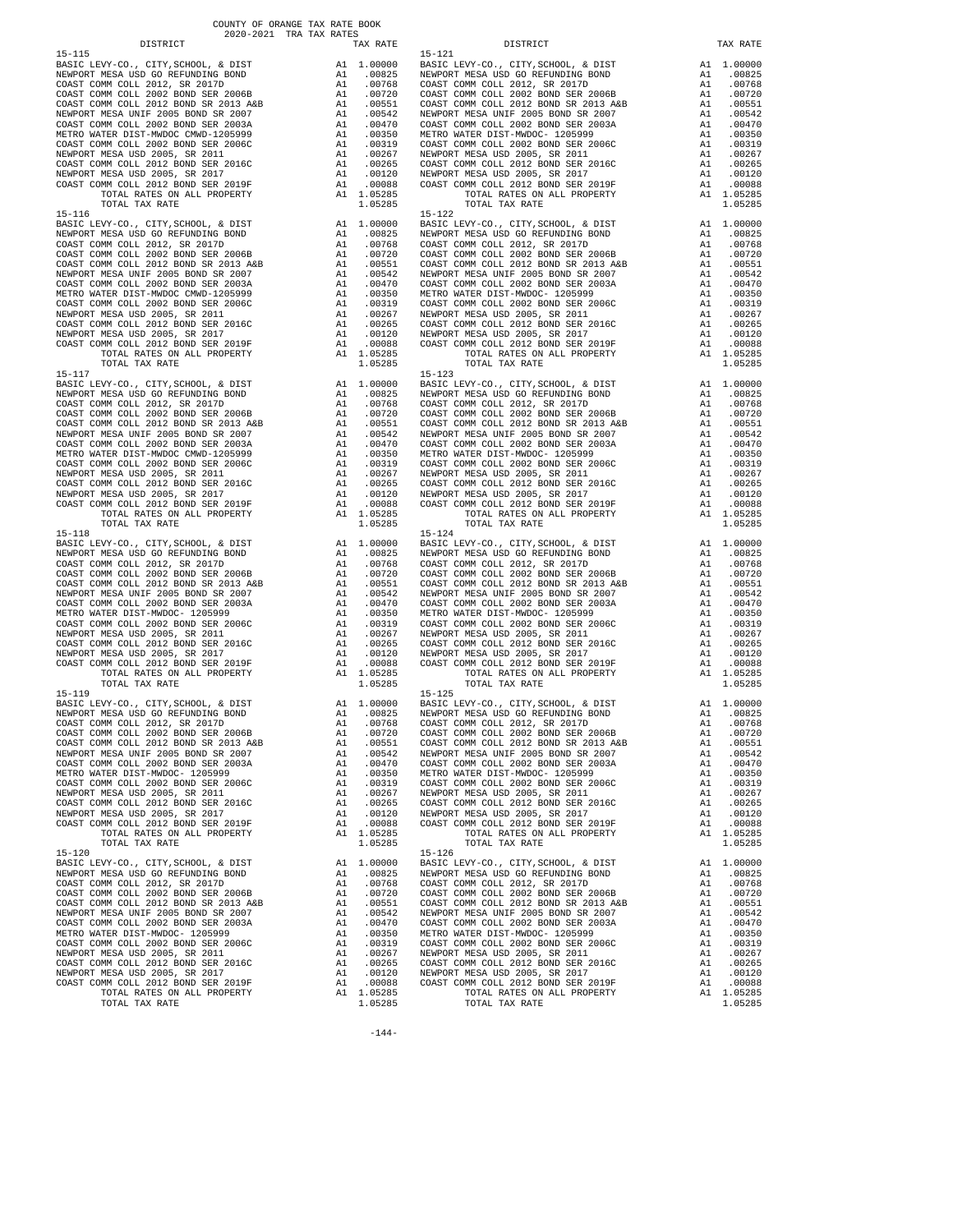$\begin{tabular}{lllllllllllllllllllll} \texttt{BASTC} & LEVY-CO. & CITY, SCHOOL, & \& DIST & \texttt{A1} & 1.00000 \\ \texttt{NEWPORT MESA USD GO} & REFUNDING BOND & & \texttt{A1} & .00825 \\ \end{tabular}$  $\begin{tabular}{lllllllllllll} \texttt{IB}-129 \\ \texttt{BASIC} & \texttt{LEVY-C0.}, & \texttt{CITY}, & \texttt{SCHODI}, & \& & \texttt{DIST} & & \texttt{A1} & 1.00000 \\ \texttt{NEWPORT} & \texttt{MSSA} & \texttt{USD} & \texttt{GO} & \texttt{REFUNDING} & \texttt{BOND} & & \texttt{A1} & .00825 \\ \texttt{COAST} & \texttt{COMM} & \texttt{COLL} & 2002 & \texttt{BOND} & \texttt{SER} & 2006\texttt{B} & & \texttt{A1}$ TOTAL TAX RATE 1.05285 TOTAL TAX RATE 1.05285

 DISTRICT TAX RATE DISTRICT TAX RATE 15-127<br>
BASIC LEVY-CO., CITY, SCHOOL, & DIST (19000001) BASIC LEVY-CO., CITY, SCHOOL, & DIST (190001)<br>
11.00825 NEWPORT MESAUSD GO REFUNDING BOND (1900001) A1.00825 NEWPORT MESAUSD GO REFUNDING BOND  $\begin{tabular}{l|c|c|c|c|c|c|c} \multicolumn{4}{l}{\textbf{BAST} \textbf{ CDM CCL} & \textbf{C.} & \textbf{CITY}, \textbf{GCHOOL} & \textbf{A.} & 1.00000 & \textbf{RART} \textbf{ LSV} - \textbf{CO}, \textbf{C.} & \textbf{CTT}, \textbf{SCHOOL} & \textbf{A.} & 1.00000 \\ \multicolumn{4}{l}{\textbf{RENPORT} \textbf{ MSA} & \textbf{B.} & \textbf{R.} & \textbf{R.} & \textbf{R.} & \textbf{R.} &$ TORAL TAX RATE 1.05285 TOTAL TAX RATE 1.05285 TORAL TAX RATE 1.05285 TORAL TAX RATE 1.05285 TORAL TAX RATE 1.05285 TORAL TAX RATE 1.05285 TORAL TAX RATE 1.05285 TORAL TAX RATE 1.05285 TORAL TAX RATE 1.05285 TORAL TAX RATE BASIC LEVY-CO., CITY,SCHOOL, & DIST A1 1.00000 BASIC LEVY-CO., CITY,SCHOOL, & DIST A1 1.00000 NEWPORT MESA USD GO REFUNDING BOND A1 .00825 NEWPORT MESA USD GO REFUNDING BOND A1 .00825 COAST COMM COLL 2012, SR 2017D A1 .00768 COAST COMM COLL 2012, SR 2017D A1 .00768 COAST COMM COLL 2002 BOND SER 2006B A1 .00720 COAST COMM COLL 2002 BOND SER 2006B A1 .00720 COAST COMM COLL 2012 BOND SR 2013 A&B A1 .00551 COAST COMM COLL 2012 BOND SR 2013 A&B A1 .00551 NEWPORT MESA UNIF 2005 BOND SR 2007 A1 .00542 NEWPORT MESA UNIF 2005 BOND SR 2007 A1 .00542 COAST COMM COLL 2002 BOND SER 2003A A1 .00470 COAST COMM COLL 2002 BOND SER 2003A A1 .00470 METRO WATER DIST-MWDOC- 1205999 A1 .00350 METRO WATER DIST-MWDOC- 1205999 A1 .00350 METRO WATER DIST-MWDOC- 1205999 A1 .00319 COAST COMM COLL 2002 BOND SER 2006C A1 .00319 COAST COMM COLL 2002 BOND SER 2006C A1 .00319 COAST COMM COLL 2002 BOND SER 2006C A1 .00319 NEWPORT MESA USD 2005, SR 2011 A1 .00267 NEWPORT MESA USD 2005, SR 2011 A1 .00267 COAST COMM COLL 2012 BOND SER 2016C A1 .00265 COAST COMM COLL 2012 BOND SER 2016C A1 .00265 NEWPORT MESA USD 2005, SR 2017 A1 .00120 NEWPORT MESA USD 2005, SR 2017 A1 .00120 COAST COMM COLL 2012 BOND SER 2019F A1 .00088 COAST COMM COLL 2012 BOND SER 2019F A1 .00088 TOTAL RATES ON ALL PROPERTY A1 1.05285 TOTAL RATES ON ALL PROPERTY A1 1.05285 NATIONAL PROPERTY AND COLL 2012 BOND SER 2019F<br>
TOTAL RATES ON ALL PROPERTY AND LODGER COAST COMMODIL 2012 BOND SER 2019F<br>
TOTAL RATES ON ALL PROPERTY AND LODGER COAST COMMODIL 2012 BOND SER 2019F<br>
TOTAL TAX RATE 1.05285<br>  $\begin{tabular}{lcccc} BASIC LEVY-CO., CITY, SCHOOL, & DIST & A1 & 1.00000 & BASIC LEVY-CO., CITY, SCHOOL, & DIST & A1 & 1.00000 \\ NEWOPORT MEMSO AUS CO AESFWDING BOND & BOND & A1 & .00825 & NEWPORT MESA USO GORETWDING BOND & A1 & .00825 & .00877 COMM COLL & 2002 & .00877 COMM COLL & 2002 & .00877 COMM COLL & 2002 & .00877 COMM COLL & 2002 & .00877 COMM COLL & 2002 & .00$  NEWPORT MESA UNIF 2005 BOND SR 2007 A1 .00542 NEWPORT MESA UNIF 2005 BOND SR 2007 A1 .00542 COAST COMM COLL 2002 BOND SER 2003A A1 .00470 COAST COMM COLL 2002 BOND SER 2003A A1 .00470 METRO WATER DIST-MWDOC- 1205999 A1 .00350 METRO WATER DIST-MWDOC- 1205999 A1 .00350 COAST COMM COLL 2002 BOND SER 2006C A1 .00319 COAST COMM COLL 2002 BOND SER 2006C A1 .00319 NEWPORT MESAUSD 2005, SR 2011 (0267 NEWPORT MESAUSD 2005, SR 2011 (0267 NEWPORT MESAUSD 2005, SR 2011 (0267 NEWPORT MESAUSD 2005, SR 2016C<br>COAST COM COLL 2012 ERR 2016C 2016C 2011 (02065 2017 21) 2012 NEWPORT MESAUSD 2005, TOTAL RATES ON ALL PROPERTY A1 1.05285 TOTAL RATES ON ALL PROPERTY A1 1.05285 15-130 15-135 BASIC LEVY-CO., CITY,SCHOOL, & DIST A1 1.00000 BASIC LEVY-CO., CITY,SCHOOL, & DIST A1 1.00000 SANTA ANA USD-2018, SR 2019A A1 .02203 NEWPORT MESA USD GO REFUNDING BOND A1 .00825 SANTA ANA USD-2008 BOND SER A A1 .01854 COAST COMM COLL 2012, SR 2017D A1 .00768 SANTA ANA UNIF-1999 BOND SER 2002B A1 .00917 COAST COMM COLL 2002 BOND SER 2006B A1 .00720 SANTA ANA USD 1999,2009 REF A1 .00905 COAST COMM COLL 2012 BOND SR 2013 A&B A1 .00551  $\begin{tabular}{l|c|c|c|c|c|c|c} \multicolumn{4}{c}{\textbf{RANCHO}} \multicolumn{4}{c}{\textbf{SANTIAGO}} \multicolumn{4}{c}{\textbf{CCD}} \multicolumn{4}{c}{\textbf{COD}} \multicolumn{4}{c}{\textbf{RANCHO}} \multicolumn{4}{c}{\textbf{RANCHO}} \multicolumn{4}{c}{\textbf{RANCHO}} \multicolumn{4}{c}{\textbf{RANTARA}} \multicolumn{4}{c}{\textbf{COD}} \multicolumn{4}{c}{\textbf{COD}} \multicolumn{4}{c}{\textbf{RANTARA}} \multicolumn{4}{c}{\text$  $\begin{tabular}{l|c|c|c|c|c} \multicolumn{4}{c}{\textbf{RANCHO} SANTI ANA USD-2010 GO SFID}\end{tabular} \begin{tabular}{lllllllll} \multicolumn{4}{c}{\textbf{RANCHO} SANTI ANA USD-2010 GO BOND SERE} & \multicolumn{4}{c}{\textbf{A1}} & .00505 & \multicolumn{4}{c}{\textbf{NENPORT} MESA USD-2010} & \multicolumn{4}{c}{\textbf{A1}} & .00120 & \multicolumn{4}{c}{\textbf{SANTA} ANI USD-2010 GO BOND SERE} & \multicolumn{4$ COAST COMM COLL 2012 BOND SER 2017D<br>TOTAL RATES ON ALL PROPERTY AT 1.12997 COAST COMM COLL 2012 BOND SER 2015D<br>COAST COMM COLL 2012 BOND SER 2015B<br>COAST COMM COLL 2012 BOND SR 2013 A&B<br>COAST COMM COLL 2012 BOND SR 2017 A1 15-131 NEWPORT MESA UNIF 2005 BOND SR 2007 A1 .00542<br>BASIC LEVY-CO., CITY, SCHOOL, & DIST A1 1.00000 COAST COMM COLL 2002 BOND SER 2003A A1 .00470 BASIC LEVY-CO., CITY,SCHOOL, & DIST A1 1.00000 COAST COMM COLL 2002 BOND SER 2003A A1 .00470 NEWPORT MESA USD GO REFUNDING BOND A1 .00825 METRO WATER DIST-MWDOC- 1205999 A1 .00350 COAST COMM COLL 2012, SR 2017D A1 .00768 COAST COMM COLL 2002 BOND SER 2006C A1 .00319 COAST COMM COLL 2002 BOND SER 2006B A1 .00720 NEWPORT MESA USD 2005, SR 2011 A1 .00267 OOAST COMM COMM COMM COLL 2012 BOND COMM CONTROLL 2012 BOND COAST COMM COLL 2012 COAST COMM COLL 2012 AT AND CO<br>COAST COMM COLL 2012 BOND SR 2013 A&B A1 .00551 COAST COMM COLL 2012 BOND SER 2016C A1 .00265<br>MEWPORT MESA UN NEWPORT MESA UNIF 2005 BOND SR 2007 A1 .00542 NEWPORT MESA USD 2005, SR 2017 A1 .00120 COAST COMM COLL 2002 BOND SER 2003A A1 .00470 COAST COMM COLL 2012 BOND SER 2019F A1 .00088 METRO WATER DIST-MWDOC-1205999 MM A1 .00350 TOTAL RATES ON ALL PROPERTY A1 1.05285<br>COAST COMM COLL 2005 OOD 2000 MM A1 .00019 TOTAL TAX RATE TOTAL MENORT MESA USE 2005, SR 2011 1.05285<br>NEWPORT MESA USD 2005, SR 2011<br>COAST NEWPORT MESA USD 2005, SR 2017 A1 .00120 BASIC LEVY-CO., CITY,SCHOOL, & DIST A1 1.00000 COAST COMM COLL 2012 BOND SER 2019F A1 .00088 NEWPORT MESA USD GO REFUNDING BOND A1 .00825 TOTAL RATES ON ALL PROPERTY FOR A1 1.05285 COAST COMM COLL 2012, SR 2017D<br>TOTAL TAX RATE MEL PROPERTY A1 1.05285 COAST COMM COLL 2002 BOND SER 2006B A1 .00768 TOTAL TAX RATE 1.05285 COAST COMM COLL 2002 BOND SER 2006B A1 .00720 COAST COMM COLL 2012 BOND SR 2013 A&B A1 .00551 NEWPORT MESA UNIF 2005 BOND SR 2007 A1 .00542 COAST COMM COLL 2002 BOND SER 2003A A1 .00470 METRO WATER DIST-MWDOC- 1205999 A1 .00350 COAST COMM COLL 2002 BOND SER 2006C A1 .00319 NEWPORT MESA USD 2005, SR 2011 A1 .00267<br>COAST COMM COLL 2012 BOND SER 2016C A1 .00265 COAST COMM COLL 2012 BOND SER 2016C A1 .00265<br>
NEWPORT MESA USD 2005, SR 2017 A1 .00120<br>
COAST COMM COLL 2012 BOND SER 2019F A1 .00088<br>
TOTAL RATES ON ALL PROPERTY A1 1.05285<br>
TOTAL TAX RATE 1.05285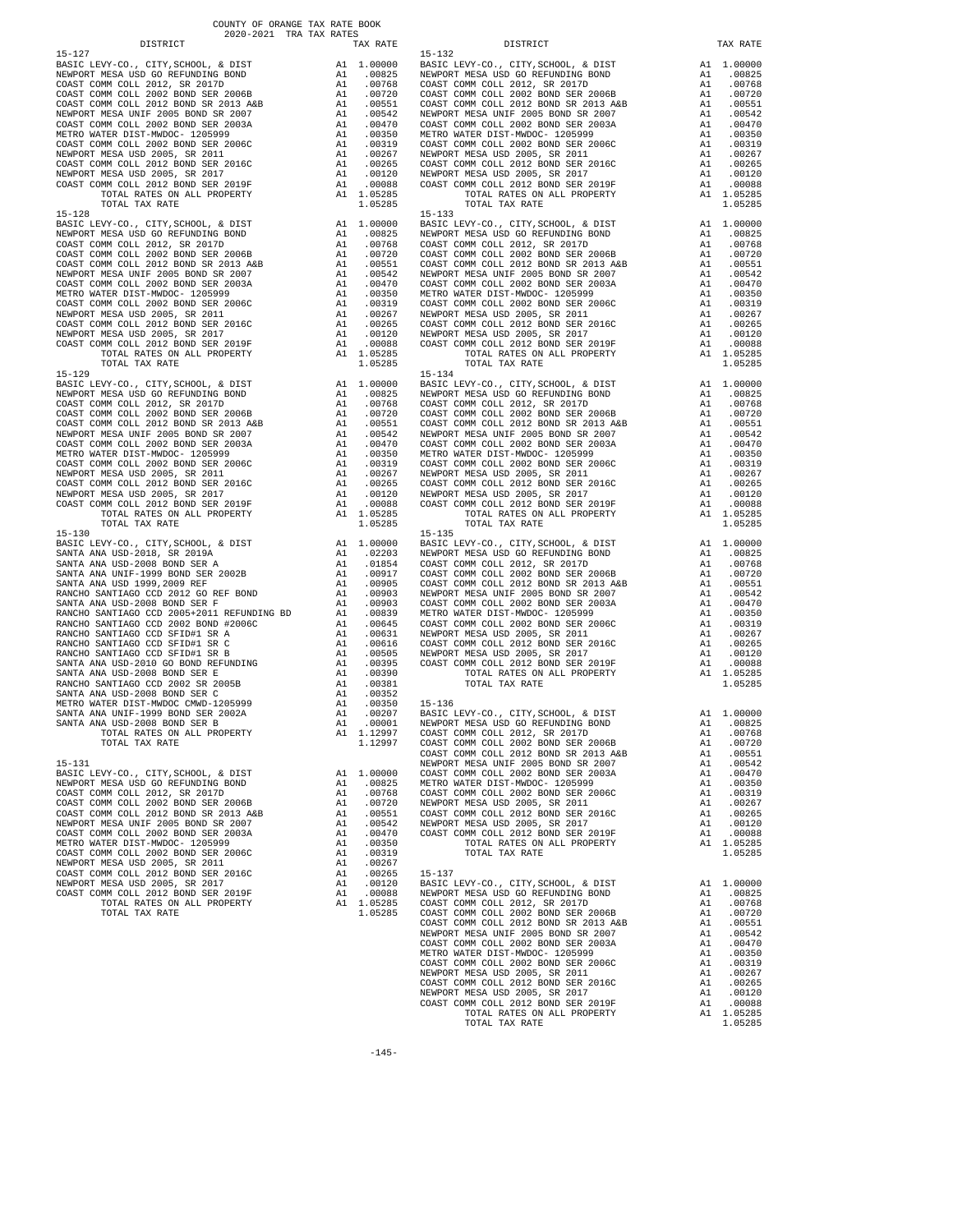BASIC LEVY-CO., CITY, SCHOOL, & DIST A1 1.00000 15-140 15-146 TOTAL TAX RATE 15–141 TOTAL TAX RATE 1.05285 TOTAL TAX RATE  ${\tt BASIC~LEVY-CO.} \hbox{, CITY, SCHOOL, & \tt DIST} \hbox{,} \hbox{,} \hbox{,} \hbox{,} \hbox{,} \hbox{,} \hbox{,} \hbox{,} \hbox{,} \hbox{,} \hbox{,} \hbox{,} \hbox{,} \hbox{,} \hbox{,} \hbox{,} \hbox{,} \hbox{,} \hbox{,} \hbox{,} \hbox{,} \hbox{,} \hbox{,} \hbox{,} \hbox{,} \hbox{,} \hbox{,} \hbox{,} \hbox{,} \hbox{,} \hbox{,} \hbox{,} \$ 15-143<br>
BASIC LEVY-CO., CITY, SCHOOL, & DIST Al 1.00000 BASIC L

 DISTRICT TAX RATE DISTRICT TAX RATE 15-138<br>
BASIC LEVY-CO., CITY, SCHOOL, & DIST<br>
NEWPORT MESA USD GO REFUNDING BOND A1 00825 NEWPORT BASIC LEVY-CO., CITY,SCHOOL, & DIST A1 1.00000 BASIC LEVY-CO., CITY,SCHOOL, & DIST A1 1.00000 NEWPORT MESA USD GO REFUNDING BOND A1 .00825 NEWPORT MESA USD GO REFUNDING BOND A1 .00825 COAST COMM COLL 2012, SR 2017D A1 .00768 COAST COMM COLL 2012, SR 2017D A1 .00768 COAST COMM COLL 2002 BOND SER 2006B A1 .00720 COAST COMM COLL 2002 BOND SER 2006B A1 .00720 COAST COMM COLL 2012 BOND SR 2013 A&B A1 .00551 COAST COMM COLL 2012 BOND SR 2013 A&B A1 .00551 NEWPORT MESA UNIF 2005 BOND SR 2007 A1 .00542 NEWPORT MESA UNIF 2005 BOND SR 2007 A1 .00542 COAST COMM COLL 2002 BOND SER 2003A A1 .00470 COAST COMM COLL 2002 BOND SER 2003A A1 .00470 METRO WATER DIST-MWDOC- 1205999 A1 .00350 METRO WATER DIST-MWDOC- 1205999 A1 .00350<br>COAST COMM COLL 2002 BOND SER 2006C A1 .00319 COAST COMM COLL 2002 BOND SER 2006C A1 .0031 NEWPORT MESA USD 2005, SR 2011 A1 .00267 NEWPORT MESA USD 2005, SR 2011 A1 .00267 COAST COMM COLL 2012 BOND SER 2016C A1 .00265 COAST COMM COLL 2012 BOND SER 2016C A1 .00265 00120 NEWPORT MESA USD 2005, SR 2017 – 11 00120 NEWPORT MESA USD 2005, SR 2017<br>COAST COMM COLL 2012 BORD SR 2019F – 12 00088 COAST COMM COLL 2012 BORD SER 2019F – 12 00088<br>A1 1.05285 – TOTAL RATES ON ALL PROPERTY – 11 0528 TOTAL TAX RATE 1.05285 TOTAL TAX RATE 1.05285 TOTAL TAX RATE 1.05285 TOTAL TAX RATE 1.05285 TOTAL TAX RATE 1.05285 TOTAL TAX RATE 1.05285 TOTAL TAX RATE 1.05285 TOTAL TAX RATE 1.05285 TOTAL TAX RATE 1.05285 TOTAL TAX RATE  $\begin{tabular}{lcccc} BASIC LEVY-CO., CITY, SCHOOL, & DIST & A1 & 1.00000 & BASIC LEVY-CO., CITY, SCHOOL, & DIST & A1 & 1.00000 \\ NEWOPORT MEMSO AUS CO AESFWDING BOND & BOND & A1 & .00825 & NEWPORT MESA USO GORETWDING BOND & A1 & .00825 & .00877 COMM COLL & 2002 & .00877 COMM COLL & 2002 & .00877 COMM COLL & 2002 & .00877 COMM COLL & 2002 & .00877 COMM COLL & 2002 & .00$  NEWPORT MESA UNIF 2005 BOND SR 2007 A1 .00542 NEWPORT MESA UNIF 2005 BOND SR 2007 A1 .00542 COAST COMM COLL 2002 BOND SER 2003A A1 .00470 COAST COMM COLL 2002 BOND SER 2003A A1 .00470 METRO WATER DIST-MWDOC- 1205999 A1 .00350 METRO WATER DIST-MWDOC- 1205999 A1 .00350 METRO WATER DIST-MWDOC- 1205999 A1 .00319 COAST COMM COLL 2002 BOND SER 2006C A1 .00319 COAST COMM COLL 2002 BOND SER 2006C A1 .00319 COAST COMM COLL 2002 BOND SER 2006C A1 .00319 NEWPORT MESA USD 2005, SR 2011 A1 .00267 NEWPORT MESA USD 2005, SR 2011 A1 .00267 COAST COMM COLL 2012 BOND SER 2016C A1 .00265 COAST COMM COLL 2012 BOND SER 2016C A1 .00265 NEWPORT MESA USD 2005, SR 2017 A1 .00120 NEWPORT MESA USD 2005, SR 2017 A1 .00120 COAST COMM COLL 2012 BOND SER 2019F A1 .00088 COAST COMM COLL 2012 BOND SER 2019F A1 .00088 TOTAL RATES ON ALL PROPERTY A1 1.05285 TOTAL RATES ON ALL PROPERTY A1 1.05285 NATIONAL PROPERTY AND COLL 2012 BOND SER 2019F<br>
TOTAL RATES ON ALL PROPERTY AND LODGER COAST COMMODIL 2012 BOND SER 2019F<br>
TOTAL RATES ON ALL PROPERTY AND LODGER COAST COMMODIL 2012 BOND SER 2019F<br>
TOTAL TAX RATE 1.05285<br>  $\begin{tabular}{lcccc} BASIC LEVY-CO., CITY, SCHOOL, & DIST & A1 & 1.00000 & BASIC LEVY-CO., CITY, SCHOOL, & DIST & A1 & 1.00000 \\ NEWOPORT MEMSO AUS CO AESFWDING BOND & BOND & A1 & .00825 & NEWPORT MESA USO GORETWDING BOND & A1 & .00825 & .00877 COMM COLL & 2002 & .00877 COMM COLL & 2002 & .00877 COMM COLL & 2002 & .00877 COMM COLL & 2002 & .00877 COMM COLL & 2002 & .00$  NEWPORT MESA UNIF 2005 BOND SR 2007 A1 .00542 NEWPORT MESA UNIF 2005 BOND SR 2007 A1 .00542 COAST COMM COLL 2002 BOND SER 2003A A1 .00470 COAST COMM COLL 2002 BOND SER 2003A A1 .00470 METRO WATER DIST-MWDOC- 1205999 A1 .00350 METRO WATER DIST-MWDOC- 1205999 A1 .00350 COAST COMM COLL 2002 BOND SER 2006C A1 .00319 COAST COMM COLL 2002 BOND SER 2006C A1 .00319 NEWPORT MESAUSD 2005, SR 2011 (0267 NEWPORT MESAUSD 2005, SR 2011 (0267 NEWPORT MESAUSD 2005, SR 2011 (0267 NEWPORT MESAUSD 2005, SR 2016C<br>COAST COM COLL 2012 ERR 2016C 2016C 2011 (02065 2017 21) 2012 NEWPORT MESAUSD 2005, ALL PROPERTY ALL PROPERTY ALL PROPERTY ALL PROPERTY AND ALL PROPERTY AND SUMPLIFIES ON ALL PROPERTY ALL 1.05285<br>TOTAL RATES ON ALL PROPERTY ALL PROPERTY ALL PROPERTY ALL PROPERTY ALL PROPERTY ALL 1.05285 BASIC LEVY-CO., CITY,SCHOOL, & DIST A1 1.00000 BASIC LEVY-CO., CITY,SCHOOL, & DIST A1 1.00000 NEWPORT MESAUSD GO REFUNDING BOND (10825 NEWPORT MESAUSD GO REFUNDING BOND (10825 NEWPORT MESAUSD GO REFUNDING<br>COAST COMM COLL 2002 SOND SER 2006B (10.0768 COAST COMM COLL 2012 SR 2017D (2002 TOMM COLL 2002 BOND SER 2006B<br> NEWPORT MESA UNIF 2005 BOND SR 2007 A1 .00542 NEWPORT MESA UNIF 2005 BOND SR 2007 A1 .00542 COAST COMM COLL 2002 BOND SER 2003A A1 .00470 COAST COMM COLL 2002 BOND SER 2003A A1 .00470 METRO WATER DIST-MWDOC- 120599<br>
METRO WATER DIST-MWDOC- 120599 A1 .00350 METRO WATER DIST-MWDOC- 120599<br>
COAST COMM COLL 2002 BOND SER 2016C<br>
MEWPORT MESA USD 2005, SR 2011 A1 .00267<br>
NEWPORT MESA USD 2005, SR 2011 A1 .002 COAST COMM COLL 2002 BOND SER 2006C A1 .00319 COAST COMM COLL 2002 BOND SER 2006C A1 .00319 NEWPORT MESA USD 2005, SR 2011 A1 .00267 NEWPORT MESA USD 2005, SR 2011 A1 .00267 COAST COMM COLL 2012 BOND SER 2016C A1 .00265 COAST COMM COLL 2012 BOND SER 2016C A1 .00265 NEWPORT MESA USD 2005, SR 2017 A1 .00120 NEWPORT MESA USD 2005, SR 2017 A1 .00120 COAST COMM COLL 2012 BOND SER 2019F A1 .00088 COAST COMM COLL 2012 BOND SER 2019F A1 .00088 TOTAL RATES ON ALL PROPERTY A1 1.05285 TOTAL RATES ON ALL PROPERTY A1 1.05285 TOTAL RATES ON ALL PROPERTY A1 1.05285 TOTAL TAX RATE 1.05285 TOTAL TAX RATE 1.05285 15-142 15-148 BASIC LEVY-CO., CITY,SCHOOL, & DIST A1 1.00000 BASIC LEVY-CO., CITY,SCHOOL, & DIST A1 1.00000 NEWPORT MESA USD GO REFUNDING BOND A1 .00825 NEWPORT MESA USD GO REFUNDING BOND A1 .00825 COAST COMM COLL 2012, SR 2017D A1 .00768 COAST COMM COLL 2012, SR 2017D A1 .00768 COAST COMM COLL 2002 BOND SER 2006B A1 .00720 COAST COMM COLL 2002 BOND SER 2006B A1 .00720 100551 COAST COMM OOLL 2012 BOND SR 2013 A&B A1 .00551 COAST COMM COLL 2012 BOND SR 2013 A&B A1 .00551<br>NEWPORT MESA UNIF 2005 A2007 SR 2007 A1 .00542 NEWPORT MESA UNIF 2005 BOND SR 2007<br>COAST COMM COLL 2002 BOND SER 2003A METRO WATER DIST-MWDOC- 1205999 A1 00350 METRO WATER DIST-MWDOC- 1205999 A1 00350<br>COAST COMM COLL 2006 A1 00319 COAST COAST COAST COAST COMM COLL 2002 BOND SER 2006C A1 00319<br>NEWPORT MESAUSD 2005, SR 2011 A1 00267 NEWPORT NEWPORT MESA USD 2005, SR 2017 A1 .00120 NEWPORT MESA USD 2005, SR 2017 A1 .00120 COAST COMM COLL 2012 BOND SER 2019F A1 .00088 COAST COMM COLL 2012 BOND SER 2019F A1 .00088 TOTAL RATES ON ALL PROPERTY A1 1.05285 COLL COLL CALL PROPERTY A1 1.05285 TOTAL RATES ON ALL PROPERTY A1 1.05285<br>TOTAL TAX RATE A1 1.05285 TOTAL TAX RATE 1.05285 TOTAL TAX RATE 1.05285 TOTAL TAX RATE 1.05285 TOTAL TAX RATE 1.05285  $\begin{array}{cccccccccccccccccccc} \texttt{BACT} & \texttt{LEVY-CO.}, & \texttt{CITY}, \texttt{SCHOOL}, & \texttt{CITY}, \texttt{SCHOOL}, & \texttt{RIST} & \texttt{A1} & 1.00000 & \texttt{BASTC} & \texttt{LEVY-CO.}, & \texttt{CITY}, \texttt{SCHOOL}, & \texttt{AIST} & \texttt{A1} & 1.00000 & \texttt{A1} & 0.0000 & \texttt{A2} & \texttt{A3} & 0.0000 & \texttt{A4} & \texttt{A5} & 0.0000 & \texttt{A6} & \$ 00825 NEWPORT MESA USD GO REFUNDING BOND A1 .00825 NEWPORT MESA USD GO REFUNDING BOND A1<br>COAST COMM COLL 2012, SR 201768 COAST COMM COLL 200768 COAST COMM COLL 2002 A1 .00768<br>COAST COMM COLL 2002 BOND SER 2006B A1 .00720 C 100551 COAST COMM OOLL 2012 BOND SR 2013 A&B A1 .00551 COAST COMM COLL 2012 BOND SR 2013 A&B A1 .00551<br>NEWPORT MESA UNIF 2005 A2007 SR 2007 A1 .00542 NEWPORT MESA UNIF 2005 BOND SR 2007<br>COAST COMM COLL 2002 BOND SER 2003A METRO WATER DIST-MWDOC- 1205999 A1 .00350 METRO WATER DIST-MWDOC- 1205999 A1 .00350 COAST COMM COLL 2002 BOND SER 2006C A1 .00319 COAST COMM COLL 2002 BOND SER 2006C A1 .00319 NEWPORT MESA USD 2005, SR 2011 A1 .00267 NEWPORT MESA USD 2005, SR 2011 A1 .00267 COAST COMM COLL 2012 BOND SER 2016C A1 .00265 COAST COMM COLL 2012 BOND SER 2016C A1 .00265 NEWPORT MESA USD 2005, SR 2017 A1 .00120 NEWPORT MESA USD 2005, SR 2017 A1 .00120 COAST COMM COLL 2012 BOND SER 2019F A1 .00088 COAST COMM COLL 2012 BOND SER 2019F A1 .00088 TOTAL RATES ON ALL PROPERTY A1 1.05285 TOTAL RATES ON ALL PROPERTY A1 1.05285 TOTAL TAX RATE 1.05285 TOTAL TAX RATE 1.05285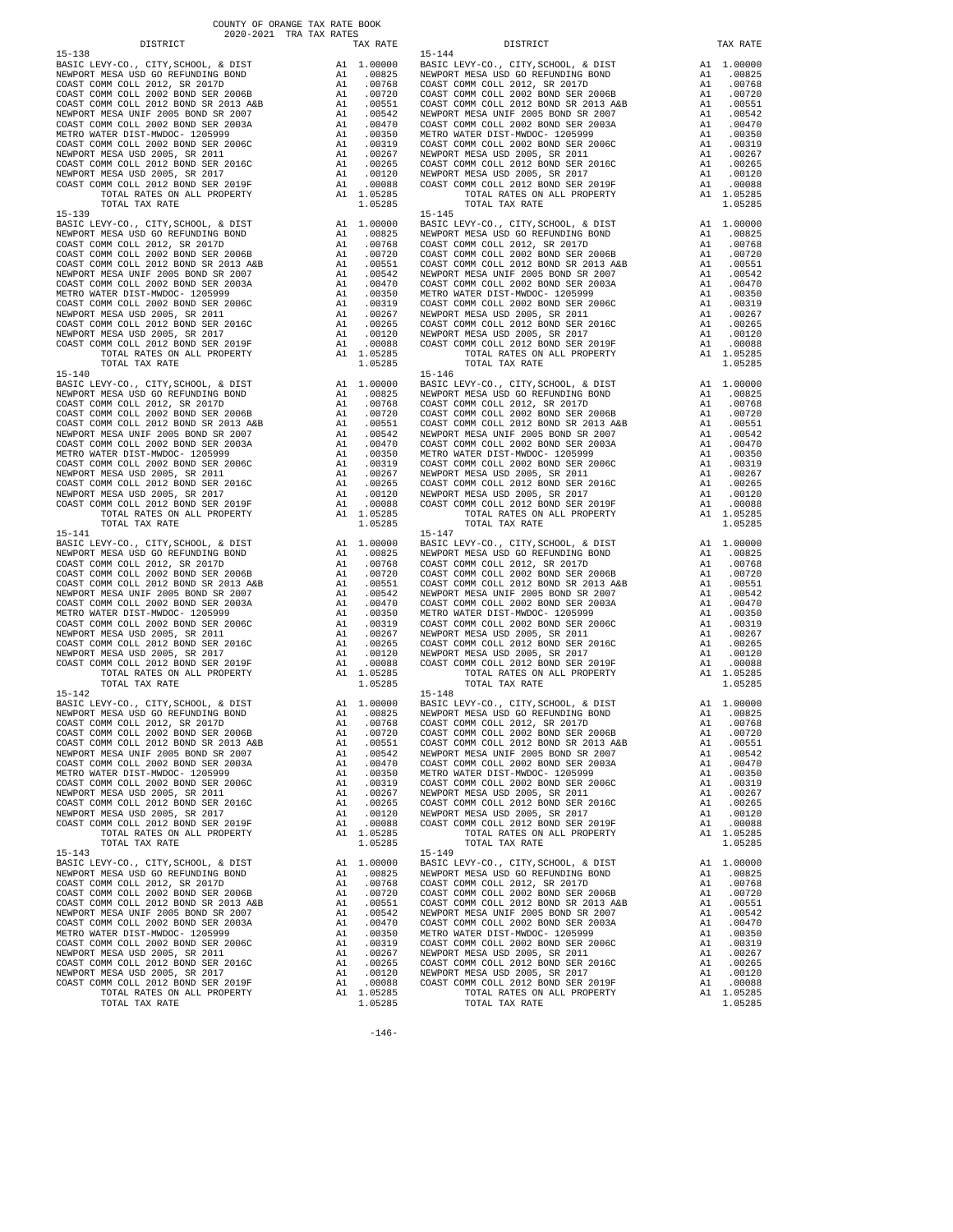| NEWPORT MESA USD GO REFUNDING BOND                                                                                | A1 .00825 NEWPORT                                                                                                                                                                                                                                      |                      |            |
|-------------------------------------------------------------------------------------------------------------------|--------------------------------------------------------------------------------------------------------------------------------------------------------------------------------------------------------------------------------------------------------|----------------------|------------|
|                                                                                                                   |                                                                                                                                                                                                                                                        |                      |            |
|                                                                                                                   |                                                                                                                                                                                                                                                        |                      |            |
|                                                                                                                   |                                                                                                                                                                                                                                                        |                      |            |
|                                                                                                                   |                                                                                                                                                                                                                                                        |                      |            |
|                                                                                                                   |                                                                                                                                                                                                                                                        |                      |            |
|                                                                                                                   |                                                                                                                                                                                                                                                        |                      |            |
|                                                                                                                   |                                                                                                                                                                                                                                                        |                      |            |
|                                                                                                                   |                                                                                                                                                                                                                                                        |                      |            |
|                                                                                                                   |                                                                                                                                                                                                                                                        |                      |            |
|                                                                                                                   |                                                                                                                                                                                                                                                        |                      |            |
| TOTAL TAX RATE                                                                                                    |                                                                                                                                                                                                                                                        | 1.05285              |            |
| $15 - 151$<br>BASIC LEVY-CO., CITY, SCHOOL, & DIST                                                                |                                                                                                                                                                                                                                                        |                      | $15 - 157$ |
| NEWPORT MESA USD GO REFUNDING BOND                                                                                |                                                                                                                                                                                                                                                        |                      |            |
| COAST COMM COLL 2012, SR 2017D                                                                                    |                                                                                                                                                                                                                                                        |                      |            |
| COAST COMM COLL 2002 BOND SER 2006B                                                                               |                                                                                                                                                                                                                                                        |                      |            |
| COAST COMM COLL 2012 BOND SR 2013 A&B                                                                             |                                                                                                                                                                                                                                                        |                      |            |
| NEWPORT MESA UNIF 2005 BOND SR 2007                                                                               |                                                                                                                                                                                                                                                        |                      |            |
| COAST COMM COLL 2002 BOND SER 2003A<br>METRO WATER DIST-MWDOC- 1205999                                            |                                                                                                                                                                                                                                                        |                      |            |
| COAST COMM COLL 2002 BOND SER 2006C                                                                               |                                                                                                                                                                                                                                                        |                      |            |
| NEWPORT MESA USD 2005, SR 2011                                                                                    |                                                                                                                                                                                                                                                        |                      |            |
| COAST COMM COLL 2012 BOND SER 2016C                                                                               |                                                                                                                                                                                                                                                        |                      |            |
| NEWPORT MESA USD 2005, SR 2017                                                                                    |                                                                                                                                                                                                                                                        |                      |            |
| COAST COMM COLL 2012 BOND SER 2019F                                                                               |                                                                                                                                                                                                                                                        |                      |            |
| TOTAL RATES ON ALL PROPERTY<br>TOTAL TAX RATE                                                                     |                                                                                                                                                                                                                                                        | 1.05285              |            |
| $15 - 152$                                                                                                        |                                                                                                                                                                                                                                                        |                      | $15 - 158$ |
|                                                                                                                   |                                                                                                                                                                                                                                                        |                      |            |
|                                                                                                                   |                                                                                                                                                                                                                                                        |                      |            |
|                                                                                                                   |                                                                                                                                                                                                                                                        |                      |            |
|                                                                                                                   |                                                                                                                                                                                                                                                        |                      |            |
|                                                                                                                   |                                                                                                                                                                                                                                                        |                      |            |
|                                                                                                                   |                                                                                                                                                                                                                                                        |                      |            |
|                                                                                                                   |                                                                                                                                                                                                                                                        |                      |            |
|                                                                                                                   |                                                                                                                                                                                                                                                        |                      |            |
|                                                                                                                   |                                                                                                                                                                                                                                                        |                      |            |
|                                                                                                                   |                                                                                                                                                                                                                                                        |                      |            |
|                                                                                                                   |                                                                                                                                                                                                                                                        |                      |            |
| TOTAL RATES ON ALL PROPERTY                                                                                       |                                                                                                                                                                                                                                                        | A1 1.05285           |            |
| TOTAL TAX RATE                                                                                                    |                                                                                                                                                                                                                                                        | 1.05285              |            |
| $15 - 153$                                                                                                        | 15-159<br>A1 1.00000 BASIC L<br>A1 .00825 NEWPORT<br>A1 .00768 COAST C<br>A1 .00768 COAST C<br>A1 .00551 COAST C<br>A1 .00542 NEWPORT<br>A1 .00350 METRO W<br>A1 .00350 COAST C<br>A1 .00350 COAST C<br>A1 .00265 COAST C<br>A1 .00265 COAST C<br>A1 . |                      | $15 - 159$ |
| BASIC LEVY-CO., CITY, SCHOOL, & DIST                                                                              |                                                                                                                                                                                                                                                        |                      |            |
| NEWPORT MESA USD GO REFUNDING BOND                                                                                |                                                                                                                                                                                                                                                        |                      |            |
| COAST COMM COLL 2012, SR 2017D                                                                                    |                                                                                                                                                                                                                                                        |                      |            |
| COAST COMM COLL 2002 BOND SER 20005<br>COAST COMM COLL 2012 BOND SR 2013 A&B<br>2013 2017 POND SPAND CD 2007      |                                                                                                                                                                                                                                                        |                      |            |
| NEWPORT MESA UNIF 2005 BOND SR 2007                                                                               |                                                                                                                                                                                                                                                        |                      |            |
| COAST COMM COLL 2002 BOND SER 2003A                                                                               |                                                                                                                                                                                                                                                        |                      |            |
| METRO WATER DIST-MWDOC- 1205999<br>COAST COMM COLL 2002 BOND SER 2006C                                            |                                                                                                                                                                                                                                                        |                      |            |
| NEWPORT MESA USD 2005, SR 2011                                                                                    |                                                                                                                                                                                                                                                        |                      |            |
| COAST COMM COLL 2012 BOND SER 2016C                                                                               |                                                                                                                                                                                                                                                        |                      |            |
| NEWPORT MESA USD 2005, SR 2017                                                                                    |                                                                                                                                                                                                                                                        |                      |            |
| COAST COMM COLL 2012 BOND SER 2019F                                                                               |                                                                                                                                                                                                                                                        |                      |            |
| TOTAL RATES ON ALL PROPERTY                                                                                       |                                                                                                                                                                                                                                                        | A1 1.05285           |            |
| TOTAL TAX RATE<br>$15 - 154$                                                                                      |                                                                                                                                                                                                                                                        | 1.05285              | $15 - 160$ |
| BASIC LEVY-CO., CITY, SCHOOL, & DIST                                                                              | 15-160<br>A1 1.00000 BASIC L<br>A1 .00825 NEWPORT<br>A1 .00768 COAST C<br>A1 .00760 COAST C<br>A1 .00750 COAST C<br>A1 .00542 NEWPORT<br>A1 .00542 NEWPORT<br>A1 .00440 COAST C                                                                        |                      |            |
| NEWPORT MESA USD GO REFUNDING BOND                                                                                |                                                                                                                                                                                                                                                        |                      |            |
| COAST COMM COLL 2012, SR 2017D                                                                                    |                                                                                                                                                                                                                                                        |                      |            |
| COAST COMM COLL 2002 BOND SER 2006B                                                                               |                                                                                                                                                                                                                                                        |                      |            |
| COAST COMM COLL 2012 BOND SR 2013 A&B<br>NEWPORT MESA UNIF 2005 BOND SR 2007<br>COAST COMM COLL 2005 BOND SR 2007 |                                                                                                                                                                                                                                                        |                      |            |
|                                                                                                                   |                                                                                                                                                                                                                                                        |                      |            |
| COAST COMM COLL 2002 BOND SER 2003A<br>METRO WATER DIST-MWDOC- 1205999                                            | A1                                                                                                                                                                                                                                                     | .00350 METRO W       |            |
| COAST COMM COLL 2002 BOND SER 2006C                                                                               | A1                                                                                                                                                                                                                                                     | .00319               | COAST C    |
| NEWPORT MESA USD 2005, SR 2011                                                                                    | A1                                                                                                                                                                                                                                                     | .00267               | NEWPORT    |
| COAST COMM COLL 2012 BOND SER 2016C                                                                               | A1                                                                                                                                                                                                                                                     | .00265               | COAST C    |
| NEWPORT MESA USD 2005, SR 2017                                                                                    | A1                                                                                                                                                                                                                                                     | .00120               | NEWPORT    |
| COAST COMM COLL 2012 BOND SER 2019F<br>TOTAL RATES ON ALL PROPERTY                                                | A1                                                                                                                                                                                                                                                     | .00088<br>A1 1.05285 | COAST C    |
| TOTAL TAX RATE                                                                                                    |                                                                                                                                                                                                                                                        | 1.05285              |            |
| $15 - 155$                                                                                                        |                                                                                                                                                                                                                                                        |                      |            |
| BASIC LEVY-CO., CITY, SCHOOL, & DIST                                                                              | A1                                                                                                                                                                                                                                                     | 1.00000              |            |
| NEWPORT MESA USD GO REFUNDING BOND                                                                                |                                                                                                                                                                                                                                                        | A1 .00825            |            |
| COAST COMM COLL 2012, SR 2017D<br>COAST COMM COLL 2002 BOND SER 2006B                                             | A1                                                                                                                                                                                                                                                     | .00768               |            |
| COAST COMM COLL 2012 BOND SR 2013 A&B                                                                             | A1<br>A1                                                                                                                                                                                                                                               | .00720<br>.00551     |            |
| NEWPORT MESA UNIF 2005 BOND SR 2007                                                                               | A1                                                                                                                                                                                                                                                     | .00542               |            |
| COAST COMM COLL 2002 BOND SER 2003A                                                                               | A1                                                                                                                                                                                                                                                     | .00470               |            |
| METRO WATER DIST-MWDOC- 1205999                                                                                   | A1                                                                                                                                                                                                                                                     | .00350               |            |
| COAST COMM COLL 2002 BOND SER 2006C                                                                               | A1                                                                                                                                                                                                                                                     | .00319               |            |
| NEWPORT MESA USD 2005, SR 2011<br>COAST COMM COLL 2012 BOND SER 2016C                                             | A1<br>A1                                                                                                                                                                                                                                               | .00267<br>.00265     |            |
| NEWPORT MESA USD 2005, SR 2017                                                                                    | A1                                                                                                                                                                                                                                                     | .00120               |            |
| COAST COMM COLL 2012 BOND SER 2019F                                                                               | A1                                                                                                                                                                                                                                                     | .00088               |            |
| TOTAL RATES ON ALL PROPERTY                                                                                       |                                                                                                                                                                                                                                                        | A1 1.05285           |            |
| TOTAL TAX RATE                                                                                                    |                                                                                                                                                                                                                                                        | 1.05285              |            |

| DISTRICT                                                              | CHINA ANI LAA LAA CHILD | TAX RATE               | DISTRICT                                                                                                                                                                                                                          |    | TAX RATE               |
|-----------------------------------------------------------------------|-------------------------|------------------------|-----------------------------------------------------------------------------------------------------------------------------------------------------------------------------------------------------------------------------------|----|------------------------|
| $15 - 150$                                                            |                         |                        | $15 - 156$                                                                                                                                                                                                                        |    |                        |
|                                                                       |                         |                        |                                                                                                                                                                                                                                   |    |                        |
|                                                                       |                         |                        |                                                                                                                                                                                                                                   |    |                        |
|                                                                       |                         |                        |                                                                                                                                                                                                                                   |    |                        |
|                                                                       |                         |                        |                                                                                                                                                                                                                                   |    |                        |
|                                                                       |                         |                        |                                                                                                                                                                                                                                   |    |                        |
|                                                                       |                         |                        |                                                                                                                                                                                                                                   |    |                        |
|                                                                       |                         |                        |                                                                                                                                                                                                                                   |    |                        |
|                                                                       |                         |                        |                                                                                                                                                                                                                                   |    |                        |
|                                                                       |                         |                        |                                                                                                                                                                                                                                   |    |                        |
|                                                                       |                         |                        |                                                                                                                                                                                                                                   |    |                        |
|                                                                       |                         |                        |                                                                                                                                                                                                                                   |    |                        |
|                                                                       |                         |                        |                                                                                                                                                                                                                                   |    |                        |
|                                                                       |                         |                        |                                                                                                                                                                                                                                   |    |                        |
|                                                                       |                         |                        |                                                                                                                                                                                                                                   |    |                        |
|                                                                       |                         |                        |                                                                                                                                                                                                                                   |    |                        |
|                                                                       |                         |                        |                                                                                                                                                                                                                                   |    |                        |
|                                                                       |                         |                        |                                                                                                                                                                                                                                   |    |                        |
|                                                                       |                         |                        |                                                                                                                                                                                                                                   |    |                        |
|                                                                       |                         |                        |                                                                                                                                                                                                                                   |    |                        |
|                                                                       |                         |                        |                                                                                                                                                                                                                                   |    |                        |
|                                                                       |                         |                        |                                                                                                                                                                                                                                   |    |                        |
|                                                                       |                         |                        |                                                                                                                                                                                                                                   |    |                        |
|                                                                       |                         |                        |                                                                                                                                                                                                                                   |    |                        |
|                                                                       |                         |                        |                                                                                                                                                                                                                                   |    |                        |
|                                                                       |                         |                        |                                                                                                                                                                                                                                   |    |                        |
|                                                                       |                         |                        |                                                                                                                                                                                                                                   |    |                        |
|                                                                       |                         |                        |                                                                                                                                                                                                                                   |    |                        |
|                                                                       |                         |                        |                                                                                                                                                                                                                                   |    |                        |
|                                                                       |                         |                        |                                                                                                                                                                                                                                   |    |                        |
|                                                                       |                         |                        |                                                                                                                                                                                                                                   |    |                        |
|                                                                       |                         |                        |                                                                                                                                                                                                                                   |    |                        |
|                                                                       |                         |                        |                                                                                                                                                                                                                                   |    |                        |
|                                                                       |                         |                        |                                                                                                                                                                                                                                   |    |                        |
|                                                                       |                         |                        |                                                                                                                                                                                                                                   |    |                        |
|                                                                       |                         |                        |                                                                                                                                                                                                                                   |    |                        |
|                                                                       |                         |                        |                                                                                                                                                                                                                                   |    |                        |
|                                                                       |                         |                        |                                                                                                                                                                                                                                   |    |                        |
|                                                                       |                         |                        |                                                                                                                                                                                                                                   |    |                        |
|                                                                       |                         |                        |                                                                                                                                                                                                                                   |    |                        |
|                                                                       |                         |                        |                                                                                                                                                                                                                                   |    |                        |
|                                                                       |                         |                        |                                                                                                                                                                                                                                   |    |                        |
|                                                                       |                         |                        |                                                                                                                                                                                                                                   |    |                        |
|                                                                       |                         |                        |                                                                                                                                                                                                                                   |    |                        |
|                                                                       |                         |                        |                                                                                                                                                                                                                                   |    |                        |
|                                                                       |                         |                        |                                                                                                                                                                                                                                   |    |                        |
|                                                                       |                         |                        |                                                                                                                                                                                                                                   |    |                        |
|                                                                       |                         |                        |                                                                                                                                                                                                                                   |    |                        |
|                                                                       |                         |                        |                                                                                                                                                                                                                                   |    |                        |
|                                                                       |                         |                        |                                                                                                                                                                                                                                   |    |                        |
|                                                                       |                         |                        |                                                                                                                                                                                                                                   |    |                        |
|                                                                       |                         |                        |                                                                                                                                                                                                                                   |    |                        |
|                                                                       |                         |                        |                                                                                                                                                                                                                                   |    |                        |
|                                                                       |                         |                        |                                                                                                                                                                                                                                   |    |                        |
|                                                                       |                         |                        |                                                                                                                                                                                                                                   |    |                        |
|                                                                       |                         |                        |                                                                                                                                                                                                                                   |    |                        |
|                                                                       |                         |                        |                                                                                                                                                                                                                                   |    |                        |
|                                                                       |                         |                        |                                                                                                                                                                                                                                   |    |                        |
|                                                                       |                         |                        |                                                                                                                                                                                                                                   |    |                        |
| $15 - 154$                                                            |                         |                        | $15 - 160$                                                                                                                                                                                                                        |    |                        |
|                                                                       |                         |                        | 19-154 1.00000 BASIC LEVY-CO., CITY, SCHOOL, & DIST<br>NEWPORT MESA USD GO REFUNDING BOND A1 .00000 BASIC LEVY-CO., CITY, SCHOOL, & DIST A1 1.00000<br>NEWPORT MESA USD GO REFUNDING BOND A1 .00825 NEWPORT MESA USD GO REFUNDING |    |                        |
|                                                                       |                         |                        |                                                                                                                                                                                                                                   |    |                        |
|                                                                       |                         |                        |                                                                                                                                                                                                                                   |    |                        |
|                                                                       |                         |                        | 00720 COAST COMM COLL 2002 BOND SER 2006B A1 .00720 COAST COMM COLL 2002 BOND SER 2006B                                                                                                                                           |    |                        |
| COAST COMM COLL 2012 BOND SR 2013 A&B                                 | A1                      | .00551                 | COAST COMM COLL 2012 BOND SR 2013 A&B                                                                                                                                                                                             | A1 | .00551                 |
| NEWPORT MESA UNIF 2005 BOND SR 2007                                   |                         | A1 .00542              | NEWPORT MESA UNIF 2005 BOND SR 2007                                                                                                                                                                                               | A1 | .00542                 |
| COAST COMM COLL 2002 BOND SER 2003A                                   |                         | A1.00470               | COAST COMM COLL 2002 BOND SER 2003A                                                                                                                                                                                               | A1 | .00470                 |
| METRO WATER DIST-MWDOC- 1205999                                       |                         | A1 .00350              | METRO WATER DIST-MWDOC CMWD-1205999                                                                                                                                                                                               |    | A1 .00350              |
| COAST COMM COLL 2002 BOND SER 2006C                                   |                         | A1 .00319<br>A1 .00267 | COAST COMM COLL 2002 BOND SER 2006C                                                                                                                                                                                               |    | A1 .00319<br>A1 .00267 |
| NEWPORT MESA USD 2005, SR 2011<br>COAST COMM COLL 2012 BOND SER 2016C |                         | A1 .00265              | NEWPORT MESA USD 2005, SR 2011<br>COAST COMM COLL 2012 BOND SER 2016C                                                                                                                                                             |    | A1 .00265              |
| NEWPORT MESA USD 2005, SR 2017                                        | A1                      | .00120                 | NEWPORT MESA USD 2005, SR 2017                                                                                                                                                                                                    |    | A1 .00120              |
| COAST COMM COLL 2012 BOND SER 2019F                                   |                         | A1.00088               | COAST COMM COLL 2012 BOND SER 2019F                                                                                                                                                                                               |    | A1 .00088              |
| TOTAL RATES ON ALL PROPERTY                                           |                         | A1 1.05285             | TOTAL RATES ON ALL PROPERTY                                                                                                                                                                                                       |    | A1 1.05285             |
| TOTAL TAX RATE                                                        |                         | 1.05285                | TOTAL TAX RATE                                                                                                                                                                                                                    |    | 1.05285                |
| $15 - 155$                                                            |                         |                        |                                                                                                                                                                                                                                   |    |                        |
| BASIC LEVY-CO., CITY, SCHOOL, & DIST                                  |                         | A1 1.00000             |                                                                                                                                                                                                                                   |    |                        |
| NEWPORT MESA USD GO REFUNDING BOND                                    | A1                      | .00825                 |                                                                                                                                                                                                                                   |    |                        |
| COAST COMM COLL 2012, SR 2017D<br>GOAGE GOMM GOII 3003 ROND GER 300CR | A1<br>2.1               | .00768<br>00720        |                                                                                                                                                                                                                                   |    |                        |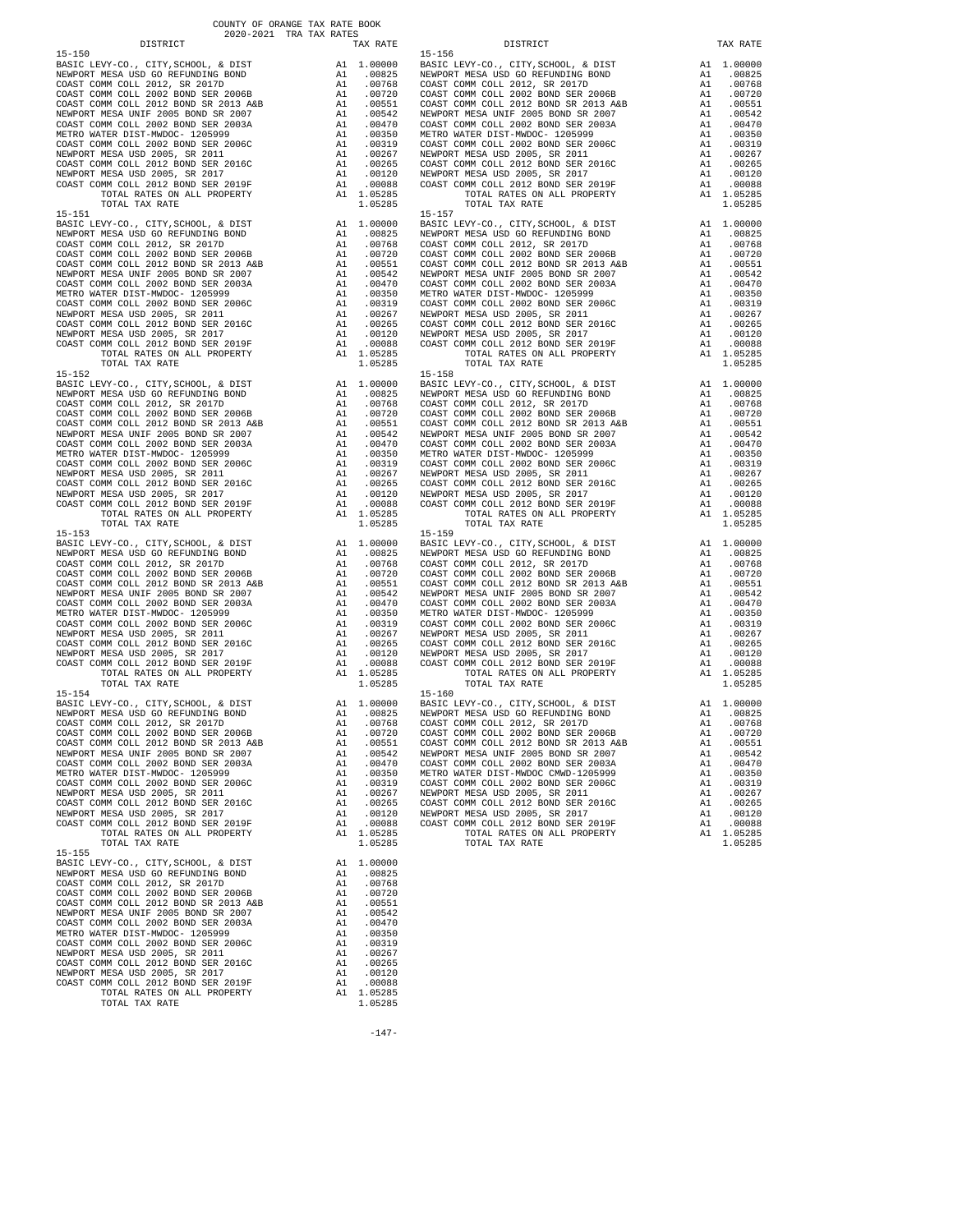|                                                                                                                                                                                                                                                                                                                                                                                                               |          |                                                             | COAST C            |
|---------------------------------------------------------------------------------------------------------------------------------------------------------------------------------------------------------------------------------------------------------------------------------------------------------------------------------------------------------------------------------------------------------------|----------|-------------------------------------------------------------|--------------------|
| $15 - 162$                                                                                                                                                                                                                                                                                                                                                                                                    |          |                                                             | NEWPORT            |
|                                                                                                                                                                                                                                                                                                                                                                                                               |          |                                                             |                    |
|                                                                                                                                                                                                                                                                                                                                                                                                               |          |                                                             |                    |
|                                                                                                                                                                                                                                                                                                                                                                                                               |          |                                                             |                    |
|                                                                                                                                                                                                                                                                                                                                                                                                               |          |                                                             |                    |
|                                                                                                                                                                                                                                                                                                                                                                                                               |          |                                                             |                    |
|                                                                                                                                                                                                                                                                                                                                                                                                               |          |                                                             |                    |
|                                                                                                                                                                                                                                                                                                                                                                                                               |          |                                                             |                    |
|                                                                                                                                                                                                                                                                                                                                                                                                               |          |                                                             |                    |
| $\begin{tabular}{l c c c c} \hline 15-162 & NEWPOR, CITY, SCHOOL, & \& DIST\\ \hline \texttt{RENBCT} & MEV1-C0., CITY, SCHOOL, & \& DISTT & \& A1 & 1.00000 & \texttt{COAST C} \\ \hline \texttt{NENPORT} & MESN & \texttt{NSA} & \texttt{USD} & \texttt{GO} & \texttt{RETDIDING BOND}\\ \hline \texttt{COAST COMM} & \texttt{COLL} & 2012 & \texttt{BOND} & \texttt{SE} & 2006\texttt{B} & \& A1 & .00768 &$ |          |                                                             |                    |
|                                                                                                                                                                                                                                                                                                                                                                                                               |          |                                                             |                    |
|                                                                                                                                                                                                                                                                                                                                                                                                               |          |                                                             |                    |
|                                                                                                                                                                                                                                                                                                                                                                                                               |          |                                                             |                    |
|                                                                                                                                                                                                                                                                                                                                                                                                               |          |                                                             | COAST C            |
|                                                                                                                                                                                                                                                                                                                                                                                                               |          |                                                             |                    |
|                                                                                                                                                                                                                                                                                                                                                                                                               |          |                                                             |                    |
|                                                                                                                                                                                                                                                                                                                                                                                                               |          |                                                             |                    |
|                                                                                                                                                                                                                                                                                                                                                                                                               |          |                                                             |                    |
|                                                                                                                                                                                                                                                                                                                                                                                                               |          |                                                             |                    |
|                                                                                                                                                                                                                                                                                                                                                                                                               |          |                                                             |                    |
|                                                                                                                                                                                                                                                                                                                                                                                                               |          |                                                             |                    |
|                                                                                                                                                                                                                                                                                                                                                                                                               |          |                                                             |                    |
|                                                                                                                                                                                                                                                                                                                                                                                                               |          |                                                             |                    |
|                                                                                                                                                                                                                                                                                                                                                                                                               |          |                                                             |                    |
|                                                                                                                                                                                                                                                                                                                                                                                                               |          |                                                             |                    |
|                                                                                                                                                                                                                                                                                                                                                                                                               |          |                                                             |                    |
|                                                                                                                                                                                                                                                                                                                                                                                                               |          |                                                             |                    |
|                                                                                                                                                                                                                                                                                                                                                                                                               |          |                                                             | COAST C            |
|                                                                                                                                                                                                                                                                                                                                                                                                               |          |                                                             |                    |
|                                                                                                                                                                                                                                                                                                                                                                                                               |          |                                                             |                    |
|                                                                                                                                                                                                                                                                                                                                                                                                               |          |                                                             |                    |
|                                                                                                                                                                                                                                                                                                                                                                                                               |          |                                                             |                    |
|                                                                                                                                                                                                                                                                                                                                                                                                               |          |                                                             |                    |
|                                                                                                                                                                                                                                                                                                                                                                                                               |          |                                                             |                    |
|                                                                                                                                                                                                                                                                                                                                                                                                               |          |                                                             |                    |
|                                                                                                                                                                                                                                                                                                                                                                                                               |          |                                                             |                    |
|                                                                                                                                                                                                                                                                                                                                                                                                               |          |                                                             |                    |
|                                                                                                                                                                                                                                                                                                                                                                                                               |          |                                                             |                    |
|                                                                                                                                                                                                                                                                                                                                                                                                               |          | A1 .00088                                                   |                    |
| COAST COMM COLL 2012 BOND SER 2019F<br>TOTAL RATES ON ALL PROPERTY                                                                                                                                                                                                                                                                                                                                            | A1       | 1.05285                                                     | NEWPORT<br>COAST C |
| TOTAL TAX RATE                                                                                                                                                                                                                                                                                                                                                                                                |          | 1.05285                                                     | COAST C            |
|                                                                                                                                                                                                                                                                                                                                                                                                               |          |                                                             | COAST C            |
| $15 - 165$                                                                                                                                                                                                                                                                                                                                                                                                    |          |                                                             | NEWPORT            |
| BASIC LEVY-CO., CITY, SCHOOL, & DIST<br>NEWPORT MESA USD GO REFUNDING BOND                                                                                                                                                                                                                                                                                                                                    | A1       | 1.00000                                                     | COAST C<br>METRO W |
| COAST COMM COLL 2012, SR 2017D                                                                                                                                                                                                                                                                                                                                                                                | A1<br>A1 | .00825<br>.00768                                            | COAST C            |
| COAST COMM COLL 2002 BOND SER 2006B                                                                                                                                                                                                                                                                                                                                                                           | A1       | .00720                                                      | NEWPORT            |
| COAST COMM COLL 2012 BOND SR 2013 A&B                                                                                                                                                                                                                                                                                                                                                                         |          |                                                             |                    |
| NEWPORT MESA UNIF 2005 BOND SR 2007                                                                                                                                                                                                                                                                                                                                                                           |          | A1 .00551 COAST C<br>A1 .00542 NEWPORT<br>A1 .00470 COAST C |                    |
| COAST COMM COLL 2002 BOND SER 2003A<br>METRO WATER DIST-MWDOC CMWD-1205999                                                                                                                                                                                                                                                                                                                                    | A1       | .00350                                                      |                    |
| COAST COMM COLL 2002 BOND SER 2006C                                                                                                                                                                                                                                                                                                                                                                           | A1       | .00319                                                      |                    |
| NEWPORT MESA USD 2005, SR 2011                                                                                                                                                                                                                                                                                                                                                                                | A1       | .00267                                                      |                    |
| COAST COMM COLL 2012 BOND SER 2016C                                                                                                                                                                                                                                                                                                                                                                           | A1       | .00265                                                      | $15 - 171$         |
| NEWPORT MESA USD 2005, SR 2017<br>COAST COMM COLL 2012 BOND SER 2019F                                                                                                                                                                                                                                                                                                                                         | A1<br>A1 | .00120<br>.00088                                            | BASIC L<br>NEWPORT |
| TOTAL RATES ON ALL PROPERTY                                                                                                                                                                                                                                                                                                                                                                                   |          | A1 1.05285                                                  | COAST C            |
| TOTAL TAX RATE                                                                                                                                                                                                                                                                                                                                                                                                |          | 1.05285                                                     | COAST C            |
|                                                                                                                                                                                                                                                                                                                                                                                                               |          |                                                             | $C0$ $CT$ $CT$     |

| COUNTY OF ORANGE TAX RATE BOOK<br>$\begin{minipage}{.4\linewidth} \begin{tabular}{lcccc} \textbf{1-AX RATE} & \textbf{1-X} & \textbf{1-X} & \textbf{RATE} & \textbf{1-X} & \textbf{1-X} & \textbf{1-X} & \textbf{1-X} & \textbf{1-X} & \textbf{1-X} & \textbf{1-X} & \textbf{1-X} & \textbf{1-X} & \textbf{1-X} & \textbf{1-X} & \textbf{1-X} & \textbf{1-X} & \textbf{1-X} & \textbf{1-X} & \textbf{1-X} & \textbf{1-X} & \textbf{1-X} & \textbf{1-X} & \textbf{1-X} & \textbf{$ |          |          |          |
|-----------------------------------------------------------------------------------------------------------------------------------------------------------------------------------------------------------------------------------------------------------------------------------------------------------------------------------------------------------------------------------------------------------------------------------------------------------------------------------|----------|----------|----------|
|                                                                                                                                                                                                                                                                                                                                                                                                                                                                                   | TAX RATE | DISTRICT | TAX RATE |
|                                                                                                                                                                                                                                                                                                                                                                                                                                                                                   |          |          |          |
|                                                                                                                                                                                                                                                                                                                                                                                                                                                                                   |          |          |          |
|                                                                                                                                                                                                                                                                                                                                                                                                                                                                                   |          |          |          |
|                                                                                                                                                                                                                                                                                                                                                                                                                                                                                   |          |          |          |
|                                                                                                                                                                                                                                                                                                                                                                                                                                                                                   |          |          |          |
|                                                                                                                                                                                                                                                                                                                                                                                                                                                                                   |          |          |          |
|                                                                                                                                                                                                                                                                                                                                                                                                                                                                                   |          |          |          |
|                                                                                                                                                                                                                                                                                                                                                                                                                                                                                   |          |          |          |
|                                                                                                                                                                                                                                                                                                                                                                                                                                                                                   |          |          |          |
|                                                                                                                                                                                                                                                                                                                                                                                                                                                                                   |          |          |          |
|                                                                                                                                                                                                                                                                                                                                                                                                                                                                                   |          |          |          |
|                                                                                                                                                                                                                                                                                                                                                                                                                                                                                   |          |          |          |
|                                                                                                                                                                                                                                                                                                                                                                                                                                                                                   |          |          |          |
|                                                                                                                                                                                                                                                                                                                                                                                                                                                                                   |          |          |          |
|                                                                                                                                                                                                                                                                                                                                                                                                                                                                                   |          |          |          |
|                                                                                                                                                                                                                                                                                                                                                                                                                                                                                   |          |          |          |
|                                                                                                                                                                                                                                                                                                                                                                                                                                                                                   |          |          |          |
|                                                                                                                                                                                                                                                                                                                                                                                                                                                                                   |          |          |          |
|                                                                                                                                                                                                                                                                                                                                                                                                                                                                                   |          |          |          |
|                                                                                                                                                                                                                                                                                                                                                                                                                                                                                   |          |          |          |
|                                                                                                                                                                                                                                                                                                                                                                                                                                                                                   |          |          |          |
|                                                                                                                                                                                                                                                                                                                                                                                                                                                                                   |          |          |          |
|                                                                                                                                                                                                                                                                                                                                                                                                                                                                                   |          |          |          |
|                                                                                                                                                                                                                                                                                                                                                                                                                                                                                   |          |          |          |
|                                                                                                                                                                                                                                                                                                                                                                                                                                                                                   |          |          |          |
|                                                                                                                                                                                                                                                                                                                                                                                                                                                                                   |          |          |          |
|                                                                                                                                                                                                                                                                                                                                                                                                                                                                                   |          |          |          |
|                                                                                                                                                                                                                                                                                                                                                                                                                                                                                   |          |          |          |
|                                                                                                                                                                                                                                                                                                                                                                                                                                                                                   |          |          |          |
|                                                                                                                                                                                                                                                                                                                                                                                                                                                                                   |          |          |          |
|                                                                                                                                                                                                                                                                                                                                                                                                                                                                                   |          |          |          |
|                                                                                                                                                                                                                                                                                                                                                                                                                                                                                   |          |          |          |
|                                                                                                                                                                                                                                                                                                                                                                                                                                                                                   |          |          |          |
|                                                                                                                                                                                                                                                                                                                                                                                                                                                                                   |          |          |          |
|                                                                                                                                                                                                                                                                                                                                                                                                                                                                                   |          |          |          |
|                                                                                                                                                                                                                                                                                                                                                                                                                                                                                   |          |          |          |
|                                                                                                                                                                                                                                                                                                                                                                                                                                                                                   |          |          |          |
|                                                                                                                                                                                                                                                                                                                                                                                                                                                                                   |          |          |          |
|                                                                                                                                                                                                                                                                                                                                                                                                                                                                                   |          |          |          |
|                                                                                                                                                                                                                                                                                                                                                                                                                                                                                   |          |          |          |
|                                                                                                                                                                                                                                                                                                                                                                                                                                                                                   |          |          |          |
|                                                                                                                                                                                                                                                                                                                                                                                                                                                                                   |          |          |          |
|                                                                                                                                                                                                                                                                                                                                                                                                                                                                                   |          |          |          |
|                                                                                                                                                                                                                                                                                                                                                                                                                                                                                   |          |          |          |
|                                                                                                                                                                                                                                                                                                                                                                                                                                                                                   |          |          |          |
|                                                                                                                                                                                                                                                                                                                                                                                                                                                                                   |          |          |          |
|                                                                                                                                                                                                                                                                                                                                                                                                                                                                                   |          |          |          |
|                                                                                                                                                                                                                                                                                                                                                                                                                                                                                   |          |          |          |
|                                                                                                                                                                                                                                                                                                                                                                                                                                                                                   |          |          |          |
|                                                                                                                                                                                                                                                                                                                                                                                                                                                                                   |          |          |          |
|                                                                                                                                                                                                                                                                                                                                                                                                                                                                                   |          |          |          |
|                                                                                                                                                                                                                                                                                                                                                                                                                                                                                   |          |          |          |
|                                                                                                                                                                                                                                                                                                                                                                                                                                                                                   |          |          |          |
|                                                                                                                                                                                                                                                                                                                                                                                                                                                                                   |          |          |          |
|                                                                                                                                                                                                                                                                                                                                                                                                                                                                                   |          |          |          |
|                                                                                                                                                                                                                                                                                                                                                                                                                                                                                   |          |          |          |
|                                                                                                                                                                                                                                                                                                                                                                                                                                                                                   |          |          |          |
|                                                                                                                                                                                                                                                                                                                                                                                                                                                                                   |          |          |          |
|                                                                                                                                                                                                                                                                                                                                                                                                                                                                                   |          |          |          |
|                                                                                                                                                                                                                                                                                                                                                                                                                                                                                   |          |          |          |
|                                                                                                                                                                                                                                                                                                                                                                                                                                                                                   |          |          |          |
|                                                                                                                                                                                                                                                                                                                                                                                                                                                                                   |          |          |          |
|                                                                                                                                                                                                                                                                                                                                                                                                                                                                                   |          |          |          |
|                                                                                                                                                                                                                                                                                                                                                                                                                                                                                   |          |          |          |
|                                                                                                                                                                                                                                                                                                                                                                                                                                                                                   |          |          |          |
|                                                                                                                                                                                                                                                                                                                                                                                                                                                                                   |          |          |          |
|                                                                                                                                                                                                                                                                                                                                                                                                                                                                                   |          |          |          |
|                                                                                                                                                                                                                                                                                                                                                                                                                                                                                   |          |          |          |
|                                                                                                                                                                                                                                                                                                                                                                                                                                                                                   |          |          |          |
|                                                                                                                                                                                                                                                                                                                                                                                                                                                                                   |          |          |          |
|                                                                                                                                                                                                                                                                                                                                                                                                                                                                                   |          |          |          |
|                                                                                                                                                                                                                                                                                                                                                                                                                                                                                   |          |          |          |
|                                                                                                                                                                                                                                                                                                                                                                                                                                                                                   |          |          |          |
|                                                                                                                                                                                                                                                                                                                                                                                                                                                                                   |          |          |          |
|                                                                                                                                                                                                                                                                                                                                                                                                                                                                                   |          |          |          |
|                                                                                                                                                                                                                                                                                                                                                                                                                                                                                   |          |          |          |
|                                                                                                                                                                                                                                                                                                                                                                                                                                                                                   |          |          |          |
|                                                                                                                                                                                                                                                                                                                                                                                                                                                                                   |          |          |          |
|                                                                                                                                                                                                                                                                                                                                                                                                                                                                                   |          |          |          |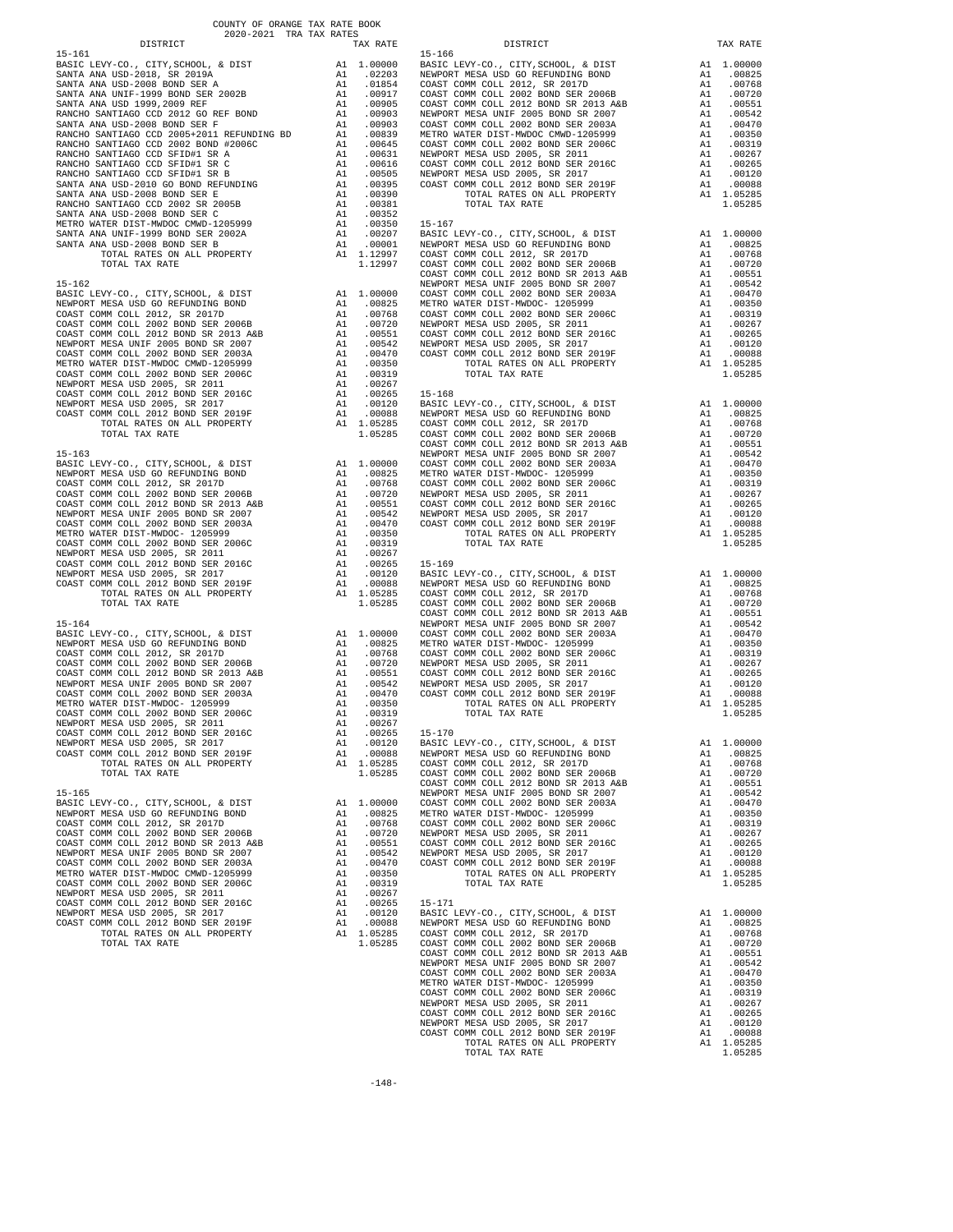BASIC LEVY-CO., CITY, SCHOOL, & DIST A1 1.00000 15-174 15-180 TOTAL TAX RATE 15–175 TOTAL TAX RATE 15–175  $1.05285$  TOTAL TAX RATE  ${\tt BASIC~LEVY-CO.} \hbox{, CITY, SCHOOL, & \tt DIST} \hbox{,} \hbox{,} \hbox{1.00000} \hbox{,}$ TOTAL TAX RATE  $1.05285$  TOTAL TAX RATE  $15-176$ BASIC LEVY-CO., CITY, SCHOOL, & DIST A1 1.00000 15-177<br>
BASIC LEVY-CO., CITY, SCHOOL, & DIST Al 1.00000 BASIC L

 COUNTY OF ORANGE TAX RATE BOOK 2020-2021 TRA TAX RATES DISTRICT TAX RATE DISTRICT TAX RATE 15-172 15-178 BASIC LEVY-CO., CITY,SCHOOL, & DIST A1 1.00000 BASIC LEVY-CO., CITY,SCHOOL, & DIST A1 1.00000 NEWPORT MESA USD GO REFUNDING BOND A1 .00825 NEWPORT MESA USD GO REFUNDING BOND A1 .00825 COAST COMM COLL 2012, SR 2017D A1 .00768 COAST COMM COLL 2012, SR 2017D A1 .00768 COAST COMM COLL 2002 BOND SER 2006B A1 .00720 COAST COMM COLL 2002 BOND SER 2006B A1 .00720 COAST COMM COLL 2012 BOND SR 2013 A&B A1 .00551 COAST COMM COLL 2012 BOND SR 2013 A&B A1 .00551 NEWPORT MESA UNIF 2005 BOND SR 2007 A1 .00542 NEWPORT MESA UNIF 2005 BOND SR 2007 A1 .00542 COAST COMM COLL 2002 BOND SER 2003A A1 .00470 COAST COMM COLL 2002 BOND SER 2003A A1 .00470 METRO WATER DIST-MWDOC- 1205999 A1 .00350 METRO WATER DIST-MWDOC- 1205999 A1 .00350<br>COAST COMM COLL 2002 BOND SER 2006C A1 .00319 COAST COMM COLL 2002 BOND SER 2006C A1 .0031 NEWPORT MESA USD 2005, SR 2011 A1 .00267 NEWPORT MESA USD 2005, SR 2011 A1 .00267 COAST COMM COLL 2012 BOND SER 2016C A1 .00265 COAST COMM COLL 2012 BOND SER 2016C A1 .00265 00120 NEWPORT MESA USD 2005, SR 2017 – 11 00120 NEWPORT MESA USD 2005, SR 2017<br>COAST COMM COLL 2012 BORD SR 2019F – 12 00088 COAST COMM COLL 2012 BORD SER 2019F – 12 00088<br>A1 1.05285 – TOTAL RATES ON ALL PROPERTY – 11 0528 TOTAL TAX RATE 1.05285 TOTAL TAX RATE 1.05285 TOTAL TAX RATE 1.05285 TOTAL TAX RATE 1.05285 TOTAL TAX RATE 1.05285 TOTAL TAX RATE 1.05285 TOTAL TAX RATE 1.05285 TOTAL TAX RATE 1.05285 TOTAL TAX RATE 1.05285 TOTAL TAX RATE BASIC LEVY-CO., CITY,SCHOOL, & DIST A1 1.00000 BASIC LEVY-CO., CITY,SCHOOL, & DIST A1 1.00000 NEWPORT MESAUSD GO REFUNDING BOND (10825 NEWPORT MESAUSD GO REFUNDING BOND (10825 NEWPORT MESAUSD GO REFUNDING<br>COAST COMM COLL 2002 SOND SER 2006B (10.0768 COAST COMM COLL 2012 SR 2017D (2002 TOMM COLL 2002 BOND SER 2006B<br> NEWPORT MESA UNIF 2005 BOND SR 2007 A1 .00542 NEWPORT MESA UNIF 2005 BOND SR 2007 A1 .00542 COAST COMM COLL 2002 BOND SER 2003A A1 .00470 COAST COMM COLL 2002 BOND SER 2003A A1 .00470 METRO WATER DIST-MWDOC- 1205999 A1 .00350 METRO WATER DIST-MWDOC- 1205999 A1 .00350 METRO WATER DIST-MWDOC- 1205999 A1 .00319 COAST COMM COLL 2002 BOND SER 2006C A1 .00319 COAST COMM COLL 2002 BOND SER 2006C A1 .00319 COAST COMM COLL 2002 BOND SER 2006C A1 .00319 NEWPORT MESA USD 2005, SR 2011 A1 .00267 NEWPORT MESA USD 2005, SR 2011 A1 .00267 COAST COMM COLL 2012 BOND SER 2016C A1 .00265 COAST COMM COLL 2012 BOND SER 2016C A1 .00265 NEWPORT MESA USD 2005, SR 2017 A1 .00120 NEWPORT MESA USD 2005, SR 2017 A1 .00120 COAST COMM COLL 2012 BOND SER 2019F A1 .00088 COAST COMM COLL 2012 BOND SER 2019F A1 .00088 TOTAL RATES ON ALL PROPERTY A1 1.05285 TOTAL RATES ON ALL PROPERTY A1 1.05285 NATIONAL PROPERTY AT 1.00088 COAST COMM COLL 2012 BOND SER 2019F AT 1.00088 COAST COMM COLL 2012 BOND SER 2019F AT 2012 BOND SER 2019F AT 2012 BOND SER 2019F AT 2012 BOND SER 2019F AT 2012 BOND SER 2019F AT 2012 BOND SER 2  $\begin{tabular}{lcccc} BASIC LEVY-CO., CITY, SCHOOL, & DIST & A1 & 1.00000 & BASIC LEVY-CO., CITY, SCHOOL, & DIST & A1 & 1.00000 \\ NEWOPORT MEMSO AUS CO AESFWDING BOND & BOND & A1 & .00825 & NEWPORT MESA USO GORETWDING BOND & A1 & .00825 & .00877 COMM COLL & 2002 & .00877 COMM COLL & 2002 & .00877 COMM COLL & 2002 & .00877 COMM COLL & 2002 & .00877 COMM COLL & 2002 & .00$  NEWPORT MESA UNIF 2005 BOND SR 2007 A1 .00542 NEWPORT MESA UNIF 2005 BOND SR 2007 A1 .00542 COAST COMM COLL 2002 BOND SER 2003A A1 .00470 COAST COMM COLL 2002 BOND SER 2003A A1 .00470 METRO WATER DIST-MWDOC- 1205999 A1 .00350 METRO WATER DIST-MWDOC CMWD-1205999 A1 .00350 COAST COMM COLL 2002 BOND SER 2006C A1 .00319 COAST COMM COLL 2002 BOND SER 2006C A1 .00319 METRO WATER DIST-MWDOC - 1205999 MMETRO WATER DIST-MWDOC CMWD-1205999 MMETRO WATER DIST COMM COLL 2002 BOND SER 2006C<br>NEWPORT MESA USD 2002 BOND SER 2006C MM COLL 2002 BOND SER 2006C MMD-1205999 MMESA USD 20057 OMM COLL 20 COAST COMM COLL 2012 BOND SER 2016C A1 .00265 COAST COMM COLL 2012 BOND SER 2016C A1 .00265<br>NEWPORT MESA USD 2005, SR 2017 AN .00120 A1 .0020 A1 .00120 A1 .00120 A1 .00120 A1 .00120 A1 .00120 A1 .00120<br>COAST COMM COLL 2012 NEWPORT MESA USD 2005, SR 2017 A1 .00120 NEWPORT MESA USD 2005, SR 2017 A1 .00120 COAST COMM COLL 2012 BOND SER 2019F A1 .00088 COAST COMM COLL 2012 BOND SER 2019F A1 .00088 ALL PROPERTY ALL PROPERTY ALL PROPERTY ALL PROPERTY AND ALL PROPERTY AND SUMPLIFIES ON ALL PROPERTY ALL 1.05285<br>TOTAL RATES ON ALL PROPERTY ALL PROPERTY ALL PROPERTY ALL PROPERTY ALL PROPERTY ALL 1.05285 BASIC LEVY-CO., CITY,SCHOOL, & DIST A1 1.00000 BASIC LEVY-CO., CITY,SCHOOL, & DIST A1 1.00000 NEWPORT MESAUSD GO REFUNDING BOND (10825 NEWPORT MESAUSD GO REFUNDING BOND (10825 NEWPORT MESAUSD GO REFUNDING<br>COAST COMM COLL 2002 SOND SER 2006B (10.0768 COAST COMM COLL 2012 SR 2017D (2002 TOMM COLL 2002 BOND SER 2006B<br> NEWPORT MESA UNIF 2005 BOND SR 2007 A1 .00542 NEWPORT MESA UNIF 2005 BOND SR 2007 A1 .00542 COAST COMM COLL 2002 BOND SER 2003A A1 .00470 COAST COMM COLL 2002 BOND SER 2003A A1 .00470 METRO WATER DIST-MWDOC- 120599<br>
METRO WATER DIST-MWDOC- 120599 A1 .00350 METRO WATER DIST-MWDOC- 120599<br>
COAST COMM COLL 2002 BOND SER 2016C<br>
MEWPORT MESA USD 2005, SR 2011 A1 .00267<br>
NEWPORT MESA USD 2005, SR 2011 A1 .002 COAST COMM COLL 2002 BOND SER 2006C A1 .00319 COAST COMM COLL 2002 BOND SER 2006C A1 .00319 NEWPORT MESA USD 2005, SR 2011 A1 .00267 NEWPORT MESA USD 2005, SR 2011 A1 .00267 COAST COMM COLL 2012 BOND SER 2016C A1 .00265 COAST COMM COLL 2012 BOND SER 2016C A1 .00265 NEWPORT MESA USD 2005, SR 2017 A1 .00120 NEWPORT MESA USD 2005, SR 2017 A1 .00120 COAST COMM COLL 2012 BOND SER 2019F A1 .00088 COAST COMM COLL 2012 BOND SER 2019F A1 .00088 TOTAL RATES ON ALL PROPERTY A1 1.05285 TOTAL RATES ON ALL PROPERTY A1 1.05285 TOTAL RATES ON ALL PROPERTY A1 1.05285 A1 1.00000 BASIC LEVY-CO., CITY,SCHOOL, & DIST A1 1.00000<br>A1 .00825 NEWPORT MESA USD GO REFUNDING BOND A1 .00825 NEWPORT MESA USD GO REFUNDING BOND A1 .00825 NEWPORT MESA USD GO REFUNDING BOND A1 .00825 COAST COMM COLL 2012, SR 2017D A1 .00768 COAST COMM COLL 2012, SR 2017D A1 .00768 COAST COMM COLL 2002 BOND SER 2006B A1 .00720 COAST COMM COLL 2002 BOND SER 2006B A1 .00720 100551 COAST COMM OOLL 2012 BOND SR 2013 A&B A1 .00551 COAST COMM COLL 2012 BOND SR 2013 A&B A1 .00551<br>NEWPORT MESA UNIF 2005 A2007 SR 2007 A1 .00542 NEWPORT MESA UNIF 2005 BOND SR 2007<br>COAST COMM COLL 2002 BOND SER 2003A METRO WATER DIST-MWDOC- 1205999 A1 00350 METRO WATER DIST-MWDOC- 1205999 A1 00350<br>COAST COMM COLL 2006 A1 00319 COAST COAST COAST COAST COMM COLL 2002 BOND SER 2006C A1 00319<br>NEWPORT MESAUSD 2005, SR 2011 A1 00267 NEWPORT NEWPORT MESA USD 2005, SR 2017 A1 .00120 NEWPORT MESA USD 2005, SR 2017 A1 .00120 COAST COMM COLL 2012 BOND SER 2019F A1 .00088 COAST COMM COLL 2012 BOND SER 2019F A1 .00088 TOTAL RATES ON ALL PROPERTY A1 1.05285 COLL COLL CALL PROPERTY A1 1.05285 TOTAL RATES ON ALL PROPERTY A1 1.05285<br>TOTAL TAX RATE A1 1.05285 TOTAL TAX RATE 1.05285 TOTAL TAX RATE 1.05285 TOTAL TAX RATE 1.05285 TOTAL TAX RATE 1.05285  $\begin{array}{cccccccccccccccc} \texttt{BAST} & \texttt{LEVY-CO.}, & \texttt{CITY}, \texttt{SCHOOL}, & \texttt{CITY}, \texttt{SCHOOL}, & \texttt{BIST} & \texttt{A1} & 1.00000 & \texttt{BASTC LEVY-CO.}, & \texttt{CITY}, \texttt{SCHOOL}, & \texttt{EIST} & \texttt{A1} & 1.00000 & \texttt{A1} & 0.0000 & \texttt{A2} & \texttt{A3} & 0.0000 & \texttt{A4} & \texttt{A5} & 0.0000 & \texttt{A6} & \texttt{A7}$ 00825 NEWPORT MESA USD GO REFUNDING BOND A1 .00825 NEWPORT MESA USD GO REFUNDING BOND A1<br>COAST COMM COLL 2012, SR 201768 COAST COMM COLL 200768 COAST COMM COLL 2002 A1 .00768<br>COAST COMM COLL 2002 BOND SER 2006B A1 .00720 C 100551 COAST COMM OOLL 2012 BOND SR 2013 A&B A1 .00551 COAST COMM COLL 2012 BOND SR 2013 A&B A1 .00551<br>NEWPORT MESA UNIF 2005 A2007 SR 2007 A1 .00542 NEWPORT MESA UNIF 2005 BOND SR 2007<br>COAST COMM COLL 2002 BOND SER 2003A METRO WATER DIST-MWDOC CMWD-1205999 A1 .00470 COAST COMM COLL 2002 BOND SER 2003A<br>METRO WATER DIST-MWDOC CMWD-1205999 A1 .00350 METRO WATER DIST-MWDOC- 1205999 A1 .00350<br>COAST COMM COLL 2002 BOND SER 20030 COAST OMN COLL 2 COAST COMM COLL 2002 BOND SER 2006C A1 .00319 COAST COMM COLL 2002 BOND SER 2006C A1 .00319 NEWPORT MESA USD 2005, SR 2011 A1 .00267 NEWPORT MESA USD 2005, SR 2011 A1 .00267 COAST COMM COLL 2012 BOND SER 2016C A1 .00265 COAST COMM COLL 2012 BOND SER 2016C A1 .00265 NEWPORT MESA USD 2005, SR 2017 A1 .00120 NEWPORT MESA USD 2005, SR 2017 A1 .00120 COAST COMM COLL 2012 BOND SER 2019F A1 .00088 COAST COMM COLL 2012 BOND SER 2019F A1 .00088 TOTAL RATES ON ALL PROPERTY A1 1.05285 TOTAL RATES ON ALL PROPERTY A1 1.05285 TOTAL TAX RATE 1.05285 TOTAL TAX RATE 1.05285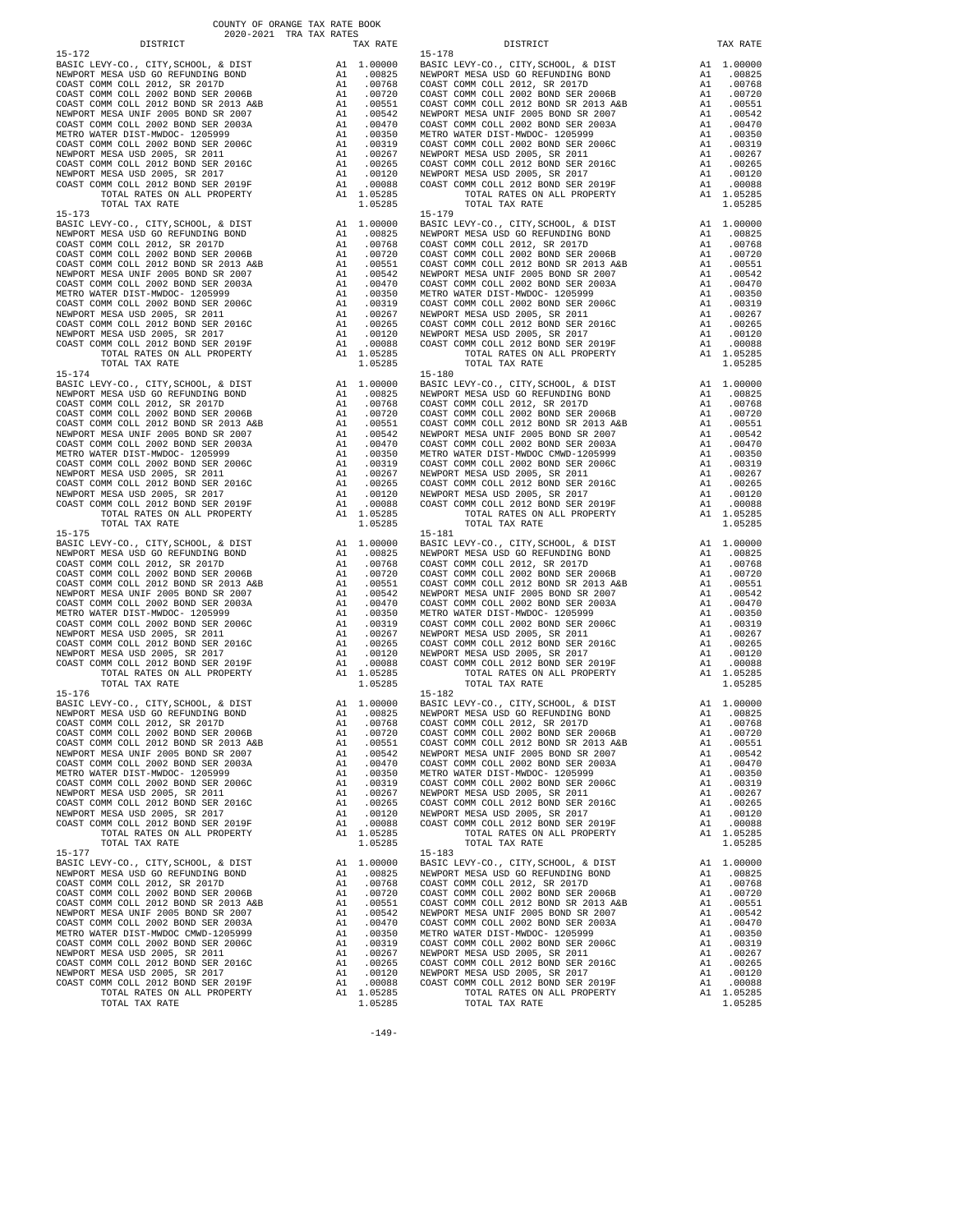15-185 15-191 15-186 15-192 TOTAL TAX RATE 1.05285 TOTAL TAX RATE 1.05285  ${\tt BASIC~LEVY-CO.} \hbox{, CITY, SCHOOL, & \tt DIST} \hbox{,} \hbox{,} \hbox{1.00000} \hbox{,}$ TOTAL TAX RATE  $1.05285$  TOTAL TAX RATE  $15-188$ 15-189<br>BASIC LEVY-CO., CITY, SCHOOL, & DIST Al 1.00000 BASIC L

 DISTRICT TAX RATE DISTRICT TAX RATE 15-184<br>
15-190 16-190 16-190 16-190 16-190 16-190 16-190 16-190 16-190 16-190 16-2<br>
1 1.00000 BASIC INEWPORT MESA USD GO REFUNDING BOND 11 1.00025 NEWPORT BASIC LEVY-CO., CITY,SCHOOL, & DIST A1 1.00000 BASIC LEVY-CO., CITY,SCHOOL, & DIST A1 1.00000 NEWPORT MESA USD GO REFUNDING BOND A1 .00825 NEWPORT MESA USD GO REFUNDING BOND A1 .00825 COAST COMM COLL 2012, SR 2017D A1 .00768 COAST COMM COLL 2012, SR 2017D A1 .00768 COAST COMM COLL 2002 BOND SER 2006B A1 .00720 COAST COMM COLL 2002 BOND SER 2006B A1 .00720 COAST COMM COLL 2012 BOND SR 2013 A&B A1 .00551 COAST COMM COLL 2012 BOND SR 2013 A&B A1 .00551 NEWPORT MESA UNIF 2005 BOND SR 2007 A1 .00542 NEWPORT MESA UNIF 2005 BOND SR 2007 A1 .00542 COAST COMM COLL 2002 BOND SER 2003A A1 .00470 COAST COMM COLL 2002 BOND SER 2003A A1 .00470 METRO WATER DIST-MWDOC- 1205999 A1 .00350 METRO WATER DIST-MWDOC- 1205999 A1 .00350<br>COAST COMM COLL 2002 BOND SER 2006C A1 .00319 COAST COMM COLL 2002 BOND SER 2006C A1 .0031 NEWPORT MESA USD 2005, SR 2011 A1 .00267 NEWPORT MESA USD 2005, SR 2011 A1 .00267 COAST COMM COLL 2012 BOND SER 2016C A1 .00265 COAST COMM COLL 2012 BOND SER 2016C A1 .00265 00120 NEWPORT MESA USD 2005, SR 2017 – 11 00120 NEWPORT MESA USD 2005, SR 2017<br>COAST COMM COLL 2012 BORD SR 2019F – 12 00088 COAST COMM COLL 2012 BORD SER 2019F – 12 00088<br>A1 1.05285 – TOTAL RATES ON ALL PROPERTY – 11 0528 TORAL TAX RATE 1.05285 TOTAL TAX RATE 1.05285 TORAL TAX RATE 1.05285 TORAL TAX RATE 1.05285 TORAL TAX RATE 1.05285 TORAL TAX RATE 1.05285 TORAL TAX RATE 1.05285 TORAL TAX RATE 1.05285 TORAL TAX RATE 1.05285 TORAL TAX RATE  $\begin{tabular}{lcccc} BASIC LEVY-CO., CITY, SCHOOL, & DIST & A1 & 1.00000 & BASIC LEVY-CO., CITY, SCHOOL, & DIST & A1 & 1.00000 \\ NEWOPORT MEMSO AUS CO AESFWDING BOND & BOND & A1 & .00825 & NEWPORT MESA USO GORETWDING BOND & A1 & .00825 & .00877 COMM COLL & 2002 & .00877 COMM COLL & 2002 & .00877 COMM COLL & 2002 & .00877 COMM COLL & 2002 & .00877 COMM COLL & 2002 & .00$  NEWPORT MESA UNIF 2005 BOND SR 2007 A1 .00542 NEWPORT MESA UNIF 2005 BOND SR 2007 A1 .00542 COAST COMM COLL 2002 BOND SER 2003A A1 .00470 COAST COMM COLL 2002 BOND SER 2003A A1 .00470 METRO WATER DIST-MWDOC- 1205999 A1 .00350 METRO WATER DIST-MWDOC- 1205999 A1 .00350 METRO WATER DIST-MWDOC- 1205999 A1 .00319 COAST COMM COLL 2002 BOND SER 2006C A1 .00319 COAST COMM COLL 2002 BOND SER 2006C A1 .00319 COAST COMM COLL 2002 BOND SER 2006C A1 .00319 NEWPORT MESA USD 2005, SR 2011 A1 .00267 NEWPORT MESA USD 2005, SR 2011 A1 .00267 COAST COMM COLL 2012 BOND SER 2016C A1 .00265 COAST COMM COLL 2012 BOND SER 2016C A1 .00265 NEWPORT MESA USD 2005, SR 2017 A1 .00120 NEWPORT MESA USD 2005, SR 2017 A1 .00120 COAST COMM COLL 2012 BOND SER 2019F A1 .00088 COAST COMM COLL 2012 BOND SER 2019F A1 .00088 TOTAL RATES ON ALL PROPERTY A1 1.05285 TOTAL RATES ON ALL PROPERTY A1 1.05285 NAFFORM COLL 2012 BOND SER 2019F AT 1.00088 COAST COMM COLL 2012 BOND SER 2019F AT 2012 BOND SER 2019F AT 2012<br>TOTAL RATES ON ALL PROPERTY AT 1.05285 TOTAL RATES ON ALL PROPERTY AT 1.05285 TOTAL TAX RATE 1.05285 TOTAL TAX  $\begin{tabular}{lcccc} BASIC LEVY-CO., CITY, SCHOOL, & DIST & A1 & 1.00000 & BASIC LEVY-CO., CITY, SCHOOL, & DIST & A1 & 1.00000 \\ NEWOPORT MEMSO AUS CO AESFWDING BOND & BOND & A1 & .00825 & NEWPORT MESA USO GORETWDING BOND & A1 & .00825 & .00877 COMM COLL & 2002 & .00877 COMM COLL & 2002 & .00877 COMM COLL & 2002 & .00877 COMM COLL & 2002 & .00877 COMM COLL & 2002 & .00$  NEWPORT MESA UNIF 2005 BOND SR 2007 A1 .00542 NEWPORT MESA UNIF 2005 BOND SR 2007 A1 .00542 COAST COMM COLL 2002 BOND SER 2003A A1 .00470 COAST COMM COLL 2002 BOND SER 2003A A1 .00470 METRO WATER DIST-MWDOC- 1205999 A1 .00350 METRO WATER DIST-MWDOC- 1205999 A1 .00350 COAST COMM COLL 2002 BOND SER 2006C A1 .00319 COAST COMM COLL 2002 BOND SER 2006C A1 .00319 NEWPORT MESAUSD 2005, SR 2011 (0267 NEWPORT MESAUSD 2005, SR 2011 (0267 NEWPORT MESAUSD 2005, SR 2011 (0267 NEWPORT MESAUSD 2005, SR 2016C<br>COAST COM COLL 2012 ERR 2016C 2016C 2011 (02065 2017 21) 2012 NEWPORT MESAUSD 2005, TOTAL RATES ON ALL PROPERTY A1 1.05285 TOTAL RATES ON ALL PROPERTY A1 1.05285 TOTAL RATES ON ALL PROPERTY A1 1.05285 TOTAL RATE BASIC LEVY-CO., CITY, SCHOOL, & DIST A1 1.00000 BASIC LEVY-CO., CITY, SCHOOL, & DIST NEWPORT MESA USD AN ISONO<br>COAST COMM COLL 2012, SR 2017D A1 .00825 OAST COMM COLL 2012 BOND A1 .00768 COAST COMM COLL 2002 BOND A1 .0072<br> NEWPORT MESAUSD GO REFUNDING BOND (10825 NEWPORT MESAUSD GO REFUNDING BOND (10825 NEWPORT MESAUSD GO REFUNDING<br>COAST COMM COLL 2002 SOND SER 2006B (10.0768 COAST COMM COLL 2012 SR 2017D (2002 TOMM COLL 2002 BOND SER 2006B<br> NEWPORT MESA UNIF 2005 BOND SR 2007 A1 .00542 NEWPORT MESA UNIF 2005 BOND SR 2007 A1 .00542 COAST COMM COLL 2002 BOND SER 2003A A1 .00470 COAST COMM COLL 2002 BOND SER 2003A A1 .00470 METRO WATER DIST-MWDOC- 120599<br>
METRO WATER DIST-MWDOC- 120599 A1 .00350 METRO WATER DIST-MWDOC- 120599<br>
COAST COMM COLL 2002 BOND SER 2016C<br>
MEWPORT MESA USD 2005, SR 2011 A1 .00267<br>
NEWPORT MESA USD 2005, SR 2011 A1 .002 COAST COMM COLL 2002 BOND SER 2006C A1 .00319 COAST COMM COLL 2002 BOND SER 2006C A1 .00319 NEWPORT MESA USD 2005, SR 2011 A1 .00267 NEWPORT MESA USD 2005, SR 2011 A1 .00267 COAST COMM COLL 2012 BOND SER 2016C A1 .00265 COAST COMM COLL 2012 BOND SER 2016C A1 .00265 NEWPORT MESA USD 2005, SR 2017 A1 .00120 NEWPORT MESA USD 2005, SR 2017 A1 .00120 COAST COMM COLL 2012 BOND SER 2019F A1 .00088 COAST COMM COLL 2012 BOND SER 2019F A1 .00088 TOTAL RATES ON ALL PROPERTY A1 1.05285 TOTAL RATES ON ALL PROPERTY A1 1.05285 TOTAL RATES ON ALL PROPERTY A1 1.05285 15-188 15-194 BASIC LEVY-CO., CITY,SCHOOL, & DIST A1 1.00000 BASIC LEVY-CO., CITY,SCHOOL, & DIST A1 1.00000 NEWPORT MESA USD GO REFUNDING BOND A1 .00825 NEWPORT MESA USD GO REFUNDING BOND A1 .00825 COAST COMM COLL 2012, SR 2017D A1 .00768 COAST COMM COLL 2012, SR 2017D A1 .00768 COAST COMM COLL 2002 BOND SER 2006B A1 .00720 COAST COMM COLL 2002 BOND SER 2006B A1 .00720 100551 COAST COMM OOLL 2012 BOND SR 2013 A&B A1 .00551 COAST COMM COLL 2012 BOND SR 2013 A&B A1 .00551<br>NEWPORT MESA UNIF 2005 A2007 SR 2007 A1 .00542 NEWPORT MESA UNIF 2005 BOND SR 2007<br>COAST COMM COLL 2002 BOND SER 2003A METRO WATER DIST-MWDOC- 1205999 A1 .00350 METRO WATER DIST-MWDOC CMWD-1205999 A1 .00350 COAST COMM COLL 2002 BOND SER 2006C A1 .00319 COAST COMM COLL 2002 BOND SER 2006C A1 .00319 NEWPORT MESA USD 2005, SR 2011 A1 .00267 NEWPORT MESA USD 2005, SR 2011 A1 .00267 NEWPORT MESA USD 2005, SR 2011 1.00267<br>COAST COMM COLL 2012 BOND SER 2016C 2012 BOND SER 2016C 2013 BOND SER 2016C 2017 COAST COMM COLL 2012 BOND SER<br>NEWPORT MESA USD 2005, SR 2017 2012 BOND SER 2019F 200615 COAST COMM COL NEWPORT MESA USD 2005, SR 2017 A1 .00120 NEWPORT MESA USD 2005, SR 2017 A1 .00120 COAST COMM COLL 2012 BOND SER 2019F A1 .00088 COAST COMM COLL 2012 BOND SER 2019F A1 .00088 TOTAL RATES ON ALL PROPERTY A1 1.05285 COLL COLL COLL CALL PROPERTY A1 1.05285<br>TOTAL RATES ON ALL PROPERTY A1 1.05285 TOTAL RATES ON ALL PROPERTY A1 1.05285<br>TOTAL TAX RATE 1.05285 TOTAL TAX RATE TOTAL TAX RATE 1.05285 TOTAL TAX RATE 1.05285  $\begin{array}{cccccccccccccccc} \texttt{BACC} & \texttt{LEVY-CO.}, & \texttt{CITY}, \texttt{SCHOOL}, & \texttt{WIST} & \texttt{A1} & \texttt{1.00000} & \texttt{BASIC} & \texttt{LEVY-CO.}, & \texttt{CITY}, \texttt{SCHOOL}, & \texttt{WIST} & \texttt{A1} & \texttt{1.00000} \\ \texttt{NEWPORT} & \texttt{MESA} & \texttt{USD} & \texttt{GO} & \texttt{REFUNDING} & \texttt{BND} & \texttt{A1} & \texttt{0.00825} & \texttt{0.0825}$ 00825 NEWPORT MESA USD GO REFUNDING BOND A1 .00825 NEWPORT MESA USD GO REFUNDING BOND A1<br>COAST COMM COLL 2012, SR 201768 COAST COMM COLL 200768 COAST COMM COLL 2002 A1 .00768<br>COAST COMM COLL 2002 BOND SER 2006B A1 .00720 C COAST COMM COLL 2012 BOND SR 2013 A&B<br>NEWPORT MESA UNIF 2005 SOND SR 2007 A1 .00551 COAST COMM COLL 2012 BOND SR 2013 A&B A1 .00551<br>COAST COMM COLL 2002 BOND SER 2003A A1 .00470 COAST COMM COLL 2002 BOND SER 2003A A1 .0047 COAST COMM COLL 2002 BOND SER 2006C A1 .00319 COAST COMM COLL 2002 BOND SER 2006C A1 .00319 NEWPORT MESA USD 2005, SR 2011 A1 .00267 NEWPORT MESA USD 2005, SR 2011 A1 .00267 COAST COMM COLL 2012 BOND SER 2016C A1 .00265 COAST COMM COLL 2012 BOND SER 2016C A1 .00265 NEWPORT MESA USD 2005, SR 2017 A1 .00120 NEWPORT MESA USD 2005, SR 2017 A1 .00120 COAST COMM COLL 2012 BOND SER 2019F A1 .00088 COAST COMM COLL 2012 BOND SER 2019F A1 .00088 TOTAL RATES ON ALL PROPERTY A1 1.05285 TOTAL RATES ON ALL PROPERTY A1 1.05285 TOTAL TAX RATE 1.05285 TOTAL TAX RATE 1.05285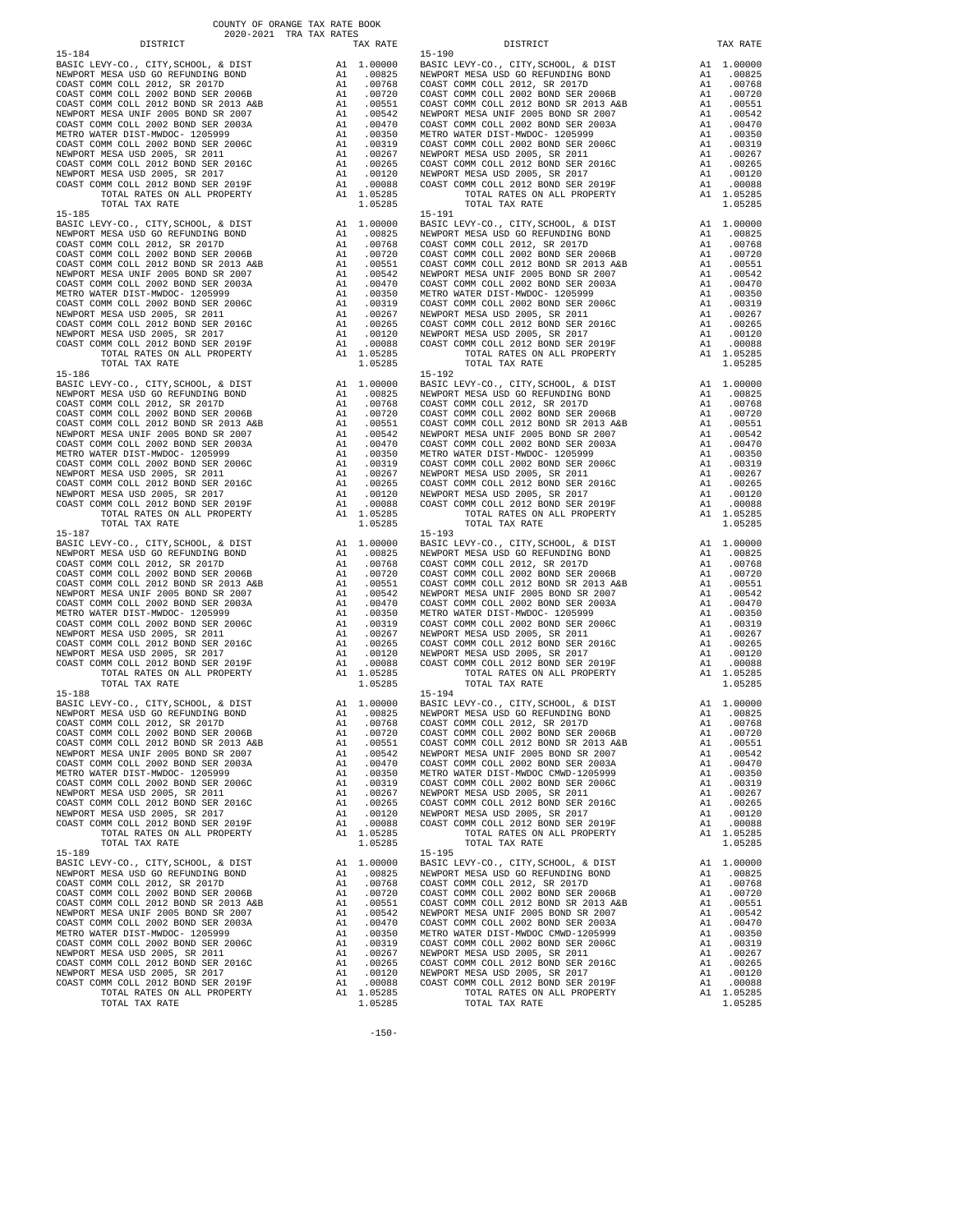| COUNTY OF ORANGE TAX RATE BOOK<br>$2020-2021 \quad \text{TRA TAX RATES}$ DISTRICT $\hspace{2.5cm}$ |          |                                                                                                                                                                                                                                            |          |
|----------------------------------------------------------------------------------------------------|----------|--------------------------------------------------------------------------------------------------------------------------------------------------------------------------------------------------------------------------------------------|----------|
|                                                                                                    | TAX RATE | DISTRICT                                                                                                                                                                                                                                   | TAX RATE |
|                                                                                                    |          |                                                                                                                                                                                                                                            |          |
|                                                                                                    |          |                                                                                                                                                                                                                                            |          |
|                                                                                                    |          |                                                                                                                                                                                                                                            |          |
|                                                                                                    |          |                                                                                                                                                                                                                                            |          |
|                                                                                                    |          |                                                                                                                                                                                                                                            |          |
|                                                                                                    |          |                                                                                                                                                                                                                                            |          |
|                                                                                                    |          |                                                                                                                                                                                                                                            |          |
|                                                                                                    |          |                                                                                                                                                                                                                                            |          |
|                                                                                                    |          |                                                                                                                                                                                                                                            |          |
|                                                                                                    |          |                                                                                                                                                                                                                                            |          |
|                                                                                                    |          |                                                                                                                                                                                                                                            |          |
|                                                                                                    |          |                                                                                                                                                                                                                                            |          |
|                                                                                                    |          |                                                                                                                                                                                                                                            |          |
|                                                                                                    |          |                                                                                                                                                                                                                                            |          |
|                                                                                                    |          |                                                                                                                                                                                                                                            |          |
|                                                                                                    |          |                                                                                                                                                                                                                                            |          |
|                                                                                                    |          |                                                                                                                                                                                                                                            |          |
|                                                                                                    |          |                                                                                                                                                                                                                                            |          |
|                                                                                                    |          |                                                                                                                                                                                                                                            |          |
|                                                                                                    |          |                                                                                                                                                                                                                                            |          |
|                                                                                                    |          |                                                                                                                                                                                                                                            |          |
|                                                                                                    |          |                                                                                                                                                                                                                                            |          |
|                                                                                                    |          |                                                                                                                                                                                                                                            |          |
|                                                                                                    |          |                                                                                                                                                                                                                                            |          |
|                                                                                                    |          |                                                                                                                                                                                                                                            |          |
|                                                                                                    |          |                                                                                                                                                                                                                                            |          |
|                                                                                                    |          |                                                                                                                                                                                                                                            |          |
|                                                                                                    |          |                                                                                                                                                                                                                                            |          |
|                                                                                                    |          |                                                                                                                                                                                                                                            |          |
|                                                                                                    |          |                                                                                                                                                                                                                                            |          |
|                                                                                                    |          |                                                                                                                                                                                                                                            |          |
|                                                                                                    |          |                                                                                                                                                                                                                                            |          |
|                                                                                                    |          |                                                                                                                                                                                                                                            |          |
|                                                                                                    |          |                                                                                                                                                                                                                                            |          |
|                                                                                                    |          |                                                                                                                                                                                                                                            |          |
|                                                                                                    |          |                                                                                                                                                                                                                                            |          |
|                                                                                                    |          |                                                                                                                                                                                                                                            |          |
|                                                                                                    |          |                                                                                                                                                                                                                                            |          |
|                                                                                                    |          |                                                                                                                                                                                                                                            |          |
|                                                                                                    |          |                                                                                                                                                                                                                                            |          |
|                                                                                                    |          |                                                                                                                                                                                                                                            |          |
|                                                                                                    |          |                                                                                                                                                                                                                                            |          |
|                                                                                                    |          |                                                                                                                                                                                                                                            |          |
|                                                                                                    |          |                                                                                                                                                                                                                                            |          |
|                                                                                                    |          |                                                                                                                                                                                                                                            |          |
|                                                                                                    |          |                                                                                                                                                                                                                                            |          |
|                                                                                                    |          |                                                                                                                                                                                                                                            |          |
|                                                                                                    |          |                                                                                                                                                                                                                                            |          |
|                                                                                                    |          |                                                                                                                                                                                                                                            |          |
|                                                                                                    |          |                                                                                                                                                                                                                                            |          |
|                                                                                                    |          |                                                                                                                                                                                                                                            |          |
|                                                                                                    |          |                                                                                                                                                                                                                                            |          |
|                                                                                                    |          |                                                                                                                                                                                                                                            |          |
|                                                                                                    |          |                                                                                                                                                                                                                                            |          |
|                                                                                                    |          |                                                                                                                                                                                                                                            |          |
|                                                                                                    |          |                                                                                                                                                                                                                                            |          |
|                                                                                                    |          |                                                                                                                                                                                                                                            |          |
|                                                                                                    |          |                                                                                                                                                                                                                                            |          |
|                                                                                                    |          |                                                                                                                                                                                                                                            |          |
|                                                                                                    |          |                                                                                                                                                                                                                                            |          |
|                                                                                                    |          |                                                                                                                                                                                                                                            |          |
|                                                                                                    |          | VORST COMM COLL 2012 BOND SER 2016C<br>NEWPORT MESA USD 2005, SR 2011<br>COAST COMM COLL 2012 BOND SER 2016C<br>NEWPORT MESA USD 2005, SR 2017<br>COAST COMM COLL 2012 BOND SER 2019F<br>TOTAL RATES ON ALL PROPERTY<br>TOTAL RATES ON ALL |          |
|                                                                                                    |          |                                                                                                                                                                                                                                            |          |
|                                                                                                    |          |                                                                                                                                                                                                                                            |          |
|                                                                                                    |          |                                                                                                                                                                                                                                            |          |
|                                                                                                    |          |                                                                                                                                                                                                                                            |          |
|                                                                                                    |          |                                                                                                                                                                                                                                            |          |
|                                                                                                    |          |                                                                                                                                                                                                                                            |          |
|                                                                                                    |          |                                                                                                                                                                                                                                            |          |
|                                                                                                    |          |                                                                                                                                                                                                                                            |          |
|                                                                                                    |          |                                                                                                                                                                                                                                            |          |
|                                                                                                    |          |                                                                                                                                                                                                                                            |          |
|                                                                                                    |          |                                                                                                                                                                                                                                            |          |
|                                                                                                    |          |                                                                                                                                                                                                                                            |          |
|                                                                                                    |          |                                                                                                                                                                                                                                            |          |

NEWPORT MESA USD 2005, SR 2011<br>
COAST COMM COLL 2012 BOND SER 2016C<br>
NEWPORT MESA USD 2005, SR 2017<br>
A1 .00265<br>
NEWPORT MESA USD 2005, SR 2017<br>
COAST COMM COLL 2012 BOND SER 2019F<br>
TOTAL RATES ON ALL PROPERTY<br>
TOTAL TAX RA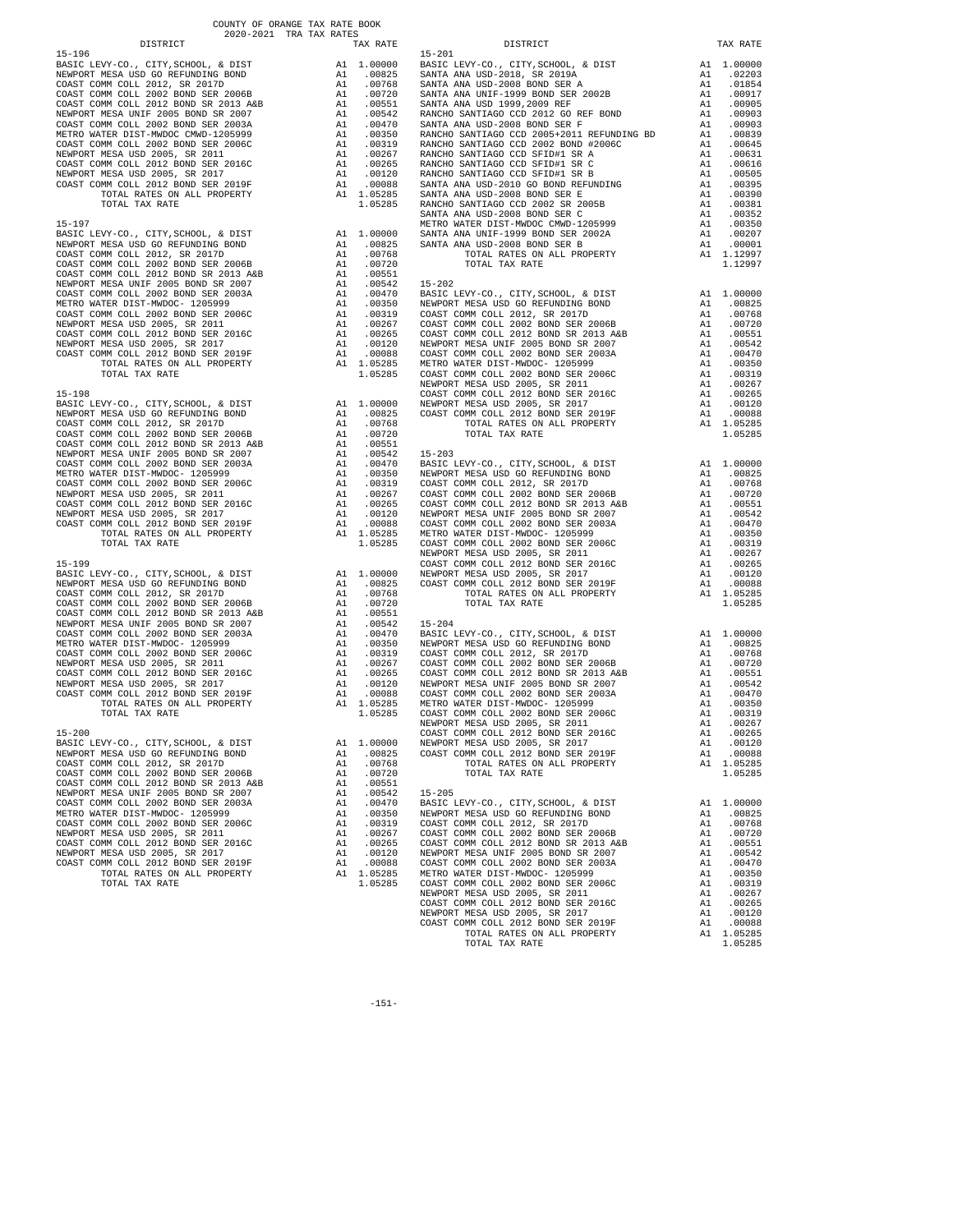| DIPIKICI                                                                                                                                                                                                                                        |    | IAA KAIL                                                                   |            |
|-------------------------------------------------------------------------------------------------------------------------------------------------------------------------------------------------------------------------------------------------|----|----------------------------------------------------------------------------|------------|
| $15 - 206$                                                                                                                                                                                                                                      |    |                                                                            | $15 - 211$ |
|                                                                                                                                                                                                                                                 |    |                                                                            |            |
|                                                                                                                                                                                                                                                 |    |                                                                            |            |
|                                                                                                                                                                                                                                                 |    |                                                                            |            |
|                                                                                                                                                                                                                                                 |    |                                                                            |            |
|                                                                                                                                                                                                                                                 |    |                                                                            |            |
|                                                                                                                                                                                                                                                 |    |                                                                            |            |
|                                                                                                                                                                                                                                                 |    |                                                                            |            |
|                                                                                                                                                                                                                                                 |    |                                                                            |            |
|                                                                                                                                                                                                                                                 |    |                                                                            |            |
|                                                                                                                                                                                                                                                 |    |                                                                            |            |
|                                                                                                                                                                                                                                                 |    |                                                                            |            |
|                                                                                                                                                                                                                                                 |    |                                                                            |            |
|                                                                                                                                                                                                                                                 |    |                                                                            |            |
|                                                                                                                                                                                                                                                 |    |                                                                            |            |
| TOTAL TAX RATE                                                                                                                                                                                                                                  |    | 1.05285                                                                    |            |
| $15 - 207$                                                                                                                                                                                                                                      |    |                                                                            | 15-212     |
|                                                                                                                                                                                                                                                 |    |                                                                            |            |
|                                                                                                                                                                                                                                                 |    |                                                                            |            |
|                                                                                                                                                                                                                                                 |    |                                                                            |            |
|                                                                                                                                                                                                                                                 |    |                                                                            |            |
|                                                                                                                                                                                                                                                 |    |                                                                            |            |
|                                                                                                                                                                                                                                                 |    |                                                                            |            |
|                                                                                                                                                                                                                                                 |    |                                                                            |            |
|                                                                                                                                                                                                                                                 |    |                                                                            |            |
|                                                                                                                                                                                                                                                 |    |                                                                            |            |
|                                                                                                                                                                                                                                                 |    |                                                                            |            |
|                                                                                                                                                                                                                                                 |    |                                                                            |            |
|                                                                                                                                                                                                                                                 |    |                                                                            |            |
|                                                                                                                                                                                                                                                 |    |                                                                            |            |
|                                                                                                                                                                                                                                                 |    |                                                                            |            |
|                                                                                                                                                                                                                                                 |    |                                                                            |            |
|                                                                                                                                                                                                                                                 |    |                                                                            |            |
|                                                                                                                                                                                                                                                 |    |                                                                            |            |
|                                                                                                                                                                                                                                                 |    |                                                                            |            |
|                                                                                                                                                                                                                                                 |    |                                                                            |            |
| SANTA ANA USD-2008 BOND SER E<br>RANCHO SANTIAGO CCD 2002 SR 2005B<br>SANTA ANA USD-2008 BOND SER C<br>SANTA ANA USD-2008 BOND SER C<br>METRO WATER DIST-MWDOC CMWD-1205999<br>SANTA ANA UNIF-1999 BOND SER 2002A<br>SANTA ANA USD-2008 BOND SE |    |                                                                            |            |
|                                                                                                                                                                                                                                                 |    | A1 1.12997                                                                 |            |
| TOTAL TAX RATE                                                                                                                                                                                                                                  |    | 1.12997                                                                    |            |
| $15 - 208$                                                                                                                                                                                                                                      |    |                                                                            | $15 - 213$ |
|                                                                                                                                                                                                                                                 |    |                                                                            |            |
|                                                                                                                                                                                                                                                 |    |                                                                            |            |
|                                                                                                                                                                                                                                                 |    |                                                                            |            |
|                                                                                                                                                                                                                                                 |    |                                                                            |            |
|                                                                                                                                                                                                                                                 |    |                                                                            |            |
|                                                                                                                                                                                                                                                 |    |                                                                            |            |
|                                                                                                                                                                                                                                                 |    |                                                                            |            |
|                                                                                                                                                                                                                                                 |    |                                                                            |            |
|                                                                                                                                                                                                                                                 |    |                                                                            |            |
|                                                                                                                                                                                                                                                 |    |                                                                            |            |
|                                                                                                                                                                                                                                                 |    |                                                                            |            |
|                                                                                                                                                                                                                                                 |    |                                                                            |            |
|                                                                                                                                                                                                                                                 |    |                                                                            |            |
|                                                                                                                                                                                                                                                 |    |                                                                            |            |
| TOTAL TAX RATE                                                                                                                                                                                                                                  |    | $1.05285$ RANCHO                                                           |            |
|                                                                                                                                                                                                                                                 |    |                                                                            | SANTA A    |
| $15 - 209$                                                                                                                                                                                                                                      |    |                                                                            | METRO W    |
| BASIC LEVY-CO., CITY, SCHOOL, & DIST                                                                                                                                                                                                            |    | METRO W<br>A1 .00000 SANTA A<br>A1 .02203 SANTA A<br>A1 .01854<br>A1 00017 |            |
| SANTA ANA USD-2018, SR 2019A                                                                                                                                                                                                                    |    |                                                                            |            |
|                                                                                                                                                                                                                                                 |    |                                                                            |            |
|                                                                                                                                                                                                                                                 |    |                                                                            |            |
|                                                                                                                                                                                                                                                 |    |                                                                            |            |
|                                                                                                                                                                                                                                                 |    |                                                                            |            |
|                                                                                                                                                                                                                                                 |    |                                                                            |            |
|                                                                                                                                                                                                                                                 |    |                                                                            |            |
|                                                                                                                                                                                                                                                 |    |                                                                            |            |
|                                                                                                                                                                                                                                                 |    |                                                                            |            |
|                                                                                                                                                                                                                                                 |    |                                                                            |            |
|                                                                                                                                                                                                                                                 |    |                                                                            |            |
|                                                                                                                                                                                                                                                 |    |                                                                            |            |
|                                                                                                                                                                                                                                                 |    |                                                                            |            |
| SANTA ANA USD-2008 BOND SER E                                                                                                                                                                                                                   | A1 | .00390                                                                     | RANCHO     |
| RANCHO SANTIAGO CCD 2002 SR 2005B                                                                                                                                                                                                               |    | A1 .00381                                                                  | RANCHO     |
| SANTA ANA USD-2008 BOND SER C                                                                                                                                                                                                                   |    | A1 .00352                                                                  | RANCHO     |
| METRO WATER DIST-MWDOC CMWD-1205999                                                                                                                                                                                                             | A1 | .00350                                                                     | RANCHO     |
| SANTA ANA UNIF-1999 BOND SER 2002A                                                                                                                                                                                                              | A1 | .00207                                                                     | RANCHO     |
| SANTA ANA USD-2008 BOND SER B                                                                                                                                                                                                                   | A1 | .00001                                                                     | SANTA A    |
| TOTAL RATES ON ALL PROPERTY                                                                                                                                                                                                                     |    | A1 1.12997                                                                 | SANTA A    |
| TOTAL TAX RATE                                                                                                                                                                                                                                  |    | 1.12997                                                                    | RANCHO     |
|                                                                                                                                                                                                                                                 |    |                                                                            | SANTA A    |
| $15 - 210$                                                                                                                                                                                                                                      |    |                                                                            | METRO W    |
| BASIC LEVY-CO., CITY, SCHOOL, & DIST                                                                                                                                                                                                            |    | A1 1.00000                                                                 | SANTA A    |
| NEWPORT MESA USD GO REFUNDING BOND                                                                                                                                                                                                              |    | A1 .00825                                                                  | SANTA A    |
| COAST COMM COLL 2012, SR 2017D                                                                                                                                                                                                                  | A1 | .00768                                                                     |            |
| COAST COMM COLL 2002 BOND SER 2006B                                                                                                                                                                                                             | A1 | .00720                                                                     |            |
| COAST COMM COLL 2012 BOND SR 2013 A&B                                                                                                                                                                                                           |    | A1 .00551                                                                  |            |
|                                                                                                                                                                                                                                                 |    |                                                                            |            |

| BASIC BEVITCO., CIII,SCHOOD, & DISI   | $\sqrt{2}$ | <b>1.</b> 0000 | <i>ت حيد حيد</i> |
|---------------------------------------|------------|----------------|------------------|
| NEWPORT MESA USD GO REFUNDING BOND    |            | A1.00825       | SANTA A          |
| COAST COMM COLL 2012, SR 2017D        | A1         | .00768         |                  |
| COAST COMM COLL 2002 BOND SER 2006B   | A1         | .00720         |                  |
| COAST COMM COLL 2012 BOND SR 2013 A&B | A1         | .00551         |                  |
| NEWPORT MESA UNIF 2005 BOND SR 2007   | A1         | .00542         | 15-215           |
| COAST COMM COLL 2002 BOND SER 2003A   | A1         | .00470         | <b>BASIC L</b>   |
| METRO WATER DIST-MWDOC- 1205999       | A1         | .00350         | NEWPORT          |
| COAST COMM COLL 2002 BOND SER 2006C   | A1         | .00319         | COAST C          |
| NEWPORT MESA USD 2005, SR 2011        | A1         | .00267         | COAST C          |
| COAST COMM COLL 2012 BOND SER 2016C   | A1         | .00265         | COAST C          |
| NEWPORT MESA USD 2005, SR 2017        | A1         | .00120         | NEWPORT          |
| COAST COMM COLL 2012 BOND SER 2019F   | A1         | .00088         | COAST C          |
| TOTAL RATES ON ALL PROPERTY           |            | A1 1.05285     | METRO W          |
| TOTAL TAX RATE                        |            | 1.05285        | COAST C          |
|                                       |            |                | $\frac{1}{2}$    |

| COUNTY OF ORANGE TAX RATE BOOK<br>$2020-2021 \quad \text{TRA TAX RATES}$ DISTRICT $2020-2021 \quad \text{TRA TAX RATES}$ |          |                |          |
|--------------------------------------------------------------------------------------------------------------------------|----------|----------------|----------|
|                                                                                                                          | TAX RATE | DISTRICT       | TAX RATE |
| $15 - 206$                                                                                                               |          | $15 - 211$     |          |
|                                                                                                                          |          |                |          |
|                                                                                                                          |          |                |          |
|                                                                                                                          |          |                |          |
|                                                                                                                          |          |                |          |
|                                                                                                                          |          |                |          |
|                                                                                                                          |          |                |          |
|                                                                                                                          |          |                |          |
|                                                                                                                          |          |                |          |
|                                                                                                                          |          |                |          |
|                                                                                                                          |          |                |          |
|                                                                                                                          |          |                |          |
| $15 - 207$                                                                                                               |          | $15 - 212$     |          |
|                                                                                                                          |          |                |          |
|                                                                                                                          |          |                |          |
|                                                                                                                          |          |                |          |
|                                                                                                                          |          |                |          |
|                                                                                                                          |          |                |          |
|                                                                                                                          |          |                |          |
|                                                                                                                          |          |                |          |
|                                                                                                                          |          |                |          |
|                                                                                                                          |          |                |          |
|                                                                                                                          |          |                |          |
|                                                                                                                          |          |                |          |
|                                                                                                                          |          |                |          |
|                                                                                                                          |          |                |          |
|                                                                                                                          |          |                |          |
|                                                                                                                          |          |                |          |
|                                                                                                                          |          |                |          |
|                                                                                                                          |          |                |          |
|                                                                                                                          |          |                |          |
|                                                                                                                          |          |                |          |
|                                                                                                                          |          |                |          |
|                                                                                                                          |          |                |          |
|                                                                                                                          |          |                |          |
|                                                                                                                          |          |                |          |
|                                                                                                                          |          |                |          |
|                                                                                                                          |          |                |          |
|                                                                                                                          |          |                |          |
|                                                                                                                          |          |                |          |
|                                                                                                                          |          |                |          |
|                                                                                                                          |          |                |          |
|                                                                                                                          |          |                |          |
|                                                                                                                          |          |                |          |
|                                                                                                                          |          |                |          |
|                                                                                                                          |          |                |          |
|                                                                                                                          |          |                |          |
|                                                                                                                          |          |                |          |
|                                                                                                                          |          |                |          |
|                                                                                                                          |          |                |          |
|                                                                                                                          |          |                |          |
|                                                                                                                          |          |                |          |
|                                                                                                                          |          |                |          |
|                                                                                                                          |          |                |          |
|                                                                                                                          |          |                |          |
|                                                                                                                          |          |                |          |
|                                                                                                                          |          |                |          |
|                                                                                                                          |          |                |          |
|                                                                                                                          |          |                |          |
|                                                                                                                          |          |                |          |
|                                                                                                                          |          |                |          |
|                                                                                                                          |          |                |          |
|                                                                                                                          |          |                |          |
|                                                                                                                          |          |                |          |
|                                                                                                                          |          |                |          |
|                                                                                                                          |          |                |          |
|                                                                                                                          |          |                |          |
|                                                                                                                          |          |                |          |
|                                                                                                                          |          |                |          |
|                                                                                                                          |          |                |          |
|                                                                                                                          |          |                |          |
|                                                                                                                          |          |                |          |
|                                                                                                                          |          |                |          |
|                                                                                                                          |          |                |          |
|                                                                                                                          |          |                |          |
|                                                                                                                          |          |                |          |
|                                                                                                                          |          |                |          |
|                                                                                                                          |          |                |          |
|                                                                                                                          |          |                |          |
|                                                                                                                          |          |                |          |
|                                                                                                                          |          | TOTAL TAX RATE | 1.05285  |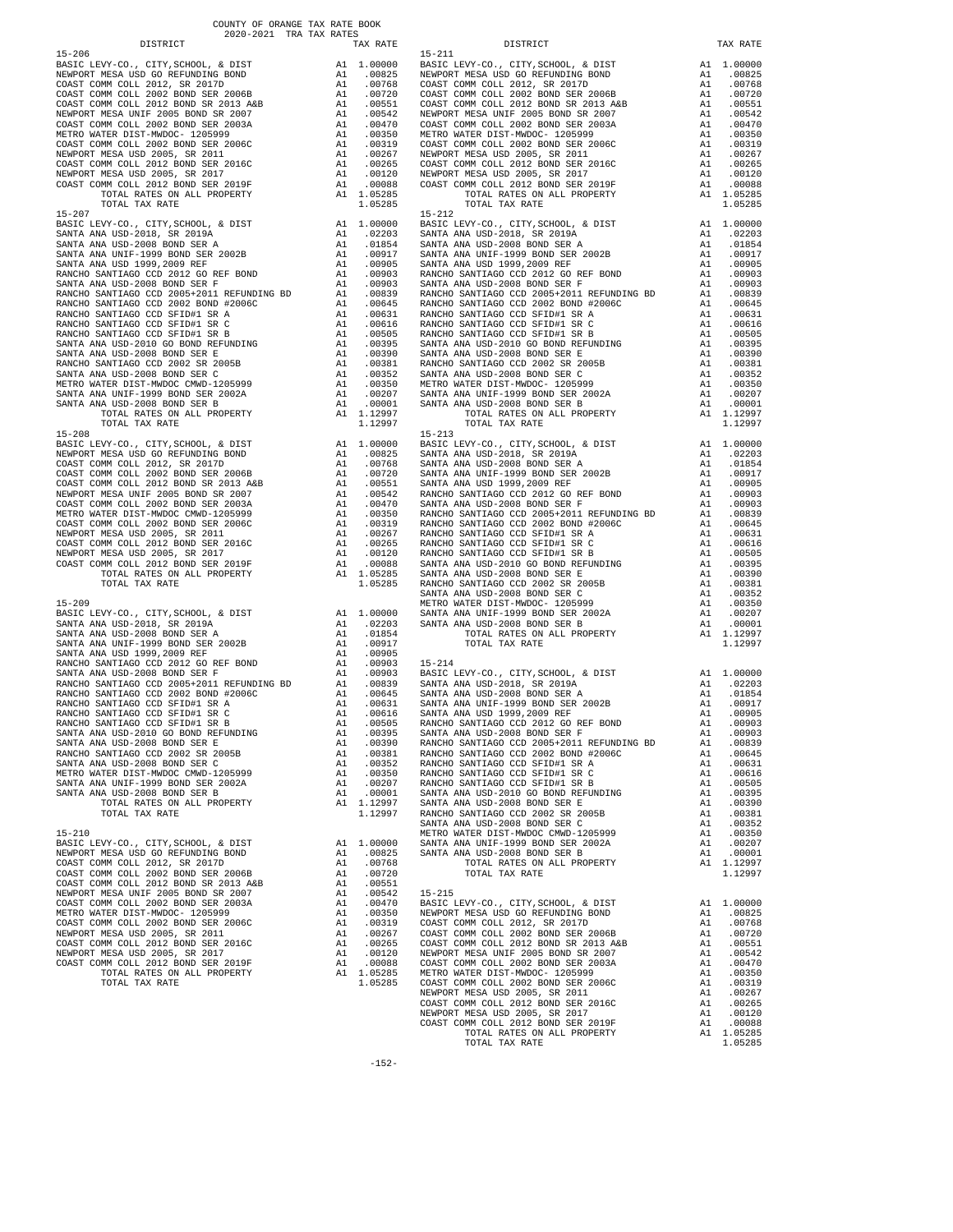| ---------                                                                                                                                                                                                                                                                                                                                                                                                     |    | TAT TATES         |            |
|---------------------------------------------------------------------------------------------------------------------------------------------------------------------------------------------------------------------------------------------------------------------------------------------------------------------------------------------------------------------------------------------------------------|----|-------------------|------------|
| $15 - 216$                                                                                                                                                                                                                                                                                                                                                                                                    |    |                   | $15 - 221$ |
|                                                                                                                                                                                                                                                                                                                                                                                                               |    |                   |            |
|                                                                                                                                                                                                                                                                                                                                                                                                               |    |                   |            |
|                                                                                                                                                                                                                                                                                                                                                                                                               |    |                   |            |
|                                                                                                                                                                                                                                                                                                                                                                                                               |    |                   |            |
|                                                                                                                                                                                                                                                                                                                                                                                                               |    |                   |            |
|                                                                                                                                                                                                                                                                                                                                                                                                               |    |                   |            |
|                                                                                                                                                                                                                                                                                                                                                                                                               |    |                   |            |
|                                                                                                                                                                                                                                                                                                                                                                                                               |    |                   |            |
|                                                                                                                                                                                                                                                                                                                                                                                                               |    |                   |            |
|                                                                                                                                                                                                                                                                                                                                                                                                               |    |                   |            |
|                                                                                                                                                                                                                                                                                                                                                                                                               |    |                   |            |
|                                                                                                                                                                                                                                                                                                                                                                                                               |    |                   |            |
|                                                                                                                                                                                                                                                                                                                                                                                                               |    |                   |            |
|                                                                                                                                                                                                                                                                                                                                                                                                               |    |                   |            |
|                                                                                                                                                                                                                                                                                                                                                                                                               |    |                   |            |
|                                                                                                                                                                                                                                                                                                                                                                                                               |    |                   |            |
|                                                                                                                                                                                                                                                                                                                                                                                                               |    |                   | SANTA A    |
|                                                                                                                                                                                                                                                                                                                                                                                                               |    |                   |            |
| $15 - 217$                                                                                                                                                                                                                                                                                                                                                                                                    |    |                   | METRO W    |
|                                                                                                                                                                                                                                                                                                                                                                                                               |    |                   |            |
|                                                                                                                                                                                                                                                                                                                                                                                                               |    |                   |            |
|                                                                                                                                                                                                                                                                                                                                                                                                               |    |                   |            |
|                                                                                                                                                                                                                                                                                                                                                                                                               |    |                   |            |
|                                                                                                                                                                                                                                                                                                                                                                                                               |    |                   |            |
|                                                                                                                                                                                                                                                                                                                                                                                                               |    |                   |            |
|                                                                                                                                                                                                                                                                                                                                                                                                               |    |                   |            |
|                                                                                                                                                                                                                                                                                                                                                                                                               |    |                   |            |
|                                                                                                                                                                                                                                                                                                                                                                                                               |    |                   |            |
|                                                                                                                                                                                                                                                                                                                                                                                                               |    |                   |            |
|                                                                                                                                                                                                                                                                                                                                                                                                               |    |                   |            |
|                                                                                                                                                                                                                                                                                                                                                                                                               |    |                   |            |
|                                                                                                                                                                                                                                                                                                                                                                                                               |    |                   |            |
|                                                                                                                                                                                                                                                                                                                                                                                                               |    |                   |            |
| $\begin{tabular}{l c c c c} \hline 15-217 & \multicolumn{2}{l}{METRO W} & \multicolumn{2}{l}{METRO W} \\ \hline \multicolumn{2}{l}{MENSC LEVY-CO.}, & CTTY, SCHOOL, & & DIST & & & & 1.00000 & \text{SANTRA A} \\ \hline \multicolumn{2}{l}{COAST COMM COLL 2012}, & SR 2017D & & & 1.00768 \\ \multicolumn{2}{l}{COAST COMM COLL 2012 BOND SFR 2006B} & & & & 1.00768 \\ \multicolumn{2}{l}{COAST COMM COLL$ |    |                   |            |
|                                                                                                                                                                                                                                                                                                                                                                                                               |    |                   |            |
|                                                                                                                                                                                                                                                                                                                                                                                                               |    |                   | RANCHO     |
| $15 - 218$                                                                                                                                                                                                                                                                                                                                                                                                    |    |                   | RANCHO     |
|                                                                                                                                                                                                                                                                                                                                                                                                               |    |                   |            |
|                                                                                                                                                                                                                                                                                                                                                                                                               |    |                   |            |
|                                                                                                                                                                                                                                                                                                                                                                                                               |    |                   |            |
|                                                                                                                                                                                                                                                                                                                                                                                                               |    |                   |            |
|                                                                                                                                                                                                                                                                                                                                                                                                               |    |                   |            |
|                                                                                                                                                                                                                                                                                                                                                                                                               |    |                   |            |
|                                                                                                                                                                                                                                                                                                                                                                                                               |    |                   |            |
|                                                                                                                                                                                                                                                                                                                                                                                                               |    |                   |            |
| $\begin{tabular}{l c c c c} \hline 15-218 & \multicolumn{4}{l c c} \multicolumn{4}{l c c} \multicolumn{4}{l c c} \multicolumn{4}{l c c} \multicolumn{4}{l c c} \multicolumn{4}{l c c} \multicolumn{4}{l c c} \multicolumn{4}{l c c} \multicolumn{4}{l c c} \multicolumn{4}{l c c} \multicolumn{4}{l c c} \multicolumn{4}{l c c} \multicolumn{4}{l c c} \multicolumn{4}{l c c} \multicolumn{4}{l c $           |    |                   |            |
|                                                                                                                                                                                                                                                                                                                                                                                                               |    |                   |            |
|                                                                                                                                                                                                                                                                                                                                                                                                               |    |                   |            |
|                                                                                                                                                                                                                                                                                                                                                                                                               |    |                   |            |
|                                                                                                                                                                                                                                                                                                                                                                                                               |    |                   |            |
|                                                                                                                                                                                                                                                                                                                                                                                                               |    |                   |            |
|                                                                                                                                                                                                                                                                                                                                                                                                               |    |                   |            |
|                                                                                                                                                                                                                                                                                                                                                                                                               |    |                   |            |
|                                                                                                                                                                                                                                                                                                                                                                                                               |    |                   |            |
|                                                                                                                                                                                                                                                                                                                                                                                                               |    |                   | SANTA A    |
|                                                                                                                                                                                                                                                                                                                                                                                                               |    |                   |            |
|                                                                                                                                                                                                                                                                                                                                                                                                               |    |                   |            |
|                                                                                                                                                                                                                                                                                                                                                                                                               |    |                   |            |
|                                                                                                                                                                                                                                                                                                                                                                                                               |    |                   |            |
|                                                                                                                                                                                                                                                                                                                                                                                                               |    |                   |            |
|                                                                                                                                                                                                                                                                                                                                                                                                               |    |                   |            |
|                                                                                                                                                                                                                                                                                                                                                                                                               |    |                   |            |
|                                                                                                                                                                                                                                                                                                                                                                                                               |    |                   |            |
|                                                                                                                                                                                                                                                                                                                                                                                                               |    |                   |            |
|                                                                                                                                                                                                                                                                                                                                                                                                               |    |                   |            |
|                                                                                                                                                                                                                                                                                                                                                                                                               |    |                   |            |
|                                                                                                                                                                                                                                                                                                                                                                                                               |    |                   |            |
|                                                                                                                                                                                                                                                                                                                                                                                                               |    |                   |            |
|                                                                                                                                                                                                                                                                                                                                                                                                               |    |                   |            |
|                                                                                                                                                                                                                                                                                                                                                                                                               |    |                   |            |
|                                                                                                                                                                                                                                                                                                                                                                                                               |    |                   |            |
|                                                                                                                                                                                                                                                                                                                                                                                                               |    |                   |            |
| TOTAL TAX RATE                                                                                                                                                                                                                                                                                                                                                                                                |    | 1.05285           |            |
|                                                                                                                                                                                                                                                                                                                                                                                                               |    |                   |            |
| $15 - 220$                                                                                                                                                                                                                                                                                                                                                                                                    |    |                   |            |
| BASIC LEVY-CO., CITY, SCHOOL, & DIST                                                                                                                                                                                                                                                                                                                                                                          |    | A1 1.00000 15-224 |            |
| NEWPORT MESA USD GO REFUNDING BOND                                                                                                                                                                                                                                                                                                                                                                            | A1 | .00825            | BASIC L    |
| COAST COMM COLL 2012, SR 2017D                                                                                                                                                                                                                                                                                                                                                                                | A1 | .00768            | SANTA A    |
| COAST COMM COLL 2002 BOND SER 2006B                                                                                                                                                                                                                                                                                                                                                                           | A1 | .00720            | SANTA A    |
| COAST COMM COLL 2012 BOND SR 2013 A&B                                                                                                                                                                                                                                                                                                                                                                         | A1 | .00551            | SANTA A    |
| NEWPORT MESA UNIF 2005 BOND SR 2007                                                                                                                                                                                                                                                                                                                                                                           |    | .00542            | SANTA A    |
|                                                                                                                                                                                                                                                                                                                                                                                                               | A1 |                   |            |
| COAST COMM COLL 2002 BOND SER 2003A                                                                                                                                                                                                                                                                                                                                                                           | A1 | .00470            | RANCHO     |
| METRO WATER DIST-MWDOC- 1205999                                                                                                                                                                                                                                                                                                                                                                               | A1 | .00350            | SANTA A    |
| COAST COMM COLL 2002 BOND SER 2006C                                                                                                                                                                                                                                                                                                                                                                           | A1 | .00319            | RANCHO     |
| NEWPORT MESA USD 2005, SR 2011                                                                                                                                                                                                                                                                                                                                                                                | A1 | .00267            | RANCHO     |
| COAST COMM COLL 2012 BOND SER 2016C                                                                                                                                                                                                                                                                                                                                                                           | A1 | .00265            | RANCHO     |
| NEWPORT MESA USD 2005, SR 2017                                                                                                                                                                                                                                                                                                                                                                                | A1 | .00120            | RANCHO     |
| COAST COMM COLL 2012 BOND SER 2019F                                                                                                                                                                                                                                                                                                                                                                           | A1 | .00088            | RANCHO     |
| TOTAL RATES ON ALL PROPERTY                                                                                                                                                                                                                                                                                                                                                                                   |    | A1 1.05285        | SANTA A    |
|                                                                                                                                                                                                                                                                                                                                                                                                               |    |                   |            |
| TOTAL TAX RATE                                                                                                                                                                                                                                                                                                                                                                                                |    | 1.05285           | SANTA A    |

| COUNTY OF ORANGE TAX RATE BOOK<br>$2020-2021 \quad \text{TRA RATE B}$ DISTRICT 2020–2021 TRA TAX RATES | TAX RATE | DISTRICT                        | TAX RATE |
|--------------------------------------------------------------------------------------------------------|----------|---------------------------------|----------|
|                                                                                                        |          |                                 |          |
|                                                                                                        |          |                                 |          |
|                                                                                                        |          |                                 |          |
|                                                                                                        |          |                                 |          |
|                                                                                                        |          |                                 |          |
|                                                                                                        |          |                                 |          |
|                                                                                                        |          |                                 |          |
|                                                                                                        |          |                                 |          |
|                                                                                                        |          |                                 |          |
|                                                                                                        |          |                                 |          |
|                                                                                                        |          |                                 |          |
|                                                                                                        |          |                                 |          |
|                                                                                                        |          |                                 |          |
|                                                                                                        |          |                                 |          |
|                                                                                                        |          |                                 |          |
|                                                                                                        |          |                                 |          |
|                                                                                                        |          |                                 |          |
|                                                                                                        |          |                                 |          |
|                                                                                                        |          |                                 |          |
|                                                                                                        |          |                                 |          |
|                                                                                                        |          |                                 |          |
|                                                                                                        |          |                                 |          |
|                                                                                                        |          |                                 |          |
|                                                                                                        |          |                                 |          |
|                                                                                                        |          |                                 |          |
|                                                                                                        |          |                                 |          |
|                                                                                                        |          |                                 |          |
|                                                                                                        |          |                                 |          |
|                                                                                                        |          |                                 |          |
|                                                                                                        |          |                                 |          |
|                                                                                                        |          |                                 |          |
|                                                                                                        |          |                                 |          |
|                                                                                                        |          |                                 |          |
|                                                                                                        |          |                                 |          |
|                                                                                                        |          |                                 |          |
|                                                                                                        |          |                                 |          |
|                                                                                                        |          |                                 |          |
|                                                                                                        |          |                                 |          |
|                                                                                                        |          |                                 |          |
|                                                                                                        |          |                                 |          |
|                                                                                                        |          |                                 |          |
|                                                                                                        |          |                                 |          |
|                                                                                                        |          |                                 |          |
|                                                                                                        |          |                                 |          |
|                                                                                                        |          |                                 |          |
|                                                                                                        |          |                                 |          |
|                                                                                                        |          |                                 |          |
|                                                                                                        |          |                                 |          |
|                                                                                                        |          |                                 |          |
|                                                                                                        |          |                                 |          |
|                                                                                                        |          |                                 |          |
|                                                                                                        |          |                                 |          |
|                                                                                                        |          |                                 |          |
|                                                                                                        |          |                                 |          |
|                                                                                                        |          |                                 |          |
|                                                                                                        |          |                                 |          |
|                                                                                                        |          |                                 |          |
|                                                                                                        |          | $\frac{1}{2}$<br>TOTAL TAX RATE | 1.12997  |
| $15 - 220$                                                                                             |          |                                 |          |
|                                                                                                        |          |                                 |          |
|                                                                                                        |          |                                 |          |
|                                                                                                        |          |                                 |          |
|                                                                                                        |          |                                 |          |
|                                                                                                        |          |                                 |          |
|                                                                                                        |          |                                 |          |
|                                                                                                        |          |                                 |          |
|                                                                                                        |          |                                 |          |
|                                                                                                        |          |                                 |          |
|                                                                                                        |          |                                 |          |
|                                                                                                        |          |                                 |          |
|                                                                                                        |          |                                 |          |
|                                                                                                        |          |                                 |          |
|                                                                                                        |          |                                 |          |
|                                                                                                        |          |                                 |          |
|                                                                                                        |          |                                 |          |
|                                                                                                        |          |                                 |          |
|                                                                                                        |          |                                 |          |
|                                                                                                        |          |                                 |          |
|                                                                                                        |          |                                 |          |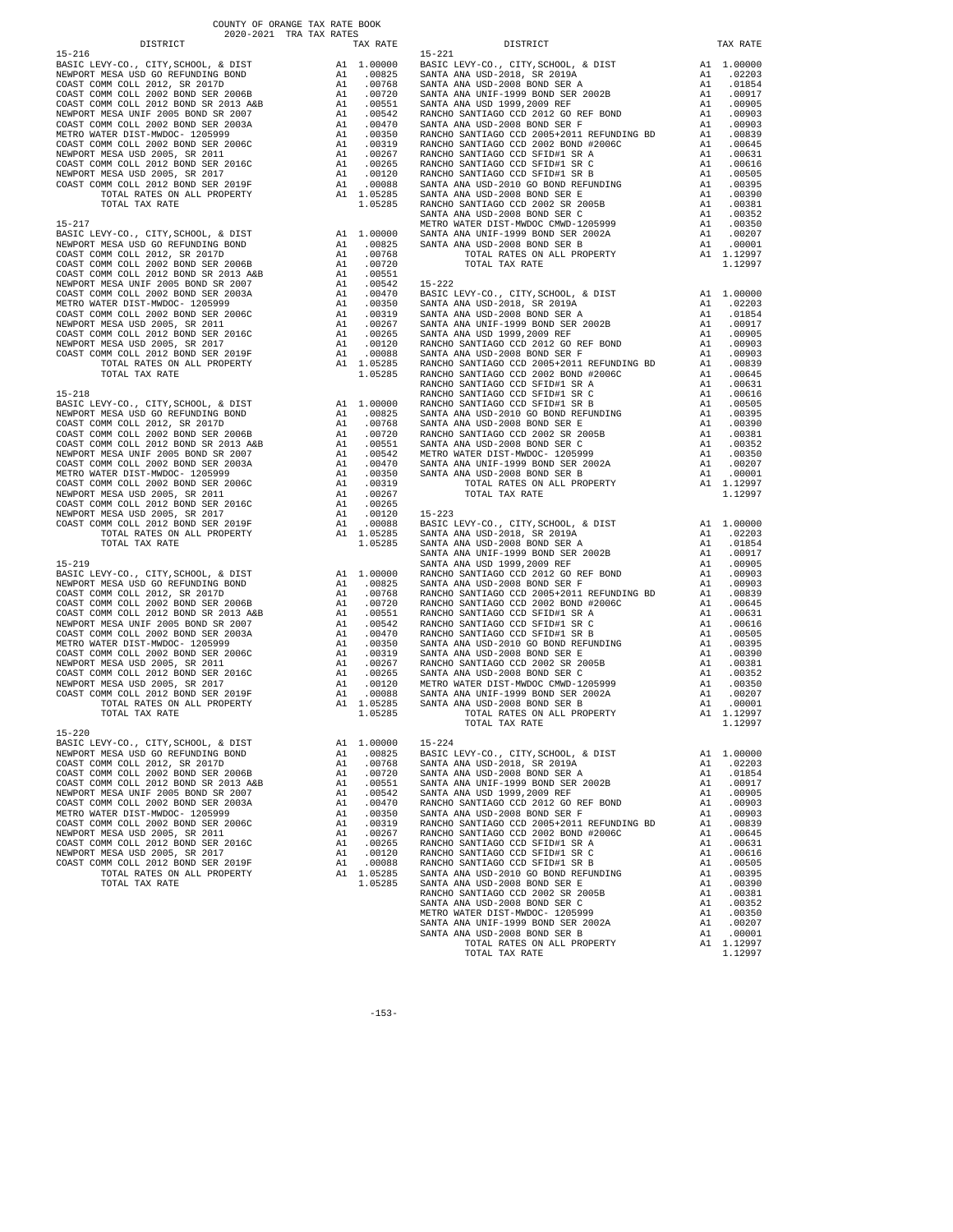|                                                                                                                                                                                                           |                                                                |    |         | COAST C |
|-----------------------------------------------------------------------------------------------------------------------------------------------------------------------------------------------------------|----------------------------------------------------------------|----|---------|---------|
|                                                                                                                                                                                                           |                                                                |    |         |         |
|                                                                                                                                                                                                           |                                                                |    |         |         |
|                                                                                                                                                                                                           |                                                                |    |         |         |
|                                                                                                                                                                                                           |                                                                |    |         |         |
|                                                                                                                                                                                                           |                                                                |    |         |         |
|                                                                                                                                                                                                           |                                                                |    |         |         |
|                                                                                                                                                                                                           |                                                                |    |         |         |
|                                                                                                                                                                                                           |                                                                |    |         |         |
|                                                                                                                                                                                                           |                                                                |    |         |         |
|                                                                                                                                                                                                           |                                                                |    |         |         |
|                                                                                                                                                                                                           |                                                                |    |         |         |
|                                                                                                                                                                                                           |                                                                |    |         |         |
|                                                                                                                                                                                                           |                                                                |    |         |         |
|                                                                                                                                                                                                           |                                                                |    |         |         |
|                                                                                                                                                                                                           |                                                                |    |         |         |
|                                                                                                                                                                                                           |                                                                |    |         |         |
|                                                                                                                                                                                                           |                                                                |    |         |         |
|                                                                                                                                                                                                           |                                                                |    |         |         |
|                                                                                                                                                                                                           |                                                                |    |         |         |
|                                                                                                                                                                                                           |                                                                |    |         |         |
|                                                                                                                                                                                                           |                                                                |    |         |         |
|                                                                                                                                                                                                           |                                                                |    |         |         |
|                                                                                                                                                                                                           |                                                                |    |         | RANCHO  |
| $15 - 227$                                                                                                                                                                                                |                                                                |    |         | RANCHO  |
|                                                                                                                                                                                                           |                                                                |    |         |         |
|                                                                                                                                                                                                           |                                                                |    |         |         |
|                                                                                                                                                                                                           |                                                                |    |         |         |
|                                                                                                                                                                                                           |                                                                |    |         |         |
|                                                                                                                                                                                                           |                                                                |    |         |         |
|                                                                                                                                                                                                           |                                                                |    |         |         |
|                                                                                                                                                                                                           |                                                                |    |         |         |
|                                                                                                                                                                                                           |                                                                |    |         |         |
|                                                                                                                                                                                                           |                                                                |    |         |         |
|                                                                                                                                                                                                           |                                                                |    |         |         |
|                                                                                                                                                                                                           |                                                                |    |         |         |
|                                                                                                                                                                                                           |                                                                |    |         |         |
|                                                                                                                                                                                                           |                                                                |    |         |         |
|                                                                                                                                                                                                           |                                                                |    |         |         |
|                                                                                                                                                                                                           |                                                                |    |         |         |
|                                                                                                                                                                                                           |                                                                |    |         |         |
|                                                                                                                                                                                                           |                                                                |    |         |         |
|                                                                                                                                                                                                           |                                                                |    |         |         |
|                                                                                                                                                                                                           |                                                                |    |         |         |
|                                                                                                                                                                                                           |                                                                |    |         |         |
|                                                                                                                                                                                                           |                                                                |    |         |         |
|                                                                                                                                                                                                           |                                                                |    |         |         |
| $15 - 228$                                                                                                                                                                                                |                                                                |    |         | NEWPORT |
| ${\tt BASE}$ ${\tt BASIC}$ ${\tt LEVY-C0.}$ , ${\tt CITY}$ ,<br>${\tt SEHODI}$ , $\&$ ${\tt DIST}$<br>${\tt A1}$ ${\tt 1.00000}$ ${\tt COAST}$ ${\tt CORF}$<br>${\tt NEWPORT}$ ${\tt MSE}$ ${\tt I00825}$ |                                                                |    |         |         |
|                                                                                                                                                                                                           |                                                                |    |         |         |
|                                                                                                                                                                                                           |                                                                |    |         |         |
|                                                                                                                                                                                                           |                                                                |    |         |         |
|                                                                                                                                                                                                           |                                                                |    |         |         |
|                                                                                                                                                                                                           |                                                                |    |         |         |
|                                                                                                                                                                                                           |                                                                |    |         |         |
|                                                                                                                                                                                                           |                                                                |    |         |         |
|                                                                                                                                                                                                           |                                                                |    |         |         |
|                                                                                                                                                                                                           |                                                                |    |         |         |
|                                                                                                                                                                                                           |                                                                |    |         |         |
|                                                                                                                                                                                                           |                                                                |    |         |         |
|                                                                                                                                                                                                           |                                                                |    |         |         |
|                                                                                                                                                                                                           |                                                                |    |         |         |
|                                                                                                                                                                                                           |                                                                |    |         | COAST C |
|                                                                                                                                                                                                           |                                                                |    |         |         |
|                                                                                                                                                                                                           |                                                                |    |         |         |
|                                                                                                                                                                                                           |                                                                |    |         | NEWPORT |
|                                                                                                                                                                                                           |                                                                |    |         | COAST C |
| ${\tt BASEC~LEVY-CO.},~{\tt CITY, SCHOOL},~\&~{\tt DIST}~~{\tt A1}~~1.00000\\ {\tt NEWPORT~MESA~USD~CO~REFUNDING~BOND}~~{\tt A1}~~.00825\\$                                                               |                                                                |    |         |         |
|                                                                                                                                                                                                           |                                                                |    |         |         |
|                                                                                                                                                                                                           |                                                                |    |         |         |
|                                                                                                                                                                                                           |                                                                |    |         |         |
|                                                                                                                                                                                                           |                                                                |    |         |         |
|                                                                                                                                                                                                           |                                                                |    |         |         |
|                                                                                                                                                                                                           |                                                                |    |         |         |
| COAST COMM COLL 2002 BOND SER 2006C<br>NEWPORT MESA HOL 2002 BOND SER 2006C                                                                                                                               |                                                                | A1 | .00319  |         |
| NEWPORT MESA USD 2005, SR 2011                                                                                                                                                                            |                                                                |    |         |         |
| COAST COMM COLL 2012 BOND SER 2016C                                                                                                                                                                       |                                                                |    |         |         |
| NEWPORT MESA USD 2005, SR 2017<br>COAST COMM COLL 2012 BOND SER 2019F                                                                                                                                     |                                                                |    |         |         |
|                                                                                                                                                                                                           |                                                                |    |         |         |
| TOTAL RATES ON ALL PROPERTY<br>TOTAL TAX RATE                                                                                                                                                             | A1 .00267<br>A1 .00265<br>A1 .00120<br>A1 .00088<br>A1 1.05285 |    | 1.05285 |         |

-154-

| ZUZU-ZUZI TRA TAX RATES<br>DISTRICT | TAX RATE | DISTRICT | TAX RATE |
|-------------------------------------|----------|----------|----------|
|                                     |          |          |          |
|                                     |          |          |          |
|                                     |          |          |          |
|                                     |          |          |          |
|                                     |          |          |          |
|                                     |          |          |          |
|                                     |          |          |          |
|                                     |          |          |          |
|                                     |          |          |          |
|                                     |          |          |          |
|                                     |          |          |          |
|                                     |          |          |          |
|                                     |          |          |          |
|                                     |          |          |          |
|                                     |          |          |          |
|                                     |          |          |          |
|                                     |          |          |          |
|                                     |          |          |          |
|                                     |          |          |          |
|                                     |          |          |          |
|                                     |          |          |          |
|                                     |          |          |          |
|                                     |          |          |          |
|                                     |          |          |          |
|                                     |          |          |          |
|                                     |          |          |          |
|                                     |          |          |          |
|                                     |          |          |          |
|                                     |          |          |          |
|                                     |          |          |          |
|                                     |          |          |          |
|                                     |          |          |          |
|                                     |          |          |          |
|                                     |          |          |          |
|                                     |          |          |          |
|                                     |          |          |          |
|                                     |          |          |          |
|                                     |          |          |          |
|                                     |          |          |          |
|                                     |          |          |          |
|                                     |          |          |          |
|                                     |          |          |          |
|                                     |          |          |          |
|                                     |          |          |          |
|                                     |          |          |          |
|                                     |          |          |          |
|                                     |          |          |          |
|                                     |          |          |          |
|                                     |          |          |          |
|                                     |          |          |          |
|                                     |          |          |          |
|                                     |          |          |          |
|                                     |          |          |          |
|                                     |          |          |          |
|                                     |          |          |          |
|                                     |          |          |          |
|                                     |          |          |          |
|                                     |          |          |          |
|                                     |          |          |          |
|                                     |          |          |          |
|                                     |          |          |          |
|                                     |          |          |          |
|                                     |          |          |          |
|                                     |          |          |          |
|                                     |          |          |          |
|                                     |          |          |          |
|                                     |          |          |          |
|                                     |          |          |          |
|                                     |          |          |          |
|                                     |          |          |          |
|                                     |          |          |          |
|                                     |          |          |          |
|                                     |          |          |          |
|                                     |          |          |          |
|                                     |          |          |          |
|                                     |          |          |          |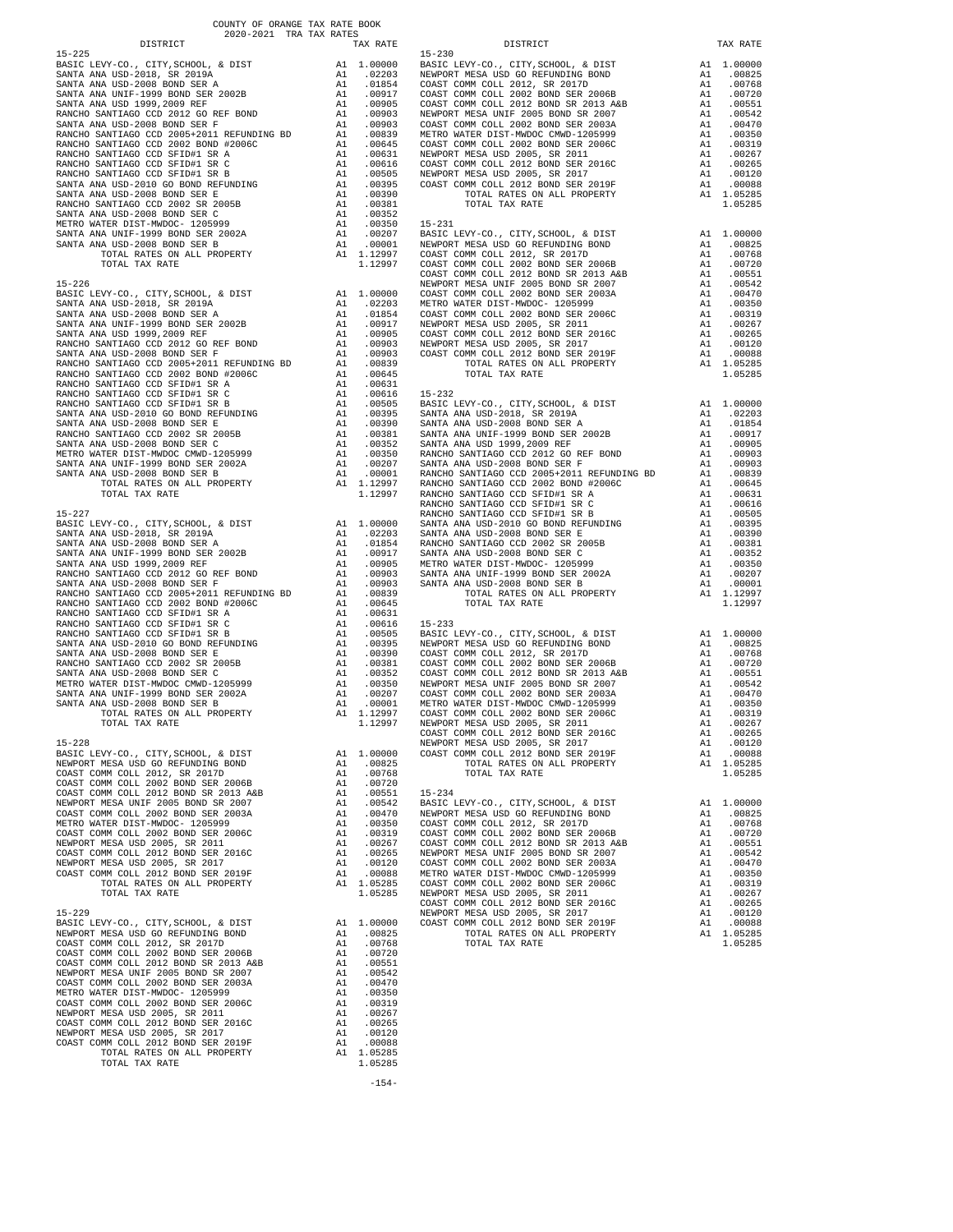| TOTAL RATES ON ALL PROPERTY                                                                                                                                                          |          | A1 1.05285                                                                                                                                                                                                                                                 |                                                                                                                                                                                                                                  |
|--------------------------------------------------------------------------------------------------------------------------------------------------------------------------------------|----------|------------------------------------------------------------------------------------------------------------------------------------------------------------------------------------------------------------------------------------------------------------|----------------------------------------------------------------------------------------------------------------------------------------------------------------------------------------------------------------------------------|
| TOTAL TAX RATE                                                                                                                                                                       |          | 1.05285                                                                                                                                                                                                                                                    |                                                                                                                                                                                                                                  |
| $15 - 236$                                                                                                                                                                           |          |                                                                                                                                                                                                                                                            | $15 - 243$                                                                                                                                                                                                                       |
| BASIC LEVY-CO., CITY, SCHOOL, & DIST                                                                                                                                                 |          | 15–243<br>A1 1.00000 BASIC L<br>A1 .00825 NEWPORT<br>A1 .00768 COAST C<br>A1 .00720 COAST C<br>A1 .00551 COAST C<br>A1 .00551 COAST C<br>A1 .00470 COAST C<br>A1 .00350 METRO W<br>A1 .00350 METRO W<br>A1 .00265 NEWPORT<br>A1 .00265 COAST C<br>A1 .     |                                                                                                                                                                                                                                  |
| NEWPORT MESA USD GO REFUNDING BOND<br>COAST COMM COLL 2012 CREUNDING BOND                                                                                                            |          |                                                                                                                                                                                                                                                            |                                                                                                                                                                                                                                  |
| COAST COMM COLL 2012, SR 2017D                                                                                                                                                       |          |                                                                                                                                                                                                                                                            |                                                                                                                                                                                                                                  |
| COAST COMM COLL 2002 BOND SER 2006B                                                                                                                                                  |          |                                                                                                                                                                                                                                                            |                                                                                                                                                                                                                                  |
| COAST COMM COLL 2012 BOND SR 2013 A&B                                                                                                                                                |          |                                                                                                                                                                                                                                                            |                                                                                                                                                                                                                                  |
| NEWPORT MESA UNIF 2005 BOND SR 2007                                                                                                                                                  |          |                                                                                                                                                                                                                                                            |                                                                                                                                                                                                                                  |
| COAST COMM COLL 2002 BOND SER 2003A                                                                                                                                                  |          |                                                                                                                                                                                                                                                            |                                                                                                                                                                                                                                  |
| METRO WATER DIST-MWDOC- 1205999                                                                                                                                                      |          |                                                                                                                                                                                                                                                            |                                                                                                                                                                                                                                  |
| COAST COMM COLL 2002 BOND SER 2006C                                                                                                                                                  |          |                                                                                                                                                                                                                                                            |                                                                                                                                                                                                                                  |
| NEWPORT MESA USD 2005, SR 2011                                                                                                                                                       |          |                                                                                                                                                                                                                                                            |                                                                                                                                                                                                                                  |
| NEWFORT NESSA USD 2002 BOND SER 2016C<br>NEWFORT MESA USD 2005, SR 2017<br>COAST COMM COLL 2012 BOND SER 2019F<br>COAST COMM COLL 2012 BOND SER 2019F<br>TOTAL RATES ON ALL PROPERTY |          |                                                                                                                                                                                                                                                            |                                                                                                                                                                                                                                  |
|                                                                                                                                                                                      |          |                                                                                                                                                                                                                                                            |                                                                                                                                                                                                                                  |
| TOTAL RATES ON ALL PROPERTY                                                                                                                                                          |          | A1 1.05285                                                                                                                                                                                                                                                 |                                                                                                                                                                                                                                  |
| TOTAL TAX RATE                                                                                                                                                                       |          | 1.05285                                                                                                                                                                                                                                                    |                                                                                                                                                                                                                                  |
| $15 - 237$                                                                                                                                                                           |          |                                                                                                                                                                                                                                                            | $15 - 244$                                                                                                                                                                                                                       |
| BASIC LEVY-CO., CITY, SCHOOL, & DIST                                                                                                                                                 |          |                                                                                                                                                                                                                                                            |                                                                                                                                                                                                                                  |
| NEWPORT MESA USD GO REFUNDING BOND                                                                                                                                                   |          | 15-244<br>A1 1.00000 BASIC L<br>A1 .00825 NEWPORT<br>A1 .00768 COAST C<br>A1 .00768 COAST C<br>A1 .00720 COAST C<br>A1 .00551 COAST C<br>A1 .00470 COAST C<br>A1 .00310 METRO NEWPORT<br>A1 .00265 COAST C<br>A1 .00265 COAST C<br>A1 .00265 COAST C       |                                                                                                                                                                                                                                  |
| COAST COMM COLL 2012, SR 2017D                                                                                                                                                       |          |                                                                                                                                                                                                                                                            |                                                                                                                                                                                                                                  |
| COAST COMM COLL 2002 BOND SER 2006B                                                                                                                                                  |          |                                                                                                                                                                                                                                                            |                                                                                                                                                                                                                                  |
| COAST COMM COLL 2012 BOND SR 2013 A&B                                                                                                                                                |          |                                                                                                                                                                                                                                                            |                                                                                                                                                                                                                                  |
| NEWPORT MESA UNIF 2005 BOND SR 2007                                                                                                                                                  |          |                                                                                                                                                                                                                                                            |                                                                                                                                                                                                                                  |
| COAST COMM COLL 2002 BOND SER 2003A                                                                                                                                                  |          |                                                                                                                                                                                                                                                            |                                                                                                                                                                                                                                  |
| METRO WATER DIST-MWDOC- 1205999                                                                                                                                                      |          |                                                                                                                                                                                                                                                            |                                                                                                                                                                                                                                  |
| COAST COMM COLL 2002 BOND SER 2006C                                                                                                                                                  |          |                                                                                                                                                                                                                                                            |                                                                                                                                                                                                                                  |
| NEWPORT MESA USD 2005, SR 2011                                                                                                                                                       |          |                                                                                                                                                                                                                                                            |                                                                                                                                                                                                                                  |
| NEWFURI MENA ULU 2012 BOND SER 2016C<br>COAST COMM COLL 2012 BOND SER 2016C                                                                                                          |          |                                                                                                                                                                                                                                                            |                                                                                                                                                                                                                                  |
| NEWPORT MESA USD 2005, SR 2017                                                                                                                                                       |          |                                                                                                                                                                                                                                                            |                                                                                                                                                                                                                                  |
| COAST COMM COLL 2012 BOND SER 2019F                                                                                                                                                  |          |                                                                                                                                                                                                                                                            |                                                                                                                                                                                                                                  |
| TOTAL RATES ON ALL PROPERTY                                                                                                                                                          |          |                                                                                                                                                                                                                                                            |                                                                                                                                                                                                                                  |
| TOTAL TAX RATE                                                                                                                                                                       |          | 1.05285                                                                                                                                                                                                                                                    |                                                                                                                                                                                                                                  |
| $15 - 238$                                                                                                                                                                           |          | $[15-245$ Al $1.00000$ BASIC L<br>Al $.000025$ NEWPORT C<br>Al $.00768$ COAST C<br>Al $.00720$ COAST C<br>Al $.00542$ NEWPORT Al $.00542$ NEWPORT Al $.00319$ COAST C<br>Al $.00319$ COAST C<br>Al $.00267$ NEWPORT Al $.00267$ NEWPORT Al $.00267$ NEWPOR | $15 - 245$                                                                                                                                                                                                                       |
| NEWPORT MESA USD GO REFUNDING BOND COAST COMM COLL 2012 SP 2015                                                                                                                      |          |                                                                                                                                                                                                                                                            |                                                                                                                                                                                                                                  |
| COAST COMM COLL 2012, SR 2017D                                                                                                                                                       |          |                                                                                                                                                                                                                                                            |                                                                                                                                                                                                                                  |
| COAST COMM COLL 2002 BOND SER 2006B                                                                                                                                                  |          |                                                                                                                                                                                                                                                            |                                                                                                                                                                                                                                  |
| COAST COMM COLL 2012 BOND SR 2013 A&B                                                                                                                                                |          |                                                                                                                                                                                                                                                            |                                                                                                                                                                                                                                  |
| NEWPORT MESA UNIF 2005 BOND SR 2007                                                                                                                                                  |          |                                                                                                                                                                                                                                                            |                                                                                                                                                                                                                                  |
| COAST COMM COLL 2002 BOND SER 2003A                                                                                                                                                  |          |                                                                                                                                                                                                                                                            |                                                                                                                                                                                                                                  |
| METRO WATER DIST-MWDOC CMWD-1205999                                                                                                                                                  |          |                                                                                                                                                                                                                                                            |                                                                                                                                                                                                                                  |
| COAST COMM COLL 2002 BOND SER 2006C                                                                                                                                                  |          |                                                                                                                                                                                                                                                            |                                                                                                                                                                                                                                  |
| NEWPORT MESA USD 2005, SR 2011                                                                                                                                                       |          |                                                                                                                                                                                                                                                            |                                                                                                                                                                                                                                  |
| COAST COMM COLL 2012 BOND SER 2016C                                                                                                                                                  |          |                                                                                                                                                                                                                                                            |                                                                                                                                                                                                                                  |
| NEWPORT MESA USD 2005, SR 2017                                                                                                                                                       |          |                                                                                                                                                                                                                                                            |                                                                                                                                                                                                                                  |
| COAST COMM COLL 2012 BOND SER 2019F                                                                                                                                                  |          |                                                                                                                                                                                                                                                            |                                                                                                                                                                                                                                  |
| TOTAL RATES ON ALL PROPERTY                                                                                                                                                          |          |                                                                                                                                                                                                                                                            |                                                                                                                                                                                                                                  |
| TOTAL TAX RATE                                                                                                                                                                       |          | 1.05285                                                                                                                                                                                                                                                    |                                                                                                                                                                                                                                  |
| $15 - 239$                                                                                                                                                                           |          |                                                                                                                                                                                                                                                            | $15 - 246$                                                                                                                                                                                                                       |
|                                                                                                                                                                                      |          |                                                                                                                                                                                                                                                            |                                                                                                                                                                                                                                  |
|                                                                                                                                                                                      |          |                                                                                                                                                                                                                                                            |                                                                                                                                                                                                                                  |
|                                                                                                                                                                                      |          |                                                                                                                                                                                                                                                            |                                                                                                                                                                                                                                  |
|                                                                                                                                                                                      |          |                                                                                                                                                                                                                                                            |                                                                                                                                                                                                                                  |
|                                                                                                                                                                                      |          |                                                                                                                                                                                                                                                            |                                                                                                                                                                                                                                  |
|                                                                                                                                                                                      |          |                                                                                                                                                                                                                                                            |                                                                                                                                                                                                                                  |
|                                                                                                                                                                                      |          |                                                                                                                                                                                                                                                            |                                                                                                                                                                                                                                  |
| COAST COMM COLL 2002 BOND SER 2006C                                                                                                                                                  | A1       | .00319                                                                                                                                                                                                                                                     | COAST C                                                                                                                                                                                                                          |
| NEWPORT MESA USD 2005, SR 2011                                                                                                                                                       | A1       | .00267                                                                                                                                                                                                                                                     | NEWPORT                                                                                                                                                                                                                          |
| COAST COMM COLL 2012 BOND SER 2016C                                                                                                                                                  | A1       | .00265                                                                                                                                                                                                                                                     | COAST C                                                                                                                                                                                                                          |
| NEWPORT MESA USD 2005, SR 2017                                                                                                                                                       | A1       | .00120                                                                                                                                                                                                                                                     | NEWPORT                                                                                                                                                                                                                          |
| COAST COMM COLL 2012 BOND SER 2019F                                                                                                                                                  | A1       | .00088                                                                                                                                                                                                                                                     | COAST C                                                                                                                                                                                                                          |
| TOTAL RATES ON ALL PROPERTY                                                                                                                                                          |          | A1 1.05285                                                                                                                                                                                                                                                 |                                                                                                                                                                                                                                  |
| TOTAL TAX RATE                                                                                                                                                                       |          | 1.05285                                                                                                                                                                                                                                                    |                                                                                                                                                                                                                                  |
| $15 - 240$                                                                                                                                                                           |          |                                                                                                                                                                                                                                                            | $15 - 247$                                                                                                                                                                                                                       |
| BASIC LEVY-CO., CITY, SCHOOL, & DIST                                                                                                                                                 | A1       | 1.00000                                                                                                                                                                                                                                                    | BASIC L                                                                                                                                                                                                                          |
| NEWPORT MESA USD GO REFUNDING BOND                                                                                                                                                   | A1<br>A1 | .00825                                                                                                                                                                                                                                                     | NEWPORT                                                                                                                                                                                                                          |
| COAST COMM COLL 2012, SR 2017D                                                                                                                                                       | A1       |                                                                                                                                                                                                                                                            |                                                                                                                                                                                                                                  |
| COAST COMM COLL 2002 BOND SER 2006B<br>COAST COMM COLL 2012 BOND SR 2013 A&B                                                                                                         | A1       |                                                                                                                                                                                                                                                            | 00268 NEWTON<br>00768 COAST COAST COAST COAST COAST COAST COAST COAST COAST COAST COAST COAST COAST CONST CONST CONST CONST CONST CONST CONST CONST CONST CONST CONST CONST CONST CONST CONST CONST CONST CONST CONST CONST CONS |
| NEWPORT MESA UNIF 2005 BOND SR 2007                                                                                                                                                  | A1       |                                                                                                                                                                                                                                                            |                                                                                                                                                                                                                                  |
| COAST COMM COLL 2002 BOND SER 2003A                                                                                                                                                  | A1       |                                                                                                                                                                                                                                                            |                                                                                                                                                                                                                                  |
| METRO WATER DIST-MWDOC CMWD-1205999                                                                                                                                                  | A1       |                                                                                                                                                                                                                                                            |                                                                                                                                                                                                                                  |
| COAST COMM COLL 2002 BOND SER 2006C                                                                                                                                                  | A1       |                                                                                                                                                                                                                                                            |                                                                                                                                                                                                                                  |
| NEWPORT MESA USD 2005, SR 2011                                                                                                                                                       | A1       | .00267                                                                                                                                                                                                                                                     | NEWPORT                                                                                                                                                                                                                          |
| COAST COMM COLL 2012 BOND SER 2016C                                                                                                                                                  | A1       | .00265                                                                                                                                                                                                                                                     |                                                                                                                                                                                                                                  |
| NEWPORT MESA USD 2005, SR 2017                                                                                                                                                       |          | A1 .00120                                                                                                                                                                                                                                                  | COAST C<br>NEWPORT                                                                                                                                                                                                               |
| COAST COMM COLL 2012 BOND SER 2019F                                                                                                                                                  |          | A1.00088                                                                                                                                                                                                                                                   | COAST C                                                                                                                                                                                                                          |

| COUNTY OF ORANGE TAX RATE BOOK<br>$\begin{minipage}{.03\textwidth} \begin{tabular}{l} \multicolumn{2}{c}{\textwidth} \end{tabular} \begin{tabular}{l} \multicolumn{2}{c}{\textwidth} \end{tabular} \begin{tabular}{l} \multicolumn{2}{c}{\textwidth} \end{tabular} \begin{tabular}{l} \multicolumn{2}{c}{\textwidth} \end{tabular} \begin{tabular}{l} \multicolumn{2}{c}{\textwidth} \end{tabular} \begin{tabular}{l} \multicolumn{2}{c}{\textwidth} \end{tabular} \begin{tabular}{l} \multicolumn{2}{c}{\textwidth} \end{tabular} \begin{tabular}{l} \multicolumn{2}{c}{$ |          |            |          |  |
|----------------------------------------------------------------------------------------------------------------------------------------------------------------------------------------------------------------------------------------------------------------------------------------------------------------------------------------------------------------------------------------------------------------------------------------------------------------------------------------------------------------------------------------------------------------------------|----------|------------|----------|--|
|                                                                                                                                                                                                                                                                                                                                                                                                                                                                                                                                                                            | TAX RATE | DISTRICT   | TAX RATE |  |
| $15 - 235$                                                                                                                                                                                                                                                                                                                                                                                                                                                                                                                                                                 |          | $15 - 241$ |          |  |
|                                                                                                                                                                                                                                                                                                                                                                                                                                                                                                                                                                            |          |            |          |  |
|                                                                                                                                                                                                                                                                                                                                                                                                                                                                                                                                                                            |          |            |          |  |
|                                                                                                                                                                                                                                                                                                                                                                                                                                                                                                                                                                            |          |            |          |  |
|                                                                                                                                                                                                                                                                                                                                                                                                                                                                                                                                                                            |          |            |          |  |
|                                                                                                                                                                                                                                                                                                                                                                                                                                                                                                                                                                            |          |            |          |  |
|                                                                                                                                                                                                                                                                                                                                                                                                                                                                                                                                                                            |          |            |          |  |
|                                                                                                                                                                                                                                                                                                                                                                                                                                                                                                                                                                            |          |            |          |  |
|                                                                                                                                                                                                                                                                                                                                                                                                                                                                                                                                                                            |          |            |          |  |
|                                                                                                                                                                                                                                                                                                                                                                                                                                                                                                                                                                            |          |            |          |  |
|                                                                                                                                                                                                                                                                                                                                                                                                                                                                                                                                                                            |          |            |          |  |
|                                                                                                                                                                                                                                                                                                                                                                                                                                                                                                                                                                            |          |            |          |  |
| $15 - 236$                                                                                                                                                                                                                                                                                                                                                                                                                                                                                                                                                                 |          | $15 - 243$ |          |  |
|                                                                                                                                                                                                                                                                                                                                                                                                                                                                                                                                                                            |          |            |          |  |
|                                                                                                                                                                                                                                                                                                                                                                                                                                                                                                                                                                            |          |            |          |  |
|                                                                                                                                                                                                                                                                                                                                                                                                                                                                                                                                                                            |          |            |          |  |
|                                                                                                                                                                                                                                                                                                                                                                                                                                                                                                                                                                            |          |            |          |  |
|                                                                                                                                                                                                                                                                                                                                                                                                                                                                                                                                                                            |          |            |          |  |
|                                                                                                                                                                                                                                                                                                                                                                                                                                                                                                                                                                            |          |            |          |  |
|                                                                                                                                                                                                                                                                                                                                                                                                                                                                                                                                                                            |          |            |          |  |
|                                                                                                                                                                                                                                                                                                                                                                                                                                                                                                                                                                            |          |            |          |  |
|                                                                                                                                                                                                                                                                                                                                                                                                                                                                                                                                                                            |          |            |          |  |
|                                                                                                                                                                                                                                                                                                                                                                                                                                                                                                                                                                            |          |            |          |  |
|                                                                                                                                                                                                                                                                                                                                                                                                                                                                                                                                                                            |          |            |          |  |
|                                                                                                                                                                                                                                                                                                                                                                                                                                                                                                                                                                            |          |            |          |  |
|                                                                                                                                                                                                                                                                                                                                                                                                                                                                                                                                                                            |          |            |          |  |
|                                                                                                                                                                                                                                                                                                                                                                                                                                                                                                                                                                            |          |            |          |  |
|                                                                                                                                                                                                                                                                                                                                                                                                                                                                                                                                                                            |          |            |          |  |
|                                                                                                                                                                                                                                                                                                                                                                                                                                                                                                                                                                            |          |            |          |  |
|                                                                                                                                                                                                                                                                                                                                                                                                                                                                                                                                                                            |          |            |          |  |
|                                                                                                                                                                                                                                                                                                                                                                                                                                                                                                                                                                            |          |            |          |  |
|                                                                                                                                                                                                                                                                                                                                                                                                                                                                                                                                                                            |          |            |          |  |
|                                                                                                                                                                                                                                                                                                                                                                                                                                                                                                                                                                            |          |            |          |  |
|                                                                                                                                                                                                                                                                                                                                                                                                                                                                                                                                                                            |          |            |          |  |
|                                                                                                                                                                                                                                                                                                                                                                                                                                                                                                                                                                            |          |            |          |  |
|                                                                                                                                                                                                                                                                                                                                                                                                                                                                                                                                                                            |          |            |          |  |
|                                                                                                                                                                                                                                                                                                                                                                                                                                                                                                                                                                            |          |            |          |  |
|                                                                                                                                                                                                                                                                                                                                                                                                                                                                                                                                                                            |          |            |          |  |
|                                                                                                                                                                                                                                                                                                                                                                                                                                                                                                                                                                            |          |            |          |  |
|                                                                                                                                                                                                                                                                                                                                                                                                                                                                                                                                                                            |          |            |          |  |
|                                                                                                                                                                                                                                                                                                                                                                                                                                                                                                                                                                            |          |            |          |  |
|                                                                                                                                                                                                                                                                                                                                                                                                                                                                                                                                                                            |          |            |          |  |
|                                                                                                                                                                                                                                                                                                                                                                                                                                                                                                                                                                            |          |            |          |  |
|                                                                                                                                                                                                                                                                                                                                                                                                                                                                                                                                                                            |          |            |          |  |
|                                                                                                                                                                                                                                                                                                                                                                                                                                                                                                                                                                            |          |            |          |  |
|                                                                                                                                                                                                                                                                                                                                                                                                                                                                                                                                                                            |          |            |          |  |
|                                                                                                                                                                                                                                                                                                                                                                                                                                                                                                                                                                            |          |            |          |  |
|                                                                                                                                                                                                                                                                                                                                                                                                                                                                                                                                                                            |          |            |          |  |
|                                                                                                                                                                                                                                                                                                                                                                                                                                                                                                                                                                            |          |            |          |  |
|                                                                                                                                                                                                                                                                                                                                                                                                                                                                                                                                                                            |          |            |          |  |
|                                                                                                                                                                                                                                                                                                                                                                                                                                                                                                                                                                            |          |            |          |  |
|                                                                                                                                                                                                                                                                                                                                                                                                                                                                                                                                                                            |          |            |          |  |
|                                                                                                                                                                                                                                                                                                                                                                                                                                                                                                                                                                            |          |            |          |  |
|                                                                                                                                                                                                                                                                                                                                                                                                                                                                                                                                                                            |          |            |          |  |
|                                                                                                                                                                                                                                                                                                                                                                                                                                                                                                                                                                            |          |            |          |  |
|                                                                                                                                                                                                                                                                                                                                                                                                                                                                                                                                                                            |          |            |          |  |
|                                                                                                                                                                                                                                                                                                                                                                                                                                                                                                                                                                            |          |            |          |  |
|                                                                                                                                                                                                                                                                                                                                                                                                                                                                                                                                                                            |          |            |          |  |
|                                                                                                                                                                                                                                                                                                                                                                                                                                                                                                                                                                            |          |            |          |  |
|                                                                                                                                                                                                                                                                                                                                                                                                                                                                                                                                                                            |          |            |          |  |
|                                                                                                                                                                                                                                                                                                                                                                                                                                                                                                                                                                            |          |            |          |  |
|                                                                                                                                                                                                                                                                                                                                                                                                                                                                                                                                                                            |          |            |          |  |
|                                                                                                                                                                                                                                                                                                                                                                                                                                                                                                                                                                            |          |            |          |  |
|                                                                                                                                                                                                                                                                                                                                                                                                                                                                                                                                                                            |          |            |          |  |
| $15 - 240$                                                                                                                                                                                                                                                                                                                                                                                                                                                                                                                                                                 |          | $15 - 247$ |          |  |
|                                                                                                                                                                                                                                                                                                                                                                                                                                                                                                                                                                            |          |            |          |  |
|                                                                                                                                                                                                                                                                                                                                                                                                                                                                                                                                                                            |          |            |          |  |
|                                                                                                                                                                                                                                                                                                                                                                                                                                                                                                                                                                            |          |            |          |  |
|                                                                                                                                                                                                                                                                                                                                                                                                                                                                                                                                                                            |          |            |          |  |
|                                                                                                                                                                                                                                                                                                                                                                                                                                                                                                                                                                            |          |            |          |  |
|                                                                                                                                                                                                                                                                                                                                                                                                                                                                                                                                                                            |          |            |          |  |
|                                                                                                                                                                                                                                                                                                                                                                                                                                                                                                                                                                            |          |            |          |  |
|                                                                                                                                                                                                                                                                                                                                                                                                                                                                                                                                                                            |          |            |          |  |
|                                                                                                                                                                                                                                                                                                                                                                                                                                                                                                                                                                            |          |            |          |  |
|                                                                                                                                                                                                                                                                                                                                                                                                                                                                                                                                                                            |          |            |          |  |
|                                                                                                                                                                                                                                                                                                                                                                                                                                                                                                                                                                            |          |            |          |  |
|                                                                                                                                                                                                                                                                                                                                                                                                                                                                                                                                                                            |          |            |          |  |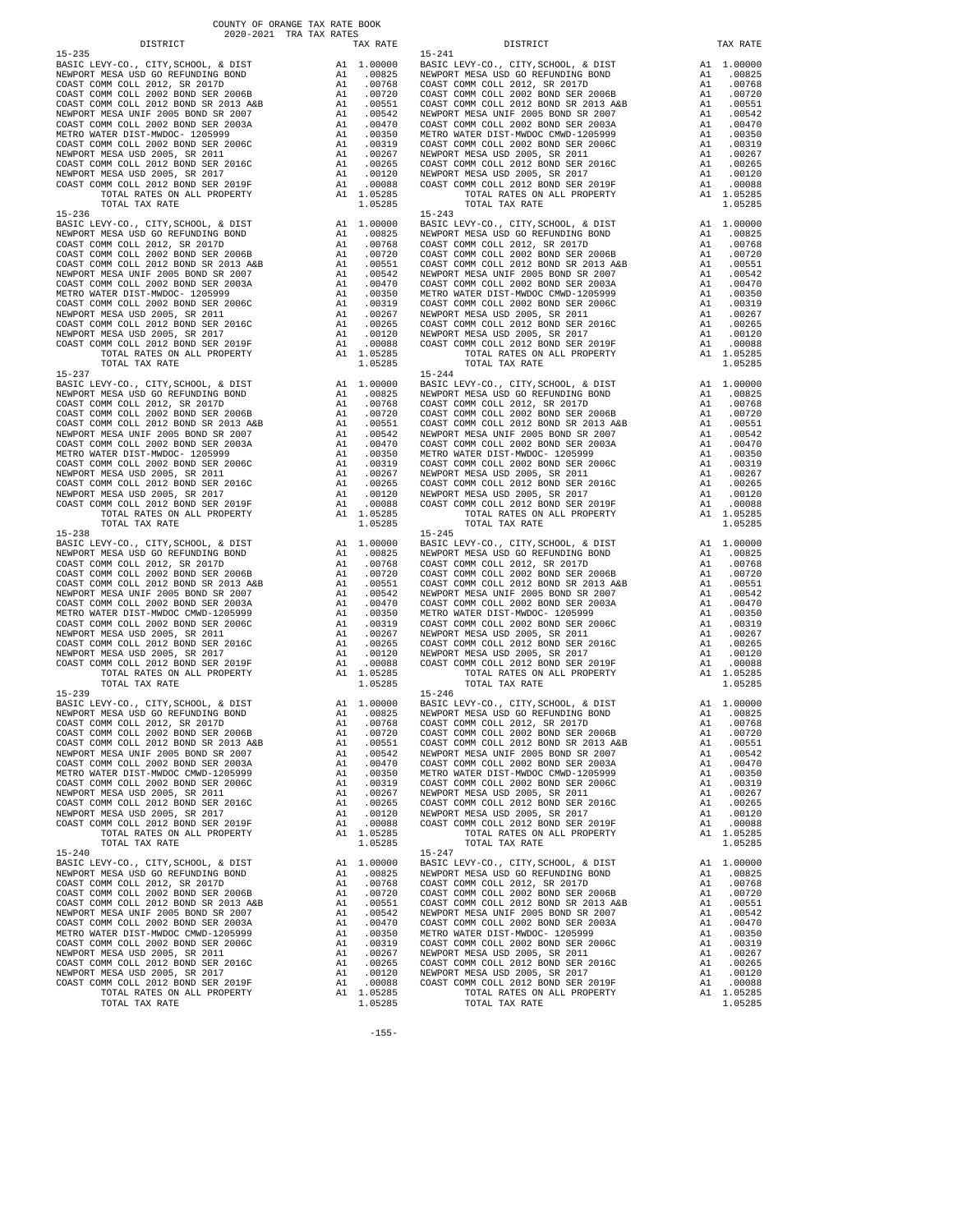|                                                                                                                                                                                                                                                                                                                                                                                                                                             |         | COAST C            |
|---------------------------------------------------------------------------------------------------------------------------------------------------------------------------------------------------------------------------------------------------------------------------------------------------------------------------------------------------------------------------------------------------------------------------------------------|---------|--------------------|
|                                                                                                                                                                                                                                                                                                                                                                                                                                             |         |                    |
|                                                                                                                                                                                                                                                                                                                                                                                                                                             |         |                    |
|                                                                                                                                                                                                                                                                                                                                                                                                                                             |         |                    |
|                                                                                                                                                                                                                                                                                                                                                                                                                                             |         |                    |
|                                                                                                                                                                                                                                                                                                                                                                                                                                             |         |                    |
|                                                                                                                                                                                                                                                                                                                                                                                                                                             |         |                    |
|                                                                                                                                                                                                                                                                                                                                                                                                                                             |         |                    |
|                                                                                                                                                                                                                                                                                                                                                                                                                                             |         |                    |
|                                                                                                                                                                                                                                                                                                                                                                                                                                             |         |                    |
|                                                                                                                                                                                                                                                                                                                                                                                                                                             |         |                    |
|                                                                                                                                                                                                                                                                                                                                                                                                                                             |         |                    |
|                                                                                                                                                                                                                                                                                                                                                                                                                                             |         |                    |
|                                                                                                                                                                                                                                                                                                                                                                                                                                             |         |                    |
| $15 - 251$<br>$\begin{tabular}{l c c c} \hline 15-251 & \multicolumn{4}{l c c} \multicolumn{4}{l}{\begin{tabular}{l@{}}\hline\hline 15-251 & \multicolumn{4}{l}{\begin{tabular}{l@{}}\hline\hline 15-251 & \multicolumn{4}{l}{\begin{tabular}{l@{}}\hline\hline 15-251 & \multicolumn{4}{l}{\begin{tabular}{l@{}}\hline\hline 15-251 & \multicolumn{4}{l}{\begin{tabular}{l@{}}\hline\hline 15-251 & \multicolumn{4}{l}{\begin{tabular}{l@$ |         | NEWPORT            |
|                                                                                                                                                                                                                                                                                                                                                                                                                                             |         |                    |
|                                                                                                                                                                                                                                                                                                                                                                                                                                             |         |                    |
|                                                                                                                                                                                                                                                                                                                                                                                                                                             |         |                    |
|                                                                                                                                                                                                                                                                                                                                                                                                                                             |         |                    |
|                                                                                                                                                                                                                                                                                                                                                                                                                                             |         |                    |
|                                                                                                                                                                                                                                                                                                                                                                                                                                             |         |                    |
|                                                                                                                                                                                                                                                                                                                                                                                                                                             |         |                    |
|                                                                                                                                                                                                                                                                                                                                                                                                                                             |         |                    |
|                                                                                                                                                                                                                                                                                                                                                                                                                                             |         |                    |
|                                                                                                                                                                                                                                                                                                                                                                                                                                             |         |                    |
|                                                                                                                                                                                                                                                                                                                                                                                                                                             |         |                    |
|                                                                                                                                                                                                                                                                                                                                                                                                                                             |         |                    |
| $15 - 901$                                                                                                                                                                                                                                                                                                                                                                                                                                  |         | NEWPORT<br>COAST C |
|                                                                                                                                                                                                                                                                                                                                                                                                                                             |         |                    |
|                                                                                                                                                                                                                                                                                                                                                                                                                                             |         |                    |
|                                                                                                                                                                                                                                                                                                                                                                                                                                             |         |                    |
|                                                                                                                                                                                                                                                                                                                                                                                                                                             |         |                    |
|                                                                                                                                                                                                                                                                                                                                                                                                                                             |         |                    |
|                                                                                                                                                                                                                                                                                                                                                                                                                                             |         |                    |
|                                                                                                                                                                                                                                                                                                                                                                                                                                             |         |                    |
|                                                                                                                                                                                                                                                                                                                                                                                                                                             |         |                    |
|                                                                                                                                                                                                                                                                                                                                                                                                                                             |         |                    |
|                                                                                                                                                                                                                                                                                                                                                                                                                                             |         |                    |
|                                                                                                                                                                                                                                                                                                                                                                                                                                             |         |                    |
|                                                                                                                                                                                                                                                                                                                                                                                                                                             |         |                    |
|                                                                                                                                                                                                                                                                                                                                                                                                                                             |         | NOCC               |
| $15 - 902$                                                                                                                                                                                                                                                                                                                                                                                                                                  |         | ANAHEIM            |
|                                                                                                                                                                                                                                                                                                                                                                                                                                             |         |                    |
|                                                                                                                                                                                                                                                                                                                                                                                                                                             |         |                    |
|                                                                                                                                                                                                                                                                                                                                                                                                                                             |         |                    |
|                                                                                                                                                                                                                                                                                                                                                                                                                                             |         |                    |
|                                                                                                                                                                                                                                                                                                                                                                                                                                             |         |                    |
|                                                                                                                                                                                                                                                                                                                                                                                                                                             |         |                    |
|                                                                                                                                                                                                                                                                                                                                                                                                                                             |         |                    |
|                                                                                                                                                                                                                                                                                                                                                                                                                                             |         |                    |
|                                                                                                                                                                                                                                                                                                                                                                                                                                             |         |                    |
|                                                                                                                                                                                                                                                                                                                                                                                                                                             |         |                    |
| TOTAL TAX RATE                                                                                                                                                                                                                                                                                                                                                                                                                              | 1.04935 |                    |
|                                                                                                                                                                                                                                                                                                                                                                                                                                             | $-156-$ |                    |
|                                                                                                                                                                                                                                                                                                                                                                                                                                             |         |                    |

| TAX RATE<br>DISTRICT |  | DISTRICT | TAX RATE |
|----------------------|--|----------|----------|
|                      |  |          |          |
|                      |  |          |          |
|                      |  |          |          |
|                      |  |          |          |
|                      |  |          |          |
|                      |  |          |          |
|                      |  |          |          |
|                      |  |          |          |
|                      |  |          |          |
|                      |  |          |          |
|                      |  |          |          |
|                      |  |          |          |
|                      |  |          |          |
|                      |  |          |          |
|                      |  |          |          |
|                      |  |          |          |
|                      |  |          |          |
|                      |  |          |          |
|                      |  |          |          |
|                      |  |          |          |
|                      |  |          |          |
|                      |  |          |          |
|                      |  |          |          |
|                      |  |          |          |
|                      |  |          |          |
|                      |  |          |          |
|                      |  |          |          |
|                      |  |          |          |
|                      |  |          |          |
|                      |  |          |          |
|                      |  |          |          |
|                      |  |          |          |
|                      |  |          |          |
|                      |  |          |          |
|                      |  |          |          |
|                      |  |          |          |
|                      |  |          |          |
|                      |  |          |          |
|                      |  |          |          |
|                      |  |          |          |
|                      |  |          |          |
|                      |  |          |          |
|                      |  |          |          |
|                      |  |          |          |
|                      |  |          |          |
|                      |  |          |          |
|                      |  |          |          |
|                      |  |          |          |
|                      |  |          |          |
|                      |  |          |          |
|                      |  |          |          |
|                      |  |          |          |
|                      |  |          |          |
|                      |  |          |          |
|                      |  |          |          |
|                      |  |          |          |
|                      |  |          |          |
|                      |  |          |          |
|                      |  |          |          |
|                      |  |          |          |
|                      |  |          |          |
|                      |  |          |          |
|                      |  |          |          |
|                      |  |          |          |
|                      |  |          |          |
|                      |  |          |          |
|                      |  |          |          |
|                      |  |          |          |
|                      |  |          |          |
|                      |  |          |          |
|                      |  |          |          |
|                      |  |          |          |
|                      |  |          |          |
|                      |  |          |          |
|                      |  |          |          |
|                      |  |          |          |
|                      |  |          |          |
|                      |  |          |          |
|                      |  |          |          |
|                      |  |          |          |
|                      |  |          |          |
|                      |  |          |          |
|                      |  |          |          |
|                      |  |          |          |
|                      |  |          |          |
|                      |  |          |          |
|                      |  |          |          |
|                      |  |          |          |
|                      |  |          |          |
|                      |  |          |          |
|                      |  |          |          |
|                      |  |          |          |
|                      |  |          |          |
|                      |  |          |          |
|                      |  |          |          |
|                      |  |          |          |
|                      |  |          |          |
|                      |  |          |          |
|                      |  |          |          |
|                      |  |          |          |
|                      |  |          |          |
|                      |  |          |          |
|                      |  |          |          |
|                      |  |          |          |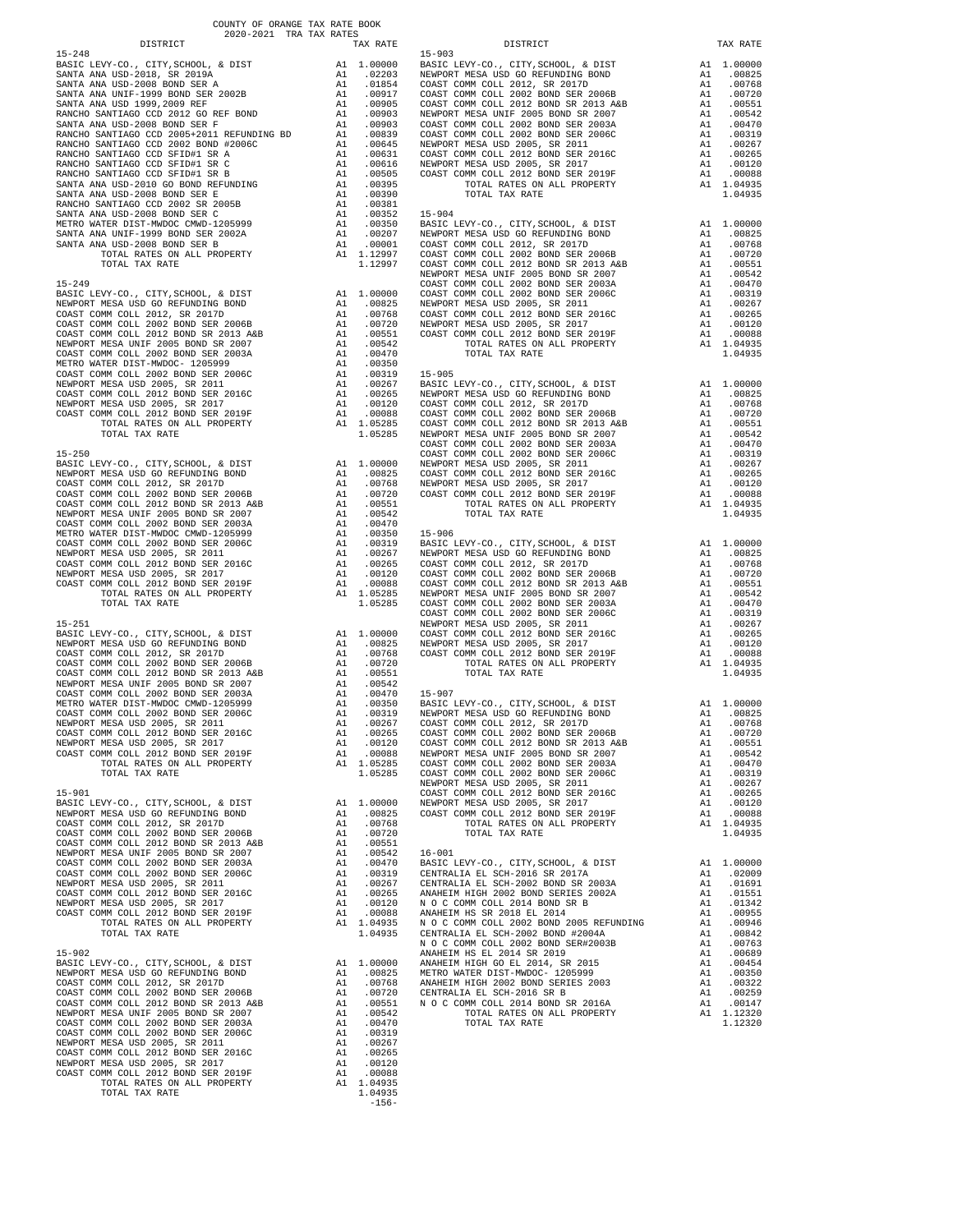| COUNTY OF ORANGE TAX RATE BOOK<br>$\begin{minipage}{.4\linewidth} \begin{tabular}{lcccccc} \textbf{1-AX RATE} & \textbf{1-X} & \textbf{1-X} & \textbf{RATE} & \textbf{1-X} & \textbf{1-X} & \textbf{1-X} & \textbf{1-X} & \textbf{1-X} & \textbf{1-X} & \textbf{1-X} & \textbf{1-X} & \textbf{1-X} & \textbf{1-X} & \textbf{1-X} & \textbf{1-X} & \textbf{1-X} & \textbf{1-X} & \textbf{1-X} & \textbf{1-X} & \textbf{1-X} & \textbf{1-X} & \textbf{1-X} & \textbf{1-X} & \textbf$ |          |                |          |  |
|------------------------------------------------------------------------------------------------------------------------------------------------------------------------------------------------------------------------------------------------------------------------------------------------------------------------------------------------------------------------------------------------------------------------------------------------------------------------------------|----------|----------------|----------|--|
|                                                                                                                                                                                                                                                                                                                                                                                                                                                                                    | TAX RATE | DISTRICT       | TAX RATE |  |
|                                                                                                                                                                                                                                                                                                                                                                                                                                                                                    |          |                |          |  |
|                                                                                                                                                                                                                                                                                                                                                                                                                                                                                    |          |                |          |  |
|                                                                                                                                                                                                                                                                                                                                                                                                                                                                                    |          |                |          |  |
|                                                                                                                                                                                                                                                                                                                                                                                                                                                                                    |          |                |          |  |
|                                                                                                                                                                                                                                                                                                                                                                                                                                                                                    |          |                |          |  |
|                                                                                                                                                                                                                                                                                                                                                                                                                                                                                    |          |                |          |  |
|                                                                                                                                                                                                                                                                                                                                                                                                                                                                                    |          |                |          |  |
|                                                                                                                                                                                                                                                                                                                                                                                                                                                                                    |          |                |          |  |
|                                                                                                                                                                                                                                                                                                                                                                                                                                                                                    |          |                |          |  |
|                                                                                                                                                                                                                                                                                                                                                                                                                                                                                    |          |                |          |  |
|                                                                                                                                                                                                                                                                                                                                                                                                                                                                                    |          |                |          |  |
|                                                                                                                                                                                                                                                                                                                                                                                                                                                                                    |          |                |          |  |
|                                                                                                                                                                                                                                                                                                                                                                                                                                                                                    |          |                |          |  |
|                                                                                                                                                                                                                                                                                                                                                                                                                                                                                    |          |                |          |  |
|                                                                                                                                                                                                                                                                                                                                                                                                                                                                                    |          |                |          |  |
|                                                                                                                                                                                                                                                                                                                                                                                                                                                                                    |          |                |          |  |
|                                                                                                                                                                                                                                                                                                                                                                                                                                                                                    |          |                |          |  |
|                                                                                                                                                                                                                                                                                                                                                                                                                                                                                    |          |                |          |  |
|                                                                                                                                                                                                                                                                                                                                                                                                                                                                                    |          |                |          |  |
|                                                                                                                                                                                                                                                                                                                                                                                                                                                                                    |          |                |          |  |
|                                                                                                                                                                                                                                                                                                                                                                                                                                                                                    |          |                |          |  |
|                                                                                                                                                                                                                                                                                                                                                                                                                                                                                    |          |                |          |  |
|                                                                                                                                                                                                                                                                                                                                                                                                                                                                                    |          |                |          |  |
|                                                                                                                                                                                                                                                                                                                                                                                                                                                                                    |          |                |          |  |
|                                                                                                                                                                                                                                                                                                                                                                                                                                                                                    |          |                |          |  |
|                                                                                                                                                                                                                                                                                                                                                                                                                                                                                    |          |                |          |  |
|                                                                                                                                                                                                                                                                                                                                                                                                                                                                                    |          |                |          |  |
|                                                                                                                                                                                                                                                                                                                                                                                                                                                                                    |          |                |          |  |
|                                                                                                                                                                                                                                                                                                                                                                                                                                                                                    |          |                |          |  |
|                                                                                                                                                                                                                                                                                                                                                                                                                                                                                    |          |                |          |  |
|                                                                                                                                                                                                                                                                                                                                                                                                                                                                                    |          |                |          |  |
|                                                                                                                                                                                                                                                                                                                                                                                                                                                                                    |          |                |          |  |
|                                                                                                                                                                                                                                                                                                                                                                                                                                                                                    |          |                |          |  |
|                                                                                                                                                                                                                                                                                                                                                                                                                                                                                    |          |                |          |  |
|                                                                                                                                                                                                                                                                                                                                                                                                                                                                                    |          |                |          |  |
|                                                                                                                                                                                                                                                                                                                                                                                                                                                                                    |          |                |          |  |
|                                                                                                                                                                                                                                                                                                                                                                                                                                                                                    |          |                |          |  |
|                                                                                                                                                                                                                                                                                                                                                                                                                                                                                    |          |                |          |  |
|                                                                                                                                                                                                                                                                                                                                                                                                                                                                                    |          |                |          |  |
|                                                                                                                                                                                                                                                                                                                                                                                                                                                                                    |          |                |          |  |
|                                                                                                                                                                                                                                                                                                                                                                                                                                                                                    |          |                |          |  |
| $16 - 005$                                                                                                                                                                                                                                                                                                                                                                                                                                                                         |          | TOTAL TAX RATE | 1.10840  |  |
|                                                                                                                                                                                                                                                                                                                                                                                                                                                                                    |          |                |          |  |
|                                                                                                                                                                                                                                                                                                                                                                                                                                                                                    |          |                |          |  |
|                                                                                                                                                                                                                                                                                                                                                                                                                                                                                    |          |                |          |  |
|                                                                                                                                                                                                                                                                                                                                                                                                                                                                                    |          |                |          |  |
|                                                                                                                                                                                                                                                                                                                                                                                                                                                                                    |          |                |          |  |
|                                                                                                                                                                                                                                                                                                                                                                                                                                                                                    |          |                |          |  |
|                                                                                                                                                                                                                                                                                                                                                                                                                                                                                    |          |                |          |  |
|                                                                                                                                                                                                                                                                                                                                                                                                                                                                                    |          |                |          |  |
|                                                                                                                                                                                                                                                                                                                                                                                                                                                                                    |          |                |          |  |
|                                                                                                                                                                                                                                                                                                                                                                                                                                                                                    |          |                |          |  |
|                                                                                                                                                                                                                                                                                                                                                                                                                                                                                    |          |                |          |  |
|                                                                                                                                                                                                                                                                                                                                                                                                                                                                                    |          |                |          |  |
|                                                                                                                                                                                                                                                                                                                                                                                                                                                                                    |          |                |          |  |
|                                                                                                                                                                                                                                                                                                                                                                                                                                                                                    |          |                |          |  |
|                                                                                                                                                                                                                                                                                                                                                                                                                                                                                    |          |                |          |  |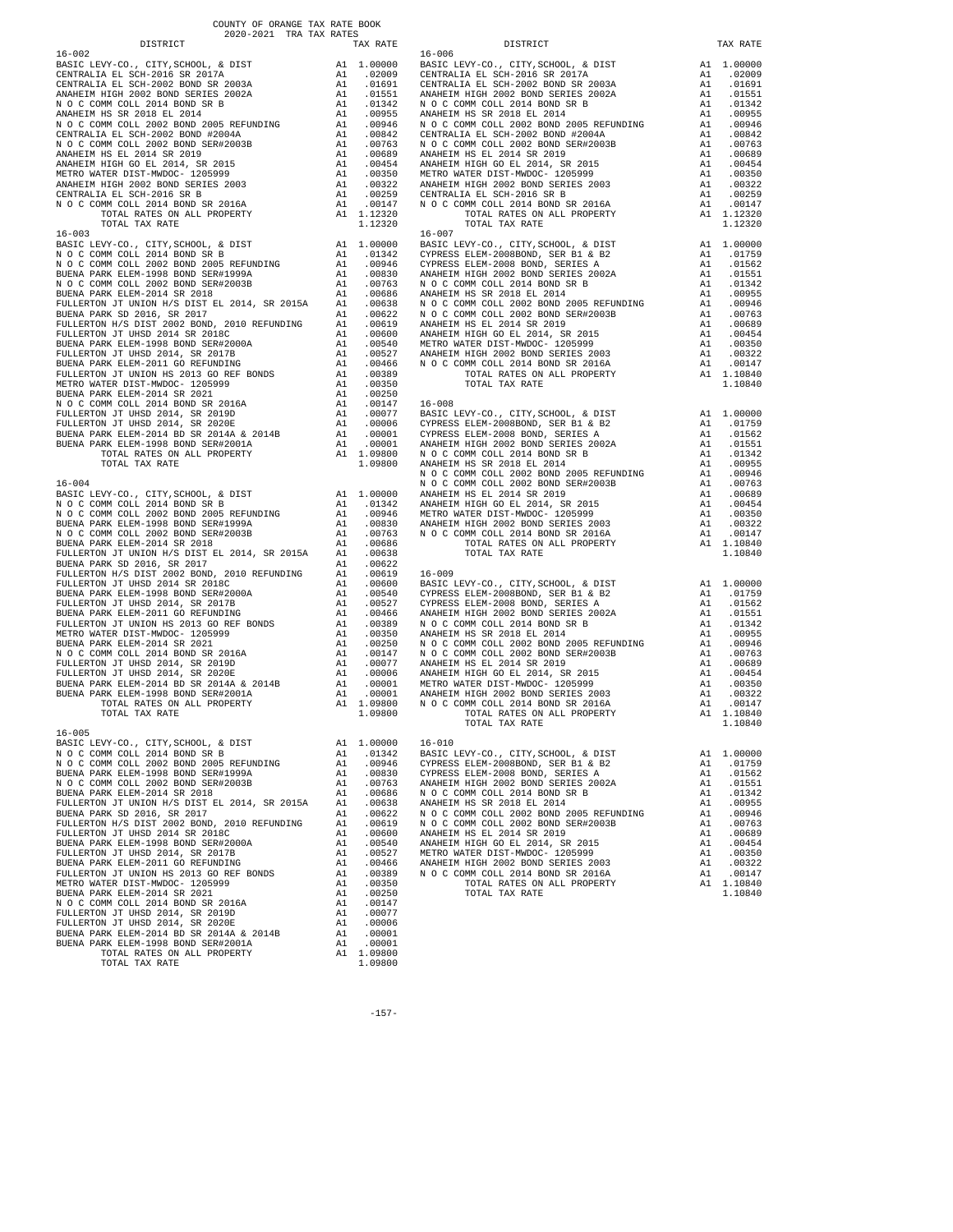|                                                                                                                                                                                                                                                                                                                                                                                  |                                                                                                                           | NOCC    |
|----------------------------------------------------------------------------------------------------------------------------------------------------------------------------------------------------------------------------------------------------------------------------------------------------------------------------------------------------------------------------------|---------------------------------------------------------------------------------------------------------------------------|---------|
|                                                                                                                                                                                                                                                                                                                                                                                  |                                                                                                                           |         |
|                                                                                                                                                                                                                                                                                                                                                                                  |                                                                                                                           |         |
|                                                                                                                                                                                                                                                                                                                                                                                  |                                                                                                                           |         |
|                                                                                                                                                                                                                                                                                                                                                                                  |                                                                                                                           |         |
|                                                                                                                                                                                                                                                                                                                                                                                  |                                                                                                                           |         |
|                                                                                                                                                                                                                                                                                                                                                                                  |                                                                                                                           |         |
|                                                                                                                                                                                                                                                                                                                                                                                  |                                                                                                                           |         |
|                                                                                                                                                                                                                                                                                                                                                                                  |                                                                                                                           |         |
|                                                                                                                                                                                                                                                                                                                                                                                  |                                                                                                                           |         |
|                                                                                                                                                                                                                                                                                                                                                                                  |                                                                                                                           |         |
|                                                                                                                                                                                                                                                                                                                                                                                  |                                                                                                                           |         |
|                                                                                                                                                                                                                                                                                                                                                                                  |                                                                                                                           |         |
|                                                                                                                                                                                                                                                                                                                                                                                  |                                                                                                                           |         |
|                                                                                                                                                                                                                                                                                                                                                                                  |                                                                                                                           |         |
|                                                                                                                                                                                                                                                                                                                                                                                  |                                                                                                                           | NOCC    |
|                                                                                                                                                                                                                                                                                                                                                                                  |                                                                                                                           |         |
|                                                                                                                                                                                                                                                                                                                                                                                  |                                                                                                                           |         |
|                                                                                                                                                                                                                                                                                                                                                                                  |                                                                                                                           |         |
|                                                                                                                                                                                                                                                                                                                                                                                  |                                                                                                                           |         |
|                                                                                                                                                                                                                                                                                                                                                                                  |                                                                                                                           |         |
| $\begin{tabular}{l c c c c c} \multicolumn{1}{c}{A1 & 0045\, \, \multicolumn{1}{c}{MUC} & 0044\, \, & 0.044\, \, & 0.044\, \, & 0.045\, \, \\ \multicolumn{1}{c}{A1 & 00955\, \, & 0.0956\, \, \\ N\,O\,C\,COMM\,COLL\, \, 2002\, \, BOND\, \, 2005\, \, {\it REFUNDING}\, & \, A1\quad \, .00956\, \, \\ N\,O\,C\, COMM\, COLL\, \,$                                            |                                                                                                                           |         |
|                                                                                                                                                                                                                                                                                                                                                                                  |                                                                                                                           |         |
|                                                                                                                                                                                                                                                                                                                                                                                  |                                                                                                                           |         |
|                                                                                                                                                                                                                                                                                                                                                                                  |                                                                                                                           |         |
|                                                                                                                                                                                                                                                                                                                                                                                  |                                                                                                                           |         |
|                                                                                                                                                                                                                                                                                                                                                                                  |                                                                                                                           |         |
|                                                                                                                                                                                                                                                                                                                                                                                  |                                                                                                                           |         |
|                                                                                                                                                                                                                                                                                                                                                                                  |                                                                                                                           | NOCC    |
| $16 - 014$                                                                                                                                                                                                                                                                                                                                                                       |                                                                                                                           | NOCC    |
|                                                                                                                                                                                                                                                                                                                                                                                  |                                                                                                                           |         |
|                                                                                                                                                                                                                                                                                                                                                                                  |                                                                                                                           |         |
|                                                                                                                                                                                                                                                                                                                                                                                  |                                                                                                                           |         |
|                                                                                                                                                                                                                                                                                                                                                                                  |                                                                                                                           |         |
|                                                                                                                                                                                                                                                                                                                                                                                  |                                                                                                                           |         |
|                                                                                                                                                                                                                                                                                                                                                                                  |                                                                                                                           |         |
| N O C COMM COLL 2002 BOND SER#2003B A1 .00763 16-020                                                                                                                                                                                                                                                                                                                             |                                                                                                                           |         |
| ANAHEIM HS EL 2014 SR 2019                                                                                                                                                                                                                                                                                                                                                       | A1 .00689 BASIC L                                                                                                         |         |
| ANAHEIM HIGH GO EL 2014, SR 2015                                                                                                                                                                                                                                                                                                                                                 | A1 .00454                                                                                                                 | CENTRAL |
| ANAHEIM HIGH GO EL 2014, SR 2015<br>METRO WATER DIST-MWDOC- 1205999<br>ANAHEIM HIGH 2002 BOND SERIES 2003<br>MAHEIM HIGH 2002 BOND SERIES 2003                                                                                                                                                                                                                                   | A1.00350                                                                                                                  | CENTRAL |
| CENTRALIA EL SCH-2016 SR B                                                                                                                                                                                                                                                                                                                                                       |                                                                                                                           |         |
| N O C COMM COLL 2014 BOND SR 2016A                                                                                                                                                                                                                                                                                                                                               | A1 .00322 ANAHEIM<br>A1 .00259 N O C C<br>A1 .00159 N O C C<br>A1 .00147 ANAHEIM<br>1 .1.12320 N O C C<br>1.12320 CENTRAL |         |
| TOTAL RATES ON ALL PROPERTY                                                                                                                                                                                                                                                                                                                                                      |                                                                                                                           |         |
| TOTAL TAX RATE                                                                                                                                                                                                                                                                                                                                                                   |                                                                                                                           | NOCC    |
| $16 - 015$                                                                                                                                                                                                                                                                                                                                                                       |                                                                                                                           | ANAHEIM |
|                                                                                                                                                                                                                                                                                                                                                                                  |                                                                                                                           |         |
|                                                                                                                                                                                                                                                                                                                                                                                  |                                                                                                                           |         |
|                                                                                                                                                                                                                                                                                                                                                                                  |                                                                                                                           |         |
|                                                                                                                                                                                                                                                                                                                                                                                  |                                                                                                                           |         |
|                                                                                                                                                                                                                                                                                                                                                                                  |                                                                                                                           |         |
|                                                                                                                                                                                                                                                                                                                                                                                  |                                                                                                                           |         |
|                                                                                                                                                                                                                                                                                                                                                                                  |                                                                                                                           |         |
|                                                                                                                                                                                                                                                                                                                                                                                  |                                                                                                                           |         |
|                                                                                                                                                                                                                                                                                                                                                                                  |                                                                                                                           |         |
|                                                                                                                                                                                                                                                                                                                                                                                  |                                                                                                                           |         |
|                                                                                                                                                                                                                                                                                                                                                                                  |                                                                                                                           |         |
|                                                                                                                                                                                                                                                                                                                                                                                  |                                                                                                                           |         |
|                                                                                                                                                                                                                                                                                                                                                                                  |                                                                                                                           |         |
|                                                                                                                                                                                                                                                                                                                                                                                  |                                                                                                                           |         |
|                                                                                                                                                                                                                                                                                                                                                                                  |                                                                                                                           |         |
|                                                                                                                                                                                                                                                                                                                                                                                  |                                                                                                                           |         |
|                                                                                                                                                                                                                                                                                                                                                                                  |                                                                                                                           |         |
| $\begin{tabular}{l c c c c c c c c} \hline FULERTON & T & UNION & H/S & DIST & E1 & 2014\ , & SR & 2015A & A1 & .00638 \\ \hline \texttt{EULERTON} & PRAR & 2016\ , & SR & 2017 & A1 & .00622 & 16-021 \\ \hline FULLERTON & T & UHSD & 2014 & SR & 2018C & A1 & .00610 & BASIC & L10600 \\ \hline BULLERTON & T & UHSD & 2014 & SR & 2017B & & A1 & .00540 &$<br>TOTAL TAX RATE |                                                                                                                           |         |

| COUNTY OF ORANGE TAX RATE BOOK<br>$\begin{minipage}{.4\linewidth} \begin{tabular}{lcccccc} \multicolumn{2}{c}{\textbf{1-AX RATE}} & \multicolumn{2}{c}{\textbf{1-AX RATE}} & \multicolumn{2}{c}{\textbf{1-AX RATE}} & \multicolumn{2}{c}{\textbf{1-AX RATE}} & \multicolumn{2}{c}{\textbf{1-AX RATE}} & \multicolumn{2}{c}{\textbf{1-AX RATE}} & \multicolumn{2}{c}{\textbf{1-AX RATE}} & \multicolumn{2}{c}{\textbf{1-AX RATE}} & \multicolumn{2}{c}{\textbf{1-AX RATE}} & \multicolumn{2}{c}{\textbf{1-AX RATE$ |          |          |          |
|-------------------------------------------------------------------------------------------------------------------------------------------------------------------------------------------------------------------------------------------------------------------------------------------------------------------------------------------------------------------------------------------------------------------------------------------------------------------------------------------------------------------|----------|----------|----------|
|                                                                                                                                                                                                                                                                                                                                                                                                                                                                                                                   | TAX RATE | DISTRICT | TAX RATE |
|                                                                                                                                                                                                                                                                                                                                                                                                                                                                                                                   |          |          |          |
|                                                                                                                                                                                                                                                                                                                                                                                                                                                                                                                   |          |          |          |
|                                                                                                                                                                                                                                                                                                                                                                                                                                                                                                                   |          |          |          |
|                                                                                                                                                                                                                                                                                                                                                                                                                                                                                                                   |          |          |          |
|                                                                                                                                                                                                                                                                                                                                                                                                                                                                                                                   |          |          |          |
|                                                                                                                                                                                                                                                                                                                                                                                                                                                                                                                   |          |          |          |
|                                                                                                                                                                                                                                                                                                                                                                                                                                                                                                                   |          |          |          |
|                                                                                                                                                                                                                                                                                                                                                                                                                                                                                                                   |          |          |          |
|                                                                                                                                                                                                                                                                                                                                                                                                                                                                                                                   |          |          |          |
|                                                                                                                                                                                                                                                                                                                                                                                                                                                                                                                   |          |          |          |
|                                                                                                                                                                                                                                                                                                                                                                                                                                                                                                                   |          |          |          |
|                                                                                                                                                                                                                                                                                                                                                                                                                                                                                                                   |          |          |          |
|                                                                                                                                                                                                                                                                                                                                                                                                                                                                                                                   |          |          |          |
|                                                                                                                                                                                                                                                                                                                                                                                                                                                                                                                   |          |          |          |
|                                                                                                                                                                                                                                                                                                                                                                                                                                                                                                                   |          |          |          |
|                                                                                                                                                                                                                                                                                                                                                                                                                                                                                                                   |          |          |          |
|                                                                                                                                                                                                                                                                                                                                                                                                                                                                                                                   |          |          |          |
|                                                                                                                                                                                                                                                                                                                                                                                                                                                                                                                   |          |          |          |
|                                                                                                                                                                                                                                                                                                                                                                                                                                                                                                                   |          |          |          |
|                                                                                                                                                                                                                                                                                                                                                                                                                                                                                                                   |          |          |          |
|                                                                                                                                                                                                                                                                                                                                                                                                                                                                                                                   |          |          |          |
|                                                                                                                                                                                                                                                                                                                                                                                                                                                                                                                   |          |          |          |
|                                                                                                                                                                                                                                                                                                                                                                                                                                                                                                                   |          |          |          |
|                                                                                                                                                                                                                                                                                                                                                                                                                                                                                                                   |          |          |          |
|                                                                                                                                                                                                                                                                                                                                                                                                                                                                                                                   |          |          |          |
|                                                                                                                                                                                                                                                                                                                                                                                                                                                                                                                   |          |          |          |
|                                                                                                                                                                                                                                                                                                                                                                                                                                                                                                                   |          |          |          |
|                                                                                                                                                                                                                                                                                                                                                                                                                                                                                                                   |          |          |          |
|                                                                                                                                                                                                                                                                                                                                                                                                                                                                                                                   |          |          |          |
|                                                                                                                                                                                                                                                                                                                                                                                                                                                                                                                   |          |          |          |
|                                                                                                                                                                                                                                                                                                                                                                                                                                                                                                                   |          |          |          |
|                                                                                                                                                                                                                                                                                                                                                                                                                                                                                                                   |          |          |          |
|                                                                                                                                                                                                                                                                                                                                                                                                                                                                                                                   |          |          |          |
|                                                                                                                                                                                                                                                                                                                                                                                                                                                                                                                   |          |          |          |
|                                                                                                                                                                                                                                                                                                                                                                                                                                                                                                                   |          |          |          |
|                                                                                                                                                                                                                                                                                                                                                                                                                                                                                                                   |          |          |          |
|                                                                                                                                                                                                                                                                                                                                                                                                                                                                                                                   |          |          |          |
|                                                                                                                                                                                                                                                                                                                                                                                                                                                                                                                   |          |          |          |
|                                                                                                                                                                                                                                                                                                                                                                                                                                                                                                                   |          |          |          |
|                                                                                                                                                                                                                                                                                                                                                                                                                                                                                                                   |          |          |          |
|                                                                                                                                                                                                                                                                                                                                                                                                                                                                                                                   |          |          |          |
|                                                                                                                                                                                                                                                                                                                                                                                                                                                                                                                   |          |          |          |
|                                                                                                                                                                                                                                                                                                                                                                                                                                                                                                                   |          |          |          |
|                                                                                                                                                                                                                                                                                                                                                                                                                                                                                                                   |          |          |          |
|                                                                                                                                                                                                                                                                                                                                                                                                                                                                                                                   |          |          |          |
|                                                                                                                                                                                                                                                                                                                                                                                                                                                                                                                   |          |          |          |
|                                                                                                                                                                                                                                                                                                                                                                                                                                                                                                                   |          |          |          |
|                                                                                                                                                                                                                                                                                                                                                                                                                                                                                                                   |          |          |          |
|                                                                                                                                                                                                                                                                                                                                                                                                                                                                                                                   |          |          |          |
|                                                                                                                                                                                                                                                                                                                                                                                                                                                                                                                   |          |          |          |
|                                                                                                                                                                                                                                                                                                                                                                                                                                                                                                                   |          |          |          |
|                                                                                                                                                                                                                                                                                                                                                                                                                                                                                                                   |          |          |          |
|                                                                                                                                                                                                                                                                                                                                                                                                                                                                                                                   |          |          |          |
|                                                                                                                                                                                                                                                                                                                                                                                                                                                                                                                   |          |          |          |
|                                                                                                                                                                                                                                                                                                                                                                                                                                                                                                                   |          |          |          |
|                                                                                                                                                                                                                                                                                                                                                                                                                                                                                                                   |          |          |          |
|                                                                                                                                                                                                                                                                                                                                                                                                                                                                                                                   |          |          |          |
|                                                                                                                                                                                                                                                                                                                                                                                                                                                                                                                   |          |          |          |
|                                                                                                                                                                                                                                                                                                                                                                                                                                                                                                                   |          |          |          |
|                                                                                                                                                                                                                                                                                                                                                                                                                                                                                                                   |          |          |          |
|                                                                                                                                                                                                                                                                                                                                                                                                                                                                                                                   |          |          |          |
|                                                                                                                                                                                                                                                                                                                                                                                                                                                                                                                   |          |          |          |
|                                                                                                                                                                                                                                                                                                                                                                                                                                                                                                                   |          |          |          |
|                                                                                                                                                                                                                                                                                                                                                                                                                                                                                                                   |          |          |          |
|                                                                                                                                                                                                                                                                                                                                                                                                                                                                                                                   |          |          |          |
|                                                                                                                                                                                                                                                                                                                                                                                                                                                                                                                   |          |          |          |
|                                                                                                                                                                                                                                                                                                                                                                                                                                                                                                                   |          |          |          |
|                                                                                                                                                                                                                                                                                                                                                                                                                                                                                                                   |          |          |          |
|                                                                                                                                                                                                                                                                                                                                                                                                                                                                                                                   |          |          |          |
|                                                                                                                                                                                                                                                                                                                                                                                                                                                                                                                   |          |          |          |
|                                                                                                                                                                                                                                                                                                                                                                                                                                                                                                                   |          |          |          |
|                                                                                                                                                                                                                                                                                                                                                                                                                                                                                                                   |          |          |          |
|                                                                                                                                                                                                                                                                                                                                                                                                                                                                                                                   |          |          |          |
|                                                                                                                                                                                                                                                                                                                                                                                                                                                                                                                   |          |          |          |
|                                                                                                                                                                                                                                                                                                                                                                                                                                                                                                                   |          |          |          |
|                                                                                                                                                                                                                                                                                                                                                                                                                                                                                                                   |          |          |          |
|                                                                                                                                                                                                                                                                                                                                                                                                                                                                                                                   |          |          |          |
|                                                                                                                                                                                                                                                                                                                                                                                                                                                                                                                   |          |          |          |
|                                                                                                                                                                                                                                                                                                                                                                                                                                                                                                                   |          |          |          |
|                                                                                                                                                                                                                                                                                                                                                                                                                                                                                                                   |          |          |          |
|                                                                                                                                                                                                                                                                                                                                                                                                                                                                                                                   |          |          |          |
|                                                                                                                                                                                                                                                                                                                                                                                                                                                                                                                   |          |          |          |
|                                                                                                                                                                                                                                                                                                                                                                                                                                                                                                                   |          |          |          |
|                                                                                                                                                                                                                                                                                                                                                                                                                                                                                                                   |          |          |          |
|                                                                                                                                                                                                                                                                                                                                                                                                                                                                                                                   |          |          |          |
|                                                                                                                                                                                                                                                                                                                                                                                                                                                                                                                   |          |          |          |
|                                                                                                                                                                                                                                                                                                                                                                                                                                                                                                                   |          |          |          |
|                                                                                                                                                                                                                                                                                                                                                                                                                                                                                                                   |          |          |          |
|                                                                                                                                                                                                                                                                                                                                                                                                                                                                                                                   |          |          |          |
|                                                                                                                                                                                                                                                                                                                                                                                                                                                                                                                   |          |          |          |
|                                                                                                                                                                                                                                                                                                                                                                                                                                                                                                                   |          |          |          |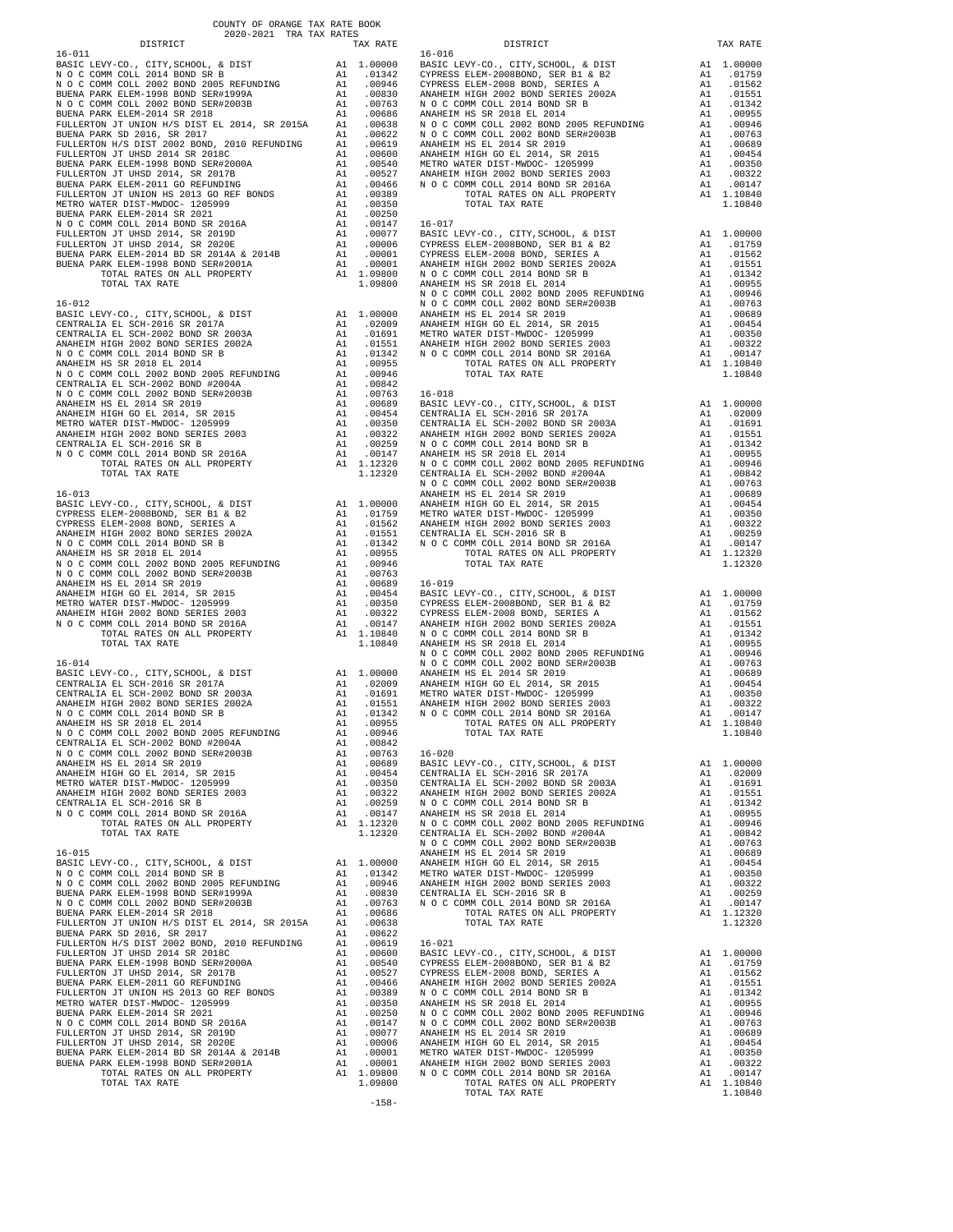| COUNTY OF ORANGE TAX RATE BOOK |          |            |          |
|--------------------------------|----------|------------|----------|
|                                | TAX RATE | DISTRICT   | TAX RATE |
| $16 - 022$                     |          | $16 - 027$ |          |
|                                |          |            |          |
|                                |          |            |          |
|                                |          |            |          |
|                                |          |            |          |
|                                |          |            |          |
|                                |          |            |          |
|                                |          |            |          |
|                                |          |            |          |
|                                |          |            |          |
|                                |          |            |          |
| $16 - 023$                     |          | $16 - 030$ |          |
|                                |          |            |          |
|                                |          |            |          |
|                                |          |            |          |
|                                |          |            |          |
|                                |          |            |          |
|                                |          |            |          |
|                                |          |            |          |
|                                |          |            |          |
|                                |          |            |          |
|                                |          |            |          |
|                                |          |            |          |
|                                |          |            |          |
|                                |          |            |          |
|                                |          |            |          |
|                                |          |            |          |
|                                |          |            |          |
|                                |          |            |          |
|                                |          |            |          |
|                                |          |            |          |
|                                |          |            |          |
|                                |          |            |          |
|                                |          |            |          |
|                                |          |            |          |
|                                |          |            |          |
|                                |          |            |          |
|                                |          |            |          |
|                                |          |            |          |
|                                |          |            |          |
|                                |          |            |          |
|                                |          |            |          |
|                                |          |            |          |
|                                |          |            |          |
|                                |          |            |          |
|                                |          |            |          |
|                                |          |            |          |
|                                |          |            |          |
|                                |          |            |          |
|                                |          |            |          |
|                                |          |            |          |
|                                |          |            |          |
|                                |          |            |          |
|                                |          |            |          |
|                                |          |            |          |
|                                |          |            |          |
|                                |          |            |          |
|                                |          |            |          |
|                                |          |            |          |
|                                |          |            |          |
|                                |          |            |          |
|                                |          |            |          |
|                                |          |            |          |
|                                |          |            |          |
|                                |          |            |          |
|                                |          |            |          |

-159-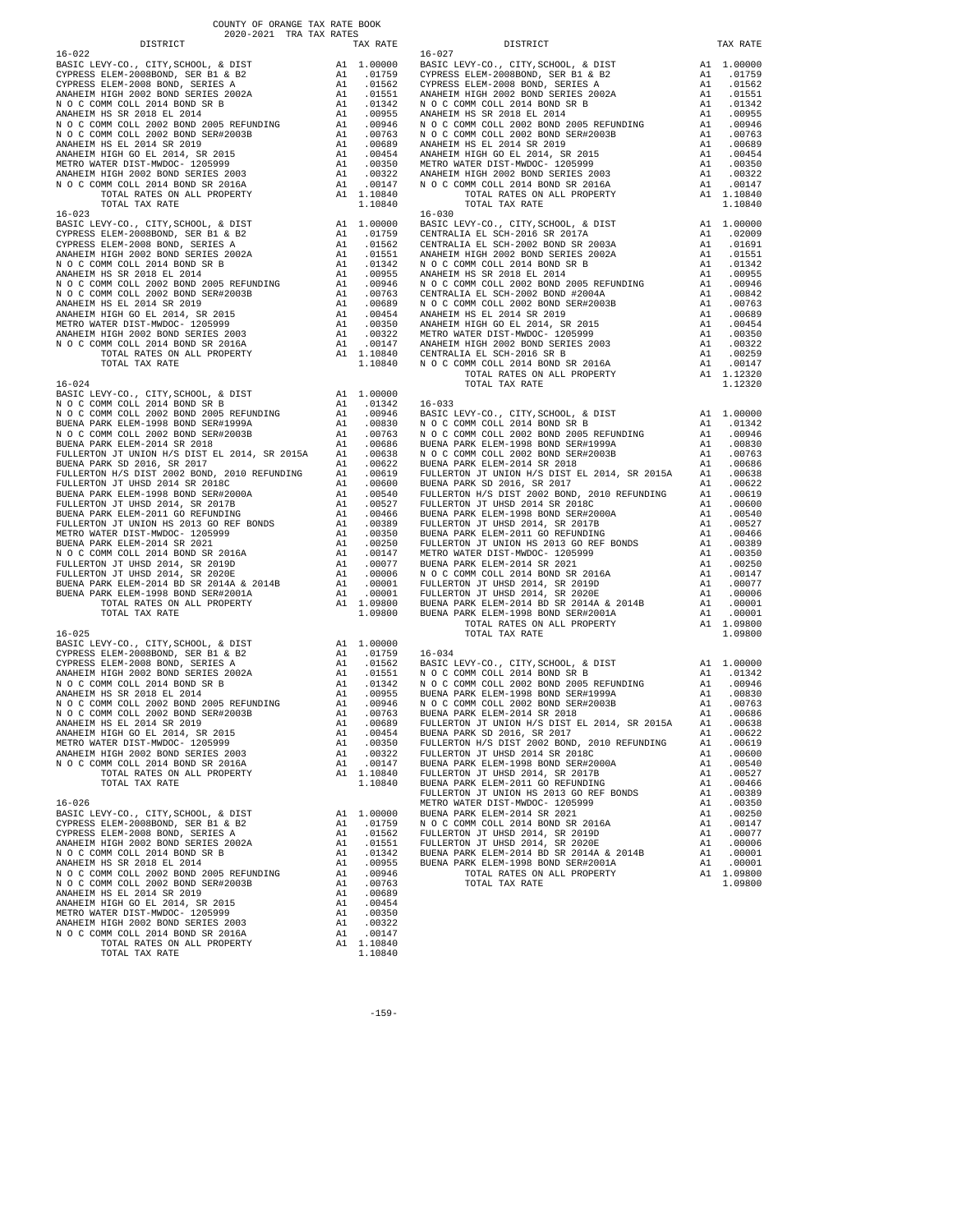| ANAHEIN HIGH AVVA DOND DERIED AVVJ                            | $\sim$ | ممد ب ب .  | エローロエコ         |
|---------------------------------------------------------------|--------|------------|----------------|
|                                                               |        |            | BASIC L        |
|                                                               |        |            | CENTRAL        |
|                                                               |        |            | CENTRAL        |
| TOTAL TAX RATE                                                |        | 1.12320    | ANAHEIM        |
|                                                               |        |            | NOCC           |
| $16 - 038$                                                    |        |            | <b>ANAHEIM</b> |
| BASIC LEVY-CO., CITY, SCHOOL, & DIST A1 1.00000               |        |            | NOCC           |
| CYPRESS ELEM-2008BOND, SER B1 & B2 $\qquad \qquad$ A1 .01759  |        |            | CENTRAL        |
| CYPRESS ELEM-2008 BOND, SERIES A                              |        | A1 .01562  | NOCC           |
| ANAHEIM HIGH 2002 BOND SERIES 2002A A1 .01551                 |        |            | <b>ANAHEIM</b> |
| N O C COMM COLL 2014 BOND SR B                                |        | A1 .01342  | <b>ANAHEIM</b> |
| ANAHEIM HS SR 2018 EL 2014                                    |        | A1 .00955  | METRO W        |
| N O C COMM COLL 2002 BOND 2005 REFUNDING A1                   |        | .00946     | ANAHEIM        |
| N O C COMM COLL 2002 BOND SER#2003B A1                        |        | .00763     | CENTRAL        |
| ANAHEIM HS EL 2014 SR 2019                                    | A1     | .00689     | NOCC           |
| ANAHEIM HIGH GO EL 2014, SR 2015                              | A1     | .00454     |                |
| METRO WATER DIST-MWDOC- 1205999                               | A1     | .00350     |                |
| ANAHEIM HIGH 2002 BOND SERIES 2003                            |        | A1 .00322  |                |
| N O C COMM COLL 2014 BOND SR 2016A                            |        | A1 .00147  | $17 - 000$     |
| TOTAL RATES ON ALL PROPERTY                                   |        | A1 1.10840 | <b>BASIC L</b> |
| TOTAL TAX RATE                                                |        | 1.10840    | GARDEN         |
|                                                               |        |            | GARDEN         |
| $16 - 039$                                                    |        |            | GARDEN         |
| BASIC LEVY-CO., CITY, SCHOOL, & DIST                          |        | A1 1.00000 | GARDEN         |
| CYPRESS ELEM-2008BOND, SER B1 & B2                            |        | A1 .01759  | COAST C        |
| CYPRESS ELEM-2008 BOND, SERIES A                              |        | A1 .01562  | COAST C        |
| ANAHEIM HIGH 2002 BOND SERIES 2002A                           |        | A1 .01551  | COAST C        |
| N O C COMM COLL 2014 BOND SR B<br>anahrtm hs sr 2018 rt. 2014 |        | A1 .01342  | COAST C        |
| ANAHEIM HS SR 2018 EL 2014                                    | A1     | .00955     | METRO W        |
| N O C COMM COLL 2002 BOND 2005 REFUNDING A1                   |        | .00946     | COAST C        |
| N O C COMM COLL 2002 BOND SER#2003B A1                        |        | .00763     | COAST C        |
| ANAHEIM HS EL 2014 SR 2019                                    | A1     | .00689     | GARDEN         |
| ANAHEIM HIGH GO EL 2014, SR 2015                              | A1     | .00454     | COAST C        |
| METRO WATER DIST-MWDOC- 1205999                               | A1     | .00350     |                |
| ANAHEIM HIGH 2002 BOND SERIES 2003                            | A1     | .00322     |                |
| N O C COMM COLL 2014 BOND SR 2016A                            |        | A1 .00147  |                |
| TOTAL RATES ON ALL PROPERTY                                   |        | A1 1.10840 |                |
| TOTAL TAX RATE                                                |        | 1,10840    |                |

| DISTRICT                                                                                                                                                                                                                                                                                                                                                                                                                                  | TAX RATE | DISTRICT | TAX RATE |
|-------------------------------------------------------------------------------------------------------------------------------------------------------------------------------------------------------------------------------------------------------------------------------------------------------------------------------------------------------------------------------------------------------------------------------------------|----------|----------|----------|
|                                                                                                                                                                                                                                                                                                                                                                                                                                           |          |          |          |
|                                                                                                                                                                                                                                                                                                                                                                                                                                           |          |          |          |
|                                                                                                                                                                                                                                                                                                                                                                                                                                           |          |          |          |
|                                                                                                                                                                                                                                                                                                                                                                                                                                           |          |          |          |
|                                                                                                                                                                                                                                                                                                                                                                                                                                           |          |          |          |
|                                                                                                                                                                                                                                                                                                                                                                                                                                           |          |          |          |
|                                                                                                                                                                                                                                                                                                                                                                                                                                           |          |          |          |
|                                                                                                                                                                                                                                                                                                                                                                                                                                           |          |          |          |
|                                                                                                                                                                                                                                                                                                                                                                                                                                           |          |          |          |
|                                                                                                                                                                                                                                                                                                                                                                                                                                           |          |          |          |
|                                                                                                                                                                                                                                                                                                                                                                                                                                           |          |          |          |
|                                                                                                                                                                                                                                                                                                                                                                                                                                           |          |          |          |
|                                                                                                                                                                                                                                                                                                                                                                                                                                           |          |          |          |
|                                                                                                                                                                                                                                                                                                                                                                                                                                           |          |          |          |
|                                                                                                                                                                                                                                                                                                                                                                                                                                           |          |          |          |
|                                                                                                                                                                                                                                                                                                                                                                                                                                           |          |          |          |
|                                                                                                                                                                                                                                                                                                                                                                                                                                           |          |          |          |
|                                                                                                                                                                                                                                                                                                                                                                                                                                           |          |          |          |
|                                                                                                                                                                                                                                                                                                                                                                                                                                           |          |          |          |
|                                                                                                                                                                                                                                                                                                                                                                                                                                           |          |          |          |
|                                                                                                                                                                                                                                                                                                                                                                                                                                           |          |          |          |
|                                                                                                                                                                                                                                                                                                                                                                                                                                           |          |          |          |
|                                                                                                                                                                                                                                                                                                                                                                                                                                           |          |          |          |
|                                                                                                                                                                                                                                                                                                                                                                                                                                           |          |          |          |
|                                                                                                                                                                                                                                                                                                                                                                                                                                           |          |          |          |
|                                                                                                                                                                                                                                                                                                                                                                                                                                           |          |          |          |
|                                                                                                                                                                                                                                                                                                                                                                                                                                           |          |          |          |
|                                                                                                                                                                                                                                                                                                                                                                                                                                           |          |          |          |
|                                                                                                                                                                                                                                                                                                                                                                                                                                           |          |          |          |
|                                                                                                                                                                                                                                                                                                                                                                                                                                           |          |          |          |
|                                                                                                                                                                                                                                                                                                                                                                                                                                           |          |          |          |
|                                                                                                                                                                                                                                                                                                                                                                                                                                           |          |          |          |
|                                                                                                                                                                                                                                                                                                                                                                                                                                           |          |          |          |
|                                                                                                                                                                                                                                                                                                                                                                                                                                           |          |          |          |
|                                                                                                                                                                                                                                                                                                                                                                                                                                           |          |          |          |
|                                                                                                                                                                                                                                                                                                                                                                                                                                           |          |          |          |
|                                                                                                                                                                                                                                                                                                                                                                                                                                           |          |          |          |
|                                                                                                                                                                                                                                                                                                                                                                                                                                           |          |          |          |
|                                                                                                                                                                                                                                                                                                                                                                                                                                           |          |          |          |
|                                                                                                                                                                                                                                                                                                                                                                                                                                           |          |          |          |
|                                                                                                                                                                                                                                                                                                                                                                                                                                           |          |          |          |
|                                                                                                                                                                                                                                                                                                                                                                                                                                           |          |          |          |
|                                                                                                                                                                                                                                                                                                                                                                                                                                           |          |          |          |
|                                                                                                                                                                                                                                                                                                                                                                                                                                           |          |          |          |
|                                                                                                                                                                                                                                                                                                                                                                                                                                           |          |          |          |
|                                                                                                                                                                                                                                                                                                                                                                                                                                           |          |          |          |
|                                                                                                                                                                                                                                                                                                                                                                                                                                           |          |          |          |
|                                                                                                                                                                                                                                                                                                                                                                                                                                           |          |          |          |
|                                                                                                                                                                                                                                                                                                                                                                                                                                           |          |          |          |
|                                                                                                                                                                                                                                                                                                                                                                                                                                           |          |          |          |
|                                                                                                                                                                                                                                                                                                                                                                                                                                           |          |          |          |
|                                                                                                                                                                                                                                                                                                                                                                                                                                           |          |          |          |
|                                                                                                                                                                                                                                                                                                                                                                                                                                           |          |          |          |
|                                                                                                                                                                                                                                                                                                                                                                                                                                           |          |          |          |
|                                                                                                                                                                                                                                                                                                                                                                                                                                           |          |          |          |
|                                                                                                                                                                                                                                                                                                                                                                                                                                           |          |          |          |
|                                                                                                                                                                                                                                                                                                                                                                                                                                           |          |          |          |
|                                                                                                                                                                                                                                                                                                                                                                                                                                           |          |          |          |
|                                                                                                                                                                                                                                                                                                                                                                                                                                           |          |          |          |
|                                                                                                                                                                                                                                                                                                                                                                                                                                           |          |          |          |
|                                                                                                                                                                                                                                                                                                                                                                                                                                           |          |          |          |
|                                                                                                                                                                                                                                                                                                                                                                                                                                           |          |          |          |
|                                                                                                                                                                                                                                                                                                                                                                                                                                           |          |          |          |
|                                                                                                                                                                                                                                                                                                                                                                                                                                           |          |          |          |
|                                                                                                                                                                                                                                                                                                                                                                                                                                           |          |          |          |
|                                                                                                                                                                                                                                                                                                                                                                                                                                           |          |          |          |
| $\begin{array}{cccccccc} \textbf{XMSREIM} & \textbf{S L L RMS} & \textbf{S L L RMS} & \textbf{M M} & \textbf{M M} & \textbf{M M} & \textbf{M M} & \textbf{M M} & \textbf{M M} & \textbf{M M} & \textbf{M M} & \textbf{M M} & \textbf{M M} & \textbf{M M} & \textbf{M M} & \textbf{M M} & \textbf{M M} & \textbf{M M} & \textbf{M M} & \textbf{M M} & \textbf{M M} & \textbf{M M} & \textbf{M M} & \textbf{M M} & \textbf{M M} & \textbf{$ |          |          |          |
|                                                                                                                                                                                                                                                                                                                                                                                                                                           |          |          |          |
|                                                                                                                                                                                                                                                                                                                                                                                                                                           |          |          |          |
|                                                                                                                                                                                                                                                                                                                                                                                                                                           |          |          |          |
|                                                                                                                                                                                                                                                                                                                                                                                                                                           |          |          |          |
|                                                                                                                                                                                                                                                                                                                                                                                                                                           |          |          |          |
|                                                                                                                                                                                                                                                                                                                                                                                                                                           |          |          |          |
|                                                                                                                                                                                                                                                                                                                                                                                                                                           |          |          |          |
|                                                                                                                                                                                                                                                                                                                                                                                                                                           |          |          |          |
|                                                                                                                                                                                                                                                                                                                                                                                                                                           |          |          |          |
|                                                                                                                                                                                                                                                                                                                                                                                                                                           |          |          |          |
|                                                                                                                                                                                                                                                                                                                                                                                                                                           |          |          |          |
|                                                                                                                                                                                                                                                                                                                                                                                                                                           |          |          |          |
|                                                                                                                                                                                                                                                                                                                                                                                                                                           |          |          |          |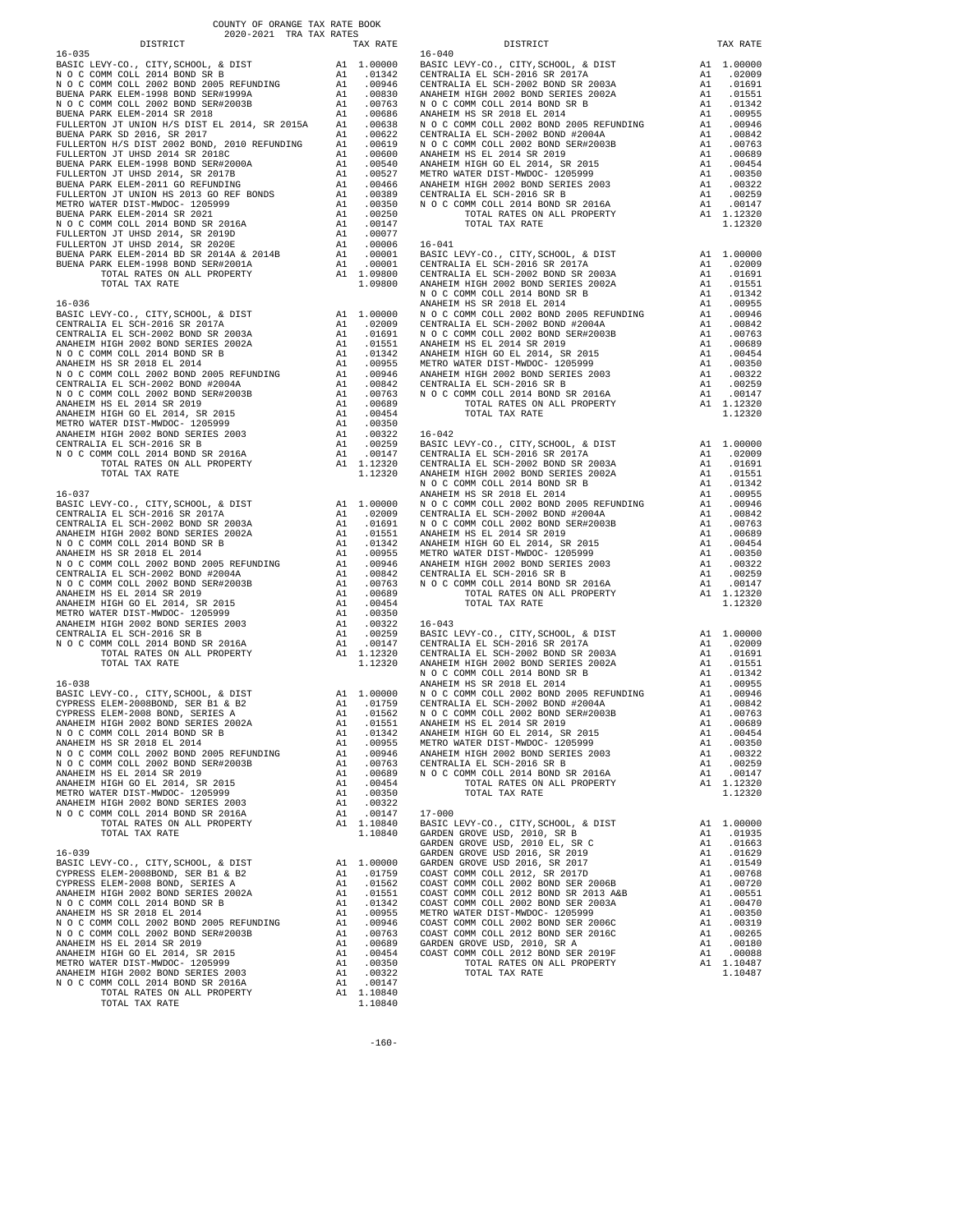| COUNTY OF ORANGE TAX RATE BOOK<br>2020-2021 TRA TAX RATES |  |                                                                                                                                                                                                                                                                                                                                                                                       |          |
|-----------------------------------------------------------|--|---------------------------------------------------------------------------------------------------------------------------------------------------------------------------------------------------------------------------------------------------------------------------------------------------------------------------------------------------------------------------------------|----------|
| DISTRICT                                                  |  |                                                                                                                                                                                                                                                                                                                                                                                       | TAX RATE |
| $17 - 001$                                                |  | $17 - 007$                                                                                                                                                                                                                                                                                                                                                                            |          |
|                                                           |  |                                                                                                                                                                                                                                                                                                                                                                                       |          |
|                                                           |  |                                                                                                                                                                                                                                                                                                                                                                                       |          |
|                                                           |  |                                                                                                                                                                                                                                                                                                                                                                                       |          |
|                                                           |  |                                                                                                                                                                                                                                                                                                                                                                                       |          |
|                                                           |  |                                                                                                                                                                                                                                                                                                                                                                                       |          |
|                                                           |  |                                                                                                                                                                                                                                                                                                                                                                                       |          |
|                                                           |  |                                                                                                                                                                                                                                                                                                                                                                                       |          |
|                                                           |  |                                                                                                                                                                                                                                                                                                                                                                                       |          |
|                                                           |  |                                                                                                                                                                                                                                                                                                                                                                                       |          |
|                                                           |  |                                                                                                                                                                                                                                                                                                                                                                                       |          |
|                                                           |  |                                                                                                                                                                                                                                                                                                                                                                                       |          |
|                                                           |  |                                                                                                                                                                                                                                                                                                                                                                                       |          |
|                                                           |  |                                                                                                                                                                                                                                                                                                                                                                                       |          |
|                                                           |  |                                                                                                                                                                                                                                                                                                                                                                                       |          |
|                                                           |  |                                                                                                                                                                                                                                                                                                                                                                                       |          |
|                                                           |  |                                                                                                                                                                                                                                                                                                                                                                                       |          |
|                                                           |  |                                                                                                                                                                                                                                                                                                                                                                                       |          |
|                                                           |  |                                                                                                                                                                                                                                                                                                                                                                                       |          |
|                                                           |  |                                                                                                                                                                                                                                                                                                                                                                                       |          |
|                                                           |  |                                                                                                                                                                                                                                                                                                                                                                                       |          |
|                                                           |  |                                                                                                                                                                                                                                                                                                                                                                                       |          |
|                                                           |  |                                                                                                                                                                                                                                                                                                                                                                                       |          |
|                                                           |  |                                                                                                                                                                                                                                                                                                                                                                                       |          |
|                                                           |  |                                                                                                                                                                                                                                                                                                                                                                                       |          |
|                                                           |  |                                                                                                                                                                                                                                                                                                                                                                                       |          |
|                                                           |  |                                                                                                                                                                                                                                                                                                                                                                                       |          |
|                                                           |  |                                                                                                                                                                                                                                                                                                                                                                                       |          |
|                                                           |  |                                                                                                                                                                                                                                                                                                                                                                                       |          |
|                                                           |  |                                                                                                                                                                                                                                                                                                                                                                                       |          |
|                                                           |  |                                                                                                                                                                                                                                                                                                                                                                                       |          |
|                                                           |  |                                                                                                                                                                                                                                                                                                                                                                                       |          |
|                                                           |  |                                                                                                                                                                                                                                                                                                                                                                                       |          |
|                                                           |  |                                                                                                                                                                                                                                                                                                                                                                                       |          |
|                                                           |  |                                                                                                                                                                                                                                                                                                                                                                                       |          |
|                                                           |  |                                                                                                                                                                                                                                                                                                                                                                                       |          |
|                                                           |  |                                                                                                                                                                                                                                                                                                                                                                                       |          |
|                                                           |  |                                                                                                                                                                                                                                                                                                                                                                                       |          |
|                                                           |  |                                                                                                                                                                                                                                                                                                                                                                                       |          |
|                                                           |  |                                                                                                                                                                                                                                                                                                                                                                                       |          |
|                                                           |  |                                                                                                                                                                                                                                                                                                                                                                                       |          |
|                                                           |  |                                                                                                                                                                                                                                                                                                                                                                                       |          |
|                                                           |  |                                                                                                                                                                                                                                                                                                                                                                                       |          |
|                                                           |  |                                                                                                                                                                                                                                                                                                                                                                                       |          |
|                                                           |  |                                                                                                                                                                                                                                                                                                                                                                                       |          |
|                                                           |  |                                                                                                                                                                                                                                                                                                                                                                                       |          |
|                                                           |  |                                                                                                                                                                                                                                                                                                                                                                                       |          |
|                                                           |  |                                                                                                                                                                                                                                                                                                                                                                                       |          |
|                                                           |  |                                                                                                                                                                                                                                                                                                                                                                                       |          |
|                                                           |  |                                                                                                                                                                                                                                                                                                                                                                                       |          |
|                                                           |  |                                                                                                                                                                                                                                                                                                                                                                                       |          |
|                                                           |  |                                                                                                                                                                                                                                                                                                                                                                                       |          |
|                                                           |  |                                                                                                                                                                                                                                                                                                                                                                                       |          |
|                                                           |  |                                                                                                                                                                                                                                                                                                                                                                                       |          |
|                                                           |  |                                                                                                                                                                                                                                                                                                                                                                                       |          |
|                                                           |  |                                                                                                                                                                                                                                                                                                                                                                                       |          |
|                                                           |  |                                                                                                                                                                                                                                                                                                                                                                                       |          |
|                                                           |  |                                                                                                                                                                                                                                                                                                                                                                                       |          |
|                                                           |  |                                                                                                                                                                                                                                                                                                                                                                                       |          |
|                                                           |  |                                                                                                                                                                                                                                                                                                                                                                                       |          |
|                                                           |  | $\begin{tabular}{l cccc} $\text{17-005}$ & $ \text{18-004} & $ \text{1004} & $ \text{1004} & $ \text{1004} & $ \text{1004} & $ \text{1004} & $ \text{1004} & $ \text{1004} \\ \hline \text{RABER LEWY-CO}, $\text{CTT}, $\text{SCHODL}, $\text{6}$ & $ \text{158} & $ \text{11} & 1.00000 & $ \text{1004} \\ \text{GADEBK GAVDE USD}, 2010, $ \text{SPB} & $ \text{11} & 1.00000 & $$ |          |
|                                                           |  |                                                                                                                                                                                                                                                                                                                                                                                       |          |
|                                                           |  |                                                                                                                                                                                                                                                                                                                                                                                       |          |
|                                                           |  |                                                                                                                                                                                                                                                                                                                                                                                       |          |
|                                                           |  |                                                                                                                                                                                                                                                                                                                                                                                       |          |
|                                                           |  |                                                                                                                                                                                                                                                                                                                                                                                       |          |
|                                                           |  |                                                                                                                                                                                                                                                                                                                                                                                       |          |
|                                                           |  |                                                                                                                                                                                                                                                                                                                                                                                       |          |
|                                                           |  |                                                                                                                                                                                                                                                                                                                                                                                       |          |
|                                                           |  |                                                                                                                                                                                                                                                                                                                                                                                       |          |
|                                                           |  |                                                                                                                                                                                                                                                                                                                                                                                       |          |
|                                                           |  |                                                                                                                                                                                                                                                                                                                                                                                       |          |
|                                                           |  |                                                                                                                                                                                                                                                                                                                                                                                       |          |
|                                                           |  |                                                                                                                                                                                                                                                                                                                                                                                       |          |
|                                                           |  |                                                                                                                                                                                                                                                                                                                                                                                       |          |
|                                                           |  |                                                                                                                                                                                                                                                                                                                                                                                       |          |
|                                                           |  |                                                                                                                                                                                                                                                                                                                                                                                       |          |
|                                                           |  |                                                                                                                                                                                                                                                                                                                                                                                       |          |

| DISTRICT                                                                                                                                                                                                                                                                                                                                                                                                        | TAX RATE | DISTRICT | TAX RATE |
|-----------------------------------------------------------------------------------------------------------------------------------------------------------------------------------------------------------------------------------------------------------------------------------------------------------------------------------------------------------------------------------------------------------------|----------|----------|----------|
|                                                                                                                                                                                                                                                                                                                                                                                                                 |          |          |          |
|                                                                                                                                                                                                                                                                                                                                                                                                                 |          |          |          |
|                                                                                                                                                                                                                                                                                                                                                                                                                 |          |          |          |
|                                                                                                                                                                                                                                                                                                                                                                                                                 |          |          |          |
|                                                                                                                                                                                                                                                                                                                                                                                                                 |          |          |          |
|                                                                                                                                                                                                                                                                                                                                                                                                                 |          |          |          |
|                                                                                                                                                                                                                                                                                                                                                                                                                 |          |          |          |
|                                                                                                                                                                                                                                                                                                                                                                                                                 |          |          |          |
|                                                                                                                                                                                                                                                                                                                                                                                                                 |          |          |          |
|                                                                                                                                                                                                                                                                                                                                                                                                                 |          |          |          |
|                                                                                                                                                                                                                                                                                                                                                                                                                 |          |          |          |
|                                                                                                                                                                                                                                                                                                                                                                                                                 |          |          |          |
|                                                                                                                                                                                                                                                                                                                                                                                                                 |          |          |          |
|                                                                                                                                                                                                                                                                                                                                                                                                                 |          |          |          |
|                                                                                                                                                                                                                                                                                                                                                                                                                 |          |          |          |
|                                                                                                                                                                                                                                                                                                                                                                                                                 |          |          |          |
|                                                                                                                                                                                                                                                                                                                                                                                                                 |          |          |          |
|                                                                                                                                                                                                                                                                                                                                                                                                                 |          |          |          |
|                                                                                                                                                                                                                                                                                                                                                                                                                 |          |          |          |
|                                                                                                                                                                                                                                                                                                                                                                                                                 |          |          |          |
|                                                                                                                                                                                                                                                                                                                                                                                                                 |          |          |          |
|                                                                                                                                                                                                                                                                                                                                                                                                                 |          |          |          |
|                                                                                                                                                                                                                                                                                                                                                                                                                 |          |          |          |
|                                                                                                                                                                                                                                                                                                                                                                                                                 |          |          |          |
|                                                                                                                                                                                                                                                                                                                                                                                                                 |          |          |          |
|                                                                                                                                                                                                                                                                                                                                                                                                                 |          |          |          |
|                                                                                                                                                                                                                                                                                                                                                                                                                 |          |          |          |
|                                                                                                                                                                                                                                                                                                                                                                                                                 |          |          |          |
|                                                                                                                                                                                                                                                                                                                                                                                                                 |          |          |          |
|                                                                                                                                                                                                                                                                                                                                                                                                                 |          |          |          |
|                                                                                                                                                                                                                                                                                                                                                                                                                 |          |          |          |
|                                                                                                                                                                                                                                                                                                                                                                                                                 |          |          |          |
|                                                                                                                                                                                                                                                                                                                                                                                                                 |          |          |          |
|                                                                                                                                                                                                                                                                                                                                                                                                                 |          |          |          |
|                                                                                                                                                                                                                                                                                                                                                                                                                 |          |          |          |
|                                                                                                                                                                                                                                                                                                                                                                                                                 |          |          |          |
|                                                                                                                                                                                                                                                                                                                                                                                                                 |          |          |          |
|                                                                                                                                                                                                                                                                                                                                                                                                                 |          |          |          |
|                                                                                                                                                                                                                                                                                                                                                                                                                 |          |          |          |
|                                                                                                                                                                                                                                                                                                                                                                                                                 |          |          |          |
|                                                                                                                                                                                                                                                                                                                                                                                                                 |          |          |          |
|                                                                                                                                                                                                                                                                                                                                                                                                                 |          |          |          |
|                                                                                                                                                                                                                                                                                                                                                                                                                 |          |          |          |
|                                                                                                                                                                                                                                                                                                                                                                                                                 |          |          |          |
|                                                                                                                                                                                                                                                                                                                                                                                                                 |          |          |          |
|                                                                                                                                                                                                                                                                                                                                                                                                                 |          |          |          |
|                                                                                                                                                                                                                                                                                                                                                                                                                 |          |          |          |
|                                                                                                                                                                                                                                                                                                                                                                                                                 |          |          |          |
|                                                                                                                                                                                                                                                                                                                                                                                                                 |          |          |          |
|                                                                                                                                                                                                                                                                                                                                                                                                                 |          |          |          |
|                                                                                                                                                                                                                                                                                                                                                                                                                 |          |          |          |
|                                                                                                                                                                                                                                                                                                                                                                                                                 |          |          |          |
|                                                                                                                                                                                                                                                                                                                                                                                                                 |          |          |          |
|                                                                                                                                                                                                                                                                                                                                                                                                                 |          |          |          |
|                                                                                                                                                                                                                                                                                                                                                                                                                 |          |          |          |
|                                                                                                                                                                                                                                                                                                                                                                                                                 |          |          |          |
|                                                                                                                                                                                                                                                                                                                                                                                                                 |          |          |          |
|                                                                                                                                                                                                                                                                                                                                                                                                                 |          |          |          |
|                                                                                                                                                                                                                                                                                                                                                                                                                 |          |          |          |
|                                                                                                                                                                                                                                                                                                                                                                                                                 |          |          |          |
|                                                                                                                                                                                                                                                                                                                                                                                                                 |          |          |          |
|                                                                                                                                                                                                                                                                                                                                                                                                                 |          |          |          |
|                                                                                                                                                                                                                                                                                                                                                                                                                 |          |          |          |
|                                                                                                                                                                                                                                                                                                                                                                                                                 |          |          |          |
|                                                                                                                                                                                                                                                                                                                                                                                                                 |          |          |          |
|                                                                                                                                                                                                                                                                                                                                                                                                                 |          |          |          |
|                                                                                                                                                                                                                                                                                                                                                                                                                 |          |          |          |
|                                                                                                                                                                                                                                                                                                                                                                                                                 |          |          |          |
|                                                                                                                                                                                                                                                                                                                                                                                                                 |          |          |          |
|                                                                                                                                                                                                                                                                                                                                                                                                                 |          |          |          |
|                                                                                                                                                                                                                                                                                                                                                                                                                 |          |          |          |
|                                                                                                                                                                                                                                                                                                                                                                                                                 |          |          |          |
|                                                                                                                                                                                                                                                                                                                                                                                                                 |          |          |          |
|                                                                                                                                                                                                                                                                                                                                                                                                                 |          |          |          |
|                                                                                                                                                                                                                                                                                                                                                                                                                 |          |          |          |
|                                                                                                                                                                                                                                                                                                                                                                                                                 |          |          |          |
|                                                                                                                                                                                                                                                                                                                                                                                                                 |          |          |          |
|                                                                                                                                                                                                                                                                                                                                                                                                                 |          |          |          |
|                                                                                                                                                                                                                                                                                                                                                                                                                 |          |          |          |
|                                                                                                                                                                                                                                                                                                                                                                                                                 |          |          |          |
|                                                                                                                                                                                                                                                                                                                                                                                                                 |          |          |          |
|                                                                                                                                                                                                                                                                                                                                                                                                                 |          |          |          |
|                                                                                                                                                                                                                                                                                                                                                                                                                 |          |          |          |
|                                                                                                                                                                                                                                                                                                                                                                                                                 |          |          |          |
|                                                                                                                                                                                                                                                                                                                                                                                                                 |          |          |          |
|                                                                                                                                                                                                                                                                                                                                                                                                                 |          |          |          |
|                                                                                                                                                                                                                                                                                                                                                                                                                 |          |          |          |
|                                                                                                                                                                                                                                                                                                                                                                                                                 |          |          |          |
|                                                                                                                                                                                                                                                                                                                                                                                                                 |          |          |          |
|                                                                                                                                                                                                                                                                                                                                                                                                                 |          |          |          |
|                                                                                                                                                                                                                                                                                                                                                                                                                 |          |          |          |
|                                                                                                                                                                                                                                                                                                                                                                                                                 |          |          |          |
|                                                                                                                                                                                                                                                                                                                                                                                                                 |          |          |          |
|                                                                                                                                                                                                                                                                                                                                                                                                                 |          |          |          |
|                                                                                                                                                                                                                                                                                                                                                                                                                 |          |          |          |
|                                                                                                                                                                                                                                                                                                                                                                                                                 |          |          |          |
|                                                                                                                                                                                                                                                                                                                                                                                                                 |          |          |          |
|                                                                                                                                                                                                                                                                                                                                                                                                                 |          |          |          |
|                                                                                                                                                                                                                                                                                                                                                                                                                 |          |          |          |
|                                                                                                                                                                                                                                                                                                                                                                                                                 |          |          |          |
|                                                                                                                                                                                                                                                                                                                                                                                                                 |          |          |          |
|                                                                                                                                                                                                                                                                                                                                                                                                                 |          |          |          |
|                                                                                                                                                                                                                                                                                                                                                                                                                 |          |          |          |
|                                                                                                                                                                                                                                                                                                                                                                                                                 |          |          |          |
|                                                                                                                                                                                                                                                                                                                                                                                                                 |          |          |          |
|                                                                                                                                                                                                                                                                                                                                                                                                                 |          |          |          |
|                                                                                                                                                                                                                                                                                                                                                                                                                 |          |          |          |
|                                                                                                                                                                                                                                                                                                                                                                                                                 |          |          |          |
|                                                                                                                                                                                                                                                                                                                                                                                                                 |          |          |          |
|                                                                                                                                                                                                                                                                                                                                                                                                                 |          |          |          |
| $\begin{tabular}{c cccc} T/700K & TAX RATE \\ \hline 17-006 \\ \hline 0ADEM & GOUS & SP & 10000 \\ \hline 0ADEM & GOUS & SP & 10000 \\ \hline 0ADEM & GOUS & SP & 10000 \\ \hline 0ADEM & GOUS & SP & 10000 \\ \hline 0ADEM & GOUS & SP & 10000 \\ \hline 0ADEM & GOUS & SP & 10000 \\ \hline 0ADEM & GOUS & SP & 10000 \\ \hline 0ADEM & SOUS & 10000 \\ \hline 0ADEM & SOUS & 10000 \\ \hline 0ADEM & SOUS &$ |          |          |          |
|                                                                                                                                                                                                                                                                                                                                                                                                                 |          |          |          |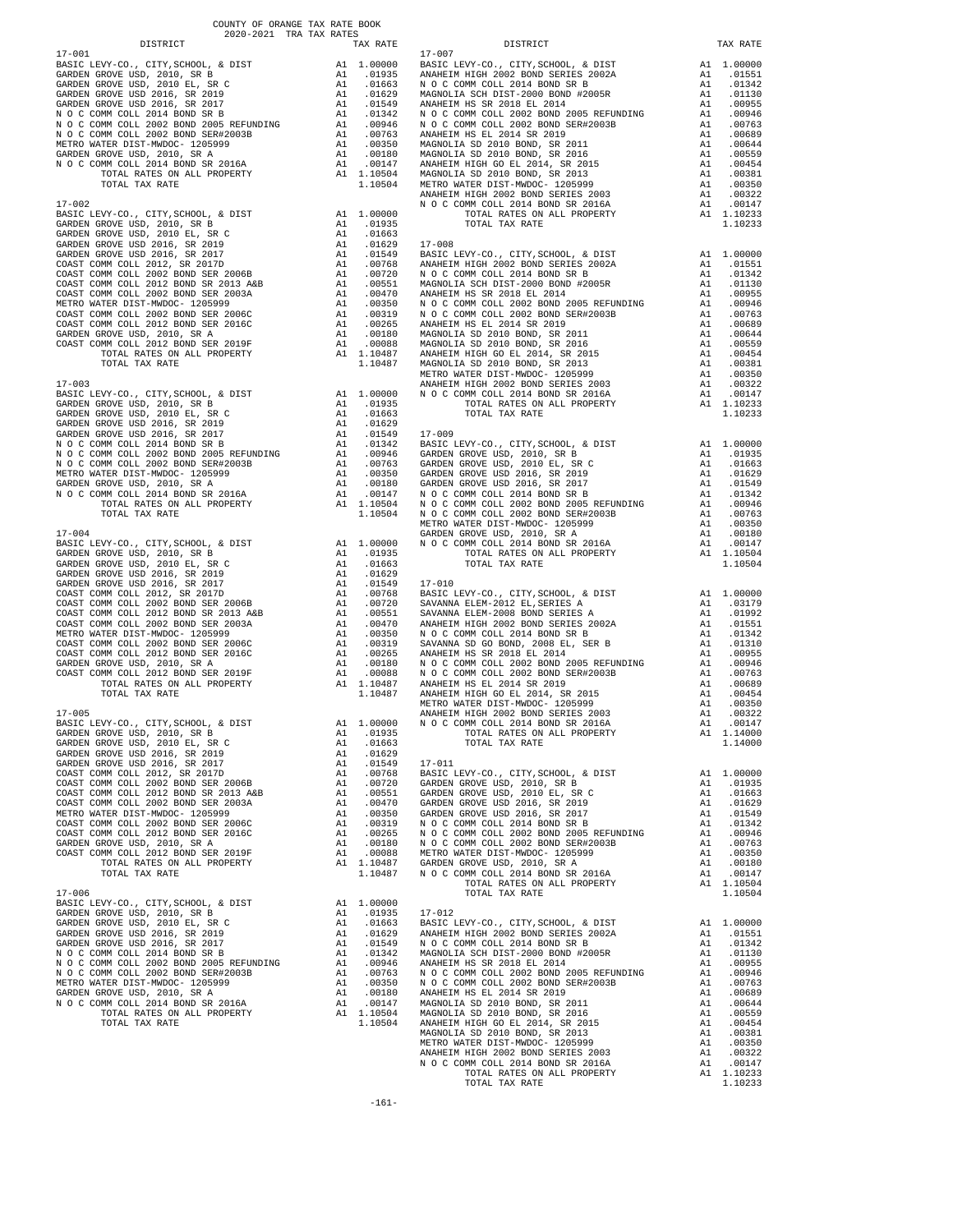| MAGNOLIA SD 2010 BOND, SR 2013        | A1                                                                                                                                                                                                                            | .00381     |
|---------------------------------------|-------------------------------------------------------------------------------------------------------------------------------------------------------------------------------------------------------------------------------|------------|
| METRO WATER DIST-MWDOC- 1205999       | A1                                                                                                                                                                                                                            | .00350     |
| ANAHEIM HIGH 2002 BOND SERIES 2003    | A1                                                                                                                                                                                                                            | .00322     |
| N O C COMM COLL 2014 BOND SR 2016A    | A1                                                                                                                                                                                                                            | .00147     |
| TOTAL RATES ON ALL PROPERTY           |                                                                                                                                                                                                                               | A1 1.10233 |
| TOTAL TAX RATE                        |                                                                                                                                                                                                                               | 1.10233    |
|                                       |                                                                                                                                                                                                                               |            |
| $17 - 018$                            |                                                                                                                                                                                                                               |            |
| BASIC LEVY-CO., CITY, SCHOOL, & DIST  |                                                                                                                                                                                                                               | A1 1.00000 |
| GARDEN GROVE USD, 2010, SR B          | A1                                                                                                                                                                                                                            | .01935     |
| GARDEN GROVE USD, 2010 EL, SR C       | A1                                                                                                                                                                                                                            | .01663     |
| GARDEN GROVE USD 2016, SR 2019        | A1                                                                                                                                                                                                                            | .01629     |
| GARDEN GROVE USD 2016, SR 2017        | A1                                                                                                                                                                                                                            | .01549     |
| COAST COMM COLL 2012, SR 2017D        | A1                                                                                                                                                                                                                            | .00768     |
| COAST COMM COLL 2002 BOND SER 2006B   | A1 and a set of the set of the set of the set of the set of the set of the set of the set of the set of the set of the set of the set of the set of the set of the set of the set of the set of the set of the set of the set | .00720     |
| COAST COMM COLL 2012 BOND SR 2013 A&B | A1 and a set of the set of the set of the set of the set of the set of the set of the set of the set of the set of the set of the set of the set of the set of the set of the set of the set of the set of the set of the set | .00551     |
| COAST COMM COLL 2002 BOND SER 2003A   | A1                                                                                                                                                                                                                            | .00470     |
| METRO WATER DIST-MWDOC- 1205999       | A1                                                                                                                                                                                                                            | .00350     |
| COAST COMM COLL 2002 BOND SER 2006C   | A1                                                                                                                                                                                                                            | .00319     |
| COAST COMM COLL 2012 BOND SER 2016C   | A1                                                                                                                                                                                                                            | .00265     |
| GARDEN GROVE USD, 2010, SR A          | A1                                                                                                                                                                                                                            | .00180     |
| COAST COMM COLL 2012 BOND SER 2019F   | A1                                                                                                                                                                                                                            | .00088     |
| TOTAL RATES ON ALL PROPERTY           |                                                                                                                                                                                                                               | A1 1.10487 |
| TOTAL TAX RATE                        |                                                                                                                                                                                                                               | 1.10487    |
|                                       |                                                                                                                                                                                                                               | $-162-$    |
|                                       |                                                                                                                                                                                                                               |            |

## 17-021

| COUNTY OF ORANGE TAX RATE BOOK           |               |            |                                          |                |            |
|------------------------------------------|---------------|------------|------------------------------------------|----------------|------------|
| 2020-2021                                | TRA TAX RATES |            |                                          |                |            |
| DISTRICT                                 |               | TAX RATE   | DISTRICT                                 |                | TAX RATE   |
| $17 - 013$                               |               |            | $17 - 019$                               |                |            |
| BASIC LEVY-CO., CITY, SCHOOL, & DIST     |               | A1 1.00000 | BASIC LEVY-CO., CITY, SCHOOL, & DIST     |                | A1 1.00000 |
| ANAHEIM HIGH 2002 BOND SERIES 2002A      | A1            | .01551     | SAVANNA ELEM-2012 EL, SERIES A           | A1             | .03179     |
| N O C COMM COLL 2014 BOND SR B           | A1            | .01342     | SAVANNA ELEM-2008 BOND SERIES A          | A1             | .01992     |
| MAGNOLIA SCH DIST-2000 BOND #2005R       | A1            | .01130     | ANAHEIM HIGH 2002 BOND SERIES 2002A      | A1             | .01551     |
| ANAHEIM HS SR 2018 EL 2014               | A1            | .00955     | NOCCOMM COLL 2014 BOND SR B              | A1             | .01342     |
| N O C COMM COLL 2002 BOND 2005 REFUNDING | A1            | .00946     | SAVANNA SD GO BOND, 2008 EL, SER B       | A1             | .01310     |
| N O C COMM COLL 2002 BOND SER#2003B      | A1            | .00763     | ANAHEIM HS SR 2018 EL 2014               | A1             | .00955     |
| ANAHEIM HS EL 2014 SR 2019               | A1            | .00689     | N O C COMM COLL 2002 BOND 2005 REFUNDING | A1             | .00946     |
| MAGNOLIA SD 2010 BOND, SR 2011           | A1            | .00644     | N O C COMM COLL 2002 BOND SER#2003B      | A1             | .00763     |
| MAGNOLIA SD 2010 BOND, SR 2016           | A1            | .00559     | ANAHEIM HS EL 2014 SR 2019               | A1             | .00689     |
| ANAHEIM HIGH GO EL 2014, SR 2015         | A1            | .00454     | ANAHEIM HIGH GO EL 2014, SR 2015         | A1             | .00454     |
| MAGNOLIA SD 2010 BOND, SR 2013           | A1            | .00381     | METRO WATER DIST-MWDOC- 1205999          | A1             | .00350     |
| METRO WATER DIST-MWDOC- 1205999          | A1            | .00350     | ANAHEIM HIGH 2002 BOND SERIES 2003       | A1             | .00322     |
| ANAHEIM HIGH 2002 BOND SERIES 2003       | A1            | .00322     | N O C COMM COLL 2014 BOND SR 2016A       | A1             | .00147     |
| N O C COMM COLL 2014 BOND SR 2016A       | A1            | .00147     | TOTAL RATES ON ALL PROPERTY              |                | A1 1.14000 |
| TOTAL RATES ON ALL PROPERTY              |               | A1 1.10233 | TOTAL TAX RATE                           |                | 1,14000    |
| TOTAL TAX RATE                           |               | 1.10233    |                                          |                |            |
|                                          |               |            | $17 - 020$                               |                |            |
| $17 - 014$                               |               |            | BASIC LEVY-CO., CITY, SCHOOL, & DIST     |                | A1 1.00000 |
| BASIC LEVY-CO., CITY, SCHOOL, & DIST     | A1 1.00000    |            | SAVANNA ELEM-2012 EL.SERIES A            | A <sub>1</sub> | .03179     |
| CAUSANIA ELEM 2012 EL CEDIEC A           |               | מדינר ור   | CAULANNIA ELEM 2009 BOND CEDIEC A        | $\pi$ 1        | 01002      |

| $17 - 013$                                                                                                          |  | $17 - 019$                                                                                                                                                                                                                                                                                |         |
|---------------------------------------------------------------------------------------------------------------------|--|-------------------------------------------------------------------------------------------------------------------------------------------------------------------------------------------------------------------------------------------------------------------------------------------|---------|
|                                                                                                                     |  |                                                                                                                                                                                                                                                                                           |         |
|                                                                                                                     |  |                                                                                                                                                                                                                                                                                           |         |
|                                                                                                                     |  |                                                                                                                                                                                                                                                                                           |         |
|                                                                                                                     |  |                                                                                                                                                                                                                                                                                           |         |
|                                                                                                                     |  |                                                                                                                                                                                                                                                                                           |         |
|                                                                                                                     |  |                                                                                                                                                                                                                                                                                           |         |
|                                                                                                                     |  |                                                                                                                                                                                                                                                                                           |         |
|                                                                                                                     |  |                                                                                                                                                                                                                                                                                           |         |
|                                                                                                                     |  |                                                                                                                                                                                                                                                                                           |         |
|                                                                                                                     |  |                                                                                                                                                                                                                                                                                           |         |
|                                                                                                                     |  |                                                                                                                                                                                                                                                                                           |         |
|                                                                                                                     |  |                                                                                                                                                                                                                                                                                           |         |
|                                                                                                                     |  |                                                                                                                                                                                                                                                                                           |         |
|                                                                                                                     |  |                                                                                                                                                                                                                                                                                           |         |
|                                                                                                                     |  |                                                                                                                                                                                                                                                                                           |         |
|                                                                                                                     |  |                                                                                                                                                                                                                                                                                           |         |
|                                                                                                                     |  |                                                                                                                                                                                                                                                                                           |         |
|                                                                                                                     |  |                                                                                                                                                                                                                                                                                           |         |
|                                                                                                                     |  |                                                                                                                                                                                                                                                                                           |         |
|                                                                                                                     |  |                                                                                                                                                                                                                                                                                           |         |
|                                                                                                                     |  |                                                                                                                                                                                                                                                                                           |         |
|                                                                                                                     |  |                                                                                                                                                                                                                                                                                           |         |
|                                                                                                                     |  |                                                                                                                                                                                                                                                                                           |         |
|                                                                                                                     |  |                                                                                                                                                                                                                                                                                           |         |
|                                                                                                                     |  |                                                                                                                                                                                                                                                                                           |         |
|                                                                                                                     |  |                                                                                                                                                                                                                                                                                           |         |
|                                                                                                                     |  |                                                                                                                                                                                                                                                                                           |         |
|                                                                                                                     |  |                                                                                                                                                                                                                                                                                           |         |
|                                                                                                                     |  |                                                                                                                                                                                                                                                                                           |         |
|                                                                                                                     |  |                                                                                                                                                                                                                                                                                           |         |
|                                                                                                                     |  |                                                                                                                                                                                                                                                                                           |         |
|                                                                                                                     |  |                                                                                                                                                                                                                                                                                           |         |
|                                                                                                                     |  | $\begin{tabular}{cccccccc} $17-014$ & $14.0000$ & $14.0000$ & $14.0000$ & $14.0000$ & $14.0000$ & $14.0000$ & $14.0000$ & $14.0000$ & $14.0000$ & $14.0000$ & $14.0000$ & $14.0000$ & $14.0000$ & $14.0000$ & $14.0000$ & $14.0000$ & $14.0000$ & $14.0000$ & $14.0000$ & $14.0000$ & $1$ |         |
|                                                                                                                     |  |                                                                                                                                                                                                                                                                                           |         |
|                                                                                                                     |  |                                                                                                                                                                                                                                                                                           |         |
|                                                                                                                     |  |                                                                                                                                                                                                                                                                                           |         |
|                                                                                                                     |  |                                                                                                                                                                                                                                                                                           |         |
|                                                                                                                     |  |                                                                                                                                                                                                                                                                                           |         |
|                                                                                                                     |  |                                                                                                                                                                                                                                                                                           |         |
|                                                                                                                     |  |                                                                                                                                                                                                                                                                                           |         |
|                                                                                                                     |  |                                                                                                                                                                                                                                                                                           |         |
|                                                                                                                     |  |                                                                                                                                                                                                                                                                                           |         |
|                                                                                                                     |  |                                                                                                                                                                                                                                                                                           |         |
|                                                                                                                     |  |                                                                                                                                                                                                                                                                                           |         |
|                                                                                                                     |  |                                                                                                                                                                                                                                                                                           |         |
|                                                                                                                     |  |                                                                                                                                                                                                                                                                                           |         |
|                                                                                                                     |  |                                                                                                                                                                                                                                                                                           |         |
|                                                                                                                     |  |                                                                                                                                                                                                                                                                                           |         |
|                                                                                                                     |  |                                                                                                                                                                                                                                                                                           |         |
|                                                                                                                     |  |                                                                                                                                                                                                                                                                                           |         |
|                                                                                                                     |  |                                                                                                                                                                                                                                                                                           |         |
|                                                                                                                     |  |                                                                                                                                                                                                                                                                                           |         |
|                                                                                                                     |  |                                                                                                                                                                                                                                                                                           |         |
|                                                                                                                     |  |                                                                                                                                                                                                                                                                                           |         |
|                                                                                                                     |  |                                                                                                                                                                                                                                                                                           |         |
|                                                                                                                     |  |                                                                                                                                                                                                                                                                                           |         |
|                                                                                                                     |  |                                                                                                                                                                                                                                                                                           |         |
|                                                                                                                     |  |                                                                                                                                                                                                                                                                                           |         |
|                                                                                                                     |  |                                                                                                                                                                                                                                                                                           |         |
|                                                                                                                     |  |                                                                                                                                                                                                                                                                                           |         |
|                                                                                                                     |  |                                                                                                                                                                                                                                                                                           |         |
|                                                                                                                     |  |                                                                                                                                                                                                                                                                                           |         |
|                                                                                                                     |  |                                                                                                                                                                                                                                                                                           |         |
|                                                                                                                     |  |                                                                                                                                                                                                                                                                                           |         |
|                                                                                                                     |  |                                                                                                                                                                                                                                                                                           |         |
|                                                                                                                     |  |                                                                                                                                                                                                                                                                                           |         |
|                                                                                                                     |  |                                                                                                                                                                                                                                                                                           |         |
|                                                                                                                     |  |                                                                                                                                                                                                                                                                                           |         |
|                                                                                                                     |  |                                                                                                                                                                                                                                                                                           |         |
|                                                                                                                     |  |                                                                                                                                                                                                                                                                                           |         |
|                                                                                                                     |  |                                                                                                                                                                                                                                                                                           |         |
|                                                                                                                     |  |                                                                                                                                                                                                                                                                                           |         |
|                                                                                                                     |  |                                                                                                                                                                                                                                                                                           |         |
|                                                                                                                     |  |                                                                                                                                                                                                                                                                                           |         |
|                                                                                                                     |  |                                                                                                                                                                                                                                                                                           |         |
|                                                                                                                     |  |                                                                                                                                                                                                                                                                                           |         |
|                                                                                                                     |  |                                                                                                                                                                                                                                                                                           |         |
|                                                                                                                     |  |                                                                                                                                                                                                                                                                                           |         |
|                                                                                                                     |  |                                                                                                                                                                                                                                                                                           |         |
|                                                                                                                     |  |                                                                                                                                                                                                                                                                                           |         |
|                                                                                                                     |  |                                                                                                                                                                                                                                                                                           | 1,14000 |
|                                                                                                                     |  |                                                                                                                                                                                                                                                                                           |         |
|                                                                                                                     |  |                                                                                                                                                                                                                                                                                           |         |
|                                                                                                                     |  |                                                                                                                                                                                                                                                                                           |         |
|                                                                                                                     |  |                                                                                                                                                                                                                                                                                           |         |
|                                                                                                                     |  |                                                                                                                                                                                                                                                                                           |         |
|                                                                                                                     |  |                                                                                                                                                                                                                                                                                           |         |
|                                                                                                                     |  |                                                                                                                                                                                                                                                                                           |         |
|                                                                                                                     |  |                                                                                                                                                                                                                                                                                           |         |
|                                                                                                                     |  |                                                                                                                                                                                                                                                                                           |         |
|                                                                                                                     |  |                                                                                                                                                                                                                                                                                           |         |
|                                                                                                                     |  |                                                                                                                                                                                                                                                                                           |         |
|                                                                                                                     |  |                                                                                                                                                                                                                                                                                           |         |
|                                                                                                                     |  |                                                                                                                                                                                                                                                                                           |         |
|                                                                                                                     |  |                                                                                                                                                                                                                                                                                           |         |
|                                                                                                                     |  |                                                                                                                                                                                                                                                                                           |         |
|                                                                                                                     |  |                                                                                                                                                                                                                                                                                           |         |
|                                                                                                                     |  |                                                                                                                                                                                                                                                                                           |         |
|                                                                                                                     |  |                                                                                                                                                                                                                                                                                           |         |
|                                                                                                                     |  |                                                                                                                                                                                                                                                                                           |         |
|                                                                                                                     |  |                                                                                                                                                                                                                                                                                           |         |
|                                                                                                                     |  |                                                                                                                                                                                                                                                                                           |         |
| $17 - 018$                                                                                                          |  |                                                                                                                                                                                                                                                                                           |         |
| ${\tt BASIC~LEVY-CO.} \ , \ {\tt CITY} \ , {\tt SCHOOL} \ , \ {\tt & \tt DIST} \hspace{2cm} {\tt A1} \quad 1.00000$ |  |                                                                                                                                                                                                                                                                                           |         |
|                                                                                                                     |  |                                                                                                                                                                                                                                                                                           |         |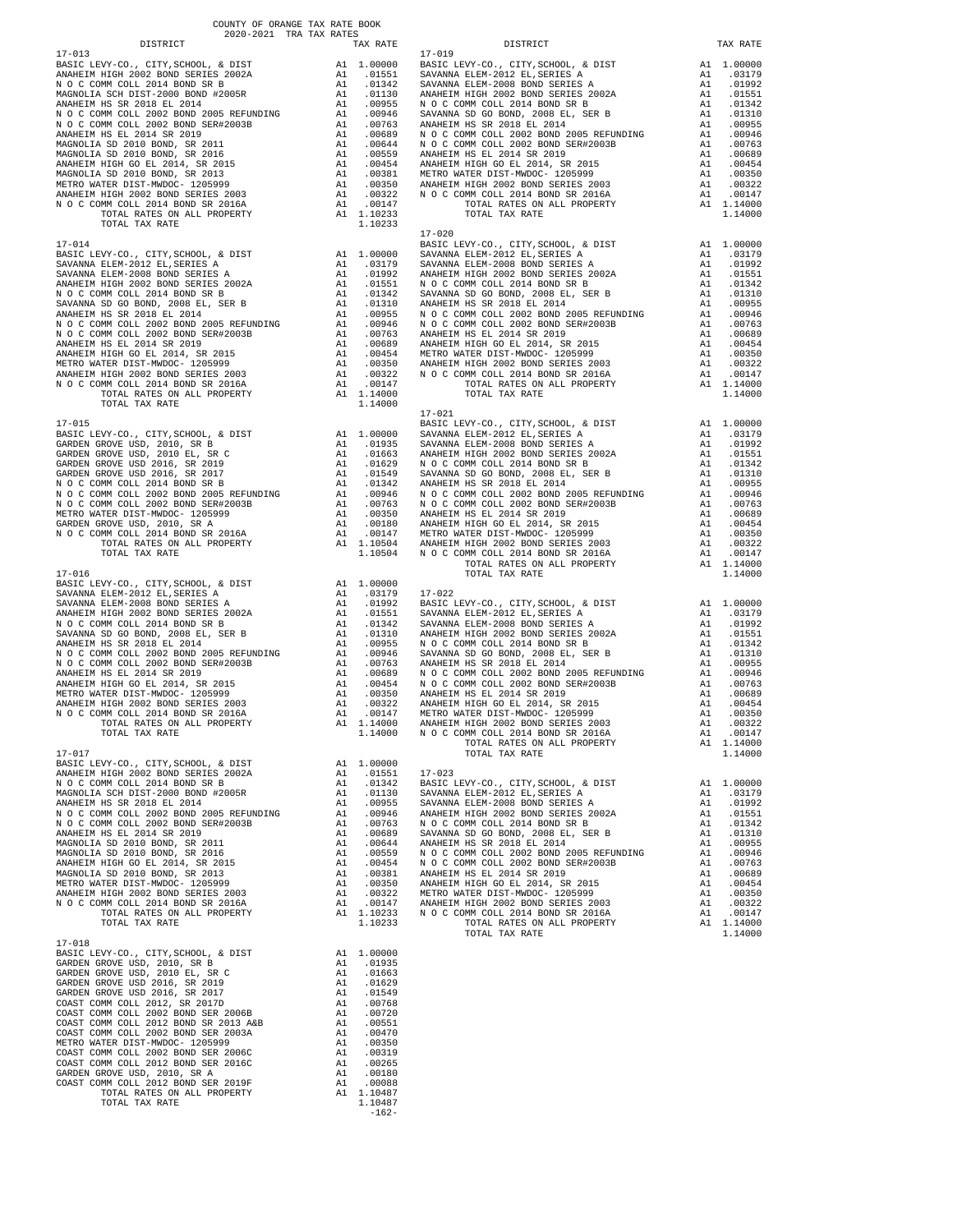|                                                                                                                                                                                                                                                                                                                                                                                                                                                  |           | SAVANNA            |
|--------------------------------------------------------------------------------------------------------------------------------------------------------------------------------------------------------------------------------------------------------------------------------------------------------------------------------------------------------------------------------------------------------------------------------------------------|-----------|--------------------|
|                                                                                                                                                                                                                                                                                                                                                                                                                                                  |           |                    |
|                                                                                                                                                                                                                                                                                                                                                                                                                                                  |           |                    |
|                                                                                                                                                                                                                                                                                                                                                                                                                                                  |           |                    |
|                                                                                                                                                                                                                                                                                                                                                                                                                                                  |           |                    |
|                                                                                                                                                                                                                                                                                                                                                                                                                                                  |           |                    |
|                                                                                                                                                                                                                                                                                                                                                                                                                                                  |           |                    |
|                                                                                                                                                                                                                                                                                                                                                                                                                                                  |           |                    |
|                                                                                                                                                                                                                                                                                                                                                                                                                                                  |           |                    |
|                                                                                                                                                                                                                                                                                                                                                                                                                                                  |           |                    |
|                                                                                                                                                                                                                                                                                                                                                                                                                                                  |           |                    |
|                                                                                                                                                                                                                                                                                                                                                                                                                                                  |           |                    |
|                                                                                                                                                                                                                                                                                                                                                                                                                                                  |           | GARDEN             |
| $17 - 026$                                                                                                                                                                                                                                                                                                                                                                                                                                       |           | GARDEN             |
|                                                                                                                                                                                                                                                                                                                                                                                                                                                  |           |                    |
|                                                                                                                                                                                                                                                                                                                                                                                                                                                  |           |                    |
|                                                                                                                                                                                                                                                                                                                                                                                                                                                  |           |                    |
|                                                                                                                                                                                                                                                                                                                                                                                                                                                  |           |                    |
|                                                                                                                                                                                                                                                                                                                                                                                                                                                  |           |                    |
|                                                                                                                                                                                                                                                                                                                                                                                                                                                  |           |                    |
|                                                                                                                                                                                                                                                                                                                                                                                                                                                  |           |                    |
|                                                                                                                                                                                                                                                                                                                                                                                                                                                  |           |                    |
| $\begin{tabular}{l c c c} \multicolumn{1}{c}{17-026} & \multicolumn{1}{c}{GARDEN} \\ \hline \multicolumn{1}{c}{\textbf{BASIC LEVY-CO.}}, & \multicolumn{1}{c}{CITY}, \text{SCHODL}, & \multicolumn{1}{c}{\textbf{GADEN N}} & \multicolumn{1}{c}{GARDEN} \\ \hline \multicolumn{1}{c}{\textbf{ANAEIM M ICH 2002 BOND SERIES 2002A}} & \multicolumn{1}{c}{\textbf{A1}} & .01551 & \multicolumn{1}{c}{GARDEN} \\ \hline \multicolumn{1}{c}{\textbf$ |           |                    |
|                                                                                                                                                                                                                                                                                                                                                                                                                                                  |           |                    |
|                                                                                                                                                                                                                                                                                                                                                                                                                                                  |           |                    |
|                                                                                                                                                                                                                                                                                                                                                                                                                                                  |           |                    |
| 17-027                                                                                                                                                                                                                                                                                                                                                                                                                                           |           | COAST C<br>COAST C |
|                                                                                                                                                                                                                                                                                                                                                                                                                                                  |           |                    |
|                                                                                                                                                                                                                                                                                                                                                                                                                                                  |           |                    |
|                                                                                                                                                                                                                                                                                                                                                                                                                                                  |           |                    |
|                                                                                                                                                                                                                                                                                                                                                                                                                                                  |           |                    |
|                                                                                                                                                                                                                                                                                                                                                                                                                                                  |           |                    |
|                                                                                                                                                                                                                                                                                                                                                                                                                                                  |           |                    |
|                                                                                                                                                                                                                                                                                                                                                                                                                                                  |           |                    |
|                                                                                                                                                                                                                                                                                                                                                                                                                                                  |           |                    |
|                                                                                                                                                                                                                                                                                                                                                                                                                                                  |           |                    |
|                                                                                                                                                                                                                                                                                                                                                                                                                                                  |           |                    |
|                                                                                                                                                                                                                                                                                                                                                                                                                                                  |           |                    |
|                                                                                                                                                                                                                                                                                                                                                                                                                                                  |           | COAST C            |
| $17 - 028$                                                                                                                                                                                                                                                                                                                                                                                                                                       |           | COAST C            |
|                                                                                                                                                                                                                                                                                                                                                                                                                                                  |           |                    |
|                                                                                                                                                                                                                                                                                                                                                                                                                                                  |           |                    |
|                                                                                                                                                                                                                                                                                                                                                                                                                                                  |           |                    |
|                                                                                                                                                                                                                                                                                                                                                                                                                                                  |           |                    |
|                                                                                                                                                                                                                                                                                                                                                                                                                                                  |           |                    |
|                                                                                                                                                                                                                                                                                                                                                                                                                                                  |           |                    |
| MAGNOLIA SD 2010 BOND, SR 2016<br>ANAHEIM HIGH GO EL 2014, SR 2015                                                                                                                                                                                                                                                                                                                                                                               | A1 .00559 |                    |
| $\begin{tabular}{l c c c c c} \multicolumn{1}{c}{\textbf{A1}} & 0.0454 & 1.00454 & 1.00454 & 1.00454 & 1.00454 & 1.00454 & 1.00454 & 1.00454 & 1.00454 & 1.00454 & 1.00454 & 1.00454 & 1.00454 & 1.00454 & 1.00454 & 1.00454 & 1.00454 & 1.00454 & 1.00454 & 1.00454 & 1.004$<br>MAGNOLIA SD 2010 BOND, SR 2013                                                                                                                                  |           |                    |
| METRO WATER DIST-MWDOC- 1205999                                                                                                                                                                                                                                                                                                                                                                                                                  |           |                    |
| ANAHEIM HIGH 2002 BOND SERIES 2003<br>N O C COMM COLL 2014 BOND SR 2016A                                                                                                                                                                                                                                                                                                                                                                         |           |                    |
|                                                                                                                                                                                                                                                                                                                                                                                                                                                  |           |                    |
|                                                                                                                                                                                                                                                                                                                                                                                                                                                  |           |                    |
|                                                                                                                                                                                                                                                                                                                                                                                                                                                  |           |                    |
|                                                                                                                                                                                                                                                                                                                                                                                                                                                  |           |                    |
|                                                                                                                                                                                                                                                                                                                                                                                                                                                  |           |                    |
|                                                                                                                                                                                                                                                                                                                                                                                                                                                  |           |                    |
|                                                                                                                                                                                                                                                                                                                                                                                                                                                  |           |                    |
|                                                                                                                                                                                                                                                                                                                                                                                                                                                  |           |                    |
|                                                                                                                                                                                                                                                                                                                                                                                                                                                  |           |                    |
|                                                                                                                                                                                                                                                                                                                                                                                                                                                  |           |                    |
|                                                                                                                                                                                                                                                                                                                                                                                                                                                  |           |                    |
|                                                                                                                                                                                                                                                                                                                                                                                                                                                  |           |                    |
|                                                                                                                                                                                                                                                                                                                                                                                                                                                  |           |                    |

| DISTRICT   | TAX RATE | DISTRICT   | TAX RATE |
|------------|----------|------------|----------|
| $17 - 024$ |          | $17 - 030$ |          |
|            |          |            |          |
|            |          |            |          |
|            |          |            |          |
|            |          |            |          |
|            |          |            |          |
|            |          |            |          |
|            |          |            |          |
|            |          |            |          |
|            |          |            |          |
|            |          |            |          |
|            |          |            |          |
|            |          |            |          |
|            |          |            |          |
|            |          |            |          |
|            |          |            |          |
|            |          |            |          |
|            |          |            |          |
|            |          |            |          |
|            |          |            |          |
|            |          |            |          |
|            |          |            |          |
|            |          |            |          |
|            |          |            |          |
|            |          |            |          |
|            |          |            |          |
|            |          |            |          |
|            |          |            |          |
|            |          |            |          |
|            |          |            |          |
|            |          |            |          |
|            |          |            |          |
|            |          |            |          |
|            |          |            |          |
|            |          |            |          |
|            |          |            |          |
|            |          |            |          |
|            |          |            |          |
|            |          |            |          |
|            |          |            |          |
|            |          |            |          |
|            |          |            |          |
|            |          |            |          |
|            |          |            |          |
|            |          |            |          |
|            |          |            |          |
|            |          |            |          |
|            |          |            |          |
|            |          |            |          |
|            |          |            |          |
|            |          |            |          |
|            |          |            |          |
|            |          |            |          |
|            |          |            |          |
|            |          |            |          |
|            |          |            |          |
|            |          |            |          |
|            |          |            |          |
|            |          |            |          |
|            |          |            |          |
|            |          |            |          |
|            |          |            |          |
|            |          |            |          |
|            |          |            |          |
|            |          |            |          |
|            |          |            |          |
|            |          |            |          |
|            |          |            |          |
|            |          |            |          |
|            |          |            |          |
|            |          |            |          |
|            |          |            |          |
|            |          |            |          |
|            |          |            |          |
|            |          |            |          |
|            |          |            |          |
|            |          |            |          |
|            |          |            |          |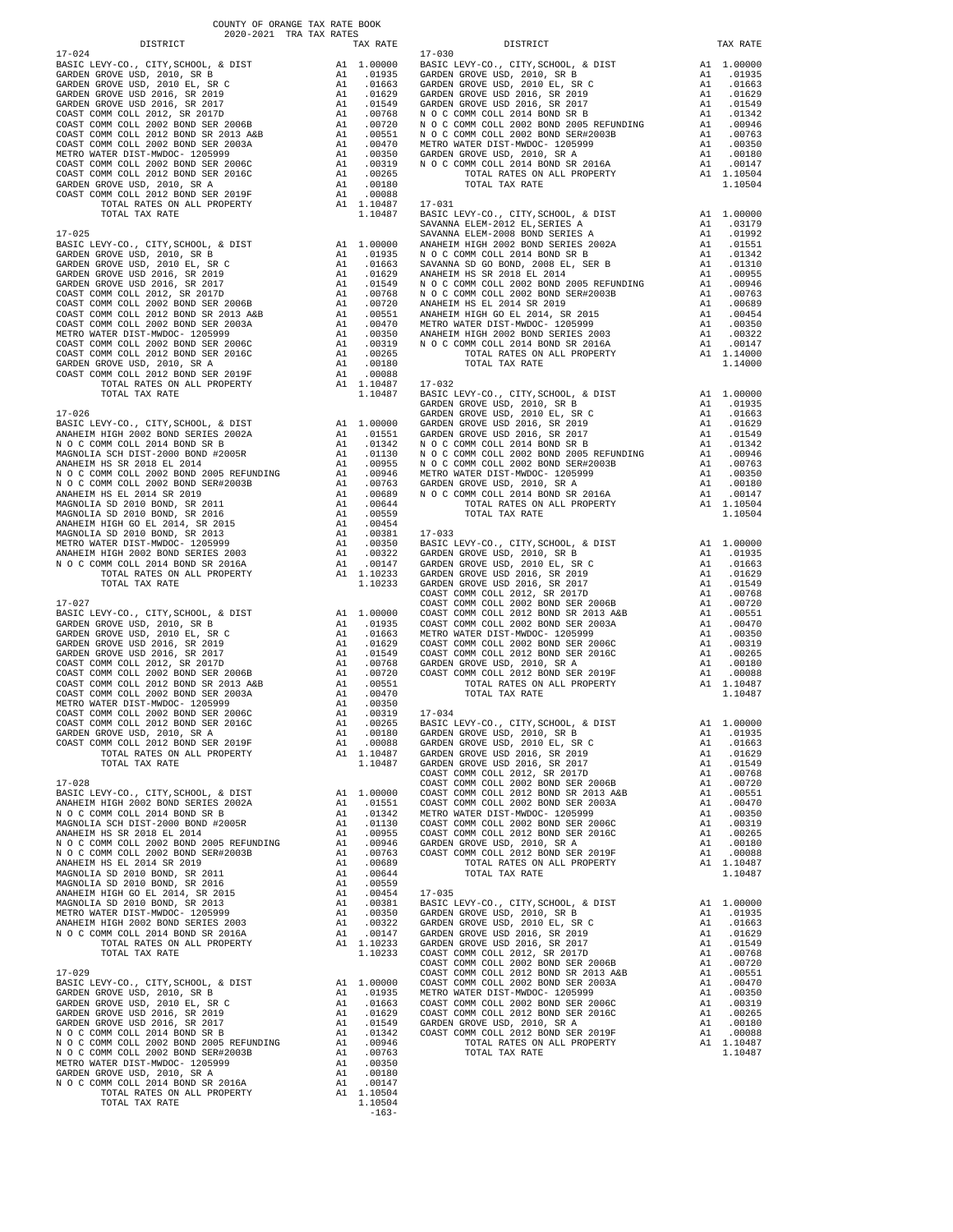| TAX RATE<br>DISTRICT |  | DISTRICT | TAX RATE |
|----------------------|--|----------|----------|
|                      |  |          |          |
|                      |  |          |          |
|                      |  |          |          |
|                      |  |          |          |
|                      |  |          |          |
|                      |  |          |          |
|                      |  |          |          |
|                      |  |          |          |
|                      |  |          |          |
|                      |  |          |          |
|                      |  |          |          |
|                      |  |          |          |
|                      |  |          |          |
|                      |  |          |          |
|                      |  |          |          |
|                      |  |          |          |
|                      |  |          |          |
|                      |  |          |          |
|                      |  |          |          |
|                      |  |          |          |
|                      |  |          |          |
|                      |  |          |          |
|                      |  |          |          |
|                      |  |          |          |
|                      |  |          |          |
|                      |  |          |          |
|                      |  |          |          |
|                      |  |          |          |
|                      |  |          |          |
|                      |  |          |          |
|                      |  |          |          |
|                      |  |          |          |
| $17 - 038$           |  |          |          |
|                      |  |          |          |
|                      |  |          |          |
|                      |  |          |          |
|                      |  |          |          |
|                      |  |          |          |
|                      |  |          |          |
|                      |  |          |          |
|                      |  |          |          |
|                      |  |          |          |
|                      |  |          |          |
|                      |  |          |          |
|                      |  |          |          |
|                      |  |          |          |
|                      |  |          |          |
|                      |  |          |          |
|                      |  |          |          |
|                      |  |          |          |
|                      |  |          |          |
|                      |  |          |          |
|                      |  |          |          |
|                      |  |          |          |
|                      |  |          |          |
|                      |  |          |          |
|                      |  |          |          |
|                      |  |          |          |
|                      |  |          |          |
|                      |  |          |          |
|                      |  |          |          |
|                      |  |          |          |
|                      |  |          |          |
|                      |  |          |          |
|                      |  |          |          |
|                      |  |          |          |
|                      |  |          |          |
|                      |  |          |          |
|                      |  |          |          |
|                      |  |          |          |
|                      |  |          |          |
|                      |  |          |          |
|                      |  |          |          |
|                      |  |          |          |
|                      |  |          |          |
|                      |  |          |          |
|                      |  |          |          |
|                      |  |          |          |
|                      |  |          |          |
|                      |  |          |          |
|                      |  |          |          |
|                      |  |          |          |
|                      |  |          |          |
|                      |  |          |          |
|                      |  |          |          |
|                      |  |          |          |
|                      |  |          |          |
|                      |  |          |          |
|                      |  |          |          |
|                      |  |          |          |
|                      |  |          |          |
|                      |  |          |          |
|                      |  |          |          |
|                      |  |          |          |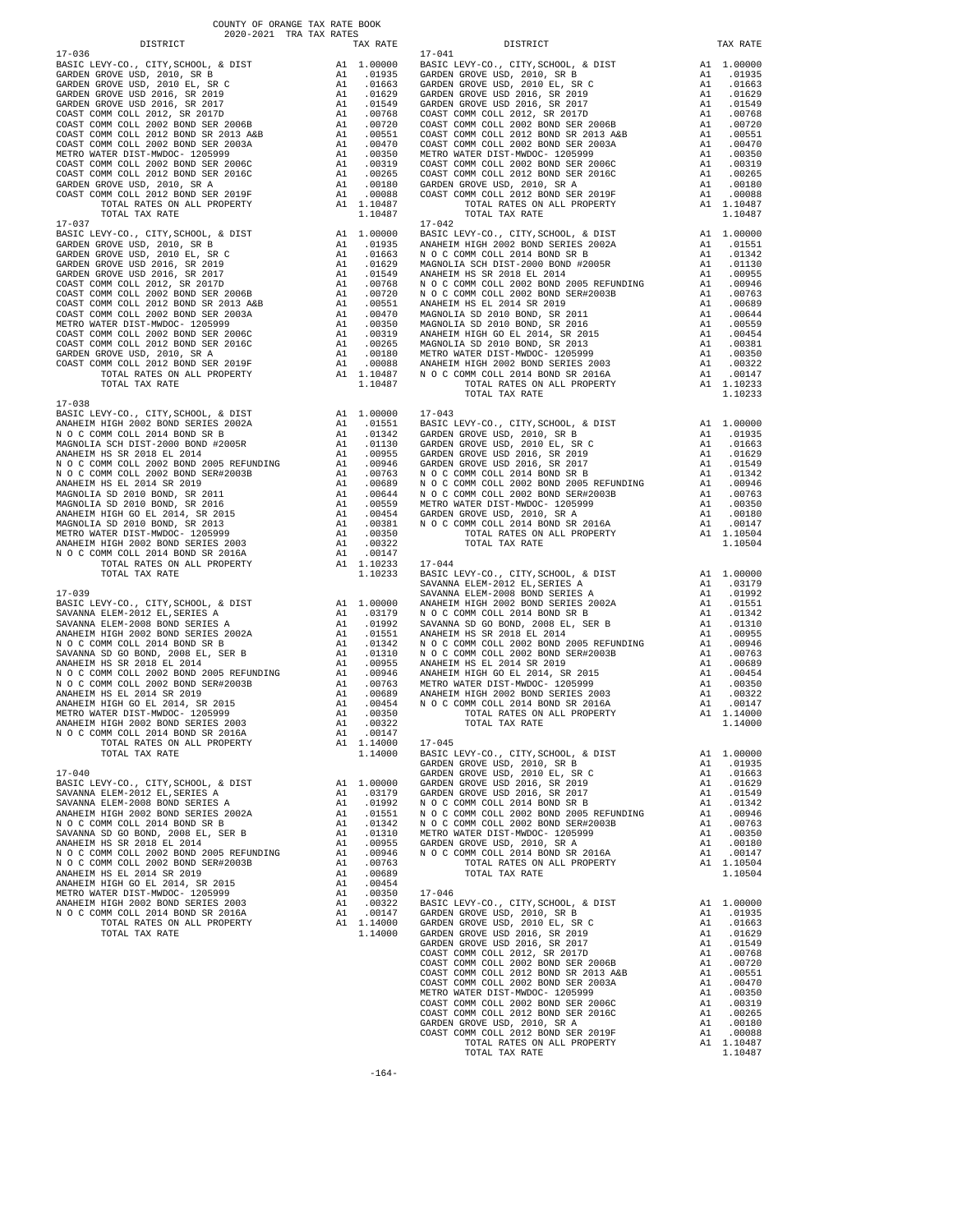| TOTAL TAX RATE                                                             |          | 1.10487                                                                                                                 |                    |
|----------------------------------------------------------------------------|----------|-------------------------------------------------------------------------------------------------------------------------|--------------------|
|                                                                            |          |                                                                                                                         |                    |
|                                                                            |          |                                                                                                                         |                    |
|                                                                            |          |                                                                                                                         |                    |
|                                                                            |          |                                                                                                                         |                    |
|                                                                            |          |                                                                                                                         |                    |
|                                                                            |          |                                                                                                                         |                    |
|                                                                            |          |                                                                                                                         |                    |
|                                                                            |          |                                                                                                                         |                    |
|                                                                            |          |                                                                                                                         |                    |
|                                                                            |          |                                                                                                                         |                    |
|                                                                            |          |                                                                                                                         |                    |
|                                                                            |          |                                                                                                                         |                    |
|                                                                            |          |                                                                                                                         |                    |
|                                                                            |          |                                                                                                                         |                    |
| $17 - 049$                                                                 |          |                                                                                                                         | BASIC L            |
|                                                                            |          |                                                                                                                         |                    |
|                                                                            |          |                                                                                                                         |                    |
|                                                                            |          |                                                                                                                         |                    |
|                                                                            |          |                                                                                                                         |                    |
|                                                                            |          |                                                                                                                         |                    |
|                                                                            |          |                                                                                                                         |                    |
|                                                                            |          |                                                                                                                         |                    |
|                                                                            |          |                                                                                                                         |                    |
|                                                                            |          |                                                                                                                         |                    |
|                                                                            |          |                                                                                                                         |                    |
|                                                                            |          |                                                                                                                         |                    |
|                                                                            |          |                                                                                                                         |                    |
| TOTAL TAX RATE                                                             |          | 1.10487                                                                                                                 | $17 - 055$         |
| $17 - 050$                                                                 |          |                                                                                                                         | BASIC L            |
|                                                                            |          |                                                                                                                         |                    |
|                                                                            |          |                                                                                                                         |                    |
|                                                                            |          |                                                                                                                         |                    |
|                                                                            |          |                                                                                                                         |                    |
|                                                                            |          |                                                                                                                         |                    |
|                                                                            |          |                                                                                                                         |                    |
|                                                                            |          |                                                                                                                         |                    |
|                                                                            |          |                                                                                                                         |                    |
|                                                                            |          |                                                                                                                         |                    |
|                                                                            |          |                                                                                                                         |                    |
|                                                                            |          |                                                                                                                         |                    |
|                                                                            |          |                                                                                                                         |                    |
|                                                                            |          | A1 .00001                                                                                                               | GARDEN             |
|                                                                            | A1       | 1.09673                                                                                                                 | GARDEN             |
|                                                                            |          | 1.09673                                                                                                                 | GARDEN             |
| $17 - 051$                                                                 |          |                                                                                                                         | COAST C<br>COAST C |
| BASIC LEVY-CO., CITY, SCHOOL, & DIST                                       | A1       | 1.00000 COAST C<br>.02273 COAST C                                                                                       |                    |
| HUNT BEACH HIGH SCH 2004 BOND#2004A                                        |          | A1 .02273                                                                                                               |                    |
| WESTMINSTER ELEM-2008 BOND SR 2009<br>WESTMINSTER SD 2016, SR 2017A        | A1<br>A1 | .02204<br>.01137                                                                                                        | METRO W<br>COAST C |
| COAST COMM COLL 2012, SR 2017D                                             |          |                                                                                                                         |                    |
| COAST COMM COLL 2002 BOND SER 2006B                                        |          | A1 .00768 COAST C<br>A1 .00720 GARDEN<br>A1 .00551 COAST C                                                              |                    |
| COAST COMM COLL 2012 BOND SR 2013 A&B                                      |          |                                                                                                                         |                    |
| COAST COMM COLL 2002 BOND SER 2003A<br>WESTMINSTER ELEM-2016 BOND SR 2018B | A1       | A1 .00470<br>.00448                                                                                                     |                    |
| METRO WATER DIST-MWDOC- 1205999                                            | A1       | .00350                                                                                                                  |                    |
| COAST COMM COLL 2002 BOND SER 2006C                                        |          | A1 .00319                                                                                                               | $17 - 057$         |
| COAST COMM COLL 2012 BOND SER 2016C<br>COAST COMM COLL 2012 BOND SER 2019F |          | A1 .00265<br>A1 .00265<br>A1 .00088<br>A1 .00077 N O C C<br>A1 .00001 MAGNOLI<br>A1 .00001 MAGHEIM<br>A1 .00001 ANAHEIM |                    |
| HUNT BEACH HIGH SCH 2004 BOND #2007                                        |          |                                                                                                                         |                    |
| HUNT BEACH HIGH SCH 2004 BOND#2005                                         |          |                                                                                                                         |                    |
| WESTMINSTER ELEM-2008 BOND SR 2013                                         |          |                                                                                                                         |                    |
| WESTMINSTER ELEM-2008 BOND SR 2013B<br>TOTAL RATES ON ALL PROPERTY         | A1       |                                                                                                                         |                    |
| TOTAL TAX RATE                                                             |          | A1 .00001 NOCC<br>A1 1.09673 NOCC<br>1.09673 ANAHEIM                                                                    |                    |
|                                                                            |          |                                                                                                                         |                    |

| DISTRICT                                                                                                                                                                                                                                | TAX RATE | DISTRICT   | TAX RATE |  |
|-----------------------------------------------------------------------------------------------------------------------------------------------------------------------------------------------------------------------------------------|----------|------------|----------|--|
| $17 - 047$                                                                                                                                                                                                                              |          | $17 - 052$ |          |  |
|                                                                                                                                                                                                                                         |          |            |          |  |
|                                                                                                                                                                                                                                         |          |            |          |  |
|                                                                                                                                                                                                                                         |          |            |          |  |
|                                                                                                                                                                                                                                         |          |            |          |  |
|                                                                                                                                                                                                                                         |          |            |          |  |
|                                                                                                                                                                                                                                         |          |            |          |  |
|                                                                                                                                                                                                                                         |          |            |          |  |
|                                                                                                                                                                                                                                         |          |            |          |  |
|                                                                                                                                                                                                                                         |          |            |          |  |
|                                                                                                                                                                                                                                         |          |            |          |  |
|                                                                                                                                                                                                                                         |          |            |          |  |
|                                                                                                                                                                                                                                         |          |            |          |  |
|                                                                                                                                                                                                                                         |          |            |          |  |
|                                                                                                                                                                                                                                         |          |            |          |  |
|                                                                                                                                                                                                                                         |          |            |          |  |
|                                                                                                                                                                                                                                         |          |            |          |  |
|                                                                                                                                                                                                                                         |          |            |          |  |
|                                                                                                                                                                                                                                         |          |            |          |  |
|                                                                                                                                                                                                                                         |          |            |          |  |
|                                                                                                                                                                                                                                         |          |            |          |  |
|                                                                                                                                                                                                                                         |          |            |          |  |
|                                                                                                                                                                                                                                         |          |            |          |  |
|                                                                                                                                                                                                                                         |          |            |          |  |
|                                                                                                                                                                                                                                         |          |            |          |  |
|                                                                                                                                                                                                                                         |          |            |          |  |
|                                                                                                                                                                                                                                         |          |            |          |  |
|                                                                                                                                                                                                                                         |          |            |          |  |
|                                                                                                                                                                                                                                         |          |            |          |  |
|                                                                                                                                                                                                                                         |          |            |          |  |
|                                                                                                                                                                                                                                         |          |            |          |  |
|                                                                                                                                                                                                                                         |          |            |          |  |
|                                                                                                                                                                                                                                         |          |            |          |  |
|                                                                                                                                                                                                                                         |          |            |          |  |
|                                                                                                                                                                                                                                         |          |            |          |  |
|                                                                                                                                                                                                                                         |          |            |          |  |
|                                                                                                                                                                                                                                         |          |            |          |  |
|                                                                                                                                                                                                                                         |          |            |          |  |
|                                                                                                                                                                                                                                         |          |            |          |  |
|                                                                                                                                                                                                                                         |          |            |          |  |
|                                                                                                                                                                                                                                         |          |            |          |  |
|                                                                                                                                                                                                                                         |          |            |          |  |
|                                                                                                                                                                                                                                         |          |            |          |  |
|                                                                                                                                                                                                                                         |          |            |          |  |
|                                                                                                                                                                                                                                         |          |            |          |  |
|                                                                                                                                                                                                                                         |          |            |          |  |
|                                                                                                                                                                                                                                         |          |            |          |  |
|                                                                                                                                                                                                                                         |          |            |          |  |
|                                                                                                                                                                                                                                         |          |            |          |  |
|                                                                                                                                                                                                                                         |          |            |          |  |
|                                                                                                                                                                                                                                         |          |            |          |  |
|                                                                                                                                                                                                                                         |          |            |          |  |
|                                                                                                                                                                                                                                         |          |            |          |  |
|                                                                                                                                                                                                                                         |          |            |          |  |
| COART COME 5011 STORE 2018<br>COART COME COLE 5011 SUNG 1000 1<br>COART COME COLE 5011 SUNG 1000 1<br>MISSINETIES ELECT (FOR COME COLE 2013 SUNG 1000 1<br>MISSINETER ELECT AND FRONT COLE 2013 SUNG 1000 1<br>MISSINETER ELECT AND FRO | $-165-$  |            |          |  |
|                                                                                                                                                                                                                                         |          |            |          |  |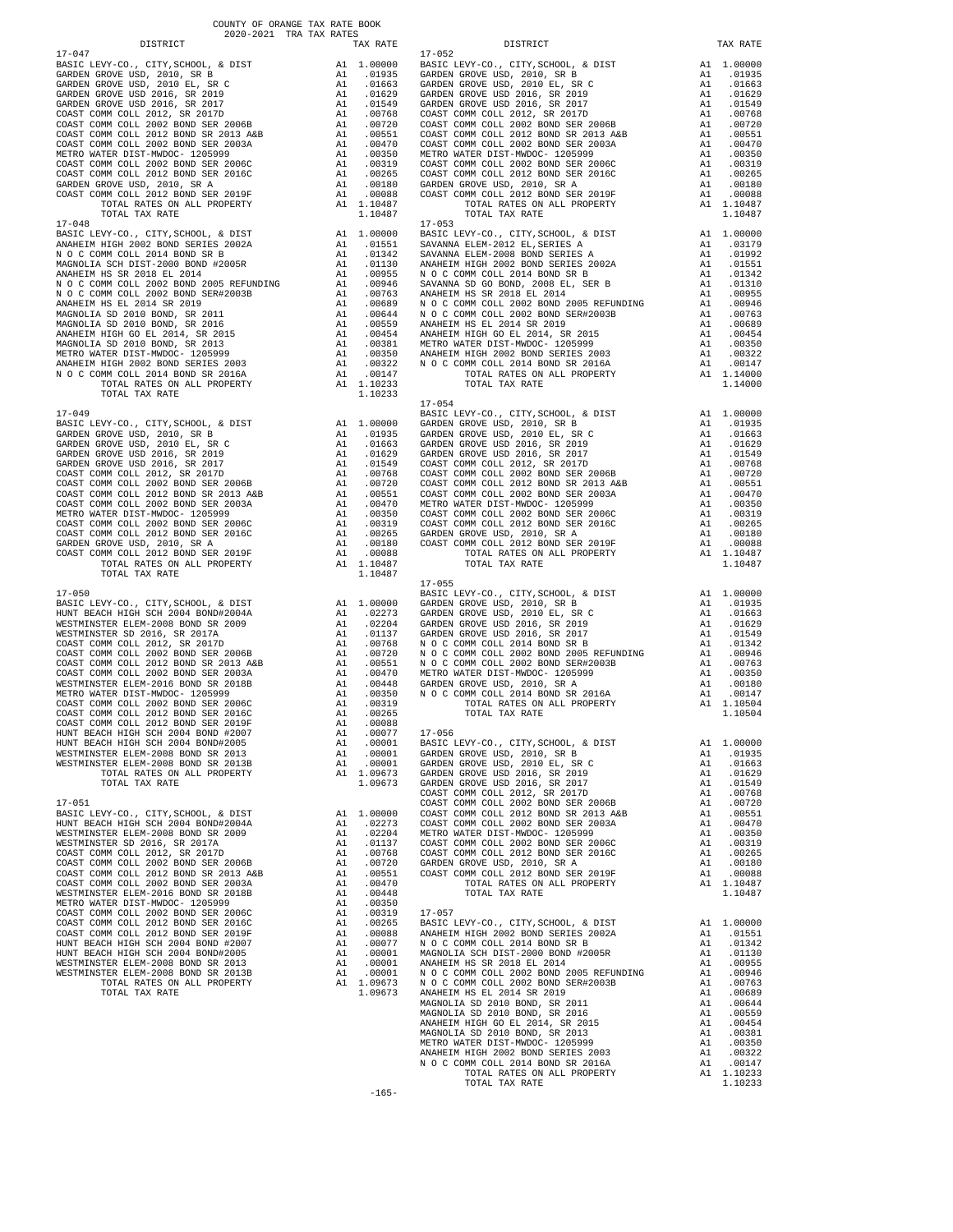| DISTRICT                                                                                          | ZUZU-ZUZI IRA IAA RAIES |                                                                                                                                                                                                                                        | TAX RATE                                                                                                                                                                                                                                               |            |
|---------------------------------------------------------------------------------------------------|-------------------------|----------------------------------------------------------------------------------------------------------------------------------------------------------------------------------------------------------------------------------------|--------------------------------------------------------------------------------------------------------------------------------------------------------------------------------------------------------------------------------------------------------|------------|
| $17 - 058$                                                                                        |                         |                                                                                                                                                                                                                                        |                                                                                                                                                                                                                                                        | $17 - 064$ |
|                                                                                                   |                         |                                                                                                                                                                                                                                        |                                                                                                                                                                                                                                                        |            |
|                                                                                                   |                         |                                                                                                                                                                                                                                        |                                                                                                                                                                                                                                                        |            |
|                                                                                                   |                         |                                                                                                                                                                                                                                        |                                                                                                                                                                                                                                                        |            |
|                                                                                                   |                         |                                                                                                                                                                                                                                        |                                                                                                                                                                                                                                                        |            |
|                                                                                                   |                         |                                                                                                                                                                                                                                        |                                                                                                                                                                                                                                                        |            |
|                                                                                                   |                         |                                                                                                                                                                                                                                        |                                                                                                                                                                                                                                                        |            |
|                                                                                                   |                         |                                                                                                                                                                                                                                        |                                                                                                                                                                                                                                                        |            |
|                                                                                                   |                         |                                                                                                                                                                                                                                        |                                                                                                                                                                                                                                                        |            |
|                                                                                                   |                         |                                                                                                                                                                                                                                        |                                                                                                                                                                                                                                                        |            |
|                                                                                                   |                         |                                                                                                                                                                                                                                        |                                                                                                                                                                                                                                                        |            |
|                                                                                                   |                         |                                                                                                                                                                                                                                        |                                                                                                                                                                                                                                                        | ANAHEIM    |
| $17 - 059$                                                                                        |                         |                                                                                                                                                                                                                                        |                                                                                                                                                                                                                                                        | NOCC       |
| BASIC LEVY-CO., CITY, SCHOOL, & DIST                                                              |                         |                                                                                                                                                                                                                                        | $A1 \quad 1.00000$                                                                                                                                                                                                                                     |            |
| GARDEN GROVE USD, 2010, SR B<br>GARDEN GROVE USD, 2010 EL, SR C<br>GARDEN GROVE USD 2016, SR 2019 |                         |                                                                                                                                                                                                                                        | $A1$ .01935<br>$A1$ .01663                                                                                                                                                                                                                             |            |
|                                                                                                   |                         |                                                                                                                                                                                                                                        |                                                                                                                                                                                                                                                        |            |
|                                                                                                   |                         |                                                                                                                                                                                                                                        |                                                                                                                                                                                                                                                        |            |
|                                                                                                   |                         |                                                                                                                                                                                                                                        |                                                                                                                                                                                                                                                        |            |
|                                                                                                   |                         |                                                                                                                                                                                                                                        |                                                                                                                                                                                                                                                        |            |
|                                                                                                   |                         |                                                                                                                                                                                                                                        |                                                                                                                                                                                                                                                        |            |
|                                                                                                   |                         |                                                                                                                                                                                                                                        |                                                                                                                                                                                                                                                        |            |
|                                                                                                   |                         |                                                                                                                                                                                                                                        |                                                                                                                                                                                                                                                        |            |
|                                                                                                   |                         |                                                                                                                                                                                                                                        |                                                                                                                                                                                                                                                        |            |
|                                                                                                   |                         |                                                                                                                                                                                                                                        |                                                                                                                                                                                                                                                        |            |
| $17 - 060$                                                                                        |                         |                                                                                                                                                                                                                                        |                                                                                                                                                                                                                                                        | COAST C    |
|                                                                                                   |                         |                                                                                                                                                                                                                                        |                                                                                                                                                                                                                                                        |            |
|                                                                                                   |                         |                                                                                                                                                                                                                                        |                                                                                                                                                                                                                                                        |            |
|                                                                                                   |                         |                                                                                                                                                                                                                                        |                                                                                                                                                                                                                                                        |            |
|                                                                                                   |                         |                                                                                                                                                                                                                                        |                                                                                                                                                                                                                                                        |            |
|                                                                                                   |                         |                                                                                                                                                                                                                                        |                                                                                                                                                                                                                                                        |            |
|                                                                                                   |                         |                                                                                                                                                                                                                                        |                                                                                                                                                                                                                                                        |            |
|                                                                                                   |                         |                                                                                                                                                                                                                                        |                                                                                                                                                                                                                                                        |            |
|                                                                                                   |                         |                                                                                                                                                                                                                                        |                                                                                                                                                                                                                                                        |            |
|                                                                                                   |                         |                                                                                                                                                                                                                                        |                                                                                                                                                                                                                                                        |            |
|                                                                                                   |                         |                                                                                                                                                                                                                                        |                                                                                                                                                                                                                                                        |            |
|                                                                                                   |                         |                                                                                                                                                                                                                                        |                                                                                                                                                                                                                                                        |            |
|                                                                                                   |                         |                                                                                                                                                                                                                                        |                                                                                                                                                                                                                                                        |            |
|                                                                                                   |                         |                                                                                                                                                                                                                                        |                                                                                                                                                                                                                                                        |            |
|                                                                                                   |                         |                                                                                                                                                                                                                                        |                                                                                                                                                                                                                                                        |            |
|                                                                                                   |                         |                                                                                                                                                                                                                                        |                                                                                                                                                                                                                                                        | COAST C    |
|                                                                                                   |                         |                                                                                                                                                                                                                                        |                                                                                                                                                                                                                                                        |            |
|                                                                                                   |                         |                                                                                                                                                                                                                                        |                                                                                                                                                                                                                                                        |            |
|                                                                                                   |                         |                                                                                                                                                                                                                                        |                                                                                                                                                                                                                                                        |            |
|                                                                                                   |                         |                                                                                                                                                                                                                                        |                                                                                                                                                                                                                                                        |            |
|                                                                                                   |                         |                                                                                                                                                                                                                                        |                                                                                                                                                                                                                                                        |            |
|                                                                                                   |                         |                                                                                                                                                                                                                                        |                                                                                                                                                                                                                                                        |            |
|                                                                                                   |                         |                                                                                                                                                                                                                                        |                                                                                                                                                                                                                                                        |            |
|                                                                                                   |                         |                                                                                                                                                                                                                                        |                                                                                                                                                                                                                                                        |            |
|                                                                                                   |                         |                                                                                                                                                                                                                                        |                                                                                                                                                                                                                                                        |            |
|                                                                                                   |                         |                                                                                                                                                                                                                                        |                                                                                                                                                                                                                                                        |            |
|                                                                                                   |                         |                                                                                                                                                                                                                                        |                                                                                                                                                                                                                                                        |            |
|                                                                                                   |                         |                                                                                                                                                                                                                                        |                                                                                                                                                                                                                                                        |            |
|                                                                                                   |                         |                                                                                                                                                                                                                                        |                                                                                                                                                                                                                                                        |            |
|                                                                                                   |                         |                                                                                                                                                                                                                                        |                                                                                                                                                                                                                                                        |            |
|                                                                                                   |                         |                                                                                                                                                                                                                                        |                                                                                                                                                                                                                                                        |            |
| BASIC LEVY-CO., CITY, SCHOOL,                                                                     | & DIST                  |                                                                                                                                                                                                                                        | A1 1.00000                                                                                                                                                                                                                                             | GARDEN     |
| GARDEN GROVE USD, 2010, SR B                                                                      |                         |                                                                                                                                                                                                                                        | A1 1.00000 GARDEN<br>A1 .01935 COAST C                                                                                                                                                                                                                 |            |
| GARDEN GROVE USD, 2010 EL, SR C<br>GARDEN GROVE USD 2016, SR 2019                                 |                         |                                                                                                                                                                                                                                        | A1.01663<br>A1.01629                                                                                                                                                                                                                                   |            |
| GARDEN GROVE USD 2016, SR 2017                                                                    |                         |                                                                                                                                                                                                                                        |                                                                                                                                                                                                                                                        |            |
| COAST COMM COLL 2012, SR 2017D                                                                    |                         |                                                                                                                                                                                                                                        | A1 .01529<br>A1 .00768 17-068<br>A1 .00768 BASIC L<br>A1 .00750 BASIC L<br>A1 .00551 GARDEN<br>A1 .00470 GARDEN<br>A1 .00359 GARDEN<br>A1 .00319 GARDEN<br>A1 .00265 COAST C<br>A1 .00088 COAST C<br>A1 .00088 COAST C<br>A1 1.10487 METRO M<br>1.1048 |            |
| COAST COMM COLL 2002 BOND SER 2006B                                                               |                         |                                                                                                                                                                                                                                        |                                                                                                                                                                                                                                                        |            |
| COAST COMM COLL 2012 BOND SR 2013 A&B<br>COAST COMM COLL 2002 BOND SER 2003A                      |                         |                                                                                                                                                                                                                                        |                                                                                                                                                                                                                                                        |            |
| METRO WATER DIST-MWDOC- 1205999                                                                   |                         |                                                                                                                                                                                                                                        |                                                                                                                                                                                                                                                        |            |
| COAST COMM COLL 2002 BOND SER 2006C                                                               |                         |                                                                                                                                                                                                                                        |                                                                                                                                                                                                                                                        |            |
| COAST COMM COLL 2012 BOND SER 2016C                                                               |                         |                                                                                                                                                                                                                                        |                                                                                                                                                                                                                                                        |            |
| GARDEN GROVE USD, 2010, SR A                                                                      |                         |                                                                                                                                                                                                                                        |                                                                                                                                                                                                                                                        |            |
| COAST COMM COLL 2012 BOND SER 2019F<br>TOTAL RATES ON ALL PROPERTY                                |                         |                                                                                                                                                                                                                                        |                                                                                                                                                                                                                                                        |            |
| TOTAL TAX RATE                                                                                    |                         |                                                                                                                                                                                                                                        |                                                                                                                                                                                                                                                        |            |
|                                                                                                   |                         |                                                                                                                                                                                                                                        |                                                                                                                                                                                                                                                        | COAST C    |
| $17 - 063$                                                                                        |                         |                                                                                                                                                                                                                                        |                                                                                                                                                                                                                                                        | COAST C    |
| BASIC LEVY-CO., CITY, SCHOOL, & DIST                                                              |                         |                                                                                                                                                                                                                                        | A1 1.00000 GARDEN<br>A1 .01935 COAST C                                                                                                                                                                                                                 |            |
| GARDEN GROVE USD, 2010, SR B<br>GARDEN GROVE USD, 2010 EL, SR C                                   |                         | A1                                                                                                                                                                                                                                     | .01663                                                                                                                                                                                                                                                 |            |
| GARDEN GROVE USD 2016, SR 2019                                                                    |                         | A1                                                                                                                                                                                                                                     | .01629                                                                                                                                                                                                                                                 |            |
| GARDEN GROVE USD 2016, SR 2017                                                                    |                         | A1                                                                                                                                                                                                                                     | .01549                                                                                                                                                                                                                                                 |            |
| COAST COMM COLL 2012, SR 2017D                                                                    |                         | $\begin{array}{ccccc} & & & \text{A}_1 & & \\ & & & \text{A}_1 & & \\ & & & \text{A}_1 & & \\ & & & \text{A}_1 & & \\ & & & \text{A}_1 & & \\ & & & \text{A}_1 & & \\ & & & & \text{A}_1 & & \\ & & & & \text{A}_1 & & \\ \end{array}$ | A1.00768                                                                                                                                                                                                                                               |            |
| COAST COMM COLL 2002 BOND SER 2006B                                                               |                         |                                                                                                                                                                                                                                        | A1 .00720                                                                                                                                                                                                                                              |            |
| COAST COMM COLL 2012 BOND SR 2013 A&B<br>COAST COMM COLL 2002 BOND SER 2003A                      |                         |                                                                                                                                                                                                                                        | .00551<br>.00470                                                                                                                                                                                                                                       |            |
| METRO WATER DIST-MWDOC- 1205999                                                                   |                         |                                                                                                                                                                                                                                        | .00350                                                                                                                                                                                                                                                 |            |
| COAST COMM COLL 2002 BOND SER 2006C                                                               |                         |                                                                                                                                                                                                                                        | .00319                                                                                                                                                                                                                                                 |            |
| COAST COMM COLL 2012 BOND SER 2016C                                                               |                         |                                                                                                                                                                                                                                        | .00265                                                                                                                                                                                                                                                 |            |
| GARDEN GROVE USD, 2010, SR A<br>COAST COMM COLL 2012 BOND SER 2019F                               |                         |                                                                                                                                                                                                                                        | A1 .00180<br>A1.00088                                                                                                                                                                                                                                  |            |
| TOTAL RATES ON ALL PROPERTY                                                                       |                         |                                                                                                                                                                                                                                        | A1 1.10487                                                                                                                                                                                                                                             |            |
| TOTAL TAX RATE                                                                                    |                         |                                                                                                                                                                                                                                        | 1.10487                                                                                                                                                                                                                                                |            |

-166-

| $2020-2021 \quad \text{TRA RATES}$ DISTRICT $\hspace{0.5cm}$ | TAX RATE | DISTRICT | TAX RATE |
|--------------------------------------------------------------|----------|----------|----------|
|                                                              |          |          |          |
|                                                              |          |          |          |
|                                                              |          |          |          |
|                                                              |          |          |          |
|                                                              |          |          |          |
|                                                              |          |          |          |
|                                                              |          |          |          |
|                                                              |          |          |          |
|                                                              |          |          |          |
|                                                              |          |          |          |
|                                                              |          |          |          |
|                                                              |          |          |          |
|                                                              |          |          |          |
|                                                              |          |          |          |
|                                                              |          |          |          |
|                                                              |          |          |          |
|                                                              |          |          |          |
|                                                              |          |          |          |
|                                                              |          |          |          |
|                                                              |          |          |          |
|                                                              |          |          |          |
|                                                              |          |          |          |
|                                                              |          |          |          |
|                                                              |          |          |          |
|                                                              |          |          |          |
|                                                              |          |          |          |
|                                                              |          |          |          |
|                                                              |          |          |          |
|                                                              |          |          |          |
|                                                              |          |          |          |
|                                                              |          |          |          |
|                                                              |          |          |          |
|                                                              |          |          |          |
|                                                              |          |          |          |
|                                                              |          |          |          |
|                                                              |          |          |          |
|                                                              |          |          |          |
|                                                              |          |          |          |
|                                                              |          |          |          |
|                                                              |          |          |          |
|                                                              |          |          |          |
|                                                              |          |          |          |
|                                                              |          |          |          |
|                                                              |          |          |          |
|                                                              |          |          |          |
|                                                              |          |          |          |
|                                                              |          |          |          |
|                                                              |          |          |          |
|                                                              |          |          |          |
|                                                              |          |          |          |
|                                                              |          |          |          |
|                                                              |          |          |          |
|                                                              |          |          |          |
|                                                              |          |          |          |
|                                                              |          |          |          |
|                                                              |          |          |          |
|                                                              |          |          |          |
|                                                              |          |          |          |
|                                                              |          |          |          |
|                                                              |          |          |          |
|                                                              |          |          |          |
|                                                              |          |          |          |
|                                                              |          |          |          |
|                                                              |          |          |          |
|                                                              |          |          |          |
|                                                              |          |          |          |
|                                                              |          |          |          |
|                                                              |          |          |          |
|                                                              |          |          |          |
|                                                              |          |          |          |
|                                                              |          |          |          |
|                                                              |          |          |          |
|                                                              |          |          |          |
|                                                              |          |          |          |
|                                                              |          |          |          |
|                                                              |          |          |          |
|                                                              |          |          |          |
|                                                              |          |          |          |
|                                                              |          |          |          |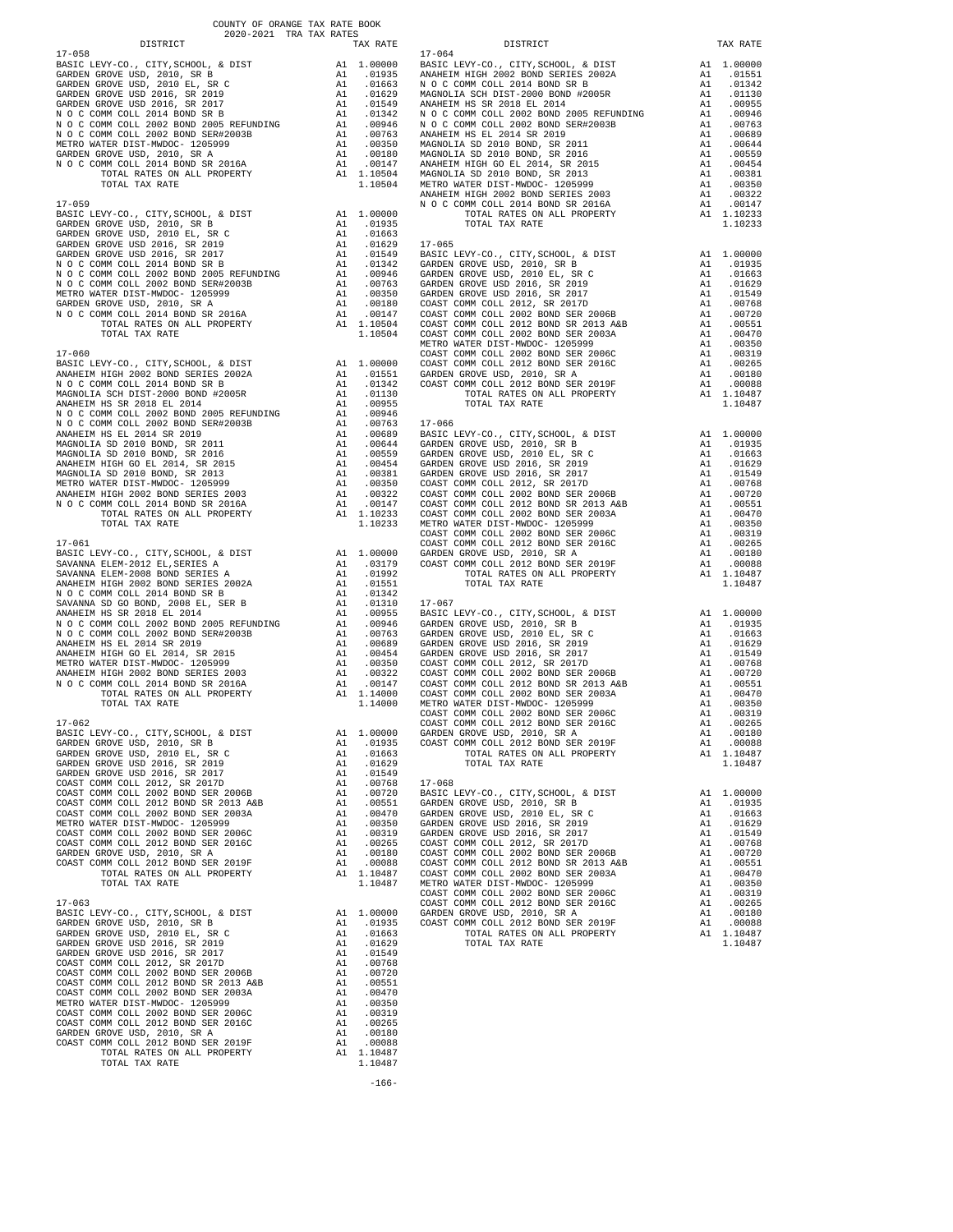| DISTRICT                                                                                                              |                                              | TAX RATE                                                                                                                                       |            |
|-----------------------------------------------------------------------------------------------------------------------|----------------------------------------------|------------------------------------------------------------------------------------------------------------------------------------------------|------------|
|                                                                                                                       |                                              |                                                                                                                                                | $17 - 075$ |
|                                                                                                                       |                                              |                                                                                                                                                |            |
|                                                                                                                       |                                              |                                                                                                                                                |            |
|                                                                                                                       |                                              |                                                                                                                                                |            |
|                                                                                                                       |                                              |                                                                                                                                                |            |
|                                                                                                                       |                                              |                                                                                                                                                |            |
|                                                                                                                       |                                              |                                                                                                                                                |            |
|                                                                                                                       |                                              |                                                                                                                                                |            |
|                                                                                                                       |                                              |                                                                                                                                                |            |
|                                                                                                                       |                                              |                                                                                                                                                |            |
|                                                                                                                       |                                              |                                                                                                                                                |            |
|                                                                                                                       |                                              |                                                                                                                                                |            |
|                                                                                                                       |                                              |                                                                                                                                                |            |
|                                                                                                                       |                                              |                                                                                                                                                |            |
|                                                                                                                       |                                              |                                                                                                                                                |            |
|                                                                                                                       |                                              |                                                                                                                                                |            |
|                                                                                                                       |                                              |                                                                                                                                                |            |
|                                                                                                                       |                                              |                                                                                                                                                |            |
|                                                                                                                       |                                              |                                                                                                                                                |            |
|                                                                                                                       |                                              |                                                                                                                                                |            |
|                                                                                                                       |                                              |                                                                                                                                                |            |
|                                                                                                                       |                                              |                                                                                                                                                |            |
|                                                                                                                       |                                              |                                                                                                                                                |            |
|                                                                                                                       |                                              |                                                                                                                                                |            |
|                                                                                                                       |                                              |                                                                                                                                                |            |
|                                                                                                                       |                                              |                                                                                                                                                |            |
|                                                                                                                       |                                              |                                                                                                                                                |            |
|                                                                                                                       |                                              |                                                                                                                                                |            |
|                                                                                                                       |                                              |                                                                                                                                                |            |
|                                                                                                                       |                                              |                                                                                                                                                |            |
|                                                                                                                       |                                              |                                                                                                                                                |            |
|                                                                                                                       |                                              |                                                                                                                                                |            |
|                                                                                                                       |                                              |                                                                                                                                                |            |
|                                                                                                                       |                                              |                                                                                                                                                |            |
|                                                                                                                       |                                              |                                                                                                                                                |            |
|                                                                                                                       |                                              |                                                                                                                                                |            |
|                                                                                                                       |                                              |                                                                                                                                                |            |
|                                                                                                                       |                                              |                                                                                                                                                |            |
|                                                                                                                       |                                              |                                                                                                                                                |            |
|                                                                                                                       |                                              |                                                                                                                                                |            |
|                                                                                                                       |                                              |                                                                                                                                                |            |
|                                                                                                                       |                                              |                                                                                                                                                |            |
|                                                                                                                       |                                              |                                                                                                                                                | COAST C    |
|                                                                                                                       |                                              |                                                                                                                                                |            |
|                                                                                                                       |                                              |                                                                                                                                                |            |
|                                                                                                                       |                                              |                                                                                                                                                |            |
|                                                                                                                       |                                              |                                                                                                                                                |            |
|                                                                                                                       |                                              |                                                                                                                                                |            |
|                                                                                                                       |                                              |                                                                                                                                                |            |
|                                                                                                                       |                                              |                                                                                                                                                |            |
|                                                                                                                       |                                              |                                                                                                                                                |            |
|                                                                                                                       |                                              |                                                                                                                                                |            |
|                                                                                                                       |                                              |                                                                                                                                                |            |
|                                                                                                                       |                                              |                                                                                                                                                |            |
|                                                                                                                       |                                              |                                                                                                                                                |            |
|                                                                                                                       |                                              |                                                                                                                                                |            |
|                                                                                                                       |                                              |                                                                                                                                                |            |
|                                                                                                                       |                                              |                                                                                                                                                | NOCC       |
| $17 - 073$                                                                                                            |                                              |                                                                                                                                                |            |
| BASIC LEVY-CO., CITY, SCHOOL, & DIST A1 1.00000                                                                       |                                              |                                                                                                                                                |            |
| ANAHEIM HIGH 2002 BOND SERIES 2002A                                                                                   | A1                                           | .01551                                                                                                                                         |            |
|                                                                                                                       |                                              |                                                                                                                                                |            |
|                                                                                                                       |                                              |                                                                                                                                                |            |
|                                                                                                                       |                                              |                                                                                                                                                |            |
|                                                                                                                       |                                              |                                                                                                                                                |            |
|                                                                                                                       |                                              |                                                                                                                                                |            |
|                                                                                                                       |                                              |                                                                                                                                                |            |
|                                                                                                                       |                                              |                                                                                                                                                |            |
| ANAHEIM HIGH GO EL 2014, SR 2015                                                                                      |                                              |                                                                                                                                                |            |
| MAGNOLIA SD 2010 BOND, SR 2013<br>METRO WATER DIST-MWDOC- 1205999                                                     |                                              |                                                                                                                                                |            |
| ANAHEIM HIGH 2002 BOND SERIES 2003                                                                                    |                                              |                                                                                                                                                |            |
| N O C COMM COLL 2014 BOND SR 2016A                                                                                    |                                              |                                                                                                                                                |            |
| TOTAL RATES ON ALL PROPERTY                                                                                           |                                              |                                                                                                                                                |            |
| TOTAL TAX RATE                                                                                                        |                                              | A1 .0059<br>A1 .00454 NOCC<br>A1 .00361 NOCC<br>A1 .00350 NAMEEM<br>A1 .00322 NAMEEM<br>A1 .00147 METRO N<br>A1 1.10233 NAMEEM<br>1.10233 NOCC |            |
|                                                                                                                       |                                              |                                                                                                                                                |            |
| $17 - 074$                                                                                                            |                                              |                                                                                                                                                |            |
| BASIC LEVY-CO., CITY, SCHOOL, & DIST                                                                                  | A1<br>A1                                     | 1.00000<br>.01935                                                                                                                              |            |
| GARDEN GROVE USD, 2010, SR B<br>GARDEN GROVE USD, 2010 EL, SR C                                                       | A1                                           | .01663                                                                                                                                         |            |
| GARDEN GROVE USD 2016, SR 2019                                                                                        | A1                                           | .01629                                                                                                                                         |            |
| GARDEN GROVE USD 2016, SR 2017                                                                                        | A1                                           | .01549                                                                                                                                         |            |
| COAST COMM COLL 2012, SR 2017D                                                                                        |                                              | .00768                                                                                                                                         |            |
| COAST COMM COLL 2002 BOND SER 2006B<br>COAST COMM COLL 2012 BOND SR 2013 A&B<br>COAST COMM COLL 2002 BOND SR 2013 A&B |                                              | .00720                                                                                                                                         |            |
|                                                                                                                       |                                              | .00551                                                                                                                                         |            |
|                                                                                                                       |                                              | .00470                                                                                                                                         |            |
| METRO WATER DIST-MWDOC- 1205999<br>COAST COMM COLL 2002 BOND SER 2006C                                                |                                              | .00350<br>.00319                                                                                                                               |            |
| COAST COMM COLL 2012 BOND SER 2016C                                                                                   | Al<br>Al<br>Al<br>Al<br>Al<br>Al<br>Al<br>Al | .00265                                                                                                                                         |            |
| GARDEN GROVE USD, 2010, SR A                                                                                          |                                              | .00180                                                                                                                                         |            |
| COAST COMM COLL 2012 BOND SER 2019F                                                                                   | A1                                           | .00088                                                                                                                                         |            |
| TOTAL RATES ON ALL PROPERTY                                                                                           |                                              | A1 1.10487                                                                                                                                     |            |
| TOTAL TAX RATE                                                                                                        |                                              | 1.10487                                                                                                                                        |            |

-167-

| DISTRICT | TAX RATE | DISTRICT | TAX RATE |
|----------|----------|----------|----------|
|          |          |          |          |
|          |          |          |          |
|          |          |          |          |
|          |          |          |          |
|          |          |          |          |
|          |          |          |          |
|          |          |          |          |
|          |          |          |          |
|          |          |          |          |
|          |          |          |          |
|          |          |          |          |
|          |          |          |          |
|          |          |          |          |
|          |          |          |          |
|          |          |          |          |
|          |          |          |          |
|          |          |          |          |
|          |          |          |          |
|          |          |          |          |
|          |          |          |          |
|          |          |          |          |
|          |          |          |          |
|          |          |          |          |
|          |          |          |          |
|          |          |          |          |
|          |          |          |          |
|          |          |          |          |
|          |          |          |          |
|          |          |          |          |
|          |          |          |          |
|          |          |          |          |
|          |          |          |          |
|          |          |          |          |
|          |          |          |          |
|          |          |          |          |
|          |          |          |          |
|          |          |          |          |
|          |          |          |          |
|          |          |          |          |
|          |          |          |          |
|          |          |          |          |
|          |          |          |          |
|          |          |          |          |
|          |          |          |          |
|          |          |          |          |
|          |          |          |          |
|          |          |          |          |
|          |          |          |          |
|          |          |          |          |
|          |          |          |          |
|          |          |          |          |
|          |          |          |          |
|          |          |          |          |
|          |          |          |          |
|          |          |          |          |
|          |          |          |          |
|          |          |          |          |
|          |          |          |          |
|          |          |          |          |
|          |          |          |          |
|          |          |          |          |
|          |          |          |          |
|          |          |          |          |
|          |          |          |          |
|          |          |          |          |
|          |          |          |          |
|          |          |          |          |
|          |          |          |          |
|          |          |          |          |
|          |          |          |          |
|          |          |          |          |
|          |          |          |          |
|          |          |          |          |
|          |          |          |          |
|          |          |          |          |
|          |          |          |          |
|          |          |          |          |
|          |          |          |          |
|          |          |          |          |
|          |          |          |          |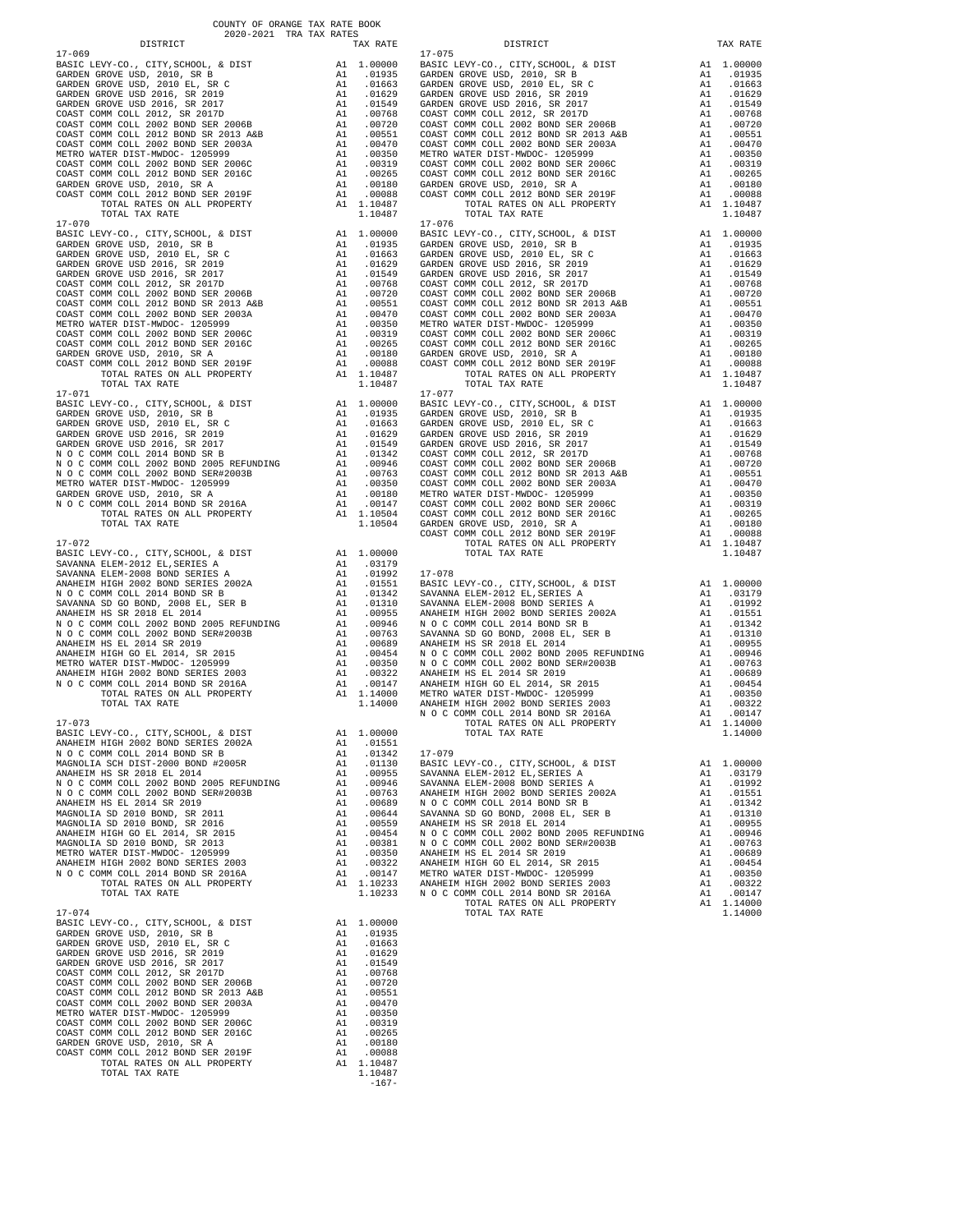| TAX RATE<br>DISTRICT                                                                                                                                                                                                                |         | DISTRICT   | TAX RATE |
|-------------------------------------------------------------------------------------------------------------------------------------------------------------------------------------------------------------------------------------|---------|------------|----------|
|                                                                                                                                                                                                                                     |         |            |          |
|                                                                                                                                                                                                                                     |         |            |          |
|                                                                                                                                                                                                                                     |         |            |          |
|                                                                                                                                                                                                                                     |         |            |          |
|                                                                                                                                                                                                                                     |         |            |          |
|                                                                                                                                                                                                                                     |         |            |          |
|                                                                                                                                                                                                                                     |         |            |          |
|                                                                                                                                                                                                                                     |         |            |          |
|                                                                                                                                                                                                                                     |         |            |          |
|                                                                                                                                                                                                                                     |         |            |          |
|                                                                                                                                                                                                                                     |         |            |          |
|                                                                                                                                                                                                                                     |         |            |          |
|                                                                                                                                                                                                                                     |         |            |          |
|                                                                                                                                                                                                                                     |         |            |          |
|                                                                                                                                                                                                                                     |         |            |          |
| TOTAL TAX RATE                                                                                                                                                                                                                      | 1.10233 |            |          |
|                                                                                                                                                                                                                                     |         | $17 - 087$ |          |
|                                                                                                                                                                                                                                     |         |            |          |
|                                                                                                                                                                                                                                     |         |            |          |
|                                                                                                                                                                                                                                     |         |            |          |
|                                                                                                                                                                                                                                     |         |            |          |
|                                                                                                                                                                                                                                     |         |            |          |
|                                                                                                                                                                                                                                     |         |            |          |
|                                                                                                                                                                                                                                     |         |            |          |
|                                                                                                                                                                                                                                     |         |            |          |
|                                                                                                                                                                                                                                     |         |            |          |
|                                                                                                                                                                                                                                     |         |            |          |
|                                                                                                                                                                                                                                     |         |            |          |
|                                                                                                                                                                                                                                     |         |            |          |
|                                                                                                                                                                                                                                     |         |            |          |
|                                                                                                                                                                                                                                     |         |            |          |
|                                                                                                                                                                                                                                     |         |            |          |
|                                                                                                                                                                                                                                     |         |            |          |
|                                                                                                                                                                                                                                     |         |            |          |
|                                                                                                                                                                                                                                     |         |            |          |
|                                                                                                                                                                                                                                     |         |            |          |
|                                                                                                                                                                                                                                     |         |            |          |
|                                                                                                                                                                                                                                     |         |            |          |
|                                                                                                                                                                                                                                     |         |            |          |
|                                                                                                                                                                                                                                     |         |            |          |
|                                                                                                                                                                                                                                     |         |            |          |
|                                                                                                                                                                                                                                     |         |            |          |
|                                                                                                                                                                                                                                     |         |            |          |
|                                                                                                                                                                                                                                     |         |            |          |
|                                                                                                                                                                                                                                     |         |            |          |
|                                                                                                                                                                                                                                     |         |            |          |
|                                                                                                                                                                                                                                     |         |            |          |
|                                                                                                                                                                                                                                     |         |            |          |
|                                                                                                                                                                                                                                     |         |            |          |
|                                                                                                                                                                                                                                     |         |            |          |
|                                                                                                                                                                                                                                     |         |            |          |
|                                                                                                                                                                                                                                     |         |            |          |
|                                                                                                                                                                                                                                     |         |            |          |
|                                                                                                                                                                                                                                     |         |            |          |
|                                                                                                                                                                                                                                     |         |            |          |
|                                                                                                                                                                                                                                     |         |            |          |
|                                                                                                                                                                                                                                     |         |            |          |
|                                                                                                                                                                                                                                     |         |            |          |
|                                                                                                                                                                                                                                     |         |            |          |
|                                                                                                                                                                                                                                     |         |            |          |
|                                                                                                                                                                                                                                     |         |            |          |
|                                                                                                                                                                                                                                     |         |            |          |
| <b>FOR A SHOT ON ALL COMPANY AND A 1990 MANUS COMPANY AND INTERFERENCE A SHOT ON A SHOT ON A SHOT ON A 1990 MANUS COMPANY AND INTERFERENCE A SHOT ON A 1990 MANUS COMPANY AND INTERFERENCE A SHOT ON A 1990 MANUS COMPANY AND I</b> |         |            |          |
|                                                                                                                                                                                                                                     |         |            |          |
|                                                                                                                                                                                                                                     |         |            |          |
|                                                                                                                                                                                                                                     |         |            |          |
|                                                                                                                                                                                                                                     |         |            |          |
|                                                                                                                                                                                                                                     |         |            |          |
|                                                                                                                                                                                                                                     |         |            |          |
|                                                                                                                                                                                                                                     |         |            |          |
|                                                                                                                                                                                                                                     |         |            |          |
|                                                                                                                                                                                                                                     |         |            |          |
|                                                                                                                                                                                                                                     |         |            |          |
|                                                                                                                                                                                                                                     |         |            |          |
|                                                                                                                                                                                                                                     |         |            |          |
|                                                                                                                                                                                                                                     |         |            |          |
|                                                                                                                                                                                                                                     |         |            |          |
|                                                                                                                                                                                                                                     |         |            |          |
|                                                                                                                                                                                                                                     |         |            |          |
|                                                                                                                                                                                                                                     |         |            |          |
|                                                                                                                                                                                                                                     |         |            |          |
|                                                                                                                                                                                                                                     |         |            |          |
|                                                                                                                                                                                                                                     |         |            |          |
|                                                                                                                                                                                                                                     |         |            |          |
|                                                                                                                                                                                                                                     |         |            |          |
|                                                                                                                                                                                                                                     |         |            |          |
|                                                                                                                                                                                                                                     |         |            |          |
|                                                                                                                                                                                                                                     |         |            |          |
|                                                                                                                                                                                                                                     |         |            |          |
|                                                                                                                                                                                                                                     |         |            |          |
|                                                                                                                                                                                                                                     |         |            |          |
|                                                                                                                                                                                                                                     |         |            |          |
|                                                                                                                                                                                                                                     |         |            |          |
|                                                                                                                                                                                                                                     |         |            |          |
|                                                                                                                                                                                                                                     |         |            |          |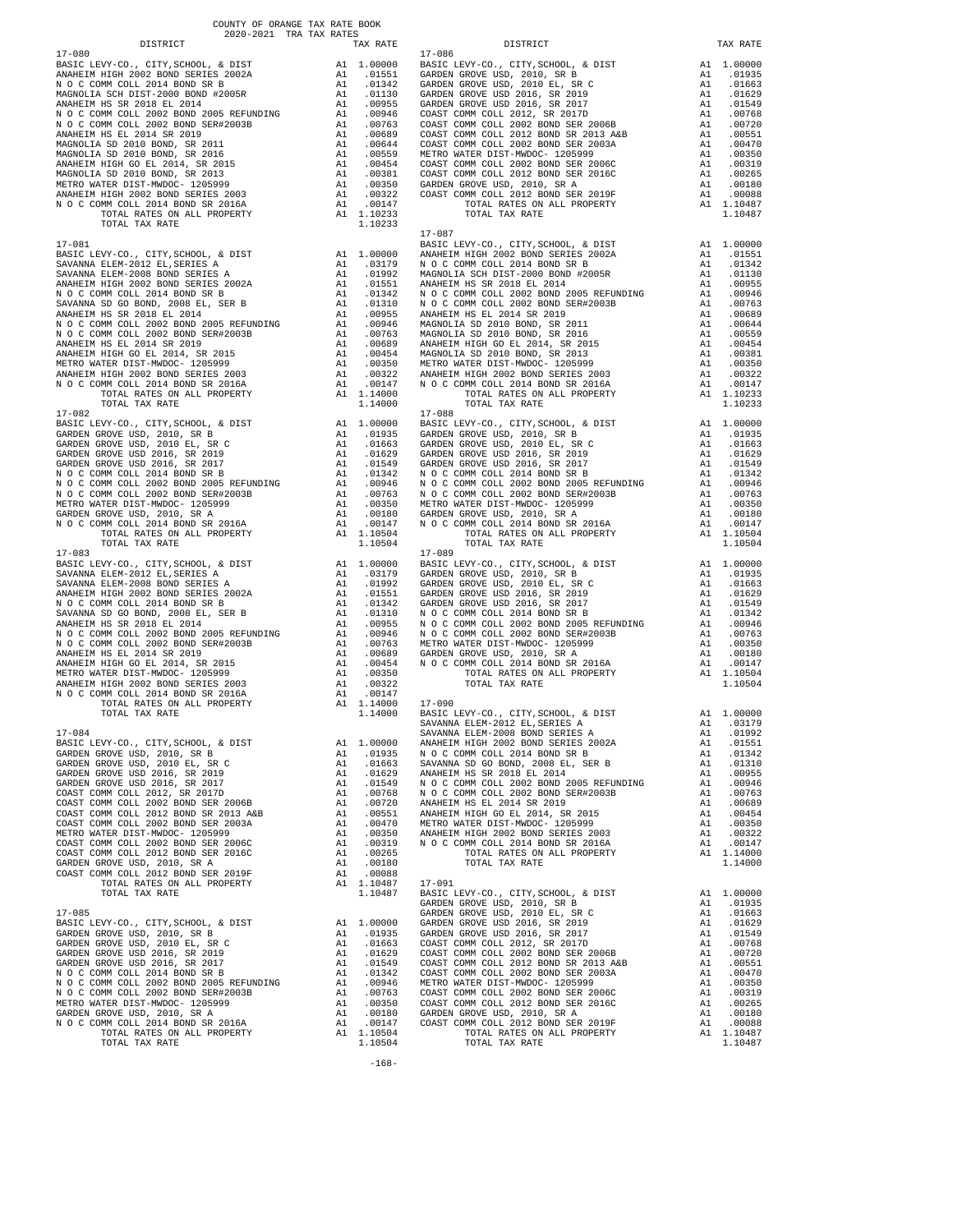| DISTRICT                                                                                                                                                                                                                                                              | TAX RATE | DISTRICT | TAX RATE |
|-----------------------------------------------------------------------------------------------------------------------------------------------------------------------------------------------------------------------------------------------------------------------|----------|----------|----------|
|                                                                                                                                                                                                                                                                       |          |          |          |
|                                                                                                                                                                                                                                                                       |          |          |          |
|                                                                                                                                                                                                                                                                       |          |          |          |
|                                                                                                                                                                                                                                                                       |          |          |          |
|                                                                                                                                                                                                                                                                       |          |          |          |
|                                                                                                                                                                                                                                                                       |          |          |          |
|                                                                                                                                                                                                                                                                       |          |          |          |
|                                                                                                                                                                                                                                                                       |          |          |          |
|                                                                                                                                                                                                                                                                       |          |          |          |
|                                                                                                                                                                                                                                                                       |          |          |          |
|                                                                                                                                                                                                                                                                       |          |          |          |
|                                                                                                                                                                                                                                                                       |          |          |          |
|                                                                                                                                                                                                                                                                       |          |          |          |
|                                                                                                                                                                                                                                                                       |          |          |          |
|                                                                                                                                                                                                                                                                       |          |          |          |
|                                                                                                                                                                                                                                                                       |          |          |          |
|                                                                                                                                                                                                                                                                       |          |          |          |
|                                                                                                                                                                                                                                                                       |          |          |          |
|                                                                                                                                                                                                                                                                       |          |          |          |
|                                                                                                                                                                                                                                                                       |          |          |          |
|                                                                                                                                                                                                                                                                       |          |          |          |
|                                                                                                                                                                                                                                                                       |          |          |          |
|                                                                                                                                                                                                                                                                       |          |          |          |
|                                                                                                                                                                                                                                                                       |          |          |          |
|                                                                                                                                                                                                                                                                       |          |          |          |
|                                                                                                                                                                                                                                                                       |          |          |          |
|                                                                                                                                                                                                                                                                       |          |          |          |
| $\begin{bmatrix} 0.867 & 0.986 & 0.167 & 0.167 & 0.167 & 0.167 & 0.167 & 0.167 & 0.167 & 0.167 & 0.167 & 0.167 & 0.167 & 0.167 & 0.167 & 0.167 & 0.167 & 0.167 & 0.167 & 0.167 & 0.167 & 0.167 & 0.167 & 0.167 & 0.167 & 0.167 & 0.167 & 0.167 & 0.167 & 0.167 & 0.1$ |          |          |          |
|                                                                                                                                                                                                                                                                       |          |          |          |
|                                                                                                                                                                                                                                                                       |          |          |          |
|                                                                                                                                                                                                                                                                       |          |          |          |
|                                                                                                                                                                                                                                                                       |          |          |          |
|                                                                                                                                                                                                                                                                       |          |          |          |
|                                                                                                                                                                                                                                                                       |          |          |          |
|                                                                                                                                                                                                                                                                       |          |          |          |
|                                                                                                                                                                                                                                                                       |          |          |          |
|                                                                                                                                                                                                                                                                       |          |          |          |
|                                                                                                                                                                                                                                                                       |          |          |          |
|                                                                                                                                                                                                                                                                       |          |          |          |
|                                                                                                                                                                                                                                                                       |          |          |          |
|                                                                                                                                                                                                                                                                       |          |          |          |
|                                                                                                                                                                                                                                                                       |          |          |          |
|                                                                                                                                                                                                                                                                       |          |          |          |
|                                                                                                                                                                                                                                                                       |          |          |          |
|                                                                                                                                                                                                                                                                       |          |          |          |
|                                                                                                                                                                                                                                                                       |          |          |          |
|                                                                                                                                                                                                                                                                       |          |          |          |
|                                                                                                                                                                                                                                                                       |          |          |          |
|                                                                                                                                                                                                                                                                       |          |          |          |
|                                                                                                                                                                                                                                                                       |          |          |          |
|                                                                                                                                                                                                                                                                       |          |          |          |
|                                                                                                                                                                                                                                                                       |          |          |          |
|                                                                                                                                                                                                                                                                       |          |          |          |
|                                                                                                                                                                                                                                                                       |          |          |          |
|                                                                                                                                                                                                                                                                       |          |          |          |
|                                                                                                                                                                                                                                                                       |          |          |          |
|                                                                                                                                                                                                                                                                       |          |          |          |
|                                                                                                                                                                                                                                                                       |          |          |          |
|                                                                                                                                                                                                                                                                       |          |          |          |
|                                                                                                                                                                                                                                                                       |          |          |          |
|                                                                                                                                                                                                                                                                       |          |          |          |
|                                                                                                                                                                                                                                                                       |          |          |          |
|                                                                                                                                                                                                                                                                       |          |          |          |
|                                                                                                                                                                                                                                                                       |          |          |          |
|                                                                                                                                                                                                                                                                       |          |          |          |
|                                                                                                                                                                                                                                                                       |          |          |          |
|                                                                                                                                                                                                                                                                       |          |          |          |
|                                                                                                                                                                                                                                                                       |          |          |          |
|                                                                                                                                                                                                                                                                       |          |          |          |
|                                                                                                                                                                                                                                                                       |          |          |          |
|                                                                                                                                                                                                                                                                       |          |          |          |
|                                                                                                                                                                                                                                                                       |          |          |          |
|                                                                                                                                                                                                                                                                       |          |          |          |
|                                                                                                                                                                                                                                                                       |          |          |          |
|                                                                                                                                                                                                                                                                       |          |          |          |
|                                                                                                                                                                                                                                                                       |          |          |          |
|                                                                                                                                                                                                                                                                       |          |          |          |
|                                                                                                                                                                                                                                                                       |          |          |          |
|                                                                                                                                                                                                                                                                       |          |          |          |
|                                                                                                                                                                                                                                                                       |          |          |          |
|                                                                                                                                                                                                                                                                       |          |          |          |
|                                                                                                                                                                                                                                                                       |          |          |          |
|                                                                                                                                                                                                                                                                       |          |          |          |
|                                                                                                                                                                                                                                                                       |          |          |          |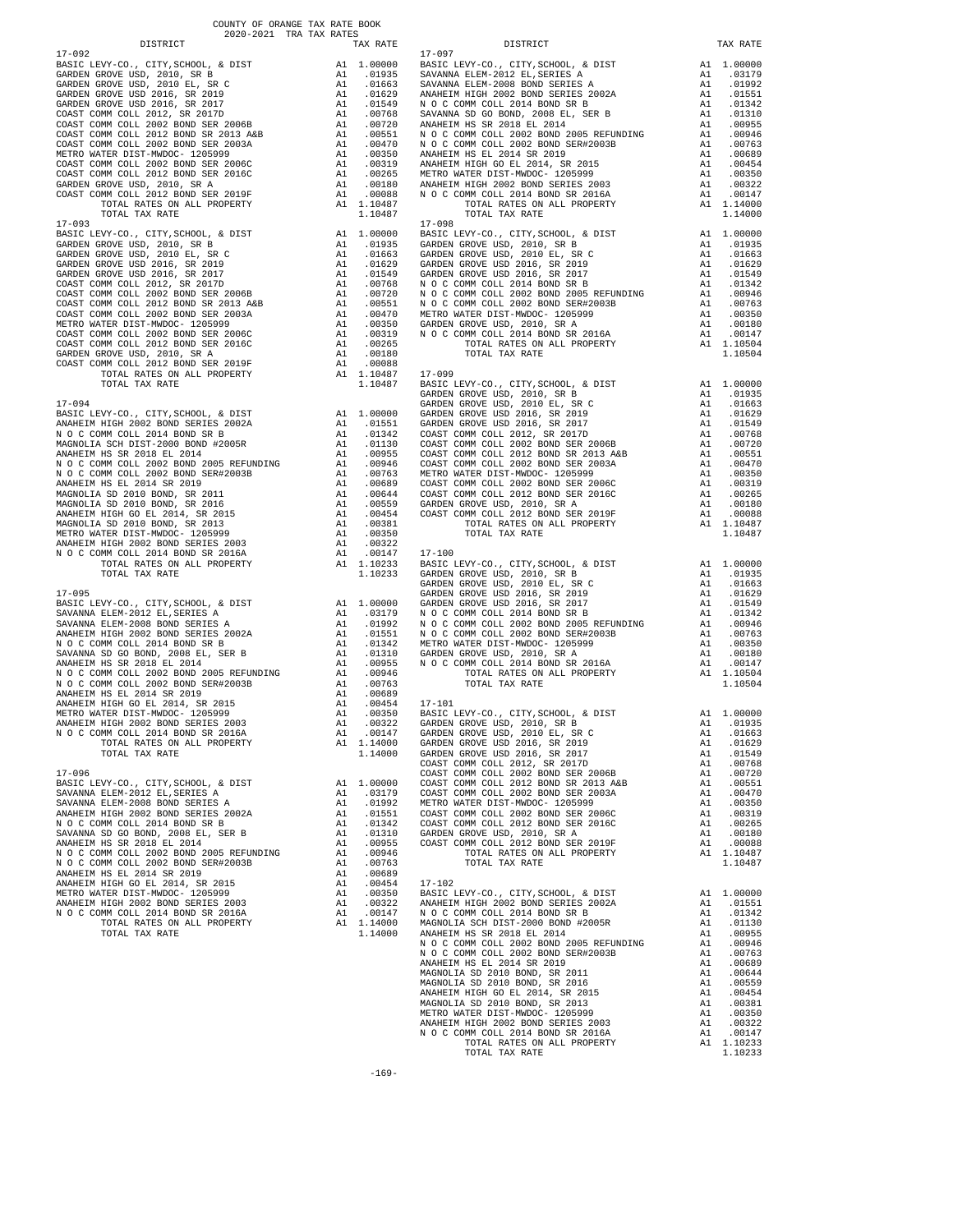| COUNTY OF ORANGE TAX RATE BOOK<br>2020-2021 TRA TAX RATES                                                                                                                                                                                              |          |                      |            |
|--------------------------------------------------------------------------------------------------------------------------------------------------------------------------------------------------------------------------------------------------------|----------|----------------------|------------|
| DISTRICT<br>$17 - 103$                                                                                                                                                                                                                                 |          | TAX RATE             | $17 - 109$ |
|                                                                                                                                                                                                                                                        |          |                      |            |
|                                                                                                                                                                                                                                                        |          |                      |            |
|                                                                                                                                                                                                                                                        |          |                      |            |
|                                                                                                                                                                                                                                                        |          |                      |            |
|                                                                                                                                                                                                                                                        |          |                      |            |
|                                                                                                                                                                                                                                                        |          |                      |            |
|                                                                                                                                                                                                                                                        |          |                      |            |
|                                                                                                                                                                                                                                                        |          |                      |            |
|                                                                                                                                                                                                                                                        |          |                      |            |
|                                                                                                                                                                                                                                                        |          |                      |            |
|                                                                                                                                                                                                                                                        |          |                      |            |
|                                                                                                                                                                                                                                                        |          |                      | COAST C    |
|                                                                                                                                                                                                                                                        |          |                      |            |
|                                                                                                                                                                                                                                                        |          |                      |            |
|                                                                                                                                                                                                                                                        |          |                      |            |
|                                                                                                                                                                                                                                                        |          |                      |            |
|                                                                                                                                                                                                                                                        |          |                      |            |
|                                                                                                                                                                                                                                                        |          |                      |            |
|                                                                                                                                                                                                                                                        |          |                      |            |
|                                                                                                                                                                                                                                                        |          |                      |            |
|                                                                                                                                                                                                                                                        |          |                      |            |
|                                                                                                                                                                                                                                                        |          |                      |            |
|                                                                                                                                                                                                                                                        |          |                      |            |
|                                                                                                                                                                                                                                                        |          |                      |            |
|                                                                                                                                                                                                                                                        |          |                      | COAST C    |
|                                                                                                                                                                                                                                                        |          |                      |            |
|                                                                                                                                                                                                                                                        |          |                      |            |
|                                                                                                                                                                                                                                                        |          |                      |            |
|                                                                                                                                                                                                                                                        |          |                      |            |
|                                                                                                                                                                                                                                                        |          |                      |            |
|                                                                                                                                                                                                                                                        |          |                      |            |
|                                                                                                                                                                                                                                                        |          |                      |            |
|                                                                                                                                                                                                                                                        |          |                      |            |
|                                                                                                                                                                                                                                                        |          |                      |            |
|                                                                                                                                                                                                                                                        |          |                      |            |
|                                                                                                                                                                                                                                                        |          |                      |            |
|                                                                                                                                                                                                                                                        |          |                      |            |
|                                                                                                                                                                                                                                                        |          |                      |            |
|                                                                                                                                                                                                                                                        |          |                      |            |
|                                                                                                                                                                                                                                                        |          |                      |            |
|                                                                                                                                                                                                                                                        |          |                      |            |
|                                                                                                                                                                                                                                                        |          |                      |            |
| $17 - 106$                                                                                                                                                                                                                                             |          |                      | ANAHEIM    |
|                                                                                                                                                                                                                                                        |          |                      |            |
|                                                                                                                                                                                                                                                        |          |                      |            |
|                                                                                                                                                                                                                                                        |          |                      |            |
|                                                                                                                                                                                                                                                        |          |                      |            |
|                                                                                                                                                                                                                                                        |          |                      |            |
|                                                                                                                                                                                                                                                        |          |                      |            |
|                                                                                                                                                                                                                                                        |          |                      |            |
|                                                                                                                                                                                                                                                        |          |                      |            |
|                                                                                                                                                                                                                                                        |          |                      |            |
|                                                                                                                                                                                                                                                        |          |                      |            |
|                                                                                                                                                                                                                                                        |          |                      |            |
|                                                                                                                                                                                                                                                        |          |                      |            |
|                                                                                                                                                                                                                                                        |          |                      |            |
|                                                                                                                                                                                                                                                        |          |                      |            |
|                                                                                                                                                                                                                                                        |          |                      |            |
|                                                                                                                                                                                                                                                        |          |                      | METRO W    |
| $17 - 107$                                                                                                                                                                                                                                             |          |                      | ANAHEIM    |
| BASIC LEVY-CO., CITY, SCHOOL, & DIST                                                                                                                                                                                                                   | A1       | 1.00000              | NOCC       |
| GARDEN GROVE USD, 2010, SR B                                                                                                                                                                                                                           |          | A1 .01935            |            |
| GARDEN GROVE USD, 2010 EL, SR C                                                                                                                                                                                                                        | A1       | .01663               |            |
| GARDEN GROVE USD 2016, SR 2019                                                                                                                                                                                                                         | A1       | .01629               |            |
| GARDEN GROVE USD 2016, SR 2017                                                                                                                                                                                                                         |          | A1.01549             | $17 - 113$ |
| COAST COMM COLL 2012, SR 2017D                                                                                                                                                                                                                         |          |                      |            |
| COAST COMM COLL 2002 BOND SER 2006B                                                                                                                                                                                                                    |          |                      |            |
| COAST COMM COLL 2012 BOND SR 2013 A&B<br>COAST COMM COLL 2002 BOND SER 2003A                                                                                                                                                                           |          |                      |            |
|                                                                                                                                                                                                                                                        |          |                      |            |
| METRO WATER DIST-MWDOC- 1205999                                                                                                                                                                                                                        |          |                      |            |
| COAST COMM COLL 2002 BOND SER 2006C<br>COAST COMM COLL 2012 BOND SER 2016C                                                                                                                                                                             |          |                      |            |
| GARDEN GROVE USD, 2010, SR A                                                                                                                                                                                                                           |          |                      |            |
|                                                                                                                                                                                                                                                        |          |                      |            |
| COAST COMM COLL 2012 BOND SER 2019F<br>TOTAL RATES ON ALL PROPERTY                                                                                                                                                                                     |          |                      |            |
| TOTAL TAX RATE                                                                                                                                                                                                                                         |          |                      |            |
| A1 .00720 SAVANNA<br>A1 .00720 SAVANNA<br>A1 .00551 SAVANNA<br>A1 .00470 ANAHELM<br>A1 .00350 N O C C<br>A1 .00350 N O C C<br>A1 .00265 ANAHELM<br>A1 .00180 N O C C<br>A1 .00180 N O C C<br>A1 .00180 N O C C<br>A1 1.10487 ANAHELM<br>METRO M<br>N M |          |                      |            |
| $17 - 108$                                                                                                                                                                                                                                             |          |                      | ANAHEIM    |
| BASIC LEVY-CO., CITY, SCHOOL, & DIST                                                                                                                                                                                                                   |          | A1 1.00000 NOCC      |            |
| GARDEN GROVE USD, 2010, SR B                                                                                                                                                                                                                           |          | A1.01935             |            |
| GARDEN GROVE USD, 2010 EL, SR C                                                                                                                                                                                                                        | A1       | .01663               |            |
| GARDEN GROVE USD 2016, SR 2019                                                                                                                                                                                                                         | A1       | .01629               |            |
| GARDEN GROVE USD 2016, SR 2017                                                                                                                                                                                                                         | A1       | .01549               |            |
| N O C COMM COLL 2014 BOND SR B                                                                                                                                                                                                                         |          | A1.01342             |            |
| N O C COMM COLL 2002 BOND 2005 REFUNDING A1 .00946<br>N O COMM COLL 2002 BOND 2005 REFUNDING A1 .00946<br>METRO WATER DISTRIBUTION 19056REPUNDING A1 .00763                                                                                            |          |                      |            |
|                                                                                                                                                                                                                                                        |          |                      |            |
| METRO WATER DIST-MWDOC- 1205999<br>GARDEN GROVE USD, 2010, SR A                                                                                                                                                                                        | A1       | .00350               |            |
|                                                                                                                                                                                                                                                        | A1<br>A1 | .00180               |            |
| N O C COMM COLL 2014 BOND SR 2016A<br>TOTAL RATES ON ALL PROPERTY                                                                                                                                                                                      |          | .00147<br>A1 1.10504 |            |
| TOTAL TAX RATE                                                                                                                                                                                                                                         |          | 1.10504              |            |
|                                                                                                                                                                                                                                                        |          |                      |            |

| AVAV-AVAI INA IAA NAIBO<br>DISTRICT | TAX RATE | DISTRICT   | TAX RATE |
|-------------------------------------|----------|------------|----------|
| $17 - 103$                          |          | $17 - 109$ |          |
|                                     |          |            |          |
|                                     |          |            |          |
|                                     |          |            |          |
|                                     |          |            |          |
|                                     |          |            |          |
|                                     |          |            |          |
|                                     |          |            |          |
|                                     |          |            |          |
|                                     |          |            |          |
|                                     |          |            |          |
|                                     |          |            |          |
|                                     |          |            |          |
|                                     |          |            |          |
|                                     |          |            |          |
|                                     |          |            |          |
|                                     |          |            |          |
|                                     |          |            |          |
|                                     |          |            |          |
|                                     |          |            |          |
|                                     |          |            |          |
|                                     |          |            |          |
|                                     |          |            |          |
|                                     |          |            |          |
|                                     |          |            |          |
|                                     |          |            |          |
|                                     |          |            |          |
|                                     |          |            |          |
|                                     |          |            |          |
|                                     |          |            |          |
|                                     |          |            |          |
|                                     |          |            |          |
|                                     |          |            |          |
|                                     |          |            |          |
|                                     |          |            |          |
|                                     |          |            |          |
|                                     |          |            |          |
|                                     |          |            |          |
|                                     |          |            |          |
|                                     |          |            |          |
|                                     |          |            |          |
|                                     |          |            |          |
|                                     |          |            |          |
|                                     |          |            |          |
|                                     |          |            |          |
|                                     |          |            |          |
|                                     |          |            |          |
|                                     |          |            |          |
|                                     |          |            |          |
|                                     |          |            |          |
|                                     |          |            |          |
|                                     |          |            |          |
|                                     |          |            |          |
|                                     |          |            |          |
|                                     |          |            |          |
|                                     |          |            |          |
|                                     |          |            |          |
|                                     |          |            |          |
|                                     |          |            |          |
|                                     |          |            |          |
|                                     |          |            |          |
|                                     |          |            |          |
|                                     |          |            |          |
|                                     |          |            |          |
|                                     |          |            |          |
|                                     |          |            |          |
|                                     |          |            |          |
|                                     |          |            |          |
|                                     |          |            |          |
|                                     |          |            |          |
|                                     |          |            |          |
|                                     |          |            |          |
|                                     |          |            |          |
|                                     |          |            |          |
|                                     |          |            |          |
|                                     |          |            |          |
|                                     |          |            |          |
|                                     |          |            |          |
|                                     |          |            |          |
|                                     |          |            |          |
|                                     |          |            |          |
|                                     |          |            |          |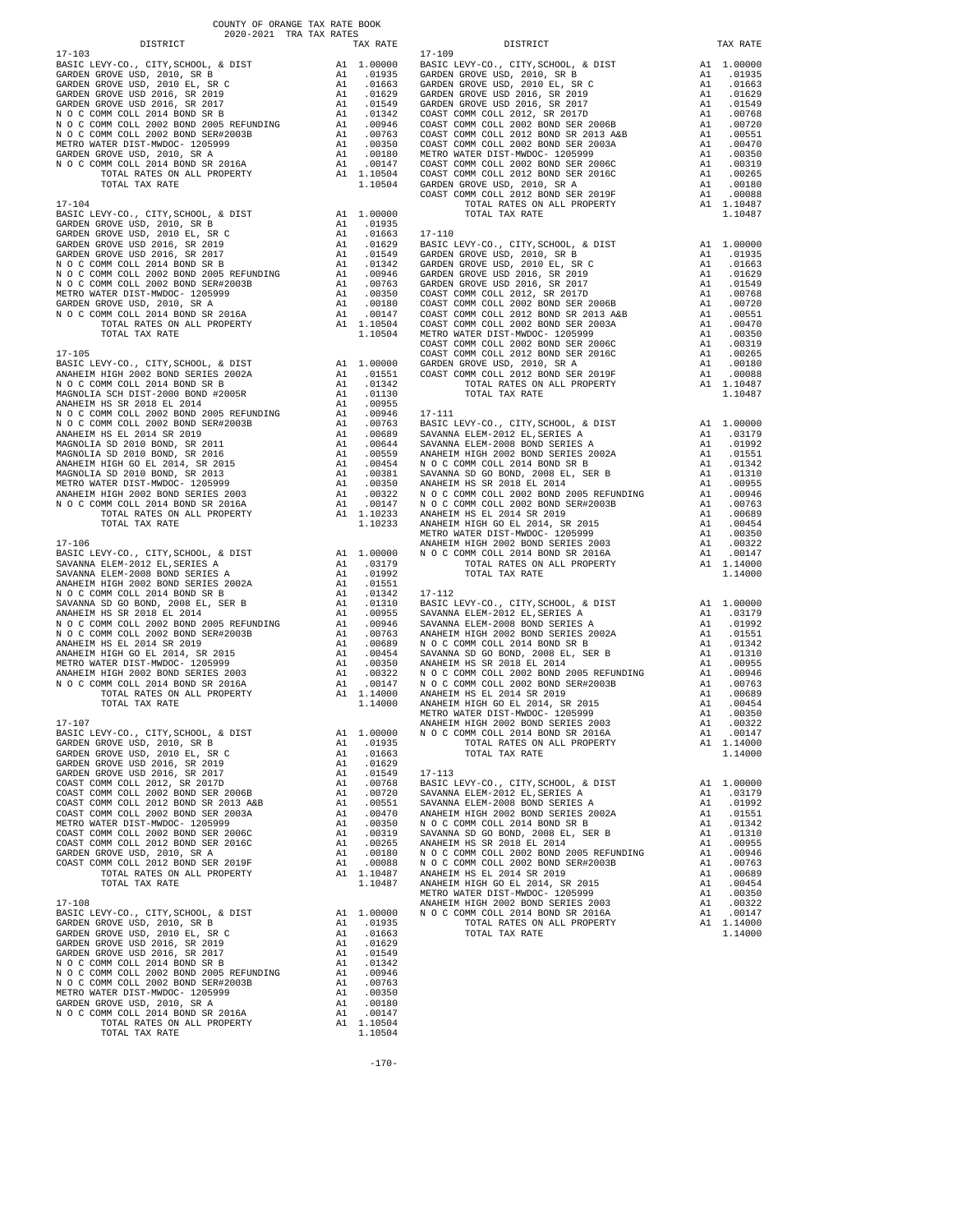| TOTAL TAX RATE                                                   |          | 1.14000                                                              |                    |
|------------------------------------------------------------------|----------|----------------------------------------------------------------------|--------------------|
|                                                                  |          |                                                                      | $17 - 906$         |
| 17-115                                                           |          |                                                                      | BASIC L            |
|                                                                  |          |                                                                      |                    |
|                                                                  |          |                                                                      |                    |
|                                                                  |          |                                                                      |                    |
|                                                                  |          |                                                                      |                    |
|                                                                  |          |                                                                      |                    |
|                                                                  |          |                                                                      |                    |
|                                                                  |          |                                                                      |                    |
|                                                                  |          |                                                                      |                    |
|                                                                  |          |                                                                      |                    |
|                                                                  |          |                                                                      |                    |
|                                                                  |          |                                                                      |                    |
|                                                                  |          |                                                                      |                    |
|                                                                  |          |                                                                      |                    |
| TOTAL TAX RATE                                                   |          | 1.14000 17-907                                                       | BASIC L            |
| 17-901                                                           |          |                                                                      | GARDEN             |
|                                                                  |          |                                                                      |                    |
|                                                                  |          |                                                                      |                    |
|                                                                  |          |                                                                      |                    |
|                                                                  |          |                                                                      |                    |
|                                                                  |          |                                                                      |                    |
|                                                                  |          |                                                                      |                    |
|                                                                  |          |                                                                      |                    |
|                                                                  |          |                                                                      |                    |
|                                                                  |          |                                                                      |                    |
|                                                                  |          |                                                                      |                    |
| TOTAL TAX RATE                                                   |          | 1.10154                                                              |                    |
|                                                                  |          |                                                                      |                    |
| $17 - 902$                                                       |          |                                                                      |                    |
|                                                                  |          |                                                                      |                    |
|                                                                  |          |                                                                      |                    |
|                                                                  |          |                                                                      |                    |
|                                                                  |          |                                                                      |                    |
|                                                                  |          |                                                                      |                    |
|                                                                  |          |                                                                      |                    |
|                                                                  |          |                                                                      |                    |
|                                                                  |          |                                                                      |                    |
|                                                                  |          |                                                                      |                    |
|                                                                  |          |                                                                      |                    |
|                                                                  |          |                                                                      |                    |
|                                                                  |          |                                                                      |                    |
|                                                                  |          |                                                                      |                    |
| $17 - 903$                                                       |          |                                                                      | COAST C            |
|                                                                  |          |                                                                      |                    |
|                                                                  |          |                                                                      |                    |
|                                                                  |          |                                                                      |                    |
|                                                                  |          |                                                                      |                    |
|                                                                  |          |                                                                      |                    |
|                                                                  |          |                                                                      |                    |
| ANAHEIM HS EL 2014 SR 2019                                       | A1       | .00689                                                               | GARDEN             |
| MAGNOLIA SD 2010 BOND, SR 2011                                   | A1       | .00009 GARDEN                                                        |                    |
| MAGNOLIA SD 2010 BOND, SR 2016                                   |          | A1 .00559 COAST C                                                    |                    |
| ANAHEIM HIGH GO EL 2014, SR 2015                                 |          | A1 .00454                                                            |                    |
| MAGNOLIA SD 2010 BOND, SR 2013                                   | A1       |                                                                      |                    |
| ANAHEIM HIGH 2002 BOND SERIES 2003                               | A1       |                                                                      |                    |
| N O C COMM COLL 2014 BOND SR 2016A                               | A1       | .00454 COAST C<br>.00381 COAST C<br>.00322 COAST C<br>.00147 METRO W |                    |
| TOTAL RATES ON ALL PROPERTY<br>TOTAL TAX RATE                    |          | A1 1.09883<br>1.09883                                                | COAST C<br>COAST C |
|                                                                  |          |                                                                      | GARDEN             |
| $17 - 904$                                                       |          |                                                                      | COAST C            |
| BASIC LEVY-CO., CITY, SCHOOL, & DIST                             | A1       | 1.00000                                                              |                    |
| SAVANNA ELEM-2012 EL, SERIES A                                   |          | A1 .03179                                                            |                    |
| SAVANNA ELEM-2008 BOND SERIES A                                  | A1       | .01992                                                               |                    |
| ANAHEIM HIGH 2002 BOND SERIES 2002A                              | A1       | .01551                                                               |                    |
| N O C COMM COLL 2014 BOND SR B                                   | A1<br>A1 | .01342<br>.01310                                                     |                    |
| SAVANNA SD GO BOND, 2008 EL, SER B<br>ANAHEIM HS SR 2018 EL 2014 |          | A1 .00955                                                            |                    |
| N O C COMM COLL 2002 BOND 2005 REFUNDING                         | A1       | .00946                                                               |                    |
| N O C COMM COLL 2002 BOND SER#2003B                              | A1       | .00763                                                               |                    |
| ANAHEIM HS EL 2014 SR 2019                                       | A1       | .00689                                                               |                    |
| ANAHEIM HIGH GO EL 2014, SR 2015                                 | A1       | .00454                                                               |                    |
| ANAHEIM HIGH 2002 BOND SERIES 2003                               | A1       | .00322                                                               |                    |
| N O C COMM COLL 2014 BOND SR 2016A                               | A1       | .00147                                                               |                    |
| TOTAL RATES ON ALL PROPERTY<br>TOTAL TAX RATE                    |          | A1 1.13650<br>1.13650                                                |                    |
|                                                                  |          |                                                                      |                    |

-171-

| $\begin{tabular}{cccccccc} $17-115$ & $17-906$ & $17-906$ & $17-906$ & $17-906$ & $17-906$ & $17-906$ & $17-906$ & $17-906$ & $17-906$ & $11.00000 & $1817 & $17-906$ & $11.00000 & $18.021 & $10.0000 & $10.0000 & $10.0000 & $10.0000 & $10.0000 & $10.0000 & $10.0000 & $10.0000 & $10.00$                                                                                                  |                                 |  |  |
|------------------------------------------------------------------------------------------------------------------------------------------------------------------------------------------------------------------------------------------------------------------------------------------------------------------------------------------------------------------------------------------------|---------------------------------|--|--|
|                                                                                                                                                                                                                                                                                                                                                                                                |                                 |  |  |
|                                                                                                                                                                                                                                                                                                                                                                                                |                                 |  |  |
|                                                                                                                                                                                                                                                                                                                                                                                                |                                 |  |  |
|                                                                                                                                                                                                                                                                                                                                                                                                |                                 |  |  |
|                                                                                                                                                                                                                                                                                                                                                                                                |                                 |  |  |
|                                                                                                                                                                                                                                                                                                                                                                                                |                                 |  |  |
|                                                                                                                                                                                                                                                                                                                                                                                                |                                 |  |  |
|                                                                                                                                                                                                                                                                                                                                                                                                |                                 |  |  |
|                                                                                                                                                                                                                                                                                                                                                                                                |                                 |  |  |
|                                                                                                                                                                                                                                                                                                                                                                                                |                                 |  |  |
|                                                                                                                                                                                                                                                                                                                                                                                                |                                 |  |  |
|                                                                                                                                                                                                                                                                                                                                                                                                |                                 |  |  |
|                                                                                                                                                                                                                                                                                                                                                                                                |                                 |  |  |
|                                                                                                                                                                                                                                                                                                                                                                                                |                                 |  |  |
| $\begin{tabular}{l c c c c c} \hline \text{TOTA} & \text{TAR RATE} & \text{1.14000} & \text{17-901} & \text{18A51C LEVY-CO., CITY, SCHOOL, & $D17$} \\ \hline \text{RASC LEVY-CO., CITY, SCHOOL, & $D15T$} & \text{A1 1.00000} & \text{GARDEN GROV ESD, & 2010 F., & $R$ C \\ \hline \text{GARDEN GROV EUSD, & 2010 F., & $R$ C \\ \hline \text{GARDEN GROV EUSD} & 2010 F., & $R$ C$          |                                 |  |  |
|                                                                                                                                                                                                                                                                                                                                                                                                |                                 |  |  |
|                                                                                                                                                                                                                                                                                                                                                                                                |                                 |  |  |
|                                                                                                                                                                                                                                                                                                                                                                                                |                                 |  |  |
|                                                                                                                                                                                                                                                                                                                                                                                                |                                 |  |  |
|                                                                                                                                                                                                                                                                                                                                                                                                |                                 |  |  |
|                                                                                                                                                                                                                                                                                                                                                                                                |                                 |  |  |
|                                                                                                                                                                                                                                                                                                                                                                                                |                                 |  |  |
|                                                                                                                                                                                                                                                                                                                                                                                                |                                 |  |  |
|                                                                                                                                                                                                                                                                                                                                                                                                |                                 |  |  |
|                                                                                                                                                                                                                                                                                                                                                                                                |                                 |  |  |
|                                                                                                                                                                                                                                                                                                                                                                                                |                                 |  |  |
|                                                                                                                                                                                                                                                                                                                                                                                                |                                 |  |  |
| 17-902                                                                                                                                                                                                                                                                                                                                                                                         |                                 |  |  |
|                                                                                                                                                                                                                                                                                                                                                                                                |                                 |  |  |
|                                                                                                                                                                                                                                                                                                                                                                                                |                                 |  |  |
|                                                                                                                                                                                                                                                                                                                                                                                                |                                 |  |  |
|                                                                                                                                                                                                                                                                                                                                                                                                |                                 |  |  |
|                                                                                                                                                                                                                                                                                                                                                                                                |                                 |  |  |
|                                                                                                                                                                                                                                                                                                                                                                                                |                                 |  |  |
|                                                                                                                                                                                                                                                                                                                                                                                                |                                 |  |  |
|                                                                                                                                                                                                                                                                                                                                                                                                |                                 |  |  |
|                                                                                                                                                                                                                                                                                                                                                                                                |                                 |  |  |
|                                                                                                                                                                                                                                                                                                                                                                                                |                                 |  |  |
|                                                                                                                                                                                                                                                                                                                                                                                                |                                 |  |  |
|                                                                                                                                                                                                                                                                                                                                                                                                |                                 |  |  |
|                                                                                                                                                                                                                                                                                                                                                                                                |                                 |  |  |
|                                                                                                                                                                                                                                                                                                                                                                                                |                                 |  |  |
| $\begin{tabular}{l cccc} $1.903 \\ \hline \textbf{RAGE} \textbf{LEVY-CO.}, CITY, SCHOOL, & \& DISTT & \& A1 & 1.00000 \\ \hline \textbf{RAGE} \textbf{LEVY-CO.}, CITY, SCHOOL, & \& DISTT & \& A1 & 1.00000 \\ \textbf{MAEADL} \textbf{REUS} & 20000 \\ \textbf{MAEADL} \textbf{NEU} & 20000 \\ \textbf{MAEADL} \textbf{NEU} & 20000 \\ \textbf{MAEADL} \textbf{NEU} & 20000 \\ \textbf{MAEAD$ |                                 |  |  |
|                                                                                                                                                                                                                                                                                                                                                                                                |                                 |  |  |
|                                                                                                                                                                                                                                                                                                                                                                                                |                                 |  |  |
|                                                                                                                                                                                                                                                                                                                                                                                                |                                 |  |  |
|                                                                                                                                                                                                                                                                                                                                                                                                |                                 |  |  |
|                                                                                                                                                                                                                                                                                                                                                                                                |                                 |  |  |
|                                                                                                                                                                                                                                                                                                                                                                                                |                                 |  |  |
|                                                                                                                                                                                                                                                                                                                                                                                                |                                 |  |  |
|                                                                                                                                                                                                                                                                                                                                                                                                |                                 |  |  |
|                                                                                                                                                                                                                                                                                                                                                                                                |                                 |  |  |
|                                                                                                                                                                                                                                                                                                                                                                                                |                                 |  |  |
|                                                                                                                                                                                                                                                                                                                                                                                                |                                 |  |  |
|                                                                                                                                                                                                                                                                                                                                                                                                |                                 |  |  |
|                                                                                                                                                                                                                                                                                                                                                                                                |                                 |  |  |
|                                                                                                                                                                                                                                                                                                                                                                                                |                                 |  |  |
|                                                                                                                                                                                                                                                                                                                                                                                                |                                 |  |  |
|                                                                                                                                                                                                                                                                                                                                                                                                | 51750.<br>101992. A1<br>1551 14 |  |  |
| ANAUPTM UTOU 2002 PONT CPDTPC 2002A                                                                                                                                                                                                                                                                                                                                                            |                                 |  |  |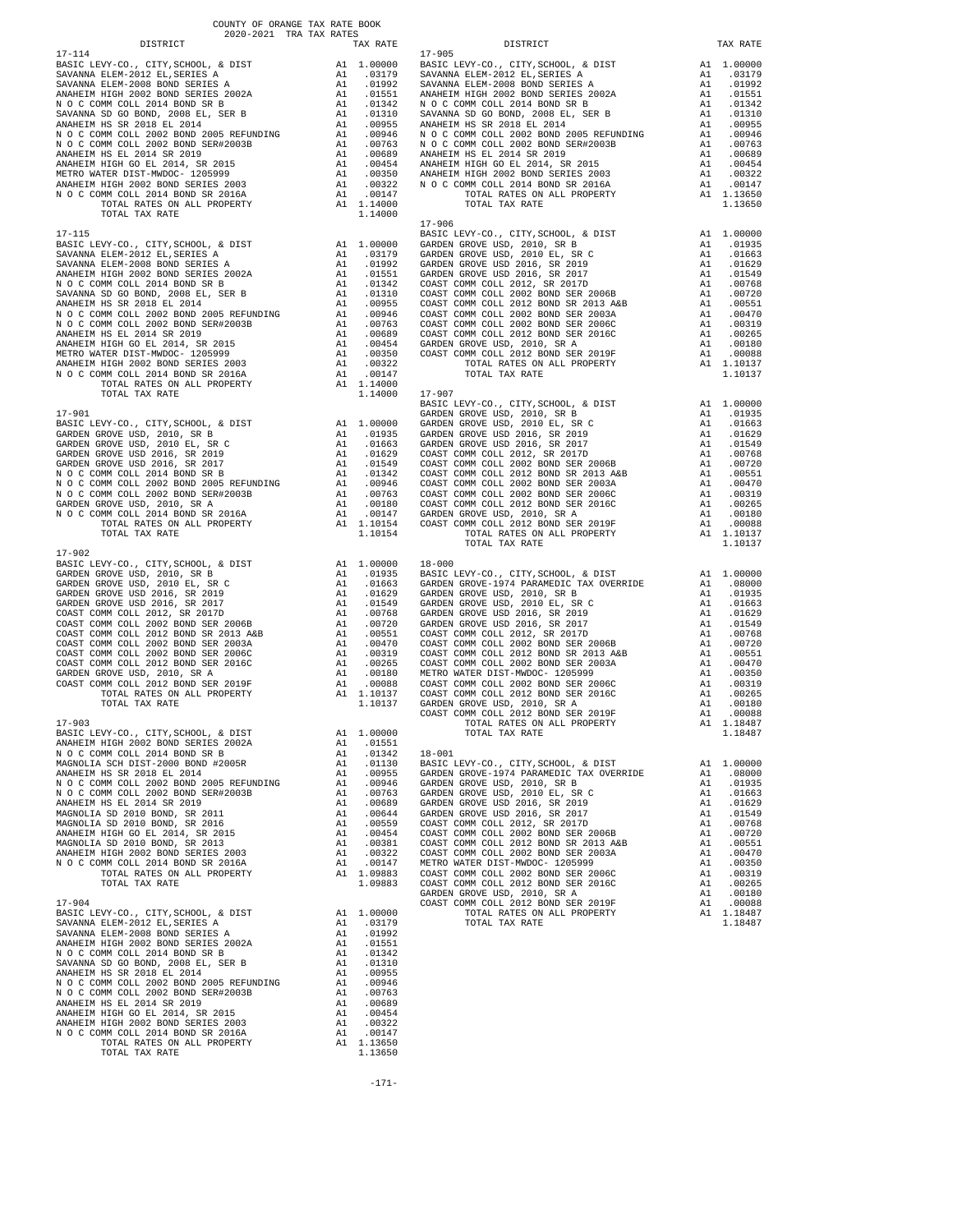| COUNTY OF ORANGE TAX RATE BOOK<br>2020-2021 TRA TAX RATES                                                                                                                                                                                   |    |                                   |                  |
|---------------------------------------------------------------------------------------------------------------------------------------------------------------------------------------------------------------------------------------------|----|-----------------------------------|------------------|
| DISTRICT                                                                                                                                                                                                                                    |    | TAX RATE                          |                  |
| $18 - 002$                                                                                                                                                                                                                                  |    |                                   | $18 - 007$       |
|                                                                                                                                                                                                                                             |    |                                   |                  |
|                                                                                                                                                                                                                                             |    |                                   |                  |
|                                                                                                                                                                                                                                             |    |                                   |                  |
|                                                                                                                                                                                                                                             |    |                                   |                  |
|                                                                                                                                                                                                                                             |    |                                   |                  |
|                                                                                                                                                                                                                                             |    |                                   |                  |
|                                                                                                                                                                                                                                             |    |                                   |                  |
|                                                                                                                                                                                                                                             |    |                                   |                  |
|                                                                                                                                                                                                                                             |    |                                   |                  |
|                                                                                                                                                                                                                                             |    |                                   |                  |
|                                                                                                                                                                                                                                             |    |                                   |                  |
|                                                                                                                                                                                                                                             |    |                                   |                  |
| TOTAL TAX RATE                                                                                                                                                                                                                              |    | 1.18487                           |                  |
| TOTAL RATES ON ALL PROPERTY<br>TOTAL TAX RATE<br>TOTAL TAX RATE<br>TOTAL TAX RATE<br>BASIC LEVY-CO., CITY, SCHOOL, & DIST<br>ALL 1.00000 BASIC LEVY-CO., CITY, SCHOOL, & DIST<br>ANAHEIM ELEM 2016 BOND , SR 2018<br>ANAHEIM ELEM 2016 BOND |    |                                   |                  |
|                                                                                                                                                                                                                                             |    |                                   |                  |
|                                                                                                                                                                                                                                             |    |                                   |                  |
|                                                                                                                                                                                                                                             |    |                                   |                  |
|                                                                                                                                                                                                                                             |    |                                   |                  |
|                                                                                                                                                                                                                                             |    |                                   |                  |
|                                                                                                                                                                                                                                             |    |                                   |                  |
|                                                                                                                                                                                                                                             |    |                                   |                  |
|                                                                                                                                                                                                                                             |    |                                   |                  |
|                                                                                                                                                                                                                                             |    |                                   |                  |
|                                                                                                                                                                                                                                             |    |                                   |                  |
|                                                                                                                                                                                                                                             |    |                                   |                  |
|                                                                                                                                                                                                                                             |    |                                   |                  |
|                                                                                                                                                                                                                                             |    |                                   |                  |
|                                                                                                                                                                                                                                             |    |                                   |                  |
|                                                                                                                                                                                                                                             |    |                                   |                  |
|                                                                                                                                                                                                                                             |    |                                   |                  |
|                                                                                                                                                                                                                                             |    |                                   |                  |
|                                                                                                                                                                                                                                             |    |                                   |                  |
|                                                                                                                                                                                                                                             |    |                                   |                  |
|                                                                                                                                                                                                                                             |    |                                   |                  |
|                                                                                                                                                                                                                                             |    |                                   |                  |
|                                                                                                                                                                                                                                             |    |                                   |                  |
|                                                                                                                                                                                                                                             |    |                                   |                  |
|                                                                                                                                                                                                                                             |    |                                   |                  |
|                                                                                                                                                                                                                                             |    |                                   |                  |
|                                                                                                                                                                                                                                             |    |                                   |                  |
|                                                                                                                                                                                                                                             |    |                                   |                  |
|                                                                                                                                                                                                                                             |    |                                   |                  |
|                                                                                                                                                                                                                                             |    |                                   |                  |
|                                                                                                                                                                                                                                             |    |                                   |                  |
|                                                                                                                                                                                                                                             |    |                                   |                  |
|                                                                                                                                                                                                                                             |    |                                   |                  |
|                                                                                                                                                                                                                                             |    |                                   |                  |
|                                                                                                                                                                                                                                             |    |                                   | GARDEN           |
| $18 - 005$                                                                                                                                                                                                                                  |    |                                   | GARDEN           |
|                                                                                                                                                                                                                                             |    |                                   |                  |
|                                                                                                                                                                                                                                             |    |                                   |                  |
|                                                                                                                                                                                                                                             |    |                                   |                  |
|                                                                                                                                                                                                                                             |    |                                   |                  |
|                                                                                                                                                                                                                                             |    |                                   |                  |
| COAST COMM COLL 2002 BOND SER 2006B                                                                                                                                                                                                         |    |                                   |                  |
| COAST COMM COLL 2012 BOND SR 2013 A&B                                                                                                                                                                                                       |    |                                   |                  |
| A 1 .00720 METRO W<br>A 1 .00720 METRO W<br>A 1 .00551 COAST C<br>A 1 .00350 GARDEN<br>A 1 .00369 GARDEN<br>A 1 .00319 COAST C<br>A 1 .00265<br>COAST COMM COLL 2002 BOND SER 2003A                                                         |    |                                   |                  |
| METRO WATER DIST-MWDOC- 1205999                                                                                                                                                                                                             |    |                                   |                  |
| COAST COMM COLL 2002 BOND SER 2006C<br>COAST COMM COLL 2012 BOND SER 2016C                                                                                                                                                                  |    |                                   |                  |
| GARDEN GROVE USD, 2010, SR A                                                                                                                                                                                                                | A1 | .00180                            |                  |
| COAST COMM COLL 2012 BOND SER 2019F                                                                                                                                                                                                         | A1 | .00088                            |                  |
| TOTAL RATES ON ALL PROPERTY                                                                                                                                                                                                                 |    | $A1$<br>Al $1.18487$<br>$1.18487$ | $18 - 011$       |
| TOTAL TAX RATE                                                                                                                                                                                                                              |    | 1.18487                           | BASIC L          |
| $18 - 006$                                                                                                                                                                                                                                  |    |                                   | GARDEN<br>GARDEN |
|                                                                                                                                                                                                                                             |    |                                   |                  |
|                                                                                                                                                                                                                                             |    |                                   |                  |
|                                                                                                                                                                                                                                             |    |                                   |                  |
|                                                                                                                                                                                                                                             |    |                                   |                  |
|                                                                                                                                                                                                                                             |    |                                   |                  |
|                                                                                                                                                                                                                                             |    |                                   |                  |
|                                                                                                                                                                                                                                             |    |                                   |                  |
|                                                                                                                                                                                                                                             |    |                                   |                  |
|                                                                                                                                                                                                                                             |    |                                   |                  |
|                                                                                                                                                                                                                                             |    |                                   |                  |
|                                                                                                                                                                                                                                             |    |                                   |                  |
|                                                                                                                                                                                                                                             |    |                                   |                  |
| COAST COMM COLL 2012 BOND SER 2019F                                                                                                                                                                                                         |    | A1.00088                          |                  |
| TOTAL RATES ON ALL PROPERTY                                                                                                                                                                                                                 |    | A1 1.18487                        |                  |
| TOTAL TAX RATE                                                                                                                                                                                                                              |    | 1.18487                           |                  |

| DEN GROVE USD. 2010. SR A    |                         |  |  |  |
|------------------------------|-------------------------|--|--|--|
| ST COMM COLL 2012 BOND SER 2 |                         |  |  |  |
|                              | TOTAL RATES ON ALL PROP |  |  |  |
|                              | TOTAL TAY PATE          |  |  |  |

| DISTRICT   | 2020-2021 TRA TAX RATES<br>TAX RATE | DISTRICT                                                                                                                                                                                                                                                                   | TAX RATE |
|------------|-------------------------------------|----------------------------------------------------------------------------------------------------------------------------------------------------------------------------------------------------------------------------------------------------------------------------|----------|
| $18 - 002$ |                                     | $18 - 007$                                                                                                                                                                                                                                                                 |          |
|            |                                     |                                                                                                                                                                                                                                                                            |          |
|            |                                     |                                                                                                                                                                                                                                                                            |          |
|            |                                     |                                                                                                                                                                                                                                                                            |          |
|            |                                     |                                                                                                                                                                                                                                                                            |          |
|            |                                     |                                                                                                                                                                                                                                                                            |          |
|            |                                     |                                                                                                                                                                                                                                                                            |          |
|            |                                     |                                                                                                                                                                                                                                                                            |          |
|            |                                     |                                                                                                                                                                                                                                                                            |          |
|            |                                     |                                                                                                                                                                                                                                                                            |          |
|            |                                     |                                                                                                                                                                                                                                                                            |          |
|            |                                     |                                                                                                                                                                                                                                                                            |          |
|            |                                     |                                                                                                                                                                                                                                                                            |          |
|            |                                     |                                                                                                                                                                                                                                                                            |          |
|            |                                     |                                                                                                                                                                                                                                                                            |          |
|            |                                     |                                                                                                                                                                                                                                                                            |          |
|            |                                     |                                                                                                                                                                                                                                                                            |          |
|            |                                     |                                                                                                                                                                                                                                                                            |          |
|            |                                     |                                                                                                                                                                                                                                                                            |          |
|            |                                     |                                                                                                                                                                                                                                                                            |          |
|            |                                     |                                                                                                                                                                                                                                                                            |          |
|            |                                     |                                                                                                                                                                                                                                                                            |          |
|            |                                     |                                                                                                                                                                                                                                                                            |          |
|            |                                     |                                                                                                                                                                                                                                                                            |          |
|            |                                     |                                                                                                                                                                                                                                                                            |          |
|            |                                     | $\begin{tabular}{cccccccc} 18-003 & 14464 & 144847 & 11.8487 & 10000 & 18467 & 10000 & 18467 & 100000 & 18467 & 100000 & 18467 & 100000 & 18467 & 100000 & 18467 & 100000 & 18467 & 100000 & 1847 & 100000 & 1847 & 100000 & 1847 & 100000 & 1847 & 100000 & 1847 & 10000$ |          |
|            |                                     |                                                                                                                                                                                                                                                                            |          |
|            |                                     |                                                                                                                                                                                                                                                                            |          |
|            |                                     |                                                                                                                                                                                                                                                                            |          |
|            |                                     |                                                                                                                                                                                                                                                                            |          |
|            |                                     |                                                                                                                                                                                                                                                                            |          |
|            |                                     |                                                                                                                                                                                                                                                                            |          |
|            |                                     |                                                                                                                                                                                                                                                                            |          |
|            |                                     |                                                                                                                                                                                                                                                                            |          |
|            |                                     |                                                                                                                                                                                                                                                                            |          |
|            |                                     |                                                                                                                                                                                                                                                                            |          |
|            |                                     |                                                                                                                                                                                                                                                                            |          |
|            |                                     |                                                                                                                                                                                                                                                                            |          |
|            |                                     |                                                                                                                                                                                                                                                                            |          |
|            |                                     |                                                                                                                                                                                                                                                                            |          |
|            |                                     |                                                                                                                                                                                                                                                                            |          |
|            |                                     |                                                                                                                                                                                                                                                                            |          |
|            |                                     |                                                                                                                                                                                                                                                                            |          |
|            |                                     |                                                                                                                                                                                                                                                                            |          |
|            |                                     |                                                                                                                                                                                                                                                                            |          |
|            |                                     |                                                                                                                                                                                                                                                                            |          |
|            |                                     |                                                                                                                                                                                                                                                                            |          |
|            |                                     |                                                                                                                                                                                                                                                                            |          |
|            |                                     |                                                                                                                                                                                                                                                                            |          |
|            |                                     |                                                                                                                                                                                                                                                                            |          |
|            |                                     |                                                                                                                                                                                                                                                                            |          |
|            |                                     |                                                                                                                                                                                                                                                                            |          |
|            |                                     |                                                                                                                                                                                                                                                                            |          |
|            |                                     | ARMEETI ELEN 2010 NORM SERTES 2011 - 10001 1201 118-009<br>19201 - 10002 1000 NAL PROPERTY A 1 1,02011 18-009 INV-CO., CITY, SEROP, 6, DEST<br>19201 - TOTAL TAX PATE 2010 - 10002 - 10002 - 10002 - 10002 - 10002 - 10002 - 1000                                          |          |
|            |                                     |                                                                                                                                                                                                                                                                            |          |
|            |                                     |                                                                                                                                                                                                                                                                            |          |
|            |                                     |                                                                                                                                                                                                                                                                            |          |
|            |                                     |                                                                                                                                                                                                                                                                            |          |
|            |                                     |                                                                                                                                                                                                                                                                            |          |
|            |                                     |                                                                                                                                                                                                                                                                            |          |
|            |                                     |                                                                                                                                                                                                                                                                            |          |
|            |                                     |                                                                                                                                                                                                                                                                            |          |
|            |                                     |                                                                                                                                                                                                                                                                            |          |
|            |                                     |                                                                                                                                                                                                                                                                            |          |
|            |                                     |                                                                                                                                                                                                                                                                            |          |
|            |                                     |                                                                                                                                                                                                                                                                            |          |
|            |                                     |                                                                                                                                                                                                                                                                            |          |
|            |                                     |                                                                                                                                                                                                                                                                            |          |
|            |                                     |                                                                                                                                                                                                                                                                            |          |
|            |                                     |                                                                                                                                                                                                                                                                            |          |
|            |                                     |                                                                                                                                                                                                                                                                            |          |
|            |                                     |                                                                                                                                                                                                                                                                            |          |
|            |                                     |                                                                                                                                                                                                                                                                            |          |
|            |                                     |                                                                                                                                                                                                                                                                            |          |
|            |                                     |                                                                                                                                                                                                                                                                            |          |
|            |                                     |                                                                                                                                                                                                                                                                            |          |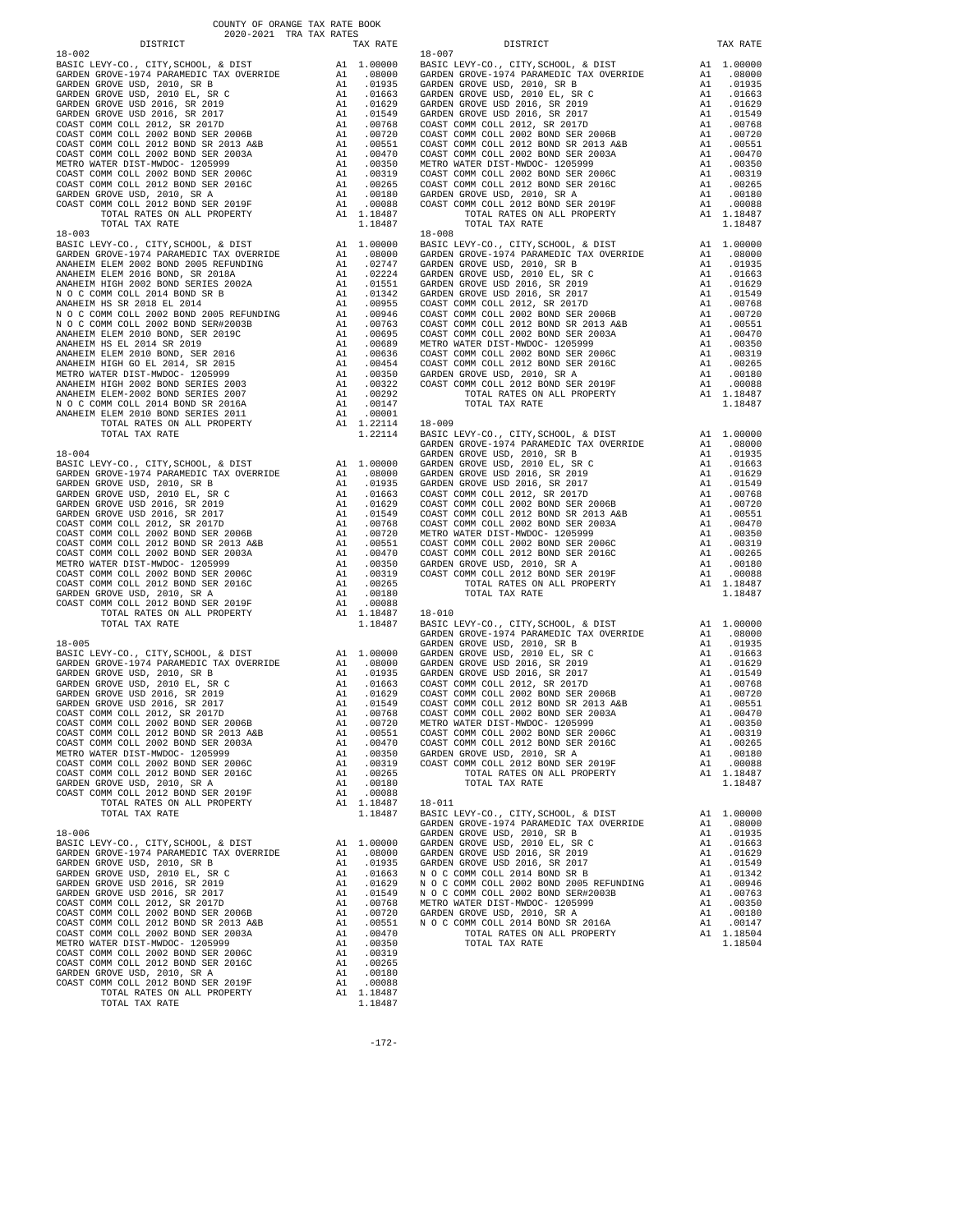| $18 - 012$                                                           |                 |                                                                       | $18 - 018$ |
|----------------------------------------------------------------------|-----------------|-----------------------------------------------------------------------|------------|
|                                                                      |                 |                                                                       |            |
|                                                                      |                 |                                                                       |            |
|                                                                      |                 |                                                                       |            |
|                                                                      |                 |                                                                       |            |
|                                                                      |                 |                                                                       |            |
|                                                                      |                 |                                                                       |            |
|                                                                      |                 |                                                                       |            |
|                                                                      |                 |                                                                       |            |
|                                                                      |                 |                                                                       |            |
|                                                                      |                 |                                                                       |            |
|                                                                      |                 |                                                                       | GARDEN     |
|                                                                      |                 |                                                                       |            |
|                                                                      |                 |                                                                       |            |
|                                                                      |                 |                                                                       |            |
|                                                                      |                 |                                                                       |            |
|                                                                      |                 |                                                                       |            |
|                                                                      |                 |                                                                       |            |
|                                                                      |                 |                                                                       |            |
|                                                                      |                 |                                                                       |            |
|                                                                      |                 |                                                                       |            |
|                                                                      |                 |                                                                       |            |
|                                                                      |                 |                                                                       |            |
|                                                                      |                 |                                                                       | RANCHO     |
| $18 - 014$                                                           |                 |                                                                       | RANCHO     |
|                                                                      |                 |                                                                       |            |
|                                                                      |                 |                                                                       |            |
|                                                                      |                 |                                                                       |            |
|                                                                      |                 |                                                                       |            |
|                                                                      |                 |                                                                       |            |
|                                                                      |                 |                                                                       |            |
|                                                                      |                 |                                                                       |            |
|                                                                      |                 |                                                                       |            |
|                                                                      |                 |                                                                       |            |
|                                                                      |                 |                                                                       |            |
|                                                                      |                 |                                                                       |            |
|                                                                      |                 |                                                                       |            |
|                                                                      |                 |                                                                       |            |
|                                                                      |                 |                                                                       |            |
|                                                                      |                 |                                                                       |            |
|                                                                      |                 |                                                                       |            |
|                                                                      |                 |                                                                       |            |
|                                                                      |                 |                                                                       |            |
|                                                                      |                 |                                                                       |            |
|                                                                      |                 |                                                                       |            |
|                                                                      |                 |                                                                       |            |
|                                                                      |                 |                                                                       |            |
|                                                                      |                 |                                                                       |            |
|                                                                      |                 |                                                                       |            |
|                                                                      |                 |                                                                       | GARDEN     |
|                                                                      |                 |                                                                       |            |
|                                                                      |                 |                                                                       |            |
|                                                                      |                 |                                                                       |            |
|                                                                      |                 |                                                                       |            |
|                                                                      |                 |                                                                       |            |
| N O C COMM COLL 2014 BOND SR B                                       |                 | A1 .01342                                                             | METRO W    |
|                                                                      |                 |                                                                       | GARDEN     |
| METRO WATER DIST-MWDOC- 1205999                                      | A1              | .00350                                                                |            |
| GARDEN GROVE USD, 2010, SR A                                         |                 |                                                                       |            |
| N O C COMM COLL 2014 BOND SR 2016A                                   |                 |                                                                       |            |
| TOTAL RATES ON ALL PROPERTY                                          |                 | A1 .00180<br>A1 .00147 18-022<br>A1 1.18504 BASIC L<br>1.18504 GARDEN |            |
| TOTAL TAX RATE                                                       |                 |                                                                       | GARDEN     |
| $18 - 017$                                                           |                 |                                                                       | GARDEN     |
|                                                                      |                 |                                                                       |            |
|                                                                      |                 |                                                                       |            |
|                                                                      |                 |                                                                       |            |
|                                                                      |                 |                                                                       |            |
|                                                                      |                 |                                                                       |            |
|                                                                      |                 |                                                                       |            |
|                                                                      |                 |                                                                       |            |
|                                                                      |                 |                                                                       |            |
|                                                                      |                 |                                                                       |            |
| RANCHO SANTIAGO CCD SFID#1 SR B<br>RANCHO SANTIAGO CCD 2002 SR 2005B |                 | $A1 \t .00505$                                                        |            |
| METRO WATER DIST-MWDOC- 1205999                                      | A1              | A1.00381<br>.00350                                                    |            |
| GARDEN GROVE USD, 2010, SR A                                         | $\overline{A1}$ | .00180                                                                |            |
| TOTAL RATES ON ALL PROPERTY                                          |                 | A1 1.19826                                                            |            |
| TOTAL TAX RATE                                                       |                 | 1.19826                                                               |            |

| COUNTY OF ORANGE TAX RATE BOOK<br>$\begin{minipage}{.4\linewidth} \begin{tabular}{lcccccc} \multicolumn{2}{c}{\textbf{1-AX} RATE} & \multicolumn{2}{c}{\textbf{1-AY} RATE} & \multicolumn{2}{c}{\textbf{1-AY} RATE} & \multicolumn{2}{c}{\textbf{1-AY} RATE} & \multicolumn{2}{c}{\textbf{1-AY} RATE} & \multicolumn{2}{c}{\textbf{1-AY} RATE} & \multicolumn{2}{c}{\textbf{1-AY} RATE} & \multicolumn{2}{c}{\textbf{1-AY} RATE} & \multicolumn{2}{c}{\textbf{1-AY} RATE} & \multicolumn{2}{c}{$ |              |          |                                                                                                                                                                                                                                               |          |
|--------------------------------------------------------------------------------------------------------------------------------------------------------------------------------------------------------------------------------------------------------------------------------------------------------------------------------------------------------------------------------------------------------------------------------------------------------------------------------------------------|--------------|----------|-----------------------------------------------------------------------------------------------------------------------------------------------------------------------------------------------------------------------------------------------|----------|
|                                                                                                                                                                                                                                                                                                                                                                                                                                                                                                  |              | TAX RATE | <b>DISTRICT</b>                                                                                                                                                                                                                               | TAX RATE |
|                                                                                                                                                                                                                                                                                                                                                                                                                                                                                                  |              |          |                                                                                                                                                                                                                                               |          |
|                                                                                                                                                                                                                                                                                                                                                                                                                                                                                                  |              |          |                                                                                                                                                                                                                                               |          |
|                                                                                                                                                                                                                                                                                                                                                                                                                                                                                                  |              |          |                                                                                                                                                                                                                                               |          |
|                                                                                                                                                                                                                                                                                                                                                                                                                                                                                                  |              |          |                                                                                                                                                                                                                                               |          |
|                                                                                                                                                                                                                                                                                                                                                                                                                                                                                                  |              |          |                                                                                                                                                                                                                                               |          |
|                                                                                                                                                                                                                                                                                                                                                                                                                                                                                                  |              |          |                                                                                                                                                                                                                                               |          |
|                                                                                                                                                                                                                                                                                                                                                                                                                                                                                                  |              |          |                                                                                                                                                                                                                                               |          |
|                                                                                                                                                                                                                                                                                                                                                                                                                                                                                                  |              |          |                                                                                                                                                                                                                                               |          |
|                                                                                                                                                                                                                                                                                                                                                                                                                                                                                                  |              |          |                                                                                                                                                                                                                                               |          |
|                                                                                                                                                                                                                                                                                                                                                                                                                                                                                                  |              |          |                                                                                                                                                                                                                                               |          |
|                                                                                                                                                                                                                                                                                                                                                                                                                                                                                                  |              |          |                                                                                                                                                                                                                                               |          |
|                                                                                                                                                                                                                                                                                                                                                                                                                                                                                                  |              |          |                                                                                                                                                                                                                                               |          |
|                                                                                                                                                                                                                                                                                                                                                                                                                                                                                                  |              |          |                                                                                                                                                                                                                                               |          |
|                                                                                                                                                                                                                                                                                                                                                                                                                                                                                                  |              |          |                                                                                                                                                                                                                                               |          |
|                                                                                                                                                                                                                                                                                                                                                                                                                                                                                                  |              |          |                                                                                                                                                                                                                                               |          |
|                                                                                                                                                                                                                                                                                                                                                                                                                                                                                                  |              |          |                                                                                                                                                                                                                                               |          |
|                                                                                                                                                                                                                                                                                                                                                                                                                                                                                                  |              |          |                                                                                                                                                                                                                                               |          |
|                                                                                                                                                                                                                                                                                                                                                                                                                                                                                                  |              |          |                                                                                                                                                                                                                                               |          |
|                                                                                                                                                                                                                                                                                                                                                                                                                                                                                                  |              |          |                                                                                                                                                                                                                                               |          |
|                                                                                                                                                                                                                                                                                                                                                                                                                                                                                                  |              |          |                                                                                                                                                                                                                                               |          |
|                                                                                                                                                                                                                                                                                                                                                                                                                                                                                                  |              |          |                                                                                                                                                                                                                                               |          |
|                                                                                                                                                                                                                                                                                                                                                                                                                                                                                                  |              |          |                                                                                                                                                                                                                                               |          |
|                                                                                                                                                                                                                                                                                                                                                                                                                                                                                                  |              |          |                                                                                                                                                                                                                                               |          |
|                                                                                                                                                                                                                                                                                                                                                                                                                                                                                                  |              |          |                                                                                                                                                                                                                                               |          |
|                                                                                                                                                                                                                                                                                                                                                                                                                                                                                                  |              |          |                                                                                                                                                                                                                                               |          |
|                                                                                                                                                                                                                                                                                                                                                                                                                                                                                                  |              |          |                                                                                                                                                                                                                                               |          |
|                                                                                                                                                                                                                                                                                                                                                                                                                                                                                                  |              |          |                                                                                                                                                                                                                                               |          |
|                                                                                                                                                                                                                                                                                                                                                                                                                                                                                                  |              |          |                                                                                                                                                                                                                                               |          |
|                                                                                                                                                                                                                                                                                                                                                                                                                                                                                                  |              |          |                                                                                                                                                                                                                                               |          |
|                                                                                                                                                                                                                                                                                                                                                                                                                                                                                                  |              |          |                                                                                                                                                                                                                                               |          |
|                                                                                                                                                                                                                                                                                                                                                                                                                                                                                                  |              |          |                                                                                                                                                                                                                                               |          |
|                                                                                                                                                                                                                                                                                                                                                                                                                                                                                                  |              |          |                                                                                                                                                                                                                                               |          |
|                                                                                                                                                                                                                                                                                                                                                                                                                                                                                                  |              |          |                                                                                                                                                                                                                                               |          |
|                                                                                                                                                                                                                                                                                                                                                                                                                                                                                                  |              |          |                                                                                                                                                                                                                                               |          |
|                                                                                                                                                                                                                                                                                                                                                                                                                                                                                                  |              |          |                                                                                                                                                                                                                                               |          |
|                                                                                                                                                                                                                                                                                                                                                                                                                                                                                                  |              |          |                                                                                                                                                                                                                                               |          |
|                                                                                                                                                                                                                                                                                                                                                                                                                                                                                                  |              |          |                                                                                                                                                                                                                                               |          |
|                                                                                                                                                                                                                                                                                                                                                                                                                                                                                                  |              |          |                                                                                                                                                                                                                                               |          |
|                                                                                                                                                                                                                                                                                                                                                                                                                                                                                                  |              |          |                                                                                                                                                                                                                                               |          |
|                                                                                                                                                                                                                                                                                                                                                                                                                                                                                                  |              |          |                                                                                                                                                                                                                                               |          |
|                                                                                                                                                                                                                                                                                                                                                                                                                                                                                                  |              |          |                                                                                                                                                                                                                                               |          |
|                                                                                                                                                                                                                                                                                                                                                                                                                                                                                                  |              |          |                                                                                                                                                                                                                                               |          |
|                                                                                                                                                                                                                                                                                                                                                                                                                                                                                                  |              |          |                                                                                                                                                                                                                                               |          |
|                                                                                                                                                                                                                                                                                                                                                                                                                                                                                                  |              |          |                                                                                                                                                                                                                                               |          |
|                                                                                                                                                                                                                                                                                                                                                                                                                                                                                                  |              |          |                                                                                                                                                                                                                                               |          |
|                                                                                                                                                                                                                                                                                                                                                                                                                                                                                                  |              |          |                                                                                                                                                                                                                                               |          |
|                                                                                                                                                                                                                                                                                                                                                                                                                                                                                                  |              |          |                                                                                                                                                                                                                                               |          |
|                                                                                                                                                                                                                                                                                                                                                                                                                                                                                                  |              |          |                                                                                                                                                                                                                                               |          |
|                                                                                                                                                                                                                                                                                                                                                                                                                                                                                                  |              |          |                                                                                                                                                                                                                                               |          |
|                                                                                                                                                                                                                                                                                                                                                                                                                                                                                                  |              |          |                                                                                                                                                                                                                                               |          |
|                                                                                                                                                                                                                                                                                                                                                                                                                                                                                                  |              |          |                                                                                                                                                                                                                                               |          |
|                                                                                                                                                                                                                                                                                                                                                                                                                                                                                                  |              |          |                                                                                                                                                                                                                                               |          |
|                                                                                                                                                                                                                                                                                                                                                                                                                                                                                                  |              |          |                                                                                                                                                                                                                                               |          |
|                                                                                                                                                                                                                                                                                                                                                                                                                                                                                                  |              |          |                                                                                                                                                                                                                                               |          |
|                                                                                                                                                                                                                                                                                                                                                                                                                                                                                                  |              |          |                                                                                                                                                                                                                                               |          |
|                                                                                                                                                                                                                                                                                                                                                                                                                                                                                                  |              |          |                                                                                                                                                                                                                                               |          |
|                                                                                                                                                                                                                                                                                                                                                                                                                                                                                                  |              |          |                                                                                                                                                                                                                                               |          |
|                                                                                                                                                                                                                                                                                                                                                                                                                                                                                                  |              |          |                                                                                                                                                                                                                                               |          |
|                                                                                                                                                                                                                                                                                                                                                                                                                                                                                                  |              |          |                                                                                                                                                                                                                                               |          |
|                                                                                                                                                                                                                                                                                                                                                                                                                                                                                                  |              |          |                                                                                                                                                                                                                                               |          |
|                                                                                                                                                                                                                                                                                                                                                                                                                                                                                                  |              |          |                                                                                                                                                                                                                                               |          |
|                                                                                                                                                                                                                                                                                                                                                                                                                                                                                                  |              |          |                                                                                                                                                                                                                                               |          |
|                                                                                                                                                                                                                                                                                                                                                                                                                                                                                                  |              |          |                                                                                                                                                                                                                                               |          |
|                                                                                                                                                                                                                                                                                                                                                                                                                                                                                                  |              |          |                                                                                                                                                                                                                                               |          |
|                                                                                                                                                                                                                                                                                                                                                                                                                                                                                                  |              |          |                                                                                                                                                                                                                                               |          |
|                                                                                                                                                                                                                                                                                                                                                                                                                                                                                                  |              |          |                                                                                                                                                                                                                                               |          |
|                                                                                                                                                                                                                                                                                                                                                                                                                                                                                                  |              |          |                                                                                                                                                                                                                                               |          |
|                                                                                                                                                                                                                                                                                                                                                                                                                                                                                                  |              |          |                                                                                                                                                                                                                                               |          |
|                                                                                                                                                                                                                                                                                                                                                                                                                                                                                                  |              |          |                                                                                                                                                                                                                                               |          |
|                                                                                                                                                                                                                                                                                                                                                                                                                                                                                                  |              |          |                                                                                                                                                                                                                                               |          |
|                                                                                                                                                                                                                                                                                                                                                                                                                                                                                                  |              |          |                                                                                                                                                                                                                                               |          |
|                                                                                                                                                                                                                                                                                                                                                                                                                                                                                                  |              |          |                                                                                                                                                                                                                                               |          |
|                                                                                                                                                                                                                                                                                                                                                                                                                                                                                                  |              |          |                                                                                                                                                                                                                                               |          |
|                                                                                                                                                                                                                                                                                                                                                                                                                                                                                                  |              |          |                                                                                                                                                                                                                                               |          |
|                                                                                                                                                                                                                                                                                                                                                                                                                                                                                                  |              |          |                                                                                                                                                                                                                                               |          |
|                                                                                                                                                                                                                                                                                                                                                                                                                                                                                                  |              |          |                                                                                                                                                                                                                                               |          |
|                                                                                                                                                                                                                                                                                                                                                                                                                                                                                                  |              |          | $\begin{tabular}{ c c c c c c c c c c c} \hline &158511&15371&15371&100000&10000&10000&10000&10000&10000&10000&10000&10000&10000&10000&10000&10000&10000&10000&10000&10000&10000&10000&10000&10000&10000&10000&10000&10000&10000&10000&10000$ |          |
| CADDDBI CDDIUUU B IIO D 2010 0033                                                                                                                                                                                                                                                                                                                                                                                                                                                                | $\mathbf{A}$ | 00100    |                                                                                                                                                                                                                                               |          |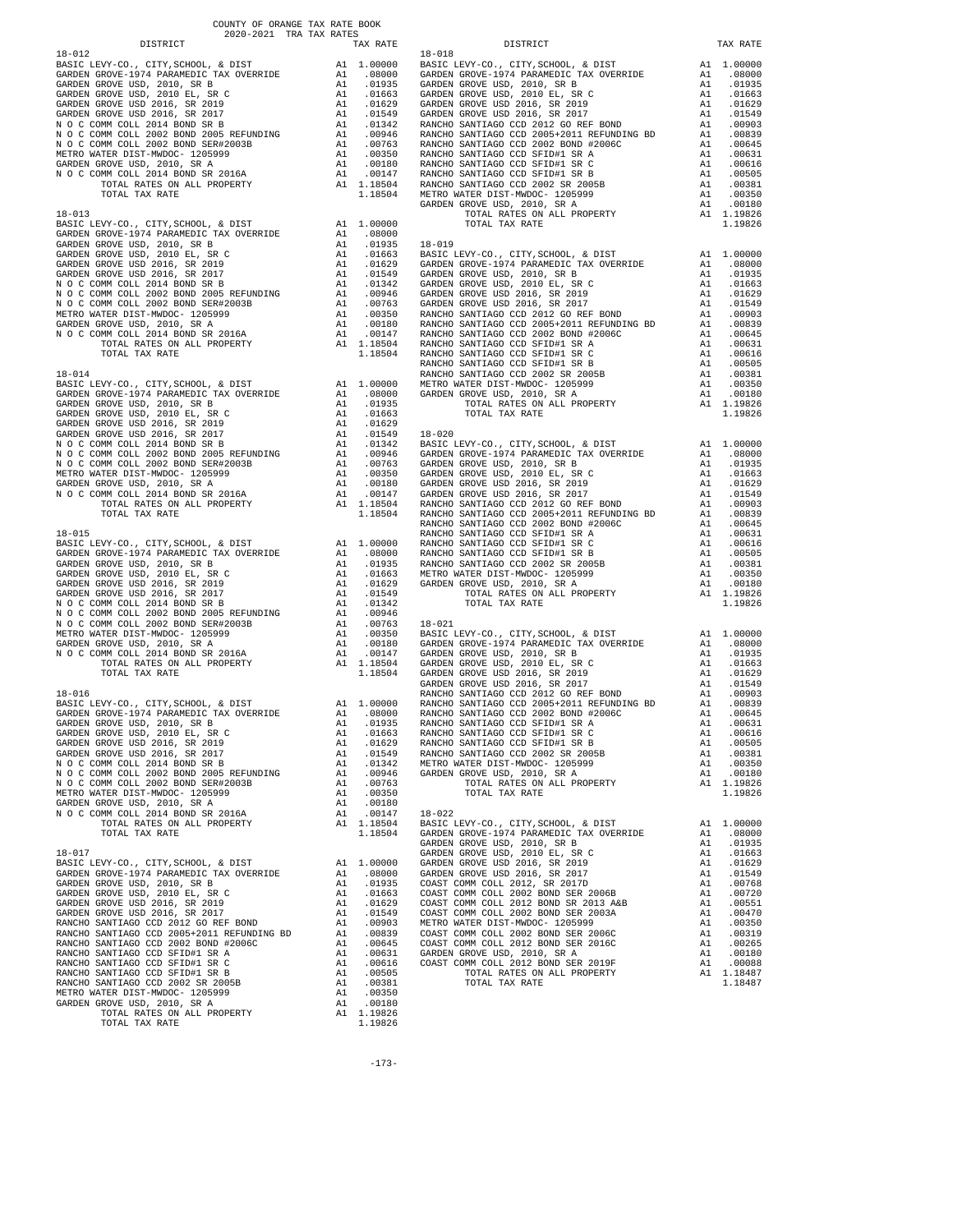| COUNTY OF ORANGE TAX RATE BOOK                                                                                                                                                                                                                                               |                                                                                                                                                       |                                                                                                                                                                                                                                                                                                                                                                                                                                                                                                  |
|------------------------------------------------------------------------------------------------------------------------------------------------------------------------------------------------------------------------------------------------------------------------------|-------------------------------------------------------------------------------------------------------------------------------------------------------|--------------------------------------------------------------------------------------------------------------------------------------------------------------------------------------------------------------------------------------------------------------------------------------------------------------------------------------------------------------------------------------------------------------------------------------------------------------------------------------------------|
| 2020-2021 TRA TAX RATES<br>DISTRICT                                                                                                                                                                                                                                          | TAX RATE                                                                                                                                              |                                                                                                                                                                                                                                                                                                                                                                                                                                                                                                  |
| $18 - 023$                                                                                                                                                                                                                                                                   |                                                                                                                                                       | $18 - 028$                                                                                                                                                                                                                                                                                                                                                                                                                                                                                       |
| $18 - 024$                                                                                                                                                                                                                                                                   |                                                                                                                                                       | $18 - 029$                                                                                                                                                                                                                                                                                                                                                                                                                                                                                       |
| $18 - 025$                                                                                                                                                                                                                                                                   |                                                                                                                                                       | GARDEN<br>GARDEN<br>GARDEN                                                                                                                                                                                                                                                                                                                                                                                                                                                                       |
| $18 - 026$<br>RANCHO SANTIAGO CCD SFID#1 SR A<br>RANCHO SANTIAGO CCD SFID#1 SR C<br>RANCHO SANTIAGO CCD SFID#1 SR B<br>RANCHO SANTIAGO CCD 2002 SR 2005B<br>METRO WATER DIST-MWDOC- 1205999<br>GARDEN GROVE USD, 2010, SR A<br>TOTAL RATES ON ALL PROPERTY<br>TOTAL TAX RATE | A1<br>.00631<br>A1 .00631 RANCHO<br>A1 .00616 METROW<br>A1 .00505 GARDEN<br>A1.00381<br>A1 .00350<br>$\mathtt{Al}$<br>.00180<br>A1 1.19826<br>1.19826 | GARDEN<br>RANCHO<br>$18 - 032$<br>$\begin{array}{c}\n\text{BASIC L} \\ \text{L} \\ \text{L} \\ \text{L} \\ \text{L} \\ \text{L} \\ \text{L} \\ \text{L} \\ \text{L} \\ \text{L} \\ \text{L} \\ \text{L} \\ \text{L} \\ \text{L} \\ \text{L} \\ \text{L} \\ \text{L} \\ \text{L} \\ \text{L} \\ \text{L} \\ \text{L} \\ \text{L} \\ \text{L} \\ \text{L} \\ \text{L} \\ \text{L} \\ \text{L} \\ \text{L} \\ \text{L} \\ \text{L} \\ \text{L} \\ \text{L} \\ \text{L} \\ \text{L} \\ \text{L} \\ $ |
| $18 - 027$<br>GARDEN GROVE USD, 2010, SR A<br>TOTAL RATES ON ALL PROPERTY<br>TOTAL TAX RATE                                                                                                                                                                                  | A1<br>.00180<br>A1 1.19826<br>1.19826                                                                                                                 | GARDEN<br>GARDEN                                                                                                                                                                                                                                                                                                                                                                                                                                                                                 |

| COUNII OF ORANGE IAA RAIE BOOP<br>2020-2021 TRA TAX RATES |          |            |          |
|-----------------------------------------------------------|----------|------------|----------|
| DISTRICT                                                  | TAX RATE | DISTRICT   | TAX RATE |
| $18 - 023$                                                |          | $18 - 028$ |          |
|                                                           |          |            |          |
|                                                           |          |            |          |
|                                                           |          |            |          |
|                                                           |          |            |          |
|                                                           |          |            |          |
|                                                           |          |            |          |
|                                                           |          |            |          |
|                                                           |          |            |          |
|                                                           |          |            |          |
|                                                           |          |            |          |
|                                                           |          |            |          |
|                                                           |          |            |          |
|                                                           |          |            |          |
|                                                           |          |            |          |
|                                                           |          |            |          |
|                                                           |          |            |          |
|                                                           |          |            |          |
|                                                           |          |            |          |
|                                                           |          |            |          |
|                                                           |          |            |          |
|                                                           |          |            |          |
|                                                           |          |            |          |
|                                                           |          |            |          |
|                                                           |          |            |          |
|                                                           |          |            |          |
|                                                           |          |            |          |
|                                                           |          |            |          |
|                                                           |          |            |          |
|                                                           |          |            |          |
|                                                           |          |            |          |
|                                                           |          |            |          |
|                                                           |          |            |          |
|                                                           |          |            |          |
|                                                           |          |            |          |
|                                                           |          |            |          |
|                                                           |          |            |          |
|                                                           |          |            |          |
|                                                           |          |            |          |
|                                                           |          |            |          |
|                                                           |          |            |          |
|                                                           |          |            |          |
|                                                           |          |            |          |
|                                                           |          |            |          |
|                                                           |          |            |          |
|                                                           |          |            |          |
|                                                           |          |            |          |
|                                                           |          |            |          |
|                                                           |          |            |          |
|                                                           |          |            |          |
|                                                           |          |            |          |
|                                                           |          |            |          |
|                                                           |          |            |          |
|                                                           |          |            |          |
|                                                           |          |            |          |
|                                                           |          |            |          |
|                                                           |          |            |          |
|                                                           |          |            |          |
|                                                           |          |            |          |
|                                                           |          |            |          |
|                                                           |          |            |          |
|                                                           |          |            |          |
|                                                           |          |            |          |
|                                                           |          |            |          |
|                                                           |          |            |          |
|                                                           |          |            |          |
|                                                           |          |            |          |
|                                                           |          |            |          |
|                                                           |          |            |          |
|                                                           |          |            |          |
|                                                           |          |            |          |
|                                                           |          |            |          |
|                                                           |          |            |          |
|                                                           |          |            |          |
|                                                           |          |            |          |
|                                                           |          |            |          |
|                                                           |          |            |          |
|                                                           |          |            |          |
|                                                           |          |            |          |
|                                                           |          |            |          |
|                                                           |          |            |          |
|                                                           |          |            |          |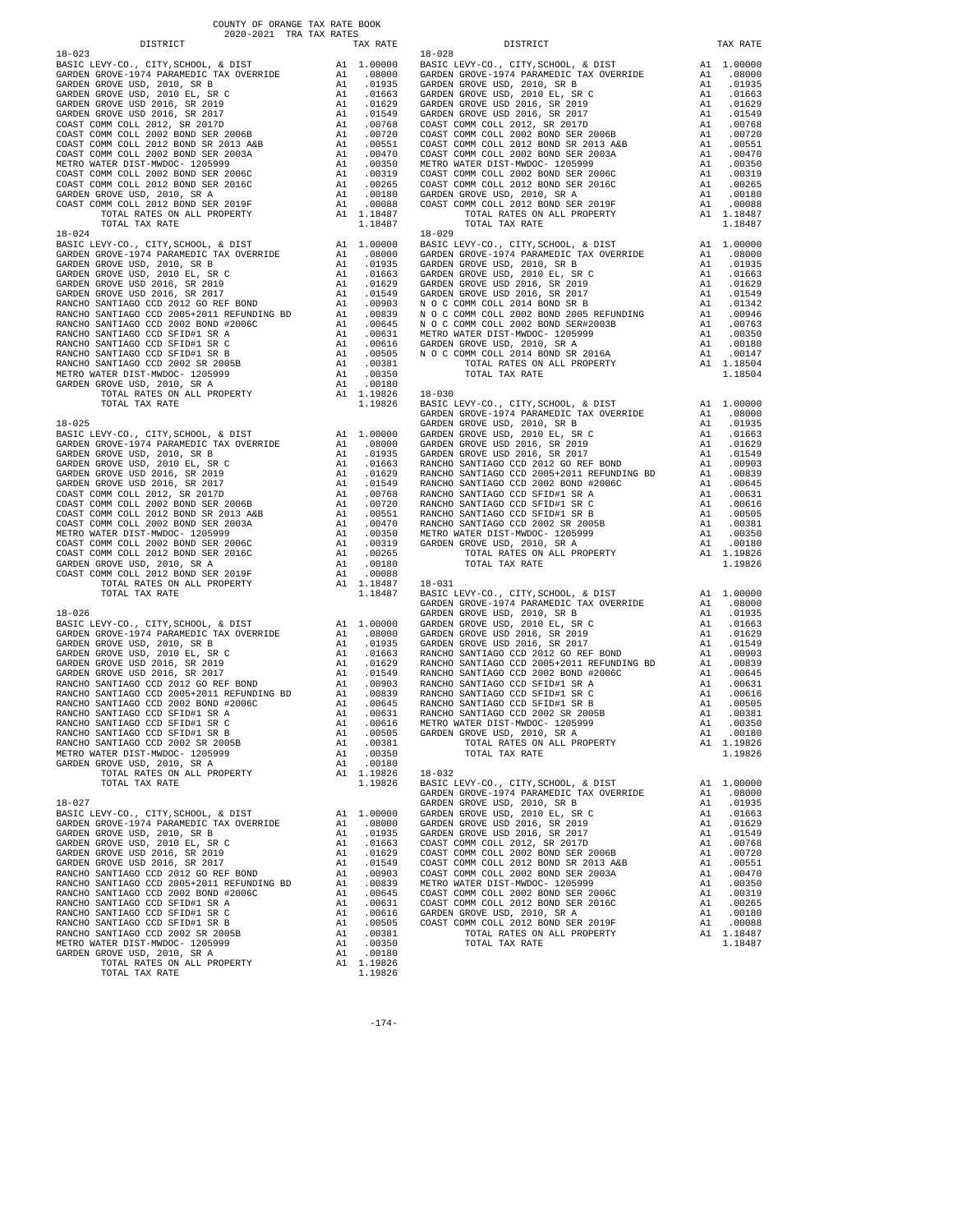| COUNTY OF ORANGE TAX RATE BOOK                                                                                                                                                                                                                 |         |                                   |          |
|------------------------------------------------------------------------------------------------------------------------------------------------------------------------------------------------------------------------------------------------|---------|-----------------------------------|----------|
| 2020-2021 TRA TAX RATES<br>DISTRICT                                                                                                                                                                                                            |         | IAA KALES<br>TAX RATE<br>DISTRICT | TAX RATE |
| $18 - 033$<br>TOTAL TAX RATE                                                                                                                                                                                                                   | 1.18487 | $18 - 038$                        |          |
|                                                                                                                                                                                                                                                |         |                                   |          |
|                                                                                                                                                                                                                                                |         | $18 - 040$                        |          |
| N O COMM COLL 2002 BOND SER#2003B<br>METRO WATER DIST-MWDOC- 120599<br>METRO WATER DIST-MWDOC- 120599<br>METRO WATER DIST-MWDOC- 120599<br>METRO WATER DIST-MWDOC- 120599<br>AI .00180<br>METRO WATER DIST-MWDOC- 120599<br>AI .00180<br>AI .0 |         | $18 - 041$                        |          |
|                                                                                                                                                                                                                                                |         | $18 - 042$                        |          |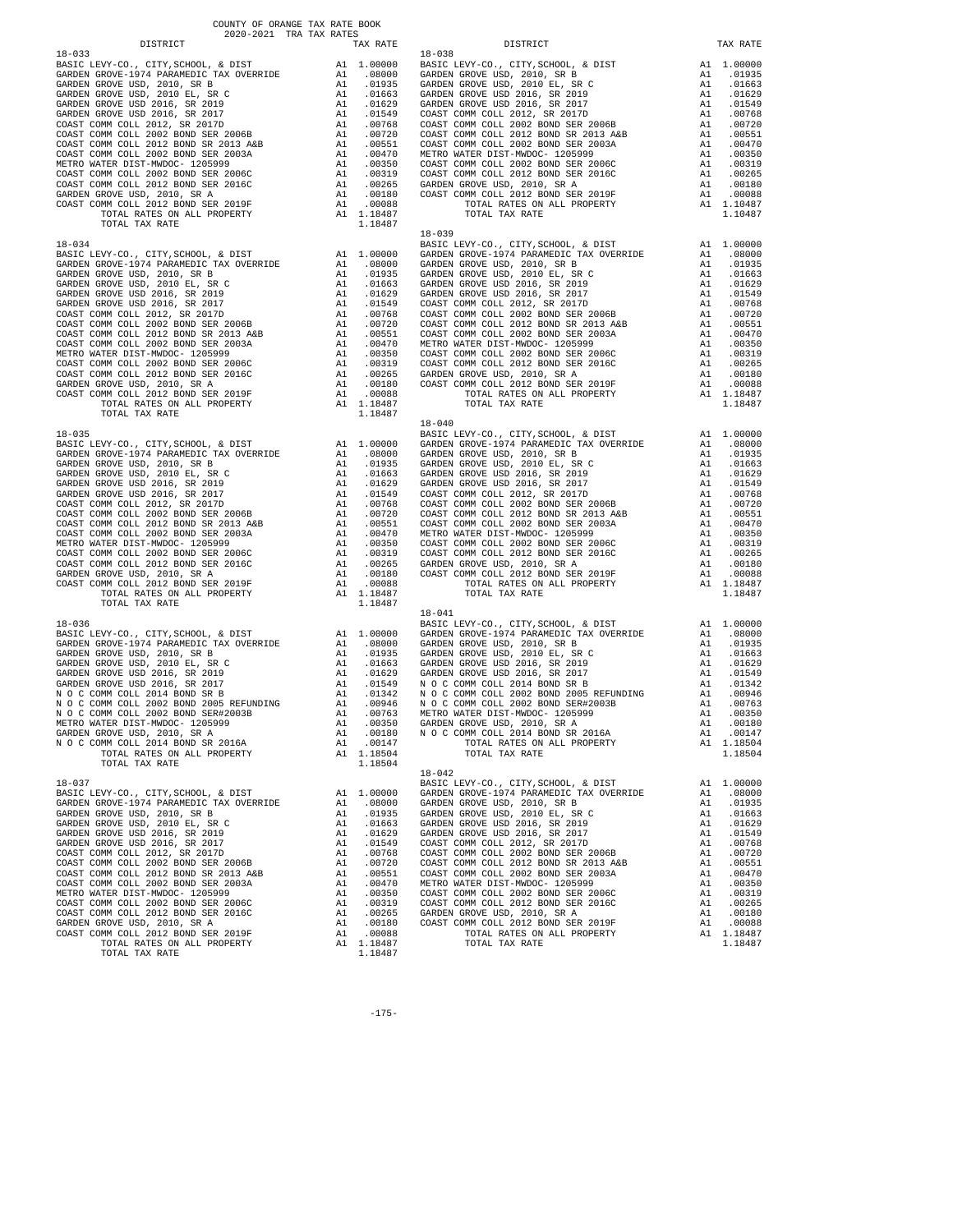| $18 - 043$                                                             |    |                                                                                                                                                                                                                                                        | $18 - 048$ |
|------------------------------------------------------------------------|----|--------------------------------------------------------------------------------------------------------------------------------------------------------------------------------------------------------------------------------------------------------|------------|
|                                                                        |    |                                                                                                                                                                                                                                                        |            |
|                                                                        |    |                                                                                                                                                                                                                                                        |            |
|                                                                        |    |                                                                                                                                                                                                                                                        |            |
|                                                                        |    |                                                                                                                                                                                                                                                        |            |
|                                                                        |    |                                                                                                                                                                                                                                                        |            |
|                                                                        |    |                                                                                                                                                                                                                                                        |            |
|                                                                        |    |                                                                                                                                                                                                                                                        |            |
|                                                                        |    |                                                                                                                                                                                                                                                        |            |
|                                                                        |    |                                                                                                                                                                                                                                                        |            |
|                                                                        |    |                                                                                                                                                                                                                                                        |            |
|                                                                        |    |                                                                                                                                                                                                                                                        |            |
|                                                                        |    |                                                                                                                                                                                                                                                        |            |
|                                                                        |    |                                                                                                                                                                                                                                                        |            |
| TOTAL RATES ON ALL PROPERTY<br>TOTAL TAX RATE                          |    | A1 1.18487<br>1.18487                                                                                                                                                                                                                                  |            |
| $18 - 044$                                                             |    |                                                                                                                                                                                                                                                        | $18 - 049$ |
|                                                                        |    |                                                                                                                                                                                                                                                        |            |
|                                                                        |    |                                                                                                                                                                                                                                                        |            |
|                                                                        |    |                                                                                                                                                                                                                                                        |            |
|                                                                        |    |                                                                                                                                                                                                                                                        |            |
|                                                                        |    |                                                                                                                                                                                                                                                        |            |
|                                                                        |    |                                                                                                                                                                                                                                                        |            |
|                                                                        |    |                                                                                                                                                                                                                                                        |            |
|                                                                        |    |                                                                                                                                                                                                                                                        |            |
|                                                                        |    |                                                                                                                                                                                                                                                        |            |
|                                                                        |    |                                                                                                                                                                                                                                                        |            |
|                                                                        |    |                                                                                                                                                                                                                                                        |            |
|                                                                        |    |                                                                                                                                                                                                                                                        |            |
|                                                                        |    |                                                                                                                                                                                                                                                        |            |
|                                                                        |    |                                                                                                                                                                                                                                                        |            |
| TOTAL TAX RATE                                                         |    | 1.18487                                                                                                                                                                                                                                                |            |
|                                                                        |    |                                                                                                                                                                                                                                                        | $18 - 050$ |
|                                                                        |    |                                                                                                                                                                                                                                                        |            |
|                                                                        |    |                                                                                                                                                                                                                                                        |            |
|                                                                        |    |                                                                                                                                                                                                                                                        |            |
|                                                                        |    |                                                                                                                                                                                                                                                        |            |
|                                                                        |    |                                                                                                                                                                                                                                                        |            |
|                                                                        |    |                                                                                                                                                                                                                                                        |            |
|                                                                        |    |                                                                                                                                                                                                                                                        |            |
|                                                                        |    |                                                                                                                                                                                                                                                        |            |
|                                                                        |    |                                                                                                                                                                                                                                                        |            |
|                                                                        |    |                                                                                                                                                                                                                                                        |            |
|                                                                        |    |                                                                                                                                                                                                                                                        |            |
|                                                                        |    |                                                                                                                                                                                                                                                        |            |
|                                                                        |    |                                                                                                                                                                                                                                                        |            |
|                                                                        |    |                                                                                                                                                                                                                                                        |            |
| $18 - 046$                                                             |    |                                                                                                                                                                                                                                                        | $18 - 051$ |
|                                                                        |    |                                                                                                                                                                                                                                                        |            |
|                                                                        |    |                                                                                                                                                                                                                                                        |            |
|                                                                        |    |                                                                                                                                                                                                                                                        |            |
|                                                                        |    |                                                                                                                                                                                                                                                        |            |
|                                                                        |    |                                                                                                                                                                                                                                                        |            |
|                                                                        |    |                                                                                                                                                                                                                                                        |            |
|                                                                        |    |                                                                                                                                                                                                                                                        |            |
|                                                                        |    |                                                                                                                                                                                                                                                        |            |
|                                                                        |    |                                                                                                                                                                                                                                                        |            |
|                                                                        |    |                                                                                                                                                                                                                                                        |            |
|                                                                        |    |                                                                                                                                                                                                                                                        |            |
|                                                                        |    |                                                                                                                                                                                                                                                        |            |
| GARDEN GROVE USD, 2010, SR A                                           |    | A1 .00180 COAST C                                                                                                                                                                                                                                      |            |
| TOTAL RATES ON ALL PROPERTY                                            |    | A1 1.19826                                                                                                                                                                                                                                             |            |
| TOTAL TAX RATE                                                         |    | 1.19826                                                                                                                                                                                                                                                |            |
| $18 - 047$                                                             |    |                                                                                                                                                                                                                                                        | $18 - 052$ |
| BASIC LEVY-CO., CITY, SCHOOL, & DIST                                   |    | A1 1.00000                                                                                                                                                                                                                                             | BASIC L    |
| GARDEN GROVE-1974 PARAMEDIC TAX OVERRIDE                               |    | A1 .08000                                                                                                                                                                                                                                              | GARDEN     |
| GARDEN GROVE USD, 2010, SR B<br>GARDEN GROVE USD, 2010 EL, SR C        |    |                                                                                                                                                                                                                                                        |            |
| GARDEN GROVE USD 2016, SR 2019                                         |    | A1 .08000<br>A1 .01935 GARDEN<br>A1 .01663 GARDEN<br>A1 .01663 GARDEN<br>A1 .01663 GARDEN<br>A1 .01663 RANCHO<br>A1 .00768 RANCHO<br>A1 .00551 RANCHO<br>A1 .00350 RANCHO<br>A1 .00359 RANCHO<br>A1 .00359 RANCHO<br>A1 .00265 RANCHO<br>A1 .00265 RAN |            |
| GARDEN GROVE USD 2016, SR 2017                                         |    |                                                                                                                                                                                                                                                        |            |
| COAST COMM COLL 2012, SR 2017D                                         |    |                                                                                                                                                                                                                                                        |            |
| COAST COMM COLL 2002 BOND SER 2006B                                    |    |                                                                                                                                                                                                                                                        |            |
| COAST COMM COLL 2012 BOND SR 2013 A&B                                  |    |                                                                                                                                                                                                                                                        |            |
| COAST COMM COLL 2002 BOND SER 2003A                                    |    |                                                                                                                                                                                                                                                        |            |
| METRO WATER DIST-MWDOC- 1205999<br>COAST COMM COLL 2002 BOND SER 2006C |    |                                                                                                                                                                                                                                                        |            |
| COAST COMM COLL 2012 BOND SER 2016C                                    |    |                                                                                                                                                                                                                                                        |            |
| GARDEN GROVE USD, 2010, SR A                                           | A1 | .00180                                                                                                                                                                                                                                                 | METRO W    |
| COAST COMM COLL 2012 BOND SER 2019F                                    | A1 | .00088                                                                                                                                                                                                                                                 | GARDEN     |
| TOTAL RATES ON ALL PROPERTY                                            |    | A1 1.18487                                                                                                                                                                                                                                             |            |
| TOTAL TAX RATE                                                         |    | 1.18487                                                                                                                                                                                                                                                |            |

| 2020-2021 TRA TAX RATES<br>DISTRICT | TAX RATE | DISTRICT                                                                                                                                                                                                                                                                      | TAX RATE |
|-------------------------------------|----------|-------------------------------------------------------------------------------------------------------------------------------------------------------------------------------------------------------------------------------------------------------------------------------|----------|
| $18 - 043$                          |          | $18 - 048$                                                                                                                                                                                                                                                                    |          |
|                                     |          |                                                                                                                                                                                                                                                                               |          |
|                                     |          |                                                                                                                                                                                                                                                                               |          |
|                                     |          |                                                                                                                                                                                                                                                                               |          |
|                                     |          |                                                                                                                                                                                                                                                                               |          |
|                                     |          |                                                                                                                                                                                                                                                                               |          |
|                                     |          |                                                                                                                                                                                                                                                                               |          |
|                                     |          |                                                                                                                                                                                                                                                                               |          |
|                                     |          |                                                                                                                                                                                                                                                                               |          |
|                                     |          |                                                                                                                                                                                                                                                                               |          |
|                                     |          |                                                                                                                                                                                                                                                                               |          |
|                                     |          |                                                                                                                                                                                                                                                                               |          |
|                                     |          |                                                                                                                                                                                                                                                                               |          |
|                                     |          |                                                                                                                                                                                                                                                                               |          |
|                                     |          |                                                                                                                                                                                                                                                                               |          |
|                                     |          |                                                                                                                                                                                                                                                                               |          |
|                                     |          |                                                                                                                                                                                                                                                                               |          |
|                                     |          |                                                                                                                                                                                                                                                                               |          |
|                                     |          |                                                                                                                                                                                                                                                                               |          |
|                                     |          |                                                                                                                                                                                                                                                                               |          |
|                                     |          |                                                                                                                                                                                                                                                                               |          |
|                                     |          |                                                                                                                                                                                                                                                                               |          |
|                                     |          |                                                                                                                                                                                                                                                                               |          |
|                                     |          |                                                                                                                                                                                                                                                                               |          |
|                                     |          |                                                                                                                                                                                                                                                                               |          |
|                                     |          |                                                                                                                                                                                                                                                                               |          |
|                                     |          |                                                                                                                                                                                                                                                                               |          |
|                                     |          |                                                                                                                                                                                                                                                                               |          |
|                                     |          |                                                                                                                                                                                                                                                                               |          |
|                                     |          |                                                                                                                                                                                                                                                                               |          |
|                                     |          |                                                                                                                                                                                                                                                                               |          |
|                                     |          |                                                                                                                                                                                                                                                                               |          |
|                                     |          |                                                                                                                                                                                                                                                                               |          |
|                                     |          |                                                                                                                                                                                                                                                                               |          |
|                                     |          |                                                                                                                                                                                                                                                                               |          |
|                                     |          |                                                                                                                                                                                                                                                                               |          |
|                                     |          |                                                                                                                                                                                                                                                                               |          |
|                                     |          |                                                                                                                                                                                                                                                                               |          |
|                                     |          |                                                                                                                                                                                                                                                                               |          |
|                                     |          |                                                                                                                                                                                                                                                                               |          |
|                                     |          |                                                                                                                                                                                                                                                                               |          |
|                                     |          |                                                                                                                                                                                                                                                                               |          |
|                                     |          |                                                                                                                                                                                                                                                                               |          |
|                                     |          |                                                                                                                                                                                                                                                                               |          |
|                                     |          |                                                                                                                                                                                                                                                                               |          |
|                                     |          |                                                                                                                                                                                                                                                                               |          |
|                                     |          |                                                                                                                                                                                                                                                                               |          |
|                                     |          |                                                                                                                                                                                                                                                                               |          |
|                                     |          |                                                                                                                                                                                                                                                                               |          |
|                                     |          |                                                                                                                                                                                                                                                                               |          |
|                                     |          |                                                                                                                                                                                                                                                                               |          |
|                                     |          |                                                                                                                                                                                                                                                                               |          |
|                                     |          |                                                                                                                                                                                                                                                                               |          |
|                                     |          |                                                                                                                                                                                                                                                                               |          |
|                                     |          |                                                                                                                                                                                                                                                                               |          |
|                                     |          |                                                                                                                                                                                                                                                                               |          |
|                                     |          |                                                                                                                                                                                                                                                                               |          |
|                                     |          | $\begin{tabular}{cccc} 1.1840 & 1.1844 & 1.1844 & 1.1844 & 1.1844 & 1.1844 & 1.1844 & 1.1844 & 1.1844 & 1.1844 & 1.1844 & 1.1844 & 1.1844 & 1.1844 & 1.1844 & 1.1844 & 1.1844 & 1.1844 & 1.1844 & 1.1844 & 1.1844 & 1.1844 & 1.1844 & 1.1844 & 1.1844 & 1.1844 & 1.1$         |          |
|                                     |          |                                                                                                                                                                                                                                                                               |          |
|                                     |          |                                                                                                                                                                                                                                                                               |          |
|                                     |          |                                                                                                                                                                                                                                                                               |          |
|                                     |          |                                                                                                                                                                                                                                                                               |          |
|                                     |          |                                                                                                                                                                                                                                                                               |          |
|                                     |          |                                                                                                                                                                                                                                                                               |          |
|                                     |          |                                                                                                                                                                                                                                                                               |          |
|                                     |          |                                                                                                                                                                                                                                                                               |          |
|                                     |          |                                                                                                                                                                                                                                                                               |          |
|                                     |          |                                                                                                                                                                                                                                                                               |          |
|                                     |          |                                                                                                                                                                                                                                                                               |          |
|                                     |          |                                                                                                                                                                                                                                                                               |          |
|                                     |          |                                                                                                                                                                                                                                                                               |          |
|                                     |          |                                                                                                                                                                                                                                                                               |          |
|                                     |          |                                                                                                                                                                                                                                                                               |          |
|                                     |          |                                                                                                                                                                                                                                                                               |          |
|                                     |          | METRO WATER DIST-MWDOC-120599<br>METRO WATER DIST-MWDOC-1205999<br>(GARDEN GROVE USD, 2010, SR A<br>(COAST COMM COLL 2012 BOND SER 2019F A1<br>(COAST COMM COLL 2012 BOND SER 2019F A1<br>(COAST COMM COLL 2012 BOND SER 2019F A1<br>(COAS                                    |          |
|                                     |          |                                                                                                                                                                                                                                                                               |          |
|                                     |          |                                                                                                                                                                                                                                                                               |          |
|                                     |          |                                                                                                                                                                                                                                                                               |          |
|                                     |          |                                                                                                                                                                                                                                                                               |          |
|                                     |          |                                                                                                                                                                                                                                                                               |          |
|                                     |          |                                                                                                                                                                                                                                                                               |          |
|                                     |          |                                                                                                                                                                                                                                                                               |          |
|                                     |          |                                                                                                                                                                                                                                                                               |          |
|                                     |          |                                                                                                                                                                                                                                                                               |          |
|                                     |          |                                                                                                                                                                                                                                                                               |          |
|                                     |          |                                                                                                                                                                                                                                                                               |          |
|                                     |          |                                                                                                                                                                                                                                                                               |          |
|                                     |          |                                                                                                                                                                                                                                                                               |          |
|                                     |          |                                                                                                                                                                                                                                                                               |          |
|                                     |          |                                                                                                                                                                                                                                                                               |          |
|                                     |          |                                                                                                                                                                                                                                                                               |          |
|                                     |          |                                                                                                                                                                                                                                                                               |          |
|                                     |          |                                                                                                                                                                                                                                                                               |          |
|                                     |          | $\begin{tabular}{cccc} 18-047 & 10144 & 1048 & 1148 & 1148 & 1148 & 1148 & 1148 & 1148 & 1148 & 1148 & 1148 & 1148 & 1148 & 1148 & 1148 & 1148 & 1148 & 1148 & 1148 & 1148 & 1148 & 1148 & 1148 & 1148 & 1148 & 1148 & 1148 & 1148 & 1148 & 1148 & 1148 & 1148 & 1148 & 1148$ |          |
|                                     |          |                                                                                                                                                                                                                                                                               |          |

-176-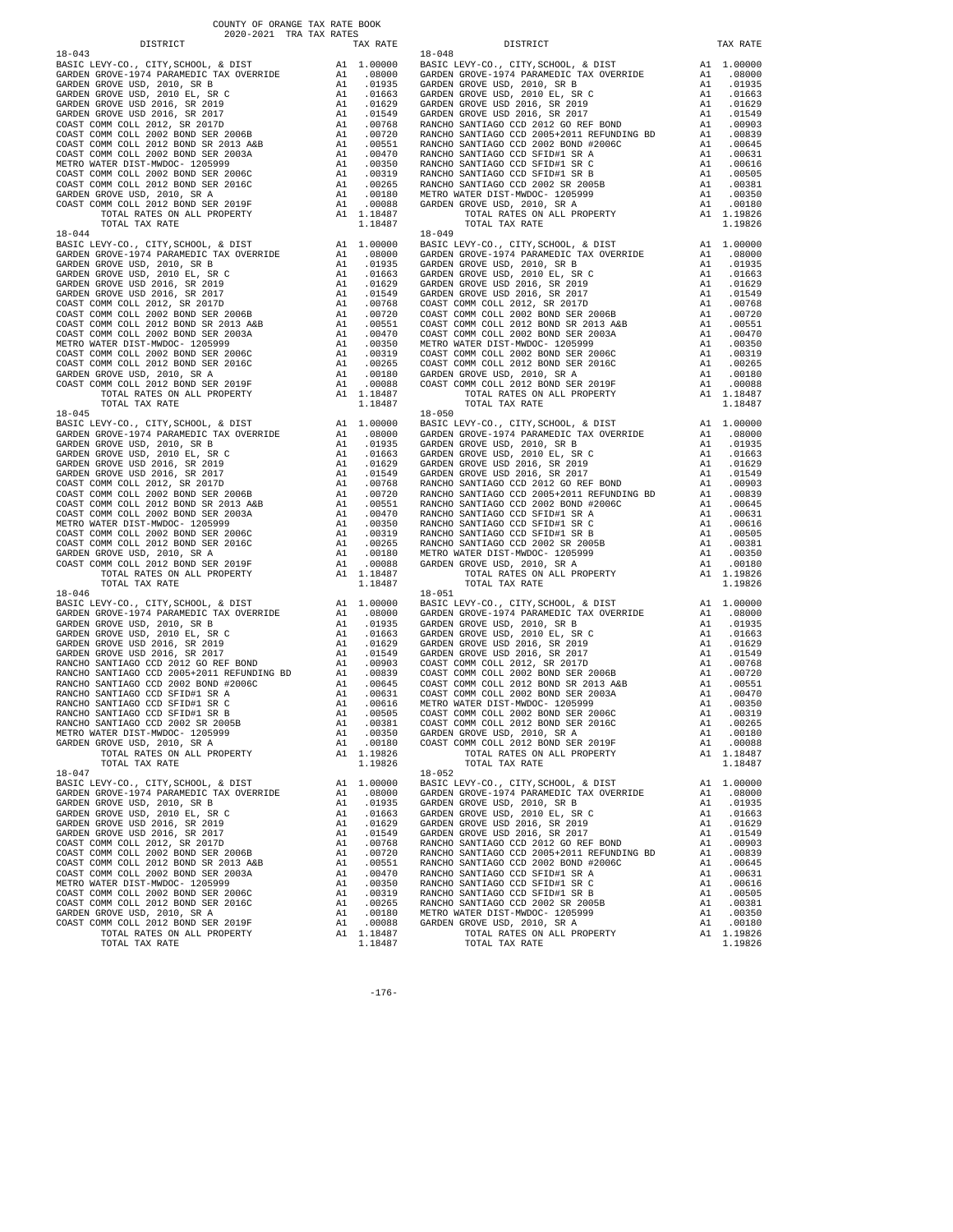| COUNTY OF ORANGE TAX RATE BOOK<br>2020–2021 הפד משפחת המש<br>2020-2021 TRA TAX RATES |          |                                                                                                                                                                                                                                                            |          |
|--------------------------------------------------------------------------------------|----------|------------------------------------------------------------------------------------------------------------------------------------------------------------------------------------------------------------------------------------------------------------|----------|
| DISTRICT                                                                             | TAX RATE | DISTRICT                                                                                                                                                                                                                                                   | TAX RATE |
| $18 - 053$                                                                           |          | $18 - 058$                                                                                                                                                                                                                                                 |          |
|                                                                                      |          |                                                                                                                                                                                                                                                            |          |
|                                                                                      |          |                                                                                                                                                                                                                                                            |          |
|                                                                                      |          |                                                                                                                                                                                                                                                            |          |
|                                                                                      |          |                                                                                                                                                                                                                                                            |          |
|                                                                                      |          |                                                                                                                                                                                                                                                            |          |
|                                                                                      |          |                                                                                                                                                                                                                                                            |          |
|                                                                                      |          | TOTAL TAX RATE                                                                                                                                                                                                                                             | 1.10487  |
|                                                                                      |          |                                                                                                                                                                                                                                                            |          |
|                                                                                      |          |                                                                                                                                                                                                                                                            |          |
|                                                                                      |          |                                                                                                                                                                                                                                                            |          |
|                                                                                      |          |                                                                                                                                                                                                                                                            |          |
|                                                                                      |          |                                                                                                                                                                                                                                                            |          |
|                                                                                      |          |                                                                                                                                                                                                                                                            |          |
|                                                                                      |          |                                                                                                                                                                                                                                                            |          |
|                                                                                      |          |                                                                                                                                                                                                                                                            |          |
|                                                                                      |          |                                                                                                                                                                                                                                                            |          |
|                                                                                      |          |                                                                                                                                                                                                                                                            |          |
|                                                                                      |          | $\begin{tabular}{ c c c c c c c c c c c c c} \hline 18-025 & 0771, 077, 077, 0777, 0770, 0777, 0770, 0777, 0770, 0777, 0777, 0770, 0777, 0777, 0777, 0777, 0777, 0777, 0777, 0777, 0777, 0777, 0777, 0777, 0777, 0777, 0777, 0777, 0777, 077$              |          |
|                                                                                      |          |                                                                                                                                                                                                                                                            |          |
|                                                                                      |          |                                                                                                                                                                                                                                                            |          |
|                                                                                      |          |                                                                                                                                                                                                                                                            |          |
|                                                                                      |          |                                                                                                                                                                                                                                                            |          |
|                                                                                      |          |                                                                                                                                                                                                                                                            |          |
|                                                                                      |          |                                                                                                                                                                                                                                                            |          |
|                                                                                      |          |                                                                                                                                                                                                                                                            |          |
|                                                                                      |          |                                                                                                                                                                                                                                                            |          |
|                                                                                      |          |                                                                                                                                                                                                                                                            |          |
|                                                                                      |          |                                                                                                                                                                                                                                                            |          |
|                                                                                      |          |                                                                                                                                                                                                                                                            |          |
|                                                                                      |          |                                                                                                                                                                                                                                                            |          |
|                                                                                      |          |                                                                                                                                                                                                                                                            |          |
|                                                                                      |          |                                                                                                                                                                                                                                                            |          |
|                                                                                      |          |                                                                                                                                                                                                                                                            |          |
|                                                                                      |          |                                                                                                                                                                                                                                                            |          |
|                                                                                      |          |                                                                                                                                                                                                                                                            |          |
|                                                                                      |          |                                                                                                                                                                                                                                                            |          |
|                                                                                      |          |                                                                                                                                                                                                                                                            |          |
|                                                                                      |          |                                                                                                                                                                                                                                                            |          |
|                                                                                      |          |                                                                                                                                                                                                                                                            |          |
|                                                                                      |          | COAST COMM COLL 2012 BOND SER 2010C<br>CARDEN GROEN (2012 BOND SER 2010C)<br>COAST COMM COLL 2012 BOND SER 2019F<br>COAST COMM COLL 2012 BOND SER 2019F<br>TOTAL RATES ON ALL PROPERTY<br>TOTAL RATES ON ALL PROPERTY<br>TOTAL TAX RATE<br>1<br>$18 - 062$ |          |
|                                                                                      |          |                                                                                                                                                                                                                                                            |          |
|                                                                                      |          |                                                                                                                                                                                                                                                            |          |
|                                                                                      |          |                                                                                                                                                                                                                                                            |          |
|                                                                                      |          |                                                                                                                                                                                                                                                            |          |
|                                                                                      |          |                                                                                                                                                                                                                                                            |          |
|                                                                                      |          |                                                                                                                                                                                                                                                            |          |
|                                                                                      |          |                                                                                                                                                                                                                                                            |          |
|                                                                                      |          |                                                                                                                                                                                                                                                            |          |
|                                                                                      |          |                                                                                                                                                                                                                                                            |          |
|                                                                                      |          |                                                                                                                                                                                                                                                            |          |
|                                                                                      |          |                                                                                                                                                                                                                                                            |          |
|                                                                                      |          |                                                                                                                                                                                                                                                            |          |
|                                                                                      |          |                                                                                                                                                                                                                                                            |          |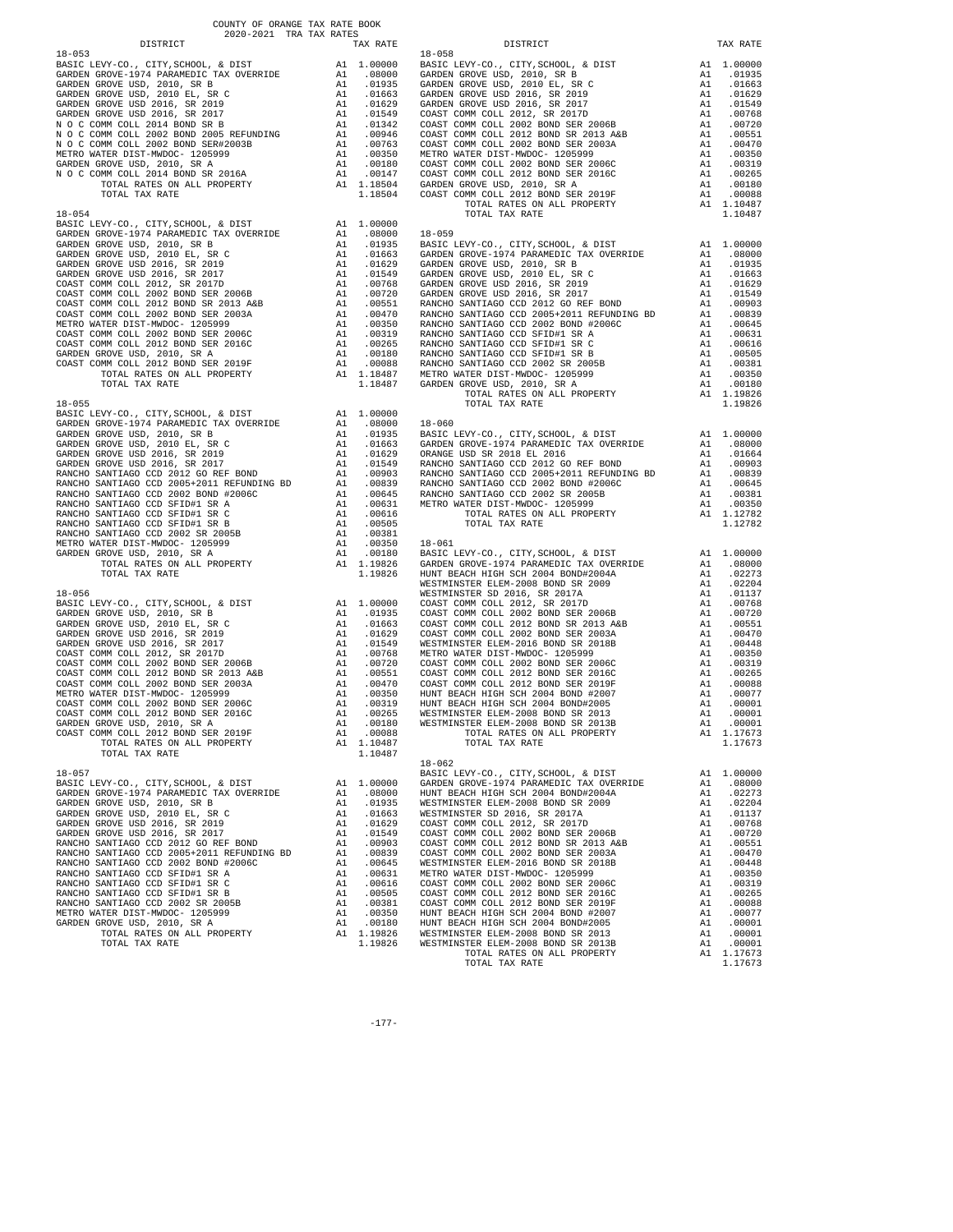| DISTRICT | TAX RATE |         | DISTRICT | TAX RATE |
|----------|----------|---------|----------|----------|
|          |          |         |          |          |
|          |          |         |          |          |
|          |          |         |          |          |
|          |          |         |          |          |
|          |          |         |          |          |
|          |          |         |          |          |
|          |          |         |          |          |
|          |          |         |          |          |
|          |          |         |          |          |
|          |          |         |          |          |
|          |          |         |          |          |
|          |          |         |          |          |
|          |          |         |          |          |
|          |          |         |          |          |
|          |          |         |          |          |
|          |          |         |          |          |
|          |          |         |          |          |
|          |          |         |          |          |
|          |          |         |          |          |
|          |          |         |          |          |
|          |          |         |          |          |
|          |          |         |          |          |
|          |          |         |          |          |
|          |          |         |          |          |
|          |          |         |          |          |
|          |          |         |          |          |
|          |          |         |          |          |
|          |          |         |          |          |
|          |          |         |          |          |
|          |          |         |          |          |
|          |          |         |          |          |
|          |          |         |          |          |
|          |          |         |          |          |
|          |          |         |          |          |
|          |          |         |          |          |
|          |          |         |          |          |
|          |          |         |          |          |
|          |          |         |          |          |
|          |          |         |          |          |
|          |          |         |          |          |
|          |          |         |          |          |
|          |          |         |          |          |
|          |          |         |          |          |
|          |          |         |          |          |
|          |          |         |          |          |
|          |          |         |          |          |
|          |          |         |          |          |
|          |          |         |          |          |
|          |          |         |          |          |
|          |          |         |          |          |
|          |          |         |          |          |
|          |          |         |          |          |
|          |          |         |          |          |
|          |          |         |          |          |
|          |          |         |          |          |
|          |          |         |          |          |
|          |          |         |          |          |
|          |          |         |          |          |
|          |          |         |          |          |
|          |          |         |          |          |
|          |          |         |          |          |
|          |          |         |          |          |
|          |          |         |          |          |
|          |          |         |          |          |
|          |          |         |          |          |
|          |          |         |          |          |
|          |          |         |          |          |
|          |          |         |          |          |
|          |          |         |          |          |
|          |          |         |          |          |
|          |          |         |          |          |
|          |          |         |          |          |
|          |          |         |          |          |
|          |          |         |          |          |
|          |          |         |          |          |
|          |          |         |          |          |
|          |          |         |          |          |
|          |          |         |          |          |
|          |          |         |          |          |
|          |          |         |          |          |
|          |          |         |          |          |
|          |          |         |          |          |
|          |          |         |          |          |
|          |          |         |          |          |
|          |          |         |          |          |
|          |          |         |          |          |
|          |          |         |          |          |
|          |          |         |          |          |
|          |          |         |          |          |
|          |          |         |          |          |
|          |          |         |          |          |
|          |          |         |          |          |
|          |          |         |          |          |
|          |          | $-178-$ |          |          |

|          |                    | A1 .00768 GARDEN GROVE USD 2016, SR 2017<br>A1 .00768 GARDEN GROVE USD 2016, SR 2017<br>A1 .00768 GARDEN GROVE USD 2016, SR 2017<br>A1 .00561 RANCHO SANTIAGO CCD 2005+2011 REFUNDING BD<br>A1 .00470 RANCHO SANTIAGO CCD 2002 BOND #                |                       |                         |
|----------|--------------------|------------------------------------------------------------------------------------------------------------------------------------------------------------------------------------------------------------------------------------------------------|-----------------------|-------------------------|
|          |                    |                                                                                                                                                                                                                                                      |                       |                         |
|          |                    |                                                                                                                                                                                                                                                      |                       |                         |
|          |                    |                                                                                                                                                                                                                                                      |                       |                         |
|          |                    |                                                                                                                                                                                                                                                      |                       |                         |
|          |                    |                                                                                                                                                                                                                                                      |                       |                         |
|          |                    |                                                                                                                                                                                                                                                      |                       |                         |
|          |                    |                                                                                                                                                                                                                                                      |                       |                         |
|          |                    |                                                                                                                                                                                                                                                      |                       |                         |
|          |                    |                                                                                                                                                                                                                                                      |                       |                         |
|          | A1 1.17673         | $\begin{tabular}{lllll} 1.17673 & 18-069 \\ 1.17673 & BASIC LEVY-CO. , CITY, SCHOOL, & DIST \end{tabular}$                                                                                                                                           |                       |                         |
|          |                    |                                                                                                                                                                                                                                                      |                       | A1 1.00                 |
|          |                    | GARDEN GROVE-1974 PARAMEDIC TAX OVERRIDE<br>GARDEN GROVE-1974 PARAMEDIC TAX OVERRIDE                                                                                                                                                                 | A1                    | A1 .08<br>.01           |
|          |                    |                                                                                                                                                                                                                                                      |                       | A1 .01<br>A1 .01        |
|          |                    |                                                                                                                                                                                                                                                      |                       |                         |
|          |                    |                                                                                                                                                                                                                                                      | A1<br>A1              | .01<br>.01              |
|          |                    |                                                                                                                                                                                                                                                      | A1                    | .00                     |
|          |                    |                                                                                                                                                                                                                                                      | A1                    | .00                     |
|          |                    |                                                                                                                                                                                                                                                      | A1                    | .00                     |
|          |                    |                                                                                                                                                                                                                                                      |                       | A1 .00<br>A1 .00        |
|          |                    |                                                                                                                                                                                                                                                      |                       | A1 1.18                 |
|          |                    |                                                                                                                                                                                                                                                      |                       | 1.18                    |
|          |                    | A1 .00350<br>A1 .00350<br>A1 .00350<br>A1 .00350<br>A1 .00265<br>BaSIC LEVY-CO., CITY, SCHOOL, & DIST<br>A1 .00077<br>ARDEN GROVE-1974 PARAMEDIC TAX OVERFIDE<br>A1 .00001<br>GARDEN GROVE USD, 2010 EL, SR C<br>A1 .00001<br>GARDEN GROVE USD, 2010 |                       |                         |
|          |                    |                                                                                                                                                                                                                                                      | A1                    | 1.00                    |
|          |                    |                                                                                                                                                                                                                                                      | A1                    | A1 .08<br>A1 .01<br>.01 |
|          |                    |                                                                                                                                                                                                                                                      | A1                    | .01                     |
|          |                    |                                                                                                                                                                                                                                                      | A1                    | .01                     |
|          |                    |                                                                                                                                                                                                                                                      | A1<br>A1              | .01<br>.00              |
|          |                    |                                                                                                                                                                                                                                                      |                       | .00                     |
|          |                    |                                                                                                                                                                                                                                                      | A1<br>A1<br>A1<br>A1  | .00                     |
|          |                    | A1 1.00000 COAST COMM COLL 2002 BOND SER 2003A<br>A1 .08000 COAST COMM COLL 2002 BOND SER 2003A<br>A1 .08000 METRO WATER DIST-MWDOC- 1205999<br>A1 .02273 COAST COMM COLL 2012 BOND SER 2006C<br>A1 .02204 COAST COMM COLL 2012 BOND                 | A1                    | .00<br>.00              |
|          |                    |                                                                                                                                                                                                                                                      | A1                    | .00                     |
|          |                    |                                                                                                                                                                                                                                                      | A1                    | .00                     |
|          |                    |                                                                                                                                                                                                                                                      | A1<br>$\overline{A1}$ | .00<br>.00              |
|          |                    |                                                                                                                                                                                                                                                      | A1                    | 1.18                    |
|          |                    |                                                                                                                                                                                                                                                      |                       | 1.18                    |
|          | A1 .00470          |                                                                                                                                                                                                                                                      |                       |                         |
|          |                    | A1 .00478<br>A1 .00448 18-071<br>A1 .00350 BASIC LEVY-CO., CITY, SCHOOL, & DIST<br>A1 .00319 GARDEN GROVE-1974 PARAMEDIC TAX OVERRIDE<br>A1 .00265 GARDEN GROVE USD, 2010, SR B<br>A1 .00088 GARDEN GROVE USD, 2010 EL, SR C<br>A1 .00070            |                       | A1 1.00                 |
|          |                    |                                                                                                                                                                                                                                                      |                       | A1 .08                  |
|          |                    |                                                                                                                                                                                                                                                      | A1<br>A1              | .01<br>.01              |
|          |                    |                                                                                                                                                                                                                                                      | A1                    | .01                     |
|          |                    |                                                                                                                                                                                                                                                      | A1                    | .01                     |
|          |                    |                                                                                                                                                                                                                                                      | A1<br>A1              | .00<br>.00              |
|          |                    |                                                                                                                                                                                                                                                      | A1                    | .00                     |
|          |                    |                                                                                                                                                                                                                                                      | A1                    | .00                     |
|          |                    | METRO WATER DIST-MWDOC- 1205999                                                                                                                                                                                                                      | A1<br>A1              | .00<br>.00              |
|          |                    |                                                                                                                                                                                                                                                      | A1                    | .00                     |
|          |                    |                                                                                                                                                                                                                                                      |                       | $A1 \t .00$             |
|          |                    |                                                                                                                                                                                                                                                      | A1                    | .00<br>A1 1.18          |
| A1       | .01549             | TOTAL TAX RATE                                                                                                                                                                                                                                       |                       | 1.18                    |
| A1       | .00903             |                                                                                                                                                                                                                                                      |                       |                         |
|          |                    | A1 .00839 18-072<br>A1 .00645 BASIC LEVY-CO., CITY, SCHOOL, & DIST                                                                                                                                                                                   | A1                    | 1.00                    |
| Α1       | .00631             | GARDEN GROVE-1974 PARAMEDIC TAX OVERRIDE                                                                                                                                                                                                             | A1.                   | .08                     |
| A1       | .00616             | GARDEN GROVE USD, 2010, SR B                                                                                                                                                                                                                         | A1                    | .01                     |
| A1<br>A1 | .00505<br>.00381   | GARDEN GROVE USD, 2010 EL, SR C<br>GARDEN GROVE USD 2016, SR 2019                                                                                                                                                                                    | A1<br>A1              | .01<br>.01              |
| A1       | .00350             | GARDEN GROVE USD 2016, SR 2017                                                                                                                                                                                                                       | A1                    | .01                     |
| A1       | .00180             | COAST COMM COLL 2012, SR 2017D                                                                                                                                                                                                                       | A1                    | .00                     |
| A1       | 1.11826<br>1.11826 | COAST COMM COLL 2002 BOND SER 2006B<br>COAST COMM COLL 2012 BOND SR 2013 A&B                                                                                                                                                                         | A1<br>A1              | .00<br>.00              |
|          |                    | COAST COMM COLL 2002 BOND SER 2003A                                                                                                                                                                                                                  | A1                    | .00                     |
|          |                    | METRO WATER DIST-MWDOC- 1205999                                                                                                                                                                                                                      | A1                    | .00                     |
| A1<br>A1 | 1.00000<br>.08000  | COAST COMM COLL 2002 BOND SER 2006C<br>COAST COMM COLL 2012 BOND SER 2016C                                                                                                                                                                           | A1<br>A1              | .00<br>.00              |
| A1       | .02273             | GARDEN GROVE USD, 2010, SR A                                                                                                                                                                                                                         | A1                    | .00                     |
| A1       | .02204             | COAST COMM COLL 2012 BOND SER 2019F                                                                                                                                                                                                                  | A1                    | .00                     |
| A1<br>A1 | .01137<br>.00768   | TOTAL RATES ON ALL PROPERTY<br>TOTAL TAX RATE                                                                                                                                                                                                        | A1                    | 1.18<br>1.18            |
| A1       | .00720             |                                                                                                                                                                                                                                                      |                       |                         |
| 7.1      | 00551              |                                                                                                                                                                                                                                                      |                       |                         |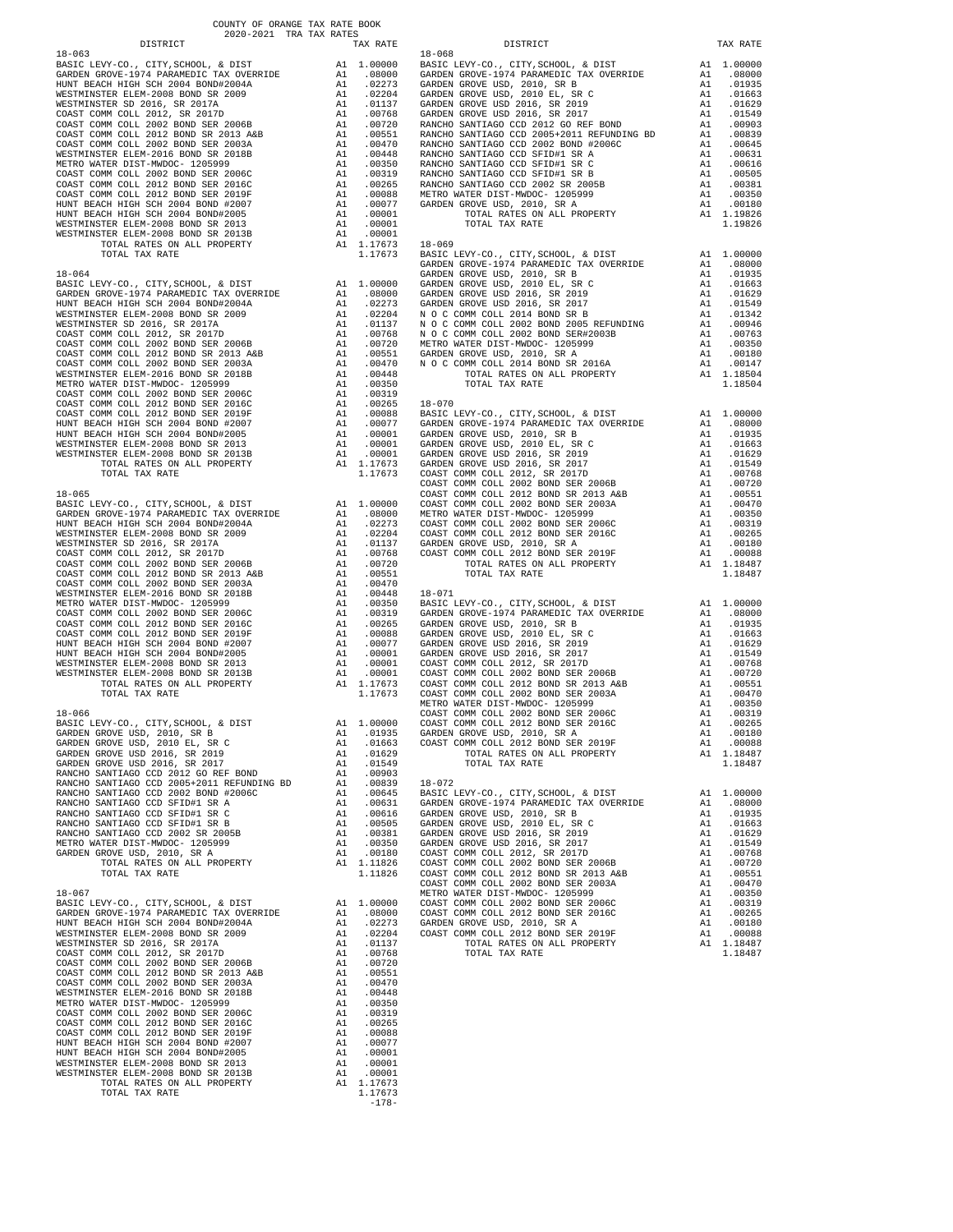| COUNTY OF ORANGE TAX RATE BOOK<br>2020-2021 TRA TAX RATES |          |                                                                                                                                                                                                                                                                               |          |
|-----------------------------------------------------------|----------|-------------------------------------------------------------------------------------------------------------------------------------------------------------------------------------------------------------------------------------------------------------------------------|----------|
| DISTRICT                                                  | TAX RATE | DISTRICT                                                                                                                                                                                                                                                                      | TAX RATE |
| $18 - 073$                                                |          | $18 - 079$                                                                                                                                                                                                                                                                    |          |
|                                                           |          |                                                                                                                                                                                                                                                                               |          |
|                                                           |          |                                                                                                                                                                                                                                                                               |          |
|                                                           |          |                                                                                                                                                                                                                                                                               |          |
|                                                           |          |                                                                                                                                                                                                                                                                               |          |
|                                                           |          |                                                                                                                                                                                                                                                                               |          |
|                                                           |          |                                                                                                                                                                                                                                                                               |          |
|                                                           |          |                                                                                                                                                                                                                                                                               |          |
|                                                           |          |                                                                                                                                                                                                                                                                               |          |
|                                                           |          |                                                                                                                                                                                                                                                                               |          |
|                                                           |          |                                                                                                                                                                                                                                                                               |          |
|                                                           |          |                                                                                                                                                                                                                                                                               |          |
|                                                           |          | $\begin{tabular}{cccccccc} 18-074 & 101 \text{A L} & 148-87 & 11.648 & 1.1648 & 1.1648 & 1.1648 & 1.1648 & 1.1648 & 1.1648 & 1.1648 & 1.1648 & 1.1648 & 1.1648 & 1.1648 & 1.1648 & 1.1648 & 1.1648 & 1.1648 & 1.1648 & 1.1648 & 1.1648 & 1.1648 & 1.1648 & 1.1648 & 1.1648 &$ |          |
|                                                           |          |                                                                                                                                                                                                                                                                               |          |
|                                                           |          |                                                                                                                                                                                                                                                                               |          |
|                                                           |          |                                                                                                                                                                                                                                                                               |          |
|                                                           |          |                                                                                                                                                                                                                                                                               |          |
|                                                           |          |                                                                                                                                                                                                                                                                               |          |
|                                                           |          |                                                                                                                                                                                                                                                                               |          |
|                                                           |          |                                                                                                                                                                                                                                                                               |          |
|                                                           |          |                                                                                                                                                                                                                                                                               |          |
|                                                           |          |                                                                                                                                                                                                                                                                               |          |
|                                                           |          |                                                                                                                                                                                                                                                                               |          |
|                                                           |          |                                                                                                                                                                                                                                                                               |          |
|                                                           |          |                                                                                                                                                                                                                                                                               |          |
|                                                           |          |                                                                                                                                                                                                                                                                               |          |
|                                                           |          |                                                                                                                                                                                                                                                                               |          |
|                                                           |          |                                                                                                                                                                                                                                                                               |          |
|                                                           |          |                                                                                                                                                                                                                                                                               |          |
|                                                           |          |                                                                                                                                                                                                                                                                               |          |
|                                                           |          |                                                                                                                                                                                                                                                                               |          |
|                                                           |          |                                                                                                                                                                                                                                                                               |          |
|                                                           |          |                                                                                                                                                                                                                                                                               |          |
|                                                           |          |                                                                                                                                                                                                                                                                               |          |
|                                                           |          |                                                                                                                                                                                                                                                                               |          |
|                                                           |          |                                                                                                                                                                                                                                                                               |          |
|                                                           |          |                                                                                                                                                                                                                                                                               |          |
|                                                           |          |                                                                                                                                                                                                                                                                               |          |
|                                                           |          |                                                                                                                                                                                                                                                                               |          |
|                                                           |          |                                                                                                                                                                                                                                                                               |          |
|                                                           |          |                                                                                                                                                                                                                                                                               |          |
|                                                           |          |                                                                                                                                                                                                                                                                               |          |
|                                                           |          |                                                                                                                                                                                                                                                                               |          |
|                                                           |          |                                                                                                                                                                                                                                                                               |          |
|                                                           |          |                                                                                                                                                                                                                                                                               |          |
|                                                           |          |                                                                                                                                                                                                                                                                               |          |
|                                                           |          |                                                                                                                                                                                                                                                                               |          |
|                                                           |          |                                                                                                                                                                                                                                                                               |          |
|                                                           |          |                                                                                                                                                                                                                                                                               |          |
|                                                           |          |                                                                                                                                                                                                                                                                               |          |
|                                                           |          |                                                                                                                                                                                                                                                                               |          |
|                                                           |          |                                                                                                                                                                                                                                                                               |          |
|                                                           |          |                                                                                                                                                                                                                                                                               |          |
|                                                           |          |                                                                                                                                                                                                                                                                               |          |
|                                                           |          |                                                                                                                                                                                                                                                                               |          |
|                                                           |          |                                                                                                                                                                                                                                                                               |          |
|                                                           |          |                                                                                                                                                                                                                                                                               |          |
|                                                           |          |                                                                                                                                                                                                                                                                               |          |
|                                                           |          |                                                                                                                                                                                                                                                                               |          |
|                                                           |          |                                                                                                                                                                                                                                                                               |          |
|                                                           |          |                                                                                                                                                                                                                                                                               |          |
|                                                           |          |                                                                                                                                                                                                                                                                               |          |
|                                                           |          |                                                                                                                                                                                                                                                                               |          |
|                                                           |          |                                                                                                                                                                                                                                                                               |          |
|                                                           |          |                                                                                                                                                                                                                                                                               |          |
|                                                           |          |                                                                                                                                                                                                                                                                               |          |
|                                                           |          |                                                                                                                                                                                                                                                                               |          |
|                                                           |          |                                                                                                                                                                                                                                                                               |          |
|                                                           |          |                                                                                                                                                                                                                                                                               |          |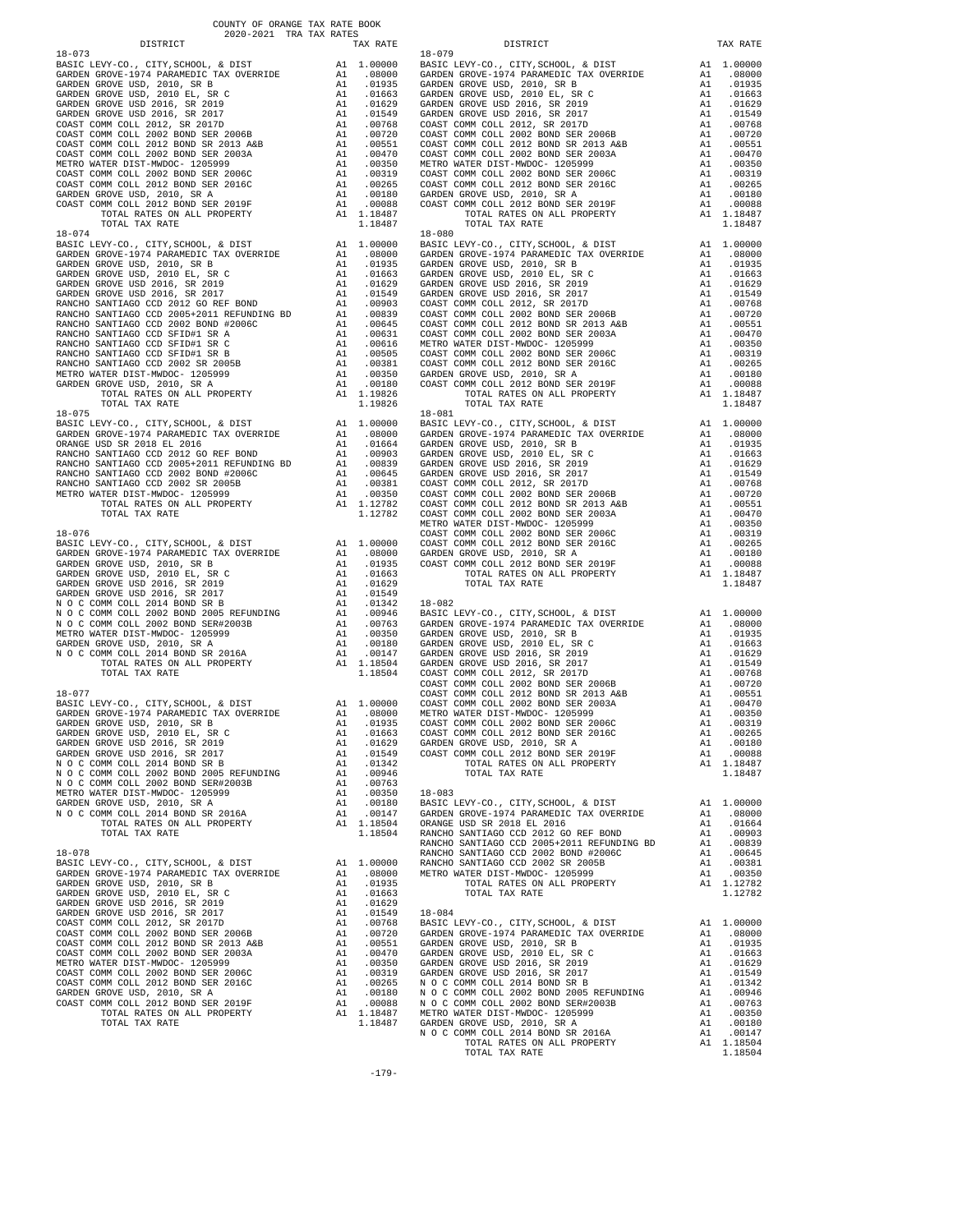| COUNTY OF ORANGE TAX RATE BOOK<br>2020-2021 TRA TAX RATES |          |                                                                                                                                                                                                                                                                                                                                                            |          |
|-----------------------------------------------------------|----------|------------------------------------------------------------------------------------------------------------------------------------------------------------------------------------------------------------------------------------------------------------------------------------------------------------------------------------------------------------|----------|
| DISTRICT                                                  | TAX RATE | DISTRICT                                                                                                                                                                                                                                                                                                                                                   | TAX RATE |
|                                                           |          | $\begin{tabular}{cccc} 18-085 & \rule{0.2cm}{0.12cm} & \rule{0.2cm}{0.12cm} & \rule{0.2cm}{0.12cm} & \rule{0.2cm}{0.12cm} & \rule{0.2cm}{0.12cm} & \rule{0.2cm}{0.12cm} & \rule{0.2cm}{0.12cm} & \rule{0.2cm}{0.12cm} & \rule{0.2cm}{0.12cm} & \rule{0.2cm}{0.12cm} & \rule{0.2cm}{0.12cm} & \rule{0.2cm}{0.12cm} & \rule{0.2cm}{0.12cm} & \rule{0.2cm}{0$ |          |
|                                                           |          |                                                                                                                                                                                                                                                                                                                                                            |          |
|                                                           |          |                                                                                                                                                                                                                                                                                                                                                            |          |
|                                                           |          | 18-092                                                                                                                                                                                                                                                                                                                                                     |          |
| $18 - 088$                                                |          | TOTAL TAX RATE                                                                                                                                                                                                                                                                                                                                             | 1.18487  |
|                                                           |          |                                                                                                                                                                                                                                                                                                                                                            |          |
| GARDEN GROVE USD, 2010, SR A                              |          | 41 .00180 COAST COMM COLL 2012 BOND SER 2016C<br>GROVE USIN (1982 COAST COMM COLL 2012 BOND SER 2016C<br>TOTAL RATES ON ALL PROPERTY AN 1.00180 COAST COMM COLL 2012 BOND SER 2016C<br>TOTAL TAX RATE 1.19826 GARDEN GROVE USD, 2010                                                                                                                       |          |
|                                                           |          |                                                                                                                                                                                                                                                                                                                                                            |          |
|                                                           |          |                                                                                                                                                                                                                                                                                                                                                            |          |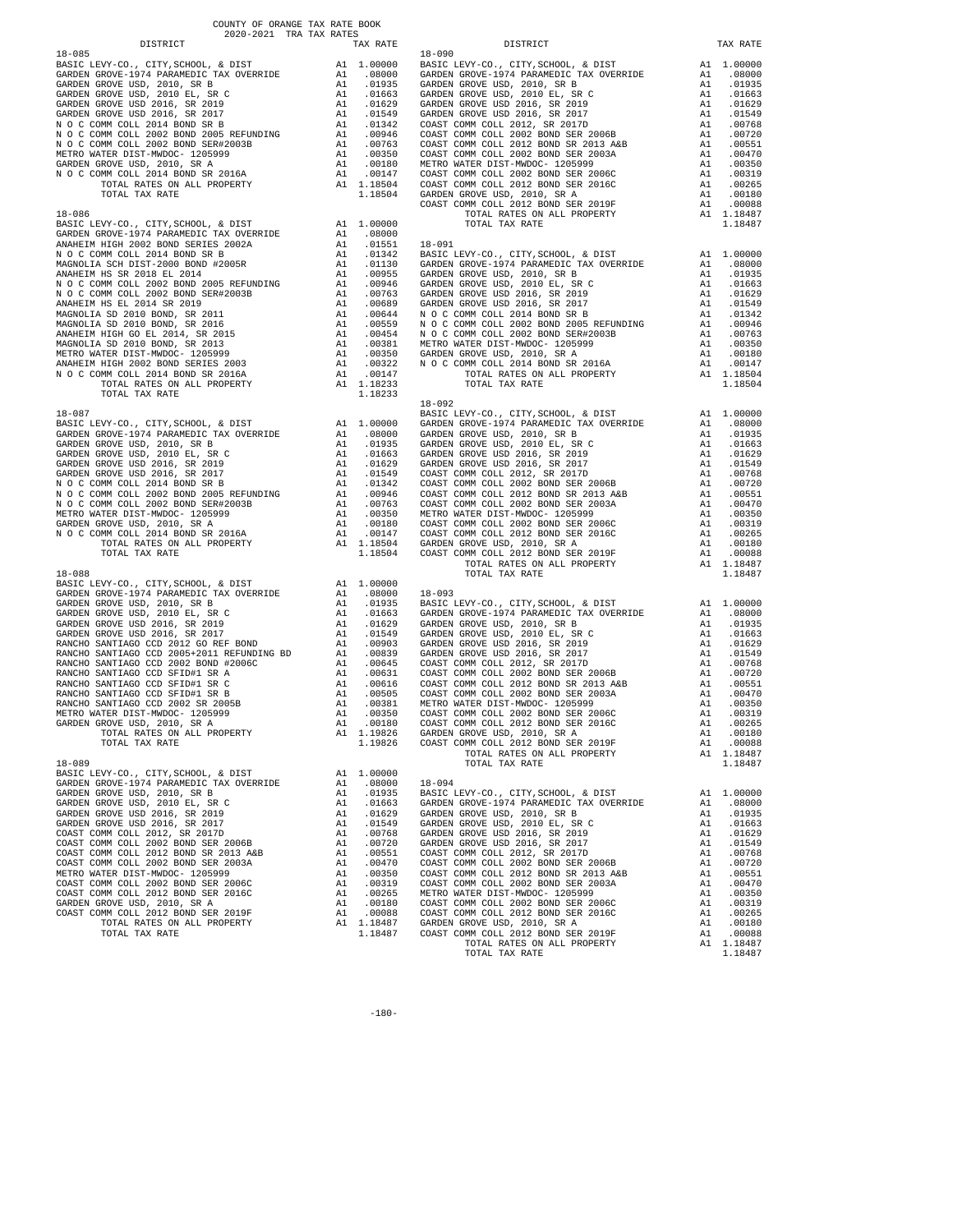| $18 - 095$                                                                       |          |                                                                                      | $18 - 100$       |
|----------------------------------------------------------------------------------|----------|--------------------------------------------------------------------------------------|------------------|
|                                                                                  |          |                                                                                      |                  |
|                                                                                  |          |                                                                                      |                  |
|                                                                                  |          |                                                                                      |                  |
|                                                                                  |          |                                                                                      |                  |
|                                                                                  |          |                                                                                      |                  |
|                                                                                  |          |                                                                                      |                  |
|                                                                                  |          |                                                                                      |                  |
|                                                                                  |          |                                                                                      |                  |
|                                                                                  |          |                                                                                      |                  |
|                                                                                  |          |                                                                                      |                  |
|                                                                                  |          |                                                                                      |                  |
|                                                                                  |          |                                                                                      |                  |
|                                                                                  |          |                                                                                      |                  |
|                                                                                  |          |                                                                                      |                  |
|                                                                                  |          |                                                                                      |                  |
|                                                                                  |          |                                                                                      |                  |
|                                                                                  |          |                                                                                      |                  |
|                                                                                  |          |                                                                                      |                  |
|                                                                                  |          |                                                                                      |                  |
|                                                                                  |          |                                                                                      |                  |
|                                                                                  |          |                                                                                      |                  |
|                                                                                  |          |                                                                                      |                  |
|                                                                                  |          |                                                                                      |                  |
|                                                                                  |          |                                                                                      |                  |
|                                                                                  |          |                                                                                      |                  |
|                                                                                  |          |                                                                                      |                  |
|                                                                                  |          |                                                                                      |                  |
|                                                                                  |          |                                                                                      | COAST C          |
| $18 - 097$                                                                       |          |                                                                                      | GARDEN           |
|                                                                                  |          |                                                                                      |                  |
|                                                                                  |          |                                                                                      |                  |
|                                                                                  |          |                                                                                      |                  |
|                                                                                  |          |                                                                                      |                  |
|                                                                                  |          |                                                                                      |                  |
|                                                                                  |          |                                                                                      |                  |
|                                                                                  |          |                                                                                      |                  |
|                                                                                  |          |                                                                                      |                  |
|                                                                                  |          |                                                                                      |                  |
|                                                                                  |          |                                                                                      |                  |
|                                                                                  |          |                                                                                      |                  |
|                                                                                  |          |                                                                                      |                  |
| $18 - 098$                                                                       |          |                                                                                      | METRO W          |
|                                                                                  |          |                                                                                      |                  |
|                                                                                  |          |                                                                                      |                  |
|                                                                                  |          |                                                                                      |                  |
|                                                                                  |          |                                                                                      |                  |
|                                                                                  |          |                                                                                      |                  |
|                                                                                  |          |                                                                                      |                  |
|                                                                                  |          |                                                                                      |                  |
|                                                                                  |          |                                                                                      |                  |
|                                                                                  |          |                                                                                      |                  |
|                                                                                  |          |                                                                                      |                  |
|                                                                                  |          |                                                                                      |                  |
|                                                                                  |          |                                                                                      |                  |
|                                                                                  |          |                                                                                      | GARDEN           |
| 18-099                                                                           |          | $\begin{tabular}{ll} \bf{GARDEN} \\ \bf{A1} & 1.00000 & \text{GARDEN} \end{tabular}$ |                  |
| BASIC LEVY-CO., CITY, SCHOOL, & DIST<br>GARDEN GROVE-1974 PARAMEDIC TAX OVERRIDE | A1       | .08000                                                                               | NOCC             |
| ANAHEIM ELEM 2002 BOND 2005 REFUNDING                                            | A1       | .02747                                                                               | NOCC             |
| ANAHEIM ELEM 2016 BOND, SR 2018A                                                 | A1       | .02224                                                                               | N O C C          |
| ANAHEIM HIGH 2002 BOND SERIES 2002A                                              | A1       | .01551                                                                               | METRO W          |
| N O C COMM COLL 2014 BOND SR B                                                   | A1       | .01342                                                                               | GARDEN           |
| ANAHEIM HS SR 2018 EL 2014<br>N O C COMM COLL 2002 BOND 2005 REFUNDING           | A1<br>A1 | .00955<br>.00946                                                                     | NOCC             |
| N O C COMM COLL 2002 BOND SER#2003B                                              | A1       | .00763                                                                               |                  |
| ANAHEIM ELEM 2010 BOND, SER 2019C                                                | A1       | .00695                                                                               |                  |
| ANAHEIM HS EL 2014 SR 2019                                                       | A1       | .00689                                                                               | $18 - 104$       |
| ANAHEIM ELEM 2010 BOND, SER 2016                                                 | A1       | .00636                                                                               | BASIC L          |
| ANAHEIM HIGH GO EL 2014, SR 2015                                                 | A1       | .00454                                                                               | GARDEN           |
| METRO WATER DIST-MWDOC- 1205999<br>ANAHEIM HIGH 2002 BOND SERIES 2003            | A1<br>A1 | .00350<br>.00322                                                                     | GARDEN<br>GARDEN |
| ANAHEIM ELEM-2002 BOND SERIES 2007                                               | A1       | .00292                                                                               | GARDEN           |
| N O C COMM COLL 2014 BOND SR 2016A                                               | A1       | .00147                                                                               | GARDEN           |
| ANAHEIM ELEM 2010 BOND SERIES 2011                                               | A1       | .00001                                                                               | NOCC             |
| TOTAL RATES ON ALL PROPERTY                                                      |          | A1 1.22114                                                                           | N O C C          |
| TOTAL TAX RATE                                                                   |          | 1.22114                                                                              | NOCC<br>MFTPO W  |

| COUNTY OF ORANGE TAX RATE BOOK<br>2020-2021 TRA TAX RATES<br>$2020-2021 \quad \text{TRA RATES}$ DISTRICT $\hspace{2.5cm}$ |          |                |          |
|---------------------------------------------------------------------------------------------------------------------------|----------|----------------|----------|
|                                                                                                                           | TAX RATE | DISTRICT       | TAX RATE |
|                                                                                                                           |          |                |          |
|                                                                                                                           |          |                |          |
|                                                                                                                           |          |                |          |
|                                                                                                                           |          |                |          |
|                                                                                                                           |          |                |          |
|                                                                                                                           |          |                |          |
|                                                                                                                           |          |                |          |
|                                                                                                                           |          |                |          |
|                                                                                                                           |          |                |          |
|                                                                                                                           |          |                |          |
|                                                                                                                           |          |                |          |
|                                                                                                                           |          |                |          |
|                                                                                                                           |          |                |          |
|                                                                                                                           |          |                |          |
|                                                                                                                           |          |                |          |
|                                                                                                                           |          |                |          |
|                                                                                                                           |          |                |          |
|                                                                                                                           |          |                |          |
|                                                                                                                           |          |                |          |
|                                                                                                                           |          |                |          |
|                                                                                                                           |          |                |          |
|                                                                                                                           |          |                |          |
|                                                                                                                           |          |                |          |
|                                                                                                                           |          |                |          |
|                                                                                                                           |          |                |          |
|                                                                                                                           |          |                |          |
|                                                                                                                           |          |                |          |
|                                                                                                                           |          |                |          |
|                                                                                                                           |          |                |          |
|                                                                                                                           |          |                |          |
|                                                                                                                           |          |                |          |
|                                                                                                                           |          |                |          |
|                                                                                                                           |          |                |          |
|                                                                                                                           |          |                |          |
|                                                                                                                           |          |                |          |
|                                                                                                                           |          |                |          |
|                                                                                                                           |          |                |          |
|                                                                                                                           |          |                |          |
|                                                                                                                           |          |                |          |
|                                                                                                                           |          |                |          |
|                                                                                                                           |          |                |          |
|                                                                                                                           |          |                |          |
|                                                                                                                           |          |                |          |
|                                                                                                                           |          |                |          |
|                                                                                                                           |          |                |          |
|                                                                                                                           |          |                |          |
|                                                                                                                           |          |                |          |
|                                                                                                                           |          |                |          |
|                                                                                                                           |          |                |          |
|                                                                                                                           |          |                |          |
|                                                                                                                           |          |                |          |
|                                                                                                                           |          |                |          |
|                                                                                                                           |          |                |          |
|                                                                                                                           |          |                |          |
|                                                                                                                           |          |                |          |
|                                                                                                                           |          |                |          |
|                                                                                                                           |          |                |          |
|                                                                                                                           |          | TOTAL TAX RATE | 1.18504  |
|                                                                                                                           |          |                |          |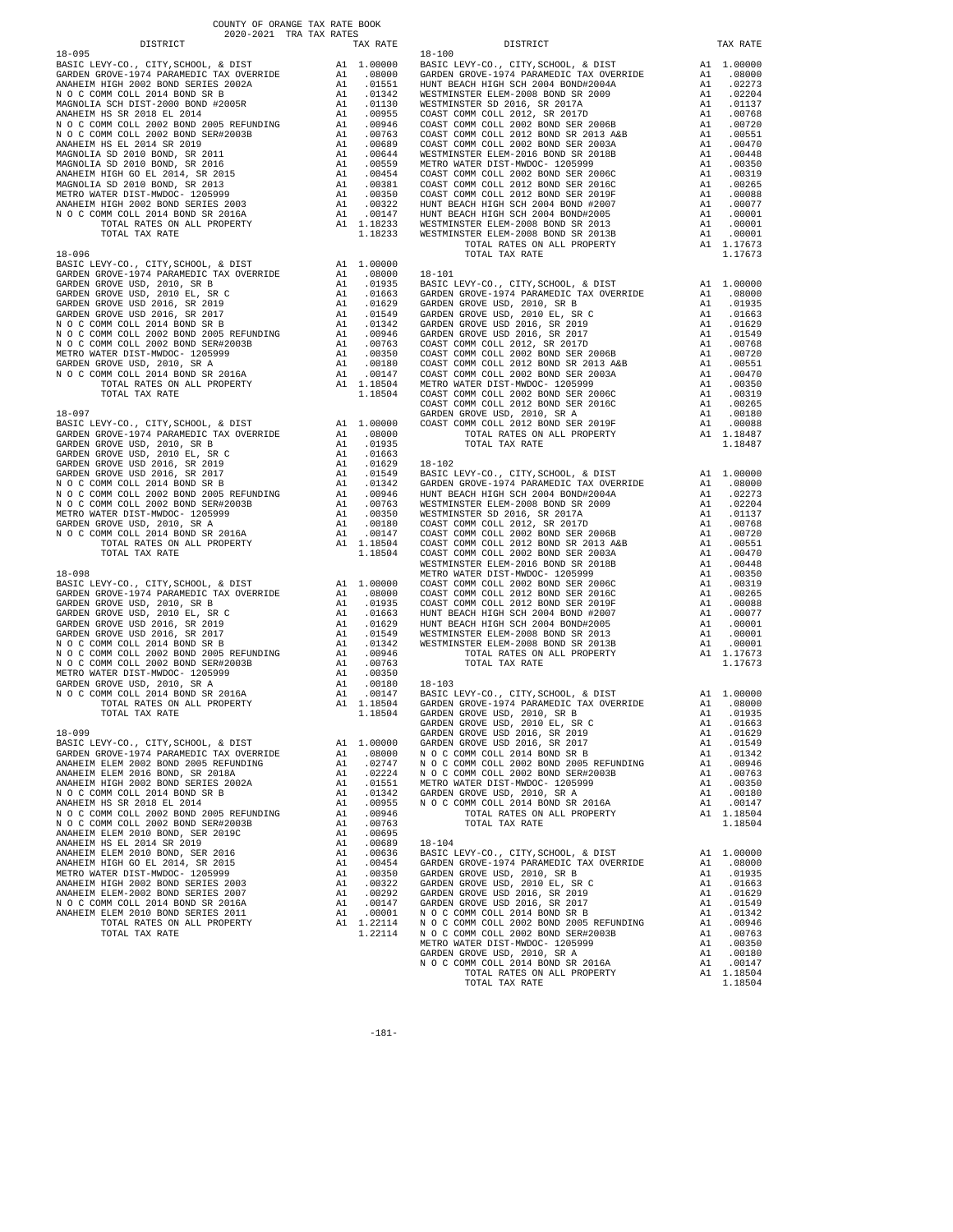| COUNTY OF ORANGE TAX RATE BOOK<br>2020-2021 TRA TAX RATES                                                                                                                                                                                     |    |                                                                                                                                                                                                                                                          |                  |
|-----------------------------------------------------------------------------------------------------------------------------------------------------------------------------------------------------------------------------------------------|----|----------------------------------------------------------------------------------------------------------------------------------------------------------------------------------------------------------------------------------------------------------|------------------|
| DISTRICT                                                                                                                                                                                                                                      |    | TAX RATE                                                                                                                                                                                                                                                 |                  |
| $18 - 105$                                                                                                                                                                                                                                    |    |                                                                                                                                                                                                                                                          | $18 - 110$       |
|                                                                                                                                                                                                                                               |    |                                                                                                                                                                                                                                                          |                  |
|                                                                                                                                                                                                                                               |    |                                                                                                                                                                                                                                                          |                  |
|                                                                                                                                                                                                                                               |    |                                                                                                                                                                                                                                                          |                  |
|                                                                                                                                                                                                                                               |    |                                                                                                                                                                                                                                                          |                  |
|                                                                                                                                                                                                                                               |    |                                                                                                                                                                                                                                                          |                  |
|                                                                                                                                                                                                                                               |    |                                                                                                                                                                                                                                                          |                  |
|                                                                                                                                                                                                                                               |    |                                                                                                                                                                                                                                                          |                  |
|                                                                                                                                                                                                                                               |    |                                                                                                                                                                                                                                                          |                  |
|                                                                                                                                                                                                                                               |    |                                                                                                                                                                                                                                                          |                  |
|                                                                                                                                                                                                                                               |    |                                                                                                                                                                                                                                                          |                  |
|                                                                                                                                                                                                                                               |    |                                                                                                                                                                                                                                                          |                  |
|                                                                                                                                                                                                                                               |    |                                                                                                                                                                                                                                                          |                  |
|                                                                                                                                                                                                                                               |    |                                                                                                                                                                                                                                                          | ANAHEIM          |
| $18 - 106$                                                                                                                                                                                                                                    |    |                                                                                                                                                                                                                                                          | ANAHEIM          |
|                                                                                                                                                                                                                                               |    |                                                                                                                                                                                                                                                          |                  |
|                                                                                                                                                                                                                                               |    |                                                                                                                                                                                                                                                          |                  |
|                                                                                                                                                                                                                                               |    |                                                                                                                                                                                                                                                          |                  |
|                                                                                                                                                                                                                                               |    |                                                                                                                                                                                                                                                          |                  |
|                                                                                                                                                                                                                                               |    |                                                                                                                                                                                                                                                          |                  |
|                                                                                                                                                                                                                                               |    |                                                                                                                                                                                                                                                          |                  |
|                                                                                                                                                                                                                                               |    |                                                                                                                                                                                                                                                          |                  |
|                                                                                                                                                                                                                                               |    |                                                                                                                                                                                                                                                          |                  |
|                                                                                                                                                                                                                                               |    |                                                                                                                                                                                                                                                          |                  |
|                                                                                                                                                                                                                                               |    |                                                                                                                                                                                                                                                          |                  |
|                                                                                                                                                                                                                                               |    |                                                                                                                                                                                                                                                          |                  |
|                                                                                                                                                                                                                                               |    |                                                                                                                                                                                                                                                          |                  |
|                                                                                                                                                                                                                                               |    |                                                                                                                                                                                                                                                          |                  |
|                                                                                                                                                                                                                                               |    |                                                                                                                                                                                                                                                          |                  |
|                                                                                                                                                                                                                                               |    |                                                                                                                                                                                                                                                          |                  |
|                                                                                                                                                                                                                                               |    |                                                                                                                                                                                                                                                          |                  |
|                                                                                                                                                                                                                                               |    |                                                                                                                                                                                                                                                          |                  |
|                                                                                                                                                                                                                                               |    |                                                                                                                                                                                                                                                          |                  |
|                                                                                                                                                                                                                                               |    |                                                                                                                                                                                                                                                          |                  |
|                                                                                                                                                                                                                                               |    |                                                                                                                                                                                                                                                          | ANAHEIM          |
| 18-107                                                                                                                                                                                                                                        |    |                                                                                                                                                                                                                                                          | <b>ANAHEIM</b>   |
| BASIC LEVY-CO., CITY, SCHOOL, & DIST and a model of CARDEN GROVE-1974 PARAMEDIC TAX OVERRIDE A 1 .00000 N O C C<br>GARDEN GROVE USD, 2010, SR B c c c and a 1 .01935<br>GARDEN GROVE USD. 2010, SR B c c c c c c c c c c c c c c              |    |                                                                                                                                                                                                                                                          |                  |
|                                                                                                                                                                                                                                               |    |                                                                                                                                                                                                                                                          |                  |
|                                                                                                                                                                                                                                               |    |                                                                                                                                                                                                                                                          |                  |
| GARDEN GROVE USD, 2010 EL, SR C                                                                                                                                                                                                               |    | A1 .01663                                                                                                                                                                                                                                                |                  |
| GARDEN GROVE USD 2016, SR 2019                                                                                                                                                                                                                |    | A1 .01663<br>A1 .01663<br>A1 .01549 18-112<br>A1 .00768 BASTC L<br>A1 .00760 GARDEN<br>A1 .00551 ANAHEIM<br>A1 .00470 ANAHEIM<br>A1 .00319 NOCC<br>A1 .00319 NOCC<br>A1 .00365 ANAHEIM<br>A1 .00365 ANAHEIM<br>A1 .00365 ANAHEIM<br>A1 .00160 NOCC<br>A1 |                  |
| GARDEN GROVE USD 2016, SR 2017                                                                                                                                                                                                                |    |                                                                                                                                                                                                                                                          |                  |
| COAST COMM COLL 2012, SR 2017D                                                                                                                                                                                                                |    |                                                                                                                                                                                                                                                          |                  |
| COASI COMM COLL 2002 BOND SER 2006B<br>COAST COMM COLL 2012 BOND SR 2013 A&B<br>COAST COMM COLL 2002 BOND SER 2003A<br>METRO WATER DIST-MWDOC 1005068                                                                                         |    |                                                                                                                                                                                                                                                          |                  |
|                                                                                                                                                                                                                                               |    |                                                                                                                                                                                                                                                          |                  |
| METRO WATER DIST-MWDOC- 1205999                                                                                                                                                                                                               |    |                                                                                                                                                                                                                                                          |                  |
|                                                                                                                                                                                                                                               |    |                                                                                                                                                                                                                                                          |                  |
| METRO WALLER DISPOSED DONE CONST COMM COLL 2012 BOND SER 2006C<br>COAST COMM COLL 2012 BOND SER 2016C<br>GARDEN GROVE USD, 2010, SR A<br>COAST COMM COLL 2012 BOND SER 2019F<br>COAST COMM COLL 2012 BOND SER 2019F<br>TOTAL RATES ON ALL PRO |    |                                                                                                                                                                                                                                                          |                  |
|                                                                                                                                                                                                                                               |    |                                                                                                                                                                                                                                                          |                  |
| COAST COMM COLL 2012 BOND SER 2019F<br>TOTAL RATES ON ALL PROPERTY                                                                                                                                                                            |    |                                                                                                                                                                                                                                                          |                  |
|                                                                                                                                                                                                                                               |    |                                                                                                                                                                                                                                                          |                  |
| TOTAL TAX RATE                                                                                                                                                                                                                                |    |                                                                                                                                                                                                                                                          |                  |
|                                                                                                                                                                                                                                               |    |                                                                                                                                                                                                                                                          | ANAHEIM          |
| $18 - 108$                                                                                                                                                                                                                                    |    |                                                                                                                                                                                                                                                          | ANAHEIM          |
|                                                                                                                                                                                                                                               |    |                                                                                                                                                                                                                                                          |                  |
|                                                                                                                                                                                                                                               |    |                                                                                                                                                                                                                                                          |                  |
|                                                                                                                                                                                                                                               |    |                                                                                                                                                                                                                                                          |                  |
|                                                                                                                                                                                                                                               |    |                                                                                                                                                                                                                                                          |                  |
|                                                                                                                                                                                                                                               |    |                                                                                                                                                                                                                                                          |                  |
|                                                                                                                                                                                                                                               |    |                                                                                                                                                                                                                                                          |                  |
|                                                                                                                                                                                                                                               |    |                                                                                                                                                                                                                                                          |                  |
|                                                                                                                                                                                                                                               |    |                                                                                                                                                                                                                                                          |                  |
| TOTAL TAX RATE                                                                                                                                                                                                                                |    | 1.12782                                                                                                                                                                                                                                                  | BASIC L          |
|                                                                                                                                                                                                                                               |    |                                                                                                                                                                                                                                                          | GARDEN           |
| $18 - 109$                                                                                                                                                                                                                                    |    |                                                                                                                                                                                                                                                          | GARDEN           |
| BASIC LEVY-CO., CITY, SCHOOL, & DIST                                                                                                                                                                                                          | A1 | 1.00000                                                                                                                                                                                                                                                  | GARDEN           |
| GARDEN GROVE-1974 PARAMEDIC TAX OVERRIDE                                                                                                                                                                                                      |    | A1 .08000                                                                                                                                                                                                                                                |                  |
| GARDEN GROVE USD, 2010, SR B                                                                                                                                                                                                                  | A1 | .01935                                                                                                                                                                                                                                                   | GARDEN<br>GARDEN |
| GARDEN GROVE USD, 2010 EL, SR C                                                                                                                                                                                                               | A1 | .01663                                                                                                                                                                                                                                                   | COAST C          |
| GARDEN GROVE USD 2016, SR 2019                                                                                                                                                                                                                | A1 | .01629                                                                                                                                                                                                                                                   | COAST C          |
| GARDEN GROVE USD 2016, SR 2017                                                                                                                                                                                                                |    |                                                                                                                                                                                                                                                          |                  |
| COAST COMM COLL 2012, SR 2017D                                                                                                                                                                                                                |    |                                                                                                                                                                                                                                                          |                  |
| COAST COMM COLL 2002 BOND SER 2006B                                                                                                                                                                                                           |    |                                                                                                                                                                                                                                                          |                  |
| COAST COMM COLL 2012 BOND SR 2013 A&B                                                                                                                                                                                                         |    | 1 101549 COAST C<br>A1 .00768 COAST C<br>A1 .00768 COAST C<br>A1 .00720 METRO W<br>A1 .00350 COAST C<br>A1 .00350 GARDEN<br>A1 .00350 COAST C<br>A1 .00359 COAST C<br>A1 .00359 COAST C                                                                  |                  |
| COAST COMM COLL 2002 BOND SER 2003A                                                                                                                                                                                                           |    |                                                                                                                                                                                                                                                          |                  |
| METRO WATER DIST-MWDOC- 1205999                                                                                                                                                                                                               |    |                                                                                                                                                                                                                                                          |                  |
| COAST COMM COLL 2002 BOND SER 2006C<br>COAST COMM COLL 2012 BOND SER 2016C                                                                                                                                                                    | A1 | .00265                                                                                                                                                                                                                                                   |                  |
| GARDEN GROVE USD, 2010, SR A                                                                                                                                                                                                                  |    | A1 .00180                                                                                                                                                                                                                                                |                  |
| COAST COMM COLL 2012 BOND SER 2019F                                                                                                                                                                                                           |    | A1 .00088                                                                                                                                                                                                                                                |                  |
| TOTAL RATES ON ALL PROPERTY                                                                                                                                                                                                                   |    | A1 1.18487                                                                                                                                                                                                                                               | $18 - 114$       |
| TOTAL TAX RATE                                                                                                                                                                                                                                |    | 1.18487                                                                                                                                                                                                                                                  | BASIC L          |
|                                                                                                                                                                                                                                               |    |                                                                                                                                                                                                                                                          | GARDEN<br>GARDEN |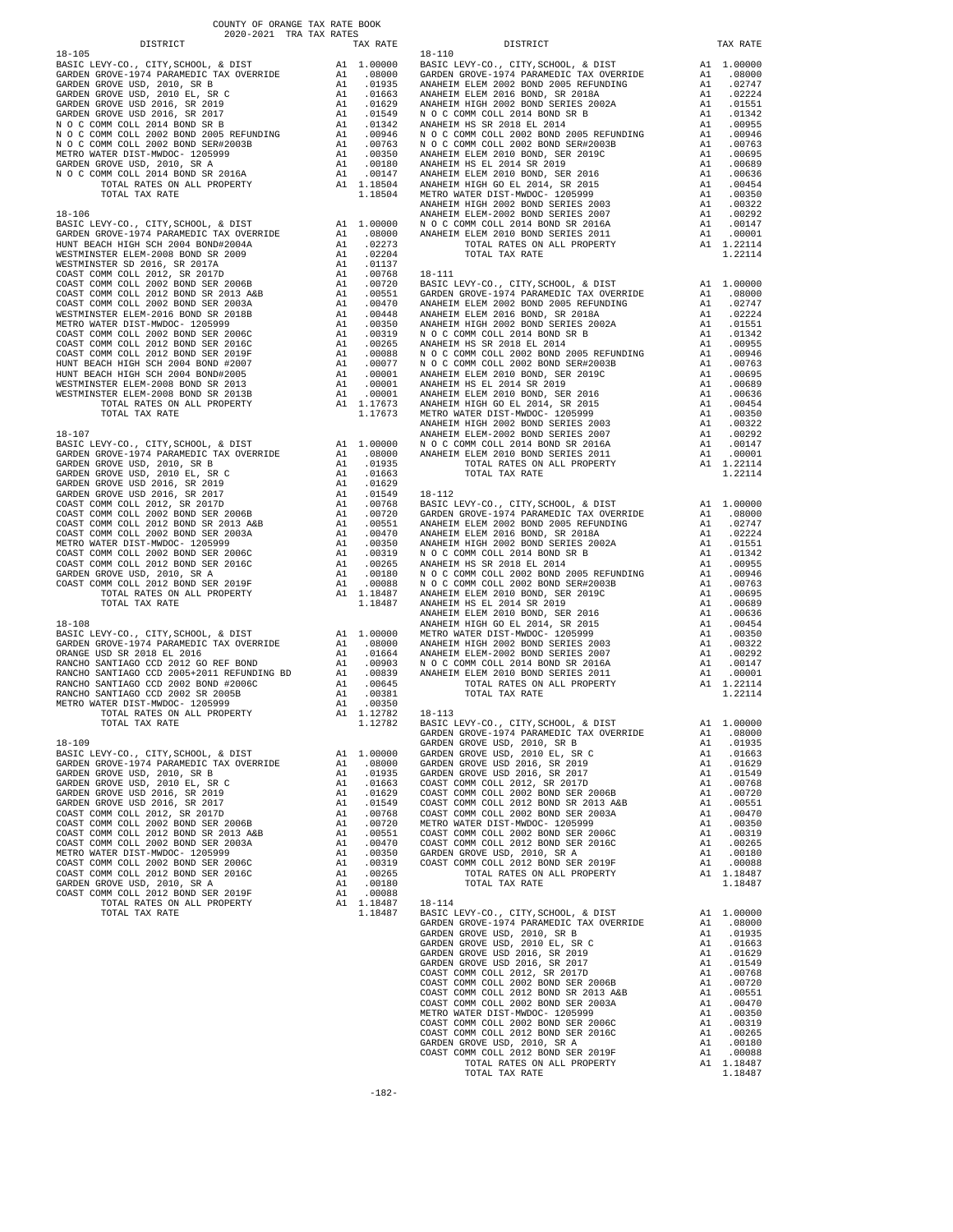| COUNTY OF ORANGE TAX RATE BOOK<br>$2020-2021 \quad \text{TRA TAX RATES}$ DISTRICT |          |            |          |
|-----------------------------------------------------------------------------------|----------|------------|----------|
|                                                                                   | TAX RATE | DISTRICT   | TAX RATE |
|                                                                                   |          | $18 - 120$ |          |
|                                                                                   |          |            |          |
|                                                                                   |          |            |          |
|                                                                                   |          |            |          |
|                                                                                   |          |            |          |
|                                                                                   |          |            |          |
|                                                                                   |          |            |          |
|                                                                                   |          |            |          |
|                                                                                   |          |            |          |
|                                                                                   |          |            |          |
|                                                                                   |          |            |          |
|                                                                                   |          |            |          |
|                                                                                   |          |            |          |
|                                                                                   |          |            |          |
|                                                                                   |          |            |          |
|                                                                                   |          |            |          |
|                                                                                   |          |            |          |
|                                                                                   |          |            |          |
|                                                                                   |          |            |          |
|                                                                                   |          |            |          |
|                                                                                   |          |            |          |
|                                                                                   |          |            |          |
|                                                                                   |          |            |          |
|                                                                                   |          |            |          |
|                                                                                   |          |            |          |
|                                                                                   |          |            |          |
|                                                                                   |          |            |          |
|                                                                                   |          |            |          |
|                                                                                   |          |            |          |
|                                                                                   |          |            |          |
|                                                                                   |          |            |          |
|                                                                                   |          |            |          |
|                                                                                   |          |            |          |
|                                                                                   |          |            |          |
|                                                                                   |          |            |          |
|                                                                                   |          |            |          |
|                                                                                   |          |            |          |
|                                                                                   |          |            |          |
|                                                                                   |          |            |          |
|                                                                                   |          |            |          |
|                                                                                   |          |            |          |
|                                                                                   |          |            |          |
|                                                                                   |          |            |          |
|                                                                                   |          |            |          |
|                                                                                   |          |            |          |
|                                                                                   |          |            |          |
|                                                                                   |          |            |          |
|                                                                                   |          |            |          |
|                                                                                   |          |            |          |
|                                                                                   |          |            |          |
|                                                                                   |          |            |          |
|                                                                                   |          |            |          |
|                                                                                   |          |            |          |
|                                                                                   |          |            |          |
|                                                                                   |          |            |          |
|                                                                                   |          |            |          |
|                                                                                   |          |            |          |
|                                                                                   |          |            |          |
|                                                                                   |          |            |          |
|                                                                                   |          |            |          |
|                                                                                   |          |            |          |
|                                                                                   |          |            |          |
|                                                                                   |          |            |          |
|                                                                                   |          |            |          |
|                                                                                   |          |            |          |
|                                                                                   |          |            |          |
|                                                                                   |          |            |          |
|                                                                                   |          |            |          |
|                                                                                   |          |            |          |
|                                                                                   |          |            |          |
|                                                                                   |          |            |          |
|                                                                                   |          |            |          |
|                                                                                   |          |            |          |
|                                                                                   |          |            |          |
|                                                                                   |          |            |          |
|                                                                                   |          |            |          |
|                                                                                   |          |            |          |
|                                                                                   |          |            |          |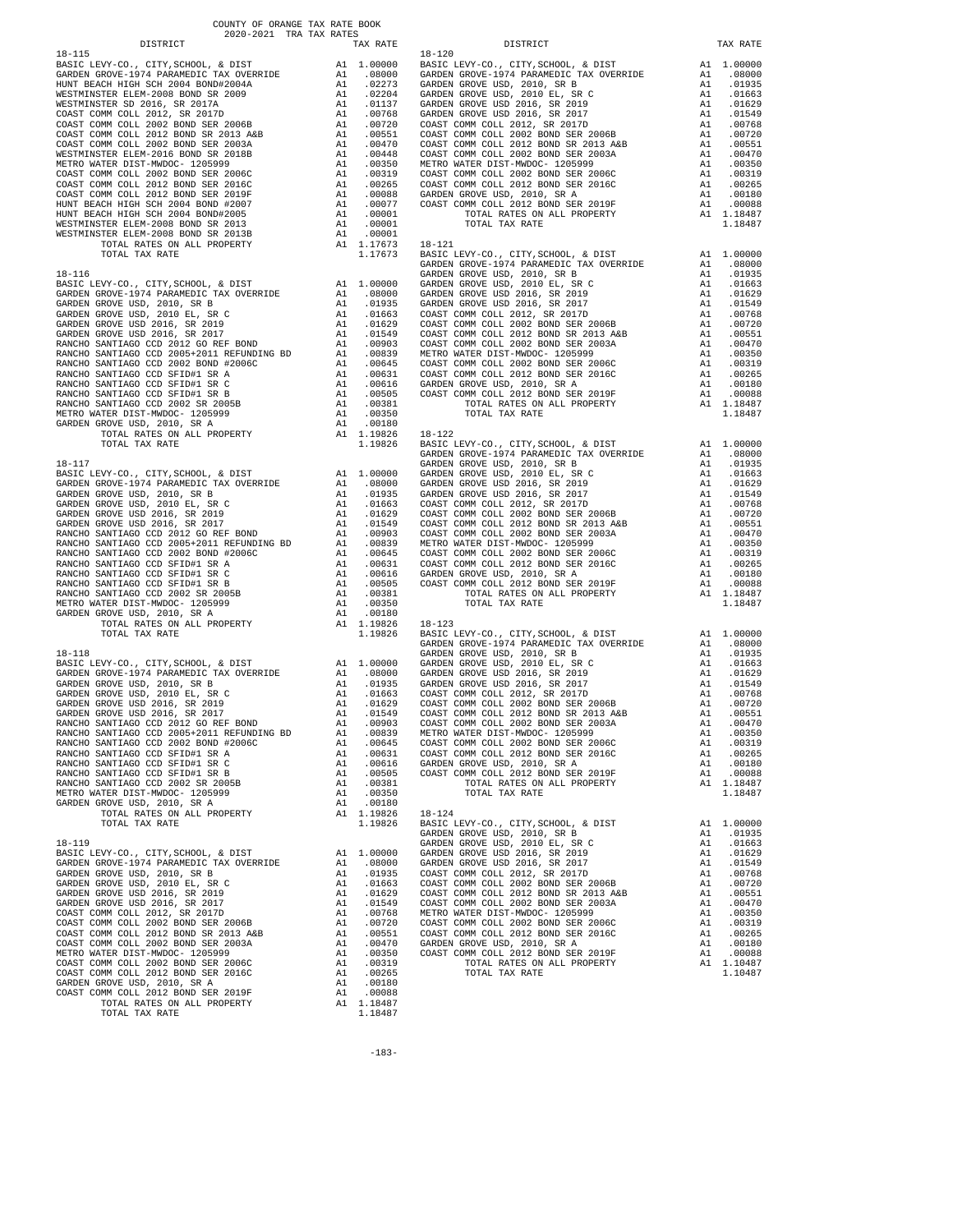| COUNTY OF ORANGE TAX RATE BOOK<br>2020-2021 TRA TAX RATES<br>$\begin{minipage}{.03\linewidth} \begin{tabular}{lcccccc} \multicolumn{2}{c}{\textbf{1-AX} RATE} & \multicolumn{2}{c}{\textbf{1-AX} RATE} \\ \multicolumn{2}{c}{\textbf{2020-2021} } & \multicolumn{2}{c}{\textbf{TRA} TAX RATES} \end{tabular} \end{minipage}$ |          |                |          |
|------------------------------------------------------------------------------------------------------------------------------------------------------------------------------------------------------------------------------------------------------------------------------------------------------------------------------|----------|----------------|----------|
|                                                                                                                                                                                                                                                                                                                              | TAX RATE | DISTRICT       | TAX RATE |
| $18 - 125$                                                                                                                                                                                                                                                                                                                   |          | $18 - 130$     |          |
|                                                                                                                                                                                                                                                                                                                              |          |                |          |
|                                                                                                                                                                                                                                                                                                                              |          |                |          |
|                                                                                                                                                                                                                                                                                                                              |          |                |          |
|                                                                                                                                                                                                                                                                                                                              |          |                |          |
|                                                                                                                                                                                                                                                                                                                              |          |                |          |
|                                                                                                                                                                                                                                                                                                                              |          |                |          |
|                                                                                                                                                                                                                                                                                                                              |          |                |          |
|                                                                                                                                                                                                                                                                                                                              |          |                |          |
|                                                                                                                                                                                                                                                                                                                              |          |                |          |
|                                                                                                                                                                                                                                                                                                                              |          | TOTAL TAX RATE | 1.18487  |
| $18 - 126$                                                                                                                                                                                                                                                                                                                   |          |                |          |
|                                                                                                                                                                                                                                                                                                                              |          |                |          |
|                                                                                                                                                                                                                                                                                                                              |          |                |          |
|                                                                                                                                                                                                                                                                                                                              |          |                |          |
|                                                                                                                                                                                                                                                                                                                              |          |                |          |
|                                                                                                                                                                                                                                                                                                                              |          |                |          |
|                                                                                                                                                                                                                                                                                                                              |          |                |          |
|                                                                                                                                                                                                                                                                                                                              |          |                |          |
|                                                                                                                                                                                                                                                                                                                              |          |                |          |
|                                                                                                                                                                                                                                                                                                                              |          |                |          |
|                                                                                                                                                                                                                                                                                                                              |          |                |          |
|                                                                                                                                                                                                                                                                                                                              |          |                |          |
|                                                                                                                                                                                                                                                                                                                              |          |                |          |
|                                                                                                                                                                                                                                                                                                                              |          | 18-132         |          |
|                                                                                                                                                                                                                                                                                                                              |          |                |          |
|                                                                                                                                                                                                                                                                                                                              |          |                |          |
|                                                                                                                                                                                                                                                                                                                              |          |                |          |
|                                                                                                                                                                                                                                                                                                                              |          |                |          |
|                                                                                                                                                                                                                                                                                                                              |          |                |          |
|                                                                                                                                                                                                                                                                                                                              |          |                |          |
|                                                                                                                                                                                                                                                                                                                              |          |                |          |
|                                                                                                                                                                                                                                                                                                                              |          |                |          |
|                                                                                                                                                                                                                                                                                                                              |          |                |          |
|                                                                                                                                                                                                                                                                                                                              |          |                |          |
|                                                                                                                                                                                                                                                                                                                              |          |                |          |
|                                                                                                                                                                                                                                                                                                                              |          |                |          |
|                                                                                                                                                                                                                                                                                                                              |          |                |          |
|                                                                                                                                                                                                                                                                                                                              |          |                |          |
|                                                                                                                                                                                                                                                                                                                              |          |                |          |
|                                                                                                                                                                                                                                                                                                                              |          |                |          |
|                                                                                                                                                                                                                                                                                                                              |          |                |          |
|                                                                                                                                                                                                                                                                                                                              |          |                |          |
|                                                                                                                                                                                                                                                                                                                              |          |                |          |
|                                                                                                                                                                                                                                                                                                                              |          |                |          |
|                                                                                                                                                                                                                                                                                                                              |          |                |          |
|                                                                                                                                                                                                                                                                                                                              |          |                |          |
|                                                                                                                                                                                                                                                                                                                              |          |                |          |
|                                                                                                                                                                                                                                                                                                                              |          |                |          |
|                                                                                                                                                                                                                                                                                                                              |          |                |          |
|                                                                                                                                                                                                                                                                                                                              |          |                |          |
|                                                                                                                                                                                                                                                                                                                              |          |                |          |
|                                                                                                                                                                                                                                                                                                                              |          |                |          |
|                                                                                                                                                                                                                                                                                                                              |          |                |          |
|                                                                                                                                                                                                                                                                                                                              |          |                |          |
|                                                                                                                                                                                                                                                                                                                              |          |                |          |
|                                                                                                                                                                                                                                                                                                                              |          |                |          |
|                                                                                                                                                                                                                                                                                                                              |          |                |          |
|                                                                                                                                                                                                                                                                                                                              |          |                |          |
|                                                                                                                                                                                                                                                                                                                              |          |                |          |
|                                                                                                                                                                                                                                                                                                                              |          |                |          |
|                                                                                                                                                                                                                                                                                                                              |          |                |          |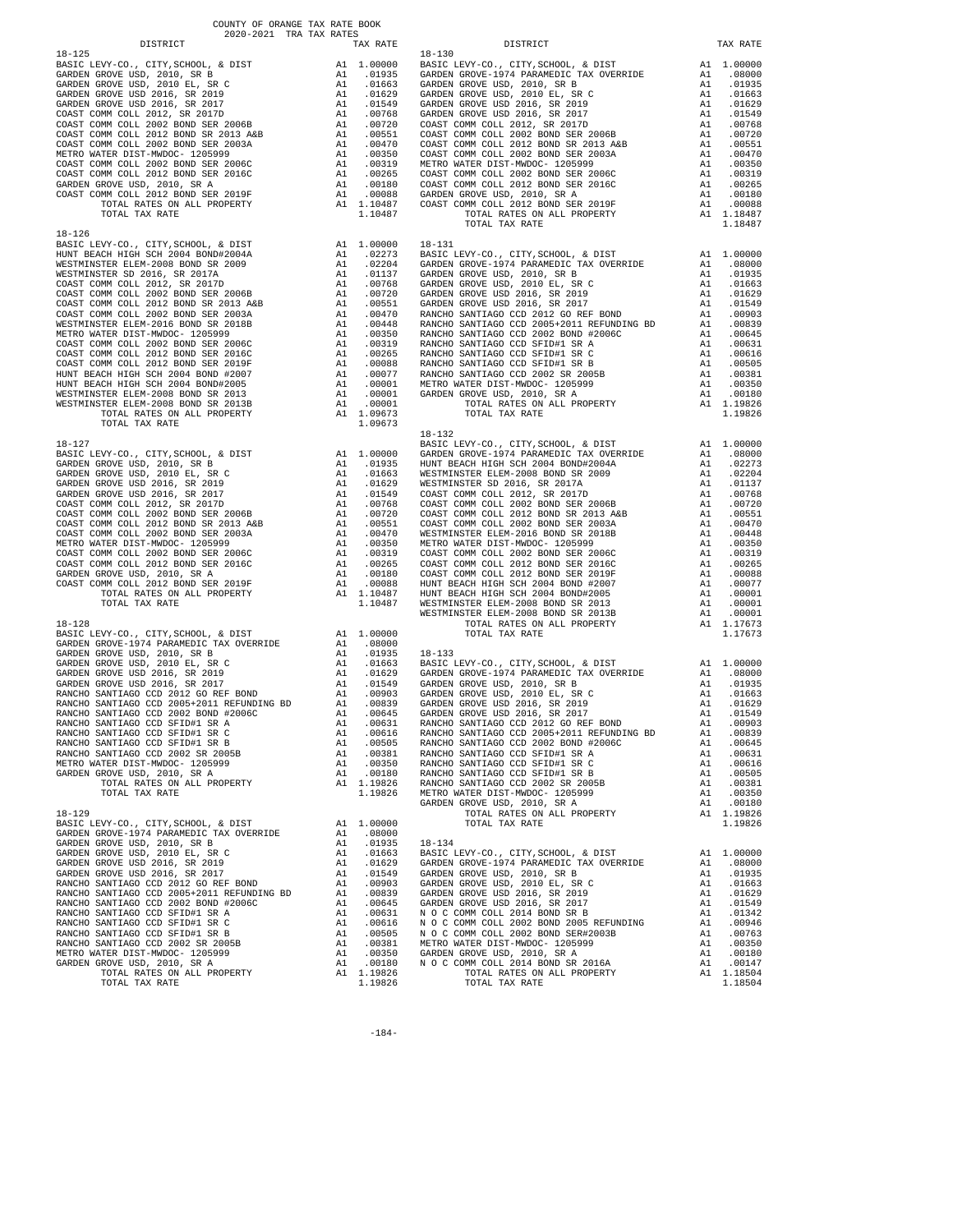| COUNTY OF ORANGE TAX RATE BOOK<br>2020-2021 TRA TAX RATES           |    |                                                                                                                                                           |                       |
|---------------------------------------------------------------------|----|-----------------------------------------------------------------------------------------------------------------------------------------------------------|-----------------------|
| DISTRICT                                                            |    | TAX RATE                                                                                                                                                  |                       |
| $18 - 135$                                                          |    |                                                                                                                                                           | 18-140                |
|                                                                     |    |                                                                                                                                                           |                       |
|                                                                     |    |                                                                                                                                                           |                       |
|                                                                     |    |                                                                                                                                                           |                       |
|                                                                     |    |                                                                                                                                                           |                       |
|                                                                     |    |                                                                                                                                                           |                       |
|                                                                     |    |                                                                                                                                                           |                       |
|                                                                     |    |                                                                                                                                                           |                       |
|                                                                     |    |                                                                                                                                                           |                       |
|                                                                     |    |                                                                                                                                                           |                       |
|                                                                     |    |                                                                                                                                                           |                       |
|                                                                     |    |                                                                                                                                                           |                       |
| TOTAL TAX RATE<br>$18 - 136$                                        |    | 1.18504                                                                                                                                                   | $18 - 141$            |
|                                                                     |    |                                                                                                                                                           |                       |
|                                                                     |    |                                                                                                                                                           |                       |
|                                                                     |    |                                                                                                                                                           |                       |
|                                                                     |    |                                                                                                                                                           |                       |
|                                                                     |    |                                                                                                                                                           |                       |
|                                                                     |    |                                                                                                                                                           |                       |
|                                                                     |    |                                                                                                                                                           |                       |
|                                                                     |    |                                                                                                                                                           |                       |
|                                                                     |    |                                                                                                                                                           |                       |
|                                                                     |    |                                                                                                                                                           |                       |
|                                                                     |    |                                                                                                                                                           |                       |
|                                                                     |    |                                                                                                                                                           |                       |
|                                                                     |    |                                                                                                                                                           |                       |
|                                                                     |    |                                                                                                                                                           |                       |
|                                                                     |    |                                                                                                                                                           |                       |
|                                                                     |    |                                                                                                                                                           |                       |
| $18 - 137$                                                          |    |                                                                                                                                                           | GARDEN                |
|                                                                     |    |                                                                                                                                                           |                       |
|                                                                     |    |                                                                                                                                                           |                       |
|                                                                     |    |                                                                                                                                                           |                       |
|                                                                     |    |                                                                                                                                                           |                       |
|                                                                     |    |                                                                                                                                                           |                       |
|                                                                     |    |                                                                                                                                                           |                       |
|                                                                     |    |                                                                                                                                                           |                       |
|                                                                     |    |                                                                                                                                                           |                       |
|                                                                     |    |                                                                                                                                                           |                       |
|                                                                     |    |                                                                                                                                                           |                       |
|                                                                     |    |                                                                                                                                                           |                       |
|                                                                     |    |                                                                                                                                                           |                       |
|                                                                     |    |                                                                                                                                                           |                       |
|                                                                     |    |                                                                                                                                                           |                       |
|                                                                     |    |                                                                                                                                                           |                       |
|                                                                     |    |                                                                                                                                                           |                       |
| $18 - 138$                                                          |    |                                                                                                                                                           | GARDEN                |
|                                                                     |    |                                                                                                                                                           |                       |
|                                                                     |    |                                                                                                                                                           |                       |
|                                                                     |    |                                                                                                                                                           |                       |
|                                                                     |    |                                                                                                                                                           |                       |
|                                                                     |    |                                                                                                                                                           |                       |
|                                                                     |    |                                                                                                                                                           |                       |
|                                                                     |    |                                                                                                                                                           |                       |
|                                                                     |    |                                                                                                                                                           |                       |
|                                                                     |    |                                                                                                                                                           |                       |
|                                                                     |    |                                                                                                                                                           |                       |
|                                                                     |    |                                                                                                                                                           |                       |
| GARDEN GROVE USD, 2010, SR A                                        | A1 | .00180                                                                                                                                                    | BASIC L               |
| COAST COMM COLL 2012 BOND SER 2019F                                 | A1 | .00088                                                                                                                                                    | GARDEN                |
| TOTAL RATES ON ALL PROPERTY                                         |    | A1 1.18487<br>1.18487                                                                                                                                     | GARDEN                |
| TOTAL TAX RATE                                                      |    |                                                                                                                                                           | GARDEN<br>GARDEN      |
| $18 - 139$                                                          |    |                                                                                                                                                           | GARDEN                |
| BASIC LEVY-CO., CITY, SCHOOL, & DIST                                |    | A1 1.00000 RANCHO<br>A1 .08000 RANCHO                                                                                                                     |                       |
| GARDEN GROVE-1974 PARAMEDIC TAX OVERRIDE                            |    |                                                                                                                                                           |                       |
| GARDEN GROVE USD, 2010, SR B                                        |    | AL 00000 FANCHO<br>Al 01935 RANCHO<br>Al 01663 RANCHO<br>Al 01669 RANCHO<br>Al 00768 RANCHO<br>Al 00760 METROW<br>Al 00951 GARDEN<br>Al 00470<br>Al 00350 |                       |
| GARDEN GROVE USD, 2010 EL, SR C                                     |    |                                                                                                                                                           |                       |
| GARDEN GROVE USD 2016, SR 2019<br>GARDEN GROVE USD 2016, SR 2017    |    |                                                                                                                                                           |                       |
| COAST COMM COLL 2012, SR 2017D                                      |    |                                                                                                                                                           |                       |
| COAST COMM COLL 2002 BOND SER 2006B                                 |    |                                                                                                                                                           |                       |
| COAST COMM COLL 2012 BOND SR 2013 A&B                               |    |                                                                                                                                                           |                       |
| COAST COMM COLL 2002 BOND SER 2003A                                 |    |                                                                                                                                                           |                       |
| METRO WATER DIST-MWDOC- 1205999                                     |    | A1 .00350                                                                                                                                                 |                       |
| COAST COMM COLL 2002 BOND SER 2006C                                 |    | A1 .00319                                                                                                                                                 |                       |
| COAST COMM COLL 2012 BOND SER 2016C<br>GARDEN GROVE USD, 2010, SR A |    | A1.00265<br>A1 .00180                                                                                                                                     | $18 - 145$<br>BASIC L |
| COAST COMM COLL 2012 BOND SER 2019F                                 | A1 | .00088                                                                                                                                                    | GARDEN                |
| TOTAL RATES ON ALL PROPERTY                                         |    | A1 1.18487                                                                                                                                                | GARDEN                |
| TOTAL TAX RATE                                                      |    | 1.18487 GARDEN                                                                                                                                            |                       |

| DISTRICT   | 2020-2021 TRA TAX RATES | TAX RATE | DISTRICT   | TAX RATE |
|------------|-------------------------|----------|------------|----------|
| $18 - 135$ |                         |          | $18 - 140$ |          |
|            |                         |          |            |          |
|            |                         |          |            |          |
|            |                         |          |            |          |
|            |                         |          |            |          |
|            |                         |          |            |          |
|            |                         |          |            |          |
|            |                         |          |            |          |
|            |                         |          |            |          |
|            |                         |          |            |          |
|            |                         |          |            |          |
|            |                         |          |            |          |
|            |                         |          |            |          |
|            |                         |          |            |          |
|            |                         |          |            |          |
|            |                         |          |            |          |
|            |                         |          |            |          |
|            |                         |          |            |          |
|            |                         |          |            |          |
|            |                         |          |            |          |
|            |                         |          |            |          |
|            |                         |          |            |          |
|            |                         |          |            |          |
|            |                         |          |            |          |
|            |                         |          |            |          |
|            |                         |          |            |          |
|            |                         |          |            |          |
|            |                         |          |            |          |
|            |                         |          |            |          |
|            |                         |          |            |          |
|            |                         |          |            |          |
|            |                         |          |            |          |
|            |                         |          |            |          |
|            |                         |          |            |          |
|            |                         |          |            |          |
|            |                         |          |            |          |
|            |                         |          |            |          |
|            |                         |          |            |          |
|            |                         |          |            |          |
|            |                         |          |            |          |
|            |                         |          |            |          |
|            |                         |          |            |          |
|            |                         |          |            |          |
|            |                         |          |            |          |
|            |                         |          |            |          |
|            |                         |          |            |          |
|            |                         |          |            |          |
|            |                         |          |            |          |
|            |                         |          |            |          |
|            |                         |          |            |          |
|            |                         |          |            |          |
|            |                         |          |            |          |
|            |                         |          |            |          |
|            |                         |          |            |          |
|            |                         |          |            |          |
|            |                         |          |            |          |
|            |                         |          |            |          |
|            |                         |          |            |          |
|            |                         |          |            |          |
|            |                         |          |            |          |
|            |                         |          |            |          |
|            |                         |          |            |          |
|            |                         |          |            |          |
|            |                         |          |            |          |
|            |                         |          |            |          |
|            |                         |          |            |          |
|            |                         |          |            |          |
|            |                         |          |            |          |
|            |                         |          |            |          |
|            |                         |          |            |          |
|            |                         |          |            |          |
|            |                         |          |            |          |
|            |                         |          |            |          |
|            |                         |          |            |          |
|            |                         |          |            |          |
|            |                         |          |            |          |
|            |                         |          |            |          |
|            |                         |          |            |          |
|            |                         |          |            |          |
|            |                         |          |            |          |
|            |                         |          |            |          |
|            |                         |          |            |          |
|            |                         |          |            |          |
|            |                         |          |            |          |
|            |                         |          |            |          |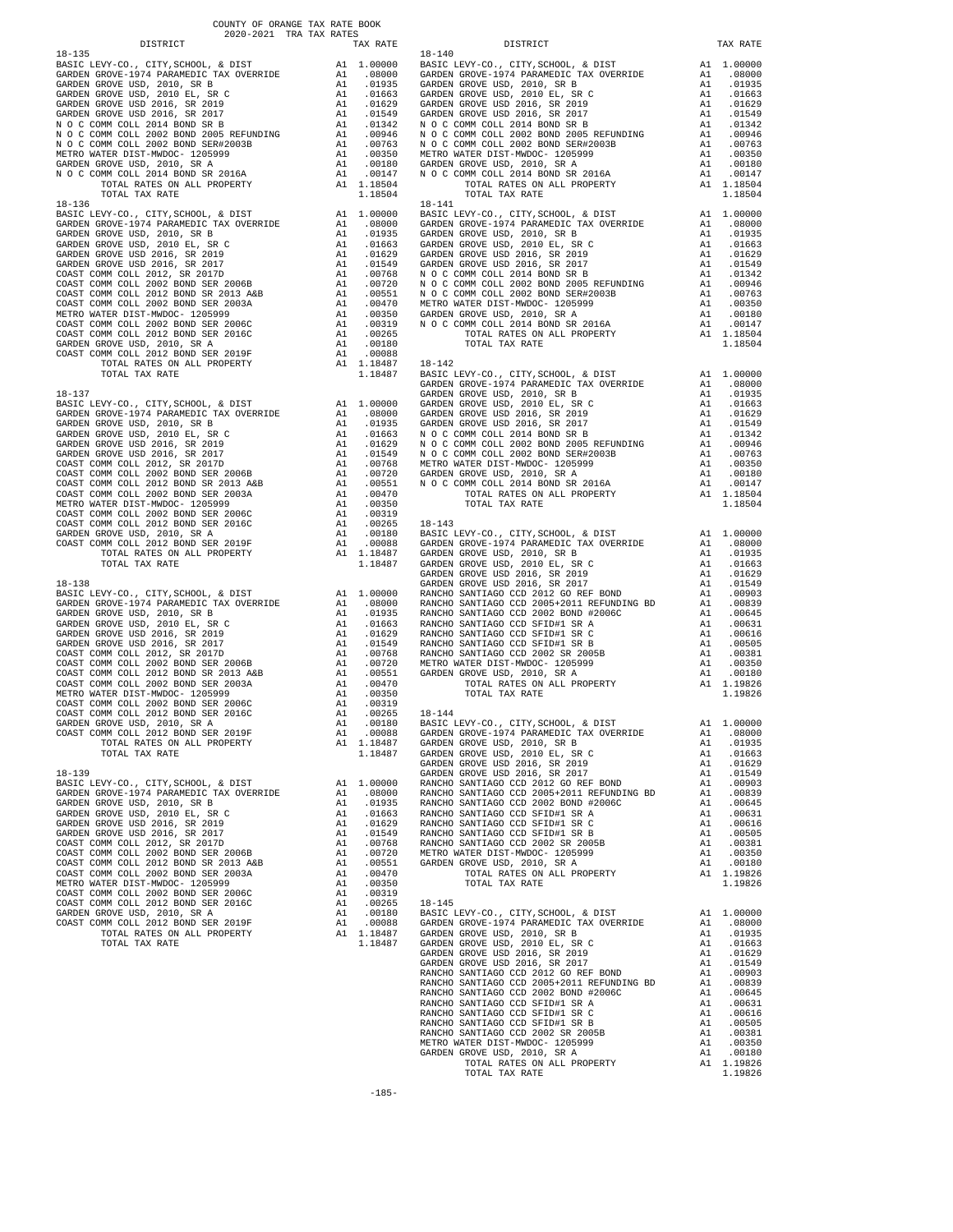| COUNTY OF ORANGE TAX RATE BOOK<br>2020-2021 TRA TAX RATES |          |                                                                                                                                                                                         |            |
|-----------------------------------------------------------|----------|-----------------------------------------------------------------------------------------------------------------------------------------------------------------------------------------|------------|
| DISTRICT                                                  |          | TAX RATE                                                                                                                                                                                |            |
| 18-146                                                    |          |                                                                                                                                                                                         | $18 - 151$ |
|                                                           |          |                                                                                                                                                                                         |            |
|                                                           |          |                                                                                                                                                                                         |            |
|                                                           |          |                                                                                                                                                                                         |            |
|                                                           |          |                                                                                                                                                                                         |            |
|                                                           |          |                                                                                                                                                                                         |            |
|                                                           |          |                                                                                                                                                                                         |            |
|                                                           |          |                                                                                                                                                                                         |            |
|                                                           |          |                                                                                                                                                                                         |            |
|                                                           |          |                                                                                                                                                                                         |            |
|                                                           |          |                                                                                                                                                                                         |            |
|                                                           |          |                                                                                                                                                                                         |            |
|                                                           |          |                                                                                                                                                                                         |            |
|                                                           |          |                                                                                                                                                                                         |            |
|                                                           |          |                                                                                                                                                                                         |            |
|                                                           |          |                                                                                                                                                                                         |            |
| TOTAL TAX RATE                                            |          | 1.18487                                                                                                                                                                                 |            |
|                                                           |          |                                                                                                                                                                                         | $18 - 152$ |
|                                                           |          |                                                                                                                                                                                         |            |
|                                                           |          |                                                                                                                                                                                         |            |
|                                                           |          |                                                                                                                                                                                         |            |
|                                                           |          |                                                                                                                                                                                         |            |
|                                                           |          |                                                                                                                                                                                         |            |
|                                                           |          |                                                                                                                                                                                         |            |
|                                                           |          |                                                                                                                                                                                         |            |
|                                                           |          |                                                                                                                                                                                         |            |
|                                                           |          |                                                                                                                                                                                         |            |
|                                                           |          |                                                                                                                                                                                         |            |
|                                                           |          |                                                                                                                                                                                         |            |
|                                                           |          |                                                                                                                                                                                         |            |
|                                                           |          |                                                                                                                                                                                         |            |
|                                                           |          |                                                                                                                                                                                         |            |
|                                                           |          |                                                                                                                                                                                         |            |
|                                                           |          |                                                                                                                                                                                         |            |
|                                                           |          |                                                                                                                                                                                         |            |
| $18 - 148$                                                |          |                                                                                                                                                                                         | $18 - 153$ |
|                                                           |          |                                                                                                                                                                                         |            |
|                                                           |          |                                                                                                                                                                                         |            |
|                                                           |          |                                                                                                                                                                                         |            |
|                                                           |          |                                                                                                                                                                                         |            |
|                                                           |          |                                                                                                                                                                                         |            |
|                                                           |          |                                                                                                                                                                                         |            |
|                                                           |          |                                                                                                                                                                                         |            |
|                                                           |          |                                                                                                                                                                                         |            |
|                                                           |          |                                                                                                                                                                                         |            |
|                                                           |          |                                                                                                                                                                                         |            |
|                                                           |          |                                                                                                                                                                                         |            |
|                                                           |          |                                                                                                                                                                                         |            |
|                                                           |          |                                                                                                                                                                                         |            |
|                                                           |          |                                                                                                                                                                                         |            |
|                                                           |          |                                                                                                                                                                                         |            |
| TOTAL TAX RATE                                            |          | 1.18487                                                                                                                                                                                 |            |
| 18-149                                                    |          |                                                                                                                                                                                         | $18 - 154$ |
|                                                           |          |                                                                                                                                                                                         |            |
|                                                           |          |                                                                                                                                                                                         |            |
|                                                           |          |                                                                                                                                                                                         |            |
|                                                           |          |                                                                                                                                                                                         |            |
|                                                           |          |                                                                                                                                                                                         |            |
|                                                           |          |                                                                                                                                                                                         |            |
|                                                           |          |                                                                                                                                                                                         |            |
|                                                           |          |                                                                                                                                                                                         |            |
|                                                           |          |                                                                                                                                                                                         |            |
|                                                           |          |                                                                                                                                                                                         |            |
|                                                           |          |                                                                                                                                                                                         |            |
|                                                           |          |                                                                                                                                                                                         |            |
| TOTAL RATES ON ALL PROPERTY                               | $A1$ $1$ | 1.18504                                                                                                                                                                                 | COAST C    |
| TOTAL TAX RATE                                            |          | 1.18504                                                                                                                                                                                 | GARDEN     |
| $18 - 150$                                                |          |                                                                                                                                                                                         | COAST C    |
| BASIC LEVY-CO., CITY, SCHOOL, & DIST                      |          | A1 1.00000                                                                                                                                                                              |            |
| GARDEN GROVE-1974 PARAMEDIC TAX OVERRIDE                  |          | A1.08000                                                                                                                                                                                |            |
| GARDEN GROVE USD, 2010, SR B                              | A1       | .01935                                                                                                                                                                                  | $18 - 155$ |
| GARDEN GROVE USD, 2010 EL, SR C                           | A1       | .01663                                                                                                                                                                                  | BASIC L    |
| GARDEN GROVE USD 2016, SR 2019                            | A1       | .01629                                                                                                                                                                                  | GARDEN     |
| GARDEN GROVE USD 2016, SR 2017                            |          |                                                                                                                                                                                         |            |
| N O C COMM COLL 2014 BOND SR B                            |          |                                                                                                                                                                                         |            |
| N O C COMM COLL 2002 BOND 2005 REFUNDING                  |          |                                                                                                                                                                                         |            |
| N O C COMM COLL 2002 BOND SER#2003B                       |          |                                                                                                                                                                                         |            |
| METRO WATER DIST-MWDOC- 1205999                           |          |                                                                                                                                                                                         |            |
| GARDEN GROVE USD, 2010, SR A                              |          |                                                                                                                                                                                         |            |
| N O C COMM COLL 2014 BOND SR 2016A                        |          |                                                                                                                                                                                         |            |
| TOTAL RATES ON ALL PROPERTY                               |          | AL 0.0529 GARDEN<br>Al 0.01342 GARDEN<br>Al 0.01342 GARDEN<br>Al 0.0946 GARDEN<br>Al 0.0763 GARDEN<br>Al 0.0180 N O C C<br>Al 0.0187 N O C C<br>Al 1.18504 METRO M<br>Al 1.18504 METRON |            |
| TOTAL TAX RATE                                            |          | 1.18504 GARDEN                                                                                                                                                                          |            |

| none neur nur nur mitue<br>DISTRICT                                                                                                                                                                                                                                                                                                                                                                                   | TAX RATE | DISTRICT                                                                                                                                                                                                                                                                                                                                                                                                      | TAX RATE |
|-----------------------------------------------------------------------------------------------------------------------------------------------------------------------------------------------------------------------------------------------------------------------------------------------------------------------------------------------------------------------------------------------------------------------|----------|---------------------------------------------------------------------------------------------------------------------------------------------------------------------------------------------------------------------------------------------------------------------------------------------------------------------------------------------------------------------------------------------------------------|----------|
|                                                                                                                                                                                                                                                                                                                                                                                                                       |          |                                                                                                                                                                                                                                                                                                                                                                                                               |          |
|                                                                                                                                                                                                                                                                                                                                                                                                                       |          |                                                                                                                                                                                                                                                                                                                                                                                                               |          |
|                                                                                                                                                                                                                                                                                                                                                                                                                       |          |                                                                                                                                                                                                                                                                                                                                                                                                               |          |
|                                                                                                                                                                                                                                                                                                                                                                                                                       |          |                                                                                                                                                                                                                                                                                                                                                                                                               |          |
|                                                                                                                                                                                                                                                                                                                                                                                                                       |          |                                                                                                                                                                                                                                                                                                                                                                                                               |          |
|                                                                                                                                                                                                                                                                                                                                                                                                                       |          |                                                                                                                                                                                                                                                                                                                                                                                                               |          |
|                                                                                                                                                                                                                                                                                                                                                                                                                       |          |                                                                                                                                                                                                                                                                                                                                                                                                               |          |
|                                                                                                                                                                                                                                                                                                                                                                                                                       |          |                                                                                                                                                                                                                                                                                                                                                                                                               |          |
|                                                                                                                                                                                                                                                                                                                                                                                                                       |          |                                                                                                                                                                                                                                                                                                                                                                                                               |          |
|                                                                                                                                                                                                                                                                                                                                                                                                                       |          |                                                                                                                                                                                                                                                                                                                                                                                                               |          |
|                                                                                                                                                                                                                                                                                                                                                                                                                       |          |                                                                                                                                                                                                                                                                                                                                                                                                               |          |
|                                                                                                                                                                                                                                                                                                                                                                                                                       |          |                                                                                                                                                                                                                                                                                                                                                                                                               |          |
|                                                                                                                                                                                                                                                                                                                                                                                                                       |          |                                                                                                                                                                                                                                                                                                                                                                                                               |          |
|                                                                                                                                                                                                                                                                                                                                                                                                                       |          |                                                                                                                                                                                                                                                                                                                                                                                                               |          |
|                                                                                                                                                                                                                                                                                                                                                                                                                       |          |                                                                                                                                                                                                                                                                                                                                                                                                               |          |
|                                                                                                                                                                                                                                                                                                                                                                                                                       |          |                                                                                                                                                                                                                                                                                                                                                                                                               |          |
|                                                                                                                                                                                                                                                                                                                                                                                                                       |          |                                                                                                                                                                                                                                                                                                                                                                                                               |          |
|                                                                                                                                                                                                                                                                                                                                                                                                                       |          |                                                                                                                                                                                                                                                                                                                                                                                                               |          |
|                                                                                                                                                                                                                                                                                                                                                                                                                       |          |                                                                                                                                                                                                                                                                                                                                                                                                               |          |
|                                                                                                                                                                                                                                                                                                                                                                                                                       |          |                                                                                                                                                                                                                                                                                                                                                                                                               |          |
|                                                                                                                                                                                                                                                                                                                                                                                                                       |          |                                                                                                                                                                                                                                                                                                                                                                                                               |          |
|                                                                                                                                                                                                                                                                                                                                                                                                                       |          |                                                                                                                                                                                                                                                                                                                                                                                                               |          |
|                                                                                                                                                                                                                                                                                                                                                                                                                       |          |                                                                                                                                                                                                                                                                                                                                                                                                               |          |
|                                                                                                                                                                                                                                                                                                                                                                                                                       |          |                                                                                                                                                                                                                                                                                                                                                                                                               |          |
|                                                                                                                                                                                                                                                                                                                                                                                                                       |          |                                                                                                                                                                                                                                                                                                                                                                                                               |          |
|                                                                                                                                                                                                                                                                                                                                                                                                                       |          |                                                                                                                                                                                                                                                                                                                                                                                                               |          |
|                                                                                                                                                                                                                                                                                                                                                                                                                       |          |                                                                                                                                                                                                                                                                                                                                                                                                               |          |
|                                                                                                                                                                                                                                                                                                                                                                                                                       |          |                                                                                                                                                                                                                                                                                                                                                                                                               |          |
|                                                                                                                                                                                                                                                                                                                                                                                                                       |          |                                                                                                                                                                                                                                                                                                                                                                                                               |          |
|                                                                                                                                                                                                                                                                                                                                                                                                                       |          |                                                                                                                                                                                                                                                                                                                                                                                                               |          |
|                                                                                                                                                                                                                                                                                                                                                                                                                       |          |                                                                                                                                                                                                                                                                                                                                                                                                               |          |
|                                                                                                                                                                                                                                                                                                                                                                                                                       |          |                                                                                                                                                                                                                                                                                                                                                                                                               |          |
|                                                                                                                                                                                                                                                                                                                                                                                                                       |          |                                                                                                                                                                                                                                                                                                                                                                                                               |          |
|                                                                                                                                                                                                                                                                                                                                                                                                                       |          |                                                                                                                                                                                                                                                                                                                                                                                                               |          |
|                                                                                                                                                                                                                                                                                                                                                                                                                       |          |                                                                                                                                                                                                                                                                                                                                                                                                               |          |
|                                                                                                                                                                                                                                                                                                                                                                                                                       |          |                                                                                                                                                                                                                                                                                                                                                                                                               |          |
|                                                                                                                                                                                                                                                                                                                                                                                                                       |          |                                                                                                                                                                                                                                                                                                                                                                                                               |          |
|                                                                                                                                                                                                                                                                                                                                                                                                                       |          |                                                                                                                                                                                                                                                                                                                                                                                                               |          |
|                                                                                                                                                                                                                                                                                                                                                                                                                       |          |                                                                                                                                                                                                                                                                                                                                                                                                               |          |
|                                                                                                                                                                                                                                                                                                                                                                                                                       |          |                                                                                                                                                                                                                                                                                                                                                                                                               |          |
|                                                                                                                                                                                                                                                                                                                                                                                                                       |          |                                                                                                                                                                                                                                                                                                                                                                                                               |          |
|                                                                                                                                                                                                                                                                                                                                                                                                                       |          |                                                                                                                                                                                                                                                                                                                                                                                                               |          |
|                                                                                                                                                                                                                                                                                                                                                                                                                       |          |                                                                                                                                                                                                                                                                                                                                                                                                               |          |
|                                                                                                                                                                                                                                                                                                                                                                                                                       |          |                                                                                                                                                                                                                                                                                                                                                                                                               |          |
|                                                                                                                                                                                                                                                                                                                                                                                                                       |          |                                                                                                                                                                                                                                                                                                                                                                                                               |          |
|                                                                                                                                                                                                                                                                                                                                                                                                                       |          |                                                                                                                                                                                                                                                                                                                                                                                                               |          |
|                                                                                                                                                                                                                                                                                                                                                                                                                       |          |                                                                                                                                                                                                                                                                                                                                                                                                               |          |
|                                                                                                                                                                                                                                                                                                                                                                                                                       |          |                                                                                                                                                                                                                                                                                                                                                                                                               |          |
|                                                                                                                                                                                                                                                                                                                                                                                                                       |          |                                                                                                                                                                                                                                                                                                                                                                                                               |          |
|                                                                                                                                                                                                                                                                                                                                                                                                                       |          |                                                                                                                                                                                                                                                                                                                                                                                                               |          |
|                                                                                                                                                                                                                                                                                                                                                                                                                       |          |                                                                                                                                                                                                                                                                                                                                                                                                               |          |
|                                                                                                                                                                                                                                                                                                                                                                                                                       |          |                                                                                                                                                                                                                                                                                                                                                                                                               |          |
|                                                                                                                                                                                                                                                                                                                                                                                                                       |          |                                                                                                                                                                                                                                                                                                                                                                                                               |          |
|                                                                                                                                                                                                                                                                                                                                                                                                                       |          |                                                                                                                                                                                                                                                                                                                                                                                                               |          |
|                                                                                                                                                                                                                                                                                                                                                                                                                       |          |                                                                                                                                                                                                                                                                                                                                                                                                               |          |
|                                                                                                                                                                                                                                                                                                                                                                                                                       |          |                                                                                                                                                                                                                                                                                                                                                                                                               |          |
|                                                                                                                                                                                                                                                                                                                                                                                                                       |          |                                                                                                                                                                                                                                                                                                                                                                                                               |          |
|                                                                                                                                                                                                                                                                                                                                                                                                                       |          |                                                                                                                                                                                                                                                                                                                                                                                                               |          |
|                                                                                                                                                                                                                                                                                                                                                                                                                       |          |                                                                                                                                                                                                                                                                                                                                                                                                               |          |
|                                                                                                                                                                                                                                                                                                                                                                                                                       |          |                                                                                                                                                                                                                                                                                                                                                                                                               |          |
|                                                                                                                                                                                                                                                                                                                                                                                                                       |          |                                                                                                                                                                                                                                                                                                                                                                                                               |          |
|                                                                                                                                                                                                                                                                                                                                                                                                                       |          |                                                                                                                                                                                                                                                                                                                                                                                                               |          |
|                                                                                                                                                                                                                                                                                                                                                                                                                       |          |                                                                                                                                                                                                                                                                                                                                                                                                               |          |
|                                                                                                                                                                                                                                                                                                                                                                                                                       |          |                                                                                                                                                                                                                                                                                                                                                                                                               |          |
|                                                                                                                                                                                                                                                                                                                                                                                                                       |          |                                                                                                                                                                                                                                                                                                                                                                                                               |          |
|                                                                                                                                                                                                                                                                                                                                                                                                                       |          |                                                                                                                                                                                                                                                                                                                                                                                                               |          |
|                                                                                                                                                                                                                                                                                                                                                                                                                       |          | $\begin{tabular}{cccccccc} 18-149 & 18-154 \\ \texttt{BABISC EWY-CO} &, \texttt{CITY}, \texttt{SCHOOL}, & \texttt{a DIST} & \texttt{A1} & 1.00000 & \texttt{BABISC EWY-CO} &, \texttt{CITY}, \texttt{SCHOOL}, & \texttt{a DIST} & \texttt{A1} & 1.00000 \\ \texttt{GARDEN GROVE 1974 PARMMEDIC TAX OVERRIDE} & \texttt{A1} & .080000 & \texttt{GARDEN GROVE 1974 PARMBDEC TAX OVERRIDE} & \texttt{A1} & .080$ |          |
|                                                                                                                                                                                                                                                                                                                                                                                                                       |          |                                                                                                                                                                                                                                                                                                                                                                                                               |          |
|                                                                                                                                                                                                                                                                                                                                                                                                                       |          |                                                                                                                                                                                                                                                                                                                                                                                                               |          |
|                                                                                                                                                                                                                                                                                                                                                                                                                       |          |                                                                                                                                                                                                                                                                                                                                                                                                               |          |
|                                                                                                                                                                                                                                                                                                                                                                                                                       |          |                                                                                                                                                                                                                                                                                                                                                                                                               |          |
|                                                                                                                                                                                                                                                                                                                                                                                                                       |          |                                                                                                                                                                                                                                                                                                                                                                                                               |          |
|                                                                                                                                                                                                                                                                                                                                                                                                                       |          |                                                                                                                                                                                                                                                                                                                                                                                                               |          |
|                                                                                                                                                                                                                                                                                                                                                                                                                       |          |                                                                                                                                                                                                                                                                                                                                                                                                               |          |
|                                                                                                                                                                                                                                                                                                                                                                                                                       |          |                                                                                                                                                                                                                                                                                                                                                                                                               |          |
|                                                                                                                                                                                                                                                                                                                                                                                                                       |          |                                                                                                                                                                                                                                                                                                                                                                                                               |          |
|                                                                                                                                                                                                                                                                                                                                                                                                                       |          |                                                                                                                                                                                                                                                                                                                                                                                                               |          |
|                                                                                                                                                                                                                                                                                                                                                                                                                       |          |                                                                                                                                                                                                                                                                                                                                                                                                               |          |
|                                                                                                                                                                                                                                                                                                                                                                                                                       |          |                                                                                                                                                                                                                                                                                                                                                                                                               |          |
|                                                                                                                                                                                                                                                                                                                                                                                                                       |          |                                                                                                                                                                                                                                                                                                                                                                                                               |          |
|                                                                                                                                                                                                                                                                                                                                                                                                                       |          |                                                                                                                                                                                                                                                                                                                                                                                                               |          |
|                                                                                                                                                                                                                                                                                                                                                                                                                       |          |                                                                                                                                                                                                                                                                                                                                                                                                               |          |
|                                                                                                                                                                                                                                                                                                                                                                                                                       |          |                                                                                                                                                                                                                                                                                                                                                                                                               |          |
|                                                                                                                                                                                                                                                                                                                                                                                                                       |          |                                                                                                                                                                                                                                                                                                                                                                                                               |          |
|                                                                                                                                                                                                                                                                                                                                                                                                                       |          |                                                                                                                                                                                                                                                                                                                                                                                                               |          |
|                                                                                                                                                                                                                                                                                                                                                                                                                       |          |                                                                                                                                                                                                                                                                                                                                                                                                               |          |
| $\begin{tabular}{c cccc} \multicolumn{4}{c}{\textbf{18-150}}\\ \multicolumn{4}{c}{\textbf{19-150}}\\ \multicolumn{4}{c}{\textbf{19-150}}\\ \multicolumn{4}{c}{\textbf{19-150}}\\ \multicolumn{4}{c}{\textbf{19-150}}\\ \multicolumn{4}{c}{\textbf{19-150}}\\ \multicolumn{4}{c}{\textbf{19-150}}\\ \multicolumn{4}{c}{\textbf{19-150}}\\ \multicolumn{4}{c}{\textbf{19-150}}\\ \multicolumn{4}{c}{\textbf{19-150}}\\$ |          |                                                                                                                                                                                                                                                                                                                                                                                                               |          |
|                                                                                                                                                                                                                                                                                                                                                                                                                       |          |                                                                                                                                                                                                                                                                                                                                                                                                               |          |

-186-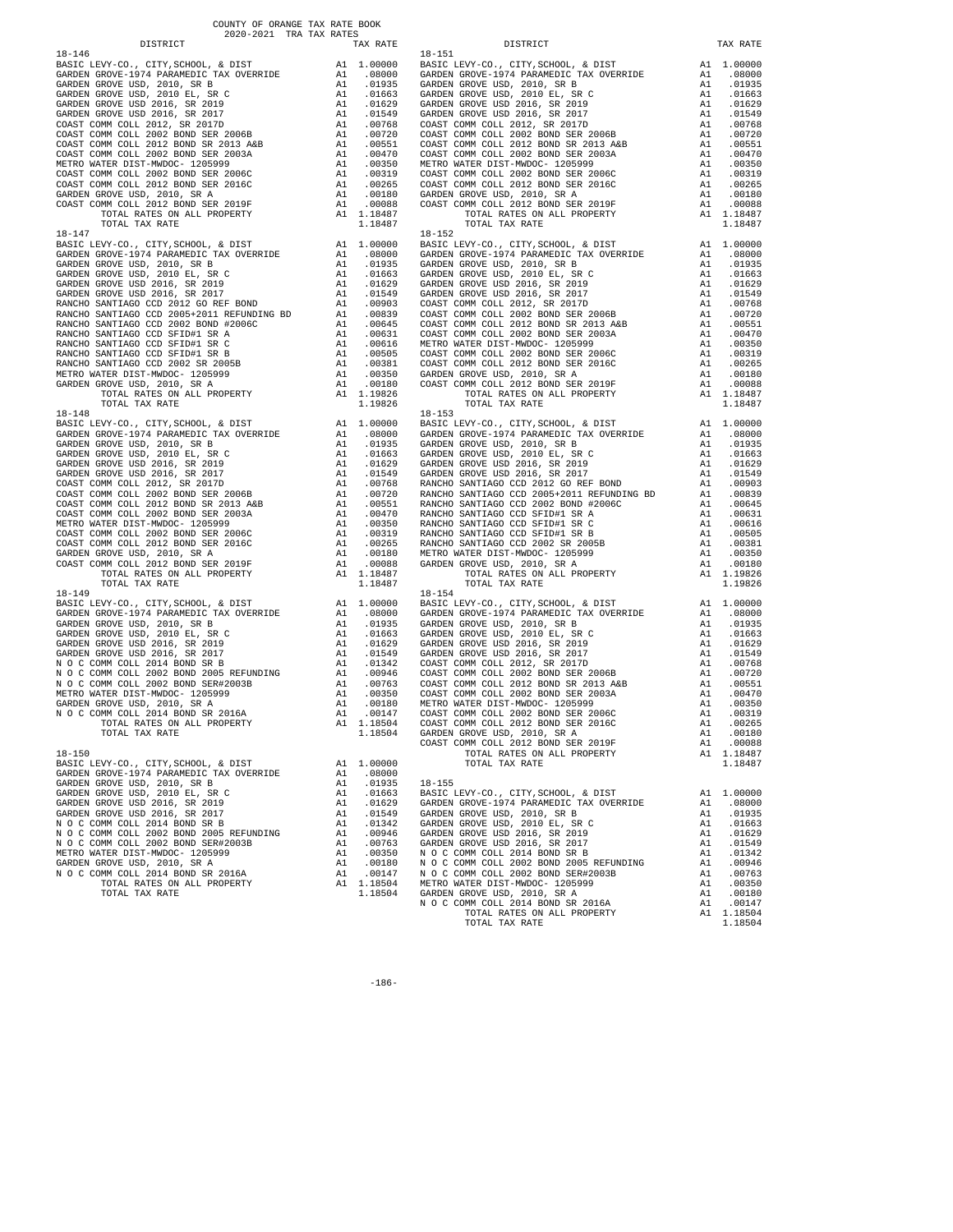| $18 - 156$                                                                                                          |                                                                              |                   |
|---------------------------------------------------------------------------------------------------------------------|------------------------------------------------------------------------------|-------------------|
|                                                                                                                     |                                                                              | $18 - 161$        |
|                                                                                                                     |                                                                              |                   |
|                                                                                                                     |                                                                              |                   |
|                                                                                                                     |                                                                              |                   |
|                                                                                                                     |                                                                              |                   |
|                                                                                                                     |                                                                              |                   |
|                                                                                                                     |                                                                              |                   |
|                                                                                                                     |                                                                              |                   |
|                                                                                                                     |                                                                              |                   |
|                                                                                                                     |                                                                              |                   |
|                                                                                                                     |                                                                              |                   |
|                                                                                                                     |                                                                              |                   |
|                                                                                                                     |                                                                              |                   |
|                                                                                                                     |                                                                              |                   |
|                                                                                                                     |                                                                              |                   |
|                                                                                                                     |                                                                              |                   |
| TOTAL TAX RATE                                                                                                      | 1.19826                                                                      |                   |
| $18 - 157$                                                                                                          |                                                                              | $18 - 162$        |
|                                                                                                                     |                                                                              |                   |
|                                                                                                                     |                                                                              |                   |
|                                                                                                                     |                                                                              |                   |
|                                                                                                                     |                                                                              |                   |
|                                                                                                                     |                                                                              |                   |
|                                                                                                                     |                                                                              |                   |
|                                                                                                                     |                                                                              |                   |
|                                                                                                                     |                                                                              |                   |
|                                                                                                                     |                                                                              |                   |
|                                                                                                                     |                                                                              |                   |
|                                                                                                                     |                                                                              |                   |
|                                                                                                                     |                                                                              |                   |
|                                                                                                                     |                                                                              |                   |
|                                                                                                                     |                                                                              |                   |
|                                                                                                                     |                                                                              |                   |
|                                                                                                                     |                                                                              |                   |
|                                                                                                                     |                                                                              |                   |
|                                                                                                                     |                                                                              |                   |
|                                                                                                                     |                                                                              |                   |
|                                                                                                                     |                                                                              |                   |
|                                                                                                                     |                                                                              |                   |
|                                                                                                                     |                                                                              | GARDEN            |
|                                                                                                                     |                                                                              |                   |
|                                                                                                                     |                                                                              |                   |
|                                                                                                                     |                                                                              |                   |
|                                                                                                                     |                                                                              |                   |
|                                                                                                                     |                                                                              |                   |
|                                                                                                                     |                                                                              |                   |
|                                                                                                                     |                                                                              |                   |
|                                                                                                                     |                                                                              |                   |
|                                                                                                                     |                                                                              |                   |
|                                                                                                                     |                                                                              |                   |
|                                                                                                                     |                                                                              |                   |
|                                                                                                                     |                                                                              |                   |
|                                                                                                                     |                                                                              |                   |
|                                                                                                                     |                                                                              |                   |
|                                                                                                                     |                                                                              |                   |
|                                                                                                                     |                                                                              |                   |
|                                                                                                                     |                                                                              |                   |
|                                                                                                                     |                                                                              |                   |
|                                                                                                                     |                                                                              |                   |
|                                                                                                                     |                                                                              |                   |
|                                                                                                                     |                                                                              |                   |
|                                                                                                                     |                                                                              |                   |
|                                                                                                                     |                                                                              |                   |
|                                                                                                                     |                                                                              | GARDEN            |
| $18 - 159$                                                                                                          |                                                                              | GARDEN            |
|                                                                                                                     |                                                                              |                   |
|                                                                                                                     |                                                                              |                   |
|                                                                                                                     |                                                                              |                   |
|                                                                                                                     |                                                                              |                   |
|                                                                                                                     |                                                                              |                   |
|                                                                                                                     |                                                                              |                   |
| N O C COMM COLL 2014 BOND SR B<br>A1                                                                                | .01342                                                                       |                   |
| N O C COMM COLL 2002 BOND 2005 REFUNDING<br>A1                                                                      | .00946                                                                       |                   |
|                                                                                                                     | A1.00763                                                                     |                   |
| N O C COMM COLL 2002 BOND 2003 NEWSTONES<br>N O C COMM COLL 2002 BOND SERT#2003B<br>METRO WATER DIST-MWDOC- 1205999 | A1 .00350                                                                    | $18 - 165$        |
| GARDEN GROVE USD, 2010, SR A                                                                                        |                                                                              | 18-165<br>BASIC L |
| N O C COMM COLL 2014 BOND SR 2016A                                                                                  |                                                                              |                   |
| TOTAL RATES ON ALL PROPERTY                                                                                         |                                                                              |                   |
| TOTAL TAX RATE                                                                                                      |                                                                              |                   |
|                                                                                                                     | A1 .00180 BASIC L<br>A1 .00147 GARDEN<br>A1 1.18504 GARDEN<br>1.18504 GARDEN | GARDEN            |
| $18 - 160$                                                                                                          |                                                                              | GARDEN            |
|                                                                                                                     |                                                                              |                   |
|                                                                                                                     |                                                                              |                   |
|                                                                                                                     |                                                                              |                   |
|                                                                                                                     |                                                                              |                   |
|                                                                                                                     |                                                                              |                   |
|                                                                                                                     |                                                                              |                   |
|                                                                                                                     |                                                                              |                   |
|                                                                                                                     |                                                                              |                   |
|                                                                                                                     |                                                                              |                   |
|                                                                                                                     |                                                                              |                   |
| METRO WATER DIST-MWDOC- 1205999                                                                                     | A1 .00350                                                                    |                   |
| GARDEN GROVE USD. 2010. SR A                                                                                        |                                                                              |                   |
| N O C COMM COLL 2014 BOND SR 2016A                                                                                  | A1 .00180<br>A1 .00147                                                       |                   |
| TOTAL RATES ON ALL PROPERTY<br>TOTAL TAX RATE                                                                       | A1 1.18504<br>1.18504                                                        |                   |

| COUNTY OF ORANGE TAX RATE BOOK<br>2020-2021 TRA TAX RATES                                                                                                                                                                                                                           |          |            |          |
|-------------------------------------------------------------------------------------------------------------------------------------------------------------------------------------------------------------------------------------------------------------------------------------|----------|------------|----------|
| DISTRICT                                                                                                                                                                                                                                                                            | TAX RATE | DISTRICT   | TAX RATE |
|                                                                                                                                                                                                                                                                                     |          | $18 - 161$ |          |
|                                                                                                                                                                                                                                                                                     |          |            |          |
| $\begin{tabular}{l ll} \textbf{WESTIMINISTER} \textbf{KEM-200B ROMDER} & 11.17673 & 18-163 & 100000 & 6.01871 & 11.17673 & 18-163 & 100000 & 6.01871 & 11.17673 & 18-163 & 100000 & 6.01871 & 11.17673 & 11.17673 & 18-163 & 100000 & 6.01871 & 11.17673 & 11.17673 & 11.17673 & 1$ |          |            |          |
|                                                                                                                                                                                                                                                                                     |          |            |          |
|                                                                                                                                                                                                                                                                                     |          |            |          |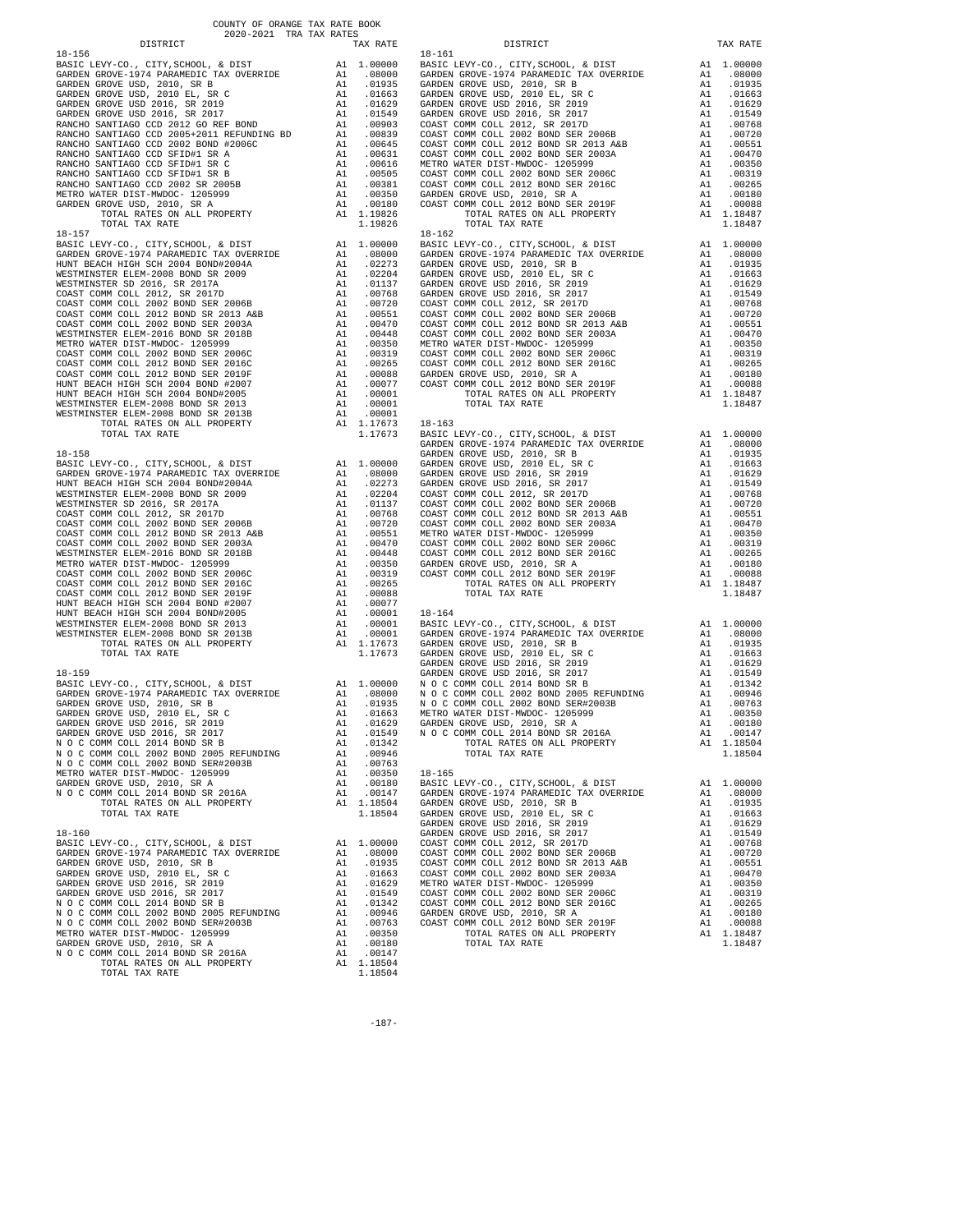|                                                                                                                                                                                   |               |                         | COAST C |
|-----------------------------------------------------------------------------------------------------------------------------------------------------------------------------------|---------------|-------------------------|---------|
|                                                                                                                                                                                   |               |                         |         |
|                                                                                                                                                                                   |               |                         |         |
|                                                                                                                                                                                   |               |                         |         |
|                                                                                                                                                                                   |               |                         |         |
|                                                                                                                                                                                   |               |                         |         |
|                                                                                                                                                                                   |               |                         |         |
|                                                                                                                                                                                   |               |                         |         |
|                                                                                                                                                                                   |               |                         |         |
|                                                                                                                                                                                   |               |                         |         |
|                                                                                                                                                                                   |               |                         | ANAHEIM |
| $18 - 168$                                                                                                                                                                        |               |                         | ANAHEIM |
|                                                                                                                                                                                   |               |                         |         |
|                                                                                                                                                                                   |               |                         |         |
|                                                                                                                                                                                   |               |                         |         |
|                                                                                                                                                                                   |               |                         |         |
|                                                                                                                                                                                   |               |                         |         |
|                                                                                                                                                                                   |               |                         |         |
|                                                                                                                                                                                   |               |                         |         |
|                                                                                                                                                                                   |               |                         |         |
|                                                                                                                                                                                   |               |                         |         |
|                                                                                                                                                                                   |               |                         |         |
|                                                                                                                                                                                   |               |                         |         |
|                                                                                                                                                                                   |               |                         |         |
|                                                                                                                                                                                   |               |                         |         |
| RANCHO (10-109 RANCHO )<br>BASIC LEVY-CO., CITY, SCHOOL, & DIST (41 1.00000 METRO WERD WERD CARDEN GROVE-1974 PARAMEDIC TAX OVERRIDE (41 1.08000 )<br>GARDEN GROVE USD. 2010 SP R |               |                         |         |
|                                                                                                                                                                                   |               |                         |         |
| GARDEN GROVE USD, 2010, SR B<br>GARDEN GROVE USD, 2010 EL, SR C                                                                                                                   |               | A1.01935<br>A1 .01663   |         |
| GARDEN GROVE USD 2016, SR 2019                                                                                                                                                    | $\mathtt{Al}$ | .01629                  |         |
|                                                                                                                                                                                   |               |                         |         |
|                                                                                                                                                                                   |               |                         |         |
|                                                                                                                                                                                   |               |                         |         |
|                                                                                                                                                                                   |               |                         |         |
|                                                                                                                                                                                   |               |                         |         |
|                                                                                                                                                                                   |               |                         |         |
|                                                                                                                                                                                   |               |                         |         |
| TOTAL TAX RATE                                                                                                                                                                    |               | 1.18487 GARDEN          | NOCC    |
| $18 - 170$                                                                                                                                                                        |               |                         |         |
|                                                                                                                                                                                   |               |                         |         |
|                                                                                                                                                                                   |               |                         |         |
|                                                                                                                                                                                   |               |                         |         |
|                                                                                                                                                                                   |               |                         |         |
|                                                                                                                                                                                   |               |                         |         |
|                                                                                                                                                                                   |               |                         |         |
|                                                                                                                                                                                   |               |                         |         |
|                                                                                                                                                                                   |               |                         |         |
|                                                                                                                                                                                   |               |                         | COAST C |
| $18 - 171$                                                                                                                                                                        |               |                         | COAST C |
| BASIC LEVY-CO., CITY, SCHOOL, & DIST<br>CARDEN GROVE-1974 PARAMEDIC TAX OVERRIDE A1 .08000 COAST C<br>GARDEN GROVE USD, 2010. SR B                                                |               |                         |         |
| GARDEN GROVE USD, 2010, SR B<br>GARDEN GROVE USD, 2010 EL, SR C                                                                                                                   |               | A1 .01935<br>A1.01663   |         |
|                                                                                                                                                                                   |               |                         |         |
|                                                                                                                                                                                   |               |                         |         |
|                                                                                                                                                                                   |               |                         |         |
| METRO WATER DIST-MWDOC- 1205999                                                                                                                                                   |               | A1 .00350               |         |
| GARDEN GROVE USD, 2010, SR A                                                                                                                                                      |               | A1 .00180               |         |
| N O C COMM COLL 2014 BOND SR 2016A<br>N O C COMM COLL 2014 BOND SR 2016A<br>TOTAL RATES ON ALL PROPERTY                                                                           |               | A1 .00147<br>A1 1.18504 |         |
| TOTAL TAX RATE                                                                                                                                                                    |               | 1.18504                 |         |

| COUNTY OF ORANGE TAX RATE BOOK<br>2020-2021 TRA TAX RATES |          |          |          |
|-----------------------------------------------------------|----------|----------|----------|
| DISTRICT                                                  | TAX RATE | DISTRICT | TAX RATE |
|                                                           |          |          |          |
|                                                           |          |          |          |
|                                                           |          |          |          |
|                                                           |          |          |          |
|                                                           |          |          |          |
|                                                           |          |          |          |
|                                                           |          |          |          |
|                                                           |          |          |          |
|                                                           |          |          |          |
|                                                           |          |          |          |
|                                                           |          |          |          |
|                                                           |          |          |          |
|                                                           |          |          |          |
|                                                           |          |          |          |
|                                                           |          |          |          |
|                                                           |          |          |          |
|                                                           |          |          |          |
|                                                           |          |          |          |
|                                                           |          |          |          |
|                                                           |          |          |          |
|                                                           |          |          |          |
|                                                           |          |          |          |
|                                                           |          |          |          |
|                                                           |          |          |          |
|                                                           |          |          |          |
|                                                           |          |          |          |
|                                                           |          |          |          |
|                                                           |          |          |          |
|                                                           |          |          |          |
|                                                           |          |          |          |
|                                                           |          |          |          |
|                                                           |          |          |          |
|                                                           |          |          |          |
|                                                           |          |          |          |
|                                                           |          |          |          |
|                                                           |          |          |          |
|                                                           |          |          |          |
|                                                           |          |          |          |
|                                                           |          |          |          |
|                                                           |          |          |          |
|                                                           |          |          |          |
|                                                           |          |          |          |
|                                                           |          |          |          |
|                                                           |          |          |          |
|                                                           |          |          |          |
|                                                           |          |          |          |
|                                                           |          |          |          |
|                                                           |          |          |          |
|                                                           |          |          |          |
|                                                           |          |          |          |
|                                                           |          |          |          |
|                                                           |          |          |          |
|                                                           |          |          |          |
|                                                           |          |          |          |
|                                                           |          |          |          |
|                                                           |          |          |          |
|                                                           |          |          |          |
|                                                           |          |          |          |
|                                                           |          |          |          |
|                                                           |          |          |          |
|                                                           |          |          |          |
|                                                           |          |          |          |
|                                                           |          |          |          |
|                                                           |          |          |          |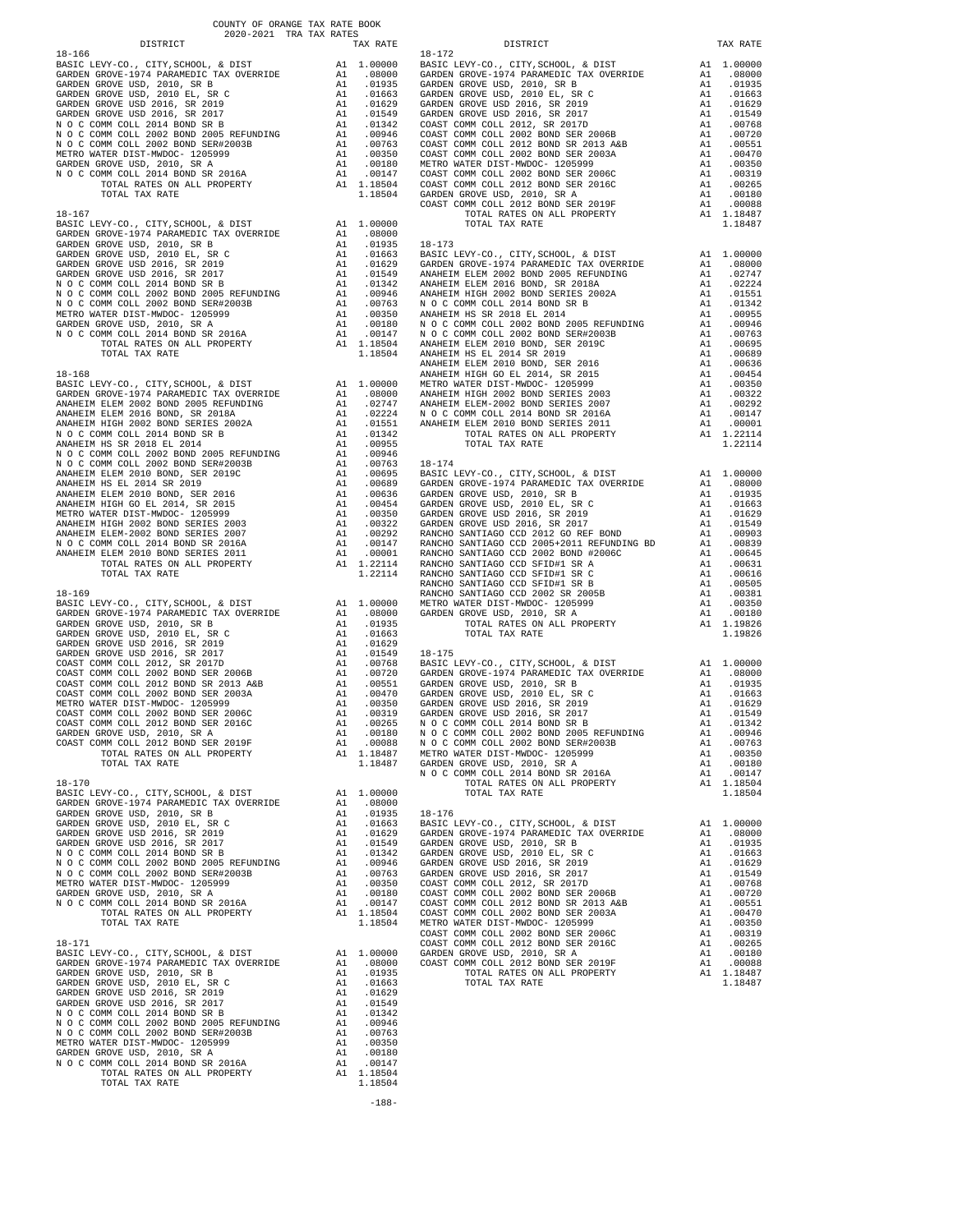| COUNTY OF ORANGE TAX RATE BOOK<br>2020-2021 TRA TAX RATES |          |                                                                                                                                                                                                                                        |          |
|-----------------------------------------------------------|----------|----------------------------------------------------------------------------------------------------------------------------------------------------------------------------------------------------------------------------------------|----------|
| DISTRICT                                                  | TAX RATE | DISTRICT                                                                                                                                                                                                                               | TAX RATE |
|                                                           |          |                                                                                                                                                                                                                                        |          |
|                                                           |          |                                                                                                                                                                                                                                        |          |
|                                                           |          |                                                                                                                                                                                                                                        |          |
|                                                           |          |                                                                                                                                                                                                                                        |          |
|                                                           |          |                                                                                                                                                                                                                                        |          |
|                                                           |          |                                                                                                                                                                                                                                        |          |
|                                                           |          |                                                                                                                                                                                                                                        |          |
|                                                           |          |                                                                                                                                                                                                                                        |          |
|                                                           |          |                                                                                                                                                                                                                                        |          |
|                                                           |          |                                                                                                                                                                                                                                        |          |
|                                                           |          |                                                                                                                                                                                                                                        |          |
|                                                           |          |                                                                                                                                                                                                                                        |          |
|                                                           |          |                                                                                                                                                                                                                                        |          |
|                                                           |          |                                                                                                                                                                                                                                        |          |
|                                                           |          |                                                                                                                                                                                                                                        |          |
|                                                           |          |                                                                                                                                                                                                                                        |          |
|                                                           |          |                                                                                                                                                                                                                                        |          |
|                                                           |          |                                                                                                                                                                                                                                        |          |
|                                                           |          |                                                                                                                                                                                                                                        |          |
|                                                           |          |                                                                                                                                                                                                                                        |          |
|                                                           |          |                                                                                                                                                                                                                                        |          |
|                                                           |          |                                                                                                                                                                                                                                        |          |
|                                                           |          |                                                                                                                                                                                                                                        |          |
|                                                           |          |                                                                                                                                                                                                                                        |          |
|                                                           |          |                                                                                                                                                                                                                                        |          |
|                                                           |          |                                                                                                                                                                                                                                        |          |
|                                                           |          |                                                                                                                                                                                                                                        |          |
|                                                           |          |                                                                                                                                                                                                                                        |          |
|                                                           |          |                                                                                                                                                                                                                                        |          |
|                                                           |          |                                                                                                                                                                                                                                        |          |
|                                                           |          |                                                                                                                                                                                                                                        |          |
|                                                           |          |                                                                                                                                                                                                                                        |          |
|                                                           |          |                                                                                                                                                                                                                                        |          |
|                                                           |          |                                                                                                                                                                                                                                        |          |
|                                                           |          |                                                                                                                                                                                                                                        |          |
|                                                           |          |                                                                                                                                                                                                                                        |          |
|                                                           |          |                                                                                                                                                                                                                                        |          |
|                                                           |          |                                                                                                                                                                                                                                        |          |
|                                                           |          |                                                                                                                                                                                                                                        |          |
|                                                           |          |                                                                                                                                                                                                                                        |          |
|                                                           |          |                                                                                                                                                                                                                                        |          |
|                                                           |          |                                                                                                                                                                                                                                        |          |
|                                                           |          |                                                                                                                                                                                                                                        |          |
|                                                           |          |                                                                                                                                                                                                                                        |          |
|                                                           |          |                                                                                                                                                                                                                                        |          |
|                                                           |          |                                                                                                                                                                                                                                        |          |
|                                                           |          |                                                                                                                                                                                                                                        |          |
|                                                           |          |                                                                                                                                                                                                                                        |          |
|                                                           |          |                                                                                                                                                                                                                                        |          |
|                                                           |          |                                                                                                                                                                                                                                        |          |
|                                                           |          |                                                                                                                                                                                                                                        |          |
|                                                           |          |                                                                                                                                                                                                                                        |          |
|                                                           |          |                                                                                                                                                                                                                                        |          |
|                                                           |          |                                                                                                                                                                                                                                        |          |
|                                                           |          |                                                                                                                                                                                                                                        |          |
|                                                           |          |                                                                                                                                                                                                                                        |          |
|                                                           |          |                                                                                                                                                                                                                                        |          |
|                                                           |          |                                                                                                                                                                                                                                        |          |
|                                                           |          |                                                                                                                                                                                                                                        |          |
|                                                           |          |                                                                                                                                                                                                                                        |          |
|                                                           |          |                                                                                                                                                                                                                                        |          |
|                                                           |          |                                                                                                                                                                                                                                        |          |
|                                                           |          |                                                                                                                                                                                                                                        |          |
|                                                           |          |                                                                                                                                                                                                                                        |          |
|                                                           |          |                                                                                                                                                                                                                                        |          |
|                                                           |          |                                                                                                                                                                                                                                        |          |
|                                                           |          |                                                                                                                                                                                                                                        |          |
|                                                           |          |                                                                                                                                                                                                                                        |          |
|                                                           |          |                                                                                                                                                                                                                                        |          |
|                                                           |          |                                                                                                                                                                                                                                        |          |
|                                                           |          |                                                                                                                                                                                                                                        |          |
|                                                           |          |                                                                                                                                                                                                                                        |          |
|                                                           |          |                                                                                                                                                                                                                                        |          |
|                                                           |          |                                                                                                                                                                                                                                        |          |
|                                                           |          |                                                                                                                                                                                                                                        |          |
|                                                           |          |                                                                                                                                                                                                                                        |          |
|                                                           |          |                                                                                                                                                                                                                                        |          |
|                                                           |          |                                                                                                                                                                                                                                        |          |
|                                                           |          | 461200 MESSIN (500 16227)<br>4210 MESSIN (500 16227)<br>4210 MESSIN (500 1622 MESSIN (500 1622 MESSIN (500 162 MESSIN (500 162 MESSIN)<br>102 COM9 COLL 2014 BOD 63 2015A<br>102 COM9 COLL 2014 BOD 63 2015A<br>11. 102147 COM2 COLL 2 |          |
|                                                           |          |                                                                                                                                                                                                                                        |          |

-189-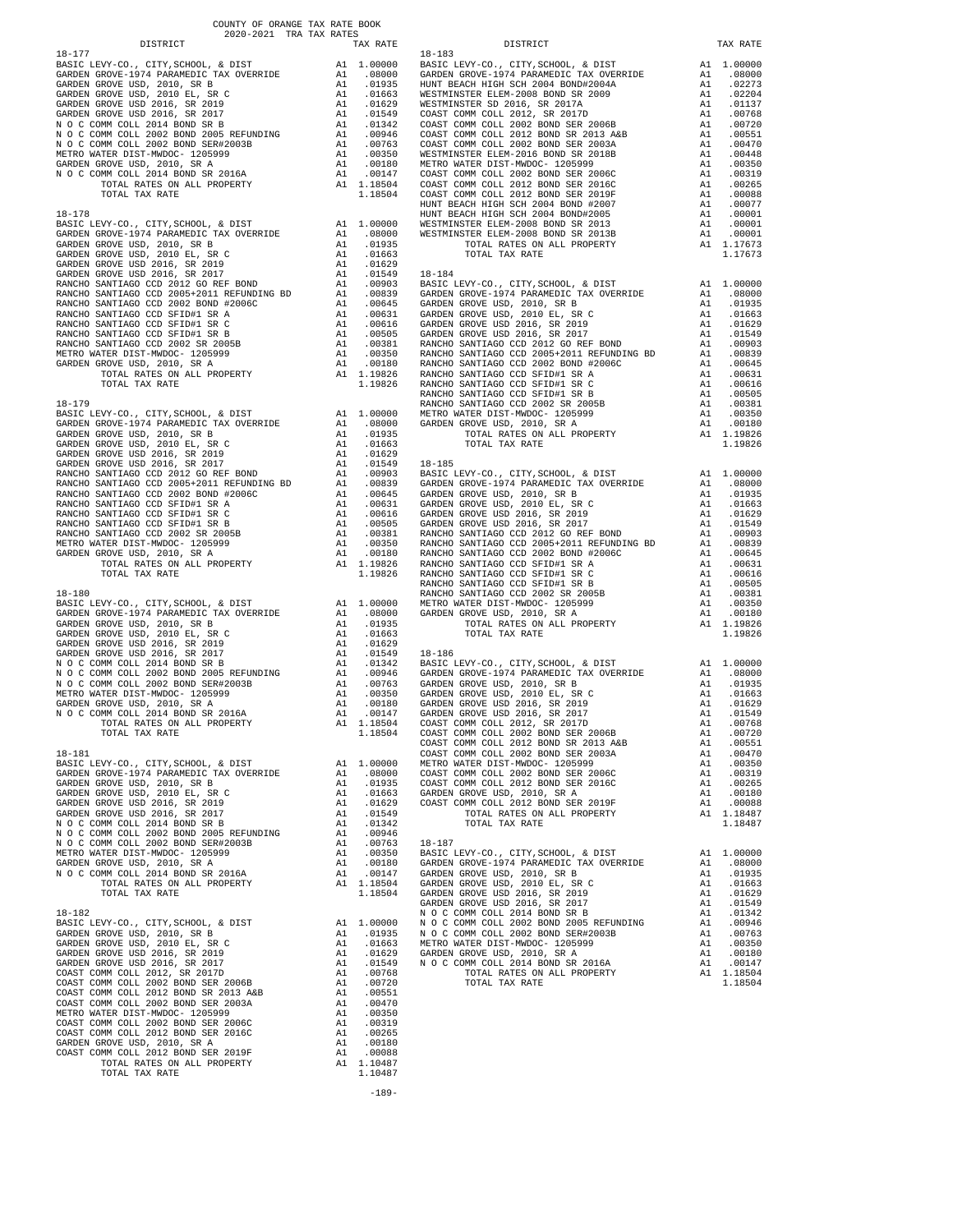| COUNTY OF ORANGE TAX RATE BOOK<br>2020-2021 TRA TAX RATES |          |          |          |
|-----------------------------------------------------------|----------|----------|----------|
| DISTRICT                                                  | TAX RATE | DISTRICT | TAX RATE |
| 18-188                                                    |          | 18-193   |          |
|                                                           |          |          |          |
|                                                           |          |          |          |
|                                                           |          |          |          |
|                                                           |          |          |          |
|                                                           |          |          |          |
|                                                           |          |          |          |
|                                                           |          |          |          |
|                                                           |          |          |          |
|                                                           |          |          |          |
|                                                           |          |          |          |
|                                                           |          |          |          |
|                                                           |          |          |          |
|                                                           |          |          |          |
|                                                           |          |          |          |
|                                                           |          |          |          |
|                                                           |          |          |          |
|                                                           |          |          |          |
|                                                           |          |          |          |
|                                                           |          |          |          |
|                                                           |          |          |          |
|                                                           |          |          |          |
|                                                           |          |          |          |
|                                                           |          |          |          |
|                                                           |          |          |          |
|                                                           |          |          |          |
|                                                           |          |          |          |
|                                                           |          |          |          |
|                                                           |          |          |          |
|                                                           |          |          |          |
|                                                           |          |          |          |
|                                                           |          |          |          |
|                                                           |          |          |          |
|                                                           |          |          |          |
|                                                           |          |          |          |
|                                                           |          |          |          |
|                                                           |          |          |          |
|                                                           |          |          |          |
|                                                           |          |          |          |
|                                                           |          |          |          |
|                                                           |          |          |          |
|                                                           |          |          |          |
|                                                           |          |          |          |
|                                                           |          |          |          |
|                                                           |          |          |          |
|                                                           |          |          |          |
|                                                           |          |          |          |
|                                                           |          |          |          |
|                                                           |          |          |          |
|                                                           |          |          |          |
|                                                           |          |          |          |
|                                                           |          |          |          |
|                                                           |          |          |          |
|                                                           |          |          |          |
|                                                           |          |          |          |
|                                                           |          |          |          |
|                                                           |          |          |          |
|                                                           |          |          |          |
|                                                           |          |          |          |
|                                                           |          |          |          |
|                                                           |          |          |          |
|                                                           |          |          |          |
|                                                           |          |          |          |
|                                                           |          |          |          |
|                                                           |          |          |          |
|                                                           |          |          |          |
|                                                           |          |          |          |
|                                                           |          |          |          |
|                                                           |          |          |          |
|                                                           |          |          |          |
|                                                           |          |          |          |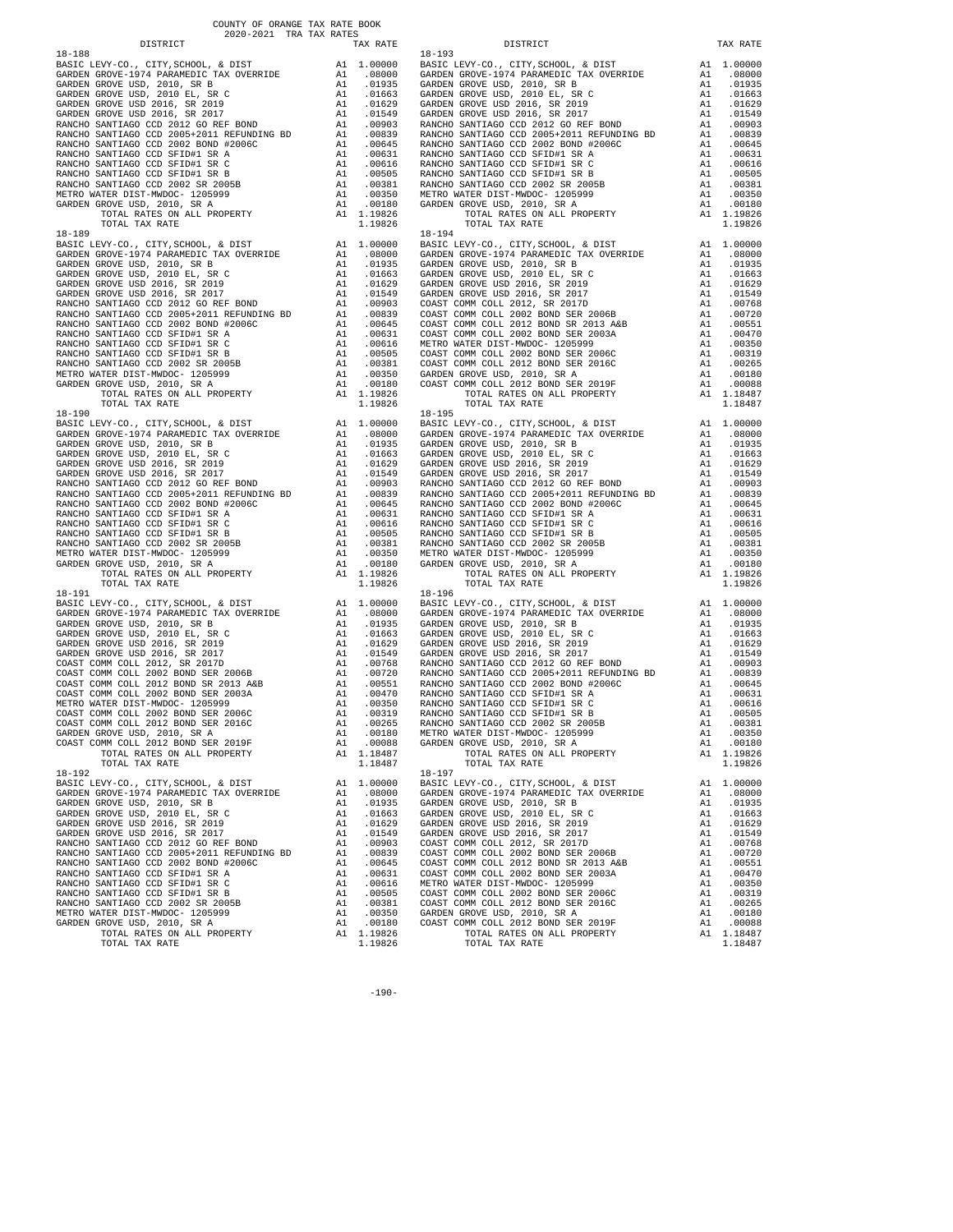| DISTRICT   | TAX RATE | DISTRICT   | TAX RATE |
|------------|----------|------------|----------|
| $18 - 198$ |          | $18 - 203$ |          |
|            |          |            |          |
|            |          |            |          |
|            |          |            |          |
|            |          |            |          |
|            |          |            |          |
|            |          |            |          |
|            |          |            |          |
|            |          |            |          |
|            |          |            |          |
|            |          |            |          |
|            |          |            |          |
|            |          |            |          |
|            |          |            |          |
|            |          |            |          |
|            |          |            |          |
|            |          |            |          |
|            |          |            |          |
|            |          |            |          |
|            |          |            |          |
|            |          |            |          |
|            |          |            |          |
|            |          |            |          |
|            |          |            |          |
|            |          |            |          |
|            |          |            |          |
|            |          |            |          |
|            |          |            |          |
|            |          |            |          |
|            |          |            |          |
|            |          |            |          |
|            |          |            |          |
|            |          |            |          |
|            |          |            |          |
|            |          |            |          |
|            |          |            |          |
|            |          |            |          |
|            |          |            |          |
|            |          |            |          |
|            |          |            |          |
|            |          |            |          |
|            |          |            |          |
|            |          |            |          |
|            |          |            |          |
|            |          |            |          |
|            |          |            |          |
|            |          |            |          |
|            |          |            |          |
|            |          |            |          |
|            |          |            |          |
|            |          |            |          |
|            |          |            |          |
|            |          |            |          |
|            |          |            |          |
|            |          |            |          |
|            |          |            |          |
|            |          |            |          |
|            |          |            |          |
|            |          |            |          |
|            |          |            |          |
|            |          |            |          |
|            |          |            |          |
|            |          |            |          |
|            |          |            |          |
|            |          |            |          |
|            |          |            |          |
|            |          |            |          |
|            |          |            |          |
|            |          |            |          |
|            |          |            |          |
|            |          |            |          |
|            |          |            |          |
|            |          |            |          |
|            |          |            |          |
|            |          |            |          |
|            |          |            |          |
|            |          |            |          |
|            |          |            |          |
|            |          |            |          |
|            |          |            |          |
|            |          |            |          |
|            |          |            |          |
|            |          |            |          |
|            |          |            |          |
|            |          |            |          |
|            |          |            |          |
|            |          |            |          |
|            |          |            |          |
|            |          |            |          |
|            |          |            |          |
|            |          |            |          |
|            |          |            |          |
|            |          |            |          |
|            |          |            |          |
|            |          |            |          |
|            |          |            |          |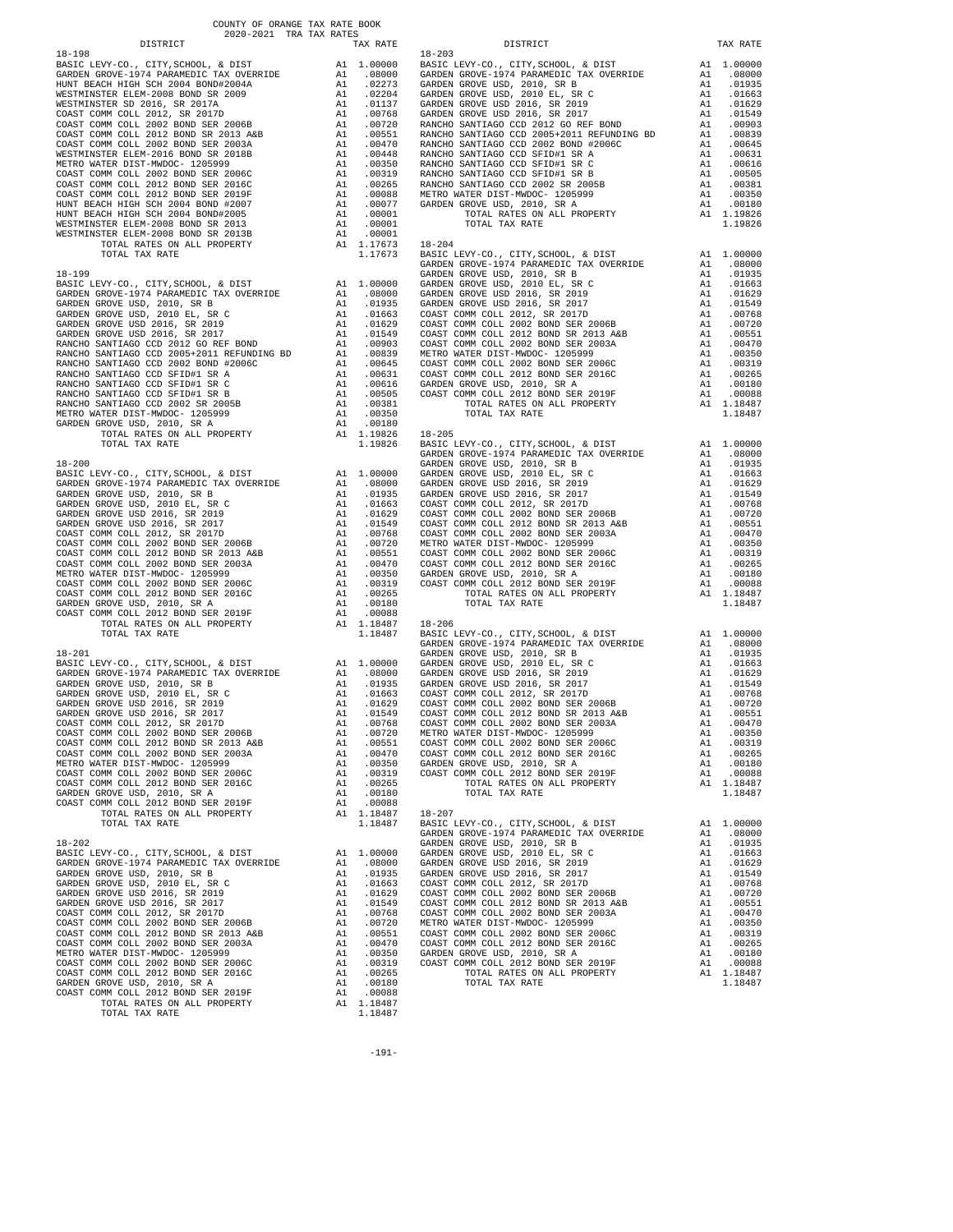| COUNTY OF ORANGE TAX RATE BOOK<br>2020-2021 TRA TAX RATES |          |          |          |
|-----------------------------------------------------------|----------|----------|----------|
| DISTRICT                                                  | TAX RATE | DISTRICT | TAX RATE |
|                                                           |          |          |          |
|                                                           |          |          |          |
|                                                           |          |          |          |
|                                                           |          |          |          |
|                                                           |          |          |          |
|                                                           |          |          |          |
|                                                           |          |          |          |
|                                                           |          |          |          |
|                                                           |          |          |          |
|                                                           |          |          |          |
|                                                           |          |          |          |
|                                                           |          |          |          |
|                                                           |          |          |          |
|                                                           |          |          |          |
|                                                           |          |          |          |
|                                                           |          |          |          |
|                                                           |          |          |          |
|                                                           |          |          |          |
|                                                           |          |          |          |
|                                                           |          |          |          |
|                                                           |          |          |          |
|                                                           |          |          |          |
|                                                           |          |          |          |
|                                                           |          |          |          |
|                                                           |          |          |          |
|                                                           |          |          |          |
|                                                           |          |          |          |
|                                                           |          |          |          |
|                                                           |          |          |          |
|                                                           |          |          |          |
|                                                           |          |          |          |
|                                                           |          |          |          |
|                                                           |          |          |          |
|                                                           |          |          |          |
|                                                           |          |          |          |
|                                                           |          |          |          |
|                                                           |          |          |          |
|                                                           |          |          |          |
|                                                           |          |          |          |
|                                                           |          |          |          |
|                                                           |          |          |          |
|                                                           |          |          |          |
|                                                           |          |          |          |
|                                                           |          |          |          |
|                                                           |          |          |          |
|                                                           |          |          |          |
|                                                           |          |          |          |
|                                                           |          |          |          |
|                                                           |          |          |          |
|                                                           |          |          |          |
|                                                           |          |          |          |
|                                                           |          |          |          |
|                                                           |          |          |          |
|                                                           |          |          |          |
|                                                           |          |          |          |
|                                                           |          |          |          |
|                                                           |          |          |          |
|                                                           |          |          |          |
|                                                           |          |          |          |
|                                                           |          |          |          |
|                                                           |          |          |          |
|                                                           |          |          |          |
|                                                           |          |          |          |
|                                                           |          |          |          |
|                                                           |          |          |          |
|                                                           |          |          |          |
|                                                           |          |          |          |
|                                                           |          |          |          |
|                                                           |          |          |          |
|                                                           |          |          |          |
|                                                           |          |          |          |
|                                                           |          |          |          |
|                                                           |          |          |          |
|                                                           |          |          |          |
|                                                           |          |          |          |
|                                                           |          |          |          |
|                                                           |          |          |          |
|                                                           |          |          |          |
|                                                           |          |          |          |
|                                                           |          |          |          |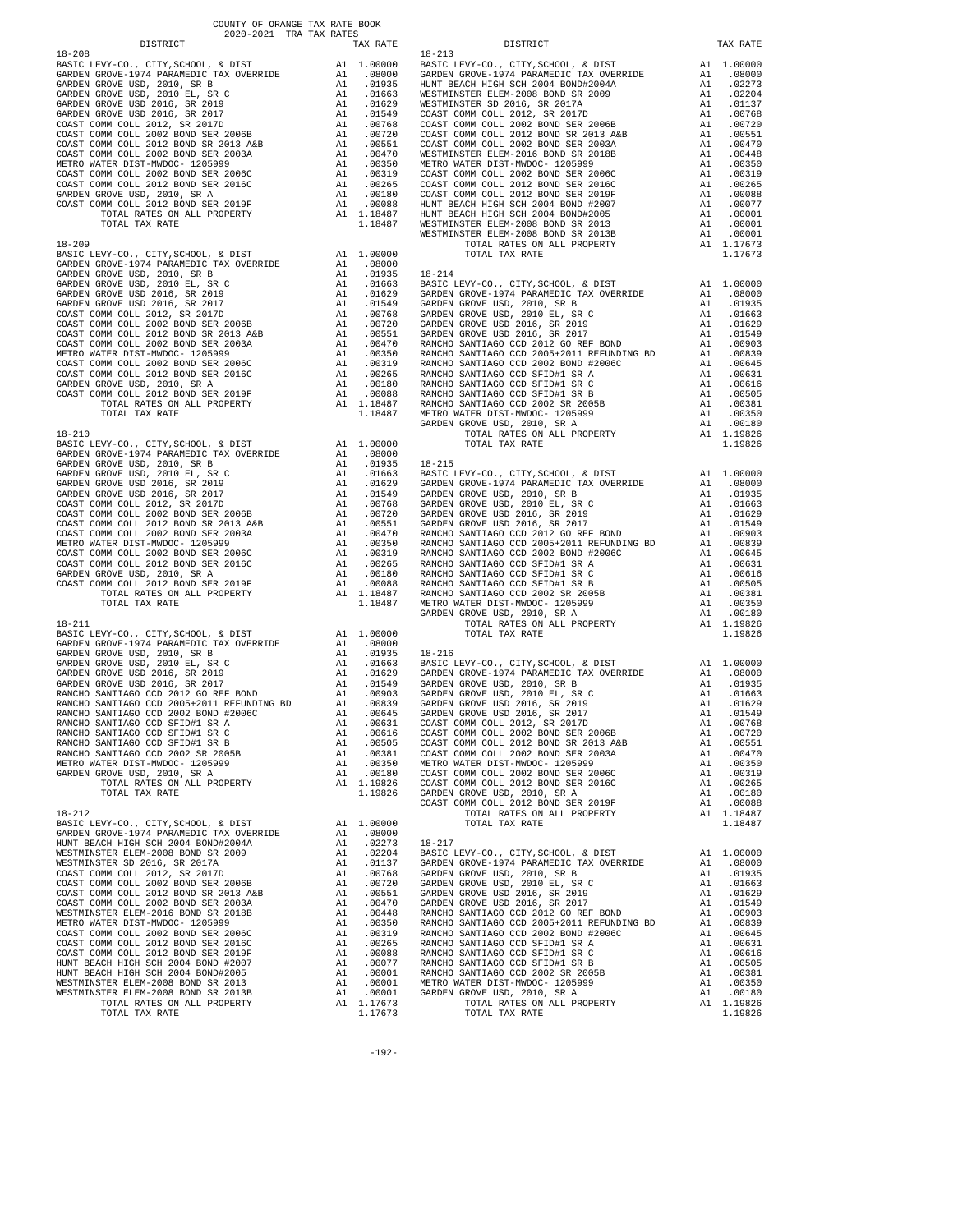| DISTRICT                                                                                                                                                                                                                      | TAX RATE | DISTRICT | TAX RATE |
|-------------------------------------------------------------------------------------------------------------------------------------------------------------------------------------------------------------------------------|----------|----------|----------|
| $18 - 218$                                                                                                                                                                                                                    |          | 18-224   |          |
|                                                                                                                                                                                                                               |          |          |          |
|                                                                                                                                                                                                                               |          |          |          |
|                                                                                                                                                                                                                               |          |          |          |
|                                                                                                                                                                                                                               |          |          |          |
|                                                                                                                                                                                                                               |          |          |          |
|                                                                                                                                                                                                                               |          |          |          |
|                                                                                                                                                                                                                               |          |          |          |
|                                                                                                                                                                                                                               |          |          |          |
|                                                                                                                                                                                                                               |          |          |          |
|                                                                                                                                                                                                                               |          |          |          |
|                                                                                                                                                                                                                               |          |          |          |
|                                                                                                                                                                                                                               |          |          |          |
|                                                                                                                                                                                                                               |          |          |          |
|                                                                                                                                                                                                                               |          |          |          |
|                                                                                                                                                                                                                               |          |          |          |
|                                                                                                                                                                                                                               |          |          |          |
|                                                                                                                                                                                                                               |          |          |          |
|                                                                                                                                                                                                                               |          |          |          |
|                                                                                                                                                                                                                               |          |          |          |
|                                                                                                                                                                                                                               |          |          |          |
|                                                                                                                                                                                                                               |          |          |          |
|                                                                                                                                                                                                                               |          |          |          |
|                                                                                                                                                                                                                               |          |          |          |
|                                                                                                                                                                                                                               |          |          |          |
|                                                                                                                                                                                                                               |          |          |          |
|                                                                                                                                                                                                                               |          |          |          |
|                                                                                                                                                                                                                               |          |          |          |
|                                                                                                                                                                                                                               |          |          |          |
|                                                                                                                                                                                                                               |          |          |          |
|                                                                                                                                                                                                                               |          |          |          |
|                                                                                                                                                                                                                               |          |          |          |
|                                                                                                                                                                                                                               |          |          |          |
|                                                                                                                                                                                                                               |          |          |          |
|                                                                                                                                                                                                                               |          |          |          |
|                                                                                                                                                                                                                               |          |          |          |
|                                                                                                                                                                                                                               |          |          |          |
|                                                                                                                                                                                                                               |          |          |          |
|                                                                                                                                                                                                                               |          |          |          |
|                                                                                                                                                                                                                               |          |          |          |
|                                                                                                                                                                                                                               |          |          |          |
|                                                                                                                                                                                                                               |          |          |          |
|                                                                                                                                                                                                                               |          |          |          |
|                                                                                                                                                                                                                               |          |          |          |
|                                                                                                                                                                                                                               |          |          |          |
|                                                                                                                                                                                                                               |          |          |          |
|                                                                                                                                                                                                                               |          |          |          |
|                                                                                                                                                                                                                               |          |          |          |
|                                                                                                                                                                                                                               |          |          |          |
|                                                                                                                                                                                                                               |          |          |          |
|                                                                                                                                                                                                                               |          |          |          |
|                                                                                                                                                                                                                               |          |          |          |
|                                                                                                                                                                                                                               |          |          |          |
|                                                                                                                                                                                                                               |          |          |          |
|                                                                                                                                                                                                                               |          |          |          |
|                                                                                                                                                                                                                               |          |          |          |
|                                                                                                                                                                                                                               |          |          |          |
|                                                                                                                                                                                                                               |          |          |          |
|                                                                                                                                                                                                                               |          |          |          |
|                                                                                                                                                                                                                               |          |          |          |
|                                                                                                                                                                                                                               |          |          |          |
|                                                                                                                                                                                                                               |          |          |          |
|                                                                                                                                                                                                                               |          |          |          |
|                                                                                                                                                                                                                               |          |          |          |
|                                                                                                                                                                                                                               |          |          |          |
|                                                                                                                                                                                                                               |          |          |          |
|                                                                                                                                                                                                                               |          |          |          |
|                                                                                                                                                                                                                               |          |          |          |
|                                                                                                                                                                                                                               |          |          |          |
|                                                                                                                                                                                                                               |          |          |          |
|                                                                                                                                                                                                                               |          |          |          |
|                                                                                                                                                                                                                               |          |          |          |
|                                                                                                                                                                                                                               |          |          |          |
|                                                                                                                                                                                                                               |          |          |          |
|                                                                                                                                                                                                                               |          |          |          |
|                                                                                                                                                                                                                               |          |          |          |
|                                                                                                                                                                                                                               |          |          |          |
|                                                                                                                                                                                                                               |          |          |          |
|                                                                                                                                                                                                                               |          |          |          |
|                                                                                                                                                                                                                               |          |          |          |
|                                                                                                                                                                                                                               |          |          |          |
|                                                                                                                                                                                                                               |          |          |          |
|                                                                                                                                                                                                                               |          |          |          |
|                                                                                                                                                                                                                               |          |          |          |
|                                                                                                                                                                                                                               |          |          |          |
|                                                                                                                                                                                                                               |          |          |          |
|                                                                                                                                                                                                                               |          |          |          |
|                                                                                                                                                                                                                               |          |          |          |
|                                                                                                                                                                                                                               |          |          |          |
|                                                                                                                                                                                                                               |          |          |          |
|                                                                                                                                                                                                                               |          |          |          |
|                                                                                                                                                                                                                               |          |          |          |
|                                                                                                                                                                                                                               |          |          |          |
|                                                                                                                                                                                                                               |          |          |          |
|                                                                                                                                                                                                                               |          |          |          |
|                                                                                                                                                                                                                               |          |          |          |
|                                                                                                                                                                                                                               |          |          |          |
|                                                                                                                                                                                                                               |          |          |          |
|                                                                                                                                                                                                                               |          |          |          |
|                                                                                                                                                                                                                               |          |          |          |
|                                                                                                                                                                                                                               |          |          |          |
|                                                                                                                                                                                                                               |          |          |          |
|                                                                                                                                                                                                                               |          |          |          |
|                                                                                                                                                                                                                               |          |          |          |
| 13.12011. The state of the state of the state of the state of the state of the state of the state of the state of the state of the state of the state of the state of the state of the state of the state of the state of the |          |          |          |

-193-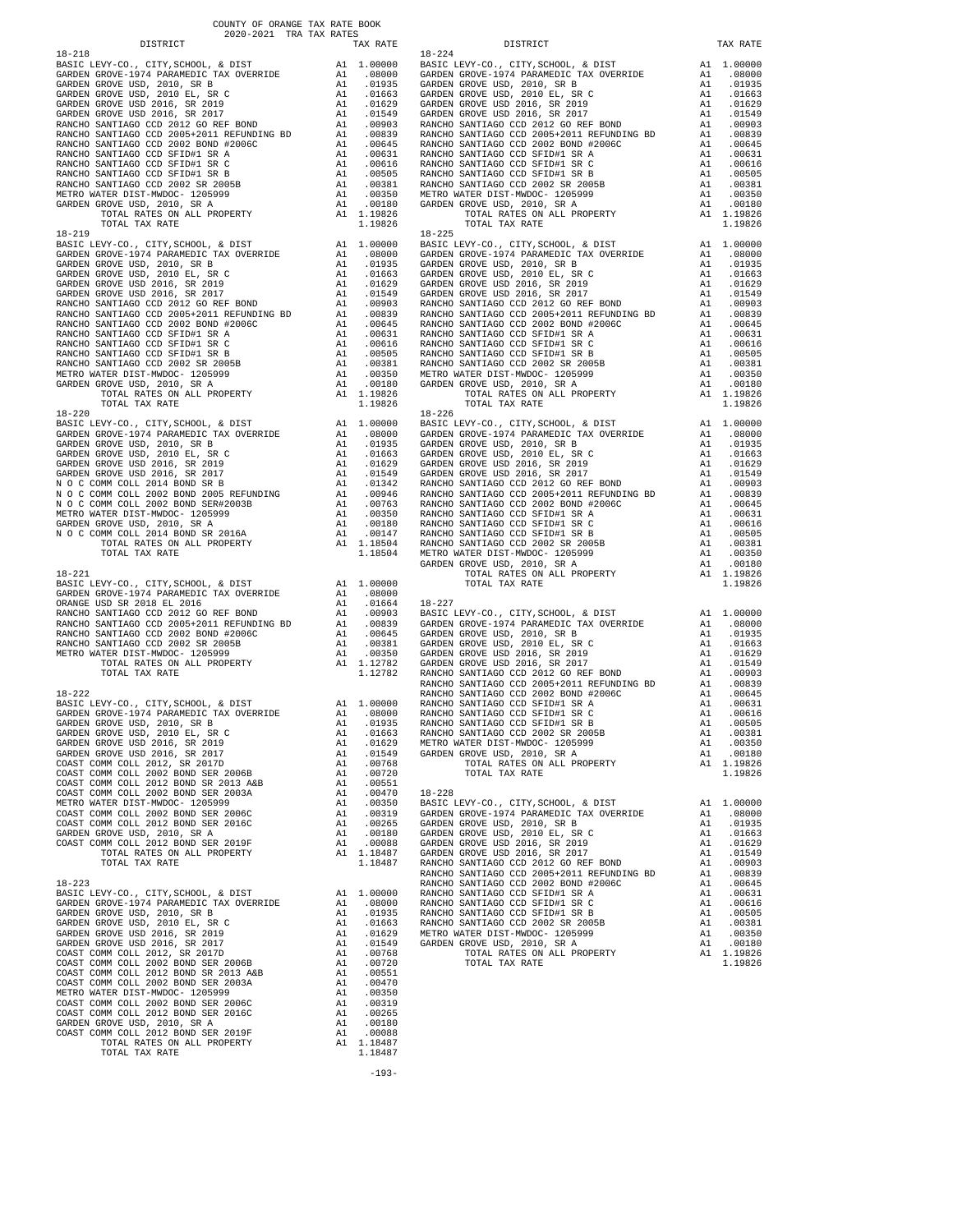| 2020-2021 TRA TAX RATES<br>DISTRICT | TAX RATE | DISTRICT   | TAX RATE |
|-------------------------------------|----------|------------|----------|
| $18 - 229$                          |          | $18 - 235$ |          |
|                                     |          |            |          |
|                                     |          |            |          |
|                                     |          |            |          |
|                                     |          |            |          |
|                                     |          |            |          |
|                                     |          |            |          |
|                                     |          |            |          |
|                                     |          |            |          |
|                                     |          |            |          |
|                                     |          |            |          |
|                                     |          |            |          |
|                                     |          |            |          |
|                                     |          |            |          |
|                                     |          |            |          |
|                                     |          |            |          |
|                                     |          |            |          |
|                                     |          |            |          |
|                                     |          |            |          |
|                                     |          |            |          |
|                                     |          |            |          |
|                                     |          |            |          |
|                                     |          |            |          |
|                                     |          |            |          |
|                                     |          |            |          |
|                                     |          |            |          |
|                                     |          |            |          |
|                                     |          |            |          |
|                                     |          |            |          |
|                                     |          |            |          |
|                                     |          |            |          |
|                                     |          |            |          |
|                                     |          |            |          |
|                                     |          |            |          |
|                                     |          |            |          |
|                                     |          |            |          |
|                                     |          |            |          |
|                                     |          |            |          |
|                                     |          |            |          |
|                                     |          |            |          |
|                                     |          |            |          |
|                                     |          |            |          |
|                                     |          |            |          |
|                                     |          |            |          |
|                                     |          |            |          |
|                                     |          |            |          |
|                                     |          |            |          |
|                                     |          |            |          |
|                                     |          |            |          |
|                                     |          |            |          |
|                                     |          |            |          |
|                                     |          |            |          |
|                                     |          |            |          |
|                                     |          |            |          |
|                                     |          |            |          |
|                                     |          |            |          |
|                                     |          |            |          |
|                                     |          |            |          |
|                                     |          |            |          |
|                                     |          |            |          |
|                                     |          |            |          |
|                                     |          |            |          |
|                                     |          |            |          |
|                                     |          |            |          |
|                                     |          |            |          |
|                                     |          |            |          |
|                                     |          |            |          |
|                                     |          |            |          |
|                                     |          |            |          |
|                                     |          |            |          |
|                                     |          |            |          |
|                                     |          |            |          |
|                                     |          |            |          |
|                                     |          |            |          |
|                                     |          |            |          |
|                                     |          |            |          |
|                                     |          |            |          |
|                                     |          |            |          |
| TOTAL TAX RATE                      |          |            |          |
|                                     |          |            |          |

COUNTY OF ORANGE TAX RATE BOOK

-194-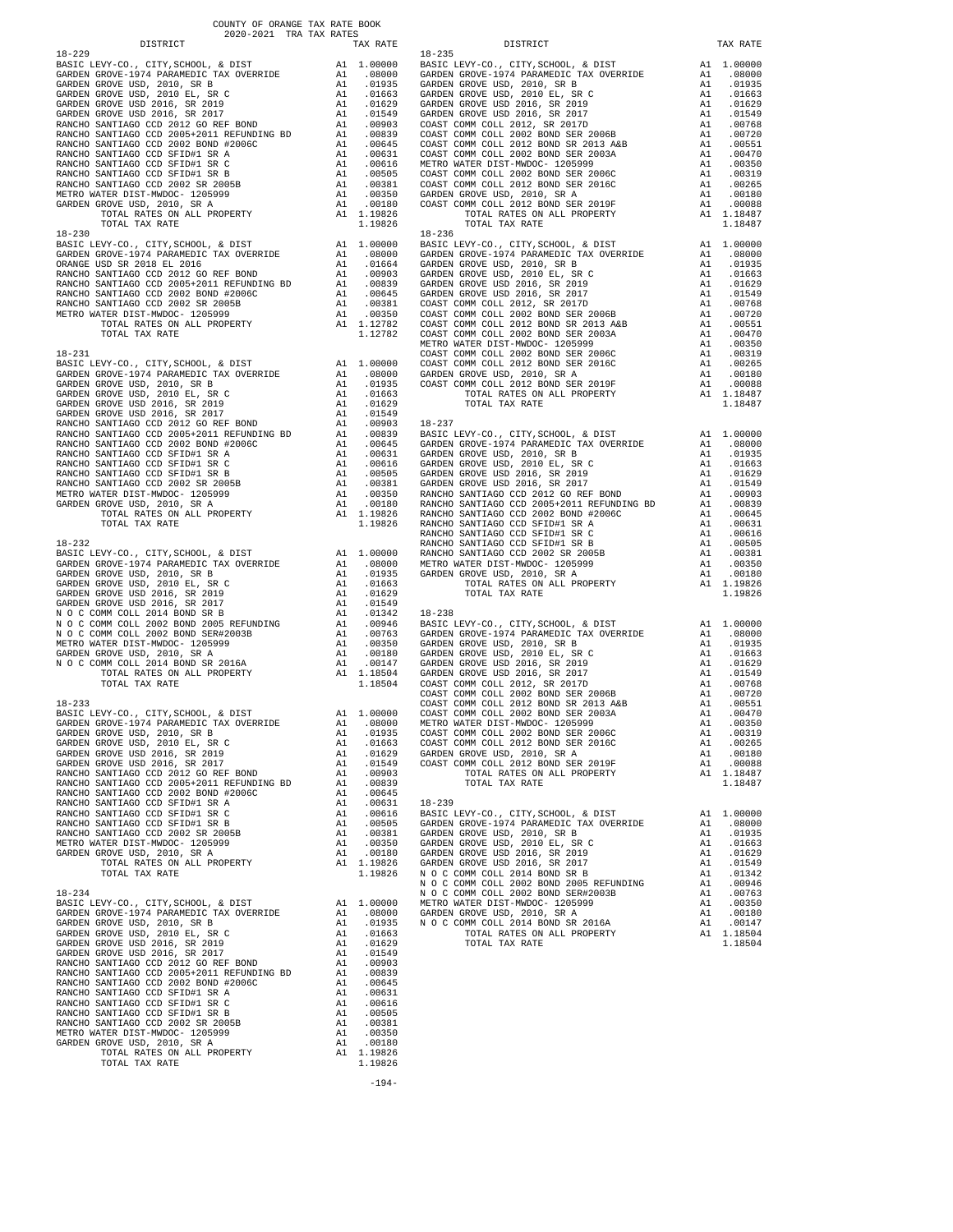| COUNTY OF ORANGE TAX RATE BOOK<br>2020-2021 TRA TAX RATES |          |                                                                                                                                                                                                                                                                                     |          |
|-----------------------------------------------------------|----------|-------------------------------------------------------------------------------------------------------------------------------------------------------------------------------------------------------------------------------------------------------------------------------------|----------|
| DISTRICT                                                  | TAX RATE | DISTRICT                                                                                                                                                                                                                                                                            | TAX RATE |
| $18 - 240$                                                |          | $18 - 245$                                                                                                                                                                                                                                                                          |          |
|                                                           |          |                                                                                                                                                                                                                                                                                     |          |
|                                                           |          |                                                                                                                                                                                                                                                                                     |          |
|                                                           |          |                                                                                                                                                                                                                                                                                     |          |
|                                                           |          |                                                                                                                                                                                                                                                                                     |          |
|                                                           |          |                                                                                                                                                                                                                                                                                     |          |
|                                                           |          |                                                                                                                                                                                                                                                                                     |          |
|                                                           |          |                                                                                                                                                                                                                                                                                     |          |
|                                                           |          |                                                                                                                                                                                                                                                                                     |          |
|                                                           |          |                                                                                                                                                                                                                                                                                     |          |
|                                                           |          |                                                                                                                                                                                                                                                                                     |          |
|                                                           |          |                                                                                                                                                                                                                                                                                     |          |
|                                                           |          |                                                                                                                                                                                                                                                                                     |          |
|                                                           |          |                                                                                                                                                                                                                                                                                     |          |
|                                                           |          |                                                                                                                                                                                                                                                                                     |          |
|                                                           |          |                                                                                                                                                                                                                                                                                     |          |
|                                                           |          |                                                                                                                                                                                                                                                                                     |          |
|                                                           |          |                                                                                                                                                                                                                                                                                     |          |
|                                                           |          |                                                                                                                                                                                                                                                                                     |          |
|                                                           |          |                                                                                                                                                                                                                                                                                     |          |
|                                                           |          |                                                                                                                                                                                                                                                                                     |          |
|                                                           |          |                                                                                                                                                                                                                                                                                     |          |
|                                                           |          |                                                                                                                                                                                                                                                                                     |          |
|                                                           |          |                                                                                                                                                                                                                                                                                     |          |
|                                                           |          |                                                                                                                                                                                                                                                                                     |          |
|                                                           |          |                                                                                                                                                                                                                                                                                     |          |
|                                                           |          |                                                                                                                                                                                                                                                                                     |          |
|                                                           |          |                                                                                                                                                                                                                                                                                     |          |
|                                                           |          | 1.5.11<br>1.5.21<br>1.5.21<br>1.5.21<br>1.5.21<br>1.5.21<br>1.5.21<br>1.5.21<br>1.5.21<br>1.5.21<br>1.5.21<br>1.5.21<br>1.5.21<br>1.5.21<br>1.5.21<br>2.5.21<br>2.5.21<br>2.5.21<br>2.5.21<br>2.5.21<br>2.5.21<br>2.5.21<br>2.5.21<br>2.5.21<br>2.5.21<br>2.5.21<br>2.5.21<br>2.5.2 |          |
|                                                           |          |                                                                                                                                                                                                                                                                                     |          |
|                                                           |          |                                                                                                                                                                                                                                                                                     |          |
|                                                           |          |                                                                                                                                                                                                                                                                                     |          |
|                                                           |          |                                                                                                                                                                                                                                                                                     |          |
|                                                           |          |                                                                                                                                                                                                                                                                                     |          |
|                                                           |          |                                                                                                                                                                                                                                                                                     |          |
|                                                           |          |                                                                                                                                                                                                                                                                                     |          |
|                                                           |          |                                                                                                                                                                                                                                                                                     |          |
|                                                           |          |                                                                                                                                                                                                                                                                                     |          |
|                                                           |          |                                                                                                                                                                                                                                                                                     |          |
|                                                           |          |                                                                                                                                                                                                                                                                                     |          |
|                                                           |          |                                                                                                                                                                                                                                                                                     |          |
|                                                           |          |                                                                                                                                                                                                                                                                                     |          |
|                                                           |          |                                                                                                                                                                                                                                                                                     |          |
|                                                           |          |                                                                                                                                                                                                                                                                                     |          |
|                                                           |          |                                                                                                                                                                                                                                                                                     |          |
|                                                           |          |                                                                                                                                                                                                                                                                                     |          |
|                                                           |          |                                                                                                                                                                                                                                                                                     |          |
|                                                           |          |                                                                                                                                                                                                                                                                                     |          |
|                                                           |          |                                                                                                                                                                                                                                                                                     |          |
|                                                           |          |                                                                                                                                                                                                                                                                                     |          |
|                                                           |          |                                                                                                                                                                                                                                                                                     |          |
|                                                           |          |                                                                                                                                                                                                                                                                                     |          |
|                                                           |          |                                                                                                                                                                                                                                                                                     |          |
|                                                           |          |                                                                                                                                                                                                                                                                                     |          |
|                                                           |          |                                                                                                                                                                                                                                                                                     |          |
|                                                           |          |                                                                                                                                                                                                                                                                                     |          |
|                                                           |          |                                                                                                                                                                                                                                                                                     |          |
|                                                           |          |                                                                                                                                                                                                                                                                                     |          |
|                                                           |          |                                                                                                                                                                                                                                                                                     |          |
|                                                           |          |                                                                                                                                                                                                                                                                                     |          |
|                                                           |          |                                                                                                                                                                                                                                                                                     |          |
|                                                           |          |                                                                                                                                                                                                                                                                                     |          |
|                                                           |          |                                                                                                                                                                                                                                                                                     |          |
|                                                           |          |                                                                                                                                                                                                                                                                                     |          |
|                                                           |          |                                                                                                                                                                                                                                                                                     |          |
|                                                           |          |                                                                                                                                                                                                                                                                                     |          |
|                                                           |          |                                                                                                                                                                                                                                                                                     |          |
|                                                           |          |                                                                                                                                                                                                                                                                                     |          |
|                                                           |          |                                                                                                                                                                                                                                                                                     |          |
|                                                           |          |                                                                                                                                                                                                                                                                                     |          |
|                                                           |          |                                                                                                                                                                                                                                                                                     |          |
|                                                           |          |                                                                                                                                                                                                                                                                                     |          |
|                                                           |          |                                                                                                                                                                                                                                                                                     |          |
|                                                           |          |                                                                                                                                                                                                                                                                                     |          |
|                                                           |          |                                                                                                                                                                                                                                                                                     |          |
|                                                           |          |                                                                                                                                                                                                                                                                                     |          |
|                                                           |          |                                                                                                                                                                                                                                                                                     |          |
|                                                           |          |                                                                                                                                                                                                                                                                                     |          |
|                                                           |          |                                                                                                                                                                                                                                                                                     |          |
|                                                           |          |                                                                                                                                                                                                                                                                                     |          |
|                                                           |          |                                                                                                                                                                                                                                                                                     |          |
|                                                           |          |                                                                                                                                                                                                                                                                                     |          |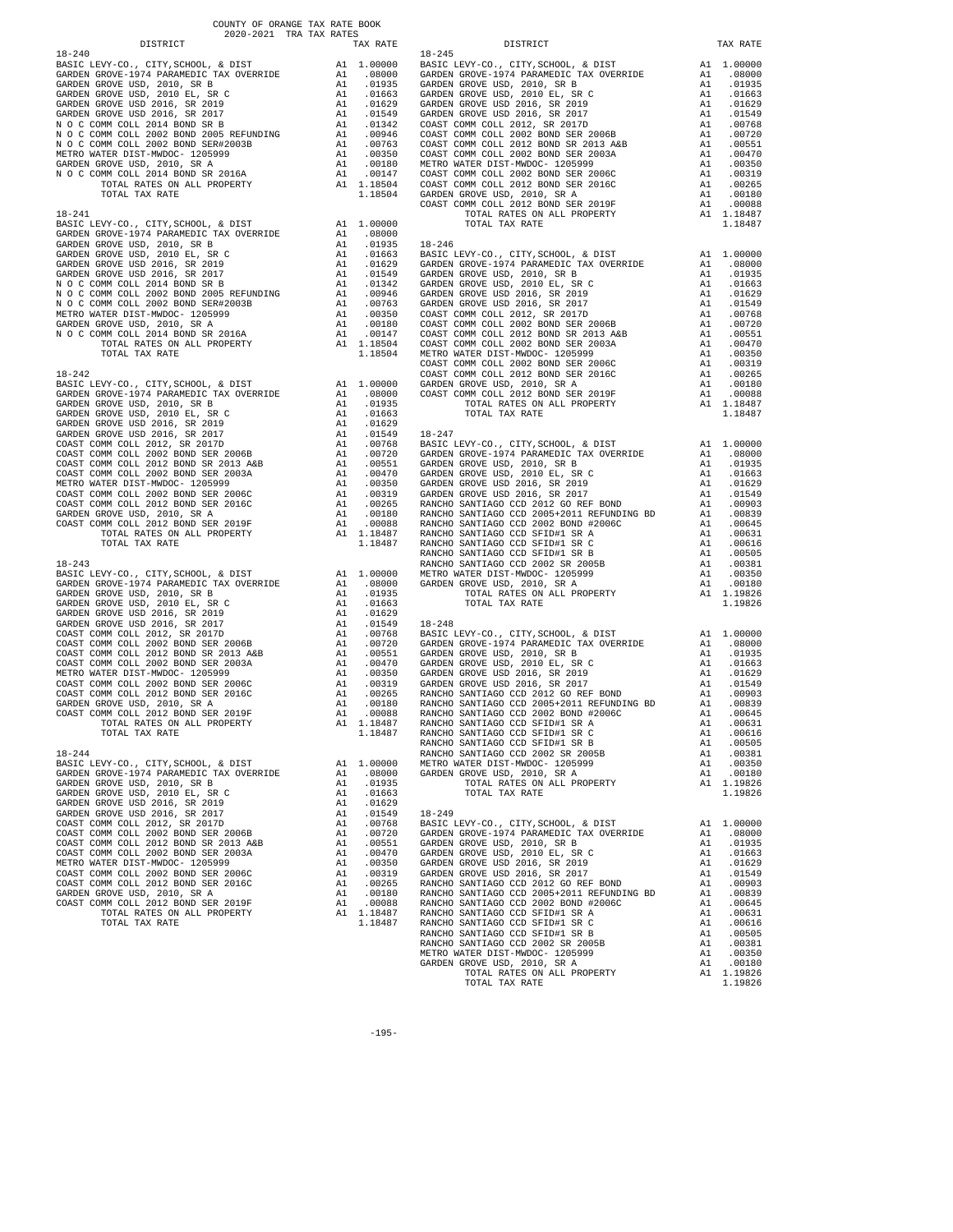| <b>DISIKICI</b>              |    | IAA KAIL   |            |
|------------------------------|----|------------|------------|
| $18 - 250$                   |    |            | $18 - 255$ |
|                              |    |            |            |
|                              |    |            |            |
|                              |    |            |            |
|                              |    |            |            |
|                              |    |            |            |
|                              |    |            |            |
|                              |    |            |            |
|                              |    |            |            |
|                              |    |            |            |
|                              |    |            |            |
|                              |    |            |            |
|                              |    |            |            |
|                              |    |            |            |
|                              |    |            |            |
|                              |    |            |            |
|                              |    |            |            |
| TOTAL TAX RATE               |    | 1.18487    |            |
| $18 - 251$                   |    |            | $18 - 256$ |
|                              |    |            |            |
|                              |    |            |            |
|                              |    |            |            |
|                              |    |            |            |
|                              |    |            |            |
|                              |    |            |            |
|                              |    |            |            |
|                              |    |            |            |
|                              |    |            |            |
|                              |    |            |            |
|                              |    |            |            |
|                              |    |            |            |
|                              |    |            |            |
|                              |    |            |            |
|                              |    |            |            |
|                              |    |            |            |
|                              |    |            |            |
|                              |    |            |            |
|                              |    |            |            |
|                              |    |            |            |
|                              |    |            |            |
|                              |    |            |            |
|                              |    |            |            |
|                              |    |            |            |
|                              |    |            |            |
|                              |    |            |            |
|                              |    |            |            |
|                              |    |            |            |
|                              |    |            |            |
|                              |    |            |            |
|                              |    |            |            |
|                              |    |            |            |
|                              |    |            |            |
|                              |    |            |            |
|                              |    |            |            |
|                              |    |            |            |
|                              |    |            |            |
|                              |    |            |            |
|                              |    |            |            |
|                              |    |            |            |
|                              |    |            |            |
|                              |    |            |            |
|                              |    |            |            |
|                              |    |            |            |
|                              |    |            |            |
|                              |    |            |            |
|                              |    |            |            |
|                              |    |            |            |
|                              |    |            |            |
|                              |    |            |            |
|                              |    |            |            |
|                              |    |            |            |
|                              |    |            |            |
| GARDEN GROVE USD, 2010, SR A | A1 | .00180     | GARDEN     |
| TOTAL RATES ON ALL PROPERTY  |    | A1 1.19826 |            |
| TOTAL TAX RATE               |    | 1.19826    |            |
| $18 - 254$                   |    |            | $18 - 259$ |
|                              |    |            |            |
|                              |    |            |            |
|                              |    |            |            |
|                              |    |            |            |
|                              |    |            |            |
|                              |    |            |            |
|                              |    |            |            |
|                              |    |            |            |
|                              |    |            |            |
|                              |    |            |            |
|                              |    |            |            |
|                              |    |            |            |
|                              |    |            |            |
|                              |    |            |            |
|                              |    |            |            |
|                              |    |            |            |
|                              |    |            |            |
| TOTAL RATES ON ALL PROPERTY  |    | A1 1.19826 |            |

| COUNTY OF ORANGE TAX RATE BOOK<br>2020-2021 TRA TAX RATES |          |                                                                                                                                                                                            |          |
|-----------------------------------------------------------|----------|--------------------------------------------------------------------------------------------------------------------------------------------------------------------------------------------|----------|
| DISTRICT<br>$18 - 250$                                    | TAX RATE | DISTRICT<br>$18 - 255$                                                                                                                                                                     | TAX RATE |
|                                                           |          |                                                                                                                                                                                            |          |
|                                                           |          |                                                                                                                                                                                            |          |
|                                                           |          |                                                                                                                                                                                            |          |
|                                                           |          | RANCHO SANTIAGO CCD 2002 SR 2005B<br>RANCHO SANTIAGO CCD 2002 SR 2005B<br>METRO WATER DIST<br>—MIDOC – 1205999<br>METRO WATER DIST_MWDOC – 1205999<br>METRO WATER DIST_MWDOC – 1205999<br> |          |
| $18 - 254$                                                |          | $18 - 259$                                                                                                                                                                                 |          |

-196-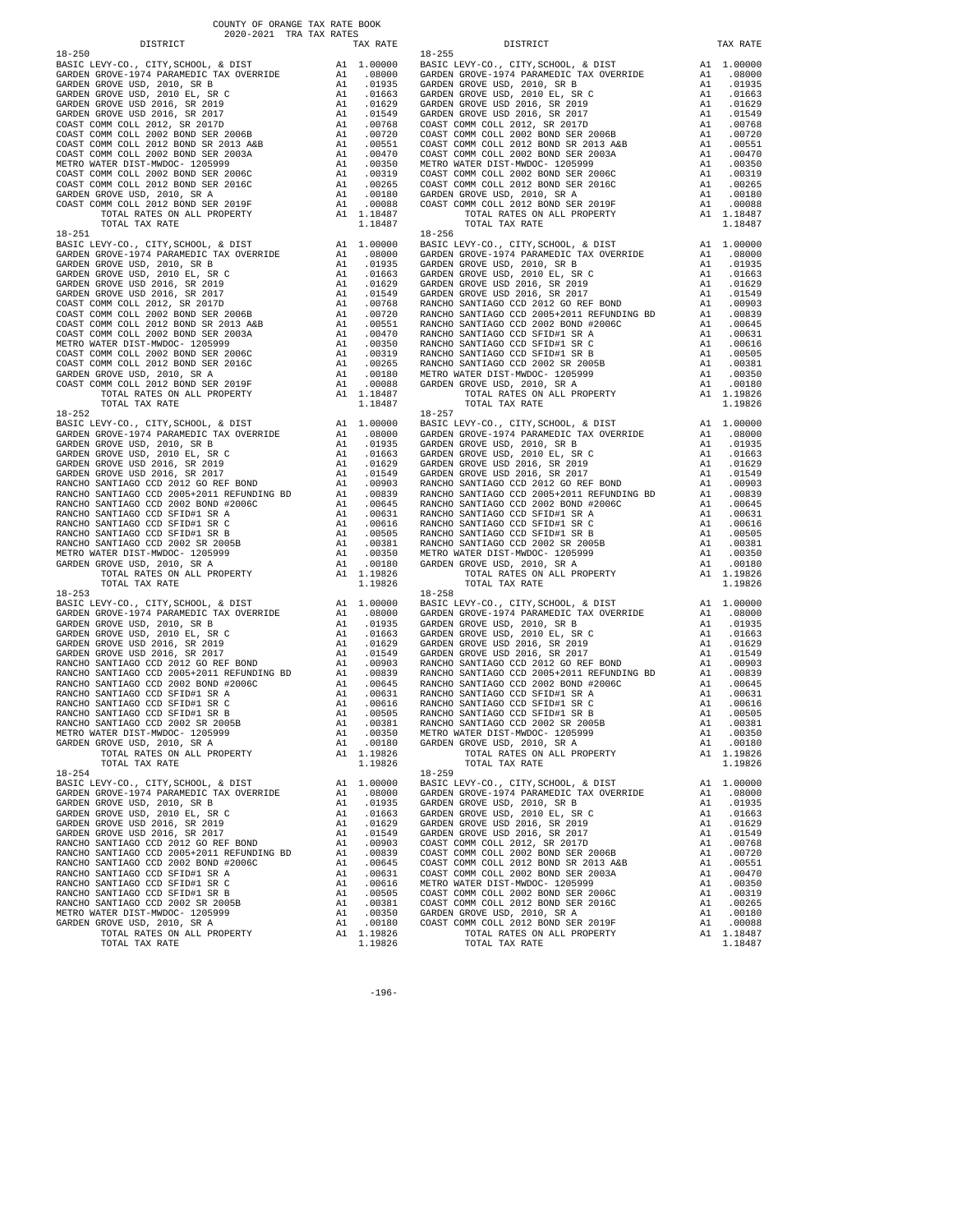| COUNTY OF ORANGE TAX RATE BOOK<br>2020-2021 TRA TAX RATES |  |                                                                                                                                                                                                                                                                           |  |
|-----------------------------------------------------------|--|---------------------------------------------------------------------------------------------------------------------------------------------------------------------------------------------------------------------------------------------------------------------------|--|
|                                                           |  |                                                                                                                                                                                                                                                                           |  |
|                                                           |  |                                                                                                                                                                                                                                                                           |  |
|                                                           |  |                                                                                                                                                                                                                                                                           |  |
|                                                           |  |                                                                                                                                                                                                                                                                           |  |
|                                                           |  |                                                                                                                                                                                                                                                                           |  |
|                                                           |  |                                                                                                                                                                                                                                                                           |  |
|                                                           |  |                                                                                                                                                                                                                                                                           |  |
|                                                           |  |                                                                                                                                                                                                                                                                           |  |
|                                                           |  |                                                                                                                                                                                                                                                                           |  |
|                                                           |  |                                                                                                                                                                                                                                                                           |  |
|                                                           |  |                                                                                                                                                                                                                                                                           |  |
|                                                           |  |                                                                                                                                                                                                                                                                           |  |
|                                                           |  |                                                                                                                                                                                                                                                                           |  |
|                                                           |  |                                                                                                                                                                                                                                                                           |  |
|                                                           |  |                                                                                                                                                                                                                                                                           |  |
|                                                           |  |                                                                                                                                                                                                                                                                           |  |
|                                                           |  |                                                                                                                                                                                                                                                                           |  |
|                                                           |  |                                                                                                                                                                                                                                                                           |  |
|                                                           |  |                                                                                                                                                                                                                                                                           |  |
|                                                           |  |                                                                                                                                                                                                                                                                           |  |
|                                                           |  |                                                                                                                                                                                                                                                                           |  |
|                                                           |  |                                                                                                                                                                                                                                                                           |  |
|                                                           |  |                                                                                                                                                                                                                                                                           |  |
|                                                           |  |                                                                                                                                                                                                                                                                           |  |
|                                                           |  |                                                                                                                                                                                                                                                                           |  |
|                                                           |  |                                                                                                                                                                                                                                                                           |  |
|                                                           |  |                                                                                                                                                                                                                                                                           |  |
|                                                           |  |                                                                                                                                                                                                                                                                           |  |
|                                                           |  |                                                                                                                                                                                                                                                                           |  |
|                                                           |  |                                                                                                                                                                                                                                                                           |  |
|                                                           |  |                                                                                                                                                                                                                                                                           |  |
|                                                           |  |                                                                                                                                                                                                                                                                           |  |
|                                                           |  |                                                                                                                                                                                                                                                                           |  |
|                                                           |  |                                                                                                                                                                                                                                                                           |  |
|                                                           |  |                                                                                                                                                                                                                                                                           |  |
|                                                           |  |                                                                                                                                                                                                                                                                           |  |
|                                                           |  |                                                                                                                                                                                                                                                                           |  |
|                                                           |  |                                                                                                                                                                                                                                                                           |  |
|                                                           |  |                                                                                                                                                                                                                                                                           |  |
|                                                           |  |                                                                                                                                                                                                                                                                           |  |
|                                                           |  |                                                                                                                                                                                                                                                                           |  |
|                                                           |  |                                                                                                                                                                                                                                                                           |  |
|                                                           |  |                                                                                                                                                                                                                                                                           |  |
|                                                           |  |                                                                                                                                                                                                                                                                           |  |
|                                                           |  |                                                                                                                                                                                                                                                                           |  |
|                                                           |  |                                                                                                                                                                                                                                                                           |  |
|                                                           |  |                                                                                                                                                                                                                                                                           |  |
|                                                           |  |                                                                                                                                                                                                                                                                           |  |
|                                                           |  |                                                                                                                                                                                                                                                                           |  |
|                                                           |  |                                                                                                                                                                                                                                                                           |  |
|                                                           |  |                                                                                                                                                                                                                                                                           |  |
|                                                           |  |                                                                                                                                                                                                                                                                           |  |
|                                                           |  |                                                                                                                                                                                                                                                                           |  |
|                                                           |  |                                                                                                                                                                                                                                                                           |  |
|                                                           |  |                                                                                                                                                                                                                                                                           |  |
|                                                           |  |                                                                                                                                                                                                                                                                           |  |
|                                                           |  |                                                                                                                                                                                                                                                                           |  |
|                                                           |  |                                                                                                                                                                                                                                                                           |  |
|                                                           |  |                                                                                                                                                                                                                                                                           |  |
|                                                           |  |                                                                                                                                                                                                                                                                           |  |
|                                                           |  |                                                                                                                                                                                                                                                                           |  |
|                                                           |  |                                                                                                                                                                                                                                                                           |  |
|                                                           |  | $\begin{tabular}{cccccc} \textbf{WALM} & 0.0000 & 0.0000 & 0.00000 & 0.00000 & 0.00000 & 0.00000 & 0.00000 & 0.00000 & 0.00000 & 0.00000 & 0.00000 & 0.00000 & 0.00000 & 0.00000 & 0.00000 & 0.00000 & 0.00000 & 0.00000 & 0.00000 & 0.00000 & 0.00000 & 0.00000 & 0.000$ |  |
|                                                           |  |                                                                                                                                                                                                                                                                           |  |
|                                                           |  |                                                                                                                                                                                                                                                                           |  |
|                                                           |  |                                                                                                                                                                                                                                                                           |  |
|                                                           |  |                                                                                                                                                                                                                                                                           |  |
|                                                           |  |                                                                                                                                                                                                                                                                           |  |
|                                                           |  |                                                                                                                                                                                                                                                                           |  |
|                                                           |  |                                                                                                                                                                                                                                                                           |  |
|                                                           |  |                                                                                                                                                                                                                                                                           |  |
|                                                           |  |                                                                                                                                                                                                                                                                           |  |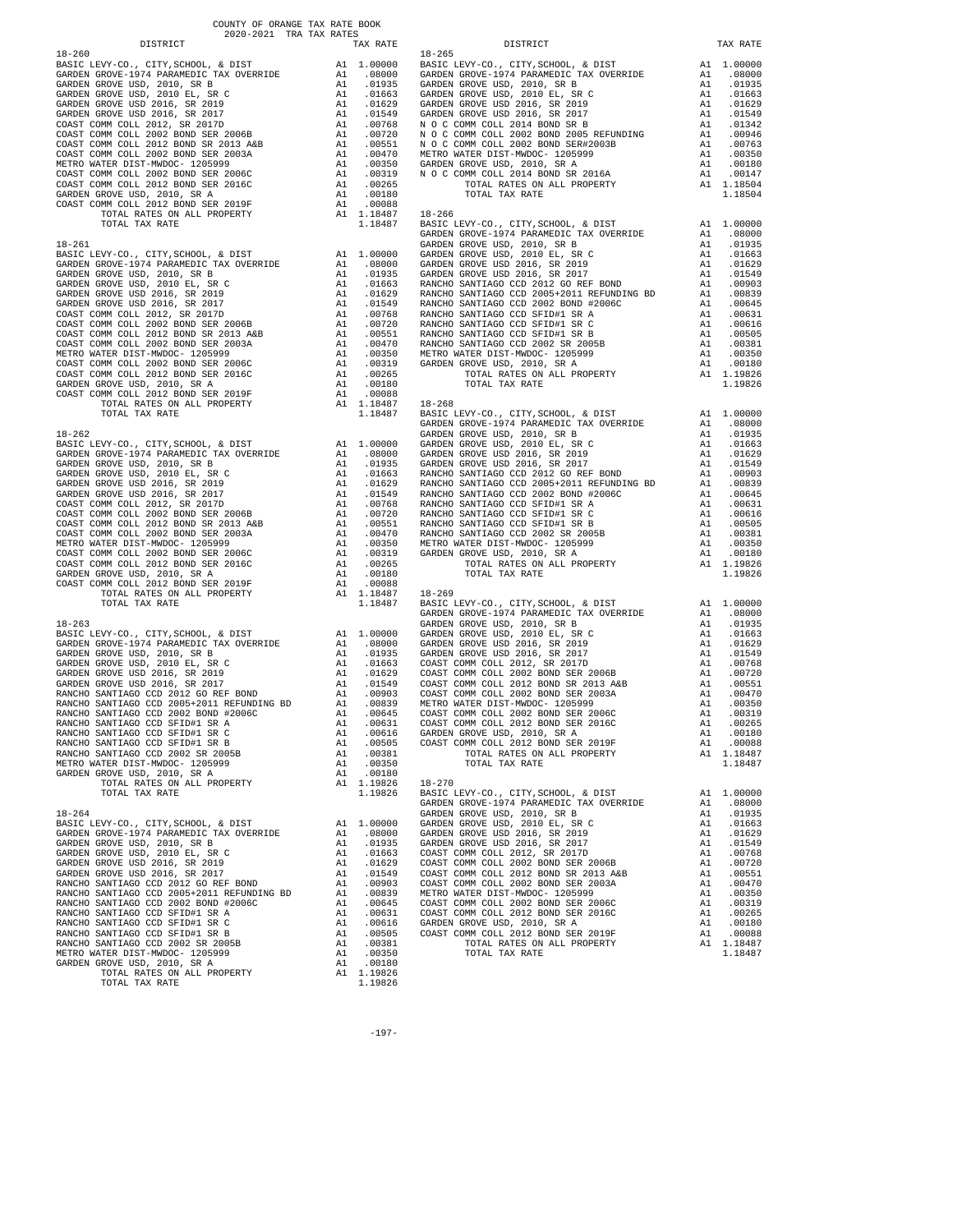| COUNTY OF ORANGE TAX RATE BOOK<br>$2020-2021 \quad \text{TRA TAX RATES}$ DISTRICT $2020-2021 \quad \text{TRA TAX RATES}$ |          |          |          |
|--------------------------------------------------------------------------------------------------------------------------|----------|----------|----------|
|                                                                                                                          | TAX RATE | DISTRICT | TAX RATE |
|                                                                                                                          |          |          |          |
|                                                                                                                          |          |          |          |
|                                                                                                                          |          |          |          |
|                                                                                                                          |          |          |          |
|                                                                                                                          |          |          |          |
|                                                                                                                          |          |          |          |
|                                                                                                                          |          |          |          |
|                                                                                                                          |          |          |          |
|                                                                                                                          |          |          |          |
|                                                                                                                          |          |          |          |
|                                                                                                                          |          |          |          |
|                                                                                                                          |          |          |          |
|                                                                                                                          |          |          |          |
|                                                                                                                          |          |          |          |
|                                                                                                                          |          |          |          |
|                                                                                                                          |          |          |          |
|                                                                                                                          |          |          |          |
|                                                                                                                          |          |          |          |
|                                                                                                                          |          |          |          |
|                                                                                                                          |          |          |          |
|                                                                                                                          |          |          |          |
|                                                                                                                          |          |          |          |
|                                                                                                                          |          |          |          |
|                                                                                                                          |          |          |          |
|                                                                                                                          |          |          |          |
|                                                                                                                          |          |          |          |
|                                                                                                                          |          |          |          |
|                                                                                                                          |          |          |          |
|                                                                                                                          |          |          |          |
|                                                                                                                          |          |          |          |
|                                                                                                                          |          |          |          |
|                                                                                                                          |          |          |          |
|                                                                                                                          |          |          |          |
|                                                                                                                          |          |          |          |
|                                                                                                                          |          |          |          |
|                                                                                                                          |          |          |          |
|                                                                                                                          |          |          |          |
|                                                                                                                          |          |          |          |
|                                                                                                                          |          |          |          |
|                                                                                                                          |          |          |          |
|                                                                                                                          |          |          |          |
|                                                                                                                          |          |          |          |
|                                                                                                                          |          |          |          |
|                                                                                                                          |          |          |          |
|                                                                                                                          |          |          |          |
|                                                                                                                          |          |          |          |
|                                                                                                                          |          |          |          |
|                                                                                                                          |          |          |          |
|                                                                                                                          |          |          |          |
|                                                                                                                          |          |          |          |
|                                                                                                                          |          |          |          |
|                                                                                                                          |          |          |          |
|                                                                                                                          |          |          |          |
|                                                                                                                          |          |          |          |
|                                                                                                                          |          |          |          |
|                                                                                                                          |          |          |          |
|                                                                                                                          |          |          |          |
|                                                                                                                          |          |          |          |
|                                                                                                                          |          |          |          |
|                                                                                                                          |          |          |          |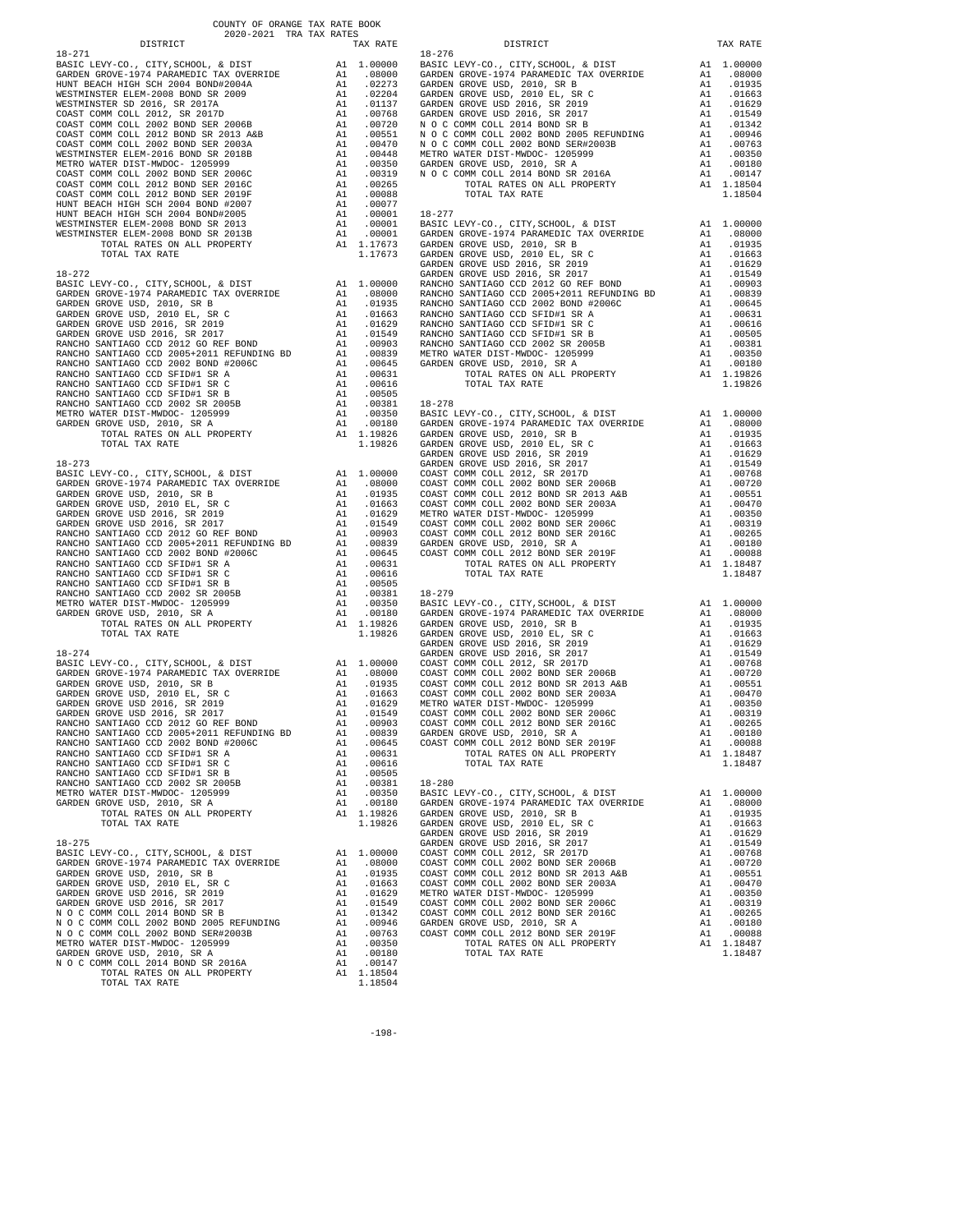| COUNTY OF ORANGE TAX RATE BOOK<br>$2020-2021 \quad \text{TRA TAX RATES}$ DISTRICT |          |          |          |
|-----------------------------------------------------------------------------------|----------|----------|----------|
|                                                                                   | TAX RATE | DISTRICT | TAX RATE |
|                                                                                   |          |          |          |
|                                                                                   |          |          |          |
|                                                                                   |          |          |          |
|                                                                                   |          |          |          |
|                                                                                   |          |          |          |
|                                                                                   |          |          |          |
|                                                                                   |          |          |          |
|                                                                                   |          |          |          |
|                                                                                   |          |          |          |
|                                                                                   |          |          |          |
|                                                                                   |          |          |          |
|                                                                                   |          |          |          |
|                                                                                   |          |          |          |
|                                                                                   |          |          |          |
|                                                                                   |          |          |          |
|                                                                                   |          |          |          |
|                                                                                   |          |          |          |
|                                                                                   |          |          |          |
|                                                                                   |          |          |          |
|                                                                                   |          |          |          |
|                                                                                   |          |          |          |
|                                                                                   |          |          |          |
|                                                                                   |          |          |          |
|                                                                                   |          |          |          |
|                                                                                   |          |          |          |
|                                                                                   |          |          |          |
|                                                                                   |          |          |          |
|                                                                                   |          |          |          |
|                                                                                   |          |          |          |
|                                                                                   |          |          |          |
|                                                                                   |          |          |          |
|                                                                                   |          |          |          |
|                                                                                   |          |          |          |
|                                                                                   |          |          |          |
|                                                                                   |          |          |          |
|                                                                                   |          |          |          |
|                                                                                   |          |          |          |
|                                                                                   |          |          |          |
|                                                                                   |          |          |          |
|                                                                                   |          |          |          |
|                                                                                   |          |          |          |
|                                                                                   |          |          |          |
|                                                                                   |          |          |          |
|                                                                                   |          |          |          |
|                                                                                   |          |          |          |
|                                                                                   |          |          |          |
|                                                                                   |          |          |          |
|                                                                                   |          |          |          |
|                                                                                   |          |          |          |
|                                                                                   |          |          |          |
|                                                                                   |          |          |          |
|                                                                                   |          |          |          |
|                                                                                   |          |          |          |
|                                                                                   |          |          |          |
|                                                                                   |          |          |          |
|                                                                                   |          |          |          |
|                                                                                   |          |          |          |
|                                                                                   |          |          |          |
|                                                                                   |          |          |          |
|                                                                                   |          |          |          |
|                                                                                   |          |          |          |
|                                                                                   |          |          |          |
|                                                                                   |          |          |          |
|                                                                                   |          |          |          |
|                                                                                   |          |          |          |
|                                                                                   |          |          |          |
|                                                                                   |          |          |          |
|                                                                                   |          |          |          |
|                                                                                   |          |          |          |
|                                                                                   |          |          |          |
|                                                                                   |          |          |          |
|                                                                                   |          |          |          |
|                                                                                   |          |          |          |
|                                                                                   |          |          |          |
|                                                                                   |          |          |          |
|                                                                                   |          |          |          |
|                                                                                   |          |          |          |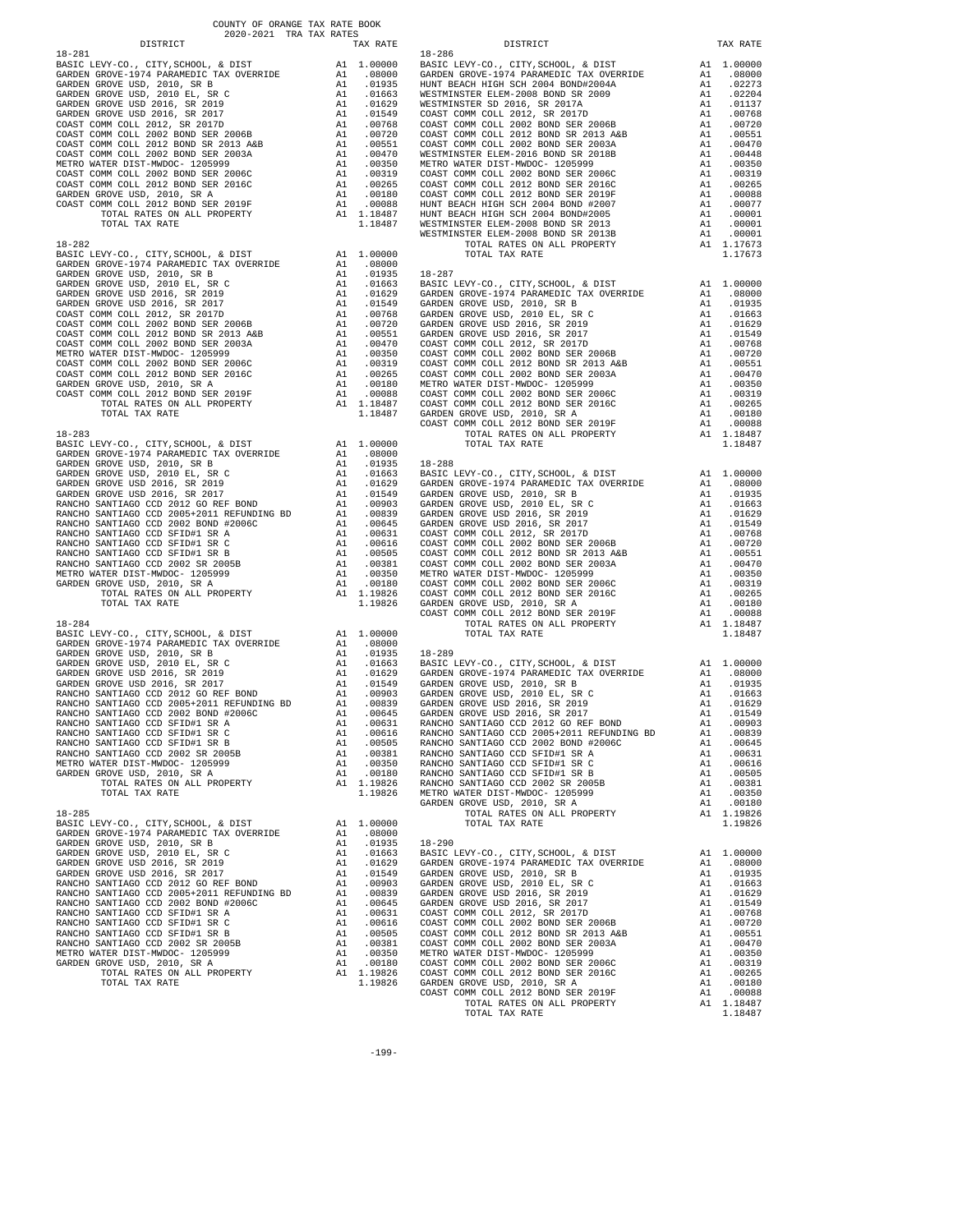| COUNTY OF ORANGE TAX RATE BOOK<br>2020–2021 הפיד במכה 2020–20<br>2020-2021 TRA TAX RATES |          |          |          |
|------------------------------------------------------------------------------------------|----------|----------|----------|
| DISTRICT                                                                                 | TAX RATE | DISTRICT | TAX RATE |
| $18 - 291$                                                                               |          | 18-296   |          |
|                                                                                          |          |          |          |
|                                                                                          |          |          |          |
|                                                                                          |          |          |          |
|                                                                                          |          |          |          |
|                                                                                          |          |          |          |
|                                                                                          |          |          |          |
|                                                                                          |          |          |          |
|                                                                                          |          |          |          |
|                                                                                          |          |          |          |
|                                                                                          |          |          |          |
|                                                                                          |          |          |          |
|                                                                                          |          |          |          |
|                                                                                          |          |          |          |
|                                                                                          |          |          |          |
|                                                                                          |          |          |          |
|                                                                                          |          |          |          |
|                                                                                          |          |          |          |
|                                                                                          |          |          |          |
|                                                                                          |          |          |          |
|                                                                                          |          |          |          |
|                                                                                          |          |          |          |
|                                                                                          |          |          |          |
|                                                                                          |          |          |          |
|                                                                                          |          |          |          |
|                                                                                          |          |          |          |
|                                                                                          |          |          |          |
|                                                                                          |          |          |          |
|                                                                                          |          |          |          |
|                                                                                          |          |          |          |
|                                                                                          |          |          |          |
|                                                                                          |          |          |          |
|                                                                                          |          |          |          |
|                                                                                          |          |          |          |
|                                                                                          |          |          |          |
|                                                                                          |          |          |          |
|                                                                                          |          |          |          |
|                                                                                          |          |          |          |
|                                                                                          |          |          |          |
|                                                                                          |          |          |          |
|                                                                                          |          |          |          |
|                                                                                          |          |          |          |
|                                                                                          |          |          |          |
|                                                                                          |          |          |          |
|                                                                                          |          |          |          |
|                                                                                          |          |          |          |
|                                                                                          |          |          |          |
|                                                                                          |          |          |          |
|                                                                                          |          |          |          |
|                                                                                          |          |          |          |
|                                                                                          |          |          |          |
|                                                                                          |          |          |          |
|                                                                                          |          |          |          |
|                                                                                          |          |          |          |
|                                                                                          |          |          |          |
|                                                                                          |          |          |          |
|                                                                                          |          |          |          |
|                                                                                          |          |          |          |
|                                                                                          |          |          |          |
|                                                                                          |          |          |          |
|                                                                                          |          |          |          |
|                                                                                          |          |          |          |
|                                                                                          |          |          |          |
|                                                                                          |          |          |          |
|                                                                                          |          |          |          |
|                                                                                          |          |          |          |
|                                                                                          |          |          |          |
|                                                                                          |          |          |          |
|                                                                                          |          |          |          |
|                                                                                          |          |          |          |
|                                                                                          |          |          |          |
|                                                                                          |          |          |          |
|                                                                                          |          |          |          |
|                                                                                          |          |          |          |

-200-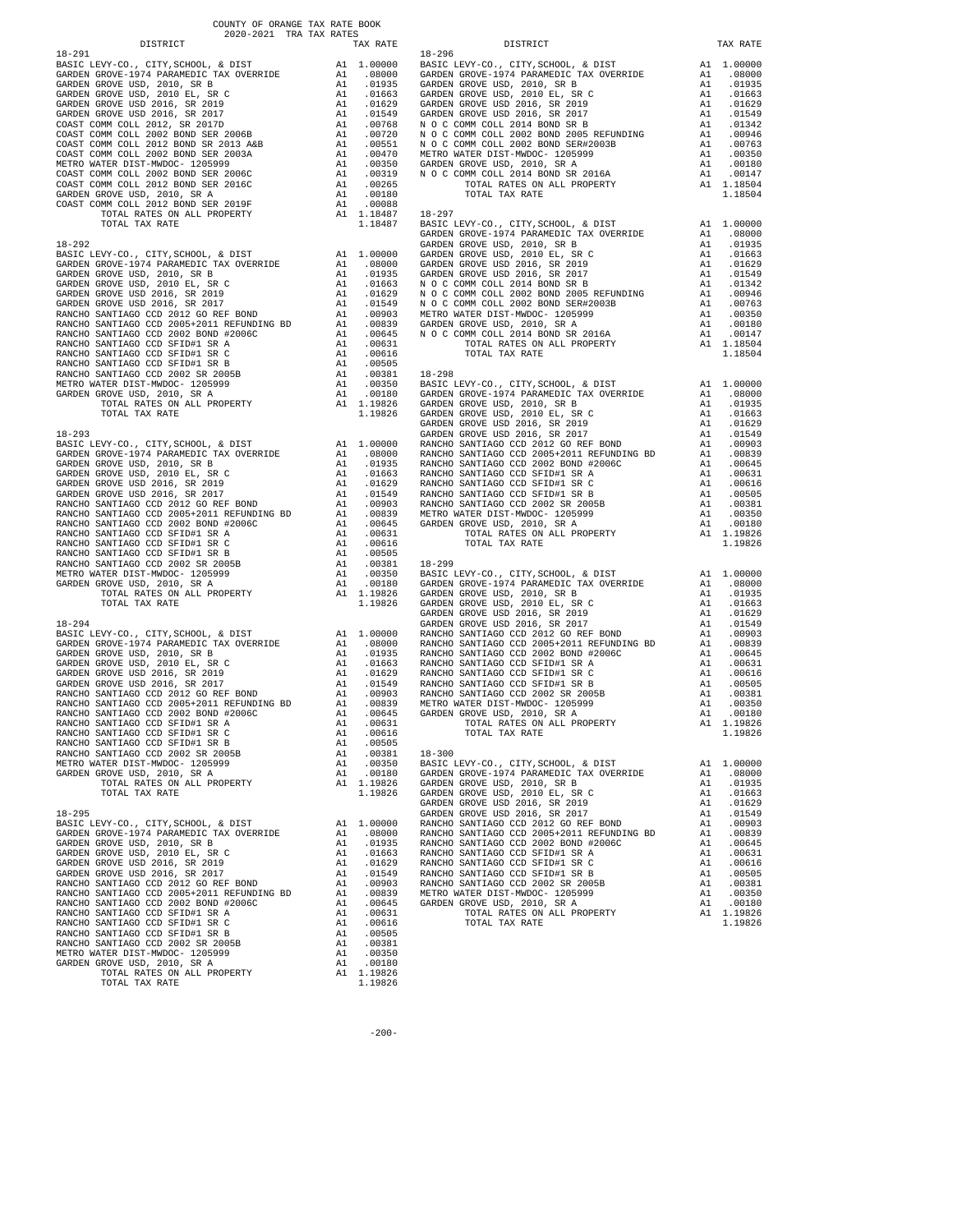| COUNTY OF ORANGE TAX RATE BOOK<br>2020-2021 TRA TAX RATES |          |            |          |
|-----------------------------------------------------------|----------|------------|----------|
| DISTRICT                                                  | TAX RATE | DISTRICT   | TAX RATE |
| $18 - 301$                                                |          | $18 - 306$ |          |
|                                                           |          |            |          |
|                                                           |          |            |          |
|                                                           |          |            |          |
|                                                           |          |            |          |
|                                                           |          |            |          |
|                                                           |          |            |          |
|                                                           |          |            |          |
|                                                           |          |            |          |
|                                                           |          |            |          |
|                                                           |          |            |          |
|                                                           |          |            |          |
|                                                           |          |            |          |
|                                                           |          |            |          |
|                                                           |          |            |          |
|                                                           |          |            |          |
|                                                           |          |            |          |
|                                                           |          |            |          |
|                                                           |          |            |          |
|                                                           |          |            |          |
|                                                           |          |            |          |
|                                                           |          |            |          |
|                                                           |          |            |          |
|                                                           |          |            |          |
|                                                           |          |            |          |
|                                                           |          |            |          |
|                                                           |          |            |          |
|                                                           |          |            |          |
|                                                           |          |            |          |
|                                                           |          |            |          |
|                                                           |          |            |          |
|                                                           |          |            |          |
|                                                           |          |            |          |
|                                                           |          |            |          |
|                                                           |          |            |          |
|                                                           |          |            |          |
|                                                           |          |            |          |
|                                                           |          |            |          |
|                                                           |          |            |          |
|                                                           |          |            |          |
|                                                           |          |            |          |
|                                                           |          |            |          |
|                                                           |          |            |          |
|                                                           |          |            |          |
|                                                           |          |            |          |
|                                                           |          |            |          |
|                                                           |          |            |          |
|                                                           |          |            |          |
|                                                           |          |            |          |
|                                                           |          |            |          |
|                                                           |          |            |          |
|                                                           |          |            |          |
|                                                           |          |            |          |
|                                                           |          |            |          |
|                                                           |          |            |          |
|                                                           |          |            |          |
|                                                           |          |            |          |
|                                                           |          |            |          |
|                                                           |          |            |          |
|                                                           |          |            |          |
|                                                           |          |            |          |
|                                                           |          |            |          |
|                                                           |          |            |          |
|                                                           |          |            |          |
|                                                           |          |            |          |
|                                                           |          |            |          |
|                                                           |          |            |          |
|                                                           |          |            |          |
|                                                           |          |            |          |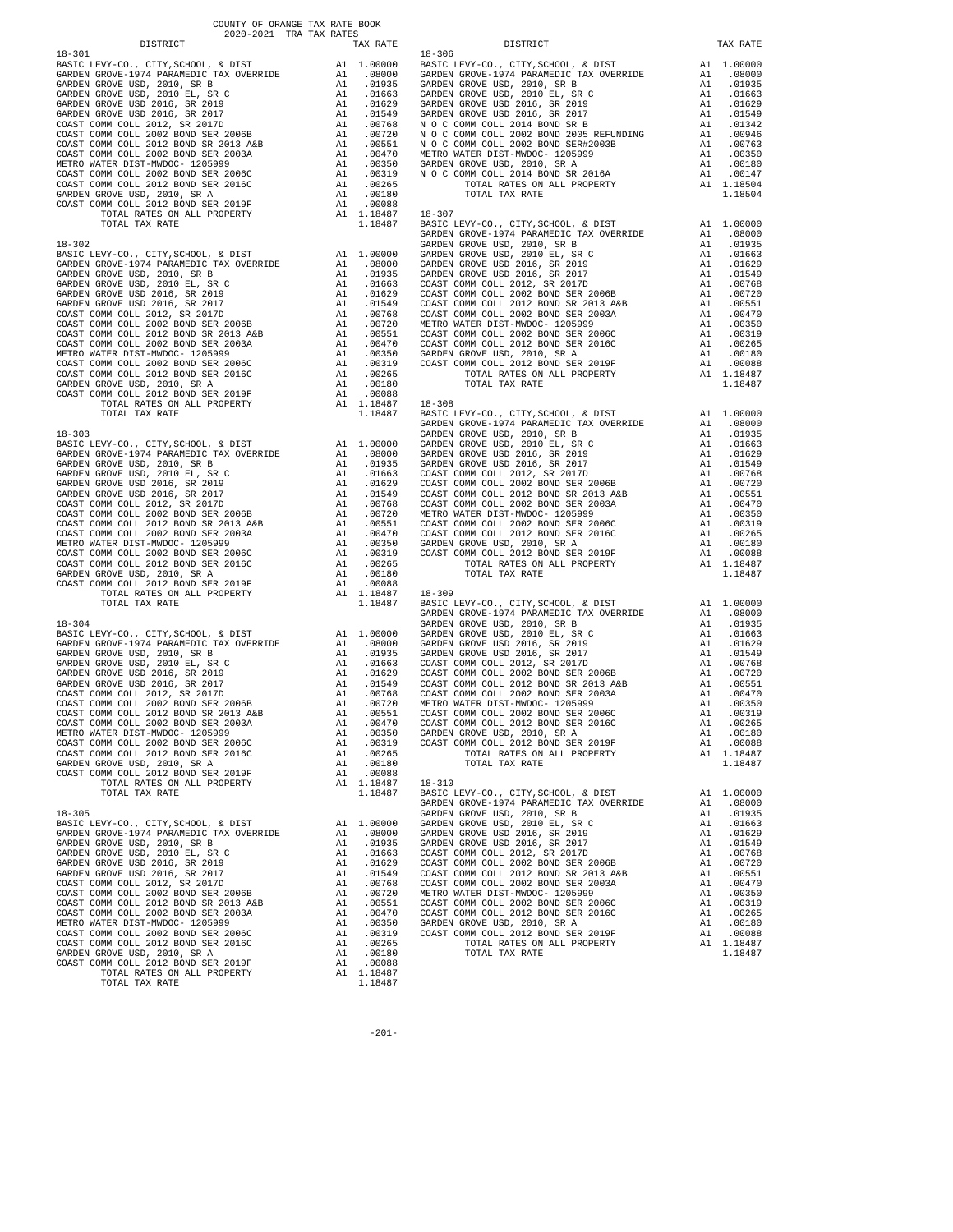|                                                                                                                                                                                                                                                                                                                                                                                                                                                                                                                                          | TAX RATE | DISTRICT | TAX RATE |
|------------------------------------------------------------------------------------------------------------------------------------------------------------------------------------------------------------------------------------------------------------------------------------------------------------------------------------------------------------------------------------------------------------------------------------------------------------------------------------------------------------------------------------------|----------|----------|----------|
| $\begin{minipage}{.03\textwidth} \begin{tabular}{l} \multicolumn{2}{c}{\textwidth} \end{tabular} \begin{tabular}{l} \multicolumn{2}{c}{\textwidth} \end{tabular} \begin{tabular}{l} \multicolumn{2}{c}{\textwidth} \end{tabular} \begin{tabular}{l} \multicolumn{2}{c}{\textwidth} \end{tabular} \begin{tabular}{l} \multicolumn{2}{c}{\textwidth} \end{tabular} \begin{tabular}{l} \multicolumn{2}{c}{\textwidth} \end{tabular} \begin{tabular}{l} \multicolumn{2}{c}{\textwidth} \end{tabular} \begin{tabular}{l} \multicolumn{2}{c}{$ |          |          |          |
|                                                                                                                                                                                                                                                                                                                                                                                                                                                                                                                                          |          |          |          |
|                                                                                                                                                                                                                                                                                                                                                                                                                                                                                                                                          |          |          |          |
|                                                                                                                                                                                                                                                                                                                                                                                                                                                                                                                                          |          |          |          |
|                                                                                                                                                                                                                                                                                                                                                                                                                                                                                                                                          |          |          |          |
|                                                                                                                                                                                                                                                                                                                                                                                                                                                                                                                                          |          |          |          |
|                                                                                                                                                                                                                                                                                                                                                                                                                                                                                                                                          |          |          |          |
|                                                                                                                                                                                                                                                                                                                                                                                                                                                                                                                                          |          |          |          |
|                                                                                                                                                                                                                                                                                                                                                                                                                                                                                                                                          |          |          |          |
|                                                                                                                                                                                                                                                                                                                                                                                                                                                                                                                                          |          |          |          |
|                                                                                                                                                                                                                                                                                                                                                                                                                                                                                                                                          |          |          |          |
|                                                                                                                                                                                                                                                                                                                                                                                                                                                                                                                                          |          |          |          |
|                                                                                                                                                                                                                                                                                                                                                                                                                                                                                                                                          |          |          |          |
|                                                                                                                                                                                                                                                                                                                                                                                                                                                                                                                                          |          |          |          |
|                                                                                                                                                                                                                                                                                                                                                                                                                                                                                                                                          |          |          |          |
|                                                                                                                                                                                                                                                                                                                                                                                                                                                                                                                                          |          |          |          |
|                                                                                                                                                                                                                                                                                                                                                                                                                                                                                                                                          |          |          |          |
|                                                                                                                                                                                                                                                                                                                                                                                                                                                                                                                                          |          |          |          |
|                                                                                                                                                                                                                                                                                                                                                                                                                                                                                                                                          |          |          |          |
|                                                                                                                                                                                                                                                                                                                                                                                                                                                                                                                                          |          |          |          |
|                                                                                                                                                                                                                                                                                                                                                                                                                                                                                                                                          |          |          |          |
|                                                                                                                                                                                                                                                                                                                                                                                                                                                                                                                                          |          |          |          |
|                                                                                                                                                                                                                                                                                                                                                                                                                                                                                                                                          |          |          |          |
|                                                                                                                                                                                                                                                                                                                                                                                                                                                                                                                                          |          |          |          |
|                                                                                                                                                                                                                                                                                                                                                                                                                                                                                                                                          |          |          |          |
|                                                                                                                                                                                                                                                                                                                                                                                                                                                                                                                                          |          |          |          |
|                                                                                                                                                                                                                                                                                                                                                                                                                                                                                                                                          |          |          |          |
|                                                                                                                                                                                                                                                                                                                                                                                                                                                                                                                                          |          |          |          |
|                                                                                                                                                                                                                                                                                                                                                                                                                                                                                                                                          |          |          |          |
|                                                                                                                                                                                                                                                                                                                                                                                                                                                                                                                                          |          |          |          |
|                                                                                                                                                                                                                                                                                                                                                                                                                                                                                                                                          |          |          |          |
|                                                                                                                                                                                                                                                                                                                                                                                                                                                                                                                                          |          |          |          |
|                                                                                                                                                                                                                                                                                                                                                                                                                                                                                                                                          |          |          |          |
|                                                                                                                                                                                                                                                                                                                                                                                                                                                                                                                                          |          |          |          |
|                                                                                                                                                                                                                                                                                                                                                                                                                                                                                                                                          |          |          |          |
|                                                                                                                                                                                                                                                                                                                                                                                                                                                                                                                                          |          |          |          |
|                                                                                                                                                                                                                                                                                                                                                                                                                                                                                                                                          |          |          |          |
|                                                                                                                                                                                                                                                                                                                                                                                                                                                                                                                                          |          |          |          |
|                                                                                                                                                                                                                                                                                                                                                                                                                                                                                                                                          |          |          |          |
|                                                                                                                                                                                                                                                                                                                                                                                                                                                                                                                                          |          |          |          |
|                                                                                                                                                                                                                                                                                                                                                                                                                                                                                                                                          |          |          |          |
|                                                                                                                                                                                                                                                                                                                                                                                                                                                                                                                                          |          |          |          |
|                                                                                                                                                                                                                                                                                                                                                                                                                                                                                                                                          |          |          |          |
|                                                                                                                                                                                                                                                                                                                                                                                                                                                                                                                                          |          |          |          |
|                                                                                                                                                                                                                                                                                                                                                                                                                                                                                                                                          |          |          |          |
|                                                                                                                                                                                                                                                                                                                                                                                                                                                                                                                                          |          |          |          |
|                                                                                                                                                                                                                                                                                                                                                                                                                                                                                                                                          |          |          |          |
|                                                                                                                                                                                                                                                                                                                                                                                                                                                                                                                                          |          |          |          |
|                                                                                                                                                                                                                                                                                                                                                                                                                                                                                                                                          |          |          |          |
|                                                                                                                                                                                                                                                                                                                                                                                                                                                                                                                                          |          |          |          |
|                                                                                                                                                                                                                                                                                                                                                                                                                                                                                                                                          |          |          |          |
|                                                                                                                                                                                                                                                                                                                                                                                                                                                                                                                                          |          |          |          |
|                                                                                                                                                                                                                                                                                                                                                                                                                                                                                                                                          |          |          |          |
|                                                                                                                                                                                                                                                                                                                                                                                                                                                                                                                                          |          |          |          |
|                                                                                                                                                                                                                                                                                                                                                                                                                                                                                                                                          |          |          |          |
|                                                                                                                                                                                                                                                                                                                                                                                                                                                                                                                                          |          |          |          |
|                                                                                                                                                                                                                                                                                                                                                                                                                                                                                                                                          |          |          |          |
|                                                                                                                                                                                                                                                                                                                                                                                                                                                                                                                                          |          |          |          |
|                                                                                                                                                                                                                                                                                                                                                                                                                                                                                                                                          |          |          |          |
|                                                                                                                                                                                                                                                                                                                                                                                                                                                                                                                                          |          |          |          |
|                                                                                                                                                                                                                                                                                                                                                                                                                                                                                                                                          |          |          |          |
|                                                                                                                                                                                                                                                                                                                                                                                                                                                                                                                                          |          |          |          |
|                                                                                                                                                                                                                                                                                                                                                                                                                                                                                                                                          |          |          |          |
|                                                                                                                                                                                                                                                                                                                                                                                                                                                                                                                                          |          |          |          |
|                                                                                                                                                                                                                                                                                                                                                                                                                                                                                                                                          |          |          |          |
|                                                                                                                                                                                                                                                                                                                                                                                                                                                                                                                                          |          |          |          |
|                                                                                                                                                                                                                                                                                                                                                                                                                                                                                                                                          |          |          |          |
|                                                                                                                                                                                                                                                                                                                                                                                                                                                                                                                                          |          |          |          |
|                                                                                                                                                                                                                                                                                                                                                                                                                                                                                                                                          |          |          |          |
|                                                                                                                                                                                                                                                                                                                                                                                                                                                                                                                                          |          |          |          |
|                                                                                                                                                                                                                                                                                                                                                                                                                                                                                                                                          |          |          |          |
|                                                                                                                                                                                                                                                                                                                                                                                                                                                                                                                                          |          |          |          |
|                                                                                                                                                                                                                                                                                                                                                                                                                                                                                                                                          |          |          |          |
|                                                                                                                                                                                                                                                                                                                                                                                                                                                                                                                                          |          |          |          |
|                                                                                                                                                                                                                                                                                                                                                                                                                                                                                                                                          |          |          |          |
|                                                                                                                                                                                                                                                                                                                                                                                                                                                                                                                                          |          |          |          |
|                                                                                                                                                                                                                                                                                                                                                                                                                                                                                                                                          |          |          |          |
|                                                                                                                                                                                                                                                                                                                                                                                                                                                                                                                                          |          |          |          |
|                                                                                                                                                                                                                                                                                                                                                                                                                                                                                                                                          |          |          |          |
|                                                                                                                                                                                                                                                                                                                                                                                                                                                                                                                                          |          |          |          |
|                                                                                                                                                                                                                                                                                                                                                                                                                                                                                                                                          |          |          |          |
| FARCHO SANTING COD STIPUI SR C<br>RANGHO SANTING COD STIPUI SR C<br>RANGHO SANTING COD STIPUI SR C<br>MANGHO SANTING COD STIPUI SR C<br>MANGHO SANTING COD STIPUI SR C<br>MANGHO SANTING COD STIPUI SR C<br>MANGHO SANTING COD STIPUI SR                                                                                                                                                                                                                                                                                                 |          |          |          |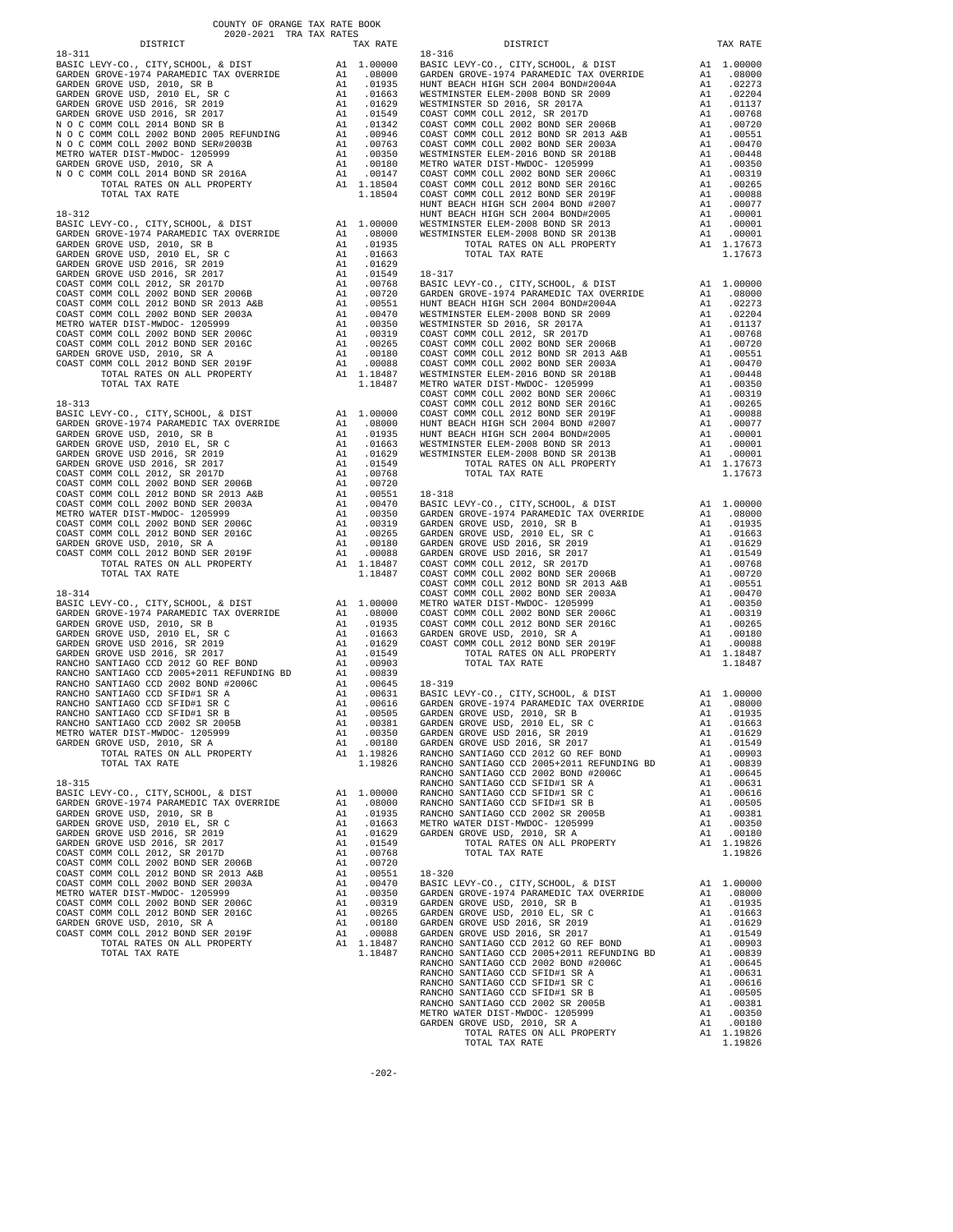| COUNTY OF ORANGE TAX RATE BOOK<br>2020-2021 TRA TAX RATES |                       |                                                                                                                                                                                                                                                                                                                                                                                                                 |          |
|-----------------------------------------------------------|-----------------------|-----------------------------------------------------------------------------------------------------------------------------------------------------------------------------------------------------------------------------------------------------------------------------------------------------------------------------------------------------------------------------------------------------------------|----------|
| DISTRICT                                                  | IAA KAIBJ<br>TAX RATE | DISTRICT                                                                                                                                                                                                                                                                                                                                                                                                        | TAX RATE |
|                                                           |                       | $18 - 326$                                                                                                                                                                                                                                                                                                                                                                                                      |          |
|                                                           |                       |                                                                                                                                                                                                                                                                                                                                                                                                                 |          |
|                                                           |                       |                                                                                                                                                                                                                                                                                                                                                                                                                 |          |
|                                                           |                       |                                                                                                                                                                                                                                                                                                                                                                                                                 |          |
|                                                           |                       | $\begin{tabular}{l c c c c c c c c c c c} \multicolumn{1}{c}{\textbf{RANCHO SAMIUMO CCD}} & $\mathsf{SATIAGO} $\mathsf{CDI} $ & $ \mathsf{ADIC} $ & $ \mathsf{ADIC} $ \\ \mathsf{RANCHO} $\mathsf{SANTIAGO} $\mathsf{CCD}$ & $ \mathsf{2002} $\mathsf{SR}$ & $ \mathsf{ADIC} $ & $ \mathsf{ADIC} $ \\ \mathsf{METRO} $\mathsf{WATER} $ & $ \mathsf{DIST-MWDOC-1205999}$ & $ \mathsf{A1} $ & $ \mathsf{.00351}$$ |          |
|                                                           |                       |                                                                                                                                                                                                                                                                                                                                                                                                                 |          |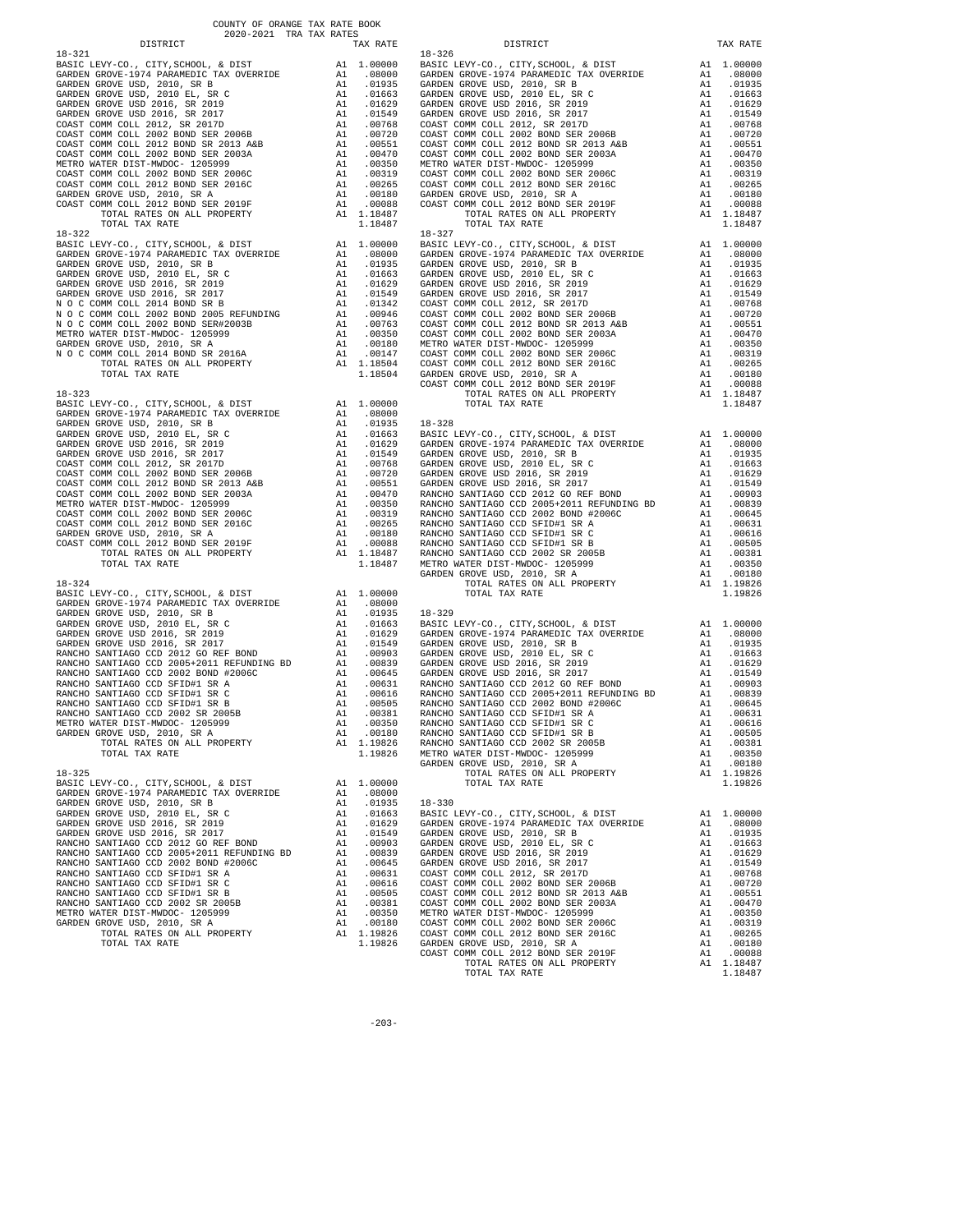| COUNTY OF ORANGE TAX RATE BOOK<br>2020-2021 TRA TAX RATES |          |            |          |
|-----------------------------------------------------------|----------|------------|----------|
| DISTRICT                                                  | TAX RATE | DISTRICT   | TAX RATE |
|                                                           |          | $18 - 336$ |          |
|                                                           |          |            |          |
|                                                           |          |            |          |
|                                                           |          |            |          |
|                                                           |          |            |          |
|                                                           |          |            |          |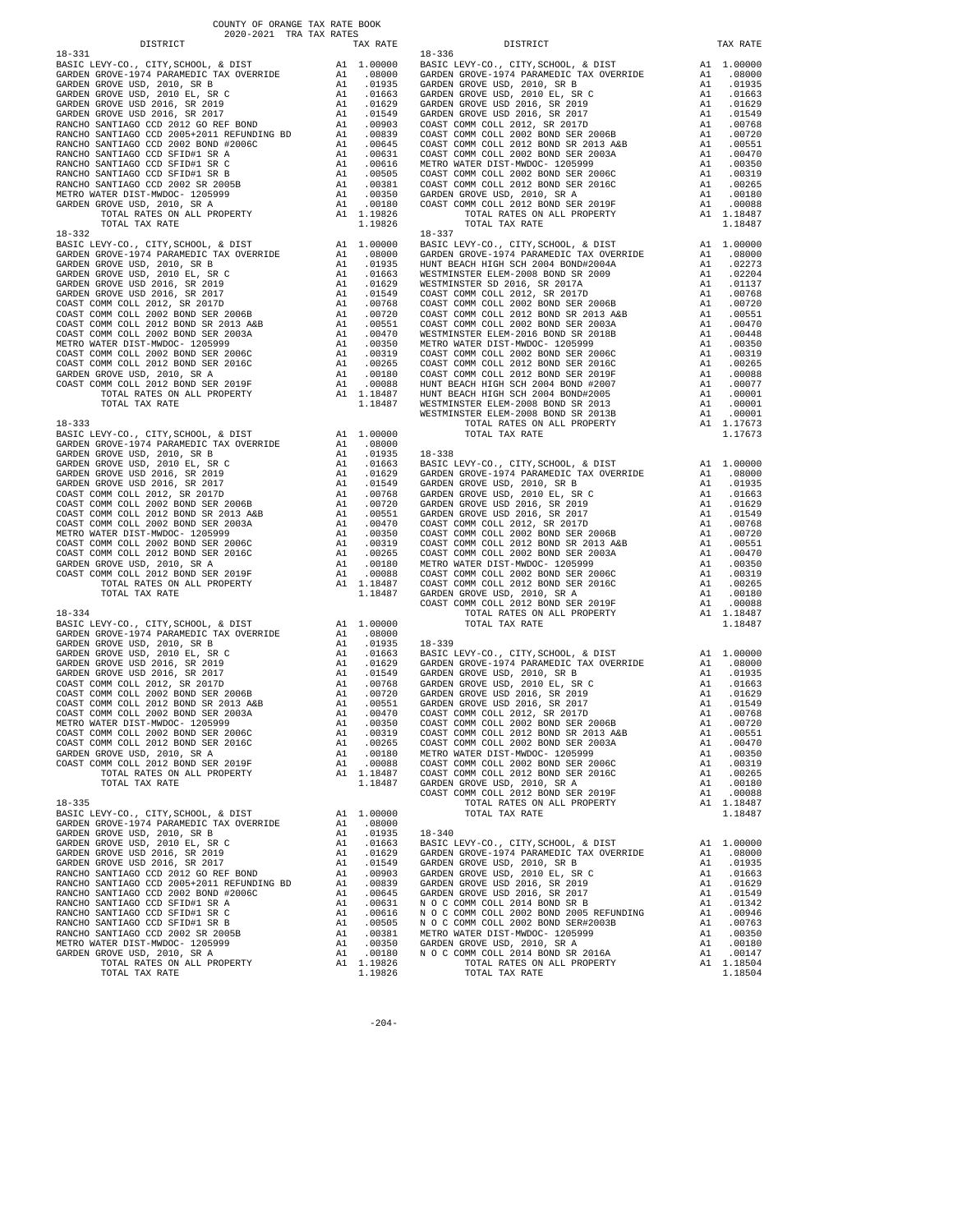| COUNTY OF ORANGE TAX RATE BOOK<br>2020-2021 TPA TAY PATES<br>2020-2021 TRA TAX RATES |          |            |          |
|--------------------------------------------------------------------------------------|----------|------------|----------|
| DISTRICT                                                                             | TAX RATE | DISTRICT   | TAX RATE |
| $18 - 341$                                                                           |          | $18 - 346$ |          |
|                                                                                      |          |            |          |
|                                                                                      |          |            |          |
|                                                                                      |          |            |          |
|                                                                                      |          |            |          |
|                                                                                      |          |            |          |
|                                                                                      |          |            |          |
|                                                                                      |          |            |          |
|                                                                                      |          |            |          |
|                                                                                      |          |            |          |
|                                                                                      |          |            |          |
|                                                                                      |          |            |          |
|                                                                                      |          |            |          |
|                                                                                      |          |            |          |
|                                                                                      |          |            |          |
|                                                                                      |          |            |          |
|                                                                                      |          |            |          |
|                                                                                      |          |            |          |
|                                                                                      |          |            |          |
|                                                                                      |          |            |          |
|                                                                                      |          |            |          |
|                                                                                      |          |            |          |
|                                                                                      |          |            |          |
|                                                                                      |          |            |          |
|                                                                                      |          |            |          |
|                                                                                      |          |            |          |
|                                                                                      |          |            |          |
|                                                                                      |          |            |          |
|                                                                                      |          |            |          |
|                                                                                      |          |            |          |
|                                                                                      |          |            |          |
|                                                                                      |          |            |          |
|                                                                                      |          |            |          |
|                                                                                      |          |            |          |
|                                                                                      |          |            |          |
|                                                                                      |          |            |          |
|                                                                                      |          |            |          |
|                                                                                      |          |            |          |
|                                                                                      |          |            |          |
|                                                                                      |          |            |          |
|                                                                                      |          |            |          |
|                                                                                      |          | $18 - 349$ |          |
|                                                                                      |          |            |          |
|                                                                                      |          |            |          |
|                                                                                      |          |            |          |
|                                                                                      |          |            |          |
|                                                                                      |          |            |          |
|                                                                                      |          |            |          |
|                                                                                      |          |            |          |
|                                                                                      |          |            |          |
|                                                                                      |          |            |          |
|                                                                                      |          |            |          |
|                                                                                      |          |            |          |
|                                                                                      |          |            |          |
|                                                                                      |          |            |          |
|                                                                                      |          |            |          |
|                                                                                      |          |            |          |
|                                                                                      |          |            |          |
|                                                                                      |          |            |          |
|                                                                                      |          |            |          |
|                                                                                      |          |            |          |
|                                                                                      |          |            |          |
|                                                                                      |          |            |          |
|                                                                                      |          |            |          |
|                                                                                      |          |            |          |
|                                                                                      |          |            |          |
|                                                                                      |          |            |          |
|                                                                                      |          |            |          |
|                                                                                      |          |            |          |
|                                                                                      |          |            |          |
|                                                                                      |          |            |          |
|                                                                                      |          |            |          |
|                                                                                      |          |            |          |
|                                                                                      |          |            |          |
|                                                                                      |          |            |          |
|                                                                                      |          |            |          |
|                                                                                      |          |            |          |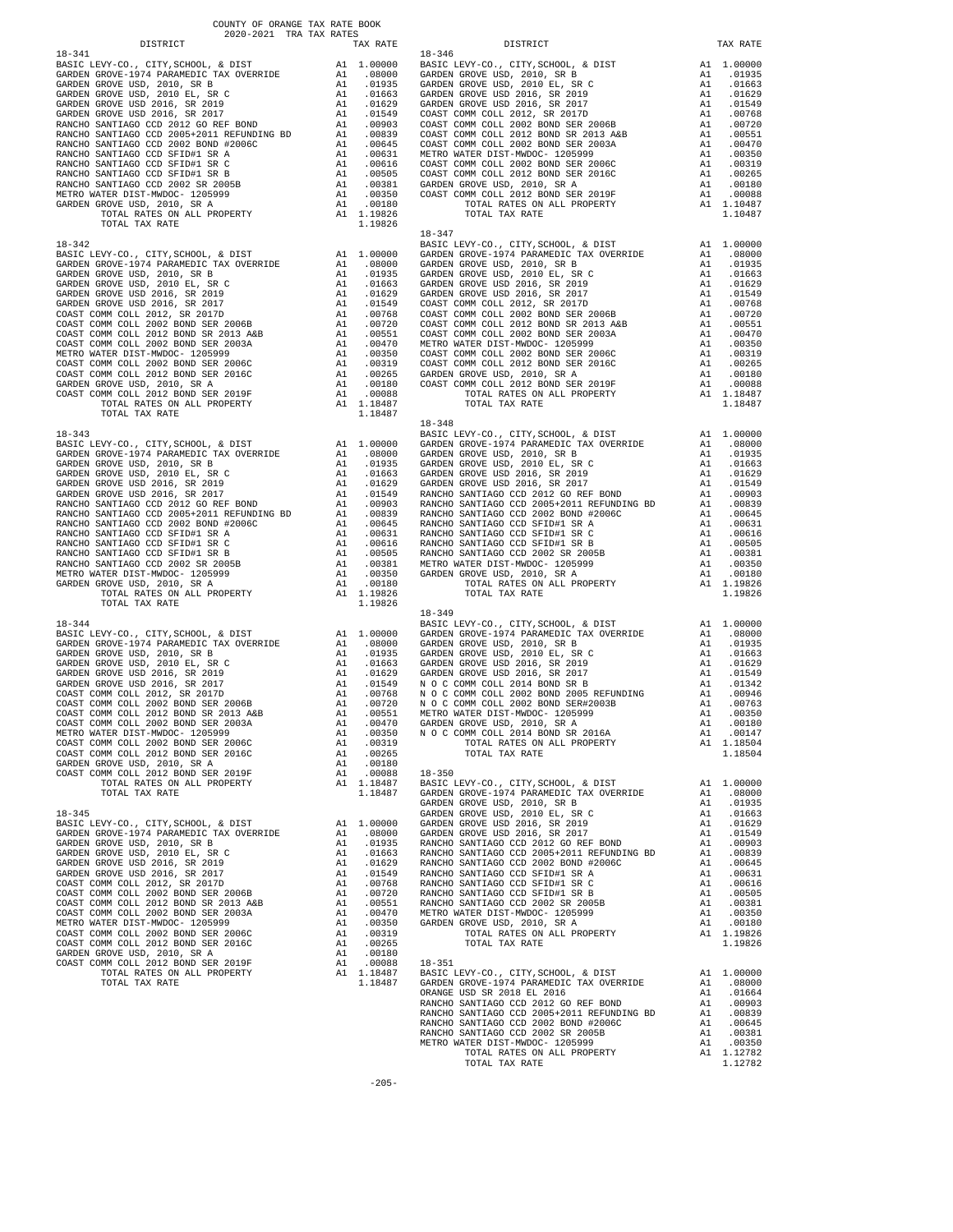| DISTRICT                                                           |    | TAX RATE                |            |
|--------------------------------------------------------------------|----|-------------------------|------------|
| $18 - 352$                                                         |    |                         | $18 - 357$ |
|                                                                    |    |                         |            |
|                                                                    |    |                         |            |
|                                                                    |    |                         |            |
|                                                                    |    |                         |            |
|                                                                    |    |                         |            |
|                                                                    |    |                         |            |
|                                                                    |    |                         |            |
|                                                                    |    |                         |            |
|                                                                    |    |                         |            |
|                                                                    |    |                         |            |
|                                                                    |    |                         |            |
|                                                                    |    |                         |            |
|                                                                    |    |                         |            |
|                                                                    |    |                         |            |
|                                                                    |    |                         |            |
|                                                                    |    |                         |            |
|                                                                    |    |                         |            |
|                                                                    |    |                         | GARDEN     |
| $18 - 353$                                                         |    |                         | GARDEN     |
|                                                                    |    |                         |            |
|                                                                    |    |                         |            |
|                                                                    |    |                         |            |
|                                                                    |    |                         |            |
|                                                                    |    |                         |            |
|                                                                    |    |                         |            |
|                                                                    |    |                         |            |
|                                                                    |    |                         |            |
|                                                                    |    |                         |            |
|                                                                    |    |                         |            |
|                                                                    |    |                         |            |
|                                                                    |    |                         |            |
|                                                                    |    |                         |            |
|                                                                    |    |                         |            |
|                                                                    |    |                         |            |
|                                                                    |    |                         |            |
|                                                                    |    |                         |            |
|                                                                    |    |                         |            |
|                                                                    |    |                         |            |
|                                                                    |    |                         | GARDEN     |
| $18 - 354$                                                         |    |                         | NOCC       |
|                                                                    |    |                         |            |
|                                                                    |    |                         |            |
|                                                                    |    |                         |            |
|                                                                    |    |                         |            |
|                                                                    |    |                         |            |
|                                                                    |    |                         |            |
|                                                                    |    |                         |            |
|                                                                    |    |                         |            |
|                                                                    |    |                         |            |
|                                                                    |    |                         |            |
|                                                                    |    |                         |            |
|                                                                    |    |                         |            |
|                                                                    |    |                         |            |
|                                                                    |    |                         |            |
|                                                                    |    |                         |            |
|                                                                    |    |                         |            |
|                                                                    |    |                         |            |
| TOTAL TAX RATE                                                     |    | 1.17673                 |            |
|                                                                    |    |                         |            |
| $18 - 355$                                                         |    |                         |            |
|                                                                    |    |                         |            |
| GARDEN GROVE USD, 2010, SR B                                       |    | A1 .01935 GARDEN        |            |
|                                                                    |    |                         |            |
|                                                                    |    |                         |            |
|                                                                    |    |                         |            |
|                                                                    |    |                         |            |
|                                                                    |    |                         |            |
|                                                                    |    |                         |            |
| METRO WATER DIST-MWDOC- 1205999                                    | A1 | .00350                  |            |
| GARDEN GROVE USD, 2010, SR A                                       | A1 | .00180                  |            |
| N O C COMM COLL 2014 BOND SR 2016A<br>TOTAL RATES ON ALL PROPERTY  |    | A1 .00147<br>A1 1.18504 | $18 - 362$ |
| TOTAL TAX RATE                                                     |    | 1.18504                 | BASIC L    |
|                                                                    |    |                         | GARDEN     |
| $18 - 356$                                                         |    |                         | GARDEN     |
|                                                                    |    |                         |            |
|                                                                    |    |                         |            |
|                                                                    |    |                         |            |
|                                                                    |    |                         |            |
|                                                                    |    |                         |            |
|                                                                    |    |                         |            |
|                                                                    |    |                         |            |
|                                                                    |    |                         |            |
|                                                                    |    |                         |            |
|                                                                    |    |                         |            |
|                                                                    |    |                         |            |
|                                                                    |    |                         |            |
|                                                                    |    |                         |            |
|                                                                    | A1 | .00088                  |            |
| COAST COMM COLL 2012 BOND SER 2019F<br>TOTAL RATES ON ALL PROPERTY |    | A1 1.18487              |            |
| TOTAL TAX RATE                                                     |    | 1.18487                 |            |
|                                                                    |    |                         |            |

| DISTRICT                                               | ZUZUTZUZI IRA IAA RAIBO | TAX RATE | DISTRICT                                                                                                                                                                                                                            | TAX RATE |
|--------------------------------------------------------|-------------------------|----------|-------------------------------------------------------------------------------------------------------------------------------------------------------------------------------------------------------------------------------------|----------|
|                                                        |                         |          |                                                                                                                                                                                                                                     |          |
|                                                        |                         |          |                                                                                                                                                                                                                                     |          |
|                                                        |                         |          |                                                                                                                                                                                                                                     |          |
|                                                        |                         |          |                                                                                                                                                                                                                                     |          |
|                                                        |                         |          |                                                                                                                                                                                                                                     |          |
|                                                        |                         |          |                                                                                                                                                                                                                                     |          |
|                                                        |                         |          |                                                                                                                                                                                                                                     |          |
|                                                        |                         |          |                                                                                                                                                                                                                                     |          |
|                                                        |                         |          |                                                                                                                                                                                                                                     |          |
|                                                        |                         |          |                                                                                                                                                                                                                                     |          |
|                                                        |                         |          |                                                                                                                                                                                                                                     |          |
|                                                        |                         |          |                                                                                                                                                                                                                                     |          |
|                                                        |                         |          |                                                                                                                                                                                                                                     |          |
|                                                        |                         |          |                                                                                                                                                                                                                                     |          |
|                                                        |                         |          |                                                                                                                                                                                                                                     |          |
|                                                        |                         |          |                                                                                                                                                                                                                                     |          |
|                                                        |                         |          |                                                                                                                                                                                                                                     |          |
|                                                        |                         |          |                                                                                                                                                                                                                                     |          |
|                                                        |                         |          |                                                                                                                                                                                                                                     |          |
|                                                        |                         |          |                                                                                                                                                                                                                                     |          |
|                                                        |                         |          |                                                                                                                                                                                                                                     |          |
|                                                        |                         |          |                                                                                                                                                                                                                                     |          |
|                                                        |                         |          |                                                                                                                                                                                                                                     |          |
|                                                        |                         |          |                                                                                                                                                                                                                                     |          |
|                                                        |                         |          |                                                                                                                                                                                                                                     |          |
|                                                        |                         |          |                                                                                                                                                                                                                                     |          |
|                                                        |                         |          |                                                                                                                                                                                                                                     |          |
|                                                        |                         |          |                                                                                                                                                                                                                                     |          |
|                                                        |                         |          |                                                                                                                                                                                                                                     |          |
|                                                        |                         |          |                                                                                                                                                                                                                                     |          |
|                                                        |                         |          |                                                                                                                                                                                                                                     |          |
|                                                        |                         |          |                                                                                                                                                                                                                                     |          |
|                                                        |                         |          |                                                                                                                                                                                                                                     |          |
|                                                        |                         |          |                                                                                                                                                                                                                                     |          |
|                                                        |                         |          |                                                                                                                                                                                                                                     |          |
|                                                        |                         |          |                                                                                                                                                                                                                                     |          |
|                                                        |                         |          |                                                                                                                                                                                                                                     |          |
|                                                        |                         |          |                                                                                                                                                                                                                                     |          |
|                                                        |                         |          |                                                                                                                                                                                                                                     |          |
|                                                        |                         |          |                                                                                                                                                                                                                                     |          |
|                                                        |                         |          |                                                                                                                                                                                                                                     |          |
|                                                        |                         |          |                                                                                                                                                                                                                                     |          |
|                                                        |                         |          |                                                                                                                                                                                                                                     |          |
|                                                        |                         |          |                                                                                                                                                                                                                                     |          |
|                                                        |                         |          |                                                                                                                                                                                                                                     |          |
|                                                        |                         |          |                                                                                                                                                                                                                                     |          |
| $18 - 355$                                             |                         |          |                                                                                                                                                                                                                                     |          |
| BASIC LEVY-CO., CITY, SCHOOL, & DIST A1 1.00000 18-361 |                         |          |                                                                                                                                                                                                                                     |          |
|                                                        |                         |          |                                                                                                                                                                                                                                     |          |
|                                                        |                         |          |                                                                                                                                                                                                                                     |          |
|                                                        |                         |          |                                                                                                                                                                                                                                     |          |
|                                                        |                         |          |                                                                                                                                                                                                                                     |          |
|                                                        |                         |          |                                                                                                                                                                                                                                     |          |
|                                                        |                         |          |                                                                                                                                                                                                                                     |          |
|                                                        |                         |          |                                                                                                                                                                                                                                     |          |
|                                                        |                         |          |                                                                                                                                                                                                                                     |          |
|                                                        |                         |          |                                                                                                                                                                                                                                     |          |
|                                                        |                         |          |                                                                                                                                                                                                                                     |          |
|                                                        |                         |          |                                                                                                                                                                                                                                     |          |
|                                                        |                         |          |                                                                                                                                                                                                                                     |          |
|                                                        |                         |          |                                                                                                                                                                                                                                     |          |
|                                                        |                         |          |                                                                                                                                                                                                                                     |          |
|                                                        |                         |          |                                                                                                                                                                                                                                     |          |
|                                                        |                         |          |                                                                                                                                                                                                                                     |          |
|                                                        |                         |          |                                                                                                                                                                                                                                     |          |
|                                                        |                         |          |                                                                                                                                                                                                                                     |          |
|                                                        |                         |          |                                                                                                                                                                                                                                     |          |
|                                                        |                         |          | 18 -1956<br>(AARDEN GROVE-1974, SCHOOL, 4 DIST 11.00000 18-361<br>(AARDEN GROVE-1974, SCHOOL, 4 DIST (AND ANIXAMELY TAX CREATER (AND ANIXAME SUGAR GROVE SIGNAL FROM CONSTRAINTS)<br>(AARDEN GROVE USD, 52, 2010 E. 52, 2017) A1 .0 |          |

-206-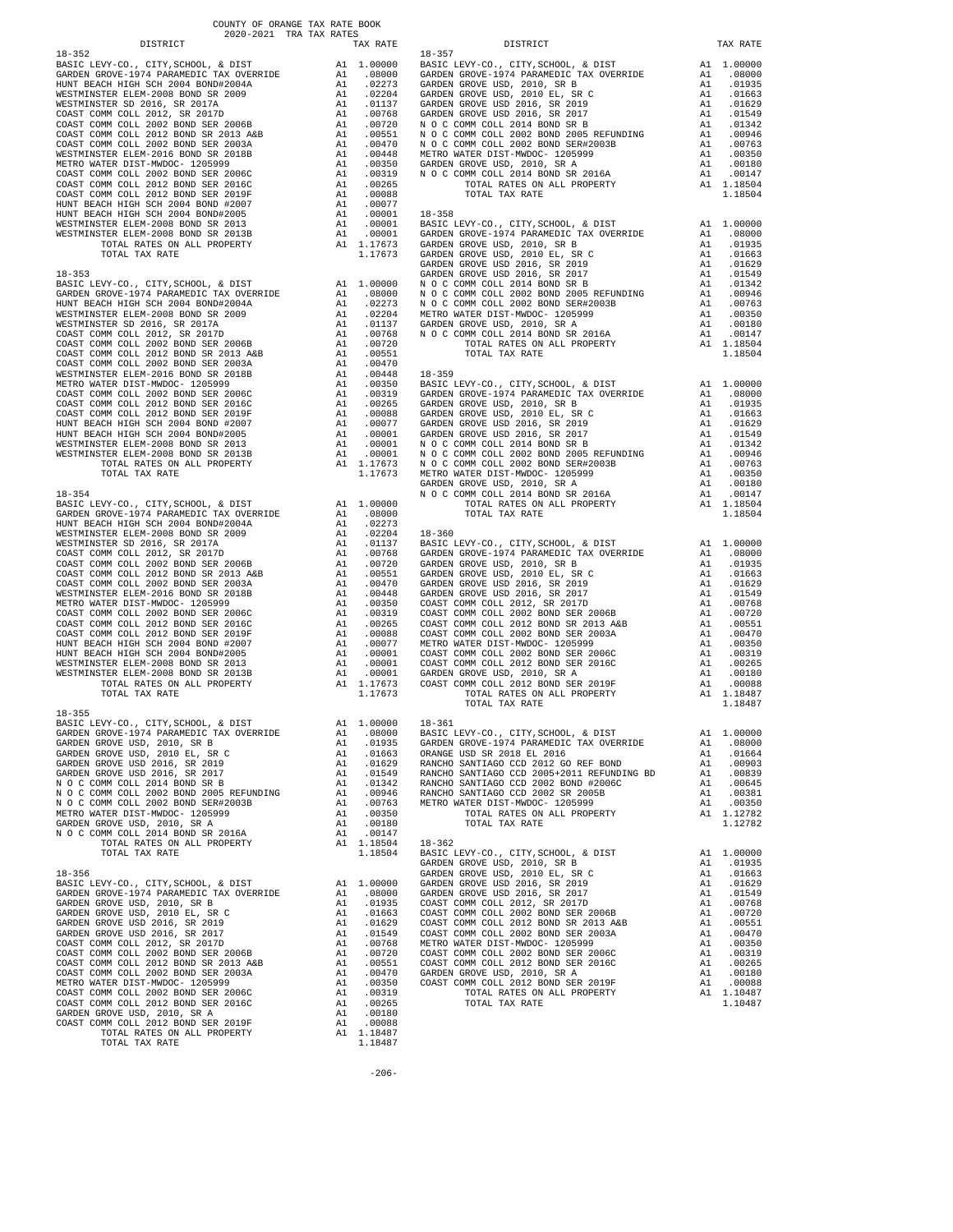| TOTAL TAX RATE                                                                  |          | 1.18487                                                                                                                                                                                  |                  |
|---------------------------------------------------------------------------------|----------|------------------------------------------------------------------------------------------------------------------------------------------------------------------------------------------|------------------|
|                                                                                 |          |                                                                                                                                                                                          |                  |
|                                                                                 |          |                                                                                                                                                                                          |                  |
|                                                                                 |          |                                                                                                                                                                                          |                  |
|                                                                                 |          |                                                                                                                                                                                          |                  |
|                                                                                 |          |                                                                                                                                                                                          |                  |
|                                                                                 |          |                                                                                                                                                                                          |                  |
|                                                                                 |          |                                                                                                                                                                                          |                  |
|                                                                                 |          |                                                                                                                                                                                          |                  |
|                                                                                 |          |                                                                                                                                                                                          |                  |
|                                                                                 |          |                                                                                                                                                                                          |                  |
|                                                                                 |          |                                                                                                                                                                                          |                  |
|                                                                                 |          |                                                                                                                                                                                          |                  |
|                                                                                 |          |                                                                                                                                                                                          |                  |
|                                                                                 |          |                                                                                                                                                                                          |                  |
| $18 - 365$                                                                      |          |                                                                                                                                                                                          | $18 - 370$       |
|                                                                                 |          |                                                                                                                                                                                          |                  |
|                                                                                 |          |                                                                                                                                                                                          |                  |
|                                                                                 |          |                                                                                                                                                                                          |                  |
|                                                                                 |          |                                                                                                                                                                                          |                  |
|                                                                                 |          |                                                                                                                                                                                          |                  |
|                                                                                 |          |                                                                                                                                                                                          |                  |
|                                                                                 |          |                                                                                                                                                                                          |                  |
|                                                                                 |          |                                                                                                                                                                                          |                  |
|                                                                                 |          |                                                                                                                                                                                          |                  |
|                                                                                 |          |                                                                                                                                                                                          |                  |
|                                                                                 |          |                                                                                                                                                                                          |                  |
|                                                                                 |          |                                                                                                                                                                                          |                  |
|                                                                                 |          |                                                                                                                                                                                          |                  |
|                                                                                 |          |                                                                                                                                                                                          |                  |
|                                                                                 |          |                                                                                                                                                                                          |                  |
| TOTAL TAX RATE                                                                  |          | $\begin{tabular}{ll} 1.17673 & 18-371 \\ 1.17673 & \texttt{BASIC L} \end{tabular}$                                                                                                       |                  |
|                                                                                 |          |                                                                                                                                                                                          | GARDEN           |
|                                                                                 |          |                                                                                                                                                                                          |                  |
|                                                                                 |          |                                                                                                                                                                                          |                  |
|                                                                                 |          |                                                                                                                                                                                          |                  |
|                                                                                 |          |                                                                                                                                                                                          |                  |
|                                                                                 |          |                                                                                                                                                                                          |                  |
|                                                                                 |          |                                                                                                                                                                                          |                  |
|                                                                                 |          |                                                                                                                                                                                          |                  |
|                                                                                 |          |                                                                                                                                                                                          |                  |
|                                                                                 |          |                                                                                                                                                                                          |                  |
|                                                                                 |          |                                                                                                                                                                                          |                  |
| COAST COMM COLL 2012 BOND SER 2016C                                             | A1       | .00265                                                                                                                                                                                   |                  |
| COAST COMM COLL 2012 BOND SER 2019F                                             | A1       | .00088                                                                                                                                                                                   |                  |
| HUNT BEACH HIGH SCH 2004 BOND #2007<br>HUNT BEACH HIGH SCH 2004 BOND#2005       | A1<br>A1 | .00077<br>.00001                                                                                                                                                                         | 18-372           |
| WESTMINSTER ELEM-2008 BOND SR 2013                                              | A1       | .00001                                                                                                                                                                                   | BASIC L          |
| WESTMINSTER ELEM-2008 BOND SR 2013B                                             | A1       | .00001                                                                                                                                                                                   | GARDEN           |
| TOTAL RATES ON ALL PROPERTY                                                     |          | A1 1.17673                                                                                                                                                                               | GARDEN           |
| TOTAL TAX RATE                                                                  |          | 1.17673                                                                                                                                                                                  | GARDEN<br>GARDEN |
| 18-367                                                                          |          |                                                                                                                                                                                          | GARDEN           |
| BASIC LEVY-CO., CITY, SCHOOL, & DIST                                            |          | A1 1.00000 GOAST C<br>A1 .08000 COAST C<br>A1 .01863 COAST C<br>A1 .01663 COAST C<br>A1 .01663 COAST C<br>A1 .01549 COAST C<br>A1 .01342 COAST C<br>A1 .00946 GARDEN<br>A1 .00946 GARDEN |                  |
| GARDEN GROVE-1974 PARAMEDIC TAX OVERRIDE                                        |          |                                                                                                                                                                                          |                  |
| GARDEN GROVE USD, 2010, SR B<br>GARDEN GROVE USD, 2010 EL, SR C                 |          |                                                                                                                                                                                          |                  |
| GARDEN GROVE USD 2016, SR 2019                                                  |          |                                                                                                                                                                                          |                  |
| GARDEN GROVE USD 2016, SR 2017                                                  |          |                                                                                                                                                                                          |                  |
| N O C COMM COLL 2014 BOND SR B                                                  |          |                                                                                                                                                                                          |                  |
| N O C COMM COLL 2002 BOND 2005 REFUNDING<br>N O C COMM COLL 2002 BOND SER#2003B | A1<br>A1 | .00763                                                                                                                                                                                   | COAST C          |
| METRO WATER DIST-MWDOC- 1205999                                                 | A1       | .00350                                                                                                                                                                                   |                  |
| GARDEN GROVE USD, 2010, SR A                                                    |          | A1 .00180                                                                                                                                                                                |                  |
| N O C COMM COLL 2014 BOND SR 2016A                                              | A1       | .00147                                                                                                                                                                                   |                  |
| TOTAL RATES ON ALL PROPERTY<br>TOTAL TAX RATE                                   |          | A1 1.18504<br>1.18504                                                                                                                                                                    |                  |

| COUNTY OF ORANGE TAX RATE BOOK<br>2020-2021 TRA TAX RATES                                                                                                                                                                                                                  |          |            |          |
|----------------------------------------------------------------------------------------------------------------------------------------------------------------------------------------------------------------------------------------------------------------------------|----------|------------|----------|
| DISTRICT                                                                                                                                                                                                                                                                   | TAX RATE | DISTRICT   | TAX RATE |
|                                                                                                                                                                                                                                                                            |          | $18 - 368$ |          |
|                                                                                                                                                                                                                                                                            |          |            |          |
|                                                                                                                                                                                                                                                                            |          |            |          |
|                                                                                                                                                                                                                                                                            |          |            |          |
|                                                                                                                                                                                                                                                                            |          |            |          |
|                                                                                                                                                                                                                                                                            |          |            |          |
|                                                                                                                                                                                                                                                                            |          |            |          |
|                                                                                                                                                                                                                                                                            |          |            |          |
|                                                                                                                                                                                                                                                                            |          |            |          |
|                                                                                                                                                                                                                                                                            |          |            |          |
|                                                                                                                                                                                                                                                                            |          |            |          |
|                                                                                                                                                                                                                                                                            |          |            |          |
|                                                                                                                                                                                                                                                                            |          |            |          |
|                                                                                                                                                                                                                                                                            |          |            |          |
|                                                                                                                                                                                                                                                                            |          |            |          |
|                                                                                                                                                                                                                                                                            |          |            |          |
|                                                                                                                                                                                                                                                                            |          |            |          |
|                                                                                                                                                                                                                                                                            |          |            |          |
|                                                                                                                                                                                                                                                                            |          |            |          |
|                                                                                                                                                                                                                                                                            |          |            |          |
|                                                                                                                                                                                                                                                                            |          |            |          |
|                                                                                                                                                                                                                                                                            |          |            |          |
|                                                                                                                                                                                                                                                                            |          |            |          |
|                                                                                                                                                                                                                                                                            |          |            |          |
|                                                                                                                                                                                                                                                                            |          |            |          |
|                                                                                                                                                                                                                                                                            |          |            |          |
|                                                                                                                                                                                                                                                                            |          |            |          |
|                                                                                                                                                                                                                                                                            |          |            |          |
|                                                                                                                                                                                                                                                                            |          |            |          |
|                                                                                                                                                                                                                                                                            |          |            |          |
|                                                                                                                                                                                                                                                                            |          |            |          |
|                                                                                                                                                                                                                                                                            |          |            |          |
|                                                                                                                                                                                                                                                                            |          |            |          |
|                                                                                                                                                                                                                                                                            |          |            |          |
|                                                                                                                                                                                                                                                                            |          |            |          |
|                                                                                                                                                                                                                                                                            |          |            |          |
|                                                                                                                                                                                                                                                                            |          |            |          |
|                                                                                                                                                                                                                                                                            |          |            |          |
|                                                                                                                                                                                                                                                                            |          |            |          |
|                                                                                                                                                                                                                                                                            |          |            |          |
|                                                                                                                                                                                                                                                                            |          |            |          |
|                                                                                                                                                                                                                                                                            |          |            |          |
|                                                                                                                                                                                                                                                                            |          |            |          |
|                                                                                                                                                                                                                                                                            |          |            |          |
|                                                                                                                                                                                                                                                                            |          |            |          |
|                                                                                                                                                                                                                                                                            |          |            |          |
|                                                                                                                                                                                                                                                                            |          |            |          |
|                                                                                                                                                                                                                                                                            |          |            |          |
|                                                                                                                                                                                                                                                                            |          |            |          |
|                                                                                                                                                                                                                                                                            |          |            |          |
|                                                                                                                                                                                                                                                                            |          |            |          |
|                                                                                                                                                                                                                                                                            |          |            |          |
|                                                                                                                                                                                                                                                                            |          |            |          |
|                                                                                                                                                                                                                                                                            |          |            |          |
|                                                                                                                                                                                                                                                                            |          |            |          |
|                                                                                                                                                                                                                                                                            |          |            |          |
|                                                                                                                                                                                                                                                                            |          |            |          |
|                                                                                                                                                                                                                                                                            |          |            |          |
|                                                                                                                                                                                                                                                                            |          |            |          |
|                                                                                                                                                                                                                                                                            |          |            |          |
|                                                                                                                                                                                                                                                                            |          |            |          |
|                                                                                                                                                                                                                                                                            |          |            |          |
| $\begin{smallmatrix} &1.16 & 0.000 & 0.000 & 0.000 & 0.000 & 0.000 & 0.000 & 0.000 & 0.000 & 0.000 & 0.000 & 0.000 & 0.000 & 0.000 & 0.000 & 0.000 & 0.000 & 0.000 & 0.000 & 0.000 & 0.000 & 0.000 & 0.000 & 0.000 & 0.000 & 0.000 & 0.000 & 0.000 & 0.000 & 0.000 & 0.00$ |          |            |          |
|                                                                                                                                                                                                                                                                            |          |            |          |
|                                                                                                                                                                                                                                                                            |          |            |          |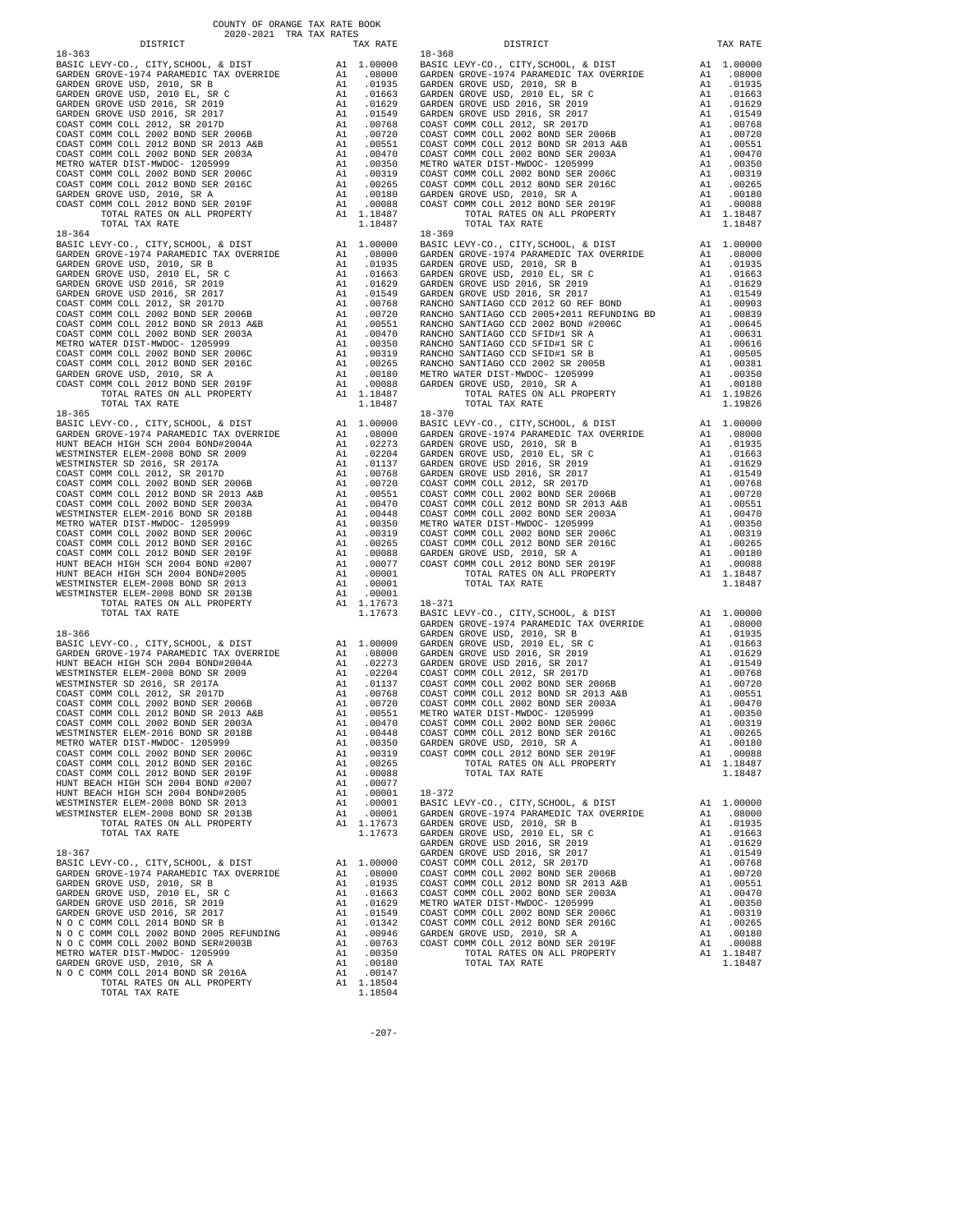| DISTRICT                                                                     |    | TAX RATE                                                    |            |
|------------------------------------------------------------------------------|----|-------------------------------------------------------------|------------|
| $18 - 373$                                                                   |    |                                                             | $18 - 378$ |
|                                                                              |    |                                                             |            |
|                                                                              |    |                                                             |            |
|                                                                              |    |                                                             |            |
|                                                                              |    |                                                             |            |
|                                                                              |    |                                                             |            |
|                                                                              |    |                                                             |            |
|                                                                              |    |                                                             |            |
|                                                                              |    |                                                             |            |
|                                                                              |    |                                                             |            |
|                                                                              |    |                                                             |            |
|                                                                              |    |                                                             |            |
|                                                                              |    |                                                             |            |
|                                                                              |    |                                                             |            |
|                                                                              |    |                                                             |            |
| TOTAL TAX RATE                                                               |    | 1.18487                                                     |            |
|                                                                              |    |                                                             | $18 - 379$ |
|                                                                              |    |                                                             |            |
|                                                                              |    |                                                             |            |
|                                                                              |    |                                                             |            |
|                                                                              |    |                                                             |            |
|                                                                              |    |                                                             |            |
|                                                                              |    |                                                             |            |
|                                                                              |    |                                                             |            |
|                                                                              |    |                                                             |            |
|                                                                              |    |                                                             |            |
|                                                                              |    |                                                             |            |
|                                                                              |    |                                                             |            |
|                                                                              |    |                                                             |            |
|                                                                              |    |                                                             |            |
|                                                                              |    |                                                             |            |
|                                                                              |    |                                                             |            |
| TOTAL TAX RATE                                                               |    | 1.19826                                                     |            |
| $18 - 375$                                                                   |    |                                                             | $18 - 380$ |
|                                                                              |    |                                                             |            |
|                                                                              |    |                                                             |            |
|                                                                              |    |                                                             |            |
|                                                                              |    |                                                             |            |
|                                                                              |    |                                                             |            |
|                                                                              |    |                                                             |            |
|                                                                              |    |                                                             |            |
|                                                                              |    |                                                             |            |
|                                                                              |    |                                                             |            |
|                                                                              |    |                                                             |            |
|                                                                              |    |                                                             |            |
|                                                                              |    |                                                             |            |
|                                                                              |    |                                                             |            |
|                                                                              |    |                                                             |            |
| TOTAL TAX RATE                                                               |    | 1.19826                                                     |            |
| $18 - 376$                                                                   |    |                                                             | 18-381     |
|                                                                              |    |                                                             |            |
|                                                                              |    |                                                             |            |
|                                                                              |    |                                                             |            |
|                                                                              |    |                                                             |            |
|                                                                              |    |                                                             |            |
|                                                                              |    |                                                             |            |
|                                                                              |    |                                                             |            |
|                                                                              |    |                                                             |            |
|                                                                              |    |                                                             |            |
|                                                                              |    |                                                             |            |
|                                                                              |    |                                                             |            |
|                                                                              |    |                                                             |            |
|                                                                              |    |                                                             |            |
| COAST COMM COLL 2012 BOND SER 2019F                                          | A1 | .00088                                                      | GARDEN     |
| TOTAL RATES ON ALL PROPERTY                                                  | A1 | 1.18487                                                     |            |
| TOTAL TAX RATE                                                               |    | 1.18487                                                     |            |
| $18 - 377$                                                                   |    |                                                             | $18 - 382$ |
| BASIC LEVY-CO., CITY, SCHOOL, & DIST                                         | A1 | 1.00000                                                     | BASIC L    |
| GARDEN GROVE-1974 PARAMEDIC TAX OVERRIDE                                     |    | A1.08000                                                    | GARDEN     |
| GARDEN GROVE USD, 2010, SR B                                                 | A1 | .01935                                                      | GARDEN     |
| GARDEN GROVE USD, 2010 EL, SR C                                              | A1 | .01663                                                      | GARDEN     |
| GARDEN GROVE USD 2016, SR 2019                                               | A1 | .01629                                                      | GARDEN     |
| GARDEN GROVE USD 2016, SR 2017                                               |    | A1 .01549 GARDEN<br>A1 .00768 COAST C<br>A1 .00720 COAST C  |            |
| COAST COMM COLL 2012, SR 2017D                                               |    |                                                             |            |
| COAST COMM COLL 2002 BOND SER 2006B                                          |    |                                                             |            |
| COAST COMM COLL 2012 BOND SR 2013 A&B<br>COAST COMM COLL 2002 BOND SER 2003A |    | A1 .00551 COAST C<br>A1 .00470 COAST C<br>A1 .00350 METRO W |            |
| METRO WATER DIST-MWDOC- 1205999                                              | A1 |                                                             |            |
| COAST COMM COLL 2002 BOND SER 2006C                                          | A1 | .00319                                                      | COAST C    |
| COAST COMM COLL 2012 BOND SER 2016C                                          | A1 | .00265                                                      | COAST C    |
| GARDEN GROVE USD, 2010, SR A                                                 | A1 | .00180                                                      | GARDEN     |
| COAST COMM COLL 2012 BOND SER 2019F                                          | A1 | .00088                                                      | COAST C    |
| TOTAL RATES ON ALL PROPERTY                                                  |    | A1 1.18487                                                  |            |
| TOTAL TAX RATE                                                               |    | 1.18487                                                     |            |

| COUNTY OF ORANGE TAX RATE BOOK<br>2020-2021 TRA TAX RATES |          |                                                                                                                                                                                                                                                |          |
|-----------------------------------------------------------|----------|------------------------------------------------------------------------------------------------------------------------------------------------------------------------------------------------------------------------------------------------|----------|
| DISTRICT                                                  | TAX RATE | DISTRICT                                                                                                                                                                                                                                       | TAX RATE |
|                                                           |          |                                                                                                                                                                                                                                                |          |
|                                                           |          |                                                                                                                                                                                                                                                |          |
|                                                           |          |                                                                                                                                                                                                                                                |          |
|                                                           |          | COAST COMM COLL 2012 BOND SER 2016C<br>COAST COMM COLL 2012 BOND SER 2016C<br>COAST COMM COLL 2012 BOND SER 2016C<br>COAST COMM COLL 2012 BOND SER 2016C<br>COAST COMM COLL 2012 BOND SER 2016C<br>A1 .00288<br>A1 .00288<br>A1 .00180<br>METR |          |
|                                                           |          |                                                                                                                                                                                                                                                |          |

-208-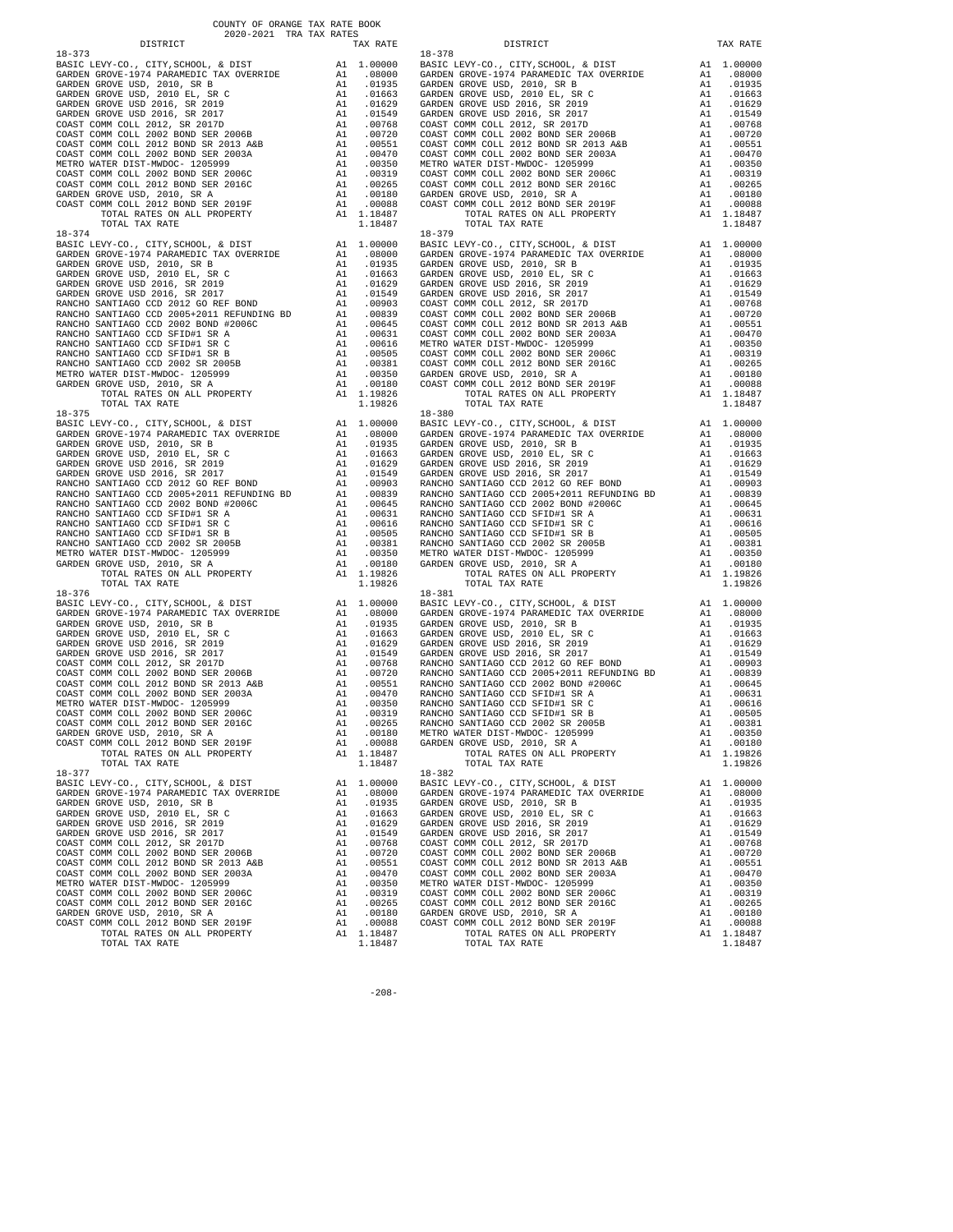| DISTRICT | TAX RATE | DISTRICT | TAX RATE |
|----------|----------|----------|----------|
|          |          |          |          |
|          |          |          |          |
|          |          |          |          |
|          |          |          |          |
|          |          |          |          |
|          |          |          |          |
|          |          |          |          |
|          |          |          |          |
|          |          |          |          |
|          |          |          |          |
|          |          |          |          |
|          |          |          |          |
|          |          |          |          |
|          |          |          |          |
|          |          |          |          |
|          |          |          |          |
|          |          |          |          |
|          |          |          |          |
|          |          |          |          |
|          |          |          |          |
|          |          |          |          |
|          |          |          |          |
|          |          |          |          |
|          |          |          |          |
|          |          |          |          |
|          |          |          |          |
|          |          |          |          |
|          |          |          |          |
|          |          |          |          |
|          |          |          |          |
|          |          |          |          |
|          |          |          |          |
|          |          |          |          |
|          |          |          |          |
|          |          |          |          |
|          |          |          |          |
|          |          |          |          |
|          |          |          |          |
|          |          |          |          |
|          |          |          |          |
|          |          |          |          |
|          |          |          |          |
|          |          |          |          |
|          |          |          |          |
|          |          |          |          |
|          |          |          |          |
|          |          |          |          |
|          |          |          |          |
|          |          |          |          |
|          |          |          |          |
|          |          |          |          |
|          |          |          |          |
|          |          |          |          |
|          |          |          |          |
|          |          |          |          |
|          |          |          |          |
|          |          |          |          |
|          |          |          |          |
|          |          |          |          |
|          |          |          |          |
|          |          |          |          |
|          |          |          |          |
|          |          |          |          |
|          |          |          |          |
|          |          |          |          |
|          |          |          |          |
|          |          |          |          |
|          |          |          |          |
|          |          |          |          |
|          |          |          |          |
|          |          |          |          |
|          |          |          |          |
|          |          |          |          |
|          |          |          |          |
|          |          |          |          |
|          |          |          |          |
|          |          |          |          |
|          |          |          |          |
|          |          |          |          |
|          |          |          |          |
|          |          |          |          |
|          |          |          |          |
|          |          |          |          |
|          |          |          |          |
|          |          |          |          |
|          |          |          |          |
|          |          |          |          |
|          |          |          |          |
|          |          |          |          |
|          |          |          |          |
|          |          |          |          |
|          |          |          |          |
|          |          |          |          |
|          |          |          |          |
|          |          |          |          |
|          |          |          |          |
|          |          |          |          |
|          |          |          |          |
|          |          |          |          |
|          |          |          |          |
|          |          |          |          |
|          |          |          |          |
|          |          |          |          |
|          |          |          |          |
|          |          |          |          |
|          |          |          |          |
|          |          |          |          |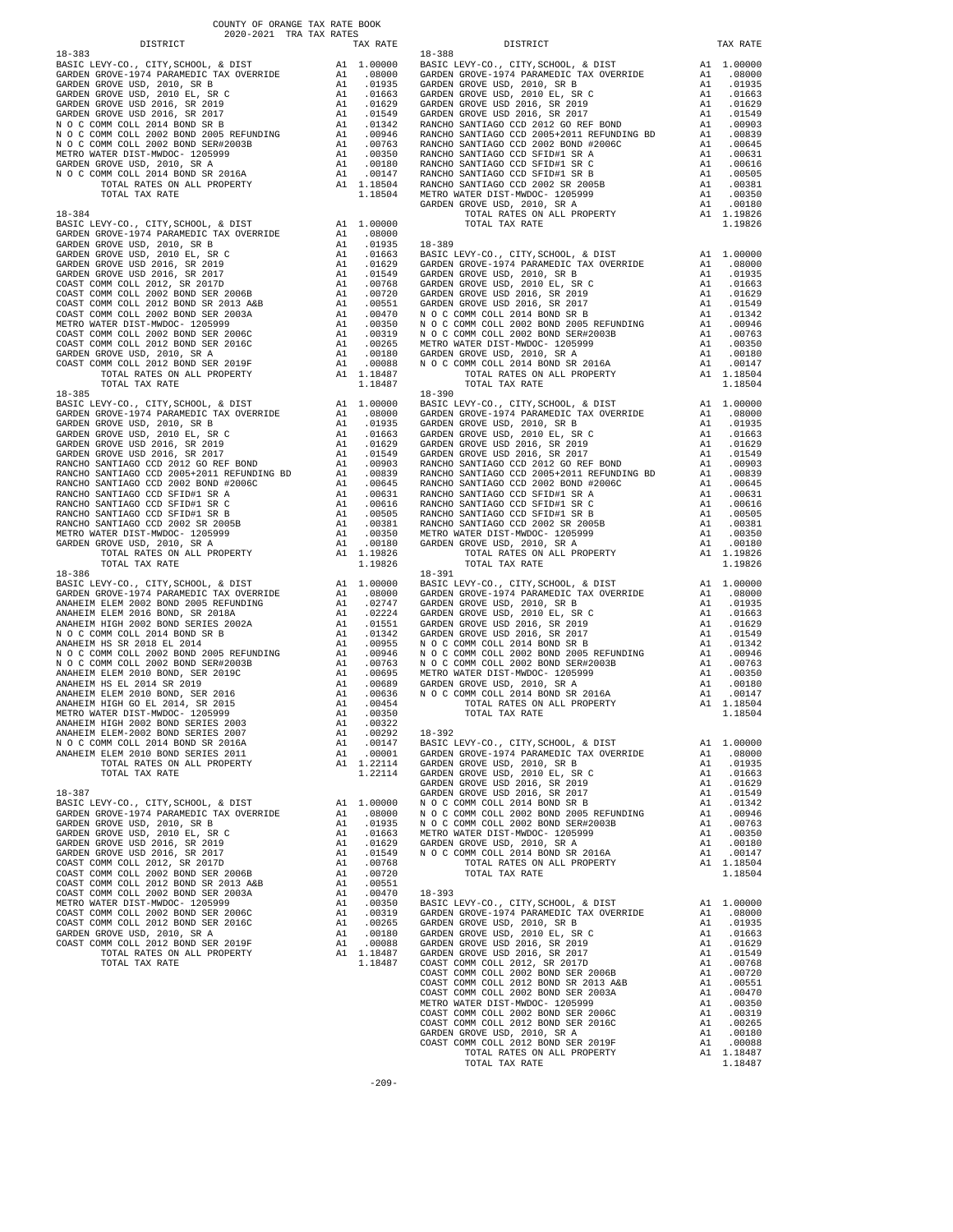| DISTRICT   | TAX RATE | DISTRICT       | TAX RATE |
|------------|----------|----------------|----------|
| $18 - 394$ |          | $18 - 400$     |          |
|            |          |                |          |
|            |          |                |          |
|            |          |                |          |
|            |          |                |          |
|            |          |                |          |
|            |          |                |          |
|            |          |                |          |
|            |          |                |          |
|            |          |                |          |
|            |          |                |          |
|            |          |                |          |
|            |          |                |          |
|            |          |                |          |
|            |          |                |          |
|            |          |                |          |
|            |          | TOTAL TAX RATE |          |
| $18 - 395$ |          |                | 1.11826  |
|            |          |                |          |
|            |          |                |          |
|            |          |                |          |
|            |          |                |          |
|            |          |                |          |
|            |          |                |          |
|            |          |                |          |
|            |          |                |          |
|            |          |                |          |
|            |          |                |          |
|            |          |                |          |
|            |          |                |          |
|            |          |                |          |
|            |          |                |          |
|            |          |                |          |
|            |          |                |          |
|            |          |                |          |
|            |          |                |          |
|            |          |                |          |
|            |          |                |          |
|            |          |                |          |
|            |          |                |          |
|            |          |                |          |
|            |          |                |          |
|            |          |                |          |
|            |          |                |          |
|            |          |                |          |
|            |          |                |          |
|            |          |                |          |
|            |          |                |          |
|            |          |                |          |
|            |          |                |          |
|            |          |                |          |
|            |          |                |          |
|            |          |                |          |
|            |          |                |          |
|            |          |                |          |
|            |          |                |          |
|            |          |                |          |
|            |          |                |          |
|            |          |                |          |
|            |          |                |          |
|            |          |                |          |
|            |          |                |          |
|            |          |                |          |
|            |          |                |          |
|            |          |                |          |
|            |          |                |          |
|            |          |                |          |
|            |          |                |          |
|            |          |                |          |
|            |          |                |          |
|            |          |                |          |
|            |          |                |          |
|            |          |                |          |
|            |          |                |          |
|            |          |                |          |
|            |          |                |          |
|            |          |                |          |
|            |          |                |          |
|            |          |                |          |
|            |          |                |          |
|            |          |                |          |
|            |          |                |          |
|            |          |                |          |
|            |          |                |          |
|            |          |                |          |
|            |          |                |          |
|            |          |                |          |
|            |          |                |          |
|            |          |                |          |
|            |          |                |          |
|            |          |                |          |
|            |          |                |          |
|            |          |                |          |
|            |          |                |          |
|            |          |                |          |
|            |          |                |          |
|            |          |                |          |
|            |          |                |          |
|            |          |                |          |
|            |          |                |          |
|            |          |                |          |
|            |          |                |          |
|            |          |                |          |
|            |          |                |          |
|            |          |                |          |
|            |          |                |          |
|            |          |                |          |
|            |          |                |          |
|            |          |                |          |
|            |          |                |          |
|            |          |                |          |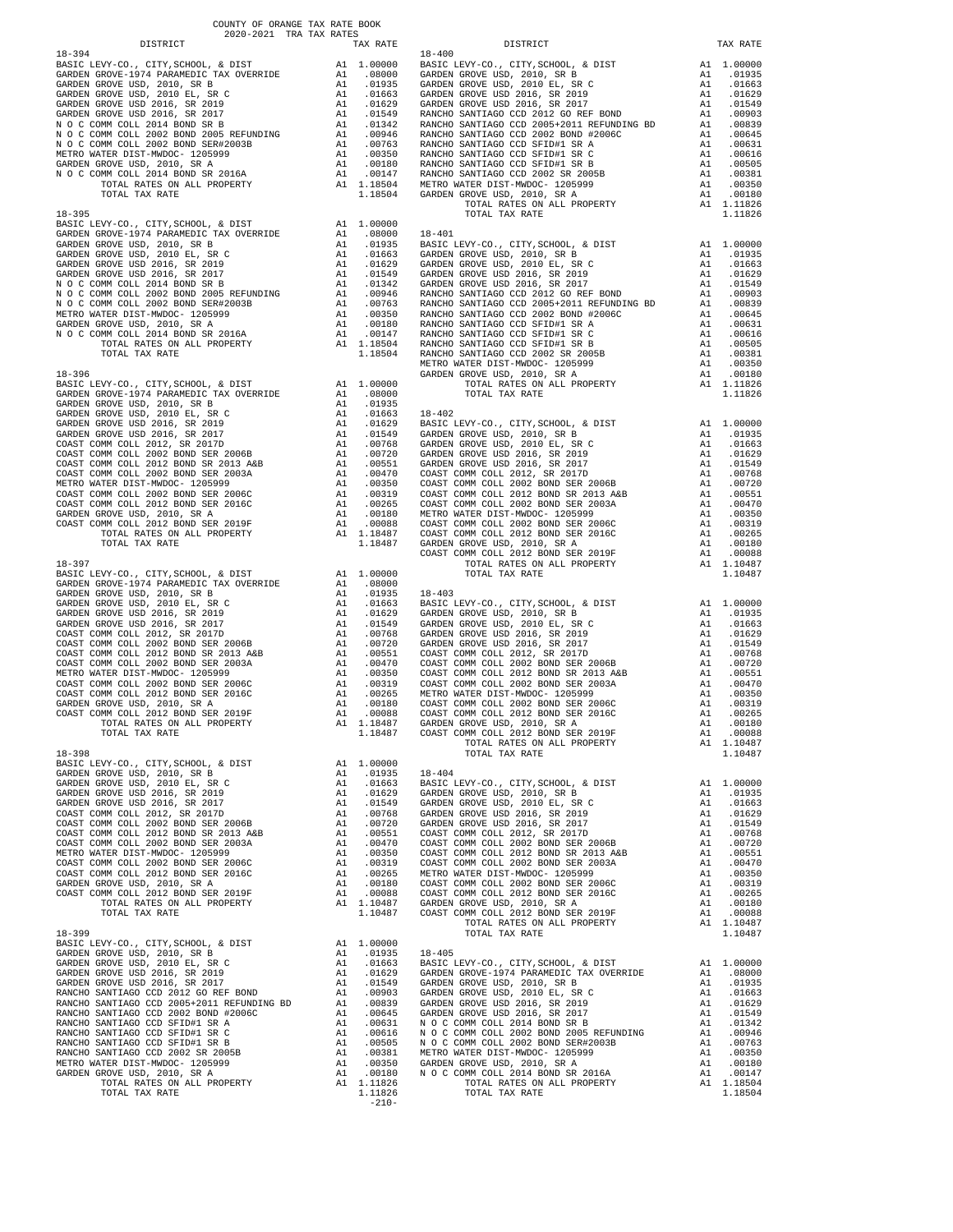| TOTAL TAX RATE                      |    | 1.19826                                                                       |            |
|-------------------------------------|----|-------------------------------------------------------------------------------|------------|
|                                     |    |                                                                               |            |
| $18 - 407$                          |    |                                                                               | $18 - 412$ |
|                                     |    |                                                                               |            |
|                                     |    |                                                                               |            |
|                                     |    |                                                                               |            |
|                                     |    |                                                                               |            |
|                                     |    |                                                                               |            |
|                                     |    |                                                                               |            |
|                                     |    |                                                                               |            |
|                                     |    |                                                                               |            |
|                                     |    |                                                                               |            |
|                                     |    |                                                                               |            |
|                                     |    |                                                                               |            |
|                                     |    |                                                                               |            |
|                                     |    |                                                                               |            |
|                                     |    |                                                                               |            |
|                                     |    |                                                                               |            |
|                                     |    |                                                                               |            |
|                                     |    |                                                                               |            |
|                                     |    |                                                                               |            |
|                                     |    |                                                                               |            |
|                                     |    |                                                                               |            |
| TOTAL TAX RATE                      |    | 1.19826                                                                       |            |
| $18 - 408$                          |    |                                                                               | $18 - 413$ |
|                                     |    |                                                                               |            |
|                                     |    |                                                                               |            |
|                                     |    |                                                                               |            |
|                                     |    |                                                                               |            |
|                                     |    |                                                                               |            |
|                                     |    |                                                                               |            |
|                                     |    |                                                                               |            |
|                                     |    |                                                                               |            |
|                                     |    |                                                                               |            |
|                                     |    |                                                                               |            |
|                                     |    |                                                                               |            |
|                                     |    |                                                                               |            |
|                                     |    |                                                                               |            |
|                                     |    |                                                                               |            |
|                                     |    |                                                                               |            |
|                                     |    |                                                                               |            |
|                                     |    |                                                                               |            |
|                                     |    |                                                                               |            |
|                                     |    |                                                                               |            |
|                                     |    |                                                                               |            |
|                                     |    |                                                                               |            |
|                                     |    |                                                                               |            |
|                                     |    |                                                                               |            |
|                                     |    |                                                                               |            |
|                                     |    |                                                                               |            |
|                                     |    |                                                                               | GARDEN     |
| $18 - 409$                          |    |                                                                               | GARDEN     |
|                                     |    |                                                                               |            |
|                                     |    |                                                                               |            |
|                                     |    |                                                                               |            |
|                                     |    |                                                                               |            |
|                                     |    |                                                                               |            |
|                                     |    |                                                                               |            |
|                                     |    |                                                                               |            |
|                                     |    |                                                                               |            |
|                                     |    |                                                                               |            |
|                                     |    |                                                                               |            |
|                                     |    |                                                                               |            |
|                                     |    |                                                                               |            |
|                                     |    |                                                                               |            |
|                                     |    |                                                                               |            |
|                                     |    |                                                                               |            |
| COAST COMM COLL 2012 BOND SER 2016C |    |                                                                               |            |
|                                     |    | A1 .00265<br>A1 .00088                                                        |            |
| COAST COMM COLL 2012 BOND SER 2019F |    |                                                                               |            |
| HUNT BEACH HIGH SCH 2004 BOND #2007 |    | A1 .00077                                                                     |            |
| HUNT BEACH HIGH SCH 2004 BOND#2005  |    | A1 .00001                                                                     | 18-415     |
| WESTMINSTER ELEM-2008 BOND SR 2013  |    |                                                                               |            |
|                                     |    |                                                                               |            |
| WESTMINSTER ELEM-2008 BOND SR 2013B |    |                                                                               |            |
| TOTAL RATES ON ALL PROPERTY         |    |                                                                               |            |
| TOTAL TAX RATE                      |    | A1 .00001 BASIC L<br>A1 .00001 GARDEN<br>A1 .1.17673 GARDEN<br>1.17673 GARDEN |            |
|                                     |    |                                                                               | GARDEN     |
| $18 - 410$                          |    |                                                                               |            |
|                                     |    |                                                                               | GARDEN     |
|                                     |    |                                                                               |            |
|                                     |    |                                                                               |            |
|                                     |    |                                                                               |            |
|                                     |    |                                                                               |            |
|                                     |    |                                                                               |            |
|                                     |    |                                                                               |            |
|                                     |    |                                                                               |            |
|                                     |    |                                                                               |            |
|                                     |    |                                                                               |            |
|                                     |    |                                                                               |            |
|                                     |    |                                                                               |            |
|                                     |    |                                                                               |            |
|                                     |    |                                                                               |            |
|                                     |    |                                                                               |            |
|                                     |    |                                                                               |            |
|                                     |    |                                                                               |            |
|                                     |    |                                                                               |            |
|                                     |    |                                                                               |            |
|                                     |    |                                                                               |            |
| GARDEN GROVE USD, 2010, SR A        | A1 | .00180                                                                        |            |
| TOTAL RATES ON ALL PROPERTY         |    | A1 1.19826                                                                    |            |
| TOTAL TAX RATE                      |    | 1.19826                                                                       |            |

| COUNTY OF ORANGE TAX RATE BOOK<br>2020-2021 TRA TAX RATES |          |            |          |
|-----------------------------------------------------------|----------|------------|----------|
| DISTRICT                                                  | TAX RATE | DISTRICT   | TAX RATE |
|                                                           |          | $18 - 411$ |          |
|                                                           |          |            |          |
|                                                           |          |            |          |
|                                                           |          |            |          |
|                                                           |          |            |          |
|                                                           |          |            |          |
|                                                           |          |            |          |
|                                                           |          |            |          |
|                                                           |          |            |          |
|                                                           |          |            |          |
|                                                           |          |            |          |
|                                                           |          |            |          |
|                                                           |          |            |          |
|                                                           |          |            |          |
|                                                           |          |            |          |
|                                                           |          |            |          |
|                                                           |          |            |          |
|                                                           |          |            |          |
|                                                           |          |            |          |
|                                                           |          |            |          |
|                                                           |          |            |          |
|                                                           |          |            |          |
|                                                           |          |            |          |
|                                                           |          |            |          |
|                                                           |          |            |          |
|                                                           |          |            |          |
|                                                           |          |            |          |
|                                                           |          |            |          |
|                                                           |          |            |          |
|                                                           |          |            |          |
|                                                           |          |            |          |
|                                                           |          |            |          |
|                                                           |          |            |          |
|                                                           |          |            |          |
|                                                           |          |            |          |
|                                                           |          |            |          |
|                                                           |          |            |          |
|                                                           |          |            |          |
|                                                           |          |            |          |
|                                                           |          |            |          |
|                                                           |          |            |          |
|                                                           |          |            |          |
|                                                           |          |            |          |
|                                                           |          |            |          |
|                                                           |          |            |          |
|                                                           |          |            |          |
|                                                           |          |            |          |
|                                                           |          |            |          |
|                                                           |          |            |          |
|                                                           |          |            |          |
|                                                           |          |            |          |
|                                                           |          |            |          |
|                                                           |          |            |          |
|                                                           |          |            |          |
|                                                           |          |            |          |
|                                                           |          |            |          |
|                                                           |          |            |          |
|                                                           |          |            |          |
|                                                           |          |            |          |
|                                                           |          |            |          |
|                                                           |          |            |          |
|                                                           |          |            |          |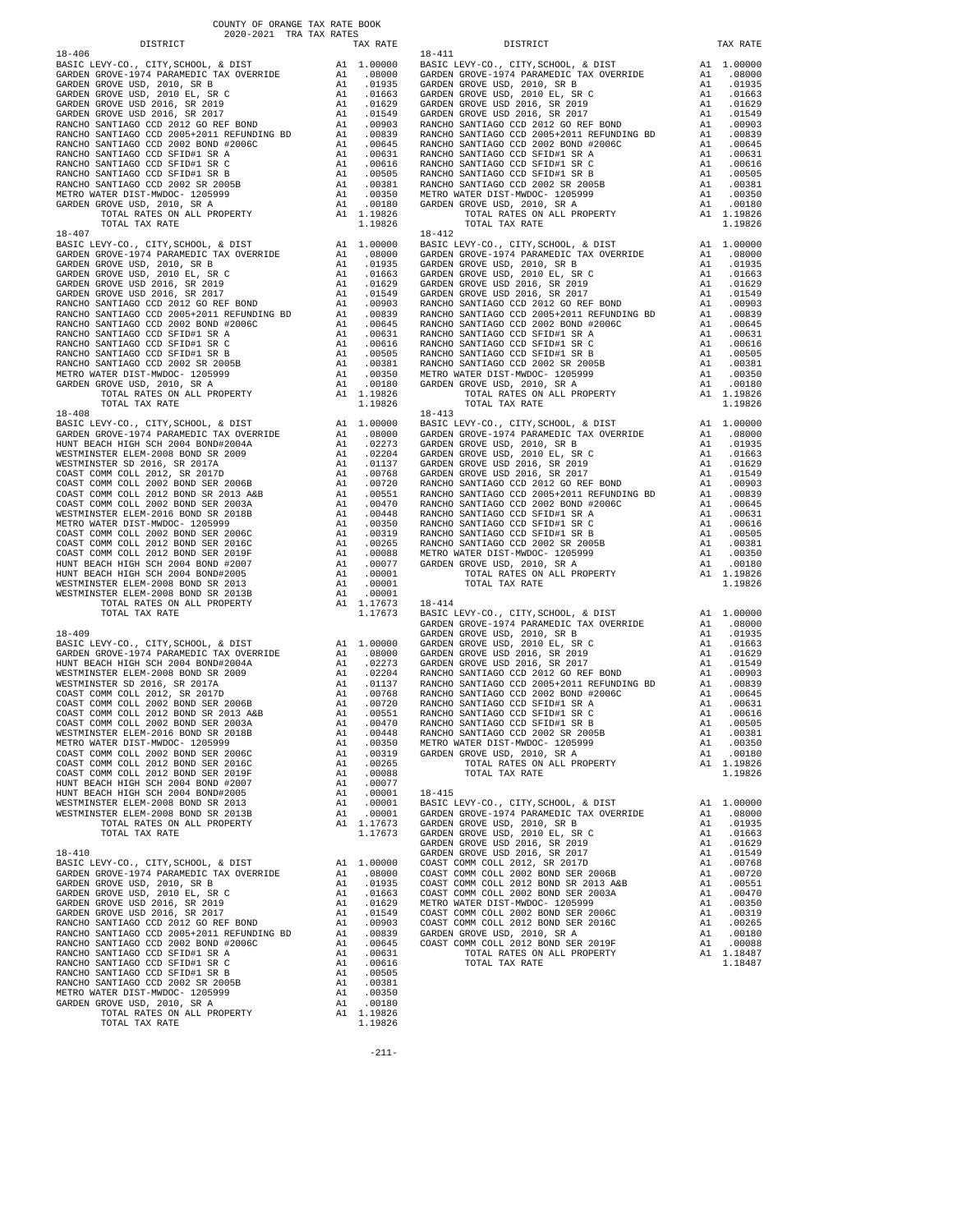| DISTRICT                                                                                                                                                                                                                                                                                                                                                                                                                                                                                                          | TAX RATE |            |
|-------------------------------------------------------------------------------------------------------------------------------------------------------------------------------------------------------------------------------------------------------------------------------------------------------------------------------------------------------------------------------------------------------------------------------------------------------------------------------------------------------------------|----------|------------|
| $18 - 416$                                                                                                                                                                                                                                                                                                                                                                                                                                                                                                        |          | $18 - 422$ |
|                                                                                                                                                                                                                                                                                                                                                                                                                                                                                                                   |          |            |
|                                                                                                                                                                                                                                                                                                                                                                                                                                                                                                                   |          |            |
|                                                                                                                                                                                                                                                                                                                                                                                                                                                                                                                   |          |            |
|                                                                                                                                                                                                                                                                                                                                                                                                                                                                                                                   |          |            |
|                                                                                                                                                                                                                                                                                                                                                                                                                                                                                                                   |          |            |
|                                                                                                                                                                                                                                                                                                                                                                                                                                                                                                                   |          |            |
|                                                                                                                                                                                                                                                                                                                                                                                                                                                                                                                   |          |            |
|                                                                                                                                                                                                                                                                                                                                                                                                                                                                                                                   |          |            |
|                                                                                                                                                                                                                                                                                                                                                                                                                                                                                                                   |          |            |
|                                                                                                                                                                                                                                                                                                                                                                                                                                                                                                                   |          |            |
|                                                                                                                                                                                                                                                                                                                                                                                                                                                                                                                   |          |            |
|                                                                                                                                                                                                                                                                                                                                                                                                                                                                                                                   |          |            |
|                                                                                                                                                                                                                                                                                                                                                                                                                                                                                                                   |          |            |
|                                                                                                                                                                                                                                                                                                                                                                                                                                                                                                                   |          |            |
| $\begin{tabular}{ c c c c} \multicolumn{1}{c}{\begin{tabular}{c} \multicolumn{1}{c}{\begin{tabular}{c} \multicolumn{1}{c}{\begin{tabular}{c} \multicolumn{1}{c}{\begin{tabular}{c} \multicolumn{1}{c}{\begin{tabular}{c} \multicolumn{1}{c}{\begin{tabular}{c} \multicolumn{1}{c}{\begin{tabular}{c} \multicolumn{1}{c}{\begin{tabular}{c} \multicolumn{1}{c}{\begin{tabular}{c} \multicolumn{1}{c}{\begin{tabular}{c} \multicolumn{1}{c}{\begin{tabular}{c} \multicolumn{1}{c}{\begin{tabular}{c} \multicolumn{$ |          |            |
|                                                                                                                                                                                                                                                                                                                                                                                                                                                                                                                   |          |            |
|                                                                                                                                                                                                                                                                                                                                                                                                                                                                                                                   |          |            |
|                                                                                                                                                                                                                                                                                                                                                                                                                                                                                                                   |          |            |
|                                                                                                                                                                                                                                                                                                                                                                                                                                                                                                                   |          |            |
|                                                                                                                                                                                                                                                                                                                                                                                                                                                                                                                   |          |            |
|                                                                                                                                                                                                                                                                                                                                                                                                                                                                                                                   |          |            |
|                                                                                                                                                                                                                                                                                                                                                                                                                                                                                                                   |          |            |
|                                                                                                                                                                                                                                                                                                                                                                                                                                                                                                                   |          |            |
|                                                                                                                                                                                                                                                                                                                                                                                                                                                                                                                   |          |            |
|                                                                                                                                                                                                                                                                                                                                                                                                                                                                                                                   |          |            |
|                                                                                                                                                                                                                                                                                                                                                                                                                                                                                                                   |          |            |
|                                                                                                                                                                                                                                                                                                                                                                                                                                                                                                                   |          |            |
|                                                                                                                                                                                                                                                                                                                                                                                                                                                                                                                   |          |            |
|                                                                                                                                                                                                                                                                                                                                                                                                                                                                                                                   |          |            |
|                                                                                                                                                                                                                                                                                                                                                                                                                                                                                                                   |          |            |
|                                                                                                                                                                                                                                                                                                                                                                                                                                                                                                                   |          |            |
|                                                                                                                                                                                                                                                                                                                                                                                                                                                                                                                   |          |            |
|                                                                                                                                                                                                                                                                                                                                                                                                                                                                                                                   |          |            |
|                                                                                                                                                                                                                                                                                                                                                                                                                                                                                                                   |          |            |
|                                                                                                                                                                                                                                                                                                                                                                                                                                                                                                                   |          |            |
|                                                                                                                                                                                                                                                                                                                                                                                                                                                                                                                   |          |            |
|                                                                                                                                                                                                                                                                                                                                                                                                                                                                                                                   |          |            |
|                                                                                                                                                                                                                                                                                                                                                                                                                                                                                                                   |          |            |
|                                                                                                                                                                                                                                                                                                                                                                                                                                                                                                                   |          |            |
|                                                                                                                                                                                                                                                                                                                                                                                                                                                                                                                   |          |            |
|                                                                                                                                                                                                                                                                                                                                                                                                                                                                                                                   |          |            |
|                                                                                                                                                                                                                                                                                                                                                                                                                                                                                                                   |          |            |
|                                                                                                                                                                                                                                                                                                                                                                                                                                                                                                                   |          |            |
|                                                                                                                                                                                                                                                                                                                                                                                                                                                                                                                   |          |            |
|                                                                                                                                                                                                                                                                                                                                                                                                                                                                                                                   |          |            |
|                                                                                                                                                                                                                                                                                                                                                                                                                                                                                                                   |          |            |
|                                                                                                                                                                                                                                                                                                                                                                                                                                                                                                                   |          |            |
|                                                                                                                                                                                                                                                                                                                                                                                                                                                                                                                   |          |            |
| $18 - 419$                                                                                                                                                                                                                                                                                                                                                                                                                                                                                                        |          | RANCHO     |
|                                                                                                                                                                                                                                                                                                                                                                                                                                                                                                                   |          |            |
|                                                                                                                                                                                                                                                                                                                                                                                                                                                                                                                   |          |            |
|                                                                                                                                                                                                                                                                                                                                                                                                                                                                                                                   |          |            |
|                                                                                                                                                                                                                                                                                                                                                                                                                                                                                                                   |          |            |
|                                                                                                                                                                                                                                                                                                                                                                                                                                                                                                                   |          |            |
|                                                                                                                                                                                                                                                                                                                                                                                                                                                                                                                   |          |            |
|                                                                                                                                                                                                                                                                                                                                                                                                                                                                                                                   |          |            |
|                                                                                                                                                                                                                                                                                                                                                                                                                                                                                                                   |          |            |
|                                                                                                                                                                                                                                                                                                                                                                                                                                                                                                                   |          |            |
|                                                                                                                                                                                                                                                                                                                                                                                                                                                                                                                   |          |            |
|                                                                                                                                                                                                                                                                                                                                                                                                                                                                                                                   |          |            |
|                                                                                                                                                                                                                                                                                                                                                                                                                                                                                                                   |          |            |
|                                                                                                                                                                                                                                                                                                                                                                                                                                                                                                                   |          |            |
|                                                                                                                                                                                                                                                                                                                                                                                                                                                                                                                   |          | GARDEN     |
| $18 - 420$                                                                                                                                                                                                                                                                                                                                                                                                                                                                                                        |          | GARDEN     |
|                                                                                                                                                                                                                                                                                                                                                                                                                                                                                                                   |          |            |
|                                                                                                                                                                                                                                                                                                                                                                                                                                                                                                                   |          |            |
|                                                                                                                                                                                                                                                                                                                                                                                                                                                                                                                   |          |            |
|                                                                                                                                                                                                                                                                                                                                                                                                                                                                                                                   |          |            |
|                                                                                                                                                                                                                                                                                                                                                                                                                                                                                                                   |          |            |
|                                                                                                                                                                                                                                                                                                                                                                                                                                                                                                                   |          |            |
|                                                                                                                                                                                                                                                                                                                                                                                                                                                                                                                   |          |            |
|                                                                                                                                                                                                                                                                                                                                                                                                                                                                                                                   |          |            |
|                                                                                                                                                                                                                                                                                                                                                                                                                                                                                                                   |          |            |
|                                                                                                                                                                                                                                                                                                                                                                                                                                                                                                                   |          |            |
|                                                                                                                                                                                                                                                                                                                                                                                                                                                                                                                   |          |            |
|                                                                                                                                                                                                                                                                                                                                                                                                                                                                                                                   |          |            |
|                                                                                                                                                                                                                                                                                                                                                                                                                                                                                                                   |          |            |
|                                                                                                                                                                                                                                                                                                                                                                                                                                                                                                                   |          |            |
|                                                                                                                                                                                                                                                                                                                                                                                                                                                                                                                   |          |            |
|                                                                                                                                                                                                                                                                                                                                                                                                                                                                                                                   |          | GARDEN     |
| $18 - 421$                                                                                                                                                                                                                                                                                                                                                                                                                                                                                                        |          | GARDEN     |
|                                                                                                                                                                                                                                                                                                                                                                                                                                                                                                                   |          |            |
|                                                                                                                                                                                                                                                                                                                                                                                                                                                                                                                   |          |            |
|                                                                                                                                                                                                                                                                                                                                                                                                                                                                                                                   |          |            |
|                                                                                                                                                                                                                                                                                                                                                                                                                                                                                                                   |          |            |
|                                                                                                                                                                                                                                                                                                                                                                                                                                                                                                                   |          |            |
|                                                                                                                                                                                                                                                                                                                                                                                                                                                                                                                   |          |            |
|                                                                                                                                                                                                                                                                                                                                                                                                                                                                                                                   |          |            |
|                                                                                                                                                                                                                                                                                                                                                                                                                                                                                                                   |          |            |
|                                                                                                                                                                                                                                                                                                                                                                                                                                                                                                                   |          |            |
|                                                                                                                                                                                                                                                                                                                                                                                                                                                                                                                   |          |            |
|                                                                                                                                                                                                                                                                                                                                                                                                                                                                                                                   |          |            |
|                                                                                                                                                                                                                                                                                                                                                                                                                                                                                                                   |          |            |
| $\begin{tabular}{l c c c} \multicolumn{4}{c}{\textbf{A}RDER} & $\mathsf{GARDBN}$ & $\mathsf{GARDBN}$ & $\mathsf{GARDBN}$ \\ \hline \texttt{BASIC LEVY-CO.}, $\mathsf{CITY}, \mathsf{SCHOOL}, $\& $\mathsf{DIST}$ & $\mathsf{A1}$ & $1.00000$ & $\mathsf{COAST C}$ \\ \hline \texttt{GARDEN GROVE USD}, 2010, \mathsf{SR B} & $\mathsf{A1}$ & $0.1935$ & $\mathsf{COAST C}$ \\ \hline \texttt{GARDEN GROVE USD}, 2010, \mathsf{SR B} &$                                                                            |          |            |
|                                                                                                                                                                                                                                                                                                                                                                                                                                                                                                                   |          |            |
|                                                                                                                                                                                                                                                                                                                                                                                                                                                                                                                   |          |            |
|                                                                                                                                                                                                                                                                                                                                                                                                                                                                                                                   |          |            |
|                                                                                                                                                                                                                                                                                                                                                                                                                                                                                                                   | $-212-$  |            |

| COUNTY OF ORANGE TAX RATE BOOK<br>2020-2021 TRA TAX RATES |          |                                                                                                                                                                                                                                                                                                                                                                         |          |
|-----------------------------------------------------------|----------|-------------------------------------------------------------------------------------------------------------------------------------------------------------------------------------------------------------------------------------------------------------------------------------------------------------------------------------------------------------------------|----------|
| DISTRICT                                                  | TAX RATE | DISTRICT<br>$\begin{tabular}{cccccccc} \texttt{18-416} & \texttt{DSTR-CT} & \texttt{0.0001} & \texttt{0.0012} & \texttt{0.0013} & \texttt{0.0001} & \texttt{0.0014} & \texttt{0.0001} & \texttt{0.0015} & \texttt{0.0001} & \texttt{0.0016} & \texttt{0.0001} & \texttt{0.0001} & \texttt{0.0001} & \texttt{0.0001} & \texttt{0.0001} & \texttt{0.0001} & \texttt{0.00$ | TAX RATE |
| $18 - 416$                                                |          | $18 - 422$                                                                                                                                                                                                                                                                                                                                                              |          |
|                                                           |          |                                                                                                                                                                                                                                                                                                                                                                         |          |
|                                                           |          |                                                                                                                                                                                                                                                                                                                                                                         |          |
|                                                           |          |                                                                                                                                                                                                                                                                                                                                                                         |          |
|                                                           |          |                                                                                                                                                                                                                                                                                                                                                                         |          |
|                                                           |          |                                                                                                                                                                                                                                                                                                                                                                         |          |
|                                                           |          |                                                                                                                                                                                                                                                                                                                                                                         |          |
|                                                           |          |                                                                                                                                                                                                                                                                                                                                                                         |          |
|                                                           |          |                                                                                                                                                                                                                                                                                                                                                                         |          |
|                                                           |          |                                                                                                                                                                                                                                                                                                                                                                         |          |
|                                                           |          |                                                                                                                                                                                                                                                                                                                                                                         |          |
|                                                           |          |                                                                                                                                                                                                                                                                                                                                                                         |          |
|                                                           |          |                                                                                                                                                                                                                                                                                                                                                                         |          |
|                                                           |          |                                                                                                                                                                                                                                                                                                                                                                         |          |
|                                                           |          |                                                                                                                                                                                                                                                                                                                                                                         |          |
|                                                           |          |                                                                                                                                                                                                                                                                                                                                                                         |          |
|                                                           |          |                                                                                                                                                                                                                                                                                                                                                                         |          |
|                                                           |          |                                                                                                                                                                                                                                                                                                                                                                         |          |
|                                                           |          |                                                                                                                                                                                                                                                                                                                                                                         |          |
|                                                           |          |                                                                                                                                                                                                                                                                                                                                                                         |          |
|                                                           |          |                                                                                                                                                                                                                                                                                                                                                                         |          |
|                                                           |          |                                                                                                                                                                                                                                                                                                                                                                         |          |
|                                                           |          |                                                                                                                                                                                                                                                                                                                                                                         |          |
|                                                           |          |                                                                                                                                                                                                                                                                                                                                                                         |          |
|                                                           |          |                                                                                                                                                                                                                                                                                                                                                                         |          |
|                                                           |          |                                                                                                                                                                                                                                                                                                                                                                         |          |
|                                                           |          |                                                                                                                                                                                                                                                                                                                                                                         |          |
|                                                           |          |                                                                                                                                                                                                                                                                                                                                                                         |          |
|                                                           |          |                                                                                                                                                                                                                                                                                                                                                                         |          |
|                                                           |          |                                                                                                                                                                                                                                                                                                                                                                         |          |
|                                                           |          |                                                                                                                                                                                                                                                                                                                                                                         |          |
|                                                           |          |                                                                                                                                                                                                                                                                                                                                                                         |          |
|                                                           |          |                                                                                                                                                                                                                                                                                                                                                                         |          |
|                                                           |          |                                                                                                                                                                                                                                                                                                                                                                         |          |
|                                                           |          |                                                                                                                                                                                                                                                                                                                                                                         |          |
|                                                           |          |                                                                                                                                                                                                                                                                                                                                                                         |          |
|                                                           |          |                                                                                                                                                                                                                                                                                                                                                                         |          |
|                                                           |          |                                                                                                                                                                                                                                                                                                                                                                         |          |
|                                                           |          |                                                                                                                                                                                                                                                                                                                                                                         |          |
|                                                           |          |                                                                                                                                                                                                                                                                                                                                                                         |          |
|                                                           |          |                                                                                                                                                                                                                                                                                                                                                                         |          |
|                                                           |          |                                                                                                                                                                                                                                                                                                                                                                         |          |
|                                                           |          |                                                                                                                                                                                                                                                                                                                                                                         |          |
|                                                           |          |                                                                                                                                                                                                                                                                                                                                                                         |          |
|                                                           |          |                                                                                                                                                                                                                                                                                                                                                                         |          |
|                                                           |          |                                                                                                                                                                                                                                                                                                                                                                         |          |
|                                                           |          |                                                                                                                                                                                                                                                                                                                                                                         |          |
|                                                           |          |                                                                                                                                                                                                                                                                                                                                                                         |          |
|                                                           |          |                                                                                                                                                                                                                                                                                                                                                                         |          |
|                                                           |          |                                                                                                                                                                                                                                                                                                                                                                         |          |
|                                                           |          |                                                                                                                                                                                                                                                                                                                                                                         |          |
|                                                           |          |                                                                                                                                                                                                                                                                                                                                                                         |          |
|                                                           |          |                                                                                                                                                                                                                                                                                                                                                                         |          |
|                                                           |          |                                                                                                                                                                                                                                                                                                                                                                         |          |
|                                                           |          |                                                                                                                                                                                                                                                                                                                                                                         |          |
|                                                           |          |                                                                                                                                                                                                                                                                                                                                                                         |          |
|                                                           |          |                                                                                                                                                                                                                                                                                                                                                                         |          |
|                                                           |          |                                                                                                                                                                                                                                                                                                                                                                         |          |
|                                                           |          |                                                                                                                                                                                                                                                                                                                                                                         |          |
|                                                           |          |                                                                                                                                                                                                                                                                                                                                                                         |          |
|                                                           |          |                                                                                                                                                                                                                                                                                                                                                                         |          |
|                                                           |          |                                                                                                                                                                                                                                                                                                                                                                         |          |
|                                                           |          |                                                                                                                                                                                                                                                                                                                                                                         |          |
|                                                           |          |                                                                                                                                                                                                                                                                                                                                                                         |          |
|                                                           |          |                                                                                                                                                                                                                                                                                                                                                                         |          |
|                                                           |          |                                                                                                                                                                                                                                                                                                                                                                         |          |
|                                                           |          |                                                                                                                                                                                                                                                                                                                                                                         |          |
|                                                           |          |                                                                                                                                                                                                                                                                                                                                                                         |          |
|                                                           |          |                                                                                                                                                                                                                                                                                                                                                                         |          |
|                                                           |          |                                                                                                                                                                                                                                                                                                                                                                         |          |
|                                                           |          |                                                                                                                                                                                                                                                                                                                                                                         |          |
|                                                           |          |                                                                                                                                                                                                                                                                                                                                                                         |          |
|                                                           |          |                                                                                                                                                                                                                                                                                                                                                                         |          |
|                                                           |          |                                                                                                                                                                                                                                                                                                                                                                         |          |
|                                                           |          |                                                                                                                                                                                                                                                                                                                                                                         |          |
|                                                           |          |                                                                                                                                                                                                                                                                                                                                                                         |          |
|                                                           |          |                                                                                                                                                                                                                                                                                                                                                                         |          |
|                                                           |          |                                                                                                                                                                                                                                                                                                                                                                         |          |
|                                                           |          |                                                                                                                                                                                                                                                                                                                                                                         |          |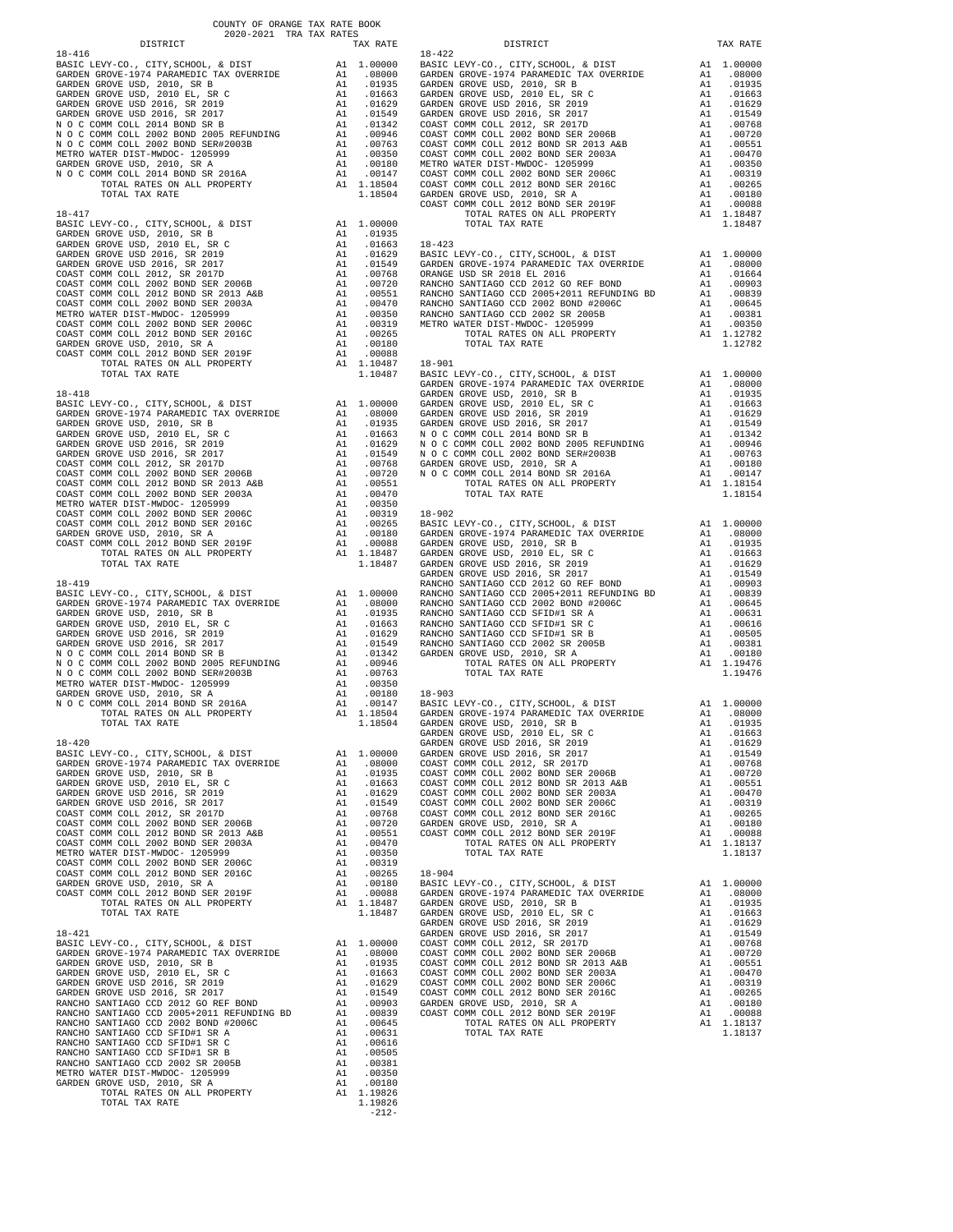| 2020-2021 TRA TAX RATES<br>DISTRICT | TAX RATE | $19 - 005$<br>DISTRICT | TAX RATE |
|-------------------------------------|----------|------------------------|----------|
|                                     |          |                        |          |
|                                     |          |                        |          |
|                                     |          |                        |          |
|                                     |          |                        |          |
|                                     |          |                        |          |
|                                     |          |                        |          |
|                                     |          |                        |          |
|                                     |          |                        |          |
|                                     |          |                        |          |
|                                     |          |                        |          |
|                                     |          |                        |          |
|                                     |          |                        |          |
|                                     |          |                        |          |
|                                     |          |                        |          |
|                                     |          |                        |          |
|                                     |          |                        |          |
|                                     |          |                        |          |
|                                     |          |                        |          |
|                                     |          |                        |          |
|                                     |          |                        |          |
|                                     |          |                        |          |
|                                     |          |                        |          |
|                                     |          |                        |          |
|                                     |          |                        |          |
|                                     |          |                        |          |
|                                     |          |                        |          |
|                                     |          |                        |          |
|                                     |          |                        |          |
|                                     |          |                        |          |
|                                     |          |                        |          |
|                                     |          |                        |          |
|                                     |          |                        |          |
|                                     |          |                        |          |
|                                     |          |                        |          |
|                                     |          |                        |          |
|                                     |          |                        |          |
|                                     |          |                        |          |
|                                     |          |                        |          |
|                                     |          |                        |          |
|                                     |          |                        |          |
|                                     |          |                        |          |
|                                     |          |                        |          |
|                                     |          |                        |          |
|                                     |          |                        |          |
|                                     |          |                        |          |
|                                     |          |                        |          |
|                                     |          |                        |          |
|                                     |          |                        |          |
|                                     |          |                        |          |
|                                     |          |                        |          |
|                                     |          |                        |          |
|                                     |          |                        |          |
|                                     |          |                        |          |
|                                     |          |                        |          |
|                                     |          |                        |          |
|                                     |          |                        |          |
|                                     |          |                        |          |
|                                     |          |                        |          |
|                                     |          |                        |          |
|                                     |          |                        |          |
|                                     |          |                        |          |
|                                     |          |                        |          |
|                                     |          |                        |          |
|                                     |          |                        |          |
|                                     |          |                        |          |
|                                     |          |                        |          |
|                                     |          |                        |          |
|                                     |          |                        |          |
|                                     |          |                        |          |
|                                     |          |                        |          |
|                                     |          |                        |          |
|                                     |          |                        |          |
|                                     |          |                        |          |
|                                     |          |                        |          |
|                                     |          |                        |          |
|                                     |          |                        |          |
|                                     |          |                        |          |
|                                     |          |                        |          |
|                                     |          |                        |          |
|                                     |          |                        |          |
|                                     |          |                        |          |
|                                     |          |                        |          |
|                                     |          |                        |          |
|                                     |          |                        |          |
|                                     |          |                        |          |
|                                     |          |                        |          |
|                                     |          |                        |          |
|                                     |          |                        |          |
|                                     |          |                        |          |
|                                     |          |                        |          |

-213-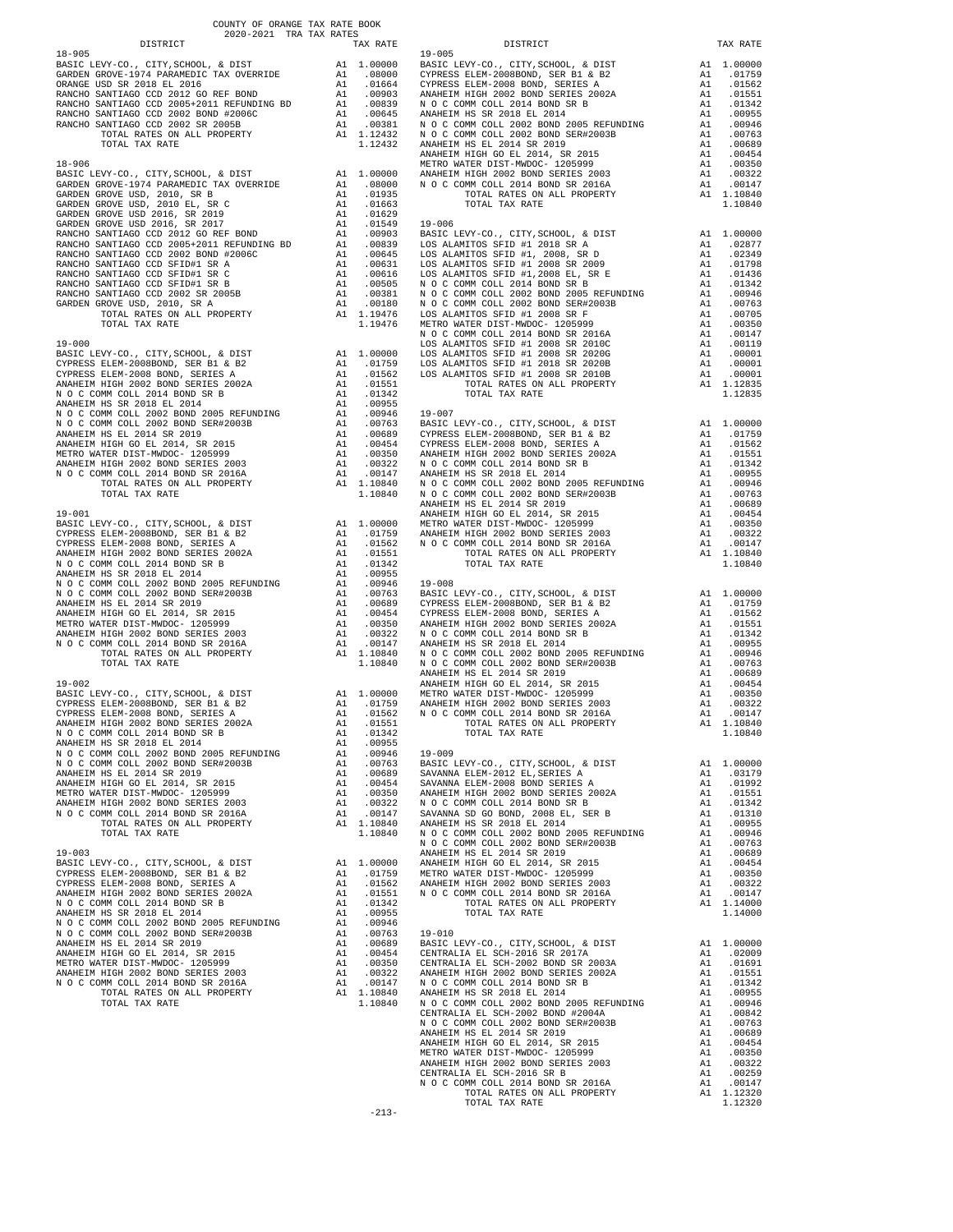| TOTAL TAX RATE                                                     |          | 1.10840 19-018              |                    |
|--------------------------------------------------------------------|----------|-----------------------------|--------------------|
|                                                                    |          |                             | BASIC L            |
| $19 - 012$                                                         |          |                             | CYPRESS            |
|                                                                    |          |                             |                    |
|                                                                    |          |                             |                    |
|                                                                    |          |                             |                    |
|                                                                    |          |                             |                    |
|                                                                    |          |                             |                    |
|                                                                    |          |                             |                    |
|                                                                    |          |                             |                    |
|                                                                    |          |                             |                    |
|                                                                    |          |                             |                    |
|                                                                    |          |                             |                    |
| TOTAL TAX RATE                                                     |          | 1.10840 19-019              |                    |
|                                                                    |          |                             | BASIC L            |
|                                                                    |          |                             |                    |
|                                                                    |          |                             |                    |
|                                                                    |          |                             |                    |
|                                                                    |          |                             |                    |
|                                                                    |          |                             |                    |
|                                                                    |          |                             |                    |
|                                                                    |          |                             |                    |
|                                                                    |          |                             |                    |
|                                                                    |          |                             |                    |
|                                                                    |          |                             |                    |
|                                                                    |          |                             |                    |
|                                                                    |          |                             |                    |
|                                                                    |          |                             |                    |
|                                                                    |          |                             | SAVANNA            |
| $19 - 014$                                                         |          |                             | ANAHEIM            |
|                                                                    |          |                             |                    |
|                                                                    |          |                             |                    |
|                                                                    |          |                             |                    |
|                                                                    |          |                             |                    |
|                                                                    |          |                             |                    |
|                                                                    |          |                             |                    |
|                                                                    |          |                             |                    |
|                                                                    |          |                             |                    |
|                                                                    |          |                             |                    |
|                                                                    |          |                             |                    |
|                                                                    |          |                             |                    |
|                                                                    |          |                             |                    |
| $19 - 015$                                                         |          |                             | ANAHEIM            |
| BASIC LEVY-CO., CITY, SCHOOL, & DIST                               | A1       | 1.00000                     | N O C C            |
|                                                                    |          |                             |                    |
|                                                                    |          |                             |                    |
|                                                                    |          |                             |                    |
|                                                                    |          |                             |                    |
|                                                                    |          |                             |                    |
|                                                                    |          |                             |                    |
| GARDEN GROVE USD, 2010, SR A<br>N O C COMM COLL 2014 BOND SR 2016A | A1<br>A1 | .00180<br>.00147            |                    |
| TOTAL RATES ON ALL PROPERTY                                        |          | A1<br>A1 1.10504<br>1 10504 |                    |
| TOTAL TAX RATE                                                     |          | 1.10504                     | $19 - 022$         |
| $19 - 016$                                                         |          |                             | BASIC L<br>LOS ALA |
|                                                                    |          |                             |                    |
|                                                                    |          |                             |                    |
|                                                                    |          |                             |                    |
|                                                                    |          |                             |                    |
|                                                                    |          |                             |                    |
|                                                                    |          |                             |                    |
|                                                                    |          |                             |                    |
|                                                                    |          |                             |                    |
|                                                                    |          |                             |                    |
|                                                                    |          |                             |                    |
| TOTAL RATES ON ALL PROPERTY                                        |          | A1 1.10840                  |                    |
| TOTAL TAX RATE                                                     |          | 1.10840                     |                    |

| TAX RATE<br>DISTRICT                                                                                                                                                                                                                                                                                                                                                                                                                    |  | DISTRICT | TAX RATE |
|-----------------------------------------------------------------------------------------------------------------------------------------------------------------------------------------------------------------------------------------------------------------------------------------------------------------------------------------------------------------------------------------------------------------------------------------|--|----------|----------|
|                                                                                                                                                                                                                                                                                                                                                                                                                                         |  |          |          |
|                                                                                                                                                                                                                                                                                                                                                                                                                                         |  |          |          |
|                                                                                                                                                                                                                                                                                                                                                                                                                                         |  |          |          |
|                                                                                                                                                                                                                                                                                                                                                                                                                                         |  |          |          |
|                                                                                                                                                                                                                                                                                                                                                                                                                                         |  |          |          |
|                                                                                                                                                                                                                                                                                                                                                                                                                                         |  |          |          |
|                                                                                                                                                                                                                                                                                                                                                                                                                                         |  |          |          |
|                                                                                                                                                                                                                                                                                                                                                                                                                                         |  |          |          |
|                                                                                                                                                                                                                                                                                                                                                                                                                                         |  |          |          |
|                                                                                                                                                                                                                                                                                                                                                                                                                                         |  |          |          |
|                                                                                                                                                                                                                                                                                                                                                                                                                                         |  |          |          |
|                                                                                                                                                                                                                                                                                                                                                                                                                                         |  |          |          |
|                                                                                                                                                                                                                                                                                                                                                                                                                                         |  |          |          |
|                                                                                                                                                                                                                                                                                                                                                                                                                                         |  |          |          |
|                                                                                                                                                                                                                                                                                                                                                                                                                                         |  |          |          |
|                                                                                                                                                                                                                                                                                                                                                                                                                                         |  |          |          |
|                                                                                                                                                                                                                                                                                                                                                                                                                                         |  |          |          |
|                                                                                                                                                                                                                                                                                                                                                                                                                                         |  |          |          |
|                                                                                                                                                                                                                                                                                                                                                                                                                                         |  |          |          |
|                                                                                                                                                                                                                                                                                                                                                                                                                                         |  |          |          |
|                                                                                                                                                                                                                                                                                                                                                                                                                                         |  |          |          |
|                                                                                                                                                                                                                                                                                                                                                                                                                                         |  |          |          |
|                                                                                                                                                                                                                                                                                                                                                                                                                                         |  |          |          |
|                                                                                                                                                                                                                                                                                                                                                                                                                                         |  |          |          |
|                                                                                                                                                                                                                                                                                                                                                                                                                                         |  |          |          |
|                                                                                                                                                                                                                                                                                                                                                                                                                                         |  |          |          |
|                                                                                                                                                                                                                                                                                                                                                                                                                                         |  |          |          |
|                                                                                                                                                                                                                                                                                                                                                                                                                                         |  |          |          |
|                                                                                                                                                                                                                                                                                                                                                                                                                                         |  |          |          |
|                                                                                                                                                                                                                                                                                                                                                                                                                                         |  |          |          |
|                                                                                                                                                                                                                                                                                                                                                                                                                                         |  |          |          |
|                                                                                                                                                                                                                                                                                                                                                                                                                                         |  |          |          |
|                                                                                                                                                                                                                                                                                                                                                                                                                                         |  |          |          |
|                                                                                                                                                                                                                                                                                                                                                                                                                                         |  |          |          |
|                                                                                                                                                                                                                                                                                                                                                                                                                                         |  |          |          |
|                                                                                                                                                                                                                                                                                                                                                                                                                                         |  |          |          |
|                                                                                                                                                                                                                                                                                                                                                                                                                                         |  |          |          |
|                                                                                                                                                                                                                                                                                                                                                                                                                                         |  |          |          |
|                                                                                                                                                                                                                                                                                                                                                                                                                                         |  |          |          |
|                                                                                                                                                                                                                                                                                                                                                                                                                                         |  |          |          |
|                                                                                                                                                                                                                                                                                                                                                                                                                                         |  |          |          |
|                                                                                                                                                                                                                                                                                                                                                                                                                                         |  |          |          |
|                                                                                                                                                                                                                                                                                                                                                                                                                                         |  |          |          |
|                                                                                                                                                                                                                                                                                                                                                                                                                                         |  |          |          |
|                                                                                                                                                                                                                                                                                                                                                                                                                                         |  |          |          |
|                                                                                                                                                                                                                                                                                                                                                                                                                                         |  |          |          |
|                                                                                                                                                                                                                                                                                                                                                                                                                                         |  |          |          |
|                                                                                                                                                                                                                                                                                                                                                                                                                                         |  |          |          |
|                                                                                                                                                                                                                                                                                                                                                                                                                                         |  |          |          |
|                                                                                                                                                                                                                                                                                                                                                                                                                                         |  |          |          |
|                                                                                                                                                                                                                                                                                                                                                                                                                                         |  |          |          |
|                                                                                                                                                                                                                                                                                                                                                                                                                                         |  |          |          |
|                                                                                                                                                                                                                                                                                                                                                                                                                                         |  |          |          |
|                                                                                                                                                                                                                                                                                                                                                                                                                                         |  |          |          |
|                                                                                                                                                                                                                                                                                                                                                                                                                                         |  |          |          |
|                                                                                                                                                                                                                                                                                                                                                                                                                                         |  |          |          |
|                                                                                                                                                                                                                                                                                                                                                                                                                                         |  |          |          |
|                                                                                                                                                                                                                                                                                                                                                                                                                                         |  |          |          |
|                                                                                                                                                                                                                                                                                                                                                                                                                                         |  |          |          |
|                                                                                                                                                                                                                                                                                                                                                                                                                                         |  |          |          |
|                                                                                                                                                                                                                                                                                                                                                                                                                                         |  |          |          |
|                                                                                                                                                                                                                                                                                                                                                                                                                                         |  |          |          |
|                                                                                                                                                                                                                                                                                                                                                                                                                                         |  |          |          |
|                                                                                                                                                                                                                                                                                                                                                                                                                                         |  |          |          |
|                                                                                                                                                                                                                                                                                                                                                                                                                                         |  |          |          |
|                                                                                                                                                                                                                                                                                                                                                                                                                                         |  |          |          |
|                                                                                                                                                                                                                                                                                                                                                                                                                                         |  |          |          |
|                                                                                                                                                                                                                                                                                                                                                                                                                                         |  |          |          |
|                                                                                                                                                                                                                                                                                                                                                                                                                                         |  |          |          |
|                                                                                                                                                                                                                                                                                                                                                                                                                                         |  |          |          |
|                                                                                                                                                                                                                                                                                                                                                                                                                                         |  |          |          |
|                                                                                                                                                                                                                                                                                                                                                                                                                                         |  |          |          |
|                                                                                                                                                                                                                                                                                                                                                                                                                                         |  |          |          |
|                                                                                                                                                                                                                                                                                                                                                                                                                                         |  |          |          |
|                                                                                                                                                                                                                                                                                                                                                                                                                                         |  |          |          |
|                                                                                                                                                                                                                                                                                                                                                                                                                                         |  |          |          |
|                                                                                                                                                                                                                                                                                                                                                                                                                                         |  |          |          |
|                                                                                                                                                                                                                                                                                                                                                                                                                                         |  |          |          |
|                                                                                                                                                                                                                                                                                                                                                                                                                                         |  |          |          |
|                                                                                                                                                                                                                                                                                                                                                                                                                                         |  |          |          |
|                                                                                                                                                                                                                                                                                                                                                                                                                                         |  |          |          |
|                                                                                                                                                                                                                                                                                                                                                                                                                                         |  |          |          |
|                                                                                                                                                                                                                                                                                                                                                                                                                                         |  |          |          |
|                                                                                                                                                                                                                                                                                                                                                                                                                                         |  |          |          |
|                                                                                                                                                                                                                                                                                                                                                                                                                                         |  |          |          |
|                                                                                                                                                                                                                                                                                                                                                                                                                                         |  |          |          |
|                                                                                                                                                                                                                                                                                                                                                                                                                                         |  |          |          |
|                                                                                                                                                                                                                                                                                                                                                                                                                                         |  |          |          |
|                                                                                                                                                                                                                                                                                                                                                                                                                                         |  |          |          |
|                                                                                                                                                                                                                                                                                                                                                                                                                                         |  |          |          |
|                                                                                                                                                                                                                                                                                                                                                                                                                                         |  |          |          |
|                                                                                                                                                                                                                                                                                                                                                                                                                                         |  |          |          |
|                                                                                                                                                                                                                                                                                                                                                                                                                                         |  |          |          |
|                                                                                                                                                                                                                                                                                                                                                                                                                                         |  |          |          |
|                                                                                                                                                                                                                                                                                                                                                                                                                                         |  |          |          |
|                                                                                                                                                                                                                                                                                                                                                                                                                                         |  |          |          |
|                                                                                                                                                                                                                                                                                                                                                                                                                                         |  |          |          |
|                                                                                                                                                                                                                                                                                                                                                                                                                                         |  |          |          |
|                                                                                                                                                                                                                                                                                                                                                                                                                                         |  |          |          |
|                                                                                                                                                                                                                                                                                                                                                                                                                                         |  |          |          |
| $\begin{tabular}{l cccc} \multicolumn{4}{c}{\textbf{107AL}\textbf{11}} & \multicolumn{4}{c}{\textbf{107AL}\textbf{1201}} & \multicolumn{4}{c}{\textbf{107AL}\textbf{131}} & \multicolumn{4}{c}{\textbf{107AL}\textbf{141}} & \multicolumn{4}{c}{\textbf{107AL}\textbf{142}} & \multicolumn{4}{c}{\textbf{107AL}\textbf{143}} & \multicolumn{4}{c}{\textbf{107AL}\textbf{144}} & \multicolumn{4}{c}{\textbf{107AL}\textbf{145}} & \mult$ |  |          |          |
|                                                                                                                                                                                                                                                                                                                                                                                                                                         |  |          |          |
|                                                                                                                                                                                                                                                                                                                                                                                                                                         |  |          |          |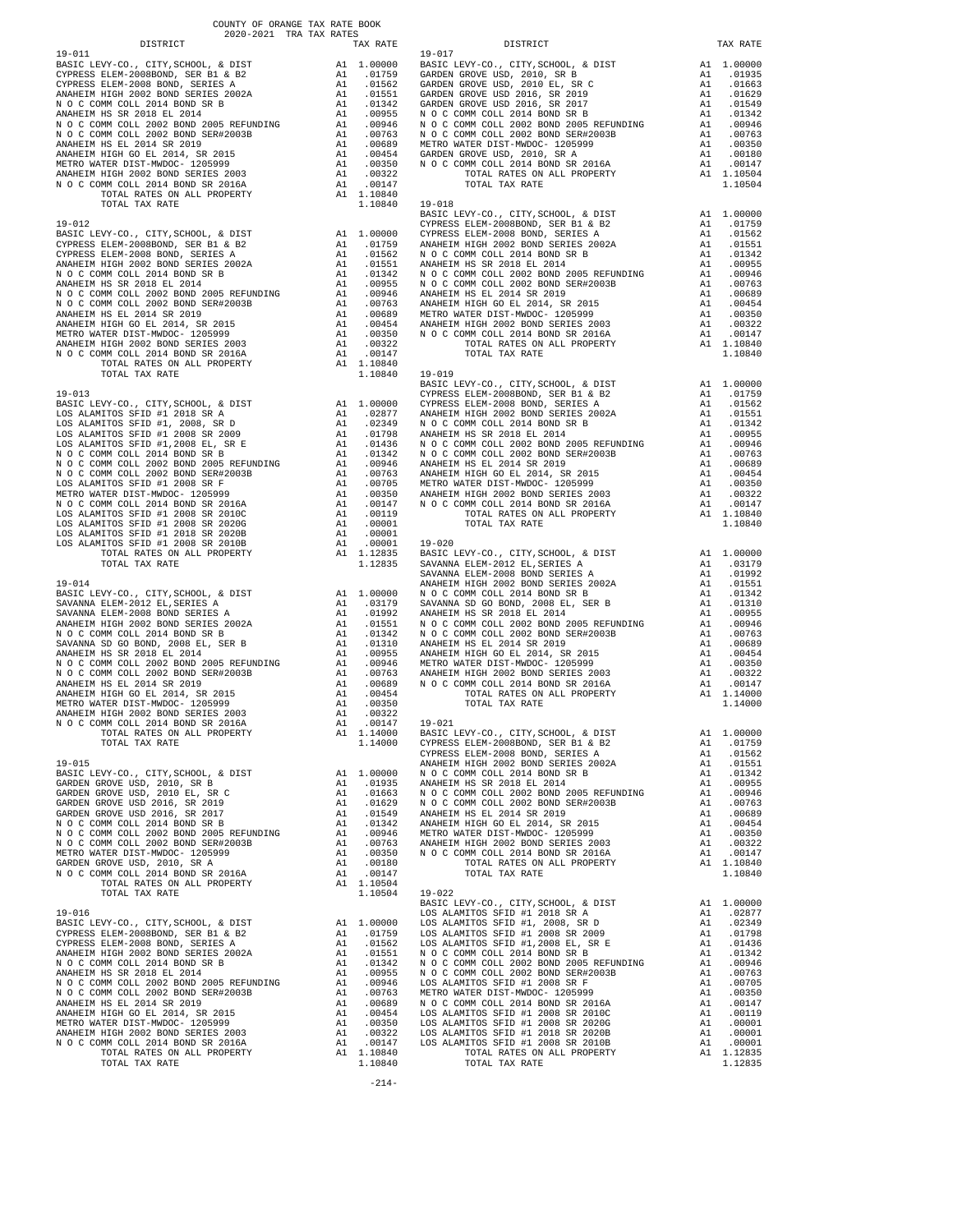| TOTAL TAX RATE                                                           |    | 1.10840                                                                                                                                                                          |            |
|--------------------------------------------------------------------------|----|----------------------------------------------------------------------------------------------------------------------------------------------------------------------------------|------------|
| $19 - 024$                                                               |    |                                                                                                                                                                                  | $19 - 030$ |
|                                                                          |    |                                                                                                                                                                                  |            |
|                                                                          |    |                                                                                                                                                                                  |            |
|                                                                          |    |                                                                                                                                                                                  |            |
|                                                                          |    |                                                                                                                                                                                  |            |
|                                                                          |    |                                                                                                                                                                                  |            |
|                                                                          |    |                                                                                                                                                                                  |            |
|                                                                          |    |                                                                                                                                                                                  |            |
|                                                                          |    |                                                                                                                                                                                  |            |
|                                                                          |    |                                                                                                                                                                                  |            |
|                                                                          |    |                                                                                                                                                                                  |            |
|                                                                          |    |                                                                                                                                                                                  |            |
|                                                                          |    |                                                                                                                                                                                  |            |
|                                                                          |    |                                                                                                                                                                                  |            |
| $19 - 025$                                                               |    |                                                                                                                                                                                  | 19-031     |
|                                                                          |    |                                                                                                                                                                                  |            |
|                                                                          |    |                                                                                                                                                                                  |            |
|                                                                          |    |                                                                                                                                                                                  |            |
|                                                                          |    |                                                                                                                                                                                  |            |
|                                                                          |    |                                                                                                                                                                                  |            |
|                                                                          |    |                                                                                                                                                                                  |            |
|                                                                          |    |                                                                                                                                                                                  |            |
|                                                                          |    |                                                                                                                                                                                  |            |
|                                                                          |    |                                                                                                                                                                                  |            |
|                                                                          |    |                                                                                                                                                                                  |            |
|                                                                          |    |                                                                                                                                                                                  |            |
| $19 - 026$                                                               |    |                                                                                                                                                                                  |            |
|                                                                          |    |                                                                                                                                                                                  |            |
|                                                                          |    |                                                                                                                                                                                  |            |
|                                                                          |    |                                                                                                                                                                                  |            |
|                                                                          |    |                                                                                                                                                                                  |            |
|                                                                          |    |                                                                                                                                                                                  |            |
|                                                                          |    |                                                                                                                                                                                  |            |
|                                                                          |    |                                                                                                                                                                                  |            |
|                                                                          |    |                                                                                                                                                                                  |            |
|                                                                          |    |                                                                                                                                                                                  |            |
|                                                                          |    |                                                                                                                                                                                  |            |
|                                                                          |    |                                                                                                                                                                                  |            |
|                                                                          |    |                                                                                                                                                                                  |            |
|                                                                          |    |                                                                                                                                                                                  |            |
| TOTAL TAX RATE                                                           |    | 1.14000                                                                                                                                                                          |            |
| $19 - 027$                                                               |    |                                                                                                                                                                                  |            |
|                                                                          |    |                                                                                                                                                                                  |            |
|                                                                          |    |                                                                                                                                                                                  |            |
|                                                                          |    |                                                                                                                                                                                  |            |
|                                                                          |    |                                                                                                                                                                                  |            |
|                                                                          |    |                                                                                                                                                                                  |            |
| N O C COMM COLL 2002 BOND 2005 REFUNDING                                 |    | A1 .00946 ANAHEIM                                                                                                                                                                |            |
| N O C COMM COLL 2002 BOND SER#2003B                                      |    |                                                                                                                                                                                  |            |
| ANAHEIM HS EL 2014 SR 2019                                               |    |                                                                                                                                                                                  |            |
| ANAHEIM HIGH GO EL 2014, SR 2015                                         |    | A1 .00763 NOCC<br>A1 .00689 NOCC<br>A1 .00454 ANAHEIM<br>A1 .00350 ANAHEIM                                                                                                       |            |
| METRO WATER DIST-MWDOC- 1205999                                          |    |                                                                                                                                                                                  |            |
| ANAHEIM HIGH 2002 BOND SERIES 2003<br>N O C COMM COLL 2014 BOND SR 2016A | A1 | .00322                                                                                                                                                                           | METRO W    |
| TOTAL RATES ON ALL PROPERTY                                              |    | A1 .00522 PERSON<br>A1 .00147 ANAHEIM<br>A1 1.10840 NOCC                                                                                                                         |            |
| TOTAL TAX RATE                                                           |    | 1.10840                                                                                                                                                                          |            |
|                                                                          |    |                                                                                                                                                                                  |            |
| $19 - 028$                                                               |    |                                                                                                                                                                                  |            |
| BASIC LEVY-CO., CITY, SCHOOL, & DIST                                     |    |                                                                                                                                                                                  |            |
| CYPRESS ELEM-2008BOND, SER B1 & B2<br>CYPRESS ELEM-2008 BOND, SERIES A   |    |                                                                                                                                                                                  |            |
| ANAHEIM HIGH 2002 BOND SERIES 2002A                                      |    |                                                                                                                                                                                  |            |
| N O C COMM COLL 2014 BOND SR B                                           |    | A1 1.00000 19-034<br>A1 .01759 BASIC L<br>A1 .01562 CYPRESS<br>A1 .01551 CYPRESS<br>A1 .01342 ANAHEIM<br>A1 .00946 ANAHEIM<br>A1 .00763 NOCC<br>A1 .00763 NOCC<br>A1 .00689 NOCC |            |
| ANAHEIM HS SR 2018 EL 2014                                               |    |                                                                                                                                                                                  |            |
| N O C COMM COLL 2002 BOND 2005 REFUNDING                                 |    |                                                                                                                                                                                  |            |
| N O C COMM COLL 2002 BOND SER#2003B<br>ANAHEIM HS EL 2014 SR 2019        |    |                                                                                                                                                                                  |            |
| ANAHEIM HIGH GO EL 2014, SR 2015                                         |    |                                                                                                                                                                                  |            |
| METRO WATER DIST-MWDOC- 1205999                                          |    |                                                                                                                                                                                  |            |
| ANAHEIM HIGH 2002 BOND SERIES 2003                                       |    |                                                                                                                                                                                  |            |
| N O C COMM COLL 2014 BOND SR 2016A                                       |    | A1 .00454 ANAHEIM<br>A1 .00350 ANAHEIM<br>A1 .00320 METRO W<br>A1 .00147 ANAHEIM<br>A1 1.10840 NOCC                                                                              |            |
| TOTAL RATES ON ALL PROPERTY                                              |    |                                                                                                                                                                                  |            |
| TOTAL TAX RATE                                                           |    | 1.10840                                                                                                                                                                          |            |

| COUNTY OF ORANGE TAX RATE BOOK<br>2020–2021 הסד מחד במס<br>$\begin{minipage}{0.5\textwidth} \begin{tabular}{lcccccc} \textbf{1} & \textbf{1} & \textbf{1} & \textbf{1} & \textbf{1} & \textbf{1} & \textbf{1} & \textbf{1} & \textbf{1} & \textbf{1} & \textbf{1} & \textbf{1} & \textbf{1} & \textbf{1} & \textbf{1} & \textbf{1} & \textbf{1} & \textbf{1} & \textbf{1} & \textbf{1} & \textbf{1} & \textbf{1} & \textbf{1} & \textbf{1} & \textbf{1} & \textbf{1} & \textbf{1} & \textbf{1} &$ |          |                        |          |
|---------------------------------------------------------------------------------------------------------------------------------------------------------------------------------------------------------------------------------------------------------------------------------------------------------------------------------------------------------------------------------------------------------------------------------------------------------------------------------------------------|----------|------------------------|----------|
| $19 - 023$                                                                                                                                                                                                                                                                                                                                                                                                                                                                                        | TAX RATE | DISTRICT<br>$19 - 029$ | TAX RATE |
|                                                                                                                                                                                                                                                                                                                                                                                                                                                                                                   |          |                        |          |
|                                                                                                                                                                                                                                                                                                                                                                                                                                                                                                   |          |                        |          |
|                                                                                                                                                                                                                                                                                                                                                                                                                                                                                                   |          |                        |          |
|                                                                                                                                                                                                                                                                                                                                                                                                                                                                                                   |          |                        |          |
|                                                                                                                                                                                                                                                                                                                                                                                                                                                                                                   |          |                        |          |
|                                                                                                                                                                                                                                                                                                                                                                                                                                                                                                   |          |                        |          |
|                                                                                                                                                                                                                                                                                                                                                                                                                                                                                                   |          |                        |          |
|                                                                                                                                                                                                                                                                                                                                                                                                                                                                                                   |          |                        |          |
|                                                                                                                                                                                                                                                                                                                                                                                                                                                                                                   |          |                        |          |
|                                                                                                                                                                                                                                                                                                                                                                                                                                                                                                   |          |                        |          |
|                                                                                                                                                                                                                                                                                                                                                                                                                                                                                                   |          |                        |          |
|                                                                                                                                                                                                                                                                                                                                                                                                                                                                                                   |          |                        |          |
| $19 - 024$                                                                                                                                                                                                                                                                                                                                                                                                                                                                                        |          | $19 - 030$             |          |
|                                                                                                                                                                                                                                                                                                                                                                                                                                                                                                   |          |                        |          |
|                                                                                                                                                                                                                                                                                                                                                                                                                                                                                                   |          |                        |          |
|                                                                                                                                                                                                                                                                                                                                                                                                                                                                                                   |          |                        |          |
|                                                                                                                                                                                                                                                                                                                                                                                                                                                                                                   |          |                        |          |
|                                                                                                                                                                                                                                                                                                                                                                                                                                                                                                   |          |                        |          |
|                                                                                                                                                                                                                                                                                                                                                                                                                                                                                                   |          |                        |          |
|                                                                                                                                                                                                                                                                                                                                                                                                                                                                                                   |          |                        |          |
|                                                                                                                                                                                                                                                                                                                                                                                                                                                                                                   |          |                        |          |
|                                                                                                                                                                                                                                                                                                                                                                                                                                                                                                   |          |                        |          |
|                                                                                                                                                                                                                                                                                                                                                                                                                                                                                                   |          |                        |          |
|                                                                                                                                                                                                                                                                                                                                                                                                                                                                                                   |          |                        |          |
|                                                                                                                                                                                                                                                                                                                                                                                                                                                                                                   |          |                        |          |
|                                                                                                                                                                                                                                                                                                                                                                                                                                                                                                   |          |                        |          |
|                                                                                                                                                                                                                                                                                                                                                                                                                                                                                                   |          |                        |          |
|                                                                                                                                                                                                                                                                                                                                                                                                                                                                                                   |          |                        |          |
|                                                                                                                                                                                                                                                                                                                                                                                                                                                                                                   |          |                        |          |
|                                                                                                                                                                                                                                                                                                                                                                                                                                                                                                   |          |                        |          |
|                                                                                                                                                                                                                                                                                                                                                                                                                                                                                                   |          |                        |          |
|                                                                                                                                                                                                                                                                                                                                                                                                                                                                                                   |          |                        |          |
|                                                                                                                                                                                                                                                                                                                                                                                                                                                                                                   |          |                        |          |
|                                                                                                                                                                                                                                                                                                                                                                                                                                                                                                   |          |                        |          |
|                                                                                                                                                                                                                                                                                                                                                                                                                                                                                                   |          |                        |          |
|                                                                                                                                                                                                                                                                                                                                                                                                                                                                                                   |          |                        |          |
|                                                                                                                                                                                                                                                                                                                                                                                                                                                                                                   |          |                        |          |
|                                                                                                                                                                                                                                                                                                                                                                                                                                                                                                   |          |                        |          |
|                                                                                                                                                                                                                                                                                                                                                                                                                                                                                                   |          |                        |          |
|                                                                                                                                                                                                                                                                                                                                                                                                                                                                                                   |          |                        |          |
|                                                                                                                                                                                                                                                                                                                                                                                                                                                                                                   |          |                        |          |
|                                                                                                                                                                                                                                                                                                                                                                                                                                                                                                   |          |                        |          |
|                                                                                                                                                                                                                                                                                                                                                                                                                                                                                                   |          |                        |          |
|                                                                                                                                                                                                                                                                                                                                                                                                                                                                                                   |          |                        |          |
|                                                                                                                                                                                                                                                                                                                                                                                                                                                                                                   |          |                        |          |
|                                                                                                                                                                                                                                                                                                                                                                                                                                                                                                   |          |                        |          |
|                                                                                                                                                                                                                                                                                                                                                                                                                                                                                                   |          |                        |          |
|                                                                                                                                                                                                                                                                                                                                                                                                                                                                                                   |          |                        |          |
|                                                                                                                                                                                                                                                                                                                                                                                                                                                                                                   |          |                        |          |
|                                                                                                                                                                                                                                                                                                                                                                                                                                                                                                   |          |                        |          |
|                                                                                                                                                                                                                                                                                                                                                                                                                                                                                                   |          |                        |          |
|                                                                                                                                                                                                                                                                                                                                                                                                                                                                                                   |          |                        |          |
|                                                                                                                                                                                                                                                                                                                                                                                                                                                                                                   |          |                        |          |
| $19 - 027$                                                                                                                                                                                                                                                                                                                                                                                                                                                                                        |          |                        |          |
| BASIC LEVY-CO., CITY, SCHOOL, & DIST A1 1.00000 19-033                                                                                                                                                                                                                                                                                                                                                                                                                                            |          |                        |          |
|                                                                                                                                                                                                                                                                                                                                                                                                                                                                                                   |          |                        |          |
|                                                                                                                                                                                                                                                                                                                                                                                                                                                                                                   |          |                        |          |
|                                                                                                                                                                                                                                                                                                                                                                                                                                                                                                   |          |                        |          |
|                                                                                                                                                                                                                                                                                                                                                                                                                                                                                                   |          |                        |          |
|                                                                                                                                                                                                                                                                                                                                                                                                                                                                                                   |          |                        |          |
|                                                                                                                                                                                                                                                                                                                                                                                                                                                                                                   |          |                        |          |
|                                                                                                                                                                                                                                                                                                                                                                                                                                                                                                   |          |                        |          |
|                                                                                                                                                                                                                                                                                                                                                                                                                                                                                                   |          |                        |          |
|                                                                                                                                                                                                                                                                                                                                                                                                                                                                                                   |          |                        |          |
|                                                                                                                                                                                                                                                                                                                                                                                                                                                                                                   |          |                        |          |
|                                                                                                                                                                                                                                                                                                                                                                                                                                                                                                   |          |                        |          |
|                                                                                                                                                                                                                                                                                                                                                                                                                                                                                                   |          |                        |          |
|                                                                                                                                                                                                                                                                                                                                                                                                                                                                                                   |          |                        |          |
|                                                                                                                                                                                                                                                                                                                                                                                                                                                                                                   |          |                        |          |
|                                                                                                                                                                                                                                                                                                                                                                                                                                                                                                   |          |                        |          |
|                                                                                                                                                                                                                                                                                                                                                                                                                                                                                                   |          |                        |          |
|                                                                                                                                                                                                                                                                                                                                                                                                                                                                                                   |          |                        |          |
|                                                                                                                                                                                                                                                                                                                                                                                                                                                                                                   |          |                        |          |
|                                                                                                                                                                                                                                                                                                                                                                                                                                                                                                   |          |                        |          |
|                                                                                                                                                                                                                                                                                                                                                                                                                                                                                                   |          |                        |          |
|                                                                                                                                                                                                                                                                                                                                                                                                                                                                                                   |          |                        |          |
|                                                                                                                                                                                                                                                                                                                                                                                                                                                                                                   |          |                        |          |
|                                                                                                                                                                                                                                                                                                                                                                                                                                                                                                   |          |                        |          |
|                                                                                                                                                                                                                                                                                                                                                                                                                                                                                                   |          |                        |          |
|                                                                                                                                                                                                                                                                                                                                                                                                                                                                                                   |          |                        |          |
|                                                                                                                                                                                                                                                                                                                                                                                                                                                                                                   |          |                        |          |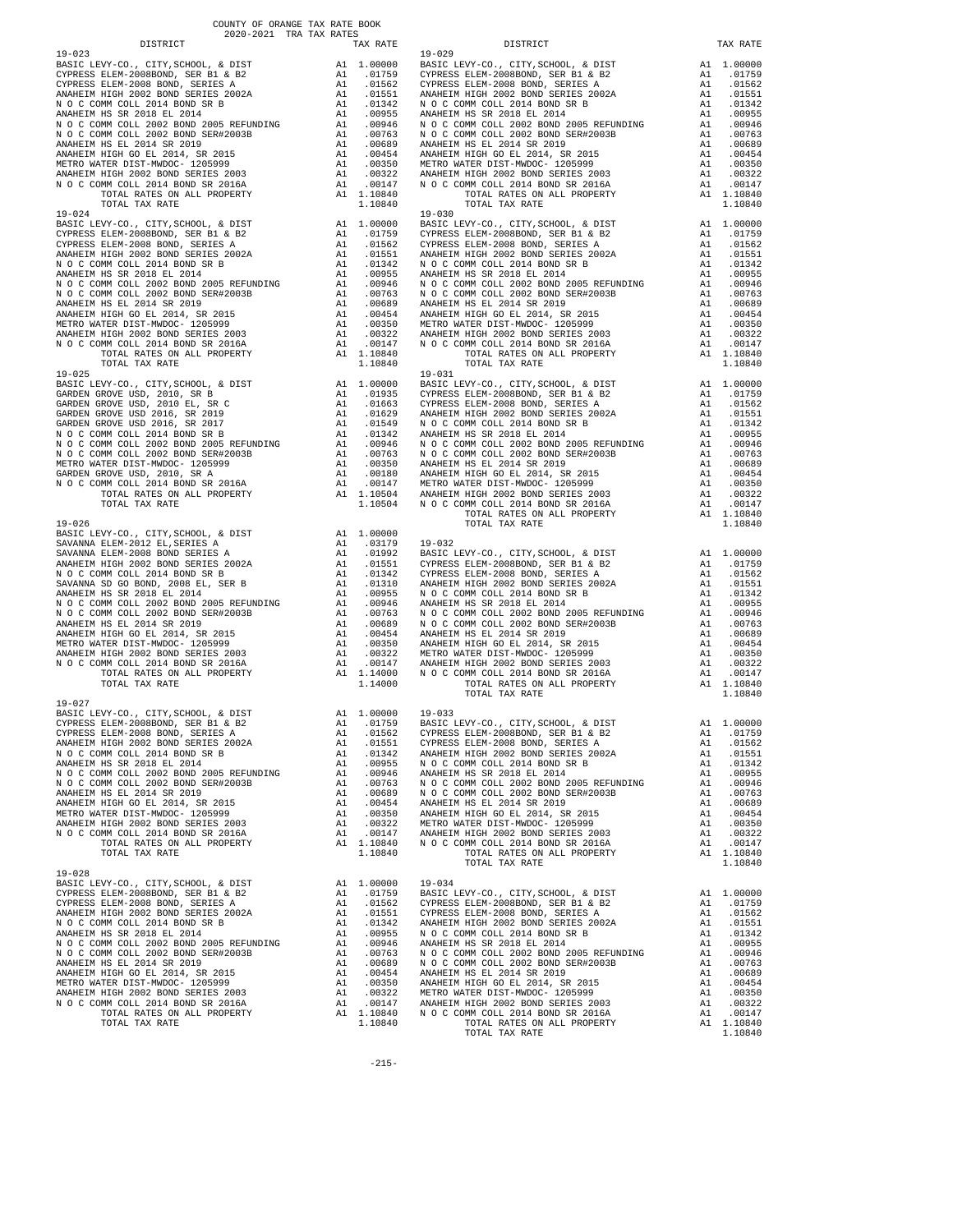| CENTRALIA EL SCH-2002 BOND SR 2003A A1 .01691 20-003                            |           |         |                 |
|---------------------------------------------------------------------------------|-----------|---------|-----------------|
| ANAHEIM HIGH 2002 BOND SERIES 2002A A1 .01551 BASIC L                           |           |         |                 |
|                                                                                 |           |         | GARDEN          |
|                                                                                 |           |         | GARDEN          |
| N O C COMM COLL 2002 BOND 2005 REFUNDING A1 .00946 GARDEN                       |           |         |                 |
|                                                                                 |           |         |                 |
|                                                                                 |           |         |                 |
|                                                                                 |           | .00689  | COAST C         |
|                                                                                 | A1 .00454 |         | COAST C         |
| METRO WATER DIST-MWDOC- 1205999                                                 | A1 .00350 |         | COAST C         |
| ANAHEIM HIGH 2002 BOND SERIES 2003 A1 .00322                                    |           |         | METRO W         |
| CENTRALIA EL SCH-2016 SR B                                                      |           |         | COAST C         |
|                                                                                 |           |         | COAST C         |
| TOTAL RATES ON ALL PROPERTY A1 1.12320                                          |           |         | GARDEN          |
| TOTAL TAX RATE                                                                  |           |         | 1.12320 COAST C |
| $19 - 901$                                                                      |           |         |                 |
| BASIC LEVY-CO., CITY, SCHOOL, & DIST Al 1.00000                                 |           |         |                 |
| CYPRESS ELEM-2008BOND, SER B1 & B2                                              | A1 .01759 |         |                 |
| CYPRESS ELEM-2008 BOND, SERIES A                                                | A1 .01562 |         |                 |
| ANAHEIM HIGH 2002 BOND SERIES 2002A A1 .01551                                   |           |         |                 |
| N O C COMM COLL 2014 BOND SR B                                                  | A1 .01342 |         |                 |
| ANAHEIM HS SR 2018 EL 2014                                                      | A1        | .00955  |                 |
| N O C COMM COLL 2002 BOND 2005 REFUNDING A1 .00946                              |           |         |                 |
| N O C COMM COLL 2002 BOND SER#2003B A1                                          |           | .00763  |                 |
| ANAHEIM HS EL 2014 SR 2019                                                      | A1 .00689 |         |                 |
| ANAHEIM HIGH GO EL 2014, SR 2015                                                | A1 .00454 |         |                 |
| ANAHEIM HIGH 2002 BOND SERIES 2003 A1                                           |           | .00322  |                 |
| $\hbox{\tt N O C COMM COLL 2014 BOND SR 2016A} \hbox{\tt A1} \hbox{\tt .00147}$ |           |         |                 |
| TOTAL RATES ON ALL PROPERTY A1 1.10490                                          |           |         |                 |
| TOTAL TAX RATE                                                                  |           | 1,10490 |                 |

-216-

| N O C COMM COLL 2002 BOND 2005 REFUNDING A1 |                                                                                                                                                                                                                                | .00946     | COAST C        |
|---------------------------------------------|--------------------------------------------------------------------------------------------------------------------------------------------------------------------------------------------------------------------------------|------------|----------------|
| N O C COMM COLL 2002 BOND SER#2003B A1      |                                                                                                                                                                                                                                | .00763     | COAST C        |
| ANAHEIM HS EL 2014 SR 2019                  | A1 and any structure of the structure of the structure of the structure of the structure of the structure of the structure of the structure of the structure of the structure of the structure of the structure of the structu | .00689     | COAST C        |
| ANAHEIM HIGH GO EL 2014, SR 2015            | A1                                                                                                                                                                                                                             | .00454     | COAST C        |
| METRO WATER DIST-MWDOC- 1205999             | A1                                                                                                                                                                                                                             | .00350     | METRO W        |
| ANAHEIM HIGH 2002 BOND SERIES 2003          | A1                                                                                                                                                                                                                             | .00322     | COAST C        |
| N O C COMM COLL 2014 BOND SR 2016A          |                                                                                                                                                                                                                                | A1 .00147  | COAST C        |
| TOTAL RATES ON ALL PROPERTY                 |                                                                                                                                                                                                                                | A1 1.10840 | GARDEN         |
| TOTAL TAX RATE                              |                                                                                                                                                                                                                                | 1,10840    | COAST C        |
| $19 - 039$                                  |                                                                                                                                                                                                                                |            |                |
| BASIC LEVY-CO., CITY, SCHOOL, & DIST        |                                                                                                                                                                                                                                | A1 1.00000 |                |
| CYPRESS ELEM-2008BOND, SER B1 & B2          |                                                                                                                                                                                                                                | A1.01759   | $20 - 002$     |
| CYPRESS ELEM-2008 BOND, SERIES A            |                                                                                                                                                                                                                                | A1.01562   | <b>BASIC L</b> |
| ANAHEIM HIGH 2002 BOND SERIES 2002A         | A1                                                                                                                                                                                                                             | .01551     | GARDEN         |
| N O C COMM COLL 2014 BOND SR B              |                                                                                                                                                                                                                                | A1 .01342  | GARDEN         |
| ANAHEIM HS SR 2018 EL 2014                  | A1                                                                                                                                                                                                                             | .00955     | GARDEN         |
| N O C COMM COLL 2002 BOND 2005 REFUNDING A1 |                                                                                                                                                                                                                                | .00946     | GARDEN         |
| N O C COMM COLL 2002 BOND SER#2003B         | A1                                                                                                                                                                                                                             | .00763     | COAST C        |
| ANAHEIM HS EL 2014 SR 2019                  | A1                                                                                                                                                                                                                             | .00689     | COAST C        |
| ANAHEIM HIGH GO EL 2014, SR 2015            | A1                                                                                                                                                                                                                             | .00454     | COAST C        |
| METRO WATER DIST-MWDOC- 1205999             | A1                                                                                                                                                                                                                             | .00350     | COAST C        |
| ANAHEIM HIGH 2002 BOND SERIES 2003          | A1                                                                                                                                                                                                                             | .00322     | METRO W        |
| N O C COMM COLL 2014 BOND SR 2016A          | A1                                                                                                                                                                                                                             | .00147     | COAST C        |
| TOTAL RATES ON ALL PROPERTY                 | A1                                                                                                                                                                                                                             | 1.10840    | COAST C        |
| <b>POPAL PAV DAPP</b>                       |                                                                                                                                                                                                                                | 1.10040    | CADDM          |

## 19-038 BASIC LEVY-CO., CITY,SCHOOL, & DIST A1 1.00000 20-001

| avav aval tun inn ivnill                 |    |            |                                          |                |            |
|------------------------------------------|----|------------|------------------------------------------|----------------|------------|
| DISTRICT                                 |    | TAX RATE   | DISTRICT                                 |                | TAX RATE   |
| $19 - 035$                               |    |            | $19 - 902$                               |                |            |
| BASIC LEVY-CO., CITY, SCHOOL, & DIST     |    | A1 1.00000 | BASIC LEVY-CO., CITY, SCHOOL, & DIST     |                | A1 1,00000 |
| CENTRALIA EL SCH-2016 SR 2017A           | A1 | .02009     | CYPRESS ELEM-2008BOND, SER B1 & B2       | A1             | .01759     |
| CENTRALIA EL SCH-2002 BOND SR 2003A      | A1 | .01691     | CYPRESS ELEM-2008 BOND. SERIES A         | A1             | .01562     |
| ANAHEIM HIGH 2002 BOND SERIES 2002A      | A1 | .01551     | ANAHEIM HIGH 2002 BOND SERIES 2002A      | A1             | .01551     |
| N O C COMM COLL 2014 BOND SR B           | A1 | .01342     | NOCCOMM COLL 2014 BOND SR B              | A1             | .01342     |
| ANAHEIM HS SR 2018 EL 2014               | A1 | .00955     | ANAHEIM HS SR 2018 EL 2014               | A1             | .00955     |
| N O C COMM COLL 2002 BOND 2005 REFUNDING | A1 | .00946     | N O C COMM COLL 2002 BOND 2005 REFUNDING | A1             | .00946     |
| CENTRALIA EL SCH-2002 BOND #2004A        | A1 | .00842     | N O C COMM COLL 2002 BOND SER#2003B      | A1             | .00763     |
| N O C COMM COLL 2002 BOND SER#2003B      | A1 | .00763     | ANAHEIM HS EL 2014 SR 2019               | A <sub>1</sub> | .00689     |
| ANAHEIM HS EL 2014 SR 2019               | A1 | .00689     | ANAHEIM HIGH GO EL 2014. SR 2015         | A1             | .00454     |
| ANAHEIM HIGH GO EL 2014, SR 2015         | A1 | .00454     | ANAHEIM HIGH 2002 BOND SERIES 2003       | A1             | .00322     |
| METRO WATER DIST-MWDOC- 1205999          | A1 | .00350     | N O C COMM COLL 2014 BOND SR 2016A       | A1             | .00147     |
| ANAHEIM HIGH 2002 BOND SERIES 2003       | A1 | .00322     | TOTAL RATES ON ALL PROPERTY              |                | A1 1.10490 |
| CENTRALIA EL SCH-2016 SR B               | A1 | .00259     | TOTAL TAX RATE                           |                | 1.10490    |
| N O C COMM COLL 2014 BOND SR 2016A       | A1 | .00147     |                                          |                |            |
| TOTAL RATES ON ALL PROPERTY              |    | A1 1.12320 | $20 - 000$                               |                |            |
| TOTAL TAX RATE                           |    | 1.12320    | BASIC LEVY-CO., CITY, SCHOOL, & DIST     |                | A1 1,00000 |
|                                          |    |            | HUNT BEACH HIGH SCH 2004 BOND#2004A      | A1             | .02273     |
| $19 - 036$                               |    |            | WESTMINSTER ELEM-2008 BOND SR 2009       | A1             | .02204     |
| BASIC LEVY-CO., CITY, SCHOOL, & DIST     |    | A1 1,00000 | WESTMINSTER SD 2016, SR 2017A            | A1             | .01137     |
| CYPRESS ELEM-2008BOND SER B1 & B2        | A1 | 01759      | COAST COMM COLL 2012 SR 2017D            | $\Delta$ 1     | 00768      |

| $19 - 038$                                                                                                                                                                                                                                                                                                                                                                                              |  |                                                                                                                                                                                                                                                                                                                                                                                                        |  |
|---------------------------------------------------------------------------------------------------------------------------------------------------------------------------------------------------------------------------------------------------------------------------------------------------------------------------------------------------------------------------------------------------------|--|--------------------------------------------------------------------------------------------------------------------------------------------------------------------------------------------------------------------------------------------------------------------------------------------------------------------------------------------------------------------------------------------------------|--|
|                                                                                                                                                                                                                                                                                                                                                                                                         |  |                                                                                                                                                                                                                                                                                                                                                                                                        |  |
|                                                                                                                                                                                                                                                                                                                                                                                                         |  | $\begin{tabular}{l cccc} $19-038 \\ \hline \textbf{RABIC LEVY-CO} \,, $CFR$ 508BOND, SER ILE B2 \\ \hline \textbf{CPPEES S} \; {\small\texttt{LEWY-COO}} \,, $CFR$ 514 & 100000 & 20-001 \\ \hline \textbf{CPPEES S} \; {\small\texttt{LEW-2008BOND}}, $SER \; {\small\texttt{LEY-2008B}} \\ \hline \textbf{CYPRSS ELEM-2008BOND}, $SER \; {\small\texttt{LEX-2008B}} \\ \hline \textbf{ANAEIM HIGH 2$ |  |
|                                                                                                                                                                                                                                                                                                                                                                                                         |  |                                                                                                                                                                                                                                                                                                                                                                                                        |  |
|                                                                                                                                                                                                                                                                                                                                                                                                         |  |                                                                                                                                                                                                                                                                                                                                                                                                        |  |
|                                                                                                                                                                                                                                                                                                                                                                                                         |  |                                                                                                                                                                                                                                                                                                                                                                                                        |  |
|                                                                                                                                                                                                                                                                                                                                                                                                         |  |                                                                                                                                                                                                                                                                                                                                                                                                        |  |
|                                                                                                                                                                                                                                                                                                                                                                                                         |  |                                                                                                                                                                                                                                                                                                                                                                                                        |  |
|                                                                                                                                                                                                                                                                                                                                                                                                         |  |                                                                                                                                                                                                                                                                                                                                                                                                        |  |
|                                                                                                                                                                                                                                                                                                                                                                                                         |  |                                                                                                                                                                                                                                                                                                                                                                                                        |  |
|                                                                                                                                                                                                                                                                                                                                                                                                         |  |                                                                                                                                                                                                                                                                                                                                                                                                        |  |
|                                                                                                                                                                                                                                                                                                                                                                                                         |  |                                                                                                                                                                                                                                                                                                                                                                                                        |  |
|                                                                                                                                                                                                                                                                                                                                                                                                         |  |                                                                                                                                                                                                                                                                                                                                                                                                        |  |
|                                                                                                                                                                                                                                                                                                                                                                                                         |  |                                                                                                                                                                                                                                                                                                                                                                                                        |  |
|                                                                                                                                                                                                                                                                                                                                                                                                         |  |                                                                                                                                                                                                                                                                                                                                                                                                        |  |
|                                                                                                                                                                                                                                                                                                                                                                                                         |  |                                                                                                                                                                                                                                                                                                                                                                                                        |  |
|                                                                                                                                                                                                                                                                                                                                                                                                         |  |                                                                                                                                                                                                                                                                                                                                                                                                        |  |
|                                                                                                                                                                                                                                                                                                                                                                                                         |  |                                                                                                                                                                                                                                                                                                                                                                                                        |  |
|                                                                                                                                                                                                                                                                                                                                                                                                         |  |                                                                                                                                                                                                                                                                                                                                                                                                        |  |
|                                                                                                                                                                                                                                                                                                                                                                                                         |  |                                                                                                                                                                                                                                                                                                                                                                                                        |  |
|                                                                                                                                                                                                                                                                                                                                                                                                         |  |                                                                                                                                                                                                                                                                                                                                                                                                        |  |
|                                                                                                                                                                                                                                                                                                                                                                                                         |  |                                                                                                                                                                                                                                                                                                                                                                                                        |  |
|                                                                                                                                                                                                                                                                                                                                                                                                         |  |                                                                                                                                                                                                                                                                                                                                                                                                        |  |
|                                                                                                                                                                                                                                                                                                                                                                                                         |  |                                                                                                                                                                                                                                                                                                                                                                                                        |  |
|                                                                                                                                                                                                                                                                                                                                                                                                         |  |                                                                                                                                                                                                                                                                                                                                                                                                        |  |
|                                                                                                                                                                                                                                                                                                                                                                                                         |  |                                                                                                                                                                                                                                                                                                                                                                                                        |  |
|                                                                                                                                                                                                                                                                                                                                                                                                         |  |                                                                                                                                                                                                                                                                                                                                                                                                        |  |
|                                                                                                                                                                                                                                                                                                                                                                                                         |  |                                                                                                                                                                                                                                                                                                                                                                                                        |  |
|                                                                                                                                                                                                                                                                                                                                                                                                         |  |                                                                                                                                                                                                                                                                                                                                                                                                        |  |
|                                                                                                                                                                                                                                                                                                                                                                                                         |  |                                                                                                                                                                                                                                                                                                                                                                                                        |  |
|                                                                                                                                                                                                                                                                                                                                                                                                         |  |                                                                                                                                                                                                                                                                                                                                                                                                        |  |
|                                                                                                                                                                                                                                                                                                                                                                                                         |  |                                                                                                                                                                                                                                                                                                                                                                                                        |  |
|                                                                                                                                                                                                                                                                                                                                                                                                         |  |                                                                                                                                                                                                                                                                                                                                                                                                        |  |
|                                                                                                                                                                                                                                                                                                                                                                                                         |  |                                                                                                                                                                                                                                                                                                                                                                                                        |  |
|                                                                                                                                                                                                                                                                                                                                                                                                         |  |                                                                                                                                                                                                                                                                                                                                                                                                        |  |
|                                                                                                                                                                                                                                                                                                                                                                                                         |  |                                                                                                                                                                                                                                                                                                                                                                                                        |  |
|                                                                                                                                                                                                                                                                                                                                                                                                         |  |                                                                                                                                                                                                                                                                                                                                                                                                        |  |
|                                                                                                                                                                                                                                                                                                                                                                                                         |  |                                                                                                                                                                                                                                                                                                                                                                                                        |  |
|                                                                                                                                                                                                                                                                                                                                                                                                         |  |                                                                                                                                                                                                                                                                                                                                                                                                        |  |
|                                                                                                                                                                                                                                                                                                                                                                                                         |  |                                                                                                                                                                                                                                                                                                                                                                                                        |  |
|                                                                                                                                                                                                                                                                                                                                                                                                         |  |                                                                                                                                                                                                                                                                                                                                                                                                        |  |
|                                                                                                                                                                                                                                                                                                                                                                                                         |  |                                                                                                                                                                                                                                                                                                                                                                                                        |  |
|                                                                                                                                                                                                                                                                                                                                                                                                         |  |                                                                                                                                                                                                                                                                                                                                                                                                        |  |
|                                                                                                                                                                                                                                                                                                                                                                                                         |  |                                                                                                                                                                                                                                                                                                                                                                                                        |  |
|                                                                                                                                                                                                                                                                                                                                                                                                         |  |                                                                                                                                                                                                                                                                                                                                                                                                        |  |
|                                                                                                                                                                                                                                                                                                                                                                                                         |  |                                                                                                                                                                                                                                                                                                                                                                                                        |  |
|                                                                                                                                                                                                                                                                                                                                                                                                         |  |                                                                                                                                                                                                                                                                                                                                                                                                        |  |
|                                                                                                                                                                                                                                                                                                                                                                                                         |  |                                                                                                                                                                                                                                                                                                                                                                                                        |  |
|                                                                                                                                                                                                                                                                                                                                                                                                         |  |                                                                                                                                                                                                                                                                                                                                                                                                        |  |
|                                                                                                                                                                                                                                                                                                                                                                                                         |  |                                                                                                                                                                                                                                                                                                                                                                                                        |  |
|                                                                                                                                                                                                                                                                                                                                                                                                         |  |                                                                                                                                                                                                                                                                                                                                                                                                        |  |
|                                                                                                                                                                                                                                                                                                                                                                                                         |  |                                                                                                                                                                                                                                                                                                                                                                                                        |  |
|                                                                                                                                                                                                                                                                                                                                                                                                         |  |                                                                                                                                                                                                                                                                                                                                                                                                        |  |
|                                                                                                                                                                                                                                                                                                                                                                                                         |  |                                                                                                                                                                                                                                                                                                                                                                                                        |  |
|                                                                                                                                                                                                                                                                                                                                                                                                         |  |                                                                                                                                                                                                                                                                                                                                                                                                        |  |
|                                                                                                                                                                                                                                                                                                                                                                                                         |  |                                                                                                                                                                                                                                                                                                                                                                                                        |  |
|                                                                                                                                                                                                                                                                                                                                                                                                         |  |                                                                                                                                                                                                                                                                                                                                                                                                        |  |
|                                                                                                                                                                                                                                                                                                                                                                                                         |  |                                                                                                                                                                                                                                                                                                                                                                                                        |  |
|                                                                                                                                                                                                                                                                                                                                                                                                         |  |                                                                                                                                                                                                                                                                                                                                                                                                        |  |
|                                                                                                                                                                                                                                                                                                                                                                                                         |  |                                                                                                                                                                                                                                                                                                                                                                                                        |  |
|                                                                                                                                                                                                                                                                                                                                                                                                         |  |                                                                                                                                                                                                                                                                                                                                                                                                        |  |
|                                                                                                                                                                                                                                                                                                                                                                                                         |  |                                                                                                                                                                                                                                                                                                                                                                                                        |  |
|                                                                                                                                                                                                                                                                                                                                                                                                         |  |                                                                                                                                                                                                                                                                                                                                                                                                        |  |
|                                                                                                                                                                                                                                                                                                                                                                                                         |  |                                                                                                                                                                                                                                                                                                                                                                                                        |  |
|                                                                                                                                                                                                                                                                                                                                                                                                         |  |                                                                                                                                                                                                                                                                                                                                                                                                        |  |
|                                                                                                                                                                                                                                                                                                                                                                                                         |  |                                                                                                                                                                                                                                                                                                                                                                                                        |  |
| $\begin{tabular}{c cccc} $^{\circ}$ & $^{\circ}$ & $707 \text{A} & RATEs & $^{\circ}$ \\ 19-040 & $707 \text{A} & RATEs & $^{\circ}$ \\ \hline \end{tabular} \begin{tabular}{c cccc} 19-040 & $707 \text{A} & RATEs & $^{\circ}$ \\ 19-040 & $707 \text{A} & RATEs & $^{\circ}$ \\ 19-040 & $707 \text{A} & RATEs & $^{\circ}$ \\ 19-040 & $507 \text{A} & 2017 \text{A} & $^{\circ}$ \\ 19-040 & $507$ |  |                                                                                                                                                                                                                                                                                                                                                                                                        |  |
|                                                                                                                                                                                                                                                                                                                                                                                                         |  |                                                                                                                                                                                                                                                                                                                                                                                                        |  |
|                                                                                                                                                                                                                                                                                                                                                                                                         |  |                                                                                                                                                                                                                                                                                                                                                                                                        |  |
|                                                                                                                                                                                                                                                                                                                                                                                                         |  |                                                                                                                                                                                                                                                                                                                                                                                                        |  |
|                                                                                                                                                                                                                                                                                                                                                                                                         |  |                                                                                                                                                                                                                                                                                                                                                                                                        |  |
|                                                                                                                                                                                                                                                                                                                                                                                                         |  |                                                                                                                                                                                                                                                                                                                                                                                                        |  |
|                                                                                                                                                                                                                                                                                                                                                                                                         |  |                                                                                                                                                                                                                                                                                                                                                                                                        |  |
|                                                                                                                                                                                                                                                                                                                                                                                                         |  |                                                                                                                                                                                                                                                                                                                                                                                                        |  |
|                                                                                                                                                                                                                                                                                                                                                                                                         |  |                                                                                                                                                                                                                                                                                                                                                                                                        |  |
|                                                                                                                                                                                                                                                                                                                                                                                                         |  |                                                                                                                                                                                                                                                                                                                                                                                                        |  |
|                                                                                                                                                                                                                                                                                                                                                                                                         |  |                                                                                                                                                                                                                                                                                                                                                                                                        |  |
|                                                                                                                                                                                                                                                                                                                                                                                                         |  |                                                                                                                                                                                                                                                                                                                                                                                                        |  |
|                                                                                                                                                                                                                                                                                                                                                                                                         |  |                                                                                                                                                                                                                                                                                                                                                                                                        |  |
|                                                                                                                                                                                                                                                                                                                                                                                                         |  |                                                                                                                                                                                                                                                                                                                                                                                                        |  |
|                                                                                                                                                                                                                                                                                                                                                                                                         |  |                                                                                                                                                                                                                                                                                                                                                                                                        |  |
|                                                                                                                                                                                                                                                                                                                                                                                                         |  |                                                                                                                                                                                                                                                                                                                                                                                                        |  |
|                                                                                                                                                                                                                                                                                                                                                                                                         |  |                                                                                                                                                                                                                                                                                                                                                                                                        |  |
|                                                                                                                                                                                                                                                                                                                                                                                                         |  |                                                                                                                                                                                                                                                                                                                                                                                                        |  |
|                                                                                                                                                                                                                                                                                                                                                                                                         |  |                                                                                                                                                                                                                                                                                                                                                                                                        |  |
|                                                                                                                                                                                                                                                                                                                                                                                                         |  |                                                                                                                                                                                                                                                                                                                                                                                                        |  |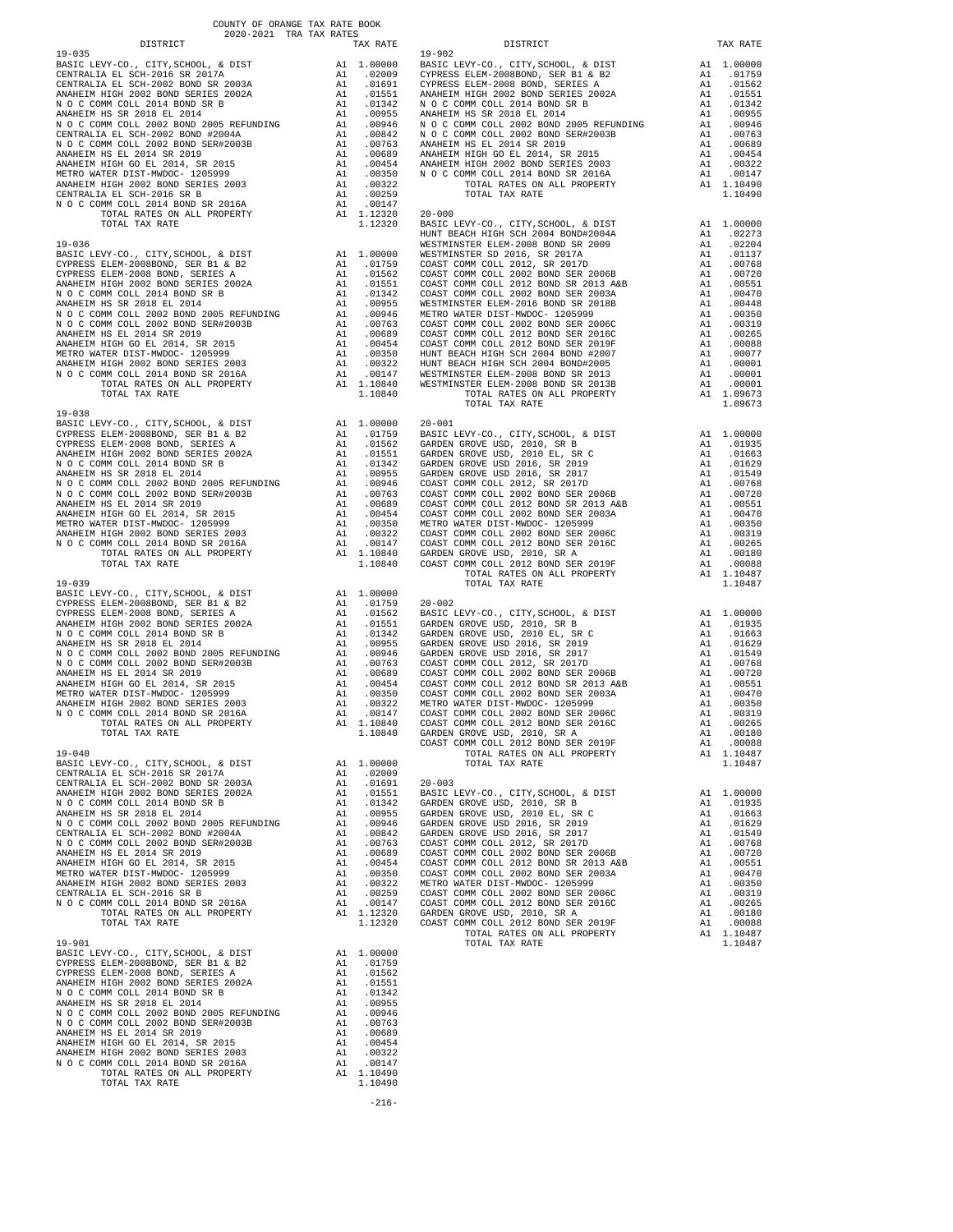| From the distribution of the space of $\Lambda$ in the space of the space of the space of the space of the space of the space of the space of the space of the space of the space of the space of the space of the space of the sp |  |  |
|------------------------------------------------------------------------------------------------------------------------------------------------------------------------------------------------------------------------------------|--|--|

| . .<br>۰ |  |
|----------|--|
|          |  |

|  |  | $20 - 010$ |  |
|--|--|------------|--|
|  |  |            |  |
|  |  |            |  |
|  |  |            |  |
|  |  |            |  |
|  |  |            |  |
|  |  |            |  |
|  |  |            |  |
|  |  |            |  |
|  |  |            |  |
|  |  |            |  |
|  |  |            |  |
|  |  |            |  |
|  |  |            |  |
|  |  |            |  |
|  |  |            |  |
|  |  |            |  |
|  |  |            |  |
|  |  |            |  |
|  |  |            |  |
|  |  |            |  |
|  |  |            |  |
|  |  |            |  |
|  |  |            |  |
|  |  |            |  |
|  |  |            |  |
|  |  |            |  |
|  |  |            |  |
|  |  |            |  |
|  |  |            |  |
|  |  |            |  |
|  |  |            |  |
|  |  |            |  |
|  |  |            |  |
|  |  |            |  |
|  |  |            |  |
|  |  |            |  |
|  |  |            |  |
|  |  |            |  |
|  |  |            |  |
|  |  |            |  |
|  |  |            |  |
|  |  |            |  |
|  |  |            |  |
|  |  |            |  |
|  |  |            |  |
|  |  |            |  |
|  |  |            |  |
|  |  |            |  |
|  |  |            |  |
|  |  |            |  |
|  |  |            |  |
|  |  |            |  |
|  |  |            |  |
|  |  |            |  |
|  |  |            |  |
|  |  |            |  |
|  |  |            |  |
|  |  |            |  |
|  |  |            |  |
|  |  |            |  |
|  |  |            |  |
|  |  |            |  |
|  |  |            |  |
|  |  |            |  |
|  |  |            |  |
|  |  |            |  |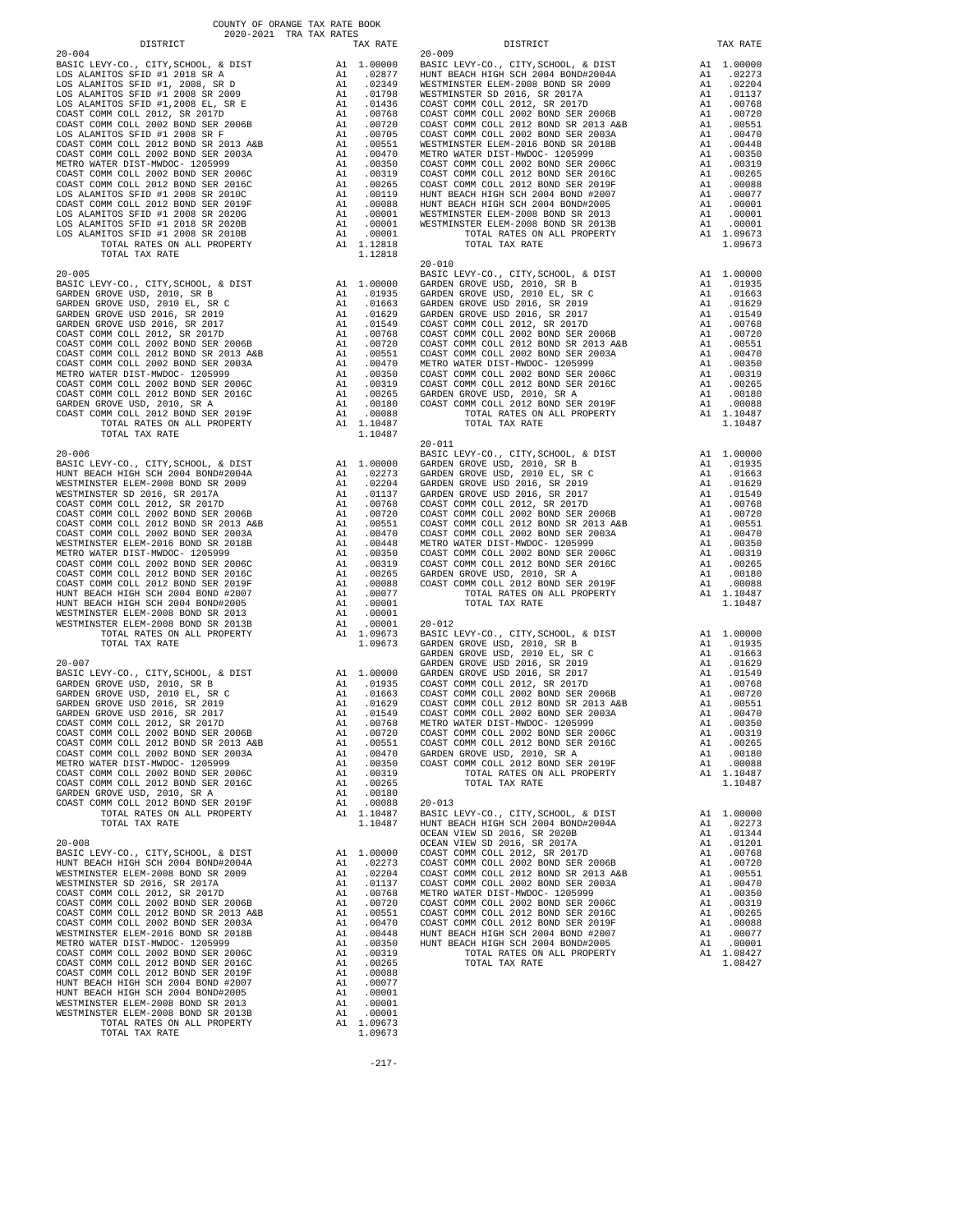|            | DIPIKICI                                                                                                                                                                                                                                                                                                                                                                                                                                                                                                                                                                                                                                                                                                              |                                                                                                                                                                                                                                                                                                                                                                                                                                    | IAA KAIL                                                                                                                                                                  |                       |
|------------|-----------------------------------------------------------------------------------------------------------------------------------------------------------------------------------------------------------------------------------------------------------------------------------------------------------------------------------------------------------------------------------------------------------------------------------------------------------------------------------------------------------------------------------------------------------------------------------------------------------------------------------------------------------------------------------------------------------------------|------------------------------------------------------------------------------------------------------------------------------------------------------------------------------------------------------------------------------------------------------------------------------------------------------------------------------------------------------------------------------------------------------------------------------------|---------------------------------------------------------------------------------------------------------------------------------------------------------------------------|-----------------------|
| $20 - 014$ |                                                                                                                                                                                                                                                                                                                                                                                                                                                                                                                                                                                                                                                                                                                       |                                                                                                                                                                                                                                                                                                                                                                                                                                    |                                                                                                                                                                           | $20 - 019$<br>WESTMIN |
| $20 - 015$ | BASIC LEVY-CO., CITY, SCHOOL, & DIST                                                                                                                                                                                                                                                                                                                                                                                                                                                                                                                                                                                                                                                                                  |                                                                                                                                                                                                                                                                                                                                                                                                                                    | A1 1.00000                                                                                                                                                                | WESTMIN               |
| $20 - 016$ | BASIC LEVY-CO., CITY, SCHOOL, & DIST<br>HUNT BEACH HIGH SCH 2004 BOND#2004A<br>FOUNTAIN VALLEY SD 2016 SP 2019<br>FOUNTAIN VALLEY SD 2016, SR 2019<br>COAST COMM COLL 2012, SR 2017D<br>FOUNTAIN VALLEY SD 2016, SR 2017<br>COAST COMM COLL 2002 BOND SER 2006B<br>COAST COMM COLL 2012 BOND SR 2013 A&B<br>COAST COMM COLL 2002 BOND SER 2003A<br>METRO WATER DIST-MWDOC- 1205999<br>COAST COMM COLL 2002 BOND SER 2006C<br>COAST COMM COLL 2012 BOND SER 2016C<br>COAST COMM COLL 2012 BOND SER 2019F<br>HUNT BEACH HIGH SCH 2004 BOND #2007<br>HUNT BEACH HIGH SCH 2004 BOND#2005<br>TOTAL RATES ON ALL PROPERTY<br>TOTAL TAX RATE                                                                                 | $\begin{tabular}{cc} \bf A1 & 1.00000 \\ \bf A1 & .02273 \\ \bf A1 & .01981 \\ \bf A1 & .00768 \\ \bf A1 & .00742 \\ \bf A1 & .00742 \\ \bf A1 & .00720 \\ \bf A1 & .00750 \\ \bf A1 & .00551 \\ \bf A1 & .00551 \\ \bf A1 & .00319 \\ \bf A1 & .00319 \\ \bf A1 & .00319 \\ \bf A1 & .00319 \\ \bf A1 & .00319 \\ \bf A1 & .00088 \\ \bf A1 & .00001 \\ \bf A1 & .$                                                               |                                                                                                                                                                           |                       |
| $20 - 017$ | BASIC LEVY-CO., CITY, SCHOOL, & DIST<br>HUNT BEACH HIGH SCH 2004 BOND#2004A<br>WESTMINSTER ELEM-2008 BOND SR 2009<br>WESTMINSTER SD 2016, SR 2017A<br>WESTMINSIEN US --<br>COAST COMM COLL 2002 BOND SER 2006B<br>COAST COMM COLL 2002 BOND SER 2006B<br>COAST COMM COLL 2002 BOND SER 2003A<br>WESTMINSTER ELEM-2016 BOND SR 2018B<br>METRO WATER DIST-MWDOC- 1205999<br>COAST COMM COLL 2002 BOND SER 2006C<br>COAST COMM COLL 2012 BOND SER 2016C<br>COAST COMM COLL 2012 BOND SER 2019F<br>HUNT BEACH HIGH SCH 2004 BOND #2007<br>HUNT BEACH HIGH SCH 2004 BOND#2005<br>WESTMINSTER ELEM-2008 BOND SR 2013<br>WESTMINSTER ELEM-2008 BOND SR 2013B<br>TOTAL RATES ON ALL PROPERTY<br>TOTAL TAX RATE                | A1 1.00000<br>A1 .02273<br>A1 .02204 20-022<br>A1 .01137 BASIC L<br>A1 .00768 GARDEN<br>A1 .00768 GARDEN<br>A1 .00551 GARDEN<br>A1 .00448 GARDEN<br>A1 .00448 GOAST C<br>A1 .00350 COAST C<br>A1 .00350 COAST C<br>A1 .00350 COAST C<br>A1 .00350 COAS                                                                                                                                                                             | A1 .00265 COAST COAST COAST COAST COAST COAST COAST COAST COAST COAST COAST COAST COAST COAST COAST COAST COAST COAST COAST COAST COAST COAST CO<br>A1 1.09673<br>1.09673 |                       |
| $20 - 018$ | BASIC LEVY-CO., CITY, SCHOOL, & DIST<br>HUNT BEACH HIGH SCH 2004 BOND#2004A<br>WESTMINSTER ELEM-2008 BOND SR 2009<br>WESTMINSTER SD 2016, SR 2017A<br>COAST COMM COLL 2012, SR 2017D<br>COAST COMM COLL 2002 BOND SER 2006B<br>COAST COMM COLL 2012 BOND SR 2013 A&B<br>COAST COMM COLL 2002 BOND SER 2003A<br>WESTMINSTER ELEM-2016 BOND SR 2018B<br>METRO WATER DIST-MWDOC- 1205999<br>COAST COMM COLL 2002 BOND SER 2006C<br>COAST COMM COLL 2012 BOND SER 2016C<br>COAST COMM COLL 2012 BOND SER 2019F<br>HUNT BEACH HIGH SCH 2004 BOND #2007<br>HUNT BEACH HIGH SCH 2004 BOND#2005<br>WESTMINSTER ELEM-2008 BOND SR 2013<br>WESTMINSTER ELEM-2008 BOND SR 2013B<br>TOTAL RATES ON ALL PROPERTY<br>TOTAL TAX RATE | $\begin{tabular}{cc} {\bf 20-023} & {\bf 21-023} \\ {\bf Al} & .02273 & {\bf GASIDEN} \\ {\bf Al} & .02204 & {\bf GARDEN} \\ {\bf Al} & .01137 & {\bf GARDEN} \\ {\bf Al} & .01137 & {\bf GARDEN} \\ {\bf Al} & .00768 & {\bf GARDEN} \\ {\bf Al} & .00720 & {\bf COAST C} \\ {\bf Al} & .00511 & {\bf COAST C} \\ {\bf Al} & .00448 & {\bf COAST C} \\ {\bf Al} & .00448 & {\bf COAST C} \\ {\bf Al} & .00319 & {\bf OOST}$<br>A1 | A1 .00001<br>A1 .00001<br>.00001<br>A1 1.09673<br>1.09673                                                                                                                 | $20 - 023$            |

| COUNTY OF ORANGE TAX RATE BOOK<br>2020-2021 TRA TAX RATES |          |            |          |
|-----------------------------------------------------------|----------|------------|----------|
| DISTRICT                                                  | TAX RATE | DISTRICT   | TAX RATE |
|                                                           |          | $20 - 019$ |          |
|                                                           |          |            |          |
|                                                           |          |            |          |
|                                                           |          |            |          |
|                                                           |          |            |          |
|                                                           |          |            |          |
|                                                           |          |            |          |
|                                                           |          |            |          |
|                                                           |          |            |          |
|                                                           |          |            |          |
|                                                           |          |            |          |
|                                                           |          |            |          |
|                                                           |          |            |          |
|                                                           |          |            |          |
|                                                           |          |            |          |
|                                                           |          |            |          |
|                                                           |          |            |          |
|                                                           |          |            |          |
|                                                           |          |            |          |
|                                                           |          |            |          |
|                                                           |          |            |          |
|                                                           |          |            |          |
|                                                           |          |            |          |
|                                                           |          |            |          |
|                                                           |          |            |          |
|                                                           |          |            |          |
|                                                           |          |            |          |
|                                                           |          |            |          |
|                                                           |          |            |          |
|                                                           |          |            |          |
|                                                           |          |            |          |
|                                                           |          |            |          |
|                                                           |          |            |          |
|                                                           |          |            |          |
|                                                           |          |            |          |
|                                                           |          |            |          |
|                                                           |          |            |          |
|                                                           |          |            |          |
|                                                           |          |            |          |
|                                                           |          |            |          |
|                                                           |          |            |          |
|                                                           |          |            |          |
|                                                           |          |            |          |
|                                                           |          |            |          |
|                                                           |          |            |          |
|                                                           |          |            |          |
|                                                           |          |            |          |
|                                                           |          |            |          |
|                                                           |          |            |          |
|                                                           |          |            |          |
|                                                           |          |            |          |
|                                                           |          |            |          |
|                                                           |          |            |          |
|                                                           |          |            |          |
|                                                           |          |            |          |
|                                                           |          |            |          |
|                                                           |          |            |          |
|                                                           |          |            |          |
|                                                           |          |            |          |
|                                                           |          |            |          |
|                                                           |          |            |          |
|                                                           |          |            |          |
| ישים שחים זו זו היחידת היחידת היחי                        |          |            |          |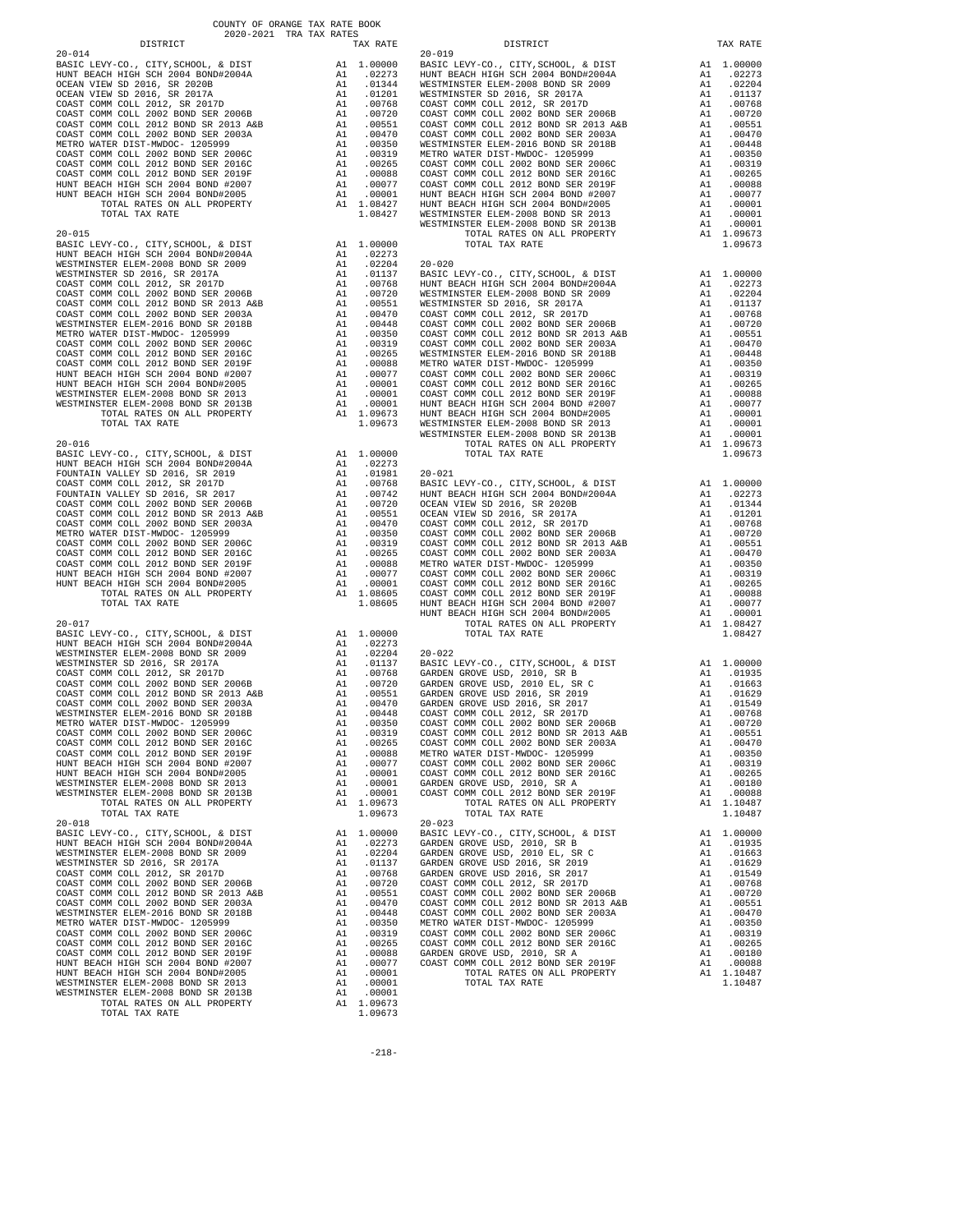| WESTMINSTER ELEM-2016 BOND SR 2018B   | A1 | .00448     | HUNT BE        |
|---------------------------------------|----|------------|----------------|
| METRO WATER DIST-MWDOC- 1205999       | A1 | .00350     | WESTMIN        |
| COAST COMM COLL 2002 BOND SER 2006C   | A1 | .00319     | WESTMIN        |
| COAST COMM COLL 2012 BOND SER 2016C   | A1 | .00265     | COAST C        |
| COAST COMM COLL 2012 BOND SER 2019F   | A1 | .00088     | COAST C        |
| HUNT BEACH HIGH SCH 2004 BOND #2007   | A1 | .00077     | COAST C        |
| HUNT BEACH HIGH SCH 2004 BOND#2005    | A1 | .00001     | COAST C        |
| WESTMINSTER ELEM-2008 BOND SR 2013    | A1 | .00001     | WESTMIN        |
| WESTMINSTER ELEM-2008 BOND SR 2013B   | A1 | .00001     | METRO W        |
| TOTAL RATES ON ALL PROPERTY           | A1 | 1.09673    | COAST C        |
| TOTAL TAX RATE                        |    | 1.09673    | COAST C        |
|                                       |    |            | COAST C        |
| $20 - 028$                            |    |            | HUNT BE        |
| BASIC LEVY-CO., CITY, SCHOOL, & DIST  |    | A1 1.00000 | HUNT BE        |
| HUNT BEACH HIGH SCH 2004 BOND#2004A   | A1 | .02273     | WESTMIN        |
| WESTMINSTER ELEM-2008 BOND SR 2009    | A1 | .02204     | WESTMIN        |
| WESTMINSTER SD 2016, SR 2017A         | A1 | .01137     |                |
| COAST COMM COLL 2012, SR 2017D        | A1 | .00768     |                |
| COAST COMM COLL 2002 BOND SER 2006B   | A1 | .00720     |                |
| COAST COMM COLL 2012 BOND SR 2013 A&B | A1 | .00551     | $20 - 033$     |
| COAST COMM COLL 2002 BOND SER 2003A   | A1 | .00470     | <b>BASIC L</b> |
| WESTMINSTER ELEM-2016 BOND SR 2018B   | A1 | .00448     | HUNT BE        |
| METRO WATER DIST-MWDOC- 1205999       | A1 | .00350     | WESTMIN        |
| COAST COMM COLL 2002 BOND SER 2006C   | A1 | .00319     | WESTMIN        |
| COAST COMM COLL 2012 BOND SER 2016C   | A1 | .00265     | COAST C        |
| COAST COMM COLL 2012 BOND SER 2019F   | A1 | .00088     | COAST C        |
| HUNT BEACH HIGH SCH 2004 BOND #2007   | A1 | .00077     | COAST C        |
| HUNT BEACH HIGH SCH 2004 BOND#2005    | A1 | .00001     | COAST C        |
| WESTMINSTER ELEM-2008 BOND SR 2013    | A1 | .00001     | WESTMIN        |
| WESTMINSTER ELEM-2008 BOND SR 2013B   | A1 | .00001     | METRO W        |
| TOTAL RATES ON ALL PROPERTY           | A1 | 1.09673    | COAST C        |
| TOTAL TAY RATE                        |    | 1 09673    | COAST C        |

| COUNTY OF ORANGE TAX RATE BOOK<br>2020-2021 TRA TAX RATES |          |          |          |
|-----------------------------------------------------------|----------|----------|----------|
| DISTRICT                                                  | TAX RATE | DISTRICT | TAX RATE |
|                                                           |          |          |          |
|                                                           |          |          |          |
|                                                           |          |          |          |
|                                                           |          |          |          |
|                                                           |          |          |          |
|                                                           |          |          |          |
|                                                           |          |          |          |
|                                                           |          |          |          |
|                                                           |          |          |          |
|                                                           |          |          |          |
|                                                           |          |          |          |
|                                                           |          |          |          |
|                                                           |          |          |          |
|                                                           |          |          |          |
|                                                           |          |          |          |
|                                                           |          |          |          |
|                                                           |          |          |          |
|                                                           |          |          |          |
|                                                           |          |          |          |
|                                                           |          |          |          |
|                                                           |          |          |          |
|                                                           |          |          |          |
|                                                           |          |          |          |
|                                                           |          |          |          |
|                                                           |          |          |          |
|                                                           |          |          |          |
|                                                           |          |          |          |
|                                                           |          |          |          |
|                                                           |          |          |          |
|                                                           |          |          |          |
|                                                           |          |          |          |
|                                                           |          |          |          |
|                                                           |          |          |          |
|                                                           |          |          |          |
|                                                           |          |          |          |
|                                                           |          |          |          |
|                                                           |          |          |          |
|                                                           |          |          |          |
|                                                           |          |          |          |
|                                                           |          |          |          |
|                                                           |          |          |          |
|                                                           |          |          |          |
|                                                           |          |          |          |
|                                                           |          |          |          |
|                                                           |          |          |          |
|                                                           |          |          |          |
|                                                           |          |          |          |
|                                                           |          |          |          |
|                                                           |          |          |          |
|                                                           |          |          |          |
|                                                           |          |          |          |
|                                                           |          |          |          |
|                                                           |          |          |          |
|                                                           |          |          |          |
|                                                           |          |          |          |
|                                                           |          |          |          |
|                                                           |          |          |          |
|                                                           |          |          |          |
|                                                           |          |          |          |
|                                                           |          |          |          |
|                                                           |          |          |          |
|                                                           |          |          |          |
|                                                           |          |          |          |
|                                                           |          |          |          |
|                                                           |          |          |          |
|                                                           |          |          |          |
|                                                           |          |          |          |
|                                                           |          |          |          |
|                                                           |          |          |          |
|                                                           |          |          |          |
|                                                           |          |          |          |
|                                                           |          |          |          |
|                                                           |          |          |          |
|                                                           |          |          |          |
|                                                           |          |          |          |
|                                                           |          |          |          |
|                                                           |          |          |          |
|                                                           |          |          |          |
|                                                           | $-219-$  |          |          |
|                                                           |          |          |          |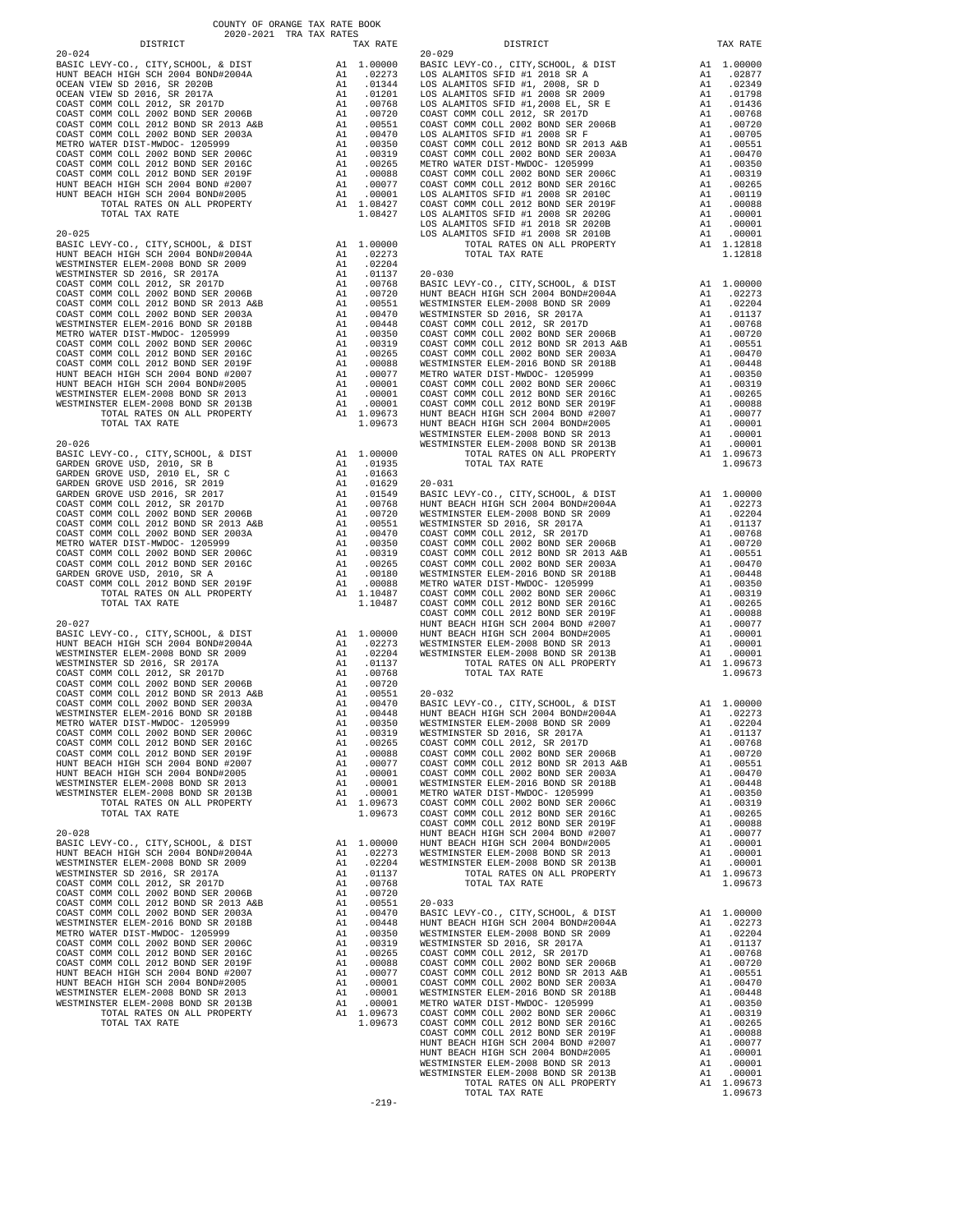| $20 - 034$                                                                                                                                                                                                                                                                  |                                                                                                                                                                                                                                                        | $20 - 039$         |
|-----------------------------------------------------------------------------------------------------------------------------------------------------------------------------------------------------------------------------------------------------------------------------|--------------------------------------------------------------------------------------------------------------------------------------------------------------------------------------------------------------------------------------------------------|--------------------|
|                                                                                                                                                                                                                                                                             |                                                                                                                                                                                                                                                        |                    |
|                                                                                                                                                                                                                                                                             |                                                                                                                                                                                                                                                        |                    |
|                                                                                                                                                                                                                                                                             |                                                                                                                                                                                                                                                        |                    |
|                                                                                                                                                                                                                                                                             |                                                                                                                                                                                                                                                        |                    |
|                                                                                                                                                                                                                                                                             |                                                                                                                                                                                                                                                        |                    |
|                                                                                                                                                                                                                                                                             |                                                                                                                                                                                                                                                        |                    |
|                                                                                                                                                                                                                                                                             |                                                                                                                                                                                                                                                        |                    |
|                                                                                                                                                                                                                                                                             |                                                                                                                                                                                                                                                        |                    |
|                                                                                                                                                                                                                                                                             |                                                                                                                                                                                                                                                        |                    |
|                                                                                                                                                                                                                                                                             |                                                                                                                                                                                                                                                        |                    |
|                                                                                                                                                                                                                                                                             |                                                                                                                                                                                                                                                        |                    |
|                                                                                                                                                                                                                                                                             |                                                                                                                                                                                                                                                        |                    |
| TOTAL TAX RATE                                                                                                                                                                                                                                                              | 1.09673                                                                                                                                                                                                                                                |                    |
| $20 - 035$<br>BASIC LEVY-CO., CITY, SCHOOL, & DIST                                                                                                                                                                                                                          | 20-040<br>Al 1.0000 BASIC L<br>Al 1.02273 HUNT BE<br>Al .02273 HUNT BE<br>Al .02204 OCEAN V<br>Al .01137 OCEAN V<br>Al .00768 COAST C<br>Al .00760 COAST C<br>Al .00448 METRO N<br>Al .00448 METRO N<br>Al .00448 METRO N<br>Al .00319 COAST C<br>Al . | $20 - 040$         |
| HUNT BEACH HIGH SCH 2004 BOND#2004A                                                                                                                                                                                                                                         |                                                                                                                                                                                                                                                        |                    |
| WESTMINSTER ELEM-2008 BOND SR 2009<br>WESTMINSTER SD 2016, SR 2017A                                                                                                                                                                                                         |                                                                                                                                                                                                                                                        |                    |
| COAST COMM COLL 2012, SR 2017D                                                                                                                                                                                                                                              |                                                                                                                                                                                                                                                        |                    |
| COAST COMM COLL 2012, SR 2017D<br>COAST COMM COLL 2002 BOND SER 2006B<br>COAST COMM COLL 2012 BOND SR 2013 A&B<br>$\frac{1}{2}$ COMM COLL 2012 BOND SR 2013                                                                                                                 |                                                                                                                                                                                                                                                        |                    |
| COAST COMM COLL 2002 BOND SER 2003A                                                                                                                                                                                                                                         |                                                                                                                                                                                                                                                        |                    |
| WESTMINSTER ELEM-2016 BOND SR 2018B<br>METRO WATER DIST-MWDOC- 1205999                                                                                                                                                                                                      |                                                                                                                                                                                                                                                        |                    |
| COAST COMM COLL 2002 BOND SER 2006C                                                                                                                                                                                                                                         |                                                                                                                                                                                                                                                        |                    |
| COAST COMM COLL 2012 BOND SER 2016C                                                                                                                                                                                                                                         |                                                                                                                                                                                                                                                        |                    |
| COAST COMM COLL 2012 BOND SER 2019F                                                                                                                                                                                                                                         |                                                                                                                                                                                                                                                        |                    |
|                                                                                                                                                                                                                                                                             |                                                                                                                                                                                                                                                        |                    |
|                                                                                                                                                                                                                                                                             |                                                                                                                                                                                                                                                        |                    |
| COAST COMM COLL 2012 BORD SER 2002 THUNT BEACH HIGH SCH 2004 BOND #2007<br>HUNT BEACH HIGH SCH 2004 BOND #2005<br>WESTMINSTER ELEM-2008 BOND SR 2013<br>WESTMINSTER ELEM-2008 BOND SR 2013<br>WESTMINSTER ELEM-2008 BOND SR 2013<br>TOTAL TO<br>TOTAL RATES ON ALL PROPERTY |                                                                                                                                                                                                                                                        |                    |
| TOTAL TAX RATE                                                                                                                                                                                                                                                              |                                                                                                                                                                                                                                                        |                    |
| $20 - 036$                                                                                                                                                                                                                                                                  |                                                                                                                                                                                                                                                        | HUNT BE<br>WESTMIN |
| BASIC LEVY-CO., CITY, SCHOOL, & DIST                                                                                                                                                                                                                                        | MESTMIN WESTMIN WESTMIN<br>A1 1.00000 WESTMIN<br>A1 .02204 COAST C<br>A1 .01137 COAST C<br>A1 .01137 COAST C<br>A1 .00760 WESTMIN<br>A1 .00760 WESTMIN<br>A1 .00551 METRO W<br>A1 .00448 COAST C<br>A1 .00350 COAST C<br>A1 .00350 COAST C<br>A1 .00   |                    |
| HUNT BEACH HIGH SCH 2004 BOND#2004A<br>WESTMINSTER ELEM-2008 BOND SR 2009<br>WESTMINSTER ELEM-2008 BOND SR 2009                                                                                                                                                             |                                                                                                                                                                                                                                                        |                    |
| WESTMINSTER SD 2016, SR 2017A                                                                                                                                                                                                                                               |                                                                                                                                                                                                                                                        |                    |
| COAST COMM COLL 2012, SR 2017D                                                                                                                                                                                                                                              |                                                                                                                                                                                                                                                        |                    |
| COAST COMM COLL 2002 BOND SER 2006B<br>COAST COMM COLL 2012 BOND SR 2013 A&B                                                                                                                                                                                                |                                                                                                                                                                                                                                                        |                    |
| COAST COMM COLL 2002 BOND SER 2003A                                                                                                                                                                                                                                         |                                                                                                                                                                                                                                                        |                    |
| COAST COMM COLL 2002 BOND SER 2003A<br>WESTMINSTER ELEM-2016 BOND SR 2018B<br>METRO WATER DIST-MWDOC- 1205999                                                                                                                                                               |                                                                                                                                                                                                                                                        |                    |
| COAST COMM COLL 2002 BOND SER 2006C                                                                                                                                                                                                                                         |                                                                                                                                                                                                                                                        |                    |
| COAST COMM COLL 2012 BOND SER 2016C<br>COAST COMM COLL 2012 BOND SER 2019F                                                                                                                                                                                                  |                                                                                                                                                                                                                                                        |                    |
| HUNT BEACH HIGH SCH 2004 BOND #2007                                                                                                                                                                                                                                         |                                                                                                                                                                                                                                                        |                    |
| HUNT BEACH HIGH SCH 2004 BOND#2005                                                                                                                                                                                                                                          |                                                                                                                                                                                                                                                        |                    |
| WESTMINSTER ELEM-2008 BOND SR 2013<br>WESTMINSTER ELEM-2008 BOND SR 2013B                                                                                                                                                                                                   | A1 .00001<br>A1 .00001<br>A1 1.09673 20-042                                                                                                                                                                                                            |                    |
| TOTAL RATES ON ALL PROPERTY                                                                                                                                                                                                                                                 |                                                                                                                                                                                                                                                        |                    |
| TOTAL TAX RATE                                                                                                                                                                                                                                                              | 1.09673                                                                                                                                                                                                                                                | BASIC L<br>HUNT BE |
| $20 - 037$                                                                                                                                                                                                                                                                  |                                                                                                                                                                                                                                                        |                    |
| BASIC LEVY-CO., CITY, SCHOOL, & DIST                                                                                                                                                                                                                                        |                                                                                                                                                                                                                                                        |                    |
| HUNT BEACH HIGH SCH 2004 BOND#2004A<br>WESTMINSTER ELEM-2008 ROND SP 2000                                                                                                                                                                                                   |                                                                                                                                                                                                                                                        |                    |
| WESTMINSTER SD 2016, SR 2017A                                                                                                                                                                                                                                               |                                                                                                                                                                                                                                                        |                    |
| COAST COMM COLL 2012, SR 2017D<br>COAST COMM COLL 2002 BOND SER 2006B                                                                                                                                                                                                       |                                                                                                                                                                                                                                                        |                    |
| COAST COMM COLL 2012 BOND SR 2013 A&B                                                                                                                                                                                                                                       |                                                                                                                                                                                                                                                        |                    |
| COAST COMM COLL 2002 BOND SER 2003A<br>WESTMINSTER ELEM-2016 BOND SR 2018B                                                                                                                                                                                                  |                                                                                                                                                                                                                                                        |                    |
| METRO WATER DIST-MWDOC- 1205999                                                                                                                                                                                                                                             | A1 .00350                                                                                                                                                                                                                                              | HUNT BE<br>HUNT BE |
| COAST COMM COLL 2002 BOND SER 2006C                                                                                                                                                                                                                                         | A1.00319                                                                                                                                                                                                                                               |                    |
| COAST COMM COLL 2012 BOND SER 2016C<br>COAST COMM COLL 2012 BOND SER 2019F                                                                                                                                                                                                  | A1<br>.00265<br>A1<br>.00088                                                                                                                                                                                                                           |                    |
| HUNT BEACH HIGH SCH 2004 BOND #2007                                                                                                                                                                                                                                         | .00077                                                                                                                                                                                                                                                 |                    |
| HUNT BEACH HIGH SCH 2004 BOND#2005<br>WESTMINSTER ELEM-2008 BOND SR 2013                                                                                                                                                                                                    | A1 .00001 20-043<br>A1 .00001 BASIC L<br>A1 .00001 HUNT BE<br>A1 1.09673 WESTMIN<br>1.09673 WESTMIN                                                                                                                                                    |                    |
| WESTMINSTER ELEM-2008 BOND SR 2013B                                                                                                                                                                                                                                         |                                                                                                                                                                                                                                                        |                    |
| TOTAL RATES ON ALL PROPERTY<br>TOTAL TAX RATE                                                                                                                                                                                                                               |                                                                                                                                                                                                                                                        |                    |
|                                                                                                                                                                                                                                                                             |                                                                                                                                                                                                                                                        | COAST C            |
| $20 - 038$                                                                                                                                                                                                                                                                  |                                                                                                                                                                                                                                                        | COAST C            |
| BASIC LEVY-CO., CITY, SCHOOL, & DIST<br>GARDEN GROVE USD, 2010, SR B                                                                                                                                                                                                        |                                                                                                                                                                                                                                                        |                    |
| GARDEN GROVE USD, 2010 EL, SR C                                                                                                                                                                                                                                             |                                                                                                                                                                                                                                                        |                    |
| GARDEN GROVE USD 2016, SR 2019<br>GARDEN GROVE USD 2016, SR 2017                                                                                                                                                                                                            | COAST C<br>A1 1.00000 COAST C<br>A1 .01935 COAST C<br>A1 .01663 WESTMIN<br>A1 .01663 WESTMIN<br>A1 .01663 WESTMIN<br>A1 .00768 COAST C<br>A1 .00768 COAST C<br>A1 .00760 COAST C<br>A1 .00551 HUNT BE<br>A1 .00470 HUNT BE<br>A1 .00350 WESTMIN<br>A1  |                    |
| COAST COMM COLL 2012, SR 2017D                                                                                                                                                                                                                                              |                                                                                                                                                                                                                                                        |                    |
| COAST COMM COLL 2002 BOND SER 2006B                                                                                                                                                                                                                                         |                                                                                                                                                                                                                                                        |                    |
| COAST COMM COLL 2012 BOND SR 2013 A&B<br>COAST COMM COLL 2002 BOND SER 2003A                                                                                                                                                                                                |                                                                                                                                                                                                                                                        |                    |
| METRO WATER DIST-MWDOC- 1205999                                                                                                                                                                                                                                             |                                                                                                                                                                                                                                                        |                    |
| COAST COMM COLL 2002 BOND SER 2006C<br>COAST COMM COLL 2012 BOND SER 2016C                                                                                                                                                                                                  | A1<br>.00265                                                                                                                                                                                                                                           |                    |
| GARDEN GROVE USD, 2010, SR A                                                                                                                                                                                                                                                | A1<br>.00180                                                                                                                                                                                                                                           |                    |
| COAST COMM COLL 2012 BOND SER 2019F                                                                                                                                                                                                                                         | A1<br>.00088<br>A1 1.10487                                                                                                                                                                                                                             |                    |
| TOTAL RATES ON ALL PROPERTY<br>TOTAL TAX RATE                                                                                                                                                                                                                               | 1.10487                                                                                                                                                                                                                                                |                    |

| COUNTY OF ORANGE TAX RATE BOOK<br>2020-2021 TRA TAX RATES                                                                                                                                                                                                                                                                                                                                      |          |            |          |
|------------------------------------------------------------------------------------------------------------------------------------------------------------------------------------------------------------------------------------------------------------------------------------------------------------------------------------------------------------------------------------------------|----------|------------|----------|
| DISTRICT                                                                                                                                                                                                                                                                                                                                                                                       | TAX RATE | DISTRICT   | TAX RATE |
| $20 - 034$<br>26-314<br>MESTRIC INTENSION (1972-1921 TRA TAX RATE)<br>MESTRIC INTENSION (1972-2012)<br>MESTRIC INTENSION (1972-2012)<br>MESTRIC INTENSION (1972-2012)<br>MESTRIC INTENSION (1972-2012)<br>MESTRIC INTENSION (1972-2012)<br>MESTRIC INTENS                                                                                                                                      |          | $20 - 039$ |          |
|                                                                                                                                                                                                                                                                                                                                                                                                |          |            |          |
|                                                                                                                                                                                                                                                                                                                                                                                                |          |            |          |
|                                                                                                                                                                                                                                                                                                                                                                                                |          |            |          |
|                                                                                                                                                                                                                                                                                                                                                                                                |          |            |          |
|                                                                                                                                                                                                                                                                                                                                                                                                |          |            |          |
|                                                                                                                                                                                                                                                                                                                                                                                                |          |            |          |
|                                                                                                                                                                                                                                                                                                                                                                                                |          |            |          |
|                                                                                                                                                                                                                                                                                                                                                                                                |          |            |          |
|                                                                                                                                                                                                                                                                                                                                                                                                |          |            |          |
|                                                                                                                                                                                                                                                                                                                                                                                                |          |            |          |
|                                                                                                                                                                                                                                                                                                                                                                                                |          |            |          |
|                                                                                                                                                                                                                                                                                                                                                                                                |          |            |          |
| $\begin{tabular}{l c c c c c c c c} \hline\hline\text{DTAL RATES ON ALL PROPERTY} & \text{A1 } 1.09673 & \text{20--042} \\ \hline\text{TOTAL TAX RATE} & 1.09673 & \text{20--042} \\ \hline\end{tabular} \begin{tabular}{l c c c c c c c} \hline\text{DTAL TAX RATE} & \text{A1 } 1.00600 & \text{HUNT BEACH HIGH SCH 2004A} & \text{A1 } 1.00000 \\ \hline\end{tabular} \begin{tabular}{l c $ |          |            |          |
|                                                                                                                                                                                                                                                                                                                                                                                                |          |            |          |
|                                                                                                                                                                                                                                                                                                                                                                                                |          |            |          |
|                                                                                                                                                                                                                                                                                                                                                                                                |          |            |          |
|                                                                                                                                                                                                                                                                                                                                                                                                |          |            |          |
|                                                                                                                                                                                                                                                                                                                                                                                                |          |            |          |
|                                                                                                                                                                                                                                                                                                                                                                                                |          |            |          |
|                                                                                                                                                                                                                                                                                                                                                                                                |          |            |          |
|                                                                                                                                                                                                                                                                                                                                                                                                |          |            |          |
|                                                                                                                                                                                                                                                                                                                                                                                                |          |            |          |
| WEININGTER ELEM-2008 19.13 TOM (1913)<br>WEININGTER 612-2015, SE 2017A<br>COART COMET COME COART COME COME CONT COME COART COME COART COME COART CORE AND ARREST AT 1.00702<br>COART COME COART CORE (1912), SE 2017A<br>COART COME C                                                                                                                                                          |          |            |          |
|                                                                                                                                                                                                                                                                                                                                                                                                |          |            |          |
|                                                                                                                                                                                                                                                                                                                                                                                                |          |            |          |
|                                                                                                                                                                                                                                                                                                                                                                                                |          |            |          |
|                                                                                                                                                                                                                                                                                                                                                                                                |          |            |          |
|                                                                                                                                                                                                                                                                                                                                                                                                |          |            |          |
|                                                                                                                                                                                                                                                                                                                                                                                                |          |            |          |
|                                                                                                                                                                                                                                                                                                                                                                                                |          |            |          |
|                                                                                                                                                                                                                                                                                                                                                                                                |          |            |          |

-220-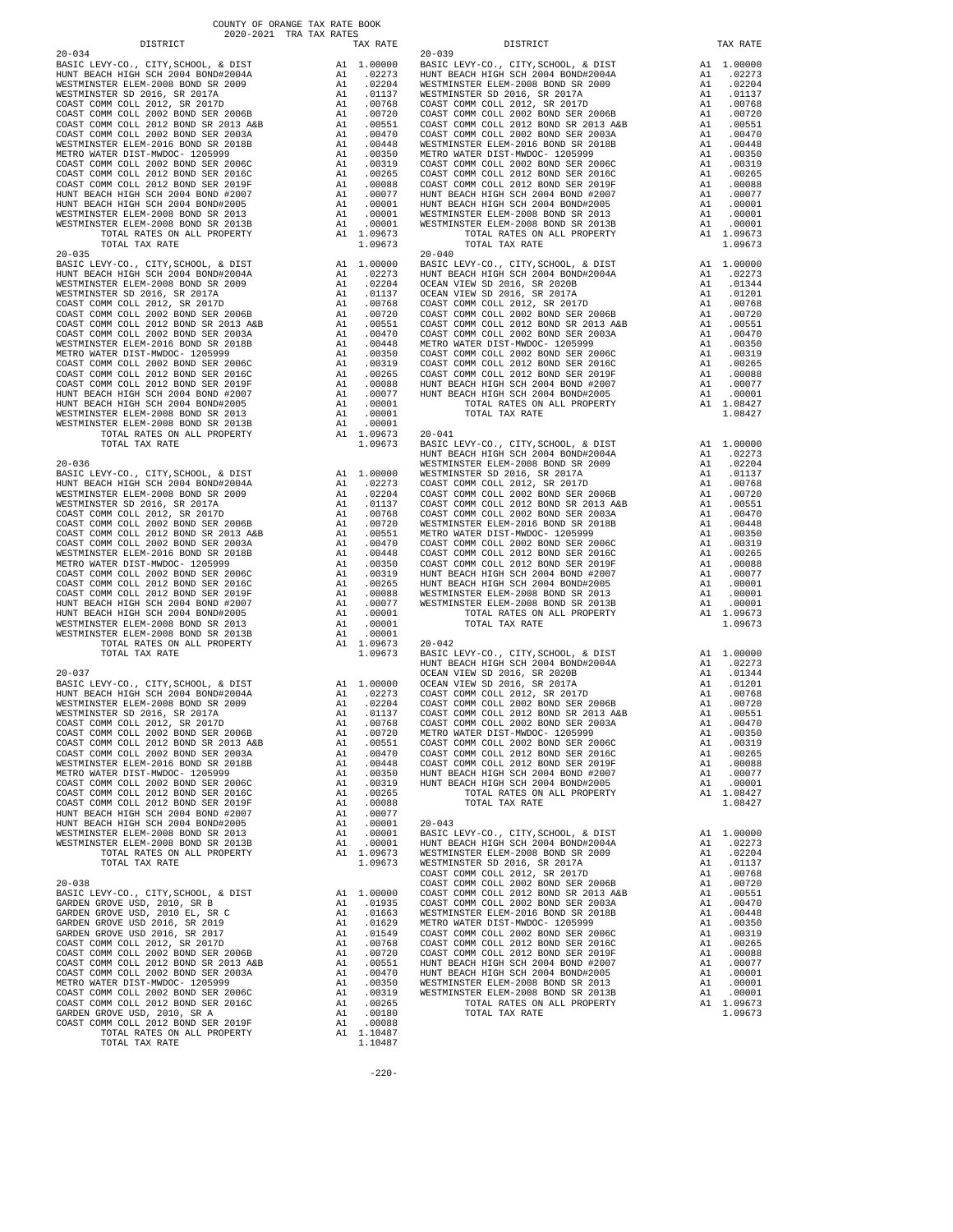|                                       | CALIMA ANI LAN LAVITUDU |                                               |          |
|---------------------------------------|-------------------------|-----------------------------------------------|----------|
| DISTRICT                              | TAX RATE                | DISTRICT                                      | TAX RATE |
|                                       |                         |                                               |          |
|                                       |                         |                                               |          |
|                                       |                         |                                               |          |
|                                       |                         |                                               |          |
|                                       |                         |                                               |          |
|                                       |                         |                                               |          |
|                                       |                         |                                               |          |
|                                       |                         |                                               |          |
|                                       |                         |                                               |          |
|                                       |                         |                                               |          |
|                                       |                         |                                               |          |
|                                       |                         |                                               |          |
|                                       |                         |                                               |          |
|                                       |                         |                                               |          |
|                                       |                         |                                               |          |
|                                       |                         |                                               |          |
|                                       |                         |                                               |          |
|                                       |                         |                                               |          |
|                                       |                         |                                               |          |
|                                       |                         |                                               |          |
|                                       |                         |                                               |          |
|                                       |                         |                                               |          |
|                                       |                         |                                               |          |
|                                       |                         |                                               |          |
|                                       |                         |                                               |          |
|                                       |                         |                                               |          |
|                                       |                         |                                               |          |
|                                       |                         |                                               |          |
|                                       |                         |                                               |          |
|                                       |                         |                                               |          |
|                                       |                         |                                               |          |
|                                       |                         |                                               |          |
|                                       |                         |                                               |          |
|                                       |                         |                                               |          |
|                                       |                         |                                               |          |
|                                       |                         |                                               |          |
|                                       |                         |                                               |          |
|                                       |                         |                                               |          |
|                                       |                         |                                               |          |
|                                       |                         |                                               |          |
|                                       |                         |                                               |          |
|                                       |                         |                                               |          |
|                                       |                         |                                               |          |
|                                       |                         |                                               |          |
|                                       |                         |                                               |          |
|                                       |                         |                                               |          |
|                                       |                         |                                               |          |
|                                       |                         |                                               |          |
|                                       |                         |                                               |          |
|                                       |                         |                                               |          |
|                                       |                         |                                               |          |
|                                       |                         |                                               |          |
|                                       |                         |                                               |          |
|                                       |                         |                                               |          |
|                                       |                         |                                               |          |
|                                       |                         |                                               |          |
|                                       |                         |                                               |          |
|                                       |                         |                                               |          |
|                                       |                         |                                               |          |
|                                       |                         |                                               |          |
|                                       |                         |                                               |          |
|                                       |                         |                                               |          |
|                                       |                         |                                               |          |
|                                       |                         |                                               |          |
|                                       |                         |                                               |          |
|                                       |                         |                                               |          |
|                                       |                         |                                               |          |
|                                       |                         |                                               |          |
|                                       |                         |                                               |          |
|                                       |                         |                                               |          |
|                                       |                         |                                               |          |
|                                       |                         |                                               |          |
|                                       |                         |                                               |          |
|                                       |                         |                                               |          |
|                                       |                         |                                               |          |
|                                       |                         |                                               |          |
|                                       |                         |                                               |          |
|                                       |                         | A1 .00265 WESTMINSTER ELEM-2016 BOND SR 2018B |          |
| GARDEN GROVE USD, 2010, SR A          | A1 .00180               | METRO WATER DIST-MWDOC- 1205999               | A1.00350 |
|                                       |                         |                                               |          |
|                                       |                         |                                               |          |
|                                       |                         |                                               |          |
|                                       |                         |                                               |          |
|                                       |                         |                                               |          |
|                                       |                         |                                               |          |
|                                       |                         |                                               |          |
|                                       |                         |                                               |          |
|                                       |                         |                                               |          |
|                                       |                         |                                               |          |
|                                       |                         |                                               |          |
|                                       |                         |                                               |          |
|                                       |                         |                                               |          |
| 103.05 GOING GOIT 3883 BOND OFF 38865 | 00720                   | DAOTA ININI AO<br>C                           | 1.00000  |

|                | 1.10407 |
|----------------|---------|
|                |         |
| $20 - 053$     |         |
|                |         |
|                |         |
|                |         |
|                |         |
|                |         |
|                |         |
|                |         |
|                |         |
|                |         |
|                |         |
|                |         |
|                |         |
|                |         |
|                |         |
|                |         |
|                |         |
|                |         |
|                |         |
|                |         |
|                |         |
| $20 - 054$     |         |
|                |         |
|                |         |
|                |         |
|                |         |
|                |         |
|                |         |
|                |         |
|                |         |
|                |         |
|                |         |
|                |         |
|                |         |
|                |         |
|                |         |
|                |         |
|                |         |
|                |         |
|                |         |
| TOTAL TAX RATE | 1.09673 |

|       | RATE BOOK  |                                                                                                                                                                                                                                                  |                       |                                                                                         |
|-------|------------|--------------------------------------------------------------------------------------------------------------------------------------------------------------------------------------------------------------------------------------------------|-----------------------|-----------------------------------------------------------------------------------------|
| RATES | TAX RATE   | DISTRICT                                                                                                                                                                                                                                         |                       | TAX RATE                                                                                |
|       |            | $20 - 050$                                                                                                                                                                                                                                       |                       |                                                                                         |
|       | A1 1.00000 | BASIC LEVY-CO., CITY, SCHOOL, & DIST                                                                                                                                                                                                             |                       | A1 1.00000                                                                              |
|       |            |                                                                                                                                                                                                                                                  | A1                    | .02273                                                                                  |
|       |            |                                                                                                                                                                                                                                                  | A1                    | .02204                                                                                  |
|       |            |                                                                                                                                                                                                                                                  | A1                    | .01137                                                                                  |
|       |            |                                                                                                                                                                                                                                                  | A1                    | .00768                                                                                  |
|       |            |                                                                                                                                                                                                                                                  | A1                    | .00720                                                                                  |
|       |            |                                                                                                                                                                                                                                                  |                       | A1 .00551                                                                               |
|       |            |                                                                                                                                                                                                                                                  |                       | A1 .00551<br>A1 .00448<br>A1 .00350<br>A1 .00319<br>A1 .00265<br>A1 .00077<br>A1 .00001 |
|       |            |                                                                                                                                                                                                                                                  |                       |                                                                                         |
|       |            |                                                                                                                                                                                                                                                  |                       |                                                                                         |
|       |            |                                                                                                                                                                                                                                                  |                       |                                                                                         |
|       |            |                                                                                                                                                                                                                                                  |                       |                                                                                         |
|       |            |                                                                                                                                                                                                                                                  |                       |                                                                                         |
|       |            |                                                                                                                                                                                                                                                  |                       |                                                                                         |
|       |            |                                                                                                                                                                                                                                                  | A1                    | .00001                                                                                  |
|       |            |                                                                                                                                                                                                                                                  |                       | $A1 \t .00001$                                                                          |
|       |            |                                                                                                                                                                                                                                                  | A1<br>$\overline{A1}$ | .00001                                                                                  |
|       |            |                                                                                                                                                                                                                                                  |                       | 1.09673                                                                                 |
|       |            |                                                                                                                                                                                                                                                  |                       | 1.09673                                                                                 |
|       |            |                                                                                                                                                                                                                                                  |                       |                                                                                         |
|       |            |                                                                                                                                                                                                                                                  |                       |                                                                                         |
|       |            |                                                                                                                                                                                                                                                  |                       |                                                                                         |
|       |            |                                                                                                                                                                                                                                                  |                       |                                                                                         |
|       |            |                                                                                                                                                                                                                                                  |                       |                                                                                         |
|       |            |                                                                                                                                                                                                                                                  |                       |                                                                                         |
|       |            |                                                                                                                                                                                                                                                  |                       |                                                                                         |
|       |            |                                                                                                                                                                                                                                                  |                       |                                                                                         |
|       |            |                                                                                                                                                                                                                                                  |                       |                                                                                         |
|       |            |                                                                                                                                                                                                                                                  |                       |                                                                                         |
|       |            | METRO WATER DIST-MWDOC- 12059999<br>COAST COMM COLL 2002 BOND SER 2006C<br>COAST COMM COLL 2012 BOND SER 2016C<br>COAST COMM COLL 2012 BOND SER 2019<br>FUNT BEACH HIGH SCH 2004 BOND #2007<br>HUNT BEACH HIGH SCH 2004 BOND #2005<br>WESTMINSTE |                       |                                                                                         |
|       |            |                                                                                                                                                                                                                                                  |                       |                                                                                         |
|       |            |                                                                                                                                                                                                                                                  |                       |                                                                                         |
|       |            |                                                                                                                                                                                                                                                  |                       |                                                                                         |
|       |            |                                                                                                                                                                                                                                                  |                       |                                                                                         |
|       |            |                                                                                                                                                                                                                                                  |                       |                                                                                         |
|       |            |                                                                                                                                                                                                                                                  |                       |                                                                                         |
|       |            |                                                                                                                                                                                                                                                  |                       | A1 1.09673                                                                              |
|       | A1 1.00000 | TOTAL TAX RATE                                                                                                                                                                                                                                   |                       | 1.09673                                                                                 |
|       | A1 .01935  |                                                                                                                                                                                                                                                  |                       |                                                                                         |
|       |            |                                                                                                                                                                                                                                                  |                       |                                                                                         |
|       |            |                                                                                                                                                                                                                                                  |                       |                                                                                         |
|       |            |                                                                                                                                                                                                                                                  |                       |                                                                                         |
|       |            |                                                                                                                                                                                                                                                  |                       |                                                                                         |
|       |            |                                                                                                                                                                                                                                                  |                       |                                                                                         |
|       |            |                                                                                                                                                                                                                                                  |                       |                                                                                         |
|       |            |                                                                                                                                                                                                                                                  |                       |                                                                                         |
|       |            |                                                                                                                                                                                                                                                  |                       |                                                                                         |
|       |            |                                                                                                                                                                                                                                                  |                       |                                                                                         |
|       |            |                                                                                                                                                                                                                                                  |                       |                                                                                         |
|       |            |                                                                                                                                                                                                                                                  |                       |                                                                                         |
|       |            |                                                                                                                                                                                                                                                  |                       |                                                                                         |
|       |            |                                                                                                                                                                                                                                                  |                       |                                                                                         |
|       |            |                                                                                                                                                                                                                                                  |                       |                                                                                         |
|       |            |                                                                                                                                                                                                                                                  |                       |                                                                                         |
|       |            |                                                                                                                                                                                                                                                  |                       |                                                                                         |
|       |            |                                                                                                                                                                                                                                                  |                       |                                                                                         |
| A1    | .01935     |                                                                                                                                                                                                                                                  |                       |                                                                                         |
|       |            |                                                                                                                                                                                                                                                  |                       |                                                                                         |
|       |            |                                                                                                                                                                                                                                                  |                       |                                                                                         |
|       |            |                                                                                                                                                                                                                                                  |                       |                                                                                         |
|       |            |                                                                                                                                                                                                                                                  |                       |                                                                                         |
|       |            |                                                                                                                                                                                                                                                  |                       |                                                                                         |
|       |            |                                                                                                                                                                                                                                                  |                       |                                                                                         |
|       |            |                                                                                                                                                                                                                                                  |                       |                                                                                         |
|       |            |                                                                                                                                                                                                                                                  |                       |                                                                                         |
|       |            |                                                                                                                                                                                                                                                  |                       |                                                                                         |
|       |            |                                                                                                                                                                                                                                                  |                       |                                                                                         |
|       |            |                                                                                                                                                                                                                                                  |                       |                                                                                         |
|       |            |                                                                                                                                                                                                                                                  |                       | .00319                                                                                  |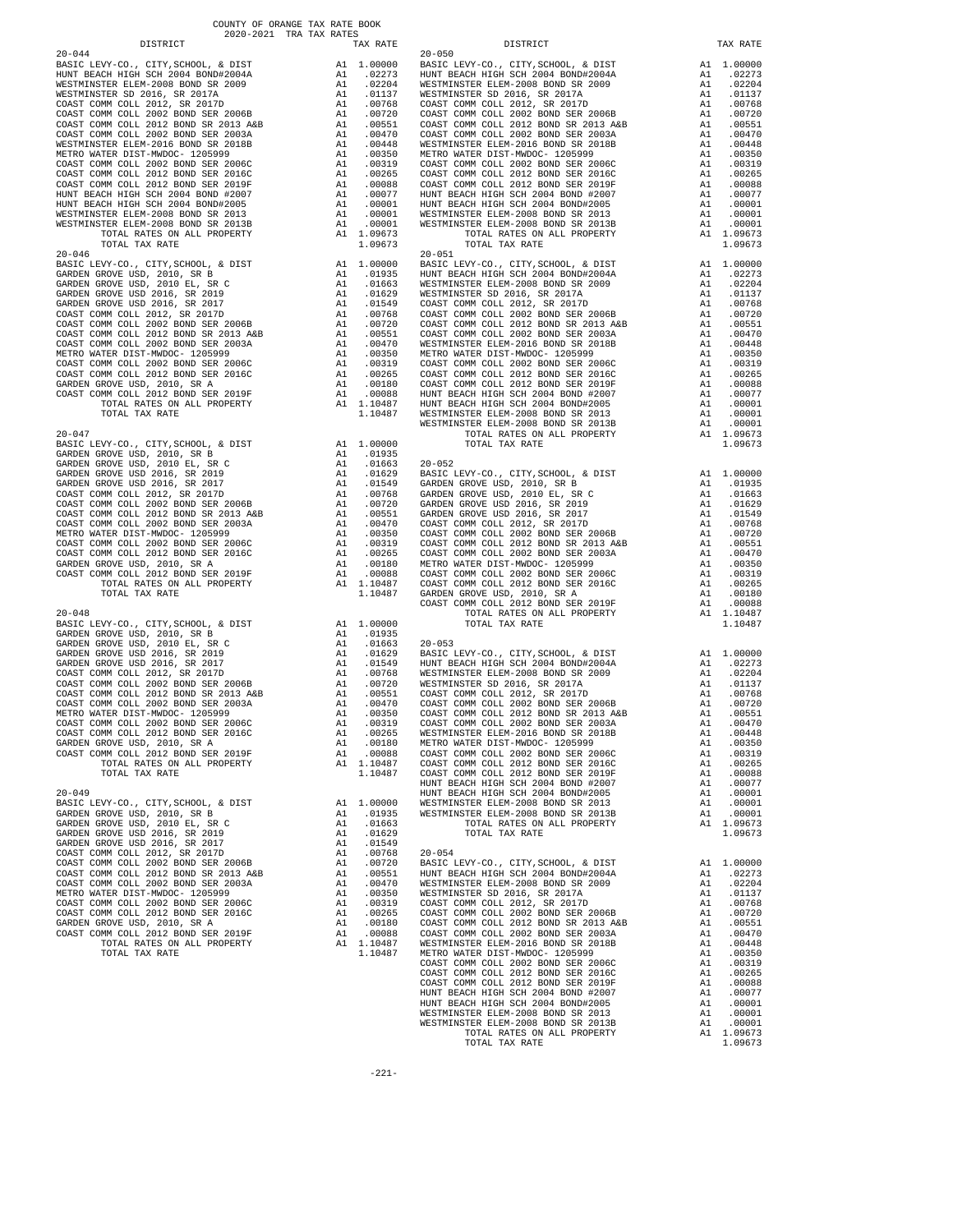| $20 - 055$                                                                                                                                           |                                                                                                                                                                                                                                                                       |                                                                                                                                                                                                                                                                                                                                                                                                                                                                                                              | $20 - 060$         |
|------------------------------------------------------------------------------------------------------------------------------------------------------|-----------------------------------------------------------------------------------------------------------------------------------------------------------------------------------------------------------------------------------------------------------------------|--------------------------------------------------------------------------------------------------------------------------------------------------------------------------------------------------------------------------------------------------------------------------------------------------------------------------------------------------------------------------------------------------------------------------------------------------------------------------------------------------------------|--------------------|
|                                                                                                                                                      |                                                                                                                                                                                                                                                                       |                                                                                                                                                                                                                                                                                                                                                                                                                                                                                                              |                    |
|                                                                                                                                                      |                                                                                                                                                                                                                                                                       |                                                                                                                                                                                                                                                                                                                                                                                                                                                                                                              |                    |
|                                                                                                                                                      |                                                                                                                                                                                                                                                                       |                                                                                                                                                                                                                                                                                                                                                                                                                                                                                                              |                    |
|                                                                                                                                                      |                                                                                                                                                                                                                                                                       |                                                                                                                                                                                                                                                                                                                                                                                                                                                                                                              |                    |
|                                                                                                                                                      |                                                                                                                                                                                                                                                                       |                                                                                                                                                                                                                                                                                                                                                                                                                                                                                                              |                    |
|                                                                                                                                                      |                                                                                                                                                                                                                                                                       |                                                                                                                                                                                                                                                                                                                                                                                                                                                                                                              |                    |
|                                                                                                                                                      |                                                                                                                                                                                                                                                                       |                                                                                                                                                                                                                                                                                                                                                                                                                                                                                                              |                    |
|                                                                                                                                                      |                                                                                                                                                                                                                                                                       |                                                                                                                                                                                                                                                                                                                                                                                                                                                                                                              |                    |
|                                                                                                                                                      |                                                                                                                                                                                                                                                                       |                                                                                                                                                                                                                                                                                                                                                                                                                                                                                                              |                    |
|                                                                                                                                                      |                                                                                                                                                                                                                                                                       |                                                                                                                                                                                                                                                                                                                                                                                                                                                                                                              |                    |
|                                                                                                                                                      |                                                                                                                                                                                                                                                                       |                                                                                                                                                                                                                                                                                                                                                                                                                                                                                                              |                    |
|                                                                                                                                                      |                                                                                                                                                                                                                                                                       |                                                                                                                                                                                                                                                                                                                                                                                                                                                                                                              |                    |
|                                                                                                                                                      |                                                                                                                                                                                                                                                                       |                                                                                                                                                                                                                                                                                                                                                                                                                                                                                                              | WESTMIN            |
| $20 - 056$                                                                                                                                           | A1 1.00000<br>A1 .02273<br>A1 .01344 20-061<br>A1 .01201 BASIC L<br>A1 .00768 HUNT BE<br>A1 .00720 WESTMIN<br>A1 .00720 WESTMIN<br>A1 .00470 COAST C<br>A1 .00319 COAST C<br>A1 .00265 COAST C<br>A1 .00265 COAST C<br>A1 .00068 WESTMIN<br>A1 .00008 WESTMIN<br>A1 . |                                                                                                                                                                                                                                                                                                                                                                                                                                                                                                              |                    |
| BASIC LEVY-CO., CITY, SCHOOL, & DIST<br>HUNT BEACH HIGH SCH 2004 BOND#2004A<br>OCEAN VIEW SD 2016, SR 2020R                                          |                                                                                                                                                                                                                                                                       |                                                                                                                                                                                                                                                                                                                                                                                                                                                                                                              |                    |
| OCEAN VIEW SD 2016, SR 2020B                                                                                                                         |                                                                                                                                                                                                                                                                       |                                                                                                                                                                                                                                                                                                                                                                                                                                                                                                              |                    |
| OCEAN VIEW SD 2016, SR 2017A                                                                                                                         |                                                                                                                                                                                                                                                                       |                                                                                                                                                                                                                                                                                                                                                                                                                                                                                                              |                    |
| COAST COMM COLL 2012, SR 2017D<br>COAST COMM COLL 2002 BOND SER 2006B                                                                                |                                                                                                                                                                                                                                                                       |                                                                                                                                                                                                                                                                                                                                                                                                                                                                                                              |                    |
| COAST COMM COLL 2012 BOND SER 2006B<br>COAST COMM COLL 2012 BOND SER 2013 A&B<br>COAST COMM COLL 2002 BOND SER 2003A<br>METRO WATER DIET METRO 10071 |                                                                                                                                                                                                                                                                       |                                                                                                                                                                                                                                                                                                                                                                                                                                                                                                              |                    |
|                                                                                                                                                      |                                                                                                                                                                                                                                                                       |                                                                                                                                                                                                                                                                                                                                                                                                                                                                                                              |                    |
| METRO WATER DIST-MWDOC- 1205999<br>COAST COMM COLL 2002 BOND SER 2006C                                                                               |                                                                                                                                                                                                                                                                       |                                                                                                                                                                                                                                                                                                                                                                                                                                                                                                              |                    |
| COAST COMM COLL 2012 BOND SER 2016C                                                                                                                  |                                                                                                                                                                                                                                                                       |                                                                                                                                                                                                                                                                                                                                                                                                                                                                                                              |                    |
| COAST COMM COLL 2012 BOND SER 2019F                                                                                                                  |                                                                                                                                                                                                                                                                       |                                                                                                                                                                                                                                                                                                                                                                                                                                                                                                              |                    |
|                                                                                                                                                      |                                                                                                                                                                                                                                                                       |                                                                                                                                                                                                                                                                                                                                                                                                                                                                                                              |                    |
|                                                                                                                                                      |                                                                                                                                                                                                                                                                       |                                                                                                                                                                                                                                                                                                                                                                                                                                                                                                              |                    |
| TOTAL TAX RATE                                                                                                                                       |                                                                                                                                                                                                                                                                       |                                                                                                                                                                                                                                                                                                                                                                                                                                                                                                              |                    |
|                                                                                                                                                      |                                                                                                                                                                                                                                                                       |                                                                                                                                                                                                                                                                                                                                                                                                                                                                                                              | HUNT BE            |
| $20 - 057$                                                                                                                                           |                                                                                                                                                                                                                                                                       |                                                                                                                                                                                                                                                                                                                                                                                                                                                                                                              | HUNT BE            |
|                                                                                                                                                      |                                                                                                                                                                                                                                                                       |                                                                                                                                                                                                                                                                                                                                                                                                                                                                                                              |                    |
|                                                                                                                                                      |                                                                                                                                                                                                                                                                       |                                                                                                                                                                                                                                                                                                                                                                                                                                                                                                              |                    |
|                                                                                                                                                      |                                                                                                                                                                                                                                                                       |                                                                                                                                                                                                                                                                                                                                                                                                                                                                                                              |                    |
|                                                                                                                                                      |                                                                                                                                                                                                                                                                       |                                                                                                                                                                                                                                                                                                                                                                                                                                                                                                              |                    |
|                                                                                                                                                      |                                                                                                                                                                                                                                                                       |                                                                                                                                                                                                                                                                                                                                                                                                                                                                                                              |                    |
|                                                                                                                                                      |                                                                                                                                                                                                                                                                       |                                                                                                                                                                                                                                                                                                                                                                                                                                                                                                              |                    |
|                                                                                                                                                      |                                                                                                                                                                                                                                                                       |                                                                                                                                                                                                                                                                                                                                                                                                                                                                                                              |                    |
|                                                                                                                                                      |                                                                                                                                                                                                                                                                       |                                                                                                                                                                                                                                                                                                                                                                                                                                                                                                              |                    |
|                                                                                                                                                      |                                                                                                                                                                                                                                                                       |                                                                                                                                                                                                                                                                                                                                                                                                                                                                                                              |                    |
|                                                                                                                                                      |                                                                                                                                                                                                                                                                       |                                                                                                                                                                                                                                                                                                                                                                                                                                                                                                              |                    |
|                                                                                                                                                      |                                                                                                                                                                                                                                                                       |                                                                                                                                                                                                                                                                                                                                                                                                                                                                                                              |                    |
|                                                                                                                                                      |                                                                                                                                                                                                                                                                       |                                                                                                                                                                                                                                                                                                                                                                                                                                                                                                              |                    |
|                                                                                                                                                      |                                                                                                                                                                                                                                                                       |                                                                                                                                                                                                                                                                                                                                                                                                                                                                                                              | COAST C            |
| $20 - 058$                                                                                                                                           |                                                                                                                                                                                                                                                                       | $\begin{tabular}{ll} \multicolumn{2}{c}{\begin{tabular}{c} \multicolumn{2}{c}{\text{}}\end{tabular}} & $\cup$ & $\cup$ & $\cup$ & $\cup$ & $\cup$ & $\cup$ & $\cup$ \\ \multicolumn{2}{c}{\begin{tabular}{c} \multicolumn{2}{c}{\text{}}\end{tabular}} & $\cup$ & $\cup$ & $\cup$ & $\cup$ & $\cup$ & $\cup$ \\ \multicolumn{2}{c}{\begin{tabular}{c} \multicolumn{2}{c}{\text{}}\end{tabular}} & $\cup$ & $\cup$ & $\cup$ & $\cup$ & $\cup$ & $\cup$ & $\cup$ & $\cup$ \\ \multicolumn{2}{c}{\text{A1}}$ &$ |                    |
| BASIC LEVY-CO., CITY, SCHOOL, & DIST<br>HUNT BEACH HIGH SCH 2004 BOND#2004A                                                                          |                                                                                                                                                                                                                                                                       |                                                                                                                                                                                                                                                                                                                                                                                                                                                                                                              |                    |
| WESTMINSTER ELEM-2008 BOND SR 2009                                                                                                                   |                                                                                                                                                                                                                                                                       |                                                                                                                                                                                                                                                                                                                                                                                                                                                                                                              |                    |
| WESTMINSTER SD 2016, SR 2017A                                                                                                                        |                                                                                                                                                                                                                                                                       |                                                                                                                                                                                                                                                                                                                                                                                                                                                                                                              |                    |
| COAST COMM COLL 2012, SR 2017D<br>COAST COMM COLL 2002 BOND SER 2006B                                                                                | A1 .00768 WESTMIN<br>A1 .00720<br>A1 .00551<br>A1 .00451<br>A1 .00470<br>A1 .00448 20-063<br>A1 .00350 BASIC L<br>A1 .00359 HUNT BE<br>A1 .00265 WESTMIN<br>A1 .00088 WESTMIN<br>A1 .00080 WESTMIN<br>A1 .0007 COAST C                                                |                                                                                                                                                                                                                                                                                                                                                                                                                                                                                                              |                    |
| COAST COMM COLL 2012 BOND SR 2013 A&B                                                                                                                |                                                                                                                                                                                                                                                                       |                                                                                                                                                                                                                                                                                                                                                                                                                                                                                                              |                    |
| COAST COMM COLL 2002 BOND SER 2003A                                                                                                                  |                                                                                                                                                                                                                                                                       |                                                                                                                                                                                                                                                                                                                                                                                                                                                                                                              |                    |
| WESTMINSTER ELEM-2016 BOND SR 2018B<br>METRO WATER DIST-MWDOC- 1205999                                                                               |                                                                                                                                                                                                                                                                       |                                                                                                                                                                                                                                                                                                                                                                                                                                                                                                              |                    |
| COAST COMM COLL 2002 BOND SER 2006C                                                                                                                  |                                                                                                                                                                                                                                                                       |                                                                                                                                                                                                                                                                                                                                                                                                                                                                                                              |                    |
| COAST COMM COLL 2012 BOND SER 2016C                                                                                                                  |                                                                                                                                                                                                                                                                       |                                                                                                                                                                                                                                                                                                                                                                                                                                                                                                              |                    |
| COAST COMM COLL 2012 BOND SER 2019F                                                                                                                  |                                                                                                                                                                                                                                                                       |                                                                                                                                                                                                                                                                                                                                                                                                                                                                                                              |                    |
| HUNT BEACH HIGH SCH 2004 BOND #2007<br>HUNT BEACH HIGH SCH 2004 BOND#2005                                                                            | A1 .00001 COAST C                                                                                                                                                                                                                                                     |                                                                                                                                                                                                                                                                                                                                                                                                                                                                                                              |                    |
| WESTMINSTER ELEM-2008 BOND SR 2013                                                                                                                   | A1                                                                                                                                                                                                                                                                    | .00001 COAST C                                                                                                                                                                                                                                                                                                                                                                                                                                                                                               |                    |
| WESTMINSTER ELEM-2008 BOND SR 2013B                                                                                                                  | A1                                                                                                                                                                                                                                                                    | .00001                                                                                                                                                                                                                                                                                                                                                                                                                                                                                                       | COAST C            |
| TOTAL RATES ON ALL PROPERTY                                                                                                                          |                                                                                                                                                                                                                                                                       | A1 1.09673                                                                                                                                                                                                                                                                                                                                                                                                                                                                                                   | WESTMIN            |
| TOTAL TAX RATE                                                                                                                                       |                                                                                                                                                                                                                                                                       | 1.09673                                                                                                                                                                                                                                                                                                                                                                                                                                                                                                      | METRO W<br>COAST C |
| $20 - 059$                                                                                                                                           |                                                                                                                                                                                                                                                                       |                                                                                                                                                                                                                                                                                                                                                                                                                                                                                                              | COAST C            |
| BASIC LEVY-CO., CITY, SCHOOL, & DIST                                                                                                                 |                                                                                                                                                                                                                                                                       |                                                                                                                                                                                                                                                                                                                                                                                                                                                                                                              |                    |
| HUNT BEACH HIGH SCH 2004 BOND#2004A<br>WESTMINSTER ELEM-2008 BOND SR 2009                                                                            |                                                                                                                                                                                                                                                                       |                                                                                                                                                                                                                                                                                                                                                                                                                                                                                                              |                    |
| WESTMINSTER SD 2016, SR 2017A                                                                                                                        |                                                                                                                                                                                                                                                                       |                                                                                                                                                                                                                                                                                                                                                                                                                                                                                                              |                    |
| COAST COMM COLL 2012, SR 2017D                                                                                                                       |                                                                                                                                                                                                                                                                       | A1 1.00000 COAST C<br>A1 .02273 HUNT BE<br>A1 .02204 HUNT BE<br>A1 .01137 WESTMIN<br>A1 .00768 WESTMIN                                                                                                                                                                                                                                                                                                                                                                                                       |                    |
| COAST COMM COLL 2002 BOND SER 2006B<br>COAST COMM COLL 2012 BOND SR 2013 A&B                                                                         | A1                                                                                                                                                                                                                                                                    | .00720                                                                                                                                                                                                                                                                                                                                                                                                                                                                                                       |                    |
| COAST COMM COLL 2002 BOND SER 2003A                                                                                                                  |                                                                                                                                                                                                                                                                       | A1 .00551<br>A1.00470                                                                                                                                                                                                                                                                                                                                                                                                                                                                                        |                    |
| WESTMINSTER ELEM-2016 BOND SR 2018B                                                                                                                  |                                                                                                                                                                                                                                                                       | A1 .00448 20-064                                                                                                                                                                                                                                                                                                                                                                                                                                                                                             |                    |
| METRO WATER DIST-MWDOC- 1205999                                                                                                                      |                                                                                                                                                                                                                                                                       | A1.00350                                                                                                                                                                                                                                                                                                                                                                                                                                                                                                     | BASIC L            |
| COAST COMM COLL 2002 BOND SER 2006C<br>COAST COMM COLL 2012 BOND SER 2016C                                                                           | A1                                                                                                                                                                                                                                                                    | .00319<br>.00265                                                                                                                                                                                                                                                                                                                                                                                                                                                                                             | HUNT BE<br>WESTMIN |
| COAST COMM COLL 2012 BOND SER 2019F                                                                                                                  |                                                                                                                                                                                                                                                                       | .00088                                                                                                                                                                                                                                                                                                                                                                                                                                                                                                       | WESTMIN            |
| HUNT BEACH HIGH SCH 2004 BOND #2007                                                                                                                  | $\begin{array}{c}\n\overline{A1} \\ \overline{A1} \\ \overline{A1}\n\end{array}$                                                                                                                                                                                      |                                                                                                                                                                                                                                                                                                                                                                                                                                                                                                              |                    |
| HUNT BEACH HIGH SCH 2004 BOND#2005                                                                                                                   |                                                                                                                                                                                                                                                                       |                                                                                                                                                                                                                                                                                                                                                                                                                                                                                                              |                    |
| WESTMINSTER ELEM-2008 BOND SR 2013<br>WESTMINSTER ELEM-2008 BOND SR 2013B                                                                            |                                                                                                                                                                                                                                                                       | A1 .00077 COAST C<br>A1 .00077 COAST C<br>A1 .00001 COAST C<br>A1 .00001 COAST C<br>A1 .00001 COAST C<br>A1 1.09673 WESTMIN                                                                                                                                                                                                                                                                                                                                                                                  |                    |
| TOTAL RATES ON ALL PROPERTY                                                                                                                          |                                                                                                                                                                                                                                                                       |                                                                                                                                                                                                                                                                                                                                                                                                                                                                                                              |                    |

| COUNTY OF ORANGE TAX RATE BOOK                                                                                                                                                                                                                                                                                                                                                                                                                                 |          |          |          |
|----------------------------------------------------------------------------------------------------------------------------------------------------------------------------------------------------------------------------------------------------------------------------------------------------------------------------------------------------------------------------------------------------------------------------------------------------------------|----------|----------|----------|
| $\begin{minipage}{.4\linewidth} \begin{tabular}{lcccccc} \multicolumn{2}{c}{\textbf{1-AX} RATE} & \multicolumn{2}{c}{\textbf{1-AY} RATE} & \multicolumn{2}{c}{\textbf{1-AY} RATE} & \multicolumn{2}{c}{\textbf{1-AY} RATE} & \multicolumn{2}{c}{\textbf{1-AY} RATE} & \multicolumn{2}{c}{\textbf{1-AY} RATE} & \multicolumn{2}{c}{\textbf{1-AY} RATE} & \multicolumn{2}{c}{\textbf{1-AY} RATE} & \multicolumn{2}{c}{\textbf{1-AY} RATE} & \multicolumn{2}{c}{$ | TAX RATE | DISTRICT | TAX RATE |
|                                                                                                                                                                                                                                                                                                                                                                                                                                                                |          |          |          |
|                                                                                                                                                                                                                                                                                                                                                                                                                                                                |          |          |          |
|                                                                                                                                                                                                                                                                                                                                                                                                                                                                |          |          |          |
|                                                                                                                                                                                                                                                                                                                                                                                                                                                                |          |          |          |
|                                                                                                                                                                                                                                                                                                                                                                                                                                                                |          |          |          |
|                                                                                                                                                                                                                                                                                                                                                                                                                                                                |          |          |          |
|                                                                                                                                                                                                                                                                                                                                                                                                                                                                |          |          |          |
|                                                                                                                                                                                                                                                                                                                                                                                                                                                                |          |          |          |
|                                                                                                                                                                                                                                                                                                                                                                                                                                                                |          |          |          |
|                                                                                                                                                                                                                                                                                                                                                                                                                                                                |          |          |          |
|                                                                                                                                                                                                                                                                                                                                                                                                                                                                |          |          |          |
|                                                                                                                                                                                                                                                                                                                                                                                                                                                                |          |          |          |
|                                                                                                                                                                                                                                                                                                                                                                                                                                                                |          |          |          |
|                                                                                                                                                                                                                                                                                                                                                                                                                                                                |          |          |          |
|                                                                                                                                                                                                                                                                                                                                                                                                                                                                |          |          |          |
|                                                                                                                                                                                                                                                                                                                                                                                                                                                                |          |          |          |
|                                                                                                                                                                                                                                                                                                                                                                                                                                                                |          |          |          |
|                                                                                                                                                                                                                                                                                                                                                                                                                                                                |          |          |          |
|                                                                                                                                                                                                                                                                                                                                                                                                                                                                |          |          |          |
|                                                                                                                                                                                                                                                                                                                                                                                                                                                                |          |          |          |
|                                                                                                                                                                                                                                                                                                                                                                                                                                                                |          |          |          |
|                                                                                                                                                                                                                                                                                                                                                                                                                                                                |          |          |          |
|                                                                                                                                                                                                                                                                                                                                                                                                                                                                |          |          |          |
|                                                                                                                                                                                                                                                                                                                                                                                                                                                                |          |          |          |
|                                                                                                                                                                                                                                                                                                                                                                                                                                                                |          |          |          |
|                                                                                                                                                                                                                                                                                                                                                                                                                                                                |          |          |          |
|                                                                                                                                                                                                                                                                                                                                                                                                                                                                |          |          |          |
|                                                                                                                                                                                                                                                                                                                                                                                                                                                                |          |          |          |
|                                                                                                                                                                                                                                                                                                                                                                                                                                                                |          |          |          |
|                                                                                                                                                                                                                                                                                                                                                                                                                                                                |          |          |          |
|                                                                                                                                                                                                                                                                                                                                                                                                                                                                |          |          |          |
|                                                                                                                                                                                                                                                                                                                                                                                                                                                                |          |          |          |
|                                                                                                                                                                                                                                                                                                                                                                                                                                                                |          |          |          |
|                                                                                                                                                                                                                                                                                                                                                                                                                                                                |          |          |          |
|                                                                                                                                                                                                                                                                                                                                                                                                                                                                |          |          |          |
|                                                                                                                                                                                                                                                                                                                                                                                                                                                                |          |          |          |
|                                                                                                                                                                                                                                                                                                                                                                                                                                                                |          |          |          |
|                                                                                                                                                                                                                                                                                                                                                                                                                                                                |          |          |          |
|                                                                                                                                                                                                                                                                                                                                                                                                                                                                |          |          |          |
|                                                                                                                                                                                                                                                                                                                                                                                                                                                                |          |          |          |
|                                                                                                                                                                                                                                                                                                                                                                                                                                                                |          |          |          |
|                                                                                                                                                                                                                                                                                                                                                                                                                                                                |          |          |          |
|                                                                                                                                                                                                                                                                                                                                                                                                                                                                |          |          |          |
|                                                                                                                                                                                                                                                                                                                                                                                                                                                                |          |          |          |
|                                                                                                                                                                                                                                                                                                                                                                                                                                                                |          |          |          |
|                                                                                                                                                                                                                                                                                                                                                                                                                                                                |          |          |          |
|                                                                                                                                                                                                                                                                                                                                                                                                                                                                |          |          |          |
|                                                                                                                                                                                                                                                                                                                                                                                                                                                                |          |          |          |
|                                                                                                                                                                                                                                                                                                                                                                                                                                                                |          |          |          |
|                                                                                                                                                                                                                                                                                                                                                                                                                                                                |          |          |          |
|                                                                                                                                                                                                                                                                                                                                                                                                                                                                |          |          |          |
|                                                                                                                                                                                                                                                                                                                                                                                                                                                                |          |          |          |
|                                                                                                                                                                                                                                                                                                                                                                                                                                                                |          |          |          |
|                                                                                                                                                                                                                                                                                                                                                                                                                                                                |          |          |          |
|                                                                                                                                                                                                                                                                                                                                                                                                                                                                |          |          |          |
|                                                                                                                                                                                                                                                                                                                                                                                                                                                                |          |          |          |
|                                                                                                                                                                                                                                                                                                                                                                                                                                                                |          |          |          |
|                                                                                                                                                                                                                                                                                                                                                                                                                                                                |          |          |          |
|                                                                                                                                                                                                                                                                                                                                                                                                                                                                |          |          |          |
|                                                                                                                                                                                                                                                                                                                                                                                                                                                                |          |          |          |
|                                                                                                                                                                                                                                                                                                                                                                                                                                                                |          |          |          |
|                                                                                                                                                                                                                                                                                                                                                                                                                                                                |          |          |          |
|                                                                                                                                                                                                                                                                                                                                                                                                                                                                |          |          |          |
|                                                                                                                                                                                                                                                                                                                                                                                                                                                                |          |          |          |
|                                                                                                                                                                                                                                                                                                                                                                                                                                                                |          |          |          |
|                                                                                                                                                                                                                                                                                                                                                                                                                                                                |          |          |          |
|                                                                                                                                                                                                                                                                                                                                                                                                                                                                |          |          |          |
|                                                                                                                                                                                                                                                                                                                                                                                                                                                                |          |          |          |
|                                                                                                                                                                                                                                                                                                                                                                                                                                                                |          |          |          |
|                                                                                                                                                                                                                                                                                                                                                                                                                                                                |          |          |          |
|                                                                                                                                                                                                                                                                                                                                                                                                                                                                |          |          |          |
|                                                                                                                                                                                                                                                                                                                                                                                                                                                                |          |          |          |
|                                                                                                                                                                                                                                                                                                                                                                                                                                                                |          |          |          |
|                                                                                                                                                                                                                                                                                                                                                                                                                                                                |          |          |          |
|                                                                                                                                                                                                                                                                                                                                                                                                                                                                |          |          |          |
|                                                                                                                                                                                                                                                                                                                                                                                                                                                                |          |          |          |
|                                                                                                                                                                                                                                                                                                                                                                                                                                                                |          |          |          |
|                                                                                                                                                                                                                                                                                                                                                                                                                                                                |          |          |          |
|                                                                                                                                                                                                                                                                                                                                                                                                                                                                |          |          |          |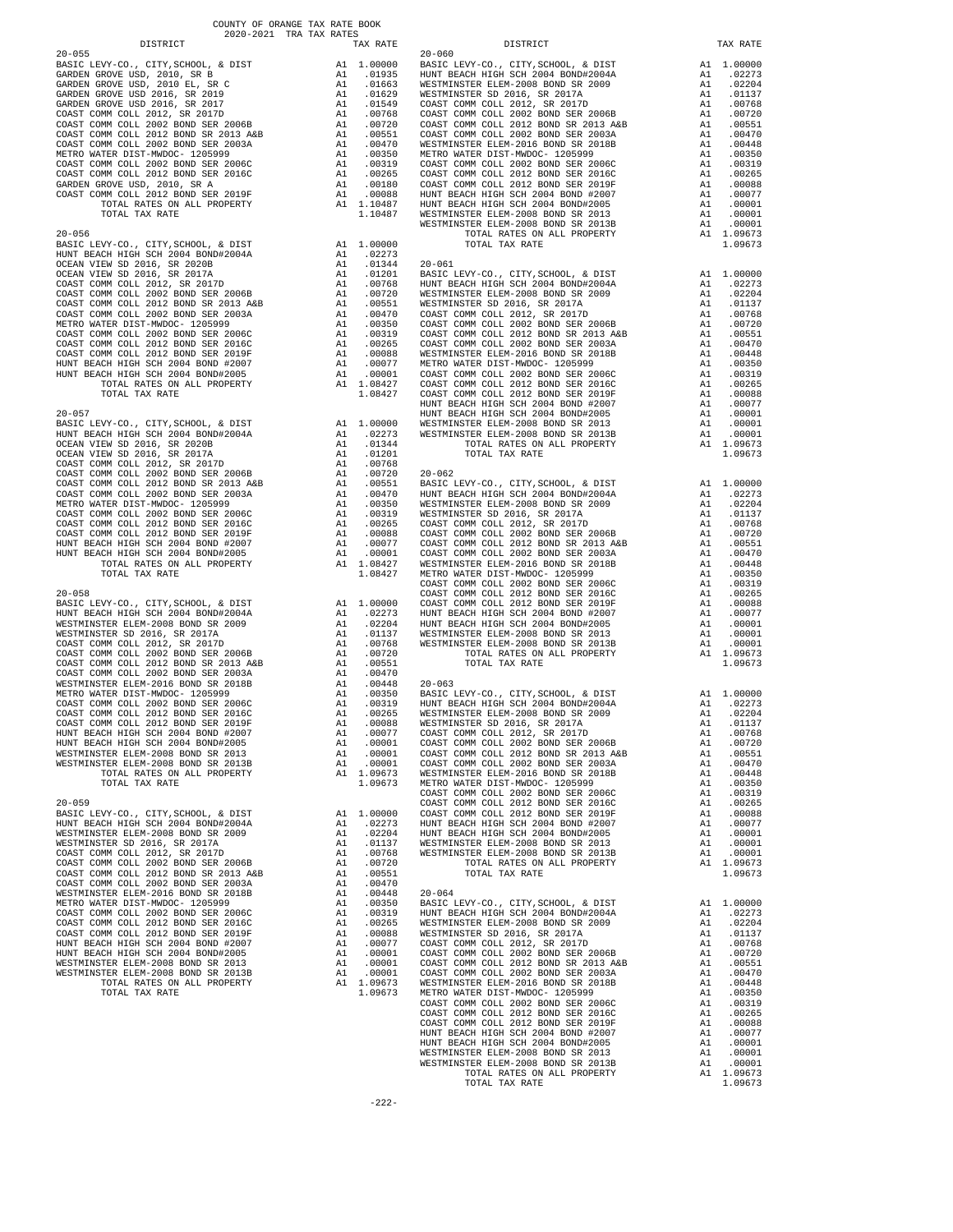| DISTRICT                                                                                                       | $5000$ $5001$ $1000$ $1000$                                                                                                                                                                                                                         | TAX RATE                                                                                                                                                                                                                                 |                                 |
|----------------------------------------------------------------------------------------------------------------|-----------------------------------------------------------------------------------------------------------------------------------------------------------------------------------------------------------------------------------------------------|------------------------------------------------------------------------------------------------------------------------------------------------------------------------------------------------------------------------------------------|---------------------------------|
| $20 - 065$<br>BASIC LEVY-CO., CITY, SCHOOL, & DIST                                                             | 20-070<br>Al 1.00000 BASIC L<br>Al 1.01935 HUNT BE<br>Al .01663 WESTMIN<br>Al .01663 WESTMIN<br>Al .01663 WESTMIN<br>Al .00768 COAST C<br>Al .00768 COAST C<br>Al .00551 COAST C<br>Al .00470 WESTMIN<br>Al .00359 METRO WESTMIN<br>Al .00369 METRO |                                                                                                                                                                                                                                          | $20 - 070$                      |
| GARDEN GROVE USD, 2010, SR B                                                                                   |                                                                                                                                                                                                                                                     |                                                                                                                                                                                                                                          |                                 |
| GARDEN GROVE USD, 2010 EL, SR C                                                                                |                                                                                                                                                                                                                                                     |                                                                                                                                                                                                                                          |                                 |
| GARDEN GROVE USD 2016, SR 2019<br>GARDEN GROVE USD 2016, SR 2017                                               |                                                                                                                                                                                                                                                     |                                                                                                                                                                                                                                          |                                 |
|                                                                                                                |                                                                                                                                                                                                                                                     |                                                                                                                                                                                                                                          |                                 |
| COAST COMM COLL 2012, SR 2017D<br>COAST COMM COLL 2002 BOND SER 2006B<br>COAST COMM COLL 2012 BOND SR 2013 A&B |                                                                                                                                                                                                                                                     |                                                                                                                                                                                                                                          |                                 |
| COAST COMM COLL 2012 BOND SR 2013 A&B                                                                          |                                                                                                                                                                                                                                                     |                                                                                                                                                                                                                                          |                                 |
| COAST COMM COLL 2002 BOND SER 2003A<br>METRO WATER DIST-MWDOC- 1205999                                         |                                                                                                                                                                                                                                                     |                                                                                                                                                                                                                                          |                                 |
| COAST COMM COLL 2002 BOND SER 2006C                                                                            |                                                                                                                                                                                                                                                     |                                                                                                                                                                                                                                          |                                 |
| COAST COMM COLL 2012 BOND SER 2016C                                                                            |                                                                                                                                                                                                                                                     |                                                                                                                                                                                                                                          |                                 |
| GARDEN GROVE USD, 2010, SR A<br>GARDEN GRUVE USD, 2010, 2011<br>COAST COMM COLL 2012 BOND SER 2019F            |                                                                                                                                                                                                                                                     |                                                                                                                                                                                                                                          |                                 |
| TOTAL RATES ON ALL PROPERTY                                                                                    |                                                                                                                                                                                                                                                     |                                                                                                                                                                                                                                          |                                 |
| TOTAL TAX RATE                                                                                                 |                                                                                                                                                                                                                                                     |                                                                                                                                                                                                                                          |                                 |
|                                                                                                                |                                                                                                                                                                                                                                                     |                                                                                                                                                                                                                                          | WESTMIN                         |
| $20 - 066$                                                                                                     |                                                                                                                                                                                                                                                     |                                                                                                                                                                                                                                          |                                 |
|                                                                                                                |                                                                                                                                                                                                                                                     |                                                                                                                                                                                                                                          |                                 |
|                                                                                                                |                                                                                                                                                                                                                                                     |                                                                                                                                                                                                                                          |                                 |
|                                                                                                                |                                                                                                                                                                                                                                                     |                                                                                                                                                                                                                                          |                                 |
|                                                                                                                |                                                                                                                                                                                                                                                     |                                                                                                                                                                                                                                          |                                 |
|                                                                                                                |                                                                                                                                                                                                                                                     |                                                                                                                                                                                                                                          |                                 |
|                                                                                                                |                                                                                                                                                                                                                                                     |                                                                                                                                                                                                                                          |                                 |
|                                                                                                                |                                                                                                                                                                                                                                                     |                                                                                                                                                                                                                                          |                                 |
|                                                                                                                |                                                                                                                                                                                                                                                     |                                                                                                                                                                                                                                          |                                 |
|                                                                                                                |                                                                                                                                                                                                                                                     |                                                                                                                                                                                                                                          |                                 |
|                                                                                                                |                                                                                                                                                                                                                                                     |                                                                                                                                                                                                                                          |                                 |
|                                                                                                                |                                                                                                                                                                                                                                                     |                                                                                                                                                                                                                                          |                                 |
|                                                                                                                |                                                                                                                                                                                                                                                     |                                                                                                                                                                                                                                          |                                 |
|                                                                                                                |                                                                                                                                                                                                                                                     |                                                                                                                                                                                                                                          |                                 |
|                                                                                                                |                                                                                                                                                                                                                                                     |                                                                                                                                                                                                                                          |                                 |
|                                                                                                                |                                                                                                                                                                                                                                                     |                                                                                                                                                                                                                                          | WESTMIN                         |
| $20 - 067$                                                                                                     |                                                                                                                                                                                                                                                     |                                                                                                                                                                                                                                          |                                 |
|                                                                                                                |                                                                                                                                                                                                                                                     |                                                                                                                                                                                                                                          |                                 |
|                                                                                                                |                                                                                                                                                                                                                                                     |                                                                                                                                                                                                                                          |                                 |
|                                                                                                                |                                                                                                                                                                                                                                                     |                                                                                                                                                                                                                                          |                                 |
|                                                                                                                |                                                                                                                                                                                                                                                     |                                                                                                                                                                                                                                          |                                 |
|                                                                                                                |                                                                                                                                                                                                                                                     |                                                                                                                                                                                                                                          |                                 |
|                                                                                                                |                                                                                                                                                                                                                                                     |                                                                                                                                                                                                                                          |                                 |
|                                                                                                                |                                                                                                                                                                                                                                                     |                                                                                                                                                                                                                                          |                                 |
|                                                                                                                |                                                                                                                                                                                                                                                     |                                                                                                                                                                                                                                          |                                 |
|                                                                                                                |                                                                                                                                                                                                                                                     |                                                                                                                                                                                                                                          |                                 |
|                                                                                                                |                                                                                                                                                                                                                                                     |                                                                                                                                                                                                                                          |                                 |
|                                                                                                                |                                                                                                                                                                                                                                                     |                                                                                                                                                                                                                                          |                                 |
|                                                                                                                |                                                                                                                                                                                                                                                     |                                                                                                                                                                                                                                          |                                 |
|                                                                                                                |                                                                                                                                                                                                                                                     |                                                                                                                                                                                                                                          |                                 |
| TOTAL TAX RATE                                                                                                 |                                                                                                                                                                                                                                                     | 1.09673                                                                                                                                                                                                                                  |                                 |
|                                                                                                                |                                                                                                                                                                                                                                                     |                                                                                                                                                                                                                                          |                                 |
|                                                                                                                |                                                                                                                                                                                                                                                     |                                                                                                                                                                                                                                          |                                 |
|                                                                                                                |                                                                                                                                                                                                                                                     |                                                                                                                                                                                                                                          |                                 |
|                                                                                                                |                                                                                                                                                                                                                                                     |                                                                                                                                                                                                                                          |                                 |
|                                                                                                                |                                                                                                                                                                                                                                                     |                                                                                                                                                                                                                                          |                                 |
|                                                                                                                |                                                                                                                                                                                                                                                     |                                                                                                                                                                                                                                          |                                 |
|                                                                                                                |                                                                                                                                                                                                                                                     |                                                                                                                                                                                                                                          |                                 |
|                                                                                                                |                                                                                                                                                                                                                                                     |                                                                                                                                                                                                                                          |                                 |
| METRO WATER DIST-MWDOC- 1205999<br>COAST COMM COLL 2002 BOND SER 2006C                                         | A1<br>A1                                                                                                                                                                                                                                            | .00319                                                                                                                                                                                                                                   | .00350 METRO W<br>COAST C       |
| COAST COMM COLL 2012 BOND SER 2016C                                                                            | A1                                                                                                                                                                                                                                                  | .00265                                                                                                                                                                                                                                   | COAST C                         |
| COAST COMM COLL 2012 BOND SER 2019F                                                                            | A1                                                                                                                                                                                                                                                  |                                                                                                                                                                                                                                          | .00088 GARDEN<br>.00077 COAST C |
| HUNT BEACH HIGH SCH 2004 BOND #2007                                                                            | A1                                                                                                                                                                                                                                                  |                                                                                                                                                                                                                                          |                                 |
| HUNT BEACH HIGH SCH 2004 BOND#2005<br>WESTMINSTER ELEM-2008 BOND SR 2013                                       | A1<br>A1                                                                                                                                                                                                                                            | .00001<br>.00001                                                                                                                                                                                                                         |                                 |
| WESTMINSTER ELEM-2008 BOND SR 2013B                                                                            | A1                                                                                                                                                                                                                                                  | .00001                                                                                                                                                                                                                                   |                                 |
| TOTAL RATES ON ALL PROPERTY                                                                                    |                                                                                                                                                                                                                                                     | A1 1.09673                                                                                                                                                                                                                               | $20 - 074$                      |
| TOTAL TAX RATE                                                                                                 |                                                                                                                                                                                                                                                     | 1.09673                                                                                                                                                                                                                                  | BASIC L<br>HUNT BE              |
| $20 - 069$                                                                                                     |                                                                                                                                                                                                                                                     |                                                                                                                                                                                                                                          | WESTMIN                         |
| BASIC LEVY-CO., CITY, SCHOOL, & DIST                                                                           | A1                                                                                                                                                                                                                                                  | 1.00000                                                                                                                                                                                                                                  | WESTMIN                         |
| HUNT BEACH HIGH SCH 2004 BOND#2004A                                                                            |                                                                                                                                                                                                                                                     | A1 .02273                                                                                                                                                                                                                                | COAST C                         |
| WESTMINSTER ELEM-2008 BOND SR 2009<br>WESTMINSTER SD 2016, SR 2017A                                            | A1                                                                                                                                                                                                                                                  | .02204<br>AL .02204 COAST COAST COAST COAST COAST COAST COAST COAST COAST COAST COAST COAST COAST COAST COAST COAST COAST CAN 0.0048 COAST CAN 0.00319 HUNT BE AL .00319 HUNT BE AL .00319 HUNT BE AL .00365 HUNT BE AL .00365 HUNT BE A | COAST C                         |
| COAST COMM COLL 2012, SR 2017D                                                                                 |                                                                                                                                                                                                                                                     |                                                                                                                                                                                                                                          |                                 |
| COAST COMM COLL 2002 BOND SER 2006B                                                                            |                                                                                                                                                                                                                                                     |                                                                                                                                                                                                                                          |                                 |
| COAST COMM COLL 2012 BOND SR 2013 A&B<br>COAST COMM COLL 2002 BOND SER 2003A                                   |                                                                                                                                                                                                                                                     |                                                                                                                                                                                                                                          |                                 |
| WESTMINSTER ELEM-2016 BOND SR 2018B                                                                            |                                                                                                                                                                                                                                                     |                                                                                                                                                                                                                                          |                                 |
| METRO WATER DIST-MWDOC- 1205999                                                                                |                                                                                                                                                                                                                                                     |                                                                                                                                                                                                                                          |                                 |
| COAST COMM COLL 2002 BOND SER 2006C                                                                            |                                                                                                                                                                                                                                                     |                                                                                                                                                                                                                                          |                                 |
| COAST COMM COLL 2012 BOND SER 2016C<br>COAST COMM COLL 2012 BOND SER 2019F                                     | A1                                                                                                                                                                                                                                                  | .00088                                                                                                                                                                                                                                   | WESTMIN                         |
|                                                                                                                |                                                                                                                                                                                                                                                     |                                                                                                                                                                                                                                          |                                 |

|            | COUNTY OF ORANGE TAX RATE BOOK<br>2020-2021 TRA TAX RATES |            |          |
|------------|-----------------------------------------------------------|------------|----------|
| DISTRICT   | TAX RATE                                                  | DISTRICT   | TAX RATE |
|            |                                                           | $20 - 070$ |          |
|            |                                                           |            |          |
|            |                                                           |            |          |
|            |                                                           |            |          |
|            |                                                           |            |          |
|            |                                                           |            |          |
|            |                                                           |            |          |
|            |                                                           |            |          |
|            |                                                           |            |          |
|            |                                                           |            |          |
|            |                                                           |            |          |
|            |                                                           |            |          |
|            |                                                           |            |          |
|            |                                                           |            |          |
|            |                                                           |            |          |
|            |                                                           |            |          |
|            |                                                           |            |          |
|            |                                                           |            |          |
|            |                                                           |            |          |
|            |                                                           |            |          |
|            |                                                           |            |          |
|            |                                                           |            |          |
|            |                                                           |            |          |
|            |                                                           |            |          |
|            |                                                           |            |          |
|            |                                                           |            |          |
|            |                                                           |            |          |
|            |                                                           |            |          |
|            |                                                           |            |          |
|            |                                                           |            |          |
|            |                                                           |            |          |
|            |                                                           |            |          |
|            |                                                           |            |          |
|            |                                                           |            |          |
|            |                                                           |            |          |
|            |                                                           |            |          |
|            |                                                           |            |          |
|            |                                                           |            |          |
|            |                                                           |            |          |
|            |                                                           |            |          |
|            |                                                           |            |          |
|            |                                                           |            |          |
|            |                                                           |            |          |
| $20 - 068$ |                                                           | $20 - 073$ |          |
|            |                                                           |            |          |
|            |                                                           |            |          |
|            |                                                           |            |          |
|            |                                                           |            |          |
|            |                                                           |            |          |
|            |                                                           |            |          |
|            |                                                           |            |          |
|            |                                                           |            |          |
|            |                                                           |            |          |
|            |                                                           |            |          |
|            |                                                           |            |          |
|            |                                                           |            |          |
|            |                                                           |            |          |
|            |                                                           |            |          |
|            |                                                           |            |          |
|            |                                                           |            |          |
|            |                                                           |            |          |
|            |                                                           |            |          |
|            |                                                           |            |          |
|            |                                                           |            |          |
|            |                                                           |            |          |
|            |                                                           |            |          |
|            |                                                           |            |          |
|            |                                                           |            |          |
|            |                                                           |            |          |
|            |                                                           |            |          |
|            |                                                           |            |          |
|            |                                                           |            |          |
|            |                                                           |            |          |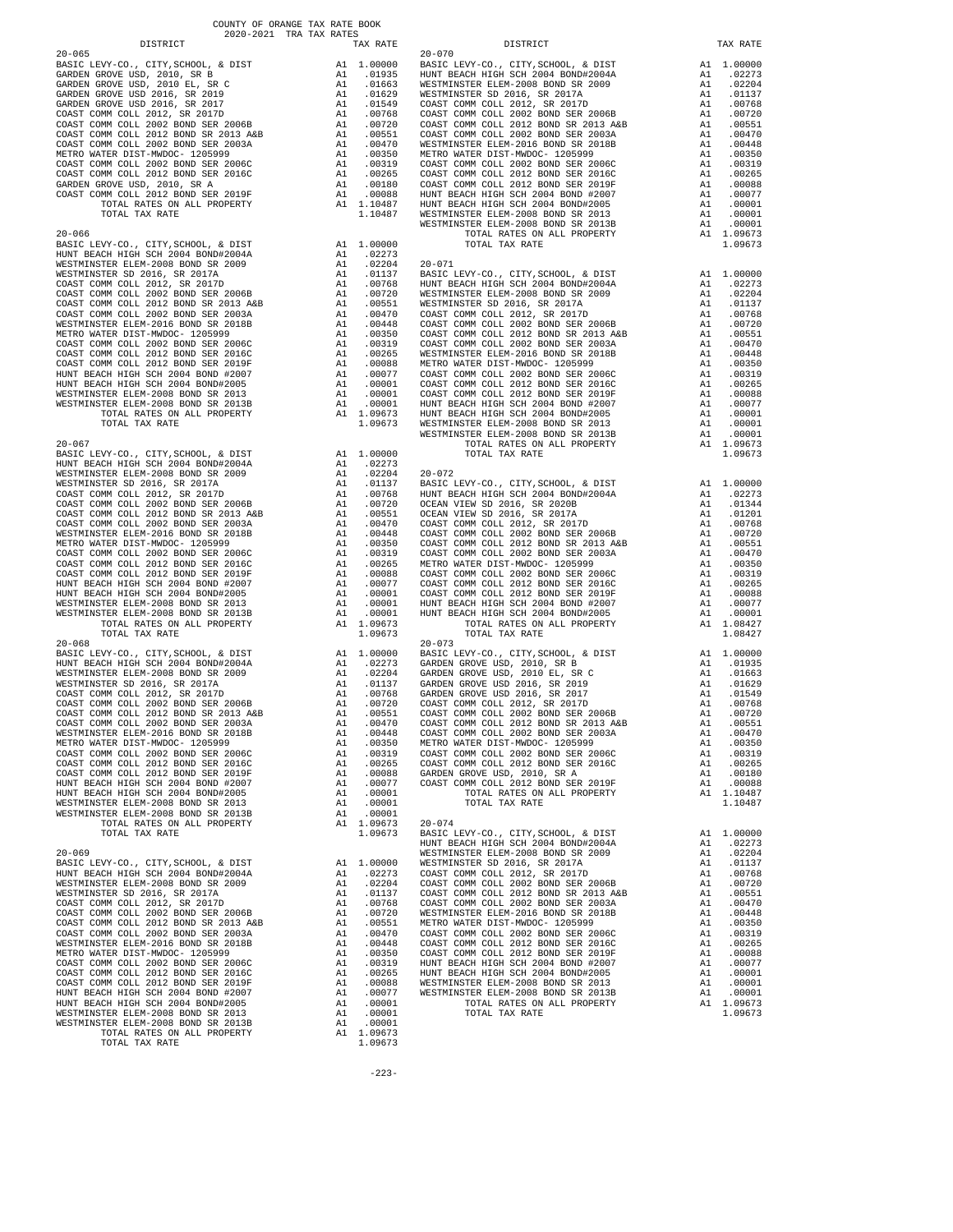| ntergram                                                                                                                                                   |                                                                                                                                                                                                                                                                                                                                                                                                                       | IAA RAIL                                                                                                                                                                                   |                 |
|------------------------------------------------------------------------------------------------------------------------------------------------------------|-----------------------------------------------------------------------------------------------------------------------------------------------------------------------------------------------------------------------------------------------------------------------------------------------------------------------------------------------------------------------------------------------------------------------|--------------------------------------------------------------------------------------------------------------------------------------------------------------------------------------------|-----------------|
| $20 - 075$                                                                                                                                                 |                                                                                                                                                                                                                                                                                                                                                                                                                       |                                                                                                                                                                                            | $20 - 080$      |
|                                                                                                                                                            |                                                                                                                                                                                                                                                                                                                                                                                                                       |                                                                                                                                                                                            |                 |
|                                                                                                                                                            |                                                                                                                                                                                                                                                                                                                                                                                                                       |                                                                                                                                                                                            |                 |
|                                                                                                                                                            |                                                                                                                                                                                                                                                                                                                                                                                                                       |                                                                                                                                                                                            |                 |
|                                                                                                                                                            |                                                                                                                                                                                                                                                                                                                                                                                                                       |                                                                                                                                                                                            |                 |
|                                                                                                                                                            |                                                                                                                                                                                                                                                                                                                                                                                                                       |                                                                                                                                                                                            |                 |
|                                                                                                                                                            |                                                                                                                                                                                                                                                                                                                                                                                                                       |                                                                                                                                                                                            |                 |
|                                                                                                                                                            |                                                                                                                                                                                                                                                                                                                                                                                                                       |                                                                                                                                                                                            |                 |
|                                                                                                                                                            |                                                                                                                                                                                                                                                                                                                                                                                                                       |                                                                                                                                                                                            |                 |
|                                                                                                                                                            |                                                                                                                                                                                                                                                                                                                                                                                                                       |                                                                                                                                                                                            |                 |
|                                                                                                                                                            |                                                                                                                                                                                                                                                                                                                                                                                                                       |                                                                                                                                                                                            |                 |
|                                                                                                                                                            |                                                                                                                                                                                                                                                                                                                                                                                                                       |                                                                                                                                                                                            |                 |
|                                                                                                                                                            |                                                                                                                                                                                                                                                                                                                                                                                                                       |                                                                                                                                                                                            |                 |
|                                                                                                                                                            |                                                                                                                                                                                                                                                                                                                                                                                                                       |                                                                                                                                                                                            |                 |
|                                                                                                                                                            |                                                                                                                                                                                                                                                                                                                                                                                                                       |                                                                                                                                                                                            |                 |
|                                                                                                                                                            |                                                                                                                                                                                                                                                                                                                                                                                                                       |                                                                                                                                                                                            |                 |
|                                                                                                                                                            |                                                                                                                                                                                                                                                                                                                                                                                                                       |                                                                                                                                                                                            |                 |
|                                                                                                                                                            |                                                                                                                                                                                                                                                                                                                                                                                                                       |                                                                                                                                                                                            |                 |
|                                                                                                                                                            |                                                                                                                                                                                                                                                                                                                                                                                                                       |                                                                                                                                                                                            | WESTMIN         |
| $20 - 076$                                                                                                                                                 |                                                                                                                                                                                                                                                                                                                                                                                                                       |                                                                                                                                                                                            |                 |
| BASIC LEVY-CO., CITY, SCHOOL, & DIST                                                                                                                       | A1                                                                                                                                                                                                                                                                                                                                                                                                                    | 1.00000                                                                                                                                                                                    |                 |
|                                                                                                                                                            |                                                                                                                                                                                                                                                                                                                                                                                                                       |                                                                                                                                                                                            |                 |
|                                                                                                                                                            |                                                                                                                                                                                                                                                                                                                                                                                                                       |                                                                                                                                                                                            |                 |
|                                                                                                                                                            |                                                                                                                                                                                                                                                                                                                                                                                                                       |                                                                                                                                                                                            |                 |
|                                                                                                                                                            |                                                                                                                                                                                                                                                                                                                                                                                                                       |                                                                                                                                                                                            |                 |
|                                                                                                                                                            |                                                                                                                                                                                                                                                                                                                                                                                                                       |                                                                                                                                                                                            |                 |
|                                                                                                                                                            |                                                                                                                                                                                                                                                                                                                                                                                                                       |                                                                                                                                                                                            |                 |
|                                                                                                                                                            |                                                                                                                                                                                                                                                                                                                                                                                                                       |                                                                                                                                                                                            |                 |
|                                                                                                                                                            |                                                                                                                                                                                                                                                                                                                                                                                                                       |                                                                                                                                                                                            |                 |
|                                                                                                                                                            |                                                                                                                                                                                                                                                                                                                                                                                                                       |                                                                                                                                                                                            |                 |
|                                                                                                                                                            |                                                                                                                                                                                                                                                                                                                                                                                                                       |                                                                                                                                                                                            |                 |
|                                                                                                                                                            |                                                                                                                                                                                                                                                                                                                                                                                                                       |                                                                                                                                                                                            |                 |
|                                                                                                                                                            |                                                                                                                                                                                                                                                                                                                                                                                                                       |                                                                                                                                                                                            |                 |
|                                                                                                                                                            |                                                                                                                                                                                                                                                                                                                                                                                                                       |                                                                                                                                                                                            |                 |
|                                                                                                                                                            |                                                                                                                                                                                                                                                                                                                                                                                                                       |                                                                                                                                                                                            |                 |
|                                                                                                                                                            |                                                                                                                                                                                                                                                                                                                                                                                                                       |                                                                                                                                                                                            |                 |
|                                                                                                                                                            |                                                                                                                                                                                                                                                                                                                                                                                                                       |                                                                                                                                                                                            |                 |
|                                                                                                                                                            |                                                                                                                                                                                                                                                                                                                                                                                                                       |                                                                                                                                                                                            | HUNT BE         |
| $20 - 077$                                                                                                                                                 |                                                                                                                                                                                                                                                                                                                                                                                                                       | NUMT BE<br>A1 1.00000 WESTMIN<br>A1 .01935 WESTMIN<br>A1 .01663                                                                                                                            |                 |
| BASIC LEVY-CO., CITY, SCHOOL, & DIST                                                                                                                       |                                                                                                                                                                                                                                                                                                                                                                                                                       |                                                                                                                                                                                            |                 |
| GARDEN GROVE USD, 2010, SR B                                                                                                                               |                                                                                                                                                                                                                                                                                                                                                                                                                       |                                                                                                                                                                                            |                 |
| GARDEN GROVE USD, 2010 EL, SR C                                                                                                                            |                                                                                                                                                                                                                                                                                                                                                                                                                       |                                                                                                                                                                                            |                 |
| GARDEN GROVE USD 2016, SR 2019                                                                                                                             | A1                                                                                                                                                                                                                                                                                                                                                                                                                    | .01629                                                                                                                                                                                     |                 |
| GARDEN GROVE USD 2016, SR 2017                                                                                                                             |                                                                                                                                                                                                                                                                                                                                                                                                                       |                                                                                                                                                                                            |                 |
| COAST COMM COLL 2012, SR 2017D                                                                                                                             | A1 .01629<br>A1 .01768 20-082<br>A1 .00768 20-082<br>A1 .00768 BASC L<br>A1 .00551 HMT BE<br>A1 .00351 HMT BE<br>A1 .00350 WESTMIN<br>A1 .00319 COAST C<br>A1 .00265 COAST C<br>A1 .00180 COAST C<br>A1 .00180 COAST C<br>A1 .00180 COAST C<br>A1 1.10                                                                                                                                                                |                                                                                                                                                                                            |                 |
|                                                                                                                                                            |                                                                                                                                                                                                                                                                                                                                                                                                                       |                                                                                                                                                                                            |                 |
| COAST COMM COLL 2002 BOND SER 2006B<br>COAST COMM COLL 2002 BOND SER 2006B<br>COAST COMM COLL 2012 BOND SR 2013 A&B<br>COAST COMM COLL 2002 BOND SER 2003A |                                                                                                                                                                                                                                                                                                                                                                                                                       |                                                                                                                                                                                            |                 |
|                                                                                                                                                            |                                                                                                                                                                                                                                                                                                                                                                                                                       |                                                                                                                                                                                            |                 |
|                                                                                                                                                            |                                                                                                                                                                                                                                                                                                                                                                                                                       |                                                                                                                                                                                            |                 |
| METRO WATER DIST-MWDOC- 1205999                                                                                                                            |                                                                                                                                                                                                                                                                                                                                                                                                                       |                                                                                                                                                                                            |                 |
| COAST COMM COLL 2002 BOND SER 2006C<br>COAST COMM COLL 2012 BOND SER 2016C                                                                                 |                                                                                                                                                                                                                                                                                                                                                                                                                       |                                                                                                                                                                                            |                 |
|                                                                                                                                                            |                                                                                                                                                                                                                                                                                                                                                                                                                       |                                                                                                                                                                                            |                 |
| GARDEN GROVE USD, 2010, SR A                                                                                                                               |                                                                                                                                                                                                                                                                                                                                                                                                                       |                                                                                                                                                                                            |                 |
| COAST COMM COLL 2012 BOND SER 2019F                                                                                                                        |                                                                                                                                                                                                                                                                                                                                                                                                                       |                                                                                                                                                                                            |                 |
| TOTAL RATES ON ALL PROPERTY                                                                                                                                |                                                                                                                                                                                                                                                                                                                                                                                                                       |                                                                                                                                                                                            |                 |
| TOTAL TAX RATE                                                                                                                                             |                                                                                                                                                                                                                                                                                                                                                                                                                       |                                                                                                                                                                                            |                 |
|                                                                                                                                                            |                                                                                                                                                                                                                                                                                                                                                                                                                       |                                                                                                                                                                                            | COAST C         |
| $20 - 078$                                                                                                                                                 |                                                                                                                                                                                                                                                                                                                                                                                                                       |                                                                                                                                                                                            | COAST C         |
| BASIC LEVY-CO., CITY, SCHOOL, & DIST                                                                                                                       |                                                                                                                                                                                                                                                                                                                                                                                                                       |                                                                                                                                                                                            |                 |
| HUNT BEACH HIGH SCH 2004 BOND#2004A                                                                                                                        |                                                                                                                                                                                                                                                                                                                                                                                                                       |                                                                                                                                                                                            |                 |
| OCEAN VIEW SD 2016, SR 2020B                                                                                                                               |                                                                                                                                                                                                                                                                                                                                                                                                                       |                                                                                                                                                                                            |                 |
| OCEAN VIEW SD 2016, SR 2017A                                                                                                                               |                                                                                                                                                                                                                                                                                                                                                                                                                       |                                                                                                                                                                                            |                 |
|                                                                                                                                                            |                                                                                                                                                                                                                                                                                                                                                                                                                       |                                                                                                                                                                                            |                 |
| COAST COMM COLL 2012, SR 2017D<br>COAST COMM COLL 2002 BOND SER 2006B                                                                                      |                                                                                                                                                                                                                                                                                                                                                                                                                       |                                                                                                                                                                                            |                 |
|                                                                                                                                                            |                                                                                                                                                                                                                                                                                                                                                                                                                       |                                                                                                                                                                                            |                 |
| COAST COMM COLL 2012 BOND SR 2013 A&B                                                                                                                      |                                                                                                                                                                                                                                                                                                                                                                                                                       |                                                                                                                                                                                            |                 |
| OAST COMM COLL 2002 BOND SER 2003A<br>METRO WATER DISTRIBUTION 1005051                                                                                     | $\begin{tabular}{cc} & CoAST & CoAST & CoAST & CoAST & CoAST & CoAST & CoAST & CoAST & COST & HUNT & BE \\ \hline A1 & .01244 & HUNT & BE & MENT & DESTMINI & A1 & .01201 & WESTMINI & A1 & .00768 & WESTMINI & A1 & .00768 & WESTMINI & A1 & .00551 & A1 & .00551 & A1 & .00319 & BASIC & L & A1 & .00319 & BASIC & L & A1 & .00081 & GARDEN & A1 & .00081 & GARDEN & A1 & .00077 & GARDEN & A1 & .00077 & GARDEN &$ |                                                                                                                                                                                            |                 |
| METRO WATER DIST-MWDOC- 1205999                                                                                                                            |                                                                                                                                                                                                                                                                                                                                                                                                                       |                                                                                                                                                                                            |                 |
| COAST COMM COLL 2002 BOND SER 2006C                                                                                                                        |                                                                                                                                                                                                                                                                                                                                                                                                                       |                                                                                                                                                                                            |                 |
| COAST COMM COLL 2012 BOND SER 2016C                                                                                                                        |                                                                                                                                                                                                                                                                                                                                                                                                                       |                                                                                                                                                                                            |                 |
| COAST COMM COLL 2012 BOND SER 2019F<br>HUNT BEACH HIGH SCH 2004 BOND #2007<br>HUNT BEACH HIGH SCH 2004 BOND #2007                                          |                                                                                                                                                                                                                                                                                                                                                                                                                       |                                                                                                                                                                                            |                 |
|                                                                                                                                                            |                                                                                                                                                                                                                                                                                                                                                                                                                       |                                                                                                                                                                                            |                 |
| HUNT BEACH HIGH SCH 2004 BOND#2005                                                                                                                         |                                                                                                                                                                                                                                                                                                                                                                                                                       |                                                                                                                                                                                            |                 |
| TOTAL RATES ON ALL PROPERTY                                                                                                                                |                                                                                                                                                                                                                                                                                                                                                                                                                       | A1 1.08427                                                                                                                                                                                 | COAST C         |
| TOTAL TAX RATE                                                                                                                                             |                                                                                                                                                                                                                                                                                                                                                                                                                       |                                                                                                                                                                                            | 1.08427 COAST C |
|                                                                                                                                                            |                                                                                                                                                                                                                                                                                                                                                                                                                       |                                                                                                                                                                                            | COAST C         |
| $20 - 079$                                                                                                                                                 |                                                                                                                                                                                                                                                                                                                                                                                                                       |                                                                                                                                                                                            | COAST C         |
| BASIC LEVY-CO., CITY, SCHOOL, & DIST                                                                                                                       |                                                                                                                                                                                                                                                                                                                                                                                                                       |                                                                                                                                                                                            |                 |
| HUNT BEACH HIGH SCH 2004 BOND#2004A                                                                                                                        |                                                                                                                                                                                                                                                                                                                                                                                                                       |                                                                                                                                                                                            |                 |
|                                                                                                                                                            |                                                                                                                                                                                                                                                                                                                                                                                                                       |                                                                                                                                                                                            |                 |
| WESTMINSTER ELEM-2008 BOND SR 2009                                                                                                                         |                                                                                                                                                                                                                                                                                                                                                                                                                       |                                                                                                                                                                                            |                 |
| WESTMINSTER SD 2016, SR 2017A                                                                                                                              |                                                                                                                                                                                                                                                                                                                                                                                                                       | A1 1.00000 METRO W<br>A1 .02273 COAST C<br>A1 .02274 COAST C<br>A1 .01137 GARDEN<br>A1 .00768 COAST C<br>A1 .00768 COAST C<br>A1 .00768                                                    |                 |
| COAST COMM COLL 2012, SR 2017D                                                                                                                             |                                                                                                                                                                                                                                                                                                                                                                                                                       |                                                                                                                                                                                            |                 |
| COAST COMM COLL 2002 BOND SER 2006B                                                                                                                        |                                                                                                                                                                                                                                                                                                                                                                                                                       |                                                                                                                                                                                            |                 |
| COAST COMM COLL 2012 BOND SR 2013 A&B                                                                                                                      |                                                                                                                                                                                                                                                                                                                                                                                                                       | A1 .00551                                                                                                                                                                                  |                 |
| COAST COMM COLL 2002 BOND SER 2003A                                                                                                                        |                                                                                                                                                                                                                                                                                                                                                                                                                       | A1 .00470<br>A1 .00448                                                                                                                                                                     |                 |
| WESTMINSTER ELEM-2016 BOND SR 2018B                                                                                                                        |                                                                                                                                                                                                                                                                                                                                                                                                                       |                                                                                                                                                                                            | $20 - 084$      |
| METRO WATER DIST-MWDOC- 1205999                                                                                                                            |                                                                                                                                                                                                                                                                                                                                                                                                                       | A1 .00350                                                                                                                                                                                  | BASIC L         |
| COAST COMM COLL 2002 BOND SER 2006C                                                                                                                        |                                                                                                                                                                                                                                                                                                                                                                                                                       |                                                                                                                                                                                            |                 |
| COAST COMM COLL 2012 BOND SER 2016C                                                                                                                        |                                                                                                                                                                                                                                                                                                                                                                                                                       |                                                                                                                                                                                            |                 |
| COAST COMM COLL 2012 BOND SER 2019F                                                                                                                        |                                                                                                                                                                                                                                                                                                                                                                                                                       |                                                                                                                                                                                            |                 |
| HUNT BEACH HIGH SCH 2004 BOND #2007                                                                                                                        |                                                                                                                                                                                                                                                                                                                                                                                                                       |                                                                                                                                                                                            |                 |
| HUNT BEACH HIGH SCH 2004 BOND#2005                                                                                                                         |                                                                                                                                                                                                                                                                                                                                                                                                                       |                                                                                                                                                                                            |                 |
| WESTMINSTER ELEM-2008 BOND SR 2013                                                                                                                         |                                                                                                                                                                                                                                                                                                                                                                                                                       |                                                                                                                                                                                            |                 |
|                                                                                                                                                            |                                                                                                                                                                                                                                                                                                                                                                                                                       |                                                                                                                                                                                            |                 |
| WESTMINSTER ELEM-2008 BOND SR 2013B                                                                                                                        |                                                                                                                                                                                                                                                                                                                                                                                                                       | A1 .00350 BASIC L<br>A1 .00319 HUNT BE<br>A1 .00265 WESTMIN<br>A1 .00265 WESTMIN<br>A1 .00077 COAST C<br>A1 .00001 COAST C<br>A1 .00001 COAST C<br>A1 .00001 COAST C<br>A1 1.09673 WESTMIN |                 |
| TOTAL RATES ON ALL PROPERTY                                                                                                                                |                                                                                                                                                                                                                                                                                                                                                                                                                       |                                                                                                                                                                                            |                 |

| COUNTY OF ORANGE TAX RATE BOOK<br>2020-2021 TRA TAX RATES |          |          |          |
|-----------------------------------------------------------|----------|----------|----------|
| DISTRICT                                                  | TAX RATE | DISTRICT | TAX RATE |
|                                                           |          |          |          |
|                                                           |          |          |          |
|                                                           |          |          |          |
|                                                           |          |          |          |
|                                                           |          |          |          |
|                                                           |          |          |          |
|                                                           |          |          |          |
|                                                           |          |          |          |
|                                                           |          |          |          |
|                                                           |          |          |          |
|                                                           |          |          |          |
|                                                           |          |          |          |
|                                                           |          |          |          |
|                                                           |          |          |          |
|                                                           |          |          |          |
|                                                           |          |          |          |
|                                                           |          |          |          |
|                                                           |          |          |          |
|                                                           |          |          |          |
|                                                           |          |          |          |
|                                                           |          |          |          |
|                                                           |          |          |          |
|                                                           |          |          |          |
|                                                           |          |          |          |
|                                                           |          |          |          |
|                                                           |          |          |          |
|                                                           |          |          |          |
|                                                           |          |          |          |
|                                                           |          |          |          |
|                                                           |          |          |          |
|                                                           |          |          |          |
|                                                           |          |          |          |
|                                                           |          |          |          |
|                                                           |          |          |          |
|                                                           |          |          |          |
|                                                           |          |          |          |
|                                                           |          |          |          |
|                                                           |          |          |          |
|                                                           |          |          |          |
|                                                           |          |          |          |
|                                                           |          |          |          |
|                                                           |          |          |          |
|                                                           |          |          |          |
|                                                           |          |          |          |
|                                                           |          |          |          |
|                                                           |          |          |          |
|                                                           |          |          |          |
|                                                           |          |          |          |
|                                                           |          |          |          |
|                                                           |          |          |          |
|                                                           |          |          |          |
|                                                           |          |          |          |
|                                                           |          |          |          |
|                                                           |          |          |          |
|                                                           |          |          |          |
|                                                           |          |          |          |
|                                                           |          |          |          |
|                                                           |          |          |          |
|                                                           |          |          |          |
|                                                           |          |          |          |
|                                                           |          |          |          |
|                                                           |          |          |          |
|                                                           |          |          |          |
|                                                           |          |          |          |
|                                                           |          |          |          |
|                                                           |          |          |          |
|                                                           |          |          |          |
|                                                           |          |          |          |
|                                                           |          |          |          |
|                                                           |          |          |          |
|                                                           |          |          |          |
|                                                           |          |          |          |
|                                                           |          | 1.09673  |          |
|                                                           |          |          |          |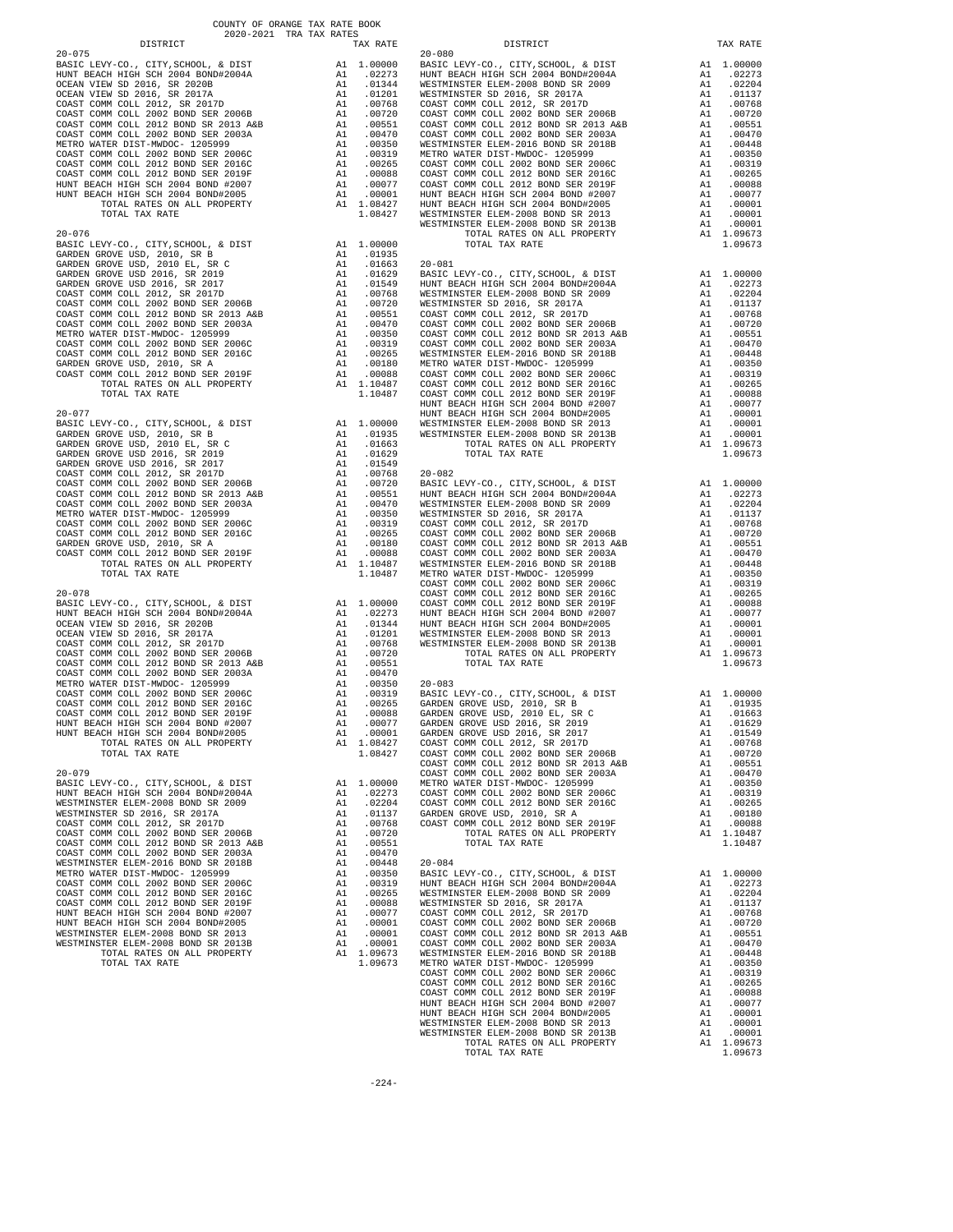| DISTRICT                                                                                                              |                                                                                                                                                                                                                                                                    | TAX RATE                                                                 |            |
|-----------------------------------------------------------------------------------------------------------------------|--------------------------------------------------------------------------------------------------------------------------------------------------------------------------------------------------------------------------------------------------------------------|--------------------------------------------------------------------------|------------|
| $20 - 085$                                                                                                            |                                                                                                                                                                                                                                                                    |                                                                          | $20 - 090$ |
| BASIC LEVY-CO., CITY, SCHOOL, & DIST                                                                                  |                                                                                                                                                                                                                                                                    |                                                                          |            |
| GARDEN GROVE USD, 2010, SR B                                                                                          |                                                                                                                                                                                                                                                                    |                                                                          |            |
| GARDEN GROVE USD, 2010 EL, SR C                                                                                       |                                                                                                                                                                                                                                                                    |                                                                          |            |
| GARDEN GROVE USD 2016, SR 2019                                                                                        |                                                                                                                                                                                                                                                                    |                                                                          |            |
| GARDEN GROVE USD 2016, SR 2017                                                                                        |                                                                                                                                                                                                                                                                    |                                                                          |            |
| COAST COMM COLL 2012, SR 2017D                                                                                        |                                                                                                                                                                                                                                                                    |                                                                          |            |
| COAST COMM COLL 2002 BOND SER 2006B                                                                                   |                                                                                                                                                                                                                                                                    |                                                                          |            |
|                                                                                                                       |                                                                                                                                                                                                                                                                    |                                                                          |            |
| COAST COMM COLL 2012 BOND SR 2013 A&B                                                                                 |                                                                                                                                                                                                                                                                    |                                                                          |            |
| COAST COMM COLL 2002 BOND SER 2003A                                                                                   |                                                                                                                                                                                                                                                                    |                                                                          |            |
| METRO WATER DIST-MWDOC- 1205999                                                                                       |                                                                                                                                                                                                                                                                    |                                                                          |            |
| COAST COMM COLL 2002 BOND SER 2006C<br>COAST COMM COLL 2012 BOND SER 2016C                                            |                                                                                                                                                                                                                                                                    |                                                                          |            |
|                                                                                                                       |                                                                                                                                                                                                                                                                    |                                                                          |            |
| GARDEN GROVE USD, 2010, SR A                                                                                          |                                                                                                                                                                                                                                                                    |                                                                          |            |
| GARDEN GRUVE USD, 2010, L<br>COAST COMM COLL 2012 BOMD SER 2019F                                                      |                                                                                                                                                                                                                                                                    |                                                                          |            |
| TOTAL RATES ON ALL PROPERTY                                                                                           |                                                                                                                                                                                                                                                                    |                                                                          |            |
|                                                                                                                       |                                                                                                                                                                                                                                                                    |                                                                          |            |
|                                                                                                                       | 20-090<br>A1 1.0000 BASIC L<br>A1 .01935 HINT BE<br>A1 .01935 HINT BE<br>A1 .01663 WESTMIN<br>A1 .01663 WESTMIN<br>A1 .01549 COAST C<br>A1 .00768 COAST C<br>A1 .00551 COAST C<br>A1 .00319 COAST C<br>A1 .00319 COAST C<br>A1 .00369 METRO WESTMIN<br>            |                                                                          |            |
|                                                                                                                       |                                                                                                                                                                                                                                                                    |                                                                          |            |
|                                                                                                                       |                                                                                                                                                                                                                                                                    |                                                                          |            |
|                                                                                                                       |                                                                                                                                                                                                                                                                    |                                                                          |            |
|                                                                                                                       |                                                                                                                                                                                                                                                                    |                                                                          |            |
|                                                                                                                       |                                                                                                                                                                                                                                                                    |                                                                          |            |
|                                                                                                                       |                                                                                                                                                                                                                                                                    |                                                                          |            |
|                                                                                                                       |                                                                                                                                                                                                                                                                    |                                                                          |            |
|                                                                                                                       |                                                                                                                                                                                                                                                                    |                                                                          |            |
|                                                                                                                       |                                                                                                                                                                                                                                                                    |                                                                          |            |
|                                                                                                                       |                                                                                                                                                                                                                                                                    |                                                                          |            |
|                                                                                                                       |                                                                                                                                                                                                                                                                    |                                                                          |            |
|                                                                                                                       |                                                                                                                                                                                                                                                                    |                                                                          |            |
|                                                                                                                       |                                                                                                                                                                                                                                                                    |                                                                          |            |
|                                                                                                                       |                                                                                                                                                                                                                                                                    |                                                                          |            |
|                                                                                                                       |                                                                                                                                                                                                                                                                    |                                                                          |            |
|                                                                                                                       |                                                                                                                                                                                                                                                                    |                                                                          |            |
|                                                                                                                       |                                                                                                                                                                                                                                                                    |                                                                          |            |
|                                                                                                                       |                                                                                                                                                                                                                                                                    |                                                                          |            |
|                                                                                                                       |                                                                                                                                                                                                                                                                    |                                                                          |            |
| $20 - 087$                                                                                                            | HUNT BE WESTMIN HUNT BE WESTMIN A1 .01935 WESTMIN<br>A1 .01935 WESTMIN<br>A1 .01663<br>A1 .01663<br>A1 .01549<br>A1 .00768 20-092<br>A1 .00768 BASIC L<br>A1 .0051 HUNT BE<br>A1 .00470 WESTMIN<br>A1 .00359 COAST C<br>A1 .00265 COAST C<br>A1 .00265 COAST C<br> |                                                                          | HUNT BE    |
| BASIC LEVY-CO., CITY, SCHOOL, & DIST                                                                                  |                                                                                                                                                                                                                                                                    |                                                                          |            |
| GARDEN GROVE USD, 2010, SR B                                                                                          |                                                                                                                                                                                                                                                                    |                                                                          |            |
| GARDEN GROVE USD, 2010 EL, SR C                                                                                       |                                                                                                                                                                                                                                                                    |                                                                          |            |
|                                                                                                                       |                                                                                                                                                                                                                                                                    |                                                                          |            |
| GARDEN GROVE USD 2016, SR 2019<br>GARDEN GROVE USD 2016, SR 2017                                                      |                                                                                                                                                                                                                                                                    |                                                                          |            |
|                                                                                                                       |                                                                                                                                                                                                                                                                    |                                                                          |            |
| COAST COMM COLL 2012, SR 2017D                                                                                        |                                                                                                                                                                                                                                                                    |                                                                          |            |
| COAST COMM COLL 2002 BOND SER 2006B                                                                                   |                                                                                                                                                                                                                                                                    |                                                                          |            |
| COAST COMM COLL 2012 BOND SR 2013 A&B                                                                                 |                                                                                                                                                                                                                                                                    |                                                                          |            |
| COAST COMM COLL 2002 BOND SER 2003A                                                                                   |                                                                                                                                                                                                                                                                    |                                                                          |            |
| METRO WATER DIST-MWDOC- 1205999                                                                                       |                                                                                                                                                                                                                                                                    |                                                                          |            |
| COAST COMM COLL 2002 BOND SER 2006C                                                                                   |                                                                                                                                                                                                                                                                    |                                                                          |            |
| COAST COMM COLL 2012 BOND SER 2016C                                                                                   |                                                                                                                                                                                                                                                                    |                                                                          |            |
| GARDEN GROVE USD, 2010, SR A                                                                                          |                                                                                                                                                                                                                                                                    |                                                                          |            |
| COAST COMM COLL 2012 BOND SER 2019F                                                                                   |                                                                                                                                                                                                                                                                    |                                                                          |            |
| DOTAL RATES ON ALL PROPERTY TOTAL RATES ON ALL PROPERTY                                                               |                                                                                                                                                                                                                                                                    |                                                                          |            |
| TOTAL TAX RATE                                                                                                        |                                                                                                                                                                                                                                                                    |                                                                          |            |
|                                                                                                                       |                                                                                                                                                                                                                                                                    |                                                                          | COAST C    |
| $20 - 088$                                                                                                            |                                                                                                                                                                                                                                                                    |                                                                          | COAST C    |
| BASIC LEVY-CO., CITY, SCHOOL, & DIST                                                                                  | Al 1.00000 COAST C<br>Al .02273 HUNT BE<br>Al .01244 HUNT BE<br>Al .01201 WESTMIN<br>Al .00768 WESTMIN<br>Al .00768 WESTMIN                                                                                                                                        |                                                                          |            |
| HUNT BEACH HIGH SCH 2004 BOND#2004A<br>OCEAN VIEW SD 2016 SP 2004 BOND#2004A                                          |                                                                                                                                                                                                                                                                    |                                                                          |            |
| OCEAN VIEW SD 2016, SR 2020B                                                                                          |                                                                                                                                                                                                                                                                    |                                                                          |            |
|                                                                                                                       |                                                                                                                                                                                                                                                                    |                                                                          |            |
| OCEAN VIEW SD 2016, SR 2017A                                                                                          |                                                                                                                                                                                                                                                                    |                                                                          |            |
| COAST COMM COLL 2012, SR 2017D                                                                                        |                                                                                                                                                                                                                                                                    |                                                                          |            |
| COAST COMM COLL 2002 BOND SER 2006B<br>COAST COMM COLL 2012 BOND SR 2013 A&B<br>COAST COMM COLL 2012 BOND SR 2013 A&B | AL 0.0768 WESTMIN<br>Al 0.0720<br>Al 0.09551<br>Al 0.0950 20-093<br>Al 0.0319 BASIC L<br>Al 0.0255 GARDEN<br>Al 0.0025 GARDEN<br>Al 0.00017 GARDEN<br>Al 0.00077 GARDEN<br>Al 0.00017 GARDEN<br>Al 0.00010 GARDEN<br>Al 0.00010 GARDEN                             |                                                                          |            |
|                                                                                                                       |                                                                                                                                                                                                                                                                    |                                                                          |            |
|                                                                                                                       |                                                                                                                                                                                                                                                                    |                                                                          |            |
| METRO WATER DIST-MWDOC- 1205999                                                                                       |                                                                                                                                                                                                                                                                    |                                                                          |            |
| COAST COMM COLL 2002 BOND SER 2006C                                                                                   |                                                                                                                                                                                                                                                                    |                                                                          |            |
|                                                                                                                       |                                                                                                                                                                                                                                                                    |                                                                          |            |
|                                                                                                                       |                                                                                                                                                                                                                                                                    |                                                                          |            |
|                                                                                                                       |                                                                                                                                                                                                                                                                    |                                                                          |            |
|                                                                                                                       |                                                                                                                                                                                                                                                                    |                                                                          |            |
|                                                                                                                       |                                                                                                                                                                                                                                                                    | A1 1.08427                                                               | COAST C    |
|                                                                                                                       |                                                                                                                                                                                                                                                                    | 1.08427                                                                  | COAST C    |
|                                                                                                                       |                                                                                                                                                                                                                                                                    |                                                                          | COAST C    |
| $20 - 089$                                                                                                            |                                                                                                                                                                                                                                                                    |                                                                          | COAST C    |
|                                                                                                                       |                                                                                                                                                                                                                                                                    |                                                                          |            |
| BASIC LEVY-CO., CITY, SCHOOL, & DIST                                                                                  |                                                                                                                                                                                                                                                                    | A1 1.00000 METRO W<br>A1 .01935 COAST C                                  |            |
| GARDEN GROVE USD, 2010, SR B                                                                                          |                                                                                                                                                                                                                                                                    |                                                                          |            |
| GARDEN GROVE USD, 2010 EL, SR C                                                                                       |                                                                                                                                                                                                                                                                    | A1 .01663                                                                | COAST C    |
| GARDEN GROVE USD 2016, SR 2019                                                                                        | A1                                                                                                                                                                                                                                                                 | .01629                                                                   | GARDEN     |
| GARDEN GROVE USD 2016, SR 2017                                                                                        | A1                                                                                                                                                                                                                                                                 | .01549                                                                   | COAST C    |
| COAST COMM COLL 2012, SR 2017D                                                                                        | A1                                                                                                                                                                                                                                                                 | .00768                                                                   |            |
| COAST COMM COLL 2002 BOND SER 2006B                                                                                   | A1                                                                                                                                                                                                                                                                 | .00720                                                                   |            |
| COAST COMM COLL 2012 BOND SR 2013 A&B                                                                                 |                                                                                                                                                                                                                                                                    | A1 .00551                                                                |            |
| COAST COMM COLL 2002 BOND SER 2003A                                                                                   |                                                                                                                                                                                                                                                                    | A1 .00470 20-094                                                         |            |
| METRO WATER DIST-MWDOC- 1205999                                                                                       |                                                                                                                                                                                                                                                                    | A1 .00350                                                                | BASIC L    |
| COAST COMM COLL 2002 BOND SER 2006C                                                                                   |                                                                                                                                                                                                                                                                    |                                                                          |            |
| COAST COMM COLL 2012 BOND SER 2016C                                                                                   |                                                                                                                                                                                                                                                                    | A1 .00550<br>A1 .00319 HUNT BE<br>A1 .00265 WESTMIN<br>A1 .00180 WESTMIN |            |
| GARDEN GROVE USD, 2010, SR A                                                                                          |                                                                                                                                                                                                                                                                    |                                                                          |            |
| COAST COMM COLL 2012 BOND SER 2019F                                                                                   |                                                                                                                                                                                                                                                                    | A1 .00180<br>A1 .00088                                                   |            |
| TOTAL RATES ON ALL PROPERTY                                                                                           |                                                                                                                                                                                                                                                                    | A1 .00088 COAST C<br>A1 1.10487 COAST C                                  |            |
|                                                                                                                       |                                                                                                                                                                                                                                                                    |                                                                          |            |

| COUNTY OF ORANGE TAX RATE BOOK<br>2020-2021 TRA TAX RATES |          |          |          |
|-----------------------------------------------------------|----------|----------|----------|
| DISTRICT                                                  | TAX RATE | DISTRICT | TAX RATE |
|                                                           |          |          |          |
|                                                           |          |          |          |
|                                                           |          |          |          |
|                                                           |          |          |          |
|                                                           |          |          |          |
|                                                           |          |          |          |
|                                                           |          |          |          |
|                                                           |          |          |          |
|                                                           |          |          |          |
|                                                           |          |          |          |
|                                                           |          |          |          |
|                                                           |          |          |          |
|                                                           |          |          |          |
|                                                           |          |          |          |
|                                                           |          |          |          |
|                                                           |          |          |          |
|                                                           |          |          |          |
|                                                           |          |          |          |
|                                                           |          |          |          |
|                                                           |          |          |          |
|                                                           |          |          |          |
|                                                           |          |          |          |
|                                                           |          |          |          |
|                                                           |          |          |          |
|                                                           |          |          |          |
|                                                           |          |          |          |
|                                                           |          |          |          |
|                                                           |          |          |          |
|                                                           |          |          |          |
|                                                           |          |          |          |
|                                                           |          |          |          |
|                                                           |          |          |          |
|                                                           |          |          |          |
|                                                           |          |          |          |
|                                                           |          |          |          |
|                                                           |          |          |          |
|                                                           |          |          |          |
|                                                           |          |          |          |
|                                                           |          |          |          |
|                                                           |          |          |          |
|                                                           |          |          |          |
|                                                           |          |          |          |
|                                                           |          |          |          |
|                                                           |          |          |          |
|                                                           |          |          |          |
|                                                           |          |          |          |
|                                                           |          |          |          |
|                                                           |          |          |          |
|                                                           |          |          |          |
|                                                           |          |          |          |
|                                                           |          |          |          |
|                                                           |          |          |          |
|                                                           |          |          |          |
|                                                           |          |          |          |
|                                                           |          |          |          |
|                                                           |          |          |          |
|                                                           |          |          |          |
|                                                           |          |          |          |
|                                                           |          |          |          |
|                                                           |          |          |          |
|                                                           |          |          |          |
|                                                           |          |          |          |
|                                                           |          |          |          |
|                                                           |          |          |          |
|                                                           |          |          |          |
|                                                           |          |          |          |
|                                                           |          |          |          |
|                                                           |          |          |          |
|                                                           |          |          |          |
|                                                           |          |          |          |
|                                                           |          |          |          |
|                                                           |          |          |          |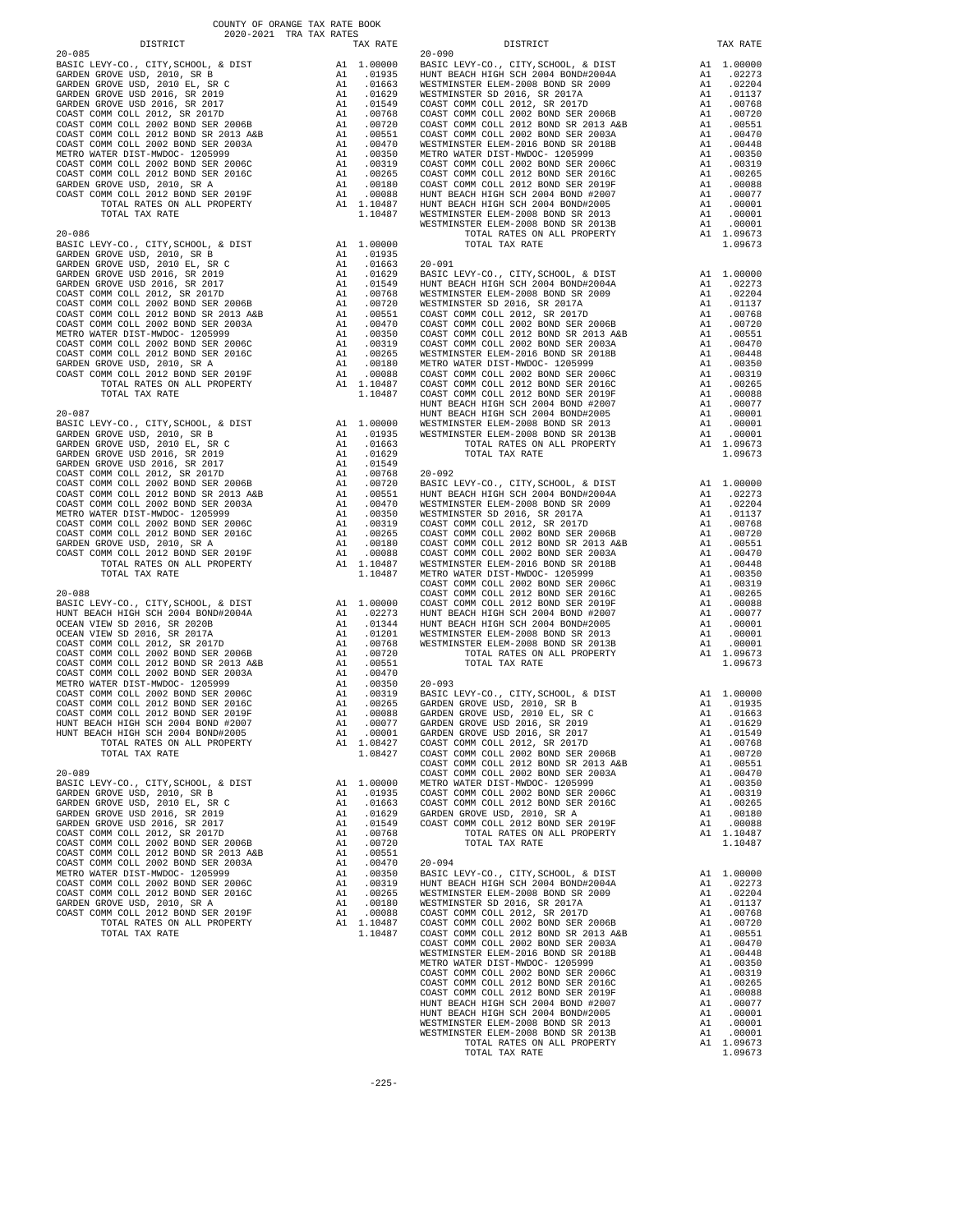| $20 - 095$<br>$\begin{tabular}{cc} \bf 1ST & \tt A1 & 1.00000 & \tt BASIC & \tt L0100 \\ \tt A1 & .01935 & \tt HUNIT BE \\ \tt A1 & .01663 & \tt OCEAN V \\ \tt A1 & .01629 & \tt CCEAN V \\ \tt A1 & .01549 & \tt COAST C \\ \tt A1 & .00780 & \tt COAST C \\ \tt 06B & \tt A1 & .00720 & \tt COAST C \\ \tt 03A & \tt A1 & .00551 & \tt COAST C \\ \tt 03A & \tt A1 & .00350 & \tt COAST C \\ \tt 06C & \tt A$ |                                                                                                                                                                                                                                                          |                                                        | $20 - 100$            |
|------------------------------------------------------------------------------------------------------------------------------------------------------------------------------------------------------------------------------------------------------------------------------------------------------------------------------------------------------------------------------------------------------------------|----------------------------------------------------------------------------------------------------------------------------------------------------------------------------------------------------------------------------------------------------------|--------------------------------------------------------|-----------------------|
| BASIC LEVY-CO., CITY, SCHOOL, & DIST                                                                                                                                                                                                                                                                                                                                                                             |                                                                                                                                                                                                                                                          |                                                        |                       |
| GARDEN GROVE USD, 2010, SR B<br>GARDEN GROVE USD, 2010 EL, SR C                                                                                                                                                                                                                                                                                                                                                  |                                                                                                                                                                                                                                                          |                                                        |                       |
| GARDEN GROVE USD 2016, SR 2019                                                                                                                                                                                                                                                                                                                                                                                   |                                                                                                                                                                                                                                                          |                                                        |                       |
| GARDEN GROVE USD 2016, SR 2017                                                                                                                                                                                                                                                                                                                                                                                   |                                                                                                                                                                                                                                                          |                                                        |                       |
| COAST COMM COLL 2012, SR 2017D                                                                                                                                                                                                                                                                                                                                                                                   |                                                                                                                                                                                                                                                          |                                                        |                       |
| COAST COMM COLL 2002 BOND SER 2006B                                                                                                                                                                                                                                                                                                                                                                              |                                                                                                                                                                                                                                                          |                                                        |                       |
| COAST COMM COLL 2012 BOND SR 2013 A&B<br>COAST COMM COLL 2012 BOND SR 2013 A&B                                                                                                                                                                                                                                                                                                                                   |                                                                                                                                                                                                                                                          |                                                        |                       |
| COAST COMM COLL 2002 BOND SER 2003A                                                                                                                                                                                                                                                                                                                                                                              |                                                                                                                                                                                                                                                          |                                                        |                       |
| METRO WATER DIST-MWDOC- 1205999                                                                                                                                                                                                                                                                                                                                                                                  |                                                                                                                                                                                                                                                          |                                                        |                       |
| COAST COMM COLL 2002 BOND SER 2006C<br>COAST COMM COLL 2012 BOND SER 2016C                                                                                                                                                                                                                                                                                                                                       |                                                                                                                                                                                                                                                          |                                                        |                       |
| GARDEN GROVE USD, 2010, SR A                                                                                                                                                                                                                                                                                                                                                                                     |                                                                                                                                                                                                                                                          |                                                        |                       |
| COAST COMM COLL 2012 BOND SER 2019F                                                                                                                                                                                                                                                                                                                                                                              |                                                                                                                                                                                                                                                          |                                                        |                       |
| TOTAL RATES ON ALL PROPERTY                                                                                                                                                                                                                                                                                                                                                                                      |                                                                                                                                                                                                                                                          |                                                        |                       |
| TOTAL TAX RATE                                                                                                                                                                                                                                                                                                                                                                                                   |                                                                                                                                                                                                                                                          | 1.10487                                                |                       |
| $20 - 096$                                                                                                                                                                                                                                                                                                                                                                                                       |                                                                                                                                                                                                                                                          |                                                        | $20 - 101$            |
|                                                                                                                                                                                                                                                                                                                                                                                                                  |                                                                                                                                                                                                                                                          |                                                        |                       |
|                                                                                                                                                                                                                                                                                                                                                                                                                  |                                                                                                                                                                                                                                                          |                                                        |                       |
|                                                                                                                                                                                                                                                                                                                                                                                                                  |                                                                                                                                                                                                                                                          |                                                        |                       |
|                                                                                                                                                                                                                                                                                                                                                                                                                  |                                                                                                                                                                                                                                                          |                                                        |                       |
|                                                                                                                                                                                                                                                                                                                                                                                                                  |                                                                                                                                                                                                                                                          |                                                        |                       |
|                                                                                                                                                                                                                                                                                                                                                                                                                  |                                                                                                                                                                                                                                                          |                                                        |                       |
|                                                                                                                                                                                                                                                                                                                                                                                                                  |                                                                                                                                                                                                                                                          |                                                        |                       |
|                                                                                                                                                                                                                                                                                                                                                                                                                  |                                                                                                                                                                                                                                                          |                                                        |                       |
|                                                                                                                                                                                                                                                                                                                                                                                                                  |                                                                                                                                                                                                                                                          |                                                        |                       |
|                                                                                                                                                                                                                                                                                                                                                                                                                  |                                                                                                                                                                                                                                                          |                                                        |                       |
|                                                                                                                                                                                                                                                                                                                                                                                                                  |                                                                                                                                                                                                                                                          |                                                        |                       |
|                                                                                                                                                                                                                                                                                                                                                                                                                  |                                                                                                                                                                                                                                                          |                                                        |                       |
|                                                                                                                                                                                                                                                                                                                                                                                                                  |                                                                                                                                                                                                                                                          |                                                        |                       |
| TOTAL TAX RATE                                                                                                                                                                                                                                                                                                                                                                                                   | 1.10487<br>1.10487<br>20-102<br>A1 1.00000 BASIC L<br>A1 .02273 GARDEN<br>A1 .02273 GARDEN<br>A1 .00730 GARDEN<br>A1 .00751 GARDEN<br>A1 .00751 COAST C<br>A1 .00551 COAST C<br>A1 .00448 COAST C<br>A1 .00350 METRO W<br>A1 .00350 METRO W<br>A1 .00350 | 1.10487                                                |                       |
| $20 - 097$                                                                                                                                                                                                                                                                                                                                                                                                       |                                                                                                                                                                                                                                                          |                                                        |                       |
| BASIC LEVY-CO., CITY, SCHOOL, & DIST                                                                                                                                                                                                                                                                                                                                                                             |                                                                                                                                                                                                                                                          |                                                        |                       |
| HUNT BEACH HIGH SCH 2004 BOND#2004A<br>WESTMINSTER ELEM-2008 BOND SR 2009                                                                                                                                                                                                                                                                                                                                        |                                                                                                                                                                                                                                                          |                                                        |                       |
| WESTMINSTER SD 2016, SR 2017A                                                                                                                                                                                                                                                                                                                                                                                    |                                                                                                                                                                                                                                                          |                                                        |                       |
| COAST COMM COLL 2012, SR 2017D                                                                                                                                                                                                                                                                                                                                                                                   |                                                                                                                                                                                                                                                          |                                                        |                       |
| COAST COMM COLL 2002 BOND SER 2006B                                                                                                                                                                                                                                                                                                                                                                              |                                                                                                                                                                                                                                                          |                                                        |                       |
| COAST COMM COLL 2012 BOND SR 2013 A&B                                                                                                                                                                                                                                                                                                                                                                            |                                                                                                                                                                                                                                                          |                                                        |                       |
| COAST COMM COLL 2002 BOND SER 2003A                                                                                                                                                                                                                                                                                                                                                                              |                                                                                                                                                                                                                                                          |                                                        |                       |
| WESTMINSTER ELEM-2016 BOND SR 2018B                                                                                                                                                                                                                                                                                                                                                                              |                                                                                                                                                                                                                                                          |                                                        |                       |
| METRO WATER DIST-MWDOC- 1205999                                                                                                                                                                                                                                                                                                                                                                                  |                                                                                                                                                                                                                                                          |                                                        |                       |
| COAST COMM COLL 2002 BOND SER 2006C<br>COAST COMM COLL 2012 BOND SER 2016C                                                                                                                                                                                                                                                                                                                                       |                                                                                                                                                                                                                                                          |                                                        |                       |
| COAST COMM COLL 2012 BOND SER 2019F                                                                                                                                                                                                                                                                                                                                                                              |                                                                                                                                                                                                                                                          |                                                        |                       |
| HUNT BEACH HIGH SCH 2004 BOND #2007                                                                                                                                                                                                                                                                                                                                                                              |                                                                                                                                                                                                                                                          |                                                        |                       |
| HUNT BEACH HIGH SCH 2004 BOND#2005                                                                                                                                                                                                                                                                                                                                                                               |                                                                                                                                                                                                                                                          |                                                        |                       |
| WESTMINSTER ELEM-2008 BOND SR 2013                                                                                                                                                                                                                                                                                                                                                                               |                                                                                                                                                                                                                                                          |                                                        |                       |
| WESTMINSTER ELEM-2006 BOND SR 2013<br>WESTMINSTER ELEM-2008 BOND SR 2013B<br>TOTAL RATES ON ALL PROPERTY                                                                                                                                                                                                                                                                                                         |                                                                                                                                                                                                                                                          |                                                        |                       |
| TOTAL RATES ON ALL PROPERTY                                                                                                                                                                                                                                                                                                                                                                                      |                                                                                                                                                                                                                                                          |                                                        |                       |
| TOTAL TAX RATE                                                                                                                                                                                                                                                                                                                                                                                                   |                                                                                                                                                                                                                                                          |                                                        |                       |
| $20 - 098$                                                                                                                                                                                                                                                                                                                                                                                                       |                                                                                                                                                                                                                                                          |                                                        | HUNT BE<br>WESTMIN    |
|                                                                                                                                                                                                                                                                                                                                                                                                                  |                                                                                                                                                                                                                                                          |                                                        |                       |
|                                                                                                                                                                                                                                                                                                                                                                                                                  |                                                                                                                                                                                                                                                          |                                                        |                       |
|                                                                                                                                                                                                                                                                                                                                                                                                                  |                                                                                                                                                                                                                                                          |                                                        |                       |
|                                                                                                                                                                                                                                                                                                                                                                                                                  |                                                                                                                                                                                                                                                          |                                                        |                       |
|                                                                                                                                                                                                                                                                                                                                                                                                                  |                                                                                                                                                                                                                                                          |                                                        |                       |
|                                                                                                                                                                                                                                                                                                                                                                                                                  |                                                                                                                                                                                                                                                          |                                                        |                       |
|                                                                                                                                                                                                                                                                                                                                                                                                                  |                                                                                                                                                                                                                                                          |                                                        |                       |
|                                                                                                                                                                                                                                                                                                                                                                                                                  |                                                                                                                                                                                                                                                          |                                                        |                       |
|                                                                                                                                                                                                                                                                                                                                                                                                                  |                                                                                                                                                                                                                                                          |                                                        |                       |
|                                                                                                                                                                                                                                                                                                                                                                                                                  |                                                                                                                                                                                                                                                          |                                                        |                       |
|                                                                                                                                                                                                                                                                                                                                                                                                                  |                                                                                                                                                                                                                                                          |                                                        |                       |
|                                                                                                                                                                                                                                                                                                                                                                                                                  |                                                                                                                                                                                                                                                          |                                                        |                       |
|                                                                                                                                                                                                                                                                                                                                                                                                                  |                                                                                                                                                                                                                                                          |                                                        |                       |
| TOTAL RATES ON ALL PROPERTY                                                                                                                                                                                                                                                                                                                                                                                      |                                                                                                                                                                                                                                                          | A1 1.10487                                             |                       |
| TOTAL TAX RATE                                                                                                                                                                                                                                                                                                                                                                                                   |                                                                                                                                                                                                                                                          | 1.10487                                                |                       |
| $20 - 099$<br>BASIC LEVY-CO., CITY, SCHOOL, & DIST                                                                                                                                                                                                                                                                                                                                                               | A1                                                                                                                                                                                                                                                       | 1.00000                                                | $20 - 104$<br>BASIC L |
| HUNT BEACH HIGH SCH 2004 BOND#2004A                                                                                                                                                                                                                                                                                                                                                                              |                                                                                                                                                                                                                                                          | A1 .02273                                              | HUNT BE               |
| WESTMINSTER ELEM-2008 BOND SR 2009                                                                                                                                                                                                                                                                                                                                                                               | A1                                                                                                                                                                                                                                                       | .02204                                                 | OCEAN V               |
| WESTMINSTER SD 2016, SR 2017A                                                                                                                                                                                                                                                                                                                                                                                    | A1                                                                                                                                                                                                                                                       | .01137                                                 | OCEAN V               |
| COAST COMM COLL 2012, SR 2017D                                                                                                                                                                                                                                                                                                                                                                                   | A1                                                                                                                                                                                                                                                       | .00768                                                 | COAST C               |
| COAST COMM COLL 2002 BOND SER 2006B                                                                                                                                                                                                                                                                                                                                                                              | A1                                                                                                                                                                                                                                                       | .00720                                                 | COAST C               |
| COAST COMM COLL 2012 BOND SR 2013 A&B                                                                                                                                                                                                                                                                                                                                                                            | A1                                                                                                                                                                                                                                                       | .00551                                                 | COAST C               |
| COAST COMM COLL 2002 BOND SER 2003A                                                                                                                                                                                                                                                                                                                                                                              |                                                                                                                                                                                                                                                          | A1 .00551 COAST<br>A1 .00470 COAST<br>A1 .00448 METROW |                       |
| WESTMINSTER ELEM-2016 BOND SR 2018B                                                                                                                                                                                                                                                                                                                                                                              |                                                                                                                                                                                                                                                          |                                                        |                       |
|                                                                                                                                                                                                                                                                                                                                                                                                                  |                                                                                                                                                                                                                                                          |                                                        |                       |
| METRO WATER DIST-MWDOC- 1205999                                                                                                                                                                                                                                                                                                                                                                                  | A1                                                                                                                                                                                                                                                       | .00350                                                 | COAST C               |
| COAST COMM COLL 2002 BOND SER 2006C<br>COAST COMM COLL 2012 BOND SER 2016C                                                                                                                                                                                                                                                                                                                                       | A1<br>A1                                                                                                                                                                                                                                                 | .00319<br>.00265                                       | COAST C<br>COAST C    |

| DISTRICT   | TAX RATE | DISTRICT   | TAX RATE |
|------------|----------|------------|----------|
| $20 - 095$ |          | $20 - 100$ |          |
|            |          |            |          |
|            |          |            |          |
|            |          |            |          |
|            |          |            |          |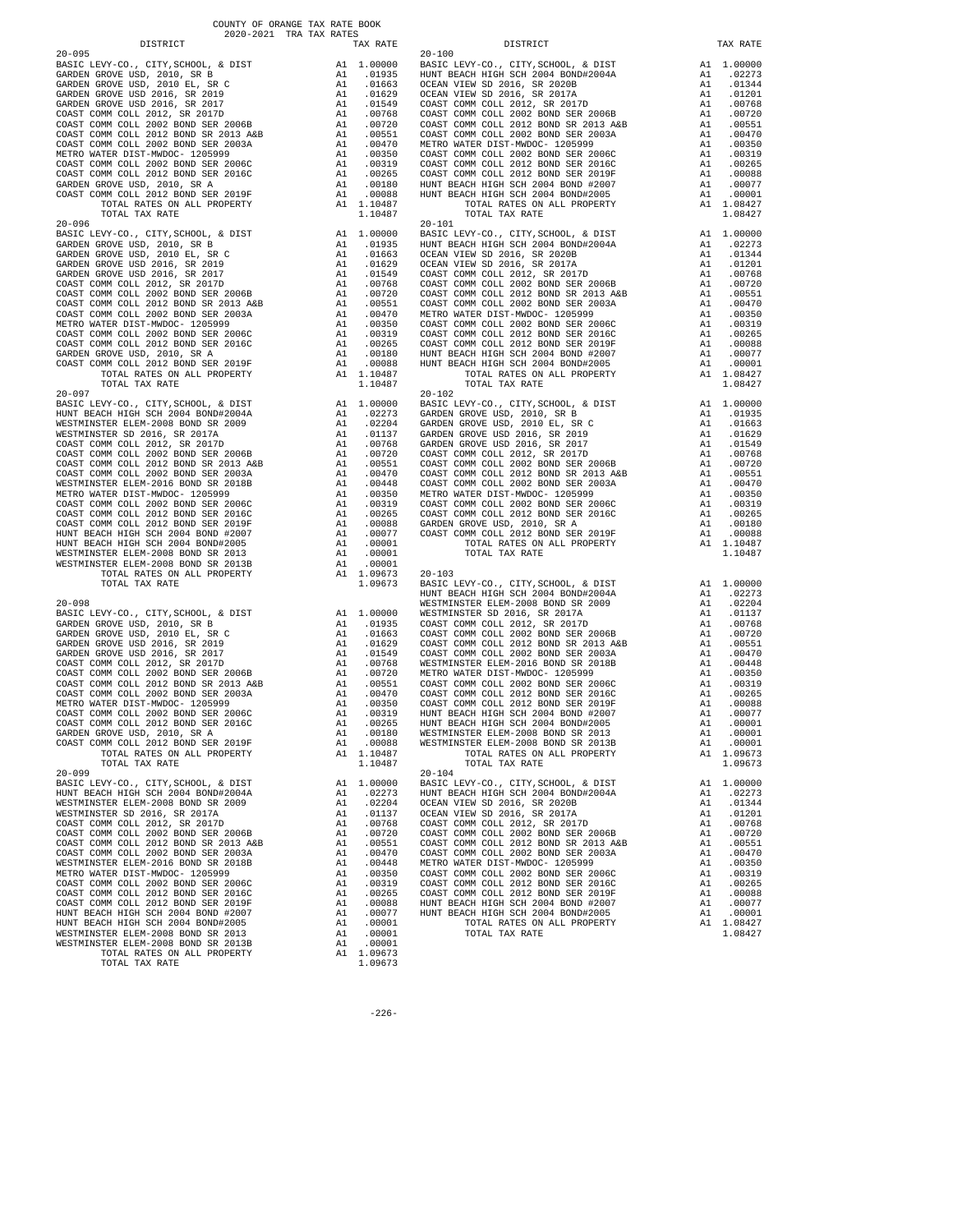| METRO WATER DIST-MWDOC- 1205999       | A1                                                                                                                                                                                                                            | .00350     |
|---------------------------------------|-------------------------------------------------------------------------------------------------------------------------------------------------------------------------------------------------------------------------------|------------|
| COAST COMM COLL 2002 BOND SER 2006C   | A1 and a set of the set of the set of the set of the set of the set of the set of the set of the set of the set of the set of the set of the set of the set of the set of the set of the set of the set of the set of the set | .00319     |
| COAST COMM COLL 2012 BOND SER 2016C   | A1                                                                                                                                                                                                                            | .00265     |
| COAST COMM COLL 2012 BOND SER 2019F   | A1                                                                                                                                                                                                                            | .00088     |
| HUNT BEACH HIGH SCH 2004 BOND #2007   | A1                                                                                                                                                                                                                            | .00077     |
| HUNT BEACH HIGH SCH 2004 BOND#2005    | A1                                                                                                                                                                                                                            | .00001     |
| WESTMINSTER ELEM-2008 BOND SR 2013    | A1                                                                                                                                                                                                                            | .00001     |
| WESTMINSTER ELEM-2008 BOND SR 2013B   |                                                                                                                                                                                                                               | A1 .00001  |
| TOTAL RATES ON ALL PROPERTY           |                                                                                                                                                                                                                               | A1 1.09673 |
| TOTAL TAX RATE                        |                                                                                                                                                                                                                               | 1.09673    |
|                                       |                                                                                                                                                                                                                               |            |
| $20 - 109$                            |                                                                                                                                                                                                                               |            |
| BASIC LEVY-CO., CITY, SCHOOL, & DIST  |                                                                                                                                                                                                                               | A1 1.00000 |
| HUNT BEACH HIGH SCH 2004 BOND#2004A   |                                                                                                                                                                                                                               | A1 .02273  |
| WESTMINSTER ELEM-2008 BOND SR 2009    | A1                                                                                                                                                                                                                            | .02204     |
| WESTMINSTER SD 2016, SR 2017A         | A1                                                                                                                                                                                                                            | .01137     |
| COAST COMM COLL 2012, SR 2017D        | A1                                                                                                                                                                                                                            | .00768     |
| COAST COMM COLL 2002 BOND SER 2006B   | A1                                                                                                                                                                                                                            | .00720     |
| COAST COMM COLL 2012 BOND SR 2013 A&B | A1                                                                                                                                                                                                                            | .00551     |
| COAST COMM COLL 2002 BOND SER 2003A   | A1                                                                                                                                                                                                                            | .00470     |
| WESTMINSTER ELEM-2016 BOND SR 2018B   | A1                                                                                                                                                                                                                            | .00448     |
| METRO WATER DIST-MWDOC- 1205999       | A1                                                                                                                                                                                                                            | .00350     |
| COAST COMM COLL 2002 BOND SER 2006C   | A1                                                                                                                                                                                                                            | .00319     |
| COAST COMM COLL 2012 BOND SER 2016C   | A1                                                                                                                                                                                                                            | .00265     |
| COAST COMM COLL 2012 BOND SER 2019F   | A1                                                                                                                                                                                                                            | .00088     |
| HUNT BEACH HIGH SCH 2004 BOND #2007   | A1                                                                                                                                                                                                                            | .00077     |
| HUNT BEACH HIGH SCH 2004 BOND#2005    | A1                                                                                                                                                                                                                            | .00001     |
| WESTMINSTER ELEM-2008 BOND SR 2013    | A1                                                                                                                                                                                                                            | .00001     |
| WESTMINSTER ELEM-2008 BOND SR 2013B   | A1                                                                                                                                                                                                                            | .00001     |
| TOTAL RATES ON ALL PROPERTY           | A1                                                                                                                                                                                                                            | 1.09673    |
| TOTAL TAX RATE                        |                                                                                                                                                                                                                               | 1.09673    |

| DISTRICT | TAX RATE | DISTRICT | TAX RATE |
|----------|----------|----------|----------|
|          |          |          |          |
|          |          |          |          |
|          |          |          |          |
|          |          |          |          |
|          |          |          |          |
|          |          |          |          |
|          |          |          |          |
|          |          |          |          |
|          |          |          |          |
|          |          |          |          |
|          |          |          |          |
|          |          |          |          |
|          |          |          |          |
|          |          |          |          |
|          |          |          |          |
|          |          |          |          |
|          |          |          |          |
|          |          |          |          |
|          |          |          |          |
|          |          |          |          |
|          |          |          |          |
|          |          |          |          |
|          |          |          |          |
|          |          |          |          |
|          |          |          |          |
|          |          |          |          |
|          |          |          |          |
|          |          |          |          |
|          |          |          |          |
|          |          |          |          |
|          |          |          |          |
|          |          |          |          |
|          |          |          |          |
|          |          |          |          |
|          |          |          |          |
|          |          |          |          |
|          |          |          |          |
|          |          |          |          |
|          |          |          |          |
|          |          |          |          |
|          |          |          |          |
|          |          |          |          |
|          |          |          |          |
|          |          |          |          |
|          |          |          |          |
|          |          |          |          |
|          |          |          |          |
|          |          |          |          |
|          |          |          |          |
|          |          |          |          |
|          |          |          |          |
|          |          |          |          |
|          |          |          |          |
|          |          |          |          |
|          |          |          |          |
|          |          |          |          |
|          |          |          |          |
|          |          |          |          |
|          |          |          |          |
|          |          |          |          |
|          |          |          |          |
|          |          |          |          |
|          |          |          |          |
|          |          |          |          |
|          |          |          |          |
|          |          |          |          |
|          |          |          |          |
|          |          |          |          |
|          |          |          |          |
|          |          |          |          |
|          |          |          |          |
|          |          |          |          |
|          |          |          |          |
|          |          |          |          |
|          |          |          |          |
|          |          |          |          |
|          |          |          |          |
|          |          |          |          |
|          |          |          |          |
|          |          |          |          |
|          |          |          |          |
|          |          |          |          |
|          |          |          |          |
|          |          |          |          |
|          |          |          |          |
|          |          |          |          |
|          |          |          |          |
|          |          |          |          |
|          |          |          |          |
|          |          |          |          |
|          |          |          |          |
|          |          |          |          |
|          |          |          |          |
|          |          |          |          |
|          |          |          |          |
|          |          |          |          |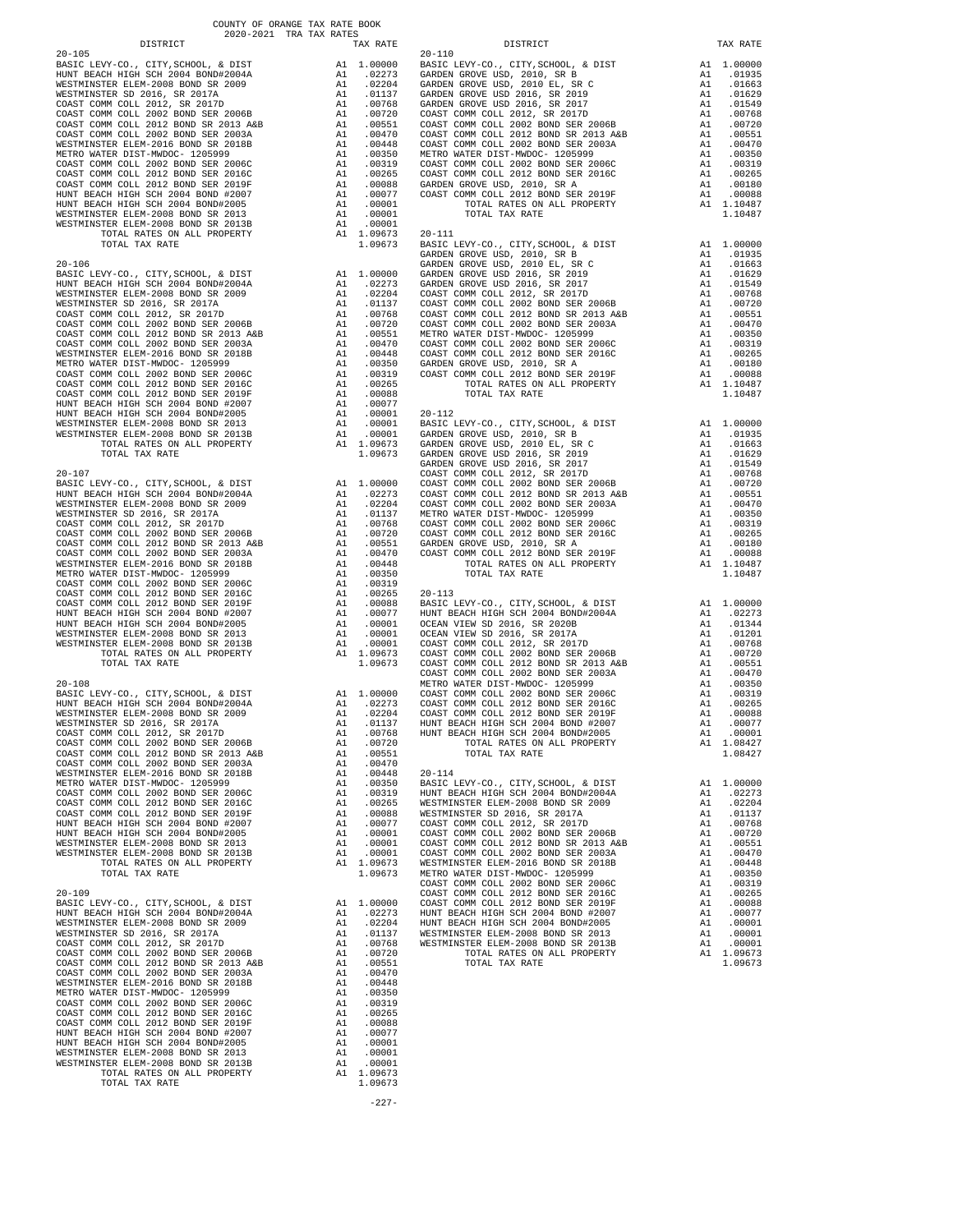| DIPIKICI                                                                                                                                                                                                                                                                                                                                                                                                                                                                                                                                                                                                                                                                                                                                                                                                                                                                                                                                                                                        |                            | IAA KAIL                                                                                                                                                                                                                                                                                                                                         |                                           |
|-------------------------------------------------------------------------------------------------------------------------------------------------------------------------------------------------------------------------------------------------------------------------------------------------------------------------------------------------------------------------------------------------------------------------------------------------------------------------------------------------------------------------------------------------------------------------------------------------------------------------------------------------------------------------------------------------------------------------------------------------------------------------------------------------------------------------------------------------------------------------------------------------------------------------------------------------------------------------------------------------|----------------------------|--------------------------------------------------------------------------------------------------------------------------------------------------------------------------------------------------------------------------------------------------------------------------------------------------------------------------------------------------|-------------------------------------------|
| $20 - 115$                                                                                                                                                                                                                                                                                                                                                                                                                                                                                                                                                                                                                                                                                                                                                                                                                                                                                                                                                                                      |                            |                                                                                                                                                                                                                                                                                                                                                  | $20 - 120$<br>WESTMIN                     |
| $20 - 116$<br>BASIC LEVY-CO., CITY, SCHOOL, & DIST<br>BASIC LEVY-CO., CITY, CONSIDER SARDEN GROVE USD, 2010, SR B                                                                                                                                                                                                                                                                                                                                                                                                                                                                                                                                                                                                                                                                                                                                                                                                                                                                               |                            | A1 1.00000                                                                                                                                                                                                                                                                                                                                       |                                           |
| $20 - 117$<br>BASIC LEVY-CO., CITY, SCHOOL, & DIST<br>, CILI, SCHOOL, & DIST<br>HUNT BEACH HIGH SCH 2004 BOND#2004A<br>OCEAN VIEW SD 2016, SR 2020B                                                                                                                                                                                                                                                                                                                                                                                                                                                                                                                                                                                                                                                                                                                                                                                                                                             |                            |                                                                                                                                                                                                                                                                                                                                                  | HUNT BE                                   |
| $20 - 118$<br>BASIC LEVY-CO., CITY, SCHOOL, & DIST<br>HUNT BEACH HIGH SCH 2004 BOND#2004A<br>WESTMINSTER ELEM-2008 BOND SR 2004<br>WESTMINSTER SD 2016, SR 2017A<br>A1 .02204<br>A1 .001768<br>A1 .001768<br>A1 .00768<br>A1 .00551 BASIC L<br>A1 .00551 BASIC L<br>A1 .00470 GARDEN<br>A1 .00350 GARDEN<br>A1 .00350 GARDEN<br>A1 .00359 GARDEN<br>A1 .00265 COAST C<br>A1 .00068 COAST C<br>A1 .00088 COAST C<br>A1 .00088<br>COAST COMM COLL 2012, SR 2017D<br>COAST COMM COLL 2002 BOND SER 2006B<br>COAST COMM COLL 2012 BOND SR 2013 A&B<br>COAST COMM COLL 2002 BOND SER 2003A<br>WESTMINSTER ELEM-2016 BOND SR 2018B<br>METRO WATER DIST-MWDOC- 1205999<br>COAST COMM COLL 2002 BOND SER 2006C<br>COAST COMM COLL 2012 BOND SER 2016C<br>COAST COMM COLL 2012 BOND SER 2019F<br>HUNT BEACH HIGH SCH 2004 BOND #2007<br>HUNT BEACH HIGH SCH 2004 BOND#2005<br>WESTMINSTER ELEM-2008 BOND SR 2013<br>WESTMINSTER ELEM-2008 BOND SR 2013B<br>TOTAL RATES ON ALL PROPERTY<br>TOTAL TAX RATE |                            | A1 1.00000 GARDEN<br>A1 .02273 COAST C<br>A1 .02204<br>A1 .00001 COAST C<br>A1 .00001 COAST C<br>A1 .00001 METRO W<br>A1 .00001 COAST C<br>A1 1.09673 COAST C<br>1.09673 GARDEM                                                                                                                                                                  | COAST C<br>COAST C<br>COAST C             |
| $20 - 119$<br>BASIC LEVY-CO., CITY, SCHOOL, & DIST<br>HUNT BEACH HIGH SCH 2004 BOND#2004A<br>WESTMINSTER ELEM-2008 BOND SR 2009<br>WESTMINSTER SD 2016, SR 2017A<br>COAST COMM COLL 2012, SR 2017D<br>COAST COMM COLL 2002 BOND SER 2006B<br>COAST COMM COLL 2012 BOND SR 2013 A&B<br>COAST COMM COLL 2002 BOND SER 2003A<br>WESTMINSTER ELEM-2016 BOND SR 2018B<br>METRO WATER DIST-MWDOC- 1205999<br>COAST COMM COLL 2002 BOND SER 2006C<br>COAST COMM COLL 2012 BOND SER 2016C<br>COAST COMM COLL 2012 BOND SER 2019F<br>HUNT BEACH HIGH SCH 2004 BOND #2007<br>HUNT BEACH HIGH SCH 2004 BOND#2005<br>WESTMINSTER ELEM-2008 BOND SR 2013<br>WESTMINSTER ELEM-2008 BOND SR 2013B<br>TOTAL RATES ON ALL PROPERTY                                                                                                                                                                                                                                                                               | A1<br>A1<br>A1<br>A1<br>A1 | 1.00000<br>A1 .02273<br>.02204<br>.01137<br>.00768<br>.00720<br>A1 .00720 GARDEN<br>A1 .00551 GARDEN<br>A1 .00470 GARDEN<br>A1 .00470 GARDEN<br>A1 .00350 COAST C<br>A1 .00319 COAST C<br>A1 .00305 COAST C<br>A1 .00088 METRO W<br>A1 .00007 COAST C<br>A1 .00001 COAST C<br>A1 .00001 COAST C<br>A1 .00001 GARDEN<br>A1 .00001 G<br>A1 1.09673 | $20 - 149$<br>BASIC L<br>GARDEN<br>GARDEN |

| DISTRICT | 2020-2021 TRA TAX RATES | TAX RATE | DISTRICT                                                                                                                                                                                                                                | TAX RATE |
|----------|-------------------------|----------|-----------------------------------------------------------------------------------------------------------------------------------------------------------------------------------------------------------------------------------------|----------|
|          |                         |          | $20 - 120$                                                                                                                                                                                                                              |          |
|          |                         |          |                                                                                                                                                                                                                                         |          |
|          |                         |          |                                                                                                                                                                                                                                         |          |
|          |                         |          |                                                                                                                                                                                                                                         |          |
|          |                         |          |                                                                                                                                                                                                                                         |          |
|          |                         |          |                                                                                                                                                                                                                                         |          |
|          |                         |          |                                                                                                                                                                                                                                         |          |
|          |                         |          |                                                                                                                                                                                                                                         |          |
|          |                         |          |                                                                                                                                                                                                                                         |          |
|          |                         |          |                                                                                                                                                                                                                                         |          |
|          |                         |          |                                                                                                                                                                                                                                         |          |
|          |                         |          |                                                                                                                                                                                                                                         |          |
|          |                         |          |                                                                                                                                                                                                                                         |          |
|          |                         |          |                                                                                                                                                                                                                                         |          |
|          |                         |          |                                                                                                                                                                                                                                         |          |
|          |                         |          |                                                                                                                                                                                                                                         |          |
|          |                         |          |                                                                                                                                                                                                                                         |          |
|          |                         |          |                                                                                                                                                                                                                                         |          |
|          |                         |          |                                                                                                                                                                                                                                         |          |
|          |                         |          |                                                                                                                                                                                                                                         |          |
|          |                         |          |                                                                                                                                                                                                                                         |          |
|          |                         |          |                                                                                                                                                                                                                                         |          |
|          |                         |          |                                                                                                                                                                                                                                         |          |
|          |                         |          |                                                                                                                                                                                                                                         |          |
|          |                         |          |                                                                                                                                                                                                                                         |          |
|          |                         |          |                                                                                                                                                                                                                                         |          |
|          |                         |          |                                                                                                                                                                                                                                         |          |
|          |                         |          |                                                                                                                                                                                                                                         |          |
|          |                         |          |                                                                                                                                                                                                                                         |          |
|          |                         |          |                                                                                                                                                                                                                                         |          |
|          |                         |          |                                                                                                                                                                                                                                         |          |
|          |                         |          |                                                                                                                                                                                                                                         |          |
|          |                         |          |                                                                                                                                                                                                                                         |          |
|          |                         |          |                                                                                                                                                                                                                                         |          |
|          |                         |          |                                                                                                                                                                                                                                         |          |
|          |                         |          |                                                                                                                                                                                                                                         |          |
|          |                         |          |                                                                                                                                                                                                                                         |          |
|          |                         |          |                                                                                                                                                                                                                                         |          |
|          |                         |          |                                                                                                                                                                                                                                         |          |
|          |                         |          |                                                                                                                                                                                                                                         |          |
|          |                         |          |                                                                                                                                                                                                                                         |          |
|          |                         |          |                                                                                                                                                                                                                                         |          |
|          |                         |          |                                                                                                                                                                                                                                         |          |
|          |                         |          |                                                                                                                                                                                                                                         |          |
|          |                         |          |                                                                                                                                                                                                                                         |          |
|          |                         |          |                                                                                                                                                                                                                                         |          |
|          |                         |          |                                                                                                                                                                                                                                         |          |
|          |                         |          |                                                                                                                                                                                                                                         |          |
|          |                         |          |                                                                                                                                                                                                                                         |          |
|          |                         |          |                                                                                                                                                                                                                                         |          |
|          |                         |          |                                                                                                                                                                                                                                         |          |
|          |                         |          |                                                                                                                                                                                                                                         |          |
|          |                         |          |                                                                                                                                                                                                                                         |          |
|          |                         |          |                                                                                                                                                                                                                                         |          |
|          |                         |          |                                                                                                                                                                                                                                         |          |
|          |                         |          |                                                                                                                                                                                                                                         |          |
|          |                         |          |                                                                                                                                                                                                                                         |          |
|          |                         |          |                                                                                                                                                                                                                                         |          |
|          |                         |          |                                                                                                                                                                                                                                         |          |
|          |                         |          |                                                                                                                                                                                                                                         |          |
|          |                         |          |                                                                                                                                                                                                                                         |          |
|          |                         |          |                                                                                                                                                                                                                                         |          |
|          |                         |          |                                                                                                                                                                                                                                         |          |
|          |                         |          |                                                                                                                                                                                                                                         |          |
|          |                         |          |                                                                                                                                                                                                                                         |          |
|          |                         |          |                                                                                                                                                                                                                                         |          |
|          |                         |          |                                                                                                                                                                                                                                         |          |
|          |                         |          |                                                                                                                                                                                                                                         |          |
|          |                         |          |                                                                                                                                                                                                                                         |          |
|          |                         |          |                                                                                                                                                                                                                                         |          |
|          |                         |          |                                                                                                                                                                                                                                         |          |
|          |                         |          |                                                                                                                                                                                                                                         |          |
|          |                         |          |                                                                                                                                                                                                                                         |          |
|          |                         |          |                                                                                                                                                                                                                                         |          |
|          |                         |          |                                                                                                                                                                                                                                         |          |
|          |                         |          |                                                                                                                                                                                                                                         |          |
|          |                         |          |                                                                                                                                                                                                                                         |          |
|          |                         |          |                                                                                                                                                                                                                                         |          |
|          |                         |          | COAST COME COLL 2013 RODE SE 2016 12.0223<br>COAST COME COLL 2012 ROBD SER 2019<br>IN 1.0023 ROD SER 2016 12.023 ROBD SER 2017<br>MESTINIERE RELEAT-2009 BORD SER 2019<br>MESTINIERE RELEAT-2009 BORD SER 2013<br>MESTINIERE RELEAT-200 |          |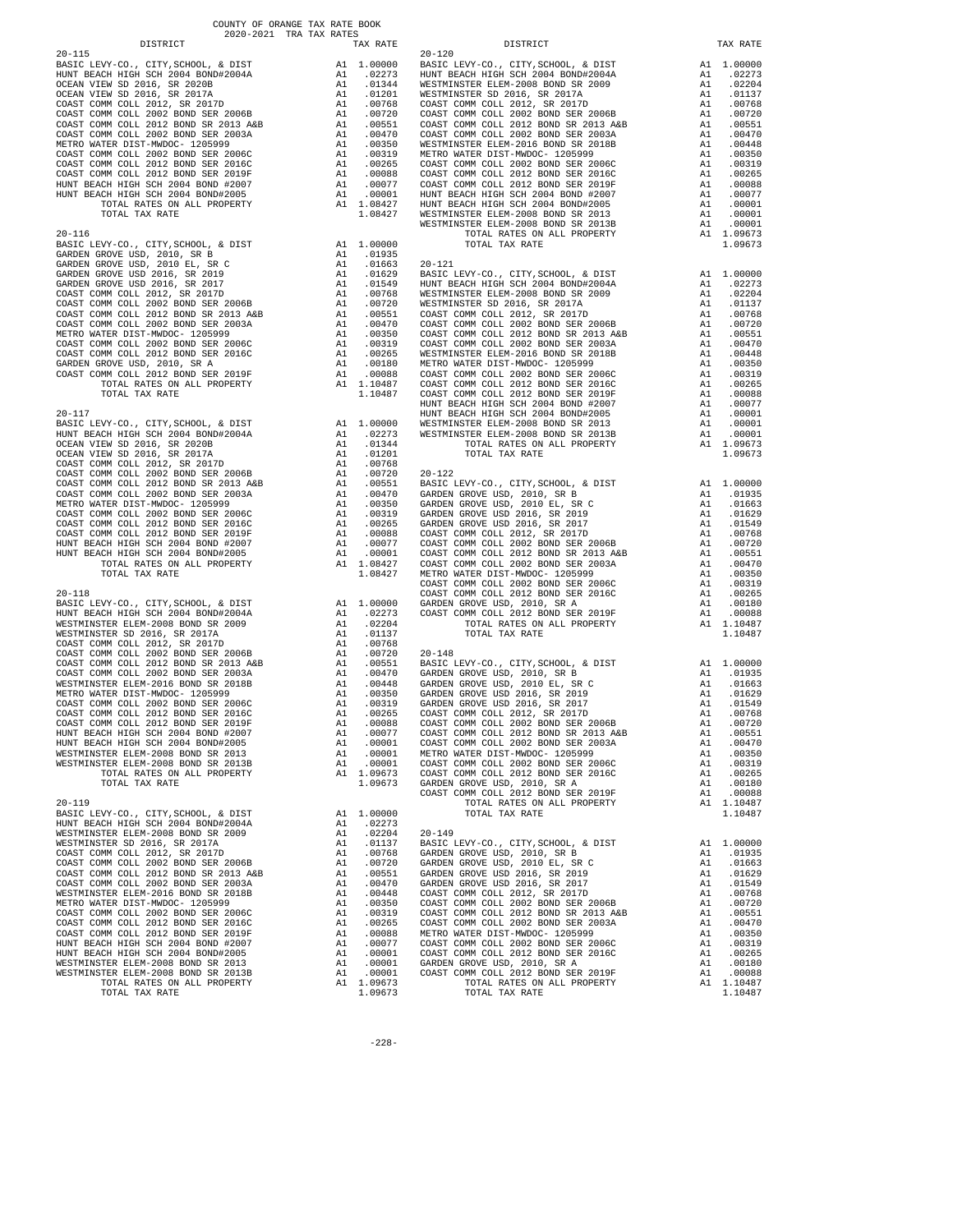| $20 - 150$                                                                                                          |                                                                                                                                                                                                                                                         |                                                                                                                                                                                                                                                                      | $20 - 155$ |
|---------------------------------------------------------------------------------------------------------------------|---------------------------------------------------------------------------------------------------------------------------------------------------------------------------------------------------------------------------------------------------------|----------------------------------------------------------------------------------------------------------------------------------------------------------------------------------------------------------------------------------------------------------------------|------------|
|                                                                                                                     |                                                                                                                                                                                                                                                         |                                                                                                                                                                                                                                                                      |            |
|                                                                                                                     |                                                                                                                                                                                                                                                         |                                                                                                                                                                                                                                                                      |            |
|                                                                                                                     |                                                                                                                                                                                                                                                         |                                                                                                                                                                                                                                                                      |            |
|                                                                                                                     |                                                                                                                                                                                                                                                         |                                                                                                                                                                                                                                                                      |            |
|                                                                                                                     |                                                                                                                                                                                                                                                         |                                                                                                                                                                                                                                                                      |            |
|                                                                                                                     |                                                                                                                                                                                                                                                         |                                                                                                                                                                                                                                                                      |            |
|                                                                                                                     |                                                                                                                                                                                                                                                         |                                                                                                                                                                                                                                                                      |            |
|                                                                                                                     |                                                                                                                                                                                                                                                         |                                                                                                                                                                                                                                                                      |            |
|                                                                                                                     |                                                                                                                                                                                                                                                         |                                                                                                                                                                                                                                                                      |            |
|                                                                                                                     |                                                                                                                                                                                                                                                         |                                                                                                                                                                                                                                                                      |            |
|                                                                                                                     |                                                                                                                                                                                                                                                         |                                                                                                                                                                                                                                                                      |            |
|                                                                                                                     |                                                                                                                                                                                                                                                         |                                                                                                                                                                                                                                                                      |            |
|                                                                                                                     |                                                                                                                                                                                                                                                         |                                                                                                                                                                                                                                                                      |            |
|                                                                                                                     |                                                                                                                                                                                                                                                         |                                                                                                                                                                                                                                                                      | WESTMIN    |
| $20 - 151$                                                                                                          |                                                                                                                                                                                                                                                         |                                                                                                                                                                                                                                                                      |            |
| BASIC LEVY-CO., CITY, SCHOOL, & DIST                                                                                |                                                                                                                                                                                                                                                         | A1 1.00000                                                                                                                                                                                                                                                           |            |
| GARDEN GROVE USD, 2010, SR B                                                                                        |                                                                                                                                                                                                                                                         | A1 .01935                                                                                                                                                                                                                                                            |            |
| GARDEN GROVE USD, 2010 EL, SR C                                                                                     |                                                                                                                                                                                                                                                         |                                                                                                                                                                                                                                                                      |            |
| GARDEN GROVE USD 2016, SR 2019<br>GARDEN GROVE USD 2016, SR 2017                                                    |                                                                                                                                                                                                                                                         |                                                                                                                                                                                                                                                                      |            |
| COAST COMM COLL 2012, SR 2017D                                                                                      |                                                                                                                                                                                                                                                         |                                                                                                                                                                                                                                                                      |            |
| COAST COMM COLL 2002 BOND SER 2006B                                                                                 |                                                                                                                                                                                                                                                         | Al .01935<br>Al .01639<br>Al .01659<br>Al .01629<br>Al .01549<br>HUNT BE<br>Al .00750<br>Al .00750<br>MESTMIN<br>Al .00751<br>COAST COAST C<br>Al .00310<br>COAST COAST C<br>Al .00319<br>COAST COAST C<br>Al .00319<br>COAST C<br>Al .00265<br>Al .00265<br>MESTMIN |            |
| COAST COMM COLL 2012 BOND SR 2013 A&B<br>COAST COMM COLL 2012 BOND SR 2013 A&B                                      |                                                                                                                                                                                                                                                         |                                                                                                                                                                                                                                                                      |            |
|                                                                                                                     |                                                                                                                                                                                                                                                         |                                                                                                                                                                                                                                                                      |            |
| METRO WATER DIST-MWDOC- 1205999<br>COAST COMM COLL 2002 BOND SER 2006C                                              |                                                                                                                                                                                                                                                         |                                                                                                                                                                                                                                                                      |            |
| COAST COMM COLL 2012 BOND SER 2016C                                                                                 |                                                                                                                                                                                                                                                         |                                                                                                                                                                                                                                                                      |            |
| GARDEN GROVE USD, 2010, SR A                                                                                        |                                                                                                                                                                                                                                                         |                                                                                                                                                                                                                                                                      |            |
| COAST COMM COLL 2012 BOND SER 2019F                                                                                 |                                                                                                                                                                                                                                                         |                                                                                                                                                                                                                                                                      |            |
| TOTAL RATES ON ALL PROPERTY                                                                                         |                                                                                                                                                                                                                                                         |                                                                                                                                                                                                                                                                      |            |
| TOTAL TAX RATE                                                                                                      |                                                                                                                                                                                                                                                         |                                                                                                                                                                                                                                                                      |            |
|                                                                                                                     |                                                                                                                                                                                                                                                         |                                                                                                                                                                                                                                                                      | HUNT BE    |
| $20 - 152$<br>BASIC LEVY-CO., CITY, SCHOOL, & DIST                                                                  |                                                                                                                                                                                                                                                         |                                                                                                                                                                                                                                                                      | HUNT BE    |
| GARDEN GROVE USD, 2010, SR B                                                                                        |                                                                                                                                                                                                                                                         | A1 1.00000 WESTMIN<br>A1 .01935 WESTMIN                                                                                                                                                                                                                              |            |
| GARDEN GROVE USD, 2010 EL, SR C                                                                                     |                                                                                                                                                                                                                                                         | A1 .01663                                                                                                                                                                                                                                                            |            |
| GARDEN GROVE USD 2016, SR 2019                                                                                      |                                                                                                                                                                                                                                                         | A1 .01629                                                                                                                                                                                                                                                            |            |
| GARDEN GROVE USD 2016, SR 2017                                                                                      | A1 .01549<br>A1 .00768 20-157<br>A1 .00720 BASIC L<br>A1 .00751 HUNT BE<br>A1 .00470 WESTMIN<br>A1 .00350 WESTMIN<br>A1 .00350 WESTMIN<br>A1 .00265 COAST C<br>A1 .00180 COAST C<br>A1 .00180 COAST C<br>A1 .00180 COAST C<br>A1 .00180 COAST METAN<br> | A1.01549                                                                                                                                                                                                                                                             |            |
| COAST COMM COLL 2012, SR 2017D<br>COAST COMM COLL 2002 BOND SER 2006B                                               |                                                                                                                                                                                                                                                         |                                                                                                                                                                                                                                                                      |            |
| COAST COMM COLL 2002 BOND SER 2006B<br>COAST COMM COLL 2012 BOND SR 2013 A&B<br>COAST COMM COLL 2002 BOND SER 2003A |                                                                                                                                                                                                                                                         |                                                                                                                                                                                                                                                                      |            |
| COAST COMM COLL 2002 BOND SER 2003A                                                                                 |                                                                                                                                                                                                                                                         |                                                                                                                                                                                                                                                                      |            |
| METRO WATER DIST-MWDOC- 1205999                                                                                     |                                                                                                                                                                                                                                                         |                                                                                                                                                                                                                                                                      |            |
| COAST COMM COLL 2002 BOND SER 2006C<br>COAST COMM COLL 2012 BOND SER 2016C                                          |                                                                                                                                                                                                                                                         |                                                                                                                                                                                                                                                                      |            |
|                                                                                                                     |                                                                                                                                                                                                                                                         |                                                                                                                                                                                                                                                                      |            |
| GARDEN GROVE USD, 2010, SR A<br>COAST COMM COLL 2012 BOND SER 2019F                                                 |                                                                                                                                                                                                                                                         |                                                                                                                                                                                                                                                                      |            |
| TOTAL RATES ON ALL PROPERTY                                                                                         |                                                                                                                                                                                                                                                         |                                                                                                                                                                                                                                                                      |            |
| TOTAL TAX RATE                                                                                                      |                                                                                                                                                                                                                                                         |                                                                                                                                                                                                                                                                      |            |
|                                                                                                                     |                                                                                                                                                                                                                                                         |                                                                                                                                                                                                                                                                      | COAST C    |
| $20 - 153$                                                                                                          |                                                                                                                                                                                                                                                         |                                                                                                                                                                                                                                                                      |            |
| BASIC LEVY-CO., CITY, SCHOOL, & DIST<br>HUNT BEACH HIGH SCH 2004 BOND#2004A                                         |                                                                                                                                                                                                                                                         |                                                                                                                                                                                                                                                                      |            |
| WESTMINSTER ELEM-2008 BOND SR 2009                                                                                  |                                                                                                                                                                                                                                                         |                                                                                                                                                                                                                                                                      |            |
| WESTMINSTER SD 2016, SR 2017A                                                                                       |                                                                                                                                                                                                                                                         |                                                                                                                                                                                                                                                                      |            |
| COAST COMM COLL 2012, SR 2017D                                                                                      |                                                                                                                                                                                                                                                         |                                                                                                                                                                                                                                                                      |            |
| COAST COMM COLL 2002 BOND SER 2006B                                                                                 |                                                                                                                                                                                                                                                         |                                                                                                                                                                                                                                                                      |            |
| COAST COMM COLL 2012 BOND SR 2013 A&B                                                                               |                                                                                                                                                                                                                                                         |                                                                                                                                                                                                                                                                      |            |
| COAST COMM COLL 2002 BOND SER 2003A<br>WESTMINSTER ELEM-2016 BOND SR 2018B                                          |                                                                                                                                                                                                                                                         |                                                                                                                                                                                                                                                                      |            |
| METRO WATER DIST-MWDOC- 1205999                                                                                     |                                                                                                                                                                                                                                                         |                                                                                                                                                                                                                                                                      |            |
| COAST COMM COLL 2002 BOND SER 2006C                                                                                 |                                                                                                                                                                                                                                                         |                                                                                                                                                                                                                                                                      |            |
| COAST COMM COLL 2012 BOND SER 2016C                                                                                 |                                                                                                                                                                                                                                                         |                                                                                                                                                                                                                                                                      |            |
| COAST COMM COLL 2012 BOND SER 2019F                                                                                 |                                                                                                                                                                                                                                                         |                                                                                                                                                                                                                                                                      |            |
| HUNT BEACH HIGH SCH 2004 BOND #2007                                                                                 |                                                                                                                                                                                                                                                         |                                                                                                                                                                                                                                                                      |            |
| HUNT BEACH HIGH SCH 2004 BOND#2005<br>WESTMINSTER ELEM-2008 BOND SR 2013                                            |                                                                                                                                                                                                                                                         | A1 .00001 COAST C                                                                                                                                                                                                                                                    |            |
| WESTMINSTER ELEM-2008 BOND SR 2013B                                                                                 | A1                                                                                                                                                                                                                                                      | .00001                                                                                                                                                                                                                                                               | COAST C    |
| TOTAL RATES ON ALL PROPERTY                                                                                         |                                                                                                                                                                                                                                                         | A1 1.09673                                                                                                                                                                                                                                                           | METRO W    |
| TOTAL TAX RATE                                                                                                      |                                                                                                                                                                                                                                                         | 1.09673                                                                                                                                                                                                                                                              | COAST C    |
|                                                                                                                     |                                                                                                                                                                                                                                                         |                                                                                                                                                                                                                                                                      | COAST C    |
| $20 - 154$<br>BASIC LEVY-CO., CITY, SCHOOL, & DIST                                                                  |                                                                                                                                                                                                                                                         |                                                                                                                                                                                                                                                                      | COAST C    |
| HUNT BEACH HIGH SCH 2004 BOND#2004A                                                                                 |                                                                                                                                                                                                                                                         | A1 1.00000 HUNT BE<br>A1 .02273 HUNT BE                                                                                                                                                                                                                              |            |
| WESTMINSTER ELEM-2008 BOND SR 2009                                                                                  | A1                                                                                                                                                                                                                                                      | .02204                                                                                                                                                                                                                                                               |            |
| WESTMINSTER SD 2016, SR 2017A                                                                                       | A1                                                                                                                                                                                                                                                      | .01137                                                                                                                                                                                                                                                               |            |
| COAST COMM COLL 2012, SR 2017D                                                                                      | A1                                                                                                                                                                                                                                                      | .00768                                                                                                                                                                                                                                                               |            |
| COAST COMM COLL 2002 BOND SER 2006B<br>COAST COMM COLL 2012 BOND SR 2013 A&B                                        |                                                                                                                                                                                                                                                         | A1 .00720 20-159                                                                                                                                                                                                                                                     |            |
| COAST COMM COLL 2002 BOND SER 2003A                                                                                 |                                                                                                                                                                                                                                                         | A1 .00551 BASIC L<br>A1 .00470 HUNT BE<br>A1 .00448 WESTMIN                                                                                                                                                                                                          |            |
| WESTMINSTER ELEM-2016 BOND SR 2018B                                                                                 |                                                                                                                                                                                                                                                         |                                                                                                                                                                                                                                                                      |            |
| METRO WATER DIST-MWDOC- 1205999                                                                                     | A1                                                                                                                                                                                                                                                      | .00350                                                                                                                                                                                                                                                               | WESTMIN    |
| COAST COMM COLL 2002 BOND SER 2006C                                                                                 |                                                                                                                                                                                                                                                         |                                                                                                                                                                                                                                                                      |            |
| COAST COMM COLL 2012 BOND SER 2016C                                                                                 |                                                                                                                                                                                                                                                         |                                                                                                                                                                                                                                                                      |            |
| COAST COMM COLL 2012 BOND SER 2019F<br>HUNT BEACH HIGH SCH 2004 BOND #2007                                          |                                                                                                                                                                                                                                                         |                                                                                                                                                                                                                                                                      |            |
| HUNT BEACH HIGH SCH 2004 BOND#2005                                                                                  |                                                                                                                                                                                                                                                         | A1 .00319 .00AST C<br>A1 .00319 .00AST C<br>A1 .00088 .00AST C<br>A1 .00088 .00AST C<br>A1 .0007 .00AST C<br>A1 .00001 .00AST C<br>A1 .00001 .00AST C<br>A1 .00001 .00AST C<br>A1 .00001 .00AST C<br>A1 .00001 .00AST C                                              |            |
| WESTMINSTER ELEM-2008 BOND SR 2013                                                                                  |                                                                                                                                                                                                                                                         |                                                                                                                                                                                                                                                                      |            |
| WESTMINSTER ELEM-2008 BOND SR 2013B                                                                                 |                                                                                                                                                                                                                                                         |                                                                                                                                                                                                                                                                      |            |
|                                                                                                                     |                                                                                                                                                                                                                                                         |                                                                                                                                                                                                                                                                      |            |

|          | 2020-2021 TRA TAX RATES |          |          |          |
|----------|-------------------------|----------|----------|----------|
| DISTRICT |                         | TAX RATE | DISTRICT | TAX RATE |
|          |                         |          |          |          |
|          |                         |          |          |          |
|          |                         |          |          |          |
|          |                         |          |          |          |
|          |                         |          |          |          |
|          |                         |          |          |          |
|          |                         |          |          |          |
|          |                         |          |          |          |
|          |                         |          |          |          |
|          |                         |          |          |          |
|          |                         |          |          |          |
|          |                         |          |          |          |
|          |                         |          |          |          |
|          |                         |          |          |          |
|          |                         |          |          |          |
|          |                         |          |          |          |
|          |                         |          |          |          |
|          |                         |          |          |          |
|          |                         |          |          |          |
|          |                         |          |          |          |
|          |                         |          |          |          |
|          |                         |          |          |          |
|          |                         |          |          |          |
|          |                         |          |          |          |
|          |                         |          |          |          |
|          |                         |          |          |          |
|          |                         |          |          |          |
|          |                         |          |          |          |
|          |                         |          |          |          |
|          |                         |          |          |          |
|          |                         |          |          |          |
|          |                         |          |          |          |
|          |                         |          |          |          |
|          |                         |          |          |          |
|          |                         |          |          |          |
|          |                         |          |          |          |
|          |                         |          |          |          |
|          |                         |          |          |          |
|          |                         |          |          |          |
|          |                         |          |          |          |
|          |                         |          |          |          |
|          |                         |          |          |          |
|          |                         |          |          |          |
|          |                         |          |          |          |
|          |                         |          |          |          |
|          |                         |          |          |          |
|          |                         |          |          |          |
|          |                         |          |          |          |
|          |                         |          |          |          |
|          |                         |          |          |          |
|          |                         |          |          |          |
|          |                         |          |          |          |
|          |                         |          |          |          |
|          |                         |          |          |          |
|          |                         |          |          |          |
|          |                         |          |          |          |
|          |                         |          |          |          |
|          |                         |          |          |          |
|          |                         |          |          |          |
|          |                         |          |          |          |
|          |                         |          |          |          |
|          |                         |          |          |          |
|          |                         |          |          |          |
|          |                         |          |          |          |
|          |                         |          |          |          |
|          |                         |          |          |          |
|          |                         |          |          |          |
|          |                         |          |          |          |
|          |                         |          |          |          |
|          |                         |          |          |          |
|          |                         |          |          |          |
|          |                         |          |          |          |
|          |                         |          |          |          |
|          |                         |          |          |          |
|          |                         |          |          |          |
|          |                         |          |          |          |
|          |                         |          |          |          |
|          |                         |          |          |          |
|          |                         |          |          |          |
|          |                         |          |          |          |
|          |                         |          |          |          |
|          |                         |          |          |          |
|          |                         |          |          |          |
|          |                         |          |          |          |
|          |                         |          |          |          |
|          |                         |          |          |          |
|          |                         |          |          |          |
|          |                         |          |          |          |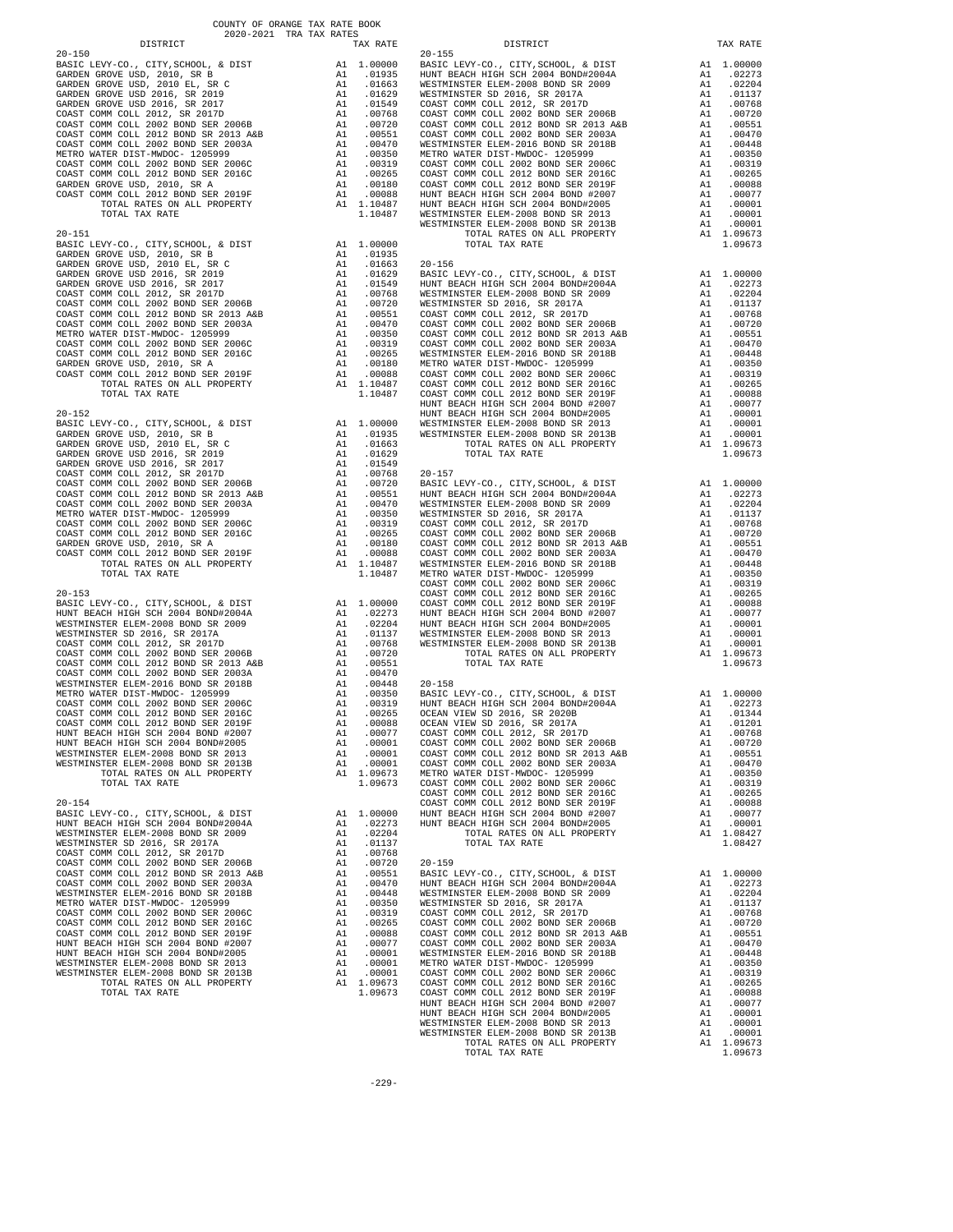| DISTRICT                                                                                                                                                                                                                                                                                                                                                                                                                                                                                                                                                                                                                                                                                         |          | TAX RATE                                                                                                                                                                                                                                                                                                                                                                                                                                                                                                                     |                                          |
|--------------------------------------------------------------------------------------------------------------------------------------------------------------------------------------------------------------------------------------------------------------------------------------------------------------------------------------------------------------------------------------------------------------------------------------------------------------------------------------------------------------------------------------------------------------------------------------------------------------------------------------------------------------------------------------------------|----------|------------------------------------------------------------------------------------------------------------------------------------------------------------------------------------------------------------------------------------------------------------------------------------------------------------------------------------------------------------------------------------------------------------------------------------------------------------------------------------------------------------------------------|------------------------------------------|
| $20 - 160$                                                                                                                                                                                                                                                                                                                                                                                                                                                                                                                                                                                                                                                                                       |          |                                                                                                                                                                                                                                                                                                                                                                                                                                                                                                                              | $20 - 902$                               |
|                                                                                                                                                                                                                                                                                                                                                                                                                                                                                                                                                                                                                                                                                                  |          |                                                                                                                                                                                                                                                                                                                                                                                                                                                                                                                              |                                          |
| $20 - 161$<br>TOTAL TAX RATE                                                                                                                                                                                                                                                                                                                                                                                                                                                                                                                                                                                                                                                                     |          | 1.10487                                                                                                                                                                                                                                                                                                                                                                                                                                                                                                                      |                                          |
| $20 - 162$                                                                                                                                                                                                                                                                                                                                                                                                                                                                                                                                                                                                                                                                                       |          |                                                                                                                                                                                                                                                                                                                                                                                                                                                                                                                              | GARDEN                                   |
| TOTAL TAX RATE                                                                                                                                                                                                                                                                                                                                                                                                                                                                                                                                                                                                                                                                                   |          | 1.10487                                                                                                                                                                                                                                                                                                                                                                                                                                                                                                                      | HUNT BE                                  |
| $20 - 901$<br>BASIC LEVY-CO., CITY, SCHOOL, & DIST<br>HUNT BEACH HIGH SCH 2004 BOND#2004A<br>WESTMINSTER ELEM-2008 BOND SR 2009<br>WESTMINSTER SD 2016, SR 2017A<br>COAST COMM COLL 2012, SR 2017D<br>COAST COMM COLL 2002 BOND SER 2006B<br>COAST COMM COLL 2012 BOND SR 2013 A&B<br>COAST COMM COLL 2002 BOND SER 2003A<br>WESTMINSTER ELEM-2016 BOND SR 2018B<br>COAST COMM COLL 2002 BOND SER 2006C<br>COAST COMM COLL 2012 BOND SER 2016C<br>COAST COMM COLL 2012 BOND SER 2019F<br>HUNT BEACH HIGH SCH 2004 BOND #2007<br>HUNT BEACH HIGH SCH 2004 BOND#2005<br>WESTMINSTER ELEM-2008 BOND SR 2013<br>WESTMINSTER ELEM-2008 BOND SR 2013B<br>TOTAL RATES ON ALL PROPERTY<br>TOTAL TAX RATE | A1<br>A1 | A1 1.00000<br>A1 .02273<br>$\begin{tabular}{ll} $\text{A1} $ & .02273$ & COAST C \\ $\text{A1} $ & .02204$ & COAST C \\ $\text{A1} $ & .01137$ & COAST C \\ $\text{A1} $ & .00768$ & COAST C \\ $\text{A1} $ & .00720$ & COAST C \\ $\text{A1} $ & .00551$ & COAST C \\ $\text{A1} $ & .00448$ & HUNT BE \\ $\text{A1} $ & .00448$ & HUNT BE \\ $\text{A1} $ & .00319$ & A1 $ & .00265$ \\ $\text{A1} $ & .00246$ & HUNT BE \\ $\text{A$<br>A1 .00088<br>A1 .00077<br>A1 .00001<br>.00001<br>.00001<br>A1 1.09323<br>1.09323 | OCEAN V<br>OCEAN V<br>COAST C<br>COAST C |

| COUNTY OF ORANGE TAX RATE BOOK<br>2020-2021 TRA TAX RATES                                                                                                                                                                                                               |          |                        |          |
|-------------------------------------------------------------------------------------------------------------------------------------------------------------------------------------------------------------------------------------------------------------------------|----------|------------------------|----------|
| DISTRICT<br>$20 - 160$                                                                                                                                                                                                                                                  | TAX RATE | DISTRICT<br>$20 - 902$ | TAX RATE |
|                                                                                                                                                                                                                                                                         |          |                        |          |
| $20 - 162$                                                                                                                                                                                                                                                              |          |                        |          |
|                                                                                                                                                                                                                                                                         |          |                        |          |
|                                                                                                                                                                                                                                                                         |          |                        |          |
| 1974.<br>1974. 1977. 1977. 1977. 1977. 1977. 1977. 1972. 1972. 1972. 1972. 1972. 1972. 1972. 1972. 1972. 1972. 1972. 1972. 1972. 1972. 1972. 1972. 1972. 1972. 1972. 1972. 1972. 1972. 1972. 1972. 1972. 1972. 1972. 1972. 1972<br>woometazonen press 2000 noam en 2012 | 00001    |                        |          |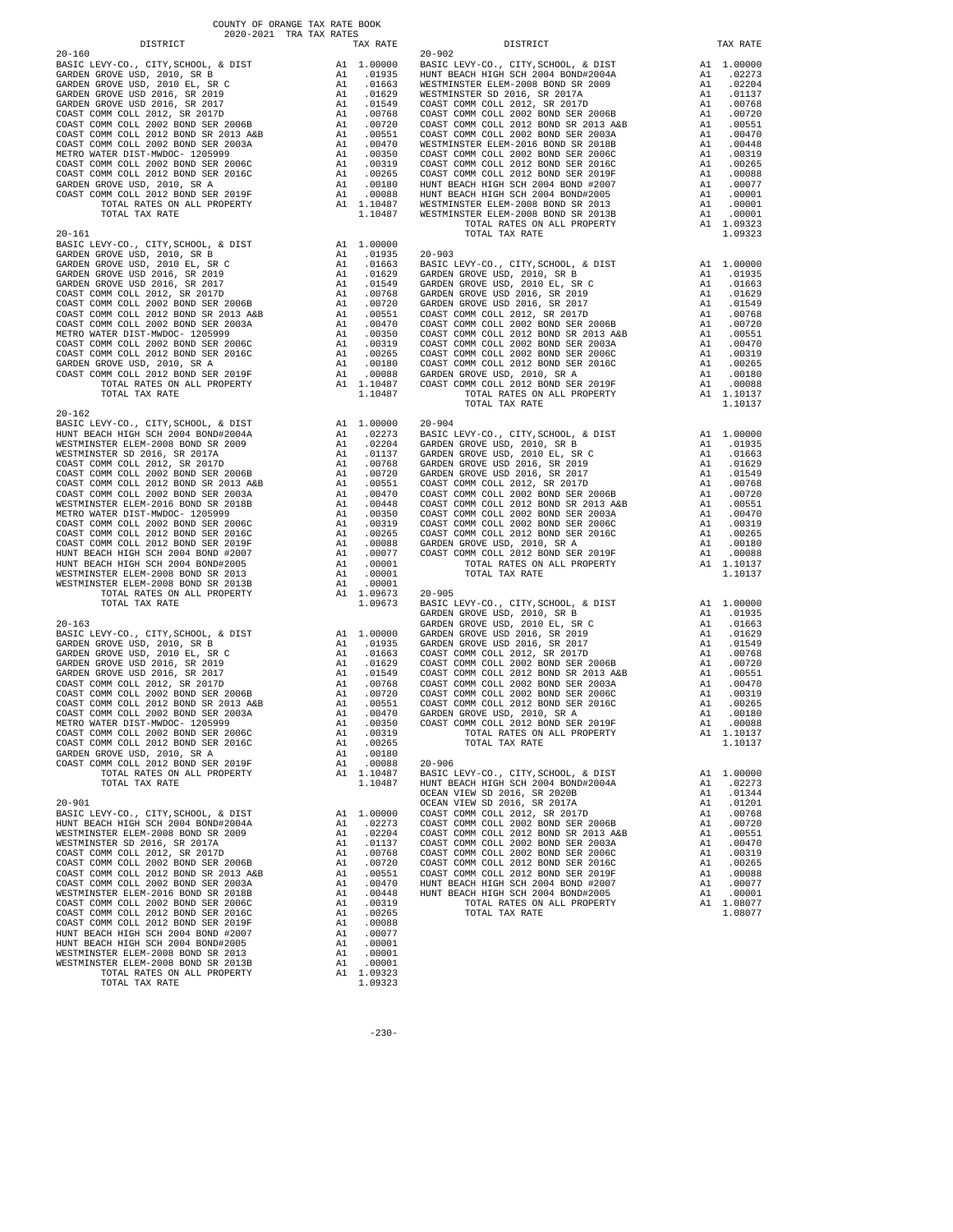| COUNTY OF ORANGE TAX RATE BOOK<br>2020-2021 TRA TAX RATES |          |                        |          |
|-----------------------------------------------------------|----------|------------------------|----------|
| DISTRICT<br>$20 - 907$                                    | TAX RATE | DISTRICT<br>$21 - 005$ | TAX RATE |
|                                                           |          |                        |          |
|                                                           |          |                        |          |
|                                                           |          |                        |          |
| TOTAL TAX RATE                                            |          | 1.11826 21-011         |          |
|                                                           |          |                        |          |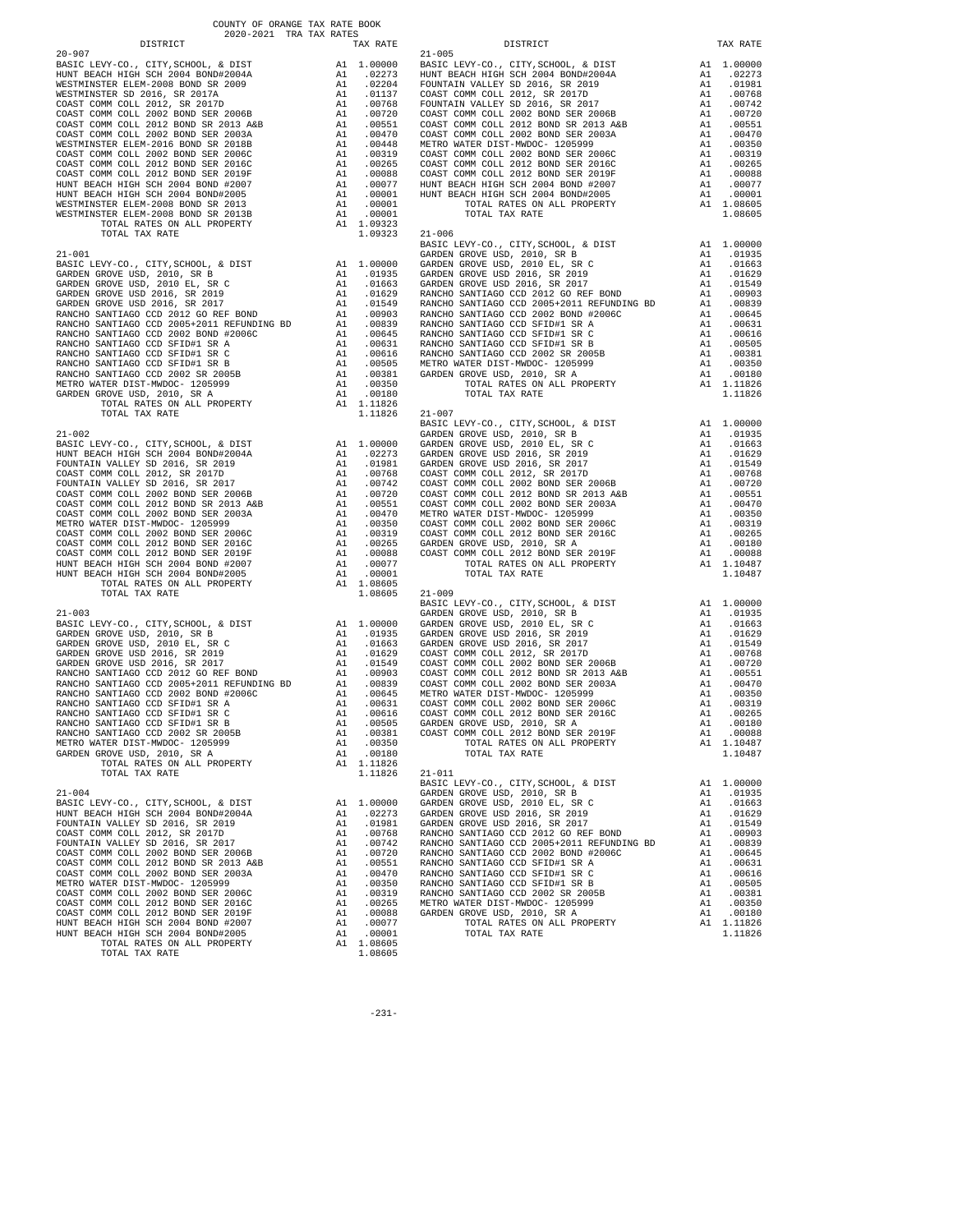| DISTRICT                                                                                                                                                                                                                                                                            | TAX RATE | DISTRICT       | TAX RATE |
|-------------------------------------------------------------------------------------------------------------------------------------------------------------------------------------------------------------------------------------------------------------------------------------|----------|----------------|----------|
|                                                                                                                                                                                                                                                                                     |          |                |          |
|                                                                                                                                                                                                                                                                                     |          |                |          |
|                                                                                                                                                                                                                                                                                     |          |                |          |
|                                                                                                                                                                                                                                                                                     |          |                |          |
|                                                                                                                                                                                                                                                                                     |          |                |          |
|                                                                                                                                                                                                                                                                                     |          |                |          |
|                                                                                                                                                                                                                                                                                     |          |                |          |
|                                                                                                                                                                                                                                                                                     |          |                |          |
|                                                                                                                                                                                                                                                                                     |          |                |          |
|                                                                                                                                                                                                                                                                                     |          |                |          |
|                                                                                                                                                                                                                                                                                     |          |                |          |
|                                                                                                                                                                                                                                                                                     |          |                |          |
|                                                                                                                                                                                                                                                                                     |          |                |          |
|                                                                                                                                                                                                                                                                                     |          |                |          |
|                                                                                                                                                                                                                                                                                     |          |                |          |
|                                                                                                                                                                                                                                                                                     |          |                |          |
|                                                                                                                                                                                                                                                                                     |          |                |          |
|                                                                                                                                                                                                                                                                                     |          |                |          |
|                                                                                                                                                                                                                                                                                     |          |                |          |
|                                                                                                                                                                                                                                                                                     |          |                |          |
|                                                                                                                                                                                                                                                                                     |          |                |          |
|                                                                                                                                                                                                                                                                                     |          |                |          |
|                                                                                                                                                                                                                                                                                     |          |                |          |
|                                                                                                                                                                                                                                                                                     |          |                |          |
|                                                                                                                                                                                                                                                                                     |          |                |          |
|                                                                                                                                                                                                                                                                                     |          |                |          |
|                                                                                                                                                                                                                                                                                     |          |                |          |
|                                                                                                                                                                                                                                                                                     |          |                |          |
|                                                                                                                                                                                                                                                                                     |          |                |          |
|                                                                                                                                                                                                                                                                                     |          |                |          |
| 31.4013   DISTRICT: THE CORRECT TRANSPORT   2013   2013   2013   2013   2013   2013   2013   2014   2013   2014   2022   2014   2014   2022   2014   2014   2022   2014   2014   2022   2014   2022   2014   2022   2014   20                                                       |          |                |          |
|                                                                                                                                                                                                                                                                                     |          |                |          |
|                                                                                                                                                                                                                                                                                     |          |                |          |
|                                                                                                                                                                                                                                                                                     |          |                |          |
|                                                                                                                                                                                                                                                                                     |          |                |          |
|                                                                                                                                                                                                                                                                                     |          |                |          |
|                                                                                                                                                                                                                                                                                     |          |                |          |
|                                                                                                                                                                                                                                                                                     |          |                |          |
|                                                                                                                                                                                                                                                                                     |          |                |          |
|                                                                                                                                                                                                                                                                                     |          |                |          |
|                                                                                                                                                                                                                                                                                     |          |                |          |
|                                                                                                                                                                                                                                                                                     |          |                |          |
|                                                                                                                                                                                                                                                                                     |          |                |          |
|                                                                                                                                                                                                                                                                                     |          |                |          |
|                                                                                                                                                                                                                                                                                     |          |                |          |
|                                                                                                                                                                                                                                                                                     |          |                |          |
|                                                                                                                                                                                                                                                                                     |          |                |          |
|                                                                                                                                                                                                                                                                                     |          |                |          |
|                                                                                                                                                                                                                                                                                     |          |                |          |
|                                                                                                                                                                                                                                                                                     |          |                |          |
|                                                                                                                                                                                                                                                                                     |          |                |          |
|                                                                                                                                                                                                                                                                                     |          |                |          |
|                                                                                                                                                                                                                                                                                     |          |                |          |
|                                                                                                                                                                                                                                                                                     |          |                |          |
|                                                                                                                                                                                                                                                                                     |          |                |          |
|                                                                                                                                                                                                                                                                                     |          |                |          |
|                                                                                                                                                                                                                                                                                     |          |                |          |
|                                                                                                                                                                                                                                                                                     |          |                |          |
|                                                                                                                                                                                                                                                                                     |          |                |          |
|                                                                                                                                                                                                                                                                                     |          |                |          |
|                                                                                                                                                                                                                                                                                     |          |                |          |
|                                                                                                                                                                                                                                                                                     |          |                |          |
|                                                                                                                                                                                                                                                                                     |          |                |          |
|                                                                                                                                                                                                                                                                                     |          |                |          |
|                                                                                                                                                                                                                                                                                     |          |                |          |
| $\begin{array}{cccccccccccc} 21-014 & 707h, 70K & 80.87 & 7000 & 7000 & 7000 & 7000 & 7000 & 7000 & 7000 & 7000 & 7000 & 7000 & 7000 & 7000 & 7000 & 7000 & 7000 & 7000 & 7000 & 7000 & 7000 & 7000 & 7000 & 7000 & 7000 & 7000 & 7000 & 7000 & 7000 & 7000 & 7000 & 7000 & 7000$   |          |                |          |
|                                                                                                                                                                                                                                                                                     |          |                |          |
|                                                                                                                                                                                                                                                                                     |          |                |          |
|                                                                                                                                                                                                                                                                                     |          |                |          |
|                                                                                                                                                                                                                                                                                     |          |                |          |
|                                                                                                                                                                                                                                                                                     |          |                |          |
|                                                                                                                                                                                                                                                                                     |          |                |          |
|                                                                                                                                                                                                                                                                                     |          |                |          |
|                                                                                                                                                                                                                                                                                     |          |                |          |
|                                                                                                                                                                                                                                                                                     |          |                |          |
| $21 - 016$                                                                                                                                                                                                                                                                          |          | $21 - 021$     |          |
|                                                                                                                                                                                                                                                                                     |          |                |          |
|                                                                                                                                                                                                                                                                                     |          |                |          |
|                                                                                                                                                                                                                                                                                     |          |                |          |
|                                                                                                                                                                                                                                                                                     |          |                |          |
|                                                                                                                                                                                                                                                                                     |          |                |          |
|                                                                                                                                                                                                                                                                                     |          |                |          |
|                                                                                                                                                                                                                                                                                     |          |                |          |
|                                                                                                                                                                                                                                                                                     |          |                |          |
|                                                                                                                                                                                                                                                                                     |          |                |          |
|                                                                                                                                                                                                                                                                                     |          |                |          |
|                                                                                                                                                                                                                                                                                     |          |                |          |
|                                                                                                                                                                                                                                                                                     |          |                |          |
|                                                                                                                                                                                                                                                                                     |          |                |          |
|                                                                                                                                                                                                                                                                                     |          |                |          |
|                                                                                                                                                                                                                                                                                     |          |                |          |
|                                                                                                                                                                                                                                                                                     |          |                |          |
|                                                                                                                                                                                                                                                                                     |          |                |          |
| $\begin{tabular}{ c  c  c c c} 21-016 & 21-0276 & 21-0216 & 21-0216 & 21-0216 & 21-0216 & 21-0216 & 21-0216 & 21-0216 & 21-0216 & 21-0216 & 21-0216 & 21-0216 & 21-0216 & 21-0216 & 21-0216 & 21-0216 & 21-0216 & 21-0216 & 21-0216 & 21-0216 & 21-0216 & 21-021$<br>TOTAL TAX RATE | 1.10487  | TOTAL TAX RATE | 1.08605  |
|                                                                                                                                                                                                                                                                                     |          |                |          |

-232-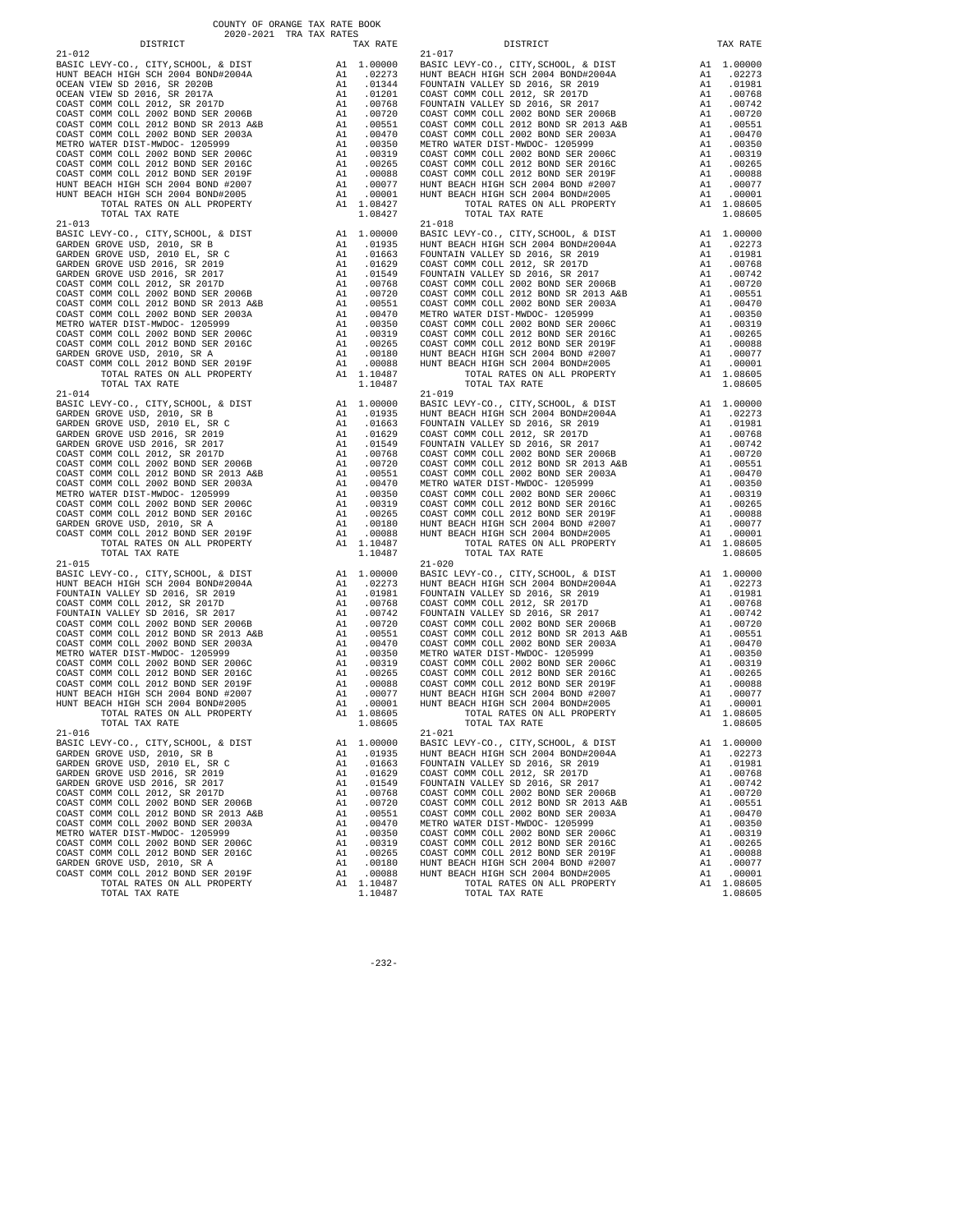| TAX RATE<br>DISTRICT |  | DISTRICT | TAX RATE |
|----------------------|--|----------|----------|
|                      |  |          |          |
|                      |  |          |          |
|                      |  |          |          |
|                      |  |          |          |
|                      |  |          |          |
|                      |  |          |          |
|                      |  |          |          |
|                      |  |          |          |
|                      |  |          |          |
|                      |  |          |          |
|                      |  |          |          |
|                      |  |          |          |
|                      |  |          |          |
|                      |  |          |          |
|                      |  |          |          |
|                      |  |          |          |
|                      |  |          |          |
|                      |  |          |          |
|                      |  |          |          |
|                      |  |          |          |
|                      |  |          |          |
|                      |  |          |          |
|                      |  |          |          |
|                      |  |          |          |
|                      |  |          |          |
|                      |  |          |          |
|                      |  |          |          |
|                      |  |          |          |
|                      |  |          |          |
|                      |  |          |          |
|                      |  |          |          |
|                      |  |          |          |
|                      |  |          |          |
|                      |  |          |          |
|                      |  |          |          |
|                      |  |          |          |
|                      |  |          |          |
|                      |  |          |          |
|                      |  |          |          |
|                      |  |          |          |
|                      |  |          |          |
|                      |  |          |          |
|                      |  |          |          |
|                      |  |          |          |
|                      |  |          |          |
|                      |  |          |          |
|                      |  |          |          |
|                      |  |          |          |
|                      |  |          |          |
|                      |  |          |          |
|                      |  |          |          |
|                      |  |          |          |
|                      |  |          |          |
|                      |  |          |          |
|                      |  |          |          |
|                      |  |          |          |
|                      |  |          |          |
|                      |  |          |          |
|                      |  |          |          |
|                      |  |          |          |
|                      |  |          |          |
|                      |  |          |          |
|                      |  |          |          |
|                      |  |          |          |
|                      |  |          |          |
|                      |  |          |          |
|                      |  |          |          |
|                      |  |          |          |
|                      |  |          |          |
|                      |  |          |          |
|                      |  |          |          |
|                      |  |          |          |
|                      |  |          |          |
|                      |  |          |          |
|                      |  |          |          |
|                      |  |          |          |
|                      |  |          |          |
|                      |  |          |          |
|                      |  |          |          |
|                      |  |          |          |
|                      |  |          |          |
|                      |  |          |          |
|                      |  |          |          |

|  | TOTAL TAX RATE | 1.10504 |
|--|----------------|---------|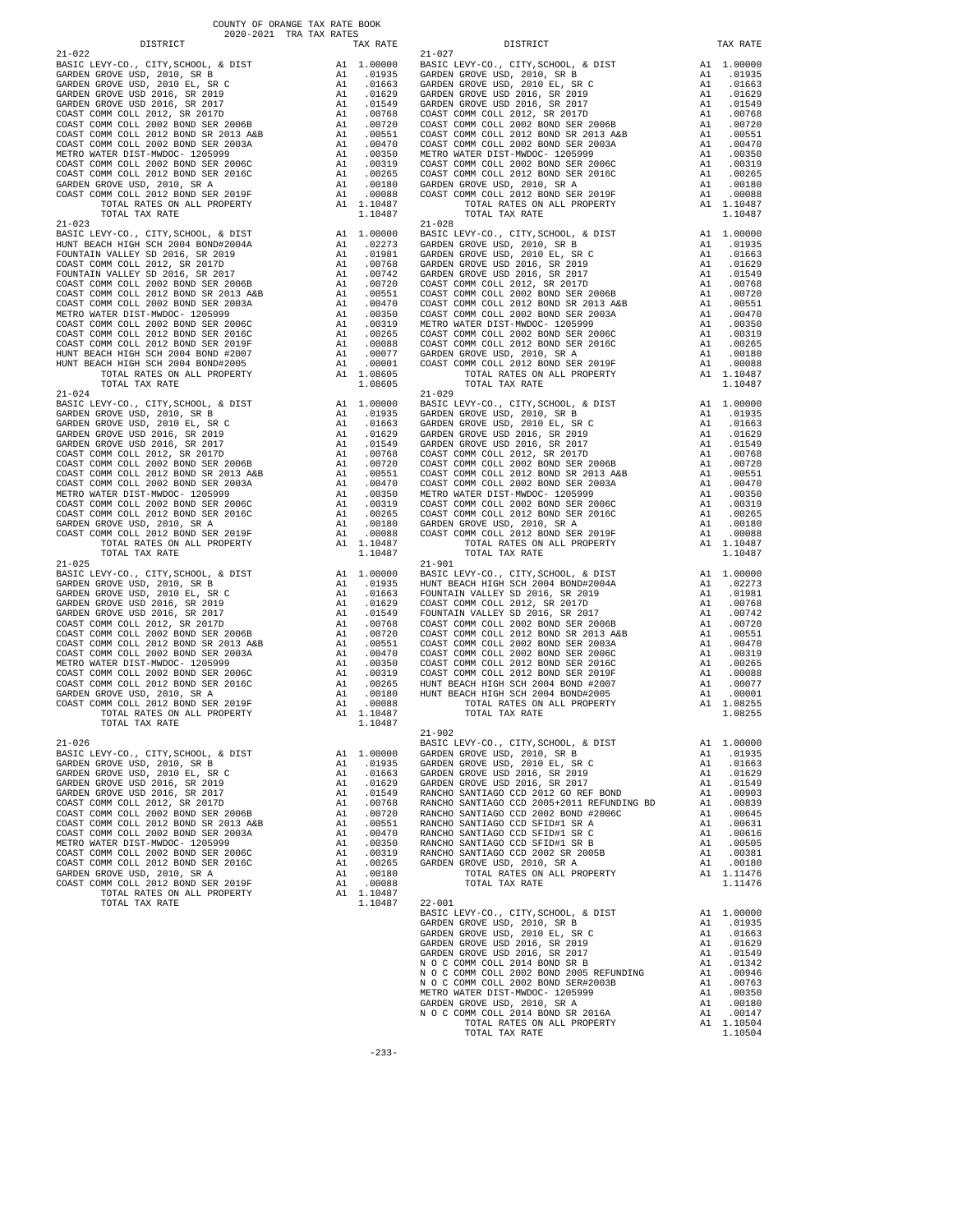|            | COUNTY OF ORANGE TAX RATE BOOK<br>2020-2021 TRA TAX RATES |                                                                                                                                                                                                                                                                            |          |
|------------|-----------------------------------------------------------|----------------------------------------------------------------------------------------------------------------------------------------------------------------------------------------------------------------------------------------------------------------------------|----------|
| DISTRICT   | TAX RATE                                                  | DISTRICT                                                                                                                                                                                                                                                                   | TAX RATE |
| $22 - 002$ |                                                           | $22 - 007$                                                                                                                                                                                                                                                                 |          |
|            |                                                           |                                                                                                                                                                                                                                                                            |          |
|            |                                                           | $\begin{bmatrix} 1.11 & 0.00 & 0.00 & 0.00 & 0.00 & 0.00 & 0.00 & 0.00 & 0.00 & 0.00 & 0.00 & 0.00 & 0.00 & 0.00 & 0.00 & 0.00 & 0.00 & 0.00 & 0.00 & 0.00 & 0.00 & 0.00 & 0.00 & 0.00 & 0.00 & 0.00 & 0.00 & 0.00 & 0.00 & 0.00 & 0.00 & 0.00 & 0.00 & 0.00 & 0.00 & 0.0$ |          |
|            |                                                           |                                                                                                                                                                                                                                                                            |          |
|            |                                                           |                                                                                                                                                                                                                                                                            |          |
|            |                                                           |                                                                                                                                                                                                                                                                            |          |
|            |                                                           |                                                                                                                                                                                                                                                                            |          |
|            |                                                           |                                                                                                                                                                                                                                                                            |          |
|            |                                                           |                                                                                                                                                                                                                                                                            |          |
|            |                                                           |                                                                                                                                                                                                                                                                            |          |
|            |                                                           |                                                                                                                                                                                                                                                                            |          |
|            |                                                           |                                                                                                                                                                                                                                                                            |          |
|            |                                                           |                                                                                                                                                                                                                                                                            |          |
|            |                                                           |                                                                                                                                                                                                                                                                            |          |
|            |                                                           |                                                                                                                                                                                                                                                                            |          |
|            |                                                           |                                                                                                                                                                                                                                                                            |          |
|            |                                                           |                                                                                                                                                                                                                                                                            |          |
|            |                                                           |                                                                                                                                                                                                                                                                            |          |
|            |                                                           |                                                                                                                                                                                                                                                                            |          |
|            |                                                           |                                                                                                                                                                                                                                                                            |          |
|            |                                                           |                                                                                                                                                                                                                                                                            |          |
|            |                                                           |                                                                                                                                                                                                                                                                            |          |
|            |                                                           |                                                                                                                                                                                                                                                                            |          |
|            |                                                           |                                                                                                                                                                                                                                                                            |          |
|            |                                                           |                                                                                                                                                                                                                                                                            |          |
|            |                                                           |                                                                                                                                                                                                                                                                            |          |
|            |                                                           |                                                                                                                                                                                                                                                                            |          |
|            |                                                           |                                                                                                                                                                                                                                                                            |          |
|            |                                                           |                                                                                                                                                                                                                                                                            |          |
|            |                                                           |                                                                                                                                                                                                                                                                            |          |
|            |                                                           |                                                                                                                                                                                                                                                                            |          |
|            |                                                           |                                                                                                                                                                                                                                                                            |          |
|            |                                                           |                                                                                                                                                                                                                                                                            |          |
|            |                                                           |                                                                                                                                                                                                                                                                            |          |
|            |                                                           |                                                                                                                                                                                                                                                                            |          |
|            |                                                           |                                                                                                                                                                                                                                                                            |          |
|            |                                                           |                                                                                                                                                                                                                                                                            |          |
|            |                                                           |                                                                                                                                                                                                                                                                            |          |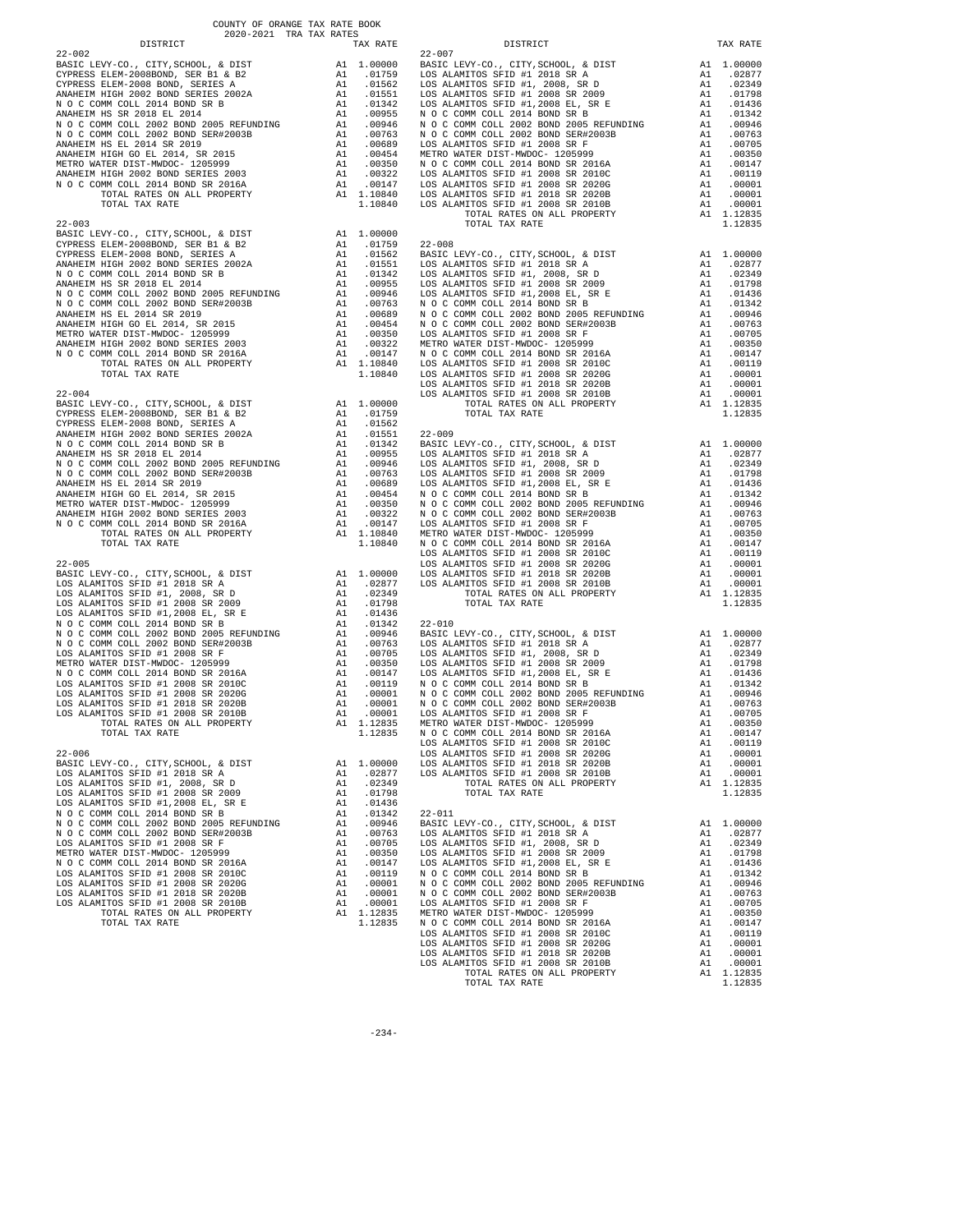| $22 - 012$                           |         |         | $22 - 902$         |
|--------------------------------------|---------|---------|--------------------|
|                                      |         |         |                    |
|                                      |         |         |                    |
|                                      |         |         |                    |
|                                      |         |         |                    |
|                                      |         |         |                    |
|                                      |         |         |                    |
|                                      |         |         |                    |
|                                      |         |         |                    |
|                                      |         |         |                    |
| TOTAL TAX RATE                       |         | 1.12835 |                    |
|                                      |         |         | $23 - 001$         |
| $22 - 013$                           |         |         | BASIC L            |
|                                      |         |         |                    |
|                                      |         |         |                    |
|                                      |         |         |                    |
|                                      |         |         |                    |
|                                      |         |         |                    |
|                                      |         |         |                    |
|                                      |         |         |                    |
|                                      |         |         |                    |
| $22 - 014$                           |         |         |                    |
|                                      |         |         |                    |
|                                      |         |         |                    |
|                                      |         |         |                    |
|                                      |         |         |                    |
|                                      |         |         |                    |
|                                      |         |         |                    |
|                                      |         |         |                    |
|                                      |         |         |                    |
|                                      |         |         |                    |
| TOTAL TAX RATE                       |         | 1.12835 |                    |
| $22 - 015$                           |         |         |                    |
|                                      |         |         |                    |
|                                      |         |         |                    |
|                                      |         |         |                    |
|                                      |         |         |                    |
|                                      |         |         |                    |
|                                      |         |         |                    |
|                                      |         |         |                    |
|                                      |         |         |                    |
|                                      |         |         |                    |
|                                      |         |         |                    |
| $22 - 016$                           |         |         |                    |
|                                      |         |         |                    |
|                                      |         |         |                    |
|                                      |         |         |                    |
|                                      |         |         |                    |
|                                      |         |         |                    |
|                                      |         |         |                    |
|                                      |         |         |                    |
|                                      |         |         |                    |
|                                      |         |         |                    |
| TOTAL TAX RATE                       |         | 1.12835 |                    |
| $22 - 026$                           |         |         |                    |
| BASIC LEVY-CO., CITY, SCHOOL, & DIST |         |         |                    |
| METRO WATER DIST-MWDOC- 1205999      |         |         |                    |
|                                      |         |         |                    |
| $22 - 901$                           |         |         | CAPISTR<br>METRO W |
|                                      |         |         |                    |
|                                      |         |         |                    |
|                                      |         |         |                    |
| TOTAL TAX RATE                       | 1.03198 |         |                    |
|                                      |         |         |                    |

-235-

| COUNTY OF ORANGE TAX RATE BOOK<br>$2020-2021 \quad \text{TRA TAX RATE}$ DISTRICT                                                                                                                                                                                                                                                                                                                                                                       |          |                                                                                                                                                                                                                                   |          |
|--------------------------------------------------------------------------------------------------------------------------------------------------------------------------------------------------------------------------------------------------------------------------------------------------------------------------------------------------------------------------------------------------------------------------------------------------------|----------|-----------------------------------------------------------------------------------------------------------------------------------------------------------------------------------------------------------------------------------|----------|
| $22 - 012$                                                                                                                                                                                                                                                                                                                                                                                                                                             | TAX RATE | DISTRICT<br>$22 - 902$                                                                                                                                                                                                            | TAX RATE |
|                                                                                                                                                                                                                                                                                                                                                                                                                                                        |          |                                                                                                                                                                                                                                   |          |
|                                                                                                                                                                                                                                                                                                                                                                                                                                                        |          |                                                                                                                                                                                                                                   |          |
|                                                                                                                                                                                                                                                                                                                                                                                                                                                        |          |                                                                                                                                                                                                                                   |          |
|                                                                                                                                                                                                                                                                                                                                                                                                                                                        |          |                                                                                                                                                                                                                                   |          |
|                                                                                                                                                                                                                                                                                                                                                                                                                                                        |          |                                                                                                                                                                                                                                   |          |
| 270-013<br>2020-11<br>2020-2021 - 2020-2021 - 2020-2021 - 2020-2021 - 2020-2021 - 2020-2021<br>2020-2021 - 2020-2021 - 2020-2021 - 2020-2021 - 2020-2021 - 2020-2021 - 2020-2021<br>2020-2021 - 2020-2022 - 2020-2022 - 2020-2022 -                                                                                                                                                                                                                    |          |                                                                                                                                                                                                                                   |          |
|                                                                                                                                                                                                                                                                                                                                                                                                                                                        |          |                                                                                                                                                                                                                                   |          |
| $22 - 015$                                                                                                                                                                                                                                                                                                                                                                                                                                             |          |                                                                                                                                                                                                                                   |          |
|                                                                                                                                                                                                                                                                                                                                                                                                                                                        |          | 00 100 114 10840 (APLANCE DISPUBLE 2012 REF ALL PROPERTY ALL PROPERTY ALL INGERETY AND SAMPLE AND SAMPLE AND INCLUSION AND CAPISTRANO U SFIDHI, 1999 EL, 2012 REF ALL 00350 10362<br>TOTAL RATES ON ALL PROPERTY ALL AND A DISPUB |          |
| $\begin{tabular}{c cccc} TUTALI-1A6 & $\cdots$\\ \hline 12.0016 & $L1.00000$ & $TOTAL TAX RATE\\ \hline 12.0000 & $TOTAL TAX RATE\\ \hline 12.0000 & $TOTAL TAX RATE\\ \hline 12.0000 & $TOTAL TAX RATE\\ \hline 12.0000 & $TOTAL TAX RATE\\ \hline 12.0000 & $TOTAL TAX RATE\\ \hline 12.0000 & $TOTAL TAX RATE\\ \hline 12.0000 & $TOTAL TAX RATE\\ \hline 12.00000 & $TOT$                                                                          |          |                                                                                                                                                                                                                                   |          |
|                                                                                                                                                                                                                                                                                                                                                                                                                                                        |          |                                                                                                                                                                                                                                   |          |
| $\begin{tabular}{c c c c c} \multicolumn{4}{c }{\textbf{22-026}} \\ \multicolumn{4}{c }{\textbf{METRO}} & \multicolumn{4}{c }{\textbf{METRO}} & \multicolumn{4}{c }{\textbf{METRO}} & \multicolumn{4}{c }{\textbf{METRO}} & \multicolumn{4}{c }{\textbf{METRO}} & \multicolumn{4}{c }{\textbf{METRO}} & \multicolumn{4}{c }{\textbf{METRO}} & \multicolumn{4}{c }{\textbf{METRO}} & \multicolumn{4}{c }{\textbf{METRO}} & \multicolumn{4}{c }{\textbf$ |          |                                                                                                                                                                                                                                   |          |
|                                                                                                                                                                                                                                                                                                                                                                                                                                                        |          |                                                                                                                                                                                                                                   |          |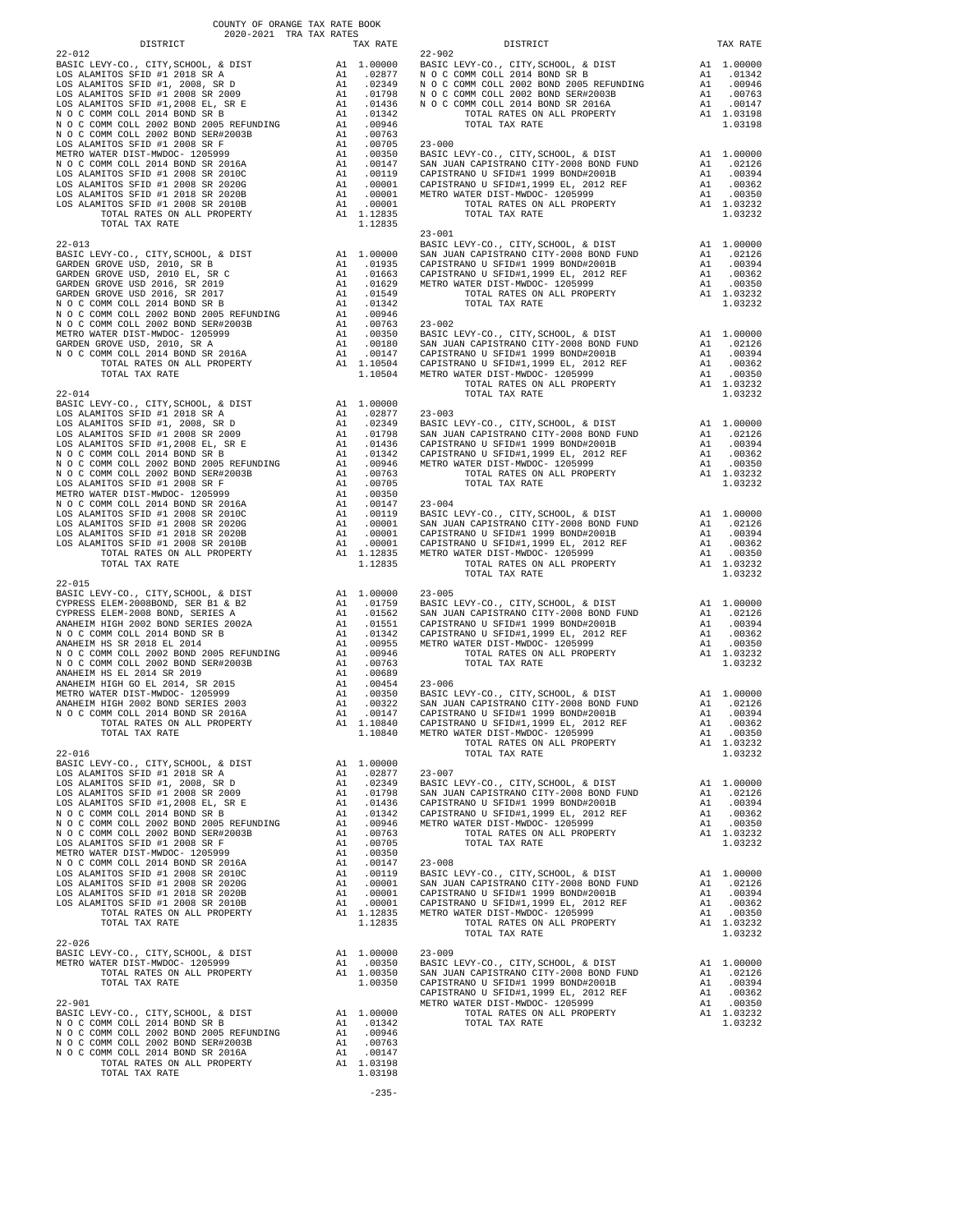| DISTRICT                                                                                       |          | TAX RATE                        |                                  |
|------------------------------------------------------------------------------------------------|----------|---------------------------------|----------------------------------|
| $23 - 010$                                                                                     |          |                                 | $23 - 022$                       |
| $23 - 011$                                                                                     |          |                                 | $23 - 023$                       |
| TOTAL TAX RATE                                                                                 |          | 1.03232                         |                                  |
|                                                                                                |          |                                 |                                  |
|                                                                                                |          |                                 | $23 - 026$                       |
| $23 - 014$                                                                                     |          |                                 |                                  |
| $23 - 015$                                                                                     |          |                                 |                                  |
|                                                                                                |          |                                 |                                  |
| TOTAL TAX RATE                                                                                 |          | 1.03232                         |                                  |
| $23 - 016$                                                                                     |          |                                 | $23 - 028$                       |
|                                                                                                |          |                                 |                                  |
| TOTAL TAX RATE                                                                                 |          | 1.03232                         |                                  |
| $23 - 017$                                                                                     |          |                                 | $23 - 029$                       |
|                                                                                                |          |                                 |                                  |
|                                                                                                |          |                                 |                                  |
|                                                                                                |          |                                 |                                  |
|                                                                                                |          |                                 |                                  |
|                                                                                                |          |                                 |                                  |
| TOTAL RATES ON ALL PROPERTY<br>TOTAL TAX RATE                                                  |          | A1 1.03232<br>1.03232           |                                  |
| $23 - 019$<br>BASIC LEVY-CO., CITY, SCHOOL, & DIST                                             |          | A1 1.00000 BASIC L              | $23 - 031$                       |
| SAN JUAN CAPISTRANO CITY-2008 BOND FUND                                                        |          | A1 .02126                       | SAN JUA                          |
| CAPISTRANO U SFID#1 1999 BOND#2001B<br>CAPISTRANO U SFID#1,1999 EL, 2012 REF                   | A1<br>A1 | .00394<br>.00362                | CAPISTR<br>CAPISTR               |
| METRO WATER DIST-MWDOC- 1205999<br>TOTAL RATES ON ALL PROPERTY<br>TOTAL TAX RATE<br>$23 - 020$ | A1       | .00350<br>A1 1.03232<br>1.03232 | METRO W<br>$23 - 032$            |
| BASIC LEVY-CO., CITY, SCHOOL, & DIST                                                           |          | A1 1.00000                      | BASIC L                          |
| SAN JUAN CAPISTRANO CITY-2008 BOND FUND<br>CAPISTRANO U SFID#1 1999 BOND#2001B                 | A1       | A1.02126<br>.00394              | SAN JUA<br>CAPISTR               |
| CAPISTRANO U SFID#1,1999 EL, 2012 REF                                                          | A1       |                                 | .00362 CAPISTR<br>.00350 METRO W |
| METRO WATER DIST-MWDOC- 1205999<br>TOTAL RATES ON ALL PROPERTY<br>TOTAL TAX RATE               | A1       | A1 1.03232<br>1.03232           |                                  |
| $23 - 021$<br>BASIC LEVY-CO., CITY, SCHOOL, & DIST                                             |          | A1 1.00000                      | $23 - 034$<br>BASIC L            |
| SAN JUAN CAPISTRANO CITY-2008 BOND FUND<br>CAPISTRANO U SFID#1 1999 BOND#2001B                 | A1       | A1 .02126<br>.00394             | SAN JUA<br>CAPISTR               |
| CAPISTRANO U SFID#1,1999 EL, 2012 REF                                                          | A1       | .00362                          | CAPISTR                          |
| METRO WATER DIST-MWDOC- 1205999<br>TOTAL RATES ON ALL PROPERTY                                 | A1       | A1 1.03232                      | .00302 CAPISIN<br>.00350 METROW  |
| TOTAL TAX RATE                                                                                 |          | 1.03232                         |                                  |

| COUNTY OF ORANGE TAX RATE BOOK<br>$2020-2021 \quad \text{TRA TAX RATES}$ DISTRICT $\hspace{2.5cm}$ |          |                                                                                                                                                                                                                                                                                                                                                                                                          |          |
|----------------------------------------------------------------------------------------------------|----------|----------------------------------------------------------------------------------------------------------------------------------------------------------------------------------------------------------------------------------------------------------------------------------------------------------------------------------------------------------------------------------------------------------|----------|
|                                                                                                    | TAX RATE | DISTRICT                                                                                                                                                                                                                                                                                                                                                                                                 | TAX RATE |
| $23 - 010$                                                                                         |          | $23 - 022$                                                                                                                                                                                                                                                                                                                                                                                               |          |
|                                                                                                    |          |                                                                                                                                                                                                                                                                                                                                                                                                          |          |
| $23 - 012$                                                                                         |          | $23 - 024$                                                                                                                                                                                                                                                                                                                                                                                               |          |
|                                                                                                    |          |                                                                                                                                                                                                                                                                                                                                                                                                          |          |
|                                                                                                    |          | $\begin{tabular}{c c c c c} \multicolumn{1}{c c c} \multicolumn{1}{c c c} \multicolumn{1}{c c c} \multicolumn{1}{c c c} \multicolumn{1}{c c c} \multicolumn{1}{c c c} \multicolumn{1}{c c c} \multicolumn{1}{c c c} \multicolumn{1}{c c c} \multicolumn{1}{c c c} \multicolumn{1}{c c c} \multicolumn{1}{c c c} \multicolumn{1}{c c c} \multicolumn{1}{c c c} \multicolumn{1}{c c c} \multicolumn{1}{c $ |          |
|                                                                                                    |          |                                                                                                                                                                                                                                                                                                                                                                                                          |          |
|                                                                                                    |          |                                                                                                                                                                                                                                                                                                                                                                                                          |          |
| $23 - 017$                                                                                         |          | $23 - 029$                                                                                                                                                                                                                                                                                                                                                                                               |          |
| $23 - 019$                                                                                         |          | CAPISTRANO U SPID#1.1999 BL, 2012 REF A1 .00362 CAPISTRANO U SPID#1.1999 BL, 2012 REF A1 .00362<br>CAPISTRANO U SPID#1.1999 BL, 2012 REF A1 .00360 CAPISTRANO U SPID#1.1999 BL, 2012 REF A1 .00362<br>METRO WATER DIST-MWDOC- 1205                                                                                                                                                                       | 1.03232  |
| TOTAL TAX RATE<br>$23 - 020$                                                                       | 1.03232  | $23 - 031$<br>TOTAL TAX RATE<br>$23 - 032$                                                                                                                                                                                                                                                                                                                                                               | 1.03232  |
| TOTAL TAX RATE<br>$23 - 021$                                                                       | 1.03232  | TOTAL TAX RATE<br>$23 - 034$                                                                                                                                                                                                                                                                                                                                                                             | 1.03232  |
|                                                                                                    | $-236-$  |                                                                                                                                                                                                                                                                                                                                                                                                          |          |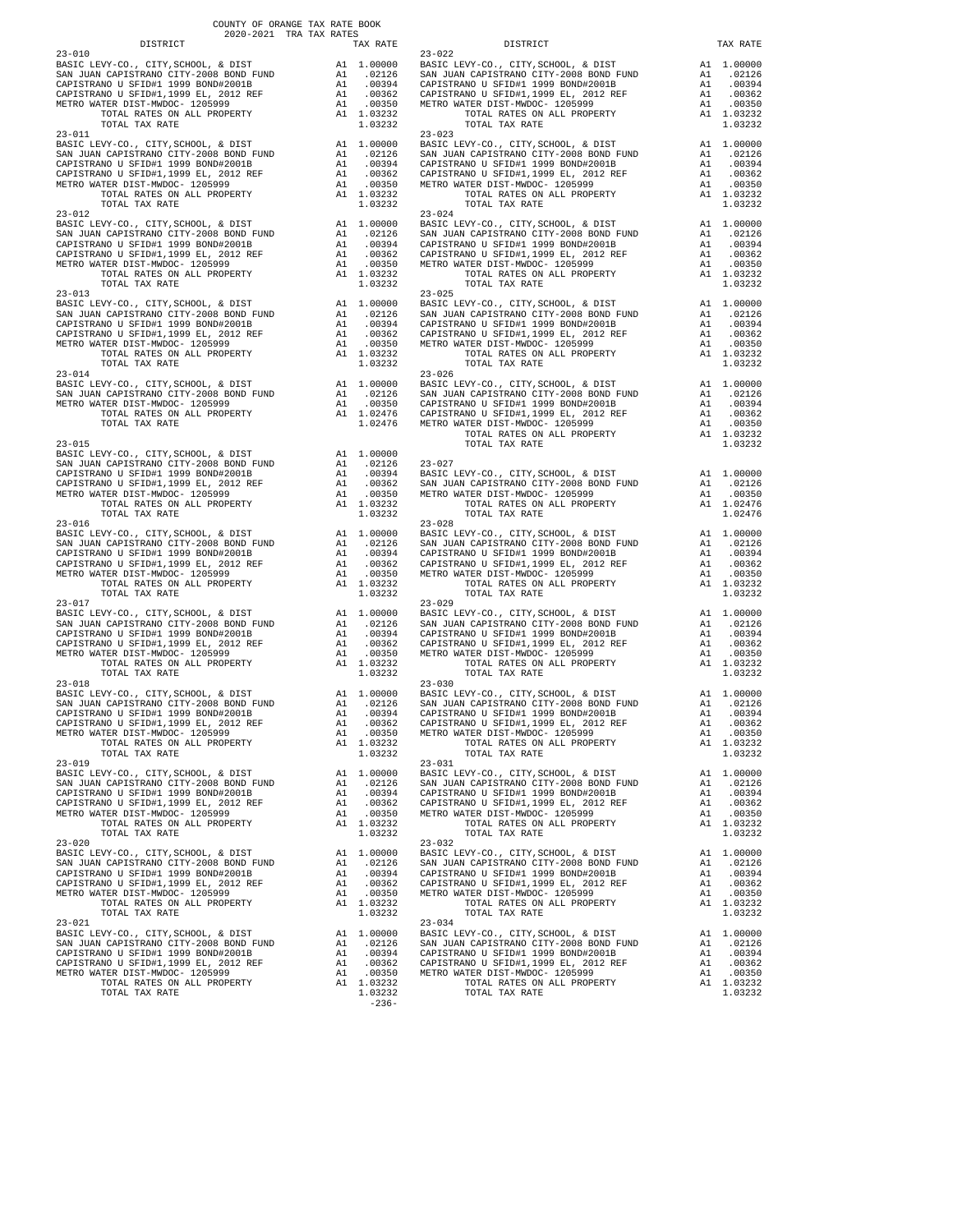|                                                                              |          | IAA KAIL                                                                                        |            |
|------------------------------------------------------------------------------|----------|-------------------------------------------------------------------------------------------------|------------|
| $23 - 035$                                                                   |          |                                                                                                 | $23 - 047$ |
|                                                                              |          |                                                                                                 |            |
|                                                                              |          |                                                                                                 |            |
|                                                                              |          |                                                                                                 |            |
|                                                                              |          |                                                                                                 |            |
|                                                                              |          |                                                                                                 |            |
|                                                                              |          |                                                                                                 |            |
| $23 - 036$                                                                   |          |                                                                                                 | $23 - 048$ |
|                                                                              |          |                                                                                                 |            |
|                                                                              |          |                                                                                                 |            |
|                                                                              |          |                                                                                                 |            |
|                                                                              |          |                                                                                                 |            |
|                                                                              |          |                                                                                                 |            |
|                                                                              |          |                                                                                                 |            |
|                                                                              |          |                                                                                                 |            |
| $23 - 037$                                                                   |          |                                                                                                 | $23 - 049$ |
|                                                                              |          |                                                                                                 |            |
|                                                                              |          |                                                                                                 |            |
|                                                                              |          |                                                                                                 |            |
|                                                                              |          |                                                                                                 |            |
|                                                                              |          |                                                                                                 |            |
|                                                                              |          |                                                                                                 |            |
| TOTAL TAX RATE                                                               |          | 1.03232                                                                                         |            |
|                                                                              |          |                                                                                                 |            |
|                                                                              |          |                                                                                                 |            |
|                                                                              |          |                                                                                                 |            |
|                                                                              |          |                                                                                                 |            |
|                                                                              |          |                                                                                                 |            |
|                                                                              |          |                                                                                                 |            |
|                                                                              |          |                                                                                                 |            |
| $23 - 039$                                                                   |          |                                                                                                 | $23 - 051$ |
|                                                                              |          |                                                                                                 |            |
|                                                                              |          |                                                                                                 |            |
|                                                                              |          |                                                                                                 |            |
|                                                                              |          |                                                                                                 |            |
|                                                                              |          |                                                                                                 |            |
|                                                                              |          |                                                                                                 |            |
|                                                                              |          |                                                                                                 |            |
| $23 - 040$                                                                   |          |                                                                                                 | $23 - 052$ |
|                                                                              |          |                                                                                                 |            |
|                                                                              |          |                                                                                                 |            |
|                                                                              |          |                                                                                                 |            |
|                                                                              |          |                                                                                                 |            |
|                                                                              |          |                                                                                                 |            |
|                                                                              |          |                                                                                                 |            |
| TOTAL TAX RATE                                                               |          | 1.03232                                                                                         |            |
| $23 - 041$                                                                   |          |                                                                                                 | $23 - 053$ |
|                                                                              |          |                                                                                                 |            |
|                                                                              |          |                                                                                                 |            |
|                                                                              |          |                                                                                                 |            |
|                                                                              |          |                                                                                                 |            |
|                                                                              |          |                                                                                                 |            |
|                                                                              |          |                                                                                                 |            |
| TOTAL TAX RATE                                                               |          | 1.03232                                                                                         |            |
|                                                                              |          |                                                                                                 |            |
|                                                                              |          |                                                                                                 |            |
|                                                                              |          |                                                                                                 |            |
|                                                                              |          |                                                                                                 |            |
|                                                                              |          |                                                                                                 |            |
|                                                                              |          |                                                                                                 |            |
|                                                                              |          |                                                                                                 |            |
|                                                                              |          |                                                                                                 |            |
|                                                                              |          |                                                                                                 |            |
|                                                                              |          |                                                                                                 |            |
|                                                                              |          |                                                                                                 |            |
|                                                                              |          |                                                                                                 |            |
|                                                                              |          |                                                                                                 |            |
|                                                                              |          |                                                                                                 |            |
| METRO WATER DIST-MWDOC- 1205999                                              | A1       | .00350                                                                                          | METRO W    |
| TOTAL RATES ON ALL PROPERTY<br>TOTAL TAX RATE                                |          | A1 1.03232<br>1.03232                                                                           |            |
| $23 - 044$                                                                   |          |                                                                                                 | $23 - 056$ |
| BASIC LEVY-CO., CITY, SCHOOL, & DIST                                         |          |                                                                                                 |            |
| SAN JUAN CAPISTRANO CITY-2008 BOND FUND                                      |          |                                                                                                 |            |
| CAPISTRANO U SFID#1 1999 BOND#2001B                                          |          |                                                                                                 |            |
| CAPISTRANO U SFID#1,1999 EL, 2012 REF                                        |          |                                                                                                 |            |
| METRO WATER DIST-MWDOC- 1205999                                              |          |                                                                                                 |            |
| TOTAL RATES ON ALL PROPERTY                                                  |          | A1 1.00000 BASIC L<br>A1 .02126 SAN JUA<br>A1 .00394 CAPISTR<br>A1 .00350 METRO W<br>A1 1.03232 |            |
| TOTAL TAX RATE                                                               |          | 1.03232                                                                                         |            |
| $23 - 045$                                                                   |          |                                                                                                 | $23 - 057$ |
| BASIC LEVY-CO., CITY, SCHOOL, & DIST                                         |          | A1 1.00000                                                                                      | BASIC L    |
| SAN JUAN CAPISTRANO CITY-2008 BOND FUND                                      |          | A1 .02126                                                                                       | SAN JUA    |
| METRO WATER DIST-MWDOC- 1205999                                              |          |                                                                                                 |            |
| TOTAL RATES ON ALL PROPERTY                                                  |          |                                                                                                 |            |
| TOTAL TAX RATE                                                               |          | A1 .00350 CAPISTR<br>A1 1.02476 CAPISTR<br>1.02476 METROW                                       |            |
|                                                                              |          |                                                                                                 |            |
| $23 - 046$                                                                   |          |                                                                                                 |            |
| BASIC LEVY-CO., CITY, SCHOOL, & DIST                                         |          | A1 1.00000                                                                                      |            |
| SAN JUAN CAPISTRANO CITY-2008 BOND FUND                                      |          | A1 .02126<br>A1 .00394                                                                          |            |
| CAPISTRANO U SFID#1 1999 BOND#2001B<br>CAPISTRANO U SFID#1,1999 EL, 2012 REF |          | .00394                                                                                          |            |
| METRO WATER DIST-MWDOC- 1205999                                              | A1<br>A1 | .00362<br>.00350                                                                                |            |
| TOTAL RATES ON ALL PROPERTY                                                  |          | A1 1.03232                                                                                      |            |
| TOTAL TAX RATE                                                               |          | 1.03232                                                                                         |            |

| APISTRANO U SFID#1,1999 EL. 2012 REF |  |
|--------------------------------------|--|
| ETRO WATER DIST-MWDOC- 1205999       |  |
| TOTAL RATES ON ALL PROPERTY          |  |
| TOTAL TAX RATE                       |  |

| COUNTY OF ORANGE TAX RATE BOOK<br>$\begin{minipage}{.03\textwidth} \begin{tabular}{l} \multicolumn{2}{c}{\textwidth} \end{tabular} \begin{tabular}{l} \multicolumn{2}{c}{\textwidth} \end{tabular} \begin{tabular}{l} \multicolumn{2}{c}{\textwidth} \end{tabular} \begin{tabular}{l} \multicolumn{2}{c}{\textwidth} \end{tabular} \begin{tabular}{l} \multicolumn{2}{c}{\textwidth} \end{tabular} \begin{tabular}{l} \multicolumn{2}{c}{\textwidth} \end{tabular} \begin{tabular}{l} \multicolumn{2}{c}{\textwidth} \end{tabular} \begin{tabular}{l} \multicolumn{2}{c}{$ |                     |                                                       |          |
|----------------------------------------------------------------------------------------------------------------------------------------------------------------------------------------------------------------------------------------------------------------------------------------------------------------------------------------------------------------------------------------------------------------------------------------------------------------------------------------------------------------------------------------------------------------------------|---------------------|-------------------------------------------------------|----------|
|                                                                                                                                                                                                                                                                                                                                                                                                                                                                                                                                                                            | TAX RATE            | $\begin{array}{ccc}\n & \text{DISTRICT}\n\end{array}$ | TAX RATE |
| $23 - 035$                                                                                                                                                                                                                                                                                                                                                                                                                                                                                                                                                                 |                     | $23 - 047$                                            |          |
|                                                                                                                                                                                                                                                                                                                                                                                                                                                                                                                                                                            |                     |                                                       |          |
|                                                                                                                                                                                                                                                                                                                                                                                                                                                                                                                                                                            |                     |                                                       |          |
|                                                                                                                                                                                                                                                                                                                                                                                                                                                                                                                                                                            |                     |                                                       |          |
|                                                                                                                                                                                                                                                                                                                                                                                                                                                                                                                                                                            |                     |                                                       |          |
|                                                                                                                                                                                                                                                                                                                                                                                                                                                                                                                                                                            |                     |                                                       |          |
|                                                                                                                                                                                                                                                                                                                                                                                                                                                                                                                                                                            |                     |                                                       |          |
|                                                                                                                                                                                                                                                                                                                                                                                                                                                                                                                                                                            |                     |                                                       |          |
|                                                                                                                                                                                                                                                                                                                                                                                                                                                                                                                                                                            |                     |                                                       |          |
|                                                                                                                                                                                                                                                                                                                                                                                                                                                                                                                                                                            |                     |                                                       |          |
|                                                                                                                                                                                                                                                                                                                                                                                                                                                                                                                                                                            |                     |                                                       |          |
| $23 - 037$                                                                                                                                                                                                                                                                                                                                                                                                                                                                                                                                                                 |                     | $23 - 049$                                            |          |
|                                                                                                                                                                                                                                                                                                                                                                                                                                                                                                                                                                            |                     |                                                       |          |
|                                                                                                                                                                                                                                                                                                                                                                                                                                                                                                                                                                            |                     |                                                       |          |
|                                                                                                                                                                                                                                                                                                                                                                                                                                                                                                                                                                            |                     |                                                       |          |
|                                                                                                                                                                                                                                                                                                                                                                                                                                                                                                                                                                            |                     |                                                       |          |
|                                                                                                                                                                                                                                                                                                                                                                                                                                                                                                                                                                            |                     |                                                       |          |
|                                                                                                                                                                                                                                                                                                                                                                                                                                                                                                                                                                            |                     |                                                       |          |
|                                                                                                                                                                                                                                                                                                                                                                                                                                                                                                                                                                            |                     |                                                       |          |
|                                                                                                                                                                                                                                                                                                                                                                                                                                                                                                                                                                            |                     |                                                       |          |
|                                                                                                                                                                                                                                                                                                                                                                                                                                                                                                                                                                            |                     |                                                       |          |
|                                                                                                                                                                                                                                                                                                                                                                                                                                                                                                                                                                            |                     |                                                       |          |
|                                                                                                                                                                                                                                                                                                                                                                                                                                                                                                                                                                            |                     |                                                       |          |
|                                                                                                                                                                                                                                                                                                                                                                                                                                                                                                                                                                            |                     |                                                       |          |
|                                                                                                                                                                                                                                                                                                                                                                                                                                                                                                                                                                            |                     |                                                       |          |
|                                                                                                                                                                                                                                                                                                                                                                                                                                                                                                                                                                            |                     |                                                       |          |
|                                                                                                                                                                                                                                                                                                                                                                                                                                                                                                                                                                            |                     |                                                       |          |
|                                                                                                                                                                                                                                                                                                                                                                                                                                                                                                                                                                            |                     |                                                       |          |
|                                                                                                                                                                                                                                                                                                                                                                                                                                                                                                                                                                            |                     |                                                       |          |
|                                                                                                                                                                                                                                                                                                                                                                                                                                                                                                                                                                            |                     |                                                       |          |
|                                                                                                                                                                                                                                                                                                                                                                                                                                                                                                                                                                            |                     |                                                       |          |
|                                                                                                                                                                                                                                                                                                                                                                                                                                                                                                                                                                            |                     |                                                       |          |
|                                                                                                                                                                                                                                                                                                                                                                                                                                                                                                                                                                            |                     |                                                       |          |
|                                                                                                                                                                                                                                                                                                                                                                                                                                                                                                                                                                            |                     |                                                       |          |
|                                                                                                                                                                                                                                                                                                                                                                                                                                                                                                                                                                            |                     |                                                       |          |
|                                                                                                                                                                                                                                                                                                                                                                                                                                                                                                                                                                            |                     |                                                       |          |
|                                                                                                                                                                                                                                                                                                                                                                                                                                                                                                                                                                            |                     |                                                       |          |
|                                                                                                                                                                                                                                                                                                                                                                                                                                                                                                                                                                            |                     |                                                       |          |
|                                                                                                                                                                                                                                                                                                                                                                                                                                                                                                                                                                            |                     |                                                       |          |
|                                                                                                                                                                                                                                                                                                                                                                                                                                                                                                                                                                            |                     |                                                       |          |
| $23 - 042$                                                                                                                                                                                                                                                                                                                                                                                                                                                                                                                                                                 |                     | $23 - 054$                                            |          |
|                                                                                                                                                                                                                                                                                                                                                                                                                                                                                                                                                                            |                     |                                                       |          |
|                                                                                                                                                                                                                                                                                                                                                                                                                                                                                                                                                                            |                     |                                                       |          |
|                                                                                                                                                                                                                                                                                                                                                                                                                                                                                                                                                                            |                     |                                                       |          |
|                                                                                                                                                                                                                                                                                                                                                                                                                                                                                                                                                                            |                     |                                                       |          |
|                                                                                                                                                                                                                                                                                                                                                                                                                                                                                                                                                                            |                     |                                                       |          |
| $23 - 043$                                                                                                                                                                                                                                                                                                                                                                                                                                                                                                                                                                 |                     | $23 - 055$                                            |          |
|                                                                                                                                                                                                                                                                                                                                                                                                                                                                                                                                                                            |                     |                                                       |          |
|                                                                                                                                                                                                                                                                                                                                                                                                                                                                                                                                                                            |                     |                                                       |          |
|                                                                                                                                                                                                                                                                                                                                                                                                                                                                                                                                                                            |                     |                                                       |          |
|                                                                                                                                                                                                                                                                                                                                                                                                                                                                                                                                                                            |                     |                                                       |          |
| TOTAL TAX RATE                                                                                                                                                                                                                                                                                                                                                                                                                                                                                                                                                             | 1.03232             | TOTAL TAX RATE                                        | 1.03232  |
| $23 - 044$                                                                                                                                                                                                                                                                                                                                                                                                                                                                                                                                                                 |                     | $23 - 056$                                            |          |
|                                                                                                                                                                                                                                                                                                                                                                                                                                                                                                                                                                            |                     |                                                       |          |
|                                                                                                                                                                                                                                                                                                                                                                                                                                                                                                                                                                            |                     |                                                       |          |
|                                                                                                                                                                                                                                                                                                                                                                                                                                                                                                                                                                            |                     |                                                       |          |
|                                                                                                                                                                                                                                                                                                                                                                                                                                                                                                                                                                            |                     |                                                       |          |
|                                                                                                                                                                                                                                                                                                                                                                                                                                                                                                                                                                            | 1.03232             |                                                       |          |
| $23 - 045$                                                                                                                                                                                                                                                                                                                                                                                                                                                                                                                                                                 |                     | $23 - 057$                                            |          |
|                                                                                                                                                                                                                                                                                                                                                                                                                                                                                                                                                                            |                     |                                                       |          |
|                                                                                                                                                                                                                                                                                                                                                                                                                                                                                                                                                                            |                     |                                                       |          |
|                                                                                                                                                                                                                                                                                                                                                                                                                                                                                                                                                                            |                     |                                                       |          |
|                                                                                                                                                                                                                                                                                                                                                                                                                                                                                                                                                                            |                     |                                                       |          |
| $23 - 046$                                                                                                                                                                                                                                                                                                                                                                                                                                                                                                                                                                 |                     | TOTAL TAX RATE                                        | 1.03232  |
| BASIC LEVY-CO., CITY, SCHOOL, & DIST<br>LAN TUAN GARISTORDANO GIBU 2000 ROND BUND                                                                                                                                                                                                                                                                                                                                                                                                                                                                                          | A1 1.00000<br>0.232 |                                                       |          |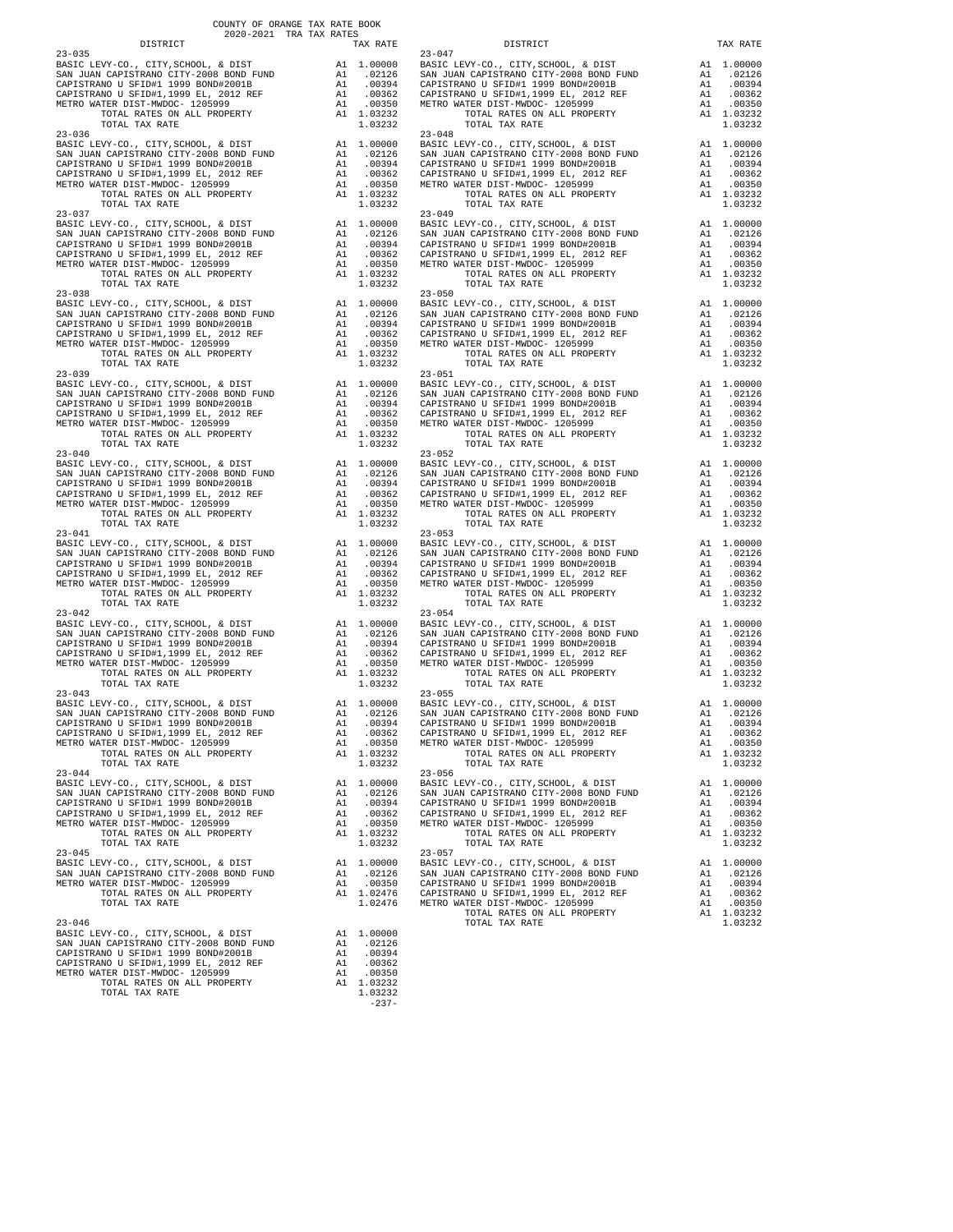| COUNTY OF ORANGE TAX RATE BOOK<br>2020-2021 TRA TAX RATES |         |                                                                                                                                                                                                                                                                                                                                                                                         |          |
|-----------------------------------------------------------|---------|-----------------------------------------------------------------------------------------------------------------------------------------------------------------------------------------------------------------------------------------------------------------------------------------------------------------------------------------------------------------------------------------|----------|
| DISTRICT<br>$23 - 058$                                    |         | $\begin{tabular}{lllll} \texttt{TAX RATES} & & & & \texttt{DISTRICT} \\ & \texttt{TAX RATE} & & & \texttt{DISTRICT} \end{tabular}$                                                                                                                                                                                                                                                      | TAX RATE |
|                                                           |         | $\begin{tabular}{c c c c c} \multicolumn{1}{c}{23-058} \multicolumn{1}{c}{23-058} \multicolumn{1}{c}{23-058} \multicolumn{1}{c}{23-058} \multicolumn{1}{c}{23-058} \multicolumn{1}{c}{23-058} \multicolumn{1}{c}{23-058} \multicolumn{1}{c}{23-058} \multicolumn{1}{c}{23-058} \multicolumn{1}{c}{23-058} \multicolumn{1}{c}{23-058} \multicolumn{1}{c}{23-058} \multicolumn{1}{c}{23-$ |          |
|                                                           |         |                                                                                                                                                                                                                                                                                                                                                                                         |          |
|                                                           |         |                                                                                                                                                                                                                                                                                                                                                                                         |          |
|                                                           |         |                                                                                                                                                                                                                                                                                                                                                                                         |          |
|                                                           |         |                                                                                                                                                                                                                                                                                                                                                                                         |          |
|                                                           |         |                                                                                                                                                                                                                                                                                                                                                                                         |          |
|                                                           |         |                                                                                                                                                                                                                                                                                                                                                                                         |          |
|                                                           |         |                                                                                                                                                                                                                                                                                                                                                                                         |          |
|                                                           |         |                                                                                                                                                                                                                                                                                                                                                                                         |          |
|                                                           |         |                                                                                                                                                                                                                                                                                                                                                                                         |          |
|                                                           |         |                                                                                                                                                                                                                                                                                                                                                                                         |          |
|                                                           |         |                                                                                                                                                                                                                                                                                                                                                                                         |          |
|                                                           |         |                                                                                                                                                                                                                                                                                                                                                                                         |          |
|                                                           |         |                                                                                                                                                                                                                                                                                                                                                                                         |          |
|                                                           |         |                                                                                                                                                                                                                                                                                                                                                                                         |          |
|                                                           |         |                                                                                                                                                                                                                                                                                                                                                                                         |          |
|                                                           |         |                                                                                                                                                                                                                                                                                                                                                                                         |          |
|                                                           |         |                                                                                                                                                                                                                                                                                                                                                                                         |          |
|                                                           |         |                                                                                                                                                                                                                                                                                                                                                                                         |          |
|                                                           |         |                                                                                                                                                                                                                                                                                                                                                                                         |          |
|                                                           |         |                                                                                                                                                                                                                                                                                                                                                                                         |          |
|                                                           |         |                                                                                                                                                                                                                                                                                                                                                                                         |          |
|                                                           |         |                                                                                                                                                                                                                                                                                                                                                                                         |          |
|                                                           |         |                                                                                                                                                                                                                                                                                                                                                                                         |          |
|                                                           |         |                                                                                                                                                                                                                                                                                                                                                                                         |          |
|                                                           |         |                                                                                                                                                                                                                                                                                                                                                                                         |          |
|                                                           |         |                                                                                                                                                                                                                                                                                                                                                                                         |          |
|                                                           |         |                                                                                                                                                                                                                                                                                                                                                                                         |          |
|                                                           |         |                                                                                                                                                                                                                                                                                                                                                                                         |          |
|                                                           |         |                                                                                                                                                                                                                                                                                                                                                                                         |          |
|                                                           |         |                                                                                                                                                                                                                                                                                                                                                                                         |          |
|                                                           |         |                                                                                                                                                                                                                                                                                                                                                                                         |          |
|                                                           |         |                                                                                                                                                                                                                                                                                                                                                                                         |          |
|                                                           |         |                                                                                                                                                                                                                                                                                                                                                                                         |          |
|                                                           |         |                                                                                                                                                                                                                                                                                                                                                                                         |          |
|                                                           |         |                                                                                                                                                                                                                                                                                                                                                                                         |          |
|                                                           |         |                                                                                                                                                                                                                                                                                                                                                                                         |          |
|                                                           |         |                                                                                                                                                                                                                                                                                                                                                                                         |          |
|                                                           |         |                                                                                                                                                                                                                                                                                                                                                                                         |          |
|                                                           |         |                                                                                                                                                                                                                                                                                                                                                                                         |          |
|                                                           |         |                                                                                                                                                                                                                                                                                                                                                                                         |          |
|                                                           |         |                                                                                                                                                                                                                                                                                                                                                                                         |          |
|                                                           |         |                                                                                                                                                                                                                                                                                                                                                                                         |          |
|                                                           |         |                                                                                                                                                                                                                                                                                                                                                                                         |          |
|                                                           |         |                                                                                                                                                                                                                                                                                                                                                                                         |          |
|                                                           |         |                                                                                                                                                                                                                                                                                                                                                                                         |          |
|                                                           |         |                                                                                                                                                                                                                                                                                                                                                                                         |          |
|                                                           |         |                                                                                                                                                                                                                                                                                                                                                                                         |          |
|                                                           |         |                                                                                                                                                                                                                                                                                                                                                                                         |          |
|                                                           |         |                                                                                                                                                                                                                                                                                                                                                                                         |          |
|                                                           |         |                                                                                                                                                                                                                                                                                                                                                                                         |          |
|                                                           |         |                                                                                                                                                                                                                                                                                                                                                                                         |          |
|                                                           |         |                                                                                                                                                                                                                                                                                                                                                                                         |          |
|                                                           |         |                                                                                                                                                                                                                                                                                                                                                                                         |          |
|                                                           |         |                                                                                                                                                                                                                                                                                                                                                                                         |          |
|                                                           |         |                                                                                                                                                                                                                                                                                                                                                                                         |          |
|                                                           |         |                                                                                                                                                                                                                                                                                                                                                                                         |          |
|                                                           |         |                                                                                                                                                                                                                                                                                                                                                                                         |          |
|                                                           |         |                                                                                                                                                                                                                                                                                                                                                                                         |          |
|                                                           |         |                                                                                                                                                                                                                                                                                                                                                                                         |          |
|                                                           |         |                                                                                                                                                                                                                                                                                                                                                                                         |          |
|                                                           |         |                                                                                                                                                                                                                                                                                                                                                                                         |          |
|                                                           |         |                                                                                                                                                                                                                                                                                                                                                                                         |          |
|                                                           |         |                                                                                                                                                                                                                                                                                                                                                                                         |          |
|                                                           |         |                                                                                                                                                                                                                                                                                                                                                                                         |          |
|                                                           |         |                                                                                                                                                                                                                                                                                                                                                                                         |          |
|                                                           |         |                                                                                                                                                                                                                                                                                                                                                                                         |          |
|                                                           |         |                                                                                                                                                                                                                                                                                                                                                                                         |          |
|                                                           |         |                                                                                                                                                                                                                                                                                                                                                                                         |          |
|                                                           |         | SAR JUMA CATERY-MODE TYPT-2005 SOME PARK (2013)<br>CAPERYMANO IS STIPN 1.999 ROWINGOLDS = A1 .00236<br>CAPERYMANO IS STIPN 1.999 ROWINGOLDS = A1 .00236<br>WETTO MATER DETENTION TAX RATES<br>23-067 POTAL FAX RATES<br>23-067 POTAL FA                                                                                                                                                 |          |
|                                                           |         |                                                                                                                                                                                                                                                                                                                                                                                         |          |
|                                                           |         |                                                                                                                                                                                                                                                                                                                                                                                         |          |
|                                                           |         |                                                                                                                                                                                                                                                                                                                                                                                         |          |
|                                                           |         |                                                                                                                                                                                                                                                                                                                                                                                         |          |
|                                                           |         |                                                                                                                                                                                                                                                                                                                                                                                         |          |
|                                                           |         |                                                                                                                                                                                                                                                                                                                                                                                         |          |
|                                                           | 1.03232 |                                                                                                                                                                                                                                                                                                                                                                                         |          |

| TOTAL RATES ON ALL PROPERTY<br>TOTAL TAX RATE                                                                           | A1       |
|-------------------------------------------------------------------------------------------------------------------------|----------|
| $23 - 073$                                                                                                              |          |
| BASIC LEVY-CO., CITY, SCHOOL, & DIST                                                                                    | A1       |
| SAN JUAN CAPISTRANO CITY-2008 BOND FUND                                                                                 | A1       |
|                                                                                                                         |          |
| CAPISTRANO U SFID#1 1999 BOND#2001B<br>CAPISTRANO U SFID#1 1999 BOND#2001B<br>CAPISTRANO U SFID#1,1999 EL, 2012 REF     | A1       |
|                                                                                                                         | A1       |
| METRO WATER DIST-MWDOC- 1205999                                                                                         | A1       |
| TOTAL RATES ON ALL PROPERTY                                                                                             | A1       |
|                                                                                                                         |          |
| TOTAL TAX RATE                                                                                                          |          |
| $23 - 074$                                                                                                              |          |
| BASIC LEVY-CO., CITY, SCHOOL, & DIST                                                                                    | A1       |
| SAN JUAN CAPISTRANO CITY-2008 BOND FUND<br>CAPISTRANO U SFIDHI 1999 BONDH2001B                                          | A1       |
|                                                                                                                         |          |
|                                                                                                                         | A1       |
| CAPISTRANO U SFID#1,1999 EL, 2012 REF                                                                                   | A1       |
| METRO WATER DIST-MWDOC- 1205999                                                                                         | A1       |
| TOTAL RATES ON ALL PROPERTY                                                                                             | A1       |
|                                                                                                                         |          |
| TOTAL TAX RATE                                                                                                          |          |
|                                                                                                                         |          |
| $23 - 075$                                                                                                              |          |
| BASIC LEVY-CO., CITY, SCHOOL, & DIST                                                                                    | A1       |
| BASIC LEVY-CO., CITY, SCHOOL, & DIST<br>SAN JUAN CAPISTRANO CITY-2008 BOND FUND                                         |          |
|                                                                                                                         | A1       |
| CAPISTRANO U SFID#1 1999 BOND#2001B                                                                                     | A1       |
|                                                                                                                         | A1       |
| CAPISTRANO U SFID#1,1999 EL., 2012 REF<br>METRO WATER DIST-MWDOC- 1205999                                               |          |
|                                                                                                                         | A1       |
| TOTAL RATES ON ALL PROPERTY                                                                                             | A1       |
| TOTAL TAX RATE                                                                                                          |          |
|                                                                                                                         |          |
|                                                                                                                         |          |
| $23 - 076$                                                                                                              |          |
| BASIC LEVY-CO., CITY, SCHOOL, & DIST<br>SAN JUAN CAPISTRANO CITY-2008 BOND FUND<br>CAPISTRANO U SFID#1 1999 BOND#2001B  | A1       |
|                                                                                                                         | A1       |
|                                                                                                                         |          |
|                                                                                                                         | A1       |
| CAPISIRANO U SFID#1 1333 BOND#2001B<br>CAPISTRANO U SFID#1,1999 EL, 2012 REF                                            | A1       |
| METRO WATER DIST-MWDOC- 1205999                                                                                         | A1       |
| TOTAL RATES ON ALL PROPERTY                                                                                             | A1       |
|                                                                                                                         |          |
| TOTAL TAX RATE                                                                                                          |          |
|                                                                                                                         |          |
| $23 - 077$                                                                                                              |          |
|                                                                                                                         |          |
| BASIC LEVY-CO., CITY, SCHOOL, & DIST<br>BASIC LEVY-CO., CITY, SCHOOL, & DIST<br>SAN JUAN CAPISTRANO CITY-2008 BOND FUND | A1       |
|                                                                                                                         | A1       |
| CAPISTRANO U SFID#1 1999 BOND#2001B                                                                                     |          |
|                                                                                                                         |          |
|                                                                                                                         | A1       |
| CAPISTRANO U SFID#1,1999 EL, 2012 REF                                                                                   | A1       |
|                                                                                                                         | A1       |
| METRO WATER DIST-MWDOC- 1205999                                                                                         | A1       |
| TOTAL RATES ON ALL PROPERTY                                                                                             |          |
| TOTAL TAX RATE                                                                                                          |          |
|                                                                                                                         |          |
| $23 - 078$                                                                                                              |          |
|                                                                                                                         |          |
| BASIC LEVY-CO., CITY, SCHOOL, & DIST                                                                                    | A1       |
|                                                                                                                         | A1       |
|                                                                                                                         | A1       |
| SAN JUAN CAPISTRANO CITY-2008 BOND FUND<br>CAPISTRANO U SFID#1 1999 BOND#2001B                                          |          |
| CAPISTRANO U SFID#1,1999 EL, 2012 REF                                                                                   | A1       |
| METRO WATER DIST-MWDOC- 1205999                                                                                         | A1       |
| TOTAL RATES ON ALL PROPERTY                                                                                             | A1       |
|                                                                                                                         |          |
| TOTAL TAX RATE                                                                                                          |          |
|                                                                                                                         |          |
| $23 - 079$                                                                                                              |          |
|                                                                                                                         |          |
| BASIC LEVY-CO., CITY, SCHOOL, & DIST                                                                                    | A1       |
|                                                                                                                         | A1       |
| SAN JUAN CAPISTRANO CITY-2008 BOND FUND<br>CAPISTRANO U SFID#1 1999 BOND#2001B                                          | A1       |
|                                                                                                                         | A1       |
| CAPISTRANO U SFID#1,1999 EL, 2012 REF                                                                                   |          |
| METRO WATER DIST-MWDOC- 1205999                                                                                         | A1       |
| TOTAL RATES ON ALL PROPERTY                                                                                             | A1       |
|                                                                                                                         |          |
| TOTAL TAX RATE                                                                                                          |          |
|                                                                                                                         |          |
| $23 - 080$                                                                                                              |          |
|                                                                                                                         | A1       |
| BASIC LEVY-CO., CITY, SCHOOL, & DIST                                                                                    |          |
|                                                                                                                         | A1       |
| SAN JUAN CAPISTRANO CITY-2008 BOND FUND<br>CAPISTRANO U SFID#1 1999 BOND#2001B<br>CAPISTRANO U SFID#1.1999 EL. 2012 REF | A1<br>A1 |

 $-238-$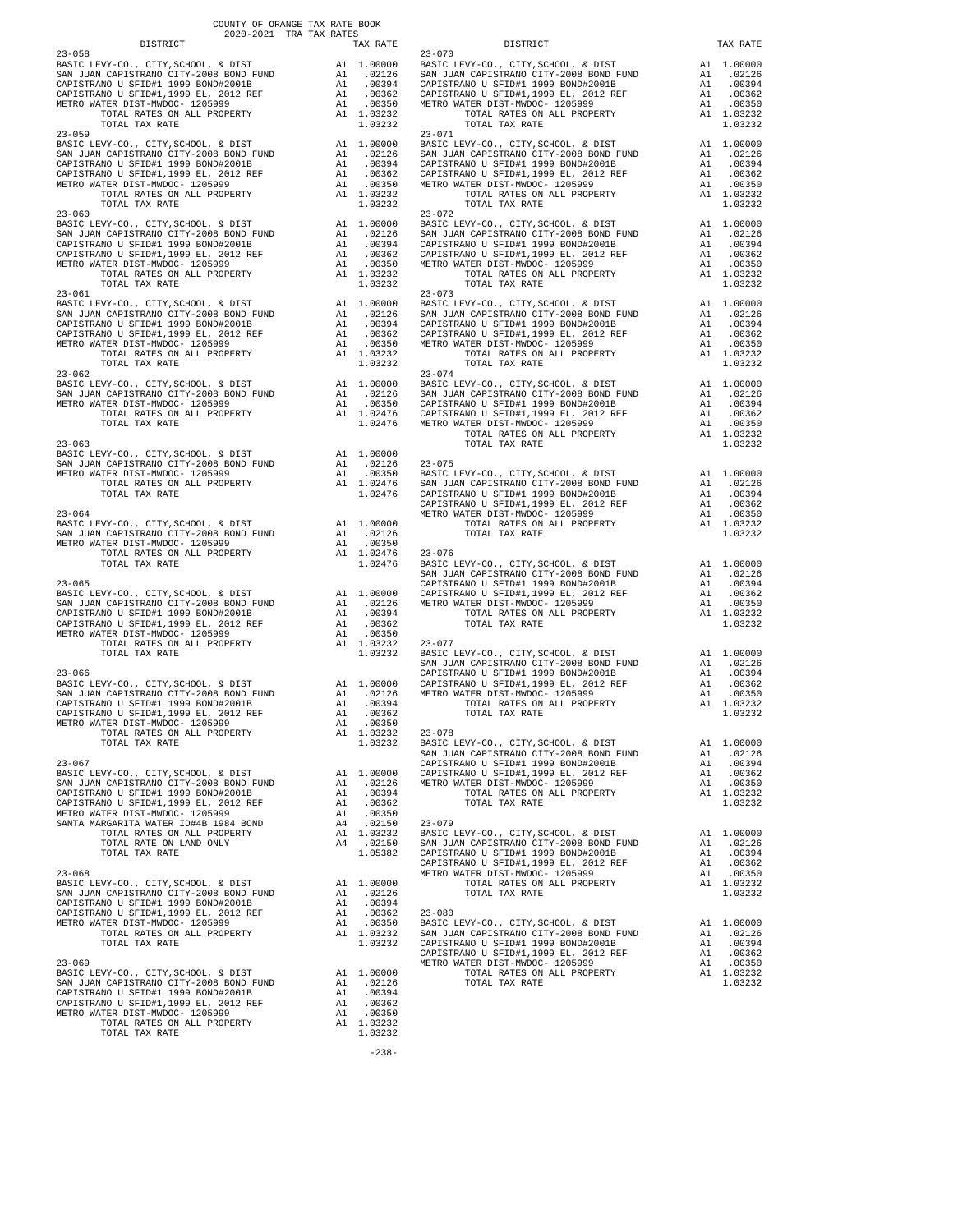| TOTAL TAX RATE | 1.04782 |            |  |
|----------------|---------|------------|--|
|                |         | $24 - 010$ |  |
|                |         |            |  |
|                |         |            |  |
|                |         |            |  |
|                |         |            |  |
|                |         |            |  |
|                |         |            |  |
|                |         |            |  |
|                |         |            |  |
|                |         |            |  |
|                |         |            |  |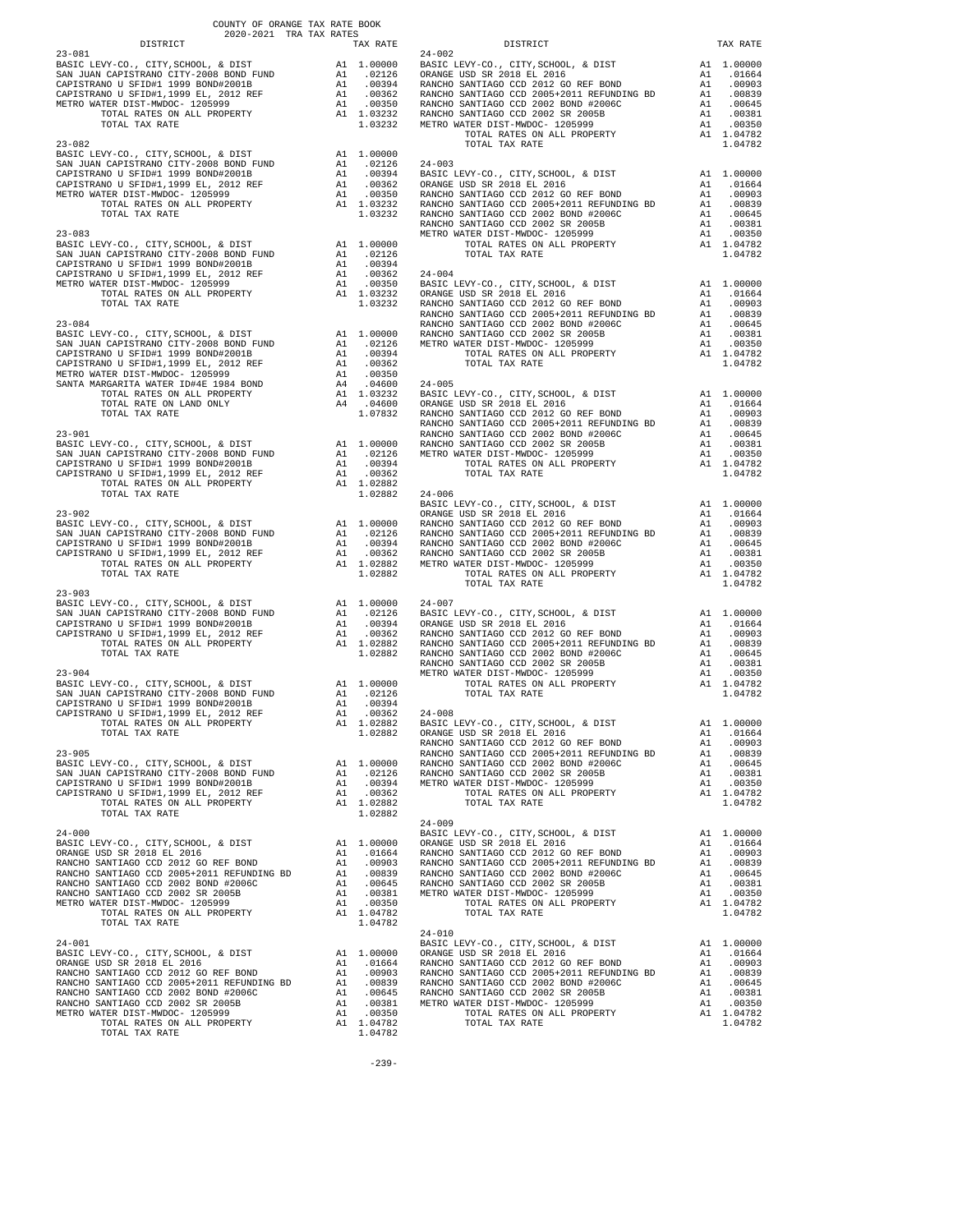| COUNTY OF ORANGE TAX RATE BOOK<br>$\begin{minipage}{0.5\textwidth} \begin{tabular}{lcccccc} \textbf{1} & \textbf{1} & \textbf{1} & \textbf{1} & \textbf{1} & \textbf{1} & \textbf{1} & \textbf{1} & \textbf{1} & \textbf{1} & \textbf{1} & \textbf{1} & \textbf{1} & \textbf{1} & \textbf{1} & \textbf{1} & \textbf{1} & \textbf{1} & \textbf{1} & \textbf{1} & \textbf{1} & \textbf{1} & \textbf{1} & \textbf{1} & \textbf{1} & \textbf{1} & \textbf{1} & \textbf{1} &$ |          |          |          |
|--------------------------------------------------------------------------------------------------------------------------------------------------------------------------------------------------------------------------------------------------------------------------------------------------------------------------------------------------------------------------------------------------------------------------------------------------------------------------|----------|----------|----------|
|                                                                                                                                                                                                                                                                                                                                                                                                                                                                          | TAX RATE | DISTRICT | TAX RATE |
|                                                                                                                                                                                                                                                                                                                                                                                                                                                                          |          |          |          |
|                                                                                                                                                                                                                                                                                                                                                                                                                                                                          |          |          |          |
|                                                                                                                                                                                                                                                                                                                                                                                                                                                                          |          |          |          |
|                                                                                                                                                                                                                                                                                                                                                                                                                                                                          |          |          |          |
|                                                                                                                                                                                                                                                                                                                                                                                                                                                                          |          |          |          |
|                                                                                                                                                                                                                                                                                                                                                                                                                                                                          |          |          |          |
|                                                                                                                                                                                                                                                                                                                                                                                                                                                                          |          |          |          |
|                                                                                                                                                                                                                                                                                                                                                                                                                                                                          |          |          |          |
|                                                                                                                                                                                                                                                                                                                                                                                                                                                                          |          |          |          |
|                                                                                                                                                                                                                                                                                                                                                                                                                                                                          |          |          |          |
|                                                                                                                                                                                                                                                                                                                                                                                                                                                                          |          |          |          |
|                                                                                                                                                                                                                                                                                                                                                                                                                                                                          |          |          |          |
|                                                                                                                                                                                                                                                                                                                                                                                                                                                                          |          |          |          |
|                                                                                                                                                                                                                                                                                                                                                                                                                                                                          |          |          |          |
|                                                                                                                                                                                                                                                                                                                                                                                                                                                                          |          |          |          |
|                                                                                                                                                                                                                                                                                                                                                                                                                                                                          |          |          |          |
|                                                                                                                                                                                                                                                                                                                                                                                                                                                                          |          |          |          |
|                                                                                                                                                                                                                                                                                                                                                                                                                                                                          |          |          |          |
|                                                                                                                                                                                                                                                                                                                                                                                                                                                                          |          |          |          |
|                                                                                                                                                                                                                                                                                                                                                                                                                                                                          |          |          |          |
|                                                                                                                                                                                                                                                                                                                                                                                                                                                                          |          |          |          |
|                                                                                                                                                                                                                                                                                                                                                                                                                                                                          |          |          |          |
|                                                                                                                                                                                                                                                                                                                                                                                                                                                                          |          |          |          |
|                                                                                                                                                                                                                                                                                                                                                                                                                                                                          |          |          |          |
|                                                                                                                                                                                                                                                                                                                                                                                                                                                                          |          |          |          |
|                                                                                                                                                                                                                                                                                                                                                                                                                                                                          |          |          |          |
|                                                                                                                                                                                                                                                                                                                                                                                                                                                                          |          |          |          |
|                                                                                                                                                                                                                                                                                                                                                                                                                                                                          |          |          |          |
|                                                                                                                                                                                                                                                                                                                                                                                                                                                                          |          |          |          |
|                                                                                                                                                                                                                                                                                                                                                                                                                                                                          |          |          |          |
|                                                                                                                                                                                                                                                                                                                                                                                                                                                                          |          |          |          |
|                                                                                                                                                                                                                                                                                                                                                                                                                                                                          |          |          |          |
|                                                                                                                                                                                                                                                                                                                                                                                                                                                                          |          |          |          |
|                                                                                                                                                                                                                                                                                                                                                                                                                                                                          |          |          |          |
|                                                                                                                                                                                                                                                                                                                                                                                                                                                                          |          |          |          |
|                                                                                                                                                                                                                                                                                                                                                                                                                                                                          |          |          |          |
|                                                                                                                                                                                                                                                                                                                                                                                                                                                                          |          |          |          |
|                                                                                                                                                                                                                                                                                                                                                                                                                                                                          |          |          |          |
|                                                                                                                                                                                                                                                                                                                                                                                                                                                                          |          |          |          |
|                                                                                                                                                                                                                                                                                                                                                                                                                                                                          |          |          |          |
|                                                                                                                                                                                                                                                                                                                                                                                                                                                                          |          |          |          |
|                                                                                                                                                                                                                                                                                                                                                                                                                                                                          |          |          |          |
|                                                                                                                                                                                                                                                                                                                                                                                                                                                                          |          |          |          |
|                                                                                                                                                                                                                                                                                                                                                                                                                                                                          |          |          |          |
|                                                                                                                                                                                                                                                                                                                                                                                                                                                                          |          |          |          |
|                                                                                                                                                                                                                                                                                                                                                                                                                                                                          |          |          |          |
|                                                                                                                                                                                                                                                                                                                                                                                                                                                                          |          |          |          |
|                                                                                                                                                                                                                                                                                                                                                                                                                                                                          |          |          |          |
|                                                                                                                                                                                                                                                                                                                                                                                                                                                                          |          |          |          |
|                                                                                                                                                                                                                                                                                                                                                                                                                                                                          |          |          |          |
|                                                                                                                                                                                                                                                                                                                                                                                                                                                                          |          |          |          |
|                                                                                                                                                                                                                                                                                                                                                                                                                                                                          |          |          |          |
|                                                                                                                                                                                                                                                                                                                                                                                                                                                                          |          |          |          |
|                                                                                                                                                                                                                                                                                                                                                                                                                                                                          |          |          |          |
|                                                                                                                                                                                                                                                                                                                                                                                                                                                                          |          |          |          |
|                                                                                                                                                                                                                                                                                                                                                                                                                                                                          |          |          |          |
|                                                                                                                                                                                                                                                                                                                                                                                                                                                                          |          |          |          |
|                                                                                                                                                                                                                                                                                                                                                                                                                                                                          |          |          |          |
|                                                                                                                                                                                                                                                                                                                                                                                                                                                                          |          |          |          |
|                                                                                                                                                                                                                                                                                                                                                                                                                                                                          |          |          |          |
|                                                                                                                                                                                                                                                                                                                                                                                                                                                                          |          |          |          |
|                                                                                                                                                                                                                                                                                                                                                                                                                                                                          |          |          |          |
|                                                                                                                                                                                                                                                                                                                                                                                                                                                                          |          |          |          |
|                                                                                                                                                                                                                                                                                                                                                                                                                                                                          |          |          |          |
|                                                                                                                                                                                                                                                                                                                                                                                                                                                                          |          |          |          |
|                                                                                                                                                                                                                                                                                                                                                                                                                                                                          |          |          |          |
|                                                                                                                                                                                                                                                                                                                                                                                                                                                                          |          |          |          |
|                                                                                                                                                                                                                                                                                                                                                                                                                                                                          |          |          |          |
|                                                                                                                                                                                                                                                                                                                                                                                                                                                                          |          |          |          |
|                                                                                                                                                                                                                                                                                                                                                                                                                                                                          |          |          |          |
|                                                                                                                                                                                                                                                                                                                                                                                                                                                                          |          |          |          |
|                                                                                                                                                                                                                                                                                                                                                                                                                                                                          |          |          |          |
|                                                                                                                                                                                                                                                                                                                                                                                                                                                                          |          |          |          |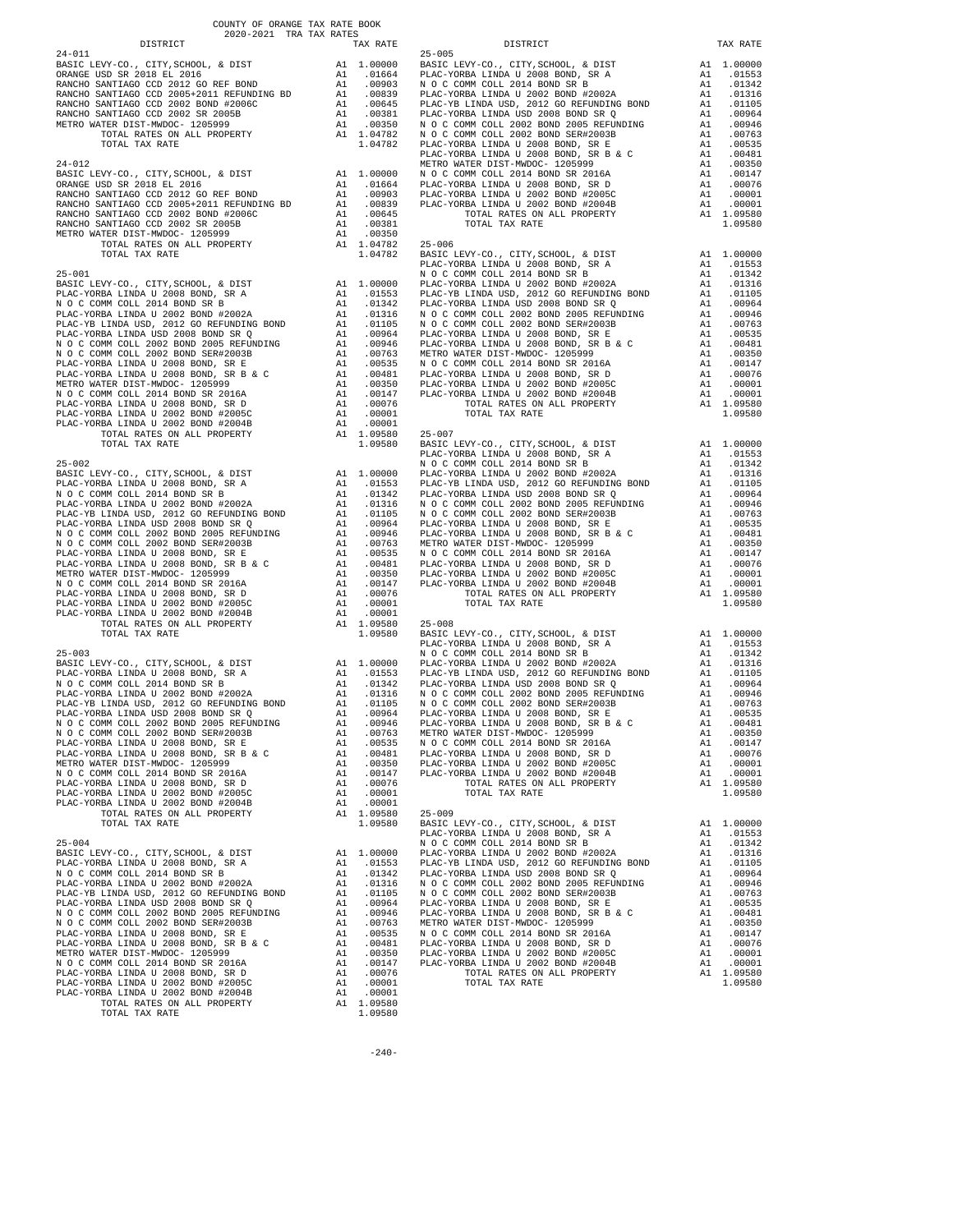| $25 - 010$                                                                       |    |                                                                                                               | $25 - 015$ |
|----------------------------------------------------------------------------------|----|---------------------------------------------------------------------------------------------------------------|------------|
|                                                                                  |    |                                                                                                               |            |
|                                                                                  |    |                                                                                                               |            |
|                                                                                  |    |                                                                                                               |            |
|                                                                                  |    |                                                                                                               |            |
|                                                                                  |    |                                                                                                               |            |
|                                                                                  |    |                                                                                                               |            |
|                                                                                  |    |                                                                                                               |            |
|                                                                                  |    |                                                                                                               |            |
|                                                                                  |    |                                                                                                               |            |
|                                                                                  |    |                                                                                                               |            |
|                                                                                  |    |                                                                                                               |            |
|                                                                                  |    |                                                                                                               |            |
|                                                                                  |    |                                                                                                               |            |
|                                                                                  |    |                                                                                                               |            |
|                                                                                  |    |                                                                                                               |            |
|                                                                                  |    |                                                                                                               |            |
| TOTAL TAX RATE                                                                   |    | 1.09580                                                                                                       |            |
|                                                                                  |    |                                                                                                               | $25 - 016$ |
| $25 - 011$                                                                       |    |                                                                                                               |            |
|                                                                                  |    |                                                                                                               |            |
|                                                                                  |    |                                                                                                               |            |
|                                                                                  |    |                                                                                                               |            |
|                                                                                  |    |                                                                                                               |            |
|                                                                                  |    |                                                                                                               |            |
|                                                                                  |    |                                                                                                               |            |
|                                                                                  |    |                                                                                                               |            |
|                                                                                  |    |                                                                                                               |            |
|                                                                                  |    |                                                                                                               |            |
|                                                                                  |    |                                                                                                               |            |
|                                                                                  |    |                                                                                                               |            |
|                                                                                  |    |                                                                                                               |            |
|                                                                                  |    |                                                                                                               |            |
|                                                                                  |    |                                                                                                               |            |
|                                                                                  |    |                                                                                                               |            |
|                                                                                  |    |                                                                                                               |            |
|                                                                                  |    |                                                                                                               |            |
| TOTAL TAX RATE                                                                   |    | 1.09580                                                                                                       |            |
|                                                                                  |    |                                                                                                               | $25 - 017$ |
|                                                                                  |    |                                                                                                               |            |
|                                                                                  |    |                                                                                                               |            |
|                                                                                  |    |                                                                                                               |            |
|                                                                                  |    |                                                                                                               |            |
|                                                                                  |    |                                                                                                               |            |
|                                                                                  |    |                                                                                                               |            |
|                                                                                  |    |                                                                                                               |            |
|                                                                                  |    |                                                                                                               |            |
|                                                                                  |    |                                                                                                               |            |
|                                                                                  |    |                                                                                                               |            |
|                                                                                  |    |                                                                                                               |            |
|                                                                                  |    |                                                                                                               |            |
|                                                                                  |    |                                                                                                               |            |
|                                                                                  |    |                                                                                                               |            |
|                                                                                  |    |                                                                                                               |            |
|                                                                                  |    |                                                                                                               |            |
|                                                                                  |    |                                                                                                               |            |
|                                                                                  |    |                                                                                                               |            |
|                                                                                  |    |                                                                                                               |            |
|                                                                                  |    |                                                                                                               |            |
|                                                                                  |    |                                                                                                               |            |
|                                                                                  |    |                                                                                                               |            |
|                                                                                  |    |                                                                                                               |            |
|                                                                                  |    |                                                                                                               |            |
|                                                                                  |    |                                                                                                               |            |
|                                                                                  |    |                                                                                                               |            |
|                                                                                  |    |                                                                                                               |            |
|                                                                                  |    |                                                                                                               |            |
|                                                                                  |    |                                                                                                               |            |
|                                                                                  |    |                                                                                                               |            |
|                                                                                  |    |                                                                                                               |            |
|                                                                                  |    |                                                                                                               |            |
|                                                                                  |    |                                                                                                               |            |
|                                                                                  |    |                                                                                                               |            |
|                                                                                  |    |                                                                                                               |            |
| TOTAL RATES ON ALL PROPERTY                                                      |    | A1 1.09580                                                                                                    |            |
| TOTAL TAX RATE                                                                   |    | 1.09580                                                                                                       |            |
| $25 - 014$                                                                       |    |                                                                                                               | $25 - 019$ |
| BASIC LEVY-CO., CITY, SCHOOL, & DIST                                             |    | A1 1.00000 BASIC L<br>A1 .01553 ORANGE                                                                        |            |
| PLAC-YORBA LINDA U 2008 BOND, SR A                                               |    |                                                                                                               |            |
| N O C COMM COLL 2014 BOND SR B                                                   |    |                                                                                                               |            |
| PLAC-YORBA LINDA U 2002 BOND #2002A                                              |    | A1 .01342 RANCHO<br>A1 .01316 RANCHO<br>A1 .01316 RANCHO<br>A1 .00964 RANCHO<br>A1 .00964 METRO<br>A1 .007635 |            |
| PLAC-YB LINDA USD, 2012 GO REFUNDING BOND                                        |    |                                                                                                               |            |
| PLAC-YORBA LINDA USD 2008 BOND SR Q                                              |    |                                                                                                               |            |
| N O C COMM COLL 2002 BOND 2005 REFUNDING                                         |    |                                                                                                               |            |
| N O C COMM COLL 2002 BOND SER#2003B                                              |    |                                                                                                               |            |
| PLAC-YORBA LINDA U 2008 BOND, SR E                                               |    | A1.00535                                                                                                      |            |
| PLAC-YORBA LINDA U 2008 BOND, SR B & C<br>PLAC-YORBA LINDA U 2008 BOND, SR B & C |    | A1.00481                                                                                                      |            |
| METRO WATER DIST-MWDOC- 1205999                                                  |    | A1.00350                                                                                                      | $25 - 020$ |
| N O C COMM COLL 2014 BOND SR 2016A                                               | A1 | .00147                                                                                                        | BASIC L    |
| PLAC-YORBA LINDA U 2008 BOND, SR D                                               | A1 | .00076                                                                                                        | PLAC-YO    |
| PLAC-YORBA LINDA U 2002 BOND #2005C                                              |    |                                                                                                               |            |
|                                                                                  |    |                                                                                                               |            |
| PLAC-YORBA LINDA U 2002 BOND #2004B                                              |    | A1 .00001 NOCC<br>A1 .00001 NOCC<br>A1 .00001 PLAC-YO<br>A1 1.09580 PLAC-YB<br>1.09580 PLAC-YO                |            |
| TOTAL RATES ON ALL PROPERTY                                                      |    |                                                                                                               |            |
| TOTAL TAX RATE                                                                   |    |                                                                                                               |            |

| COUNTY OF ORANGE TAX RATE BOOK<br>2020-2021 TRA TAX RATES |          |            |          |
|-----------------------------------------------------------|----------|------------|----------|
| DISTRICT                                                  | TAX RATE | DISTRICT   | TAX RATE |
| $25 - 010$                                                |          | $25 - 015$ |          |
|                                                           |          |            |          |
|                                                           |          |            |          |
|                                                           |          |            |          |
|                                                           |          |            |          |
|                                                           |          |            |          |
|                                                           |          |            |          |
|                                                           |          |            |          |
|                                                           |          |            |          |
|                                                           |          |            |          |
|                                                           |          |            |          |
|                                                           |          |            |          |
|                                                           |          |            |          |
|                                                           |          |            |          |
|                                                           |          |            |          |
|                                                           |          |            |          |
|                                                           |          |            |          |
|                                                           |          |            |          |
|                                                           |          |            |          |
|                                                           |          |            |          |
|                                                           |          |            |          |
|                                                           |          |            |          |
|                                                           |          |            |          |
|                                                           |          |            |          |
|                                                           |          |            |          |
|                                                           |          |            |          |
|                                                           |          |            |          |
|                                                           |          |            |          |
|                                                           |          |            |          |
|                                                           |          |            |          |
|                                                           |          |            |          |
|                                                           |          |            |          |
|                                                           |          |            |          |
|                                                           |          |            |          |
|                                                           |          |            |          |
| $25 - 013$                                                |          | $25 - 018$ |          |
|                                                           |          |            |          |
|                                                           |          |            |          |
|                                                           |          |            |          |
|                                                           |          |            |          |
|                                                           |          |            |          |
|                                                           |          |            |          |
|                                                           |          |            |          |
|                                                           |          |            |          |
|                                                           |          |            |          |
|                                                           |          |            |          |
|                                                           |          |            |          |
|                                                           |          | $25 - 019$ |          |
|                                                           |          |            |          |
|                                                           |          |            |          |
|                                                           |          |            |          |
|                                                           |          |            |          |
|                                                           |          |            |          |
|                                                           |          |            |          |
|                                                           |          |            |          |
|                                                           |          |            |          |
|                                                           |          |            |          |
|                                                           |          |            |          |
|                                                           |          |            |          |
|                                                           |          |            |          |
|                                                           |          |            |          |
|                                                           |          |            |          |
|                                                           |          |            |          |
|                                                           |          |            |          |
|                                                           |          |            |          |
|                                                           |          |            |          |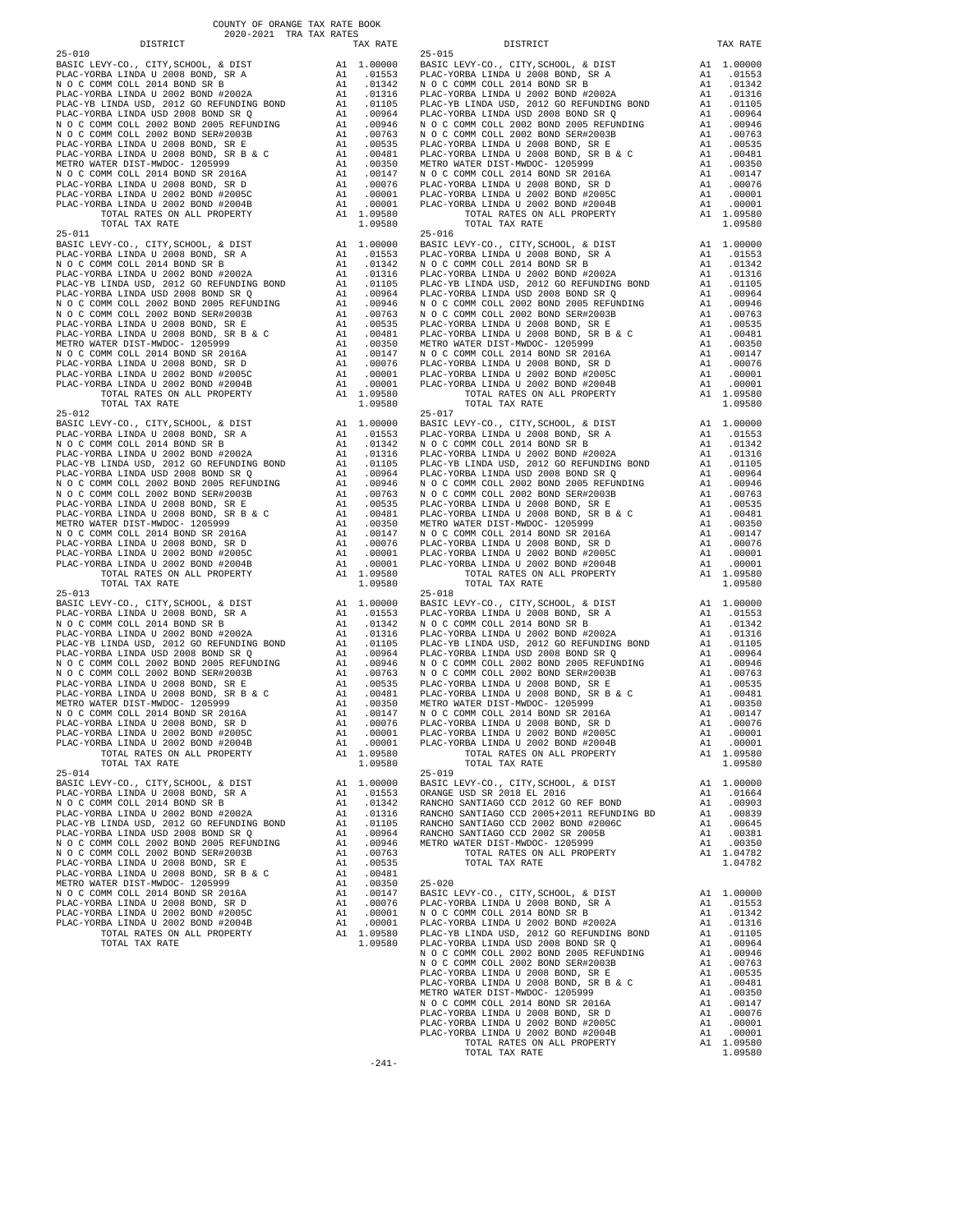| $25 - 021$                                                                   |          |                                                                                                                                                             | $25 - 026$      |
|------------------------------------------------------------------------------|----------|-------------------------------------------------------------------------------------------------------------------------------------------------------------|-----------------|
|                                                                              |          |                                                                                                                                                             |                 |
|                                                                              |          |                                                                                                                                                             |                 |
|                                                                              |          |                                                                                                                                                             |                 |
|                                                                              |          |                                                                                                                                                             |                 |
|                                                                              |          |                                                                                                                                                             |                 |
|                                                                              |          |                                                                                                                                                             |                 |
|                                                                              |          |                                                                                                                                                             |                 |
|                                                                              |          |                                                                                                                                                             |                 |
|                                                                              |          |                                                                                                                                                             |                 |
|                                                                              |          |                                                                                                                                                             |                 |
|                                                                              |          |                                                                                                                                                             |                 |
|                                                                              |          |                                                                                                                                                             |                 |
|                                                                              |          |                                                                                                                                                             |                 |
| TOTAL TAX RATE                                                               |          | 1.09580                                                                                                                                                     |                 |
| $25 - 022$                                                                   |          |                                                                                                                                                             | $25 - 027$      |
|                                                                              |          |                                                                                                                                                             |                 |
|                                                                              |          |                                                                                                                                                             |                 |
|                                                                              |          |                                                                                                                                                             |                 |
|                                                                              |          |                                                                                                                                                             |                 |
|                                                                              |          |                                                                                                                                                             |                 |
|                                                                              |          |                                                                                                                                                             |                 |
|                                                                              |          |                                                                                                                                                             |                 |
|                                                                              |          |                                                                                                                                                             |                 |
|                                                                              |          |                                                                                                                                                             |                 |
|                                                                              |          |                                                                                                                                                             |                 |
|                                                                              |          |                                                                                                                                                             |                 |
|                                                                              |          |                                                                                                                                                             |                 |
|                                                                              |          |                                                                                                                                                             |                 |
|                                                                              |          |                                                                                                                                                             |                 |
|                                                                              |          |                                                                                                                                                             |                 |
|                                                                              |          |                                                                                                                                                             |                 |
|                                                                              |          |                                                                                                                                                             |                 |
|                                                                              |          |                                                                                                                                                             |                 |
|                                                                              |          |                                                                                                                                                             |                 |
|                                                                              |          |                                                                                                                                                             |                 |
|                                                                              |          |                                                                                                                                                             |                 |
|                                                                              |          |                                                                                                                                                             |                 |
|                                                                              |          |                                                                                                                                                             |                 |
|                                                                              |          |                                                                                                                                                             |                 |
|                                                                              |          |                                                                                                                                                             |                 |
|                                                                              |          |                                                                                                                                                             |                 |
|                                                                              |          |                                                                                                                                                             |                 |
|                                                                              |          |                                                                                                                                                             |                 |
| $25 - 024$                                                                   |          |                                                                                                                                                             | $25 - 029$      |
|                                                                              |          |                                                                                                                                                             |                 |
|                                                                              |          |                                                                                                                                                             |                 |
|                                                                              |          |                                                                                                                                                             |                 |
|                                                                              |          |                                                                                                                                                             |                 |
|                                                                              |          |                                                                                                                                                             |                 |
|                                                                              |          |                                                                                                                                                             |                 |
|                                                                              |          |                                                                                                                                                             |                 |
|                                                                              |          |                                                                                                                                                             |                 |
|                                                                              |          |                                                                                                                                                             |                 |
|                                                                              |          |                                                                                                                                                             |                 |
|                                                                              |          |                                                                                                                                                             |                 |
|                                                                              |          |                                                                                                                                                             |                 |
|                                                                              |          |                                                                                                                                                             |                 |
| TOTAL RATES ON ALL PROPERTY<br>TOTAL TAX RATE                                |          | A1 1.09580<br>1.09580                                                                                                                                       |                 |
| $25 - 025$                                                                   |          |                                                                                                                                                             | $25 - 030$      |
| BASIC LEVY-CO., CITY, SCHOOL, & DIST                                         | A1       | 1.00000                                                                                                                                                     | BASIC L         |
| PLAC-YORBA LINDA U 2008 BOND, SR A                                           |          | A1 .01553                                                                                                                                                   | PLAC-YO         |
| N O C COMM COLL 2014 BOND SR B<br>PLAC-YORBA LINDA U 2002 BOND #2002A        | A1<br>A1 | .01342<br>.01316                                                                                                                                            | NOCC<br>PLAC-YO |
| PLAC-YB LINDA USD, 2012 GO REFUNDING BOND                                    | A1       | .01105                                                                                                                                                      | PLAC-YB         |
| PLAC-YORBA LINDA USD 2008 BOND SR Q                                          | A1       | .00964                                                                                                                                                      | PLAC-YO         |
| N O C COMM COLL 2002 BOND 2005 REFUNDING                                     |          | A1 .00946 MOCC<br>A1 .00946 NOCC<br>A1 .00763 NOCC<br>A1 .00535 PLAC-YO<br>A1 .00350 METRO W<br>A1 .00350 METRO N<br>A1 .00076 PLAC-YO<br>A1 .00076 PLAC-YO |                 |
| N O C COMM COLL 2002 BOND SER#2003B                                          |          |                                                                                                                                                             |                 |
| PLAC-YORBA LINDA U 2008 BOND, SR E<br>PLAC-YORBA LINDA U 2008 BOND, SR B & C |          |                                                                                                                                                             |                 |
| METRO WATER DIST-MWDOC- 1205999                                              |          |                                                                                                                                                             |                 |
| N O C COMM COLL 2014 BOND SR 2016A                                           |          |                                                                                                                                                             |                 |
| PLAC-YORBA LINDA U 2008 BOND, SR D                                           |          | A1 .00076                                                                                                                                                   |                 |
| PLAC-YORBA LINDA U 2002 BOND #2005C                                          |          | A1 .00001<br>A1 .00001                                                                                                                                      | PLAC-YO         |
| PLAC-YORBA LINDA U 2002 BOND #2004B                                          |          | A1 1.09580                                                                                                                                                  | PLAC-YO         |
| TOTAL RATES ON ALL PROPERTY<br>TOTAL TAY RATE                                |          | 1 09580                                                                                                                                                     |                 |

| TAX RATE<br>DISTRICT                |                                    | DISTRICT                                                                                                                                                                                                                                                                                                                                                                                                                                                                                      | TAX RATE   |
|-------------------------------------|------------------------------------|-----------------------------------------------------------------------------------------------------------------------------------------------------------------------------------------------------------------------------------------------------------------------------------------------------------------------------------------------------------------------------------------------------------------------------------------------------------------------------------------------|------------|
|                                     |                                    |                                                                                                                                                                                                                                                                                                                                                                                                                                                                                               |            |
|                                     |                                    |                                                                                                                                                                                                                                                                                                                                                                                                                                                                                               |            |
|                                     |                                    |                                                                                                                                                                                                                                                                                                                                                                                                                                                                                               |            |
|                                     |                                    |                                                                                                                                                                                                                                                                                                                                                                                                                                                                                               |            |
|                                     |                                    |                                                                                                                                                                                                                                                                                                                                                                                                                                                                                               |            |
|                                     |                                    |                                                                                                                                                                                                                                                                                                                                                                                                                                                                                               |            |
|                                     |                                    |                                                                                                                                                                                                                                                                                                                                                                                                                                                                                               |            |
|                                     |                                    |                                                                                                                                                                                                                                                                                                                                                                                                                                                                                               |            |
|                                     |                                    |                                                                                                                                                                                                                                                                                                                                                                                                                                                                                               |            |
|                                     |                                    |                                                                                                                                                                                                                                                                                                                                                                                                                                                                                               |            |
|                                     |                                    |                                                                                                                                                                                                                                                                                                                                                                                                                                                                                               |            |
|                                     |                                    |                                                                                                                                                                                                                                                                                                                                                                                                                                                                                               |            |
|                                     |                                    |                                                                                                                                                                                                                                                                                                                                                                                                                                                                                               |            |
|                                     |                                    |                                                                                                                                                                                                                                                                                                                                                                                                                                                                                               |            |
|                                     |                                    |                                                                                                                                                                                                                                                                                                                                                                                                                                                                                               |            |
|                                     |                                    |                                                                                                                                                                                                                                                                                                                                                                                                                                                                                               |            |
|                                     |                                    |                                                                                                                                                                                                                                                                                                                                                                                                                                                                                               |            |
|                                     |                                    |                                                                                                                                                                                                                                                                                                                                                                                                                                                                                               |            |
|                                     |                                    |                                                                                                                                                                                                                                                                                                                                                                                                                                                                                               |            |
|                                     |                                    |                                                                                                                                                                                                                                                                                                                                                                                                                                                                                               |            |
|                                     |                                    |                                                                                                                                                                                                                                                                                                                                                                                                                                                                                               |            |
|                                     |                                    |                                                                                                                                                                                                                                                                                                                                                                                                                                                                                               |            |
|                                     |                                    |                                                                                                                                                                                                                                                                                                                                                                                                                                                                                               |            |
|                                     |                                    |                                                                                                                                                                                                                                                                                                                                                                                                                                                                                               |            |
|                                     |                                    |                                                                                                                                                                                                                                                                                                                                                                                                                                                                                               |            |
|                                     |                                    |                                                                                                                                                                                                                                                                                                                                                                                                                                                                                               |            |
|                                     |                                    |                                                                                                                                                                                                                                                                                                                                                                                                                                                                                               |            |
|                                     |                                    |                                                                                                                                                                                                                                                                                                                                                                                                                                                                                               |            |
|                                     |                                    |                                                                                                                                                                                                                                                                                                                                                                                                                                                                                               |            |
|                                     |                                    |                                                                                                                                                                                                                                                                                                                                                                                                                                                                                               |            |
|                                     |                                    |                                                                                                                                                                                                                                                                                                                                                                                                                                                                                               |            |
|                                     |                                    |                                                                                                                                                                                                                                                                                                                                                                                                                                                                                               |            |
|                                     |                                    |                                                                                                                                                                                                                                                                                                                                                                                                                                                                                               |            |
|                                     |                                    |                                                                                                                                                                                                                                                                                                                                                                                                                                                                                               |            |
|                                     |                                    |                                                                                                                                                                                                                                                                                                                                                                                                                                                                                               |            |
|                                     |                                    |                                                                                                                                                                                                                                                                                                                                                                                                                                                                                               |            |
| $25 - 023$                          |                                    | $25 - 028$                                                                                                                                                                                                                                                                                                                                                                                                                                                                                    |            |
|                                     |                                    |                                                                                                                                                                                                                                                                                                                                                                                                                                                                                               |            |
|                                     |                                    |                                                                                                                                                                                                                                                                                                                                                                                                                                                                                               |            |
|                                     |                                    |                                                                                                                                                                                                                                                                                                                                                                                                                                                                                               |            |
|                                     |                                    |                                                                                                                                                                                                                                                                                                                                                                                                                                                                                               |            |
|                                     |                                    |                                                                                                                                                                                                                                                                                                                                                                                                                                                                                               |            |
|                                     |                                    |                                                                                                                                                                                                                                                                                                                                                                                                                                                                                               |            |
|                                     |                                    |                                                                                                                                                                                                                                                                                                                                                                                                                                                                                               |            |
|                                     |                                    |                                                                                                                                                                                                                                                                                                                                                                                                                                                                                               |            |
|                                     |                                    |                                                                                                                                                                                                                                                                                                                                                                                                                                                                                               |            |
|                                     |                                    |                                                                                                                                                                                                                                                                                                                                                                                                                                                                                               |            |
|                                     |                                    |                                                                                                                                                                                                                                                                                                                                                                                                                                                                                               |            |
|                                     |                                    |                                                                                                                                                                                                                                                                                                                                                                                                                                                                                               |            |
|                                     |                                    |                                                                                                                                                                                                                                                                                                                                                                                                                                                                                               |            |
|                                     |                                    |                                                                                                                                                                                                                                                                                                                                                                                                                                                                                               |            |
|                                     |                                    |                                                                                                                                                                                                                                                                                                                                                                                                                                                                                               |            |
|                                     |                                    |                                                                                                                                                                                                                                                                                                                                                                                                                                                                                               |            |
|                                     |                                    |                                                                                                                                                                                                                                                                                                                                                                                                                                                                                               |            |
| $25 - 024$                          |                                    | $25 - 029$                                                                                                                                                                                                                                                                                                                                                                                                                                                                                    |            |
|                                     |                                    |                                                                                                                                                                                                                                                                                                                                                                                                                                                                                               |            |
|                                     |                                    |                                                                                                                                                                                                                                                                                                                                                                                                                                                                                               |            |
|                                     |                                    |                                                                                                                                                                                                                                                                                                                                                                                                                                                                                               |            |
|                                     |                                    |                                                                                                                                                                                                                                                                                                                                                                                                                                                                                               |            |
|                                     |                                    |                                                                                                                                                                                                                                                                                                                                                                                                                                                                                               |            |
|                                     |                                    |                                                                                                                                                                                                                                                                                                                                                                                                                                                                                               |            |
|                                     |                                    |                                                                                                                                                                                                                                                                                                                                                                                                                                                                                               |            |
|                                     |                                    |                                                                                                                                                                                                                                                                                                                                                                                                                                                                                               |            |
|                                     |                                    |                                                                                                                                                                                                                                                                                                                                                                                                                                                                                               |            |
|                                     |                                    |                                                                                                                                                                                                                                                                                                                                                                                                                                                                                               |            |
|                                     |                                    |                                                                                                                                                                                                                                                                                                                                                                                                                                                                                               |            |
|                                     |                                    |                                                                                                                                                                                                                                                                                                                                                                                                                                                                                               |            |
|                                     |                                    |                                                                                                                                                                                                                                                                                                                                                                                                                                                                                               |            |
|                                     |                                    |                                                                                                                                                                                                                                                                                                                                                                                                                                                                                               |            |
| PLAC-YORBA LINDA U 2002 BOND #2004B | A1 .00001<br>A1 1.09580<br>1.09580 |                                                                                                                                                                                                                                                                                                                                                                                                                                                                                               | A1 .00001  |
| TOTAL RATES ON ALL PROPERTY         |                                    | PLAC-YORBA LINDA U 2002 BOND #2004B<br>TOTAL RATES ON ALL PROPERTY                                                                                                                                                                                                                                                                                                                                                                                                                            | A1 1.09580 |
| TOTAL TAX RATE                      | 1.09580                            | TOTAL TAX RATE                                                                                                                                                                                                                                                                                                                                                                                                                                                                                | 1,09580    |
| $25 - 025$                          |                                    | $25 - 030$                                                                                                                                                                                                                                                                                                                                                                                                                                                                                    |            |
|                                     |                                    | BASIC LEVY-CO., CITY, SCHOOL, & DIST A1 1.00000 BASIC LEVY-CO., CITY, SCHOOL, & DIST A1 1.00000 BASIC LEVY-CO., CITY, SCHOOL, & DIST A1 1.00000 BASIC LEVY-CO., CITY, SCHOOL, & DIST A1 .00000 BASIC LEVY-CO., CITY, SCHOOL, &                                                                                                                                                                                                                                                                |            |
|                                     |                                    |                                                                                                                                                                                                                                                                                                                                                                                                                                                                                               |            |
|                                     |                                    |                                                                                                                                                                                                                                                                                                                                                                                                                                                                                               | A1 .01342  |
|                                     |                                    |                                                                                                                                                                                                                                                                                                                                                                                                                                                                                               | A1 .01316  |
|                                     |                                    | PLAC-YORBA LINDA U 2002 BOND FR B<br>N 0 C COMM COLL 2014 BOND SR B<br>PLAC-YORBA LINDA USD, 2012 GO REFUNDING BOND<br>PLAC-YB LINDA USD, 2012 GO REFUNDING BOND<br>PLAC-YB LINDA USD, 2012 GO REFUNDING BOND<br>PLAC-YB LINDA USD, 2012                                                                                                                                                                                                                                                      | A1 .01105  |
|                                     |                                    |                                                                                                                                                                                                                                                                                                                                                                                                                                                                                               | A1 .00964  |
|                                     |                                    |                                                                                                                                                                                                                                                                                                                                                                                                                                                                                               |            |
|                                     |                                    |                                                                                                                                                                                                                                                                                                                                                                                                                                                                                               |            |
|                                     |                                    |                                                                                                                                                                                                                                                                                                                                                                                                                                                                                               |            |
|                                     |                                    |                                                                                                                                                                                                                                                                                                                                                                                                                                                                                               |            |
|                                     |                                    |                                                                                                                                                                                                                                                                                                                                                                                                                                                                                               |            |
|                                     |                                    |                                                                                                                                                                                                                                                                                                                                                                                                                                                                                               |            |
|                                     |                                    |                                                                                                                                                                                                                                                                                                                                                                                                                                                                                               |            |
|                                     |                                    |                                                                                                                                                                                                                                                                                                                                                                                                                                                                                               |            |
|                                     |                                    | $\begin{tabular}{l c c c c c} \multicolumn{1}{c}{\textbf{N} & $\mathcal{O}$ & $\mathcal{C}$ & $\mathcal{O}$ & $\mathcal{S}$ & $\mathcal{O}$ \\ \multicolumn{1}{c}{\textbf{N} & $\mathcal{O}$ & $\mathcal{C}$ & $\mathcal{O}$ & $\mathcal{O}$ & $\mathcal{O}$ & $\mathcal{O}$ \\ \multicolumn{1}{c}{\textbf{N} & $\mathcal{O}$ & $\mathcal{C}$ & $\mathcal{O}$ & $\mathcal{O}$ & $\mathcal{O}$ \\ \multicolumn{1}{c}{\textbf{N} & $\mathcal{O}$ & $\mathcal{C}$ & $\mathcal{O}$ & $\mathcal{O$ |            |
|                                     |                                    |                                                                                                                                                                                                                                                                                                                                                                                                                                                                                               |            |
| TOTAL TAX RATE                      | 1.09580                            | TOTAL TAX RATE                                                                                                                                                                                                                                                                                                                                                                                                                                                                                | 1.09580    |

 $-242-$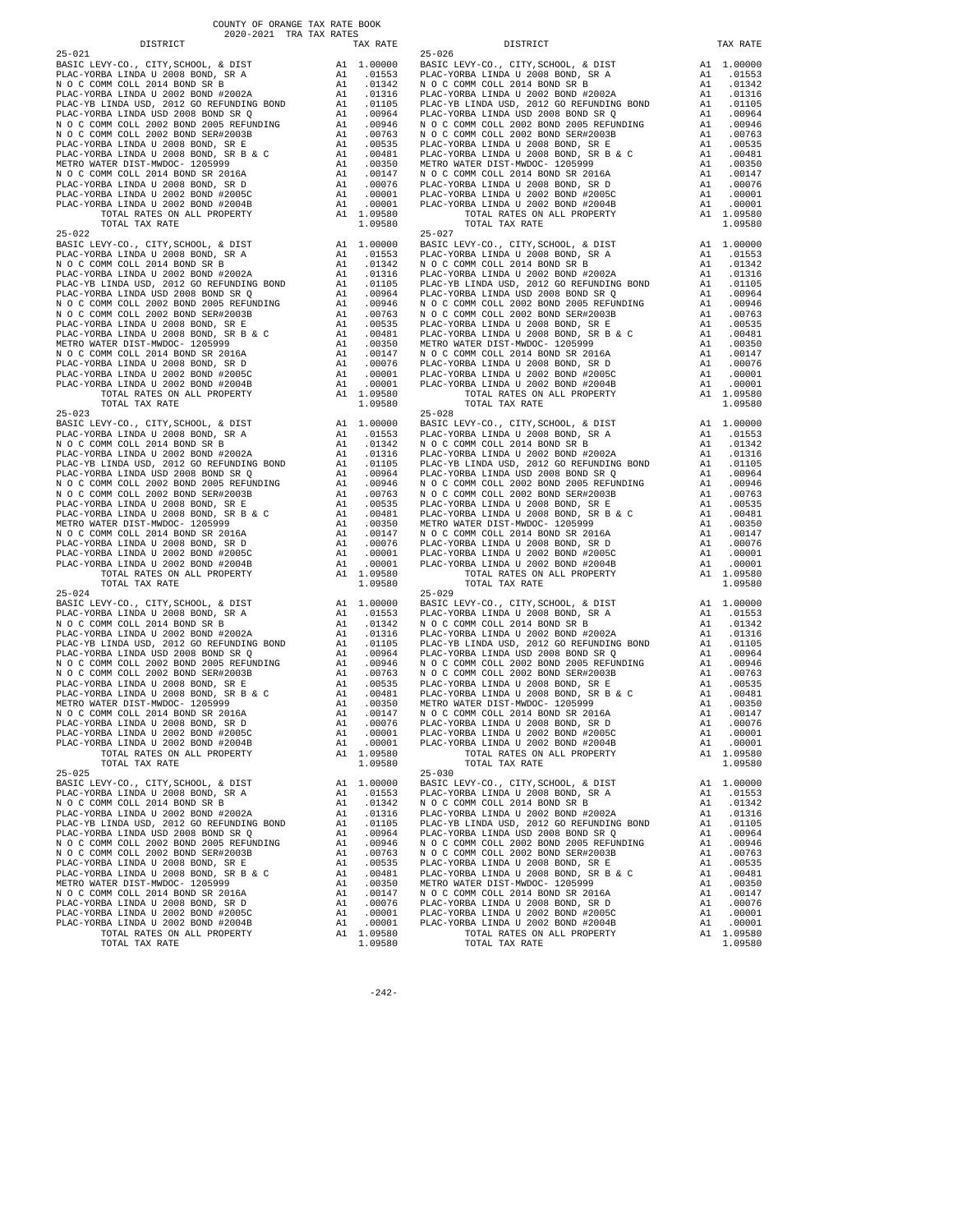| $25 - 031$                                                                       |          |                                                       | $25 - 036$         |
|----------------------------------------------------------------------------------|----------|-------------------------------------------------------|--------------------|
|                                                                                  |          |                                                       |                    |
|                                                                                  |          |                                                       |                    |
|                                                                                  |          |                                                       |                    |
|                                                                                  |          |                                                       |                    |
|                                                                                  |          |                                                       |                    |
|                                                                                  |          |                                                       |                    |
|                                                                                  |          |                                                       |                    |
|                                                                                  |          |                                                       |                    |
|                                                                                  |          |                                                       |                    |
|                                                                                  |          |                                                       |                    |
|                                                                                  |          |                                                       |                    |
|                                                                                  |          |                                                       |                    |
|                                                                                  |          |                                                       |                    |
| TOTAL TAX RATE                                                                   |          | 1.09580                                               |                    |
| $25 - 032$                                                                       |          |                                                       | $25 - 037$         |
|                                                                                  |          |                                                       |                    |
|                                                                                  |          |                                                       |                    |
|                                                                                  |          |                                                       |                    |
|                                                                                  |          |                                                       |                    |
|                                                                                  |          |                                                       |                    |
|                                                                                  |          |                                                       |                    |
|                                                                                  |          |                                                       |                    |
|                                                                                  |          |                                                       |                    |
|                                                                                  |          |                                                       |                    |
|                                                                                  |          |                                                       |                    |
|                                                                                  |          |                                                       |                    |
|                                                                                  |          |                                                       |                    |
|                                                                                  |          |                                                       |                    |
|                                                                                  |          |                                                       |                    |
|                                                                                  |          |                                                       |                    |
|                                                                                  |          |                                                       |                    |
|                                                                                  |          |                                                       |                    |
|                                                                                  |          |                                                       |                    |
|                                                                                  |          |                                                       |                    |
|                                                                                  |          |                                                       |                    |
|                                                                                  |          |                                                       |                    |
|                                                                                  |          |                                                       |                    |
|                                                                                  |          |                                                       |                    |
|                                                                                  |          |                                                       |                    |
|                                                                                  |          |                                                       |                    |
|                                                                                  |          |                                                       |                    |
|                                                                                  |          |                                                       |                    |
|                                                                                  |          |                                                       |                    |
|                                                                                  |          |                                                       |                    |
| $25 - 034$                                                                       |          |                                                       | $25 - 039$         |
|                                                                                  |          |                                                       |                    |
|                                                                                  |          |                                                       |                    |
|                                                                                  |          |                                                       |                    |
|                                                                                  |          |                                                       |                    |
|                                                                                  |          |                                                       |                    |
|                                                                                  |          |                                                       |                    |
|                                                                                  |          |                                                       |                    |
|                                                                                  |          |                                                       |                    |
|                                                                                  |          |                                                       |                    |
|                                                                                  |          |                                                       |                    |
|                                                                                  |          |                                                       |                    |
|                                                                                  |          |                                                       |                    |
|                                                                                  |          |                                                       |                    |
| TOTAL RATES ON ALL PROPERTY                                                      |          | A1 1.09580                                            |                    |
| TOTAL TAX RATE<br>$25 - 035$                                                     |          | 1.09580                                               | $25 - 040$         |
| BASIC LEVY-CO., CITY, SCHOOL, & DIST                                             | A1       | 1.00000                                               | BASIC L            |
| PLAC-YORBA LINDA U 2008 BOND, SR A                                               |          | A1 .01553                                             | PLAC-YO            |
| N O C COMM COLL 2014 BOND SR B                                                   | A1       | .01342                                                | NOCC               |
| PLAC-YORBA LINDA U 2002 BOND #2002A                                              | A1       | .01316                                                | PLAC-YO            |
| PLAC-YB LINDA USD, 2012 GO REFUNDING BOND<br>PLAC-YORBA LINDA USD 2008 BOND SR Q | A1<br>A1 | .01105<br>.00964                                      | PLAC-YB<br>PLAC-YO |
| N O C COMM COLL 2002 BOND 2005 REFUNDING                                         |          | .00946                                                |                    |
| N O C COMM COLL 2002 BOND SER#2003B                                              |          | A1 .00946 NOCC<br>A1 .00763 NOCC<br>A1 .00535 PLAC-YO |                    |
| PLAC-YORBA LINDA U 2008 BOND, SR E                                               |          |                                                       |                    |
| PLAC-YORBA LINDA U 2008 BOND, SR B & C                                           |          | A1.00481                                              | PLAC-YO            |
| METRO WATER DIST-MWDOC- 1205999                                                  |          | A1 .00350 METRO W<br>A1 .00147 NOCC                   |                    |
| N O C COMM COLL 2014 BOND SR 2016A<br>PLAC-YORBA LINDA U 2008 BOND, SR D         | A1       |                                                       | PLAC-YO            |
| PLAC-YORBA LINDA U 2002 BOND #2005C                                              | A1       | .00076                                                | PLAC-YO            |
| PLAC-YORBA LINDA U 2002 BOND #2004B                                              | A1       | $.00001$<br>$.00001$                                  | PLAC-YO            |
| TOTAL RATES ON ALL PROPERTY                                                      |          | A1 1.09580                                            |                    |
| <b>TOTAL TAY DATE</b>                                                            |          | 1 09580                                               |                    |

| TAX RATE<br>DISTRICT                                                                                                                                                                                                                                                    |                                    | DISTRICT                                                                                                                                                                                                                                                                                                                                                                                                                                                                                      | TAX RATE   |
|-------------------------------------------------------------------------------------------------------------------------------------------------------------------------------------------------------------------------------------------------------------------------|------------------------------------|-----------------------------------------------------------------------------------------------------------------------------------------------------------------------------------------------------------------------------------------------------------------------------------------------------------------------------------------------------------------------------------------------------------------------------------------------------------------------------------------------|------------|
|                                                                                                                                                                                                                                                                         |                                    |                                                                                                                                                                                                                                                                                                                                                                                                                                                                                               |            |
|                                                                                                                                                                                                                                                                         |                                    |                                                                                                                                                                                                                                                                                                                                                                                                                                                                                               |            |
|                                                                                                                                                                                                                                                                         |                                    |                                                                                                                                                                                                                                                                                                                                                                                                                                                                                               |            |
|                                                                                                                                                                                                                                                                         |                                    |                                                                                                                                                                                                                                                                                                                                                                                                                                                                                               |            |
|                                                                                                                                                                                                                                                                         |                                    |                                                                                                                                                                                                                                                                                                                                                                                                                                                                                               |            |
|                                                                                                                                                                                                                                                                         |                                    |                                                                                                                                                                                                                                                                                                                                                                                                                                                                                               |            |
|                                                                                                                                                                                                                                                                         |                                    |                                                                                                                                                                                                                                                                                                                                                                                                                                                                                               |            |
|                                                                                                                                                                                                                                                                         |                                    |                                                                                                                                                                                                                                                                                                                                                                                                                                                                                               |            |
|                                                                                                                                                                                                                                                                         |                                    |                                                                                                                                                                                                                                                                                                                                                                                                                                                                                               |            |
|                                                                                                                                                                                                                                                                         |                                    |                                                                                                                                                                                                                                                                                                                                                                                                                                                                                               |            |
|                                                                                                                                                                                                                                                                         |                                    |                                                                                                                                                                                                                                                                                                                                                                                                                                                                                               |            |
|                                                                                                                                                                                                                                                                         |                                    |                                                                                                                                                                                                                                                                                                                                                                                                                                                                                               |            |
|                                                                                                                                                                                                                                                                         |                                    |                                                                                                                                                                                                                                                                                                                                                                                                                                                                                               |            |
|                                                                                                                                                                                                                                                                         |                                    |                                                                                                                                                                                                                                                                                                                                                                                                                                                                                               |            |
|                                                                                                                                                                                                                                                                         |                                    |                                                                                                                                                                                                                                                                                                                                                                                                                                                                                               |            |
|                                                                                                                                                                                                                                                                         |                                    |                                                                                                                                                                                                                                                                                                                                                                                                                                                                                               |            |
|                                                                                                                                                                                                                                                                         |                                    |                                                                                                                                                                                                                                                                                                                                                                                                                                                                                               |            |
|                                                                                                                                                                                                                                                                         |                                    |                                                                                                                                                                                                                                                                                                                                                                                                                                                                                               |            |
|                                                                                                                                                                                                                                                                         |                                    |                                                                                                                                                                                                                                                                                                                                                                                                                                                                                               |            |
|                                                                                                                                                                                                                                                                         |                                    |                                                                                                                                                                                                                                                                                                                                                                                                                                                                                               |            |
|                                                                                                                                                                                                                                                                         |                                    |                                                                                                                                                                                                                                                                                                                                                                                                                                                                                               |            |
|                                                                                                                                                                                                                                                                         |                                    |                                                                                                                                                                                                                                                                                                                                                                                                                                                                                               |            |
|                                                                                                                                                                                                                                                                         |                                    |                                                                                                                                                                                                                                                                                                                                                                                                                                                                                               |            |
|                                                                                                                                                                                                                                                                         |                                    |                                                                                                                                                                                                                                                                                                                                                                                                                                                                                               |            |
|                                                                                                                                                                                                                                                                         |                                    |                                                                                                                                                                                                                                                                                                                                                                                                                                                                                               |            |
|                                                                                                                                                                                                                                                                         |                                    |                                                                                                                                                                                                                                                                                                                                                                                                                                                                                               |            |
|                                                                                                                                                                                                                                                                         |                                    |                                                                                                                                                                                                                                                                                                                                                                                                                                                                                               |            |
|                                                                                                                                                                                                                                                                         |                                    |                                                                                                                                                                                                                                                                                                                                                                                                                                                                                               |            |
|                                                                                                                                                                                                                                                                         |                                    |                                                                                                                                                                                                                                                                                                                                                                                                                                                                                               |            |
| $\begin{array}{cccccc} 25-032 & 707 \text{AL} & 1.09580 & 1.09580 & 1.09580 & 1.09580 & 1.09580 & 1.09580 & 1.09580 & 1.09580 & 1.09580 & 1.09580 & 1.09580 & 1.09580 & 1.09580 & 1.09580 & 1.09580 & 1.09580 & 1.09580 & 1.09580 & 1.09580 & 1.0000 & 1.0000 & 1.0000$ |                                    |                                                                                                                                                                                                                                                                                                                                                                                                                                                                                               |            |
|                                                                                                                                                                                                                                                                         |                                    |                                                                                                                                                                                                                                                                                                                                                                                                                                                                                               |            |
|                                                                                                                                                                                                                                                                         |                                    |                                                                                                                                                                                                                                                                                                                                                                                                                                                                                               |            |
|                                                                                                                                                                                                                                                                         |                                    |                                                                                                                                                                                                                                                                                                                                                                                                                                                                                               |            |
|                                                                                                                                                                                                                                                                         |                                    |                                                                                                                                                                                                                                                                                                                                                                                                                                                                                               |            |
|                                                                                                                                                                                                                                                                         |                                    |                                                                                                                                                                                                                                                                                                                                                                                                                                                                                               |            |
|                                                                                                                                                                                                                                                                         |                                    |                                                                                                                                                                                                                                                                                                                                                                                                                                                                                               |            |
| $25 - 033$                                                                                                                                                                                                                                                              |                                    | $25 - 038$                                                                                                                                                                                                                                                                                                                                                                                                                                                                                    |            |
|                                                                                                                                                                                                                                                                         |                                    |                                                                                                                                                                                                                                                                                                                                                                                                                                                                                               |            |
|                                                                                                                                                                                                                                                                         |                                    |                                                                                                                                                                                                                                                                                                                                                                                                                                                                                               |            |
|                                                                                                                                                                                                                                                                         |                                    |                                                                                                                                                                                                                                                                                                                                                                                                                                                                                               |            |
|                                                                                                                                                                                                                                                                         |                                    |                                                                                                                                                                                                                                                                                                                                                                                                                                                                                               |            |
|                                                                                                                                                                                                                                                                         |                                    |                                                                                                                                                                                                                                                                                                                                                                                                                                                                                               |            |
|                                                                                                                                                                                                                                                                         |                                    |                                                                                                                                                                                                                                                                                                                                                                                                                                                                                               |            |
|                                                                                                                                                                                                                                                                         |                                    |                                                                                                                                                                                                                                                                                                                                                                                                                                                                                               |            |
|                                                                                                                                                                                                                                                                         |                                    |                                                                                                                                                                                                                                                                                                                                                                                                                                                                                               |            |
|                                                                                                                                                                                                                                                                         |                                    |                                                                                                                                                                                                                                                                                                                                                                                                                                                                                               |            |
|                                                                                                                                                                                                                                                                         |                                    |                                                                                                                                                                                                                                                                                                                                                                                                                                                                                               |            |
|                                                                                                                                                                                                                                                                         |                                    |                                                                                                                                                                                                                                                                                                                                                                                                                                                                                               |            |
|                                                                                                                                                                                                                                                                         |                                    |                                                                                                                                                                                                                                                                                                                                                                                                                                                                                               |            |
|                                                                                                                                                                                                                                                                         |                                    |                                                                                                                                                                                                                                                                                                                                                                                                                                                                                               |            |
|                                                                                                                                                                                                                                                                         |                                    |                                                                                                                                                                                                                                                                                                                                                                                                                                                                                               |            |
|                                                                                                                                                                                                                                                                         |                                    |                                                                                                                                                                                                                                                                                                                                                                                                                                                                                               |            |
|                                                                                                                                                                                                                                                                         |                                    |                                                                                                                                                                                                                                                                                                                                                                                                                                                                                               |            |
|                                                                                                                                                                                                                                                                         |                                    |                                                                                                                                                                                                                                                                                                                                                                                                                                                                                               |            |
| $25 - 034$                                                                                                                                                                                                                                                              |                                    | $25 - 039$                                                                                                                                                                                                                                                                                                                                                                                                                                                                                    |            |
|                                                                                                                                                                                                                                                                         |                                    |                                                                                                                                                                                                                                                                                                                                                                                                                                                                                               |            |
|                                                                                                                                                                                                                                                                         |                                    |                                                                                                                                                                                                                                                                                                                                                                                                                                                                                               |            |
|                                                                                                                                                                                                                                                                         |                                    |                                                                                                                                                                                                                                                                                                                                                                                                                                                                                               |            |
|                                                                                                                                                                                                                                                                         |                                    |                                                                                                                                                                                                                                                                                                                                                                                                                                                                                               |            |
|                                                                                                                                                                                                                                                                         |                                    |                                                                                                                                                                                                                                                                                                                                                                                                                                                                                               |            |
|                                                                                                                                                                                                                                                                         |                                    |                                                                                                                                                                                                                                                                                                                                                                                                                                                                                               |            |
|                                                                                                                                                                                                                                                                         |                                    |                                                                                                                                                                                                                                                                                                                                                                                                                                                                                               |            |
|                                                                                                                                                                                                                                                                         |                                    |                                                                                                                                                                                                                                                                                                                                                                                                                                                                                               |            |
|                                                                                                                                                                                                                                                                         |                                    |                                                                                                                                                                                                                                                                                                                                                                                                                                                                                               |            |
|                                                                                                                                                                                                                                                                         |                                    |                                                                                                                                                                                                                                                                                                                                                                                                                                                                                               |            |
|                                                                                                                                                                                                                                                                         |                                    |                                                                                                                                                                                                                                                                                                                                                                                                                                                                                               |            |
|                                                                                                                                                                                                                                                                         |                                    |                                                                                                                                                                                                                                                                                                                                                                                                                                                                                               |            |
|                                                                                                                                                                                                                                                                         |                                    |                                                                                                                                                                                                                                                                                                                                                                                                                                                                                               |            |
|                                                                                                                                                                                                                                                                         |                                    |                                                                                                                                                                                                                                                                                                                                                                                                                                                                                               |            |
| PLAC-YORBA LINDA U 2002 BOND #2004B                                                                                                                                                                                                                                     | A1 .00001<br>A1 1.09580<br>1.09580 | PLAC-YORBA LINDA U 2002 BOND #2004B<br>TOTAL RATES ON ALL PROPERTY                                                                                                                                                                                                                                                                                                                                                                                                                            | A1 .00001  |
| TOTAL RATES ON ALL PROPERTY                                                                                                                                                                                                                                             |                                    |                                                                                                                                                                                                                                                                                                                                                                                                                                                                                               | A1 1.09580 |
| TOTAL TAX RATE                                                                                                                                                                                                                                                          | 1.09580                            | TOTAL TAX RATE                                                                                                                                                                                                                                                                                                                                                                                                                                                                                | 1,09580    |
| $25 - 035$                                                                                                                                                                                                                                                              |                                    | $25 - 040$                                                                                                                                                                                                                                                                                                                                                                                                                                                                                    |            |
|                                                                                                                                                                                                                                                                         |                                    | BASIC LEVY-CO., CITY, SCHOOL, & DIST A1 1.00000 BASIC LEVY-CO., CITY, SCHOOL, & DIST A1 1.00000 BASIC LEVY-CO., CITY, SCHOOL, & DIST A1 1.00000 BASIC LEVY-CO., CITY, SCHOOL, & DIST A1 1.00000 BASIC LEVY-CO., CITY, SCHOOL,                                                                                                                                                                                                                                                                 |            |
|                                                                                                                                                                                                                                                                         |                                    |                                                                                                                                                                                                                                                                                                                                                                                                                                                                                               |            |
|                                                                                                                                                                                                                                                                         |                                    |                                                                                                                                                                                                                                                                                                                                                                                                                                                                                               | A1 .01342  |
|                                                                                                                                                                                                                                                                         |                                    | PLAC-YORBA LINDA U 2002 BOND FR B<br>N 0 C COMM COLL 2014 BOND SR B<br>PLAC-YORBA LINDA USD, 2012 GO REFUNDING BOND<br>PLAC-YB LINDA USD, 2012 GO REFUNDING BOND<br>PLAC-YB LINDA USD, 2012 GO REFUNDING BOND<br>PLAC-YB LINDA USD, 2012                                                                                                                                                                                                                                                      | A1 .01316  |
|                                                                                                                                                                                                                                                                         |                                    |                                                                                                                                                                                                                                                                                                                                                                                                                                                                                               | A1 .01105  |
|                                                                                                                                                                                                                                                                         |                                    |                                                                                                                                                                                                                                                                                                                                                                                                                                                                                               | A1 .00964  |
|                                                                                                                                                                                                                                                                         |                                    |                                                                                                                                                                                                                                                                                                                                                                                                                                                                                               |            |
|                                                                                                                                                                                                                                                                         |                                    |                                                                                                                                                                                                                                                                                                                                                                                                                                                                                               |            |
|                                                                                                                                                                                                                                                                         |                                    |                                                                                                                                                                                                                                                                                                                                                                                                                                                                                               |            |
|                                                                                                                                                                                                                                                                         |                                    |                                                                                                                                                                                                                                                                                                                                                                                                                                                                                               |            |
|                                                                                                                                                                                                                                                                         |                                    |                                                                                                                                                                                                                                                                                                                                                                                                                                                                                               |            |
|                                                                                                                                                                                                                                                                         |                                    |                                                                                                                                                                                                                                                                                                                                                                                                                                                                                               |            |
|                                                                                                                                                                                                                                                                         |                                    |                                                                                                                                                                                                                                                                                                                                                                                                                                                                                               |            |
|                                                                                                                                                                                                                                                                         |                                    |                                                                                                                                                                                                                                                                                                                                                                                                                                                                                               |            |
|                                                                                                                                                                                                                                                                         |                                    | $\begin{tabular}{l c c c c c} \multicolumn{1}{c}{\textbf{N} & $\mathcal{O}$ & $\mathcal{C}$ & $\mathcal{O}$ & $\mathcal{S}$ & $\mathcal{O}$ \\ \multicolumn{1}{c}{\textbf{N} & $\mathcal{O}$ & $\mathcal{C}$ & $\mathcal{O}$ & $\mathcal{O}$ & $\mathcal{O}$ & $\mathcal{O}$ \\ \multicolumn{1}{c}{\textbf{N} & $\mathcal{O}$ & $\mathcal{C}$ & $\mathcal{O}$ & $\mathcal{O}$ & $\mathcal{O}$ \\ \multicolumn{1}{c}{\textbf{N} & $\mathcal{O}$ & $\mathcal{C}$ & $\mathcal{O}$ & $\mathcal{O$ |            |
|                                                                                                                                                                                                                                                                         |                                    |                                                                                                                                                                                                                                                                                                                                                                                                                                                                                               |            |
| TOTAL TAX RATE                                                                                                                                                                                                                                                          | 1.09580                            | TOTAL TAX RATE                                                                                                                                                                                                                                                                                                                                                                                                                                                                                | 1.09580    |

 $-243-$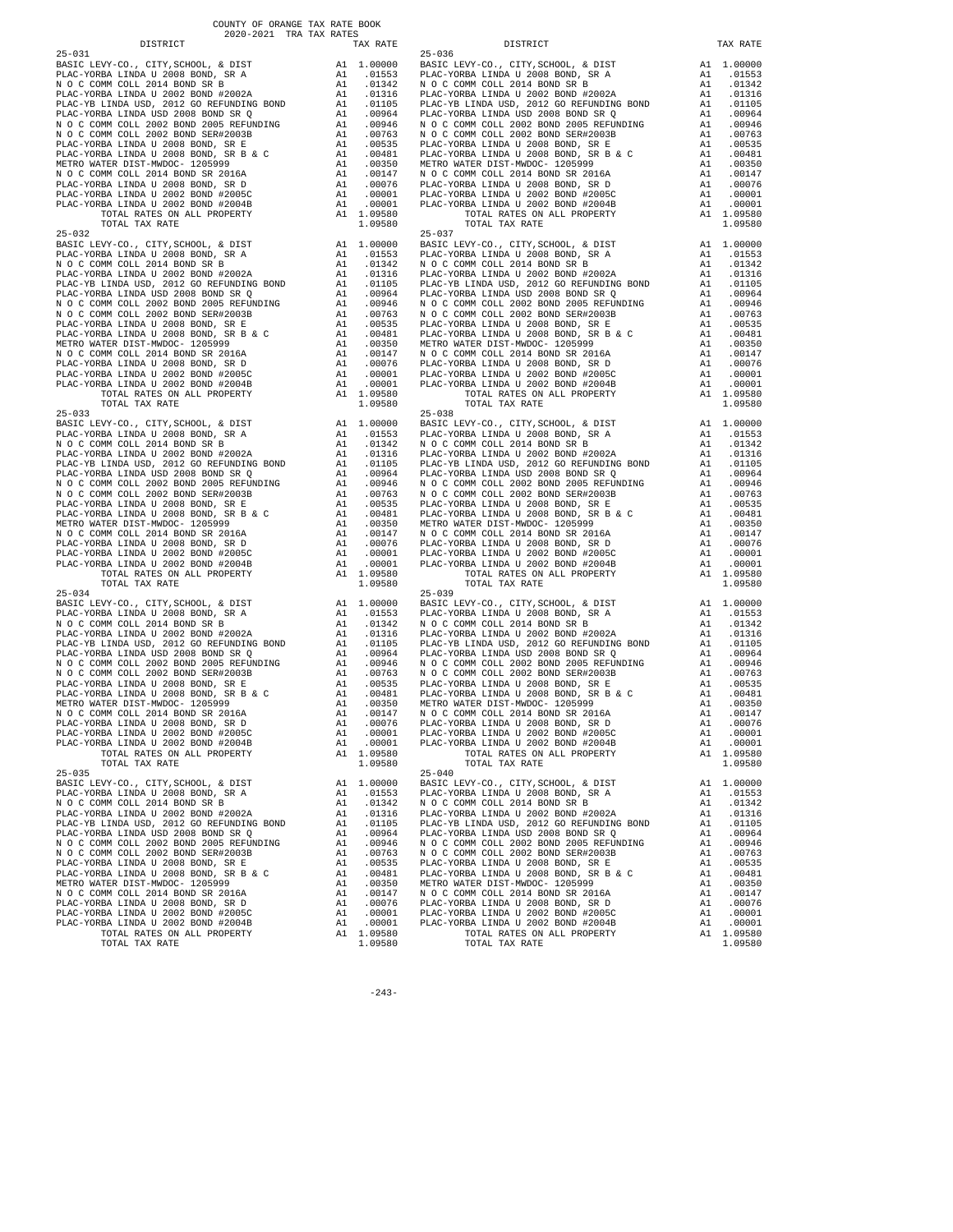| $25 - 041$                                                                      |    |                                                                                                                                                             | $25 - 046$            |
|---------------------------------------------------------------------------------|----|-------------------------------------------------------------------------------------------------------------------------------------------------------------|-----------------------|
|                                                                                 |    |                                                                                                                                                             |                       |
|                                                                                 |    |                                                                                                                                                             |                       |
|                                                                                 |    |                                                                                                                                                             |                       |
|                                                                                 |    |                                                                                                                                                             |                       |
|                                                                                 |    |                                                                                                                                                             |                       |
|                                                                                 |    |                                                                                                                                                             |                       |
|                                                                                 |    |                                                                                                                                                             |                       |
|                                                                                 |    |                                                                                                                                                             |                       |
|                                                                                 |    |                                                                                                                                                             |                       |
|                                                                                 |    |                                                                                                                                                             |                       |
|                                                                                 |    |                                                                                                                                                             |                       |
|                                                                                 |    |                                                                                                                                                             |                       |
|                                                                                 |    |                                                                                                                                                             |                       |
| TOTAL TAX RATE                                                                  |    | 1.09580                                                                                                                                                     |                       |
| $25 - 042$                                                                      |    |                                                                                                                                                             | $25 - 047$            |
|                                                                                 |    |                                                                                                                                                             |                       |
|                                                                                 |    |                                                                                                                                                             |                       |
|                                                                                 |    |                                                                                                                                                             |                       |
|                                                                                 |    |                                                                                                                                                             |                       |
|                                                                                 |    |                                                                                                                                                             |                       |
|                                                                                 |    |                                                                                                                                                             |                       |
|                                                                                 |    |                                                                                                                                                             |                       |
|                                                                                 |    |                                                                                                                                                             |                       |
|                                                                                 |    |                                                                                                                                                             |                       |
|                                                                                 |    |                                                                                                                                                             |                       |
|                                                                                 |    |                                                                                                                                                             |                       |
|                                                                                 |    |                                                                                                                                                             |                       |
|                                                                                 |    |                                                                                                                                                             |                       |
|                                                                                 |    |                                                                                                                                                             |                       |
|                                                                                 |    |                                                                                                                                                             |                       |
|                                                                                 |    |                                                                                                                                                             |                       |
|                                                                                 |    |                                                                                                                                                             |                       |
|                                                                                 |    |                                                                                                                                                             |                       |
|                                                                                 |    |                                                                                                                                                             |                       |
|                                                                                 |    |                                                                                                                                                             |                       |
|                                                                                 |    |                                                                                                                                                             |                       |
|                                                                                 |    |                                                                                                                                                             |                       |
|                                                                                 |    |                                                                                                                                                             |                       |
|                                                                                 |    |                                                                                                                                                             |                       |
|                                                                                 |    |                                                                                                                                                             |                       |
|                                                                                 |    |                                                                                                                                                             |                       |
|                                                                                 |    |                                                                                                                                                             |                       |
|                                                                                 |    |                                                                                                                                                             |                       |
|                                                                                 |    |                                                                                                                                                             |                       |
| $25 - 044$                                                                      |    |                                                                                                                                                             | $25 - 049$            |
|                                                                                 |    |                                                                                                                                                             |                       |
|                                                                                 |    |                                                                                                                                                             |                       |
|                                                                                 |    |                                                                                                                                                             |                       |
|                                                                                 |    |                                                                                                                                                             |                       |
|                                                                                 |    |                                                                                                                                                             |                       |
|                                                                                 |    |                                                                                                                                                             |                       |
|                                                                                 |    |                                                                                                                                                             |                       |
|                                                                                 |    |                                                                                                                                                             |                       |
|                                                                                 |    |                                                                                                                                                             |                       |
|                                                                                 |    |                                                                                                                                                             |                       |
|                                                                                 |    |                                                                                                                                                             |                       |
|                                                                                 |    |                                                                                                                                                             |                       |
|                                                                                 |    |                                                                                                                                                             |                       |
| TOTAL RATES ON ALL PROPERTY                                                     |    | A1 1.09580                                                                                                                                                  |                       |
| TOTAL TAX RATE                                                                  |    | 1.09580                                                                                                                                                     |                       |
| $25 - 045$<br>BASIC LEVY-CO., CITY, SCHOOL, & DIST                              | A1 | 1,00000                                                                                                                                                     | $25 - 050$<br>BASIC L |
| PLAC-YORBA LINDA U 2008 BOND, SR A                                              |    | A1 .01553                                                                                                                                                   | PLAC-YO               |
| N O C COMM COLL 2014 BOND SR B                                                  | A1 | .01342                                                                                                                                                      | NOCC                  |
| PLAC-YORBA LINDA U 2002 BOND #2002A                                             | A1 | .01316                                                                                                                                                      | PLAC-YO               |
| PLAC-YB LINDA USD, 2012 GO REFUNDING BOND                                       | A1 | .01105                                                                                                                                                      | PLAC-YB               |
| PLAC-YORBA LINDA USD 2008 BOND SR Q<br>N O C COMM COLL 2002 BOND 2005 REFUNDING | A1 | .00964                                                                                                                                                      | PLAC-YO               |
| N O C COMM COLL 2002 BOND SER#2003B                                             |    | A1 .00946 MOCC<br>A1 .00946 NOCC<br>A1 .00763 NOCC<br>A1 .00535 PLAC-YO<br>A1 .00350 METRO W<br>A1 .00350 METRO N<br>A1 .00076 PLAC-YO<br>A1 .00076 PLAC-YO |                       |
| PLAC-YORBA LINDA U 2008 BOND, SR E                                              |    |                                                                                                                                                             |                       |
| PLAC-YORBA LINDA U 2008 BOND, SR B & C                                          |    |                                                                                                                                                             |                       |
| METRO WATER DIST-MWDOC- 1205999                                                 |    |                                                                                                                                                             |                       |
| N O C COMM COLL 2014 BOND SR 2016A                                              |    |                                                                                                                                                             |                       |
| PLAC-YORBA LINDA U 2008 BOND, SR D                                              |    | A1 .00076                                                                                                                                                   |                       |
| PLAC-YORBA LINDA U 2002 BOND #2005C                                             |    | A1 .00001<br>A1 .00001                                                                                                                                      | PLAC-YO               |
| PLAC-YORBA LINDA U 2002 BOND #2004B<br>TOTAL RATES ON ALL PROPERTY              |    | A1 1.09580                                                                                                                                                  | PLAC-YO               |
| TOTAL TAY RATE                                                                  |    | 1 09580                                                                                                                                                     |                       |

| TAX RATE<br>DISTRICT |         | DISTRICT       | TAX RATE |
|----------------------|---------|----------------|----------|
|                      |         |                |          |
|                      |         |                |          |
|                      |         |                |          |
|                      |         |                |          |
|                      |         |                |          |
|                      |         |                |          |
|                      |         |                |          |
|                      |         |                |          |
|                      |         |                |          |
|                      |         |                |          |
|                      |         |                |          |
|                      |         |                |          |
|                      |         |                |          |
|                      |         |                |          |
|                      |         |                |          |
|                      |         |                |          |
|                      |         |                |          |
|                      |         |                |          |
|                      |         |                |          |
|                      |         |                |          |
|                      |         |                |          |
|                      |         |                |          |
|                      |         |                |          |
|                      |         |                |          |
|                      |         |                |          |
|                      |         |                |          |
|                      |         |                |          |
|                      |         |                |          |
|                      |         |                |          |
|                      |         |                |          |
|                      |         |                |          |
|                      |         |                |          |
|                      |         |                |          |
|                      |         |                |          |
|                      |         |                |          |
|                      |         |                |          |
| $25 - 043$           |         | $25 - 048$     |          |
|                      |         |                |          |
|                      |         |                |          |
|                      |         |                |          |
|                      |         |                |          |
|                      |         |                |          |
|                      |         |                |          |
|                      |         |                |          |
|                      |         |                |          |
|                      |         |                |          |
|                      |         |                |          |
|                      |         |                |          |
|                      |         |                |          |
|                      |         |                |          |
|                      |         |                |          |
|                      |         |                |          |
|                      |         |                |          |
|                      |         |                |          |
| $25 - 044$           |         | $25 - 049$     |          |
|                      |         |                |          |
|                      |         |                |          |
|                      |         |                |          |
|                      |         |                |          |
|                      |         |                |          |
|                      |         |                |          |
|                      |         |                |          |
|                      |         |                |          |
|                      |         |                |          |
|                      |         |                |          |
|                      |         |                |          |
|                      |         |                |          |
|                      |         |                |          |
|                      |         |                |          |
|                      |         |                |          |
|                      |         |                |          |
|                      |         |                |          |
|                      |         |                |          |
| $25 - 045$           |         | $25 - 050$     |          |
|                      |         |                |          |
|                      |         |                |          |
|                      |         |                |          |
|                      |         |                |          |
|                      |         |                |          |
|                      |         |                |          |
|                      |         |                |          |
|                      |         |                |          |
|                      |         |                |          |
|                      |         |                |          |
|                      |         |                |          |
|                      |         |                |          |
|                      |         |                |          |
|                      |         |                |          |
|                      |         |                |          |
|                      |         |                |          |
| TOTAL TAX RATE       | 1.09580 | TOTAL TAX RATE | 1.09580  |

 $-244-$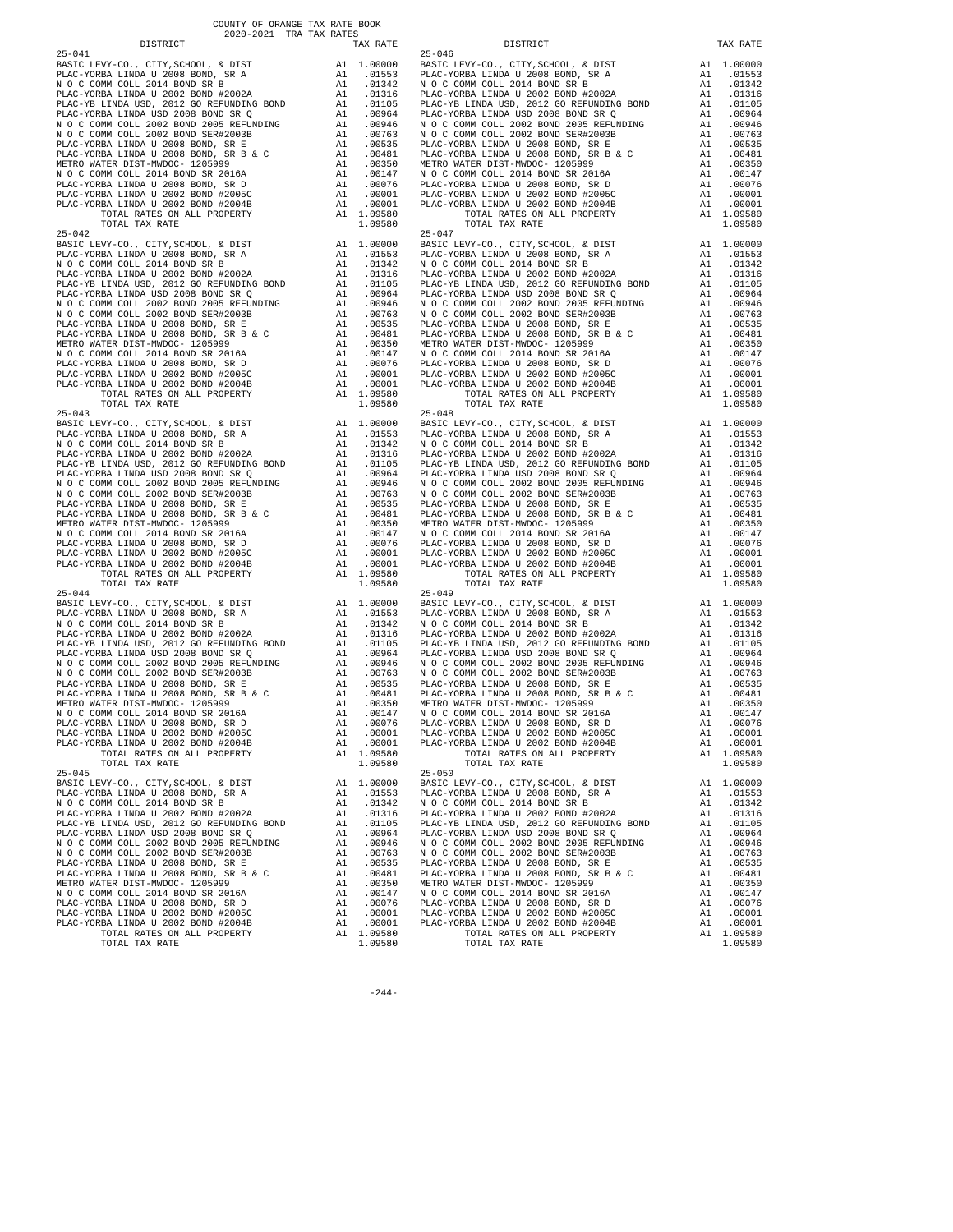| $25 - 051$                                                                       |          |                                                                                                                                                             | $25 - 056$         |
|----------------------------------------------------------------------------------|----------|-------------------------------------------------------------------------------------------------------------------------------------------------------------|--------------------|
|                                                                                  |          |                                                                                                                                                             |                    |
|                                                                                  |          |                                                                                                                                                             |                    |
|                                                                                  |          |                                                                                                                                                             |                    |
|                                                                                  |          |                                                                                                                                                             |                    |
|                                                                                  |          |                                                                                                                                                             |                    |
|                                                                                  |          |                                                                                                                                                             |                    |
|                                                                                  |          |                                                                                                                                                             |                    |
|                                                                                  |          |                                                                                                                                                             |                    |
|                                                                                  |          |                                                                                                                                                             |                    |
|                                                                                  |          |                                                                                                                                                             |                    |
|                                                                                  |          |                                                                                                                                                             |                    |
|                                                                                  |          |                                                                                                                                                             |                    |
|                                                                                  |          |                                                                                                                                                             |                    |
| TOTAL TAX RATE                                                                   |          | 1.09580                                                                                                                                                     |                    |
| $25 - 052$                                                                       |          |                                                                                                                                                             | $25 - 057$         |
|                                                                                  |          |                                                                                                                                                             |                    |
|                                                                                  |          |                                                                                                                                                             |                    |
|                                                                                  |          |                                                                                                                                                             |                    |
|                                                                                  |          |                                                                                                                                                             |                    |
|                                                                                  |          |                                                                                                                                                             |                    |
|                                                                                  |          |                                                                                                                                                             |                    |
|                                                                                  |          |                                                                                                                                                             |                    |
|                                                                                  |          |                                                                                                                                                             |                    |
|                                                                                  |          |                                                                                                                                                             |                    |
|                                                                                  |          |                                                                                                                                                             |                    |
|                                                                                  |          |                                                                                                                                                             |                    |
|                                                                                  |          |                                                                                                                                                             |                    |
|                                                                                  |          |                                                                                                                                                             |                    |
|                                                                                  |          |                                                                                                                                                             |                    |
|                                                                                  |          |                                                                                                                                                             |                    |
|                                                                                  |          |                                                                                                                                                             |                    |
|                                                                                  |          |                                                                                                                                                             |                    |
|                                                                                  |          |                                                                                                                                                             |                    |
|                                                                                  |          |                                                                                                                                                             |                    |
|                                                                                  |          |                                                                                                                                                             |                    |
|                                                                                  |          |                                                                                                                                                             |                    |
|                                                                                  |          |                                                                                                                                                             |                    |
|                                                                                  |          |                                                                                                                                                             |                    |
|                                                                                  |          |                                                                                                                                                             |                    |
|                                                                                  |          |                                                                                                                                                             |                    |
|                                                                                  |          |                                                                                                                                                             |                    |
|                                                                                  |          |                                                                                                                                                             |                    |
|                                                                                  |          |                                                                                                                                                             |                    |
| $25 - 054$                                                                       |          |                                                                                                                                                             | $25 - 059$         |
|                                                                                  |          |                                                                                                                                                             |                    |
|                                                                                  |          |                                                                                                                                                             |                    |
|                                                                                  |          |                                                                                                                                                             |                    |
|                                                                                  |          |                                                                                                                                                             |                    |
|                                                                                  |          |                                                                                                                                                             |                    |
|                                                                                  |          |                                                                                                                                                             |                    |
|                                                                                  |          |                                                                                                                                                             |                    |
|                                                                                  |          |                                                                                                                                                             |                    |
|                                                                                  |          |                                                                                                                                                             |                    |
|                                                                                  |          |                                                                                                                                                             |                    |
|                                                                                  |          |                                                                                                                                                             |                    |
|                                                                                  |          |                                                                                                                                                             |                    |
|                                                                                  |          |                                                                                                                                                             |                    |
| TOTAL RATES ON ALL PROPERTY<br>TOTAL TAX RATE                                    |          | A1 1.09580                                                                                                                                                  |                    |
| $25 - 055$                                                                       |          | 1.09580                                                                                                                                                     | $25 - 060$         |
| BASIC LEVY-CO., CITY, SCHOOL, & DIST                                             | A1       | 1.00000                                                                                                                                                     | BASIC L            |
| PLAC-YORBA LINDA U 2008 BOND, SR A                                               |          | A1 .01553                                                                                                                                                   | PLAC-YO            |
| N O C COMM COLL 2014 BOND SR B                                                   | A1       | .01342                                                                                                                                                      | NOCC               |
| PLAC-YORBA LINDA U 2002 BOND #2002A<br>PLAC-YB LINDA USD, 2012 GO REFUNDING BOND | A1<br>A1 | .01316<br>.01105                                                                                                                                            | PLAC-YO<br>PLAC-YB |
| PLAC-YORBA LINDA USD 2008 BOND SR Q                                              | A1       | .00964                                                                                                                                                      | PLAC-YO            |
| N O C COMM COLL 2002 BOND 2005 REFUNDING                                         |          | A1 .00946 MOCC<br>A1 .00946 NOCC<br>A1 .00763 NOCC<br>A1 .00535 PLAC-YO<br>A1 .00350 METRO W<br>A1 .00350 METRO N<br>A1 .00076 PLAC-YO<br>A1 .00076 PLAC-YO |                    |
| N O C COMM COLL 2002 BOND SER#2003B                                              |          |                                                                                                                                                             |                    |
| PLAC-YORBA LINDA U 2008 BOND, SR E<br>PLAC-YORBA LINDA U 2008 BOND, SR B & C     |          |                                                                                                                                                             |                    |
| METRO WATER DIST-MWDOC- 1205999                                                  |          |                                                                                                                                                             |                    |
| N O C COMM COLL 2014 BOND SR 2016A                                               |          |                                                                                                                                                             |                    |
| PLAC-YORBA LINDA U 2008 BOND, SR D                                               |          | A1 .00076                                                                                                                                                   |                    |
| PLAC-YORBA LINDA U 2002 BOND #2005C                                              |          |                                                                                                                                                             | PLAC-YO            |
| PLAC-YORBA LINDA U 2002 BOND #2004B                                              |          | A1 .00001<br>A1 .00001                                                                                                                                      | PLAC-YO            |
| TOTAL RATES ON ALL PROPERTY<br>TOTAL TAY RATE                                    |          | A1 1.09580<br>1 09580                                                                                                                                       |                    |

| TAX RATE<br>DISTRICT                                                                                                                                                                                                                           |         | DISTRICT                                                                                                                                                                                                                                                                                                                                                           | TAX RATE  |
|------------------------------------------------------------------------------------------------------------------------------------------------------------------------------------------------------------------------------------------------|---------|--------------------------------------------------------------------------------------------------------------------------------------------------------------------------------------------------------------------------------------------------------------------------------------------------------------------------------------------------------------------|-----------|
|                                                                                                                                                                                                                                                |         |                                                                                                                                                                                                                                                                                                                                                                    |           |
|                                                                                                                                                                                                                                                |         |                                                                                                                                                                                                                                                                                                                                                                    |           |
|                                                                                                                                                                                                                                                |         |                                                                                                                                                                                                                                                                                                                                                                    |           |
|                                                                                                                                                                                                                                                |         |                                                                                                                                                                                                                                                                                                                                                                    |           |
|                                                                                                                                                                                                                                                |         |                                                                                                                                                                                                                                                                                                                                                                    |           |
|                                                                                                                                                                                                                                                |         |                                                                                                                                                                                                                                                                                                                                                                    |           |
|                                                                                                                                                                                                                                                |         |                                                                                                                                                                                                                                                                                                                                                                    |           |
|                                                                                                                                                                                                                                                |         |                                                                                                                                                                                                                                                                                                                                                                    |           |
|                                                                                                                                                                                                                                                |         |                                                                                                                                                                                                                                                                                                                                                                    |           |
|                                                                                                                                                                                                                                                |         |                                                                                                                                                                                                                                                                                                                                                                    |           |
|                                                                                                                                                                                                                                                |         |                                                                                                                                                                                                                                                                                                                                                                    |           |
|                                                                                                                                                                                                                                                |         |                                                                                                                                                                                                                                                                                                                                                                    |           |
|                                                                                                                                                                                                                                                |         |                                                                                                                                                                                                                                                                                                                                                                    |           |
|                                                                                                                                                                                                                                                |         |                                                                                                                                                                                                                                                                                                                                                                    |           |
|                                                                                                                                                                                                                                                |         |                                                                                                                                                                                                                                                                                                                                                                    |           |
|                                                                                                                                                                                                                                                |         |                                                                                                                                                                                                                                                                                                                                                                    |           |
|                                                                                                                                                                                                                                                |         |                                                                                                                                                                                                                                                                                                                                                                    |           |
|                                                                                                                                                                                                                                                |         |                                                                                                                                                                                                                                                                                                                                                                    |           |
|                                                                                                                                                                                                                                                |         |                                                                                                                                                                                                                                                                                                                                                                    |           |
|                                                                                                                                                                                                                                                |         |                                                                                                                                                                                                                                                                                                                                                                    |           |
|                                                                                                                                                                                                                                                |         |                                                                                                                                                                                                                                                                                                                                                                    |           |
|                                                                                                                                                                                                                                                |         |                                                                                                                                                                                                                                                                                                                                                                    |           |
|                                                                                                                                                                                                                                                |         |                                                                                                                                                                                                                                                                                                                                                                    |           |
|                                                                                                                                                                                                                                                |         |                                                                                                                                                                                                                                                                                                                                                                    |           |
|                                                                                                                                                                                                                                                |         |                                                                                                                                                                                                                                                                                                                                                                    |           |
|                                                                                                                                                                                                                                                |         |                                                                                                                                                                                                                                                                                                                                                                    |           |
|                                                                                                                                                                                                                                                |         |                                                                                                                                                                                                                                                                                                                                                                    |           |
|                                                                                                                                                                                                                                                |         |                                                                                                                                                                                                                                                                                                                                                                    |           |
|                                                                                                                                                                                                                                                |         |                                                                                                                                                                                                                                                                                                                                                                    |           |
|                                                                                                                                                                                                                                                |         |                                                                                                                                                                                                                                                                                                                                                                    |           |
| $\begin{tabular}{cccccccc} 1073, 1074, 10750, 1074, 10750, 1074, 10750, 1074, 10750, 1074, 10750, 1074, 10750, 1074, 10750, 1074, 10750, 1074, 10750, 1074, 10750, 1074, 10750, 1074, 10750, 1074, 10750, 1074, 10750, 1074, 10750, 1074, 107$ |         |                                                                                                                                                                                                                                                                                                                                                                    |           |
|                                                                                                                                                                                                                                                |         |                                                                                                                                                                                                                                                                                                                                                                    |           |
|                                                                                                                                                                                                                                                |         |                                                                                                                                                                                                                                                                                                                                                                    |           |
|                                                                                                                                                                                                                                                |         |                                                                                                                                                                                                                                                                                                                                                                    |           |
|                                                                                                                                                                                                                                                |         |                                                                                                                                                                                                                                                                                                                                                                    |           |
|                                                                                                                                                                                                                                                |         |                                                                                                                                                                                                                                                                                                                                                                    |           |
|                                                                                                                                                                                                                                                |         |                                                                                                                                                                                                                                                                                                                                                                    |           |
|                                                                                                                                                                                                                                                |         |                                                                                                                                                                                                                                                                                                                                                                    |           |
|                                                                                                                                                                                                                                                |         |                                                                                                                                                                                                                                                                                                                                                                    |           |
|                                                                                                                                                                                                                                                |         |                                                                                                                                                                                                                                                                                                                                                                    |           |
|                                                                                                                                                                                                                                                |         |                                                                                                                                                                                                                                                                                                                                                                    |           |
|                                                                                                                                                                                                                                                |         |                                                                                                                                                                                                                                                                                                                                                                    |           |
|                                                                                                                                                                                                                                                |         |                                                                                                                                                                                                                                                                                                                                                                    |           |
|                                                                                                                                                                                                                                                |         |                                                                                                                                                                                                                                                                                                                                                                    |           |
|                                                                                                                                                                                                                                                |         |                                                                                                                                                                                                                                                                                                                                                                    |           |
|                                                                                                                                                                                                                                                |         |                                                                                                                                                                                                                                                                                                                                                                    |           |
|                                                                                                                                                                                                                                                |         |                                                                                                                                                                                                                                                                                                                                                                    |           |
|                                                                                                                                                                                                                                                |         |                                                                                                                                                                                                                                                                                                                                                                    |           |
|                                                                                                                                                                                                                                                |         |                                                                                                                                                                                                                                                                                                                                                                    |           |
|                                                                                                                                                                                                                                                |         |                                                                                                                                                                                                                                                                                                                                                                    |           |
|                                                                                                                                                                                                                                                |         |                                                                                                                                                                                                                                                                                                                                                                    |           |
|                                                                                                                                                                                                                                                |         |                                                                                                                                                                                                                                                                                                                                                                    |           |
|                                                                                                                                                                                                                                                |         |                                                                                                                                                                                                                                                                                                                                                                    |           |
|                                                                                                                                                                                                                                                |         |                                                                                                                                                                                                                                                                                                                                                                    |           |
|                                                                                                                                                                                                                                                |         |                                                                                                                                                                                                                                                                                                                                                                    |           |
|                                                                                                                                                                                                                                                |         |                                                                                                                                                                                                                                                                                                                                                                    |           |
|                                                                                                                                                                                                                                                |         |                                                                                                                                                                                                                                                                                                                                                                    |           |
|                                                                                                                                                                                                                                                |         |                                                                                                                                                                                                                                                                                                                                                                    |           |
|                                                                                                                                                                                                                                                |         |                                                                                                                                                                                                                                                                                                                                                                    |           |
|                                                                                                                                                                                                                                                |         |                                                                                                                                                                                                                                                                                                                                                                    |           |
|                                                                                                                                                                                                                                                |         |                                                                                                                                                                                                                                                                                                                                                                    |           |
|                                                                                                                                                                                                                                                |         |                                                                                                                                                                                                                                                                                                                                                                    |           |
|                                                                                                                                                                                                                                                |         |                                                                                                                                                                                                                                                                                                                                                                    |           |
|                                                                                                                                                                                                                                                |         |                                                                                                                                                                                                                                                                                                                                                                    |           |
|                                                                                                                                                                                                                                                |         |                                                                                                                                                                                                                                                                                                                                                                    |           |
|                                                                                                                                                                                                                                                |         |                                                                                                                                                                                                                                                                                                                                                                    |           |
|                                                                                                                                                                                                                                                |         |                                                                                                                                                                                                                                                                                                                                                                    |           |
|                                                                                                                                                                                                                                                |         |                                                                                                                                                                                                                                                                                                                                                                    |           |
|                                                                                                                                                                                                                                                |         |                                                                                                                                                                                                                                                                                                                                                                    |           |
|                                                                                                                                                                                                                                                |         |                                                                                                                                                                                                                                                                                                                                                                    |           |
|                                                                                                                                                                                                                                                |         |                                                                                                                                                                                                                                                                                                                                                                    |           |
|                                                                                                                                                                                                                                                |         |                                                                                                                                                                                                                                                                                                                                                                    |           |
|                                                                                                                                                                                                                                                |         |                                                                                                                                                                                                                                                                                                                                                                    |           |
|                                                                                                                                                                                                                                                |         |                                                                                                                                                                                                                                                                                                                                                                    |           |
|                                                                                                                                                                                                                                                |         |                                                                                                                                                                                                                                                                                                                                                                    |           |
| $25 - 055$                                                                                                                                                                                                                                     |         | $25 - 060$                                                                                                                                                                                                                                                                                                                                                         |           |
|                                                                                                                                                                                                                                                |         | BASIC LEVY-CO., CITY, SCHOOL, & DIST A1 1.00000 BASIC LEVY-CO., CITY, SCHOOL, & DIST A1 1.00000 BASIC LEVY-CO., CITY, SCHOOL, & DIST A1 1.00000 BASIC LEVY-CO., CITY, SCHOOL, & DIST A1 1.00000 BASIC LEVY-CO., CITY, SCHOOL,                                                                                                                                      |           |
|                                                                                                                                                                                                                                                |         |                                                                                                                                                                                                                                                                                                                                                                    |           |
|                                                                                                                                                                                                                                                |         |                                                                                                                                                                                                                                                                                                                                                                    | A1 .01342 |
|                                                                                                                                                                                                                                                |         |                                                                                                                                                                                                                                                                                                                                                                    | A1 .01316 |
|                                                                                                                                                                                                                                                |         |                                                                                                                                                                                                                                                                                                                                                                    | A1 .01105 |
|                                                                                                                                                                                                                                                |         |                                                                                                                                                                                                                                                                                                                                                                    | A1 .00964 |
|                                                                                                                                                                                                                                                |         |                                                                                                                                                                                                                                                                                                                                                                    |           |
|                                                                                                                                                                                                                                                |         |                                                                                                                                                                                                                                                                                                                                                                    |           |
|                                                                                                                                                                                                                                                |         |                                                                                                                                                                                                                                                                                                                                                                    |           |
|                                                                                                                                                                                                                                                |         |                                                                                                                                                                                                                                                                                                                                                                    |           |
|                                                                                                                                                                                                                                                |         |                                                                                                                                                                                                                                                                                                                                                                    |           |
|                                                                                                                                                                                                                                                |         |                                                                                                                                                                                                                                                                                                                                                                    |           |
|                                                                                                                                                                                                                                                |         |                                                                                                                                                                                                                                                                                                                                                                    |           |
|                                                                                                                                                                                                                                                |         |                                                                                                                                                                                                                                                                                                                                                                    |           |
|                                                                                                                                                                                                                                                |         |                                                                                                                                                                                                                                                                                                                                                                    |           |
|                                                                                                                                                                                                                                                |         |                                                                                                                                                                                                                                                                                                                                                                    |           |
|                                                                                                                                                                                                                                                |         | $\begin{tabular}{l c c c c c} \multicolumn{1}{c}{\textbf{N} & 0 & C & COMM & COLL & 2002 & BOND & 2008 & BOND & 2008 & BRED & 2008 & BORD & 2008 & BRED & 2008 & BRED & 2008 & BRED & 2008 & BRED & 2008 & BRED & 2008 & BRED & 2008 & BRED & 2008 & BRED & 2008 & BRED & 2008 & BRED & 2008 & BRED & 2008 & BRED & 2008 & BRED & 2008 & BRED & 2008 & BRED & 200$ |           |
| TOTAL TAX RATE                                                                                                                                                                                                                                 | 1.09580 | TOTAL TAX RATE                                                                                                                                                                                                                                                                                                                                                     | 1.09580   |

 $-245-$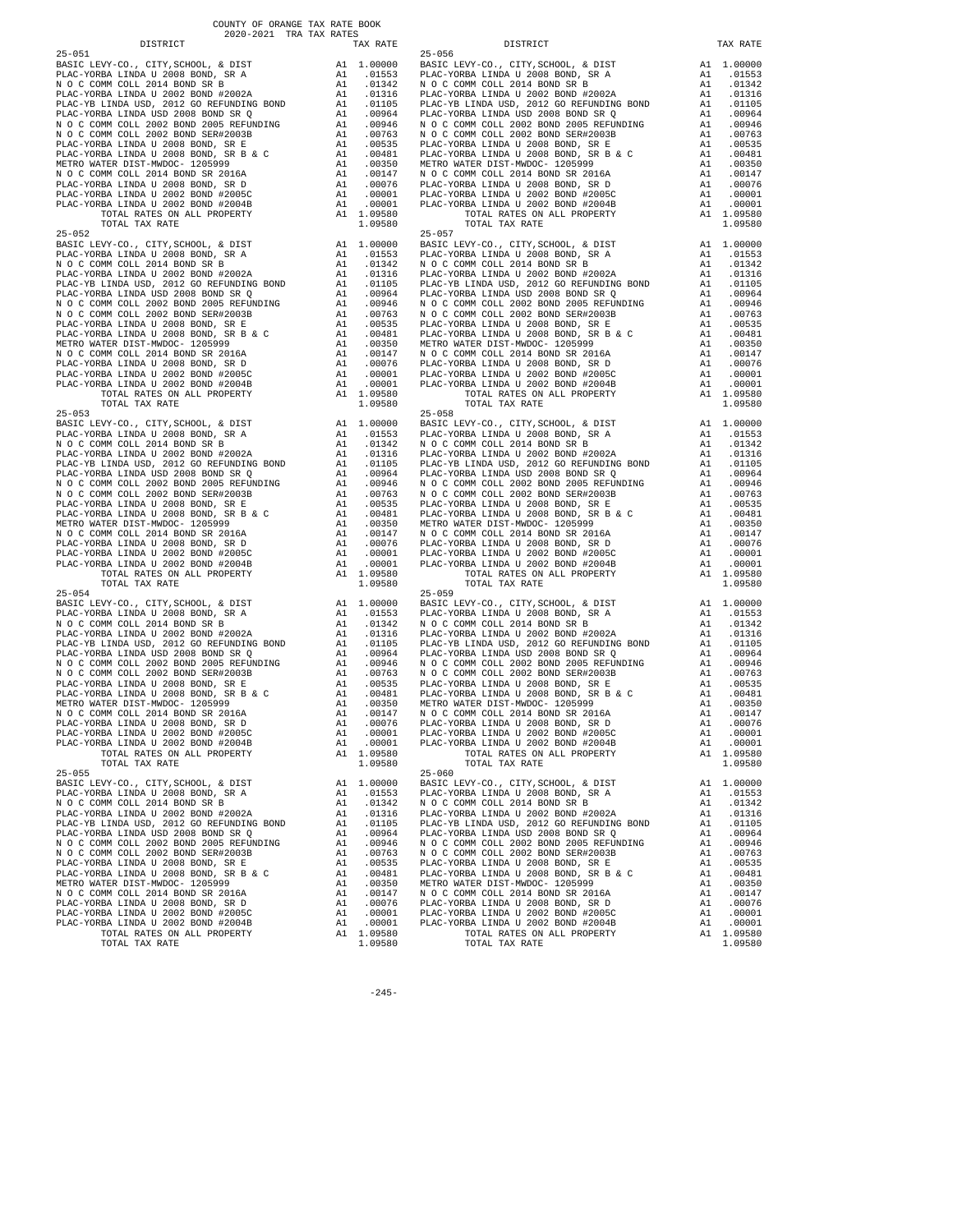| $25 - 061$                                                                   |          |                                                                                                                                                             | $25 - 066$      |
|------------------------------------------------------------------------------|----------|-------------------------------------------------------------------------------------------------------------------------------------------------------------|-----------------|
|                                                                              |          |                                                                                                                                                             |                 |
|                                                                              |          |                                                                                                                                                             |                 |
|                                                                              |          |                                                                                                                                                             |                 |
|                                                                              |          |                                                                                                                                                             |                 |
|                                                                              |          |                                                                                                                                                             |                 |
|                                                                              |          |                                                                                                                                                             |                 |
|                                                                              |          |                                                                                                                                                             |                 |
|                                                                              |          |                                                                                                                                                             |                 |
|                                                                              |          |                                                                                                                                                             |                 |
|                                                                              |          |                                                                                                                                                             |                 |
|                                                                              |          |                                                                                                                                                             |                 |
|                                                                              |          |                                                                                                                                                             |                 |
|                                                                              |          |                                                                                                                                                             |                 |
| TOTAL TAX RATE                                                               |          | 1.09580                                                                                                                                                     |                 |
| $25 - 062$                                                                   |          |                                                                                                                                                             | $25 - 067$      |
|                                                                              |          |                                                                                                                                                             |                 |
|                                                                              |          |                                                                                                                                                             |                 |
|                                                                              |          |                                                                                                                                                             |                 |
|                                                                              |          |                                                                                                                                                             |                 |
|                                                                              |          |                                                                                                                                                             |                 |
|                                                                              |          |                                                                                                                                                             |                 |
|                                                                              |          |                                                                                                                                                             |                 |
|                                                                              |          |                                                                                                                                                             |                 |
|                                                                              |          |                                                                                                                                                             |                 |
|                                                                              |          |                                                                                                                                                             |                 |
|                                                                              |          |                                                                                                                                                             |                 |
|                                                                              |          |                                                                                                                                                             |                 |
|                                                                              |          |                                                                                                                                                             |                 |
|                                                                              |          |                                                                                                                                                             |                 |
|                                                                              |          |                                                                                                                                                             |                 |
|                                                                              |          |                                                                                                                                                             |                 |
|                                                                              |          |                                                                                                                                                             |                 |
|                                                                              |          |                                                                                                                                                             |                 |
|                                                                              |          |                                                                                                                                                             |                 |
|                                                                              |          |                                                                                                                                                             |                 |
|                                                                              |          |                                                                                                                                                             |                 |
|                                                                              |          |                                                                                                                                                             |                 |
|                                                                              |          |                                                                                                                                                             |                 |
|                                                                              |          |                                                                                                                                                             |                 |
|                                                                              |          |                                                                                                                                                             |                 |
|                                                                              |          |                                                                                                                                                             |                 |
|                                                                              |          |                                                                                                                                                             |                 |
|                                                                              |          |                                                                                                                                                             |                 |
| $25 - 064$                                                                   |          |                                                                                                                                                             | $25 - 069$      |
|                                                                              |          |                                                                                                                                                             |                 |
|                                                                              |          |                                                                                                                                                             |                 |
|                                                                              |          |                                                                                                                                                             |                 |
|                                                                              |          |                                                                                                                                                             |                 |
|                                                                              |          |                                                                                                                                                             |                 |
|                                                                              |          |                                                                                                                                                             |                 |
|                                                                              |          |                                                                                                                                                             |                 |
|                                                                              |          |                                                                                                                                                             |                 |
|                                                                              |          |                                                                                                                                                             |                 |
|                                                                              |          |                                                                                                                                                             |                 |
|                                                                              |          |                                                                                                                                                             |                 |
|                                                                              |          |                                                                                                                                                             |                 |
|                                                                              |          |                                                                                                                                                             |                 |
| TOTAL RATES ON ALL PROPERTY<br>TOTAL TAX RATE                                |          | A1 1.09580<br>1.09580                                                                                                                                       |                 |
| $25 - 065$                                                                   |          |                                                                                                                                                             | $25 - 070$      |
| BASIC LEVY-CO., CITY, SCHOOL, & DIST                                         | A1       | 1.00000                                                                                                                                                     | BASIC L         |
| PLAC-YORBA LINDA U 2008 BOND, SR A                                           |          | A1 .01553                                                                                                                                                   | PLAC-YO         |
| N O C COMM COLL 2014 BOND SR B<br>PLAC-YORBA LINDA U 2002 BOND #2002A        | A1<br>A1 | .01342<br>.01316                                                                                                                                            | NOCC<br>PLAC-YO |
| PLAC-YB LINDA USD, 2012 GO REFUNDING BOND                                    | A1       | .01105                                                                                                                                                      | PLAC-YB         |
| PLAC-YORBA LINDA USD 2008 BOND SR Q                                          | A1       | .00964                                                                                                                                                      | PLAC-YO         |
| N O C COMM COLL 2002 BOND 2005 REFUNDING                                     |          | A1 .00946 MOCC<br>A1 .00946 NOCC<br>A1 .00763 NOCC<br>A1 .00535 PLAC-YO<br>A1 .00350 METRO W<br>A1 .00350 METRO N<br>A1 .00076 PLAC-YO<br>A1 .00076 PLAC-YO |                 |
| N O C COMM COLL 2002 BOND SER#2003B                                          |          |                                                                                                                                                             |                 |
| PLAC-YORBA LINDA U 2008 BOND, SR E<br>PLAC-YORBA LINDA U 2008 BOND, SR B & C |          |                                                                                                                                                             |                 |
| METRO WATER DIST-MWDOC- 1205999                                              |          |                                                                                                                                                             |                 |
| N O C COMM COLL 2014 BOND SR 2016A                                           |          |                                                                                                                                                             |                 |
| PLAC-YORBA LINDA U 2008 BOND, SR D                                           |          | A1 .00076                                                                                                                                                   |                 |
| PLAC-YORBA LINDA U 2002 BOND #2005C                                          |          | A1 .00001<br>A1 .00001                                                                                                                                      | PLAC-YO         |
| PLAC-YORBA LINDA U 2002 BOND #2004B                                          |          | A1 1.09580                                                                                                                                                  | PLAC-YO         |
| TOTAL RATES ON ALL PROPERTY<br>TOTAL TAY RATE                                |          | 1 09580                                                                                                                                                     |                 |

| TAX RATE<br>DISTRICT                                                                                                                                                                                                                                                                                                                                               |         | DISTRICT                                                                                                                                                                                                                      | TAX RATE  |
|--------------------------------------------------------------------------------------------------------------------------------------------------------------------------------------------------------------------------------------------------------------------------------------------------------------------------------------------------------------------|---------|-------------------------------------------------------------------------------------------------------------------------------------------------------------------------------------------------------------------------------|-----------|
|                                                                                                                                                                                                                                                                                                                                                                    |         |                                                                                                                                                                                                                               |           |
|                                                                                                                                                                                                                                                                                                                                                                    |         |                                                                                                                                                                                                                               |           |
|                                                                                                                                                                                                                                                                                                                                                                    |         |                                                                                                                                                                                                                               |           |
|                                                                                                                                                                                                                                                                                                                                                                    |         |                                                                                                                                                                                                                               |           |
|                                                                                                                                                                                                                                                                                                                                                                    |         |                                                                                                                                                                                                                               |           |
|                                                                                                                                                                                                                                                                                                                                                                    |         |                                                                                                                                                                                                                               |           |
|                                                                                                                                                                                                                                                                                                                                                                    |         |                                                                                                                                                                                                                               |           |
|                                                                                                                                                                                                                                                                                                                                                                    |         |                                                                                                                                                                                                                               |           |
|                                                                                                                                                                                                                                                                                                                                                                    |         |                                                                                                                                                                                                                               |           |
|                                                                                                                                                                                                                                                                                                                                                                    |         |                                                                                                                                                                                                                               |           |
|                                                                                                                                                                                                                                                                                                                                                                    |         |                                                                                                                                                                                                                               |           |
|                                                                                                                                                                                                                                                                                                                                                                    |         |                                                                                                                                                                                                                               |           |
|                                                                                                                                                                                                                                                                                                                                                                    |         |                                                                                                                                                                                                                               |           |
|                                                                                                                                                                                                                                                                                                                                                                    |         |                                                                                                                                                                                                                               |           |
|                                                                                                                                                                                                                                                                                                                                                                    |         |                                                                                                                                                                                                                               |           |
|                                                                                                                                                                                                                                                                                                                                                                    |         |                                                                                                                                                                                                                               |           |
|                                                                                                                                                                                                                                                                                                                                                                    |         |                                                                                                                                                                                                                               |           |
|                                                                                                                                                                                                                                                                                                                                                                    |         |                                                                                                                                                                                                                               |           |
| $\begin{tabular}{cccccc} 1073, 1074, 10750, 1074, 10750, 1074, 10750, 1074, 10750, 1074, 10750, 1074, 10750, 1074, 10750, 1074, 10750, 1074, 10750, 1074, 10750, 1074, 10750, 1074, 10750, 1074, 10750, 1074, 10750, 1074, 10750, 1074, 107$                                                                                                                       |         |                                                                                                                                                                                                                               |           |
|                                                                                                                                                                                                                                                                                                                                                                    |         |                                                                                                                                                                                                                               |           |
|                                                                                                                                                                                                                                                                                                                                                                    |         |                                                                                                                                                                                                                               |           |
|                                                                                                                                                                                                                                                                                                                                                                    |         |                                                                                                                                                                                                                               |           |
|                                                                                                                                                                                                                                                                                                                                                                    |         |                                                                                                                                                                                                                               |           |
|                                                                                                                                                                                                                                                                                                                                                                    |         |                                                                                                                                                                                                                               |           |
|                                                                                                                                                                                                                                                                                                                                                                    |         |                                                                                                                                                                                                                               |           |
|                                                                                                                                                                                                                                                                                                                                                                    |         |                                                                                                                                                                                                                               |           |
|                                                                                                                                                                                                                                                                                                                                                                    |         |                                                                                                                                                                                                                               |           |
|                                                                                                                                                                                                                                                                                                                                                                    |         |                                                                                                                                                                                                                               |           |
|                                                                                                                                                                                                                                                                                                                                                                    |         |                                                                                                                                                                                                                               |           |
|                                                                                                                                                                                                                                                                                                                                                                    |         |                                                                                                                                                                                                                               |           |
|                                                                                                                                                                                                                                                                                                                                                                    |         |                                                                                                                                                                                                                               |           |
|                                                                                                                                                                                                                                                                                                                                                                    |         |                                                                                                                                                                                                                               |           |
|                                                                                                                                                                                                                                                                                                                                                                    |         |                                                                                                                                                                                                                               |           |
|                                                                                                                                                                                                                                                                                                                                                                    |         |                                                                                                                                                                                                                               |           |
|                                                                                                                                                                                                                                                                                                                                                                    |         |                                                                                                                                                                                                                               |           |
|                                                                                                                                                                                                                                                                                                                                                                    |         |                                                                                                                                                                                                                               |           |
|                                                                                                                                                                                                                                                                                                                                                                    |         |                                                                                                                                                                                                                               |           |
|                                                                                                                                                                                                                                                                                                                                                                    |         |                                                                                                                                                                                                                               |           |
|                                                                                                                                                                                                                                                                                                                                                                    |         |                                                                                                                                                                                                                               |           |
|                                                                                                                                                                                                                                                                                                                                                                    |         |                                                                                                                                                                                                                               |           |
|                                                                                                                                                                                                                                                                                                                                                                    |         |                                                                                                                                                                                                                               |           |
|                                                                                                                                                                                                                                                                                                                                                                    |         |                                                                                                                                                                                                                               |           |
|                                                                                                                                                                                                                                                                                                                                                                    |         |                                                                                                                                                                                                                               |           |
|                                                                                                                                                                                                                                                                                                                                                                    |         |                                                                                                                                                                                                                               |           |
|                                                                                                                                                                                                                                                                                                                                                                    |         |                                                                                                                                                                                                                               |           |
|                                                                                                                                                                                                                                                                                                                                                                    |         |                                                                                                                                                                                                                               |           |
|                                                                                                                                                                                                                                                                                                                                                                    |         |                                                                                                                                                                                                                               |           |
|                                                                                                                                                                                                                                                                                                                                                                    |         |                                                                                                                                                                                                                               |           |
|                                                                                                                                                                                                                                                                                                                                                                    |         |                                                                                                                                                                                                                               |           |
|                                                                                                                                                                                                                                                                                                                                                                    |         |                                                                                                                                                                                                                               |           |
|                                                                                                                                                                                                                                                                                                                                                                    |         |                                                                                                                                                                                                                               |           |
|                                                                                                                                                                                                                                                                                                                                                                    |         |                                                                                                                                                                                                                               |           |
|                                                                                                                                                                                                                                                                                                                                                                    |         |                                                                                                                                                                                                                               |           |
|                                                                                                                                                                                                                                                                                                                                                                    |         |                                                                                                                                                                                                                               |           |
|                                                                                                                                                                                                                                                                                                                                                                    |         |                                                                                                                                                                                                                               |           |
|                                                                                                                                                                                                                                                                                                                                                                    |         |                                                                                                                                                                                                                               |           |
|                                                                                                                                                                                                                                                                                                                                                                    |         |                                                                                                                                                                                                                               |           |
|                                                                                                                                                                                                                                                                                                                                                                    |         |                                                                                                                                                                                                                               |           |
|                                                                                                                                                                                                                                                                                                                                                                    |         |                                                                                                                                                                                                                               |           |
|                                                                                                                                                                                                                                                                                                                                                                    |         |                                                                                                                                                                                                                               |           |
|                                                                                                                                                                                                                                                                                                                                                                    |         |                                                                                                                                                                                                                               |           |
|                                                                                                                                                                                                                                                                                                                                                                    |         |                                                                                                                                                                                                                               |           |
|                                                                                                                                                                                                                                                                                                                                                                    |         |                                                                                                                                                                                                                               |           |
|                                                                                                                                                                                                                                                                                                                                                                    |         |                                                                                                                                                                                                                               |           |
|                                                                                                                                                                                                                                                                                                                                                                    |         |                                                                                                                                                                                                                               |           |
|                                                                                                                                                                                                                                                                                                                                                                    |         |                                                                                                                                                                                                                               |           |
|                                                                                                                                                                                                                                                                                                                                                                    |         |                                                                                                                                                                                                                               |           |
|                                                                                                                                                                                                                                                                                                                                                                    |         |                                                                                                                                                                                                                               |           |
|                                                                                                                                                                                                                                                                                                                                                                    |         |                                                                                                                                                                                                                               |           |
|                                                                                                                                                                                                                                                                                                                                                                    |         |                                                                                                                                                                                                                               |           |
|                                                                                                                                                                                                                                                                                                                                                                    |         |                                                                                                                                                                                                                               |           |
|                                                                                                                                                                                                                                                                                                                                                                    |         |                                                                                                                                                                                                                               |           |
|                                                                                                                                                                                                                                                                                                                                                                    |         |                                                                                                                                                                                                                               |           |
|                                                                                                                                                                                                                                                                                                                                                                    |         |                                                                                                                                                                                                                               |           |
|                                                                                                                                                                                                                                                                                                                                                                    |         |                                                                                                                                                                                                                               |           |
|                                                                                                                                                                                                                                                                                                                                                                    |         |                                                                                                                                                                                                                               |           |
| $25 - 065$                                                                                                                                                                                                                                                                                                                                                         |         | $25 - 070$                                                                                                                                                                                                                    |           |
|                                                                                                                                                                                                                                                                                                                                                                    |         | BASIC LEVY-CO., CITY, SCHOOL, & DIST A1 1.00000 BASIC LEVY-CO., CITY, SCHOOL, & DIST A1 1.00000 BASIC LEVY-CO., CITY, SCHOOL, & DIST A1 1.00000 BASIC LEVY-CO., CITY, SCHOOL, & DIST A1 1.00000 BASIC LEVY-CO., CITY, SCHOOL, |           |
|                                                                                                                                                                                                                                                                                                                                                                    |         |                                                                                                                                                                                                                               |           |
|                                                                                                                                                                                                                                                                                                                                                                    |         |                                                                                                                                                                                                                               | A1 .01342 |
|                                                                                                                                                                                                                                                                                                                                                                    |         |                                                                                                                                                                                                                               | A1 .01316 |
|                                                                                                                                                                                                                                                                                                                                                                    |         |                                                                                                                                                                                                                               | A1 .01105 |
|                                                                                                                                                                                                                                                                                                                                                                    |         |                                                                                                                                                                                                                               | A1 .00964 |
|                                                                                                                                                                                                                                                                                                                                                                    |         |                                                                                                                                                                                                                               |           |
|                                                                                                                                                                                                                                                                                                                                                                    |         |                                                                                                                                                                                                                               |           |
|                                                                                                                                                                                                                                                                                                                                                                    |         |                                                                                                                                                                                                                               |           |
|                                                                                                                                                                                                                                                                                                                                                                    |         |                                                                                                                                                                                                                               |           |
|                                                                                                                                                                                                                                                                                                                                                                    |         |                                                                                                                                                                                                                               |           |
|                                                                                                                                                                                                                                                                                                                                                                    |         |                                                                                                                                                                                                                               |           |
|                                                                                                                                                                                                                                                                                                                                                                    |         |                                                                                                                                                                                                                               |           |
|                                                                                                                                                                                                                                                                                                                                                                    |         |                                                                                                                                                                                                                               |           |
|                                                                                                                                                                                                                                                                                                                                                                    |         |                                                                                                                                                                                                                               |           |
| $\begin{tabular}{l c c c c c} \multicolumn{1}{c}{\textbf{N} & 0 & C & COMM & COLL & 2002 & BOND & 2008 & BOND & 2008 & BRED & 2008 & BORD & 2008 & BRED & 2008 & BRED & 2008 & BRED & 2008 & BRED & 2008 & BRED & 2008 & BRED & 2008 & BRED & 2008 & BRED & 2008 & BRED & 2008 & BRED & 2008 & BRED & 2008 & BRED & 2008 & BRED & 2008 & BRED & 2008 & BRED & 200$ |         |                                                                                                                                                                                                                               |           |
|                                                                                                                                                                                                                                                                                                                                                                    |         |                                                                                                                                                                                                                               |           |
| TOTAL TAX RATE                                                                                                                                                                                                                                                                                                                                                     | 1.09580 | TOTAL TAX RATE                                                                                                                                                                                                                | 1.09580   |

 $-246-$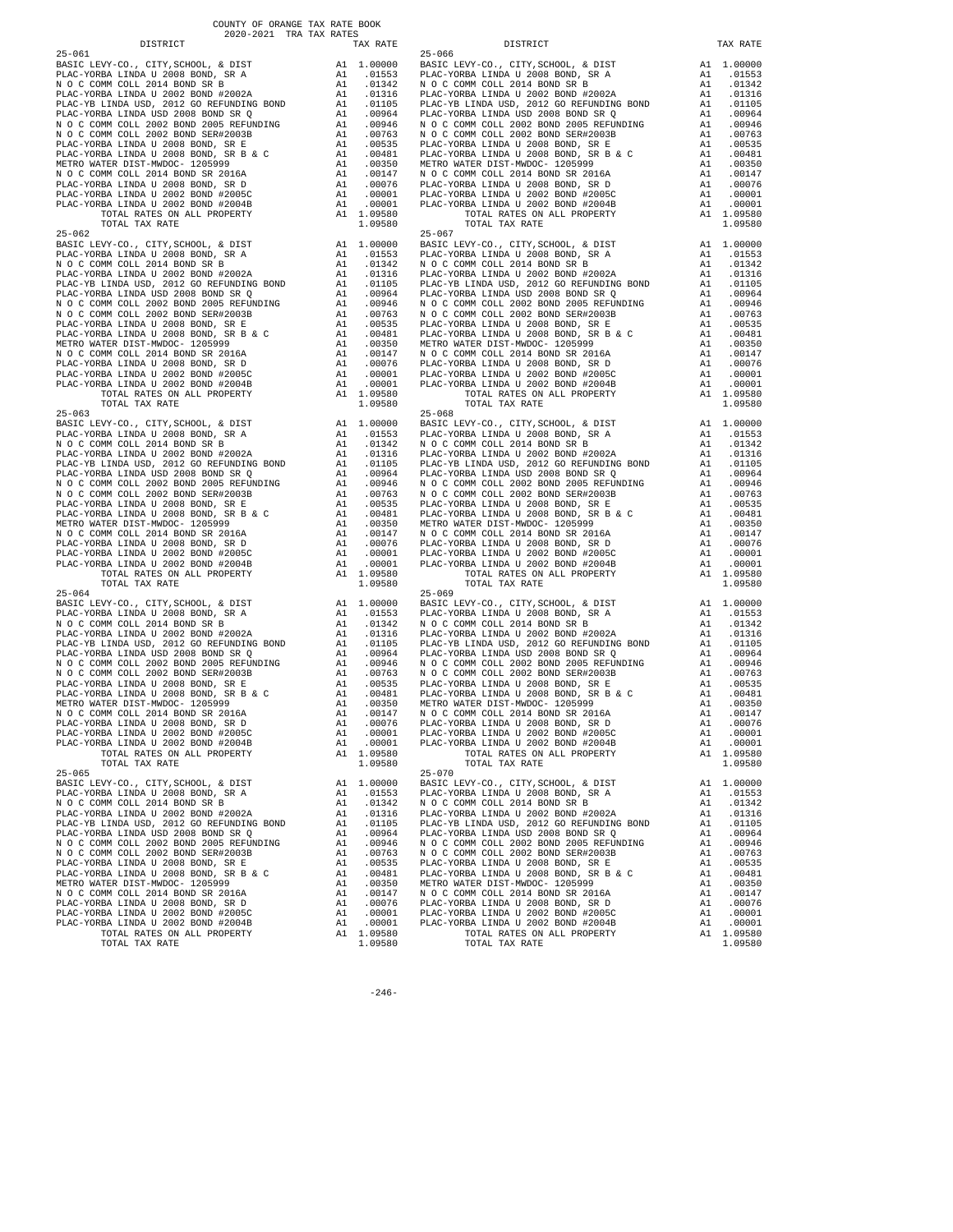| $25 - 071$                                                                      |              |                      | $25 - 076$                   |
|---------------------------------------------------------------------------------|--------------|----------------------|------------------------------|
|                                                                                 |              |                      |                              |
|                                                                                 |              |                      |                              |
|                                                                                 |              |                      |                              |
|                                                                                 |              |                      |                              |
|                                                                                 |              |                      |                              |
|                                                                                 |              |                      |                              |
|                                                                                 |              |                      |                              |
|                                                                                 |              |                      |                              |
|                                                                                 |              |                      |                              |
|                                                                                 |              |                      |                              |
|                                                                                 |              |                      |                              |
|                                                                                 |              |                      |                              |
| TOTAL TAX RATE                                                                  |              | 1.09580              |                              |
| $25 - 072$                                                                      |              |                      | $25 - 077$                   |
|                                                                                 |              |                      |                              |
|                                                                                 |              |                      |                              |
|                                                                                 |              |                      |                              |
|                                                                                 |              |                      |                              |
|                                                                                 |              |                      |                              |
|                                                                                 |              |                      |                              |
|                                                                                 |              |                      |                              |
|                                                                                 |              |                      |                              |
|                                                                                 |              |                      |                              |
|                                                                                 |              |                      |                              |
|                                                                                 |              |                      |                              |
|                                                                                 |              |                      |                              |
| TOTAL TAX RATE                                                                  |              | 1.09580              |                              |
|                                                                                 |              |                      |                              |
|                                                                                 |              |                      |                              |
|                                                                                 |              |                      |                              |
|                                                                                 |              |                      |                              |
|                                                                                 |              |                      |                              |
|                                                                                 |              |                      |                              |
|                                                                                 |              |                      |                              |
|                                                                                 |              |                      |                              |
|                                                                                 |              |                      |                              |
|                                                                                 |              |                      |                              |
|                                                                                 |              |                      |                              |
|                                                                                 |              |                      |                              |
|                                                                                 |              |                      |                              |
|                                                                                 |              |                      |                              |
| $25 - 074$                                                                      |              |                      | $25 - 079$                   |
|                                                                                 |              |                      |                              |
|                                                                                 |              |                      |                              |
|                                                                                 |              |                      |                              |
|                                                                                 |              |                      |                              |
|                                                                                 |              |                      |                              |
|                                                                                 |              |                      |                              |
|                                                                                 |              |                      |                              |
|                                                                                 |              |                      |                              |
|                                                                                 |              |                      |                              |
|                                                                                 |              |                      |                              |
|                                                                                 |              |                      |                              |
|                                                                                 |              |                      |                              |
| TOTAL RATES ON ALL PROPERTY                                                     | $A1 \quad 1$ | 1.09580              |                              |
| TOTAL TAX RATE                                                                  |              | 1.09580              |                              |
| $25 - 075$                                                                      |              |                      | $25 - 080$                   |
| BASIC LEVY-CO., CITY, SCHOOL, & DIST                                            | A1           | 1.00000<br>A1 .01553 | BASIC L                      |
| PLAC-YORBA LINDA U 2008 BOND, SR A<br>NOCCOMM COLL 2014 BOND SR B               | A1           | .01342               | PLAC-YO<br>NOCC              |
| PLAC-YORBA LINDA U 2002 BOND #2002A                                             | A1           | .01316               | PLAC-YO                      |
| PLAC-YB LINDA USD, 2012 GO REFUNDING BOND                                       | A1           | .01105               | PLAC-YB                      |
| PLAC-YORBA LINDA USD 2008 BOND SR Q                                             | A1           | .00964               | PLAC-YO                      |
| N O C COMM COLL 2002 BOND 2005 REFUNDING<br>N O C COMM COLL 2002 BOND SER#2003B | A1           | .00946<br>A1.00763   | N O C C<br>N O C C           |
| PLAC-YORBA LINDA U 2008 BOND, SR E                                              |              | A1 .00535            | PLAC-YO                      |
| PLAC-YORBA LINDA U 2008 BOND, SR B & C                                          | A1           | .00481               | PLAC-YO                      |
| METRO WATER DIST-MWDOC- 1205999                                                 | A1           |                      | .00350 METROW<br>.00147 NOCC |
| N O C COMM COLL 2014 BOND SR 2016A<br>PLAC-YORBA LINDA U 2008 BOND, SR D        | A1           | .00076               | PLAC-YO                      |
| PLAC-YORBA LINDA U 2002 BOND #2005C                                             | A1<br>A1     | .00001               | PLAC-YO                      |
| PLAC-YORBA LINDA U 2002 BOND #2004B                                             | A1           | .00001               | PLAC-YO                      |
| TOTAL RATES ON ALL PROPERTY                                                     |              | A1 1.09580           |                              |

| COUNTY OF ORANGE TAX RATE BOOK<br>2020-2021 TRA TAX RATES<br>DISTRICT | TAX RATE | DISTRICT                                                                                                                                                                                                                                                                                                     | TAX RATE |
|-----------------------------------------------------------------------|----------|--------------------------------------------------------------------------------------------------------------------------------------------------------------------------------------------------------------------------------------------------------------------------------------------------------------|----------|
| $25 - 071$                                                            |          | $25 - 076$                                                                                                                                                                                                                                                                                                   |          |
|                                                                       |          |                                                                                                                                                                                                                                                                                                              |          |
|                                                                       |          |                                                                                                                                                                                                                                                                                                              |          |
|                                                                       |          |                                                                                                                                                                                                                                                                                                              |          |
|                                                                       |          |                                                                                                                                                                                                                                                                                                              |          |
|                                                                       |          |                                                                                                                                                                                                                                                                                                              |          |
|                                                                       |          |                                                                                                                                                                                                                                                                                                              |          |
|                                                                       |          |                                                                                                                                                                                                                                                                                                              |          |
|                                                                       |          |                                                                                                                                                                                                                                                                                                              |          |
|                                                                       |          |                                                                                                                                                                                                                                                                                                              |          |
|                                                                       |          |                                                                                                                                                                                                                                                                                                              |          |
|                                                                       |          |                                                                                                                                                                                                                                                                                                              |          |
|                                                                       |          |                                                                                                                                                                                                                                                                                                              |          |
|                                                                       |          |                                                                                                                                                                                                                                                                                                              |          |
|                                                                       |          |                                                                                                                                                                                                                                                                                                              |          |
|                                                                       |          |                                                                                                                                                                                                                                                                                                              |          |
|                                                                       |          |                                                                                                                                                                                                                                                                                                              |          |
|                                                                       |          |                                                                                                                                                                                                                                                                                                              |          |
|                                                                       |          |                                                                                                                                                                                                                                                                                                              |          |
|                                                                       |          |                                                                                                                                                                                                                                                                                                              |          |
|                                                                       |          |                                                                                                                                                                                                                                                                                                              |          |
|                                                                       |          |                                                                                                                                                                                                                                                                                                              |          |
|                                                                       |          |                                                                                                                                                                                                                                                                                                              |          |
|                                                                       |          |                                                                                                                                                                                                                                                                                                              |          |
|                                                                       |          |                                                                                                                                                                                                                                                                                                              |          |
|                                                                       |          |                                                                                                                                                                                                                                                                                                              |          |
|                                                                       |          |                                                                                                                                                                                                                                                                                                              |          |
|                                                                       |          |                                                                                                                                                                                                                                                                                                              |          |
|                                                                       |          |                                                                                                                                                                                                                                                                                                              |          |
|                                                                       |          |                                                                                                                                                                                                                                                                                                              |          |
|                                                                       |          |                                                                                                                                                                                                                                                                                                              |          |
|                                                                       |          |                                                                                                                                                                                                                                                                                                              |          |
|                                                                       |          |                                                                                                                                                                                                                                                                                                              |          |
|                                                                       |          |                                                                                                                                                                                                                                                                                                              |          |
|                                                                       |          |                                                                                                                                                                                                                                                                                                              |          |
|                                                                       |          |                                                                                                                                                                                                                                                                                                              |          |
|                                                                       |          |                                                                                                                                                                                                                                                                                                              |          |
|                                                                       |          |                                                                                                                                                                                                                                                                                                              |          |
|                                                                       |          |                                                                                                                                                                                                                                                                                                              |          |
|                                                                       |          |                                                                                                                                                                                                                                                                                                              |          |
| $25 - 074$                                                            |          | $\begin{array}{cccccccc} 25-073 & 0.01 & 0.01 & 0.000 & 0.000 & 0.000 & 0.0000 & 0.0000 & 0.0000 & 0.0000 & 0.0000 & 0.00000 & 0.00000 & 0.00000 & 0.00000 & 0.00000 & 0.00000 & 0.00000 & 0.00000 & 0.00000 & 0.00000 & 0.00000 & 0.00000 & 0.00000 & 0.00000 & 0.00$<br>$25 - 079$                         |          |
|                                                                       |          |                                                                                                                                                                                                                                                                                                              |          |
|                                                                       |          |                                                                                                                                                                                                                                                                                                              |          |
|                                                                       |          |                                                                                                                                                                                                                                                                                                              |          |
|                                                                       |          |                                                                                                                                                                                                                                                                                                              |          |
|                                                                       |          |                                                                                                                                                                                                                                                                                                              |          |
|                                                                       |          |                                                                                                                                                                                                                                                                                                              |          |
|                                                                       |          |                                                                                                                                                                                                                                                                                                              |          |
|                                                                       |          |                                                                                                                                                                                                                                                                                                              |          |
|                                                                       |          |                                                                                                                                                                                                                                                                                                              |          |
|                                                                       |          |                                                                                                                                                                                                                                                                                                              |          |
|                                                                       |          |                                                                                                                                                                                                                                                                                                              |          |
|                                                                       |          |                                                                                                                                                                                                                                                                                                              |          |
|                                                                       |          |                                                                                                                                                                                                                                                                                                              |          |
| $25 - 075$                                                            |          | $25 - 080$                                                                                                                                                                                                                                                                                                   |          |
|                                                                       |          |                                                                                                                                                                                                                                                                                                              |          |
|                                                                       |          |                                                                                                                                                                                                                                                                                                              |          |
|                                                                       |          |                                                                                                                                                                                                                                                                                                              |          |
|                                                                       |          |                                                                                                                                                                                                                                                                                                              |          |
|                                                                       |          |                                                                                                                                                                                                                                                                                                              |          |
|                                                                       |          |                                                                                                                                                                                                                                                                                                              |          |
|                                                                       |          |                                                                                                                                                                                                                                                                                                              |          |
|                                                                       |          |                                                                                                                                                                                                                                                                                                              |          |
|                                                                       |          |                                                                                                                                                                                                                                                                                                              |          |
|                                                                       |          |                                                                                                                                                                                                                                                                                                              |          |
|                                                                       |          |                                                                                                                                                                                                                                                                                                              |          |
|                                                                       |          |                                                                                                                                                                                                                                                                                                              |          |
|                                                                       |          | $\begin{array}{cccccc} 25-075 & 101A\text{L} & 10.9580 & 101A\text{L} & 10.9950 & 101A\text{L} & 10.9950 & 101A\text{L} & 10.9950 & 101A\text{L} & 10.9950 & 101A\text{L} & 10.9950 & 101A\text{L} & 10.9050 & 101A\text{L} & 10.9050 & 101A\text{L} & 10.9050 & 101A\text{L} & 10.9050 & 101$<br>$25 - 081$ |          |
|                                                                       |          |                                                                                                                                                                                                                                                                                                              |          |
|                                                                       |          |                                                                                                                                                                                                                                                                                                              |          |
|                                                                       |          |                                                                                                                                                                                                                                                                                                              |          |
|                                                                       |          |                                                                                                                                                                                                                                                                                                              |          |
|                                                                       |          |                                                                                                                                                                                                                                                                                                              |          |
|                                                                       |          |                                                                                                                                                                                                                                                                                                              |          |
|                                                                       |          |                                                                                                                                                                                                                                                                                                              |          |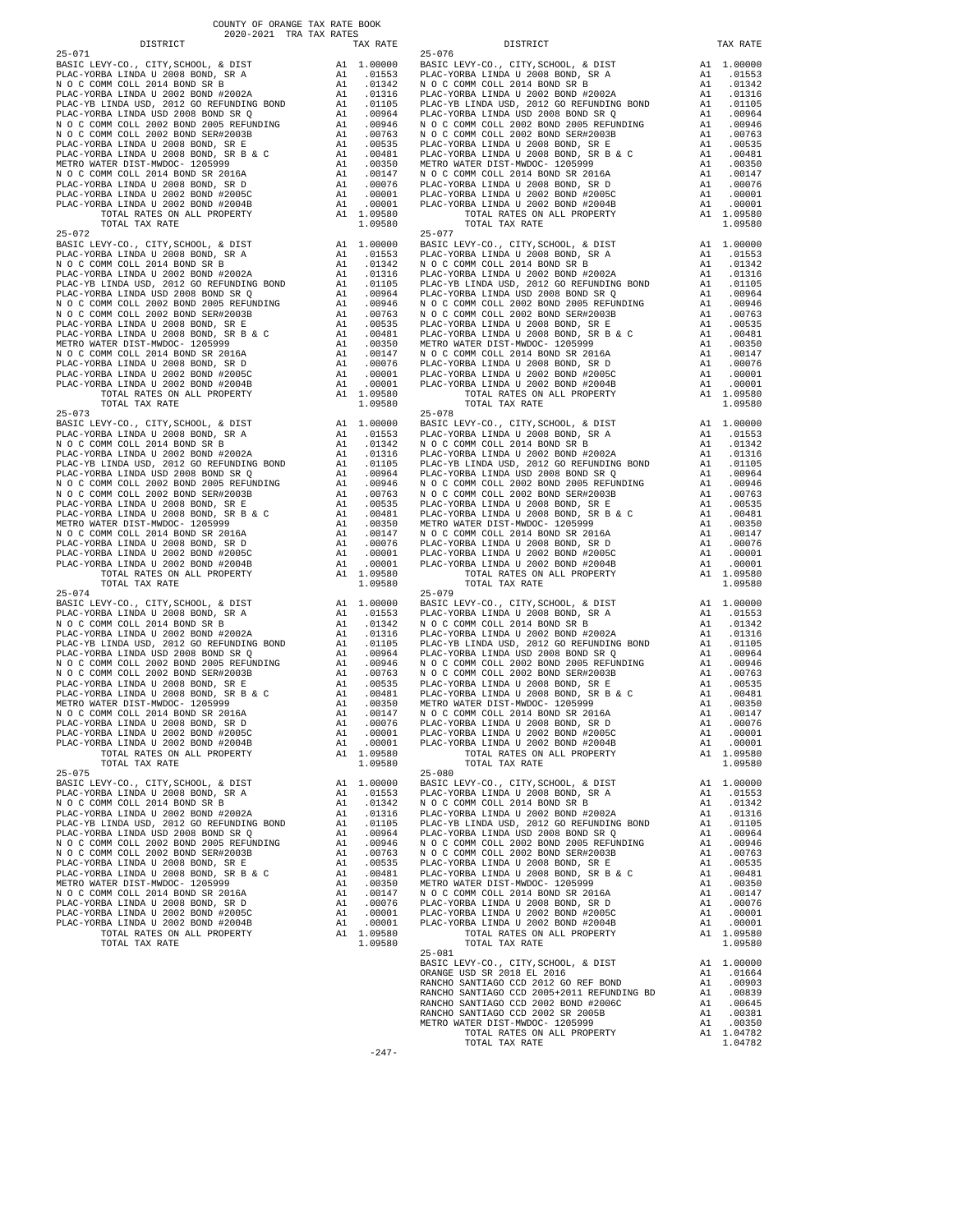| TOTAL TAX RATE |  |  |  |
|----------------|--|--|--|
|                |  |  |  |

COUNTY OF ORANGE TAX RATE BOOK 2020-2021 TRA TAX RATES

 $-248-$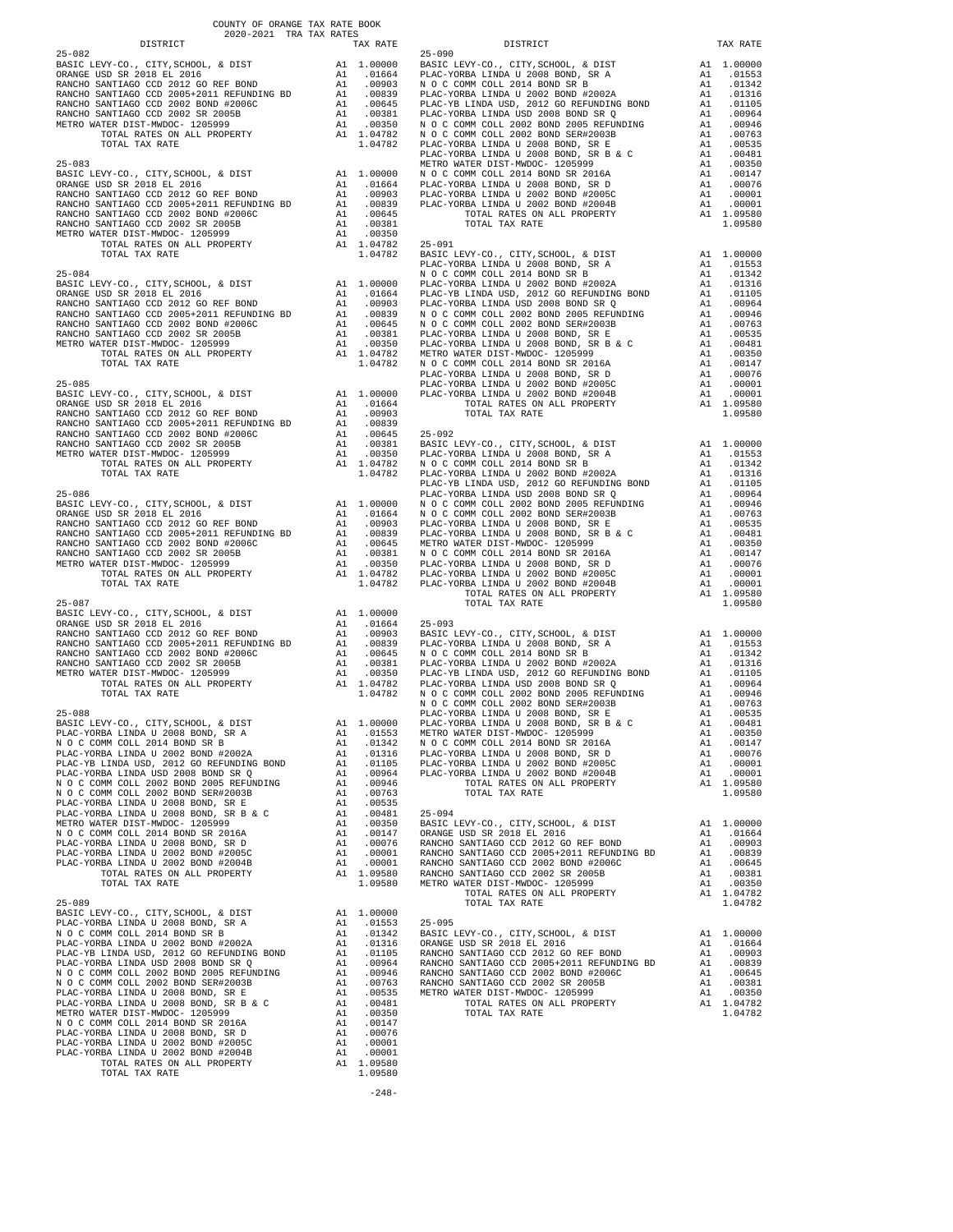| 2020-2021 TRA TAX RATES<br>DISTRICT | TAX RATE | DISTRICT | TAX RATE |
|-------------------------------------|----------|----------|----------|
|                                     |          |          |          |
|                                     |          |          |          |
|                                     |          |          |          |
|                                     |          |          |          |
|                                     |          |          |          |
|                                     |          |          |          |
|                                     |          |          |          |
|                                     |          |          |          |
|                                     |          |          |          |
|                                     |          |          |          |
|                                     |          |          |          |
|                                     |          |          |          |
|                                     |          |          |          |
|                                     |          |          |          |
|                                     |          |          |          |
|                                     |          |          |          |
|                                     |          |          |          |
|                                     |          |          |          |
|                                     |          |          |          |
|                                     |          |          |          |
|                                     |          |          |          |
|                                     |          |          |          |
|                                     |          |          |          |
|                                     |          |          |          |
|                                     |          |          |          |
|                                     |          |          |          |
|                                     |          |          |          |
|                                     |          |          |          |
|                                     |          |          |          |
|                                     |          |          |          |
|                                     |          |          |          |
|                                     |          |          |          |
|                                     |          |          |          |
|                                     |          |          |          |
|                                     |          |          |          |
|                                     |          |          |          |
|                                     |          |          |          |
|                                     |          |          |          |
|                                     |          |          |          |
|                                     |          |          |          |
|                                     |          |          |          |
|                                     |          |          |          |
|                                     |          |          |          |
|                                     |          |          |          |
|                                     |          |          |          |
|                                     |          |          |          |
|                                     |          |          |          |
|                                     |          |          |          |
|                                     |          |          |          |
|                                     |          |          |          |
|                                     |          |          |          |
|                                     |          |          |          |
|                                     |          |          |          |
|                                     |          |          |          |
|                                     |          |          |          |
|                                     |          |          |          |
|                                     |          |          |          |
|                                     |          |          |          |
|                                     |          |          |          |
|                                     |          |          |          |
|                                     |          |          |          |
|                                     |          |          |          |
|                                     |          |          |          |
|                                     |          |          |          |
|                                     |          |          |          |
|                                     |          |          |          |
|                                     |          |          | 1.09580  |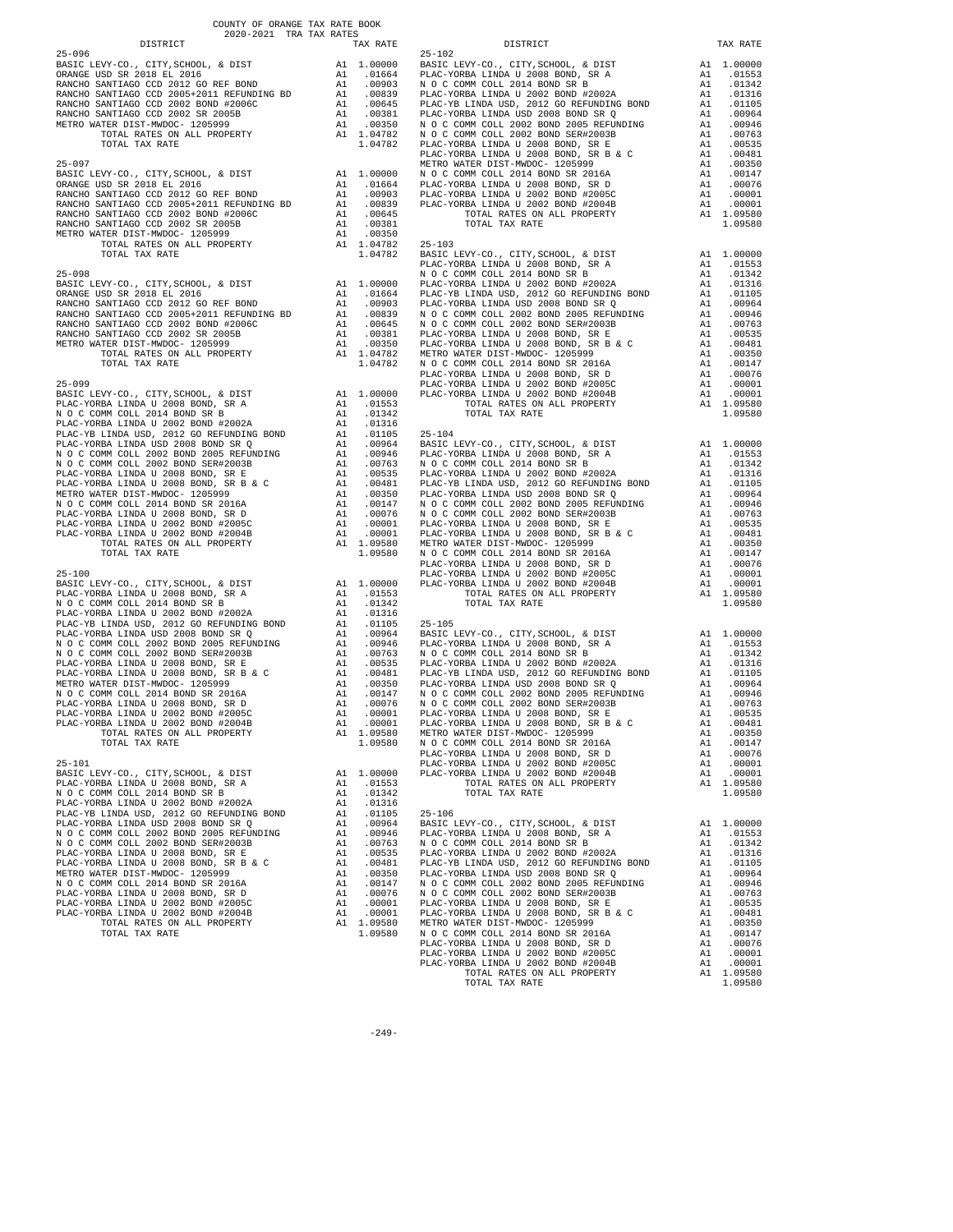| $25 - 107$                                                                   |    |                                                                         | 25-112             |
|------------------------------------------------------------------------------|----|-------------------------------------------------------------------------|--------------------|
|                                                                              |    |                                                                         |                    |
|                                                                              |    |                                                                         |                    |
|                                                                              |    |                                                                         |                    |
|                                                                              |    |                                                                         |                    |
|                                                                              |    |                                                                         |                    |
|                                                                              |    |                                                                         |                    |
|                                                                              |    |                                                                         |                    |
|                                                                              |    |                                                                         |                    |
|                                                                              |    |                                                                         |                    |
|                                                                              |    |                                                                         |                    |
|                                                                              |    |                                                                         |                    |
|                                                                              |    |                                                                         |                    |
|                                                                              |    |                                                                         |                    |
| TOTAL TAX RATE                                                               |    | 1.09580                                                                 |                    |
| $25 - 108$                                                                   |    |                                                                         | $25 - 113$         |
|                                                                              |    |                                                                         |                    |
|                                                                              |    |                                                                         |                    |
|                                                                              |    |                                                                         |                    |
|                                                                              |    |                                                                         |                    |
|                                                                              |    |                                                                         |                    |
|                                                                              |    |                                                                         |                    |
|                                                                              |    |                                                                         |                    |
|                                                                              |    |                                                                         |                    |
|                                                                              |    |                                                                         |                    |
|                                                                              |    |                                                                         |                    |
|                                                                              |    |                                                                         |                    |
|                                                                              |    |                                                                         |                    |
|                                                                              |    |                                                                         |                    |
|                                                                              |    |                                                                         |                    |
|                                                                              |    |                                                                         |                    |
|                                                                              |    |                                                                         |                    |
|                                                                              |    |                                                                         |                    |
|                                                                              |    |                                                                         |                    |
|                                                                              |    |                                                                         |                    |
|                                                                              |    |                                                                         |                    |
|                                                                              |    |                                                                         |                    |
|                                                                              |    |                                                                         |                    |
|                                                                              |    |                                                                         |                    |
|                                                                              |    |                                                                         |                    |
|                                                                              |    |                                                                         |                    |
|                                                                              |    |                                                                         |                    |
|                                                                              |    |                                                                         |                    |
|                                                                              |    |                                                                         |                    |
|                                                                              |    |                                                                         |                    |
|                                                                              |    |                                                                         |                    |
| $25 - 110$                                                                   |    |                                                                         | $25 - 115$         |
|                                                                              |    |                                                                         |                    |
|                                                                              |    |                                                                         |                    |
|                                                                              |    |                                                                         |                    |
|                                                                              |    |                                                                         |                    |
|                                                                              |    |                                                                         |                    |
|                                                                              |    |                                                                         |                    |
|                                                                              |    |                                                                         |                    |
|                                                                              |    |                                                                         |                    |
|                                                                              |    |                                                                         |                    |
|                                                                              |    |                                                                         |                    |
|                                                                              |    |                                                                         |                    |
|                                                                              |    |                                                                         |                    |
|                                                                              |    |                                                                         |                    |
| TOTAL RATES ON ALL PROPERTY                                                  |    | A1 1.09580                                                              |                    |
| TOTAL TAX RATE                                                               |    | 1.09580                                                                 |                    |
| $25 - 111$                                                                   |    |                                                                         | $25 - 116$         |
| BASIC LEVY-CO., CITY, SCHOOL, & DIST<br>PLAC-YORBA LINDA U 2008 BOND, SR A   | A1 | 1.00000                                                                 | BASIC L<br>PLAC-YO |
| N O C COMM COLL 2014 BOND SR B                                               | A1 | A1 .01553<br>.01342                                                     | NOCC               |
| PLAC-YORBA LINDA U 2002 BOND #2002A                                          | A1 | .01316                                                                  | PLAC-YO            |
| PLAC-YB LINDA USD, 2012 GO REFUNDING BOND                                    | A1 | .01105                                                                  | PLAC-YB            |
| PLAC-YORBA LINDA USD 2008 BOND SR Q                                          | A1 | .00964                                                                  | PLAC-YO            |
| N O C COMM COLL 2002 BOND 2005 REFUNDING                                     |    | A1 .00946 NOCC<br>A1 .00763 NOCC<br>A1 .00535 PLAC-YO<br>A1 .00481 NOCC |                    |
| N O C COMM COLL 2002 BOND SER#2003B                                          |    |                                                                         |                    |
| PLAC-YORBA LINDA U 2008 BOND, SR E<br>PLAC-YORBA LINDA U 2008 BOND, SR B & C |    | A1.00481                                                                | PLAC-YO            |
| METRO WATER DIST-MWDOC- 1205999                                              |    |                                                                         |                    |
| N O C COMM COLL 2014 BOND SR 2016A                                           |    | A1 .00350 METROW<br>A1 .00147 NOCC                                      |                    |
| PLAC-YORBA LINDA U 2008 BOND, SR D                                           | A1 | .00076                                                                  | PLAC-YO            |
| PLAC-YORBA LINDA U 2002 BOND #2005C                                          | A1 | .00001                                                                  | PLAC-YO            |
| PLAC-YORBA LINDA U 2002 BOND #2004B                                          | A1 | .00001                                                                  | PLAC-YO            |
| TOTAL RATES ON ALL PROPERTY                                                  |    | A1 1.09580                                                              |                    |
| TOTAL TAX RATE                                                               |    | 1.09580                                                                 |                    |

| TAX RATE<br>DISTRICT |         | DISTRICT                                                                                                                                                                                                                                                                                                                                                           | TAX RATE               |
|----------------------|---------|--------------------------------------------------------------------------------------------------------------------------------------------------------------------------------------------------------------------------------------------------------------------------------------------------------------------------------------------------------------------|------------------------|
|                      |         |                                                                                                                                                                                                                                                                                                                                                                    |                        |
|                      |         |                                                                                                                                                                                                                                                                                                                                                                    |                        |
|                      |         |                                                                                                                                                                                                                                                                                                                                                                    |                        |
|                      |         |                                                                                                                                                                                                                                                                                                                                                                    |                        |
|                      |         |                                                                                                                                                                                                                                                                                                                                                                    |                        |
|                      |         |                                                                                                                                                                                                                                                                                                                                                                    |                        |
|                      |         |                                                                                                                                                                                                                                                                                                                                                                    |                        |
|                      |         |                                                                                                                                                                                                                                                                                                                                                                    |                        |
|                      |         |                                                                                                                                                                                                                                                                                                                                                                    |                        |
|                      |         |                                                                                                                                                                                                                                                                                                                                                                    |                        |
|                      |         |                                                                                                                                                                                                                                                                                                                                                                    |                        |
|                      |         |                                                                                                                                                                                                                                                                                                                                                                    |                        |
|                      |         |                                                                                                                                                                                                                                                                                                                                                                    |                        |
|                      |         |                                                                                                                                                                                                                                                                                                                                                                    |                        |
|                      |         |                                                                                                                                                                                                                                                                                                                                                                    |                        |
|                      |         |                                                                                                                                                                                                                                                                                                                                                                    |                        |
|                      |         |                                                                                                                                                                                                                                                                                                                                                                    |                        |
|                      |         |                                                                                                                                                                                                                                                                                                                                                                    |                        |
|                      |         |                                                                                                                                                                                                                                                                                                                                                                    |                        |
|                      |         |                                                                                                                                                                                                                                                                                                                                                                    |                        |
|                      |         |                                                                                                                                                                                                                                                                                                                                                                    |                        |
|                      |         |                                                                                                                                                                                                                                                                                                                                                                    |                        |
|                      |         |                                                                                                                                                                                                                                                                                                                                                                    |                        |
|                      |         |                                                                                                                                                                                                                                                                                                                                                                    |                        |
|                      |         |                                                                                                                                                                                                                                                                                                                                                                    |                        |
|                      |         |                                                                                                                                                                                                                                                                                                                                                                    |                        |
|                      |         |                                                                                                                                                                                                                                                                                                                                                                    |                        |
|                      |         |                                                                                                                                                                                                                                                                                                                                                                    |                        |
|                      |         |                                                                                                                                                                                                                                                                                                                                                                    |                        |
|                      |         |                                                                                                                                                                                                                                                                                                                                                                    |                        |
|                      |         |                                                                                                                                                                                                                                                                                                                                                                    |                        |
|                      |         |                                                                                                                                                                                                                                                                                                                                                                    |                        |
|                      |         |                                                                                                                                                                                                                                                                                                                                                                    |                        |
|                      |         |                                                                                                                                                                                                                                                                                                                                                                    |                        |
|                      |         |                                                                                                                                                                                                                                                                                                                                                                    |                        |
|                      |         |                                                                                                                                                                                                                                                                                                                                                                    |                        |
|                      |         |                                                                                                                                                                                                                                                                                                                                                                    |                        |
|                      |         |                                                                                                                                                                                                                                                                                                                                                                    |                        |
|                      |         |                                                                                                                                                                                                                                                                                                                                                                    |                        |
|                      |         |                                                                                                                                                                                                                                                                                                                                                                    |                        |
|                      |         |                                                                                                                                                                                                                                                                                                                                                                    |                        |
|                      |         |                                                                                                                                                                                                                                                                                                                                                                    |                        |
|                      |         |                                                                                                                                                                                                                                                                                                                                                                    |                        |
|                      |         |                                                                                                                                                                                                                                                                                                                                                                    |                        |
|                      |         |                                                                                                                                                                                                                                                                                                                                                                    |                        |
|                      |         |                                                                                                                                                                                                                                                                                                                                                                    |                        |
|                      |         |                                                                                                                                                                                                                                                                                                                                                                    |                        |
|                      |         |                                                                                                                                                                                                                                                                                                                                                                    |                        |
|                      |         |                                                                                                                                                                                                                                                                                                                                                                    |                        |
|                      |         |                                                                                                                                                                                                                                                                                                                                                                    |                        |
|                      |         |                                                                                                                                                                                                                                                                                                                                                                    |                        |
|                      |         |                                                                                                                                                                                                                                                                                                                                                                    |                        |
|                      |         |                                                                                                                                                                                                                                                                                                                                                                    |                        |
|                      |         |                                                                                                                                                                                                                                                                                                                                                                    |                        |
|                      |         |                                                                                                                                                                                                                                                                                                                                                                    |                        |
|                      |         |                                                                                                                                                                                                                                                                                                                                                                    |                        |
|                      |         |                                                                                                                                                                                                                                                                                                                                                                    |                        |
|                      |         |                                                                                                                                                                                                                                                                                                                                                                    |                        |
|                      |         |                                                                                                                                                                                                                                                                                                                                                                    |                        |
|                      |         |                                                                                                                                                                                                                                                                                                                                                                    |                        |
|                      |         |                                                                                                                                                                                                                                                                                                                                                                    |                        |
|                      |         |                                                                                                                                                                                                                                                                                                                                                                    |                        |
|                      |         |                                                                                                                                                                                                                                                                                                                                                                    |                        |
|                      |         |                                                                                                                                                                                                                                                                                                                                                                    |                        |
|                      |         |                                                                                                                                                                                                                                                                                                                                                                    |                        |
|                      |         |                                                                                                                                                                                                                                                                                                                                                                    |                        |
|                      |         |                                                                                                                                                                                                                                                                                                                                                                    |                        |
|                      |         |                                                                                                                                                                                                                                                                                                                                                                    |                        |
|                      |         |                                                                                                                                                                                                                                                                                                                                                                    |                        |
|                      |         |                                                                                                                                                                                                                                                                                                                                                                    |                        |
| $25 - 111$           |         | $25 - 116$                                                                                                                                                                                                                                                                                                                                                         |                        |
|                      |         | BASIC LEVY-CO., CITY, SCHOOL, & DIST A1 1.00000 BASIC LEVY-CO., CITY, SCHOOL, & DIST A1 1.00000 BASIC LEVY-CO., CITY, SCHOOL, & DIST A1 1.00000 BASIC LEVY-CO., CITY, SCHOOL, & DIST A1 1.00000 BASIC LEVY-CO., CITY, SCHOOL,                                                                                                                                      |                        |
|                      |         |                                                                                                                                                                                                                                                                                                                                                                    |                        |
|                      |         |                                                                                                                                                                                                                                                                                                                                                                    | A1 .01342<br>A1 .01316 |
|                      |         |                                                                                                                                                                                                                                                                                                                                                                    | A1 .01105              |
|                      |         |                                                                                                                                                                                                                                                                                                                                                                    | A1 .00964              |
|                      |         |                                                                                                                                                                                                                                                                                                                                                                    |                        |
|                      |         |                                                                                                                                                                                                                                                                                                                                                                    |                        |
|                      |         |                                                                                                                                                                                                                                                                                                                                                                    |                        |
|                      |         |                                                                                                                                                                                                                                                                                                                                                                    |                        |
|                      |         |                                                                                                                                                                                                                                                                                                                                                                    |                        |
|                      |         |                                                                                                                                                                                                                                                                                                                                                                    |                        |
|                      |         |                                                                                                                                                                                                                                                                                                                                                                    |                        |
|                      |         | $\begin{tabular}{l c c c c c} \multicolumn{1}{c}{\textbf{N} & 0 & C & COMM & COLL & 2002 & BOND & 2008 & BOND & 2008 & BRED & 2008 & BORD & 2008 & BRED & 2008 & BRED & 2008 & BRED & 2008 & BRED & 2008 & BRED & 2008 & BRED & 2008 & BRED & 2008 & BRED & 2008 & BRED & 2008 & BRED & 2008 & BRED & 2008 & BRED & 2008 & BRED & 2008 & BRED & 2008 & BRED & 200$ |                        |
|                      |         |                                                                                                                                                                                                                                                                                                                                                                    |                        |
|                      |         |                                                                                                                                                                                                                                                                                                                                                                    |                        |
| TOTAL TAX RATE       | 1.09580 | TOTAL TAX RATE                                                                                                                                                                                                                                                                                                                                                     | 1.09580                |

-250-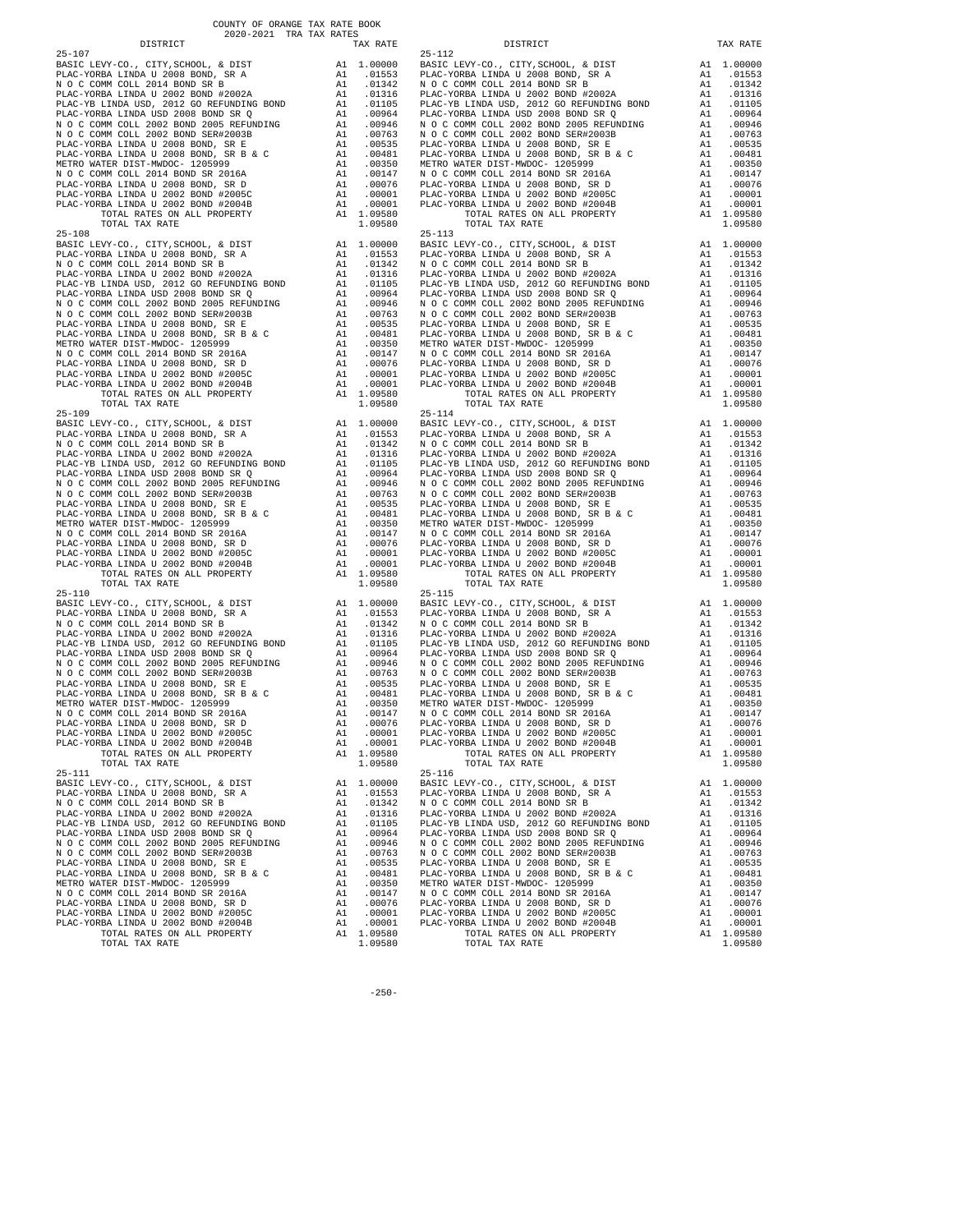| $25 - 117$                                                                       |          |                                                                         | $25 - 122$         |
|----------------------------------------------------------------------------------|----------|-------------------------------------------------------------------------|--------------------|
|                                                                                  |          |                                                                         |                    |
|                                                                                  |          |                                                                         |                    |
|                                                                                  |          |                                                                         |                    |
|                                                                                  |          |                                                                         |                    |
|                                                                                  |          |                                                                         |                    |
|                                                                                  |          |                                                                         |                    |
|                                                                                  |          |                                                                         |                    |
|                                                                                  |          |                                                                         |                    |
|                                                                                  |          |                                                                         |                    |
|                                                                                  |          |                                                                         |                    |
|                                                                                  |          |                                                                         |                    |
|                                                                                  |          |                                                                         |                    |
|                                                                                  |          |                                                                         |                    |
| TOTAL TAX RATE<br>$25 - 118$                                                     |          | 1.09580                                                                 | $25 - 123$         |
|                                                                                  |          |                                                                         |                    |
|                                                                                  |          |                                                                         |                    |
|                                                                                  |          |                                                                         |                    |
|                                                                                  |          |                                                                         |                    |
|                                                                                  |          |                                                                         |                    |
|                                                                                  |          |                                                                         |                    |
|                                                                                  |          |                                                                         |                    |
|                                                                                  |          |                                                                         |                    |
|                                                                                  |          |                                                                         |                    |
|                                                                                  |          |                                                                         |                    |
|                                                                                  |          |                                                                         |                    |
|                                                                                  |          |                                                                         |                    |
|                                                                                  |          |                                                                         |                    |
|                                                                                  |          |                                                                         |                    |
|                                                                                  |          |                                                                         |                    |
|                                                                                  |          |                                                                         |                    |
|                                                                                  |          |                                                                         |                    |
|                                                                                  |          |                                                                         |                    |
|                                                                                  |          |                                                                         |                    |
|                                                                                  |          |                                                                         |                    |
|                                                                                  |          |                                                                         |                    |
|                                                                                  |          |                                                                         |                    |
|                                                                                  |          |                                                                         |                    |
|                                                                                  |          |                                                                         |                    |
|                                                                                  |          |                                                                         |                    |
|                                                                                  |          |                                                                         |                    |
|                                                                                  |          |                                                                         |                    |
|                                                                                  |          |                                                                         |                    |
|                                                                                  |          |                                                                         |                    |
| $25 - 120$                                                                       |          |                                                                         | $25 - 125$         |
|                                                                                  |          |                                                                         |                    |
|                                                                                  |          |                                                                         |                    |
|                                                                                  |          |                                                                         |                    |
|                                                                                  |          |                                                                         |                    |
|                                                                                  |          |                                                                         |                    |
|                                                                                  |          |                                                                         |                    |
|                                                                                  |          |                                                                         |                    |
|                                                                                  |          |                                                                         |                    |
|                                                                                  |          |                                                                         |                    |
|                                                                                  |          |                                                                         |                    |
|                                                                                  |          |                                                                         |                    |
|                                                                                  |          |                                                                         |                    |
|                                                                                  |          |                                                                         |                    |
| TOTAL RATES ON ALL PROPERTY                                                      |          | A1 1.09580                                                              |                    |
| TOTAL TAX RATE<br>$25 - 121$                                                     |          | 1.09580                                                                 | $25 - 126$         |
| BASIC LEVY-CO., CITY, SCHOOL, & DIST                                             | A1       | 1.00000                                                                 | BASIC L            |
| PLAC-YORBA LINDA U 2008 BOND, SR A                                               |          | A1 .01553                                                               | PLAC-YO            |
| N O C COMM COLL 2014 BOND SR B                                                   | A1       | .01342                                                                  | NOCC               |
| PLAC-YORBA LINDA U 2002 BOND #2002A                                              | A1       | .01316                                                                  | PLAC-YO            |
| PLAC-YB LINDA USD, 2012 GO REFUNDING BOND<br>PLAC-YORBA LINDA USD 2008 BOND SR Q | A1<br>A1 | .01105<br>.00964                                                        | PLAC-YB<br>PLAC-YO |
| N O C COMM COLL 2002 BOND 2005 REFUNDING                                         |          |                                                                         |                    |
| N O C COMM COLL 2002 BOND SER#2003B                                              |          | A1 .00946 NOCC<br>A1 .00763 NOCC<br>A1 .00535 PLAC-YO<br>A1 .00481 NOCC |                    |
| PLAC-YORBA LINDA U 2008 BOND, SR E                                               |          |                                                                         |                    |
| PLAC-YORBA LINDA U 2008 BOND, SR B & C                                           |          |                                                                         | PLAC-YO            |
| METRO WATER DIST-MWDOC- 1205999                                                  |          | A1 .00350 METROW<br>A1 .00147 NOCC                                      |                    |
| N O C COMM COLL 2014 BOND SR 2016A<br>PLAC-YORBA LINDA U 2008 BOND, SR D         | A1       | .00076                                                                  | PLAC-YO            |
| PLAC-YORBA LINDA U 2002 BOND #2005C                                              | A1       | .00001                                                                  | PLAC-YO            |
| PLAC-YORBA LINDA U 2002 BOND #2004B                                              | A1       | .00001                                                                  | PLAC-YO            |
| TOTAL RATES ON ALL PROPERTY                                                      |          | A1 1.09580                                                              |                    |
| TOTAL TAX RATE                                                                   |          | 1.09580                                                                 |                    |

| TAX RATE<br>DISTRICT                                                                                                                                                                                                                                                       |         | DISTRICT                                                                                                                                                                                                                      | TAX RATE |
|----------------------------------------------------------------------------------------------------------------------------------------------------------------------------------------------------------------------------------------------------------------------------|---------|-------------------------------------------------------------------------------------------------------------------------------------------------------------------------------------------------------------------------------|----------|
|                                                                                                                                                                                                                                                                            |         |                                                                                                                                                                                                                               |          |
|                                                                                                                                                                                                                                                                            |         |                                                                                                                                                                                                                               |          |
|                                                                                                                                                                                                                                                                            |         |                                                                                                                                                                                                                               |          |
|                                                                                                                                                                                                                                                                            |         |                                                                                                                                                                                                                               |          |
|                                                                                                                                                                                                                                                                            |         |                                                                                                                                                                                                                               |          |
|                                                                                                                                                                                                                                                                            |         |                                                                                                                                                                                                                               |          |
|                                                                                                                                                                                                                                                                            |         |                                                                                                                                                                                                                               |          |
|                                                                                                                                                                                                                                                                            |         |                                                                                                                                                                                                                               |          |
|                                                                                                                                                                                                                                                                            |         |                                                                                                                                                                                                                               |          |
|                                                                                                                                                                                                                                                                            |         |                                                                                                                                                                                                                               |          |
|                                                                                                                                                                                                                                                                            |         |                                                                                                                                                                                                                               |          |
|                                                                                                                                                                                                                                                                            |         |                                                                                                                                                                                                                               |          |
|                                                                                                                                                                                                                                                                            |         |                                                                                                                                                                                                                               |          |
|                                                                                                                                                                                                                                                                            |         |                                                                                                                                                                                                                               |          |
|                                                                                                                                                                                                                                                                            |         |                                                                                                                                                                                                                               |          |
|                                                                                                                                                                                                                                                                            |         |                                                                                                                                                                                                                               |          |
|                                                                                                                                                                                                                                                                            |         |                                                                                                                                                                                                                               |          |
|                                                                                                                                                                                                                                                                            |         |                                                                                                                                                                                                                               |          |
|                                                                                                                                                                                                                                                                            |         |                                                                                                                                                                                                                               |          |
|                                                                                                                                                                                                                                                                            |         |                                                                                                                                                                                                                               |          |
|                                                                                                                                                                                                                                                                            |         |                                                                                                                                                                                                                               |          |
|                                                                                                                                                                                                                                                                            |         |                                                                                                                                                                                                                               |          |
|                                                                                                                                                                                                                                                                            |         |                                                                                                                                                                                                                               |          |
|                                                                                                                                                                                                                                                                            |         |                                                                                                                                                                                                                               |          |
|                                                                                                                                                                                                                                                                            |         |                                                                                                                                                                                                                               |          |
|                                                                                                                                                                                                                                                                            |         |                                                                                                                                                                                                                               |          |
|                                                                                                                                                                                                                                                                            |         |                                                                                                                                                                                                                               |          |
|                                                                                                                                                                                                                                                                            |         |                                                                                                                                                                                                                               |          |
|                                                                                                                                                                                                                                                                            |         |                                                                                                                                                                                                                               |          |
|                                                                                                                                                                                                                                                                            |         |                                                                                                                                                                                                                               |          |
|                                                                                                                                                                                                                                                                            |         |                                                                                                                                                                                                                               |          |
|                                                                                                                                                                                                                                                                            |         |                                                                                                                                                                                                                               |          |
|                                                                                                                                                                                                                                                                            |         |                                                                                                                                                                                                                               |          |
|                                                                                                                                                                                                                                                                            |         |                                                                                                                                                                                                                               |          |
|                                                                                                                                                                                                                                                                            |         |                                                                                                                                                                                                                               |          |
|                                                                                                                                                                                                                                                                            |         |                                                                                                                                                                                                                               |          |
|                                                                                                                                                                                                                                                                            |         |                                                                                                                                                                                                                               |          |
| 25-118 200741 APTER OR ALL PROPERTY<br>25-118 200741 APTER OR ALL PROPERTY 12.1.198580<br>26-2118 200741 APTER OR ALL PROPERTY 31.1.199580<br>26-2118 20074 APTER OR ALL PROPERTY 31.1.199580<br>26-2 C-COMM CDLE, 2012 APPER OR ALL                                       |         |                                                                                                                                                                                                                               |          |
|                                                                                                                                                                                                                                                                            |         |                                                                                                                                                                                                                               |          |
|                                                                                                                                                                                                                                                                            |         |                                                                                                                                                                                                                               |          |
|                                                                                                                                                                                                                                                                            |         |                                                                                                                                                                                                                               |          |
|                                                                                                                                                                                                                                                                            |         |                                                                                                                                                                                                                               |          |
|                                                                                                                                                                                                                                                                            |         |                                                                                                                                                                                                                               |          |
|                                                                                                                                                                                                                                                                            |         |                                                                                                                                                                                                                               |          |
|                                                                                                                                                                                                                                                                            |         |                                                                                                                                                                                                                               |          |
|                                                                                                                                                                                                                                                                            |         |                                                                                                                                                                                                                               |          |
|                                                                                                                                                                                                                                                                            |         |                                                                                                                                                                                                                               |          |
|                                                                                                                                                                                                                                                                            |         |                                                                                                                                                                                                                               |          |
|                                                                                                                                                                                                                                                                            |         |                                                                                                                                                                                                                               |          |
|                                                                                                                                                                                                                                                                            |         |                                                                                                                                                                                                                               |          |
|                                                                                                                                                                                                                                                                            |         |                                                                                                                                                                                                                               |          |
|                                                                                                                                                                                                                                                                            |         |                                                                                                                                                                                                                               |          |
|                                                                                                                                                                                                                                                                            |         |                                                                                                                                                                                                                               |          |
|                                                                                                                                                                                                                                                                            |         |                                                                                                                                                                                                                               |          |
|                                                                                                                                                                                                                                                                            |         |                                                                                                                                                                                                                               |          |
|                                                                                                                                                                                                                                                                            |         |                                                                                                                                                                                                                               |          |
|                                                                                                                                                                                                                                                                            |         |                                                                                                                                                                                                                               |          |
|                                                                                                                                                                                                                                                                            |         |                                                                                                                                                                                                                               |          |
|                                                                                                                                                                                                                                                                            |         |                                                                                                                                                                                                                               |          |
|                                                                                                                                                                                                                                                                            |         |                                                                                                                                                                                                                               |          |
|                                                                                                                                                                                                                                                                            |         |                                                                                                                                                                                                                               |          |
|                                                                                                                                                                                                                                                                            |         |                                                                                                                                                                                                                               |          |
|                                                                                                                                                                                                                                                                            |         |                                                                                                                                                                                                                               |          |
|                                                                                                                                                                                                                                                                            |         |                                                                                                                                                                                                                               |          |
|                                                                                                                                                                                                                                                                            |         |                                                                                                                                                                                                                               |          |
|                                                                                                                                                                                                                                                                            |         |                                                                                                                                                                                                                               |          |
|                                                                                                                                                                                                                                                                            |         |                                                                                                                                                                                                                               |          |
|                                                                                                                                                                                                                                                                            |         |                                                                                                                                                                                                                               |          |
|                                                                                                                                                                                                                                                                            |         |                                                                                                                                                                                                                               |          |
|                                                                                                                                                                                                                                                                            |         |                                                                                                                                                                                                                               |          |
|                                                                                                                                                                                                                                                                            |         |                                                                                                                                                                                                                               |          |
|                                                                                                                                                                                                                                                                            |         |                                                                                                                                                                                                                               |          |
|                                                                                                                                                                                                                                                                            |         |                                                                                                                                                                                                                               |          |
|                                                                                                                                                                                                                                                                            |         |                                                                                                                                                                                                                               |          |
|                                                                                                                                                                                                                                                                            |         |                                                                                                                                                                                                                               |          |
|                                                                                                                                                                                                                                                                            |         |                                                                                                                                                                                                                               |          |
| $25 - 121$                                                                                                                                                                                                                                                                 |         | $25 - 126$                                                                                                                                                                                                                    |          |
|                                                                                                                                                                                                                                                                            |         | BASIC LEVY-CO., CITY, SCHOOL, & DIST A1 1.00000 BASIC LEVY-CO., CITY, SCHOOL, & DIST A1 1.00000 BASIC LEVY-CO., CITY, SCHOOL, & DIST A1 1.00000 BASIC LEVY-CO., CITY, SCHOOL, & DIST A1 1.00000 BASIC LEVY-CO., CITY, SCHOOL, |          |
|                                                                                                                                                                                                                                                                            |         |                                                                                                                                                                                                                               |          |
|                                                                                                                                                                                                                                                                            |         |                                                                                                                                                                                                                               |          |
|                                                                                                                                                                                                                                                                            |         |                                                                                                                                                                                                                               |          |
|                                                                                                                                                                                                                                                                            |         |                                                                                                                                                                                                                               |          |
|                                                                                                                                                                                                                                                                            |         |                                                                                                                                                                                                                               |          |
|                                                                                                                                                                                                                                                                            |         |                                                                                                                                                                                                                               |          |
|                                                                                                                                                                                                                                                                            |         |                                                                                                                                                                                                                               |          |
|                                                                                                                                                                                                                                                                            |         |                                                                                                                                                                                                                               |          |
|                                                                                                                                                                                                                                                                            |         |                                                                                                                                                                                                                               |          |
|                                                                                                                                                                                                                                                                            |         |                                                                                                                                                                                                                               |          |
|                                                                                                                                                                                                                                                                            |         |                                                                                                                                                                                                                               |          |
|                                                                                                                                                                                                                                                                            |         |                                                                                                                                                                                                                               |          |
| $\begin{tabular}{l c c c c c} \textbf{F.A.} & 0.008 & 0.008 & 0.008 & 0.008 & 0.008 & 0.008 & 0.008 & 0.008 & 0.008 & 0.008 & 0.008 & 0.008 & 0.008 & 0.008 & 0.008 & 0.008 & 0.008 & 0.008 & 0.008 & 0.008 & 0.008 & 0.008 & 0.008 & 0.008 & 0.008 & 0.008 & 0.008 & 0.0$ |         |                                                                                                                                                                                                                               |          |
|                                                                                                                                                                                                                                                                            |         |                                                                                                                                                                                                                               |          |
|                                                                                                                                                                                                                                                                            |         |                                                                                                                                                                                                                               |          |
|                                                                                                                                                                                                                                                                            |         |                                                                                                                                                                                                                               |          |
| TOTAL TAX RATE                                                                                                                                                                                                                                                             | 1.09580 | TOTAL TAX RATE                                                                                                                                                                                                                | 1.09580  |

-251-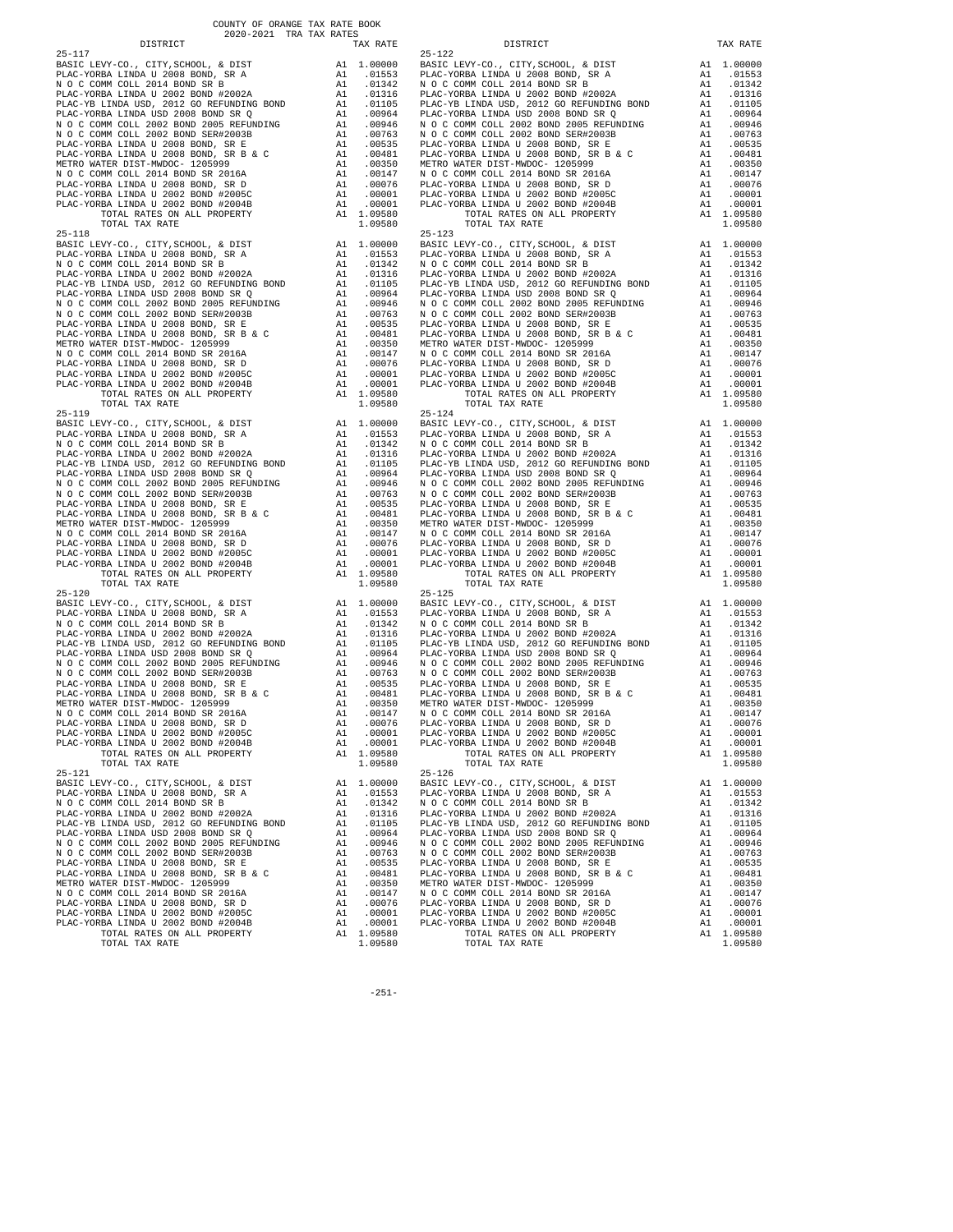| $25 - 127$                                                                   |          |                                                                         | $25 - 132$      |
|------------------------------------------------------------------------------|----------|-------------------------------------------------------------------------|-----------------|
|                                                                              |          |                                                                         |                 |
|                                                                              |          |                                                                         |                 |
|                                                                              |          |                                                                         |                 |
|                                                                              |          |                                                                         |                 |
|                                                                              |          |                                                                         |                 |
|                                                                              |          |                                                                         |                 |
|                                                                              |          |                                                                         |                 |
|                                                                              |          |                                                                         |                 |
|                                                                              |          |                                                                         |                 |
|                                                                              |          |                                                                         |                 |
|                                                                              |          |                                                                         |                 |
|                                                                              |          |                                                                         |                 |
|                                                                              |          |                                                                         |                 |
| TOTAL TAX RATE<br>$25 - 128$                                                 |          | 1.09580                                                                 | $25 - 133$      |
|                                                                              |          |                                                                         |                 |
|                                                                              |          |                                                                         |                 |
|                                                                              |          |                                                                         |                 |
|                                                                              |          |                                                                         |                 |
|                                                                              |          |                                                                         |                 |
|                                                                              |          |                                                                         |                 |
|                                                                              |          |                                                                         |                 |
|                                                                              |          |                                                                         |                 |
|                                                                              |          |                                                                         |                 |
|                                                                              |          |                                                                         |                 |
|                                                                              |          |                                                                         |                 |
|                                                                              |          |                                                                         |                 |
|                                                                              |          |                                                                         |                 |
|                                                                              |          |                                                                         |                 |
|                                                                              |          |                                                                         |                 |
|                                                                              |          |                                                                         |                 |
|                                                                              |          |                                                                         |                 |
|                                                                              |          |                                                                         |                 |
|                                                                              |          |                                                                         |                 |
|                                                                              |          |                                                                         |                 |
|                                                                              |          |                                                                         |                 |
|                                                                              |          |                                                                         |                 |
|                                                                              |          |                                                                         |                 |
|                                                                              |          |                                                                         |                 |
|                                                                              |          |                                                                         |                 |
|                                                                              |          |                                                                         |                 |
|                                                                              |          |                                                                         |                 |
|                                                                              |          |                                                                         |                 |
|                                                                              |          |                                                                         |                 |
| $25 - 130$                                                                   |          |                                                                         | $25 - 135$      |
|                                                                              |          |                                                                         |                 |
|                                                                              |          |                                                                         |                 |
|                                                                              |          |                                                                         |                 |
|                                                                              |          |                                                                         |                 |
|                                                                              |          |                                                                         |                 |
|                                                                              |          |                                                                         |                 |
|                                                                              |          |                                                                         |                 |
|                                                                              |          |                                                                         |                 |
|                                                                              |          |                                                                         |                 |
|                                                                              |          |                                                                         |                 |
|                                                                              |          |                                                                         |                 |
|                                                                              |          |                                                                         |                 |
|                                                                              |          | A1 1.09580                                                              |                 |
| TOTAL RATES ON ALL PROPERTY<br>TOTAL TAX RATE                                |          | 1.09580                                                                 |                 |
| $25 - 131$                                                                   |          |                                                                         | $25 - 136$      |
| BASIC LEVY-CO., CITY, SCHOOL, & DIST                                         | A1       | 1.00000                                                                 | BASIC L         |
| PLAC-YORBA LINDA U 2008 BOND, SR A                                           |          | A1 .01553                                                               | PLAC-YO         |
| N O C COMM COLL 2014 BOND SR B<br>PLAC-YORBA LINDA U 2002 BOND #2002A        | A1<br>A1 | .01342<br>.01316                                                        | NOCC<br>PLAC-YO |
| PLAC-YB LINDA USD, 2012 GO REFUNDING BOND                                    | A1       | .01105                                                                  | PLAC-YB         |
| PLAC-YORBA LINDA USD 2008 BOND SR Q                                          | A1       | .00964                                                                  | PLAC-YO         |
| N O C COMM COLL 2002 BOND 2005 REFUNDING                                     |          | A1 .00946 NOCC<br>A1 .00763 NOCC<br>A1 .00535 PLAC-YO<br>A1 .00481 NOCC |                 |
| N O C COMM COLL 2002 BOND SER#2003B                                          |          |                                                                         |                 |
| PLAC-YORBA LINDA U 2008 BOND, SR E<br>PLAC-YORBA LINDA U 2008 BOND, SR B & C |          |                                                                         | PLAC-YO         |
| METRO WATER DIST-MWDOC- 1205999                                              |          |                                                                         |                 |
| N O C COMM COLL 2014 BOND SR 2016A                                           |          | A1 .00350 METROW<br>A1 .00147 NOCC                                      |                 |
| PLAC-YORBA LINDA U 2008 BOND, SR D                                           | A1       | .00076                                                                  | PLAC-YO         |
| PLAC-YORBA LINDA U 2002 BOND #2005C                                          | A1       | .00001                                                                  | PLAC-YO         |
| PLAC-YORBA LINDA U 2002 BOND #2004B<br>TOTAL RATES ON ALL PROPERTY           | A1       | .00001<br>A1 1.09580                                                    | PLAC-YO         |
| TOTAL TAX RATE                                                               |          | 1.09580                                                                 |                 |
|                                                                              |          |                                                                         |                 |

| TAX RATE<br>DISTRICT                                                                                                                                                                                                          |         | DISTRICT                                                                                                                                                                                                                                                                                                                             |    | TAX RATE   |
|-------------------------------------------------------------------------------------------------------------------------------------------------------------------------------------------------------------------------------|---------|--------------------------------------------------------------------------------------------------------------------------------------------------------------------------------------------------------------------------------------------------------------------------------------------------------------------------------------|----|------------|
| $25 - 127$                                                                                                                                                                                                                    |         | $25 - 132$                                                                                                                                                                                                                                                                                                                           |    |            |
|                                                                                                                                                                                                                               |         |                                                                                                                                                                                                                                                                                                                                      |    |            |
|                                                                                                                                                                                                                               |         |                                                                                                                                                                                                                                                                                                                                      |    |            |
|                                                                                                                                                                                                                               |         |                                                                                                                                                                                                                                                                                                                                      |    |            |
|                                                                                                                                                                                                                               |         |                                                                                                                                                                                                                                                                                                                                      |    |            |
|                                                                                                                                                                                                                               |         |                                                                                                                                                                                                                                                                                                                                      |    |            |
|                                                                                                                                                                                                                               |         |                                                                                                                                                                                                                                                                                                                                      |    |            |
|                                                                                                                                                                                                                               |         |                                                                                                                                                                                                                                                                                                                                      |    |            |
|                                                                                                                                                                                                                               |         |                                                                                                                                                                                                                                                                                                                                      |    |            |
|                                                                                                                                                                                                                               |         |                                                                                                                                                                                                                                                                                                                                      |    |            |
|                                                                                                                                                                                                                               |         |                                                                                                                                                                                                                                                                                                                                      |    |            |
|                                                                                                                                                                                                                               |         |                                                                                                                                                                                                                                                                                                                                      |    |            |
|                                                                                                                                                                                                                               |         |                                                                                                                                                                                                                                                                                                                                      |    |            |
|                                                                                                                                                                                                                               |         |                                                                                                                                                                                                                                                                                                                                      |    |            |
|                                                                                                                                                                                                                               |         |                                                                                                                                                                                                                                                                                                                                      |    |            |
|                                                                                                                                                                                                                               |         |                                                                                                                                                                                                                                                                                                                                      |    |            |
|                                                                                                                                                                                                                               |         |                                                                                                                                                                                                                                                                                                                                      |    |            |
|                                                                                                                                                                                                                               |         | $25 - 133$                                                                                                                                                                                                                                                                                                                           |    |            |
|                                                                                                                                                                                                                               |         |                                                                                                                                                                                                                                                                                                                                      |    |            |
|                                                                                                                                                                                                                               |         |                                                                                                                                                                                                                                                                                                                                      |    |            |
|                                                                                                                                                                                                                               |         |                                                                                                                                                                                                                                                                                                                                      |    |            |
|                                                                                                                                                                                                                               |         |                                                                                                                                                                                                                                                                                                                                      |    |            |
|                                                                                                                                                                                                                               |         |                                                                                                                                                                                                                                                                                                                                      |    |            |
|                                                                                                                                                                                                                               |         |                                                                                                                                                                                                                                                                                                                                      |    |            |
|                                                                                                                                                                                                                               |         |                                                                                                                                                                                                                                                                                                                                      |    |            |
|                                                                                                                                                                                                                               |         |                                                                                                                                                                                                                                                                                                                                      |    |            |
|                                                                                                                                                                                                                               |         |                                                                                                                                                                                                                                                                                                                                      |    |            |
|                                                                                                                                                                                                                               |         |                                                                                                                                                                                                                                                                                                                                      |    |            |
|                                                                                                                                                                                                                               |         |                                                                                                                                                                                                                                                                                                                                      |    |            |
|                                                                                                                                                                                                                               |         |                                                                                                                                                                                                                                                                                                                                      |    |            |
|                                                                                                                                                                                                                               |         |                                                                                                                                                                                                                                                                                                                                      |    |            |
|                                                                                                                                                                                                                               |         |                                                                                                                                                                                                                                                                                                                                      |    |            |
|                                                                                                                                                                                                                               |         |                                                                                                                                                                                                                                                                                                                                      |    |            |
|                                                                                                                                                                                                                               |         |                                                                                                                                                                                                                                                                                                                                      |    |            |
|                                                                                                                                                                                                                               |         |                                                                                                                                                                                                                                                                                                                                      |    |            |
|                                                                                                                                                                                                                               |         |                                                                                                                                                                                                                                                                                                                                      |    |            |
|                                                                                                                                                                                                                               |         |                                                                                                                                                                                                                                                                                                                                      |    |            |
|                                                                                                                                                                                                                               |         |                                                                                                                                                                                                                                                                                                                                      |    |            |
|                                                                                                                                                                                                                               |         |                                                                                                                                                                                                                                                                                                                                      |    |            |
|                                                                                                                                                                                                                               |         |                                                                                                                                                                                                                                                                                                                                      |    |            |
|                                                                                                                                                                                                                               |         |                                                                                                                                                                                                                                                                                                                                      |    |            |
|                                                                                                                                                                                                                               |         |                                                                                                                                                                                                                                                                                                                                      |    |            |
|                                                                                                                                                                                                                               |         |                                                                                                                                                                                                                                                                                                                                      |    |            |
|                                                                                                                                                                                                                               |         |                                                                                                                                                                                                                                                                                                                                      |    |            |
|                                                                                                                                                                                                                               |         |                                                                                                                                                                                                                                                                                                                                      |    |            |
|                                                                                                                                                                                                                               |         |                                                                                                                                                                                                                                                                                                                                      |    |            |
|                                                                                                                                                                                                                               |         |                                                                                                                                                                                                                                                                                                                                      |    |            |
|                                                                                                                                                                                                                               |         |                                                                                                                                                                                                                                                                                                                                      |    |            |
|                                                                                                                                                                                                                               |         |                                                                                                                                                                                                                                                                                                                                      |    |            |
|                                                                                                                                                                                                                               |         |                                                                                                                                                                                                                                                                                                                                      |    |            |
|                                                                                                                                                                                                                               |         |                                                                                                                                                                                                                                                                                                                                      |    |            |
|                                                                                                                                                                                                                               |         |                                                                                                                                                                                                                                                                                                                                      |    |            |
|                                                                                                                                                                                                                               |         |                                                                                                                                                                                                                                                                                                                                      |    |            |
|                                                                                                                                                                                                                               |         |                                                                                                                                                                                                                                                                                                                                      |    |            |
|                                                                                                                                                                                                                               |         |                                                                                                                                                                                                                                                                                                                                      |    |            |
|                                                                                                                                                                                                                               |         |                                                                                                                                                                                                                                                                                                                                      |    |            |
|                                                                                                                                                                                                                               |         |                                                                                                                                                                                                                                                                                                                                      |    |            |
|                                                                                                                                                                                                                               |         |                                                                                                                                                                                                                                                                                                                                      |    |            |
|                                                                                                                                                                                                                               |         |                                                                                                                                                                                                                                                                                                                                      |    |            |
|                                                                                                                                                                                                                               |         |                                                                                                                                                                                                                                                                                                                                      |    |            |
|                                                                                                                                                                                                                               |         |                                                                                                                                                                                                                                                                                                                                      |    |            |
|                                                                                                                                                                                                                               |         |                                                                                                                                                                                                                                                                                                                                      |    |            |
|                                                                                                                                                                                                                               |         |                                                                                                                                                                                                                                                                                                                                      |    |            |
|                                                                                                                                                                                                                               |         |                                                                                                                                                                                                                                                                                                                                      |    |            |
|                                                                                                                                                                                                                               |         |                                                                                                                                                                                                                                                                                                                                      |    |            |
|                                                                                                                                                                                                                               |         |                                                                                                                                                                                                                                                                                                                                      |    |            |
|                                                                                                                                                                                                                               |         |                                                                                                                                                                                                                                                                                                                                      |    |            |
|                                                                                                                                                                                                                               |         |                                                                                                                                                                                                                                                                                                                                      |    |            |
|                                                                                                                                                                                                                               |         |                                                                                                                                                                                                                                                                                                                                      |    |            |
| TOTAL TAX RATE                                                                                                                                                                                                                | 1,09580 | TOTAL TAX RATE                                                                                                                                                                                                                                                                                                                       |    | 1.09580    |
| $25 - 131$                                                                                                                                                                                                                    |         | $25 - 136$                                                                                                                                                                                                                                                                                                                           |    |            |
|                                                                                                                                                                                                                               |         |                                                                                                                                                                                                                                                                                                                                      |    |            |
|                                                                                                                                                                                                                               |         | BASIC LEVY-CO., CITY, SCHOOL, & DIST A1 1.00000 BASIC LEVY-CO., CITY, SCHOOL, & DIST A1 1.00000 BASIC LEVY-CO., CITY, SCHOOL, & DIST A1 1.00000 BASIC LEVY-CO., CITY, SCHOOL, & DIST A1 1.00000 BASIC LEVY-CO., CITY, SCHOOL,                                                                                                        |    |            |
| N O C COMM COLL 2014 BOND SR B                                                                                                                                                                                                |         |                                                                                                                                                                                                                                                                                                                                      |    | A1 .01342  |
|                                                                                                                                                                                                                               |         |                                                                                                                                                                                                                                                                                                                                      |    | A1 .01316  |
|                                                                                                                                                                                                                               |         | PLAC-YORBA LINDA U 2002 BOND #2002A<br>PLAC-YORBA LINDA USD, 2012 GO REFUNDING BOND $\begin{array}{c} 2014 \text{ BOND} \text{S/N}} 100 \text{ CUMM} \text{ COL} 2014 \text{ BOND} \text{S/N}} 100 \text{ FLO} \text{CUMM} \text{COL} 2014 \text{ BOND} \text{S/N}} 100 \text{ FLO} \text{CUMM} \text{COL} 2012 \text{ GON} \text{D$ |    | A1 .01105  |
|                                                                                                                                                                                                                               |         |                                                                                                                                                                                                                                                                                                                                      |    | A1 .00964  |
|                                                                                                                                                                                                                               |         |                                                                                                                                                                                                                                                                                                                                      | A1 | .00946     |
|                                                                                                                                                                                                                               |         |                                                                                                                                                                                                                                                                                                                                      |    | A1 .00763  |
|                                                                                                                                                                                                                               |         |                                                                                                                                                                                                                                                                                                                                      |    | A1 .00535  |
|                                                                                                                                                                                                                               |         |                                                                                                                                                                                                                                                                                                                                      |    | A1 .00481  |
|                                                                                                                                                                                                                               |         |                                                                                                                                                                                                                                                                                                                                      |    | A1 .00350  |
|                                                                                                                                                                                                                               |         |                                                                                                                                                                                                                                                                                                                                      |    | A1 .00147  |
|                                                                                                                                                                                                                               |         |                                                                                                                                                                                                                                                                                                                                      |    | A1 .00076  |
| PLAC-YORBA LINDA USIDE 2008 BOND SR PLAC-YORBA LINDA USIDE 2009 BOND BROWN COLL 2002 BOND BREW DING AND 100964 PLAC-YORBA LINDA USIDE PLAC-YORBA LINDA USIDE PLAC-YORBA LINDA USIDE PLAC-YORBA LINDA USIDE PLAC-YORBA LINDA U |         |                                                                                                                                                                                                                                                                                                                                      |    | A1 .00001  |
|                                                                                                                                                                                                                               |         |                                                                                                                                                                                                                                                                                                                                      |    | A1 .00001  |
|                                                                                                                                                                                                                               |         |                                                                                                                                                                                                                                                                                                                                      |    | A1 1.09580 |
| TOTAL TAX RATE                                                                                                                                                                                                                | 1.09580 | TOTAL TAX RATE                                                                                                                                                                                                                                                                                                                       |    | 1.09580    |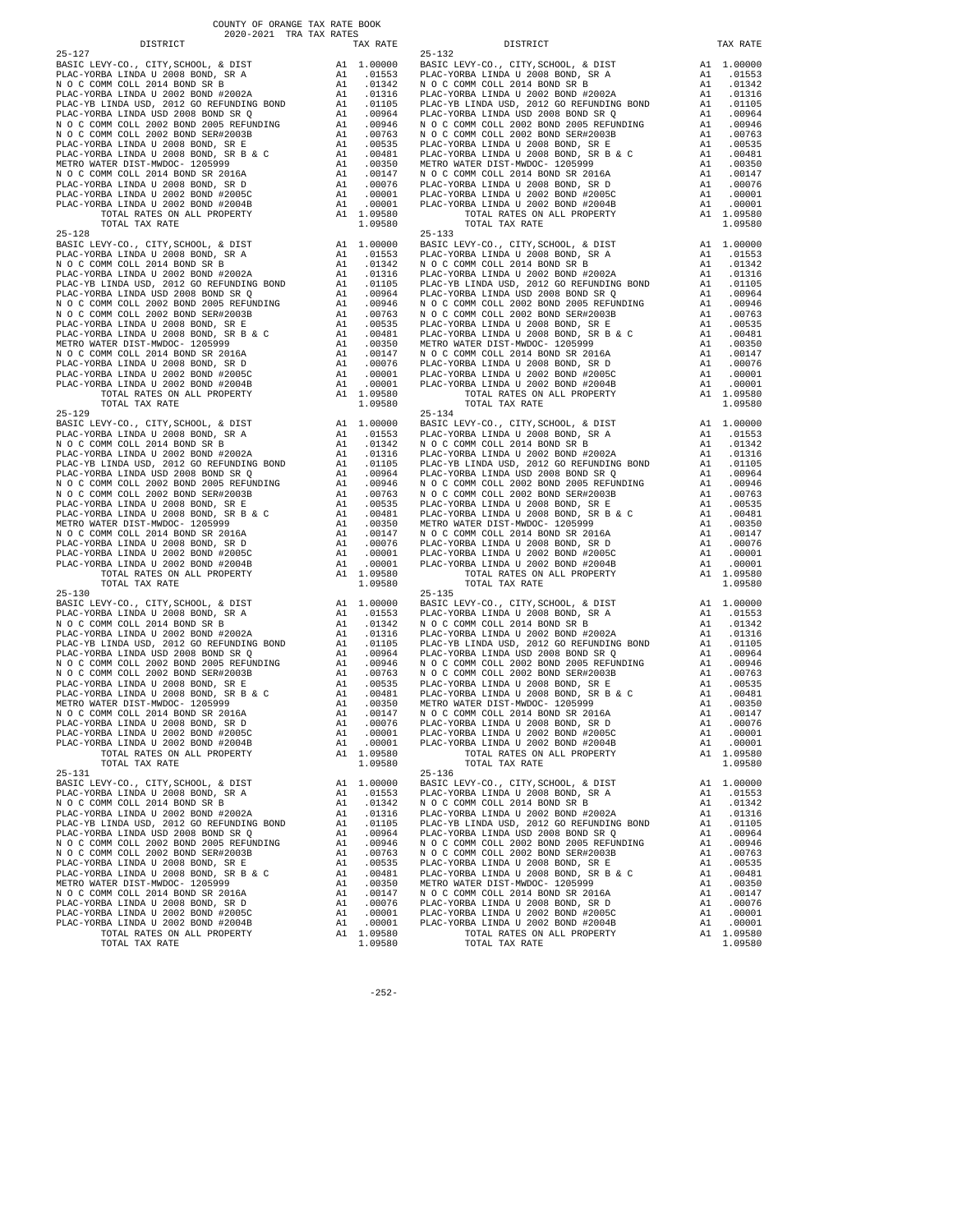| DISTRICT                                                                  |          | TAX RATE         |                 |
|---------------------------------------------------------------------------|----------|------------------|-----------------|
| $25 - 137$                                                                |          |                  | $25 - 143$      |
|                                                                           |          |                  |                 |
|                                                                           |          |                  |                 |
|                                                                           |          |                  |                 |
|                                                                           |          |                  |                 |
|                                                                           |          |                  |                 |
|                                                                           |          |                  |                 |
|                                                                           |          |                  |                 |
|                                                                           |          |                  |                 |
|                                                                           |          |                  |                 |
|                                                                           |          |                  |                 |
|                                                                           |          |                  |                 |
|                                                                           |          |                  |                 |
|                                                                           |          |                  |                 |
|                                                                           |          |                  |                 |
|                                                                           |          |                  |                 |
| TOTAL TAX RATE                                                            |          | 1.09580          |                 |
|                                                                           |          |                  |                 |
|                                                                           |          |                  |                 |
|                                                                           |          |                  |                 |
|                                                                           |          |                  |                 |
|                                                                           |          |                  |                 |
|                                                                           |          |                  |                 |
|                                                                           |          |                  |                 |
|                                                                           |          |                  |                 |
|                                                                           |          |                  |                 |
|                                                                           |          |                  |                 |
|                                                                           |          |                  |                 |
|                                                                           |          |                  |                 |
|                                                                           |          |                  |                 |
|                                                                           |          |                  |                 |
|                                                                           |          |                  |                 |
|                                                                           |          |                  |                 |
|                                                                           |          |                  |                 |
| $25 - 139$                                                                |          |                  | $25 - 145$      |
|                                                                           |          |                  |                 |
|                                                                           |          |                  |                 |
|                                                                           |          |                  |                 |
|                                                                           |          |                  |                 |
|                                                                           |          |                  |                 |
|                                                                           |          |                  |                 |
|                                                                           |          |                  |                 |
|                                                                           |          |                  |                 |
|                                                                           |          |                  | PLAC-YO         |
| $25 - 140$                                                                |          |                  | METRO W         |
|                                                                           |          |                  |                 |
|                                                                           |          |                  |                 |
|                                                                           |          |                  |                 |
|                                                                           |          |                  |                 |
|                                                                           |          |                  |                 |
|                                                                           |          |                  |                 |
|                                                                           |          |                  |                 |
|                                                                           |          |                  |                 |
|                                                                           |          |                  |                 |
|                                                                           |          |                  | PLAC-YO         |
|                                                                           |          |                  |                 |
|                                                                           |          |                  |                 |
|                                                                           |          |                  |                 |
|                                                                           |          |                  |                 |
|                                                                           |          |                  |                 |
|                                                                           |          |                  |                 |
|                                                                           |          |                  |                 |
|                                                                           |          |                  |                 |
|                                                                           |          |                  |                 |
|                                                                           |          |                  |                 |
|                                                                           |          |                  | PLAC-YO         |
| $25 - 142$                                                                |          |                  | PLAC-YO         |
| BASIC LEVY-CO., CITY, SCHOOL, & DIST                                      | A1       | 1.00000          |                 |
| PLAC-YORBA LINDA U 2008 BOND, SR A                                        |          | A1.01553         |                 |
| N O C COMM COLL 2014 BOND SR B                                            | A1       | .01342           |                 |
| PLAC-YORBA LINDA U 2002 BOND #2002A                                       | A1       | .01316           | $25 - 147$      |
| PLAC-YB LINDA USD, 2012 GO REFUNDING BOND                                 | A1       | .01105           | BASIC L         |
| PLAC-YORBA LINDA USD 2008 BOND SR Q                                       | A1       | .00964           | PLAC-YO         |
| N O C COMM COLL 2002 BOND 2005 REFUNDING                                  | A1       | .00946           | NOCC            |
| N O C COMM COLL 2002 BOND SER#2003B                                       | A1       | .00763           | PLAC-YO         |
| PLAC-YORBA LINDA U 2008 BOND, SR E                                        | A1       | .00535           | PLAC-YB         |
| PLAC-YORBA LINDA U 2008 BOND, SR B & C<br>METRO WATER DIST-MWDOC- 1205999 | A1       | .00481<br>.00350 | PLAC-YO<br>NOCC |
| N O C COMM COLL 2014 BOND SR 2016A                                        | A1<br>A1 | .00147           | NOCC            |
| PLAC-YORBA LINDA U 2008 BOND, SR D                                        | A1       |                  | PLAC-YO         |
| PLAC-YORBA LINDA U 2002 BOND #2005C                                       | A1       | .00076<br>.00001 | PLAC-YO         |
| PLAC-YORBA LINDA U 2002 BOND #2004B                                       | A1       | .00001           | METRO W         |
| TOTAL RATES ON ALL PROPERTY                                               |          | A1 1.09580       | N O C C         |
| TOTAL TAX RATE                                                            |          | 1.09580          | PLAC-YO         |
|                                                                           |          |                  | DI $A$ C-VO     |

| COUNTY OF ORANGE TAX RATE BOOK<br>2020-2021 TRA TAX RATES                                                                                                                                                                                                                               |          |                        |          |  |  |
|-----------------------------------------------------------------------------------------------------------------------------------------------------------------------------------------------------------------------------------------------------------------------------------------|----------|------------------------|----------|--|--|
| DISTRICT                                                                                                                                                                                                                                                                                | TAX RATE | DISTRICT<br>$25 - 143$ | TAX RATE |  |  |
|                                                                                                                                                                                                                                                                                         |          |                        |          |  |  |
| 25-117<br>25-127<br>25-21-27<br>25-22-27<br>25-22-27<br>25-22-27<br>25-22-27<br>26-27<br>26-27<br>26-27<br>26-27<br>26-27<br>26-27<br>26-27<br>26-27<br>26-27<br>26-27<br>26-27<br>26-27<br>26-27<br>26-27<br>26-27<br>26-27<br>26-27<br>26-27<br>26-27<br>26-27<br>26-27<br>26-27<br>2 |          |                        |          |  |  |
| $\begin{tabular}{cccccccc} 25-129 & 7074.74 & 1.09590 & 7074.74 & 1.09590 & 25-16 & 1.09500 & 25-16 & 1.09500 & 25-16 & 1.09500 & 25-16 & 1.09500 & 25-16 & 1.09500 & 25-16 & 1.09500 & 25-16 & 1.09500 & 25-16 & 1.09500 & 25-16 & 1.09500 & 25-16 & 1.09500 & 25-16 &$                |          |                        |          |  |  |
|                                                                                                                                                                                                                                                                                         |          |                        |          |  |  |
|                                                                                                                                                                                                                                                                                         |          | TOTAL TAX RATE         | 1.09580  |  |  |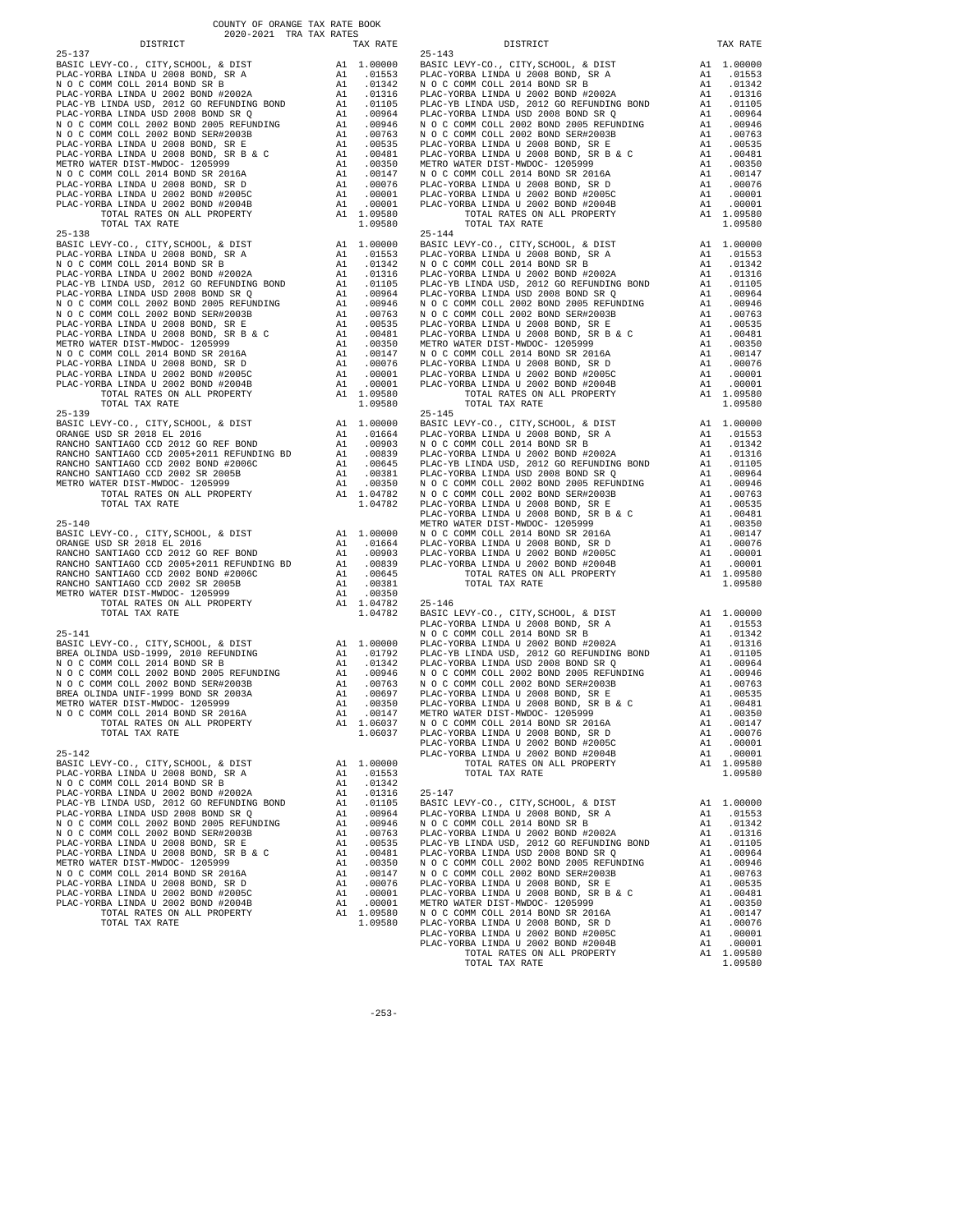| $25 - 148$                                                                       |          |                                     | $25 - 154$         |
|----------------------------------------------------------------------------------|----------|-------------------------------------|--------------------|
|                                                                                  |          |                                     |                    |
|                                                                                  |          |                                     |                    |
|                                                                                  |          |                                     |                    |
|                                                                                  |          |                                     |                    |
|                                                                                  |          |                                     |                    |
|                                                                                  |          |                                     |                    |
|                                                                                  |          |                                     |                    |
|                                                                                  |          |                                     |                    |
|                                                                                  |          |                                     |                    |
|                                                                                  |          |                                     |                    |
|                                                                                  |          |                                     |                    |
|                                                                                  |          |                                     |                    |
|                                                                                  |          |                                     |                    |
| TOTAL TAX RATE                                                                   |          | 1.09580                             |                    |
| $25 - 149$                                                                       |          |                                     | $25 - 155$         |
|                                                                                  |          |                                     |                    |
|                                                                                  |          |                                     |                    |
|                                                                                  |          |                                     |                    |
|                                                                                  |          |                                     |                    |
|                                                                                  |          |                                     |                    |
|                                                                                  |          |                                     |                    |
|                                                                                  |          |                                     |                    |
|                                                                                  |          |                                     |                    |
|                                                                                  |          |                                     |                    |
|                                                                                  |          |                                     |                    |
|                                                                                  |          |                                     |                    |
|                                                                                  |          |                                     |                    |
|                                                                                  |          |                                     |                    |
|                                                                                  |          |                                     |                    |
|                                                                                  |          |                                     |                    |
|                                                                                  |          |                                     |                    |
|                                                                                  |          |                                     |                    |
|                                                                                  |          |                                     |                    |
|                                                                                  |          |                                     |                    |
|                                                                                  |          |                                     |                    |
|                                                                                  |          |                                     |                    |
|                                                                                  |          |                                     |                    |
|                                                                                  |          |                                     |                    |
|                                                                                  |          |                                     |                    |
|                                                                                  |          |                                     |                    |
|                                                                                  |          |                                     |                    |
|                                                                                  |          |                                     |                    |
|                                                                                  |          |                                     |                    |
| $25 - 151$                                                                       |          |                                     | $25 - 157$         |
|                                                                                  |          |                                     |                    |
|                                                                                  |          |                                     |                    |
|                                                                                  |          |                                     |                    |
|                                                                                  |          |                                     |                    |
|                                                                                  |          |                                     |                    |
|                                                                                  |          |                                     |                    |
|                                                                                  |          |                                     |                    |
|                                                                                  |          |                                     |                    |
|                                                                                  |          |                                     |                    |
|                                                                                  |          |                                     |                    |
|                                                                                  |          |                                     |                    |
|                                                                                  |          |                                     |                    |
|                                                                                  |          |                                     |                    |
| TOTAL RATES ON ALL PROPERTY<br>TOTAL TAX RATE                                    |          | A1 1.09580<br>1.09580               |                    |
| $25 - 153$                                                                       |          |                                     | $25 - 901$         |
| BASIC LEVY-CO., CITY, SCHOOL, & DIST                                             | A1       | 1,00000                             | BASIC L            |
| PLAC-YORBA LINDA U 2008 BOND, SR A                                               |          | A1 .01553                           | PLAC-YO            |
| N O C COMM COLL 2014 BOND SR B                                                   | A1       | .01342                              | N O C C<br>PLAC-YO |
| PLAC-YORBA LINDA U 2002 BOND #2002A<br>PLAC-YB LINDA USD, 2012 GO REFUNDING BOND | A1<br>A1 | .01316<br>.01105                    | PLAC-YB            |
| PLAC-YORBA LINDA USD 2008 BOND SR Q                                              | A1       | .00964                              | PLAC-YO            |
| N O C COMM COLL 2002 BOND 2005 REFUNDING                                         |          |                                     |                    |
| N O C COMM COLL 2002 BOND SER#2003B                                              |          |                                     |                    |
| PLAC-YORBA LINDA U 2008 BOND, SR E                                               |          |                                     |                    |
| PLAC-YORBA LINDA U 2008 BOND, SR B & C<br>METRO WATER DIST-MWDOC- 1205999        |          |                                     |                    |
| N O C COMM COLL 2014 BOND SR 2016A                                               |          | A1 .00350 NOCC<br>A1 .00147 PLAC-YO |                    |
| PLAC-YORBA LINDA U 2008 BOND, SR D                                               | A1       | .00076                              | PLAC-YO            |
| PLAC-YORBA LINDA U 2002 BOND #2005C                                              | A1       | .00001                              | PLAC-YO            |
| PLAC-YORBA LINDA U 2002 BOND #2004B<br>TOTAL RATES ON ALL PROPERTY               | A1       | .00001<br>A1 1.09580                |                    |
| TOTAL TAX RATE                                                                   |          | 1.09580                             |                    |
|                                                                                  |          |                                     |                    |

| TAX RATE<br>DISTRICT                                                                                                                                                                                                                                                                       |         | DISTRICT   | TAX RATE                |
|--------------------------------------------------------------------------------------------------------------------------------------------------------------------------------------------------------------------------------------------------------------------------------------------|---------|------------|-------------------------|
|                                                                                                                                                                                                                                                                                            |         |            |                         |
|                                                                                                                                                                                                                                                                                            |         |            |                         |
|                                                                                                                                                                                                                                                                                            |         |            |                         |
|                                                                                                                                                                                                                                                                                            |         |            |                         |
|                                                                                                                                                                                                                                                                                            |         |            |                         |
|                                                                                                                                                                                                                                                                                            |         |            |                         |
|                                                                                                                                                                                                                                                                                            |         |            |                         |
|                                                                                                                                                                                                                                                                                            |         |            |                         |
|                                                                                                                                                                                                                                                                                            |         |            |                         |
|                                                                                                                                                                                                                                                                                            |         |            |                         |
|                                                                                                                                                                                                                                                                                            |         |            |                         |
|                                                                                                                                                                                                                                                                                            |         |            |                         |
|                                                                                                                                                                                                                                                                                            |         |            |                         |
|                                                                                                                                                                                                                                                                                            |         |            |                         |
|                                                                                                                                                                                                                                                                                            |         |            |                         |
|                                                                                                                                                                                                                                                                                            |         |            |                         |
|                                                                                                                                                                                                                                                                                            |         |            |                         |
|                                                                                                                                                                                                                                                                                            |         |            |                         |
|                                                                                                                                                                                                                                                                                            |         |            |                         |
|                                                                                                                                                                                                                                                                                            |         |            |                         |
|                                                                                                                                                                                                                                                                                            |         |            |                         |
|                                                                                                                                                                                                                                                                                            |         |            |                         |
|                                                                                                                                                                                                                                                                                            |         |            |                         |
|                                                                                                                                                                                                                                                                                            |         |            |                         |
|                                                                                                                                                                                                                                                                                            |         |            |                         |
|                                                                                                                                                                                                                                                                                            |         |            |                         |
|                                                                                                                                                                                                                                                                                            |         |            |                         |
|                                                                                                                                                                                                                                                                                            |         |            |                         |
|                                                                                                                                                                                                                                                                                            |         |            |                         |
|                                                                                                                                                                                                                                                                                            |         |            |                         |
|                                                                                                                                                                                                                                                                                            |         |            |                         |
|                                                                                                                                                                                                                                                                                            |         |            |                         |
|                                                                                                                                                                                                                                                                                            |         |            |                         |
|                                                                                                                                                                                                                                                                                            |         |            |                         |
| 25.18<br>26.19<br>26.19<br>26.19<br>26.19<br>26.19<br>26.19<br>26.19<br>26.19<br>26.19<br>26.19<br>26.19<br>26.29<br>26.29<br>26.29<br>26.29<br>26.29<br>26.29<br>26.29<br>26.29<br>26.29<br>26.29<br>26.29<br>26.29<br>26.29<br>26.29<br>26.29<br>26.29<br>26.29<br>26.29<br>26.29<br>26. |         |            |                         |
|                                                                                                                                                                                                                                                                                            |         |            |                         |
|                                                                                                                                                                                                                                                                                            |         |            |                         |
|                                                                                                                                                                                                                                                                                            |         |            |                         |
|                                                                                                                                                                                                                                                                                            |         |            |                         |
|                                                                                                                                                                                                                                                                                            |         |            |                         |
|                                                                                                                                                                                                                                                                                            |         |            |                         |
|                                                                                                                                                                                                                                                                                            |         |            |                         |
|                                                                                                                                                                                                                                                                                            |         |            |                         |
|                                                                                                                                                                                                                                                                                            |         |            |                         |
|                                                                                                                                                                                                                                                                                            |         |            |                         |
|                                                                                                                                                                                                                                                                                            |         |            |                         |
|                                                                                                                                                                                                                                                                                            |         |            |                         |
|                                                                                                                                                                                                                                                                                            |         |            |                         |
|                                                                                                                                                                                                                                                                                            |         |            |                         |
|                                                                                                                                                                                                                                                                                            |         |            |                         |
|                                                                                                                                                                                                                                                                                            |         |            |                         |
|                                                                                                                                                                                                                                                                                            |         |            |                         |
|                                                                                                                                                                                                                                                                                            |         |            |                         |
|                                                                                                                                                                                                                                                                                            |         |            |                         |
|                                                                                                                                                                                                                                                                                            |         |            |                         |
|                                                                                                                                                                                                                                                                                            |         |            |                         |
|                                                                                                                                                                                                                                                                                            |         |            |                         |
|                                                                                                                                                                                                                                                                                            |         |            |                         |
|                                                                                                                                                                                                                                                                                            |         |            |                         |
|                                                                                                                                                                                                                                                                                            |         |            |                         |
|                                                                                                                                                                                                                                                                                            |         |            |                         |
|                                                                                                                                                                                                                                                                                            |         |            |                         |
|                                                                                                                                                                                                                                                                                            |         |            |                         |
|                                                                                                                                                                                                                                                                                            |         |            |                         |
|                                                                                                                                                                                                                                                                                            |         |            |                         |
|                                                                                                                                                                                                                                                                                            |         |            |                         |
|                                                                                                                                                                                                                                                                                            |         |            |                         |
|                                                                                                                                                                                                                                                                                            |         |            |                         |
|                                                                                                                                                                                                                                                                                            |         |            |                         |
|                                                                                                                                                                                                                                                                                            |         |            |                         |
| $25 - 153$                                                                                                                                                                                                                                                                                 |         | $25 - 901$ |                         |
| BASIC LEVY-CO., CITY, SCHOOL, & DIST A1 1.00000 BASIC LEVY-CO., CITY, SCHOOL, & DIST A1 1.00000 BASIC LEVY-CO., CITY, SCHOOL, & DIST A1 1.00000 BASIC LEVY-CO., CITY, SCHOOL, & DIST A1 1.00000 BASIC LEVY-CO., CITY, SCHOOL,                                                              |         |            |                         |
|                                                                                                                                                                                                                                                                                            |         |            |                         |
| N O C COMM COLL 2014 BOND SR B                                                                                                                                                                                                                                                             |         |            | A1 .01342               |
|                                                                                                                                                                                                                                                                                            |         |            | A1 .01316               |
|                                                                                                                                                                                                                                                                                            |         |            | A1 .01105               |
|                                                                                                                                                                                                                                                                                            |         |            | A1 .00964               |
|                                                                                                                                                                                                                                                                                            |         |            | A1 .00946<br>A1 .00763  |
|                                                                                                                                                                                                                                                                                            |         |            | A1 .00535               |
|                                                                                                                                                                                                                                                                                            |         |            | A1 .00481               |
|                                                                                                                                                                                                                                                                                            |         |            | A1 .00147               |
|                                                                                                                                                                                                                                                                                            |         |            | A1 .00076               |
|                                                                                                                                                                                                                                                                                            |         |            | A1 .00001               |
|                                                                                                                                                                                                                                                                                            |         |            |                         |
|                                                                                                                                                                                                                                                                                            |         |            | A1 .00001<br>A1 1.09230 |
|                                                                                                                                                                                                                                                                                            |         |            | 1.09230                 |
| TOTAL TAX RATE                                                                                                                                                                                                                                                                             | 1.09580 |            |                         |

-254-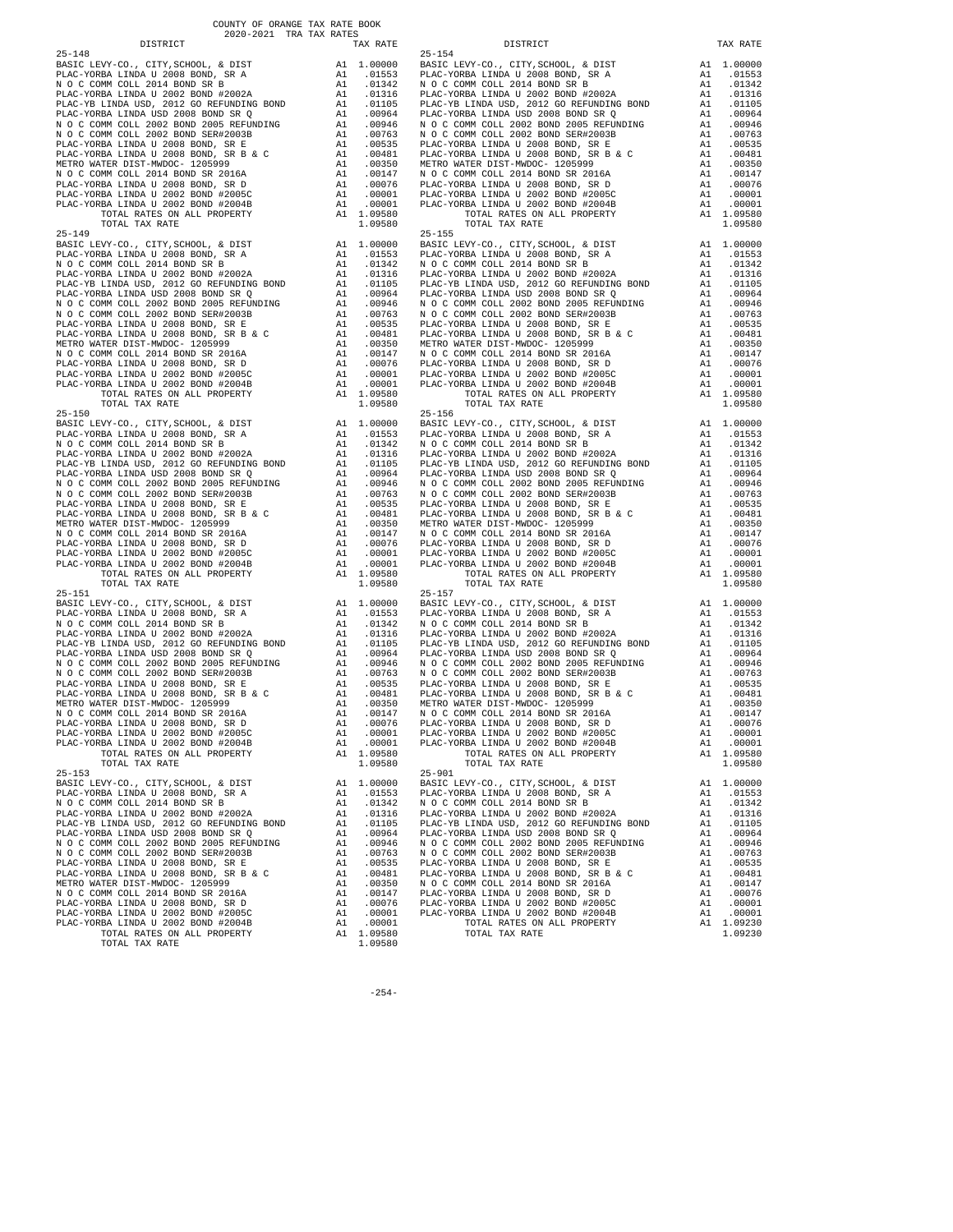| DISTRICT                                                                                                                                                                                                                             | 2020-2021 TRA TAX RATES |               | TAX RATE                                                                                                                                                                          |                       |
|--------------------------------------------------------------------------------------------------------------------------------------------------------------------------------------------------------------------------------------|-------------------------|---------------|-----------------------------------------------------------------------------------------------------------------------------------------------------------------------------------|-----------------------|
|                                                                                                                                                                                                                                      |                         |               |                                                                                                                                                                                   |                       |
|                                                                                                                                                                                                                                      |                         |               |                                                                                                                                                                                   |                       |
|                                                                                                                                                                                                                                      |                         |               |                                                                                                                                                                                   |                       |
|                                                                                                                                                                                                                                      |                         |               |                                                                                                                                                                                   |                       |
|                                                                                                                                                                                                                                      |                         |               |                                                                                                                                                                                   |                       |
|                                                                                                                                                                                                                                      |                         |               |                                                                                                                                                                                   |                       |
|                                                                                                                                                                                                                                      |                         |               |                                                                                                                                                                                   |                       |
|                                                                                                                                                                                                                                      |                         |               |                                                                                                                                                                                   |                       |
|                                                                                                                                                                                                                                      |                         |               |                                                                                                                                                                                   |                       |
|                                                                                                                                                                                                                                      |                         |               |                                                                                                                                                                                   |                       |
|                                                                                                                                                                                                                                      |                         |               |                                                                                                                                                                                   |                       |
|                                                                                                                                                                                                                                      |                         |               |                                                                                                                                                                                   |                       |
|                                                                                                                                                                                                                                      |                         |               |                                                                                                                                                                                   |                       |
|                                                                                                                                                                                                                                      |                         |               |                                                                                                                                                                                   |                       |
|                                                                                                                                                                                                                                      |                         |               |                                                                                                                                                                                   | IRVINE                |
| $26 - 000$                                                                                                                                                                                                                           |                         |               |                                                                                                                                                                                   | METRO W               |
|                                                                                                                                                                                                                                      |                         |               |                                                                                                                                                                                   |                       |
|                                                                                                                                                                                                                                      |                         |               |                                                                                                                                                                                   |                       |
|                                                                                                                                                                                                                                      |                         |               |                                                                                                                                                                                   |                       |
|                                                                                                                                                                                                                                      |                         |               |                                                                                                                                                                                   |                       |
|                                                                                                                                                                                                                                      |                         |               |                                                                                                                                                                                   |                       |
|                                                                                                                                                                                                                                      |                         |               |                                                                                                                                                                                   |                       |
|                                                                                                                                                                                                                                      |                         |               |                                                                                                                                                                                   |                       |
|                                                                                                                                                                                                                                      |                         |               |                                                                                                                                                                                   |                       |
| TOTAL TAX RATE                                                                                                                                                                                                                       |                         |               | 1.07452 26-018                                                                                                                                                                    |                       |
|                                                                                                                                                                                                                                      |                         |               |                                                                                                                                                                                   | BASIC L               |
| $26 - 003$                                                                                                                                                                                                                           |                         |               |                                                                                                                                                                                   | IRVINE                |
|                                                                                                                                                                                                                                      |                         |               |                                                                                                                                                                                   |                       |
|                                                                                                                                                                                                                                      |                         |               |                                                                                                                                                                                   |                       |
| TOTAL TAX RATE                                                                                                                                                                                                                       |                         |               | 1.00350                                                                                                                                                                           |                       |
| $26 - 005$                                                                                                                                                                                                                           |                         |               |                                                                                                                                                                                   | $26 - 019$            |
|                                                                                                                                                                                                                                      |                         |               |                                                                                                                                                                                   |                       |
|                                                                                                                                                                                                                                      |                         |               |                                                                                                                                                                                   |                       |
|                                                                                                                                                                                                                                      |                         |               |                                                                                                                                                                                   |                       |
|                                                                                                                                                                                                                                      |                         |               |                                                                                                                                                                                   | SANTA A               |
|                                                                                                                                                                                                                                      |                         |               |                                                                                                                                                                                   |                       |
|                                                                                                                                                                                                                                      |                         |               |                                                                                                                                                                                   |                       |
|                                                                                                                                                                                                                                      |                         |               |                                                                                                                                                                                   |                       |
|                                                                                                                                                                                                                                      |                         |               |                                                                                                                                                                                   |                       |
|                                                                                                                                                                                                                                      |                         |               |                                                                                                                                                                                   |                       |
|                                                                                                                                                                                                                                      |                         |               |                                                                                                                                                                                   |                       |
|                                                                                                                                                                                                                                      |                         |               |                                                                                                                                                                                   |                       |
| $26 - 007$                                                                                                                                                                                                                           |                         |               |                                                                                                                                                                                   | SANTA A               |
|                                                                                                                                                                                                                                      |                         |               |                                                                                                                                                                                   |                       |
|                                                                                                                                                                                                                                      |                         |               |                                                                                                                                                                                   |                       |
|                                                                                                                                                                                                                                      |                         |               |                                                                                                                                                                                   |                       |
|                                                                                                                                                                                                                                      |                         |               |                                                                                                                                                                                   |                       |
| TOTAL TAX RATE                                                                                                                                                                                                                       |                         |               | 1.03152                                                                                                                                                                           |                       |
| $26 - 008$                                                                                                                                                                                                                           |                         |               |                                                                                                                                                                                   |                       |
| A CHO BASIC LEVY-CO., CITY, SCHOOL, & DIST A 1 1.00000 26-020<br>IRVINE UNIF SFID #1, 2016, SR 2016A A 1 .01777 BASIC L<br>IRVINE UNIF SFID #1, 2016, SR 2018B A 1 .01077 BASIC L<br>METRO WATER DIST-MWDOC- 1205999 A 1 .00350 IRVI |                         |               |                                                                                                                                                                                   |                       |
|                                                                                                                                                                                                                                      |                         |               |                                                                                                                                                                                   |                       |
|                                                                                                                                                                                                                                      |                         |               |                                                                                                                                                                                   |                       |
|                                                                                                                                                                                                                                      |                         |               |                                                                                                                                                                                   |                       |
| TOTAL TAX RATE                                                                                                                                                                                                                       |                         |               | 1.03152                                                                                                                                                                           |                       |
|                                                                                                                                                                                                                                      |                         |               |                                                                                                                                                                                   |                       |
| $26 - 009$                                                                                                                                                                                                                           |                         |               |                                                                                                                                                                                   |                       |
| BASIC LEVY-CO., CITY, SCHOOL, & DIST                                                                                                                                                                                                 |                         |               | $\begin{tabular}{llllll} \text{A1} & 1.00000 & 26-021 \\ \text{A1} & .00350 & \text{BASIC L} \\ \text{A1} & 1.00350 & \text{METRO W} \\ & 1.00350 & \text{IRTRO W} \end{tabular}$ |                       |
| METRO WATER DIST-MWDOC- 1205999<br>TOTAL RATES ON ALL PROPERTY                                                                                                                                                                       |                         |               |                                                                                                                                                                                   |                       |
| TOTAL TAX RATE                                                                                                                                                                                                                       |                         |               |                                                                                                                                                                                   |                       |
|                                                                                                                                                                                                                                      |                         |               |                                                                                                                                                                                   |                       |
| $26 - 010$                                                                                                                                                                                                                           |                         |               |                                                                                                                                                                                   |                       |
| BASIC LEVY-CO., CITY, SCHOOL, & DIST                                                                                                                                                                                                 |                         |               | A1 1.00000                                                                                                                                                                        |                       |
| IRVINE UNIF SFID #1, 2016, SR 2016A<br>IRVINE UNIF SFID #1, 2016, SR 2018B                                                                                                                                                           |                         | A1            | A1 .01777<br>.01025                                                                                                                                                               | $26 - 023$            |
| METRO WATER DIST-MWDOC- 1205999                                                                                                                                                                                                      |                         | $\mathtt{Al}$ | .00350                                                                                                                                                                            | BASIC L               |
| TOTAL RATES ON ALL PROPERTY                                                                                                                                                                                                          |                         |               | A1 1.03152                                                                                                                                                                        | IRVINE                |
| TOTAL TAX RATE                                                                                                                                                                                                                       |                         |               | 1.03152                                                                                                                                                                           | IRVINE                |
| $26 - 011$                                                                                                                                                                                                                           |                         |               |                                                                                                                                                                                   | METRO W               |
| BASIC LEVY-CO., CITY, SCHOOL, & DIST                                                                                                                                                                                                 |                         |               | A1 1.00000                                                                                                                                                                        |                       |
| IRVINE UNIF SFID #1, 2016, SR 2016A                                                                                                                                                                                                  |                         |               | A1.01777                                                                                                                                                                          |                       |
| IRVINE UNIF SFID #1, 2016, SR 2018B                                                                                                                                                                                                  |                         |               |                                                                                                                                                                                   |                       |
| METRO WATER DIST-MWDOC- 1205999                                                                                                                                                                                                      |                         |               | A1 .01025 26-024<br>A1 .00350 BASIC L<br>A1 1.03152 IRVINE                                                                                                                        |                       |
| TOTAL RATES ON ALL PROPERTY<br>TOTAL TAX RATE                                                                                                                                                                                        |                         |               | 1.03152                                                                                                                                                                           | IRVINE                |
|                                                                                                                                                                                                                                      |                         |               |                                                                                                                                                                                   | METRO W               |
| $26 - 012$                                                                                                                                                                                                                           |                         |               |                                                                                                                                                                                   |                       |
| BASIC LEVY-CO., CITY, SCHOOL, & DIST                                                                                                                                                                                                 |                         |               | A1 1.00000                                                                                                                                                                        |                       |
| METRO WATER DIST-MWDOC- 1205999                                                                                                                                                                                                      |                         | A1            | .00350                                                                                                                                                                            |                       |
| TOTAL RATES ON ALL PROPERTY<br>TOTAL TAX RATE                                                                                                                                                                                        |                         |               | $A1 \quad 1.00350$<br>1.00350                                                                                                                                                     | $26 - 025$<br>BASIC L |
|                                                                                                                                                                                                                                      |                         |               |                                                                                                                                                                                   | IRVINE                |
| $26 - 013$                                                                                                                                                                                                                           |                         |               |                                                                                                                                                                                   | IRVINE                |
| BASIC LEVY-CO., CITY, SCHOOL, & DIST                                                                                                                                                                                                 |                         |               | A1   1.00000   METRO   W<br>A1   .00350   IRVINE<br>A1   1.00350   IRVINE                                                                                                         |                       |
| METRO WATER DIST-MWDOC- 1205999                                                                                                                                                                                                      |                         |               |                                                                                                                                                                                   |                       |
| TOTAL RATES ON ALL PROPERTY<br>TOTAL TAX RATE                                                                                                                                                                                        |                         |               | 1.00350                                                                                                                                                                           |                       |
|                                                                                                                                                                                                                                      |                         |               |                                                                                                                                                                                   |                       |

| COUNTY OF ORANGE TAX RATE BOOK<br>2020-2021 TRA TAX RATES |  |                                                                                                                                                                                                                                                                                                                                                                                                                           |          |
|-----------------------------------------------------------|--|---------------------------------------------------------------------------------------------------------------------------------------------------------------------------------------------------------------------------------------------------------------------------------------------------------------------------------------------------------------------------------------------------------------------------|----------|
| DISTRICT                                                  |  | RA TAX RATES<br>TAX RATE TAX RATE DISTRICT                                                                                                                                                                                                                                                                                                                                                                                | TAX RATE |
| $25 - 902$                                                |  | $26 - 014$                                                                                                                                                                                                                                                                                                                                                                                                                |          |
|                                                           |  |                                                                                                                                                                                                                                                                                                                                                                                                                           |          |
|                                                           |  |                                                                                                                                                                                                                                                                                                                                                                                                                           |          |
|                                                           |  |                                                                                                                                                                                                                                                                                                                                                                                                                           |          |
|                                                           |  |                                                                                                                                                                                                                                                                                                                                                                                                                           |          |
|                                                           |  |                                                                                                                                                                                                                                                                                                                                                                                                                           |          |
|                                                           |  |                                                                                                                                                                                                                                                                                                                                                                                                                           |          |
|                                                           |  |                                                                                                                                                                                                                                                                                                                                                                                                                           |          |
|                                                           |  |                                                                                                                                                                                                                                                                                                                                                                                                                           |          |
|                                                           |  |                                                                                                                                                                                                                                                                                                                                                                                                                           |          |
|                                                           |  |                                                                                                                                                                                                                                                                                                                                                                                                                           |          |
|                                                           |  |                                                                                                                                                                                                                                                                                                                                                                                                                           |          |
|                                                           |  |                                                                                                                                                                                                                                                                                                                                                                                                                           |          |
|                                                           |  |                                                                                                                                                                                                                                                                                                                                                                                                                           |          |
|                                                           |  |                                                                                                                                                                                                                                                                                                                                                                                                                           |          |
|                                                           |  |                                                                                                                                                                                                                                                                                                                                                                                                                           |          |
|                                                           |  |                                                                                                                                                                                                                                                                                                                                                                                                                           |          |
|                                                           |  |                                                                                                                                                                                                                                                                                                                                                                                                                           |          |
|                                                           |  |                                                                                                                                                                                                                                                                                                                                                                                                                           |          |
|                                                           |  |                                                                                                                                                                                                                                                                                                                                                                                                                           |          |
|                                                           |  | 1.07452 26-003<br>BASIC LEVY-CO., CITY, SCHOOL, & DIST<br>BASIC LEVY-CO., CITY, SCHOOL, & DIST<br>METRO WATER DIST-WIDDC-1205999 A1 .00000 IRVINE UNIF SFID #1, 2016, SR 2016A A1 .01777<br>METRO WATER DIST-WIDDC-1205999 A1 .00350 M                                                                                                                                                                                    |          |
|                                                           |  |                                                                                                                                                                                                                                                                                                                                                                                                                           |          |
|                                                           |  |                                                                                                                                                                                                                                                                                                                                                                                                                           |          |
|                                                           |  |                                                                                                                                                                                                                                                                                                                                                                                                                           |          |
|                                                           |  |                                                                                                                                                                                                                                                                                                                                                                                                                           |          |
|                                                           |  |                                                                                                                                                                                                                                                                                                                                                                                                                           |          |
|                                                           |  |                                                                                                                                                                                                                                                                                                                                                                                                                           |          |
|                                                           |  |                                                                                                                                                                                                                                                                                                                                                                                                                           |          |
|                                                           |  |                                                                                                                                                                                                                                                                                                                                                                                                                           |          |
|                                                           |  |                                                                                                                                                                                                                                                                                                                                                                                                                           |          |
|                                                           |  |                                                                                                                                                                                                                                                                                                                                                                                                                           |          |
|                                                           |  |                                                                                                                                                                                                                                                                                                                                                                                                                           |          |
|                                                           |  |                                                                                                                                                                                                                                                                                                                                                                                                                           |          |
|                                                           |  |                                                                                                                                                                                                                                                                                                                                                                                                                           |          |
|                                                           |  |                                                                                                                                                                                                                                                                                                                                                                                                                           |          |
|                                                           |  |                                                                                                                                                                                                                                                                                                                                                                                                                           |          |
|                                                           |  |                                                                                                                                                                                                                                                                                                                                                                                                                           |          |
|                                                           |  |                                                                                                                                                                                                                                                                                                                                                                                                                           |          |
| $26 - 008$                                                |  |                                                                                                                                                                                                                                                                                                                                                                                                                           |          |
|                                                           |  |                                                                                                                                                                                                                                                                                                                                                                                                                           |          |
|                                                           |  |                                                                                                                                                                                                                                                                                                                                                                                                                           |          |
|                                                           |  |                                                                                                                                                                                                                                                                                                                                                                                                                           |          |
|                                                           |  | TOTAL TAX RATE                                                                                                                                                                                                                                                                                                                                                                                                            | 1.03152  |
|                                                           |  | $\begin{tabular}{lllllllllllllllllll} \multicolumn{4}{c}{\textbf{26-009}} & \multicolumn{4}{c}{\textbf{26-021}} & \multicolumn{4}{c}{\textbf{26-021}} & \multicolumn{4}{c}{\textbf{26-021}} & \multicolumn{4}{c}{\textbf{26-021}} & \multicolumn{4}{c}{\textbf{26-021}} & \multicolumn{4}{c}{\textbf{26-021}} & \multicolumn{4}{c}{\textbf{26-021}} & \multicolumn{4}{c}{\textbf{26-021}} & \multicolumn{4}{c}{\textbf{2$ |          |
|                                                           |  |                                                                                                                                                                                                                                                                                                                                                                                                                           |          |
|                                                           |  |                                                                                                                                                                                                                                                                                                                                                                                                                           |          |
|                                                           |  |                                                                                                                                                                                                                                                                                                                                                                                                                           |          |
|                                                           |  |                                                                                                                                                                                                                                                                                                                                                                                                                           |          |
|                                                           |  |                                                                                                                                                                                                                                                                                                                                                                                                                           |          |
|                                                           |  |                                                                                                                                                                                                                                                                                                                                                                                                                           |          |
|                                                           |  |                                                                                                                                                                                                                                                                                                                                                                                                                           |          |
|                                                           |  |                                                                                                                                                                                                                                                                                                                                                                                                                           |          |
|                                                           |  |                                                                                                                                                                                                                                                                                                                                                                                                                           |          |
|                                                           |  |                                                                                                                                                                                                                                                                                                                                                                                                                           |          |
|                                                           |  |                                                                                                                                                                                                                                                                                                                                                                                                                           |          |
|                                                           |  |                                                                                                                                                                                                                                                                                                                                                                                                                           |          |
|                                                           |  |                                                                                                                                                                                                                                                                                                                                                                                                                           |          |
|                                                           |  |                                                                                                                                                                                                                                                                                                                                                                                                                           |          |
|                                                           |  |                                                                                                                                                                                                                                                                                                                                                                                                                           |          |
|                                                           |  |                                                                                                                                                                                                                                                                                                                                                                                                                           |          |
|                                                           |  | $\begin{tabular}{c c c c c} TOTAL RATES ON ALL PROPERTY &\multicolumn{3}{c}{A1} & 1.00350 & 26-025 \\ \hline \multicolumn{3}{c}{\text{DTAL TAX RATE}} & 1.00350 & 26-025 \\ \multicolumn{3}{c}{\text{DTAL TAX RATE}} & 1.00350 & 26-025 \\ \multicolumn{3}{c}{\text{DTAL TAX RATE}} & 1.00350 & 26-025 \\ \multicolumn{3}{c}{\text{BASTC LEVY-CO., CITY}, SCHOOL, & \multicolumn{3}{c}{\text{LPTY}} \\ \multic$           |          |
|                                                           |  |                                                                                                                                                                                                                                                                                                                                                                                                                           |          |
|                                                           |  |                                                                                                                                                                                                                                                                                                                                                                                                                           |          |
|                                                           |  |                                                                                                                                                                                                                                                                                                                                                                                                                           |          |
|                                                           |  |                                                                                                                                                                                                                                                                                                                                                                                                                           |          |
|                                                           |  |                                                                                                                                                                                                                                                                                                                                                                                                                           |          |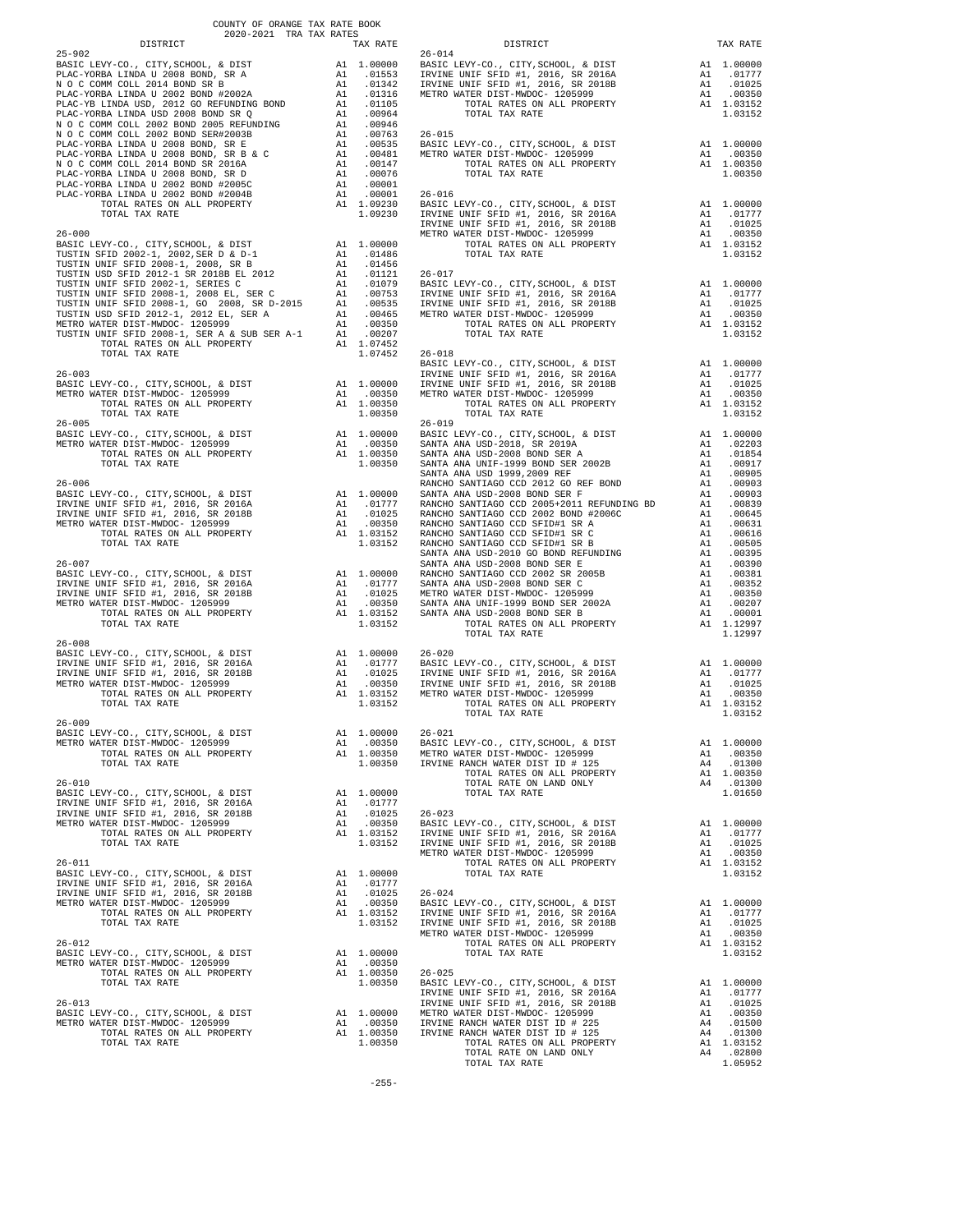| COUNTY OF ORANGE TAX RATE BOOK<br>2020-2021 TRA TAX RATES |          |            |          |
|-----------------------------------------------------------|----------|------------|----------|
| DISTRICT                                                  | TAX RATE | DISTRICT   | TAX RATE |
| $26 - 026$                                                |          | $26 - 037$ |          |
|                                                           |          |            |          |
|                                                           |          |            |          |
|                                                           |          |            |          |
|                                                           |          |            |          |
|                                                           |          |            |          |
|                                                           |          |            |          |
|                                                           |          |            |          |
|                                                           |          |            |          |
|                                                           |          |            |          |
|                                                           |          |            |          |
|                                                           |          |            |          |
|                                                           |          |            |          |
|                                                           |          |            |          |
|                                                           |          |            |          |
|                                                           |          |            |          |
|                                                           |          |            |          |
|                                                           |          |            |          |
|                                                           |          |            |          |
|                                                           |          |            |          |
|                                                           |          |            |          |
|                                                           |          |            |          |
|                                                           |          |            |          |
|                                                           |          |            |          |
|                                                           |          |            |          |
|                                                           |          |            |          |

- 
-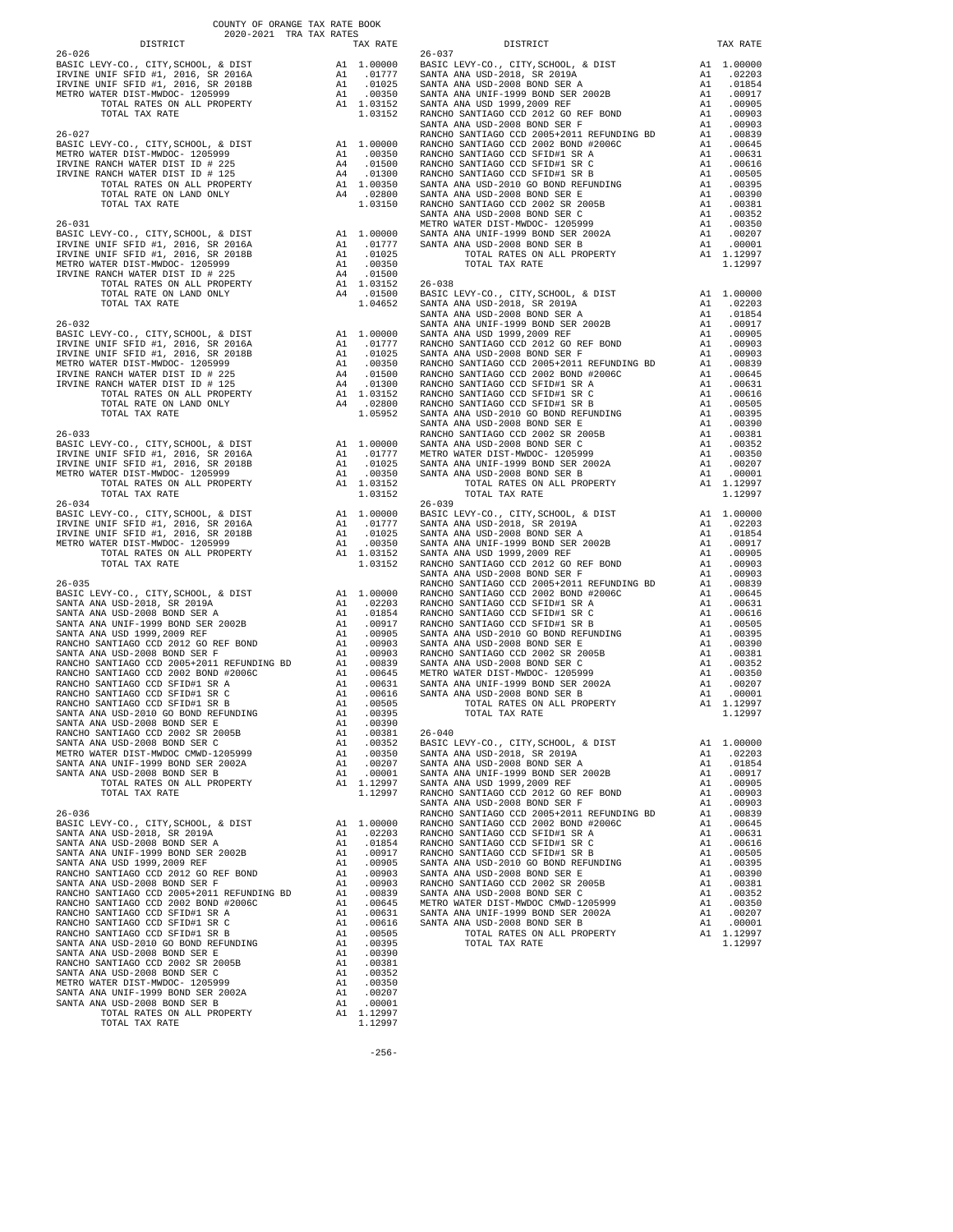| COUNTY OF ORANGE TAX RATE BOOK<br>$2020-2021\quad\text{TRA TAX RATES}$ DISTRICT |    |          |          |          |
|---------------------------------------------------------------------------------|----|----------|----------|----------|
|                                                                                 |    | TAX RATE | DISTRICT | TAX RATE |
|                                                                                 |    |          |          |          |
|                                                                                 |    |          |          |          |
|                                                                                 |    |          |          |          |
|                                                                                 |    |          |          |          |
|                                                                                 |    |          |          |          |
|                                                                                 |    |          |          |          |
|                                                                                 |    |          |          |          |
|                                                                                 |    |          |          |          |
|                                                                                 |    |          |          |          |
|                                                                                 |    |          |          |          |
|                                                                                 |    |          |          |          |
|                                                                                 |    |          |          |          |
|                                                                                 |    |          |          |          |
|                                                                                 |    |          |          |          |
|                                                                                 |    |          |          |          |
|                                                                                 |    |          |          |          |
|                                                                                 |    |          |          |          |
|                                                                                 |    |          |          |          |
|                                                                                 |    |          |          |          |
|                                                                                 |    |          |          |          |
|                                                                                 |    |          |          |          |
|                                                                                 |    |          |          |          |
|                                                                                 |    |          |          |          |
|                                                                                 |    |          |          |          |
|                                                                                 |    |          |          |          |
|                                                                                 |    |          |          |          |
|                                                                                 |    |          |          |          |
|                                                                                 |    |          |          |          |
|                                                                                 |    |          |          |          |
|                                                                                 |    |          |          |          |
|                                                                                 |    |          |          |          |
|                                                                                 |    |          |          |          |
|                                                                                 |    |          |          |          |
|                                                                                 |    |          |          |          |
|                                                                                 |    |          |          |          |
|                                                                                 |    |          |          |          |
|                                                                                 |    |          |          |          |
|                                                                                 |    |          |          |          |
|                                                                                 |    |          |          |          |
|                                                                                 |    |          |          |          |
|                                                                                 |    |          |          |          |
|                                                                                 |    |          |          |          |
|                                                                                 |    |          |          |          |
|                                                                                 |    |          |          |          |
|                                                                                 |    |          |          |          |
|                                                                                 |    |          |          |          |
|                                                                                 |    |          |          |          |
|                                                                                 |    |          |          |          |
|                                                                                 |    |          |          |          |
|                                                                                 |    |          |          |          |
|                                                                                 |    |          |          |          |
|                                                                                 |    |          |          |          |
|                                                                                 |    |          |          |          |
|                                                                                 |    |          |          |          |
|                                                                                 |    |          |          |          |
|                                                                                 |    |          |          |          |
|                                                                                 |    |          |          |          |
|                                                                                 |    |          |          |          |
|                                                                                 |    |          |          |          |
|                                                                                 |    |          |          |          |
|                                                                                 |    |          |          |          |
|                                                                                 |    |          |          |          |
|                                                                                 |    |          |          |          |
|                                                                                 |    |          |          |          |
|                                                                                 |    |          |          |          |
|                                                                                 |    |          |          |          |
|                                                                                 |    |          |          |          |
|                                                                                 |    |          |          |          |
|                                                                                 |    |          |          |          |
|                                                                                 |    |          |          |          |
|                                                                                 |    |          |          |          |
|                                                                                 |    |          |          |          |
|                                                                                 |    |          |          |          |
|                                                                                 |    |          |          |          |
|                                                                                 |    |          |          |          |
|                                                                                 |    |          |          |          |
|                                                                                 |    |          |          |          |
| RANCHO SANTIACO CCD 2002 SR 2005R                                               | 21 | 00381    |          |          |
|                                                                                 |    |          |          |          |

 $\begin{tabular}{l l l l l} \multicolumn{1}{c}{\textbf{RANCHO}} \multicolumn{1}{c}{\textbf{SANTI ANA}} \multicolumn{1}{c}{\textbf{CCD}} \multicolumn{1}{c}{\textbf{CCD}} \multicolumn{1}{c}{\textbf{SANTA}} \multicolumn{1}{c}{\textbf{RANCHO}} \multicolumn{1}{c}{\textbf{RANTA}} \multicolumn{1}{c}{\textbf{SANTA}} \multicolumn{1}{c}{\textbf{SANTA}} \multicolumn{1}{c}{\textbf{SANTA}} \multicolumn{1}{c}{\textbf{SANTA}} \multicolumn{1}{c}{\textbf{SANTA}} \multicolumn$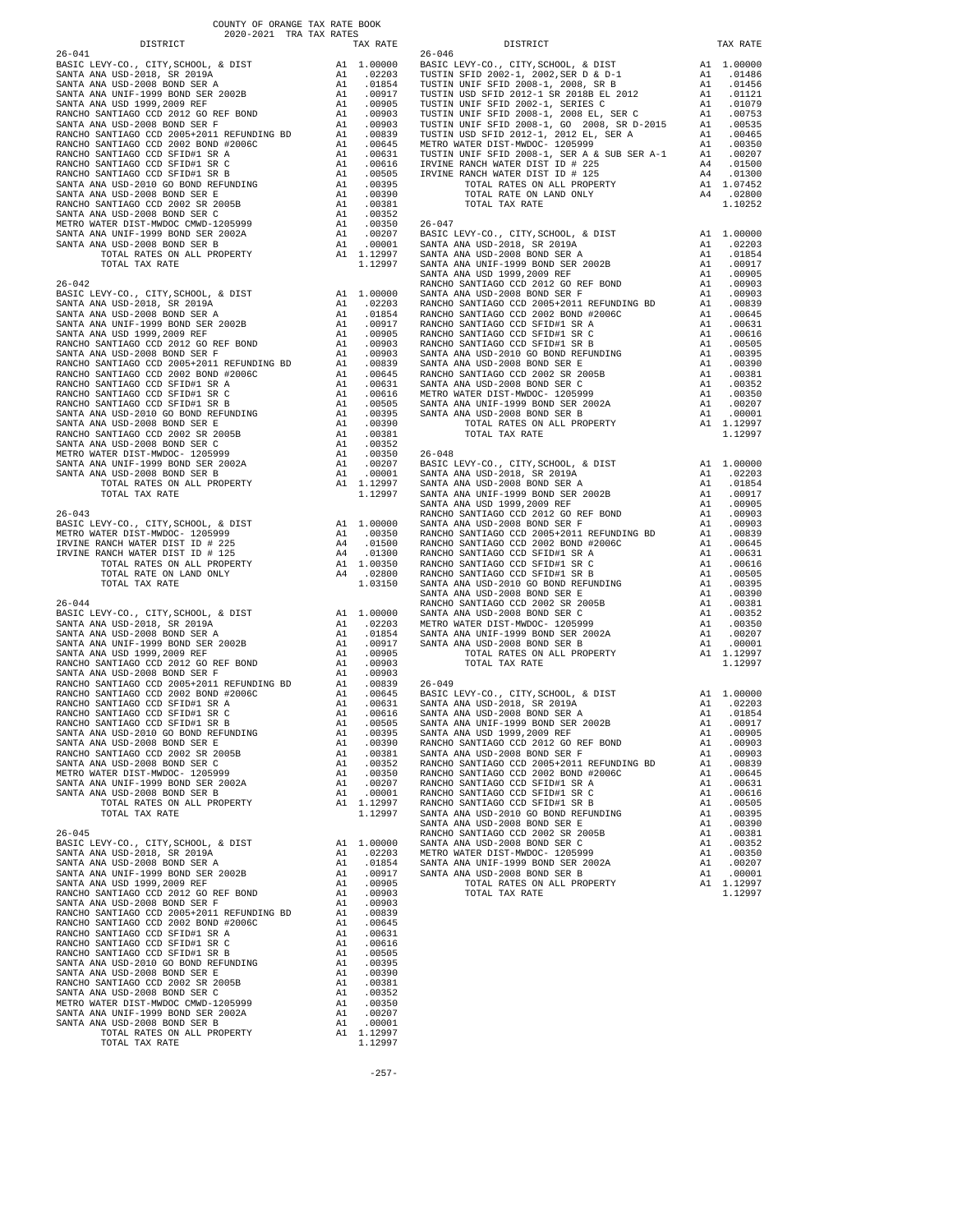| COUNTY OF ORANGE TAX RATE BOOK<br>2020-2021 TRA TAX RATES<br>$2020-2021 \quad \text{TRA TAX RATES}$ DISTRICT $2020-2021 \quad \text{TRA TAX RATES}$ |          |                                                                                                                                                                                                                                                                                               |          |
|-----------------------------------------------------------------------------------------------------------------------------------------------------|----------|-----------------------------------------------------------------------------------------------------------------------------------------------------------------------------------------------------------------------------------------------------------------------------------------------|----------|
|                                                                                                                                                     | TAX RATE | DISTRICT                                                                                                                                                                                                                                                                                      | TAX RATE |
|                                                                                                                                                     |          | $26 - 060$                                                                                                                                                                                                                                                                                    |          |
|                                                                                                                                                     |          |                                                                                                                                                                                                                                                                                               |          |
|                                                                                                                                                     |          |                                                                                                                                                                                                                                                                                               |          |
|                                                                                                                                                     |          |                                                                                                                                                                                                                                                                                               |          |
|                                                                                                                                                     |          |                                                                                                                                                                                                                                                                                               |          |
|                                                                                                                                                     |          |                                                                                                                                                                                                                                                                                               |          |
|                                                                                                                                                     |          |                                                                                                                                                                                                                                                                                               |          |
|                                                                                                                                                     |          |                                                                                                                                                                                                                                                                                               |          |
|                                                                                                                                                     |          |                                                                                                                                                                                                                                                                                               |          |
|                                                                                                                                                     |          |                                                                                                                                                                                                                                                                                               |          |
|                                                                                                                                                     |          |                                                                                                                                                                                                                                                                                               |          |
|                                                                                                                                                     |          |                                                                                                                                                                                                                                                                                               |          |
|                                                                                                                                                     |          |                                                                                                                                                                                                                                                                                               |          |
|                                                                                                                                                     |          |                                                                                                                                                                                                                                                                                               |          |
|                                                                                                                                                     |          |                                                                                                                                                                                                                                                                                               |          |
|                                                                                                                                                     |          |                                                                                                                                                                                                                                                                                               |          |
|                                                                                                                                                     |          |                                                                                                                                                                                                                                                                                               |          |
|                                                                                                                                                     |          |                                                                                                                                                                                                                                                                                               |          |
|                                                                                                                                                     |          |                                                                                                                                                                                                                                                                                               |          |
|                                                                                                                                                     |          |                                                                                                                                                                                                                                                                                               |          |
|                                                                                                                                                     |          |                                                                                                                                                                                                                                                                                               |          |
|                                                                                                                                                     |          |                                                                                                                                                                                                                                                                                               |          |
|                                                                                                                                                     |          |                                                                                                                                                                                                                                                                                               |          |
|                                                                                                                                                     |          |                                                                                                                                                                                                                                                                                               |          |
|                                                                                                                                                     |          |                                                                                                                                                                                                                                                                                               |          |
|                                                                                                                                                     |          |                                                                                                                                                                                                                                                                                               |          |
|                                                                                                                                                     |          |                                                                                                                                                                                                                                                                                               |          |
|                                                                                                                                                     |          |                                                                                                                                                                                                                                                                                               |          |
|                                                                                                                                                     |          |                                                                                                                                                                                                                                                                                               |          |
| $26 - 052$                                                                                                                                          |          |                                                                                                                                                                                                                                                                                               |          |
|                                                                                                                                                     |          |                                                                                                                                                                                                                                                                                               |          |
|                                                                                                                                                     |          |                                                                                                                                                                                                                                                                                               |          |
|                                                                                                                                                     |          |                                                                                                                                                                                                                                                                                               |          |
|                                                                                                                                                     |          |                                                                                                                                                                                                                                                                                               |          |
|                                                                                                                                                     |          |                                                                                                                                                                                                                                                                                               |          |
|                                                                                                                                                     |          |                                                                                                                                                                                                                                                                                               |          |
|                                                                                                                                                     |          |                                                                                                                                                                                                                                                                                               |          |
|                                                                                                                                                     |          |                                                                                                                                                                                                                                                                                               |          |
|                                                                                                                                                     |          |                                                                                                                                                                                                                                                                                               |          |
|                                                                                                                                                     |          |                                                                                                                                                                                                                                                                                               |          |
|                                                                                                                                                     |          |                                                                                                                                                                                                                                                                                               |          |
|                                                                                                                                                     |          |                                                                                                                                                                                                                                                                                               |          |
|                                                                                                                                                     |          |                                                                                                                                                                                                                                                                                               |          |
|                                                                                                                                                     |          |                                                                                                                                                                                                                                                                                               |          |
|                                                                                                                                                     |          |                                                                                                                                                                                                                                                                                               |          |
|                                                                                                                                                     |          |                                                                                                                                                                                                                                                                                               |          |
|                                                                                                                                                     |          |                                                                                                                                                                                                                                                                                               |          |
|                                                                                                                                                     |          |                                                                                                                                                                                                                                                                                               |          |
|                                                                                                                                                     |          |                                                                                                                                                                                                                                                                                               |          |
|                                                                                                                                                     |          |                                                                                                                                                                                                                                                                                               |          |
|                                                                                                                                                     |          |                                                                                                                                                                                                                                                                                               |          |
|                                                                                                                                                     |          |                                                                                                                                                                                                                                                                                               |          |
|                                                                                                                                                     |          |                                                                                                                                                                                                                                                                                               |          |
|                                                                                                                                                     |          |                                                                                                                                                                                                                                                                                               |          |
|                                                                                                                                                     |          |                                                                                                                                                                                                                                                                                               |          |
|                                                                                                                                                     |          | $\begin{tabular}{cccccccc} $26-052$ & $20-052$ & $20-052$ & $20-052$ & $20-052$ & $20-052$ & $20-052$ & $20-052$ & $20-052$ & $20-052$ & $20-052$ & $20-052$ & $20-052$ & $20-052$ & $20-052$ & $20-052$ & $20-052$ & $20-052$ & $20-052$ & $20-052$ & $20-052$ & $20-052$ & $20-052$ & $20-$ |          |
|                                                                                                                                                     |          |                                                                                                                                                                                                                                                                                               |          |
|                                                                                                                                                     |          |                                                                                                                                                                                                                                                                                               |          |
|                                                                                                                                                     |          |                                                                                                                                                                                                                                                                                               |          |
|                                                                                                                                                     |          |                                                                                                                                                                                                                                                                                               |          |
|                                                                                                                                                     |          |                                                                                                                                                                                                                                                                                               |          |
|                                                                                                                                                     |          |                                                                                                                                                                                                                                                                                               |          |
|                                                                                                                                                     |          |                                                                                                                                                                                                                                                                                               |          |
|                                                                                                                                                     |          |                                                                                                                                                                                                                                                                                               |          |
|                                                                                                                                                     |          |                                                                                                                                                                                                                                                                                               |          |
|                                                                                                                                                     |          |                                                                                                                                                                                                                                                                                               |          |
|                                                                                                                                                     |          |                                                                                                                                                                                                                                                                                               |          |
|                                                                                                                                                     |          |                                                                                                                                                                                                                                                                                               |          |
|                                                                                                                                                     |          |                                                                                                                                                                                                                                                                                               |          |
|                                                                                                                                                     |          |                                                                                                                                                                                                                                                                                               |          |
|                                                                                                                                                     |          |                                                                                                                                                                                                                                                                                               |          |
|                                                                                                                                                     |          |                                                                                                                                                                                                                                                                                               |          |
|                                                                                                                                                     |          |                                                                                                                                                                                                                                                                                               |          |
|                                                                                                                                                     |          |                                                                                                                                                                                                                                                                                               |          |
|                                                                                                                                                     |          |                                                                                                                                                                                                                                                                                               |          |
|                                                                                                                                                     |          |                                                                                                                                                                                                                                                                                               |          |
|                                                                                                                                                     |          |                                                                                                                                                                                                                                                                                               |          |
|                                                                                                                                                     |          |                                                                                                                                                                                                                                                                                               |          |
|                                                                                                                                                     |          |                                                                                                                                                                                                                                                                                               |          |
|                                                                                                                                                     |          |                                                                                                                                                                                                                                                                                               |          |
|                                                                                                                                                     |          |                                                                                                                                                                                                                                                                                               |          |
|                                                                                                                                                     |          |                                                                                                                                                                                                                                                                                               |          |

-258-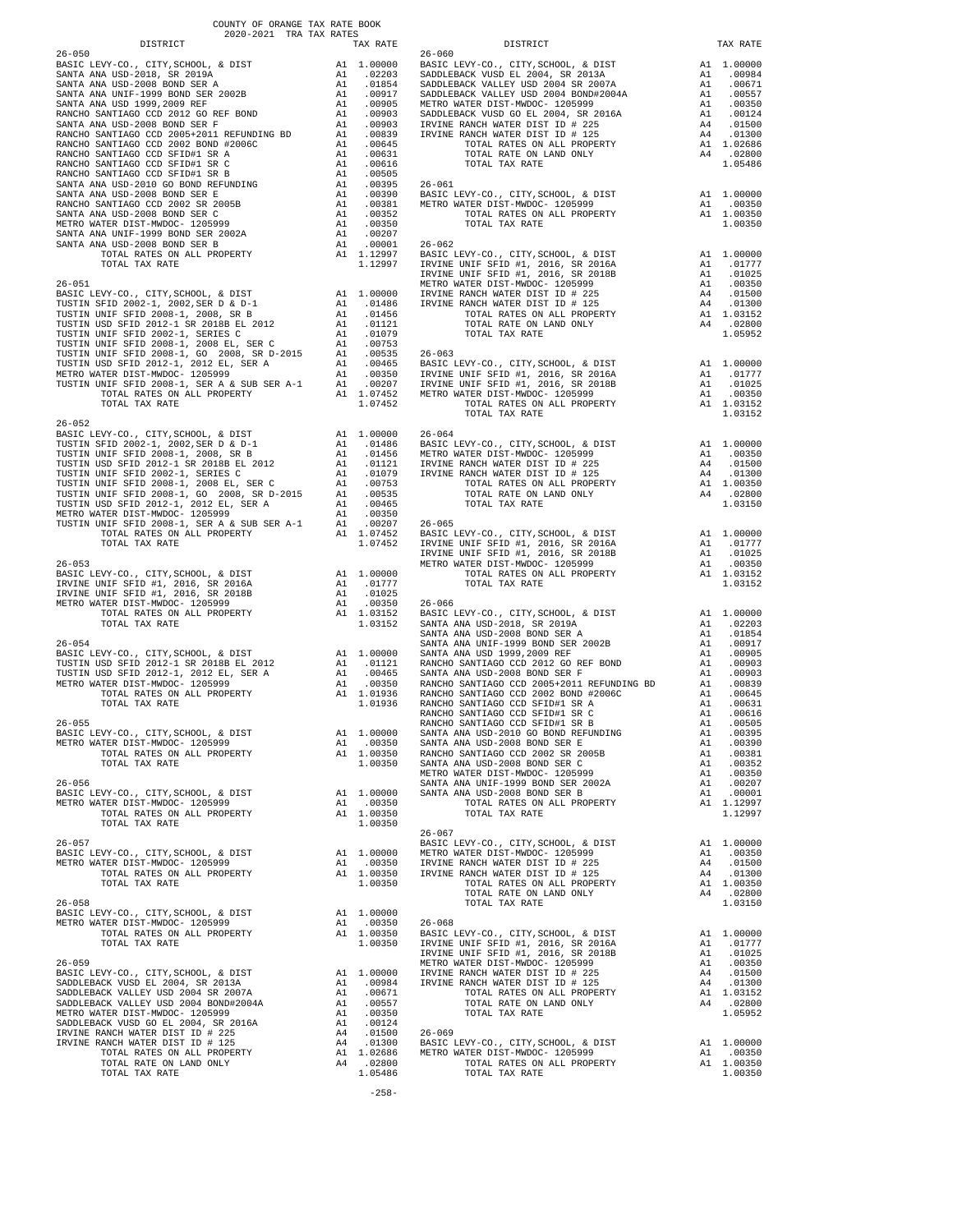| COUNTY OF ORANGE TAX RATE BOOK<br>2020-2021 TRA TAX RATES           |                                                                                                                                                                                                                                                                                                                                                                                             |  |
|---------------------------------------------------------------------|---------------------------------------------------------------------------------------------------------------------------------------------------------------------------------------------------------------------------------------------------------------------------------------------------------------------------------------------------------------------------------------------|--|
| $2020-2021 \quad \text{TRA RATES}$ DISTRICT 2020–2021 TRA TAX RATES |                                                                                                                                                                                                                                                                                                                                                                                             |  |
|                                                                     |                                                                                                                                                                                                                                                                                                                                                                                             |  |
|                                                                     |                                                                                                                                                                                                                                                                                                                                                                                             |  |
|                                                                     |                                                                                                                                                                                                                                                                                                                                                                                             |  |
|                                                                     |                                                                                                                                                                                                                                                                                                                                                                                             |  |
|                                                                     |                                                                                                                                                                                                                                                                                                                                                                                             |  |
|                                                                     |                                                                                                                                                                                                                                                                                                                                                                                             |  |
|                                                                     |                                                                                                                                                                                                                                                                                                                                                                                             |  |
|                                                                     |                                                                                                                                                                                                                                                                                                                                                                                             |  |
|                                                                     |                                                                                                                                                                                                                                                                                                                                                                                             |  |
|                                                                     |                                                                                                                                                                                                                                                                                                                                                                                             |  |
|                                                                     |                                                                                                                                                                                                                                                                                                                                                                                             |  |
|                                                                     | $\begin{tabular}{c c c c c} \multicolumn{4}{c}{\textbf{26-073}} & 1.04652 & 26-086 & \textbf{BASIC LEVY-CO.}, CITY, SEHOOL, & \& DIST & \textbf{RASIC LEVY-CO.}, CITY, SEHOOL, & \& DIST & \textbf{RASIC LEVY-CO.}, CITY, SEHOOL, & \& DIST & \textbf{26-074} & \textbf{277} & \textbf{28-086} & \textbf{2015A} & \textbf{210177} \\ \multicolumn{4}{c}{\textbf{METRO WATE DIST-MFDOC-1205$ |  |
|                                                                     |                                                                                                                                                                                                                                                                                                                                                                                             |  |
|                                                                     |                                                                                                                                                                                                                                                                                                                                                                                             |  |
|                                                                     |                                                                                                                                                                                                                                                                                                                                                                                             |  |
|                                                                     |                                                                                                                                                                                                                                                                                                                                                                                             |  |
|                                                                     |                                                                                                                                                                                                                                                                                                                                                                                             |  |
|                                                                     |                                                                                                                                                                                                                                                                                                                                                                                             |  |
|                                                                     |                                                                                                                                                                                                                                                                                                                                                                                             |  |
|                                                                     |                                                                                                                                                                                                                                                                                                                                                                                             |  |
|                                                                     |                                                                                                                                                                                                                                                                                                                                                                                             |  |
|                                                                     |                                                                                                                                                                                                                                                                                                                                                                                             |  |
|                                                                     |                                                                                                                                                                                                                                                                                                                                                                                             |  |
|                                                                     |                                                                                                                                                                                                                                                                                                                                                                                             |  |
|                                                                     |                                                                                                                                                                                                                                                                                                                                                                                             |  |
|                                                                     |                                                                                                                                                                                                                                                                                                                                                                                             |  |
|                                                                     |                                                                                                                                                                                                                                                                                                                                                                                             |  |
|                                                                     |                                                                                                                                                                                                                                                                                                                                                                                             |  |
|                                                                     |                                                                                                                                                                                                                                                                                                                                                                                             |  |
|                                                                     |                                                                                                                                                                                                                                                                                                                                                                                             |  |
|                                                                     |                                                                                                                                                                                                                                                                                                                                                                                             |  |
|                                                                     |                                                                                                                                                                                                                                                                                                                                                                                             |  |
|                                                                     |                                                                                                                                                                                                                                                                                                                                                                                             |  |
|                                                                     |                                                                                                                                                                                                                                                                                                                                                                                             |  |
|                                                                     |                                                                                                                                                                                                                                                                                                                                                                                             |  |
|                                                                     |                                                                                                                                                                                                                                                                                                                                                                                             |  |
|                                                                     |                                                                                                                                                                                                                                                                                                                                                                                             |  |
|                                                                     |                                                                                                                                                                                                                                                                                                                                                                                             |  |
|                                                                     |                                                                                                                                                                                                                                                                                                                                                                                             |  |
|                                                                     |                                                                                                                                                                                                                                                                                                                                                                                             |  |
|                                                                     |                                                                                                                                                                                                                                                                                                                                                                                             |  |
|                                                                     |                                                                                                                                                                                                                                                                                                                                                                                             |  |
|                                                                     |                                                                                                                                                                                                                                                                                                                                                                                             |  |
|                                                                     |                                                                                                                                                                                                                                                                                                                                                                                             |  |
|                                                                     |                                                                                                                                                                                                                                                                                                                                                                                             |  |
|                                                                     | $26 - 091$                                                                                                                                                                                                                                                                                                                                                                                  |  |
|                                                                     |                                                                                                                                                                                                                                                                                                                                                                                             |  |
|                                                                     |                                                                                                                                                                                                                                                                                                                                                                                             |  |
|                                                                     |                                                                                                                                                                                                                                                                                                                                                                                             |  |
|                                                                     |                                                                                                                                                                                                                                                                                                                                                                                             |  |
|                                                                     |                                                                                                                                                                                                                                                                                                                                                                                             |  |
|                                                                     |                                                                                                                                                                                                                                                                                                                                                                                             |  |
|                                                                     |                                                                                                                                                                                                                                                                                                                                                                                             |  |
|                                                                     |                                                                                                                                                                                                                                                                                                                                                                                             |  |
|                                                                     |                                                                                                                                                                                                                                                                                                                                                                                             |  |
|                                                                     |                                                                                                                                                                                                                                                                                                                                                                                             |  |
|                                                                     |                                                                                                                                                                                                                                                                                                                                                                                             |  |
|                                                                     |                                                                                                                                                                                                                                                                                                                                                                                             |  |
|                                                                     |                                                                                                                                                                                                                                                                                                                                                                                             |  |
|                                                                     |                                                                                                                                                                                                                                                                                                                                                                                             |  |
|                                                                     |                                                                                                                                                                                                                                                                                                                                                                                             |  |
|                                                                     |                                                                                                                                                                                                                                                                                                                                                                                             |  |
|                                                                     |                                                                                                                                                                                                                                                                                                                                                                                             |  |
|                                                                     |                                                                                                                                                                                                                                                                                                                                                                                             |  |
|                                                                     |                                                                                                                                                                                                                                                                                                                                                                                             |  |
|                                                                     |                                                                                                                                                                                                                                                                                                                                                                                             |  |
|                                                                     |                                                                                                                                                                                                                                                                                                                                                                                             |  |
|                                                                     |                                                                                                                                                                                                                                                                                                                                                                                             |  |
|                                                                     |                                                                                                                                                                                                                                                                                                                                                                                             |  |

-259-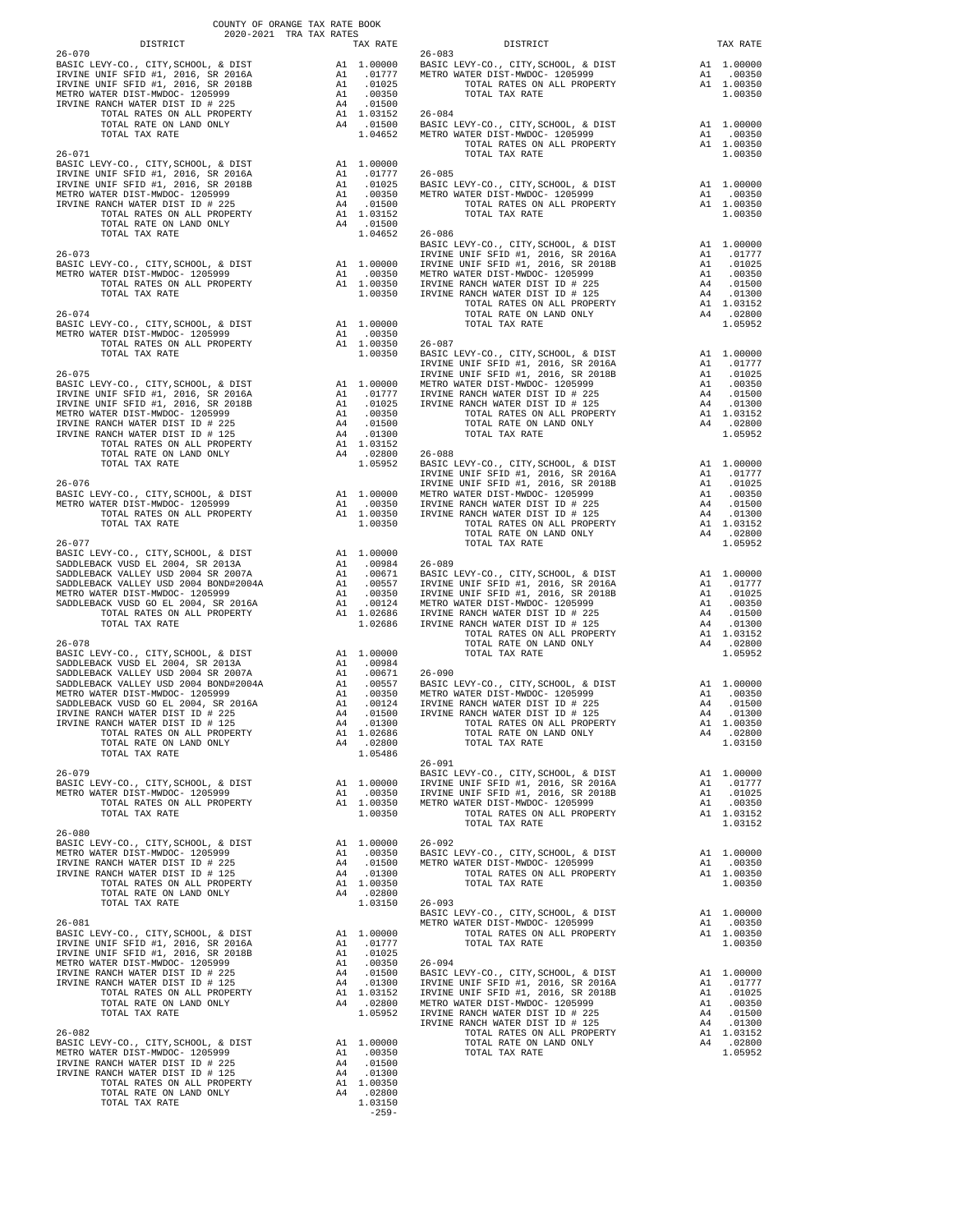| 2020-2021 TRA TAX RATES | $\begin{minipage}{.4\linewidth} \begin{tabular}{l} \multicolumn{2}{c}{\textbf{DISTRICT}} \end{tabular} \end{minipage}$<br>$\begin{tabular}{l c c c c c} \multicolumn{1}{c}{\textbf{26-095}} & \multicolumn{1}{c}{\textbf{16}} & \multicolumn{1}{c}{\textbf{16}} & \multicolumn{1}{c}{\textbf{16}} & \multicolumn{1}{c}{\textbf{16}} & \multicolumn{1}{c}{\textbf{16}} & \multicolumn{1}{c}{\textbf{16}} & \multicolumn{1}{c}{\textbf{17}} & \multicolumn{1}{c}{\textbf{18}} & \multicolumn{1}{c}{\textbf{18}} & \multicolumn{1}{c}{\textbf{18}} & \multicolumn{1}{c}{\text$ |  |
|-------------------------|-----------------------------------------------------------------------------------------------------------------------------------------------------------------------------------------------------------------------------------------------------------------------------------------------------------------------------------------------------------------------------------------------------------------------------------------------------------------------------------------------------------------------------------------------------------------------------|--|
|                         |                                                                                                                                                                                                                                                                                                                                                                                                                                                                                                                                                                             |  |
|                         |                                                                                                                                                                                                                                                                                                                                                                                                                                                                                                                                                                             |  |
|                         |                                                                                                                                                                                                                                                                                                                                                                                                                                                                                                                                                                             |  |
|                         |                                                                                                                                                                                                                                                                                                                                                                                                                                                                                                                                                                             |  |
|                         |                                                                                                                                                                                                                                                                                                                                                                                                                                                                                                                                                                             |  |
|                         |                                                                                                                                                                                                                                                                                                                                                                                                                                                                                                                                                                             |  |
|                         |                                                                                                                                                                                                                                                                                                                                                                                                                                                                                                                                                                             |  |
|                         | $\begin{tabular}{l c c c c c} \multicolumn{1}{c}{\textbf{26-096}} & \multicolumn{1}{c}{\textbf{26-107}} & \multicolumn{1}{c}{\textbf{26-107}} & \multicolumn{1}{c}{\textbf{26-107}} & \multicolumn{1}{c}{\textbf{26-107}} & \multicolumn{1}{c}{\textbf{26-108}} & \multicolumn{1}{c}{\textbf{26-108}} & \multicolumn{1}{c}{\textbf{26-108}} & \multicolumn{1}{c}{\textbf{26-108}} & \multicolumn{1}{c}{\textbf{$                                                                                                                                                            |  |
|                         |                                                                                                                                                                                                                                                                                                                                                                                                                                                                                                                                                                             |  |
|                         |                                                                                                                                                                                                                                                                                                                                                                                                                                                                                                                                                                             |  |
|                         |                                                                                                                                                                                                                                                                                                                                                                                                                                                                                                                                                                             |  |
|                         |                                                                                                                                                                                                                                                                                                                                                                                                                                                                                                                                                                             |  |
|                         |                                                                                                                                                                                                                                                                                                                                                                                                                                                                                                                                                                             |  |
|                         |                                                                                                                                                                                                                                                                                                                                                                                                                                                                                                                                                                             |  |
|                         |                                                                                                                                                                                                                                                                                                                                                                                                                                                                                                                                                                             |  |
|                         | $\begin{array}{cccccccc} & & & & & 26-108 & & \\ 26-097 & & & & & & \text{BAST} & \text{EUY} - \text{CO.}\,, & \text{CITY}, \text{SCHOOL}, & \& \text{ DIST} & \text{A1} & 1.00000 \\ \text{BASE LEVY-CO.}\,, & \text{CITY}, \text{SCHOOL}, & \& \text{ DIST} & \text{A1} & 1.00000 & \text{IRYINE UNIF SFID} & \text{H1}, & 2016, & \text{SR} & 2016 \text{A} & \text{A1} & .01777 \\ \text{METRO WATER DIST-MNDOC-1$                                                                                                                                                      |  |
|                         |                                                                                                                                                                                                                                                                                                                                                                                                                                                                                                                                                                             |  |
|                         |                                                                                                                                                                                                                                                                                                                                                                                                                                                                                                                                                                             |  |
|                         |                                                                                                                                                                                                                                                                                                                                                                                                                                                                                                                                                                             |  |
|                         | TOTAL TAX RATE                                                                                                                                                                                                                                                                                                                                                                                                                                                                                                                                                              |  |
|                         |                                                                                                                                                                                                                                                                                                                                                                                                                                                                                                                                                                             |  |
|                         |                                                                                                                                                                                                                                                                                                                                                                                                                                                                                                                                                                             |  |
|                         |                                                                                                                                                                                                                                                                                                                                                                                                                                                                                                                                                                             |  |
|                         |                                                                                                                                                                                                                                                                                                                                                                                                                                                                                                                                                                             |  |
|                         |                                                                                                                                                                                                                                                                                                                                                                                                                                                                                                                                                                             |  |
|                         |                                                                                                                                                                                                                                                                                                                                                                                                                                                                                                                                                                             |  |
|                         |                                                                                                                                                                                                                                                                                                                                                                                                                                                                                                                                                                             |  |
|                         |                                                                                                                                                                                                                                                                                                                                                                                                                                                                                                                                                                             |  |
|                         |                                                                                                                                                                                                                                                                                                                                                                                                                                                                                                                                                                             |  |
|                         |                                                                                                                                                                                                                                                                                                                                                                                                                                                                                                                                                                             |  |
|                         |                                                                                                                                                                                                                                                                                                                                                                                                                                                                                                                                                                             |  |
|                         |                                                                                                                                                                                                                                                                                                                                                                                                                                                                                                                                                                             |  |
|                         |                                                                                                                                                                                                                                                                                                                                                                                                                                                                                                                                                                             |  |
|                         |                                                                                                                                                                                                                                                                                                                                                                                                                                                                                                                                                                             |  |
|                         |                                                                                                                                                                                                                                                                                                                                                                                                                                                                                                                                                                             |  |
|                         |                                                                                                                                                                                                                                                                                                                                                                                                                                                                                                                                                                             |  |
|                         |                                                                                                                                                                                                                                                                                                                                                                                                                                                                                                                                                                             |  |
|                         |                                                                                                                                                                                                                                                                                                                                                                                                                                                                                                                                                                             |  |
|                         |                                                                                                                                                                                                                                                                                                                                                                                                                                                                                                                                                                             |  |
|                         |                                                                                                                                                                                                                                                                                                                                                                                                                                                                                                                                                                             |  |
|                         |                                                                                                                                                                                                                                                                                                                                                                                                                                                                                                                                                                             |  |
|                         |                                                                                                                                                                                                                                                                                                                                                                                                                                                                                                                                                                             |  |
|                         |                                                                                                                                                                                                                                                                                                                                                                                                                                                                                                                                                                             |  |
|                         |                                                                                                                                                                                                                                                                                                                                                                                                                                                                                                                                                                             |  |
|                         |                                                                                                                                                                                                                                                                                                                                                                                                                                                                                                                                                                             |  |
|                         |                                                                                                                                                                                                                                                                                                                                                                                                                                                                                                                                                                             |  |
|                         |                                                                                                                                                                                                                                                                                                                                                                                                                                                                                                                                                                             |  |
|                         |                                                                                                                                                                                                                                                                                                                                                                                                                                                                                                                                                                             |  |
|                         |                                                                                                                                                                                                                                                                                                                                                                                                                                                                                                                                                                             |  |
|                         |                                                                                                                                                                                                                                                                                                                                                                                                                                                                                                                                                                             |  |
|                         |                                                                                                                                                                                                                                                                                                                                                                                                                                                                                                                                                                             |  |
|                         |                                                                                                                                                                                                                                                                                                                                                                                                                                                                                                                                                                             |  |
|                         |                                                                                                                                                                                                                                                                                                                                                                                                                                                                                                                                                                             |  |
|                         |                                                                                                                                                                                                                                                                                                                                                                                                                                                                                                                                                                             |  |
|                         |                                                                                                                                                                                                                                                                                                                                                                                                                                                                                                                                                                             |  |
|                         |                                                                                                                                                                                                                                                                                                                                                                                                                                                                                                                                                                             |  |
|                         |                                                                                                                                                                                                                                                                                                                                                                                                                                                                                                                                                                             |  |
|                         |                                                                                                                                                                                                                                                                                                                                                                                                                                                                                                                                                                             |  |
|                         |                                                                                                                                                                                                                                                                                                                                                                                                                                                                                                                                                                             |  |
|                         |                                                                                                                                                                                                                                                                                                                                                                                                                                                                                                                                                                             |  |
|                         |                                                                                                                                                                                                                                                                                                                                                                                                                                                                                                                                                                             |  |
|                         |                                                                                                                                                                                                                                                                                                                                                                                                                                                                                                                                                                             |  |
|                         |                                                                                                                                                                                                                                                                                                                                                                                                                                                                                                                                                                             |  |
|                         |                                                                                                                                                                                                                                                                                                                                                                                                                                                                                                                                                                             |  |
|                         |                                                                                                                                                                                                                                                                                                                                                                                                                                                                                                                                                                             |  |
|                         |                                                                                                                                                                                                                                                                                                                                                                                                                                                                                                                                                                             |  |
|                         |                                                                                                                                                                                                                                                                                                                                                                                                                                                                                                                                                                             |  |
|                         |                                                                                                                                                                                                                                                                                                                                                                                                                                                                                                                                                                             |  |
|                         |                                                                                                                                                                                                                                                                                                                                                                                                                                                                                                                                                                             |  |
|                         |                                                                                                                                                                                                                                                                                                                                                                                                                                                                                                                                                                             |  |
|                         |                                                                                                                                                                                                                                                                                                                                                                                                                                                                                                                                                                             |  |
|                         |                                                                                                                                                                                                                                                                                                                                                                                                                                                                                                                                                                             |  |
|                         |                                                                                                                                                                                                                                                                                                                                                                                                                                                                                                                                                                             |  |
|                         |                                                                                                                                                                                                                                                                                                                                                                                                                                                                                                                                                                             |  |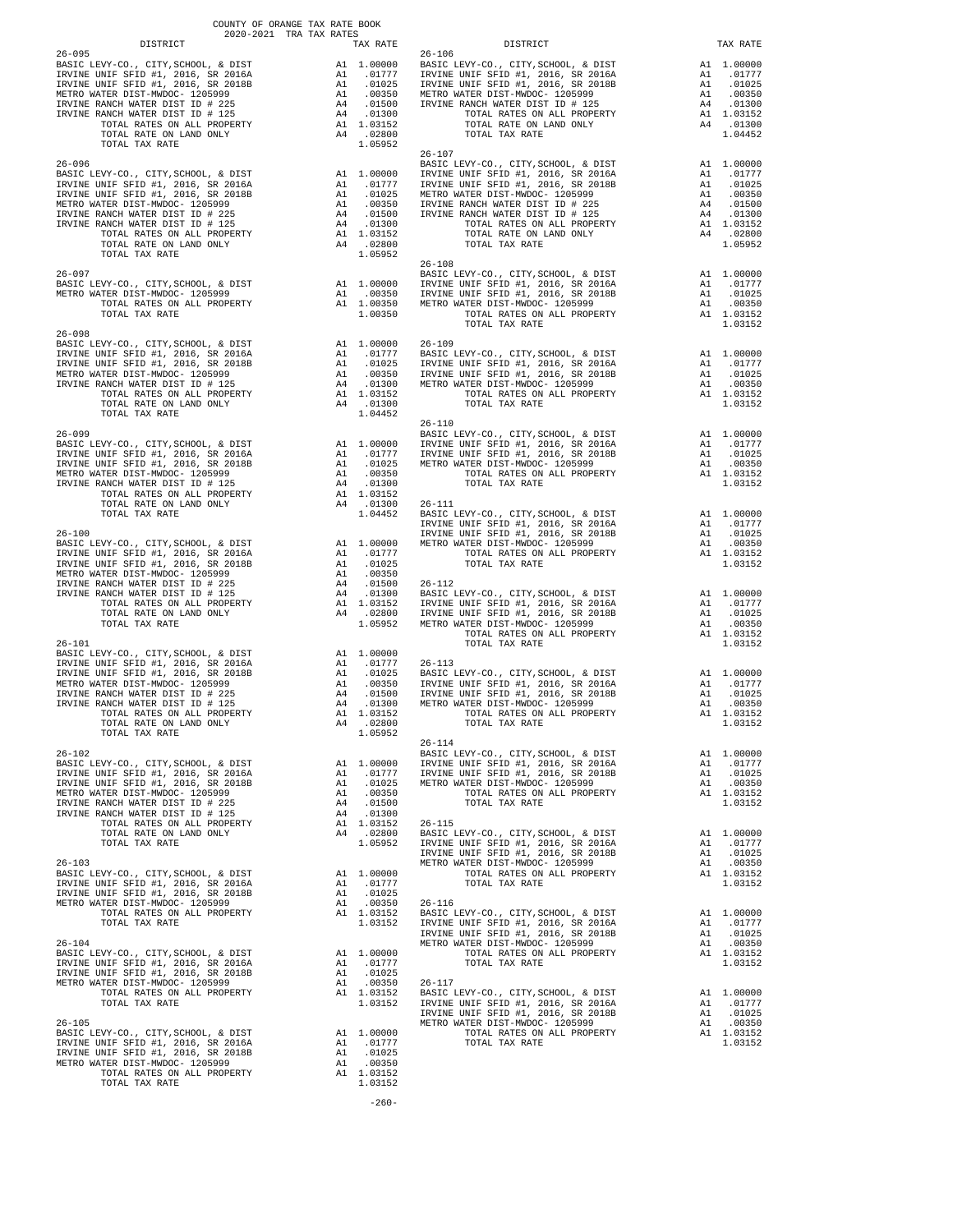| COUNTY OF ORANGE TAX RATE BOOK<br>2020-2021 TRA TAX RATES                                                                                                                                                                                                                                   |          |                        |          |
|---------------------------------------------------------------------------------------------------------------------------------------------------------------------------------------------------------------------------------------------------------------------------------------------|----------|------------------------|----------|
| DISTRICT<br>$26 - 118$                                                                                                                                                                                                                                                                      | TAX RATE | $26 - 129$<br>DISTRICT | TAX RATE |
|                                                                                                                                                                                                                                                                                             |          |                        |          |
|                                                                                                                                                                                                                                                                                             |          |                        |          |
|                                                                                                                                                                                                                                                                                             |          |                        |          |
|                                                                                                                                                                                                                                                                                             |          |                        |          |
|                                                                                                                                                                                                                                                                                             |          |                        |          |
|                                                                                                                                                                                                                                                                                             |          |                        |          |
|                                                                                                                                                                                                                                                                                             |          |                        |          |
|                                                                                                                                                                                                                                                                                             |          |                        |          |
|                                                                                                                                                                                                                                                                                             |          |                        |          |
|                                                                                                                                                                                                                                                                                             |          |                        |          |
|                                                                                                                                                                                                                                                                                             |          |                        |          |
|                                                                                                                                                                                                                                                                                             |          |                        |          |
|                                                                                                                                                                                                                                                                                             |          |                        |          |
|                                                                                                                                                                                                                                                                                             |          |                        |          |
|                                                                                                                                                                                                                                                                                             |          |                        |          |
|                                                                                                                                                                                                                                                                                             |          |                        |          |
|                                                                                                                                                                                                                                                                                             |          |                        |          |
|                                                                                                                                                                                                                                                                                             |          |                        |          |
|                                                                                                                                                                                                                                                                                             |          |                        |          |
|                                                                                                                                                                                                                                                                                             |          |                        |          |
|                                                                                                                                                                                                                                                                                             |          |                        |          |
|                                                                                                                                                                                                                                                                                             |          |                        |          |
|                                                                                                                                                                                                                                                                                             |          |                        |          |
| $\begin{tabular}{c c c c c} \multicolumn{4}{c }{26-124} & 1.03152 & 26-131 & 1.00101 & 26-131 & 1.00000 & 26-131 & 1.00000 & 26-131 & 1.00000 & 26-131 & 2016 & 2016 & 2016 & 2016 & 2016 & 2016 & 2016 & 2016 & 2016 & 2016 & 2016 & 2016 & 2016 & 2016 & 2016 & 2016 & 2016$              |          |                        |          |
| $26 - 125$                                                                                                                                                                                                                                                                                  |          |                        |          |
|                                                                                                                                                                                                                                                                                             |          |                        |          |
|                                                                                                                                                                                                                                                                                             |          |                        |          |
|                                                                                                                                                                                                                                                                                             |          |                        |          |
|                                                                                                                                                                                                                                                                                             |          |                        |          |
|                                                                                                                                                                                                                                                                                             |          |                        |          |
|                                                                                                                                                                                                                                                                                             |          |                        |          |
|                                                                                                                                                                                                                                                                                             |          |                        |          |
|                                                                                                                                                                                                                                                                                             |          |                        |          |
|                                                                                                                                                                                                                                                                                             |          |                        |          |
| $\begin{tabular}{l c c c c c} \hline \text{OTAL RATES ON LAID ONLINK} & \text{A1} 1.0266 & 26-134 & 0.0000 & 0.0000 & 0.0000 & 0.0000 & 0.0000 & 0.0000 & 0.0000 & 0.0000 & 0.0000 & 0.0000 & 0.0000 & 0.0000 & 0.0000 & 0.0000 & 0.0000 & 0.0000 & 0.0000 & 0.0000 & 0.0000 & 0.0000 & 0.$ |          |                        |          |
|                                                                                                                                                                                                                                                                                             |          |                        |          |
|                                                                                                                                                                                                                                                                                             |          |                        |          |
|                                                                                                                                                                                                                                                                                             |          |                        |          |
|                                                                                                                                                                                                                                                                                             |          |                        |          |
|                                                                                                                                                                                                                                                                                             |          |                        |          |
|                                                                                                                                                                                                                                                                                             |          |                        |          |
|                                                                                                                                                                                                                                                                                             |          |                        |          |
|                                                                                                                                                                                                                                                                                             |          |                        |          |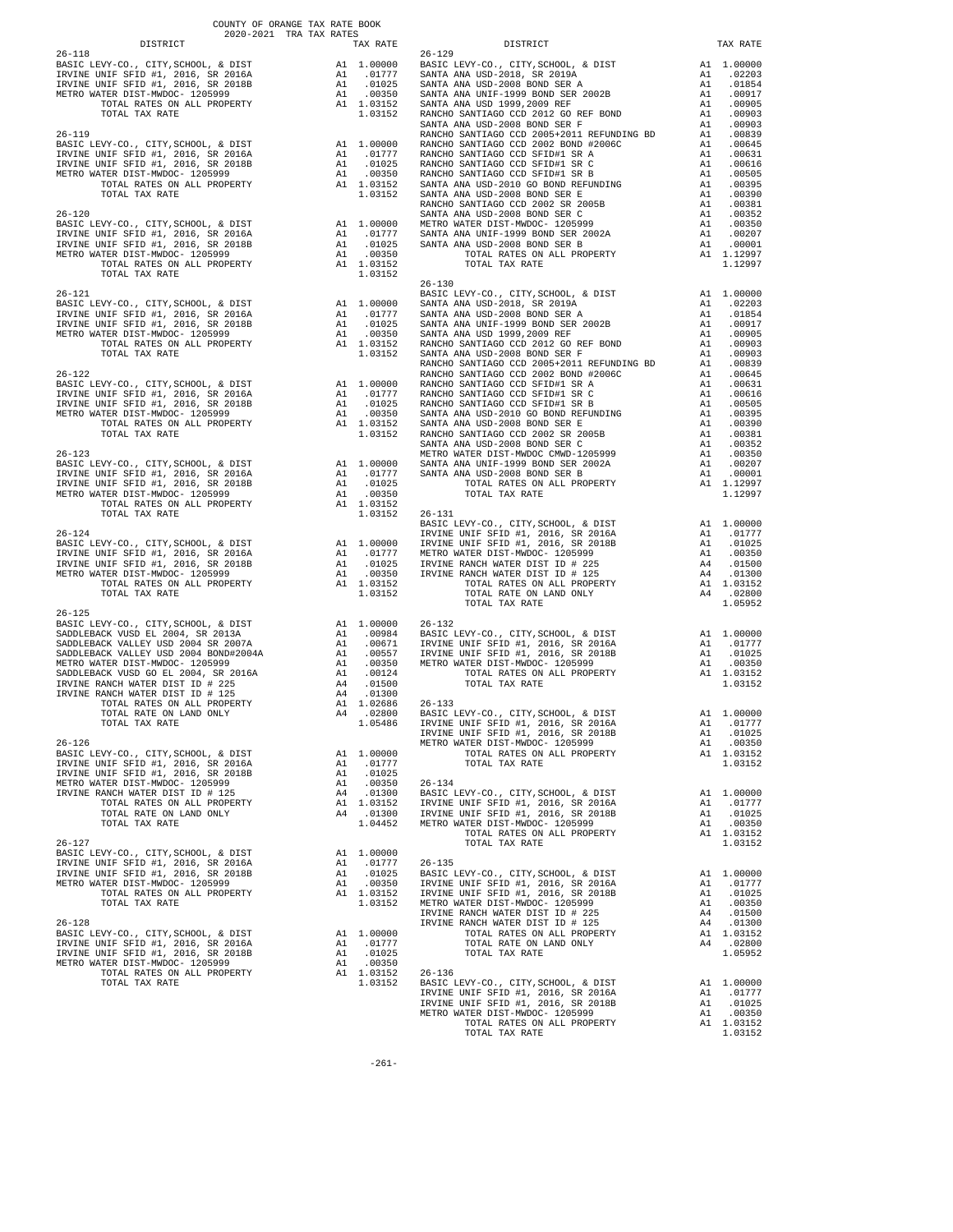| DISTRICT                                                                                                                                                                                                                                                 |          | TAX RATE                                                                                                              |                          |
|----------------------------------------------------------------------------------------------------------------------------------------------------------------------------------------------------------------------------------------------------------|----------|-----------------------------------------------------------------------------------------------------------------------|--------------------------|
| $26 - 137$<br>BASIC LEVY-CO., CITY, SCHOOL, & DIST                                                                                                                                                                                                       |          | 26-149<br>A1 1.00000 BASIC<br>A1 .01777 IRVINE<br>A1 .01035 IRVINE<br>A1 .00355 METROW<br>A1 1.03152                  | $26 - 149$               |
| IRVINE UNIF SFID #1, 2016, SR 2016A                                                                                                                                                                                                                      |          |                                                                                                                       |                          |
| IRVINE UNIF SFID #1, 2016, SR 2016A<br>METRO WATER DISTLE #1, 2016, SR 2018B<br>METRO WATER DIST-MWDOC- 1205999                                                                                                                                          |          |                                                                                                                       |                          |
| TOTAL RATES ON ALL PROPERTY                                                                                                                                                                                                                              |          | A1 1.03152                                                                                                            |                          |
| TOTAL TAX RATE<br>$26 - 138$                                                                                                                                                                                                                             |          | 1.03152                                                                                                               | $26 - 150$               |
|                                                                                                                                                                                                                                                          |          |                                                                                                                       |                          |
|                                                                                                                                                                                                                                                          |          |                                                                                                                       |                          |
|                                                                                                                                                                                                                                                          |          |                                                                                                                       |                          |
|                                                                                                                                                                                                                                                          |          |                                                                                                                       |                          |
| $26 - 139$                                                                                                                                                                                                                                               |          |                                                                                                                       | $26 - 151$               |
| BASIC LEVY-CO., CITY, SCHOOL, & DIST                                                                                                                                                                                                                     |          |                                                                                                                       |                          |
| IRVINE UNIF SFID #1, 2016, SR 2016A                                                                                                                                                                                                                      |          |                                                                                                                       |                          |
| IRVINE UNIF SFID #1, 2016, SR 2018B<br>METRO WATER DIST-MWDOC- 1205000                                                                                                                                                                                   |          |                                                                                                                       |                          |
| TOTAL RATES ON ALL PROPERTY                                                                                                                                                                                                                              |          | 26-151<br>A1 1.00000 BASIC L<br>A1 .01777 METRO W<br>A1 .01025 IRVINE<br>A1 .00350 IRVINE<br>A1 1.03152<br>1.03152    |                          |
| TOTAL TAX RATE                                                                                                                                                                                                                                           |          | 1.03152                                                                                                               |                          |
| $26 - 140$                                                                                                                                                                                                                                               |          |                                                                                                                       |                          |
|                                                                                                                                                                                                                                                          |          |                                                                                                                       |                          |
| BASIC LEVY-CO., CITY, SCHOOL, & DIST<br>IRVINE UNIF SFID #1, 2016, SR 2016A<br>IRVINE UNIF SFID #1, 2016, SR 2018B                                                                                                                                       |          |                                                                                                                       |                          |
| METRO WATER DIST-MWDOC- 1205999                                                                                                                                                                                                                          |          |                                                                                                                       |                          |
| TOTAL TAX RATE                                                                                                                                                                                                                                           |          | 1.03152                                                                                                               |                          |
| $26 - 141$                                                                                                                                                                                                                                               |          |                                                                                                                       | $26 - 153$               |
| BASIC LEVY-CO., CITY, SCHOOL, & DIST                                                                                                                                                                                                                     |          | BASIC L<br>A1 1.00000 METROW<br>A1 .01777 IRVINE<br>A1 .01025 IRVINE<br>A1 .00350<br>A1 1.03150<br>A1 1.03150         |                          |
|                                                                                                                                                                                                                                                          |          |                                                                                                                       |                          |
|                                                                                                                                                                                                                                                          |          |                                                                                                                       |                          |
|                                                                                                                                                                                                                                                          |          | A1 1.03152                                                                                                            |                          |
| TOTAL TAX RATE<br>$26 - 142$                                                                                                                                                                                                                             |          | 1.03152                                                                                                               | $26 - 154$               |
| BASIC LEVY-CO., CITY, SCHOOL, & DIST<br>BASIC LEVY-CO., CITY, SCHOOL, & DIST<br>IRVINE UNIF SFID #1, 2016, SR 2016A<br>IRVINE UNIF SFID #1, 2016, SR 2018B<br>IRVINE UNIF SFID #1, 2016, SR 2018B                                                        |          |                                                                                                                       |                          |
|                                                                                                                                                                                                                                                          |          |                                                                                                                       |                          |
| METRO WATER DIST-MWDOC- 1205999                                                                                                                                                                                                                          |          |                                                                                                                       |                          |
|                                                                                                                                                                                                                                                          |          |                                                                                                                       |                          |
|                                                                                                                                                                                                                                                          |          |                                                                                                                       |                          |
| $26 - 143$                                                                                                                                                                                                                                               |          |                                                                                                                       |                          |
| BASIC LEVY-CO., CITY, SCHOOL, & DIST                                                                                                                                                                                                                     |          |                                                                                                                       |                          |
| IRVINE UNIF SFID #1, 2016, SR 2016A<br>IRVINE UNIF SFID #1, 2016, SR 2018B<br>METRO WATER NICELAR 100506, SR 2018B                                                                                                                                       |          |                                                                                                                       |                          |
| METRO WATER DIST-MWDOC- 1205999<br>TOTAL RATES ON ALL PROPERTY                                                                                                                                                                                           |          |                                                                                                                       |                          |
| TOTAL TAX RATE                                                                                                                                                                                                                                           |          | A1 1.00000 26-155<br>A1 .01777 BASIC L<br>A1 .01025 IRVINE<br>A1 .00350 IRVINE<br>A1 1.03152 METROW<br>1.03152 IRVINE |                          |
| $26 - 144$                                                                                                                                                                                                                                               |          |                                                                                                                       | IRVINE                   |
|                                                                                                                                                                                                                                                          |          |                                                                                                                       |                          |
|                                                                                                                                                                                                                                                          |          | .01025                                                                                                                |                          |
|                                                                                                                                                                                                                                                          |          | A1 .00350 26-156                                                                                                      |                          |
| TOTAL RATES ON ALL PROPERTY                                                                                                                                                                                                                              |          | A1 1.03152                                                                                                            | oc 1<br>BASIC L<br>مرحمہ |
| TOTAL TAX RATE                                                                                                                                                                                                                                           |          | 1.03152                                                                                                               | IRVINE<br>IRVINE         |
| $26 - 145$<br>NEXT (1997), EXEMPLE STRIP (1997), 1997), 1997<br>UNIF SFID #1, 2016, SR 2016<br>UNIF SFID #1, 2016, SR 2018<br>NEXT MENT (1998) A1 (1992)<br>ATER DIST-MWDOC-1205999<br>TOTAL RATES ON ALL PROPERTY (1.03152 BASIC L<br>TOTAL RATES ON AL |          |                                                                                                                       |                          |
| BASIC LEVY-CO., CITY, SCHOOL, & DIST<br>BASIC LEVY-CO., CITY, SCHOOL, & DIST<br>IRVINE UNIF SFID #1, 2016, SR 2016A<br>IRVINE UNIF SFID #1, 2016, SR 2018B<br>IRVINE UNTF SFID #1, 2016, SR 2018B                                                        |          |                                                                                                                       |                          |
|                                                                                                                                                                                                                                                          |          |                                                                                                                       |                          |
| METRO WATER DIST-MWDOC- 1205999                                                                                                                                                                                                                          |          |                                                                                                                       |                          |
|                                                                                                                                                                                                                                                          |          |                                                                                                                       |                          |
| $26 - 146$                                                                                                                                                                                                                                               |          |                                                                                                                       | IRVINE<br>METRO W        |
| BASIC LEVY-CO., CITY, SCHOOL, & DIST                                                                                                                                                                                                                     | A1       | 1.00000                                                                                                               | IRVINE                   |
| IRVINE UNIF SFID #1, 2016, SR 2016A<br>IRVINE UNIF SFID #1, 2016, SR 2018B                                                                                                                                                                               | A1       | A1 .01777                                                                                                             | IRVINE                   |
| METRO WATER DIST-MWDOC- 1205999                                                                                                                                                                                                                          | A1       | .01025<br>.00350                                                                                                      |                          |
| IRVINE RANCH WATER DIST ID # 225                                                                                                                                                                                                                         | A4       | .01500                                                                                                                |                          |
| IRVINE RANCH WATER DIST ID # 125<br>TOTAL RATES ON ALL PROPERTY                                                                                                                                                                                          | A4       | .01300<br>A1 1.03152                                                                                                  | $26 - 158$               |
| TOTAL RATE ON LAND ONLY                                                                                                                                                                                                                                  |          | A1 1.03152<br>A4 .02800                                                                                               | BASIC L                  |
| TOTAL TAX RATE                                                                                                                                                                                                                                           |          | 1.05952                                                                                                               | IRVINE<br>IRVINE         |
| $26 - 147$                                                                                                                                                                                                                                               |          |                                                                                                                       | METRO W                  |
| BASIC LEVY-CO., CITY, SCHOOL, & DIST<br>IRVINE UNIF SFID #1, 2016, SR 2016A                                                                                                                                                                              | A1       | 1.00000<br>A1 .01777                                                                                                  |                          |
| IRVINE UNIF SFID #1, 2016, SR 2018B                                                                                                                                                                                                                      | A1       | .01025                                                                                                                |                          |
| METRO WATER DIST-MWDOC- 1205999                                                                                                                                                                                                                          | A1       | .00350                                                                                                                | $26 - 159$               |
| IRVINE RANCH WATER DIST ID # 225<br>IRVINE RANCH WATER DIST ID # 125                                                                                                                                                                                     | A4       | A4 .01500<br>.01300                                                                                                   | BASIC L<br>IRVINE        |
| TOTAL RATES ON ALL PROPERTY                                                                                                                                                                                                                              |          | A1 1.03152                                                                                                            | IRVINE                   |
| TOTAL RATE ON LAND ONLY<br>TOTAL TAX RATE                                                                                                                                                                                                                |          | A4 .02800<br>1.05952                                                                                                  | METRO W<br>IRVINE        |
|                                                                                                                                                                                                                                                          |          |                                                                                                                       | IRVINE                   |
| $26 - 148$<br>BASIC LEVY-CO., CITY, SCHOOL, & DIST                                                                                                                                                                                                       | A1       | 1.00000                                                                                                               |                          |
| IRVINE UNIF SFID #1, 2016, SR 2016A                                                                                                                                                                                                                      |          | A1.01777                                                                                                              |                          |
| IRVINE UNIF SFID #1, 2016, SR 2018B<br>METRO WATER DIST-MWDOC- 1205999                                                                                                                                                                                   | A1<br>A1 | .01025<br>.00350                                                                                                      | $26 - 160$               |
| IRVINE RANCH WATER DIST ID # 225                                                                                                                                                                                                                         | A4       | .01500                                                                                                                | BASIC L                  |
| IRVINE RANCH WATER DIST ID # 125                                                                                                                                                                                                                         | A4       | .01300                                                                                                                | IRVINE<br>IRVINE         |
| TOTAL RATES ON ALL PROPERTY<br>TOTAL RATE ON LAND ONLY                                                                                                                                                                                                   |          | A1 1.03152<br>A4 .02800                                                                                               | METRO W                  |
| TOTAL TAX RATE                                                                                                                                                                                                                                           |          | 1.05952                                                                                                               |                          |

| $26 - 140$                                                                                                                                                                                                                         |  |  |  |
|------------------------------------------------------------------------------------------------------------------------------------------------------------------------------------------------------------------------------------|--|--|--|
|                                                                                                                                                                                                                                    |  |  |  |
|                                                                                                                                                                                                                                    |  |  |  |
|                                                                                                                                                                                                                                    |  |  |  |
|                                                                                                                                                                                                                                    |  |  |  |
|                                                                                                                                                                                                                                    |  |  |  |
|                                                                                                                                                                                                                                    |  |  |  |
|                                                                                                                                                                                                                                    |  |  |  |
|                                                                                                                                                                                                                                    |  |  |  |
|                                                                                                                                                                                                                                    |  |  |  |
|                                                                                                                                                                                                                                    |  |  |  |
|                                                                                                                                                                                                                                    |  |  |  |
|                                                                                                                                                                                                                                    |  |  |  |
|                                                                                                                                                                                                                                    |  |  |  |
|                                                                                                                                                                                                                                    |  |  |  |
|                                                                                                                                                                                                                                    |  |  |  |
| $26 - 143$                                                                                                                                                                                                                         |  |  |  |
|                                                                                                                                                                                                                                    |  |  |  |
|                                                                                                                                                                                                                                    |  |  |  |
|                                                                                                                                                                                                                                    |  |  |  |
|                                                                                                                                                                                                                                    |  |  |  |
|                                                                                                                                                                                                                                    |  |  |  |
|                                                                                                                                                                                                                                    |  |  |  |
|                                                                                                                                                                                                                                    |  |  |  |
|                                                                                                                                                                                                                                    |  |  |  |
|                                                                                                                                                                                                                                    |  |  |  |
|                                                                                                                                                                                                                                    |  |  |  |
|                                                                                                                                                                                                                                    |  |  |  |
|                                                                                                                                                                                                                                    |  |  |  |
|                                                                                                                                                                                                                                    |  |  |  |
|                                                                                                                                                                                                                                    |  |  |  |
|                                                                                                                                                                                                                                    |  |  |  |
|                                                                                                                                                                                                                                    |  |  |  |
|                                                                                                                                                                                                                                    |  |  |  |
|                                                                                                                                                                                                                                    |  |  |  |
|                                                                                                                                                                                                                                    |  |  |  |
|                                                                                                                                                                                                                                    |  |  |  |
|                                                                                                                                                                                                                                    |  |  |  |
|                                                                                                                                                                                                                                    |  |  |  |
|                                                                                                                                                                                                                                    |  |  |  |
|                                                                                                                                                                                                                                    |  |  |  |
|                                                                                                                                                                                                                                    |  |  |  |
|                                                                                                                                                                                                                                    |  |  |  |
|                                                                                                                                                                                                                                    |  |  |  |
|                                                                                                                                                                                                                                    |  |  |  |
|                                                                                                                                                                                                                                    |  |  |  |
|                                                                                                                                                                                                                                    |  |  |  |
|                                                                                                                                                                                                                                    |  |  |  |
|                                                                                                                                                                                                                                    |  |  |  |
|                                                                                                                                                                                                                                    |  |  |  |
|                                                                                                                                                                                                                                    |  |  |  |
|                                                                                                                                                                                                                                    |  |  |  |
|                                                                                                                                                                                                                                    |  |  |  |
|                                                                                                                                                                                                                                    |  |  |  |
|                                                                                                                                                                                                                                    |  |  |  |
| 17074, ANTS ON ALL PROPERTY 121 1.03152 SANCI LOW-Y-CO., CITY, CSNOOL, 4 DIST<br>2011. PARK ON ALL PROPERTY 121 1.03152 INVING UNIT STEP (1, 2016, 52 2019 ALL 20177)<br>12.03152 INVING UNIT STEP (1, 2016, 2018)<br>12.03152 INV |  |  |  |
|                                                                                                                                                                                                                                    |  |  |  |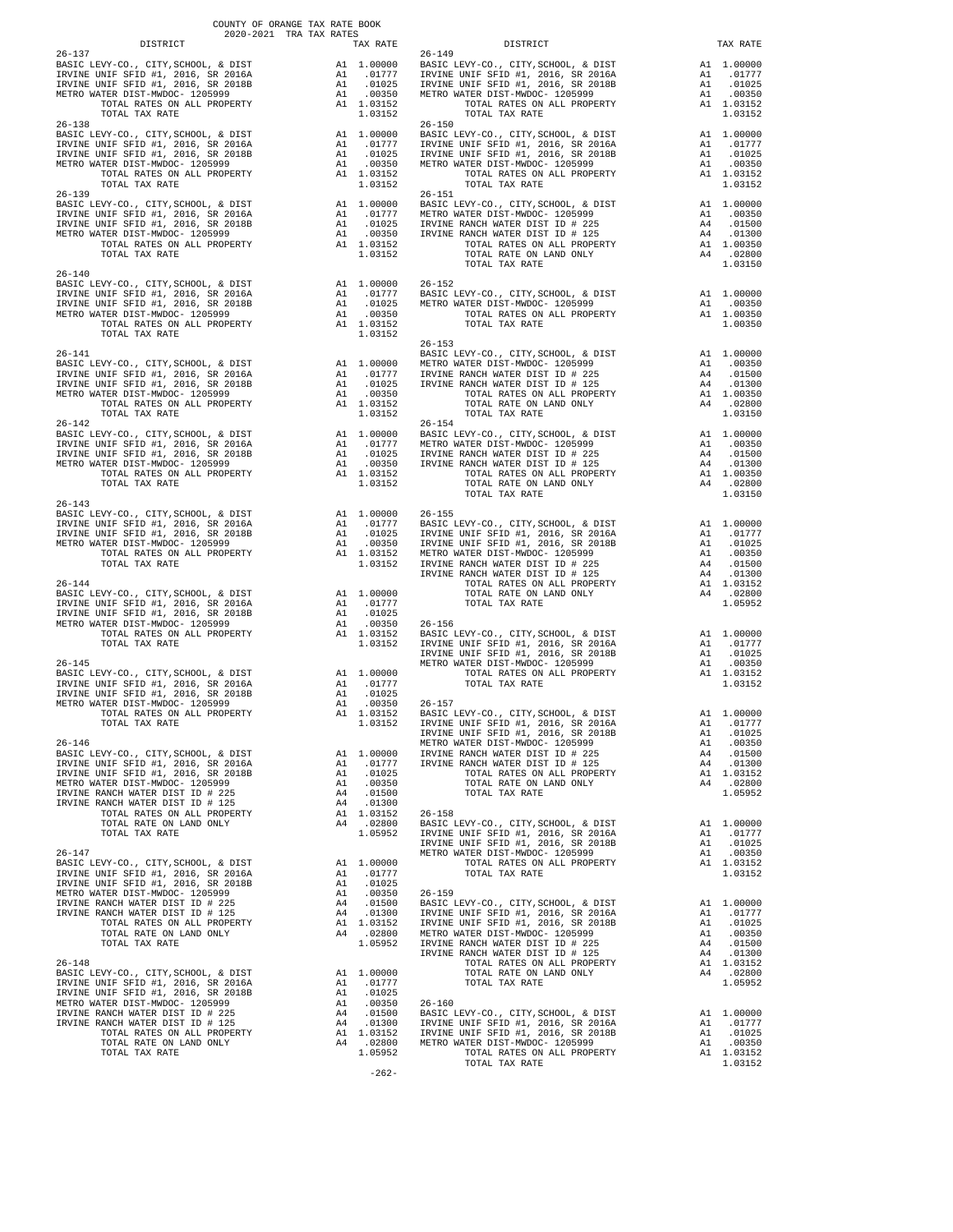| COUNTY OF ORANGE TAX RATE BOOK<br>2020-2021 TRA TAX RATES                                                                                                                                                                                                                                                                                                                                                           |                |                                      |          |  |
|---------------------------------------------------------------------------------------------------------------------------------------------------------------------------------------------------------------------------------------------------------------------------------------------------------------------------------------------------------------------------------------------------------------------|----------------|--------------------------------------|----------|--|
| DISTRICT<br>$26 - 161$                                                                                                                                                                                                                                                                                                                                                                                              |                | TAX RATE DISTRICT<br>TAX RATE 26-173 | TAX RATE |  |
|                                                                                                                                                                                                                                                                                                                                                                                                                     |                |                                      |          |  |
|                                                                                                                                                                                                                                                                                                                                                                                                                     |                |                                      |          |  |
|                                                                                                                                                                                                                                                                                                                                                                                                                     |                |                                      |          |  |
|                                                                                                                                                                                                                                                                                                                                                                                                                     |                |                                      |          |  |
|                                                                                                                                                                                                                                                                                                                                                                                                                     |                |                                      |          |  |
|                                                                                                                                                                                                                                                                                                                                                                                                                     |                |                                      |          |  |
|                                                                                                                                                                                                                                                                                                                                                                                                                     |                |                                      |          |  |
|                                                                                                                                                                                                                                                                                                                                                                                                                     |                |                                      |          |  |
|                                                                                                                                                                                                                                                                                                                                                                                                                     |                |                                      |          |  |
|                                                                                                                                                                                                                                                                                                                                                                                                                     |                |                                      |          |  |
|                                                                                                                                                                                                                                                                                                                                                                                                                     |                |                                      |          |  |
|                                                                                                                                                                                                                                                                                                                                                                                                                     |                |                                      |          |  |
| TOTAL TAX RATE                                                                                                                                                                                                                                                                                                                                                                                                      | 1.00350 26-176 |                                      |          |  |
|                                                                                                                                                                                                                                                                                                                                                                                                                     |                |                                      |          |  |
|                                                                                                                                                                                                                                                                                                                                                                                                                     |                |                                      |          |  |
|                                                                                                                                                                                                                                                                                                                                                                                                                     |                |                                      |          |  |
|                                                                                                                                                                                                                                                                                                                                                                                                                     |                |                                      |          |  |
|                                                                                                                                                                                                                                                                                                                                                                                                                     |                |                                      |          |  |
|                                                                                                                                                                                                                                                                                                                                                                                                                     |                |                                      |          |  |
| $26 - 165$                                                                                                                                                                                                                                                                                                                                                                                                          |                |                                      |          |  |
|                                                                                                                                                                                                                                                                                                                                                                                                                     |                |                                      |          |  |
|                                                                                                                                                                                                                                                                                                                                                                                                                     |                |                                      |          |  |
|                                                                                                                                                                                                                                                                                                                                                                                                                     |                |                                      |          |  |
|                                                                                                                                                                                                                                                                                                                                                                                                                     |                |                                      |          |  |
|                                                                                                                                                                                                                                                                                                                                                                                                                     |                |                                      |          |  |
|                                                                                                                                                                                                                                                                                                                                                                                                                     |                |                                      |          |  |
|                                                                                                                                                                                                                                                                                                                                                                                                                     |                |                                      |          |  |
|                                                                                                                                                                                                                                                                                                                                                                                                                     |                |                                      |          |  |
|                                                                                                                                                                                                                                                                                                                                                                                                                     |                |                                      |          |  |
|                                                                                                                                                                                                                                                                                                                                                                                                                     |                |                                      |          |  |
|                                                                                                                                                                                                                                                                                                                                                                                                                     |                |                                      |          |  |
|                                                                                                                                                                                                                                                                                                                                                                                                                     |                |                                      |          |  |
|                                                                                                                                                                                                                                                                                                                                                                                                                     |                |                                      |          |  |
|                                                                                                                                                                                                                                                                                                                                                                                                                     |                |                                      |          |  |
|                                                                                                                                                                                                                                                                                                                                                                                                                     |                |                                      |          |  |
|                                                                                                                                                                                                                                                                                                                                                                                                                     |                |                                      |          |  |
|                                                                                                                                                                                                                                                                                                                                                                                                                     |                |                                      |          |  |
|                                                                                                                                                                                                                                                                                                                                                                                                                     |                |                                      |          |  |
|                                                                                                                                                                                                                                                                                                                                                                                                                     |                |                                      |          |  |
|                                                                                                                                                                                                                                                                                                                                                                                                                     |                | $26 - 180$                           |          |  |
|                                                                                                                                                                                                                                                                                                                                                                                                                     |                |                                      |          |  |
|                                                                                                                                                                                                                                                                                                                                                                                                                     |                |                                      |          |  |
|                                                                                                                                                                                                                                                                                                                                                                                                                     |                |                                      |          |  |
|                                                                                                                                                                                                                                                                                                                                                                                                                     |                |                                      |          |  |
|                                                                                                                                                                                                                                                                                                                                                                                                                     |                |                                      |          |  |
|                                                                                                                                                                                                                                                                                                                                                                                                                     |                |                                      |          |  |
|                                                                                                                                                                                                                                                                                                                                                                                                                     |                |                                      |          |  |
|                                                                                                                                                                                                                                                                                                                                                                                                                     |                | $26 - 181$                           |          |  |
|                                                                                                                                                                                                                                                                                                                                                                                                                     |                |                                      |          |  |
|                                                                                                                                                                                                                                                                                                                                                                                                                     |                |                                      |          |  |
|                                                                                                                                                                                                                                                                                                                                                                                                                     |                |                                      |          |  |
|                                                                                                                                                                                                                                                                                                                                                                                                                     |                |                                      |          |  |
|                                                                                                                                                                                                                                                                                                                                                                                                                     |                |                                      |          |  |
|                                                                                                                                                                                                                                                                                                                                                                                                                     |                |                                      |          |  |
|                                                                                                                                                                                                                                                                                                                                                                                                                     |                |                                      |          |  |
|                                                                                                                                                                                                                                                                                                                                                                                                                     |                |                                      |          |  |
|                                                                                                                                                                                                                                                                                                                                                                                                                     |                |                                      |          |  |
|                                                                                                                                                                                                                                                                                                                                                                                                                     |                |                                      |          |  |
|                                                                                                                                                                                                                                                                                                                                                                                                                     |                |                                      |          |  |
|                                                                                                                                                                                                                                                                                                                                                                                                                     |                |                                      |          |  |
|                                                                                                                                                                                                                                                                                                                                                                                                                     |                |                                      |          |  |
|                                                                                                                                                                                                                                                                                                                                                                                                                     |                | TOTAL TAX RATE                       | 1.00350  |  |
|                                                                                                                                                                                                                                                                                                                                                                                                                     |                |                                      |          |  |
|                                                                                                                                                                                                                                                                                                                                                                                                                     |                |                                      |          |  |
|                                                                                                                                                                                                                                                                                                                                                                                                                     |                |                                      |          |  |
|                                                                                                                                                                                                                                                                                                                                                                                                                     |                |                                      |          |  |
|                                                                                                                                                                                                                                                                                                                                                                                                                     |                |                                      |          |  |
| $\begin{tabular}{lllllllllllllllllllllll} \texttt{26-172} & \texttt{BASTC LEVY-CO.}, & \texttt{CTTY}, \texttt{SCHOOL}, & \texttt{\& DIST-MDOC-1205999} & \texttt{A1} & 1.00000 & 26-184 \\ \texttt{METRC WATER DIST-MWDOC-1205999} & \texttt{A1} & 0.0350 & \texttt{BASTC LEVY-CO.}, & \texttt{CTTY}, \texttt{SCHOOL}, & \texttt{\& DIST} & \texttt{A1} & 1.00000 \\ \texttt{IRVINE RARCH WATER DIST-DH} & \texttt$ |                |                                      |          |  |

-263-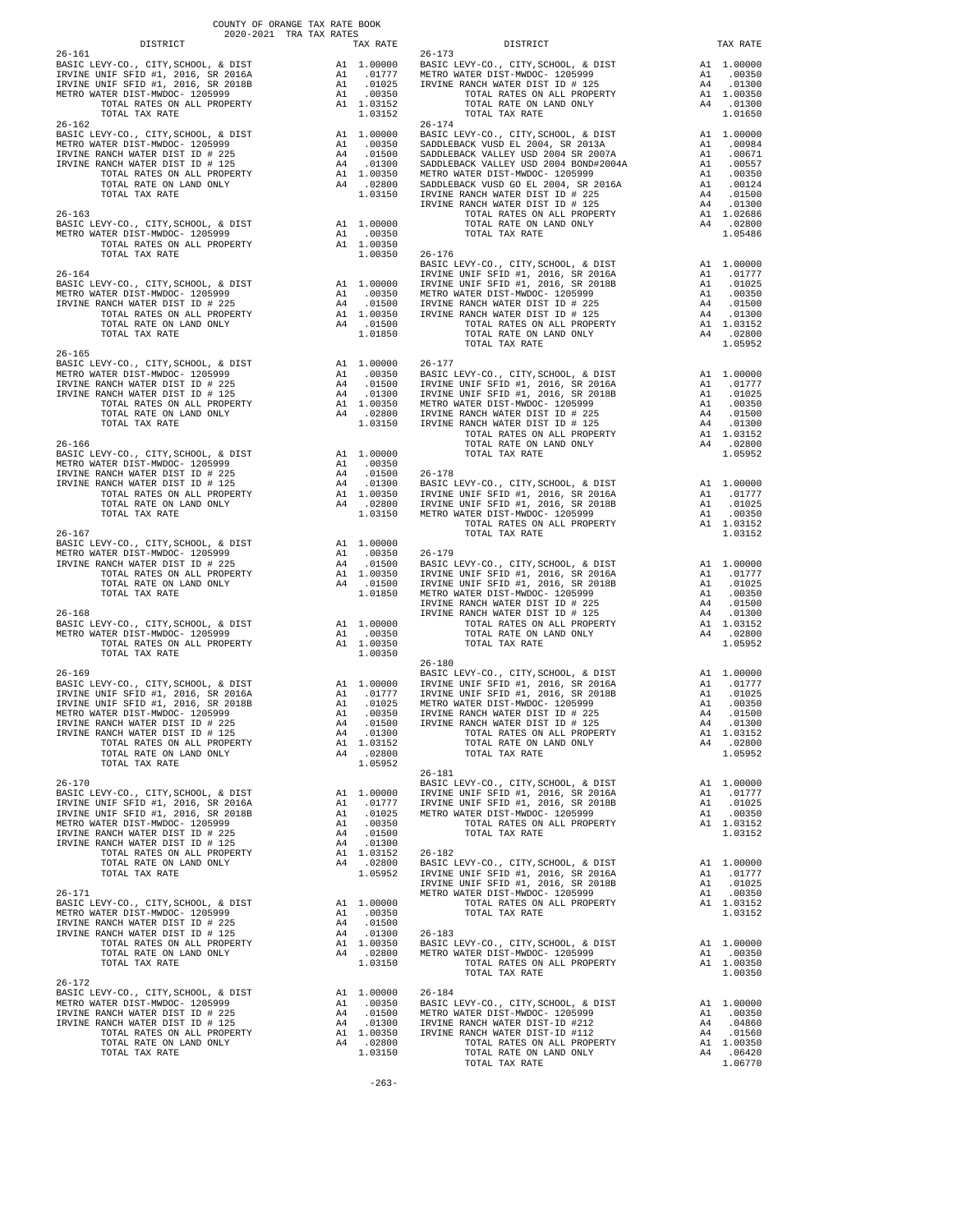|                                                                                                                                                                                                                                                                                                                                                                                                                                                                       | COUNTY OF ORANGE TAX RATE BOOK<br>2020-2021 TRA TAX RATES |                         |                       |
|-----------------------------------------------------------------------------------------------------------------------------------------------------------------------------------------------------------------------------------------------------------------------------------------------------------------------------------------------------------------------------------------------------------------------------------------------------------------------|-----------------------------------------------------------|-------------------------|-----------------------|
| DISTRICT                                                                                                                                                                                                                                                                                                                                                                                                                                                              |                                                           | TAX RATE                |                       |
|                                                                                                                                                                                                                                                                                                                                                                                                                                                                       |                                                           |                         |                       |
|                                                                                                                                                                                                                                                                                                                                                                                                                                                                       |                                                           |                         |                       |
|                                                                                                                                                                                                                                                                                                                                                                                                                                                                       |                                                           |                         |                       |
|                                                                                                                                                                                                                                                                                                                                                                                                                                                                       |                                                           |                         |                       |
|                                                                                                                                                                                                                                                                                                                                                                                                                                                                       |                                                           |                         |                       |
|                                                                                                                                                                                                                                                                                                                                                                                                                                                                       |                                                           |                         |                       |
|                                                                                                                                                                                                                                                                                                                                                                                                                                                                       |                                                           |                         |                       |
|                                                                                                                                                                                                                                                                                                                                                                                                                                                                       |                                                           |                         |                       |
|                                                                                                                                                                                                                                                                                                                                                                                                                                                                       |                                                           |                         |                       |
|                                                                                                                                                                                                                                                                                                                                                                                                                                                                       |                                                           |                         |                       |
|                                                                                                                                                                                                                                                                                                                                                                                                                                                                       |                                                           |                         |                       |
|                                                                                                                                                                                                                                                                                                                                                                                                                                                                       |                                                           |                         |                       |
|                                                                                                                                                                                                                                                                                                                                                                                                                                                                       |                                                           |                         |                       |
|                                                                                                                                                                                                                                                                                                                                                                                                                                                                       |                                                           |                         | IRVINE                |
| $26 - 187$                                                                                                                                                                                                                                                                                                                                                                                                                                                            |                                                           |                         | IRVINE                |
|                                                                                                                                                                                                                                                                                                                                                                                                                                                                       |                                                           |                         |                       |
|                                                                                                                                                                                                                                                                                                                                                                                                                                                                       |                                                           |                         |                       |
|                                                                                                                                                                                                                                                                                                                                                                                                                                                                       |                                                           |                         |                       |
|                                                                                                                                                                                                                                                                                                                                                                                                                                                                       |                                                           |                         |                       |
|                                                                                                                                                                                                                                                                                                                                                                                                                                                                       |                                                           |                         |                       |
|                                                                                                                                                                                                                                                                                                                                                                                                                                                                       |                                                           |                         |                       |
| TOTAL TAX RATE                                                                                                                                                                                                                                                                                                                                                                                                                                                        |                                                           | 1.05952                 |                       |
|                                                                                                                                                                                                                                                                                                                                                                                                                                                                       |                                                           |                         |                       |
| $\begin{tabular}{l c c c c} \multicolumn{1}{c}{\textbf{RASTC }} \multicolumn{1}{c}{\textbf{BASTC }} \multicolumn{1}{c}{\textbf{BASTC }} \multicolumn{1}{c}{\textbf{BASTC }} \multicolumn{1}{c}{\textbf{BASTC }} \multicolumn{1}{c}{\textbf{DSTC }} \multicolumn{1}{c}{\textbf{DSTC }} \multicolumn{1}{c}{\textbf{DSTC }} \multicolumn{1}{c}{\textbf{DSTC }} \multicolumn{1}{c}{\textbf{DSTC }} \multicolumn{1}{c}{\textbf{DSTC }} \multicolumn{1}{c}{\textbf{DSTC }}$ |                                                           |                         |                       |
|                                                                                                                                                                                                                                                                                                                                                                                                                                                                       |                                                           |                         |                       |
|                                                                                                                                                                                                                                                                                                                                                                                                                                                                       |                                                           |                         |                       |
|                                                                                                                                                                                                                                                                                                                                                                                                                                                                       |                                                           |                         |                       |
|                                                                                                                                                                                                                                                                                                                                                                                                                                                                       |                                                           |                         |                       |
|                                                                                                                                                                                                                                                                                                                                                                                                                                                                       |                                                           |                         |                       |
|                                                                                                                                                                                                                                                                                                                                                                                                                                                                       |                                                           |                         |                       |
|                                                                                                                                                                                                                                                                                                                                                                                                                                                                       |                                                           |                         |                       |
| $26 - 189$                                                                                                                                                                                                                                                                                                                                                                                                                                                            |                                                           |                         | IRVINE                |
|                                                                                                                                                                                                                                                                                                                                                                                                                                                                       |                                                           |                         |                       |
|                                                                                                                                                                                                                                                                                                                                                                                                                                                                       |                                                           |                         |                       |
|                                                                                                                                                                                                                                                                                                                                                                                                                                                                       |                                                           |                         |                       |
|                                                                                                                                                                                                                                                                                                                                                                                                                                                                       |                                                           |                         |                       |
|                                                                                                                                                                                                                                                                                                                                                                                                                                                                       |                                                           |                         |                       |
| TOTAL TAX RATE                                                                                                                                                                                                                                                                                                                                                                                                                                                        |                                                           | 1.03150                 |                       |
| 26-190                                                                                                                                                                                                                                                                                                                                                                                                                                                                |                                                           |                         | $26 - 202$            |
|                                                                                                                                                                                                                                                                                                                                                                                                                                                                       |                                                           |                         |                       |
|                                                                                                                                                                                                                                                                                                                                                                                                                                                                       |                                                           |                         |                       |
|                                                                                                                                                                                                                                                                                                                                                                                                                                                                       |                                                           |                         |                       |
|                                                                                                                                                                                                                                                                                                                                                                                                                                                                       |                                                           |                         |                       |
| TOTAL TAX RATE                                                                                                                                                                                                                                                                                                                                                                                                                                                        |                                                           | 1.03150                 |                       |
|                                                                                                                                                                                                                                                                                                                                                                                                                                                                       |                                                           |                         | $26 - 203$            |
| $\begin{tabular}{lllllllllllllllllllllll} & \multicolumn{3}{l}{{\bf 20^--191}} & \multicolumn{3}{l}{{\bf 20^--191}} & \multicolumn{3}{l}{{\bf 20^--191}} & \multicolumn{3}{l}{{\bf 20^--191}} & \multicolumn{3}{l}{{\bf 20^--191}} & \multicolumn{3}{l}{{\bf 20^--191}} & \multicolumn{3}{l}{{\bf 20^--191}} & \multicolumn{3}{l}{{\bf 20^--191}} & \multicolumn{3}{l}{{\bf 20^--191}} & \mult$                                                                       |                                                           |                         |                       |
|                                                                                                                                                                                                                                                                                                                                                                                                                                                                       |                                                           |                         |                       |
|                                                                                                                                                                                                                                                                                                                                                                                                                                                                       |                                                           |                         |                       |
|                                                                                                                                                                                                                                                                                                                                                                                                                                                                       |                                                           |                         |                       |
|                                                                                                                                                                                                                                                                                                                                                                                                                                                                       |                                                           |                         |                       |
|                                                                                                                                                                                                                                                                                                                                                                                                                                                                       |                                                           |                         |                       |
|                                                                                                                                                                                                                                                                                                                                                                                                                                                                       |                                                           |                         |                       |
|                                                                                                                                                                                                                                                                                                                                                                                                                                                                       |                                                           |                         | $26 - 204$            |
| $26-192$ $$\tt BASIC\ LEVY-CO.$ , CITY, SCHOOL, & DIST $$\tt A1$$ 1.00000 $$\tt METRO\ W$                                                                                                                                                                                                                                                                                                                                                                             |                                                           |                         |                       |
| METRO WATER DIST-MWDOC- 1205999                                                                                                                                                                                                                                                                                                                                                                                                                                       |                                                           | A1 .00350               | IRVINE                |
| IRVINE RANCH WATER DIST ID # 225                                                                                                                                                                                                                                                                                                                                                                                                                                      | A4                                                        | .01500                  | IRVINE                |
| IRVINE RANCH WATER DIST ID # 125                                                                                                                                                                                                                                                                                                                                                                                                                                      | A4                                                        | .01300                  |                       |
| TOTAL RATES ON ALL PROPERTY<br>TOTAL RATE ON LAND ONLY                                                                                                                                                                                                                                                                                                                                                                                                                |                                                           | A1 1.00350<br>A4 .02800 |                       |
| TOTAL TAX RATE                                                                                                                                                                                                                                                                                                                                                                                                                                                        |                                                           | 1.03150                 |                       |
|                                                                                                                                                                                                                                                                                                                                                                                                                                                                       |                                                           |                         | $26 - 205$            |
| $26 - 193$                                                                                                                                                                                                                                                                                                                                                                                                                                                            |                                                           |                         | BASIC L               |
| BASIC LEVY-CO., CITY, SCHOOL, & DIST<br>IRVINE UNIF SFID #1, 2016, SR 2016A                                                                                                                                                                                                                                                                                                                                                                                           | A1                                                        | A1 1.00000<br>.01777    | METRO W<br>IRVINE     |
| IRVINE UNIF SFID #1, 2016, SR 2018B                                                                                                                                                                                                                                                                                                                                                                                                                                   | A1                                                        | .01025                  |                       |
| METRO WATER DIST-MWDOC- 1205999                                                                                                                                                                                                                                                                                                                                                                                                                                       |                                                           | A1 .00350               |                       |
| IRVINE RANCH WATER DIST ID # 225                                                                                                                                                                                                                                                                                                                                                                                                                                      |                                                           | A4 .01500               |                       |
| IRVINE RANCH WATER DIST-ID #253<br>IRVINE RANCH WATER DIST ID # 125                                                                                                                                                                                                                                                                                                                                                                                                   | A4<br>A4                                                  | .01300<br>.01300        | $26 - 206$            |
| IRVINE RANCH WATER DIST-ID #153                                                                                                                                                                                                                                                                                                                                                                                                                                       | A4                                                        | .00900                  | BASIC L               |
| TOTAL RATES ON ALL PROPERTY                                                                                                                                                                                                                                                                                                                                                                                                                                           |                                                           | A1 1.03152              | METRO W               |
| TOTAL RATE ON LAND ONLY                                                                                                                                                                                                                                                                                                                                                                                                                                               |                                                           | A4 .05000               |                       |
| TOTAL TAX RATE                                                                                                                                                                                                                                                                                                                                                                                                                                                        |                                                           | 1.08152                 |                       |
| $26 - 194$<br>BASIC LEVY-CO., CITY, SCHOOL, & DIST                                                                                                                                                                                                                                                                                                                                                                                                                    |                                                           | A1 1.00000              | $26 - 207$<br>BASIC L |
| IRVINE UNIF SFID #1, 2016, SR 2016A                                                                                                                                                                                                                                                                                                                                                                                                                                   |                                                           | A1 .01777               | METRO W               |
| IRVINE UNIF SFID #1, 2016, SR 2018B                                                                                                                                                                                                                                                                                                                                                                                                                                   | A1                                                        | .01025                  |                       |
| METRO WATER DIST-MWDOC- 1205999                                                                                                                                                                                                                                                                                                                                                                                                                                       | A1                                                        | .00350                  |                       |
| IRVINE RANCH WATER DIST ID # 225                                                                                                                                                                                                                                                                                                                                                                                                                                      | A4                                                        | .01500                  |                       |
| IRVINE RANCH WATER DIST ID # 125<br>TOTAL RATES ON ALL PROPERTY                                                                                                                                                                                                                                                                                                                                                                                                       | A4                                                        | .01300<br>A1 1.03152    | 26-208<br>BASIC L     |
| TOTAL RATE ON LAND ONLY                                                                                                                                                                                                                                                                                                                                                                                                                                               |                                                           | A4 .02800               | METRO W               |
| TOTAL TAX RATE                                                                                                                                                                                                                                                                                                                                                                                                                                                        |                                                           | 1.05952 IRVINE          |                       |

| COUNTI OF ORANGE IAA RAIE BOOR<br>2020-2021 TRA TAX RATES<br>DISTRICT | TAX RATE | ${\tt RATE} \qquad \qquad {\tt DISTRICT}$ ${\tt 26-196}$                                                                                                                                                                                                                                                                                                                                                      | TAX RATE |
|-----------------------------------------------------------------------|----------|---------------------------------------------------------------------------------------------------------------------------------------------------------------------------------------------------------------------------------------------------------------------------------------------------------------------------------------------------------------------------------------------------------------|----------|
| $26 - 185$                                                            |          |                                                                                                                                                                                                                                                                                                                                                                                                               |          |
|                                                                       |          |                                                                                                                                                                                                                                                                                                                                                                                                               |          |
|                                                                       |          |                                                                                                                                                                                                                                                                                                                                                                                                               |          |
|                                                                       |          |                                                                                                                                                                                                                                                                                                                                                                                                               |          |
|                                                                       |          |                                                                                                                                                                                                                                                                                                                                                                                                               |          |
|                                                                       |          |                                                                                                                                                                                                                                                                                                                                                                                                               |          |
|                                                                       |          |                                                                                                                                                                                                                                                                                                                                                                                                               |          |
|                                                                       |          |                                                                                                                                                                                                                                                                                                                                                                                                               |          |
|                                                                       |          |                                                                                                                                                                                                                                                                                                                                                                                                               |          |
|                                                                       |          |                                                                                                                                                                                                                                                                                                                                                                                                               |          |
|                                                                       |          |                                                                                                                                                                                                                                                                                                                                                                                                               |          |
|                                                                       |          |                                                                                                                                                                                                                                                                                                                                                                                                               |          |
|                                                                       |          |                                                                                                                                                                                                                                                                                                                                                                                                               |          |
|                                                                       |          |                                                                                                                                                                                                                                                                                                                                                                                                               |          |
|                                                                       |          |                                                                                                                                                                                                                                                                                                                                                                                                               |          |
|                                                                       |          |                                                                                                                                                                                                                                                                                                                                                                                                               |          |
|                                                                       |          |                                                                                                                                                                                                                                                                                                                                                                                                               |          |
|                                                                       |          |                                                                                                                                                                                                                                                                                                                                                                                                               |          |
|                                                                       |          |                                                                                                                                                                                                                                                                                                                                                                                                               |          |
|                                                                       |          |                                                                                                                                                                                                                                                                                                                                                                                                               |          |
|                                                                       |          |                                                                                                                                                                                                                                                                                                                                                                                                               |          |
|                                                                       |          |                                                                                                                                                                                                                                                                                                                                                                                                               |          |
|                                                                       |          |                                                                                                                                                                                                                                                                                                                                                                                                               |          |
|                                                                       |          |                                                                                                                                                                                                                                                                                                                                                                                                               |          |
|                                                                       |          |                                                                                                                                                                                                                                                                                                                                                                                                               |          |
|                                                                       |          | $\begin{tabular}{cccccc} 1024.44 & 104476 & 104476 & 104476 & 104476 & 104476 & 104476 & 104476 & 104476 & 104476 & 104476 & 104476 & 104476 & 104476 & 104476 & 104476 & 104476 & 104476 & 104476 & 104476 & 104476 & 104476 & 104476 & 104476 & 104476 & 104476 & 1$                                                                                                                                        |          |
|                                                                       |          |                                                                                                                                                                                                                                                                                                                                                                                                               |          |
|                                                                       |          |                                                                                                                                                                                                                                                                                                                                                                                                               |          |
|                                                                       |          |                                                                                                                                                                                                                                                                                                                                                                                                               |          |
|                                                                       |          |                                                                                                                                                                                                                                                                                                                                                                                                               |          |
|                                                                       |          |                                                                                                                                                                                                                                                                                                                                                                                                               |          |
|                                                                       |          |                                                                                                                                                                                                                                                                                                                                                                                                               |          |
|                                                                       |          |                                                                                                                                                                                                                                                                                                                                                                                                               |          |
|                                                                       |          |                                                                                                                                                                                                                                                                                                                                                                                                               |          |
|                                                                       |          |                                                                                                                                                                                                                                                                                                                                                                                                               |          |
|                                                                       |          |                                                                                                                                                                                                                                                                                                                                                                                                               |          |
|                                                                       |          |                                                                                                                                                                                                                                                                                                                                                                                                               |          |
|                                                                       |          |                                                                                                                                                                                                                                                                                                                                                                                                               |          |
|                                                                       |          | $\begin{tabular}{lllllllllllllllllllll} & $\mbox{\sc i$$$$\mu$} & $\mbox{\sc i$$$$\mu$} & $\mbox{\sc i$$$$\mu$} & $\mbox{\sc i$$$$\mu$} & $\mbox{\sc i$$$\mu$} & $\mbox{\sc i$$$\mu$} & $\mbox{\sc i$$$\mu$} & $\mbox{\sc i$$\mu$} & $\mbox{\sc i$$\mu$} & $\mbox{\sc i$$\mu$} \\[0.2cm] \text{BASTC LEVY-C0., CITY, SCHOOL, & $\mbox{\sc i$$$$$\mu$} & $\mbox{\sc ii$$$$\mu$} & $\mbox{\sc ii$$$$\mu$} & $\$ |          |
|                                                                       |          |                                                                                                                                                                                                                                                                                                                                                                                                               |          |
|                                                                       |          |                                                                                                                                                                                                                                                                                                                                                                                                               |          |
|                                                                       |          |                                                                                                                                                                                                                                                                                                                                                                                                               |          |
|                                                                       |          |                                                                                                                                                                                                                                                                                                                                                                                                               |          |
|                                                                       |          |                                                                                                                                                                                                                                                                                                                                                                                                               |          |
|                                                                       |          |                                                                                                                                                                                                                                                                                                                                                                                                               |          |
|                                                                       |          |                                                                                                                                                                                                                                                                                                                                                                                                               |          |
|                                                                       |          |                                                                                                                                                                                                                                                                                                                                                                                                               |          |
|                                                                       |          |                                                                                                                                                                                                                                                                                                                                                                                                               |          |
|                                                                       |          |                                                                                                                                                                                                                                                                                                                                                                                                               |          |
|                                                                       |          | METRO WATER DIST -UO, CUIT, SCROOL, WE DIST ON TRUINE RANCH WATER DIST ID # 225 A4 .01500<br>IRVINE RANCH WATER DIST ID # 225 A4 .01500<br>IRVINE RANCH WATER DIST ID # 225 A4 .01500<br>IRVINE RANCH WATER DIST ID # 225 A4 .01500<br>                                                                                                                                                                       |          |
|                                                                       |          | $26 - 205$                                                                                                                                                                                                                                                                                                                                                                                                    |          |
|                                                                       |          |                                                                                                                                                                                                                                                                                                                                                                                                               |          |
|                                                                       |          |                                                                                                                                                                                                                                                                                                                                                                                                               |          |
|                                                                       |          |                                                                                                                                                                                                                                                                                                                                                                                                               |          |
|                                                                       |          |                                                                                                                                                                                                                                                                                                                                                                                                               |          |
|                                                                       |          |                                                                                                                                                                                                                                                                                                                                                                                                               |          |
|                                                                       |          |                                                                                                                                                                                                                                                                                                                                                                                                               |          |
|                                                                       |          |                                                                                                                                                                                                                                                                                                                                                                                                               |          |
|                                                                       |          |                                                                                                                                                                                                                                                                                                                                                                                                               |          |
|                                                                       |          |                                                                                                                                                                                                                                                                                                                                                                                                               |          |
|                                                                       |          |                                                                                                                                                                                                                                                                                                                                                                                                               |          |
|                                                                       |          |                                                                                                                                                                                                                                                                                                                                                                                                               |          |
|                                                                       |          |                                                                                                                                                                                                                                                                                                                                                                                                               |          |
|                                                                       |          |                                                                                                                                                                                                                                                                                                                                                                                                               |          |
|                                                                       |          |                                                                                                                                                                                                                                                                                                                                                                                                               |          |
|                                                                       |          |                                                                                                                                                                                                                                                                                                                                                                                                               |          |
|                                                                       |          |                                                                                                                                                                                                                                                                                                                                                                                                               |          |
|                                                                       |          |                                                                                                                                                                                                                                                                                                                                                                                                               |          |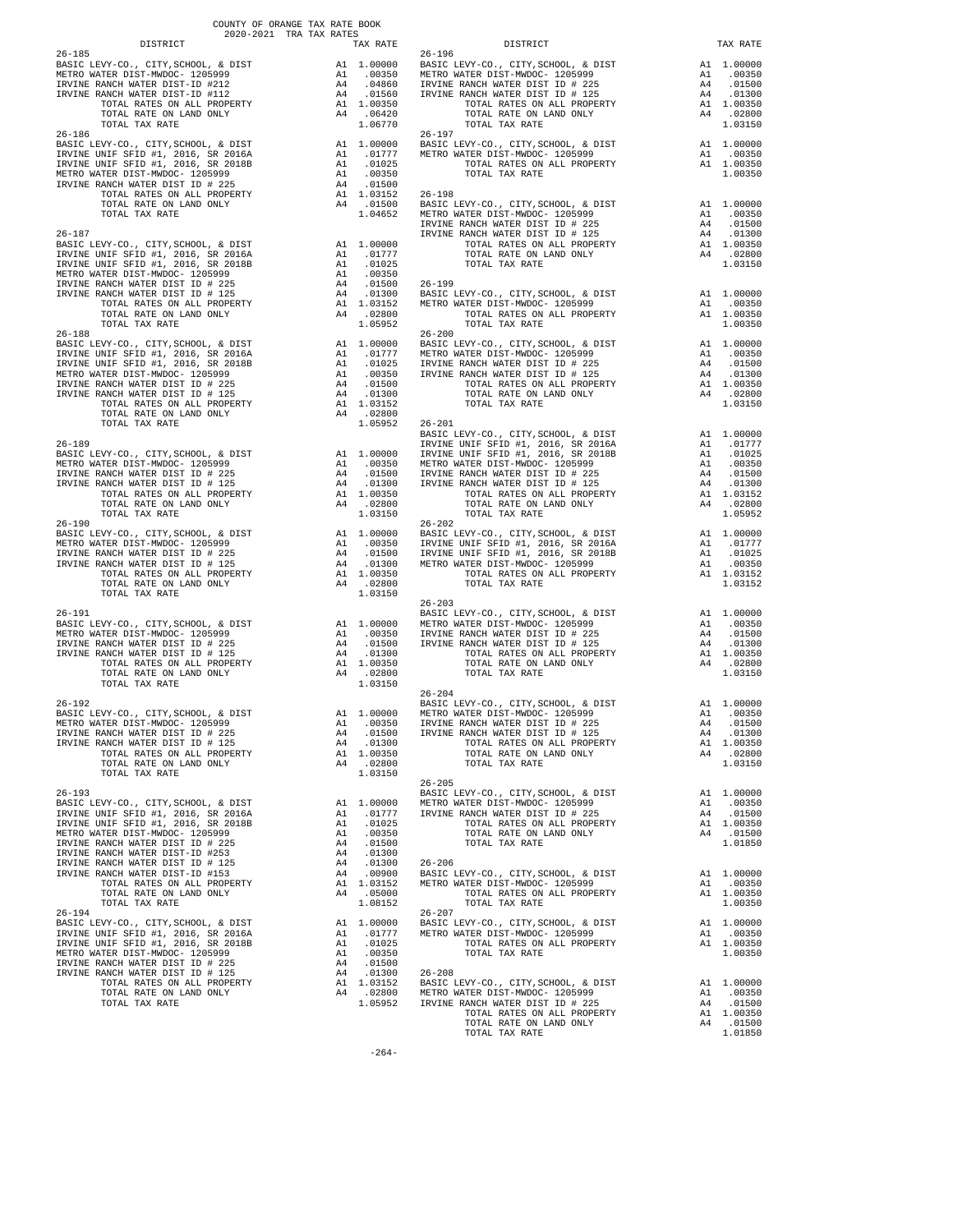| DISTRICT | 2020-2021 TRA TAX RATES<br>TAX RATE |         | DISTRICT                                                                                                                                                                                                                                                                                                                                                                                                             | TAX RATE |
|----------|-------------------------------------|---------|----------------------------------------------------------------------------------------------------------------------------------------------------------------------------------------------------------------------------------------------------------------------------------------------------------------------------------------------------------------------------------------------------------------------|----------|
|          |                                     |         |                                                                                                                                                                                                                                                                                                                                                                                                                      |          |
|          |                                     |         |                                                                                                                                                                                                                                                                                                                                                                                                                      |          |
|          |                                     |         |                                                                                                                                                                                                                                                                                                                                                                                                                      |          |
|          |                                     |         |                                                                                                                                                                                                                                                                                                                                                                                                                      |          |
|          |                                     |         |                                                                                                                                                                                                                                                                                                                                                                                                                      |          |
|          |                                     |         |                                                                                                                                                                                                                                                                                                                                                                                                                      |          |
|          |                                     |         |                                                                                                                                                                                                                                                                                                                                                                                                                      |          |
|          |                                     |         |                                                                                                                                                                                                                                                                                                                                                                                                                      |          |
|          |                                     |         |                                                                                                                                                                                                                                                                                                                                                                                                                      |          |
|          |                                     |         |                                                                                                                                                                                                                                                                                                                                                                                                                      |          |
|          |                                     |         |                                                                                                                                                                                                                                                                                                                                                                                                                      |          |
|          |                                     |         |                                                                                                                                                                                                                                                                                                                                                                                                                      |          |
|          |                                     |         |                                                                                                                                                                                                                                                                                                                                                                                                                      |          |
|          |                                     |         |                                                                                                                                                                                                                                                                                                                                                                                                                      |          |
|          |                                     |         |                                                                                                                                                                                                                                                                                                                                                                                                                      |          |
|          |                                     |         |                                                                                                                                                                                                                                                                                                                                                                                                                      |          |
|          |                                     |         |                                                                                                                                                                                                                                                                                                                                                                                                                      |          |
|          |                                     |         |                                                                                                                                                                                                                                                                                                                                                                                                                      |          |
|          |                                     |         |                                                                                                                                                                                                                                                                                                                                                                                                                      |          |
|          |                                     |         |                                                                                                                                                                                                                                                                                                                                                                                                                      |          |
|          |                                     |         |                                                                                                                                                                                                                                                                                                                                                                                                                      |          |
|          |                                     |         |                                                                                                                                                                                                                                                                                                                                                                                                                      |          |
|          |                                     |         |                                                                                                                                                                                                                                                                                                                                                                                                                      |          |
|          |                                     |         |                                                                                                                                                                                                                                                                                                                                                                                                                      |          |
|          |                                     |         |                                                                                                                                                                                                                                                                                                                                                                                                                      |          |
|          |                                     |         |                                                                                                                                                                                                                                                                                                                                                                                                                      |          |
|          |                                     |         |                                                                                                                                                                                                                                                                                                                                                                                                                      |          |
|          |                                     |         |                                                                                                                                                                                                                                                                                                                                                                                                                      |          |
|          |                                     |         |                                                                                                                                                                                                                                                                                                                                                                                                                      |          |
|          |                                     |         |                                                                                                                                                                                                                                                                                                                                                                                                                      |          |
|          |                                     |         |                                                                                                                                                                                                                                                                                                                                                                                                                      |          |
|          |                                     |         |                                                                                                                                                                                                                                                                                                                                                                                                                      |          |
|          |                                     |         |                                                                                                                                                                                                                                                                                                                                                                                                                      |          |
|          |                                     |         |                                                                                                                                                                                                                                                                                                                                                                                                                      |          |
|          |                                     |         |                                                                                                                                                                                                                                                                                                                                                                                                                      |          |
|          |                                     |         |                                                                                                                                                                                                                                                                                                                                                                                                                      |          |
|          |                                     |         |                                                                                                                                                                                                                                                                                                                                                                                                                      |          |
|          |                                     |         |                                                                                                                                                                                                                                                                                                                                                                                                                      |          |
|          |                                     |         |                                                                                                                                                                                                                                                                                                                                                                                                                      |          |
|          |                                     |         |                                                                                                                                                                                                                                                                                                                                                                                                                      |          |
|          |                                     |         |                                                                                                                                                                                                                                                                                                                                                                                                                      |          |
|          |                                     |         |                                                                                                                                                                                                                                                                                                                                                                                                                      |          |
|          |                                     |         |                                                                                                                                                                                                                                                                                                                                                                                                                      |          |
|          |                                     |         |                                                                                                                                                                                                                                                                                                                                                                                                                      |          |
|          |                                     |         |                                                                                                                                                                                                                                                                                                                                                                                                                      |          |
|          |                                     |         |                                                                                                                                                                                                                                                                                                                                                                                                                      |          |
|          |                                     |         |                                                                                                                                                                                                                                                                                                                                                                                                                      |          |
|          |                                     |         |                                                                                                                                                                                                                                                                                                                                                                                                                      |          |
|          |                                     |         |                                                                                                                                                                                                                                                                                                                                                                                                                      |          |
|          |                                     |         |                                                                                                                                                                                                                                                                                                                                                                                                                      |          |
|          |                                     |         |                                                                                                                                                                                                                                                                                                                                                                                                                      |          |
|          |                                     |         |                                                                                                                                                                                                                                                                                                                                                                                                                      |          |
|          |                                     |         |                                                                                                                                                                                                                                                                                                                                                                                                                      |          |
|          |                                     |         |                                                                                                                                                                                                                                                                                                                                                                                                                      |          |
|          |                                     |         |                                                                                                                                                                                                                                                                                                                                                                                                                      |          |
|          |                                     |         |                                                                                                                                                                                                                                                                                                                                                                                                                      |          |
|          |                                     |         |                                                                                                                                                                                                                                                                                                                                                                                                                      |          |
|          |                                     |         |                                                                                                                                                                                                                                                                                                                                                                                                                      |          |
|          |                                     |         |                                                                                                                                                                                                                                                                                                                                                                                                                      |          |
|          |                                     |         |                                                                                                                                                                                                                                                                                                                                                                                                                      |          |
|          |                                     |         |                                                                                                                                                                                                                                                                                                                                                                                                                      |          |
|          |                                     |         |                                                                                                                                                                                                                                                                                                                                                                                                                      |          |
|          |                                     |         |                                                                                                                                                                                                                                                                                                                                                                                                                      |          |
|          |                                     |         |                                                                                                                                                                                                                                                                                                                                                                                                                      |          |
|          |                                     |         |                                                                                                                                                                                                                                                                                                                                                                                                                      |          |
|          |                                     |         |                                                                                                                                                                                                                                                                                                                                                                                                                      |          |
|          |                                     |         |                                                                                                                                                                                                                                                                                                                                                                                                                      |          |
|          |                                     |         |                                                                                                                                                                                                                                                                                                                                                                                                                      |          |
|          |                                     |         |                                                                                                                                                                                                                                                                                                                                                                                                                      |          |
|          |                                     |         |                                                                                                                                                                                                                                                                                                                                                                                                                      |          |
|          |                                     |         |                                                                                                                                                                                                                                                                                                                                                                                                                      |          |
|          |                                     |         |                                                                                                                                                                                                                                                                                                                                                                                                                      |          |
|          |                                     |         |                                                                                                                                                                                                                                                                                                                                                                                                                      |          |
|          |                                     |         | $\begin{tabular}{lllllllllllllllllllll} \multicolumn{3}{l}{{\footnotesize \begin{tabular}{l}p{6-219}}\mbox{BASTC LEVY-CO., CITY, SCHOOL, & $\&$ DIST$ & $\&$BASIC LEVY-CO., CITY, SCHOOL, & $\&$ DIST$ & $\&$A1 1.00000 & $\&$BASIC LEVY-CO., CITY, SCHOOL, & $\&$ DIST$ & $\&$A1 1.00000 & $\&$BASIC LEVY-CO., CITY, SCHOOL, & $\&$ DIST$ & $\&$A1 1.00000 & $\&$BASIC LEVY-CO., CITY, SCHOOL, & $\&$ DIST$ & $\&$$ |          |
|          |                                     |         |                                                                                                                                                                                                                                                                                                                                                                                                                      |          |
|          |                                     |         |                                                                                                                                                                                                                                                                                                                                                                                                                      |          |
|          |                                     |         |                                                                                                                                                                                                                                                                                                                                                                                                                      |          |
|          |                                     | $-265-$ |                                                                                                                                                                                                                                                                                                                                                                                                                      |          |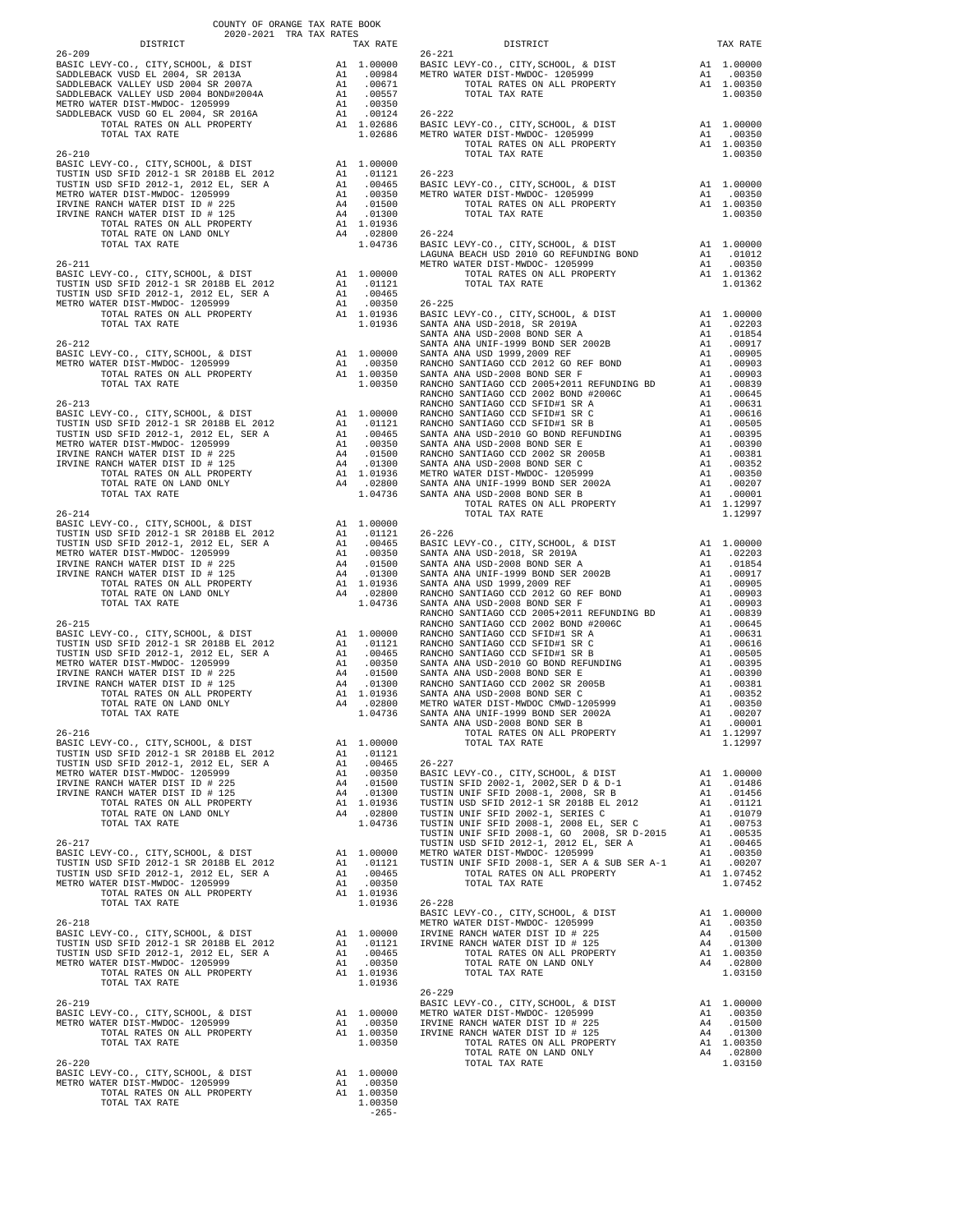| COUNTY OF ORANGE TAX RATE BOOK<br>2020-2021 TRA TAX RATES |          |            |          |
|-----------------------------------------------------------|----------|------------|----------|
| DISTRICT                                                  | TAX RATE | DISTRICT   | TAX RATE |
| $26 - 230$                                                |          | $26 - 241$ |          |
|                                                           |          |            |          |
| $26 - 231$                                                |          | $26 - 242$ |          |
|                                                           |          |            |          |
|                                                           |          |            |          |
|                                                           |          |            |          |
|                                                           |          |            |          |
|                                                           |          |            |          |
|                                                           |          |            |          |
|                                                           |          |            |          |
|                                                           |          |            |          |
|                                                           |          |            |          |
|                                                           |          |            |          |
|                                                           |          |            |          |
|                                                           |          |            |          |
|                                                           |          |            |          |
|                                                           |          |            |          |
|                                                           |          |            |          |
|                                                           |          |            |          |
|                                                           |          |            |          |
|                                                           |          |            |          |
|                                                           |          |            |          |
|                                                           |          |            |          |
|                                                           |          |            |          |
|                                                           |          |            |          |
|                                                           |          |            |          |
|                                                           |          |            |          |
|                                                           |          |            |          |
|                                                           |          |            |          |
|                                                           |          |            |          |
|                                                           |          |            |          |
|                                                           |          |            |          |
|                                                           |          |            |          |
|                                                           |          |            |          |
|                                                           |          |            |          |
|                                                           |          |            |          |
|                                                           |          |            |          |
|                                                           |          |            |          |
|                                                           |          |            |          |
|                                                           |          |            |          |
|                                                           |          |            |          |
|                                                           |          |            |          |
|                                                           |          |            |          |
|                                                           |          |            |          |
|                                                           |          |            |          |
|                                                           |          |            |          |
|                                                           |          |            |          |
|                                                           |          |            |          |
|                                                           |          |            |          |
|                                                           |          |            |          |
|                                                           |          |            |          |
|                                                           |          |            |          |
|                                                           |          |            |          |

| <b>DIGINICI</b>                                                                                                                                                                                                                                                                                              |                                                    | tuv v                                                                                                              |
|--------------------------------------------------------------------------------------------------------------------------------------------------------------------------------------------------------------------------------------------------------------------------------------------------------------|----------------------------------------------------|--------------------------------------------------------------------------------------------------------------------|
| Y-CO., CITY,SCHOOL, & DIST<br>ER DIST-MWDOC- 1205999<br>NCH WATER DIST-ID #212<br>NCH WATER DIST-ID #112<br>OTAL RATES ON ALL PROPERTY<br>OTAL RATES ON LAND ONLY<br>OTAL TAX RATE                                                                                                                           | A1<br>A4                                           | A1 1.000<br>.003<br>.048<br>1.01!<br>1.00: A1<br>44.06<br>$0.064$<br>1.06                                          |
| Y-CO., CITY, SCHOOL, & DIST<br>ER DIST-MWDOC- 1205999<br>NCH WATER DIST-ID #212<br>NCH WATER DIST-ID #112<br>OTAL RATES ON ALL PROPERTY<br>OTAL RATE ON LAND ONLY<br>OTAL TAX RATE                                                                                                                           | A1<br>A4                                           | A1 1.000<br>.003<br>.048<br>A4 .015<br>A1 1.003<br>A4 .064<br>$.064$<br>1.06                                       |
| Y-CO., CITY,SCHOOL, & DIST<br>ER DIST-MWDOC- 1205999<br>NCH WATER DIST ID # 225<br>NCH WATER DIST ID # 125<br>OTAL RATES ON ALL PROPERTY<br>OTAL RATE ON LAND ONLY<br>OTAL TAX RATE                                                                                                                          | A1<br>A4<br>A4                                     | A1 1.000<br>.003<br>.015<br>A4 .013<br>A1 1.003<br>.028<br>1.031                                                   |
| Y-CO., CITY, SCHOOL, & DIST<br>ER DIST-MWDOC- 1205999<br>OTAL RATES ON ALL PROPERTY<br>OTAL TAX RATE                                                                                                                                                                                                         | A1                                                 | 1.000<br>A1 .00:<br>A1 1.00:<br>1 00:<br>1.003                                                                     |
| Y-CO., CITY, SCHOOL, & DIST<br>ER DIST-MWDOC- 1205999<br>NCH WATER DIST ID # 225<br>NCH WATER DIST ID # 125<br>OTAL RATES ON ALL PROPERTY<br>OTAL RATE ON LAND ONLY<br>OTAL TAX RATE                                                                                                                         | A1<br>A4<br>A4                                     | A1 1.000<br>.003<br>.015<br>A4 .013<br>A1 1.003<br>.028<br>1.031                                                   |
| Y-CO., CITY, SCHOOL, & DIST<br>ER DIST-MWDOC- 1205999<br>OTAL RATES ON ALL PROPERTY<br>OTAL TAX RATE                                                                                                                                                                                                         | A1                                                 | A1 1.000<br>.003<br>A1 1.003<br>1.003                                                                              |
| Y-CO., CITY,SCHOOL, & DIST<br>ER DIST-MWDOC- 1205999<br>OTAL RATES ON ALL PROPERTY<br>OTAL TAX RATE                                                                                                                                                                                                          | $\mathtt{A1}$<br>A1                                | A1 1.000<br>.003<br>1.003<br>1.003                                                                                 |
| Y-CO., CITY,SCHOOL, & DIST<br>ER DIST-MWDOC- 1205999<br>NCH WATER DIST-ID #212<br>NCH WATER DIST-ID #112<br>OTAL RATES ON ALL PROPERTY<br>.<br>OTAL RATE ON LAND ONLY<br>OTAL TAX RATE                                                                                                                       | A1                                                 | A1 1.000<br>.003<br>A4 .048<br>A4 .01!<br>A1 1.003<br>A4 .064<br>.048<br>1.067                                     |
| Y-CO., CITY,SCHOOL, & DIST<br>K VUSD EL 2004, SR 2013A<br>K VALLEY USD 2004 SR 2007A<br>K VALLEY USD 2004 BOND#2004A<br>ER DIST-MWDOC- 1205999<br>K VUSD GO EL 2004, SR 2016A<br>NCH WATER DIST ID # 225<br>NCH WATER DIST ID # 125<br>OTAL RATES ON ALL PROPERTY<br>OTAL RATE ON LAND ONLY<br>OTAL TAX RATE | A4                                                 | A1 1.000<br>A1 .009<br>A1 .009<br>A1 .001<br>A1 .001<br>A1 .001<br>14.019<br>113. A4.<br>A1 1.026<br>.028<br>1.054 |
| Y-CO., CITY,SCHOOL, & DIST<br>K VUSD EL 2004, SR 2013A<br>K VALLEY USD 2004 SR 2007A<br>K VALLEY USD 2004 BOND#2004A<br>ER DIST-MWDOC- 1205999<br>K VUSD GO EL 2004, SR 2016A<br>NCH WATER DIST-ID #212<br>NCH WATER DIST-ID #112<br>OTAL RATES ON ALL PROPERTY<br>OTAL RATE ON LAND ONLY<br>OTAL TAX RATE   | A1<br>A1<br>A1<br>A1<br>A1<br>A1<br>A4<br>A4<br>A4 | 1.000<br>.009<br>.006<br>.005<br>.003<br>.001<br>.048<br>.015<br>A1 1.026<br>.064<br>1.091                         |
| Y-CO., CITY, SCHOOL, & DIST<br>K VUSD EL 2004, SR 2013A<br>K VALLEY USD 2004 SR 2007A<br>K VALLEY USD 2004 BOND#2004A<br>ER DIST-MWDOC- 1205999<br>K VUSD GO EL 2004, SR 2016A<br>NCH WATER DIST-ID #212<br>NCH WATER DIST-ID #112<br>OTAL RATES ON ALL PROPERTY<br>OTAL RATE ON LAND ONLY<br>OTAL TAX RATE  | A1<br>A1<br>A1<br>A1<br>A1<br>A1<br>A4<br>A4       | 1.000<br>.009<br>.006<br>.005<br>.003<br>.001<br>.048<br>.015<br>A4 .01!<br>A1 1.026<br>.064<br>1 091              |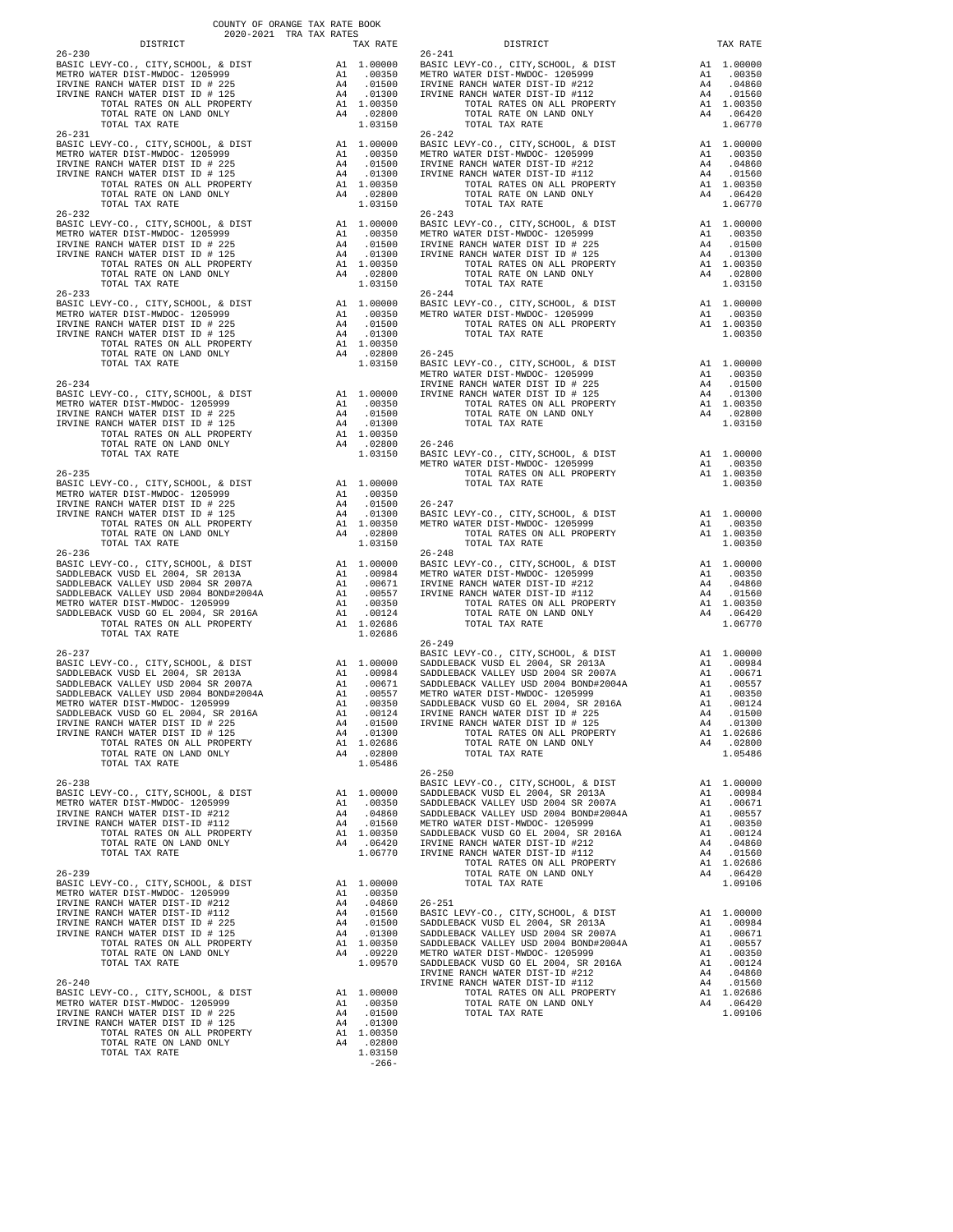| COUNTY OF ORANGE TAX RATE BOOK<br>2020-2021 TRA TAX RATES<br>$\begin{minipage}{.4\linewidth} \begin{tabular}{lcccccc} \textbf{1-AX RATE} & \textbf{1-X} & \textbf{1-X} & \textbf{1-X} & \textbf{1-X} & \textbf{1-X} & \textbf{1-X} & \textbf{1-X} & \textbf{1-X} & \textbf{1-X} & \textbf{1-X} & \textbf{1-X} & \textbf{1-X} & \textbf{1-X} & \textbf{1-X} & \textbf{1-X} & \textbf{1-X} & \textbf{1-X} & \textbf{1-X} & \textbf{1-X} & \textbf{1-X} & \textbf{1-X} & \textbf{1-X} & \textbf{1-X} & \textbf$ |  |  |
|--------------------------------------------------------------------------------------------------------------------------------------------------------------------------------------------------------------------------------------------------------------------------------------------------------------------------------------------------------------------------------------------------------------------------------------------------------------------------------------------------------------|--|--|
|                                                                                                                                                                                                                                                                                                                                                                                                                                                                                                              |  |  |
|                                                                                                                                                                                                                                                                                                                                                                                                                                                                                                              |  |  |
|                                                                                                                                                                                                                                                                                                                                                                                                                                                                                                              |  |  |
|                                                                                                                                                                                                                                                                                                                                                                                                                                                                                                              |  |  |
|                                                                                                                                                                                                                                                                                                                                                                                                                                                                                                              |  |  |
|                                                                                                                                                                                                                                                                                                                                                                                                                                                                                                              |  |  |
|                                                                                                                                                                                                                                                                                                                                                                                                                                                                                                              |  |  |
|                                                                                                                                                                                                                                                                                                                                                                                                                                                                                                              |  |  |
|                                                                                                                                                                                                                                                                                                                                                                                                                                                                                                              |  |  |
|                                                                                                                                                                                                                                                                                                                                                                                                                                                                                                              |  |  |
|                                                                                                                                                                                                                                                                                                                                                                                                                                                                                                              |  |  |
|                                                                                                                                                                                                                                                                                                                                                                                                                                                                                                              |  |  |
|                                                                                                                                                                                                                                                                                                                                                                                                                                                                                                              |  |  |
|                                                                                                                                                                                                                                                                                                                                                                                                                                                                                                              |  |  |
|                                                                                                                                                                                                                                                                                                                                                                                                                                                                                                              |  |  |
|                                                                                                                                                                                                                                                                                                                                                                                                                                                                                                              |  |  |
|                                                                                                                                                                                                                                                                                                                                                                                                                                                                                                              |  |  |
|                                                                                                                                                                                                                                                                                                                                                                                                                                                                                                              |  |  |
|                                                                                                                                                                                                                                                                                                                                                                                                                                                                                                              |  |  |
|                                                                                                                                                                                                                                                                                                                                                                                                                                                                                                              |  |  |
|                                                                                                                                                                                                                                                                                                                                                                                                                                                                                                              |  |  |
|                                                                                                                                                                                                                                                                                                                                                                                                                                                                                                              |  |  |
|                                                                                                                                                                                                                                                                                                                                                                                                                                                                                                              |  |  |
|                                                                                                                                                                                                                                                                                                                                                                                                                                                                                                              |  |  |
|                                                                                                                                                                                                                                                                                                                                                                                                                                                                                                              |  |  |
|                                                                                                                                                                                                                                                                                                                                                                                                                                                                                                              |  |  |
|                                                                                                                                                                                                                                                                                                                                                                                                                                                                                                              |  |  |
|                                                                                                                                                                                                                                                                                                                                                                                                                                                                                                              |  |  |
|                                                                                                                                                                                                                                                                                                                                                                                                                                                                                                              |  |  |
|                                                                                                                                                                                                                                                                                                                                                                                                                                                                                                              |  |  |
|                                                                                                                                                                                                                                                                                                                                                                                                                                                                                                              |  |  |
|                                                                                                                                                                                                                                                                                                                                                                                                                                                                                                              |  |  |
|                                                                                                                                                                                                                                                                                                                                                                                                                                                                                                              |  |  |
|                                                                                                                                                                                                                                                                                                                                                                                                                                                                                                              |  |  |
|                                                                                                                                                                                                                                                                                                                                                                                                                                                                                                              |  |  |
|                                                                                                                                                                                                                                                                                                                                                                                                                                                                                                              |  |  |
|                                                                                                                                                                                                                                                                                                                                                                                                                                                                                                              |  |  |
|                                                                                                                                                                                                                                                                                                                                                                                                                                                                                                              |  |  |
|                                                                                                                                                                                                                                                                                                                                                                                                                                                                                                              |  |  |
|                                                                                                                                                                                                                                                                                                                                                                                                                                                                                                              |  |  |
|                                                                                                                                                                                                                                                                                                                                                                                                                                                                                                              |  |  |
|                                                                                                                                                                                                                                                                                                                                                                                                                                                                                                              |  |  |
|                                                                                                                                                                                                                                                                                                                                                                                                                                                                                                              |  |  |
|                                                                                                                                                                                                                                                                                                                                                                                                                                                                                                              |  |  |
|                                                                                                                                                                                                                                                                                                                                                                                                                                                                                                              |  |  |
|                                                                                                                                                                                                                                                                                                                                                                                                                                                                                                              |  |  |
|                                                                                                                                                                                                                                                                                                                                                                                                                                                                                                              |  |  |
|                                                                                                                                                                                                                                                                                                                                                                                                                                                                                                              |  |  |
|                                                                                                                                                                                                                                                                                                                                                                                                                                                                                                              |  |  |
|                                                                                                                                                                                                                                                                                                                                                                                                                                                                                                              |  |  |
|                                                                                                                                                                                                                                                                                                                                                                                                                                                                                                              |  |  |
|                                                                                                                                                                                                                                                                                                                                                                                                                                                                                                              |  |  |
|                                                                                                                                                                                                                                                                                                                                                                                                                                                                                                              |  |  |
|                                                                                                                                                                                                                                                                                                                                                                                                                                                                                                              |  |  |
|                                                                                                                                                                                                                                                                                                                                                                                                                                                                                                              |  |  |
|                                                                                                                                                                                                                                                                                                                                                                                                                                                                                                              |  |  |
|                                                                                                                                                                                                                                                                                                                                                                                                                                                                                                              |  |  |
|                                                                                                                                                                                                                                                                                                                                                                                                                                                                                                              |  |  |
|                                                                                                                                                                                                                                                                                                                                                                                                                                                                                                              |  |  |
|                                                                                                                                                                                                                                                                                                                                                                                                                                                                                                              |  |  |
|                                                                                                                                                                                                                                                                                                                                                                                                                                                                                                              |  |  |
|                                                                                                                                                                                                                                                                                                                                                                                                                                                                                                              |  |  |
|                                                                                                                                                                                                                                                                                                                                                                                                                                                                                                              |  |  |
|                                                                                                                                                                                                                                                                                                                                                                                                                                                                                                              |  |  |
|                                                                                                                                                                                                                                                                                                                                                                                                                                                                                                              |  |  |
|                                                                                                                                                                                                                                                                                                                                                                                                                                                                                                              |  |  |
|                                                                                                                                                                                                                                                                                                                                                                                                                                                                                                              |  |  |
|                                                                                                                                                                                                                                                                                                                                                                                                                                                                                                              |  |  |
|                                                                                                                                                                                                                                                                                                                                                                                                                                                                                                              |  |  |
|                                                                                                                                                                                                                                                                                                                                                                                                                                                                                                              |  |  |
|                                                                                                                                                                                                                                                                                                                                                                                                                                                                                                              |  |  |
|                                                                                                                                                                                                                                                                                                                                                                                                                                                                                                              |  |  |
|                                                                                                                                                                                                                                                                                                                                                                                                                                                                                                              |  |  |
|                                                                                                                                                                                                                                                                                                                                                                                                                                                                                                              |  |  |
|                                                                                                                                                                                                                                                                                                                                                                                                                                                                                                              |  |  |
|                                                                                                                                                                                                                                                                                                                                                                                                                                                                                                              |  |  |

-267-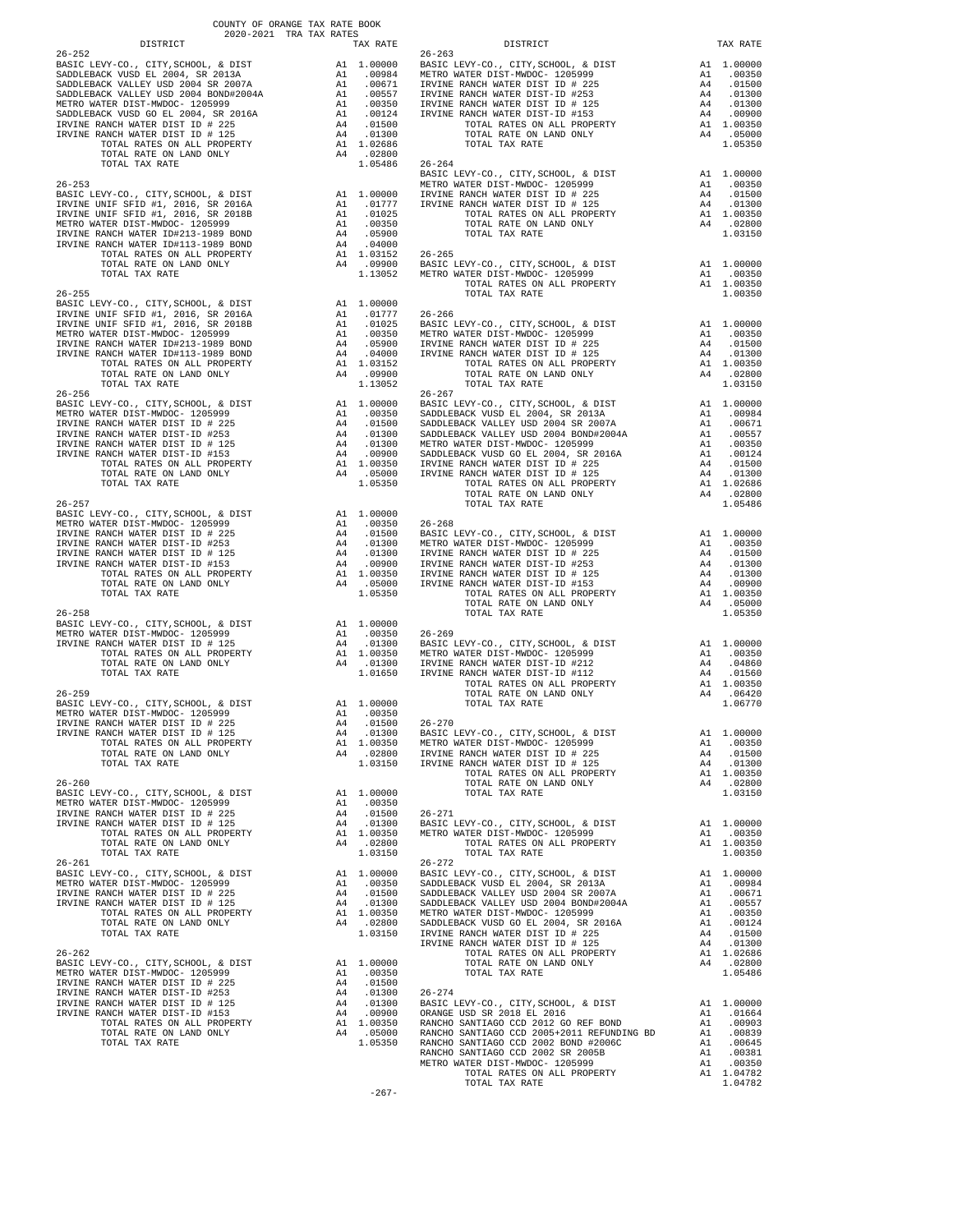| COUNTY OF ORANGE TAX RATE BOOK<br>2020-2021 TRA TAX RATES<br>DISTRICT TAX RA                                                                                                                                                                                                                                                                                                                                                                                             |  |  |
|--------------------------------------------------------------------------------------------------------------------------------------------------------------------------------------------------------------------------------------------------------------------------------------------------------------------------------------------------------------------------------------------------------------------------------------------------------------------------|--|--|
|                                                                                                                                                                                                                                                                                                                                                                                                                                                                          |  |  |
|                                                                                                                                                                                                                                                                                                                                                                                                                                                                          |  |  |
|                                                                                                                                                                                                                                                                                                                                                                                                                                                                          |  |  |
|                                                                                                                                                                                                                                                                                                                                                                                                                                                                          |  |  |
|                                                                                                                                                                                                                                                                                                                                                                                                                                                                          |  |  |
|                                                                                                                                                                                                                                                                                                                                                                                                                                                                          |  |  |
|                                                                                                                                                                                                                                                                                                                                                                                                                                                                          |  |  |
|                                                                                                                                                                                                                                                                                                                                                                                                                                                                          |  |  |
| $26 - 276$                                                                                                                                                                                                                                                                                                                                                                                                                                                               |  |  |
|                                                                                                                                                                                                                                                                                                                                                                                                                                                                          |  |  |
|                                                                                                                                                                                                                                                                                                                                                                                                                                                                          |  |  |
|                                                                                                                                                                                                                                                                                                                                                                                                                                                                          |  |  |
|                                                                                                                                                                                                                                                                                                                                                                                                                                                                          |  |  |
|                                                                                                                                                                                                                                                                                                                                                                                                                                                                          |  |  |
|                                                                                                                                                                                                                                                                                                                                                                                                                                                                          |  |  |
|                                                                                                                                                                                                                                                                                                                                                                                                                                                                          |  |  |
|                                                                                                                                                                                                                                                                                                                                                                                                                                                                          |  |  |
|                                                                                                                                                                                                                                                                                                                                                                                                                                                                          |  |  |
| $\begin{tabular}{l cccc} TOTAL RATES ON ALL PROPERTIES26-278RSET LEVY-CO, CITY, SCHOOL, & DISTRSET CO. LUTY, SCHOOL, & DISTRIST-MWDOC-1205999METRO WATES ONIST-MWDOC-120599926-27926-27026-27026-27026-27126-2712707L TX RATES ON ALL PROPERTV2707L TX RATES ON ALL PROPERTV2707L TX RATES ON ALL PROPERTV2707L TX RATES ON$                                                                                                                                             |  |  |
|                                                                                                                                                                                                                                                                                                                                                                                                                                                                          |  |  |
|                                                                                                                                                                                                                                                                                                                                                                                                                                                                          |  |  |
|                                                                                                                                                                                                                                                                                                                                                                                                                                                                          |  |  |
|                                                                                                                                                                                                                                                                                                                                                                                                                                                                          |  |  |
|                                                                                                                                                                                                                                                                                                                                                                                                                                                                          |  |  |
|                                                                                                                                                                                                                                                                                                                                                                                                                                                                          |  |  |
|                                                                                                                                                                                                                                                                                                                                                                                                                                                                          |  |  |
|                                                                                                                                                                                                                                                                                                                                                                                                                                                                          |  |  |
|                                                                                                                                                                                                                                                                                                                                                                                                                                                                          |  |  |
|                                                                                                                                                                                                                                                                                                                                                                                                                                                                          |  |  |
|                                                                                                                                                                                                                                                                                                                                                                                                                                                                          |  |  |
|                                                                                                                                                                                                                                                                                                                                                                                                                                                                          |  |  |
|                                                                                                                                                                                                                                                                                                                                                                                                                                                                          |  |  |
|                                                                                                                                                                                                                                                                                                                                                                                                                                                                          |  |  |
|                                                                                                                                                                                                                                                                                                                                                                                                                                                                          |  |  |
|                                                                                                                                                                                                                                                                                                                                                                                                                                                                          |  |  |
|                                                                                                                                                                                                                                                                                                                                                                                                                                                                          |  |  |
|                                                                                                                                                                                                                                                                                                                                                                                                                                                                          |  |  |
|                                                                                                                                                                                                                                                                                                                                                                                                                                                                          |  |  |
|                                                                                                                                                                                                                                                                                                                                                                                                                                                                          |  |  |
|                                                                                                                                                                                                                                                                                                                                                                                                                                                                          |  |  |
|                                                                                                                                                                                                                                                                                                                                                                                                                                                                          |  |  |
|                                                                                                                                                                                                                                                                                                                                                                                                                                                                          |  |  |
|                                                                                                                                                                                                                                                                                                                                                                                                                                                                          |  |  |
|                                                                                                                                                                                                                                                                                                                                                                                                                                                                          |  |  |
|                                                                                                                                                                                                                                                                                                                                                                                                                                                                          |  |  |
|                                                                                                                                                                                                                                                                                                                                                                                                                                                                          |  |  |
|                                                                                                                                                                                                                                                                                                                                                                                                                                                                          |  |  |
|                                                                                                                                                                                                                                                                                                                                                                                                                                                                          |  |  |
| $\begin{tabular}{lllllllllllll} & & & & & & & 26-296 & & \\ 26-284 & \text{BASE } \text{LEVY} - \text{CO.}, \text{ CITY}, \text{SCHOOL}, \text{ & DIST} & \text{RIST} & \text{RIST} & \text{RIST} & \\ & & & & & & & \\ \text{BASE } \text{LEVY} - \text{CO.}, \text{ CITY}, \text{SCHOOL}, \text{ & DIST} & \text{RIST} & \text{METRO } \text{MATER } \text{DIST} & \text{MIST} & \text{RIST} & \\ \text{METRO } \text{MATE} & \text{DIST} & \text{METRO } \text{MATE}$ |  |  |
|                                                                                                                                                                                                                                                                                                                                                                                                                                                                          |  |  |
|                                                                                                                                                                                                                                                                                                                                                                                                                                                                          |  |  |
|                                                                                                                                                                                                                                                                                                                                                                                                                                                                          |  |  |
|                                                                                                                                                                                                                                                                                                                                                                                                                                                                          |  |  |
|                                                                                                                                                                                                                                                                                                                                                                                                                                                                          |  |  |
|                                                                                                                                                                                                                                                                                                                                                                                                                                                                          |  |  |
|                                                                                                                                                                                                                                                                                                                                                                                                                                                                          |  |  |
|                                                                                                                                                                                                                                                                                                                                                                                                                                                                          |  |  |
|                                                                                                                                                                                                                                                                                                                                                                                                                                                                          |  |  |
|                                                                                                                                                                                                                                                                                                                                                                                                                                                                          |  |  |
|                                                                                                                                                                                                                                                                                                                                                                                                                                                                          |  |  |
|                                                                                                                                                                                                                                                                                                                                                                                                                                                                          |  |  |
|                                                                                                                                                                                                                                                                                                                                                                                                                                                                          |  |  |
|                                                                                                                                                                                                                                                                                                                                                                                                                                                                          |  |  |
|                                                                                                                                                                                                                                                                                                                                                                                                                                                                          |  |  |
|                                                                                                                                                                                                                                                                                                                                                                                                                                                                          |  |  |
|                                                                                                                                                                                                                                                                                                                                                                                                                                                                          |  |  |
|                                                                                                                                                                                                                                                                                                                                                                                                                                                                          |  |  |
|                                                                                                                                                                                                                                                                                                                                                                                                                                                                          |  |  |
|                                                                                                                                                                                                                                                                                                                                                                                                                                                                          |  |  |
|                                                                                                                                                                                                                                                                                                                                                                                                                                                                          |  |  |
|                                                                                                                                                                                                                                                                                                                                                                                                                                                                          |  |  |
|                                                                                                                                                                                                                                                                                                                                                                                                                                                                          |  |  |
|                                                                                                                                                                                                                                                                                                                                                                                                                                                                          |  |  |
|                                                                                                                                                                                                                                                                                                                                                                                                                                                                          |  |  |
|                                                                                                                                                                                                                                                                                                                                                                                                                                                                          |  |  |
| $\begin{tabular}{l c c c c c} \hline \texttt{TOTL} \texttt{RATE} & \texttt{N1.0000} & \texttt{26-280} & \texttt{1.0000} & \texttt{26-280} & \texttt{1.0000} & \texttt{26-280} & \texttt{1.0000} & \texttt{1.0000} & \texttt{1.0000} & \texttt{1.0000} & \texttt{1.0000} & \texttt{1.0000} & \texttt{1.0000} & \texttt{1.0000} & \texttt{1.0000} & \texttt$                                                                                                               |  |  |
|                                                                                                                                                                                                                                                                                                                                                                                                                                                                          |  |  |
|                                                                                                                                                                                                                                                                                                                                                                                                                                                                          |  |  |
|                                                                                                                                                                                                                                                                                                                                                                                                                                                                          |  |  |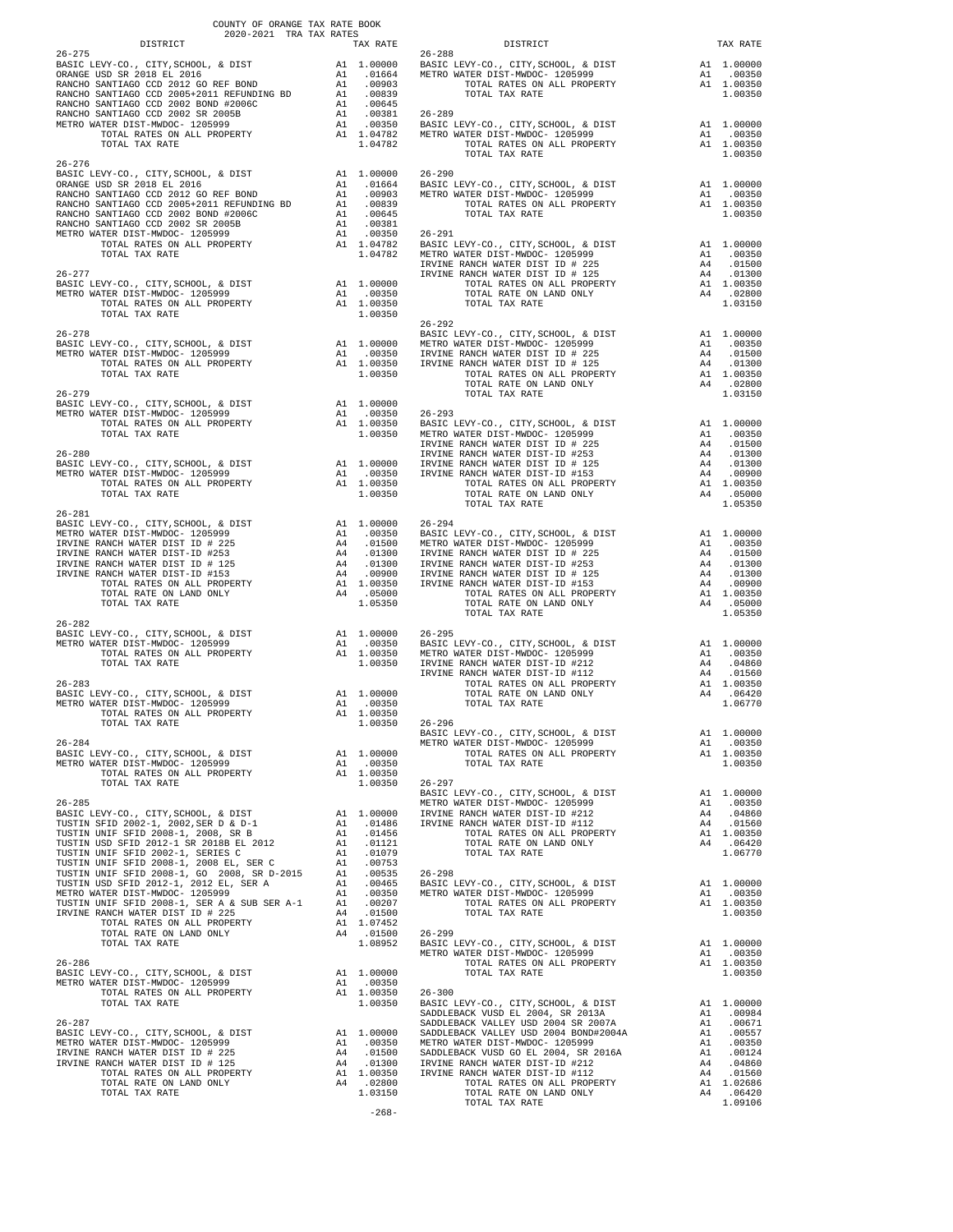| $\begin{minipage}{.4\linewidth} \begin{tabular}{lcccccc} & & & & & \\ & & & & & \\ \hline 2020-2021 & TRA TAX RATES \\ \end{tabular}$<br>DISTRICT |  |                             |          |
|---------------------------------------------------------------------------------------------------------------------------------------------------|--|-----------------------------|----------|
| $26 - 301$                                                                                                                                        |  | TAX RATE 26-312<br>DISTRICT | TAX RATE |
|                                                                                                                                                   |  |                             |          |
|                                                                                                                                                   |  |                             |          |
|                                                                                                                                                   |  |                             |          |
|                                                                                                                                                   |  |                             |          |
|                                                                                                                                                   |  |                             |          |
| $26 - 302$                                                                                                                                        |  |                             |          |
|                                                                                                                                                   |  |                             |          |
|                                                                                                                                                   |  |                             |          |
|                                                                                                                                                   |  |                             |          |
|                                                                                                                                                   |  |                             |          |
|                                                                                                                                                   |  |                             |          |
|                                                                                                                                                   |  |                             |          |
|                                                                                                                                                   |  |                             |          |
|                                                                                                                                                   |  |                             |          |
|                                                                                                                                                   |  |                             |          |
|                                                                                                                                                   |  |                             |          |
|                                                                                                                                                   |  |                             |          |
|                                                                                                                                                   |  |                             |          |
|                                                                                                                                                   |  |                             |          |
|                                                                                                                                                   |  |                             |          |
|                                                                                                                                                   |  |                             |          |
|                                                                                                                                                   |  |                             |          |
|                                                                                                                                                   |  |                             |          |
|                                                                                                                                                   |  |                             |          |
|                                                                                                                                                   |  |                             |          |
|                                                                                                                                                   |  |                             |          |
|                                                                                                                                                   |  |                             |          |
|                                                                                                                                                   |  |                             |          |
|                                                                                                                                                   |  |                             |          |
|                                                                                                                                                   |  |                             |          |
|                                                                                                                                                   |  |                             |          |
|                                                                                                                                                   |  |                             |          |
|                                                                                                                                                   |  |                             |          |
|                                                                                                                                                   |  |                             |          |
|                                                                                                                                                   |  |                             |          |
|                                                                                                                                                   |  |                             |          |
|                                                                                                                                                   |  |                             |          |
|                                                                                                                                                   |  |                             |          |
|                                                                                                                                                   |  | $26 - 318$                  |          |
|                                                                                                                                                   |  |                             |          |
|                                                                                                                                                   |  |                             |          |
|                                                                                                                                                   |  |                             |          |
|                                                                                                                                                   |  |                             |          |
|                                                                                                                                                   |  |                             |          |
|                                                                                                                                                   |  |                             |          |
| $26 - 308$                                                                                                                                        |  |                             |          |
|                                                                                                                                                   |  |                             |          |
|                                                                                                                                                   |  |                             |          |
|                                                                                                                                                   |  |                             |          |
|                                                                                                                                                   |  |                             |          |
|                                                                                                                                                   |  |                             |          |
|                                                                                                                                                   |  |                             |          |
|                                                                                                                                                   |  |                             |          |
|                                                                                                                                                   |  |                             |          |
|                                                                                                                                                   |  |                             |          |
|                                                                                                                                                   |  |                             |          |
|                                                                                                                                                   |  |                             |          |
|                                                                                                                                                   |  |                             |          |
|                                                                                                                                                   |  |                             |          |
|                                                                                                                                                   |  |                             |          |
|                                                                                                                                                   |  |                             |          |
|                                                                                                                                                   |  |                             |          |
|                                                                                                                                                   |  |                             |          |
|                                                                                                                                                   |  |                             |          |
|                                                                                                                                                   |  |                             |          |
|                                                                                                                                                   |  |                             |          |
|                                                                                                                                                   |  |                             |          |
|                                                                                                                                                   |  |                             |          |
|                                                                                                                                                   |  |                             |          |
|                                                                                                                                                   |  |                             |          |
|                                                                                                                                                   |  |                             |          |
|                                                                                                                                                   |  |                             |          |
|                                                                                                                                                   |  |                             |          |

-269-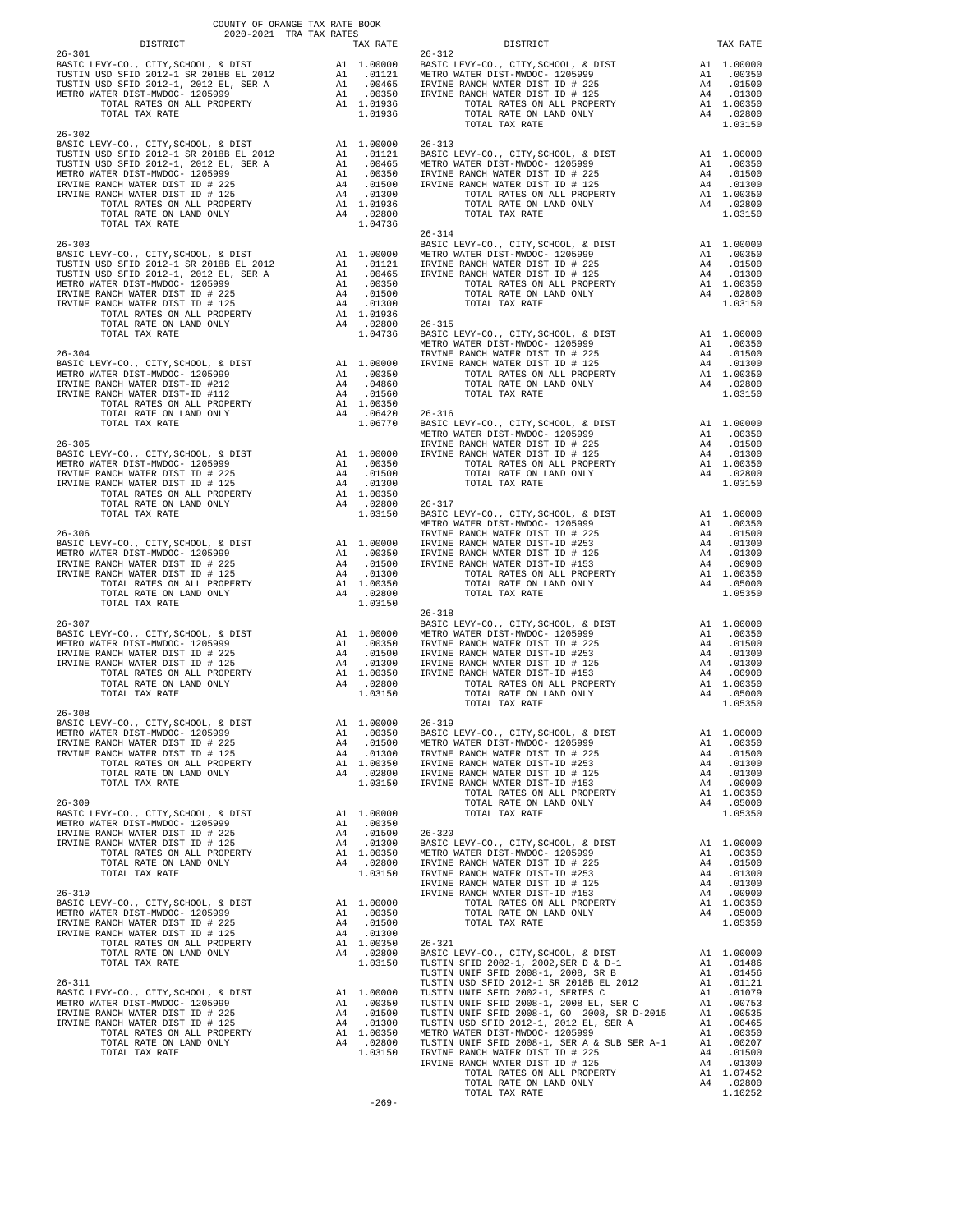| $\begin{minipage}{.4\linewidth} \begin{tabular}{lcccc} \textbf{0.1} & & & & & \\ \textbf{0.2} & & & & & \\ \textbf{1.3} & & & & & \\ \textbf{2.3} & & & & & \\ \textbf{3.4} & & & & & \\ \textbf{3.5} & & & & & \\ \textbf{1.6} & & & & & \\ \textbf{2.7} & & & & & \\ \textbf{3.8} & & & & & \\ \textbf{4.9} & & & & & \\ \textbf{5.1} & & & & & \\ \textbf{6.1} & & & & & \\ \textbf{7.1} & & & & & \\ \textbf{8.2} & & & & & \\ \textbf$ |         |                                    |          |
|---------------------------------------------------------------------------------------------------------------------------------------------------------------------------------------------------------------------------------------------------------------------------------------------------------------------------------------------------------------------------------------------------------------------------------------------|---------|------------------------------------|----------|
| $26 - 322$                                                                                                                                                                                                                                                                                                                                                                                                                                  |         | TAX RATE<br>DISTRICT<br>$26 - 332$ | TAX RATE |
|                                                                                                                                                                                                                                                                                                                                                                                                                                             |         |                                    |          |
|                                                                                                                                                                                                                                                                                                                                                                                                                                             |         |                                    |          |
|                                                                                                                                                                                                                                                                                                                                                                                                                                             |         |                                    |          |
|                                                                                                                                                                                                                                                                                                                                                                                                                                             |         |                                    |          |
|                                                                                                                                                                                                                                                                                                                                                                                                                                             |         |                                    |          |
|                                                                                                                                                                                                                                                                                                                                                                                                                                             |         |                                    |          |
|                                                                                                                                                                                                                                                                                                                                                                                                                                             |         |                                    |          |
|                                                                                                                                                                                                                                                                                                                                                                                                                                             |         |                                    |          |
|                                                                                                                                                                                                                                                                                                                                                                                                                                             |         |                                    |          |
|                                                                                                                                                                                                                                                                                                                                                                                                                                             |         |                                    |          |
|                                                                                                                                                                                                                                                                                                                                                                                                                                             |         |                                    |          |
|                                                                                                                                                                                                                                                                                                                                                                                                                                             |         |                                    |          |
|                                                                                                                                                                                                                                                                                                                                                                                                                                             |         |                                    |          |
|                                                                                                                                                                                                                                                                                                                                                                                                                                             |         |                                    |          |
|                                                                                                                                                                                                                                                                                                                                                                                                                                             |         |                                    |          |
|                                                                                                                                                                                                                                                                                                                                                                                                                                             |         |                                    |          |
|                                                                                                                                                                                                                                                                                                                                                                                                                                             |         |                                    |          |
|                                                                                                                                                                                                                                                                                                                                                                                                                                             |         |                                    |          |
|                                                                                                                                                                                                                                                                                                                                                                                                                                             |         |                                    |          |
|                                                                                                                                                                                                                                                                                                                                                                                                                                             |         |                                    |          |
|                                                                                                                                                                                                                                                                                                                                                                                                                                             |         |                                    |          |
|                                                                                                                                                                                                                                                                                                                                                                                                                                             |         |                                    |          |
|                                                                                                                                                                                                                                                                                                                                                                                                                                             |         |                                    |          |
|                                                                                                                                                                                                                                                                                                                                                                                                                                             |         |                                    |          |
|                                                                                                                                                                                                                                                                                                                                                                                                                                             |         |                                    |          |
|                                                                                                                                                                                                                                                                                                                                                                                                                                             |         |                                    |          |
|                                                                                                                                                                                                                                                                                                                                                                                                                                             |         |                                    |          |
|                                                                                                                                                                                                                                                                                                                                                                                                                                             |         |                                    |          |
|                                                                                                                                                                                                                                                                                                                                                                                                                                             |         |                                    |          |
|                                                                                                                                                                                                                                                                                                                                                                                                                                             |         |                                    |          |
|                                                                                                                                                                                                                                                                                                                                                                                                                                             |         |                                    |          |
|                                                                                                                                                                                                                                                                                                                                                                                                                                             |         |                                    |          |
|                                                                                                                                                                                                                                                                                                                                                                                                                                             |         |                                    |          |
|                                                                                                                                                                                                                                                                                                                                                                                                                                             |         |                                    |          |
|                                                                                                                                                                                                                                                                                                                                                                                                                                             |         |                                    |          |
|                                                                                                                                                                                                                                                                                                                                                                                                                                             |         |                                    |          |
|                                                                                                                                                                                                                                                                                                                                                                                                                                             |         |                                    |          |
|                                                                                                                                                                                                                                                                                                                                                                                                                                             |         |                                    |          |
|                                                                                                                                                                                                                                                                                                                                                                                                                                             |         |                                    |          |
|                                                                                                                                                                                                                                                                                                                                                                                                                                             |         |                                    |          |
|                                                                                                                                                                                                                                                                                                                                                                                                                                             |         |                                    |          |
|                                                                                                                                                                                                                                                                                                                                                                                                                                             |         |                                    |          |
|                                                                                                                                                                                                                                                                                                                                                                                                                                             |         |                                    |          |
|                                                                                                                                                                                                                                                                                                                                                                                                                                             |         |                                    |          |
|                                                                                                                                                                                                                                                                                                                                                                                                                                             |         |                                    |          |
|                                                                                                                                                                                                                                                                                                                                                                                                                                             |         |                                    |          |
|                                                                                                                                                                                                                                                                                                                                                                                                                                             |         |                                    |          |
|                                                                                                                                                                                                                                                                                                                                                                                                                                             |         |                                    |          |
|                                                                                                                                                                                                                                                                                                                                                                                                                                             |         |                                    |          |
| TOTAL RATE ON LAND ONLY $\begin{array}{cccc} \tt A4 & .02800 \\ \tt I.04736 \end{array}$ TOTAL TAX RATE                                                                                                                                                                                                                                                                                                                                     |         |                                    | 1.05350  |
| TOTAL TAX RATE                                                                                                                                                                                                                                                                                                                                                                                                                              | 1.04736 | $26 - 338$                         |          |
|                                                                                                                                                                                                                                                                                                                                                                                                                                             |         |                                    |          |
|                                                                                                                                                                                                                                                                                                                                                                                                                                             |         |                                    |          |
|                                                                                                                                                                                                                                                                                                                                                                                                                                             |         |                                    |          |
|                                                                                                                                                                                                                                                                                                                                                                                                                                             |         |                                    |          |
|                                                                                                                                                                                                                                                                                                                                                                                                                                             |         |                                    |          |
|                                                                                                                                                                                                                                                                                                                                                                                                                                             |         |                                    |          |
|                                                                                                                                                                                                                                                                                                                                                                                                                                             |         |                                    |          |
| $26 - 330$                                                                                                                                                                                                                                                                                                                                                                                                                                  |         |                                    |          |
|                                                                                                                                                                                                                                                                                                                                                                                                                                             |         |                                    |          |
|                                                                                                                                                                                                                                                                                                                                                                                                                                             |         |                                    |          |
|                                                                                                                                                                                                                                                                                                                                                                                                                                             |         |                                    |          |
|                                                                                                                                                                                                                                                                                                                                                                                                                                             |         |                                    |          |
|                                                                                                                                                                                                                                                                                                                                                                                                                                             |         |                                    |          |
|                                                                                                                                                                                                                                                                                                                                                                                                                                             |         |                                    |          |
|                                                                                                                                                                                                                                                                                                                                                                                                                                             |         |                                    |          |
|                                                                                                                                                                                                                                                                                                                                                                                                                                             |         |                                    |          |
|                                                                                                                                                                                                                                                                                                                                                                                                                                             |         |                                    |          |
|                                                                                                                                                                                                                                                                                                                                                                                                                                             |         |                                    |          |
|                                                                                                                                                                                                                                                                                                                                                                                                                                             |         |                                    |          |
|                                                                                                                                                                                                                                                                                                                                                                                                                                             |         |                                    |          |
|                                                                                                                                                                                                                                                                                                                                                                                                                                             |         |                                    |          |
|                                                                                                                                                                                                                                                                                                                                                                                                                                             |         |                                    |          |
|                                                                                                                                                                                                                                                                                                                                                                                                                                             |         |                                    |          |
|                                                                                                                                                                                                                                                                                                                                                                                                                                             |         |                                    |          |
|                                                                                                                                                                                                                                                                                                                                                                                                                                             |         |                                    |          |
|                                                                                                                                                                                                                                                                                                                                                                                                                                             |         |                                    |          |
|                                                                                                                                                                                                                                                                                                                                                                                                                                             |         |                                    |          |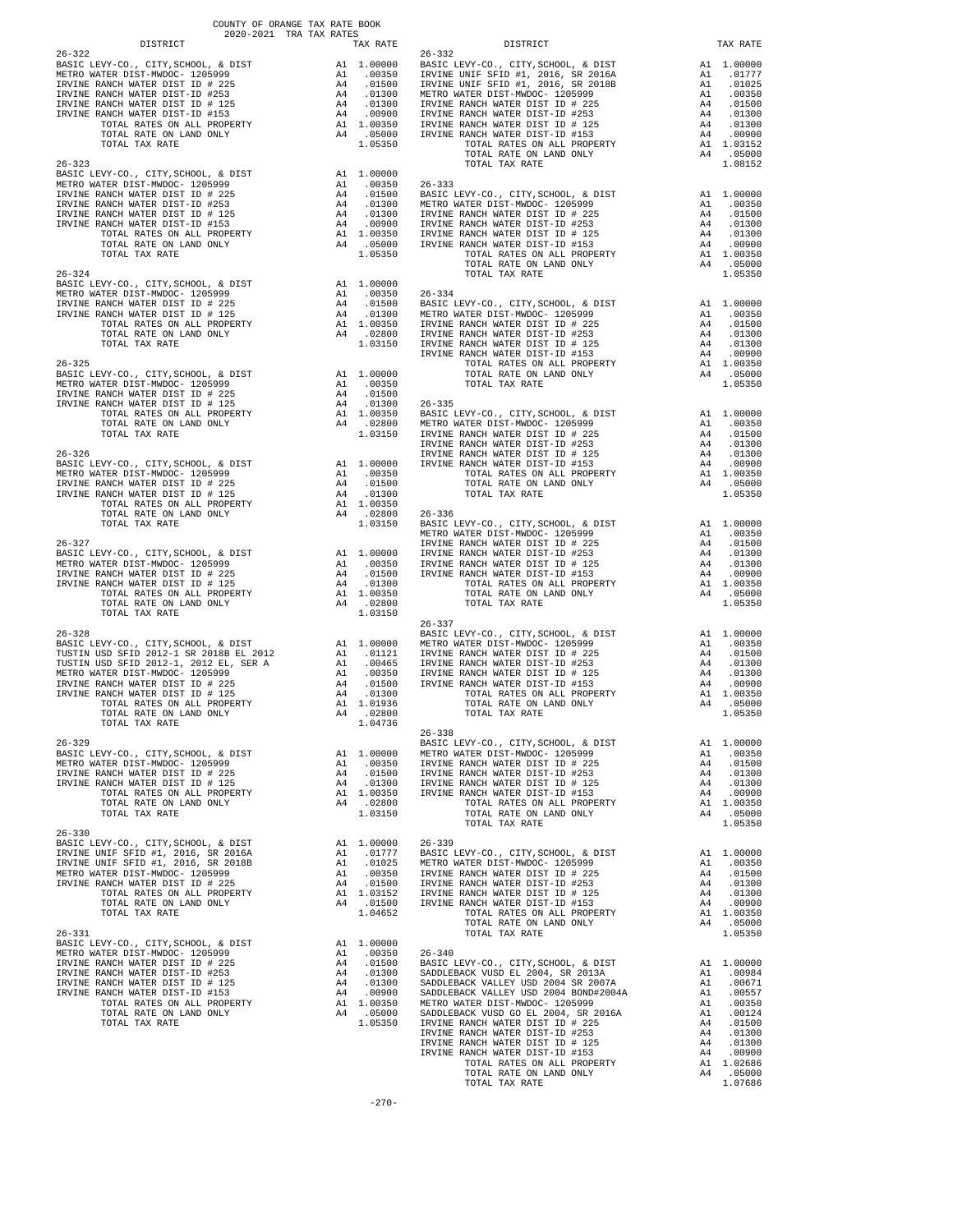| COUNTY OF ORANGE TAX RATE BOOK<br>2020-2021 TRA TAX RATES                                                                                                                                                                         |          |            |          |
|-----------------------------------------------------------------------------------------------------------------------------------------------------------------------------------------------------------------------------------|----------|------------|----------|
| DISTRICT                                                                                                                                                                                                                          | TAX RATE | DISTRICT   | TAX RATE |
|                                                                                                                                                                                                                                   |          | $26 - 350$ |          |
|                                                                                                                                                                                                                                   |          |            |          |
|                                                                                                                                                                                                                                   |          |            |          |
|                                                                                                                                                                                                                                   |          |            |          |
|                                                                                                                                                                                                                                   |          |            |          |
|                                                                                                                                                                                                                                   |          |            |          |
|                                                                                                                                                                                                                                   |          |            |          |
|                                                                                                                                                                                                                                   |          |            |          |
|                                                                                                                                                                                                                                   |          |            |          |
|                                                                                                                                                                                                                                   |          |            |          |
|                                                                                                                                                                                                                                   |          |            |          |
|                                                                                                                                                                                                                                   |          |            |          |
|                                                                                                                                                                                                                                   |          |            |          |
|                                                                                                                                                                                                                                   |          |            |          |
|                                                                                                                                                                                                                                   |          |            |          |
|                                                                                                                                                                                                                                   |          |            |          |
|                                                                                                                                                                                                                                   |          |            |          |
|                                                                                                                                                                                                                                   |          |            |          |
|                                                                                                                                                                                                                                   |          |            |          |
|                                                                                                                                                                                                                                   |          |            |          |
|                                                                                                                                                                                                                                   |          |            |          |
|                                                                                                                                                                                                                                   |          |            |          |
|                                                                                                                                                                                                                                   |          |            |          |
|                                                                                                                                                                                                                                   |          |            |          |
|                                                                                                                                                                                                                                   |          |            |          |
|                                                                                                                                                                                                                                   |          |            |          |
|                                                                                                                                                                                                                                   |          |            |          |
|                                                                                                                                                                                                                                   |          |            |          |
|                                                                                                                                                                                                                                   |          |            |          |
|                                                                                                                                                                                                                                   |          |            |          |
|                                                                                                                                                                                                                                   |          |            |          |
|                                                                                                                                                                                                                                   |          |            |          |
|                                                                                                                                                                                                                                   |          |            |          |
|                                                                                                                                                                                                                                   |          |            |          |
|                                                                                                                                                                                                                                   |          |            |          |
|                                                                                                                                                                                                                                   |          |            |          |
|                                                                                                                                                                                                                                   |          |            |          |
|                                                                                                                                                                                                                                   |          |            |          |
| TRYING RAMCH MATERIX DELTR (1997) 1991 - 19970<br>TOTAL PATH DIST - DR INTER COMPANY AND COLLECT COMPANY AND COLLECT COMPANY CONTROLLER (1992) 2014 - 19930<br>2014 - 1993 - 1994 - 1993 - 1994 - 1994 - 1994 - 1994 - 1994 - 199 |          |            |          |
|                                                                                                                                                                                                                                   |          |            |          |
|                                                                                                                                                                                                                                   |          |            |          |
|                                                                                                                                                                                                                                   |          |            |          |
|                                                                                                                                                                                                                                   |          |            |          |
|                                                                                                                                                                                                                                   |          |            |          |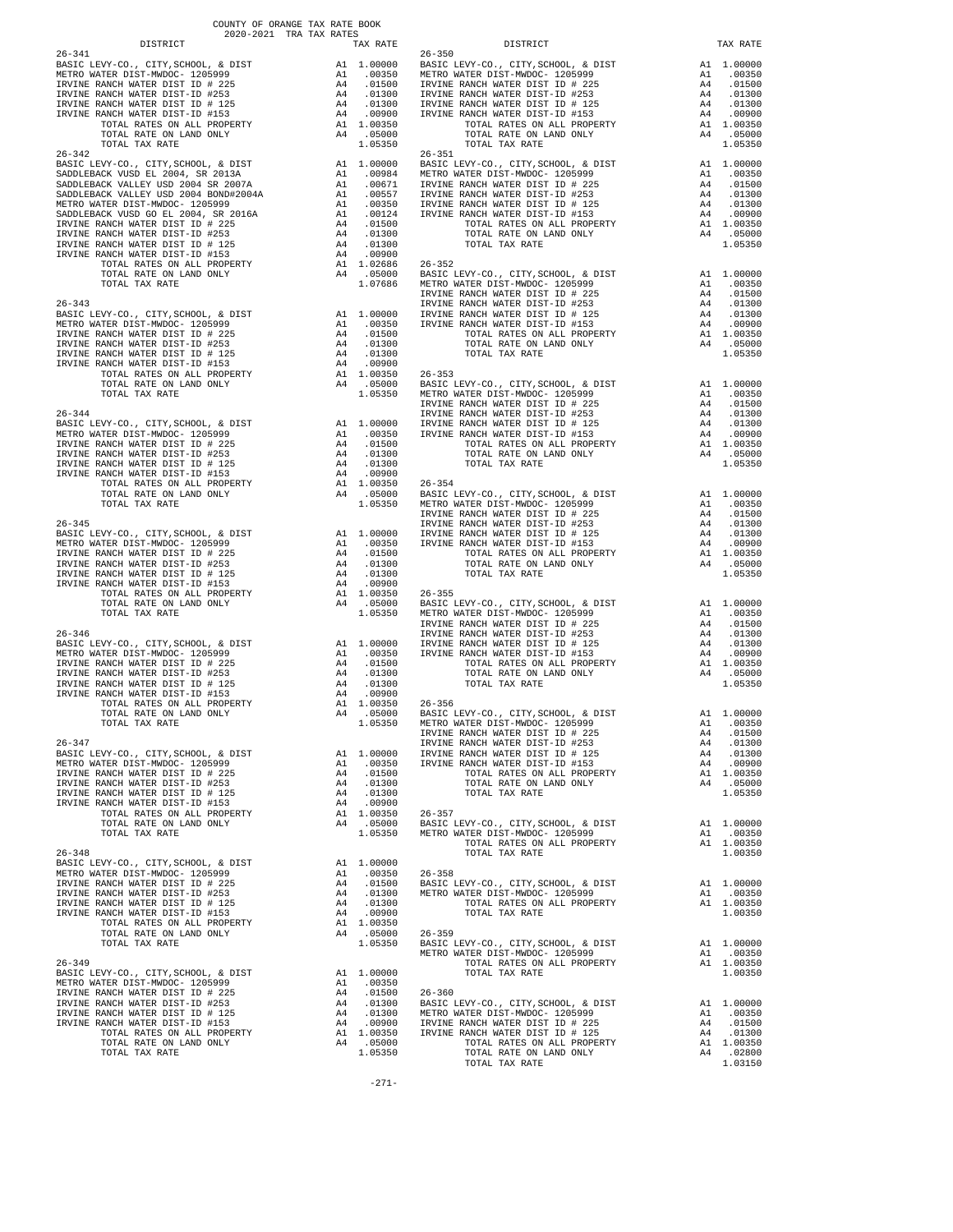| COUNTY OF ORANGE TAX RATE BOOK                                                                                                                                                                                                                                                                                                                                                                                                                                                                                                     |  |                                                                                                                                                                                                                                                                                                                                                                                                                            |          |
|------------------------------------------------------------------------------------------------------------------------------------------------------------------------------------------------------------------------------------------------------------------------------------------------------------------------------------------------------------------------------------------------------------------------------------------------------------------------------------------------------------------------------------|--|----------------------------------------------------------------------------------------------------------------------------------------------------------------------------------------------------------------------------------------------------------------------------------------------------------------------------------------------------------------------------------------------------------------------------|----------|
| $\begin{minipage}{0.5\textwidth} \begin{tabular}{c} \multicolumn{2}{c}{\textwidth} \begin{tabular}{c} \multicolumn{2}{c}{\textwidth} \end{tabular} \end{minipage} \begin{minipage}{0.5\textwidth} \begin{tabular}{c} \multicolumn{2}{c}{\textwidth} \end{tabular} \end{minipage} \begin{minipage}{0.5\textwidth} \begin{tabular}{c} \multicolumn{2}{c}{\textwidth} \end{tabular} \end{minipage} \end{minipage} \begin{minipage}{0.5\textwidth} \begin{tabular}{c} \multicolumn{2}{c}{\textwidth} \begin{tabular}{c} \multicolumn{$ |  | $\begin{array}{r@{\hspace{1em}}c@{\hspace{1em}}c@{\hspace{1em}}c@{\hspace{1em}}c@{\hspace{1em}}c@{\hspace{1em}}c@{\hspace{1em}}c@{\hspace{1em}}c@{\hspace{1em}}c@{\hspace{1em}}c@{\hspace{1em}}c@{\hspace{1em}}c@{\hspace{1em}}c@{\hspace{1em}}c@{\hspace{1em}}c@{\hspace{1em}}c@{\hspace{1em}}c@{\hspace{1em}}c@{\hspace{1em}}c@{\hspace{1em}}c@{\hspace{1em}}c@{\hspace{1em}}c@{\hspace{1em}}c@{\hspace{1em$<br>DISTRICT | TAX RATE |
| $26 - 361$                                                                                                                                                                                                                                                                                                                                                                                                                                                                                                                         |  |                                                                                                                                                                                                                                                                                                                                                                                                                            |          |
|                                                                                                                                                                                                                                                                                                                                                                                                                                                                                                                                    |  |                                                                                                                                                                                                                                                                                                                                                                                                                            |          |
|                                                                                                                                                                                                                                                                                                                                                                                                                                                                                                                                    |  |                                                                                                                                                                                                                                                                                                                                                                                                                            |          |
|                                                                                                                                                                                                                                                                                                                                                                                                                                                                                                                                    |  |                                                                                                                                                                                                                                                                                                                                                                                                                            |          |
|                                                                                                                                                                                                                                                                                                                                                                                                                                                                                                                                    |  |                                                                                                                                                                                                                                                                                                                                                                                                                            |          |
|                                                                                                                                                                                                                                                                                                                                                                                                                                                                                                                                    |  |                                                                                                                                                                                                                                                                                                                                                                                                                            |          |
|                                                                                                                                                                                                                                                                                                                                                                                                                                                                                                                                    |  |                                                                                                                                                                                                                                                                                                                                                                                                                            |          |
|                                                                                                                                                                                                                                                                                                                                                                                                                                                                                                                                    |  |                                                                                                                                                                                                                                                                                                                                                                                                                            |          |
|                                                                                                                                                                                                                                                                                                                                                                                                                                                                                                                                    |  |                                                                                                                                                                                                                                                                                                                                                                                                                            |          |
|                                                                                                                                                                                                                                                                                                                                                                                                                                                                                                                                    |  | 26-366<br>26-366<br>BASIC LEVY-CO., CITY, SCHOOL, & DIST<br>METRO WATER DIST -NWDOC- 1205999<br>METRO WATER DIST ID # 225 A4 .00350<br>26-376<br>METRO WATER DIST ID # 225 A4 .00350 BASIC LEVY-CO., CITY, SCHOOL, & DIST<br>IRVINE RAN                                                                                                                                                                                    |          |
| 26-367                                                                                                                                                                                                                                                                                                                                                                                                                                                                                                                             |  |                                                                                                                                                                                                                                                                                                                                                                                                                            |          |
|                                                                                                                                                                                                                                                                                                                                                                                                                                                                                                                                    |  |                                                                                                                                                                                                                                                                                                                                                                                                                            |          |
|                                                                                                                                                                                                                                                                                                                                                                                                                                                                                                                                    |  |                                                                                                                                                                                                                                                                                                                                                                                                                            |          |
| $26 - 368$                                                                                                                                                                                                                                                                                                                                                                                                                                                                                                                         |  | $26 - 378$<br>BASIC LEVY-CO., CITY, SCHOOL, & DIST A1 1.00000                                                                                                                                                                                                                                                                                                                                                              |          |
|                                                                                                                                                                                                                                                                                                                                                                                                                                                                                                                                    |  |                                                                                                                                                                                                                                                                                                                                                                                                                            |          |
|                                                                                                                                                                                                                                                                                                                                                                                                                                                                                                                                    |  |                                                                                                                                                                                                                                                                                                                                                                                                                            |          |
|                                                                                                                                                                                                                                                                                                                                                                                                                                                                                                                                    |  |                                                                                                                                                                                                                                                                                                                                                                                                                            |          |
|                                                                                                                                                                                                                                                                                                                                                                                                                                                                                                                                    |  |                                                                                                                                                                                                                                                                                                                                                                                                                            |          |
|                                                                                                                                                                                                                                                                                                                                                                                                                                                                                                                                    |  |                                                                                                                                                                                                                                                                                                                                                                                                                            |          |
|                                                                                                                                                                                                                                                                                                                                                                                                                                                                                                                                    |  |                                                                                                                                                                                                                                                                                                                                                                                                                            |          |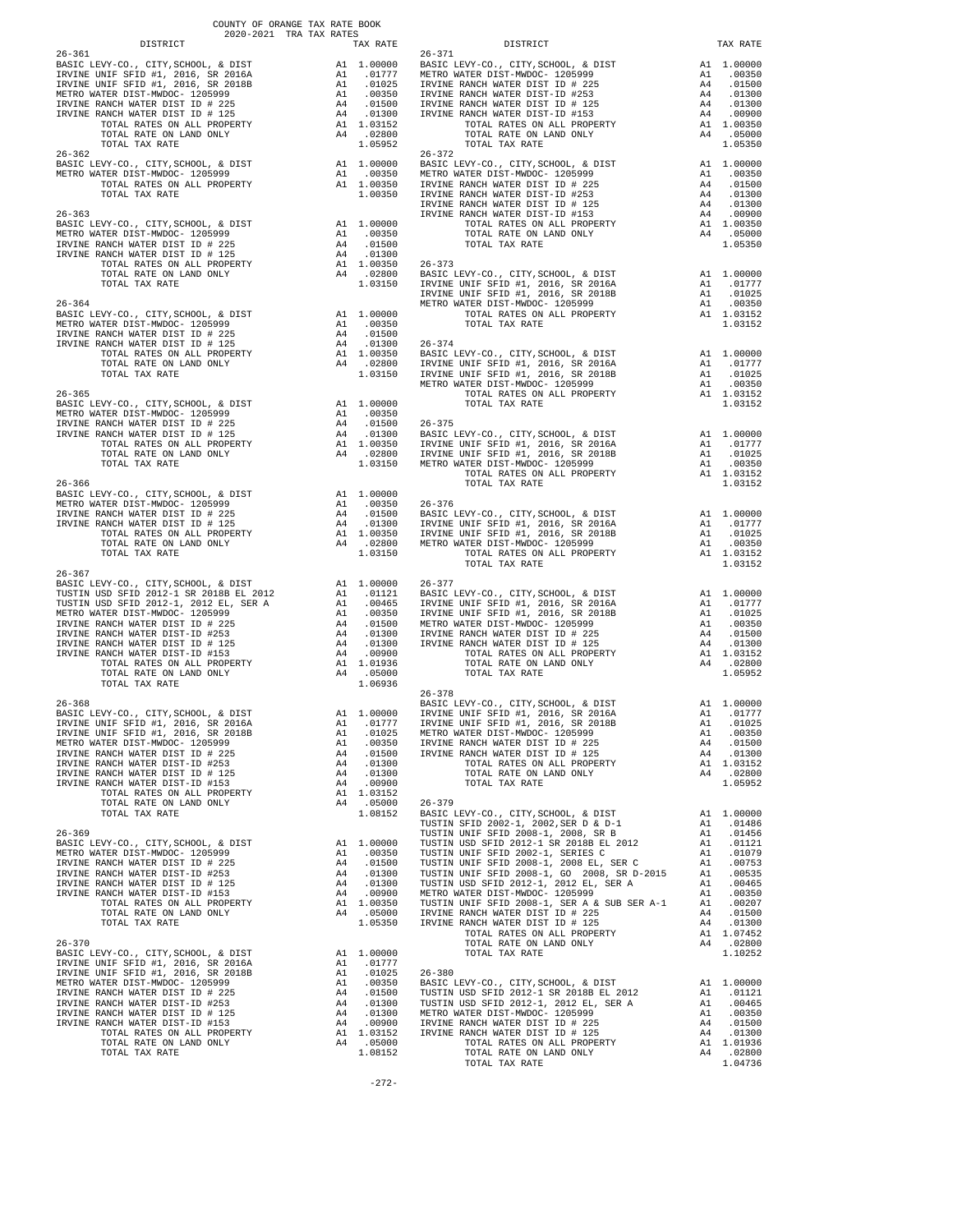| COUNTY OF ORANGE TAX RATE BOOK<br>2020-2021 TRA TAX RATES                                                                                                                                                                                                                                                   |                          |          |
|-------------------------------------------------------------------------------------------------------------------------------------------------------------------------------------------------------------------------------------------------------------------------------------------------------------|--------------------------|----------|
| $2020-2021\quad\text{TRA TAX RATES}$ DISTRICT<br>$26 - 381$                                                                                                                                                                                                                                                 | TAX RATE 26-392 DISTRICT | TAX RATE |
|                                                                                                                                                                                                                                                                                                             |                          |          |
| $26 - 382$                                                                                                                                                                                                                                                                                                  |                          |          |
|                                                                                                                                                                                                                                                                                                             |                          |          |
|                                                                                                                                                                                                                                                                                                             |                          |          |
| $\begin{tabular}{lllllllllllllllllllll} & & & & & & & & & & 1.04452 & \\ 26-385 && 26-396 && 26-396 && 26-396 && 26-396 && 26-396 && 26-396 && 26-396 && 26-396 && 26-396 && 26-396 && 26-396 && 26-396 && 26-396 && 26-396 && 26-396 && 26-396 && 26-396 && 26-396 && 26-396 && 26-396 && 26-396 && 26-39$ |                          |          |
|                                                                                                                                                                                                                                                                                                             |                          |          |
| TOTAL RATES ON ALL PROPERTY 11 1.03152 TOTAL TAX RATE<br>TOTAL TAX RATE 1.03152 TOTAL TAX RATE 1.03152 TOTAL TAX RATE 11.03152<br>26-386<br>ABSIC LEVY-CO., CITY, SCHOOL, & DIST<br>IRVINE UNIF SPID #1, 2016, SR 2016<br>IRVINE UNIF S                                                                     |                          |          |
| $26 - 389$                                                                                                                                                                                                                                                                                                  |                          |          |
|                                                                                                                                                                                                                                                                                                             |                          |          |
|                                                                                                                                                                                                                                                                                                             |                          |          |
| $26 - 391$                                                                                                                                                                                                                                                                                                  |                          |          |
|                                                                                                                                                                                                                                                                                                             |                          |          |

-273-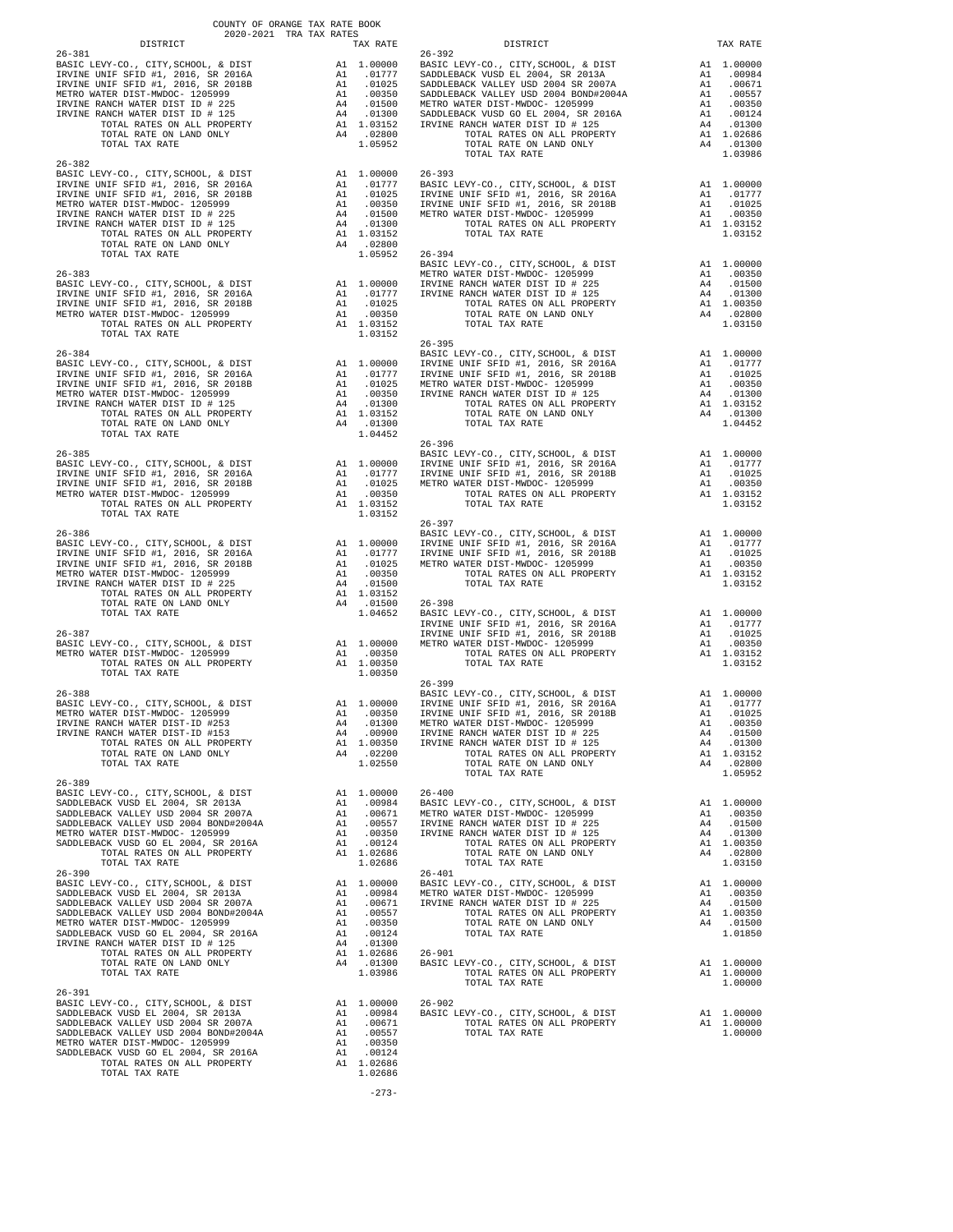| DISTRICT                                                                                                                                                                                                                                                                                            |                      | TAX RATE                                                                                |                                             |
|-----------------------------------------------------------------------------------------------------------------------------------------------------------------------------------------------------------------------------------------------------------------------------------------------------|----------------------|-----------------------------------------------------------------------------------------|---------------------------------------------|
| $27 - 001$                                                                                                                                                                                                                                                                                          |                      |                                                                                         | $27 - 014$                                  |
| TOTAL TAX RATE<br>$27 - 002$                                                                                                                                                                                                                                                                        |                      | 1.01106                                                                                 | $27 - 015$                                  |
|                                                                                                                                                                                                                                                                                                     |                      |                                                                                         |                                             |
|                                                                                                                                                                                                                                                                                                     |                      |                                                                                         |                                             |
| $27 - 004$<br>TOTAL TAX RATE                                                                                                                                                                                                                                                                        |                      | 1.01106                                                                                 | $27 - 017$                                  |
| $27 - 005$                                                                                                                                                                                                                                                                                          |                      |                                                                                         |                                             |
|                                                                                                                                                                                                                                                                                                     |                      |                                                                                         |                                             |
|                                                                                                                                                                                                                                                                                                     |                      |                                                                                         |                                             |
|                                                                                                                                                                                                                                                                                                     |                      |                                                                                         |                                             |
|                                                                                                                                                                                                                                                                                                     |                      |                                                                                         | SANTA M                                     |
|                                                                                                                                                                                                                                                                                                     |                      |                                                                                         | CAPISTR                                     |
| $27 - 009$                                                                                                                                                                                                                                                                                          |                      |                                                                                         | METRO W                                     |
| $27 - 010$                                                                                                                                                                                                                                                                                          |                      |                                                                                         | CAPISTR<br>METRO W                          |
| BASIC LEVY-CO., CITY, SCHOOL, & DIST<br>CAPISTRANO U SFID#1 1999 BOND#2001B<br>CAPISTRANO U SFID#1,1999 EL, 2012 REF<br>METRO WATER DIST-MWDOC- 1205999<br>TOTAL RATES ON ALL PROPERTY<br>TOTAL TAX RATE                                                                                            | A1<br>A1             | A1 1.00000<br>A1.00394<br>.00362<br>.00350<br>A1 1.01106<br>1.01106                     | $27 - 023$<br>BASIC L<br>CAPISTR<br>CAPISTR |
| $27 - 011$<br>BASIC LEVY-CO., CITY, SCHOOL, & DIST<br>CAPISTRANO U SFID#1 1999 BOND#2001B<br>CAPISTRANO U SFID#1,1999 EL, 2012 REF<br>METRO WATER DIST-MWDOC- 1205999                                                                                                                               | A1<br>A1             | A1 1.00000<br>A1 .00394<br>.00362<br>.00350                                             | METRO W<br>$27 - 024$                       |
| TOTAL RATES ON ALL PROPERTY<br>TOTAL TAX RATE                                                                                                                                                                                                                                                       |                      | A1 1.01106<br>1.01106                                                                   | BASIC L<br>CAPISTR<br>CAPISTR               |
| $27 - 012$<br>BASIC LEVY-CO., CITY, SCHOOL, & DIST<br>CAPISTRANO U SFID#1 1999 BOND#2001B                                                                                                                                                                                                           | A1                   | A1 1.00000<br>.00394                                                                    | METRO W                                     |
| CAPISTRANO U SFID#1,1999 EL, 2012 REF<br>METRO WATER DIST-MWDOC- 1205999<br>TOTAL RATES ON ALL PROPERTY<br>TOTAL TAX RATE                                                                                                                                                                           | A1<br>A1             | .00362<br>.00350<br>A1 1.01106<br>1.01106                                               | $27 - 025$<br>BASIC L<br>CAPISTR<br>CAPISTR |
| $27 - 013$<br>BASIC LEVY-CO., CITY, SCHOOL, & DIST<br>SADDLEBACK VUSD EL 2004, SR 2013A<br>SADDLEBACK VALLEY USD 2004 SR 2007A<br>SADDLEBACK VALLEY USD 2004 BOND#2004A<br>METRO WATER DIST-MWDOC- 1205999<br>SADDLEBACK VUSD GO EL 2004, SR 2016A<br>TOTAL RATES ON ALL PROPERTY<br>TOTAL TAX RATE | A1<br>A1<br>A1<br>A1 | 1.00000<br>A1 .00984<br>.00671<br>.00557<br>A1.00350<br>.00124<br>A1 1.02686<br>1.02686 | METRO W                                     |

-274-

| COUNTY OF ORANGE TAX RATE BOOK<br>2020-2021 TRA TAX RATES<br>$2020-2021 \quad \text{TRA RATES}$ DISTRICT $\hspace{0.5cm}$ |          |                                                                                                                                                                                                                                                                                                                                                                                                                                                                                                                                   |          |
|---------------------------------------------------------------------------------------------------------------------------|----------|-----------------------------------------------------------------------------------------------------------------------------------------------------------------------------------------------------------------------------------------------------------------------------------------------------------------------------------------------------------------------------------------------------------------------------------------------------------------------------------------------------------------------------------|----------|
| $27 - 001$                                                                                                                | TAX RATE | DISTRICT<br>$27 - 014$                                                                                                                                                                                                                                                                                                                                                                                                                                                                                                            | TAX RATE |
|                                                                                                                           |          | $\begin{tabular}{@{}c@{\thinspace}c@{\thinspace}c@{\thinspace}c@{\thinspace}c@{\thinspace}c@{\thinspace}c@{\thinspace}c@{\thinspace}c@{\thinspace}c@{\thinspace}c@{\thinspace}c@{\thinspace}c@{\thinspace}c@{\thinspace}c@{\thinspace}c@{\thinspace}c@{\thinspace}c@{\thinspace}c@{\thinspace}c@{\thinspace}c@{\thinspace}c@{\thinspace}c@{\thinspace}c@{\thinspace}c@{\thinspace}c@{\thinspace}c@{\thinspace}c@{\thinspace}c@{\thinspace}c@{\thinspace}c@{\thinspace}c@{\thinspace}c@{\thinspace}c@{\thinspace}c@{\thinspace}c@$ |          |
|                                                                                                                           |          |                                                                                                                                                                                                                                                                                                                                                                                                                                                                                                                                   |          |
|                                                                                                                           |          |                                                                                                                                                                                                                                                                                                                                                                                                                                                                                                                                   |          |
|                                                                                                                           |          |                                                                                                                                                                                                                                                                                                                                                                                                                                                                                                                                   |          |
|                                                                                                                           |          |                                                                                                                                                                                                                                                                                                                                                                                                                                                                                                                                   |          |
|                                                                                                                           |          |                                                                                                                                                                                                                                                                                                                                                                                                                                                                                                                                   |          |
|                                                                                                                           |          |                                                                                                                                                                                                                                                                                                                                                                                                                                                                                                                                   |          |
|                                                                                                                           |          |                                                                                                                                                                                                                                                                                                                                                                                                                                                                                                                                   |          |
|                                                                                                                           |          |                                                                                                                                                                                                                                                                                                                                                                                                                                                                                                                                   |          |
|                                                                                                                           |          |                                                                                                                                                                                                                                                                                                                                                                                                                                                                                                                                   |          |
|                                                                                                                           |          | $27 - 016$                                                                                                                                                                                                                                                                                                                                                                                                                                                                                                                        |          |
|                                                                                                                           |          |                                                                                                                                                                                                                                                                                                                                                                                                                                                                                                                                   |          |
|                                                                                                                           |          |                                                                                                                                                                                                                                                                                                                                                                                                                                                                                                                                   |          |
|                                                                                                                           |          |                                                                                                                                                                                                                                                                                                                                                                                                                                                                                                                                   |          |
|                                                                                                                           |          |                                                                                                                                                                                                                                                                                                                                                                                                                                                                                                                                   |          |
|                                                                                                                           |          |                                                                                                                                                                                                                                                                                                                                                                                                                                                                                                                                   |          |
|                                                                                                                           |          |                                                                                                                                                                                                                                                                                                                                                                                                                                                                                                                                   |          |
|                                                                                                                           |          |                                                                                                                                                                                                                                                                                                                                                                                                                                                                                                                                   |          |
|                                                                                                                           |          |                                                                                                                                                                                                                                                                                                                                                                                                                                                                                                                                   |          |
|                                                                                                                           |          |                                                                                                                                                                                                                                                                                                                                                                                                                                                                                                                                   |          |
|                                                                                                                           |          |                                                                                                                                                                                                                                                                                                                                                                                                                                                                                                                                   |          |
|                                                                                                                           |          | $\begin{tabular}{@{}c@{}}\textbf{27--004} & \textbf{1.01110} & \textbf{27--015} & \textbf{27--016} & \textbf{27--016} & \textbf{27--016} & \textbf{27--016} & \textbf{27--017} & \textbf{27--018} & \textbf{27--018} \\ \textbf{27--005} & \textbf{27--017} & \textbf{27--018} & \textbf{28--017} & \textbf{29--018} & \textbf{20.0000} & \textbf{20.0000} & \$                                                                                                                                                                   |          |
|                                                                                                                           |          |                                                                                                                                                                                                                                                                                                                                                                                                                                                                                                                                   |          |
|                                                                                                                           |          |                                                                                                                                                                                                                                                                                                                                                                                                                                                                                                                                   |          |
|                                                                                                                           |          |                                                                                                                                                                                                                                                                                                                                                                                                                                                                                                                                   |          |
|                                                                                                                           |          |                                                                                                                                                                                                                                                                                                                                                                                                                                                                                                                                   |          |
|                                                                                                                           |          |                                                                                                                                                                                                                                                                                                                                                                                                                                                                                                                                   |          |
|                                                                                                                           |          | $\begin{tabular}{c c c c c} \multicolumn{1}{c}{\textbf{27-005}} & \multicolumn{1}{c}{\textbf{707AL RATE ON LAND ONLY}} & \multicolumn{1}{c}{\textbf{44}} & .02150 \\ \multicolumn{1}{c}{\textbf{BASIC LEV} - CO. , CITY, SCHOOL, & \& DIST \\ \multicolumn{1}{c}{\textbf{BASIC LEV} - CO. , CITY, SCHOOL, & \& DIST \\ \multicolumn{1}{c}{\textbf{CAPISTRANO U SFIDH1 1999 BONDH2001B}} & \multicolumn{1}{c}{\textbf{A1}} & .00394 & $                                                                                            |          |
|                                                                                                                           |          |                                                                                                                                                                                                                                                                                                                                                                                                                                                                                                                                   |          |
|                                                                                                                           |          |                                                                                                                                                                                                                                                                                                                                                                                                                                                                                                                                   |          |
|                                                                                                                           |          |                                                                                                                                                                                                                                                                                                                                                                                                                                                                                                                                   |          |
|                                                                                                                           |          |                                                                                                                                                                                                                                                                                                                                                                                                                                                                                                                                   |          |
|                                                                                                                           |          |                                                                                                                                                                                                                                                                                                                                                                                                                                                                                                                                   |          |
|                                                                                                                           |          |                                                                                                                                                                                                                                                                                                                                                                                                                                                                                                                                   |          |
|                                                                                                                           |          |                                                                                                                                                                                                                                                                                                                                                                                                                                                                                                                                   |          |
|                                                                                                                           |          |                                                                                                                                                                                                                                                                                                                                                                                                                                                                                                                                   |          |
|                                                                                                                           |          |                                                                                                                                                                                                                                                                                                                                                                                                                                                                                                                                   |          |
|                                                                                                                           |          |                                                                                                                                                                                                                                                                                                                                                                                                                                                                                                                                   |          |
|                                                                                                                           |          |                                                                                                                                                                                                                                                                                                                                                                                                                                                                                                                                   |          |
|                                                                                                                           |          |                                                                                                                                                                                                                                                                                                                                                                                                                                                                                                                                   |          |
|                                                                                                                           |          |                                                                                                                                                                                                                                                                                                                                                                                                                                                                                                                                   |          |
|                                                                                                                           |          |                                                                                                                                                                                                                                                                                                                                                                                                                                                                                                                                   |          |
|                                                                                                                           |          |                                                                                                                                                                                                                                                                                                                                                                                                                                                                                                                                   |          |
|                                                                                                                           |          |                                                                                                                                                                                                                                                                                                                                                                                                                                                                                                                                   |          |
|                                                                                                                           |          |                                                                                                                                                                                                                                                                                                                                                                                                                                                                                                                                   |          |
|                                                                                                                           |          | $\begin{tabular}{@{}c@{}}\textbf{27--007} & \textbf{27--007} & \textbf{27--008} & \textbf{27--009} & \textbf{27--009} & \textbf{27--009} & \textbf{27--009} & \textbf{27--000} & \textbf{27--000} & \textbf{27--000} & \textbf{27--000} & \textbf{27--000} & \textbf{27--000} & \textbf{27--000} & \textbf{27--000} & \textbf{27--000} & \textbf{27--000} & \textbf{$                                                                                                                                                             |          |
|                                                                                                                           |          |                                                                                                                                                                                                                                                                                                                                                                                                                                                                                                                                   |          |
|                                                                                                                           |          |                                                                                                                                                                                                                                                                                                                                                                                                                                                                                                                                   |          |
|                                                                                                                           |          |                                                                                                                                                                                                                                                                                                                                                                                                                                                                                                                                   |          |
|                                                                                                                           |          |                                                                                                                                                                                                                                                                                                                                                                                                                                                                                                                                   |          |
|                                                                                                                           |          |                                                                                                                                                                                                                                                                                                                                                                                                                                                                                                                                   |          |
|                                                                                                                           |          |                                                                                                                                                                                                                                                                                                                                                                                                                                                                                                                                   |          |
|                                                                                                                           |          |                                                                                                                                                                                                                                                                                                                                                                                                                                                                                                                                   |          |
|                                                                                                                           |          |                                                                                                                                                                                                                                                                                                                                                                                                                                                                                                                                   |          |
|                                                                                                                           |          |                                                                                                                                                                                                                                                                                                                                                                                                                                                                                                                                   |          |
|                                                                                                                           |          |                                                                                                                                                                                                                                                                                                                                                                                                                                                                                                                                   |          |
|                                                                                                                           |          |                                                                                                                                                                                                                                                                                                                                                                                                                                                                                                                                   |          |
|                                                                                                                           |          |                                                                                                                                                                                                                                                                                                                                                                                                                                                                                                                                   |          |
|                                                                                                                           |          |                                                                                                                                                                                                                                                                                                                                                                                                                                                                                                                                   |          |
|                                                                                                                           |          |                                                                                                                                                                                                                                                                                                                                                                                                                                                                                                                                   |          |
|                                                                                                                           |          |                                                                                                                                                                                                                                                                                                                                                                                                                                                                                                                                   |          |
|                                                                                                                           |          |                                                                                                                                                                                                                                                                                                                                                                                                                                                                                                                                   |          |
|                                                                                                                           |          |                                                                                                                                                                                                                                                                                                                                                                                                                                                                                                                                   |          |
|                                                                                                                           |          |                                                                                                                                                                                                                                                                                                                                                                                                                                                                                                                                   |          |
|                                                                                                                           |          |                                                                                                                                                                                                                                                                                                                                                                                                                                                                                                                                   |          |
|                                                                                                                           |          |                                                                                                                                                                                                                                                                                                                                                                                                                                                                                                                                   |          |
|                                                                                                                           |          |                                                                                                                                                                                                                                                                                                                                                                                                                                                                                                                                   |          |
|                                                                                                                           |          |                                                                                                                                                                                                                                                                                                                                                                                                                                                                                                                                   |          |
|                                                                                                                           |          |                                                                                                                                                                                                                                                                                                                                                                                                                                                                                                                                   |          |
|                                                                                                                           |          |                                                                                                                                                                                                                                                                                                                                                                                                                                                                                                                                   |          |
|                                                                                                                           |          |                                                                                                                                                                                                                                                                                                                                                                                                                                                                                                                                   |          |
|                                                                                                                           |          |                                                                                                                                                                                                                                                                                                                                                                                                                                                                                                                                   |          |
|                                                                                                                           |          |                                                                                                                                                                                                                                                                                                                                                                                                                                                                                                                                   |          |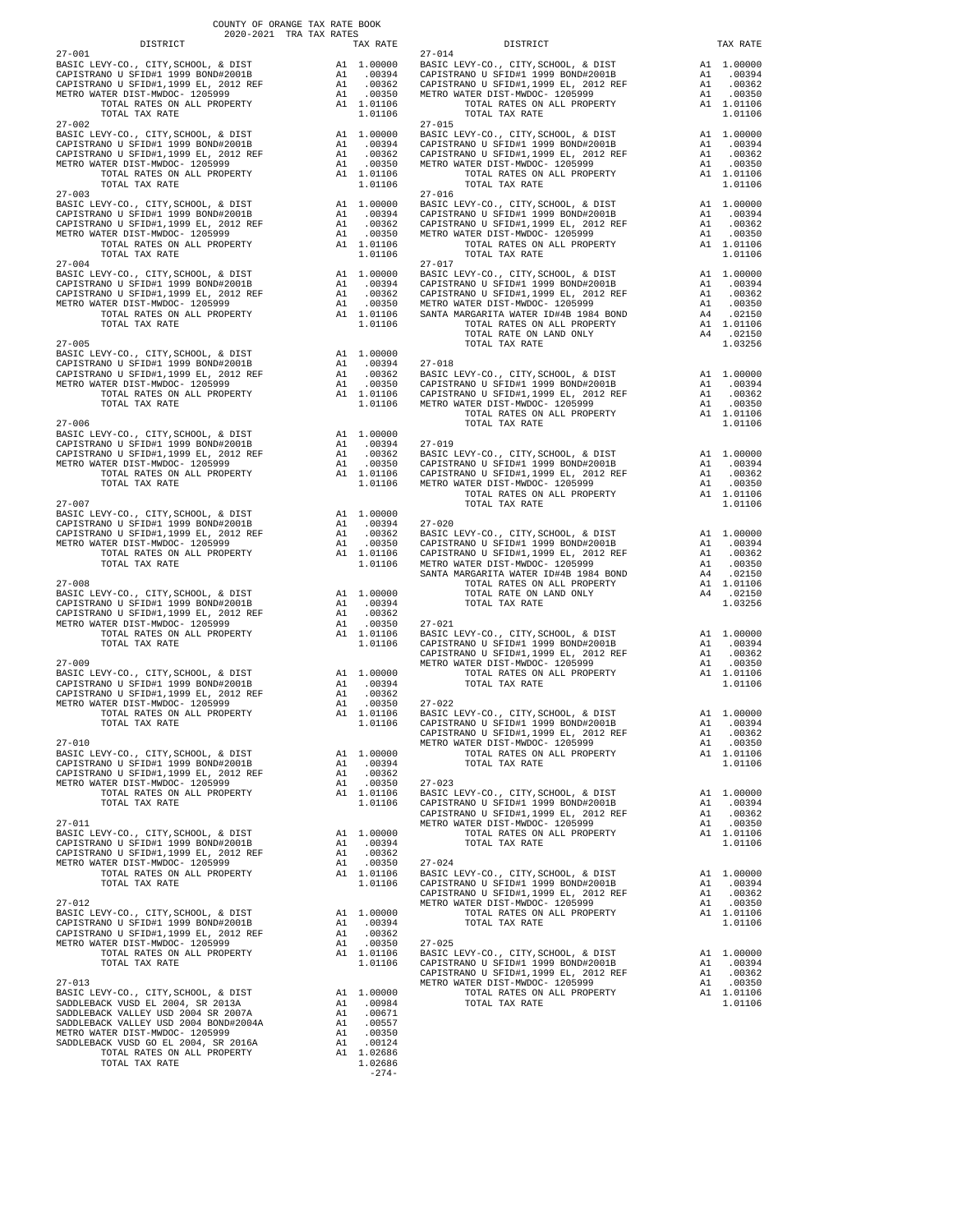| $27 - 026$                                                                                                          |                                                                                                                             |    |                      | $27 - 036$            |
|---------------------------------------------------------------------------------------------------------------------|-----------------------------------------------------------------------------------------------------------------------------|----|----------------------|-----------------------|
|                                                                                                                     |                                                                                                                             |    |                      |                       |
|                                                                                                                     |                                                                                                                             |    |                      |                       |
|                                                                                                                     |                                                                                                                             |    |                      |                       |
|                                                                                                                     |                                                                                                                             |    |                      |                       |
| TOTAL TAX RATE                                                                                                      |                                                                                                                             |    | 1.02686              |                       |
| $27 - 027$                                                                                                          |                                                                                                                             |    |                      | $27 - 037$            |
|                                                                                                                     |                                                                                                                             |    |                      |                       |
|                                                                                                                     |                                                                                                                             |    |                      |                       |
|                                                                                                                     |                                                                                                                             |    |                      |                       |
|                                                                                                                     |                                                                                                                             |    |                      |                       |
|                                                                                                                     |                                                                                                                             |    |                      |                       |
|                                                                                                                     |                                                                                                                             |    |                      |                       |
| TOTAL TAX RATE<br>$27 - 028$                                                                                        |                                                                                                                             |    | 1.02686              | $27 - 038$            |
|                                                                                                                     |                                                                                                                             |    |                      |                       |
|                                                                                                                     |                                                                                                                             |    |                      |                       |
|                                                                                                                     |                                                                                                                             |    |                      |                       |
|                                                                                                                     |                                                                                                                             |    |                      |                       |
|                                                                                                                     |                                                                                                                             |    |                      |                       |
|                                                                                                                     |                                                                                                                             |    |                      |                       |
| $27 - 029$                                                                                                          |                                                                                                                             |    |                      | $27 - 039$            |
|                                                                                                                     |                                                                                                                             |    |                      |                       |
|                                                                                                                     |                                                                                                                             |    |                      |                       |
|                                                                                                                     |                                                                                                                             |    |                      |                       |
|                                                                                                                     |                                                                                                                             |    |                      |                       |
|                                                                                                                     |                                                                                                                             |    |                      |                       |
|                                                                                                                     |                                                                                                                             |    |                      |                       |
| TOTAL TAX RATE                                                                                                      |                                                                                                                             |    | 1.02686              |                       |
|                                                                                                                     |                                                                                                                             |    |                      |                       |
|                                                                                                                     |                                                                                                                             |    |                      |                       |
|                                                                                                                     |                                                                                                                             |    |                      |                       |
|                                                                                                                     |                                                                                                                             |    |                      |                       |
|                                                                                                                     |                                                                                                                             |    |                      |                       |
|                                                                                                                     |                                                                                                                             |    |                      |                       |
|                                                                                                                     |                                                                                                                             |    |                      |                       |
| $27 - 031$                                                                                                          |                                                                                                                             |    |                      | $27 - 041$            |
|                                                                                                                     |                                                                                                                             |    |                      |                       |
|                                                                                                                     |                                                                                                                             |    |                      |                       |
|                                                                                                                     |                                                                                                                             |    |                      |                       |
|                                                                                                                     |                                                                                                                             |    |                      |                       |
|                                                                                                                     |                                                                                                                             |    |                      |                       |
| TOTAL TAX RATE                                                                                                      |                                                                                                                             |    | 1.02686              |                       |
| $27 - 032$<br>BASIC LEVY-CO., CITY, SCHOOL, & DIST                                                                  |                                                                                                                             |    |                      | $27 - 042$            |
| SADDLEBACK VUSD EL 2004, SR 2013A                                                                                   | A1 1.00000 BASIC L<br>A1 .00984 SADDLEB<br>A1 .00671 SADDLEB<br>A1 .00557 SADDLEB<br>A1 .00350 METRO W<br>A1 .00124 SADDLEB |    |                      |                       |
| SADDLEBACK VALLEY USD 2004 SR 2007A<br>SADDLEBACK VALLEY USD 2004 SR 2007A<br>SADDLEBACK VALLEY USD 2004 BOND#2004A |                                                                                                                             |    |                      |                       |
|                                                                                                                     |                                                                                                                             |    |                      |                       |
| METRO WATER DIST-MWDOC- 1205999<br>SADDLEBACK VUSD GO EL 2004, SR 2016A                                             |                                                                                                                             |    |                      |                       |
| TOTAL RATES ON ALL PROPERTY                                                                                         |                                                                                                                             |    | A1 1.02686           |                       |
| TOTAL TAX RATE                                                                                                      |                                                                                                                             |    | 1.02686              |                       |
| $27 - 033$                                                                                                          |                                                                                                                             |    |                      | $27 - 043$            |
|                                                                                                                     |                                                                                                                             |    |                      |                       |
|                                                                                                                     |                                                                                                                             |    |                      |                       |
|                                                                                                                     |                                                                                                                             |    |                      |                       |
|                                                                                                                     |                                                                                                                             |    |                      |                       |
| TOTAL RATES ON ALL PROPERTY                                                                                         |                                                                                                                             |    | A1 1.02686           |                       |
| TOTAL TAX RATE                                                                                                      |                                                                                                                             |    | 1.02686              |                       |
| $27 - 034$<br>BASIC LEVY-CO., CITY, SCHOOL, & DIST                                                                  |                                                                                                                             | A1 | 1.00000              | $27 - 044$<br>BASIC L |
| SADDLEBACK VUSD EL 2004, SR 2013A                                                                                   |                                                                                                                             |    | A1 .00984            | SADDLEB               |
| SADDLEBACK VALLEY USD 2004 SR 2007A                                                                                 |                                                                                                                             | A1 | .00671               | SADDLEB               |
| SADDLEBACK VALLEY USD 2004 BOND#2004A                                                                               |                                                                                                                             | A1 | .00557               | SADDLEB               |
| METRO WATER DIST-MWDOC- 1205999                                                                                     |                                                                                                                             | A1 | .00350               | METRO W               |
| SADDLEBACK VUSD GO EL 2004, SR 2016A<br>TOTAL RATES ON ALL PROPERTY                                                 |                                                                                                                             | A1 | .00124<br>A1 1.02686 | SADDLEB               |
| TOTAL TAX RATE                                                                                                      |                                                                                                                             |    | 1.02686              |                       |
| $27 - 035$                                                                                                          |                                                                                                                             |    |                      | $27 - 045$            |
| BASIC LEVY-CO., CITY, SCHOOL, & DIST<br>SADDLEBACK VUSD EL 2004, SR 2013A                                           |                                                                                                                             | A1 | 1.00000<br>A1 .00984 | BASIC L<br>SADDLEB    |
| SADDLEBACK VALLEY USD 2004 SR 2007A                                                                                 |                                                                                                                             | A1 | .00671               | SADDLEB               |
| SADDLEBACK VALLEY USD 2004 BOND#2004A                                                                               |                                                                                                                             | A1 | .00557               | SADDLEB               |
| METRO WATER DIST-MWDOC- 1205999                                                                                     |                                                                                                                             | A1 | .00350               | METRO W               |
| SADDLEBACK VUSD GO EL 2004, SR 2016A<br>TOTAL RATES ON ALL PROPERTY                                                 |                                                                                                                             | A1 | .00124<br>A1 1.02686 | SADDLEB               |
|                                                                                                                     |                                                                                                                             |    |                      |                       |

COUNTY OF ORANGE TAX RATE BOOK 2020-2021 TRA TAX RATES

 DISTRICT TAX RATE DISTRICT TAX RATE BASIC LEVY-CO., CITY,SCHOOL, & DIST A1 1.00000 BASIC LEVY-CO., CITY,SCHOOL, & DIST A1 1.00000 SADDLEBACK VUSD EL 2004, SR 2013A A1 .00984 SADDLEBACK VUSD EL 2004, SR 2013A A1 .00984 SADDLEBACK VALLEY USD 2004 SR 2007A A1 .00671 SADDLEBACK VALLEY USD 2004 SR 2007A A1 .00671 SADDLEBACK VALLEY USD 2004 BOND#2004A A1 .00557 SADDLEBACK VALLEY USD 2004 BOND#2004A A1 .00557 METRO WATER DIST-MWDOC- 1205999 A1 .00350 METRO WATER DIST-MWDOC- 1205999 A1 .00350 SADDLEBACK VUSD GO EL 2004, SR 2016A A1 .00124 SADDLEBACK VUSD GO EL 2004, SR 2016A A1 .00124 TOTAL RATES ON ALL PROPERTY A1 1.02686 TOTAL RATES ON ALL PROPERTY A1 1.02686 TOTAL TAX RATES ON ALL PROPERTY<br>
1.02686 TOTAL RATES ON ALL PROPERTY<br>
1.02686 27–037<br>
27–037  ${\small \begin{tabular}{l|c|c|c|c|c|c|c} BASIC EBV-CO. & CITY, SCHOLEBACK (V3D ELC BACK VJCD,C & DITY, SCHOLD,C & DITX, SUDLEBACK (V3D ELC BACK VALLEY USD 2004 SR 2007A & A1 & 1.000804 \\ SADDLEBACK VALLEY USD 2004 SR 2007A & A1 & .00871 & SADDLEBACK (VALLEY USD 2004 SNNL) & A1 & .00871 \\ SADDLEBACK VALLEY USD 2004 SND M. & A1 & .00871 & SAD$  BASIC LEVY-CO., CITY,SCHOOL, & DIST A1 1.00000 BASIC LEVY-CO., CITY,SCHOOL, & DIST A1 1.00000 SADDLEBACK VUSD EL 2004, SR 2013A A1 .00984 SADDLEBACK VUSD EL 2004, SR 2013A A1 .00984 SADDLEBACK VALLEY USD 2004 SR 2007A A1 .00671 SADDLEBACK VALLEY USD 2004 SR 2007A A1 .00671 SADDLEBACK VALLEY USD 2004 BOND#2004A A1 .00557 SADDLEBACK VALLEY USD 2004 BOND#2004A A1 .00557 METRO WATER DIST-MWDOC- 1205999 A1 .00350 METRO WATER DIST-MWDOC- 1205999 A1 .00350 SADDLEBACK VUSD GO EL 2004, SR 2016A A1 .00124 SADDLEBACK VUSD GO EL 2004, SR 2016A A1 .00124 TOTAL RATES ON ALL PROPERTY A1 1.02686 TOTAL RATES ON ALL PROPERTY A1 1.02686 TOTAL TAX RATE  $1.02686$  TOTAL TAX RATE  $1.02686$  BASIC LEVY-CO., CITY,SCHOOL, & DIST A1 1.00000 BASIC LEVY-CO., CITY,SCHOOL, & DIST A1 1.00000 SADDLEBACK VUSD EL 2004, SR 2013A A1 .00984 SADDLEBACK VUSD EL 2004, SR 2013A A1 .00984 SADDLEBACK VALLEY USD 2004 SR 2007A A1 .00671 SADDLEBACK VALLEY USD 2004 SR 2007A A1 .00671 SADDLEBACK VALLEY USD 2004 BOND#2004A A1 .00557 SADDLEBACK VALLEY USD 2004 BOND#2004A A1 .00557 METRO WATER DIST-MWDOC- 1205999 A1 .00350 METRO WATER DIST-MWDOC- 1205999 A1 .00350 SADDLEBACK VUSD GO EL 2004, SR 2016A A1 .00124 SADDLEBACK VUSD GO EL 2004, SR 2016A A1 .00124 TOTAL RATES ON ALL PROPERTY A1 1.02686 TOTAL RATES ON ALL PROPERTY A1 1.02686 TOTAL TAX RATE 1.02686 TOTAL TAX RATE 1.02686 A1 1.00000 BASIC LEVY-CO., CITY, SCHOOL, & DIST A1 1.00000<br>A1 .00984 SADDLEBACK VUSD EL 2004, SR 2013A A1 .00984<br>A1 .00671 SADDLEBACK VALLEY USD 2004 SR 2007A A1 .00671 SADDLEBACK VUSD EL 2004, SR 2013A A1 .00984 SADDLEBACK VUSD EL 2004, SR 2013A A1 .00984 SADDLEBACK VALLEY USD 2004 SR 2007A A1 .00671 SADDLEBACK VALLEY USD 2004 SR 2007A A1 .00671 SADDLEBACK VALLEY USD 2004 BOND#2004A A1 .00557 SADDLEBACK VALLEY USD 2004 BOND#2004A A1 .00557 METRO WATER DIST-MWDOC- 1205999 A1 .00350 METRO WATER DIST-MWDOC- 1205999 A1 .00350 SADDLEBACK VUSD GO EL 2004, SR 2016A A1 .00124 SADDLEBACK VUSD GO EL 2004, SR 2016A A1 .00124 TOTAL RATES ON ALL PROPERTY A1 1.02686 TOTAL RATES ON ALL PROPERTY A1 1.02686 TOTAL TAX RATE 1.02686 TOTAL TAX RATE 1.02686 A1 1.00000 BASIC LEVY-CO., CITY,SCHOOL, & DIST A1 1.00000<br>A1 .00984 SADDLEBACK VUSD EL 2004, SR 2013A A1 .00984<br>A1 .00671 SADDLEBACK VALLEY USD 2004 SR 2007A A1 .00671 100984 SADDLEBACK VUSD EL 2004, SR 2013A (10984 SADDLEBACK VUSD EL 2004, SR 2013A (10984 )<br>SADDLEBACK VALLEY USD 2004 SADDLEBACK DAINERACK VALLEY USD 2004 SR 2007A (1007A 100871<br>SADDLEBACK VALLEY USD 2004 BOND#2004A 1 1055 METRO WATER DIST-MWDOC- 1205999 A1 .00350 METRO WATER DIST-MWDOC- 1205999 A1 .00350 SADDLEBACK VUSD GO EL 2004, SR 2016A A1 .00124 SADDLEBACK VUSD GO EL 2004, SR 2016A A1 .00124 TOTAL RATES ON ALL PROPERTY A1 1.02686 TOTAL RATES ON ALL PROPERTY A1 1.02686 TOTAL TAX RATE 1.02606 TOTAL TAX RATE 1.02686 27-042 A1 1.00000 BASIC LEVY-CO., CITY,SCHOOL, & DIST A1 1.00000<br>BAI .00984 SADDLEBACK VUSD EL 2004, SR 2003A A1 .00671 SADDLEBACK VALLEY USD 2004 SR 2007A A1 .00691 100984 SADDLEBACK VUSD EL 2004, SR 2013A (10984 SADDLEBACK VUSD EL 2004, SR 2013A (10984<br>SADDLEBACK VALLEY USD 2004 SADDLEBACK DAINERACK VALLEY USD 2004 SR 2007A (10871<br>SADDLEBACK VALLEY USD 2004 BOND#2004A (10557 SADDLEBA METRO WATER DIST-MWDOC- 1205999 A1 .00350 METRO WATER DIST-MWDOC- 1205999 A1 .00350 SADDLEBACK VUSD GO EL 2004, SR 2016A A1 .00124 SADDLEBACK VUSD GO EL 2004, SR 2016A A1 .00124 TOTAL RATES ON ALL PROPERTY A1 1.02686 TOTAL RATES ON ALL PROPERTY A1 1.02686 TOTAL TAX RATE 1.02686 TOTAL TAX RATE 1.02686 77-043 BASIC LEVY-CO., CITY,SCHOOL, & DIST A1 1.00000 BASIC LEVY-CO., CITY,SCHOOL, & DIST A1 1.00000 SADDLEBACK VUSD EL 2004, SR 2013A A1 .00984 SADDLEBACK VUSD EL 2004, SR 2013A A1 .00984 SADDLEBACK VALLEY USD 2004 SR 2007A A1 .00671 SADDLEBACK VALLEY USD 2004 SR 2007A A1 .00671 SADDLEBACK VALLEY USD 2004 BOND#2004A A1 .00557 SADDLEBACK VALLEY USD 2004 BOND#2004A A1 .00557 METRO WATER DIST-MWDOC- 1205999 A1 .00350 METRO WATER DIST-MWDOC- 1205999 A1 .00350 SADDLEBACK VUSD GO EL 2004, SR 2016A A1 .00124 SADDLEBACK VUSD GO EL 2004, SR 2016A A1 .00124 TOTAL RATES ON ALL PROPERTY A1 1.02686 TOTAL RATES ON ALL PROPERTY A1 1.02686  $\begin{array}{cccc}\n 1.02686 \\
 27-044\n\end{array}$  TOTAL TAX RATE 1.02686 BASIC LEVY-CO., CITY,SCHOOL, & DIST A1 1.00000 BASIC LEVY-CO., CITY,SCHOOL, & DIST A1 1.00000 SADDLEBACK VUSD EL 2004, SR 2013A A1 .00984 SADDLEBACK VUSD EL 2004, SR 2013A A1 .00984 SADDLEBACK VALLEY USD 2004 SR 2007A A1 .00671 SADDLEBACK VALLEY USD 2004 SR 2007A A1 .00671 SADDLEBACK VALLEY USD 2004 BOND#2004A A1 .00557 SADDLEBACK VALLEY USD 2004 BOND#2004A A1 .00557 METRO WATER DIST-MWDOC- 1205999 A1 .00350 METRO WATER DIST-MWDOC- 1205999 A1 .00350 SADDLEBACK VUSD GO EL 2004, SR 2016A A1 .00124 SADDLEBACK VUSD GO EL 2004, SR 2016A A1 .00124  $\begin{array}{cccccccccc} \texttt{A1} & 1.02686 & & & & \texttt{TOTAL RATES ON ALL PROPERTY} & & & & \texttt{A1} & 1.02686 \\ & & & & & \texttt{TOTAL TAX RATE} & & & & & \texttt{A1} & 1.02686 \end{array}$ TOTAL TAX RATE 1.02686 BASIC LEVY-CO., CITY, SCHOOL, & DIST A1 1.00000 BASIC LEVY-CO., CITY, SCHOOL, & DIST A1 1.00000<br>SADDLEBACK VUSD EXEL (2004 SR 2007A SADDLEBACK VALLEY USD 2004 BONDER (1995) 2004 BONDER (1995) 2004 BONDER ON ALLEY USD 2004 BONDER (1995)<br>METRO WATER DIST – MWDCC - 120599 2016A al .00350 METRO WATER DIST – MWDCC - 120599 201 00350<br>SADDLEBACK VUSD GO EL 20

-275-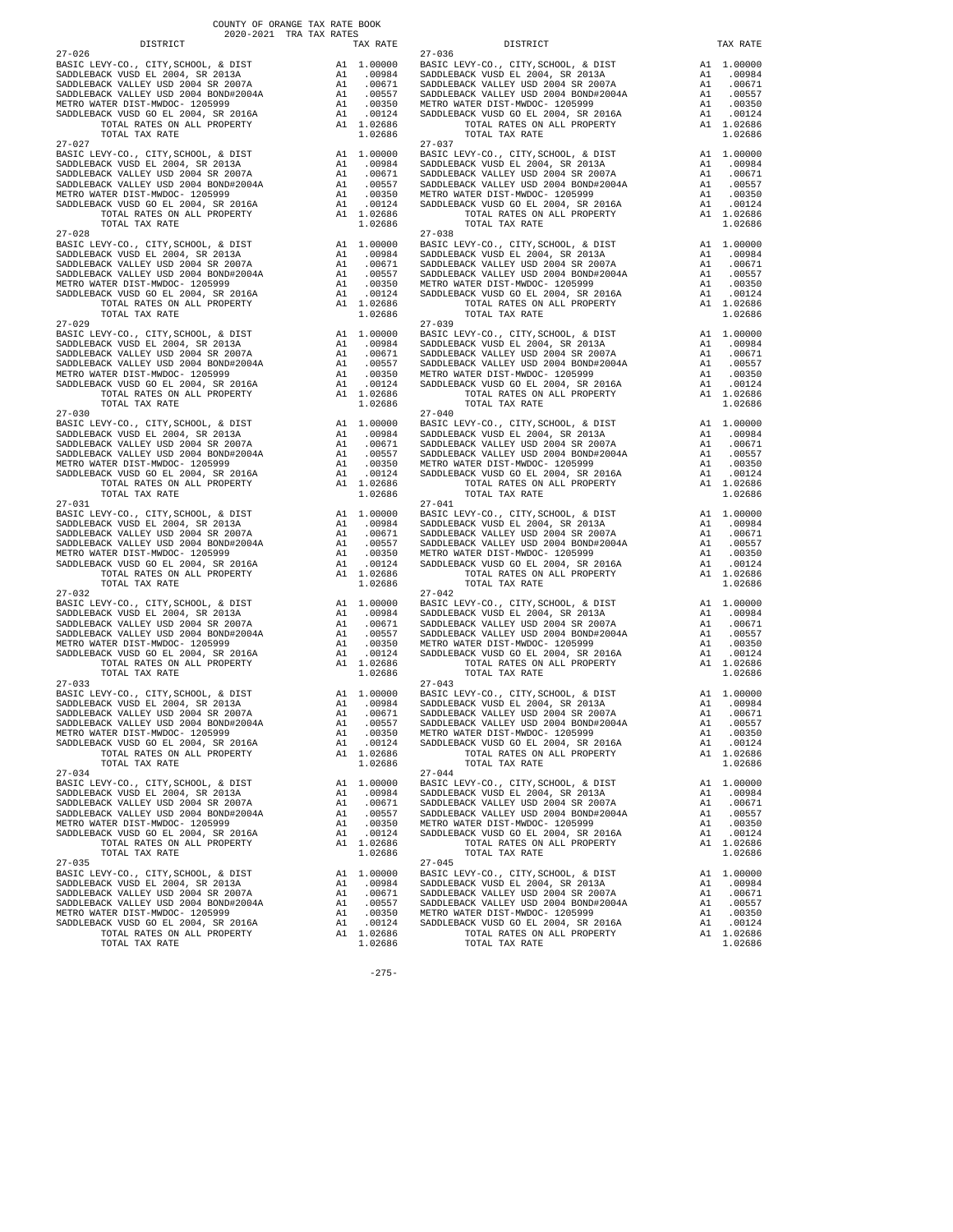| $\begin{tabular}{l c c c c c c} \multicolumn{4}{c c c c} \multicolumn{4}{c c c} \multicolumn{4}{c c c} \multicolumn{4}{c c c} \multicolumn{4}{c c c} \multicolumn{4}{c c c} \multicolumn{4}{c c c} \multicolumn{4}{c c c} \multicolumn{4}{c c c} \multicolumn{4}{c c c} \multicolumn{4}{c c c} \multicolumn{4}{c c c} \multicolumn{4}{c c c} \multicolumn{4}{c c c} \multicolumn{4}{c c c} \multic$ |                | $\begin{array}{c}\n\text{max} \\ \text{max} \\ 27-060\n\end{array}$                                                                                                                                                                                                                                                                                                                                                                                                                                        |  |
|-----------------------------------------------------------------------------------------------------------------------------------------------------------------------------------------------------------------------------------------------------------------------------------------------------------------------------------------------------------------------------------------------------|----------------|------------------------------------------------------------------------------------------------------------------------------------------------------------------------------------------------------------------------------------------------------------------------------------------------------------------------------------------------------------------------------------------------------------------------------------------------------------------------------------------------------------|--|
|                                                                                                                                                                                                                                                                                                                                                                                                     |                |                                                                                                                                                                                                                                                                                                                                                                                                                                                                                                            |  |
|                                                                                                                                                                                                                                                                                                                                                                                                     |                |                                                                                                                                                                                                                                                                                                                                                                                                                                                                                                            |  |
|                                                                                                                                                                                                                                                                                                                                                                                                     |                |                                                                                                                                                                                                                                                                                                                                                                                                                                                                                                            |  |
|                                                                                                                                                                                                                                                                                                                                                                                                     |                |                                                                                                                                                                                                                                                                                                                                                                                                                                                                                                            |  |
|                                                                                                                                                                                                                                                                                                                                                                                                     |                |                                                                                                                                                                                                                                                                                                                                                                                                                                                                                                            |  |
|                                                                                                                                                                                                                                                                                                                                                                                                     |                |                                                                                                                                                                                                                                                                                                                                                                                                                                                                                                            |  |
|                                                                                                                                                                                                                                                                                                                                                                                                     |                |                                                                                                                                                                                                                                                                                                                                                                                                                                                                                                            |  |
|                                                                                                                                                                                                                                                                                                                                                                                                     |                |                                                                                                                                                                                                                                                                                                                                                                                                                                                                                                            |  |
|                                                                                                                                                                                                                                                                                                                                                                                                     |                |                                                                                                                                                                                                                                                                                                                                                                                                                                                                                                            |  |
|                                                                                                                                                                                                                                                                                                                                                                                                     |                |                                                                                                                                                                                                                                                                                                                                                                                                                                                                                                            |  |
|                                                                                                                                                                                                                                                                                                                                                                                                     |                |                                                                                                                                                                                                                                                                                                                                                                                                                                                                                                            |  |
|                                                                                                                                                                                                                                                                                                                                                                                                     |                |                                                                                                                                                                                                                                                                                                                                                                                                                                                                                                            |  |
|                                                                                                                                                                                                                                                                                                                                                                                                     |                |                                                                                                                                                                                                                                                                                                                                                                                                                                                                                                            |  |
|                                                                                                                                                                                                                                                                                                                                                                                                     |                |                                                                                                                                                                                                                                                                                                                                                                                                                                                                                                            |  |
|                                                                                                                                                                                                                                                                                                                                                                                                     |                |                                                                                                                                                                                                                                                                                                                                                                                                                                                                                                            |  |
|                                                                                                                                                                                                                                                                                                                                                                                                     |                |                                                                                                                                                                                                                                                                                                                                                                                                                                                                                                            |  |
|                                                                                                                                                                                                                                                                                                                                                                                                     |                |                                                                                                                                                                                                                                                                                                                                                                                                                                                                                                            |  |
|                                                                                                                                                                                                                                                                                                                                                                                                     |                |                                                                                                                                                                                                                                                                                                                                                                                                                                                                                                            |  |
|                                                                                                                                                                                                                                                                                                                                                                                                     |                |                                                                                                                                                                                                                                                                                                                                                                                                                                                                                                            |  |
|                                                                                                                                                                                                                                                                                                                                                                                                     |                |                                                                                                                                                                                                                                                                                                                                                                                                                                                                                                            |  |
|                                                                                                                                                                                                                                                                                                                                                                                                     |                |                                                                                                                                                                                                                                                                                                                                                                                                                                                                                                            |  |
|                                                                                                                                                                                                                                                                                                                                                                                                     |                |                                                                                                                                                                                                                                                                                                                                                                                                                                                                                                            |  |
|                                                                                                                                                                                                                                                                                                                                                                                                     |                |                                                                                                                                                                                                                                                                                                                                                                                                                                                                                                            |  |
|                                                                                                                                                                                                                                                                                                                                                                                                     |                |                                                                                                                                                                                                                                                                                                                                                                                                                                                                                                            |  |
|                                                                                                                                                                                                                                                                                                                                                                                                     |                |                                                                                                                                                                                                                                                                                                                                                                                                                                                                                                            |  |
|                                                                                                                                                                                                                                                                                                                                                                                                     |                |                                                                                                                                                                                                                                                                                                                                                                                                                                                                                                            |  |
|                                                                                                                                                                                                                                                                                                                                                                                                     |                |                                                                                                                                                                                                                                                                                                                                                                                                                                                                                                            |  |
|                                                                                                                                                                                                                                                                                                                                                                                                     |                |                                                                                                                                                                                                                                                                                                                                                                                                                                                                                                            |  |
|                                                                                                                                                                                                                                                                                                                                                                                                     |                |                                                                                                                                                                                                                                                                                                                                                                                                                                                                                                            |  |
|                                                                                                                                                                                                                                                                                                                                                                                                     |                |                                                                                                                                                                                                                                                                                                                                                                                                                                                                                                            |  |
|                                                                                                                                                                                                                                                                                                                                                                                                     |                |                                                                                                                                                                                                                                                                                                                                                                                                                                                                                                            |  |
|                                                                                                                                                                                                                                                                                                                                                                                                     |                |                                                                                                                                                                                                                                                                                                                                                                                                                                                                                                            |  |
|                                                                                                                                                                                                                                                                                                                                                                                                     |                |                                                                                                                                                                                                                                                                                                                                                                                                                                                                                                            |  |
|                                                                                                                                                                                                                                                                                                                                                                                                     |                |                                                                                                                                                                                                                                                                                                                                                                                                                                                                                                            |  |
|                                                                                                                                                                                                                                                                                                                                                                                                     |                |                                                                                                                                                                                                                                                                                                                                                                                                                                                                                                            |  |
|                                                                                                                                                                                                                                                                                                                                                                                                     |                |                                                                                                                                                                                                                                                                                                                                                                                                                                                                                                            |  |
|                                                                                                                                                                                                                                                                                                                                                                                                     |                |                                                                                                                                                                                                                                                                                                                                                                                                                                                                                                            |  |
|                                                                                                                                                                                                                                                                                                                                                                                                     |                |                                                                                                                                                                                                                                                                                                                                                                                                                                                                                                            |  |
|                                                                                                                                                                                                                                                                                                                                                                                                     |                |                                                                                                                                                                                                                                                                                                                                                                                                                                                                                                            |  |
|                                                                                                                                                                                                                                                                                                                                                                                                     |                |                                                                                                                                                                                                                                                                                                                                                                                                                                                                                                            |  |
|                                                                                                                                                                                                                                                                                                                                                                                                     |                |                                                                                                                                                                                                                                                                                                                                                                                                                                                                                                            |  |
|                                                                                                                                                                                                                                                                                                                                                                                                     |                |                                                                                                                                                                                                                                                                                                                                                                                                                                                                                                            |  |
|                                                                                                                                                                                                                                                                                                                                                                                                     |                |                                                                                                                                                                                                                                                                                                                                                                                                                                                                                                            |  |
|                                                                                                                                                                                                                                                                                                                                                                                                     |                |                                                                                                                                                                                                                                                                                                                                                                                                                                                                                                            |  |
|                                                                                                                                                                                                                                                                                                                                                                                                     |                |                                                                                                                                                                                                                                                                                                                                                                                                                                                                                                            |  |
|                                                                                                                                                                                                                                                                                                                                                                                                     |                |                                                                                                                                                                                                                                                                                                                                                                                                                                                                                                            |  |
|                                                                                                                                                                                                                                                                                                                                                                                                     |                |                                                                                                                                                                                                                                                                                                                                                                                                                                                                                                            |  |
|                                                                                                                                                                                                                                                                                                                                                                                                     |                | $\begin{tabular}{l c c c c c} \multicolumn{1}{c}{\textbf{27--052}}\\ \multicolumn{1}{c}{\textbf{BASE LEVY-CO., CITY, SCHOOL, & DIST}\\ \multicolumn{1}{c}{\textbf{METRO WATER DIST–MIMOC-- 1205999}} & \multicolumn{1}{c}{\textbf{A1}} & \multicolumn{1}{c}{\textbf{0.0350}} & \multicolumn{1}{c}{\textbf{27--069}}\\ \multicolumn{1}{c}{\textbf{METRO WATER DIST–MIMOC-- 1205999}} & \multicolumn{1}{c}{\textbf{A1}} & \mult$                                                                             |  |
|                                                                                                                                                                                                                                                                                                                                                                                                     |                |                                                                                                                                                                                                                                                                                                                                                                                                                                                                                                            |  |
|                                                                                                                                                                                                                                                                                                                                                                                                     |                |                                                                                                                                                                                                                                                                                                                                                                                                                                                                                                            |  |
|                                                                                                                                                                                                                                                                                                                                                                                                     |                |                                                                                                                                                                                                                                                                                                                                                                                                                                                                                                            |  |
|                                                                                                                                                                                                                                                                                                                                                                                                     |                |                                                                                                                                                                                                                                                                                                                                                                                                                                                                                                            |  |
|                                                                                                                                                                                                                                                                                                                                                                                                     |                |                                                                                                                                                                                                                                                                                                                                                                                                                                                                                                            |  |
|                                                                                                                                                                                                                                                                                                                                                                                                     |                |                                                                                                                                                                                                                                                                                                                                                                                                                                                                                                            |  |
|                                                                                                                                                                                                                                                                                                                                                                                                     |                |                                                                                                                                                                                                                                                                                                                                                                                                                                                                                                            |  |
|                                                                                                                                                                                                                                                                                                                                                                                                     |                |                                                                                                                                                                                                                                                                                                                                                                                                                                                                                                            |  |
|                                                                                                                                                                                                                                                                                                                                                                                                     |                |                                                                                                                                                                                                                                                                                                                                                                                                                                                                                                            |  |
|                                                                                                                                                                                                                                                                                                                                                                                                     |                |                                                                                                                                                                                                                                                                                                                                                                                                                                                                                                            |  |
|                                                                                                                                                                                                                                                                                                                                                                                                     |                |                                                                                                                                                                                                                                                                                                                                                                                                                                                                                                            |  |
|                                                                                                                                                                                                                                                                                                                                                                                                     |                |                                                                                                                                                                                                                                                                                                                                                                                                                                                                                                            |  |
|                                                                                                                                                                                                                                                                                                                                                                                                     |                |                                                                                                                                                                                                                                                                                                                                                                                                                                                                                                            |  |
|                                                                                                                                                                                                                                                                                                                                                                                                     |                |                                                                                                                                                                                                                                                                                                                                                                                                                                                                                                            |  |
|                                                                                                                                                                                                                                                                                                                                                                                                     |                |                                                                                                                                                                                                                                                                                                                                                                                                                                                                                                            |  |
|                                                                                                                                                                                                                                                                                                                                                                                                     |                |                                                                                                                                                                                                                                                                                                                                                                                                                                                                                                            |  |
|                                                                                                                                                                                                                                                                                                                                                                                                     |                |                                                                                                                                                                                                                                                                                                                                                                                                                                                                                                            |  |
| TOTAL TAX RATE                                                                                                                                                                                                                                                                                                                                                                                      | 1.00350 27-071 |                                                                                                                                                                                                                                                                                                                                                                                                                                                                                                            |  |
|                                                                                                                                                                                                                                                                                                                                                                                                     |                |                                                                                                                                                                                                                                                                                                                                                                                                                                                                                                            |  |
|                                                                                                                                                                                                                                                                                                                                                                                                     |                |                                                                                                                                                                                                                                                                                                                                                                                                                                                                                                            |  |
|                                                                                                                                                                                                                                                                                                                                                                                                     |                |                                                                                                                                                                                                                                                                                                                                                                                                                                                                                                            |  |
|                                                                                                                                                                                                                                                                                                                                                                                                     |                |                                                                                                                                                                                                                                                                                                                                                                                                                                                                                                            |  |
|                                                                                                                                                                                                                                                                                                                                                                                                     |                |                                                                                                                                                                                                                                                                                                                                                                                                                                                                                                            |  |
|                                                                                                                                                                                                                                                                                                                                                                                                     |                |                                                                                                                                                                                                                                                                                                                                                                                                                                                                                                            |  |
|                                                                                                                                                                                                                                                                                                                                                                                                     |                |                                                                                                                                                                                                                                                                                                                                                                                                                                                                                                            |  |
|                                                                                                                                                                                                                                                                                                                                                                                                     |                |                                                                                                                                                                                                                                                                                                                                                                                                                                                                                                            |  |
|                                                                                                                                                                                                                                                                                                                                                                                                     |                |                                                                                                                                                                                                                                                                                                                                                                                                                                                                                                            |  |
|                                                                                                                                                                                                                                                                                                                                                                                                     |                |                                                                                                                                                                                                                                                                                                                                                                                                                                                                                                            |  |
|                                                                                                                                                                                                                                                                                                                                                                                                     |                |                                                                                                                                                                                                                                                                                                                                                                                                                                                                                                            |  |
|                                                                                                                                                                                                                                                                                                                                                                                                     |                |                                                                                                                                                                                                                                                                                                                                                                                                                                                                                                            |  |
| $\begin{tabular}{c c c c c c} \hline \texttt{1-00150} & \texttt{1-00150} & \texttt{2014L} & \texttt{1-00150} & \texttt{2014L} & \texttt{2014L} & \texttt{2014L} & \texttt{2014L} & \texttt{2014L} & \texttt{2014L} & \texttt{2014L} & \texttt{2014L} & \texttt{2014L} & \texttt{2014L} & \texttt{2014L} & \texttt{2014L} & \texttt{2014L} & \texttt{20$                                             |                |                                                                                                                                                                                                                                                                                                                                                                                                                                                                                                            |  |
|                                                                                                                                                                                                                                                                                                                                                                                                     |                | $\begin{tabular}{lllllllllllll} \multicolumn{4}{c}{\begin{tabular}{l} \multicolumn{4}{c}{\begin{tabular}{l} \multicolumn{4}{c}{\begin{tabular}{l} \multicolumn{4}{c}{\begin{tabular}{l} \multicolumn{4}{c}{\begin{tabular}{l} \multicolumn{4}{c}{\begin{tabular}{l} \multicolumn{4}{c}{\begin{tabular}{l} \multicolumn{4}{c}{\begin{tabular}{l} \multicolumn{4}{c}{\begin{tabular}{l} \multicolumn{4}{c}{\begin{tabular}{l} \multicolumn{4}{c}{\begin{tabular}{l} \multicolumn{4}{c}{\multicolumn{4}{c}{\$ |  |

|        | CAPISINANO O SPID#1,1999 BD,<br>-4944<br>METRO WATER DIST-MWDOC- 1205999                  |  |
|--------|-------------------------------------------------------------------------------------------|--|
| .00000 | TOTAL RATES ON ALL PROPERTY                                                               |  |
| .00984 | TOTAL TAX RATE                                                                            |  |
| .00671 |                                                                                           |  |
|        |                                                                                           |  |
| .00557 | $27 - 067$                                                                                |  |
|        | .00350 BASIC LEVY-CO., CITY, SCHOOL, & DIST<br>.00124 CAPISTRANO U SFID#1 1999 BOND#2001B |  |
|        |                                                                                           |  |
| .02686 | CAPISTRANO U SFID#1,1999 EL, 2012 REF                                                     |  |
| .02686 | METRO WATER DIST-MWDOC- 1205999                                                           |  |
|        | TOTAL RATES ON ALL PROPERTY                                                               |  |
|        | TOTAL TAX RATE                                                                            |  |
| .00000 |                                                                                           |  |
| .00984 | $27 - 068$                                                                                |  |
| .00671 | BASIC LEVY-CO., CITY, SCHOOL, & DIST                                                      |  |
| .00557 | SADDLEBACK VUSD EL 2004, SR 2013A                                                         |  |
| .00350 | SADDLEBACK VALLEY USD 2004 SR 2007A                                                       |  |
| .00124 | SADDLEBACK VALLEY USD 2004 BOND#2004A                                                     |  |
|        |                                                                                           |  |
|        | .02686 METRO WATER DIST-MWDOC- 1205999<br>.02686 SADDLEBACK VUSD GO EL 2004, SR 2016A     |  |
|        | TOTAL RATES ON ALL PROPERTY                                                               |  |
|        | TOTAL TAX RATE                                                                            |  |
| .00000 |                                                                                           |  |
| .00350 | $27 - 069$                                                                                |  |
| .00350 | BASIC LEVY-CO., CITY, SCHOOL, & DIST                                                      |  |
| .00350 | SADDLEBACK VUSD EL 2004, SR 2013A                                                         |  |
|        | SADDLEBACK VALLEY USD 2004 SR 2007A                                                       |  |
|        | SADDLEBACK VALLEY USD 2004 BOND#2004A                                                     |  |
| .00000 | METRO WATER DIST-MWDOC- 1205999                                                           |  |
| .00350 | SADDLEBACK VUSD GO EL 2004, SR 2016A                                                      |  |
| .00350 | TOTAL RATES ON ALL PROPERTY                                                               |  |
| .00350 | TOTAL TAX RATE                                                                            |  |
|        | $27 - 070$                                                                                |  |
| .00000 | BASIC LEVY-CO., CITY, SCHOOL, & DIST                                                      |  |
| .00350 | SADDLEBACK VUSD EL 2004, SR 2013A                                                         |  |
| .00350 | SADDLEBACK VALLEY USD 2004 SR 2007A                                                       |  |
| .00350 | SADDLEBACK VALLEY USD 2004 BOND#2004A                                                     |  |
|        | METRO WATER DIST-MWDOC- 1205999                                                           |  |
|        |                                                                                           |  |
|        | SADDLEBACK VUSD GO EL 2004, SR 2016A                                                      |  |
| .00000 | TOTAL RATES ON ALL PROPERTY                                                               |  |
| .00350 | TOTAL TAX RATE                                                                            |  |
| .00350 |                                                                                           |  |
| .00350 | $27 - 071$                                                                                |  |
|        | BASIC LEVY-CO., CITY, SCHOOL, & DIST                                                      |  |
|        | SADDLEBACK VUSD EL 2004, SR 2013A                                                         |  |
| .00000 | SADDLEBACK VALLEY USD 2004 SR 2007A                                                       |  |
| .00350 | SADDLEBACK VALLEY USD 2004 BOND#2004A                                                     |  |
| .00350 | METRO WATER DIST-MWDOC- 1205999                                                           |  |
| .00350 | SADDLEBACK VUSD GO EL 2004, SR 2016A                                                      |  |
|        | TOTAL RATES ON ALL PROPERTY                                                               |  |
|        | TOTAL TAX RATE                                                                            |  |
| .00000 |                                                                                           |  |
| .00350 | $27 - 072$                                                                                |  |
| .00350 | BASIC LEVY-CO., CITY, SCHOOL, & DIST                                                      |  |
| .00350 | METRO WATER DIST-MWDOC- 1205999                                                           |  |
|        | TOTAL RATES ON ALL PROPERTY                                                               |  |
|        | TOTAL TAX RATE                                                                            |  |
| .00000 |                                                                                           |  |
| .00350 | $27 - 073$                                                                                |  |
| .00350 | BASIC LEVY-CO., CITY, SCHOOL, & DIST                                                      |  |
| .00350 | METRO WATER DIST-MWDOC- 1205999                                                           |  |
|        |                                                                                           |  |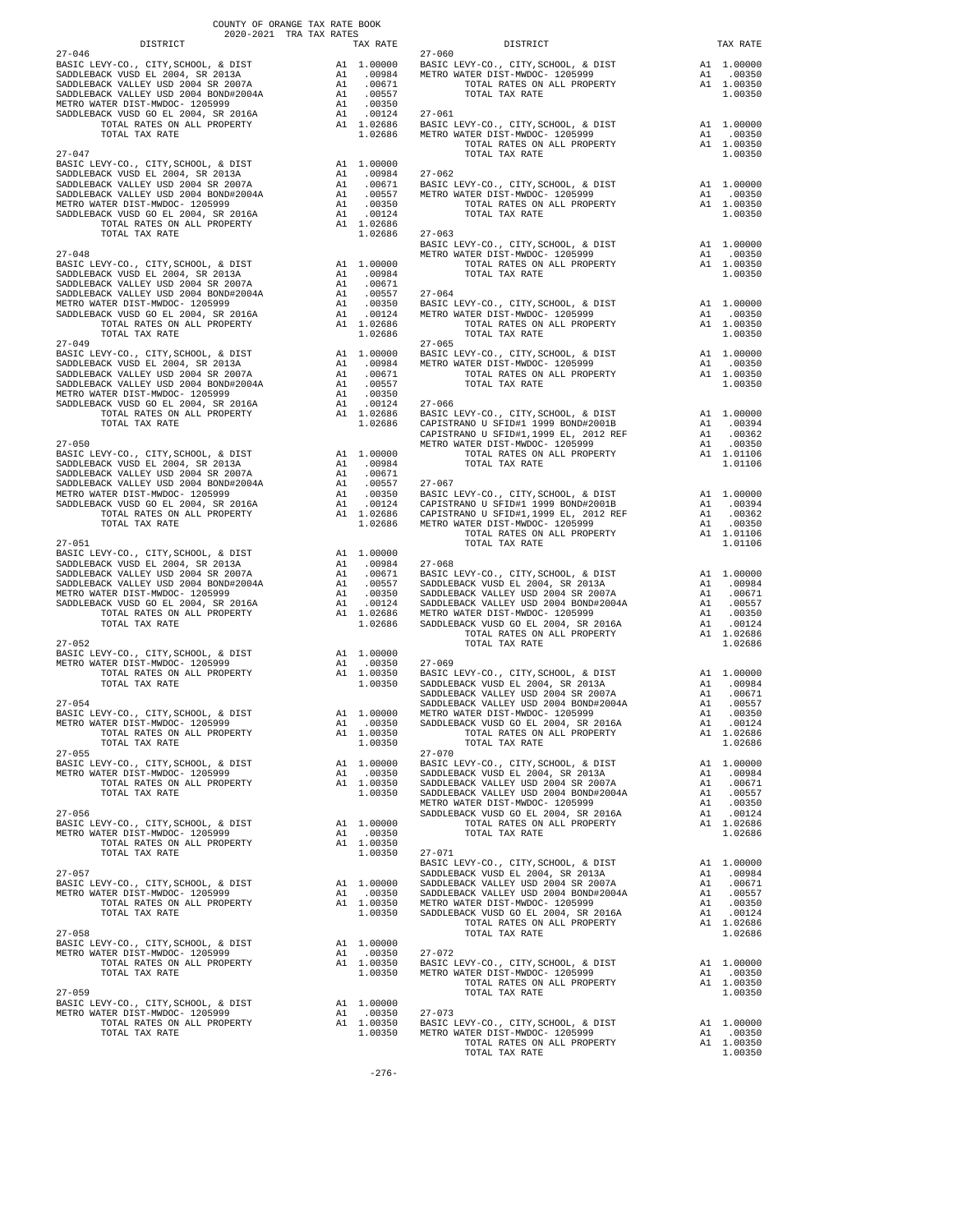| TAX RATE |  | DISTRICT                                                                                                                                                                                                                                                                                                                                                                                                                                         |         |  |
|----------|--|--------------------------------------------------------------------------------------------------------------------------------------------------------------------------------------------------------------------------------------------------------------------------------------------------------------------------------------------------------------------------------------------------------------------------------------------------|---------|--|
|          |  | $\begin{tabular}{l c c c c c} \multicolumn{3}{c}{27-074}& \multicolumn{3}{c}{\textbf{PASIC LEVY-CO.}}, & \multicolumn{3}{c}{CITY}, \text{SCHOL}, & \multicolumn{3}{c}{\textbf{E}} & \multicolumn{3}{c}{\textbf{PASIC LEVY-CO.}}, & \multicolumn{3}{c}{CITY}, \text{SCHOL}, & \multicolumn{3}{c}{\textbf{E}} & \multicolumn{3}{c}{\textbf{PASIC LEVY-CO.}}, & \multicolumn{3}{c}{CTTY}, \text{SCHOL}, & \multicolumn{3}{c}{\textbf{E}} & \multic$ |         |  |
|          |  |                                                                                                                                                                                                                                                                                                                                                                                                                                                  |         |  |
|          |  |                                                                                                                                                                                                                                                                                                                                                                                                                                                  |         |  |
|          |  |                                                                                                                                                                                                                                                                                                                                                                                                                                                  |         |  |
|          |  |                                                                                                                                                                                                                                                                                                                                                                                                                                                  |         |  |
|          |  |                                                                                                                                                                                                                                                                                                                                                                                                                                                  |         |  |
|          |  |                                                                                                                                                                                                                                                                                                                                                                                                                                                  |         |  |
|          |  |                                                                                                                                                                                                                                                                                                                                                                                                                                                  |         |  |
|          |  |                                                                                                                                                                                                                                                                                                                                                                                                                                                  |         |  |
|          |  |                                                                                                                                                                                                                                                                                                                                                                                                                                                  |         |  |
|          |  |                                                                                                                                                                                                                                                                                                                                                                                                                                                  |         |  |
|          |  |                                                                                                                                                                                                                                                                                                                                                                                                                                                  |         |  |
|          |  |                                                                                                                                                                                                                                                                                                                                                                                                                                                  |         |  |
|          |  | $\begin{tabular}{l c c c c} \multicolumn{4}{c}{\textbf{27--076}} & \multicolumn{4}{c}{\textbf{27--076}} & \multicolumn{4}{c}{\textbf{27--076}} & \multicolumn{4}{c}{\textbf{27--076}} & \multicolumn{4}{c}{\textbf{27--076}} & \multicolumn{4}{c}{\textbf{27--076}} & \multicolumn{4}{c}{\textbf{27--076}} & \multicolumn{4}{c}{\textbf{27--076}} & \multicolumn{4}{c}{\textbf{27--076}} & \multicolumn{4}{c}{\textbf{27$                        |         |  |
|          |  |                                                                                                                                                                                                                                                                                                                                                                                                                                                  |         |  |
|          |  |                                                                                                                                                                                                                                                                                                                                                                                                                                                  |         |  |
|          |  |                                                                                                                                                                                                                                                                                                                                                                                                                                                  |         |  |
|          |  |                                                                                                                                                                                                                                                                                                                                                                                                                                                  |         |  |
|          |  |                                                                                                                                                                                                                                                                                                                                                                                                                                                  |         |  |
|          |  |                                                                                                                                                                                                                                                                                                                                                                                                                                                  |         |  |
|          |  |                                                                                                                                                                                                                                                                                                                                                                                                                                                  |         |  |
|          |  |                                                                                                                                                                                                                                                                                                                                                                                                                                                  |         |  |
|          |  | $\begin{tabular}{cccccc} 27-078 & 1.01106 & 27-091 & 1.01106 & 27-092 & 27-092 & 27-092 & 27-092 & 27-092 & 27-092 & 27-092 & 27-092 & 27-092 & 27-092 & 27-092 & 27-092 & 27-092 & 27-092 & 27-092 & 27-092 & 27-092 & 27-092 & 27-092 & 27-092 & 27-092 & 27-092 & $                                                                                                                                                                           |         |  |
|          |  |                                                                                                                                                                                                                                                                                                                                                                                                                                                  |         |  |
|          |  |                                                                                                                                                                                                                                                                                                                                                                                                                                                  |         |  |
|          |  |                                                                                                                                                                                                                                                                                                                                                                                                                                                  |         |  |
|          |  |                                                                                                                                                                                                                                                                                                                                                                                                                                                  |         |  |
|          |  |                                                                                                                                                                                                                                                                                                                                                                                                                                                  |         |  |
|          |  |                                                                                                                                                                                                                                                                                                                                                                                                                                                  |         |  |
|          |  |                                                                                                                                                                                                                                                                                                                                                                                                                                                  |         |  |
|          |  | $\begin{array}{cccccccc} 27-080 & 27-084 & 10444 & 1046 & 10444 & 1044 & 1044 & 1044 & 1044 & 1044 & 1044 & 1044 & 1044 & 1044 & 1044 & 1044 & 1044 & 1044 & 1044 & 1044 & 1044 & 1044 & 1044 & 1044 & 1044 & 1044 & 1044 & 1044 & 1044 & 1044 & 1044 & 1044 & 1044 & 1044 & 1$                                                                                                                                                                  |         |  |
|          |  |                                                                                                                                                                                                                                                                                                                                                                                                                                                  |         |  |
|          |  |                                                                                                                                                                                                                                                                                                                                                                                                                                                  |         |  |
|          |  |                                                                                                                                                                                                                                                                                                                                                                                                                                                  |         |  |
|          |  | ${\begin{tabular}{l c c c c c c c c} \multicolumn{4}{c c c c} \multicolumn{4}{c c c} \multicolumn{4}{c c c} \multicolumn{4}{c c c} \multicolumn{4}{c c c} \multicolumn{4}{c c c} \multicolumn{4}{c c c} \multicolumn{4}{c c c} \multicolumn{4}{c c c} \multicolumn{4}{c c c} \multicolumn{4}{c c c} \multicolumn{4}{c c c} \multicolumn{4}{c c c} \multicolumn{4}{c c c} \multicolumn{4}{c c c$                                                  |         |  |
|          |  |                                                                                                                                                                                                                                                                                                                                                                                                                                                  |         |  |
|          |  |                                                                                                                                                                                                                                                                                                                                                                                                                                                  |         |  |
|          |  |                                                                                                                                                                                                                                                                                                                                                                                                                                                  |         |  |
|          |  | $\begin{tabular}{@{}c@{}}\hline & $\mathbf{10140} & $\mathbf{10140} & $\mathbf{10140} & $\mathbf{10140} & $\mathbf{10140} & $\mathbf{10140} & $\mathbf{10140} & $\mathbf{10140} & $\mathbf{10140} & $\mathbf{10140} & $\mathbf{10140} & $\mathbf{10140} & $\mathbf{10140} & $\mathbf{10140} & $\mathbf{10140} & $\mathbf{10140} & $\mathbf{10140} & $\mathbf{10140} & $\mathbf{10$                                                               |         |  |
|          |  |                                                                                                                                                                                                                                                                                                                                                                                                                                                  |         |  |
|          |  |                                                                                                                                                                                                                                                                                                                                                                                                                                                  |         |  |
|          |  |                                                                                                                                                                                                                                                                                                                                                                                                                                                  |         |  |
|          |  |                                                                                                                                                                                                                                                                                                                                                                                                                                                  |         |  |
|          |  |                                                                                                                                                                                                                                                                                                                                                                                                                                                  |         |  |
|          |  |                                                                                                                                                                                                                                                                                                                                                                                                                                                  |         |  |
|          |  |                                                                                                                                                                                                                                                                                                                                                                                                                                                  |         |  |
|          |  |                                                                                                                                                                                                                                                                                                                                                                                                                                                  |         |  |
|          |  |                                                                                                                                                                                                                                                                                                                                                                                                                                                  |         |  |
|          |  |                                                                                                                                                                                                                                                                                                                                                                                                                                                  |         |  |
|          |  |                                                                                                                                                                                                                                                                                                                                                                                                                                                  |         |  |
|          |  | TOTAL TAX RATE                                                                                                                                                                                                                                                                                                                                                                                                                                   | 1.02686 |  |
|          |  |                                                                                                                                                                                                                                                                                                                                                                                                                                                  |         |  |
|          |  |                                                                                                                                                                                                                                                                                                                                                                                                                                                  |         |  |
|          |  |                                                                                                                                                                                                                                                                                                                                                                                                                                                  |         |  |
|          |  |                                                                                                                                                                                                                                                                                                                                                                                                                                                  |         |  |
|          |  |                                                                                                                                                                                                                                                                                                                                                                                                                                                  |         |  |
|          |  |                                                                                                                                                                                                                                                                                                                                                                                                                                                  |         |  |
|          |  |                                                                                                                                                                                                                                                                                                                                                                                                                                                  |         |  |
|          |  |                                                                                                                                                                                                                                                                                                                                                                                                                                                  |         |  |
|          |  |                                                                                                                                                                                                                                                                                                                                                                                                                                                  |         |  |
|          |  |                                                                                                                                                                                                                                                                                                                                                                                                                                                  |         |  |
|          |  |                                                                                                                                                                                                                                                                                                                                                                                                                                                  |         |  |
|          |  |                                                                                                                                                                                                                                                                                                                                                                                                                                                  |         |  |
|          |  |                                                                                                                                                                                                                                                                                                                                                                                                                                                  |         |  |
|          |  |                                                                                                                                                                                                                                                                                                                                                                                                                                                  |         |  |
|          |  |                                                                                                                                                                                                                                                                                                                                                                                                                                                  |         |  |
|          |  |                                                                                                                                                                                                                                                                                                                                                                                                                                                  |         |  |

TOTAL RATES ON ALL PROPERTY A1 1.02686 TOTAL TAX RATE 1.02686

COUNTY OF ORANGE TAX RATE BOOK 2020-2021 TRA TAX RATES

-277-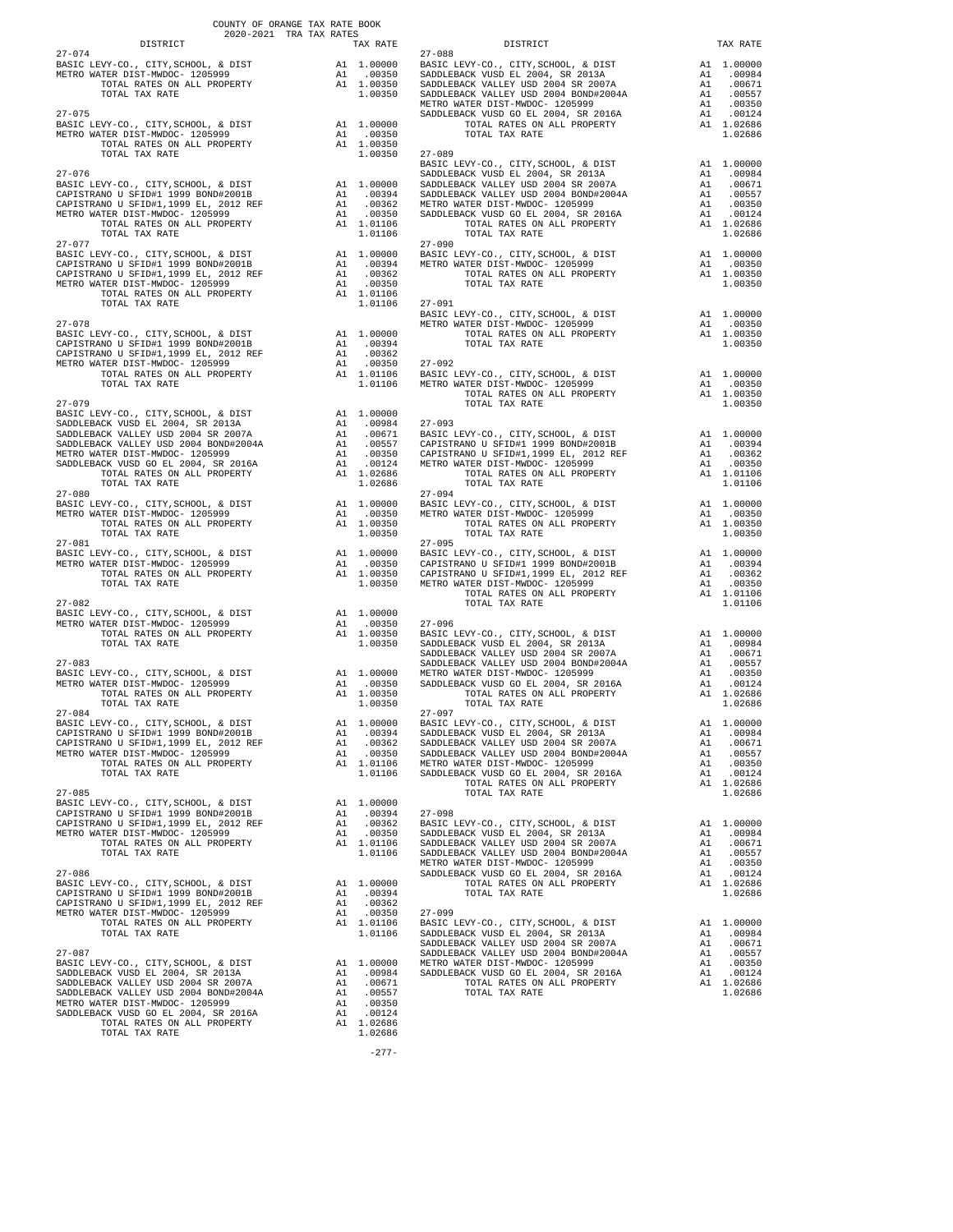| $27 - 100$                                                                                                          |                                                                                                                            |                       | $27 - 110$            |
|---------------------------------------------------------------------------------------------------------------------|----------------------------------------------------------------------------------------------------------------------------|-----------------------|-----------------------|
|                                                                                                                     |                                                                                                                            |                       |                       |
|                                                                                                                     |                                                                                                                            |                       |                       |
|                                                                                                                     |                                                                                                                            |                       |                       |
| TOTAL TAX RATE<br>$27 - 101$                                                                                        |                                                                                                                            | 1.02686               | $27 - 111$            |
|                                                                                                                     |                                                                                                                            |                       |                       |
|                                                                                                                     |                                                                                                                            |                       |                       |
|                                                                                                                     |                                                                                                                            |                       |                       |
|                                                                                                                     |                                                                                                                            |                       |                       |
| TOTAL TAX RATE                                                                                                      |                                                                                                                            | 1.02686               |                       |
| $27 - 102$                                                                                                          |                                                                                                                            |                       | 27-112                |
|                                                                                                                     |                                                                                                                            |                       |                       |
|                                                                                                                     |                                                                                                                            |                       |                       |
|                                                                                                                     |                                                                                                                            |                       |                       |
|                                                                                                                     |                                                                                                                            |                       |                       |
| $27 - 103$                                                                                                          |                                                                                                                            |                       | $27 - 113$            |
|                                                                                                                     |                                                                                                                            |                       |                       |
|                                                                                                                     |                                                                                                                            |                       |                       |
|                                                                                                                     |                                                                                                                            |                       |                       |
|                                                                                                                     |                                                                                                                            |                       |                       |
|                                                                                                                     |                                                                                                                            |                       |                       |
| TOTAL TAX RATE                                                                                                      |                                                                                                                            | 1.02686               |                       |
|                                                                                                                     |                                                                                                                            |                       |                       |
|                                                                                                                     |                                                                                                                            |                       |                       |
|                                                                                                                     |                                                                                                                            |                       |                       |
|                                                                                                                     |                                                                                                                            |                       |                       |
|                                                                                                                     |                                                                                                                            |                       |                       |
| $27 - 105$                                                                                                          |                                                                                                                            |                       | $27 - 115$            |
|                                                                                                                     |                                                                                                                            |                       |                       |
|                                                                                                                     |                                                                                                                            |                       |                       |
|                                                                                                                     |                                                                                                                            |                       |                       |
|                                                                                                                     |                                                                                                                            |                       |                       |
| TOTAL TAX RATE                                                                                                      |                                                                                                                            | 1.02686               |                       |
| $27 - 106$<br>BASIC LEVY-CO., CITY, SCHOOL, & DIST                                                                  |                                                                                                                            |                       | 27-116                |
| SADDLEBACK VUSD EL 2004, SR 2013A                                                                                   | A1 1.00000 BASIC L<br>A1 .00984 SADDLEB<br>A1 .00671 SADDLEB<br>A1 .00557 SADDLEB<br>A1 .00350 METROW<br>A1 .00124 SADDLEB |                       |                       |
| SADDLEBACK VALLEY USD 2004 SR 2007A<br>SADDLEBACK VALLEY USD 2004 SR 2007A<br>SADDLEBACK VALLEY USD 2004 BOND#2004A |                                                                                                                            |                       |                       |
| METRO WATER DIST-MWDOC- 1205999                                                                                     |                                                                                                                            |                       |                       |
| SADDLEBACK VUSD GO EL 2004, SR 2016A<br>TOTAL RATES ON ALL PROPERTY                                                 |                                                                                                                            | A1 1.02686            |                       |
| TOTAL TAX RATE<br>$27 - 107$                                                                                        |                                                                                                                            | 1.02686               | $27 - 117$            |
|                                                                                                                     |                                                                                                                            |                       |                       |
|                                                                                                                     |                                                                                                                            |                       |                       |
|                                                                                                                     |                                                                                                                            |                       |                       |
|                                                                                                                     |                                                                                                                            |                       |                       |
| TOTAL RATES ON ALL PROPERTY                                                                                         |                                                                                                                            | A1 1.02686            |                       |
| TOTAL TAX RATE<br>$27 - 108$                                                                                        |                                                                                                                            | 1.02686               | $27 - 118$            |
| BASIC LEVY-CO., CITY, SCHOOL, & DIST<br>SADDLEBACK VUSD EL 2004, SR 2013A                                           | A1                                                                                                                         | 1.00000<br>A1 .00984  | BASIC L<br>SADDLEB    |
| SADDLEBACK VALLEY USD 2004 SR 2007A                                                                                 | A1                                                                                                                         | .00671                | SADDLEB               |
| SADDLEBACK VALLEY USD 2004 BOND#2004A<br>METRO WATER DIST-MWDOC- 1205999                                            | A1<br>A1                                                                                                                   | .00557<br>.00350      | SADDLEB<br>METRO W    |
| SADDLEBACK VUSD GO EL 2004, SR 2016A                                                                                | A1                                                                                                                         | .00124                | SADDLEB               |
| TOTAL RATES ON ALL PROPERTY<br>TOTAL TAX RATE                                                                       |                                                                                                                            | A1 1.02686<br>1.02686 |                       |
| $27 - 109$                                                                                                          |                                                                                                                            | 1.00000               | $27 - 119$<br>BASIC L |
| BASIC LEVY-CO., CITY, SCHOOL, & DIST<br>SADDLEBACK VUSD EL 2004, SR 2013A                                           | A1                                                                                                                         | A1 .00984             | METRO W               |
| SADDLEBACK VALLEY USD 2004 SR 2007A<br>SADDLEBACK VALLEY USD 2004 BOND#2004A                                        | A1<br>A1                                                                                                                   | .00671<br>.00557      |                       |
| METRO WATER DIST-MWDOC- 1205999                                                                                     | A1                                                                                                                         | .00350                |                       |
| SADDLEBACK VUSD GO EL 2004, SR 2016A<br>TOTAL RATES ON ALL PROPERTY                                                 | A1                                                                                                                         | .00124<br>A1 1.02686  | $27 - 120$<br>BASIC L |
|                                                                                                                     |                                                                                                                            |                       |                       |

| COUNTY OF ORANGE TAX RATE BOOK<br>2020-2021 TRA TAX RATES<br>$\begin{minipage}{0.5\textwidth} \begin{tabular}{lcccccc} \textbf{1} & \textbf{1} & \textbf{1} & \textbf{1} & \textbf{1} & \textbf{1} & \textbf{1} & \textbf{1} & \textbf{1} & \textbf{1} & \textbf{1} & \textbf{1} & \textbf{1} & \textbf{1} & \textbf{1} & \textbf{1} & \textbf{1} & \textbf{1} & \textbf{1} & \textbf{1} & \textbf{1} & \textbf{1} & \textbf{1} & \textbf{1} & \textbf{1} & \textbf{1} & \textbf{1} & \textbf{1} &$                                             |          |                |          |
|-------------------------------------------------------------------------------------------------------------------------------------------------------------------------------------------------------------------------------------------------------------------------------------------------------------------------------------------------------------------------------------------------------------------------------------------------------------------------------------------------------------------------------------------------|----------|----------------|----------|
|                                                                                                                                                                                                                                                                                                                                                                                                                                                                                                                                                 | TAX RATE | DISTRICT       | TAX RATE |
| $27 - 100$<br>$\begin{tabular}{@{}c@{\thinspace}c@{\thinspace}c@{\thinspace}c@{\thinspace}c@{\thinspace}c@{\thinspace}c@{\thinspace}c@{\thinspace}c@{\thinspace}c@{\thinspace}c@{\thinspace}c@{\thinspace}c@{\thinspace}c@{\thinspace}c@{\thinspace}c@{\thinspace}c@{\thinspace}c@{\thinspace}c@{\thinspace}c@{\thinspace}c@{\thinspace}c@{\thinspace}c@{\thinspace}c@{\thinspace}c@{\thinspace}c@{\thinspace}c@{\thinspace}c@{\thinspace}c@{\thinspace}c@{\thinspace}c@{\thinspace}c@{\thinspace}c@{\thinspace}c@{\thinspace}c@{\thinspace}c@$ |          | $27 - 110$     |          |
|                                                                                                                                                                                                                                                                                                                                                                                                                                                                                                                                                 |          |                |          |
|                                                                                                                                                                                                                                                                                                                                                                                                                                                                                                                                                 |          |                |          |
|                                                                                                                                                                                                                                                                                                                                                                                                                                                                                                                                                 |          |                |          |
|                                                                                                                                                                                                                                                                                                                                                                                                                                                                                                                                                 |          |                |          |
|                                                                                                                                                                                                                                                                                                                                                                                                                                                                                                                                                 |          |                |          |
| $27 - 101$                                                                                                                                                                                                                                                                                                                                                                                                                                                                                                                                      |          | $27 - 111$     |          |
|                                                                                                                                                                                                                                                                                                                                                                                                                                                                                                                                                 |          |                |          |
|                                                                                                                                                                                                                                                                                                                                                                                                                                                                                                                                                 |          |                |          |
|                                                                                                                                                                                                                                                                                                                                                                                                                                                                                                                                                 |          |                |          |
|                                                                                                                                                                                                                                                                                                                                                                                                                                                                                                                                                 |          |                |          |
|                                                                                                                                                                                                                                                                                                                                                                                                                                                                                                                                                 |          |                |          |
|                                                                                                                                                                                                                                                                                                                                                                                                                                                                                                                                                 |          |                |          |
|                                                                                                                                                                                                                                                                                                                                                                                                                                                                                                                                                 |          |                |          |
|                                                                                                                                                                                                                                                                                                                                                                                                                                                                                                                                                 |          |                |          |
|                                                                                                                                                                                                                                                                                                                                                                                                                                                                                                                                                 |          |                |          |
|                                                                                                                                                                                                                                                                                                                                                                                                                                                                                                                                                 |          |                |          |
|                                                                                                                                                                                                                                                                                                                                                                                                                                                                                                                                                 |          |                |          |
|                                                                                                                                                                                                                                                                                                                                                                                                                                                                                                                                                 |          |                |          |
| $\begin{tabular}{@{}c@{}} 27-101 & $1014$ & $100000$ & $27-111$ & $100000$ & $27-111$ & $100000$ & $27-111$ & $100000$ & $27-111$ & $100000$ & $27-111$ & $100000$ & $27-111$ & $100000$ & $27-111$ & $100000$ & $27-111$ & $27-111$ & $27-111$ & $27-111$ & $27-111$ & $27-111$ & $27-$                                                                                                                                                                                                                                                        |          |                |          |
|                                                                                                                                                                                                                                                                                                                                                                                                                                                                                                                                                 |          |                |          |
|                                                                                                                                                                                                                                                                                                                                                                                                                                                                                                                                                 |          |                |          |
|                                                                                                                                                                                                                                                                                                                                                                                                                                                                                                                                                 |          |                |          |
|                                                                                                                                                                                                                                                                                                                                                                                                                                                                                                                                                 |          |                |          |
|                                                                                                                                                                                                                                                                                                                                                                                                                                                                                                                                                 |          |                |          |
|                                                                                                                                                                                                                                                                                                                                                                                                                                                                                                                                                 |          |                |          |
|                                                                                                                                                                                                                                                                                                                                                                                                                                                                                                                                                 |          |                |          |
|                                                                                                                                                                                                                                                                                                                                                                                                                                                                                                                                                 |          |                |          |
|                                                                                                                                                                                                                                                                                                                                                                                                                                                                                                                                                 |          |                |          |
|                                                                                                                                                                                                                                                                                                                                                                                                                                                                                                                                                 |          |                |          |
|                                                                                                                                                                                                                                                                                                                                                                                                                                                                                                                                                 |          |                |          |
|                                                                                                                                                                                                                                                                                                                                                                                                                                                                                                                                                 |          |                |          |
| $\begin{tabular}{l c c c c c} \multicolumn{4}{c}{27-104} & $\mathbb{P}1$-104 & $\mathbb{P}27$-114 & $1$-00000 & $27-114 & $27-104 & $27-115 & $300$-10000 \\ \multicolumn{4}{c}{\textbf{BADDLEBACK}} & $\mathbb{X}1$ & $2013A$ & $A1$ & $1.00000 & $3\mathbb{A}3\mathbb{C}$ & $\mathbb{E}12004$, $R$ & $2013A$ & $A1$ & $1.00000 \\ \multicolumn{4$<br>$27 - 105$                                                                                                                                                                               |          | $27-115$       |          |
|                                                                                                                                                                                                                                                                                                                                                                                                                                                                                                                                                 |          |                |          |
|                                                                                                                                                                                                                                                                                                                                                                                                                                                                                                                                                 |          |                |          |
|                                                                                                                                                                                                                                                                                                                                                                                                                                                                                                                                                 |          |                |          |
|                                                                                                                                                                                                                                                                                                                                                                                                                                                                                                                                                 |          |                |          |
|                                                                                                                                                                                                                                                                                                                                                                                                                                                                                                                                                 |          |                |          |
| $\begin{tabular}{@{}c@{\thinspace}c@{\thinspace}c@{\thinspace}c@{\thinspace}c@{\thinspace}c@{\thinspace}c@{\thinspace}c@{\thinspace}c@{\thinspace}c@{\thinspace}c@{\thinspace}c@{\thinspace}c@{\thinspace}c@{\thinspace}c@{\thinspace}c@{\thinspace}c@{\thinspace}c@{\thinspace}c@{\thinspace}c@{\thinspace}c@{\thinspace}c@{\thinspace}c@{\thinspace}c@{\thinspace}c@{\thinspace}c@{\thinspace}c@{\thinspace}c@{\thinspace}c@{\thinspace}c@{\thinspace}c@{\thinspace}c@{\thinspace}c@{\thinspace}c@{\thinspace}c@{\thinspace}c@$               |          |                |          |
|                                                                                                                                                                                                                                                                                                                                                                                                                                                                                                                                                 |          |                |          |
|                                                                                                                                                                                                                                                                                                                                                                                                                                                                                                                                                 |          |                |          |
|                                                                                                                                                                                                                                                                                                                                                                                                                                                                                                                                                 |          |                |          |
|                                                                                                                                                                                                                                                                                                                                                                                                                                                                                                                                                 |          |                |          |
|                                                                                                                                                                                                                                                                                                                                                                                                                                                                                                                                                 |          |                |          |
|                                                                                                                                                                                                                                                                                                                                                                                                                                                                                                                                                 |          |                |          |
|                                                                                                                                                                                                                                                                                                                                                                                                                                                                                                                                                 |          |                |          |
|                                                                                                                                                                                                                                                                                                                                                                                                                                                                                                                                                 |          |                |          |
|                                                                                                                                                                                                                                                                                                                                                                                                                                                                                                                                                 |          |                |          |
|                                                                                                                                                                                                                                                                                                                                                                                                                                                                                                                                                 |          |                |          |
|                                                                                                                                                                                                                                                                                                                                                                                                                                                                                                                                                 |          |                |          |
|                                                                                                                                                                                                                                                                                                                                                                                                                                                                                                                                                 |          |                |          |
| SADDLEBACK VALLEY USD 2004 SADDLEBACK VALLEY USD 2004 SADDLEBACK VALLEY USD 2004 SADDLEBACK VALLEY USD 2004 SADDLEBACK VALLEY USD 2004 SADDLEBACK VALLEY USD 2004 SADDLEBACK VALLEY USD 2004 SADDLEBACK VALLEY USD 2004 SADDLE                                                                                                                                                                                                                                                                                                                  |          |                |          |
| $27 - 108$<br>$\begin{tabular}{@{}c@{\thinspace}c@{\thinspace}c@{\thinspace}c@{\thinspace}c@{\thinspace}c@{\thinspace}c@{\thinspace}c@{\thinspace}c@{\thinspace}c@{\thinspace}c@{\thinspace}c@{\thinspace}c@{\thinspace}c@{\thinspace}c@{\thinspace}c@{\thinspace}c@{\thinspace}c@{\thinspace}c@{\thinspace}c@{\thinspace}c@{\thinspace}c@{\thinspace}c@{\thinspace}c@{\thinspace}c@{\thinspace}c@{\thinspace}c@{\thinspace}c@{\thinspace}c@{\thinspace}c@{\thinspace}c@{\thinspace}c@{\thinspace}c@{\thinspace}c@{\thinspace}c@{\thinspace}c@$ |          | $27 - 118$     |          |
|                                                                                                                                                                                                                                                                                                                                                                                                                                                                                                                                                 |          |                |          |
|                                                                                                                                                                                                                                                                                                                                                                                                                                                                                                                                                 |          |                |          |
|                                                                                                                                                                                                                                                                                                                                                                                                                                                                                                                                                 |          |                |          |
|                                                                                                                                                                                                                                                                                                                                                                                                                                                                                                                                                 |          |                |          |
|                                                                                                                                                                                                                                                                                                                                                                                                                                                                                                                                                 |          |                |          |
| $27 - 109$                                                                                                                                                                                                                                                                                                                                                                                                                                                                                                                                      |          | $27 - 119$     |          |
|                                                                                                                                                                                                                                                                                                                                                                                                                                                                                                                                                 |          |                |          |
|                                                                                                                                                                                                                                                                                                                                                                                                                                                                                                                                                 |          |                |          |
|                                                                                                                                                                                                                                                                                                                                                                                                                                                                                                                                                 |          |                |          |
|                                                                                                                                                                                                                                                                                                                                                                                                                                                                                                                                                 |          |                |          |
|                                                                                                                                                                                                                                                                                                                                                                                                                                                                                                                                                 |          |                |          |
|                                                                                                                                                                                                                                                                                                                                                                                                                                                                                                                                                 |          |                |          |
|                                                                                                                                                                                                                                                                                                                                                                                                                                                                                                                                                 |          |                |          |
|                                                                                                                                                                                                                                                                                                                                                                                                                                                                                                                                                 |          |                |          |
|                                                                                                                                                                                                                                                                                                                                                                                                                                                                                                                                                 |          |                |          |
|                                                                                                                                                                                                                                                                                                                                                                                                                                                                                                                                                 |          |                |          |
|                                                                                                                                                                                                                                                                                                                                                                                                                                                                                                                                                 | $-278-$  | TOTAL TAX RATE | 1.02686  |
|                                                                                                                                                                                                                                                                                                                                                                                                                                                                                                                                                 |          |                |          |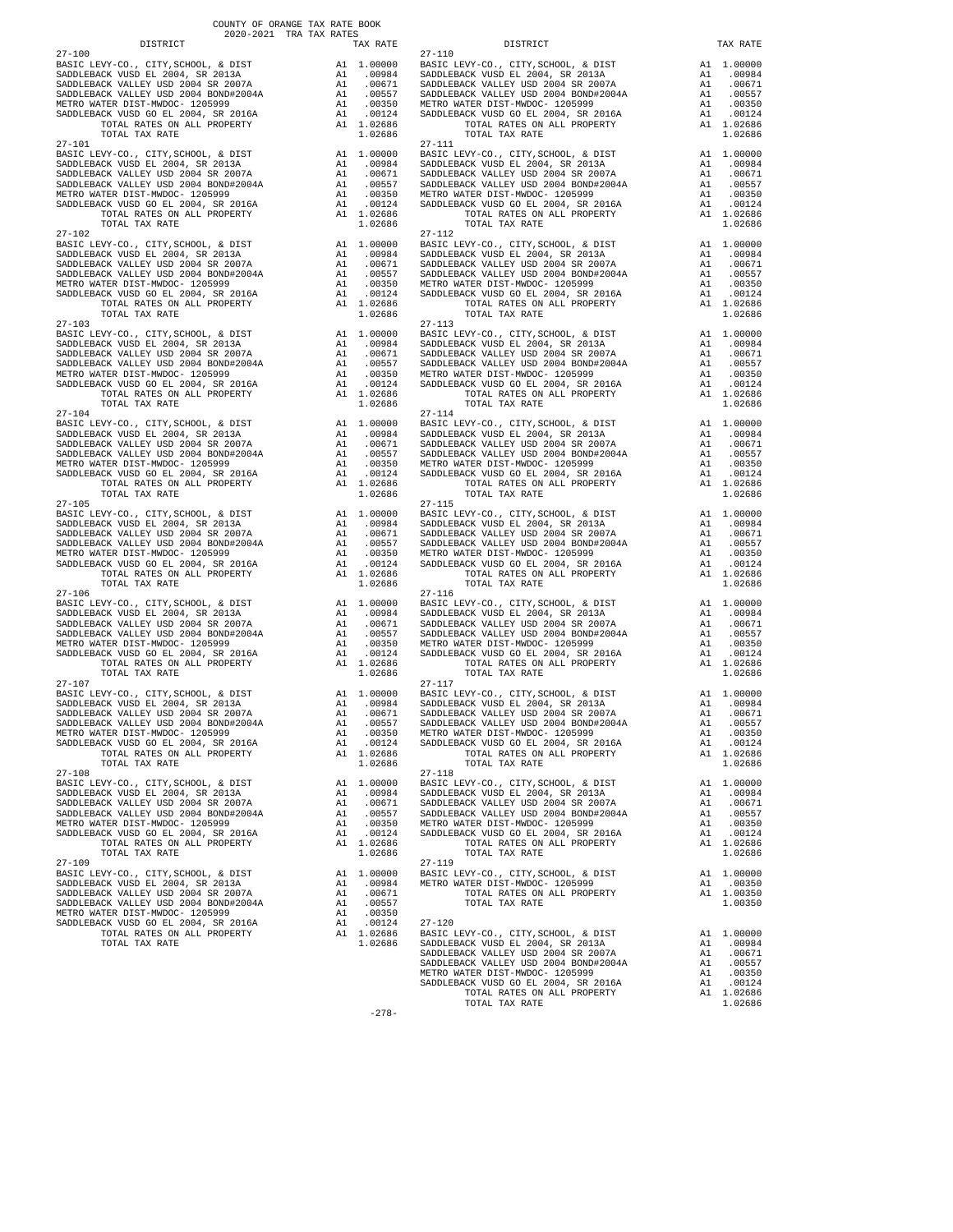| DISTRICT       | 2020-2021 TRA TAX RATES |                                                                                                                                                                                                                                                                                                                                                                                                                          |         |
|----------------|-------------------------|--------------------------------------------------------------------------------------------------------------------------------------------------------------------------------------------------------------------------------------------------------------------------------------------------------------------------------------------------------------------------------------------------------------------------|---------|
|                |                         | DISTRICT                                                                                                                                                                                                                                                                                                                                                                                                                 |         |
|                |                         |                                                                                                                                                                                                                                                                                                                                                                                                                          |         |
|                |                         |                                                                                                                                                                                                                                                                                                                                                                                                                          |         |
|                |                         |                                                                                                                                                                                                                                                                                                                                                                                                                          |         |
|                |                         |                                                                                                                                                                                                                                                                                                                                                                                                                          |         |
|                |                         |                                                                                                                                                                                                                                                                                                                                                                                                                          |         |
|                |                         |                                                                                                                                                                                                                                                                                                                                                                                                                          |         |
|                |                         |                                                                                                                                                                                                                                                                                                                                                                                                                          |         |
|                |                         |                                                                                                                                                                                                                                                                                                                                                                                                                          |         |
|                |                         |                                                                                                                                                                                                                                                                                                                                                                                                                          |         |
|                |                         | $\begin{tabular}{l c c c c c} \multicolumn{1}{c}{\textbf{27--124}} & \multicolumn{1}{c}{\textbf{1.00000}} & \multicolumn{1}{c}{\textbf{28--124}} & \multicolumn{1}{c}{\textbf{29--124}} & \multicolumn{1}{c}{\textbf{20--124}} & \multicolumn{1}{c}{\textbf{20--124}} & \multicolumn{1}{c}{\textbf{20--124}} & \multicolumn{1}{c}{\textbf{20--124}} & \multicolumn{1}{c}{\textbf{20--124}} & \multicolumn{1}{c}{\textbf$ |         |
|                |                         |                                                                                                                                                                                                                                                                                                                                                                                                                          |         |
|                |                         |                                                                                                                                                                                                                                                                                                                                                                                                                          |         |
|                |                         |                                                                                                                                                                                                                                                                                                                                                                                                                          |         |
|                |                         |                                                                                                                                                                                                                                                                                                                                                                                                                          |         |
|                |                         |                                                                                                                                                                                                                                                                                                                                                                                                                          |         |
|                |                         |                                                                                                                                                                                                                                                                                                                                                                                                                          |         |
|                |                         |                                                                                                                                                                                                                                                                                                                                                                                                                          |         |
|                |                         |                                                                                                                                                                                                                                                                                                                                                                                                                          |         |
|                |                         |                                                                                                                                                                                                                                                                                                                                                                                                                          |         |
|                |                         |                                                                                                                                                                                                                                                                                                                                                                                                                          |         |
|                |                         |                                                                                                                                                                                                                                                                                                                                                                                                                          |         |
|                |                         | $\begin{tabular}{l c c c c c} \multicolumn{1}{c}{2.8-011} \multicolumn{1}{c}{\textbf{2.8-011}} \multicolumn{1}{c}{\textbf{2.8-011}} \end{tabular} \begin{tabular}{l c c c} \multicolumn{1}{c}{\textbf{2.8-011}} \multicolumn{1}{c}{\textbf{2.8-011}} \end{tabular} \begin{tabular}{l c c c} \multicolumn{1}{c}{\textbf{2.8-011}} \multicolumn{1}{c}{\textbf{2.8-011}} \end{tabular} \begin{tabular}{l c c c$             |         |
| $28 - 001$     |                         | $28 - 014$                                                                                                                                                                                                                                                                                                                                                                                                               |         |
|                |                         |                                                                                                                                                                                                                                                                                                                                                                                                                          |         |
|                |                         |                                                                                                                                                                                                                                                                                                                                                                                                                          |         |
|                |                         |                                                                                                                                                                                                                                                                                                                                                                                                                          |         |
|                |                         |                                                                                                                                                                                                                                                                                                                                                                                                                          |         |
|                |                         |                                                                                                                                                                                                                                                                                                                                                                                                                          |         |
|                |                         |                                                                                                                                                                                                                                                                                                                                                                                                                          |         |
|                |                         |                                                                                                                                                                                                                                                                                                                                                                                                                          |         |
|                |                         |                                                                                                                                                                                                                                                                                                                                                                                                                          |         |
|                |                         |                                                                                                                                                                                                                                                                                                                                                                                                                          |         |
| $28 - 003$     |                         | $28 - 016$                                                                                                                                                                                                                                                                                                                                                                                                               |         |
|                |                         |                                                                                                                                                                                                                                                                                                                                                                                                                          |         |
|                |                         |                                                                                                                                                                                                                                                                                                                                                                                                                          |         |
|                |                         |                                                                                                                                                                                                                                                                                                                                                                                                                          |         |
|                |                         |                                                                                                                                                                                                                                                                                                                                                                                                                          |         |
|                |                         |                                                                                                                                                                                                                                                                                                                                                                                                                          |         |
|                |                         |                                                                                                                                                                                                                                                                                                                                                                                                                          |         |
|                |                         |                                                                                                                                                                                                                                                                                                                                                                                                                          |         |
|                |                         |                                                                                                                                                                                                                                                                                                                                                                                                                          |         |
|                |                         |                                                                                                                                                                                                                                                                                                                                                                                                                          |         |
|                |                         |                                                                                                                                                                                                                                                                                                                                                                                                                          |         |
| $28 - 005$     |                         | $28 - 018$                                                                                                                                                                                                                                                                                                                                                                                                               |         |
|                |                         |                                                                                                                                                                                                                                                                                                                                                                                                                          |         |
|                |                         |                                                                                                                                                                                                                                                                                                                                                                                                                          |         |
|                |                         |                                                                                                                                                                                                                                                                                                                                                                                                                          |         |
|                |                         |                                                                                                                                                                                                                                                                                                                                                                                                                          |         |
|                |                         |                                                                                                                                                                                                                                                                                                                                                                                                                          |         |
|                |                         |                                                                                                                                                                                                                                                                                                                                                                                                                          |         |
|                |                         |                                                                                                                                                                                                                                                                                                                                                                                                                          |         |
|                |                         |                                                                                                                                                                                                                                                                                                                                                                                                                          |         |
|                |                         |                                                                                                                                                                                                                                                                                                                                                                                                                          |         |
| $28 - 007$     |                         | $28 - 020$                                                                                                                                                                                                                                                                                                                                                                                                               |         |
|                |                         |                                                                                                                                                                                                                                                                                                                                                                                                                          |         |
|                |                         |                                                                                                                                                                                                                                                                                                                                                                                                                          |         |
|                |                         |                                                                                                                                                                                                                                                                                                                                                                                                                          |         |
|                |                         |                                                                                                                                                                                                                                                                                                                                                                                                                          |         |
|                |                         |                                                                                                                                                                                                                                                                                                                                                                                                                          |         |
|                |                         |                                                                                                                                                                                                                                                                                                                                                                                                                          |         |
|                |                         |                                                                                                                                                                                                                                                                                                                                                                                                                          |         |
|                |                         |                                                                                                                                                                                                                                                                                                                                                                                                                          |         |
|                |                         |                                                                                                                                                                                                                                                                                                                                                                                                                          |         |
|                |                         |                                                                                                                                                                                                                                                                                                                                                                                                                          |         |
| $28 - 009$     |                         | $28 - 022$                                                                                                                                                                                                                                                                                                                                                                                                               |         |
|                |                         |                                                                                                                                                                                                                                                                                                                                                                                                                          |         |
|                |                         |                                                                                                                                                                                                                                                                                                                                                                                                                          |         |
|                |                         |                                                                                                                                                                                                                                                                                                                                                                                                                          |         |
| TOTAL TAX RATE |                         |                                                                                                                                                                                                                                                                                                                                                                                                                          | 1.01106 |
|                | 1.01106                 | TOTAL TAX RATE                                                                                                                                                                                                                                                                                                                                                                                                           |         |

-279-

|                                  | TAX RATE                                                       |
|----------------------------------|----------------------------------------------------------------|
| A1<br>A1<br>A 1<br>A1<br>A1      | 1,00000<br>.00394<br>.00362<br>.00350<br>1,01106<br>1.01106    |
| A1<br>A1<br>A1<br>A <sub>1</sub> | A1 1,00000<br>.00394<br>.00362<br>.00350<br>1.01106<br>1.01106 |
| A1<br>A1<br>A1                   | A1 1,00000<br>.00394<br>.00362<br>.00350                       |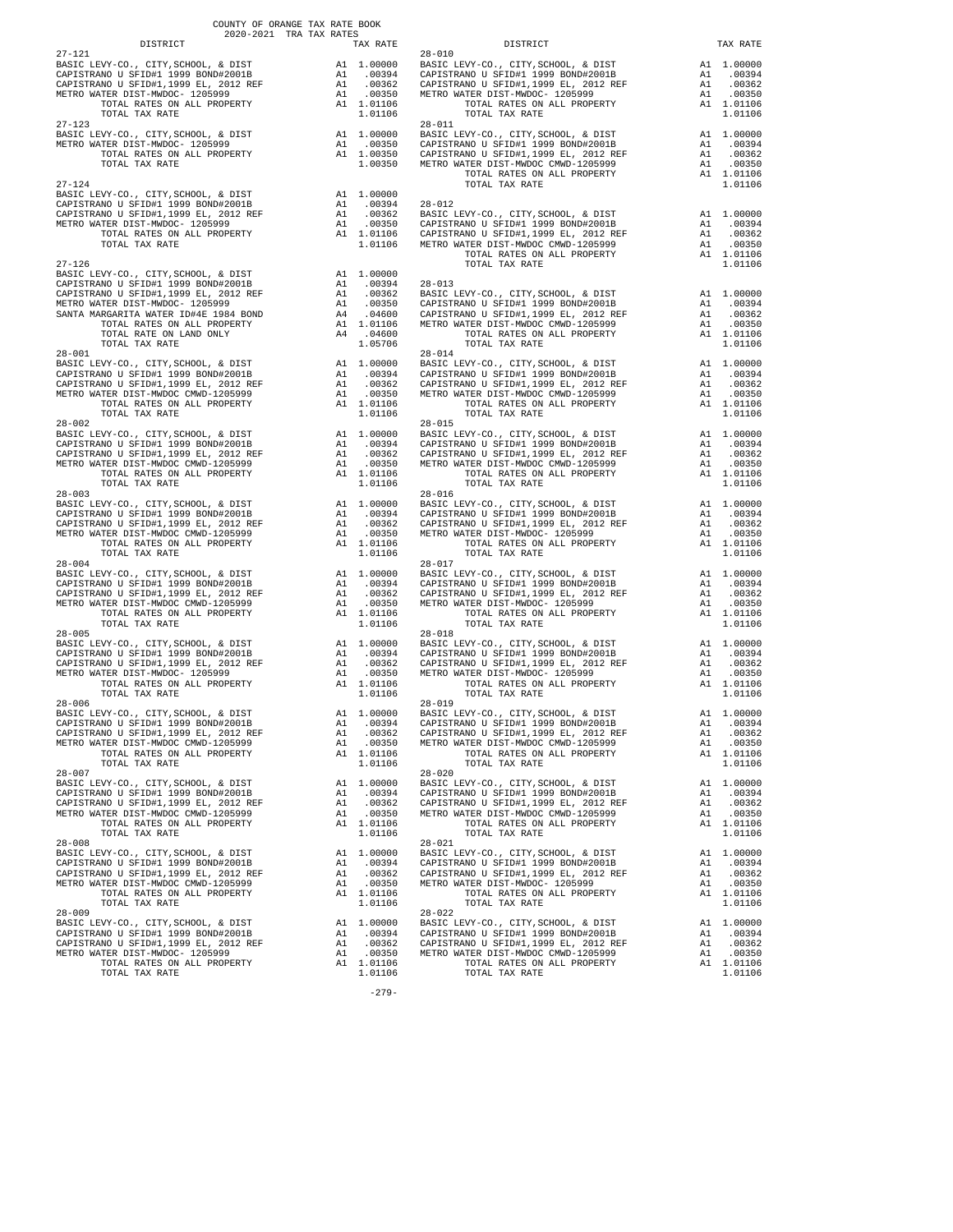| nteiwich                                                                                                                                         |    | IAA RAIL                                                                                                                                                                                                                       |            |
|--------------------------------------------------------------------------------------------------------------------------------------------------|----|--------------------------------------------------------------------------------------------------------------------------------------------------------------------------------------------------------------------------------|------------|
| $28 - 023$                                                                                                                                       |    |                                                                                                                                                                                                                                | $28 - 036$ |
|                                                                                                                                                  |    |                                                                                                                                                                                                                                |            |
|                                                                                                                                                  |    |                                                                                                                                                                                                                                |            |
|                                                                                                                                                  |    |                                                                                                                                                                                                                                |            |
|                                                                                                                                                  |    |                                                                                                                                                                                                                                |            |
|                                                                                                                                                  |    |                                                                                                                                                                                                                                |            |
|                                                                                                                                                  |    |                                                                                                                                                                                                                                |            |
| TOTAL TAX RATE                                                                                                                                   |    | 1.01106                                                                                                                                                                                                                        |            |
|                                                                                                                                                  |    |                                                                                                                                                                                                                                |            |
|                                                                                                                                                  |    |                                                                                                                                                                                                                                |            |
|                                                                                                                                                  |    |                                                                                                                                                                                                                                |            |
|                                                                                                                                                  |    |                                                                                                                                                                                                                                |            |
|                                                                                                                                                  |    |                                                                                                                                                                                                                                |            |
|                                                                                                                                                  |    |                                                                                                                                                                                                                                |            |
|                                                                                                                                                  |    |                                                                                                                                                                                                                                |            |
| TOTAL TAX RATE                                                                                                                                   |    | 1.01106                                                                                                                                                                                                                        |            |
| $28 - 025$                                                                                                                                       |    |                                                                                                                                                                                                                                | $28 - 038$ |
|                                                                                                                                                  |    |                                                                                                                                                                                                                                |            |
|                                                                                                                                                  |    |                                                                                                                                                                                                                                |            |
|                                                                                                                                                  |    |                                                                                                                                                                                                                                |            |
|                                                                                                                                                  |    |                                                                                                                                                                                                                                |            |
|                                                                                                                                                  |    |                                                                                                                                                                                                                                |            |
|                                                                                                                                                  |    |                                                                                                                                                                                                                                |            |
| TOTAL TAX RATE                                                                                                                                   |    |                                                                                                                                                                                                                                |            |
| $28 - 026$                                                                                                                                       |    | $\begin{tabular}{c} 28-039 \\ \text{A1} & 1.00000 \\ \text{A1} & .00394 \\ \text{A1} & .00394 \\ \text{A1} & .00362 \\ \text{A1} & .00362 \\ \text{A2} & .00350 \\ \text{A3} & .00350 \\ \text{A4} & 1.01106 \\ \end{tabular}$ |            |
| BASIC LEVY-CO., CITY, SCHOOL, & DIST                                                                                                             |    |                                                                                                                                                                                                                                |            |
| CAPISTRANO U SFID#1 1999 BOND#2001B AL CAPISTRANO U SFID#1,1999 EL, 2012 REF Al Al AL METRO WATER DIST-1205999 Al AL METRO WATER DISTRANCE CONDE |    |                                                                                                                                                                                                                                |            |
|                                                                                                                                                  |    |                                                                                                                                                                                                                                |            |
|                                                                                                                                                  |    |                                                                                                                                                                                                                                |            |
|                                                                                                                                                  |    | A1 1.01106                                                                                                                                                                                                                     |            |
| TOTAL TAX RATE                                                                                                                                   |    | 1.01106                                                                                                                                                                                                                        |            |
|                                                                                                                                                  |    |                                                                                                                                                                                                                                |            |
|                                                                                                                                                  |    |                                                                                                                                                                                                                                |            |
|                                                                                                                                                  |    |                                                                                                                                                                                                                                |            |
|                                                                                                                                                  |    |                                                                                                                                                                                                                                |            |
|                                                                                                                                                  |    |                                                                                                                                                                                                                                |            |
|                                                                                                                                                  |    |                                                                                                                                                                                                                                |            |
|                                                                                                                                                  |    |                                                                                                                                                                                                                                |            |
|                                                                                                                                                  |    |                                                                                                                                                                                                                                |            |
|                                                                                                                                                  |    |                                                                                                                                                                                                                                |            |
|                                                                                                                                                  |    |                                                                                                                                                                                                                                |            |
|                                                                                                                                                  |    |                                                                                                                                                                                                                                |            |
|                                                                                                                                                  |    |                                                                                                                                                                                                                                |            |
|                                                                                                                                                  |    |                                                                                                                                                                                                                                |            |
|                                                                                                                                                  |    |                                                                                                                                                                                                                                |            |
|                                                                                                                                                  |    |                                                                                                                                                                                                                                |            |
|                                                                                                                                                  |    |                                                                                                                                                                                                                                |            |
| $28 - 029$                                                                                                                                       |    |                                                                                                                                                                                                                                |            |
|                                                                                                                                                  |    |                                                                                                                                                                                                                                | $28 - 042$ |
|                                                                                                                                                  |    |                                                                                                                                                                                                                                |            |
|                                                                                                                                                  |    |                                                                                                                                                                                                                                |            |
|                                                                                                                                                  |    |                                                                                                                                                                                                                                |            |
|                                                                                                                                                  |    |                                                                                                                                                                                                                                |            |
| TOTAL RATES ON ALL PROPERTY                                                                                                                      |    | A1 1.01106                                                                                                                                                                                                                     |            |
| TOTAL TAX RATE                                                                                                                                   |    | 1.01106                                                                                                                                                                                                                        |            |
| $28 - 030$                                                                                                                                       |    |                                                                                                                                                                                                                                | $28 - 043$ |
|                                                                                                                                                  |    |                                                                                                                                                                                                                                |            |
|                                                                                                                                                  |    |                                                                                                                                                                                                                                |            |
|                                                                                                                                                  |    |                                                                                                                                                                                                                                |            |
|                                                                                                                                                  |    |                                                                                                                                                                                                                                |            |
|                                                                                                                                                  |    |                                                                                                                                                                                                                                |            |
|                                                                                                                                                  |    |                                                                                                                                                                                                                                |            |
|                                                                                                                                                  |    |                                                                                                                                                                                                                                |            |
|                                                                                                                                                  |    |                                                                                                                                                                                                                                |            |
|                                                                                                                                                  |    |                                                                                                                                                                                                                                |            |
|                                                                                                                                                  |    |                                                                                                                                                                                                                                |            |
|                                                                                                                                                  |    |                                                                                                                                                                                                                                |            |
|                                                                                                                                                  |    |                                                                                                                                                                                                                                |            |
|                                                                                                                                                  |    |                                                                                                                                                                                                                                |            |
|                                                                                                                                                  |    |                                                                                                                                                                                                                                |            |
|                                                                                                                                                  |    |                                                                                                                                                                                                                                |            |
|                                                                                                                                                  |    |                                                                                                                                                                                                                                |            |
|                                                                                                                                                  |    |                                                                                                                                                                                                                                |            |
|                                                                                                                                                  |    |                                                                                                                                                                                                                                |            |
|                                                                                                                                                  |    |                                                                                                                                                                                                                                |            |
|                                                                                                                                                  |    |                                                                                                                                                                                                                                |            |
|                                                                                                                                                  |    |                                                                                                                                                                                                                                |            |
|                                                                                                                                                  |    |                                                                                                                                                                                                                                |            |
|                                                                                                                                                  |    |                                                                                                                                                                                                                                |            |
|                                                                                                                                                  |    |                                                                                                                                                                                                                                |            |
| $28 - 033$                                                                                                                                       |    |                                                                                                                                                                                                                                | $28 - 046$ |
| BASIC LEVY-CO., CITY, SCHOOL, & DIST                                                                                                             | A1 | 1.00000                                                                                                                                                                                                                        | BASIC L    |
| CAPISTRANO U SFID#1 1999 BOND#2001B                                                                                                              |    | A1 .00394                                                                                                                                                                                                                      | CAPISTR    |
| CAPISTRANO U SFID#1,1999 EL, 2012 REF                                                                                                            | A1 | .00362                                                                                                                                                                                                                         | CAPISTR    |
| METRO WATER DIST-MWDOC CMWD-1205999                                                                                                              | A1 | .00350                                                                                                                                                                                                                         | METRO W    |
| TOTAL RATES ON ALL PROPERTY                                                                                                                      |    | A1 1.01106                                                                                                                                                                                                                     |            |
|                                                                                                                                                  |    |                                                                                                                                                                                                                                |            |
| TOTAL TAX RATE                                                                                                                                   |    | 1.01106                                                                                                                                                                                                                        |            |
| $28 - 034$                                                                                                                                       |    |                                                                                                                                                                                                                                | $28 - 047$ |
| BASIC LEVY-CO., CITY, SCHOOL, & DIST                                                                                                             | A1 | 1.00000                                                                                                                                                                                                                        | BASIC L    |
| CAPISTRANO U SFID#1 1999 BOND#2001B                                                                                                              |    | A1 .00394                                                                                                                                                                                                                      | CAPISTR    |
| CAPISTRANO U SFID#1,1999 EL, 2012 REF                                                                                                            | A1 | .00362                                                                                                                                                                                                                         | CAPISTR    |
| METRO WATER DIST-MWDOC CMWD-1205999                                                                                                              | A1 | .00350                                                                                                                                                                                                                         | METRO W    |
| TOTAL RATES ON ALL PROPERTY                                                                                                                      |    | A1 1.01106                                                                                                                                                                                                                     |            |
|                                                                                                                                                  |    |                                                                                                                                                                                                                                |            |
| TOTAL TAX RATE                                                                                                                                   |    | 1.01106                                                                                                                                                                                                                        |            |
| $28 - 035$                                                                                                                                       |    |                                                                                                                                                                                                                                | $28 - 048$ |
| BASIC LEVY-CO., CITY, SCHOOL, & DIST                                                                                                             | A1 | 1.00000                                                                                                                                                                                                                        | BASIC L    |
| CAPISTRANO U SFID#1 1999 BOND#2001B                                                                                                              | A1 | .00394                                                                                                                                                                                                                         | CAPISTR    |
|                                                                                                                                                  |    |                                                                                                                                                                                                                                |            |
| CAPISTRANO U SFID#1,1999 EL, 2012 REF                                                                                                            | A1 | .00362                                                                                                                                                                                                                         | CAPISTR    |

-280-

 COUNTY OF ORANGE TAX RATE BOOK 2020-2021 TRA TAX RATES DISTRICT TAX RATE DISTRICT TAX RATE BASIC LEVY-CO., CITY,SCHOOL, & DIST A1 1.00000 BASIC LEVY-CO., CITY,SCHOOL, & DIST A1 1.00000 CAPISTRANO U SFID#1 1999 BOND#2001B A1 .00394 CAPISTRANO U SFID#1 1999 BOND#2001B A1 .00394 CAPISTRANO U SFID#1,1999 EL, 2012 REF A1 .00362 CAPISTRANO U SFID#1,1999 EL, 2012 REF A1 .00362 METRO WATER DIST-MWDOC CMWD-1205999 A1 .00350 METRO WATER DIST-MWDOC- 1205999 A1 .00350 TOTAL RATES ON ALL PROPERTY A1 1.01106 TOTAL RATES ON ALL PROPERTY A1 1.01106 TOTAL TAX RATE 1.01106 TOTAL TAX RATE 1.01106 28-024 28-037 BASIC LEVY-CO., CITY,SCHOOL, & DIST A1 1.00000 BASIC LEVY-CO., CITY,SCHOOL, & DIST A1 1.00000 CAPISTRANO U SFID#1 1999 BOND#2001B A1 .00394 CAPISTRANO U SFID#1 1999 BOND#2001B A1 .00394 CAPISTRANO U SFID#1,1999 EL, 2012 REF A1 .00362 CAPISTRANO U SFID#1,1999 EL, 2012 REF A1 .00362 METRO WATER DIST-MWDOC CMWD-1205999 A1 .00350 METRO WATER DIST-MWDOC CMWD-1205999 A1 .00350 TOTAL RATES ON ALL PROPERTY A1 1.01106 TOTAL RATES ON ALL PROPERTY A1 1.01106 TOTAL TAX RATE 1.01106 TOTAL TAX RATE 1.01106 BASIC LEVY-CO., CITY,SCHOOL, & DIST A1 1.00000 BASIC LEVY-CO., CITY,SCHOOL, & DIST A1 1.00000 CAPISTRANO U SFID#1 1999 BOND#2001B A1 .00394 CAPISTRANO U SFID#1 1999 BOND#2001B A1 .00394 CAPISTRANO U SFID#1,1999 EL, 2012 REF A1 .00362 CAPISTRANO U SFID#1,1999 EL, 2012 REF A1 .00362 METRO WATER DIST-MWDOC CMWD-1205999 A1 .00350 METRO WATER DIST-MWDOC CMWD-1205999 A1 .00350 TOTAL RATES ON ALL PROPERTY A1 1.01106 TOTAL RATES ON ALL PROPERTY A1 1.01106 TOTAL TAX RATE 1.01106 TOTAL TAX RATE 1.01106 BASIC LEVY-CO., CITY,SCHOOL, & DIST A1 1.00000 BASIC LEVY-CO., CITY,SCHOOL, & DIST A1 1.00000 CAPISTRANO U SFID#1 1999 BOND#2001B A1 .00394 CAPISTRANO U SFID#1 1999 BOND#2001B A1 .00394 CAPISTRANO U SFID#1,1999 EL, 2012 REF A1 .00362 CAPISTRANO U SFID#1,1999 EL, 2012 REF A1 .00362 METRO WATER DIST-MWDOC CMWD-1205999 A1 .00350 METRO WATER DIST-MWDOC- 1205999 A1 .00350 TOTAL RATES ON ALL PROPERTY A1 1.01106 TOTAL RATES ON ALL PROPERTY A1 1.01106 TOTAL TAX RATE 1.01106 TOTAL TAX RATE 1.01106 BASIC LEVY-CO., CITY,SCHOOL, & DIST A1 1.00000 BASIC LEVY-CO., CITY,SCHOOL, & DIST A1 1.00000 CAPISTRANO U SFID#1 1999 BOND#2001B A1 .00394 CAPISTRANO U SFID#1 1999 BOND#2001B A1 .00394 CAPISTRANO U SFID#1,1999 EL, 2012 REF A1 .00362 CAPISTRANO U SFID#1,1999 EL, 2012 REF A1 .00362 METRO WATER DIST-MWDOC CMWD-1205999 A1 .00350 METRO WATER DIST-MWDOC- 1205999 A1 .00350 TOTAL RATES ON ALL PROPERTY A1 1.01106 TOTAL RATES ON ALL PROPERTY A1 1.01106 TOTAL TAX RATE 1.01106 TOTAL TAX RATE 1.01106 BASIC LEVY-CO., CITY,SCHOOL, & DIST A1 1.00000 BASIC LEVY-CO., CITY,SCHOOL, & DIST A1 1.00000 CAPISTRANO U SFID#1 1999 BOND#2001B A1 .00394 CAPISTRANO U SFID#1 1999 BOND#2001B A1 .00394 CAPISTRANO U SFID#1,1999 EL, 2012 REF A1 .00362 CAPISTRANO U SFID#1,1999 EL, 2012 REF A1 .00362 METRO WATER DIST-MWDOC- 1205999 A1 .00350 METRO WATER DIST-MWDOC CMWD-1205999 A1 .00350 TOTAL RATES ON ALL PROPERTY A1 1.01106 TOTAL RATES ON ALL PROPERTY A1 1.01106 TOTAL TAX RATE 1.01106 TOTAL TAX RATE 1.01106 BASIC LEVY-CO., CITY,SCHOOL, & DIST A1 1.00000 BASIC LEVY-CO., CITY,SCHOOL, & DIST A1 1.00000 CAPISTRANO U SFID#1 1999 BOND#2001B A1 .00394 CAPISTRANO U SFID#1 1999 BOND#2001B A1 .00394 CAPISTRANO U SFID#1,1999 EL, 2012 REF A1 .00362 CAPISTRANO U SFID#1,1999 EL, 2012 REF A1 .00362 METRO WATER DIST-MWDOC CMWD-1205999 A1 .00350 METRO WATER DIST-MWDOC CMWD-1205999 A1 .00350 TOTAL RATES ON ALL PROPERTY A1 1.01106 TOTAL RATES ON ALL PROPERTY A1 1.01106 TOTAL TAX RATE 1.01106 TOTAL TAX RATE 1.01106 BASIC LEVY-CO., CITY,SCHOOL, & DIST A1 1.00000 BASIC LEVY-CO., CITY,SCHOOL, & DIST A1 1.00000 CAPISTRANO U SFID#1 1999 BOND#2001B A1 .00394 CAPISTRANO U SFID#1 1999 BOND#2001B A1 .00394 CAPISTRANO U SFID#1,1999 EL, 2012 REF A1 .00362 CAPISTRANO U SFID#1,1999 EL, 2012 REF A1 .00362 METRO WATER DIST-MWDOC CMWD-1205999 A1 .00350 METRO WATER DIST-MWDOC- 1205999 A1 .00350 TOTAL RATES ON ALL PROPERTY A1 1.01106 TOTAL RATES ON ALL PROPERTY A1 1.01106 TOTAL TAX RATE 1.01106 TOTAL TAX RATE 1.01106 BASIC LEVY-CO., CITY,SCHOOL, & DIST A1 1.00000 BASIC LEVY-CO., CITY,SCHOOL, & DIST A1 1.00000 CAPISTRANO U SFID#1 1999 BOND#2001B A1 .00394 CAPISTRANO U SFID#1 1999 BOND#2001B A1 .00394<br>CAPISTRANO U SFID#1,1999 EL, 2012 REF A1 .00362 CAPISTRANO U SFID#1,1999 EL, 2012 REF A1 .00362<br>METRO WATER DISTRIMENTER DISTRIMEN A1 1.00000 BASIC LEVY-CO., CITY, SCHOOL, & DIST A1 1.00000<br>
A1 .00394 CAPISTRANO U SFID#1 1999 BOND#2001B A1 .00362<br>
A1 .00362 CAPISTRANO U SFID#1,1999 EL, 2012 REF A1 .00362 CAPISTRANO U SFID#1 1999 BOND#2001B A1 .00394 CAPISTRANO U SFID#1 1999 BOND#2001B A1 .00394 CAPISTRANO U SFID#1,1999 EL, 2012 REF A1 .00362 CAPISTRANO U SFID#1,1999 EL, 2012 REF A1 .00362 METRO WATER DIST-MWDOC CMWD-1205999 A1 .00350 METRO WATER DIST-MWDOC- 1205999 A1 .00350 TOTAL RATES ON ALL PROPERTY A1 1.01106 TOTAL RATES ON ALL PROPERTY A1 1.01106 TOTAL TAX RATE 1.01106 TOTAL TAX RATE 1.01106 BASIC LEVY-CO., CITY,SCHOOL, & DIST A1 1.00000 BASIC LEVY-CO., CITY,SCHOOL, & DIST A1 1.00000 CAPISTRANO U SFID#1 1999 BOND#2001B A1 .00394 CAPISTRANO U SFID#1 1999 BOND#2001B A1 .00394 CAPISTRANO U SFID#1,1999 EL, 2012 REF A1 .00362 CAPISTRANO U SFID#1,1999 EL, 2012 REF A1 .00362 METRO WATER DIST-MWDOC CMWD-1205999 A1 .00350 METRO WATER DIST-MWDOC- 1205999 A1 .00350 TOTAL RATES ON ALL PROPERTY A1 1.01106 TOTAL RATES ON ALL PROPERTY A1 1.01106 TOTAL TAX RATE 1.01106 TOTAL TAX RATE 1.01106 28-034 28-047 BASIC LEVY-CO., CITY,SCHOOL, & DIST A1 1.00000 BASIC LEVY-CO., CITY,SCHOOL, & DIST A1 1.00000 CAPISTRANO U SFID#1 1999 BOND#2001B A1 .00394 CAPISTRANO U SFID#1 1999 BOND#2001B A1 .00394 CAPISTRANO U SFID#1,1999 EL, 2012 REF A1 .00362 CAPISTRANO U SFID#1,1999 EL, 2012 REF A1 .00362 METRO WATER DIST-MWDOC CMWD-1205999 A1 .00350 METRO WATER DIST-MWDOC- 1205999 A1 .00350 TOTAL RATES ON ALL PROPERTY A1 1.01106 TOTAL RATES ON ALL PROPERTY A1 1.01106 TOTAL TAX RATE 1.01106 TOTAL TAX RATE 1.01106 BASIC LEVY-CO., CITY,SCHOOL, & DIST A1 1.00000 BASIC LEVY-CO., CITY,SCHOOL, & DIST A1 1.00000 CAPISTRANO U SFID#1 1999 BOND#2001B A1 .00394 CAPISTRANO U SFID#1 1999 BOND#2001B A1 .00394 CAPISTRANO U SFID#1,1999 EL, 2012 REF A1 .00362 CAPISTRANO U SFID#1,1999 EL, 2012 REF A1 .00362 METRO WATER DIST-MWDOC CMWD-1205999 A1 .00350 METRO WATER DIST-MWDOC CMWD-1205999 A1 .00350 TOTAL RATES ON ALL PROPERTY A1 1.01106 TOTAL RATES ON ALL PROPERTY A1 1.01106 TOTAL TAX RATE 1.01106 TOTAL TAX RATE 1.01106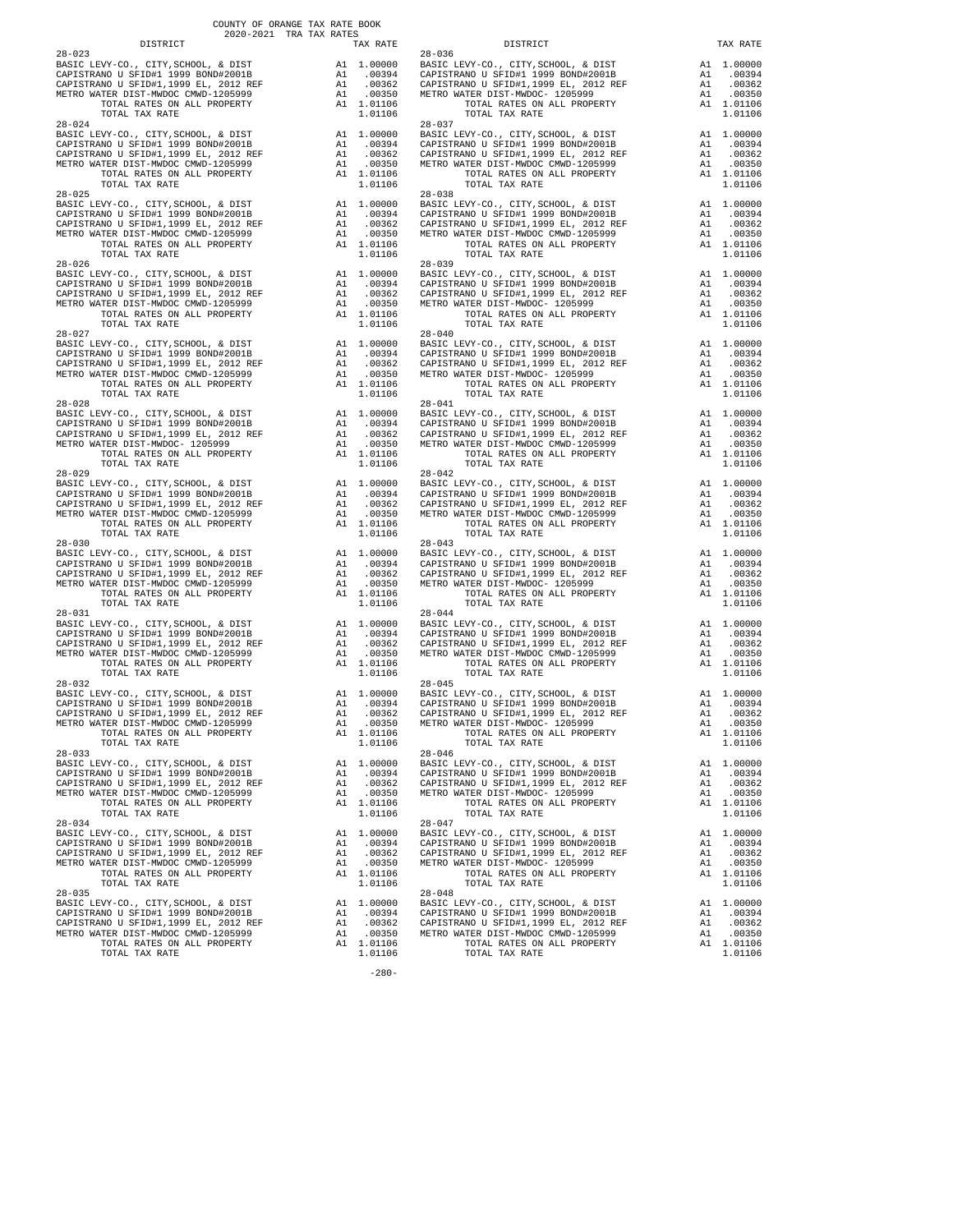|  | METRO WATER DIST-MWDOC CWID-1205999<br>METRO WATER DIST-MWDOC CWID-1205999<br>TOTAL RATES ON ALL PROPERTY A1 1.01106<br>TOTAL TAX RATE 1.01106                                                                                                                                                                                                                                                                                                                                                                 |  |
|--|----------------------------------------------------------------------------------------------------------------------------------------------------------------------------------------------------------------------------------------------------------------------------------------------------------------------------------------------------------------------------------------------------------------------------------------------------------------------------------------------------------------|--|
|  |                                                                                                                                                                                                                                                                                                                                                                                                                                                                                                                |  |
|  |                                                                                                                                                                                                                                                                                                                                                                                                                                                                                                                |  |
|  |                                                                                                                                                                                                                                                                                                                                                                                                                                                                                                                |  |
|  | $\begin{tabular}{l c c c c c} \multicolumn{4}{c c c} \multicolumn{4}{c c c} \multicolumn{4}{c c c} \multicolumn{4}{c c c} \multicolumn{4}{c c c} \multicolumn{4}{c c c} \multicolumn{4}{c c c} \multicolumn{4}{c c c} \multicolumn{4}{c c c} \multicolumn{4}{c c c} \multicolumn{4}{c c c} \multicolumn{4}{c c c} \multicolumn{4}{c c c} \multicolumn{4}{c c c} \multicolumn{4}{c c c} \multicolumn{4}{$                                                                                                       |  |
|  |                                                                                                                                                                                                                                                                                                                                                                                                                                                                                                                |  |
|  |                                                                                                                                                                                                                                                                                                                                                                                                                                                                                                                |  |
|  | $\begin{tabular}{lllllllllllllllllllll} \multicolumn{4}{c}{\begin{tabular}{l} \multicolumn{4}{c}{\begin{tabular}{l} \multicolumn{4}{c}{\begin{tabular}{l} \multicolumn{4}{c}{\begin{tabular}{l} \multicolumn{4}{c}{\begin{tabular}{l} \multicolumn{4}{c}{\begin{tabular}{l} \multicolumn{4}{c}{\begin{tabular}{l} \multicolumn{4}{c}{\begin{tabular}{l} \multicolumn{4}{c}{\begin{tabular}{l} \multicolumn{4}{c}{\begin{tabular}{l} \multicolumn{4}{c}{\begin{tabular}{l} \multicolumn{4}{c}{\begin{tabular}{$ |  |
|  |                                                                                                                                                                                                                                                                                                                                                                                                                                                                                                                |  |
|  |                                                                                                                                                                                                                                                                                                                                                                                                                                                                                                                |  |

-281-

| w<br>v |  |
|--------|--|
|        |  |
|        |  |

|  |           | UUUNII UPURANTE IAA KAIP BUU |               |  |
|--|-----------|------------------------------|---------------|--|
|  | 2020-2021 |                              | TRA TAX RATES |  |

|                                                    | TAX RATE                                                                        |
|----------------------------------------------------|---------------------------------------------------------------------------------|
| A1<br>A1<br>A1<br>A1<br>A1                         | 1.00000<br>.00394<br>.00362<br>.00350<br>1.01106<br>1.01106                     |
| A1<br>A1<br>A1<br>A1<br>A1                         | 1.00000<br>.00394<br>.00362<br>.00350<br>1.01106<br>1.01106                     |
| A1<br>A1<br>A1<br>A1<br>A <sub>4</sub><br>A1<br>A4 | 1.00000<br>.00394<br>.00362<br>.00350<br>.02630<br>1.01106<br>.02630<br>1.03736 |
| A1<br>A1<br>A1<br>A1<br>A1                         | 1.00000<br>.00394<br>.00362<br>.00350<br>1.01106<br>1.01106                     |
| A1<br>A1<br>A1<br>A1<br>A1                         | 1.00000<br>.00394<br>.00362<br>.00350<br>1.01106<br>1.01106                     |
| A1<br>A1<br>A1<br>A1<br>A1                         | 1.00000<br>.00394<br>.00362<br>.00350<br>1.01106<br>1.01106                     |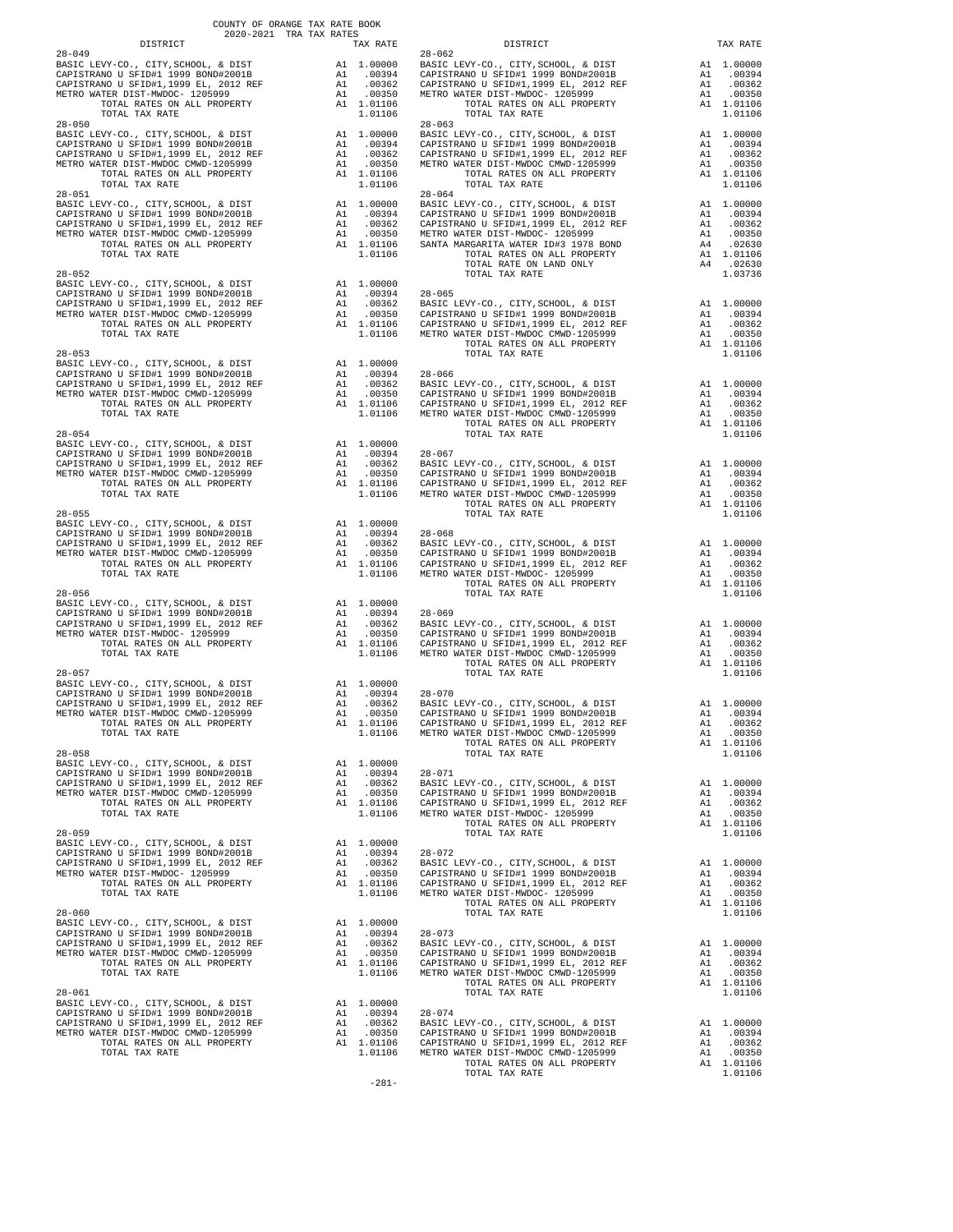| DISTRICT                                                                                                                                                                                                                             |                                                                                                 | TAX RATE                                                                                                  |                       |
|--------------------------------------------------------------------------------------------------------------------------------------------------------------------------------------------------------------------------------------|-------------------------------------------------------------------------------------------------|-----------------------------------------------------------------------------------------------------------|-----------------------|
| $28 - 075$                                                                                                                                                                                                                           |                                                                                                 |                                                                                                           | 28-088                |
|                                                                                                                                                                                                                                      |                                                                                                 |                                                                                                           |                       |
|                                                                                                                                                                                                                                      |                                                                                                 |                                                                                                           |                       |
|                                                                                                                                                                                                                                      |                                                                                                 |                                                                                                           |                       |
|                                                                                                                                                                                                                                      |                                                                                                 |                                                                                                           |                       |
|                                                                                                                                                                                                                                      |                                                                                                 |                                                                                                           |                       |
| $28 - 076$                                                                                                                                                                                                                           |                                                                                                 |                                                                                                           | $28 - 089$            |
|                                                                                                                                                                                                                                      |                                                                                                 |                                                                                                           |                       |
|                                                                                                                                                                                                                                      |                                                                                                 |                                                                                                           |                       |
|                                                                                                                                                                                                                                      |                                                                                                 |                                                                                                           |                       |
|                                                                                                                                                                                                                                      |                                                                                                 |                                                                                                           |                       |
|                                                                                                                                                                                                                                      |                                                                                                 |                                                                                                           |                       |
| $28 - 077$                                                                                                                                                                                                                           |                                                                                                 |                                                                                                           | $28 - 090$            |
| BASIC LEVY-CO., CITY, SCHOOL, & DIST                                                                                                                                                                                                 |                                                                                                 | A1 1.00000 BASIC L<br>A1 .00394 CAPISTR<br>A1 .00362 CAPISTR<br>A1 .00350 METROW                          |                       |
| CAPISTRANO U SFID#1 1999 BOND#2001B                                                                                                                                                                                                  |                                                                                                 |                                                                                                           |                       |
| CAPISIRANO O SFID#1 1999 BOND#2001B<br>CAPISTRANO U SFID#1,1999 EL, 2012 REF                                                                                                                                                         |                                                                                                 |                                                                                                           |                       |
| METRO WATER DIST-MWDOC- 1205999                                                                                                                                                                                                      | $\mathop{\rm Al}\limits^-$                                                                      |                                                                                                           |                       |
| TOTAL RATES ON ALL PROPERTY<br>TOTAL TAX RATE                                                                                                                                                                                        |                                                                                                 | A1 1.01106<br>1.01106                                                                                     |                       |
| $28 - 078$                                                                                                                                                                                                                           |                                                                                                 |                                                                                                           | $28 - 091$            |
| BASIC LEVY-CO., CITY, SCHOOL, & DIST and 1.00000 BASIC LAPS<br>CAPISTRANO U SFID#1, 1999 BOMD#2001B A1 .00394 CAPISTRANO U SFID#1, 1999 BL, 2012 REF and 201308 CAPISTR<br>METRO WATER DIST-MWDOC-1205999 RL, 2012 REF and 200362 CA |                                                                                                 |                                                                                                           |                       |
|                                                                                                                                                                                                                                      |                                                                                                 |                                                                                                           |                       |
|                                                                                                                                                                                                                                      |                                                                                                 |                                                                                                           |                       |
|                                                                                                                                                                                                                                      |                                                                                                 |                                                                                                           |                       |
| TOTAL RATES ON ALL PROPERTY                                                                                                                                                                                                          |                                                                                                 | A1 1.01106                                                                                                |                       |
| TOTAL TAX RATE<br>$28 - 079$                                                                                                                                                                                                         |                                                                                                 | 1.01106                                                                                                   | $28 - 092$            |
| BASIC LEVY-CO., CITY, SCHOOL, & DIST                                                                                                                                                                                                 |                                                                                                 |                                                                                                           |                       |
| CAPISTRANO U SFID#1 1999 BOND#2001B                                                                                                                                                                                                  |                                                                                                 |                                                                                                           |                       |
|                                                                                                                                                                                                                                      |                                                                                                 |                                                                                                           |                       |
| CAPISTRANO U SFID#1,1999 EL, 2012 REF<br>METRO WATER DIST-MWDOC CMWD-1205999 A1<br>TOTAL RATES ON ALL PROPERTY A1                                                                                                                    |                                                                                                 |                                                                                                           |                       |
|                                                                                                                                                                                                                                      |                                                                                                 | 28-092<br>Al 1.00000 BASIC L<br>Al .00394 CAPISTR<br>Al .00362 CAPISTR<br>Al .00350 METRO W<br>Al 1.01106 |                       |
| TOTAL TAX RATE                                                                                                                                                                                                                       |                                                                                                 | 1.01106                                                                                                   |                       |
|                                                                                                                                                                                                                                      |                                                                                                 |                                                                                                           |                       |
|                                                                                                                                                                                                                                      |                                                                                                 |                                                                                                           |                       |
|                                                                                                                                                                                                                                      |                                                                                                 |                                                                                                           |                       |
|                                                                                                                                                                                                                                      |                                                                                                 |                                                                                                           |                       |
|                                                                                                                                                                                                                                      |                                                                                                 |                                                                                                           |                       |
|                                                                                                                                                                                                                                      |                                                                                                 |                                                                                                           |                       |
|                                                                                                                                                                                                                                      |                                                                                                 | 26-034<br>A1 .00000 BASIC L<br>A1 .00394 CAPISTR<br>A1 .00362 CAPISTR<br>A1 .00350 METROW                 |                       |
| CAPISTRANO U SFID#1 1999 BOND#2001B                                                                                                                                                                                                  |                                                                                                 |                                                                                                           |                       |
| CAPISTRANO U SFID#1,1999 EL, 2012 REF                                                                                                                                                                                                |                                                                                                 |                                                                                                           |                       |
| METRO WATER DIST-MWDOC CMWD-1205999                                                                                                                                                                                                  |                                                                                                 |                                                                                                           |                       |
| TOTAL RATES ON ALL PROPERTY                                                                                                                                                                                                          |                                                                                                 | A1 1.01106<br>1.01106                                                                                     |                       |
| TOTAL TAX RATE<br>$28 - 082$                                                                                                                                                                                                         |                                                                                                 |                                                                                                           | $28 - 095$            |
| BASIC LEVY-CO., CITY, SCHOOL, & DIST                                                                                                                                                                                                 |                                                                                                 | A1 1.00000 BASIC L<br>A1 .00394 CAPISTR<br>A1 .00362 CAPISTR<br>A1 .00350 METRO W                         |                       |
| CAPISTRANO U SFID#1 1999 BOND#2001B                                                                                                                                                                                                  |                                                                                                 |                                                                                                           |                       |
|                                                                                                                                                                                                                                      |                                                                                                 |                                                                                                           |                       |
|                                                                                                                                                                                                                                      |                                                                                                 |                                                                                                           |                       |
| TOTAL RATES ON ALL PROPERTY<br>TOTAL TAX RATE                                                                                                                                                                                        |                                                                                                 | A1 1.01106<br>1.01106                                                                                     |                       |
| $28 - 083$                                                                                                                                                                                                                           |                                                                                                 |                                                                                                           | $28 - 096$            |
| BASIC LEVY-CO., CITY, SCHOOL, & DIST                                                                                                                                                                                                 |                                                                                                 | A1 1.00000 BASIC L<br>A1 .00394 CAPISTR<br>A1 .00362 CAPISTR<br>A1 .00350 METROW                          |                       |
| CAPISTRANO U SFID#1 1999 BOND#2001B                                                                                                                                                                                                  |                                                                                                 |                                                                                                           |                       |
| CAPISTRANO U SFID#1,1999 EL, 2012 REF                                                                                                                                                                                                |                                                                                                 |                                                                                                           |                       |
| METRO WATER DIST-MWDOC- 1205999                                                                                                                                                                                                      |                                                                                                 |                                                                                                           |                       |
| TOTAL RATES ON ALL PROPERTY                                                                                                                                                                                                          |                                                                                                 | A1 1.01106                                                                                                |                       |
| TOTAL TAX RATE<br>$28 - 084$                                                                                                                                                                                                         |                                                                                                 | 1.01106                                                                                                   | $28 - 097$            |
| BASIC LEVY-CO., CITY, SCHOOL, & DIST                                                                                                                                                                                                 |                                                                                                 |                                                                                                           |                       |
| CAPISTRANO U SFID#1 1999 BOND#2001B                                                                                                                                                                                                  |                                                                                                 |                                                                                                           |                       |
| CAPISTRANO U SFID#1,1999 EL, 2012 REF                                                                                                                                                                                                |                                                                                                 |                                                                                                           |                       |
| METRO WATER DIST-MWDOC CMWD-1205999                                                                                                                                                                                                  |                                                                                                 |                                                                                                           |                       |
| TOTAL RATES ON ALL PROPERTY                                                                                                                                                                                                          | A1 1.00000 BASIC L<br>A1 .00394 CAPISTR<br>A1 .00362 CAPISTR<br>A1 .00350 METRO W<br>A1 1.01106 |                                                                                                           |                       |
| TOTAL TAX RATE<br>$28 - 085$                                                                                                                                                                                                         |                                                                                                 | 1.01106                                                                                                   | $28 - 098$            |
| BASIC LEVY-CO., CITY, SCHOOL, & DIST                                                                                                                                                                                                 | A1                                                                                              | 1.00000                                                                                                   | BASIC L               |
| CAPISTRANO U SFID#1 1999 BOND#2001B                                                                                                                                                                                                  | A1                                                                                              | .00394                                                                                                    | CAPISTR               |
| CAPISTRANO U SFID#1,1999 EL, 2012 REF                                                                                                                                                                                                | A1                                                                                              | .00362                                                                                                    | CAPISTR               |
| METRO WATER DIST-MWDOC CMWD-1205999                                                                                                                                                                                                  | A1                                                                                              | .00350                                                                                                    | METRO W               |
| TOTAL RATES ON ALL PROPERTY                                                                                                                                                                                                          |                                                                                                 | A1 1.01106                                                                                                |                       |
| TOTAL TAX RATE                                                                                                                                                                                                                       |                                                                                                 | 1.01106                                                                                                   |                       |
| $28 - 086$<br>BASIC LEVY-CO., CITY, SCHOOL, & DIST                                                                                                                                                                                   | A1                                                                                              | 1.00000                                                                                                   | $28 - 099$<br>BASIC L |
| CAPISTRANO U SFID#1 1999 BOND#2001B                                                                                                                                                                                                  | A1                                                                                              | .00394                                                                                                    | CAPISTR               |
| CAPISTRANO U SFID#1,1999 EL, 2012 REF                                                                                                                                                                                                | A1                                                                                              | .00362                                                                                                    | CAPISTR               |
| METRO WATER DIST-MWDOC CMWD-1205999                                                                                                                                                                                                  | A1                                                                                              | .00350                                                                                                    | METRO W               |
| TOTAL RATES ON ALL PROPERTY                                                                                                                                                                                                          |                                                                                                 | A1 1.01106                                                                                                |                       |
| TOTAL TAX RATE                                                                                                                                                                                                                       |                                                                                                 | 1.01106                                                                                                   |                       |
| $28 - 087$<br>BASIC LEVY-CO., CITY, SCHOOL, & DIST                                                                                                                                                                                   | A1                                                                                              | 1.00000                                                                                                   | $28 - 100$<br>BASIC L |
| CAPISTRANO U SFID#1 1999 BOND#2001B                                                                                                                                                                                                  | A1                                                                                              | .00394                                                                                                    | CAPISTR               |
| CAPISTRANO U SFID#1,1999 EL, 2012 REF                                                                                                                                                                                                | A1                                                                                              | .00362                                                                                                    | CAPISTR<br>           |
| METRO MATER DICT-MWDOC CMWD-1205000                                                                                                                                                                                                  | 7.1                                                                                             | 00350                                                                                                     |                       |

-282-

 COUNTY OF ORANGE TAX RATE BOOK 2020-2021 TRA TAX RATES DISTRICT TAX RATE DISTRICT TAX RATE BASIC LEVY-CO., CITY,SCHOOL, & DIST A1 1.00000 BASIC LEVY-CO., CITY,SCHOOL, & DIST A1 1.00000 CAPISTRANO U SFID#1 1999 BOND#2001B A1 .00394 CAPISTRANO U SFID#1 1999 BOND#2001B A1 .00394 CAPISTRANO U SFID#1,1999 EL, 2012 REF A1 .00362 CAPISTRANO U SFID#1,1999 EL, 2012 REF A1 .00362 METRO WATER DIST-MWDOC CMWD-1205999 A1 .00350 METRO WATER DIST-MWDOC CMWD-1205999 A1 .00350 TOTAL RATES ON ALL PROPERTY A1 1.01106 TOTAL RATES ON ALL PROPERTY A1 1.01106 TOTAL TAX RATE 1.01106 TOTAL TAX RATE 1.01106 28-076 28-089 BASIC LEVY-CO., CITY,SCHOOL, & DIST A1 1.00000 BASIC LEVY-CO., CITY,SCHOOL, & DIST A1 1.00000 CAPISTRANO U SFID#1 1999 BOND#2001B A1 .00394 CAPISTRANO U SFID#1 1999 BOND#2001B A1 .00394 CAPISTRANO U SFID#1,1999 EL, 2012 REF A1 .00362 CAPISTRANO U SFID#1,1999 EL, 2012 REF A1 .00362 METRO WATER DIST-MWDOC- 1205999 A1 .00350 METRO WATER DIST-MWDOC CMWD-1205999 A1 .00350 TOTAL RATES ON ALL PROPERTY A1 1.01106 TOTAL RATES ON ALL PROPERTY A1 1.01106 TOTAL TAX RATE 1.01106 TOTAL TAX RATE 1.01106 BASIC LEVY-CO., CITY,SCHOOL, & DIST A1 1.00000 BASIC LEVY-CO., CITY,SCHOOL, & DIST A1 1.00000 CAPISTRANO U SFID#1 1999 BOND#2001B A1 .00394 CAPISTRANO U SFID#1 1999 BOND#2001B A1 .00394 CAPISTRANO U SFID#1,1999 EL, 2012 REF A1 .00362 CAPISTRANO U SFID#1,1999 EL, 2012 REF A1 .00362 METRO WATER DIST-MWDOC- 1205999 A1 .00350 METRO WATER DIST-MWDOC CMWD-1205999 A1 .00350 TOTAL RATES ON ALL PROPERTY A1 1.01106 TOTAL RATES ON ALL PROPERTY A1 1.01106 TOTAL TAX RATE 1.01106 TOTAL TAX RATE 1.01106 BASIC LEVY-CO., CITY,SCHOOL, & DIST A1 1.00000 BASIC LEVY-CO., CITY,SCHOOL, & DIST A1 1.00000 CAPISTRANO U SFID#1 1999 BOND#2001B A1 .00394 CAPISTRANO U SFID#1 1999 BOND#2001B A1 .00394 CAPISTRANO U SFID#1,1999 EL, 2012 REF A1 .00362 CAPISTRANO U SFID#1,1999 EL, 2012 REF A1 .00362 METRO WATER DIST-MWDOC- 1205999 A1 .00350 METRO WATER DIST-MWDOC CMWD-1205999 A1 .00350 TOTAL RATES ON ALL PROPERTY A1 1.01106 TOTAL RATES ON ALL PROPERTY A1 1.01106 TOTAL TAX RATE 1.01106 TOTAL TAX RATE 1.01106 BASIC LEVY-CO., CITY,SCHOOL, & DIST A1 1.00000 BASIC LEVY-CO., CITY,SCHOOL, & DIST A1 1.00000 CAPISTRANO U SFID#1 1999 BOND#2001B A1 .00394 CAPISTRANO U SFID#1 1999 BOND#2001B A1 .00394 CAPISTRANO U SFID#1,1999 EL, 2012 REF A1 .00362 CAPISTRANO U SFID#1,1999 EL, 2012 REF A1 .00362 METRO WATER DIST-MWDOC CMWD-1205999 A1 .00350 METRO WATER DIST-MWDOC CMWD-1205999 A1 .00350 TOTAL RATES ON ALL PROPERTY A1 1.01106 TOTAL RATES ON ALL PROPERTY A1 1.01106 TOTAL TAX RATE 1.01106 TOTAL TAX RATE 1.01106 BASIC LEVY-CO., CITY,SCHOOL, & DIST A1 1.00000 BASIC LEVY-CO., CITY,SCHOOL, & DIST A1 1.00000 CAPISTRANO U SFID#1 1999 BOND#2001B A1 .00394 CAPISTRANO U SFID#1 1999 BOND#2001B A1 .00394 CAPISTRANO U SFID#1,1999 EL, 2012 REF A1 .00362 CAPISTRANO U SFID#1,1999 EL, 2012 REF A1 .00362 METRO WATER DIST-MWDOC CMWD-1205999 A1 .00350 METRO WATER DIST-MWDOC CMWD-1205999 A1 .00350 TOTAL RATES ON ALL PROPERTY A1 1.01106 TOTAL RATES ON ALL PROPERTY A1 1.01106 TOTAL TAX RATE 1.01106 TOTAL TAX RATE 1.01106 BASIC LEVY-CO., CITY,SCHOOL, & DIST A1 1.00000 BASIC LEVY-CO., CITY,SCHOOL, & DIST A1 1.00000 CAPISTRANO U SFID#1 1999 BOND#2001B A1 .00394 CAPISTRANO U SFID#1 1999 BOND#2001B A1 .00394 CAPISTRANO U SFID#1,1999 EL, 2012 REF A1 .00362 CAPISTRANO U SFID#1,1999 EL, 2012 REF A1 .00362 METRO WATER DIST-MWDOC CMWD-1205999 A1 .00350 METRO WATER DIST-MWDOC CMWD-1205999 A1 .00350 TOTAL RATES ON ALL PROPERTY A1 1.01106 TOTAL RATES ON ALL PROPERTY A1 1.01106 TOTAL TAX RATE 1.01106 TOTAL TAX RATE 1.01106 BASIC LEVY-CO., CITY,SCHOOL, & DIST A1 1.00000 BASIC LEVY-CO., CITY,SCHOOL, & DIST A1 1.00000 CAPISTRANO U SFID#1 1999 BOND#2001B A1 .00394 CAPISTRANO U SFID#1 1999 BOND#2001B A1 .00394 CAPISTRANO U SFID#1,1999 EL, 2012 REF A1 .00362 CAPISTRANO U SFID#1,1999 EL, 2012 REF A1 .00362 METRO WATER DIST-MWDOC CMWD-1205999 A1 .00350 METRO WATER DIST-MWDOC- 1205999 A1 .00350 TOTAL RATES ON ALL PROPERTY A1 1.01106 TOTAL RATES ON ALL PROPERTY A1 1.01106 TOTAL TAX RATE 1.01106 TOTAL TAX RATE 1.01106 BASIC LEVY-CO., CITY,SCHOOL, & DIST A1 1.00000 BASIC LEVY-CO., CITY,SCHOOL, & DIST A1 1.00000 CAPISTRANO U SFID#1 1999 BOND#2001B A1 .00394 CAPISTRANO U SFID#1 1999 BOND#2001B A1 .00394 CAPISTRANO U SFID#1<br>CAPISTRANO U SFID#1,1999 EL, 2012 REF A1 .00350 CAPISTRANO U SFID#1,1999 EL, 2012 REF A1 .00350<br>METRO WATER DI A1 1.00000 BASIC LEVY-CO., CITY, SCHOOL, & DIST A1 1.00000<br>
A1 .00394 CAPISTRANO U SFID#1 1999 BOND#2001B A1 .00362<br>
A1 .00362 CAPISTRANO U SFID#1,1999 EL, 2012 REF A1 .00362 CAPISTRANO U SFID#1 1999 BOND#2001B A1 .00394 CAPISTRANO U SFID#1 1999 BOND#2001B A1 .00394 CAPISTRANO U SFID#1,1999 EL, 2012 REF A1 .00362 CAPISTRANO U SFID#1,1999 EL, 2012 REF A1 .00362 METRO WATER DIST-MWDOC CMWD-1205999 A1 .00350 METRO WATER DIST-MWDOC CMWD-1205999 A1 .00350 TOTAL RATES ON ALL PROPERTY A1 1.01106 TOTAL RATES ON ALL PROPERTY A1 1.01106 TOTAL TAX RATE 1.01106 TOTAL TAX RATE 1.01106 BASIC LEVY-CO., CITY,SCHOOL, & DIST A1 1.00000 BASIC LEVY-CO., CITY,SCHOOL, & DIST A1 1.00000 CAPISTRANO U SFID#1 1999 BOND#2001B A1 .00394 CAPISTRANO U SFID#1 1999 BOND#2001B A1 .00394 CAPISTRANO U SFID#1,1999 EL, 2012 REF A1 .00362 CAPISTRANO U SFID#1,1999 EL, 2012 REF A1 .00362 METRO WATER DIST-MWDOC CMWD-1205999 A1 .00350 METRO WATER DIST-MWDOC- 1205999 A1 .00350 TOTAL RATES ON ALL PROPERTY A1 1.01106 TOTAL RATES ON ALL PROPERTY A1 1.01106 TOTAL TAX RATE 1.01106 TOTAL TAX RATE 1.01106 28-086 28-099 BASIC LEVY-CO., CITY,SCHOOL, & DIST A1 1.00000 BASIC LEVY-CO., CITY,SCHOOL, & DIST A1 1.00000 CAPISTRANO U SFID#1 1999 BOND#2001B A1 .00394 CAPISTRANO U SFID#1 1999 BOND#2001B A1 .00394 CAPISTRANO U SFID#1,1999 EL, 2012 REF A1 .00362 CAPISTRANO U SFID#1,1999 EL, 2012 REF A1 .00362 METRO WATER DIST-MWDOC CMWD-1205999 A1 .00350 METRO WATER DIST-MWDOC- 1205999 A1 .00350 TOTAL RATES ON ALL PROPERTY A1 1.01106 TOTAL RATES ON ALL PROPERTY A1 1.01106 TOTAL TAX RATE 1.01106 TOTAL TAX RATE 1.01106 BASIC LEVY-CO., CITY,SCHOOL, & DIST A1 1.00000 BASIC LEVY-CO., CITY,SCHOOL, & DIST A1 1.00000 CAPISTRANO U SFID#1 1999 BOND#2001B A1 .00394 CAPISTRANO U SFID#1 1999 BOND#2001B A1 .00394 CAPISTRANO U SFID#1,1999 EL, 2012 REF A1 .00362 CAPISTRANO U SFID#1,1999 EL, 2012 REF A1 .00362 METRO WATER DIST-MWDOC CMWD-1205999 A1 .00350 METRO WATER DIST-MWDOC- 1205999 A1 .00350 TOTAL RATES ON ALL PROPERTY A1 1.01106 TOTAL RATES ON ALL PROPERTY A1 1.01106 TOTAL TAX RATE 1.01106 TOTAL TAX RATE 1.01106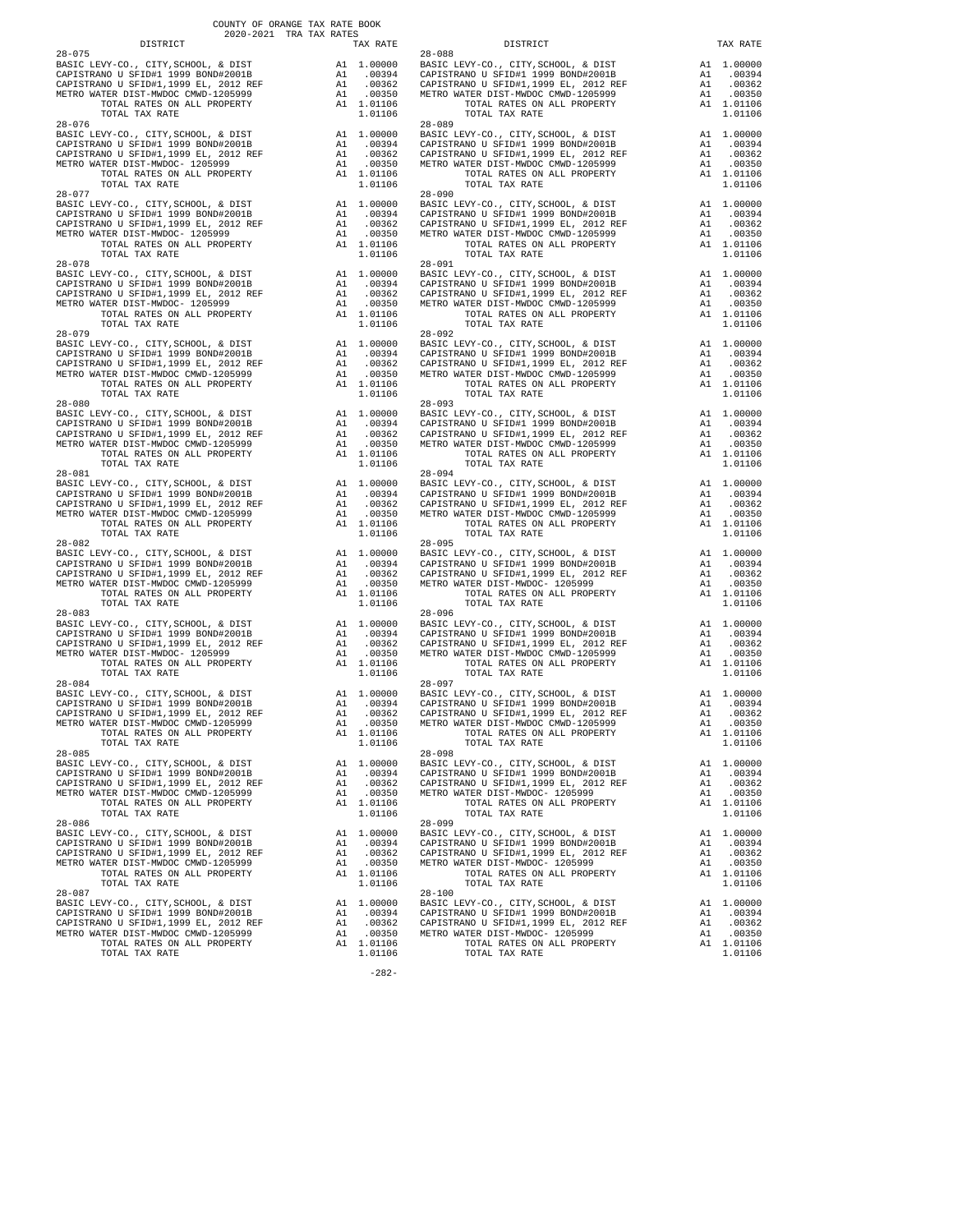|            | <b>DISIRICI</b>                       |    | IAA KAIL   |            |
|------------|---------------------------------------|----|------------|------------|
| $28 - 101$ |                                       |    |            | $28 - 114$ |
|            |                                       |    |            |            |
|            |                                       |    |            |            |
|            |                                       |    |            |            |
|            |                                       |    |            |            |
|            |                                       |    |            |            |
|            | TOTAL TAX RATE                        |    | 1.01106    |            |
|            |                                       |    |            |            |
|            |                                       |    |            |            |
|            |                                       |    |            |            |
|            |                                       |    |            |            |
|            |                                       |    |            |            |
|            |                                       |    |            |            |
|            |                                       |    |            |            |
|            |                                       |    |            |            |
|            |                                       |    |            |            |
|            |                                       |    |            |            |
|            |                                       |    |            |            |
|            |                                       |    |            |            |
|            |                                       |    |            |            |
|            | TOTAL TAX RATE                        |    | 1.01106    |            |
|            |                                       |    |            |            |
|            |                                       |    |            |            |
|            |                                       |    |            |            |
|            |                                       |    |            |            |
|            |                                       |    |            |            |
|            |                                       |    |            |            |
|            |                                       |    |            |            |
|            |                                       |    |            |            |
|            |                                       |    |            |            |
|            |                                       |    |            |            |
|            |                                       |    |            |            |
|            |                                       |    |            |            |
|            |                                       |    |            |            |
|            |                                       |    |            |            |
|            |                                       |    |            |            |
|            |                                       |    |            |            |
|            |                                       |    |            |            |
|            |                                       |    |            |            |
|            |                                       |    |            |            |
|            |                                       |    |            |            |
|            |                                       |    |            |            |
|            |                                       |    |            |            |
| $28 - 107$ |                                       |    |            | $28 - 120$ |
|            |                                       |    |            |            |
|            |                                       |    |            |            |
|            |                                       |    |            |            |
|            |                                       |    |            |            |
|            | TOTAL RATES ON ALL PROPERTY           |    | A1 1.01106 |            |
|            | TOTAL TAX RATE                        |    | 1.01106    |            |
| $28 - 108$ |                                       |    |            | 28-121     |
|            |                                       |    |            |            |
|            |                                       |    |            |            |
|            |                                       |    |            |            |
|            |                                       |    |            |            |
|            |                                       |    |            |            |
|            | TOTAL TAX RATE                        |    | 1.01106    |            |
|            |                                       |    |            |            |
|            |                                       |    |            |            |
|            |                                       |    |            |            |
|            |                                       |    |            |            |
|            |                                       |    |            |            |
|            |                                       |    |            |            |
|            |                                       |    |            |            |
|            |                                       |    |            |            |
|            |                                       |    |            |            |
|            |                                       |    |            |            |
|            |                                       |    |            |            |
|            |                                       |    |            |            |
|            |                                       |    |            |            |
|            |                                       |    |            |            |
|            |                                       |    |            |            |
|            |                                       |    |            |            |
|            |                                       | A1 | 1.00000    | BASIC L    |
|            | CAPISTRANO U SFID#1 1999 BOND#2001B   |    | A1 .00394  | CAPISTR    |
|            | CAPISTRANO U SFID#1,1999 EL, 2012 REF | A1 | .00362     | CAPISTR    |
|            | METRO WATER DIST-MWDOC CMWD-1205999   | A1 | .00350     | METRO W    |
|            | TOTAL RATES ON ALL PROPERTY           |    | A1 1.01106 |            |
|            | TOTAL TAX RATE                        |    | 1.01106    |            |
| $28 - 112$ |                                       |    |            | $28 - 125$ |
|            | BASIC LEVY-CO., CITY, SCHOOL, & DIST  | A1 | 1.00000    | BASIC L    |
|            | CAPISTRANO U SFID#1 1999 BOND#2001B   |    | A1.00394   | CAPISTR    |
|            | CAPISTRANO U SFID#1,1999 EL, 2012 REF | A1 | .00362     | CAPISTR    |
|            | METRO WATER DIST-MWDOC CMWD-1205999   | A1 | .00350     | METRO W    |
|            | TOTAL RATES ON ALL PROPERTY           |    | A1 1.01106 |            |
|            | TOTAL TAX RATE                        |    | 1.01106    |            |
| $28 - 113$ |                                       |    |            | $28 - 126$ |
|            | BASIC LEVY-CO., CITY, SCHOOL, & DIST  | A1 | 1.00000    | BASIC L    |
|            | CAPISTRANO U SFID#1 1999 BOND#2001B   | A1 | .00394     | CAPISTR    |
|            | CAPISTRANO U SFID#1,1999 EL, 2012 REF | A1 | .00362     | CAPISTR    |
|            | METRO MATER DIST-MMDOC CMMD-1205999   | 21 | 00350      | M          |

| COUNTY OF ORANGE TAX RATE BOOK<br>2020-2021 TRA TAX RATES<br>$2020-2021\quad\text{TRA} \quad \text{RATE} \quad \text{DISTRICT}$ DISTRICT | TAX RATE | DISTRICT                                                                                                                                                                                                                                                                                                                                                   | TAX RATE |
|------------------------------------------------------------------------------------------------------------------------------------------|----------|------------------------------------------------------------------------------------------------------------------------------------------------------------------------------------------------------------------------------------------------------------------------------------------------------------------------------------------------------------|----------|
| $28 - 101$                                                                                                                               |          | $28 - 114$                                                                                                                                                                                                                                                                                                                                                 |          |
| $28 - 103$                                                                                                                               |          | $28 - 116$                                                                                                                                                                                                                                                                                                                                                 |          |
|                                                                                                                                          |          |                                                                                                                                                                                                                                                                                                                                                            |          |
|                                                                                                                                          |          |                                                                                                                                                                                                                                                                                                                                                            |          |
| $28 - 105$                                                                                                                               |          | $28 - 118$                                                                                                                                                                                                                                                                                                                                                 |          |
|                                                                                                                                          |          | $\begin{tabular}{@{}c@{}}\textbf{28-105} & \textbf{13-104} & \textbf{140} & \textbf{15-10} & \textbf{15-10} & \textbf{16-10} & \textbf{16-10} & \textbf{17-10} & \textbf{18-10} & \textbf{18-10} & \textbf{19-10} & \textbf{19-10} & \textbf{10-10} & \textbf{10-10} & \textbf{10-10} & \textbf{10-10} & \textbf{10-10} & \textbf{10-10} & \textbf{10-10}$ |          |
| $28 - 107$                                                                                                                               |          | $28 - 120$                                                                                                                                                                                                                                                                                                                                                 |          |
|                                                                                                                                          |          |                                                                                                                                                                                                                                                                                                                                                            |          |
| $28 - 109$                                                                                                                               |          | $28 - 122$                                                                                                                                                                                                                                                                                                                                                 |          |
|                                                                                                                                          |          | METRO WATER DIST-MWDOC CMWD-1205999 A1 .00350<br>TOTAL RATER ON TEATER ON ALL PROPERTY A1 1.01106<br>TOTAL TAX RATE<br>TOTAL TAX RATE                                                                                                                                                                                                                      | 1.01106  |
| $28 - 111$                                                                                                                               |          | $28 - 124$                                                                                                                                                                                                                                                                                                                                                 |          |
|                                                                                                                                          |          |                                                                                                                                                                                                                                                                                                                                                            |          |
| $28 - 113$                                                                                                                               |          | $28 - 126$                                                                                                                                                                                                                                                                                                                                                 |          |

 $-283-$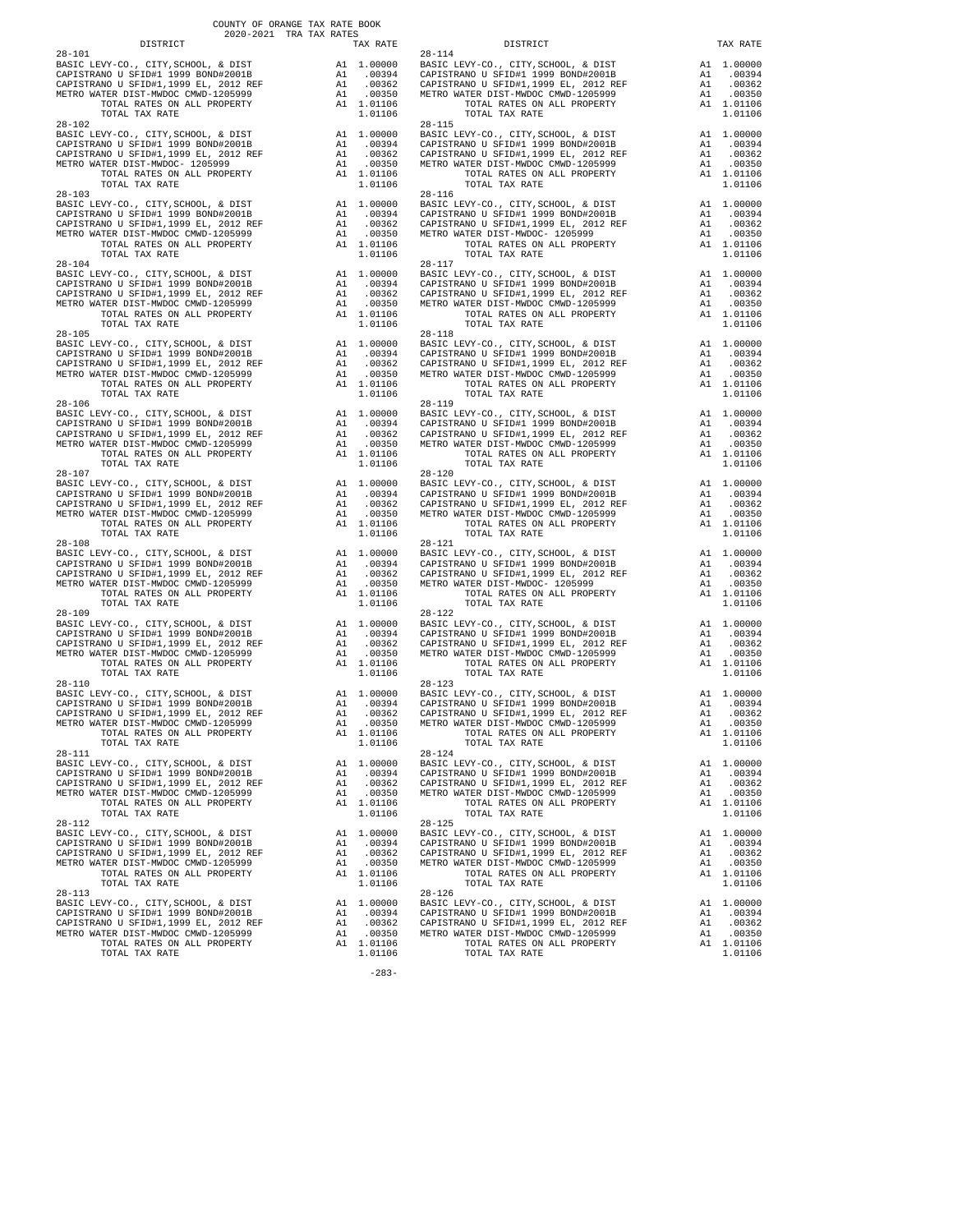| DISTRICT                                                                                                                                                                                                                                                                                                                                                                                                     |                                    | TAX RATE                                                                                                           |                                                        |
|--------------------------------------------------------------------------------------------------------------------------------------------------------------------------------------------------------------------------------------------------------------------------------------------------------------------------------------------------------------------------------------------------------------|------------------------------------|--------------------------------------------------------------------------------------------------------------------|--------------------------------------------------------|
| $28 - 127$                                                                                                                                                                                                                                                                                                                                                                                                   |                                    |                                                                                                                    | $28 - 140$                                             |
|                                                                                                                                                                                                                                                                                                                                                                                                              |                                    |                                                                                                                    |                                                        |
| $28 - 129$<br>BASIC LEVY-CO., CITY, SCHOOL, & DIST<br>$\ldots$ , $\ldots$ , $\ldots$ , $\ldots$ , $\&$ DIST<br>CAPISTRANO U SFID#1 1999 BOND#2001B<br>CAPISTRANO U SEID#1 1999 --<br>BASIC LEVI-CU., CITCHI 1999 BOND#2001B<br>CAPISTRANO U SFID#1 1999 BOND#2001B<br>CAPISTRANO U SFID#1,1999 BL, 2012 REF<br>METRO WATER DIST-MWDOC CMWD-1205999 A1<br>A1<br>TOTAL RATES ON ALL PROPERTY<br>TOTAL TAX RATE |                                    | 28-142<br>A1 1.00000 BASIC L<br>A1 .00394 CAPISTR<br>A1 .00350 METROW<br>A1 .00350 METROW<br>A1 1.01106<br>1.01106 | $28 - 142$                                             |
| $28 - 130$                                                                                                                                                                                                                                                                                                                                                                                                   |                                    |                                                                                                                    | $28 - 143$                                             |
| $28 - 131$<br>BASIC LEVY-CO., CITY, SURVOU, WILLIAM CAPISTRANO U SFID#1 1999 BOND#2001 REF<br>CAPISTRANO U SFID#1, 1999 BL, 2012 REF<br>METRO WATER DIST-MWDOC- 1205999<br>METRO WATER DIST-MWDOC- 1205999<br>TOTAL TAX RATE                                                                                                                                                                                 | $\overline{A1}$<br>$\overline{A1}$ | 28-144<br>A1 .00000 BASIC L<br>A1 .00394 CAPISTR<br>A1 .00350 METROW<br>A1 1.01106<br>1.01106                      | $28 - 144$                                             |
|                                                                                                                                                                                                                                                                                                                                                                                                              |                                    |                                                                                                                    |                                                        |
| $28 - 133$<br>TOTAL TAX RATE                                                                                                                                                                                                                                                                                                                                                                                 |                                    | 1.01362                                                                                                            | $28 - 901$                                             |
| $28 - 134$<br>TOTAL TAX RATE                                                                                                                                                                                                                                                                                                                                                                                 |                                    | 1.01106                                                                                                            | $28 - 902$                                             |
| $28 - 135$<br>TOTAL TAX RATE                                                                                                                                                                                                                                                                                                                                                                                 |                                    | A1 1.00000 CAPISTR<br>A1 .00394 CAPISTR<br>.00362<br>1.01106                                                       | $28 - 903$<br>BASIC L<br>$29 - 001$                    |
| $28 - 136$<br>TOTAL RATES ON ALL PROPERTY<br>TOTAL TAX RATE                                                                                                                                                                                                                                                                                                                                                  |                                    | A1 $1.01106$ 29-002<br>1.01106                                                                                     | BASIC L<br>LAGUNA<br>BASIC L                           |
| $28 - 137$<br>BASIC LEVY-CO., CITY, SCHOOL, & DIST<br>CAPISTRANO U SFID#1 1999 BOND#2001B<br>CAPISTRANO U SFID#1,1999 EL, 2012 REF<br>METRO WATER DIST-MWDOC CMWD-1205999<br>TOTAL RATES ON ALL PROPERTY                                                                                                                                                                                                     | A1<br>A1                           | A1 1.00000 METRO W<br>A1 .00394<br>.00362<br>.00350<br>A1 1.01106                                                  | CAPISTR<br>CAPISTR<br>$29 - 003$                       |
| TOTAL TAX RATE<br>$28 - 138$<br>BASIC LEVY-CO., CITY, SCHOOL, & DIST<br>CAPISTRANO U SFID#1 1999 BOND#2001B<br>CAPISTRANO U SFID#1,1999 EL, 2012 REF<br>METRO WATER DIST-MWDOC CMWD-1205999                                                                                                                                                                                                                  | A1<br>$\mathtt{Al}$                | 1.01106<br>A1 1.00000<br>A1 .00394<br>.00362<br>.00350                                                             | BASIC L<br>CAPISTR<br>CAPISTR<br>METRO W               |
| TOTAL RATES ON ALL PROPERTY<br>TOTAL TAX RATE<br>$28 - 139$<br>BASIC LEVY-CO., CITY, SCHOOL, & DIST<br>CAPISTRANO U SFID#1 1999 BOND#2001B<br>CAPISTRANO U SFID#1,1999 EL, 2012 REF<br>METRO WATER DIST-MWDOC CMWD-1205999<br>TOTAL RATES ON ALL PROPERTY<br>TOTAL TAX RATE                                                                                                                                  | A1<br>A1                           | A1 1.01106<br>1.01106<br>A1 1.00000<br>A1.00394<br>.00362<br>.00350<br>A1 1.01106<br>1.01106                       | $29 - 004$<br>BASIC L<br>CAPISTR<br>CAPISTR<br>METRO W |

|                                                                                                                                                                                                                                                                                                          | COUNTY OF ORANGE TAX RATE BOOK<br>2020-2021 TRA TAX RATES<br>$2020-2021 \quad \text{TRA RATES}$ DISTRICT $\hspace{2.5cm}$ |                                                                                                                                                                                                                                                                                                                                                                                                                                                                             |                                                 |  |  |  |  |  |
|----------------------------------------------------------------------------------------------------------------------------------------------------------------------------------------------------------------------------------------------------------------------------------------------------------|---------------------------------------------------------------------------------------------------------------------------|-----------------------------------------------------------------------------------------------------------------------------------------------------------------------------------------------------------------------------------------------------------------------------------------------------------------------------------------------------------------------------------------------------------------------------------------------------------------------------|-------------------------------------------------|--|--|--|--|--|
| $28 - 127$                                                                                                                                                                                                                                                                                               | TAX RATE                                                                                                                  | DISTRICT<br>$28 - 140$                                                                                                                                                                                                                                                                                                                                                                                                                                                      | TAX RATE                                        |  |  |  |  |  |
|                                                                                                                                                                                                                                                                                                          |                                                                                                                           |                                                                                                                                                                                                                                                                                                                                                                                                                                                                             |                                                 |  |  |  |  |  |
| $28 - 129$                                                                                                                                                                                                                                                                                               |                                                                                                                           | $28 - 142$                                                                                                                                                                                                                                                                                                                                                                                                                                                                  |                                                 |  |  |  |  |  |
|                                                                                                                                                                                                                                                                                                          |                                                                                                                           |                                                                                                                                                                                                                                                                                                                                                                                                                                                                             |                                                 |  |  |  |  |  |
|                                                                                                                                                                                                                                                                                                          |                                                                                                                           |                                                                                                                                                                                                                                                                                                                                                                                                                                                                             |                                                 |  |  |  |  |  |
| $28 - 131$                                                                                                                                                                                                                                                                                               |                                                                                                                           | $28 - 144$                                                                                                                                                                                                                                                                                                                                                                                                                                                                  |                                                 |  |  |  |  |  |
|                                                                                                                                                                                                                                                                                                          |                                                                                                                           |                                                                                                                                                                                                                                                                                                                                                                                                                                                                             |                                                 |  |  |  |  |  |
|                                                                                                                                                                                                                                                                                                          |                                                                                                                           |                                                                                                                                                                                                                                                                                                                                                                                                                                                                             |                                                 |  |  |  |  |  |
| $\begin{tabular}{cccccc} 28-13 & 101M & 1AA KAL & 1.00000 & 1.0010 & 0.011 & 0.0000 \\ \hline LACWM B ERCH & 105 & 2010 & 00.010 & 0.011 & 0.0000 \\ \hline METRO WATER DIST - MWOCC (MWD-1205999) & 0.01 & 0.012 & 0.017 & 0.017 & 0.017 & 0.017 & 0.017 & 0.017 & 0.017 & 0.017 & 0.017 & 0.017 & 0.0$ |                                                                                                                           |                                                                                                                                                                                                                                                                                                                                                                                                                                                                             |                                                 |  |  |  |  |  |
|                                                                                                                                                                                                                                                                                                          |                                                                                                                           |                                                                                                                                                                                                                                                                                                                                                                                                                                                                             |                                                 |  |  |  |  |  |
|                                                                                                                                                                                                                                                                                                          |                                                                                                                           |                                                                                                                                                                                                                                                                                                                                                                                                                                                                             |                                                 |  |  |  |  |  |
|                                                                                                                                                                                                                                                                                                          |                                                                                                                           |                                                                                                                                                                                                                                                                                                                                                                                                                                                                             |                                                 |  |  |  |  |  |
|                                                                                                                                                                                                                                                                                                          |                                                                                                                           |                                                                                                                                                                                                                                                                                                                                                                                                                                                                             | A1 .00362<br>A1 .00350<br>A1 1.01106<br>1.01106 |  |  |  |  |  |
|                                                                                                                                                                                                                                                                                                          |                                                                                                                           | $\begin{tabular}{c c c c c c} \multicolumn{3}{c }{\text{\small{1.01106}}} & \multicolumn{3}{c }{\begin{tabular}{c c c c} \multicolumn{3}{c }{\begin{tabular}{c} \multicolumn{3}{c }{\begin{tabular}{c} \multicolumn{3}{c }{\begin{tabular}{c} \multicolumn{3}{c}{}{\begin{tabular}{c} \multicolumn{3}{c}{}{\begin{tabular}{c} \multicolumn{3}{c}{}{\begin{tabular}{c} \multicolumn{3}{c}{}{\begin{tabular}{c} \multicolumn{3}{c}{}{\begin{tabular}{c} \multicolumn{3}{c}{}$ |                                                 |  |  |  |  |  |

-284-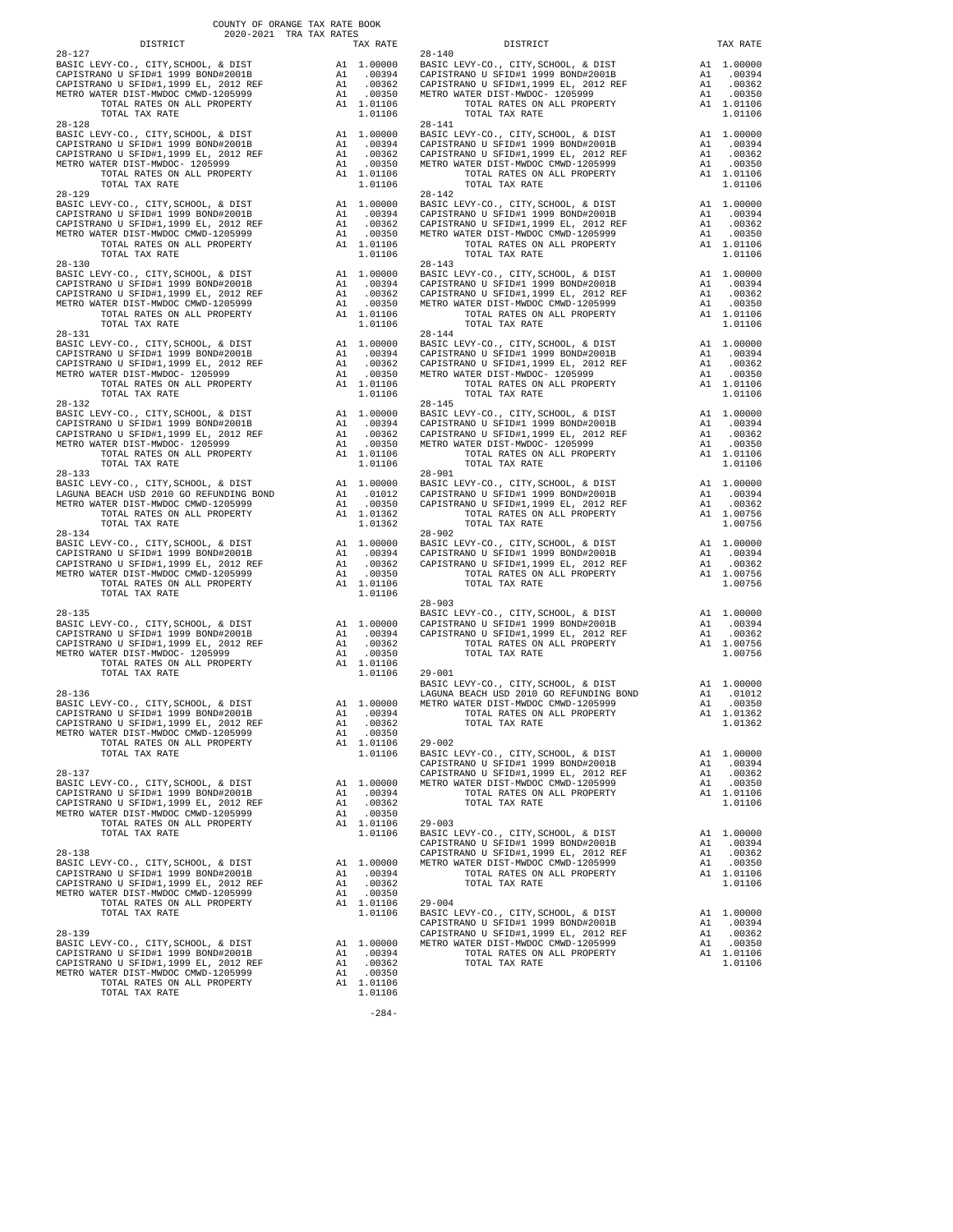| DISTRICT                                                                                                                                           |                                                                                                                      | TAX RATE   |                |
|----------------------------------------------------------------------------------------------------------------------------------------------------|----------------------------------------------------------------------------------------------------------------------|------------|----------------|
| $29 - 005$                                                                                                                                         |                                                                                                                      |            | 29-018         |
|                                                                                                                                                    |                                                                                                                      |            |                |
|                                                                                                                                                    |                                                                                                                      |            |                |
|                                                                                                                                                    |                                                                                                                      |            |                |
|                                                                                                                                                    |                                                                                                                      |            |                |
|                                                                                                                                                    |                                                                                                                      |            |                |
|                                                                                                                                                    |                                                                                                                      |            |                |
|                                                                                                                                                    |                                                                                                                      |            |                |
| $29 - 006$                                                                                                                                         |                                                                                                                      |            | $29 - 019$     |
|                                                                                                                                                    |                                                                                                                      |            |                |
|                                                                                                                                                    |                                                                                                                      |            |                |
|                                                                                                                                                    |                                                                                                                      |            |                |
|                                                                                                                                                    |                                                                                                                      |            |                |
|                                                                                                                                                    |                                                                                                                      |            |                |
|                                                                                                                                                    |                                                                                                                      |            |                |
|                                                                                                                                                    |                                                                                                                      |            |                |
|                                                                                                                                                    |                                                                                                                      |            | $29 - 020$     |
|                                                                                                                                                    |                                                                                                                      |            |                |
|                                                                                                                                                    |                                                                                                                      |            |                |
|                                                                                                                                                    |                                                                                                                      |            |                |
|                                                                                                                                                    |                                                                                                                      |            |                |
|                                                                                                                                                    |                                                                                                                      |            |                |
| TOTAL TAX RATE                                                                                                                                     |                                                                                                                      | 1.01106    |                |
| $29 - 008$                                                                                                                                         |                                                                                                                      |            |                |
|                                                                                                                                                    |                                                                                                                      |            |                |
| BASIC LEVY-CO., CITY, SCHOOL, & DIST                                                                                                               |                                                                                                                      |            |                |
| CAPISTRANO U SFID#1 1999 BOND#2001B<br>CAPISTRANO U SFID#1,1999 EL, 2012 REF<br>METRO WATER DIST-MWDOC CMWD-1205999<br>TOTAL RATES ON ALL PROPERTY | 29-021<br>A1 1.00000 BASIC L<br>A1 .00394 CAPISTR<br>A1 .00362 CAPISTR<br>A1 .00350 METRO W<br>A1 1.01106<br>1.01106 |            |                |
|                                                                                                                                                    |                                                                                                                      |            |                |
|                                                                                                                                                    |                                                                                                                      |            |                |
| TOTAL RATES ON ALL PROPERTY                                                                                                                        |                                                                                                                      |            |                |
| TOTAL TAX RATE                                                                                                                                     |                                                                                                                      |            |                |
| $29 - 009$                                                                                                                                         |                                                                                                                      |            | $29 - 022$     |
|                                                                                                                                                    |                                                                                                                      |            |                |
|                                                                                                                                                    |                                                                                                                      |            |                |
|                                                                                                                                                    |                                                                                                                      |            |                |
|                                                                                                                                                    |                                                                                                                      |            |                |
|                                                                                                                                                    |                                                                                                                      |            |                |
|                                                                                                                                                    |                                                                                                                      |            |                |
|                                                                                                                                                    |                                                                                                                      |            |                |
|                                                                                                                                                    |                                                                                                                      |            |                |
|                                                                                                                                                    |                                                                                                                      |            |                |
|                                                                                                                                                    |                                                                                                                      |            |                |
|                                                                                                                                                    |                                                                                                                      |            |                |
|                                                                                                                                                    |                                                                                                                      |            |                |
|                                                                                                                                                    |                                                                                                                      |            |                |
|                                                                                                                                                    |                                                                                                                      |            |                |
|                                                                                                                                                    |                                                                                                                      |            |                |
|                                                                                                                                                    |                                                                                                                      |            |                |
|                                                                                                                                                    |                                                                                                                      |            |                |
|                                                                                                                                                    |                                                                                                                      |            |                |
|                                                                                                                                                    |                                                                                                                      |            |                |
|                                                                                                                                                    |                                                                                                                      |            |                |
|                                                                                                                                                    |                                                                                                                      |            |                |
|                                                                                                                                                    |                                                                                                                      |            |                |
| TOTAL TAX RATE                                                                                                                                     |                                                                                                                      | 1.01106    |                |
| $29 - 012$                                                                                                                                         |                                                                                                                      |            | $29 - 025$     |
|                                                                                                                                                    |                                                                                                                      |            |                |
|                                                                                                                                                    |                                                                                                                      |            |                |
|                                                                                                                                                    |                                                                                                                      |            |                |
|                                                                                                                                                    |                                                                                                                      |            |                |
|                                                                                                                                                    |                                                                                                                      |            |                |
|                                                                                                                                                    |                                                                                                                      |            |                |
|                                                                                                                                                    |                                                                                                                      |            |                |
| $29 - 013$                                                                                                                                         |                                                                                                                      |            | $29 - 026$     |
|                                                                                                                                                    |                                                                                                                      |            |                |
|                                                                                                                                                    |                                                                                                                      |            |                |
|                                                                                                                                                    |                                                                                                                      |            |                |
|                                                                                                                                                    |                                                                                                                      |            |                |
|                                                                                                                                                    |                                                                                                                      |            |                |
|                                                                                                                                                    |                                                                                                                      |            |                |
| TOTAL TAX RATE                                                                                                                                     |                                                                                                                      | 1.01106    |                |
|                                                                                                                                                    |                                                                                                                      |            |                |
|                                                                                                                                                    |                                                                                                                      |            |                |
|                                                                                                                                                    |                                                                                                                      |            |                |
|                                                                                                                                                    |                                                                                                                      |            |                |
|                                                                                                                                                    |                                                                                                                      |            |                |
|                                                                                                                                                    |                                                                                                                      |            |                |
|                                                                                                                                                    |                                                                                                                      |            |                |
|                                                                                                                                                    |                                                                                                                      |            |                |
|                                                                                                                                                    |                                                                                                                      |            |                |
| BASIC LEVY-CO., CITY, SCHOOL, & DIST                                                                                                               | A1                                                                                                                   | 1.00000    | BASIC L        |
| CAPISTRANO U SFID#1 1999 BOND#2001B                                                                                                                |                                                                                                                      | A1 .00394  | CAPISTR        |
| CAPISTRANO U SFID#1,1999 EL, 2012 REF                                                                                                              | A1                                                                                                                   | .00362     | CAPISTR        |
| METRO WATER DIST-MWDOC- 1205999                                                                                                                    | A1                                                                                                                   | .00350     | METRO W        |
| TOTAL RATES ON ALL PROPERTY                                                                                                                        |                                                                                                                      | A1 1.01106 |                |
|                                                                                                                                                    |                                                                                                                      |            |                |
| TOTAL TAX RATE                                                                                                                                     |                                                                                                                      | 1.01106    |                |
| $29 - 016$                                                                                                                                         |                                                                                                                      |            | $29 - 029$     |
| BASIC LEVY-CO., CITY, SCHOOL, & DIST                                                                                                               | A1                                                                                                                   | 1.00000    | BASIC L        |
| CAPISTRANO U SFID#1 1999 BOND#2001B                                                                                                                |                                                                                                                      | A1 .00394  | CAPISTR        |
| CAPISTRANO U SFID#1,1999 EL, 2012 REF                                                                                                              | A1                                                                                                                   | .00362     | CAPISTR        |
| METRO WATER DIST-MWDOC- 1205999                                                                                                                    | A1                                                                                                                   | .00350     | METRO W        |
| TOTAL RATES ON ALL PROPERTY                                                                                                                        |                                                                                                                      | A1 1.01106 |                |
|                                                                                                                                                    |                                                                                                                      |            |                |
| TOTAL TAX RATE                                                                                                                                     |                                                                                                                      | 1.01106    |                |
| $29 - 017$                                                                                                                                         |                                                                                                                      |            | $29 - 030$     |
| BASIC LEVY-CO., CITY, SCHOOL, & DIST                                                                                                               | A1                                                                                                                   | 1.00000    | BASIC L        |
| CAPISTRANO U SFID#1 1999 BOND#2001B                                                                                                                | A1                                                                                                                   | .00394     | CAPISTR        |
| CAPISTRANO U SFID#1,1999 EL, 2012 REF                                                                                                              | A1                                                                                                                   |            | .00362 CAPISTR |
|                                                                                                                                                    |                                                                                                                      |            |                |

 $-285-$ 

| COUNTY OF ORANGE TAX RATE BOOK<br>2020-2021 TRA TAX RATES<br>$2020-2021\quad\text{TRA TAX RATES}\atop \text{DISTRICT}$                                    | TAX RATE | DISTRICT                                                                                                                                                                                                                                                                                                                                                    | TAX RATE |
|-----------------------------------------------------------------------------------------------------------------------------------------------------------|----------|-------------------------------------------------------------------------------------------------------------------------------------------------------------------------------------------------------------------------------------------------------------------------------------------------------------------------------------------------------------|----------|
| $29 - 005$                                                                                                                                                |          | $29 - 018$                                                                                                                                                                                                                                                                                                                                                  |          |
| $29 - 007$                                                                                                                                                |          | $29 - 020$                                                                                                                                                                                                                                                                                                                                                  |          |
|                                                                                                                                                           |          |                                                                                                                                                                                                                                                                                                                                                             |          |
|                                                                                                                                                           |          |                                                                                                                                                                                                                                                                                                                                                             |          |
| $29 - 009$                                                                                                                                                |          | $29 - 022$                                                                                                                                                                                                                                                                                                                                                  |          |
| $29 - 011$                                                                                                                                                |          | $\begin{tabular}{@{}c@{}}\textbf{29--019} & \textbf{10140} & \textbf{10440} & \textbf{10440} & \textbf{10440} & \textbf{10440} & \textbf{10440} & \textbf{10440} & \textbf{10440} & \textbf{10440} & \textbf{10440} & \textbf{10440} & \textbf{10440} & \textbf{10440} & \textbf{10440} & \textbf{10440} & \textbf{10440} & \textbf{10440} & \textbf{10440$ |          |
|                                                                                                                                                           |          | $29 - 024$                                                                                                                                                                                                                                                                                                                                                  |          |
|                                                                                                                                                           |          |                                                                                                                                                                                                                                                                                                                                                             |          |
| $29 - 013$                                                                                                                                                |          | $29 - 026$                                                                                                                                                                                                                                                                                                                                                  |          |
| CAPISTRANO U SFID#1,1999 EL, 2012 REF AL<br>METRO WATER DIST-MWDOC- 1205999 A1 .00350<br>TOTAL RATES ON ALL PROPERTY A1 1.01106<br>TOTAL TAX RATE 1.01106 |          | METRO WATER DIST-MWDOC- 1205999<br>METRO WATER DIST-MWDOC- 1205999<br>TOTAL RATES ON ALL PROPERTY A1 1.01106<br>TOTAL TAX RATE<br>TOTAL RATES ON A TOTAL TAX RATE                                                                                                                                                                                           |          |
|                                                                                                                                                           |          |                                                                                                                                                                                                                                                                                                                                                             |          |
|                                                                                                                                                           |          |                                                                                                                                                                                                                                                                                                                                                             |          |
| $29 - 017$                                                                                                                                                |          | $29 - 030$                                                                                                                                                                                                                                                                                                                                                  |          |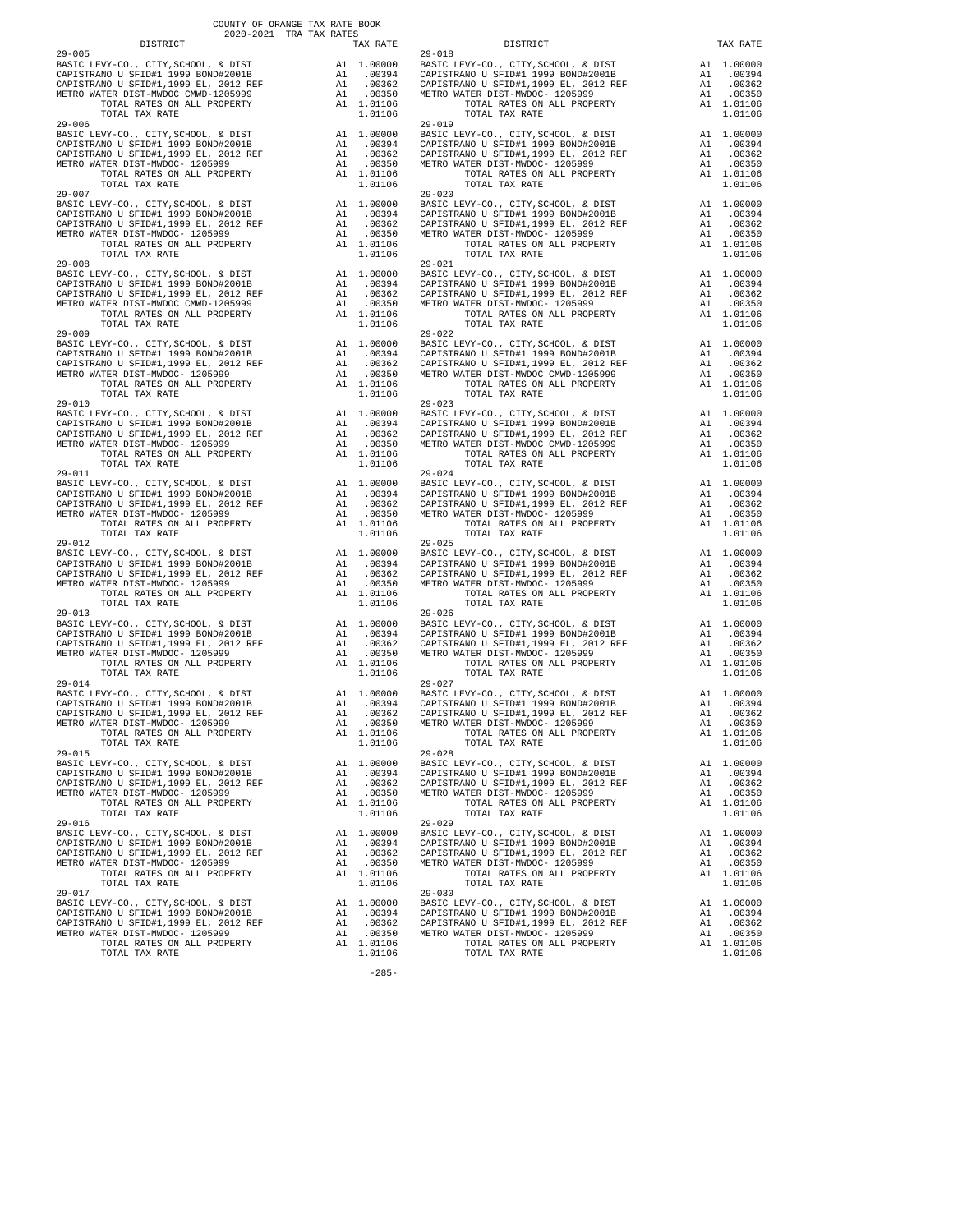| nteiwich                              |     | IAA RAIL                                                                                                     |            |
|---------------------------------------|-----|--------------------------------------------------------------------------------------------------------------|------------|
| $29 - 031$                            |     |                                                                                                              | $29 - 044$ |
|                                       |     |                                                                                                              |            |
|                                       |     |                                                                                                              |            |
|                                       |     |                                                                                                              |            |
| TOTAL RATES ON ALL PROPERTY           |     | A1 1.01106                                                                                                   |            |
| TOTAL TAX RATE                        |     | 1.01106                                                                                                      |            |
| $29 - 032$                            |     |                                                                                                              | $29 - 045$ |
|                                       |     |                                                                                                              |            |
|                                       |     |                                                                                                              |            |
|                                       |     |                                                                                                              |            |
|                                       |     |                                                                                                              |            |
|                                       |     |                                                                                                              |            |
| TOTAL TAX RATE                        |     | 1.01106                                                                                                      |            |
| $29 - 033$                            |     |                                                                                                              | $29 - 046$ |
|                                       |     |                                                                                                              |            |
|                                       |     |                                                                                                              |            |
|                                       |     |                                                                                                              |            |
|                                       |     |                                                                                                              |            |
| TOTAL RATES ON ALL PROPERTY           |     | A1 1.01106                                                                                                   |            |
| TOTAL TAX RATE                        |     | 1.01106                                                                                                      |            |
| $29 - 034$                            |     |                                                                                                              | $29 - 047$ |
| BASIC LEVY-CO., CITY, SCHOOL, & DIST  |     | 29-047<br>Al 1.00000 BASIC L<br>Al .00394 CAPISTR<br>Al .00362 CAPISTR<br>Al .00362 METRO W<br>METRO WETRO W |            |
| CAPISTRANO U SFID#1 1999 BOND#2001B   |     |                                                                                                              |            |
|                                       |     |                                                                                                              |            |
|                                       |     |                                                                                                              |            |
|                                       |     | A1 1.01106                                                                                                   |            |
| TOTAL TAX RATE                        |     | 1.01106                                                                                                      |            |
|                                       |     |                                                                                                              |            |
|                                       |     |                                                                                                              |            |
|                                       |     |                                                                                                              |            |
|                                       |     |                                                                                                              |            |
|                                       |     |                                                                                                              |            |
| TOTAL RATES ON ALL PROPERTY           |     | A1 1.01106                                                                                                   |            |
| TOTAL TAX RATE                        |     | 1.01106                                                                                                      |            |
|                                       |     |                                                                                                              |            |
|                                       |     |                                                                                                              |            |
|                                       |     |                                                                                                              |            |
|                                       |     |                                                                                                              |            |
|                                       |     |                                                                                                              |            |
|                                       |     |                                                                                                              |            |
|                                       |     |                                                                                                              |            |
| $29 - 037$                            |     |                                                                                                              | $29 - 050$ |
|                                       |     |                                                                                                              |            |
|                                       |     |                                                                                                              |            |
|                                       |     |                                                                                                              |            |
|                                       |     |                                                                                                              |            |
|                                       |     |                                                                                                              |            |
| TOTAL TAX RATE                        |     | 1.01106                                                                                                      |            |
| $29 - 038$                            |     |                                                                                                              | 29-051     |
|                                       |     |                                                                                                              |            |
|                                       |     |                                                                                                              |            |
|                                       |     |                                                                                                              |            |
|                                       |     |                                                                                                              |            |
|                                       |     |                                                                                                              |            |
|                                       |     | 1.01106                                                                                                      |            |
|                                       |     |                                                                                                              |            |
|                                       |     |                                                                                                              |            |
|                                       |     |                                                                                                              |            |
|                                       |     |                                                                                                              |            |
|                                       |     |                                                                                                              |            |
|                                       |     |                                                                                                              |            |
|                                       |     |                                                                                                              |            |
|                                       |     |                                                                                                              |            |
|                                       |     |                                                                                                              |            |
|                                       |     |                                                                                                              |            |
|                                       |     |                                                                                                              |            |
|                                       |     |                                                                                                              |            |
|                                       |     |                                                                                                              |            |
| $29 - 041$                            |     |                                                                                                              | $29 - 054$ |
| BASIC LEVY-CO., CITY, SCHOOL, & DIST  | A1  | 1.00000                                                                                                      | BASIC L    |
| CAPISTRANO U SFID#1 1999 BOND#2001B   |     | A1 .00394                                                                                                    | CAPISTR    |
| CAPISTRANO U SFID#1,1999 EL, 2012 REF | A1  | .00362                                                                                                       | CAPISTR    |
| METRO WATER DIST-MWDOC- 1205999       | A1  | .00350                                                                                                       | METRO W    |
| TOTAL RATES ON ALL PROPERTY           |     | A1 1.01106                                                                                                   |            |
| TOTAL TAX RATE                        |     | 1.01106                                                                                                      |            |
| $29 - 042$                            |     |                                                                                                              | $29 - 055$ |
| BASIC LEVY-CO., CITY, SCHOOL, & DIST  | A1  | 1.00000                                                                                                      | BASIC L    |
| CAPISTRANO U SFID#1 1999 BOND#2001B   |     | A1.00394                                                                                                     | CAPISTR    |
| CAPISTRANO U SFID#1,1999 EL, 2012 REF | A1  | .00362                                                                                                       | CAPISTR    |
| METRO WATER DIST-MWDOC- 1205999       | A1  | .00350                                                                                                       | METRO W    |
| TOTAL RATES ON ALL PROPERTY           |     | A1 1.01106                                                                                                   |            |
| TOTAL TAX RATE                        |     | 1.01106                                                                                                      |            |
| $29 - 043$                            |     |                                                                                                              | $29 - 056$ |
| BASIC LEVY-CO., CITY, SCHOOL, & DIST  | A1  | 1.00000                                                                                                      | BASIC L    |
| CAPISTRANO U SFID#1 1999 BOND#2001B   | A1  | .00394                                                                                                       | CAPISTR    |
| CAPISTRANO U SFID#1,1999 EL, 2012 REF |     | A1 .00362 CAPISTR                                                                                            |            |
| MOODA BARDO DICO MUDAC<br>1205000     | 2.1 | 0.0258                                                                                                       |            |

-286-

 COUNTY OF ORANGE TAX RATE BOOK 2020-2021 TRA TAX RATES DISTRICT TAX RATE DISTRICT TAX RATE BASIC LEVY-CO., CITY,SCHOOL, & DIST A1 1.00000 BASIC LEVY-CO., CITY,SCHOOL, & DIST A1 1.00000 CAPISTRANO U SFID#1 1999 BOND#2001B A1 .00394 CAPISTRANO U SFID#1 1999 BOND#2001B A1 .00394 CAPISTRANO U SFID#1,1999 EL, 2012 REF A1 .00362 CAPISTRANO U SFID#1,1999 EL, 2012 REF A1 .00362 METRO WATER DIST-MWDOC- 1205999 A1 .00350 METRO WATER DIST-MWDOC- 1205999 A1 .00350 TOTAL RATES ON ALL PROPERTY A1 1.01106 TOTAL RATES ON ALL PROPERTY A1 1.01106 TOTAL TAX RATE 1.01106 TOTAL TAX RATE 1.01106 29-032 29-045 BASIC LEVY-CO., CITY,SCHOOL, & DIST A1 1.00000 BASIC LEVY-CO., CITY,SCHOOL, & DIST A1 1.00000 CAPISTRANO U SFID#1 1999 BOND#2001B A1 .00394 CAPISTRANO U SFID#1 1999 BOND#2001B A1 .00394 CAPISTRANO U SFID#1,1999 EL, 2012 REF A1 .00362 CAPISTRANO U SFID#1,1999 EL, 2012 REF A1 .00362 METRO WATER DIST-MWDOC- 1205999 A1 .00350 METRO WATER DIST-MWDOC- 1205999 A1 .00350 TOTAL RATES ON ALL PROPERTY A1 1.01106 TOTAL RATES ON ALL PROPERTY A1 1.01106 TOTAL TAX RATE 1.01106 TOTAL TAX RATE 1.01106 BASIC LEVY-CO., CITY, SCHOOL, & DIST<br>CAPISTRANO U SFID#1 1999 BOMD#2001B CAPISTRANO U SFID#1 1999 BDM#2001B CAPISTRANO U SFID#1,1999 BL, 2012 REF A1<br>CAPISTRANO U SFID#1,1999 BL, 2012 REF A1 .00394 CAPISTRANO U SFID#1,1999 29-034 29-047 BASIC LEVY-CO., CITY,SCHOOL, & DIST A1 1.00000 BASIC LEVY-CO., CITY,SCHOOL, & DIST A1 1.00000 CAPISTRANO U SFID#1 1999 BOND#2001B A1 .00394 CAPISTRANO U SFID#1 1999 BOND#2001B A1 .00394 CAPISTRANO U SFID#1,1999 EL, 2012 REF A1 .00362 CAPISTRANO U SFID#1,1999 EL, 2012 REF A1 .00362 METRO WATER DIST-MWDOC- 1205999 A1 .00350 METRO WATER DIST-MWDOC- 1205999 A1 .00350 TOTAL RATES ON ALL PROPERTY A1 1.01106 TOTAL RATES ON ALL PROPERTY A1 1.01106 TOTAL TAX RATE 1.01106 TOTAL TAX RATE 1.01106 29-035 29-048 BASIC LEVY-CO., CITY,SCHOOL, & DIST A1 1.00000 BASIC LEVY-CO., CITY,SCHOOL, & DIST A1 1.00000 CAPISTRANO U SFID#1 1999 BOND#2001B A1 .00394 CAPISTRANO U SFID#1 1999 BOND#2001B A1 .00394 CAPISTRANO U SFID#1,1999 EL, 2012 REF A1 .00362 CAPISTRANO U SFID#1,1999 EL, 2012 REF A1 .00362 METRO WATER DIST-MWDOC- 1205999 A1 .00350 METRO WATER DIST-MWDOC- 1205999 A1 .00350 TOTAL RATES ON ALL PROPERTY A1 1.01106 TOTAL RATES ON ALL PROPERTY A1 1.01106 TOTAL TAX RATE 1.01106 TOTAL TAX RATE 1.01106 BASIC LEVY-CO., CITY,SCHOOL, & DIST A1 1.00000 BASIC LEVY-CO., CITY,SCHOOL, & DIST A1 1.00000 CAPISTRANO U SFID#1 1999 BOND#2001B A1 .00394 CAPISTRANO U SFID#1 1999 BOND#2001B A1 .00394 CAPISTRANO U SFID#1,1999 EL, 2012 REF A1 .00362 CAPISTRANO U SFID#1,1999 EL, 2012 REF A1 .00362 METRO WATER DIST-MWDOC- 1205999 A1 .00350 METRO WATER DIST-MWDOC- 1205999 A1 .00350 TOTAL RATES ON ALL PROPERTY A1 1.01106 TOTAL RATES ON ALL PROPERTY A1 1.01106 TOTAL TAX RATE 1.01106 TOTAL TAX RATE 1.01106 BASIC LEVY-CO., CITY,SCHOOL, & DIST A1 1.00000 BASIC LEVY-CO., CITY,SCHOOL, & DIST A1 1.00000 CAPISTRANO U SFID#1 1999 BOND#2001B A1 .00394 CAPISTRANO U SFID#1 1999 BOND#2001B A1 .00394 CAPISTRANO U SFID#1,1999 EL, 2012 REF A1 .00362 CAPISTRANO U SFID#1,1999 EL, 2012 REF A1 .00362 METRO WATER DIST-MWDOC CMWD-1205999 A1 .00350 METRO WATER DIST-MWDOC- 1205999 A1 .00350 TOTAL RATES ON ALL PROPERTY A1 1.01106 TOTAL RATES ON ALL PROPERTY A1 1.01106 TOTAL TAX RATE 1.01106 TOTAL TAX RATE 1.01106 BASIC LEVY-CO., CITY,SCHOOL, & DIST A1 1.00000 BASIC LEVY-CO., CITY,SCHOOL, & DIST A1 1.00000 CAPISTRANO U SFID#1 1999 BOND#2001B A1 .00394 CAPISTRANO U SFID#1 1999 BOND#2001B A1 .00394 CAPISTRANO U SFID#1,1999 EL, 2012 REF A1 .00362 CAPISTRANO U SFID#1,1999 EL, 2012 REF A1 .00362 METRO WATER DIST-MWDOC- 1205999 A1 .00350 METRO WATER DIST-MWDOC- 1205999 A1 .00350 TOTAL RATES ON ALL PROPERTY A1 1.01106 TOTAL RATES ON ALL PROPERTY A1 1.01106 TOTAL TAX RATE 1.01106 TOTAL TAX RATE 1.01106 BASIC LEVY-CO., CITY, SCHOOL, & DIST<br>CAPISTRANO U SFID#1 1999 BOMD#2001B CAPISTRANO U SFID#1 1999 BD, 2012 REF<br>CAPISTRANO U SFID#1,1999 BL, 2012 REF A1 .00354 CAPISTRANO U SFID#1,1999 BD, 2012 REF A1 .00354<br>CAPISTRANO U SF 29-040 29-053 BASIC LEVY-CO., CITY,SCHOOL, & DIST A1 1.00000 BASIC LEVY-CO., CITY,SCHOOL, & DIST A1 1.00000 CAPISTRANO U SFID#1 1999 BOND#2001B A1 .00394 CAPISTRANO U SFID#1 1999 BOND#2001B A1 .00394 CAPISTRANO U SFID#1,1999 EL, 2012 REF A1 .00362 CAPISTRANO U SFID#1,1999 EL, 2012 REF A1 .00362 METRO WATER DIST-MWDOC- 1205999 A1 .00350 METRO WATER DIST-MWDOC- 1205999 A1 .00350 TOTAL RATES ON ALL PROPERTY A1 1.01106 TOTAL RATES ON ALL PROPERTY A1 1.01106 TOTAL TAX RATE 1.01106 TOTAL TAX RATE 1.01106 29-041 29-054 BASIC LEVY-CO., CITY, SCHOOL, & DIST<br>CAPISTRANO U SFID#1 1999 BOMD#2001B A1 1.00000 BASIC LEVY-CO., CITY, SCHOOL, & DIST<br>CAPISTRANO U SFID#1,1999 BD., 2012 REF A1 .00350 CAPISTRANO U SFID#1,1999 BD., 2012 REF A1 .00362<br>CAP A1 1.00000 BASIC LEVY-CO., CITY,SCHOOL, & DIST A1 1.00000<br>A1 .00394 CAPISTRANO U SFID#1 1999 BOND#2001B A1 .00394<br>A1 .00362 CAPISTRANO U SFID#1,1999 BL, 2012 REF A1 .00362<br>A1 .00350 METRO WATRR DIST-MWDOC-1205999 CAPISTRANO U SFID#1 1999 BOND#2001B A1 .00394 CAPISTRANO U SFID#1 1999 BOND#2001B A1 .00394 CAPISTRANO U SFID#1,1999 EL, 2012 REF A1 .00362 CAPISTRANO U SFID#1,1999 EL, 2012 REF A1 .00362 METRO WATER DIST-MWDOC- 1205999 A1 .00350 METRO WATER DIST-MWDOC- 1205999 A1 .00350 TOTAL RATES ON ALL PROPERTY A1 1.01106 TOTAL RATES ON ALL PROPERTY A1 1.01106 TOTAL TAX RATE 1.01106 TOTAL TAX RATE 1.01106 BASIC LEVY-CO., CITY,SCHOOL, & DIST A1 1.00000 BASIC LEVY-CO., CITY,SCHOOL, & DIST A1 1.00000 CAPISTRANO U SFID#1 1999 BOND#2001B A1 .00394 CAPISTRANO U SFID#1 1999 BOND#2001B A1 .00394 CAPISTRANO U SFID#1,1999 EL, 2012 REF A1 .00362 CAPISTRANO U SFID#1,1999 EL, 2012 REF A1 .00362 METRO WATER DIST-MWDOC- 1205999 A1 .00350 METRO WATER DIST-MWDOC- 1205999 A1 .00350 TOTAL RATES ON ALL PROPERTY A1 1.01106 TOTAL RATES ON ALL PROPERTY A1 1.01106 TOTAL TAX RATE 1.01106 TOTAL TAX RATE 1.01106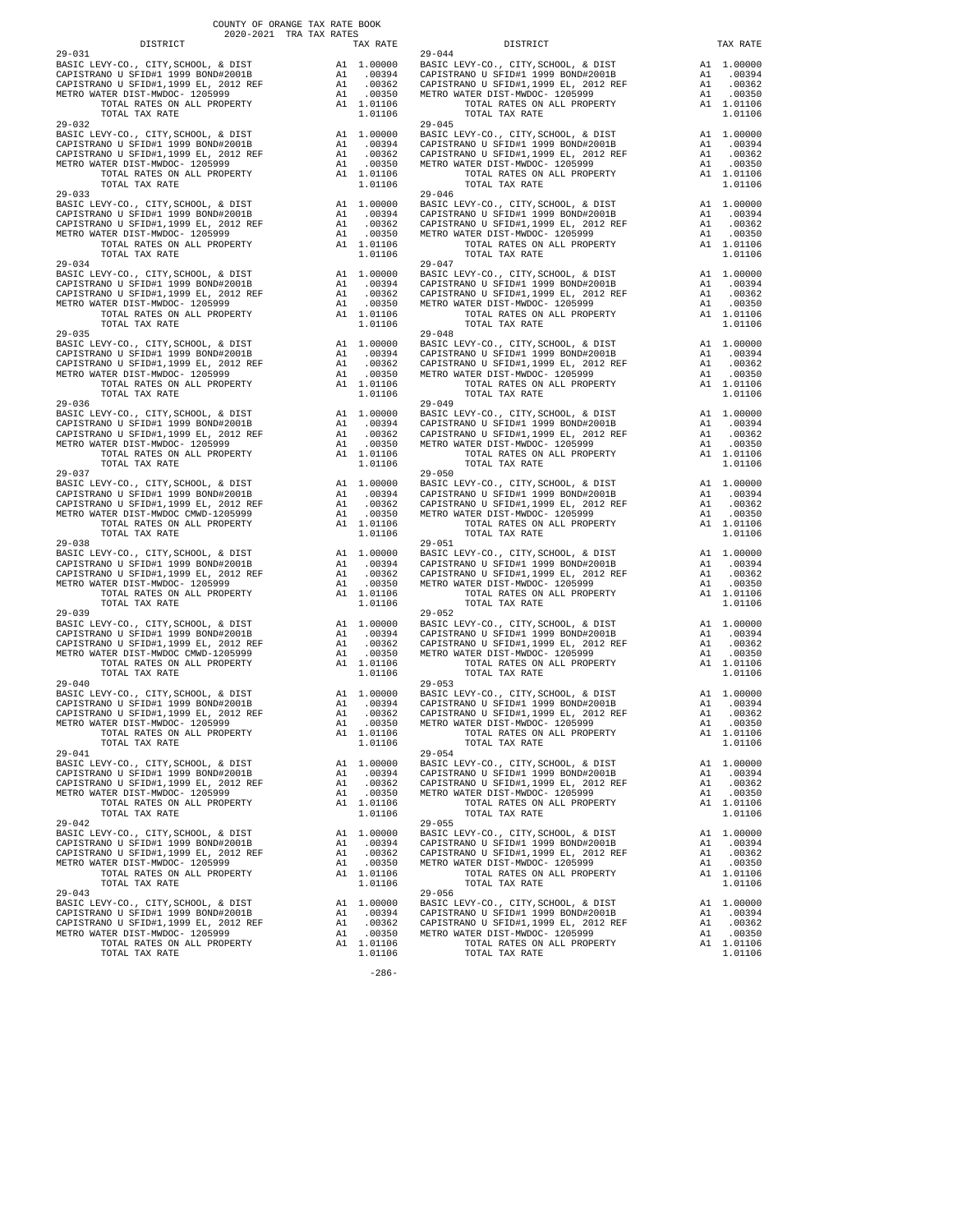| <b>DISIRICI</b>                                                              |    | IAA KAIL           |                    |
|------------------------------------------------------------------------------|----|--------------------|--------------------|
| $29 - 057$                                                                   |    |                    | $29 - 070$         |
|                                                                              |    |                    |                    |
|                                                                              |    |                    |                    |
|                                                                              |    |                    |                    |
|                                                                              |    |                    |                    |
|                                                                              |    |                    |                    |
| $29 - 058$                                                                   |    |                    | $29 - 071$         |
|                                                                              |    |                    |                    |
|                                                                              |    |                    |                    |
|                                                                              |    |                    |                    |
|                                                                              |    |                    |                    |
|                                                                              |    |                    |                    |
|                                                                              |    |                    |                    |
|                                                                              |    |                    | 29-072             |
|                                                                              |    |                    |                    |
|                                                                              |    |                    |                    |
|                                                                              |    |                    |                    |
|                                                                              |    |                    |                    |
|                                                                              |    |                    |                    |
| TOTAL TAX RATE                                                               |    | 1.01106            |                    |
| $29 - 060$                                                                   |    |                    | $29 - 073$         |
|                                                                              |    |                    |                    |
|                                                                              |    |                    |                    |
|                                                                              |    |                    |                    |
|                                                                              |    |                    |                    |
|                                                                              |    |                    |                    |
|                                                                              |    |                    |                    |
| $29 - 061$                                                                   |    |                    | $29 - 074$         |
|                                                                              |    |                    |                    |
|                                                                              |    |                    |                    |
|                                                                              |    |                    |                    |
|                                                                              |    |                    |                    |
| TOTAL RATES ON ALL PROPERTY                                                  |    | A1 1.01106         |                    |
| TOTAL TAX RATE                                                               |    | 1.01106            |                    |
|                                                                              |    |                    |                    |
|                                                                              |    |                    |                    |
|                                                                              |    |                    |                    |
|                                                                              |    |                    |                    |
|                                                                              |    |                    |                    |
|                                                                              |    |                    |                    |
|                                                                              |    |                    |                    |
|                                                                              |    |                    |                    |
|                                                                              |    |                    |                    |
|                                                                              |    |                    |                    |
|                                                                              |    |                    |                    |
|                                                                              |    |                    |                    |
| TOTAL RATES ON ALL PROPERTY                                                  |    | A1 1.01106         |                    |
| TOTAL TAX RATE                                                               |    | 1.01106            |                    |
| $29 - 064$                                                                   |    |                    | 29-077             |
|                                                                              |    |                    |                    |
|                                                                              |    |                    |                    |
|                                                                              |    |                    |                    |
|                                                                              |    |                    |                    |
|                                                                              |    |                    |                    |
| TOTAL TAX RATE                                                               |    | 1.01106            |                    |
|                                                                              |    |                    |                    |
|                                                                              |    |                    |                    |
|                                                                              |    |                    |                    |
|                                                                              |    |                    |                    |
| TOTAL RATES ON ALL PROPERTY                                                  |    | A1 1.01106         |                    |
| TOTAL TAX RATE                                                               |    | 1.01106            |                    |
| $29 - 066$                                                                   |    |                    | $29 - 079$         |
|                                                                              |    |                    |                    |
|                                                                              |    |                    |                    |
|                                                                              |    |                    |                    |
|                                                                              |    |                    |                    |
|                                                                              |    |                    |                    |
| TOTAL TAX RATE                                                               |    | 1.01106            |                    |
| $29 - 067$                                                                   |    |                    | $29 - 080$         |
| BASIC LEVY-CO., CITY, SCHOOL, & DIST                                         |    | A1 1.00000         | BASIC L            |
| CAPISTRANO U SFID#1 1999 BOND#2001B                                          |    | A1.00394           | CAPISTR            |
| CAPISTRANO U SFID#1,1999 EL, 2012 REF                                        | A1 | .00362             | CAPISTR            |
| METRO WATER DIST-MWDOC- 1205999                                              | A1 | .00350             | METRO W            |
| TOTAL RATES ON ALL PROPERTY                                                  |    | A1 1.01106         |                    |
| TOTAL TAX RATE                                                               |    | 1.01106            |                    |
| $29 - 068$                                                                   |    |                    | $29 - 081$         |
| BASIC LEVY-CO., CITY, SCHOOL, & DIST                                         | A1 | 1.00000            | BASIC L            |
| CAPISTRANO U SFID#1 1999 BOND#2001B                                          |    | A1 .00394          | CAPISTR            |
| CAPISTRANO U SFID#1,1999 EL, 2012 REF                                        | A1 | .00362             | CAPISTR            |
| METRO WATER DIST-MWDOC- 1205999                                              | A1 | .00350             | METRO W            |
| TOTAL RATES ON ALL PROPERTY                                                  |    | A1 1.01106         |                    |
| TOTAL TAX RATE                                                               |    | 1.01106            |                    |
| $29 - 069$                                                                   |    |                    | $29 - 082$         |
|                                                                              |    |                    |                    |
| BASIC LEVY-CO., CITY, SCHOOL, & DIST                                         | A1 | 1.00000            | BASIC L            |
| CAPISTRANO U SFID#1 1999 BOND#2001B<br>CAPISTRANO U SFID#1,1999 EL, 2012 REF | A1 | A1.00394<br>.00362 | CAPISTR<br>CAPISTR |

-287-

 COUNTY OF ORANGE TAX RATE BOOK 2020-2021 TRA TAX RATES DISTRICT TAX RATE DISTRICT TAX RATE BASIC LEVY-CO., CITY,SCHOOL, & DIST A1 1.00000 BASIC LEVY-CO., CITY,SCHOOL, & DIST A1 1.00000 CAPISTRANO U SFID#1 1999 BOND#2001B A1 .00394 CAPISTRANO U SFID#1 1999 BOND#2001B A1 .00394 CAPISTRANO U SFID#1,1999 EL, 2012 REF A1 .00362 CAPISTRANO U SFID#1,1999 EL, 2012 REF A1 .00362 METRO WATER DIST-MWDOC- 1205999 A1 .00350 METRO WATER DIST-MWDOC- 1205999 A1 .00350 TOTAL RATES ON ALL PROPERTY A1 1.01106 TOTAL RATES ON ALL PROPERTY A1 1.01106 TOTAL TAX RATE 1.01106 TOTAL TAX RATE 1.01106 29-058 29-071 BASIC LEVY-CO., CITY,SCHOOL, & DIST A1 1.00000 BASIC LEVY-CO., CITY,SCHOOL, & DIST A1 1.00000 CAPISTRANO U SFID#1 1999 BOND#2001B A1 .00394 CAPISTRANO U SFID#1 1999 BOND#2001B A1 .00394 CAPISTRANO U SFID#1,1999 EL, 2012 REF A1 .00362 CAPISTRANO U SFID#1,1999 EL, 2012 REF A1 .00362 METRO WATER DIST-MWDOC- 1205999 A1 .00350 METRO WATER DIST-MWDOC- 1205999 A1 .00350 TOTAL RATES ON ALL PROPERTY A1 1.01106 TOTAL RATES ON ALL PROPERTY A1 1.01106 TOTAL TAX RATE 1.01106 TOTAL TAX RATE 1.01106 29-059 29-072 BASIC LEVY-CO., CITY, SCHOOL, & DIST<br>CAPISTRANO U SFID#1 1999 BOMD#2001B CAPISTRANO U SFID#1 1999 BDM#2001B CAPISTRANO U SFID#1,1999 BL, 2012 REF A1<br>CAPISTRANO U SFID#1,1999 BL, 2012 REF A1 .00394 CAPISTRANO U SFID#1,1999 29-060 29-073 BASIC LEVY-CO., CITY,SCHOOL, & DIST A1 1.00000 BASIC LEVY-CO., CITY,SCHOOL, & DIST A1 1.00000 CAPISTRANO U SFID#1 1999 BOND#2001B A1 .00394 CAPISTRANO U SFID#1 1999 BOND#2001B A1 .00394 CAPISTRANO U SFID#1,1999 EL, 2012 REF A1 .00362 CAPISTRANO U SFID#1,1999 EL, 2012 REF A1 .00362 METRO WATER DIST-MWDOC- 1205999 A1 .00350 METRO WATER DIST-MWDOC- 1205999 A1 .00350 TOTAL RATES ON ALL PROPERTY A1 1.01106 TOTAL RATES ON ALL PROPERTY A1 1.01106 TOTAL TAX RATE 1.01106 TOTAL TAX RATE 1.01106 29-061 29-074 BASIC LEVY-CO., CITY, SCHOOL, & DIST<br>CAPISTRANO U SFID#1 1999 BOMD#2001B A1 1.00000 BASIC LEVY-CO., CITY, SCHOOL, & DIST<br>CAPISTRANO U SFID#1,1999 BD., 2012 REF A1 .00350 CAPISTRANO U SFID#1,1999 BD., 2012 REF A1 .00362<br>CAP BASIC LEVY-CO., CITY,SCHOOL, & DIST A1 1.00000 BASIC LEVY-CO., CITY,SCHOOL, & DIST A1 1.00000 CAPISTRANO U SFID#1 1999 BOND#2001B A1 .00394 CAPISTRANO U SFID#1 1999 BOND#2001B A1 .00394 CAPISTRANO U SFID#1,1999 EL, 2012 REF A1 .00362 CAPISTRANO U SFID#1,1999 EL, 2012 REF A1 .00362 METRO WATER DIST-MWDOC- 1205999 A1 .00350 METRO WATER DIST-MWDOC- 1205999 A1 .00350 TOTAL RATES ON ALL PROPERTY A1 1.01106 TOTAL RATES ON ALL PROPERTY A1 1.01106 TOTAL TAX RATE 1.01106 TOTAL TAX RATE 1.01106 BASIC LEVY-CO., CITY,SCHOOL, & DIST A1 1.00000 BASIC LEVY-CO., CITY,SCHOOL, & DIST A1 1.00000 CAPISTRANO U SFID#1 1999 BOND#2001B A1 .00394 CAPISTRANO U SFID#1 1999 BOND#2001B A1 .00394 CAPISTRANO U SFID#1,1999 EL, 2012 REF A1 .00362 CAPISTRANO U SFID#1,1999 EL, 2012 REF A1 .00362 METRO WATER DIST-MWDOC- 1205999 A1 .00350 METRO WATER DIST-MWDOC- 1205999 A1 .00350 TOTAL RATES ON ALL PROPERTY A1 1.01106 TOTAL RATES ON ALL PROPERTY A1 1.01106 TOTAL TAX RATE 1.01106 TOTAL TAX RATE 1.01106 BASIC LEVY-CO., CITY,SCHOOL, & DIST A1 1.00000 BASIC LEVY-CO., CITY,SCHOOL, & DIST A1 1.00000 CAPISTRANO U SFID#1 1999 BOND#2001B A1 .00394 CAPISTRANO U SFID#1 1999 BOND#2001B A1 .00394 CAPISTRANO U SFID#1,1999 EL, 2012 REF A1 .00362 CAPISTRANO U SFID#1,1999 EL, 2012 REF A1 .00362 METRO WATER DIST-MWDOC- 1205999 A1 .00350 METRO WATER DIST-MWDOC- 1205999 A1 .00350 TOTAL RATES ON ALL PROPERTY A1 1.01106 TOTAL RATES ON ALL PROPERTY A1 1.01106 TOTAL TAX RATE 1.01106 TOTAL TAX RATE 1.01106 BASIC LEVY-CO., CITY, SCHOOL, & DIST<br>CAPISTRANO U SFID#1 1999 BOMD#2001B CAPISTRANO U SFID#1 1999 BD, 2012 REF<br>CAPISTRANO U SFID#1,1999 BL, 2012 REF A1 .00354 CAPISTRANO U SFID#1,1999 BD, 2012 REF A1 .00354<br>CAPISTRANO U SF BASIC LEVY-CO., CITY,SCHOOL, & DIST A1 1.00000 BASIC LEVY-CO., CITY,SCHOOL, & DIST A1 1.00000 CAPISTRANO U SFID#1 1999 BOND#2001B A1 .00394 CAPISTRANO U SFID#1 1999 BOND#2001B A1 .00394 CAPISTRANO U SFID#1,1999 EL, 2012 REF A1 .00362 CAPISTRANO U SFID#1,1999 EL, 2012 REF A1 .00362 METRO WATER DIST-MWDOC- 1205999 A1 .00350 METRO WATER DIST-MWDOC- 1205999 A1 .00350 TOTAL RATES ON ALL PROPERTY A1 1.01106 TOTAL RATES ON ALL PROPERTY A1 1.01106 TOTAL TAX RATE 1.01106 TOTAL TAX RATE 1.01106 BASIC LEVY-CO., CITY, SCHOOL, & DIST<br>CAPISTRANO U SFID#1 1999 BOMD#2001B A1 1.00000 BASIC LEVY-CO., CITY, SCHOOL, & DIST<br>CAPISTRANO U SFID#1,1999 BD., 2012 REF A1 .00350 CAPISTRANO U SFID#1,1999 BD., 2012 REF A1 .00362<br>CAP BASIC LEVY-CO., CITY,SCHOOL, & DIST A1 1.00000 BASIC LEVY-CO., CITY,SCHOOL, & DIST A1 1.00000 CAPISTRANO U SFID#1 1999 BOND#2001B A1 .00394 CAPISTRANO U SFID#1 1999 BOND#2001B A1 .00394 CAPISTRANO U SFID#1,1999 EL, 2012 REF A1 .00362 CAPISTRANO U SFID#1,1999 EL, 2012 REF A1 .00362 METRO WATER DIST-MWDOC- 1205999 A1 .00350 METRO WATER DIST-MWDOC- 1205999 A1 .00350 TOTAL RATES ON ALL PROPERTY A1 1.01106 TOTAL RATES ON ALL PROPERTY A1 1.01106 TOTAL TAX RATE 1.01106 TOTAL TAX RATE 1.01106 BASIC LEVY-CO., CITY,SCHOOL, & DIST A1 1.00000 BASIC LEVY-CO., CITY,SCHOOL, & DIST A1 1.00000 CAPISTRANO U SFID#1 1999 BOND#2001B A1 .00394 CAPISTRANO U SFID#1 1999 BOND#2001B A1 .00394 CAPISTRANO U SFID#1,1999 EL, 2012 REF A1 .00362 CAPISTRANO U SFID#1,1999 EL, 2012 REF A1 .00362 METRO WATER DIST-MWDOC- 1205999 A1 .00350 METRO WATER DIST-MWDOC- 1205999 A1 .00350 TOTAL RATES ON ALL PROPERTY A1 1.01106 TOTAL RATES ON ALL PROPERTY A1 1.01106 TOTAL TAX RATE 1.01106 TOTAL TAX RATE 1.01106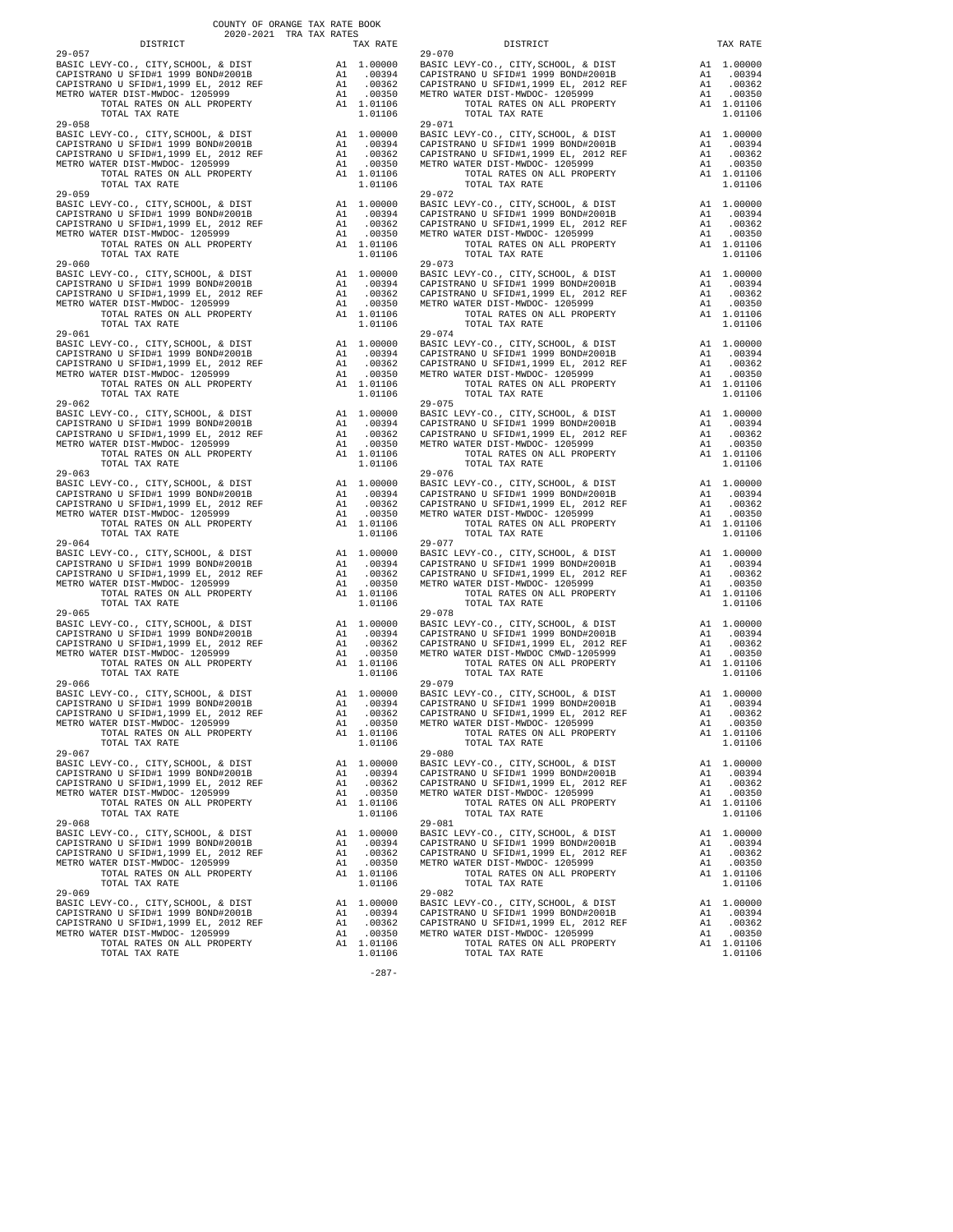| <b>DISIRICI</b>                                                                                                                                                                                                                                                                                                |                            | IAA KAIL                                                                                                        |                                                      |
|----------------------------------------------------------------------------------------------------------------------------------------------------------------------------------------------------------------------------------------------------------------------------------------------------------------|----------------------------|-----------------------------------------------------------------------------------------------------------------|------------------------------------------------------|
| $29 - 083$<br>TOTAL TAX RATE                                                                                                                                                                                                                                                                                   |                            | 1.01106                                                                                                         | $29 - 095$                                           |
| $29 - 084$                                                                                                                                                                                                                                                                                                     |                            |                                                                                                                 | 29-096                                               |
| TOTAL TAX RATE                                                                                                                                                                                                                                                                                                 |                            | 1.01106                                                                                                         |                                                      |
|                                                                                                                                                                                                                                                                                                                |                            |                                                                                                                 |                                                      |
| TOTAL TAX RATE                                                                                                                                                                                                                                                                                                 |                            | 1.01106                                                                                                         |                                                      |
|                                                                                                                                                                                                                                                                                                                |                            |                                                                                                                 |                                                      |
|                                                                                                                                                                                                                                                                                                                |                            |                                                                                                                 |                                                      |
| $29 - 090$                                                                                                                                                                                                                                                                                                     |                            |                                                                                                                 | 29-102                                               |
| $29 - 091$                                                                                                                                                                                                                                                                                                     |                            |                                                                                                                 | BASIC L<br>METRO W                                   |
| $29 - 092$<br>BASIC LEVY-CO., CITY, SCHOOL, & DIST A1 1.00000<br>SADDLEBACK VUSD EL 2004, SR 2013A<br>SADDLEBACK VALLEY USD 2004 SR 2007A<br>SADDLEBACK VALLEY USD 2004 BOND#2004A<br>METRO WATER DIST-MWDOC- 1205999<br>SADDLEBACK VUSD GO EL 2004, SR 2016A<br>TOTAL RATES ON ALL PROPERTY<br>TOTAL TAX RATE | A1                         | .00984<br>A1.00671<br>A1 .00557 BASIC L<br>A1 .00350 METROW<br>A1 .00124 IRVINE<br>A1 1.02686 IRVINE<br>1.02686 | $30 - 001$                                           |
| $29 - 093$<br>BASIC LEVY-CO., CITY, SCHOOL, & DIST<br>SADDLEBACK VUSD EL 2004, SR 2013A<br>SADDLEBACK VALLEY USD 2004 SR 2007A<br>SADDLEBACK VALLEY USD 2004 BOND#2004A<br>METRO WATER DIST-MWDOC- 1205999<br>SADDLEBACK VUSD GO EL 2004, SR 2016A<br>TOTAL RATES ON ALL PROPERTY<br>TOTAL TAX RATE            | A1<br>A1<br>A1<br>A1<br>A1 | 1.00000<br>A1 .00984<br>.00671<br>.00557<br>.00350<br>.00124<br>A1 1.02686<br>1.02686                           | $30 - 002$<br>BASIC L<br>METRO W<br>IRVINE<br>IRVINE |
| $29 - 094$<br>BASIC LEVY-CO., CITY, SCHOOL, & DIST<br>CAPISTRANO U SFID#1 1999 BOND#2001B<br>CAPISTRANO U SFID#1,1999 EL, 2012 REF<br>METRO WATER DIST-MWDOC- 1205999<br>TOTAL RATES ON ALL PROPERTY<br>TOTAL TAX RATE                                                                                         | A1<br>A1                   | A1 1.00000<br>A1 .00394<br>.00362<br>.00350<br>A1 1.01106<br>1.01106                                            | $30 - 003$<br>BASIC L<br>METRO W                     |

| COUNTY OF ORANGE TAX RATE BOOK<br>2020-2021 TRA TAX RATES<br>$2020-2021 \quad \text{TRA TAX RATES}$ DISTRICT $$\tt 2020-2021$$ | TAX RATE |            | DISTRICT                                                                                                                                                                                                                                                                                                                                                                                                                                        | TAX RATE |
|--------------------------------------------------------------------------------------------------------------------------------|----------|------------|-------------------------------------------------------------------------------------------------------------------------------------------------------------------------------------------------------------------------------------------------------------------------------------------------------------------------------------------------------------------------------------------------------------------------------------------------|----------|
| $29 - 083$                                                                                                                     |          |            | $29 - 095$                                                                                                                                                                                                                                                                                                                                                                                                                                      |          |
|                                                                                                                                |          |            |                                                                                                                                                                                                                                                                                                                                                                                                                                                 |          |
|                                                                                                                                |          |            |                                                                                                                                                                                                                                                                                                                                                                                                                                                 |          |
|                                                                                                                                |          |            |                                                                                                                                                                                                                                                                                                                                                                                                                                                 |          |
|                                                                                                                                |          |            |                                                                                                                                                                                                                                                                                                                                                                                                                                                 |          |
|                                                                                                                                |          |            |                                                                                                                                                                                                                                                                                                                                                                                                                                                 |          |
|                                                                                                                                |          |            |                                                                                                                                                                                                                                                                                                                                                                                                                                                 |          |
|                                                                                                                                |          |            |                                                                                                                                                                                                                                                                                                                                                                                                                                                 |          |
|                                                                                                                                |          |            |                                                                                                                                                                                                                                                                                                                                                                                                                                                 |          |
|                                                                                                                                |          |            |                                                                                                                                                                                                                                                                                                                                                                                                                                                 |          |
|                                                                                                                                |          |            |                                                                                                                                                                                                                                                                                                                                                                                                                                                 |          |
| $29 - 085$                                                                                                                     |          |            | $29 - 097$                                                                                                                                                                                                                                                                                                                                                                                                                                      |          |
|                                                                                                                                |          |            |                                                                                                                                                                                                                                                                                                                                                                                                                                                 |          |
|                                                                                                                                |          |            |                                                                                                                                                                                                                                                                                                                                                                                                                                                 |          |
|                                                                                                                                |          |            |                                                                                                                                                                                                                                                                                                                                                                                                                                                 |          |
|                                                                                                                                |          |            |                                                                                                                                                                                                                                                                                                                                                                                                                                                 |          |
|                                                                                                                                |          |            |                                                                                                                                                                                                                                                                                                                                                                                                                                                 |          |
|                                                                                                                                |          |            |                                                                                                                                                                                                                                                                                                                                                                                                                                                 |          |
|                                                                                                                                |          |            |                                                                                                                                                                                                                                                                                                                                                                                                                                                 |          |
|                                                                                                                                |          |            |                                                                                                                                                                                                                                                                                                                                                                                                                                                 |          |
|                                                                                                                                |          |            |                                                                                                                                                                                                                                                                                                                                                                                                                                                 |          |
|                                                                                                                                |          |            | $\begin{tabular}{@{}c@{}}\hline\textbf{29--085} & $\cdots$ & $\cdots$ & $\cdots$ & $\cdots$ & $\cdots$ \\ \hline \textbf{29--085} & $\cdots$ & $\cdots$ & $\cdots$ & $\cdots$ \\ \hline \textbf{29--086} & $\cdots$ & $\cdots$ & $\cdots$ & $\cdots$ \\ \hline \textbf{20--087TFRANO U SFIDH1 1999 EDNDH2001B} & $\cdots$ & $\cdots$ & $\cdots$ \\ \hline \textbf{21--086} & $\cdots$ & $\cdots$ & $\cdots$ & $\cdots$ \\ \hline \textbf{22--0$ |          |
| $29 - 087$                                                                                                                     |          | $29 - 099$ |                                                                                                                                                                                                                                                                                                                                                                                                                                                 |          |
|                                                                                                                                |          |            |                                                                                                                                                                                                                                                                                                                                                                                                                                                 |          |
|                                                                                                                                |          |            |                                                                                                                                                                                                                                                                                                                                                                                                                                                 |          |
|                                                                                                                                |          |            |                                                                                                                                                                                                                                                                                                                                                                                                                                                 |          |
|                                                                                                                                |          |            |                                                                                                                                                                                                                                                                                                                                                                                                                                                 |          |
|                                                                                                                                |          |            |                                                                                                                                                                                                                                                                                                                                                                                                                                                 |          |
|                                                                                                                                |          |            |                                                                                                                                                                                                                                                                                                                                                                                                                                                 |          |
|                                                                                                                                |          |            |                                                                                                                                                                                                                                                                                                                                                                                                                                                 |          |
|                                                                                                                                |          |            |                                                                                                                                                                                                                                                                                                                                                                                                                                                 |          |
|                                                                                                                                |          |            |                                                                                                                                                                                                                                                                                                                                                                                                                                                 |          |
|                                                                                                                                |          |            | $\begin{tabular}{@{}c@{}}\textbf{29--08} & \textbf{1.01106} & \textbf{1.01106} & \textbf{1.01106} & \textbf{1.01106} & \textbf{1.01106} & \textbf{1.01106} & \textbf{1.01106} & \textbf{1.01106} & \textbf{1.01106} & \textbf{1.01106} & \textbf{1.01106} & \textbf{1.01106} & \textbf{1.01106} & \textbf{1.01106} & \textbf{1.01106} & \text$                                                                                                  |          |
| $29 - 089$                                                                                                                     |          |            | $29 - 101$                                                                                                                                                                                                                                                                                                                                                                                                                                      |          |
|                                                                                                                                |          |            |                                                                                                                                                                                                                                                                                                                                                                                                                                                 |          |
|                                                                                                                                |          |            |                                                                                                                                                                                                                                                                                                                                                                                                                                                 |          |
|                                                                                                                                |          |            |                                                                                                                                                                                                                                                                                                                                                                                                                                                 |          |
|                                                                                                                                |          |            |                                                                                                                                                                                                                                                                                                                                                                                                                                                 |          |
|                                                                                                                                |          |            |                                                                                                                                                                                                                                                                                                                                                                                                                                                 |          |
|                                                                                                                                |          |            |                                                                                                                                                                                                                                                                                                                                                                                                                                                 |          |
|                                                                                                                                |          |            |                                                                                                                                                                                                                                                                                                                                                                                                                                                 |          |
|                                                                                                                                |          |            |                                                                                                                                                                                                                                                                                                                                                                                                                                                 |          |
|                                                                                                                                |          |            |                                                                                                                                                                                                                                                                                                                                                                                                                                                 |          |
|                                                                                                                                |          |            | $\begin{tabular}{c c c c} \multicolumn{4}{c}{\textbf{29--091}} & \multicolumn{4}{c}{\textbf{1.0106}} & \multicolumn{4}{c}{29--091} & \multicolumn{4}{c}{\textbf{29--092}} & \multicolumn{4}{c}{\textbf{29--091}} & \multicolumn{4}{c}{\textbf{29--092}} & \multicolumn{4}{c}{\textbf{29--092}} & \multicolumn{4}{c}{\textbf{20.0000}} & \multicolumn{4}{c}{\textbf{20.0000}} & \multicolumn{4}{c}{\textbf{20.000$                               |          |
|                                                                                                                                |          |            |                                                                                                                                                                                                                                                                                                                                                                                                                                                 |          |
|                                                                                                                                |          |            |                                                                                                                                                                                                                                                                                                                                                                                                                                                 |          |
|                                                                                                                                |          |            |                                                                                                                                                                                                                                                                                                                                                                                                                                                 |          |
|                                                                                                                                |          |            |                                                                                                                                                                                                                                                                                                                                                                                                                                                 |          |
|                                                                                                                                |          |            |                                                                                                                                                                                                                                                                                                                                                                                                                                                 |          |
|                                                                                                                                |          |            |                                                                                                                                                                                                                                                                                                                                                                                                                                                 |          |
|                                                                                                                                |          |            |                                                                                                                                                                                                                                                                                                                                                                                                                                                 |          |
|                                                                                                                                |          |            |                                                                                                                                                                                                                                                                                                                                                                                                                                                 |          |
|                                                                                                                                |          |            |                                                                                                                                                                                                                                                                                                                                                                                                                                                 |          |
|                                                                                                                                |          |            |                                                                                                                                                                                                                                                                                                                                                                                                                                                 |          |
|                                                                                                                                |          |            |                                                                                                                                                                                                                                                                                                                                                                                                                                                 |          |
|                                                                                                                                |          |            |                                                                                                                                                                                                                                                                                                                                                                                                                                                 |          |
|                                                                                                                                |          |            |                                                                                                                                                                                                                                                                                                                                                                                                                                                 |          |
|                                                                                                                                |          |            |                                                                                                                                                                                                                                                                                                                                                                                                                                                 |          |
|                                                                                                                                |          |            |                                                                                                                                                                                                                                                                                                                                                                                                                                                 |          |
|                                                                                                                                |          |            |                                                                                                                                                                                                                                                                                                                                                                                                                                                 |          |
|                                                                                                                                |          |            |                                                                                                                                                                                                                                                                                                                                                                                                                                                 |          |
|                                                                                                                                |          |            |                                                                                                                                                                                                                                                                                                                                                                                                                                                 |          |
|                                                                                                                                |          |            |                                                                                                                                                                                                                                                                                                                                                                                                                                                 |          |
|                                                                                                                                |          |            |                                                                                                                                                                                                                                                                                                                                                                                                                                                 |          |
|                                                                                                                                |          |            |                                                                                                                                                                                                                                                                                                                                                                                                                                                 |          |
|                                                                                                                                |          |            |                                                                                                                                                                                                                                                                                                                                                                                                                                                 |          |
|                                                                                                                                |          |            |                                                                                                                                                                                                                                                                                                                                                                                                                                                 |          |
|                                                                                                                                |          |            |                                                                                                                                                                                                                                                                                                                                                                                                                                                 |          |
|                                                                                                                                |          |            |                                                                                                                                                                                                                                                                                                                                                                                                                                                 |          |
|                                                                                                                                |          |            |                                                                                                                                                                                                                                                                                                                                                                                                                                                 |          |
|                                                                                                                                |          |            |                                                                                                                                                                                                                                                                                                                                                                                                                                                 |          |
|                                                                                                                                |          |            |                                                                                                                                                                                                                                                                                                                                                                                                                                                 |          |
|                                                                                                                                |          |            |                                                                                                                                                                                                                                                                                                                                                                                                                                                 |          |
|                                                                                                                                |          |            |                                                                                                                                                                                                                                                                                                                                                                                                                                                 |          |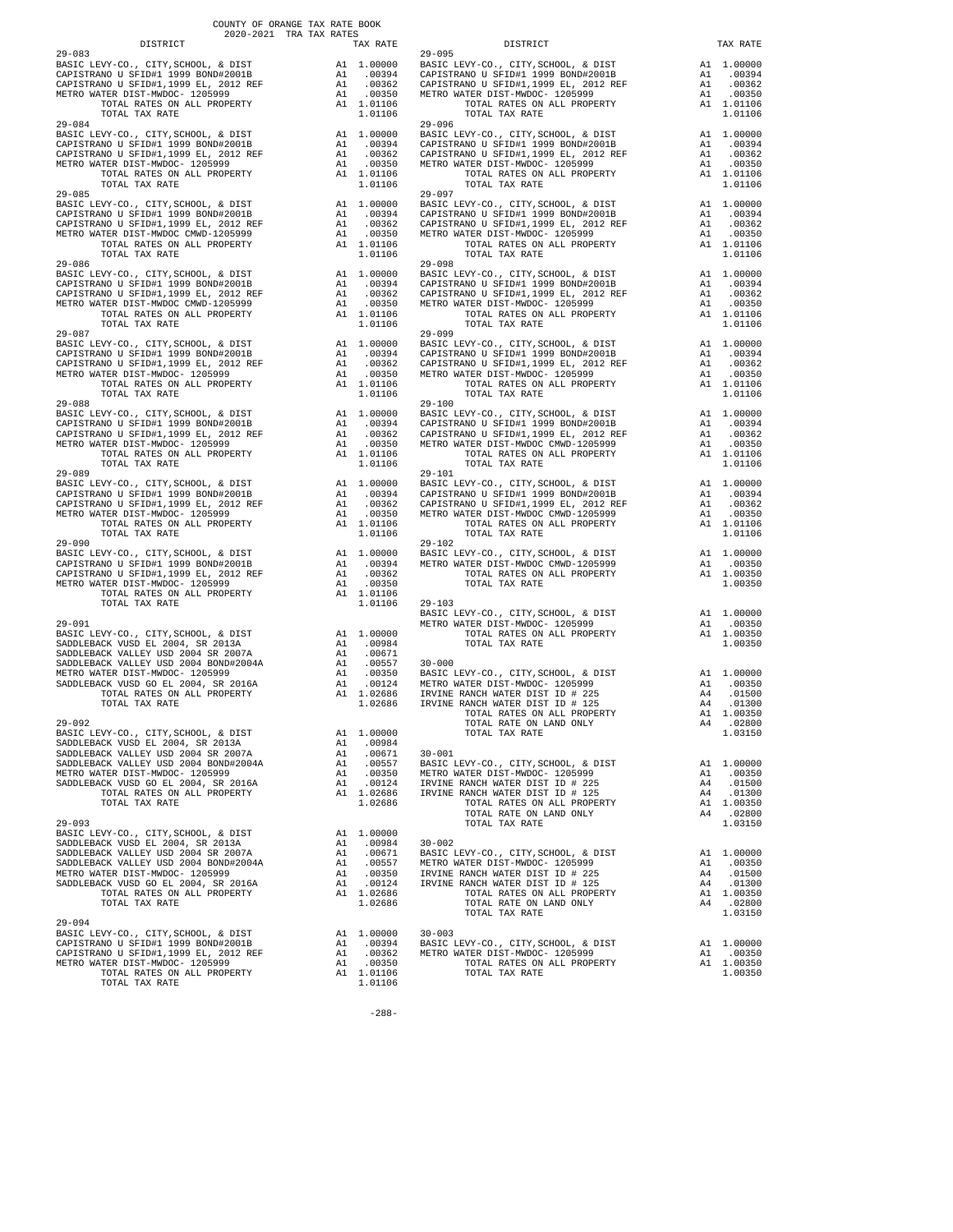| TAX RATE<br>DISTRICT |  | DISTRICT   | TAX RATE |
|----------------------|--|------------|----------|
|                      |  |            |          |
|                      |  |            |          |
|                      |  |            |          |
|                      |  |            |          |
|                      |  |            |          |
|                      |  |            |          |
|                      |  |            |          |
|                      |  |            |          |
|                      |  |            |          |
|                      |  |            |          |
|                      |  |            |          |
|                      |  |            |          |
|                      |  |            |          |
|                      |  |            |          |
|                      |  |            |          |
|                      |  |            |          |
|                      |  |            |          |
|                      |  |            |          |
|                      |  |            |          |
|                      |  |            |          |
|                      |  |            |          |
|                      |  |            |          |
|                      |  |            |          |
|                      |  |            |          |
|                      |  |            |          |
|                      |  |            |          |
|                      |  |            |          |
|                      |  |            |          |
|                      |  |            |          |
|                      |  |            |          |
|                      |  |            |          |
|                      |  |            |          |
|                      |  |            |          |
|                      |  |            |          |
|                      |  |            |          |
|                      |  |            |          |
|                      |  |            |          |
|                      |  |            |          |
|                      |  |            |          |
|                      |  |            |          |
|                      |  |            |          |
|                      |  |            |          |
|                      |  |            |          |
|                      |  |            |          |
|                      |  |            |          |
|                      |  |            |          |
|                      |  |            |          |
|                      |  |            |          |
|                      |  |            |          |
|                      |  |            |          |
|                      |  |            |          |
|                      |  |            |          |
|                      |  |            |          |
|                      |  |            |          |
|                      |  |            |          |
|                      |  |            |          |
|                      |  |            |          |
|                      |  |            |          |
|                      |  |            |          |
|                      |  |            |          |
|                      |  |            |          |
|                      |  |            |          |
|                      |  |            |          |
|                      |  |            |          |
|                      |  |            |          |
|                      |  |            |          |
|                      |  |            |          |
|                      |  |            |          |
|                      |  |            |          |
|                      |  |            |          |
|                      |  |            |          |
|                      |  |            |          |
|                      |  |            |          |
|                      |  |            |          |
|                      |  |            |          |
|                      |  |            |          |
|                      |  |            |          |
|                      |  |            |          |
|                      |  | $30 - 021$ |          |
|                      |  |            |          |
|                      |  |            |          |
|                      |  |            |          |
|                      |  |            |          |
|                      |  |            |          |
|                      |  |            |          |
|                      |  |            |          |
|                      |  |            |          |
|                      |  |            |          |
|                      |  |            |          |
|                      |  |            |          |
| TOTAL TAX RATE       |  |            |          |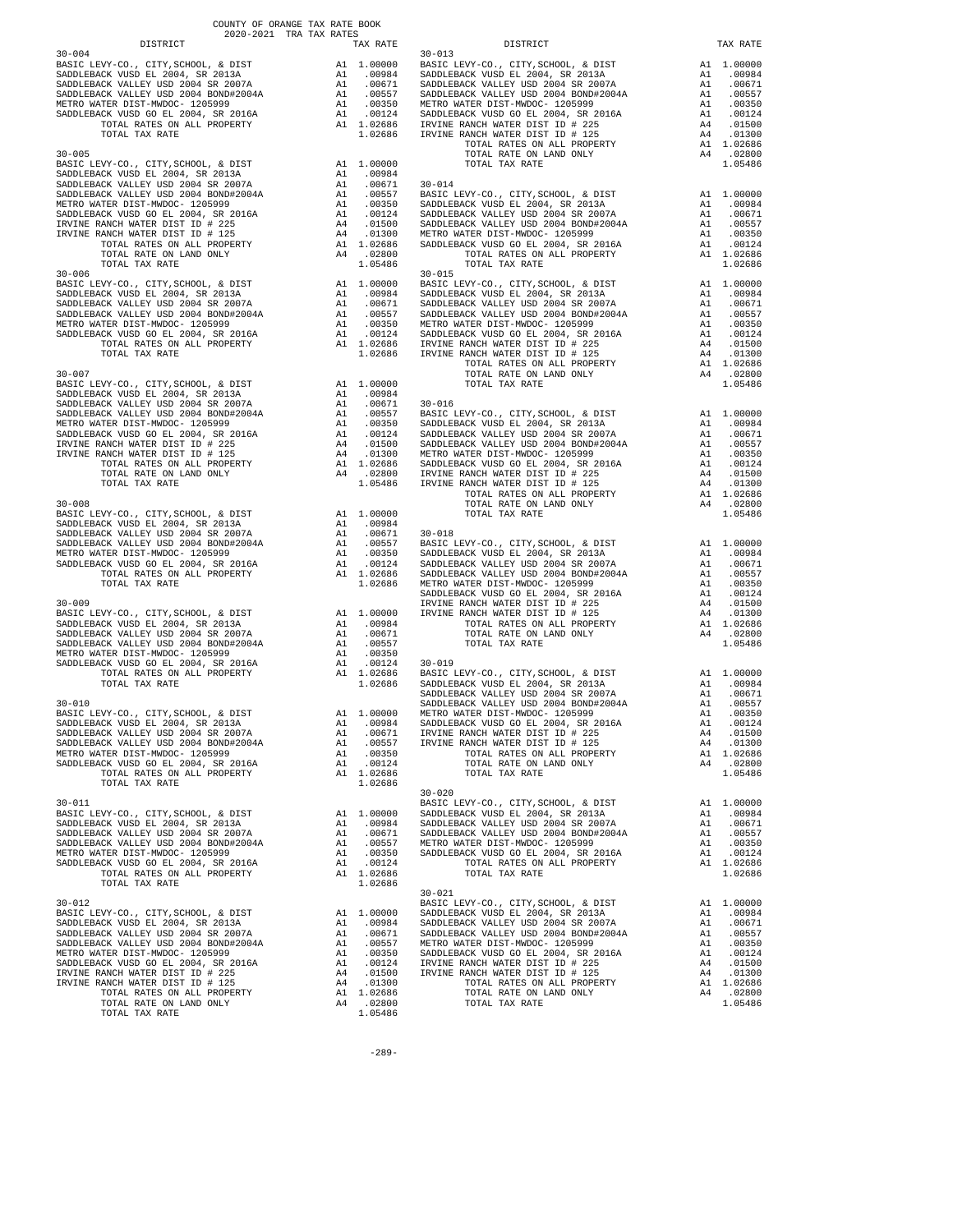|            |         | $30 - 039$ |  |
|------------|---------|------------|--|
|            |         |            |  |
|            |         |            |  |
|            |         |            |  |
|            |         |            |  |
|            |         |            |  |
|            |         |            |  |
|            |         |            |  |
|            |         |            |  |
|            |         |            |  |
|            |         |            |  |
| $30 - 031$ |         |            |  |
|            |         |            |  |
|            |         |            |  |
|            |         |            |  |
|            |         |            |  |
|            |         |            |  |
|            |         |            |  |
|            |         |            |  |
|            |         |            |  |
|            |         |            |  |
|            | 1.02686 |            |  |

-290-

| COUNTY OF ORANGE TAX RATE BOOK<br>2020-2021 TRA TAX RATES<br>$\begin{minipage}{0.5\textwidth} \begin{tabular}{lcccccc} \textbf{1} & \textbf{1} & \textbf{1} & \textbf{1} & \textbf{1} & \textbf{1} & \textbf{1} & \textbf{1} & \textbf{1} & \textbf{1} & \textbf{1} & \textbf{1} & \textbf{1} & \textbf{1} & \textbf{1} & \textbf{1} & \textbf{1} & \textbf{1} & \textbf{1} & \textbf{1} & \textbf{1} & \textbf{1} & \textbf{1} & \textbf{1} & \textbf{1} & \textbf{1} & \textbf{1} & \textbf{1} &$ | TAX RATE | DISTRICT   | TAX RATE |
|-----------------------------------------------------------------------------------------------------------------------------------------------------------------------------------------------------------------------------------------------------------------------------------------------------------------------------------------------------------------------------------------------------------------------------------------------------------------------------------------------------|----------|------------|----------|
|                                                                                                                                                                                                                                                                                                                                                                                                                                                                                                     |          |            |          |
|                                                                                                                                                                                                                                                                                                                                                                                                                                                                                                     |          |            |          |
|                                                                                                                                                                                                                                                                                                                                                                                                                                                                                                     |          |            |          |
|                                                                                                                                                                                                                                                                                                                                                                                                                                                                                                     |          |            |          |
|                                                                                                                                                                                                                                                                                                                                                                                                                                                                                                     |          |            |          |
|                                                                                                                                                                                                                                                                                                                                                                                                                                                                                                     |          |            |          |
|                                                                                                                                                                                                                                                                                                                                                                                                                                                                                                     |          |            |          |
|                                                                                                                                                                                                                                                                                                                                                                                                                                                                                                     |          |            |          |
|                                                                                                                                                                                                                                                                                                                                                                                                                                                                                                     |          |            |          |
|                                                                                                                                                                                                                                                                                                                                                                                                                                                                                                     |          |            |          |
|                                                                                                                                                                                                                                                                                                                                                                                                                                                                                                     |          |            |          |
|                                                                                                                                                                                                                                                                                                                                                                                                                                                                                                     |          |            |          |
|                                                                                                                                                                                                                                                                                                                                                                                                                                                                                                     |          |            |          |
|                                                                                                                                                                                                                                                                                                                                                                                                                                                                                                     |          |            |          |
|                                                                                                                                                                                                                                                                                                                                                                                                                                                                                                     |          |            |          |
|                                                                                                                                                                                                                                                                                                                                                                                                                                                                                                     |          |            |          |
|                                                                                                                                                                                                                                                                                                                                                                                                                                                                                                     |          |            |          |
|                                                                                                                                                                                                                                                                                                                                                                                                                                                                                                     |          |            |          |
|                                                                                                                                                                                                                                                                                                                                                                                                                                                                                                     |          |            |          |
|                                                                                                                                                                                                                                                                                                                                                                                                                                                                                                     |          |            |          |
|                                                                                                                                                                                                                                                                                                                                                                                                                                                                                                     |          |            |          |
|                                                                                                                                                                                                                                                                                                                                                                                                                                                                                                     |          |            |          |
|                                                                                                                                                                                                                                                                                                                                                                                                                                                                                                     |          |            |          |
|                                                                                                                                                                                                                                                                                                                                                                                                                                                                                                     |          |            |          |
|                                                                                                                                                                                                                                                                                                                                                                                                                                                                                                     |          |            |          |
|                                                                                                                                                                                                                                                                                                                                                                                                                                                                                                     |          |            |          |
|                                                                                                                                                                                                                                                                                                                                                                                                                                                                                                     |          |            |          |
|                                                                                                                                                                                                                                                                                                                                                                                                                                                                                                     |          |            |          |
|                                                                                                                                                                                                                                                                                                                                                                                                                                                                                                     |          |            |          |
|                                                                                                                                                                                                                                                                                                                                                                                                                                                                                                     |          |            |          |
|                                                                                                                                                                                                                                                                                                                                                                                                                                                                                                     |          |            |          |
|                                                                                                                                                                                                                                                                                                                                                                                                                                                                                                     |          |            |          |
|                                                                                                                                                                                                                                                                                                                                                                                                                                                                                                     |          |            |          |
|                                                                                                                                                                                                                                                                                                                                                                                                                                                                                                     |          |            |          |
|                                                                                                                                                                                                                                                                                                                                                                                                                                                                                                     |          |            |          |
|                                                                                                                                                                                                                                                                                                                                                                                                                                                                                                     |          |            |          |
|                                                                                                                                                                                                                                                                                                                                                                                                                                                                                                     |          |            |          |
|                                                                                                                                                                                                                                                                                                                                                                                                                                                                                                     |          |            |          |
|                                                                                                                                                                                                                                                                                                                                                                                                                                                                                                     |          |            |          |
|                                                                                                                                                                                                                                                                                                                                                                                                                                                                                                     |          |            |          |
|                                                                                                                                                                                                                                                                                                                                                                                                                                                                                                     |          |            |          |
|                                                                                                                                                                                                                                                                                                                                                                                                                                                                                                     |          |            |          |
|                                                                                                                                                                                                                                                                                                                                                                                                                                                                                                     |          |            |          |
|                                                                                                                                                                                                                                                                                                                                                                                                                                                                                                     |          |            |          |
|                                                                                                                                                                                                                                                                                                                                                                                                                                                                                                     |          |            |          |
|                                                                                                                                                                                                                                                                                                                                                                                                                                                                                                     |          |            |          |
|                                                                                                                                                                                                                                                                                                                                                                                                                                                                                                     |          |            |          |
|                                                                                                                                                                                                                                                                                                                                                                                                                                                                                                     |          |            |          |
|                                                                                                                                                                                                                                                                                                                                                                                                                                                                                                     |          |            |          |
|                                                                                                                                                                                                                                                                                                                                                                                                                                                                                                     |          |            |          |
|                                                                                                                                                                                                                                                                                                                                                                                                                                                                                                     |          |            |          |
|                                                                                                                                                                                                                                                                                                                                                                                                                                                                                                     |          |            |          |
|                                                                                                                                                                                                                                                                                                                                                                                                                                                                                                     |          |            |          |
|                                                                                                                                                                                                                                                                                                                                                                                                                                                                                                     |          |            |          |
|                                                                                                                                                                                                                                                                                                                                                                                                                                                                                                     |          |            |          |
|                                                                                                                                                                                                                                                                                                                                                                                                                                                                                                     |          |            |          |
|                                                                                                                                                                                                                                                                                                                                                                                                                                                                                                     |          |            |          |
|                                                                                                                                                                                                                                                                                                                                                                                                                                                                                                     |          |            |          |
|                                                                                                                                                                                                                                                                                                                                                                                                                                                                                                     |          |            |          |
|                                                                                                                                                                                                                                                                                                                                                                                                                                                                                                     |          |            |          |
|                                                                                                                                                                                                                                                                                                                                                                                                                                                                                                     |          |            |          |
|                                                                                                                                                                                                                                                                                                                                                                                                                                                                                                     |          |            |          |
|                                                                                                                                                                                                                                                                                                                                                                                                                                                                                                     |          |            |          |
|                                                                                                                                                                                                                                                                                                                                                                                                                                                                                                     |          |            |          |
|                                                                                                                                                                                                                                                                                                                                                                                                                                                                                                     |          |            |          |
|                                                                                                                                                                                                                                                                                                                                                                                                                                                                                                     |          |            |          |
|                                                                                                                                                                                                                                                                                                                                                                                                                                                                                                     |          |            |          |
|                                                                                                                                                                                                                                                                                                                                                                                                                                                                                                     |          |            |          |
|                                                                                                                                                                                                                                                                                                                                                                                                                                                                                                     |          |            |          |
|                                                                                                                                                                                                                                                                                                                                                                                                                                                                                                     |          |            |          |
|                                                                                                                                                                                                                                                                                                                                                                                                                                                                                                     |          |            |          |
|                                                                                                                                                                                                                                                                                                                                                                                                                                                                                                     |          |            |          |
|                                                                                                                                                                                                                                                                                                                                                                                                                                                                                                     |          |            |          |
|                                                                                                                                                                                                                                                                                                                                                                                                                                                                                                     |          |            |          |
|                                                                                                                                                                                                                                                                                                                                                                                                                                                                                                     |          | $30 - 039$ |          |
|                                                                                                                                                                                                                                                                                                                                                                                                                                                                                                     |          |            |          |
|                                                                                                                                                                                                                                                                                                                                                                                                                                                                                                     |          |            |          |
|                                                                                                                                                                                                                                                                                                                                                                                                                                                                                                     |          |            |          |
|                                                                                                                                                                                                                                                                                                                                                                                                                                                                                                     |          |            |          |
|                                                                                                                                                                                                                                                                                                                                                                                                                                                                                                     |          |            |          |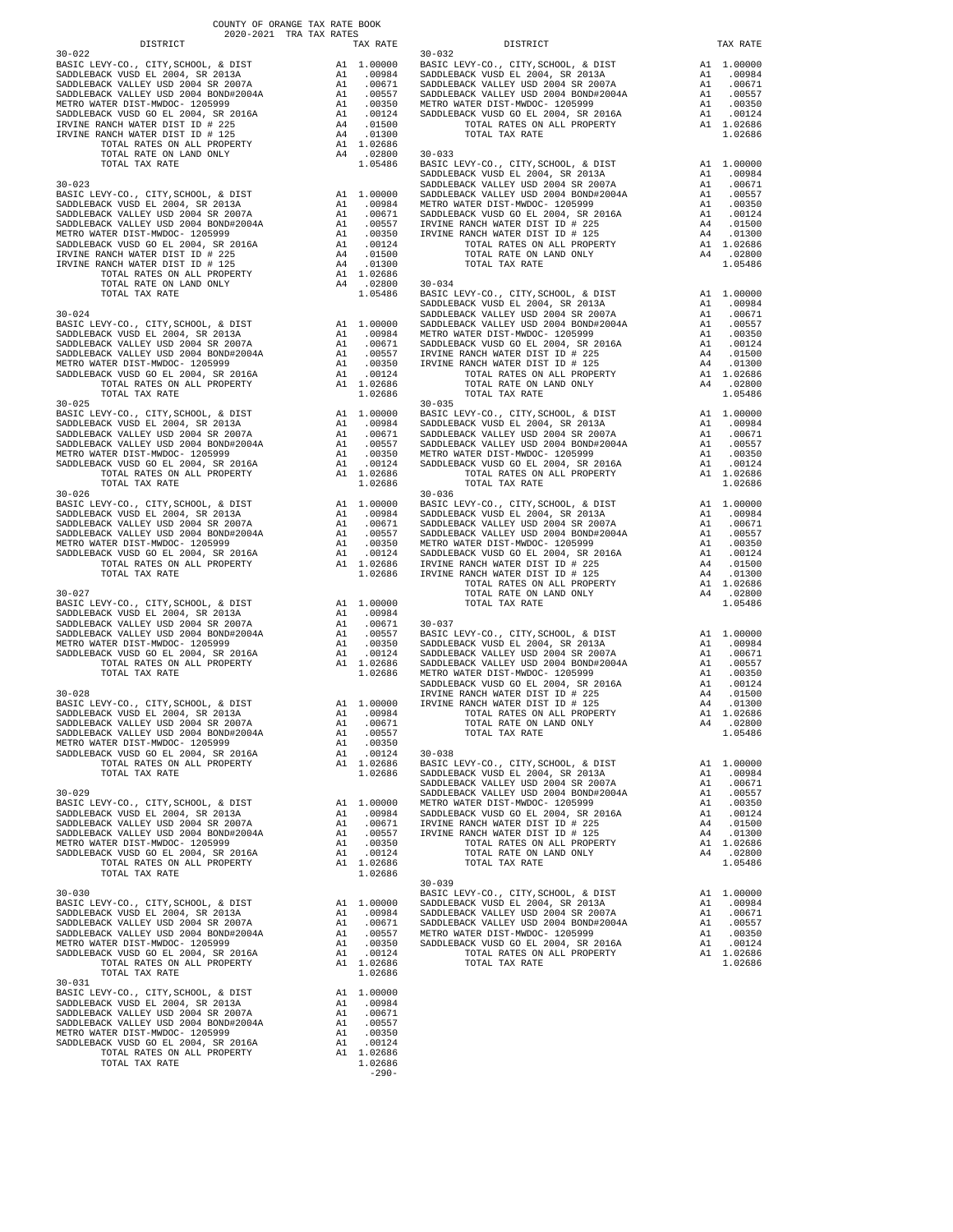| $2020-2021 \quad \text{TRA RATE B}$ DISTRICT 2020–2021 TRA TAX RATES<br>DISTRICT<br>TAX RATE<br>$30 - 040$<br>$30 - 049$ | TAX RATE |
|--------------------------------------------------------------------------------------------------------------------------|----------|
|                                                                                                                          |          |
|                                                                                                                          |          |
|                                                                                                                          |          |
|                                                                                                                          |          |
|                                                                                                                          |          |
|                                                                                                                          |          |
|                                                                                                                          |          |
|                                                                                                                          |          |
|                                                                                                                          |          |
|                                                                                                                          |          |
|                                                                                                                          |          |
|                                                                                                                          |          |
|                                                                                                                          |          |
|                                                                                                                          |          |
|                                                                                                                          |          |
|                                                                                                                          |          |
|                                                                                                                          |          |
|                                                                                                                          |          |
|                                                                                                                          |          |
|                                                                                                                          |          |
|                                                                                                                          |          |
|                                                                                                                          |          |
|                                                                                                                          |          |
|                                                                                                                          |          |
|                                                                                                                          |          |
|                                                                                                                          |          |
|                                                                                                                          |          |
|                                                                                                                          |          |
|                                                                                                                          |          |
|                                                                                                                          |          |
|                                                                                                                          |          |
|                                                                                                                          |          |
|                                                                                                                          |          |
|                                                                                                                          |          |
|                                                                                                                          |          |
|                                                                                                                          |          |
|                                                                                                                          |          |
|                                                                                                                          |          |
|                                                                                                                          |          |
|                                                                                                                          |          |
|                                                                                                                          |          |
|                                                                                                                          |          |
|                                                                                                                          |          |
|                                                                                                                          |          |
|                                                                                                                          |          |
|                                                                                                                          |          |
|                                                                                                                          |          |
|                                                                                                                          |          |
|                                                                                                                          |          |
|                                                                                                                          |          |
|                                                                                                                          |          |
|                                                                                                                          |          |
|                                                                                                                          |          |
|                                                                                                                          |          |
|                                                                                                                          |          |
|                                                                                                                          |          |
|                                                                                                                          |          |
| $30 - 056$<br>$30 - 047$                                                                                                 |          |
|                                                                                                                          |          |
|                                                                                                                          |          |
|                                                                                                                          |          |
|                                                                                                                          |          |
|                                                                                                                          |          |
|                                                                                                                          |          |
|                                                                                                                          |          |
|                                                                                                                          |          |
| $30 - 048$                                                                                                               |          |
| $30 - 057$                                                                                                               |          |
|                                                                                                                          |          |
|                                                                                                                          |          |
|                                                                                                                          |          |
|                                                                                                                          |          |
|                                                                                                                          |          |
|                                                                                                                          |          |
|                                                                                                                          |          |
|                                                                                                                          |          |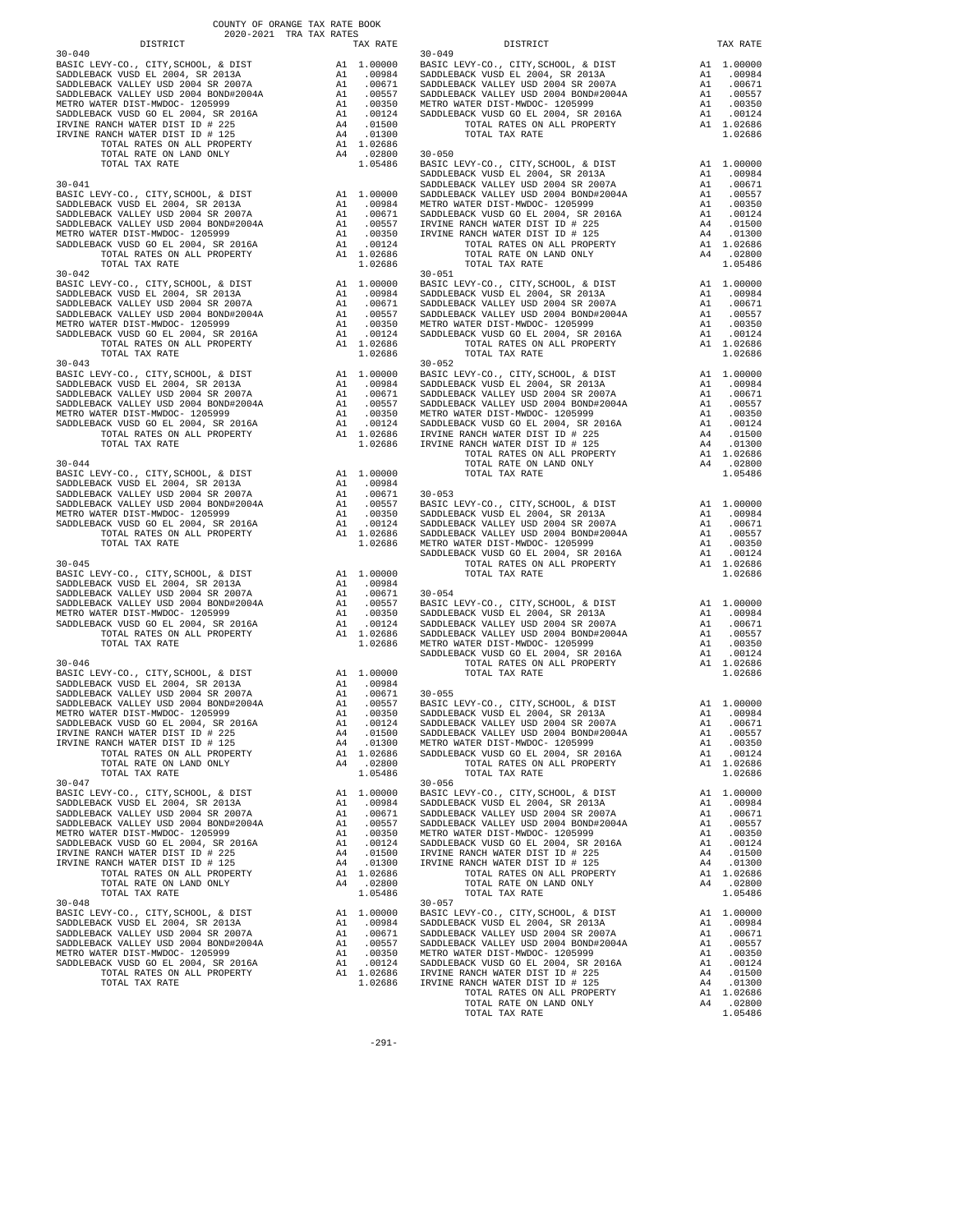| $30 - 058$                                                                   |                                                                                                                                                                                         |                   | $30 - 066$         |
|------------------------------------------------------------------------------|-----------------------------------------------------------------------------------------------------------------------------------------------------------------------------------------|-------------------|--------------------|
|                                                                              |                                                                                                                                                                                         |                   |                    |
|                                                                              |                                                                                                                                                                                         |                   |                    |
|                                                                              |                                                                                                                                                                                         |                   |                    |
|                                                                              |                                                                                                                                                                                         |                   |                    |
|                                                                              |                                                                                                                                                                                         |                   |                    |
| TOTAL TAX RATE                                                               |                                                                                                                                                                                         | 1.02686           |                    |
| $30 - 059$                                                                   |                                                                                                                                                                                         |                   | $30 - 067$         |
|                                                                              |                                                                                                                                                                                         |                   |                    |
|                                                                              |                                                                                                                                                                                         |                   |                    |
|                                                                              |                                                                                                                                                                                         |                   |                    |
|                                                                              |                                                                                                                                                                                         |                   |                    |
|                                                                              |                                                                                                                                                                                         |                   |                    |
|                                                                              |                                                                                                                                                                                         |                   |                    |
| TOTAL TAX RATE                                                               |                                                                                                                                                                                         | 1.02686           |                    |
|                                                                              |                                                                                                                                                                                         |                   |                    |
|                                                                              |                                                                                                                                                                                         |                   |                    |
|                                                                              |                                                                                                                                                                                         |                   |                    |
|                                                                              |                                                                                                                                                                                         |                   |                    |
|                                                                              |                                                                                                                                                                                         |                   |                    |
|                                                                              |                                                                                                                                                                                         |                   |                    |
|                                                                              |                                                                                                                                                                                         |                   |                    |
|                                                                              |                                                                                                                                                                                         |                   |                    |
|                                                                              |                                                                                                                                                                                         |                   |                    |
|                                                                              |                                                                                                                                                                                         |                   |                    |
|                                                                              |                                                                                                                                                                                         |                   |                    |
|                                                                              |                                                                                                                                                                                         |                   |                    |
|                                                                              |                                                                                                                                                                                         |                   |                    |
|                                                                              |                                                                                                                                                                                         |                   |                    |
|                                                                              |                                                                                                                                                                                         |                   |                    |
|                                                                              |                                                                                                                                                                                         |                   |                    |
|                                                                              |                                                                                                                                                                                         |                   |                    |
|                                                                              |                                                                                                                                                                                         |                   |                    |
|                                                                              |                                                                                                                                                                                         |                   |                    |
|                                                                              |                                                                                                                                                                                         |                   |                    |
| TOTAL TAX RATE                                                               |                                                                                                                                                                                         | 1.05486           |                    |
| $30 - 062$                                                                   |                                                                                                                                                                                         |                   | $30 - 070$         |
|                                                                              |                                                                                                                                                                                         |                   |                    |
|                                                                              |                                                                                                                                                                                         |                   |                    |
|                                                                              |                                                                                                                                                                                         |                   |                    |
|                                                                              |                                                                                                                                                                                         |                   |                    |
|                                                                              |                                                                                                                                                                                         |                   |                    |
|                                                                              |                                                                                                                                                                                         |                   |                    |
|                                                                              |                                                                                                                                                                                         |                   |                    |
|                                                                              |                                                                                                                                                                                         |                   |                    |
| TOTAL TAX RATE                                                               |                                                                                                                                                                                         | 1.05486           |                    |
| $30 - 063$                                                                   |                                                                                                                                                                                         |                   | $30 - 071$         |
|                                                                              |                                                                                                                                                                                         |                   |                    |
|                                                                              |                                                                                                                                                                                         |                   |                    |
| SADDLEBACK VALLEY USD 2004 SR 2007A<br>SADDLEBACK VALLEY USD 2004 BOND#2004A |                                                                                                                                                                                         |                   |                    |
| METRO WATER DIST-MWDOC- 1205999                                              |                                                                                                                                                                                         |                   |                    |
| SADDLEBACK VUSD GO EL 2004, SR 2016A                                         |                                                                                                                                                                                         |                   |                    |
| IRVINE RANCH WATER DIST ID # 225                                             |                                                                                                                                                                                         |                   |                    |
| IRVINE RANCH WATER DIST ID # 125                                             | Al 1.00000 BASIC L<br>Al .00984 SADDLEB<br>Al .00984 SADDLEB<br>Al .0057 SADDLEB<br>Al .00557 SADDLEB<br>Al .00350 METRO W<br>Al .00124 SADDLEB<br>A4 .01500 IRVINE<br>A4 .01500 IRVINE |                   |                    |
|                                                                              |                                                                                                                                                                                         |                   |                    |
|                                                                              |                                                                                                                                                                                         |                   |                    |
| TOTAL TAX RATE<br>$30 - 064$                                                 |                                                                                                                                                                                         | 1.05486           | $30 - 072$         |
|                                                                              |                                                                                                                                                                                         |                   |                    |
|                                                                              |                                                                                                                                                                                         |                   |                    |
|                                                                              |                                                                                                                                                                                         |                   |                    |
| SADDLEBACK VALLEY USD 2004 BOND#2004A                                        | A1                                                                                                                                                                                      | .00557            | SADDLEB            |
| METRO WATER DIST-MWDOC- 1205999                                              | A1                                                                                                                                                                                      | .00350            | METRO W            |
| SADDLEBACK VUSD GO EL 2004, SR 2016A                                         | A1<br>A4                                                                                                                                                                                | .00124<br>.01500  | SADDLEB            |
| IRVINE RANCH WATER DIST ID # 225<br>IRVINE RANCH WATER DIST ID # 125         | A4                                                                                                                                                                                      | .01300            |                    |
| TOTAL RATES ON ALL PROPERTY                                                  |                                                                                                                                                                                         | A1 1.02686        |                    |
| TOTAL RATE ON LAND ONLY                                                      |                                                                                                                                                                                         | A4 .02800         | $30 - 073$         |
| TOTAL TAX RATE                                                               |                                                                                                                                                                                         | 1.05486           | BASIC L            |
|                                                                              |                                                                                                                                                                                         |                   | SADDLEB            |
| $30 - 065$                                                                   |                                                                                                                                                                                         |                   | SADDLEB            |
| BASIC LEVY-CO., CITY, SCHOOL, & DIST                                         | A1<br>A1                                                                                                                                                                                | 1.00000<br>.00984 | SADDLEB<br>METRO W |
| SADDLEBACK VUSD EL 2004, SR 2013A<br>SADDLEBACK VALLEY USD 2004 SR 2007A     | A1                                                                                                                                                                                      | .00671            | SADDLEB            |
|                                                                              |                                                                                                                                                                                         |                   |                    |

 COUNTY OF ORANGE TAX RATE BOOK 2020-2021 TRA TAX RATES DISTRICT TAX RATE DISTRICT TAX RATE BASIC LEVY-CO., CITY,SCHOOL, & DIST A1 1.00000 BASIC LEVY-CO., CITY,SCHOOL, & DIST A1 1.00000 SADDLEBACK VUSD EL 2004, SR 2013A A1 .00984 SADDLEBACK VUSD EL 2004, SR 2013A A1 .00984 SADDLEBACK VALLEY USD 2004 SR 2007A A1 .00671 SADDLEBACK VALLEY USD 2004 SR 2007A A1 .00671 SADDLEBACK VALLEY USD 2004 BOND#2004A A1 .00557 SADDLEBACK VALLEY USD 2004 BOND#2004A A1 .00557 METRO WATER DIST-MWDOC- 1205999 A1 .00350 METRO WATER DIST-MWDOC- 1205999 A1 .00350 SADDLEBACK VUSD GO EL 2004, SR 2016A A1 .00124 SADDLEBACK VUSD GO EL 2004, SR 2016A A1 .00124 TOTAL RATES ON ALL PROPERTY A1 1.02686 TOTAL RATES ON ALL PROPERTY A1 1.02686  $\begin{tabular}{lllllllllll} \multicolumn{2}{l}{{\textbf{1.02686}}} & & & & & & & & & \\ \multicolumn{2}{l}{\textbf{1.02686}} & & & & & & & \\ \multicolumn{2}{l}{\textbf{1.02686}} & & & & & & \\ \multicolumn{2}{l}{\textbf{1.02686}} & & & & & & \\ \multicolumn{2}{l}{\textbf{1.02686}} & & & & & & \\ \multicolumn{2}{l}{\textbf{2.02686}} & & & & & & \\ \multicolumn{2}{l}{\textbf{30-067}} & & & & & & \\ \end{tabular}$  ${\small \begin{tabular}{l|c|c|c|c|c|c|c} BASIC EBV-CO. & CITY, SCHOLEBACK (V3D ELC BACK VJCD,C & DITY, SCHOLD,C & DITX, SUDLEBACK (V3D ELC BACK VALLEY USD 2004 SR 2007A & A1 & 1.000804 \\ SADDLEBACK VALLEY USD 2004 SR 2007A & A1 & .00871 & SADDLEBACK (VALLEY USD 2004 SNNL) & A1 & .00871 \\ SADDLEBACK VALLEY USD 2004 SND M. & A1 & .00871 & SAD$  BASIC LEVY-CO., CITY,SCHOOL, & DIST A1 1.00000 BASIC LEVY-CO., CITY,SCHOOL, & DIST A1 1.00000 SADDLEBACK VUSD EL 2004, SR 2013A A1 .00984 SADDLEBACK VUSD EL 2004, SR 2013A A1 .00984 SADDLEBACK VALLEY USD 2004 SR 2007A A1 .00671 SADDLEBACK VALLEY USD 2004 SR 2007A A1 .00671 SADDLEBACK VALLEY USD 2004 BOND#2004A A1 .00557 SADDLEBACK VALLEY USD 2004 BOND#2004A A1 .00557 METRO WATER DIST-MWDOC- 1205999 A1 .00350 METRO WATER DIST-MWDOC- 1205999 A1 .00350  $\begin{tabular}{lcccccc} \texttt{SADDLEBACK} \texttt{WJND} \texttt{GO} \texttt{C} \texttt{E} \texttt{A} \texttt{C} \texttt{WJD} \texttt{GO} \texttt{C} \texttt{E} \texttt{A} \texttt{C} \texttt{A} \texttt{D} \texttt{A} \texttt{D} \texttt{A} \texttt{A} \texttt{A} \texttt{A} \texttt{A} \texttt{A} \texttt{A} \texttt{A} \texttt{A} \texttt{A} \texttt{A} \texttt{A} \texttt{A} \texttt{A} \texttt{A} \texttt{A} \$ TOTAL TAX RATE ON LAND ONLY  $A4$  . 02800 1.05486 TOTAL TAX RATE 1.05486 BASIC LEVY-CO., CITY,SCHOOL, & DIST A1 1.00000 BASIC LEVY-CO., CITY,SCHOOL, & DIST A1 1.00000 SADDLEBACK VUSD EL 2004, SR 2013A A1 .00984 SADDLEBACK VUSD EL 2004, SR 2013A A1 .00984 SADDLEBACK VALLEY USD 2004 SR 2007A A1 .00671 SADDLEBACK VALLEY USD 2004 SR 2007A A1 .00671 SADDLEBACK VALLEY USD 2004 BOND#2004A A1 .00557 SADDLEBACK VALLEY USD 2004 BOND#2004A A1 .00557 METRO WATER DIST-MWDOC- 1205999 A1 .00350 METRO WATER DIST-MWDOC- 1205999 A1 .00350 SADDLEBACK VUSD GO EL 2004, SR 2016A A1 .00124 SADDLEBACK VUSD GO EL 2004, SR 2016A A1 .00124 IRVINE RANCH WATER DIST ID # 225 A4 .01500 IRVINE RANCH WATER DIST ID # 225 A4 .01500 IRVINE RANCH WATER DIST ID # 125 A4 .01300 IRVINE RANCH WATER DIST ID # 125 A4 .01300 TOTAL RATES ON ALL PROPERTY A1 1.02686 TOTAL RATES ON ALL PROPERTY A1 1.02686 TOTAL RATE ON LAND ONLY A4 .02800 TOTAL RATE ON LAND ONLY A4 .02800 TOTAL TAX RATE 1.05486 TOTAL TAX RATE 1.05486 BASIC LEVY-CO., CITY,SCHOOL, & DIST A1 1.00000 BASIC LEVY-CO., CITY,SCHOOL, & DIST A1 1.00000 SADDLEBACK VUSD EL 2004, SR 2013A A1 .00984 SADDLEBACK VUSD EL 2004, SR 2013A A1 .00984 SADDLEBACK VALLEY USD 2004 SR 2007A A1 .00671 SADDLEBACK VALLEY USD 2004 SR 2007A A1 .00671 SADDLEBACK VALLEY USD 2004 BOND#2004A A1 .00557 SADDLEBACK VALLEY USD 2004 BOND#2004A A1 .00557 METRO WATER DIST-MWDOC- 1205999 A1 .00350 METRO WATER DIST-MWDOC- 1205999 A1 .00350 SADDLEBACK VUSD GO EL 2004, SR 2016A A1 .00124 SADDLEBACK VUSD GO EL 2004, SR 2016A A1 .00124 IRVINE RANCH WATER DIST ID # 225 A4 .01500 IRVINE RANCH WATER DIST ID # 225 A4 .01500 IRVINE RANCH WATER DIST ID # 125 A4 .01300 IRVINE RANCH WATER DIST ID # 125 A4 .01300 TOTAL RATES ON ALL PROPERTY A1 1.02686 TOTAL RATES ON ALL PROPERTY A1 1.02686 TOTAL RATE ON LAND ONLY A4 .02800 TOTAL RATE ON LAND ONLY A4 .02800 TOTAL TAX RATE 1.05486 TOTAL TAX RATE 1.05486 A1 1.00000 BASIC LEVY-CO., CITY,SCHOOL, & DIST A1 1.00000<br>BAI .00984 SADDLEBACK VUSD EL 2004, SR 2003A A1 .00671 SADDLEBACK VALLEY USD 2004 SR 2007A A1 .00671 100984 SADDLEBACK VUSD EL 2004, SR 2013A (10984 SADDLEBACK VUSD EL 2004, SR 2013A (10984<br>SADDLEBACK VALLEY USD 2004 SADDLEBACK DAINERACK VALLEY USD 2004 SR 2007A (10871<br>SADDLEBACK VALLEY USD 2004 BOND#2004A (10557 SADDLEBA METRO WATER DIST-MWDOC- 1205999 A1 .00350 METRO WATER DIST-MWDOC- 1205999 A1 .00350<br>SADDLEBACK VUSD GO EL 2004, SR 2016A A1 .00124 SADDLEBACK VUSD GO EL 2004, SR 2016A A1 .00124<br>IRVINE RANCH WATER DIST ID # 225 A4 .01500 I TOTAL RATES ON ALL PROPERTY A1 1.02686 TOTAL RATES ON ALL PROPERTY A1 1.02686 TOTAL RATE ON LAND ONLY A4 .02800 TOTAL RATE ON LAND ONLY A4 .02800 TOTAL TAX RATE 1.05486 TOTAL TAX RATE 1.05486 BASIC LEVY-CO., CITY,SCHOOL, & DIST A1 1.00000 BASIC LEVY-CO., CITY,SCHOOL, & DIST A1 1.00000 SADDLEBACK VUSD EL 2004, SR 2013A A1 .00984 SADDLEBACK VUSD EL 2004, SR 2013A A1 .00984 SADDLEBACK VALLEY USD 2004 SR 2007A A1 .00671 SADDLEBACK VALLEY USD 2004 SR 2007A A1 .00671 SADDLEBACK VALLEY USD 2004 BOND#2004A A1 .00557 SADDLEBACK VALLEY USD 2004 BOND#2004A A1 .00557 METRO WATER DIST-MWDOC- 1205999 A1 00350 METRO WATER DIST-MWDOC- 1205999 A1 00350<br>SADDLEBACK VUSD GO BL 2004, SR 2016A A1 00124 SADDLEBACK VUSD GO BL 2004, SR 2016A A1 00124<br>IRVINE RANCH WATER DIST ID # 225 A4 01500 TOTAL TOTAL TAX RATE 1.05486 BASIC LEVY-CO., CITY,SCHOOL, & DIST A1 1.00000 SADDLEBACK VUSD EL 2004, SR 2013A A1 .00984 30-065 SADDLEBACK VALLEY USD 2004 SR 2007A A1 .00671 BASIC LEVY-CO., CITY,SCHOOL, & DIST A1 1.00000 SADDLEBACK VALLEY USD 2004 BOND#2004A A1 .00557 SADDLEBACK VUSD EL 2004, SR 2013A A1 .00984 METRO WATER DIST-MWDOC- 1205999 A1 .00350 SADDLEBACK VALLEY USD 2004 SR 2007A A1 .00671 SADDLEBACK VUSD GO EL 2004, SR 2016A A1 .00124 SADDLEBACK VALLEY USD 2004 BOND#2004A A1 .00557 IRVINE RANCH WATER DIST ID # 225 A4 .01500 METRO WATER DIST-MWDOC- 1205999 A1 .00350 IRVINE RANCH WATER DIST ID # 125 A4 .01300 SADDLEBACK VUSD GO EL 2004, SR 2016A A1 .00124 TOTAL RATES ON ALL PROPERTY A1 1.02686 IRVINE RANCH WATER DIST ID # 225 A4 .01500 TOTAL RATE ON LAND ONLY A4 .02800 IRVINE RANCH WATER DIST ID # 125 A4 .01300 TOTAL TAX RATE 1.05486 TOTAL RATES ON ALL PROPERTY A1 1.02686 TOTAL RATE ON LAND ONLY A4 .02800 30-074 TOTAL TAX RATE 1.05486 BASIC LEVY-CO., CITY,SCHOOL, & DIST A1 1.00000<br>1.05486 SADDLEBACK VUSD EL 2004, SR 2013A A1 .00694<br>1.00671 SADDLEBACK VALLEY USD 2004 SR 2007A A1 .00571<br>1.00557 SADDLEBACK VALLEY USD 2004 BOND#2004A METRO WATER DIST-MWDOC- 1205999 A1 .00350<br>SADDLEBACK VUSD GO EL 2004, SR 2016A A1 .00124<br>TOTAL RATES ON ALL PROPERTY A1 1.02686<br>TOTAL TAX RATE TOTAL TAX RATE 1.02686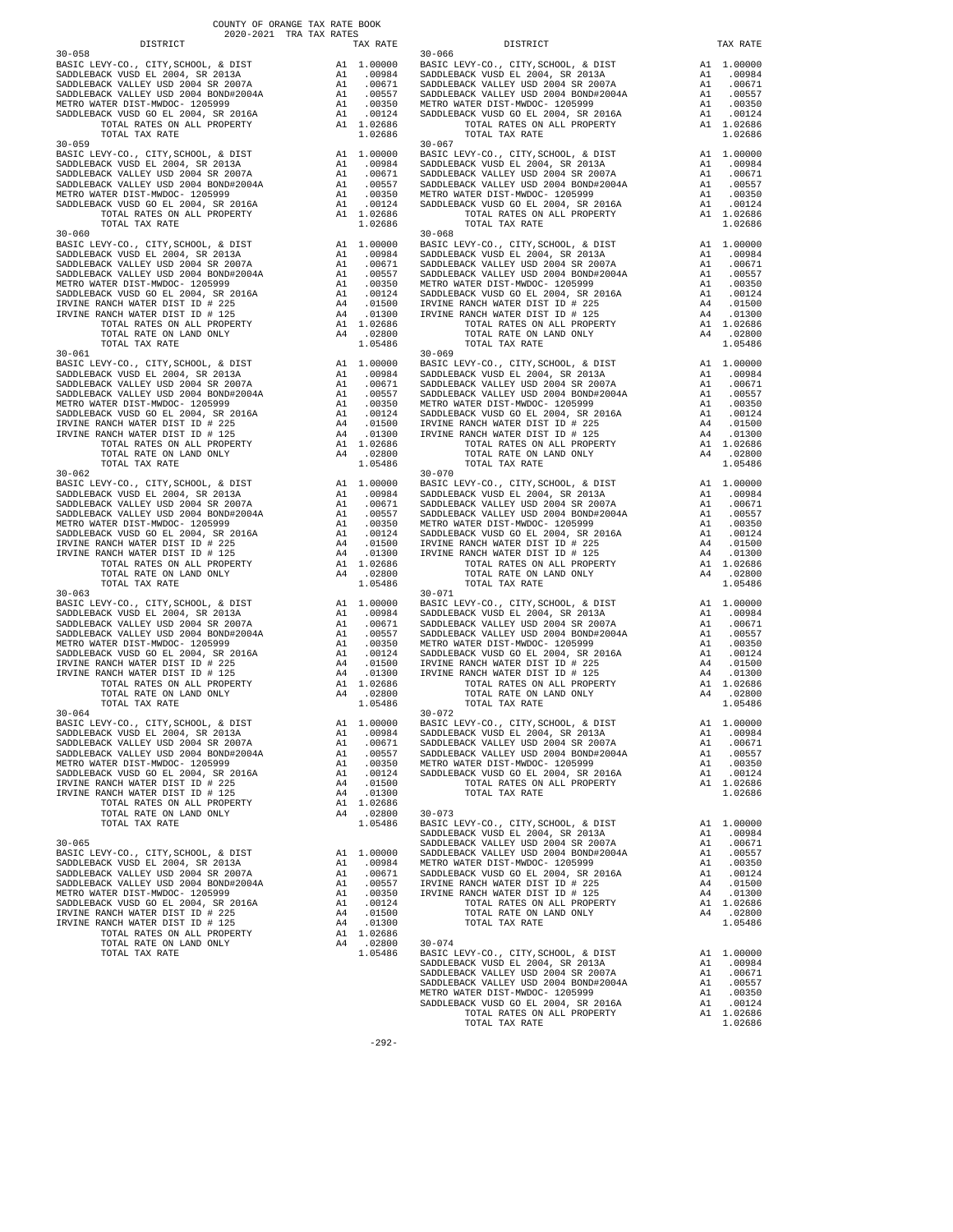| TOTAL RATE ON LAND ONLY<br>TOTAL TAX RATE                                                                                                          |                                      | A4 .02800<br>1.05486                                                                                                                                                                                                                                                                                                                                                                                   |                       |
|----------------------------------------------------------------------------------------------------------------------------------------------------|--------------------------------------|--------------------------------------------------------------------------------------------------------------------------------------------------------------------------------------------------------------------------------------------------------------------------------------------------------------------------------------------------------------------------------------------------------|-----------------------|
| $30 - 076$                                                                                                                                         |                                      |                                                                                                                                                                                                                                                                                                                                                                                                        | $30 - 084$            |
| BASIC LEVY-CO., CITY, SCHOOL, & DIST                                                                                                               |                                      | $\begin{tabular}{ll} $\text{A1} $ & 1.00000$ & $\text{BA30-084}$ \\ $\text{A1} $ & .00984$ & $\text{SADDLEB}$ \\ $\text{A1} $ & .00671$ & $\text{SADDLEB}$ \\ $\text{A1} $ & .00575$ & $\text{SADDLEB}$ \\ $\text{A1} $ & .00350$ & $\text{METRO W}\\ $\text{A1} $ & .00124$ & $\text{SADDLEB}$ \\ $\text{A4} $ & .01500$ & $\text{IRVINEB}$ \\ $\text{A4} $ & .01300$ & $\text{IRVINEB}$ \\ $\text{A$ |                       |
| SADDLEBACK VUSD EL 2004, SR 2013A                                                                                                                  |                                      |                                                                                                                                                                                                                                                                                                                                                                                                        |                       |
| SADDLEBACK VALLEY USD 2004 SR 2007A                                                                                                                |                                      |                                                                                                                                                                                                                                                                                                                                                                                                        |                       |
| SADDLEBACK VALLEY USD 2004 BOND#2004A<br>METRO WATER DIST-MWDOC- 1205999                                                                           |                                      |                                                                                                                                                                                                                                                                                                                                                                                                        |                       |
| SADDLEBACK VUSD GO EL 2004, SR 2016A                                                                                                               |                                      |                                                                                                                                                                                                                                                                                                                                                                                                        |                       |
| IRVINE RANCH WATER DIST ID # 225                                                                                                                   |                                      |                                                                                                                                                                                                                                                                                                                                                                                                        |                       |
| IRVINE RANCH WATER DIST ID # 125                                                                                                                   |                                      |                                                                                                                                                                                                                                                                                                                                                                                                        |                       |
| TOTAL RATES ON ALL PROPERTY<br>TOTAL RATE ON LAND ONLY                                                                                             |                                      |                                                                                                                                                                                                                                                                                                                                                                                                        |                       |
| TOTAL TAX RATE                                                                                                                                     |                                      | 1.05486                                                                                                                                                                                                                                                                                                                                                                                                |                       |
| $30 - 077$                                                                                                                                         |                                      |                                                                                                                                                                                                                                                                                                                                                                                                        | $30 - 085$            |
| BASIC LEVY-CO., CITY, SCHOOL, & DIST                                                                                                               |                                      |                                                                                                                                                                                                                                                                                                                                                                                                        |                       |
| BASIC LEVY-CO., CITT, CORON, SR 2013A<br>SADDLEBACK VUSD EL 2004, SR 2007A<br>SADDLEBACK VALLEY USD 2004 SR 2007A                                  |                                      |                                                                                                                                                                                                                                                                                                                                                                                                        |                       |
| SADDLEBACK VALLEY USD 2004 BOND#2004A                                                                                                              |                                      |                                                                                                                                                                                                                                                                                                                                                                                                        |                       |
| METRO WATER DIST-MWDOC- 1205999                                                                                                                    |                                      |                                                                                                                                                                                                                                                                                                                                                                                                        |                       |
| SADDLEBACK VUSD GO EL 2004, SR 2016A                                                                                                               |                                      |                                                                                                                                                                                                                                                                                                                                                                                                        |                       |
| IRVINE RANCH WATER DIST ID # 225                                                                                                                   |                                      |                                                                                                                                                                                                                                                                                                                                                                                                        |                       |
| NAMES MATRIX AND THE H 225 RANCH WATER DIST ID # 125<br>TOTAL RATES ON ALL PROPERTY<br>TOTAL PATE ON LAWRER TO<br>IRVINE RANCH WATER DIST ID # 125 |                                      | $\begin{tabular}{ll} $\text{30-085}$ & $\text{30-085}$ \\ \text{A1} & 1.00000 & \text{BASIC B} \\ \text{A1} & .00984 & \text{SADDLEB} \\ \text{A1} & .00671 & \text{SADDLEB} \\ \text{A1} & .00557 & \text{SADDLEB} \\ \text{A1} & .00124 & \text{SADDLEB} \\ \text{A1} & .01500 & \text{IRVINE} \\ \text{A4} & .01500 & \text{IRVINE} \\ \text{A4} & .01300 & \text{IRVINE} \\ \text{$                |                       |
| TOTAL RATE ON LAND ONLY                                                                                                                            |                                      |                                                                                                                                                                                                                                                                                                                                                                                                        |                       |
| TOTAL TAX RATE                                                                                                                                     |                                      | 1.05486                                                                                                                                                                                                                                                                                                                                                                                                |                       |
| $30 - 078$                                                                                                                                         |                                      |                                                                                                                                                                                                                                                                                                                                                                                                        | $30 - 086$            |
|                                                                                                                                                    |                                      |                                                                                                                                                                                                                                                                                                                                                                                                        |                       |
|                                                                                                                                                    |                                      |                                                                                                                                                                                                                                                                                                                                                                                                        |                       |
|                                                                                                                                                    |                                      |                                                                                                                                                                                                                                                                                                                                                                                                        |                       |
|                                                                                                                                                    |                                      |                                                                                                                                                                                                                                                                                                                                                                                                        |                       |
|                                                                                                                                                    |                                      |                                                                                                                                                                                                                                                                                                                                                                                                        |                       |
|                                                                                                                                                    |                                      |                                                                                                                                                                                                                                                                                                                                                                                                        |                       |
| TOTAL RATES ON ALL PROPERTY                                                                                                                        |                                      |                                                                                                                                                                                                                                                                                                                                                                                                        |                       |
| TOTAL RATE ON LAND ONLY                                                                                                                            |                                      |                                                                                                                                                                                                                                                                                                                                                                                                        |                       |
| TOTAL TAX RATE                                                                                                                                     |                                      | A4 .013vv<br>A1 1.02686<br>A4 .02800<br>1.05486                                                                                                                                                                                                                                                                                                                                                        |                       |
| $30 - 079$                                                                                                                                         |                                      |                                                                                                                                                                                                                                                                                                                                                                                                        | $30 - 087$            |
| BASIC LEVY-CO., CITY, SCHOOL, & DIST<br>SADDLEBACK VUSD EL 2004, SR 2013A                                                                          |                                      |                                                                                                                                                                                                                                                                                                                                                                                                        |                       |
| SADDLEBACK VALLEY USD 2004 SR 2007A                                                                                                                |                                      |                                                                                                                                                                                                                                                                                                                                                                                                        |                       |
| SADDLEBACK VALLEY USD 2004 BOND#2004A                                                                                                              |                                      |                                                                                                                                                                                                                                                                                                                                                                                                        |                       |
| METRO WATER DIST-MWDOC- 1205999                                                                                                                    |                                      |                                                                                                                                                                                                                                                                                                                                                                                                        |                       |
| SADDLEBACK VUSD GO EL 2004, SR 2016A<br>TOTAL RATES ON ALL PROPERTY                                                                                |                                      |                                                                                                                                                                                                                                                                                                                                                                                                        |                       |
| TOTAL TAX RATE                                                                                                                                     |                                      | A1 1.00000 BASIC L<br>A1 .00984 SADDLEB<br>A1 .00984 SADDLEB<br>A1 .00557 SADDLEB<br>A1 .00350 METRO W<br>A1 .00350 METRO W<br>A1 .00124 SADDLEB<br>A1 .00124 SADDLEB<br>A1 .00266 IRVINE<br>1.02686 IRVINE                                                                                                                                                                                            |                       |
|                                                                                                                                                    |                                      |                                                                                                                                                                                                                                                                                                                                                                                                        |                       |
| $30 - 080$<br>30-080<br>BASIC LEVY-CO., CITY, SCHOOL, & DIST<br>FLOREST COAL SR 2013A                                                              |                                      |                                                                                                                                                                                                                                                                                                                                                                                                        |                       |
|                                                                                                                                                    |                                      |                                                                                                                                                                                                                                                                                                                                                                                                        |                       |
|                                                                                                                                                    |                                      |                                                                                                                                                                                                                                                                                                                                                                                                        |                       |
|                                                                                                                                                    |                                      |                                                                                                                                                                                                                                                                                                                                                                                                        |                       |
|                                                                                                                                                    |                                      |                                                                                                                                                                                                                                                                                                                                                                                                        |                       |
|                                                                                                                                                    |                                      |                                                                                                                                                                                                                                                                                                                                                                                                        |                       |
|                                                                                                                                                    |                                      |                                                                                                                                                                                                                                                                                                                                                                                                        |                       |
|                                                                                                                                                    |                                      |                                                                                                                                                                                                                                                                                                                                                                                                        | SADDLEB               |
| $30 - 081$                                                                                                                                         |                                      |                                                                                                                                                                                                                                                                                                                                                                                                        | IRVINE<br>IRVINE      |
| BASIC LEVY-CO., CITY, SCHOOL, & DIST                                                                                                               | A1 1.00000<br>A1 .00984<br>31 .00671 |                                                                                                                                                                                                                                                                                                                                                                                                        |                       |
| SADDLEBACK VUSD EL 2004, SR 2013A<br>SADDLEBACK VALLEY USD 2004 SR 2007A A1 .00671                                                                 |                                      |                                                                                                                                                                                                                                                                                                                                                                                                        |                       |
| SADDLEBACK VALLEY USD 2004 BOND#2004A                                                                                                              | A1                                   | .00557                                                                                                                                                                                                                                                                                                                                                                                                 |                       |
| METRO WATER DIST-MWDOC- 1205999                                                                                                                    | A1                                   | .00350                                                                                                                                                                                                                                                                                                                                                                                                 |                       |
| SADDLEBACK VUSD GO EL 2004, SR 2016A                                                                                                               | A1                                   | .00124                                                                                                                                                                                                                                                                                                                                                                                                 | $30 - 089$            |
| IRVINE RANCH WATER DIST ID # 225                                                                                                                   | A4<br>A4                             | .01500<br>.01300                                                                                                                                                                                                                                                                                                                                                                                       | BASIC L<br>SADDLEB    |
| IRVINE RANCH WATER DIST ID # 125<br>TOTAL RATES ON ALL PROPERTY                                                                                    |                                      | A1 1.02686                                                                                                                                                                                                                                                                                                                                                                                             | SADDLEB               |
| TOTAL RATE ON LAND ONLY                                                                                                                            |                                      | A4 .02800                                                                                                                                                                                                                                                                                                                                                                                              | SADDLEB               |
| TOTAL TAX RATE                                                                                                                                     |                                      | 1.05486                                                                                                                                                                                                                                                                                                                                                                                                | METRO W               |
|                                                                                                                                                    |                                      |                                                                                                                                                                                                                                                                                                                                                                                                        | SADDLEB               |
| $30 - 082$                                                                                                                                         | A1                                   | 1.00000                                                                                                                                                                                                                                                                                                                                                                                                | IRVINE<br>IRVINE      |
| BASIC LEVY-CO., CITY, SCHOOL, & DIST<br>SADDLEBACK VUSD EL 2004, SR 2013A                                                                          | A1                                   | .00984                                                                                                                                                                                                                                                                                                                                                                                                 |                       |
| SADDLEBACK VALLEY USD 2004 SR 2007A                                                                                                                | A1                                   | .00671                                                                                                                                                                                                                                                                                                                                                                                                 |                       |
| SADDLEBACK VALLEY USD 2004 BOND#2004A                                                                                                              | A1                                   | .00557                                                                                                                                                                                                                                                                                                                                                                                                 |                       |
| METRO WATER DIST-MWDOC- 1205999                                                                                                                    | A1                                   | .00350                                                                                                                                                                                                                                                                                                                                                                                                 |                       |
| SADDLEBACK VUSD GO EL 2004, SR 2016A<br>IRVINE RANCH WATER DIST ID # 225                                                                           | A1<br>A4                             | .00124<br>.01500                                                                                                                                                                                                                                                                                                                                                                                       | $30 - 090$<br>BASIC L |
| IRVINE RANCH WATER DIST ID # 125                                                                                                                   | A4                                   | .01300                                                                                                                                                                                                                                                                                                                                                                                                 | SADDLEB               |
| TOTAL RATES ON ALL PROPERTY                                                                                                                        |                                      | A1 1.02686                                                                                                                                                                                                                                                                                                                                                                                             | SADDLEB               |
| TOTAL RATE ON LAND ONLY                                                                                                                            |                                      | A4 .02800                                                                                                                                                                                                                                                                                                                                                                                              | SADDLEB               |
| TOTAL TAX RATE                                                                                                                                     |                                      | 1.05486 METRO W                                                                                                                                                                                                                                                                                                                                                                                        |                       |

| COUNTY OF ORANGE TAX RATE BOOK<br>$\begin{minipage}{0.5\textwidth} \begin{tabular}{lcccccc} \textbf{1} & \textbf{1} & \textbf{1} & \textbf{1} & \textbf{1} & \textbf{1} & \textbf{1} & \textbf{1} & \textbf{1} & \textbf{1} & \textbf{1} & \textbf{1} & \textbf{1} & \textbf{1} & \textbf{1} & \textbf{1} & \textbf{1} & \textbf{1} & \textbf{1} & \textbf{1} & \textbf{1} & \textbf{1} & \textbf{1} & \textbf{1} & \textbf{1} & \textbf{1} & \textbf{1} & \textbf{1} &$ | TAX RATE | DISTRICT   | TAX RATE |
|--------------------------------------------------------------------------------------------------------------------------------------------------------------------------------------------------------------------------------------------------------------------------------------------------------------------------------------------------------------------------------------------------------------------------------------------------------------------------|----------|------------|----------|
| $30 - 075$                                                                                                                                                                                                                                                                                                                                                                                                                                                               |          | $30 - 083$ |          |
|                                                                                                                                                                                                                                                                                                                                                                                                                                                                          |          |            |          |
|                                                                                                                                                                                                                                                                                                                                                                                                                                                                          |          |            |          |
|                                                                                                                                                                                                                                                                                                                                                                                                                                                                          |          |            |          |
|                                                                                                                                                                                                                                                                                                                                                                                                                                                                          |          |            |          |
|                                                                                                                                                                                                                                                                                                                                                                                                                                                                          |          |            |          |
|                                                                                                                                                                                                                                                                                                                                                                                                                                                                          |          |            |          |
|                                                                                                                                                                                                                                                                                                                                                                                                                                                                          |          |            |          |
|                                                                                                                                                                                                                                                                                                                                                                                                                                                                          |          |            |          |
|                                                                                                                                                                                                                                                                                                                                                                                                                                                                          |          |            |          |
|                                                                                                                                                                                                                                                                                                                                                                                                                                                                          |          |            |          |
|                                                                                                                                                                                                                                                                                                                                                                                                                                                                          |          |            |          |
|                                                                                                                                                                                                                                                                                                                                                                                                                                                                          |          |            |          |
|                                                                                                                                                                                                                                                                                                                                                                                                                                                                          |          |            |          |
|                                                                                                                                                                                                                                                                                                                                                                                                                                                                          |          |            |          |
|                                                                                                                                                                                                                                                                                                                                                                                                                                                                          |          |            |          |
|                                                                                                                                                                                                                                                                                                                                                                                                                                                                          |          |            |          |
|                                                                                                                                                                                                                                                                                                                                                                                                                                                                          |          |            |          |
|                                                                                                                                                                                                                                                                                                                                                                                                                                                                          |          |            |          |
|                                                                                                                                                                                                                                                                                                                                                                                                                                                                          |          |            |          |
|                                                                                                                                                                                                                                                                                                                                                                                                                                                                          |          |            |          |
|                                                                                                                                                                                                                                                                                                                                                                                                                                                                          |          |            |          |
|                                                                                                                                                                                                                                                                                                                                                                                                                                                                          |          |            |          |
|                                                                                                                                                                                                                                                                                                                                                                                                                                                                          |          |            |          |
|                                                                                                                                                                                                                                                                                                                                                                                                                                                                          |          |            |          |
|                                                                                                                                                                                                                                                                                                                                                                                                                                                                          |          |            |          |
|                                                                                                                                                                                                                                                                                                                                                                                                                                                                          |          |            |          |
|                                                                                                                                                                                                                                                                                                                                                                                                                                                                          |          |            |          |
|                                                                                                                                                                                                                                                                                                                                                                                                                                                                          |          |            |          |
|                                                                                                                                                                                                                                                                                                                                                                                                                                                                          |          |            |          |
|                                                                                                                                                                                                                                                                                                                                                                                                                                                                          |          |            |          |
|                                                                                                                                                                                                                                                                                                                                                                                                                                                                          |          |            |          |
|                                                                                                                                                                                                                                                                                                                                                                                                                                                                          |          |            |          |
|                                                                                                                                                                                                                                                                                                                                                                                                                                                                          |          |            |          |
|                                                                                                                                                                                                                                                                                                                                                                                                                                                                          |          |            |          |
|                                                                                                                                                                                                                                                                                                                                                                                                                                                                          |          |            |          |
|                                                                                                                                                                                                                                                                                                                                                                                                                                                                          |          |            |          |
|                                                                                                                                                                                                                                                                                                                                                                                                                                                                          |          |            |          |
|                                                                                                                                                                                                                                                                                                                                                                                                                                                                          |          |            |          |
|                                                                                                                                                                                                                                                                                                                                                                                                                                                                          |          |            |          |
|                                                                                                                                                                                                                                                                                                                                                                                                                                                                          |          |            |          |
|                                                                                                                                                                                                                                                                                                                                                                                                                                                                          |          |            |          |
|                                                                                                                                                                                                                                                                                                                                                                                                                                                                          |          |            |          |
|                                                                                                                                                                                                                                                                                                                                                                                                                                                                          |          |            |          |
|                                                                                                                                                                                                                                                                                                                                                                                                                                                                          |          |            |          |
|                                                                                                                                                                                                                                                                                                                                                                                                                                                                          |          |            |          |
|                                                                                                                                                                                                                                                                                                                                                                                                                                                                          |          |            |          |
|                                                                                                                                                                                                                                                                                                                                                                                                                                                                          |          |            |          |
|                                                                                                                                                                                                                                                                                                                                                                                                                                                                          |          |            |          |
|                                                                                                                                                                                                                                                                                                                                                                                                                                                                          |          |            |          |
|                                                                                                                                                                                                                                                                                                                                                                                                                                                                          |          |            |          |
|                                                                                                                                                                                                                                                                                                                                                                                                                                                                          |          |            |          |
|                                                                                                                                                                                                                                                                                                                                                                                                                                                                          |          |            |          |
|                                                                                                                                                                                                                                                                                                                                                                                                                                                                          |          |            |          |
|                                                                                                                                                                                                                                                                                                                                                                                                                                                                          |          |            |          |
|                                                                                                                                                                                                                                                                                                                                                                                                                                                                          |          |            |          |
|                                                                                                                                                                                                                                                                                                                                                                                                                                                                          |          |            |          |
|                                                                                                                                                                                                                                                                                                                                                                                                                                                                          |          |            |          |
|                                                                                                                                                                                                                                                                                                                                                                                                                                                                          |          |            |          |
|                                                                                                                                                                                                                                                                                                                                                                                                                                                                          |          |            |          |
|                                                                                                                                                                                                                                                                                                                                                                                                                                                                          |          |            |          |
|                                                                                                                                                                                                                                                                                                                                                                                                                                                                          |          |            |          |
|                                                                                                                                                                                                                                                                                                                                                                                                                                                                          |          |            |          |
|                                                                                                                                                                                                                                                                                                                                                                                                                                                                          |          |            |          |
|                                                                                                                                                                                                                                                                                                                                                                                                                                                                          |          |            |          |
|                                                                                                                                                                                                                                                                                                                                                                                                                                                                          |          |            |          |
|                                                                                                                                                                                                                                                                                                                                                                                                                                                                          |          |            |          |
|                                                                                                                                                                                                                                                                                                                                                                                                                                                                          |          |            |          |
|                                                                                                                                                                                                                                                                                                                                                                                                                                                                          |          |            |          |
|                                                                                                                                                                                                                                                                                                                                                                                                                                                                          |          |            |          |
|                                                                                                                                                                                                                                                                                                                                                                                                                                                                          |          |            |          |
|                                                                                                                                                                                                                                                                                                                                                                                                                                                                          |          |            |          |
|                                                                                                                                                                                                                                                                                                                                                                                                                                                                          |          |            |          |
|                                                                                                                                                                                                                                                                                                                                                                                                                                                                          |          |            |          |
|                                                                                                                                                                                                                                                                                                                                                                                                                                                                          |          |            |          |
|                                                                                                                                                                                                                                                                                                                                                                                                                                                                          |          |            |          |
|                                                                                                                                                                                                                                                                                                                                                                                                                                                                          |          |            |          |
|                                                                                                                                                                                                                                                                                                                                                                                                                                                                          |          |            |          |
|                                                                                                                                                                                                                                                                                                                                                                                                                                                                          |          |            |          |
|                                                                                                                                                                                                                                                                                                                                                                                                                                                                          |          |            |          |
|                                                                                                                                                                                                                                                                                                                                                                                                                                                                          |          |            |          |
|                                                                                                                                                                                                                                                                                                                                                                                                                                                                          |          |            |          |
|                                                                                                                                                                                                                                                                                                                                                                                                                                                                          |          |            |          |
|                                                                                                                                                                                                                                                                                                                                                                                                                                                                          |          |            |          |
|                                                                                                                                                                                                                                                                                                                                                                                                                                                                          |          |            |          |
|                                                                                                                                                                                                                                                                                                                                                                                                                                                                          |          |            |          |
|                                                                                                                                                                                                                                                                                                                                                                                                                                                                          |          |            |          |
|                                                                                                                                                                                                                                                                                                                                                                                                                                                                          |          |            |          |
|                                                                                                                                                                                                                                                                                                                                                                                                                                                                          |          |            |          |
|                                                                                                                                                                                                                                                                                                                                                                                                                                                                          |          |            |          |
|                                                                                                                                                                                                                                                                                                                                                                                                                                                                          |          |            |          |
|                                                                                                                                                                                                                                                                                                                                                                                                                                                                          |          |            |          |
|                                                                                                                                                                                                                                                                                                                                                                                                                                                                          |          |            |          |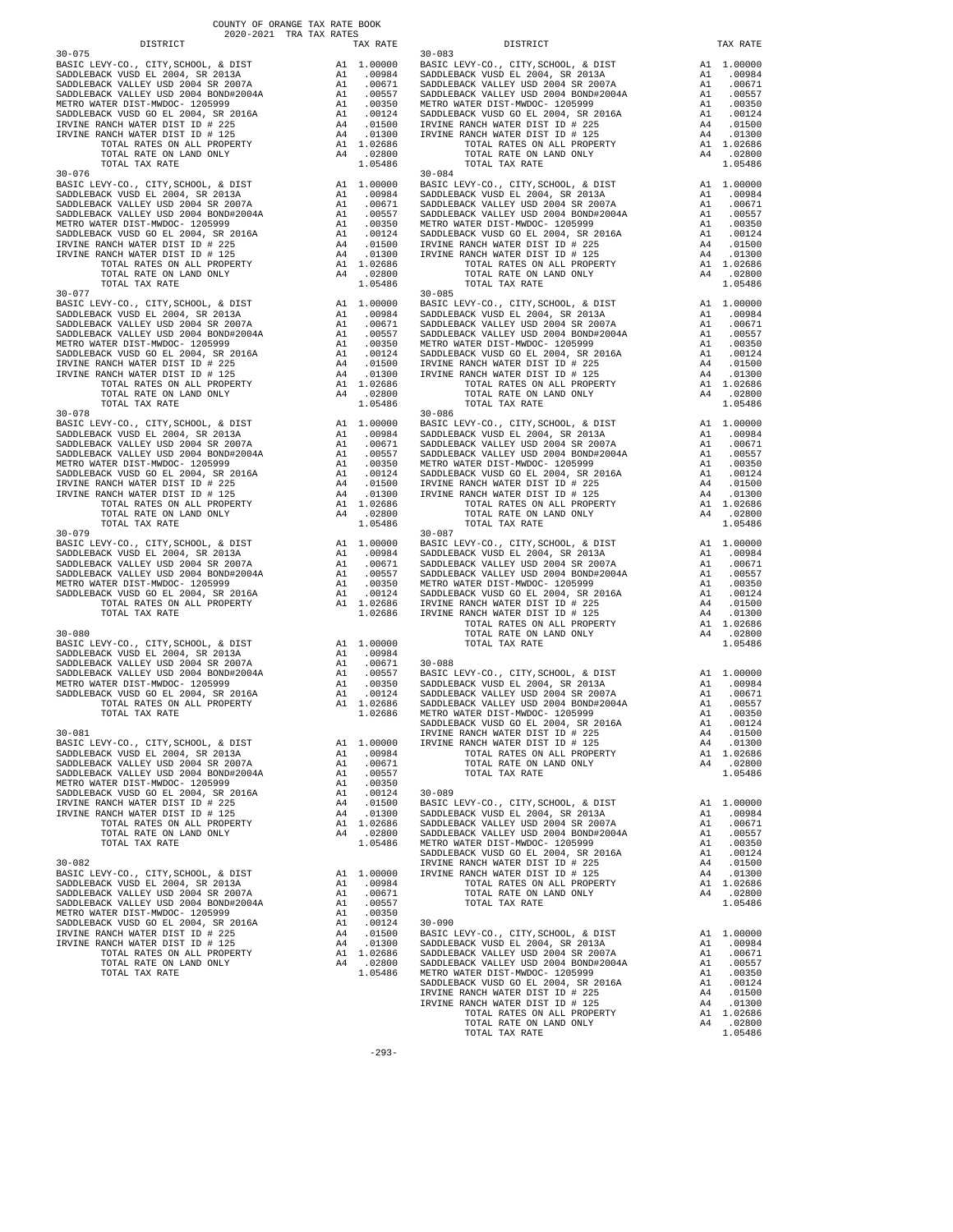| COUNTY OF ORANGE TAX RATE BOOK<br>2020-2021 TRA TAX RATES |  |                                                                                                                                                                                                                                   |          |  |
|-----------------------------------------------------------|--|-----------------------------------------------------------------------------------------------------------------------------------------------------------------------------------------------------------------------------------|----------|--|
| DISTRICT<br>$30 - 091$                                    |  | RA TAX RATES<br>TAX RATE COLORED DISTRICT<br>$30 - 100$                                                                                                                                                                           | TAX RATE |  |
|                                                           |  |                                                                                                                                                                                                                                   |          |  |
|                                                           |  |                                                                                                                                                                                                                                   |          |  |
|                                                           |  |                                                                                                                                                                                                                                   |          |  |
|                                                           |  |                                                                                                                                                                                                                                   |          |  |
|                                                           |  |                                                                                                                                                                                                                                   |          |  |
|                                                           |  |                                                                                                                                                                                                                                   |          |  |
|                                                           |  |                                                                                                                                                                                                                                   |          |  |
|                                                           |  |                                                                                                                                                                                                                                   |          |  |
|                                                           |  |                                                                                                                                                                                                                                   |          |  |
|                                                           |  |                                                                                                                                                                                                                                   |          |  |
|                                                           |  |                                                                                                                                                                                                                                   |          |  |
|                                                           |  |                                                                                                                                                                                                                                   |          |  |
|                                                           |  |                                                                                                                                                                                                                                   |          |  |
|                                                           |  |                                                                                                                                                                                                                                   |          |  |
|                                                           |  |                                                                                                                                                                                                                                   |          |  |
|                                                           |  |                                                                                                                                                                                                                                   |          |  |
|                                                           |  |                                                                                                                                                                                                                                   |          |  |
|                                                           |  |                                                                                                                                                                                                                                   |          |  |
|                                                           |  |                                                                                                                                                                                                                                   |          |  |
|                                                           |  |                                                                                                                                                                                                                                   |          |  |
|                                                           |  |                                                                                                                                                                                                                                   |          |  |
|                                                           |  |                                                                                                                                                                                                                                   |          |  |
|                                                           |  |                                                                                                                                                                                                                                   |          |  |
|                                                           |  |                                                                                                                                                                                                                                   |          |  |
|                                                           |  |                                                                                                                                                                                                                                   |          |  |
|                                                           |  |                                                                                                                                                                                                                                   |          |  |
|                                                           |  |                                                                                                                                                                                                                                   |          |  |
|                                                           |  |                                                                                                                                                                                                                                   |          |  |
|                                                           |  |                                                                                                                                                                                                                                   |          |  |
|                                                           |  |                                                                                                                                                                                                                                   |          |  |
|                                                           |  |                                                                                                                                                                                                                                   |          |  |
|                                                           |  |                                                                                                                                                                                                                                   |          |  |
|                                                           |  |                                                                                                                                                                                                                                   |          |  |
|                                                           |  |                                                                                                                                                                                                                                   |          |  |
|                                                           |  |                                                                                                                                                                                                                                   |          |  |
|                                                           |  |                                                                                                                                                                                                                                   |          |  |
|                                                           |  |                                                                                                                                                                                                                                   |          |  |
|                                                           |  |                                                                                                                                                                                                                                   |          |  |
|                                                           |  |                                                                                                                                                                                                                                   |          |  |
|                                                           |  |                                                                                                                                                                                                                                   |          |  |
|                                                           |  |                                                                                                                                                                                                                                   |          |  |
|                                                           |  |                                                                                                                                                                                                                                   |          |  |
|                                                           |  |                                                                                                                                                                                                                                   |          |  |
|                                                           |  |                                                                                                                                                                                                                                   |          |  |
|                                                           |  |                                                                                                                                                                                                                                   |          |  |
|                                                           |  |                                                                                                                                                                                                                                   |          |  |
|                                                           |  |                                                                                                                                                                                                                                   |          |  |
|                                                           |  |                                                                                                                                                                                                                                   |          |  |
|                                                           |  |                                                                                                                                                                                                                                   |          |  |
|                                                           |  |                                                                                                                                                                                                                                   |          |  |
|                                                           |  |                                                                                                                                                                                                                                   |          |  |
|                                                           |  |                                                                                                                                                                                                                                   |          |  |
|                                                           |  |                                                                                                                                                                                                                                   |          |  |
|                                                           |  |                                                                                                                                                                                                                                   |          |  |
|                                                           |  |                                                                                                                                                                                                                                   |          |  |
|                                                           |  |                                                                                                                                                                                                                                   |          |  |
|                                                           |  |                                                                                                                                                                                                                                   |          |  |
|                                                           |  |                                                                                                                                                                                                                                   |          |  |
|                                                           |  |                                                                                                                                                                                                                                   |          |  |
|                                                           |  |                                                                                                                                                                                                                                   |          |  |
|                                                           |  |                                                                                                                                                                                                                                   |          |  |
|                                                           |  |                                                                                                                                                                                                                                   |          |  |
|                                                           |  | TOTAL RATES ON ALL PROPERTY AT 1.02686<br>TOTAL RATES ON LARD ORLY AND ALL PROPERTY AND ALL PROPERTY AND ALL PROPERTY AND A COMPOSITION CONTINUOUS SADDLERACK VISIDE 2004, SE 2013 A 1.0009<br>NATES ON LARD ORLY AND A 1.00000 S |          |  |
|                                                           |  |                                                                                                                                                                                                                                   |          |  |
|                                                           |  |                                                                                                                                                                                                                                   |          |  |
|                                                           |  |                                                                                                                                                                                                                                   |          |  |
|                                                           |  |                                                                                                                                                                                                                                   |          |  |
|                                                           |  |                                                                                                                                                                                                                                   |          |  |
|                                                           |  |                                                                                                                                                                                                                                   |          |  |
|                                                           |  |                                                                                                                                                                                                                                   |          |  |
|                                                           |  |                                                                                                                                                                                                                                   |          |  |
|                                                           |  |                                                                                                                                                                                                                                   |          |  |
|                                                           |  |                                                                                                                                                                                                                                   |          |  |
|                                                           |  |                                                                                                                                                                                                                                   |          |  |
|                                                           |  |                                                                                                                                                                                                                                   |          |  |
|                                                           |  |                                                                                                                                                                                                                                   |          |  |
|                                                           |  |                                                                                                                                                                                                                                   |          |  |
|                                                           |  |                                                                                                                                                                                                                                   |          |  |
|                                                           |  |                                                                                                                                                                                                                                   |          |  |
|                                                           |  |                                                                                                                                                                                                                                   |          |  |
|                                                           |  |                                                                                                                                                                                                                                   |          |  |
|                                                           |  |                                                                                                                                                                                                                                   |          |  |

-294-

| MOOD BASIC LEVY-CO., CITY, SCHOOL, & DIST<br>09000 BASIC LEVY-CO., CITY, SCHOOL, & DIST<br>0984 SADDLEBACK VUSD EL 2004, SR 2013<br>0957 SADDLEBACK VALLEY USD 2004 BOND#2004A<br>09557 SADDLEBACK VALLEY USD 2004 BOND#2004A<br>09550 M<br>A1 1.00<br>A1<br>A1<br>A1<br>A1<br>$A1$<br>$A4$<br>A4 .01<br>A4 .01<br>A1 1.02<br>TOTAL RATES ON ALL PROPERTY<br>TOTAL RATE ON LAND ONLY<br>A4<br>10000<br>TOTAL TAX RATE<br>10984<br>10671<br>$30 - 101$<br>A1<br>A1<br>A1<br>A1<br>A1<br>A1<br>A1 1.02<br>2800<br>TOTAL RATES ON ALL PROPERTY<br>TOTAL TAX RATE<br>15486<br>A1 .00<br>A1<br>A1<br>A1<br>A1<br>A1 1.02<br>TOTAL TAX RATE<br>1300<br>12686<br>12800 30-103<br>15486 BASIC LEVY-CO., CITY, SCHOOL, & DIST<br>SADDLEBACK VUSD EL 2004, SR 2013A<br>A1<br>A1<br>SADDLEBACK VALLEY USD 2004 SR 2007A<br>A1<br>SADDLEBACK VALLEY USD 2004 BOND#2004<br>10900 SADDLEBACK VALLEY USD 2004 BOND#2004<br>10984 METRO WATER DIST-MWDOC- 1205999<br>10671 SADDLEBACK VUSD GO EL 2004, SR 2016A<br>A1<br>A1 .00<br>A1 .00<br>TOTAL RATES ON ALL PROPERTY<br>0557<br>0350<br>TOTAL TAX RATE<br>0124<br>$30 - 104$<br>1500<br>1300 BASIC LEVY-CO., CITY, SCHOOL, & DIST<br>1300 BASIC LEVY-CO., CITY, SCHOOL, SR 2013A<br>12800 SADDLEBACK VALLEY USD 2004 SR 2007A<br>5486 SADDLEBACK VALLEY USD 2004 BOND#2004A<br>METRO WATER DIST-MWDOC- 1205999<br>1.00<br>A1<br>A1<br>A1<br>A1<br>A1 .00<br>A1 .00<br>SADDLEBACK VUSD GO EL 2004, SR 2016A<br>A1 1.02<br>0000<br>TOTAL RATES ON ALL PROPERTY<br>TOTAL TAX RATE<br>10984<br>10671<br>30-105<br>BASIC LEVY-CO., CITY, SCHOOL, & DIST<br>SADDLEBACK VUSD EL 2004, SR 2013A<br>SADDLEBACK VALLEY USD 2004 SR 2007A<br>SADDLEBACK VALLEY USD 2004 BOND#2004A<br>WERPO WATER DIST-MWDOC- 1205999<br>0557<br>A1 1.00<br>0350<br>A1<br>0124<br>A1<br>12686<br>12686<br>A1<br>A1<br>SADDLEBACK VUSD GO EL 2004, SR 2016A<br>A1<br>0000<br>IRVINE RANCH WATER DIST ID # 225<br>IRVINE RANCH WATER DIST ID # 125<br>A4<br>10984<br>A4<br>A1 1.02<br>10671<br>TOTAL RATES ON ALL PROPERTY<br>TOTAL RATE ON LAND ONLY<br>A4<br>0557<br>TOTAL TAX RATE<br>0350<br>0124<br>30-106<br>BASIC LEVY-CO., CITY, SCHOOL, & DIST<br>12686<br>2686<br>A1<br>SADDLEBACK VUSD EL 2004, SR 2013A<br>A1 .00<br>SADDLEBACK VALLEY USD 2004 SR 2007A<br>A1<br>0000<br>SADDLEBACK VALLEY USD 2004 BOND#2004A<br>A1<br>METRO WATER DIST-MWDOC- 1205999<br>10984<br>A1<br>SADDLEBACK VUSD GO EL 2004, SR 2016A<br>10671<br>A1<br>IRVINE RANCH WATER DIST ID # 225<br>IRVINE RANCH WATER DIST ID # 125<br>0557<br>A4<br>0350<br>A4<br>0124<br>TOTAL RATES ON ALL PROPERTY<br>A1 1.02<br>1500<br>TOTAL RATE ON LAND ONLY<br>A4<br>TOTAL TAX RATE<br>1300<br>2686<br>2800<br>$30 - 107$<br>BASIC LEVY-CO., CITY, SCHOOL, & DIST<br>15486<br>A1<br>SADDLEBACK VUSD EL 2004, SR 2013A<br>A1<br>SADDLEBACK VALLEY USD 2004 SR 2007A<br>A1<br>SADDLEBACK VALLEY USD 2004 BOND#2004A<br>10000<br>A1<br>0984<br>METRO WATER DIST-MWDOC- 1205999<br>A1<br>0671<br>SADDLEBACK VUSD GO EL 2004, SR 2016A<br>A1<br>IRVINE RANCH WATER DIST ID # 225<br>0557<br>A4<br>IRVINE RANCH WATER DIST ID # 125<br>0350<br>A4<br>0124<br>TOTAL RATES ON ALL PROPERTY<br>TOTAL RATE ON LAND ONLY<br>12686<br>A4<br>12686<br>TOTAL TAX RATE<br>$30 - 108$<br>A1<br>10000<br>BASIC LEVY-CO., CITY, SCHOOL, & DIST<br>SADDLEBACK VUSD EL 2004, SR 2013<br>SADDLEBACK VUSD EL 2004, SR 2013<br>SADDLEBACK VALLEY USD 2004 BOND#2004<br>METRO WATER DIST-MWDOC- 1205999<br>SADDLEBACK VUSD GO EL 2004, SR 2016A<br>0984<br>A1<br>10671<br>A1<br>0557<br>A1<br>0350<br>A1<br>0124<br>A1<br>1500<br>IRVINE RANCH WATER DIST ID # 225<br>A4<br>IRVINE RANCH WATER DIST ID # 125<br>1300<br>A4<br>TOTAL RATES ON ALL PROPERTY<br>$A1 = 1.02$<br>$A4 = 02$<br>12686 | $  -$  |                         |         |             |
|-------------------------------------------------------------------------------------------------------------------------------------------------------------------------------------------------------------------------------------------------------------------------------------------------------------------------------------------------------------------------------------------------------------------------------------------------------------------------------------------------------------------------------------------------------------------------------------------------------------------------------------------------------------------------------------------------------------------------------------------------------------------------------------------------------------------------------------------------------------------------------------------------------------------------------------------------------------------------------------------------------------------------------------------------------------------------------------------------------------------------------------------------------------------------------------------------------------------------------------------------------------------------------------------------------------------------------------------------------------------------------------------------------------------------------------------------------------------------------------------------------------------------------------------------------------------------------------------------------------------------------------------------------------------------------------------------------------------------------------------------------------------------------------------------------------------------------------------------------------------------------------------------------------------------------------------------------------------------------------------------------------------------------------------------------------------------------------------------------------------------------------------------------------------------------------------------------------------------------------------------------------------------------------------------------------------------------------------------------------------------------------------------------------------------------------------------------------------------------------------------------------------------------------------------------------------------------------------------------------------------------------------------------------------------------------------------------------------------------------------------------------------------------------------------------------------------------------------------------------------------------------------------------------------------------------------------------------------------------------------------------------------------------------------------------------------------------------------------------------------------------------------------------------------------------------------------------------------------------------------------------------------------------------------------------------------------------------------------------------------------------------------------------------------------------------------------------------------------------------------------------------------------------------------------------------------------------------------------------------------------------------------------------------------------------------------------------------------------------------------------------|--------|-------------------------|---------|-------------|
|                                                                                                                                                                                                                                                                                                                                                                                                                                                                                                                                                                                                                                                                                                                                                                                                                                                                                                                                                                                                                                                                                                                                                                                                                                                                                                                                                                                                                                                                                                                                                                                                                                                                                                                                                                                                                                                                                                                                                                                                                                                                                                                                                                                                                                                                                                                                                                                                                                                                                                                                                                                                                                                                                                                                                                                                                                                                                                                                                                                                                                                                                                                                                                                                                                                                                                                                                                                                                                                                                                                                                                                                                                                                                                                                                       |        | $30 - 100$              |         |             |
|                                                                                                                                                                                                                                                                                                                                                                                                                                                                                                                                                                                                                                                                                                                                                                                                                                                                                                                                                                                                                                                                                                                                                                                                                                                                                                                                                                                                                                                                                                                                                                                                                                                                                                                                                                                                                                                                                                                                                                                                                                                                                                                                                                                                                                                                                                                                                                                                                                                                                                                                                                                                                                                                                                                                                                                                                                                                                                                                                                                                                                                                                                                                                                                                                                                                                                                                                                                                                                                                                                                                                                                                                                                                                                                                                       |        |                         |         |             |
|                                                                                                                                                                                                                                                                                                                                                                                                                                                                                                                                                                                                                                                                                                                                                                                                                                                                                                                                                                                                                                                                                                                                                                                                                                                                                                                                                                                                                                                                                                                                                                                                                                                                                                                                                                                                                                                                                                                                                                                                                                                                                                                                                                                                                                                                                                                                                                                                                                                                                                                                                                                                                                                                                                                                                                                                                                                                                                                                                                                                                                                                                                                                                                                                                                                                                                                                                                                                                                                                                                                                                                                                                                                                                                                                                       |        |                         |         | .00         |
|                                                                                                                                                                                                                                                                                                                                                                                                                                                                                                                                                                                                                                                                                                                                                                                                                                                                                                                                                                                                                                                                                                                                                                                                                                                                                                                                                                                                                                                                                                                                                                                                                                                                                                                                                                                                                                                                                                                                                                                                                                                                                                                                                                                                                                                                                                                                                                                                                                                                                                                                                                                                                                                                                                                                                                                                                                                                                                                                                                                                                                                                                                                                                                                                                                                                                                                                                                                                                                                                                                                                                                                                                                                                                                                                                       |        |                         |         | .00         |
|                                                                                                                                                                                                                                                                                                                                                                                                                                                                                                                                                                                                                                                                                                                                                                                                                                                                                                                                                                                                                                                                                                                                                                                                                                                                                                                                                                                                                                                                                                                                                                                                                                                                                                                                                                                                                                                                                                                                                                                                                                                                                                                                                                                                                                                                                                                                                                                                                                                                                                                                                                                                                                                                                                                                                                                                                                                                                                                                                                                                                                                                                                                                                                                                                                                                                                                                                                                                                                                                                                                                                                                                                                                                                                                                                       |        |                         |         | .00         |
|                                                                                                                                                                                                                                                                                                                                                                                                                                                                                                                                                                                                                                                                                                                                                                                                                                                                                                                                                                                                                                                                                                                                                                                                                                                                                                                                                                                                                                                                                                                                                                                                                                                                                                                                                                                                                                                                                                                                                                                                                                                                                                                                                                                                                                                                                                                                                                                                                                                                                                                                                                                                                                                                                                                                                                                                                                                                                                                                                                                                                                                                                                                                                                                                                                                                                                                                                                                                                                                                                                                                                                                                                                                                                                                                                       |        |                         |         | .00         |
|                                                                                                                                                                                                                                                                                                                                                                                                                                                                                                                                                                                                                                                                                                                                                                                                                                                                                                                                                                                                                                                                                                                                                                                                                                                                                                                                                                                                                                                                                                                                                                                                                                                                                                                                                                                                                                                                                                                                                                                                                                                                                                                                                                                                                                                                                                                                                                                                                                                                                                                                                                                                                                                                                                                                                                                                                                                                                                                                                                                                                                                                                                                                                                                                                                                                                                                                                                                                                                                                                                                                                                                                                                                                                                                                                       |        |                         |         | .00         |
|                                                                                                                                                                                                                                                                                                                                                                                                                                                                                                                                                                                                                                                                                                                                                                                                                                                                                                                                                                                                                                                                                                                                                                                                                                                                                                                                                                                                                                                                                                                                                                                                                                                                                                                                                                                                                                                                                                                                                                                                                                                                                                                                                                                                                                                                                                                                                                                                                                                                                                                                                                                                                                                                                                                                                                                                                                                                                                                                                                                                                                                                                                                                                                                                                                                                                                                                                                                                                                                                                                                                                                                                                                                                                                                                                       |        |                         |         |             |
|                                                                                                                                                                                                                                                                                                                                                                                                                                                                                                                                                                                                                                                                                                                                                                                                                                                                                                                                                                                                                                                                                                                                                                                                                                                                                                                                                                                                                                                                                                                                                                                                                                                                                                                                                                                                                                                                                                                                                                                                                                                                                                                                                                                                                                                                                                                                                                                                                                                                                                                                                                                                                                                                                                                                                                                                                                                                                                                                                                                                                                                                                                                                                                                                                                                                                                                                                                                                                                                                                                                                                                                                                                                                                                                                                       |        |                         |         |             |
|                                                                                                                                                                                                                                                                                                                                                                                                                                                                                                                                                                                                                                                                                                                                                                                                                                                                                                                                                                                                                                                                                                                                                                                                                                                                                                                                                                                                                                                                                                                                                                                                                                                                                                                                                                                                                                                                                                                                                                                                                                                                                                                                                                                                                                                                                                                                                                                                                                                                                                                                                                                                                                                                                                                                                                                                                                                                                                                                                                                                                                                                                                                                                                                                                                                                                                                                                                                                                                                                                                                                                                                                                                                                                                                                                       |        |                         |         |             |
|                                                                                                                                                                                                                                                                                                                                                                                                                                                                                                                                                                                                                                                                                                                                                                                                                                                                                                                                                                                                                                                                                                                                                                                                                                                                                                                                                                                                                                                                                                                                                                                                                                                                                                                                                                                                                                                                                                                                                                                                                                                                                                                                                                                                                                                                                                                                                                                                                                                                                                                                                                                                                                                                                                                                                                                                                                                                                                                                                                                                                                                                                                                                                                                                                                                                                                                                                                                                                                                                                                                                                                                                                                                                                                                                                       |        |                         |         |             |
|                                                                                                                                                                                                                                                                                                                                                                                                                                                                                                                                                                                                                                                                                                                                                                                                                                                                                                                                                                                                                                                                                                                                                                                                                                                                                                                                                                                                                                                                                                                                                                                                                                                                                                                                                                                                                                                                                                                                                                                                                                                                                                                                                                                                                                                                                                                                                                                                                                                                                                                                                                                                                                                                                                                                                                                                                                                                                                                                                                                                                                                                                                                                                                                                                                                                                                                                                                                                                                                                                                                                                                                                                                                                                                                                                       |        |                         |         | .02         |
|                                                                                                                                                                                                                                                                                                                                                                                                                                                                                                                                                                                                                                                                                                                                                                                                                                                                                                                                                                                                                                                                                                                                                                                                                                                                                                                                                                                                                                                                                                                                                                                                                                                                                                                                                                                                                                                                                                                                                                                                                                                                                                                                                                                                                                                                                                                                                                                                                                                                                                                                                                                                                                                                                                                                                                                                                                                                                                                                                                                                                                                                                                                                                                                                                                                                                                                                                                                                                                                                                                                                                                                                                                                                                                                                                       |        |                         |         | 1.05        |
|                                                                                                                                                                                                                                                                                                                                                                                                                                                                                                                                                                                                                                                                                                                                                                                                                                                                                                                                                                                                                                                                                                                                                                                                                                                                                                                                                                                                                                                                                                                                                                                                                                                                                                                                                                                                                                                                                                                                                                                                                                                                                                                                                                                                                                                                                                                                                                                                                                                                                                                                                                                                                                                                                                                                                                                                                                                                                                                                                                                                                                                                                                                                                                                                                                                                                                                                                                                                                                                                                                                                                                                                                                                                                                                                                       |        |                         |         |             |
|                                                                                                                                                                                                                                                                                                                                                                                                                                                                                                                                                                                                                                                                                                                                                                                                                                                                                                                                                                                                                                                                                                                                                                                                                                                                                                                                                                                                                                                                                                                                                                                                                                                                                                                                                                                                                                                                                                                                                                                                                                                                                                                                                                                                                                                                                                                                                                                                                                                                                                                                                                                                                                                                                                                                                                                                                                                                                                                                                                                                                                                                                                                                                                                                                                                                                                                                                                                                                                                                                                                                                                                                                                                                                                                                                       |        |                         |         |             |
|                                                                                                                                                                                                                                                                                                                                                                                                                                                                                                                                                                                                                                                                                                                                                                                                                                                                                                                                                                                                                                                                                                                                                                                                                                                                                                                                                                                                                                                                                                                                                                                                                                                                                                                                                                                                                                                                                                                                                                                                                                                                                                                                                                                                                                                                                                                                                                                                                                                                                                                                                                                                                                                                                                                                                                                                                                                                                                                                                                                                                                                                                                                                                                                                                                                                                                                                                                                                                                                                                                                                                                                                                                                                                                                                                       |        |                         |         | 1.00        |
|                                                                                                                                                                                                                                                                                                                                                                                                                                                                                                                                                                                                                                                                                                                                                                                                                                                                                                                                                                                                                                                                                                                                                                                                                                                                                                                                                                                                                                                                                                                                                                                                                                                                                                                                                                                                                                                                                                                                                                                                                                                                                                                                                                                                                                                                                                                                                                                                                                                                                                                                                                                                                                                                                                                                                                                                                                                                                                                                                                                                                                                                                                                                                                                                                                                                                                                                                                                                                                                                                                                                                                                                                                                                                                                                                       |        |                         |         | .00         |
|                                                                                                                                                                                                                                                                                                                                                                                                                                                                                                                                                                                                                                                                                                                                                                                                                                                                                                                                                                                                                                                                                                                                                                                                                                                                                                                                                                                                                                                                                                                                                                                                                                                                                                                                                                                                                                                                                                                                                                                                                                                                                                                                                                                                                                                                                                                                                                                                                                                                                                                                                                                                                                                                                                                                                                                                                                                                                                                                                                                                                                                                                                                                                                                                                                                                                                                                                                                                                                                                                                                                                                                                                                                                                                                                                       |        |                         |         | .00         |
|                                                                                                                                                                                                                                                                                                                                                                                                                                                                                                                                                                                                                                                                                                                                                                                                                                                                                                                                                                                                                                                                                                                                                                                                                                                                                                                                                                                                                                                                                                                                                                                                                                                                                                                                                                                                                                                                                                                                                                                                                                                                                                                                                                                                                                                                                                                                                                                                                                                                                                                                                                                                                                                                                                                                                                                                                                                                                                                                                                                                                                                                                                                                                                                                                                                                                                                                                                                                                                                                                                                                                                                                                                                                                                                                                       |        |                         |         | .00         |
|                                                                                                                                                                                                                                                                                                                                                                                                                                                                                                                                                                                                                                                                                                                                                                                                                                                                                                                                                                                                                                                                                                                                                                                                                                                                                                                                                                                                                                                                                                                                                                                                                                                                                                                                                                                                                                                                                                                                                                                                                                                                                                                                                                                                                                                                                                                                                                                                                                                                                                                                                                                                                                                                                                                                                                                                                                                                                                                                                                                                                                                                                                                                                                                                                                                                                                                                                                                                                                                                                                                                                                                                                                                                                                                                                       |        |                         |         |             |
|                                                                                                                                                                                                                                                                                                                                                                                                                                                                                                                                                                                                                                                                                                                                                                                                                                                                                                                                                                                                                                                                                                                                                                                                                                                                                                                                                                                                                                                                                                                                                                                                                                                                                                                                                                                                                                                                                                                                                                                                                                                                                                                                                                                                                                                                                                                                                                                                                                                                                                                                                                                                                                                                                                                                                                                                                                                                                                                                                                                                                                                                                                                                                                                                                                                                                                                                                                                                                                                                                                                                                                                                                                                                                                                                                       |        |                         |         | .00         |
|                                                                                                                                                                                                                                                                                                                                                                                                                                                                                                                                                                                                                                                                                                                                                                                                                                                                                                                                                                                                                                                                                                                                                                                                                                                                                                                                                                                                                                                                                                                                                                                                                                                                                                                                                                                                                                                                                                                                                                                                                                                                                                                                                                                                                                                                                                                                                                                                                                                                                                                                                                                                                                                                                                                                                                                                                                                                                                                                                                                                                                                                                                                                                                                                                                                                                                                                                                                                                                                                                                                                                                                                                                                                                                                                                       |        |                         |         | .00         |
|                                                                                                                                                                                                                                                                                                                                                                                                                                                                                                                                                                                                                                                                                                                                                                                                                                                                                                                                                                                                                                                                                                                                                                                                                                                                                                                                                                                                                                                                                                                                                                                                                                                                                                                                                                                                                                                                                                                                                                                                                                                                                                                                                                                                                                                                                                                                                                                                                                                                                                                                                                                                                                                                                                                                                                                                                                                                                                                                                                                                                                                                                                                                                                                                                                                                                                                                                                                                                                                                                                                                                                                                                                                                                                                                                       |        |                         |         |             |
|                                                                                                                                                                                                                                                                                                                                                                                                                                                                                                                                                                                                                                                                                                                                                                                                                                                                                                                                                                                                                                                                                                                                                                                                                                                                                                                                                                                                                                                                                                                                                                                                                                                                                                                                                                                                                                                                                                                                                                                                                                                                                                                                                                                                                                                                                                                                                                                                                                                                                                                                                                                                                                                                                                                                                                                                                                                                                                                                                                                                                                                                                                                                                                                                                                                                                                                                                                                                                                                                                                                                                                                                                                                                                                                                                       |        |                         |         | 1.02        |
|                                                                                                                                                                                                                                                                                                                                                                                                                                                                                                                                                                                                                                                                                                                                                                                                                                                                                                                                                                                                                                                                                                                                                                                                                                                                                                                                                                                                                                                                                                                                                                                                                                                                                                                                                                                                                                                                                                                                                                                                                                                                                                                                                                                                                                                                                                                                                                                                                                                                                                                                                                                                                                                                                                                                                                                                                                                                                                                                                                                                                                                                                                                                                                                                                                                                                                                                                                                                                                                                                                                                                                                                                                                                                                                                                       |        |                         |         |             |
|                                                                                                                                                                                                                                                                                                                                                                                                                                                                                                                                                                                                                                                                                                                                                                                                                                                                                                                                                                                                                                                                                                                                                                                                                                                                                                                                                                                                                                                                                                                                                                                                                                                                                                                                                                                                                                                                                                                                                                                                                                                                                                                                                                                                                                                                                                                                                                                                                                                                                                                                                                                                                                                                                                                                                                                                                                                                                                                                                                                                                                                                                                                                                                                                                                                                                                                                                                                                                                                                                                                                                                                                                                                                                                                                                       |        |                         | A1 1.00 |             |
|                                                                                                                                                                                                                                                                                                                                                                                                                                                                                                                                                                                                                                                                                                                                                                                                                                                                                                                                                                                                                                                                                                                                                                                                                                                                                                                                                                                                                                                                                                                                                                                                                                                                                                                                                                                                                                                                                                                                                                                                                                                                                                                                                                                                                                                                                                                                                                                                                                                                                                                                                                                                                                                                                                                                                                                                                                                                                                                                                                                                                                                                                                                                                                                                                                                                                                                                                                                                                                                                                                                                                                                                                                                                                                                                                       |        |                         |         |             |
|                                                                                                                                                                                                                                                                                                                                                                                                                                                                                                                                                                                                                                                                                                                                                                                                                                                                                                                                                                                                                                                                                                                                                                                                                                                                                                                                                                                                                                                                                                                                                                                                                                                                                                                                                                                                                                                                                                                                                                                                                                                                                                                                                                                                                                                                                                                                                                                                                                                                                                                                                                                                                                                                                                                                                                                                                                                                                                                                                                                                                                                                                                                                                                                                                                                                                                                                                                                                                                                                                                                                                                                                                                                                                                                                                       |        |                         |         | .00         |
|                                                                                                                                                                                                                                                                                                                                                                                                                                                                                                                                                                                                                                                                                                                                                                                                                                                                                                                                                                                                                                                                                                                                                                                                                                                                                                                                                                                                                                                                                                                                                                                                                                                                                                                                                                                                                                                                                                                                                                                                                                                                                                                                                                                                                                                                                                                                                                                                                                                                                                                                                                                                                                                                                                                                                                                                                                                                                                                                                                                                                                                                                                                                                                                                                                                                                                                                                                                                                                                                                                                                                                                                                                                                                                                                                       |        |                         |         | .00         |
|                                                                                                                                                                                                                                                                                                                                                                                                                                                                                                                                                                                                                                                                                                                                                                                                                                                                                                                                                                                                                                                                                                                                                                                                                                                                                                                                                                                                                                                                                                                                                                                                                                                                                                                                                                                                                                                                                                                                                                                                                                                                                                                                                                                                                                                                                                                                                                                                                                                                                                                                                                                                                                                                                                                                                                                                                                                                                                                                                                                                                                                                                                                                                                                                                                                                                                                                                                                                                                                                                                                                                                                                                                                                                                                                                       |        |                         |         |             |
|                                                                                                                                                                                                                                                                                                                                                                                                                                                                                                                                                                                                                                                                                                                                                                                                                                                                                                                                                                                                                                                                                                                                                                                                                                                                                                                                                                                                                                                                                                                                                                                                                                                                                                                                                                                                                                                                                                                                                                                                                                                                                                                                                                                                                                                                                                                                                                                                                                                                                                                                                                                                                                                                                                                                                                                                                                                                                                                                                                                                                                                                                                                                                                                                                                                                                                                                                                                                                                                                                                                                                                                                                                                                                                                                                       |        |                         |         | .00         |
|                                                                                                                                                                                                                                                                                                                                                                                                                                                                                                                                                                                                                                                                                                                                                                                                                                                                                                                                                                                                                                                                                                                                                                                                                                                                                                                                                                                                                                                                                                                                                                                                                                                                                                                                                                                                                                                                                                                                                                                                                                                                                                                                                                                                                                                                                                                                                                                                                                                                                                                                                                                                                                                                                                                                                                                                                                                                                                                                                                                                                                                                                                                                                                                                                                                                                                                                                                                                                                                                                                                                                                                                                                                                                                                                                       |        |                         |         | .00         |
|                                                                                                                                                                                                                                                                                                                                                                                                                                                                                                                                                                                                                                                                                                                                                                                                                                                                                                                                                                                                                                                                                                                                                                                                                                                                                                                                                                                                                                                                                                                                                                                                                                                                                                                                                                                                                                                                                                                                                                                                                                                                                                                                                                                                                                                                                                                                                                                                                                                                                                                                                                                                                                                                                                                                                                                                                                                                                                                                                                                                                                                                                                                                                                                                                                                                                                                                                                                                                                                                                                                                                                                                                                                                                                                                                       |        |                         |         |             |
|                                                                                                                                                                                                                                                                                                                                                                                                                                                                                                                                                                                                                                                                                                                                                                                                                                                                                                                                                                                                                                                                                                                                                                                                                                                                                                                                                                                                                                                                                                                                                                                                                                                                                                                                                                                                                                                                                                                                                                                                                                                                                                                                                                                                                                                                                                                                                                                                                                                                                                                                                                                                                                                                                                                                                                                                                                                                                                                                                                                                                                                                                                                                                                                                                                                                                                                                                                                                                                                                                                                                                                                                                                                                                                                                                       |        |                         |         | 1.02        |
|                                                                                                                                                                                                                                                                                                                                                                                                                                                                                                                                                                                                                                                                                                                                                                                                                                                                                                                                                                                                                                                                                                                                                                                                                                                                                                                                                                                                                                                                                                                                                                                                                                                                                                                                                                                                                                                                                                                                                                                                                                                                                                                                                                                                                                                                                                                                                                                                                                                                                                                                                                                                                                                                                                                                                                                                                                                                                                                                                                                                                                                                                                                                                                                                                                                                                                                                                                                                                                                                                                                                                                                                                                                                                                                                                       |        |                         |         |             |
|                                                                                                                                                                                                                                                                                                                                                                                                                                                                                                                                                                                                                                                                                                                                                                                                                                                                                                                                                                                                                                                                                                                                                                                                                                                                                                                                                                                                                                                                                                                                                                                                                                                                                                                                                                                                                                                                                                                                                                                                                                                                                                                                                                                                                                                                                                                                                                                                                                                                                                                                                                                                                                                                                                                                                                                                                                                                                                                                                                                                                                                                                                                                                                                                                                                                                                                                                                                                                                                                                                                                                                                                                                                                                                                                                       |        |                         |         |             |
|                                                                                                                                                                                                                                                                                                                                                                                                                                                                                                                                                                                                                                                                                                                                                                                                                                                                                                                                                                                                                                                                                                                                                                                                                                                                                                                                                                                                                                                                                                                                                                                                                                                                                                                                                                                                                                                                                                                                                                                                                                                                                                                                                                                                                                                                                                                                                                                                                                                                                                                                                                                                                                                                                                                                                                                                                                                                                                                                                                                                                                                                                                                                                                                                                                                                                                                                                                                                                                                                                                                                                                                                                                                                                                                                                       |        |                         |         | 1.00        |
|                                                                                                                                                                                                                                                                                                                                                                                                                                                                                                                                                                                                                                                                                                                                                                                                                                                                                                                                                                                                                                                                                                                                                                                                                                                                                                                                                                                                                                                                                                                                                                                                                                                                                                                                                                                                                                                                                                                                                                                                                                                                                                                                                                                                                                                                                                                                                                                                                                                                                                                                                                                                                                                                                                                                                                                                                                                                                                                                                                                                                                                                                                                                                                                                                                                                                                                                                                                                                                                                                                                                                                                                                                                                                                                                                       |        |                         |         | .00         |
|                                                                                                                                                                                                                                                                                                                                                                                                                                                                                                                                                                                                                                                                                                                                                                                                                                                                                                                                                                                                                                                                                                                                                                                                                                                                                                                                                                                                                                                                                                                                                                                                                                                                                                                                                                                                                                                                                                                                                                                                                                                                                                                                                                                                                                                                                                                                                                                                                                                                                                                                                                                                                                                                                                                                                                                                                                                                                                                                                                                                                                                                                                                                                                                                                                                                                                                                                                                                                                                                                                                                                                                                                                                                                                                                                       |        |                         |         |             |
|                                                                                                                                                                                                                                                                                                                                                                                                                                                                                                                                                                                                                                                                                                                                                                                                                                                                                                                                                                                                                                                                                                                                                                                                                                                                                                                                                                                                                                                                                                                                                                                                                                                                                                                                                                                                                                                                                                                                                                                                                                                                                                                                                                                                                                                                                                                                                                                                                                                                                                                                                                                                                                                                                                                                                                                                                                                                                                                                                                                                                                                                                                                                                                                                                                                                                                                                                                                                                                                                                                                                                                                                                                                                                                                                                       |        |                         |         | .00         |
|                                                                                                                                                                                                                                                                                                                                                                                                                                                                                                                                                                                                                                                                                                                                                                                                                                                                                                                                                                                                                                                                                                                                                                                                                                                                                                                                                                                                                                                                                                                                                                                                                                                                                                                                                                                                                                                                                                                                                                                                                                                                                                                                                                                                                                                                                                                                                                                                                                                                                                                                                                                                                                                                                                                                                                                                                                                                                                                                                                                                                                                                                                                                                                                                                                                                                                                                                                                                                                                                                                                                                                                                                                                                                                                                                       |        |                         |         | .00         |
|                                                                                                                                                                                                                                                                                                                                                                                                                                                                                                                                                                                                                                                                                                                                                                                                                                                                                                                                                                                                                                                                                                                                                                                                                                                                                                                                                                                                                                                                                                                                                                                                                                                                                                                                                                                                                                                                                                                                                                                                                                                                                                                                                                                                                                                                                                                                                                                                                                                                                                                                                                                                                                                                                                                                                                                                                                                                                                                                                                                                                                                                                                                                                                                                                                                                                                                                                                                                                                                                                                                                                                                                                                                                                                                                                       |        |                         |         |             |
|                                                                                                                                                                                                                                                                                                                                                                                                                                                                                                                                                                                                                                                                                                                                                                                                                                                                                                                                                                                                                                                                                                                                                                                                                                                                                                                                                                                                                                                                                                                                                                                                                                                                                                                                                                                                                                                                                                                                                                                                                                                                                                                                                                                                                                                                                                                                                                                                                                                                                                                                                                                                                                                                                                                                                                                                                                                                                                                                                                                                                                                                                                                                                                                                                                                                                                                                                                                                                                                                                                                                                                                                                                                                                                                                                       |        |                         |         |             |
|                                                                                                                                                                                                                                                                                                                                                                                                                                                                                                                                                                                                                                                                                                                                                                                                                                                                                                                                                                                                                                                                                                                                                                                                                                                                                                                                                                                                                                                                                                                                                                                                                                                                                                                                                                                                                                                                                                                                                                                                                                                                                                                                                                                                                                                                                                                                                                                                                                                                                                                                                                                                                                                                                                                                                                                                                                                                                                                                                                                                                                                                                                                                                                                                                                                                                                                                                                                                                                                                                                                                                                                                                                                                                                                                                       |        |                         | A1 1.02 |             |
|                                                                                                                                                                                                                                                                                                                                                                                                                                                                                                                                                                                                                                                                                                                                                                                                                                                                                                                                                                                                                                                                                                                                                                                                                                                                                                                                                                                                                                                                                                                                                                                                                                                                                                                                                                                                                                                                                                                                                                                                                                                                                                                                                                                                                                                                                                                                                                                                                                                                                                                                                                                                                                                                                                                                                                                                                                                                                                                                                                                                                                                                                                                                                                                                                                                                                                                                                                                                                                                                                                                                                                                                                                                                                                                                                       |        |                         |         | 1.02        |
|                                                                                                                                                                                                                                                                                                                                                                                                                                                                                                                                                                                                                                                                                                                                                                                                                                                                                                                                                                                                                                                                                                                                                                                                                                                                                                                                                                                                                                                                                                                                                                                                                                                                                                                                                                                                                                                                                                                                                                                                                                                                                                                                                                                                                                                                                                                                                                                                                                                                                                                                                                                                                                                                                                                                                                                                                                                                                                                                                                                                                                                                                                                                                                                                                                                                                                                                                                                                                                                                                                                                                                                                                                                                                                                                                       |        |                         |         |             |
|                                                                                                                                                                                                                                                                                                                                                                                                                                                                                                                                                                                                                                                                                                                                                                                                                                                                                                                                                                                                                                                                                                                                                                                                                                                                                                                                                                                                                                                                                                                                                                                                                                                                                                                                                                                                                                                                                                                                                                                                                                                                                                                                                                                                                                                                                                                                                                                                                                                                                                                                                                                                                                                                                                                                                                                                                                                                                                                                                                                                                                                                                                                                                                                                                                                                                                                                                                                                                                                                                                                                                                                                                                                                                                                                                       |        |                         |         |             |
|                                                                                                                                                                                                                                                                                                                                                                                                                                                                                                                                                                                                                                                                                                                                                                                                                                                                                                                                                                                                                                                                                                                                                                                                                                                                                                                                                                                                                                                                                                                                                                                                                                                                                                                                                                                                                                                                                                                                                                                                                                                                                                                                                                                                                                                                                                                                                                                                                                                                                                                                                                                                                                                                                                                                                                                                                                                                                                                                                                                                                                                                                                                                                                                                                                                                                                                                                                                                                                                                                                                                                                                                                                                                                                                                                       |        |                         |         |             |
|                                                                                                                                                                                                                                                                                                                                                                                                                                                                                                                                                                                                                                                                                                                                                                                                                                                                                                                                                                                                                                                                                                                                                                                                                                                                                                                                                                                                                                                                                                                                                                                                                                                                                                                                                                                                                                                                                                                                                                                                                                                                                                                                                                                                                                                                                                                                                                                                                                                                                                                                                                                                                                                                                                                                                                                                                                                                                                                                                                                                                                                                                                                                                                                                                                                                                                                                                                                                                                                                                                                                                                                                                                                                                                                                                       |        |                         |         |             |
|                                                                                                                                                                                                                                                                                                                                                                                                                                                                                                                                                                                                                                                                                                                                                                                                                                                                                                                                                                                                                                                                                                                                                                                                                                                                                                                                                                                                                                                                                                                                                                                                                                                                                                                                                                                                                                                                                                                                                                                                                                                                                                                                                                                                                                                                                                                                                                                                                                                                                                                                                                                                                                                                                                                                                                                                                                                                                                                                                                                                                                                                                                                                                                                                                                                                                                                                                                                                                                                                                                                                                                                                                                                                                                                                                       |        |                         |         | .00         |
|                                                                                                                                                                                                                                                                                                                                                                                                                                                                                                                                                                                                                                                                                                                                                                                                                                                                                                                                                                                                                                                                                                                                                                                                                                                                                                                                                                                                                                                                                                                                                                                                                                                                                                                                                                                                                                                                                                                                                                                                                                                                                                                                                                                                                                                                                                                                                                                                                                                                                                                                                                                                                                                                                                                                                                                                                                                                                                                                                                                                                                                                                                                                                                                                                                                                                                                                                                                                                                                                                                                                                                                                                                                                                                                                                       |        |                         |         | .00         |
|                                                                                                                                                                                                                                                                                                                                                                                                                                                                                                                                                                                                                                                                                                                                                                                                                                                                                                                                                                                                                                                                                                                                                                                                                                                                                                                                                                                                                                                                                                                                                                                                                                                                                                                                                                                                                                                                                                                                                                                                                                                                                                                                                                                                                                                                                                                                                                                                                                                                                                                                                                                                                                                                                                                                                                                                                                                                                                                                                                                                                                                                                                                                                                                                                                                                                                                                                                                                                                                                                                                                                                                                                                                                                                                                                       |        |                         |         | .00         |
|                                                                                                                                                                                                                                                                                                                                                                                                                                                                                                                                                                                                                                                                                                                                                                                                                                                                                                                                                                                                                                                                                                                                                                                                                                                                                                                                                                                                                                                                                                                                                                                                                                                                                                                                                                                                                                                                                                                                                                                                                                                                                                                                                                                                                                                                                                                                                                                                                                                                                                                                                                                                                                                                                                                                                                                                                                                                                                                                                                                                                                                                                                                                                                                                                                                                                                                                                                                                                                                                                                                                                                                                                                                                                                                                                       |        |                         |         |             |
|                                                                                                                                                                                                                                                                                                                                                                                                                                                                                                                                                                                                                                                                                                                                                                                                                                                                                                                                                                                                                                                                                                                                                                                                                                                                                                                                                                                                                                                                                                                                                                                                                                                                                                                                                                                                                                                                                                                                                                                                                                                                                                                                                                                                                                                                                                                                                                                                                                                                                                                                                                                                                                                                                                                                                                                                                                                                                                                                                                                                                                                                                                                                                                                                                                                                                                                                                                                                                                                                                                                                                                                                                                                                                                                                                       |        |                         |         |             |
|                                                                                                                                                                                                                                                                                                                                                                                                                                                                                                                                                                                                                                                                                                                                                                                                                                                                                                                                                                                                                                                                                                                                                                                                                                                                                                                                                                                                                                                                                                                                                                                                                                                                                                                                                                                                                                                                                                                                                                                                                                                                                                                                                                                                                                                                                                                                                                                                                                                                                                                                                                                                                                                                                                                                                                                                                                                                                                                                                                                                                                                                                                                                                                                                                                                                                                                                                                                                                                                                                                                                                                                                                                                                                                                                                       |        |                         |         |             |
|                                                                                                                                                                                                                                                                                                                                                                                                                                                                                                                                                                                                                                                                                                                                                                                                                                                                                                                                                                                                                                                                                                                                                                                                                                                                                                                                                                                                                                                                                                                                                                                                                                                                                                                                                                                                                                                                                                                                                                                                                                                                                                                                                                                                                                                                                                                                                                                                                                                                                                                                                                                                                                                                                                                                                                                                                                                                                                                                                                                                                                                                                                                                                                                                                                                                                                                                                                                                                                                                                                                                                                                                                                                                                                                                                       |        |                         |         | 1.02        |
|                                                                                                                                                                                                                                                                                                                                                                                                                                                                                                                                                                                                                                                                                                                                                                                                                                                                                                                                                                                                                                                                                                                                                                                                                                                                                                                                                                                                                                                                                                                                                                                                                                                                                                                                                                                                                                                                                                                                                                                                                                                                                                                                                                                                                                                                                                                                                                                                                                                                                                                                                                                                                                                                                                                                                                                                                                                                                                                                                                                                                                                                                                                                                                                                                                                                                                                                                                                                                                                                                                                                                                                                                                                                                                                                                       |        |                         |         |             |
|                                                                                                                                                                                                                                                                                                                                                                                                                                                                                                                                                                                                                                                                                                                                                                                                                                                                                                                                                                                                                                                                                                                                                                                                                                                                                                                                                                                                                                                                                                                                                                                                                                                                                                                                                                                                                                                                                                                                                                                                                                                                                                                                                                                                                                                                                                                                                                                                                                                                                                                                                                                                                                                                                                                                                                                                                                                                                                                                                                                                                                                                                                                                                                                                                                                                                                                                                                                                                                                                                                                                                                                                                                                                                                                                                       |        |                         |         |             |
|                                                                                                                                                                                                                                                                                                                                                                                                                                                                                                                                                                                                                                                                                                                                                                                                                                                                                                                                                                                                                                                                                                                                                                                                                                                                                                                                                                                                                                                                                                                                                                                                                                                                                                                                                                                                                                                                                                                                                                                                                                                                                                                                                                                                                                                                                                                                                                                                                                                                                                                                                                                                                                                                                                                                                                                                                                                                                                                                                                                                                                                                                                                                                                                                                                                                                                                                                                                                                                                                                                                                                                                                                                                                                                                                                       |        |                         |         |             |
|                                                                                                                                                                                                                                                                                                                                                                                                                                                                                                                                                                                                                                                                                                                                                                                                                                                                                                                                                                                                                                                                                                                                                                                                                                                                                                                                                                                                                                                                                                                                                                                                                                                                                                                                                                                                                                                                                                                                                                                                                                                                                                                                                                                                                                                                                                                                                                                                                                                                                                                                                                                                                                                                                                                                                                                                                                                                                                                                                                                                                                                                                                                                                                                                                                                                                                                                                                                                                                                                                                                                                                                                                                                                                                                                                       |        |                         |         |             |
|                                                                                                                                                                                                                                                                                                                                                                                                                                                                                                                                                                                                                                                                                                                                                                                                                                                                                                                                                                                                                                                                                                                                                                                                                                                                                                                                                                                                                                                                                                                                                                                                                                                                                                                                                                                                                                                                                                                                                                                                                                                                                                                                                                                                                                                                                                                                                                                                                                                                                                                                                                                                                                                                                                                                                                                                                                                                                                                                                                                                                                                                                                                                                                                                                                                                                                                                                                                                                                                                                                                                                                                                                                                                                                                                                       |        |                         |         | .00         |
|                                                                                                                                                                                                                                                                                                                                                                                                                                                                                                                                                                                                                                                                                                                                                                                                                                                                                                                                                                                                                                                                                                                                                                                                                                                                                                                                                                                                                                                                                                                                                                                                                                                                                                                                                                                                                                                                                                                                                                                                                                                                                                                                                                                                                                                                                                                                                                                                                                                                                                                                                                                                                                                                                                                                                                                                                                                                                                                                                                                                                                                                                                                                                                                                                                                                                                                                                                                                                                                                                                                                                                                                                                                                                                                                                       |        |                         |         | .00         |
|                                                                                                                                                                                                                                                                                                                                                                                                                                                                                                                                                                                                                                                                                                                                                                                                                                                                                                                                                                                                                                                                                                                                                                                                                                                                                                                                                                                                                                                                                                                                                                                                                                                                                                                                                                                                                                                                                                                                                                                                                                                                                                                                                                                                                                                                                                                                                                                                                                                                                                                                                                                                                                                                                                                                                                                                                                                                                                                                                                                                                                                                                                                                                                                                                                                                                                                                                                                                                                                                                                                                                                                                                                                                                                                                                       |        |                         |         | .00         |
|                                                                                                                                                                                                                                                                                                                                                                                                                                                                                                                                                                                                                                                                                                                                                                                                                                                                                                                                                                                                                                                                                                                                                                                                                                                                                                                                                                                                                                                                                                                                                                                                                                                                                                                                                                                                                                                                                                                                                                                                                                                                                                                                                                                                                                                                                                                                                                                                                                                                                                                                                                                                                                                                                                                                                                                                                                                                                                                                                                                                                                                                                                                                                                                                                                                                                                                                                                                                                                                                                                                                                                                                                                                                                                                                                       |        |                         |         | .00         |
|                                                                                                                                                                                                                                                                                                                                                                                                                                                                                                                                                                                                                                                                                                                                                                                                                                                                                                                                                                                                                                                                                                                                                                                                                                                                                                                                                                                                                                                                                                                                                                                                                                                                                                                                                                                                                                                                                                                                                                                                                                                                                                                                                                                                                                                                                                                                                                                                                                                                                                                                                                                                                                                                                                                                                                                                                                                                                                                                                                                                                                                                                                                                                                                                                                                                                                                                                                                                                                                                                                                                                                                                                                                                                                                                                       |        |                         |         | .00         |
|                                                                                                                                                                                                                                                                                                                                                                                                                                                                                                                                                                                                                                                                                                                                                                                                                                                                                                                                                                                                                                                                                                                                                                                                                                                                                                                                                                                                                                                                                                                                                                                                                                                                                                                                                                                                                                                                                                                                                                                                                                                                                                                                                                                                                                                                                                                                                                                                                                                                                                                                                                                                                                                                                                                                                                                                                                                                                                                                                                                                                                                                                                                                                                                                                                                                                                                                                                                                                                                                                                                                                                                                                                                                                                                                                       |        |                         |         |             |
|                                                                                                                                                                                                                                                                                                                                                                                                                                                                                                                                                                                                                                                                                                                                                                                                                                                                                                                                                                                                                                                                                                                                                                                                                                                                                                                                                                                                                                                                                                                                                                                                                                                                                                                                                                                                                                                                                                                                                                                                                                                                                                                                                                                                                                                                                                                                                                                                                                                                                                                                                                                                                                                                                                                                                                                                                                                                                                                                                                                                                                                                                                                                                                                                                                                                                                                                                                                                                                                                                                                                                                                                                                                                                                                                                       |        |                         |         | $\ldots$ 01 |
|                                                                                                                                                                                                                                                                                                                                                                                                                                                                                                                                                                                                                                                                                                                                                                                                                                                                                                                                                                                                                                                                                                                                                                                                                                                                                                                                                                                                                                                                                                                                                                                                                                                                                                                                                                                                                                                                                                                                                                                                                                                                                                                                                                                                                                                                                                                                                                                                                                                                                                                                                                                                                                                                                                                                                                                                                                                                                                                                                                                                                                                                                                                                                                                                                                                                                                                                                                                                                                                                                                                                                                                                                                                                                                                                                       |        |                         |         | .01         |
|                                                                                                                                                                                                                                                                                                                                                                                                                                                                                                                                                                                                                                                                                                                                                                                                                                                                                                                                                                                                                                                                                                                                                                                                                                                                                                                                                                                                                                                                                                                                                                                                                                                                                                                                                                                                                                                                                                                                                                                                                                                                                                                                                                                                                                                                                                                                                                                                                                                                                                                                                                                                                                                                                                                                                                                                                                                                                                                                                                                                                                                                                                                                                                                                                                                                                                                                                                                                                                                                                                                                                                                                                                                                                                                                                       |        |                         |         |             |
|                                                                                                                                                                                                                                                                                                                                                                                                                                                                                                                                                                                                                                                                                                                                                                                                                                                                                                                                                                                                                                                                                                                                                                                                                                                                                                                                                                                                                                                                                                                                                                                                                                                                                                                                                                                                                                                                                                                                                                                                                                                                                                                                                                                                                                                                                                                                                                                                                                                                                                                                                                                                                                                                                                                                                                                                                                                                                                                                                                                                                                                                                                                                                                                                                                                                                                                                                                                                                                                                                                                                                                                                                                                                                                                                                       |        |                         |         | .02         |
|                                                                                                                                                                                                                                                                                                                                                                                                                                                                                                                                                                                                                                                                                                                                                                                                                                                                                                                                                                                                                                                                                                                                                                                                                                                                                                                                                                                                                                                                                                                                                                                                                                                                                                                                                                                                                                                                                                                                                                                                                                                                                                                                                                                                                                                                                                                                                                                                                                                                                                                                                                                                                                                                                                                                                                                                                                                                                                                                                                                                                                                                                                                                                                                                                                                                                                                                                                                                                                                                                                                                                                                                                                                                                                                                                       |        |                         |         | 1.05        |
|                                                                                                                                                                                                                                                                                                                                                                                                                                                                                                                                                                                                                                                                                                                                                                                                                                                                                                                                                                                                                                                                                                                                                                                                                                                                                                                                                                                                                                                                                                                                                                                                                                                                                                                                                                                                                                                                                                                                                                                                                                                                                                                                                                                                                                                                                                                                                                                                                                                                                                                                                                                                                                                                                                                                                                                                                                                                                                                                                                                                                                                                                                                                                                                                                                                                                                                                                                                                                                                                                                                                                                                                                                                                                                                                                       |        |                         |         |             |
|                                                                                                                                                                                                                                                                                                                                                                                                                                                                                                                                                                                                                                                                                                                                                                                                                                                                                                                                                                                                                                                                                                                                                                                                                                                                                                                                                                                                                                                                                                                                                                                                                                                                                                                                                                                                                                                                                                                                                                                                                                                                                                                                                                                                                                                                                                                                                                                                                                                                                                                                                                                                                                                                                                                                                                                                                                                                                                                                                                                                                                                                                                                                                                                                                                                                                                                                                                                                                                                                                                                                                                                                                                                                                                                                                       |        |                         |         |             |
|                                                                                                                                                                                                                                                                                                                                                                                                                                                                                                                                                                                                                                                                                                                                                                                                                                                                                                                                                                                                                                                                                                                                                                                                                                                                                                                                                                                                                                                                                                                                                                                                                                                                                                                                                                                                                                                                                                                                                                                                                                                                                                                                                                                                                                                                                                                                                                                                                                                                                                                                                                                                                                                                                                                                                                                                                                                                                                                                                                                                                                                                                                                                                                                                                                                                                                                                                                                                                                                                                                                                                                                                                                                                                                                                                       |        |                         |         | 1.00        |
|                                                                                                                                                                                                                                                                                                                                                                                                                                                                                                                                                                                                                                                                                                                                                                                                                                                                                                                                                                                                                                                                                                                                                                                                                                                                                                                                                                                                                                                                                                                                                                                                                                                                                                                                                                                                                                                                                                                                                                                                                                                                                                                                                                                                                                                                                                                                                                                                                                                                                                                                                                                                                                                                                                                                                                                                                                                                                                                                                                                                                                                                                                                                                                                                                                                                                                                                                                                                                                                                                                                                                                                                                                                                                                                                                       |        |                         |         |             |
|                                                                                                                                                                                                                                                                                                                                                                                                                                                                                                                                                                                                                                                                                                                                                                                                                                                                                                                                                                                                                                                                                                                                                                                                                                                                                                                                                                                                                                                                                                                                                                                                                                                                                                                                                                                                                                                                                                                                                                                                                                                                                                                                                                                                                                                                                                                                                                                                                                                                                                                                                                                                                                                                                                                                                                                                                                                                                                                                                                                                                                                                                                                                                                                                                                                                                                                                                                                                                                                                                                                                                                                                                                                                                                                                                       |        |                         |         |             |
|                                                                                                                                                                                                                                                                                                                                                                                                                                                                                                                                                                                                                                                                                                                                                                                                                                                                                                                                                                                                                                                                                                                                                                                                                                                                                                                                                                                                                                                                                                                                                                                                                                                                                                                                                                                                                                                                                                                                                                                                                                                                                                                                                                                                                                                                                                                                                                                                                                                                                                                                                                                                                                                                                                                                                                                                                                                                                                                                                                                                                                                                                                                                                                                                                                                                                                                                                                                                                                                                                                                                                                                                                                                                                                                                                       |        |                         |         | .00         |
|                                                                                                                                                                                                                                                                                                                                                                                                                                                                                                                                                                                                                                                                                                                                                                                                                                                                                                                                                                                                                                                                                                                                                                                                                                                                                                                                                                                                                                                                                                                                                                                                                                                                                                                                                                                                                                                                                                                                                                                                                                                                                                                                                                                                                                                                                                                                                                                                                                                                                                                                                                                                                                                                                                                                                                                                                                                                                                                                                                                                                                                                                                                                                                                                                                                                                                                                                                                                                                                                                                                                                                                                                                                                                                                                                       |        |                         |         | .00         |
|                                                                                                                                                                                                                                                                                                                                                                                                                                                                                                                                                                                                                                                                                                                                                                                                                                                                                                                                                                                                                                                                                                                                                                                                                                                                                                                                                                                                                                                                                                                                                                                                                                                                                                                                                                                                                                                                                                                                                                                                                                                                                                                                                                                                                                                                                                                                                                                                                                                                                                                                                                                                                                                                                                                                                                                                                                                                                                                                                                                                                                                                                                                                                                                                                                                                                                                                                                                                                                                                                                                                                                                                                                                                                                                                                       |        |                         |         | .00         |
|                                                                                                                                                                                                                                                                                                                                                                                                                                                                                                                                                                                                                                                                                                                                                                                                                                                                                                                                                                                                                                                                                                                                                                                                                                                                                                                                                                                                                                                                                                                                                                                                                                                                                                                                                                                                                                                                                                                                                                                                                                                                                                                                                                                                                                                                                                                                                                                                                                                                                                                                                                                                                                                                                                                                                                                                                                                                                                                                                                                                                                                                                                                                                                                                                                                                                                                                                                                                                                                                                                                                                                                                                                                                                                                                                       |        |                         |         | .00         |
|                                                                                                                                                                                                                                                                                                                                                                                                                                                                                                                                                                                                                                                                                                                                                                                                                                                                                                                                                                                                                                                                                                                                                                                                                                                                                                                                                                                                                                                                                                                                                                                                                                                                                                                                                                                                                                                                                                                                                                                                                                                                                                                                                                                                                                                                                                                                                                                                                                                                                                                                                                                                                                                                                                                                                                                                                                                                                                                                                                                                                                                                                                                                                                                                                                                                                                                                                                                                                                                                                                                                                                                                                                                                                                                                                       |        |                         |         | .01         |
|                                                                                                                                                                                                                                                                                                                                                                                                                                                                                                                                                                                                                                                                                                                                                                                                                                                                                                                                                                                                                                                                                                                                                                                                                                                                                                                                                                                                                                                                                                                                                                                                                                                                                                                                                                                                                                                                                                                                                                                                                                                                                                                                                                                                                                                                                                                                                                                                                                                                                                                                                                                                                                                                                                                                                                                                                                                                                                                                                                                                                                                                                                                                                                                                                                                                                                                                                                                                                                                                                                                                                                                                                                                                                                                                                       |        |                         |         | .01         |
|                                                                                                                                                                                                                                                                                                                                                                                                                                                                                                                                                                                                                                                                                                                                                                                                                                                                                                                                                                                                                                                                                                                                                                                                                                                                                                                                                                                                                                                                                                                                                                                                                                                                                                                                                                                                                                                                                                                                                                                                                                                                                                                                                                                                                                                                                                                                                                                                                                                                                                                                                                                                                                                                                                                                                                                                                                                                                                                                                                                                                                                                                                                                                                                                                                                                                                                                                                                                                                                                                                                                                                                                                                                                                                                                                       |        |                         |         |             |
|                                                                                                                                                                                                                                                                                                                                                                                                                                                                                                                                                                                                                                                                                                                                                                                                                                                                                                                                                                                                                                                                                                                                                                                                                                                                                                                                                                                                                                                                                                                                                                                                                                                                                                                                                                                                                                                                                                                                                                                                                                                                                                                                                                                                                                                                                                                                                                                                                                                                                                                                                                                                                                                                                                                                                                                                                                                                                                                                                                                                                                                                                                                                                                                                                                                                                                                                                                                                                                                                                                                                                                                                                                                                                                                                                       |        |                         |         | .02         |
|                                                                                                                                                                                                                                                                                                                                                                                                                                                                                                                                                                                                                                                                                                                                                                                                                                                                                                                                                                                                                                                                                                                                                                                                                                                                                                                                                                                                                                                                                                                                                                                                                                                                                                                                                                                                                                                                                                                                                                                                                                                                                                                                                                                                                                                                                                                                                                                                                                                                                                                                                                                                                                                                                                                                                                                                                                                                                                                                                                                                                                                                                                                                                                                                                                                                                                                                                                                                                                                                                                                                                                                                                                                                                                                                                       |        |                         |         | 1.05        |
|                                                                                                                                                                                                                                                                                                                                                                                                                                                                                                                                                                                                                                                                                                                                                                                                                                                                                                                                                                                                                                                                                                                                                                                                                                                                                                                                                                                                                                                                                                                                                                                                                                                                                                                                                                                                                                                                                                                                                                                                                                                                                                                                                                                                                                                                                                                                                                                                                                                                                                                                                                                                                                                                                                                                                                                                                                                                                                                                                                                                                                                                                                                                                                                                                                                                                                                                                                                                                                                                                                                                                                                                                                                                                                                                                       |        |                         |         |             |
|                                                                                                                                                                                                                                                                                                                                                                                                                                                                                                                                                                                                                                                                                                                                                                                                                                                                                                                                                                                                                                                                                                                                                                                                                                                                                                                                                                                                                                                                                                                                                                                                                                                                                                                                                                                                                                                                                                                                                                                                                                                                                                                                                                                                                                                                                                                                                                                                                                                                                                                                                                                                                                                                                                                                                                                                                                                                                                                                                                                                                                                                                                                                                                                                                                                                                                                                                                                                                                                                                                                                                                                                                                                                                                                                                       |        |                         |         |             |
|                                                                                                                                                                                                                                                                                                                                                                                                                                                                                                                                                                                                                                                                                                                                                                                                                                                                                                                                                                                                                                                                                                                                                                                                                                                                                                                                                                                                                                                                                                                                                                                                                                                                                                                                                                                                                                                                                                                                                                                                                                                                                                                                                                                                                                                                                                                                                                                                                                                                                                                                                                                                                                                                                                                                                                                                                                                                                                                                                                                                                                                                                                                                                                                                                                                                                                                                                                                                                                                                                                                                                                                                                                                                                                                                                       |        |                         |         |             |
|                                                                                                                                                                                                                                                                                                                                                                                                                                                                                                                                                                                                                                                                                                                                                                                                                                                                                                                                                                                                                                                                                                                                                                                                                                                                                                                                                                                                                                                                                                                                                                                                                                                                                                                                                                                                                                                                                                                                                                                                                                                                                                                                                                                                                                                                                                                                                                                                                                                                                                                                                                                                                                                                                                                                                                                                                                                                                                                                                                                                                                                                                                                                                                                                                                                                                                                                                                                                                                                                                                                                                                                                                                                                                                                                                       |        |                         |         | 1.00        |
|                                                                                                                                                                                                                                                                                                                                                                                                                                                                                                                                                                                                                                                                                                                                                                                                                                                                                                                                                                                                                                                                                                                                                                                                                                                                                                                                                                                                                                                                                                                                                                                                                                                                                                                                                                                                                                                                                                                                                                                                                                                                                                                                                                                                                                                                                                                                                                                                                                                                                                                                                                                                                                                                                                                                                                                                                                                                                                                                                                                                                                                                                                                                                                                                                                                                                                                                                                                                                                                                                                                                                                                                                                                                                                                                                       |        |                         |         | .00         |
|                                                                                                                                                                                                                                                                                                                                                                                                                                                                                                                                                                                                                                                                                                                                                                                                                                                                                                                                                                                                                                                                                                                                                                                                                                                                                                                                                                                                                                                                                                                                                                                                                                                                                                                                                                                                                                                                                                                                                                                                                                                                                                                                                                                                                                                                                                                                                                                                                                                                                                                                                                                                                                                                                                                                                                                                                                                                                                                                                                                                                                                                                                                                                                                                                                                                                                                                                                                                                                                                                                                                                                                                                                                                                                                                                       |        |                         |         | .00         |
|                                                                                                                                                                                                                                                                                                                                                                                                                                                                                                                                                                                                                                                                                                                                                                                                                                                                                                                                                                                                                                                                                                                                                                                                                                                                                                                                                                                                                                                                                                                                                                                                                                                                                                                                                                                                                                                                                                                                                                                                                                                                                                                                                                                                                                                                                                                                                                                                                                                                                                                                                                                                                                                                                                                                                                                                                                                                                                                                                                                                                                                                                                                                                                                                                                                                                                                                                                                                                                                                                                                                                                                                                                                                                                                                                       |        |                         |         | .00         |
|                                                                                                                                                                                                                                                                                                                                                                                                                                                                                                                                                                                                                                                                                                                                                                                                                                                                                                                                                                                                                                                                                                                                                                                                                                                                                                                                                                                                                                                                                                                                                                                                                                                                                                                                                                                                                                                                                                                                                                                                                                                                                                                                                                                                                                                                                                                                                                                                                                                                                                                                                                                                                                                                                                                                                                                                                                                                                                                                                                                                                                                                                                                                                                                                                                                                                                                                                                                                                                                                                                                                                                                                                                                                                                                                                       |        |                         |         | .00         |
|                                                                                                                                                                                                                                                                                                                                                                                                                                                                                                                                                                                                                                                                                                                                                                                                                                                                                                                                                                                                                                                                                                                                                                                                                                                                                                                                                                                                                                                                                                                                                                                                                                                                                                                                                                                                                                                                                                                                                                                                                                                                                                                                                                                                                                                                                                                                                                                                                                                                                                                                                                                                                                                                                                                                                                                                                                                                                                                                                                                                                                                                                                                                                                                                                                                                                                                                                                                                                                                                                                                                                                                                                                                                                                                                                       |        |                         |         |             |
|                                                                                                                                                                                                                                                                                                                                                                                                                                                                                                                                                                                                                                                                                                                                                                                                                                                                                                                                                                                                                                                                                                                                                                                                                                                                                                                                                                                                                                                                                                                                                                                                                                                                                                                                                                                                                                                                                                                                                                                                                                                                                                                                                                                                                                                                                                                                                                                                                                                                                                                                                                                                                                                                                                                                                                                                                                                                                                                                                                                                                                                                                                                                                                                                                                                                                                                                                                                                                                                                                                                                                                                                                                                                                                                                                       |        |                         |         | .00         |
|                                                                                                                                                                                                                                                                                                                                                                                                                                                                                                                                                                                                                                                                                                                                                                                                                                                                                                                                                                                                                                                                                                                                                                                                                                                                                                                                                                                                                                                                                                                                                                                                                                                                                                                                                                                                                                                                                                                                                                                                                                                                                                                                                                                                                                                                                                                                                                                                                                                                                                                                                                                                                                                                                                                                                                                                                                                                                                                                                                                                                                                                                                                                                                                                                                                                                                                                                                                                                                                                                                                                                                                                                                                                                                                                                       |        |                         |         | .01         |
|                                                                                                                                                                                                                                                                                                                                                                                                                                                                                                                                                                                                                                                                                                                                                                                                                                                                                                                                                                                                                                                                                                                                                                                                                                                                                                                                                                                                                                                                                                                                                                                                                                                                                                                                                                                                                                                                                                                                                                                                                                                                                                                                                                                                                                                                                                                                                                                                                                                                                                                                                                                                                                                                                                                                                                                                                                                                                                                                                                                                                                                                                                                                                                                                                                                                                                                                                                                                                                                                                                                                                                                                                                                                                                                                                       |        |                         |         | .01         |
|                                                                                                                                                                                                                                                                                                                                                                                                                                                                                                                                                                                                                                                                                                                                                                                                                                                                                                                                                                                                                                                                                                                                                                                                                                                                                                                                                                                                                                                                                                                                                                                                                                                                                                                                                                                                                                                                                                                                                                                                                                                                                                                                                                                                                                                                                                                                                                                                                                                                                                                                                                                                                                                                                                                                                                                                                                                                                                                                                                                                                                                                                                                                                                                                                                                                                                                                                                                                                                                                                                                                                                                                                                                                                                                                                       |        |                         | A1 1.02 |             |
|                                                                                                                                                                                                                                                                                                                                                                                                                                                                                                                                                                                                                                                                                                                                                                                                                                                                                                                                                                                                                                                                                                                                                                                                                                                                                                                                                                                                                                                                                                                                                                                                                                                                                                                                                                                                                                                                                                                                                                                                                                                                                                                                                                                                                                                                                                                                                                                                                                                                                                                                                                                                                                                                                                                                                                                                                                                                                                                                                                                                                                                                                                                                                                                                                                                                                                                                                                                                                                                                                                                                                                                                                                                                                                                                                       |        |                         |         | .02         |
|                                                                                                                                                                                                                                                                                                                                                                                                                                                                                                                                                                                                                                                                                                                                                                                                                                                                                                                                                                                                                                                                                                                                                                                                                                                                                                                                                                                                                                                                                                                                                                                                                                                                                                                                                                                                                                                                                                                                                                                                                                                                                                                                                                                                                                                                                                                                                                                                                                                                                                                                                                                                                                                                                                                                                                                                                                                                                                                                                                                                                                                                                                                                                                                                                                                                                                                                                                                                                                                                                                                                                                                                                                                                                                                                                       |        |                         |         | 1.05        |
|                                                                                                                                                                                                                                                                                                                                                                                                                                                                                                                                                                                                                                                                                                                                                                                                                                                                                                                                                                                                                                                                                                                                                                                                                                                                                                                                                                                                                                                                                                                                                                                                                                                                                                                                                                                                                                                                                                                                                                                                                                                                                                                                                                                                                                                                                                                                                                                                                                                                                                                                                                                                                                                                                                                                                                                                                                                                                                                                                                                                                                                                                                                                                                                                                                                                                                                                                                                                                                                                                                                                                                                                                                                                                                                                                       |        |                         |         |             |
|                                                                                                                                                                                                                                                                                                                                                                                                                                                                                                                                                                                                                                                                                                                                                                                                                                                                                                                                                                                                                                                                                                                                                                                                                                                                                                                                                                                                                                                                                                                                                                                                                                                                                                                                                                                                                                                                                                                                                                                                                                                                                                                                                                                                                                                                                                                                                                                                                                                                                                                                                                                                                                                                                                                                                                                                                                                                                                                                                                                                                                                                                                                                                                                                                                                                                                                                                                                                                                                                                                                                                                                                                                                                                                                                                       |        |                         |         | 1.00        |
|                                                                                                                                                                                                                                                                                                                                                                                                                                                                                                                                                                                                                                                                                                                                                                                                                                                                                                                                                                                                                                                                                                                                                                                                                                                                                                                                                                                                                                                                                                                                                                                                                                                                                                                                                                                                                                                                                                                                                                                                                                                                                                                                                                                                                                                                                                                                                                                                                                                                                                                                                                                                                                                                                                                                                                                                                                                                                                                                                                                                                                                                                                                                                                                                                                                                                                                                                                                                                                                                                                                                                                                                                                                                                                                                                       |        |                         |         |             |
|                                                                                                                                                                                                                                                                                                                                                                                                                                                                                                                                                                                                                                                                                                                                                                                                                                                                                                                                                                                                                                                                                                                                                                                                                                                                                                                                                                                                                                                                                                                                                                                                                                                                                                                                                                                                                                                                                                                                                                                                                                                                                                                                                                                                                                                                                                                                                                                                                                                                                                                                                                                                                                                                                                                                                                                                                                                                                                                                                                                                                                                                                                                                                                                                                                                                                                                                                                                                                                                                                                                                                                                                                                                                                                                                                       |        |                         |         | .00         |
|                                                                                                                                                                                                                                                                                                                                                                                                                                                                                                                                                                                                                                                                                                                                                                                                                                                                                                                                                                                                                                                                                                                                                                                                                                                                                                                                                                                                                                                                                                                                                                                                                                                                                                                                                                                                                                                                                                                                                                                                                                                                                                                                                                                                                                                                                                                                                                                                                                                                                                                                                                                                                                                                                                                                                                                                                                                                                                                                                                                                                                                                                                                                                                                                                                                                                                                                                                                                                                                                                                                                                                                                                                                                                                                                                       |        |                         |         | .00         |
|                                                                                                                                                                                                                                                                                                                                                                                                                                                                                                                                                                                                                                                                                                                                                                                                                                                                                                                                                                                                                                                                                                                                                                                                                                                                                                                                                                                                                                                                                                                                                                                                                                                                                                                                                                                                                                                                                                                                                                                                                                                                                                                                                                                                                                                                                                                                                                                                                                                                                                                                                                                                                                                                                                                                                                                                                                                                                                                                                                                                                                                                                                                                                                                                                                                                                                                                                                                                                                                                                                                                                                                                                                                                                                                                                       |        |                         |         | .00         |
|                                                                                                                                                                                                                                                                                                                                                                                                                                                                                                                                                                                                                                                                                                                                                                                                                                                                                                                                                                                                                                                                                                                                                                                                                                                                                                                                                                                                                                                                                                                                                                                                                                                                                                                                                                                                                                                                                                                                                                                                                                                                                                                                                                                                                                                                                                                                                                                                                                                                                                                                                                                                                                                                                                                                                                                                                                                                                                                                                                                                                                                                                                                                                                                                                                                                                                                                                                                                                                                                                                                                                                                                                                                                                                                                                       |        |                         |         | .00         |
|                                                                                                                                                                                                                                                                                                                                                                                                                                                                                                                                                                                                                                                                                                                                                                                                                                                                                                                                                                                                                                                                                                                                                                                                                                                                                                                                                                                                                                                                                                                                                                                                                                                                                                                                                                                                                                                                                                                                                                                                                                                                                                                                                                                                                                                                                                                                                                                                                                                                                                                                                                                                                                                                                                                                                                                                                                                                                                                                                                                                                                                                                                                                                                                                                                                                                                                                                                                                                                                                                                                                                                                                                                                                                                                                                       |        |                         |         | .00         |
|                                                                                                                                                                                                                                                                                                                                                                                                                                                                                                                                                                                                                                                                                                                                                                                                                                                                                                                                                                                                                                                                                                                                                                                                                                                                                                                                                                                                                                                                                                                                                                                                                                                                                                                                                                                                                                                                                                                                                                                                                                                                                                                                                                                                                                                                                                                                                                                                                                                                                                                                                                                                                                                                                                                                                                                                                                                                                                                                                                                                                                                                                                                                                                                                                                                                                                                                                                                                                                                                                                                                                                                                                                                                                                                                                       |        |                         |         | .01         |
|                                                                                                                                                                                                                                                                                                                                                                                                                                                                                                                                                                                                                                                                                                                                                                                                                                                                                                                                                                                                                                                                                                                                                                                                                                                                                                                                                                                                                                                                                                                                                                                                                                                                                                                                                                                                                                                                                                                                                                                                                                                                                                                                                                                                                                                                                                                                                                                                                                                                                                                                                                                                                                                                                                                                                                                                                                                                                                                                                                                                                                                                                                                                                                                                                                                                                                                                                                                                                                                                                                                                                                                                                                                                                                                                                       |        |                         |         | .01         |
|                                                                                                                                                                                                                                                                                                                                                                                                                                                                                                                                                                                                                                                                                                                                                                                                                                                                                                                                                                                                                                                                                                                                                                                                                                                                                                                                                                                                                                                                                                                                                                                                                                                                                                                                                                                                                                                                                                                                                                                                                                                                                                                                                                                                                                                                                                                                                                                                                                                                                                                                                                                                                                                                                                                                                                                                                                                                                                                                                                                                                                                                                                                                                                                                                                                                                                                                                                                                                                                                                                                                                                                                                                                                                                                                                       |        |                         |         |             |
|                                                                                                                                                                                                                                                                                                                                                                                                                                                                                                                                                                                                                                                                                                                                                                                                                                                                                                                                                                                                                                                                                                                                                                                                                                                                                                                                                                                                                                                                                                                                                                                                                                                                                                                                                                                                                                                                                                                                                                                                                                                                                                                                                                                                                                                                                                                                                                                                                                                                                                                                                                                                                                                                                                                                                                                                                                                                                                                                                                                                                                                                                                                                                                                                                                                                                                                                                                                                                                                                                                                                                                                                                                                                                                                                                       | 12800. | TOTAL RATE ON LAND ONLY | ΔΔ      | $\cap$      |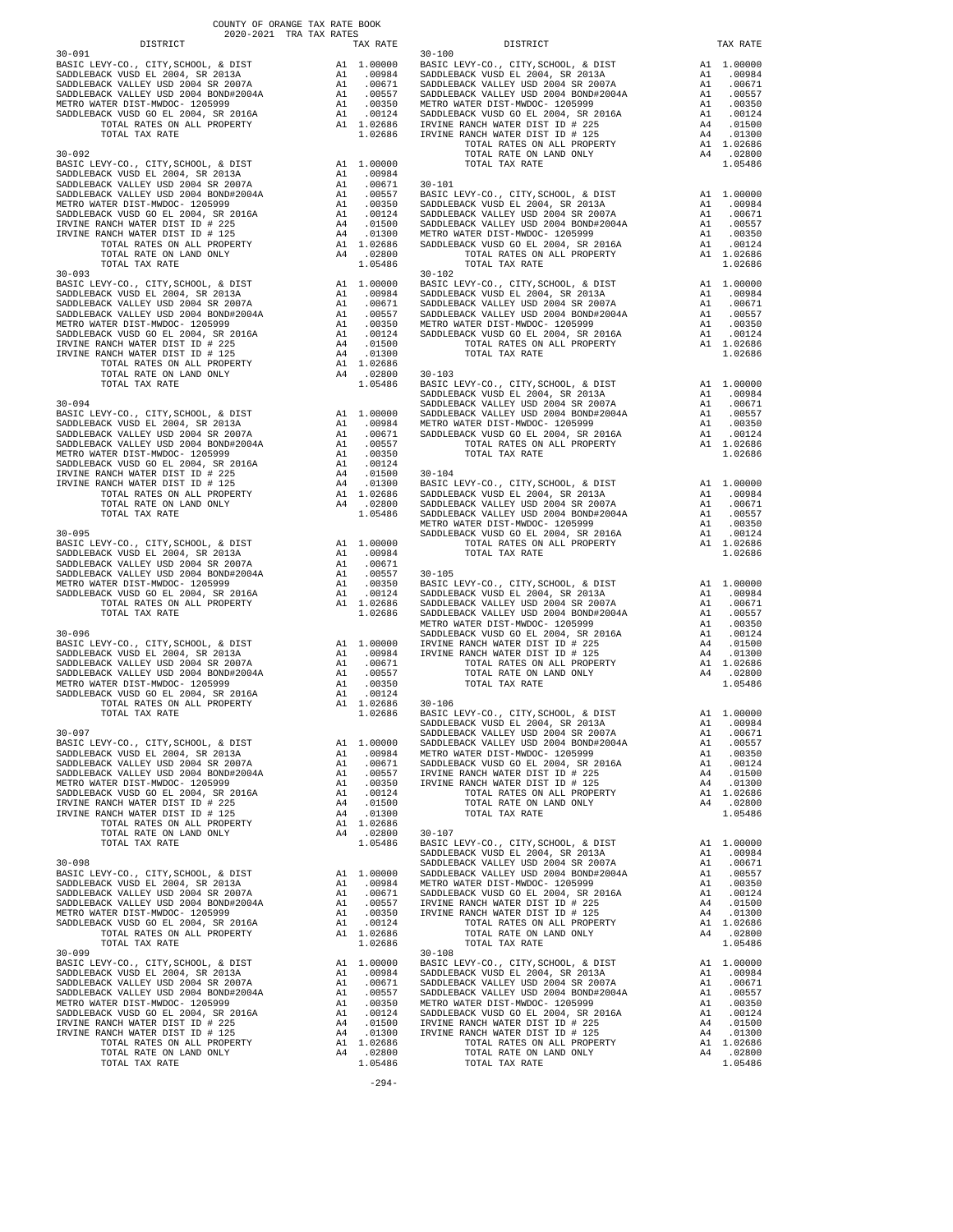| COUNTY OF ORANGE TAX RATE BOOK<br>2020-2021 TRA TAX RATES                                                                                                                                                                                   |                                                                                                                          |                    |
|---------------------------------------------------------------------------------------------------------------------------------------------------------------------------------------------------------------------------------------------|--------------------------------------------------------------------------------------------------------------------------|--------------------|
| DISTRICT<br>$30 - 109$                                                                                                                                                                                                                      | TAX RATE                                                                                                                 | $30 - 117$         |
|                                                                                                                                                                                                                                             |                                                                                                                          |                    |
|                                                                                                                                                                                                                                             |                                                                                                                          |                    |
|                                                                                                                                                                                                                                             |                                                                                                                          |                    |
|                                                                                                                                                                                                                                             |                                                                                                                          |                    |
|                                                                                                                                                                                                                                             |                                                                                                                          |                    |
|                                                                                                                                                                                                                                             |                                                                                                                          |                    |
|                                                                                                                                                                                                                                             |                                                                                                                          |                    |
|                                                                                                                                                                                                                                             |                                                                                                                          |                    |
| TOTAL TAX RATE                                                                                                                                                                                                                              | 1.05486                                                                                                                  |                    |
| $30 - 110$                                                                                                                                                                                                                                  |                                                                                                                          | $30 - 118$         |
| BASIC LEVY-CO., CITY, SCHOOL, & DIST<br>BASIC LEVY-CO., CITY, SURVAN, WALLER<br>SADDLEBACK VUSD EL 2004, SR 2007A<br>SADDLEBACK VALLEY USD 2004 SR 2007A<br>And The Transform of 2004 ROND#2004A                                            |                                                                                                                          |                    |
|                                                                                                                                                                                                                                             |                                                                                                                          |                    |
|                                                                                                                                                                                                                                             |                                                                                                                          |                    |
| METRO WATER DIST-MWDOC- 1205999                                                                                                                                                                                                             |                                                                                                                          |                    |
|                                                                                                                                                                                                                                             |                                                                                                                          |                    |
| SADDLEBACK VUSD GO EL 2004, SR 2016A<br>IRVINE RANCH WATER DIST ID # 225<br>IRVINE RANCH WATER DIST ID # 125                                                                                                                                |                                                                                                                          |                    |
|                                                                                                                                                                                                                                             |                                                                                                                          |                    |
|                                                                                                                                                                                                                                             |                                                                                                                          |                    |
|                                                                                                                                                                                                                                             |                                                                                                                          |                    |
|                                                                                                                                                                                                                                             |                                                                                                                          | SADDLEB            |
| $30 - 111$                                                                                                                                                                                                                                  |                                                                                                                          | SADDLEB            |
|                                                                                                                                                                                                                                             |                                                                                                                          |                    |
|                                                                                                                                                                                                                                             |                                                                                                                          |                    |
|                                                                                                                                                                                                                                             |                                                                                                                          |                    |
|                                                                                                                                                                                                                                             |                                                                                                                          |                    |
| SADDLEBACK VUSD GO EL 2004, SR 2016A<br>IRVINE RANCH WATER DIST ID # 225                                                                                                                                                                    |                                                                                                                          |                    |
| IRVINE RANCH WATER DIST ID # 125                                                                                                                                                                                                            |                                                                                                                          |                    |
| ACK VALLEY USD 2004 BOND<br>HAVER DIST-MWDOC- 1205999 A1 .000124<br>ACK VUSD GO EL 2004, SR 2016A A1 .00124<br>RANCH WATER DIST ID # 225 A4 .01500<br>RANCH WATER DIST ID # 125 A4 .01300<br>TOTAL RATES ON ALL PROPERTY A1 1.02686<br>TO   |                                                                                                                          |                    |
|                                                                                                                                                                                                                                             |                                                                                                                          |                    |
|                                                                                                                                                                                                                                             |                                                                                                                          |                    |
|                                                                                                                                                                                                                                             |                                                                                                                          | SADDLEB            |
|                                                                                                                                                                                                                                             | Al 1.00000 SADDLEB<br>Al .00984 METRO W<br>Al .00981 METRO W<br>Al .00557 IRVINE<br>Al .00350 IRVINE<br>Al .00350 IRVINE |                    |
|                                                                                                                                                                                                                                             |                                                                                                                          |                    |
|                                                                                                                                                                                                                                             |                                                                                                                          |                    |
|                                                                                                                                                                                                                                             |                                                                                                                          |                    |
| METRO WATER DIST-MWDOC- 1205999<br>SADDLEBACK VUSD GO EL 2004, SR 2016A                                                                                                                                                                     |                                                                                                                          |                    |
| IRVINE RANCH WATER DIST ID # 225                                                                                                                                                                                                            |                                                                                                                          |                    |
| IRVINE RANCH WATER DIST ID # 125                                                                                                                                                                                                            |                                                                                                                          |                    |
|                                                                                                                                                                                                                                             |                                                                                                                          |                    |
|                                                                                                                                                                                                                                             |                                                                                                                          |                    |
| ACK VALLEY USD 2004 BORDHESON:<br>ACK VALLEY USD 2004 BORDHESON:<br>ACK VUSD GO EL 2004, SR 2016A<br>ARNCH WATER DIST ID # 225<br>RANCH WATER DIST ID # 125<br>TOTAL RATES ON ALL PROPERTY<br>TOTAL RATES ON LAND ONLY<br>TOTAL RATES ON LA |                                                                                                                          | SADDLEB            |
| $30 - 113$                                                                                                                                                                                                                                  |                                                                                                                          | SADDLEB            |
|                                                                                                                                                                                                                                             |                                                                                                                          |                    |
|                                                                                                                                                                                                                                             |                                                                                                                          |                    |
|                                                                                                                                                                                                                                             |                                                                                                                          |                    |
|                                                                                                                                                                                                                                             |                                                                                                                          |                    |
| SADDLEBACK VUSD GO EL 2004, SR 2016A                                                                                                                                                                                                        | A1 .00124                                                                                                                |                    |
| IRVINE RANCH WATER DIST ID # 225                                                                                                                                                                                                            |                                                                                                                          |                    |
| IRVINE RANCH WATER DIST ID # 125                                                                                                                                                                                                            |                                                                                                                          |                    |
|                                                                                                                                                                                                                                             | $0.02800$ $30-122$<br>1.05486 BASIC L                                                                                    |                    |
| TOTAL TAX RATE                                                                                                                                                                                                                              |                                                                                                                          |                    |
|                                                                                                                                                                                                                                             |                                                                                                                          | SADDLEB            |
| $30 - 114$                                                                                                                                                                                                                                  |                                                                                                                          | SADDLEB            |
|                                                                                                                                                                                                                                             |                                                                                                                          |                    |
| SADDLEBACK VALLEY USD 2004 SR 2007A                                                                                                                                                                                                         |                                                                                                                          |                    |
| SADDLEBACK VALLEY USD 2004 BOND#2004A                                                                                                                                                                                                       |                                                                                                                          |                    |
| METRO WATER DIST-MWDOC- 1205999                                                                                                                                                                                                             |                                                                                                                          |                    |
| SADDLEBACK VUSD GO EL 2004, SR 2016A<br>IRVINE RANCH WATER DIST ID # 225                                                                                                                                                                    | A4 .01500                                                                                                                |                    |
| IRVINE RANCH WATER DIST ID # 125                                                                                                                                                                                                            | A4 .01300                                                                                                                |                    |
| RANCH WATER DIST ID # 125<br>TOTAL RATES ON ALL PROPERTY<br>TOTAL RATES ON ALL PROPERTY                                                                                                                                                     | A1 1.02686                                                                                                               |                    |
| TOTAL RATE ON LAND ONLY                                                                                                                                                                                                                     | A4 .02800                                                                                                                | $30 - 123$         |
| TOTAL TAX RATE                                                                                                                                                                                                                              | 1.05486                                                                                                                  | BASIC L<br>SADDLEB |
| $30 - 115$                                                                                                                                                                                                                                  |                                                                                                                          | SADDLEB            |
|                                                                                                                                                                                                                                             |                                                                                                                          |                    |
|                                                                                                                                                                                                                                             |                                                                                                                          |                    |
|                                                                                                                                                                                                                                             |                                                                                                                          |                    |
|                                                                                                                                                                                                                                             |                                                                                                                          |                    |
|                                                                                                                                                                                                                                             |                                                                                                                          |                    |
| IRVINE RANCH WATER DIST ID # 225                                                                                                                                                                                                            | A4 .01500<br>A4 .01300                                                                                                   |                    |
| IRVINE RANCH WATER DIST ID # 125<br>RANCH WATER DIST ID # 125<br>TOTAL RATES ON ALL PROPERTY                                                                                                                                                |                                                                                                                          |                    |
| TOTAL RATE ON LAND ONLY                                                                                                                                                                                                                     | A1 1.02686<br>A4 .02800                                                                                                  | $30 - 124$         |
| TOTAL TAX RATE                                                                                                                                                                                                                              | 1.05486                                                                                                                  | BASIC L            |
|                                                                                                                                                                                                                                             |                                                                                                                          | SADDLEB            |
| $30 - 116$                                                                                                                                                                                                                                  |                                                                                                                          | SADDLEB            |
| 30-110<br>BASIC LEVY-CO., CITY, SCHOOL, & DIST                                                                                                                                                                                              |                                                                                                                          |                    |
|                                                                                                                                                                                                                                             |                                                                                                                          |                    |
|                                                                                                                                                                                                                                             |                                                                                                                          |                    |
|                                                                                                                                                                                                                                             |                                                                                                                          |                    |
| SADDLEBACK VUSD GO EL 2004, SR 2016A<br>IRVINE RANCH WATER DIST ID # 225<br>IRVINE RANCH WATER DIST ID # 225                                                                                                                                |                                                                                                                          |                    |
| IRVINE RANCH WATER DIST ID # 225<br>IRVINE RANCH WATER DIST ID # 125                                                                                                                                                                        |                                                                                                                          |                    |
| TOTAL RATES ON ALL PROPERTY                                                                                                                                                                                                                 | A4 .01500<br>A4 .01300<br>A1 1.02686                                                                                     |                    |
| TOTAL RATE ON LAND ONLY                                                                                                                                                                                                                     | A4.02800                                                                                                                 |                    |
| TOTAL TAX RATE                                                                                                                                                                                                                              | 1 05486                                                                                                                  |                    |

| DISTRICT   | 2020 2021 INA IAM KAIDO<br>TAX RATE | $\frac{E}{30-117}$<br>DISTRICT                                                                                                                                                                                                                                       | TAX RATE |
|------------|-------------------------------------|----------------------------------------------------------------------------------------------------------------------------------------------------------------------------------------------------------------------------------------------------------------------|----------|
| $30 - 109$ |                                     |                                                                                                                                                                                                                                                                      |          |
|            |                                     |                                                                                                                                                                                                                                                                      |          |
|            |                                     |                                                                                                                                                                                                                                                                      |          |
|            |                                     |                                                                                                                                                                                                                                                                      |          |
|            |                                     |                                                                                                                                                                                                                                                                      |          |
|            |                                     |                                                                                                                                                                                                                                                                      |          |
|            |                                     |                                                                                                                                                                                                                                                                      |          |
|            |                                     |                                                                                                                                                                                                                                                                      |          |
|            |                                     |                                                                                                                                                                                                                                                                      |          |
|            |                                     |                                                                                                                                                                                                                                                                      |          |
|            |                                     |                                                                                                                                                                                                                                                                      |          |
|            |                                     |                                                                                                                                                                                                                                                                      |          |
|            |                                     |                                                                                                                                                                                                                                                                      |          |
|            |                                     |                                                                                                                                                                                                                                                                      |          |
|            |                                     |                                                                                                                                                                                                                                                                      |          |
|            |                                     |                                                                                                                                                                                                                                                                      |          |
|            |                                     |                                                                                                                                                                                                                                                                      |          |
|            |                                     |                                                                                                                                                                                                                                                                      |          |
|            |                                     |                                                                                                                                                                                                                                                                      |          |
|            |                                     |                                                                                                                                                                                                                                                                      |          |
|            |                                     |                                                                                                                                                                                                                                                                      |          |
|            |                                     |                                                                                                                                                                                                                                                                      |          |
|            |                                     |                                                                                                                                                                                                                                                                      |          |
|            |                                     |                                                                                                                                                                                                                                                                      |          |
|            |                                     |                                                                                                                                                                                                                                                                      |          |
|            |                                     |                                                                                                                                                                                                                                                                      |          |
|            |                                     |                                                                                                                                                                                                                                                                      |          |
|            |                                     |                                                                                                                                                                                                                                                                      |          |
|            |                                     |                                                                                                                                                                                                                                                                      |          |
|            |                                     |                                                                                                                                                                                                                                                                      |          |
|            |                                     |                                                                                                                                                                                                                                                                      |          |
|            |                                     |                                                                                                                                                                                                                                                                      |          |
|            |                                     |                                                                                                                                                                                                                                                                      |          |
|            |                                     |                                                                                                                                                                                                                                                                      |          |
|            |                                     |                                                                                                                                                                                                                                                                      |          |
|            |                                     |                                                                                                                                                                                                                                                                      |          |
|            |                                     |                                                                                                                                                                                                                                                                      |          |
|            |                                     |                                                                                                                                                                                                                                                                      |          |
|            |                                     |                                                                                                                                                                                                                                                                      |          |
|            |                                     |                                                                                                                                                                                                                                                                      |          |
|            |                                     |                                                                                                                                                                                                                                                                      |          |
|            |                                     |                                                                                                                                                                                                                                                                      |          |
|            |                                     |                                                                                                                                                                                                                                                                      |          |
|            |                                     |                                                                                                                                                                                                                                                                      |          |
|            |                                     |                                                                                                                                                                                                                                                                      |          |
|            |                                     |                                                                                                                                                                                                                                                                      |          |
|            |                                     |                                                                                                                                                                                                                                                                      |          |
|            |                                     |                                                                                                                                                                                                                                                                      |          |
|            |                                     |                                                                                                                                                                                                                                                                      |          |
|            |                                     |                                                                                                                                                                                                                                                                      |          |
|            |                                     |                                                                                                                                                                                                                                                                      |          |
|            |                                     |                                                                                                                                                                                                                                                                      |          |
|            |                                     |                                                                                                                                                                                                                                                                      |          |
|            |                                     |                                                                                                                                                                                                                                                                      |          |
|            |                                     |                                                                                                                                                                                                                                                                      |          |
|            |                                     |                                                                                                                                                                                                                                                                      |          |
|            |                                     |                                                                                                                                                                                                                                                                      |          |
|            |                                     |                                                                                                                                                                                                                                                                      |          |
|            |                                     |                                                                                                                                                                                                                                                                      |          |
|            |                                     |                                                                                                                                                                                                                                                                      |          |
|            |                                     |                                                                                                                                                                                                                                                                      |          |
|            |                                     |                                                                                                                                                                                                                                                                      |          |
|            |                                     |                                                                                                                                                                                                                                                                      |          |
|            |                                     |                                                                                                                                                                                                                                                                      |          |
|            |                                     |                                                                                                                                                                                                                                                                      |          |
|            |                                     |                                                                                                                                                                                                                                                                      |          |
|            |                                     |                                                                                                                                                                                                                                                                      |          |
|            |                                     |                                                                                                                                                                                                                                                                      |          |
|            |                                     |                                                                                                                                                                                                                                                                      |          |
|            |                                     |                                                                                                                                                                                                                                                                      |          |
|            |                                     |                                                                                                                                                                                                                                                                      |          |
|            |                                     |                                                                                                                                                                                                                                                                      |          |
|            |                                     |                                                                                                                                                                                                                                                                      |          |
|            |                                     |                                                                                                                                                                                                                                                                      |          |
|            |                                     |                                                                                                                                                                                                                                                                      |          |
|            |                                     |                                                                                                                                                                                                                                                                      |          |
|            |                                     |                                                                                                                                                                                                                                                                      |          |
|            |                                     |                                                                                                                                                                                                                                                                      |          |
|            |                                     |                                                                                                                                                                                                                                                                      |          |
|            |                                     | $\begin{tabular}{ c c c c c c c c c c c c} \hline &0.00001 &0.0001 &0.00001 &0.00001 &0.00001 &0.00001 &0.00001 &0.00001 &0.00001 &0.00001 &0.00001 &0.00001 &0.00001 &0.00001 &0.00001 &0.00001 &0.00001 &0.00001 &0.00001 &0.00001 &0.00001 &0.00001 &0.00001 &0.$ |          |
|            |                                     |                                                                                                                                                                                                                                                                      |          |

-295-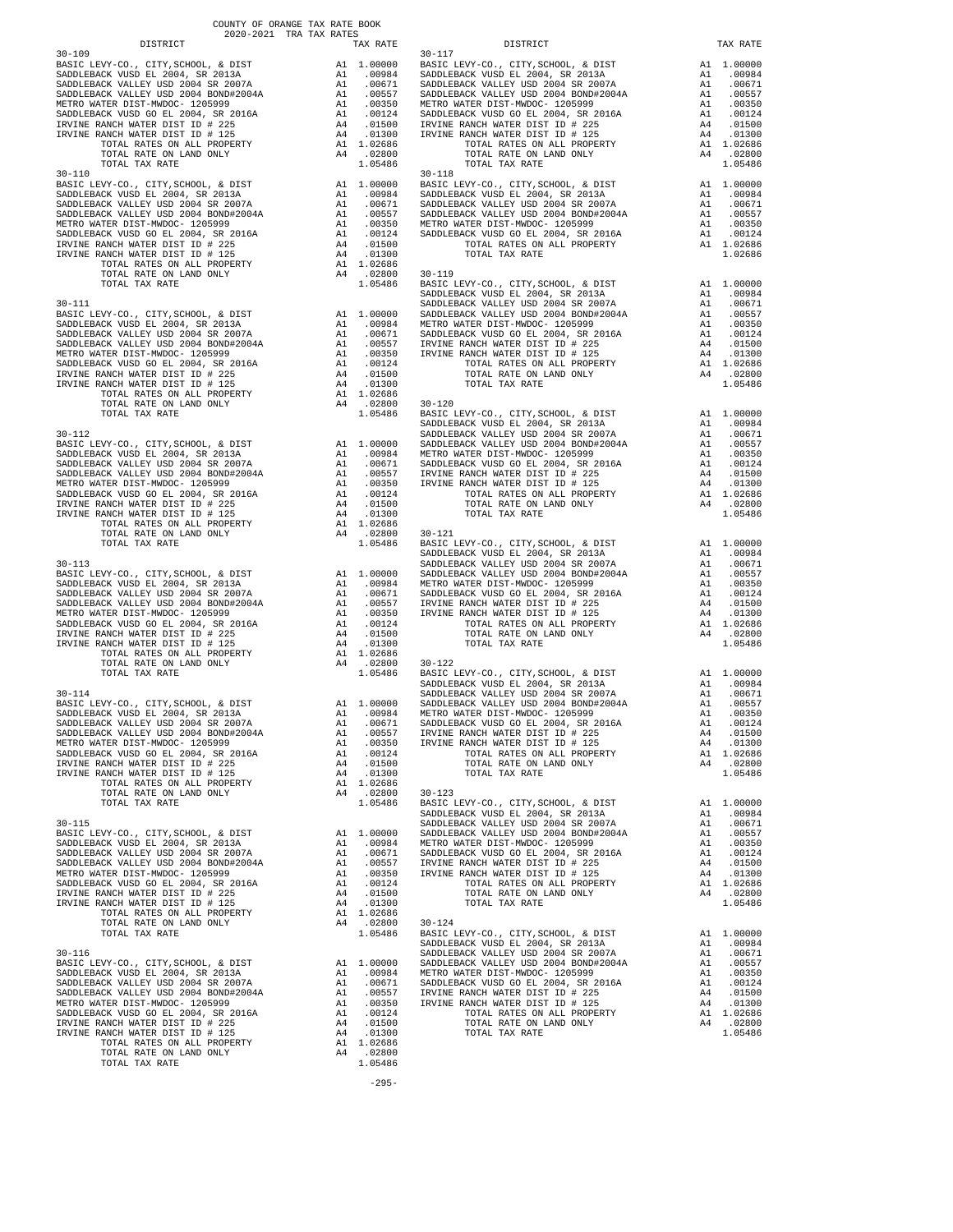| TOTAL TAX RATE                                                                                                                                                                                                                                                                                                                                                                           |          | 1.05486                                                                                                                                                                                                                                                   |                    |
|------------------------------------------------------------------------------------------------------------------------------------------------------------------------------------------------------------------------------------------------------------------------------------------------------------------------------------------------------------------------------------------|----------|-----------------------------------------------------------------------------------------------------------------------------------------------------------------------------------------------------------------------------------------------------------|--------------------|
| $30 - 126$                                                                                                                                                                                                                                                                                                                                                                               |          |                                                                                                                                                                                                                                                           | $30 - 134$         |
|                                                                                                                                                                                                                                                                                                                                                                                          |          |                                                                                                                                                                                                                                                           | SADDLEB            |
| $30 - 128$                                                                                                                                                                                                                                                                                                                                                                               |          |                                                                                                                                                                                                                                                           | SADDLEB            |
| $30 - 129$                                                                                                                                                                                                                                                                                                                                                                               |          |                                                                                                                                                                                                                                                           | METRO W<br>IRVINE  |
| $30 - 130$<br>$30 - 131$                                                                                                                                                                                                                                                                                                                                                                 |          |                                                                                                                                                                                                                                                           | METRO W<br>SADDLEB |
| BASIC LEVY-CO., CITY, SCHOOL, & DIST<br>SADDLEBACK VUSD EL 2004, SR 2013A<br>SADDLEBACK VALLEY USD 2004 SR 2007A<br>SADDLEBACK VALLEY USD 2004 BOND#2004A<br>METRO WATER DIST-MWDOC- 1205999<br>SADDLEBACK VUSD GO EL 2004, SR 2016A<br>IRVINE RANCH WATER DIST ID # 225<br>IRVINE RANCH WATER DIST ID # 125<br>TOTAL RATES ON ALL PROPERTY<br>TOTAL RATE ON LAND ONLY<br>TOTAL TAX RATE | A1<br>A1 | A1 1.00000<br>.00984<br>.00671<br>A1 .00557 30-140<br>A1 .00557 30-140<br>A1 .00350 BASIC L<br>A1 .00124 SADDLEB<br>A4 .01500 SADDLEB<br>A4 .01300 SADDLEB<br>A4 .02360 SADDLEB<br>A4 .02360 SADDLEB<br>A4 .02360 SADDLEB<br>A4 .02360 SADDLEB<br>1.05486 | IRVINE<br>IRVINE   |
| $30 - 132$<br>BASIC LEVY-CO., CITY, SCHOOL, & DIST<br>SADDLEBACK VUSD EL 2004, SR 2013A<br>SADDLEBACK VALLEY USD 2004 SR 2007A<br>SADDLEBACK VALLEY USD 2004 BOND#2004A<br>METRO WATER DIST-MWDOC- 1205999<br>SADDLEBACK VUSD GO EL 2004, SR 2016A<br>IRVINE RANCH WATER DIST ID # 225<br>IRVINE RANCH WATER DIST ID # 125<br>TOTAL RATES ON ALL PROPERTY<br>TOTAL RATE ON LAND ONLY     | A1       | A1 1.00000<br>A1.00984<br>.00671<br>A1 .00557 30-141<br>A1 .00350 BASIC L<br>A1 .00350 BASIC L<br>A4 .01500 SADDLEB<br>A4 .01300 SADDLEB<br>A1 .02866 METRON<br>A1 .02866 METRON<br>SADDLEB<br>A1 .02866 METRON                                           |                    |

| COUNTY OF ORANGE TAX RATE BOOK<br>2020-2021 TRA TAX RATES<br>$2020-2021 \quad \text{TRA RATE B}$ DISTRICT 2020–2021 TRA TAX RATES<br>DISTRICT<br>TAX RATE<br>TAX RATE |
|-----------------------------------------------------------------------------------------------------------------------------------------------------------------------|
|                                                                                                                                                                       |
|                                                                                                                                                                       |
|                                                                                                                                                                       |
|                                                                                                                                                                       |
|                                                                                                                                                                       |
|                                                                                                                                                                       |
|                                                                                                                                                                       |
|                                                                                                                                                                       |
|                                                                                                                                                                       |
|                                                                                                                                                                       |
|                                                                                                                                                                       |
|                                                                                                                                                                       |
|                                                                                                                                                                       |
|                                                                                                                                                                       |
|                                                                                                                                                                       |
|                                                                                                                                                                       |
|                                                                                                                                                                       |
|                                                                                                                                                                       |
|                                                                                                                                                                       |
|                                                                                                                                                                       |
|                                                                                                                                                                       |
|                                                                                                                                                                       |
|                                                                                                                                                                       |
|                                                                                                                                                                       |
|                                                                                                                                                                       |
|                                                                                                                                                                       |
|                                                                                                                                                                       |
|                                                                                                                                                                       |
|                                                                                                                                                                       |
|                                                                                                                                                                       |
|                                                                                                                                                                       |
|                                                                                                                                                                       |
|                                                                                                                                                                       |
|                                                                                                                                                                       |
|                                                                                                                                                                       |
|                                                                                                                                                                       |
|                                                                                                                                                                       |
|                                                                                                                                                                       |
|                                                                                                                                                                       |
|                                                                                                                                                                       |
|                                                                                                                                                                       |
|                                                                                                                                                                       |
|                                                                                                                                                                       |
|                                                                                                                                                                       |
|                                                                                                                                                                       |
|                                                                                                                                                                       |
|                                                                                                                                                                       |
|                                                                                                                                                                       |
|                                                                                                                                                                       |
|                                                                                                                                                                       |
|                                                                                                                                                                       |
|                                                                                                                                                                       |
|                                                                                                                                                                       |
|                                                                                                                                                                       |
|                                                                                                                                                                       |
|                                                                                                                                                                       |
|                                                                                                                                                                       |
|                                                                                                                                                                       |
|                                                                                                                                                                       |
|                                                                                                                                                                       |
|                                                                                                                                                                       |
|                                                                                                                                                                       |
|                                                                                                                                                                       |
|                                                                                                                                                                       |
|                                                                                                                                                                       |
|                                                                                                                                                                       |
|                                                                                                                                                                       |
|                                                                                                                                                                       |
|                                                                                                                                                                       |
|                                                                                                                                                                       |
|                                                                                                                                                                       |
|                                                                                                                                                                       |
|                                                                                                                                                                       |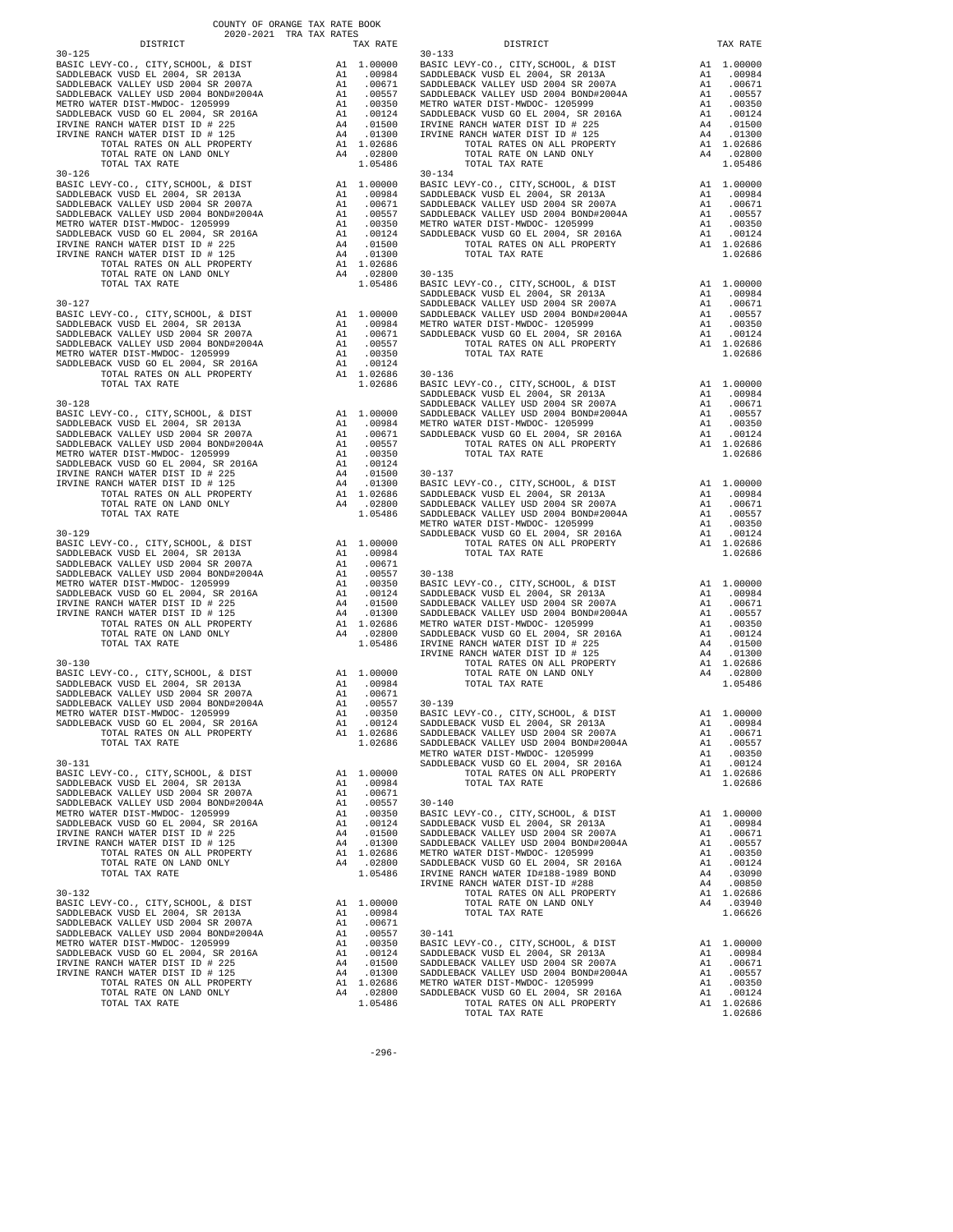|                                                                                                                                                                                                                                                                                                                                                                                                                                                                                                                                                                                                                                                     | ലപാ⊥് പ<br>SADDLEB                                                                                                                                                                                                                                |
|-----------------------------------------------------------------------------------------------------------------------------------------------------------------------------------------------------------------------------------------------------------------------------------------------------------------------------------------------------------------------------------------------------------------------------------------------------------------------------------------------------------------------------------------------------------------------------------------------------------------------------------------------------|---------------------------------------------------------------------------------------------------------------------------------------------------------------------------------------------------------------------------------------------------|
|                                                                                                                                                                                                                                                                                                                                                                                                                                                                                                                                                                                                                                                     | SADDLEB                                                                                                                                                                                                                                           |
|                                                                                                                                                                                                                                                                                                                                                                                                                                                                                                                                                                                                                                                     | SADDLEB                                                                                                                                                                                                                                           |
|                                                                                                                                                                                                                                                                                                                                                                                                                                                                                                                                                                                                                                                     | METRO W                                                                                                                                                                                                                                           |
|                                                                                                                                                                                                                                                                                                                                                                                                                                                                                                                                                                                                                                                     | SADDLEB                                                                                                                                                                                                                                           |
|                                                                                                                                                                                                                                                                                                                                                                                                                                                                                                                                                                                                                                                     | IRVINE                                                                                                                                                                                                                                            |
|                                                                                                                                                                                                                                                                                                                                                                                                                                                                                                                                                                                                                                                     | IRVINE                                                                                                                                                                                                                                            |
|                                                                                                                                                                                                                                                                                                                                                                                                                                                                                                                                                                                                                                                     |                                                                                                                                                                                                                                                   |
|                                                                                                                                                                                                                                                                                                                                                                                                                                                                                                                                                                                                                                                     |                                                                                                                                                                                                                                                   |
|                                                                                                                                                                                                                                                                                                                                                                                                                                                                                                                                                                                                                                                     |                                                                                                                                                                                                                                                   |
|                                                                                                                                                                                                                                                                                                                                                                                                                                                                                                                                                                                                                                                     |                                                                                                                                                                                                                                                   |
|                                                                                                                                                                                                                                                                                                                                                                                                                                                                                                                                                                                                                                                     | $30 - 159$                                                                                                                                                                                                                                        |
|                                                                                                                                                                                                                                                                                                                                                                                                                                                                                                                                                                                                                                                     | BASIC L                                                                                                                                                                                                                                           |
|                                                                                                                                                                                                                                                                                                                                                                                                                                                                                                                                                                                                                                                     | SADDLEB                                                                                                                                                                                                                                           |
|                                                                                                                                                                                                                                                                                                                                                                                                                                                                                                                                                                                                                                                     | SADDLEB                                                                                                                                                                                                                                           |
|                                                                                                                                                                                                                                                                                                                                                                                                                                                                                                                                                                                                                                                     | SADDLEB                                                                                                                                                                                                                                           |
|                                                                                                                                                                                                                                                                                                                                                                                                                                                                                                                                                                                                                                                     | METRO W                                                                                                                                                                                                                                           |
|                                                                                                                                                                                                                                                                                                                                                                                                                                                                                                                                                                                                                                                     | SADDLEB                                                                                                                                                                                                                                           |
| .00557                                                                                                                                                                                                                                                                                                                                                                                                                                                                                                                                                                                                                                              |                                                                                                                                                                                                                                                   |
|                                                                                                                                                                                                                                                                                                                                                                                                                                                                                                                                                                                                                                                     |                                                                                                                                                                                                                                                   |
|                                                                                                                                                                                                                                                                                                                                                                                                                                                                                                                                                                                                                                                     |                                                                                                                                                                                                                                                   |
|                                                                                                                                                                                                                                                                                                                                                                                                                                                                                                                                                                                                                                                     |                                                                                                                                                                                                                                                   |
|                                                                                                                                                                                                                                                                                                                                                                                                                                                                                                                                                                                                                                                     |                                                                                                                                                                                                                                                   |
| BASIC LEVY-CO., CITY, SCHOOL, & DIST<br>SADDLEBACK VUSD EL 2004, SR 2013A<br>SADDLEBACK VALLEY USD 2004 SR 2007A<br>SADDLEBACK VALLEY USD 2004 BOND#2004A<br>METRO WATER DIST-MWDOC- 1205999<br>SADDLEBACK VUSD GO EL 2004, SR 2016A<br>IRVINE RANCH WATER DIST ID # 225<br>IRVINE RANCH WATER DIST ID # 125<br>TOTAL RATES ON ALL PROPERTY<br>TOTAL RATE ON LAND ONLY<br>BASIC LEVY-CO., CITY, SCHOOL, & DIST<br>SADDLEBACK VUSD EL 2004, SR 2013A<br>SADDLEBACK VALLEY USD 2004 SR 2007A<br>SADDLEBACK VALLEY USD 2004 BOND#2004A<br>METRO WATER DIST-MWDOC- 1205999<br>SADDLEBACK VUSD GO EL 2004, SR 2016A<br>A1<br>TOTAL RATES ON ALL PROPERTY | 1.04000<br>A1 1.00000<br>A1 .00984<br>A1.00671<br>A1.00557<br>A1 .00350<br>A1 .00124<br>A4 .01500<br>A4 .01300<br>A1 1.02686<br>A4 .02800<br>1.05486<br>A1 1.00000<br>A1.00984<br>A1 .00671<br>A1<br>A1 .00350<br>A1 .00124<br>1.02686<br>1.02686 |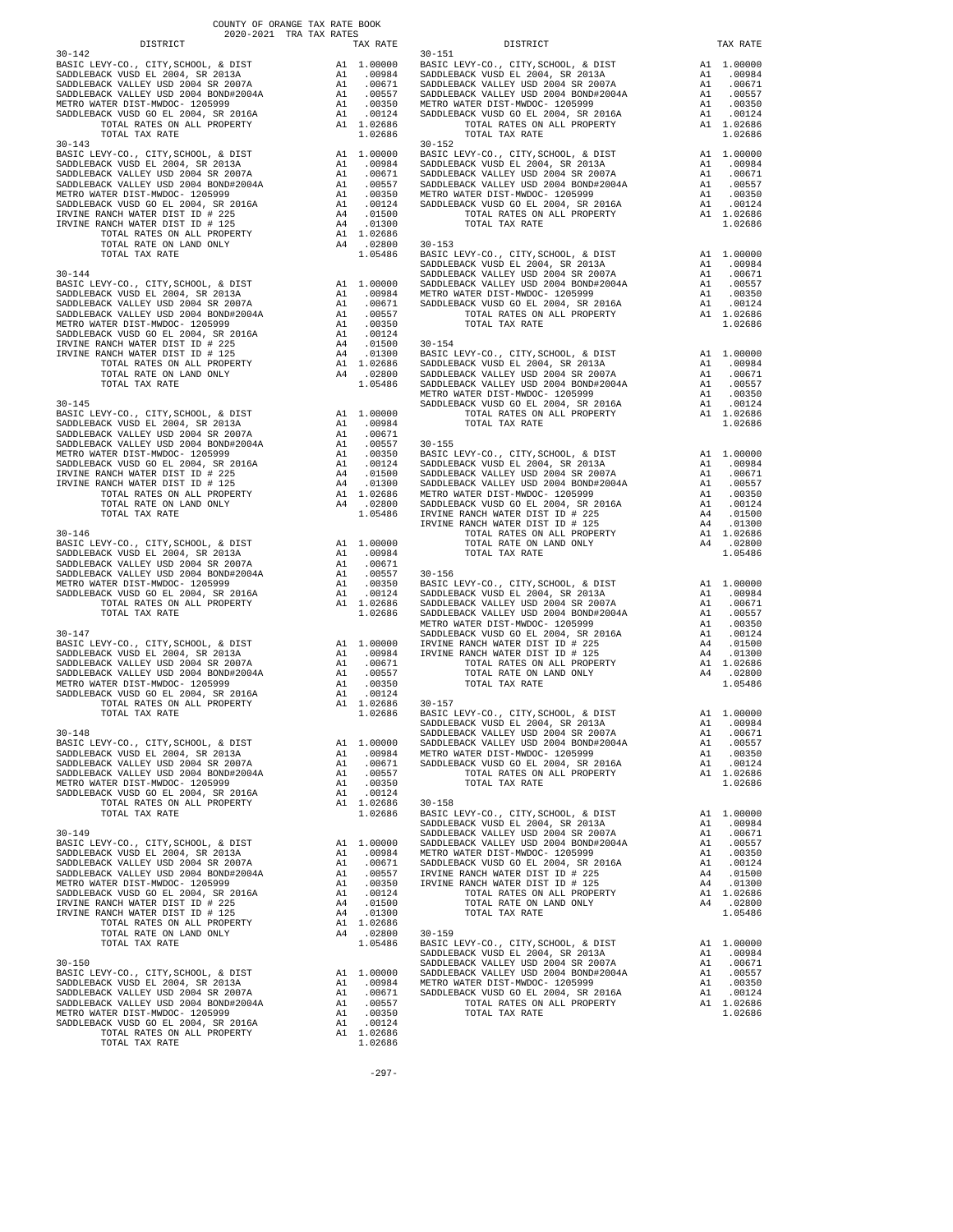| TOTAL TAX RATE<br>$30 - 161$<br>BASIC LEVY-CO., CITY, SCHOOL, & DIST                                                                                                                                                                                                                                                  |                                                                                                                                                                         | 1.02686                                                                                                                                                                                                 | $30 - 171$                                  |
|-----------------------------------------------------------------------------------------------------------------------------------------------------------------------------------------------------------------------------------------------------------------------------------------------------------------------|-------------------------------------------------------------------------------------------------------------------------------------------------------------------------|---------------------------------------------------------------------------------------------------------------------------------------------------------------------------------------------------------|---------------------------------------------|
| SADDLEBACK VUSD EL 2004, SR 2013A<br>SADDLEBACK VOSD EL 2004, SR 2013A<br>SADDLEBACK VALLEY USD 2004 SR 2007A<br>SADDLEBACK VALLEY USD 2004 BOND#2004A<br>METRO WATER DIST-MWDOC- 1205999<br>METRO WATER DIST-MWDOC- 1205999<br>SADDLEBACK VUSD GO EL 2004, SR 2016A<br>TOTAL RATES ON ALL PROPERTY<br>TOTAL TAX RATE | 30–171<br>A1 1.00000 BASIC L<br>A1 .00984 SADDLEB<br>A1 .00671 SADDLEB<br>A1 .00577 SADDLEB<br>A1 .00350 METRO W<br>A1 .00124 SADDLEB<br>A1 .00124 SADDLEB<br>A1 .00266 | 1.02686                                                                                                                                                                                                 |                                             |
| $30 - 162$                                                                                                                                                                                                                                                                                                            |                                                                                                                                                                         |                                                                                                                                                                                                         | $30 - 172$                                  |
| $30 - 163$                                                                                                                                                                                                                                                                                                            |                                                                                                                                                                         |                                                                                                                                                                                                         |                                             |
| $30 - 164$                                                                                                                                                                                                                                                                                                            |                                                                                                                                                                         |                                                                                                                                                                                                         | SADDLEB<br>IRVINE                           |
|                                                                                                                                                                                                                                                                                                                       |                                                                                                                                                                         |                                                                                                                                                                                                         | SADDLEB                                     |
| $30 - 165$                                                                                                                                                                                                                                                                                                            |                                                                                                                                                                         |                                                                                                                                                                                                         | IRVINE                                      |
| $30 - 166$<br>TOTAL TAX RATE                                                                                                                                                                                                                                                                                          |                                                                                                                                                                         | 1.02686                                                                                                                                                                                                 | SADDLEB<br>SADDLEB                          |
| $30 - 167$<br>BASIC LEVY-CO., CITY, SCHOOL, & DIST<br>SADDLEBACK VUSD EL 2004, SR 2013A<br>SADDLEBACK VALLEY USD 2004 SR 2007A<br>SADDLEBACK VALLEY USD 2004 BOND#2004A<br>METRO WATER DIST-MWDOC- 1205999<br>SADDLEBACK VUSD GO EL 2004, SR 2016A<br>TOTAL RATES ON ALL PROPERTY<br>TOTAL TAX RATE                   | $\overline{A1}$                                                                                                                                                         | A1 1.00000<br>A1 1.00000 SADDLEB<br>A1 .00984 SADDLEB<br>A1 .00671 SADDLEB<br>A1 .00071 SADDRES<br>A1 .00557 METRO W<br>A1 .00350 SADDLEB<br>.00124<br>A1 .00124 IRVINE<br>A1 1.02686 IRVINE<br>1.02686 | $30 - 176$<br>BASIC L<br>IRVINE             |
| $30 - 168$<br>BASIC LEVY-CO., CITY, SCHOOL, & DIST<br>SADDLEBACK VUSD EL 2004, SR 2013A<br>SADDLEBACK VALLEY USD 2004 SR 2007A<br>SADDLEBACK VALLEY USD 2004 BOND#2004A<br>METRO WATER DIST-MWDOC- 1205999<br>SADDLEBACK VUSD GO EL 2004, SR 2016A<br>TOTAL RATES ON ALL PROPERTY<br>TOTAL TAX RATE                   | A1<br>A1                                                                                                                                                                | A1 1.00000<br>A1 .00984<br>.00671<br>.00557<br>A1 .00357<br>A1 .00350 SADDLEB<br>A1 .00124 SADDLEB<br>A1 1.02686 METRO W<br>1.02686                                                                     | $30 - 177$<br>BASIC L<br>SADDLEB<br>SADDLEB |
| $30 - 169$<br>BASIC LEVY-CO., CITY, SCHOOL, & DIST<br>SADDLEBACK VUSD EL 2004, SR 2013A<br>SADDLEBACK VALLEY USD 2004 SR 2007A<br>SADDLEBACK VALLEY USD 2004 BOND#2004A<br>METRO WATER DIST-MWDOC- 1205999<br>SADDLEBACK VUSD GO EL 2004, SR 2016A<br>TOTAL RATES ON ALL PROPERTY<br>TOTAL TAX RATE                   | A1<br>A1<br>A1<br>A1                                                                                                                                                    | A1 1.00000<br>A1 .00984<br>.00671<br>.00557<br>.00350<br>.00124<br>A1 1.02686<br>1.02686                                                                                                                | IRVINE<br>IRVINE                            |

-298-

| COUNTY OF ORANGE TAX RATE BOOK<br>2020-2021 TRA TAX RATES<br>$2020-2021 \quad \text{TRA TAX RATES}$ DISTRICT $\hspace{2.5cm}$ |          |                        |          |
|-------------------------------------------------------------------------------------------------------------------------------|----------|------------------------|----------|
| $30 - 160$                                                                                                                    | TAX RATE | DISTRICT<br>$30 - 170$ | TAX RATE |
|                                                                                                                               |          |                        |          |
|                                                                                                                               |          |                        |          |
|                                                                                                                               |          |                        |          |
|                                                                                                                               |          |                        |          |
|                                                                                                                               |          |                        |          |
|                                                                                                                               |          |                        |          |
|                                                                                                                               |          | $30 - 171$             |          |
|                                                                                                                               |          |                        |          |
|                                                                                                                               |          |                        |          |
|                                                                                                                               |          |                        |          |
|                                                                                                                               |          |                        |          |
|                                                                                                                               |          |                        |          |
|                                                                                                                               |          |                        |          |
|                                                                                                                               |          |                        |          |
|                                                                                                                               |          |                        |          |
|                                                                                                                               |          |                        |          |
|                                                                                                                               |          |                        |          |
|                                                                                                                               |          |                        |          |
|                                                                                                                               |          |                        |          |
|                                                                                                                               |          |                        |          |
|                                                                                                                               |          |                        |          |
|                                                                                                                               |          |                        |          |
|                                                                                                                               |          |                        |          |
|                                                                                                                               |          |                        |          |
|                                                                                                                               |          |                        |          |
|                                                                                                                               |          |                        |          |
|                                                                                                                               |          |                        |          |
|                                                                                                                               |          |                        |          |
|                                                                                                                               |          |                        |          |
|                                                                                                                               |          |                        |          |
|                                                                                                                               |          |                        |          |
|                                                                                                                               |          |                        |          |
|                                                                                                                               |          |                        |          |
|                                                                                                                               |          |                        |          |
|                                                                                                                               |          |                        |          |
|                                                                                                                               |          |                        |          |
|                                                                                                                               |          |                        |          |
|                                                                                                                               |          |                        |          |
|                                                                                                                               |          |                        |          |
|                                                                                                                               |          |                        |          |
|                                                                                                                               |          |                        |          |
|                                                                                                                               |          |                        |          |
|                                                                                                                               |          |                        |          |
|                                                                                                                               |          |                        |          |
|                                                                                                                               |          |                        |          |
|                                                                                                                               |          |                        |          |
|                                                                                                                               |          |                        |          |
|                                                                                                                               |          |                        |          |
|                                                                                                                               |          |                        |          |
|                                                                                                                               |          |                        |          |
|                                                                                                                               |          |                        |          |
|                                                                                                                               |          |                        |          |
|                                                                                                                               |          |                        |          |
|                                                                                                                               |          |                        |          |
|                                                                                                                               |          |                        |          |
|                                                                                                                               |          |                        |          |
|                                                                                                                               |          |                        |          |
|                                                                                                                               |          |                        |          |
|                                                                                                                               |          |                        |          |
|                                                                                                                               |          |                        |          |
|                                                                                                                               |          |                        |          |
|                                                                                                                               |          |                        |          |
|                                                                                                                               |          |                        |          |
|                                                                                                                               |          |                        |          |
|                                                                                                                               |          |                        |          |
|                                                                                                                               |          |                        |          |
|                                                                                                                               |          |                        |          |
|                                                                                                                               |          |                        |          |
|                                                                                                                               |          |                        |          |
|                                                                                                                               |          |                        |          |
|                                                                                                                               |          |                        |          |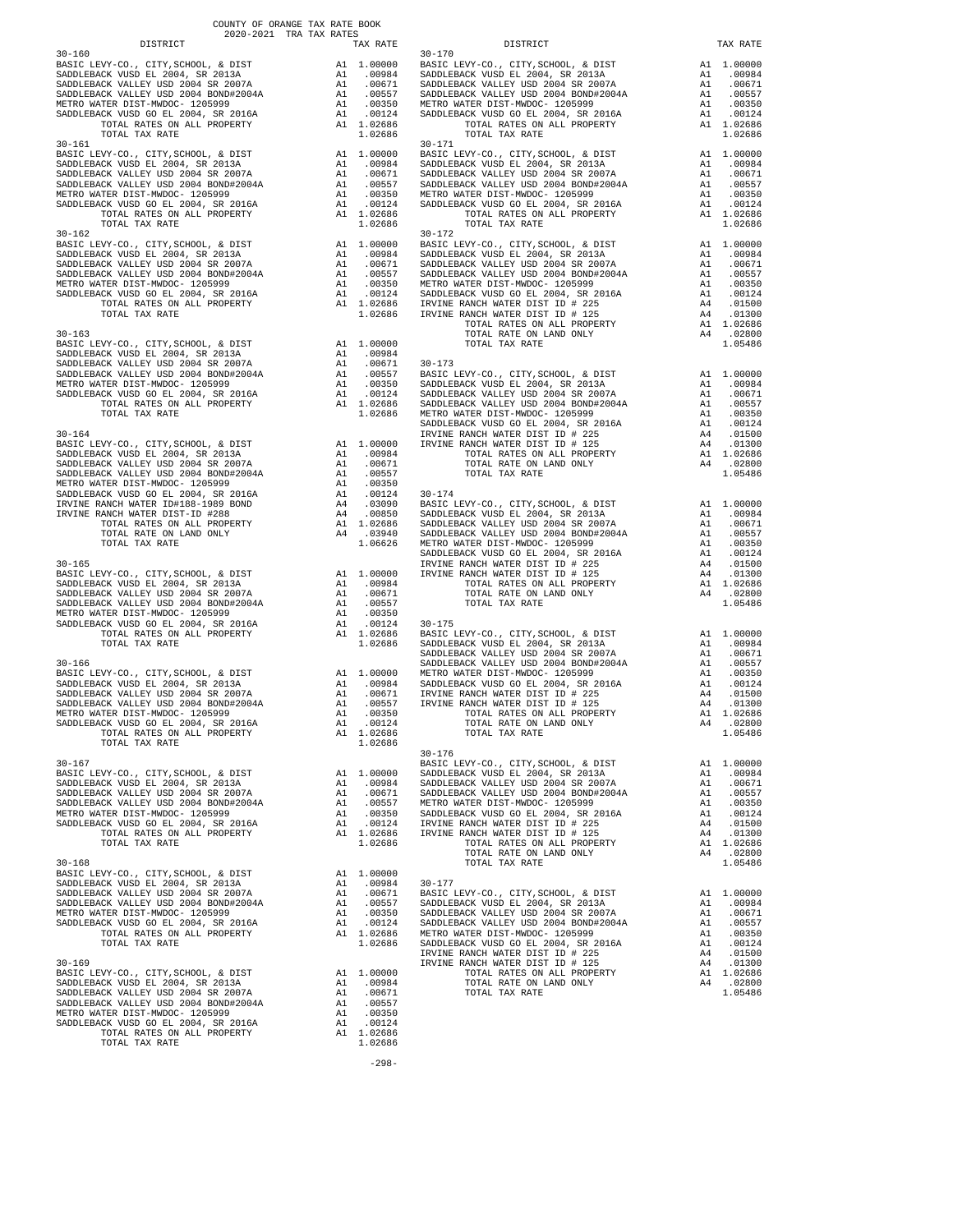| COUNTY OF ORANGE TAX RATE BOOK |          |            |          |
|--------------------------------|----------|------------|----------|
|                                | TAX RATE | DISTRICT   | TAX RATE |
| $30 - 178$                     |          | $30 - 186$ |          |
|                                |          |            |          |
|                                |          |            |          |
|                                |          |            |          |
|                                |          |            |          |
|                                |          |            |          |
|                                |          |            |          |
|                                |          |            |          |
|                                |          |            |          |
|                                |          |            |          |
|                                |          |            |          |
|                                |          |            |          |
|                                |          |            |          |
|                                |          |            |          |
|                                |          |            |          |
|                                |          |            |          |
|                                |          |            |          |
|                                |          |            |          |
|                                |          |            |          |
|                                |          |            |          |
|                                |          |            |          |
|                                |          |            |          |
|                                |          |            |          |
|                                |          |            |          |
|                                |          |            |          |
|                                |          |            |          |
|                                |          |            |          |
|                                |          |            |          |
|                                |          |            |          |
|                                |          |            |          |
|                                |          |            |          |
|                                |          |            |          |
|                                |          |            |          |
|                                |          |            |          |
|                                |          |            |          |
|                                |          |            |          |
|                                |          |            |          |
|                                |          |            |          |
|                                |          |            |          |
|                                |          |            |          |
|                                |          |            |          |
|                                |          |            |          |
|                                |          |            |          |
|                                |          |            |          |
|                                |          |            |          |
|                                |          |            |          |
|                                |          |            |          |
|                                |          |            |          |
|                                |          |            |          |
|                                |          |            |          |
|                                |          |            |          |
|                                |          |            |          |
|                                |          |            |          |
|                                |          |            |          |
|                                |          |            |          |
|                                |          |            |          |
|                                |          |            |          |
|                                |          |            |          |
|                                |          |            |          |
|                                |          |            |          |
|                                |          |            |          |
|                                |          |            |          |
|                                |          |            |          |
|                                |          |            |          |
|                                |          |            |          |
|                                |          |            |          |
|                                |          |            |          |
|                                |          |            |          |
|                                |          |            |          |
|                                |          |            |          |
|                                |          |            |          |
|                                |          |            |          |
|                                |          |            |          |
|                                |          |            |          |
|                                |          |            |          |
|                                |          |            |          |

| RATE         | DISTRICT                                                                                                                                                                                                                                               |               | TAX RI                                     |
|--------------|--------------------------------------------------------------------------------------------------------------------------------------------------------------------------------------------------------------------------------------------------------|---------------|--------------------------------------------|
|              | $30 - 186$<br>90000 BASIC LEVY-CO., CITY, SCHOOL, & DIST<br>9884 SADDLEBACK VUSD EL 2004, SR 2013A<br>9871 SADDLEBACK VALLEY USD 2004 SR 2007A<br>9557 SADDLEBACK VALLEY USD 2004 BOND#2004A<br>9557 SADDLEBACK VALLEY USD 2004 BOND#2004A<br>9350 MET | A1            | 1.000                                      |
|              |                                                                                                                                                                                                                                                        | A1            | .009                                       |
|              |                                                                                                                                                                                                                                                        | A1            | .006                                       |
|              |                                                                                                                                                                                                                                                        | A1            | .005                                       |
|              |                                                                                                                                                                                                                                                        | A1            | .003                                       |
|              |                                                                                                                                                                                                                                                        | A1            | .001                                       |
|              |                                                                                                                                                                                                                                                        | A4            | .015                                       |
|              |                                                                                                                                                                                                                                                        | A4            | .013                                       |
| 1300         | TOTAL RATES ON ALL PROPERTY                                                                                                                                                                                                                            |               | A1 1.026                                   |
| 0810         | TOTAL RATE ON LAND ONLY                                                                                                                                                                                                                                | $\mathbb{A}4$ | .028                                       |
| 2686         | TOTAL TAX RATE                                                                                                                                                                                                                                         |               | 1.054                                      |
| 4980         |                                                                                                                                                                                                                                                        |               |                                            |
| 7666         | $30 - 187$                                                                                                                                                                                                                                             |               |                                            |
|              | BASIC LEVY-CO., CITY, SCHOOL, & DIST                                                                                                                                                                                                                   | A1            | 1.000                                      |
|              | SADDLEBACK VUSD EL 2004, SR 2013A                                                                                                                                                                                                                      | A1            | .009                                       |
|              |                                                                                                                                                                                                                                                        | A1            | .006                                       |
|              |                                                                                                                                                                                                                                                        | A1            | .005                                       |
|              |                                                                                                                                                                                                                                                        | A1<br>A1      | .003                                       |
|              | SADDLEBACK VALLEY USD 2004, SK 2007A<br>984 SADDLEBACK VALLEY USD 2004 SR 2007A<br>9871 METRO WATER DIST-MWOOC 1205999<br>9657 SADDLEBACK VUSD GO EL 2004, SR 2016A<br>9557 SADDLEBACK VUSD GO EL 2004, SR 2016A<br>1787 INNER RANCH WAT               | A4            | .001<br>.015                               |
|              |                                                                                                                                                                                                                                                        | A4            | .013                                       |
| 1500         | TOTAL RATES ON ALL PROPERTY                                                                                                                                                                                                                            |               | A1 1.026                                   |
| 1370         | TOTAL RATE ON LAND ONLY                                                                                                                                                                                                                                | A4            | .028                                       |
| 1300         | TOTAL TAX RATE                                                                                                                                                                                                                                         |               | 1.054                                      |
| 0810         |                                                                                                                                                                                                                                                        |               |                                            |
|              | 0010<br>4986 - 30-188<br>4980 - BASIC LEVY-CO., CITY,SCHOOL, & DIST<br>7666 - SADDLEBACK VUSD EL 2004, SR 2013A<br>- SADDLEBACK VALLEY USD 2004 SR 2007A                                                                                               |               |                                            |
|              |                                                                                                                                                                                                                                                        |               | A1 1.000                                   |
|              |                                                                                                                                                                                                                                                        | A1            | .009                                       |
|              |                                                                                                                                                                                                                                                        | A1            |                                            |
|              | SADDLEBACK VALLEY USD 2004 BOND#2004A                                                                                                                                                                                                                  | A1            | $.006$<br>0.0.1.1                          |
|              |                                                                                                                                                                                                                                                        | A1            | .003                                       |
|              | 0000 METRO WATER DIST-MWDC-1205999<br>0984 SADDLEBACK VUSD GO EL 2004, SR 2016A<br>0671 IRVINE RANCH WATER DIST ID # 225<br>0557 IRVINE RANCH WATER DIST ID # 125                                                                                      | A1            | .001                                       |
|              |                                                                                                                                                                                                                                                        | A4            | .015                                       |
|              |                                                                                                                                                                                                                                                        | A4            | .013                                       |
| 0350         | TOTAL RATES ON ALL PROPERTY                                                                                                                                                                                                                            |               | A1 1.026                                   |
| 0124         | TOTAL RATE ON LAND ONLY                                                                                                                                                                                                                                | A4            | .028                                       |
| 1500         | TOTAL TAX RATE                                                                                                                                                                                                                                         |               | 1.054                                      |
| 1370         | 1370 30-189<br>1300 30-189<br>0810 BASIC LEVY-CO., CITY, SCHOOL, SR 2013A<br>2686 SADDLEBACK VALLEY USD 2004 SR 2007A<br>4980 SADDLEBACK VALLEY USD 2004 BOND#2004A<br>7666 SADDLEBACK VALLEY USD 2004 BOND#2004A<br>METRO WATER DIST-MWDCC- 120       |               |                                            |
|              |                                                                                                                                                                                                                                                        |               | A1 1.000                                   |
|              |                                                                                                                                                                                                                                                        | A1            | .009                                       |
|              |                                                                                                                                                                                                                                                        | A1            |                                            |
|              |                                                                                                                                                                                                                                                        | A1            | 000.<br>001.<br>001.                       |
|              |                                                                                                                                                                                                                                                        | A1            |                                            |
|              | SADDLEBACK VUSD GO EL 2004, SR 2016A                                                                                                                                                                                                                   | A1            | .001                                       |
|              |                                                                                                                                                                                                                                                        | A4            |                                            |
|              | 0000 IRVINE RANCH WATER DIST ID # 225<br>0984 IRVINE RANCH WATER DIST ID # 125                                                                                                                                                                         | A4            | 01!<br>01:                                 |
| 0671         | TOTAL RATES ON ALL PROPERTY                                                                                                                                                                                                                            |               | A1 1.026                                   |
| 0557         | TOTAL RATE ON LAND ONLY                                                                                                                                                                                                                                | A4            | .028                                       |
| 0350         | TOTAL TAX RATE                                                                                                                                                                                                                                         |               | 1.054                                      |
| 0124         |                                                                                                                                                                                                                                                        |               |                                            |
|              | 0124<br>1500 30-190<br>1500 BASIC LEVY-CO., CITY, SCHOOL, & DIST<br>1300 SADDLEBACK VUSD EL 2004, SR 2013A<br>2686 SADDLEBACK VALLEY USD 2004 BOND#2004A<br>2686 SADDLEBACK VALLEY USD 2004 BOND#2004A<br>4980 METRO WATER DIST-MWDOC- 1205999<br>7    |               |                                            |
|              |                                                                                                                                                                                                                                                        | A1            | 1.000                                      |
|              |                                                                                                                                                                                                                                                        | A1            | .009                                       |
|              |                                                                                                                                                                                                                                                        | A1            | .006                                       |
|              |                                                                                                                                                                                                                                                        | A1            | .005                                       |
|              |                                                                                                                                                                                                                                                        | A1<br>A1      | .003<br>.001                               |
|              |                                                                                                                                                                                                                                                        | A4            |                                            |
|              | IRVINE RANCH WATER DIST ID # 225<br>IRVINE RANCH WATER DIST ID # 125                                                                                                                                                                                   | A4            | $\begin{array}{c} .015 \ .015 \end{array}$ |
| 0000         | TOTAL RATES ON ALL PROPERTY                                                                                                                                                                                                                            | A1            | 1.026                                      |
| 0984         | TOTAL RATE ON LAND ONLY                                                                                                                                                                                                                                | A4            | .028                                       |
| 0671         | TOTAL TAX RATE                                                                                                                                                                                                                                         |               | 1.054                                      |
| 0557         |                                                                                                                                                                                                                                                        |               |                                            |
|              | ° 2008<br>0350 - 30-191<br>0124 - BASIC LEVY-CO., CITY, SCHOOL, & DIST<br>2686 - SADDLEBACK VUSD EL 2004, SR 2013A                                                                                                                                     |               |                                            |
|              |                                                                                                                                                                                                                                                        |               | A1 1.000                                   |
|              |                                                                                                                                                                                                                                                        |               | A1 .009                                    |
| 2686         | SADDLEBACK VALLEY USD 2004 SR 2007A                                                                                                                                                                                                                    | A1            | .006                                       |
|              | SADDLEBACK VALLEY USD 2004 BOND#2004A                                                                                                                                                                                                                  | A1            | .005                                       |
|              | METRO WATER DIST-MWDOC- 1205999                                                                                                                                                                                                                        | A1            | .003                                       |
| 0000<br>0984 | SADDLEBACK VUSD GO EL 2004, SR 2016A<br>IRVINE RANCH WATER ID#188-1989 BOND                                                                                                                                                                            | A1<br>A4      | .001                                       |
|              | 0671 IRVINE RANCH WATER DIST-ID #288                                                                                                                                                                                                                   | A4            | .030<br>.008                               |
| 0557         | TOTAL RATES ON ALL PROPERTY                                                                                                                                                                                                                            | A1            | 1.026                                      |
| 0350         | TOTAL RATE ON LAND ONLY                                                                                                                                                                                                                                | A4            | .039                                       |
| 0124         | TOTAL TAX RATE                                                                                                                                                                                                                                         |               | 1.066                                      |
| 2686         |                                                                                                                                                                                                                                                        |               |                                            |
| 2686         | $30 - 192$                                                                                                                                                                                                                                             |               |                                            |
|              | BASIC LEVY-CO., CITY, SCHOOL, & DIST                                                                                                                                                                                                                   | A1            | 1,000                                      |
|              | SADDLEBACK VUSD EL 2004, SR 2013A                                                                                                                                                                                                                      | A1            | .009                                       |
| 0000         | SADDLEBACK VALLEY USD 2004 SR 2007A                                                                                                                                                                                                                    | A1            | .006                                       |
| 0984         | SADDLEBACK VALLEY USD 2004 BOND#2004A                                                                                                                                                                                                                  | A1            | .005                                       |
| 0671         | METRO WATER DIST-MWDOC- 1205999                                                                                                                                                                                                                        | A1            | .003                                       |
| 0557         | SADDLEBACK VUSD GO EL 2004, SR 2016A                                                                                                                                                                                                                   | A1            | .001                                       |
| 0350         | TOTAL RATES ON ALL PROPERTY                                                                                                                                                                                                                            |               | A1 1.026                                   |
| 0124         | TOTAL TAX RATE                                                                                                                                                                                                                                         |               | 1.026                                      |
| 1500         |                                                                                                                                                                                                                                                        |               |                                            |
| 1300         | $30 - 193$                                                                                                                                                                                                                                             |               |                                            |
|              |                                                                                                                                                                                                                                                        | A1            | 1.000                                      |
|              | 1300 30-193<br>2686 BASIC LEVY-CO., CITY, SCHOOL, & DIST<br>2800 SADDLEBACK VUSD EL 2004, SR 2013A<br>5486 SADDLEBACK VALLEY USD 2004 SR 2007A<br>- ------ "-"-"" """ "" "" 2007A ROND#2004                                                            | A1            | .009                                       |
|              |                                                                                                                                                                                                                                                        | A1            | .006                                       |
|              | SADDLEBACK VALLEY USD 2004 BOND#2004A                                                                                                                                                                                                                  | A1            | .005                                       |
|              | METRO WATER DIST-MWDOC- 1205999                                                                                                                                                                                                                        | A1            | .003                                       |
| 0000<br>0984 | SADDLEBACK VUSD GO EL 2004, SR 2016A<br>TOTAL RATES ON ALL PROPERTY                                                                                                                                                                                    | A1            | .001<br>A1 1.026                           |
| 0671         | TOTAL TAX RATE                                                                                                                                                                                                                                         |               | 1.026                                      |
| 0557         |                                                                                                                                                                                                                                                        |               |                                            |
| 0350         |                                                                                                                                                                                                                                                        |               |                                            |
|              |                                                                                                                                                                                                                                                        |               |                                            |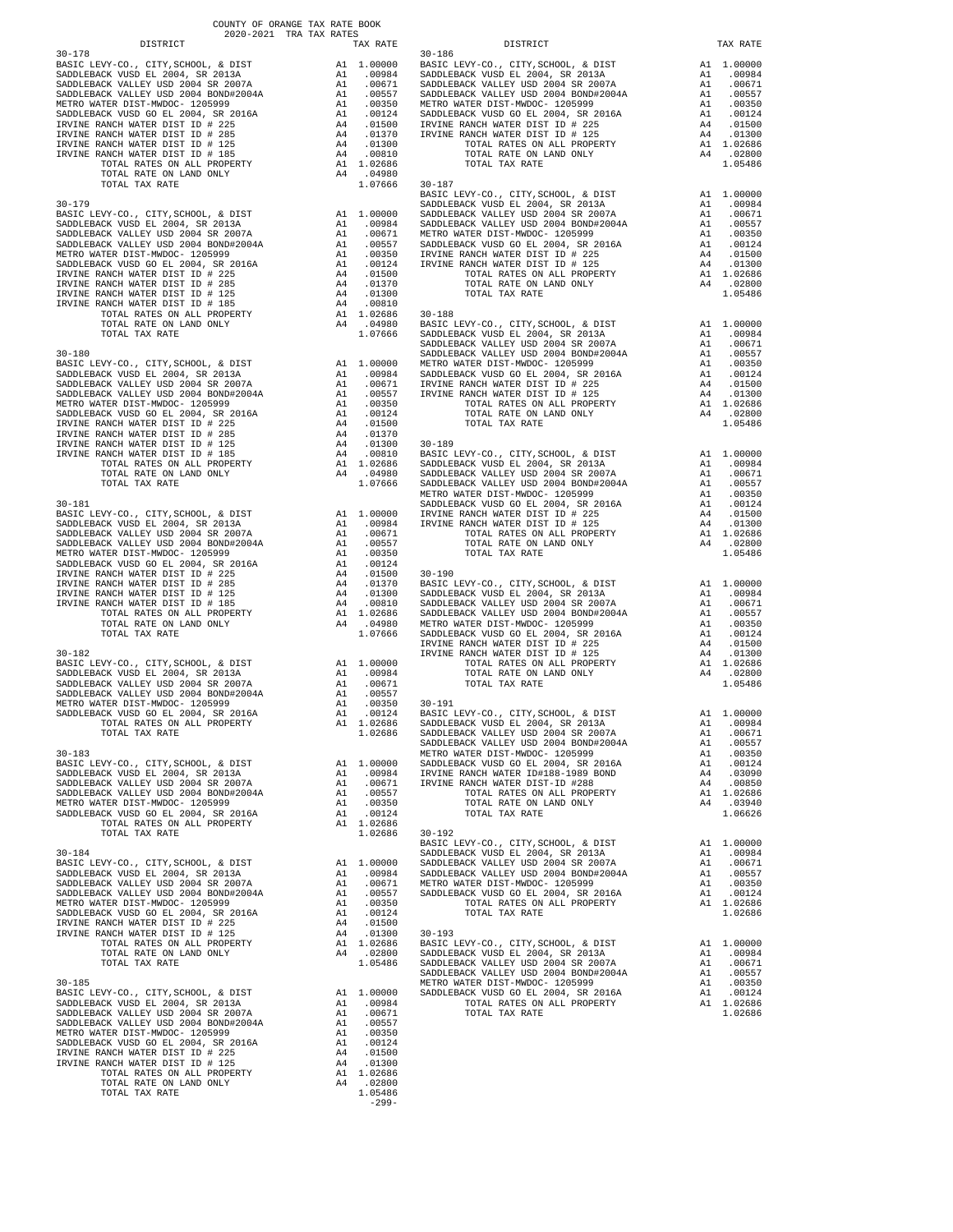| DISTRICT                                                                                                                                | 2020-2021 TRA TAX RATES | TAX RATE | DISTRICT                                                                                                                                                                                                                                                                                                                                                                                                                             | TAX RATE |
|-----------------------------------------------------------------------------------------------------------------------------------------|-------------------------|----------|--------------------------------------------------------------------------------------------------------------------------------------------------------------------------------------------------------------------------------------------------------------------------------------------------------------------------------------------------------------------------------------------------------------------------------------|----------|
|                                                                                                                                         |                         |          |                                                                                                                                                                                                                                                                                                                                                                                                                                      |          |
|                                                                                                                                         |                         |          |                                                                                                                                                                                                                                                                                                                                                                                                                                      |          |
|                                                                                                                                         |                         |          |                                                                                                                                                                                                                                                                                                                                                                                                                                      |          |
|                                                                                                                                         |                         |          |                                                                                                                                                                                                                                                                                                                                                                                                                                      |          |
|                                                                                                                                         |                         |          |                                                                                                                                                                                                                                                                                                                                                                                                                                      |          |
|                                                                                                                                         |                         |          |                                                                                                                                                                                                                                                                                                                                                                                                                                      |          |
|                                                                                                                                         |                         |          |                                                                                                                                                                                                                                                                                                                                                                                                                                      |          |
|                                                                                                                                         |                         |          |                                                                                                                                                                                                                                                                                                                                                                                                                                      |          |
|                                                                                                                                         |                         |          |                                                                                                                                                                                                                                                                                                                                                                                                                                      |          |
|                                                                                                                                         |                         |          |                                                                                                                                                                                                                                                                                                                                                                                                                                      |          |
|                                                                                                                                         |                         |          |                                                                                                                                                                                                                                                                                                                                                                                                                                      |          |
|                                                                                                                                         |                         |          |                                                                                                                                                                                                                                                                                                                                                                                                                                      |          |
|                                                                                                                                         |                         |          |                                                                                                                                                                                                                                                                                                                                                                                                                                      |          |
|                                                                                                                                         |                         |          |                                                                                                                                                                                                                                                                                                                                                                                                                                      |          |
| METRO WATER DIST-MWDOC-1205999<br>TOTAL RATES ON ALL PROPERTY A1 1.01106<br>TOTAL TAX RATE 1.01106<br>TOTAL TAX RATE 1.01106<br>RASIC L |                         |          |                                                                                                                                                                                                                                                                                                                                                                                                                                      |          |
|                                                                                                                                         |                         |          |                                                                                                                                                                                                                                                                                                                                                                                                                                      |          |
| $31 - 002$                                                                                                                              |                         |          | $\begin{tabular}{c c c c} \multicolumn{4}{c }{\textbf{1-011}} & \multicolumn{4}{c }{\textbf{1-012}} & \multicolumn{4}{c }{\textbf{1-02}} & \multicolumn{4}{c }{\textbf{1-02}} & \multicolumn{4}{c }{\textbf{1-03}} & \multicolumn{4}{c }{\textbf{1-012}} & \multicolumn{4}{c }{\textbf{1-02}} & \multicolumn{4}{c }{\textbf{1-03}} & \multicolumn{4}{c }{\textbf{1-012}} & \multicolumn{4}{c }{\textbf{1-02}} & \mult$<br>$31 - 012$ |          |
|                                                                                                                                         |                         |          |                                                                                                                                                                                                                                                                                                                                                                                                                                      |          |
|                                                                                                                                         |                         |          |                                                                                                                                                                                                                                                                                                                                                                                                                                      |          |
|                                                                                                                                         |                         |          |                                                                                                                                                                                                                                                                                                                                                                                                                                      |          |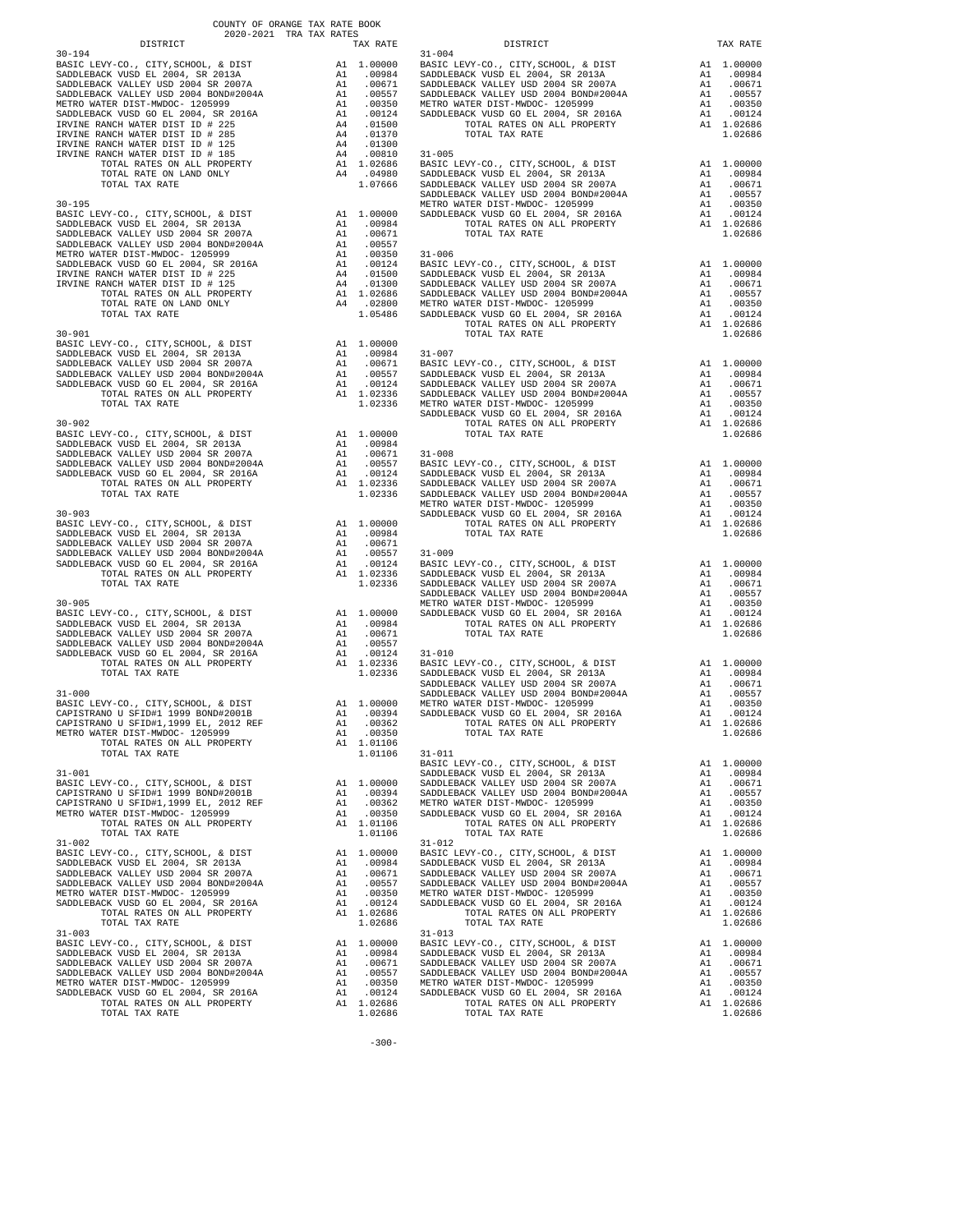| $31 - 014$                                                                                                          |                                                                                                                           |                       | $31 - 024$         |
|---------------------------------------------------------------------------------------------------------------------|---------------------------------------------------------------------------------------------------------------------------|-----------------------|--------------------|
|                                                                                                                     |                                                                                                                           |                       |                    |
|                                                                                                                     |                                                                                                                           |                       |                    |
|                                                                                                                     |                                                                                                                           |                       |                    |
|                                                                                                                     |                                                                                                                           |                       |                    |
|                                                                                                                     |                                                                                                                           |                       |                    |
| TOTAL TAX RATE                                                                                                      |                                                                                                                           | 1.02686               |                    |
| $31 - 015$                                                                                                          |                                                                                                                           |                       | $31 - 025$         |
|                                                                                                                     |                                                                                                                           |                       |                    |
|                                                                                                                     |                                                                                                                           |                       |                    |
|                                                                                                                     |                                                                                                                           |                       |                    |
|                                                                                                                     |                                                                                                                           |                       |                    |
|                                                                                                                     |                                                                                                                           |                       |                    |
| TOTAL TAX RATE                                                                                                      |                                                                                                                           | 1.02686               |                    |
| $31 - 016$                                                                                                          |                                                                                                                           |                       | $31 - 026$         |
|                                                                                                                     |                                                                                                                           |                       |                    |
|                                                                                                                     |                                                                                                                           |                       |                    |
|                                                                                                                     |                                                                                                                           |                       |                    |
|                                                                                                                     |                                                                                                                           |                       |                    |
|                                                                                                                     |                                                                                                                           |                       |                    |
|                                                                                                                     |                                                                                                                           |                       |                    |
| $31 - 017$                                                                                                          |                                                                                                                           |                       | $31 - 027$         |
|                                                                                                                     |                                                                                                                           |                       |                    |
|                                                                                                                     |                                                                                                                           |                       |                    |
|                                                                                                                     |                                                                                                                           |                       |                    |
|                                                                                                                     |                                                                                                                           |                       |                    |
|                                                                                                                     |                                                                                                                           |                       |                    |
|                                                                                                                     |                                                                                                                           |                       |                    |
| TOTAL TAX RATE                                                                                                      |                                                                                                                           | 1.02686               |                    |
|                                                                                                                     |                                                                                                                           |                       |                    |
|                                                                                                                     |                                                                                                                           |                       |                    |
|                                                                                                                     |                                                                                                                           |                       |                    |
|                                                                                                                     |                                                                                                                           |                       |                    |
|                                                                                                                     |                                                                                                                           |                       |                    |
|                                                                                                                     |                                                                                                                           |                       |                    |
|                                                                                                                     |                                                                                                                           |                       |                    |
| $31 - 019$                                                                                                          |                                                                                                                           |                       | $31 - 029$         |
|                                                                                                                     |                                                                                                                           |                       |                    |
|                                                                                                                     |                                                                                                                           |                       |                    |
|                                                                                                                     |                                                                                                                           |                       |                    |
|                                                                                                                     |                                                                                                                           |                       |                    |
|                                                                                                                     |                                                                                                                           |                       |                    |
|                                                                                                                     |                                                                                                                           |                       |                    |
| TOTAL TAX RATE<br>$31 - 020$                                                                                        |                                                                                                                           | 1.02686               | $31 - 030$         |
| BASIC LEVY-CO., CITY, SCHOOL, & DIST                                                                                | A1 1.00000 BASIC L<br>A1 .00984 SADDLEB<br>A1 .00671 SADDLEB<br>A1 .0057 SADDLEB<br>A1 .00350 METROW<br>A1 .00124 SADDLEB |                       |                    |
| SADDLEBACK VUSD EL 2004, SR 2013A                                                                                   |                                                                                                                           |                       |                    |
| SADDLEBACK VALLEY USD 2004 SR 2007A<br>SADDLEBACK VALLEY USD 2004 SR 2007A<br>SADDLEBACK VALLEY USD 2004 BOND#2004A |                                                                                                                           |                       |                    |
|                                                                                                                     |                                                                                                                           |                       |                    |
| METRO WATER DIST-MWDOC- 1205999<br>SADDLEBACK VUSD GO EL 2004, SR 2016A                                             |                                                                                                                           |                       |                    |
| TOTAL RATES ON ALL PROPERTY                                                                                         |                                                                                                                           | A1 1.02686            |                    |
| TOTAL TAX RATE                                                                                                      |                                                                                                                           | 1.02686               |                    |
| $31 - 021$                                                                                                          |                                                                                                                           |                       | $31 - 031$         |
|                                                                                                                     |                                                                                                                           |                       |                    |
|                                                                                                                     |                                                                                                                           |                       |                    |
|                                                                                                                     |                                                                                                                           |                       |                    |
|                                                                                                                     |                                                                                                                           |                       |                    |
|                                                                                                                     |                                                                                                                           | A1 1.02686            |                    |
| TOTAL RATES ON ALL PROPERTY<br>TOTAL TAX RATE                                                                       |                                                                                                                           | 1.02686               |                    |
| 31-022                                                                                                              |                                                                                                                           |                       | $31 - 032$         |
| BASIC LEVY-CO., CITY, SCHOOL, & DIST                                                                                | A1                                                                                                                        | 1,00000               | BASIC L            |
| SADDLEBACK VUSD EL 2004, SR 2013A                                                                                   |                                                                                                                           | A1 .00984             | SADDLEB            |
| SADDLEBACK VALLEY USD 2004 SR 2007A<br>SADDLEBACK VALLEY USD 2004 BOND#2004A                                        | A1<br>A1                                                                                                                  | .00671<br>.00557      | SADDLEB<br>SADDLEB |
| METRO WATER DIST-MWDOC- 1205999                                                                                     | A1                                                                                                                        | .00350                | METRO W            |
| SADDLEBACK VUSD GO EL 2004, SR 2016A                                                                                | A1                                                                                                                        | .00124                | SADDLEB            |
| TOTAL RATES ON ALL PROPERTY                                                                                         |                                                                                                                           | A1 1.02686            |                    |
| TOTAL TAX RATE<br>$31 - 023$                                                                                        |                                                                                                                           | 1.02686               | $31 - 033$         |
| BASIC LEVY-CO., CITY, SCHOOL, & DIST                                                                                | A1                                                                                                                        | 1.00000               | BASIC L            |
| SADDLEBACK VUSD EL 2004, SR 2013A                                                                                   |                                                                                                                           | A1 .00984             | SADDLEB            |
| SADDLEBACK VALLEY USD 2004 SR 2007A                                                                                 | A1                                                                                                                        | .00671                | SADDLEB            |
| SADDLEBACK VALLEY USD 2004 BOND#2004A                                                                               | A1                                                                                                                        | .00557                | SADDLEB            |
| METRO WATER DIST-MWDOC- 1205999                                                                                     | A1                                                                                                                        | .00350                | METRO W            |
| SADDLEBACK VUSD GO EL 2004, SR 2016A<br>TOTAL PATES ON ALL DROPERTY                                                 |                                                                                                                           | A1.00124<br>A1.102686 | SADDLEB            |

COUNTY OF ORANGE TAX RATE BOOK 2020-2021 TRA TAX RATES

 DISTRICT TAX RATE DISTRICT TAX RATE BASIC LEVY-CO., CITY,SCHOOL, & DIST A1 1.00000 BASIC LEVY-CO., CITY,SCHOOL, & DIST A1 1.00000 SADDLEBACK VUSD EL 2004, SR 2013A A1 .00984 SADDLEBACK VUSD EL 2004, SR 2013A A1 .00984 SADDLEBACK VALLEY USD 2004 SR 2007A A1 .00671 SADDLEBACK VALLEY USD 2004 SR 2007A A1 .00671 SADDLEBACK VALLEY USD 2004 BOND#2004A A1 .00557 SADDLEBACK VALLEY USD 2004 BOND#2004A A1 .00557 METRO WATER DIST-MWDOC- 1205999 A1 .00350 METRO WATER DIST-MWDOC- 1205999 A1 .00350 SADDLEBACK VUSD GO EL 2004, SR 2016A 1 .00124 SADDLEBACK VUSD GO EL 2004, SR 2016A 1 .00124<br>TOTAL TAX RATES ON ALL PROPERTY 1.02686 1002686 TOTAL TAX RATES ON ALL PROPERTY 1.02686<br>1.02686 1.02686 1.02686 1.02686 1.02686 1. BASIC LEVY-CO., CITY,SCHOOL, & DIST A1 1.00000 BASIC LEVY-CO., CITY,SCHOOL, & DIST A1 1.00000 SADDLEBACK VUSD EL 2004, SR 2013A A1 .00984 SADDLEBACK VUSD EL 2004, SR 2013A A1 .00984 SADDLEBACK VALLEY USD 2004 SR 2007A A1 .00671 SADDLEBACK VALLEY USD 2004 SR 2007A A1 .00671 SADDLEBACK VALLEY USD 2004 BOND#2004A A1 .00557 SADDLEBACK VALLEY USD 2004 BOND#2004A A1 .00557 METRO WATER DIST-MWDOC- 1205999 A1 .00350 METRO WATER DIST-MWDOC- 1205999 A1 .00350 SADDLEBACK VUSD GO EL 2004, SR 2016A A1 .00124 SADDLEBACK VUSD GO EL 2004, SR 2016A A1 .00124 TOTAL RATES ON ALL PROPERTY A1 1.02686 TOTAL RATES ON ALL PROPERTY A1 1.02686 TOTAL TAX RATE 1.02686 TOTAL TAX RATE 1.02686 BASIC LEVY-CO., CITY,SCHOOL, & DIST A1 1.00000 BASIC LEVY-CO., CITY,SCHOOL, & DIST A1 1.00000 SADDLEBACK VUSD EL 2004, SR 2013A A1 .00984 SADDLEBACK VUSD EL 2004, SR 2013A A1 .00984 SADDLEBACK VALLEY USD 2004 SR 2007A A1 .00671 SADDLEBACK VALLEY USD 2004 SR 2007A A1 .00671 SADDLEBACK VALLEY USD 2004 BOND#2004A A1 .00557 SADDLEBACK VALLEY USD 2004 BOND#2004A A1 .00557 METRO WATER DIST-MWDOC- 1205999 A1 .00350 METRO WATER DIST-MWDOC- 1205999 A1 .00350 SADDLEBACK VUSD GO EL 2004, SR 2016A A1 .00124 SADDLEBACK VUSD GO EL 2004, SR 2016A A1 .00124 TOTAL RATES ON ALL PROPERTY A1 1.02686 TOTAL RATES ON ALL PROPERTY A1 1.02686  $1.02686$  TOTAL TAX RATE 1.02686 1.02686 1.02686 BASIC LEVY-CO., CITY,SCHOOL, & DIST A1 1.00000 BASIC LEVY-CO., CITY,SCHOOL, & DIST A1 1.00000 SADDLEBACK VUSD EL 2004, SR 2013A A1 .00984 SADDLEBACK VUSD EL 2004, SR 2013A A1 .00984 SADDLEBACK VALLEY USD 2004 SR 2007A A1 .00671 SADDLEBACK VALLEY USD 2004 SR 2007A A1 .00671 SADDLEBACK VALLEY USD 2004 BOND#2004A A1 .00557 SADDLEBACK VALLEY USD 2004 BOND#2004A A1 .00557 METRO WATER DIST-MWDOC- 1205999 A1 .00350 METRO WATER DIST-MWDOC- 1205999 A1 .00350 SADDLEBACK VUSD GO EL 2004, SR 2016A A1 .00124 SADDLEBACK VUSD GO EL 2004, SR 2016A A1 .00124 TOTAL RATES ON ALL PROPERTY A1 1.02686 TOTAL RATES ON ALL PROPERTY A1 1.02686 TOTAL TAX RATE 1.02686 TOTAL TAX RATE 1.02686 A1 1.00000 BASIC LEVY-CO., CITY,SCHOOL, & DIST A1 1.00000<br>A1 .00984 SADDLEBACK VUSD EL 2004, SR 2013A A1 .00984<br>A1 .00671 SADDLEBACK VALLEY USD 2004 SR 2007A A1 .00671 SADDLEBACK VUSD EL 2004, SR 2013A A1 .00984 SADDLEBACK VUSD EL 2004, SR 2013A A1 .00984 SADDLEBACK VALLEY USD 2004 SR 2007A A1 .00671 SADDLEBACK VALLEY USD 2004 SR 2007A A1 .00671 SADDLEBACK VALLEY USD 2004 BOND#2004A A1 .00557 SADDLEBACK VALLEY USD 2004 BOND#2004A A1 .00557 METRO WATER DIST-MWDOC- 1205999 A1 .00350 METRO WATER DIST-MWDOC- 1205999 A1 .00350 SADDLEBACK VUSD GO EL 2004, SR 2016A A1 .00124 SADDLEBACK VUSD GO EL 2004, SR 2016A A1 .00124 TOTAL RATES ON ALL PROPERTY A1 1.02686 TOTAL RATES ON ALL PROPERTY A1 1.02686 TOTAL TAX RATE 1.02686 TOTAL TAX RATE 1.02686 A1 1.00000 BASIC LEVY-CO., CITY,SCHOOL, & DIST A1 1.00000<br>A1 .00984 SADDLEBACK VUSD EL 2004, SR 2013A A1 .00984<br>A1 .00671 SADDLEBACK VALLEY USD 2004 SR 2007A A1 .00671 100984 SADDLEBACK VUSD EL 2004, SR 2013A (10984 SADDLEBACK VUSD EL 2004, SR 2013A (10984 )<br>SADDLEBACK VALLEY USD 2004 SADDLEBACK DAINERACK VALLEY USD 2004 SR 2007A (1007A 100871<br>SADDLEBACK VALLEY USD 2004 BOND#2004A 1 1055 METRO WATER DIST-MWDOC- 1205999 A1 .00350 METRO WATER DIST-MWDOC- 1205999 A1 .00350 SADDLEBACK VUSD GO EL 2004, SR 2016A A1 .00124 SADDLEBACK VUSD GO EL 2004, SR 2016A A1 .00124 TOTAL RATES ON ALL PROPERTY A1 1.02686 TOTAL RATES ON ALL PROPERTY A1 1.02686 TOTAL TAX RATE 1.02606 TOTAL TAX RATE 1.02686 31-030 A1 1.00000 BASIC LEVY-CO., CITY,SCHOOL, & DIST A1 1.00000<br>BAI .00984 SADDLEBACK VUSD EL 2004, SR 2003A A1 .00671 SADDLEBACK VALLEY USD 2004 SR 2007A A1 .00671 100984 SADDLEBACK VUSD EL 2004, SR 2013A (10984 SADDLEBACK VUSD EL 2004, SR 2013A (10984<br>SADDLEBACK VALLEY USD 2004 SADDLEBACK DAINERACK VALLEY USD 2004 SR 2007A (10871<br>SADDLEBACK VALLEY USD 2004 BOND#2004A (10557 SADDLEBA METRO WATER DIST-MWDOC- 1205999 A1 .00350 METRO WATER DIST-MWDOC- 1205999 A1 .00350 SADDLEBACK VUSD GO EL 2004, SR 2016A A1 .00124 SADDLEBACK VUSD GO EL 2004, SR 2016A A1 .00124 TOTAL RATES ON ALL PROPERTY A1 1.02686 TOTAL RATES ON ALL PROPERTY A1 1.02686 TOTAL TAX RATE 1.02686 TOTAL TAX RATE 1.02686 31-031 BASIC LEVY-CO., CITY,SCHOOL, & DIST A1 1.00000 BASIC LEVY-CO., CITY,SCHOOL, & DIST A1 1.00000 SADDLEBACK VUSD EL 2004, SR 2013A A1 .00984 SADDLEBACK VUSD EL 2004, SR 2013A A1 .00984 SADDLEBACK VALLEY USD 2004 SR 2007A A1 .00671 SADDLEBACK VALLEY USD 2004 SR 2007A A1 .00671 SADDLEBACK VALLEY USD 2004 BOND#2004A A1 .00557 SADDLEBACK VALLEY USD 2004 BOND#2004A A1 .00557 METRO WATER DIST-MWDOC- 1205999 A1 .00350 METRO WATER DIST-MWDOC- 1205999 A1 .00350 SADDLEBACK VUSD GO EL 2004, SR 2016A A1 .00124 SADDLEBACK VUSD GO EL 2004, SR 2016A A1 .00124 TOTAL RATES ON ALL PROPERTY A1 1.02686 TOTAL RATES ON ALL PROPERTY A1 1.02686  $\begin{array}{cccc}\n 1.02686 \\
 \hline\n 31-032\n \end{array}$  TOTAL TAX RATE 1.02686 BASIC LEVY-CO., CITY,SCHOOL, & DIST A1 1.00000 BASIC LEVY-CO., CITY,SCHOOL, & DIST A1 1.00000 SADDLEBACK VUSD EL 2004, SR 2013A A1 .00984 SADDLEBACK VUSD EL 2004, SR 2013A A1 .00984 SADDLEBACK VALLEY USD 2004 SR 2007A A1 .00671 SADDLEBACK VALLEY USD 2004 SR 2007A A1 .00671 SADDLEBACK VALLEY USD 2004 BOND#2004A A1 .00557 SADDLEBACK VALLEY USD 2004 BOND#2004A A1 .00557 METRO WATER DIST-MWDOC- 1205999 A1 .00350 METRO WATER DIST-MWDOC- 1205999 A1 .00350 SADDLEBACK VUSD GO EL 2004, SR 2016A A1 .00124 SADDLEBACK VUSD GO EL 2004, SR 2016A A1 .00124  $\begin{array}{cccccccccc} \texttt{A1} & 1.02686 & & & & \texttt{TOTAL RATES ON ALL PROPERTY} & & & & \texttt{A1} & 1.02686 \\ & & & & & \texttt{TOTAL TAX RATE} & & & & & \texttt{A1} & 1.02686 \end{array}$ TOTAL TAX RATE 1.02686 BASIC LEVY-CO., CITY,SCHOOL, & DIST A1 1.00000 BASIC LEVY-CO., CITY,SCHOOL, & DIST A1 1.00000 SADDLEBACK VUSD EL 2004, SR 2013A A1 .00984 SADDLEBACK VUSD EL 2004, SR 2013A A1 .00984 SADDLEBACK VALLEY USD 2004 SR 2007A A1 .00671 SADDLEBACK VALLEY USD 2004 SR 2007A A1 .00671 SADDLEBACK VALLEY USD 2004 BONDER (1995) 2004 BONDER (1995) 2004 BONDER ON ALLEY USD 2004 BONDER (1995) 2004 BONDER (1995)<br>METRO WATER DIST – MWDCC - 120599 2016A 20124 201350 METRO WATER DIST – MWDCC - 120599 201 20124<br>SA

-301-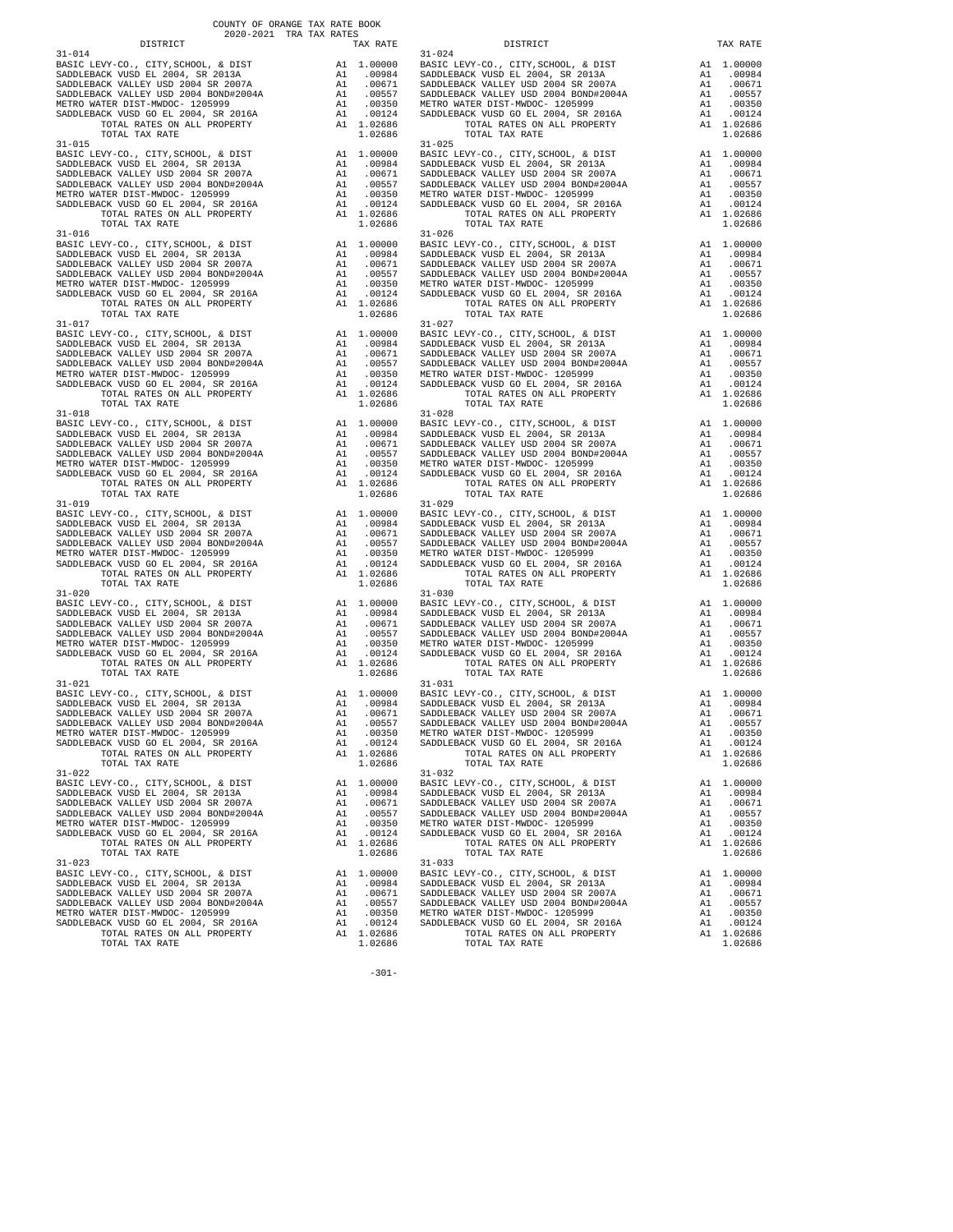| $31 - 034$                                                                                                          |    |                                                                                                                           | $31 - 044$         |
|---------------------------------------------------------------------------------------------------------------------|----|---------------------------------------------------------------------------------------------------------------------------|--------------------|
|                                                                                                                     |    |                                                                                                                           |                    |
|                                                                                                                     |    |                                                                                                                           |                    |
|                                                                                                                     |    |                                                                                                                           |                    |
|                                                                                                                     |    |                                                                                                                           |                    |
| TOTAL TAX RATE                                                                                                      |    | 1.02686                                                                                                                   |                    |
| $31 - 035$                                                                                                          |    |                                                                                                                           | $31 - 045$         |
|                                                                                                                     |    |                                                                                                                           |                    |
|                                                                                                                     |    |                                                                                                                           |                    |
|                                                                                                                     |    |                                                                                                                           |                    |
|                                                                                                                     |    |                                                                                                                           |                    |
|                                                                                                                     |    |                                                                                                                           |                    |
| TOTAL TAX RATE                                                                                                      |    | 1.02686                                                                                                                   |                    |
| $31 - 036$                                                                                                          |    |                                                                                                                           | $31 - 046$         |
|                                                                                                                     |    |                                                                                                                           |                    |
|                                                                                                                     |    |                                                                                                                           |                    |
|                                                                                                                     |    |                                                                                                                           |                    |
|                                                                                                                     |    |                                                                                                                           |                    |
|                                                                                                                     |    |                                                                                                                           |                    |
|                                                                                                                     |    |                                                                                                                           |                    |
| $31 - 037$                                                                                                          |    |                                                                                                                           | $31 - 047$         |
|                                                                                                                     |    |                                                                                                                           |                    |
|                                                                                                                     |    |                                                                                                                           |                    |
|                                                                                                                     |    |                                                                                                                           |                    |
|                                                                                                                     |    |                                                                                                                           |                    |
|                                                                                                                     |    |                                                                                                                           |                    |
| TOTAL TAX RATE                                                                                                      |    | 1.02686                                                                                                                   |                    |
|                                                                                                                     |    |                                                                                                                           |                    |
|                                                                                                                     |    |                                                                                                                           |                    |
|                                                                                                                     |    |                                                                                                                           |                    |
|                                                                                                                     |    |                                                                                                                           |                    |
|                                                                                                                     |    |                                                                                                                           |                    |
|                                                                                                                     |    |                                                                                                                           |                    |
|                                                                                                                     |    |                                                                                                                           |                    |
| $31 - 039$                                                                                                          |    |                                                                                                                           | $31 - 049$         |
|                                                                                                                     |    |                                                                                                                           |                    |
|                                                                                                                     |    |                                                                                                                           |                    |
|                                                                                                                     |    |                                                                                                                           |                    |
|                                                                                                                     |    |                                                                                                                           |                    |
|                                                                                                                     |    |                                                                                                                           |                    |
| TOTAL TAX RATE<br>$31 - 040$                                                                                        |    | 1.02686                                                                                                                   |                    |
| BASIC LEVY-CO., CITY, SCHOOL, & DIST                                                                                |    |                                                                                                                           | $31 - 050$         |
| SADDLEBACK VUSD EL 2004, SR 2013A                                                                                   |    | A1 1.00000 BASIC L<br>A1 .00984 SADDLEB<br>A1 .00671 SADDLEB<br>A1 .0057 SADDLEB<br>A1 .00350 METROW<br>A1 .00124 SADDLEB |                    |
| SADDLEBACK VALLEY USD 2004 SR 2007A<br>SADDLEBACK VALLEY USD 2004 SR 2007A<br>SADDLEBACK VALLEY USD 2004 BOND#2004A |    |                                                                                                                           |                    |
| METRO WATER DIST-MWDOC- 1205999                                                                                     |    |                                                                                                                           |                    |
| SADDLEBACK VUSD GO EL 2004, SR 2016A                                                                                |    |                                                                                                                           |                    |
| TOTAL RATES ON ALL PROPERTY                                                                                         |    | A1 1.02686                                                                                                                |                    |
| TOTAL TAX RATE<br>$31 - 041$                                                                                        |    | 1.02686                                                                                                                   | $31 - 051$         |
|                                                                                                                     |    |                                                                                                                           |                    |
|                                                                                                                     |    |                                                                                                                           |                    |
|                                                                                                                     |    |                                                                                                                           |                    |
|                                                                                                                     |    |                                                                                                                           |                    |
|                                                                                                                     |    |                                                                                                                           |                    |
| TOTAL RATES ON ALL PROPERTY                                                                                         |    | A1 1.02686                                                                                                                |                    |
| TOTAL TAX RATE<br>$31 - 042$                                                                                        |    | 1.02686                                                                                                                   | $31 - 052$         |
| BASIC LEVY-CO., CITY, SCHOOL, & DIST                                                                                | A1 | 1.00000                                                                                                                   | BASIC L            |
| SADDLEBACK VUSD EL 2004, SR 2013A                                                                                   |    | A1 .00984                                                                                                                 | SADDLEB            |
| SADDLEBACK VALLEY USD 2004 SR 2007A<br>SADDLEBACK VALLEY USD 2004 BOND#2004A                                        |    | .00671<br>A1<br>A1                                                                                                        | SADDLEB<br>SADDLEB |
| METRO WATER DIST-MWDOC- 1205999                                                                                     |    | .00557<br>A1<br>.00350                                                                                                    | METRO W            |
| SADDLEBACK VUSD GO EL 2004, SR 2016A                                                                                |    | A1<br>.00124                                                                                                              | SADDLEB            |
| TOTAL RATES ON ALL PROPERTY                                                                                         |    | A1 1.02686                                                                                                                |                    |
| TOTAL TAX RATE<br>$31 - 043$                                                                                        |    | 1.02686                                                                                                                   | $31 - 053$         |
| BASIC LEVY-CO., CITY, SCHOOL, & DIST                                                                                | A1 | 1.00000                                                                                                                   | BASIC L            |
| SADDLEBACK VUSD EL 2004, SR 2013A                                                                                   |    | A1.00984                                                                                                                  | SADDLEB            |
| SADDLEBACK VALLEY USD 2004 SR 2007A<br>SADDLEBACK VALLEY USD 2004 BOND#2004A                                        | A1 | .00671<br>.00557<br>A1                                                                                                    | SADDLEB<br>SADDLEB |
| METRO WATER DIST-MWDOC- 1205999                                                                                     |    | A1 .00350                                                                                                                 | METRO W            |
| SADDLEBACK VUSD GO EL 2004, SR 2016A                                                                                | A1 | .00124                                                                                                                    | SADDLEB            |
| TOTAL RATES ON ALL PROPERTY                                                                                         |    | A1 1.02686                                                                                                                |                    |

 BASIC LEVY-CO., CITY,SCHOOL, & DIST A1 1.00000 BASIC LEVY-CO., CITY,SCHOOL, & DIST A1 1.00000 SADDLEBACK VUSD EL 2004, SR 2013A A1 .00984 SADDLEBACK VUSD EL 2004, SR 2013A A1 .00984 SADDLEBACK VALLEY USD 2004 SR 2007A A1 .00671 SADDLEBACK VALLEY USD 2004 SR 2007A A1 .00671 SADDLEBACK VALLEY USD 2004 BOND#2004A A1 .00557 SADDLEBACK VALLEY USD 2004 BOND#2004A A1 .00557 METRO WATER DIST-MWDOC- 1205999 A1 .00350 METRO WATER DIST-MWDOC- 1205999 A1 .00350 SADDLEBACK VUSD GO EL 2004, SR 2016A A1 .00124 SADDLEBACK VUSD GO EL 2004, SR 2016A A1 .00124 TOTAL RATES ON ALL PROPERTY A1 1.02686 TOTAL RATES ON ALL PROPERTY A1 1.02686 TOTAL RATES ON ALL PROPERTY<br>
1.02686 TOTAL RATES ON ALL PROPERTY<br>
1.02686 31–045 1.02686 BASIC LEVY-CO., CITY,SCHOOL, & DIST A1 1.00000 BASIC LEVY-CO., CITY,SCHOOL, & DIST A1 1.00000 SADDLEBACK VUSD EL 2004, SR 2013A A1 .00984 SADDLEBACK VUSD EL 2004, SR 2013A A1 .00984 SADDLEBACK VALLEY USD 2004 SR 2007A A1 .00671 SADDLEBACK VALLEY USD 2004 SR 2007A A1 .00671 SADDLEBACK VALLEY USD 2004 BOND#2004A A1 .00557 SADDLEBACK VALLEY USD 2004 BOND#2004A A1 .00557 METRO WATER DIST-MWDOC- 1205999 A1 .00350 METRO WATER DIST-MWDOC- 1205999 A1 .00350 SADDLEBACK VUSD GO EL 2004, SR 2016A A1 .00124 SADDLEBACK VUSD GO EL 2004, SR 2016A A1 .00124 TOTAL RATES ON ALL PROPERTY A1 1.02686 TOTAL RATES ON ALL PROPERTY A1 1.02686 TOTAL TAX RATE 1.02686 TOTAL TAX RATE 1.02686 BASIC LEVY-CO., CITY,SCHOOL, & DIST A1 1.00000 BASIC LEVY-CO., CITY,SCHOOL, & DIST A1 1.00000 SADDLEBACK VUSD EL 2004, SR 2013A A1 .00984 SADDLEBACK VUSD EL 2004, SR 2013A A1 .00984 SADDLEBACK VALLEY USD 2004 SR 2007A A1 .00671 SADDLEBACK VALLEY USD 2004 SR 2007A A1 .00671 SADDLEBACK VALLEY USD 2004 BOND#2004A A1 .00557 SADDLEBACK VALLEY USD 2004 BOND#2004A A1 .00557 METRO WATER DIST-MWDOC- 1205999 A1 .00350 METRO WATER DIST-MWDOC- 1205999 A1 .00350 SADDLEBACK VUSD GO EL 2004, SR 2016A A1 .00124 SADDLEBACK VUSD GO EL 2004, SR 2016A A1 .00124 TOTAL RATES ON ALL PROPERTY A1 1.02686 TOTAL RATES ON ALL PROPERTY A1 1.02686 TOTAL TAX RATE  $1.02686$  TOTAL TAX RATE  $1.02686$  BASIC LEVY-CO., CITY,SCHOOL, & DIST A1 1.00000 BASIC LEVY-CO., CITY,SCHOOL, & DIST A1 1.00000 SADDLEBACK VUSD EL 2004, SR 2013A A1 .00984 SADDLEBACK VUSD EL 2004, SR 2013A A1 .00984 SADDLEBACK VALLEY USD 2004 SR 2007A A1 .00671 SADDLEBACK VALLEY USD 2004 SR 2007A A1 .00671 SADDLEBACK VALLEY USD 2004 BOND#2004A A1 .00557 SADDLEBACK VALLEY USD 2004 BOND#2004A A1 .00557 METRO WATER DIST-MWDOC- 1205999 A1 .00350 METRO WATER DIST-MWDOC- 1205999 A1 .00350 SADDLEBACK VUSD GO EL 2004, SR 2016A A1 .00124 SADDLEBACK VUSD GO EL 2004, SR 2016A A1 .00124 TOTAL RATES ON ALL PROPERTY A1 1.02686 TOTAL RATES ON ALL PROPERTY A1 1.02686 TOTAL TAX RATE 1.02686 TOTAL TAX RATE 1.02686 A1 1.00000 BASIC LEVY-CO., CITY,SCHOOL, & DIST A1 1.00000<br>A1 .00984 SADDLEBACK VUSD EL 2004, SR 2013A A1 .00984<br>A1 .00671 SADDLEBACK VALLEY USD 2004 SR 2007A A1 .00671 SADDLEBACK VUSD EL 2004, SR 2013A A1 .00984 SADDLEBACK VUSD EL 2004, SR 2013A A1 .00984 SADDLEBACK VALLEY USD 2004 SR 2007A A1 .00671 SADDLEBACK VALLEY USD 2004 SR 2007A A1 .00671 SADDLEBACK VALLEY USD 2004 BOND#2004A A1 .00557 SADDLEBACK VALLEY USD 2004 BOND#2004A A1 .00557 METRO WATER DIST-MWDOC- 1205999 A1 .00350 METRO WATER DIST-MWDOC- 1205999 A1 .00350 SADDLEBACK VUSD GO EL 2004, SR 2016A A1 .00124 SADDLEBACK VUSD GO EL 2004, SR 2016A A1 .00124 TOTAL RATES ON ALL PROPERTY A1 1.02686 TOTAL RATES ON ALL PROPERTY A1 1.02686 TOTAL TAX RATE 1.02686 TOTAL TAX RATE 1.02686 A1 1.00000 BASIC LEVY-CO., CITY,SCHOOL, & DIST A1 1.00000<br>A1 .00984 SADDLEBACK VUSD EL 2004, SR 2013A A1 .00984<br>A1 .00671 SADDLEBACK VALLEY USD 2004 SR 2007A A1 .00671 100984 SADDLEBACK VUSD EL 2004, SR 2013A (10984 SADDLEBACK VUSD EL 2004, SR 2013A (10984 )<br>SADDLEBACK VALLEY USD 2004 SADDLEBACK DAINERACK VALLEY USD 2004 SR 2007A (1007A 100871<br>SADDLEBACK VALLEY USD 2004 BOND#2004A 1 1055 METRO WATER DIST-MWDOC- 1205999 A1 .00350 METRO WATER DIST-MWDOC- 1205999 A1 .00350 SADDLEBACK VUSD GO EL 2004, SR 2016A A1 .00124 SADDLEBACK VUSD GO EL 2004, SR 2016A A1 .00124 TOTAL RATES ON ALL PROPERTY A1 1.02686 TOTAL RATES ON ALL PROPERTY A1 1.02686 TOTAL TAX RATE 1.02606 TOTAL TAX RATE 1.02686 31-050 A1 1.00000 BASIC LEVY-CO., CITY,SCHOOL, & DIST A1 1.00000<br>BAI .00984 SADDLEBACK VUSD EL 2004, SR 2003A A1 .00671 SADDLEBACK VALLEY USD 2004 SR 2007A A1 .00671 100984 SADDLEBACK VUSD EL 2004, SR 2013A (10984 SADDLEBACK VUSD EL 2004, SR 2013A (10984<br>SADDLEBACK VALLEY USD 2004 SADDLEBACK DAINERACK VALLEY USD 2004 SR 2007A (10871<br>SADDLEBACK VALLEY USD 2004 BOND#2004A (10557 SADDLEBA METRO WATER DIST-MWDOC- 1205999 A1 .00350 METRO WATER DIST-MWDOC- 1205999 A1 .00350 SADDLEBACK VUSD GO EL 2004, SR 2016A A1 .00124 SADDLEBACK VUSD GO EL 2004, SR 2016A A1 .00124 TOTAL RATES ON ALL PROPERTY A1 1.02686 TOTAL RATES ON ALL PROPERTY A1 1.02686 TOTAL TAX RATE 1.02686 TOTAL TAX RATE 1.02686 11-051 BASIC LEVY-CO., CITY,SCHOOL, & DIST A1 1.00000 BASIC LEVY-CO., CITY,SCHOOL, & DIST A1 1.00000 SADDLEBACK VUSD EL 2004, SR 2013A A1 .00984 SADDLEBACK VUSD EL 2004, SR 2013A A1 .00984 SADDLEBACK VALLEY USD 2004 SR 2007A A1 .00671 SADDLEBACK VALLEY USD 2004 SR 2007A A1 .00671 SADDLEBACK VALLEY USD 2004 BOND#2004A A1 .00557 SADDLEBACK VALLEY USD 2004 BOND#2004A A1 .00557 METRO WATER DIST-MWDOC- 1205999 A1 .00350 METRO WATER DIST-MWDOC- 1205999 A1 .00350 SADDLEBACK VUSD GO EL 2004, SR 2016A A1 .00124 SADDLEBACK VUSD GO EL 2004, SR 2016A A1 .00124 TOTAL RATES ON ALL PROPERTY A1 1.02686 TOTAL RATES ON ALL PROPERTY A1 1.02686  $\begin{array}{cccc}\n 1.02686 \\
 \hline\n 31-052\n \end{array}$  TOTAL TAX RATE 1.02686 BASIC LEVY-CO., CITY,SCHOOL, & DIST A1 1.00000 BASIC LEVY-CO., CITY,SCHOOL, & DIST A1 1.00000 SADDLEBACK VUSD EL 2004, SR 2013A A1 .00984 SADDLEBACK VUSD EL 2004, SR 2013A A1 .00984 SADDLEBACK VALLEY USD 2004 SR 2007A A1 .00671 SADDLEBACK VALLEY USD 2004 SR 2007A A1 .00671 SADDLEBACK VALLEY USD 2004 BOND#2004A A1 .00557 SADDLEBACK VALLEY USD 2004 BOND#2004A A1 .00557 METRO WATER DIST-MWDOC- 1205999 A1 .00350 METRO WATER DIST-MWDOC- 1205999 A1 .00350 SADDLEBACK VUSD GO EL 2004, SR 2016A A1 .00124 SADDLEBACK VUSD GO EL 2004, SR 2016A A1 .00124  $\begin{array}{cccccccccc} \texttt{A1} & 1.02686 & & & & \texttt{TOTAL RATES ON ALL PROPERTY} & & & & \texttt{A1} & 1.02686 \\ & & & & & \texttt{TOTAL TAX RATE} & & & & & \texttt{A1} & 1.02686 \end{array}$ TOTAL TAX RATE 1.02686 BASIC LEVY-CO., CITY, SCHOOL, & DIST A1 1.00000 BASIC LEVY-CO., CITY, SCHOOL, & DIST A1 1.00000<br>SADDLEBACK VUSD EXEL (2004 SR 2007A SADDLEBACK VALLEY USD 2004 BONDER (1995) 2004 BONDER (1995) 2004 BONDER ON ALLEY USD 2004 BONDER (1995)<br>METRO WATER DIST – MWDCC - 120599 2016A al .00350 METRO WATER DIST – MWDCC - 120599 201 00350<br>SADDLEBACK VUSD GO EL 20

-302-

COUNTY OF ORANGE TAX RATE BOOK 2020-2021 TRA TAX RATES

DISTRICT TAX RATE DISTRICT TAX RATE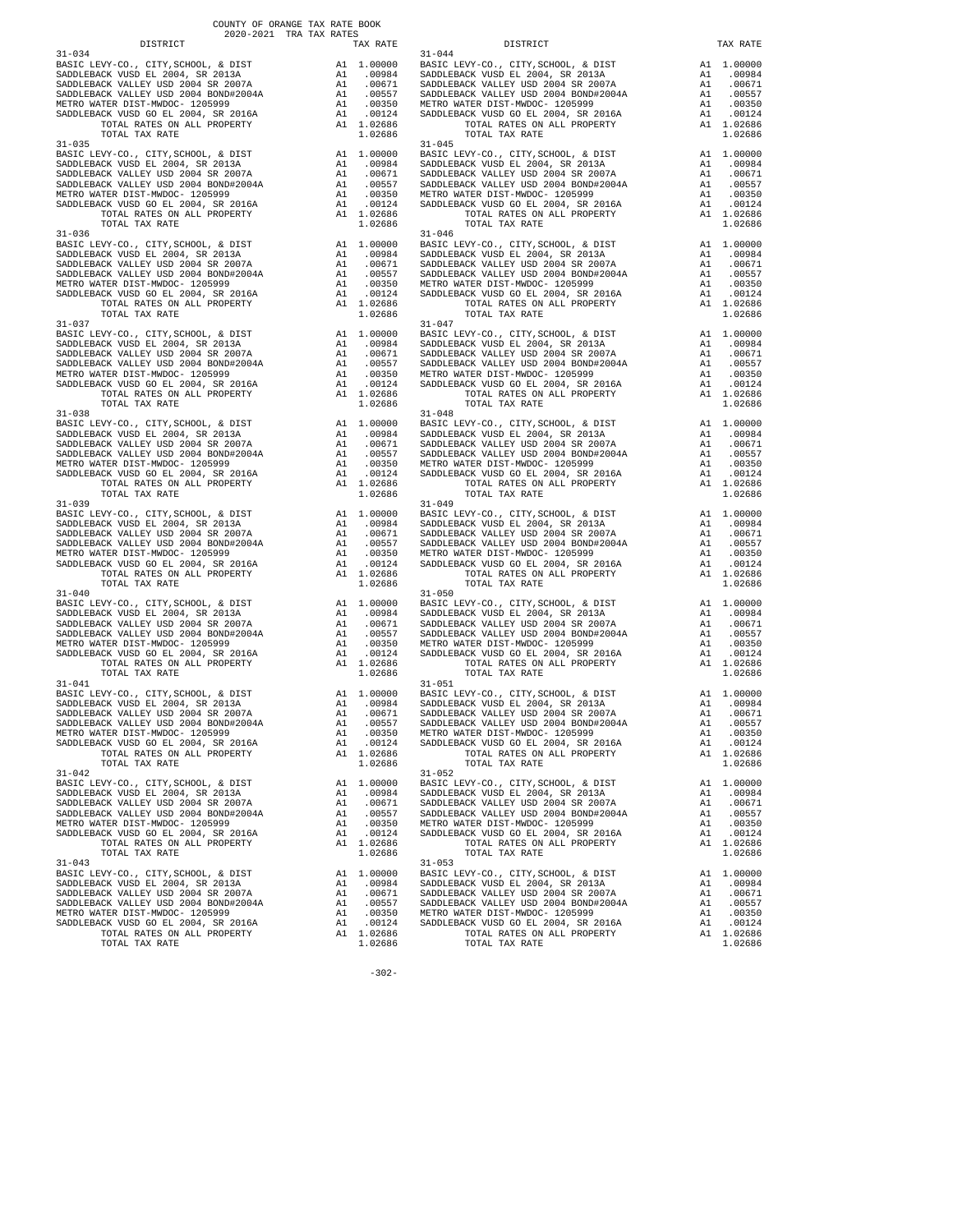| $31 - 054$                                                                   |                                                                                                                           |                       | $31 - 064$         |
|------------------------------------------------------------------------------|---------------------------------------------------------------------------------------------------------------------------|-----------------------|--------------------|
|                                                                              |                                                                                                                           |                       |                    |
|                                                                              |                                                                                                                           |                       |                    |
|                                                                              |                                                                                                                           |                       |                    |
|                                                                              |                                                                                                                           |                       |                    |
|                                                                              |                                                                                                                           |                       |                    |
| TOTAL TAX RATE                                                               |                                                                                                                           | 1.02686               |                    |
| $31 - 055$                                                                   |                                                                                                                           |                       | $31 - 065$         |
|                                                                              |                                                                                                                           |                       |                    |
|                                                                              |                                                                                                                           |                       |                    |
|                                                                              |                                                                                                                           |                       |                    |
|                                                                              |                                                                                                                           |                       |                    |
|                                                                              |                                                                                                                           |                       |                    |
|                                                                              |                                                                                                                           |                       |                    |
| TOTAL TAX RATE                                                               |                                                                                                                           | 1.02686               |                    |
| $31 - 056$                                                                   |                                                                                                                           |                       | $31 - 066$         |
|                                                                              |                                                                                                                           |                       |                    |
|                                                                              |                                                                                                                           |                       |                    |
|                                                                              |                                                                                                                           |                       |                    |
|                                                                              |                                                                                                                           |                       |                    |
|                                                                              |                                                                                                                           |                       |                    |
|                                                                              |                                                                                                                           |                       |                    |
|                                                                              |                                                                                                                           |                       |                    |
|                                                                              |                                                                                                                           |                       |                    |
|                                                                              |                                                                                                                           |                       |                    |
|                                                                              |                                                                                                                           |                       |                    |
|                                                                              |                                                                                                                           |                       |                    |
|                                                                              |                                                                                                                           |                       |                    |
|                                                                              |                                                                                                                           |                       |                    |
| TOTAL TAX RATE                                                               |                                                                                                                           | 1.02686               |                    |
|                                                                              |                                                                                                                           |                       |                    |
|                                                                              |                                                                                                                           |                       |                    |
|                                                                              |                                                                                                                           |                       |                    |
|                                                                              |                                                                                                                           |                       |                    |
|                                                                              |                                                                                                                           |                       |                    |
|                                                                              |                                                                                                                           |                       |                    |
|                                                                              |                                                                                                                           |                       |                    |
| $31 - 059$                                                                   |                                                                                                                           |                       | $31 - 069$         |
|                                                                              |                                                                                                                           |                       |                    |
|                                                                              |                                                                                                                           |                       |                    |
|                                                                              |                                                                                                                           |                       |                    |
|                                                                              |                                                                                                                           |                       |                    |
|                                                                              |                                                                                                                           |                       |                    |
|                                                                              |                                                                                                                           |                       |                    |
| TOTAL TAX RATE                                                               |                                                                                                                           | 1.02686               |                    |
| $31 - 060$<br>BASIC LEVY-CO., CITY, SCHOOL, & DIST                           |                                                                                                                           |                       | $31 - 070$         |
| SADDLEBACK VUSD EL 2004, SR 2013A                                            | A1 1.00000 BASIC L<br>A1 .00984 SADDLEB<br>A1 .00671 SADDLEB<br>A1 .0057 SADDLEB<br>A1 .00350 METROW<br>A1 .00124 SADDLEB |                       |                    |
| SADDLEBACK VALLEY USD 2004 SR 2007A                                          |                                                                                                                           |                       |                    |
| SADDLEBACK VALLEY USD 2004 SR 2007A<br>SADDLEBACK VALLEY USD 2004 BOND#2004A |                                                                                                                           |                       |                    |
| METRO WATER DIST-MWDOC- 1205999                                              |                                                                                                                           |                       |                    |
| SADDLEBACK VUSD GO EL 2004, SR 2016A                                         |                                                                                                                           |                       |                    |
| TOTAL RATES ON ALL PROPERTY<br>TOTAL TAX RATE                                |                                                                                                                           | A1 1.02686<br>1.02686 |                    |
| $31 - 061$                                                                   |                                                                                                                           |                       | $31 - 071$         |
|                                                                              |                                                                                                                           |                       |                    |
|                                                                              |                                                                                                                           |                       |                    |
|                                                                              |                                                                                                                           |                       |                    |
|                                                                              |                                                                                                                           |                       |                    |
|                                                                              |                                                                                                                           |                       |                    |
| TOTAL RATES ON ALL PROPERTY                                                  |                                                                                                                           | A1 1.02686            |                    |
| TOTAL TAX RATE                                                               |                                                                                                                           | 1.02686               |                    |
| $31 - 062$                                                                   |                                                                                                                           | 1,00000               | $31 - 072$         |
| BASIC LEVY-CO., CITY, SCHOOL, & DIST<br>SADDLEBACK VUSD EL 2004, SR 2013A    | A1                                                                                                                        | A1 .00984             | BASIC L<br>SADDLEB |
| SADDLEBACK VALLEY USD 2004 SR 2007A                                          | A1                                                                                                                        | .00671                | SADDLEB            |
| SADDLEBACK VALLEY USD 2004 BOND#2004A                                        | A1                                                                                                                        | .00557                | SADDLEB            |
| METRO WATER DIST-MWDOC- 1205999                                              | A1                                                                                                                        | .00350                | METRO W            |
| SADDLEBACK VUSD GO EL 2004, SR 2016A                                         | A1                                                                                                                        | .00124                | SADDLEB            |
| TOTAL RATES ON ALL PROPERTY<br>TOTAL TAX RATE                                |                                                                                                                           | A1 1.02686<br>1.02686 |                    |
| $31 - 063$                                                                   |                                                                                                                           |                       | $31 - 073$         |
| BASIC LEVY-CO., CITY, SCHOOL, & DIST                                         | A1                                                                                                                        | 1.00000               | BASIC L            |
| SADDLEBACK VUSD EL 2004, SR 2013A                                            |                                                                                                                           | A1 .00984             | SADDLEB            |
| SADDLEBACK VALLEY USD 2004 SR 2007A                                          | A1                                                                                                                        | .00671                | SADDLEB            |
| SADDLEBACK VALLEY USD 2004 BOND#2004A<br>METRO WATER DIST-MWDOC- 1205999     | A1<br>A1                                                                                                                  | .00557<br>.00350      | SADDLEB<br>METRO W |
| SADDLEBACK VUSD GO EL 2004, SR 2016A                                         |                                                                                                                           |                       | SADDLEB            |
| ירים בתחום זזו זו היחידת בתחיר                                               |                                                                                                                           | A1 .00124             |                    |

| COUNTY OF ORANGE TAX RATE BOOK<br>2020-2021 TRA TAX RATES<br>$\begin{minipage}{0.5\textwidth} \begin{tabular}{lcccccc} \textbf{1} & \textbf{1} & \textbf{1} & \textbf{1} & \textbf{1} & \textbf{1} & \textbf{1} & \textbf{1} & \textbf{1} & \textbf{1} & \textbf{1} & \textbf{1} & \textbf{1} & \textbf{1} & \textbf{1} & \textbf{1} & \textbf{1} & \textbf{1} & \textbf{1} & \textbf{1} & \textbf{1} & \textbf{1} & \textbf{1} & \textbf{1} & \textbf{1} & \textbf{1} & \textbf{1} & \textbf{1} &$ | TAX RATE | DISTRICT                                                                                                                                                                                                                                                          | TAX RATE |
|-----------------------------------------------------------------------------------------------------------------------------------------------------------------------------------------------------------------------------------------------------------------------------------------------------------------------------------------------------------------------------------------------------------------------------------------------------------------------------------------------------|----------|-------------------------------------------------------------------------------------------------------------------------------------------------------------------------------------------------------------------------------------------------------------------|----------|
| $31 - 054$                                                                                                                                                                                                                                                                                                                                                                                                                                                                                          |          | $31 - 064$                                                                                                                                                                                                                                                        |          |
|                                                                                                                                                                                                                                                                                                                                                                                                                                                                                                     |          |                                                                                                                                                                                                                                                                   |          |
|                                                                                                                                                                                                                                                                                                                                                                                                                                                                                                     |          |                                                                                                                                                                                                                                                                   |          |
|                                                                                                                                                                                                                                                                                                                                                                                                                                                                                                     |          |                                                                                                                                                                                                                                                                   |          |
|                                                                                                                                                                                                                                                                                                                                                                                                                                                                                                     |          |                                                                                                                                                                                                                                                                   |          |
|                                                                                                                                                                                                                                                                                                                                                                                                                                                                                                     |          |                                                                                                                                                                                                                                                                   |          |
|                                                                                                                                                                                                                                                                                                                                                                                                                                                                                                     |          |                                                                                                                                                                                                                                                                   |          |
| $31 - 055$                                                                                                                                                                                                                                                                                                                                                                                                                                                                                          |          | $31 - 065$                                                                                                                                                                                                                                                        |          |
|                                                                                                                                                                                                                                                                                                                                                                                                                                                                                                     |          |                                                                                                                                                                                                                                                                   |          |
|                                                                                                                                                                                                                                                                                                                                                                                                                                                                                                     |          |                                                                                                                                                                                                                                                                   |          |
|                                                                                                                                                                                                                                                                                                                                                                                                                                                                                                     |          |                                                                                                                                                                                                                                                                   |          |
|                                                                                                                                                                                                                                                                                                                                                                                                                                                                                                     |          |                                                                                                                                                                                                                                                                   |          |
|                                                                                                                                                                                                                                                                                                                                                                                                                                                                                                     |          |                                                                                                                                                                                                                                                                   |          |
|                                                                                                                                                                                                                                                                                                                                                                                                                                                                                                     |          |                                                                                                                                                                                                                                                                   |          |
|                                                                                                                                                                                                                                                                                                                                                                                                                                                                                                     |          |                                                                                                                                                                                                                                                                   |          |
|                                                                                                                                                                                                                                                                                                                                                                                                                                                                                                     |          |                                                                                                                                                                                                                                                                   |          |
|                                                                                                                                                                                                                                                                                                                                                                                                                                                                                                     |          |                                                                                                                                                                                                                                                                   |          |
|                                                                                                                                                                                                                                                                                                                                                                                                                                                                                                     |          |                                                                                                                                                                                                                                                                   |          |
|                                                                                                                                                                                                                                                                                                                                                                                                                                                                                                     |          |                                                                                                                                                                                                                                                                   |          |
|                                                                                                                                                                                                                                                                                                                                                                                                                                                                                                     |          |                                                                                                                                                                                                                                                                   |          |
|                                                                                                                                                                                                                                                                                                                                                                                                                                                                                                     |          |                                                                                                                                                                                                                                                                   |          |
|                                                                                                                                                                                                                                                                                                                                                                                                                                                                                                     |          |                                                                                                                                                                                                                                                                   |          |
|                                                                                                                                                                                                                                                                                                                                                                                                                                                                                                     |          |                                                                                                                                                                                                                                                                   |          |
|                                                                                                                                                                                                                                                                                                                                                                                                                                                                                                     |          |                                                                                                                                                                                                                                                                   |          |
|                                                                                                                                                                                                                                                                                                                                                                                                                                                                                                     |          |                                                                                                                                                                                                                                                                   |          |
|                                                                                                                                                                                                                                                                                                                                                                                                                                                                                                     |          |                                                                                                                                                                                                                                                                   |          |
|                                                                                                                                                                                                                                                                                                                                                                                                                                                                                                     |          |                                                                                                                                                                                                                                                                   |          |
|                                                                                                                                                                                                                                                                                                                                                                                                                                                                                                     |          |                                                                                                                                                                                                                                                                   |          |
|                                                                                                                                                                                                                                                                                                                                                                                                                                                                                                     |          |                                                                                                                                                                                                                                                                   |          |
|                                                                                                                                                                                                                                                                                                                                                                                                                                                                                                     |          |                                                                                                                                                                                                                                                                   |          |
|                                                                                                                                                                                                                                                                                                                                                                                                                                                                                                     |          |                                                                                                                                                                                                                                                                   |          |
|                                                                                                                                                                                                                                                                                                                                                                                                                                                                                                     |          | $\begin{tabular}{c c c c} 31-058 & 31-068 & 31-068 & 31-068 & 31-068 & 31-068 & 31-068 & 31-068 & 31-068 & 31-068 & 31-068 & 31-068 & 31-068 & 31-088 & 31-088 & 31-088 & 31-088 & 31-088 & 31-088 & 31-088 & 31-088 & 31-088 & 31-088 & 31-088 & 31-088 & 31-08$ |          |
|                                                                                                                                                                                                                                                                                                                                                                                                                                                                                                     |          |                                                                                                                                                                                                                                                                   |          |
|                                                                                                                                                                                                                                                                                                                                                                                                                                                                                                     |          |                                                                                                                                                                                                                                                                   |          |
|                                                                                                                                                                                                                                                                                                                                                                                                                                                                                                     |          |                                                                                                                                                                                                                                                                   |          |
|                                                                                                                                                                                                                                                                                                                                                                                                                                                                                                     |          |                                                                                                                                                                                                                                                                   |          |
|                                                                                                                                                                                                                                                                                                                                                                                                                                                                                                     |          |                                                                                                                                                                                                                                                                   |          |
|                                                                                                                                                                                                                                                                                                                                                                                                                                                                                                     |          |                                                                                                                                                                                                                                                                   |          |
|                                                                                                                                                                                                                                                                                                                                                                                                                                                                                                     |          |                                                                                                                                                                                                                                                                   |          |
|                                                                                                                                                                                                                                                                                                                                                                                                                                                                                                     |          |                                                                                                                                                                                                                                                                   |          |
|                                                                                                                                                                                                                                                                                                                                                                                                                                                                                                     |          |                                                                                                                                                                                                                                                                   |          |
|                                                                                                                                                                                                                                                                                                                                                                                                                                                                                                     |          |                                                                                                                                                                                                                                                                   |          |
|                                                                                                                                                                                                                                                                                                                                                                                                                                                                                                     |          |                                                                                                                                                                                                                                                                   |          |
|                                                                                                                                                                                                                                                                                                                                                                                                                                                                                                     |          |                                                                                                                                                                                                                                                                   |          |
|                                                                                                                                                                                                                                                                                                                                                                                                                                                                                                     |          |                                                                                                                                                                                                                                                                   |          |
|                                                                                                                                                                                                                                                                                                                                                                                                                                                                                                     |          |                                                                                                                                                                                                                                                                   |          |
|                                                                                                                                                                                                                                                                                                                                                                                                                                                                                                     |          |                                                                                                                                                                                                                                                                   |          |
|                                                                                                                                                                                                                                                                                                                                                                                                                                                                                                     |          |                                                                                                                                                                                                                                                                   |          |
|                                                                                                                                                                                                                                                                                                                                                                                                                                                                                                     |          |                                                                                                                                                                                                                                                                   |          |
|                                                                                                                                                                                                                                                                                                                                                                                                                                                                                                     |          |                                                                                                                                                                                                                                                                   |          |
|                                                                                                                                                                                                                                                                                                                                                                                                                                                                                                     |          |                                                                                                                                                                                                                                                                   |          |
|                                                                                                                                                                                                                                                                                                                                                                                                                                                                                                     |          |                                                                                                                                                                                                                                                                   |          |
|                                                                                                                                                                                                                                                                                                                                                                                                                                                                                                     |          |                                                                                                                                                                                                                                                                   |          |
|                                                                                                                                                                                                                                                                                                                                                                                                                                                                                                     |          |                                                                                                                                                                                                                                                                   |          |
|                                                                                                                                                                                                                                                                                                                                                                                                                                                                                                     |          |                                                                                                                                                                                                                                                                   |          |
|                                                                                                                                                                                                                                                                                                                                                                                                                                                                                                     |          |                                                                                                                                                                                                                                                                   |          |
|                                                                                                                                                                                                                                                                                                                                                                                                                                                                                                     |          |                                                                                                                                                                                                                                                                   |          |
|                                                                                                                                                                                                                                                                                                                                                                                                                                                                                                     |          |                                                                                                                                                                                                                                                                   |          |
|                                                                                                                                                                                                                                                                                                                                                                                                                                                                                                     |          |                                                                                                                                                                                                                                                                   |          |
|                                                                                                                                                                                                                                                                                                                                                                                                                                                                                                     |          |                                                                                                                                                                                                                                                                   |          |
|                                                                                                                                                                                                                                                                                                                                                                                                                                                                                                     |          | A 1 .00557<br>SADDLEBACK VALLEY USD 2004 SONDHEMOC 120599<br>METRO WATER DIST -WINDOC - 120599<br>METRO WATER DIST -WINDOC - 120599<br>METRO WATER DIST -WINDOC - 120599<br>METRO WATER DIST -WINDOC - 120599<br>A 1 .00350<br>METRO WATER D                      |          |
| $31 - 062$                                                                                                                                                                                                                                                                                                                                                                                                                                                                                          |          | $31 - 072$                                                                                                                                                                                                                                                        |          |
|                                                                                                                                                                                                                                                                                                                                                                                                                                                                                                     |          |                                                                                                                                                                                                                                                                   |          |
|                                                                                                                                                                                                                                                                                                                                                                                                                                                                                                     |          |                                                                                                                                                                                                                                                                   |          |
|                                                                                                                                                                                                                                                                                                                                                                                                                                                                                                     |          |                                                                                                                                                                                                                                                                   |          |
|                                                                                                                                                                                                                                                                                                                                                                                                                                                                                                     |          |                                                                                                                                                                                                                                                                   |          |
|                                                                                                                                                                                                                                                                                                                                                                                                                                                                                                     |          |                                                                                                                                                                                                                                                                   |          |
|                                                                                                                                                                                                                                                                                                                                                                                                                                                                                                     |          |                                                                                                                                                                                                                                                                   |          |
|                                                                                                                                                                                                                                                                                                                                                                                                                                                                                                     |          |                                                                                                                                                                                                                                                                   |          |
| $31 - 063$                                                                                                                                                                                                                                                                                                                                                                                                                                                                                          |          | $31 - 073$                                                                                                                                                                                                                                                        |          |
|                                                                                                                                                                                                                                                                                                                                                                                                                                                                                                     |          |                                                                                                                                                                                                                                                                   |          |
|                                                                                                                                                                                                                                                                                                                                                                                                                                                                                                     |          |                                                                                                                                                                                                                                                                   |          |
|                                                                                                                                                                                                                                                                                                                                                                                                                                                                                                     |          |                                                                                                                                                                                                                                                                   |          |
|                                                                                                                                                                                                                                                                                                                                                                                                                                                                                                     |          |                                                                                                                                                                                                                                                                   |          |
|                                                                                                                                                                                                                                                                                                                                                                                                                                                                                                     |          |                                                                                                                                                                                                                                                                   |          |
|                                                                                                                                                                                                                                                                                                                                                                                                                                                                                                     |          |                                                                                                                                                                                                                                                                   |          |
|                                                                                                                                                                                                                                                                                                                                                                                                                                                                                                     |          |                                                                                                                                                                                                                                                                   |          |
|                                                                                                                                                                                                                                                                                                                                                                                                                                                                                                     |          | $31 - 074$                                                                                                                                                                                                                                                        |          |
|                                                                                                                                                                                                                                                                                                                                                                                                                                                                                                     |          |                                                                                                                                                                                                                                                                   |          |
|                                                                                                                                                                                                                                                                                                                                                                                                                                                                                                     |          |                                                                                                                                                                                                                                                                   |          |
|                                                                                                                                                                                                                                                                                                                                                                                                                                                                                                     |          |                                                                                                                                                                                                                                                                   |          |
|                                                                                                                                                                                                                                                                                                                                                                                                                                                                                                     |          |                                                                                                                                                                                                                                                                   |          |

-303-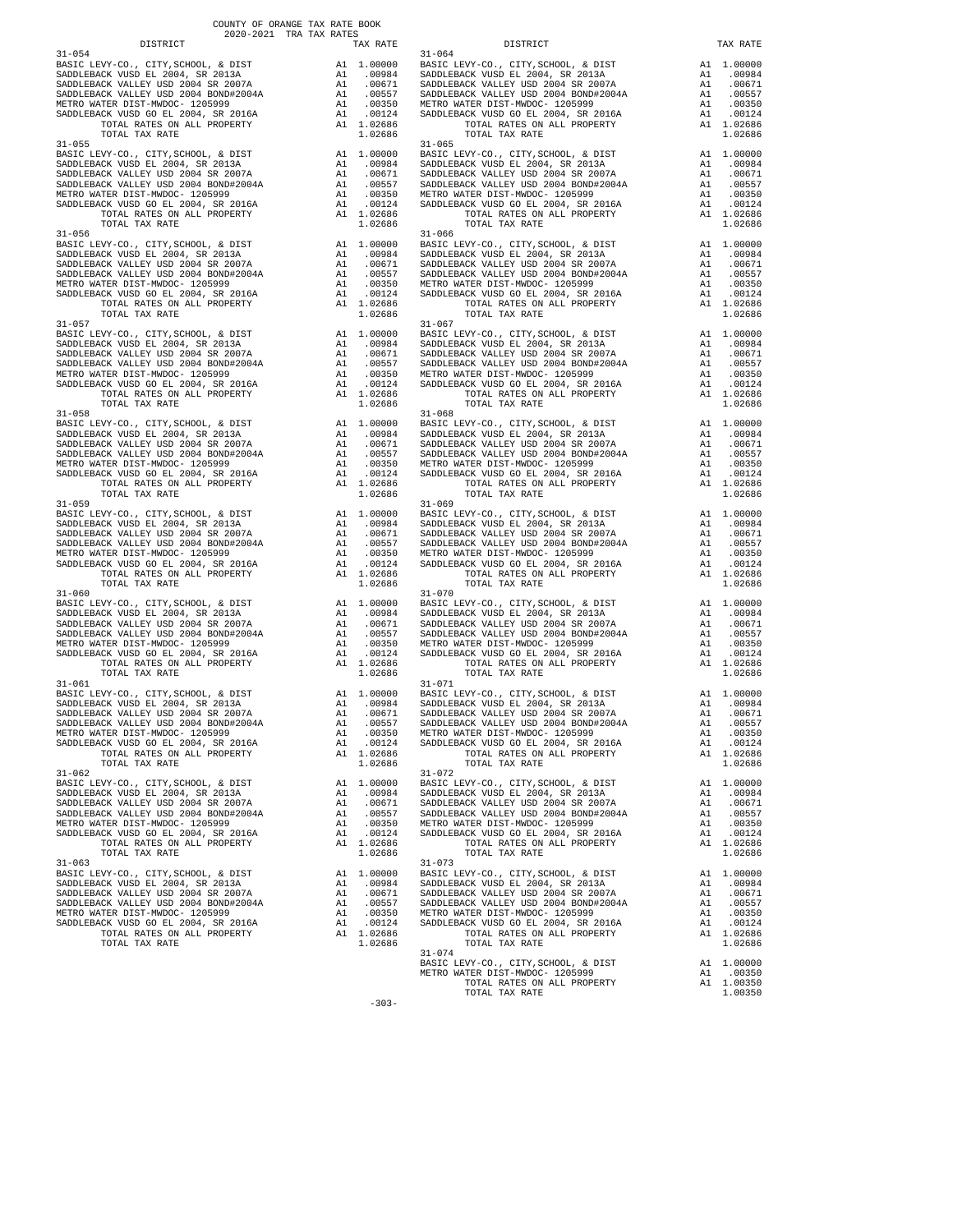| DISTRICT | 2020-2021 TRA TAX RATES<br>TAX RATE |         | DISTRICT | TAX RATE |
|----------|-------------------------------------|---------|----------|----------|
|          |                                     |         |          |          |
|          |                                     |         |          |          |
|          |                                     |         |          |          |
|          |                                     |         |          |          |
|          |                                     |         |          |          |
|          |                                     |         |          |          |
|          |                                     |         |          |          |
|          |                                     |         |          |          |
|          |                                     |         |          |          |
|          |                                     |         |          |          |
|          |                                     |         |          |          |
|          |                                     |         |          |          |
|          |                                     |         |          |          |
|          |                                     |         |          |          |
|          |                                     |         |          |          |
|          |                                     |         |          |          |
|          |                                     |         |          |          |
|          |                                     |         |          |          |
|          |                                     |         |          |          |
|          |                                     |         |          |          |
|          |                                     |         |          |          |
|          |                                     |         |          |          |
|          |                                     |         |          |          |
|          |                                     |         |          |          |
|          |                                     |         |          |          |
|          |                                     |         |          |          |
|          |                                     |         |          |          |
|          |                                     |         |          |          |
|          |                                     |         |          |          |
|          |                                     |         |          |          |
|          |                                     |         |          |          |
|          |                                     |         |          |          |
|          |                                     |         |          |          |
|          |                                     |         |          |          |
|          |                                     |         |          |          |
|          |                                     |         |          |          |
|          |                                     |         |          |          |
|          |                                     |         |          |          |
|          |                                     |         |          |          |
|          |                                     |         |          |          |
|          |                                     |         |          |          |
|          |                                     |         |          |          |
|          |                                     |         |          |          |
|          |                                     |         |          |          |
|          |                                     |         |          |          |
|          |                                     |         |          |          |
|          |                                     |         |          |          |
|          |                                     |         |          |          |
|          |                                     |         |          |          |
|          |                                     |         |          |          |
|          |                                     |         |          |          |
|          |                                     |         |          |          |
|          |                                     |         |          |          |
|          |                                     |         |          |          |
|          |                                     |         |          |          |
|          |                                     |         |          |          |
|          |                                     |         |          |          |
|          |                                     |         |          |          |
|          |                                     |         |          |          |
|          |                                     |         |          |          |
|          |                                     |         |          |          |
|          |                                     |         |          |          |
|          |                                     |         |          |          |
|          |                                     |         |          |          |
|          |                                     |         |          |          |
|          |                                     |         |          |          |
|          |                                     |         |          |          |
|          |                                     |         |          |          |
|          |                                     | $-304-$ |          |          |

COUNTY OF ORANGE TAX RATE BOOK

|  | TAX RATE   |  |
|--|------------|--|
|  | A1 1.00000 |  |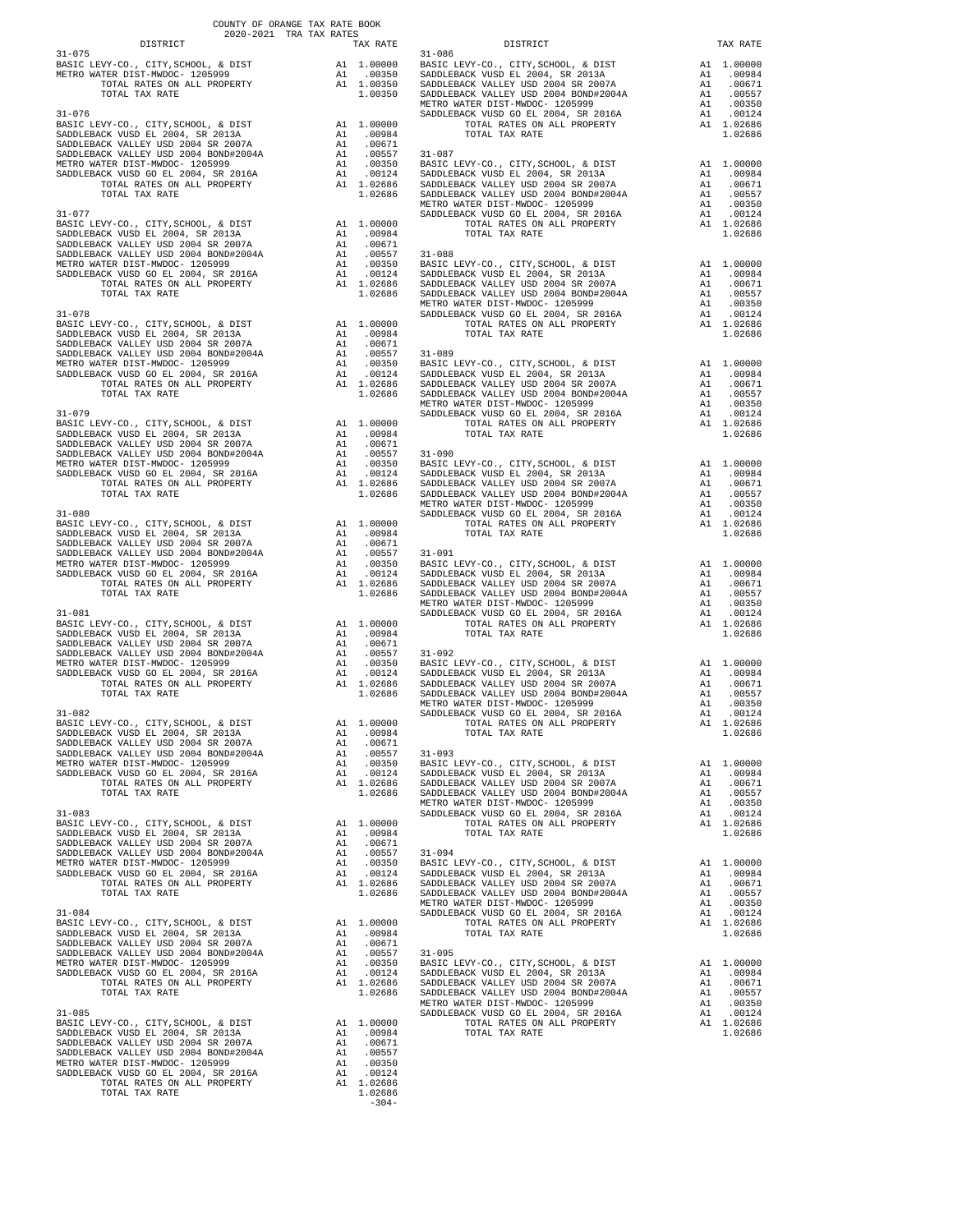| $31 - 096$                                                                                        |          |                                  | $31 - 106$       |
|---------------------------------------------------------------------------------------------------|----------|----------------------------------|------------------|
|                                                                                                   |          |                                  |                  |
|                                                                                                   |          |                                  |                  |
|                                                                                                   |          |                                  |                  |
|                                                                                                   |          |                                  |                  |
|                                                                                                   |          |                                  |                  |
| TOTAL TAX RATE                                                                                    |          | 1.02686                          |                  |
| $31 - 097$                                                                                        |          |                                  | $31 - 107$       |
|                                                                                                   |          |                                  |                  |
|                                                                                                   |          |                                  |                  |
|                                                                                                   |          |                                  |                  |
|                                                                                                   |          |                                  |                  |
|                                                                                                   |          |                                  |                  |
| TOTAL TAX RATE                                                                                    |          | 1.02686                          |                  |
|                                                                                                   |          |                                  |                  |
|                                                                                                   |          |                                  |                  |
|                                                                                                   |          |                                  |                  |
|                                                                                                   |          |                                  |                  |
|                                                                                                   |          |                                  |                  |
|                                                                                                   |          |                                  |                  |
|                                                                                                   |          |                                  |                  |
|                                                                                                   |          |                                  |                  |
|                                                                                                   |          |                                  |                  |
|                                                                                                   |          |                                  |                  |
|                                                                                                   |          |                                  |                  |
|                                                                                                   |          |                                  |                  |
|                                                                                                   |          |                                  |                  |
|                                                                                                   |          |                                  |                  |
| TOTAL TAX RATE                                                                                    |          | 1.02686                          |                  |
|                                                                                                   |          |                                  |                  |
|                                                                                                   |          |                                  |                  |
|                                                                                                   |          |                                  |                  |
|                                                                                                   |          |                                  |                  |
|                                                                                                   |          |                                  |                  |
|                                                                                                   |          |                                  |                  |
|                                                                                                   |          |                                  |                  |
| $31 - 101$                                                                                        |          |                                  | 31-111           |
|                                                                                                   |          |                                  |                  |
|                                                                                                   |          |                                  |                  |
|                                                                                                   |          |                                  |                  |
|                                                                                                   |          |                                  |                  |
|                                                                                                   |          |                                  |                  |
| TOTAL TAX RATE                                                                                    |          | 1.02686 31-112                   |                  |
|                                                                                                   |          |                                  | BASIC L          |
| $31 - 102$                                                                                        |          |                                  | METRO W          |
|                                                                                                   |          |                                  |                  |
|                                                                                                   |          |                                  |                  |
|                                                                                                   |          |                                  |                  |
|                                                                                                   |          |                                  |                  |
|                                                                                                   |          |                                  |                  |
|                                                                                                   |          |                                  |                  |
|                                                                                                   |          |                                  |                  |
|                                                                                                   |          |                                  |                  |
|                                                                                                   |          |                                  |                  |
|                                                                                                   |          |                                  |                  |
|                                                                                                   |          |                                  |                  |
|                                                                                                   |          |                                  |                  |
| TOTAL RATES ON ALL PROPERTY<br>TOTAL TAX RATE                                                     | A1       | 1.02686<br>1.02686               |                  |
|                                                                                                   |          |                                  | $31 - 119$       |
| $31 - 104$                                                                                        |          |                                  | BASIC L          |
| BASIC LEVY-CO., CITY, SCHOOL, & DIST                                                              | A1       | 1.00000                          | METRO W          |
| SADDLEBACK VUSD EL 2004, SR 2013A<br>SADDLEBACK VALLEY USD 2004 SR 2007A                          | A1       | A1 .00984<br>.00671              |                  |
| SADDLEBACK VALLEY USD 2004 BOND#2004A                                                             | A1       | .00557                           |                  |
| METRO WATER DIST-MWDOC- 1205999                                                                   |          |                                  | $31 - 120$       |
| SADDLEBACK VUSD GO EL 2004, SR 2016A                                                              |          | A1 .00350<br>A1 .00124<br>.00124 | BASIC L          |
| TOTAL RATES ON ALL PROPERTY<br>TOTAL TAX RATE                                                     |          | A1 1.02686<br>1.02686            | METRO W          |
|                                                                                                   |          |                                  | IRVINE<br>IRVINE |
| $31 - 105$                                                                                        |          |                                  |                  |
| ${\tt BASIC~LEVY-CO.},~{\tt CITY}, {\tt SCHOOL},~\&~{\tt DIST}$ SADDLEBACK VUSD EL 2004, SR 2013A | A1       | 1.00000                          |                  |
| SADDLEBACK VALLEY USD 2004 SR 2007A                                                               | A1<br>A1 | .00984<br>.00671                 |                  |
| SADDLEBACK VALLEY USD 2004 BOND#2004A                                                             |          | A1 .00557                        | $31 - 901$       |
| METRO WATER DIST-MWDOC- 1205999                                                                   |          | A1 .00350                        | BASIC L          |
| SADDLEBACK VUSD GO EL 2004, SR 2016A                                                              |          | A1.00124                         | SADDLEB          |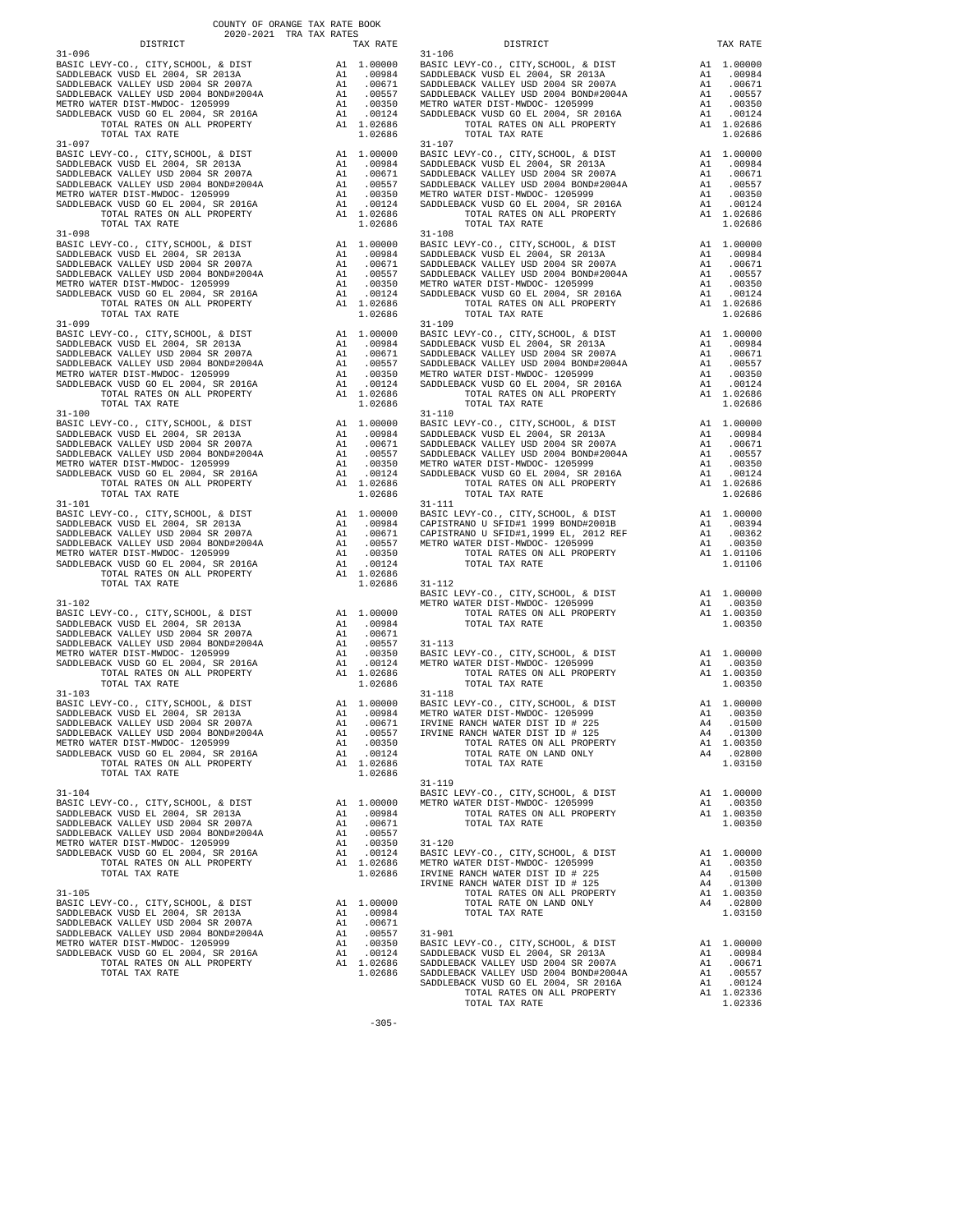| COUNTY OF ORANGE TAX RATE BOOK<br>2020-2021 TRA TAX RATES<br>DISTRICT TAX RI |  |  |  |
|------------------------------------------------------------------------------|--|--|--|
|                                                                              |  |  |  |
|                                                                              |  |  |  |
|                                                                              |  |  |  |
|                                                                              |  |  |  |
|                                                                              |  |  |  |
|                                                                              |  |  |  |
|                                                                              |  |  |  |
|                                                                              |  |  |  |
|                                                                              |  |  |  |
|                                                                              |  |  |  |
|                                                                              |  |  |  |
|                                                                              |  |  |  |
|                                                                              |  |  |  |
|                                                                              |  |  |  |
|                                                                              |  |  |  |
|                                                                              |  |  |  |
|                                                                              |  |  |  |
|                                                                              |  |  |  |
|                                                                              |  |  |  |
|                                                                              |  |  |  |
|                                                                              |  |  |  |
|                                                                              |  |  |  |
|                                                                              |  |  |  |
|                                                                              |  |  |  |
|                                                                              |  |  |  |
|                                                                              |  |  |  |
|                                                                              |  |  |  |
|                                                                              |  |  |  |
|                                                                              |  |  |  |
|                                                                              |  |  |  |
|                                                                              |  |  |  |
|                                                                              |  |  |  |
|                                                                              |  |  |  |
|                                                                              |  |  |  |
|                                                                              |  |  |  |
|                                                                              |  |  |  |
|                                                                              |  |  |  |
|                                                                              |  |  |  |
|                                                                              |  |  |  |
|                                                                              |  |  |  |
|                                                                              |  |  |  |
|                                                                              |  |  |  |
|                                                                              |  |  |  |
|                                                                              |  |  |  |
|                                                                              |  |  |  |
|                                                                              |  |  |  |
|                                                                              |  |  |  |
|                                                                              |  |  |  |
|                                                                              |  |  |  |
|                                                                              |  |  |  |
|                                                                              |  |  |  |
|                                                                              |  |  |  |
|                                                                              |  |  |  |
|                                                                              |  |  |  |
|                                                                              |  |  |  |
|                                                                              |  |  |  |
|                                                                              |  |  |  |
|                                                                              |  |  |  |
|                                                                              |  |  |  |
|                                                                              |  |  |  |
|                                                                              |  |  |  |
|                                                                              |  |  |  |
|                                                                              |  |  |  |
|                                                                              |  |  |  |
|                                                                              |  |  |  |
|                                                                              |  |  |  |
|                                                                              |  |  |  |
|                                                                              |  |  |  |
|                                                                              |  |  |  |
|                                                                              |  |  |  |
|                                                                              |  |  |  |
|                                                                              |  |  |  |
|                                                                              |  |  |  |
|                                                                              |  |  |  |
|                                                                              |  |  |  |
|                                                                              |  |  |  |
|                                                                              |  |  |  |
|                                                                              |  |  |  |
|                                                                              |  |  |  |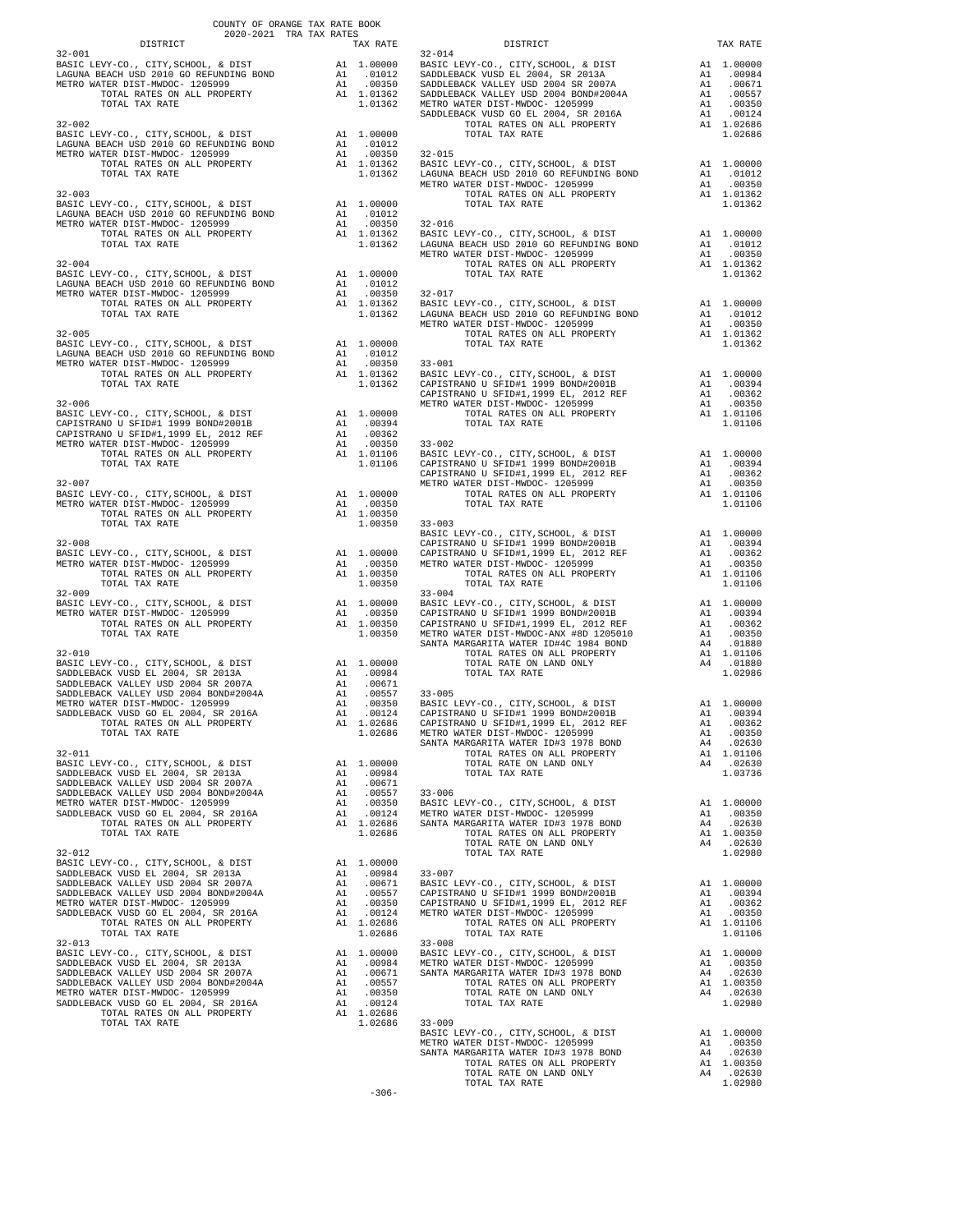| 2020-2021 TRA TAX RATES                                                     | COUNTY OF ORANGE TAX RATE BOOK |                                                            |
|-----------------------------------------------------------------------------|--------------------------------|------------------------------------------------------------|
| DISTRICT<br>$33 - 010$                                                      | TAX RATE                       | $33 - 021$                                                 |
|                                                                             |                                |                                                            |
|                                                                             |                                |                                                            |
|                                                                             |                                |                                                            |
|                                                                             |                                |                                                            |
|                                                                             |                                |                                                            |
| TOTAL TAX RATE                                                              | 1.03836                        |                                                            |
| $33 - 011$                                                                  |                                | $33 - 022$                                                 |
|                                                                             |                                |                                                            |
|                                                                             |                                |                                                            |
|                                                                             |                                |                                                            |
|                                                                             |                                |                                                            |
|                                                                             |                                |                                                            |
| TOTAL TAX RATE<br>$33 - 012$                                                | 1.03836                        |                                                            |
|                                                                             |                                | $33 - 023$                                                 |
|                                                                             |                                |                                                            |
|                                                                             |                                |                                                            |
|                                                                             |                                |                                                            |
|                                                                             |                                |                                                            |
| TOTAL TAX RATE                                                              |                                | 1.03256 33-024                                             |
|                                                                             |                                | BASIC L                                                    |
|                                                                             |                                |                                                            |
|                                                                             |                                |                                                            |
|                                                                             |                                |                                                            |
|                                                                             |                                |                                                            |
|                                                                             |                                |                                                            |
|                                                                             |                                |                                                            |
|                                                                             |                                |                                                            |
| $33 - 014$                                                                  |                                |                                                            |
|                                                                             |                                |                                                            |
|                                                                             | .00362                         |                                                            |
|                                                                             |                                |                                                            |
|                                                                             |                                |                                                            |
|                                                                             |                                |                                                            |
|                                                                             |                                |                                                            |
| $33 - 015$                                                                  |                                | SANTA M                                                    |
|                                                                             |                                |                                                            |
|                                                                             |                                |                                                            |
|                                                                             |                                |                                                            |
|                                                                             |                                |                                                            |
|                                                                             |                                |                                                            |
|                                                                             |                                |                                                            |
|                                                                             |                                |                                                            |
| $33 - 016$                                                                  |                                |                                                            |
|                                                                             |                                |                                                            |
|                                                                             |                                |                                                            |
|                                                                             |                                |                                                            |
|                                                                             |                                |                                                            |
|                                                                             |                                |                                                            |
|                                                                             |                                |                                                            |
| $33 - 017$                                                                  |                                |                                                            |
| BASIC LEVY-CO., CITY, SCHOOL, & DIST<br>CAPISTRANO U SFID#1 1999 BOND#2001B | A1 1.00000                     |                                                            |
| CAPISTRANO U SFID#1,1999 EL, 2012 REF                                       |                                | A1 .00394 33-029<br>A1 .00362 BASIC L<br>A1 .00350 CAPISTR |
| METRO WATER DIST-MWDOC- 1205999                                             |                                | CAPISTR                                                    |
| TOTAL RATES ON ALL PROPERTY<br>TOTAL TAX RATE                               | A1 1.01106                     | 1.01106 METRO W                                            |
|                                                                             |                                | SANTA M                                                    |
| $33 - 018$                                                                  | A1 1.00000                     |                                                            |
| BASIC LEVY-CO., CITY, SCHOOL, & DIST<br>METRO WATER DIST-MWDOC- 1205999     | A1 .00350                      |                                                            |
| SANTA MARGARITA WATER ID#3 1978 BOND                                        | A4<br>.02630                   |                                                            |
| TOTAL RATES ON ALL PROPERTY<br>TOTAL RATE ON LAND ONLY                      |                                |                                                            |
| TOTAL TAX RATE                                                              |                                | A1 1.00350 33-030<br>A4 .02630 BASIC L<br>1.02980 CAPISTR  |
|                                                                             |                                | CAPISTR                                                    |
| $33 - 019$<br>BASIC LEVY-CO., CITY, SCHOOL, & DIST                          |                                | METRO W<br>A1 1.00000 SANTA M                              |
| CAPISTRANO U SFID#1 1999 BOND#2001B                                         | A1 .00394                      |                                                            |
| CAPISTRANO U SFID#1,1999 EL, 2012 REF                                       | A1<br>.00362                   |                                                            |
| METRO WATER DIST-MWDOC- 1205999<br>TOTAL RATES ON ALL PROPERTY              | A1<br>.00350<br>A1 1.01106     |                                                            |
| TOTAL TAX RATE                                                              | 1.01106                        | $33 - 031$                                                 |
|                                                                             |                                | <b>BASIC L</b>                                             |
| $33 - 020$<br>BASIC LEVY-CO., CITY, SCHOOL, & DIST                          |                                | CAPISTR                                                    |
| METRO WATER DIST-MWDOC- 1205999                                             |                                | A1 1.00000 CAPISTR<br>A1 .00350 METROW<br>A4 .02730 SANTA  |
| SANTA MARGARITA WATER ID#4A 1984 BOND<br>TOTAL RATES ON ALL PROPERTY        | A1 1.00350                     |                                                            |
| TOTAL RATE ON LAND ONLY                                                     | A4 .02730                      |                                                            |

| DISTRICT   | 2020-2021 TRA TAX RATES<br>TAX RATE |                                                                                                                                                                                                                                                                                                                                                                                                            | TAX RATE |
|------------|-------------------------------------|------------------------------------------------------------------------------------------------------------------------------------------------------------------------------------------------------------------------------------------------------------------------------------------------------------------------------------------------------------------------------------------------------------|----------|
| $33 - 010$ |                                     | RATE ${\tt DISTRICT}$                                                                                                                                                                                                                                                                                                                                                                                      |          |
|            |                                     |                                                                                                                                                                                                                                                                                                                                                                                                            |          |
|            |                                     |                                                                                                                                                                                                                                                                                                                                                                                                            |          |
|            |                                     |                                                                                                                                                                                                                                                                                                                                                                                                            |          |
|            |                                     |                                                                                                                                                                                                                                                                                                                                                                                                            |          |
|            |                                     |                                                                                                                                                                                                                                                                                                                                                                                                            |          |
|            |                                     |                                                                                                                                                                                                                                                                                                                                                                                                            |          |
|            |                                     | $\begin{tabular}{cccccccc} $3$-011 & 0.0000 & 0.0000 & 0.0000 & 0.0000 & 0.0000 & 0.0000 & 0.0000 & 0.0000 & 0.0000 & 0.0000 & 0.0000 & 0.0000 & 0.0000 & 0.0000 & 0.0000 & 0.0000 & 0.0000 & 0.0000 & 0.0000 & 0.0000 & 0.0000 & 0.0000 & 0.0000 & 0.0000 & 0.0000 & 0.$                                                                                                                                  |          |
|            |                                     |                                                                                                                                                                                                                                                                                                                                                                                                            |          |
|            |                                     |                                                                                                                                                                                                                                                                                                                                                                                                            |          |
|            |                                     |                                                                                                                                                                                                                                                                                                                                                                                                            |          |
|            |                                     |                                                                                                                                                                                                                                                                                                                                                                                                            |          |
|            |                                     |                                                                                                                                                                                                                                                                                                                                                                                                            |          |
|            |                                     |                                                                                                                                                                                                                                                                                                                                                                                                            |          |
|            |                                     |                                                                                                                                                                                                                                                                                                                                                                                                            |          |
|            |                                     |                                                                                                                                                                                                                                                                                                                                                                                                            |          |
|            |                                     |                                                                                                                                                                                                                                                                                                                                                                                                            |          |
|            |                                     |                                                                                                                                                                                                                                                                                                                                                                                                            |          |
|            |                                     |                                                                                                                                                                                                                                                                                                                                                                                                            |          |
|            |                                     |                                                                                                                                                                                                                                                                                                                                                                                                            |          |
|            |                                     |                                                                                                                                                                                                                                                                                                                                                                                                            |          |
|            |                                     |                                                                                                                                                                                                                                                                                                                                                                                                            |          |
|            |                                     |                                                                                                                                                                                                                                                                                                                                                                                                            |          |
|            |                                     |                                                                                                                                                                                                                                                                                                                                                                                                            |          |
|            |                                     |                                                                                                                                                                                                                                                                                                                                                                                                            |          |
|            |                                     |                                                                                                                                                                                                                                                                                                                                                                                                            |          |
|            |                                     |                                                                                                                                                                                                                                                                                                                                                                                                            |          |
|            |                                     |                                                                                                                                                                                                                                                                                                                                                                                                            |          |
|            |                                     |                                                                                                                                                                                                                                                                                                                                                                                                            |          |
|            |                                     |                                                                                                                                                                                                                                                                                                                                                                                                            |          |
|            |                                     |                                                                                                                                                                                                                                                                                                                                                                                                            |          |
|            |                                     |                                                                                                                                                                                                                                                                                                                                                                                                            |          |
|            |                                     |                                                                                                                                                                                                                                                                                                                                                                                                            |          |
|            |                                     |                                                                                                                                                                                                                                                                                                                                                                                                            |          |
|            |                                     |                                                                                                                                                                                                                                                                                                                                                                                                            |          |
|            |                                     |                                                                                                                                                                                                                                                                                                                                                                                                            |          |
|            |                                     |                                                                                                                                                                                                                                                                                                                                                                                                            |          |
|            |                                     |                                                                                                                                                                                                                                                                                                                                                                                                            |          |
|            |                                     |                                                                                                                                                                                                                                                                                                                                                                                                            |          |
|            |                                     |                                                                                                                                                                                                                                                                                                                                                                                                            |          |
|            |                                     |                                                                                                                                                                                                                                                                                                                                                                                                            |          |
|            |                                     |                                                                                                                                                                                                                                                                                                                                                                                                            |          |
|            |                                     |                                                                                                                                                                                                                                                                                                                                                                                                            |          |
|            |                                     | $\begin{tabular}{c c c c c} \hline \text{TOTAL TAA KALE} & \text{TOTAL TAA KALE} \\[1mm] \hline \text{BAST C LEVY-CO., CITY, SCHOOL, & DISTT \\[1mm] \hline \text{CAPISTRANO U SFID#1,1999 EU, 2012 REF} & \text{Al} & \text{.00394} & \text{33--028} \\[1mm] \hline \text{CAPISTRANO U SFID#1,1999 EL, 2012 REF} & \text{Al} & \text{.00394} & \text{33--028} \\[1mm] \hline \text{CAPISTRANO$            |          |
|            |                                     |                                                                                                                                                                                                                                                                                                                                                                                                            |          |
|            |                                     |                                                                                                                                                                                                                                                                                                                                                                                                            |          |
|            |                                     |                                                                                                                                                                                                                                                                                                                                                                                                            |          |
|            |                                     |                                                                                                                                                                                                                                                                                                                                                                                                            |          |
|            |                                     |                                                                                                                                                                                                                                                                                                                                                                                                            |          |
|            |                                     |                                                                                                                                                                                                                                                                                                                                                                                                            |          |
|            |                                     |                                                                                                                                                                                                                                                                                                                                                                                                            |          |
|            |                                     |                                                                                                                                                                                                                                                                                                                                                                                                            |          |
|            |                                     |                                                                                                                                                                                                                                                                                                                                                                                                            |          |
|            |                                     |                                                                                                                                                                                                                                                                                                                                                                                                            |          |
|            |                                     |                                                                                                                                                                                                                                                                                                                                                                                                            |          |
|            |                                     |                                                                                                                                                                                                                                                                                                                                                                                                            |          |
|            |                                     |                                                                                                                                                                                                                                                                                                                                                                                                            |          |
|            |                                     |                                                                                                                                                                                                                                                                                                                                                                                                            |          |
|            |                                     |                                                                                                                                                                                                                                                                                                                                                                                                            |          |
|            |                                     |                                                                                                                                                                                                                                                                                                                                                                                                            |          |
|            |                                     |                                                                                                                                                                                                                                                                                                                                                                                                            |          |
|            |                                     |                                                                                                                                                                                                                                                                                                                                                                                                            |          |
|            |                                     |                                                                                                                                                                                                                                                                                                                                                                                                            |          |
|            |                                     |                                                                                                                                                                                                                                                                                                                                                                                                            |          |
|            |                                     |                                                                                                                                                                                                                                                                                                                                                                                                            |          |
|            |                                     |                                                                                                                                                                                                                                                                                                                                                                                                            |          |
|            |                                     |                                                                                                                                                                                                                                                                                                                                                                                                            |          |
|            |                                     |                                                                                                                                                                                                                                                                                                                                                                                                            |          |
|            |                                     |                                                                                                                                                                                                                                                                                                                                                                                                            |          |
|            |                                     |                                                                                                                                                                                                                                                                                                                                                                                                            |          |
|            |                                     |                                                                                                                                                                                                                                                                                                                                                                                                            |          |
|            |                                     |                                                                                                                                                                                                                                                                                                                                                                                                            |          |
|            |                                     |                                                                                                                                                                                                                                                                                                                                                                                                            |          |
|            |                                     | $\begin{tabular}{c c c c c} \multicolumn{4}{c}{\textbf{1.01106}} & \multicolumn{4}{c}{\textbf{1.01106}} & \multicolumn{4}{c}{\textbf{1.01106}} & \multicolumn{4}{c}{\textbf{1.01106}} & \multicolumn{4}{c}{\textbf{1.01106}} & \multicolumn{4}{c}{\textbf{1.01106}} & \multicolumn{4}{c}{\textbf{1.01106}} & \multicolumn{4}{c}{\textbf{1.01106}} & \multicolumn{4}{c}{\textbf{1.01106}} & \multicolumn{4$ |          |
|            |                                     |                                                                                                                                                                                                                                                                                                                                                                                                            |          |
|            |                                     |                                                                                                                                                                                                                                                                                                                                                                                                            |          |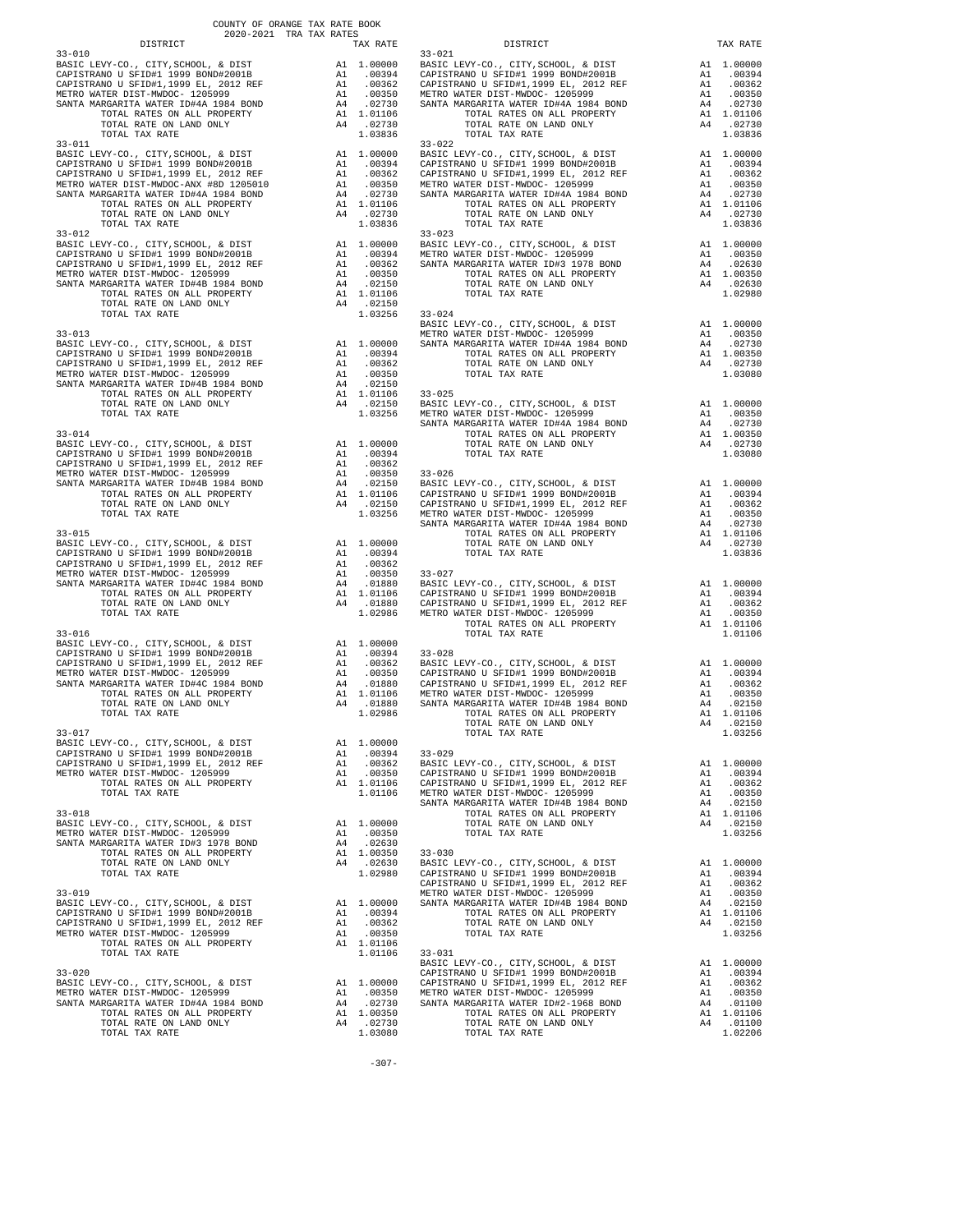| $\begin{tabular}{ccccc} 33-033 & 32-033 & 33-043 \\ \texttt{BASE LEVY-CO.}, & \texttt{CITY}, & \texttt{SCBOOL}, & \texttt{& DIST} & \texttt{A1} & 1.00000 & \texttt{BASE L} & \texttt{BASTC LEVY-CO.}, & \texttt{CITY}, & \texttt{SCROI} & \texttt{SADL} & \texttt{SADL} \\ \texttt{METRO WATER DIST-MMTER DIFAB} & \texttt{MATER DIFAB} & \texttt{A1} & 0.0350 & \texttt{SADDLEB} & \texttt{SADDLEB} & \texttt{$ |                |                                                                                                                            |                                                                              |
|-------------------------------------------------------------------------------------------------------------------------------------------------------------------------------------------------------------------------------------------------------------------------------------------------------------------------------------------------------------------------------------------------------------------|----------------|----------------------------------------------------------------------------------------------------------------------------|------------------------------------------------------------------------------|
|                                                                                                                                                                                                                                                                                                                                                                                                                   |                |                                                                                                                            |                                                                              |
|                                                                                                                                                                                                                                                                                                                                                                                                                   |                |                                                                                                                            |                                                                              |
| $33 - 036$                                                                                                                                                                                                                                                                                                                                                                                                        |                |                                                                                                                            |                                                                              |
|                                                                                                                                                                                                                                                                                                                                                                                                                   |                |                                                                                                                            | SANTA M                                                                      |
| $33 - 038$<br>BASIC LEVY-CO., CITY, SCHOOL, & DIST A1 1.00000                                                                                                                                                                                                                                                                                                                                                     |                |                                                                                                                            | SANTA M                                                                      |
| $33 - 039$<br>BASIC LEVY-CO., CITY, SCHOOL, & DIST<br>SADDLEBACK VUSD EL 2004, SR 2013A<br>SADDLEBACK VALLEY USD 2004 SR 2007A<br>SADDLEBACK VALLEY USD 2004 BOND#2004A<br>METRO WATER DIST-MWDOC- 1205999<br>SADDLEBACK VUSD GO EL 2004, SR 2016A<br>TOTAL RATES ON ALL PROPERTY<br>TOTAL TAX RATE                                                                                                               | A1<br>A1<br>A1 | A1 1.00000<br>A1 .00984<br>.00671<br>.00557<br>A1 .00350<br>.00124<br>A1 1.02686<br>1.02686                                | $33 - 049$<br>BASIC L<br>SADDLEB<br>SADDLEB<br>SADDLEB<br>METRO W            |
| $33 - 040$<br>BASIC LEVY-CO., CITY, SCHOOL, & DIST<br>SADDLEBACK VUSD EL 2004, SR 2013A<br>SADDLEBACK VALLEY USD 2004 SR 2007A<br>SADDLEBACK VALLEY USD 2004 BOND#2004A<br>METRO WATER DIST-MWDOC- 1205999<br>SADDLEBACK VUSD GO EL 2004, SR 2016A<br>SANTA MARGARITA WATER ID#3 1978 BOND<br>TOTAL RATES ON ALL PROPERTY<br>TOTAL RATE ON LAND ONLY<br>TOTAL TAX RATE                                            | A1             | A1 1.00000<br>A1 .00984<br>.00671<br>A1 .00557<br>A1 .00350<br>A1 .00124<br>A4 .02630<br>A1 1.02686<br>A4.02630<br>1.05316 | SADDLEB<br>SANTA M<br>$33 - 050$<br>BASIC L<br>SADDLEB<br>SADDLEB<br>SADDLEB |
| $33 - 041$<br>BASIC LEVY-CO., CITY, SCHOOL, & DIST<br>SADDLEBACK VUSD EL 2004, SR 2013A<br>SADDLEBACK VALLEY USD 2004 SR 2007A<br>SADDLEBACK VALLEY USD 2004 BOND#2004A<br>METRO WATER DIST-MWDOC- 1205999<br>SADDLEBACK VUSD GO EL 2004, SR 2016A<br>SANTA MARGARITA WATER ID#3 1978 BOND<br>TOTAL RATES ON ALL PROPERTY<br>TOTAL RATE ON LAND ONLY<br>TOTAL TAX RATE                                            | A1<br>A4       | A1 1.00000<br>A1.00984<br>A1.00671<br>A1 .00557<br>A1 .00350<br>.00124<br>.02630<br>A1 1.02686<br>A4 .02630<br>1.05316     | METRO W<br>SADDLEB<br>SANTA M                                                |

-308-

| COUNTY OF ORANGE TAX RATE BOOK<br>2020-2021 TRA TAX RATES<br>$2020-2021 \quad \text{TRA RATES}$ DISTRICT $\label{eq:2020-2021}$ |          |                                                                                                                                                                                                                                                                                                                                                                                                         | TAX RATE |
|---------------------------------------------------------------------------------------------------------------------------------|----------|---------------------------------------------------------------------------------------------------------------------------------------------------------------------------------------------------------------------------------------------------------------------------------------------------------------------------------------------------------------------------------------------------------|----------|
| $33 - 032$                                                                                                                      | TAX RATE | DISTRICT<br>$33 - 042$<br>$\begin{tabular}{cccc} 33-032 \\ 33-032 \\ \textbf{CAFISTRANO U SFTD4, VACNCE} & 33-042 \\ \textbf{CAFISTRANO U SFTD4, VACNCE} & 33-042 \\ \textbf{CAFISTRANO U SFTD4, VACNCE} & 33-042 \\ \textbf{CAFISTRANO U SFTD4, VACNCE} & 31 & 0.00300 \\ \textbf{CAFISTRANO U SFTD4, VACNCE} & 31 & 0.00352 \\ \textbf{SANTA MARTE NATE DFTD, SCHO1, & 30350 \\ \textbf{CAFISTRANO U$ |          |
|                                                                                                                                 |          |                                                                                                                                                                                                                                                                                                                                                                                                         |          |
|                                                                                                                                 |          |                                                                                                                                                                                                                                                                                                                                                                                                         |          |
|                                                                                                                                 |          |                                                                                                                                                                                                                                                                                                                                                                                                         |          |
|                                                                                                                                 |          |                                                                                                                                                                                                                                                                                                                                                                                                         |          |
|                                                                                                                                 |          |                                                                                                                                                                                                                                                                                                                                                                                                         |          |
|                                                                                                                                 |          |                                                                                                                                                                                                                                                                                                                                                                                                         |          |
|                                                                                                                                 |          |                                                                                                                                                                                                                                                                                                                                                                                                         |          |
|                                                                                                                                 |          |                                                                                                                                                                                                                                                                                                                                                                                                         |          |
|                                                                                                                                 |          |                                                                                                                                                                                                                                                                                                                                                                                                         |          |
|                                                                                                                                 |          |                                                                                                                                                                                                                                                                                                                                                                                                         |          |
|                                                                                                                                 |          |                                                                                                                                                                                                                                                                                                                                                                                                         |          |
|                                                                                                                                 |          |                                                                                                                                                                                                                                                                                                                                                                                                         |          |
|                                                                                                                                 |          |                                                                                                                                                                                                                                                                                                                                                                                                         |          |
|                                                                                                                                 |          |                                                                                                                                                                                                                                                                                                                                                                                                         |          |
|                                                                                                                                 |          |                                                                                                                                                                                                                                                                                                                                                                                                         |          |
|                                                                                                                                 |          |                                                                                                                                                                                                                                                                                                                                                                                                         |          |
|                                                                                                                                 |          |                                                                                                                                                                                                                                                                                                                                                                                                         |          |
|                                                                                                                                 |          |                                                                                                                                                                                                                                                                                                                                                                                                         |          |
|                                                                                                                                 |          |                                                                                                                                                                                                                                                                                                                                                                                                         |          |
|                                                                                                                                 |          |                                                                                                                                                                                                                                                                                                                                                                                                         |          |
|                                                                                                                                 |          |                                                                                                                                                                                                                                                                                                                                                                                                         |          |
|                                                                                                                                 |          |                                                                                                                                                                                                                                                                                                                                                                                                         |          |
|                                                                                                                                 |          |                                                                                                                                                                                                                                                                                                                                                                                                         |          |
|                                                                                                                                 |          |                                                                                                                                                                                                                                                                                                                                                                                                         |          |
|                                                                                                                                 |          |                                                                                                                                                                                                                                                                                                                                                                                                         |          |
|                                                                                                                                 |          |                                                                                                                                                                                                                                                                                                                                                                                                         |          |
|                                                                                                                                 |          |                                                                                                                                                                                                                                                                                                                                                                                                         |          |
|                                                                                                                                 |          |                                                                                                                                                                                                                                                                                                                                                                                                         |          |
|                                                                                                                                 |          |                                                                                                                                                                                                                                                                                                                                                                                                         |          |
|                                                                                                                                 |          |                                                                                                                                                                                                                                                                                                                                                                                                         |          |
|                                                                                                                                 |          |                                                                                                                                                                                                                                                                                                                                                                                                         |          |
|                                                                                                                                 |          |                                                                                                                                                                                                                                                                                                                                                                                                         |          |
|                                                                                                                                 |          |                                                                                                                                                                                                                                                                                                                                                                                                         |          |
|                                                                                                                                 |          |                                                                                                                                                                                                                                                                                                                                                                                                         |          |
|                                                                                                                                 |          |                                                                                                                                                                                                                                                                                                                                                                                                         |          |
|                                                                                                                                 |          |                                                                                                                                                                                                                                                                                                                                                                                                         |          |
|                                                                                                                                 |          |                                                                                                                                                                                                                                                                                                                                                                                                         |          |
|                                                                                                                                 |          |                                                                                                                                                                                                                                                                                                                                                                                                         |          |
|                                                                                                                                 |          |                                                                                                                                                                                                                                                                                                                                                                                                         |          |
|                                                                                                                                 |          |                                                                                                                                                                                                                                                                                                                                                                                                         |          |
|                                                                                                                                 |          |                                                                                                                                                                                                                                                                                                                                                                                                         |          |
|                                                                                                                                 |          |                                                                                                                                                                                                                                                                                                                                                                                                         |          |
|                                                                                                                                 |          |                                                                                                                                                                                                                                                                                                                                                                                                         |          |
|                                                                                                                                 |          |                                                                                                                                                                                                                                                                                                                                                                                                         |          |
|                                                                                                                                 |          |                                                                                                                                                                                                                                                                                                                                                                                                         |          |
|                                                                                                                                 |          |                                                                                                                                                                                                                                                                                                                                                                                                         |          |
|                                                                                                                                 |          |                                                                                                                                                                                                                                                                                                                                                                                                         |          |
|                                                                                                                                 |          |                                                                                                                                                                                                                                                                                                                                                                                                         |          |
|                                                                                                                                 |          |                                                                                                                                                                                                                                                                                                                                                                                                         |          |
|                                                                                                                                 |          |                                                                                                                                                                                                                                                                                                                                                                                                         |          |
|                                                                                                                                 |          |                                                                                                                                                                                                                                                                                                                                                                                                         |          |
|                                                                                                                                 |          |                                                                                                                                                                                                                                                                                                                                                                                                         |          |
|                                                                                                                                 |          |                                                                                                                                                                                                                                                                                                                                                                                                         |          |
|                                                                                                                                 |          |                                                                                                                                                                                                                                                                                                                                                                                                         |          |
|                                                                                                                                 |          |                                                                                                                                                                                                                                                                                                                                                                                                         |          |
|                                                                                                                                 |          |                                                                                                                                                                                                                                                                                                                                                                                                         |          |
|                                                                                                                                 |          |                                                                                                                                                                                                                                                                                                                                                                                                         |          |
|                                                                                                                                 |          |                                                                                                                                                                                                                                                                                                                                                                                                         |          |
|                                                                                                                                 |          |                                                                                                                                                                                                                                                                                                                                                                                                         |          |
|                                                                                                                                 |          |                                                                                                                                                                                                                                                                                                                                                                                                         |          |
|                                                                                                                                 |          |                                                                                                                                                                                                                                                                                                                                                                                                         |          |
|                                                                                                                                 |          |                                                                                                                                                                                                                                                                                                                                                                                                         |          |
|                                                                                                                                 |          |                                                                                                                                                                                                                                                                                                                                                                                                         |          |
|                                                                                                                                 |          |                                                                                                                                                                                                                                                                                                                                                                                                         |          |
|                                                                                                                                 |          |                                                                                                                                                                                                                                                                                                                                                                                                         |          |
|                                                                                                                                 |          |                                                                                                                                                                                                                                                                                                                                                                                                         |          |
|                                                                                                                                 |          |                                                                                                                                                                                                                                                                                                                                                                                                         |          |
|                                                                                                                                 |          |                                                                                                                                                                                                                                                                                                                                                                                                         |          |
|                                                                                                                                 |          |                                                                                                                                                                                                                                                                                                                                                                                                         |          |
|                                                                                                                                 |          |                                                                                                                                                                                                                                                                                                                                                                                                         |          |
|                                                                                                                                 |          |                                                                                                                                                                                                                                                                                                                                                                                                         |          |
|                                                                                                                                 |          |                                                                                                                                                                                                                                                                                                                                                                                                         |          |
|                                                                                                                                 |          |                                                                                                                                                                                                                                                                                                                                                                                                         |          |
|                                                                                                                                 |          |                                                                                                                                                                                                                                                                                                                                                                                                         |          |
|                                                                                                                                 |          |                                                                                                                                                                                                                                                                                                                                                                                                         |          |
|                                                                                                                                 |          |                                                                                                                                                                                                                                                                                                                                                                                                         |          |
|                                                                                                                                 |          |                                                                                                                                                                                                                                                                                                                                                                                                         |          |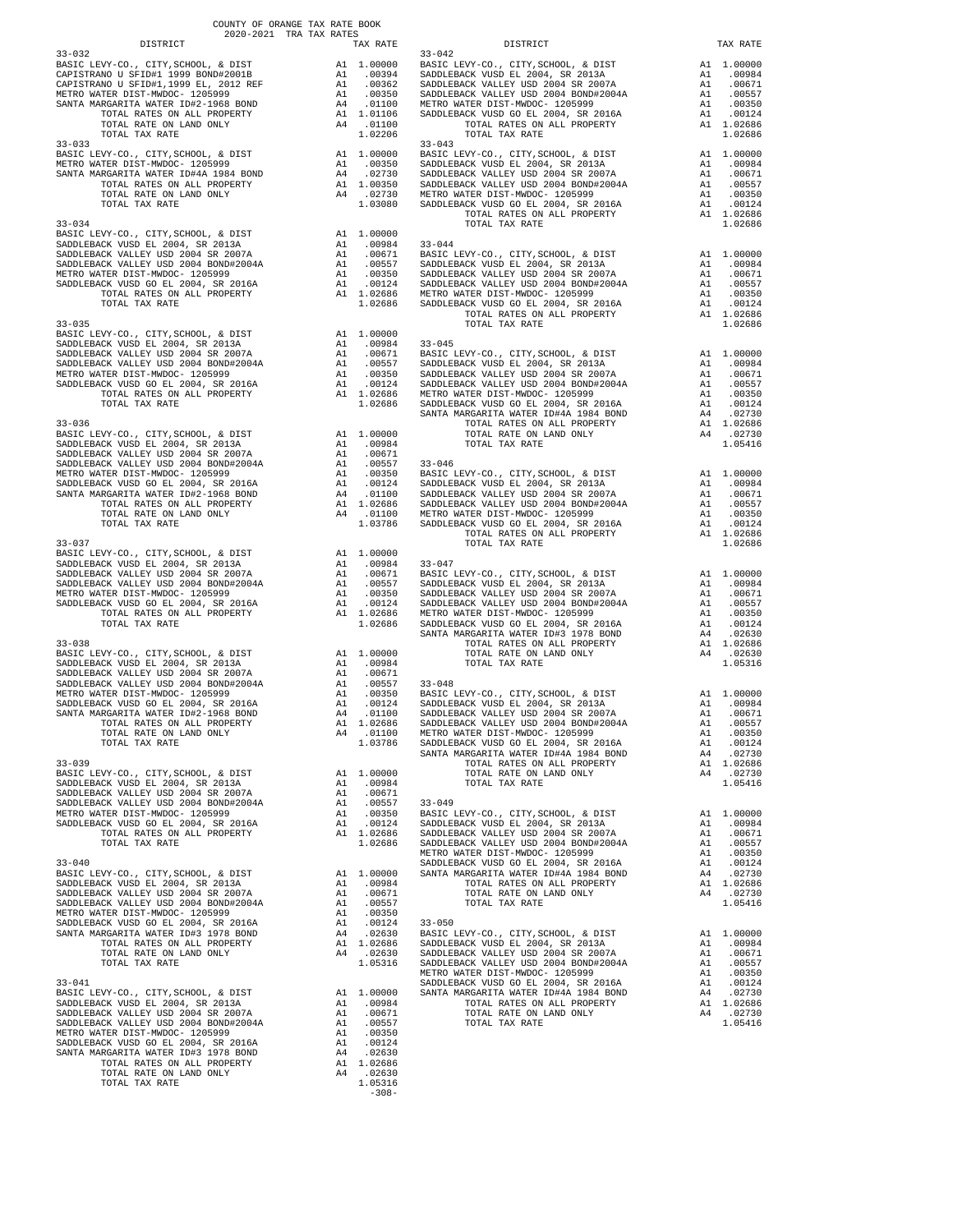| COUNTY OF ORANGE TAX RATE BOOK<br>2020-2021 TRA TAX RATES |  |                                                                                                                                                                                                                                                                                                                                                                                                            |          |
|-----------------------------------------------------------|--|------------------------------------------------------------------------------------------------------------------------------------------------------------------------------------------------------------------------------------------------------------------------------------------------------------------------------------------------------------------------------------------------------------|----------|
| DISTRICT                                                  |  | RA TAX RATES<br>TAX RATE 33-062<br>33-062                                                                                                                                                                                                                                                                                                                                                                  | TAX RATE |
| $33 - 052$                                                |  |                                                                                                                                                                                                                                                                                                                                                                                                            |          |
|                                                           |  |                                                                                                                                                                                                                                                                                                                                                                                                            |          |
|                                                           |  |                                                                                                                                                                                                                                                                                                                                                                                                            |          |
|                                                           |  |                                                                                                                                                                                                                                                                                                                                                                                                            |          |
|                                                           |  |                                                                                                                                                                                                                                                                                                                                                                                                            |          |
|                                                           |  |                                                                                                                                                                                                                                                                                                                                                                                                            |          |
|                                                           |  |                                                                                                                                                                                                                                                                                                                                                                                                            |          |
|                                                           |  |                                                                                                                                                                                                                                                                                                                                                                                                            |          |
|                                                           |  |                                                                                                                                                                                                                                                                                                                                                                                                            |          |
|                                                           |  |                                                                                                                                                                                                                                                                                                                                                                                                            |          |
|                                                           |  |                                                                                                                                                                                                                                                                                                                                                                                                            |          |
|                                                           |  |                                                                                                                                                                                                                                                                                                                                                                                                            |          |
|                                                           |  |                                                                                                                                                                                                                                                                                                                                                                                                            |          |
|                                                           |  |                                                                                                                                                                                                                                                                                                                                                                                                            |          |
|                                                           |  |                                                                                                                                                                                                                                                                                                                                                                                                            |          |
|                                                           |  |                                                                                                                                                                                                                                                                                                                                                                                                            |          |
|                                                           |  |                                                                                                                                                                                                                                                                                                                                                                                                            |          |
|                                                           |  |                                                                                                                                                                                                                                                                                                                                                                                                            |          |
|                                                           |  |                                                                                                                                                                                                                                                                                                                                                                                                            |          |
|                                                           |  |                                                                                                                                                                                                                                                                                                                                                                                                            |          |
|                                                           |  |                                                                                                                                                                                                                                                                                                                                                                                                            |          |
|                                                           |  |                                                                                                                                                                                                                                                                                                                                                                                                            |          |
|                                                           |  |                                                                                                                                                                                                                                                                                                                                                                                                            |          |
|                                                           |  |                                                                                                                                                                                                                                                                                                                                                                                                            |          |
|                                                           |  |                                                                                                                                                                                                                                                                                                                                                                                                            |          |
|                                                           |  |                                                                                                                                                                                                                                                                                                                                                                                                            |          |
|                                                           |  |                                                                                                                                                                                                                                                                                                                                                                                                            |          |
|                                                           |  |                                                                                                                                                                                                                                                                                                                                                                                                            |          |
|                                                           |  |                                                                                                                                                                                                                                                                                                                                                                                                            |          |
|                                                           |  |                                                                                                                                                                                                                                                                                                                                                                                                            |          |
|                                                           |  |                                                                                                                                                                                                                                                                                                                                                                                                            |          |
|                                                           |  |                                                                                                                                                                                                                                                                                                                                                                                                            |          |
|                                                           |  |                                                                                                                                                                                                                                                                                                                                                                                                            |          |
|                                                           |  |                                                                                                                                                                                                                                                                                                                                                                                                            |          |
|                                                           |  |                                                                                                                                                                                                                                                                                                                                                                                                            |          |
|                                                           |  |                                                                                                                                                                                                                                                                                                                                                                                                            |          |
|                                                           |  |                                                                                                                                                                                                                                                                                                                                                                                                            |          |
|                                                           |  |                                                                                                                                                                                                                                                                                                                                                                                                            |          |
|                                                           |  |                                                                                                                                                                                                                                                                                                                                                                                                            |          |
|                                                           |  |                                                                                                                                                                                                                                                                                                                                                                                                            |          |
|                                                           |  |                                                                                                                                                                                                                                                                                                                                                                                                            |          |
|                                                           |  |                                                                                                                                                                                                                                                                                                                                                                                                            |          |
|                                                           |  |                                                                                                                                                                                                                                                                                                                                                                                                            |          |
|                                                           |  |                                                                                                                                                                                                                                                                                                                                                                                                            |          |
|                                                           |  |                                                                                                                                                                                                                                                                                                                                                                                                            |          |
|                                                           |  |                                                                                                                                                                                                                                                                                                                                                                                                            |          |
|                                                           |  |                                                                                                                                                                                                                                                                                                                                                                                                            |          |
|                                                           |  |                                                                                                                                                                                                                                                                                                                                                                                                            |          |
|                                                           |  |                                                                                                                                                                                                                                                                                                                                                                                                            |          |
|                                                           |  | 1.05416 SADDLEBACK VUSD EL 2004, SR 2013A A1 .00984                                                                                                                                                                                                                                                                                                                                                        |          |
|                                                           |  |                                                                                                                                                                                                                                                                                                                                                                                                            |          |
|                                                           |  |                                                                                                                                                                                                                                                                                                                                                                                                            |          |
|                                                           |  |                                                                                                                                                                                                                                                                                                                                                                                                            |          |
|                                                           |  |                                                                                                                                                                                                                                                                                                                                                                                                            |          |
|                                                           |  |                                                                                                                                                                                                                                                                                                                                                                                                            |          |
|                                                           |  |                                                                                                                                                                                                                                                                                                                                                                                                            |          |
|                                                           |  |                                                                                                                                                                                                                                                                                                                                                                                                            |          |
|                                                           |  |                                                                                                                                                                                                                                                                                                                                                                                                            |          |
|                                                           |  |                                                                                                                                                                                                                                                                                                                                                                                                            |          |
|                                                           |  |                                                                                                                                                                                                                                                                                                                                                                                                            |          |
|                                                           |  |                                                                                                                                                                                                                                                                                                                                                                                                            |          |
|                                                           |  |                                                                                                                                                                                                                                                                                                                                                                                                            |          |
|                                                           |  |                                                                                                                                                                                                                                                                                                                                                                                                            |          |
|                                                           |  |                                                                                                                                                                                                                                                                                                                                                                                                            |          |
|                                                           |  |                                                                                                                                                                                                                                                                                                                                                                                                            |          |
|                                                           |  |                                                                                                                                                                                                                                                                                                                                                                                                            |          |
|                                                           |  |                                                                                                                                                                                                                                                                                                                                                                                                            |          |
|                                                           |  |                                                                                                                                                                                                                                                                                                                                                                                                            |          |
|                                                           |  | $\begin{tabular}{c c c c c} \multicolumn{4}{c}{\textbf{531-061}} & \multicolumn{4}{c}{\textbf{531-061}} & \multicolumn{4}{c}{\textbf{531-061}} & \multicolumn{4}{c}{\textbf{531-061}} & \multicolumn{4}{c}{\textbf{531-061}} & \multicolumn{4}{c}{\textbf{531-061}} & \multicolumn{4}{c}{\textbf{531-061}} & \multicolumn{4}{c}{\textbf{531-061}} & \multicolumn{4}{c}{\textbf{531-061}} & \multicolumn{4$ |          |
|                                                           |  |                                                                                                                                                                                                                                                                                                                                                                                                            |          |
|                                                           |  |                                                                                                                                                                                                                                                                                                                                                                                                            |          |
|                                                           |  |                                                                                                                                                                                                                                                                                                                                                                                                            |          |
|                                                           |  |                                                                                                                                                                                                                                                                                                                                                                                                            |          |
|                                                           |  |                                                                                                                                                                                                                                                                                                                                                                                                            |          |
|                                                           |  |                                                                                                                                                                                                                                                                                                                                                                                                            |          |
|                                                           |  |                                                                                                                                                                                                                                                                                                                                                                                                            |          |
|                                                           |  |                                                                                                                                                                                                                                                                                                                                                                                                            |          |

|  | $\begin{tabular}{l c c c c} \multicolumn{4}{c}{\textbf{33-061}} & \multicolumn{4}{c}{\textbf{34-003}} & \multicolumn{4}{c}{\textbf{8ASTC LEVY-CO.}}, & \multicolumn{4}{c}{\textbf{CITY}}, & \multicolumn{4}{c}{\textbf{5ASTC LEVY-CO.}}, & \multicolumn{4}{c}{\textbf{CITY}}, & \multicolumn{4}{c}{\textbf{CITY}}, & \multicolumn{4}{c}{\textbf{CITY}}, & \multicolumn{4}{c}{\textbf{CITY}}, & \multicolumn{4}{c}{\textbf{CITY}}, & \multicolumn{4}{c}{\$ |  |
|--|-----------------------------------------------------------------------------------------------------------------------------------------------------------------------------------------------------------------------------------------------------------------------------------------------------------------------------------------------------------------------------------------------------------------------------------------------------------|--|
|  |                                                                                                                                                                                                                                                                                                                                                                                                                                                           |  |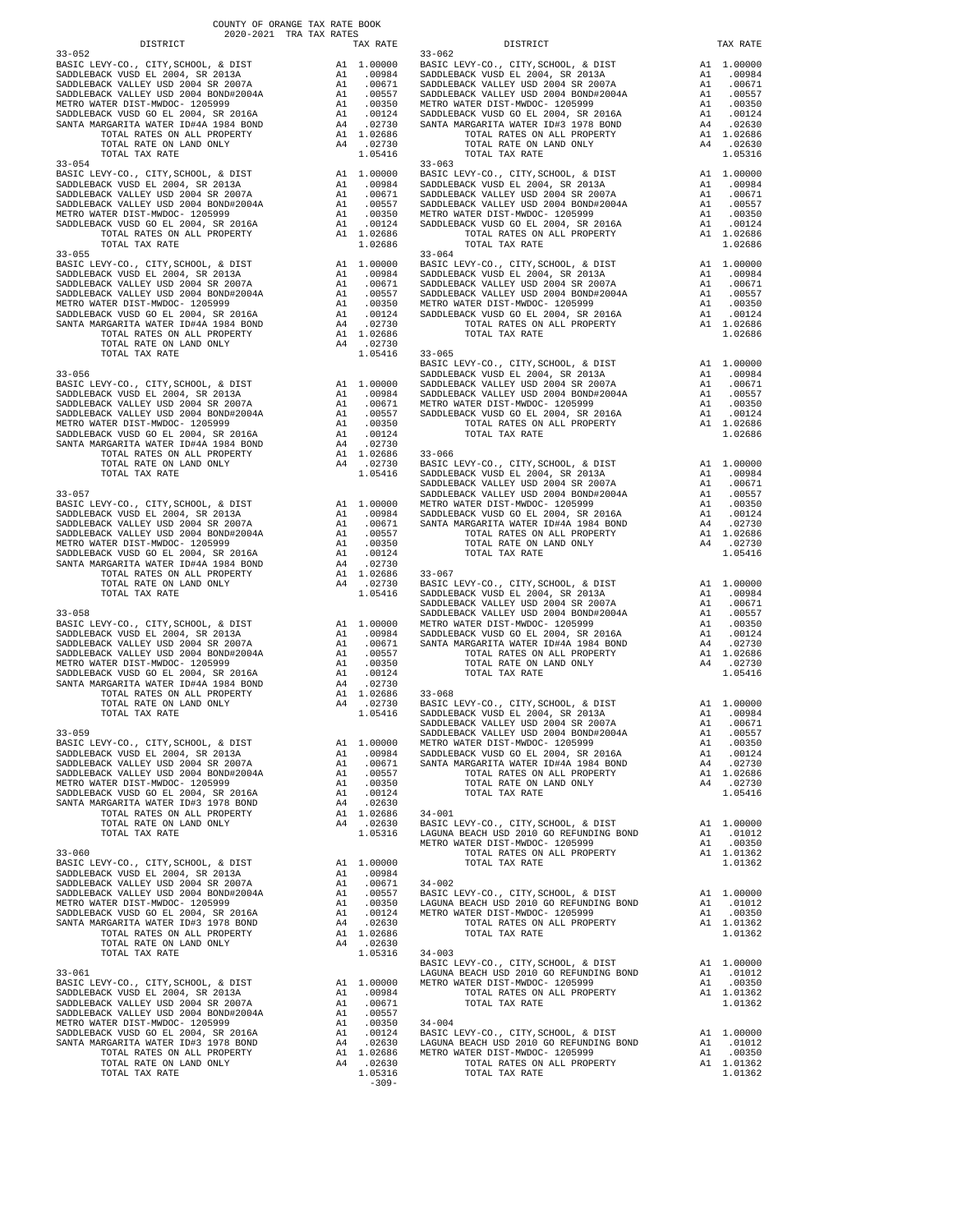| COUNTY OF ORANGE TAX RATE BOOK<br>2020-2021 TRA TAX RATES                                                                                                                                                                                                                                                                                                                                                                    |  |  |                |  |          |  |  |
|------------------------------------------------------------------------------------------------------------------------------------------------------------------------------------------------------------------------------------------------------------------------------------------------------------------------------------------------------------------------------------------------------------------------------|--|--|----------------|--|----------|--|--|
| DISTRICT<br>$34 - 005$                                                                                                                                                                                                                                                                                                                                                                                                       |  |  |                |  | TAX RATE |  |  |
|                                                                                                                                                                                                                                                                                                                                                                                                                              |  |  |                |  |          |  |  |
|                                                                                                                                                                                                                                                                                                                                                                                                                              |  |  |                |  |          |  |  |
|                                                                                                                                                                                                                                                                                                                                                                                                                              |  |  |                |  |          |  |  |
|                                                                                                                                                                                                                                                                                                                                                                                                                              |  |  |                |  |          |  |  |
|                                                                                                                                                                                                                                                                                                                                                                                                                              |  |  |                |  |          |  |  |
|                                                                                                                                                                                                                                                                                                                                                                                                                              |  |  |                |  |          |  |  |
|                                                                                                                                                                                                                                                                                                                                                                                                                              |  |  |                |  |          |  |  |
| $\begin{tabular}{lllllllllllllllllllll} \texttt{34-009} & & & & & & \texttt{A1} & 1.00000 & 34-025 \\ \texttt{BASIC LEVY-CO.}, & & & & & \texttt{CITY}, \texttt{SCHOOL}, & & & \texttt{DISTT} & & & \texttt{A1} & 1.00000 \\ \texttt{METRO WATER DIST-MWDOC- 1205999} & & & & & \texttt{A1} & 1.00350 & & \texttt{BASIC LEVY-CO.}, & & & & \texttt{CITY}, \texttt{SCHOOL}, & & & \texttt{DISTT} & & & \texttt$               |  |  |                |  |          |  |  |
|                                                                                                                                                                                                                                                                                                                                                                                                                              |  |  |                |  |          |  |  |
|                                                                                                                                                                                                                                                                                                                                                                                                                              |  |  |                |  |          |  |  |
|                                                                                                                                                                                                                                                                                                                                                                                                                              |  |  |                |  |          |  |  |
|                                                                                                                                                                                                                                                                                                                                                                                                                              |  |  |                |  |          |  |  |
|                                                                                                                                                                                                                                                                                                                                                                                                                              |  |  |                |  |          |  |  |
| $34 - 014$                                                                                                                                                                                                                                                                                                                                                                                                                   |  |  |                |  |          |  |  |
| $\begin{tabular}{lllllllllllllllllllll} & & & & & & & 34-032 & \\ \texttt{BASIC LEVY-CO.}, & \texttt{CITY}, \texttt{SCHOOL}, & \& \texttt{DIST} & \texttt{A1} & 1.00000 & \texttt{BASIC LEVY-CO.}, & \texttt{CITY}, \texttt{SCHOOL}, & \& \texttt{DIST} & \texttt{A1} & 1.00000 \\ \texttt{RASTC LEVY-CO.}, & \texttt{CITY}, \texttt{SCHOOL}, & \& \texttt{DIST} & \texttt{A1} & 1.00000 \\ \texttt{CAPISTRANO U SFIDH1 199$ |  |  |                |  |          |  |  |
|                                                                                                                                                                                                                                                                                                                                                                                                                              |  |  |                |  |          |  |  |
|                                                                                                                                                                                                                                                                                                                                                                                                                              |  |  |                |  |          |  |  |
| $34 - 018$                                                                                                                                                                                                                                                                                                                                                                                                                   |  |  | TOTAL TAX RATE |  | 1.02686  |  |  |
|                                                                                                                                                                                                                                                                                                                                                                                                                              |  |  |                |  |          |  |  |
|                                                                                                                                                                                                                                                                                                                                                                                                                              |  |  |                |  |          |  |  |

-310-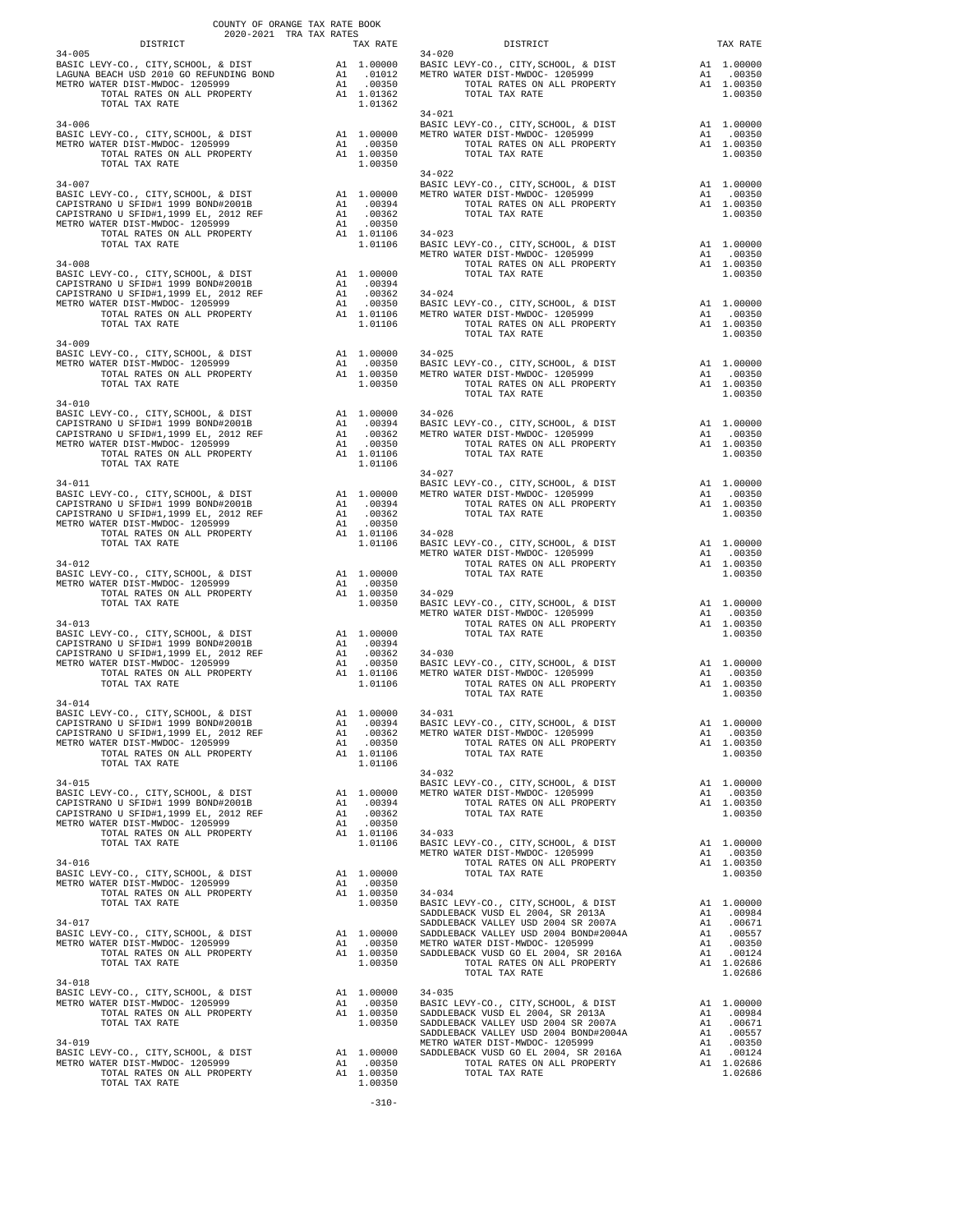| COUNTY OF ORANGE TAX RATE BOOK<br>$\begin{minipage}{0.5\textwidth} \begin{tabular}{lcccccc} \textbf{1} & \textbf{1} & \textbf{1} & \textbf{1} & \textbf{1} & \textbf{1} & \textbf{1} & \textbf{1} & \textbf{1} & \textbf{1} & \textbf{1} & \textbf{1} & \textbf{1} & \textbf{1} & \textbf{1} & \textbf{1} & \textbf{1} & \textbf{1} & \textbf{1} & \textbf{1} & \textbf{1} & \textbf{1} & \textbf{1} & \textbf{1} & \textbf{1} & \textbf{1} & \textbf{1} & \textbf{1} &$ |          |                        |          |
|--------------------------------------------------------------------------------------------------------------------------------------------------------------------------------------------------------------------------------------------------------------------------------------------------------------------------------------------------------------------------------------------------------------------------------------------------------------------------|----------|------------------------|----------|
| $53 - 000$                                                                                                                                                                                                                                                                                                                                                                                                                                                               | TAX RATE | DISTRICT<br>$54 - 017$ | TAX RATE |
|                                                                                                                                                                                                                                                                                                                                                                                                                                                                          |          |                        |          |
|                                                                                                                                                                                                                                                                                                                                                                                                                                                                          |          |                        |          |
|                                                                                                                                                                                                                                                                                                                                                                                                                                                                          |          |                        |          |
|                                                                                                                                                                                                                                                                                                                                                                                                                                                                          |          |                        |          |
|                                                                                                                                                                                                                                                                                                                                                                                                                                                                          |          |                        |          |
|                                                                                                                                                                                                                                                                                                                                                                                                                                                                          |          |                        |          |
|                                                                                                                                                                                                                                                                                                                                                                                                                                                                          |          |                        |          |
|                                                                                                                                                                                                                                                                                                                                                                                                                                                                          |          |                        |          |
|                                                                                                                                                                                                                                                                                                                                                                                                                                                                          |          |                        |          |
|                                                                                                                                                                                                                                                                                                                                                                                                                                                                          |          |                        |          |
|                                                                                                                                                                                                                                                                                                                                                                                                                                                                          |          |                        |          |
|                                                                                                                                                                                                                                                                                                                                                                                                                                                                          |          |                        |          |
| $53 - 002$                                                                                                                                                                                                                                                                                                                                                                                                                                                               |          |                        |          |
|                                                                                                                                                                                                                                                                                                                                                                                                                                                                          |          |                        |          |
|                                                                                                                                                                                                                                                                                                                                                                                                                                                                          |          |                        |          |
|                                                                                                                                                                                                                                                                                                                                                                                                                                                                          |          |                        |          |
|                                                                                                                                                                                                                                                                                                                                                                                                                                                                          |          |                        |          |
|                                                                                                                                                                                                                                                                                                                                                                                                                                                                          |          |                        |          |
|                                                                                                                                                                                                                                                                                                                                                                                                                                                                          |          |                        |          |
|                                                                                                                                                                                                                                                                                                                                                                                                                                                                          |          |                        |          |
|                                                                                                                                                                                                                                                                                                                                                                                                                                                                          |          |                        |          |
|                                                                                                                                                                                                                                                                                                                                                                                                                                                                          |          |                        |          |
|                                                                                                                                                                                                                                                                                                                                                                                                                                                                          |          |                        |          |
|                                                                                                                                                                                                                                                                                                                                                                                                                                                                          |          |                        |          |
|                                                                                                                                                                                                                                                                                                                                                                                                                                                                          |          |                        |          |
|                                                                                                                                                                                                                                                                                                                                                                                                                                                                          |          |                        |          |
|                                                                                                                                                                                                                                                                                                                                                                                                                                                                          |          |                        |          |
|                                                                                                                                                                                                                                                                                                                                                                                                                                                                          |          |                        |          |
|                                                                                                                                                                                                                                                                                                                                                                                                                                                                          |          |                        |          |
|                                                                                                                                                                                                                                                                                                                                                                                                                                                                          |          |                        |          |
|                                                                                                                                                                                                                                                                                                                                                                                                                                                                          |          |                        |          |
| TOTAL TAX RATE                                                                                                                                                                                                                                                                                                                                                                                                                                                           | 1.06037  |                        |          |
|                                                                                                                                                                                                                                                                                                                                                                                                                                                                          |          | $55 - 006$             |          |
|                                                                                                                                                                                                                                                                                                                                                                                                                                                                          |          |                        |          |
|                                                                                                                                                                                                                                                                                                                                                                                                                                                                          |          |                        |          |
|                                                                                                                                                                                                                                                                                                                                                                                                                                                                          |          |                        |          |
|                                                                                                                                                                                                                                                                                                                                                                                                                                                                          |          |                        |          |
|                                                                                                                                                                                                                                                                                                                                                                                                                                                                          |          |                        |          |
|                                                                                                                                                                                                                                                                                                                                                                                                                                                                          |          |                        |          |
|                                                                                                                                                                                                                                                                                                                                                                                                                                                                          |          |                        |          |
|                                                                                                                                                                                                                                                                                                                                                                                                                                                                          |          |                        |          |
|                                                                                                                                                                                                                                                                                                                                                                                                                                                                          |          |                        |          |
|                                                                                                                                                                                                                                                                                                                                                                                                                                                                          |          |                        |          |
|                                                                                                                                                                                                                                                                                                                                                                                                                                                                          |          |                        |          |
|                                                                                                                                                                                                                                                                                                                                                                                                                                                                          |          |                        |          |
|                                                                                                                                                                                                                                                                                                                                                                                                                                                                          |          |                        |          |
|                                                                                                                                                                                                                                                                                                                                                                                                                                                                          |          |                        |          |
|                                                                                                                                                                                                                                                                                                                                                                                                                                                                          |          |                        |          |
|                                                                                                                                                                                                                                                                                                                                                                                                                                                                          |          |                        |          |
|                                                                                                                                                                                                                                                                                                                                                                                                                                                                          |          |                        |          |
|                                                                                                                                                                                                                                                                                                                                                                                                                                                                          |          |                        |          |
|                                                                                                                                                                                                                                                                                                                                                                                                                                                                          |          |                        |          |
|                                                                                                                                                                                                                                                                                                                                                                                                                                                                          |          |                        |          |
|                                                                                                                                                                                                                                                                                                                                                                                                                                                                          |          |                        |          |
|                                                                                                                                                                                                                                                                                                                                                                                                                                                                          |          |                        |          |
|                                                                                                                                                                                                                                                                                                                                                                                                                                                                          |          | TOTAL TAX RATE         | 1.05285  |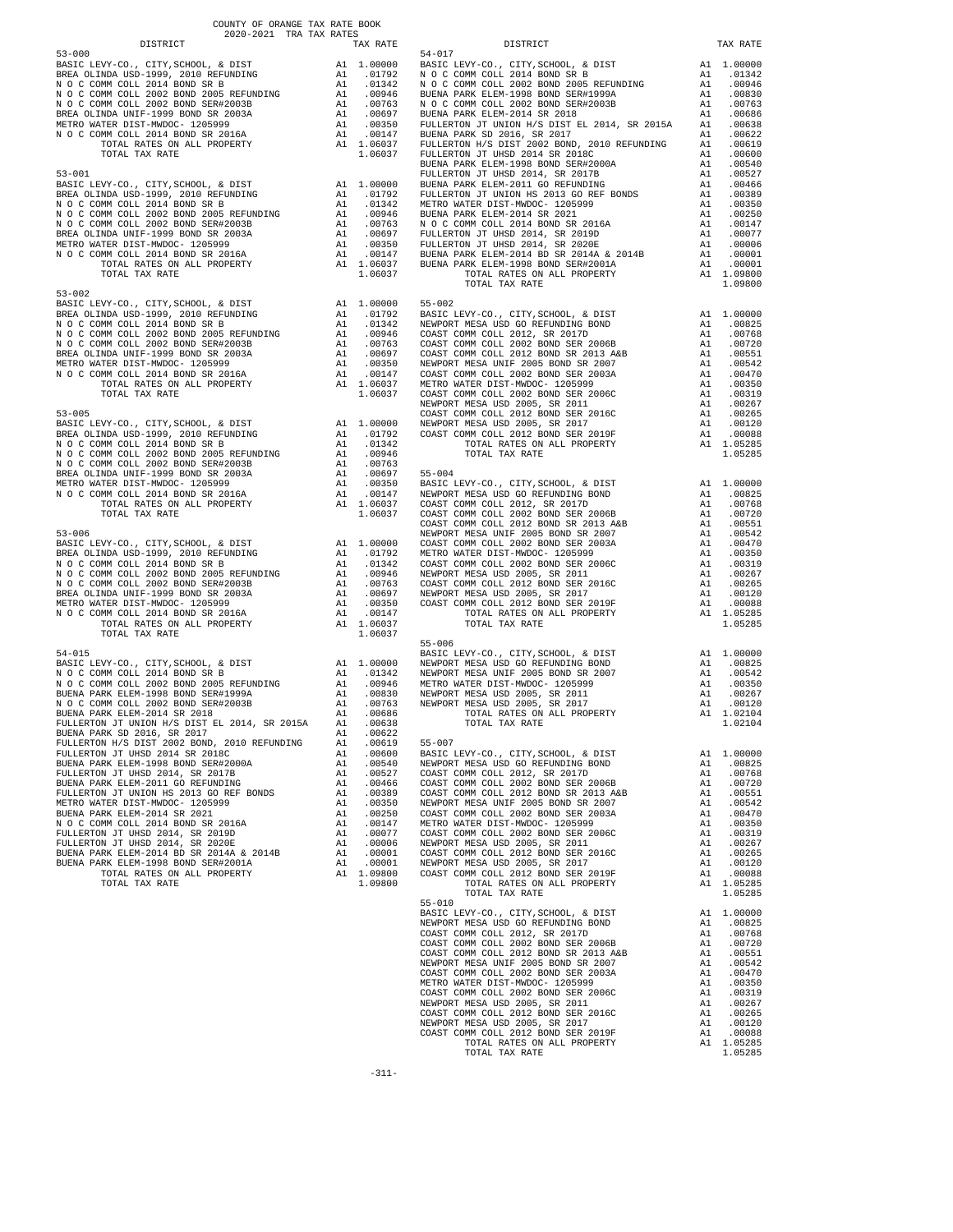55-011 55-043 MORT CLEVY-CO., CITY, SCHOOL, & DIST A1 1.00000<br>NEWPORT MESA USD GO REFUNDING BOND A1 .00825 55-016 55-049 TOTAL TAX RATE 1.05285 TOTAL TAX RATE 1.05285  ${\tt BASIC~LEVY-CO.} \hbox{, CITY, SCHOOL, & \tt DIST} \hbox{,} \hbox{,} \hbox{,} \hbox{,} \hbox{,} \hbox{,} \hbox{,} \hbox{,} \hbox{,} \hbox{,} \hbox{,} \hbox{,} \hbox{,} \hbox{,} \hbox{,} \hbox{,} \hbox{,} \hbox{,} \hbox{,} \hbox{,} \hbox{,} \hbox{,} \hbox{,} \hbox{,} \hbox{,} \hbox{,} \hbox{,} \hbox{,} \hbox{,} \hbox{,} \hbox{,} \hbox{,} \$ NEWPORT MESA USD 2005, SR 2017 A1 .00120 TOTAL RATES ON ALL PROPERTY A1 1.02104 TOTAL TAX RATE 1.02104

-312-

 DISTRICT TAX RATE DISTRICT TAX RATE BASIC LEVY-CO., CITY,SCHOOL, & DIST A1 1.00000 BASIC LEVY-CO., CITY,SCHOOL, & DIST A1 1.00000 NEWPORT MESA USD GO REFUNDING BOND A1 .00825 NEWPORT MESA USD GO REFUNDING BOND A1 .00825 COAST COMM COLL 2012, SR 2017D A1 .00768 COAST COMM COLL 2012, SR 2017D A1 .00768 COAST COMM COLL 2002 BOND SER 2006B A1 .00720 COAST COMM COLL 2002 BOND SER 2006B A1 .00720 COAST COMM COLL 2012 BOND SR 2013 A&B A1 .00551 COAST COMM COLL 2012 BOND SR 2013 A&B A1 .00551 NEWPORT MESA UNIF 2005 BOND SR 2007 A1 .00542 NEWPORT MESA UNIF 2005 BOND SR 2007 A1 .00542 COAST COMM COLL 2002 BOND SER 2003A A1 .00470 COAST COMM COLL 2002 BOND SER 2003A A1 .00470 METRO WATER DIST-MWDOC- 1205999 A1 .00350 METRO WATER DIST-MWDOC- 1205999 A1 .00350<br>COAST COMM COLL 2002 BOND SER 2006C A1 .00319 COAST COMM COLL 2002 BOND SER 2006C A1 .0031 NEWPORT MESA USD 2005, SR 2011 A1 .00267 NEWPORT MESA USD 2005, SR 2011 A1 .00267 COAST COMM COLL 2012 BOND SER 2016C A1 .00265 COAST COMM COLL 2012 BOND SER 2016C A1 .00265 00120 NEWPORT MESA USD 2005, SR 2017 – 11 00120 NEWPORT MESA USD 2005, SR 2017<br>COAST COMM COLL 2012 BORD SR 2019F – 12 00088 COAST COMM COLL 2012 BORD SER 2019F – 12 00088<br>A1 1.05285 – TOTAL RATES ON ALL PROPERTY – 11 0528 TORAL TAX RATE 55-014<br>
TOTAL TAX RATE 3000 AND 2005, SR 2017<br>
TOTAL TAX RATE 3000 SER 2019<br>
TOTAL TAX RATE 3000 SER 2019<br>
TOTAL TAX RATE 300 ALL PROPERTY<br>
TOTAL TAX RATE 300 ALL PROPERTY<br>
TOTAL TAX RATE 300 ALL PROPERTY<br>
T  $\begin{tabular}{lcccc} BASIC LEVY-CO., CITY, SCHOOL, & DIST & A1 & 1.00000 & BASIC LEVY-CO., CITY, SCHOOL, & DIST & A1 & 1.00000 \\ NEWOPORT MEMSO AUS CO AESFWDING BOND & BOND & A1 & .00825 & NEWPORT MESA USO GORETWDING BOND & A1 & .00825 & .00877 COMM COLL & 2002 & .00877 COMM COLL & 2002 & .00877 COMM COLL & 2002 & .00877 COMM COLL & 2002 & .00877 COMM COLL & 2002 & .00$  NEWPORT MESA UNIF 2005 BOND SR 2007 A1 .00542 NEWPORT MESA UNIF 2005 BOND SR 2007 A1 .00542 COAST COMM COLL 2002 BOND SER 2003A A1 .00470 COAST COMM COLL 2002 BOND SER 2003A A1 .00470 METRO WATER DIST-MWDOC- 1205999 A1 .00350 METRO WATER DIST-MWDOC- 1205999 A1 .00350 METRO WATER DIST-MWDOC- 1205999 A1 .00319 COAST COMM COLL 2002 BOND SER 2006C A1 .00319 COAST COMM COLL 2002 BOND SER 2006C A1 .00319 COAST COMM COLL 2002 BOND SER 2006C A1 .00319 NEWPORT MESA USD 2005, SR 2011 A1 .00267 NEWPORT MESA USD 2005, SR 2011 A1 .00267 COAST COMM COLL 2012 BOND SER 2016C A1 .00265 COAST COMM COLL 2012 BOND SER 2016C A1 .00265 NEWPORT MESA USD 2005, SR 2017 A1 .00120 NEWPORT MESA USD 2005, SR 2017 A1 .00120 COAST COMM COLL 2012 BOND SER 2019F A1 .00088 COAST COMM COLL 2012 BOND SER 2019F A1 .00088 TOTAL RATES ON ALL PROPERTY A1 1.05285 TOTAL RATES ON ALL PROPERTY A1 1.05285 ECAST COMM COLL 2012 BOND SER 2019F AT 1.00088 COAST COMM COLL 2012 BOND SER 2019F AT 1.05285 TOTAL RATES ON ALL PROPERTY AT 1.05285 TOTAL TAX RATE 1.05285 TOTAL TAX RATE 1.05285 TOTAL TAX RATE 1.05285 TOTAL TAX RATE 1.052  $\begin{tabular}{lcccc} BASIC LEVY-CO., CITY, SCHOOL, & DIST & A1 & 1.00000 & BASIC LEVY-CO., CITY, SCHOOL, & DIST & A1 & 1.00000 \\ NEWOPORT MEMSO AUS CO AESFWDING BOND & BOND & A1 & .00825 & NEWPORT MESA USO GORETWDING BOND & A1 & .00825 & .00877 COMM COLL & 2002 & .00877 COMM COLL & 2002 & .00877 COMM COLL & 2002 & .00877 COMM COLL & 2002 & .00877 COMM COLL & 2002 & .00$  NEWPORT MESA UNIF 2005 BOND SR 2007 A1 .00542 NEWPORT MESA UNIF 2005 BOND SR 2007 A1 .00542 COAST COMM COLL 2002 BOND SER 2003A A1 .00470 COAST COMM COLL 2002 BOND SER 2003A A1 .00470 METRO WATER DIST-MWDOC- 1205999 A1 .00350 METRO WATER DIST-MWDOC- 1205999 A1 .00350 COAST COMM COLL 2002 BOND SER 2006C A1 .00319 COAST COMM COLL 2002 BOND SER 2006C A1 .00319 NEWPORT MESAUSD 2005, SR 2011 (0267 NEWPORT MESAUSD 2005, SR 2011 (0267 NEWPORT MESAUSD 2005, SR 2011 (0267 NEWPORT MESAUSD 2005, SR 2016C<br>COAST COM COLL 2012 ERR 2016C 2016C 2011 (02065 2017 21) 2012 NEWPORT MESAUSD 2005, ALL COLL COLL CONDUCTS ON ALL PROPERTY AT 1.05285 TOTAL RATES ON ALL PROPERTY ALL 1.05285 TOTAL RATES ON ALL PROPERTY A1 1.05285 TOTAL RATES ON ALL PROPERTY A1 1.05285 BASIC LEVY-CO., CITY,SCHOOL, & DIST A1 1.00000 BASIC LEVY-CO., CITY,SCHOOL, & DIST A1 1.00000 NEWPORT MESAUSD GO REFUNDING BOND (10825 NEWPORT MESAUSD GO REFUNDING BOND (10825 NEWPORT MESAUSD GO REFUNDING<br>COAST COMM COLL 2002 SOND SER 2006B (10.0768 COAST COMM COLL 2012 SR 2017D (2002 TOMM COLL 2002 BOND SER 2006B<br> NEWPORT MESA UNIF 2005 BOND SR 2007 A1 .00542 NEWPORT MESA UNIF 2005 BOND SR 2007 A1 .00542 COAST COMM COLL 2002 BOND SER 2003A A1 .00470 COAST COMM COLL 2002 BOND SER 2003A A1 .00470 METRO WATER DIST-MWDOC CMWD-1205999<br>
METRO WATER DIST-MWDOC CMWD-1205999<br>
COAST COMM COLL 2002 BOND SER 2006C<br>
MEWPORT MESA USD 2005, SR 2011<br>
MEWPORT MESA USD 2005, SR 2011<br>
NEWPORT MESA USD 2005, SR 2011<br>
NEWPORT MESA US COAST COMM COLL 2002 BOND SER 2006C A1 .00319 COAST COMM COLL 2002 BOND SER 2006C A1 .00319 NEWPORT MESA USD 2005, SR 2011 A1 .00267 NEWPORT MESA USD 2005, SR 2011 A1 .00267 COAST COMM COLL 2012 BOND SER 2016C A1 .00265 COAST COMM COLL 2012 BOND SER 2016C A1 .00265 NEWPORT MESA USD 2005, SR 2017 A1 .00120 NEWPORT MESA USD 2005, SR 2017 A1 .00120 COAST COMM COLL 2012 BOND SER 2019F A1 .00088 COAST COMM COLL 2012 BOND SER 2019F A1 .00088 TOTAL RATES ON ALL PROPERTY A1 1.05285 TOTAL RATES ON ALL PROPERTY A1 1.05285 TOTAL RATES ON ALL PROPERTY A1 1.05285 TOTAL TAX RATE 1.05285 TOTAL TAX RATE 1.05285 55-022 55-051 BASIC LEVY-CO., CITY,SCHOOL, & DIST A1 1.00000 BASIC LEVY-CO., CITY,SCHOOL, & DIST A1 1.00000 NEWPORT MESA USD GO REFUNDING BOND A1 .00825 NEWPORT MESA USD GO REFUNDING BOND A1 .00825 COAST COMM COLL 2012, SR 2017D A1 .00768 COAST COMM COLL 2012, SR 2017D A1 .00768 COAST COMM COLL 2002 BOND SER 2006B A1 .00720 COAST COMM COLL 2002 BOND SER 2006B A1 .00720 100551 COAST COMM OOLL 2012 BOND SR 2013 A&B A1 .00551 COAST COMM COLL 2012 BOND SR 2013 A&B A1 .00551<br>NEWPORT MESA UNIF 2005 A2007 SR 2007 A1 .00542 NEWPORT MESA UNIF 2005 BOND SR 2007<br>COAST COMM COLL 2002 BOND SER 2003A METRO WATER 2002 BOND SER 2003A AT 200470 COAST COMM COLL 2002 BOND SER 2003A AT 2002 BOND SER 2003A COAST COMM<br>METRO WATER DIST-MWDOC- 12052999 AT 200319 METRO WATER DIST-MWDOC COMM COLL 2002 BOND SER 2006C AT 2002 BOND S COAST COMM COLL 2002 BOND SER 2006C A1 .00319 COAST COMM COLL 2002 BOND SER 2006C A1 .00319<br>A1 .00265 COAST COMM COLL 2012, SR 2011 COLL 2012 A1 .00265 NEWPORT MESA USD 2005, SR 2010<br>
NEWPORT MESA USD 2005, SR 2011 A1 .00267 NEWPORT MESA USD 2005, SR 2011 A1 .00267<br>
COAST COMM COLL 2012 BOND SER 2016C A1 .00265 COAST COMM COLL 2012 BOND SER 2016C A1 .00265 COAST COMM COLL 2012 BOND SER 2016C<br>
COAST COMM COLL 2012 BOND SER 2015, SR 2017<br>
COAST COMM COLL 2012 BOND SER 2019F A1 .00265 COAST COMM COLL 2012 BOND SER 2019F A1 .00266<br>
COAST COMM COLL 2012 BOND SER 2019F A1 .00088 C NEWPORT MESA USD 2005, SR 2017 A1 .00120 NEWPORT MESA USD 2005, SR 2017 A1 .00120 COAST COMM COLL 2012 BOND SER 2019F A1 .00088 COAST COMM COLL 2012 BOND SER 2019F A1 .00088 TOTAL RATES ON ALL PROPERTY A1 1.05285 COLL COLL COLL CALL PROPERTY A1 1.05285<br>TOTAL RATES ON ALL PROPERTY A1 1.05285 TOTAL RATES ON ALL PROPERTY A1 1.05285<br>TOTAL TAX RATE 1.05285 TOTAL TAX RATE TOTAL TAX RATE 1.05285 TOTAL TAX RATE 1.05285 55-025 55-053 BASIC LEVY-CO., CITY,SCHOOL, & DIST A1 1.00000 BASIC LEVY-CO., CITY,SCHOOL, & DIST A1 1.00000 00825 NEWPORT MESA USD GO REFUNDING BOND MENING A1 .00825 NEWPORT MESA USD GO REFUNDING BOND A1 .00825<br>NEWPORT MESA UNIF 2005 BOND SENG DOSTROOM A1 .00542 COAST COMM COLL 2010 DE DOSTROOM AND DOSTROOM A1<br>METRO WATER DIST-M NEWPORT MESAUSD 2005, SR 2011 100267 COAST COMM COLL 2012 BOND SR 2013 A&B<br>100120 101542 DRIVERS AT 2017 100120 NEWPORT MESAUSD 2005, SR 2017 10120 100542 NEWPORT MESAUSD 2005, SR 2017<br>100470 102104 COAST COMM COLL 2002 BO COAST COMM COLL 2002 BOND SER 2006C<br>TEWPORT MESA USD 2005, SR 2011 A1 .00267. BASIC LEVY-CO., CITY, SCHOOL, & DIST A1 1.00000 COAST COMM COLL 2012 BOND SER 2016C AN .00265<br>BASIC LEVY-CO., CITY, SCHOOL, & DIST A1 .00000 COAST COMM COLL 2012 BOND SER 2016C A1 .00265<br>REWPORT MESA UNIF 2005 BOND SR 2007 NEWPORT MESA USD GO REFUNDING BOND A1 .00825 NEWPORT MESA USD 2005, SR 2017 A1 .00120 NEWPORT MESA UNIF 2005 BOND SR 2007 A1 .00542 COAST COMM COLL 2012 BOND SER 2019F A1 .00088 METRO WATER DIST-MWDOC- 1205999 A1 .00350 TOTAL RATES ON ALL PROPERTY A1 1.05285 NEWPORT MESA USD 2005, SR 2011 A1 .00267 TOTAL TAX RATE 1.05285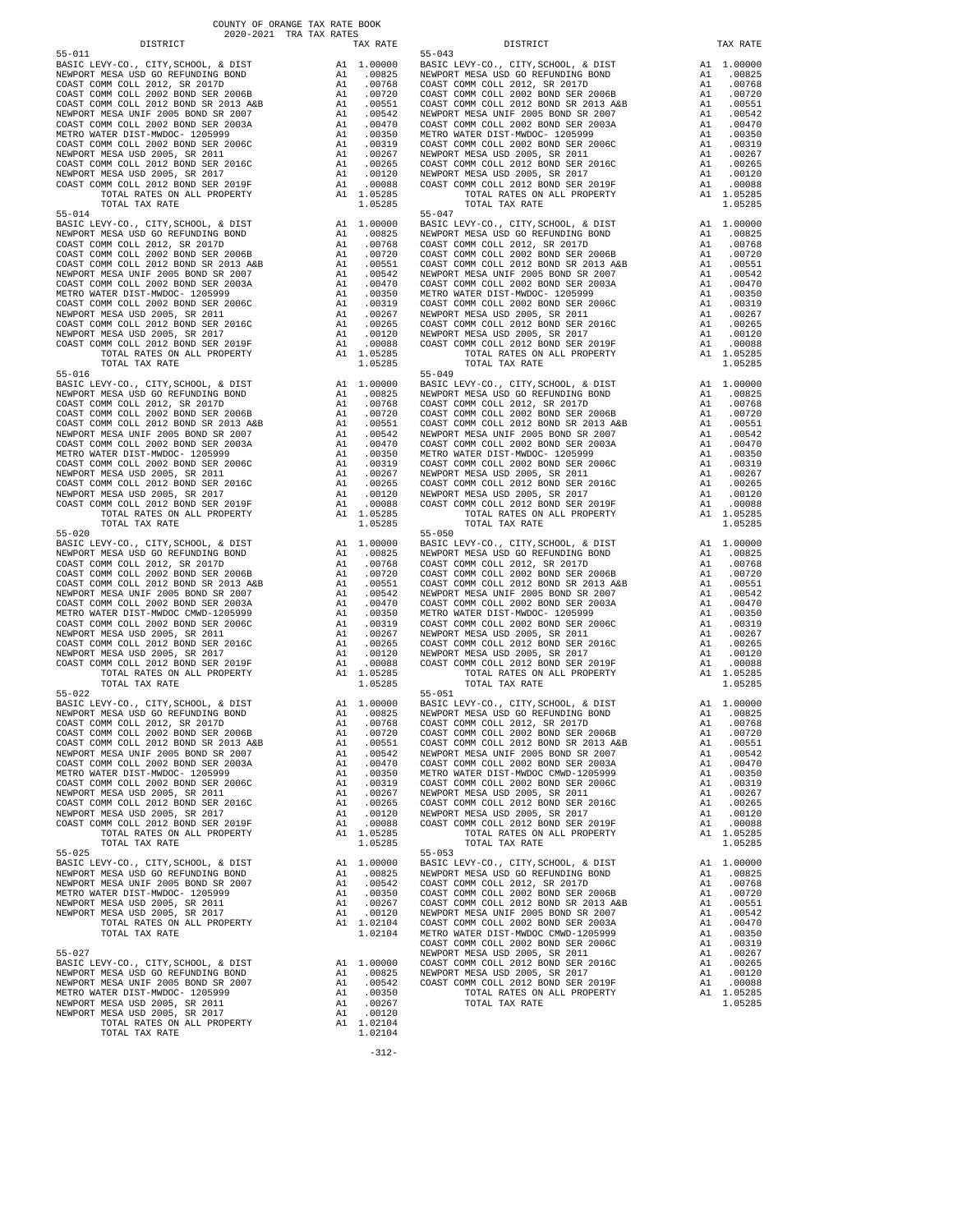55-071 BASIC LEVY-CO., CITY, SCHOOL, & DIST<br>MEWPORT MESA USD GO REFUNDING BOND AN AL .00825 BASIC I<br>COAST COMM COLL 2012, SR 2017D AN .00768 HUNT BI

 55-059 55-076 55-068 60-001<br>BASIC LEVY-CO., CITY, SCHOOL, & DIST Al 1.00000 BASIC L

 DISTRICT TAX RATE DISTRICT TAX RATE 55-054<br>
BASIC LEVY-CO., CITY, SCHOOL, & DIST<br>
NEWPORT MESA USD GO REFUNDING BOND A1 1.00000 BASIC I BASIC LEVY-CO., CITY,SCHOOL, & DIST A1 1.00000 BASIC LEVY-CO., CITY,SCHOOL, & DIST A1 1.00000 NEWPORT MESA USD GO REFUNDING BOND A1 .00825 NEWPORT MESA USD GO REFUNDING BOND A1 .00825 COAST COMM COLL 2012, SR 2017D A1 .00768 COAST COMM COLL 2012, SR 2017D A1 .00768 COAST COMM COLL 2002 BOND SER 2006B A1 .00720 COAST COMM COLL 2002 BOND SER 2006B A1 .00720 COAST COMM COLL 2012 BOND SR 2013 A&B A1 .00551 COAST COMM COLL 2012 BOND SR 2013 A&B A1 .00551 NEWPORT MESA UNIF 2005 BOND SR 2007 A1 .00542 NEWPORT MESA UNIF 2005 BOND SR 2007 A1 .00542 COAST COMM COLL 2002 BOND SER 2003A A1 .00470 COAST COMM COLL 2002 BOND SER 2003A A1 .00470 METRO WATER DIST-MWDOC- 1205999 A1 .00350 METRO WATER DIST-MWDOC- 1205999 A1 .00350 COAST COMM COLL 2002 BOND SER 2006C A1 .00319 COAST COMM COLL 2002 BOND SER 2006C A1 .00319 NEWPORT MESA USD 2005, SR 2010 (2005) AN 100267 MESH DOLL 2012 DOAST COMM COLL 2012 BOND SER 2016 (20057 MESA U<br>COAST COMM COLL 2012 BOND SER 2016 (2012 A1 .00265 COAST COMM COLL 2012 BOND SER 2016C (2012 BOND SER 2016C ME UNEWPORT NESA USD 2005, SR 2010<br>
NEWPORT NESA USD 2005, SR 2010<br>
NEWPORT MESA USD 2005, SR 2011<br>
NEWPORT MESA USD 2005, SR 2011<br>
NEWPORT MESA USD 2005, SR 2011<br>
NEWPORT MESA USD 2005, SR 2011<br>
NEWPORT MESA USD 2005, SR 201 BASIC LEVY-CO., CITY, SCHOOL, & DIST A1 1.00000  $\begin{tabular}{lcccc} BASIC LEVY-CO., CITY, SCHOOL, & DIST & A1 & 1.00000 & BASIC LEVY-CO., CITY, SCHOOL, & DIST & A1 & 1.00000 \\ NEWOPORT MEMSO AUS CO AESFWDING BOND & BOND & A1 & .00825 & NEWPORT MESA USO GORETWDING BOND & A1 & .00825 & .00827 & .00827 & .00827 & .00827 & .00827 & .00827 & .00827 & .00827 & .00827 & .00827 & .00827 & .00827 & .00827 & .0$  NEWPORT MESA UNIF 2005 BOND SR 2007 A1 .00542 NEWPORT MESA UNIF 2005 BOND SR 2007 A1 .00542 COAST COMM COLL 2002 BOND SER 2003A A1 .00470 COAST COMM COLL 2002 BOND SER 2003A A1 .00470 METRO WATER DIST-MWDOC- 1205999 A1 .00350 METRO WATER DIST-MWDOC- 1205999 A1 .00350 METRO WATER DIST-MWDOC- 1205999 A1 .00319 COAST COMM COLL 2002 BOND SER 2006C A1 .00319 COAST COMM COLL 2002 BOND SER 2006C A1 .00319 COAST COMM COLL 2002 BOND SER 2006C A1 .00319 NEWPORT MESA USD 2005, SR 2011 A1 .00267 NEWPORT MESA USD 2005, SR 2011 A1 .00267 COAST COMM COLL 2012 BOND SER 2016C A1 .00265 COAST COMM COLL 2012 BOND SER 2016C A1 .00265 NEWPORT MESA USD 2005, SR 2017 A1 .00120 NEWPORT MESA USD 2005, SR 2017 A1 .00120 COAST COMM COLL 2012 BOND SER 2019F A1 .00088 COAST COMM COLL 2012 BOND SER 2019F A1 .00088 TOTAL RATES ON ALL PROPERTY A1 1.05285 TOTAL RATES ON ALL PROPERTY A1 1.05285 ECAST COMM COLL 2012 BOND SER 2019F AT 1.00088 COAST COMM COLL 2012 BOND SER 2019F AT 1.05285 TOTAL RATES ON ALL PROPERTY AT 1.05285 TOTAL TAX RATE 1.05285 TOTAL TAX RATE 1.05285 TOTAL TAX RATE 1.05285 TOTAL TAX RATE 1.052  $\begin{tabular}{lcccc} BASIC LEVY-CO., CITY, SCHOOL, & DIST & A1 & 1.00000 & BASIC LEVY-CO., CITY, SCHOOL, & DIST & A1 & 1.00000 \\ NEWOPORT MEMSO AUS CO AESFWDING BOND & BOND & A1 & .00825 & NEWPORT MESA USO GORETWDING BOND & A1 & .00825 & .00827 & .00827 & .00827 & .00827 & .00827 & .00827 & .00827 & .00827 & .00827 & .00827 & .00827 & .00827 & .00827 & .0$  NEWPORT MESA UNIF 2005 BOND SR 2007 A1 .00542 NEWPORT MESA UNIF 2005 BOND SR 2007 A1 .00542 COAST COMM COLL 2002 BOND SER 2003A A1 .00470 COAST COMM COLL 2002 BOND SER 2003A A1 .00470 METRO WATER DIST-MWDOC- 1205999 A1 .00350 METRO WATER DIST-MWDOC- 1205999 A1 .00350 COAST COMM COLL 2002 BOND SER 2006C A1 .00319 COAST COMM COLL 2002 BOND SER 2006C A1 .00319 NEWPORT MESAUSD 2005, SR 2011 (0267 NEWPORT MESAUSD 2005, SR 2011 (0267 NEWPORT MESAUSD 2005, SR 2011 (0267 NEWPORT MESAUSD 2005, SR 2016C<br>COAST COMM COLL 2012 EOR 2016C 2016C 2011 (02065 2017 21) 2012 A1 (02065 SR 2017 21 NET COLL AND DIRECTLY AND RESONAL CONSTRUCTION CONSTRUCTION AND SEXUS ON ALL PROPERTY AND LOSS ON ALL PROPERTY<br>TOTAL RATES ON ALL PROPERTY A1 1.05285 TOTAL RATES ON ALL PROPERTY AND 1.05285 TOTAL TAX RATE  $1.05285$  TOTAL TAX RATE  $55-067$  55-067 55-077 BASIC LEVY-CO., CITY,SCHOOL, & DIST A1 1.00000 BASIC LEVY-CO., CITY,SCHOOL, & DIST A1 1.00000 NEWPORT MESAUSD GO REFUNDING BOND (10825 NEWPORT MESAUSD GO REFUNDING BOND (10825 NEWPORT MESAUSD GO REFUNDING<br>COAST COMM COLL 2002 SOND SER 2006B (10.0768 COAST COMM COLL 2012 SR 2017D (2002 TOMM COLL 2002 BOND SER 2006B<br> NEWPORT MESA UNIF 2005 BOND SR 2007 A1 .00542 NEWPORT MESA UNIF 2005 BOND SR 2007 A1 .00542 COAST COMM COLL 2002 BOND SER 2003A A1 .00470 COAST COMM COLL 2002 BOND SER 2003A A1 .00470 METRO WATER DIST-MWDOC- 120599<br>
METRO WATER DIST-MWDOC- 120599 A1 .00350 METRO WATER DIST-MWDOC- 120599<br>
COAST COMM COLL 2002 BOND SER 2016C<br>
MEWPORT MESA USD 2005, SR 2011 A1 .00267<br>
NEWPORT MESA USD 2005, SR 2011 A1 .002 COAST COMM COLL 2002 BOND SER 2006C A1 .00319 COAST COMM COLL 2002 BOND SER 2006C A1 .00319 NEWPORT MESA USD 2005, SR 2011 A1 .00267 NEWPORT MESA USD 2005, SR 2011 A1 .00267 COAST COMM COLL 2012 BOND SER 2016C A1 .00265 COAST COMM COLL 2012 BOND SER 2016C A1 .00265 NEWPORT MESA USD 2005, SR 2017 A1 .00120 NEWPORT MESA USD 2005, SR 2017 A1 .00120 COAST COMM COLL 2012 BOND SER 2019F A1 .00088 COAST COMM COLL 2012 BOND SER 2019F A1 .00088 TOTAL RATES ON ALL PROPERTY A1 1.05285 TOTAL RATES ON ALL PROPERTY A1 1.05285 TOTAL RATES ON ALL PROPERTY A1 1.05285 TOTAL TAX RATE 1.05285 TOTAL TAX RATE 1.05285 BASIC LEVY-CO., CITY, SCHOOL, & DIST<br>NEWPORT MESA USD GO REFUNDING BOND DAI 1.00000 BASIC LEVY-CO., CITY, SCHOOL, & DIST A1 1.00000<br>COAST COMM COLL 2002 AD 20273 A1 .00068 FOUNTAIN VALLEY SD 2016, SR 2019 A1 .0273<br>COAST CO COAST COMM COLL 2012 BOND SR 2003 A&B A1 .00551 FOUNTAIN VALLEY SD 2016, SR 2017 A1 .00742<br>REWPORT MESA UNIF 2005 BOND SR 2007 A1 .00542 COAST COMM COLL 2002 BOND SER 2006B A1 .00720 NEWPORT MESA UNIF 2005 BOND SR 2007 A1 .00542 COAST COMM COLL 2002 BOND SER 2006B A1 .00720 COAST COMM COLL 2002 BOND SER 2003A A1 .00470 COAST COMM COLL 2012 BOND SR 2013 A&B A1 .00551<br>COAST COMM COLL 2002 BOND SER 2003A A1 .00350 COAST COMM COLL 2002 BOND SER 2003A A1 .00470 METRO WATER DIST-MWDOC- 1205999 A1 .00350 COAST COMM COLL 2002 BOND SER 2003A A1 .00350<br>A1 .00319 METRO WATER DIST-MWDOC- 1205999 A1 .00367<br>A1 .00265 COAST COMM COLL 2012 BOND SER 2016C A1 .00265 .00470 COAST COMM COLL 2002 BOND SER 2006C A1 .00319 METRO WATER DIST-MWDOC- 1205999 A1 .00350 NEWPORT MESA USD 2005, SR 2011 A1 .00267 COAST COMM COLL 2002 BOND SER 2006C A1 .00319 COAST COMM COLL 2012 BOND SER 2016C A1 .00265 COAST COMM COLL 2012 BOND SER 2016C A1 .00265 NEWPORT MESA USD 2005, SR 2017 A1 .00120 COAST COMM COLL 2012 BOND SER 2019F A1 .00088 COAST COMM COLL 2012 BOND SER 2019F A1 .00088 HUNT BEACH HIGH SCH 2004 BOND #2007 A1 .00077 TOTAL RATES ON ALL PROPERTY A1 1.05285 HUNT BEACH HIGH SCH 2004 BOND#2005 A1 .00001<br>TOTAL TAX RATES ON ALL PROPERTY A1 1.05285 HUNT BEACH HIGH SCH 2004 BOND#2005 A1 .00001<br>TOTAL TAX RATES ON ALL PROPERTY A1 1.08605 TOTAL TAX RATE 1.05285 TOTAL RATES ON ALL PROPERTY A1 1.08605 TOTAL TAX RATE 1.08605 NEWPORT MESA USD GO REFUNDING BOND A1 .00825 BASIC LEVY-CO., CITY,SCHOOL, & DIST A1 1.00000 COAST COMM COLL 2012, SR 2017D A1 .00768 HUNT BEACH HIGH SCH 2004 BOND#2004A A1 .02273 COAST COMM COLL 2002 BOND SER 2006B A1 .00720 FOUNTAIN VALLEY SD 2016, SR 2019<br>COAST COMM COLL 2012 BOND SR 2013 A&B A1 .00551 COAST COMM COLL 2012, SR 2017D A1 .00768 COAST COMM COLL 2012 BOND SR 2013 A&B A1 .00551 COAST COMM COLL 2012, SR 2017D A1 .00768<br>NEWPORT MESA UNIF 2005 BOND SR 2007 A1 .00542 FOUNTAIN VALLEY SD 2016, SR 2017 COAST COMM COLL 2002 BOND SER 2003A A1 .00542 FOUNTAIN VALLEY SD 2016, SR 2017 A1 .00742<br>COAST COMM COLL 2002 BOND SER 2003A A1 .00470 COAST COMM COLL 2002 BOND SER 2006B A1 .00720<br>METRO WATER DIST-MWDOC- 12059 A1 .00350 C  $\begin{tabular}{l|c|c|c|c|c|c} \hline \texttt{METRO WATER DIST-MNDOC- 1205999} & \texttt{A1} & .00350 & \texttt{COAST COMM COLL 2012 BOND SR 2013 A&B & A1 & .00551 \\ \hline \texttt{COAST COMM COLL 2012 BOND SR R 2016} & \texttt{A1} & .00350 & \texttt{COAST COMM COLL 2012 BOND SR 2013A} & A1 & .00551 \\ \hline \texttt{NEWPORT MESA USD 2005 SOND SR R 2011} & \texttt{A1} & .002$  TOTAL TAX RATE 1.05285 HUNT BEACH HIGH SCH 2004 BOND#2005 A1 .00001 TOTAL RATES ON ALL PROPERTY A1 1.08605<br>TOTAL TAX RATE 1.08605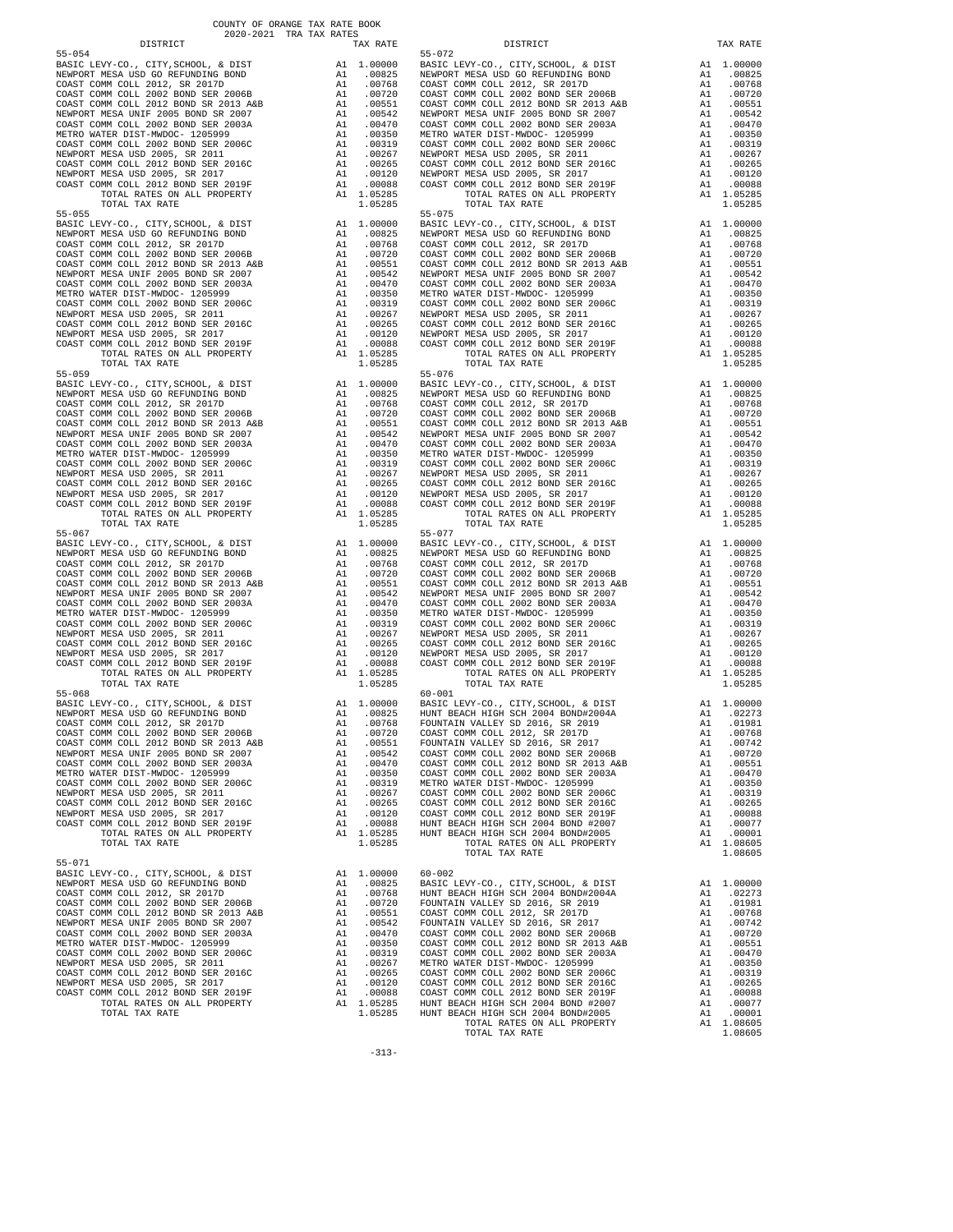|                                                                        |                 |                                             | GARDEN             |
|------------------------------------------------------------------------|-----------------|---------------------------------------------|--------------------|
|                                                                        |                 |                                             |                    |
|                                                                        |                 |                                             |                    |
|                                                                        |                 |                                             |                    |
|                                                                        |                 |                                             |                    |
|                                                                        |                 |                                             |                    |
|                                                                        |                 |                                             |                    |
|                                                                        |                 |                                             |                    |
|                                                                        |                 |                                             |                    |
|                                                                        |                 |                                             |                    |
|                                                                        |                 |                                             |                    |
|                                                                        |                 |                                             |                    |
|                                                                        |                 |                                             |                    |
|                                                                        |                 |                                             |                    |
|                                                                        |                 |                                             |                    |
|                                                                        |                 |                                             |                    |
|                                                                        |                 |                                             |                    |
|                                                                        |                 |                                             |                    |
|                                                                        |                 |                                             |                    |
|                                                                        |                 |                                             |                    |
|                                                                        |                 |                                             |                    |
|                                                                        |                 |                                             |                    |
|                                                                        |                 |                                             |                    |
|                                                                        |                 |                                             |                    |
|                                                                        |                 |                                             |                    |
|                                                                        |                 |                                             |                    |
| TOTAL TAX RATE                                                         |                 | 1.10487                                     |                    |
|                                                                        |                 |                                             |                    |
|                                                                        |                 |                                             |                    |
|                                                                        |                 |                                             |                    |
|                                                                        |                 |                                             |                    |
|                                                                        |                 |                                             |                    |
|                                                                        |                 |                                             |                    |
|                                                                        |                 |                                             |                    |
|                                                                        |                 |                                             |                    |
|                                                                        |                 |                                             |                    |
|                                                                        |                 |                                             |                    |
|                                                                        |                 |                                             |                    |
|                                                                        |                 |                                             | COAST C            |
| $62 - 006$                                                             |                 |                                             |                    |
|                                                                        |                 |                                             |                    |
|                                                                        |                 |                                             |                    |
|                                                                        |                 |                                             |                    |
|                                                                        |                 |                                             |                    |
| N O C COMM COLL 2014 BOND SR B                                         | $\overline{A1}$ | .01342                                      | GARDEN             |
| N O C COMM COLL 2002 BOND 2005 REFUNDING                               | A1              | .00946                                      | GARDEN             |
| N O C COMM COLL 2002 BOND SER#2003B                                    | A1              | .00763                                      | GARDEN             |
| METRO WATER DIST-MWDOC- 1205999                                        | A1              | .00350                                      | COAST C            |
| GARDEN GROVE USD, 2010, SR A<br>N O C COMM COLL 2014 BOND SR 2016A     | A1              | A1 .00180<br>.00147                         | COAST C<br>COAST C |
| TOTAL RATES ON ALL PROPERTY                                            |                 | A1 1.10504                                  | COAST C            |
| TOTAL TAX RATE                                                         |                 | 1.10504                                     | METRO W            |
|                                                                        |                 |                                             | COAST C            |
| $62 - 009$                                                             |                 |                                             | COAST C            |
| BASIC LEVY-CO., CITY, SCHOOL, & DIST                                   |                 | A1  1.00000  GARDEN<br>A1  .01935  COAST  C |                    |
| GARDEN GROVE USD, 2010, SR B<br>GARDEN GROVE USD, 2010 EL, SR C        | A1              | .01663                                      |                    |
| GARDEN GROVE USD 2016, SR 2019                                         |                 | A1 .01629                                   |                    |
| GARDEN GROVE USD 2016, SR 2017                                         | A1              | .01549                                      |                    |
| N O C COMM COLL 2014 BOND SR B                                         | A1              | .01342                                      | $62 - 045$         |
| N O C COMM COLL 2002 BOND 2005 REFUNDING                               | A1              | .00946                                      | BASIC L            |
| N O C COMM COLL 2002 BOND SER#2003B<br>METRO WATER DIST-MWDOC- 1205999 | A1              | .00763<br>A1 .00350                         | GARDEN<br>GARDEN   |
| GARDEN GROVE USD, 2010, SR A                                           |                 | A1.00180                                    | GARDEN             |
| N O C COMM COLL 2014 BOND SR 2016A                                     |                 | A1 .00147                                   | GARDEN             |
|                                                                        |                 |                                             |                    |

| IVIAL RAIBO VN ALL |  |
|--------------------|--|
| חדמס צמי ומירתי    |  |

|  | TAX RATE | DISTRICT | TAX RATE |
|--|----------|----------|----------|
|  |          |          |          |
|  |          |          |          |
|  |          |          |          |
|  |          |          |          |
|  |          |          |          |
|  |          |          |          |
|  |          |          |          |
|  |          |          |          |
|  |          |          |          |
|  |          |          |          |
|  |          |          |          |
|  |          |          |          |
|  |          |          |          |
|  |          |          |          |
|  |          |          |          |
|  |          |          |          |
|  |          |          |          |
|  |          |          |          |
|  |          |          |          |
|  |          |          |          |
|  |          |          |          |
|  |          |          |          |
|  |          |          |          |
|  |          |          |          |
|  |          |          |          |
|  |          |          |          |
|  |          |          |          |
|  |          |          |          |
|  |          |          |          |
|  |          |          |          |
|  |          |          |          |
|  |          |          |          |
|  |          |          |          |
|  |          |          |          |
|  |          |          |          |
|  |          |          |          |
|  |          |          |          |
|  |          |          |          |
|  |          |          |          |
|  |          |          |          |
|  |          |          |          |
|  |          |          |          |
|  |          |          |          |
|  |          |          |          |
|  |          |          |          |
|  |          |          |          |
|  |          |          |          |
|  |          |          |          |
|  |          |          |          |
|  |          |          |          |
|  |          |          |          |
|  |          |          |          |
|  |          |          |          |
|  |          |          |          |
|  |          |          |          |
|  |          |          |          |
|  |          |          |          |
|  |          |          |          |
|  |          |          |          |
|  |          |          |          |
|  |          |          |          |
|  |          |          |          |
|  |          |          |          |
|  |          |          |          |
|  |          |          |          |
|  |          |          |          |
|  |          |          |          |
|  |          |          |          |
|  |          |          |          |
|  |          |          |          |
|  |          |          |          |
|  |          |          |          |
|  |          |          |          |
|  |          |          |          |
|  |          |          |          |
|  |          |          |          |
|  |          |          |          |
|  |          |          |          |
|  |          |          |          |
|  |          |          |          |
|  |          |          |          |
|  |          |          |          |
|  |          |          |          |
|  |          |          |          |
|  |          |          |          |
|  |          |          |          |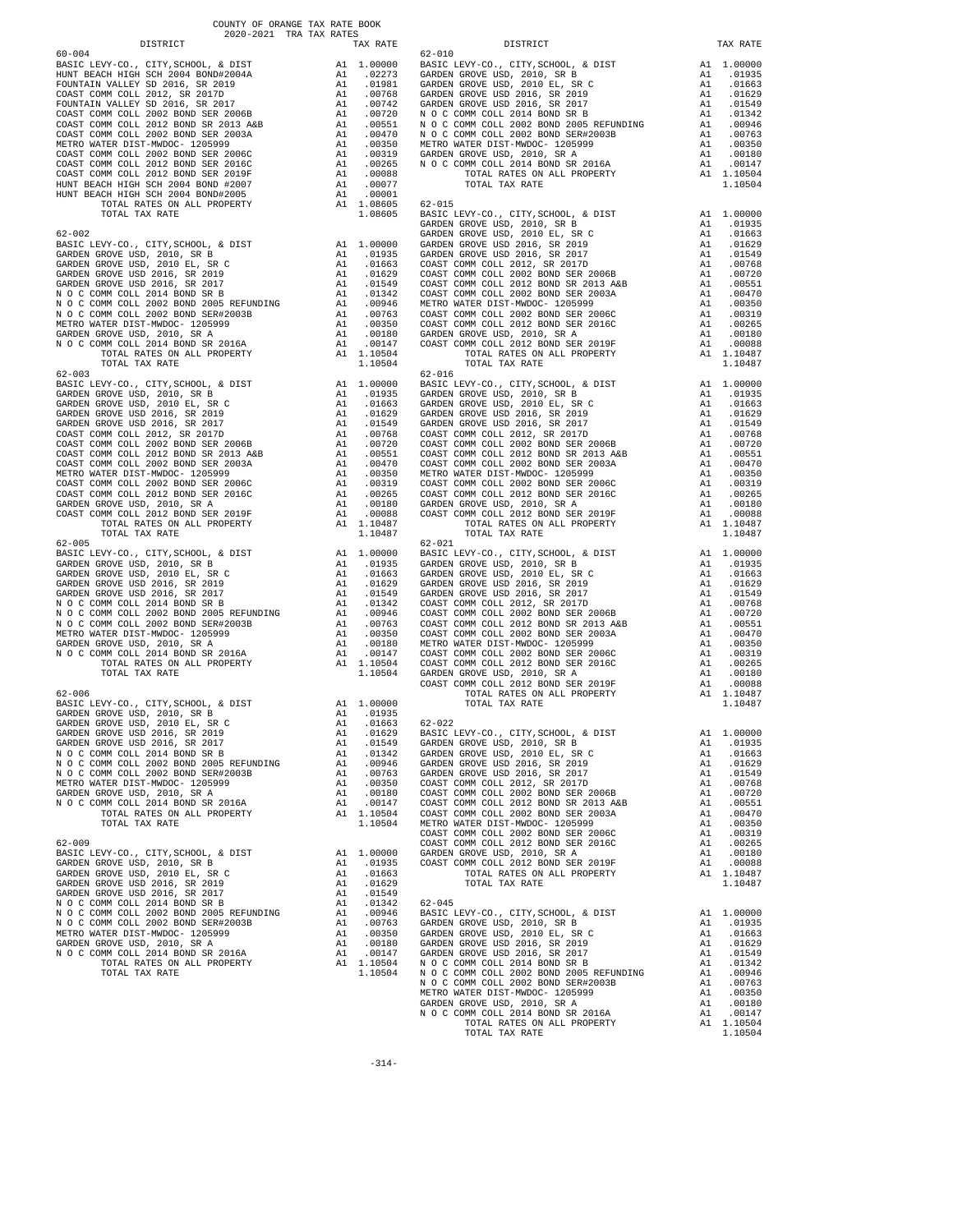| DISTRICT                                                                                                                                                                                                                                                                                                                                                                                                                             |    | TAX RATE                                                                                                                                          |         |
|--------------------------------------------------------------------------------------------------------------------------------------------------------------------------------------------------------------------------------------------------------------------------------------------------------------------------------------------------------------------------------------------------------------------------------------|----|---------------------------------------------------------------------------------------------------------------------------------------------------|---------|
|                                                                                                                                                                                                                                                                                                                                                                                                                                      |    |                                                                                                                                                   |         |
|                                                                                                                                                                                                                                                                                                                                                                                                                                      |    |                                                                                                                                                   |         |
|                                                                                                                                                                                                                                                                                                                                                                                                                                      |    |                                                                                                                                                   |         |
|                                                                                                                                                                                                                                                                                                                                                                                                                                      |    |                                                                                                                                                   |         |
|                                                                                                                                                                                                                                                                                                                                                                                                                                      |    |                                                                                                                                                   |         |
|                                                                                                                                                                                                                                                                                                                                                                                                                                      |    |                                                                                                                                                   |         |
|                                                                                                                                                                                                                                                                                                                                                                                                                                      |    |                                                                                                                                                   |         |
|                                                                                                                                                                                                                                                                                                                                                                                                                                      |    |                                                                                                                                                   |         |
|                                                                                                                                                                                                                                                                                                                                                                                                                                      |    |                                                                                                                                                   |         |
|                                                                                                                                                                                                                                                                                                                                                                                                                                      |    |                                                                                                                                                   |         |
|                                                                                                                                                                                                                                                                                                                                                                                                                                      |    |                                                                                                                                                   |         |
|                                                                                                                                                                                                                                                                                                                                                                                                                                      |    |                                                                                                                                                   |         |
|                                                                                                                                                                                                                                                                                                                                                                                                                                      |    |                                                                                                                                                   |         |
|                                                                                                                                                                                                                                                                                                                                                                                                                                      |    |                                                                                                                                                   |         |
| $\begin{tabular}{lllllllllllllllllllll} \multicolumn{2}{c}{\textbf{BASIC L EVV-CO.}}, & {\textbf{CITY}, SCHOOL}, & \& \textbf{DIST} & \textbf{A1} & 1.00000 & \textbf{HUNT BE} \\ \multicolumn{2}{c}{\textbf{GADEN GROVE ISD, 2010, SR B}} & \multicolumn{2}{c}{\textbf{A1}} & 1.00000 & \textbf{HUNT BE} \\ \multicolumn{2}{c}{\textbf{GARDEN GROVE ISD, 2010, SR C}} & \multicolumn{2}{c}{\textbf{A1}} & .01663 & \textbf{HUNTING$ |    |                                                                                                                                                   |         |
|                                                                                                                                                                                                                                                                                                                                                                                                                                      |    |                                                                                                                                                   |         |
|                                                                                                                                                                                                                                                                                                                                                                                                                                      |    |                                                                                                                                                   |         |
|                                                                                                                                                                                                                                                                                                                                                                                                                                      |    |                                                                                                                                                   |         |
|                                                                                                                                                                                                                                                                                                                                                                                                                                      |    |                                                                                                                                                   |         |
|                                                                                                                                                                                                                                                                                                                                                                                                                                      |    |                                                                                                                                                   |         |
|                                                                                                                                                                                                                                                                                                                                                                                                                                      |    |                                                                                                                                                   |         |
|                                                                                                                                                                                                                                                                                                                                                                                                                                      |    |                                                                                                                                                   |         |
|                                                                                                                                                                                                                                                                                                                                                                                                                                      |    |                                                                                                                                                   |         |
|                                                                                                                                                                                                                                                                                                                                                                                                                                      |    |                                                                                                                                                   |         |
|                                                                                                                                                                                                                                                                                                                                                                                                                                      |    |                                                                                                                                                   |         |
|                                                                                                                                                                                                                                                                                                                                                                                                                                      |    |                                                                                                                                                   |         |
|                                                                                                                                                                                                                                                                                                                                                                                                                                      |    |                                                                                                                                                   |         |
|                                                                                                                                                                                                                                                                                                                                                                                                                                      |    |                                                                                                                                                   |         |
|                                                                                                                                                                                                                                                                                                                                                                                                                                      |    |                                                                                                                                                   |         |
|                                                                                                                                                                                                                                                                                                                                                                                                                                      |    |                                                                                                                                                   |         |
|                                                                                                                                                                                                                                                                                                                                                                                                                                      |    |                                                                                                                                                   |         |
|                                                                                                                                                                                                                                                                                                                                                                                                                                      |    |                                                                                                                                                   |         |
|                                                                                                                                                                                                                                                                                                                                                                                                                                      |    |                                                                                                                                                   |         |
|                                                                                                                                                                                                                                                                                                                                                                                                                                      |    |                                                                                                                                                   |         |
|                                                                                                                                                                                                                                                                                                                                                                                                                                      |    |                                                                                                                                                   |         |
|                                                                                                                                                                                                                                                                                                                                                                                                                                      |    |                                                                                                                                                   |         |
|                                                                                                                                                                                                                                                                                                                                                                                                                                      |    |                                                                                                                                                   |         |
|                                                                                                                                                                                                                                                                                                                                                                                                                                      |    |                                                                                                                                                   |         |
|                                                                                                                                                                                                                                                                                                                                                                                                                                      |    |                                                                                                                                                   |         |
|                                                                                                                                                                                                                                                                                                                                                                                                                                      |    |                                                                                                                                                   |         |
|                                                                                                                                                                                                                                                                                                                                                                                                                                      |    |                                                                                                                                                   |         |
|                                                                                                                                                                                                                                                                                                                                                                                                                                      |    |                                                                                                                                                   |         |
|                                                                                                                                                                                                                                                                                                                                                                                                                                      |    |                                                                                                                                                   | 64-007  |
|                                                                                                                                                                                                                                                                                                                                                                                                                                      |    |                                                                                                                                                   |         |
|                                                                                                                                                                                                                                                                                                                                                                                                                                      |    |                                                                                                                                                   |         |
|                                                                                                                                                                                                                                                                                                                                                                                                                                      |    |                                                                                                                                                   |         |
|                                                                                                                                                                                                                                                                                                                                                                                                                                      |    |                                                                                                                                                   |         |
|                                                                                                                                                                                                                                                                                                                                                                                                                                      |    |                                                                                                                                                   |         |
|                                                                                                                                                                                                                                                                                                                                                                                                                                      |    |                                                                                                                                                   |         |
|                                                                                                                                                                                                                                                                                                                                                                                                                                      |    |                                                                                                                                                   |         |
|                                                                                                                                                                                                                                                                                                                                                                                                                                      |    |                                                                                                                                                   |         |
|                                                                                                                                                                                                                                                                                                                                                                                                                                      |    |                                                                                                                                                   |         |
|                                                                                                                                                                                                                                                                                                                                                                                                                                      |    |                                                                                                                                                   |         |
|                                                                                                                                                                                                                                                                                                                                                                                                                                      |    |                                                                                                                                                   |         |
|                                                                                                                                                                                                                                                                                                                                                                                                                                      |    |                                                                                                                                                   |         |
|                                                                                                                                                                                                                                                                                                                                                                                                                                      |    |                                                                                                                                                   |         |
|                                                                                                                                                                                                                                                                                                                                                                                                                                      |    |                                                                                                                                                   | HUNT BE |
|                                                                                                                                                                                                                                                                                                                                                                                                                                      |    |                                                                                                                                                   |         |
|                                                                                                                                                                                                                                                                                                                                                                                                                                      |    |                                                                                                                                                   |         |
|                                                                                                                                                                                                                                                                                                                                                                                                                                      |    |                                                                                                                                                   |         |
|                                                                                                                                                                                                                                                                                                                                                                                                                                      |    |                                                                                                                                                   |         |
|                                                                                                                                                                                                                                                                                                                                                                                                                                      |    |                                                                                                                                                   |         |
|                                                                                                                                                                                                                                                                                                                                                                                                                                      |    |                                                                                                                                                   |         |
|                                                                                                                                                                                                                                                                                                                                                                                                                                      |    |                                                                                                                                                   |         |
|                                                                                                                                                                                                                                                                                                                                                                                                                                      |    |                                                                                                                                                   |         |
| COAST COMM COLL 2002 BOND SER 2003A                                                                                                                                                                                                                                                                                                                                                                                                  |    | A1 .00370 HUNTING<br>A1 .00319 COAST C<br>A1 .00365 HUNTING<br>A1 .00265 HUNTING<br>A1 .00180 COAST C<br>A1 1.10137 COAST C<br>A1 1.10137 COAST C |         |
| COAST COMM COLL 2002 BOND SER 2006C                                                                                                                                                                                                                                                                                                                                                                                                  |    |                                                                                                                                                   |         |
| COAST COMM COLL 2012 BOND SER 2016C                                                                                                                                                                                                                                                                                                                                                                                                  |    |                                                                                                                                                   |         |
| GARDEN GROVE USD, 2010, SR A                                                                                                                                                                                                                                                                                                                                                                                                         |    |                                                                                                                                                   |         |
| COAST COMM COLL 2012 BOND SER 2019F                                                                                                                                                                                                                                                                                                                                                                                                  |    |                                                                                                                                                   |         |
| TOTAL RATES ON ALL PROPERTY                                                                                                                                                                                                                                                                                                                                                                                                          |    |                                                                                                                                                   |         |
| TOTAL TAX RATE                                                                                                                                                                                                                                                                                                                                                                                                                       |    |                                                                                                                                                   |         |
|                                                                                                                                                                                                                                                                                                                                                                                                                                      |    |                                                                                                                                                   | METRO W |
| $64 - 001$                                                                                                                                                                                                                                                                                                                                                                                                                           |    |                                                                                                                                                   | COAST C |
|                                                                                                                                                                                                                                                                                                                                                                                                                                      |    |                                                                                                                                                   |         |
|                                                                                                                                                                                                                                                                                                                                                                                                                                      |    |                                                                                                                                                   |         |
|                                                                                                                                                                                                                                                                                                                                                                                                                                      |    |                                                                                                                                                   |         |
|                                                                                                                                                                                                                                                                                                                                                                                                                                      |    |                                                                                                                                                   |         |
|                                                                                                                                                                                                                                                                                                                                                                                                                                      |    |                                                                                                                                                   |         |
|                                                                                                                                                                                                                                                                                                                                                                                                                                      |    |                                                                                                                                                   |         |
|                                                                                                                                                                                                                                                                                                                                                                                                                                      |    |                                                                                                                                                   |         |
|                                                                                                                                                                                                                                                                                                                                                                                                                                      |    |                                                                                                                                                   |         |
|                                                                                                                                                                                                                                                                                                                                                                                                                                      |    |                                                                                                                                                   |         |
|                                                                                                                                                                                                                                                                                                                                                                                                                                      |    |                                                                                                                                                   |         |
|                                                                                                                                                                                                                                                                                                                                                                                                                                      |    |                                                                                                                                                   |         |
|                                                                                                                                                                                                                                                                                                                                                                                                                                      |    |                                                                                                                                                   |         |
|                                                                                                                                                                                                                                                                                                                                                                                                                                      |    |                                                                                                                                                   |         |
| HUNT BEACH HIGH SCH 2004 BOND #2007                                                                                                                                                                                                                                                                                                                                                                                                  | A1 | .00077                                                                                                                                            |         |
| HUNT BEACH HIGH SCH 2004 BOND#2005                                                                                                                                                                                                                                                                                                                                                                                                   | A1 | .00001                                                                                                                                            |         |
| HUNTINGTON BCH EL 2002 BOND #2003A                                                                                                                                                                                                                                                                                                                                                                                                   |    | A1 .00001                                                                                                                                         |         |
| HUNTINGTON BCH EL 2002 BOND #2002A                                                                                                                                                                                                                                                                                                                                                                                                   |    | A1 .00001 66-002                                                                                                                                  |         |
| TOTAL RATES ON ALL PROPERTY<br>TOTAL TAX RATE                                                                                                                                                                                                                                                                                                                                                                                        |    | A1 1.08333<br>1.08333 LAGUNA                                                                                                                      | BASIC L |
|                                                                                                                                                                                                                                                                                                                                                                                                                                      |    |                                                                                                                                                   |         |

| COUNTY OF ORANGE TAX RATE BOOK<br>2020-2021 TRA TAX RATES<br>$2020-2021 \quad \text{TRA RATES}$ DISTRICT $$\tt 2020-2021$$ |          |            |          |
|----------------------------------------------------------------------------------------------------------------------------|----------|------------|----------|
|                                                                                                                            | TAX RATE | DISTRICT   | TAX RATE |
| $62 - 050$                                                                                                                 |          | $64 - 003$ |          |
|                                                                                                                            |          |            |          |
|                                                                                                                            |          |            |          |
|                                                                                                                            |          |            |          |
|                                                                                                                            |          |            |          |
|                                                                                                                            |          |            |          |
|                                                                                                                            |          |            |          |
|                                                                                                                            |          |            |          |
|                                                                                                                            |          |            |          |
|                                                                                                                            |          |            |          |
|                                                                                                                            |          |            |          |
|                                                                                                                            |          |            |          |
|                                                                                                                            |          |            |          |
|                                                                                                                            |          |            |          |
|                                                                                                                            |          |            |          |
|                                                                                                                            |          |            |          |
|                                                                                                                            |          |            |          |
|                                                                                                                            |          |            |          |
|                                                                                                                            |          |            |          |
|                                                                                                                            |          |            |          |
|                                                                                                                            |          |            |          |
|                                                                                                                            |          |            |          |
|                                                                                                                            |          |            |          |
|                                                                                                                            |          |            |          |
|                                                                                                                            |          |            |          |
|                                                                                                                            |          |            |          |
|                                                                                                                            |          |            |          |
|                                                                                                                            |          |            |          |
|                                                                                                                            |          |            |          |
|                                                                                                                            |          |            |          |
|                                                                                                                            |          |            |          |
|                                                                                                                            |          |            |          |
|                                                                                                                            |          |            |          |
| TOTAL TAX RATE                                                                                                             | 1.10504  | 64-007     |          |
|                                                                                                                            |          |            |          |
|                                                                                                                            |          |            |          |
|                                                                                                                            |          |            |          |
|                                                                                                                            |          |            |          |
|                                                                                                                            |          |            |          |
|                                                                                                                            |          |            |          |
|                                                                                                                            |          |            |          |
|                                                                                                                            |          |            |          |
|                                                                                                                            |          |            |          |
|                                                                                                                            |          |            |          |
|                                                                                                                            |          |            |          |
|                                                                                                                            |          |            |          |
|                                                                                                                            |          |            |          |
|                                                                                                                            |          |            |          |
|                                                                                                                            |          |            |          |
|                                                                                                                            |          |            |          |
|                                                                                                                            |          |            |          |
|                                                                                                                            |          |            |          |
|                                                                                                                            |          |            |          |
|                                                                                                                            |          |            |          |
|                                                                                                                            |          |            |          |
|                                                                                                                            |          |            |          |
|                                                                                                                            |          |            |          |
|                                                                                                                            |          |            |          |
|                                                                                                                            |          |            |          |
|                                                                                                                            |          |            |          |
|                                                                                                                            |          |            |          |
|                                                                                                                            |          |            |          |
|                                                                                                                            |          |            |          |
|                                                                                                                            |          |            |          |
|                                                                                                                            |          |            |          |
|                                                                                                                            |          |            |          |
|                                                                                                                            |          |            |          |
|                                                                                                                            |          |            |          |
|                                                                                                                            |          |            |          |
|                                                                                                                            |          |            |          |
|                                                                                                                            |          |            |          |
|                                                                                                                            |          |            |          |
|                                                                                                                            |          |            |          |
|                                                                                                                            |          |            |          |
|                                                                                                                            |          |            |          |
|                                                                                                                            |          |            |          |
|                                                                                                                            |          |            |          |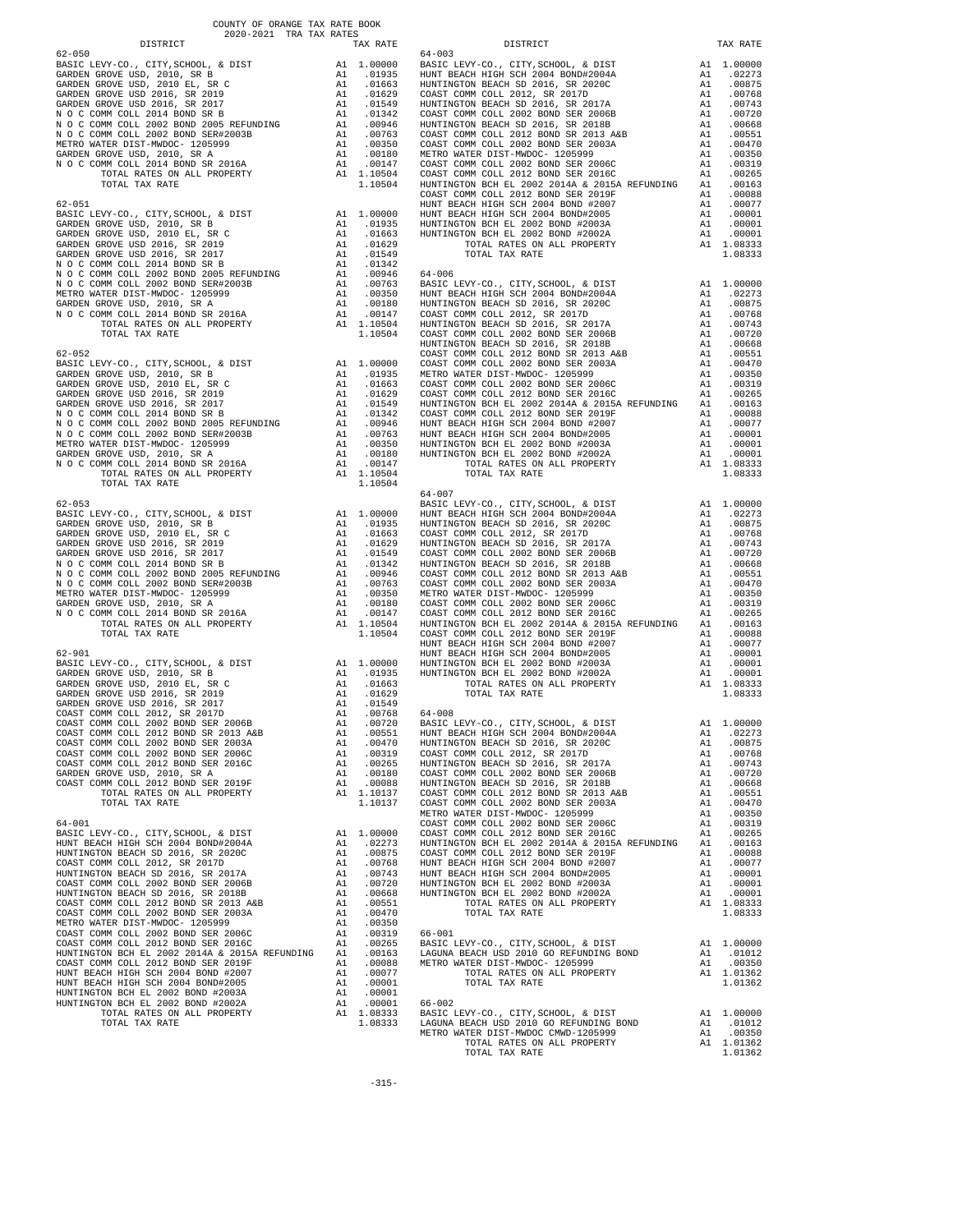| COUNTY OF ORANGE TAX RATE BOOK<br>2020-2021 TRA TAX RATES<br>DISTRICT |  |  |
|-----------------------------------------------------------------------|--|--|
|                                                                       |  |  |
|                                                                       |  |  |
|                                                                       |  |  |
|                                                                       |  |  |
|                                                                       |  |  |
|                                                                       |  |  |
|                                                                       |  |  |
|                                                                       |  |  |
|                                                                       |  |  |
|                                                                       |  |  |
|                                                                       |  |  |
|                                                                       |  |  |
|                                                                       |  |  |
|                                                                       |  |  |
|                                                                       |  |  |
|                                                                       |  |  |
|                                                                       |  |  |
|                                                                       |  |  |
|                                                                       |  |  |
|                                                                       |  |  |
|                                                                       |  |  |
|                                                                       |  |  |
|                                                                       |  |  |
|                                                                       |  |  |
|                                                                       |  |  |
|                                                                       |  |  |
|                                                                       |  |  |
|                                                                       |  |  |
|                                                                       |  |  |
|                                                                       |  |  |
|                                                                       |  |  |
|                                                                       |  |  |
|                                                                       |  |  |
|                                                                       |  |  |
|                                                                       |  |  |
|                                                                       |  |  |
|                                                                       |  |  |
|                                                                       |  |  |
|                                                                       |  |  |
|                                                                       |  |  |
|                                                                       |  |  |
|                                                                       |  |  |
|                                                                       |  |  |
|                                                                       |  |  |
|                                                                       |  |  |
|                                                                       |  |  |
|                                                                       |  |  |
|                                                                       |  |  |
|                                                                       |  |  |
|                                                                       |  |  |
|                                                                       |  |  |
|                                                                       |  |  |
|                                                                       |  |  |
|                                                                       |  |  |
|                                                                       |  |  |
|                                                                       |  |  |
|                                                                       |  |  |
|                                                                       |  |  |
|                                                                       |  |  |
|                                                                       |  |  |
|                                                                       |  |  |
|                                                                       |  |  |
|                                                                       |  |  |
|                                                                       |  |  |
|                                                                       |  |  |
|                                                                       |  |  |
|                                                                       |  |  |
|                                                                       |  |  |
|                                                                       |  |  |
|                                                                       |  |  |
|                                                                       |  |  |
|                                                                       |  |  |
|                                                                       |  |  |
|                                                                       |  |  |
|                                                                       |  |  |
|                                                                       |  |  |
|                                                                       |  |  |
|                                                                       |  |  |

-316-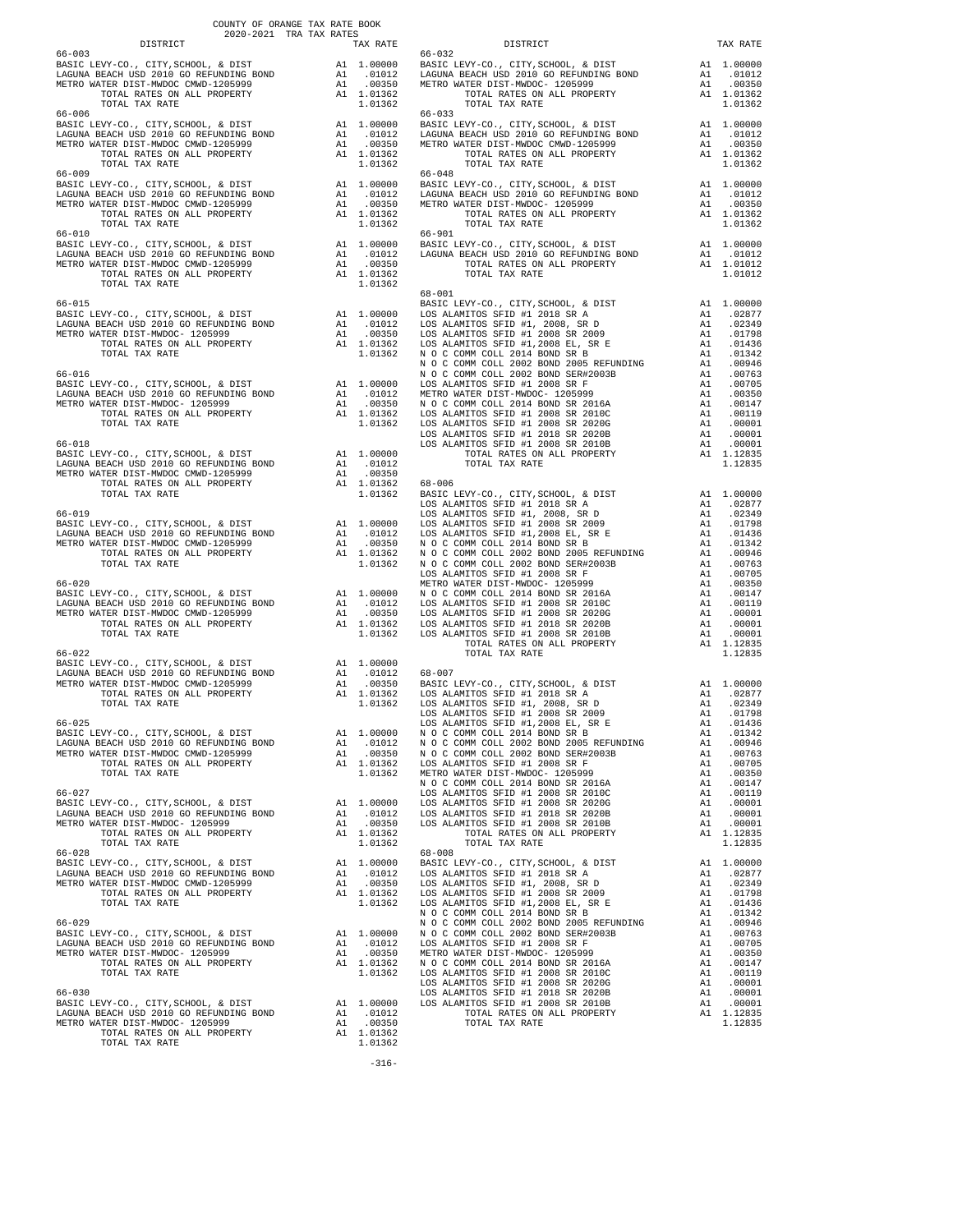| TOTAL TAX RATE                                                                                                                                                                                                                                                                                                                                                                                                                    |               | 1.12835                                                                                                                                                                                     |                    |
|-----------------------------------------------------------------------------------------------------------------------------------------------------------------------------------------------------------------------------------------------------------------------------------------------------------------------------------------------------------------------------------------------------------------------------------|---------------|---------------------------------------------------------------------------------------------------------------------------------------------------------------------------------------------|--------------------|
| 68-012                                                                                                                                                                                                                                                                                                                                                                                                                            |               |                                                                                                                                                                                             | $71 - 004$         |
|                                                                                                                                                                                                                                                                                                                                                                                                                                   |               |                                                                                                                                                                                             |                    |
|                                                                                                                                                                                                                                                                                                                                                                                                                                   |               |                                                                                                                                                                                             |                    |
|                                                                                                                                                                                                                                                                                                                                                                                                                                   |               |                                                                                                                                                                                             |                    |
|                                                                                                                                                                                                                                                                                                                                                                                                                                   |               |                                                                                                                                                                                             |                    |
|                                                                                                                                                                                                                                                                                                                                                                                                                                   |               |                                                                                                                                                                                             |                    |
|                                                                                                                                                                                                                                                                                                                                                                                                                                   |               |                                                                                                                                                                                             |                    |
|                                                                                                                                                                                                                                                                                                                                                                                                                                   |               |                                                                                                                                                                                             |                    |
|                                                                                                                                                                                                                                                                                                                                                                                                                                   |               |                                                                                                                                                                                             |                    |
|                                                                                                                                                                                                                                                                                                                                                                                                                                   |               |                                                                                                                                                                                             |                    |
|                                                                                                                                                                                                                                                                                                                                                                                                                                   |               |                                                                                                                                                                                             |                    |
|                                                                                                                                                                                                                                                                                                                                                                                                                                   |               |                                                                                                                                                                                             |                    |
|                                                                                                                                                                                                                                                                                                                                                                                                                                   |               |                                                                                                                                                                                             |                    |
|                                                                                                                                                                                                                                                                                                                                                                                                                                   |               |                                                                                                                                                                                             |                    |
|                                                                                                                                                                                                                                                                                                                                                                                                                                   |               |                                                                                                                                                                                             |                    |
| TOTAL TAX RATE                                                                                                                                                                                                                                                                                                                                                                                                                    |               | 1.12835                                                                                                                                                                                     |                    |
| $68 - 013$                                                                                                                                                                                                                                                                                                                                                                                                                        |               |                                                                                                                                                                                             | $71 - 005$         |
|                                                                                                                                                                                                                                                                                                                                                                                                                                   |               |                                                                                                                                                                                             |                    |
|                                                                                                                                                                                                                                                                                                                                                                                                                                   |               |                                                                                                                                                                                             |                    |
|                                                                                                                                                                                                                                                                                                                                                                                                                                   |               |                                                                                                                                                                                             |                    |
|                                                                                                                                                                                                                                                                                                                                                                                                                                   |               |                                                                                                                                                                                             |                    |
|                                                                                                                                                                                                                                                                                                                                                                                                                                   |               |                                                                                                                                                                                             |                    |
|                                                                                                                                                                                                                                                                                                                                                                                                                                   |               |                                                                                                                                                                                             |                    |
|                                                                                                                                                                                                                                                                                                                                                                                                                                   |               |                                                                                                                                                                                             |                    |
|                                                                                                                                                                                                                                                                                                                                                                                                                                   |               |                                                                                                                                                                                             |                    |
|                                                                                                                                                                                                                                                                                                                                                                                                                                   |               |                                                                                                                                                                                             |                    |
|                                                                                                                                                                                                                                                                                                                                                                                                                                   |               |                                                                                                                                                                                             |                    |
|                                                                                                                                                                                                                                                                                                                                                                                                                                   |               |                                                                                                                                                                                             |                    |
|                                                                                                                                                                                                                                                                                                                                                                                                                                   |               |                                                                                                                                                                                             |                    |
|                                                                                                                                                                                                                                                                                                                                                                                                                                   |               |                                                                                                                                                                                             |                    |
|                                                                                                                                                                                                                                                                                                                                                                                                                                   |               |                                                                                                                                                                                             |                    |
|                                                                                                                                                                                                                                                                                                                                                                                                                                   |               |                                                                                                                                                                                             |                    |
|                                                                                                                                                                                                                                                                                                                                                                                                                                   |               |                                                                                                                                                                                             |                    |
| $71 - 000$                                                                                                                                                                                                                                                                                                                                                                                                                        |               |                                                                                                                                                                                             | $71 - 006$         |
|                                                                                                                                                                                                                                                                                                                                                                                                                                   |               |                                                                                                                                                                                             |                    |
|                                                                                                                                                                                                                                                                                                                                                                                                                                   |               |                                                                                                                                                                                             |                    |
|                                                                                                                                                                                                                                                                                                                                                                                                                                   |               |                                                                                                                                                                                             |                    |
|                                                                                                                                                                                                                                                                                                                                                                                                                                   |               |                                                                                                                                                                                             |                    |
|                                                                                                                                                                                                                                                                                                                                                                                                                                   |               |                                                                                                                                                                                             |                    |
|                                                                                                                                                                                                                                                                                                                                                                                                                                   |               |                                                                                                                                                                                             |                    |
|                                                                                                                                                                                                                                                                                                                                                                                                                                   |               |                                                                                                                                                                                             |                    |
|                                                                                                                                                                                                                                                                                                                                                                                                                                   |               |                                                                                                                                                                                             |                    |
|                                                                                                                                                                                                                                                                                                                                                                                                                                   |               |                                                                                                                                                                                             |                    |
|                                                                                                                                                                                                                                                                                                                                                                                                                                   |               |                                                                                                                                                                                             |                    |
|                                                                                                                                                                                                                                                                                                                                                                                                                                   |               |                                                                                                                                                                                             |                    |
|                                                                                                                                                                                                                                                                                                                                                                                                                                   |               |                                                                                                                                                                                             |                    |
|                                                                                                                                                                                                                                                                                                                                                                                                                                   |               |                                                                                                                                                                                             |                    |
|                                                                                                                                                                                                                                                                                                                                                                                                                                   |               |                                                                                                                                                                                             |                    |
| $\begin{tabular}{c c c c} \multicolumn{4}{c}{\begin{tabular}{c} $1-000$} \multicolumn{4}{c}{\begin{tabular}{c} $1-000$} \multicolumn{4}{c}{\begin{tabular}{c} $1-000$} \multicolumn{4}{c}{\begin{tabular}{c} $1-000$} \multicolumn{4}{c}{\begin{tabular}{c} $1-000$} \multicolumn{4}{c}{\begin{tabular}{c} $1-000$} \multicolumn{4}{c}{\begin{tabular}{c} $1-000$} \multicolumn{4}{c}{\begin{tabular}{c} $1-000$} \multicolumn{4$ |               |                                                                                                                                                                                             |                    |
| TOTAL TAX RATE                                                                                                                                                                                                                                                                                                                                                                                                                    |               | 1.10233                                                                                                                                                                                     | $71 - 007$         |
| 71-002<br>BASIC LEVY-CO., CITY, SCHOOL, & DIST                                                                                                                                                                                                                                                                                                                                                                                    |               | A1 1.00000                                                                                                                                                                                  | BASIC L            |
| ANAHEIM HIGH 2002 BOND SERIES 2002A                                                                                                                                                                                                                                                                                                                                                                                               |               | A1 .01551                                                                                                                                                                                   | ANAHEIM            |
| N O C COMM COLL 2014 BOND SR B                                                                                                                                                                                                                                                                                                                                                                                                    |               |                                                                                                                                                                                             |                    |
| MAGNOLIA SCH DIST-2000 BOND #2005R                                                                                                                                                                                                                                                                                                                                                                                                |               | A1 .01342 NOCC<br>A1 .01130 MAGNOLI                                                                                                                                                         |                    |
| ANAHEIM HS SR 2018 EL 2014                                                                                                                                                                                                                                                                                                                                                                                                        | $\mathtt{Al}$ | .00955                                                                                                                                                                                      | ANAHEIM            |
| N O C COMM COLL 2002 BOND 2005 REFUNDING                                                                                                                                                                                                                                                                                                                                                                                          | A1            | .00946                                                                                                                                                                                      | NOCC               |
| N O C COMM COLL 2002 BOND SER#2003B                                                                                                                                                                                                                                                                                                                                                                                               | A1            | .00763 NOCC<br>.00689 ANAHEIM                                                                                                                                                               |                    |
| ANAHEIM HS EL 2014 SR 2019                                                                                                                                                                                                                                                                                                                                                                                                        | A1            |                                                                                                                                                                                             |                    |
| MAGNOLIA SD 2010 BOND, SR 2011                                                                                                                                                                                                                                                                                                                                                                                                    |               | A1 .00644                                                                                                                                                                                   | MAGNOLI            |
| MAGNOLIA SD 2010 BOND, SR 2016                                                                                                                                                                                                                                                                                                                                                                                                    |               | A1 .00559                                                                                                                                                                                   | MAGNOLI<br>ANAHEIM |
| ANAHEIM HIGH GO EL 2014, SR 2015                                                                                                                                                                                                                                                                                                                                                                                                  | A1            | .00454                                                                                                                                                                                      |                    |
| MAGNOLIA SD 2010 BOND, SR 2013                                                                                                                                                                                                                                                                                                                                                                                                    | A1            | .00381                                                                                                                                                                                      | MAGNOLI            |
| METRO WATER DIST-MWDOC- 1205999                                                                                                                                                                                                                                                                                                                                                                                                   | A1            | .00350<br>$\begin{tabular}{ccccc} & $\cdots$ & \textbf{METRO W} \\ \textbf{.00322} & \textbf{ANAHEIM} \\ \textbf{.00147} & \textbf{N} & \textbf{O} & \textbf{O} & \textbf{O} \end{tabular}$ |                    |
| ANAHEIM HIGH 2002 BOND SERIES 2003<br>N O C COMM COLL 2014 BOND SR 2016A                                                                                                                                                                                                                                                                                                                                                          | A1<br>A1      |                                                                                                                                                                                             |                    |
| TOTAL RATES ON ALL PROPERTY                                                                                                                                                                                                                                                                                                                                                                                                       |               | A1 1.10233                                                                                                                                                                                  |                    |
|                                                                                                                                                                                                                                                                                                                                                                                                                                   |               |                                                                                                                                                                                             |                    |

| DISTRICT                                                                                                                                                                                                                                      | TAX RATE | DISTRICT       | TAX RATE |
|-----------------------------------------------------------------------------------------------------------------------------------------------------------------------------------------------------------------------------------------------|----------|----------------|----------|
| $68 - 009$                                                                                                                                                                                                                                    |          | $71 - 003$     |          |
|                                                                                                                                                                                                                                               |          |                |          |
|                                                                                                                                                                                                                                               |          |                |          |
|                                                                                                                                                                                                                                               |          |                |          |
|                                                                                                                                                                                                                                               |          |                |          |
|                                                                                                                                                                                                                                               |          |                |          |
|                                                                                                                                                                                                                                               |          |                |          |
|                                                                                                                                                                                                                                               |          |                |          |
|                                                                                                                                                                                                                                               |          |                |          |
|                                                                                                                                                                                                                                               |          |                |          |
|                                                                                                                                                                                                                                               |          |                |          |
|                                                                                                                                                                                                                                               |          |                |          |
|                                                                                                                                                                                                                                               |          |                |          |
|                                                                                                                                                                                                                                               |          |                |          |
|                                                                                                                                                                                                                                               |          |                |          |
|                                                                                                                                                                                                                                               |          |                |          |
|                                                                                                                                                                                                                                               |          |                |          |
|                                                                                                                                                                                                                                               |          |                |          |
|                                                                                                                                                                                                                                               |          |                |          |
|                                                                                                                                                                                                                                               |          |                |          |
|                                                                                                                                                                                                                                               |          |                |          |
|                                                                                                                                                                                                                                               |          |                |          |
|                                                                                                                                                                                                                                               |          |                |          |
|                                                                                                                                                                                                                                               |          |                |          |
|                                                                                                                                                                                                                                               |          |                |          |
|                                                                                                                                                                                                                                               |          |                |          |
|                                                                                                                                                                                                                                               |          |                |          |
|                                                                                                                                                                                                                                               |          |                |          |
|                                                                                                                                                                                                                                               |          |                |          |
| $\begin{array}{cccccccc} 10716, 04765, 0785, 0884, 0884, 0884, 0884, 0884, 0884, 0884, 0884, 0884, 0884, 0884, 0884, 0884, 0884, 0884, 0884, 0884, 0884, 0884, 0884, 0884, 0884, 0884, 0884, 0884, 0884, 0884, 0884, 0884, 0884, 0884, 0884,$ |          |                |          |
|                                                                                                                                                                                                                                               |          |                |          |
|                                                                                                                                                                                                                                               |          |                |          |
|                                                                                                                                                                                                                                               |          |                |          |
|                                                                                                                                                                                                                                               |          |                |          |
|                                                                                                                                                                                                                                               |          |                |          |
|                                                                                                                                                                                                                                               |          |                |          |
|                                                                                                                                                                                                                                               |          |                |          |
|                                                                                                                                                                                                                                               |          |                |          |
|                                                                                                                                                                                                                                               |          |                |          |
|                                                                                                                                                                                                                                               |          |                |          |
|                                                                                                                                                                                                                                               |          |                |          |
|                                                                                                                                                                                                                                               |          |                |          |
|                                                                                                                                                                                                                                               |          |                |          |
|                                                                                                                                                                                                                                               |          |                |          |
|                                                                                                                                                                                                                                               |          |                |          |
|                                                                                                                                                                                                                                               |          |                |          |
|                                                                                                                                                                                                                                               |          |                |          |
|                                                                                                                                                                                                                                               |          |                |          |
|                                                                                                                                                                                                                                               |          |                |          |
|                                                                                                                                                                                                                                               |          |                |          |
|                                                                                                                                                                                                                                               |          |                |          |
|                                                                                                                                                                                                                                               |          |                |          |
|                                                                                                                                                                                                                                               |          |                |          |
|                                                                                                                                                                                                                                               |          |                |          |
|                                                                                                                                                                                                                                               |          |                |          |
|                                                                                                                                                                                                                                               |          |                |          |
|                                                                                                                                                                                                                                               |          |                |          |
|                                                                                                                                                                                                                                               |          |                |          |
|                                                                                                                                                                                                                                               |          |                |          |
|                                                                                                                                                                                                                                               |          |                |          |
|                                                                                                                                                                                                                                               |          |                |          |
|                                                                                                                                                                                                                                               |          |                |          |
|                                                                                                                                                                                                                                               |          |                |          |
|                                                                                                                                                                                                                                               |          |                |          |
|                                                                                                                                                                                                                                               |          |                |          |
|                                                                                                                                                                                                                                               |          |                |          |
|                                                                                                                                                                                                                                               |          |                |          |
|                                                                                                                                                                                                                                               |          |                |          |
|                                                                                                                                                                                                                                               |          |                |          |
|                                                                                                                                                                                                                                               |          |                |          |
|                                                                                                                                                                                                                                               |          |                |          |
|                                                                                                                                                                                                                                               |          |                |          |
|                                                                                                                                                                                                                                               |          |                |          |
|                                                                                                                                                                                                                                               |          |                |          |
|                                                                                                                                                                                                                                               |          |                |          |
| $71 - 002$                                                                                                                                                                                                                                    |          | $71 - 007$     |          |
| AN 1.00000 BASIC LEVY-CO., CITY, SCHOOL, & DIST AN 1.00000 BASIC LEVY-CO., CITY, SCHOOL, & DIST AN 1.00000 BASIC LEVY-CO., CITY, SCHOOL, & DIST AN 1.00000 ANAHEIM HIGH 2002 BOND SERIES 2002A                                                |          |                |          |
|                                                                                                                                                                                                                                               |          |                |          |
|                                                                                                                                                                                                                                               |          |                |          |
|                                                                                                                                                                                                                                               |          |                |          |
|                                                                                                                                                                                                                                               |          |                |          |
|                                                                                                                                                                                                                                               |          |                |          |
|                                                                                                                                                                                                                                               |          |                |          |
|                                                                                                                                                                                                                                               |          |                |          |
|                                                                                                                                                                                                                                               |          |                |          |
|                                                                                                                                                                                                                                               |          |                |          |
|                                                                                                                                                                                                                                               |          |                |          |
|                                                                                                                                                                                                                                               |          |                |          |
|                                                                                                                                                                                                                                               |          |                |          |
|                                                                                                                                                                                                                                               |          |                |          |
|                                                                                                                                                                                                                                               |          |                |          |
|                                                                                                                                                                                                                                               |          |                |          |
|                                                                                                                                                                                                                                               |          |                |          |
| TOTAL TAX RATE                                                                                                                                                                                                                                | 1.10233  | TOTAL TAX RATE | 1.10233  |
|                                                                                                                                                                                                                                               |          |                |          |

-317-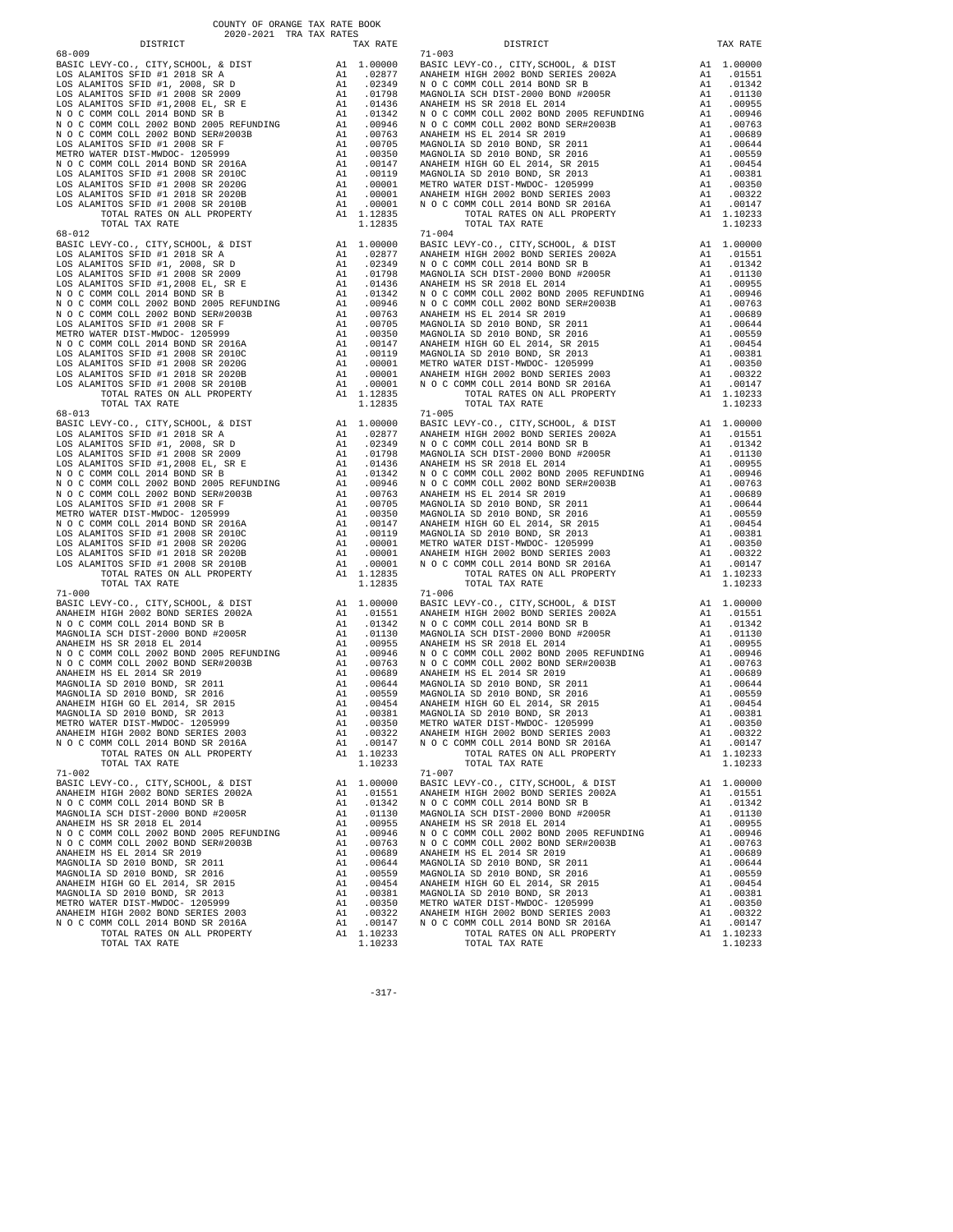| COUNTY OF ORANGE TAX RATE BOOK<br>$2020-2021 \quad \text{TRA TAX RATES}$ DISTRICT                                                                                                                                                                                           |          |                                                                                                                                                                                                                                                                                               |          |
|-----------------------------------------------------------------------------------------------------------------------------------------------------------------------------------------------------------------------------------------------------------------------------|----------|-----------------------------------------------------------------------------------------------------------------------------------------------------------------------------------------------------------------------------------------------------------------------------------------------|----------|
| $\begin{tabular}{cccccccc} $1-0.08$ & $128782721$ & $1248948728 & $1248948728 & $1248948728 & $1248948728 & $124894872877627, $124894876767, $1648248 & $124894876767, $1648248 & $124894876767, $1648248 & $124894876767, $1648248 & $124894876767, $1648248 & $124894876$ | TAX RATE | DISTRICT                                                                                                                                                                                                                                                                                      | TAX RATE |
|                                                                                                                                                                                                                                                                             |          | $71 - 013$                                                                                                                                                                                                                                                                                    |          |
|                                                                                                                                                                                                                                                                             |          |                                                                                                                                                                                                                                                                                               |          |
|                                                                                                                                                                                                                                                                             |          |                                                                                                                                                                                                                                                                                               |          |
|                                                                                                                                                                                                                                                                             |          |                                                                                                                                                                                                                                                                                               |          |
|                                                                                                                                                                                                                                                                             |          |                                                                                                                                                                                                                                                                                               |          |
|                                                                                                                                                                                                                                                                             |          |                                                                                                                                                                                                                                                                                               |          |
|                                                                                                                                                                                                                                                                             |          |                                                                                                                                                                                                                                                                                               |          |
|                                                                                                                                                                                                                                                                             |          |                                                                                                                                                                                                                                                                                               |          |
|                                                                                                                                                                                                                                                                             |          |                                                                                                                                                                                                                                                                                               |          |
|                                                                                                                                                                                                                                                                             |          |                                                                                                                                                                                                                                                                                               |          |
|                                                                                                                                                                                                                                                                             |          |                                                                                                                                                                                                                                                                                               |          |
|                                                                                                                                                                                                                                                                             |          |                                                                                                                                                                                                                                                                                               |          |
|                                                                                                                                                                                                                                                                             |          |                                                                                                                                                                                                                                                                                               |          |
|                                                                                                                                                                                                                                                                             |          |                                                                                                                                                                                                                                                                                               |          |
|                                                                                                                                                                                                                                                                             |          |                                                                                                                                                                                                                                                                                               |          |
|                                                                                                                                                                                                                                                                             |          |                                                                                                                                                                                                                                                                                               |          |
|                                                                                                                                                                                                                                                                             |          |                                                                                                                                                                                                                                                                                               |          |
|                                                                                                                                                                                                                                                                             |          |                                                                                                                                                                                                                                                                                               |          |
|                                                                                                                                                                                                                                                                             |          |                                                                                                                                                                                                                                                                                               |          |
|                                                                                                                                                                                                                                                                             |          |                                                                                                                                                                                                                                                                                               |          |
|                                                                                                                                                                                                                                                                             |          |                                                                                                                                                                                                                                                                                               |          |
|                                                                                                                                                                                                                                                                             |          |                                                                                                                                                                                                                                                                                               |          |
|                                                                                                                                                                                                                                                                             |          |                                                                                                                                                                                                                                                                                               |          |
|                                                                                                                                                                                                                                                                             |          |                                                                                                                                                                                                                                                                                               |          |
|                                                                                                                                                                                                                                                                             |          |                                                                                                                                                                                                                                                                                               |          |
|                                                                                                                                                                                                                                                                             |          |                                                                                                                                                                                                                                                                                               |          |
|                                                                                                                                                                                                                                                                             |          |                                                                                                                                                                                                                                                                                               |          |
|                                                                                                                                                                                                                                                                             |          |                                                                                                                                                                                                                                                                                               |          |
|                                                                                                                                                                                                                                                                             |          |                                                                                                                                                                                                                                                                                               |          |
|                                                                                                                                                                                                                                                                             |          |                                                                                                                                                                                                                                                                                               |          |
|                                                                                                                                                                                                                                                                             |          |                                                                                                                                                                                                                                                                                               |          |
|                                                                                                                                                                                                                                                                             |          |                                                                                                                                                                                                                                                                                               |          |
|                                                                                                                                                                                                                                                                             |          |                                                                                                                                                                                                                                                                                               |          |
|                                                                                                                                                                                                                                                                             |          |                                                                                                                                                                                                                                                                                               |          |
|                                                                                                                                                                                                                                                                             |          |                                                                                                                                                                                                                                                                                               |          |
|                                                                                                                                                                                                                                                                             |          |                                                                                                                                                                                                                                                                                               |          |
|                                                                                                                                                                                                                                                                             |          |                                                                                                                                                                                                                                                                                               |          |
|                                                                                                                                                                                                                                                                             |          |                                                                                                                                                                                                                                                                                               |          |
|                                                                                                                                                                                                                                                                             |          |                                                                                                                                                                                                                                                                                               |          |
|                                                                                                                                                                                                                                                                             |          |                                                                                                                                                                                                                                                                                               |          |
|                                                                                                                                                                                                                                                                             |          |                                                                                                                                                                                                                                                                                               |          |
|                                                                                                                                                                                                                                                                             |          |                                                                                                                                                                                                                                                                                               |          |
|                                                                                                                                                                                                                                                                             |          |                                                                                                                                                                                                                                                                                               |          |
|                                                                                                                                                                                                                                                                             |          |                                                                                                                                                                                                                                                                                               |          |
|                                                                                                                                                                                                                                                                             |          |                                                                                                                                                                                                                                                                                               |          |
|                                                                                                                                                                                                                                                                             |          |                                                                                                                                                                                                                                                                                               |          |
|                                                                                                                                                                                                                                                                             |          |                                                                                                                                                                                                                                                                                               |          |
|                                                                                                                                                                                                                                                                             |          |                                                                                                                                                                                                                                                                                               |          |
|                                                                                                                                                                                                                                                                             |          |                                                                                                                                                                                                                                                                                               |          |
|                                                                                                                                                                                                                                                                             |          |                                                                                                                                                                                                                                                                                               |          |
|                                                                                                                                                                                                                                                                             |          |                                                                                                                                                                                                                                                                                               |          |
|                                                                                                                                                                                                                                                                             |          |                                                                                                                                                                                                                                                                                               |          |
|                                                                                                                                                                                                                                                                             |          |                                                                                                                                                                                                                                                                                               |          |
|                                                                                                                                                                                                                                                                             |          |                                                                                                                                                                                                                                                                                               |          |
|                                                                                                                                                                                                                                                                             |          |                                                                                                                                                                                                                                                                                               |          |
|                                                                                                                                                                                                                                                                             |          |                                                                                                                                                                                                                                                                                               |          |
|                                                                                                                                                                                                                                                                             |          |                                                                                                                                                                                                                                                                                               |          |
|                                                                                                                                                                                                                                                                             |          |                                                                                                                                                                                                                                                                                               |          |
|                                                                                                                                                                                                                                                                             |          |                                                                                                                                                                                                                                                                                               |          |
|                                                                                                                                                                                                                                                                             |          |                                                                                                                                                                                                                                                                                               |          |
|                                                                                                                                                                                                                                                                             |          |                                                                                                                                                                                                                                                                                               |          |
|                                                                                                                                                                                                                                                                             |          |                                                                                                                                                                                                                                                                                               |          |
|                                                                                                                                                                                                                                                                             |          |                                                                                                                                                                                                                                                                                               |          |
|                                                                                                                                                                                                                                                                             |          |                                                                                                                                                                                                                                                                                               |          |
|                                                                                                                                                                                                                                                                             |          |                                                                                                                                                                                                                                                                                               |          |
|                                                                                                                                                                                                                                                                             |          |                                                                                                                                                                                                                                                                                               |          |
| TOTAL TAX RATE                                                                                                                                                                                                                                                              | 1.10233  |                                                                                                                                                                                                                                                                                               |          |
|                                                                                                                                                                                                                                                                             |          | $73 - 003$                                                                                                                                                                                                                                                                                    |          |
|                                                                                                                                                                                                                                                                             |          |                                                                                                                                                                                                                                                                                               |          |
|                                                                                                                                                                                                                                                                             |          |                                                                                                                                                                                                                                                                                               |          |
|                                                                                                                                                                                                                                                                             |          |                                                                                                                                                                                                                                                                                               |          |
|                                                                                                                                                                                                                                                                             |          |                                                                                                                                                                                                                                                                                               |          |
|                                                                                                                                                                                                                                                                             |          |                                                                                                                                                                                                                                                                                               |          |
|                                                                                                                                                                                                                                                                             |          |                                                                                                                                                                                                                                                                                               |          |
|                                                                                                                                                                                                                                                                             |          |                                                                                                                                                                                                                                                                                               |          |
|                                                                                                                                                                                                                                                                             |          |                                                                                                                                                                                                                                                                                               |          |
|                                                                                                                                                                                                                                                                             |          | $\begin{tabular}{cccccccc} $71-012$ & $73-003$ & $100000$ & $100000$ & $100000$ & $100000$ & $100000$ & $100000$ & $100000$ & $100000$ & $100000$ & $100000$ & $100000$ & $100000$ & $100000$ & $100000$ & $100000$ & $100000$ & $100000$ & $100000$ & $100000$ & $100000$ & $100000$ & $100$ |          |
|                                                                                                                                                                                                                                                                             |          |                                                                                                                                                                                                                                                                                               |          |
|                                                                                                                                                                                                                                                                             |          |                                                                                                                                                                                                                                                                                               |          |

TOTAL RATES ON ALL PROPERTY A1 1.10233<br>TOTAL TAX RATE 1.10233 TOTAL TAX RATE

 BASIC LEVY-CO., CITY,SCHOOL, & DIST A1 1.00000 BASIC LEVY-CO., CITY,SCHOOL, & DIST A1 1.00000 ANAHEIM HIGH 2002 BOND SERIES 2002A A1 .01551 ANAHEIM HIGH 2002 BOND SERIES 2002A A1 .01551 0 C COMM COLL 2014 BOND SR B A1 .01342 N O C COMM COLL 2014 BOND SR B A1 .01342<br>MAGNOLIA SCH DIST-2000 BOND #2005R A1 .01130 MAGNOLIA SCH DIST-2000 BOND #2005R A1 .01130 ANAHEIM HS SR 2018 EL 2014 (0955 ANAHEIM HS SR 2018 EL 2014 (0955 ANAHEIM HS SR 2018 EL 2014 (0955 ANAHEIM HS SR 2018 EL 2014 (0955 ANAHEIM HS SR 2018 EL 2014 (0955 ANAHEIM HS SR 2018 EL 2014 (0955 ANAHEIM HS SR 2018 AD 10 MAGNOLIA SD 2010 BOND, SR 2011 A1 .00644 MAGNOLIA SD 2010 BOND, SR 2011 A1 .00644 MAGNOLIA SD 2010 BOND, SR 2016 A1 .00559 MAGNOLIA SD 2010 BOND, SR 2016 A1 .00559 ANAHEIM HIGH GO EL 2014, SR 2015 A1 .00454 ANAHEIM HIGH GO EL 2014, SR 2015 A1 .00454 MAGNOLIA SD 2010 BOND, SR 2013 A1 .00381 MAGNOLIA SD 2010 BOND, SR 2013 A1 .00381 METRO WATER DIST-MWDOC- 1205999 A1 .00350 METRO WATER DIST-MWDOC- 1205999 A1 .00350 ANAHEIM HIGH 2002 BOND SERIES 2003 A1 .00322 ANAHEIM HIGH 2002 BOND SERIES 2003 A1 .00322 0 C COMM COLL 2014 BOND SR 2016A A1 .00147 N O C COMM COLL 2014 BOND SR 2016A A1 .00147<br>TOTAL RATES ON ALL PROPERTY A1 1.10233 TOTAL RATES ON ALL PROPERTY A1 1.10233 1.10233 TOTAL TAX RATE 1.10233 TOTAL TAX RATE 1.10233 TOTAL TAX RATE 1.10233 TOTAL TAX RATE 1.0000 BASIC LEVY-CO., C DIT COLORED 1.100000 BASIC LEVY-CO., C DIT COLORED 1.00000 BONE 1.00000 BONE 1.00000 BONE 1.00000 BONE 1 BASIC LEVY-CO., CITY,SCHOOL, & DIST A1 1.00000 BASIC LEVY-CO., CITY,SCHOOL, & DIST A1 1.00000 ANAHEIM HIGH 2002 BOND SERIES 2002A A1 .01551 ANAHEIM HIGH 2002 BOND SERIES 2002A A1 .01551 N O C COMM COLL 2014 BOND SR B A1 .01342 N O C COMM COLL 2014 BOND SR B A1 .01342 MAGNOLIA SCH DIST-2000 BOND #2005R A1 .01130 MAGNOLIA SCH DIST-2000 BOND #2005R<br>A1 .00955 ANAHEIM HS SR 2018 EL 2014 A1 .00955 ANAHEIM HS SR 2018 EL 2014 (0955 ANAHEIM HS SR 2018 EL 2014 (0955 ANAHEIM HS SR 2018 EL 2014 (0955 ANAHEIM HS SR 2018 EL 2014 (0955 ANAHEIM HS SR 2018 EL 2014 (0955 ANAHEIM HS SR 2018 EL 2014 (0955 ANAHEIM HS SR 2018 EL 20 MAGNOLIA SD 2010 BOND, SR 2011 A1 .00644 MAGNOLIA SD 2010 BOND, SR 2011 A1 .00644 MAGNOLIA SD 2010 BOND, SR 2016 A1 .00559 MAGNOLIA SD 2010 BOND, SR 2016 A1 .00559 ANAHEIM HIGH GO EL 2014, SR 2015<br>MAGNOLIA SD 2010 BOND, SR 2013 MAGNOLIA SD 2010 BOND SR 2013 A1 .00454<br>METRO WATER DIST-MWDOC-1205999 A1 .00381 MAGNOLIA SD 2010 BOND, SR 2013 A1 .00381<br>ANAHEIM HIGH 2002 BOND SERIES 2003 A N O C COMM COLL 2014 BOND SR 2016A A1 .00147 N O C COMM COLL 2014 BOND SR 2016A A1 .00147<br>TOTAL RATES ON ALL PROPERTY A1 1.10233 TOTAL RATES ON ALL PROPERTY TOTAL TAX RATE<br>1.10233 TOTAL TAX RATE A1 1.00000 BASIC LEVY-CO., CITY,SCHOOL, & DIST A1 1.00000<br>A1 .01551 ANAHEIM HIGH 2002 BOND SERIES 2002A A1 .01551<br>A1 .01342 NOCCOMM COLL 2014 BOND SR B A1 .01342 ANAHEIM HIGH 2002 BOND SERIES 2002A A1 .01551 ANAHEIM HIGH 2002 BOND SERIES 2002A A1 .01551 N O C COMM COLL 2014 BOND SR B A1 .01342 N O C COMM COLL 2014 BOND SR B A1 .01342 MAGNOLIA SCH DIST-2000 BOND #2005R A1 .01130 MAGNOLIA SCH DIST-2000 BOND #2005R A1 .01130 ANAHEIM HS SR 2018 EL 2014 A1 .00955 ANAHEIM HS SR 2018 EL 2014 A1 .00955 N O C COMM COLL 2002 BOND 2005 REFUNDING A1 .00946 N O C COMM COLL 2002 BOND 2005 REFUNDING A1 .00946 N O C COMM COLL 2002 BOND SER#2003B A1 .00763 N O C COMM COLL 2002 BOND SER#2003B A1 .00763 ANAHEIM HS EL 2014 SR 2019 A1 .00689 ANAHEIM HS EL 2014 SR 2019 A1 .00689  $\begin{tabular}{l|c|c|c|c|c|c|c} \multicolumn{1}{c}{MAGNOLIA} & D010&DND, SR 2010&DND, SR 2011&D010&DND, SR 2010&DND, SR 2011&D010&DND, SR 2011&D010&DND, SR 2010&DND, SR 2016&DND, SR 2016&DND, SR 2016&DND, SR 2016&DND, SR 2016&DND, SR 2016&DND, SR 2016&DND, SR 2016&DND, SR 2010&DND, SR 2010&DND$ TOTAL TAX RATE 1.10233<br>1.10233 TOTAL TAX RATE 1.10233<br>73-002 BASIC LEVY-CO., CITY,SCHOOL, & DIST A1 1.00000 BASIC LEVY-CO., CITY,SCHOOL, & DIST A1 1.00000 ANAHEIM HIGH 2002 BOND SERIES 2002A A1 .01551 HUNT BEACH HIGH SCH 2004 BOND#2004A A1 .02273 N O C COMM COLL 2014 BOND SR B A1 .01342 OCEAN VIEW SD 2016, SR 2020B A1 .01344 MAGNOLIA SCH DIST-2000 BOND #2005R A1 .01130 OCEAN VIEW SD 2016, SR 2017A A1 .01201 ANAHEIM HS SR 2018 EL 2014 A1 .00955 COAST COMM COLL 2012, SR 2017D A1 .00768 N O C COMM COLL 2002 BOND 2005 REFUNDING A1 .00946 COAST COMM COLL 2002 BOND SER 2006B A1 .00720 N O C COMM COLL 2002 BOND SER#2003B A1 .00763 COAST COMM COLL 2012 BOND SR 2013 A&B A1 .00551 ANAHEIM HS EL 2014 SR 2019 A1 .00689 COAST COMM COLL 2002 BOND SER 2003A A1 .00470 MAGNOLIA SD 2010 BOND, SR 2011 A1 .00644 METRO WATER DIST-MWDOC- 1205999 A1 .00350 MAGNOLIA SD 2010 BOND, SR 2016 A1 .00559 COAST COMM COLL 2002 BOND SER 2006C A1 .00319 ANAHEIM HIGH GO EL 2014, SR 2015 A1 .00454 COAST COMM COLL 2012 BOND SER 2016C A1 .00265 MAGNOLIA SD 2010 BOND, SR 2013 A1 .00381 COAST COMM COLL 2012 BOND SER 2019F A1 .00088 METRO WATER DIST-MWDOC- 1205999 A1 .00350 HUNT BEACH HIGH SCH 2004 BOND #2007 A1 .00077 ANAHEIM HIGH 2002 BOND SERIES 2003 A1 .00322 HUNT BEACH HIGH SCH 2004 BOND#2005 A1 .00001 N O C COMM COLL 2014 BOND SR 2016A A1 .00147 TOTAL RATES ON ALL PROPERTY A1 1.08427 TOTAL RATES ON ALL PROPERTY A1 1.10233 TOTAL TAX RATE 1.08427 71-012 BASIC LEVY-CO., CITY,SCHOOL, & DIST A1 1.00000 BASIC LEVY-CO., CITY,SCHOOL, & DIST A1 1.00000 HUNT BEACH HIGH SCH 2004 BOND#2004A A1 .02273 ANAHEIM HIGH 2002 BOND SERIES 2002A A1 .01551 OCEAN VIEW SD 2016, SR 2020B A1 .01344  $\begin{tabular}{l|c|c|c|c|c} \multicolumn{4}{c}{\textbf{N} $\alpha$=0.00M $\mbox{\sc{CDL}} $2014$ & 200M $\mbox{\sc{CDL}} $2014$ & 0.0124$ & 0.0312$ & 0.0222$ & 0.008$ \\ \multicolumn{4}{c}{\textbf{M} $\mbox{\sc{AME}}$L$ M1$ & 0.0201$ & 0.0212$ & 0.089$ & 0.0877 $\mbox{\sc{COMN} $\mbox{\sc{COM}}$ & 0.0212$ & 0.088$ \\ \multicolumn{$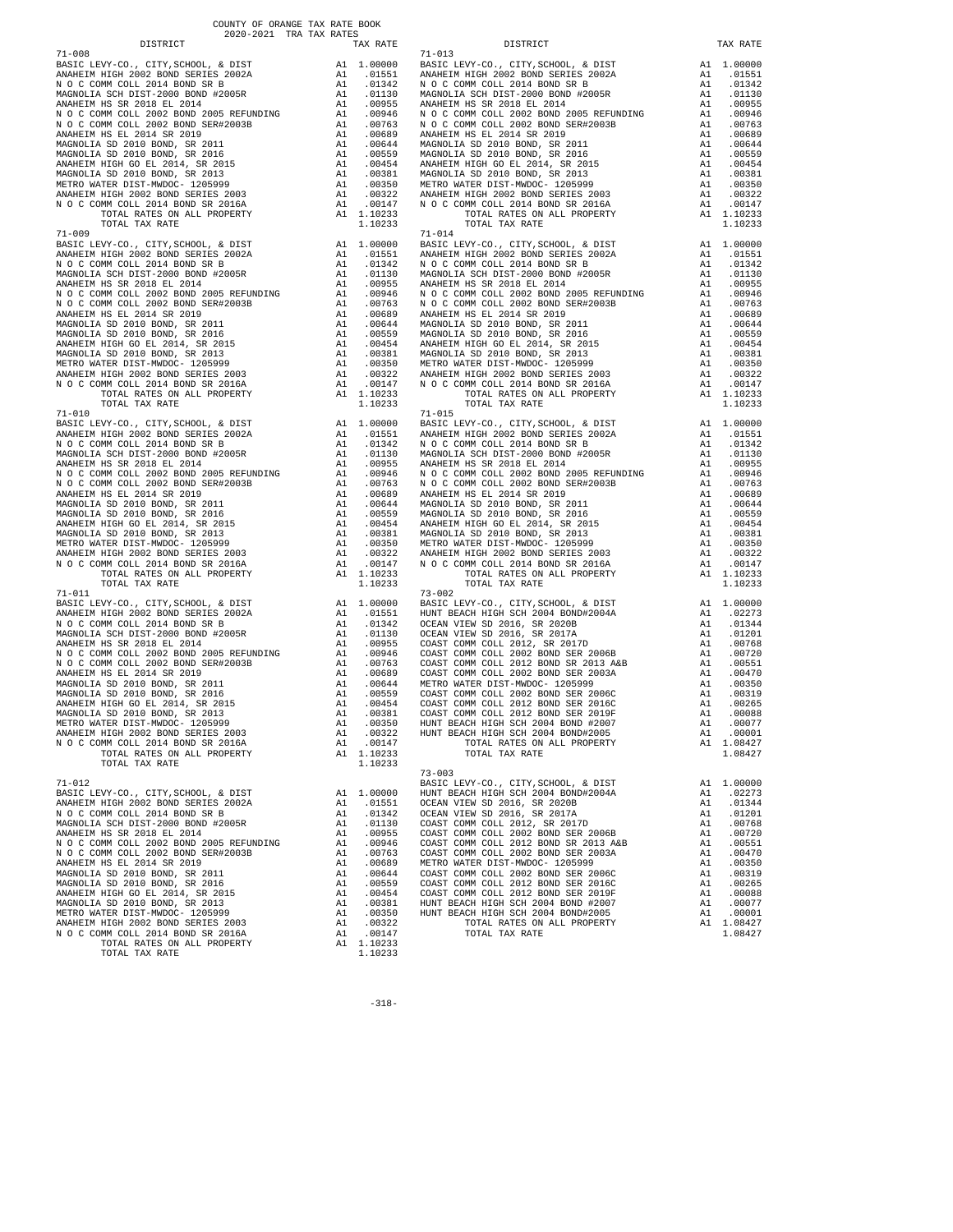| COUNTY OF ORANGE TAX RATE BOOK<br>$2020-2021 \quad \text{TRA RATES}$ DISTRICT $$\tt 2020-2021$$                                                                                                                                                                                    |          |                              |          |
|------------------------------------------------------------------------------------------------------------------------------------------------------------------------------------------------------------------------------------------------------------------------------------|----------|------------------------------|----------|
|                                                                                                                                                                                                                                                                                    | TAX RATE | DISTRICT<br>X RATE<br>76-004 | TAX RATE |
|                                                                                                                                                                                                                                                                                    |          |                              |          |
|                                                                                                                                                                                                                                                                                    |          |                              |          |
|                                                                                                                                                                                                                                                                                    |          |                              |          |
|                                                                                                                                                                                                                                                                                    |          |                              |          |
|                                                                                                                                                                                                                                                                                    |          |                              |          |
|                                                                                                                                                                                                                                                                                    |          |                              |          |
|                                                                                                                                                                                                                                                                                    |          |                              |          |
|                                                                                                                                                                                                                                                                                    |          |                              |          |
|                                                                                                                                                                                                                                                                                    |          |                              |          |
|                                                                                                                                                                                                                                                                                    |          |                              |          |
|                                                                                                                                                                                                                                                                                    |          |                              |          |
|                                                                                                                                                                                                                                                                                    |          |                              |          |
|                                                                                                                                                                                                                                                                                    |          |                              |          |
|                                                                                                                                                                                                                                                                                    |          |                              |          |
| $\begin{tabular}{cccc} $76-001 & $107-0.01$ & $107-0.01$ & $107-0.01$ & $107-0.01$ & $107-0.01$ & $107-0.01$ & $107-0.01$ & $107-0.01$ & $107-0.01$ & $107-0.01$ & $107-0.01$ & $107-0.01$ & $107-0.01$ & $107-0.01$ & $107-0.01$ & $107-0.01$ & $107-0.01$ & $107-0.01$ & $107-0$ |          |                              |          |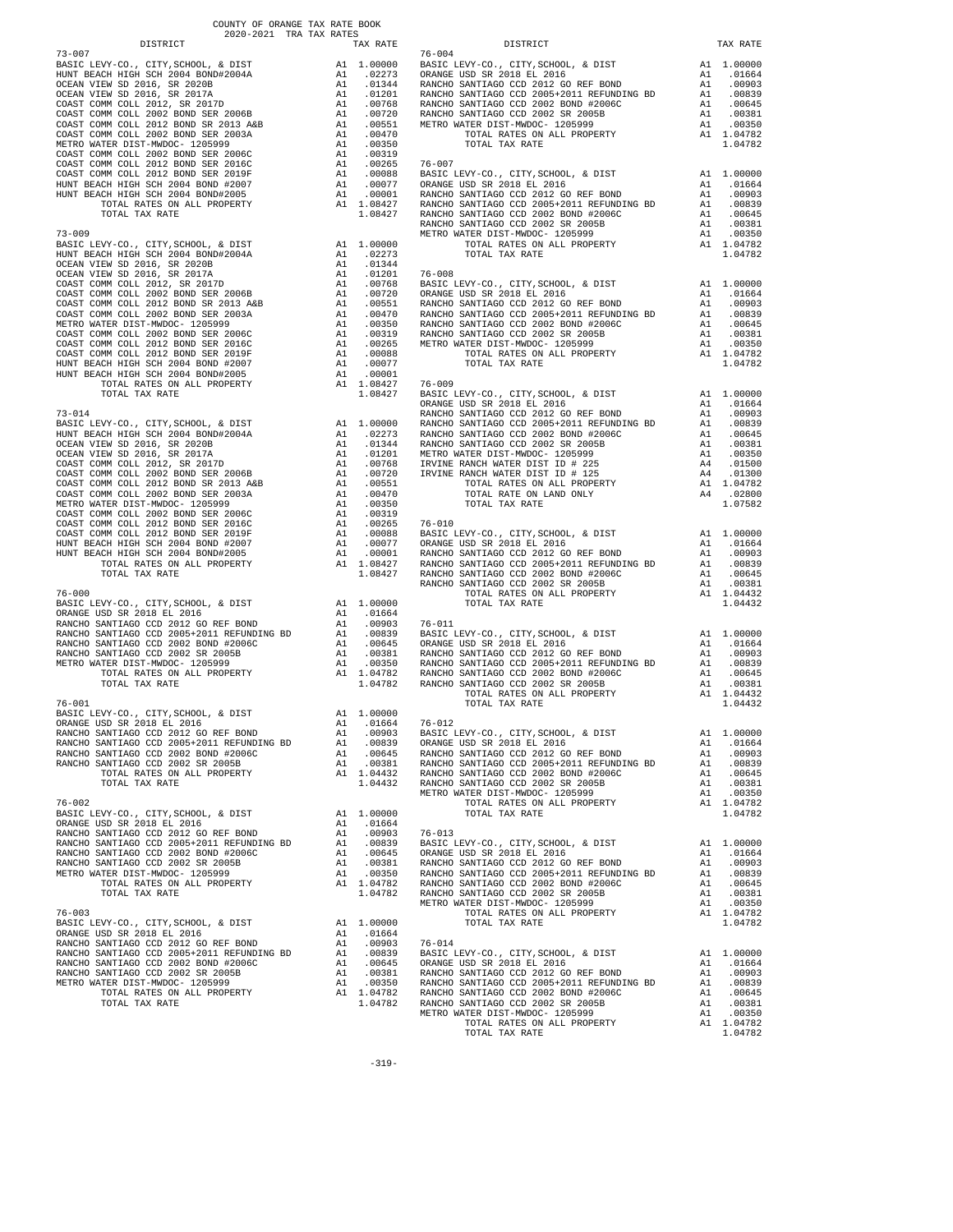| $2020-2021 \quad \text{TRA TAX RATES}$ DISTRICT                                                                                                                                                                                                                                                                                                                                                             | TAX RATE | DISTRICT       | TAX RATE |
|-------------------------------------------------------------------------------------------------------------------------------------------------------------------------------------------------------------------------------------------------------------------------------------------------------------------------------------------------------------------------------------------------------------|----------|----------------|----------|
| $76 - 015$<br>$\begin{tabular}{l c c c c c} \hline 76-015 & 76-015 \\ \hline \text{BASIC LEVY-CO., CITY, SCHOOL, & \& DIST & \& & 10,0000 \\ \text{ORANGE USD SR 2018 EL 2016 & \& & 0.01664 \\ \text{RANCE USD SR 2018 EL 2016 & \& & 0.0000 \\ \text{RANCE VSD SR 2018 RE 2018 RE 2018 RE 2018 RE 2018 RE 2018 RE 2018 RE 2018 RE 2018 RE 2018 RE 2018 RE 2018 RE 20$                                     |          | $76 - 025$     |          |
|                                                                                                                                                                                                                                                                                                                                                                                                             |          |                |          |
|                                                                                                                                                                                                                                                                                                                                                                                                             |          |                |          |
| $\begin{tabular}{l c c c c c} \hline 76-018 & 76-030 & 76-030 \\ \hline \text{BASIC EW-CO.}, \text{ CITY}, \text{SCHOOL}, \text{ & DIST} & \text{Al} & 1.00000 & \text{BASIC LEVY-CO.}, \text{ CITY}, \text{SCHOOL}, \text{ & DIST} & \text{Al} & 1.00000 \\ \text{ORANGE USD SR 2018 EL 2016 & \text{Al} & .01664 & \text{ORANGE USD SR 2018 EL 2016 & \text{Al} & .01664 \\ \text{RANCE O SANTIAGO CCD 2$ |          |                |          |
|                                                                                                                                                                                                                                                                                                                                                                                                             |          |                |          |
|                                                                                                                                                                                                                                                                                                                                                                                                             |          |                |          |
| $76 - 021$                                                                                                                                                                                                                                                                                                                                                                                                  |          | TOTAL TAX RATE | 1.04782  |
|                                                                                                                                                                                                                                                                                                                                                                                                             |          |                |          |
| $76 - 023$                                                                                                                                                                                                                                                                                                                                                                                                  |          |                |          |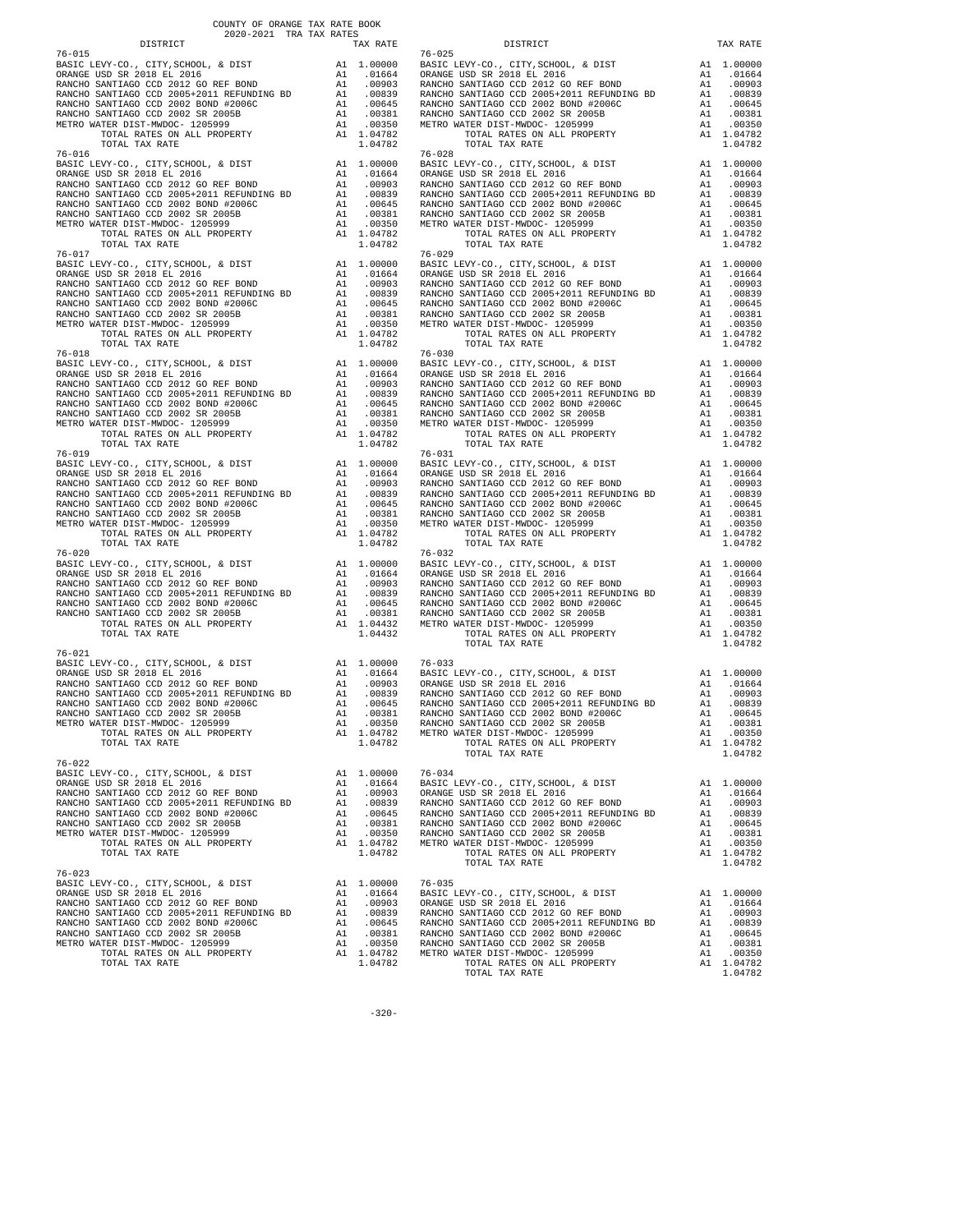| DISTRICT   | 2020-2021 TRA TAX RATES<br>TAX RATE | DISTRICT                                                                                                                                                                                                                                                                                                                                                                                                          | TAX RATE |
|------------|-------------------------------------|-------------------------------------------------------------------------------------------------------------------------------------------------------------------------------------------------------------------------------------------------------------------------------------------------------------------------------------------------------------------------------------------------------------------|----------|
| $76 - 036$ |                                     | $76 - 047$                                                                                                                                                                                                                                                                                                                                                                                                        |          |
|            |                                     |                                                                                                                                                                                                                                                                                                                                                                                                                   |          |
| $76 - 040$ |                                     | $\begin{tabular}{l cccc} $76-037$ & $10410$ & $104100$ & $104100$ & $104100$ & $104100$ & $104100$ & $104100$ & $104100$ & $104100$ & $104100$ & $104100$ & $104100$ & $104100$ & $104100$ & $104100$ & $104100$ & $104100$ & $104100$ & $104100$ & $104100$ & $104100$ & $104100$ & $104$<br>$76 - 050$                                                                                                          |          |
|            |                                     | $\begin{tabular}{l c c c c c} \hline 76-040 & 76-050 & 76-050 \\ \hline \texttt{BAXCE} \texttt{ UEV} - \texttt{CO.}, \texttt{CITY}, \texttt{CHOOL}, \texttt{EVY} - \texttt{CO.}, \texttt{CITY}, \texttt{SCHOOL}, \texttt{EVIST} & \texttt{A1} & 1.00000 \\ \texttt{ORANGE} \texttt{USD} \texttt{ SR} \texttt{ 2018} & \texttt{E1} & 2016 & \texttt{A1} & .01664 \\ \texttt{RANCE} \texttt{GANCHO} \$              |          |
|            |                                     |                                                                                                                                                                                                                                                                                                                                                                                                                   |          |
|            |                                     | $76 - 055$                                                                                                                                                                                                                                                                                                                                                                                                        |          |
| $76 - 044$ |                                     | $\begin{tabular}{l c c c c c} \hline $76-044$ & $76-055$ \\ \hline \texttt{BAXCE} & LEVY-C0., \texttt{CITY}, \texttt{SCHOOL}, & $\&$ DIST$ & \texttt{A1} & 1.00000 & \texttt{BAXIC} & LEVY-C0., \texttt{CITY}, \texttt{SCHOOL}, & $\&$ DIST$ & \texttt{A1} & 1.00000 \\ \hline \texttt{RANCE } \texttt{USD} & \texttt{SR} & 2018 & \texttt{EL} & 2016 & \texttt{A1} & .01664 \\ \texttt{RANCE} & \$<br>$76 - 056$ |          |
| 76-045     |                                     | $\begin{tabular}{l c c c c c} \hline 76-045 & 76-045 \\ \hline \texttt{BARCE} \texttt{LEVY-CO} \; , \; \texttt{CITY}, \texttt{SCHOOL} \; , \; & \; \texttt{DIST} & \; \texttt{A1} & 1.00000 & \texttt{BASTC} \; \texttt{LEVY-CO} \; , \; \texttt{CITY}, \texttt{SCHOOL} \; , \; & \; \texttt{DIST} & \; \texttt{A1} & 1.00000 \\ \hline \texttt{QRANGE} \; \texttt{USD} \; \texttt{SR} \; \texttt{2$              |          |
|            |                                     |                                                                                                                                                                                                                                                                                                                                                                                                                   |          |

-321-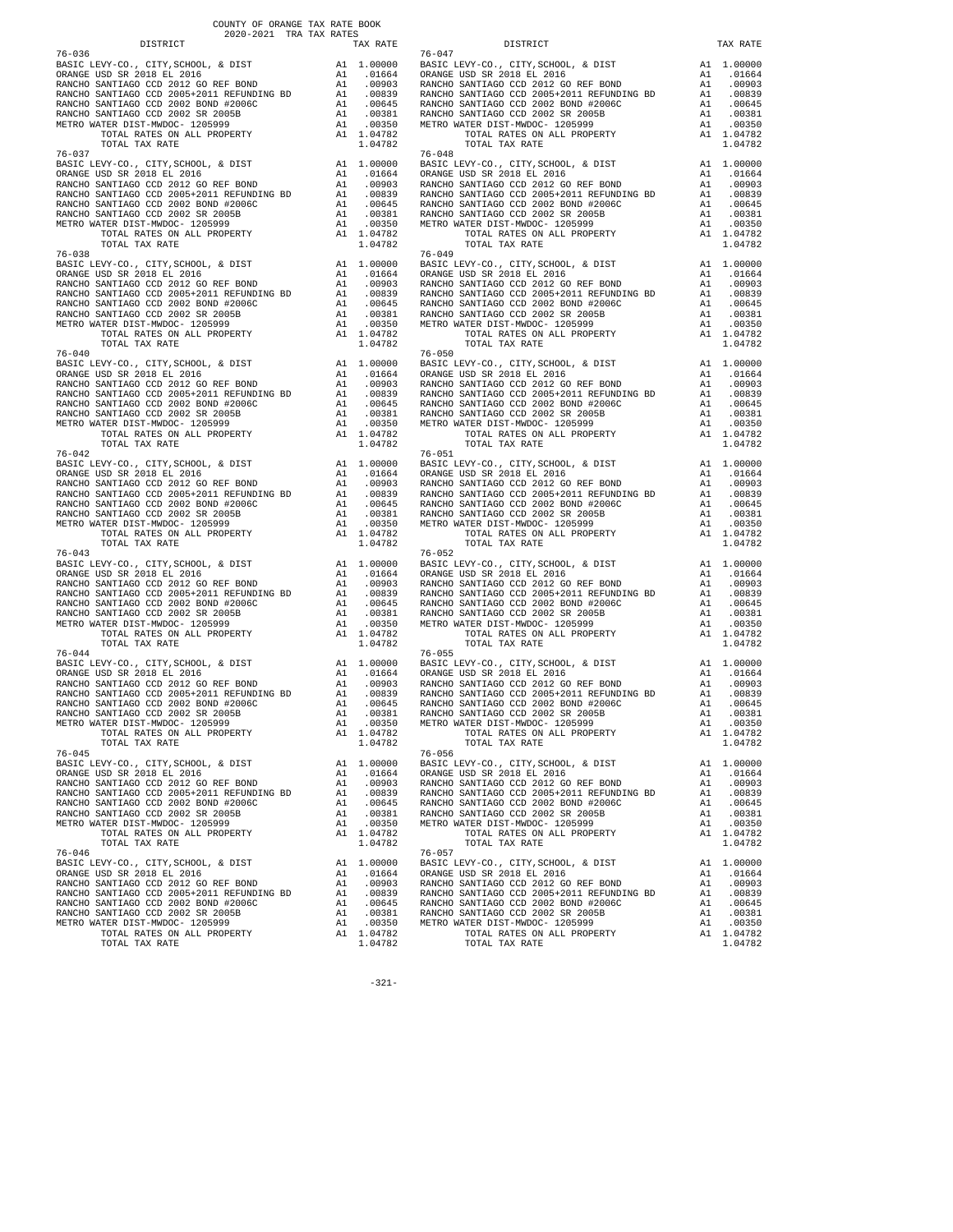| 2020-2021 TRA TAX RATES<br>DISTRICT | TAX RATE | DISTRICT                                                                                                                                                                                                                                                                                                                                                                                                                                                               | TAX RATE |
|-------------------------------------|----------|------------------------------------------------------------------------------------------------------------------------------------------------------------------------------------------------------------------------------------------------------------------------------------------------------------------------------------------------------------------------------------------------------------------------------------------------------------------------|----------|
|                                     |          | $\begin{tabular}{l c c c c c} \multicolumn{1}{c}{\textbf{76--058}} & \multicolumn{1}{c}{\textbf{DISTRICT}} & \multicolumn{1}{c}{\textbf{TAX RATE}} & \multicolumn{1}{c}{\textbf{DISTRICT}} & \multicolumn{1}{c}{\textbf{TAX RATE}} & \multicolumn{1}{c}{\textbf{DISTRICT}} & \multicolumn{1}{c}{\textbf{TAX RATE}} & \multicolumn{1}{c}{\textbf{TAX RATE}} & \multicolumn{1}{c}{\textbf{TAX RATE}} & \multicolumn{1}{c}{\textbf{TAX RATE}} & \multicolumn{1}{c}{\$     |          |
|                                     |          |                                                                                                                                                                                                                                                                                                                                                                                                                                                                        |          |
|                                     |          |                                                                                                                                                                                                                                                                                                                                                                                                                                                                        |          |
|                                     |          |                                                                                                                                                                                                                                                                                                                                                                                                                                                                        |          |
|                                     |          |                                                                                                                                                                                                                                                                                                                                                                                                                                                                        |          |
|                                     |          |                                                                                                                                                                                                                                                                                                                                                                                                                                                                        |          |
|                                     |          |                                                                                                                                                                                                                                                                                                                                                                                                                                                                        |          |
|                                     |          |                                                                                                                                                                                                                                                                                                                                                                                                                                                                        |          |
|                                     |          |                                                                                                                                                                                                                                                                                                                                                                                                                                                                        |          |
|                                     |          |                                                                                                                                                                                                                                                                                                                                                                                                                                                                        |          |
|                                     |          |                                                                                                                                                                                                                                                                                                                                                                                                                                                                        |          |
|                                     |          |                                                                                                                                                                                                                                                                                                                                                                                                                                                                        |          |
|                                     |          |                                                                                                                                                                                                                                                                                                                                                                                                                                                                        |          |
|                                     |          |                                                                                                                                                                                                                                                                                                                                                                                                                                                                        |          |
|                                     |          |                                                                                                                                                                                                                                                                                                                                                                                                                                                                        |          |
|                                     |          |                                                                                                                                                                                                                                                                                                                                                                                                                                                                        |          |
|                                     |          |                                                                                                                                                                                                                                                                                                                                                                                                                                                                        |          |
|                                     |          |                                                                                                                                                                                                                                                                                                                                                                                                                                                                        |          |
|                                     |          |                                                                                                                                                                                                                                                                                                                                                                                                                                                                        |          |
|                                     |          |                                                                                                                                                                                                                                                                                                                                                                                                                                                                        |          |
|                                     |          |                                                                                                                                                                                                                                                                                                                                                                                                                                                                        |          |
|                                     |          |                                                                                                                                                                                                                                                                                                                                                                                                                                                                        |          |
|                                     |          |                                                                                                                                                                                                                                                                                                                                                                                                                                                                        |          |
|                                     |          |                                                                                                                                                                                                                                                                                                                                                                                                                                                                        |          |
|                                     |          |                                                                                                                                                                                                                                                                                                                                                                                                                                                                        |          |
|                                     |          |                                                                                                                                                                                                                                                                                                                                                                                                                                                                        |          |
|                                     |          | $76 - 080$                                                                                                                                                                                                                                                                                                                                                                                                                                                             |          |
|                                     |          |                                                                                                                                                                                                                                                                                                                                                                                                                                                                        |          |
|                                     |          |                                                                                                                                                                                                                                                                                                                                                                                                                                                                        |          |
|                                     |          |                                                                                                                                                                                                                                                                                                                                                                                                                                                                        |          |
|                                     |          |                                                                                                                                                                                                                                                                                                                                                                                                                                                                        |          |
|                                     |          |                                                                                                                                                                                                                                                                                                                                                                                                                                                                        |          |
|                                     |          |                                                                                                                                                                                                                                                                                                                                                                                                                                                                        |          |
|                                     |          |                                                                                                                                                                                                                                                                                                                                                                                                                                                                        |          |
| TOTAL TAX RATE                      |          |                                                                                                                                                                                                                                                                                                                                                                                                                                                                        |          |
|                                     |          | $76 - 081$                                                                                                                                                                                                                                                                                                                                                                                                                                                             |          |
|                                     |          |                                                                                                                                                                                                                                                                                                                                                                                                                                                                        |          |
|                                     |          |                                                                                                                                                                                                                                                                                                                                                                                                                                                                        |          |
|                                     |          |                                                                                                                                                                                                                                                                                                                                                                                                                                                                        |          |
|                                     |          |                                                                                                                                                                                                                                                                                                                                                                                                                                                                        |          |
|                                     |          |                                                                                                                                                                                                                                                                                                                                                                                                                                                                        |          |
|                                     |          |                                                                                                                                                                                                                                                                                                                                                                                                                                                                        |          |
|                                     |          |                                                                                                                                                                                                                                                                                                                                                                                                                                                                        |          |
|                                     |          |                                                                                                                                                                                                                                                                                                                                                                                                                                                                        |          |
| TOTAL TAX RATE                      | 1.04782  |                                                                                                                                                                                                                                                                                                                                                                                                                                                                        |          |
|                                     |          |                                                                                                                                                                                                                                                                                                                                                                                                                                                                        |          |
|                                     |          |                                                                                                                                                                                                                                                                                                                                                                                                                                                                        |          |
|                                     |          |                                                                                                                                                                                                                                                                                                                                                                                                                                                                        |          |
|                                     |          |                                                                                                                                                                                                                                                                                                                                                                                                                                                                        |          |
|                                     |          |                                                                                                                                                                                                                                                                                                                                                                                                                                                                        |          |
|                                     |          |                                                                                                                                                                                                                                                                                                                                                                                                                                                                        |          |
|                                     |          |                                                                                                                                                                                                                                                                                                                                                                                                                                                                        |          |
|                                     |          |                                                                                                                                                                                                                                                                                                                                                                                                                                                                        |          |
|                                     |          |                                                                                                                                                                                                                                                                                                                                                                                                                                                                        |          |
|                                     |          | $\begin{array}{cccccccc} \text{1014L} & \text{1A1 R} & \text{RALE} & \text{1.04762} & \text{76-070} & \text{CITY}, \text{SCHOOL}, & \& \text{DIST} & \text{A1} & \text{1.00000} \\ \text{BASE} & \text{LEY-CO.}, & \text{CITY}, \text{SCHOOL}, & \& \text{DIST} & \text{A1} & \text{1.00000} \\ \text{BASE} & \text{LEY-CO.}, & \text{CITY}, \text{SCHOOL}, & \& \text{DIST} & \text{A1} & \text{01664} \\ \text{ORANGE} & \text{NS}$                                  |          |
|                                     |          |                                                                                                                                                                                                                                                                                                                                                                                                                                                                        |          |
|                                     |          |                                                                                                                                                                                                                                                                                                                                                                                                                                                                        |          |
|                                     |          |                                                                                                                                                                                                                                                                                                                                                                                                                                                                        |          |
|                                     |          |                                                                                                                                                                                                                                                                                                                                                                                                                                                                        |          |
|                                     |          |                                                                                                                                                                                                                                                                                                                                                                                                                                                                        |          |
|                                     |          |                                                                                                                                                                                                                                                                                                                                                                                                                                                                        |          |
|                                     |          |                                                                                                                                                                                                                                                                                                                                                                                                                                                                        |          |
|                                     |          | $\begin{tabular}{l c c c c c c} \multicolumn{1}{c}{\textbf{RANCHO} SANTIAGO CCD} & \multicolumn{1}{c}{\textbf{RANCHO} SANTIAGO CCD} & \multicolumn{1}{c}{\textbf{RANCHO} SANTIAGO CCD} & \multicolumn{1}{c}{\textbf{RANCHO} SANTIAGO CCD} & \multicolumn{1}{c}{\textbf{RANCHO} SANTIAGO CCD} & \multicolumn{1}{c}{\textbf{RANCHO} SANTIAGO CCD} & \multicolumn{1}{c}{\textbf{RANCHO} SANTIAGO CCD} & \multicolumn{1}{c}{\textbf{RANCHO} SANTIAGO CCD} & \multicolumn{$ |          |
|                                     |          |                                                                                                                                                                                                                                                                                                                                                                                                                                                                        |          |
|                                     |          |                                                                                                                                                                                                                                                                                                                                                                                                                                                                        |          |
|                                     |          |                                                                                                                                                                                                                                                                                                                                                                                                                                                                        |          |
|                                     |          |                                                                                                                                                                                                                                                                                                                                                                                                                                                                        |          |
|                                     |          |                                                                                                                                                                                                                                                                                                                                                                                                                                                                        |          |
|                                     |          |                                                                                                                                                                                                                                                                                                                                                                                                                                                                        |          |
|                                     |          |                                                                                                                                                                                                                                                                                                                                                                                                                                                                        |          |
|                                     |          |                                                                                                                                                                                                                                                                                                                                                                                                                                                                        |          |
|                                     |          |                                                                                                                                                                                                                                                                                                                                                                                                                                                                        |          |
|                                     |          |                                                                                                                                                                                                                                                                                                                                                                                                                                                                        |          |
|                                     |          |                                                                                                                                                                                                                                                                                                                                                                                                                                                                        |          |
|                                     |          |                                                                                                                                                                                                                                                                                                                                                                                                                                                                        |          |
|                                     |          |                                                                                                                                                                                                                                                                                                                                                                                                                                                                        |          |
|                                     |          |                                                                                                                                                                                                                                                                                                                                                                                                                                                                        |          |
|                                     |          |                                                                                                                                                                                                                                                                                                                                                                                                                                                                        |          |
|                                     |          |                                                                                                                                                                                                                                                                                                                                                                                                                                                                        |          |
|                                     |          |                                                                                                                                                                                                                                                                                                                                                                                                                                                                        |          |
|                                     |          |                                                                                                                                                                                                                                                                                                                                                                                                                                                                        |          |
|                                     |          |                                                                                                                                                                                                                                                                                                                                                                                                                                                                        |          |
|                                     |          |                                                                                                                                                                                                                                                                                                                                                                                                                                                                        |          |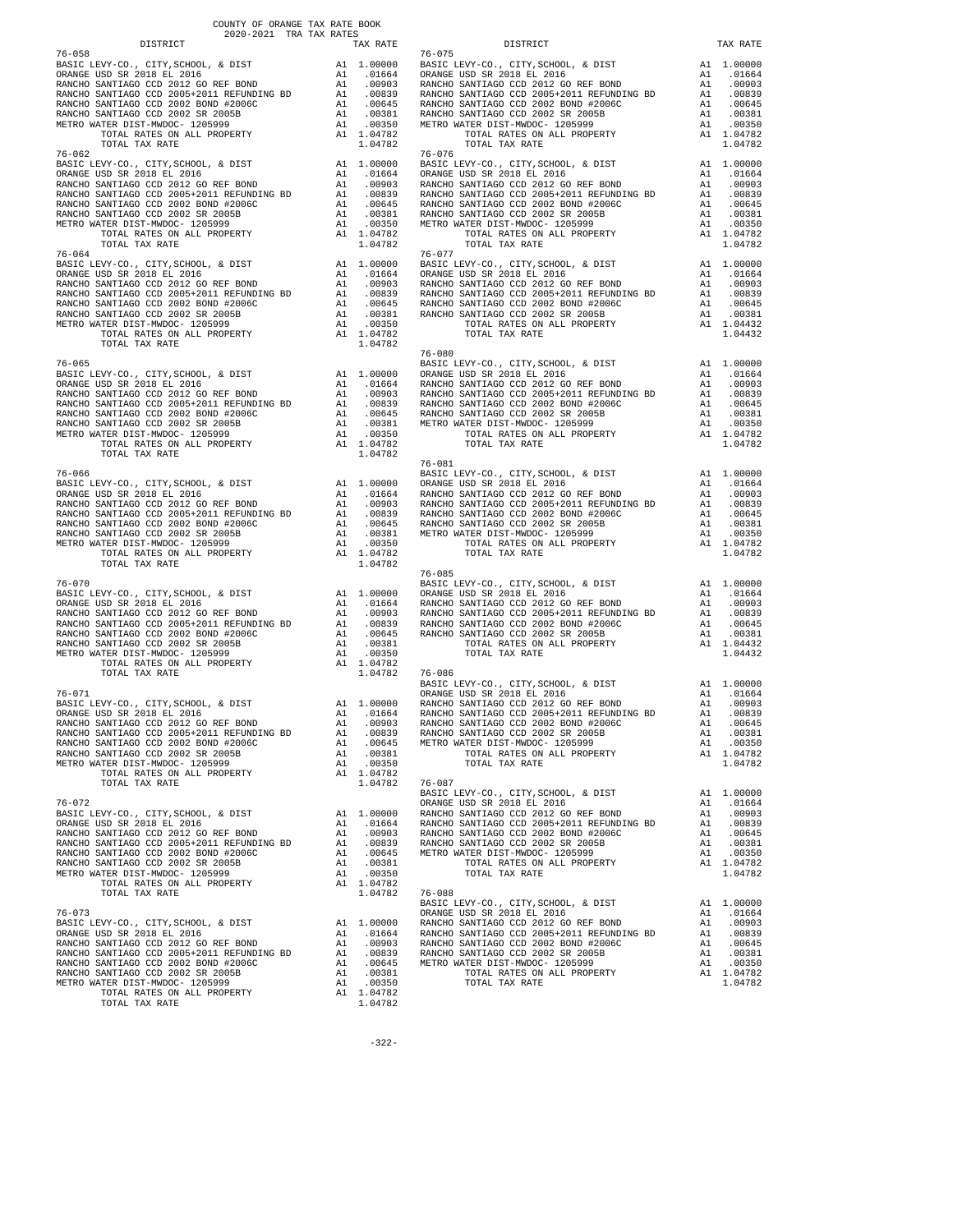| COUNTY OF ORANGE TAX RATE BOOK<br>2020-2021 TRA TAX RATES<br>DISTRICT |          | DISTRICT                                                                                                                                                                                                                                                                                                                                                                                              | TAX RATE |
|-----------------------------------------------------------------------|----------|-------------------------------------------------------------------------------------------------------------------------------------------------------------------------------------------------------------------------------------------------------------------------------------------------------------------------------------------------------------------------------------------------------|----------|
| $76 - 089$                                                            | TAX RATE | $76 - 101$                                                                                                                                                                                                                                                                                                                                                                                            |          |
|                                                                       |          | $\begin{tabular}{l c c c c c} \hline 76-089 & 76-101 \\ \hline \text{BASIC LEVY-CO., CITY, SCHOOL, & \& DIST & \& & 10,0000 \\ \text{ORANGE USD SR 2018 EL 2016 & \& & 0.01664 \\ \text{RANCE USD SR 2018 EL 2016 & \& & 0.0000 \\ \text{RANCE VSD SR 2018 EL 2016 & \& & 0.0000 \\ \text{RANCE VSD RINCHO SANTIAGO CCD 2012 GO REF BOND & \& & 1.01664 \\ \text{RANCEO SANTIAGO CCD 2$               |          |
|                                                                       |          |                                                                                                                                                                                                                                                                                                                                                                                                       |          |
|                                                                       |          |                                                                                                                                                                                                                                                                                                                                                                                                       |          |
|                                                                       |          |                                                                                                                                                                                                                                                                                                                                                                                                       |          |
|                                                                       |          |                                                                                                                                                                                                                                                                                                                                                                                                       |          |
|                                                                       |          |                                                                                                                                                                                                                                                                                                                                                                                                       |          |
|                                                                       |          |                                                                                                                                                                                                                                                                                                                                                                                                       |          |
|                                                                       |          |                                                                                                                                                                                                                                                                                                                                                                                                       |          |
|                                                                       |          |                                                                                                                                                                                                                                                                                                                                                                                                       |          |
|                                                                       |          |                                                                                                                                                                                                                                                                                                                                                                                                       |          |
|                                                                       |          |                                                                                                                                                                                                                                                                                                                                                                                                       |          |
|                                                                       |          |                                                                                                                                                                                                                                                                                                                                                                                                       |          |
|                                                                       |          |                                                                                                                                                                                                                                                                                                                                                                                                       |          |
|                                                                       |          |                                                                                                                                                                                                                                                                                                                                                                                                       |          |
|                                                                       |          |                                                                                                                                                                                                                                                                                                                                                                                                       |          |
|                                                                       |          |                                                                                                                                                                                                                                                                                                                                                                                                       |          |
|                                                                       |          |                                                                                                                                                                                                                                                                                                                                                                                                       |          |
|                                                                       |          |                                                                                                                                                                                                                                                                                                                                                                                                       |          |
|                                                                       |          |                                                                                                                                                                                                                                                                                                                                                                                                       |          |
|                                                                       |          |                                                                                                                                                                                                                                                                                                                                                                                                       |          |
|                                                                       |          |                                                                                                                                                                                                                                                                                                                                                                                                       |          |
|                                                                       |          | $\begin{tabular}{l c c c c c} \hline 76-093 & 76-104 & 76-104 & 76-104 \\ \hline \text{BASIC EW-CO.}, \text{ CITY}, \text{SCHOOL}, \text{ & DIST} & \text{Al} & 1.00000 & \text{BASIC LEVY-CO.}, \text{ CITY}, \text{SCHOOL}, \text{ & DIST} & \text{Al} & 1.00000 \\ \text{ORANGE USD SR 2018 EL 2016 & \text{Al} & .01664 & \text{ORANGE USD SR 2018 EL 2016 & \text{Al} & .01664 \\ \text{RANCE O$ |          |
|                                                                       |          |                                                                                                                                                                                                                                                                                                                                                                                                       |          |
|                                                                       |          |                                                                                                                                                                                                                                                                                                                                                                                                       |          |
|                                                                       |          |                                                                                                                                                                                                                                                                                                                                                                                                       |          |
|                                                                       |          |                                                                                                                                                                                                                                                                                                                                                                                                       |          |
|                                                                       |          |                                                                                                                                                                                                                                                                                                                                                                                                       |          |
|                                                                       |          |                                                                                                                                                                                                                                                                                                                                                                                                       |          |
|                                                                       |          |                                                                                                                                                                                                                                                                                                                                                                                                       |          |
|                                                                       |          |                                                                                                                                                                                                                                                                                                                                                                                                       |          |
|                                                                       |          |                                                                                                                                                                                                                                                                                                                                                                                                       |          |
|                                                                       |          |                                                                                                                                                                                                                                                                                                                                                                                                       |          |
|                                                                       |          |                                                                                                                                                                                                                                                                                                                                                                                                       |          |
|                                                                       |          |                                                                                                                                                                                                                                                                                                                                                                                                       |          |
|                                                                       |          | $\begin{tabular}{l c c c c c} \hline 76-094 & 76-105 \\ \hline \text{BASIC LEVY-CO} \ , & CITY, STROOL \ , & & DIST \\ \hline \text{ORMGE USD SR 2018 EL 2016} & \text{A1} & 0.0000 & \text{BASIC LEVY-CO} \ , & CITY, SCHOOL \ , & & DIST \\ \hline \text{RANCE USD SR 2018 EL 2016} & \text{A1} & 0.0664 & \text{ORANGE USD SR 2018 EL 2016} & \text{A1} & 0.0664 \\ \text{RANCE O SANTIAGO CCD 2$  |          |
|                                                                       |          |                                                                                                                                                                                                                                                                                                                                                                                                       |          |
|                                                                       |          |                                                                                                                                                                                                                                                                                                                                                                                                       |          |
|                                                                       |          |                                                                                                                                                                                                                                                                                                                                                                                                       |          |
|                                                                       |          |                                                                                                                                                                                                                                                                                                                                                                                                       |          |
|                                                                       |          |                                                                                                                                                                                                                                                                                                                                                                                                       |          |
|                                                                       |          |                                                                                                                                                                                                                                                                                                                                                                                                       |          |
|                                                                       |          |                                                                                                                                                                                                                                                                                                                                                                                                       |          |
|                                                                       |          |                                                                                                                                                                                                                                                                                                                                                                                                       |          |
|                                                                       |          |                                                                                                                                                                                                                                                                                                                                                                                                       |          |
|                                                                       |          |                                                                                                                                                                                                                                                                                                                                                                                                       |          |
|                                                                       |          |                                                                                                                                                                                                                                                                                                                                                                                                       |          |
|                                                                       |          |                                                                                                                                                                                                                                                                                                                                                                                                       |          |
|                                                                       |          |                                                                                                                                                                                                                                                                                                                                                                                                       |          |
|                                                                       |          |                                                                                                                                                                                                                                                                                                                                                                                                       |          |
|                                                                       |          | $76 - 111$                                                                                                                                                                                                                                                                                                                                                                                            |          |
| $76 - 099$                                                            |          | BASIC LEVY-CO., CITY, SCHOOL, & DIST A1 1.00000                                                                                                                                                                                                                                                                                                                                                       |          |
|                                                                       |          |                                                                                                                                                                                                                                                                                                                                                                                                       |          |
|                                                                       |          |                                                                                                                                                                                                                                                                                                                                                                                                       |          |
|                                                                       |          |                                                                                                                                                                                                                                                                                                                                                                                                       |          |
|                                                                       |          |                                                                                                                                                                                                                                                                                                                                                                                                       |          |
|                                                                       |          |                                                                                                                                                                                                                                                                                                                                                                                                       |          |
|                                                                       |          |                                                                                                                                                                                                                                                                                                                                                                                                       |          |
|                                                                       |          |                                                                                                                                                                                                                                                                                                                                                                                                       |          |
|                                                                       |          |                                                                                                                                                                                                                                                                                                                                                                                                       |          |
|                                                                       |          |                                                                                                                                                                                                                                                                                                                                                                                                       |          |
|                                                                       |          |                                                                                                                                                                                                                                                                                                                                                                                                       |          |
|                                                                       |          |                                                                                                                                                                                                                                                                                                                                                                                                       |          |
|                                                                       |          |                                                                                                                                                                                                                                                                                                                                                                                                       |          |
|                                                                       |          |                                                                                                                                                                                                                                                                                                                                                                                                       |          |
|                                                                       |          |                                                                                                                                                                                                                                                                                                                                                                                                       |          |
|                                                                       |          |                                                                                                                                                                                                                                                                                                                                                                                                       |          |

| AX RATE | DISTRICT                                                                                                                                                                                                                                 | TAX RAT                     |
|---------|------------------------------------------------------------------------------------------------------------------------------------------------------------------------------------------------------------------------------------------|-----------------------------|
|         |                                                                                                                                                                                                                                          |                             |
|         |                                                                                                                                                                                                                                          |                             |
|         |                                                                                                                                                                                                                                          |                             |
|         |                                                                                                                                                                                                                                          |                             |
|         |                                                                                                                                                                                                                                          |                             |
|         |                                                                                                                                                                                                                                          |                             |
| 1.04782 | TOTAL RATES ON ALL PROPERTY                                                                                                                                                                                                              | A1<br>1.0478                |
| 1.04782 | TOTAL TAX RATE                                                                                                                                                                                                                           | 1.0478                      |
|         |                                                                                                                                                                                                                                          |                             |
|         |                                                                                                                                                                                                                                          |                             |
|         |                                                                                                                                                                                                                                          |                             |
|         |                                                                                                                                                                                                                                          |                             |
|         |                                                                                                                                                                                                                                          |                             |
|         |                                                                                                                                                                                                                                          |                             |
|         |                                                                                                                                                                                                                                          |                             |
| 1.04782 | TOTAL TAX RATE                                                                                                                                                                                                                           | 1.0478                      |
|         |                                                                                                                                                                                                                                          | A1 1.0000                   |
|         |                                                                                                                                                                                                                                          | A1 .0166                    |
|         |                                                                                                                                                                                                                                          | .0090                       |
|         |                                                                                                                                                                                                                                          | .0083                       |
|         |                                                                                                                                                                                                                                          | .0064                       |
|         |                                                                                                                                                                                                                                          | $A1 \t .0038$<br>.0035      |
|         |                                                                                                                                                                                                                                          | 1.0478                      |
|         |                                                                                                                                                                                                                                          | 1.0478                      |
|         | $76 - 104$                                                                                                                                                                                                                               |                             |
|         |                                                                                                                                                                                                                                          |                             |
|         |                                                                                                                                                                                                                                          |                             |
|         |                                                                                                                                                                                                                                          |                             |
|         |                                                                                                                                                                                                                                          |                             |
|         |                                                                                                                                                                                                                                          |                             |
| 1.04782 | TOTAL RATES ON ALL PROPERTY                                                                                                                                                                                                              | A1 1.0478                   |
|         |                                                                                                                                                                                                                                          |                             |
|         |                                                                                                                                                                                                                                          |                             |
|         |                                                                                                                                                                                                                                          |                             |
|         |                                                                                                                                                                                                                                          |                             |
|         |                                                                                                                                                                                                                                          |                             |
|         |                                                                                                                                                                                                                                          |                             |
|         |                                                                                                                                                                                                                                          |                             |
|         |                                                                                                                                                                                                                                          |                             |
|         | 76-107 YORU HA KATE<br>1.00000 BASIC LEVY-CO., CITY, SCHOOL, & DIST<br>.01664 ORANGE USD SR 2018 EL 2016<br>.00903 RANCHO SANTIAGO CCD 2012 GO REF BOND<br>.00839 RANCHO SANTIAGO CCD 2002 BOND #2006C<br>.00645 RANCHO SANTIAGO CCD 200 | 1.0478                      |
|         |                                                                                                                                                                                                                                          | A1 1.0000                   |
|         |                                                                                                                                                                                                                                          | A1 .0166                    |
|         |                                                                                                                                                                                                                                          | A1<br>.0090                 |
|         |                                                                                                                                                                                                                                          | $\mathtt{Al}$<br>.0083      |
|         |                                                                                                                                                                                                                                          | A1<br>.0064<br>A1           |
|         |                                                                                                                                                                                                                                          | .0038<br>A1<br>.0035        |
|         |                                                                                                                                                                                                                                          | A1 1.0478                   |
| 1.04782 | TOTAL TAX RATE                                                                                                                                                                                                                           | 1.0478                      |
|         | $76 - 110$                                                                                                                                                                                                                               |                             |
|         |                                                                                                                                                                                                                                          |                             |
|         |                                                                                                                                                                                                                                          |                             |
|         |                                                                                                                                                                                                                                          |                             |
|         |                                                                                                                                                                                                                                          |                             |
|         |                                                                                                                                                                                                                                          |                             |
|         |                                                                                                                                                                                                                                          |                             |
| 1.04782 |                                                                                                                                                                                                                                          |                             |
|         | 76-111<br>BASIC LEVY-CO., CITY, SCHOOL, & DIST                                                                                                                                                                                           | 1.0000<br>A1                |
| 1.00000 | ORANGE USD SR 2018 EL 2016                                                                                                                                                                                                               | .0166<br>A1                 |
|         |                                                                                                                                                                                                                                          | .0090<br>A1                 |
|         |                                                                                                                                                                                                                                          | A1<br>.0083                 |
|         |                                                                                                                                                                                                                                          | .0064<br>A1                 |
| .00381  | TOTAL RATES ON ALL PROPERTY                                                                                                                                                                                                              | A1<br>.0038<br>1.0443<br>A1 |
| .00350  | TOTAL TAX RATE                                                                                                                                                                                                                           | 1.0443                      |
| 1.04782 |                                                                                                                                                                                                                                          |                             |
| 1.04782 | $76 - 112$                                                                                                                                                                                                                               |                             |
|         | BASIC LEVY-CO., CITY, SCHOOL, & DIST<br>ORANGE USD SR 2018 EL 2016                                                                                                                                                                       | A1<br>1.0000<br>A1<br>.0166 |
| 1.00000 | RANCHO SANTIAGO CCD 2012 GO REF BOND                                                                                                                                                                                                     | .0090<br>A1                 |
| .01664  | RANCHO SANTIAGO CCD 2005+2011 REFUNDING BD                                                                                                                                                                                               | .0083<br>A1                 |
| .00903  | RANCHO SANTIAGO CCD 2002 BOND #2006C                                                                                                                                                                                                     | .0064<br>A1                 |
|         | .00839 RANCHO SANTIAGO CCD 2002 BOND #20<br>.00645 METRO WATER DISTLATOR CCD 2002 SR 2005B                                                                                                                                               | .0038<br>A1<br>.0035<br>A1  |
| .00381  | TOTAL RATES ON ALL PROPERTY                                                                                                                                                                                                              | A1 1.0478                   |
| .00350  | TOTAL TAX RATE                                                                                                                                                                                                                           | 1.0478                      |
| 1.04782 |                                                                                                                                                                                                                                          |                             |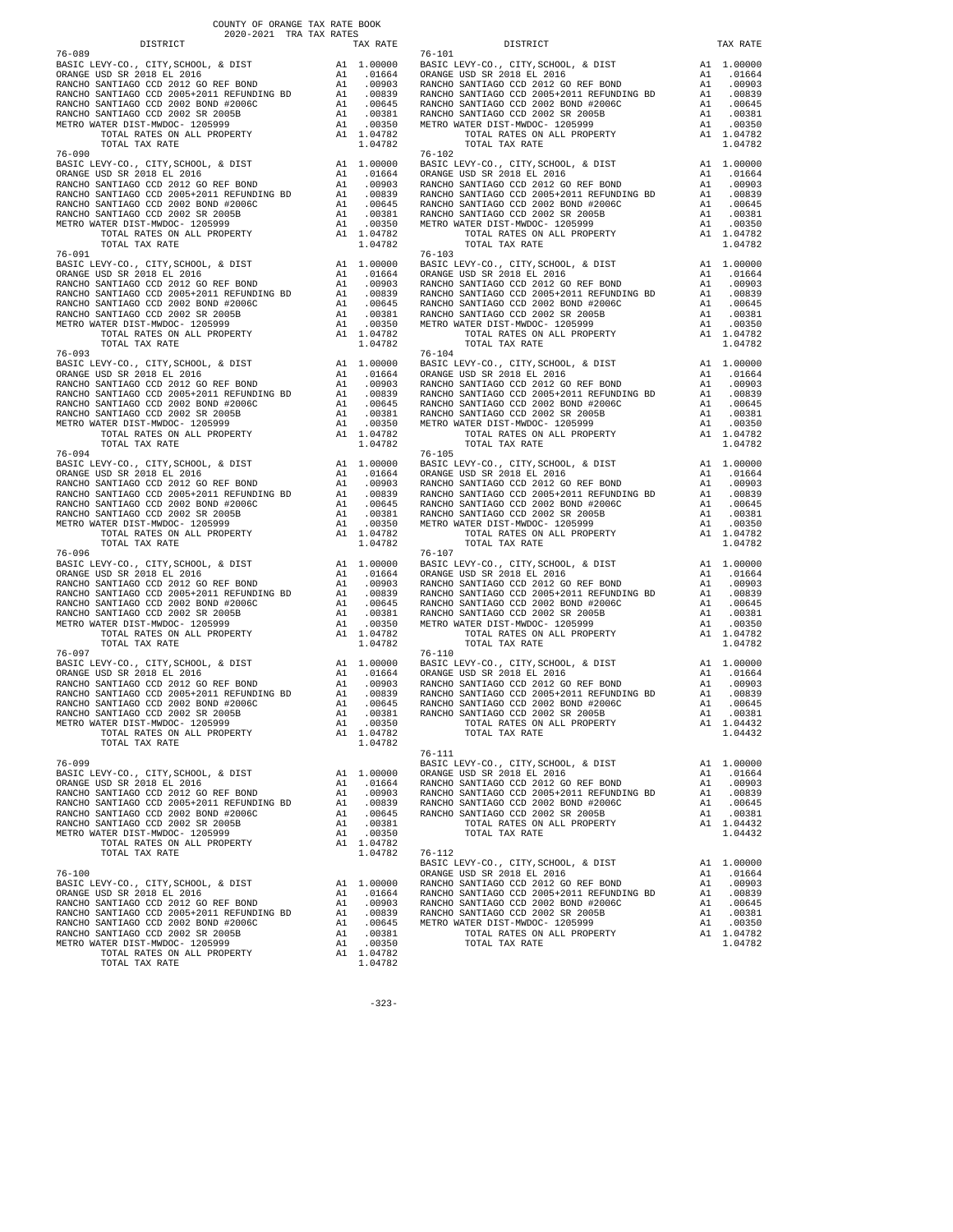| DISTRICT             | 2020-2021 TRA TAX RATES | TAX RATE | DISTRICT                                                                                                                                                                                                                                                                                                                                                                                                                                                                                          | TAX RATE |
|----------------------|-------------------------|----------|---------------------------------------------------------------------------------------------------------------------------------------------------------------------------------------------------------------------------------------------------------------------------------------------------------------------------------------------------------------------------------------------------------------------------------------------------------------------------------------------------|----------|
| $76 - 113$           |                         |          | $76 - 125$<br>$\begin{tabular}{l c c c c c} \hline $16-113$ & $16-0000$ & $16-125$ & $16-125$ \\ \hline \texttt{BANGE USD SR 2018 EL 2016} & \texttt{AL 1.00000} & \texttt{BASTCEVY-CO.}, \texttt{CITY}, \texttt{SCHOOL}, & \texttt{EDIST} & \texttt{A1 1.00000} \\ \hline \texttt{ORANGE USD SR 2018 EL 2016} & \texttt{AL 1.00000} & \texttt{A1} & .01664 & \texttt{ORANGE USD SR 2018 EL$                                                                                                      |          |
|                      |                         |          |                                                                                                                                                                                                                                                                                                                                                                                                                                                                                                   |          |
| $76 - 116$           |                         |          | $\begin{tabular}{l cccc} $76-114$ & $10410$ & $16410$ & $164100$ & $164100$ & $1641000$ & $1641000$ & $1641000$ & $1641000$ & $1641000$ & $1641000$ & $16410000$ & $16410000$ & $16410000$ & $16410000$ & $16410000$ & $16410000$ & $16410000$ & $16410000$ & $16410000$ & $1641000$<br>$76 - 128$                                                                                                                                                                                                |          |
|                      |                         |          |                                                                                                                                                                                                                                                                                                                                                                                                                                                                                                   |          |
|                      |                         |          |                                                                                                                                                                                                                                                                                                                                                                                                                                                                                                   |          |
|                      |                         |          |                                                                                                                                                                                                                                                                                                                                                                                                                                                                                                   |          |
| 76-121<br>$76 - 122$ |                         |          | $76 - 131$<br>$\begin{tabular}{lllllllllllll} \multicolumn{2}{c }{\multicolumn{2}{c }{\multicolumn{2}{c}{\multicolumn{2}{c}{\multicolumn{2}{c}{\multicolumn{2}{c}{\multicolumn{2}{c}{\multicolumn{2}{c}{\multicolumn{2}{c}{\multicolumn{2}{c}{\multicolumn{2}{c}{\multicolumn{2}{c}{\multicolumn{2}{c}{\multicolumn{2}{c}{\multicolumn{2}{c}{\multicolumn{2}{c}{\multicolumn{2}{c}{\multicolumn{2}{c}{\multicolumn{2}{c}{\multicolumn{2}{c}{\multicolumn{2}{c}{\multicolumn{2}{c}{\multicolumn{2$ |          |
|                      |                         |          | $\begin{tabular}{l c c c c c} \hline 76-122 & 76-132 \\ \hline \texttt{BARCE} \texttt{LEVY-CO} \texttt{, CITY}, \texttt{SCHOOL}, & \texttt{EUY-CO} \texttt{, CITY}, \texttt{SCHOOL}, & \texttt{EUST} & \texttt{A1} & 1.00000 \\ \texttt{ORANGE} \texttt{USD} \texttt{SR} \texttt{2018} \texttt{EL} \texttt{2016} & \texttt{A1} & .01664 \\ \texttt{RANCE} \texttt{GANCHO} \texttt{SANTIAGO} \texttt{CCD} \text$                                                                                   |          |
|                      |                         |          | $\begin{tabular}{l c c c c c} \multicolumn{1}{c}{\begin{tabular}{c} $76-124$ & $1.04762$ & $1.04762$ & $1.04762$ & $1.04762$ & $1.04762$ & $1.04762$ & $1.04762$ & $1.04762$ & $1.04762$ & $1.04762$ & $1.04762$ & $1.04762$ & $1.04762$ & $1.04762$ & $1.04762$ & $1.04762$ & $1.04762$ & $1.047$                                                                                                                                                                                                |          |

-324-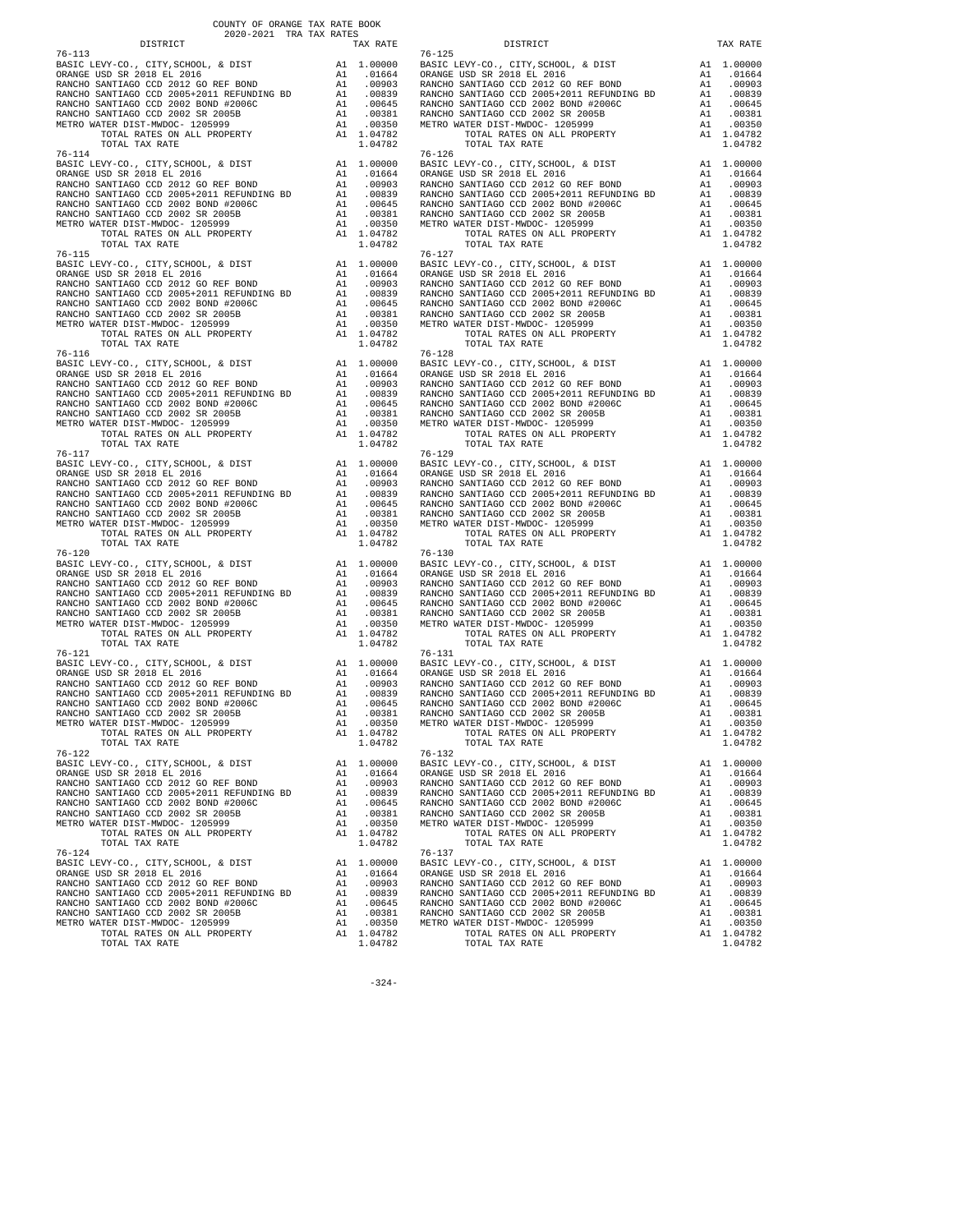| $\begin{tabular}{l c c c c c} \hline 76-142 & 76-154 & 76-154 & 76-154 \\ \hline \texttt{BASE } \texttt{LBV-CO} & , \texttt{CITY}, \texttt{SCHOOL}, & \texttt{E DIST} & \texttt{A1 1.00000} & \texttt{RASIC LEVY-CO}, \texttt{CITY}, \texttt{CCHOOL}, & \texttt{E DIST} & \texttt{A1 1.00000} \\ \texttt{ORANGE } \texttt{USD} & \texttt{SR 2018} & \texttt{EL 2016} & \texttt{A1 0.01664}$<br>$\begin{tabular}{lcccc} 76-143 & 76-159 & 80.0000 & 80.00000 & 80.000000 & 80.000000 & 80.0000000 & 80.000000 & 80.000000 & 80.000000 & 80.000000 & 80.000000 & 80.000000 & 80.00000 & 80.00000 & 80.00000 & 80.00000 & 80.00000 & 80.00000 & 80.00000 & 80.00$<br>$76 - 161$ | DISTRICT   | TAX RATE | DISTRICT   | TAX RATE |
|------------------------------------------------------------------------------------------------------------------------------------------------------------------------------------------------------------------------------------------------------------------------------------------------------------------------------------------------------------------------------------------------------------------------------------------------------------------------------------------------------------------------------------------------------------------------------------------------------------------------------------------------------------------------------|------------|----------|------------|----------|
|                                                                                                                                                                                                                                                                                                                                                                                                                                                                                                                                                                                                                                                                              | $76 - 139$ |          | $76 - 153$ |          |
|                                                                                                                                                                                                                                                                                                                                                                                                                                                                                                                                                                                                                                                                              |            |          |            |          |
|                                                                                                                                                                                                                                                                                                                                                                                                                                                                                                                                                                                                                                                                              |            |          |            |          |
|                                                                                                                                                                                                                                                                                                                                                                                                                                                                                                                                                                                                                                                                              |            |          |            |          |
|                                                                                                                                                                                                                                                                                                                                                                                                                                                                                                                                                                                                                                                                              |            |          |            |          |
|                                                                                                                                                                                                                                                                                                                                                                                                                                                                                                                                                                                                                                                                              |            |          |            |          |
|                                                                                                                                                                                                                                                                                                                                                                                                                                                                                                                                                                                                                                                                              |            |          |            |          |
|                                                                                                                                                                                                                                                                                                                                                                                                                                                                                                                                                                                                                                                                              |            |          |            |          |
|                                                                                                                                                                                                                                                                                                                                                                                                                                                                                                                                                                                                                                                                              |            |          |            |          |
|                                                                                                                                                                                                                                                                                                                                                                                                                                                                                                                                                                                                                                                                              |            |          |            |          |
|                                                                                                                                                                                                                                                                                                                                                                                                                                                                                                                                                                                                                                                                              |            |          |            |          |
|                                                                                                                                                                                                                                                                                                                                                                                                                                                                                                                                                                                                                                                                              |            |          |            |          |
|                                                                                                                                                                                                                                                                                                                                                                                                                                                                                                                                                                                                                                                                              |            |          |            |          |
|                                                                                                                                                                                                                                                                                                                                                                                                                                                                                                                                                                                                                                                                              |            |          |            |          |
|                                                                                                                                                                                                                                                                                                                                                                                                                                                                                                                                                                                                                                                                              |            |          |            |          |
|                                                                                                                                                                                                                                                                                                                                                                                                                                                                                                                                                                                                                                                                              |            |          |            |          |
|                                                                                                                                                                                                                                                                                                                                                                                                                                                                                                                                                                                                                                                                              |            |          |            |          |
|                                                                                                                                                                                                                                                                                                                                                                                                                                                                                                                                                                                                                                                                              |            |          |            |          |
|                                                                                                                                                                                                                                                                                                                                                                                                                                                                                                                                                                                                                                                                              |            |          |            |          |
|                                                                                                                                                                                                                                                                                                                                                                                                                                                                                                                                                                                                                                                                              |            |          |            |          |
|                                                                                                                                                                                                                                                                                                                                                                                                                                                                                                                                                                                                                                                                              |            |          |            |          |
|                                                                                                                                                                                                                                                                                                                                                                                                                                                                                                                                                                                                                                                                              |            |          |            |          |
|                                                                                                                                                                                                                                                                                                                                                                                                                                                                                                                                                                                                                                                                              |            |          |            |          |
|                                                                                                                                                                                                                                                                                                                                                                                                                                                                                                                                                                                                                                                                              |            |          |            |          |
|                                                                                                                                                                                                                                                                                                                                                                                                                                                                                                                                                                                                                                                                              |            |          |            |          |
|                                                                                                                                                                                                                                                                                                                                                                                                                                                                                                                                                                                                                                                                              |            |          |            |          |
|                                                                                                                                                                                                                                                                                                                                                                                                                                                                                                                                                                                                                                                                              |            |          |            |          |
|                                                                                                                                                                                                                                                                                                                                                                                                                                                                                                                                                                                                                                                                              |            |          |            |          |
|                                                                                                                                                                                                                                                                                                                                                                                                                                                                                                                                                                                                                                                                              |            |          |            |          |
|                                                                                                                                                                                                                                                                                                                                                                                                                                                                                                                                                                                                                                                                              |            |          |            |          |
|                                                                                                                                                                                                                                                                                                                                                                                                                                                                                                                                                                                                                                                                              |            |          |            |          |
|                                                                                                                                                                                                                                                                                                                                                                                                                                                                                                                                                                                                                                                                              |            |          |            |          |
|                                                                                                                                                                                                                                                                                                                                                                                                                                                                                                                                                                                                                                                                              |            |          |            |          |
|                                                                                                                                                                                                                                                                                                                                                                                                                                                                                                                                                                                                                                                                              |            |          |            |          |
|                                                                                                                                                                                                                                                                                                                                                                                                                                                                                                                                                                                                                                                                              |            |          |            |          |
|                                                                                                                                                                                                                                                                                                                                                                                                                                                                                                                                                                                                                                                                              |            |          |            |          |
|                                                                                                                                                                                                                                                                                                                                                                                                                                                                                                                                                                                                                                                                              |            |          |            |          |
|                                                                                                                                                                                                                                                                                                                                                                                                                                                                                                                                                                                                                                                                              |            |          |            |          |
|                                                                                                                                                                                                                                                                                                                                                                                                                                                                                                                                                                                                                                                                              |            |          |            |          |
|                                                                                                                                                                                                                                                                                                                                                                                                                                                                                                                                                                                                                                                                              |            |          |            |          |
|                                                                                                                                                                                                                                                                                                                                                                                                                                                                                                                                                                                                                                                                              |            |          |            |          |
|                                                                                                                                                                                                                                                                                                                                                                                                                                                                                                                                                                                                                                                                              |            |          |            |          |
|                                                                                                                                                                                                                                                                                                                                                                                                                                                                                                                                                                                                                                                                              |            |          |            |          |
|                                                                                                                                                                                                                                                                                                                                                                                                                                                                                                                                                                                                                                                                              |            |          |            |          |
|                                                                                                                                                                                                                                                                                                                                                                                                                                                                                                                                                                                                                                                                              |            |          |            |          |
|                                                                                                                                                                                                                                                                                                                                                                                                                                                                                                                                                                                                                                                                              |            |          |            |          |
|                                                                                                                                                                                                                                                                                                                                                                                                                                                                                                                                                                                                                                                                              |            |          |            |          |
|                                                                                                                                                                                                                                                                                                                                                                                                                                                                                                                                                                                                                                                                              |            |          |            |          |
|                                                                                                                                                                                                                                                                                                                                                                                                                                                                                                                                                                                                                                                                              |            |          |            |          |
|                                                                                                                                                                                                                                                                                                                                                                                                                                                                                                                                                                                                                                                                              |            |          |            |          |
|                                                                                                                                                                                                                                                                                                                                                                                                                                                                                                                                                                                                                                                                              |            |          |            |          |
|                                                                                                                                                                                                                                                                                                                                                                                                                                                                                                                                                                                                                                                                              |            |          |            |          |
|                                                                                                                                                                                                                                                                                                                                                                                                                                                                                                                                                                                                                                                                              |            |          |            |          |
|                                                                                                                                                                                                                                                                                                                                                                                                                                                                                                                                                                                                                                                                              |            |          |            |          |
|                                                                                                                                                                                                                                                                                                                                                                                                                                                                                                                                                                                                                                                                              |            |          |            |          |
|                                                                                                                                                                                                                                                                                                                                                                                                                                                                                                                                                                                                                                                                              |            |          |            |          |
|                                                                                                                                                                                                                                                                                                                                                                                                                                                                                                                                                                                                                                                                              |            |          |            |          |
|                                                                                                                                                                                                                                                                                                                                                                                                                                                                                                                                                                                                                                                                              |            |          |            |          |
|                                                                                                                                                                                                                                                                                                                                                                                                                                                                                                                                                                                                                                                                              |            |          |            |          |
|                                                                                                                                                                                                                                                                                                                                                                                                                                                                                                                                                                                                                                                                              |            |          |            |          |
|                                                                                                                                                                                                                                                                                                                                                                                                                                                                                                                                                                                                                                                                              |            |          |            |          |
|                                                                                                                                                                                                                                                                                                                                                                                                                                                                                                                                                                                                                                                                              |            |          |            |          |
|                                                                                                                                                                                                                                                                                                                                                                                                                                                                                                                                                                                                                                                                              |            |          |            |          |
|                                                                                                                                                                                                                                                                                                                                                                                                                                                                                                                                                                                                                                                                              |            |          |            |          |
|                                                                                                                                                                                                                                                                                                                                                                                                                                                                                                                                                                                                                                                                              |            |          |            |          |
|                                                                                                                                                                                                                                                                                                                                                                                                                                                                                                                                                                                                                                                                              |            |          |            |          |
|                                                                                                                                                                                                                                                                                                                                                                                                                                                                                                                                                                                                                                                                              |            |          |            |          |
|                                                                                                                                                                                                                                                                                                                                                                                                                                                                                                                                                                                                                                                                              |            |          |            |          |
|                                                                                                                                                                                                                                                                                                                                                                                                                                                                                                                                                                                                                                                                              |            |          |            |          |
|                                                                                                                                                                                                                                                                                                                                                                                                                                                                                                                                                                                                                                                                              |            |          |            |          |
|                                                                                                                                                                                                                                                                                                                                                                                                                                                                                                                                                                                                                                                                              |            |          |            |          |
|                                                                                                                                                                                                                                                                                                                                                                                                                                                                                                                                                                                                                                                                              |            |          |            |          |
|                                                                                                                                                                                                                                                                                                                                                                                                                                                                                                                                                                                                                                                                              |            |          |            |          |
|                                                                                                                                                                                                                                                                                                                                                                                                                                                                                                                                                                                                                                                                              |            |          |            |          |
|                                                                                                                                                                                                                                                                                                                                                                                                                                                                                                                                                                                                                                                                              |            |          |            |          |
|                                                                                                                                                                                                                                                                                                                                                                                                                                                                                                                                                                                                                                                                              |            |          |            |          |
|                                                                                                                                                                                                                                                                                                                                                                                                                                                                                                                                                                                                                                                                              |            |          |            |          |
|                                                                                                                                                                                                                                                                                                                                                                                                                                                                                                                                                                                                                                                                              |            |          |            |          |
|                                                                                                                                                                                                                                                                                                                                                                                                                                                                                                                                                                                                                                                                              |            |          |            |          |
|                                                                                                                                                                                                                                                                                                                                                                                                                                                                                                                                                                                                                                                                              |            |          |            |          |
|                                                                                                                                                                                                                                                                                                                                                                                                                                                                                                                                                                                                                                                                              |            |          |            |          |
|                                                                                                                                                                                                                                                                                                                                                                                                                                                                                                                                                                                                                                                                              |            |          |            |          |
|                                                                                                                                                                                                                                                                                                                                                                                                                                                                                                                                                                                                                                                                              |            |          |            |          |
|                                                                                                                                                                                                                                                                                                                                                                                                                                                                                                                                                                                                                                                                              |            |          |            |          |
|                                                                                                                                                                                                                                                                                                                                                                                                                                                                                                                                                                                                                                                                              |            |          |            |          |
|                                                                                                                                                                                                                                                                                                                                                                                                                                                                                                                                                                                                                                                                              |            |          |            |          |
|                                                                                                                                                                                                                                                                                                                                                                                                                                                                                                                                                                                                                                                                              |            |          |            |          |
|                                                                                                                                                                                                                                                                                                                                                                                                                                                                                                                                                                                                                                                                              |            |          |            |          |
|                                                                                                                                                                                                                                                                                                                                                                                                                                                                                                                                                                                                                                                                              |            |          |            |          |
|                                                                                                                                                                                                                                                                                                                                                                                                                                                                                                                                                                                                                                                                              |            |          |            |          |
|                                                                                                                                                                                                                                                                                                                                                                                                                                                                                                                                                                                                                                                                              |            |          |            |          |
|                                                                                                                                                                                                                                                                                                                                                                                                                                                                                                                                                                                                                                                                              |            |          |            |          |
|                                                                                                                                                                                                                                                                                                                                                                                                                                                                                                                                                                                                                                                                              |            |          |            |          |
|                                                                                                                                                                                                                                                                                                                                                                                                                                                                                                                                                                                                                                                                              |            |          |            |          |
|                                                                                                                                                                                                                                                                                                                                                                                                                                                                                                                                                                                                                                                                              |            |          |            |          |
|                                                                                                                                                                                                                                                                                                                                                                                                                                                                                                                                                                                                                                                                              |            |          |            |          |
|                                                                                                                                                                                                                                                                                                                                                                                                                                                                                                                                                                                                                                                                              |            |          |            |          |
|                                                                                                                                                                                                                                                                                                                                                                                                                                                                                                                                                                                                                                                                              |            |          |            |          |
|                                                                                                                                                                                                                                                                                                                                                                                                                                                                                                                                                                                                                                                                              |            |          |            |          |
|                                                                                                                                                                                                                                                                                                                                                                                                                                                                                                                                                                                                                                                                              |            |          |            |          |
|                                                                                                                                                                                                                                                                                                                                                                                                                                                                                                                                                                                                                                                                              |            |          |            |          |
|                                                                                                                                                                                                                                                                                                                                                                                                                                                                                                                                                                                                                                                                              |            |          |            |          |
|                                                                                                                                                                                                                                                                                                                                                                                                                                                                                                                                                                                                                                                                              |            |          |            |          |
|                                                                                                                                                                                                                                                                                                                                                                                                                                                                                                                                                                                                                                                                              |            |          |            |          |
|                                                                                                                                                                                                                                                                                                                                                                                                                                                                                                                                                                                                                                                                              |            |          |            |          |
|                                                                                                                                                                                                                                                                                                                                                                                                                                                                                                                                                                                                                                                                              |            |          |            |          |
|                                                                                                                                                                                                                                                                                                                                                                                                                                                                                                                                                                                                                                                                              |            |          |            |          |
|                                                                                                                                                                                                                                                                                                                                                                                                                                                                                                                                                                                                                                                                              |            |          |            |          |
|                                                                                                                                                                                                                                                                                                                                                                                                                                                                                                                                                                                                                                                                              |            |          |            |          |
|                                                                                                                                                                                                                                                                                                                                                                                                                                                                                                                                                                                                                                                                              |            |          |            |          |
|                                                                                                                                                                                                                                                                                                                                                                                                                                                                                                                                                                                                                                                                              |            |          |            |          |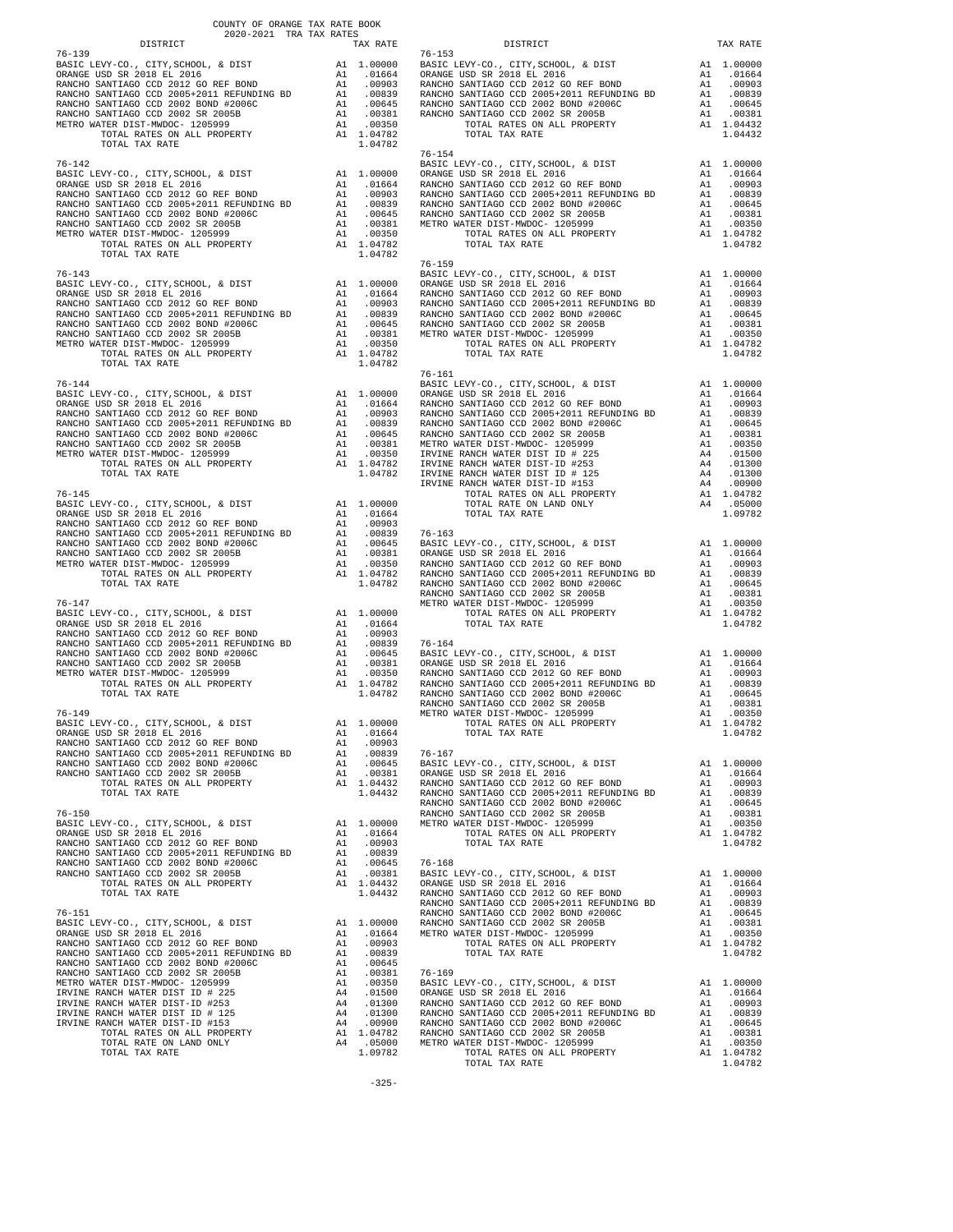| DISTRICT   | 2020-2021 TRA TAX RATES | DISTRICT<br>TAX RATE                                                                                                                                                                                                                                                                                                                                                                                                           | TAX RATE |
|------------|-------------------------|--------------------------------------------------------------------------------------------------------------------------------------------------------------------------------------------------------------------------------------------------------------------------------------------------------------------------------------------------------------------------------------------------------------------------------|----------|
| $76 - 170$ |                         | $76 - 179$                                                                                                                                                                                                                                                                                                                                                                                                                     |          |
|            |                         |                                                                                                                                                                                                                                                                                                                                                                                                                                |          |
| $76 - 173$ |                         | $76 - 182$                                                                                                                                                                                                                                                                                                                                                                                                                     |          |
|            |                         | $\begin{tabular}{l c c c c c} \hline 76-173 & 76-182 \\ \hline \texttt{BARCE} \texttt{LEVY-CO} \texttt{, CITY}, \texttt{CCHO}, \texttt{CITY}, \texttt{CHOOL}, \texttt{EVY-CO}, \texttt{CITY}, \texttt{SCHOOL}, \texttt{EVY-CO}, \texttt{CITY}, \texttt{SCHOOL}, \texttt{EVIST} & \texttt{A1} & 1.00000 \\ \hline \texttt{ORANGE} \texttt{USD} \texttt{SR} \texttt{2018} \texttt{EL} \texttt{2016} & \texttt{A1} & .$           |          |
|            |                         |                                                                                                                                                                                                                                                                                                                                                                                                                                |          |
|            |                         |                                                                                                                                                                                                                                                                                                                                                                                                                                |          |
| 76-176     |                         | $76 - 186$<br>$\begin{tabular}{l c c c c c c} \hline $76-176$ & $76-186$ \\ \hline \texttt{BAXCE} & \texttt{LEVY-C0} &, \texttt{CITY}, \texttt{CHOV-C0} & \texttt{RIST} & \texttt{A1} & 1.00000 & \texttt{BASTC} & \texttt{LEVY-C0} &, \texttt{CITY}, \texttt{SCHOOL}, & \texttt{& DIST} & \texttt{A1} & 1.00000 \\ \hline \texttt{RANCE } \texttt{USD} & \texttt{SR} & 2018 & \texttt{EL} & 2016 & \texttt{A1}$<br>$76 - 187$ |          |
| $76 - 177$ |                         | $\begin{tabular}{l c c c c c} \hline 76-177 & 76-187 \\ \hline \texttt{BARICHO SANTIAGO CCD, CITY, SCHOOL, & DIST} & \texttt{A1} & 1.00000 & \texttt{BASC LEVY-CO.}, \texttt{CITY, SCHOOL, & & DIST} & \texttt{A1} & 1.00000 \\ \texttt{ORANGE USD SR} & 2018 \text{ EL } 2016 & \texttt{A1} & .01664 & \texttt{ORANGE USD SR} & 2018 \text{ EL } 2016 & \texttt{A1} & .01664 \\ \texttt{RANC$                                 |          |
|            |                         |                                                                                                                                                                                                                                                                                                                                                                                                                                |          |

-326-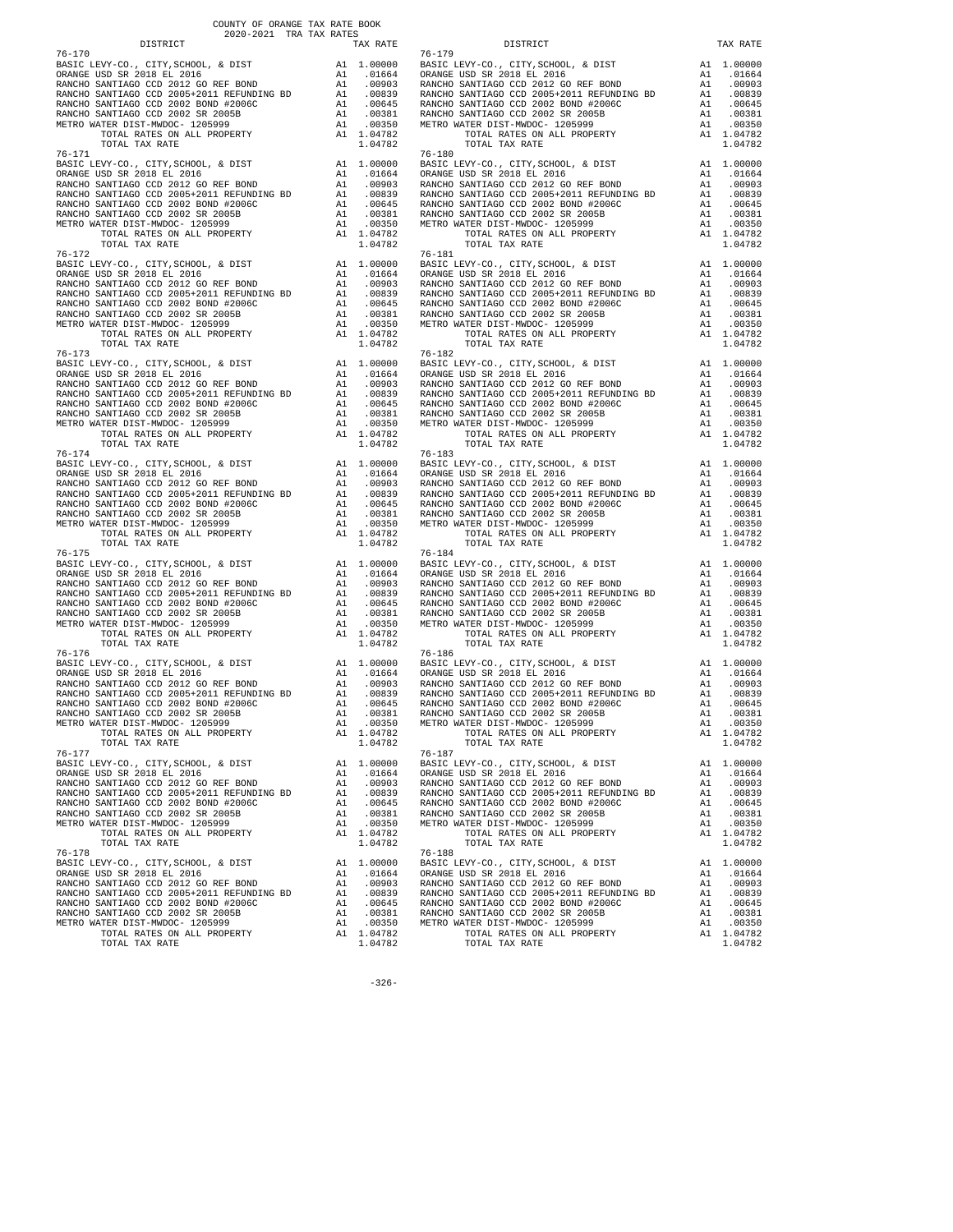| 2020-2021 TRA TAX RATES<br>DISTRICT | TAX RATE | DISTRICT                                                                                                                                                                                                                                                                                                                       | TAX RATE |
|-------------------------------------|----------|--------------------------------------------------------------------------------------------------------------------------------------------------------------------------------------------------------------------------------------------------------------------------------------------------------------------------------|----------|
| $76 - 189$                          |          | $76 - 200$<br>$\begin{tabular}{l c c c c c} \hline $76-190$ & $76-2000$ & $86-2000$ & $86-2000$ & $86-2000$ & $86-2000$ & $86-2000$ & $86-2000$ & $86-2000$ & $86-2000$ & $86-2000$ & $86-2000$ & $86-2000$ & $86-2000$ & $86-2000$ & $86-2000$ & $86-2000$ & $86-2000$ & $86-2000$ & $86-2000$ &$                             |          |
|                                     |          |                                                                                                                                                                                                                                                                                                                                |          |
|                                     |          |                                                                                                                                                                                                                                                                                                                                |          |
|                                     |          |                                                                                                                                                                                                                                                                                                                                |          |
|                                     |          |                                                                                                                                                                                                                                                                                                                                |          |
|                                     |          |                                                                                                                                                                                                                                                                                                                                |          |
|                                     |          |                                                                                                                                                                                                                                                                                                                                |          |
|                                     |          |                                                                                                                                                                                                                                                                                                                                |          |
| $76 - 190$                          |          | $76 - 201$                                                                                                                                                                                                                                                                                                                     |          |
|                                     |          |                                                                                                                                                                                                                                                                                                                                |          |
|                                     |          |                                                                                                                                                                                                                                                                                                                                |          |
|                                     |          |                                                                                                                                                                                                                                                                                                                                |          |
|                                     |          |                                                                                                                                                                                                                                                                                                                                |          |
|                                     |          |                                                                                                                                                                                                                                                                                                                                |          |
|                                     |          |                                                                                                                                                                                                                                                                                                                                |          |
|                                     |          |                                                                                                                                                                                                                                                                                                                                |          |
|                                     |          |                                                                                                                                                                                                                                                                                                                                |          |
|                                     |          |                                                                                                                                                                                                                                                                                                                                |          |
|                                     |          |                                                                                                                                                                                                                                                                                                                                |          |
|                                     |          |                                                                                                                                                                                                                                                                                                                                |          |
|                                     |          |                                                                                                                                                                                                                                                                                                                                |          |
|                                     |          |                                                                                                                                                                                                                                                                                                                                |          |
|                                     |          |                                                                                                                                                                                                                                                                                                                                |          |
|                                     |          |                                                                                                                                                                                                                                                                                                                                |          |
| 76-192                              |          | $\begin{tabular}{l cccc} $76-190$ & $104$ & $104$ & $104$ & $104$ & $104$ & $104$ & $104$ & $104$ & $104$ & $104$ & $104$ & $104$ & $104$ & $104$ & $104$ & $104$ & $104$ & $104$ & $104$ & $104$ & $104$ & $104$ & $104$ & $104$ & $104$ & $104$ & $104$ & $104$ & $104$ & $104$ & $104$ & $104$ & $104$ & $10$<br>$76 - 204$ |          |
|                                     |          |                                                                                                                                                                                                                                                                                                                                |          |
|                                     |          |                                                                                                                                                                                                                                                                                                                                |          |
|                                     |          |                                                                                                                                                                                                                                                                                                                                |          |
|                                     |          |                                                                                                                                                                                                                                                                                                                                |          |
|                                     |          |                                                                                                                                                                                                                                                                                                                                |          |
|                                     |          |                                                                                                                                                                                                                                                                                                                                |          |
|                                     |          |                                                                                                                                                                                                                                                                                                                                |          |
|                                     |          |                                                                                                                                                                                                                                                                                                                                |          |
|                                     |          |                                                                                                                                                                                                                                                                                                                                |          |
|                                     |          |                                                                                                                                                                                                                                                                                                                                |          |
|                                     |          |                                                                                                                                                                                                                                                                                                                                |          |
|                                     |          |                                                                                                                                                                                                                                                                                                                                |          |
|                                     |          |                                                                                                                                                                                                                                                                                                                                |          |
|                                     |          |                                                                                                                                                                                                                                                                                                                                |          |
|                                     |          |                                                                                                                                                                                                                                                                                                                                |          |
|                                     |          |                                                                                                                                                                                                                                                                                                                                |          |
|                                     |          |                                                                                                                                                                                                                                                                                                                                |          |
|                                     |          |                                                                                                                                                                                                                                                                                                                                |          |
|                                     |          |                                                                                                                                                                                                                                                                                                                                |          |
|                                     |          |                                                                                                                                                                                                                                                                                                                                |          |
|                                     |          |                                                                                                                                                                                                                                                                                                                                |          |
|                                     |          |                                                                                                                                                                                                                                                                                                                                |          |
|                                     |          |                                                                                                                                                                                                                                                                                                                                |          |
|                                     |          |                                                                                                                                                                                                                                                                                                                                |          |
| $76 - 195$                          |          | $76 - 207$                                                                                                                                                                                                                                                                                                                     |          |
|                                     |          |                                                                                                                                                                                                                                                                                                                                |          |
|                                     |          |                                                                                                                                                                                                                                                                                                                                |          |
|                                     |          |                                                                                                                                                                                                                                                                                                                                |          |
|                                     |          |                                                                                                                                                                                                                                                                                                                                |          |
|                                     |          |                                                                                                                                                                                                                                                                                                                                |          |
|                                     |          |                                                                                                                                                                                                                                                                                                                                |          |
|                                     |          |                                                                                                                                                                                                                                                                                                                                |          |
|                                     |          | TOTAL RATES ON ALL PROPERTY<br>TOTAL RATES ON ALL PROPERTY<br>TOTAL TAX RATE 1.04782<br>TOTAL TAX RATE 1.04782<br>$76-208$<br>TOTAL TAX RATE 1.04782                                                                                                                                                                           |          |
| $76 - 197$                          |          |                                                                                                                                                                                                                                                                                                                                |          |
|                                     |          |                                                                                                                                                                                                                                                                                                                                |          |
|                                     |          |                                                                                                                                                                                                                                                                                                                                |          |
|                                     |          |                                                                                                                                                                                                                                                                                                                                |          |
|                                     |          |                                                                                                                                                                                                                                                                                                                                |          |
|                                     |          |                                                                                                                                                                                                                                                                                                                                |          |
|                                     |          | $\begin{tabular}{l c c c c c} \hline 76-197 & 76-208 & 76-208 & 76-208 & 76-208 & 76-208 & 76-208 & 76-208 & 76-208 & 76-208 & 76-208 & 76-208 & 76-208 & 76-208 & 76-208 & 76-208 & 76-208 & 76-208 & 76-208 & 76-208 & 76-208 & 76-208 & 76-208 & 76-208 & 76-208$                                                           |          |
|                                     |          |                                                                                                                                                                                                                                                                                                                                |          |
| $76 - 199$                          |          |                                                                                                                                                                                                                                                                                                                                |          |
|                                     |          |                                                                                                                                                                                                                                                                                                                                |          |
|                                     |          |                                                                                                                                                                                                                                                                                                                                |          |
|                                     |          |                                                                                                                                                                                                                                                                                                                                |          |
|                                     |          |                                                                                                                                                                                                                                                                                                                                |          |
|                                     |          |                                                                                                                                                                                                                                                                                                                                |          |
|                                     |          |                                                                                                                                                                                                                                                                                                                                |          |
|                                     |          |                                                                                                                                                                                                                                                                                                                                |          |

-327-

TOTAL TAX RATE  $1.04782$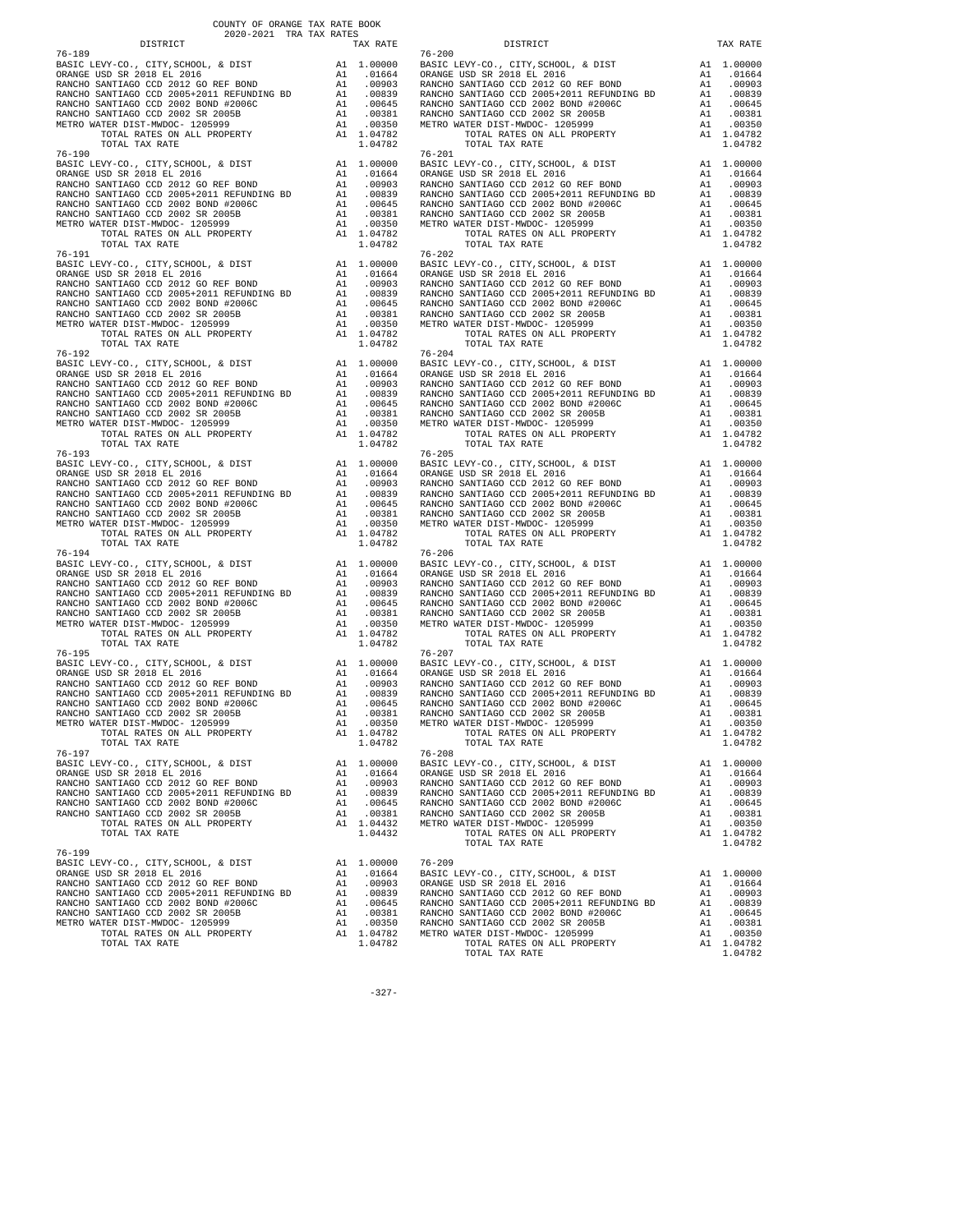| COUNTY OF ORANGE TAX RATE BOOK<br>$2020-2021 \quad \text{TRA RATES}$ DISTRICT $\hspace{2.5cm}$                                                                                                                                                                       |          |            |          |
|----------------------------------------------------------------------------------------------------------------------------------------------------------------------------------------------------------------------------------------------------------------------|----------|------------|----------|
|                                                                                                                                                                                                                                                                      | TAX RATE | DISTRICT   | TAX RATE |
| $76 - 210$                                                                                                                                                                                                                                                           |          | $76 - 219$ |          |
|                                                                                                                                                                                                                                                                      |          |            |          |
|                                                                                                                                                                                                                                                                      |          |            |          |
|                                                                                                                                                                                                                                                                      |          |            |          |
|                                                                                                                                                                                                                                                                      |          |            |          |
|                                                                                                                                                                                                                                                                      |          |            |          |
|                                                                                                                                                                                                                                                                      |          |            |          |
|                                                                                                                                                                                                                                                                      |          |            |          |
|                                                                                                                                                                                                                                                                      |          |            |          |
|                                                                                                                                                                                                                                                                      |          |            |          |
|                                                                                                                                                                                                                                                                      |          |            |          |
|                                                                                                                                                                                                                                                                      |          |            |          |
|                                                                                                                                                                                                                                                                      |          |            |          |
|                                                                                                                                                                                                                                                                      |          |            |          |
|                                                                                                                                                                                                                                                                      |          |            |          |
|                                                                                                                                                                                                                                                                      |          |            |          |
|                                                                                                                                                                                                                                                                      |          |            |          |
|                                                                                                                                                                                                                                                                      |          |            |          |
|                                                                                                                                                                                                                                                                      |          |            |          |
|                                                                                                                                                                                                                                                                      |          |            |          |
|                                                                                                                                                                                                                                                                      |          |            |          |
|                                                                                                                                                                                                                                                                      |          |            |          |
|                                                                                                                                                                                                                                                                      |          |            |          |
|                                                                                                                                                                                                                                                                      |          | $76 - 221$ |          |
|                                                                                                                                                                                                                                                                      |          |            |          |
|                                                                                                                                                                                                                                                                      |          |            |          |
|                                                                                                                                                                                                                                                                      |          |            |          |
|                                                                                                                                                                                                                                                                      |          |            |          |
|                                                                                                                                                                                                                                                                      |          |            |          |
| $\begin{tabular}{l c c c c c} \hline 76-213 & 76-221 & 76-221 & 76-221 & 76-221 & 76-221 & 76-221 & 76-221 & 76-221 & 76-221 & 76-221 & 76-221 & 76-221 & 76-221 & 76-221 & 76-221 & 76-221 & 76-221 & 76-221 & 76-221 & 76-221 & 76-221 & 76-221 & 76-221 & 76-221$ |          |            |          |
|                                                                                                                                                                                                                                                                      |          |            |          |
|                                                                                                                                                                                                                                                                      |          |            |          |
|                                                                                                                                                                                                                                                                      |          |            |          |
|                                                                                                                                                                                                                                                                      |          |            |          |
|                                                                                                                                                                                                                                                                      |          |            |          |
|                                                                                                                                                                                                                                                                      |          |            |          |
|                                                                                                                                                                                                                                                                      |          |            |          |
|                                                                                                                                                                                                                                                                      |          |            |          |
|                                                                                                                                                                                                                                                                      |          |            |          |
|                                                                                                                                                                                                                                                                      |          |            |          |
|                                                                                                                                                                                                                                                                      |          |            |          |
|                                                                                                                                                                                                                                                                      |          |            |          |
|                                                                                                                                                                                                                                                                      |          |            |          |
|                                                                                                                                                                                                                                                                      |          |            |          |
|                                                                                                                                                                                                                                                                      |          |            |          |
|                                                                                                                                                                                                                                                                      |          |            |          |
|                                                                                                                                                                                                                                                                      |          |            |          |
|                                                                                                                                                                                                                                                                      |          |            |          |
|                                                                                                                                                                                                                                                                      |          |            |          |
|                                                                                                                                                                                                                                                                      |          |            |          |
|                                                                                                                                                                                                                                                                      |          |            |          |
|                                                                                                                                                                                                                                                                      |          |            |          |
|                                                                                                                                                                                                                                                                      |          |            |          |
|                                                                                                                                                                                                                                                                      |          |            |          |
|                                                                                                                                                                                                                                                                      |          |            |          |
|                                                                                                                                                                                                                                                                      |          |            |          |
|                                                                                                                                                                                                                                                                      |          |            |          |
|                                                                                                                                                                                                                                                                      |          |            |          |
|                                                                                                                                                                                                                                                                      |          |            |          |
|                                                                                                                                                                                                                                                                      |          |            |          |
|                                                                                                                                                                                                                                                                      |          |            |          |
|                                                                                                                                                                                                                                                                      |          |            |          |
|                                                                                                                                                                                                                                                                      |          |            |          |
|                                                                                                                                                                                                                                                                      |          |            |          |
|                                                                                                                                                                                                                                                                      |          |            |          |
|                                                                                                                                                                                                                                                                      |          |            |          |
|                                                                                                                                                                                                                                                                      |          |            |          |
| <b>1973.</b> The street of the street of the street in the street of the street of the street of the street of the street of the street of the street of the street of the street of the street of the street of the street of the                                   |          |            |          |
|                                                                                                                                                                                                                                                                      |          |            |          |
|                                                                                                                                                                                                                                                                      |          |            |          |
|                                                                                                                                                                                                                                                                      |          |            |          |
|                                                                                                                                                                                                                                                                      |          |            |          |
|                                                                                                                                                                                                                                                                      |          |            |          |
|                                                                                                                                                                                                                                                                      |          |            |          |

-328-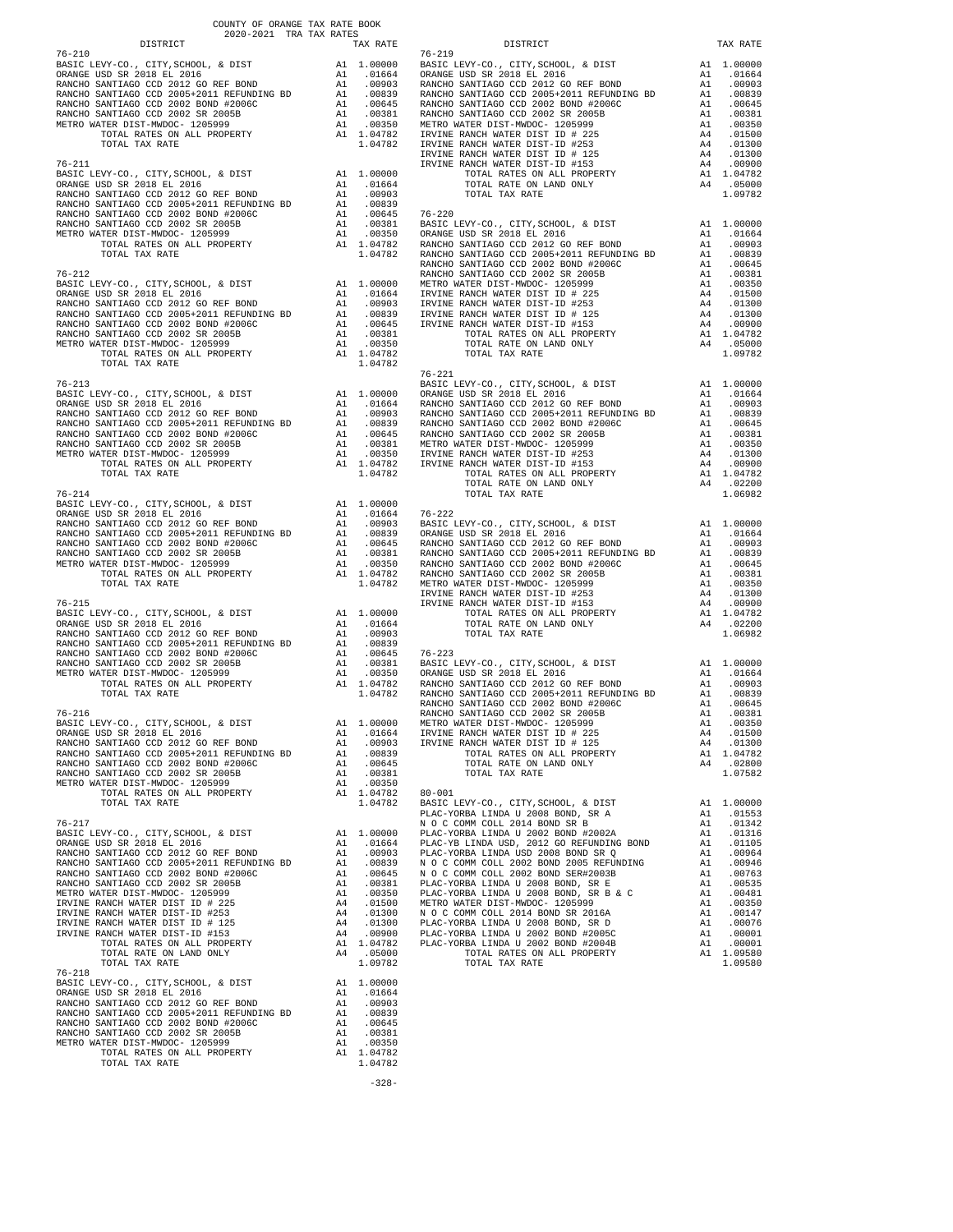| $80 - 002$                                                                   |    |                                                                         | 80-008     |
|------------------------------------------------------------------------------|----|-------------------------------------------------------------------------|------------|
|                                                                              |    |                                                                         |            |
|                                                                              |    |                                                                         |            |
|                                                                              |    |                                                                         |            |
|                                                                              |    |                                                                         |            |
|                                                                              |    |                                                                         |            |
|                                                                              |    |                                                                         |            |
|                                                                              |    |                                                                         |            |
|                                                                              |    |                                                                         |            |
|                                                                              |    |                                                                         |            |
|                                                                              |    |                                                                         |            |
|                                                                              |    |                                                                         |            |
|                                                                              |    |                                                                         |            |
|                                                                              |    |                                                                         |            |
|                                                                              |    |                                                                         |            |
| TOTAL TAX RATE                                                               |    | 1.09580                                                                 |            |
|                                                                              |    |                                                                         |            |
|                                                                              |    |                                                                         |            |
|                                                                              |    |                                                                         |            |
|                                                                              |    |                                                                         |            |
|                                                                              |    |                                                                         |            |
|                                                                              |    |                                                                         |            |
|                                                                              |    |                                                                         |            |
|                                                                              |    |                                                                         |            |
|                                                                              |    |                                                                         |            |
|                                                                              |    |                                                                         |            |
|                                                                              |    |                                                                         |            |
|                                                                              |    |                                                                         |            |
|                                                                              |    |                                                                         |            |
|                                                                              |    |                                                                         |            |
|                                                                              |    |                                                                         |            |
|                                                                              |    |                                                                         |            |
|                                                                              |    |                                                                         |            |
|                                                                              |    |                                                                         |            |
|                                                                              |    |                                                                         |            |
|                                                                              |    |                                                                         |            |
|                                                                              |    |                                                                         |            |
|                                                                              |    |                                                                         |            |
|                                                                              |    |                                                                         |            |
|                                                                              |    |                                                                         |            |
|                                                                              |    |                                                                         |            |
|                                                                              |    |                                                                         |            |
|                                                                              |    |                                                                         |            |
|                                                                              |    |                                                                         |            |
|                                                                              |    |                                                                         |            |
|                                                                              |    |                                                                         |            |
|                                                                              |    |                                                                         |            |
|                                                                              |    |                                                                         |            |
| $80 - 006$                                                                   |    |                                                                         | $80 - 012$ |
|                                                                              |    |                                                                         |            |
|                                                                              |    |                                                                         |            |
|                                                                              |    |                                                                         |            |
|                                                                              |    |                                                                         |            |
|                                                                              |    |                                                                         |            |
|                                                                              |    |                                                                         |            |
|                                                                              |    |                                                                         |            |
|                                                                              |    |                                                                         |            |
|                                                                              |    |                                                                         |            |
|                                                                              |    |                                                                         |            |
|                                                                              |    |                                                                         |            |
|                                                                              |    |                                                                         |            |
|                                                                              |    |                                                                         |            |
|                                                                              |    |                                                                         |            |
| TOTAL RATES ON ALL PROPERTY<br>TOTAL TAX RATE                                |    | A1 1.09580<br>1.09580                                                   |            |
| $80 - 007$                                                                   |    |                                                                         | $80 - 013$ |
| BASIC LEVY-CO., CITY, SCHOOL, & DIST                                         | A1 | 1.00000                                                                 | BASIC L    |
| PLAC-YORBA LINDA U 2008 BOND, SR A                                           |    | A1 .01553                                                               | PLAC-YO    |
| N O C COMM COLL 2014 BOND SR B                                               | A1 | .01342                                                                  | N O C C    |
| PLAC-YORBA LINDA U 2002 BOND #2002A                                          | A1 | .01316                                                                  | PLAC-YO    |
| PLAC-YB LINDA USD, 2012 GO REFUNDING BOND                                    | A1 | .01105                                                                  | PLAC-YB    |
| PLAC-YORBA LINDA USD 2008 BOND SR Q                                          | A1 | .00964                                                                  | PLAC-YO    |
| N O C COMM COLL 2002 BOND 2005 REFUNDING                                     |    | A1 .00946 NOCC<br>A1 .00763 NOCC<br>A1 .00535 PLAC-YO<br>A1 .00481 NOCC |            |
| N O C COMM COLL 2002 BOND SER#2003B                                          |    |                                                                         |            |
| PLAC-YORBA LINDA U 2008 BOND, SR E<br>PLAC-YORBA LINDA U 2008 BOND, SR B & C |    |                                                                         |            |
| METRO WATER DIST-MWDOC- 1205999                                              |    |                                                                         |            |
| N O C COMM COLL 2014 BOND SR 2016A                                           |    | A1 .00350 METROW<br>A1 .00147 NOCC                                      |            |
| PLAC-YORBA LINDA U 2008 BOND, SR D                                           | A1 | .00076                                                                  | PLAC-YO    |
| PLAC-YORBA LINDA U 2002 BOND #2005C                                          | A1 | .00001                                                                  | PLAC-YO    |
| PLAC-YORBA LINDA U 2002 BOND #2004B                                          | A1 | .00001                                                                  | PLAC-YO    |
| TOTAL RATES ON ALL PROPERTY                                                  |    | A1 1.09580                                                              |            |
| TOTAL TAX RATE                                                               |    | 1.09580                                                                 |            |

| TAX RATE<br>DISTRICT |         | DISTRICT                                                                                                                                                                                                                      | TAX RATE  |
|----------------------|---------|-------------------------------------------------------------------------------------------------------------------------------------------------------------------------------------------------------------------------------|-----------|
|                      |         |                                                                                                                                                                                                                               |           |
|                      |         |                                                                                                                                                                                                                               |           |
|                      |         |                                                                                                                                                                                                                               |           |
|                      |         |                                                                                                                                                                                                                               |           |
|                      |         |                                                                                                                                                                                                                               |           |
|                      |         |                                                                                                                                                                                                                               |           |
|                      |         |                                                                                                                                                                                                                               |           |
|                      |         |                                                                                                                                                                                                                               |           |
|                      |         |                                                                                                                                                                                                                               |           |
|                      |         |                                                                                                                                                                                                                               |           |
|                      |         |                                                                                                                                                                                                                               |           |
|                      |         |                                                                                                                                                                                                                               |           |
|                      |         |                                                                                                                                                                                                                               |           |
|                      |         |                                                                                                                                                                                                                               |           |
|                      |         |                                                                                                                                                                                                                               |           |
|                      |         |                                                                                                                                                                                                                               |           |
|                      |         |                                                                                                                                                                                                                               |           |
|                      |         |                                                                                                                                                                                                                               |           |
|                      |         |                                                                                                                                                                                                                               |           |
|                      |         |                                                                                                                                                                                                                               |           |
|                      |         |                                                                                                                                                                                                                               |           |
|                      |         |                                                                                                                                                                                                                               |           |
|                      |         |                                                                                                                                                                                                                               |           |
|                      |         |                                                                                                                                                                                                                               |           |
|                      |         |                                                                                                                                                                                                                               |           |
|                      |         |                                                                                                                                                                                                                               |           |
|                      |         |                                                                                                                                                                                                                               |           |
|                      |         |                                                                                                                                                                                                                               |           |
|                      |         |                                                                                                                                                                                                                               |           |
|                      |         |                                                                                                                                                                                                                               |           |
|                      |         |                                                                                                                                                                                                                               |           |
|                      |         |                                                                                                                                                                                                                               |           |
|                      |         |                                                                                                                                                                                                                               |           |
|                      |         |                                                                                                                                                                                                                               |           |
|                      |         |                                                                                                                                                                                                                               |           |
|                      |         |                                                                                                                                                                                                                               |           |
|                      |         |                                                                                                                                                                                                                               |           |
|                      |         |                                                                                                                                                                                                                               |           |
|                      |         |                                                                                                                                                                                                                               |           |
|                      |         |                                                                                                                                                                                                                               |           |
|                      |         |                                                                                                                                                                                                                               |           |
|                      |         |                                                                                                                                                                                                                               |           |
|                      |         |                                                                                                                                                                                                                               |           |
|                      |         |                                                                                                                                                                                                                               |           |
|                      |         |                                                                                                                                                                                                                               |           |
|                      |         |                                                                                                                                                                                                                               |           |
|                      |         |                                                                                                                                                                                                                               |           |
|                      |         |                                                                                                                                                                                                                               |           |
|                      |         |                                                                                                                                                                                                                               |           |
|                      |         |                                                                                                                                                                                                                               |           |
|                      |         |                                                                                                                                                                                                                               |           |
|                      |         |                                                                                                                                                                                                                               |           |
|                      |         |                                                                                                                                                                                                                               |           |
|                      |         |                                                                                                                                                                                                                               |           |
|                      |         |                                                                                                                                                                                                                               |           |
|                      |         |                                                                                                                                                                                                                               |           |
|                      |         |                                                                                                                                                                                                                               |           |
|                      |         |                                                                                                                                                                                                                               |           |
|                      |         |                                                                                                                                                                                                                               |           |
|                      |         |                                                                                                                                                                                                                               |           |
|                      |         |                                                                                                                                                                                                                               |           |
|                      |         |                                                                                                                                                                                                                               |           |
|                      |         |                                                                                                                                                                                                                               |           |
|                      |         |                                                                                                                                                                                                                               |           |
|                      |         |                                                                                                                                                                                                                               |           |
|                      |         |                                                                                                                                                                                                                               |           |
|                      |         |                                                                                                                                                                                                                               |           |
|                      |         |                                                                                                                                                                                                                               |           |
|                      |         |                                                                                                                                                                                                                               |           |
|                      |         |                                                                                                                                                                                                                               |           |
|                      |         |                                                                                                                                                                                                                               |           |
|                      |         |                                                                                                                                                                                                                               |           |
|                      |         |                                                                                                                                                                                                                               |           |
|                      |         |                                                                                                                                                                                                                               |           |
|                      |         |                                                                                                                                                                                                                               |           |
| $80 - 007$           |         | $80 - 013$                                                                                                                                                                                                                    |           |
|                      |         | BASIC LEVY-CO., CITY, SCHOOL, & DIST A1 1.00000 BASIC LEVY-CO., CITY, SCHOOL, & DIST A1 1.00000 BASIC LEVY-CO., CITY, SCHOOL, & DIST A1 1.00000 BASIC LEVY-CO., CITY, SCHOOL, & DIST A1 1.00000 BASIC LEVY-CO., CITY, SCHOOL, |           |
|                      |         |                                                                                                                                                                                                                               |           |
|                      |         |                                                                                                                                                                                                                               | A1 .01342 |
|                      |         |                                                                                                                                                                                                                               | A1 .01316 |
|                      |         |                                                                                                                                                                                                                               | A1 .01105 |
|                      |         |                                                                                                                                                                                                                               | A1 .00964 |
|                      |         |                                                                                                                                                                                                                               |           |
|                      |         |                                                                                                                                                                                                                               |           |
|                      |         |                                                                                                                                                                                                                               |           |
|                      |         |                                                                                                                                                                                                                               |           |
|                      |         |                                                                                                                                                                                                                               |           |
|                      |         |                                                                                                                                                                                                                               |           |
|                      |         |                                                                                                                                                                                                                               |           |
|                      |         |                                                                                                                                                                                                                               |           |
|                      |         |                                                                                                                                                                                                                               |           |
|                      |         |                                                                                                                                                                                                                               |           |
|                      |         |                                                                                                                                                                                                                               |           |
| TOTAL TAX RATE       | 1.09580 | TOTAL TAX RATE                                                                                                                                                                                                                | 1.09580   |

-329-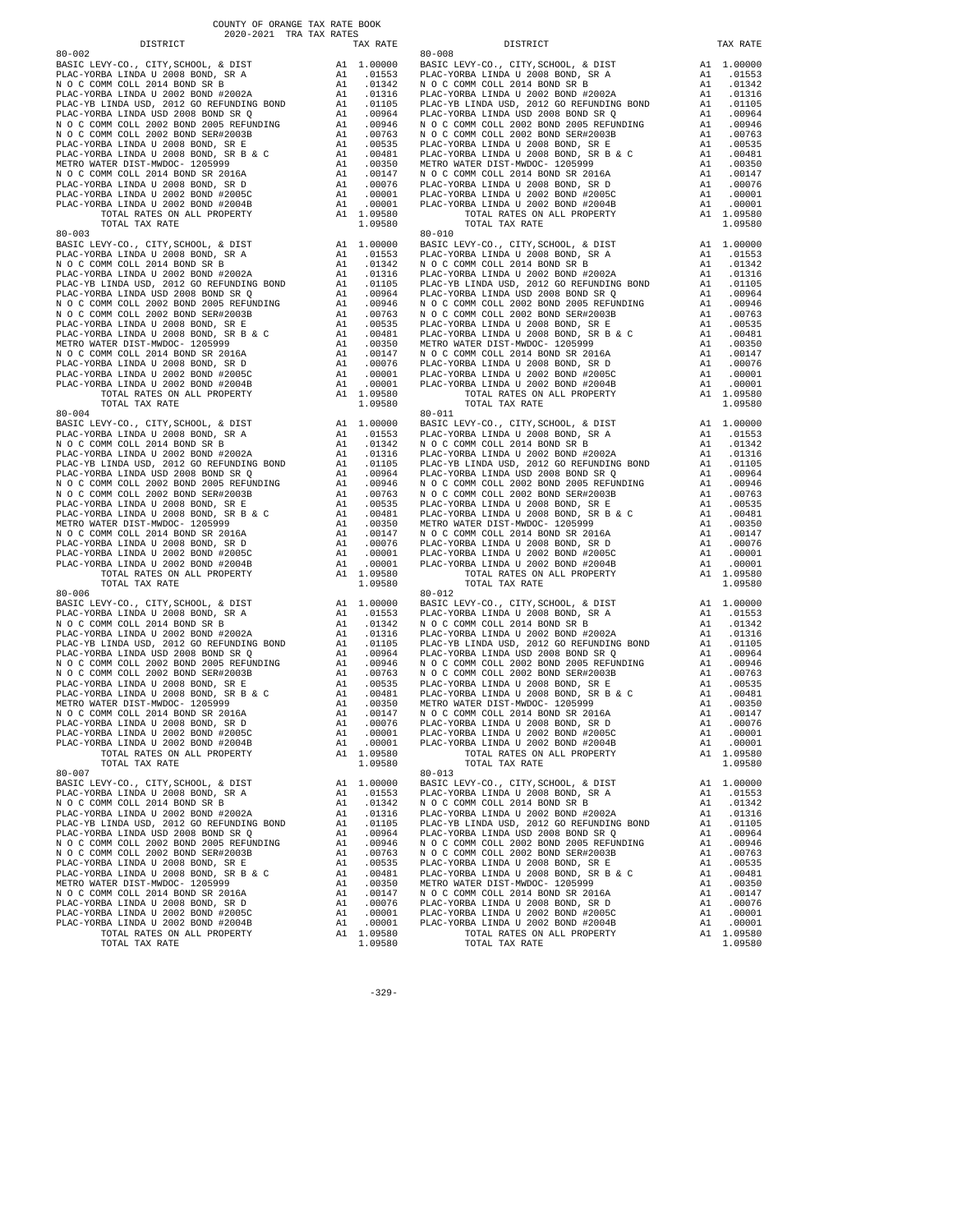| $80 - 014$                                                            |          |            | 80-020                       |
|-----------------------------------------------------------------------|----------|------------|------------------------------|
|                                                                       |          |            |                              |
|                                                                       |          |            |                              |
|                                                                       |          |            |                              |
|                                                                       |          |            |                              |
|                                                                       |          |            |                              |
|                                                                       |          |            |                              |
|                                                                       |          |            |                              |
|                                                                       |          |            |                              |
|                                                                       |          |            |                              |
|                                                                       |          |            |                              |
|                                                                       |          |            |                              |
|                                                                       |          |            |                              |
|                                                                       |          |            |                              |
|                                                                       |          |            |                              |
| TOTAL TAX RATE                                                        |          | 1.09580    |                              |
|                                                                       |          |            |                              |
|                                                                       |          |            |                              |
|                                                                       |          |            |                              |
|                                                                       |          |            |                              |
|                                                                       |          |            |                              |
|                                                                       |          |            |                              |
|                                                                       |          |            |                              |
|                                                                       |          |            |                              |
|                                                                       |          |            |                              |
|                                                                       |          |            |                              |
|                                                                       |          |            |                              |
|                                                                       |          |            |                              |
|                                                                       |          |            |                              |
|                                                                       |          |            |                              |
|                                                                       |          |            |                              |
|                                                                       |          |            |                              |
|                                                                       |          |            |                              |
|                                                                       |          |            |                              |
|                                                                       |          |            |                              |
|                                                                       |          |            |                              |
|                                                                       |          |            |                              |
|                                                                       |          |            |                              |
|                                                                       |          |            |                              |
|                                                                       |          |            |                              |
|                                                                       |          |            |                              |
|                                                                       |          |            |                              |
|                                                                       |          |            |                              |
|                                                                       |          |            |                              |
|                                                                       |          |            |                              |
|                                                                       |          |            |                              |
|                                                                       |          |            |                              |
|                                                                       |          |            |                              |
|                                                                       |          |            |                              |
| $80 - 017$                                                            |          |            | $80 - 027$                   |
|                                                                       |          |            |                              |
|                                                                       |          |            |                              |
|                                                                       |          |            |                              |
|                                                                       |          |            |                              |
|                                                                       |          |            |                              |
|                                                                       |          |            |                              |
|                                                                       |          |            |                              |
|                                                                       |          |            |                              |
|                                                                       |          |            |                              |
|                                                                       |          |            |                              |
|                                                                       |          |            |                              |
|                                                                       |          |            |                              |
|                                                                       |          |            |                              |
|                                                                       |          |            |                              |
| TOTAL RATES ON ALL PROPERTY                                           |          | A1 1.09580 |                              |
| TOTAL TAX RATE<br>$80 - 019$                                          |          | 1.09580    | $80 - 028$                   |
| BASIC LEVY-CO., CITY, SCHOOL, & DIST                                  | A1       | 1,00000    | BASIC L                      |
| PLAC-YORBA LINDA U 2008 BOND, SR A                                    |          | A1 .01553  | PLAC-YO                      |
| N O C COMM COLL 2014 BOND SR B                                        | A1       | .01342     | NOCC                         |
| PLAC-YORBA LINDA U 2002 BOND #2002A                                   | A1       | .01316     | PLAC-YO                      |
| PLAC-YB LINDA USD, 2012 GO REFUNDING BOND                             | A1       | .01105     | PLAC-YB                      |
| PLAC-YORBA LINDA USD 2008 BOND SR Q                                   | A1       | .00964     | PLAC-YO                      |
| N O C COMM COLL 2002 BOND 2005 REFUNDING                              | A1       | .00946     | NOCC                         |
| N O C COMM COLL 2002 BOND SER#2003B                                   |          | A1.00763   | $N$ O C C                    |
| PLAC-YORBA LINDA U 2008 BOND, SR E                                    |          | A1 .00535  | PLAC-YO                      |
| PLAC-YORBA LINDA U 2008 BOND, SR B & C                                | A1       | .00481     | PLAC-YO                      |
| METRO WATER DIST-MWDOC- 1205999<br>N O C COMM COLL 2014 BOND SR 2016A | A1       |            | .00350 METROW<br>.00147 NOCC |
| PLAC-YORBA LINDA U 2008 BOND, SR D                                    | A1<br>A1 | .00076     | PLAC-YO                      |
| PLAC-YORBA LINDA U 2002 BOND #2005C                                   | A1       | .00001     | PLAC-YO                      |
| PLAC-YORBA LINDA U 2002 BOND #2004B                                   | A1       | .00001     | PLAC-YO                      |
| TOTAL RATES ON ALL PROPERTY                                           |          | A1 1.09580 |                              |
| <b>POPAI PAV DAPP</b>                                                 |          | 1 09590    |                              |

 DISTRICT TAX RATE DISTRICT TAX RATE BASIC LEVY-CO., CITY,SCHOOL, & DIST A1 1.00000 BASIC LEVY-CO., CITY,SCHOOL, & DIST A1 1.00000 PLAC-YORBA LINDA U 2008 BOND, SR A A1 .01553 PLAC-YORBA LINDA U 2008 BOND, SR A A1 .01553 N O C COMM COLL 2014 BOND SR B AN A1 .01553<br>
A1 .01342 N O C COMM COLL 2014 BOND SR B A1 .01342<br>
A1 .01316 PLAC-YORBA LINDA U 2002 BOND #2002A<br>
A1 .01105 PLAC-YB LINDA USD, 2012 GO REFUNDING BOND A1 .01105 PLAC-YORBA LIMDA U 2002 BOND #2002<br>
PLAC-YORBA LIMDA U 2002 BOND #2002A<br>
11105 PLAC-YB LINDA USD, 2012 GO REFUNDING BOND A1 .01105  $[1.00-70 \, \text{FLAC}-Y0 \, \text{FBA} \, \text{LINDA} \, \text{USD}, \, \, 2012 \, \text{GO} \, \text{RE} \, \text{WLO} \, \text{O} \, \text{O} \, \text{O} \, \text{O} \, \text{O} \, \text{O} \, \text{O} \, \text{O} \, \text{O} \, \text{O} \, \text{O} \, \text{O} \, \text{O} \, \text{O} \, \text{O} \, \text{O} \, \text{O} \, \text{O} \, \text{O} \, \text{O} \, \text{$  BASIC LEVY-CO., CITY,SCHOOL, & DIST A1 1.00000 BASIC LEVY-CO., CITY,SCHOOL, & DIST A1 1.00000 PLAC-YORBA LINDA U 2008 BOND, SR A A1 .01553 PLAC-YORBA LINDA U 2008 BOND, SR A A1 .01553 N O C COMM COLL 2014 BOND SR B A1 .01342 N O C COMM COLL 2014 BOND SR B A1 .01342 A1 .01316 PLAC-YORBA LINDA U 2002 BOND #2002A A1 .01316<br>A1 .01316 PLAC-YORBA LINDA U 2002 BOND #2002A A1 .01105 PLAC-YB LINDA USD, 2012 GO REFUNDING BOND A1 .01105 PLAC-YB LINDA USD, 2012 GO REFUNDING BOND A1 .01105 PLAC-YORBA LINDA USD 2008 BOND SR Q A1 .00964 PLAC-YORBA LINDA USD 2008 BOND SR Q A1 .00964 N O C COMM COLL 2002 BOND 2005 REFUNDING A1 .00946 N O C COMM COLL 2002 BOND 2005 REFUNDING A1 .00946 N O C COMM COLL 2002 BOND SER#2003B A1 .00763 N O C COMM COLL 2002 BOND SER#2003B A1 .00763 PLAC-YORBA LINDA U 2008 BOND, SR E A1 .00535 PLAC-YORBA LINDA U 2008 BOND, SR E A1 .00535 PLAC-YORBA LINDA U 2008 BOND, SR B & C A1 .00481 PLAC-YORBA LINDA U 2008 BOND, SR B & C A1 .00481 METRO WATER DIST-MWDOC- 1205999 A1 .00350 METRO WATER DIST-MWDOC- 1205999 A1 .00350 N O C COMM COLL 2014 BOND SR 2016A A1 .00147 N O C COMM COLL 2014 BOND SR 2016A A1 .00147 PLAC-YORBA LINDA U 2008 BOND, SR D A1 .00076 PLAC-YORBA LINDA U 2008 BOND, SR D A1 .00076 PLAC-YORBA LINDA U 2002 BOND #2005C A1 .00001 PLAC-YORBA LINDA U 2002 BOND #2005C A1 .00001 PLAC-YORBA LINDA U 2002 BOND #2004B A1 .00001 PLAC-YORBA LINDA U 2002 BOND #2004B A1 .00001 TOTAL RATES ON ALL PROPERTY A1 1.09580 TOTAL RATES ON ALL PROPERTY A1 1.09580 TOTAL TAX RATE 1.09580 TOTAL TAX RATE 1.09580 A1 1.00000 BASIC LEVY-CO., CITY,SCHOOL, & DIST A1 1.00000<br>A1 .01553 PLAC-YORBA LINDA U 2008 BOND, SR A<br>A1 .01342 N O C COMM COLL 2014 BOND SR B A1 .01342 PLAC-YORBA LINDA U 2008 BOND, SR A<br>N 0 C COMM COLL 2014 BOND SR B N O C COMM COLL 2014 BOND SR B A1 .01342 N O C COMM COLL 2014 BOND SR B A1 .01342 PLAC-YORBA LINDA U 2002 BOND #2002A A1 .01316 PLAC-YORBA LINDA U 2002 BOND #2002A A1 .01316 PLAC-YB LINDA USD, 2012 GO REFUNDING BOND A1 .01105 PLAC-YB LINDA USD, 2012 GO REFUNDING BOND A1 .01105 PLAC-YORBA LINDA USD 2008 BOND SR Q A1 .00964 PLAC-YORBA LINDA USD 2008 BOND SR Q A1 .00964 N O C COMM COLL 2002 BOND 2005 REFUNDING A1 .00946 N O C COMM COLL 2002 BOND 2005 REFUNDING A1 .00946 N O C COMM COLL 2002 BOND SER#2003B A1 .00763 N O C COMM COLL 2002 BOND SER#2003B A1 .00763 PLAC-YORBA LINDA U 2008 BOND, SR E A1 .00535 PLAC-YORBA LINDA U 2008 BOND, SR E A1 .00535 PLAC-YORBA LINDA U 2008 BOND, SR B & C A1 .00481 PLAC-YORBA LINDA U 2008 BOND, SR B & C A1 .00481 METRO WATER DIST-MWDOC- 1205999 A1 .00350 METRO WATER DIST-MWDOC- 1205999 A1 .00350 N O C COMM COLL 2014 BOND SR 2016A A1 .00147 N O C COMM COLL 2014 BOND SR 2016A A1 .00147 PLAC-YORBA LINDA U 2008 BOND, SR D A1 .00076 PLAC-YORBA LINDA U 2008 BOND, SR D A1 .00076 PLAC-YORBA LINDA U 2002 BOND #2005C A1 .00001 PLAC-YORBA LINDA U 2002 BOND #2005C A1 .00001 PLAC-YORBA LINDA U 2002 BOND #2004B A1 .00001 PLAC-YORBA LINDA U 2002 BOND #2004B A1 .00001 TOTAL RATES ON ALL PROPERTY A1 1.09580 TOTAL RATES ON ALL PROPERTY A1 1.09580 TOTAL TAX RATE 1.09580 TOTAL TAX RATE 1.09580  $\begin{tabular}{l|c|c|c|c|c|c} BASTC LEVY-CO., CITY, SCHOOL, &\&DIST &\&A1 & 1.00000 &\&DASIC LEVY-CO., CITY, SCHOOL, &\&DIST &\&A1 & 1.00000 \\ \hline \texttt{PAC-YORBA LINDA U 2008 BOND, S.R &\&A1 & .01553 &\&DLAC-YORBA LINDA U 2008 BOND, SR A &\&A1 & .01553 \\ \texttt{N O C COMM COLL 2014 BOND SR A &\&A1 & .01542 \\ \texttt{PLAC-YORBA LINDA U 2002$  $\begin{tabular}{l|c|c|c|c|c|c|c|c} \multicolumn{4}{c}{\textbf{N} O C COM COLL 2002 BOND 2005 REFUNDING} & \multicolumn{4}{c}{\textbf{A1}} & .00946 & \multicolumn{4}{c}{\textbf{N} O C COM COLL 2002 BOND 2005 REFUNDING} & \multicolumn{4}{c}{\textbf{A1}} & .00946 \\ \multicolumn{4}{c}{\textbf{N} O C COM COLL 2002 BOND SERN 2008 BOND, SER R & \multicolumn{4}{c}{\textbf{A1}} & .00763 & \multicolumn{4}{$  TOTAL TAX RATE 1.09580 TOTAL TAX RATE 1.09580 BASIC LEVY-CO., CITY,SCHOOL, & DIST A1 1.00000 BASIC LEVY-CO., CITY,SCHOOL, & DIST A1 1.00000 PLAC-YORBA LINDA U 2008 BOND, SR A A1 .01553 PLAC-YORBA LINDA U 2008 BOND, SR A A1 .01553 N O C COMM COLL 2014 BOND SR B A1 .01342 N O C COMM COLL 2014 BOND SR B A1 .01342 PLAC-YORBA LINDA U 2002 BOND #2002A A1 .01316 PLAC-YORBA LINDA U 2002 BOND #2002A A1 .01316 PLAC-YB LINDA USD, 2012 GO REFUNDING BOND A1 .01105 PLAC-YB LINDA USD, 2012 GO REFUNDING BOND A1 .01105 PLAC-YORBA LINDA USD 2008 BOND SR Q A1 .00964 PLAC-YORBA LINDA USD 2008 BOND SR Q A1 .00964 0 C COMM COLL 2002 BOND 2005 REFUNDING A1 .00946 N O C COMM COLL 2002 BOND 2005 REFUNDING A1 .00946<br>10 O C COMM COLL 2002 BOND SER#2003B A1 .00763 N O C COMM COLL 2002 BOND SER#2003B A1 .00763 PLAC-YORBA LINDA U 2008 BOND, SR E A1 .00535 PLAC-YORBA LINDA U 2008 BOND, SR E A1 .00535 PLAC-YORBA LINDA U 2008 BOND, SR B & C A1 .00481 PLAC-YORBA LINDA U 2008 BOND, SR B & C A1 .00481 METRO WATER DIST-MWDOC- 1205999 A1 .00350 METRO WATER DIST-MWDOC- 1205999 A1 .00350 N O C COMM COLL 2014 BOND SR 2016A A1 .00147 N O C COMM COLL 2014 BOND SR 2016A A1 .00147 PLAC-YORBA LINDA U 2008 BOND, SR D A1 .00076 PLAC-YORBA LINDA U 2008 BOND, SR D A1 .00076 PLAC-YORBA LINDA U 2002 BOND #2005C A1 .00001 PLAC-YORBA LINDA U 2002 BOND #2005C A1 .00001 PLAC-YORBA LINDA U 2002 BOND #2004B A1 .00001 PLAC-YORBA LINDA U 2002 BOND #2004B A1 .00001 TOTAL RATES ON ALL PROPERTY A1 1.09580 TOTAL RATES ON ALL PROPERTY A1 1.09580 TOTAL RATES ON ALL PROPERTY ALL 1.09580 TOTAL RATES ON ALL PROPERTY ALL 1.09580 TOTAL TAX RATE 1.09580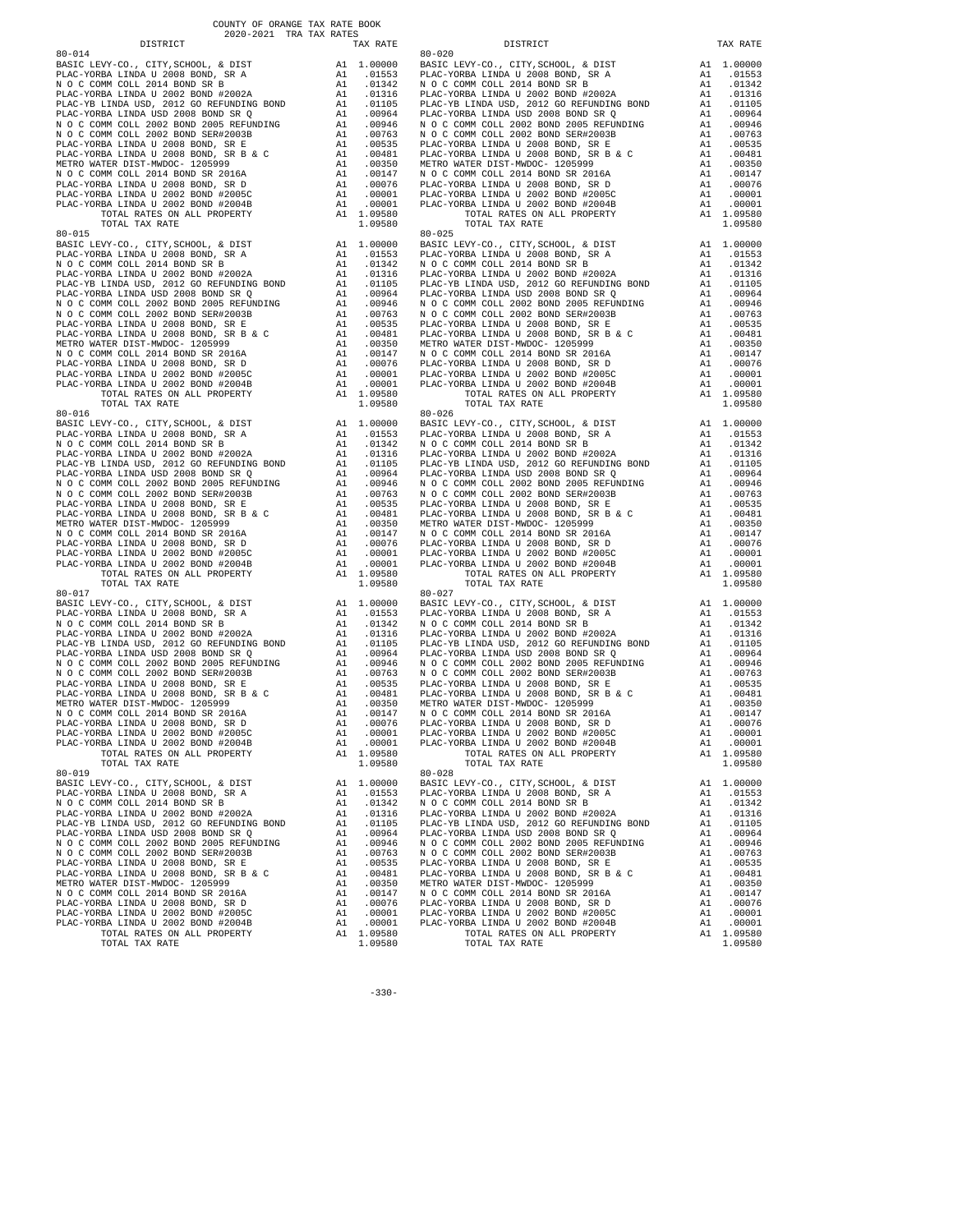| 80-029                                                                           |          |                                                                     | 80-034             |
|----------------------------------------------------------------------------------|----------|---------------------------------------------------------------------|--------------------|
|                                                                                  |          |                                                                     |                    |
|                                                                                  |          |                                                                     |                    |
|                                                                                  |          |                                                                     |                    |
|                                                                                  |          |                                                                     |                    |
|                                                                                  |          |                                                                     |                    |
|                                                                                  |          |                                                                     |                    |
|                                                                                  |          |                                                                     |                    |
|                                                                                  |          |                                                                     |                    |
|                                                                                  |          |                                                                     |                    |
|                                                                                  |          |                                                                     |                    |
|                                                                                  |          |                                                                     |                    |
|                                                                                  |          |                                                                     |                    |
|                                                                                  |          |                                                                     |                    |
| TOTAL TAX RATE                                                                   |          | 1.09580                                                             |                    |
|                                                                                  |          |                                                                     |                    |
|                                                                                  |          |                                                                     |                    |
|                                                                                  |          |                                                                     |                    |
|                                                                                  |          |                                                                     |                    |
|                                                                                  |          |                                                                     |                    |
|                                                                                  |          |                                                                     |                    |
|                                                                                  |          |                                                                     |                    |
|                                                                                  |          |                                                                     |                    |
|                                                                                  |          |                                                                     |                    |
|                                                                                  |          |                                                                     |                    |
|                                                                                  |          |                                                                     |                    |
|                                                                                  |          |                                                                     |                    |
|                                                                                  |          |                                                                     |                    |
|                                                                                  |          |                                                                     |                    |
|                                                                                  |          |                                                                     |                    |
|                                                                                  |          |                                                                     |                    |
|                                                                                  |          |                                                                     |                    |
|                                                                                  |          |                                                                     |                    |
|                                                                                  |          |                                                                     |                    |
|                                                                                  |          |                                                                     |                    |
|                                                                                  |          |                                                                     |                    |
|                                                                                  |          |                                                                     |                    |
|                                                                                  |          |                                                                     |                    |
|                                                                                  |          |                                                                     |                    |
|                                                                                  |          |                                                                     |                    |
|                                                                                  |          |                                                                     |                    |
|                                                                                  |          |                                                                     |                    |
|                                                                                  |          |                                                                     |                    |
|                                                                                  |          |                                                                     |                    |
|                                                                                  |          |                                                                     |                    |
|                                                                                  |          |                                                                     |                    |
| $80 - 032$                                                                       |          |                                                                     | $80 - 039$         |
|                                                                                  |          |                                                                     |                    |
|                                                                                  |          |                                                                     |                    |
|                                                                                  |          |                                                                     |                    |
|                                                                                  |          |                                                                     |                    |
|                                                                                  |          |                                                                     |                    |
|                                                                                  |          |                                                                     |                    |
|                                                                                  |          |                                                                     |                    |
|                                                                                  |          |                                                                     |                    |
|                                                                                  |          |                                                                     |                    |
|                                                                                  |          |                                                                     |                    |
|                                                                                  |          |                                                                     |                    |
|                                                                                  |          |                                                                     |                    |
|                                                                                  |          |                                                                     |                    |
| TOTAL RATES ON ALL PROPERTY                                                      |          | A1 1.09580                                                          |                    |
| TOTAL TAX RATE                                                                   |          | 1.09580                                                             |                    |
| $80 - 033$                                                                       |          |                                                                     | $80 - 042$         |
| BASIC LEVY-CO., CITY, SCHOOL, & DIST                                             | A1       | 1.00000                                                             | BASIC L            |
| PLAC-YORBA LINDA U 2008 BOND, SR A                                               |          | A1 .01553                                                           | PLAC-YO            |
| N O C COMM COLL 2014 BOND SR B                                                   | A1       | .01342                                                              | N O C C            |
| PLAC-YORBA LINDA U 2002 BOND #2002A                                              | A1       | .01316                                                              | PLAC-YO            |
| PLAC-YB LINDA USD, 2012 GO REFUNDING BOND<br>PLAC-YORBA LINDA USD 2008 BOND SR Q | A1<br>A1 | .01105<br>.00964                                                    | PLAC-YB<br>PLAC-YO |
| N O C COMM COLL 2002 BOND 2005 REFUNDING                                         |          |                                                                     |                    |
| N O C COMM COLL 2002 BOND SER#2003B                                              |          | A1 .00946 NOCC<br>A1 .00763 NOCC<br>A1 .00535 PLAC-YO<br>A1 00401 - |                    |
| PLAC-YORBA LINDA U 2008 BOND, SR E                                               |          |                                                                     |                    |
| PLAC-YORBA LINDA U 2008 BOND, SR B & C                                           |          | A1 .00481                                                           | PLAC-YO            |
| METRO WATER DIST-MWDOC- 1205999                                                  |          | A1 .00350 METROW<br>A1 .00147 NOCC                                  |                    |
| N O C COMM COLL 2014 BOND SR 2016A                                               |          |                                                                     |                    |
| PLAC-YORBA LINDA U 2008 BOND, SR D<br>PLAC-YORBA LINDA U 2002 BOND #2005C        | A1<br>A1 | .00076<br>.00001                                                    | PLAC-YO<br>PLAC-YO |
| PLAC-YORBA LINDA U 2002 BOND #2004B                                              | A1       | .00001                                                              | PLAC-YO            |
| TOTAL RATES ON ALL PROPERTY                                                      |          | A1 1.09580                                                          |                    |
| TOTAL TAX RATE                                                                   |          | 1.09580                                                             |                    |

| TAX RATE<br>DISTRICT |         | DISTRICT                                                                                                                                                                                                                      | TAX RATE  |
|----------------------|---------|-------------------------------------------------------------------------------------------------------------------------------------------------------------------------------------------------------------------------------|-----------|
|                      |         |                                                                                                                                                                                                                               |           |
|                      |         |                                                                                                                                                                                                                               |           |
|                      |         |                                                                                                                                                                                                                               |           |
|                      |         |                                                                                                                                                                                                                               |           |
|                      |         |                                                                                                                                                                                                                               |           |
|                      |         |                                                                                                                                                                                                                               |           |
|                      |         |                                                                                                                                                                                                                               |           |
|                      |         |                                                                                                                                                                                                                               |           |
|                      |         |                                                                                                                                                                                                                               |           |
|                      |         |                                                                                                                                                                                                                               |           |
|                      |         |                                                                                                                                                                                                                               |           |
|                      |         |                                                                                                                                                                                                                               |           |
|                      |         |                                                                                                                                                                                                                               |           |
|                      |         |                                                                                                                                                                                                                               |           |
|                      |         |                                                                                                                                                                                                                               |           |
|                      |         |                                                                                                                                                                                                                               |           |
|                      |         |                                                                                                                                                                                                                               |           |
|                      |         |                                                                                                                                                                                                                               |           |
|                      |         |                                                                                                                                                                                                                               |           |
|                      |         |                                                                                                                                                                                                                               |           |
|                      |         |                                                                                                                                                                                                                               |           |
|                      |         |                                                                                                                                                                                                                               |           |
|                      |         |                                                                                                                                                                                                                               |           |
|                      |         |                                                                                                                                                                                                                               |           |
|                      |         |                                                                                                                                                                                                                               |           |
|                      |         |                                                                                                                                                                                                                               |           |
|                      |         |                                                                                                                                                                                                                               |           |
|                      |         |                                                                                                                                                                                                                               |           |
|                      |         |                                                                                                                                                                                                                               |           |
|                      |         |                                                                                                                                                                                                                               |           |
|                      |         |                                                                                                                                                                                                                               |           |
|                      |         |                                                                                                                                                                                                                               |           |
|                      |         |                                                                                                                                                                                                                               |           |
|                      |         |                                                                                                                                                                                                                               |           |
|                      |         |                                                                                                                                                                                                                               |           |
|                      |         |                                                                                                                                                                                                                               |           |
|                      |         |                                                                                                                                                                                                                               |           |
|                      |         |                                                                                                                                                                                                                               |           |
|                      |         |                                                                                                                                                                                                                               |           |
|                      |         |                                                                                                                                                                                                                               |           |
|                      |         |                                                                                                                                                                                                                               |           |
|                      |         |                                                                                                                                                                                                                               |           |
|                      |         |                                                                                                                                                                                                                               |           |
|                      |         |                                                                                                                                                                                                                               |           |
|                      |         |                                                                                                                                                                                                                               |           |
|                      |         |                                                                                                                                                                                                                               |           |
|                      |         |                                                                                                                                                                                                                               |           |
|                      |         |                                                                                                                                                                                                                               |           |
|                      |         |                                                                                                                                                                                                                               |           |
|                      |         |                                                                                                                                                                                                                               |           |
|                      |         |                                                                                                                                                                                                                               |           |
|                      |         |                                                                                                                                                                                                                               |           |
|                      |         |                                                                                                                                                                                                                               |           |
|                      |         |                                                                                                                                                                                                                               |           |
|                      |         |                                                                                                                                                                                                                               |           |
|                      |         |                                                                                                                                                                                                                               |           |
|                      |         |                                                                                                                                                                                                                               |           |
|                      |         |                                                                                                                                                                                                                               |           |
|                      |         |                                                                                                                                                                                                                               |           |
|                      |         |                                                                                                                                                                                                                               |           |
|                      |         |                                                                                                                                                                                                                               |           |
|                      |         |                                                                                                                                                                                                                               |           |
|                      |         |                                                                                                                                                                                                                               |           |
|                      |         |                                                                                                                                                                                                                               |           |
|                      |         |                                                                                                                                                                                                                               |           |
|                      |         |                                                                                                                                                                                                                               |           |
|                      |         |                                                                                                                                                                                                                               |           |
|                      |         |                                                                                                                                                                                                                               |           |
|                      |         |                                                                                                                                                                                                                               |           |
|                      |         |                                                                                                                                                                                                                               |           |
|                      |         |                                                                                                                                                                                                                               |           |
|                      |         |                                                                                                                                                                                                                               |           |
|                      |         |                                                                                                                                                                                                                               |           |
|                      |         |                                                                                                                                                                                                                               |           |
|                      |         |                                                                                                                                                                                                                               |           |
| $80 - 033$           |         | $80 - 042$                                                                                                                                                                                                                    |           |
|                      |         | BASIC LEVY-CO., CITY, SCHOOL, & DIST A1 1.00000 BASIC LEVY-CO., CITY, SCHOOL, & DIST A1 1.00000 BASIC LEVY-CO., CITY, SCHOOL, & DIST A1 1.00000 BASIC LEVY-CO., CITY, SCHOOL, & DIST A1 1.00000 BASIC LEVY-CO., CITY, SCHOOL, |           |
|                      |         |                                                                                                                                                                                                                               |           |
|                      |         |                                                                                                                                                                                                                               | A1 .01342 |
|                      |         |                                                                                                                                                                                                                               | A1 .01316 |
|                      |         |                                                                                                                                                                                                                               | A1 .01105 |
|                      |         |                                                                                                                                                                                                                               | A1 .00964 |
|                      |         |                                                                                                                                                                                                                               |           |
|                      |         |                                                                                                                                                                                                                               |           |
|                      |         |                                                                                                                                                                                                                               |           |
|                      |         |                                                                                                                                                                                                                               |           |
|                      |         |                                                                                                                                                                                                                               |           |
|                      |         |                                                                                                                                                                                                                               |           |
|                      |         |                                                                                                                                                                                                                               |           |
|                      |         |                                                                                                                                                                                                                               |           |
|                      |         |                                                                                                                                                                                                                               |           |
|                      |         |                                                                                                                                                                                                                               |           |
|                      |         |                                                                                                                                                                                                                               |           |
| TOTAL TAX RATE       | 1.09580 | TOTAL TAX RATE                                                                                                                                                                                                                | 1.09580   |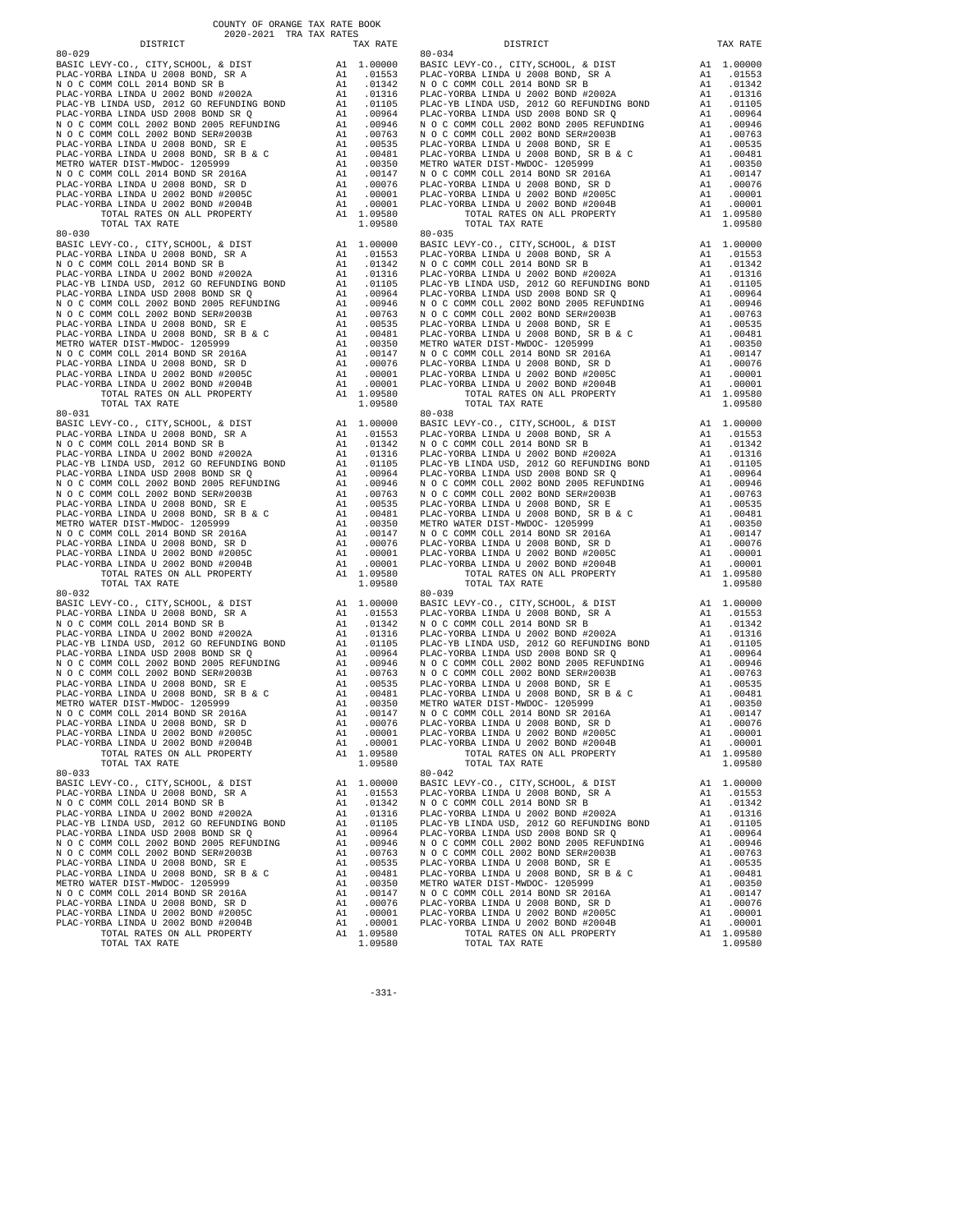| COUNTY OF ORANGE TAX RATE BOOK<br>2020-2021 TRA TAX RATES<br>DISTRICT 2020-2021 TRA TAX RATES |         |                       |          |
|-----------------------------------------------------------------------------------------------|---------|-----------------------|----------|
|                                                                                               |         | IRA IAA RAIE DISTRICT | TAX RATE |
|                                                                                               |         |                       |          |
|                                                                                               |         |                       |          |
|                                                                                               |         |                       |          |
|                                                                                               |         |                       |          |
|                                                                                               |         |                       |          |
|                                                                                               |         |                       |          |
|                                                                                               |         |                       |          |
|                                                                                               |         |                       |          |
|                                                                                               |         |                       |          |
|                                                                                               |         |                       |          |
|                                                                                               |         |                       |          |
|                                                                                               |         |                       |          |
|                                                                                               |         |                       |          |
|                                                                                               |         |                       |          |
|                                                                                               |         |                       |          |
|                                                                                               |         |                       |          |
|                                                                                               |         |                       |          |
|                                                                                               |         |                       |          |
|                                                                                               |         |                       |          |
|                                                                                               |         |                       |          |
|                                                                                               |         |                       |          |
|                                                                                               |         |                       |          |
|                                                                                               |         |                       |          |
|                                                                                               |         |                       |          |
|                                                                                               |         |                       |          |
|                                                                                               |         |                       |          |
|                                                                                               |         |                       |          |
|                                                                                               |         |                       |          |
|                                                                                               |         |                       |          |
|                                                                                               |         |                       |          |
|                                                                                               |         |                       |          |
| $81 - 012$                                                                                    |         |                       |          |
|                                                                                               |         |                       |          |
|                                                                                               |         |                       |          |
|                                                                                               |         |                       |          |
|                                                                                               |         |                       |          |
|                                                                                               |         |                       |          |
|                                                                                               |         |                       |          |
|                                                                                               |         |                       |          |
|                                                                                               |         |                       |          |
|                                                                                               |         |                       |          |
|                                                                                               |         |                       |          |
|                                                                                               |         |                       |          |
| TOTAL TAX RATE                                                                                | 1.00350 |                       |          |
|                                                                                               |         | $82 - 049$            |          |
|                                                                                               |         |                       |          |
|                                                                                               |         |                       |          |
|                                                                                               |         |                       |          |
|                                                                                               |         |                       |          |
| $81 - 040$                                                                                    |         |                       |          |
| BASIC LEVY-CO., CITY, SCHOOL, & DIST A1 1.00000 82-099                                        |         |                       |          |
|                                                                                               |         |                       |          |
|                                                                                               |         |                       |          |
|                                                                                               |         |                       |          |
|                                                                                               |         |                       |          |
|                                                                                               |         |                       |          |
|                                                                                               |         |                       |          |
|                                                                                               |         |                       |          |
|                                                                                               |         |                       |          |
|                                                                                               |         |                       |          |
|                                                                                               |         |                       |          |
|                                                                                               |         |                       |          |
|                                                                                               |         |                       |          |
|                                                                                               |         |                       |          |
|                                                                                               |         |                       |          |
|                                                                                               |         |                       |          |
|                                                                                               |         |                       |          |
|                                                                                               |         |                       |          |
|                                                                                               |         |                       |          |
|                                                                                               |         |                       |          |
|                                                                                               |         |                       |          |
|                                                                                               |         |                       |          |
|                                                                                               |         |                       |          |
|                                                                                               |         |                       |          |
|                                                                                               |         |                       |          |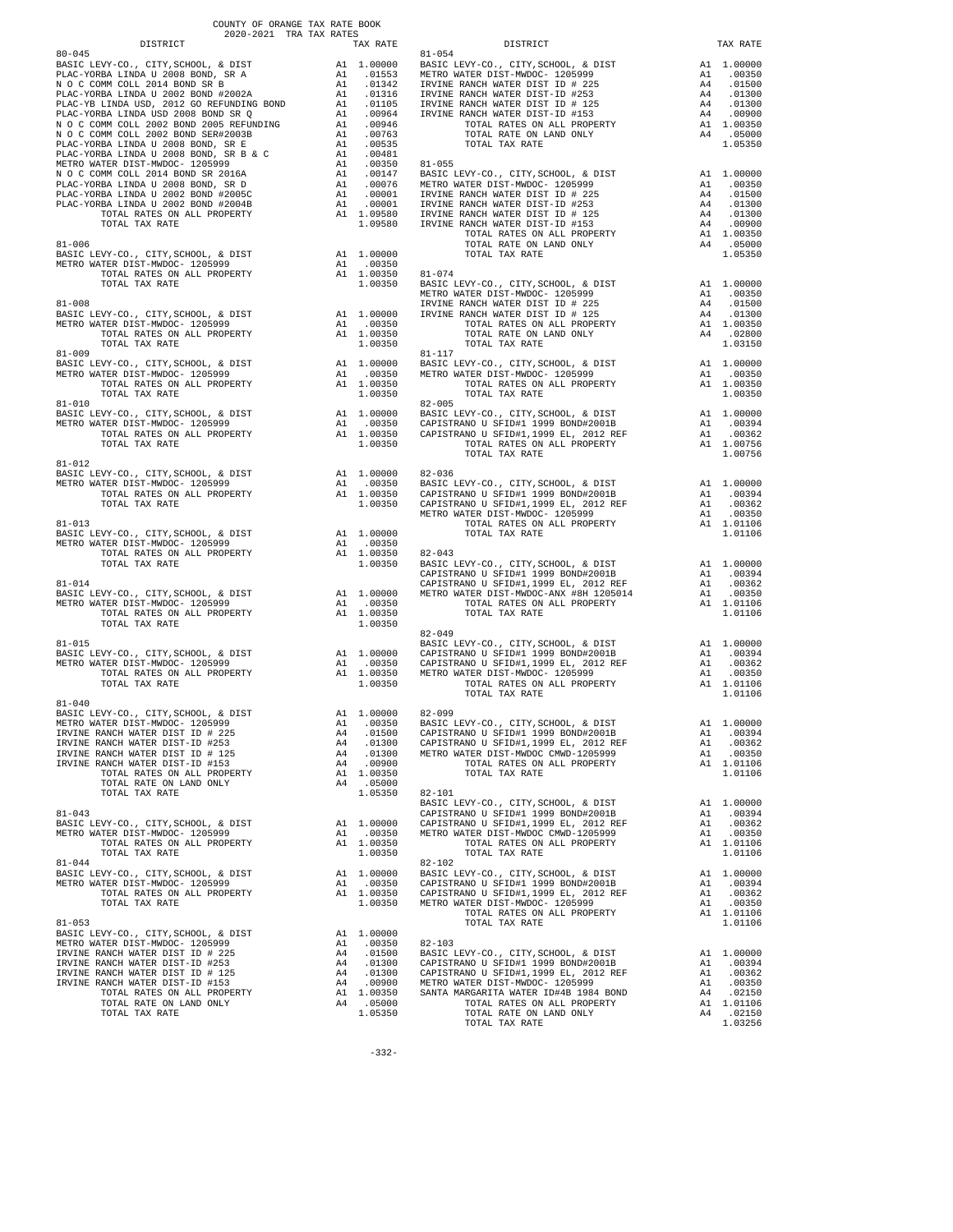|            | DISTRICT                                                                                                                                                                                                                                                                     | 2020-2021 TRA TAX RATES |                                                       | TAX RATE                                  |                                                                                                                                   |
|------------|------------------------------------------------------------------------------------------------------------------------------------------------------------------------------------------------------------------------------------------------------------------------------|-------------------------|-------------------------------------------------------|-------------------------------------------|-----------------------------------------------------------------------------------------------------------------------------------|
|            |                                                                                                                                                                                                                                                                              |                         |                                                       |                                           |                                                                                                                                   |
| $82 - 105$ | TOTAL TAX RATE                                                                                                                                                                                                                                                               |                         |                                                       | 1.01106                                   | $82 - 208$                                                                                                                        |
| $82 - 106$ | TOTAL TAX RATE                                                                                                                                                                                                                                                               |                         |                                                       | 1.02206                                   |                                                                                                                                   |
|            |                                                                                                                                                                                                                                                                              |                         |                                                       |                                           |                                                                                                                                   |
|            |                                                                                                                                                                                                                                                                              |                         |                                                       |                                           | CAPISTR                                                                                                                           |
|            |                                                                                                                                                                                                                                                                              |                         |                                                       |                                           | BASIC L                                                                                                                           |
| $82 - 151$ | TOTAL TAX RATE                                                                                                                                                                                                                                                               |                         |                                                       |                                           | CAPISTR<br>$1.02986$ $82-217$                                                                                                     |
| $82 - 155$ | TOTAL TAX RATE                                                                                                                                                                                                                                                               |                         |                                                       | 1.01106                                   | BASIC L<br>CAPISTR                                                                                                                |
| $82 - 160$ | BASIC LEVY-CO., CITY, SCHOOL, & DIST<br>CAPISTRANO U SFID#1 1999 BOND#2001B<br>CAPISTRANO U SFID#1,1999 EL, 2012 REF<br>METRO WATER DIST-MWDOC- 1205999<br>TOTAL RATES ON ALL PROPERTY<br>TOTAL TAX RATE                                                                     |                         |                                                       | 1.01106                                   | $82 - 219$<br>A1 1.00000 BASIC L<br>A1 .00394 CAPISTR<br>A1 .00362 CAPISTR<br>A1 .00350 METRO W<br>A1 1.01106 SANTA M             |
| $82 - 161$ | BASIC LEVY-CO., CITY, SCHOOL, & DIST<br>TOTAL RATES ON ALL PROPERTY<br>TOTAL TAX RATE                                                                                                                                                                                        |                         | A1                                                    | 1.00000                                   | A1 .00394 82-223<br>A1 .00394 82-223<br>A1 .00352 BASIC L<br>A1 .00350 CAPISTR<br>A1 1.01106 CAPISTR<br>1.01106 METROW<br>SANTA M |
| $82 - 176$ | BASIC LEVY-CO., CITY, SCHOOL, & DIST<br>CAPISTRANO U SFID#1 1999 BOND#2001B<br>CAPISTRANO U SFID#1,1999 EL, 2012 REF<br>METRO WATER DIST-MWDOC- 1205999<br>TOTAL RATES ON ALL PROPERTY<br>TOTAL TAX RATE                                                                     |                         | A1 1.00000<br>A1 .00394<br>A1<br>A1                   | .00362<br>.00350<br>A1 1.01106<br>1.01106 | $82 - 237$<br>BASIC L<br>CAPISTR<br>CAPISTR                                                                                       |
| $82 - 204$ | BASIC LEVY-CO., CITY, SCHOOL, & DIST<br>CAPISTRANO U SFID#1 1999 BOND#2001B<br>CAPISTRANO U SFID#1,1999 EL, 2012 REF<br>METRO WATER DIST-MWDOC- 1205999<br>SANTA MARGARITA WATER ID#4E 1984 BOND<br>TOTAL RATES ON ALL PROPERTY<br>TOTAL RATE ON LAND ONLY<br>TOTAL TAX RATE |                         | A1.00394<br>A1<br>A1<br>A4<br>A1 1.01106<br>A4 .04600 | .00362<br>.00350<br>.04600<br>1.05706     | METRO W<br>A1 1.00000 SANTA M                                                                                                     |

-333-

COUNTY OF ORANGE TAX RATE BOOK

| DISTRICT   | 2020-2021 TRA TAX RATES<br>TAX RATE | DISTRICT                                                                                                                                                                                                                                                                                                                                                           | TAX RATE |
|------------|-------------------------------------|--------------------------------------------------------------------------------------------------------------------------------------------------------------------------------------------------------------------------------------------------------------------------------------------------------------------------------------------------------------------|----------|
|            |                                     |                                                                                                                                                                                                                                                                                                                                                                    |          |
|            |                                     |                                                                                                                                                                                                                                                                                                                                                                    |          |
|            |                                     |                                                                                                                                                                                                                                                                                                                                                                    |          |
|            |                                     |                                                                                                                                                                                                                                                                                                                                                                    |          |
|            |                                     |                                                                                                                                                                                                                                                                                                                                                                    |          |
|            |                                     |                                                                                                                                                                                                                                                                                                                                                                    |          |
|            |                                     |                                                                                                                                                                                                                                                                                                                                                                    |          |
|            |                                     |                                                                                                                                                                                                                                                                                                                                                                    |          |
|            |                                     |                                                                                                                                                                                                                                                                                                                                                                    |          |
|            |                                     |                                                                                                                                                                                                                                                                                                                                                                    |          |
|            |                                     |                                                                                                                                                                                                                                                                                                                                                                    |          |
|            |                                     |                                                                                                                                                                                                                                                                                                                                                                    |          |
|            |                                     |                                                                                                                                                                                                                                                                                                                                                                    |          |
|            |                                     |                                                                                                                                                                                                                                                                                                                                                                    |          |
|            |                                     |                                                                                                                                                                                                                                                                                                                                                                    |          |
|            |                                     |                                                                                                                                                                                                                                                                                                                                                                    |          |
|            |                                     |                                                                                                                                                                                                                                                                                                                                                                    |          |
|            |                                     |                                                                                                                                                                                                                                                                                                                                                                    |          |
|            |                                     |                                                                                                                                                                                                                                                                                                                                                                    |          |
|            |                                     |                                                                                                                                                                                                                                                                                                                                                                    |          |
|            |                                     |                                                                                                                                                                                                                                                                                                                                                                    |          |
|            |                                     |                                                                                                                                                                                                                                                                                                                                                                    |          |
|            |                                     |                                                                                                                                                                                                                                                                                                                                                                    |          |
|            |                                     |                                                                                                                                                                                                                                                                                                                                                                    |          |
|            |                                     |                                                                                                                                                                                                                                                                                                                                                                    |          |
|            |                                     |                                                                                                                                                                                                                                                                                                                                                                    |          |
|            |                                     |                                                                                                                                                                                                                                                                                                                                                                    |          |
|            |                                     |                                                                                                                                                                                                                                                                                                                                                                    |          |
|            |                                     |                                                                                                                                                                                                                                                                                                                                                                    |          |
|            |                                     |                                                                                                                                                                                                                                                                                                                                                                    |          |
|            |                                     |                                                                                                                                                                                                                                                                                                                                                                    |          |
|            |                                     |                                                                                                                                                                                                                                                                                                                                                                    |          |
|            |                                     |                                                                                                                                                                                                                                                                                                                                                                    |          |
|            |                                     |                                                                                                                                                                                                                                                                                                                                                                    |          |
|            |                                     |                                                                                                                                                                                                                                                                                                                                                                    |          |
|            |                                     |                                                                                                                                                                                                                                                                                                                                                                    |          |
|            |                                     |                                                                                                                                                                                                                                                                                                                                                                    |          |
|            |                                     |                                                                                                                                                                                                                                                                                                                                                                    |          |
|            |                                     |                                                                                                                                                                                                                                                                                                                                                                    |          |
|            |                                     |                                                                                                                                                                                                                                                                                                                                                                    |          |
|            |                                     |                                                                                                                                                                                                                                                                                                                                                                    |          |
|            |                                     |                                                                                                                                                                                                                                                                                                                                                                    |          |
|            |                                     |                                                                                                                                                                                                                                                                                                                                                                    |          |
|            |                                     | $\begin{tabular}{l c c c c c} \multicolumn{1}{c}{\textbf{52-15}} & 1.02986 & 82-217 & 1.00000 & 82-217 & 82-15 \\ \hline \multicolumn{1}{c}{\textbf{52-15}} & 1.00000 & 0.00000 & 0.00000 & 0.00000 \\ \multicolumn{1}{c}{\textbf{B2-15}} & 1.00000 & 0.00000 & 0.00000 \\ \multicolumn{1}{c}{\textbf{B2-15}} & 1.00000 & 0.000$                                   |          |
|            |                                     |                                                                                                                                                                                                                                                                                                                                                                    |          |
|            |                                     |                                                                                                                                                                                                                                                                                                                                                                    |          |
|            |                                     |                                                                                                                                                                                                                                                                                                                                                                    |          |
|            |                                     |                                                                                                                                                                                                                                                                                                                                                                    |          |
|            |                                     |                                                                                                                                                                                                                                                                                                                                                                    |          |
| $82 - 160$ |                                     | $82 - 219$                                                                                                                                                                                                                                                                                                                                                         |          |
|            |                                     |                                                                                                                                                                                                                                                                                                                                                                    |          |
|            |                                     |                                                                                                                                                                                                                                                                                                                                                                    |          |
|            |                                     |                                                                                                                                                                                                                                                                                                                                                                    |          |
|            |                                     |                                                                                                                                                                                                                                                                                                                                                                    |          |
|            |                                     | $\begin{tabular}{@{}c@{}}\n 82-160 & 82-219 & 82-219 & 800000 & 800000 & 800000 & 8000000 & 8000000 & 8000000 & 8000000 & 8000000 & 8000000 & 8000000 & 8000000 & 8000000 & 8000000 & 8000000 & 8000000 & 8000000 & 8000000 & 8000000 & 8000000 & 8000000 & 8000$                                                                                                  |          |
|            |                                     |                                                                                                                                                                                                                                                                                                                                                                    |          |
|            |                                     |                                                                                                                                                                                                                                                                                                                                                                    |          |
|            |                                     |                                                                                                                                                                                                                                                                                                                                                                    |          |
|            |                                     |                                                                                                                                                                                                                                                                                                                                                                    |          |
|            |                                     |                                                                                                                                                                                                                                                                                                                                                                    |          |
|            |                                     |                                                                                                                                                                                                                                                                                                                                                                    |          |
|            |                                     |                                                                                                                                                                                                                                                                                                                                                                    |          |
|            |                                     |                                                                                                                                                                                                                                                                                                                                                                    |          |
|            |                                     |                                                                                                                                                                                                                                                                                                                                                                    |          |
|            |                                     | $\begin{tabular}{@{}c@{}}\n 82-176 & \mbox{TOTA} RATES & \mbox{NAL PROBERTY} & \mbox{A1 1.0106} \\\hline \texttt{CAPISTRANO U SFIDH1 1999 BONDH2001B} & \mbox{A1 1.00000} & \mbox{TOTA} RATE & \mbox{A1 1.0106} \\\hline \texttt{CAPISTRANO U SFIDH1 1999 BONDH2001B} & \mbox{A1 1.00394} & \mbox{TOTA} RATE & \mbox{A1 1.03256} \\\hline \texttt{CAPISTRANO U SF$ |          |
|            |                                     |                                                                                                                                                                                                                                                                                                                                                                    |          |
|            |                                     |                                                                                                                                                                                                                                                                                                                                                                    |          |
|            |                                     |                                                                                                                                                                                                                                                                                                                                                                    |          |
|            |                                     |                                                                                                                                                                                                                                                                                                                                                                    |          |
|            |                                     |                                                                                                                                                                                                                                                                                                                                                                    |          |
|            |                                     |                                                                                                                                                                                                                                                                                                                                                                    |          |
|            |                                     |                                                                                                                                                                                                                                                                                                                                                                    |          |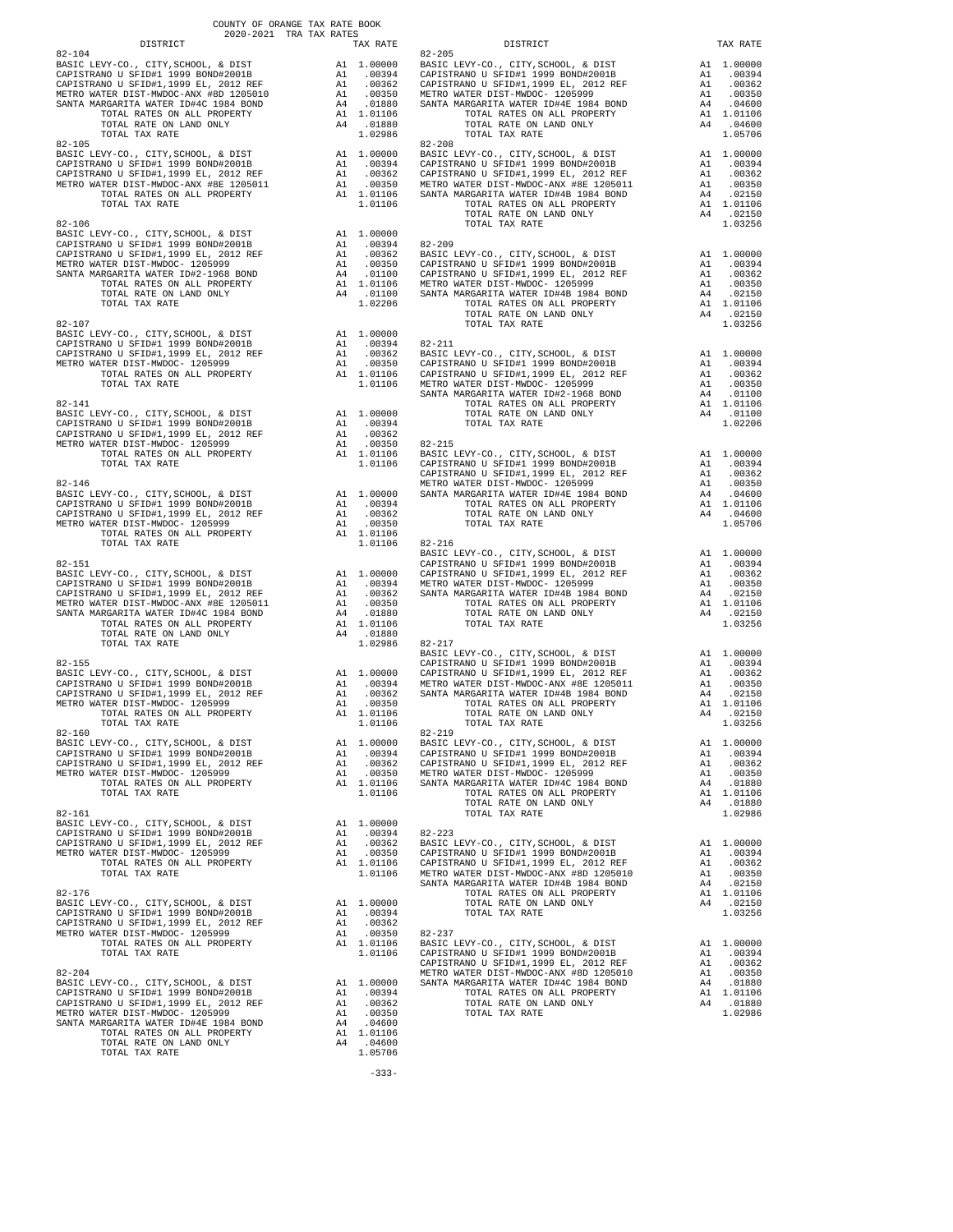| COUNTY OF ORANGE TAX RATE BOOK<br>2020-2021 TRA TAX RATES<br>$\begin{minipage}{0.03\textwidth} \begin{tabular}{c} \multicolumn{2}{c}{\textbf{1-X} \textbf{R} \textbf{A} \textbf{A} \textbf{A} \textbf{A} \textbf{B}} & \multicolumn{2}{c}{\textbf{1-X} \textbf{A} \textbf{A} \textbf{A} \textbf{A} \textbf{B}} & \multicolumn{2}{c}{\textbf{1-X} \textbf{A} \textbf{A} \textbf{A} \textbf{B} \textbf{B}} \\ \multicolumn{2}{c}{\textbf{0.13} \textbf{A} \textbf{A} \textbf{A} \textbf{A} \textbf{B} \text$ | TAX RATE | DISTRICT                                                                                                                                                                                                                                                                      | TAX RATE |
|------------------------------------------------------------------------------------------------------------------------------------------------------------------------------------------------------------------------------------------------------------------------------------------------------------------------------------------------------------------------------------------------------------------------------------------------------------------------------------------------------------|----------|-------------------------------------------------------------------------------------------------------------------------------------------------------------------------------------------------------------------------------------------------------------------------------|----------|
| $82 - 238$                                                                                                                                                                                                                                                                                                                                                                                                                                                                                                 |          | $82 - 320$                                                                                                                                                                                                                                                                    |          |
|                                                                                                                                                                                                                                                                                                                                                                                                                                                                                                            |          |                                                                                                                                                                                                                                                                               |          |
|                                                                                                                                                                                                                                                                                                                                                                                                                                                                                                            |          |                                                                                                                                                                                                                                                                               |          |
|                                                                                                                                                                                                                                                                                                                                                                                                                                                                                                            |          |                                                                                                                                                                                                                                                                               |          |
|                                                                                                                                                                                                                                                                                                                                                                                                                                                                                                            |          |                                                                                                                                                                                                                                                                               |          |
|                                                                                                                                                                                                                                                                                                                                                                                                                                                                                                            |          |                                                                                                                                                                                                                                                                               |          |
|                                                                                                                                                                                                                                                                                                                                                                                                                                                                                                            |          |                                                                                                                                                                                                                                                                               |          |
|                                                                                                                                                                                                                                                                                                                                                                                                                                                                                                            |          |                                                                                                                                                                                                                                                                               |          |
|                                                                                                                                                                                                                                                                                                                                                                                                                                                                                                            |          |                                                                                                                                                                                                                                                                               |          |
|                                                                                                                                                                                                                                                                                                                                                                                                                                                                                                            |          |                                                                                                                                                                                                                                                                               |          |
|                                                                                                                                                                                                                                                                                                                                                                                                                                                                                                            |          |                                                                                                                                                                                                                                                                               |          |
|                                                                                                                                                                                                                                                                                                                                                                                                                                                                                                            |          |                                                                                                                                                                                                                                                                               |          |
|                                                                                                                                                                                                                                                                                                                                                                                                                                                                                                            |          |                                                                                                                                                                                                                                                                               |          |
|                                                                                                                                                                                                                                                                                                                                                                                                                                                                                                            |          |                                                                                                                                                                                                                                                                               |          |
|                                                                                                                                                                                                                                                                                                                                                                                                                                                                                                            |          |                                                                                                                                                                                                                                                                               |          |
|                                                                                                                                                                                                                                                                                                                                                                                                                                                                                                            |          |                                                                                                                                                                                                                                                                               |          |
|                                                                                                                                                                                                                                                                                                                                                                                                                                                                                                            |          |                                                                                                                                                                                                                                                                               |          |
|                                                                                                                                                                                                                                                                                                                                                                                                                                                                                                            |          |                                                                                                                                                                                                                                                                               |          |
|                                                                                                                                                                                                                                                                                                                                                                                                                                                                                                            |          |                                                                                                                                                                                                                                                                               |          |
|                                                                                                                                                                                                                                                                                                                                                                                                                                                                                                            |          |                                                                                                                                                                                                                                                                               |          |
|                                                                                                                                                                                                                                                                                                                                                                                                                                                                                                            |          |                                                                                                                                                                                                                                                                               |          |
|                                                                                                                                                                                                                                                                                                                                                                                                                                                                                                            |          |                                                                                                                                                                                                                                                                               |          |
|                                                                                                                                                                                                                                                                                                                                                                                                                                                                                                            |          |                                                                                                                                                                                                                                                                               |          |
|                                                                                                                                                                                                                                                                                                                                                                                                                                                                                                            |          |                                                                                                                                                                                                                                                                               |          |
|                                                                                                                                                                                                                                                                                                                                                                                                                                                                                                            |          |                                                                                                                                                                                                                                                                               |          |
|                                                                                                                                                                                                                                                                                                                                                                                                                                                                                                            |          |                                                                                                                                                                                                                                                                               |          |
|                                                                                                                                                                                                                                                                                                                                                                                                                                                                                                            |          |                                                                                                                                                                                                                                                                               |          |
|                                                                                                                                                                                                                                                                                                                                                                                                                                                                                                            |          |                                                                                                                                                                                                                                                                               |          |
|                                                                                                                                                                                                                                                                                                                                                                                                                                                                                                            |          |                                                                                                                                                                                                                                                                               |          |
|                                                                                                                                                                                                                                                                                                                                                                                                                                                                                                            |          |                                                                                                                                                                                                                                                                               |          |
|                                                                                                                                                                                                                                                                                                                                                                                                                                                                                                            |          |                                                                                                                                                                                                                                                                               |          |
|                                                                                                                                                                                                                                                                                                                                                                                                                                                                                                            |          |                                                                                                                                                                                                                                                                               |          |
|                                                                                                                                                                                                                                                                                                                                                                                                                                                                                                            |          |                                                                                                                                                                                                                                                                               |          |
|                                                                                                                                                                                                                                                                                                                                                                                                                                                                                                            |          |                                                                                                                                                                                                                                                                               |          |
|                                                                                                                                                                                                                                                                                                                                                                                                                                                                                                            |          |                                                                                                                                                                                                                                                                               |          |
|                                                                                                                                                                                                                                                                                                                                                                                                                                                                                                            |          |                                                                                                                                                                                                                                                                               |          |
|                                                                                                                                                                                                                                                                                                                                                                                                                                                                                                            |          |                                                                                                                                                                                                                                                                               |          |
|                                                                                                                                                                                                                                                                                                                                                                                                                                                                                                            |          |                                                                                                                                                                                                                                                                               |          |
|                                                                                                                                                                                                                                                                                                                                                                                                                                                                                                            |          |                                                                                                                                                                                                                                                                               |          |
|                                                                                                                                                                                                                                                                                                                                                                                                                                                                                                            |          |                                                                                                                                                                                                                                                                               |          |
|                                                                                                                                                                                                                                                                                                                                                                                                                                                                                                            |          |                                                                                                                                                                                                                                                                               |          |
|                                                                                                                                                                                                                                                                                                                                                                                                                                                                                                            |          |                                                                                                                                                                                                                                                                               |          |
|                                                                                                                                                                                                                                                                                                                                                                                                                                                                                                            |          |                                                                                                                                                                                                                                                                               |          |
|                                                                                                                                                                                                                                                                                                                                                                                                                                                                                                            |          |                                                                                                                                                                                                                                                                               |          |
|                                                                                                                                                                                                                                                                                                                                                                                                                                                                                                            |          |                                                                                                                                                                                                                                                                               |          |
|                                                                                                                                                                                                                                                                                                                                                                                                                                                                                                            |          |                                                                                                                                                                                                                                                                               |          |
|                                                                                                                                                                                                                                                                                                                                                                                                                                                                                                            |          |                                                                                                                                                                                                                                                                               |          |
|                                                                                                                                                                                                                                                                                                                                                                                                                                                                                                            |          |                                                                                                                                                                                                                                                                               |          |
|                                                                                                                                                                                                                                                                                                                                                                                                                                                                                                            |          |                                                                                                                                                                                                                                                                               |          |
|                                                                                                                                                                                                                                                                                                                                                                                                                                                                                                            |          |                                                                                                                                                                                                                                                                               |          |
|                                                                                                                                                                                                                                                                                                                                                                                                                                                                                                            |          |                                                                                                                                                                                                                                                                               |          |
|                                                                                                                                                                                                                                                                                                                                                                                                                                                                                                            |          |                                                                                                                                                                                                                                                                               |          |
|                                                                                                                                                                                                                                                                                                                                                                                                                                                                                                            |          |                                                                                                                                                                                                                                                                               |          |
|                                                                                                                                                                                                                                                                                                                                                                                                                                                                                                            |          |                                                                                                                                                                                                                                                                               |          |
|                                                                                                                                                                                                                                                                                                                                                                                                                                                                                                            |          |                                                                                                                                                                                                                                                                               |          |
|                                                                                                                                                                                                                                                                                                                                                                                                                                                                                                            |          |                                                                                                                                                                                                                                                                               |          |
|                                                                                                                                                                                                                                                                                                                                                                                                                                                                                                            |          |                                                                                                                                                                                                                                                                               |          |
|                                                                                                                                                                                                                                                                                                                                                                                                                                                                                                            |          |                                                                                                                                                                                                                                                                               |          |
|                                                                                                                                                                                                                                                                                                                                                                                                                                                                                                            |          |                                                                                                                                                                                                                                                                               |          |
|                                                                                                                                                                                                                                                                                                                                                                                                                                                                                                            |          |                                                                                                                                                                                                                                                                               |          |
|                                                                                                                                                                                                                                                                                                                                                                                                                                                                                                            |          |                                                                                                                                                                                                                                                                               |          |
|                                                                                                                                                                                                                                                                                                                                                                                                                                                                                                            |          |                                                                                                                                                                                                                                                                               |          |
|                                                                                                                                                                                                                                                                                                                                                                                                                                                                                                            |          | $\begin{tabular}{@{}c c c c} \hline CAD-ISTRAMO & SPTB1 & 1999 & 0.0012 & 0.11 & 0.0014 & 0.0014 & 0.0014 & 0.0014 & 0.01100 & 0.0017 & 0.0017 & 0.0017 & 0.0017 & 0.0017 & 0.0017 & 0.0017 & 0.0017 & 0.0017 & 0.0017 & 0.0017 & 0.0017 & 0.0017 & 0.0017 & 0.0017 & 0.0017$ |          |
|                                                                                                                                                                                                                                                                                                                                                                                                                                                                                                            |          |                                                                                                                                                                                                                                                                               |          |
|                                                                                                                                                                                                                                                                                                                                                                                                                                                                                                            |          |                                                                                                                                                                                                                                                                               |          |
|                                                                                                                                                                                                                                                                                                                                                                                                                                                                                                            |          |                                                                                                                                                                                                                                                                               |          |
|                                                                                                                                                                                                                                                                                                                                                                                                                                                                                                            |          |                                                                                                                                                                                                                                                                               |          |
|                                                                                                                                                                                                                                                                                                                                                                                                                                                                                                            |          |                                                                                                                                                                                                                                                                               |          |
|                                                                                                                                                                                                                                                                                                                                                                                                                                                                                                            |          |                                                                                                                                                                                                                                                                               |          |
|                                                                                                                                                                                                                                                                                                                                                                                                                                                                                                            |          |                                                                                                                                                                                                                                                                               |          |
|                                                                                                                                                                                                                                                                                                                                                                                                                                                                                                            |          |                                                                                                                                                                                                                                                                               |          |
|                                                                                                                                                                                                                                                                                                                                                                                                                                                                                                            |          |                                                                                                                                                                                                                                                                               |          |
|                                                                                                                                                                                                                                                                                                                                                                                                                                                                                                            |          |                                                                                                                                                                                                                                                                               |          |
|                                                                                                                                                                                                                                                                                                                                                                                                                                                                                                            |          |                                                                                                                                                                                                                                                                               |          |
|                                                                                                                                                                                                                                                                                                                                                                                                                                                                                                            |          |                                                                                                                                                                                                                                                                               |          |
|                                                                                                                                                                                                                                                                                                                                                                                                                                                                                                            |          |                                                                                                                                                                                                                                                                               |          |
|                                                                                                                                                                                                                                                                                                                                                                                                                                                                                                            |          |                                                                                                                                                                                                                                                                               |          |
|                                                                                                                                                                                                                                                                                                                                                                                                                                                                                                            |          |                                                                                                                                                                                                                                                                               |          |
|                                                                                                                                                                                                                                                                                                                                                                                                                                                                                                            |          |                                                                                                                                                                                                                                                                               |          |
| $82 - 314$                                                                                                                                                                                                                                                                                                                                                                                                                                                                                                 |          |                                                                                                                                                                                                                                                                               |          |
|                                                                                                                                                                                                                                                                                                                                                                                                                                                                                                            |          |                                                                                                                                                                                                                                                                               |          |
|                                                                                                                                                                                                                                                                                                                                                                                                                                                                                                            |          |                                                                                                                                                                                                                                                                               |          |

METRO WATER DIST-MWDOC- 1205999 A1 .00350<br>TOTAL RATES ON ALL PROPERTY A1 1.00350<br>TOTAL TAX RATE

-334-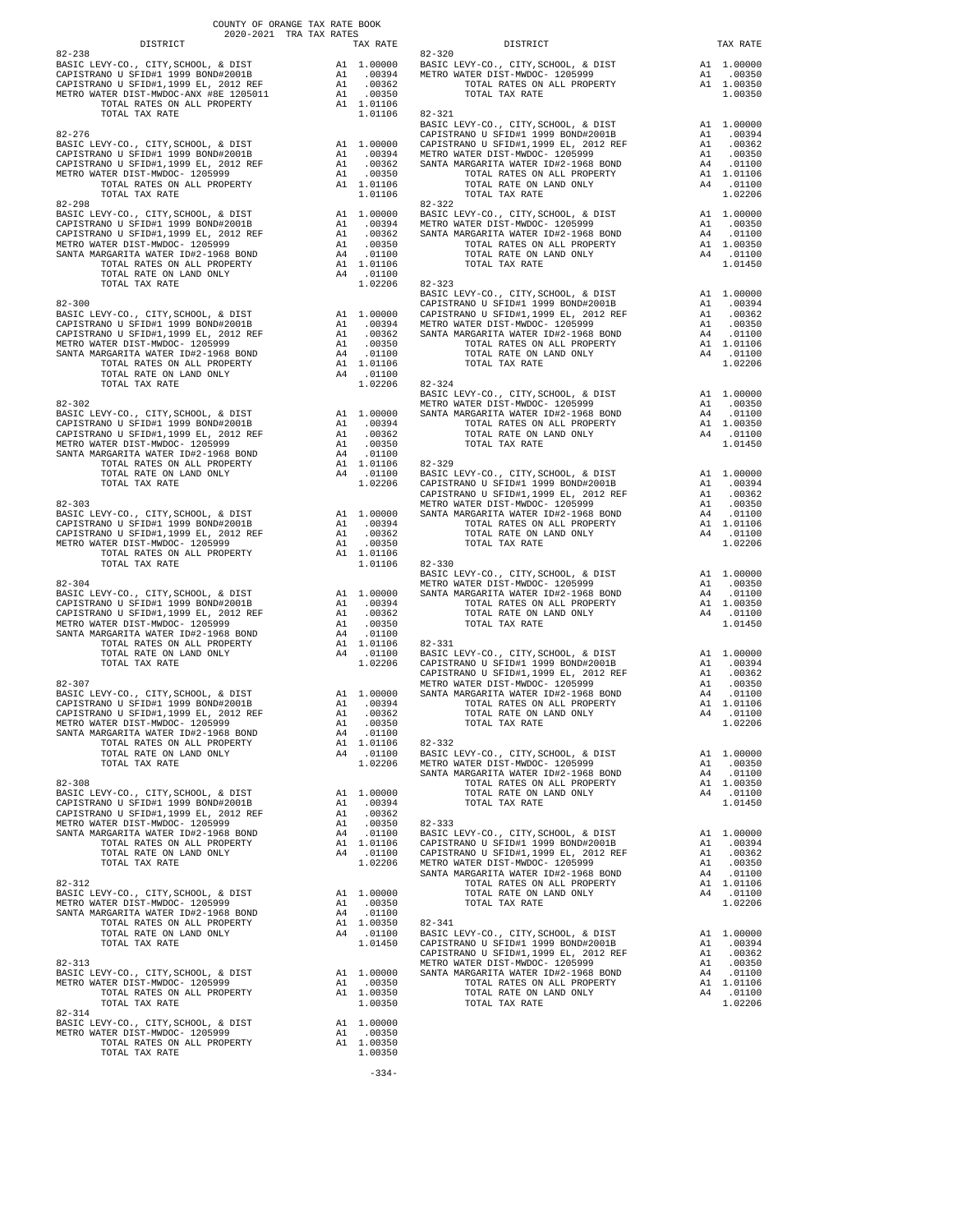| $\begin{minipage}{.1\linewidth} \begin{tabular}{lcccccc} . & & . & . & . \\ . & . & . & . \\ . & . & . & . \\ . & . & . & . \\ . & . & . & . \\ . & . & . & . \\ . & . & . & . \\ . & . & . & . \\ . & . & . & . \\ . & . & . & . \\ . & . & . & . \\ . & . & . & . \\ . & . & . & . \\ . & . & . & . \\ . & . & . & . \\ . & . & . & . \\ . & . & . & . \\ . & . & . & . \\ . & . & . & . \\ . & . & . & . \\ . & . & . & . \\ . & . & . & . \\ . & . & . & . \\ . & . & . & . \\ . & .$ |  |                                           |          |
|-------------------------------------------------------------------------------------------------------------------------------------------------------------------------------------------------------------------------------------------------------------------------------------------------------------------------------------------------------------------------------------------------------------------------------------------------------------------------------------------|--|-------------------------------------------|----------|
|                                                                                                                                                                                                                                                                                                                                                                                                                                                                                           |  | TAX RATE DISTRICT<br>TAX RATE 82-359      | TAX RATE |
| $82 - 342$                                                                                                                                                                                                                                                                                                                                                                                                                                                                                |  |                                           |          |
|                                                                                                                                                                                                                                                                                                                                                                                                                                                                                           |  |                                           |          |
|                                                                                                                                                                                                                                                                                                                                                                                                                                                                                           |  |                                           |          |
|                                                                                                                                                                                                                                                                                                                                                                                                                                                                                           |  |                                           |          |
|                                                                                                                                                                                                                                                                                                                                                                                                                                                                                           |  |                                           |          |
|                                                                                                                                                                                                                                                                                                                                                                                                                                                                                           |  |                                           |          |
|                                                                                                                                                                                                                                                                                                                                                                                                                                                                                           |  |                                           |          |
|                                                                                                                                                                                                                                                                                                                                                                                                                                                                                           |  |                                           |          |
|                                                                                                                                                                                                                                                                                                                                                                                                                                                                                           |  |                                           |          |
|                                                                                                                                                                                                                                                                                                                                                                                                                                                                                           |  |                                           |          |
|                                                                                                                                                                                                                                                                                                                                                                                                                                                                                           |  |                                           |          |
|                                                                                                                                                                                                                                                                                                                                                                                                                                                                                           |  |                                           |          |
|                                                                                                                                                                                                                                                                                                                                                                                                                                                                                           |  |                                           |          |
|                                                                                                                                                                                                                                                                                                                                                                                                                                                                                           |  |                                           |          |
|                                                                                                                                                                                                                                                                                                                                                                                                                                                                                           |  |                                           |          |
|                                                                                                                                                                                                                                                                                                                                                                                                                                                                                           |  |                                           |          |
|                                                                                                                                                                                                                                                                                                                                                                                                                                                                                           |  |                                           |          |
|                                                                                                                                                                                                                                                                                                                                                                                                                                                                                           |  |                                           |          |
|                                                                                                                                                                                                                                                                                                                                                                                                                                                                                           |  |                                           |          |
|                                                                                                                                                                                                                                                                                                                                                                                                                                                                                           |  |                                           |          |
|                                                                                                                                                                                                                                                                                                                                                                                                                                                                                           |  |                                           |          |
|                                                                                                                                                                                                                                                                                                                                                                                                                                                                                           |  |                                           |          |
|                                                                                                                                                                                                                                                                                                                                                                                                                                                                                           |  |                                           |          |
|                                                                                                                                                                                                                                                                                                                                                                                                                                                                                           |  |                                           |          |
|                                                                                                                                                                                                                                                                                                                                                                                                                                                                                           |  |                                           |          |
| $82 - 346$                                                                                                                                                                                                                                                                                                                                                                                                                                                                                |  | $82 - 363$                                |          |
|                                                                                                                                                                                                                                                                                                                                                                                                                                                                                           |  |                                           |          |
|                                                                                                                                                                                                                                                                                                                                                                                                                                                                                           |  |                                           |          |
|                                                                                                                                                                                                                                                                                                                                                                                                                                                                                           |  |                                           |          |
|                                                                                                                                                                                                                                                                                                                                                                                                                                                                                           |  |                                           |          |
|                                                                                                                                                                                                                                                                                                                                                                                                                                                                                           |  |                                           |          |
|                                                                                                                                                                                                                                                                                                                                                                                                                                                                                           |  |                                           |          |
|                                                                                                                                                                                                                                                                                                                                                                                                                                                                                           |  |                                           |          |
|                                                                                                                                                                                                                                                                                                                                                                                                                                                                                           |  |                                           |          |
|                                                                                                                                                                                                                                                                                                                                                                                                                                                                                           |  |                                           |          |
|                                                                                                                                                                                                                                                                                                                                                                                                                                                                                           |  |                                           |          |
|                                                                                                                                                                                                                                                                                                                                                                                                                                                                                           |  |                                           |          |
|                                                                                                                                                                                                                                                                                                                                                                                                                                                                                           |  |                                           |          |
|                                                                                                                                                                                                                                                                                                                                                                                                                                                                                           |  |                                           |          |
|                                                                                                                                                                                                                                                                                                                                                                                                                                                                                           |  |                                           |          |
|                                                                                                                                                                                                                                                                                                                                                                                                                                                                                           |  |                                           |          |
|                                                                                                                                                                                                                                                                                                                                                                                                                                                                                           |  |                                           |          |
|                                                                                                                                                                                                                                                                                                                                                                                                                                                                                           |  |                                           |          |
|                                                                                                                                                                                                                                                                                                                                                                                                                                                                                           |  |                                           |          |
|                                                                                                                                                                                                                                                                                                                                                                                                                                                                                           |  |                                           |          |
|                                                                                                                                                                                                                                                                                                                                                                                                                                                                                           |  |                                           |          |
|                                                                                                                                                                                                                                                                                                                                                                                                                                                                                           |  |                                           |          |
|                                                                                                                                                                                                                                                                                                                                                                                                                                                                                           |  |                                           |          |
|                                                                                                                                                                                                                                                                                                                                                                                                                                                                                           |  |                                           |          |
| $82 - 354$                                                                                                                                                                                                                                                                                                                                                                                                                                                                                |  | METRO WATER DIST-MWDOC- 1205999 A1 .00350 |          |
|                                                                                                                                                                                                                                                                                                                                                                                                                                                                                           |  |                                           |          |
|                                                                                                                                                                                                                                                                                                                                                                                                                                                                                           |  |                                           |          |
|                                                                                                                                                                                                                                                                                                                                                                                                                                                                                           |  |                                           |          |
|                                                                                                                                                                                                                                                                                                                                                                                                                                                                                           |  |                                           |          |
|                                                                                                                                                                                                                                                                                                                                                                                                                                                                                           |  |                                           |          |
|                                                                                                                                                                                                                                                                                                                                                                                                                                                                                           |  |                                           |          |
|                                                                                                                                                                                                                                                                                                                                                                                                                                                                                           |  |                                           |          |
|                                                                                                                                                                                                                                                                                                                                                                                                                                                                                           |  |                                           |          |
|                                                                                                                                                                                                                                                                                                                                                                                                                                                                                           |  |                                           |          |
|                                                                                                                                                                                                                                                                                                                                                                                                                                                                                           |  |                                           |          |
|                                                                                                                                                                                                                                                                                                                                                                                                                                                                                           |  |                                           |          |
|                                                                                                                                                                                                                                                                                                                                                                                                                                                                                           |  |                                           |          |
|                                                                                                                                                                                                                                                                                                                                                                                                                                                                                           |  |                                           |          |
|                                                                                                                                                                                                                                                                                                                                                                                                                                                                                           |  |                                           |          |
|                                                                                                                                                                                                                                                                                                                                                                                                                                                                                           |  |                                           |          |
|                                                                                                                                                                                                                                                                                                                                                                                                                                                                                           |  |                                           |          |
|                                                                                                                                                                                                                                                                                                                                                                                                                                                                                           |  |                                           |          |
|                                                                                                                                                                                                                                                                                                                                                                                                                                                                                           |  |                                           |          |
|                                                                                                                                                                                                                                                                                                                                                                                                                                                                                           |  |                                           |          |
|                                                                                                                                                                                                                                                                                                                                                                                                                                                                                           |  |                                           |          |
|                                                                                                                                                                                                                                                                                                                                                                                                                                                                                           |  |                                           |          |
|                                                                                                                                                                                                                                                                                                                                                                                                                                                                                           |  |                                           |          |
|                                                                                                                                                                                                                                                                                                                                                                                                                                                                                           |  |                                           |          |
|                                                                                                                                                                                                                                                                                                                                                                                                                                                                                           |  |                                           |          |
|                                                                                                                                                                                                                                                                                                                                                                                                                                                                                           |  |                                           |          |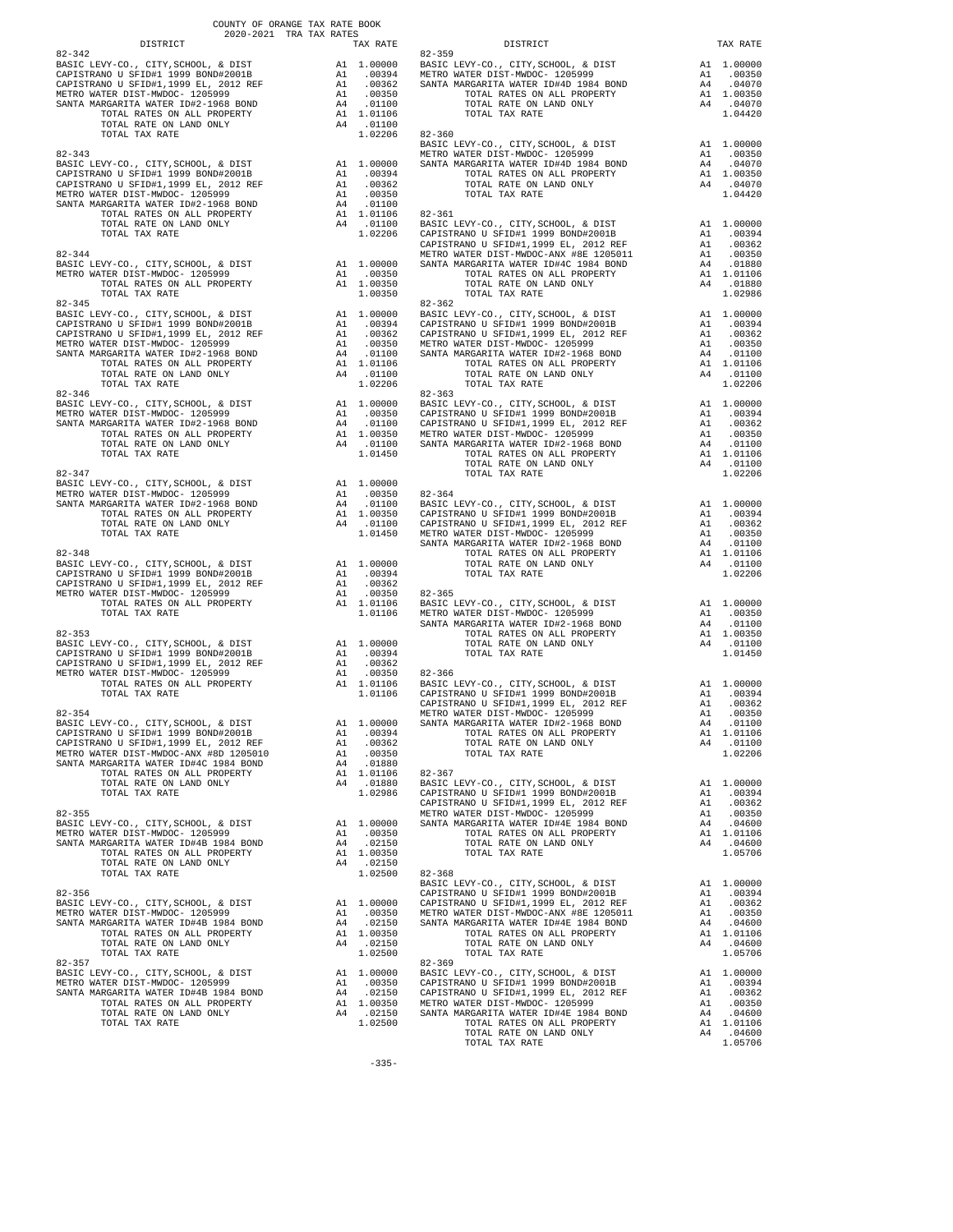| COUNTY OF ORANGE TAX RATE BOOK<br>2020-2021 TRA TAX RATES                      |          |                                                                                                                                                                                                                                                                                                                                                                                            |          |
|--------------------------------------------------------------------------------|----------|--------------------------------------------------------------------------------------------------------------------------------------------------------------------------------------------------------------------------------------------------------------------------------------------------------------------------------------------------------------------------------------------|----------|
| $2020-2021\quad\text{TRA TAX RATES}\label{eq:2020}$ DISTRICT $$$<br>$82 - 370$ | TAX RATE | DISTRICT<br>$82 - 383$                                                                                                                                                                                                                                                                                                                                                                     | TAX RATE |
|                                                                                |          |                                                                                                                                                                                                                                                                                                                                                                                            |          |
| 82-371                                                                         |          | $82 - 384$                                                                                                                                                                                                                                                                                                                                                                                 |          |
|                                                                                |          |                                                                                                                                                                                                                                                                                                                                                                                            |          |
|                                                                                |          |                                                                                                                                                                                                                                                                                                                                                                                            |          |
|                                                                                |          |                                                                                                                                                                                                                                                                                                                                                                                            |          |
|                                                                                |          |                                                                                                                                                                                                                                                                                                                                                                                            |          |
|                                                                                |          |                                                                                                                                                                                                                                                                                                                                                                                            |          |
|                                                                                |          | $\begin{array}{cccccc} 82-377 & 84-307 & 80-001, & 6 \text{ DIST} & \text{BASTC LEVY-C0}, & \text{CITY}, \text{SCH0OL}, & \text{B DIST} & \text{AA 1.00000} & \text{SANTR M R R B1D-2018}, & \text{BASTC LEVY-C0}, & \text{CITY}, \text{SCH0OL}, & \text{B DISA} & \text{A1.00000} & \text{SANTR M R B1D-2018}, & \text{BISTC LEVY-C0}, & \text{CITY}, \text{SCH0OL}, & \text{A1.00000} &$ |          |
|                                                                                |          |                                                                                                                                                                                                                                                                                                                                                                                            |          |
|                                                                                |          |                                                                                                                                                                                                                                                                                                                                                                                            |          |
|                                                                                |          |                                                                                                                                                                                                                                                                                                                                                                                            |          |
| $82 - 382$                                                                     |          |                                                                                                                                                                                                                                                                                                                                                                                            |          |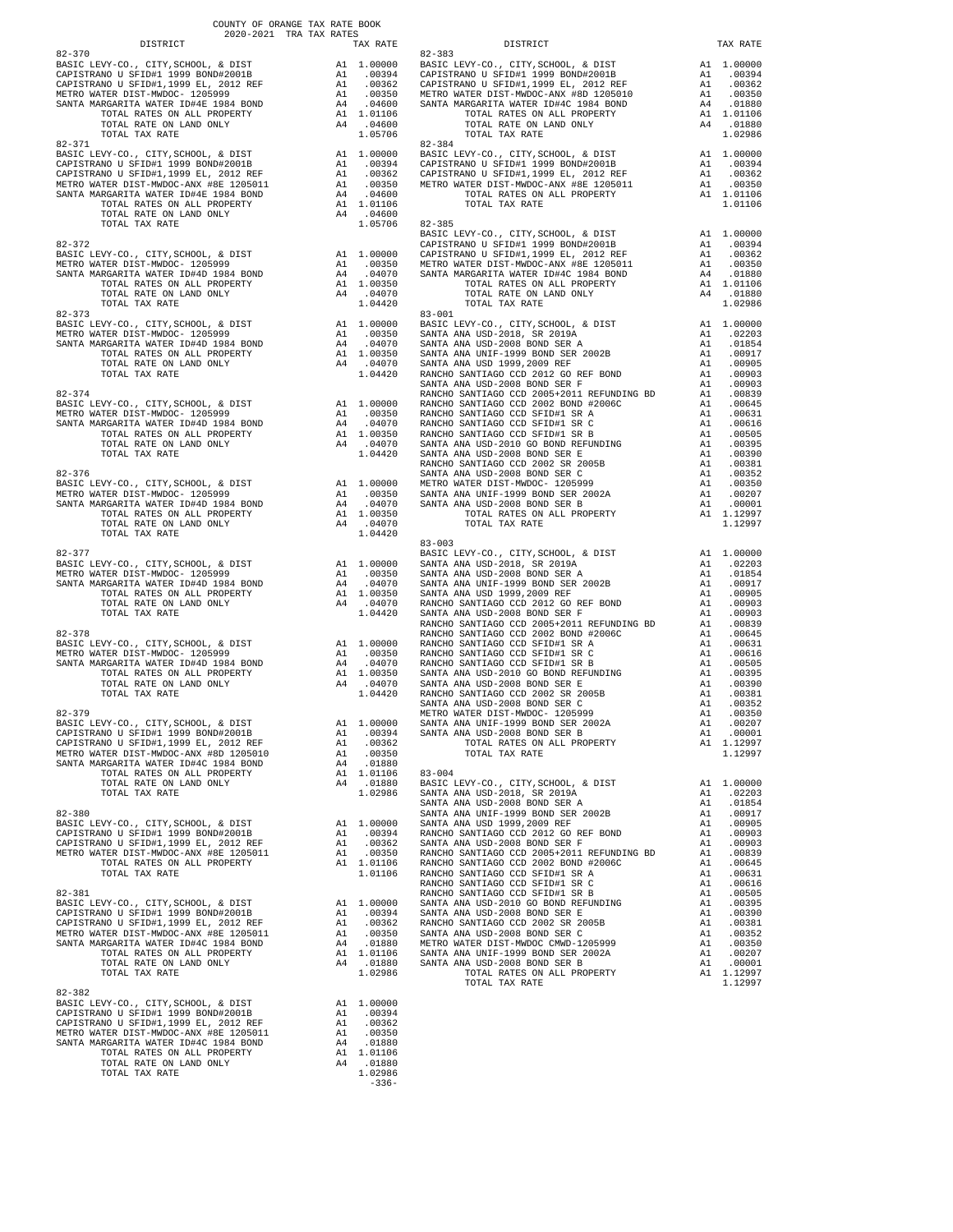| DISTRICT                                                     |                                         | TAX RATE              |                |
|--------------------------------------------------------------|-----------------------------------------|-----------------------|----------------|
|                                                              |                                         |                       |                |
|                                                              |                                         |                       |                |
|                                                              |                                         |                       |                |
|                                                              |                                         |                       |                |
|                                                              |                                         |                       |                |
|                                                              |                                         |                       |                |
|                                                              |                                         |                       |                |
|                                                              |                                         |                       |                |
|                                                              |                                         |                       |                |
|                                                              |                                         |                       |                |
|                                                              |                                         |                       |                |
|                                                              |                                         |                       |                |
|                                                              |                                         |                       |                |
|                                                              |                                         |                       |                |
|                                                              |                                         |                       |                |
|                                                              |                                         |                       |                |
|                                                              |                                         |                       |                |
|                                                              |                                         |                       |                |
|                                                              |                                         |                       |                |
|                                                              |                                         |                       |                |
|                                                              |                                         | A1 1.12997<br>1.12997 |                |
| TOTAL TAX RATE<br>$83 - 007$                                 |                                         |                       | $83 - 014$     |
|                                                              |                                         |                       |                |
|                                                              |                                         |                       |                |
|                                                              |                                         |                       |                |
|                                                              |                                         |                       |                |
|                                                              |                                         |                       |                |
|                                                              |                                         |                       |                |
|                                                              |                                         |                       |                |
|                                                              |                                         |                       |                |
|                                                              |                                         |                       |                |
|                                                              |                                         |                       |                |
|                                                              |                                         |                       |                |
|                                                              |                                         |                       |                |
|                                                              |                                         |                       |                |
|                                                              |                                         |                       |                |
|                                                              |                                         |                       |                |
|                                                              |                                         |                       |                |
|                                                              |                                         |                       |                |
|                                                              |                                         |                       |                |
|                                                              |                                         |                       |                |
| TOTAL RATES ON ALL PROPERTY                                  |                                         | A1 1.12997            |                |
| TOTAL TAX RATE                                               |                                         | 1.12997               |                |
|                                                              |                                         |                       |                |
|                                                              |                                         |                       |                |
|                                                              |                                         |                       |                |
|                                                              |                                         |                       |                |
|                                                              |                                         |                       |                |
|                                                              |                                         |                       |                |
|                                                              |                                         |                       |                |
|                                                              |                                         |                       |                |
|                                                              |                                         |                       |                |
|                                                              |                                         |                       |                |
|                                                              |                                         |                       |                |
|                                                              |                                         |                       |                |
|                                                              |                                         |                       |                |
|                                                              |                                         |                       |                |
|                                                              |                                         |                       |                |
|                                                              |                                         |                       |                |
|                                                              |                                         |                       |                |
|                                                              |                                         |                       |                |
|                                                              |                                         |                       |                |
|                                                              |                                         |                       |                |
|                                                              |                                         |                       |                |
|                                                              |                                         |                       |                |
| 83-012                                                       |                                         |                       | $83 - 021$     |
| BASIC LEVY-CO., CITY, SCHOOL, & DIST                         | A1 1.00000 BASIC L<br>A1 .02203 SANTA A |                       |                |
| SANTA ANA USD-2018, SR 2019A                                 |                                         |                       |                |
| SANTA ANA USD-2008 BOND SER A                                | A1                                      |                       | .01854 SANTA A |
| SANTA ANA UNIF-1999 BOND SER 2002B                           | A1                                      | .00917                | SANTA A        |
| SANTA ANA USD 1999, 2009 REF                                 | A1                                      | .00905                | SANTA A        |
| RANCHO SANTIAGO CCD 2012 GO REF BOND                         | A1                                      | .00903                | RANCHO         |
| SANTA ANA USD-2008 BOND SER F                                | A1                                      | .00903                | SANTA A        |
| RANCHO SANTIAGO CCD 2005+2011 REFUNDING BD                   | A1                                      | .00839                | RANCHO         |
| RANCHO SANTIAGO CCD 2002 BOND #2006C                         | A1                                      | .00645                | RANCHO         |
| RANCHO SANTIAGO CCD SFID#1 SR A                              | A1                                      | .00631                | RANCHO         |
| RANCHO SANTIAGO CCD SFID#1 SR C                              | A1                                      | .00616                | RANCHO         |
| RANCHO SANTIAGO CCD SFID#1 SR B                              | A1                                      | .00505                | RANCHO         |
| SANTA ANA USD-2010 GO BOND REFUNDING                         | A1                                      | .00395                | SANTA A        |
| SANTA ANA USD-2008 BOND SER E                                | A1                                      | .00390                | SANTA A        |
| RANCHO SANTIAGO CCD 2002 SR 2005B                            | A1                                      | .00381                | RANCHO         |
| SANTA ANA USD-2008 BOND SER C                                | A1                                      | .00352                | SANTA A        |
| METRO WATER DIST-MWDOC CMWD-1205999                          | A1                                      | .00350                | METRO W        |
| SANTA ANA UNIF-1999 BOND SER 2002A                           | A1                                      | .00207                | SANTA A        |
| SANTA ANA USD-2008 BOND SER B<br>TOTAL RATES ON ALL PROPERTY | A1                                      | .00001<br>A1 1.12997  | SANTA A        |
| TOTAL TAX RATE                                               |                                         | 1.12997               |                |
|                                                              |                                         |                       |                |

| COUNTY OF ORANGE TAX RATE BOOK<br>$2020-2021 \quad \text{TRA RATES}$ DISTRICT $\hspace{0.5cm}$ |          |                |          |
|------------------------------------------------------------------------------------------------|----------|----------------|----------|
|                                                                                                | TAX RATE | DISTRICT       | TAX RATE |
| $83 - 005$                                                                                     |          | $83 - 013$     |          |
|                                                                                                |          |                |          |
|                                                                                                |          |                |          |
|                                                                                                |          |                |          |
|                                                                                                |          |                |          |
|                                                                                                |          |                |          |
|                                                                                                |          |                |          |
|                                                                                                |          |                |          |
|                                                                                                |          |                |          |
|                                                                                                |          |                |          |
|                                                                                                |          |                |          |
|                                                                                                |          |                |          |
|                                                                                                |          |                |          |
|                                                                                                |          |                |          |
|                                                                                                |          |                |          |
|                                                                                                |          |                |          |
|                                                                                                |          |                |          |
|                                                                                                |          |                |          |
|                                                                                                |          |                |          |
|                                                                                                |          |                |          |
|                                                                                                |          |                |          |
|                                                                                                |          |                |          |
|                                                                                                |          |                |          |
|                                                                                                |          |                |          |
|                                                                                                |          |                |          |
|                                                                                                |          |                |          |
|                                                                                                |          |                |          |
|                                                                                                |          |                |          |
|                                                                                                |          |                |          |
|                                                                                                |          |                |          |
|                                                                                                |          |                |          |
|                                                                                                |          |                |          |
|                                                                                                |          |                |          |
|                                                                                                |          |                |          |
|                                                                                                |          |                |          |
| $83 - 009$                                                                                     |          | $83 - 015$     |          |
|                                                                                                |          |                |          |
|                                                                                                |          |                |          |
|                                                                                                |          |                |          |
|                                                                                                |          |                |          |
|                                                                                                |          |                |          |
|                                                                                                |          |                |          |
|                                                                                                |          |                |          |
|                                                                                                |          |                |          |
|                                                                                                |          |                |          |
|                                                                                                |          |                |          |
|                                                                                                |          |                |          |
|                                                                                                |          |                |          |
|                                                                                                |          |                |          |
|                                                                                                |          |                |          |
|                                                                                                |          |                |          |
|                                                                                                |          |                |          |
| $83 - 012$                                                                                     |          | $83 - 021$     |          |
|                                                                                                |          |                |          |
|                                                                                                |          |                |          |
|                                                                                                |          |                |          |
|                                                                                                |          |                |          |
|                                                                                                |          |                |          |
|                                                                                                |          |                |          |
|                                                                                                |          |                |          |
|                                                                                                |          |                |          |
|                                                                                                |          |                |          |
|                                                                                                |          |                |          |
|                                                                                                |          |                |          |
|                                                                                                |          |                |          |
|                                                                                                |          |                |          |
|                                                                                                |          |                |          |
|                                                                                                |          |                |          |
| TOTAL TAX RATE                                                                                 | 1.12997  | TOTAL TAX RATE | 1.12997  |
|                                                                                                |          |                |          |

-337-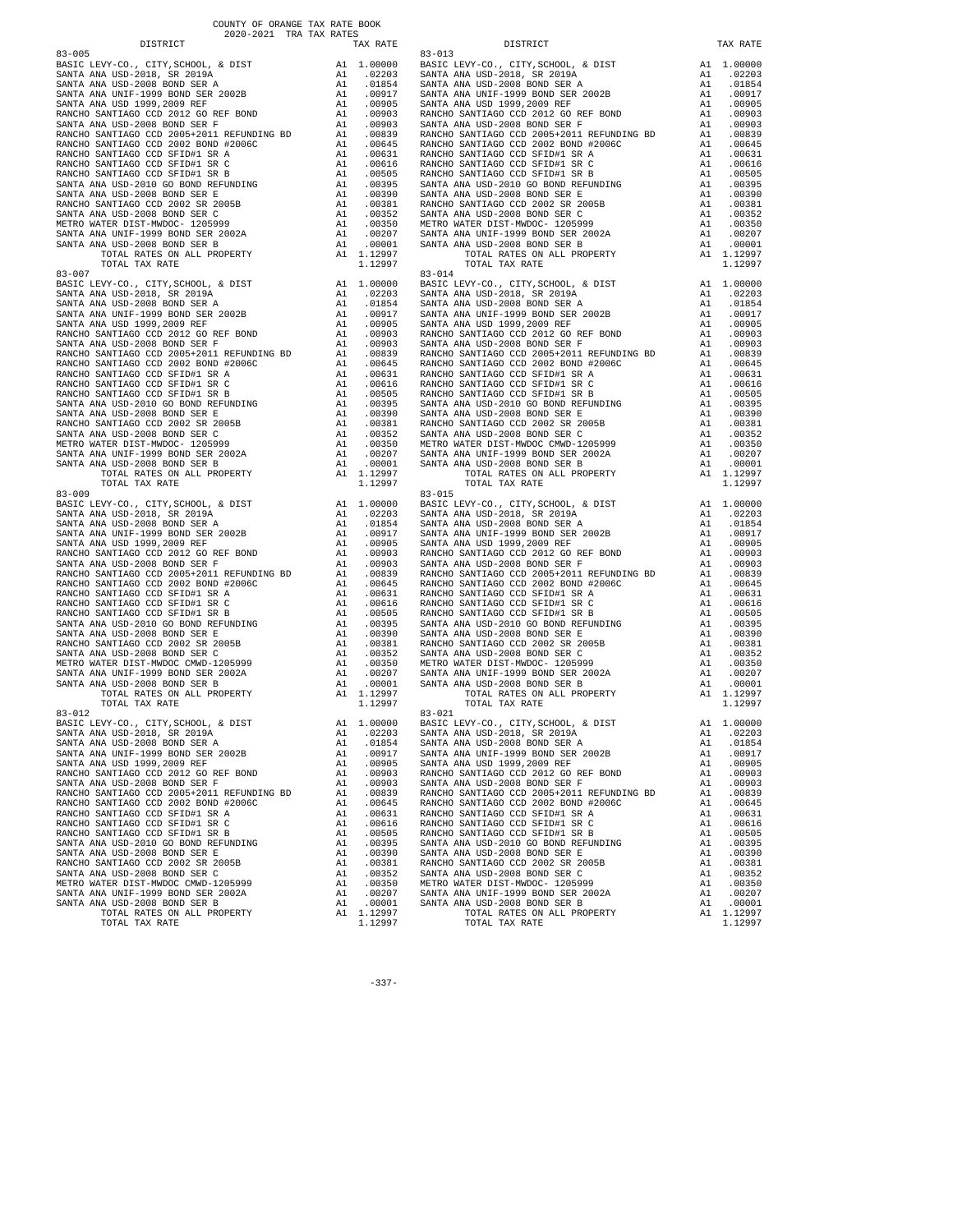| COUNTY OF ORANGE TAX RATE BOOK<br>2020-2021 TRA TAX RATES |          |                                                                                                                                                                                                                                                       |          |
|-----------------------------------------------------------|----------|-------------------------------------------------------------------------------------------------------------------------------------------------------------------------------------------------------------------------------------------------------|----------|
| DISTRICT<br>$83 - 023$                                    | TAX RATE | DISTRICT<br>$88 - 003$                                                                                                                                                                                                                                | TAX RATE |
|                                                           |          |                                                                                                                                                                                                                                                       |          |
|                                                           |          |                                                                                                                                                                                                                                                       |          |
|                                                           |          |                                                                                                                                                                                                                                                       |          |
|                                                           |          |                                                                                                                                                                                                                                                       |          |
|                                                           |          |                                                                                                                                                                                                                                                       |          |
|                                                           |          |                                                                                                                                                                                                                                                       |          |
|                                                           |          |                                                                                                                                                                                                                                                       |          |
|                                                           |          |                                                                                                                                                                                                                                                       |          |
|                                                           |          |                                                                                                                                                                                                                                                       |          |
|                                                           |          |                                                                                                                                                                                                                                                       |          |
|                                                           |          |                                                                                                                                                                                                                                                       |          |
|                                                           |          |                                                                                                                                                                                                                                                       |          |
|                                                           |          |                                                                                                                                                                                                                                                       |          |
|                                                           |          |                                                                                                                                                                                                                                                       |          |
|                                                           |          |                                                                                                                                                                                                                                                       |          |
|                                                           |          |                                                                                                                                                                                                                                                       |          |
|                                                           |          |                                                                                                                                                                                                                                                       |          |
|                                                           |          |                                                                                                                                                                                                                                                       |          |
|                                                           |          |                                                                                                                                                                                                                                                       |          |
|                                                           |          |                                                                                                                                                                                                                                                       |          |
|                                                           |          |                                                                                                                                                                                                                                                       |          |
|                                                           |          |                                                                                                                                                                                                                                                       |          |
|                                                           |          |                                                                                                                                                                                                                                                       |          |
|                                                           |          |                                                                                                                                                                                                                                                       |          |
|                                                           |          |                                                                                                                                                                                                                                                       |          |
|                                                           |          |                                                                                                                                                                                                                                                       |          |
|                                                           |          |                                                                                                                                                                                                                                                       |          |
|                                                           |          |                                                                                                                                                                                                                                                       |          |
|                                                           |          |                                                                                                                                                                                                                                                       |          |
|                                                           |          |                                                                                                                                                                                                                                                       |          |
|                                                           |          |                                                                                                                                                                                                                                                       |          |
|                                                           |          |                                                                                                                                                                                                                                                       |          |
|                                                           |          |                                                                                                                                                                                                                                                       |          |
|                                                           |          |                                                                                                                                                                                                                                                       |          |
|                                                           |          |                                                                                                                                                                                                                                                       |          |
|                                                           |          |                                                                                                                                                                                                                                                       |          |
|                                                           |          |                                                                                                                                                                                                                                                       |          |
|                                                           |          |                                                                                                                                                                                                                                                       |          |
|                                                           |          |                                                                                                                                                                                                                                                       |          |
|                                                           |          |                                                                                                                                                                                                                                                       |          |
|                                                           |          |                                                                                                                                                                                                                                                       |          |
|                                                           |          |                                                                                                                                                                                                                                                       |          |
|                                                           |          |                                                                                                                                                                                                                                                       |          |
|                                                           |          |                                                                                                                                                                                                                                                       |          |
|                                                           |          |                                                                                                                                                                                                                                                       |          |
|                                                           |          |                                                                                                                                                                                                                                                       |          |
|                                                           |          |                                                                                                                                                                                                                                                       |          |
|                                                           |          |                                                                                                                                                                                                                                                       |          |
|                                                           |          |                                                                                                                                                                                                                                                       |          |
|                                                           |          |                                                                                                                                                                                                                                                       |          |
|                                                           |          |                                                                                                                                                                                                                                                       |          |
|                                                           |          |                                                                                                                                                                                                                                                       |          |
|                                                           |          |                                                                                                                                                                                                                                                       |          |
|                                                           |          |                                                                                                                                                                                                                                                       |          |
| $\overline{a}$<br>TOTAL TAX RATE                          | 1.12997  | TOTAL RATES ON ALL PROPERTY A1 1.02686                                                                                                                                                                                                                |          |
| $83 - 058$                                                |          | <b>PACIFIC AND THE CONTROL COMPROSITY AND ACTEST SERVICE CONTROL CONTROL AND ACTEST AND A CONTROL CONTROL AND A CONTROL CONTROL CONTROL AND CONTROL CONTROL CONTROL CONTROL AND CONTROL CONTROL CONTROL CONTROL CONTROL CONTROL</b><br>TOTAL TAX RATE | 1.02686  |
|                                                           |          |                                                                                                                                                                                                                                                       |          |
|                                                           |          |                                                                                                                                                                                                                                                       |          |
|                                                           |          |                                                                                                                                                                                                                                                       |          |
|                                                           |          |                                                                                                                                                                                                                                                       |          |
|                                                           |          |                                                                                                                                                                                                                                                       |          |
|                                                           |          |                                                                                                                                                                                                                                                       |          |
|                                                           |          |                                                                                                                                                                                                                                                       |          |
|                                                           |          |                                                                                                                                                                                                                                                       |          |
|                                                           |          |                                                                                                                                                                                                                                                       |          |
|                                                           |          |                                                                                                                                                                                                                                                       |          |
|                                                           |          |                                                                                                                                                                                                                                                       |          |
|                                                           |          |                                                                                                                                                                                                                                                       |          |
|                                                           |          |                                                                                                                                                                                                                                                       |          |
|                                                           |          |                                                                                                                                                                                                                                                       |          |
|                                                           |          |                                                                                                                                                                                                                                                       |          |
|                                                           |          |                                                                                                                                                                                                                                                       |          |
|                                                           |          |                                                                                                                                                                                                                                                       |          |
|                                                           |          |                                                                                                                                                                                                                                                       |          |
|                                                           |          |                                                                                                                                                                                                                                                       |          |
|                                                           |          |                                                                                                                                                                                                                                                       |          |
|                                                           |          |                                                                                                                                                                                                                                                       |          |
|                                                           |          |                                                                                                                                                                                                                                                       |          |
|                                                           |          |                                                                                                                                                                                                                                                       |          |
|                                                           |          |                                                                                                                                                                                                                                                       |          |
|                                                           |          |                                                                                                                                                                                                                                                       |          |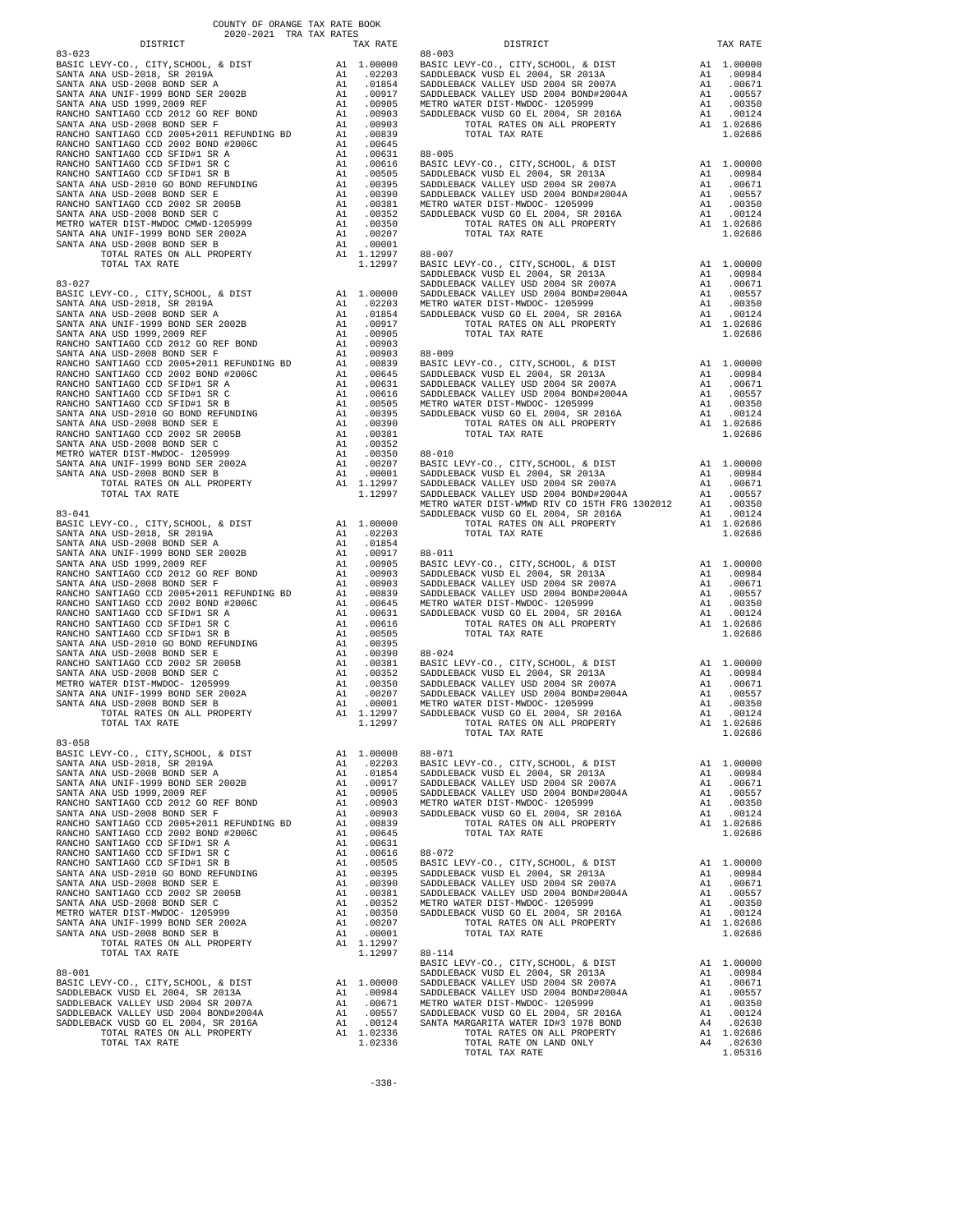| 88-194<br>$88 - 195$                                                                                                                                                                                                                                                                                                                                                    |                                        |                                                                                                                                                  | 88-262<br>$88 - 269$                                   |
|-------------------------------------------------------------------------------------------------------------------------------------------------------------------------------------------------------------------------------------------------------------------------------------------------------------------------------------------------------------------------|----------------------------------------|--------------------------------------------------------------------------------------------------------------------------------------------------|--------------------------------------------------------|
| TOTAL TAX RATE                                                                                                                                                                                                                                                                                                                                                          |                                        | 1.02686                                                                                                                                          |                                                        |
|                                                                                                                                                                                                                                                                                                                                                                         |                                        |                                                                                                                                                  |                                                        |
| TOTAL TAX RATE                                                                                                                                                                                                                                                                                                                                                          |                                        | $1.05416$ $88-279$                                                                                                                               |                                                        |
| 88-221<br>TOTAL TAX RATE                                                                                                                                                                                                                                                                                                                                                |                                        | 1.02686 88-284                                                                                                                                   | BASIC L<br>SADDLEB                                     |
| $88 - 232$<br>TOTAL TAX RATE                                                                                                                                                                                                                                                                                                                                            |                                        | $1.02686$ $88-287$                                                                                                                               | BASIC L<br>SADDLEB                                     |
|                                                                                                                                                                                                                                                                                                                                                                         |                                        |                                                                                                                                                  | BASIC L                                                |
| $88 - 235$<br>BASIC LEVY-CO., CITY, SCHOOL, & DIST<br>SADDLEBACK VUSD EL 2004, SR 2013A<br>SADDLEBACK VALLEY USD 2004 SR 2007A<br>SADDLEBACK VALLEY USD 2004 BOND#2004A<br>METRO WATER DIST-MWDOC- 1205999<br>SADDLEBACK VUSD GO EL 2004, SR 2016A<br>TOTAL RATES ON ALL PROPERTY<br>TOTAL TAX RATE                                                                     | A1<br>A1<br>A1<br>A1<br>A1             | 88-309<br>A1 1.00000 BASIC L<br>.00984<br>.00671<br>.00557<br>.00350<br>.00124<br>A1 1.02686<br>1.02686                                          | SADDLEB<br>SADDLEB<br>SADDLEB<br>METRO W<br>SADDLEB    |
| $88 - 247$<br>BASIC LEVY-CO., CITY, SCHOOL, & DIST<br>SADDLEBACK VUSD EL 2004, SR 2013A<br>SADDLEBACK VALLEY USD 2004 SR 2007A<br>SADDLEBACK VALLEY USD 2004 BOND#2004A<br>METRO WATER DIST-MWDOC- 1205999<br>SADDLEBACK VUSD GO EL 2004, SR 2016A<br>SANTA MARGARITA WATER ID#4A 1984 BOND<br>TOTAL RATES ON ALL PROPERTY<br>TOTAL RATE ON LAND ONLY<br>TOTAL TAX RATE | A1<br>A1<br>A1<br>A1<br>A1<br>A4<br>A4 | A1 1.00000<br>.00984<br>.00671 SADDLEB<br>.00557 SADDLEB<br>.00350 METROW<br>.00124 SADDLEB<br>.02730 SANTA M<br>A1 1.02686<br>.02730<br>1.05416 | $88 - 328$<br>BASIC L<br>SADDLEB                       |
| $88 - 259$<br>BASIC LEVY-CO., CITY, SCHOOL, & DIST<br>SADDLEBACK VUSD EL 2004, SR 2013A<br>SADDLEBACK VALLEY USD 2004 SR 2007A<br>SADDLEBACK VALLEY USD 2004 BOND#2004A<br>METRO WATER DIST-MWDOC- 1205999<br>SADDLEBACK VUSD GO EL 2004, SR 2016A<br>TOTAL RATES ON ALL PROPERTY                                                                                       | A1<br>A1<br>A1<br>A1<br>A1 1.02686     | A1 1.00000<br>A1.00984<br>.00671<br>.00557<br>.00350 METRO W<br>.00124 SADDLEB                                                                   | $88 - 346$<br>BASIC L<br>SADDLEB<br>SADDLEB<br>SADDLEB |

| TAX RATE<br>DISTRICT |         | DISTRICT       | TAX RATE |
|----------------------|---------|----------------|----------|
| $88 - 194$           |         | $88 - 262$     |          |
|                      |         |                |          |
|                      |         |                |          |
|                      |         |                |          |
|                      |         |                |          |
|                      |         |                |          |
|                      |         |                |          |
|                      |         |                |          |
|                      |         |                |          |
|                      |         |                |          |
|                      |         |                |          |
|                      |         |                |          |
|                      |         |                |          |
|                      |         |                |          |
|                      |         |                |          |
|                      |         |                |          |
|                      |         |                |          |
|                      |         |                |          |
|                      |         |                |          |
|                      |         |                |          |
|                      |         |                |          |
|                      |         |                |          |
|                      |         |                |          |
|                      |         |                |          |
|                      |         |                |          |
|                      |         |                |          |
|                      |         |                |          |
|                      |         |                |          |
|                      |         |                |          |
|                      |         |                |          |
|                      |         |                |          |
|                      |         |                |          |
|                      |         |                |          |
|                      |         |                |          |
|                      |         |                |          |
|                      |         |                |          |
|                      |         |                |          |
|                      |         |                |          |
|                      |         |                |          |
|                      |         |                |          |
|                      |         |                |          |
|                      |         |                |          |
|                      |         |                |          |
|                      |         |                |          |
|                      |         |                |          |
|                      |         |                |          |
|                      |         |                |          |
|                      |         |                |          |
|                      |         |                |          |
|                      |         |                |          |
|                      |         |                |          |
|                      |         |                |          |
|                      |         |                |          |
|                      |         |                |          |
|                      |         |                |          |
|                      |         |                |          |
|                      |         |                |          |
|                      |         |                |          |
|                      |         |                |          |
|                      |         |                |          |
|                      |         |                |          |
|                      |         |                |          |
|                      |         |                |          |
|                      |         |                |          |
|                      |         |                |          |
|                      |         |                |          |
|                      |         |                |          |
| TOTAL TAX RATE       | 1.02686 | TOTAL TAX RATE | 1.02686  |
| $88 - 247$           |         | $88 - 328$     |          |
|                      |         |                |          |
|                      |         |                |          |
|                      |         |                |          |
|                      |         |                |          |
|                      |         |                |          |
|                      |         |                |          |
|                      |         |                |          |
|                      |         |                |          |
| TOTAL TAX RATE       | 1.05416 |                |          |
| $88 - 259$           |         | $88 - 346$     |          |
|                      |         |                |          |
|                      |         |                |          |
|                      |         |                |          |
|                      |         |                |          |
|                      |         |                |          |
|                      |         |                |          |
| TOTAL TAX RATE       | 1.02686 | TOTAL TAX RATE | 1.02686  |
|                      | $-339-$ |                |          |
|                      |         |                |          |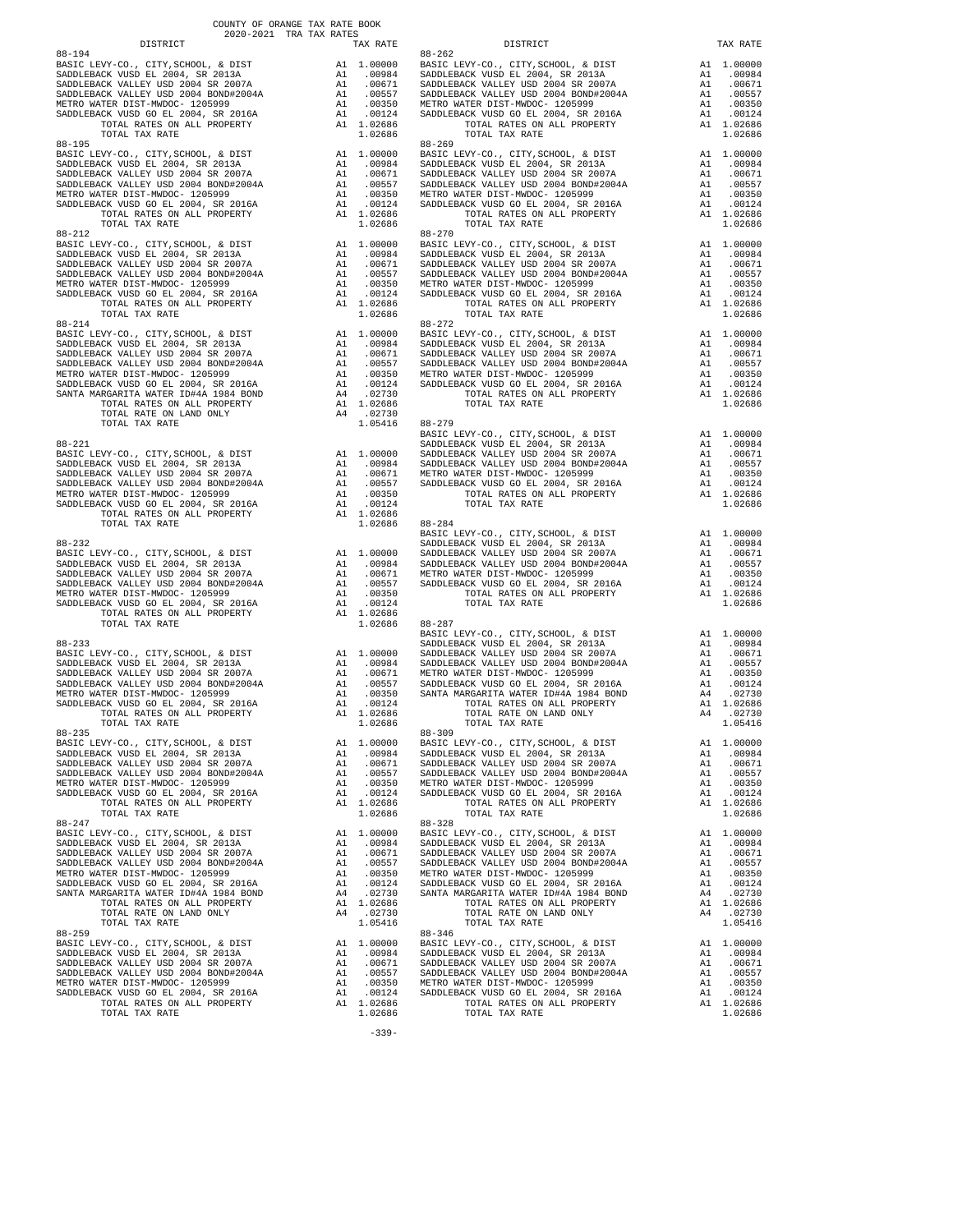| DISTRICT                                      |    | TAX RATE                            |            |
|-----------------------------------------------|----|-------------------------------------|------------|
|                                               |    |                                     |            |
|                                               |    |                                     |            |
|                                               |    |                                     |            |
|                                               |    |                                     |            |
|                                               |    |                                     |            |
|                                               |    |                                     |            |
|                                               |    |                                     |            |
|                                               |    |                                     |            |
|                                               |    |                                     |            |
|                                               |    |                                     |            |
|                                               |    |                                     |            |
|                                               |    |                                     |            |
| $89 - 003$                                    |    |                                     | $89 - 010$ |
|                                               |    |                                     |            |
|                                               |    |                                     |            |
|                                               |    |                                     |            |
|                                               |    |                                     |            |
|                                               |    |                                     |            |
|                                               |    |                                     |            |
|                                               |    |                                     |            |
|                                               |    |                                     |            |
|                                               |    |                                     |            |
|                                               |    |                                     |            |
| TOTAL TAX RATE                                |    | 1.07452                             |            |
| $89 - 004$                                    |    |                                     | 89-011     |
|                                               |    |                                     |            |
|                                               |    |                                     |            |
|                                               |    |                                     |            |
|                                               |    |                                     |            |
|                                               |    |                                     |            |
|                                               |    |                                     |            |
|                                               |    |                                     |            |
|                                               |    |                                     |            |
|                                               |    |                                     |            |
|                                               |    |                                     |            |
| TOTAL TAX RATE                                |    | 1.07452                             |            |
| $89 - 005$                                    |    |                                     | 89-012     |
|                                               |    |                                     |            |
|                                               |    |                                     |            |
|                                               |    |                                     |            |
|                                               |    |                                     |            |
|                                               |    |                                     |            |
|                                               |    |                                     |            |
|                                               |    |                                     |            |
|                                               |    |                                     |            |
|                                               |    |                                     |            |
|                                               |    |                                     |            |
| TOTAL TAX RATE                                |    | 1.07452                             |            |
| $89 - 006$                                    |    |                                     | $89 - 013$ |
|                                               |    |                                     |            |
|                                               |    |                                     |            |
|                                               |    |                                     |            |
|                                               |    |                                     |            |
|                                               |    |                                     |            |
|                                               |    |                                     |            |
|                                               |    |                                     |            |
|                                               |    |                                     |            |
|                                               |    |                                     |            |
|                                               |    |                                     |            |
| TOTAL TAX RATE                                |    | 1.07452                             |            |
|                                               |    |                                     |            |
|                                               |    |                                     |            |
|                                               |    |                                     |            |
|                                               |    |                                     |            |
| TUSTIN USD SFID 2012-1 SR 2018B EL 2012       | A1 | .01121                              | TUSTIN     |
| TUSTIN UNIF SFID 2002-1, SERIES C             | A1 | .01079                              | TUSTIN     |
| TUSTIN UNIF SFID 2008-1, 2008 EL, SER C       |    | A1 .00753                           | TUSTIN     |
| TUSTIN UNIF SFID 2008-1, GO 2008, SR D-2015   |    | A1 .00535                           | TUSTIN     |
| TUSTIN USD SFID 2012-1, 2012 EL, SER A        |    | A1.00465                            | TUSTIN     |
| METRO WATER DIST-MWDOC- 1205999               |    | A1.00350                            | METRO W    |
| TUSTIN UNIF SFID 2008-1, SER A & SUB SER A-1  | A1 | .00207<br>A1 1.07452                | TUSTIN     |
| TOTAL RATES ON ALL PROPERTY<br>TOTAL TAX RATE |    | 1.07452                             |            |
| $89 - 008$                                    |    |                                     | $89 - 015$ |
| BASIC LEVY-CO., CITY, SCHOOL, & DIST          |    | A1 1.00000                          | BASIC L    |
| TUSTIN SFID 2002-1, 2002, SER D & D-1         |    | A1 .01486                           | TUSTIN     |
| TUSTIN UNIF SFID 2008-1, 2008, SR B           |    | A1 .01456                           | TUSTIN     |
| TUSTIN USD SFID 2012-1 SR 2018B EL 2012       |    | A1 .01121                           | TUSTIN     |
| TUSTIN UNIF SFID 2002-1, SERIES C             |    | A1 .01079<br>A1 .00753<br>A1 .00535 | TUSTIN     |
| TUSTIN UNIF SFID 2008-1, 2008 EL, SER C       |    |                                     | TUSTIN     |
| TUSTIN UNIF SFID 2008-1, GO 2008, SR D-2015   |    |                                     | TUSTIN     |
| TUSTIN USD SFID 2012-1, 2012 EL, SER A        |    | A1.00465                            | TUSTIN     |
| METRO WATER DIST-MWDOC- 1205999               |    | A1.00350                            | METRO W    |
| TUSTIN UNIF SFID 2008-1, SER A & SUB SER A-1  | A1 | .00207                              | TUSTIN     |
| TOTAL RATES ON ALL PROPERTY<br>TOTAL TAX RATE |    | A1 1.07452<br>1.07452               |            |
|                                               |    |                                     |            |

| COUNTY OF ORANGE TAX RATE BOOK<br>2020-2021 TRA TAX RATES |          |                                                                                                                                                                                                                                                                                                                                                                                                              |            |  |  |  |  |
|-----------------------------------------------------------|----------|--------------------------------------------------------------------------------------------------------------------------------------------------------------------------------------------------------------------------------------------------------------------------------------------------------------------------------------------------------------------------------------------------------------|------------|--|--|--|--|
| DISTRICT                                                  | TAX RATE | DISTRICT                                                                                                                                                                                                                                                                                                                                                                                                     | TAX RATE   |  |  |  |  |
|                                                           |          |                                                                                                                                                                                                                                                                                                                                                                                                              |            |  |  |  |  |
|                                                           |          |                                                                                                                                                                                                                                                                                                                                                                                                              |            |  |  |  |  |
|                                                           |          | $\begin{smallmatrix} \textbf{11} & \textbf{12} & \textbf{13} & \textbf{15} & \textbf{16} & \textbf{17} & \textbf{18} & \textbf{18} & \textbf{18} & \textbf{19} & \textbf{19} & \textbf{19} & \textbf{19} & \textbf{19} & \textbf{19} & \textbf{19} & \textbf{19} & \textbf{19} & \textbf{19} & \textbf{19} & \textbf{19} & \textbf{19} & \textbf{19} & \textbf{19} & \textbf{19} & \textbf{19} & \textbf{19$ |            |  |  |  |  |
|                                                           |          |                                                                                                                                                                                                                                                                                                                                                                                                              |            |  |  |  |  |
|                                                           |          |                                                                                                                                                                                                                                                                                                                                                                                                              |            |  |  |  |  |
| $89 - 008$                                                |          | BASIC LEVY-CO., CITY, SCHOOL, & DIST Al 1.00000 BASIC LEVY-CO., CITY, SCHOOL, & DIST<br>$89 - 015$                                                                                                                                                                                                                                                                                                           | A1 1.00000 |  |  |  |  |
|                                                           |          |                                                                                                                                                                                                                                                                                                                                                                                                              |            |  |  |  |  |

 $-340-$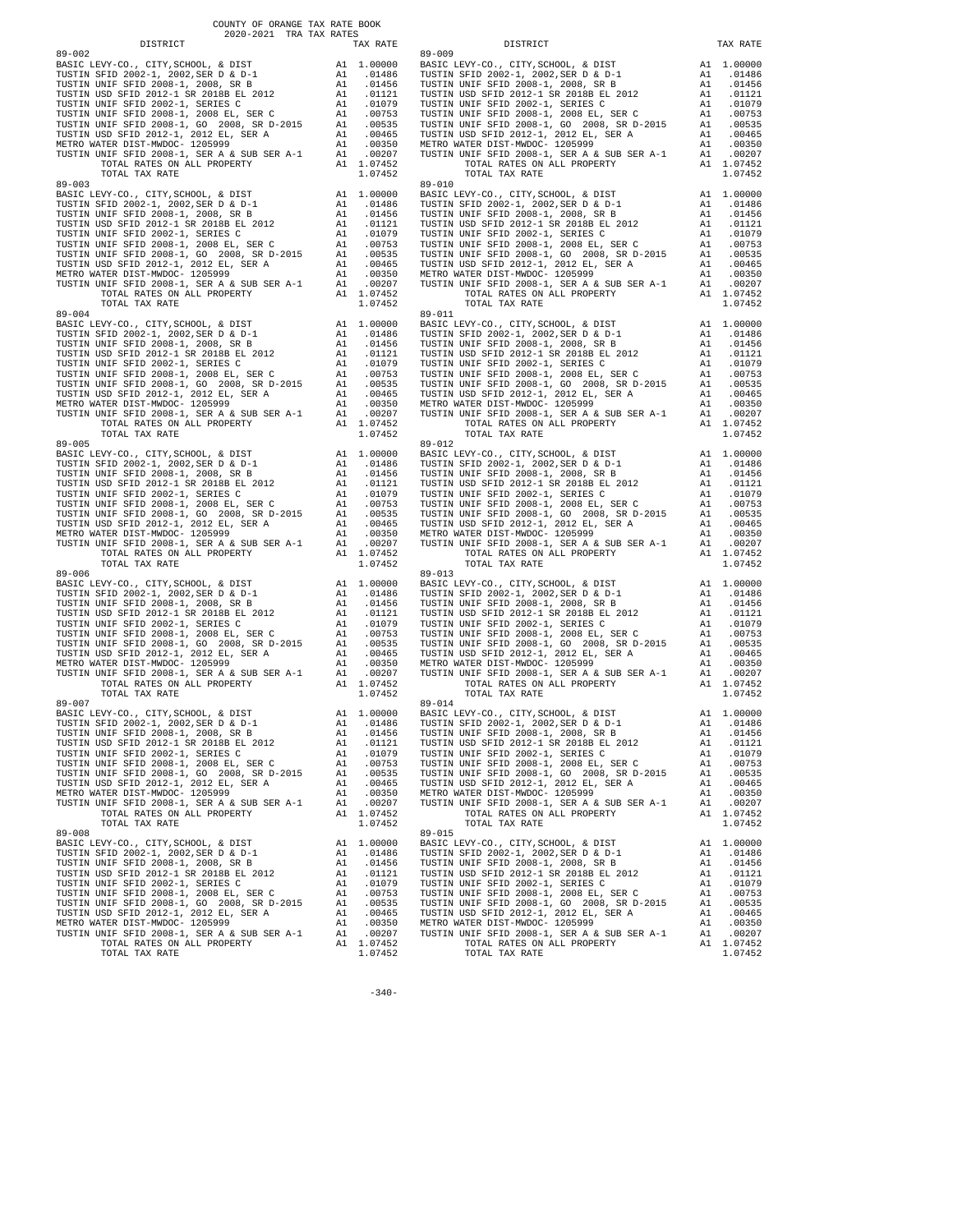| DISTRICT                                     |    | TAX RATE                                         |            |
|----------------------------------------------|----|--------------------------------------------------|------------|
|                                              |    |                                                  |            |
|                                              |    |                                                  |            |
|                                              |    |                                                  |            |
|                                              |    |                                                  |            |
|                                              |    |                                                  |            |
|                                              |    |                                                  |            |
|                                              |    |                                                  |            |
|                                              |    |                                                  |            |
|                                              |    |                                                  |            |
|                                              |    |                                                  |            |
|                                              |    |                                                  |            |
|                                              |    |                                                  |            |
| 89-017                                       |    |                                                  | $89 - 024$ |
|                                              |    |                                                  |            |
|                                              |    |                                                  |            |
|                                              |    |                                                  |            |
|                                              |    |                                                  |            |
|                                              |    |                                                  |            |
|                                              |    |                                                  |            |
|                                              |    |                                                  |            |
|                                              |    |                                                  |            |
|                                              |    |                                                  |            |
|                                              |    |                                                  |            |
| TOTAL TAX RATE                               |    | 1.07452                                          |            |
| $89 - 018$                                   |    |                                                  | 89-025     |
|                                              |    |                                                  |            |
|                                              |    |                                                  |            |
|                                              |    |                                                  |            |
|                                              |    |                                                  |            |
|                                              |    |                                                  |            |
|                                              |    |                                                  |            |
|                                              |    |                                                  |            |
|                                              |    |                                                  |            |
|                                              |    |                                                  |            |
|                                              |    |                                                  |            |
| TOTAL TAX RATE                               |    |                                                  |            |
| $89 - 019$                                   |    |                                                  | 89-026     |
|                                              |    |                                                  |            |
|                                              |    |                                                  |            |
|                                              |    |                                                  |            |
|                                              |    |                                                  |            |
|                                              |    |                                                  |            |
|                                              |    |                                                  |            |
|                                              |    |                                                  |            |
|                                              |    |                                                  |            |
|                                              |    |                                                  |            |
|                                              |    |                                                  |            |
| TOTAL TAX RATE                               |    | 1.07452                                          |            |
| $89 - 020$                                   |    |                                                  | 89-027     |
|                                              |    |                                                  |            |
|                                              |    |                                                  |            |
|                                              |    |                                                  |            |
|                                              |    |                                                  |            |
|                                              |    |                                                  |            |
|                                              |    |                                                  |            |
|                                              |    |                                                  |            |
|                                              |    |                                                  |            |
|                                              |    |                                                  |            |
|                                              |    |                                                  |            |
| TOTAL TAX RATE                               |    | 1.07452                                          | $89 - 028$ |
| $89 - 021$                                   |    |                                                  |            |
|                                              |    |                                                  |            |
|                                              |    |                                                  |            |
| TUSTIN USD SFID 2012-1 SR 2018B EL 2012      | A1 | .01121                                           | TUSTIN     |
| TUSTIN UNIF SFID 2002-1, SERIES C            | A1 | .01079                                           | TUSTIN     |
| TUSTIN UNIF SFID 2008-1, 2008 EL, SER C      |    | A1.00753                                         | TUSTIN     |
| TUSTIN UNIF SFID 2008-1, GO 2008, SR D-2015  |    | A1 .00535                                        | TUSTIN     |
| TUSTIN USD SFID 2012-1, 2012 EL, SER A       | A1 | .00465                                           | TUSTIN     |
| METRO WATER DIST-MWDOC- 1205999              | A1 | .00350                                           | METRO W    |
| TUSTIN UNIF SFID 2008-1, SER A & SUB SER A-1 | A1 | .00207                                           | TUSTIN     |
| TOTAL RATES ON ALL PROPERTY                  |    | A1 1.07452                                       |            |
| TOTAL TAX RATE<br>$89 - 022$                 |    | 1.07452                                          | $89 - 029$ |
| BASIC LEVY-CO., CITY, SCHOOL, & DIST         | A1 | 1.00000                                          | BASIC L    |
| TUSTIN SFID 2002-1, 2002, SER D & D-1        |    | A1.01486                                         | TUSTIN     |
| TUSTIN UNIF SFID 2008-1, 2008, SR B          |    | A1.01456                                         | TUSTIN     |
| TUSTIN USD SFID 2012-1 SR 2018B EL 2012      |    |                                                  | TUSTIN     |
| TUSTIN UNIF SFID 2002-1, SERIES C            |    | A1 .01121<br>A1 .01079<br>A1 .00753<br>A1 .00535 | TUSTIN     |
| TUSTIN UNIF SFID 2008-1, 2008 EL, SER C      |    |                                                  | TUSTIN     |
| TUSTIN UNIF SFID 2008-1, GO 2008, SR D-2015  |    |                                                  | TUSTIN     |
| TUSTIN USD SFID 2012-1, 2012 EL, SER A       |    | A1.00465                                         | TUSTIN     |
| METRO WATER DIST-MWDOC- 1205999              |    | A1.00350                                         | METRO W    |
| TUSTIN UNIF SFID 2008-1, SER A & SUB SER A-1 | A1 | .00207                                           | TUSTIN     |
| TOTAL RATES ON ALL PROPERTY                  |    | A1 1.07452                                       |            |
| TOTAL TAX RATE                               |    | 1.07452                                          |            |

| COUNTY OF ORANGE TAX RATE BOOK<br>2020-2021 TRA TAX RATES |          |                                                                                                                                                                                                                                                                                                                                                                                                                             |            |  |  |  |  |
|-----------------------------------------------------------|----------|-----------------------------------------------------------------------------------------------------------------------------------------------------------------------------------------------------------------------------------------------------------------------------------------------------------------------------------------------------------------------------------------------------------------------------|------------|--|--|--|--|
| DISTRICT                                                  | TAX RATE | DISTRICT                                                                                                                                                                                                                                                                                                                                                                                                                    | TAX RATE   |  |  |  |  |
|                                                           |          |                                                                                                                                                                                                                                                                                                                                                                                                                             |            |  |  |  |  |
|                                                           |          |                                                                                                                                                                                                                                                                                                                                                                                                                             |            |  |  |  |  |
|                                                           |          | $\begin{smallmatrix} \textbf{11}_{111}\\ \textbf{12}_{112}\\ \textbf{13}_{123}\\ \textbf{14}_{133}\\ \textbf{15}_{143}\\ \textbf{16}_{144}\\ \textbf{17}_{145}\\ \textbf{18}_{145}\\ \textbf{18}_{146}\\ \textbf{19}_{145}\\ \textbf{10}_{146}\\ \textbf{10}_{147}\\ \textbf{10}_{148}\\ \textbf{11}_{148}\\ \textbf{11}_{148}\\ \textbf{11}_{148}\\ \textbf{11}_{148}\\ \textbf{11}_{148}\\ \textbf{11}_{148}\\ \textbf{1$ |            |  |  |  |  |
|                                                           |          |                                                                                                                                                                                                                                                                                                                                                                                                                             |            |  |  |  |  |
|                                                           |          |                                                                                                                                                                                                                                                                                                                                                                                                                             |            |  |  |  |  |
| $89 - 022$                                                |          | BASIC LEVY-CO., CITY, SCHOOL, & DIST Al 1.00000 BASIC LEVY-CO., CITY, SCHOOL, & DIST<br>$89 - 029$                                                                                                                                                                                                                                                                                                                          | A1 1.00000 |  |  |  |  |
|                                                           |          |                                                                                                                                                                                                                                                                                                                                                                                                                             |            |  |  |  |  |

-341-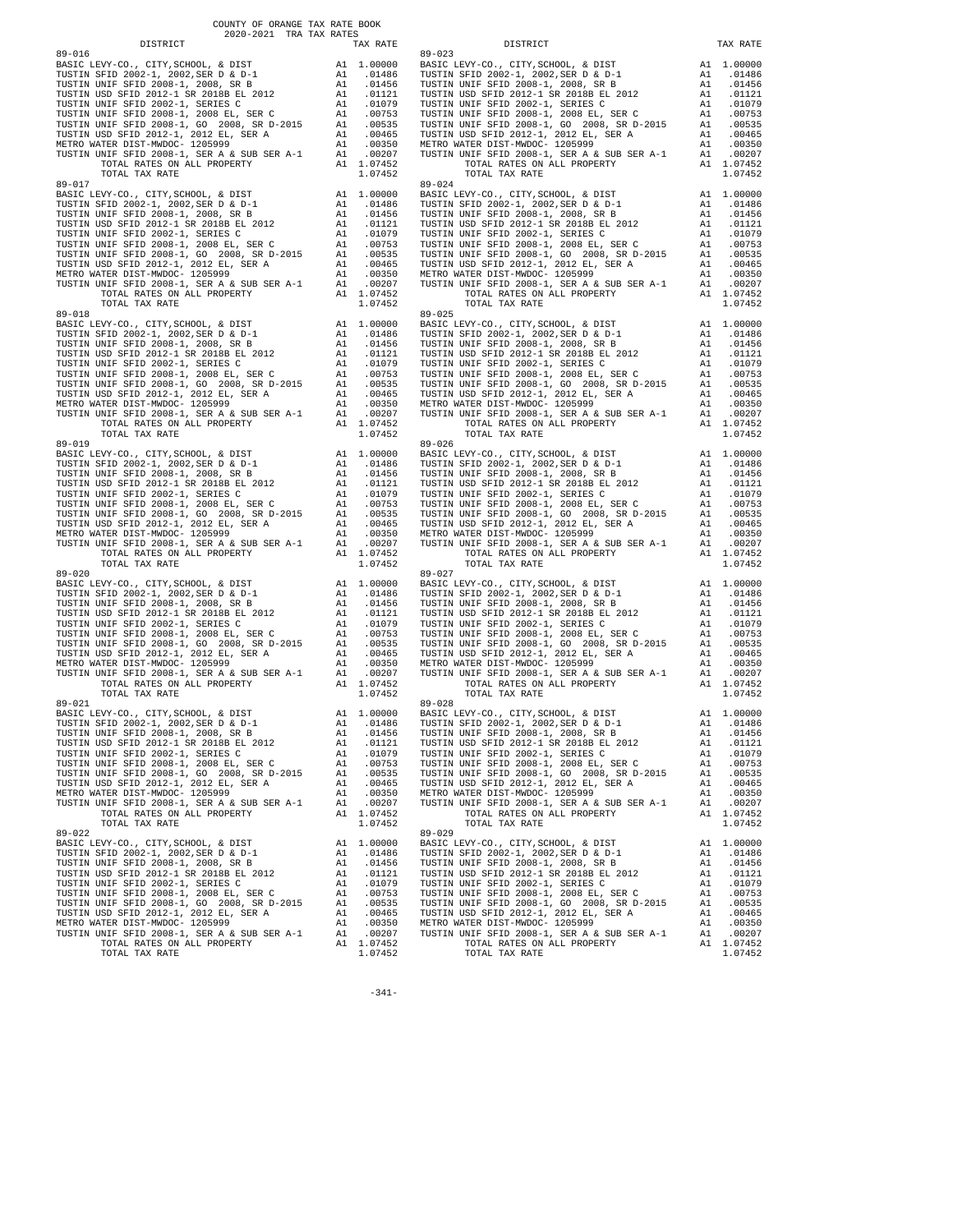| DISTRICT                                     |    | TAX RATE                                         |            |
|----------------------------------------------|----|--------------------------------------------------|------------|
|                                              |    |                                                  |            |
|                                              |    |                                                  |            |
|                                              |    |                                                  |            |
|                                              |    |                                                  |            |
|                                              |    |                                                  |            |
|                                              |    |                                                  |            |
|                                              |    |                                                  |            |
|                                              |    |                                                  |            |
|                                              |    |                                                  |            |
|                                              |    |                                                  |            |
|                                              |    |                                                  |            |
|                                              |    |                                                  |            |
| $89 - 032$                                   |    |                                                  | $89 - 044$ |
|                                              |    |                                                  |            |
|                                              |    |                                                  |            |
|                                              |    |                                                  |            |
|                                              |    |                                                  |            |
|                                              |    |                                                  |            |
|                                              |    |                                                  |            |
|                                              |    |                                                  |            |
|                                              |    |                                                  |            |
|                                              |    |                                                  |            |
|                                              |    |                                                  |            |
| TOTAL TAX RATE                               |    | 1.07452                                          |            |
| $89 - 034$                                   |    |                                                  | $89 - 045$ |
|                                              |    |                                                  |            |
|                                              |    |                                                  |            |
|                                              |    |                                                  |            |
|                                              |    |                                                  |            |
|                                              |    |                                                  |            |
|                                              |    |                                                  |            |
|                                              |    |                                                  |            |
|                                              |    |                                                  |            |
|                                              |    |                                                  |            |
|                                              |    |                                                  |            |
| TOTAL TAX RATE                               |    | 1.07452                                          |            |
| $89 - 035$                                   |    |                                                  | 89-046     |
|                                              |    |                                                  |            |
|                                              |    |                                                  |            |
|                                              |    |                                                  |            |
|                                              |    |                                                  |            |
|                                              |    |                                                  |            |
|                                              |    |                                                  |            |
|                                              |    |                                                  |            |
|                                              |    |                                                  |            |
|                                              |    |                                                  |            |
|                                              |    |                                                  |            |
| TOTAL TAX RATE                               |    | 1.07452                                          |            |
| $89 - 036$                                   |    |                                                  | 89-047     |
|                                              |    |                                                  |            |
|                                              |    |                                                  |            |
|                                              |    |                                                  |            |
|                                              |    |                                                  |            |
|                                              |    |                                                  |            |
|                                              |    |                                                  |            |
|                                              |    |                                                  |            |
|                                              |    |                                                  |            |
|                                              |    |                                                  |            |
|                                              |    |                                                  |            |
|                                              |    | 1.07452                                          |            |
| TOTAL TAX RATE                               |    |                                                  |            |
|                                              |    |                                                  |            |
|                                              |    |                                                  |            |
|                                              |    |                                                  |            |
| TUSTIN USD SFID 2012-1 SR 2018B EL 2012      | A1 | .01121                                           | TUSTIN     |
| TUSTIN UNIF SFID 2002-1, SERIES C            | A1 | .01079                                           | TUSTIN     |
| TUSTIN UNIF SFID 2008-1, 2008 EL, SER C      |    | A1 .00753                                        | TUSTIN     |
| TUSTIN UNIF SFID 2008-1, GO 2008, SR D-2015  |    | A1 .00535                                        | TUSTIN     |
| TUSTIN USD SFID 2012-1, 2012 EL, SER A       |    | A1.00465                                         | TUSTIN     |
| METRO WATER DIST-MWDOC- 1205999              |    | A1.00350                                         | METRO W    |
| TUSTIN UNIF SFID 2008-1, SER A & SUB SER A-1 | A1 | .00207                                           | TUSTIN     |
| TOTAL RATES ON ALL PROPERTY                  |    | A1 1.07452                                       |            |
| TOTAL TAX RATE<br>$89 - 042$                 |    | 1.07452                                          | $89 - 049$ |
| BASIC LEVY-CO., CITY, SCHOOL, & DIST         |    | A1 1.00000                                       | BASIC L    |
| TUSTIN SFID 2002-1, 2002, SER D & D-1        |    | A1 .01486                                        | TUSTIN     |
| TUSTIN UNIF SFID 2008-1, 2008, SR B          |    | A1 .01456                                        | TUSTIN     |
| TUSTIN USD SFID 2012-1 SR 2018B EL 2012      |    |                                                  | TUSTIN     |
| TUSTIN UNIF SFID 2002-1, SERIES C            |    |                                                  | TUSTIN     |
| TUSTIN UNIF SFID 2008-1, 2008 EL, SER C      |    | A1 .01121<br>A1 .01079<br>A1 .00753<br>A1 .00535 | TUSTIN     |
| TUSTIN UNIF SFID 2008-1, GO 2008, SR D-2015  |    |                                                  | TUSTIN     |
| TUSTIN USD SFID 2012-1, 2012 EL, SER A       |    | A1.00465                                         | TUSTIN     |
| METRO WATER DIST-MWDOC- 1205999              |    | A1.00350                                         | METRO W    |
| TUSTIN UNIF SFID 2008-1, SER A & SUB SER A-1 | A1 | .00207                                           | TUSTIN     |
| TOTAL RATES ON ALL PROPERTY                  |    | A1 1.07452                                       |            |
| TOTAL TAX RATE                               |    | 1.07452                                          |            |

| COUNTY OF ORANGE TAX RATE BOOK<br>2020-2021 TRA TAX RATES |          |                                                                                                                                                                                                                                                                                                                                                                                                                          |            |  |  |  |  |
|-----------------------------------------------------------|----------|--------------------------------------------------------------------------------------------------------------------------------------------------------------------------------------------------------------------------------------------------------------------------------------------------------------------------------------------------------------------------------------------------------------------------|------------|--|--|--|--|
| DISTRICT                                                  | TAX RATE | DISTRICT                                                                                                                                                                                                                                                                                                                                                                                                                 | TAX RATE   |  |  |  |  |
|                                                           |          |                                                                                                                                                                                                                                                                                                                                                                                                                          |            |  |  |  |  |
|                                                           |          | $\begin{smallmatrix} \mathbf{1}_{31} & \mathbf{1}_{32} & \mathbf{1}_{33} & \mathbf{1}_{34} & \mathbf{1}_{35} & \mathbf{1}_{36} & \mathbf{1}_{37} & \mathbf{1}_{38} & \mathbf{1}_{39} & \mathbf{1}_{30} & \mathbf{1}_{30} & \mathbf{1}_{30} & \mathbf{1}_{30} & \mathbf{1}_{30} & \mathbf{1}_{30} & \mathbf{1}_{30} & \mathbf{1}_{30} & \mathbf{1}_{30} & \mathbf{1}_{30} & \mathbf{1}_{30} & \mathbf{1}_{30} & \mathbf{$ |            |  |  |  |  |
|                                                           |          |                                                                                                                                                                                                                                                                                                                                                                                                                          |            |  |  |  |  |
|                                                           |          |                                                                                                                                                                                                                                                                                                                                                                                                                          |            |  |  |  |  |
|                                                           |          |                                                                                                                                                                                                                                                                                                                                                                                                                          |            |  |  |  |  |
| $89 - 042$                                                |          | BASIC LEVY-CO., CITY, SCHOOL, & DIST Al 1.00000 BASIC LEVY-CO., CITY, SCHOOL, & DIST<br>$89 - 049$                                                                                                                                                                                                                                                                                                                       | A1 1.00000 |  |  |  |  |
|                                                           |          |                                                                                                                                                                                                                                                                                                                                                                                                                          |            |  |  |  |  |

 $-342-$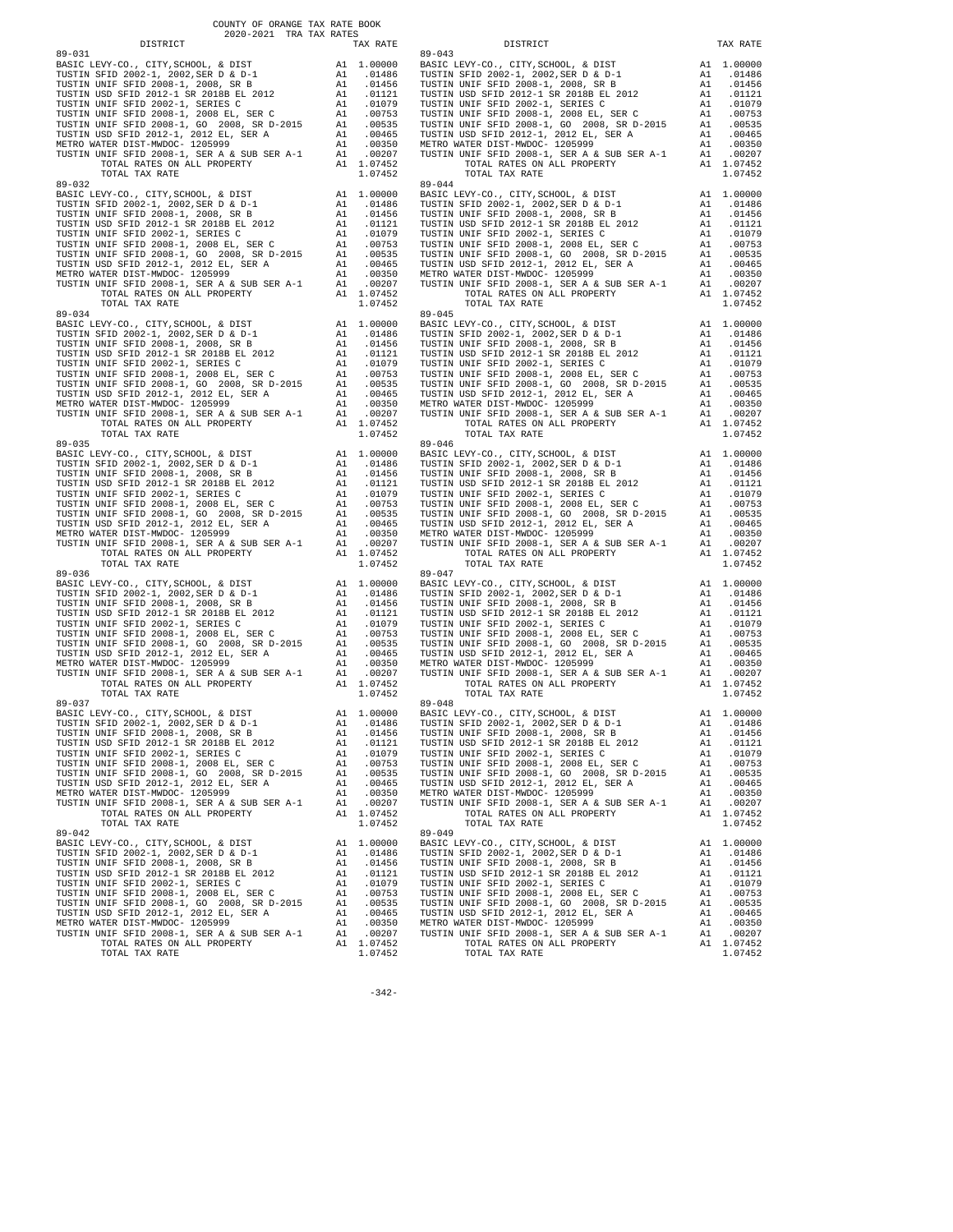| COUNTY OF ORANGE TAX RATE BOOK<br>$2020-2021 \quad \text{TRA TAX RATES}$ DISTRICT 2020–2021 TRA TAX RATES |          |            |          |
|-----------------------------------------------------------------------------------------------------------|----------|------------|----------|
|                                                                                                           | TAX RATE | DISTRICT   | TAX RATE |
| $89 - 050$                                                                                                |          | $89 - 059$ |          |
|                                                                                                           |          |            |          |
|                                                                                                           |          |            |          |
|                                                                                                           |          |            |          |
|                                                                                                           |          |            |          |
|                                                                                                           |          |            |          |
|                                                                                                           |          |            |          |
|                                                                                                           |          |            |          |
|                                                                                                           |          |            |          |
|                                                                                                           |          |            |          |
|                                                                                                           |          |            |          |
|                                                                                                           |          |            |          |
|                                                                                                           |          |            |          |
|                                                                                                           |          |            |          |
|                                                                                                           |          |            |          |
|                                                                                                           |          |            |          |
|                                                                                                           |          |            |          |
|                                                                                                           |          |            |          |
|                                                                                                           |          |            |          |
|                                                                                                           |          |            |          |
|                                                                                                           |          |            |          |
|                                                                                                           |          |            |          |
|                                                                                                           |          |            |          |
|                                                                                                           |          |            |          |
|                                                                                                           |          |            |          |
|                                                                                                           |          |            |          |
|                                                                                                           |          |            |          |
|                                                                                                           |          |            |          |
|                                                                                                           |          |            |          |
|                                                                                                           |          |            |          |
|                                                                                                           |          |            |          |
|                                                                                                           |          |            |          |
|                                                                                                           |          |            |          |
|                                                                                                           |          |            |          |
|                                                                                                           |          |            |          |
|                                                                                                           |          |            |          |
|                                                                                                           |          |            |          |
|                                                                                                           |          |            |          |
|                                                                                                           |          |            |          |
|                                                                                                           |          |            |          |
|                                                                                                           |          |            |          |
|                                                                                                           |          |            |          |
|                                                                                                           |          |            |          |
|                                                                                                           |          |            |          |
|                                                                                                           |          |            |          |
|                                                                                                           |          |            |          |
|                                                                                                           |          |            |          |
|                                                                                                           |          |            |          |
|                                                                                                           |          |            |          |
|                                                                                                           |          |            |          |
|                                                                                                           |          |            |          |
|                                                                                                           |          |            |          |
|                                                                                                           |          |            |          |
|                                                                                                           |          |            |          |
|                                                                                                           |          |            |          |
|                                                                                                           |          |            |          |
|                                                                                                           |          |            |          |
|                                                                                                           |          |            |          |
|                                                                                                           |          |            |          |
|                                                                                                           |          |            |          |
|                                                                                                           |          |            |          |
|                                                                                                           |          |            |          |
|                                                                                                           |          |            |          |
|                                                                                                           |          |            |          |
|                                                                                                           |          |            |          |
|                                                                                                           |          |            |          |
|                                                                                                           |          |            |          |
|                                                                                                           |          |            |          |
|                                                                                                           |          |            |          |
|                                                                                                           |          |            |          |
|                                                                                                           |          |            |          |
|                                                                                                           |          |            |          |
|                                                                                                           |          |            |          |
|                                                                                                           |          |            |          |
|                                                                                                           |          |            |          |
|                                                                                                           |          |            |          |
|                                                                                                           |          |            |          |
|                                                                                                           |          |            |          |
|                                                                                                           |          |            |          |
|                                                                                                           |          |            |          |

-343-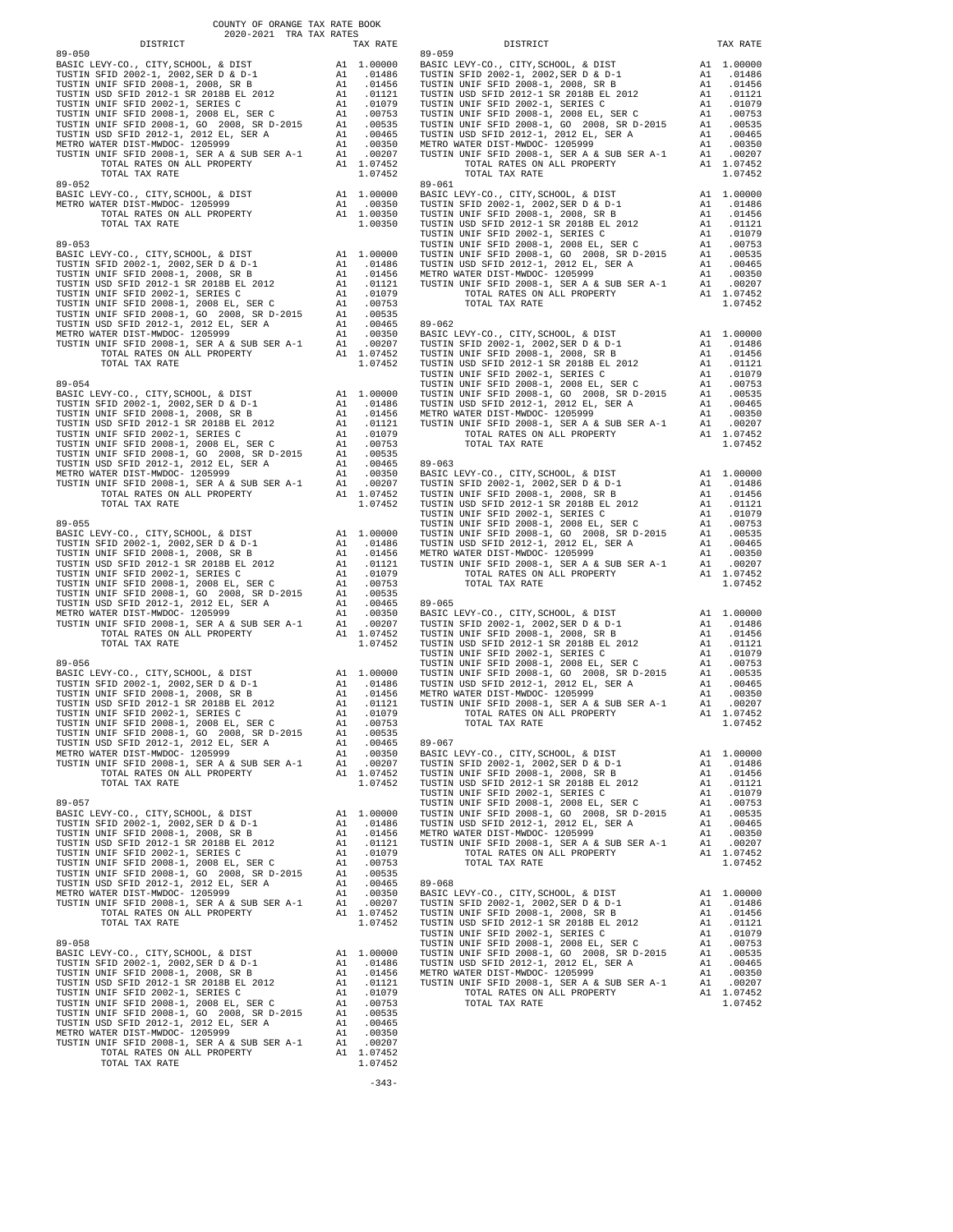| 2020-2021 TRA TAX RATES<br>DISTRICT | TAX RATE | DISTRICT                                                                                                                                                                                                                              | TAX RATE |
|-------------------------------------|----------|---------------------------------------------------------------------------------------------------------------------------------------------------------------------------------------------------------------------------------------|----------|
|                                     |          |                                                                                                                                                                                                                                       |          |
|                                     |          |                                                                                                                                                                                                                                       |          |
|                                     |          |                                                                                                                                                                                                                                       |          |
|                                     |          |                                                                                                                                                                                                                                       |          |
|                                     |          |                                                                                                                                                                                                                                       |          |
|                                     |          |                                                                                                                                                                                                                                       |          |
|                                     |          |                                                                                                                                                                                                                                       |          |
|                                     |          |                                                                                                                                                                                                                                       |          |
|                                     |          |                                                                                                                                                                                                                                       |          |
|                                     |          |                                                                                                                                                                                                                                       |          |
|                                     |          |                                                                                                                                                                                                                                       |          |
|                                     |          |                                                                                                                                                                                                                                       |          |
|                                     |          |                                                                                                                                                                                                                                       |          |
|                                     |          |                                                                                                                                                                                                                                       |          |
|                                     |          |                                                                                                                                                                                                                                       |          |
|                                     |          |                                                                                                                                                                                                                                       |          |
|                                     |          |                                                                                                                                                                                                                                       |          |
|                                     |          |                                                                                                                                                                                                                                       |          |
|                                     |          |                                                                                                                                                                                                                                       |          |
|                                     |          |                                                                                                                                                                                                                                       |          |
|                                     |          |                                                                                                                                                                                                                                       |          |
|                                     |          |                                                                                                                                                                                                                                       |          |
|                                     |          |                                                                                                                                                                                                                                       |          |
|                                     |          |                                                                                                                                                                                                                                       |          |
|                                     |          |                                                                                                                                                                                                                                       |          |
|                                     |          |                                                                                                                                                                                                                                       |          |
|                                     |          |                                                                                                                                                                                                                                       |          |
|                                     |          |                                                                                                                                                                                                                                       |          |
|                                     |          |                                                                                                                                                                                                                                       |          |
|                                     |          |                                                                                                                                                                                                                                       |          |
|                                     |          |                                                                                                                                                                                                                                       |          |
|                                     |          |                                                                                                                                                                                                                                       |          |
|                                     |          |                                                                                                                                                                                                                                       |          |
|                                     |          |                                                                                                                                                                                                                                       |          |
|                                     |          |                                                                                                                                                                                                                                       |          |
|                                     |          |                                                                                                                                                                                                                                       |          |
|                                     |          |                                                                                                                                                                                                                                       |          |
|                                     |          |                                                                                                                                                                                                                                       |          |
|                                     |          |                                                                                                                                                                                                                                       |          |
|                                     |          |                                                                                                                                                                                                                                       |          |
|                                     |          |                                                                                                                                                                                                                                       |          |
|                                     |          |                                                                                                                                                                                                                                       |          |
|                                     |          |                                                                                                                                                                                                                                       |          |
|                                     |          |                                                                                                                                                                                                                                       |          |
|                                     |          |                                                                                                                                                                                                                                       |          |
|                                     |          |                                                                                                                                                                                                                                       |          |
|                                     |          |                                                                                                                                                                                                                                       |          |
|                                     |          |                                                                                                                                                                                                                                       |          |
|                                     |          |                                                                                                                                                                                                                                       |          |
|                                     |          |                                                                                                                                                                                                                                       |          |
|                                     |          |                                                                                                                                                                                                                                       |          |
|                                     |          |                                                                                                                                                                                                                                       |          |
|                                     |          |                                                                                                                                                                                                                                       |          |
|                                     |          |                                                                                                                                                                                                                                       |          |
|                                     |          |                                                                                                                                                                                                                                       |          |
|                                     |          |                                                                                                                                                                                                                                       |          |
|                                     |          |                                                                                                                                                                                                                                       |          |
|                                     |          |                                                                                                                                                                                                                                       |          |
|                                     |          |                                                                                                                                                                                                                                       |          |
|                                     |          |                                                                                                                                                                                                                                       |          |
|                                     |          |                                                                                                                                                                                                                                       |          |
|                                     |          |                                                                                                                                                                                                                                       |          |
|                                     |          |                                                                                                                                                                                                                                       |          |
|                                     |          |                                                                                                                                                                                                                                       |          |
|                                     |          |                                                                                                                                                                                                                                       |          |
|                                     |          |                                                                                                                                                                                                                                       |          |
|                                     |          |                                                                                                                                                                                                                                       |          |
|                                     |          |                                                                                                                                                                                                                                       |          |
|                                     |          |                                                                                                                                                                                                                                       |          |
|                                     |          |                                                                                                                                                                                                                                       |          |
|                                     |          |                                                                                                                                                                                                                                       |          |
|                                     |          |                                                                                                                                                                                                                                       |          |
|                                     |          |                                                                                                                                                                                                                                       |          |
|                                     |          |                                                                                                                                                                                                                                       |          |
|                                     |          |                                                                                                                                                                                                                                       |          |
|                                     |          |                                                                                                                                                                                                                                       |          |
|                                     |          |                                                                                                                                                                                                                                       |          |
|                                     |          |                                                                                                                                                                                                                                       |          |
|                                     |          |                                                                                                                                                                                                                                       |          |
|                                     |          |                                                                                                                                                                                                                                       |          |
|                                     |          |                                                                                                                                                                                                                                       |          |
|                                     |          |                                                                                                                                                                                                                                       |          |
|                                     |          |                                                                                                                                                                                                                                       |          |
|                                     |          |                                                                                                                                                                                                                                       |          |
|                                     |          | TOWER WHE SPID 2008-1, 2008 E. 2011 - 0.00135<br>TUSHER WHE SPID 2008-1, 2009-2013 - 0.00135<br>TUSHER WHE SPID 2008-1, 2009-2013 - 0.00135<br>TUSHER WHE SPID 2008-1, 2009-2013 - 0.00135<br>TUSHER WHE SPID 2008-1, 2009-2013 - 0.0 |          |
|                                     |          |                                                                                                                                                                                                                                       |          |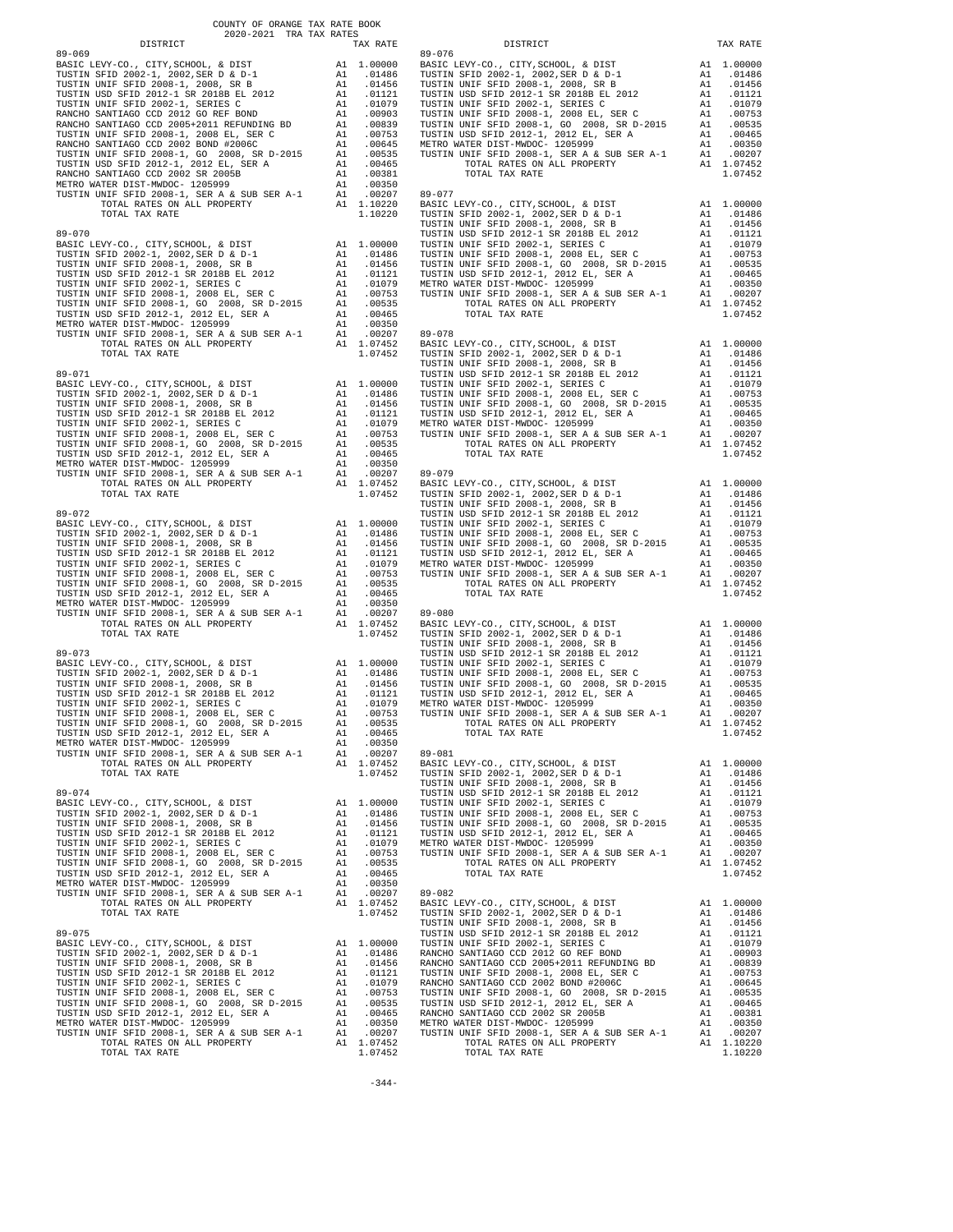| DISTRICT                                     |    | TAX RATE                            |         |
|----------------------------------------------|----|-------------------------------------|---------|
|                                              |    |                                     |         |
|                                              |    |                                     |         |
|                                              |    |                                     |         |
|                                              |    |                                     |         |
|                                              |    |                                     |         |
|                                              |    |                                     |         |
|                                              |    |                                     |         |
|                                              |    |                                     |         |
|                                              |    |                                     |         |
|                                              |    |                                     |         |
|                                              |    |                                     |         |
|                                              |    |                                     |         |
| $89 - 084$                                   |    |                                     | 89-092  |
|                                              |    |                                     |         |
|                                              |    |                                     |         |
|                                              |    |                                     |         |
|                                              |    |                                     |         |
|                                              |    |                                     |         |
|                                              |    |                                     |         |
|                                              |    |                                     |         |
|                                              |    |                                     |         |
|                                              |    |                                     |         |
|                                              |    |                                     |         |
| TOTAL TAX RATE                               |    | 1.07452                             |         |
| $89 - 085$                                   |    |                                     | 89-093  |
|                                              |    |                                     |         |
|                                              |    |                                     |         |
|                                              |    |                                     |         |
|                                              |    |                                     |         |
|                                              |    |                                     |         |
|                                              |    |                                     |         |
|                                              |    |                                     |         |
|                                              |    |                                     |         |
|                                              |    |                                     |         |
|                                              |    |                                     |         |
| TOTAL TAX RATE                               |    | 1.07452                             |         |
| $89 - 086$                                   |    |                                     | 89-094  |
|                                              |    |                                     |         |
|                                              |    |                                     |         |
|                                              |    |                                     |         |
|                                              |    |                                     |         |
|                                              |    |                                     |         |
|                                              |    |                                     |         |
|                                              |    |                                     |         |
|                                              |    |                                     |         |
|                                              |    |                                     |         |
|                                              |    |                                     |         |
| TOTAL TAX RATE                               |    | 1.07452                             |         |
| $89 - 088$                                   |    |                                     | 89-095  |
|                                              |    |                                     |         |
|                                              |    |                                     |         |
|                                              |    |                                     |         |
|                                              |    |                                     |         |
|                                              |    |                                     |         |
|                                              |    |                                     |         |
|                                              |    |                                     |         |
|                                              |    |                                     |         |
|                                              |    |                                     |         |
|                                              |    |                                     |         |
| TOTAL TAX RATE                               |    | 1.07452                             |         |
|                                              |    |                                     |         |
|                                              |    |                                     |         |
|                                              |    |                                     |         |
|                                              |    |                                     |         |
| TUSTIN USD SFID 2012-1 SR 2018B EL 2012      | A1 | .01121                              | TUSTIN  |
| TUSTIN UNIF SFID 2002-1, SERIES C            | A1 | .01079                              | TUSTIN  |
| TUSTIN UNIF SFID 2008-1, 2008 EL, SER C      |    | A1 .00753                           | TUSTIN  |
| TUSTIN UNIF SFID 2008-1, GO 2008, SR D-2015  |    | A1 .00535                           | TUSTIN  |
| TUSTIN USD SFID 2012-1, 2012 EL, SER A       |    | A1.00465                            | TUSTIN  |
| METRO WATER DIST-MWDOC- 1205999              |    | A1.00350                            | METRO W |
| TUSTIN UNIF SFID 2008-1, SER A & SUB SER A-1 | A1 | .00207                              | TUSTIN  |
| TOTAL RATES ON ALL PROPERTY                  |    | A1 1.07452                          |         |
| TOTAL TAX RATE<br>$89 - 090$                 |    | 1.07452                             | 89-097  |
| BASIC LEVY-CO., CITY, SCHOOL, & DIST         |    | A1 1.00000                          | BASIC L |
| TUSTIN SFID 2002-1, 2002, SER D & D-1        |    | A1 .01486                           | TUSTIN  |
| TUSTIN UNIF SFID 2008-1, 2008, SR B          |    | A1 .01456                           | TUSTIN  |
| TUSTIN USD SFID 2012-1 SR 2018B EL 2012      |    | A1 .01121                           | TUSTIN  |
| TUSTIN UNIF SFID 2002-1, SERIES C            |    |                                     | TUSTIN  |
| TUSTIN UNIF SFID 2008-1, 2008 EL, SER C      |    | A1 .01079<br>A1 .00753<br>A1 .00535 | TUSTIN  |
| TUSTIN UNIF SFID 2008-1, GO 2008, SR D-2015  |    |                                     | TUSTIN  |
| TUSTIN USD SFID 2012-1, 2012 EL, SER A       |    | A1 .00465                           | TUSTIN  |
| METRO WATER DIST-MWDOC- 1205999              |    | A1.00350                            | METRO W |
| TUSTIN UNIF SFID 2008-1, SER A & SUB SER A-1 | A1 | .00207                              | TUSTIN  |
| TOTAL RATES ON ALL PROPERTY                  |    | A1 1.07452                          |         |
| TOTAL TAX RATE                               |    | 1.07452                             |         |

| COUNTY OF ORANGE TAX RATE BOOK<br>2020-2021 TRA TAX RATES |          |                                                                                                                                                                                                                                                                                                                                                                                                              |          |  |  |
|-----------------------------------------------------------|----------|--------------------------------------------------------------------------------------------------------------------------------------------------------------------------------------------------------------------------------------------------------------------------------------------------------------------------------------------------------------------------------------------------------------|----------|--|--|
| DISTRICT                                                  | TAX RATE | DISTRICT                                                                                                                                                                                                                                                                                                                                                                                                     | TAX RATE |  |  |
|                                                           |          |                                                                                                                                                                                                                                                                                                                                                                                                              |          |  |  |
|                                                           |          | $\begin{smallmatrix} \textbf{11} & \textbf{12} & \textbf{13} & \textbf{15} & \textbf{16} & \textbf{17} & \textbf{18} & \textbf{18} & \textbf{18} & \textbf{19} & \textbf{19} & \textbf{19} & \textbf{19} & \textbf{19} & \textbf{19} & \textbf{19} & \textbf{19} & \textbf{19} & \textbf{19} & \textbf{19} & \textbf{19} & \textbf{19} & \textbf{19} & \textbf{19} & \textbf{19} & \textbf{19} & \textbf{19$ |          |  |  |
|                                                           |          |                                                                                                                                                                                                                                                                                                                                                                                                              |          |  |  |
|                                                           |          |                                                                                                                                                                                                                                                                                                                                                                                                              |          |  |  |
|                                                           |          |                                                                                                                                                                                                                                                                                                                                                                                                              |          |  |  |
| $89 - 090$                                                |          | $89 - 097$                                                                                                                                                                                                                                                                                                                                                                                                   |          |  |  |
| TOTAL TAX RATE                                            | 1.07452  | TOTAL TAX RATE                                                                                                                                                                                                                                                                                                                                                                                               | 1.07452  |  |  |

 $-345-$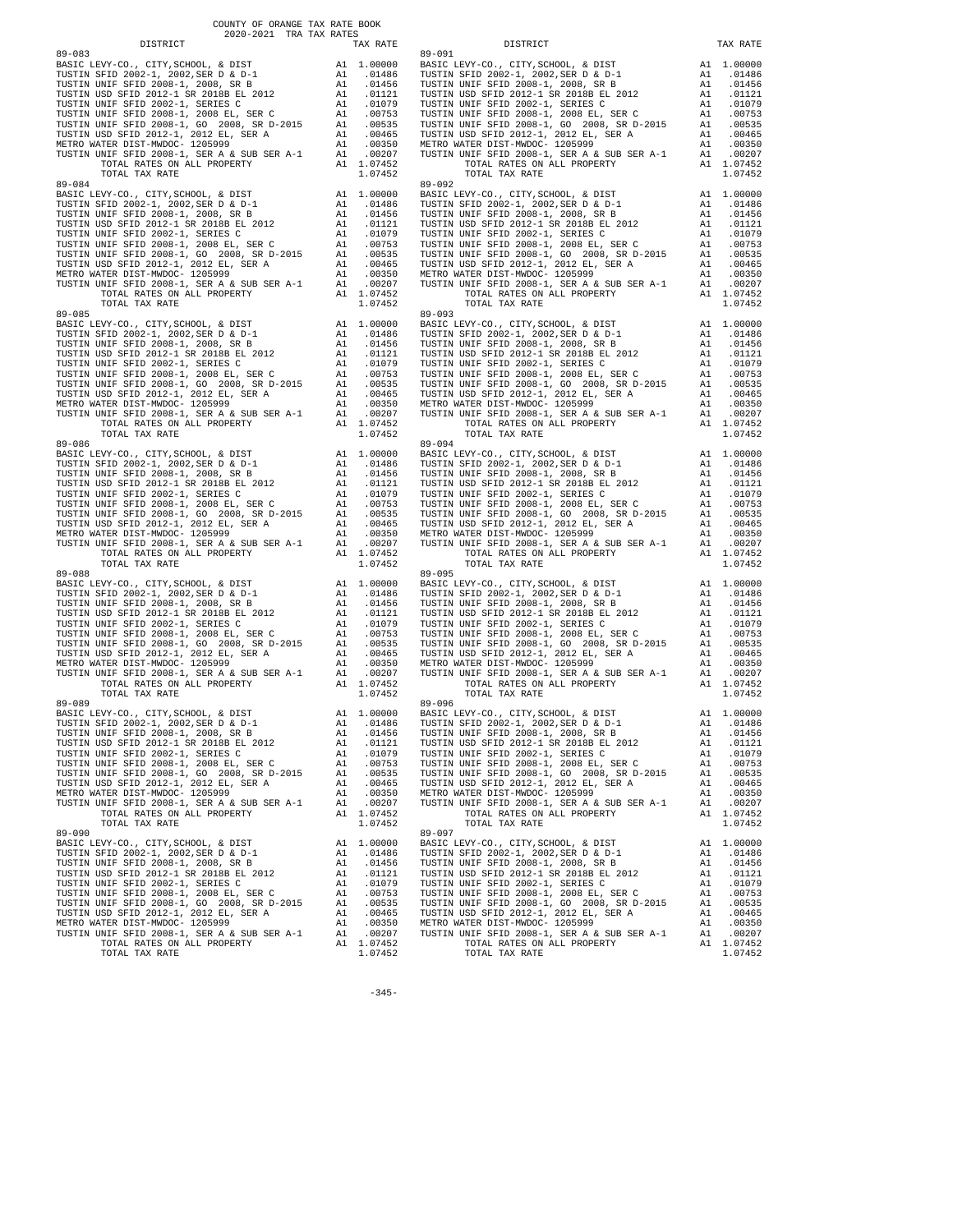| DISTRICT                                                                               |    | TAX RATE                                           |            |
|----------------------------------------------------------------------------------------|----|----------------------------------------------------|------------|
| 89-098                                                                                 |    |                                                    | $89 - 105$ |
|                                                                                        |    |                                                    |            |
|                                                                                        |    |                                                    |            |
|                                                                                        |    |                                                    |            |
|                                                                                        |    |                                                    |            |
|                                                                                        |    |                                                    |            |
|                                                                                        |    |                                                    |            |
|                                                                                        |    |                                                    |            |
|                                                                                        |    |                                                    |            |
|                                                                                        |    |                                                    |            |
|                                                                                        |    |                                                    |            |
|                                                                                        |    |                                                    |            |
| TOTAL TAX RATE                                                                         |    | 1.07452                                            |            |
| $89 - 099$                                                                             |    |                                                    | 89-106     |
|                                                                                        |    |                                                    |            |
|                                                                                        |    |                                                    |            |
|                                                                                        |    |                                                    |            |
|                                                                                        |    |                                                    |            |
|                                                                                        |    |                                                    |            |
|                                                                                        |    |                                                    |            |
|                                                                                        |    |                                                    |            |
|                                                                                        |    |                                                    |            |
|                                                                                        |    |                                                    |            |
|                                                                                        |    |                                                    |            |
|                                                                                        |    |                                                    |            |
| TOTAL TAX RATE                                                                         |    | 1.07452                                            |            |
|                                                                                        |    |                                                    |            |
|                                                                                        |    |                                                    |            |
|                                                                                        |    |                                                    |            |
|                                                                                        |    |                                                    |            |
|                                                                                        |    |                                                    |            |
|                                                                                        |    |                                                    |            |
|                                                                                        |    |                                                    |            |
|                                                                                        |    |                                                    |            |
|                                                                                        |    |                                                    |            |
|                                                                                        |    |                                                    |            |
|                                                                                        |    |                                                    |            |
|                                                                                        |    |                                                    |            |
|                                                                                        |    |                                                    |            |
|                                                                                        |    |                                                    |            |
|                                                                                        |    |                                                    |            |
|                                                                                        |    |                                                    |            |
|                                                                                        |    |                                                    |            |
|                                                                                        |    |                                                    |            |
|                                                                                        |    |                                                    |            |
|                                                                                        |    |                                                    |            |
|                                                                                        |    |                                                    |            |
|                                                                                        |    |                                                    |            |
|                                                                                        |    |                                                    |            |
|                                                                                        |    |                                                    |            |
|                                                                                        |    |                                                    |            |
|                                                                                        |    |                                                    |            |
|                                                                                        |    |                                                    |            |
|                                                                                        |    |                                                    |            |
|                                                                                        |    |                                                    |            |
|                                                                                        |    |                                                    |            |
|                                                                                        |    |                                                    |            |
|                                                                                        |    |                                                    |            |
|                                                                                        |    |                                                    |            |
|                                                                                        |    |                                                    |            |
|                                                                                        |    |                                                    |            |
|                                                                                        |    |                                                    |            |
|                                                                                        |    |                                                    |            |
|                                                                                        |    |                                                    |            |
|                                                                                        |    |                                                    |            |
|                                                                                        |    |                                                    |            |
|                                                                                        |    |                                                    |            |
|                                                                                        |    |                                                    |            |
|                                                                                        |    |                                                    |            |
|                                                                                        |    |                                                    |            |
| TUSTIN USD SFID 2012-1 SR 2018B EL 2012                                                | A1 | .01121                                             | TUSTIN     |
| TUSTIN UNIF SFID 2002-1, SERIES C                                                      | A1 | .01079                                             | TUSTIN     |
| TUSTIN UNIF SFID 2008-1, 2008 EL, SER C                                                | A1 | .00753                                             | TUSTIN     |
| TUSTIN UNIF SFID 2008-1, GO 2008, SR D-2015                                            | A1 | .00535                                             | TUSTIN     |
|                                                                                        |    | A1 .00465                                          | TUSTIN     |
| TUSTIN USD SFID 2012-1, 2012 EL, SER A METRO WATER DIST-MWDOC- 1205999                 |    | A1 .00350                                          | METRO W    |
| TUSTIN UNIF SFID 2008-1, SER A & SUB SER A-1                                           | A1 | .00207                                             | TUSTIN     |
| TOTAL RATES ON ALL PROPERTY                                                            |    | A1 1.07452                                         |            |
| TOTAL TAX RATE                                                                         |    | 1.07452                                            |            |
| $89 - 104$                                                                             |    |                                                    | 89-111     |
| BASIC LEVY-CO., CITY, SCHOOL, & DIST                                                   |    | A1 1.00000                                         | BASIC L    |
| TUSTIN SFID 2002-1, 2002, SER D & D-1                                                  | A1 | .01486                                             | TUSTIN     |
| TUSTIN UNIF SFID 2008-1, 2008, SR B                                                    | A1 | .01456                                             | TUSTIN     |
| TUSTIN USD SFID 2012-1 SR 2018B EL 2012                                                |    | A1 .01121                                          | TUSTIN     |
|                                                                                        |    | A1 . 01079<br>A1 .01079 TUSTIN<br>A1 .00753 TUSTIN |            |
| TUSTIN UNIF SFID 2002-1, SERIES C                                                      |    |                                                    |            |
| TUSTIN UNIF SFID 2008-1, 2008 EL, SER C<br>TUSTIN UNIF SFID 2008-1, GO 2008, SR D-2015 |    |                                                    |            |
|                                                                                        |    | A1 .00753<br>A1 .00535<br>A1 .00465                | TUSTIN     |
| TUSTIN USD SFID 2012-1, 2012 EL, SER A<br>METRO WATER DIST-MWDOC- 1205999              |    |                                                    | TUSTIN     |
|                                                                                        |    | A1 .00350<br>A1 .00207                             | METRO W    |
| TUSTIN UNIF SFID 2008-1, SER A & SUB SER A-1                                           |    |                                                    | TUSTIN     |
| TOTAL RATES ON ALL PROPERTY                                                            |    | A1 1.07452                                         |            |
| TOTAL TAX RATE                                                                         |    | 1.07452                                            |            |

| DISTRICT<br>TAX RATE         |         | DISTRICT                                                                                                                                                                                                                                                 | TAX RATE |
|------------------------------|---------|----------------------------------------------------------------------------------------------------------------------------------------------------------------------------------------------------------------------------------------------------------|----------|
|                              |         |                                                                                                                                                                                                                                                          |          |
|                              |         |                                                                                                                                                                                                                                                          |          |
|                              |         |                                                                                                                                                                                                                                                          |          |
|                              |         |                                                                                                                                                                                                                                                          |          |
|                              |         |                                                                                                                                                                                                                                                          |          |
| TOTAL TAX RATE               | 1.07452 | METRO WATER DIST-MWDOC-1205999<br>TUSTIN UNIF SFID 2008-1, SER A & SUB SER A-1 A1 .00207<br>TUSTIN UNIF SFID 2008-1, SER A & SUB SER A-1 A1 .00207<br>TUSTIN UNIF SFID 2008-1, SER A & SUB SER A-1 A1 .00207<br>TOTAL FROPERTY A1 1.07<br>TOTAL TAX RATE | 1.07452  |
| $89 - 104$<br>TOTAL TAX RATE | 1.07452 | $89 - 111$<br>TOTAL TAX RATE                                                                                                                                                                                                                             | 1.07452  |

 $-346-$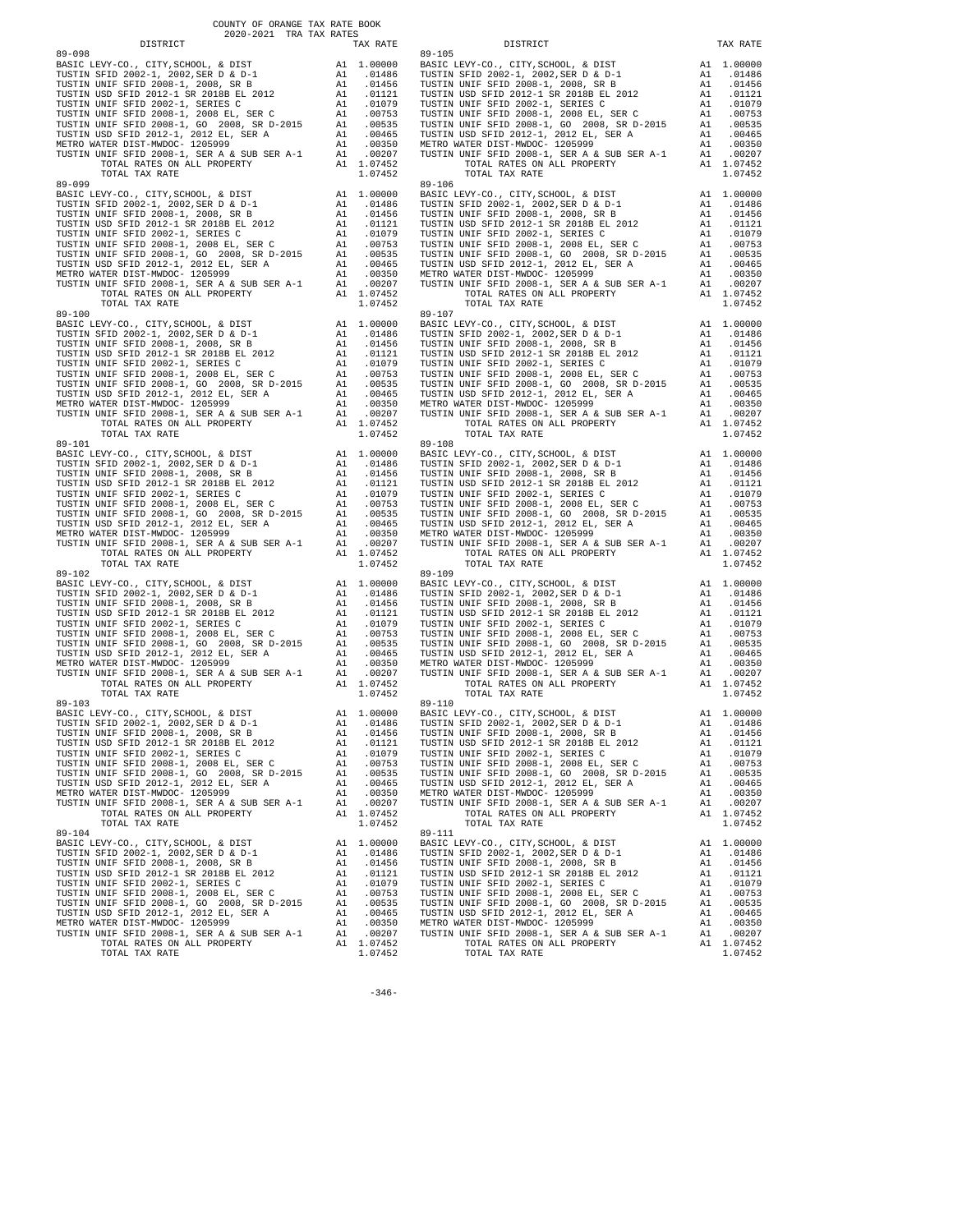| DISTRICT                                              |    | TAX RATE         |            |
|-------------------------------------------------------|----|------------------|------------|
|                                                       |    |                  |            |
|                                                       |    |                  |            |
|                                                       |    |                  |            |
|                                                       |    |                  |            |
|                                                       |    |                  |            |
|                                                       |    |                  |            |
|                                                       |    |                  |            |
|                                                       |    |                  |            |
|                                                       |    |                  |            |
|                                                       |    |                  |            |
|                                                       |    |                  |            |
|                                                       |    |                  |            |
| $89 - 113$                                            |    |                  | $89 - 120$ |
|                                                       |    |                  |            |
|                                                       |    |                  |            |
|                                                       |    |                  |            |
|                                                       |    |                  |            |
|                                                       |    |                  |            |
|                                                       |    |                  |            |
|                                                       |    |                  |            |
|                                                       |    |                  |            |
|                                                       |    |                  |            |
|                                                       |    |                  |            |
| TOTAL TAX RATE                                        |    | 1.07452          |            |
| 89-114                                                |    |                  | 89-121     |
|                                                       |    |                  |            |
|                                                       |    |                  |            |
|                                                       |    |                  |            |
|                                                       |    |                  |            |
|                                                       |    |                  |            |
|                                                       |    |                  |            |
|                                                       |    |                  |            |
|                                                       |    |                  |            |
|                                                       |    |                  |            |
|                                                       |    |                  |            |
|                                                       |    |                  |            |
| $89 - 115$                                            |    |                  | 89-122     |
|                                                       |    |                  |            |
|                                                       |    |                  |            |
|                                                       |    |                  |            |
|                                                       |    |                  |            |
|                                                       |    |                  |            |
|                                                       |    |                  |            |
|                                                       |    |                  |            |
|                                                       |    |                  |            |
|                                                       |    |                  |            |
|                                                       |    |                  |            |
| TOTAL TAX RATE                                        |    | 1.07452          |            |
| $89 - 116$                                            |    |                  | $89 - 123$ |
|                                                       |    |                  |            |
|                                                       |    |                  |            |
|                                                       |    |                  |            |
|                                                       |    |                  |            |
|                                                       |    |                  |            |
|                                                       |    |                  |            |
|                                                       |    |                  |            |
|                                                       |    |                  |            |
|                                                       |    |                  |            |
|                                                       |    |                  |            |
| TOTAL TAX RATE                                        |    | 1.07452          |            |
| 89-117                                                |    |                  | $89 - 124$ |
|                                                       |    |                  |            |
|                                                       |    |                  |            |
| TUSTIN USD SFID 2012-1 SR 2018B EL 2012               |    | A1 .01121        | TUSTIN     |
| TUSTIN UNIF SFID 2002-1, SERIES C                     | A1 | .01079           | TUSTIN     |
| TUSTIN UNIF SFID 2008-1, 2008 EL, SER C               |    |                  | RANCHO     |
|                                                       |    |                  | RANCHO     |
| TUSTIN USD SFID 2012-1, 2012 EL, SER A                |    | A1.00465         | TUSTIN     |
| METRO WATER DIST-MWDOC- 1205999                       |    | A1 .00350        | RANCHO     |
| TUSTIN UNIF SFID 2008-1, SER A & SUB SER A-1 A1       |    | .00207           | TUSTIN     |
| TOTAL RATES ON ALL PROPERTY                           |    | A1 1.07452       | TUSTIN     |
| TOTAL TAX RATE                                        |    | 1.07452          | RANCHO     |
|                                                       |    |                  | METRO W    |
| $89 - 118$<br>BASIC LEVY-CO., CITY, SCHOOL, & DIST    |    | A1 1.00000       | TUSTIN     |
| TUSTIN SFID 2002-1, 2002, SER D & D-1                 |    | A1.01486         |            |
| TUSTIN UNIF SFID 2008-1, 2008, SR B                   | A1 | .01456           |            |
| TUSTIN USD SFID 2012-1 SR 2018B EL 2012               |    | A1 .01121        | $89 - 125$ |
| TUSTIN UNIF SFID 2002-1, SERIES C                     |    | A1 .01079        | BASIC L    |
| TUSTIN UNIF SFID 2008-1, 2008 EL, SER C               |    | A1 .00753        | TUSTIN     |
| TUSTIN UNIF SFID 2008-1, GO 2008, SR D-2015 A1 .00535 |    |                  | TUSTIN     |
| TUSTIN USD SFID 2012-1, 2012 EL, SER A                |    | A1 .00465 TUSTIN |            |

| COUNTY OF ORANGE TAX RATE BOOK<br>2020-2021 TRA TAX RATES                                                                                                                                                                                                                                                                                                                                                         |          |                                                                                      |            |
|-------------------------------------------------------------------------------------------------------------------------------------------------------------------------------------------------------------------------------------------------------------------------------------------------------------------------------------------------------------------------------------------------------------------|----------|--------------------------------------------------------------------------------------|------------|
| DISTRICT                                                                                                                                                                                                                                                                                                                                                                                                          | TAX RATE | DISTRICT                                                                             | TAX RATE   |
|                                                                                                                                                                                                                                                                                                                                                                                                                   |          |                                                                                      |            |
|                                                                                                                                                                                                                                                                                                                                                                                                                   |          |                                                                                      |            |
|                                                                                                                                                                                                                                                                                                                                                                                                                   |          |                                                                                      |            |
|                                                                                                                                                                                                                                                                                                                                                                                                                   |          |                                                                                      |            |
|                                                                                                                                                                                                                                                                                                                                                                                                                   |          |                                                                                      |            |
|                                                                                                                                                                                                                                                                                                                                                                                                                   |          | BASIC LEVY-CO., CITY, SCHOOL, & DIST Al 1.00000 BASIC LEVY-CO., CITY, SCHOOL, & DIST | A1 1.00000 |
| $\begin{tabular}{c cccc} \textbf{RUCT} & \textbf{SUTN} & \textbf{SUTR} & \textbf{SUTR} & \textbf{SUTR} & \textbf{RUCR} & \textbf{RUCR} & \textbf{RUCR} & \textbf{RUCR} & \textbf{RUCR} & \textbf{RUCR} & \textbf{RUCR} & \textbf{RUCR} & \textbf{RUCR} & \textbf{RUCR} & \textbf{RUCR} & \textbf{RUCR} & \textbf{RUCR} & \textbf{RUCR} & \textbf{RUCR} & \textbf{RUCR} & \textbf{RUCR} & \textbf{RUCR} & \textbf$ |          |                                                                                      |            |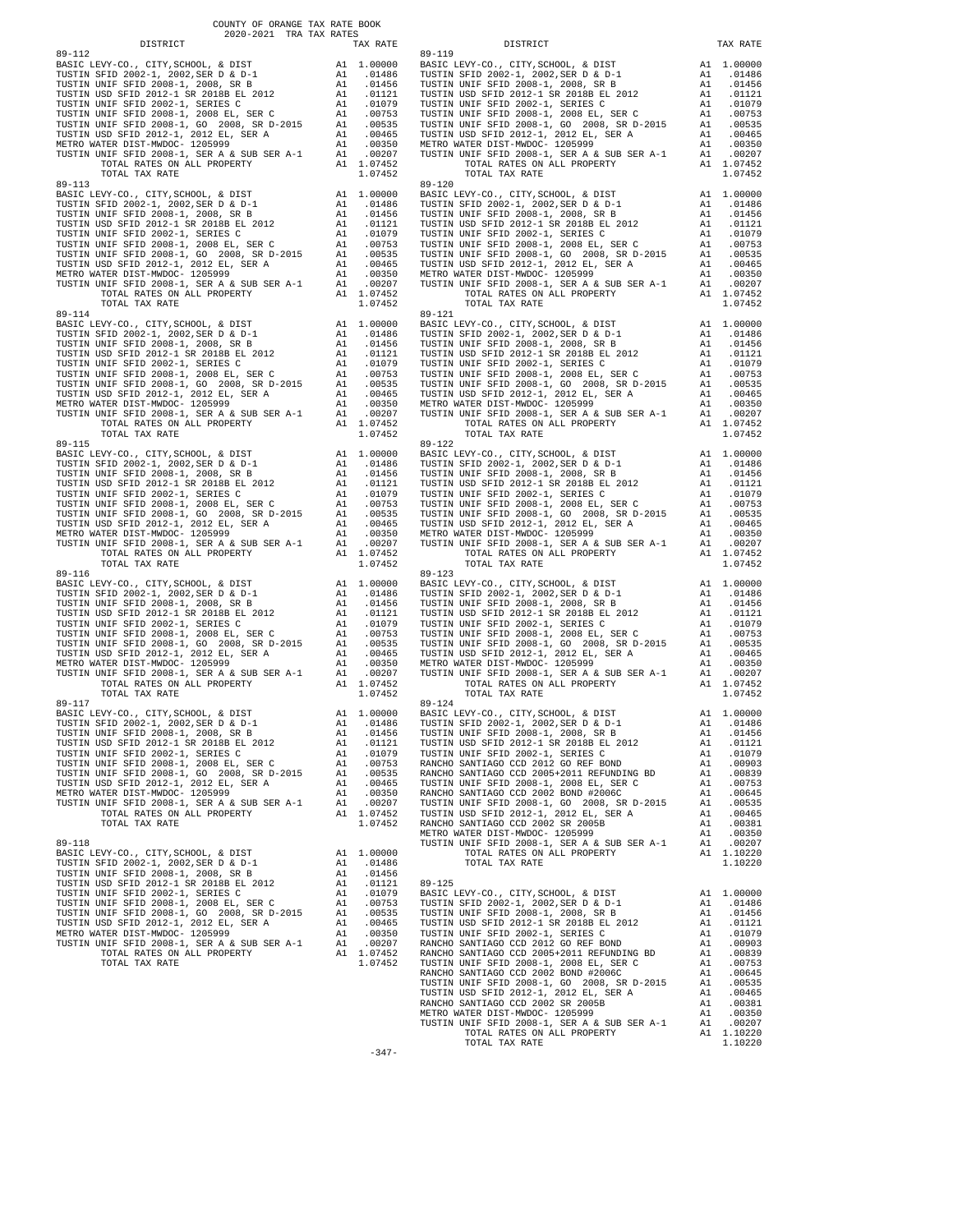| COUNTY OF ORANGE TAX RATE BOOK<br>$\begin{minipage}{.4\textwidth} \begin{tabular}{l} \multicolumn{2}{c}{\textwidth} \end{tabular} \begin{tabular}{l} \multicolumn{2}{c}{\textwidth} \end{tabular} \begin{tabular}{l} \multicolumn{2}{c}{\textwidth} \end{tabular} \begin{tabular}{l} \multicolumn{2}{c}{\textwidth} \end{tabular} \begin{tabular}{l} \multicolumn{2}{c}{\textwidth} \end{tabular} \begin{tabular}{l} \multicolumn{2}{c}{\textwidth} \end{tabular} \begin{tabular}{l} \multicolumn{2}{c}{\textwidth} \end{tabular} \begin{tabular}{l} \multicolumn{2}{c}{\$ |          |                |          |
|----------------------------------------------------------------------------------------------------------------------------------------------------------------------------------------------------------------------------------------------------------------------------------------------------------------------------------------------------------------------------------------------------------------------------------------------------------------------------------------------------------------------------------------------------------------------------|----------|----------------|----------|
|                                                                                                                                                                                                                                                                                                                                                                                                                                                                                                                                                                            | TAX RATE | DISTRICT       | TAX RATE |
|                                                                                                                                                                                                                                                                                                                                                                                                                                                                                                                                                                            |          | $89 - 131$     |          |
|                                                                                                                                                                                                                                                                                                                                                                                                                                                                                                                                                                            |          |                |          |
|                                                                                                                                                                                                                                                                                                                                                                                                                                                                                                                                                                            |          |                |          |
|                                                                                                                                                                                                                                                                                                                                                                                                                                                                                                                                                                            |          |                |          |
|                                                                                                                                                                                                                                                                                                                                                                                                                                                                                                                                                                            |          |                |          |
|                                                                                                                                                                                                                                                                                                                                                                                                                                                                                                                                                                            |          |                |          |
|                                                                                                                                                                                                                                                                                                                                                                                                                                                                                                                                                                            |          |                |          |
|                                                                                                                                                                                                                                                                                                                                                                                                                                                                                                                                                                            |          |                |          |
|                                                                                                                                                                                                                                                                                                                                                                                                                                                                                                                                                                            |          |                |          |
|                                                                                                                                                                                                                                                                                                                                                                                                                                                                                                                                                                            |          |                |          |
|                                                                                                                                                                                                                                                                                                                                                                                                                                                                                                                                                                            |          |                |          |
|                                                                                                                                                                                                                                                                                                                                                                                                                                                                                                                                                                            |          |                |          |
|                                                                                                                                                                                                                                                                                                                                                                                                                                                                                                                                                                            |          |                |          |
|                                                                                                                                                                                                                                                                                                                                                                                                                                                                                                                                                                            |          |                |          |
|                                                                                                                                                                                                                                                                                                                                                                                                                                                                                                                                                                            |          |                |          |
|                                                                                                                                                                                                                                                                                                                                                                                                                                                                                                                                                                            |          |                |          |
|                                                                                                                                                                                                                                                                                                                                                                                                                                                                                                                                                                            |          |                |          |
|                                                                                                                                                                                                                                                                                                                                                                                                                                                                                                                                                                            |          |                |          |
|                                                                                                                                                                                                                                                                                                                                                                                                                                                                                                                                                                            |          |                |          |
|                                                                                                                                                                                                                                                                                                                                                                                                                                                                                                                                                                            |          |                |          |
|                                                                                                                                                                                                                                                                                                                                                                                                                                                                                                                                                                            |          |                |          |
|                                                                                                                                                                                                                                                                                                                                                                                                                                                                                                                                                                            |          |                |          |
|                                                                                                                                                                                                                                                                                                                                                                                                                                                                                                                                                                            |          |                |          |
|                                                                                                                                                                                                                                                                                                                                                                                                                                                                                                                                                                            |          |                |          |
|                                                                                                                                                                                                                                                                                                                                                                                                                                                                                                                                                                            |          |                |          |
|                                                                                                                                                                                                                                                                                                                                                                                                                                                                                                                                                                            |          |                |          |
|                                                                                                                                                                                                                                                                                                                                                                                                                                                                                                                                                                            |          |                |          |
|                                                                                                                                                                                                                                                                                                                                                                                                                                                                                                                                                                            |          |                |          |
|                                                                                                                                                                                                                                                                                                                                                                                                                                                                                                                                                                            |          |                |          |
|                                                                                                                                                                                                                                                                                                                                                                                                                                                                                                                                                                            |          |                |          |
|                                                                                                                                                                                                                                                                                                                                                                                                                                                                                                                                                                            |          |                |          |
|                                                                                                                                                                                                                                                                                                                                                                                                                                                                                                                                                                            |          |                |          |
|                                                                                                                                                                                                                                                                                                                                                                                                                                                                                                                                                                            |          |                |          |
|                                                                                                                                                                                                                                                                                                                                                                                                                                                                                                                                                                            |          |                |          |
|                                                                                                                                                                                                                                                                                                                                                                                                                                                                                                                                                                            |          |                |          |
|                                                                                                                                                                                                                                                                                                                                                                                                                                                                                                                                                                            |          |                |          |
|                                                                                                                                                                                                                                                                                                                                                                                                                                                                                                                                                                            |          |                |          |
|                                                                                                                                                                                                                                                                                                                                                                                                                                                                                                                                                                            |          |                |          |
|                                                                                                                                                                                                                                                                                                                                                                                                                                                                                                                                                                            |          |                |          |
|                                                                                                                                                                                                                                                                                                                                                                                                                                                                                                                                                                            |          |                |          |
|                                                                                                                                                                                                                                                                                                                                                                                                                                                                                                                                                                            |          |                |          |
|                                                                                                                                                                                                                                                                                                                                                                                                                                                                                                                                                                            |          |                |          |
|                                                                                                                                                                                                                                                                                                                                                                                                                                                                                                                                                                            |          |                |          |
|                                                                                                                                                                                                                                                                                                                                                                                                                                                                                                                                                                            |          |                |          |
|                                                                                                                                                                                                                                                                                                                                                                                                                                                                                                                                                                            |          |                |          |
|                                                                                                                                                                                                                                                                                                                                                                                                                                                                                                                                                                            |          |                |          |
|                                                                                                                                                                                                                                                                                                                                                                                                                                                                                                                                                                            |          |                |          |
|                                                                                                                                                                                                                                                                                                                                                                                                                                                                                                                                                                            |          |                |          |
|                                                                                                                                                                                                                                                                                                                                                                                                                                                                                                                                                                            |          |                |          |
|                                                                                                                                                                                                                                                                                                                                                                                                                                                                                                                                                                            |          |                |          |
|                                                                                                                                                                                                                                                                                                                                                                                                                                                                                                                                                                            |          |                |          |
|                                                                                                                                                                                                                                                                                                                                                                                                                                                                                                                                                                            |          |                |          |
|                                                                                                                                                                                                                                                                                                                                                                                                                                                                                                                                                                            |          |                |          |
|                                                                                                                                                                                                                                                                                                                                                                                                                                                                                                                                                                            |          |                |          |
|                                                                                                                                                                                                                                                                                                                                                                                                                                                                                                                                                                            |          |                |          |
|                                                                                                                                                                                                                                                                                                                                                                                                                                                                                                                                                                            |          |                |          |
|                                                                                                                                                                                                                                                                                                                                                                                                                                                                                                                                                                            |          |                |          |
|                                                                                                                                                                                                                                                                                                                                                                                                                                                                                                                                                                            |          |                |          |
|                                                                                                                                                                                                                                                                                                                                                                                                                                                                                                                                                                            |          |                |          |
|                                                                                                                                                                                                                                                                                                                                                                                                                                                                                                                                                                            |          |                |          |
|                                                                                                                                                                                                                                                                                                                                                                                                                                                                                                                                                                            |          |                |          |
|                                                                                                                                                                                                                                                                                                                                                                                                                                                                                                                                                                            |          |                |          |
|                                                                                                                                                                                                                                                                                                                                                                                                                                                                                                                                                                            |          |                |          |
|                                                                                                                                                                                                                                                                                                                                                                                                                                                                                                                                                                            |          |                |          |
|                                                                                                                                                                                                                                                                                                                                                                                                                                                                                                                                                                            |          |                |          |
|                                                                                                                                                                                                                                                                                                                                                                                                                                                                                                                                                                            |          |                |          |
|                                                                                                                                                                                                                                                                                                                                                                                                                                                                                                                                                                            |          | TOTAL TAX RATE | 1.07452  |
|                                                                                                                                                                                                                                                                                                                                                                                                                                                                                                                                                                            |          | $89 - 137$     |          |
|                                                                                                                                                                                                                                                                                                                                                                                                                                                                                                                                                                            |          |                |          |
|                                                                                                                                                                                                                                                                                                                                                                                                                                                                                                                                                                            |          |                |          |
|                                                                                                                                                                                                                                                                                                                                                                                                                                                                                                                                                                            |          |                |          |
|                                                                                                                                                                                                                                                                                                                                                                                                                                                                                                                                                                            |          |                |          |
|                                                                                                                                                                                                                                                                                                                                                                                                                                                                                                                                                                            |          |                |          |
|                                                                                                                                                                                                                                                                                                                                                                                                                                                                                                                                                                            |          |                |          |
|                                                                                                                                                                                                                                                                                                                                                                                                                                                                                                                                                                            |          |                |          |
|                                                                                                                                                                                                                                                                                                                                                                                                                                                                                                                                                                            |          |                |          |
|                                                                                                                                                                                                                                                                                                                                                                                                                                                                                                                                                                            |          | TOTAL TAX RATE | 1.07452  |

 $-348-$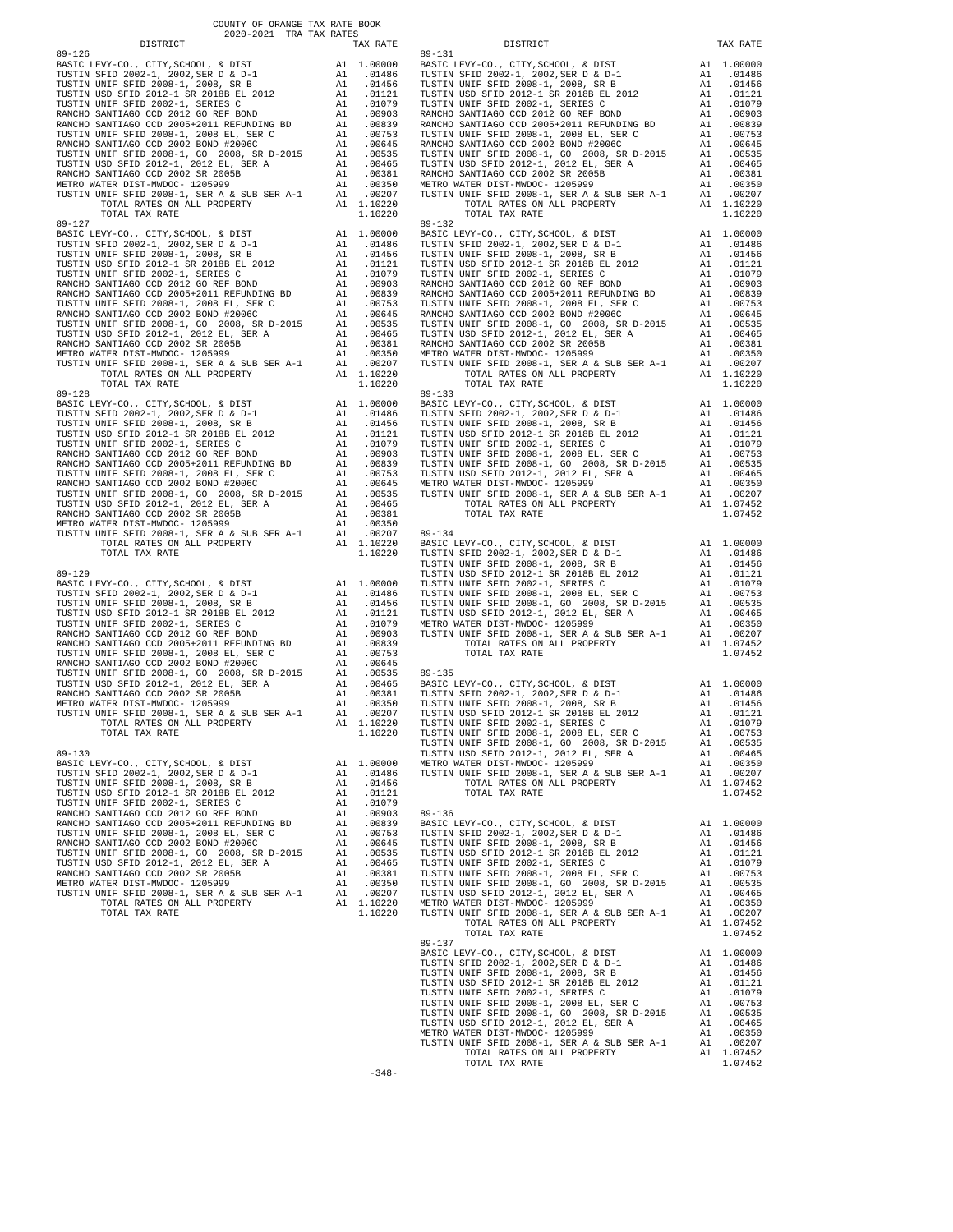| COUNTY OF ORANGE TAX RATE BOOK<br>2020-2021 TRA TAX RATES |                                                                                                   |          |          |
|-----------------------------------------------------------|---------------------------------------------------------------------------------------------------|----------|----------|
| DISTRICT                                                  | TAX RATE                                                                                          | DISTRICT | TAX RATE |
|                                                           |                                                                                                   |          |          |
|                                                           |                                                                                                   |          |          |
|                                                           |                                                                                                   |          |          |
|                                                           |                                                                                                   |          |          |
|                                                           |                                                                                                   |          |          |
|                                                           |                                                                                                   |          |          |
|                                                           |                                                                                                   |          |          |
|                                                           |                                                                                                   |          |          |
|                                                           |                                                                                                   |          |          |
|                                                           |                                                                                                   |          |          |
|                                                           |                                                                                                   |          |          |
|                                                           |                                                                                                   |          |          |
|                                                           |                                                                                                   |          |          |
|                                                           |                                                                                                   |          |          |
|                                                           |                                                                                                   |          |          |
|                                                           |                                                                                                   |          |          |
|                                                           |                                                                                                   |          |          |
|                                                           |                                                                                                   |          |          |
|                                                           |                                                                                                   |          |          |
|                                                           |                                                                                                   |          |          |
|                                                           |                                                                                                   |          |          |
|                                                           |                                                                                                   |          |          |
|                                                           |                                                                                                   |          |          |
|                                                           |                                                                                                   |          |          |
|                                                           |                                                                                                   |          |          |
|                                                           |                                                                                                   |          |          |
|                                                           |                                                                                                   |          |          |
|                                                           |                                                                                                   |          |          |
|                                                           |                                                                                                   |          |          |
|                                                           |                                                                                                   |          |          |
|                                                           |                                                                                                   |          |          |
|                                                           |                                                                                                   |          |          |
|                                                           |                                                                                                   |          |          |
|                                                           |                                                                                                   |          |          |
|                                                           |                                                                                                   |          |          |
|                                                           |                                                                                                   |          |          |
|                                                           |                                                                                                   |          |          |
|                                                           |                                                                                                   |          |          |
|                                                           |                                                                                                   |          |          |
|                                                           |                                                                                                   |          |          |
|                                                           |                                                                                                   |          |          |
|                                                           |                                                                                                   |          |          |
|                                                           |                                                                                                   |          |          |
|                                                           |                                                                                                   |          |          |
|                                                           |                                                                                                   |          |          |
|                                                           |                                                                                                   |          |          |
|                                                           |                                                                                                   |          |          |
|                                                           |                                                                                                   |          |          |
|                                                           |                                                                                                   |          |          |
|                                                           |                                                                                                   |          |          |
|                                                           |                                                                                                   |          |          |
|                                                           |                                                                                                   |          |          |
|                                                           |                                                                                                   |          |          |
|                                                           | $\begin{array}{cccc}\n - & 1 & .00207 \\  - & 1 & .07452 \\  \hline\n & 1 & .07452\n \end{array}$ |          |          |
|                                                           |                                                                                                   |          |          |
|                                                           |                                                                                                   |          |          |
|                                                           |                                                                                                   |          |          |
|                                                           |                                                                                                   |          |          |
|                                                           |                                                                                                   |          |          |
|                                                           |                                                                                                   |          |          |
|                                                           |                                                                                                   |          |          |
|                                                           |                                                                                                   |          |          |
|                                                           |                                                                                                   |          |          |
|                                                           |                                                                                                   |          |          |
|                                                           |                                                                                                   |          |          |
|                                                           |                                                                                                   |          |          |
|                                                           |                                                                                                   |          |          |
|                                                           |                                                                                                   |          |          |
|                                                           |                                                                                                   |          |          |
|                                                           |                                                                                                   |          |          |
|                                                           |                                                                                                   |          |          |
|                                                           |                                                                                                   |          |          |
|                                                           |                                                                                                   |          |          |
|                                                           |                                                                                                   |          |          |
|                                                           |                                                                                                   |          |          |
|                                                           |                                                                                                   |          |          |
|                                                           |                                                                                                   |          |          |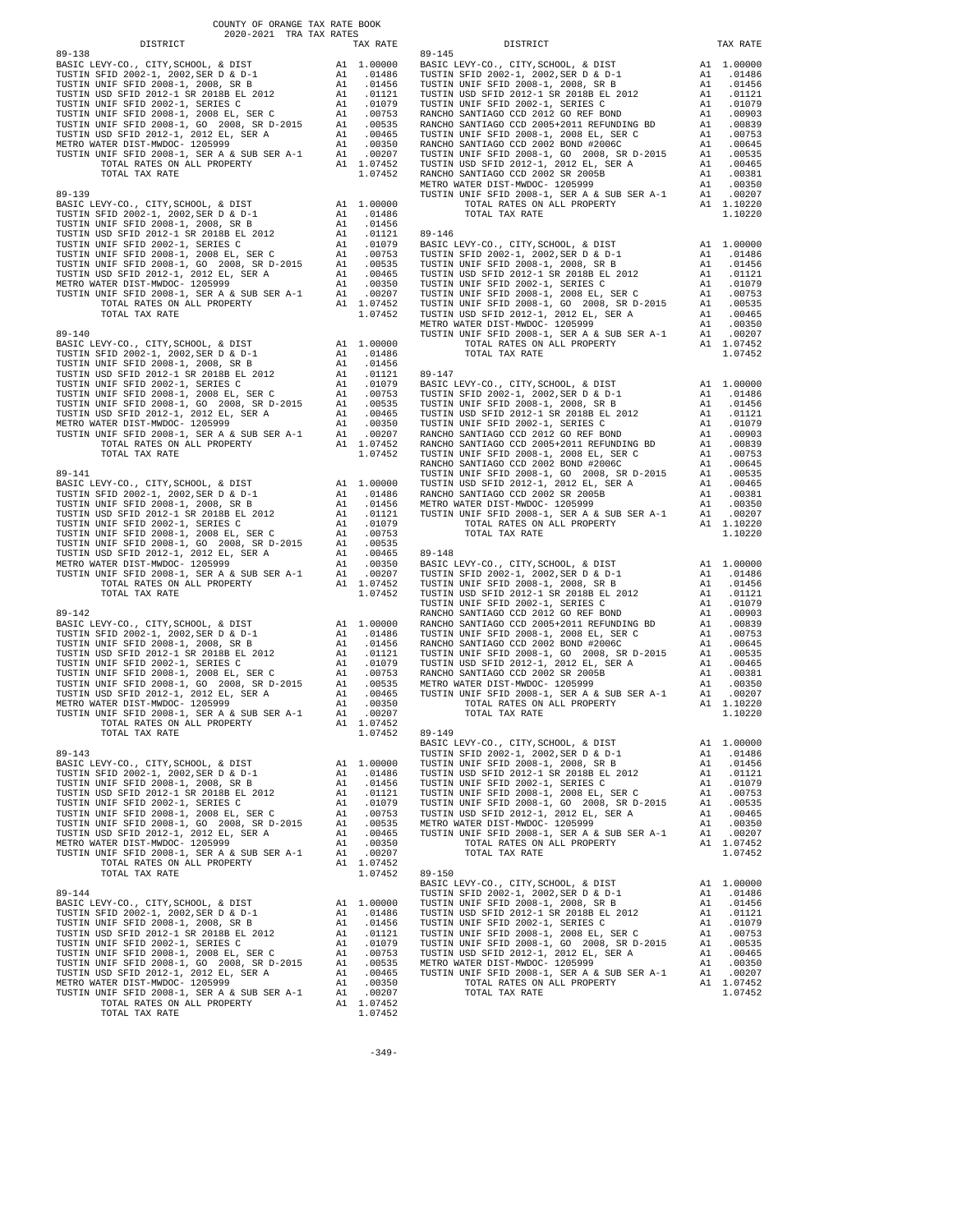| DISTRICT | TAX RATE | DISTRICT | TAX RATE |
|----------|----------|----------|----------|
|          |          |          |          |
|          |          |          |          |
|          |          |          |          |
|          |          |          |          |
|          |          |          |          |
|          |          |          |          |
|          |          |          |          |
|          |          |          |          |
|          |          |          |          |
|          |          |          |          |
|          |          |          |          |
|          |          |          |          |
|          |          |          |          |
|          |          |          |          |
|          |          |          |          |
|          |          |          |          |
|          |          |          |          |
|          |          |          |          |
|          |          |          |          |
|          |          |          |          |
|          |          |          |          |
|          |          |          |          |
|          |          |          |          |
|          |          |          |          |
|          |          |          |          |
|          |          |          |          |
|          |          |          |          |
|          |          |          |          |
|          |          |          |          |
|          |          |          |          |
|          |          |          |          |
|          |          |          |          |
|          |          |          |          |
|          |          |          |          |
|          |          |          |          |
|          |          |          |          |
|          |          |          |          |
|          |          |          |          |
|          |          |          |          |
|          |          |          |          |
|          |          |          |          |
|          |          |          |          |
|          |          |          |          |
|          |          |          |          |
|          |          |          |          |
|          |          |          |          |
|          |          |          |          |
|          |          |          |          |
|          |          |          |          |
|          |          |          |          |
|          |          |          |          |
|          |          |          |          |
|          |          |          |          |
|          |          |          |          |
|          |          |          |          |
|          |          |          |          |
|          |          |          |          |
|          |          |          |          |
|          |          |          |          |
|          |          |          |          |
|          |          |          |          |
|          |          |          |          |
|          |          |          |          |
|          |          |          |          |
|          |          |          |          |
|          |          |          |          |
|          |          |          |          |
|          |          |          |          |
|          |          |          |          |
|          |          |          |          |
|          |          |          |          |
|          |          |          |          |
|          |          |          |          |
|          |          |          |          |
|          |          |          |          |
|          |          |          |          |
|          |          |          |          |
|          |          |          |          |
|          |          |          |          |
|          |          |          |          |
|          |          |          |          |
|          |          |          |          |
|          |          |          |          |
|          |          |          |          |
|          |          |          |          |
|          |          |          |          |
|          |          |          |          |
|          |          |          |          |
|          |          |          |          |
|          |          |          |          |
|          |          |          |          |
|          |          |          |          |
|          |          |          |          |
|          |          |          |          |
|          |          |          |          |
|          |          |          |          |
|          |          |          |          |
|          |          |          |          |
|          |          |          |          |
|          |          |          |          |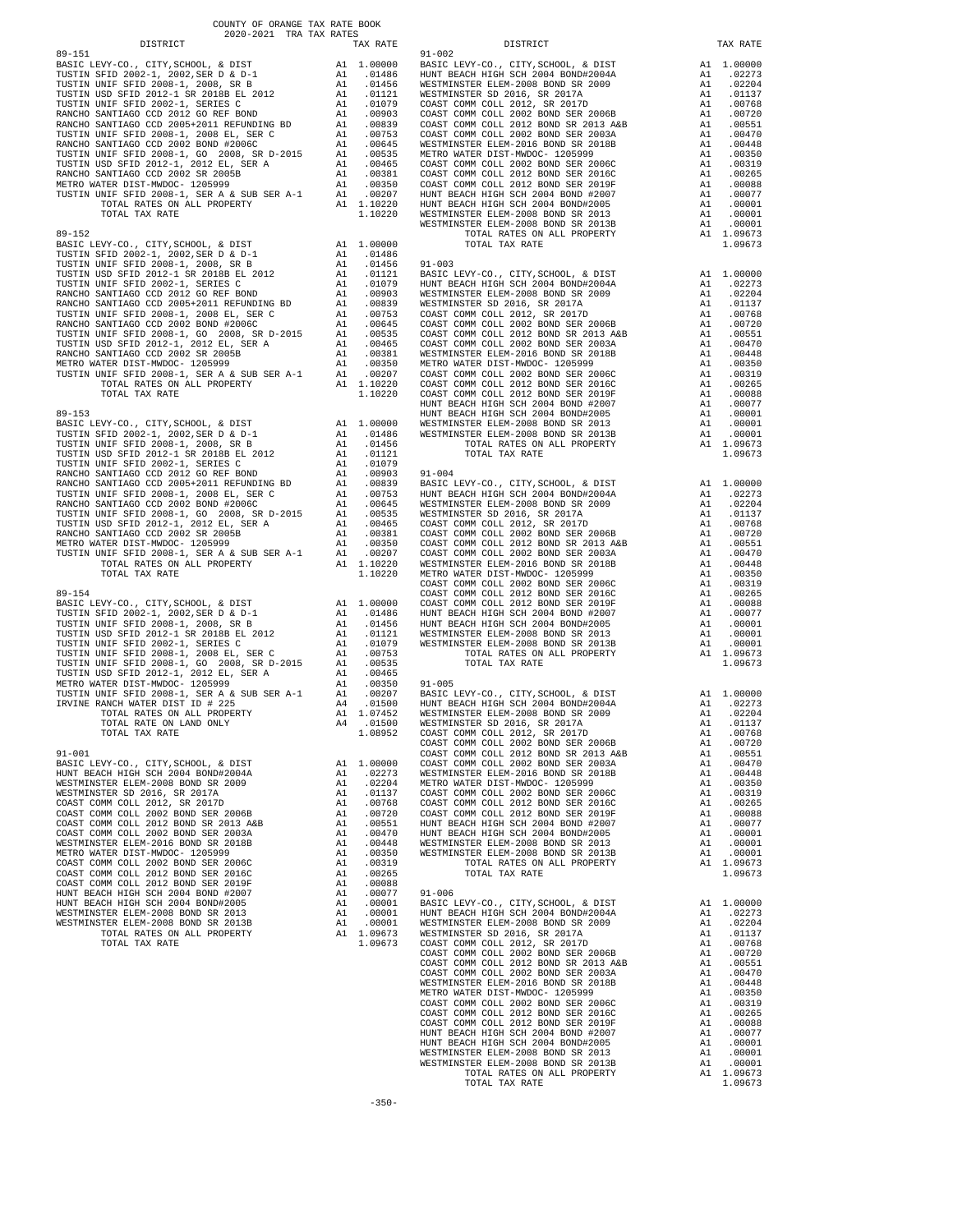| BASIC LEVY-CO., CITY, SCHOOL, & DIST<br>BASIC LEVI-CO., CIII, CIII<br>HUNT BEACH HIGH SCH 2004 BOND#2004A | A1 1.00000 BASIC L<br>A1 .02273 HUNT BEST LINE AND .02734 HUNT BESTMIN<br>A1 .012373 WESTMIN<br>A1 .00768 COAST C<br>A1 .00768 COAST COAST C<br>A1 .00551 COAST COAST C<br>A1 .00470 COAST C<br>A1 .00430 METMIN<br>A1 .00319 COAST C<br>A1 .00036 COAST |                                                                                                                                                                                                                                                                                                                                                               |                |
|-----------------------------------------------------------------------------------------------------------|----------------------------------------------------------------------------------------------------------------------------------------------------------------------------------------------------------------------------------------------------------|---------------------------------------------------------------------------------------------------------------------------------------------------------------------------------------------------------------------------------------------------------------------------------------------------------------------------------------------------------------|----------------|
| WESTMINSTER ELEM-2008 BOND SR 2009                                                                        |                                                                                                                                                                                                                                                          |                                                                                                                                                                                                                                                                                                                                                               |                |
| WESTMINSTER SD 2016, SR 2017A                                                                             |                                                                                                                                                                                                                                                          |                                                                                                                                                                                                                                                                                                                                                               |                |
| COAST COMM COLL 2012, SR 2017D                                                                            |                                                                                                                                                                                                                                                          |                                                                                                                                                                                                                                                                                                                                                               |                |
| COAST COMM COLL 2002 BOND SER 2006B                                                                       |                                                                                                                                                                                                                                                          |                                                                                                                                                                                                                                                                                                                                                               |                |
| COAST COMM COLL 2012 BOND SR 2013 A&B                                                                     |                                                                                                                                                                                                                                                          |                                                                                                                                                                                                                                                                                                                                                               |                |
| COAST COMM COLL 2002 BOND SER 2003A                                                                       |                                                                                                                                                                                                                                                          |                                                                                                                                                                                                                                                                                                                                                               |                |
| WESTMINSTER ELEM-2016 BOND SR 2018B<br>METRO WATER DIST-MWDOC- 1205999                                    |                                                                                                                                                                                                                                                          |                                                                                                                                                                                                                                                                                                                                                               |                |
| COAST COMM COLL 2002 BOND SER 2006C                                                                       |                                                                                                                                                                                                                                                          |                                                                                                                                                                                                                                                                                                                                                               |                |
| COAST COMM COLL 2012 BOND SER 2016C                                                                       |                                                                                                                                                                                                                                                          |                                                                                                                                                                                                                                                                                                                                                               |                |
| COAST COMM COLL 2012 BOND SER 2019F                                                                       |                                                                                                                                                                                                                                                          |                                                                                                                                                                                                                                                                                                                                                               |                |
| HUNT BEACH HIGH SCH 2004 BOND #2007                                                                       |                                                                                                                                                                                                                                                          |                                                                                                                                                                                                                                                                                                                                                               |                |
| HUNT BEACH HIGH SCH 2004 BOND#2005                                                                        |                                                                                                                                                                                                                                                          |                                                                                                                                                                                                                                                                                                                                                               |                |
| WESTMINSTER ELEM-2008 BOND SR 2013                                                                        |                                                                                                                                                                                                                                                          |                                                                                                                                                                                                                                                                                                                                                               |                |
| WESTMINSTER ELEM-2008 BOND SR 2013B                                                                       |                                                                                                                                                                                                                                                          |                                                                                                                                                                                                                                                                                                                                                               |                |
| TOTAL RATES ON ALL PROPERTY<br>TOTAL TAX RATE                                                             |                                                                                                                                                                                                                                                          | 1.09673                                                                                                                                                                                                                                                                                                                                                       |                |
| $91 - 012$                                                                                                |                                                                                                                                                                                                                                                          |                                                                                                                                                                                                                                                                                                                                                               | $91 - 024$     |
| BASIC LEVY-CO., CITY, SCHOOL, & DIST                                                                      |                                                                                                                                                                                                                                                          | 91-024<br>A1 1.00000 BASIC L<br>A1 02273 HUNT BE<br>A1 02273 HUNT BE<br>A1 02204 WESTMIN<br>A1 01768 COAST C<br>A1 00768 COAST C<br>A1 00768 COAST C<br>A1 00470 COAST C<br>A1 00448 WESTMIN<br>A1 00319 COAST C<br>A1 00303 COAST C<br>A1 00025 COAST                                                                                                        |                |
| HUNT BEACH HIGH SCH 2004 BOND#2004A                                                                       |                                                                                                                                                                                                                                                          |                                                                                                                                                                                                                                                                                                                                                               |                |
| WESTMINSTER ELEM-2008 BOND SR 2009                                                                        |                                                                                                                                                                                                                                                          |                                                                                                                                                                                                                                                                                                                                                               |                |
| WESTMINSTER SD 2016, SR 2017A                                                                             |                                                                                                                                                                                                                                                          |                                                                                                                                                                                                                                                                                                                                                               |                |
| COAST COMM COLL 2012, SR 2017D                                                                            |                                                                                                                                                                                                                                                          |                                                                                                                                                                                                                                                                                                                                                               |                |
| COAST COMM COLL 2002 BOND SER 2006B                                                                       |                                                                                                                                                                                                                                                          |                                                                                                                                                                                                                                                                                                                                                               |                |
| COAST COMM COLL 2012 BOND SR 2013 A&B<br>COAST COMM COLL 2002 BOND SER 2003A                              |                                                                                                                                                                                                                                                          |                                                                                                                                                                                                                                                                                                                                                               |                |
| WESTMINSTER ELEM-2016 BOND SR 2018B                                                                       |                                                                                                                                                                                                                                                          |                                                                                                                                                                                                                                                                                                                                                               |                |
| METRO WATER DIST-MWDOC- 1205999                                                                           |                                                                                                                                                                                                                                                          |                                                                                                                                                                                                                                                                                                                                                               |                |
| COAST COMM COLL 2002 BOND SER 2006C                                                                       |                                                                                                                                                                                                                                                          |                                                                                                                                                                                                                                                                                                                                                               |                |
| COAST COMM COLL 2012 BOND SER 2016C                                                                       |                                                                                                                                                                                                                                                          |                                                                                                                                                                                                                                                                                                                                                               |                |
| COAST COMM COLL 2012 BOND SER 2019F                                                                       |                                                                                                                                                                                                                                                          |                                                                                                                                                                                                                                                                                                                                                               |                |
| HUNT BEACH HIGH SCH 2004 BOND #2007                                                                       |                                                                                                                                                                                                                                                          |                                                                                                                                                                                                                                                                                                                                                               |                |
| HUNT BEACH HIGH SCH 2004 BOND#2005                                                                        |                                                                                                                                                                                                                                                          |                                                                                                                                                                                                                                                                                                                                                               |                |
| WESTMINSTER ELEM-2008 BOND SR 2013                                                                        |                                                                                                                                                                                                                                                          |                                                                                                                                                                                                                                                                                                                                                               |                |
| WESTMINSTER ELEM-2008 BOND SR 2013B<br>TOTAL RATES ON ALL PROPERTY                                        |                                                                                                                                                                                                                                                          |                                                                                                                                                                                                                                                                                                                                                               |                |
| TOTAL TAX RATE                                                                                            |                                                                                                                                                                                                                                                          | 1.09673                                                                                                                                                                                                                                                                                                                                                       |                |
| $91 - 013$                                                                                                |                                                                                                                                                                                                                                                          |                                                                                                                                                                                                                                                                                                                                                               | $91 - 025$     |
| BASIC LEVY-CO., CITY, SCHOOL, & DIST                                                                      |                                                                                                                                                                                                                                                          |                                                                                                                                                                                                                                                                                                                                                               |                |
| HUNT BEACH HIGH SCH 2004 BOND#2004A                                                                       |                                                                                                                                                                                                                                                          |                                                                                                                                                                                                                                                                                                                                                               |                |
| WESTMINSTER ELEM-2008 BOND SR 2009                                                                        |                                                                                                                                                                                                                                                          |                                                                                                                                                                                                                                                                                                                                                               |                |
| WESTMINSTER SD 2016, SR 2017A                                                                             |                                                                                                                                                                                                                                                          |                                                                                                                                                                                                                                                                                                                                                               |                |
| WORST COMM COLL 2012, SR 2017D<br>COAST COMM COLL 2002 BOND SER 2006B                                     |                                                                                                                                                                                                                                                          |                                                                                                                                                                                                                                                                                                                                                               |                |
|                                                                                                           |                                                                                                                                                                                                                                                          |                                                                                                                                                                                                                                                                                                                                                               |                |
| COAST COMM COLL 2002 BOND SER 2003A                                                                       |                                                                                                                                                                                                                                                          |                                                                                                                                                                                                                                                                                                                                                               |                |
| WESTMINSTER ELEM-2016 BOND SR 2018B                                                                       |                                                                                                                                                                                                                                                          |                                                                                                                                                                                                                                                                                                                                                               |                |
| METRO WATER DIST-MWDOC- 1205999                                                                           |                                                                                                                                                                                                                                                          |                                                                                                                                                                                                                                                                                                                                                               |                |
| COAST COMM COLL 2002 BOND SER 2006C                                                                       |                                                                                                                                                                                                                                                          |                                                                                                                                                                                                                                                                                                                                                               |                |
| COAST COMM COLL 2012 BOND SER 2016C                                                                       |                                                                                                                                                                                                                                                          |                                                                                                                                                                                                                                                                                                                                                               |                |
| COAST COMM COLL 2012 BOND SER 2019F                                                                       |                                                                                                                                                                                                                                                          |                                                                                                                                                                                                                                                                                                                                                               |                |
| HUNT BEACH HIGH SCH 2004 BOND #2007                                                                       |                                                                                                                                                                                                                                                          |                                                                                                                                                                                                                                                                                                                                                               |                |
| HUNT BEACH HIGH SCH 2004 BOND#2005                                                                        |                                                                                                                                                                                                                                                          |                                                                                                                                                                                                                                                                                                                                                               |                |
| WESTMINSTER ELEM-2008 BOND SR 2013<br>WESTMINSTER ELEM-2008 BOND SR 2013B                                 |                                                                                                                                                                                                                                                          |                                                                                                                                                                                                                                                                                                                                                               |                |
| TOTAL RATES ON ALL PROPERTY                                                                               |                                                                                                                                                                                                                                                          | $\begin{tabular}{cc} $91$-025 \\ \text{A1} & 1.00000 \\ \text{A1} & 0.2273 \\ \text{A1} & 0.2273 \\ \text{RINT BE} \\ \text{A1} & 0.0224 \\ \text{A1} & 0.0134 \\ \text{A1} & 0.0768 \\ \text{A1} & 0.0768 \\ \text{A1} & 0.0768 \\ \text{A1} & 0.0768 \\ \text{A1} & 0.0551 \\ \text{A1} & 0.0448 \\ \text{A1} & 0.0448 \\ \text{A1} & 0.0351$<br>A1 1.09673 |                |
| TOTAL TAX RATE                                                                                            |                                                                                                                                                                                                                                                          | 1.09673                                                                                                                                                                                                                                                                                                                                                       |                |
| $91 - 018$                                                                                                |                                                                                                                                                                                                                                                          |                                                                                                                                                                                                                                                                                                                                                               | $91 - 034$     |
| BASIC LEVY-CO., CITY, SCHOOL, & DIST                                                                      |                                                                                                                                                                                                                                                          |                                                                                                                                                                                                                                                                                                                                                               |                |
| HUNT BEACH HIGH SCH 2004 BOND#2004A                                                                       |                                                                                                                                                                                                                                                          |                                                                                                                                                                                                                                                                                                                                                               |                |
| WESTMINSTER ELEM-2008 BOND SR 2009                                                                        |                                                                                                                                                                                                                                                          |                                                                                                                                                                                                                                                                                                                                                               |                |
| WESTMINSTER SD 2016, SR 2017A                                                                             |                                                                                                                                                                                                                                                          |                                                                                                                                                                                                                                                                                                                                                               |                |
| COAST COMM COLL 2012, SR 2017D                                                                            |                                                                                                                                                                                                                                                          |                                                                                                                                                                                                                                                                                                                                                               |                |
| COAST COMM COLL 2002 BOND SER 2006B                                                                       |                                                                                                                                                                                                                                                          |                                                                                                                                                                                                                                                                                                                                                               |                |
| $COAST$ COMM COLL 2012 BOND SR 2013 A&B<br>COAST COMM COLL 2002 BOND SER 2003A                            |                                                                                                                                                                                                                                                          |                                                                                                                                                                                                                                                                                                                                                               |                |
| WESTMINSTER ELEM-2016 BOND SER 2002A                                                                      | A1 1.00000 9AB-034<br>A1 .02273 HUNT BE<br>A1 .02273 HUNT BE<br>A1 .01237 WESTMIN<br>A1 .00768 COAST C<br>A1 .00768 COAST C<br>A1 .00551 COAST C<br>A1 .00470 COAST C<br>A1 .0049 WESTMIN<br>A1 .00350 METATIN                                           |                                                                                                                                                                                                                                                                                                                                                               |                |
| METRO WATER DIST-MWDOC- 1205999                                                                           |                                                                                                                                                                                                                                                          |                                                                                                                                                                                                                                                                                                                                                               |                |
| COAST COMM COLL 2002 BOND SER 2006C                                                                       | A1                                                                                                                                                                                                                                                       |                                                                                                                                                                                                                                                                                                                                                               | .00319 COAST C |
| COAST COMM COLL 2012 BOND SER 2016C                                                                       | A1                                                                                                                                                                                                                                                       | .00265                                                                                                                                                                                                                                                                                                                                                        | COAST C        |
| COAST COMM COLL 2012 BOND SER 2019F                                                                       |                                                                                                                                                                                                                                                          |                                                                                                                                                                                                                                                                                                                                                               |                |
| HUNT BEACH HIGH SCH 2004 BOND #2007                                                                       |                                                                                                                                                                                                                                                          | A1 .00088 COAST C<br>A1 .00077 HUNT BE<br>A1 .00001 HUNT BE                                                                                                                                                                                                                                                                                                   |                |
| HUNT BEACH HIGH SCH 2004 BOND#2005<br>WESTMINSTER ELEM-2008 BOND SR 2013                                  | A1                                                                                                                                                                                                                                                       | .00001                                                                                                                                                                                                                                                                                                                                                        | WESTMIN        |
| WESTMINSTER ELEM-2008 BOND SR 2013B                                                                       | A1                                                                                                                                                                                                                                                       | .00001                                                                                                                                                                                                                                                                                                                                                        | WESTMIN        |
| TOTAL RATES ON ALL PROPERTY                                                                               |                                                                                                                                                                                                                                                          | A1 1.09673                                                                                                                                                                                                                                                                                                                                                    |                |
| TOTAL TAX RATE                                                                                            |                                                                                                                                                                                                                                                          | 1.09673                                                                                                                                                                                                                                                                                                                                                       |                |
| $91 - 022$                                                                                                |                                                                                                                                                                                                                                                          |                                                                                                                                                                                                                                                                                                                                                               | $91 - 901$     |
| BASIC LEVY-CO., CITY, SCHOOL, & DIST                                                                      |                                                                                                                                                                                                                                                          |                                                                                                                                                                                                                                                                                                                                                               |                |
| HUNT BEACH HIGH SCH 2004 BOND#2004A                                                                       |                                                                                                                                                                                                                                                          |                                                                                                                                                                                                                                                                                                                                                               |                |
| WESTMINSTER ELEM-2008 BOND SR 2009                                                                        |                                                                                                                                                                                                                                                          |                                                                                                                                                                                                                                                                                                                                                               |                |
| WESTMINSTER SD 2016, SR 2017A                                                                             |                                                                                                                                                                                                                                                          |                                                                                                                                                                                                                                                                                                                                                               |                |
| COAST COMM COLL 2012, SR 2017D<br>COAST COMM COLL 2002 BOND SER 2006B                                     |                                                                                                                                                                                                                                                          |                                                                                                                                                                                                                                                                                                                                                               |                |
| COAST COMM COLL 2012 BOND SR 2013 A&B                                                                     |                                                                                                                                                                                                                                                          |                                                                                                                                                                                                                                                                                                                                                               |                |
| COAST COMM COLL 2002 BOND SER 2003A                                                                       |                                                                                                                                                                                                                                                          |                                                                                                                                                                                                                                                                                                                                                               |                |
| WESTMINSTER ELEM-2016 BOND SR 2018B                                                                       |                                                                                                                                                                                                                                                          |                                                                                                                                                                                                                                                                                                                                                               |                |
| METRO WATER DIST-MWDOC- 1205999                                                                           |                                                                                                                                                                                                                                                          |                                                                                                                                                                                                                                                                                                                                                               |                |
| COAST COMM COLL 2002 BOND SER 2006C                                                                       |                                                                                                                                                                                                                                                          |                                                                                                                                                                                                                                                                                                                                                               |                |
| COAST COMM COLL 2012 BOND SER 2016C                                                                       | $\mathbbm{A}1$                                                                                                                                                                                                                                           |                                                                                                                                                                                                                                                                                                                                                               |                |
| COAST COMM COLL 2012 BOND SER 2019F                                                                       |                                                                                                                                                                                                                                                          |                                                                                                                                                                                                                                                                                                                                                               |                |
| HUNT BEACH HIGH SCH 2004 BOND #2007                                                                       |                                                                                                                                                                                                                                                          |                                                                                                                                                                                                                                                                                                                                                               |                |
| HUNT BEACH HIGH SCH 2004 BOND#2005                                                                        | A1                                                                                                                                                                                                                                                       | .00001                                                                                                                                                                                                                                                                                                                                                        | WESTMIN        |

| DISTRICT   | AUAU-AUAI IRA IAA RAIBO | TAX RATE | DISTRICT   | TAX RATE |
|------------|-------------------------|----------|------------|----------|
| $91 - 007$ |                         |          | $91 - 023$ |          |
|            |                         |          |            |          |
|            |                         |          |            |          |
|            |                         |          |            |          |
|            |                         |          |            |          |
|            |                         |          |            |          |
|            |                         |          |            |          |
|            |                         |          |            |          |
|            |                         |          |            |          |
|            |                         |          |            |          |
|            |                         |          |            |          |
|            |                         |          |            |          |
|            |                         |          |            |          |
|            |                         |          |            |          |
|            |                         |          |            |          |
|            |                         |          |            |          |
|            |                         |          |            |          |
|            |                         |          |            |          |
|            |                         |          |            |          |
|            |                         |          |            |          |
|            |                         |          |            |          |
|            |                         |          |            |          |
|            |                         |          |            |          |
|            |                         |          |            |          |
|            |                         |          |            |          |
|            |                         |          |            |          |
|            |                         |          |            |          |
|            |                         |          |            |          |
|            |                         |          |            |          |
|            |                         |          |            |          |
|            |                         |          |            |          |
|            |                         |          |            |          |
|            |                         |          |            |          |
|            |                         |          |            |          |
|            |                         |          |            |          |
|            |                         |          |            |          |
|            |                         |          |            |          |
|            |                         |          |            |          |
|            |                         |          |            |          |
|            |                         |          |            |          |
|            |                         |          |            |          |
|            |                         |          |            |          |
|            |                         |          |            |          |
|            |                         |          |            |          |
|            |                         |          |            |          |
|            |                         |          |            |          |
|            |                         |          |            |          |
|            |                         |          |            |          |
|            |                         |          |            |          |
| $91 - 018$ |                         |          | $91 - 034$ |          |
|            |                         |          |            |          |
|            |                         |          |            |          |
|            |                         |          |            |          |
|            |                         |          |            |          |
|            |                         |          |            |          |
|            |                         |          |            |          |
|            |                         |          |            |          |
|            |                         |          |            |          |
|            |                         |          |            |          |
|            |                         |          |            |          |
|            |                         |          |            |          |
|            |                         |          |            |          |
|            |                         |          |            |          |
|            |                         |          |            |          |
|            |                         |          |            |          |
|            |                         |          |            |          |
| $91 - 022$ |                         |          | $91 - 901$ |          |
|            |                         |          |            |          |
|            |                         |          |            |          |
|            |                         |          |            |          |
|            |                         |          |            |          |
|            |                         |          |            |          |
|            |                         |          |            |          |
|            |                         |          |            |          |
|            |                         |          |            |          |
|            |                         |          |            |          |
|            |                         |          |            |          |
|            |                         |          |            |          |
|            |                         |          |            |          |
|            |                         |          |            |          |
|            |                         |          |            |          |
|            |                         |          |            |          |

-351-